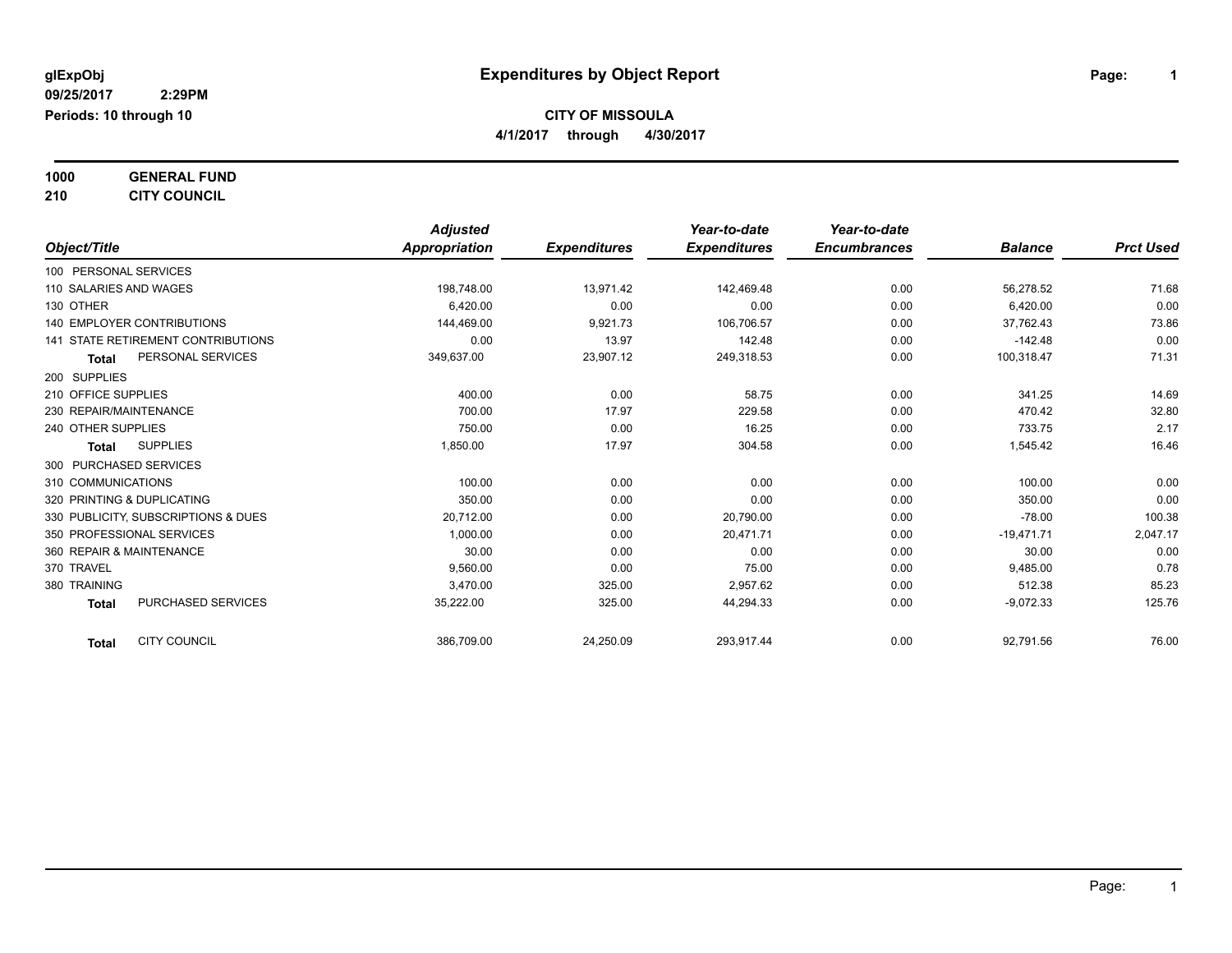**1000 GENERAL FUND**

**220 MAYOR**

|                                           | <b>Adjusted</b>      |                     | Year-to-date        | Year-to-date        |                |                  |
|-------------------------------------------|----------------------|---------------------|---------------------|---------------------|----------------|------------------|
| Object/Title                              | <b>Appropriation</b> | <b>Expenditures</b> | <b>Expenditures</b> | <b>Encumbrances</b> | <b>Balance</b> | <b>Prct Used</b> |
| 100 PERSONAL SERVICES                     |                      |                     |                     |                     |                |                  |
| 110 SALARIES AND WAGES                    | 391,772.00           | 30,638.31           | 315,139.56          | 0.00                | 76,632.44      | 80.44            |
| 120 OVERTIME                              | 500.00               | 0.00                | 0.00                | 0.00                | 500.00         | 0.00             |
| 130 OTHER                                 | 6.600.00             | 0.00                | 0.00                | 0.00                | 6,600.00       | 0.00             |
| <b>140 EMPLOYER CONTRIBUTIONS</b>         | 118,554.00           | 9,395.66            | 98,652.81           | 0.00                | 19,901.19      | 83.21            |
| <b>141 STATE RETIREMENT CONTRIBUTIONS</b> | 0.00                 | 30.64               | 315.15              | 0.00                | $-315.15$      | 0.00             |
| PERSONAL SERVICES<br><b>Total</b>         | 517,426.00           | 40,064.61           | 414,107.52          | 0.00                | 103,318.48     | 80.03            |
| 200 SUPPLIES                              |                      |                     |                     |                     |                |                  |
| 210 OFFICE SUPPLIES                       | 1,004.00             | 0.00                | 630.03              | 0.00                | 373.97         | 62.75            |
| 220 OPERATING SUPPLIES                    | 1,120.00             | 0.00                | 633.29              | 0.00                | 486.71         | 56.54            |
| 230 REPAIR/MAINTENANCE                    | 100.00               | 0.00                | 0.00                | 0.00                | 100.00         | 0.00             |
| 231 GASOLINE                              | 107.00               | 27.14               | 60.90               | 0.00                | 46.10          | 56.92            |
| 240 OTHER SUPPLIES                        | 400.00               | 0.00                | 0.00                | 0.00                | 400.00         | 0.00             |
| <b>SUPPLIES</b><br>Total                  | 2,731.00             | 27.14               | 1,324.22            | 0.00                | 1,406.78       | 48.49            |
| 300 PURCHASED SERVICES                    |                      |                     |                     |                     |                |                  |
| 310 COMMUNICATIONS                        | 890.00               | 12.09               | 456.02              | 0.00                | 433.98         | 51.24            |
| 320 PRINTING & DUPLICATING                | 3,056.00             | 0.00                | 0.00                | 0.00                | 3,056.00       | 0.00             |
| 330 PUBLICITY, SUBSCRIPTIONS & DUES       | 10,196.00            | 0.00                | 11,070.07           | 0.00                | $-874.07$      | 108.57           |
| 344 TELEPHONE SERVICE                     | 6.076.00             | 7.85                | 2,581.30            | 0.00                | 3,494.70       | 42.48            |
| 350 PROFESSIONAL SERVICES                 | 3,307.00             | 0.00                | 738.74              | 0.00                | 2,568.26       | 22.34            |
| 360 REPAIR & MAINTENANCE                  | 605.00               | 57.45               | 288.70              | 0.00                | 316.30         | 47.72            |
| 370 TRAVEL                                | 2,508.00             | 2,881.99            | 3,508.78            | 0.00                | $-1,000.78$    | 139.90           |
| 380 TRAINING                              | 2,320.00             | 0.00                | 1,175.00            | 0.00                | 1,145.00       | 50.65            |
| 390 OTHER PURCHASED SERVICES              | 1,250.00             | 0.00                | 362.00              | 0.00                | 888.00         | 28.96            |
| PURCHASED SERVICES<br><b>Total</b>        | 30,208.00            | 2,959.38            | 20,180.61           | 0.00                | 10,027.39      | 66.81            |
| <b>MAYOR</b><br>Total                     | 550,365.00           | 43,051.13           | 435,612.35          | 0.00                | 114,752.65     | 79.15            |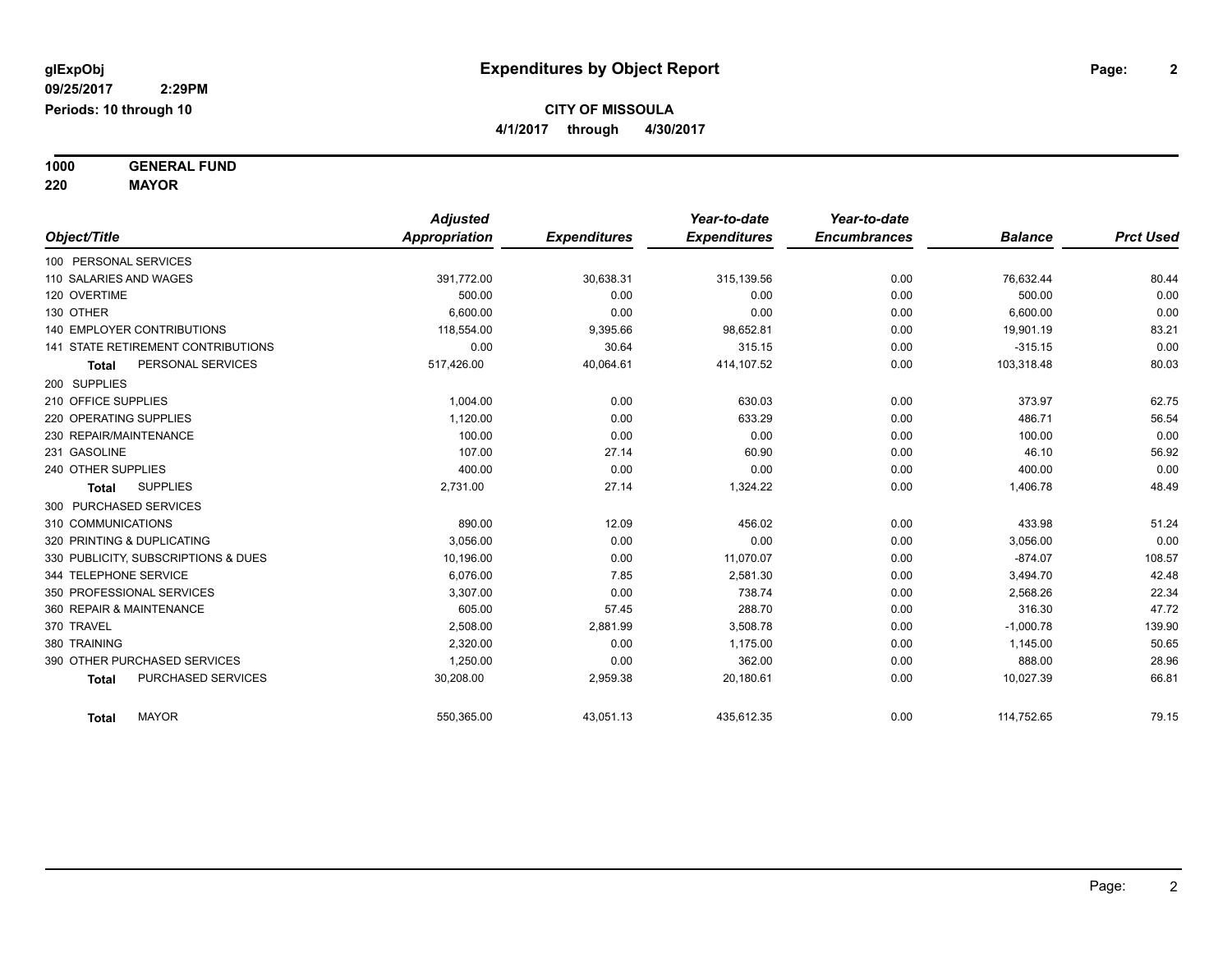**4/1/2017 through 4/30/2017**

## **1000 GENERAL FUND**

**221 HUMAN RESOURCES**

|                                        | <b>Adjusted</b>      |                     | Year-to-date        | Year-to-date        |                |                  |
|----------------------------------------|----------------------|---------------------|---------------------|---------------------|----------------|------------------|
| Object/Title                           | <b>Appropriation</b> | <b>Expenditures</b> | <b>Expenditures</b> | <b>Encumbrances</b> | <b>Balance</b> | <b>Prct Used</b> |
| 100 PERSONAL SERVICES                  |                      |                     |                     |                     |                |                  |
| 110 SALARIES AND WAGES                 | 209.238.00           | 16,098.60           | 165.952.78          | 0.00                | 43.285.22      | 79.31            |
| 140 EMPLOYER CONTRIBUTIONS             | 75.092.00            | 5,991.32            | 63.697.48           | 0.00                | 11,394.52      | 84.83            |
| 141 STATE RETIREMENT CONTRIBUTIONS     | 0.00                 | 16.10               | 165.97              | 0.00                | $-165.97$      | 0.00             |
| PERSONAL SERVICES<br><b>Total</b>      | 284,330.00           | 22,106.02           | 229,816.23          | 0.00                | 54,513.77      | 80.83            |
| 200 SUPPLIES                           |                      |                     |                     |                     |                |                  |
| 210 OFFICE SUPPLIES                    | 3,115.00             | 132.78              | 1,781.35            | 0.00                | 1,333.65       | 57.19            |
| 220 OPERATING SUPPLIES                 | 0.00                 | 0.00                | 0.00                | 0.00                | 0.00           | 0.00             |
| <b>SUPPLIES</b><br><b>Total</b>        | 3,115.00             | 132.78              | 1,781.35            | 0.00                | 1,333.65       | 57.19            |
| 300 PURCHASED SERVICES                 |                      |                     |                     |                     |                |                  |
| 310 COMMUNICATIONS                     | 450.00               | 31.36               | 201.88              | 0.00                | 248.12         | 44.86            |
| 320 PRINTING & DUPLICATING             | 1,632.00             | 306.49              | 1,054.35            | 0.00                | 577.65         | 64.60            |
| 330 PUBLICITY, SUBSCRIPTIONS & DUES    | 2.091.00             | 0.00                | 1,955.00            | 0.00                | 136.00         | 93.50            |
| 344 TELEPHONE SERVICE                  | 190.00               | 4.07                | 62.69               | 0.00                | 127.31         | 32.99            |
| 350 PROFESSIONAL SERVICES              | 11,000.00            | 40.00               | 219.00              | 0.00                | 10,781.00      | 1.99             |
| 360 REPAIR & MAINTENANCE               | 3,992.00             | 0.00                | 382.79              | 0.00                | 3,609.21       | 9.59             |
| 370 TRAVEL                             | 3,088.00             | 0.00                | 1,046.96            | 0.00                | 2,041.04       | 33.90            |
| 380 TRAINING                           | 3,050.00             | 0.00                | 3,807.00            | 0.00                | $-757.00$      | 124.82           |
| 390 OTHER PURCHASED SERVICES           | 17,490.00            | 4,144.14            | 19,462.54           | 0.00                | $-1,972.54$    | 111.28           |
| PURCHASED SERVICES<br><b>Total</b>     | 42,983.00            | 4,526.06            | 28,192.21           | 0.00                | 14,790.79      | 65.59            |
| 900 CAPITAL OUTLAY                     |                      |                     |                     |                     |                |                  |
| 940 MACHINERY & EQUIPMENT              | 0.00                 | 0.00                | 0.00                | 0.00                | 0.00           | 0.00             |
| <b>CAPITAL OUTLAY</b><br><b>Total</b>  | 0.00                 | 0.00                | 0.00                | 0.00                | 0.00           | 0.00             |
|                                        |                      |                     |                     |                     |                |                  |
| <b>HUMAN RESOURCES</b><br><b>Total</b> | 330,428.00           | 26,764.86           | 259,789.79          | 0.00                | 70,638.21      | 78.62            |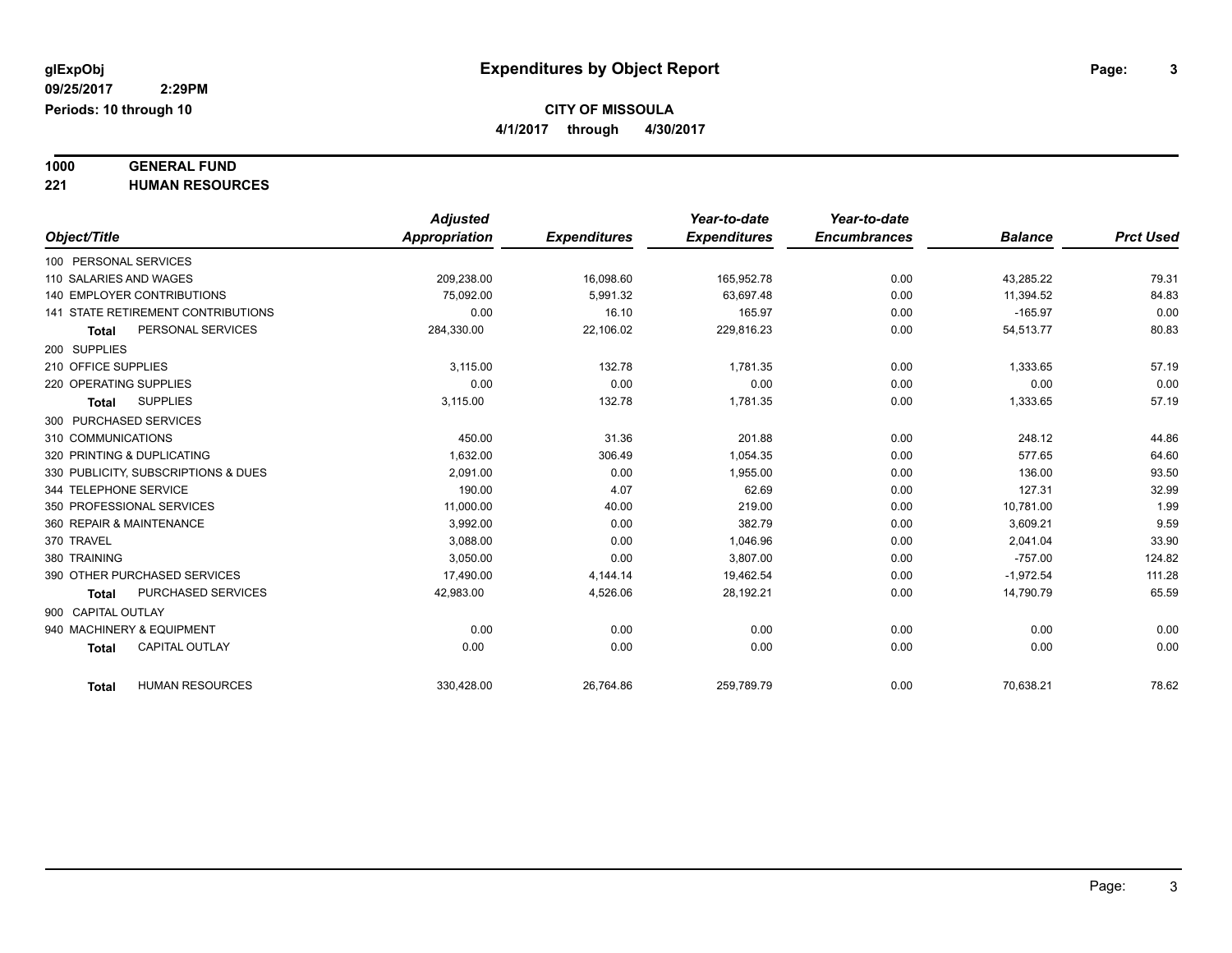# **1000 GENERAL FUND**

**223 CITY CLERK**

|                            |                                     | <b>Adjusted</b>      |                     | Year-to-date        | Year-to-date        |                |                  |
|----------------------------|-------------------------------------|----------------------|---------------------|---------------------|---------------------|----------------|------------------|
| Object/Title               |                                     | <b>Appropriation</b> | <b>Expenditures</b> | <b>Expenditures</b> | <b>Encumbrances</b> | <b>Balance</b> | <b>Prct Used</b> |
| 100 PERSONAL SERVICES      |                                     |                      |                     |                     |                     |                |                  |
| 110 SALARIES AND WAGES     |                                     | 230,295.00           | 18,091.46           | 180,259.26          | 0.00                | 50,035.74      | 78.27            |
| 120 OVERTIME               |                                     | 0.00                 | 62.78               | 7.39                | 0.00                | $-7.39$        | 0.00             |
|                            | 140 EMPLOYER CONTRIBUTIONS          | 88,446.00            | 7,241.84            | 73,450.67           | 0.00                | 14,995.33      | 83.05            |
|                            | 141 STATE RETIREMENT CONTRIBUTIONS  | 0.00                 | 18.09               | 180.25              | 0.00                | $-180.25$      | 0.00             |
| <b>Total</b>               | PERSONAL SERVICES                   | 318,741.00           | 25,414.17           | 253,897.57          | 0.00                | 64,843.43      | 79.66            |
| 200 SUPPLIES               |                                     |                      |                     |                     |                     |                |                  |
| 210 OFFICE SUPPLIES        |                                     | 5,301.00             | 1,478.00            | 2,206.47            | 0.00                | 3,094.53       | 41.62            |
| 220 OPERATING SUPPLIES     |                                     | 250.00               | 0.00                | 0.00                | 0.00                | 250.00         | 0.00             |
| 230 REPAIR/MAINTENANCE     |                                     | 0.00                 | 0.00                | 0.00                | 0.00                | 0.00           | 0.00             |
| 231 GASOLINE               |                                     | 250.00               | 0.00                | 84.56               | 0.00                | 165.44         | 33.82            |
| 240 OTHER SUPPLIES         |                                     | 225.00               | 0.00                | 46.95               | 0.00                | 178.05         | 20.87            |
| <b>Total</b>               | <b>SUPPLIES</b>                     | 6,026.00             | 1,478.00            | 2,337.98            | 0.00                | 3,688.02       | 38.80            |
| 300 PURCHASED SERVICES     |                                     |                      |                     |                     |                     |                |                  |
| 310 COMMUNICATIONS         |                                     | 19,554.00            | 9,163.80            | 23,382.31           | 0.00                | $-3,828.31$    | 119.58           |
| 320 PRINTING & DUPLICATING |                                     | 700.00               | 0.00                | 153.14              | 0.00                | 546.86         | 21.88            |
|                            | 330 PUBLICITY, SUBSCRIPTIONS & DUES | 1,925.00             | 184.50              | 1,852.30            | 0.00                | 72.70          | 96.22            |
| 344 TELEPHONE SERVICE      |                                     | 200.00               | 2.75                | 26.65               | 0.00                | 173.35         | 13.33            |
|                            | 350 PROFESSIONAL SERVICES           | 20,300.00            | 2,676.25            | 8,073.50            | 0.00                | 12,226.50      | 39.77            |
| 360 REPAIR & MAINTENANCE   |                                     | 1,450.00             | 62.99               | 721.94              | 0.00                | 728.06         | 49.79            |
| 370 TRAVEL                 |                                     | 5.150.00             | 634.90              | 899.28              | 0.00                | 4,250.72       | 17.46            |
| 380 TRAINING               |                                     | 4,620.00             | 1,675.00            | 3,408.32            | 0.00                | 1,211.68       | 73.77            |
|                            | 390 OTHER PURCHASED SERVICES        | 3,500.00             | 105.00              | 3,441.75            | 0.00                | 58.25          | 98.34            |
| Total                      | <b>PURCHASED SERVICES</b>           | 57,399.00            | 14,505.19           | 41,959.19           | 0.00                | 15,439.81      | 73.10            |
| 500 FIXED CHARGES          |                                     |                      |                     |                     |                     |                |                  |
| 500 FIXED CHARGES          |                                     | 0.00                 | 0.00                | 0.00                | 0.00                | 0.00           | 0.00             |
| <b>Total</b>               | <b>FIXED CHARGES</b>                | 0.00                 | 0.00                | 0.00                | 0.00                | 0.00           | 0.00             |
|                            | 700 GRANTS & CONTRIBUTIONS          |                      |                     |                     |                     |                |                  |
|                            | 700 GRANTS & CONTRIBUTIONS          | 64,580.00            | 3,868.63            | 38,419.38           | 0.00                | 26,160.62      | 59.49            |
| Total                      | <b>GRANTS &amp; CONTRIBUTIONS</b>   | 64,580.00            | 3,868.63            | 38,419.38           | 0.00                | 26,160.62      | 59.49            |
| 800 OTHER OBJECTS          |                                     |                      |                     |                     |                     |                |                  |
| 845 CONTINGENCY            |                                     | 0.00                 | 0.00                | 0.00                | 0.00                | 0.00           | 0.00             |
| <b>Total</b>               | OTHER OBJECTS                       | 0.00                 | 0.00                | 0.00                | 0.00                | 0.00           | 0.00             |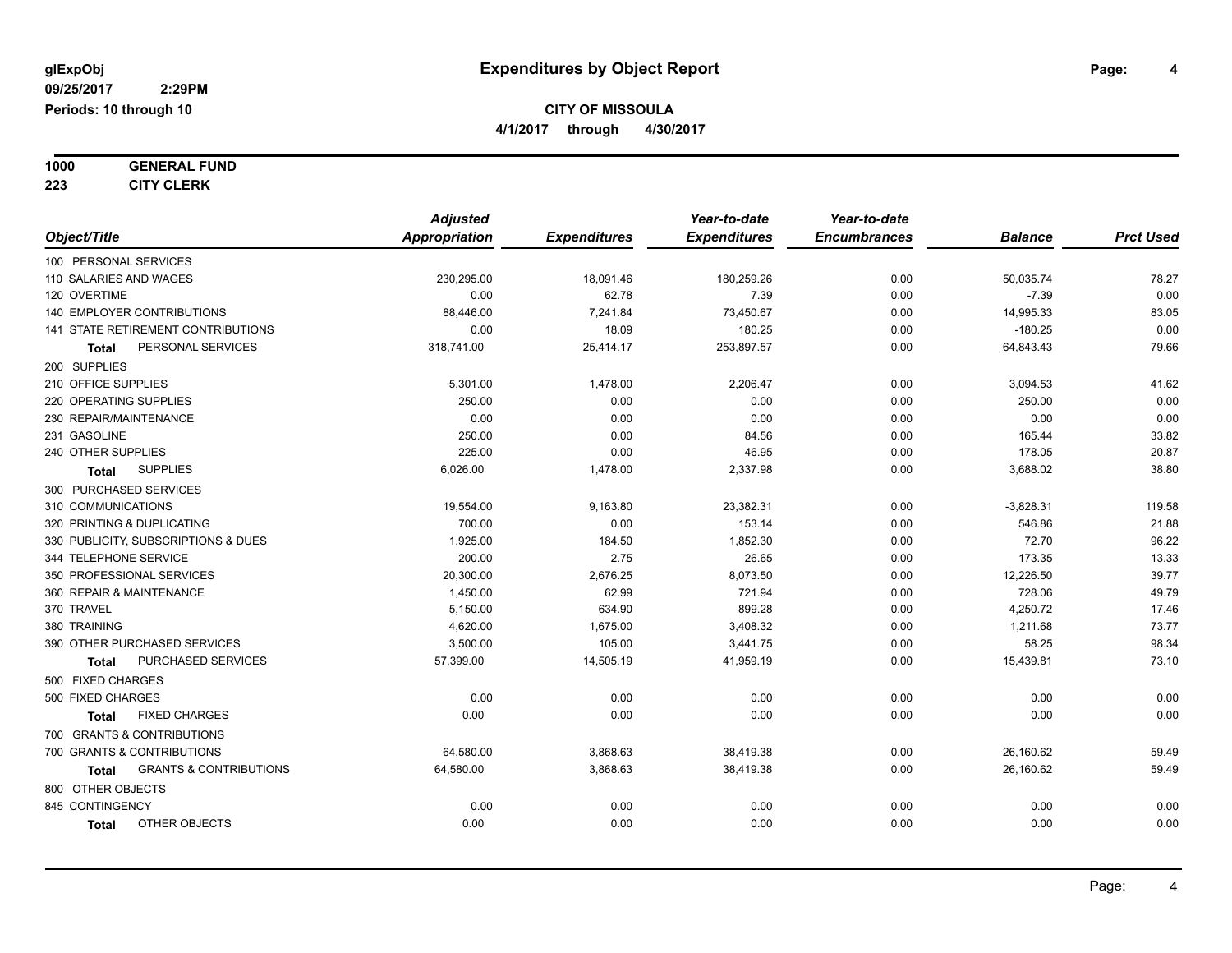#### **09/25/2017 2:29PM Periods: 10 through 10**

**CITY OF MISSOULA 4/1/2017 through 4/30/2017**

**1000 GENERAL FUND 223 CITY CLERK**

| Object/Title                          | <b>Adjusted</b><br>Appropriation | <b>Expenditures</b> | Year-to-date<br><b>Expenditures</b> | Year-to-date<br><b>Encumbrances</b> | <b>Balance</b> | <b>Prct Used</b> |
|---------------------------------------|----------------------------------|---------------------|-------------------------------------|-------------------------------------|----------------|------------------|
|                                       |                                  |                     |                                     |                                     |                |                  |
| 900 CAPITAL OUTLAY                    |                                  |                     |                                     |                                     |                |                  |
| 930 IMPROVEMENTS                      | 0.00                             | 0.00                | 0.00                                | 0.00                                | 0.00           | 0.00             |
| 940 MACHINERY & EQUIPMENT             | 0.00                             | 0.00                | 0.00                                | 0.00                                | 0.00           | 0.00             |
| <b>CAPITAL OUTLAY</b><br><b>Total</b> | 0.00                             | 0.00                | 0.00                                | 0.00                                | 0.00           | 0.00             |
| <b>CITY CLERK</b><br>Total            | 446,746.00                       | 45.265.99           | 336,614.12                          | 0.00                                | 110.131.88     | 75.35            |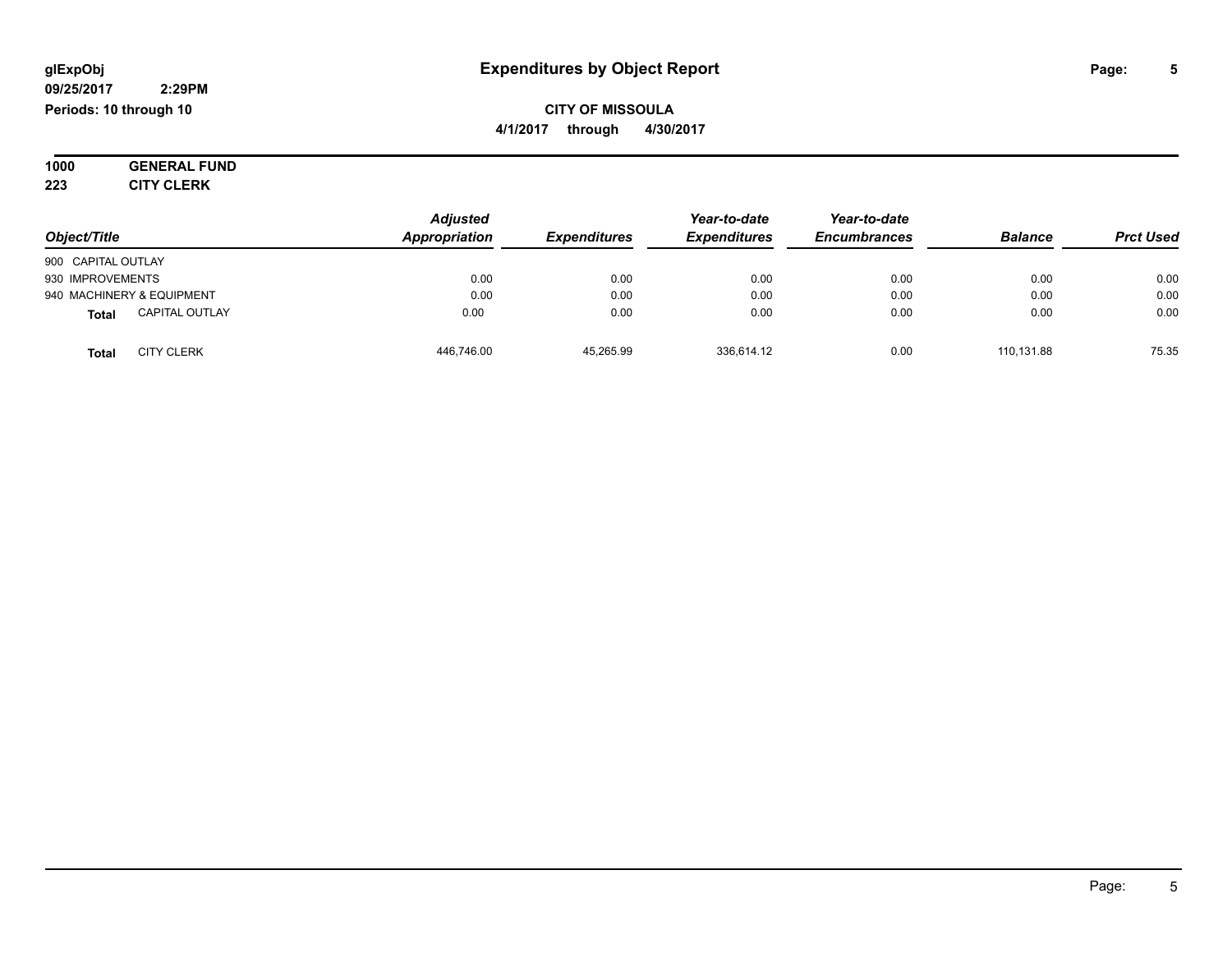**4/1/2017 through 4/30/2017**

## **1000 GENERAL FUND**

**224 INFORMATION SERVICES**

|                                      | <b>Adjusted</b>      |                     | Year-to-date        | Year-to-date        |                |                  |
|--------------------------------------|----------------------|---------------------|---------------------|---------------------|----------------|------------------|
| Object/Title                         | <b>Appropriation</b> | <b>Expenditures</b> | <b>Expenditures</b> | <b>Encumbrances</b> | <b>Balance</b> | <b>Prct Used</b> |
| 100 PERSONAL SERVICES                |                      |                     |                     |                     |                |                  |
| 110 SALARIES AND WAGES               | 447,450.00           | 34,647.07           | 356,856.42          | 0.00                | 90,593.58      | 79.75            |
| 120 OVERTIME                         | 0.00                 | 0.00                | 0.00                | 0.00                | 0.00           | 0.00             |
| 130 OTHER                            | 5,400.00             | 0.00                | 0.00                | 0.00                | 5,400.00       | 0.00             |
| <b>140 EMPLOYER CONTRIBUTIONS</b>    | 156,408.00           | 12,500.13           | 132,709.73          | 0.00                | 23,698.27      | 84.85            |
| 141 STATE RETIREMENT CONTRIBUTIONS   | 0.00                 | 34.65               | 356.87              | 0.00                | $-356.87$      | 0.00             |
| PERSONAL SERVICES<br>Total           | 609,258.00           | 47,181.85           | 489,923.02          | 0.00                | 119,334.98     | 80.41            |
| 200 SUPPLIES                         |                      |                     |                     |                     |                |                  |
| 210 OFFICE SUPPLIES                  | 5,235.00             | 76.58               | 4,031.96            | 0.00                | 1,203.04       | 77.02            |
| 220 OPERATING SUPPLIES               | 13,209.00            | 67.93               | 4,009.89            | 0.00                | 9,199.11       | 30.36            |
| 230 REPAIR/MAINTENANCE               | 5,140.00             | 0.00                | 1,091.51            | 0.00                | 4,048.49       | 21.24            |
| 231 GASOLINE                         | 750.00               | 0.00                | 55.34               | 0.00                | 694.66         | 7.38             |
| 240 OTHER SUPPLIES                   | 2,900.00             | 0.00                | 1,000.00            | 0.00                | 1,900.00       | 34.48            |
| <b>SUPPLIES</b><br>Total             | 27,234.00            | 144.51              | 10,188.70           | 0.00                | 17,045.30      | 37.41            |
| 300 PURCHASED SERVICES               |                      |                     |                     |                     |                |                  |
| 310 COMMUNICATIONS                   | 100.00               | 94.56               | 125.56              | 0.00                | $-25.56$       | 125.56           |
| 320 PRINTING & DUPLICATING           | 350.00               | 0.00                | 0.00                | 0.00                | 350.00         | 0.00             |
| 330 PUBLICITY, SUBSCRIPTIONS & DUES  | 500.00               | 0.00                | 0.00                | 0.00                | 500.00         | 0.00             |
| 344 TELEPHONE SERVICE                | 131,045.00           | 3,288.45            | 102,835.73          | 0.00                | 28,209.27      | 78.47            |
| 350 PROFESSIONAL SERVICES            | 4,380.00             | 437.00              | 1,231.11            | 0.00                | 3,148.89       | 28.11            |
| 360 REPAIR & MAINTENANCE             | 420,449.00           | 4,719.75            | 368,312.78          | 0.00                | 52,136.22      | 87.60            |
| 370 TRAVEL                           | 9,259.00             | 0.00                | 1,827.82            | 0.00                | 7,431.18       | 19.74            |
| 380 TRAINING                         | 14,406.00            | 200.00              | 2,085.00            | 0.00                | 12,321.00      | 14.47            |
| 390 OTHER PURCHASED SERVICES         | 3,700.00             | 0.00                | 1,550.00            | 0.00                | 2,150.00       | 41.89            |
| PURCHASED SERVICES<br><b>Total</b>   | 584,189.00           | 8,739.76            | 477,968.00          | 0.00                | 106,221.00     | 81.82            |
| 500 FIXED CHARGES                    |                      |                     |                     |                     |                |                  |
| 500 FIXED CHARGES                    | 0.00                 | 0.00                | 0.00                | 0.00                | 0.00           | 0.00             |
| <b>FIXED CHARGES</b><br><b>Total</b> | 0.00                 | 0.00                | 0.00                | 0.00                | 0.00           | 0.00             |
| 900 CAPITAL OUTLAY                   |                      |                     |                     |                     |                |                  |
| 940 MACHINERY & EQUIPMENT            | 0.00                 | 0.00                | 0.00                | 0.00                | 0.00           | 0.00             |
| CAPITAL OUTLAY<br><b>Total</b>       | 0.00                 | 0.00                | 0.00                | 0.00                | 0.00           | 0.00             |
|                                      |                      |                     |                     |                     |                |                  |
| <b>INFORMATION SERVICES</b><br>Total | 1,220,681.00         | 56,066.12           | 978,079.72          | 0.00                | 242,601.28     | 80.13            |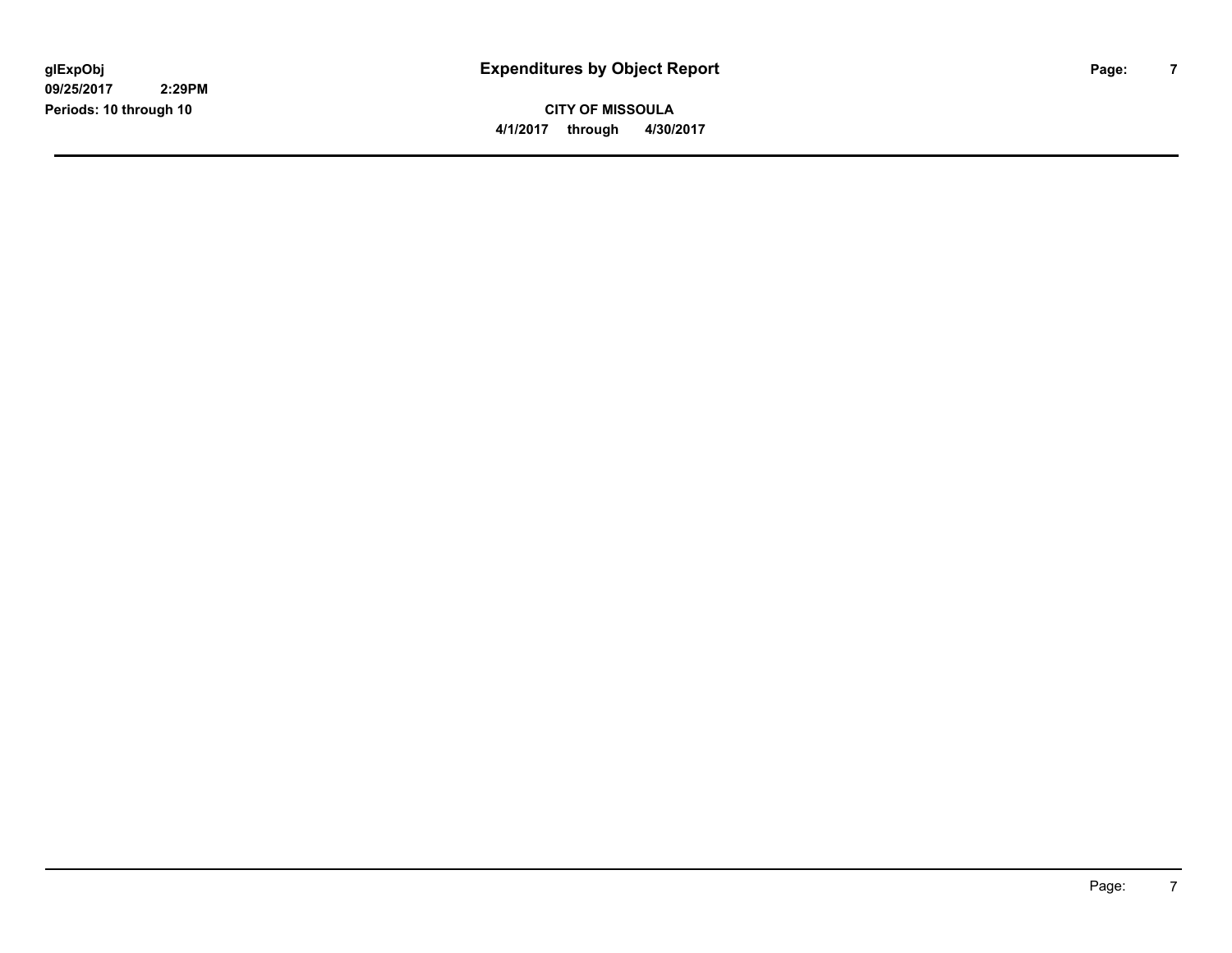**1000 GENERAL FUND**

**230 MUNICIPAL COURT**

|                                            | <b>Adjusted</b> |                     | Year-to-date        | Year-to-date        |                |                  |
|--------------------------------------------|-----------------|---------------------|---------------------|---------------------|----------------|------------------|
| Object/Title                               | Appropriation   | <b>Expenditures</b> | <b>Expenditures</b> | <b>Encumbrances</b> | <b>Balance</b> | <b>Prct Used</b> |
| 100 PERSONAL SERVICES                      |                 |                     |                     |                     |                |                  |
| 110 SALARIES AND WAGES                     | 853,094.00      | 61,677.36           | 617,598.85          | 0.00                | 235,495.15     | 72.40            |
| 120 OVERTIME                               | 10,000.00       | 850.75              | 7,141.58            | 0.00                | 2,858.42       | 71.42            |
| 140 EMPLOYER CONTRIBUTIONS                 | 334,107.00      | 25,003.18           | 255,962.18          | 0.00                | 78,144.82      | 76.61            |
| 141 STATE RETIREMENT CONTRIBUTIONS         | 0.00            | 61.68               | 617.62              | 0.00                | $-617.62$      | 0.00             |
| PERSONAL SERVICES<br><b>Total</b>          | 1,197,201.00    | 87,592.97           | 881,320.23          | 0.00                | 315,880.77     | 73.62            |
| 200 SUPPLIES                               |                 |                     |                     |                     |                |                  |
| 210 OFFICE SUPPLIES                        | 6,181.00        | 33.38               | 3,877.27            | 0.00                | 2,303.73       | 62.73            |
| 220 OPERATING SUPPLIES                     | 4,972.00        | 885.00              | 1,932.26            | 0.00                | 3,039.74       | 38.86            |
| 230 REPAIR/MAINTENANCE                     | 0.00            | 0.00                | 0.00                | 0.00                | 0.00           | 0.00             |
| 240 OTHER SUPPLIES                         | 6,496.00        | 5,583.91            | 19,090.35           | 0.00                | $-12,594.35$   | 293.88           |
| <b>SUPPLIES</b><br>Total                   | 17,649.00       | 6,502.29            | 24,899.88           | 0.00                | $-7,250.88$    | 141.08           |
| 300 PURCHASED SERVICES                     |                 |                     |                     |                     |                |                  |
| 310 COMMUNICATIONS                         | 11,911.00       | 613.10              | 10,168.37           | 0.00                | 1,742.63       | 85.37            |
| 320 PRINTING & DUPLICATING                 | 1,187.00        | 0.00                | 51.28               | 0.00                | 1,135.72       | 4.32             |
| 330 PUBLICITY, SUBSCRIPTIONS & DUES        | 10.196.00       | 543.99              | 7,756.55            | 0.00                | 2,439.45       | 76.07            |
| 344 TELEPHONE SERVICE                      | 1,584.00        | 40.80               | 2,434.61            | 0.00                | $-850.61$      | 153.70           |
| 350 PROFESSIONAL SERVICES                  | 188,969.00      | 75,544.07           | 123,376.66          | 0.00                | 65,592.34      | 65.29            |
| 360 REPAIR & MAINTENANCE                   | 3,790.00        | 2,028.21            | 2,244.01            | 0.00                | 1,545.99       | 59.21            |
| 370 TRAVEL                                 | 5,174.00        | 0.00                | 8,227.10            | 0.00                | $-3,053.10$    | 159.01           |
| 380 TRAINING                               | 9,000.00        | 300.00              | 4,468.58            | 0.00                | 4,531.42       | 49.65            |
| 390 OTHER PURCHASED SERVICES               | 74,663.00       | 34,732.55           | 60,333.73           | 0.00                | 14,329.27      | 80.81            |
| PURCHASED SERVICES<br><b>Total</b>         | 306,474.00      | 113,802.72          | 219,060.89          | 0.00                | 87,413.11      | 71.48            |
| 500 FIXED CHARGES                          |                 |                     |                     |                     |                |                  |
| 500 FIXED CHARGES                          | 0.00            | 0.00                | 29,889.40           | 0.00                | $-29,889.40$   | 0.00             |
| <b>FIXED CHARGES</b><br><b>Total</b>       | 0.00            | 0.00                | 29,889.40           | 0.00                | $-29,889.40$   | 0.00             |
| 700 GRANTS & CONTRIBUTIONS                 |                 |                     |                     |                     |                |                  |
| 700 GRANTS & CONTRIBUTIONS                 | 2,500.00        | 0.00                | 0.00                | 0.00                | 2,500.00       | 0.00             |
| <b>GRANTS &amp; CONTRIBUTIONS</b><br>Total | 2,500.00        | 0.00                | 0.00                | 0.00                | 2,500.00       | 0.00             |
| 800 OTHER OBJECTS                          |                 |                     |                     |                     |                |                  |
| 820 TRANSFERS TO OTHER FUNDS               | 0.00            | 0.00                | 1,250.00            | 0.00                | $-1,250.00$    | 0.00             |
| OTHER OBJECTS<br>Total                     | 0.00            | 0.00                | 1,250.00            | 0.00                | $-1,250.00$    | 0.00             |
| 900 CAPITAL OUTLAY                         |                 |                     |                     |                     |                |                  |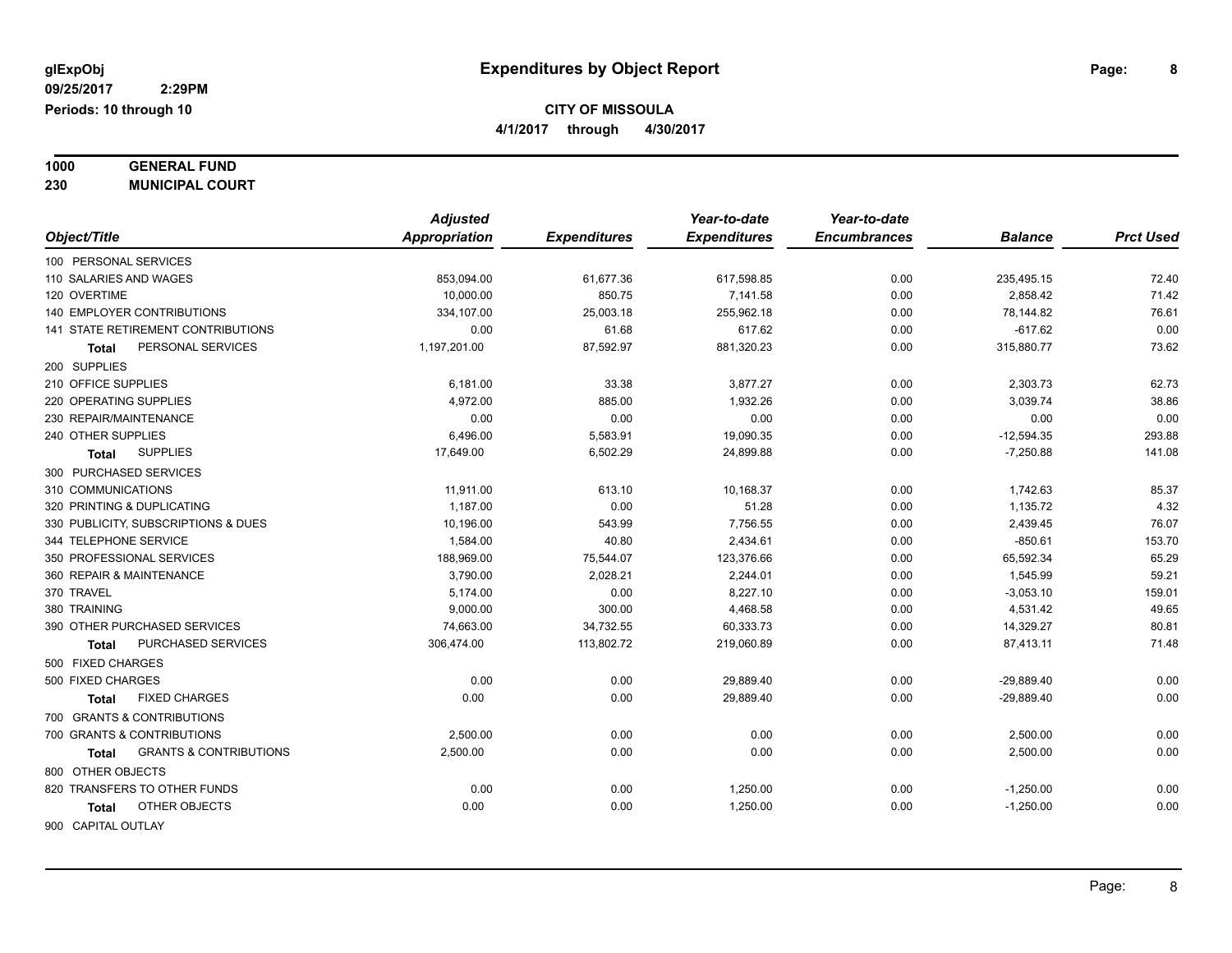#### **09/25/2017 2:29PM Periods: 10 through 10**

**CITY OF MISSOULA 4/1/2017 through 4/30/2017**

**1000 GENERAL FUND 230 MUNICIPAL COURT**

| Object/Title |                           | <b>Adjusted</b><br>Appropriation | <b>Expenditures</b> | Year-to-date<br><b>Expenditures</b> | Year-to-date<br><b>Encumbrances</b> | <b>Balance</b> | <b>Prct Used</b> |
|--------------|---------------------------|----------------------------------|---------------------|-------------------------------------|-------------------------------------|----------------|------------------|
|              | 940 MACHINERY & EQUIPMENT | 0.00                             | 0.00                | 0.00                                | 0.00                                | 0.00           | 0.00             |
| Tota         | <b>CAPITAL OUTLAY</b>     | 0.00                             | 0.00                | 0.00                                | 0.00                                | 0.00           | 0.00             |
| <b>Tota</b>  | MUNICIPAL COURT           | ,523,824.00                      | 207,897.98          | 1,156,420.40                        | 0.00                                | 367,403.60     | 75.89            |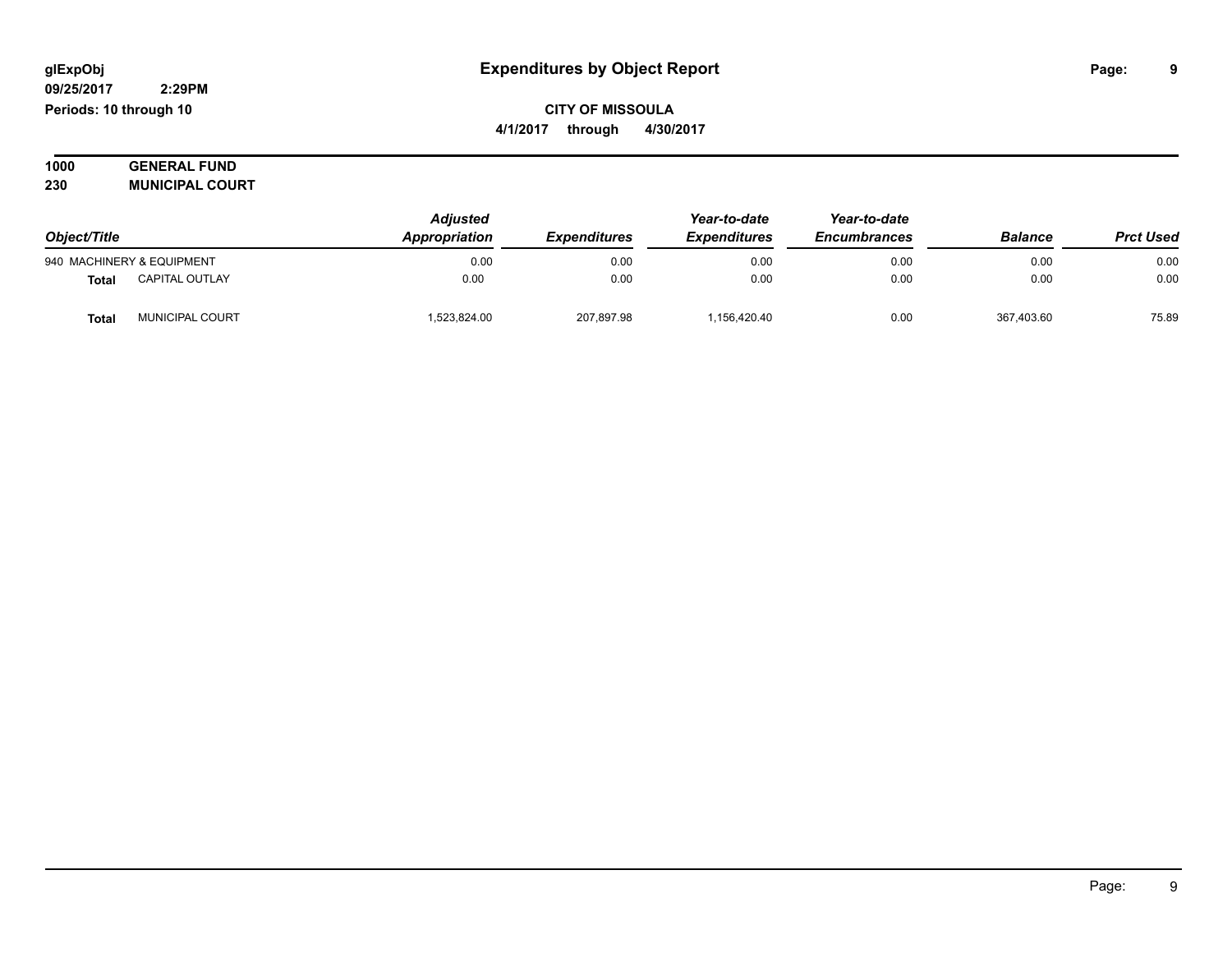**1000 GENERAL FUND**

**240 FINANCE**

|                                       | <b>Adjusted</b>      |                     | Year-to-date        | Year-to-date        |                |                  |
|---------------------------------------|----------------------|---------------------|---------------------|---------------------|----------------|------------------|
| Object/Title                          | <b>Appropriation</b> | <b>Expenditures</b> | <b>Expenditures</b> | <b>Encumbrances</b> | <b>Balance</b> | <b>Prct Used</b> |
| 100 PERSONAL SERVICES                 |                      |                     |                     |                     |                |                  |
| 110 SALARIES AND WAGES                | 742,096.00           | 55,613.44           | 551,980.18          | 0.00                | 190,115.82     | 74.38            |
| 120 OVERTIME                          | 1.000.00             | 0.00                | 0.00                | 0.00                | 1,000.00       | 0.00             |
| <b>140 EMPLOYER CONTRIBUTIONS</b>     | 279,894.00           | 23,405.80           | 217,058.75          | 0.00                | 62,835.25      | 77.55            |
| 141 STATE RETIREMENT CONTRIBUTIONS    | 0.00                 | 55.61               | 551.97              | 0.00                | $-551.97$      | 0.00             |
| PERSONAL SERVICES<br>Total            | 1,022,990.00         | 79,074.85           | 769,590.90          | 0.00                | 253,399.10     | 75.23            |
| 200 SUPPLIES                          |                      |                     |                     |                     |                |                  |
| 210 OFFICE SUPPLIES                   | 4,065.00             | 1,007.64            | 5,488.67            | 0.00                | $-1,423.67$    | 135.02           |
| 220 OPERATING SUPPLIES                | 3,042.00             | 49.57               | 3,421.41            | 0.00                | $-379.41$      | 112.47           |
| 230 REPAIR/MAINTENANCE                | 300.00               | 0.00                | 0.00                | 0.00                | 300.00         | 0.00             |
| 231 GASOLINE                          | 92.00                | 0.00                | 94.06               | 0.00                | $-2.06$        | 102.24           |
| 240 OTHER SUPPLIES                    | 500.00               | 0.00                | 0.00                | 0.00                | 500.00         | 0.00             |
| <b>SUPPLIES</b><br>Total              | 7,999.00             | 1,057.21            | 9,004.14            | 0.00                | $-1,005.14$    | 112.57           |
| 300 PURCHASED SERVICES                |                      |                     |                     |                     |                |                  |
| 310 COMMUNICATIONS                    | 42,109.00            | 417.24              | 37,815.64           | 0.00                | 4,293.36       | 89.80            |
| 320 PRINTING & DUPLICATING            | 5,480.00             | 25.59               | 1,920.63            | 0.00                | 3,559.37       | 35.05            |
| 330 PUBLICITY, SUBSCRIPTIONS & DUES   | 3,410.00             | 1,055.00            | 7,842.84            | 0.00                | $-4,432.84$    | 230.00           |
| 344 TELEPHONE SERVICE                 | 1,225.00             | 4.84                | 71.79               | 0.00                | 1,153.21       | 5.86             |
| 350 PROFESSIONAL SERVICES             | 315,995.00           | 0.00                | 150,845.97          | 0.00                | 165,149.03     | 47.74            |
| 360 REPAIR & MAINTENANCE              | 700.00               | 0.00                | 0.00                | 0.00                | 700.00         | 0.00             |
| 370 TRAVEL                            | 8,245.00             | 0.00                | 0.00                | 0.00                | 8,245.00       | 0.00             |
| 380 TRAINING                          | 7,330.00             | 380.00              | 2,433.60            | 0.00                | 4,896.40       | 33.20            |
| 390 OTHER PURCHASED SERVICES          | 0.00                 | 0.00                | 1,202.44            | 0.00                | $-1,202.44$    | 0.00             |
| PURCHASED SERVICES<br>Total           | 384,494.00           | 1,882.67            | 202,132.91          | 0.00                | 182,361.09     | 52.57            |
| 500 FIXED CHARGES                     |                      |                     |                     |                     |                |                  |
| 500 FIXED CHARGES                     | 500.00               | 0.00                | 0.00                | 0.00                | 500.00         | 0.00             |
| <b>FIXED CHARGES</b><br>Total         | 500.00               | 0.00                | 0.00                | 0.00                | 500.00         | 0.00             |
| 900 CAPITAL OUTLAY                    |                      |                     |                     |                     |                |                  |
| 940 MACHINERY & EQUIPMENT             | 0.00                 | 0.00                | 0.00                | 0.00                | 0.00           | 0.00             |
| <b>CAPITAL OUTLAY</b><br><b>Total</b> | 0.00                 | 0.00                | 0.00                | 0.00                | 0.00           | 0.00             |
|                                       |                      |                     |                     |                     |                |                  |
| <b>FINANCE</b><br><b>Total</b>        | 1,415,983.00         | 82,014.73           | 980,727.95          | 0.00                | 435,255.05     | 69.26            |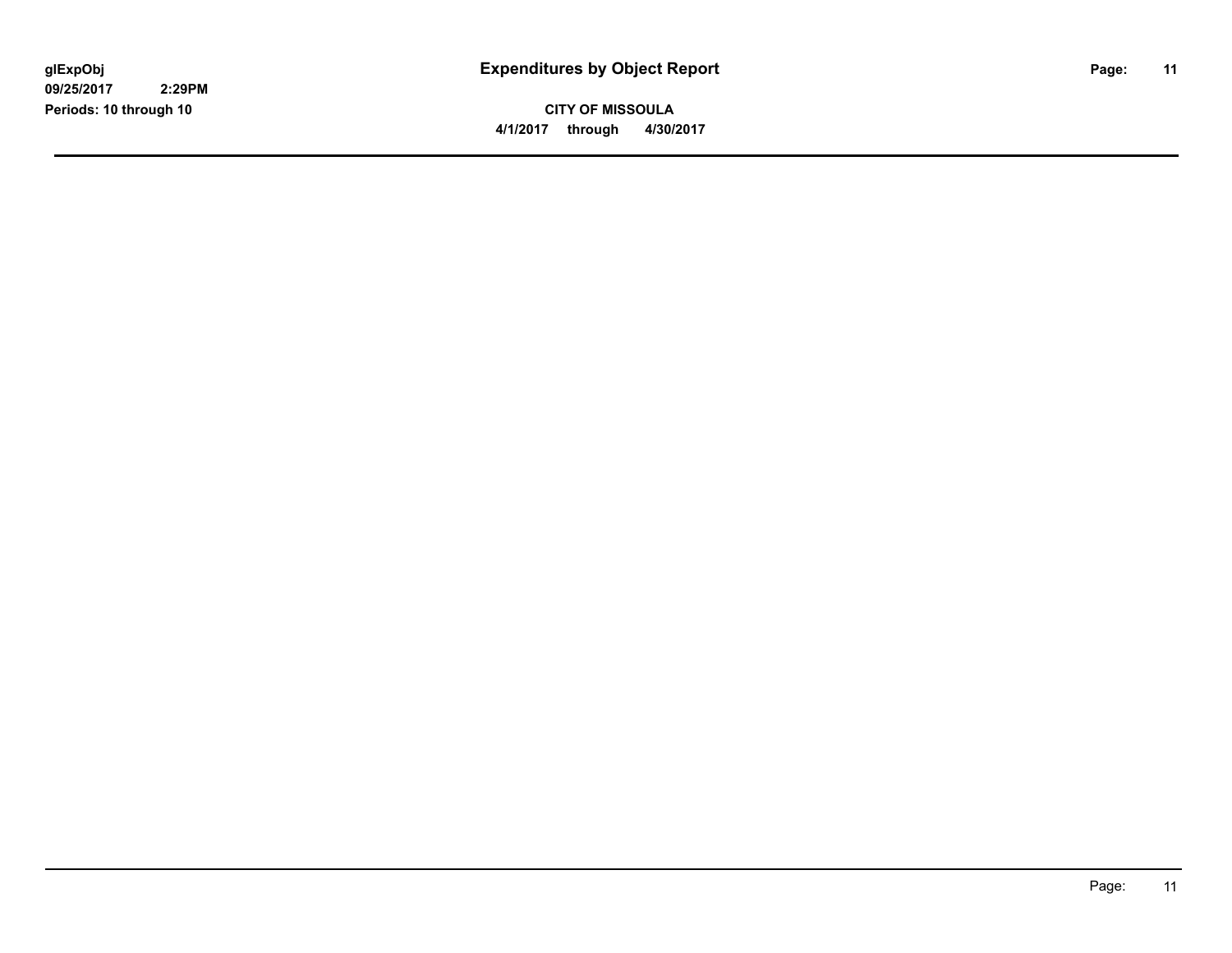**4/1/2017 through 4/30/2017**

### **1000 GENERAL FUND**

**245 CENTRALIZED SERVICES**

|                                                   | <b>Adjusted</b> |                     | Year-to-date        | Year-to-date        |                |                  |
|---------------------------------------------------|-----------------|---------------------|---------------------|---------------------|----------------|------------------|
| Object/Title                                      | Appropriation   | <b>Expenditures</b> | <b>Expenditures</b> | <b>Encumbrances</b> | <b>Balance</b> | <b>Prct Used</b> |
| 100 PERSONAL SERVICES                             |                 |                     |                     |                     |                |                  |
| 110 SALARIES AND WAGES                            | 242,541.00      | 13,506.66           | 224,001.50          | 0.00                | 18,539.50      | 92.36            |
| <b>140 EMPLOYER CONTRIBUTIONS</b>                 | 78,399.00       | 4,348.13            | 67,813.24           | 0.00                | 10,585.76      | 86.50            |
| 141 STATE RETIREMENT CONTRIBUTIONS                | 0.00            | 13.51               | 224.01              | 0.00                | $-224.01$      | 0.00             |
| PERSONAL SERVICES<br><b>Total</b>                 | 320,940.00      | 17,868.30           | 292,038.75          | 0.00                | 28,901.25      | 90.99            |
| 200 SUPPLIES                                      |                 |                     |                     |                     |                |                  |
| 210 OFFICE SUPPLIES                               | 1,200.00        | 68.63               | 316.92              | 0.00                | 883.08         | 26.41            |
| 220 OPERATING SUPPLIES                            | 1,000.00        | 0.00                | 0.00                | 0.00                | 1,000.00       | 0.00             |
| 231 GASOLINE                                      | 522.00          | 0.00                | 14.59               | 0.00                | 507.41         | 2.80             |
| <b>SUPPLIES</b><br><b>Total</b>                   | 2,722.00        | 68.63               | 331.51              | 0.00                | 2,390.49       | 12.18            |
| 300 PURCHASED SERVICES                            |                 |                     |                     |                     |                |                  |
| 310 COMMUNICATIONS                                | 400.00          | 0.00                | 0.00                | 0.00                | 400.00         | 0.00             |
| 320 PRINTING & DUPLICATING                        | 550.00          | 3.43                | 77.60               | 0.00                | 472.40         | 14.11            |
| 330 PUBLICITY, SUBSCRIPTIONS & DUES               | 550.00          | 0.00                | 1,188.34            | 0.00                | $-638.34$      | 216.06           |
| 344 TELEPHONE SERVICE                             | 845.00          | 3.10                | 417.45              | 0.00                | 427.55         | 49.40            |
| 350 PROFESSIONAL SERVICES                         | 51,500.00       | 29,126.28           | 40,626.28           | 0.00                | 10,873.72      | 78.89            |
| 370 TRAVEL                                        | 2,000.00        | 0.00                | 375.64              | 0.00                | 1,624.36       | 18.78            |
| 380 TRAINING                                      | 3,000.00        | 0.00                | 0.00                | 0.00                | 3,000.00       | 0.00             |
| 390 OTHER PURCHASED SERVICES                      | 0.00            | 0.00                | 0.00                | 0.00                | 0.00           | 0.00             |
| PURCHASED SERVICES<br><b>Total</b>                | 58,845.00       | 29,132.81           | 42,685.31           | 0.00                | 16,159.69      | 72.54            |
| 500 FIXED CHARGES                                 |                 |                     |                     |                     |                |                  |
| 550 MERCHANT SERVICE FEES                         | 0.00            | 0.00                | 0.00                | 0.00                | 0.00           | 0.00             |
| <b>FIXED CHARGES</b><br><b>Total</b>              | 0.00            | 0.00                | 0.00                | 0.00                | 0.00           | 0.00             |
| 700 GRANTS & CONTRIBUTIONS                        |                 |                     |                     |                     |                |                  |
| 700 GRANTS & CONTRIBUTIONS                        | 5,000.00        | 0.00                | 0.00                | 0.00                | 5,000.00       | 0.00             |
| <b>GRANTS &amp; CONTRIBUTIONS</b><br><b>Total</b> | 5,000.00        | 0.00                | 0.00                | 0.00                | 5,000.00       | 0.00             |
| <b>CENTRALIZED SERVICES</b><br><b>Total</b>       | 387,507.00      | 47,069.74           | 335,055.57          | 0.00                | 52,451.43      | 86.46            |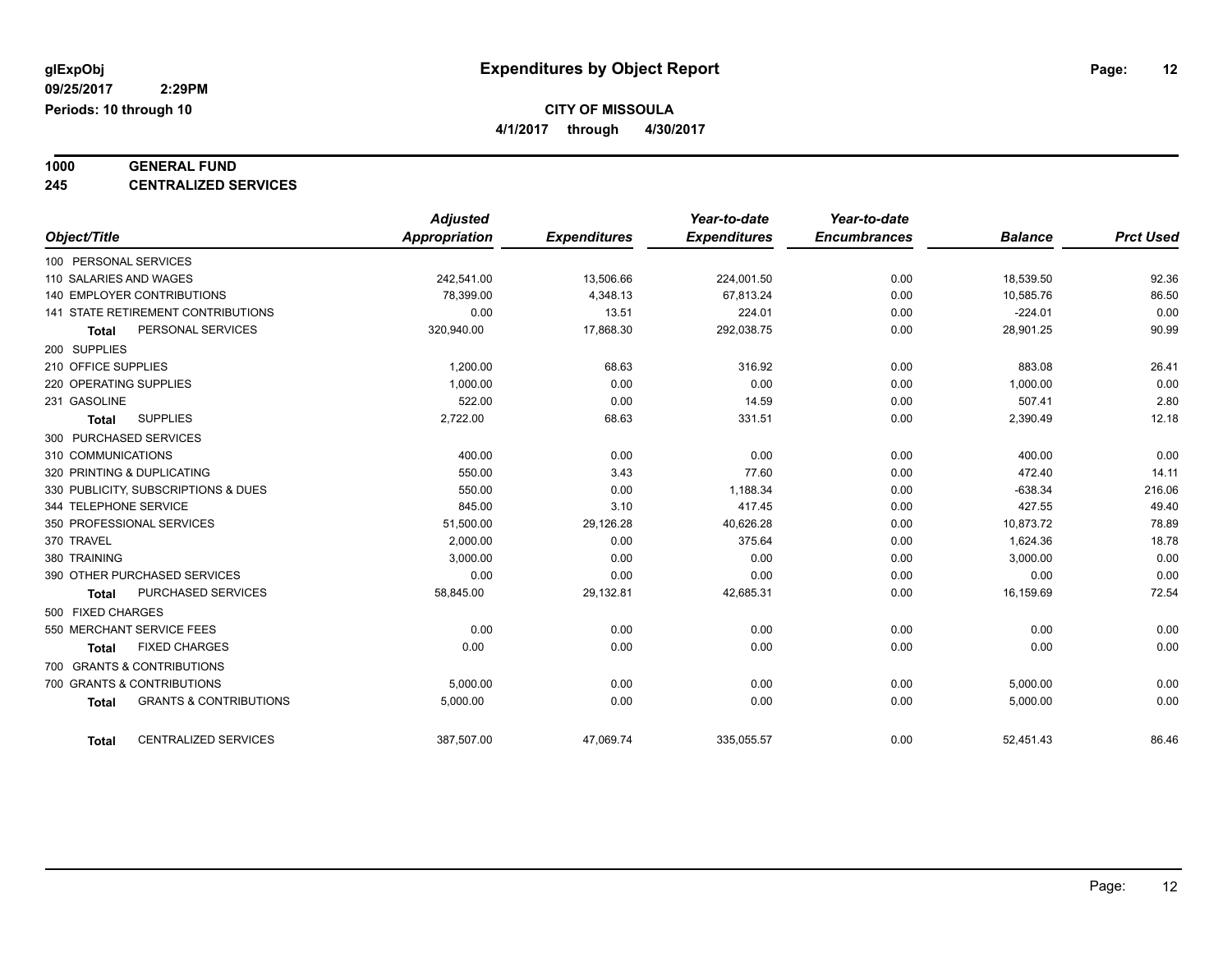#### **09/25/2017 2:29PM Periods: 10 through 10**

### **CITY OF MISSOULA 4/1/2017 through 4/30/2017**

| 1000 | <b>GENERAL</b><br><b>FUND</b><br>-1756 |  |
|------|----------------------------------------|--|
| 246  | Title Not Found ***<br>***             |  |

| Object/Title                              | <b>Adjusted</b><br><b>Appropriation</b> | <b>Expenditures</b> | Year-to-date<br><b>Expenditures</b> | Year-to-date<br><b>Encumbrances</b> | <b>Balance</b> | <b>Prct Used</b> |
|-------------------------------------------|-----------------------------------------|---------------------|-------------------------------------|-------------------------------------|----------------|------------------|
| 200 SUPPLIES                              |                                         |                     |                                     |                                     |                |                  |
| 230 REPAIR/MAINTENANCE                    | 0.00                                    | 0.00                | 0.00                                | 0.00                                | 0.00           | 0.00             |
| <b>SUPPLIES</b><br><b>Total</b>           | 0.00                                    | 0.00                | 0.00                                | 0.00                                | 0.00           | 0.00             |
| 300 PURCHASED SERVICES                    |                                         |                     |                                     |                                     |                |                  |
| 360 REPAIR & MAINTENANCE                  | 0.00                                    | 0.00                | 0.00                                | 0.00                                | 0.00           | 0.00             |
| <b>PURCHASED SERVICES</b><br><b>Total</b> | 0.00                                    | 0.00                | 0.00                                | 0.00                                | 0.00           | 0.00             |
| *** Title Not Found ***<br><b>Total</b>   | 0.00                                    | 0.00                | 0.00                                | 0.00                                | 0.00           | 0.00             |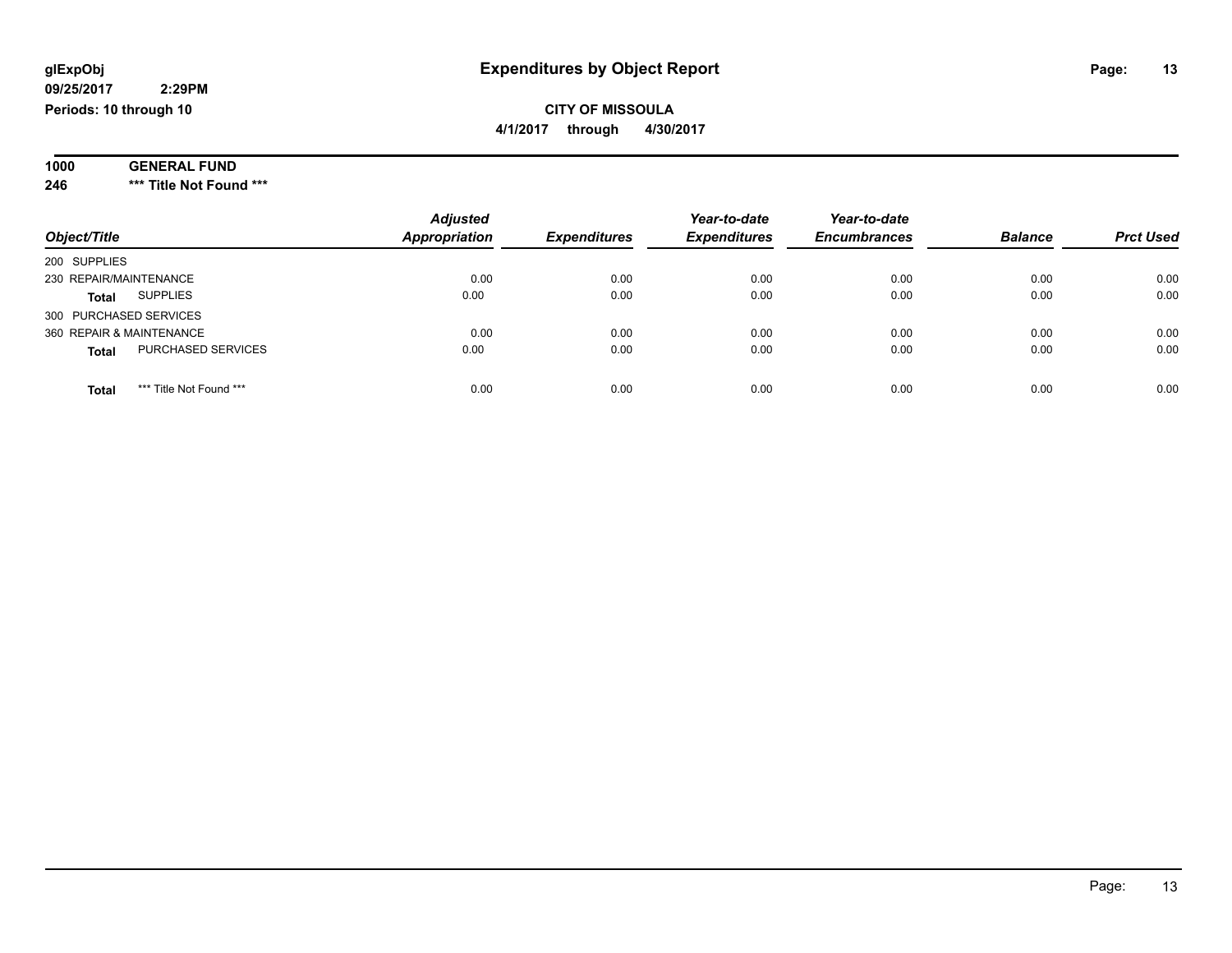**4/1/2017 through 4/30/2017**

### **1000 GENERAL FUND**

**250 DEVELOPMENT SERVICES**

|                                            | <b>Adjusted</b> |                     | Year-to-date        | Year-to-date        |                |                  |
|--------------------------------------------|-----------------|---------------------|---------------------|---------------------|----------------|------------------|
| Object/Title                               | Appropriation   | <b>Expenditures</b> | <b>Expenditures</b> | <b>Encumbrances</b> | <b>Balance</b> | <b>Prct Used</b> |
| 100 PERSONAL SERVICES                      |                 |                     |                     |                     |                |                  |
| 110 SALARIES AND WAGES                     | 1,271,247.00    | 110,418.24          | 1,024,055.38        | 0.00                | 247,191.62     | 80.56            |
| 120 OVERTIME                               | 4,276.00        | 0.00                | 89.58               | 0.00                | 4,186.42       | 2.09             |
| 130 OTHER                                  | 0.00            | 0.00                | 0.00                | 0.00                | 0.00           | 0.00             |
| 140 EMPLOYER CONTRIBUTIONS                 | 431,218.00      | 41,019.57           | 392,430.59          | 0.00                | 38,787.41      | 91.01            |
| <b>141 STATE RETIREMENT CONTRIBUTIONS</b>  | 0.00            | 110.42              | 1,110.42            | 0.00                | $-1,110.42$    | 0.00             |
| PERSONAL SERVICES<br>Total                 | 1,706,741.00    | 151,548.23          | 1,417,685.97        | 0.00                | 289,055.03     | 83.06            |
| 200 SUPPLIES                               |                 |                     |                     |                     |                |                  |
| 210 OFFICE SUPPLIES                        | 13,521.00       | 797.48              | 14,076.87           | 0.00                | $-555.87$      | 104.11           |
| 220 OPERATING SUPPLIES                     | 1,406.00        | 21.99               | 971.06              | 0.00                | 434.94         | 69.07            |
| 230 REPAIR/MAINTENANCE                     | 3,000.00        | 0.00                | 1,971.38            | 0.00                | 1,028.62       | 65.71            |
| 231 GASOLINE                               | 14,325.00       | 0.00                | 4,056.26            | 0.00                | 10,268.74      | 28.32            |
| 240 OTHER SUPPLIES                         | 1,255.00        | 0.00                | 330.37              | 0.00                | 924.63         | 26.32            |
| <b>SUPPLIES</b><br><b>Total</b>            | 33,507.00       | 819.47              | 21,405.94           | 0.00                | 12,101.06      | 63.88            |
| 300 PURCHASED SERVICES                     |                 |                     |                     |                     |                |                  |
| 310 COMMUNICATIONS                         | 15,488.00       | 495.71              | 6,181.09            | 0.00                | 9,306.91       | 39.91            |
| 320 PRINTING & DUPLICATING                 | 7,324.00        | 144.23              | 2,883.08            | 0.00                | 4,440.92       | 39.36            |
| 330 PUBLICITY, SUBSCRIPTIONS & DUES        | 11,375.00       | 922.05              | 27,804.35           | 0.00                | $-16,429.35$   | 244.43           |
| 341 ELECTRICITY & NATURAL GAS              | 0.00            | 0.00                | 0.00                | 0.00                | 0.00           | 0.00             |
| 344 TELEPHONE SERVICE                      | 11,470.00       | 34.65               | 9,843.07            | 0.00                | 1,626.93       | 85.82            |
| 350 PROFESSIONAL SERVICES                  | 198,936.00      | 225.00              | 107,421.33          | 0.00                | 91,514.67      | 54.00            |
| 360 REPAIR & MAINTENANCE                   | 23,605.00       | 0.00                | 18.99               | 0.00                | 23,586.01      | 0.08             |
| 370 TRAVEL                                 | 13,723.00       | 0.00                | 1,217.19            | 0.00                | 12,505.81      | 8.87             |
| 380 TRAINING                               | 12,239.00       | $-325.00$           | 2,604.30            | 0.00                | 9,634.70       | 21.28            |
| 390 OTHER PURCHASED SERVICES               | 170,259.00      | 4,103.79            | 93,657.43           | 0.00                | 76,601.57      | 55.01            |
| PURCHASED SERVICES<br><b>Total</b>         | 464,419.00      | 5,600.43            | 251,630.83          | 0.00                | 212,788.17     | 54.18            |
| 500 FIXED CHARGES                          |                 |                     |                     |                     |                |                  |
| 500 FIXED CHARGES                          | 0.00            | 0.00                | 0.00                | 0.00                | 0.00           | 0.00             |
| 550 MERCHANT SERVICE FEES                  | 0.00            | 0.00                | 0.00                | 0.00                | 0.00           | 0.00             |
| <b>FIXED CHARGES</b><br><b>Total</b>       | 0.00            | 0.00                | 0.00                | 0.00                | 0.00           | 0.00             |
| 700 GRANTS & CONTRIBUTIONS                 |                 |                     |                     |                     |                |                  |
| 700 GRANTS & CONTRIBUTIONS                 | 110,780.00      | 0.00                | 110,780.00          | 0.00                | 0.00           | 100.00           |
| <b>GRANTS &amp; CONTRIBUTIONS</b><br>Total | 110,780.00      | 0.00                | 110,780.00          | 0.00                | 0.00           | 100.00           |
|                                            |                 |                     |                     |                     |                |                  |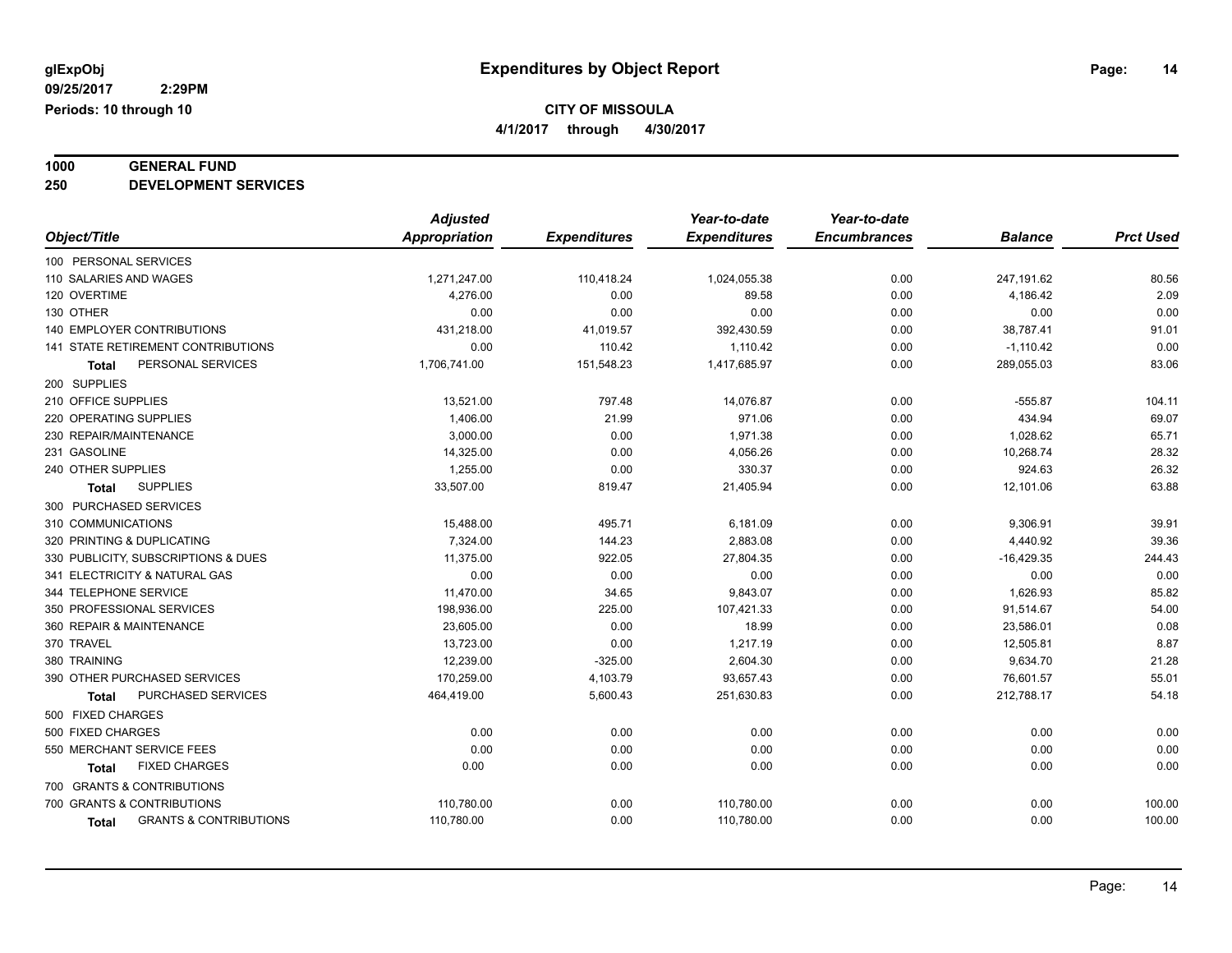**1000 GENERAL FUND**

**250 DEVELOPMENT SERVICES**

|                    |                              | <b>Adjusted</b> |                     | Year-to-date        | Year-to-date        |                |                  |
|--------------------|------------------------------|-----------------|---------------------|---------------------|---------------------|----------------|------------------|
| Object/Title       |                              | Appropriation   | <b>Expenditures</b> | <b>Expenditures</b> | <b>Encumbrances</b> | <b>Balance</b> | <b>Prct Used</b> |
| 800 OTHER OBJECTS  |                              |                 |                     |                     |                     |                |                  |
|                    | 820 TRANSFERS TO OTHER FUNDS | 175,720.00      | 0.00                | 92.810.00           | 0.00                | 82.910.00      | 52.82            |
| <b>Total</b>       | OTHER OBJECTS                | 175.720.00      | 0.00                | 92,810.00           | 0.00                | 82,910.00      | 52.82            |
| 900 CAPITAL OUTLAY |                              |                 |                     |                     |                     |                |                  |
|                    | 940 MACHINERY & EQUIPMENT    | 0.00            | 0.00                | 0.00                | 0.00                | 0.00           | 0.00             |
| <b>Total</b>       | <b>CAPITAL OUTLAY</b>        | 0.00            | 0.00                | 0.00                | 0.00                | 0.00           | 0.00             |
| Total              | DEVELOPMENT SERVICES         | 2.491.167.00    | 157.968.13          | 1.894.312.74        | 0.00                | 596.854.26     | 76.04            |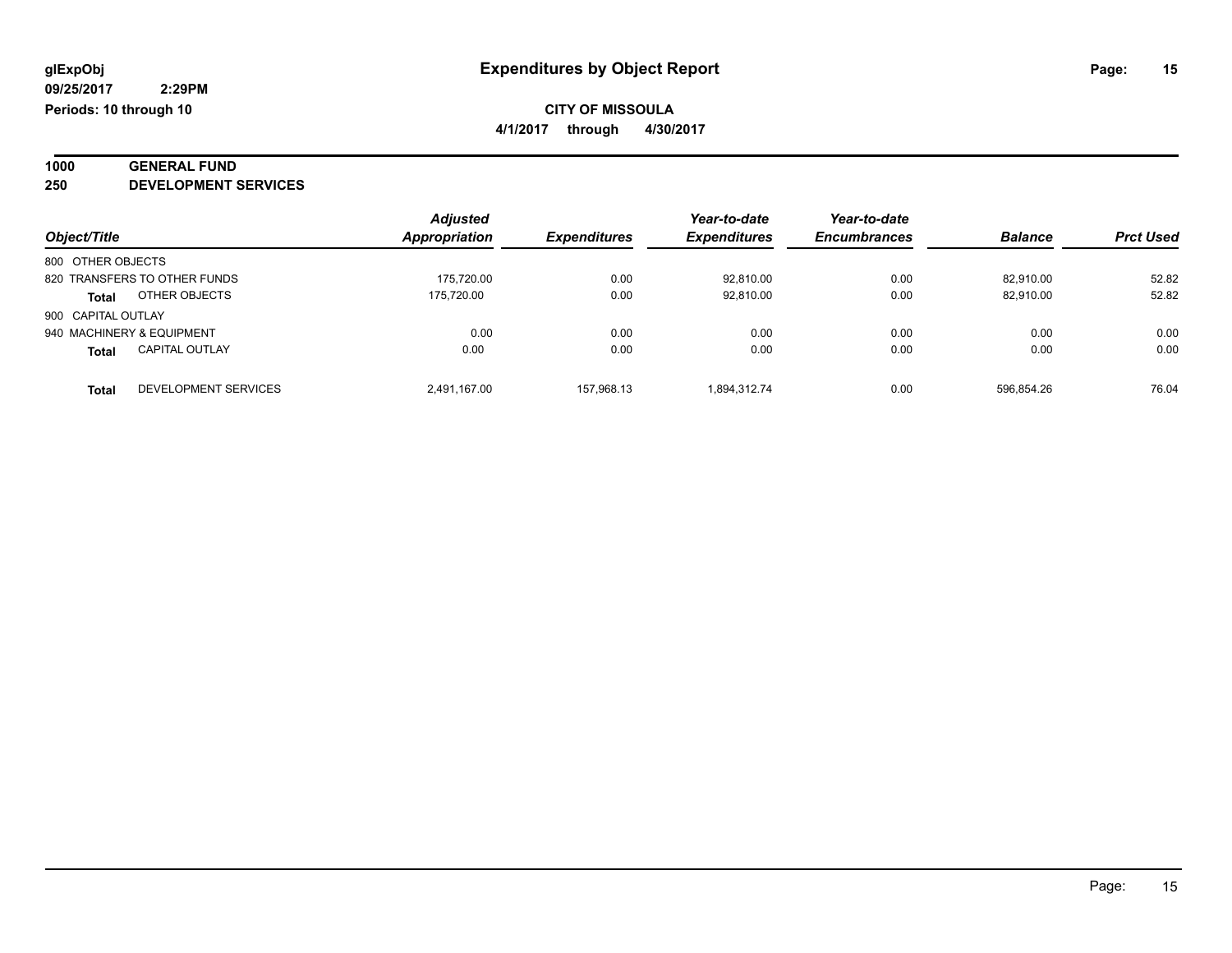**4/1/2017 through 4/30/2017**

**1000 GENERAL FUND 255 HOUSING & COMMUNITY DEVELOPMENT**

|                                                   | <b>Adjusted</b>      |                     | Year-to-date        | Year-to-date        |                |                  |
|---------------------------------------------------|----------------------|---------------------|---------------------|---------------------|----------------|------------------|
| Object/Title                                      | <b>Appropriation</b> | <b>Expenditures</b> | <b>Expenditures</b> | <b>Encumbrances</b> | <b>Balance</b> | <b>Prct Used</b> |
| 100 PERSONAL SERVICES                             |                      |                     |                     |                     |                |                  |
| 110 SALARIES AND WAGES                            | 151,749.00           | 10,074.44           | 77,984.00           | 0.00                | 73,765.00      | 51.39            |
| 120 OVERTIME                                      | 0.00                 | 0.00                | 0.00                | 0.00                | 0.00           | 0.00             |
| 140 EMPLOYER CONTRIBUTIONS                        | 56,154.00            | 3,207.70            | 21,279.07           | 0.00                | 34,874.93      | 37.89            |
| 141 STATE RETIREMENT CONTRIBUTIONS                | 152.00               | 10.07               | 77.97               | 0.00                | 74.03          | 51.30            |
| PERSONAL SERVICES<br><b>Total</b>                 | 208,055.00           | 13,292.21           | 99,341.04           | 0.00                | 108,713.96     | 47.75            |
| 200 SUPPLIES                                      |                      |                     |                     |                     |                |                  |
| 210 OFFICE SUPPLIES                               | 3,466.00             | 0.00                | 7,513.23            | 0.00                | $-4,047.23$    | 216.77           |
| 220 OPERATING SUPPLIES                            | 200.00               | 0.00                | 0.00                | 0.00                | 200.00         | 0.00             |
| 230 REPAIR/MAINTENANCE                            | 0.00                 | 0.00                | 225.00              | 0.00                | $-225.00$      | 0.00             |
| 231 GASOLINE                                      | 0.00                 | 0.00                | 0.00                | 0.00                | 0.00           | 0.00             |
| 240 OTHER SUPPLIES                                | 0.00                 | 0.00                | 0.00                | 0.00                | 0.00           | 0.00             |
| <b>SUPPLIES</b><br><b>Total</b>                   | 3,666.00             | 0.00                | 7,738.23            | 0.00                | $-4,072.23$    | 211.08           |
| 300 PURCHASED SERVICES                            |                      |                     |                     |                     |                |                  |
| 310 COMMUNICATIONS                                | 320.00               | 0.00                | 582.51              | 0.00                | $-262.51$      | 182.03           |
| 320 PRINTING & DUPLICATING                        | 4,535.00             | 0.00                | 257.49              | 0.00                | 4,277.51       | 5.68             |
| 330 PUBLICITY, SUBSCRIPTIONS & DUES               | 1,700.00             | 0.00                | 303.74              | 0.00                | 1,396.26       | 17.87            |
| 344 TELEPHONE SERVICE                             | 2,150.00             | 2.33                | 349.96              | 0.00                | 1,800.04       | 16.28            |
| 350 PROFESSIONAL SERVICES                         | 110,652.00           | 0.00                | 1,520.76            | 0.00                | 109,131.24     | 1.37             |
| 360 REPAIR & MAINTENANCE                          | 2.350.00             | 0.00                | 0.00                | 0.00                | 2,350.00       | 0.00             |
| 370 TRAVEL                                        | 8,077.00             | 1,014.60            | 5,110.79            | 0.00                | 2,966.21       | 63.28            |
| 380 TRAINING                                      | 1,250.00             | 0.00                | 1,862.50            | 0.00                | $-612.50$      | 149.00           |
| 390 OTHER PURCHASED SERVICES                      | 2,822.00             | 0.00                | 2,035.20            | 0.00                | 786.80         | 72.12            |
| PURCHASED SERVICES<br><b>Total</b>                | 133,856.00           | 1,016.93            | 12,022.95           | 0.00                | 121,833.05     | 8.98             |
| 500 FIXED CHARGES                                 |                      |                     |                     |                     |                |                  |
| 500 FIXED CHARGES                                 | 13,500.00            | 0.00                | 10,385.54           | 0.00                | 3,114.46       | 76.93            |
| <b>FIXED CHARGES</b><br><b>Total</b>              | 13,500.00            | 0.00                | 10,385.54           | 0.00                | 3,114.46       | 76.93            |
| 700 GRANTS & CONTRIBUTIONS                        |                      |                     |                     |                     |                |                  |
| 700 GRANTS & CONTRIBUTIONS                        | 305,532.00           | 0.00                | 264,200.00          | 0.00                | 41,332.00      | 86.47            |
| <b>GRANTS &amp; CONTRIBUTIONS</b><br><b>Total</b> | 305,532.00           | 0.00                | 264,200.00          | 0.00                | 41,332.00      | 86.47            |
| 900 CAPITAL OUTLAY                                |                      |                     |                     |                     |                |                  |
| 940 MACHINERY & EQUIPMENT                         | 8,500.00             | 0.00                | 0.00                | 0.00                | 8,500.00       | 0.00             |
| <b>CAPITAL OUTLAY</b><br><b>Total</b>             | 8,500.00             | 0.00                | 0.00                | 0.00                | 8,500.00       | 0.00             |
|                                                   |                      |                     |                     |                     |                |                  |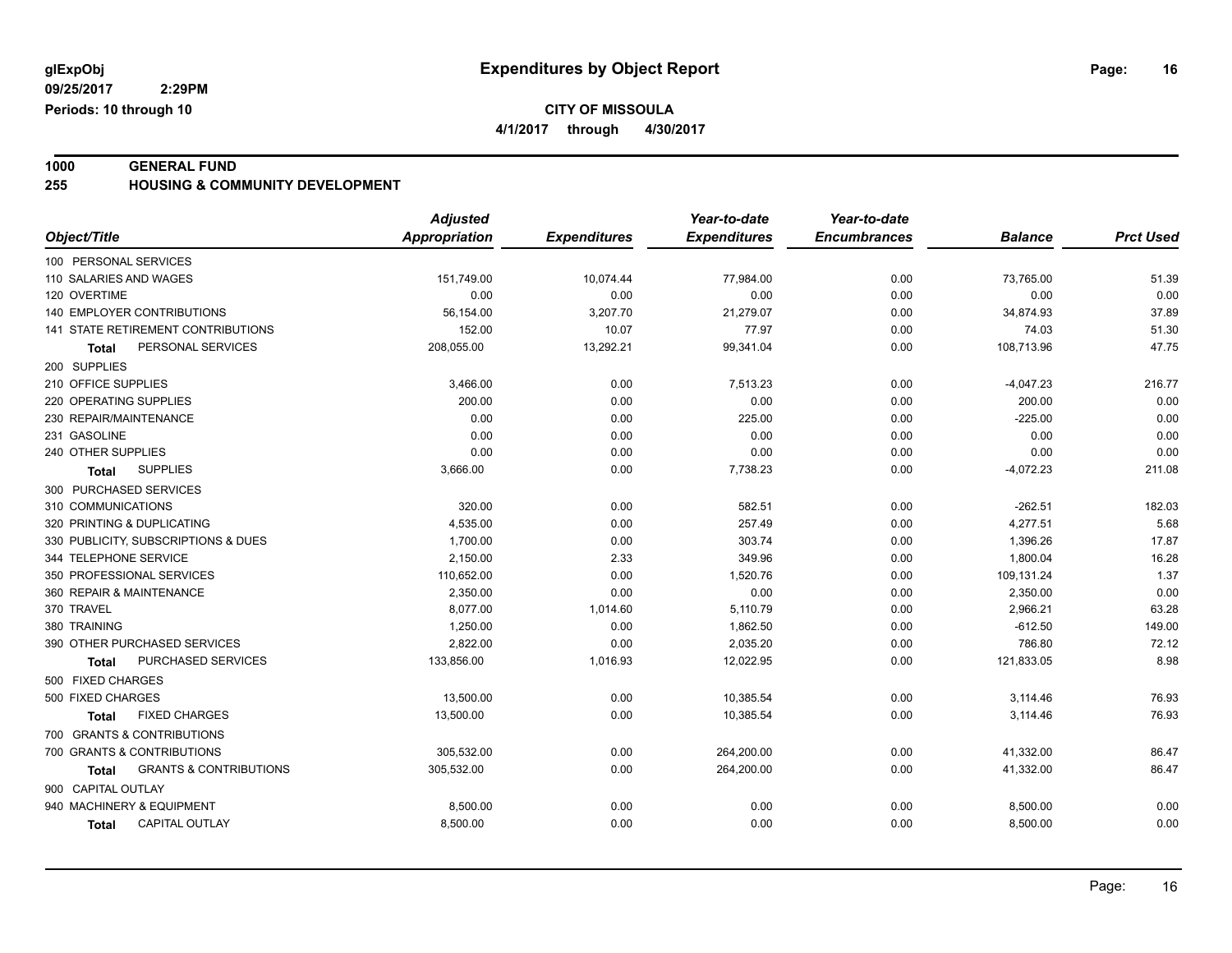| glExpObj<br>09/25/2017 | 2:29PM                                    |            | <b>Expenditures by Object Report</b> |            |      |            |  | 17    |
|------------------------|-------------------------------------------|------------|--------------------------------------|------------|------|------------|--|-------|
| Periods: 10 through 10 |                                           | 4/1/2017   |                                      |            |      |            |  |       |
| 1000                   | <b>GENERAL FUND</b>                       |            |                                      |            |      |            |  |       |
| <b>Total</b>           | <b>HOUSING &amp; COMMUNITY DEVELOPMEN</b> | 673,109.00 | 14.309.14                            | 393,687.76 | 0.00 | 279.421.24 |  | 58.49 |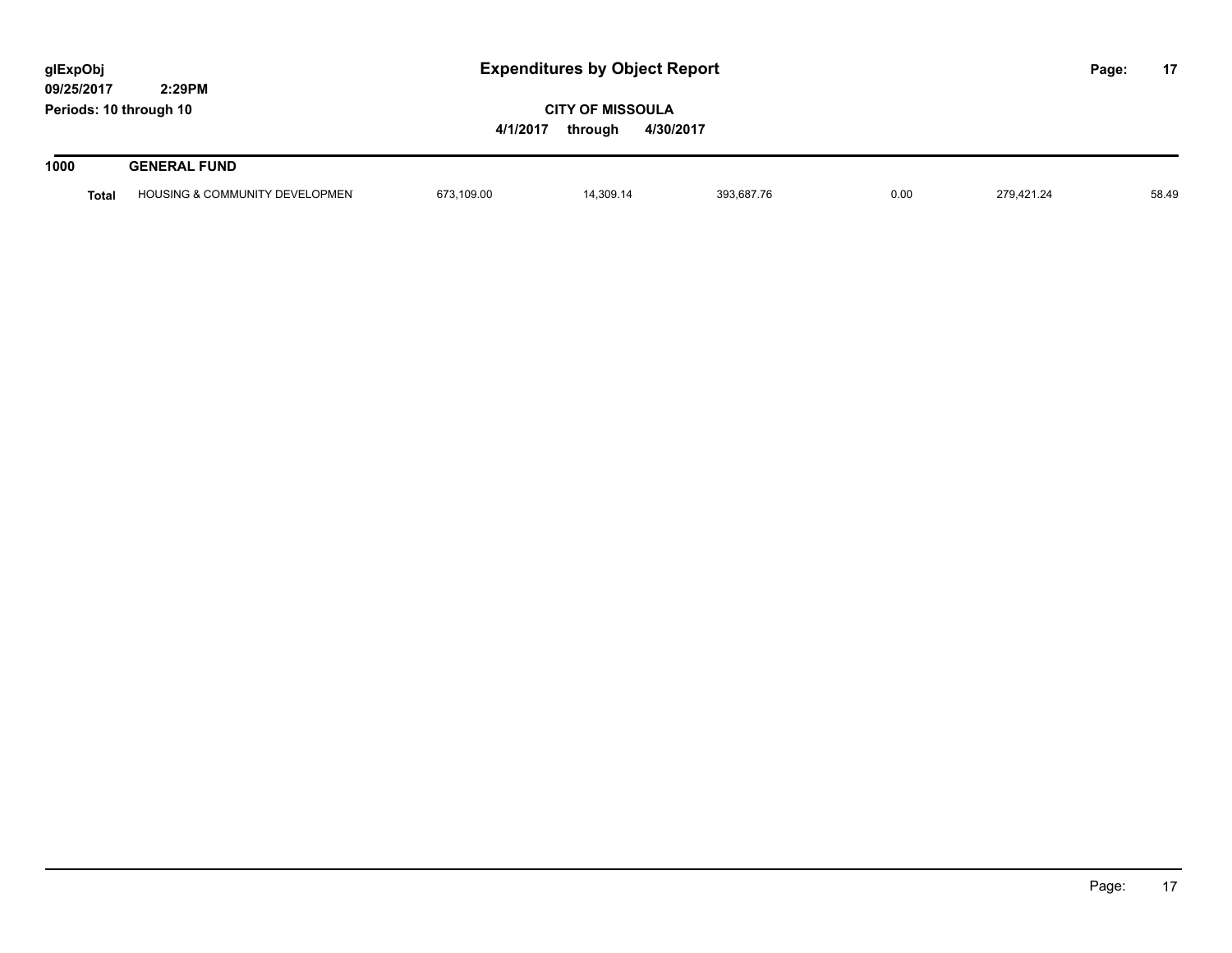| 1000 | <b>GENERAL FUND</b>  |
|------|----------------------|
| 270  | <b>CITY ATTORNEY</b> |

*Object/Title Adjusted Appropriation Expenditures Year-to-date Expenditures Year-to-date Encumbrances Balance Prct Used* 100 PERSONAL SERVICES 110 SALARIES AND WAGES 967,266.00 74,601.84 754,905.89 0.00 212,360.11 78.05 120 OVERTIME 5,000.00 0.00 4,984.45 0.00 15.55 99.69 140 EMPLOYER CONTRIBUTIONS 318,282.00 25,420.61 261,720.47 0.00 56,561.53 82.23 141 STATE RETIREMENT CONTRIBUTIONS 0.00 74.60 1,649.27 0.00 -1,649.27 0.00 **Total** PERSONAL SERVICES 1,290,548.00 100,097.05 1,023,260.08 0.00 267,287.92 79.29 200 SUPPLIES 210 OFFICE SUPPLIES 6,118.00 65.80 3,883.82 0.00 2,234.18 63.48 220 OPERATING SUPPLIES 200 2010 1.250.00 1.250.00 0.00 1.073.68 0.00 0.00 1.073.68 0.00 176.32 176.32 231 GASOLINE 263.00 0.00 382.36 0.00 -119.36 145.38 **Total** SUPPLIES 7,631.00 65.80 5,339.86 0.00 2,291.14 69.98 300 PURCHASED SERVICES 310 COMMUNICATIONS 1,350.00 127.59 1,140.45 0.00 209.55 84.48 320 PRINTING & DUPLICATING 550.00 0.00 538.30 0.00 11.70 97.87 330 PUBLICITY, SUBSCRIPTIONS & DUES 6.06 13,000.00 12.00 12.00 7,157.92 0.00 55.842.08 55.06 55.06 344 TELEPHONE SERVICE 264.00 22.03 144.06 0.00 119.94 54.57 350 PROFESSIONAL SERVICES 3,250.00 25.00 569.02 0.00 2,680.98 17.51 360 REPAIR & MAINTENANCE 19,447.00 0.00 18,449.92 0.00 997.08 94.87 370 TRAVEL 6,000.00 665.56 1,582.06 0.00 4,417.94 26.37 380 TRAINING 9,000.00 5,889.00 0.00 3,111.00 65.43 390 OTHER PURCHASED SERVICES 0.00 0.00 0.00 0.00 0.00 0.00 **Total** PURCHASED SERVICES 67.10 52,861.00 852.18 35,470.73 0.00 17,390.27 67.10 500 FIXED CHARGES 500 FIXED CHARGES 0.00 0.00 0.00 0.00 0.00 0.00 **Total** FIXED CHARGES 0.00 0.00 0.00 0.00 0.00 0.00 700 GRANTS & CONTRIBUTIONS 700 GRANTS & CONTRIBUTIONS 167,818.00 0.00 80,309.00 0.00 87,509.00 47.85 **Total** GRANTS & CONTRIBUTIONS 167,818.00 0.00 80,309.00 0.00 87,509.00 47.85 800 OTHER OBJECTS 845 CONTINGENCY 0.00 0.00 0.00 0.00 0.00 0.00 **Total** OTHER OBJECTS 0.00 0.00 0.00 0.00 0.00 0.00 900 CAPITAL OUTLAY 920 BUILDINGS 0.00 0.00 0.00 0.00 0.00 0.00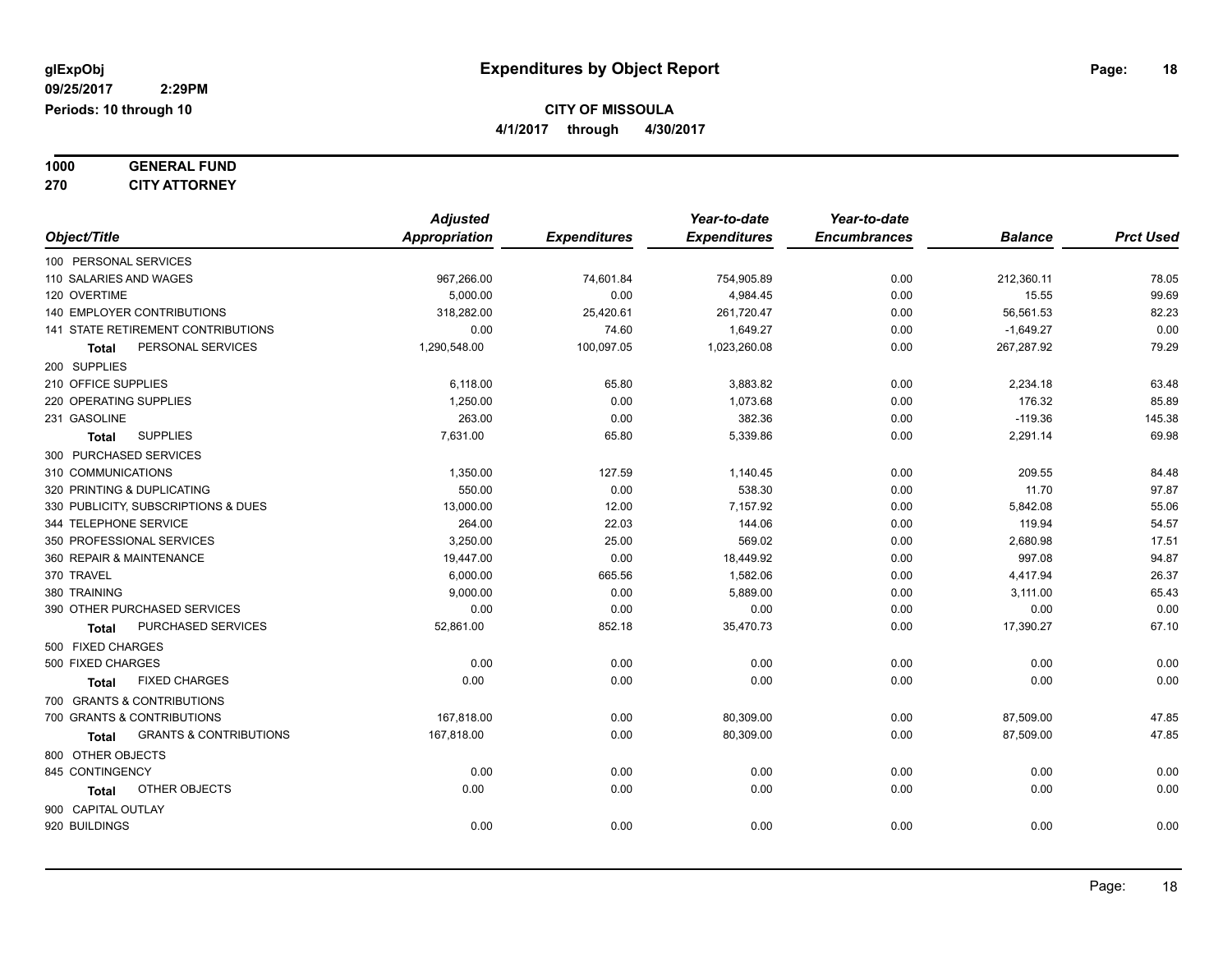#### **09/25/2017 2:29PM Periods: 10 through 10**

**CITY OF MISSOULA 4/1/2017 through 4/30/2017**

**1000 GENERAL FUND 270 CITY ATTORNEY**

| Object/Title |                           | <b>Adjusted</b> |                            | Year-to-date        | Year-to-date        |                |                  |
|--------------|---------------------------|-----------------|----------------------------|---------------------|---------------------|----------------|------------------|
|              |                           | Appropriation   | <i><b>Expenditures</b></i> | <b>Expenditures</b> | <b>Encumbrances</b> | <b>Balance</b> | <b>Prct Used</b> |
|              | 940 MACHINERY & EQUIPMENT | 0.00            | 0.00                       | 0.00                | 0.00                | 0.00           | 0.00             |
| <b>Total</b> | <b>CAPITAL OUTLAY</b>     | 0.00            | 0.00                       | 0.00                | 0.00                | 0.00           | 0.00             |
| <b>Tota</b>  | <b>CITY ATTORNEY</b>      | 518,858.00      | 101,015.03                 | 1,144,379.67        | 0.00                | 374,478.33     | 75.34            |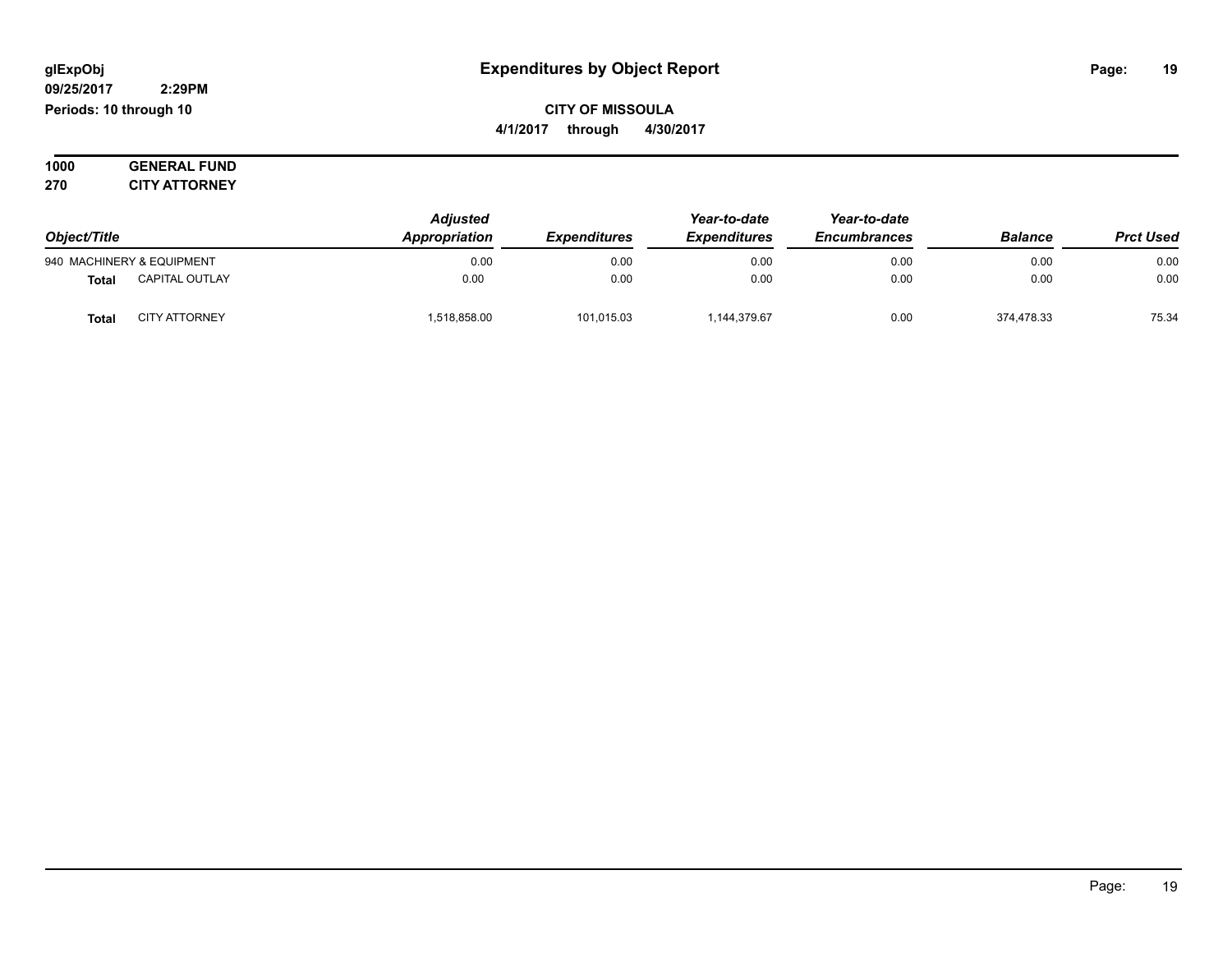**4/1/2017 through 4/30/2017**

### **1000 GENERAL FUND**

**280 PUBLIC WORKS OPERATIONS**

|                                           | <b>Adjusted</b> |                     | Year-to-date        | Year-to-date        |                |                  |
|-------------------------------------------|-----------------|---------------------|---------------------|---------------------|----------------|------------------|
| Object/Title                              | Appropriation   | <b>Expenditures</b> | <b>Expenditures</b> | <b>Encumbrances</b> | <b>Balance</b> | <b>Prct Used</b> |
| 100 PERSONAL SERVICES                     |                 |                     |                     |                     |                |                  |
| 110 SALARIES AND WAGES                    | 508,546.00      | 36,682.50           | 430,289.49          | 0.00                | 78,256.51      | 84.61            |
| 120 OVERTIME                              | 3,668.00        | 0.00                | 1,727.13            | 0.00                | 1,940.87       | 47.09            |
| 130 OTHER                                 | 15,236.00       | 17.50               | 406.00              | 0.00                | 14,830.00      | 2.66             |
| <b>140 EMPLOYER CONTRIBUTIONS</b>         | 232,013.00      | 14,882.26           | 180,170.11          | 0.00                | 51,842.89      | 77.66            |
| 141 STATE RETIREMENT CONTRIBUTIONS        | 0.00            | 36.68               | 430.28              | 0.00                | $-430.28$      | 0.00             |
| PERSONAL SERVICES<br>Total                | 759,463.00      | 51,618.94           | 613,023.01          | 0.00                | 146,439.99     | 80.72            |
| 200 SUPPLIES                              |                 |                     |                     |                     |                |                  |
| 210 OFFICE SUPPLIES                       | 1,150.00        | 44.21               | 731.86              | 0.00                | 418.14         | 63.64            |
| 220 OPERATING SUPPLIES                    | 1,935.00        | 358.16              | 7,155.34            | 0.00                | $-5,220.34$    | 369.79           |
| 230 REPAIR/MAINTENANCE                    | 59,860.00       | 4,029.30            | 14,502.53           | 0.00                | 45,357.47      | 24.23            |
| 231 GASOLINE                              | 9,280.00        | 471.66              | 4,327.97            | 0.00                | 4,952.03       | 46.64            |
| 240 OTHER SUPPLIES                        | 31,090.00       | 3,765.06            | 26,593.98           | 0.00                | 4,496.02       | 85.54            |
| <b>SUPPLIES</b><br>Total                  | 103,315.00      | 8,668.39            | 53,311.68           | 0.00                | 50,003.32      | 51.60            |
| 300 PURCHASED SERVICES                    |                 |                     |                     |                     |                |                  |
| 310 COMMUNICATIONS                        | 300.00          | 10.95               | 87.26               | 0.00                | 212.74         | 29.09            |
| 320 PRINTING & DUPLICATING                | 200.00          | 0.00                | 0.00                | 0.00                | 200.00         | 0.00             |
| 330 PUBLICITY, SUBSCRIPTIONS & DUES       | 1,100.00        | 0.00                | 945.00              | 0.00                | 155.00         | 85.91            |
| 341 ELECTRICITY & NATURAL GAS             | 141,209.00      | 21,930.89           | 118,433.51          | 0.00                | 22,775.49      | 83.87            |
| 344 TELEPHONE SERVICE                     | 1,804.00        | 70.24               | 3,008.37            | 0.00                | $-1,204.37$    | 166.76           |
| 345 GARBAGE                               | 475.00          | 15.60               | 156.00              | 0.00                | 319.00         | 32.84            |
| 350 PROFESSIONAL SERVICES                 | 757.00          | 338.00              | 568.00              | 0.00                | 189.00         | 75.03            |
| 360 REPAIR & MAINTENANCE                  | 15,900.00       | 1,516.06            | 19,822.12           | 0.00                | $-3,922.12$    | 124.67           |
| 370 TRAVEL                                | 1,550.00        | 0.00                | 140.40              | 0.00                | 1,409.60       | 9.06             |
| 380 TRAINING                              | 2,200.00        | 0.00                | 480.90              | 0.00                | 1,719.10       | 21.86            |
| <b>PURCHASED SERVICES</b><br><b>Total</b> | 165,495.00      | 23,881.74           | 143,641.56          | 0.00                | 21,853.44      | 86.80            |
| 500 FIXED CHARGES                         |                 |                     |                     |                     |                |                  |
| 500 FIXED CHARGES                         | 0.00            | 0.00                | 0.00                | 0.00                | 0.00           | 0.00             |
| <b>FIXED CHARGES</b><br>Total             | 0.00            | 0.00                | 0.00                | 0.00                | 0.00           | 0.00             |
| 800 OTHER OBJECTS                         |                 |                     |                     |                     |                |                  |
| 850 SALARY SAVINGS                        | 0.00            | 0.00                | 0.00                | 0.00                | 0.00           | 0.00             |
| OTHER OBJECTS<br>Total                    | 0.00            | 0.00                | 0.00                | 0.00                | 0.00           | 0.00             |
|                                           |                 |                     |                     |                     |                |                  |
| 900 CAPITAL OUTLAY                        |                 |                     |                     |                     |                |                  |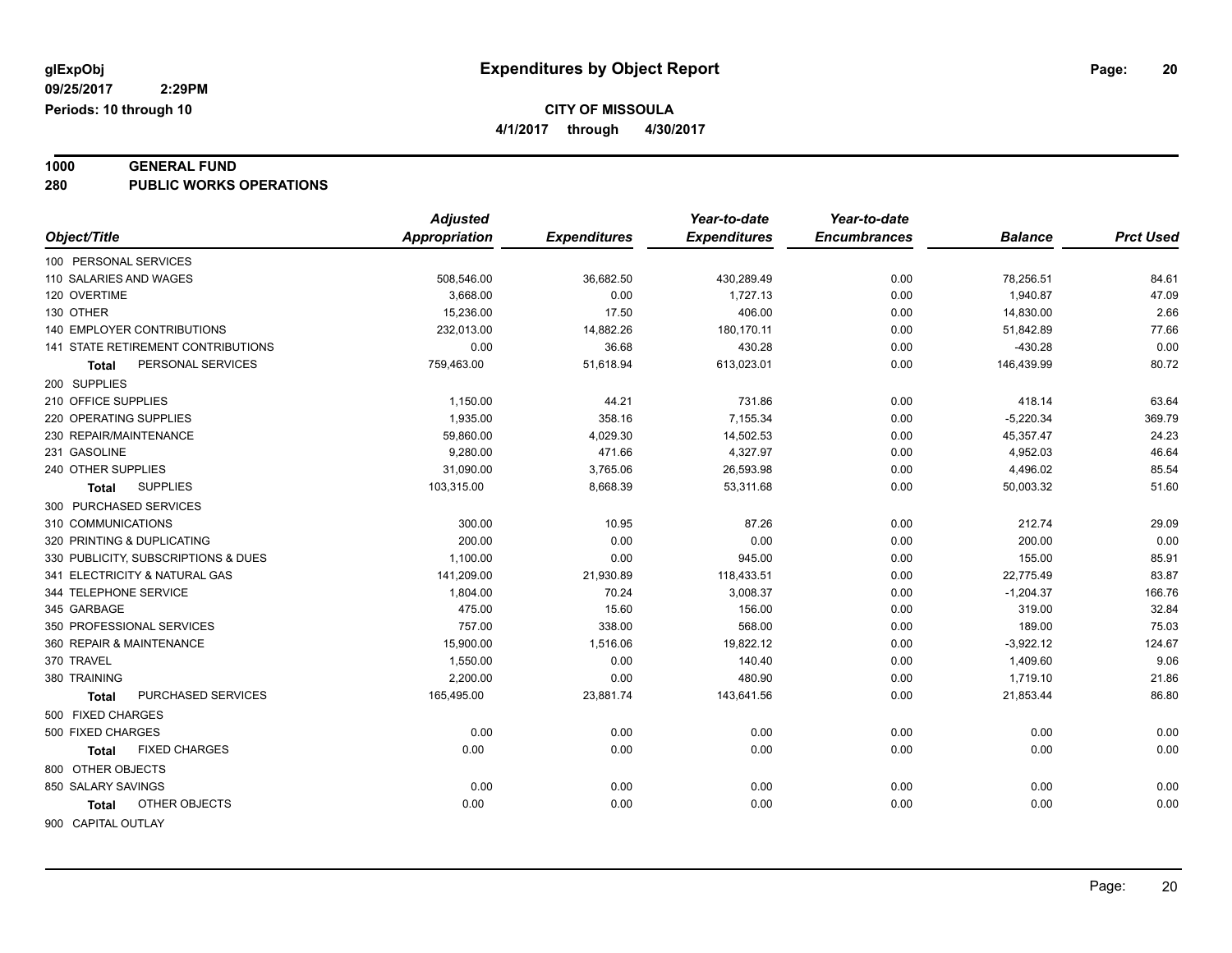| 1000 | <b>GENERAL FUND</b>            |  |
|------|--------------------------------|--|
| 280  | <b>PUBLIC WORKS OPERATIONS</b> |  |

| Object/Title |                           | <b>Adjusted</b><br>Appropriation | <b>Expenditures</b> | Year-to-date<br><b>Expenditures</b> | Year-to-date<br><b>Encumbrances</b> | <b>Balance</b> | <b>Prct Used</b> |
|--------------|---------------------------|----------------------------------|---------------------|-------------------------------------|-------------------------------------|----------------|------------------|
|              | 940 MACHINERY & EQUIPMENT | 0.00                             | 0.00                | 0.00                                | 0.00                                | 0.00           | 0.00             |
| <b>Total</b> | <b>CAPITAL OUTLAY</b>     | 0.00                             | 0.00                | 0.00                                | 0.00                                | 0.00           | 0.00             |
| Total        | PUBLIC WORKS OPERATIONS   | 028,273.00                       | 84,169.07           | 809,976.25                          | 0.00                                | 218.296.75     | 78.77            |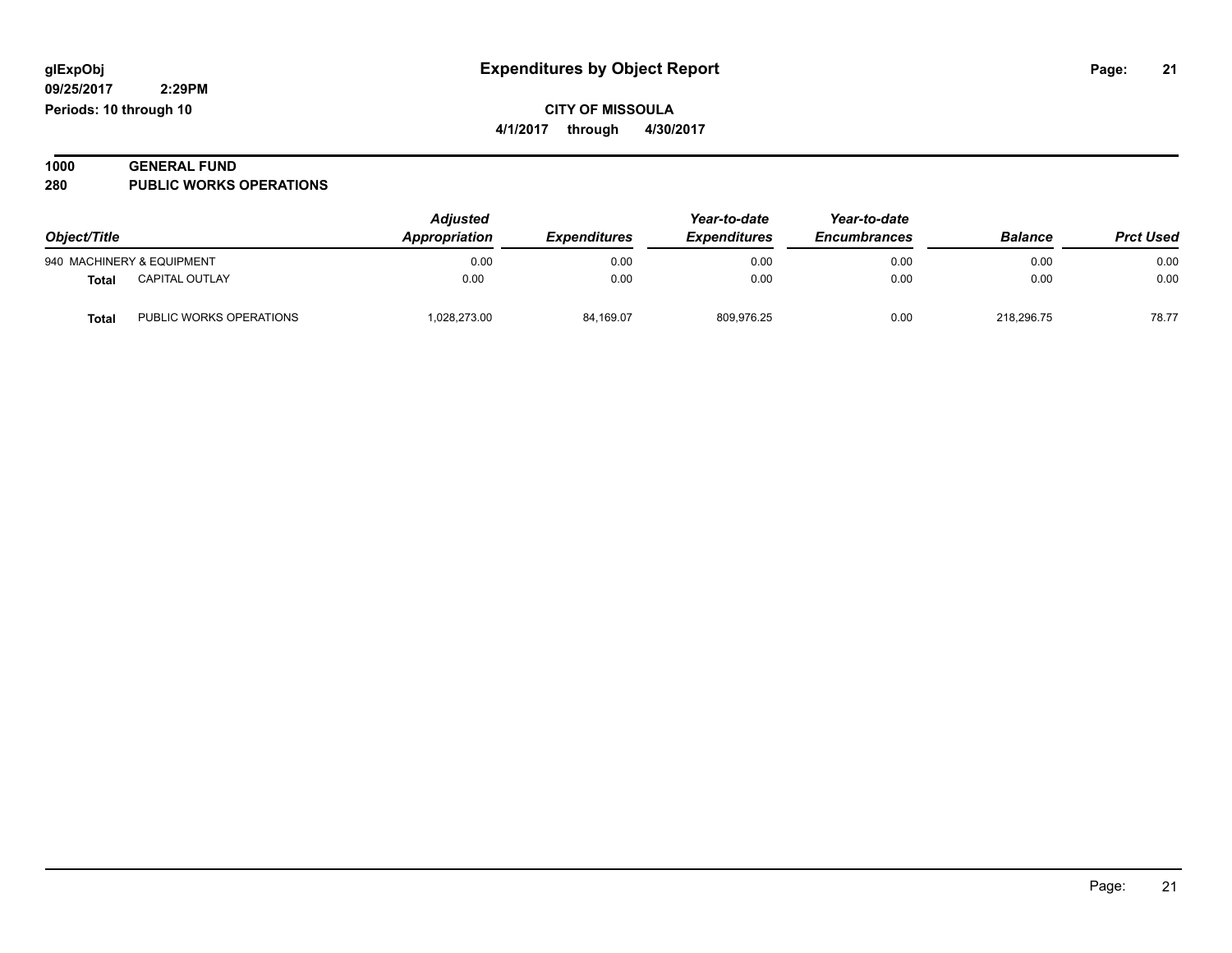**1000 GENERAL FUND 290 POLICE**

|                                           | <b>Adjusted</b> |                     | Year-to-date        | Year-to-date        |                 |                  |
|-------------------------------------------|-----------------|---------------------|---------------------|---------------------|-----------------|------------------|
| Object/Title                              | Appropriation   | <b>Expenditures</b> | <b>Expenditures</b> | <b>Encumbrances</b> | <b>Balance</b>  | <b>Prct Used</b> |
| 100 PERSONAL SERVICES                     |                 |                     |                     |                     |                 |                  |
| 110 SALARIES AND WAGES                    | 8,587,025.00    | 633,765.12          | 6,550,692.26        | 0.00                | 2,036,332.74    | 76.29            |
| 115 SALARIES/HEALTH INSURANCE BENEFIT     | 0.00            | 71,604.00           | 662,266.80          | 0.00                | $-662.266.80$   | 0.00             |
| 120 OVERTIME                              | 269,683.00      | 23,356.32           | 285,780.38          | 0.00                | $-16,097.38$    | 105.97           |
| 121 OUTSIDE HIRE OVERTIME                 | 75,000.00       | 3,275.14            | 78,904.10           | 0.00                | $-3,904.10$     | 105.21           |
| 122 COURT OVERTIME                        | 23,342.00       | 1,676.81            | 27,367.42           | 0.00                | $-4,025.42$     | 117.25           |
| 123 CELL PHONE OVERTIME                   | 60,690.00       | 1,567.58            | 10,407.41           | 0.00                | 50,282.59       | 17.15            |
| 130 OTHER                                 | 74,199.00       | 0.00                | 68,326.75           | 0.00                | 5,872.25        | 92.09            |
| 133 EDUCATION COMPENSATION                | 0.00            | 1,370.00            | 13,947.00           | 0.00                | $-13,947.00$    | 0.00             |
| 140 EMPLOYER CONTRIBUTIONS                | 5,693,221.00    | 174,019.29          | 1,804,306.96        | 0.00                | 3,888,914.04    | 31.69            |
| <b>141 STATE RETIREMENT CONTRIBUTIONS</b> | 0.00            | 184,490.72          | 1,826,251.75        | 0.00                | $-1,826,251.75$ | 0.00             |
| PERSONAL SERVICES<br><b>Total</b>         | 14,783,160.00   | 1,095,124.98        | 11,328,250.83       | 0.00                | 3,454,909.17    | 76.63            |
| 200 SUPPLIES                              |                 |                     |                     |                     |                 |                  |
| 210 OFFICE SUPPLIES                       | 20,924.00       | 482.11              | 6,574.86            | 0.00                | 14,349.14       | 31.42            |
| 220 OPERATING SUPPLIES                    | 113,887.00      | 9,439.45            | 108,764.79          | 0.00                | 5,122.21        | 95.50            |
| 230 REPAIR/MAINTENANCE                    | 47,235.00       | 2,019.06            | 29.906.71           | 0.00                | 17,328.29       | 63.31            |
| 231 GASOLINE                              | 177,121.00      | 0.00                | 101,954.98          | 0.00                | 75,166.02       | 57.56            |
| <b>SUPPLIES</b><br><b>Total</b>           | 359,167.00      | 11,940.62           | 247,201.34          | 0.00                | 111,965.66      | 68.83            |
| 300 PURCHASED SERVICES                    |                 |                     |                     |                     |                 |                  |
| 310 COMMUNICATIONS                        | 21,896.00       | 610.97              | 21,050.36           | 0.00                | 845.64          | 96.14            |
| 320 PRINTING & DUPLICATING                | 11,364.00       | 1,928.47            | 5,032.59            | 0.00                | 6,331.41        | 44.29            |
| 330 PUBLICITY, SUBSCRIPTIONS & DUES       | 14,938.00       | 549.33              | 13,256.85           | 0.00                | 1,681.15        | 88.75            |
| 344 TELEPHONE SERVICE                     | 48,372.00       | 3,905.58            | 38,418.41           | 0.00                | 9,953.59        | 79.42            |
| 350 PROFESSIONAL SERVICES                 | 71,155.00       | 3,982.78            | 39,226.82           | 0.00                | 31,928.18       | 55.13            |
| 360 REPAIR & MAINTENANCE                  | 90,845.00       | 1,658.58            | 116,786.51          | 0.00                | $-25,941.51$    | 128.56           |
| 370 TRAVEL                                | 29,500.00       | 4,226.75            | 21,466.51           | 0.00                | 8,033.49        | 72.77            |
| 380 TRAINING                              | 35,200.00       | 1,355.00            | 32,166.60           | 0.00                | 3,033.40        | 91.38            |
| 390 OTHER PURCHASED SERVICES              | 25,000.00       | 692.64              | 6,514.74            | 0.00                | 18,485.26       | 26.06            |
| 392 DONATIONS AND SALES                   | 0.00            | 0.00                | 3,037.47            | 0.00                | $-3,037.47$     | 0.00             |
| PURCHASED SERVICES<br>Total               | 348,270.00      | 18,910.10           | 296,956.86          | 0.00                | 51,313.14       | 85.27            |
| 500 FIXED CHARGES                         |                 |                     |                     |                     |                 |                  |
| 500 FIXED CHARGES                         | 71,864.00       | 5,904.97            | 65,778.67           | 0.00                | 6,085.33        | 91.53            |
| <b>FIXED CHARGES</b><br><b>Total</b>      | 71,864.00       | 5,904.97            | 65,778.67           | 0.00                | 6,085.33        | 91.53            |
|                                           |                 |                     |                     |                     |                 |                  |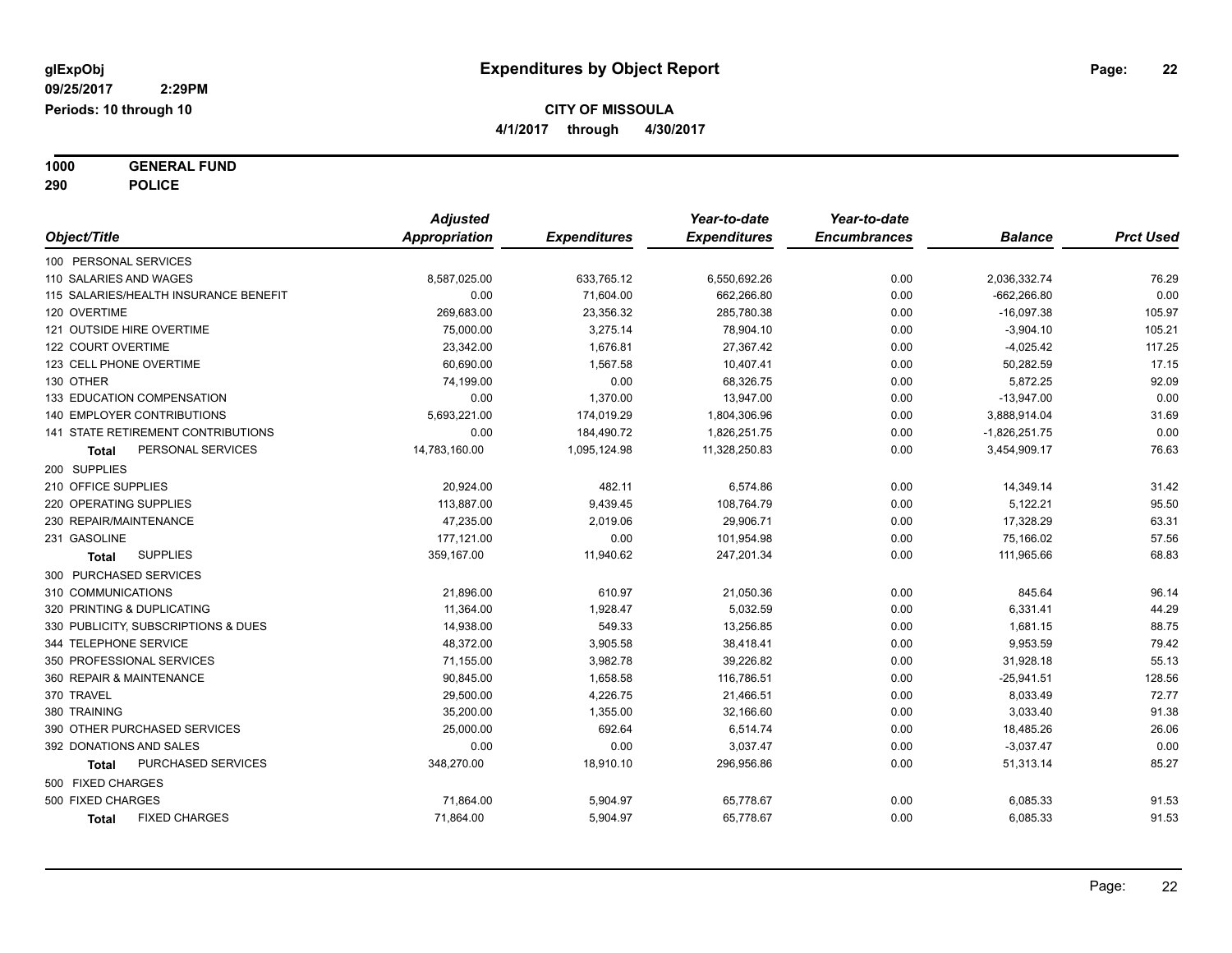**1000 GENERAL FUND 290 POLICE**

|                    |                                   | <b>Adjusted</b>      |                     | Year-to-date        | Year-to-date        |                |                  |
|--------------------|-----------------------------------|----------------------|---------------------|---------------------|---------------------|----------------|------------------|
| Object/Title       |                                   | <b>Appropriation</b> | <b>Expenditures</b> | <b>Expenditures</b> | <b>Encumbrances</b> | <b>Balance</b> | <b>Prct Used</b> |
|                    | 700 GRANTS & CONTRIBUTIONS        |                      |                     |                     |                     |                |                  |
|                    | 700 GRANTS & CONTRIBUTIONS        | 4,000.00             | 0.00                | 0.00                | 0.00                | 4,000.00       | 0.00             |
| <b>Total</b>       | <b>GRANTS &amp; CONTRIBUTIONS</b> | 4,000.00             | 0.00                | 0.00                | 0.00                | 4,000.00       | 0.00             |
| 800 OTHER OBJECTS  |                                   |                      |                     |                     |                     |                |                  |
|                    | 820 TRANSFERS TO OTHER FUNDS      | 6,000.00             | 0.00                | 6,000.00            | 0.00                | 0.00           | 100.00           |
| 850 SALARY SAVINGS |                                   | 0.00                 | 0.00                | 0.00                | 0.00                | 0.00           | 0.00             |
| <b>Total</b>       | OTHER OBJECTS                     | 6,000.00             | 0.00                | 6,000.00            | 0.00                | 0.00           | 100.00           |
| 900 CAPITAL OUTLAY |                                   |                      |                     |                     |                     |                |                  |
|                    | 940 MACHINERY & EQUIPMENT         | 0.00                 | 0.00                | 0.00                | 0.00                | 0.00           | 0.00             |
| <b>Total</b>       | <b>CAPITAL OUTLAY</b>             | 0.00                 | 0.00                | 0.00                | 0.00                | 0.00           | 0.00             |
| Total              | <b>POLICE</b>                     | 15,572,461.00        | 1.131.880.67        | 11,944,187.70       | 0.00                | 3,628,273.30   | 76.70            |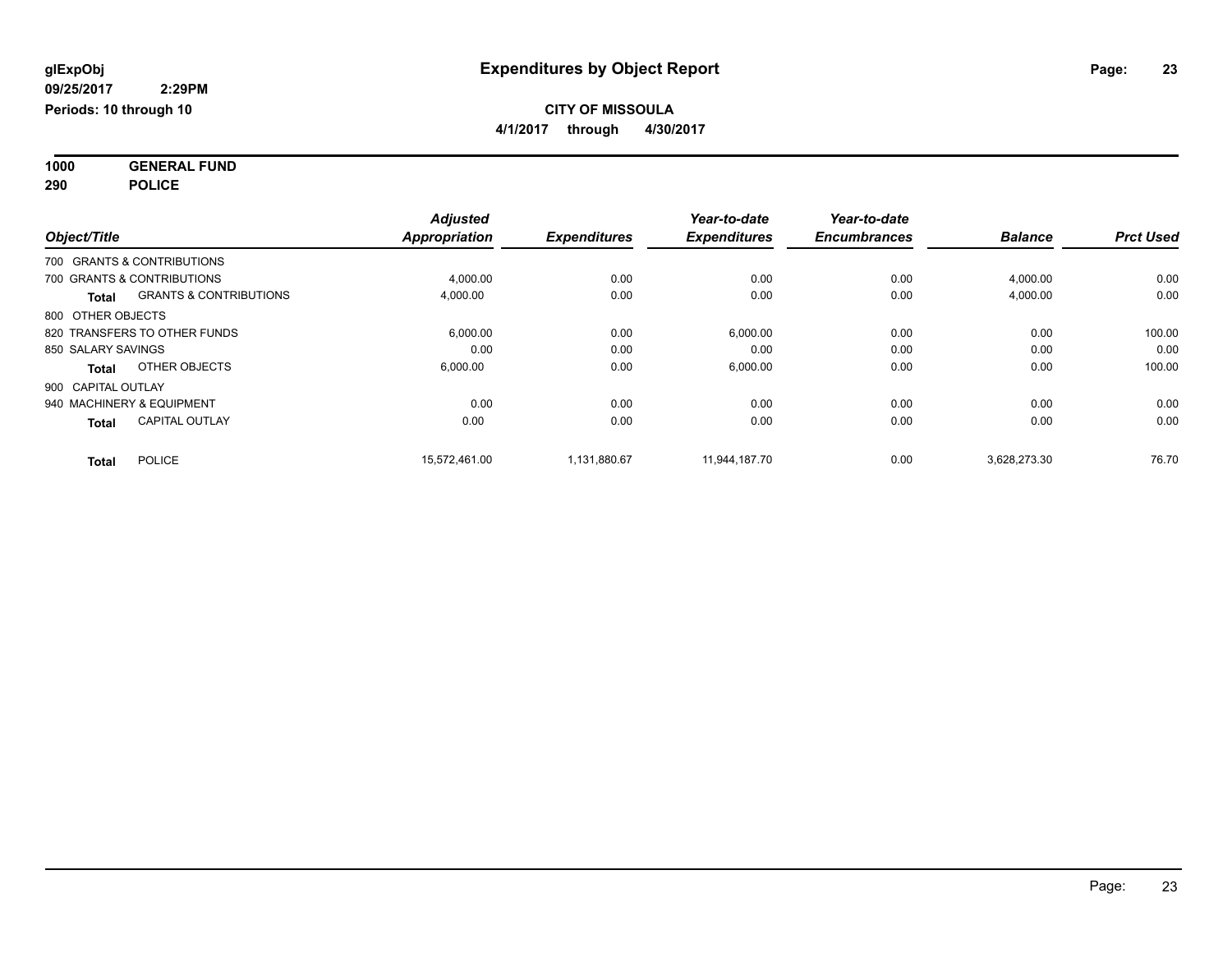**1000 GENERAL FUND 300 FIRE**

|                                       | <b>Adjusted</b> |                     | Year-to-date        | Year-to-date        |                |                  |
|---------------------------------------|-----------------|---------------------|---------------------|---------------------|----------------|------------------|
| Object/Title                          | Appropriation   | <b>Expenditures</b> | <b>Expenditures</b> | <b>Encumbrances</b> | <b>Balance</b> | <b>Prct Used</b> |
| 100 PERSONAL SERVICES                 |                 |                     |                     |                     |                |                  |
| 110 SALARIES AND WAGES                | 6,855,260.00    | 515,104.67          | 5,391,291.48        | 0.00                | 1,463,968.52   | 78.64            |
| 115 SALARIES/HEALTH INSURANCE BENEFIT | 775,431.00      | 62,478.00           | 600.841.80          | 0.00                | 174,589.20     | 77.48            |
| 120 OVERTIME                          | 830,972.00      | 33,122.31           | 644,276.23          | 0.00                | 186,695.77     | 77.53            |
| 130 OTHER                             | 57,500.00       | 0.00                | 56,875.00           | 0.00                | 625.00         | 98.91            |
| <b>140 EMPLOYER CONTRIBUTIONS</b>     | 1,687,063.00    | 125,476.31          | 1,309,445.18        | 0.00                | 377,617.82     | 77.62            |
| 141 STATE RETIREMENT CONTRIBUTIONS    | 2,439,433.00    | 185,214.96          | 1,850,111.33        | 0.00                | 589,321.67     | 75.84            |
| PERSONAL SERVICES<br>Total            | 12,645,659.00   | 921,396.25          | 9,852,841.02        | 0.00                | 2,792,817.98   | 77.91            |
| 200 SUPPLIES                          |                 |                     |                     |                     |                |                  |
| 210 OFFICE SUPPLIES                   | 16,004.00       | 3,038.45            | 9,344.14            | 0.00                | 6,659.86       | 58.39            |
| 220 OPERATING SUPPLIES                | 216,944.00      | 7,472.49            | 101,878.93          | 0.00                | 115,065.07     | 46.96            |
| 230 REPAIR/MAINTENANCE                | 61,500.00       | 3,430.33            | 42,515.53           | 0.00                | 18,984.47      | 69.13            |
| 231 GASOLINE                          | 61,827.00       | 2,951.79            | 30,669.35           | 0.00                | 31,157.65      | 49.61            |
| 240 OTHER SUPPLIES                    | 593.00          | 0.00                | 74.95               | 0.00                | 518.05         | 12.64            |
| <b>SUPPLIES</b><br><b>Total</b>       | 356,868.00      | 16,893.06           | 184,482.90          | 0.00                | 172,385.10     | 51.69            |
| 300 PURCHASED SERVICES                |                 |                     |                     |                     |                |                  |
| 310 COMMUNICATIONS                    | 577.00          | 119.38              | 527.60              | 0.00                | 49.40          | 91.44            |
| 320 PRINTING & DUPLICATING            | 1,488.00        | 0.00                | 845.92              | 0.00                | 642.08         | 56.85            |
| 330 PUBLICITY, SUBSCRIPTIONS & DUES   | 10,863.00       | 2,885.00            | 9,457.00            | 0.00                | 1,406.00       | 87.06            |
| 340 SEWER                             | 1,429.00        | 0.00                | 1,186.72            | 0.00                | 242.28         | 83.05            |
| 341 ELECTRICITY & NATURAL GAS         | 69,567.00       | 7,455.50            | 61,013.18           | 0.00                | 8,553.82       | 87.70            |
| 343 WATER CHARGES                     | 14,677.00       | 685.33              | 8,753.79            | 0.00                | 5,923.21       | 59.64            |
| 344 TELEPHONE SERVICE                 | 19,484.00       | 1,001.32            | 12,974.40           | 0.00                | 6,509.60       | 66.59            |
| 345 GARBAGE                           | 5,680.00        | 454.55              | 4,545.50            | 0.00                | 1,134.50       | 80.03            |
| 350 PROFESSIONAL SERVICES             | 24,272.00       | 1,511.00            | 23,408.00           | 0.00                | 864.00         | 96.44            |
| 360 REPAIR & MAINTENANCE              | 67,035.00       | 6,938.73            | 61,187.71           | 0.00                | 5,847.29       | 91.28            |
| 370 TRAVEL                            | 20,017.00       | 1,463.90            | 6,854.40            | 0.00                | 13,162.60      | 34.24            |
| 380 TRAINING                          | 14,016.00       | 250.00              | 3,566.89            | 0.00                | 10,449.11      | 25.45            |
| 390 OTHER PURCHASED SERVICES          | 11,580.00       | 0.00                | 931.38              | 0.00                | 10,648.62      | 8.04             |
| PURCHASED SERVICES<br>Total           | 260,685.00      | 22,764.71           | 195,252.49          | 0.00                | 65,432.51      | 74.90            |
| 500 FIXED CHARGES                     |                 |                     |                     |                     |                |                  |
| 500 FIXED CHARGES                     | 226.00          | 0.00                | 0.00                | 0.00                | 226.00         | 0.00             |
| 530 EQUIPMENT RENTAL                  | 0.00            | 231.00              | 308.00              | 0.00                | $-308.00$      | 0.00             |
|                                       |                 |                     |                     |                     |                |                  |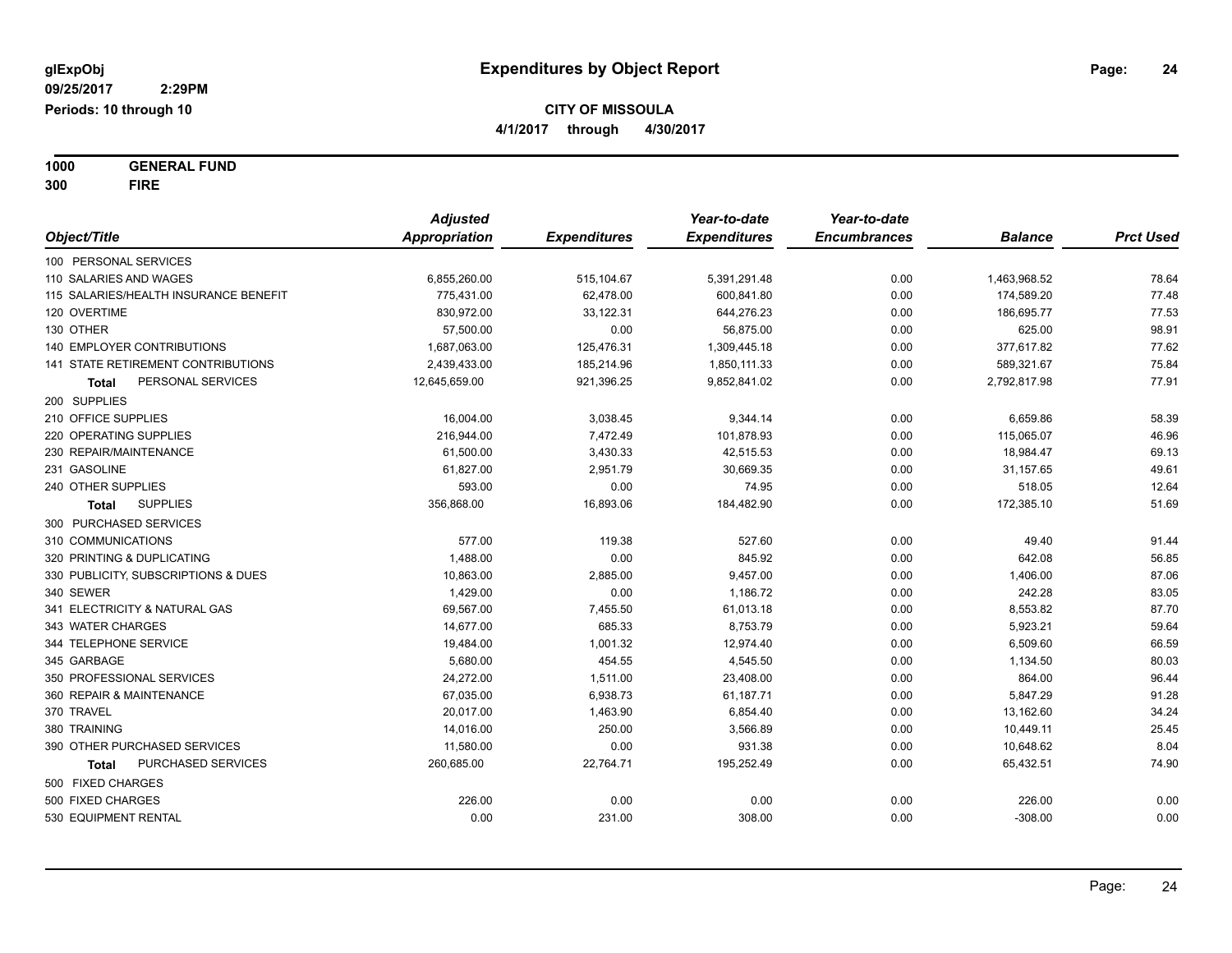**1000 GENERAL FUND 300 FIRE**

| Object/Title                               | <b>Adjusted</b><br><b>Appropriation</b> | <b>Expenditures</b> | Year-to-date<br><b>Expenditures</b> | Year-to-date<br><b>Encumbrances</b> | <b>Balance</b> | <b>Prct Used</b> |
|--------------------------------------------|-----------------------------------------|---------------------|-------------------------------------|-------------------------------------|----------------|------------------|
| <b>FIXED CHARGES</b><br><b>Total</b>       | 226.00                                  | 231.00              | 308.00                              | 0.00                                | $-82.00$       | 136.28           |
| 700 GRANTS & CONTRIBUTIONS                 |                                         |                     |                                     |                                     |                |                  |
| 700 GRANTS & CONTRIBUTIONS                 | 2,700.00                                | 0.00                | 0.00                                | 0.00                                | 2,700.00       | 0.00             |
| <b>GRANTS &amp; CONTRIBUTIONS</b><br>Total | 2,700.00                                | 0.00                | 0.00                                | 0.00                                | 2,700.00       | 0.00             |
| 800 OTHER OBJECTS                          |                                         |                     |                                     |                                     |                |                  |
| 820 TRANSFERS TO OTHER FUNDS               | 0.00                                    | 0.00                | 0.00                                | 0.00                                | 0.00           | 0.00             |
| 850 SALARY SAVINGS                         | 0.00                                    | 0.00                | 0.00                                | 0.00                                | 0.00           | 0.00             |
| OTHER OBJECTS<br><b>Total</b>              | 0.00                                    | 0.00                | 0.00                                | 0.00                                | 0.00           | 0.00             |
| 900 CAPITAL OUTLAY                         |                                         |                     |                                     |                                     |                |                  |
| 940 MACHINERY & EQUIPMENT                  | 0.00                                    | 0.00                | 0.00                                | 0.00                                | 0.00           | 0.00             |
| <b>CAPITAL OUTLAY</b><br><b>Total</b>      | 0.00                                    | 0.00                | 0.00                                | 0.00                                | 0.00           | 0.00             |
| <b>FIRE</b><br><b>Total</b>                | 13,266,138.00                           | 961,285.02          | 10,232,884.41                       | 0.00                                | 3,033,253.59   | 77.14            |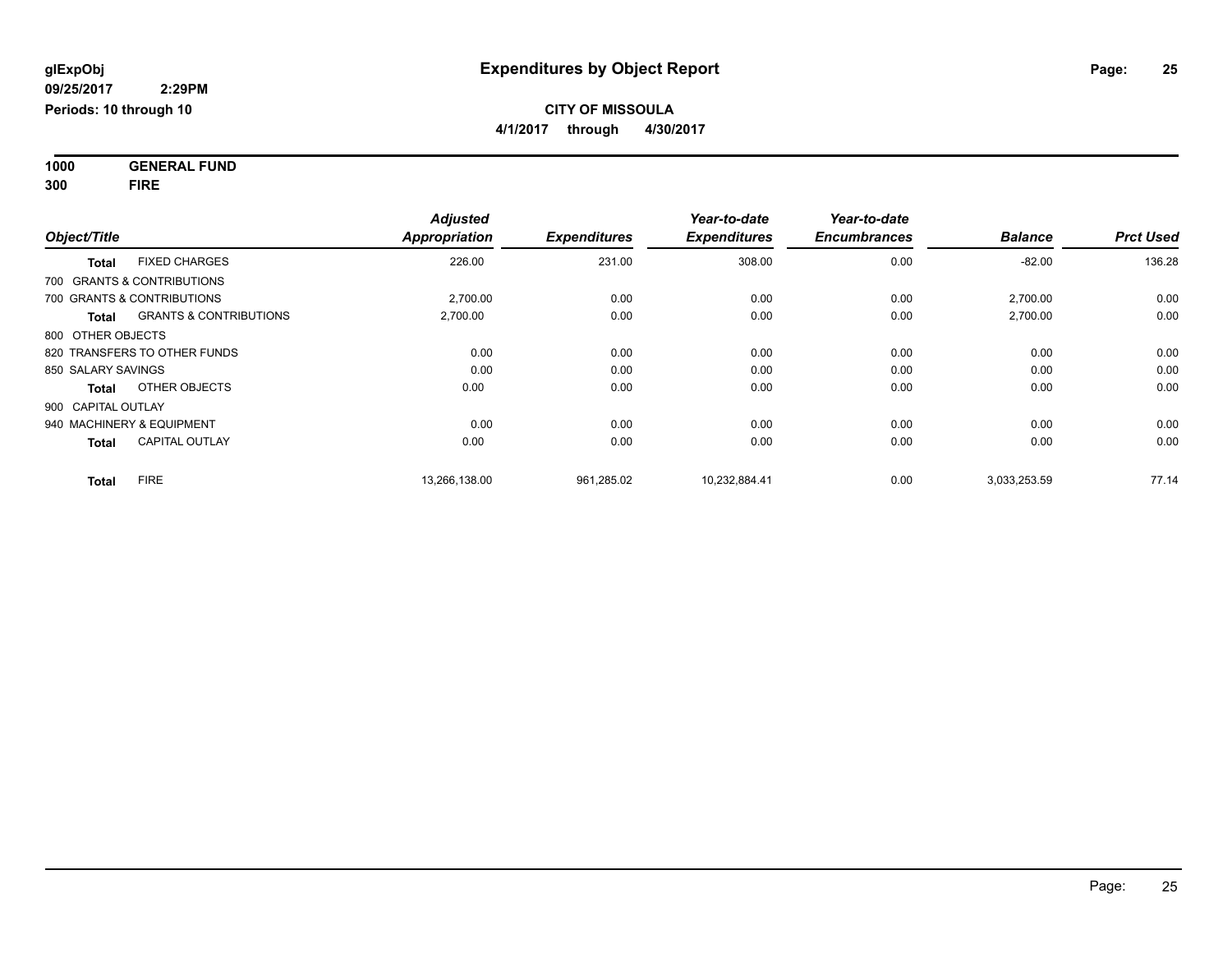**4/1/2017 through 4/30/2017**

## **1000 GENERAL FUND**

**320 STREET MAINTENANCE**

|                                           | <b>Adjusted</b> |                     | Year-to-date        | Year-to-date        |                |                  |
|-------------------------------------------|-----------------|---------------------|---------------------|---------------------|----------------|------------------|
| Object/Title                              | Appropriation   | <b>Expenditures</b> | <b>Expenditures</b> | <b>Encumbrances</b> | <b>Balance</b> | <b>Prct Used</b> |
| 100 PERSONAL SERVICES                     |                 |                     |                     |                     |                |                  |
| 110 SALARIES AND WAGES                    | 1,434,541.00    | 100,493.52          | 1,094,623.23        | 0.00                | 339,917.77     | 76.30            |
| 120 OVERTIME                              | 15,000.00       | 129.36              | 28,613.50           | 0.00                | $-13,613.50$   | 190.76           |
| 130 OTHER                                 | 6,000.00        | 402.50              | 4,262.74            | 0.00                | 1,737.26       | 71.05            |
| <b>140 EMPLOYER CONTRIBUTIONS</b>         | 805,036.00      | 58,953.15           | 648,812.77          | 0.00                | 156,223.23     | 80.59            |
| 141 STATE RETIREMENT CONTRIBUTIONS        | 0.00            | 100.49              | 1,094.61            | 0.00                | $-1,094.61$    | 0.00             |
| PERSONAL SERVICES<br>Total                | 2,260,577.00    | 160,079.02          | 1,777,406.85        | 0.00                | 483,170.15     | 78.63            |
| 200 SUPPLIES                              |                 |                     |                     |                     |                |                  |
| 210 OFFICE SUPPLIES                       | 1,600.00        | 51.38               | 51.38               | 0.00                | 1,548.62       | 3.21             |
| 220 OPERATING SUPPLIES                    | 170,318.00      | 15,414.75           | 323,084.60          | 0.00                | $-152,766.60$  | 189.69           |
| 230 REPAIR/MAINTENANCE                    | 84,215.00       | 22,502.61           | 75,566.76           | 0.00                | 8,648.24       | 89.73            |
| 231 GASOLINE                              | 218,603.00      | 211.88              | 110,493.15          | 0.00                | 108,109.85     | 50.55            |
| 240 OTHER SUPPLIES                        | 0.00            | 0.00                | 0.00                | 0.00                | 0.00           | 0.00             |
| 250 SUPPLIES FOR RESALE                   | 0.00            | 0.00                | 0.00                | 0.00                | 0.00           | 0.00             |
| <b>SUPPLIES</b><br><b>Total</b>           | 474,736.00      | 38,180.62           | 509,195.89          | 0.00                | $-34,459.89$   | 107.26           |
| 300 PURCHASED SERVICES                    |                 |                     |                     |                     |                |                  |
| 310 COMMUNICATIONS                        | 0.00            | 0.00                | 5.87                | 0.00                | $-5.87$        | 0.00             |
| 320 PRINTING & DUPLICATING                | 7,000.00        | 306.12              | 4,454.83            | 0.00                | 2,545.17       | 63.64            |
| 330 PUBLICITY, SUBSCRIPTIONS & DUES       | 3,000.00        | 1,142.88            | 2,448.56            | 0.00                | 551.44         | 81.62            |
| 341 ELECTRICITY & NATURAL GAS             | 0.00            | 0.00                | 0.00                | 0.00                | 0.00           | 0.00             |
| 343 WATER CHARGES                         | 0.00            | 425.26              | 7,072.42            | 0.00                | $-7,072.42$    | 0.00             |
| 344 TELEPHONE SERVICE                     | 7,000.00        | 198.34              | 1,425.36            | 0.00                | 5,574.64       | 20.36            |
| 345 GARBAGE                               | 9,392.00        | 217.45              | 406.70              | 0.00                | 8,985.30       | 4.33             |
| 350 PROFESSIONAL SERVICES                 | 3,500.00        | 315.00              | 3,957.46            | 0.00                | $-457.46$      | 113.07           |
| 360 REPAIR & MAINTENANCE                  | 22,650.00       | 70.00               | 6,899.55            | 0.00                | 15,750.45      | 30.46            |
| 370 TRAVEL                                | 2,300.00        | 0.00                | 1,043.84            | 0.00                | 1,256.16       | 45.38            |
| 380 TRAINING                              | 1,500.00        | 0.00                | 1,960.00            | 0.00                | $-460.00$      | 130.67           |
| PURCHASED SERVICES<br>Total               | 56,342.00       | 2,675.05            | 29,674.59           | 0.00                | 26,667.41      | 52.67            |
| 400 BUILDING MATERIALS                    |                 |                     |                     |                     |                |                  |
| <b>400 BUILDING MATERIALS</b>             | 62,263.00       | 75.00               | 33,445.86           | 0.00                | 28,817.14      | 53.72            |
| <b>BUILDING MATERIALS</b><br><b>Total</b> | 62,263.00       | 75.00               | 33,445.86           | 0.00                | 28,817.14      | 53.72            |
| 500 FIXED CHARGES                         |                 |                     |                     |                     |                |                  |
| 500 FIXED CHARGES                         | 30,500.00       | 150.00              | 11,783.65           | 0.00                | 18,716.35      | 38.63            |
|                                           |                 |                     |                     |                     |                |                  |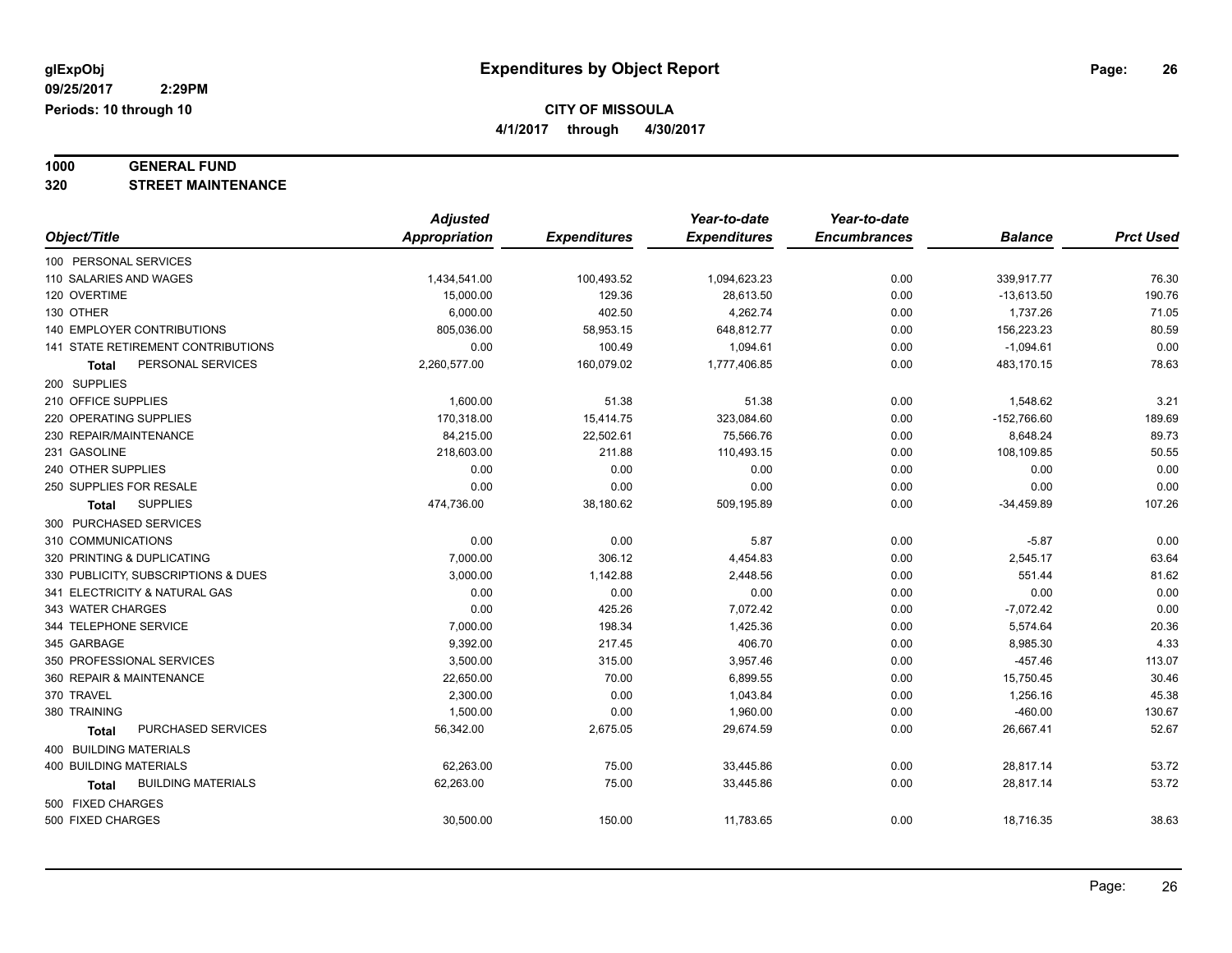#### **1000 GENERAL FUND 320 STREET MAINTENANCE**

|                    |                             | <b>Adjusted</b>     |            | Year-to-date<br><b>Expenditures</b> | Year-to-date<br><b>Encumbrances</b> | <b>Balance</b> | <b>Prct Used</b> |
|--------------------|-----------------------------|---------------------|------------|-------------------------------------|-------------------------------------|----------------|------------------|
| Object/Title       | <b>Appropriation</b>        | <b>Expenditures</b> |            |                                     |                                     |                |                  |
| <b>Total</b>       | <b>FIXED CHARGES</b>        | 30,500.00           | 150.00     | 11,783.65                           | 0.00                                | 18,716.35      | 38.63            |
| 600 DEBT SERVICE   |                             |                     |            |                                     |                                     |                |                  |
| 610 PRINCIPAL      |                             | 0.00                | 0.00       | 0.00                                | 0.00                                | 0.00           | 0.00             |
|                    | 620 INTEREST / SERVICE FEES | 0.00                | 0.00       | 0.00                                | 0.00                                | 0.00           | 0.00             |
| Total              | <b>DEBT SERVICE</b>         | 0.00                | 0.00       | 0.00                                | 0.00                                | 0.00           | 0.00             |
| 900 CAPITAL OUTLAY |                             |                     |            |                                     |                                     |                |                  |
| 930 IMPROVEMENTS   |                             | 104.814.00          | 0.00       | 42.755.71                           | 0.00                                | 62.058.29      | 40.79            |
|                    | 940 MACHINERY & EQUIPMENT   | 0.00                | 0.00       | 0.00                                | 0.00                                | 0.00           | 0.00             |
| Total              | <b>CAPITAL OUTLAY</b>       | 104.814.00          | 0.00       | 42.755.71                           | 0.00                                | 62.058.29      | 40.79            |
| <b>Total</b>       | <b>STREET MAINTENANCE</b>   | 2,989,232.00        | 201,159.69 | 2,404,262.55                        | 0.00                                | 584.969.45     | 80.43            |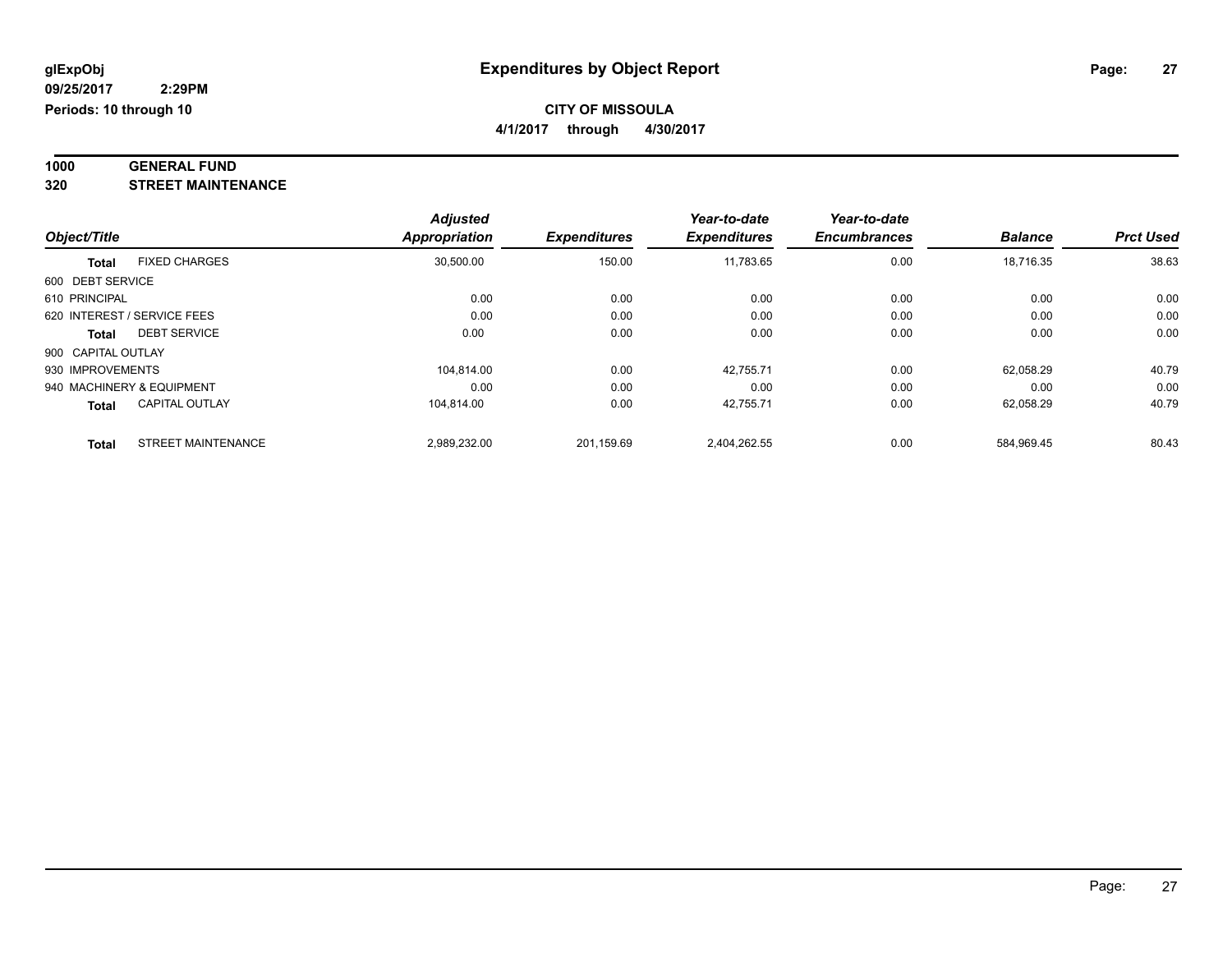**4/1/2017 through 4/30/2017**

### **1000 GENERAL FUND**

**321 FACIITIES MAINTENANCE**

|                                            | <b>Adjusted</b>      |                     | Year-to-date        | Year-to-date        |                |                  |
|--------------------------------------------|----------------------|---------------------|---------------------|---------------------|----------------|------------------|
| Object/Title                               | <b>Appropriation</b> | <b>Expenditures</b> | <b>Expenditures</b> | <b>Encumbrances</b> | <b>Balance</b> | <b>Prct Used</b> |
| 100 PERSONAL SERVICES                      |                      |                     |                     |                     |                |                  |
| 110 SALARIES AND WAGES                     | 650,701.00           | 42,451.70           | 500,039.95          | 0.00                | 150,661.05     | 76.85            |
| 120 OVERTIME                               | 2,000.00             | 3.79                | 1,106.64            | 0.00                | 893.36         | 55.33            |
| 130 OTHER                                  | 2,480.00             | 122.50              | 1,151.50            | 0.00                | 1,328.50       | 46.43            |
| <b>140 EMPLOYER CONTRIBUTIONS</b>          | 290,779.00           | 18,319.15           | 219,633.11          | 0.00                | 71,145.89      | 75.53            |
| <b>141 STATE RETIREMENT CONTRIBUTIONS</b>  | 0.00                 | 42.45               | 500.06              | 0.00                | $-500.06$      | 0.00             |
| PERSONAL SERVICES<br><b>Total</b>          | 945,960.00           | 60,939.59           | 722,431.26          | 0.00                | 223,528.74     | 76.37            |
| 200 SUPPLIES                               |                      |                     |                     |                     |                |                  |
| 210 OFFICE SUPPLIES                        | 1,000.00             | 187.29              | 1,169.35            | 0.00                | $-169.35$      | 116.94           |
| 220 OPERATING SUPPLIES                     | 34,892.00            | 1,129.55            | 20,649.62           | 0.00                | 14,242.38      | 59.18            |
| 230 REPAIR/MAINTENANCE                     | 39,399.00            | 6,676.91            | 31,532.20           | 0.00                | 7,866.80       | 80.03            |
| 231 GASOLINE                               | 3,202.00             | 330.88              | 2,574.92            | 0.00                | 627.08         | 80.42            |
| 240 OTHER SUPPLIES                         | 11,010.00            | 567.23              | 1,779.17            | 0.00                | 9,230.83       | 16.16            |
| <b>SUPPLIES</b><br><b>Total</b>            | 89,503.00            | 8,891.86            | 57,705.26           | 0.00                | 31,797.74      | 64.47            |
| 300 PURCHASED SERVICES                     |                      |                     |                     |                     |                |                  |
| 310 COMMUNICATIONS                         | 150.00               | 0.00                | 0.00                | 0.00                | 150.00         | 0.00             |
| 320 PRINTING & DUPLICATING                 | 350.00               | 0.00                | 79.90               | 0.00                | 270.10         | 22.83            |
| 330 PUBLICITY, SUBSCRIPTIONS & DUES        | 230.00               | 0.00                | 451.74              | 0.00                | $-221.74$      | 196.41           |
| 340 SEWER                                  | 2,803.00             | 0.00                | 1,499.97            | 0.00                | 1,303.03       | 53.51            |
| 341 ELECTRICITY & NATURAL GAS              | 209,433.00           | 16,661.43           | 135,594.33          | 0.00                | 73,838.67      | 64.74            |
| 343 WATER CHARGES                          | 12,356.00            | 437.26              | 4,592.16            | 0.00                | 7,763.84       | 37.17            |
| 344 TELEPHONE SERVICE                      | 2,590.00             | 118.90              | 1,624.33            | 0.00                | 965.67         | 62.72            |
| 345 GARBAGE                                | 13,253.00            | 817.70              | 7,256.24            | 0.00                | 5,996.76       | 54.75            |
| 350 PROFESSIONAL SERVICES                  | 14,644.00            | 155.00              | 7,822.47            | 0.00                | 6,821.53       | 53.42            |
| 360 REPAIR & MAINTENANCE                   | 269,346.00           | 25,250.55           | 162,841.96          | 0.00                | 106,504.04     | 60.46            |
| 370 TRAVEL                                 | 1,050.00             | 0.00                | 0.00                | 0.00                | 1,050.00       | 0.00             |
| 380 TRAINING                               | 850.00               | 0.00                | 0.00                | 0.00                | 850.00         | 0.00             |
| PURCHASED SERVICES<br><b>Total</b>         | 527,055.00           | 43,440.84           | 321,763.10          | 0.00                | 205,291.90     | 61.05            |
| 700 GRANTS & CONTRIBUTIONS                 |                      |                     |                     |                     |                |                  |
| 700 GRANTS & CONTRIBUTIONS                 | 0.00                 | 3,950.00            | 34,959.57           | 0.00                | $-34,959.57$   | 0.00             |
| <b>GRANTS &amp; CONTRIBUTIONS</b><br>Total | 0.00                 | 3,950.00            | 34,959.57           | 0.00                | $-34,959.57$   | 0.00             |
| 800 OTHER OBJECTS                          |                      |                     |                     |                     |                |                  |
| 845 CONTINGENCY                            | 0.00                 | 0.00                | 0.00                | 0.00                | 0.00           | 0.00             |
|                                            |                      |                     |                     |                     |                |                  |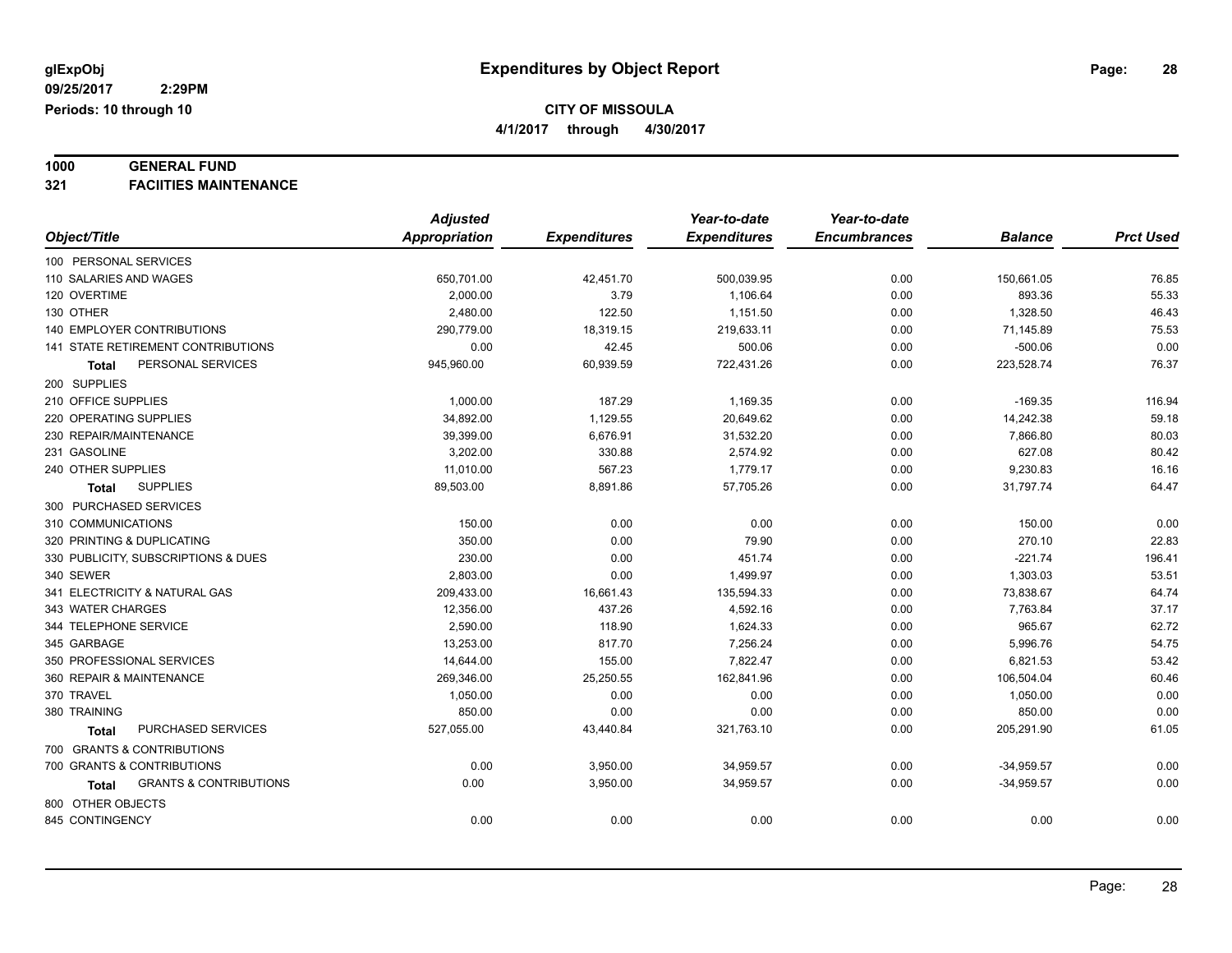### **1000 GENERAL FUND**

**321 FACIITIES MAINTENANCE**

|                    |                              | <b>Adjusted</b>     | Appropriation<br><b>Expenditures</b> | Year-to-date | Year-to-date<br><b>Encumbrances</b> | <b>Balance</b> | <b>Prct Used</b> |
|--------------------|------------------------------|---------------------|--------------------------------------|--------------|-------------------------------------|----------------|------------------|
| Object/Title       |                              | <b>Expenditures</b> |                                      |              |                                     |                |                  |
| <b>Total</b>       | OTHER OBJECTS                | 0.00                | 0.00                                 | 0.00         | 0.00                                | 0.00           | 0.00             |
| 900 CAPITAL OUTLAY |                              |                     |                                      |              |                                     |                |                  |
|                    | 940 MACHINERY & EQUIPMENT    | 0.00                | 0.00                                 | 0.00         | 0.00                                | 0.00           | 0.00             |
| <b>Total</b>       | <b>CAPITAL OUTLAY</b>        | 0.00                | 0.00                                 | 0.00         | 0.00                                | 0.00           | 0.00             |
| <b>Total</b>       | <b>FACIITIES MAINTENANCE</b> | 1,562,518.00        | 117.222.29                           | 1.136.859.19 | 0.00                                | 425.658.81     | 72.76            |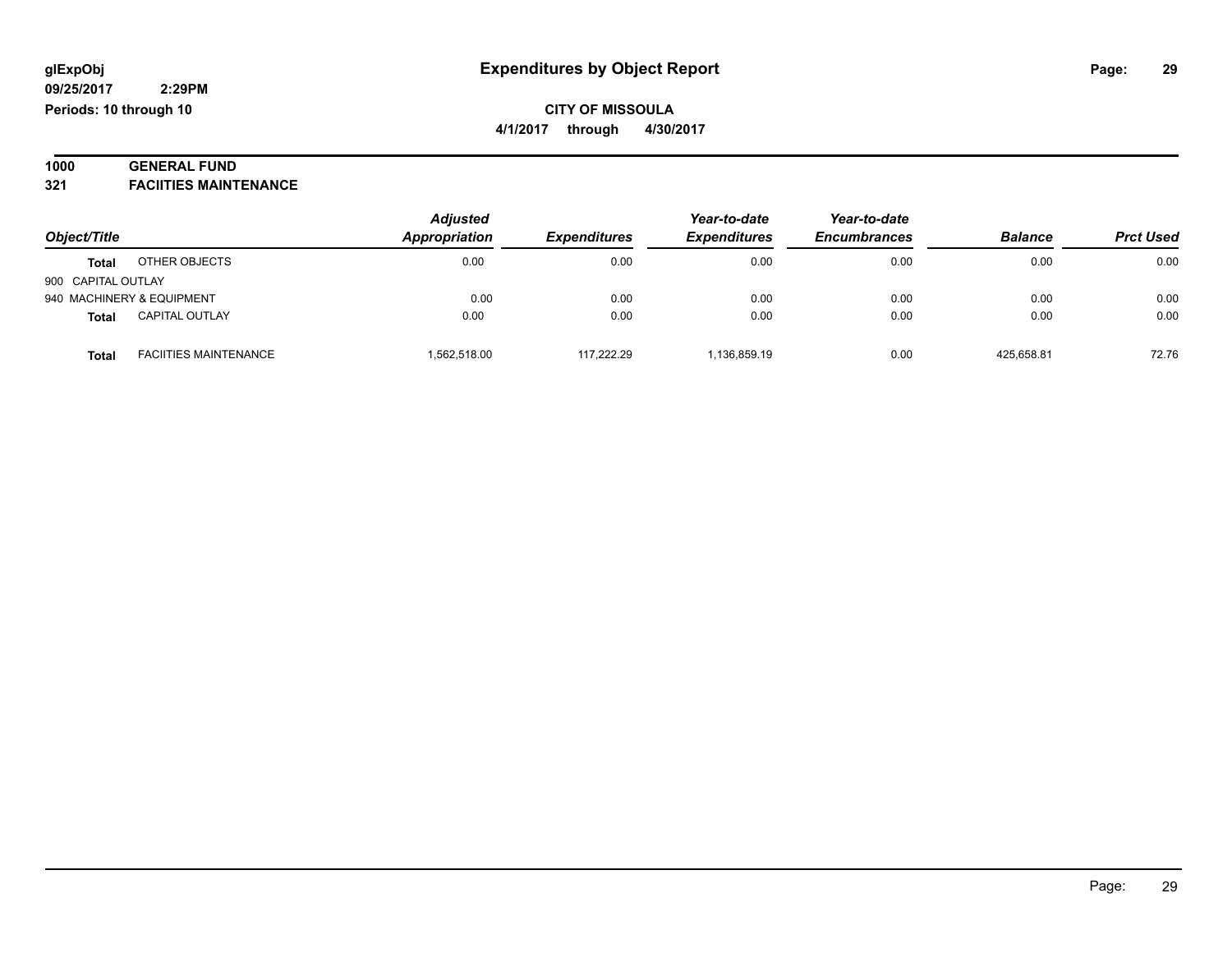**1000 GENERAL FUND**

**340 CEMETERY**

|                                     | <b>Adjusted</b>      |                     | Year-to-date        | Year-to-date        |                |                  |
|-------------------------------------|----------------------|---------------------|---------------------|---------------------|----------------|------------------|
| Object/Title                        | <b>Appropriation</b> | <b>Expenditures</b> | <b>Expenditures</b> | <b>Encumbrances</b> | <b>Balance</b> | <b>Prct Used</b> |
| 100 PERSONAL SERVICES               |                      |                     |                     |                     |                |                  |
| 110 SALARIES AND WAGES              | 368,304.00           | 28,315.18           | 282,149.23          | 0.00                | 86, 154. 77    | 76.61            |
| 120 OVERTIME                        | 5,000.00             | 490.40              | 5,356.58            | 0.00                | $-356.58$      | 107.13           |
| 140 EMPLOYER CONTRIBUTIONS          | 158,619.00           | 12,913.93           | 134,922.35          | 0.00                | 23,696.65      | 85.06            |
| 141 STATE RETIREMENT CONTRIBUTIONS  | 0.00                 | 28.32               | 282.15              | 0.00                | $-282.15$      | 0.00             |
| PERSONAL SERVICES<br>Total          | 531,923.00           | 41,747.83           | 422,710.31          | 0.00                | 109,212.69     | 79.47            |
| 200 SUPPLIES                        |                      |                     |                     |                     |                |                  |
| 210 OFFICE SUPPLIES                 | 2,770.00             | 0.00                | 1,814.58            | 0.00                | 955.42         | 65.51            |
| 220 OPERATING SUPPLIES              | 35,802.00            | 2,367.40            | 21,441.14           | 0.00                | 14,360.86      | 59.89            |
| 230 REPAIR/MAINTENANCE              | 20,120.00            | 1,385.42            | 12,115.85           | 0.00                | 8,004.15       | 60.22            |
| 231 GASOLINE                        | 14,398.00            | 0.00                | 6,246.94            | 0.00                | 8,151.06       | 43.39            |
| 240 OTHER SUPPLIES                  | 0.00                 | 0.00                | 0.00                | 0.00                | 0.00           | 0.00             |
| 250 SUPPLIES FOR RESALE             | 0.00                 | 0.00                | 0.00                | 0.00                | 0.00           | 0.00             |
| <b>SUPPLIES</b><br><b>Total</b>     | 73,090.00            | 3,752.82            | 41,618.51           | 0.00                | 31,471.49      | 56.94            |
| 300 PURCHASED SERVICES              |                      |                     |                     |                     |                |                  |
| 310 COMMUNICATIONS                  | 1,933.00             | 161.58              | 1,801.41            | 0.00                | 131.59         | 93.19            |
| 320 PRINTING & DUPLICATING          | 775.00               | 0.00                | 202.26              | 0.00                | 572.74         | 26.10            |
| 330 PUBLICITY, SUBSCRIPTIONS & DUES | 813.00               | 0.00                | 248.74              | 0.00                | 564.26         | 30.60            |
| 341 ELECTRICITY & NATURAL GAS       | 18,580.00            | 711.18              | 10,964.67           | 0.00                | 7,615.33       | 59.01            |
| 343 WATER CHARGES                   | 1,082.00             | 57.57               | 549.17              | 0.00                | 532.83         | 50.76            |
| 344 TELEPHONE SERVICE               | 2,400.00             | 107.39              | 1,724.81            | 0.00                | 675.19         | 71.87            |
| 345 GARBAGE                         | 1,286.00             | 107.93              | 908.28              | 0.00                | 377.72         | 70.63            |
| 350 PROFESSIONAL SERVICES           | 1,000.00             | 0.00                | 0.00                | 0.00                | 1,000.00       | 0.00             |
| 360 REPAIR & MAINTENANCE            | 3,700.00             | 90.28               | 1,717.23            | 0.00                | 1,982.77       | 46.41            |
| 370 TRAVEL                          | 500.00               | 0.00                | 2,301.60            | 0.00                | $-1,801.60$    | 460.32           |
| 380 TRAINING                        | 6,006.00             | 0.00                | 4,810.00            | 0.00                | 1,196.00       | 80.09            |
| 390 OTHER PURCHASED SERVICES        | 3,342.00             | 240.00              | 2,430.83            | 0.00                | 911.17         | 72.74            |
| PURCHASED SERVICES<br>Total         | 41,417.00            | 1,475.93            | 27,659.00           | 0.00                | 13,758.00      | 66.78            |
| 400 BUILDING MATERIALS              |                      |                     |                     |                     |                |                  |
| <b>400 BUILDING MATERIALS</b>       | 0.00                 | 0.00                | 0.00                | 0.00                | 0.00           | 0.00             |
| <b>BUILDING MATERIALS</b><br>Total  | 0.00                 | 0.00                | 0.00                | 0.00                | 0.00           | 0.00             |
| 500 FIXED CHARGES                   |                      |                     |                     |                     |                |                  |
| 500 FIXED CHARGES                   | 0.00                 | 0.00                | 0.00                | 0.00                | 0.00           | 0.00             |
|                                     |                      |                     |                     |                     |                |                  |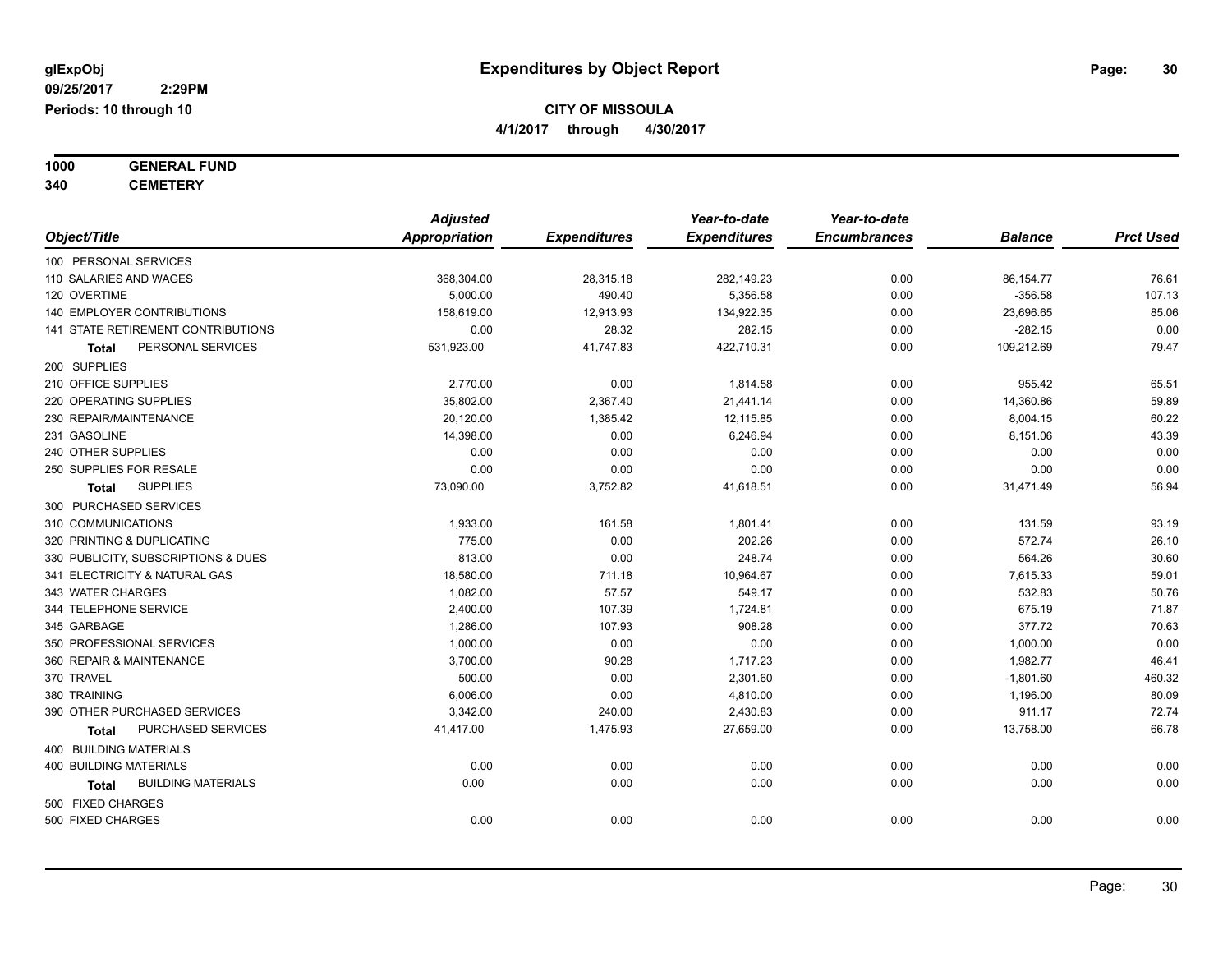**4/1/2017 through 4/30/2017**

**1000 GENERAL FUND 340 CEMETERY**

*Object/Title Adjusted Appropriation Expenditures Year-to-date Expenditures Year-to-date Encumbrances Balance Prct Used*  $530 \text{ EQUIPMENT RENTIAL} \quad 500.00 \quad 500.00 \quad 10.50 \quad 329.50 \quad 0.00 \quad 170.50 \quad 55.90 \quad 56.90 \quad 57.50 \quad 58.50 \quad 59.50 \quad 500.00 \quad 500.00 \quad 500.00 \quad 500.00 \quad 500.00 \quad 500.00 \quad 500.00 \quad 500.00 \quad 500.00 \quad 500.00 \quad 500.00 \quad 500.00 \quad 500.00$ **Total** FIXED CHARGES 500.00 10.50 329.50 0.00 170.50 65.90 800 OTHER OBJECTS 845 CONTINGENCY 8,185.00 1,200.00 7,400.00 90.41 90.41 850 SALARY SAVINGS 0.00 0.00 0.00 0.00 0.00 0.00 **Total** OTHER OBJECTS 8,185.00 1,200.00 7,400.00 0.00 785.00 90.41 900 CAPITAL OUTLAY 920 BUILDINGS 0.00 0.00 0.00 0.00 0.00 0.00 930 IMPROVEMENTS 0.00 0.00 0.00 0.00 0.00 0.00 940 MACHINERY & EQUIPMENT 0.00 0.00 0.00 0.00 0.00 0.00 **Total** CAPITAL OUTLAY 0.00 0.00 0.00 0.00 0.00 0.00 **Total** CEMETERY 655,115.00 48,187.08 499,717.32 0.00 155,397.68 76.28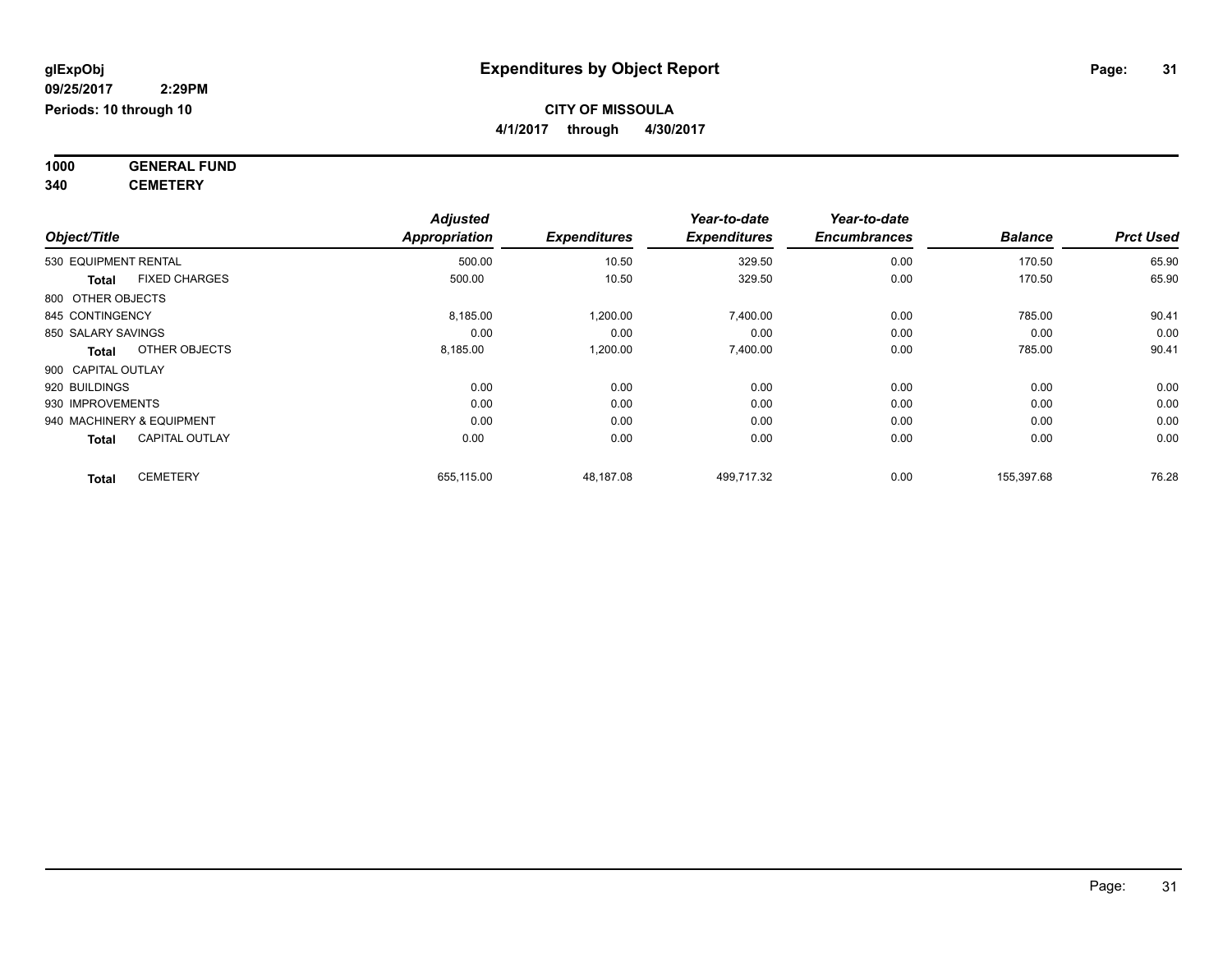**1000 GENERAL FUND**

**370 PARKS & RECREATION**

|                                            | <b>Adjusted</b>      |                     | Year-to-date        | Year-to-date        |                |                  |
|--------------------------------------------|----------------------|---------------------|---------------------|---------------------|----------------|------------------|
| Object/Title                               | <b>Appropriation</b> | <b>Expenditures</b> | <b>Expenditures</b> | <b>Encumbrances</b> | <b>Balance</b> | <b>Prct Used</b> |
| 100 PERSONAL SERVICES                      |                      |                     |                     |                     |                |                  |
| 110 SALARIES AND WAGES                     | 2,247,515.00         | 157,975.07          | 1,658,301.20        | 0.00                | 589,213.80     | 73.78            |
| 120 OVERTIME                               | 7,000.00             | 89.20               | 2,542.12            | 0.00                | 4,457.88       | 36.32            |
| 130 OTHER                                  | 12,760.00            | 0.00                | 0.00                | 0.00                | 12,760.00      | 0.00             |
| <b>140 EMPLOYER CONTRIBUTIONS</b>          | 785,671.00           | 61,706.92           | 643,150.17          | 0.00                | 142,520.83     | 81.86            |
| 141 STATE RETIREMENT CONTRIBUTIONS         | 0.00                 | 157.98              | 1,668.05            | 0.00                | $-1,668.05$    | 0.00             |
| PERSONAL SERVICES<br><b>Total</b>          | 3,052,946.00         | 219,929.17          | 2,305,661.54        | 0.00                | 747,284.46     | 75.52            |
| 200 SUPPLIES                               |                      |                     |                     |                     |                |                  |
| 210 OFFICE SUPPLIES                        | 5,465.00             | 559.06              | 3,424.26            | 0.00                | 2,040.74       | 62.66            |
| 220 OPERATING SUPPLIES                     | 102.601.00           | 1,622.01            | 91.769.71           | 0.00                | 10,831.29      | 89.44            |
| 230 REPAIR/MAINTENANCE                     | 68,649.00            | 1,141.61            | 35,519.89           | 0.00                | 33,129.11      | 51.74            |
| 231 GASOLINE                               | 79.836.00            | 0.00                | 35,621.32           | 0.00                | 44,214.68      | 44.62            |
| 240 OTHER SUPPLIES                         | 0.00                 | 0.00                | 0.00                | 0.00                | 0.00           | 0.00             |
| <b>SUPPLIES</b><br><b>Total</b>            | 256,551.00           | 3,322.68            | 166,335.18          | 0.00                | 90,215.82      | 64.84            |
| 300 PURCHASED SERVICES                     |                      |                     |                     |                     |                |                  |
| 310 COMMUNICATIONS                         | 4,368.00             | 207.75              | 2,911.79            | 0.00                | 1,456.21       | 66.66            |
| 320 PRINTING & DUPLICATING                 | 8,700.00             | 0.00                | 1.664.26            | 0.00                | 7,035.74       | 19.13            |
| 330 PUBLICITY, SUBSCRIPTIONS & DUES        | 9,140.00             | 3,800.00            | 7,851.07            | 0.00                | 1,288.93       | 85.90            |
| 340 SEWER                                  | 2,208.00             | 0.00                | 2,157.04            | 0.00                | 50.96          | 97.69            |
| 341 ELECTRICITY & NATURAL GAS              | 109,632.00           | 3,566.17            | 48,361.53           | 0.00                | 61,270.47      | 44.11            |
| 343 WATER CHARGES                          | 156,800.00           | 830.84              | 131,942.45          | 0.00                | 24,857.55      | 84.15            |
| 344 TELEPHONE SERVICE                      | 20,021.00            | 1,392.36            | 12,178.98           | 0.00                | 7,842.02       | 60.83            |
| 345 GARBAGE                                | 29,414.00            | 1,615.20            | 20,789.91           | 0.00                | 8,624.09       | 70.68            |
| 350 PROFESSIONAL SERVICES                  | 60.750.00            | 1,255.23            | 12.998.41           | 0.00                | 47,751.59      | 21.40            |
| 360 REPAIR & MAINTENANCE                   | 47,756.00            | 990.18              | 12,283.30           | 0.00                | 35,472.70      | 25.72            |
| 370 TRAVEL                                 | 6,194.00             | 0.00                | 1,707.01            | 0.00                | 4,486.99       | 27.56            |
| 380 TRAINING                               | 5,236.00             | 350.00              | 6,521.14            | 0.00                | $-1,285.14$    | 124.54           |
| 390 OTHER PURCHASED SERVICES               | 43,371.00            | 879.82              | 26,574.02           | 0.00                | 16,796.98      | 61.27            |
| PURCHASED SERVICES<br>Total                | 503,590.00           | 14,887.55           | 287,940.91          | 0.00                | 215,649.09     | 57.18            |
| 700 GRANTS & CONTRIBUTIONS                 |                      |                     |                     |                     |                |                  |
| 700 GRANTS & CONTRIBUTIONS                 | 0.00                 | 0.00                | 0.00                | 0.00                | 0.00           | 0.00             |
| <b>GRANTS &amp; CONTRIBUTIONS</b><br>Total | 0.00                 | 0.00                | 0.00                | 0.00                | 0.00           | 0.00             |
|                                            |                      |                     |                     |                     |                |                  |

800 OTHER OBJECTS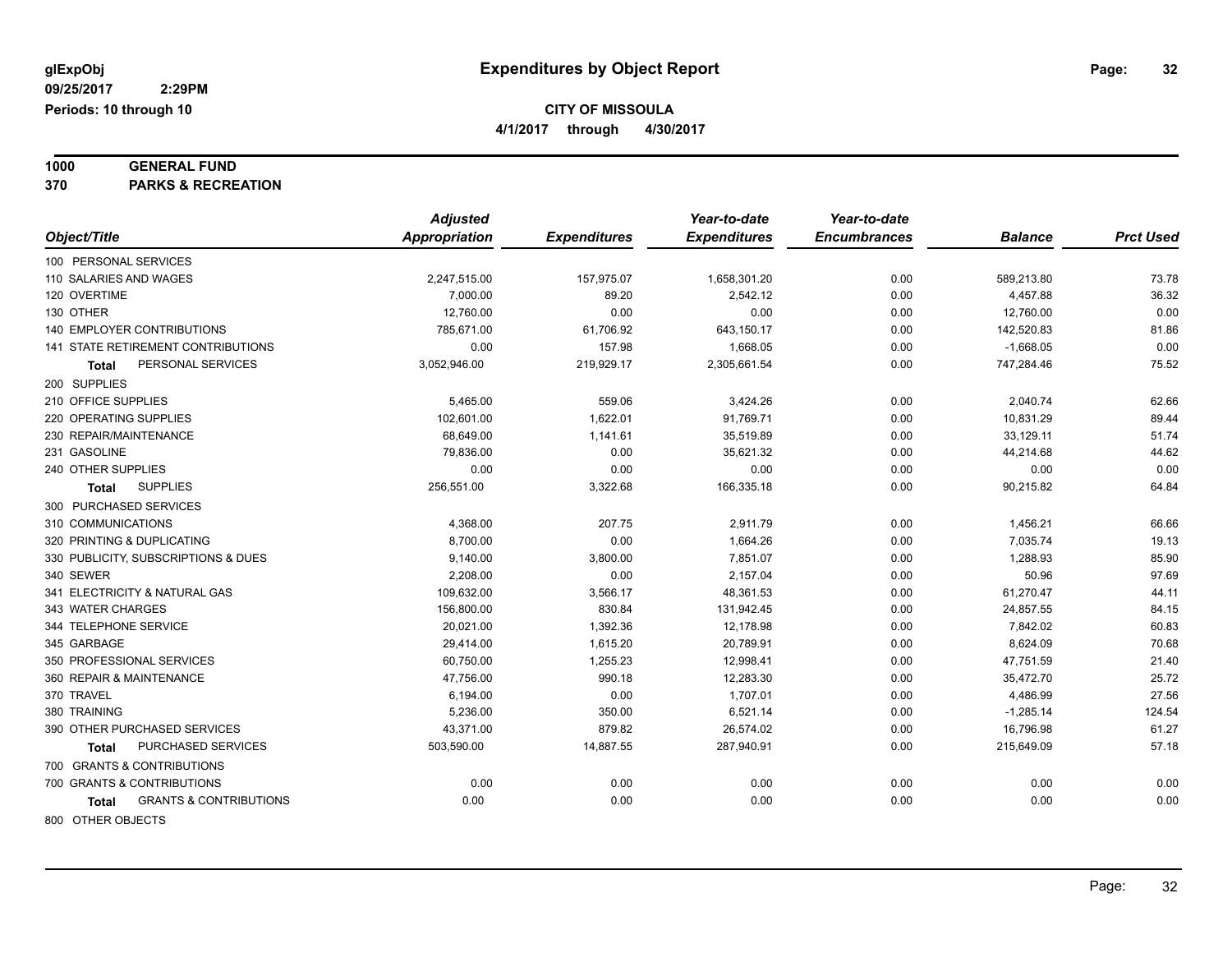#### **1000 GENERAL FUND 370 PARKS & RECREATION**

|                                        | <b>Adjusted</b> |                     | Year-to-date        | Year-to-date        |                |                  |
|----------------------------------------|-----------------|---------------------|---------------------|---------------------|----------------|------------------|
| Object/Title                           | Appropriation   | <b>Expenditures</b> | <b>Expenditures</b> | <b>Encumbrances</b> | <b>Balance</b> | <b>Prct Used</b> |
| 820 TRANSFERS TO OTHER FUNDS           | 17,810.00       | 0.00                | 17.810.00           | 0.00                | 0.00           | 100.00           |
| OTHER OBJECTS<br><b>Total</b>          | 17.810.00       | 0.00                | 17.810.00           | 0.00                | 0.00           | 100.00           |
| 900 CAPITAL OUTLAY                     |                 |                     |                     |                     |                |                  |
| 930 IMPROVEMENTS                       | 0.00            | 0.00                | 0.00                | 0.00                | 0.00           | 0.00             |
| 940 MACHINERY & EQUIPMENT              | 0.00            | 0.00                | 0.00                | 0.00                | 0.00           | 0.00             |
| <b>CAPITAL OUTLAY</b><br><b>Total</b>  | 0.00            | 0.00                | 0.00                | 0.00                | 0.00           | 0.00             |
| <b>PARKS &amp; RECREATION</b><br>Total | 3,830,897.00    | 238.139.40          | 2.777.747.63        | 0.00                | 1.053.149.37   | 72.51            |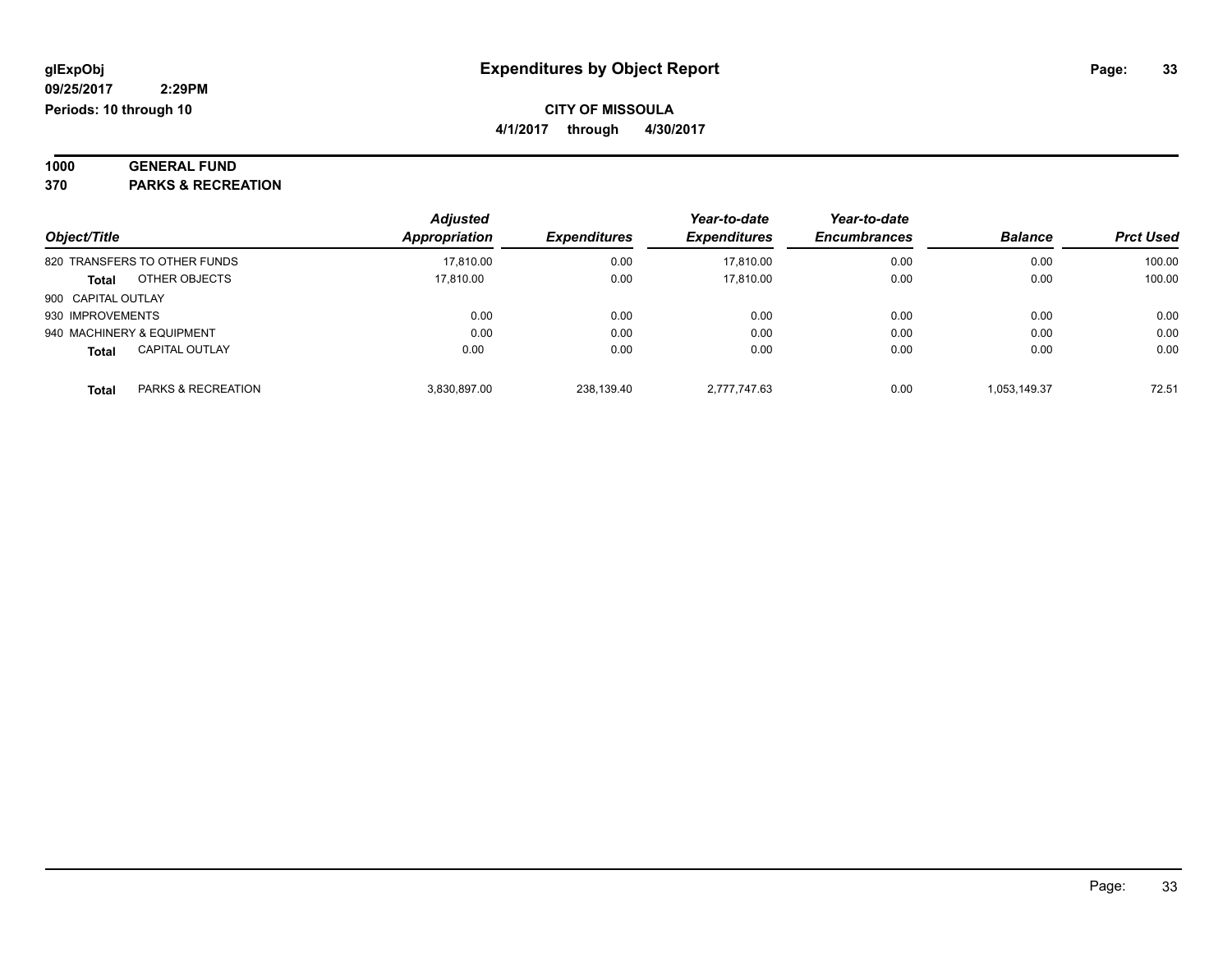## **1000 GENERAL FUND**

**390 NON-DEPARTMENTAL**

|                                                   | <b>Adjusted</b> |                     | Year-to-date        | Year-to-date        |                |                  |
|---------------------------------------------------|-----------------|---------------------|---------------------|---------------------|----------------|------------------|
| Object/Title                                      | Appropriation   | <b>Expenditures</b> | <b>Expenditures</b> | <b>Encumbrances</b> | <b>Balance</b> | <b>Prct Used</b> |
| 100 PERSONAL SERVICES                             |                 |                     |                     |                     |                |                  |
| 110 SALARIES AND WAGES                            | 223,805.00      | 0.00                | 0.00                | 0.00                | 223,805.00     | 0.00             |
| 120 OVERTIME                                      | 22,270.00       | 0.00                | 0.00                | 0.00                | 22,270.00      | 0.00             |
| 130 OTHER                                         | 0.00            | 0.00                | 0.00                | 0.00                | 0.00           | 0.00             |
| <b>140 EMPLOYER CONTRIBUTIONS</b>                 | $-46,092.00$    | $-2.10$             | $-1,891.13$         | 0.00                | $-44,200.87$   | 4.10             |
| PERSONAL SERVICES<br>Total                        | 199,983.00      | $-2.10$             | $-1,891.13$         | 0.00                | 201,874.13     | $-0.95$          |
| 200 SUPPLIES                                      |                 |                     |                     |                     |                |                  |
| 220 OPERATING SUPPLIES                            | 0.00            | 0.00                | 0.00                | 0.00                | 0.00           | 0.00             |
| 230 REPAIR/MAINTENANCE                            | 50,000.00       | 0.00                | 0.00                | 0.00                | 50,000.00      | 0.00             |
| 240 OTHER SUPPLIES                                | 65,000.00       | 0.00                | 0.00                | 0.00                | 65,000.00      | 0.00             |
| <b>SUPPLIES</b><br>Total                          | 115,000.00      | 0.00                | 0.00                | 0.00                | 115,000.00     | 0.00             |
| 300 PURCHASED SERVICES                            |                 |                     |                     |                     |                |                  |
| 341 ELECTRICITY & NATURAL GAS                     | 0.00            | 0.00                | 885.50              | 0.00                | $-885.50$      | 0.00             |
| 342 STORM WATER                                   | 22,023.00       | 0.00                | 0.00                | 0.00                | 22,023.00      | 0.00             |
| 350 PROFESSIONAL SERVICES                         | 33,000.00       | 7,809.00            | 25,631.00           | 0.00                | 7,369.00       | 77.67            |
| 360 REPAIR & MAINTENANCE                          | 0.00            | 0.00                | 1,762.00            | 0.00                | $-1,762.00$    | 0.00             |
| 390 OTHER PURCHASED SERVICES                      | 0.00            | 0.00                | 0.00                | 0.00                | 0.00           | 0.00             |
| PURCHASED SERVICES<br>Total                       | 55,023.00       | 7,809.00            | 28,278.50           | 0.00                | 26,744.50      | 51.39            |
| 500 FIXED CHARGES                                 |                 |                     |                     |                     |                |                  |
| 500 FIXED CHARGES                                 | 1,029,863.00    | 3,375.13            | 507.068.84          | 0.00                | 522,794.16     | 49.24            |
| 550 MERCHANT SERVICE FEES                         | 29,700.00       | 0.00                | 0.00                | 0.00                | 29,700.00      | 0.00             |
| <b>FIXED CHARGES</b><br><b>Total</b>              | 1,059,563.00    | 3,375.13            | 507,068.84          | 0.00                | 552,494.16     | 47.86            |
| 600 DEBT SERVICE                                  |                 |                     |                     |                     |                |                  |
| 610 PRINCIPAL                                     | 575,801.00      | 0.00                | 532,059.29          | 0.00                | 43,741.71      | 92.40            |
| 620 INTEREST / SERVICE FEES                       | 14,524.00       | 0.00                | 13,178.87           | 0.00                | 1,345.13       | 90.74            |
| <b>DEBT SERVICE</b><br><b>Total</b>               | 590,325.00      | 0.00                | 545,238.16          | 0.00                | 45,086.84      | 92.36            |
| 700 GRANTS & CONTRIBUTIONS                        |                 |                     |                     |                     |                |                  |
| 700 GRANTS & CONTRIBUTIONS                        | 1,929,519.00    | 5,000.00            | 878,001.50          | 0.00                | 1,051,517.50   | 45.50            |
| <b>GRANTS &amp; CONTRIBUTIONS</b><br><b>Total</b> | 1,929,519.00    | 5,000.00            | 878,001.50          | 0.00                | 1,051,517.50   | 45.50            |
| 800 OTHER OBJECTS                                 |                 |                     |                     |                     |                |                  |
| 820 TRANSFERS TO OTHER FUNDS                      | 1,973,341.00    | 6,128.54            | 1,301,461.10        | 0.00                | 671,879.90     | 65.95            |
| 845 CONTINGENCY                                   | 128,496.00      | 0.00                | 17,358.04           | 0.00                | 111,137.96     | 13.51            |
| 850 SALARY SAVINGS                                | $-135,000.00$   | 0.00                | 0.00                | 0.00                | $-135,000.00$  | 0.00             |
|                                                   |                 |                     |                     |                     |                |                  |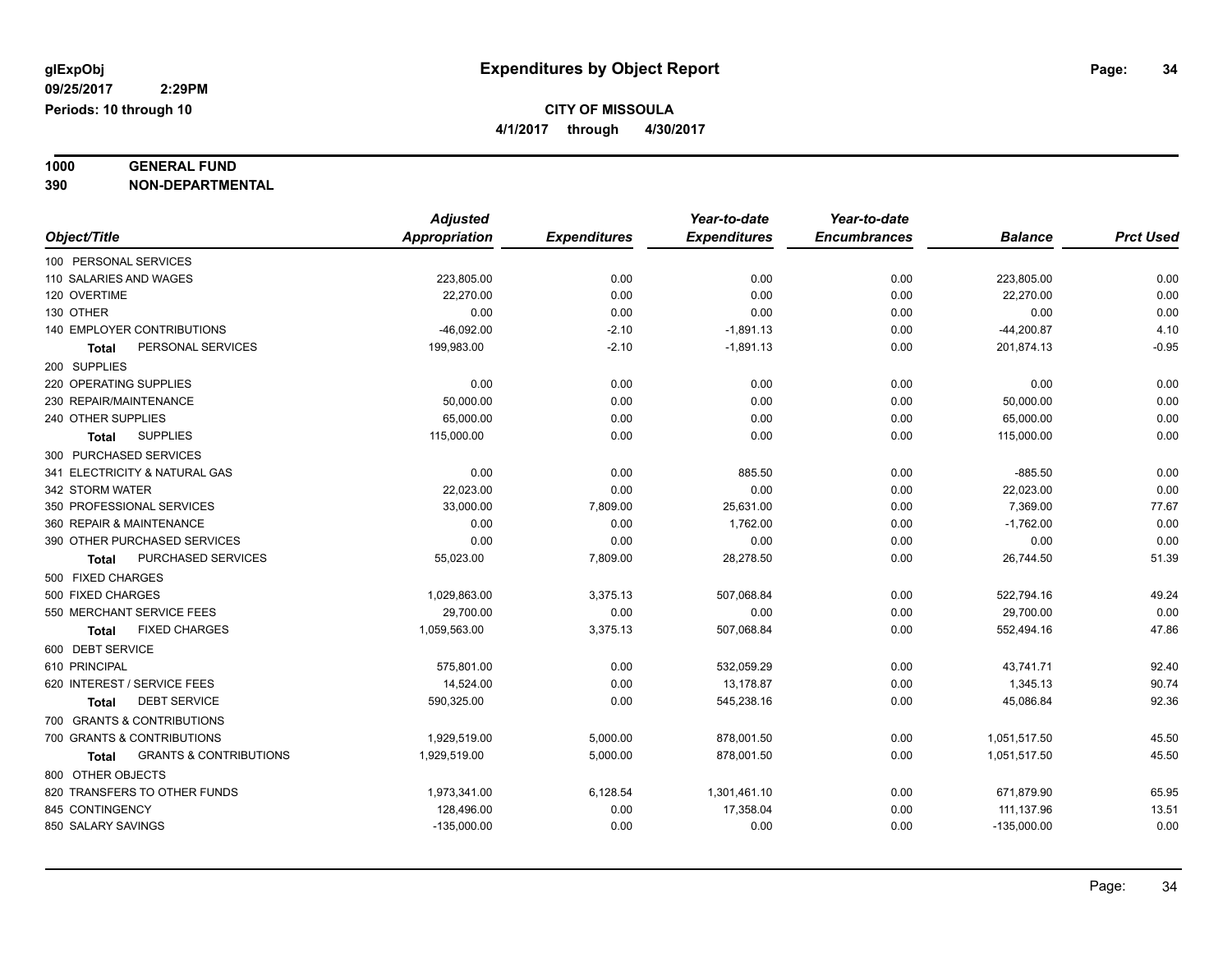#### **1000 GENERAL FUND 390 NON-DEPARTMENTAL**

| 39U | NON-DEPARIMENIAL |  |
|-----|------------------|--|
|     |                  |  |

|                                       | <b>Adjusted</b> |                     | Year-to-date        | Year-to-date        |                |                  |
|---------------------------------------|-----------------|---------------------|---------------------|---------------------|----------------|------------------|
| Object/Title                          | Appropriation   | <b>Expenditures</b> | <b>Expenditures</b> | <b>Encumbrances</b> | <b>Balance</b> | <b>Prct Used</b> |
| OTHER OBJECTS<br><b>Total</b>         | 1,966,837.00    | 6.128.54            | 1.318.819.14        | 0.00                | 648.017.86     | 67.05            |
| 900 CAPITAL OUTLAY                    |                 |                     |                     |                     |                |                  |
| 940 MACHINERY & EQUIPMENT             | 0.00            | 0.00                | 0.00                | 0.00                | 0.00           | 0.00             |
| <b>CAPITAL OUTLAY</b><br><b>Total</b> | 0.00            | 0.00                | 0.00                | 0.00                | 0.00           | 0.00             |
| NON-DEPARTMENTAL<br><b>Total</b>      | 5.916.250.00    | 22,310.57           | 3.275.515.01        | 0.00                | 2,640,734.99   | 55.36            |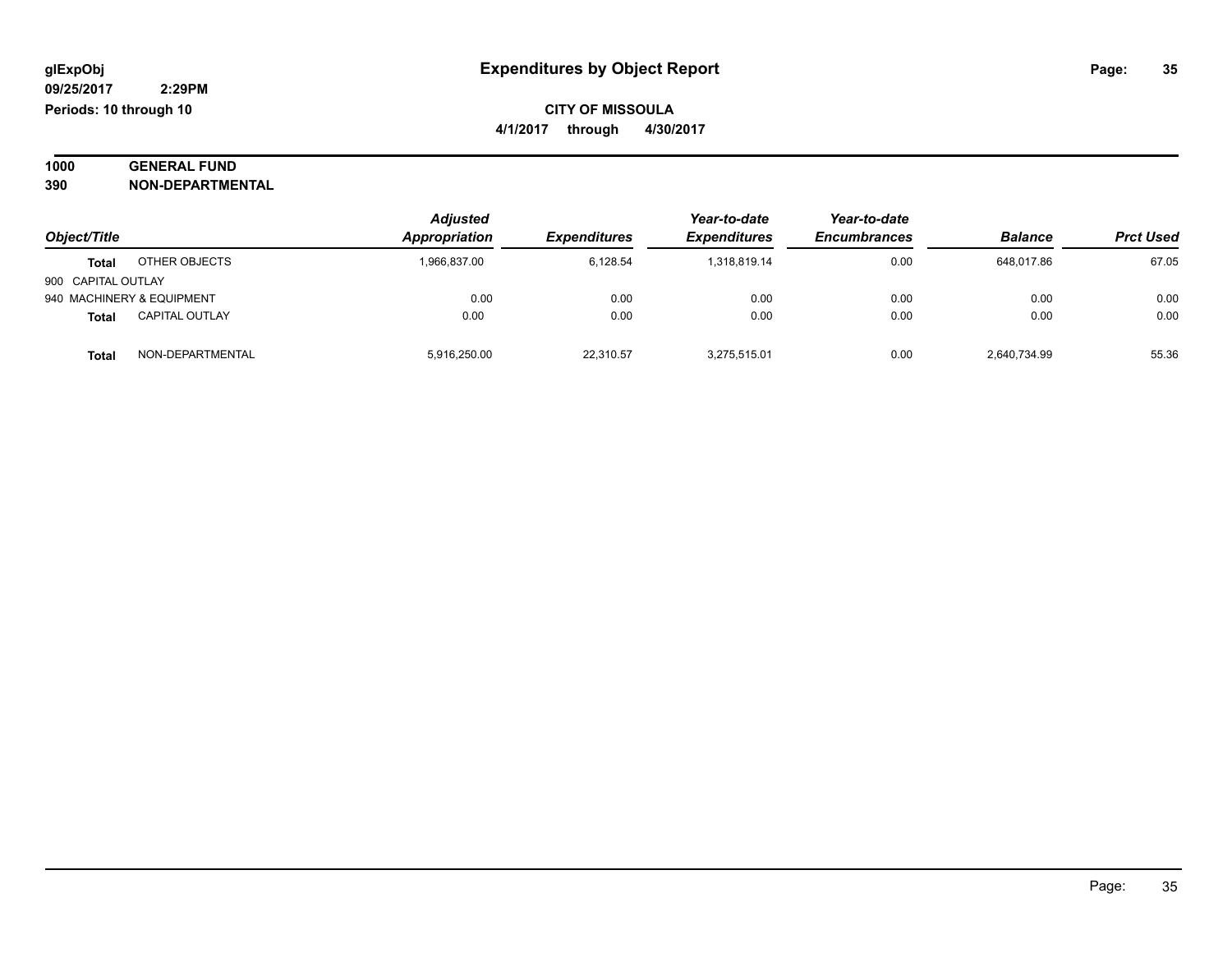**1000 GENERAL FUND**

|                                       | <b>Adjusted</b> |                     | Year-to-date        | Year-to-date        |                 |                  |
|---------------------------------------|-----------------|---------------------|---------------------|---------------------|-----------------|------------------|
| Object/Title                          | Appropriation   | <b>Expenditures</b> | <b>Expenditures</b> | <b>Encumbrances</b> | <b>Balance</b>  | <b>Prct Used</b> |
| 100 PERSONAL SERVICES                 |                 |                     |                     |                     |                 |                  |
| 110 SALARIES AND WAGES                | 26,581,193.00   | 1,954,126.60        | 20,318,590.14       | 0.00                | 6,262,602.86    | 76.44            |
| 115 SALARIES/HEALTH INSURANCE BENEFIT | 775,431.00      | 134,082.00          | 1,263,108.60        | 0.00                | -487,677.60     | 162.89           |
| 120 OVERTIME                          | 1,176,369.00    | 58,104.91           | 981,625.58          | 0.00                | 194,743.42      | 83.45            |
| 121 OUTSIDE HIRE OVERTIME             | 75,000.00       | 3,275.14            | 78,904.10           | 0.00                | $-3,904.10$     | 105.21           |
| 122 COURT OVERTIME                    | 23,342.00       | 1,676.81            | 27,367.42           | 0.00                | $-4,025.42$     | 117.25           |
| 123 CELL PHONE OVERTIME               | 60,690.00       | 1,567.58            | 10,407.41           | 0.00                | 50,282.59       | 17.15            |
| 130 OTHER                             | 186,595.00      | 542.50              | 131,021.99          | 0.00                | 55,573.01       | 70.22            |
| 133 EDUCATION COMPENSATION            | 0.00            | 1,370.00            | 13,947.00           | 0.00                | $-13,947.00$    | 0.00             |
| <b>140 EMPLOYER CONTRIBUTIONS</b>     | 11,687,333.00   | 633,724.58          | 6,630,031.08        | 0.00                | 5,057,301.92    | 56.73            |
| 141 STATE RETIREMENT CONTRIBUTIONS    | 2,439,585.00    | 370,510.94          | 3,685,730.21        | 0.00                | $-1,246,145.21$ | 151.08           |
| PERSONAL SERVICES<br>Total            | 43,005,538.00   | 3,158,981.06        | 33, 140, 733. 53    | 0.00                | 9,864,804.47    | 77.06            |
| 200 SUPPLIES                          |                 |                     |                     |                     |                 |                  |
| 210 OFFICE SUPPLIES                   | 98,519.00       | 8,022.79            | 66,975.77           | 0.00                | 31,543.23       | 67.98            |
| 220 OPERATING SUPPLIES                | 702,828.00      | 38,828.30           | 686,785.72          | 0.00                | 16,042.28       | 97.72            |
| 230 REPAIR/MAINTENANCE                | 440,218.00      | 41,203.21           | 245,176.94          | 0.00                | 195,041.06      | 55.69            |
| 231 GASOLINE                          | 580,576.00      | 3,993.35            | 296,636.70          | 0.00                | 283,939.30      | 51.09            |
| 240 OTHER SUPPLIES                    | 120,219.00      | 9,916.20            | 48,932.02           | 0.00                | 71,286.98       | 40.70            |
| 250 SUPPLIES FOR RESALE               | 0.00            | 0.00                | 0.00                | 0.00                | 0.00            | 0.00             |
| <b>SUPPLIES</b><br>Total              | 1,942,360.00    | 101,963.85          | 1,344,507.15        | 0.00                | 597,852.85      | 69.22            |
| 300 PURCHASED SERVICES                |                 |                     |                     |                     |                 |                  |
| 310 COMMUNICATIONS                    | 121,896.00      | 12,066.08           | 106,438.12          | 0.00                | 15,457.88       | 87.32            |
| 320 PRINTING & DUPLICATING            | 55,591.00       | 2,714.33            | 19,215.63           | 0.00                | 36,375.37       | 34.57            |
| 330 PUBLICITY, SUBSCRIPTIONS & DUES   | 115,739.00      | 11,094.75           | 122,380.07          | 0.00                | $-6,641.07$     | 105.74           |
| 340 SEWER                             | 6,440.00        | 0.00                | 4,843.73            | 0.00                | 1,596.27        | 75.21            |
| 341 ELECTRICITY & NATURAL GAS         | 548,421.00      | 50,325.17           | 375,252.72          | 0.00                | 173,168.28      | 68.42            |
| 342 STORM WATER                       | 22,023.00       | 0.00                | 0.00                | 0.00                | 22,023.00       | 0.00             |
| 343 WATER CHARGES                     | 184,915.00      | 2,436.26            | 152,909.99          | 0.00                | 32,005.01       | 82.69            |
| 344 TELEPHONE SERVICE                 | 256,720.00      | 10,205.00           | 190,121.97          | 0.00                | 66,598.03       | 74.06            |
| 345 GARBAGE                           | 59,500.00       | 3,228.43            | 34,062.63           | 0.00                | 25,437.37       | 57.25            |
| 350 PROFESSIONAL SERVICES             | 1,118,367.00    | 123,439.61          | 568,706.24          | 0.00                | 549,660.76      | 50.85            |
| 360 REPAIR & MAINTENANCE              | 993,650.00      | 43,382.78           | 773,719.51          | 0.00                | 219,930.49      | 77.87            |
| 370 TRAVEL                            | 133,895.00      | 10,887.70           | 57,384.38           | 0.00                | 76,510.62       | 42.86            |
| 380 TRAINING                          | 134,693.00      | 4,510.00            | 80,196.45           | 0.00                | 54,496.55       | 59.54            |
| 390 OTHER PURCHASED SERVICES          | 356,977.00      | 44,897.94           | 218,496.06          | 0.00                | 138,480.94      | 61.21            |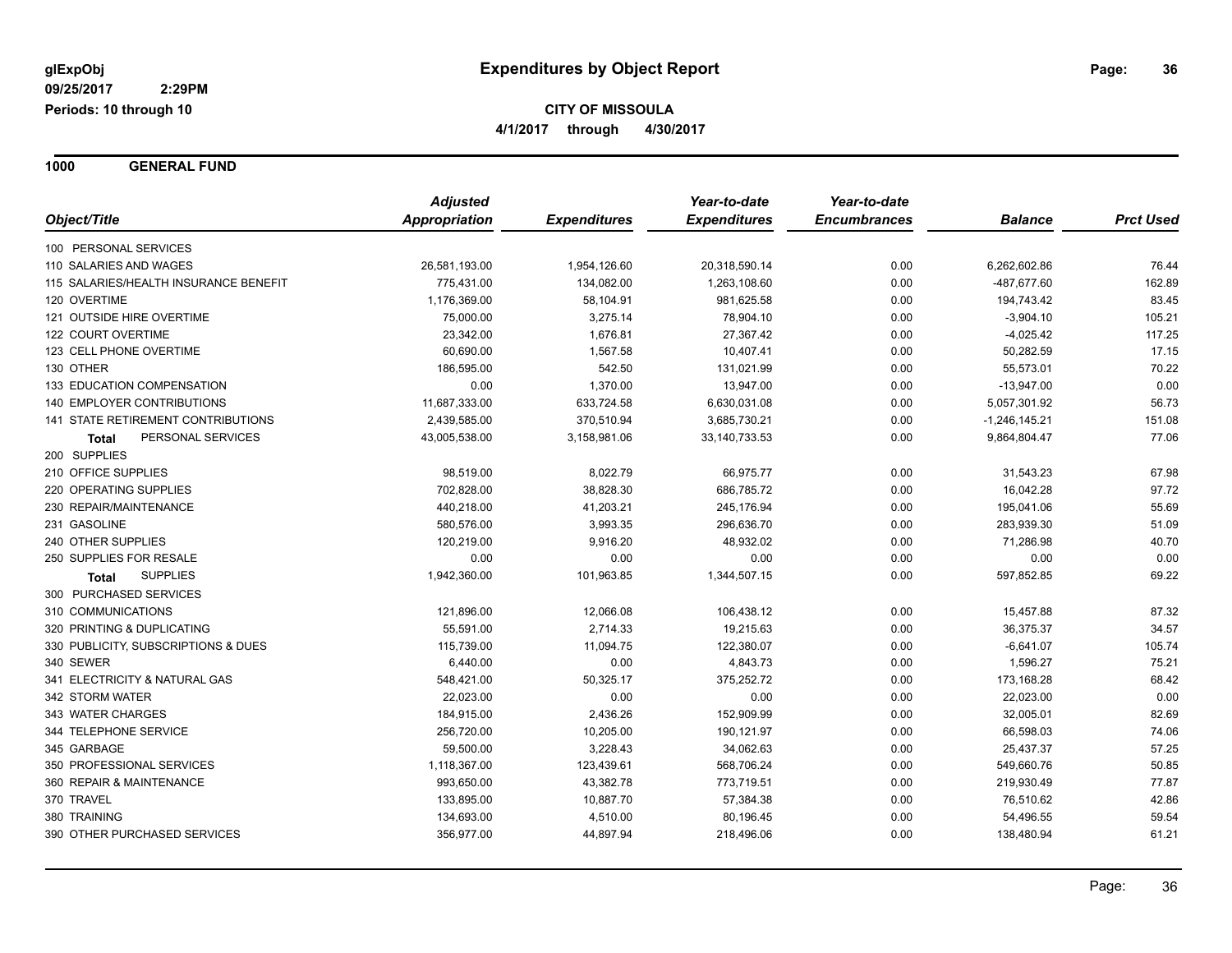**1000 GENERAL FUND**

|                               |                                   | <b>Adjusted</b> |                     | Year-to-date        | Year-to-date        |                |                  |
|-------------------------------|-----------------------------------|-----------------|---------------------|---------------------|---------------------|----------------|------------------|
| Object/Title                  |                                   | Appropriation   | <b>Expenditures</b> | <b>Expenditures</b> | <b>Encumbrances</b> | <b>Balance</b> | <b>Prct Used</b> |
| 392 DONATIONS AND SALES       |                                   | 0.00            | 0.00                | 3,037.47            | 0.00                | $-3,037.47$    | 0.00             |
| <b>Total</b>                  | PURCHASED SERVICES                | 4,108,827.00    | 319,188.05          | 2,706,764.97        | 0.00                | 1,402,062.03   | 65.88            |
| 400 BUILDING MATERIALS        |                                   |                 |                     |                     |                     |                |                  |
| <b>400 BUILDING MATERIALS</b> |                                   | 62,263.00       | 75.00               | 33,445.86           | 0.00                | 28,817.14      | 53.72            |
| <b>Total</b>                  | <b>BUILDING MATERIALS</b>         | 62,263.00       | 75.00               | 33,445.86           | 0.00                | 28,817.14      | 53.72            |
| 500 FIXED CHARGES             |                                   |                 |                     |                     |                     |                |                  |
| 500 FIXED CHARGES             |                                   | 1,146,453.00    | 9,430.10            | 624,906.10          | 0.00                | 521,546.90     | 54.51            |
| 530 EQUIPMENT RENTAL          |                                   | 500.00          | 241.50              | 637.50              | 0.00                | $-137.50$      | 127.50           |
| 550 MERCHANT SERVICE FEES     |                                   | 29,700.00       | 0.00                | 0.00                | 0.00                | 29,700.00      | 0.00             |
| <b>Total</b>                  | <b>FIXED CHARGES</b>              | 1,176,653.00    | 9,671.60            | 625,543.60          | 0.00                | 551,109.40     | 53.16            |
| 600 DEBT SERVICE              |                                   |                 |                     |                     |                     |                |                  |
| 610 PRINCIPAL                 |                                   | 575,801.00      | 0.00                | 532,059.29          | 0.00                | 43,741.71      | 92.40            |
| 620 INTEREST / SERVICE FEES   |                                   | 14,524.00       | 0.00                | 13,178.87           | 0.00                | 1,345.13       | 90.74            |
| <b>Total</b>                  | <b>DEBT SERVICE</b>               | 590,325.00      | 0.00                | 545,238.16          | 0.00                | 45,086.84      | 92.36            |
| 700 GRANTS & CONTRIBUTIONS    |                                   |                 |                     |                     |                     |                |                  |
| 700 GRANTS & CONTRIBUTIONS    |                                   | 2,592,429.00    | 12,818.63           | 1,406,669.45        | 0.00                | 1,185,759.55   | 54.26            |
| <b>Total</b>                  | <b>GRANTS &amp; CONTRIBUTIONS</b> | 2,592,429.00    | 12,818.63           | 1,406,669.45        | 0.00                | 1,185,759.55   | 54.26            |
| 800 OTHER OBJECTS             |                                   |                 |                     |                     |                     |                |                  |
| 820 TRANSFERS TO OTHER FUNDS  |                                   | 2,172,871.00    | 6,128.54            | 1,419,331.10        | 0.00                | 753,539.90     | 65.32            |
| 845 CONTINGENCY               |                                   | 136,681.00      | 1,200.00            | 24,758.04           | 0.00                | 111,922.96     | 18.11            |
| 850 SALARY SAVINGS            |                                   | $-135,000.00$   | 0.00                | 0.00                | 0.00                | $-135,000.00$  | 0.00             |
| <b>Total</b>                  | <b>OTHER OBJECTS</b>              | 2,174,552.00    | 7,328.54            | 1,444,089.14        | 0.00                | 730,462.86     | 66.41            |
| 900 CAPITAL OUTLAY            |                                   |                 |                     |                     |                     |                |                  |
| 920 BUILDINGS                 |                                   | 0.00            | 0.00                | 0.00                | 0.00                | 0.00           | 0.00             |
| 930 IMPROVEMENTS              |                                   | 104,814.00      | 0.00                | 42,755.71           | 0.00                | 62,058.29      | 40.79            |
| 940 MACHINERY & EQUIPMENT     |                                   | 8,500.00        | 0.00                | 0.00                | 0.00                | 8,500.00       | 0.00             |
| <b>Total</b>                  | <b>CAPITAL OUTLAY</b>             | 113,314.00      | 0.00                | 42,755.71           | 0.00                | 70,558.29      | 37.73            |
| <b>Total</b>                  | <b>GENERAL FUND</b>               | 55,766,261.00   | 3,610,026.73        | 41,289,747.57       | 0.00                | 14,476,513.43  | 74.04            |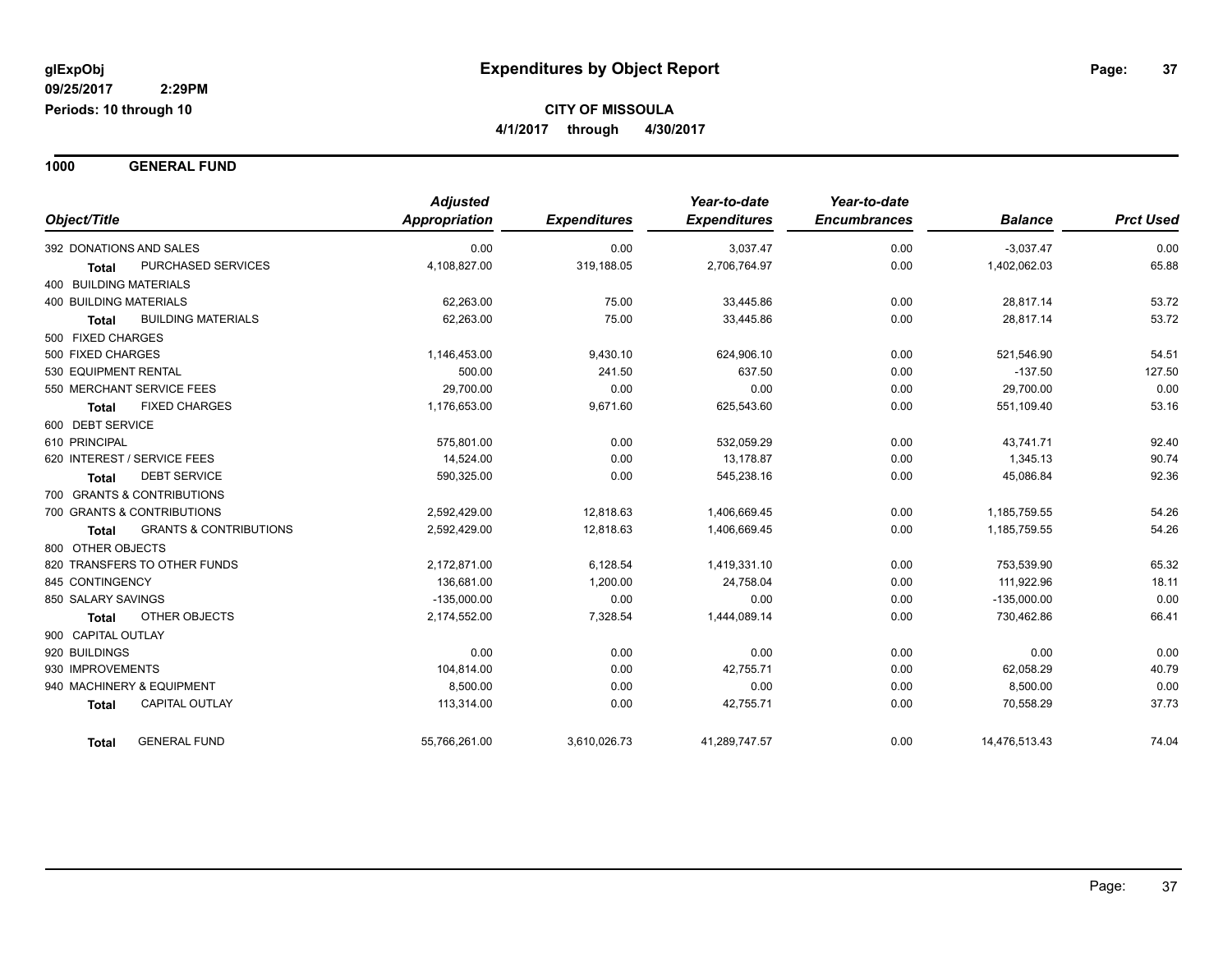**4/1/2017 through 4/30/2017**

# **1211 PARK ACQUISITION & DEVELOPMENT**

|                                       | <b>Adjusted</b>      |                     | Year-to-date        | Year-to-date        |                |                  |
|---------------------------------------|----------------------|---------------------|---------------------|---------------------|----------------|------------------|
| Object/Title                          | <b>Appropriation</b> | <b>Expenditures</b> | <b>Expenditures</b> | <b>Encumbrances</b> | <b>Balance</b> | <b>Prct Used</b> |
| 200 SUPPLIES                          |                      |                     |                     |                     |                |                  |
| 220 OPERATING SUPPLIES                | 10,000.00            | 0.00                | 0.00                | 0.00                | 10,000.00      | 0.00             |
| <b>SUPPLIES</b><br>Total              | 10,000.00            | 0.00                | 0.00                | 0.00                | 10,000.00      | 0.00             |
| 300 PURCHASED SERVICES                |                      |                     |                     |                     |                |                  |
| 350 PROFESSIONAL SERVICES             | 25,000.00            | 0.00                | 0.00                | 0.00                | 25,000.00      | 0.00             |
| 360 REPAIR & MAINTENANCE              | 0.00                 | 0.00                | 0.00                | 0.00                | 0.00           | 0.00             |
| 390 OTHER PURCHASED SERVICES          | 10,000.00            | 0.00                | 0.00                | 0.00                | 10,000.00      | 0.00             |
| PURCHASED SERVICES<br><b>Total</b>    | 35,000.00            | 0.00                | 0.00                | 0.00                | 35,000.00      | 0.00             |
| 500 FIXED CHARGES                     |                      |                     |                     |                     |                |                  |
| 550 MERCHANT SERVICE FEES             | 0.00                 | 0.00                | 0.00                | 0.00                | 0.00           | 0.00             |
| <b>FIXED CHARGES</b><br><b>Total</b>  | 0.00                 | 0.00                | 0.00                | 0.00                | 0.00           | 0.00             |
| 800 OTHER OBJECTS                     |                      |                     |                     |                     |                |                  |
| 820 TRANSFERS TO OTHER FUNDS          | 0.00                 | 0.00                | 0.00                | 0.00                | 0.00           | 0.00             |
| <b>OTHER OBJECTS</b><br><b>Total</b>  | 0.00                 | 0.00                | 0.00                | 0.00                | 0.00           | 0.00             |
| 900 CAPITAL OUTLAY                    |                      |                     |                     |                     |                |                  |
| 930 IMPROVEMENTS                      | 168,578.00           | 0.00                | 0.00                | 0.00                | 168,578.00     | 0.00             |
| 940 MACHINERY & EQUIPMENT             | 29,650.00            | 0.00                | 0.00                | 0.00                | 29,650.00      | 0.00             |
| <b>CAPITAL OUTLAY</b><br><b>Total</b> | 198,228.00           | 0.00                | 0.00                | 0.00                | 198,228.00     | 0.00             |
| PARKS & RECREATION<br><b>Total</b>    | 243,228.00           | 0.00                | 0.00                | 0.00                | 243,228.00     | 0.00             |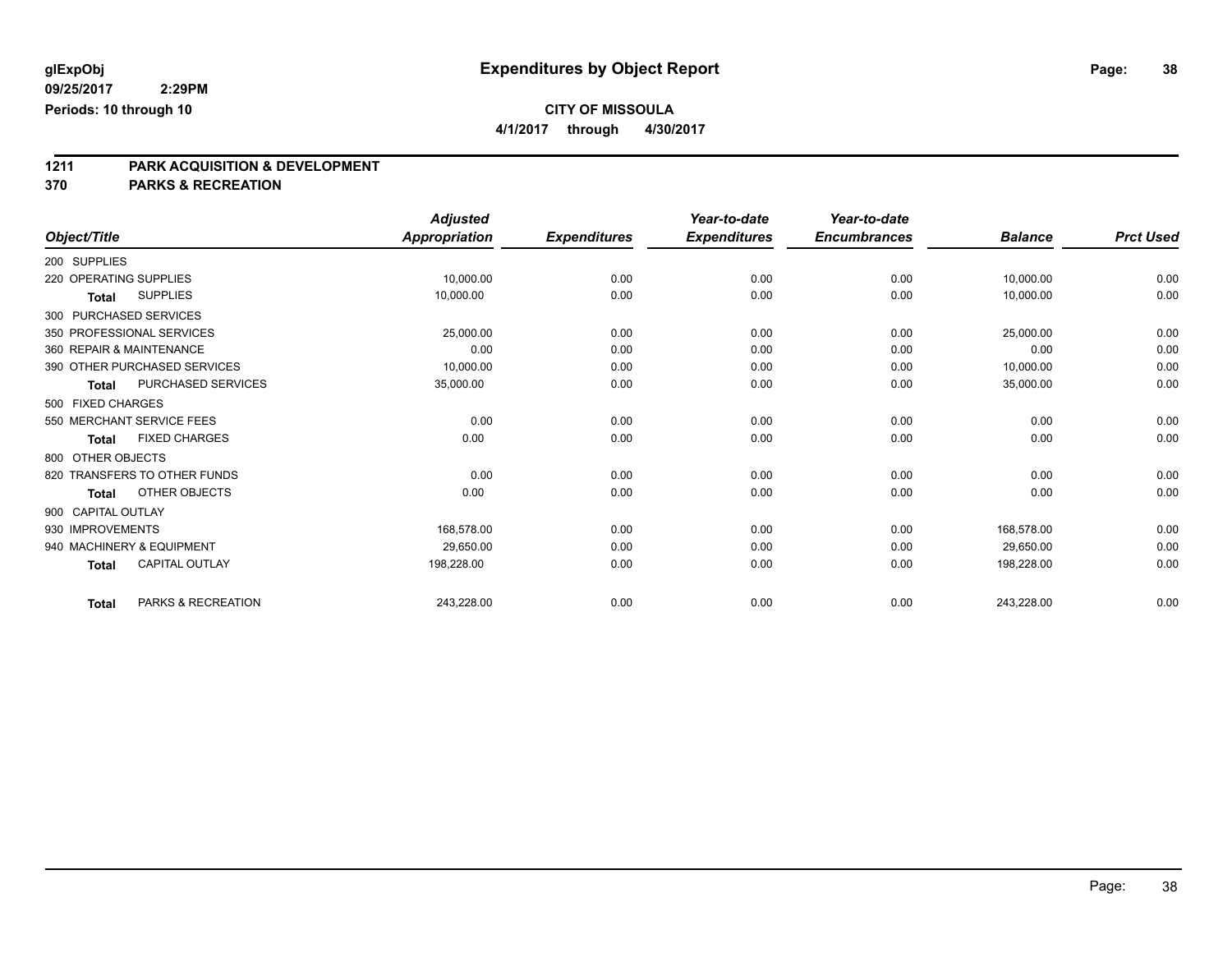## **CITY OF MISSOULA 4/1/2017 through 4/30/2017**

### **1211 PARK ACQUISITION & DEVELOPMENT**

|                           |                                | <b>Adjusted</b>      |                     | Year-to-date        | Year-to-date        |                |                  |
|---------------------------|--------------------------------|----------------------|---------------------|---------------------|---------------------|----------------|------------------|
| Object/Title              |                                | <b>Appropriation</b> | <b>Expenditures</b> | <b>Expenditures</b> | <b>Encumbrances</b> | <b>Balance</b> | <b>Prct Used</b> |
| 200 SUPPLIES              |                                |                      |                     |                     |                     |                |                  |
| 220 OPERATING SUPPLIES    |                                | 10,000.00            | 0.00                | 0.00                | 0.00                | 10,000.00      | 0.00             |
| <b>Total</b>              | <b>SUPPLIES</b>                | 10,000.00            | 0.00                | 0.00                | 0.00                | 10,000.00      | 0.00             |
| 300 PURCHASED SERVICES    |                                |                      |                     |                     |                     |                |                  |
| 350 PROFESSIONAL SERVICES |                                | 25,000.00            | 0.00                | 0.00                | 0.00                | 25,000.00      | 0.00             |
| 360 REPAIR & MAINTENANCE  |                                | 0.00                 | 0.00                | 0.00                | 0.00                | 0.00           | 0.00             |
|                           | 390 OTHER PURCHASED SERVICES   | 10,000.00            | 0.00                | 0.00                | 0.00                | 10,000.00      | 0.00             |
| <b>Total</b>              | PURCHASED SERVICES             | 35,000.00            | 0.00                | 0.00                | 0.00                | 35,000.00      | 0.00             |
| 500 FIXED CHARGES         |                                |                      |                     |                     |                     |                |                  |
| 550 MERCHANT SERVICE FEES |                                | 0.00                 | 0.00                | 0.00                | 0.00                | 0.00           | 0.00             |
| <b>Total</b>              | <b>FIXED CHARGES</b>           | 0.00                 | 0.00                | 0.00                | 0.00                | 0.00           | 0.00             |
| 800 OTHER OBJECTS         |                                |                      |                     |                     |                     |                |                  |
|                           | 820 TRANSFERS TO OTHER FUNDS   | 0.00                 | 0.00                | 0.00                | 0.00                | 0.00           | 0.00             |
| <b>Total</b>              | OTHER OBJECTS                  | 0.00                 | 0.00                | 0.00                | 0.00                | 0.00           | 0.00             |
| 900 CAPITAL OUTLAY        |                                |                      |                     |                     |                     |                |                  |
| 930 IMPROVEMENTS          |                                | 168,578.00           | 0.00                | 0.00                | 0.00                | 168,578.00     | 0.00             |
| 940 MACHINERY & EQUIPMENT |                                | 29,650.00            | 0.00                | 0.00                | 0.00                | 29.650.00      | 0.00             |
| <b>Total</b>              | <b>CAPITAL OUTLAY</b>          | 198,228.00           | 0.00                | 0.00                | 0.00                | 198,228.00     | 0.00             |
| <b>Total</b>              | PARK ACQUISITION & DEVELOPMENT | 243,228.00           | 0.00                | 0.00                | 0.00                | 243,228.00     | 0.00             |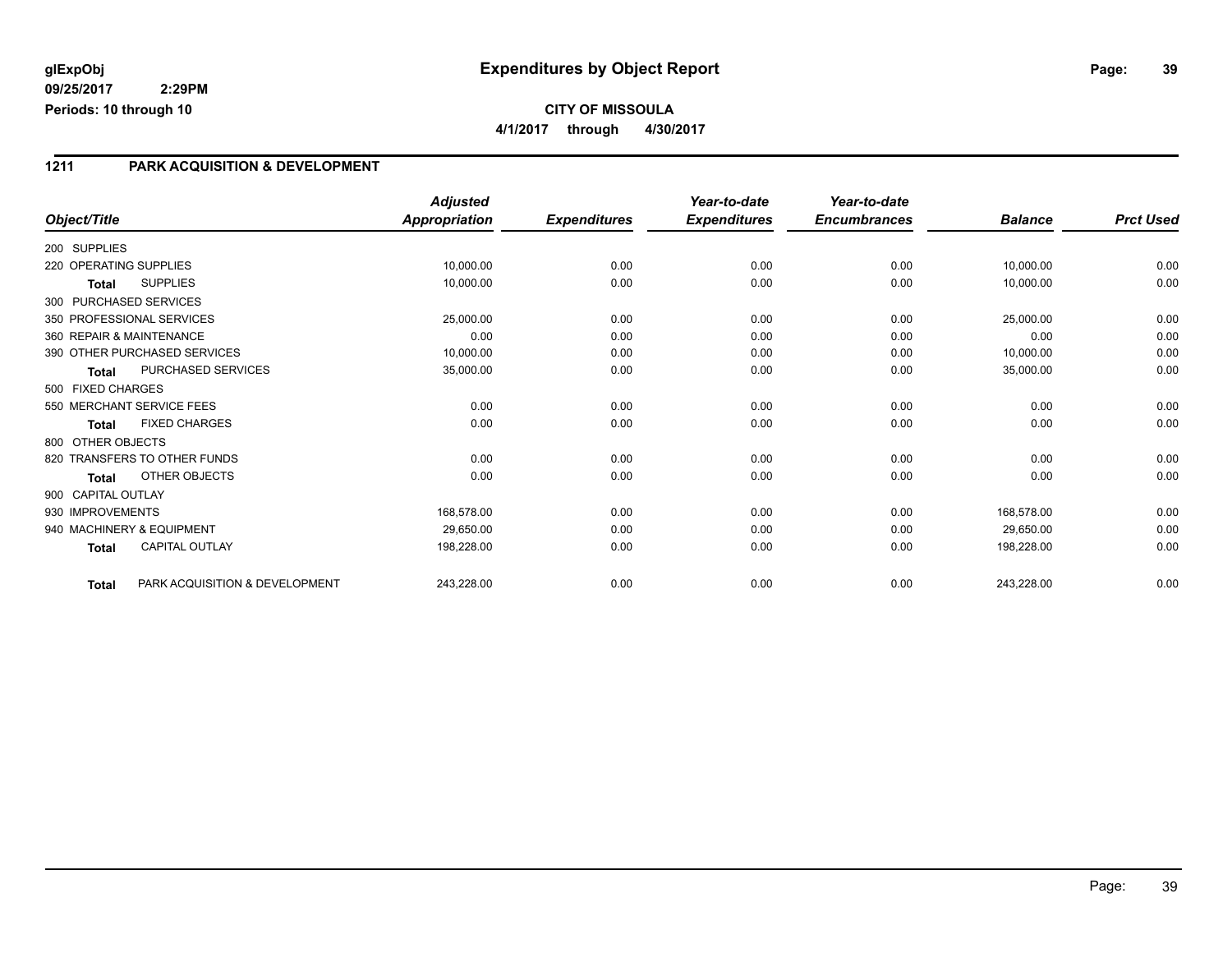**4/1/2017 through 4/30/2017**

# **1212 PARK ENTERPRISE FUND**

|                                       | <b>Adjusted</b> |                     | Year-to-date        | Year-to-date        |                |                  |
|---------------------------------------|-----------------|---------------------|---------------------|---------------------|----------------|------------------|
| Object/Title                          | Appropriation   | <b>Expenditures</b> | <b>Expenditures</b> | <b>Encumbrances</b> | <b>Balance</b> | <b>Prct Used</b> |
| 200 SUPPLIES                          |                 |                     |                     |                     |                |                  |
| 210 OFFICE SUPPLIES                   | 0.00            | 0.00                | 0.00                | 0.00                | 0.00           | 0.00             |
| 220 OPERATING SUPPLIES                | 20.000.00       | 0.00                | 7,669.98            | 0.00                | 12,330.02      | 38.35            |
| 230 REPAIR/MAINTENANCE                | 15,000.00       | 0.00                | 0.00                | 0.00                | 15,000.00      | 0.00             |
| 240 OTHER SUPPLIES                    | 0.00            | 0.00                | 0.00                | 0.00                | 0.00           | 0.00             |
| <b>SUPPLIES</b><br><b>Total</b>       | 35,000.00       | 0.00                | 7,669.98            | 0.00                | 27,330.02      | 21.91            |
| 300 PURCHASED SERVICES                |                 |                     |                     |                     |                |                  |
| 350 PROFESSIONAL SERVICES             | 10,000.00       | 0.00                | 140.40              | 0.00                | 9,859.60       | 1.40             |
| 360 REPAIR & MAINTENANCE              | 0.00            | 0.00                | 0.00                | 0.00                | 0.00           | 0.00             |
| 390 OTHER PURCHASED SERVICES          | 20,000.00       | 0.00                | 4,162.00            | 0.00                | 15,838.00      | 20.81            |
| PURCHASED SERVICES<br><b>Total</b>    | 30,000.00       | 0.00                | 4,302.40            | 0.00                | 25,697.60      | 14.34            |
| 500 FIXED CHARGES                     |                 |                     |                     |                     |                |                  |
| 550 MERCHANT SERVICE FEES             | 0.00            | 0.00                | 0.00                | 0.00                | 0.00           | 0.00             |
| <b>FIXED CHARGES</b><br><b>Total</b>  | 0.00            | 0.00                | 0.00                | 0.00                | 0.00           | 0.00             |
| 800 OTHER OBJECTS                     |                 |                     |                     |                     |                |                  |
| 820 TRANSFERS TO OTHER FUNDS          | 0.00            | 0.00                | 0.00                | 0.00                | 0.00           | 0.00             |
| OTHER OBJECTS<br><b>Total</b>         | 0.00            | 0.00                | 0.00                | 0.00                | 0.00           | 0.00             |
| 900 CAPITAL OUTLAY                    |                 |                     |                     |                     |                |                  |
| 930 IMPROVEMENTS                      | 180,150.00      | 0.00                | 0.00                | 0.00                | 180,150.00     | 0.00             |
| 940 MACHINERY & EQUIPMENT             | 85,415.00       | 0.00                | 0.00                | 0.00                | 85,415.00      | 0.00             |
| <b>CAPITAL OUTLAY</b><br><b>Total</b> | 265,565.00      | 0.00                | 0.00                | 0.00                | 265,565.00     | 0.00             |
| PARKS & RECREATION<br><b>Total</b>    | 330,565.00      | 0.00                | 11,972.38           | 0.00                | 318,592.62     | 3.62             |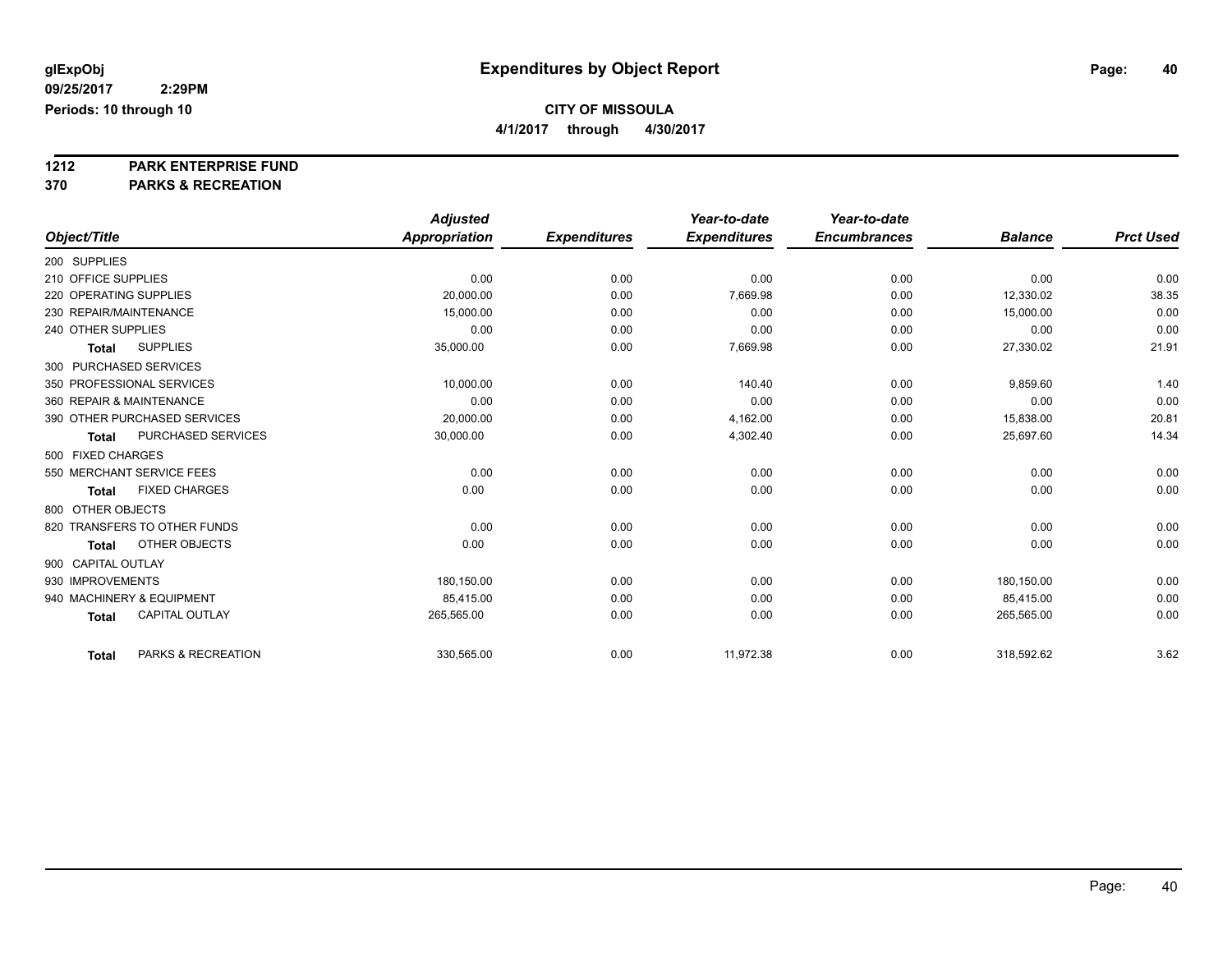#### **1212 PARK ENTERPRISE FUND**

|                                           | <b>Adjusted</b>      |                     | Year-to-date        | Year-to-date        |                |                  |
|-------------------------------------------|----------------------|---------------------|---------------------|---------------------|----------------|------------------|
| Object/Title                              | <b>Appropriation</b> | <b>Expenditures</b> | <b>Expenditures</b> | <b>Encumbrances</b> | <b>Balance</b> | <b>Prct Used</b> |
| 200 SUPPLIES                              |                      |                     |                     |                     |                |                  |
| 210 OFFICE SUPPLIES                       | 0.00                 | 0.00                | 0.00                | 0.00                | 0.00           | 0.00             |
| 220 OPERATING SUPPLIES                    | 20,000.00            | 0.00                | 7,669.98            | 0.00                | 12,330.02      | 38.35            |
| 230 REPAIR/MAINTENANCE                    | 15,000.00            | 0.00                | 0.00                | 0.00                | 15,000.00      | 0.00             |
| 240 OTHER SUPPLIES                        | 0.00                 | 0.00                | 0.00                | 0.00                | 0.00           | 0.00             |
| <b>SUPPLIES</b><br><b>Total</b>           | 35,000.00            | 0.00                | 7,669.98            | 0.00                | 27,330.02      | 21.91            |
| 300 PURCHASED SERVICES                    |                      |                     |                     |                     |                |                  |
| 350 PROFESSIONAL SERVICES                 | 10,000.00            | 0.00                | 140.40              | 0.00                | 9,859.60       | 1.40             |
| 360 REPAIR & MAINTENANCE                  | 0.00                 | 0.00                | 0.00                | 0.00                | 0.00           | 0.00             |
| 390 OTHER PURCHASED SERVICES              | 20,000.00            | 0.00                | 4,162.00            | 0.00                | 15,838.00      | 20.81            |
| <b>PURCHASED SERVICES</b><br><b>Total</b> | 30,000.00            | 0.00                | 4,302.40            | 0.00                | 25,697.60      | 14.34            |
| 500 FIXED CHARGES                         |                      |                     |                     |                     |                |                  |
| 550 MERCHANT SERVICE FEES                 | 0.00                 | 0.00                | 0.00                | 0.00                | 0.00           | 0.00             |
| <b>FIXED CHARGES</b><br><b>Total</b>      | 0.00                 | 0.00                | 0.00                | 0.00                | 0.00           | 0.00             |
| 800 OTHER OBJECTS                         |                      |                     |                     |                     |                |                  |
| 820 TRANSFERS TO OTHER FUNDS              | 0.00                 | 0.00                | 0.00                | 0.00                | 0.00           | 0.00             |
| <b>OTHER OBJECTS</b><br><b>Total</b>      | 0.00                 | 0.00                | 0.00                | 0.00                | 0.00           | 0.00             |
| 900 CAPITAL OUTLAY                        |                      |                     |                     |                     |                |                  |
| 930 IMPROVEMENTS                          | 180,150.00           | 0.00                | 0.00                | 0.00                | 180,150.00     | 0.00             |
| 940 MACHINERY & EQUIPMENT                 | 85,415.00            | 0.00                | 0.00                | 0.00                | 85,415.00      | 0.00             |
| <b>CAPITAL OUTLAY</b><br><b>Total</b>     | 265,565.00           | 0.00                | 0.00                | 0.00                | 265,565.00     | 0.00             |
| PARK ENTERPRISE FUND<br><b>Total</b>      | 330,565.00           | 0.00                | 11,972.38           | 0.00                | 318,592.62     | 3.62             |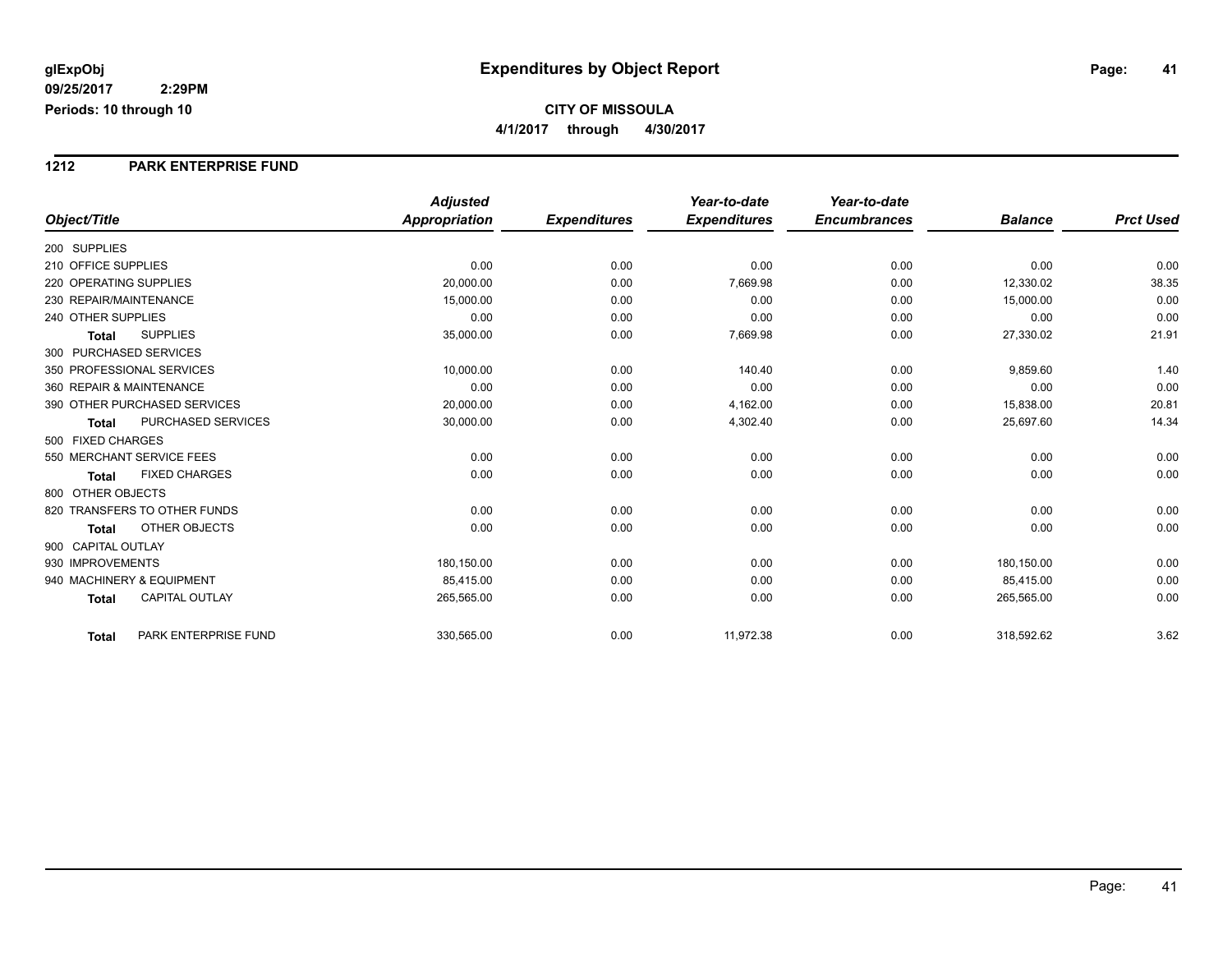**4/1/2017 through 4/30/2017**

**1216 PARKS & REC TRAILS, DEV**

|                                            | <b>Adjusted</b>      |                     | Year-to-date        | Year-to-date        |                |                  |
|--------------------------------------------|----------------------|---------------------|---------------------|---------------------|----------------|------------------|
| Object/Title                               | <b>Appropriation</b> | <b>Expenditures</b> | <b>Expenditures</b> | <b>Encumbrances</b> | <b>Balance</b> | <b>Prct Used</b> |
| 100 PERSONAL SERVICES                      |                      |                     |                     |                     |                |                  |
| 110 SALARIES AND WAGES                     | 11,291.00            | 0.00                | 5,568.48            | 0.00                | 5,722.52       | 49.32            |
| 120 OVERTIME                               | 0.00                 | 0.00                | 0.00                | 0.00                | 0.00           | 0.00             |
| 130 OTHER                                  | 0.00                 | 0.00                | 0.00                | 0.00                | 0.00           | 0.00             |
| <b>140 EMPLOYER CONTRIBUTIONS</b>          | 1,909.00             | 0.00                | 784.76              | 0.00                | 1,124.24       | 41.11            |
| 141 STATE RETIREMENT CONTRIBUTIONS         | 0.00                 | 0.00                | 5.57                | 0.00                | $-5.57$        | 0.00             |
| PERSONAL SERVICES<br>Total                 | 13,200.00            | 0.00                | 6,358.81            | 0.00                | 6,841.19       | 48.17            |
| 200 SUPPLIES                               |                      |                     |                     |                     |                |                  |
| 210 OFFICE SUPPLIES                        | 0.00                 | 0.00                | 0.00                | 0.00                | 0.00           | 0.00             |
| 220 OPERATING SUPPLIES                     | 72,000.00            | 7,564.19            | 52,404.39           | 0.00                | 19,595.61      | 72.78            |
| 230 REPAIR/MAINTENANCE                     | 35,000.00            | 0.00                | 10,000.00           | 0.00                | 25,000.00      | 28.57            |
| 240 OTHER SUPPLIES                         | 1,100.00             | 0.00                | 0.00                | 0.00                | 1,100.00       | 0.00             |
| <b>SUPPLIES</b><br><b>Total</b>            | 108,100.00           | 7,564.19            | 62,404.39           | 0.00                | 45,695.61      | 57.73            |
| 300 PURCHASED SERVICES                     |                      |                     |                     |                     |                |                  |
| 330 PUBLICITY, SUBSCRIPTIONS & DUES        | 0.00                 | 0.00                | 0.00                | 0.00                | 0.00           | 0.00             |
| 341 ELECTRICITY & NATURAL GAS              | 0.00                 | 0.00                | 0.00                | 0.00                | 0.00           | 0.00             |
| 350 PROFESSIONAL SERVICES                  | 154,700.00           | 0.00                | 2,160.32            | 0.00                | 152,539.68     | 1.40             |
| 360 REPAIR & MAINTENANCE                   | 10,000.00            | 0.00                | 0.00                | 0.00                | 10,000.00      | 0.00             |
| 370 TRAVEL                                 | 150.00               | 0.00                | 0.00                | 0.00                | 150.00         | 0.00             |
| 380 TRAINING                               | 150.00               | 0.00                | 0.00                | 0.00                | 150.00         | 0.00             |
| 390 OTHER PURCHASED SERVICES               | 100,000.00           | 0.00                | 19.00               | 0.00                | 99,981.00      | 0.02             |
| PURCHASED SERVICES<br>Total                | 265,000.00           | 0.00                | 2,179.32            | 0.00                | 262,820.68     | 0.82             |
| 500 FIXED CHARGES                          |                      |                     |                     |                     |                |                  |
| 550 MERCHANT SERVICE FEES                  | 0.00                 | 0.00                | 0.00                | 0.00                | 0.00           | 0.00             |
| <b>FIXED CHARGES</b><br>Total              | 0.00                 | 0.00                | 0.00                | 0.00                | 0.00           | 0.00             |
| 700 GRANTS & CONTRIBUTIONS                 |                      |                     |                     |                     |                |                  |
| 700 GRANTS & CONTRIBUTIONS                 | 0.00                 | 0.00                | 0.00                | 0.00                | 0.00           | 0.00             |
| 751 RECREATION SCHOLARSHIPS                | 0.00                 | 0.00                | 0.00                | 0.00                | 0.00           | 0.00             |
| <b>GRANTS &amp; CONTRIBUTIONS</b><br>Total | 0.00                 | 0.00                | 0.00                | 0.00                | 0.00           | 0.00             |
| 800 OTHER OBJECTS                          |                      |                     |                     |                     |                |                  |
| 820 TRANSFERS TO OTHER FUNDS               | 0.00                 | 0.00                | 0.00                | 0.00                | 0.00           | 0.00             |
| 845 CONTINGENCY                            | 25,000.00            | 0.00                | 0.00                | 0.00                | 25,000.00      | 0.00             |
| OTHER OBJECTS<br><b>Total</b>              | 25,000.00            | 0.00                | 0.00                | 0.00                | 25,000.00      | 0.00             |
|                                            |                      |                     |                     |                     |                |                  |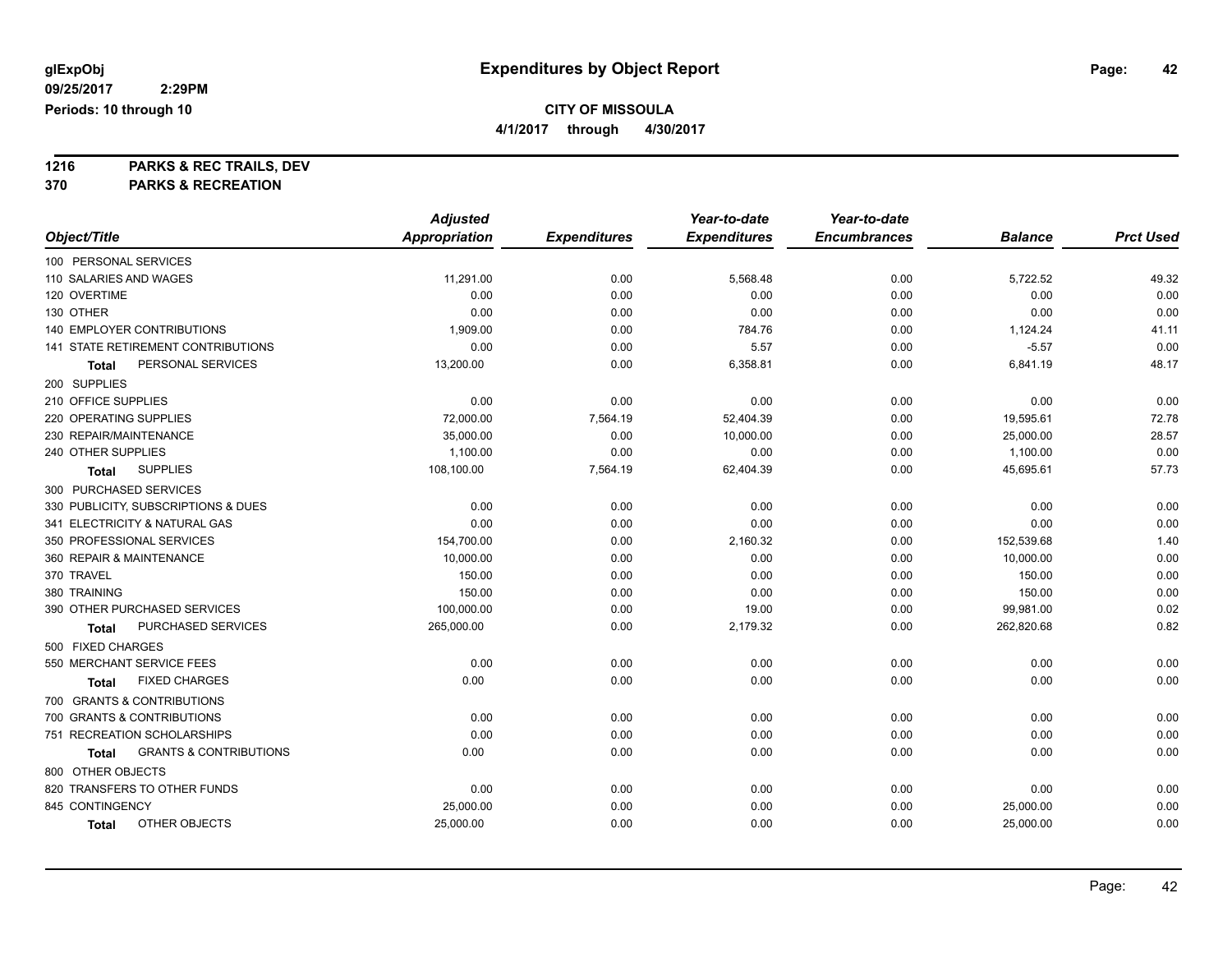**4/1/2017 through 4/30/2017**

**1216 PARKS & REC TRAILS, DEV**

| Object/Title       |                           | <b>Adjusted</b> | <b>Expenditures</b> | Year-to-date        | Year-to-date        | <b>Balance</b> | <b>Prct Used</b> |
|--------------------|---------------------------|-----------------|---------------------|---------------------|---------------------|----------------|------------------|
|                    |                           | Appropriation   |                     | <b>Expenditures</b> | <b>Encumbrances</b> |                |                  |
| 900 CAPITAL OUTLAY |                           |                 |                     |                     |                     |                |                  |
| 920 BUILDINGS      |                           | 100.000.00      | 0.00                | 0.00                | 0.00                | 100.000.00     | 0.00             |
| 930 IMPROVEMENTS   |                           | 324,700.00      | 0.00                | 170.596.05          | 0.00                | 154.103.95     | 52.54            |
|                    | 940 MACHINERY & EQUIPMENT | 0.00            | 0.00                | 9,150.00            | 0.00                | $-9,150.00$    | 0.00             |
| <b>Total</b>       | <b>CAPITAL OUTLAY</b>     | 424.700.00      | 0.00                | 179.746.05          | 0.00                | 244.953.95     | 42.32            |
| Total              | PARKS & RECREATION        | 836,000.00      | 7.564.19            | 250,688.57          | 0.00                | 585.311.43     | 29.99            |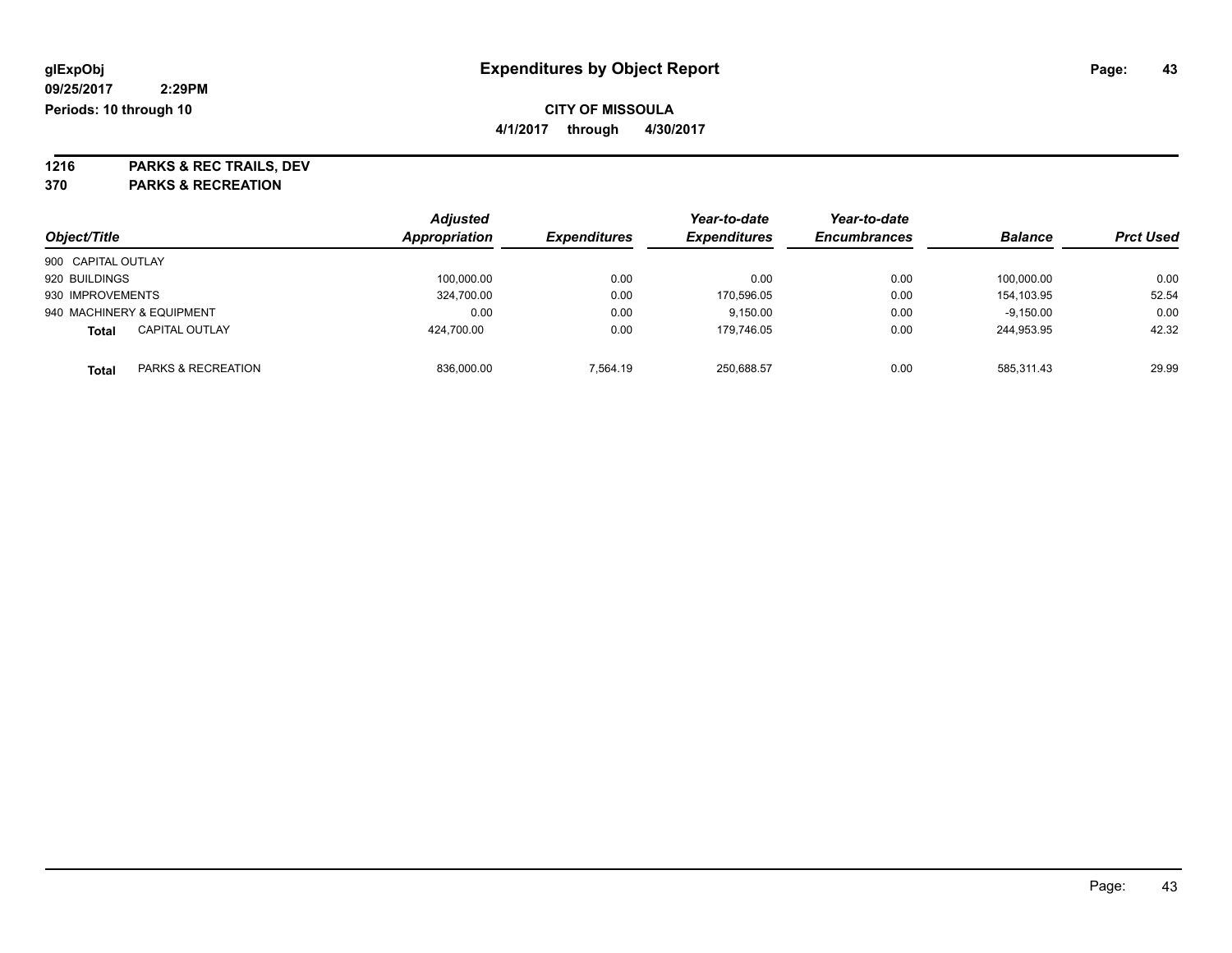### **1216 PARKS & REC TRAILS, DEV**

|                                                   | <b>Adjusted</b> |                     | Year-to-date        | Year-to-date        |                |                  |
|---------------------------------------------------|-----------------|---------------------|---------------------|---------------------|----------------|------------------|
| Object/Title                                      | Appropriation   | <b>Expenditures</b> | <b>Expenditures</b> | <b>Encumbrances</b> | <b>Balance</b> | <b>Prct Used</b> |
| 100 PERSONAL SERVICES                             |                 |                     |                     |                     |                |                  |
| 110 SALARIES AND WAGES                            | 11,291.00       | 0.00                | 5,568.48            | 0.00                | 5,722.52       | 49.32            |
| 120 OVERTIME                                      | 0.00            | 0.00                | 0.00                | 0.00                | 0.00           | 0.00             |
| 130 OTHER                                         | 0.00            | 0.00                | 0.00                | 0.00                | 0.00           | 0.00             |
| <b>140 EMPLOYER CONTRIBUTIONS</b>                 | 1,909.00        | 0.00                | 784.76              | 0.00                | 1,124.24       | 41.11            |
| <b>141 STATE RETIREMENT CONTRIBUTIONS</b>         | 0.00            | 0.00                | 5.57                | 0.00                | $-5.57$        | 0.00             |
| PERSONAL SERVICES<br><b>Total</b>                 | 13,200.00       | 0.00                | 6,358.81            | 0.00                | 6,841.19       | 48.17            |
| 200 SUPPLIES                                      |                 |                     |                     |                     |                |                  |
| 210 OFFICE SUPPLIES                               | 0.00            | 0.00                | 0.00                | 0.00                | 0.00           | 0.00             |
| 220 OPERATING SUPPLIES                            | 72,000.00       | 7,564.19            | 52,404.39           | 0.00                | 19,595.61      | 72.78            |
| 230 REPAIR/MAINTENANCE                            | 35,000.00       | 0.00                | 10,000.00           | 0.00                | 25,000.00      | 28.57            |
| 240 OTHER SUPPLIES                                | 1,100.00        | 0.00                | 0.00                | 0.00                | 1,100.00       | 0.00             |
| <b>SUPPLIES</b><br><b>Total</b>                   | 108,100.00      | 7,564.19            | 62,404.39           | 0.00                | 45,695.61      | 57.73            |
| 300 PURCHASED SERVICES                            |                 |                     |                     |                     |                |                  |
| 330 PUBLICITY, SUBSCRIPTIONS & DUES               | 0.00            | 0.00                | 0.00                | 0.00                | 0.00           | 0.00             |
| 341 ELECTRICITY & NATURAL GAS                     | 0.00            | 0.00                | 0.00                | 0.00                | 0.00           | 0.00             |
| 350 PROFESSIONAL SERVICES                         | 154,700.00      | 0.00                | 2,160.32            | 0.00                | 152,539.68     | 1.40             |
| 360 REPAIR & MAINTENANCE                          | 10,000.00       | 0.00                | 0.00                | 0.00                | 10,000.00      | 0.00             |
| 370 TRAVEL                                        | 150.00          | 0.00                | 0.00                | 0.00                | 150.00         | 0.00             |
| 380 TRAINING                                      | 150.00          | 0.00                | 0.00                | 0.00                | 150.00         | 0.00             |
| 390 OTHER PURCHASED SERVICES                      | 100,000.00      | 0.00                | 19.00               | 0.00                | 99,981.00      | 0.02             |
| PURCHASED SERVICES<br>Total                       | 265,000.00      | 0.00                | 2,179.32            | 0.00                | 262,820.68     | 0.82             |
| 500 FIXED CHARGES                                 |                 |                     |                     |                     |                |                  |
| 550 MERCHANT SERVICE FEES                         | 0.00            | 0.00                | 0.00                | 0.00                | 0.00           | 0.00             |
| <b>FIXED CHARGES</b><br><b>Total</b>              | 0.00            | 0.00                | 0.00                | 0.00                | 0.00           | 0.00             |
| 700 GRANTS & CONTRIBUTIONS                        |                 |                     |                     |                     |                |                  |
| 700 GRANTS & CONTRIBUTIONS                        | 0.00            | 0.00                | 0.00                | 0.00                | 0.00           | 0.00             |
| 751 RECREATION SCHOLARSHIPS                       | 0.00            | 0.00                | 0.00                | 0.00                | 0.00           | 0.00             |
| <b>GRANTS &amp; CONTRIBUTIONS</b><br><b>Total</b> | 0.00            | 0.00                | 0.00                | 0.00                | 0.00           | 0.00             |
| 800 OTHER OBJECTS                                 |                 |                     |                     |                     |                |                  |
| 820 TRANSFERS TO OTHER FUNDS                      | 0.00            | 0.00                | 0.00                | 0.00                | 0.00           | 0.00             |
| 845 CONTINGENCY                                   | 25,000.00       | 0.00                | 0.00                | 0.00                | 25,000.00      | 0.00             |
| OTHER OBJECTS<br><b>Total</b>                     | 25,000.00       | 0.00                | 0.00                | 0.00                | 25,000.00      | 0.00             |
| 900 CAPITAL OUTLAY                                |                 |                     |                     |                     |                |                  |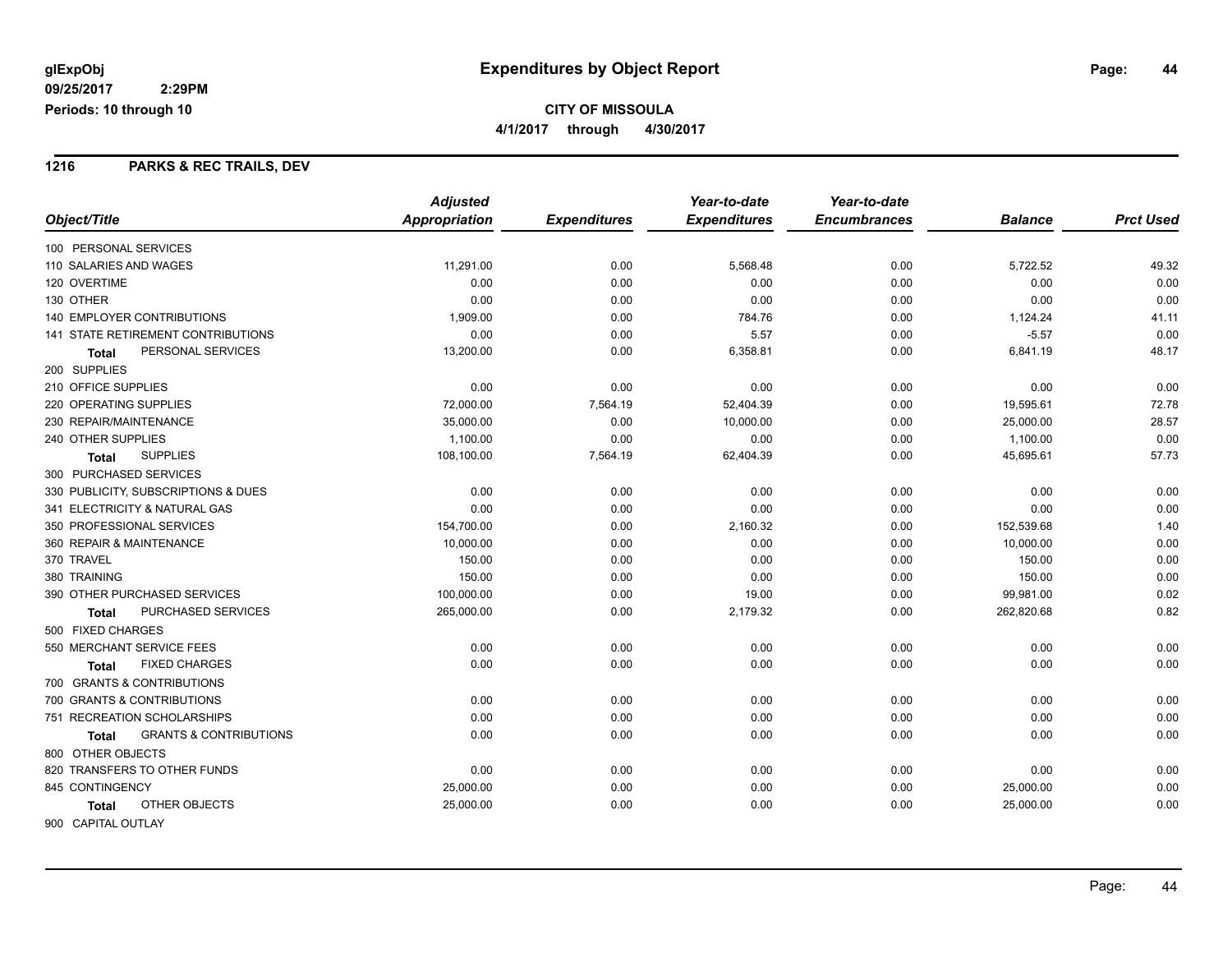**CITY OF MISSOULA 4/1/2017 through 4/30/2017**

## **1216 PARKS & REC TRAILS, DEV**

| Object/Title                          | <b>Adjusted</b><br>Appropriation | <b>Expenditures</b> | Year-to-date<br><b>Expenditures</b> | Year-to-date<br><b>Encumbrances</b> | <b>Balance</b> | <b>Prct Used</b> |
|---------------------------------------|----------------------------------|---------------------|-------------------------------------|-------------------------------------|----------------|------------------|
| 920 BUILDINGS                         | 100.000.00                       | 0.00                | 0.00                                | 0.00                                | 100.000.00     | 0.00             |
| 930 IMPROVEMENTS                      | 324,700.00                       | 0.00                | 170.596.05                          | 0.00                                | 154.103.95     | 52.54            |
| 940 MACHINERY & EQUIPMENT             | 0.00                             | 0.00                | 9.150.00                            | 0.00                                | $-9.150.00$    | 0.00             |
| <b>CAPITAL OUTLAY</b><br><b>Total</b> | 424.700.00                       | 0.00                | 179.746.05                          | 0.00                                | 244.953.95     | 42.32            |
| PARKS & REC TRAILS, DEV<br>Total      | 836,000.00                       | 7.564.19            | 250,688.57                          | 0.00                                | 585.311.43     | 29.99            |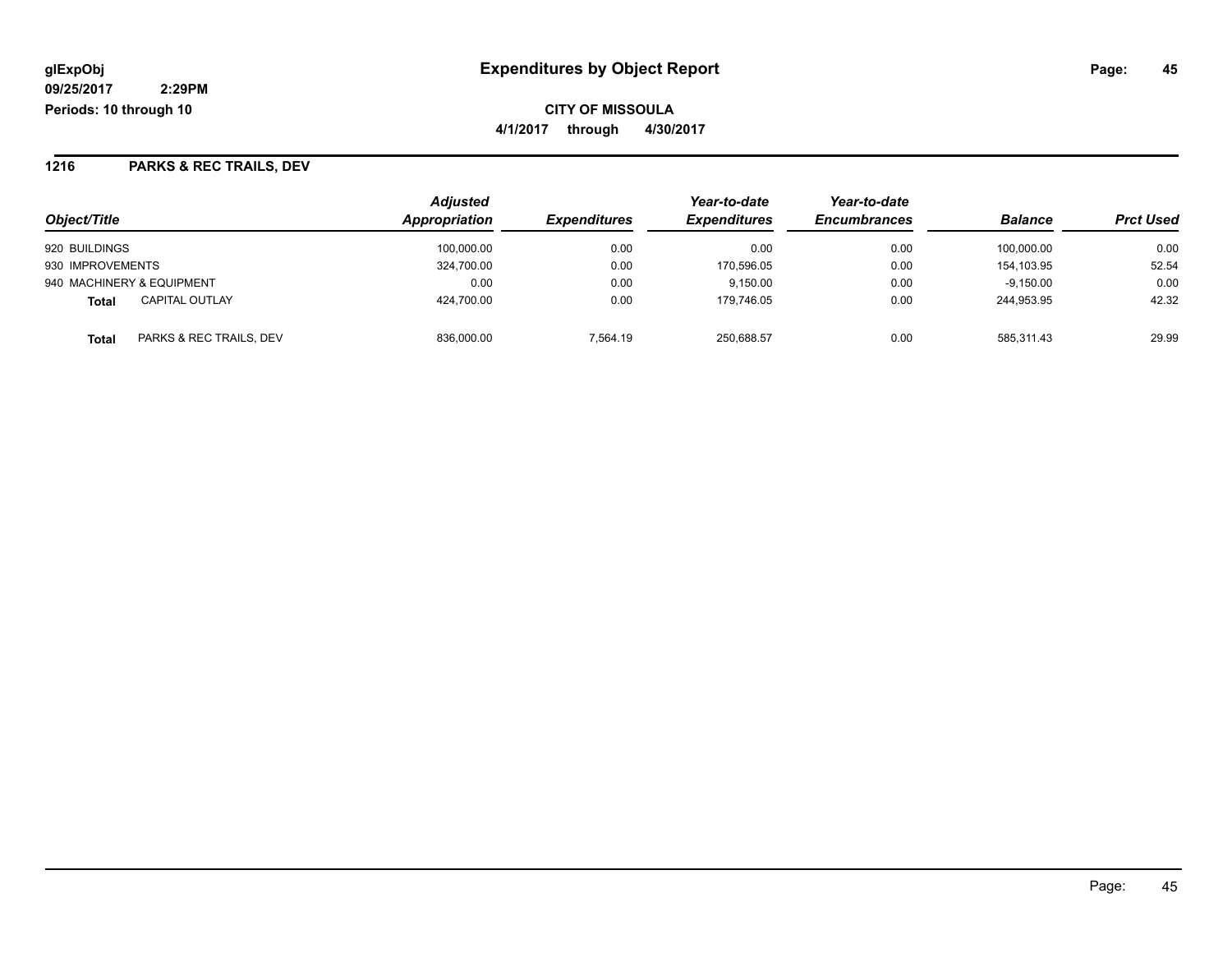**4/1/2017 through 4/30/2017**

**1217 PARKS CITY LIFE GYM LEASE**

|                        |                                           | <b>Adjusted</b>      |                     | Year-to-date        | Year-to-date        |                |                  |
|------------------------|-------------------------------------------|----------------------|---------------------|---------------------|---------------------|----------------|------------------|
| Object/Title           |                                           | <b>Appropriation</b> | <b>Expenditures</b> | <b>Expenditures</b> | <b>Encumbrances</b> | <b>Balance</b> | <b>Prct Used</b> |
| 100 PERSONAL SERVICES  |                                           |                      |                     |                     |                     |                |                  |
| 110 SALARIES AND WAGES |                                           | 12,000.00            | 0.00                | 0.00                | 0.00                | 12,000.00      | 0.00             |
| 120 OVERTIME           |                                           | 0.00                 | 0.00                | 0.00                | 0.00                | 0.00           | 0.00             |
|                        | <b>140 EMPLOYER CONTRIBUTIONS</b>         | 0.00                 | 0.00                | 0.00                | 0.00                | 0.00           | 0.00             |
|                        | <b>141 STATE RETIREMENT CONTRIBUTIONS</b> | 0.00                 | 0.00                | 0.00                | 0.00                | 0.00           | 0.00             |
| <b>Total</b>           | PERSONAL SERVICES                         | 12,000.00            | 0.00                | 0.00                | 0.00                | 12,000.00      | 0.00             |
| 200 SUPPLIES           |                                           |                      |                     |                     |                     |                |                  |
| 210 OFFICE SUPPLIES    |                                           | 0.00                 | 0.00                | 0.00                | 0.00                | 0.00           | 0.00             |
| 220 OPERATING SUPPLIES |                                           | 2.500.00             | 63.42               | 862.96              | 0.00                | 1.637.04       | 34.52            |
| 230 REPAIR/MAINTENANCE |                                           | 3,500.00             | 0.00                | 0.00                | 0.00                | 3,500.00       | 0.00             |
| <b>Total</b>           | <b>SUPPLIES</b>                           | 6,000.00             | 63.42               | 862.96              | 0.00                | 5,137.04       | 14.38            |
| 300 PURCHASED SERVICES |                                           |                      |                     |                     |                     |                |                  |
|                        | 320 PRINTING & DUPLICATING                | 1,000.00             | 0.00                | 0.00                | 0.00                | 1,000.00       | 0.00             |
|                        | 330 PUBLICITY, SUBSCRIPTIONS & DUES       | 1.000.00             | 0.00                | 0.00                | 0.00                | 1,000.00       | 0.00             |
|                        | 390 OTHER PURCHASED SERVICES              | 4,992.00             | 0.00                | 0.00                | 0.00                | 4,992.00       | 0.00             |
| <b>Total</b>           | PURCHASED SERVICES                        | 6,992.00             | 0.00                | 0.00                | 0.00                | 6,992.00       | 0.00             |
| 500 FIXED CHARGES      |                                           |                      |                     |                     |                     |                |                  |
| 500 FIXED CHARGES      |                                           | 24,000.00            | 2,000.00            | 20,000.00           | 0.00                | 4,000.00       | 83.33            |
|                        | 550 MERCHANT SERVICE FEES                 | 0.00                 | 0.00                | 0.00                | 0.00                | 0.00           | 0.00             |
| <b>Total</b>           | <b>FIXED CHARGES</b>                      | 24,000.00            | 2,000.00            | 20,000.00           | 0.00                | 4,000.00       | 83.33            |
| 900 CAPITAL OUTLAY     |                                           |                      |                     |                     |                     |                |                  |
| 930 IMPROVEMENTS       |                                           | 0.00                 | 0.00                | 4,992.00            | 0.00                | $-4,992.00$    | 0.00             |
| <b>Total</b>           | <b>CAPITAL OUTLAY</b>                     | 0.00                 | 0.00                | 4,992.00            | 0.00                | $-4,992.00$    | 0.00             |
| <b>Total</b>           | PARKS & RECREATION                        | 48,992.00            | 2,063.42            | 25,854.96           | 0.00                | 23,137.04      | 52.77            |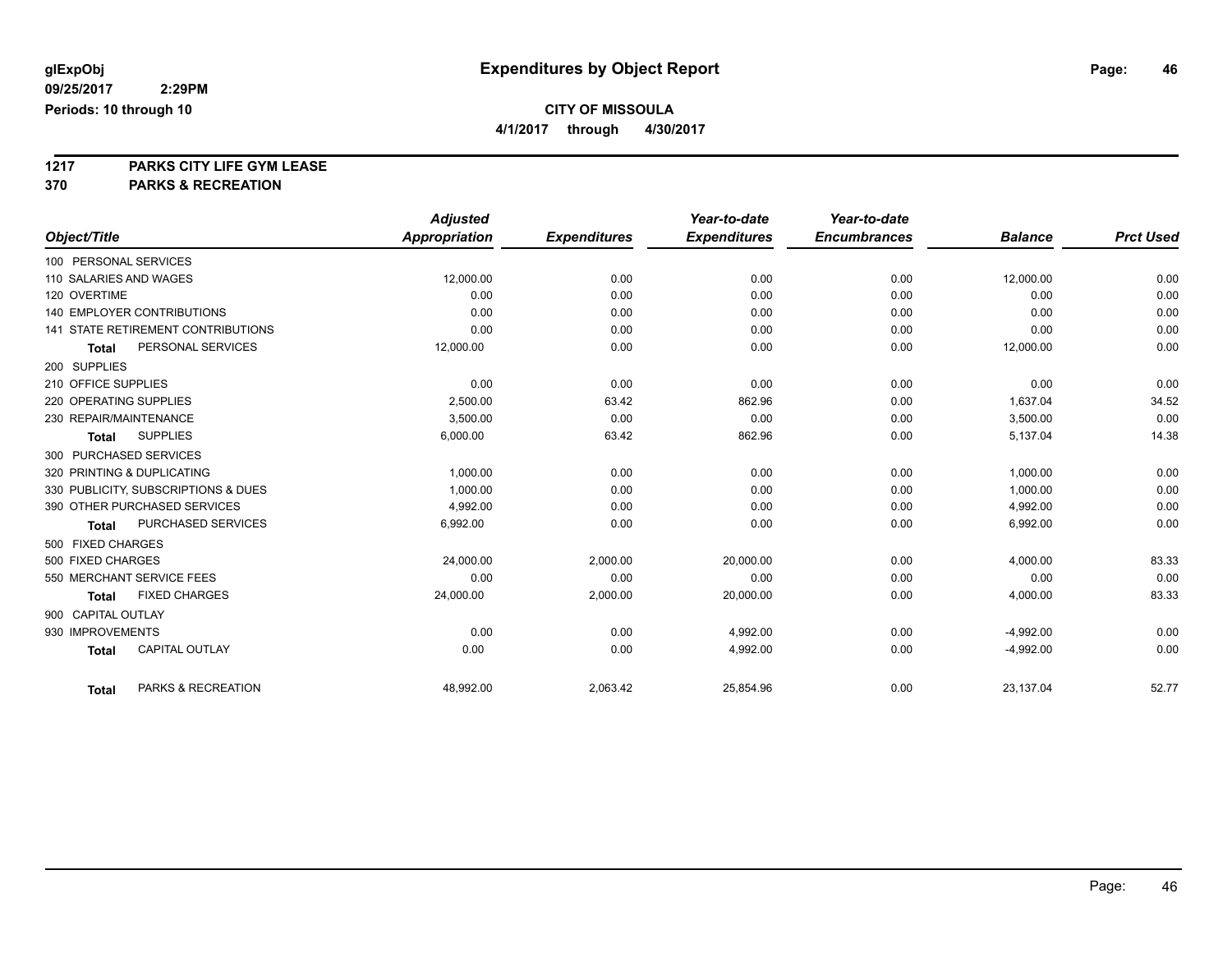### **1217 PARKS CITY LIFE GYM LEASE**

|                                           | <b>Adjusted</b>      |                     | Year-to-date        | Year-to-date        |                |                  |
|-------------------------------------------|----------------------|---------------------|---------------------|---------------------|----------------|------------------|
| Object/Title                              | <b>Appropriation</b> | <b>Expenditures</b> | <b>Expenditures</b> | <b>Encumbrances</b> | <b>Balance</b> | <b>Prct Used</b> |
| 100 PERSONAL SERVICES                     |                      |                     |                     |                     |                |                  |
| 110 SALARIES AND WAGES                    | 12,000.00            | 0.00                | 0.00                | 0.00                | 12,000.00      | 0.00             |
| 120 OVERTIME                              | 0.00                 | 0.00                | 0.00                | 0.00                | 0.00           | 0.00             |
| 140 EMPLOYER CONTRIBUTIONS                | 0.00                 | 0.00                | 0.00                | 0.00                | 0.00           | 0.00             |
| <b>141 STATE RETIREMENT CONTRIBUTIONS</b> | 0.00                 | 0.00                | 0.00                | 0.00                | 0.00           | 0.00             |
| PERSONAL SERVICES<br><b>Total</b>         | 12,000.00            | 0.00                | 0.00                | 0.00                | 12,000.00      | 0.00             |
| 200 SUPPLIES                              |                      |                     |                     |                     |                |                  |
| 210 OFFICE SUPPLIES                       | 0.00                 | 0.00                | 0.00                | 0.00                | 0.00           | 0.00             |
| 220 OPERATING SUPPLIES                    | 2,500.00             | 63.42               | 862.96              | 0.00                | 1,637.04       | 34.52            |
| 230 REPAIR/MAINTENANCE                    | 3,500.00             | 0.00                | 0.00                | 0.00                | 3,500.00       | 0.00             |
| <b>SUPPLIES</b><br><b>Total</b>           | 6,000.00             | 63.42               | 862.96              | 0.00                | 5,137.04       | 14.38            |
| 300 PURCHASED SERVICES                    |                      |                     |                     |                     |                |                  |
| 320 PRINTING & DUPLICATING                | 1,000.00             | 0.00                | 0.00                | 0.00                | 1,000.00       | 0.00             |
| 330 PUBLICITY, SUBSCRIPTIONS & DUES       | 1,000.00             | 0.00                | 0.00                | 0.00                | 1,000.00       | 0.00             |
| 390 OTHER PURCHASED SERVICES              | 4,992.00             | 0.00                | 0.00                | 0.00                | 4,992.00       | 0.00             |
| <b>PURCHASED SERVICES</b><br><b>Total</b> | 6,992.00             | 0.00                | 0.00                | 0.00                | 6,992.00       | 0.00             |
| 500 FIXED CHARGES                         |                      |                     |                     |                     |                |                  |
| 500 FIXED CHARGES                         | 24,000.00            | 2,000.00            | 20,000.00           | 0.00                | 4,000.00       | 83.33            |
| 550 MERCHANT SERVICE FEES                 | 0.00                 | 0.00                | 0.00                | 0.00                | 0.00           | 0.00             |
| <b>FIXED CHARGES</b><br><b>Total</b>      | 24,000.00            | 2,000.00            | 20,000.00           | 0.00                | 4,000.00       | 83.33            |
| 900 CAPITAL OUTLAY                        |                      |                     |                     |                     |                |                  |
| 930 IMPROVEMENTS                          | 0.00                 | 0.00                | 4,992.00            | 0.00                | $-4,992.00$    | 0.00             |
| CAPITAL OUTLAY<br><b>Total</b>            | 0.00                 | 0.00                | 4,992.00            | 0.00                | $-4,992.00$    | 0.00             |
| PARKS CITY LIFE GYM LEASE<br><b>Total</b> | 48,992.00            | 2,063.42            | 25,854.96           | 0.00                | 23,137.04      | 52.77            |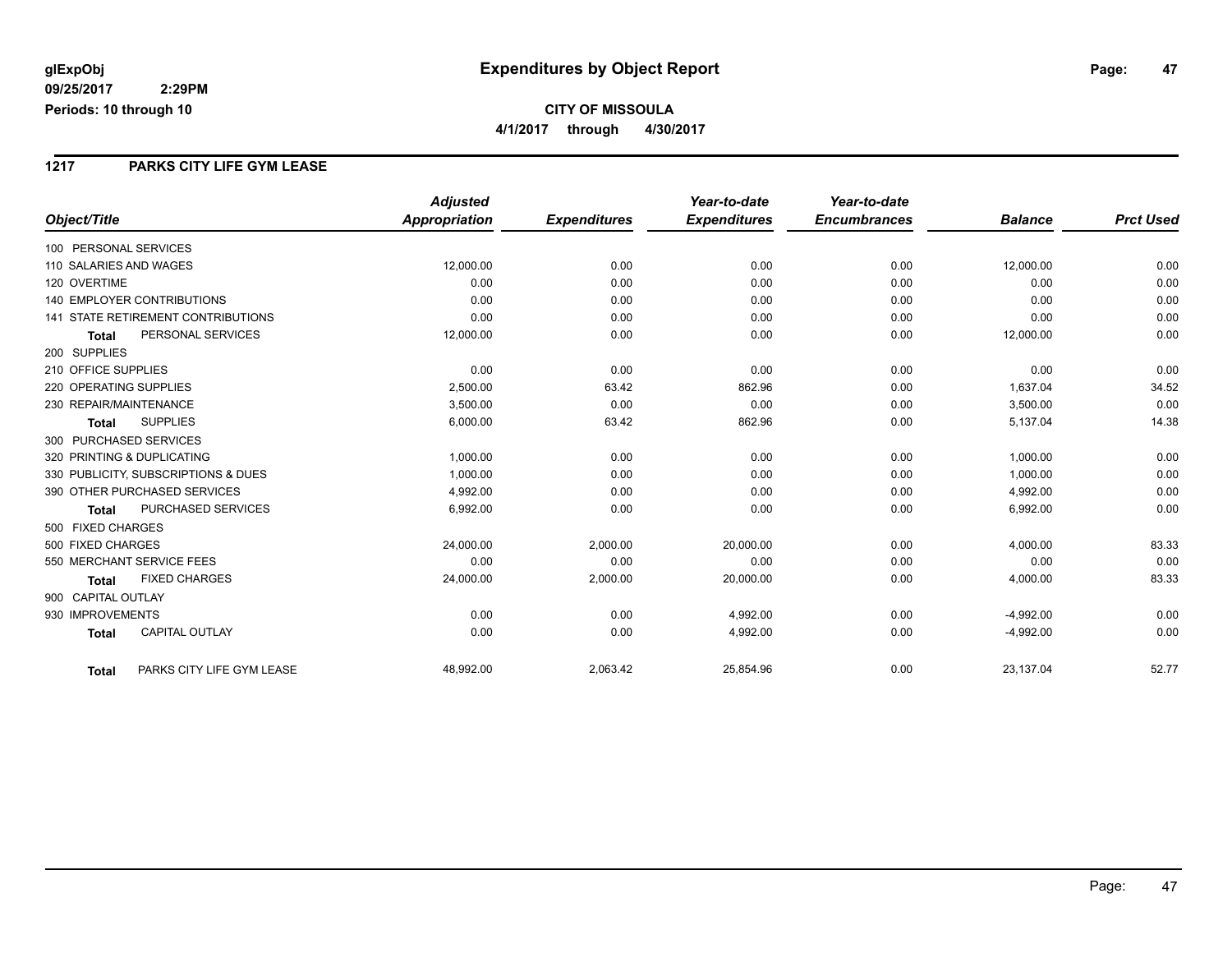**4/1/2017 through 4/30/2017**

**1218 ALL ABILITIES PLAYGROUND**

|                          |                               | <b>Adjusted</b>      |                     | Year-to-date        | Year-to-date        |                |                  |
|--------------------------|-------------------------------|----------------------|---------------------|---------------------|---------------------|----------------|------------------|
| Object/Title             |                               | <b>Appropriation</b> | <b>Expenditures</b> | <b>Expenditures</b> | <b>Encumbrances</b> | <b>Balance</b> | <b>Prct Used</b> |
| 300 PURCHASED SERVICES   |                               |                      |                     |                     |                     |                |                  |
|                          | 350 PROFESSIONAL SERVICES     | 0.00                 | 0.00                | 0.00                | 0.00                | 0.00           | 0.00             |
| 360 REPAIR & MAINTENANCE |                               | 0.00                 | 0.00                | 0.00                | 0.00                | 0.00           | 0.00             |
| <b>Total</b>             | <b>PURCHASED SERVICES</b>     | 0.00                 | 0.00                | 0.00                | 0.00                | 0.00           | 0.00             |
| 500 FIXED CHARGES        |                               |                      |                     |                     |                     |                |                  |
|                          | 550 MERCHANT SERVICE FEES     | 0.00                 | 0.00                | 0.00                | 0.00                | 0.00           | 0.00             |
| <b>Total</b>             | <b>FIXED CHARGES</b>          | 0.00                 | 0.00                | 0.00                | 0.00                | 0.00           | 0.00             |
| 900 CAPITAL OUTLAY       |                               |                      |                     |                     |                     |                |                  |
| 930 IMPROVEMENTS         |                               | 0.00                 | 0.00                | 0.00                | 0.00                | 0.00           | 0.00             |
| <b>Total</b>             | <b>CAPITAL OUTLAY</b>         | 0.00                 | 0.00                | 0.00                | 0.00                | 0.00           | 0.00             |
|                          |                               |                      |                     |                     |                     |                |                  |
| <b>Total</b>             | <b>PARKS &amp; RECREATION</b> | 0.00                 | 0.00                | 0.00                | 0.00                | 0.00           | 0.00             |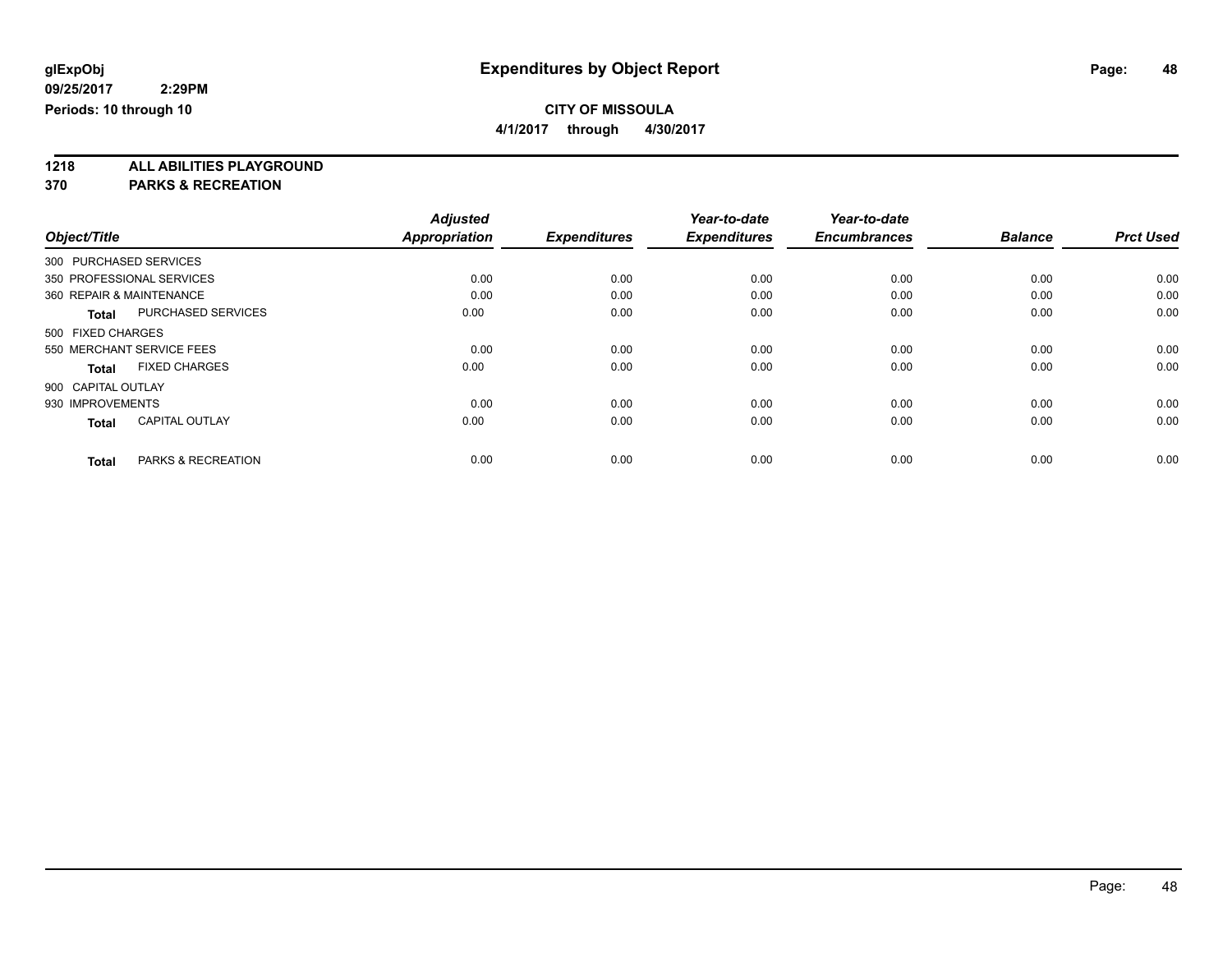**4/1/2017 through 4/30/2017**

### **1218 ALL ABILITIES PLAYGROUND**

|                           |                           | <b>Adjusted</b>      |                     | Year-to-date        | Year-to-date        |                |                  |
|---------------------------|---------------------------|----------------------|---------------------|---------------------|---------------------|----------------|------------------|
| Object/Title              |                           | <b>Appropriation</b> | <b>Expenditures</b> | <b>Expenditures</b> | <b>Encumbrances</b> | <b>Balance</b> | <b>Prct Used</b> |
| 300 PURCHASED SERVICES    |                           |                      |                     |                     |                     |                |                  |
| 350 PROFESSIONAL SERVICES |                           | 0.00                 | 0.00                | 0.00                | 0.00                | 0.00           | 0.00             |
| 360 REPAIR & MAINTENANCE  |                           | 0.00                 | 0.00                | 0.00                | 0.00                | 0.00           | 0.00             |
| <b>Total</b>              | <b>PURCHASED SERVICES</b> | 0.00                 | 0.00                | 0.00                | 0.00                | 0.00           | 0.00             |
| 500 FIXED CHARGES         |                           |                      |                     |                     |                     |                |                  |
| 550 MERCHANT SERVICE FEES |                           | 0.00                 | 0.00                | 0.00                | 0.00                | 0.00           | 0.00             |
| <b>Total</b>              | <b>FIXED CHARGES</b>      | 0.00                 | 0.00                | 0.00                | 0.00                | 0.00           | 0.00             |
| 900 CAPITAL OUTLAY        |                           |                      |                     |                     |                     |                |                  |
| 930 IMPROVEMENTS          |                           | 0.00                 | 0.00                | 0.00                | 0.00                | 0.00           | 0.00             |
| <b>Total</b>              | <b>CAPITAL OUTLAY</b>     | 0.00                 | 0.00                | 0.00                | 0.00                | 0.00           | 0.00             |
| <b>Total</b>              | ALL ABILITIES PLAYGROUND  | 0.00                 | 0.00                | 0.00                | 0.00                | 0.00           | 0.00             |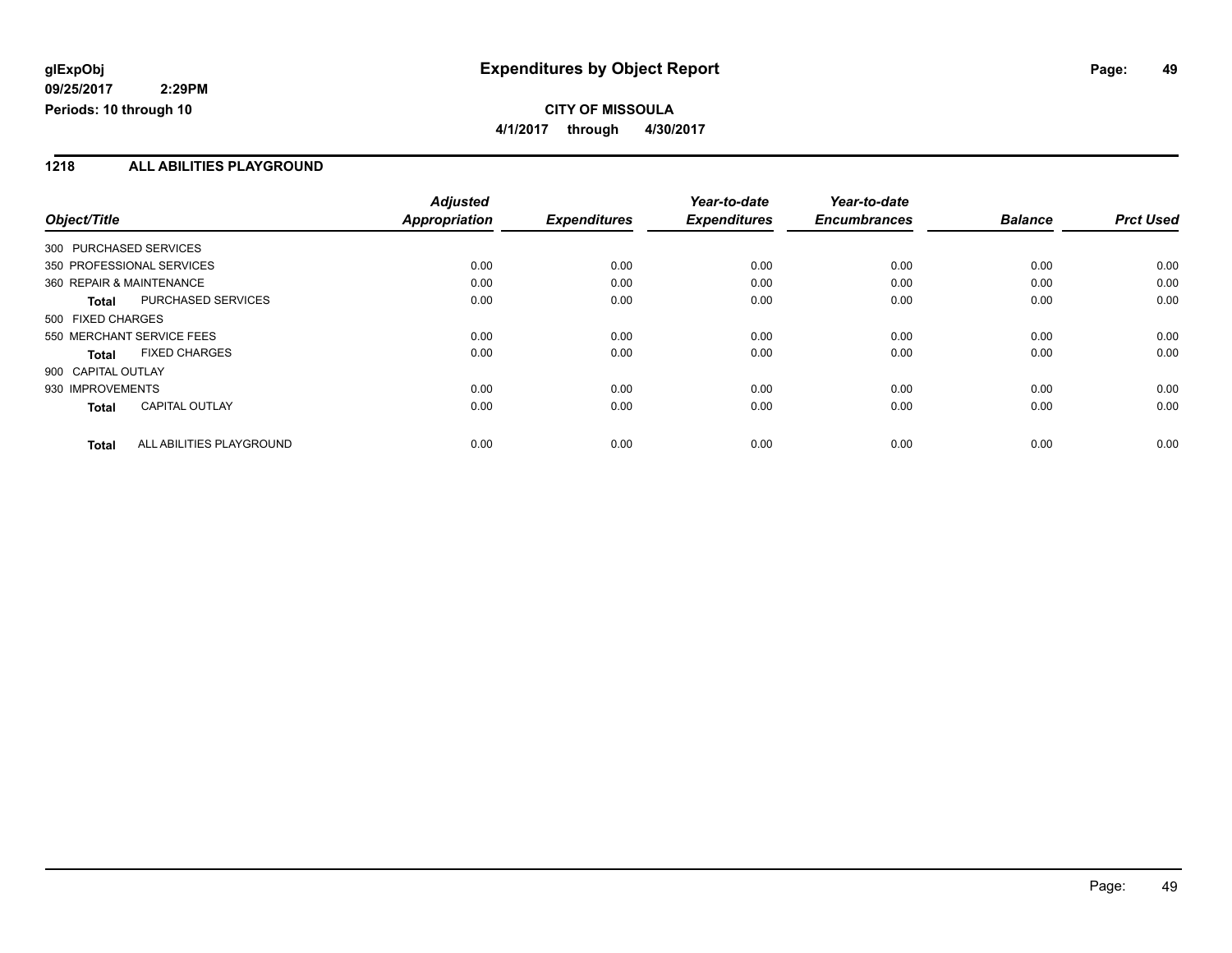**4/1/2017 through 4/30/2017**

# **1219 FT MISSOULA REGIONAL PARK**

|                                     | <b>Adjusted</b>      |                     | Year-to-date        | Year-to-date        |                |                  |
|-------------------------------------|----------------------|---------------------|---------------------|---------------------|----------------|------------------|
| Object/Title                        | <b>Appropriation</b> | <b>Expenditures</b> | <b>Expenditures</b> | <b>Encumbrances</b> | <b>Balance</b> | <b>Prct Used</b> |
| 100 PERSONAL SERVICES               |                      |                     |                     |                     |                |                  |
| 110 SALARIES AND WAGES              | 156,904.00           | 13,294.04           | 81,692.88           | 0.00                | 75,211.12      | 52.07            |
| 120 OVERTIME                        | 0.00                 | 0.00                | 50.51               | 0.00                | $-50.51$       | 0.00             |
| 140 EMPLOYER CONTRIBUTIONS          | 60,926.00            | 5,536.68            | 30,362.49           | 0.00                | 30,563.51      | 49.84            |
| 141 STATE RETIREMENT CONTRIBUTIONS  | 0.00                 | 13.29               | 74.76               | 0.00                | $-74.76$       | 0.00             |
| PERSONAL SERVICES<br>Total          | 217,830.00           | 18,844.01           | 112,180.64          | 0.00                | 105,649.36     | 51.50            |
| 200 SUPPLIES                        |                      |                     |                     |                     |                |                  |
| 220 OPERATING SUPPLIES              | 67,250.00            | 3,311.05            | 5,511.84            | 0.00                | 61,738.16      | 8.20             |
| 230 REPAIR/MAINTENANCE              | 11,373.00            | 0.00                | 0.00                | 0.00                | 11,373.00      | 0.00             |
| 231 GASOLINE                        | 1,012.00             | 0.00                | 0.00                | 0.00                | 1,012.00       | 0.00             |
| 240 OTHER SUPPLIES                  | 0.00                 | 0.00                | 0.00                | 0.00                | 0.00           | 0.00             |
| 250 SUPPLIES FOR RESALE             | 0.00                 | 0.00                | 0.00                | 0.00                | 0.00           | 0.00             |
| <b>SUPPLIES</b><br>Total            | 79,635.00            | 3,311.05            | 5,511.84            | 0.00                | 74,123.16      | 6.92             |
| 300 PURCHASED SERVICES              |                      |                     |                     |                     |                |                  |
| 310 COMMUNICATIONS                  | 2,000.00             | 0.00                | 0.00                | 0.00                | 2,000.00       | 0.00             |
| 320 PRINTING & DUPLICATING          | 2,000.00             | 0.00                | 0.00                | 0.00                | 2,000.00       | 0.00             |
| 330 PUBLICITY, SUBSCRIPTIONS & DUES | 5,000.00             | 288.80              | 648.80              | 0.00                | 4,351.20       | 12.98            |
| 340 SEWER                           | 500.00               | 0.00                | 0.00                | 0.00                | 500.00         | 0.00             |
| 341 ELECTRICITY & NATURAL GAS       | 26,431.00            | 0.00                | 0.00                | 0.00                | 26,431.00      | 0.00             |
| 342 STORM WATER                     | 0.00                 | 0.00                | 0.00                | 0.00                | 0.00           | 0.00             |
| 343 WATER CHARGES                   | 1,350.00             | 0.00                | 0.00                | 0.00                | 1,350.00       | 0.00             |
| 344 TELEPHONE SERVICE               | 1,400.00             | 53.48               | 467.97              | 0.00                | 932.03         | 33.43            |
| 345 GARBAGE                         | 0.00                 | 97.54               | 97.54               | 0.00                | $-97.54$       | 0.00             |
| 350 PROFESSIONAL SERVICES           | 20,558.00            | 2,182.00            | 2,182.00            | 0.00                | 18,376.00      | 10.61            |
| 360 REPAIR & MAINTENANCE            | 0.00                 | 0.00                | 0.00                | 0.00                | 0.00           | 0.00             |
| 370 TRAVEL                          | 1,000.00             | 0.00                | 0.00                | 0.00                | 1,000.00       | 0.00             |
| 380 TRAINING                        | 1,500.00             | 0.00                | 0.00                | 0.00                | 1,500.00       | 0.00             |
| PURCHASED SERVICES<br><b>Total</b>  | 61,739.00            | 2,621.82            | 3,396.31            | 0.00                | 58,342.69      | 5.50             |
| 500 FIXED CHARGES                   |                      |                     |                     |                     |                |                  |
| 550 MERCHANT SERVICE FEES           | 0.00                 | 0.00                | 0.00                | 0.00                | 0.00           | 0.00             |
| <b>FIXED CHARGES</b><br>Total       | 0.00                 | 0.00                | 0.00                | 0.00                | 0.00           | 0.00             |
| 900 CAPITAL OUTLAY                  |                      |                     |                     |                     |                |                  |
| 930 IMPROVEMENTS                    | 0.00                 | 10,189.99           | 319,131.09          | 0.00                | $-319, 131.09$ | 0.00             |
|                                     |                      |                     |                     |                     |                |                  |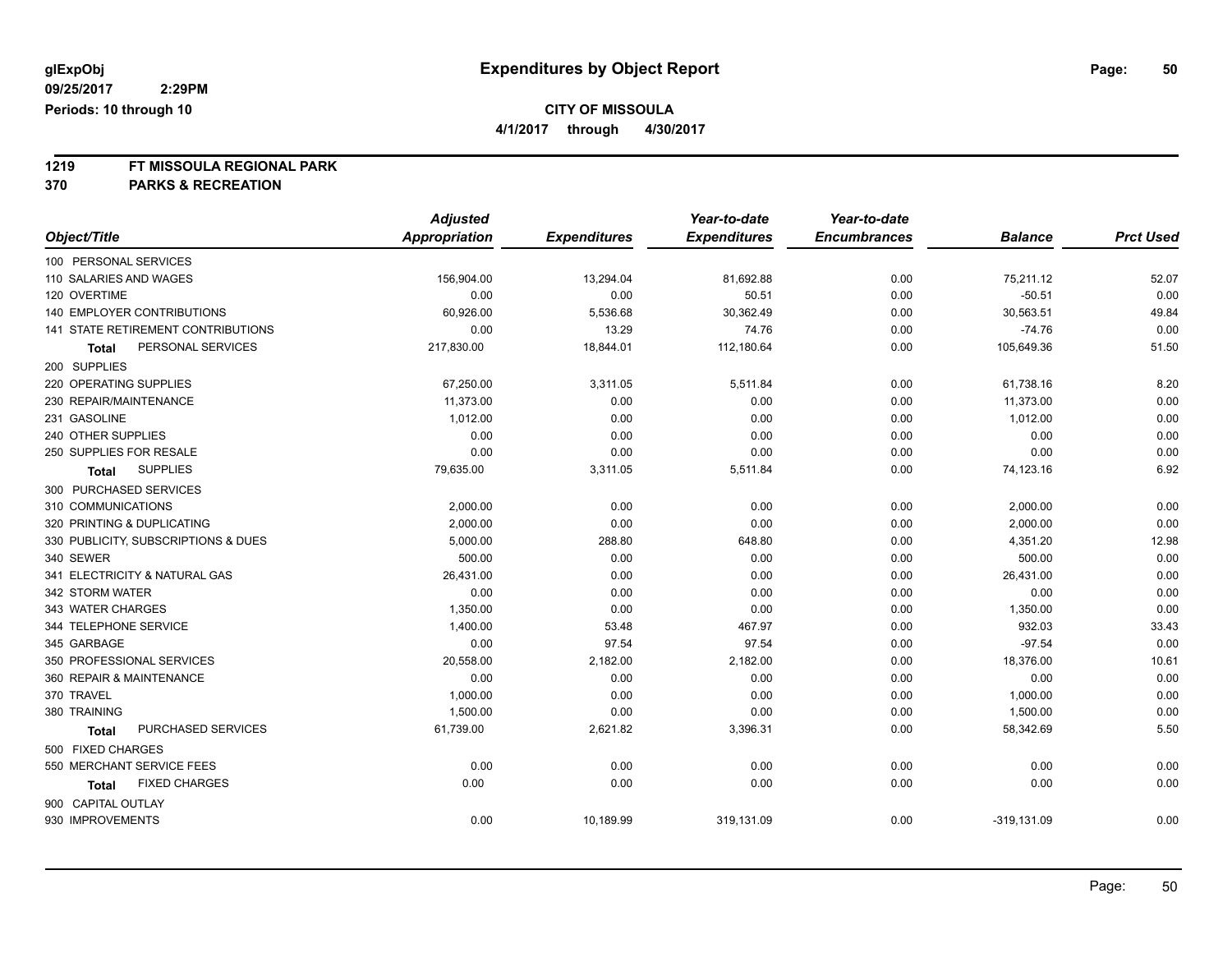**1219 FT MISSOULA REGIONAL PARK**

| Object/Title |                           | <b>Adjusted</b><br>Appropriation<br><i><b>Expenditures</b></i> | Year-to-date<br><b>Expenditures</b> | Year-to-date<br><b>Encumbrances</b> | <b>Balance</b> | <b>Prct Used</b> |        |
|--------------|---------------------------|----------------------------------------------------------------|-------------------------------------|-------------------------------------|----------------|------------------|--------|
|              | 940 MACHINERY & EQUIPMENT | 0.00                                                           | 0.00                                | 204.164.20                          | 0.00           | -204.164.20      | 0.00   |
| Total        | <b>CAPITAL OUTLAY</b>     | 0.00                                                           | 10,189.99                           | 523.295.29                          | 0.00           | $-523.295.29$    | 0.00   |
| Total        | PARKS & RECREATION        | 359.204.00                                                     | 34,966.87                           | 644,384.08                          | 0.00           | $-285.180.08$    | 179.39 |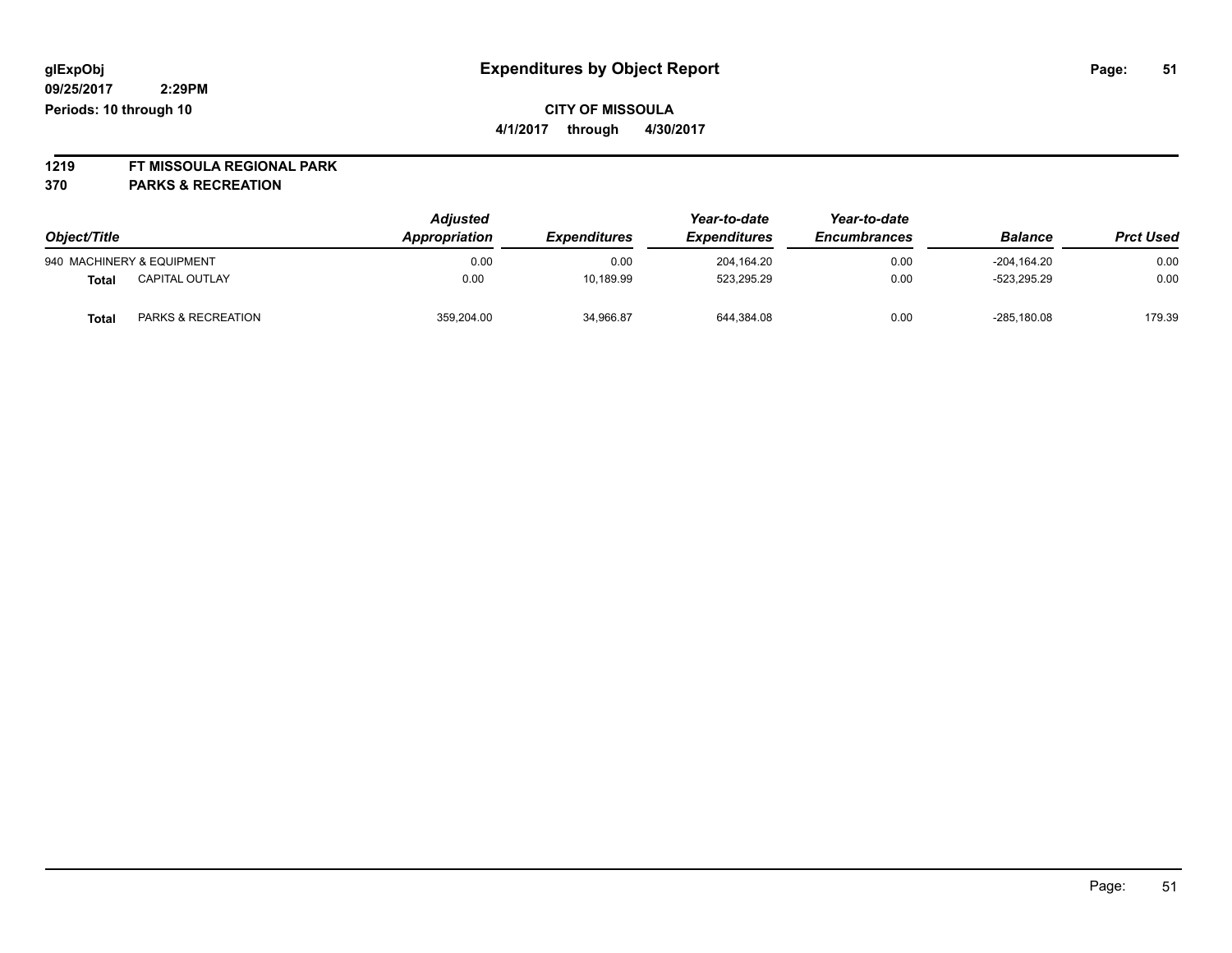### **1219 FT MISSOULA REGIONAL PARK**

|                                     | <b>Adjusted</b> |                     | Year-to-date        | Year-to-date        |                |                  |
|-------------------------------------|-----------------|---------------------|---------------------|---------------------|----------------|------------------|
| Object/Title                        | Appropriation   | <b>Expenditures</b> | <b>Expenditures</b> | <b>Encumbrances</b> | <b>Balance</b> | <b>Prct Used</b> |
| 100 PERSONAL SERVICES               |                 |                     |                     |                     |                |                  |
| 110 SALARIES AND WAGES              | 156,904.00      | 13,294.04           | 81,692.88           | 0.00                | 75,211.12      | 52.07            |
| 120 OVERTIME                        | 0.00            | 0.00                | 50.51               | 0.00                | $-50.51$       | 0.00             |
| 140 EMPLOYER CONTRIBUTIONS          | 60,926.00       | 5,536.68            | 30,362.49           | 0.00                | 30,563.51      | 49.84            |
| 141 STATE RETIREMENT CONTRIBUTIONS  | 0.00            | 13.29               | 74.76               | 0.00                | $-74.76$       | 0.00             |
| PERSONAL SERVICES<br><b>Total</b>   | 217,830.00      | 18,844.01           | 112,180.64          | 0.00                | 105,649.36     | 51.50            |
| 200 SUPPLIES                        |                 |                     |                     |                     |                |                  |
| 220 OPERATING SUPPLIES              | 67,250.00       | 3,311.05            | 5,511.84            | 0.00                | 61,738.16      | 8.20             |
| 230 REPAIR/MAINTENANCE              | 11,373.00       | 0.00                | 0.00                | 0.00                | 11,373.00      | 0.00             |
| 231 GASOLINE                        | 1,012.00        | 0.00                | 0.00                | 0.00                | 1,012.00       | 0.00             |
| 240 OTHER SUPPLIES                  | 0.00            | 0.00                | 0.00                | 0.00                | 0.00           | 0.00             |
| 250 SUPPLIES FOR RESALE             | 0.00            | 0.00                | 0.00                | 0.00                | 0.00           | 0.00             |
| <b>SUPPLIES</b><br><b>Total</b>     | 79,635.00       | 3,311.05            | 5,511.84            | 0.00                | 74,123.16      | 6.92             |
| 300 PURCHASED SERVICES              |                 |                     |                     |                     |                |                  |
| 310 COMMUNICATIONS                  | 2,000.00        | 0.00                | 0.00                | 0.00                | 2,000.00       | 0.00             |
| 320 PRINTING & DUPLICATING          | 2,000.00        | 0.00                | 0.00                | 0.00                | 2,000.00       | 0.00             |
| 330 PUBLICITY, SUBSCRIPTIONS & DUES | 5,000.00        | 288.80              | 648.80              | 0.00                | 4,351.20       | 12.98            |
| 340 SEWER                           | 500.00          | 0.00                | 0.00                | 0.00                | 500.00         | 0.00             |
| 341 ELECTRICITY & NATURAL GAS       | 26,431.00       | 0.00                | 0.00                | 0.00                | 26,431.00      | 0.00             |
| 342 STORM WATER                     | 0.00            | 0.00                | 0.00                | 0.00                | 0.00           | 0.00             |
| 343 WATER CHARGES                   | 1,350.00        | 0.00                | 0.00                | 0.00                | 1,350.00       | 0.00             |
| 344 TELEPHONE SERVICE               | 1,400.00        | 53.48               | 467.97              | 0.00                | 932.03         | 33.43            |
| 345 GARBAGE                         | 0.00            | 97.54               | 97.54               | 0.00                | $-97.54$       | 0.00             |
| 350 PROFESSIONAL SERVICES           | 20,558.00       | 2,182.00            | 2,182.00            | 0.00                | 18,376.00      | 10.61            |
| 360 REPAIR & MAINTENANCE            | 0.00            | 0.00                | 0.00                | 0.00                | 0.00           | 0.00             |
| 370 TRAVEL                          | 1,000.00        | 0.00                | 0.00                | 0.00                | 1,000.00       | 0.00             |
| 380 TRAINING                        | 1,500.00        | 0.00                | 0.00                | 0.00                | 1,500.00       | 0.00             |
| PURCHASED SERVICES<br><b>Total</b>  | 61,739.00       | 2,621.82            | 3,396.31            | 0.00                | 58,342.69      | 5.50             |
| 500 FIXED CHARGES                   |                 |                     |                     |                     |                |                  |
| 550 MERCHANT SERVICE FEES           | 0.00            | 0.00                | 0.00                | 0.00                | 0.00           | 0.00             |
| <b>FIXED CHARGES</b><br>Total       | 0.00            | 0.00                | 0.00                | 0.00                | 0.00           | 0.00             |
| 900 CAPITAL OUTLAY                  |                 |                     |                     |                     |                |                  |
| 930 IMPROVEMENTS                    | 0.00            | 10,189.99           | 319,131.09          | 0.00                | $-319,131.09$  | 0.00             |
| 940 MACHINERY & EQUIPMENT           | 0.00            | 0.00                | 204,164.20          | 0.00                | $-204, 164.20$ | 0.00             |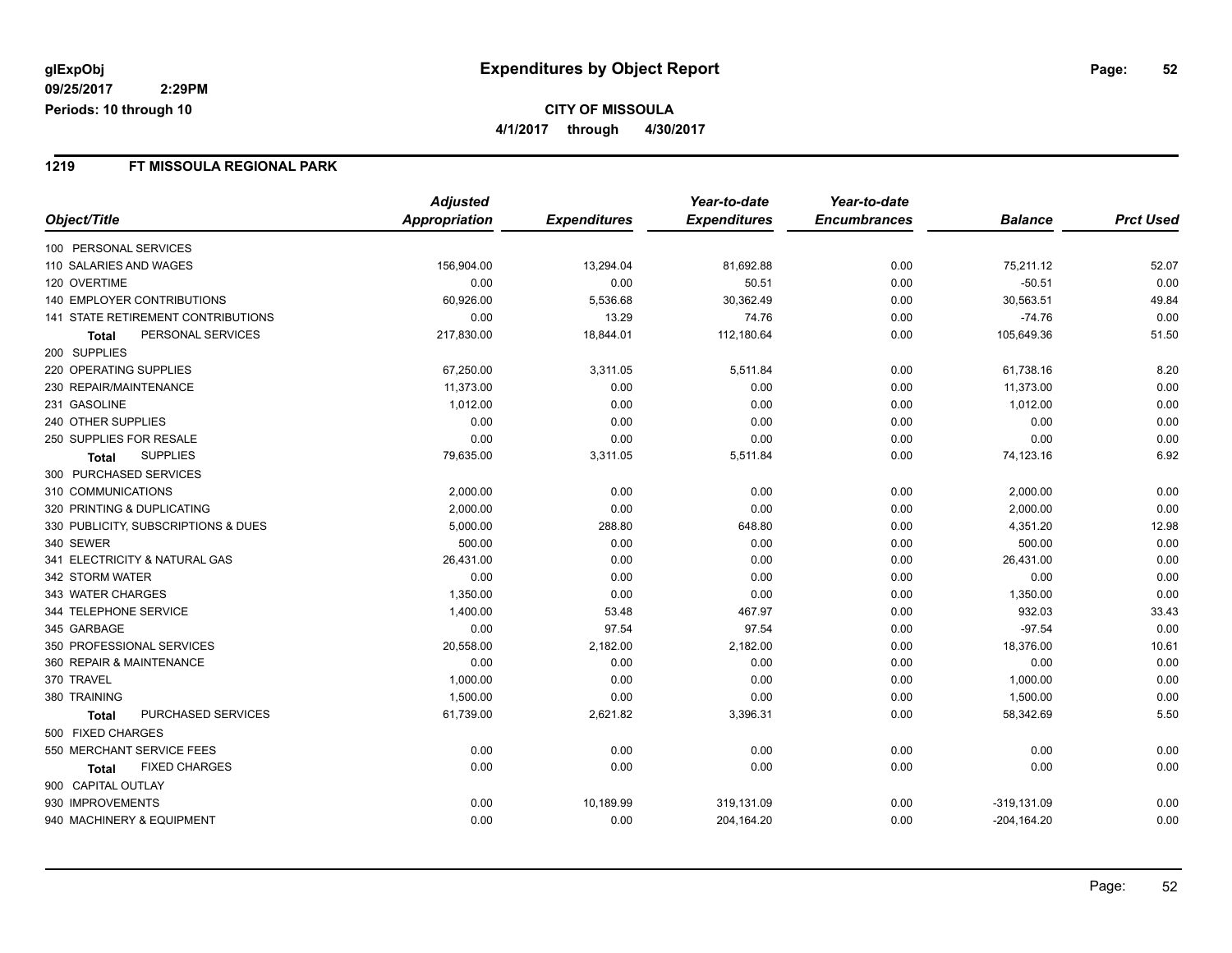**CITY OF MISSOULA 4/1/2017 through 4/30/2017**

#### **1219 FT MISSOULA REGIONAL PARK**

| Object/Title |                          | <b>Adjusted</b><br><b>Appropriation</b> | <i><b>Expenditures</b></i> | Year-to-date<br><b>Expenditures</b> | Year-to-date<br><b>Encumbrances</b> | <b>Balance</b> | <b>Prct Used</b> |
|--------------|--------------------------|-----------------------------------------|----------------------------|-------------------------------------|-------------------------------------|----------------|------------------|
| Tota.        | <b>CAPITAL OUTLAY</b>    | 0.00                                    | 10,189.99                  | 523.295.29                          | 0.00                                | $-523.295.29$  | 0.00             |
| <b>Tota</b>  | T MISSOULA REGIONAL PARK | 359,204.00                              | 34,966.87                  | 644,384.08                          | 0.00                                | $-285,180.08$  | 179.39           |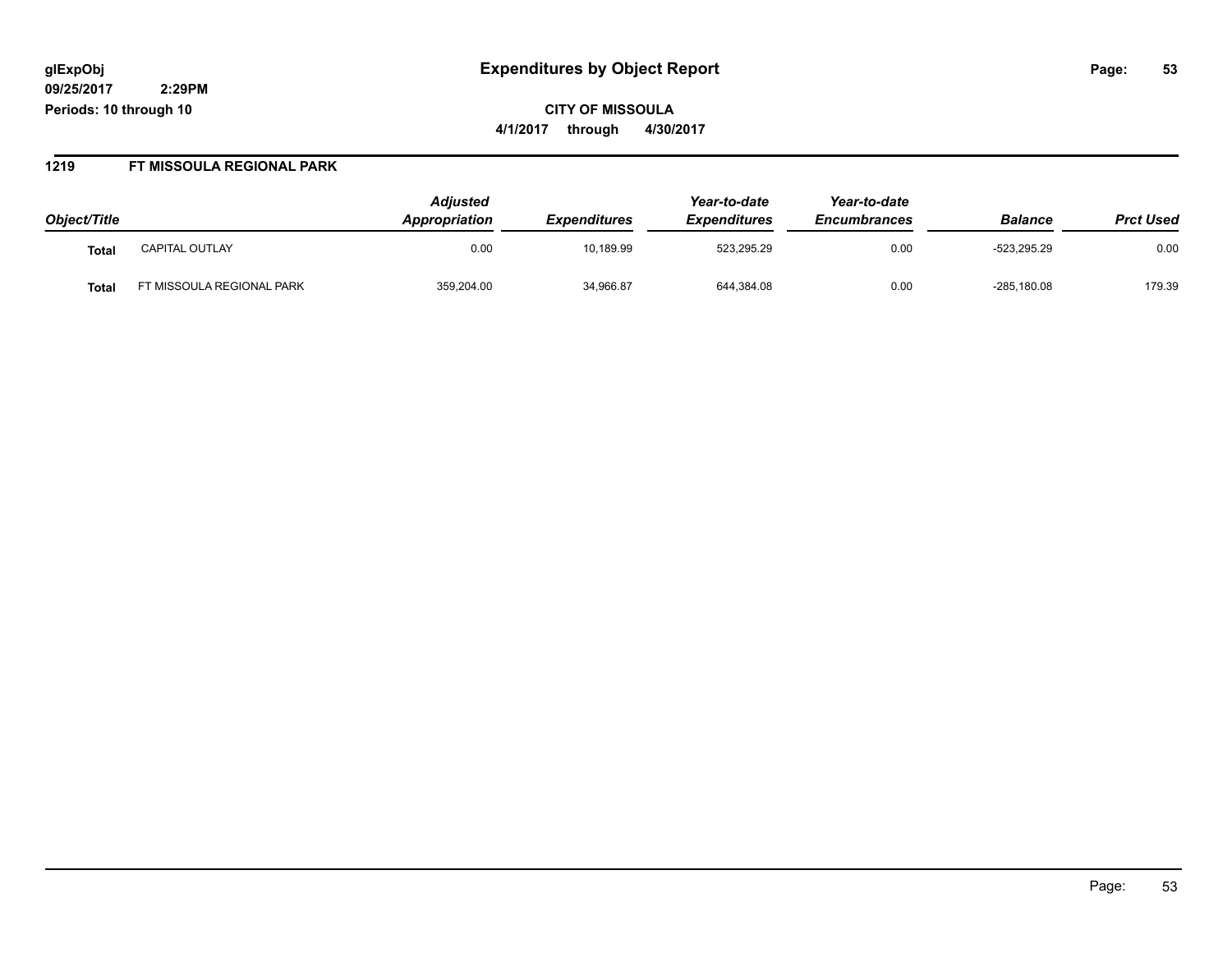**4/1/2017 through 4/30/2017**

# **1241 CREMAIN WALL & CEMETERY DONATIONS FUND**

**340 CEMETERY**

| Object/Title       |                           | <b>Adjusted</b><br><b>Appropriation</b> | <b>Expenditures</b> | Year-to-date<br><b>Expenditures</b> | Year-to-date<br><b>Encumbrances</b> | <b>Balance</b> | <b>Prct Used</b> |
|--------------------|---------------------------|-----------------------------------------|---------------------|-------------------------------------|-------------------------------------|----------------|------------------|
| 500 FIXED CHARGES  |                           |                                         |                     |                                     |                                     |                |                  |
|                    | 550 MERCHANT SERVICE FEES | 0.00                                    | 0.00                | 0.00                                | 0.00                                | 0.00           | 0.00             |
| <b>Total</b>       | <b>FIXED CHARGES</b>      | 0.00                                    | 0.00                | 0.00                                | 0.00                                | 0.00           | 0.00             |
| 900 CAPITAL OUTLAY |                           |                                         |                     |                                     |                                     |                |                  |
| 930 IMPROVEMENTS   |                           | 2.500.00                                | 0.00                | 1.161.00                            | 0.00                                | 1,339.00       | 46.44            |
| <b>Total</b>       | <b>CAPITAL OUTLAY</b>     | 2.500.00                                | 0.00                | 1,161.00                            | 0.00                                | 1,339.00       | 46.44            |
| <b>Total</b>       | <b>CEMETERY</b>           | 2.500.00                                | 0.00                | 1,161.00                            | 0.00                                | 1.339.00       | 46.44            |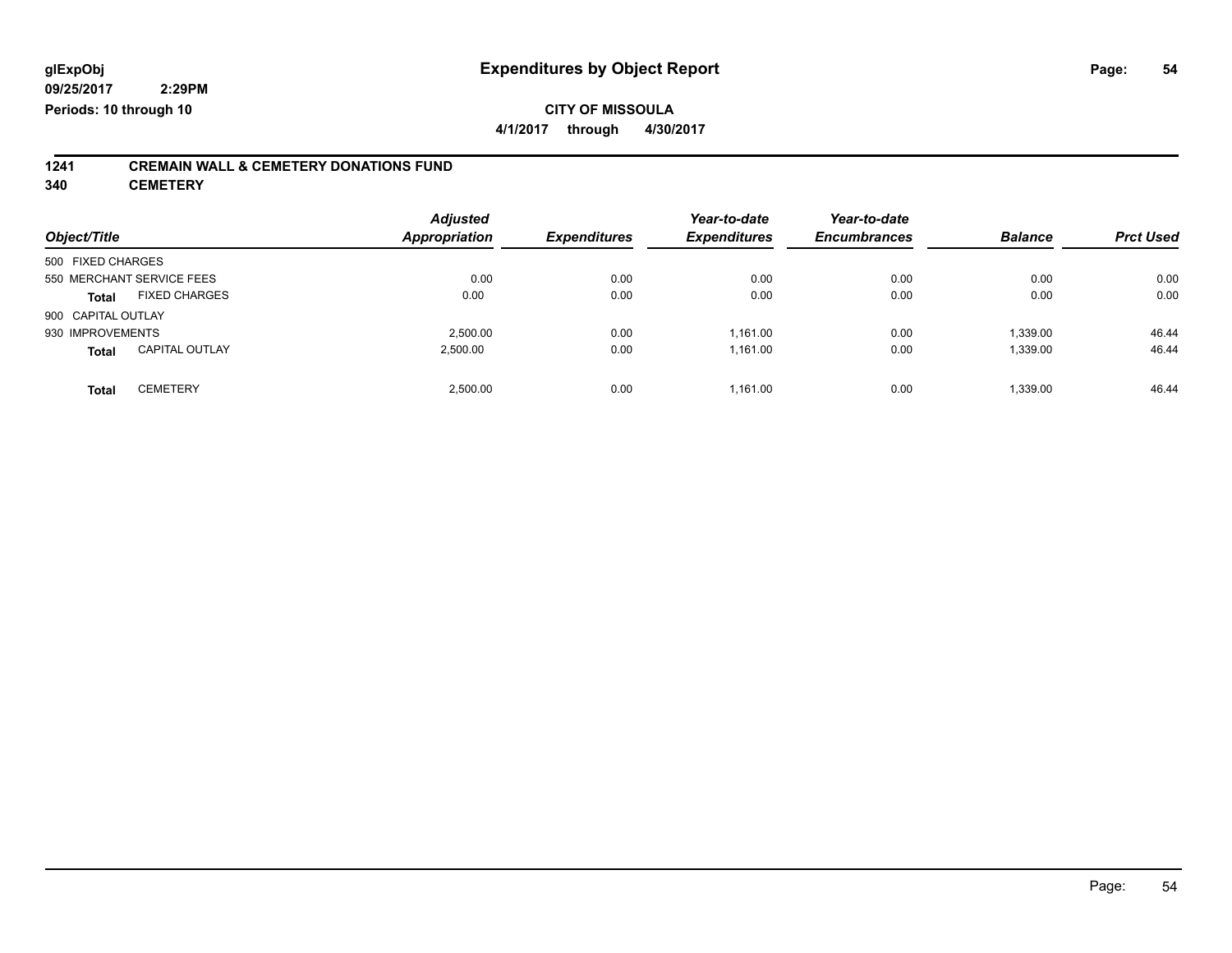## **glExpObj Expenditures by Object Report Page: 55**

**09/25/2017 2:29PM Periods: 10 through 10**

### **1241 CREMAIN WALL & CEMETERY DONATIONS FUND**

| Object/Title       |                                             | <b>Adjusted</b><br><b>Appropriation</b> | <b>Expenditures</b> | Year-to-date<br><b>Expenditures</b> | Year-to-date<br><b>Encumbrances</b> | <b>Balance</b> | <b>Prct Used</b> |
|--------------------|---------------------------------------------|-----------------------------------------|---------------------|-------------------------------------|-------------------------------------|----------------|------------------|
| 500 FIXED CHARGES  |                                             |                                         |                     |                                     |                                     |                |                  |
|                    | 550 MERCHANT SERVICE FEES                   | 0.00                                    | 0.00                | 0.00                                | 0.00                                | 0.00           | 0.00             |
| <b>Total</b>       | <b>FIXED CHARGES</b>                        | 0.00                                    | 0.00                | 0.00                                | 0.00                                | 0.00           | 0.00             |
| 900 CAPITAL OUTLAY |                                             |                                         |                     |                                     |                                     |                |                  |
| 930 IMPROVEMENTS   |                                             | 2,500.00                                | 0.00                | 1,161.00                            | 0.00                                | 1,339.00       | 46.44            |
| <b>Total</b>       | <b>CAPITAL OUTLAY</b>                       | 2.500.00                                | 0.00                | 1.161.00                            | 0.00                                | 1,339.00       | 46.44            |
| <b>Total</b>       | <b>CREMAIN WALL &amp; CEMETERY DONATION</b> | 2.500.00                                | 0.00                | 1.161.00                            | 0.00                                | 1,339.00       | 46.44            |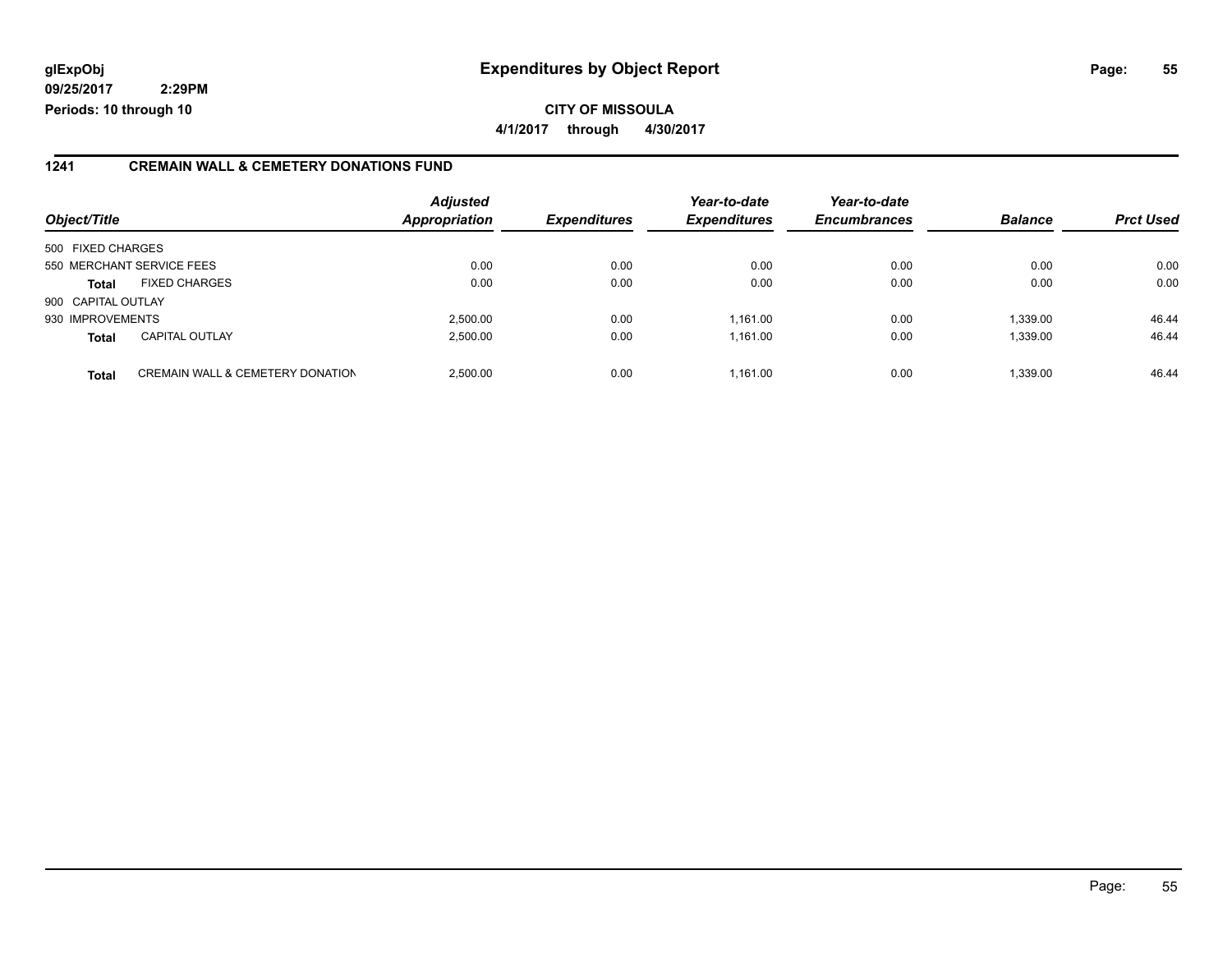**4/1/2017 through 4/30/2017**

**1242 CEMETERY CARE FUND**

**340 CEMETERY**

|                    |              |                              | <b>Adjusted</b>      |                     | Year-to-date        | Year-to-date        |                |                  |
|--------------------|--------------|------------------------------|----------------------|---------------------|---------------------|---------------------|----------------|------------------|
| Object/Title       |              |                              | <b>Appropriation</b> | <b>Expenditures</b> | <b>Expenditures</b> | <b>Encumbrances</b> | <b>Balance</b> | <b>Prct Used</b> |
|                    |              | 300 PURCHASED SERVICES       |                      |                     |                     |                     |                |                  |
| 370 TRAVEL         |              |                              | 0.00                 | 0.00                | 1,756.47            | 0.00                | $-1,756.47$    | 0.00             |
| 380 TRAINING       |              |                              | 0.00                 | 0.00                | 940.00              | 0.00                | $-940.00$      | 0.00             |
|                    | <b>Total</b> | PURCHASED SERVICES           | 0.00                 | 0.00                | 2,696.47            | 0.00                | $-2,696.47$    | 0.00             |
| 500 FIXED CHARGES  |              |                              |                      |                     |                     |                     |                |                  |
|                    |              | 550 MERCHANT SERVICE FEES    | 0.00                 | 0.00                | 0.00                | 0.00                | 0.00           | 0.00             |
|                    | <b>Total</b> | <b>FIXED CHARGES</b>         | 0.00                 | 0.00                | 0.00                | 0.00                | 0.00           | 0.00             |
| 800 OTHER OBJECTS  |              |                              |                      |                     |                     |                     |                |                  |
|                    |              | 820 TRANSFERS TO OTHER FUNDS | 0.00                 | 0.00                | 0.00                | 0.00                | 0.00           | 0.00             |
| 845 CONTINGENCY    |              |                              | 10,000.00            | 0.00                | 0.00                | 0.00                | 10,000.00      | 0.00             |
|                    | <b>Total</b> | OTHER OBJECTS                | 10,000.00            | 0.00                | 0.00                | 0.00                | 10,000.00      | 0.00             |
| 900 CAPITAL OUTLAY |              |                              |                      |                     |                     |                     |                |                  |
| 930 IMPROVEMENTS   |              |                              | 0.00                 | 0.00                | 16,091.40           | 0.00                | $-16,091.40$   | 0.00             |
|                    |              | 940 MACHINERY & EQUIPMENT    | 60,000.00            | 0.00                | 0.00                | 0.00                | 60,000.00      | 0.00             |
|                    | <b>Total</b> | <b>CAPITAL OUTLAY</b>        | 60,000.00            | 0.00                | 16,091.40           | 0.00                | 43,908.60      | 26.82            |
|                    | <b>Total</b> | <b>CEMETERY</b>              | 70,000.00            | 0.00                | 18,787.87           | 0.00                | 51,212.13      | 26.84            |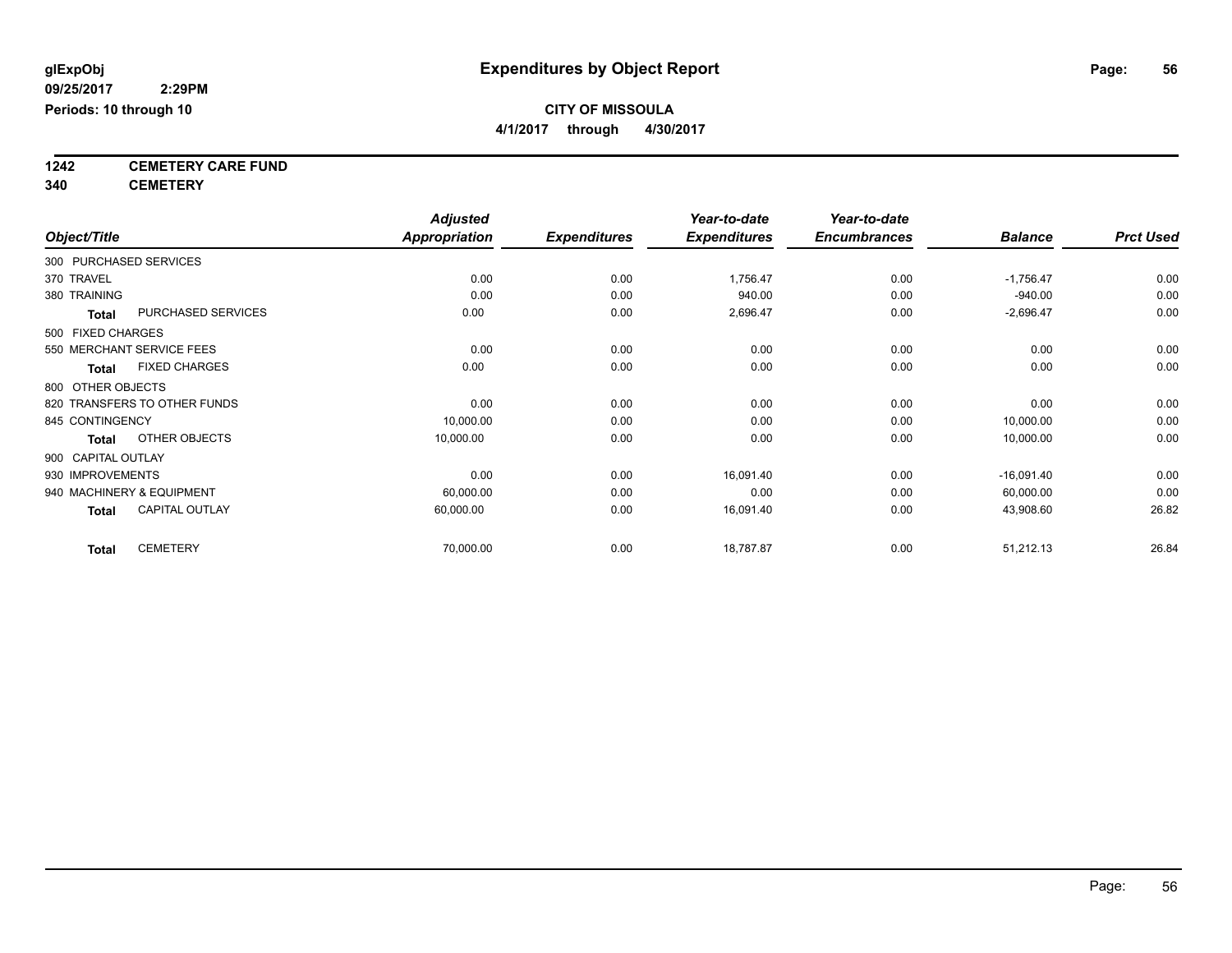### **1242 CEMETERY CARE FUND**

|                        |                              | <b>Adjusted</b>      |                     | Year-to-date        | Year-to-date        |                |                  |
|------------------------|------------------------------|----------------------|---------------------|---------------------|---------------------|----------------|------------------|
| Object/Title           |                              | <b>Appropriation</b> | <b>Expenditures</b> | <b>Expenditures</b> | <b>Encumbrances</b> | <b>Balance</b> | <b>Prct Used</b> |
| 300 PURCHASED SERVICES |                              |                      |                     |                     |                     |                |                  |
| 370 TRAVEL             |                              | 0.00                 | 0.00                | 1,756.47            | 0.00                | $-1,756.47$    | 0.00             |
| 380 TRAINING           |                              | 0.00                 | 0.00                | 940.00              | 0.00                | $-940.00$      | 0.00             |
| <b>Total</b>           | PURCHASED SERVICES           | 0.00                 | 0.00                | 2,696.47            | 0.00                | $-2,696.47$    | 0.00             |
| 500 FIXED CHARGES      |                              |                      |                     |                     |                     |                |                  |
|                        | 550 MERCHANT SERVICE FEES    | 0.00                 | 0.00                | 0.00                | 0.00                | 0.00           | 0.00             |
| <b>Total</b>           | <b>FIXED CHARGES</b>         | 0.00                 | 0.00                | 0.00                | 0.00                | 0.00           | 0.00             |
| 800 OTHER OBJECTS      |                              |                      |                     |                     |                     |                |                  |
|                        | 820 TRANSFERS TO OTHER FUNDS | 0.00                 | 0.00                | 0.00                | 0.00                | 0.00           | 0.00             |
| 845 CONTINGENCY        |                              | 10,000.00            | 0.00                | 0.00                | 0.00                | 10,000.00      | 0.00             |
| Total                  | OTHER OBJECTS                | 10,000.00            | 0.00                | 0.00                | 0.00                | 10,000.00      | 0.00             |
| 900 CAPITAL OUTLAY     |                              |                      |                     |                     |                     |                |                  |
| 930 IMPROVEMENTS       |                              | 0.00                 | 0.00                | 16,091.40           | 0.00                | $-16,091.40$   | 0.00             |
|                        | 940 MACHINERY & EQUIPMENT    | 60,000.00            | 0.00                | 0.00                | 0.00                | 60,000.00      | 0.00             |
| Total                  | <b>CAPITAL OUTLAY</b>        | 60,000.00            | 0.00                | 16,091.40           | 0.00                | 43,908.60      | 26.82            |
| <b>Total</b>           | <b>CEMETERY CARE FUND</b>    | 70,000.00            | 0.00                | 18,787.87           | 0.00                | 51,212.13      | 26.84            |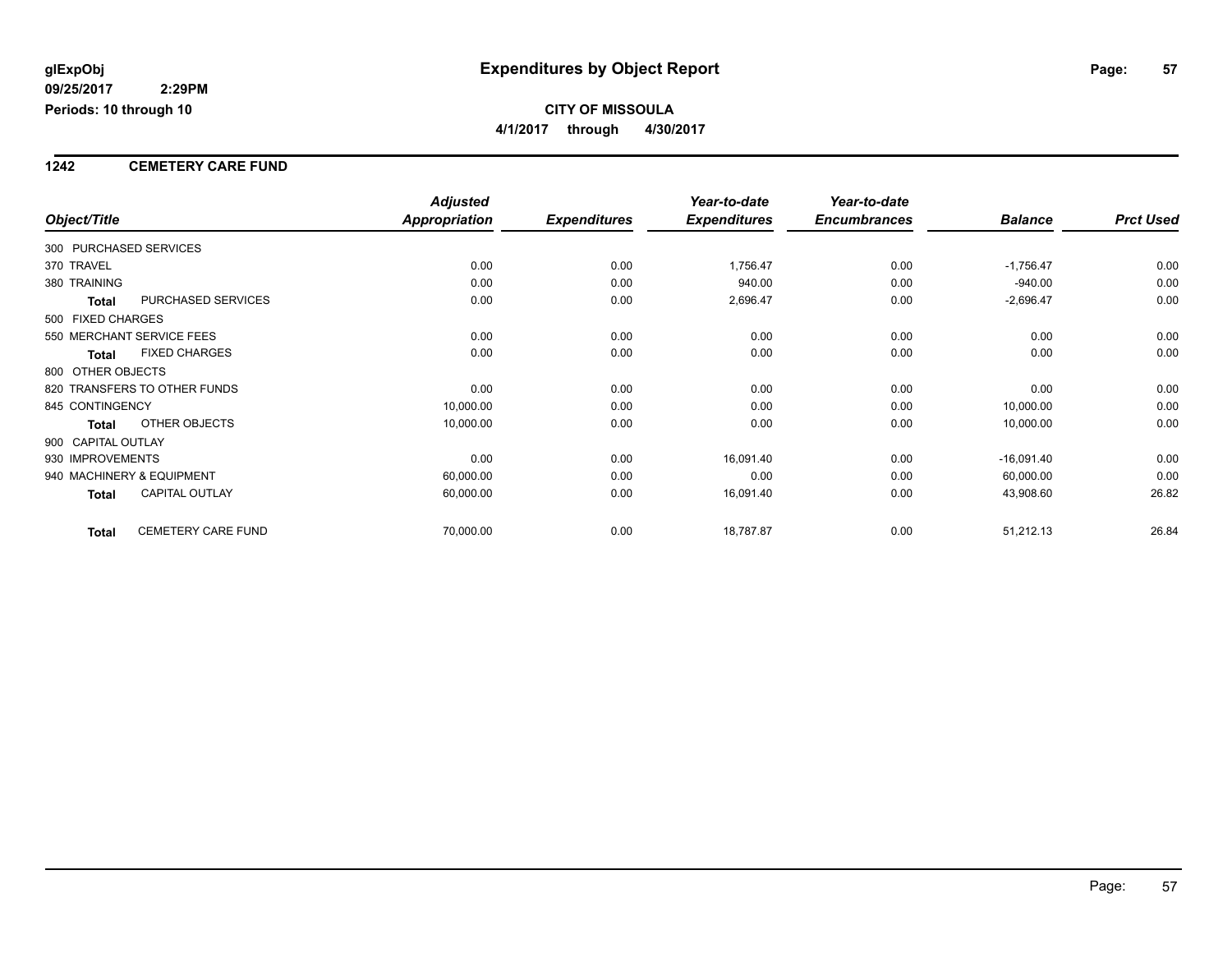**1243 CEMETERY MEMORIAL FUND**

**340 CEMETERY**

| Object/Title                          | <b>Adjusted</b><br><b>Appropriation</b> | <b>Expenditures</b> | Year-to-date<br><b>Expenditures</b> | Year-to-date<br><b>Encumbrances</b> | <b>Balance</b> | <b>Prct Used</b> |
|---------------------------------------|-----------------------------------------|---------------------|-------------------------------------|-------------------------------------|----------------|------------------|
|                                       |                                         |                     |                                     |                                     |                |                  |
| 500 FIXED CHARGES                     |                                         |                     |                                     |                                     |                |                  |
| 550 MERCHANT SERVICE FEES             | 0.00                                    | 0.00                | 0.00                                | 0.00                                | 0.00           | 0.00             |
| <b>FIXED CHARGES</b><br><b>Total</b>  | 0.00                                    | 0.00                | 0.00                                | 0.00                                | 0.00           | 0.00             |
| 900 CAPITAL OUTLAY                    |                                         |                     |                                     |                                     |                |                  |
| 930 IMPROVEMENTS                      | 500.00                                  | 0.00                | 163.63                              | 0.00                                | 336.37         | 32.73            |
| <b>CAPITAL OUTLAY</b><br><b>Total</b> | 500.00                                  | 0.00                | 163.63                              | 0.00                                | 336.37         | 32.73            |
| <b>CEMETERY</b><br>Total              | 500.00                                  | 0.00                | 163.63                              | 0.00                                | 336.37         | 32.73            |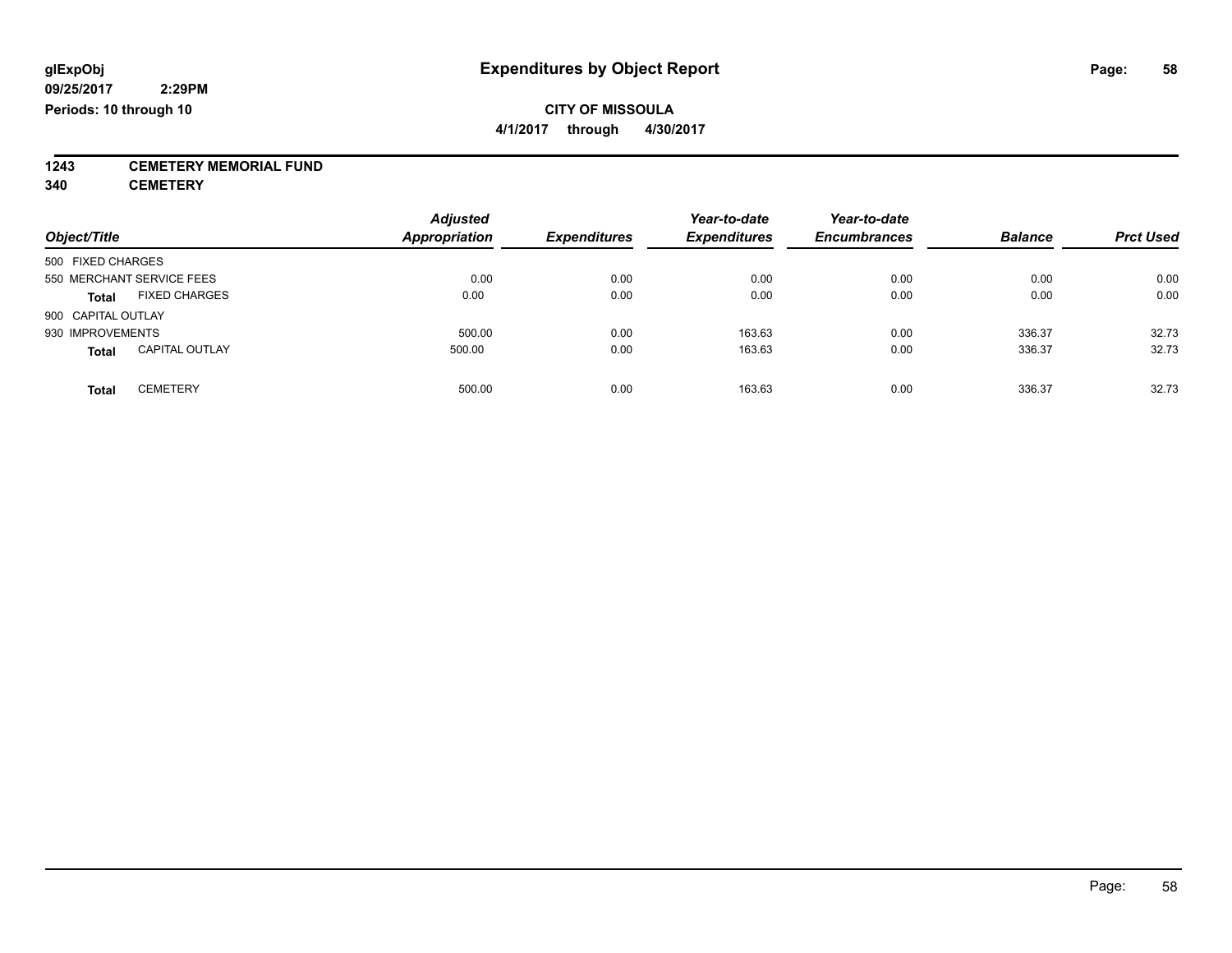### **1243 CEMETERY MEMORIAL FUND**

|                    |                               | <b>Adjusted</b>      |                     | Year-to-date        | Year-to-date        |                |                  |
|--------------------|-------------------------------|----------------------|---------------------|---------------------|---------------------|----------------|------------------|
| Object/Title       |                               | <b>Appropriation</b> | <b>Expenditures</b> | <b>Expenditures</b> | <b>Encumbrances</b> | <b>Balance</b> | <b>Prct Used</b> |
| 500 FIXED CHARGES  |                               |                      |                     |                     |                     |                |                  |
|                    | 550 MERCHANT SERVICE FEES     | 0.00                 | 0.00                | 0.00                | 0.00                | 0.00           | 0.00             |
| <b>Total</b>       | <b>FIXED CHARGES</b>          | 0.00                 | 0.00                | 0.00                | 0.00                | 0.00           | 0.00             |
| 900 CAPITAL OUTLAY |                               |                      |                     |                     |                     |                |                  |
| 930 IMPROVEMENTS   |                               | 500.00               | 0.00                | 163.63              | 0.00                | 336.37         | 32.73            |
| <b>Total</b>       | <b>CAPITAL OUTLAY</b>         | 500.00               | 0.00                | 163.63              | 0.00                | 336.37         | 32.73            |
| <b>Total</b>       | <b>CEMETERY MEMORIAL FUND</b> | 500.00               | 0.00                | 163.63              | 0.00                | 336.37         | 32.73            |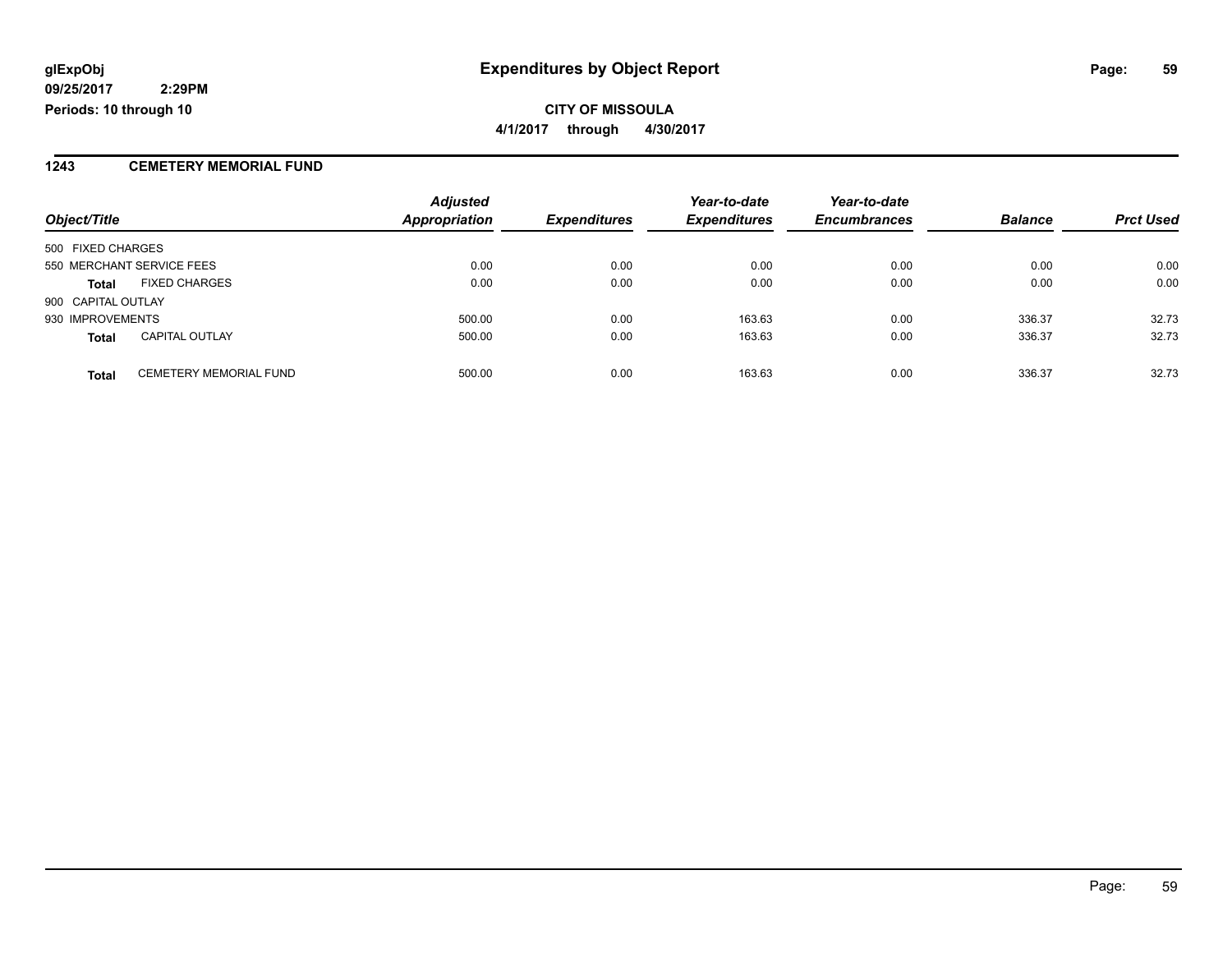**1265 TITLE 1 PROJECTS FUND**

**240 FINANCE**

|                   |                                   | <b>Adjusted</b> |                     | Year-to-date        | Year-to-date        |                |                  |
|-------------------|-----------------------------------|-----------------|---------------------|---------------------|---------------------|----------------|------------------|
| Object/Title      |                                   | Appropriation   | <b>Expenditures</b> | <b>Expenditures</b> | <b>Encumbrances</b> | <b>Balance</b> | <b>Prct Used</b> |
| 500 FIXED CHARGES |                                   |                 |                     |                     |                     |                |                  |
| 500 FIXED CHARGES |                                   | 0.00            | 0.00                | 0.00                | 0.00                | 0.00           | 0.00             |
|                   | 550 MERCHANT SERVICE FEES         | 0.00            | 0.00                | 0.00                | 0.00                | 0.00           | 0.00             |
| <b>Total</b>      | <b>FIXED CHARGES</b>              | 0.00            | 0.00                | 0.00                | 0.00                | 0.00           | 0.00             |
|                   | 700 GRANTS & CONTRIBUTIONS        |                 |                     |                     |                     |                |                  |
|                   | 700 GRANTS & CONTRIBUTIONS        | 146,924.00      | 0.00                | 0.00                | 0.00                | 146,924.00     | 0.00             |
| <b>Total</b>      | <b>GRANTS &amp; CONTRIBUTIONS</b> | 146.924.00      | 0.00                | 0.00                | 0.00                | 146.924.00     | 0.00             |
| 800 OTHER OBJECTS |                                   |                 |                     |                     |                     |                |                  |
|                   | 820 TRANSFERS TO OTHER FUNDS      | 0.00            | 0.00                | 0.00                | 0.00                | 0.00           | 0.00             |
| 845 CONTINGENCY   |                                   | 0.00            | 0.00                | 0.00                | 0.00                | 0.00           | 0.00             |
| <b>Total</b>      | OTHER OBJECTS                     | 0.00            | 0.00                | 0.00                | 0.00                | 0.00           | 0.00             |
| <b>Total</b>      | <b>FINANCE</b>                    | 146,924.00      | 0.00                | 0.00                | 0.00                | 146,924.00     | 0.00             |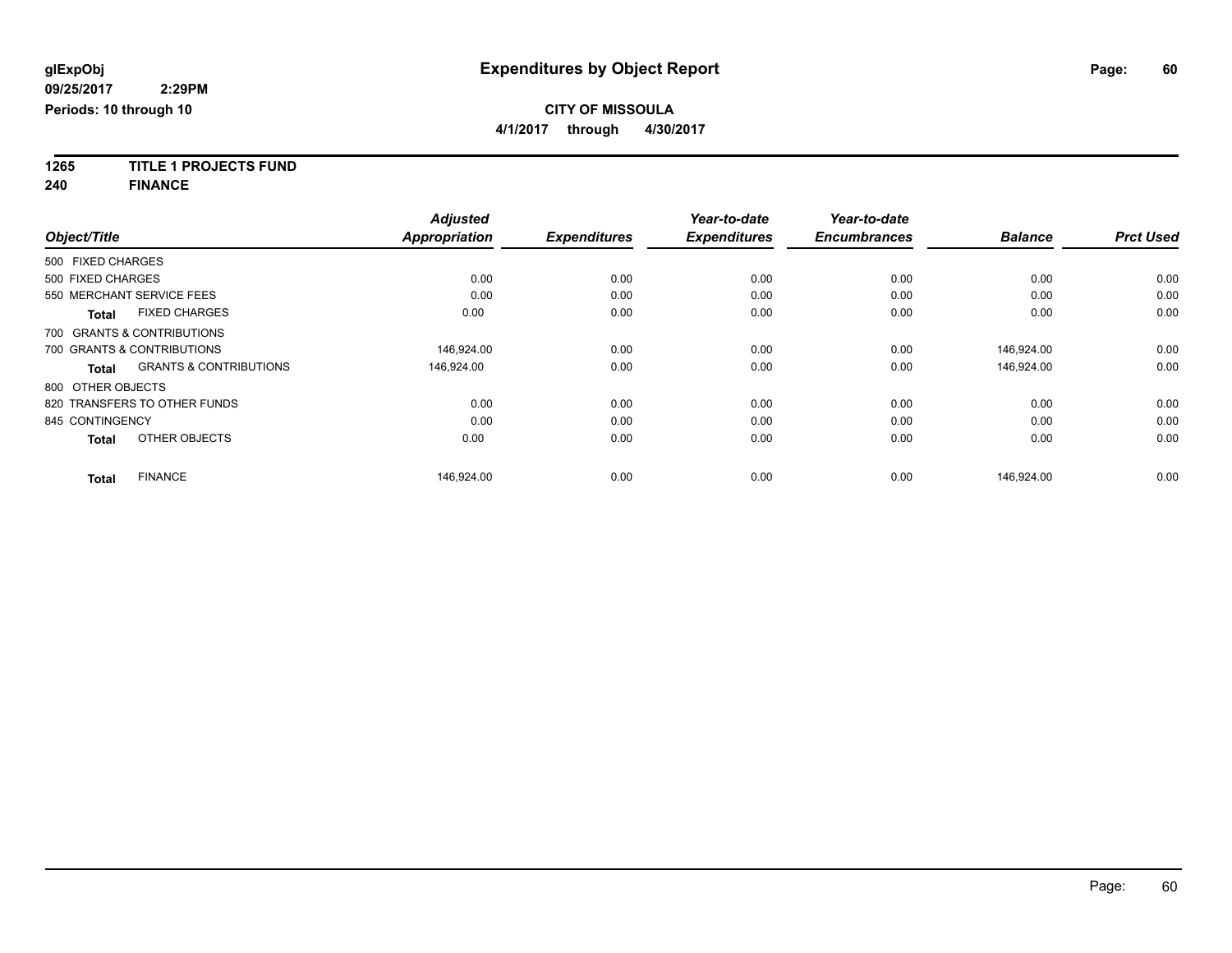#### **1265 TITLE 1 PROJECTS FUND**

|                              |                                   | <b>Adjusted</b>      |                     | Year-to-date        | Year-to-date        |                |                  |
|------------------------------|-----------------------------------|----------------------|---------------------|---------------------|---------------------|----------------|------------------|
| Object/Title                 |                                   | <b>Appropriation</b> | <b>Expenditures</b> | <b>Expenditures</b> | <b>Encumbrances</b> | <b>Balance</b> | <b>Prct Used</b> |
| 500 FIXED CHARGES            |                                   |                      |                     |                     |                     |                |                  |
| 500 FIXED CHARGES            |                                   | 0.00                 | 0.00                | 0.00                | 0.00                | 0.00           | 0.00             |
| 550 MERCHANT SERVICE FEES    |                                   | 0.00                 | 0.00                | 0.00                | 0.00                | 0.00           | 0.00             |
| <b>Total</b>                 | <b>FIXED CHARGES</b>              | 0.00                 | 0.00                | 0.00                | 0.00                | 0.00           | 0.00             |
| 700 GRANTS & CONTRIBUTIONS   |                                   |                      |                     |                     |                     |                |                  |
| 700 GRANTS & CONTRIBUTIONS   |                                   | 146,924.00           | 0.00                | 0.00                | 0.00                | 146,924.00     | 0.00             |
| <b>Total</b>                 | <b>GRANTS &amp; CONTRIBUTIONS</b> | 146,924.00           | 0.00                | 0.00                | 0.00                | 146,924.00     | 0.00             |
| 800 OTHER OBJECTS            |                                   |                      |                     |                     |                     |                |                  |
| 820 TRANSFERS TO OTHER FUNDS |                                   | 0.00                 | 0.00                | 0.00                | 0.00                | 0.00           | 0.00             |
| 845 CONTINGENCY              |                                   | 0.00                 | 0.00                | 0.00                | 0.00                | 0.00           | 0.00             |
| <b>Total</b>                 | OTHER OBJECTS                     | 0.00                 | 0.00                | 0.00                | 0.00                | 0.00           | 0.00             |
| <b>Total</b>                 | TITLE 1 PROJECTS FUND             | 146,924.00           | 0.00                | 0.00                | 0.00                | 146,924.00     | 0.00             |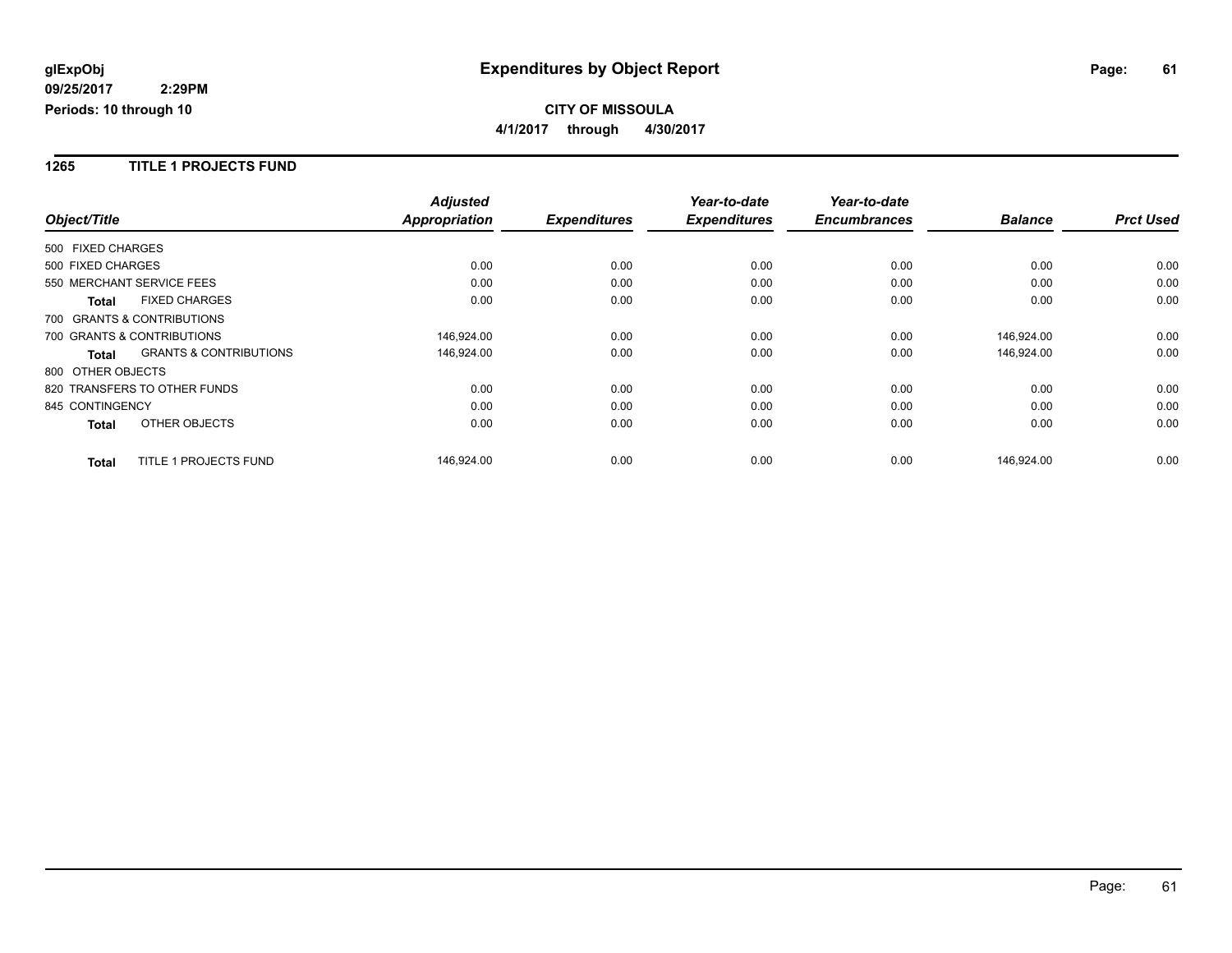**4/1/2017 through 4/30/2017**

# **1396 PROGRAM INCOME REVOLVING LOAN PROGRAM**

**390 NON-DEPARTMENTAL**

| Object/Title      |                                   | <b>Adjusted</b><br>Appropriation | <b>Expenditures</b> | Year-to-date<br><b>Expenditures</b> | Year-to-date<br><b>Encumbrances</b> | <b>Balance</b> | <b>Prct Used</b> |
|-------------------|-----------------------------------|----------------------------------|---------------------|-------------------------------------|-------------------------------------|----------------|------------------|
|                   | 300 PURCHASED SERVICES            |                                  |                     |                                     |                                     |                |                  |
|                   | 350 PROFESSIONAL SERVICES         | 0.00                             | 0.00                | 0.00                                | 0.00                                | 0.00           | 0.00             |
| <b>Total</b>      | <b>PURCHASED SERVICES</b>         | 0.00                             | 0.00                | 0.00                                | 0.00                                | 0.00           | 0.00             |
| 500 FIXED CHARGES |                                   |                                  |                     |                                     |                                     |                |                  |
|                   | 550 MERCHANT SERVICE FEES         | 0.00                             | 0.00                | 0.00                                | 0.00                                | 0.00           | 0.00             |
| <b>Total</b>      | <b>FIXED CHARGES</b>              | 0.00                             | 0.00                | 0.00                                | 0.00                                | 0.00           | 0.00             |
|                   | 700 GRANTS & CONTRIBUTIONS        |                                  |                     |                                     |                                     |                |                  |
|                   | 700 GRANTS & CONTRIBUTIONS        | 62.439.00                        | 0.00                | 0.00                                | 0.00                                | 62.439.00      | 0.00             |
| <b>Total</b>      | <b>GRANTS &amp; CONTRIBUTIONS</b> | 62.439.00                        | 0.00                | 0.00                                | 0.00                                | 62.439.00      | 0.00             |
| <b>Total</b>      | NON-DEPARTMENTAL                  | 62,439.00                        | 0.00                | 0.00                                | 0.00                                | 62.439.00      | 0.00             |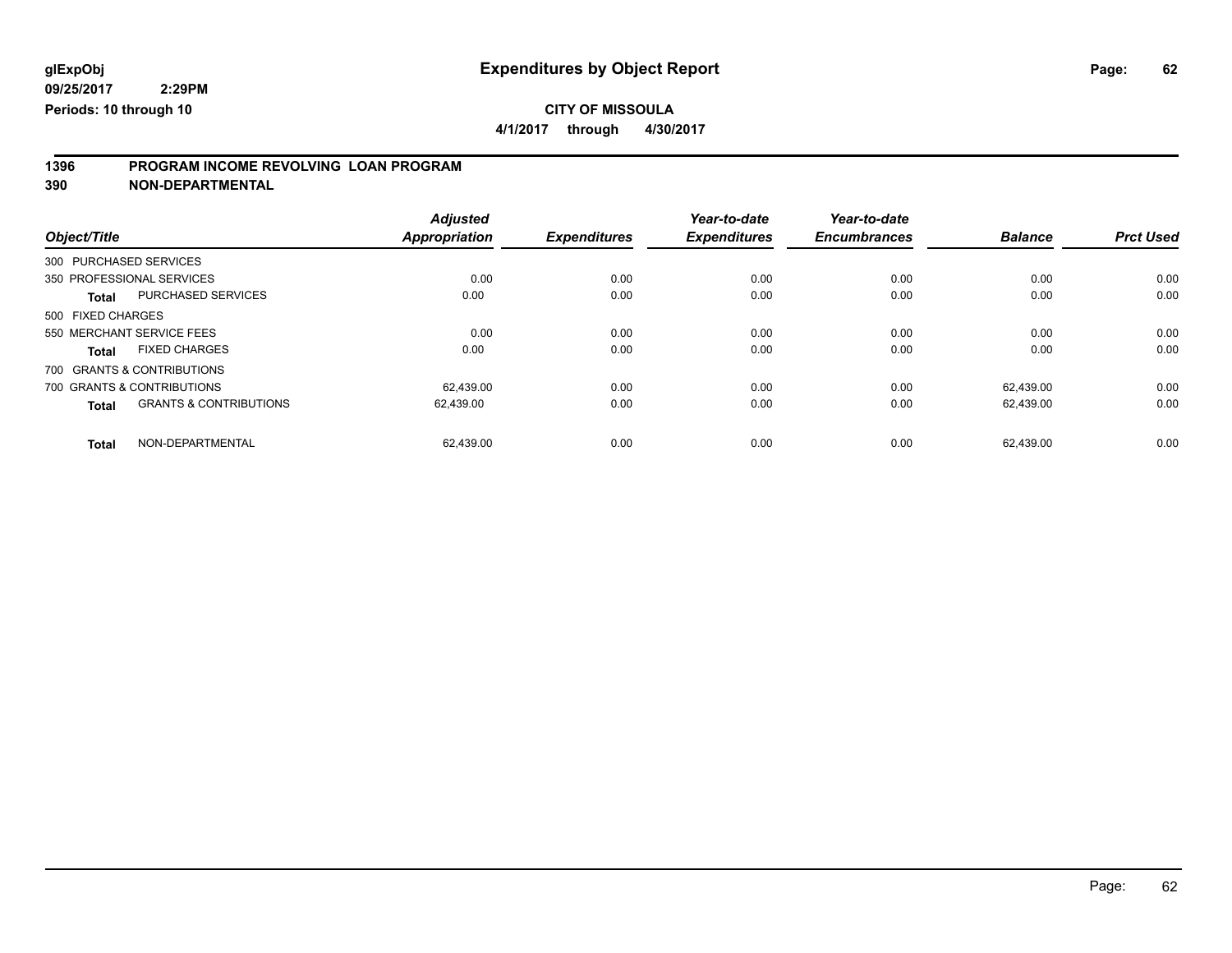#### **1396 PROGRAM INCOME REVOLVING LOAN PROGRAM**

| Object/Title      |                                   | <b>Adjusted</b><br><b>Appropriation</b> | <b>Expenditures</b> | Year-to-date<br><b>Expenditures</b> | Year-to-date<br><b>Encumbrances</b> | <b>Balance</b> | <b>Prct Used</b> |
|-------------------|-----------------------------------|-----------------------------------------|---------------------|-------------------------------------|-------------------------------------|----------------|------------------|
|                   | 300 PURCHASED SERVICES            |                                         |                     |                                     |                                     |                |                  |
|                   | 350 PROFESSIONAL SERVICES         | 0.00                                    | 0.00                | 0.00                                | 0.00                                | 0.00           | 0.00             |
| <b>Total</b>      | PURCHASED SERVICES                | 0.00                                    | 0.00                | 0.00                                | 0.00                                | 0.00           | 0.00             |
| 500 FIXED CHARGES |                                   |                                         |                     |                                     |                                     |                |                  |
|                   | 550 MERCHANT SERVICE FEES         | 0.00                                    | 0.00                | 0.00                                | 0.00                                | 0.00           | 0.00             |
| <b>Total</b>      | <b>FIXED CHARGES</b>              | 0.00                                    | 0.00                | 0.00                                | 0.00                                | 0.00           | 0.00             |
|                   | 700 GRANTS & CONTRIBUTIONS        |                                         |                     |                                     |                                     |                |                  |
|                   | 700 GRANTS & CONTRIBUTIONS        | 62,439.00                               | 0.00                | 0.00                                | 0.00                                | 62.439.00      | 0.00             |
| <b>Total</b>      | <b>GRANTS &amp; CONTRIBUTIONS</b> | 62,439.00                               | 0.00                | 0.00                                | 0.00                                | 62.439.00      | 0.00             |
| <b>Total</b>      | PROGRAM INCOME REVOLVING LOAN P   | 62.439.00                               | 0.00                | 0.00                                | 0.00                                | 62.439.00      | 0.00             |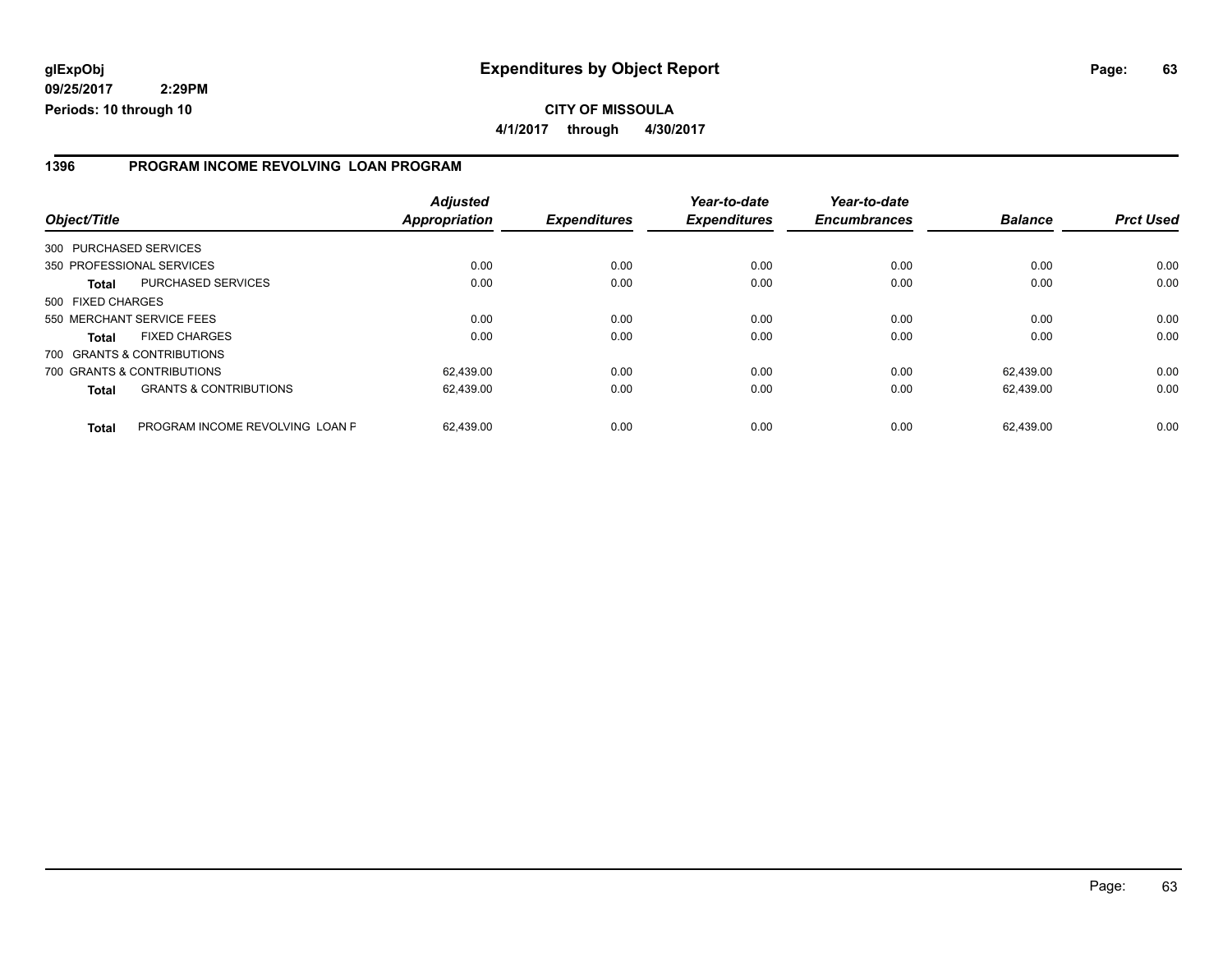**4/1/2017 through 4/30/2017**

**1397 STATE HOME PROGRAM INCOME**

**390 NON-DEPARTMENTAL**

|                   |                                   | <b>Adjusted</b>      | <b>Expenditures</b> | Year-to-date        | Year-to-date<br><b>Encumbrances</b> | <b>Balance</b> | <b>Prct Used</b> |
|-------------------|-----------------------------------|----------------------|---------------------|---------------------|-------------------------------------|----------------|------------------|
| Object/Title      |                                   | <b>Appropriation</b> |                     | <b>Expenditures</b> |                                     |                |                  |
|                   | 300 PURCHASED SERVICES            |                      |                     |                     |                                     |                |                  |
|                   | 350 PROFESSIONAL SERVICES         | 600.000.00           | 0.00                | 0.00                | 0.00                                | 600.000.00     | 0.00             |
| <b>Total</b>      | <b>PURCHASED SERVICES</b>         | 600.000.00           | 0.00                | 0.00                | 0.00                                | 600,000.00     | 0.00             |
| 500 FIXED CHARGES |                                   |                      |                     |                     |                                     |                |                  |
|                   | 550 MERCHANT SERVICE FEES         | 0.00                 | 0.00                | 0.00                | 0.00                                | 0.00           | 0.00             |
| <b>Total</b>      | <b>FIXED CHARGES</b>              | 0.00                 | 0.00                | 0.00                | 0.00                                | 0.00           | 0.00             |
|                   | 700 GRANTS & CONTRIBUTIONS        |                      |                     |                     |                                     |                |                  |
|                   | 700 GRANTS & CONTRIBUTIONS        | 0.00                 | 67.300.00           | 219.032.37          | 0.00                                | $-219.032.37$  | 0.00             |
| <b>Total</b>      | <b>GRANTS &amp; CONTRIBUTIONS</b> | 0.00                 | 67,300.00           | 219.032.37          | 0.00                                | $-219.032.37$  | 0.00             |
| <b>Total</b>      | NON-DEPARTMENTAL                  | 600.000.00           | 67.300.00           | 219.032.37          | 0.00                                | 380.967.63     | 36.51            |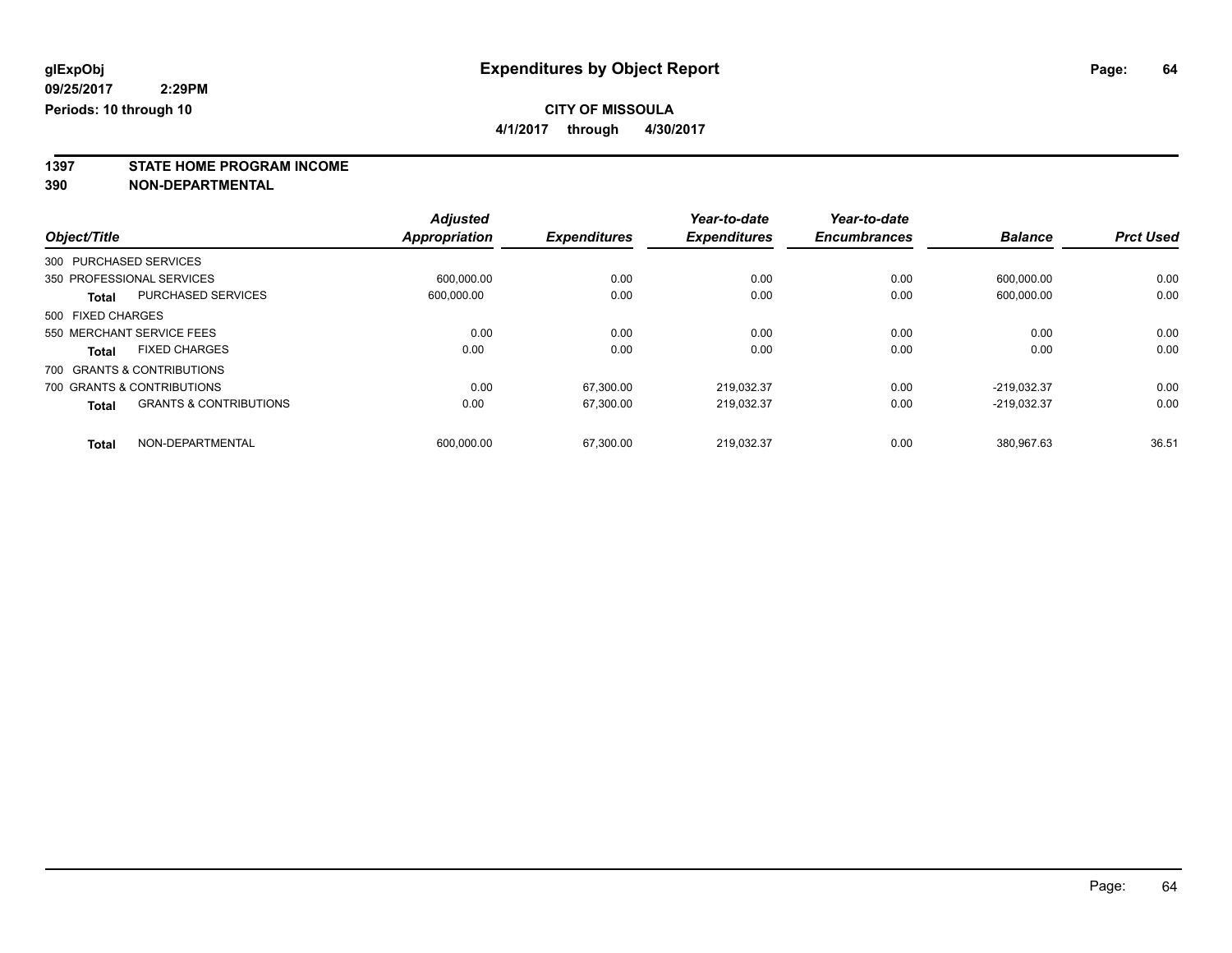### **1397 STATE HOME PROGRAM INCOME**

|                        |                                   | <b>Adjusted</b> |                     | Year-to-date<br><b>Expenditures</b> | Year-to-date<br><b>Encumbrances</b> |                |                  |
|------------------------|-----------------------------------|-----------------|---------------------|-------------------------------------|-------------------------------------|----------------|------------------|
| Object/Title           |                                   | Appropriation   | <b>Expenditures</b> |                                     |                                     | <b>Balance</b> | <b>Prct Used</b> |
| 300 PURCHASED SERVICES |                                   |                 |                     |                                     |                                     |                |                  |
|                        | 350 PROFESSIONAL SERVICES         | 600.000.00      | 0.00                | 0.00                                | 0.00                                | 600.000.00     | 0.00             |
| <b>Total</b>           | PURCHASED SERVICES                | 600.000.00      | 0.00                | 0.00                                | 0.00                                | 600.000.00     | 0.00             |
| 500 FIXED CHARGES      |                                   |                 |                     |                                     |                                     |                |                  |
|                        | 550 MERCHANT SERVICE FEES         | 0.00            | 0.00                | 0.00                                | 0.00                                | 0.00           | 0.00             |
| <b>Total</b>           | <b>FIXED CHARGES</b>              | 0.00            | 0.00                | 0.00                                | 0.00                                | 0.00           | 0.00             |
|                        | 700 GRANTS & CONTRIBUTIONS        |                 |                     |                                     |                                     |                |                  |
|                        | 700 GRANTS & CONTRIBUTIONS        | 0.00            | 67.300.00           | 219.032.37                          | 0.00                                | $-219.032.37$  | 0.00             |
| <b>Total</b>           | <b>GRANTS &amp; CONTRIBUTIONS</b> | 0.00            | 67,300.00           | 219.032.37                          | 0.00                                | $-219.032.37$  | 0.00             |
| <b>Total</b>           | STATE HOME PROGRAM INCOME         | 600.000.00      | 67,300.00           | 219.032.37                          | 0.00                                | 380.967.63     | 36.51            |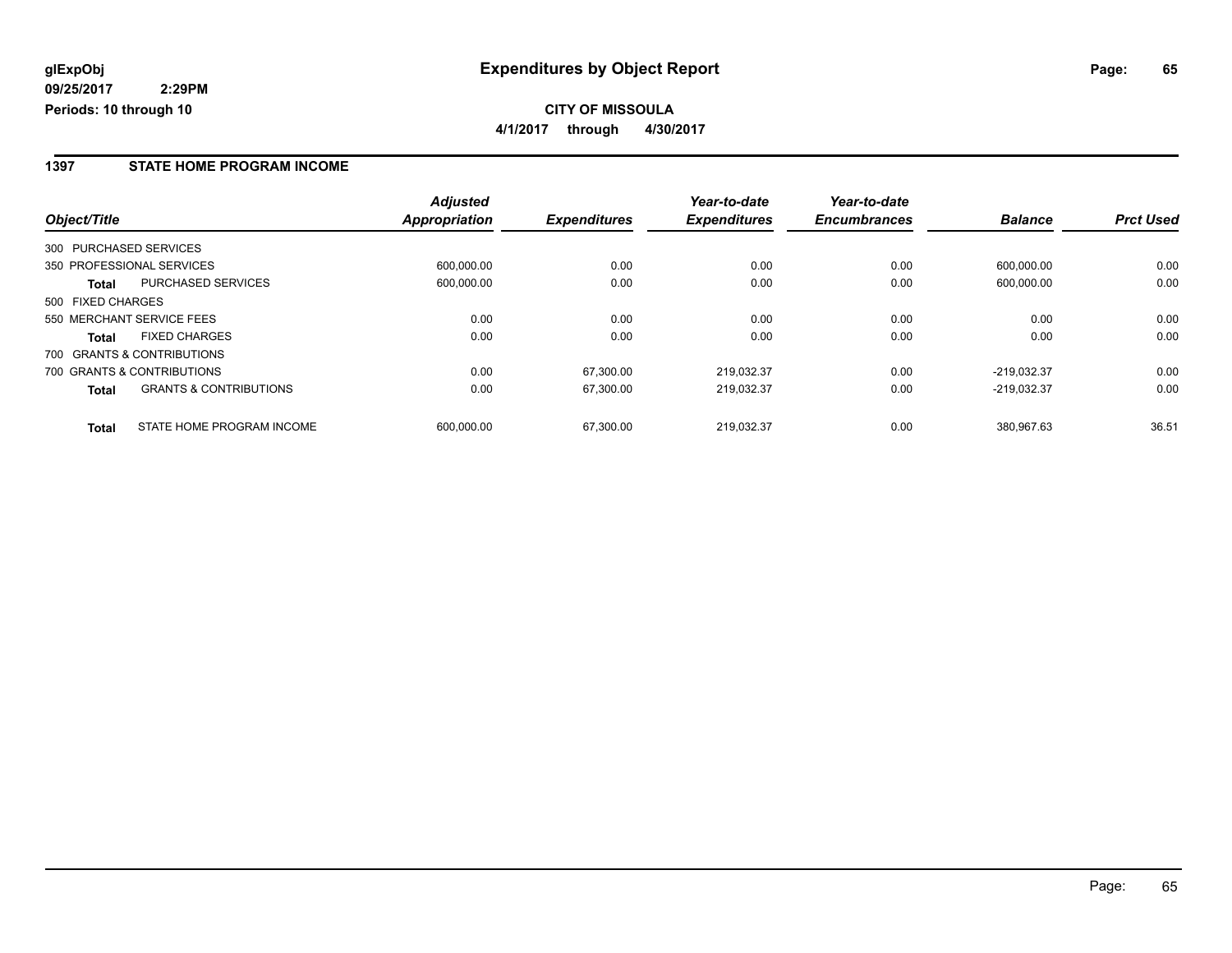**4/1/2017 through 4/30/2017**

# **2250 PLANNING FUND**

**250 DEVELOPMENT SERVICES**

|                                            | <b>Adjusted</b>      |                     | Year-to-date        | Year-to-date        |                |                  |
|--------------------------------------------|----------------------|---------------------|---------------------|---------------------|----------------|------------------|
| Object/Title                               | <b>Appropriation</b> | <b>Expenditures</b> | <b>Expenditures</b> | <b>Encumbrances</b> | <b>Balance</b> | <b>Prct Used</b> |
| 100 PERSONAL SERVICES                      |                      |                     |                     |                     |                |                  |
| 110 SALARIES AND WAGES                     | 259,417.00           | 20,294.40           | 206,910.33          | 0.00                | 52,506.67      | 79.76            |
| 140 EMPLOYER CONTRIBUTIONS                 | 86,108.00            | 6,703.13            | 78,479.97           | 0.00                | 7,628.03       | 91.14            |
| <b>141 STATE RETIREMENT CONTRIBUTIONS</b>  | 0.00                 | 20.29               | 206.83              | 0.00                | $-206.83$      | 0.00             |
| PERSONAL SERVICES<br>Total                 | 345,525.00           | 27,017.82           | 285,597.13          | 0.00                | 59,927.87      | 82.66            |
| 200 SUPPLIES                               |                      |                     |                     |                     |                |                  |
| 210 OFFICE SUPPLIES                        | 2,050.00             | 25.24               | 1,865.40            | 0.00                | 184.60         | 91.00            |
| 220 OPERATING SUPPLIES                     | 900.00               | 0.00                | 260.80              | 0.00                | 639.20         | 28.98            |
| 231 GASOLINE                               | 100.00               | 0.00                | 79.63               | 0.00                | 20.37          | 79.63            |
| 240 OTHER SUPPLIES                         | 800.00               | 0.00                | 0.00                | 0.00                | 800.00         | 0.00             |
| <b>SUPPLIES</b><br><b>Total</b>            | 3,850.00             | 25.24               | 2,205.83            | 0.00                | 1,644.17       | 57.29            |
| 300 PURCHASED SERVICES                     |                      |                     |                     |                     |                |                  |
| 310 COMMUNICATIONS                         | 1,000.00             | 5.67                | 443.80              | 0.00                | 556.20         | 44.38            |
| 320 PRINTING & DUPLICATING                 | 5,500.00             | 39.45               | 895.88              | 0.00                | 4,604.12       | 16.29            |
| 330 PUBLICITY, SUBSCRIPTIONS & DUES        | 4,100.00             | 754.80              | 2,408.55            | 0.00                | 1,691.45       | 58.75            |
| 344 TELEPHONE SERVICE                      | 125.00               | 3.09                | 21.62               | 0.00                | 103.38         | 17.30            |
| 350 PROFESSIONAL SERVICES                  | 50,000.00            | 0.00                | 397.71              | 0.00                | 49,602.29      | 0.80             |
| 360 REPAIR & MAINTENANCE                   | 1,200.00             | 0.00                | 0.00                | 0.00                | 1,200.00       | 0.00             |
| 370 TRAVEL                                 | 5,185.00             | 0.00                | 888.19              | 0.00                | 4,296.81       | 17.13            |
| 380 TRAINING                               | 5,200.00             | 0.00                | 605.00              | 0.00                | 4,595.00       | 11.63            |
| 390 OTHER PURCHASED SERVICES               | 8,000.00             | 400.00              | 400.00              | 0.00                | 7,600.00       | 5.00             |
| PURCHASED SERVICES<br><b>Total</b>         | 80,310.00            | 1,203.01            | 6,060.75            | 0.00                | 74,249.25      | 7.55             |
| 500 FIXED CHARGES                          |                      |                     |                     |                     |                |                  |
| 500 FIXED CHARGES                          | 24,000.00            | 0.00                | 12,731.00           | 0.00                | 11,269.00      | 53.05            |
| 550 MERCHANT SERVICE FEES                  | 0.00                 | 0.00                | 0.00                | 0.00                | 0.00           | 0.00             |
| <b>FIXED CHARGES</b><br>Total              | 24,000.00            | 0.00                | 12,731.00           | 0.00                | 11,269.00      | 53.05            |
| 700 GRANTS & CONTRIBUTIONS                 |                      |                     |                     |                     |                |                  |
| 700 GRANTS & CONTRIBUTIONS                 | 0.00                 | 0.00                | 0.00                | 0.00                | 0.00           | 0.00             |
| <b>GRANTS &amp; CONTRIBUTIONS</b><br>Total | 0.00                 | 0.00                | 0.00                | 0.00                | 0.00           | 0.00             |
| 800 OTHER OBJECTS                          |                      |                     |                     |                     |                |                  |
| 820 TRANSFERS TO OTHER FUNDS               | 0.00                 | 0.00                | 0.00                | 0.00                | 0.00           | 0.00             |
| 845 CONTINGENCY                            | 0.00                 | 0.00                | 0.00                | 0.00                | 0.00           | 0.00             |
| OTHER OBJECTS<br><b>Total</b>              | 0.00                 | 0.00                | 0.00                | 0.00                | 0.00           | 0.00             |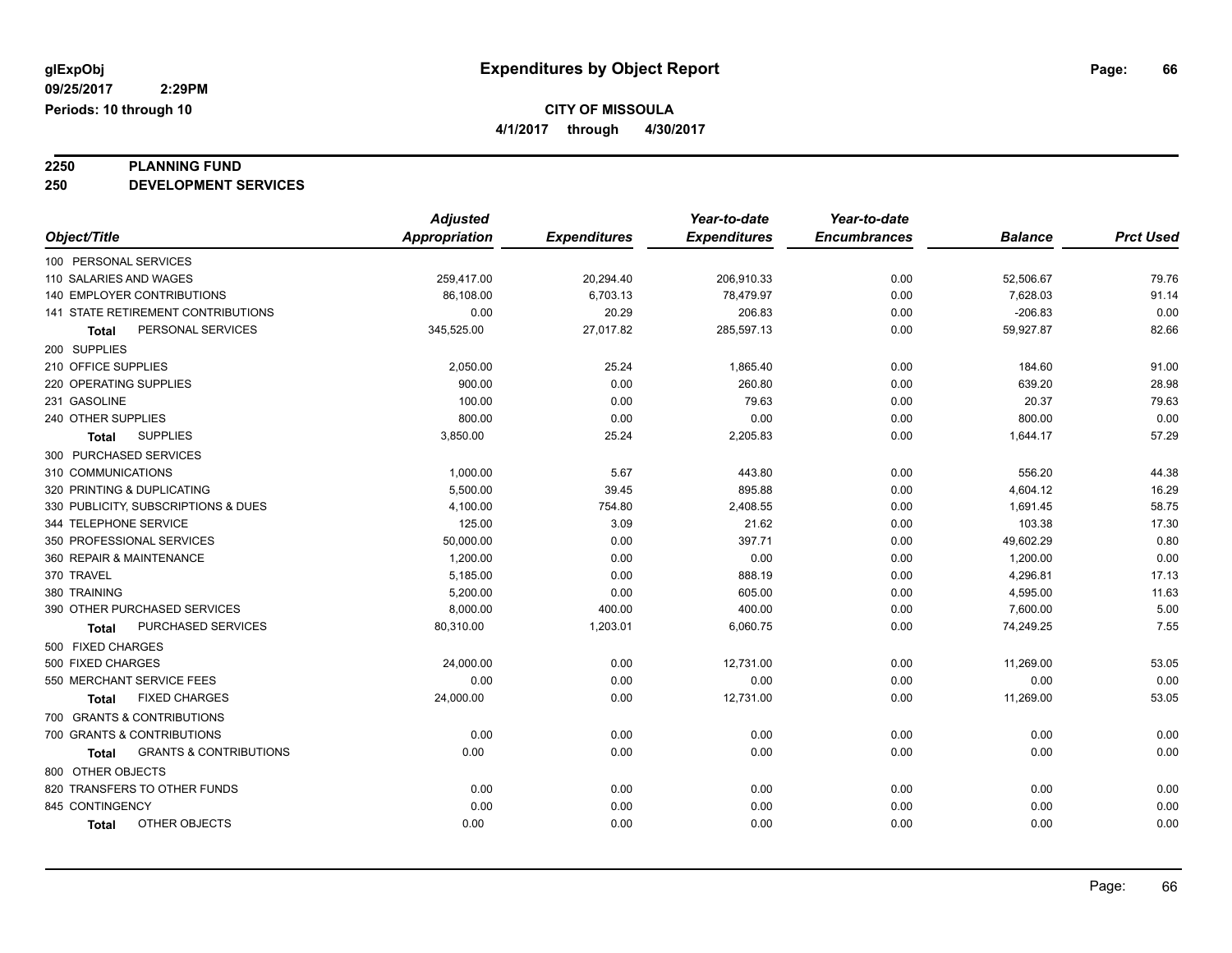| glExpObj<br>09/25/2017 | 2:29PM               |            | <b>Expenditures by Object Report</b>            |            |      |            |  | 67    |
|------------------------|----------------------|------------|-------------------------------------------------|------------|------|------------|--|-------|
| Periods: 10 through 10 |                      | 4/1/2017   | <b>CITY OF MISSOULA</b><br>4/30/2017<br>through |            |      |            |  |       |
| 2250                   | <b>PLANNING FUND</b> |            |                                                 |            |      |            |  |       |
| <b>Total</b>           | DEVELOPMENT SERVICES | 453,685.00 | 28,246.07                                       | 306,594.71 | 0.00 | 147.090.29 |  | 67.58 |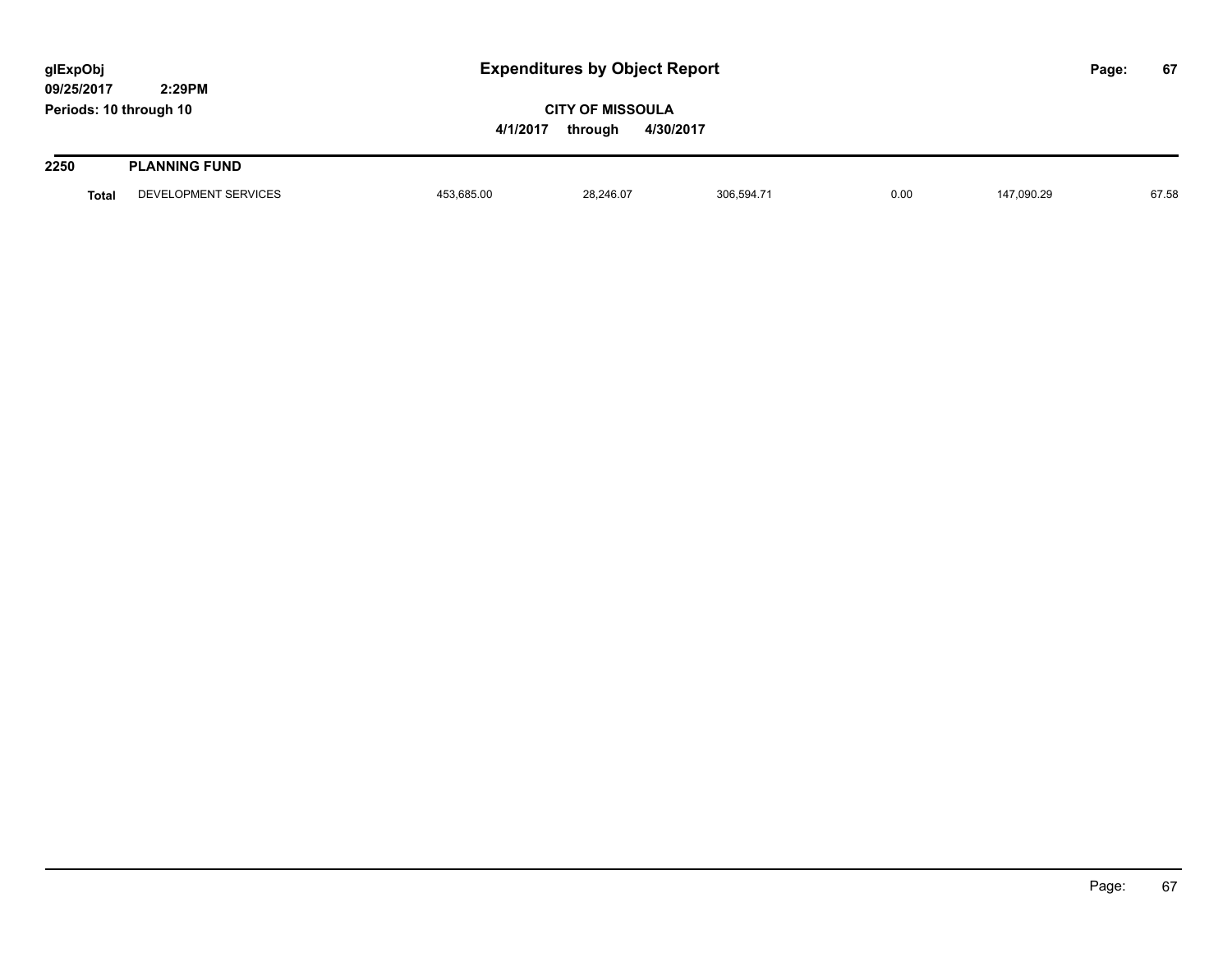**2250 PLANNING FUND**

|                                                   | <b>Adjusted</b>      |                     | Year-to-date        | Year-to-date        |                |                  |
|---------------------------------------------------|----------------------|---------------------|---------------------|---------------------|----------------|------------------|
| Object/Title                                      | <b>Appropriation</b> | <b>Expenditures</b> | <b>Expenditures</b> | <b>Encumbrances</b> | <b>Balance</b> | <b>Prct Used</b> |
| 100 PERSONAL SERVICES                             |                      |                     |                     |                     |                |                  |
| 110 SALARIES AND WAGES                            | 259,417.00           | 20,294.40           | 206,910.33          | 0.00                | 52,506.67      | 79.76            |
| <b>140 EMPLOYER CONTRIBUTIONS</b>                 | 86,108.00            | 6,703.13            | 78,479.97           | 0.00                | 7,628.03       | 91.14            |
| 141 STATE RETIREMENT CONTRIBUTIONS                | 0.00                 | 20.29               | 206.83              | 0.00                | $-206.83$      | 0.00             |
| PERSONAL SERVICES<br>Total                        | 345,525.00           | 27,017.82           | 285,597.13          | 0.00                | 59,927.87      | 82.66            |
| 200 SUPPLIES                                      |                      |                     |                     |                     |                |                  |
| 210 OFFICE SUPPLIES                               | 2,050.00             | 25.24               | 1,865.40            | 0.00                | 184.60         | 91.00            |
| 220 OPERATING SUPPLIES                            | 900.00               | 0.00                | 260.80              | 0.00                | 639.20         | 28.98            |
| 231 GASOLINE                                      | 100.00               | 0.00                | 79.63               | 0.00                | 20.37          | 79.63            |
| 240 OTHER SUPPLIES                                | 800.00               | 0.00                | 0.00                | 0.00                | 800.00         | 0.00             |
| <b>SUPPLIES</b><br>Total                          | 3,850.00             | 25.24               | 2,205.83            | 0.00                | 1,644.17       | 57.29            |
| 300 PURCHASED SERVICES                            |                      |                     |                     |                     |                |                  |
| 310 COMMUNICATIONS                                | 1,000.00             | 5.67                | 443.80              | 0.00                | 556.20         | 44.38            |
| 320 PRINTING & DUPLICATING                        | 5,500.00             | 39.45               | 895.88              | 0.00                | 4,604.12       | 16.29            |
| 330 PUBLICITY, SUBSCRIPTIONS & DUES               | 4,100.00             | 754.80              | 2,408.55            | 0.00                | 1,691.45       | 58.75            |
| 344 TELEPHONE SERVICE                             | 125.00               | 3.09                | 21.62               | 0.00                | 103.38         | 17.30            |
| 350 PROFESSIONAL SERVICES                         | 50,000.00            | 0.00                | 397.71              | 0.00                | 49,602.29      | 0.80             |
| 360 REPAIR & MAINTENANCE                          | 1,200.00             | 0.00                | 0.00                | 0.00                | 1,200.00       | 0.00             |
| 370 TRAVEL                                        | 5,185.00             | 0.00                | 888.19              | 0.00                | 4,296.81       | 17.13            |
| 380 TRAINING                                      | 5,200.00             | 0.00                | 605.00              | 0.00                | 4,595.00       | 11.63            |
| 390 OTHER PURCHASED SERVICES                      | 8,000.00             | 400.00              | 400.00              | 0.00                | 7,600.00       | 5.00             |
| PURCHASED SERVICES<br>Total                       | 80,310.00            | 1,203.01            | 6,060.75            | 0.00                | 74,249.25      | 7.55             |
| 500 FIXED CHARGES                                 |                      |                     |                     |                     |                |                  |
| 500 FIXED CHARGES                                 | 24,000.00            | 0.00                | 12,731.00           | 0.00                | 11,269.00      | 53.05            |
| 550 MERCHANT SERVICE FEES                         | 0.00                 | 0.00                | 0.00                | 0.00                | 0.00           | 0.00             |
| <b>FIXED CHARGES</b><br>Total                     | 24,000.00            | 0.00                | 12,731.00           | 0.00                | 11,269.00      | 53.05            |
| 700 GRANTS & CONTRIBUTIONS                        |                      |                     |                     |                     |                |                  |
| 700 GRANTS & CONTRIBUTIONS                        | 0.00                 | 0.00                | 0.00                | 0.00                | 0.00           | 0.00             |
| <b>GRANTS &amp; CONTRIBUTIONS</b><br><b>Total</b> | 0.00                 | 0.00                | 0.00                | 0.00                | 0.00           | 0.00             |
| 800 OTHER OBJECTS                                 |                      |                     |                     |                     |                |                  |
| 820 TRANSFERS TO OTHER FUNDS                      | 0.00                 | 0.00                | 0.00                | 0.00                | 0.00           | 0.00             |
| 845 CONTINGENCY                                   | 0.00                 | 0.00                | 0.00                | 0.00                | 0.00           | 0.00             |
| <b>OTHER OBJECTS</b><br><b>Total</b>              | 0.00                 | 0.00                | 0.00                | 0.00                | 0.00           | 0.00             |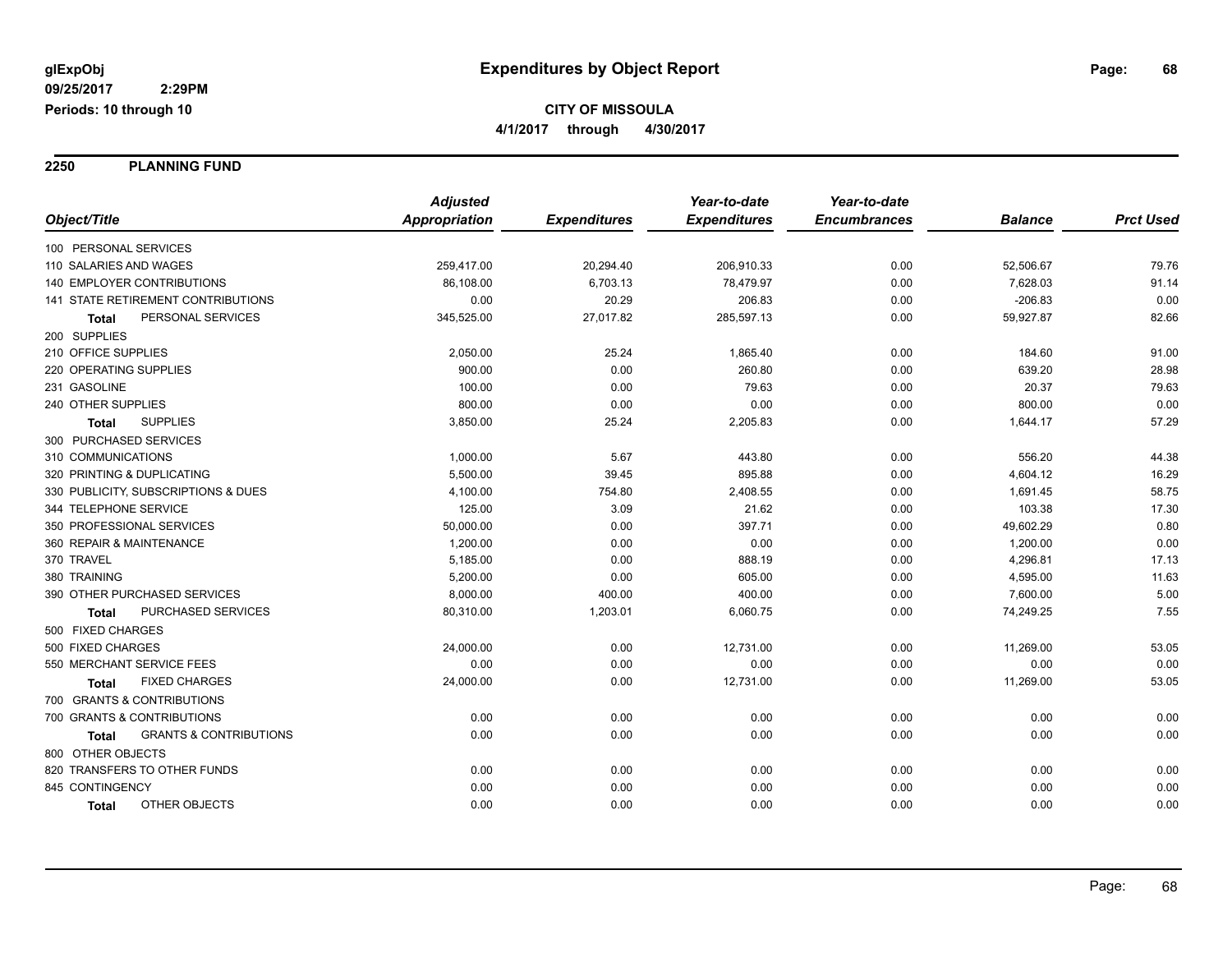| glExpObj<br>09/25/2017 | 2:29PM               |            | <b>Expenditures by Object Report</b>                        |            |      |            |  |       |
|------------------------|----------------------|------------|-------------------------------------------------------------|------------|------|------------|--|-------|
| Periods: 10 through 10 |                      |            | <b>CITY OF MISSOULA</b><br>4/1/2017<br>4/30/2017<br>through |            |      |            |  |       |
| <b>Total</b>           | <b>PLANNING FUND</b> | 453,685.00 | 28,246.07                                                   | 306,594.71 | 0.00 | 147,090.29 |  | 67.58 |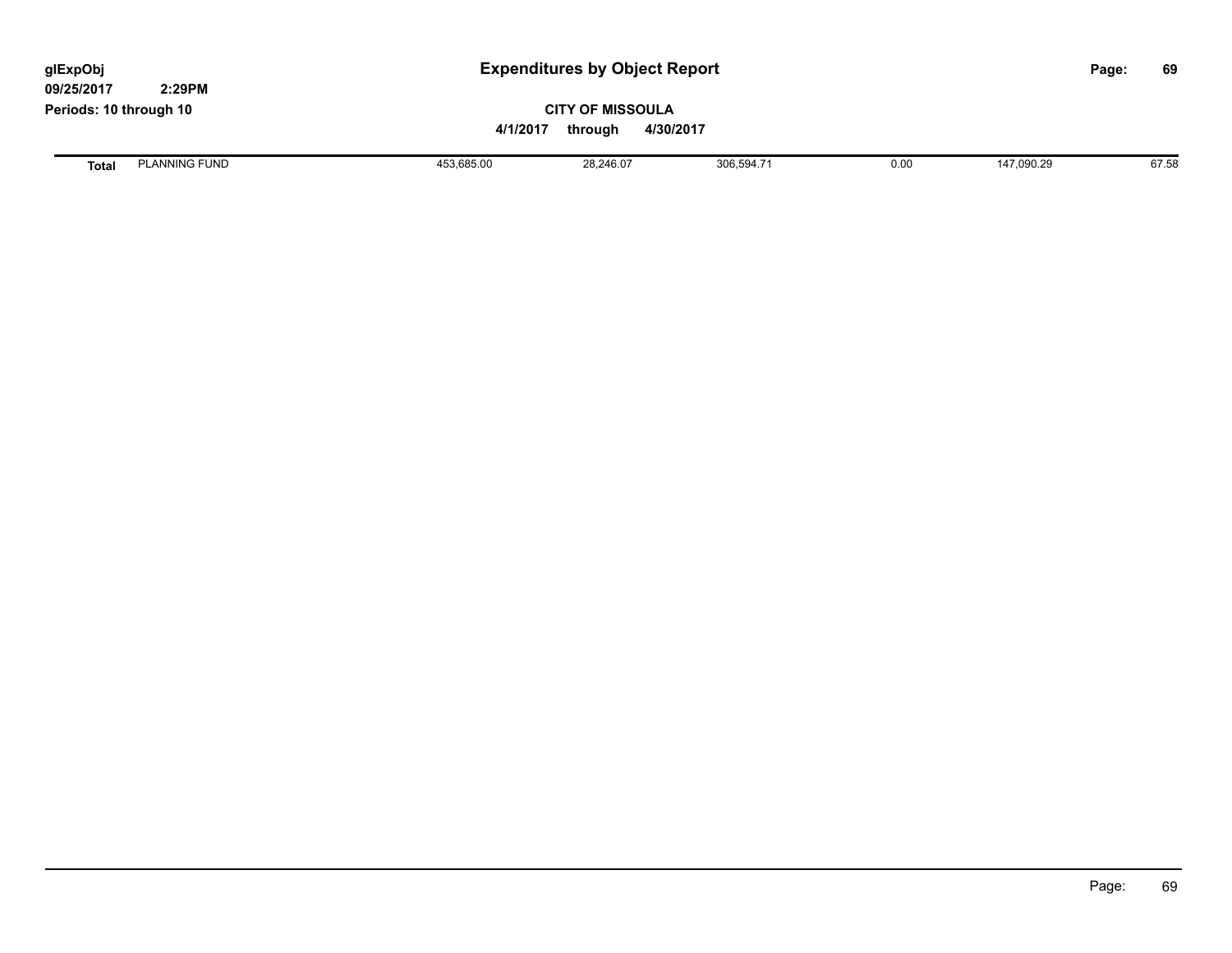**4/1/2017 through 4/30/2017**

# **2310 PUBLIC SAFETY INFORMATION SYSTEMS**

**310 BUILDING INSPECTION**

|                           |                            | <b>Adjusted</b>      |                     | Year-to-date        | Year-to-date        |                |                  |
|---------------------------|----------------------------|----------------------|---------------------|---------------------|---------------------|----------------|------------------|
| Object/Title              |                            | <b>Appropriation</b> | <b>Expenditures</b> | <b>Expenditures</b> | <b>Encumbrances</b> | <b>Balance</b> | <b>Prct Used</b> |
| 200 SUPPLIES              |                            |                      |                     |                     |                     |                |                  |
| 210 OFFICE SUPPLIES       |                            | 0.00                 | 0.00                | 0.00                | 0.00                | 0.00           | 0.00             |
| 220 OPERATING SUPPLIES    |                            | 0.00                 | 0.00                | 0.00                | 0.00                | 0.00           | 0.00             |
| <b>Total</b>              | <b>SUPPLIES</b>            | 0.00                 | 0.00                | 0.00                | 0.00                | 0.00           | 0.00             |
| 500 FIXED CHARGES         |                            |                      |                     |                     |                     |                |                  |
| 550 MERCHANT SERVICE FEES |                            | 0.00                 | 0.00                | 0.00                | 0.00                | 0.00           | 0.00             |
| <b>Total</b>              | <b>FIXED CHARGES</b>       | 0.00                 | 0.00                | 0.00                | 0.00                | 0.00           | 0.00             |
| 800 OTHER OBJECTS         |                            |                      |                     |                     |                     |                |                  |
| 845 CONTINGENCY           |                            | 0.00                 | 0.00                | 0.00                | 0.00                | 0.00           | 0.00             |
| <b>Total</b>              | OTHER OBJECTS              | 0.00                 | 0.00                | 0.00                | 0.00                | 0.00           | 0.00             |
| 900 CAPITAL OUTLAY        |                            |                      |                     |                     |                     |                |                  |
| 940 MACHINERY & EQUIPMENT |                            | 0.00                 | 0.00                | 0.00                | 0.00                | 0.00           | 0.00             |
| <b>Total</b>              | <b>CAPITAL OUTLAY</b>      | 0.00                 | 0.00                | 0.00                | 0.00                | 0.00           | 0.00             |
| <b>Total</b>              | <b>BUILDING INSPECTION</b> | 0.00                 | 0.00                | 0.00                | 0.00                | 0.00           | 0.00             |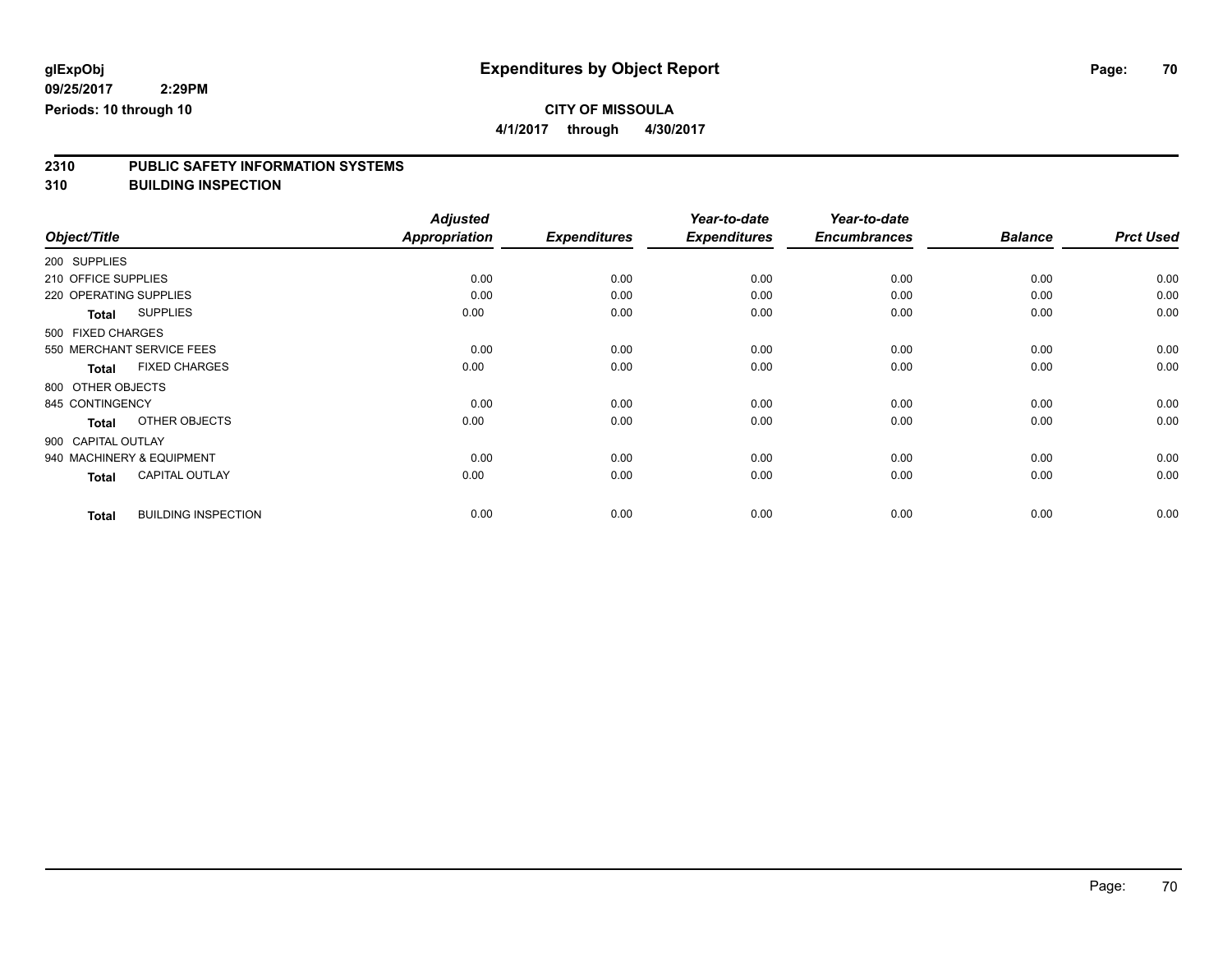## **glExpObj Expenditures by Object Report Page: 71**

**09/25/2017 2:29PM Periods: 10 through 10**

### **2310 PUBLIC SAFETY INFORMATION SYSTEMS**

|                        |                                   | <b>Adjusted</b> |                     | Year-to-date        | Year-to-date        |                |                  |
|------------------------|-----------------------------------|-----------------|---------------------|---------------------|---------------------|----------------|------------------|
| Object/Title           |                                   | Appropriation   | <b>Expenditures</b> | <b>Expenditures</b> | <b>Encumbrances</b> | <b>Balance</b> | <b>Prct Used</b> |
| 200 SUPPLIES           |                                   |                 |                     |                     |                     |                |                  |
| 210 OFFICE SUPPLIES    |                                   | 0.00            | 0.00                | 0.00                | 0.00                | 0.00           | 0.00             |
| 220 OPERATING SUPPLIES |                                   | 0.00            | 0.00                | 0.00                | 0.00                | 0.00           | 0.00             |
| Total                  | <b>SUPPLIES</b>                   | 0.00            | 0.00                | 0.00                | 0.00                | 0.00           | 0.00             |
| 500 FIXED CHARGES      |                                   |                 |                     |                     |                     |                |                  |
|                        | 550 MERCHANT SERVICE FEES         | 0.00            | 0.00                | 0.00                | 0.00                | 0.00           | 0.00             |
| <b>Total</b>           | <b>FIXED CHARGES</b>              | 0.00            | 0.00                | 0.00                | 0.00                | 0.00           | 0.00             |
| 800 OTHER OBJECTS      |                                   |                 |                     |                     |                     |                |                  |
| 845 CONTINGENCY        |                                   | 0.00            | 0.00                | 0.00                | 0.00                | 0.00           | 0.00             |
| <b>Total</b>           | OTHER OBJECTS                     | 0.00            | 0.00                | 0.00                | 0.00                | 0.00           | 0.00             |
| 900 CAPITAL OUTLAY     |                                   |                 |                     |                     |                     |                |                  |
|                        | 940 MACHINERY & EQUIPMENT         | 0.00            | 0.00                | 0.00                | 0.00                | 0.00           | 0.00             |
| Total                  | <b>CAPITAL OUTLAY</b>             | 0.00            | 0.00                | 0.00                | 0.00                | 0.00           | 0.00             |
| <b>Total</b>           | PUBLIC SAFETY INFORMATION SYSTEM! | 0.00            | 0.00                | 0.00                | 0.00                | 0.00           | 0.00             |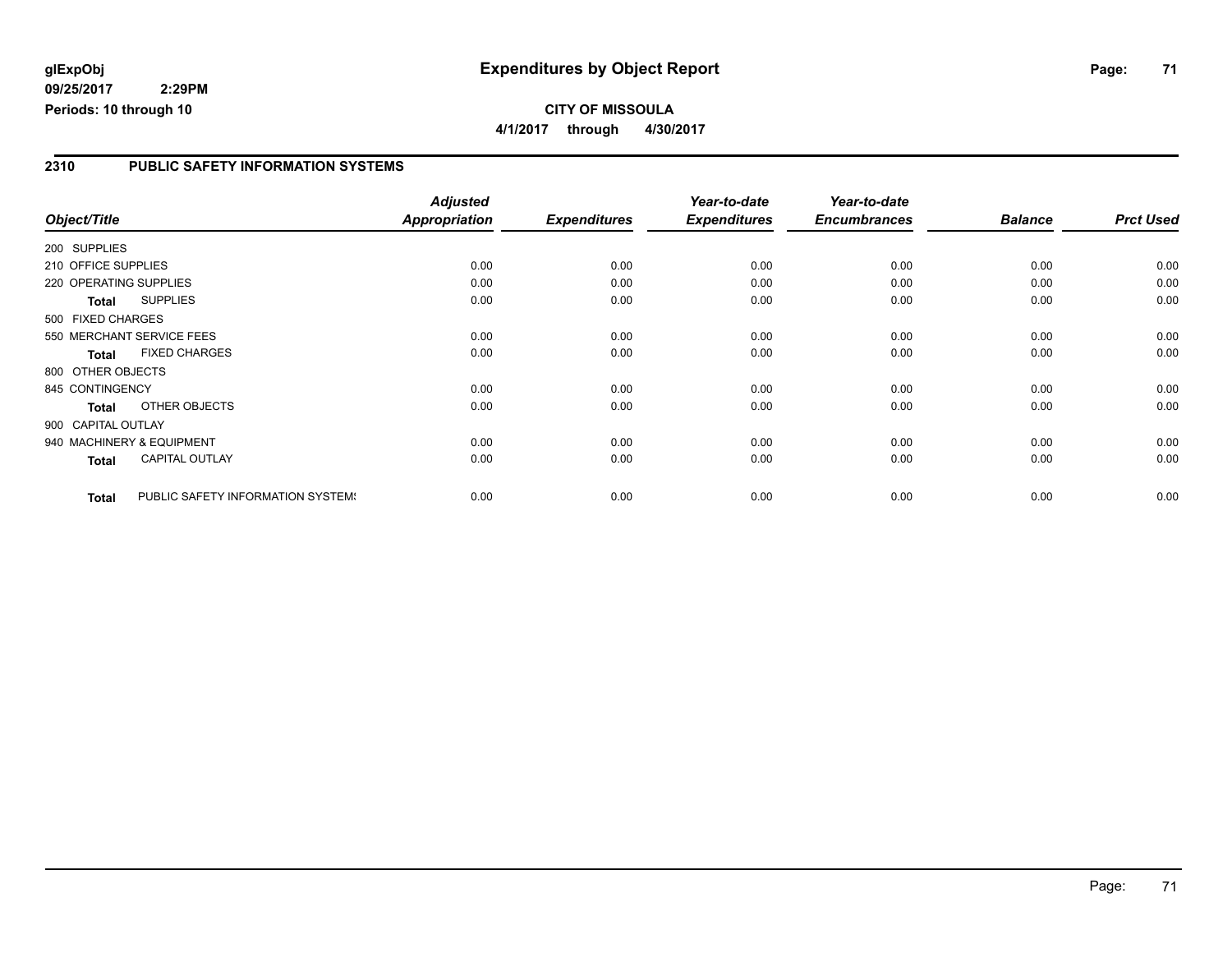# **2321 IMPACT FEE FUND**

**390 NON-DEPARTMENTAL**

|                                                   | <b>Adjusted</b> |                     | Year-to-date        | Year-to-date        |                |                  |
|---------------------------------------------------|-----------------|---------------------|---------------------|---------------------|----------------|------------------|
| Object/Title                                      | Appropriation   | <b>Expenditures</b> | <b>Expenditures</b> | <b>Encumbrances</b> | <b>Balance</b> | <b>Prct Used</b> |
| 100 PERSONAL SERVICES                             |                 |                     |                     |                     |                |                  |
| 110 SALARIES AND WAGES                            | 0.00            | 0.00                | 0.00                | 0.00                | 0.00           | 0.00             |
| <b>140 EMPLOYER CONTRIBUTIONS</b>                 | 0.00            | 0.00                | 0.00                | 0.00                | 0.00           | 0.00             |
| PERSONAL SERVICES<br><b>Total</b>                 | 0.00            | 0.00                | 0.00                | 0.00                | 0.00           | 0.00             |
| 300 PURCHASED SERVICES                            |                 |                     |                     |                     |                |                  |
| 350 PROFESSIONAL SERVICES                         | 0.00            | 0.00                | 5,526.25            | 0.00                | $-5,526.25$    | 0.00             |
| 390 OTHER PURCHASED SERVICES                      | 0.00            | 0.00                | 0.00                | 0.00                | 0.00           | 0.00             |
| PURCHASED SERVICES<br><b>Total</b>                | 0.00            | 0.00                | 5,526.25            | 0.00                | $-5,526.25$    | 0.00             |
| 500 FIXED CHARGES                                 |                 |                     |                     |                     |                |                  |
| 550 MERCHANT SERVICE FEES                         | 0.00            | 0.00                | 0.00                | 0.00                | 0.00           | 0.00             |
| <b>FIXED CHARGES</b><br><b>Total</b>              | 0.00            | 0.00                | 0.00                | 0.00                | 0.00           | 0.00             |
| 700 GRANTS & CONTRIBUTIONS                        |                 |                     |                     |                     |                |                  |
| 700 GRANTS & CONTRIBUTIONS                        | 0.00            | 0.00                | 0.00                | 0.00                | 0.00           | 0.00             |
| <b>GRANTS &amp; CONTRIBUTIONS</b><br><b>Total</b> | 0.00            | 0.00                | 0.00                | 0.00                | 0.00           | 0.00             |
| 800 OTHER OBJECTS                                 |                 |                     |                     |                     |                |                  |
| 820 TRANSFERS TO OTHER FUNDS                      | 76.265.00       | 0.00                | 39.265.00           | 0.00                | 37,000.00      | 51.48            |
| OTHER OBJECTS<br><b>Total</b>                     | 76,265.00       | 0.00                | 39,265.00           | 0.00                | 37,000.00      | 51.48            |
| 900 CAPITAL OUTLAY                                |                 |                     |                     |                     |                |                  |
| 930 IMPROVEMENTS                                  | 2,326,000.00    | 19.514.76           | 560,762.19          | 0.00                | 1.765.237.81   | 24.11            |
| 940 CONFINED SPACE RESCUE TRAINING PROP           | 0.00            | 1,120.82            | 1,120.82            | 0.00                | $-1,120.82$    | 0.00             |
| <b>CAPITAL OUTLAY</b><br><b>Total</b>             | 2,326,000.00    | 20,635.58           | 561,883.01          | 0.00                | 1,764,116.99   | 24.16            |
|                                                   |                 |                     |                     |                     |                |                  |
| NON-DEPARTMENTAL<br><b>Total</b>                  | 2,402,265.00    | 20,635.58           | 606,674.26          | 0.00                | 1,795,590.74   | 25.25            |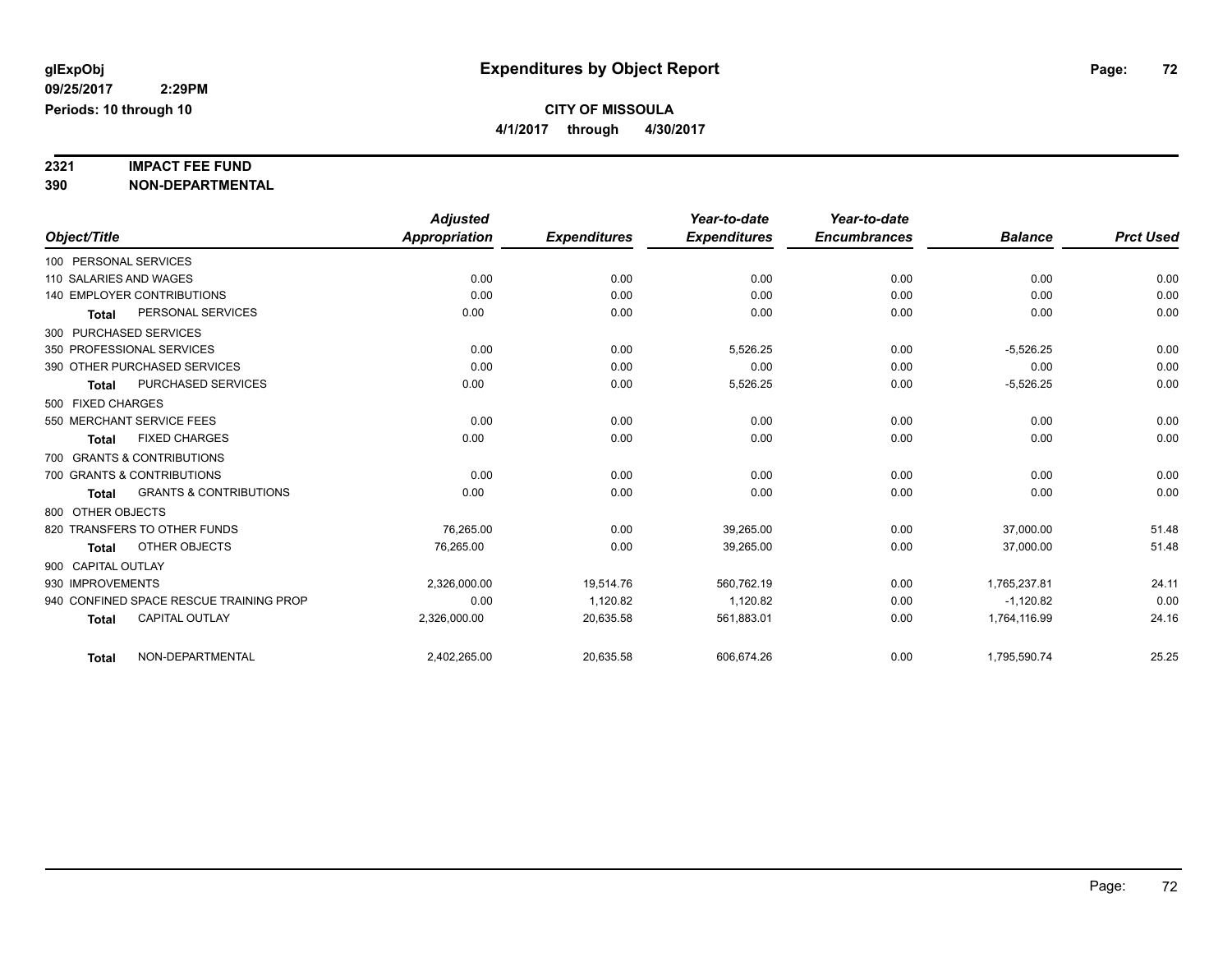**2321 IMPACT FEE FUND**

|                                                   | <b>Adjusted</b>      |                     | Year-to-date        | Year-to-date        |                |                  |
|---------------------------------------------------|----------------------|---------------------|---------------------|---------------------|----------------|------------------|
| Object/Title                                      | <b>Appropriation</b> | <b>Expenditures</b> | <b>Expenditures</b> | <b>Encumbrances</b> | <b>Balance</b> | <b>Prct Used</b> |
| 100 PERSONAL SERVICES                             |                      |                     |                     |                     |                |                  |
| 110 SALARIES AND WAGES                            | 0.00                 | 0.00                | 0.00                | 0.00                | 0.00           | 0.00             |
| <b>140 EMPLOYER CONTRIBUTIONS</b>                 | 0.00                 | 0.00                | 0.00                | 0.00                | 0.00           | 0.00             |
| PERSONAL SERVICES<br><b>Total</b>                 | 0.00                 | 0.00                | 0.00                | 0.00                | 0.00           | 0.00             |
| 300 PURCHASED SERVICES                            |                      |                     |                     |                     |                |                  |
| 350 PROFESSIONAL SERVICES                         | 0.00                 | 0.00                | 5,526.25            | 0.00                | $-5,526.25$    | 0.00             |
| 390 OTHER PURCHASED SERVICES                      | 0.00                 | 0.00                | 0.00                | 0.00                | 0.00           | 0.00             |
| PURCHASED SERVICES<br><b>Total</b>                | 0.00                 | 0.00                | 5,526.25            | 0.00                | $-5,526.25$    | 0.00             |
| 500 FIXED CHARGES                                 |                      |                     |                     |                     |                |                  |
| 550 MERCHANT SERVICE FEES                         | 0.00                 | 0.00                | 0.00                | 0.00                | 0.00           | 0.00             |
| <b>FIXED CHARGES</b><br><b>Total</b>              | 0.00                 | 0.00                | 0.00                | 0.00                | 0.00           | 0.00             |
| 700 GRANTS & CONTRIBUTIONS                        |                      |                     |                     |                     |                |                  |
| 700 GRANTS & CONTRIBUTIONS                        | 0.00                 | 0.00                | 0.00                | 0.00                | 0.00           | 0.00             |
| <b>GRANTS &amp; CONTRIBUTIONS</b><br><b>Total</b> | 0.00                 | 0.00                | 0.00                | 0.00                | 0.00           | 0.00             |
| 800 OTHER OBJECTS                                 |                      |                     |                     |                     |                |                  |
| 820 TRANSFERS TO OTHER FUNDS                      | 76,265.00            | 0.00                | 39,265.00           | 0.00                | 37,000.00      | 51.48            |
| OTHER OBJECTS<br><b>Total</b>                     | 76,265.00            | 0.00                | 39,265.00           | 0.00                | 37,000.00      | 51.48            |
| 900 CAPITAL OUTLAY                                |                      |                     |                     |                     |                |                  |
| 930 IMPROVEMENTS                                  | 2,326,000.00         | 19,514.76           | 560,762.19          | 0.00                | 1,765,237.81   | 24.11            |
| 940 CONFINED SPACE RESCUE TRAINING PROP           | 0.00                 | 1,120.82            | 1,120.82            | 0.00                | $-1,120.82$    | 0.00             |
| CAPITAL OUTLAY<br><b>Total</b>                    | 2,326,000.00         | 20,635.58           | 561,883.01          | 0.00                | 1,764,116.99   | 24.16            |
| <b>IMPACT FEE FUND</b><br><b>Total</b>            | 2,402,265.00         | 20,635.58           | 606,674.26          | 0.00                | 1,795,590.74   | 25.25            |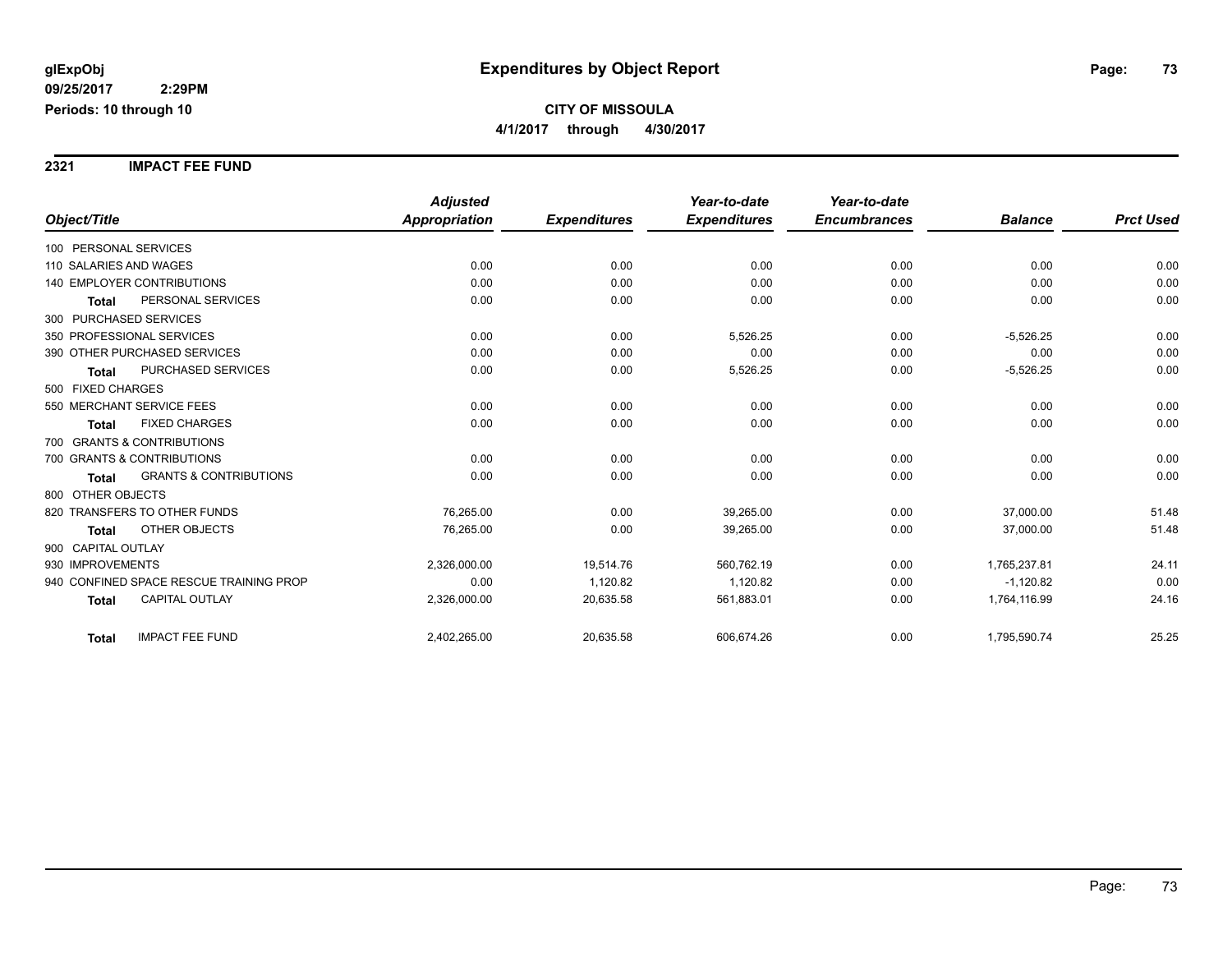**4/1/2017 through 4/30/2017**

# **2322 GEORGE ELMER/CATTLE DR INTERSECTION**

**390 NON-DEPARTMENTAL**

|                    |                              | <b>Adjusted</b> |                     | Year-to-date        | Year-to-date        |                |                  |
|--------------------|------------------------------|-----------------|---------------------|---------------------|---------------------|----------------|------------------|
| Object/Title       |                              | Appropriation   | <b>Expenditures</b> | <b>Expenditures</b> | <b>Encumbrances</b> | <b>Balance</b> | <b>Prct Used</b> |
|                    | 300 PURCHASED SERVICES       |                 |                     |                     |                     |                |                  |
|                    | 350 PROFESSIONAL SERVICES    | 15,000.00       | 0.00                | 0.00                | 0.00                | 15,000.00      | 0.00             |
| <b>Total</b>       | <b>PURCHASED SERVICES</b>    | 15,000.00       | 0.00                | 0.00                | 0.00                | 15,000.00      | 0.00             |
| 500 FIXED CHARGES  |                              |                 |                     |                     |                     |                |                  |
|                    | 550 MERCHANT SERVICE FEES    | 0.00            | 0.00                | 0.00                | 0.00                | 0.00           | 0.00             |
| <b>Total</b>       | <b>FIXED CHARGES</b>         | 0.00            | 0.00                | 0.00                | 0.00                | 0.00           | 0.00             |
| 800 OTHER OBJECTS  |                              |                 |                     |                     |                     |                |                  |
|                    | 820 TRANSFERS TO OTHER FUNDS | 0.00            | 0.00                | 0.00                | 0.00                | 0.00           | 0.00             |
| <b>Total</b>       | OTHER OBJECTS                | 0.00            | 0.00                | 0.00                | 0.00                | 0.00           | 0.00             |
| 900 CAPITAL OUTLAY |                              |                 |                     |                     |                     |                |                  |
| 930 IMPROVEMENTS   |                              | 0.00            | 0.00                | 0.00                | 0.00                | 0.00           | 0.00             |
| <b>Total</b>       | <b>CAPITAL OUTLAY</b>        | 0.00            | 0.00                | 0.00                | 0.00                | 0.00           | 0.00             |
| <b>Total</b>       | NON-DEPARTMENTAL             | 15,000.00       | 0.00                | 0.00                | 0.00                | 15,000.00      | 0.00             |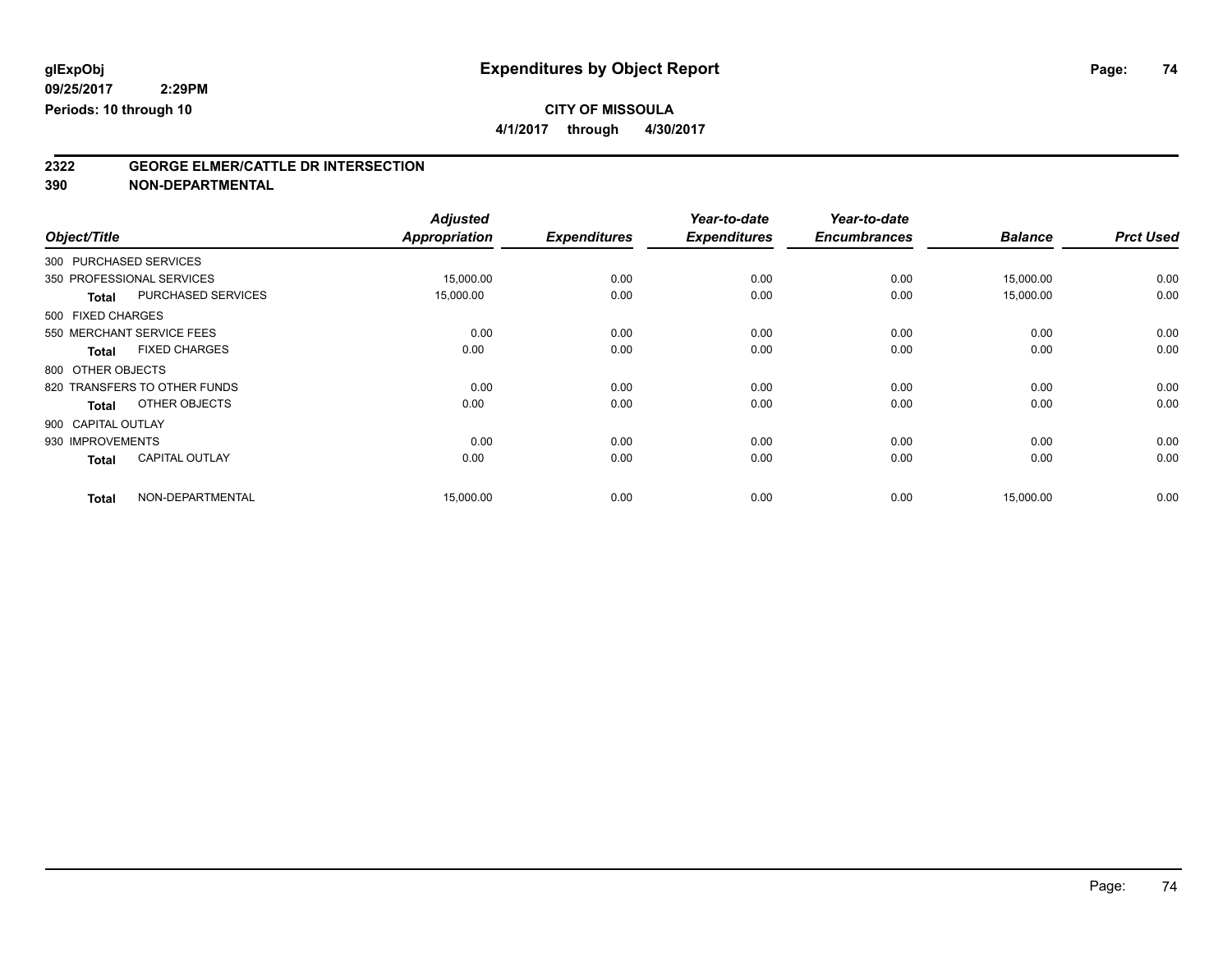#### **CITY OF MISSOULA 4/1/2017 through 4/30/2017**

#### **2322 GEORGE ELMER/CATTLE DR INTERSECTION**

| Object/Title                 |                                         | <b>Adjusted</b><br><b>Appropriation</b> | <b>Expenditures</b> | Year-to-date<br><b>Expenditures</b> | Year-to-date<br><b>Encumbrances</b> | <b>Balance</b> | <b>Prct Used</b> |
|------------------------------|-----------------------------------------|-----------------------------------------|---------------------|-------------------------------------|-------------------------------------|----------------|------------------|
| 300 PURCHASED SERVICES       |                                         |                                         |                     |                                     |                                     |                |                  |
|                              |                                         |                                         |                     |                                     |                                     |                |                  |
| 350 PROFESSIONAL SERVICES    |                                         | 15,000.00                               | 0.00                | 0.00                                | 0.00                                | 15,000.00      | 0.00             |
| <b>Total</b>                 | <b>PURCHASED SERVICES</b>               | 15,000.00                               | 0.00                | 0.00                                | 0.00                                | 15,000.00      | 0.00             |
| 500 FIXED CHARGES            |                                         |                                         |                     |                                     |                                     |                |                  |
| 550 MERCHANT SERVICE FEES    |                                         | 0.00                                    | 0.00                | 0.00                                | 0.00                                | 0.00           | 0.00             |
| <b>Total</b>                 | <b>FIXED CHARGES</b>                    | 0.00                                    | 0.00                | 0.00                                | 0.00                                | 0.00           | 0.00             |
| 800 OTHER OBJECTS            |                                         |                                         |                     |                                     |                                     |                |                  |
| 820 TRANSFERS TO OTHER FUNDS |                                         | 0.00                                    | 0.00                | 0.00                                | 0.00                                | 0.00           | 0.00             |
| Total                        | OTHER OBJECTS                           | 0.00                                    | 0.00                | 0.00                                | 0.00                                | 0.00           | 0.00             |
| 900 CAPITAL OUTLAY           |                                         |                                         |                     |                                     |                                     |                |                  |
| 930 IMPROVEMENTS             |                                         | 0.00                                    | 0.00                | 0.00                                | 0.00                                | 0.00           | 0.00             |
| <b>Total</b>                 | <b>CAPITAL OUTLAY</b>                   | 0.00                                    | 0.00                | 0.00                                | 0.00                                | 0.00           | 0.00             |
| <b>Total</b>                 | <b>GEORGE ELMER/CATTLE DR INTERSECT</b> | 15,000.00                               | 0.00                | 0.00                                | 0.00                                | 15,000.00      | 0.00             |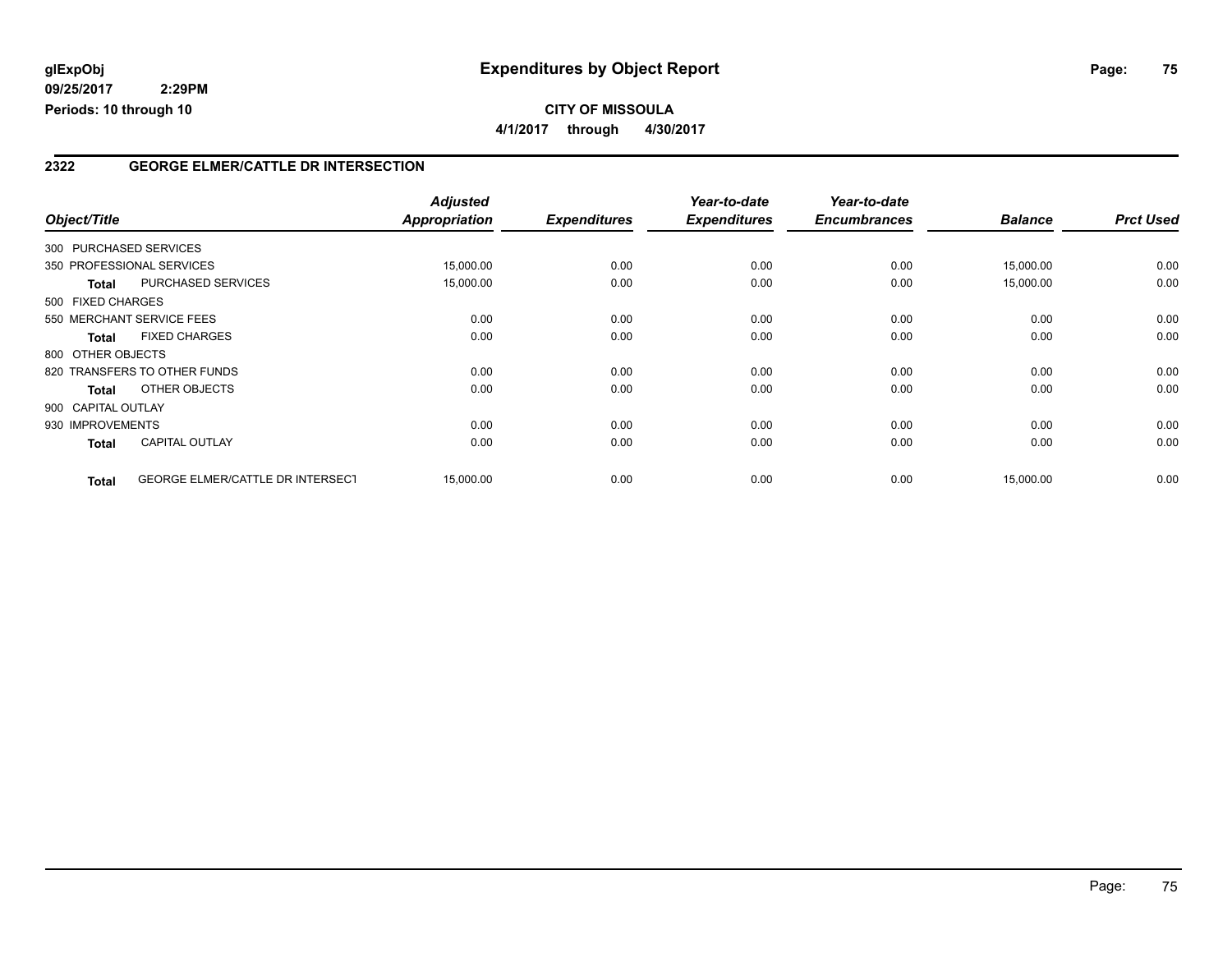**2365 PUBLIC ART FUND 220 MAYOR**

|                    |                              | <b>Adjusted</b>      |                     | Year-to-date        | Year-to-date        |                |                  |
|--------------------|------------------------------|----------------------|---------------------|---------------------|---------------------|----------------|------------------|
| Object/Title       |                              | <b>Appropriation</b> | <b>Expenditures</b> | <b>Expenditures</b> | <b>Encumbrances</b> | <b>Balance</b> | <b>Prct Used</b> |
|                    | 300 PURCHASED SERVICES       |                      |                     |                     |                     |                |                  |
|                    | 320 PRINTING & DUPLICATING   | 3,000.00             | 0.00                | 0.00                | 0.00                | 3,000.00       | 0.00             |
|                    | 350 PROFESSIONAL SERVICES    | 0.00                 | 95.00               | 362.17              | 0.00                | $-362.17$      | 0.00             |
|                    | 390 OTHER PURCHASED SERVICES | 23,320.00            | 0.00                | 0.00                | 0.00                | 23,320.00      | 0.00             |
| <b>Total</b>       | PURCHASED SERVICES           | 26,320.00            | 95.00               | 362.17              | 0.00                | 25,957.83      | 1.38             |
| 500 FIXED CHARGES  |                              |                      |                     |                     |                     |                |                  |
|                    | 550 MERCHANT SERVICE FEES    | 0.00                 | 0.00                | 0.00                | 0.00                | 0.00           | 0.00             |
| <b>Total</b>       | <b>FIXED CHARGES</b>         | 0.00                 | 0.00                | 0.00                | 0.00                | 0.00           | 0.00             |
| 800 OTHER OBJECTS  |                              |                      |                     |                     |                     |                |                  |
| 845 CONTINGENCY    |                              | 0.00                 | 0.00                | 0.00                | 0.00                | 0.00           | 0.00             |
| <b>Total</b>       | OTHER OBJECTS                | 0.00                 | 0.00                | 0.00                | 0.00                | 0.00           | 0.00             |
| 900 CAPITAL OUTLAY |                              |                      |                     |                     |                     |                |                  |
| 930 IMPROVEMENTS   |                              | 0.00                 | 0.00                | 5,000.00            | 0.00                | $-5,000.00$    | 0.00             |
| <b>Total</b>       | <b>CAPITAL OUTLAY</b>        | 0.00                 | 0.00                | 5,000.00            | 0.00                | $-5,000.00$    | 0.00             |
| <b>Total</b>       | <b>MAYOR</b>                 | 26,320.00            | 95.00               | 5,362.17            | 0.00                | 20,957.83      | 20.37            |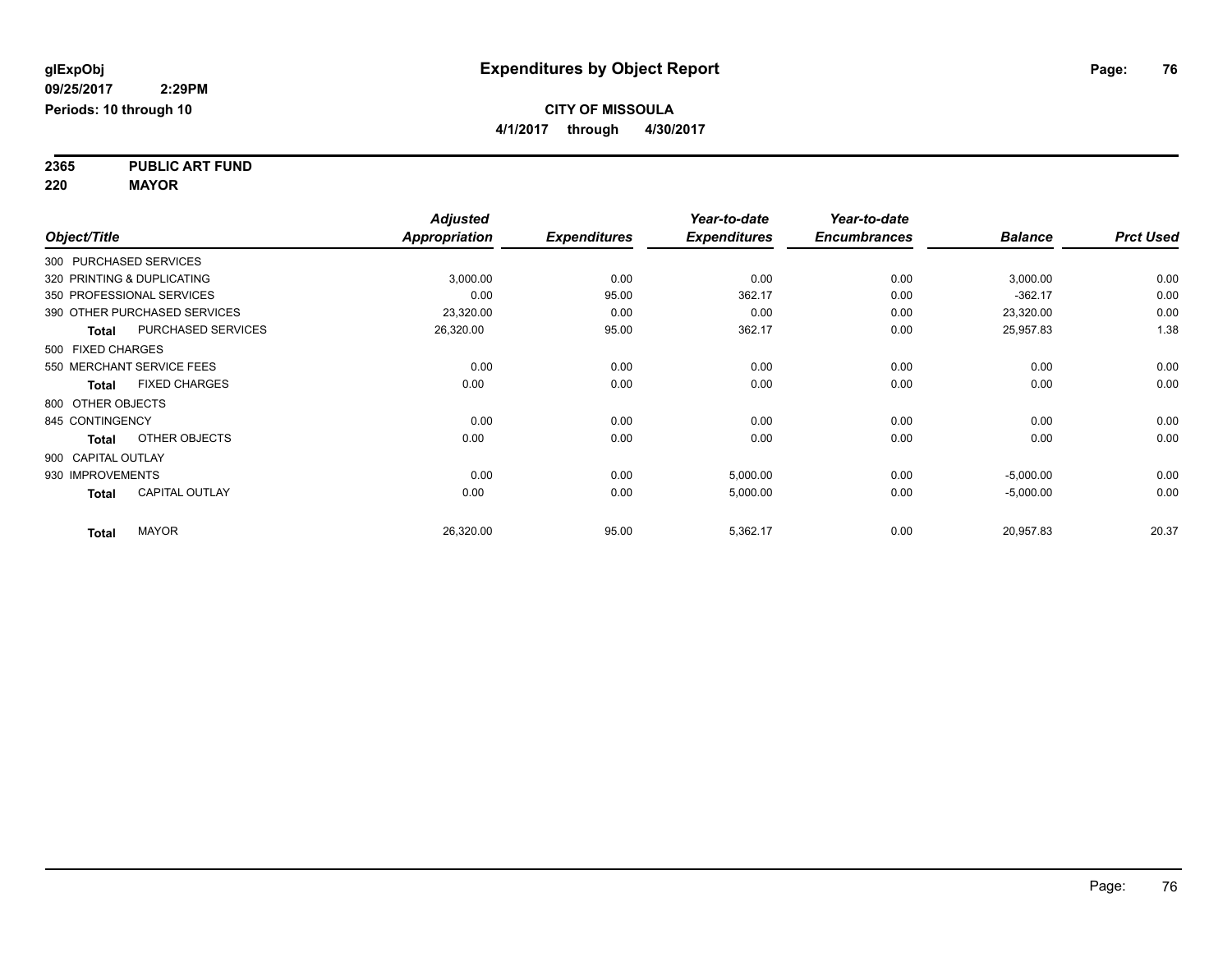#### **2365 PUBLIC ART FUND**

|                    |                              | <b>Adjusted</b>      |                     | Year-to-date        | Year-to-date        |                |                  |
|--------------------|------------------------------|----------------------|---------------------|---------------------|---------------------|----------------|------------------|
| Object/Title       |                              | <b>Appropriation</b> | <b>Expenditures</b> | <b>Expenditures</b> | <b>Encumbrances</b> | <b>Balance</b> | <b>Prct Used</b> |
|                    | 300 PURCHASED SERVICES       |                      |                     |                     |                     |                |                  |
|                    | 320 PRINTING & DUPLICATING   | 3,000.00             | 0.00                | 0.00                | 0.00                | 3,000.00       | 0.00             |
|                    | 350 PROFESSIONAL SERVICES    | 0.00                 | 95.00               | 362.17              | 0.00                | $-362.17$      | 0.00             |
|                    | 390 OTHER PURCHASED SERVICES | 23,320.00            | 0.00                | 0.00                | 0.00                | 23,320.00      | 0.00             |
| <b>Total</b>       | <b>PURCHASED SERVICES</b>    | 26,320.00            | 95.00               | 362.17              | 0.00                | 25,957.83      | 1.38             |
| 500 FIXED CHARGES  |                              |                      |                     |                     |                     |                |                  |
|                    | 550 MERCHANT SERVICE FEES    | 0.00                 | 0.00                | 0.00                | 0.00                | 0.00           | 0.00             |
| <b>Total</b>       | <b>FIXED CHARGES</b>         | 0.00                 | 0.00                | 0.00                | 0.00                | 0.00           | 0.00             |
| 800 OTHER OBJECTS  |                              |                      |                     |                     |                     |                |                  |
| 845 CONTINGENCY    |                              | 0.00                 | 0.00                | 0.00                | 0.00                | 0.00           | 0.00             |
| Total              | OTHER OBJECTS                | 0.00                 | 0.00                | 0.00                | 0.00                | 0.00           | 0.00             |
| 900 CAPITAL OUTLAY |                              |                      |                     |                     |                     |                |                  |
| 930 IMPROVEMENTS   |                              | 0.00                 | 0.00                | 5,000.00            | 0.00                | $-5,000.00$    | 0.00             |
| Total              | <b>CAPITAL OUTLAY</b>        | 0.00                 | 0.00                | 5,000.00            | 0.00                | $-5,000.00$    | 0.00             |
| <b>Total</b>       | PUBLIC ART FUND              | 26,320.00            | 95.00               | 5,362.17            | 0.00                | 20,957.83      | 20.37            |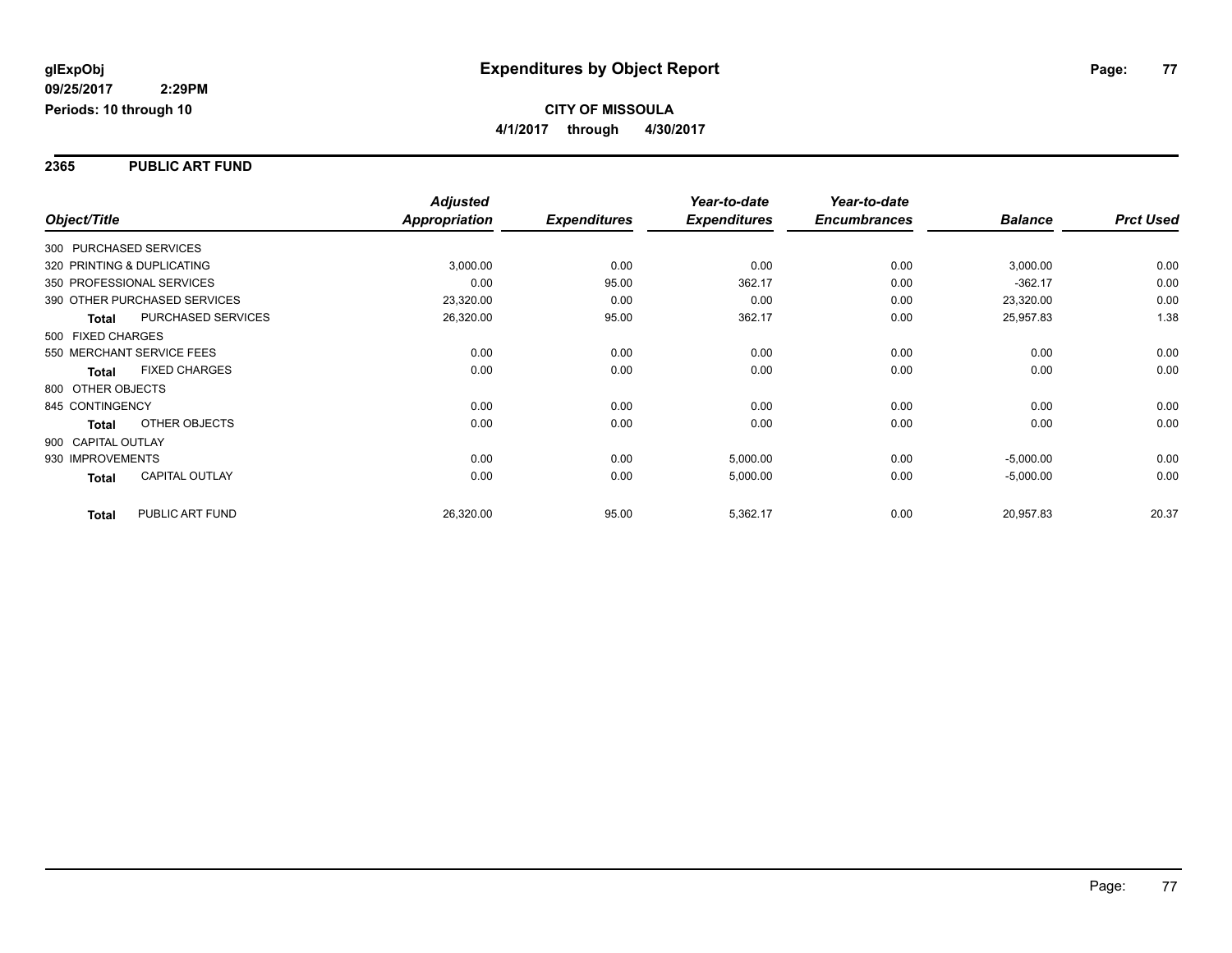**4/1/2017 through 4/30/2017**

# **2371 EMPLOYEE HEALTH INSURANCE LEVY FUND**

**390 NON-DEPARTMENTAL**

| Object/Title                         | <b>Adjusted</b><br><b>Appropriation</b> | <b>Expenditures</b> | Year-to-date<br><b>Expenditures</b> | Year-to-date<br><b>Encumbrances</b> | <b>Balance</b> | <b>Prct Used</b> |
|--------------------------------------|-----------------------------------------|---------------------|-------------------------------------|-------------------------------------|----------------|------------------|
| 500 FIXED CHARGES                    |                                         |                     |                                     |                                     |                |                  |
| 550 MERCHANT SERVICE FEES            | 0.00                                    | 0.00                | 0.00                                | 0.00                                | 0.00           | 0.00             |
| <b>FIXED CHARGES</b><br><b>Total</b> | 0.00                                    | 0.00                | 0.00                                | 0.00                                | 0.00           | 0.00             |
| 800 OTHER OBJECTS                    |                                         |                     |                                     |                                     |                |                  |
| 820 TRANSFERS TO OTHER FUNDS         | 4.525.00                                | 0.00                | 2.263.00                            | 0.00                                | 2.262.00       | 50.01            |
| OTHER OBJECTS<br><b>Total</b>        | 4.525.00                                | 0.00                | 2,263.00                            | 0.00                                | 2.262.00       | 50.01            |
| NON-DEPARTMENTAL<br><b>Total</b>     | 4.525.00                                | 0.00                | 2.263.00                            | 0.00                                | 2.262.00       | 50.01            |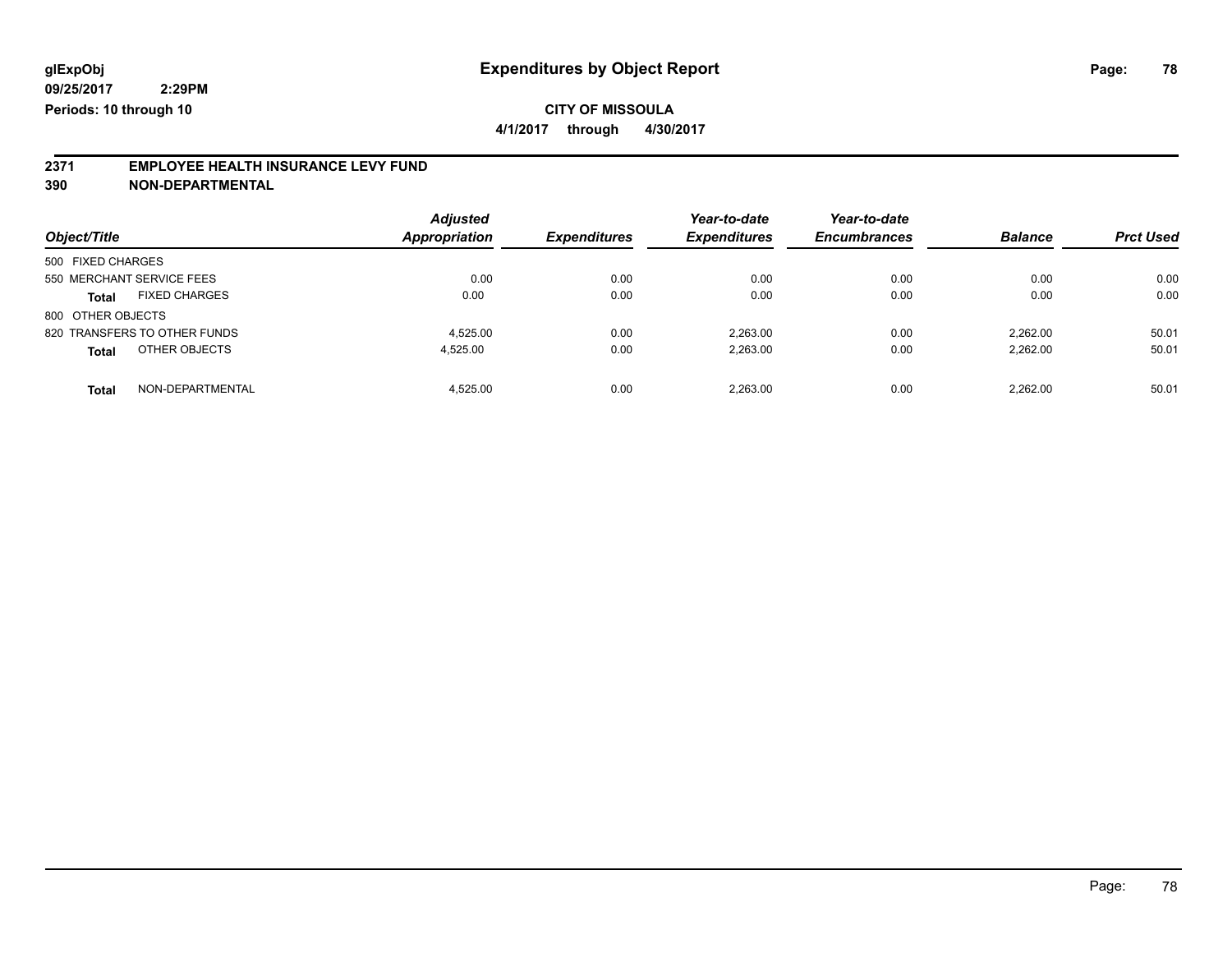#### **2371 EMPLOYEE HEALTH INSURANCE LEVY FUND**

|                           |                                  | <b>Adjusted</b>      |                     | Year-to-date        | Year-to-date        |                |                  |
|---------------------------|----------------------------------|----------------------|---------------------|---------------------|---------------------|----------------|------------------|
| Object/Title              |                                  | <b>Appropriation</b> | <b>Expenditures</b> | <b>Expenditures</b> | <b>Encumbrances</b> | <b>Balance</b> | <b>Prct Used</b> |
| 500 FIXED CHARGES         |                                  |                      |                     |                     |                     |                |                  |
| 550 MERCHANT SERVICE FEES |                                  | 0.00                 | 0.00                | 0.00                | 0.00                | 0.00           | 0.00             |
| <b>Total</b>              | <b>FIXED CHARGES</b>             | 0.00                 | 0.00                | 0.00                | 0.00                | 0.00           | 0.00             |
| 800 OTHER OBJECTS         |                                  |                      |                     |                     |                     |                |                  |
|                           | 820 TRANSFERS TO OTHER FUNDS     | 4.525.00             | 0.00                | 2.263.00            | 0.00                | 2.262.00       | 50.01            |
| <b>Total</b>              | OTHER OBJECTS                    | 4.525.00             | 0.00                | 2.263.00            | 0.00                | 2.262.00       | 50.01            |
| <b>Total</b>              | EMPLOYEE HEALTH INSURANCE LEVY F | 4.525.00             | 0.00                | 2.263.00            | 0.00                | 2.262.00       | 50.01            |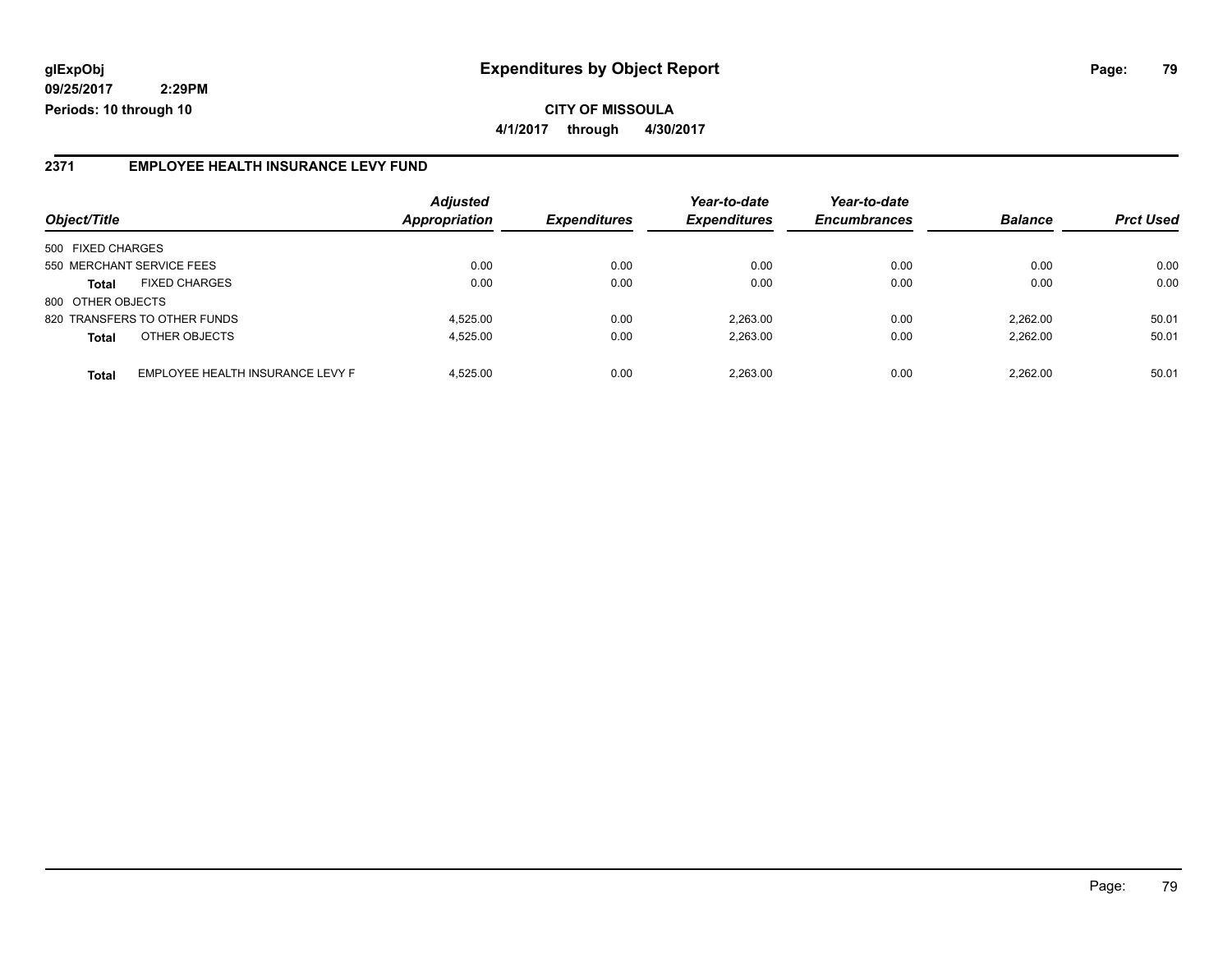**4/1/2017 through 4/30/2017**

**2372 PERMISSIVE MEDICAL LEVY**

**390 NON-DEPARTMENTAL**

| Object/Title                         | <b>Adjusted</b><br>Appropriation | <b>Expenditures</b> | Year-to-date<br><b>Expenditures</b> | Year-to-date<br><b>Encumbrances</b> | <b>Balance</b> | <b>Prct Used</b> |
|--------------------------------------|----------------------------------|---------------------|-------------------------------------|-------------------------------------|----------------|------------------|
| 500 FIXED CHARGES                    |                                  |                     |                                     |                                     |                |                  |
| 550 MERCHANT SERVICE FEES            | 0.00                             | 0.00                | 0.00                                | 0.00                                | 0.00           | 0.00             |
| <b>FIXED CHARGES</b><br><b>Total</b> | 0.00                             | 0.00                | 0.00                                | 0.00                                | 0.00           | 0.00             |
| 800 OTHER OBJECTS                    |                                  |                     |                                     |                                     |                |                  |
| 820 TRANSFERS TO OTHER FUNDS         | 4.774.150.00                     | 0.00                | 2.387.075.00                        | 0.00                                | 2,387,075.00   | 50.00            |
| OTHER OBJECTS<br><b>Total</b>        | 4,774,150.00                     | 0.00                | 2,387,075.00                        | 0.00                                | 2,387,075.00   | 50.00            |
| NON-DEPARTMENTAL<br><b>Total</b>     | 4.774.150.00                     | 0.00                | 2,387,075.00                        | 0.00                                | 2,387,075.00   | 50.00            |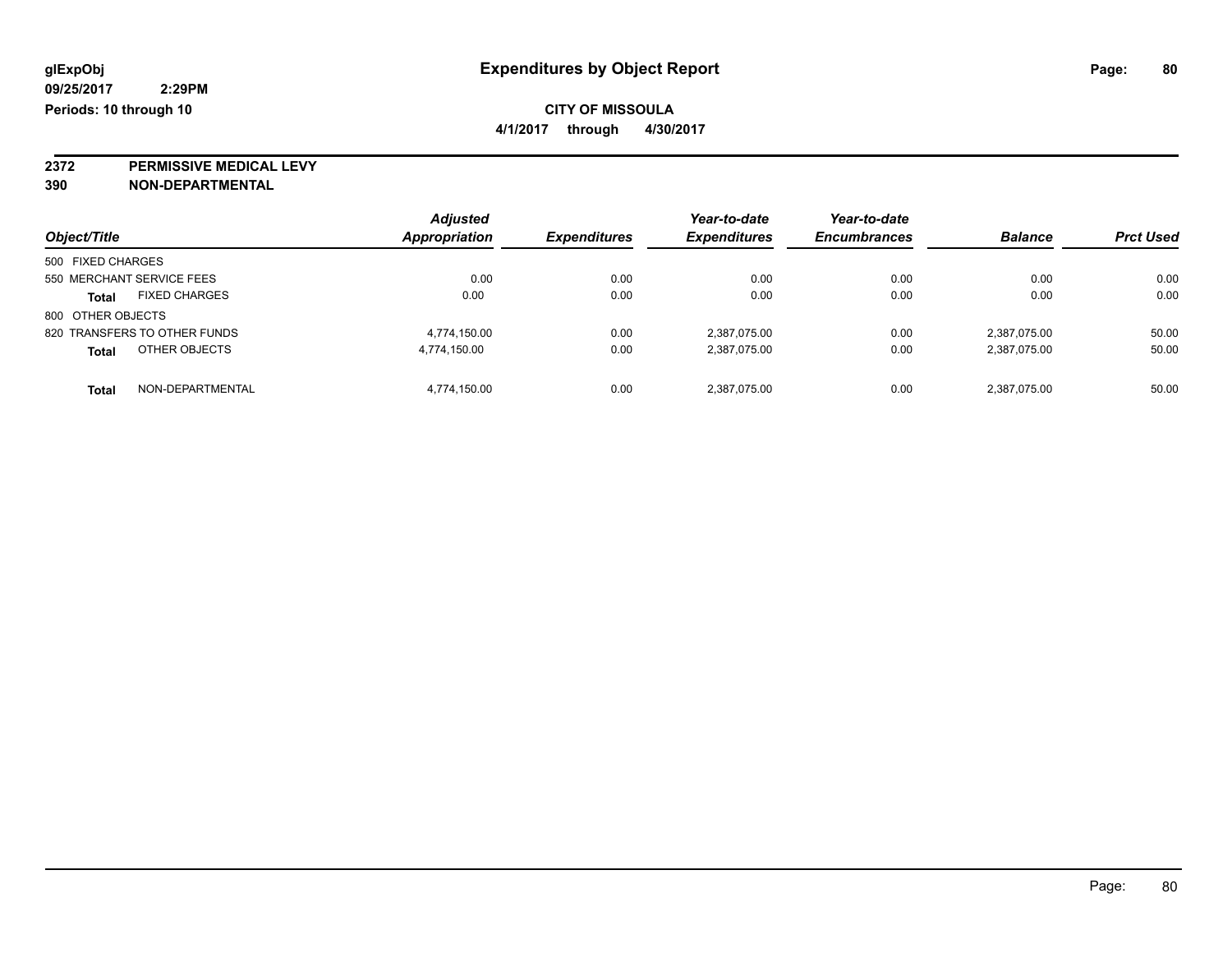#### **2372 PERMISSIVE MEDICAL LEVY**

| Object/Title                            | <b>Adjusted</b><br>Appropriation | <b>Expenditures</b> | Year-to-date<br><b>Expenditures</b> | Year-to-date<br><b>Encumbrances</b> | <b>Balance</b> | <b>Prct Used</b> |
|-----------------------------------------|----------------------------------|---------------------|-------------------------------------|-------------------------------------|----------------|------------------|
|                                         |                                  |                     |                                     |                                     |                |                  |
| 500 FIXED CHARGES                       |                                  |                     |                                     |                                     |                |                  |
| 550 MERCHANT SERVICE FEES               | 0.00                             | 0.00                | 0.00                                | 0.00                                | 0.00           | 0.00             |
| <b>FIXED CHARGES</b><br><b>Total</b>    | 0.00                             | 0.00                | 0.00                                | 0.00                                | 0.00           | 0.00             |
| 800 OTHER OBJECTS                       |                                  |                     |                                     |                                     |                |                  |
| 820 TRANSFERS TO OTHER FUNDS            | 4,774,150.00                     | 0.00                | 2,387,075.00                        | 0.00                                | 2,387,075.00   | 50.00            |
| OTHER OBJECTS<br><b>Total</b>           | 4,774,150.00                     | 0.00                | 2,387,075.00                        | 0.00                                | 2,387,075.00   | 50.00            |
| PERMISSIVE MEDICAL LEVY<br><b>Total</b> | 4,774,150.00                     | 0.00                | 2,387,075.00                        | 0.00                                | 2,387,075.00   | 50.00            |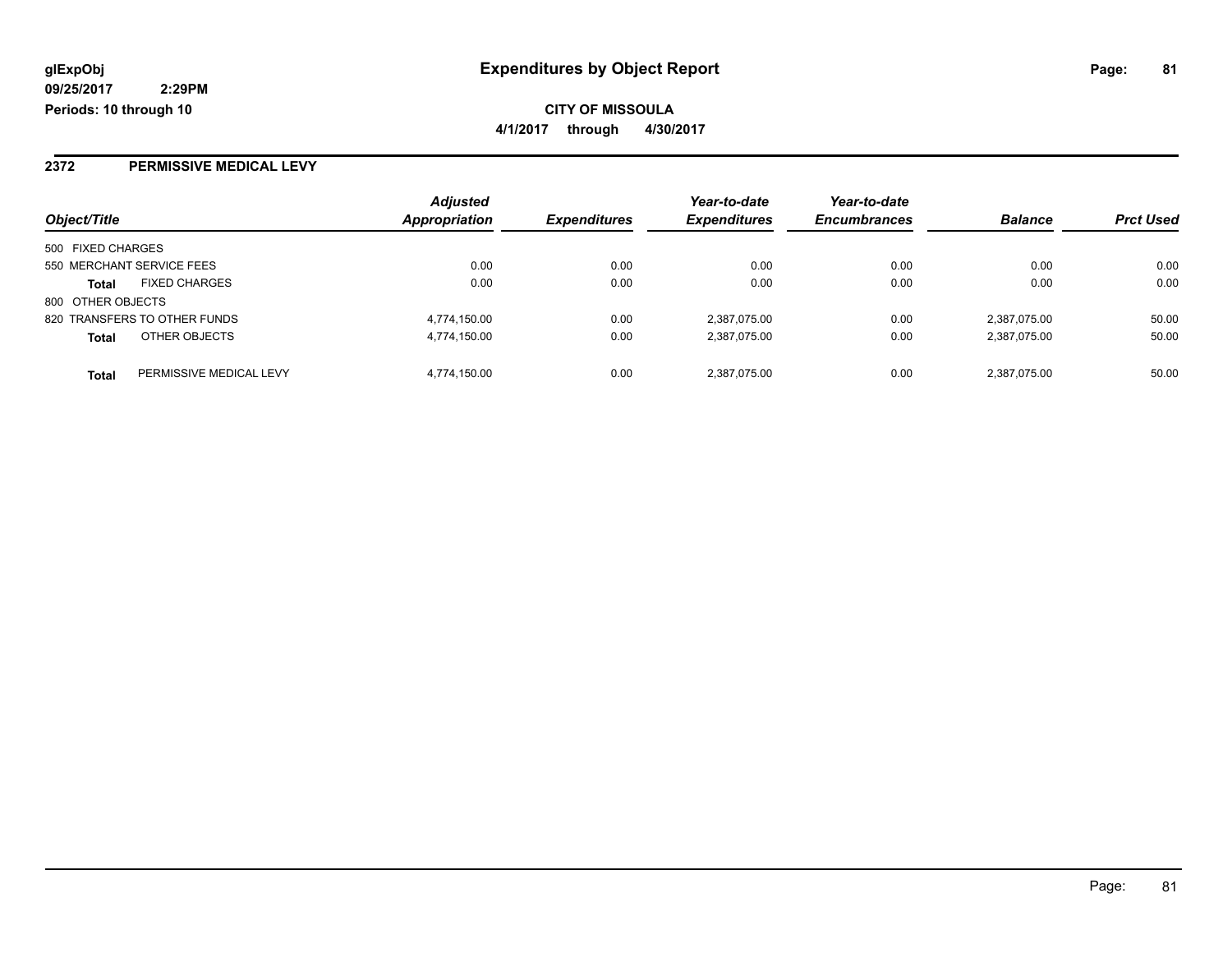**4/1/2017 through 4/30/2017**

# **2389 CABLE TELEVISION FRANCHISE FUND**

**390 NON-DEPARTMENTAL**

|                        |                                     | <b>Adjusted</b> |                     | Year-to-date        | Year-to-date        |                |                  |
|------------------------|-------------------------------------|-----------------|---------------------|---------------------|---------------------|----------------|------------------|
| Object/Title           |                                     | Appropriation   | <b>Expenditures</b> | <b>Expenditures</b> | <b>Encumbrances</b> | <b>Balance</b> | <b>Prct Used</b> |
| 300 PURCHASED SERVICES |                                     |                 |                     |                     |                     |                |                  |
|                        | 330 PUBLICITY, SUBSCRIPTIONS & DUES | 0.00            | 0.00                | 0.00                | 0.00                | 0.00           | 0.00             |
|                        | 350 PROFESSIONAL SERVICES           | 20,288.00       | 0.00                | 12,900.00           | 0.00                | 7,388.00       | 63.58            |
|                        | 360 REPAIR & MAINTENANCE            | 0.00            | 0.00                | 0.00                | 0.00                | 0.00           | 0.00             |
| 370 TRAVEL             |                                     | 1,000.00        | 0.00                | 0.00                | 0.00                | 1,000.00       | 0.00             |
| 380 TRAINING           |                                     | 1,000.00        | 0.00                | 0.00                | 0.00                | 1,000.00       | 0.00             |
| <b>Total</b>           | <b>PURCHASED SERVICES</b>           | 22,288.00       | 0.00                | 12,900.00           | 0.00                | 9,388.00       | 57.88            |
| 500 FIXED CHARGES      |                                     |                 |                     |                     |                     |                |                  |
|                        | 550 MERCHANT SERVICE FEES           | 0.00            | 0.00                | 0.00                | 0.00                | 0.00           | 0.00             |
| <b>Total</b>           | <b>FIXED CHARGES</b>                | 0.00            | 0.00                | 0.00                | 0.00                | 0.00           | 0.00             |
|                        | 700 GRANTS & CONTRIBUTIONS          |                 |                     |                     |                     |                |                  |
|                        | 700 GRANTS & CONTRIBUTIONS          | 390,000.00      | 120,000.00          | 360,000.00          | 0.00                | 30,000.00      | 92.31            |
| <b>Total</b>           | <b>GRANTS &amp; CONTRIBUTIONS</b>   | 390,000.00      | 120,000.00          | 360,000.00          | 0.00                | 30,000.00      | 92.31            |
| 800 OTHER OBJECTS      |                                     |                 |                     |                     |                     |                |                  |
|                        | 820 TRANSFERS TO OTHER FUNDS        | 301,433.00      | 0.00                | 150.717.00          | 0.00                | 150,716.00     | 50.00            |
| 845 CONTINGENCY        |                                     | 0.00            | 0.00                | 0.00                | 0.00                | 0.00           | 0.00             |
| <b>Total</b>           | OTHER OBJECTS                       | 301,433.00      | 0.00                | 150,717.00          | 0.00                | 150,716.00     | 50.00            |
| 900 CAPITAL OUTLAY     |                                     |                 |                     |                     |                     |                |                  |
|                        | 940 MACHINERY & EQUIPMENT           | 37,567.00       | 0.00                | 14,120.76           | 0.00                | 23,446.24      | 37.59            |
| <b>Total</b>           | CAPITAL OUTLAY                      | 37,567.00       | 0.00                | 14,120.76           | 0.00                | 23,446.24      | 37.59            |
| <b>Total</b>           | NON-DEPARTMENTAL                    | 751,288.00      | 120,000.00          | 537,737.76          | 0.00                | 213,550.24     | 71.58            |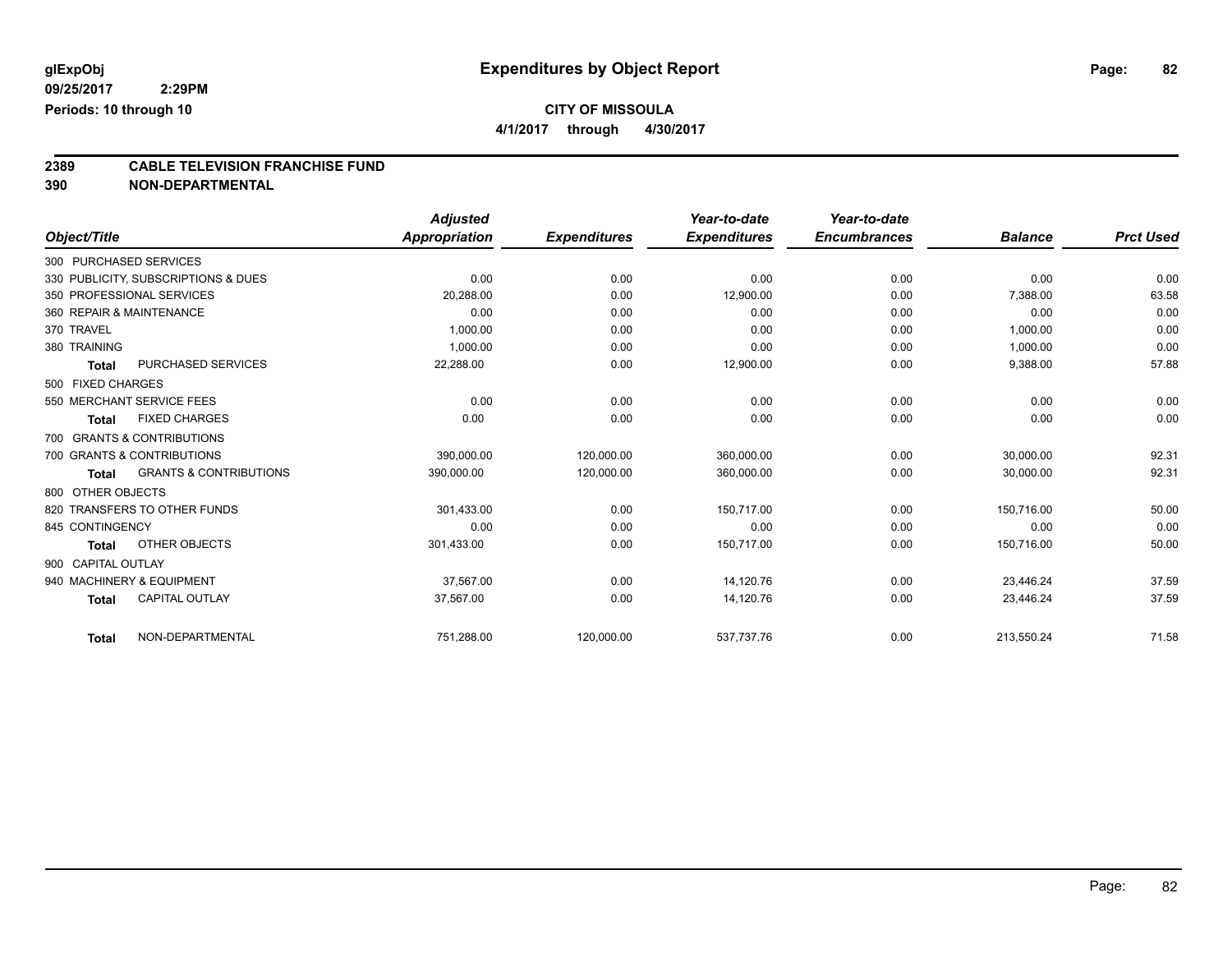### **CITY OF MISSOULA 4/1/2017 through 4/30/2017**

#### **2389 CABLE TELEVISION FRANCHISE FUND**

|                          |                                     | <b>Adjusted</b> |                     | Year-to-date        | Year-to-date        |                |                  |
|--------------------------|-------------------------------------|-----------------|---------------------|---------------------|---------------------|----------------|------------------|
| Object/Title             |                                     | Appropriation   | <b>Expenditures</b> | <b>Expenditures</b> | <b>Encumbrances</b> | <b>Balance</b> | <b>Prct Used</b> |
| 300 PURCHASED SERVICES   |                                     |                 |                     |                     |                     |                |                  |
|                          | 330 PUBLICITY, SUBSCRIPTIONS & DUES | 0.00            | 0.00                | 0.00                | 0.00                | 0.00           | 0.00             |
|                          | 350 PROFESSIONAL SERVICES           | 20,288.00       | 0.00                | 12,900.00           | 0.00                | 7,388.00       | 63.58            |
| 360 REPAIR & MAINTENANCE |                                     | 0.00            | 0.00                | 0.00                | 0.00                | 0.00           | 0.00             |
| 370 TRAVEL               |                                     | 1,000.00        | 0.00                | 0.00                | 0.00                | 1,000.00       | 0.00             |
| 380 TRAINING             |                                     | 1,000.00        | 0.00                | 0.00                | 0.00                | 1,000.00       | 0.00             |
| <b>Total</b>             | <b>PURCHASED SERVICES</b>           | 22,288.00       | 0.00                | 12,900.00           | 0.00                | 9,388.00       | 57.88            |
| 500 FIXED CHARGES        |                                     |                 |                     |                     |                     |                |                  |
|                          | 550 MERCHANT SERVICE FEES           | 0.00            | 0.00                | 0.00                | 0.00                | 0.00           | 0.00             |
| <b>Total</b>             | <b>FIXED CHARGES</b>                | 0.00            | 0.00                | 0.00                | 0.00                | 0.00           | 0.00             |
|                          | 700 GRANTS & CONTRIBUTIONS          |                 |                     |                     |                     |                |                  |
|                          | 700 GRANTS & CONTRIBUTIONS          | 390,000.00      | 120,000.00          | 360,000.00          | 0.00                | 30,000.00      | 92.31            |
| <b>Total</b>             | <b>GRANTS &amp; CONTRIBUTIONS</b>   | 390,000.00      | 120,000.00          | 360,000.00          | 0.00                | 30,000.00      | 92.31            |
| 800 OTHER OBJECTS        |                                     |                 |                     |                     |                     |                |                  |
|                          | 820 TRANSFERS TO OTHER FUNDS        | 301,433.00      | 0.00                | 150,717.00          | 0.00                | 150,716.00     | 50.00            |
| 845 CONTINGENCY          |                                     | 0.00            | 0.00                | 0.00                | 0.00                | 0.00           | 0.00             |
| Total                    | OTHER OBJECTS                       | 301,433.00      | 0.00                | 150,717.00          | 0.00                | 150,716.00     | 50.00            |
| 900 CAPITAL OUTLAY       |                                     |                 |                     |                     |                     |                |                  |
|                          | 940 MACHINERY & EQUIPMENT           | 37,567.00       | 0.00                | 14,120.76           | 0.00                | 23,446.24      | 37.59            |
| <b>Total</b>             | <b>CAPITAL OUTLAY</b>               | 37,567.00       | 0.00                | 14,120.76           | 0.00                | 23,446.24      | 37.59            |
| <b>Total</b>             | CABLE TELEVISION FRANCHISE FUND     | 751,288.00      | 120,000.00          | 537,737.76          | 0.00                | 213,550.24     | 71.58            |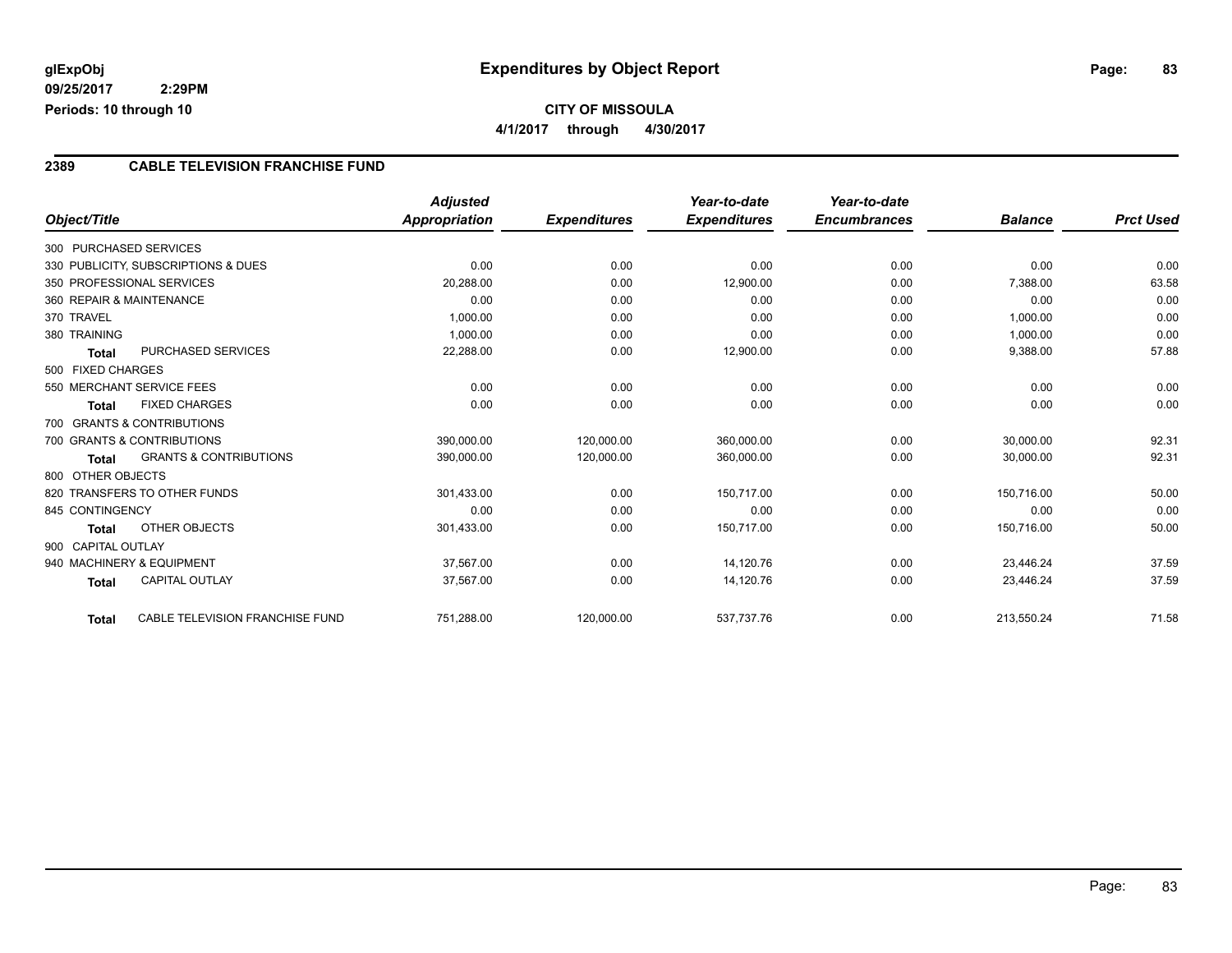**4/1/2017 through 4/30/2017**

**2390 DRUG FORFEITURE FUND**

**290 POLICE**

|                                            | <b>Adjusted</b>      |                     | Year-to-date        | Year-to-date        |                |                  |
|--------------------------------------------|----------------------|---------------------|---------------------|---------------------|----------------|------------------|
| Object/Title                               | <b>Appropriation</b> | <b>Expenditures</b> | <b>Expenditures</b> | <b>Encumbrances</b> | <b>Balance</b> | <b>Prct Used</b> |
| 100 PERSONAL SERVICES                      |                      |                     |                     |                     |                |                  |
| 110 SALARIES AND WAGES                     | 0.00                 | 0.00                | 0.00                | 0.00                | 0.00           | 0.00             |
| 120 OVERTIME                               | 0.00                 | 0.00                | 0.00                | 0.00                | 0.00           | 0.00             |
| 140 EMPLOYER CONTRIBUTIONS                 | 0.00                 | 0.00                | 0.00                | 0.00                | 0.00           | 0.00             |
| PERSONAL SERVICES<br>Total                 | 0.00                 | 0.00                | 0.00                | 0.00                | 0.00           | 0.00             |
| 200 SUPPLIES                               |                      |                     |                     |                     |                |                  |
| 210 OFFICE SUPPLIES                        | 0.00                 | 0.00                | 0.00                | 0.00                | 0.00           | 0.00             |
| 220 OPERATING SUPPLIES                     | 3,000.00             | 666.94              | 3,624.47            | 0.00                | $-624.47$      | 120.82           |
| 230 REPAIR/MAINTENANCE                     | 3,000.00             | 0.00                | 0.00                | 0.00                | 3,000.00       | 0.00             |
| 231 GASOLINE                               | 500.00               | 0.00                | 0.00                | 0.00                | 500.00         | 0.00             |
| 240 OTHER SUPPLIES                         | 0.00                 | 0.00                | 0.00                | 0.00                | 0.00           | 0.00             |
| <b>SUPPLIES</b><br>Total                   | 6,500.00             | 666.94              | 3,624.47            | 0.00                | 2,875.53       | 55.76            |
| 300 PURCHASED SERVICES                     |                      |                     |                     |                     |                |                  |
| 310 COMMUNICATIONS                         | 500.00               | 0.00                | 0.00                | 0.00                | 500.00         | 0.00             |
| 320 PRINTING & DUPLICATING                 | 300.00               | 0.00                | 0.00                | 0.00                | 300.00         | 0.00             |
| 330 PUBLICITY, SUBSCRIPTIONS & DUES        | 0.00                 | 0.00                | 0.00                | 0.00                | 0.00           | 0.00             |
| 344 TELEPHONE SERVICE                      | 0.00                 | 0.00                | 0.00                | 0.00                | 0.00           | 0.00             |
| 350 PROFESSIONAL SERVICES                  | 0.00                 | 249.00              | 2,997.70            | 0.00                | $-2,997.70$    | 0.00             |
| 360 REPAIR & MAINTENANCE                   | 500.00               | 0.00                | 0.00                | 0.00                | 500.00         | 0.00             |
| 370 TRAVEL                                 | 2.000.00             | 2.224.37            | 3,724.37            | 0.00                | $-1,724.37$    | 186.22           |
| 380 TRAINING                               | 1,500.00             | 0.00                | 0.00                | 0.00                | 1,500.00       | 0.00             |
| 390 OTHER PURCHASED SERVICES               | 500.00               | 0.00                | 0.00                | 0.00                | 500.00         | 0.00             |
| PURCHASED SERVICES<br>Total                | 5,300.00             | 2,473.37            | 6,722.07            | 0.00                | $-1,422.07$    | 126.83           |
| 500 FIXED CHARGES                          |                      |                     |                     |                     |                |                  |
| 500 FIXED CHARGES                          | 1,000.00             | 0.00                | 0.00                | 0.00                | 1,000.00       | 0.00             |
| 550 MERCHANT SERVICE FEES                  | 0.00                 | 0.00                | 0.00                | 0.00                | 0.00           | 0.00             |
| <b>FIXED CHARGES</b><br>Total              | 1,000.00             | 0.00                | 0.00                | 0.00                | 1,000.00       | 0.00             |
| 700 GRANTS & CONTRIBUTIONS                 |                      |                     |                     |                     |                |                  |
| 700 GRANTS & CONTRIBUTIONS                 | 0.00                 | 0.00                | 0.00                | 0.00                | 0.00           | 0.00             |
| <b>GRANTS &amp; CONTRIBUTIONS</b><br>Total | 0.00                 | 0.00                | 0.00                | 0.00                | 0.00           | 0.00             |
| 800 OTHER OBJECTS                          |                      |                     |                     |                     |                |                  |
| 820 TRANSFERS TO OTHER FUNDS               | 0.00                 | 0.00                | 0.00                | 0.00                | 0.00           | 0.00             |
| 845 CONTINGENCY                            | 0.00                 | 0.00                | 0.00                | 0.00                | 0.00           | 0.00             |
|                                            |                      |                     |                     |                     |                |                  |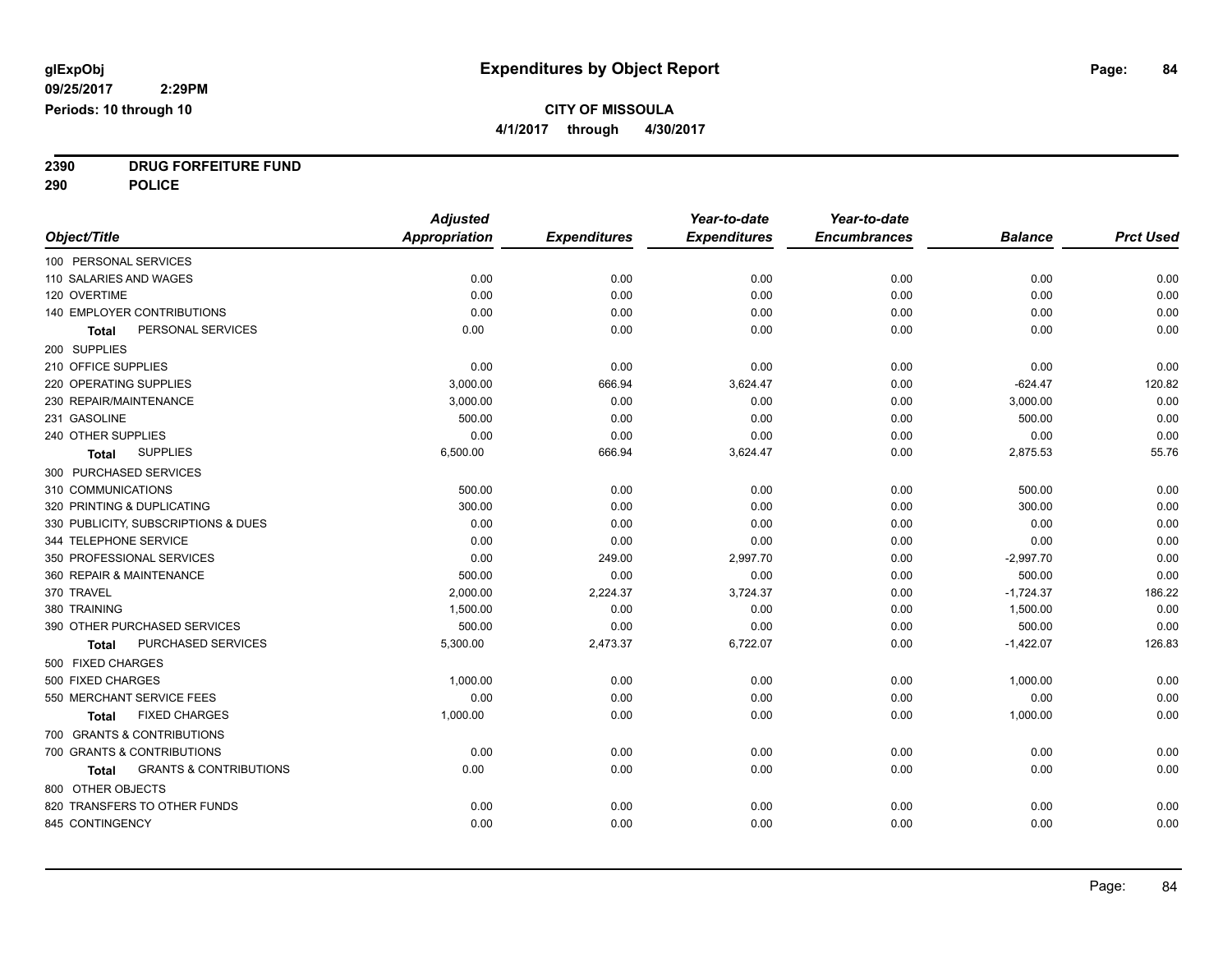#### **CITY OF MISSOULA 4/1/2017 through 4/30/2017**

**2390 DRUG FORFEITURE FUND**

**290 POLICE**

|                    |                           | <b>Adjusted</b>      |                     | Year-to-date        | Year-to-date        |                |                  |
|--------------------|---------------------------|----------------------|---------------------|---------------------|---------------------|----------------|------------------|
| Object/Title       |                           | <b>Appropriation</b> | <b>Expenditures</b> | <b>Expenditures</b> | <b>Encumbrances</b> | <b>Balance</b> | <b>Prct Used</b> |
| <b>Total</b>       | OTHER OBJECTS             | 0.00                 | 0.00                | 0.00                | 0.00                | 0.00           | 0.00             |
| 900 CAPITAL OUTLAY |                           |                      |                     |                     |                     |                |                  |
| 930 IMPROVEMENTS   |                           | 0.00                 | 0.00                | 0.00                | 0.00                | 0.00           | 0.00             |
|                    | 940 MACHINERY & EQUIPMENT | 5,000.00             | 0.00                | 0.00                | 0.00                | 5,000.00       | 0.00             |
| <b>Total</b>       | <b>CAPITAL OUTLAY</b>     | 5.000.00             | 0.00                | 0.00                | 0.00                | 5,000.00       | 0.00             |
| <b>Total</b>       | <b>POLICE</b>             | 17,800.00            | 3.140.31            | 10.346.54           | 0.00                | 7.453.46       | 58.13            |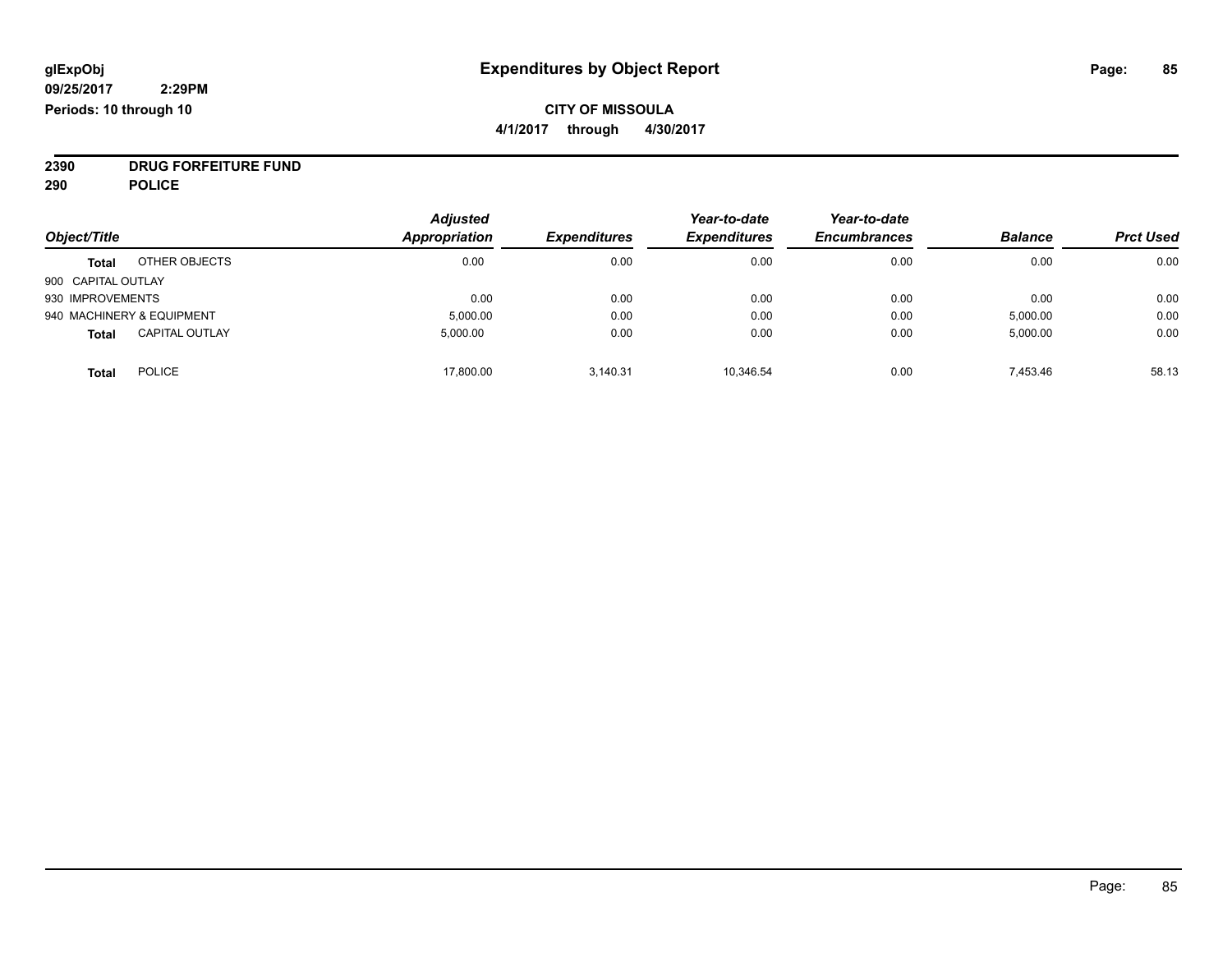**CITY OF MISSOULA 4/1/2017 through 4/30/2017**

#### **2390 DRUG FORFEITURE FUND**

|                                            | <b>Adjusted</b>      |                     | Year-to-date        | Year-to-date        |                |                  |
|--------------------------------------------|----------------------|---------------------|---------------------|---------------------|----------------|------------------|
| Object/Title                               | <b>Appropriation</b> | <b>Expenditures</b> | <b>Expenditures</b> | <b>Encumbrances</b> | <b>Balance</b> | <b>Prct Used</b> |
| 100 PERSONAL SERVICES                      |                      |                     |                     |                     |                |                  |
| 110 SALARIES AND WAGES                     | 0.00                 | 0.00                | 0.00                | 0.00                | 0.00           | 0.00             |
| 120 OVERTIME                               | 0.00                 | 0.00                | 0.00                | 0.00                | 0.00           | 0.00             |
| 140 EMPLOYER CONTRIBUTIONS                 | 0.00                 | 0.00                | 0.00                | 0.00                | 0.00           | 0.00             |
| PERSONAL SERVICES<br><b>Total</b>          | 0.00                 | 0.00                | 0.00                | 0.00                | 0.00           | 0.00             |
| 200 SUPPLIES                               |                      |                     |                     |                     |                |                  |
| 210 OFFICE SUPPLIES                        | 0.00                 | 0.00                | 0.00                | 0.00                | 0.00           | 0.00             |
| 220 OPERATING SUPPLIES                     | 3,000.00             | 666.94              | 3,624.47            | 0.00                | $-624.47$      | 120.82           |
| 230 REPAIR/MAINTENANCE                     | 3,000.00             | 0.00                | 0.00                | 0.00                | 3,000.00       | 0.00             |
| 231 GASOLINE                               | 500.00               | 0.00                | 0.00                | 0.00                | 500.00         | 0.00             |
| 240 OTHER SUPPLIES                         | 0.00                 | 0.00                | 0.00                | 0.00                | 0.00           | 0.00             |
| <b>SUPPLIES</b><br><b>Total</b>            | 6,500.00             | 666.94              | 3,624.47            | 0.00                | 2,875.53       | 55.76            |
| 300 PURCHASED SERVICES                     |                      |                     |                     |                     |                |                  |
| 310 COMMUNICATIONS                         | 500.00               | 0.00                | 0.00                | 0.00                | 500.00         | 0.00             |
| 320 PRINTING & DUPLICATING                 | 300.00               | 0.00                | 0.00                | 0.00                | 300.00         | 0.00             |
| 330 PUBLICITY, SUBSCRIPTIONS & DUES        | 0.00                 | 0.00                | 0.00                | 0.00                | 0.00           | 0.00             |
| 344 TELEPHONE SERVICE                      | 0.00                 | 0.00                | 0.00                | 0.00                | 0.00           | 0.00             |
| 350 PROFESSIONAL SERVICES                  | 0.00                 | 249.00              | 2,997.70            | 0.00                | $-2,997.70$    | 0.00             |
| 360 REPAIR & MAINTENANCE                   | 500.00               | 0.00                | 0.00                | 0.00                | 500.00         | 0.00             |
| 370 TRAVEL                                 | 2,000.00             | 2,224.37            | 3,724.37            | 0.00                | $-1,724.37$    | 186.22           |
| 380 TRAINING                               | 1,500.00             | 0.00                | 0.00                | 0.00                | 1,500.00       | 0.00             |
| 390 OTHER PURCHASED SERVICES               | 500.00               | 0.00                | 0.00                | 0.00                | 500.00         | 0.00             |
| PURCHASED SERVICES<br>Total                | 5,300.00             | 2,473.37            | 6,722.07            | 0.00                | $-1,422.07$    | 126.83           |
| 500 FIXED CHARGES                          |                      |                     |                     |                     |                |                  |
| 500 FIXED CHARGES                          | 1,000.00             | 0.00                | 0.00                | 0.00                | 1,000.00       | 0.00             |
| 550 MERCHANT SERVICE FEES                  | 0.00                 | 0.00                | 0.00                | 0.00                | 0.00           | 0.00             |
| <b>FIXED CHARGES</b><br>Total              | 1,000.00             | 0.00                | 0.00                | 0.00                | 1,000.00       | 0.00             |
| 700 GRANTS & CONTRIBUTIONS                 |                      |                     |                     |                     |                |                  |
| 700 GRANTS & CONTRIBUTIONS                 | 0.00                 | 0.00                | 0.00                | 0.00                | 0.00           | 0.00             |
| <b>GRANTS &amp; CONTRIBUTIONS</b><br>Total | 0.00                 | 0.00                | 0.00                | 0.00                | 0.00           | 0.00             |
| 800 OTHER OBJECTS                          |                      |                     |                     |                     |                |                  |
| 820 TRANSFERS TO OTHER FUNDS               | 0.00                 | 0.00                | 0.00                | 0.00                | 0.00           | 0.00             |
| 845 CONTINGENCY                            | 0.00                 | 0.00                | 0.00                | 0.00                | 0.00           | 0.00             |
| OTHER OBJECTS<br>Total                     | 0.00                 | 0.00                | 0.00                | 0.00                | 0.00           | 0.00             |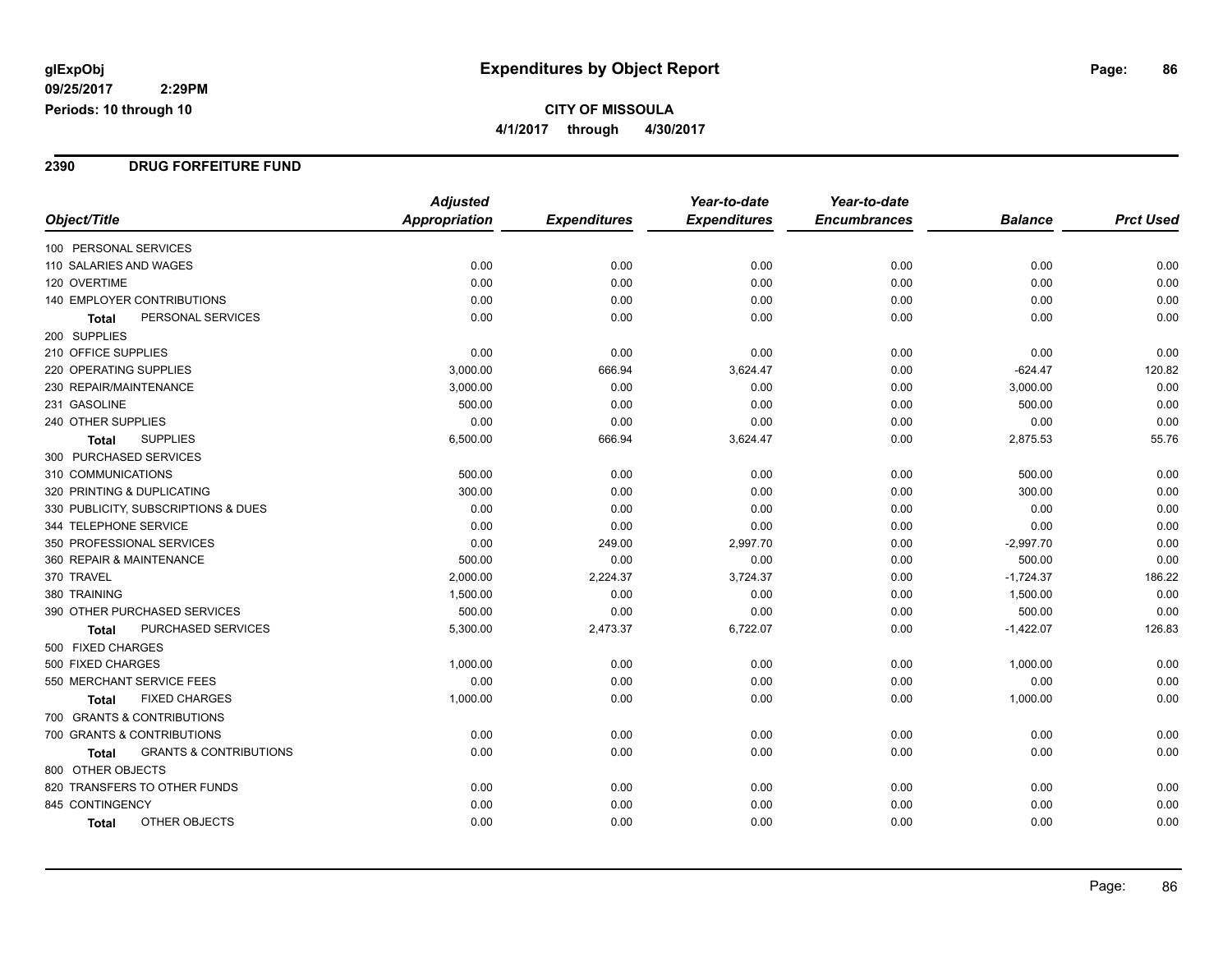#### **2390 DRUG FORFEITURE FUND**

| Object/Title                         | <b>Adjusted</b><br>Appropriation | <b>Expenditures</b> | Year-to-date<br><b>Expenditures</b> | Year-to-date<br><b>Encumbrances</b> | <b>Balance</b> | <b>Prct Used</b> |
|--------------------------------------|----------------------------------|---------------------|-------------------------------------|-------------------------------------|----------------|------------------|
| 900 CAPITAL OUTLAY                   |                                  |                     |                                     |                                     |                |                  |
| 930 IMPROVEMENTS                     | 0.00                             | 0.00                | 0.00                                | 0.00                                | 0.00           | 0.00             |
| 940 MACHINERY & EQUIPMENT            | 5,000.00                         | 0.00                | 0.00                                | 0.00                                | 5,000.00       | 0.00             |
| <b>CAPITAL OUTLAY</b><br>Total       | 5.000.00                         | 0.00                | 0.00                                | 0.00                                | 5,000.00       | 0.00             |
| DRUG FORFEITURE FUND<br><b>Total</b> | 17.800.00                        | 3.140.31            | 10.346.54                           | 0.00                                | 7.453.46       | 58.13            |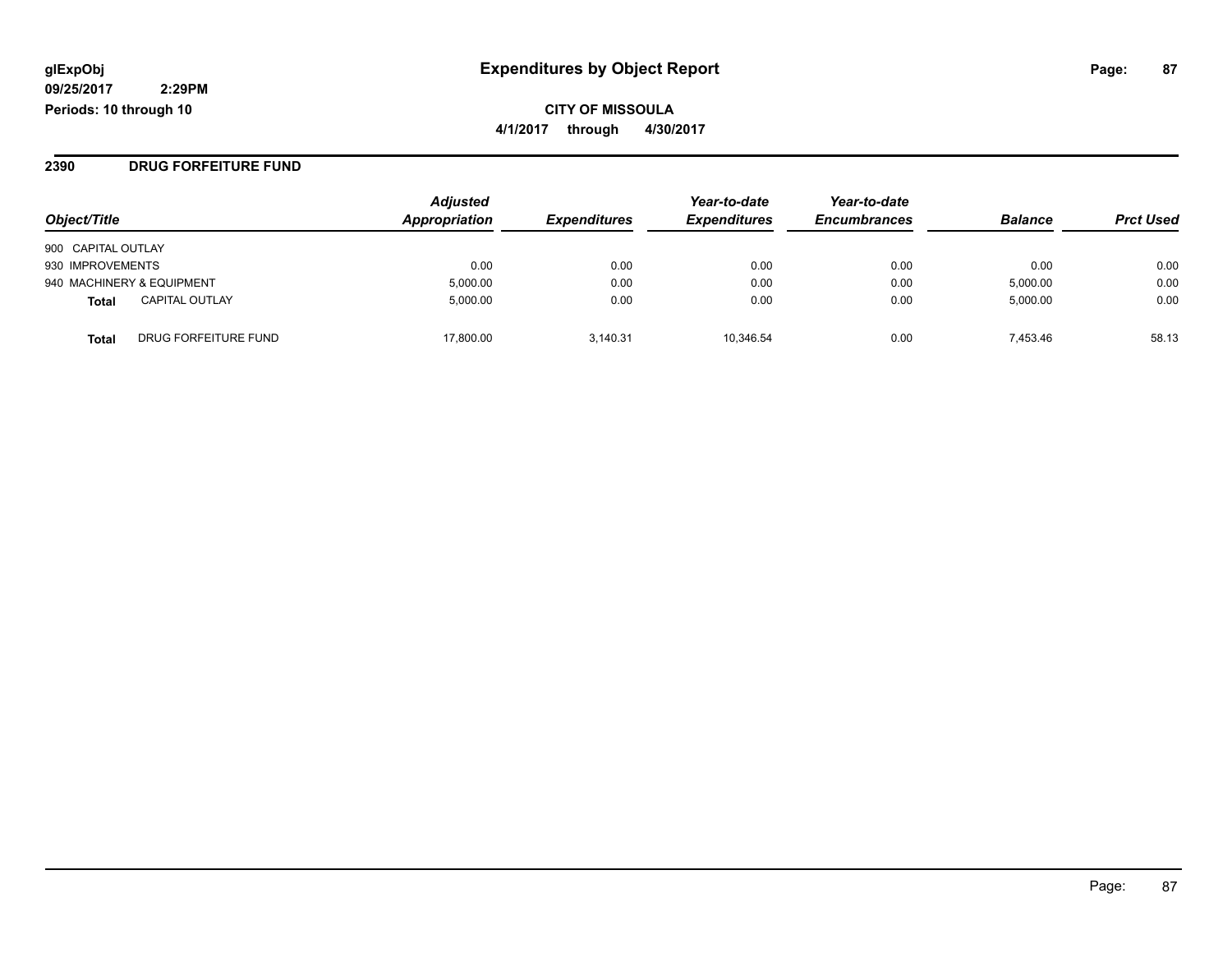**4/1/2017 through 4/30/2017**

**2394 BUILDING INSPECTION FUND**

**310 BUILDING INSPECTION**

|                                       | <b>Adjusted</b>      |                     | Year-to-date        | Year-to-date        |                |                  |
|---------------------------------------|----------------------|---------------------|---------------------|---------------------|----------------|------------------|
| Object/Title                          | <b>Appropriation</b> | <b>Expenditures</b> | <b>Expenditures</b> | <b>Encumbrances</b> | <b>Balance</b> | <b>Prct Used</b> |
| 100 PERSONAL SERVICES                 |                      |                     |                     |                     |                |                  |
| 110 SALARIES AND WAGES                | 722,398.00           | 41,747.62           | 514,458.46          | 0.00                | 207,939.54     | 71.22            |
| 115 SALARIES/HEALTH INSURANCE BENEFIT | 0.00                 | 0.00                | 0.00                | 0.00                | 0.00           | 0.00             |
| 120 OVERTIME                          | 500.00               | 0.00                | 0.00                | 0.00                | 500.00         | 0.00             |
| 130 OTHER                             | 19,912.00            | 0.00                | 0.00                | 0.00                | 19,912.00      | 0.00             |
| <b>140 EMPLOYER CONTRIBUTIONS</b>     | 248,405.00           | 15,669.35           | 193,495.07          | 0.00                | 54,909.93      | 77.89            |
| 141 STATE RETIREMENT CONTRIBUTIONS    | 0.00                 | 41.75               | 428.11              | 0.00                | $-428.11$      | 0.00             |
| PERSONAL SERVICES<br><b>Total</b>     | 991,215.00           | 57,458.72           | 708,381.64          | 0.00                | 282,833.36     | 71.47            |
| 200 SUPPLIES                          |                      |                     |                     |                     |                |                  |
| 210 OFFICE SUPPLIES                   | 7,700.00             | 56.74               | 9,026.12            | 0.00                | $-1,326.12$    | 117.22           |
| 220 OPERATING SUPPLIES                | 0.00                 | 0.00                | 3,638.36            | 0.00                | $-3,638.36$    | 0.00             |
| 230 REPAIR/MAINTENANCE                | 3,000.00             | 0.00                | 2,309.67            | 0.00                | 690.33         | 76.99            |
| 231 GASOLINE                          | 11,475.00            | 0.00                | 3,829.86            | 0.00                | 7,645.14       | 33.38            |
| 250 SUPPLIES FOR RESALE               | 500.00               | 0.00                | 0.00                | 0.00                | 500.00         | 0.00             |
| <b>SUPPLIES</b><br>Total              | 22,675.00            | 56.74               | 18,804.01           | 0.00                | 3,870.99       | 82.93            |
| 300 PURCHASED SERVICES                |                      |                     |                     |                     |                |                  |
| 310 COMMUNICATIONS                    | 1,000.00             | 2.52                | 421.86              | 0.00                | 578.14         | 42.19            |
| 320 PRINTING & DUPLICATING            | 7,600.00             | 1,238.62            | 1,307.42            | 0.00                | 6,292.58       | 17.20            |
| 330 PUBLICITY, SUBSCRIPTIONS & DUES   | 2,100.00             | 135.00              | 13,604.36           | 0.00                | $-11,504.36$   | 647.83           |
| 344 TELEPHONE SERVICE                 | 13,548.00            | 332.74              | 10,965.87           | 0.00                | 2,582.13       | 80.94            |
| 350 PROFESSIONAL SERVICES             | 14,600.00            | 7,200.00            | 36,459.83           | 0.00                | $-21,859.83$   | 249.72           |
| 360 REPAIR & MAINTENANCE              | 44,378.00            | 0.00                | 756.59              | 0.00                | 43,621.41      | 1.70             |
| 370 TRAVEL                            | 5,025.00             | 993.86              | 2,879.72            | 0.00                | 2,145.28       | 57.31            |
| 380 TRAINING                          | 6,500.00             | 75.00               | 914.00              | 0.00                | 5,586.00       | 14.06            |
| PURCHASED SERVICES<br><b>Total</b>    | 94,751.00            | 9,977.74            | 67,309.65           | 0.00                | 27,441.35      | 71.04            |
| 500 FIXED CHARGES                     |                      |                     |                     |                     |                |                  |
| 500 FIXED CHARGES                     | 363,860.00           | 0.00                | 185,588.52          | 0.00                | 178,271.48     | 51.01            |
| 550 MERCHANT SERVICE FEES             | 15,400.00            | 0.00                | 0.00                | 0.00                | 15,400.00      | 0.00             |
| <b>FIXED CHARGES</b><br>Total         | 379,260.00           | 0.00                | 185,588.52          | 0.00                | 193,671.48     | 48.93            |
| 600 DEBT SERVICE                      |                      |                     |                     |                     |                |                  |
| 620 INTEREST / SERVICE FEES           | 0.00                 | 0.00                | 0.00                | 0.00                | 0.00           | 0.00             |
| <b>DEBT SERVICE</b><br>Total          | 0.00                 | 0.00                | 0.00                | 0.00                | 0.00           | 0.00             |
| 900 CAPITAL OUTLAY                    |                      |                     |                     |                     |                |                  |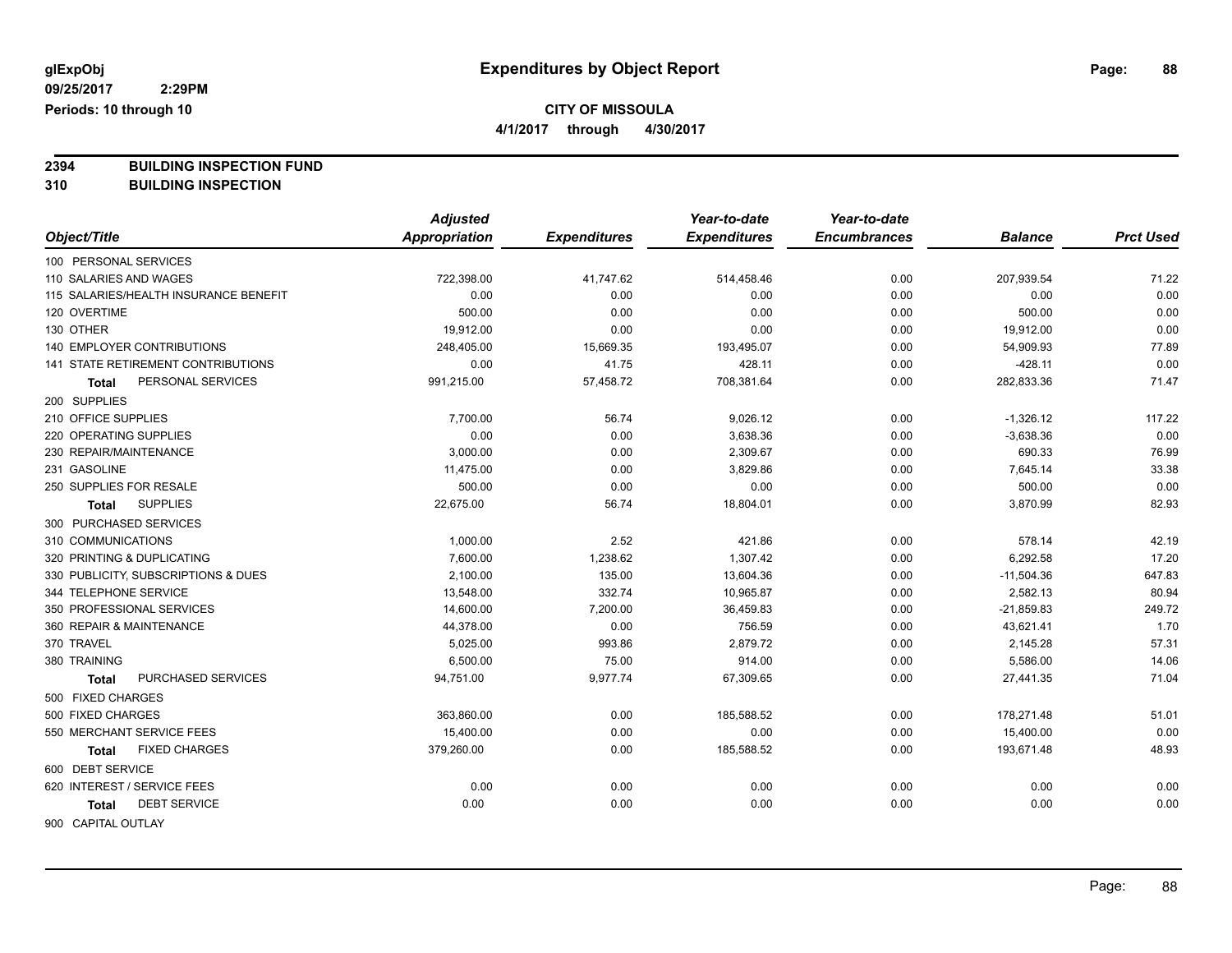#### **CITY OF MISSOULA 4/1/2017 through 4/30/2017**

**2394 BUILDING INSPECTION FUND**

**310 BUILDING INSPECTION**

| Object/Title |                            | <b>Adjusted</b><br>Appropriation | <b>Expenditures</b> | Year-to-date<br><b>Expenditures</b> | Year-to-date<br><b>Encumbrances</b> | <b>Balance</b> | <b>Prct Used</b> |
|--------------|----------------------------|----------------------------------|---------------------|-------------------------------------|-------------------------------------|----------------|------------------|
|              | 940 MACHINERY & EQUIPMENT  | 0.00                             | 0.00                | 0.00                                | 0.00                                | 0.00           | 0.00             |
| <b>Total</b> | <b>CAPITAL OUTLAY</b>      | 0.00                             | 0.00                | 0.00                                | 0.00                                | 0.00           | 0.00             |
| Total        | <b>BUILDING INSPECTION</b> | 487,901.00                       | 67,493.20           | 980,083.82                          | 0.00                                | 507.817.18     | 65.87            |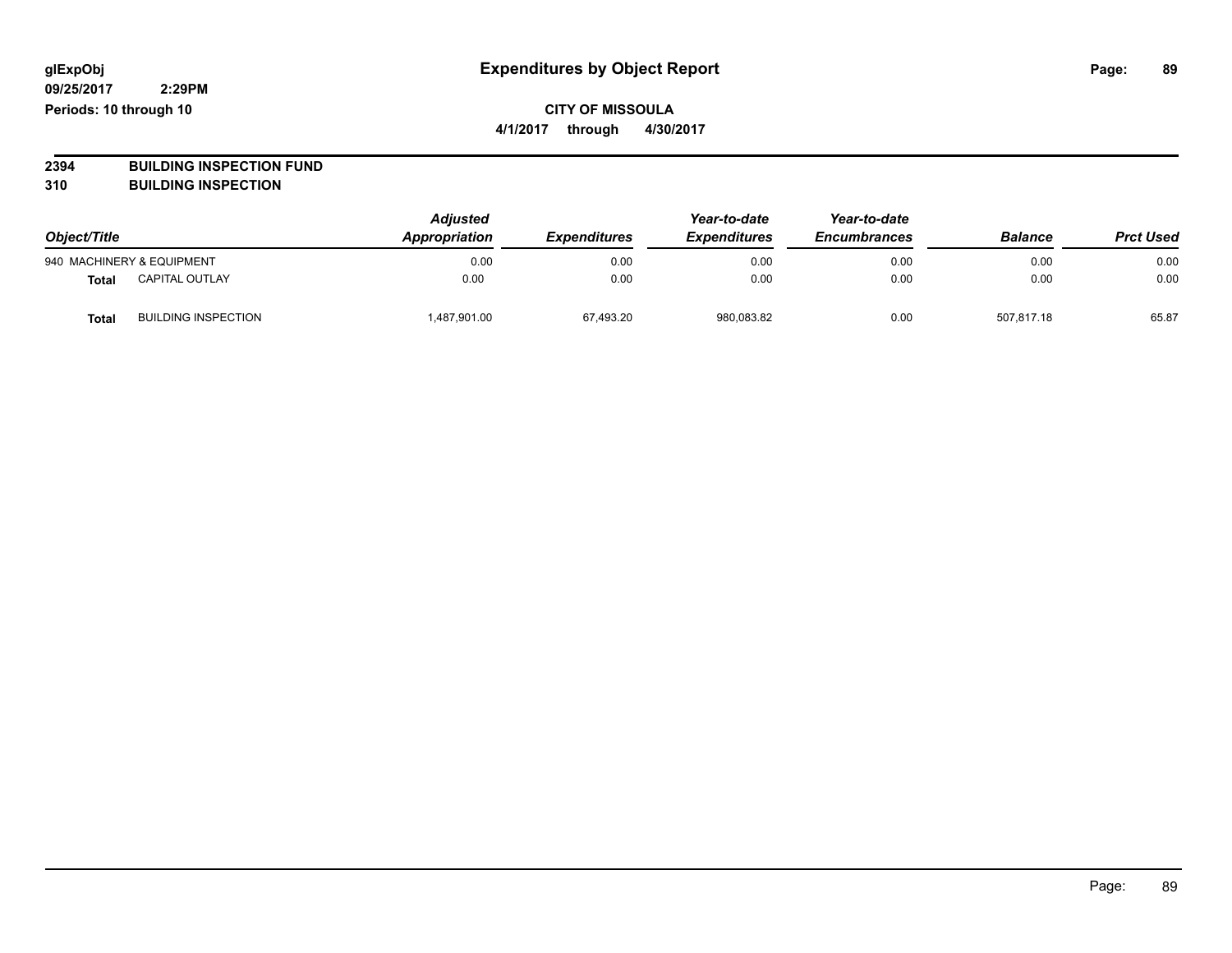#### **2394 BUILDING INSPECTION FUND**

|                                           | <b>Adjusted</b> |                     | Year-to-date        | Year-to-date        |                |                  |
|-------------------------------------------|-----------------|---------------------|---------------------|---------------------|----------------|------------------|
| Object/Title                              | Appropriation   | <b>Expenditures</b> | <b>Expenditures</b> | <b>Encumbrances</b> | <b>Balance</b> | <b>Prct Used</b> |
| 100 PERSONAL SERVICES                     |                 |                     |                     |                     |                |                  |
| 110 SALARIES AND WAGES                    | 722,398.00      | 41,747.62           | 514,458.46          | 0.00                | 207,939.54     | 71.22            |
| 115 SALARIES/HEALTH INSURANCE BENEFIT     | 0.00            | 0.00                | 0.00                | 0.00                | 0.00           | 0.00             |
| 120 OVERTIME                              | 500.00          | 0.00                | 0.00                | 0.00                | 500.00         | 0.00             |
| 130 OTHER                                 | 19,912.00       | 0.00                | 0.00                | 0.00                | 19,912.00      | 0.00             |
| 140 EMPLOYER CONTRIBUTIONS                | 248,405.00      | 15,669.35           | 193,495.07          | 0.00                | 54,909.93      | 77.89            |
| <b>141 STATE RETIREMENT CONTRIBUTIONS</b> | 0.00            | 41.75               | 428.11              | 0.00                | $-428.11$      | 0.00             |
| PERSONAL SERVICES<br>Total                | 991,215.00      | 57,458.72           | 708,381.64          | 0.00                | 282,833.36     | 71.47            |
| 200 SUPPLIES                              |                 |                     |                     |                     |                |                  |
| 210 OFFICE SUPPLIES                       | 7,700.00        | 56.74               | 9,026.12            | 0.00                | $-1,326.12$    | 117.22           |
| 220 OPERATING SUPPLIES                    | 0.00            | 0.00                | 3,638.36            | 0.00                | $-3,638.36$    | 0.00             |
| 230 REPAIR/MAINTENANCE                    | 3,000.00        | 0.00                | 2,309.67            | 0.00                | 690.33         | 76.99            |
| 231 GASOLINE                              | 11,475.00       | 0.00                | 3,829.86            | 0.00                | 7,645.14       | 33.38            |
| 250 SUPPLIES FOR RESALE                   | 500.00          | 0.00                | 0.00                | 0.00                | 500.00         | 0.00             |
| <b>SUPPLIES</b><br><b>Total</b>           | 22,675.00       | 56.74               | 18,804.01           | 0.00                | 3,870.99       | 82.93            |
| 300 PURCHASED SERVICES                    |                 |                     |                     |                     |                |                  |
| 310 COMMUNICATIONS                        | 1,000.00        | 2.52                | 421.86              | 0.00                | 578.14         | 42.19            |
| 320 PRINTING & DUPLICATING                | 7,600.00        | 1,238.62            | 1,307.42            | 0.00                | 6,292.58       | 17.20            |
| 330 PUBLICITY, SUBSCRIPTIONS & DUES       | 2,100.00        | 135.00              | 13,604.36           | 0.00                | $-11,504.36$   | 647.83           |
| 344 TELEPHONE SERVICE                     | 13,548.00       | 332.74              | 10,965.87           | 0.00                | 2,582.13       | 80.94            |
| 350 PROFESSIONAL SERVICES                 | 14,600.00       | 7,200.00            | 36,459.83           | 0.00                | $-21,859.83$   | 249.72           |
| 360 REPAIR & MAINTENANCE                  | 44,378.00       | 0.00                | 756.59              | 0.00                | 43,621.41      | 1.70             |
| 370 TRAVEL                                | 5,025.00        | 993.86              | 2,879.72            | 0.00                | 2,145.28       | 57.31            |
| 380 TRAINING                              | 6,500.00        | 75.00               | 914.00              | 0.00                | 5,586.00       | 14.06            |
| <b>PURCHASED SERVICES</b><br><b>Total</b> | 94,751.00       | 9,977.74            | 67,309.65           | 0.00                | 27,441.35      | 71.04            |
| 500 FIXED CHARGES                         |                 |                     |                     |                     |                |                  |
| 500 FIXED CHARGES                         | 363,860.00      | 0.00                | 185,588.52          | 0.00                | 178,271.48     | 51.01            |
| 550 MERCHANT SERVICE FEES                 | 15,400.00       | 0.00                | 0.00                | 0.00                | 15,400.00      | 0.00             |
| <b>FIXED CHARGES</b><br><b>Total</b>      | 379,260.00      | 0.00                | 185,588.52          | 0.00                | 193,671.48     | 48.93            |
| 600 DEBT SERVICE                          |                 |                     |                     |                     |                |                  |
| 620 INTEREST / SERVICE FEES               | 0.00            | 0.00                | 0.00                | 0.00                | 0.00           | 0.00             |
| <b>DEBT SERVICE</b><br>Total              | 0.00            | 0.00                | 0.00                | 0.00                | 0.00           | 0.00             |
| 900 CAPITAL OUTLAY                        |                 |                     |                     |                     |                |                  |
| 940 MACHINERY & EQUIPMENT                 | 0.00            | 0.00                | 0.00                | 0.00                | 0.00           | 0.00             |
|                                           |                 |                     |                     |                     |                |                  |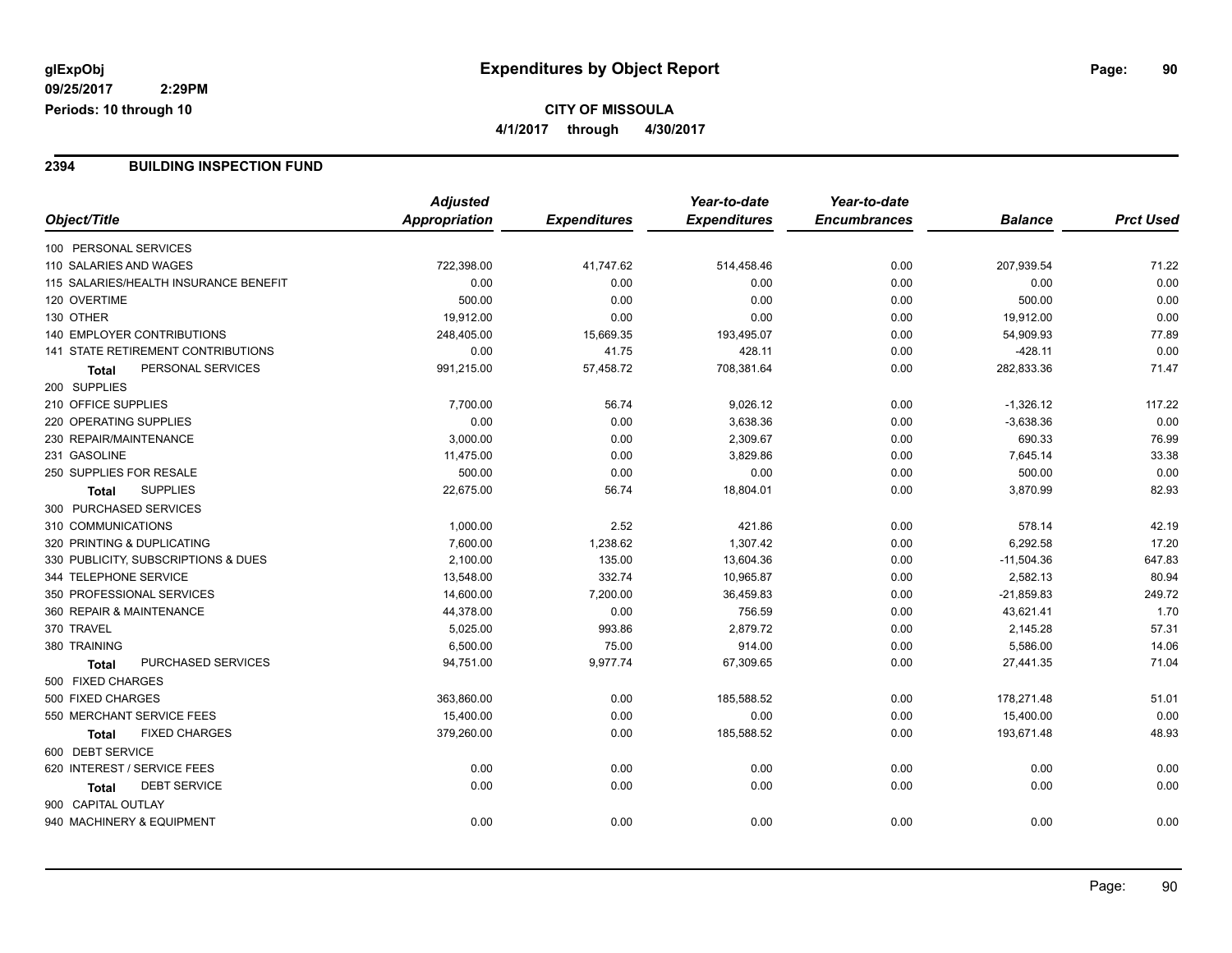### **09/25/2017 2:29PM**

**Periods: 10 through 10**

### **CITY OF MISSOULA 4/1/2017 through 4/30/2017**

#### **2394 BUILDING INSPECTION FUND**

| Object/Title      |                                 | <b>Adiusted</b><br>Appropriation | <b>Expenditures</b> | Year-to-date<br><b>Expenditures</b> | Year-to-date<br><b>Encumbrances</b> | <b>Balance</b> | <b>Prct Used</b> |
|-------------------|---------------------------------|----------------------------------|---------------------|-------------------------------------|-------------------------------------|----------------|------------------|
| Tota <sub>l</sub> | <b>CAPITAL OUTLAY</b>           | 0.00                             | 0.00                | 0.00                                | 0.00                                | 0.00           | 0.00             |
| Tota.             | <b>BUILDING INSPECTION FUND</b> | 1,487,901.00                     | 67,493.20           | 980,083.82                          | 0.00                                | 507.817.18     | 65.87            |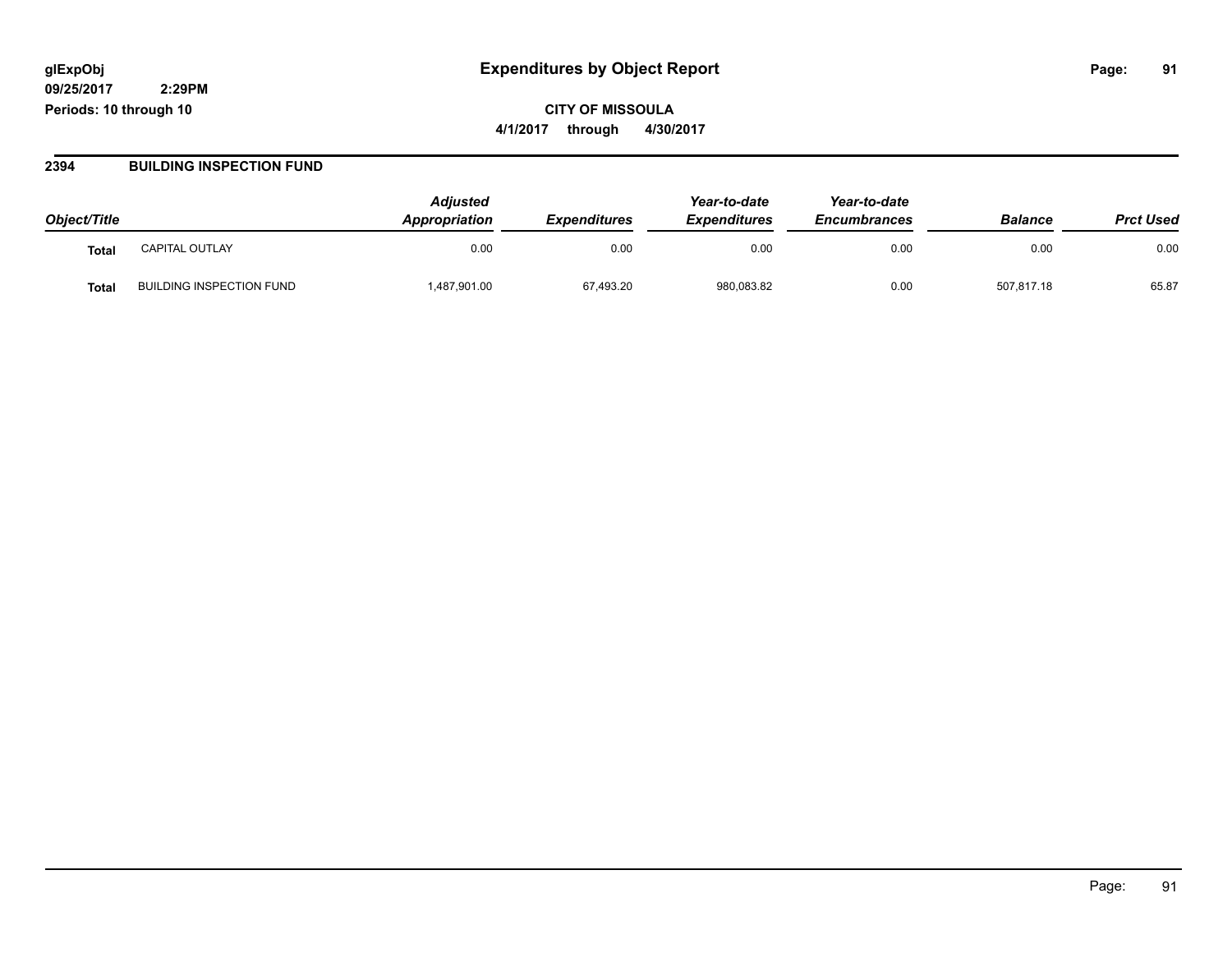**4/1/2017 through 4/30/2017**

# **2395 CITY GRANTS & PROGRAM INCOME FUND**

**390 NON-DEPARTMENTAL**

|                                            | <b>Adjusted</b>      |                     | Year-to-date        | Year-to-date        |                |                  |
|--------------------------------------------|----------------------|---------------------|---------------------|---------------------|----------------|------------------|
| Object/Title                               | <b>Appropriation</b> | <b>Expenditures</b> | <b>Expenditures</b> | <b>Encumbrances</b> | <b>Balance</b> | <b>Prct Used</b> |
| 300 PURCHASED SERVICES                     |                      |                     |                     |                     |                |                  |
| 350 PROFESSIONAL SERVICES                  | 2,105.00             | 0.00                | 0.00                | 0.00                | 2,105.00       | 0.00             |
| <b>PURCHASED SERVICES</b><br><b>Total</b>  | 2,105.00             | 0.00                | 0.00                | 0.00                | 2,105.00       | 0.00             |
| 500 FIXED CHARGES                          |                      |                     |                     |                     |                |                  |
| 550 MERCHANT SERVICE FEES                  | 0.00                 | 0.00                | 0.00                | 0.00                | 0.00           | 0.00             |
| <b>FIXED CHARGES</b><br><b>Total</b>       | 0.00                 | 0.00                | 0.00                | 0.00                | 0.00           | 0.00             |
| 700 GRANTS & CONTRIBUTIONS                 |                      |                     |                     |                     |                |                  |
| 700 GRANTS & CONTRIBUTIONS                 | 0.00                 | 0.00                | 0.00                | 0.00                | 0.00           | 0.00             |
| <b>GRANTS &amp; CONTRIBUTIONS</b><br>Total | 0.00                 | 0.00                | 0.00                | 0.00                | 0.00           | 0.00             |
| 800 OTHER OBJECTS                          |                      |                     |                     |                     |                |                  |
| 820 TRANSFERS TO OTHER FUNDS               | 0.00                 | 0.00                | 0.00                | 0.00                | 0.00           | 0.00             |
| 845 CONTINGENCY                            | 0.00                 | 0.00                | 0.00                | 0.00                | 0.00           | 0.00             |
| OTHER OBJECTS<br><b>Total</b>              | 0.00                 | 0.00                | 0.00                | 0.00                | 0.00           | 0.00             |
| NON-DEPARTMENTAL<br><b>Total</b>           | 2,105.00             | 0.00                | 0.00                | 0.00                | 2,105.00       | 0.00             |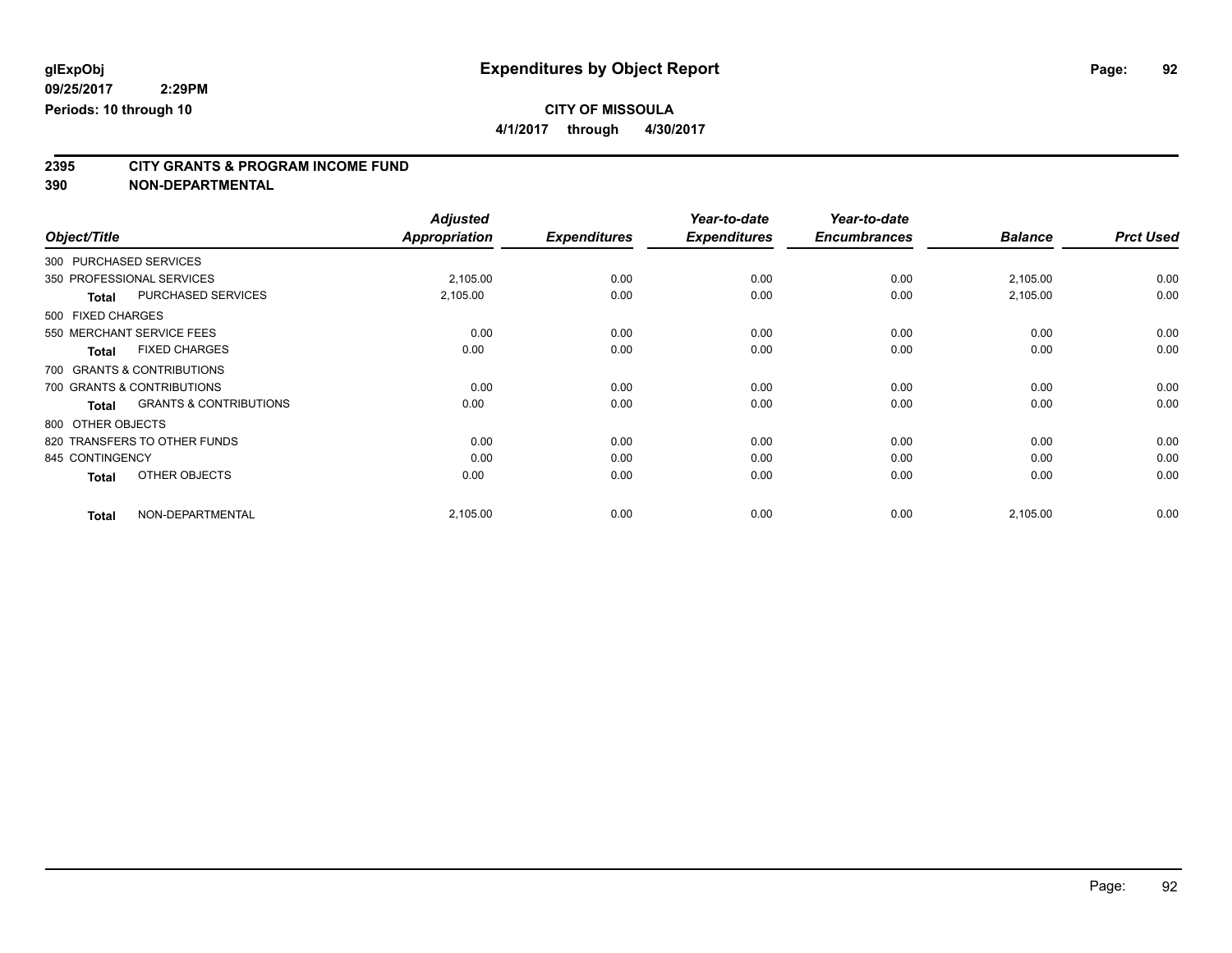#### **CITY OF MISSOULA 4/1/2017 through 4/30/2017**

#### **2395 CITY GRANTS & PROGRAM INCOME FUND**

|                   |                                   | <b>Adjusted</b>      |                     | Year-to-date        | Year-to-date        |                |                  |
|-------------------|-----------------------------------|----------------------|---------------------|---------------------|---------------------|----------------|------------------|
| Object/Title      |                                   | <b>Appropriation</b> | <b>Expenditures</b> | <b>Expenditures</b> | <b>Encumbrances</b> | <b>Balance</b> | <b>Prct Used</b> |
|                   | 300 PURCHASED SERVICES            |                      |                     |                     |                     |                |                  |
|                   | 350 PROFESSIONAL SERVICES         | 2,105.00             | 0.00                | 0.00                | 0.00                | 2,105.00       | 0.00             |
| <b>Total</b>      | <b>PURCHASED SERVICES</b>         | 2,105.00             | 0.00                | 0.00                | 0.00                | 2,105.00       | 0.00             |
| 500 FIXED CHARGES |                                   |                      |                     |                     |                     |                |                  |
|                   | 550 MERCHANT SERVICE FEES         | 0.00                 | 0.00                | 0.00                | 0.00                | 0.00           | 0.00             |
| Total             | <b>FIXED CHARGES</b>              | 0.00                 | 0.00                | 0.00                | 0.00                | 0.00           | 0.00             |
|                   | 700 GRANTS & CONTRIBUTIONS        |                      |                     |                     |                     |                |                  |
|                   | 700 GRANTS & CONTRIBUTIONS        | 0.00                 | 0.00                | 0.00                | 0.00                | 0.00           | 0.00             |
| <b>Total</b>      | <b>GRANTS &amp; CONTRIBUTIONS</b> | 0.00                 | 0.00                | 0.00                | 0.00                | 0.00           | 0.00             |
| 800 OTHER OBJECTS |                                   |                      |                     |                     |                     |                |                  |
|                   | 820 TRANSFERS TO OTHER FUNDS      | 0.00                 | 0.00                | 0.00                | 0.00                | 0.00           | 0.00             |
| 845 CONTINGENCY   |                                   | 0.00                 | 0.00                | 0.00                | 0.00                | 0.00           | 0.00             |
| Total             | OTHER OBJECTS                     | 0.00                 | 0.00                | 0.00                | 0.00                | 0.00           | 0.00             |
| <b>Total</b>      | CITY GRANTS & PROGRAM INCOME FUN  | 2,105.00             | 0.00                | 0.00                | 0.00                | 2,105.00       | 0.00             |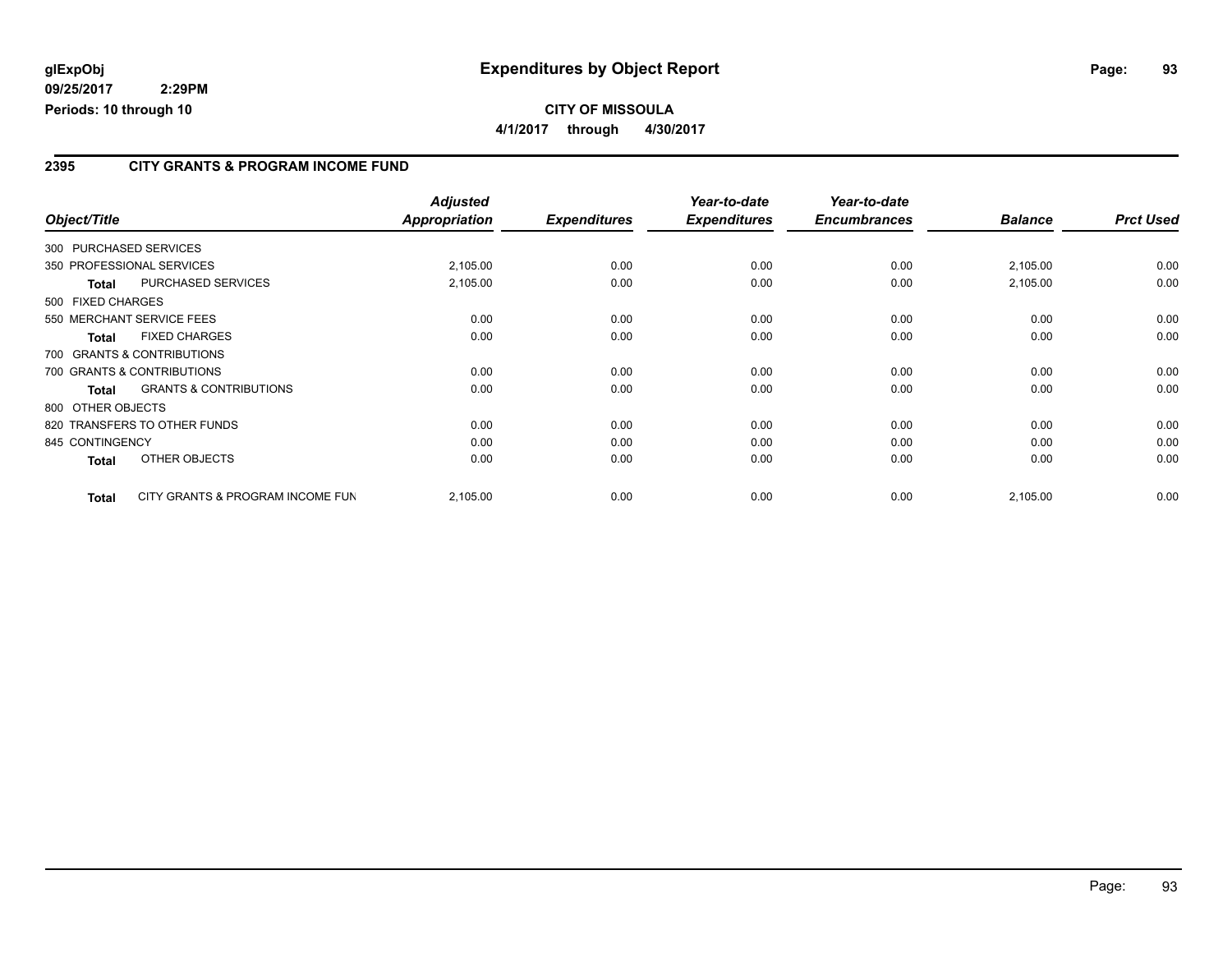#### **CITY OF MISSOULA 4/1/2017 through 4/30/2017**

#### **2396 ENERGY EFFICIENCY REVOLVING LOAN FUND 390 NON-DEPARTMENTAL**

|                                            | <b>Adjusted</b> |                     | Year-to-date        | Year-to-date<br><b>Encumbrances</b> |                |                  |
|--------------------------------------------|-----------------|---------------------|---------------------|-------------------------------------|----------------|------------------|
| Object/Title                               | Appropriation   | <b>Expenditures</b> | <b>Expenditures</b> |                                     | <b>Balance</b> | <b>Prct Used</b> |
| 700 GRANTS & CONTRIBUTIONS                 |                 |                     |                     |                                     |                |                  |
| 700 GRANTS & CONTRIBUTIONS                 | 0.00            | 0.00                | 0.00                | 0.00                                | 0.00           | 0.00             |
| <b>GRANTS &amp; CONTRIBUTIONS</b><br>Total | 0.00            | 0.00                | 0.00                | 0.00                                | 0.00           | 0.00             |
| NON-DEPARTMENTAL<br>Total                  | 0.00            | 0.00                | 0.00                | 0.00                                | 0.00           | 0.00             |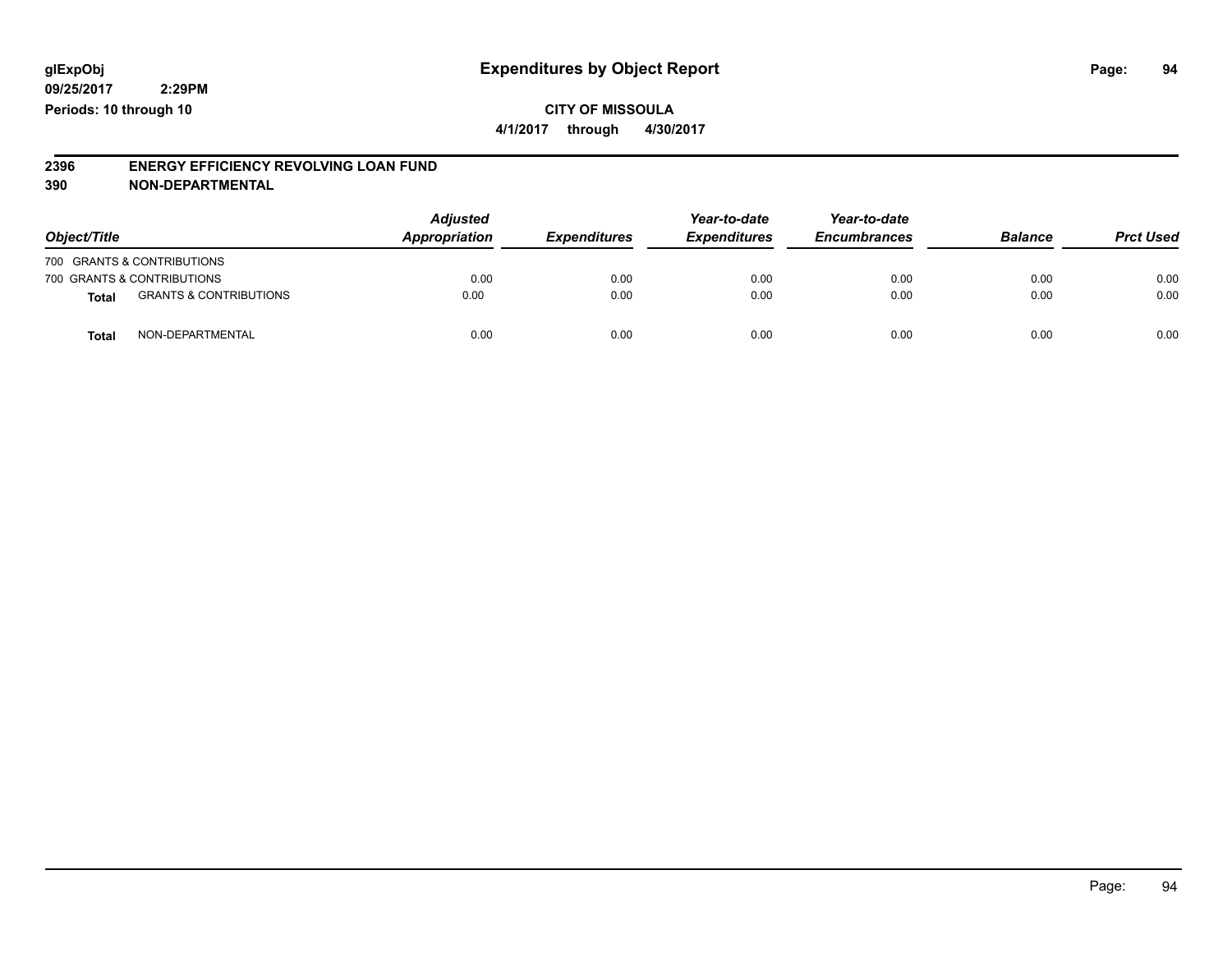### **glExpObj Expenditures by Object Report Page: 95**

**09/25/2017 2:29PM Periods: 10 through 10**

#### **2396 ENERGY EFFICIENCY REVOLVING LOAN FUND**

| Object/Title                                     | <b>Adjusted</b><br>Appropriation | <i><b>Expenditures</b></i> | Year-to-date<br><b>Expenditures</b> | Year-to-date<br><b>Encumbrances</b> | <b>Balance</b> | <b>Prct Used</b> |
|--------------------------------------------------|----------------------------------|----------------------------|-------------------------------------|-------------------------------------|----------------|------------------|
| 700 GRANTS & CONTRIBUTIONS                       |                                  |                            |                                     |                                     |                |                  |
| 700 GRANTS & CONTRIBUTIONS                       | 0.00                             | 0.00                       | 0.00                                | 0.00                                | 0.00           | 0.00             |
| <b>GRANTS &amp; CONTRIBUTIONS</b><br>Total       | 0.00                             | 0.00                       | 0.00                                | 0.00                                | 0.00           | 0.00             |
| ENERGY EFFICIENCY REVOLVING LOAN<br><b>Total</b> | 0.00                             | 0.00                       | 0.00                                | 0.00                                | 0.00           | 0.00             |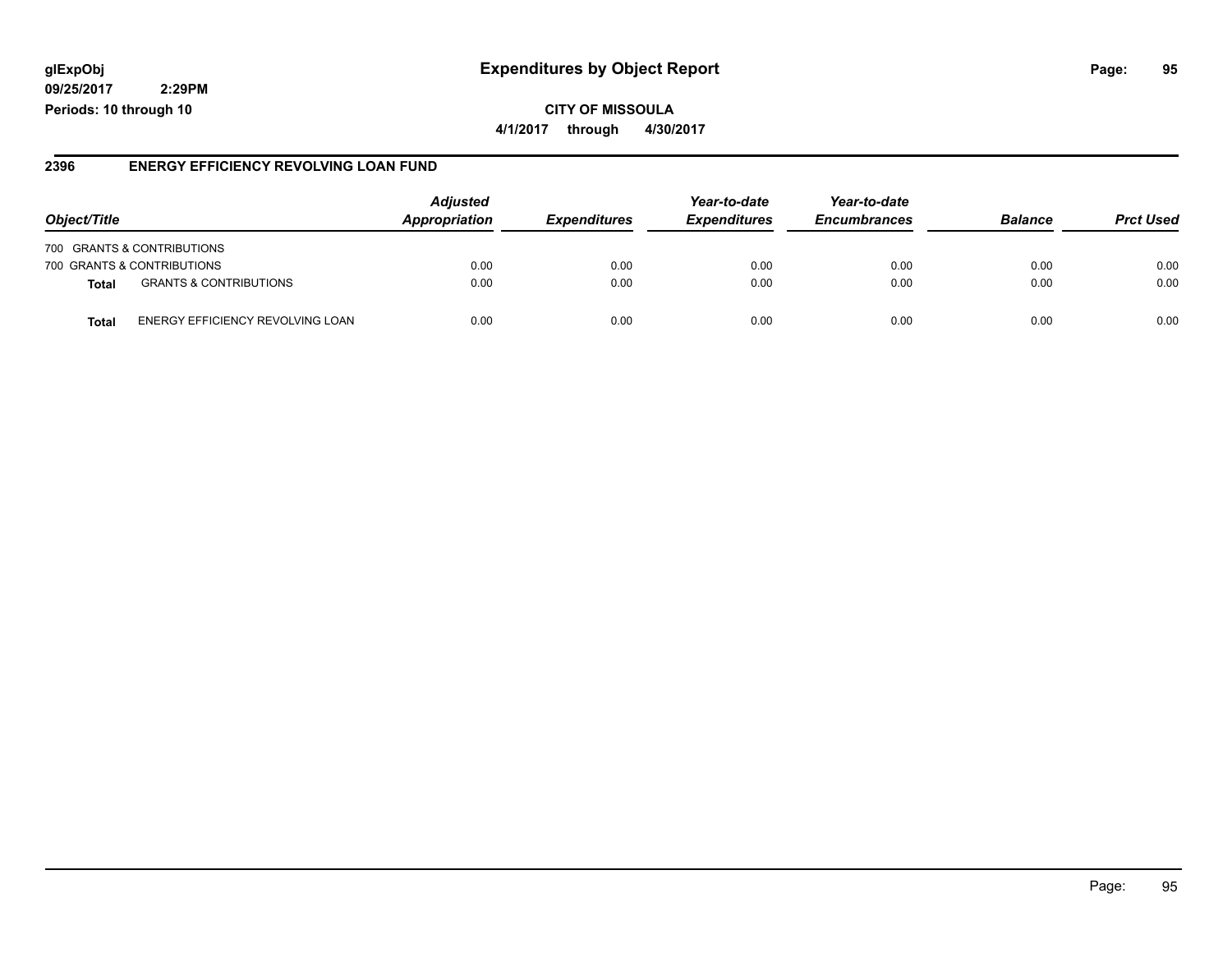**4/1/2017 through 4/30/2017**

# **2399 DANGEROUS BUILDING DEMOLITION & REPAIR F**

**310 BUILDING INSPECTION**

| Object/Title      |                            | <b>Adjusted</b><br><b>Appropriation</b> | <b>Expenditures</b> | Year-to-date<br><b>Expenditures</b> | Year-to-date<br><b>Encumbrances</b> | <b>Balance</b> | <b>Prct Used</b> |
|-------------------|----------------------------|-----------------------------------------|---------------------|-------------------------------------|-------------------------------------|----------------|------------------|
| 500 FIXED CHARGES |                            |                                         |                     |                                     |                                     |                |                  |
|                   | 550 MERCHANT SERVICE FEES  | 0.00                                    | 0.00                | 0.00                                | 0.00                                | 0.00           | 0.00             |
| Total             | <b>FIXED CHARGES</b>       | 0.00                                    | 0.00                | 0.00                                | 0.00                                | 0.00           | 0.00             |
| 800 OTHER OBJECTS |                            |                                         |                     |                                     |                                     |                |                  |
| 845 CONTINGENCY   |                            | 15,000.00                               | 0.00                | 0.00                                | 0.00                                | 15,000.00      | 0.00             |
| <b>Total</b>      | OTHER OBJECTS              | 15,000.00                               | 0.00                | 0.00                                | 0.00                                | 15.000.00      | 0.00             |
| <b>Total</b>      | <b>BUILDING INSPECTION</b> | 15,000.00                               | 0.00                | 0.00                                | 0.00                                | 15,000.00      | 0.00             |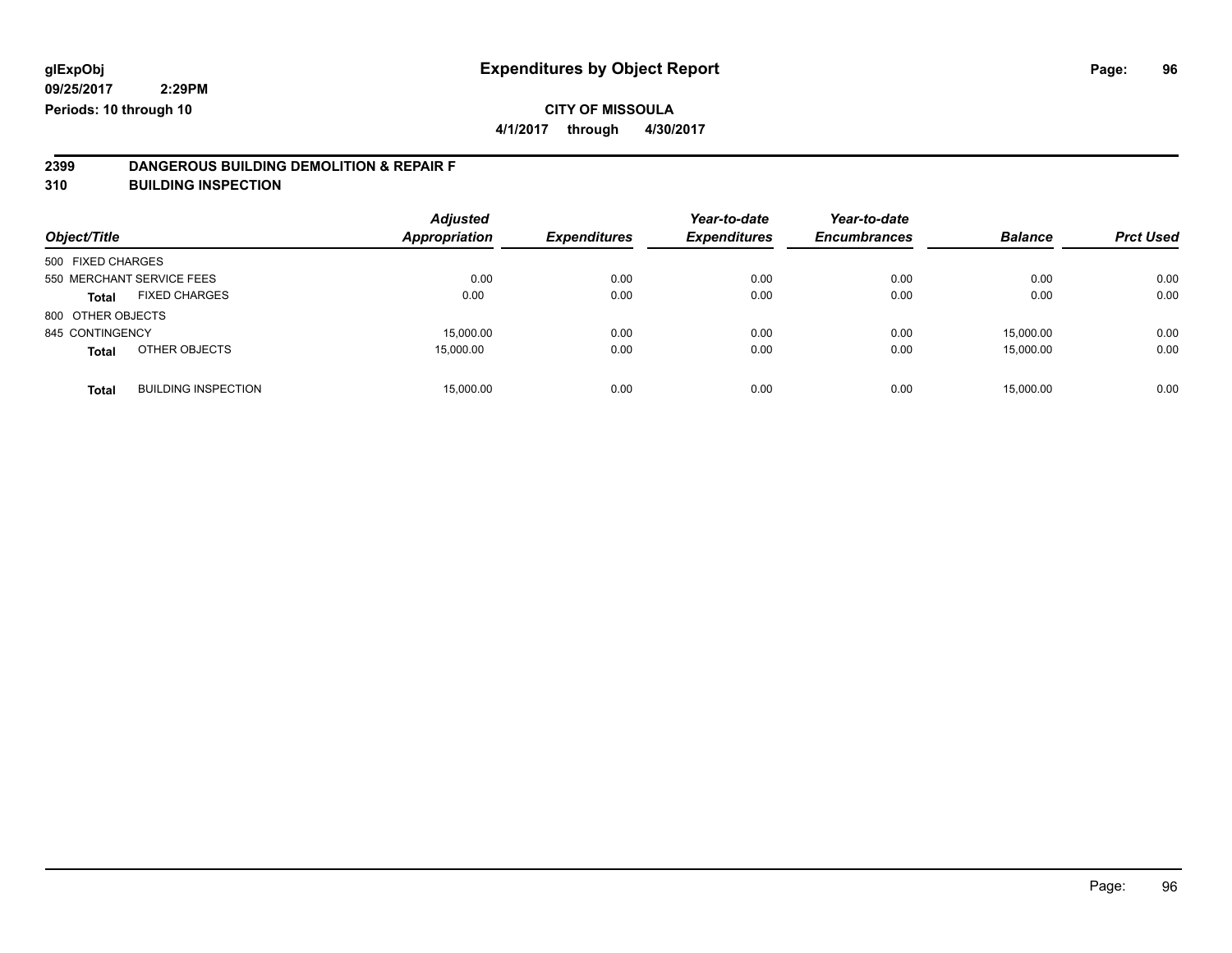#### **2399 DANGEROUS BUILDING DEMOLITION & REPAIR F**

| Object/Title      |                                   | <b>Adjusted</b><br><b>Appropriation</b> | <b>Expenditures</b> | Year-to-date<br><b>Expenditures</b> | Year-to-date<br><b>Encumbrances</b> | <b>Balance</b> | <b>Prct Used</b> |
|-------------------|-----------------------------------|-----------------------------------------|---------------------|-------------------------------------|-------------------------------------|----------------|------------------|
| 500 FIXED CHARGES |                                   |                                         |                     |                                     |                                     |                |                  |
|                   | 550 MERCHANT SERVICE FEES         | 0.00                                    | 0.00                | 0.00                                | 0.00                                | 0.00           | 0.00             |
| <b>Total</b>      | <b>FIXED CHARGES</b>              | 0.00                                    | 0.00                | 0.00                                | 0.00                                | 0.00           | 0.00             |
| 800 OTHER OBJECTS |                                   |                                         |                     |                                     |                                     |                |                  |
| 845 CONTINGENCY   |                                   | 15,000.00                               | 0.00                | 0.00                                | 0.00                                | 15.000.00      | 0.00             |
| <b>Total</b>      | OTHER OBJECTS                     | 15,000.00                               | 0.00                | 0.00                                | 0.00                                | 15,000.00      | 0.00             |
| <b>Total</b>      | DANGEROUS BUILDING DEMOLITION & F | 15,000.00                               | 0.00                | 0.00                                | 0.00                                | 15,000.00      | 0.00             |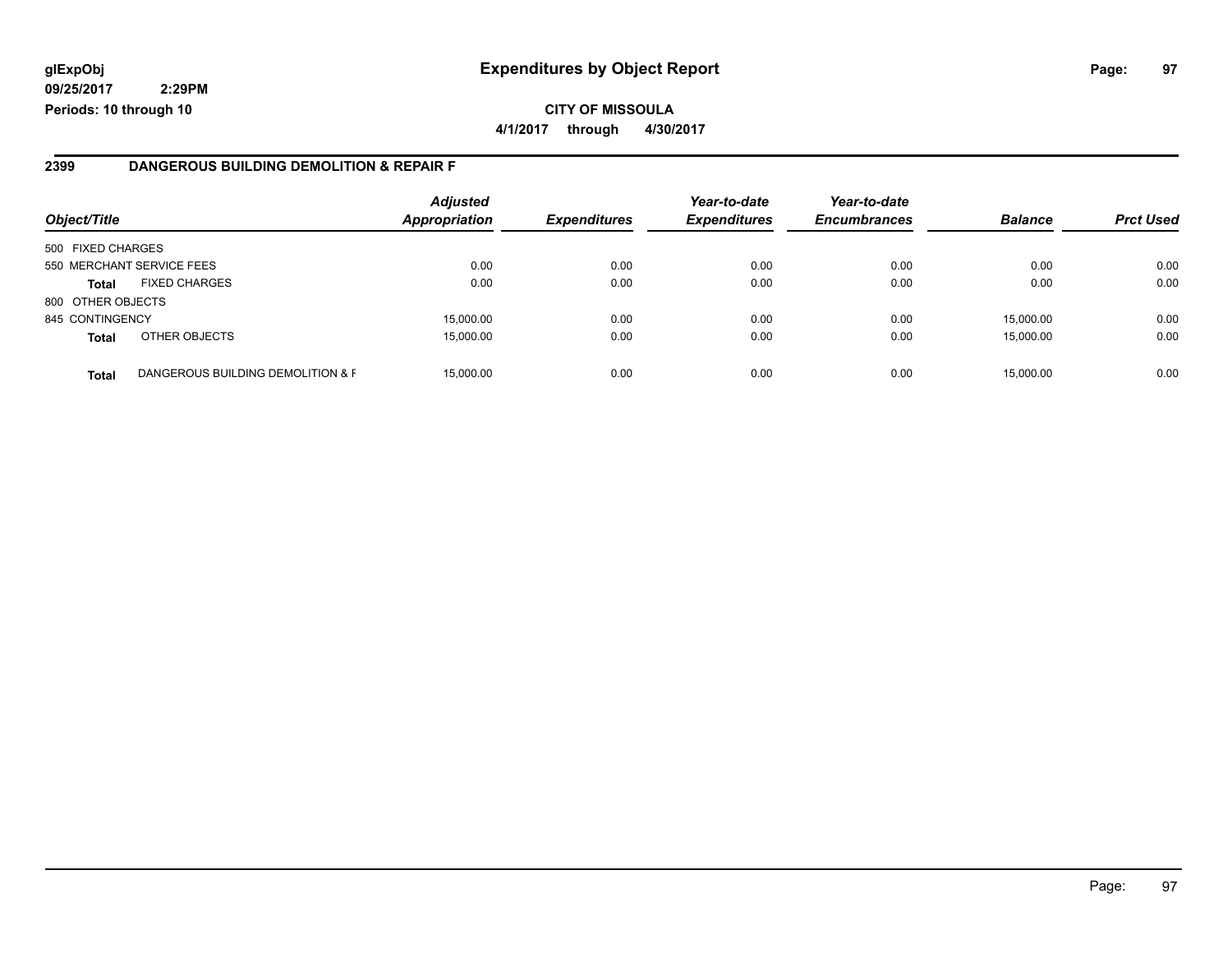**4/1/2017 through 4/30/2017**

# **2400 STREET LIGHTING ASSESSMENTS FUND**

#### **280 PUBLIC WORKS OPERATIONS**

|                          |                               | <b>Adjusted</b> |                     | Year-to-date        | Year-to-date        |                |                  |
|--------------------------|-------------------------------|-----------------|---------------------|---------------------|---------------------|----------------|------------------|
| Object/Title             |                               | Appropriation   | <b>Expenditures</b> | <b>Expenditures</b> | <b>Encumbrances</b> | <b>Balance</b> | <b>Prct Used</b> |
| 300 PURCHASED SERVICES   |                               |                 |                     |                     |                     |                |                  |
|                          | 341 ELECTRICITY & NATURAL GAS | 307.084.00      | 56.426.20           | 278.839.28          | 0.00                | 28.244.72      | 90.80            |
|                          | 350 PROFESSIONAL SERVICES     | 10.193.00       | 0.00                | 7.958.00            | 0.00                | 2.235.00       | 78.07            |
| 360 REPAIR & MAINTENANCE |                               | 0.00            | 0.00                | 0.00                | 0.00                | 0.00           | 0.00             |
| Total                    | <b>PURCHASED SERVICES</b>     | 317.277.00      | 56.426.20           | 286.797.28          | 0.00                | 30.479.72      | 90.39            |
| 500 FIXED CHARGES        |                               |                 |                     |                     |                     |                |                  |
|                          | 550 MERCHANT SERVICE FEES     | 0.00            | 0.00                | 0.00                | 0.00                | 0.00           | 0.00             |
| <b>Total</b>             | <b>FIXED CHARGES</b>          | 0.00            | 0.00                | 0.00                | 0.00                | 0.00           | 0.00             |
| <b>Total</b>             | PUBLIC WORKS OPERATIONS       | 317.277.00      | 56.426.20           | 286.797.28          | 0.00                | 30.479.72      | 90.39            |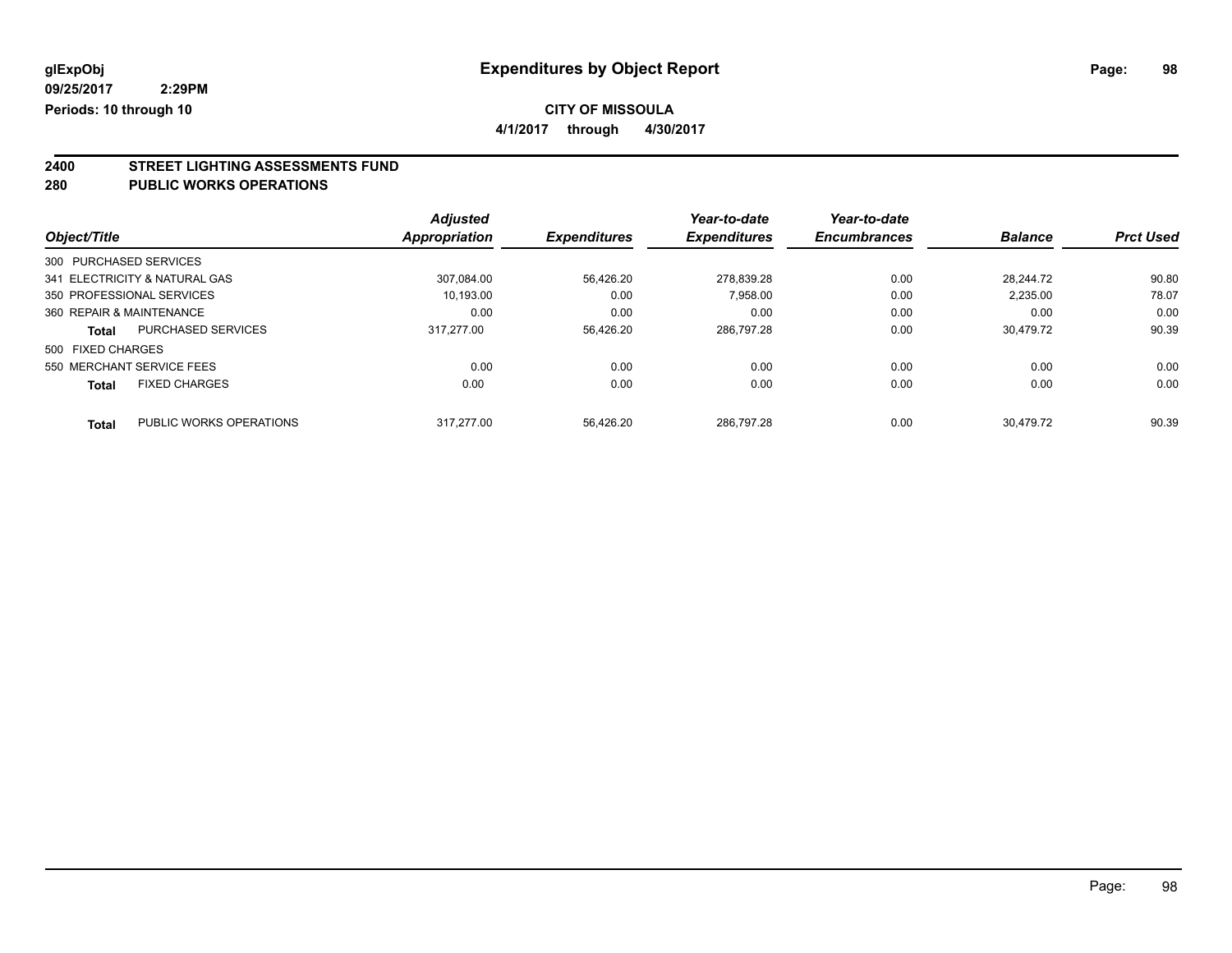**4/1/2017 through 4/30/2017**

#### **2400 STREET LIGHTING ASSESSMENTS FUND**

|                   |                                  | <b>Adjusted</b> |                     | Year-to-date        | Year-to-date        |                |                  |
|-------------------|----------------------------------|-----------------|---------------------|---------------------|---------------------|----------------|------------------|
| Object/Title      |                                  | Appropriation   | <b>Expenditures</b> | <b>Expenditures</b> | <b>Encumbrances</b> | <b>Balance</b> | <b>Prct Used</b> |
|                   | 300 PURCHASED SERVICES           |                 |                     |                     |                     |                |                  |
|                   | 341 ELECTRICITY & NATURAL GAS    | 307.084.00      | 56.426.20           | 278.839.28          | 0.00                | 28.244.72      | 90.80            |
|                   | 350 PROFESSIONAL SERVICES        | 10.193.00       | 0.00                | 7,958.00            | 0.00                | 2,235.00       | 78.07            |
|                   | 360 REPAIR & MAINTENANCE         | 0.00            | 0.00                | 0.00                | 0.00                | 0.00           | 0.00             |
| <b>Total</b>      | <b>PURCHASED SERVICES</b>        | 317.277.00      | 56,426.20           | 286.797.28          | 0.00                | 30.479.72      | 90.39            |
| 500 FIXED CHARGES |                                  |                 |                     |                     |                     |                |                  |
|                   | 550 MERCHANT SERVICE FEES        | 0.00            | 0.00                | 0.00                | 0.00                | 0.00           | 0.00             |
| <b>Total</b>      | <b>FIXED CHARGES</b>             | 0.00            | 0.00                | 0.00                | 0.00                | 0.00           | 0.00             |
| <b>Total</b>      | STREET LIGHTING ASSESSMENTS FUND | 317.277.00      | 56.426.20           | 286.797.28          | 0.00                | 30.479.72      | 90.39            |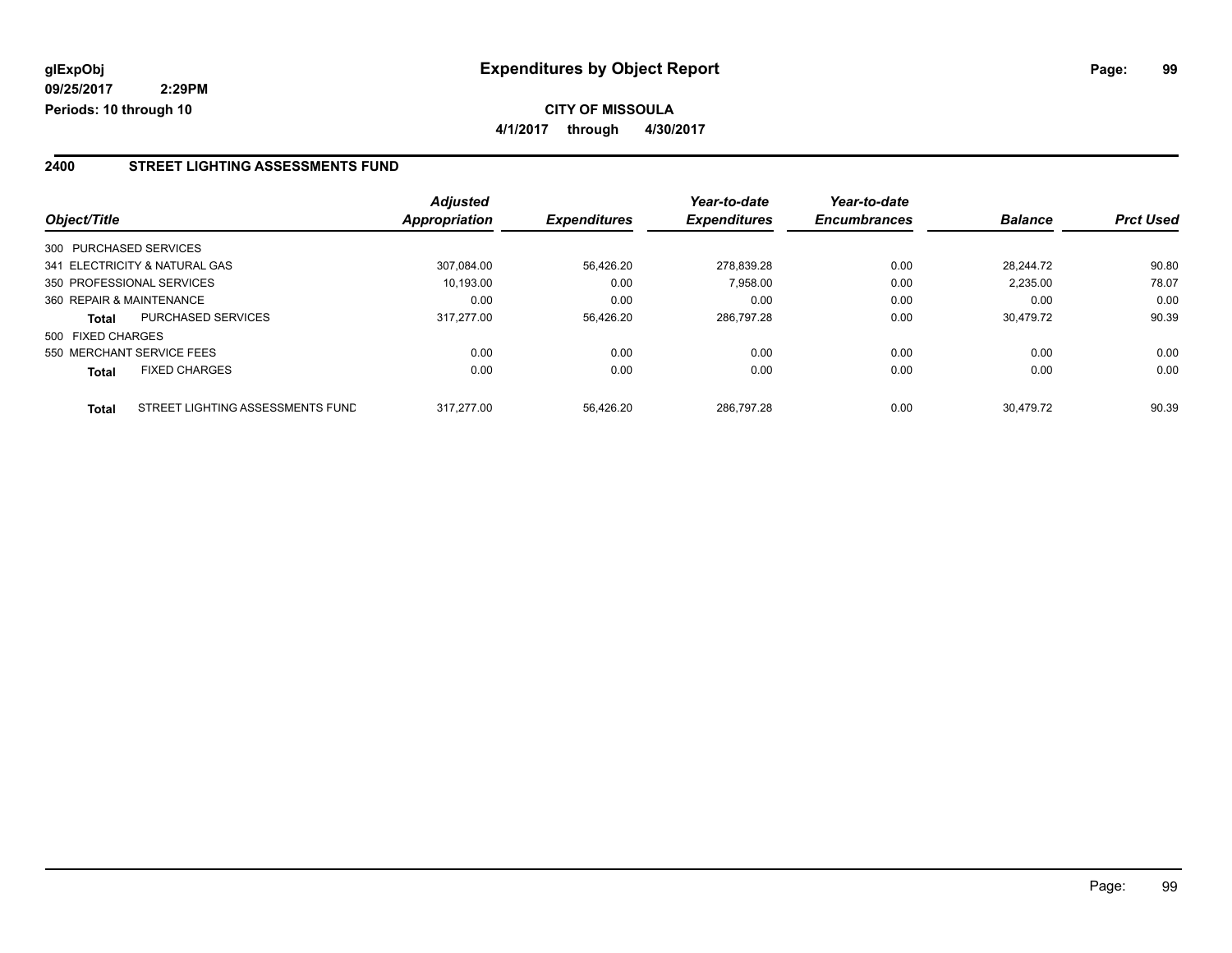**4/1/2017 through 4/30/2017**

## **2500 STREET MAINTENANCE ASSESSMENT FUND**

**390 NON-DEPARTMENTAL**

|                        |                              | <b>Adjusted</b>      |                     | Year-to-date        | Year-to-date        |                |                  |
|------------------------|------------------------------|----------------------|---------------------|---------------------|---------------------|----------------|------------------|
| Object/Title           |                              | <b>Appropriation</b> | <b>Expenditures</b> | <b>Expenditures</b> | <b>Encumbrances</b> | <b>Balance</b> | <b>Prct Used</b> |
| 300 PURCHASED SERVICES |                              |                      |                     |                     |                     |                |                  |
| 345 GARBAGE            |                              | 21,580.00            | 2.011.77            | 16.721.80           | 0.00                | 4.858.20       | 77.49            |
| <b>Total</b>           | <b>PURCHASED SERVICES</b>    | 21.580.00            | 2.011.77            | 16.721.80           | 0.00                | 4,858.20       | 77.49            |
| 500 FIXED CHARGES      |                              |                      |                     |                     |                     |                |                  |
|                        | 550 MERCHANT SERVICE FEES    | 0.00                 | 0.00                | 0.00                | 0.00                | 0.00           | 0.00             |
| <b>Total</b>           | <b>FIXED CHARGES</b>         | 0.00                 | 0.00                | 0.00                | 0.00                | 0.00           | 0.00             |
| 800 OTHER OBJECTS      |                              |                      |                     |                     |                     |                |                  |
|                        | 820 TRANSFERS TO OTHER FUNDS | 41.200.00            | 0.00                | 20.600.00           | 0.00                | 20.600.00      | 50.00            |
| <b>Total</b>           | OTHER OBJECTS                | 41.200.00            | 0.00                | 20.600.00           | 0.00                | 20,600.00      | 50.00            |
| <b>Total</b>           | NON-DEPARTMENTAL             | 62.780.00            | 2.011.77            | 37.321.80           | 0.00                | 25.458.20      | 59.45            |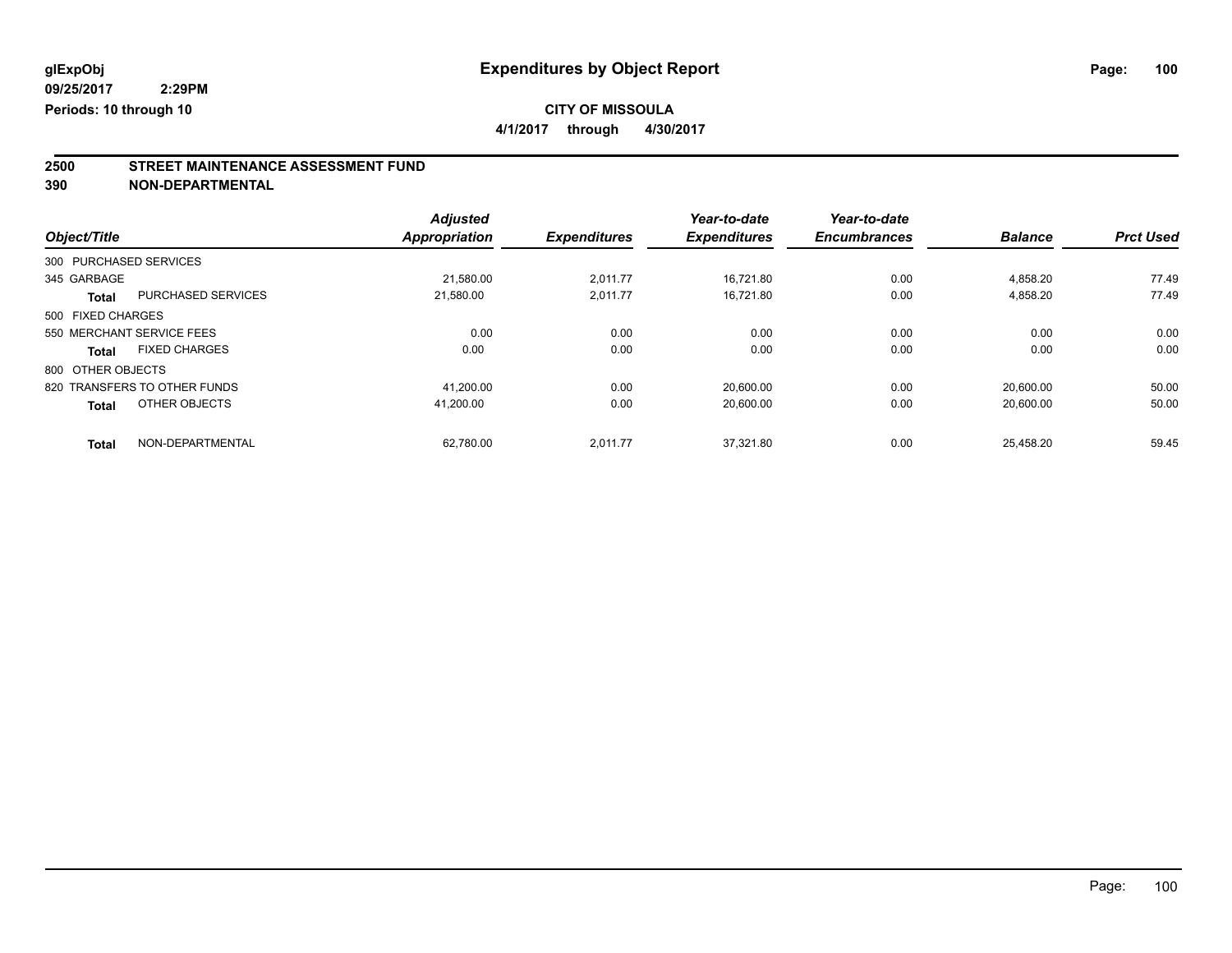#### **2500 STREET MAINTENANCE ASSESSMENT FUND**

|                        |                                  | <b>Adjusted</b> |                     | Year-to-date        | Year-to-date        |                |                  |
|------------------------|----------------------------------|-----------------|---------------------|---------------------|---------------------|----------------|------------------|
| Object/Title           |                                  | Appropriation   | <b>Expenditures</b> | <b>Expenditures</b> | <b>Encumbrances</b> | <b>Balance</b> | <b>Prct Used</b> |
| 300 PURCHASED SERVICES |                                  |                 |                     |                     |                     |                |                  |
| 345 GARBAGE            |                                  | 21.580.00       | 2.011.77            | 16.721.80           | 0.00                | 4.858.20       | 77.49            |
| <b>Total</b>           | PURCHASED SERVICES               | 21.580.00       | 2,011.77            | 16.721.80           | 0.00                | 4.858.20       | 77.49            |
| 500 FIXED CHARGES      |                                  |                 |                     |                     |                     |                |                  |
|                        | 550 MERCHANT SERVICE FEES        | 0.00            | 0.00                | 0.00                | 0.00                | 0.00           | 0.00             |
| <b>Total</b>           | <b>FIXED CHARGES</b>             | 0.00            | 0.00                | 0.00                | 0.00                | 0.00           | 0.00             |
| 800 OTHER OBJECTS      |                                  |                 |                     |                     |                     |                |                  |
|                        | 820 TRANSFERS TO OTHER FUNDS     | 41.200.00       | 0.00                | 20.600.00           | 0.00                | 20.600.00      | 50.00            |
| <b>Total</b>           | OTHER OBJECTS                    | 41,200.00       | 0.00                | 20,600.00           | 0.00                | 20,600.00      | 50.00            |
| <b>Total</b>           | STREET MAINTENANCE ASSESSMENT FI | 62.780.00       | 2.011.77            | 37.321.80           | 0.00                | 25.458.20      | 59.45            |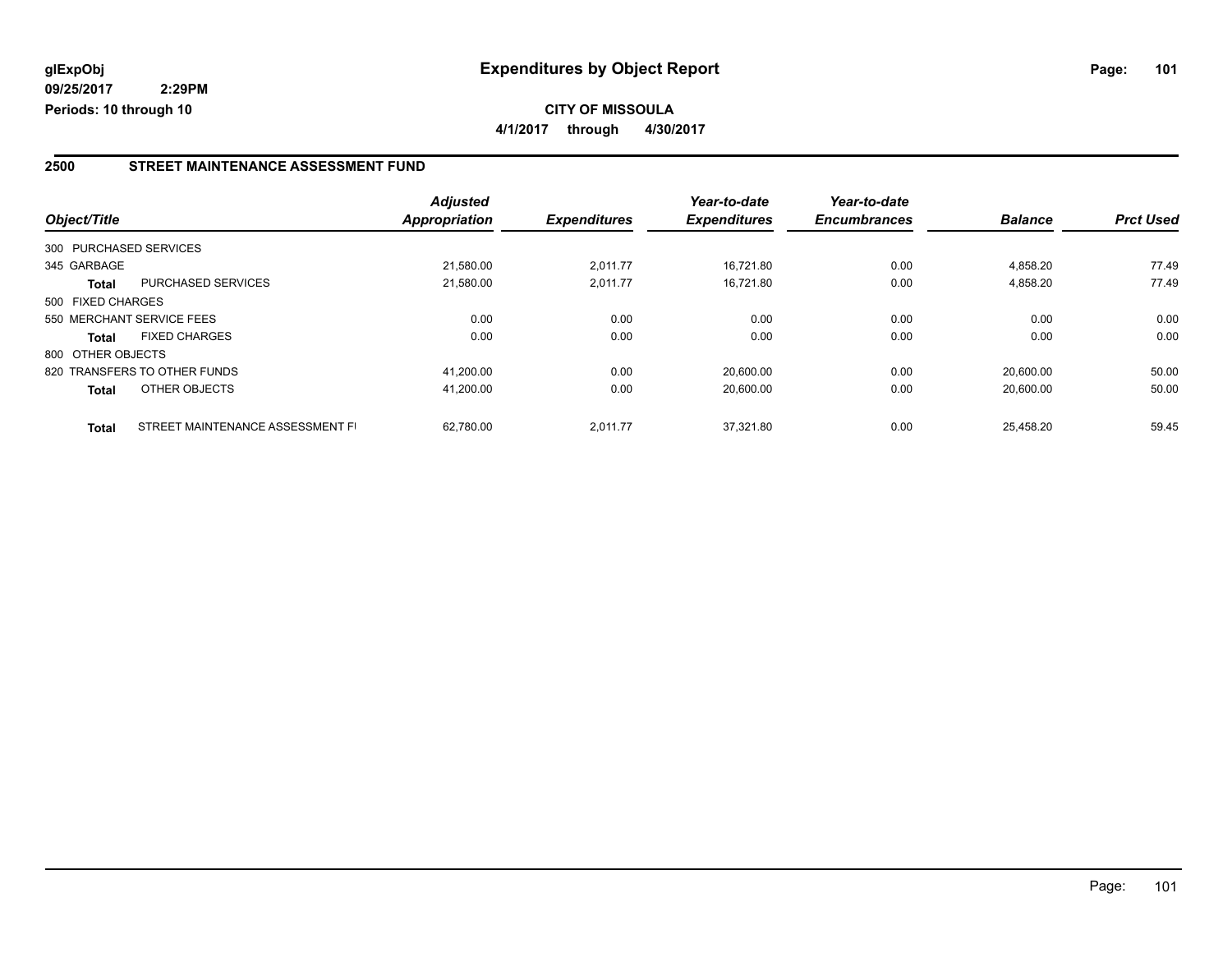**4/1/2017 through 4/30/2017**

# **2512 ROAD DISTRICT #1**

#### **320 STREET MAINTENANCE**

|                                           | <b>Adjusted</b> |                     | Year-to-date        | Year-to-date        |                |                  |
|-------------------------------------------|-----------------|---------------------|---------------------|---------------------|----------------|------------------|
| Object/Title                              | Appropriation   | <b>Expenditures</b> | <b>Expenditures</b> | <b>Encumbrances</b> | <b>Balance</b> | <b>Prct Used</b> |
| 100 PERSONAL SERVICES                     |                 |                     |                     |                     |                |                  |
| 110 SALARIES AND WAGES                    | 116,733.00      | 1,283.95            | 13,102.34           | 0.00                | 103,630.66     | 11.22            |
| 130 OTHER                                 | 17,790.00       | 0.00                | 0.00                | 0.00                | 17,790.00      | 0.00             |
| 140 EMPLOYER CONTRIBUTIONS                | 45,364.00       | 226.40              | 2,310.34            | 0.00                | 43,053.66      | 5.09             |
| <b>141 STATE RETIREMENT CONTRIBUTIONS</b> | 0.00            | 1.28                | 13.09               | 0.00                | $-13.09$       | 0.00             |
| <b>150 STATE RETIREMENT</b>               | 0.00            | 0.00                | 0.00                | 0.00                | 0.00           | 0.00             |
| PERSONAL SERVICES<br><b>Total</b>         | 179,887.00      | 1,511.63            | 15,425.77           | 0.00                | 164,461.23     | 8.58             |
| 200 SUPPLIES                              |                 |                     |                     |                     |                |                  |
| 210 OFFICE SUPPLIES                       | 6,185.00        | 0.00                | 2,253.16            | 0.00                | 3,931.84       | 36.43            |
| 220 OPERATING SUPPLIES                    | 91,014.00       | 0.00                | 89,958.63           | 0.00                | 1,055.37       | 98.84            |
| 230 REPAIR/MAINTENANCE                    | 94,978.00       | 9,080.66            | 95,956.05           | 0.00                | $-978.05$      | 101.03           |
| 231 GASOLINE                              | 1,135.00        | 0.00                | 0.00                | 0.00                | 1,135.00       | 0.00             |
| 240 OTHER SUPPLIES                        | 549.00          | 0.00                | 549.00              | 0.00                | 0.00           | 100.00           |
| <b>SUPPLIES</b><br><b>Total</b>           | 193,861.00      | 9,080.66            | 188,716.84          | 0.00                | 5,144.16       | 97.35            |
| 300 PURCHASED SERVICES                    |                 |                     |                     |                     |                |                  |
| 310 COMMUNICATIONS                        | 0.00            | 0.00                | 0.00                | 0.00                | 0.00           | 0.00             |
| 330 PUBLICITY, SUBSCRIPTIONS & DUES       | 0.00            | 0.00                | 0.00                | 0.00                | 0.00           | 0.00             |
| 350 PROFESSIONAL SERVICES                 | 39,500.00       | 0.00                | 11,422.00           | 0.00                | 28,078.00      | 28.92            |
| 370 TRAVEL                                | 1,450.00        | 0.00                | 1,403.48            | 0.00                | 46.52          | 96.79            |
| 380 TRAINING                              | 350.00          | 0.00                | 100.00              | 0.00                | 250.00         | 28.57            |
| PURCHASED SERVICES<br>Total               | 41,300.00       | 0.00                | 12,925.48           | 0.00                | 28,374.52      | 31.30            |
| <b>400 BUILDING MATERIALS</b>             |                 |                     |                     |                     |                |                  |
| <b>400 BUILDING MATERIALS</b>             | 275,201.00      | 729.00              | 240,194.74          | 0.00                | 35,006.26      | 87.28            |
| <b>BUILDING MATERIALS</b><br><b>Total</b> | 275,201.00      | 729.00              | 240,194.74          | 0.00                | 35,006.26      | 87.28            |
| 500 FIXED CHARGES                         |                 |                     |                     |                     |                |                  |
| 500 FIXED CHARGES                         | 207,148.00      | 130.00              | 130.00              | 0.00                | 207,018.00     | 0.06             |
| 550 MERCHANT SERVICE FEES                 | 0.00            | 0.00                | 0.00                | 0.00                | 0.00           | 0.00             |
| <b>FIXED CHARGES</b><br>Total             | 207,148.00      | 130.00              | 130.00              | 0.00                | 207,018.00     | 0.06             |
| 600 DEBT SERVICE                          |                 |                     |                     |                     |                |                  |
| 610 PRINCIPAL                             | 568,153.00      | 53,864.85           | 358,137.49          | 0.00                | 210,015.51     | 63.04            |
| 620 INTEREST / SERVICE FEES               | 51,053.00       | 5,888.16            | 48,487.31           | 0.00                | 2,565.69       | 94.97            |
| <b>DEBT SERVICE</b><br>Total              | 619,206.00      | 59,753.01           | 406,624.80          | 0.00                | 212,581.20     | 65.67            |
| 700 GRANTS & CONTRIBUTIONS                |                 |                     |                     |                     |                |                  |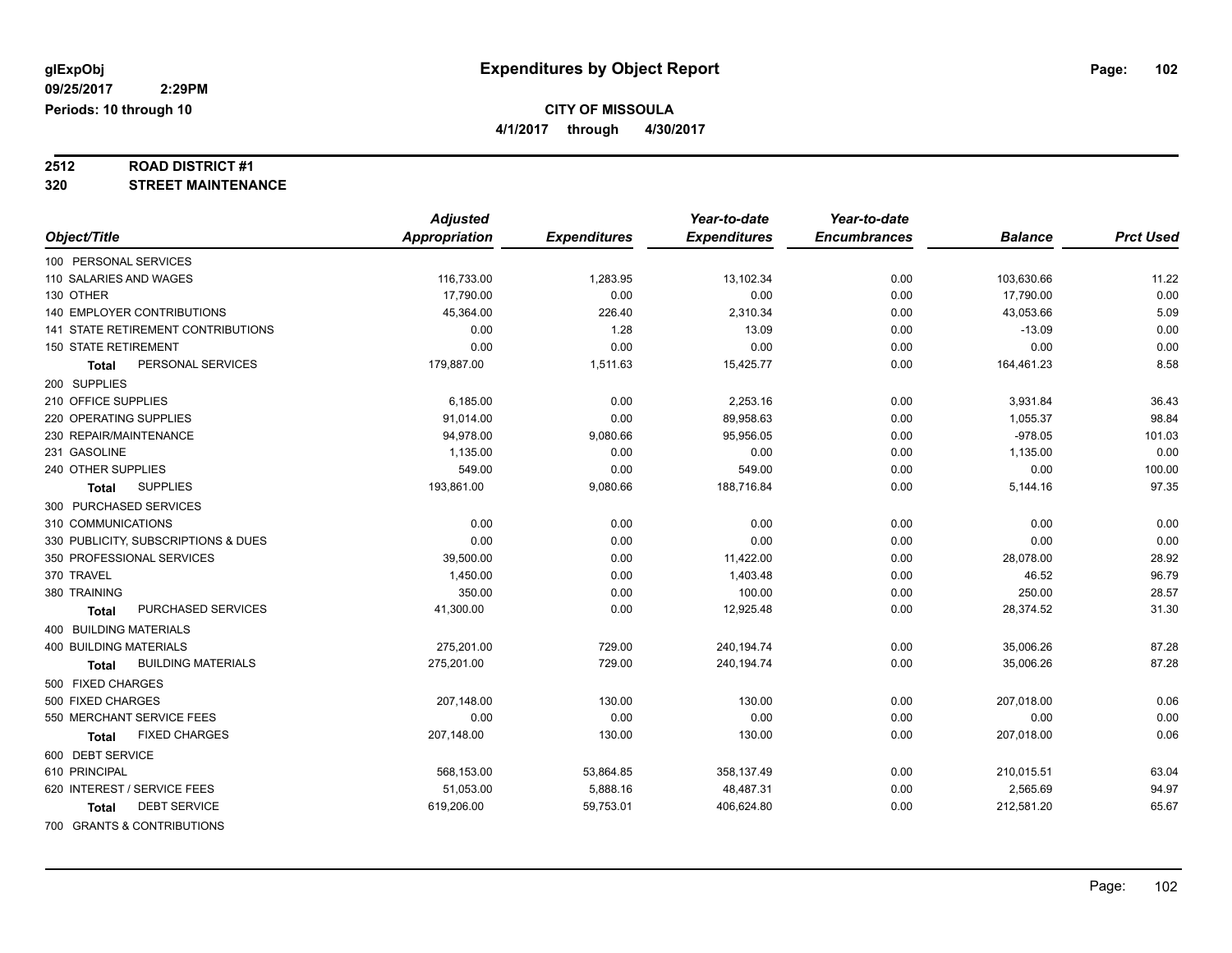**4/1/2017 through 4/30/2017**

# **2512 ROAD DISTRICT #1**

**320 STREET MAINTENANCE**

|                    |                                   | <b>Adjusted</b>      |                     | Year-to-date        | Year-to-date        |                |                  |
|--------------------|-----------------------------------|----------------------|---------------------|---------------------|---------------------|----------------|------------------|
| Object/Title       |                                   | <b>Appropriation</b> | <b>Expenditures</b> | <b>Expenditures</b> | <b>Encumbrances</b> | <b>Balance</b> | <b>Prct Used</b> |
|                    | 700 GRANTS & CONTRIBUTIONS        | 20,907.00            | 0.00                | 0.00                | 0.00                | 20,907.00      | 0.00             |
| Total              | <b>GRANTS &amp; CONTRIBUTIONS</b> | 20,907.00            | 0.00                | 0.00                | 0.00                | 20,907.00      | 0.00             |
| 800 OTHER OBJECTS  |                                   |                      |                     |                     |                     |                |                  |
|                    | 820 TRANSFERS TO OTHER FUNDS      | 0.00                 | 0.00                | 0.00                | 0.00                | 0.00           | 0.00             |
| 845 CONTINGENCY    |                                   | 0.00                 | 0.00                | 9.507.97            | 0.00                | $-9.507.97$    | 0.00             |
| <b>Total</b>       | OTHER OBJECTS                     | 0.00                 | 0.00                | 9,507.97            | 0.00                | $-9,507.97$    | 0.00             |
| 900 CAPITAL OUTLAY |                                   |                      |                     |                     |                     |                |                  |
| 930 IMPROVEMENTS   |                                   | 555.480.00           | 3,295.86            | 101,157.64          | 0.00                | 454.322.36     | 18.21            |
| <b>Total</b>       | <b>CAPITAL OUTLAY</b>             | 555,480.00           | 3,295.86            | 101,157.64          | 0.00                | 454,322.36     | 18.21            |
| <b>Total</b>       | <b>STREET MAINTENANCE</b>         | 2.092.990.00         | 74,500.16           | 974.683.24          | 0.00                | 1.118.306.76   | 46.57            |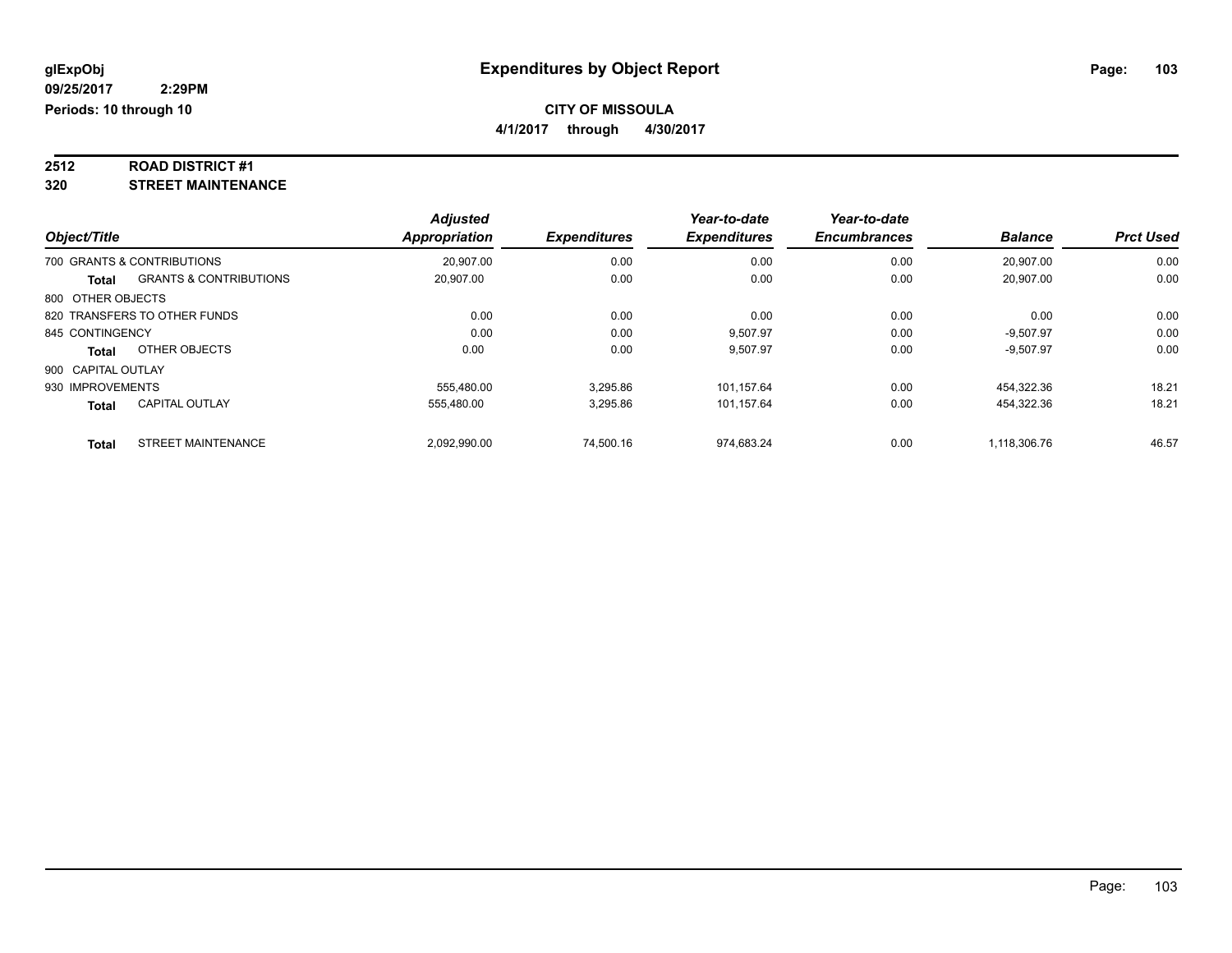# **2512 ROAD DISTRICT #1**

**390 NON-DEPARTMENTAL**

| Object/Title      |                      | <b>Adjusted</b><br>Appropriation | <b>Expenditures</b> | Year-to-date<br><b>Expenditures</b> | Year-to-date<br><b>Encumbrances</b> | <b>Balance</b> | <b>Prct Used</b> |
|-------------------|----------------------|----------------------------------|---------------------|-------------------------------------|-------------------------------------|----------------|------------------|
| 500 FIXED CHARGES |                      |                                  |                     |                                     |                                     |                |                  |
| 500 FIXED CHARGES |                      | 0.00                             | 0.00                | 0.00                                | 0.00                                | 0.00           | 0.00             |
| <b>Total</b>      | <b>FIXED CHARGES</b> | 0.00                             | 0.00                | 0.00                                | 0.00                                | 0.00           | 0.00             |
| Total             | NON-DEPARTMENTAL     | 0.00                             | 0.00                | 0.00                                | 0.00                                | 0.00           | 0.00             |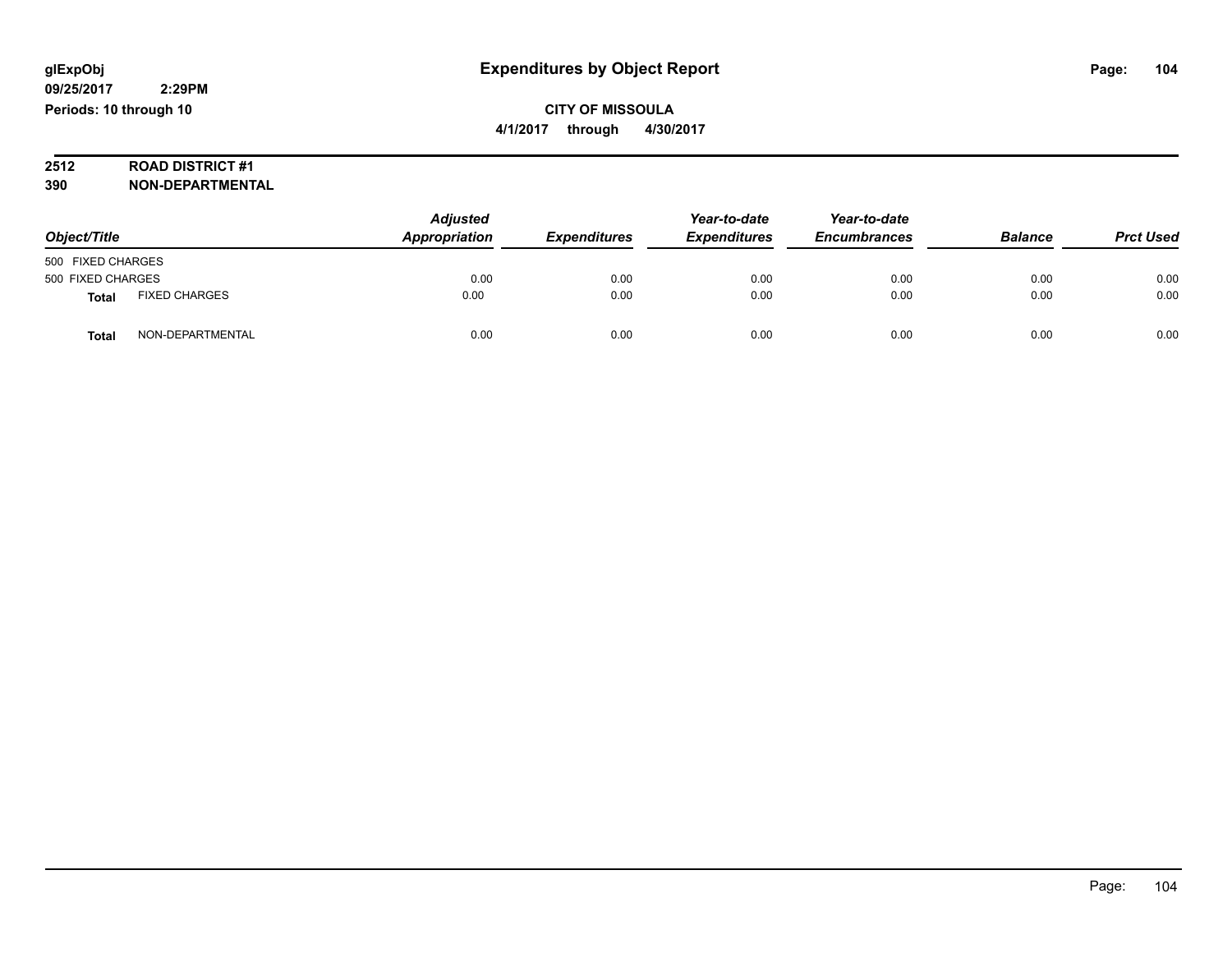#### **2512 ROAD DISTRICT #1**

|                                           | <b>Adjusted</b> |                     | Year-to-date        | Year-to-date        |                |                  |
|-------------------------------------------|-----------------|---------------------|---------------------|---------------------|----------------|------------------|
| Object/Title                              | Appropriation   | <b>Expenditures</b> | <b>Expenditures</b> | <b>Encumbrances</b> | <b>Balance</b> | <b>Prct Used</b> |
| 100 PERSONAL SERVICES                     |                 |                     |                     |                     |                |                  |
| 110 SALARIES AND WAGES                    | 116,733.00      | 1,283.95            | 13,102.34           | 0.00                | 103,630.66     | 11.22            |
| 130 OTHER                                 | 17,790.00       | 0.00                | 0.00                | 0.00                | 17,790.00      | 0.00             |
| <b>140 EMPLOYER CONTRIBUTIONS</b>         | 45,364.00       | 226.40              | 2,310.34            | 0.00                | 43,053.66      | 5.09             |
| <b>141 STATE RETIREMENT CONTRIBUTIONS</b> | 0.00            | 1.28                | 13.09               | 0.00                | $-13.09$       | 0.00             |
| <b>150 STATE RETIREMENT</b>               | 0.00            | 0.00                | 0.00                | 0.00                | 0.00           | 0.00             |
| PERSONAL SERVICES<br><b>Total</b>         | 179,887.00      | 1,511.63            | 15,425.77           | 0.00                | 164,461.23     | 8.58             |
| 200 SUPPLIES                              |                 |                     |                     |                     |                |                  |
| 210 OFFICE SUPPLIES                       | 6,185.00        | 0.00                | 2,253.16            | 0.00                | 3,931.84       | 36.43            |
| 220 OPERATING SUPPLIES                    | 91,014.00       | 0.00                | 89,958.63           | 0.00                | 1,055.37       | 98.84            |
| 230 REPAIR/MAINTENANCE                    | 94,978.00       | 9,080.66            | 95,956.05           | 0.00                | $-978.05$      | 101.03           |
| 231 GASOLINE                              | 1,135.00        | 0.00                | 0.00                | 0.00                | 1,135.00       | 0.00             |
| 240 OTHER SUPPLIES                        | 549.00          | 0.00                | 549.00              | 0.00                | 0.00           | 100.00           |
| <b>SUPPLIES</b><br>Total                  | 193,861.00      | 9,080.66            | 188,716.84          | 0.00                | 5,144.16       | 97.35            |
| 300 PURCHASED SERVICES                    |                 |                     |                     |                     |                |                  |
| 310 COMMUNICATIONS                        | 0.00            | 0.00                | 0.00                | 0.00                | 0.00           | 0.00             |
| 330 PUBLICITY, SUBSCRIPTIONS & DUES       | 0.00            | 0.00                | 0.00                | 0.00                | 0.00           | 0.00             |
| 350 PROFESSIONAL SERVICES                 | 39,500.00       | 0.00                | 11,422.00           | 0.00                | 28,078.00      | 28.92            |
| 370 TRAVEL                                | 1,450.00        | 0.00                | 1,403.48            | 0.00                | 46.52          | 96.79            |
| 380 TRAINING                              | 350.00          | 0.00                | 100.00              | 0.00                | 250.00         | 28.57            |
| PURCHASED SERVICES<br><b>Total</b>        | 41,300.00       | 0.00                | 12,925.48           | 0.00                | 28,374.52      | 31.30            |
| <b>400 BUILDING MATERIALS</b>             |                 |                     |                     |                     |                |                  |
| <b>400 BUILDING MATERIALS</b>             | 275,201.00      | 729.00              | 240,194.74          | 0.00                | 35,006.26      | 87.28            |
| <b>BUILDING MATERIALS</b><br><b>Total</b> | 275,201.00      | 729.00              | 240,194.74          | 0.00                | 35,006.26      | 87.28            |
| 500 FIXED CHARGES                         |                 |                     |                     |                     |                |                  |
| 500 FIXED CHARGES                         | 207,148.00      | 130.00              | 130.00              | 0.00                | 207,018.00     | 0.06             |
| 550 MERCHANT SERVICE FEES                 | 0.00            | 0.00                | 0.00                | 0.00                | 0.00           | 0.00             |
| <b>FIXED CHARGES</b><br>Total             | 207,148.00      | 130.00              | 130.00              | 0.00                | 207,018.00     | 0.06             |
| 600 DEBT SERVICE                          |                 |                     |                     |                     |                |                  |
| 610 PRINCIPAL                             | 568,153.00      | 53,864.85           | 358,137.49          | 0.00                | 210,015.51     | 63.04            |
| 620 INTEREST / SERVICE FEES               | 51,053.00       | 5,888.16            | 48,487.31           | 0.00                | 2,565.69       | 94.97            |
| <b>DEBT SERVICE</b><br><b>Total</b>       | 619,206.00      | 59,753.01           | 406,624.80          | 0.00                | 212,581.20     | 65.67            |
| 700 GRANTS & CONTRIBUTIONS                |                 |                     |                     |                     |                |                  |
| 700 GRANTS & CONTRIBUTIONS                | 20,907.00       | 0.00                | 0.00                | 0.00                | 20,907.00      | 0.00             |
|                                           |                 |                     |                     |                     |                |                  |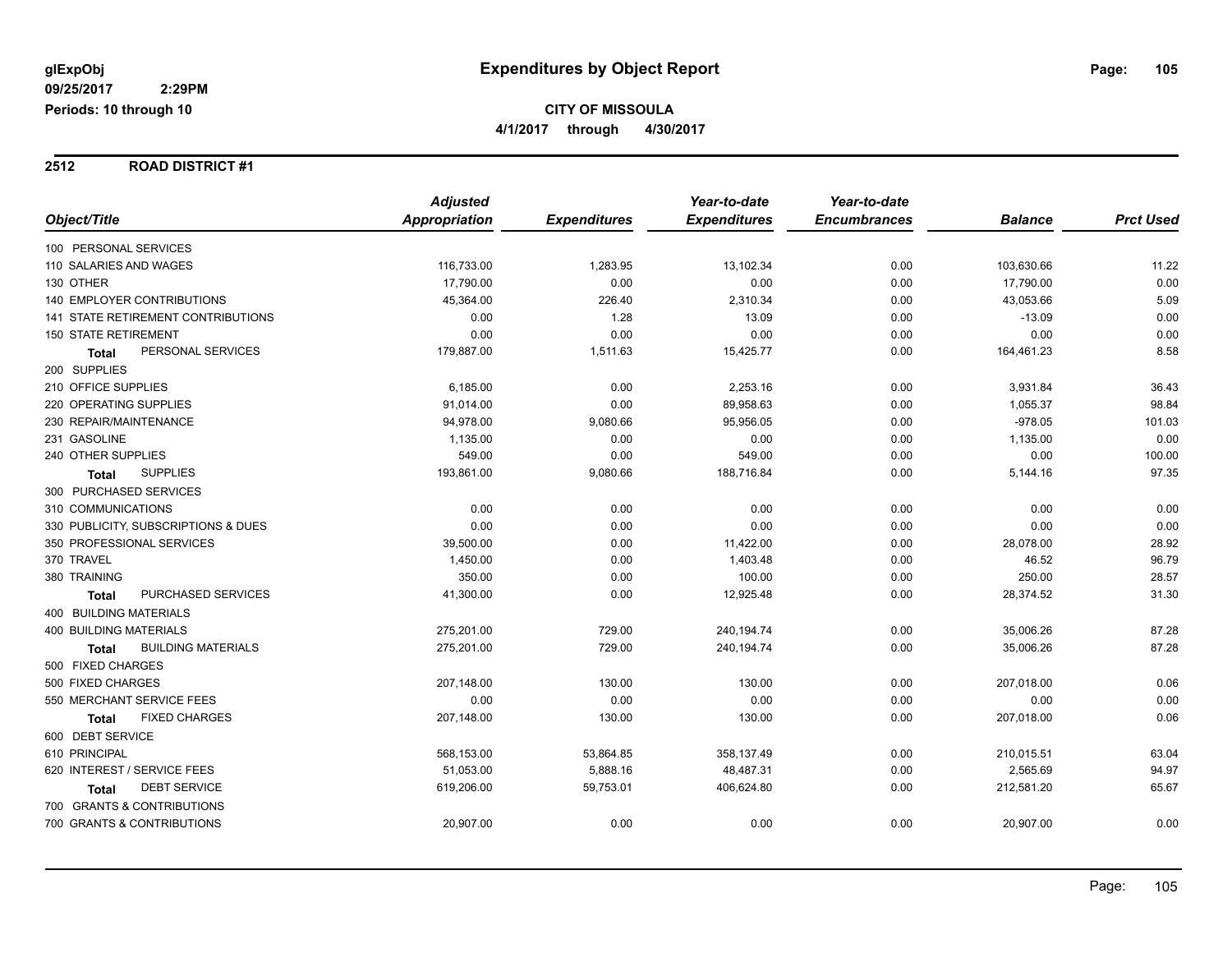#### **2512 ROAD DISTRICT #1**

|                                                   | <b>Adjusted</b>      |                     | Year-to-date        | Year-to-date        |                |                  |
|---------------------------------------------------|----------------------|---------------------|---------------------|---------------------|----------------|------------------|
| Object/Title                                      | <b>Appropriation</b> | <b>Expenditures</b> | <b>Expenditures</b> | <b>Encumbrances</b> | <b>Balance</b> | <b>Prct Used</b> |
| <b>GRANTS &amp; CONTRIBUTIONS</b><br><b>Total</b> | 20,907.00            | 0.00                | 0.00                | 0.00                | 20.907.00      | 0.00             |
| 800 OTHER OBJECTS                                 |                      |                     |                     |                     |                |                  |
| 820 TRANSFERS TO OTHER FUNDS                      | 0.00                 | 0.00                | 0.00                | 0.00                | 0.00           | 0.00             |
| 845 CONTINGENCY                                   | 0.00                 | 0.00                | 9.507.97            | 0.00                | $-9.507.97$    | 0.00             |
| OTHER OBJECTS<br><b>Total</b>                     | 0.00                 | 0.00                | 9.507.97            | 0.00                | $-9.507.97$    | 0.00             |
| 900 CAPITAL OUTLAY                                |                      |                     |                     |                     |                |                  |
| 930 IMPROVEMENTS                                  | 555.480.00           | 3.295.86            | 101.157.64          | 0.00                | 454.322.36     | 18.21            |
| <b>CAPITAL OUTLAY</b><br><b>Total</b>             | 555.480.00           | 3,295.86            | 101,157.64          | 0.00                | 454,322.36     | 18.21            |
| <b>ROAD DISTRICT #1</b><br><b>Total</b>           | 2.092.990.00         | 74.500.16           | 974.683.24          | 0.00                | 1.118.306.76   | 46.57            |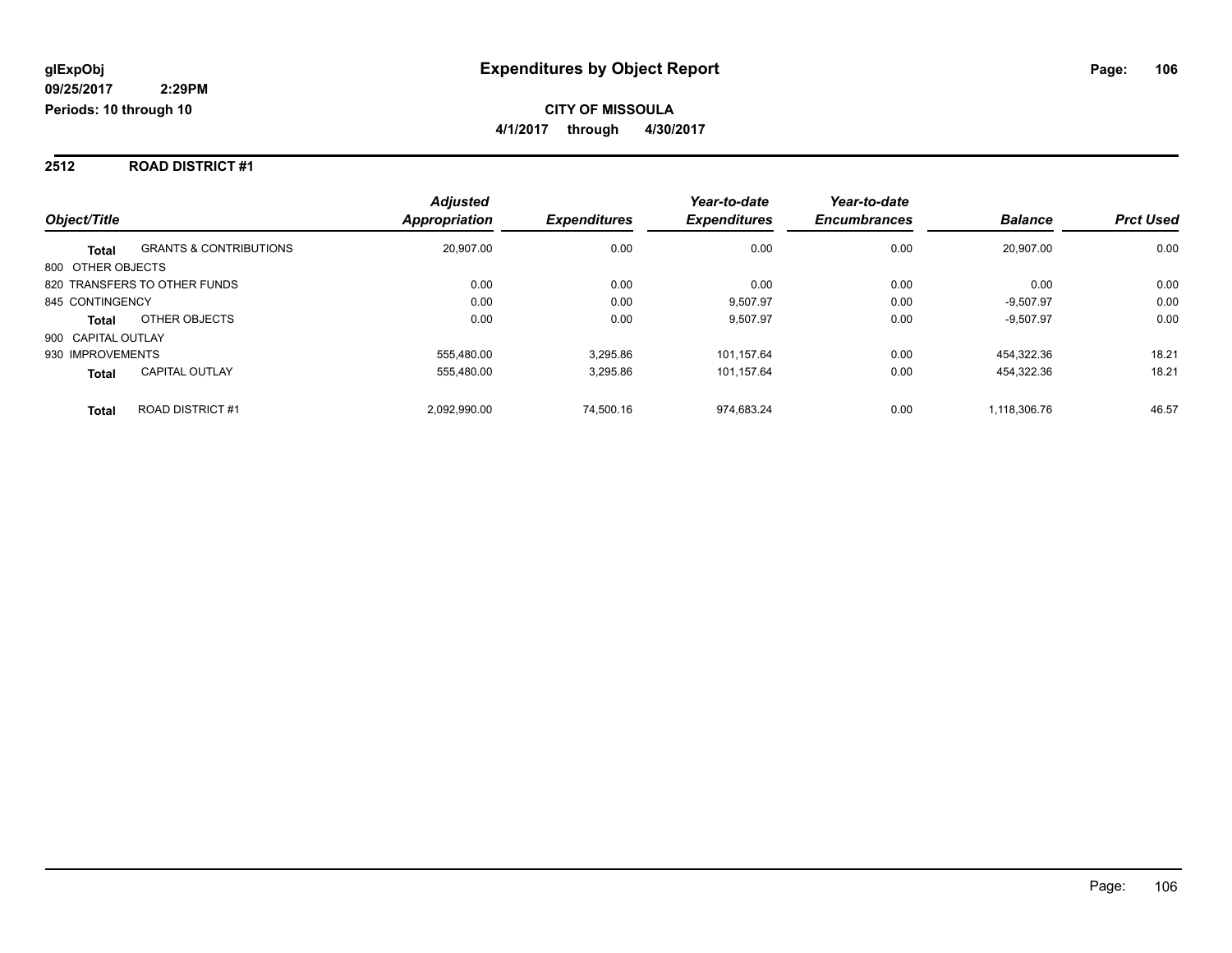**4/1/2017 through 4/30/2017**

# **2513 PARK DISTRICT #1**

**370 PARKS & RECREATION**

|                                      | <b>Adjusted</b> |                     | Year-to-date        | Year-to-date        |                |                  |
|--------------------------------------|-----------------|---------------------|---------------------|---------------------|----------------|------------------|
| Object/Title                         | Appropriation   | <b>Expenditures</b> | <b>Expenditures</b> | <b>Encumbrances</b> | <b>Balance</b> | <b>Prct Used</b> |
| 100 PERSONAL SERVICES                |                 |                     |                     |                     |                |                  |
| 110 SALARIES AND WAGES               | 228,776.00      | 18,480.83           | 149,559.93          | 0.00                | 79,216.07      | 65.37            |
| 120 OVERTIME                         | 0.00            | 6.59                | 26.69               | 0.00                | $-26.69$       | 0.00             |
| 140 EMPLOYER CONTRIBUTIONS           | 88,063.00       | 8,219.38            | 69,705.61           | 0.00                | 18,357.39      | 79.15            |
| 141 STATE RETIREMENT CONTRIBUTIONS   | 0.00            | 18.48               | 146.74              | 0.00                | $-146.74$      | 0.00             |
| PERSONAL SERVICES<br><b>Total</b>    | 316,839.00      | 26,725.28           | 219,438.97          | 0.00                | 97,400.03      | 69.26            |
| 200 SUPPLIES                         |                 |                     |                     |                     |                |                  |
| 220 OPERATING SUPPLIES               | 78,956.00       | 7,663.71            | 93,291.38           | 0.00                | $-14,335.38$   | 118.16           |
| 230 REPAIR/MAINTENANCE               | 98,885.00       | 3,129.40            | 39,185.06           | 0.00                | 59,699.94      | 39.63            |
| 231 GASOLINE                         | 10,144.00       | 0.00                | 8,611.69            | 0.00                | 1,532.31       | 84.89            |
| <b>SUPPLIES</b><br>Total             | 187,985.00      | 10,793.11           | 141,088.13          | 0.00                | 46,896.87      | 75.05            |
| 300 PURCHASED SERVICES               |                 |                     |                     |                     |                |                  |
| 310 COMMUNICATIONS                   | 0.00            | 0.00                | 0.00                | 0.00                | 0.00           | 0.00             |
| 320 PRINTING & DUPLICATING           | 0.00            | 0.00                | 0.00                | 0.00                | 0.00           | 0.00             |
| 330 PUBLICITY, SUBSCRIPTIONS & DUES  | 3,000.00        | 12.00               | 227.25              | 0.00                | 2,772.75       | 7.58             |
| 341 ELECTRICITY & NATURAL GAS        | 43,766.00       | 2,360.01            | 39,206.47           | 0.00                | 4,559.53       | 89.58            |
| 343 WATER CHARGES                    | 7,685.00        | 0.00                | 7,644.51            | 0.00                | 40.49          | 99.47            |
| 344 TELEPHONE SERVICE                | 660.00          | 0.00                | 0.00                | 0.00                | 660.00         | 0.00             |
| 345 GARBAGE                          | 3,213.00        | 77.90               | 2,709.04            | 0.00                | 503.96         | 84.31            |
| 350 PROFESSIONAL SERVICES            | 77,344.00       | 108.00              | 38,862.49           | 0.00                | 38,481.51      | 50.25            |
| 360 REPAIR & MAINTENANCE             | 130.965.00      | 3.446.60            | 83.010.86           | 0.00                | 47,954.14      | 63.38            |
| 370 TRAVEL                           | 500.00          | 0.00                | 0.00                | 0.00                | 500.00         | 0.00             |
| 380 TRAINING                         | 983.00          | 240.00              | 675.01              | 0.00                | 307.99         | 68.67            |
| PURCHASED SERVICES<br>Total          | 268,116.00      | 6,244.51            | 172,335.63          | 0.00                | 95,780.37      | 64.28            |
| 500 FIXED CHARGES                    |                 |                     |                     |                     |                |                  |
| 550 MERCHANT SERVICE FEES            | 0.00            | 0.00                | 0.00                | 0.00                | 0.00           | 0.00             |
| <b>FIXED CHARGES</b><br><b>Total</b> | 0.00            | 0.00                | 0.00                | 0.00                | 0.00           | 0.00             |
| 600 DEBT SERVICE                     |                 |                     |                     |                     |                |                  |
| 610 PRINCIPAL                        | 294,977.00      | 39,246.25           | 302,527.97          | 0.00                | $-7,550.97$    | 102.56           |
| 620 INTEREST / SERVICE FEES          | 6,569.00        | 1,909.65            | 9,302.29            | 0.00                | $-2,733.29$    | 141.61           |
| <b>DEBT SERVICE</b><br><b>Total</b>  | 301,546.00      | 41,155.90           | 311,830.26          | 0.00                | $-10,284.26$   | 103.41           |
| 700 GRANTS & CONTRIBUTIONS           |                 |                     |                     |                     |                |                  |
| 700 GRANTS & CONTRIBUTIONS           | 5,000.00        | 0.00                | 0.00                | 0.00                | 5,000.00       | 0.00             |
|                                      |                 |                     |                     |                     |                |                  |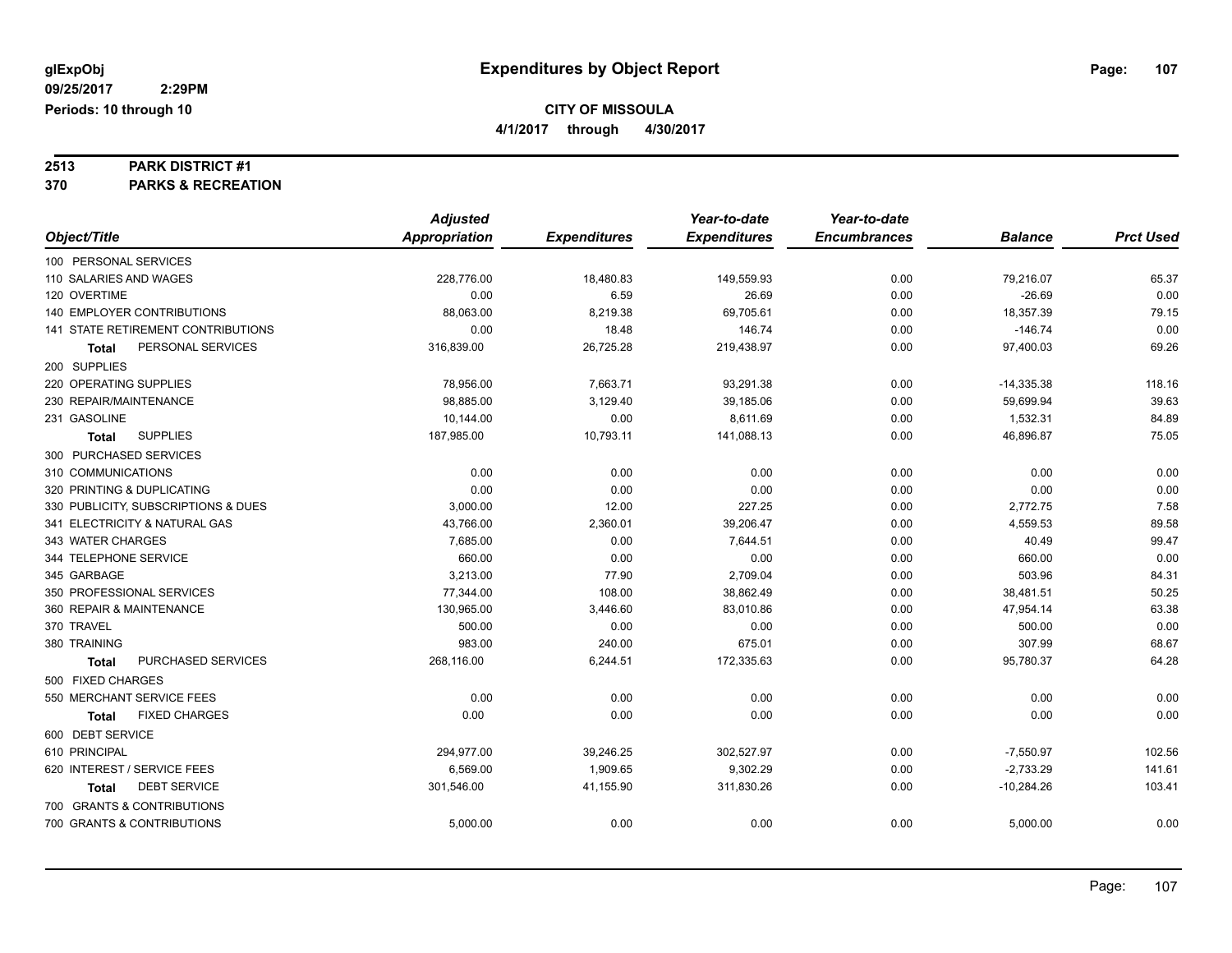**4/1/2017 through 4/30/2017**

# **2513 PARK DISTRICT #1**

**370 PARKS & RECREATION**

|                    |                                   | <b>Adjusted</b>      |                     | Year-to-date        | Year-to-date        |                |                  |
|--------------------|-----------------------------------|----------------------|---------------------|---------------------|---------------------|----------------|------------------|
| Object/Title       |                                   | <b>Appropriation</b> | <b>Expenditures</b> | <b>Expenditures</b> | <b>Encumbrances</b> | <b>Balance</b> | <b>Prct Used</b> |
| <b>Total</b>       | <b>GRANTS &amp; CONTRIBUTIONS</b> | 5,000.00             | 0.00                | 0.00                | 0.00                | 5,000.00       | 0.00             |
| 800 OTHER OBJECTS  |                                   |                      |                     |                     |                     |                |                  |
|                    | 820 TRANSFERS TO OTHER FUNDS      | 163.214.00           | 0.00                | 0.00                | 0.00                | 163.214.00     | 0.00             |
| <b>Total</b>       | OTHER OBJECTS                     | 163.214.00           | 0.00                | 0.00                | 0.00                | 163.214.00     | 0.00             |
| 900 CAPITAL OUTLAY |                                   |                      |                     |                     |                     |                |                  |
| 930 IMPROVEMENTS   |                                   | 30.000.00            | 0.00                | 44,330.69           | 0.00                | $-14.330.69$   | 147.77           |
|                    | 940 MACHINERY & EQUIPMENT         | 40,000.00            | 0.00                | 0.00                | 0.00                | 40,000.00      | 0.00             |
| <b>Total</b>       | <b>CAPITAL OUTLAY</b>             | 70.000.00            | 0.00                | 44,330.69           | 0.00                | 25.669.31      | 63.33            |
| <b>Total</b>       | PARKS & RECREATION                | 1.312.700.00         | 84.918.80           | 889.023.68          | 0.00                | 423.676.32     | 67.72            |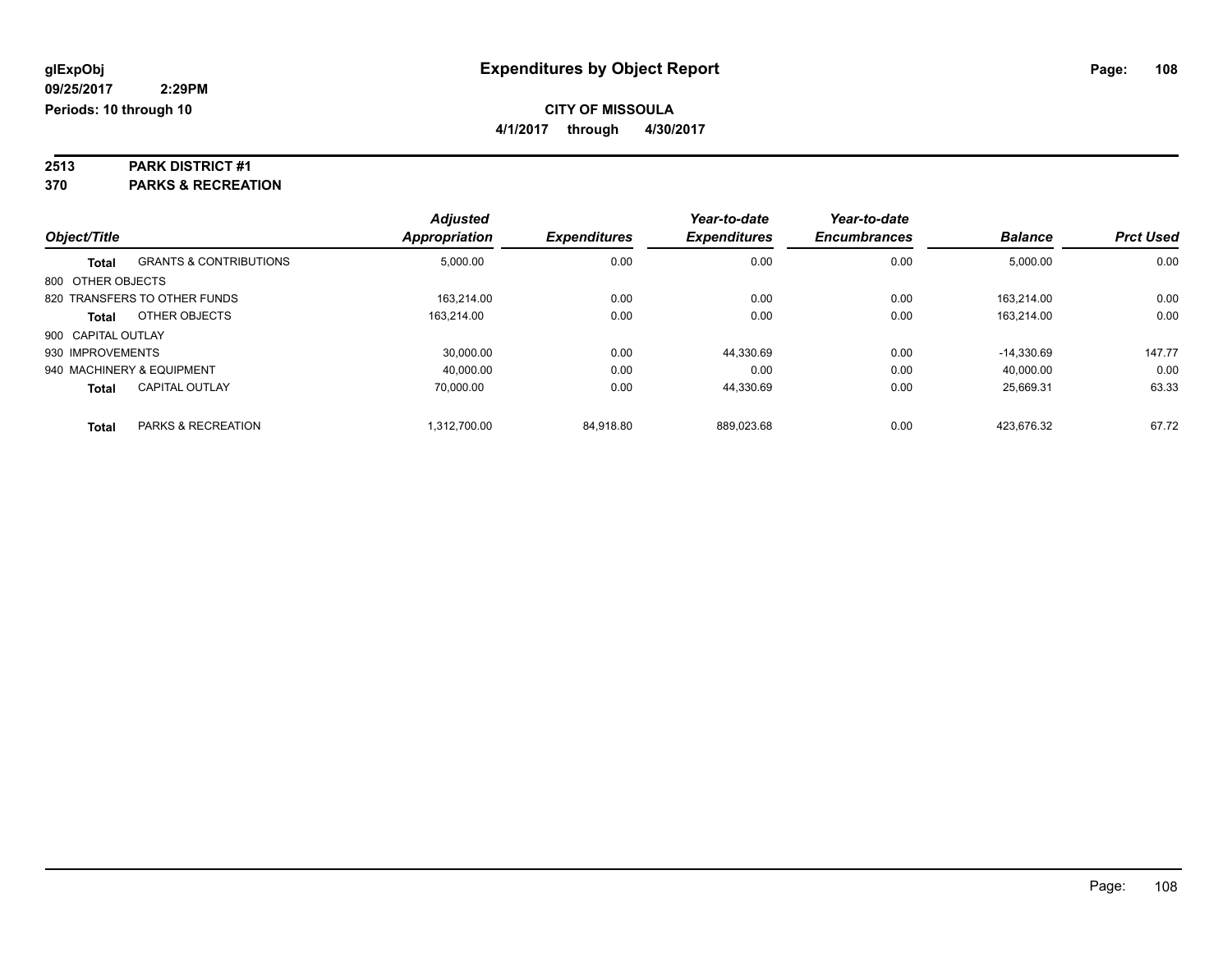#### **2513 PARK DISTRICT #1**

|                                                   | <b>Adjusted</b>      |                     | Year-to-date        | Year-to-date        |                |                  |
|---------------------------------------------------|----------------------|---------------------|---------------------|---------------------|----------------|------------------|
| Object/Title                                      | <b>Appropriation</b> | <b>Expenditures</b> | <b>Expenditures</b> | <b>Encumbrances</b> | <b>Balance</b> | <b>Prct Used</b> |
| 100 PERSONAL SERVICES                             |                      |                     |                     |                     |                |                  |
| 110 SALARIES AND WAGES                            | 228,776.00           | 18,480.83           | 149,559.93          | 0.00                | 79,216.07      | 65.37            |
| 120 OVERTIME                                      | 0.00                 | 6.59                | 26.69               | 0.00                | $-26.69$       | 0.00             |
| 140 EMPLOYER CONTRIBUTIONS                        | 88,063.00            | 8,219.38            | 69,705.61           | 0.00                | 18,357.39      | 79.15            |
| <b>141 STATE RETIREMENT CONTRIBUTIONS</b>         | 0.00                 | 18.48               | 146.74              | 0.00                | $-146.74$      | 0.00             |
| PERSONAL SERVICES<br>Total                        | 316,839.00           | 26,725.28           | 219,438.97          | 0.00                | 97,400.03      | 69.26            |
| 200 SUPPLIES                                      |                      |                     |                     |                     |                |                  |
| 220 OPERATING SUPPLIES                            | 78,956.00            | 7,663.71            | 93,291.38           | 0.00                | $-14,335.38$   | 118.16           |
| 230 REPAIR/MAINTENANCE                            | 98.885.00            | 3,129.40            | 39,185.06           | 0.00                | 59,699.94      | 39.63            |
| 231 GASOLINE                                      | 10,144.00            | 0.00                | 8,611.69            | 0.00                | 1,532.31       | 84.89            |
| <b>SUPPLIES</b><br><b>Total</b>                   | 187,985.00           | 10,793.11           | 141,088.13          | 0.00                | 46,896.87      | 75.05            |
| 300 PURCHASED SERVICES                            |                      |                     |                     |                     |                |                  |
| 310 COMMUNICATIONS                                | 0.00                 | 0.00                | 0.00                | 0.00                | 0.00           | 0.00             |
| 320 PRINTING & DUPLICATING                        | 0.00                 | 0.00                | 0.00                | 0.00                | 0.00           | 0.00             |
| 330 PUBLICITY, SUBSCRIPTIONS & DUES               | 3,000.00             | 12.00               | 227.25              | 0.00                | 2,772.75       | 7.58             |
| 341 ELECTRICITY & NATURAL GAS                     | 43,766.00            | 2,360.01            | 39,206.47           | 0.00                | 4,559.53       | 89.58            |
| 343 WATER CHARGES                                 | 7,685.00             | 0.00                | 7,644.51            | 0.00                | 40.49          | 99.47            |
| 344 TELEPHONE SERVICE                             | 660.00               | 0.00                | 0.00                | 0.00                | 660.00         | 0.00             |
| 345 GARBAGE                                       | 3,213.00             | 77.90               | 2,709.04            | 0.00                | 503.96         | 84.31            |
| 350 PROFESSIONAL SERVICES                         | 77,344.00            | 108.00              | 38,862.49           | 0.00                | 38,481.51      | 50.25            |
| 360 REPAIR & MAINTENANCE                          | 130,965.00           | 3,446.60            | 83,010.86           | 0.00                | 47,954.14      | 63.38            |
| 370 TRAVEL                                        | 500.00               | 0.00                | 0.00                | 0.00                | 500.00         | 0.00             |
| 380 TRAINING                                      | 983.00               | 240.00              | 675.01              | 0.00                | 307.99         | 68.67            |
| PURCHASED SERVICES<br><b>Total</b>                | 268,116.00           | 6,244.51            | 172,335.63          | 0.00                | 95,780.37      | 64.28            |
| 500 FIXED CHARGES                                 |                      |                     |                     |                     |                |                  |
| 550 MERCHANT SERVICE FEES                         | 0.00                 | 0.00                | 0.00                | 0.00                | 0.00           | 0.00             |
| <b>FIXED CHARGES</b><br><b>Total</b>              | 0.00                 | 0.00                | 0.00                | 0.00                | 0.00           | 0.00             |
| 600 DEBT SERVICE                                  |                      |                     |                     |                     |                |                  |
| 610 PRINCIPAL                                     | 294,977.00           | 39,246.25           | 302,527.97          | 0.00                | $-7,550.97$    | 102.56           |
| 620 INTEREST / SERVICE FEES                       | 6,569.00             | 1,909.65            | 9,302.29            | 0.00                | $-2,733.29$    | 141.61           |
| <b>DEBT SERVICE</b><br><b>Total</b>               | 301,546.00           | 41,155.90           | 311,830.26          | 0.00                | $-10,284.26$   | 103.41           |
| 700 GRANTS & CONTRIBUTIONS                        |                      |                     |                     |                     |                |                  |
| 700 GRANTS & CONTRIBUTIONS                        | 5,000.00             | 0.00                | 0.00                | 0.00                | 5,000.00       | 0.00             |
| <b>GRANTS &amp; CONTRIBUTIONS</b><br><b>Total</b> | 5,000.00             | 0.00                | 0.00                | 0.00                | 5,000.00       | 0.00             |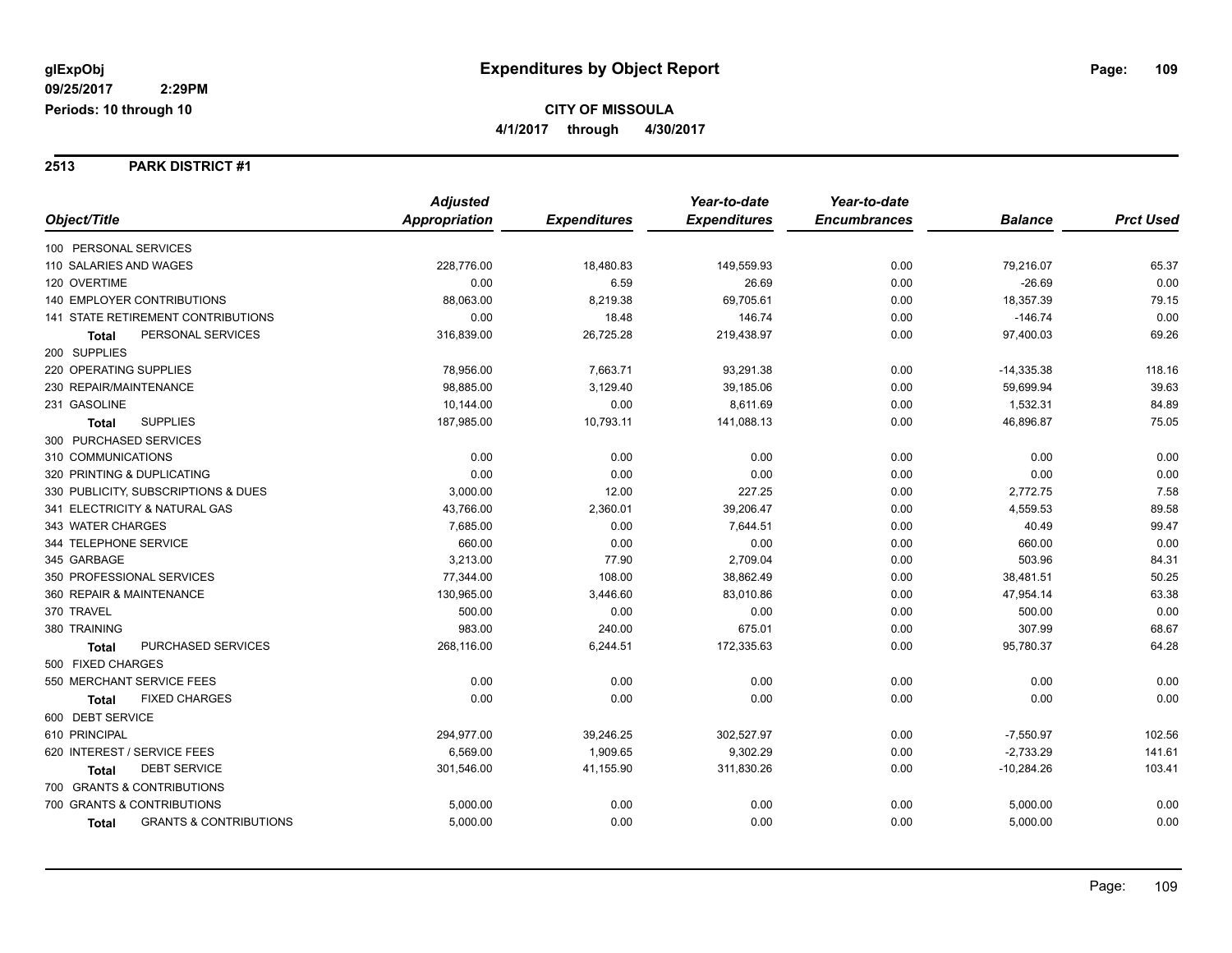#### **2513 PARK DISTRICT #1**

|                                       | <b>Adjusted</b> |                     | Year-to-date        | Year-to-date        |                |                  |
|---------------------------------------|-----------------|---------------------|---------------------|---------------------|----------------|------------------|
| Object/Title                          | Appropriation   | <b>Expenditures</b> | <b>Expenditures</b> | <b>Encumbrances</b> | <b>Balance</b> | <b>Prct Used</b> |
| 800 OTHER OBJECTS                     |                 |                     |                     |                     |                |                  |
| 820 TRANSFERS TO OTHER FUNDS          | 163.214.00      | 0.00                | 0.00                | 0.00                | 163.214.00     | 0.00             |
| OTHER OBJECTS<br><b>Total</b>         | 163,214.00      | 0.00                | 0.00                | 0.00                | 163.214.00     | 0.00             |
| 900 CAPITAL OUTLAY                    |                 |                     |                     |                     |                |                  |
| 930 IMPROVEMENTS                      | 30,000.00       | 0.00                | 44.330.69           | 0.00                | $-14.330.69$   | 147.77           |
| 940 MACHINERY & EQUIPMENT             | 40.000.00       | 0.00                | 0.00                | 0.00                | 40.000.00      | 0.00             |
| <b>CAPITAL OUTLAY</b><br><b>Total</b> | 70.000.00       | 0.00                | 44.330.69           | 0.00                | 25.669.31      | 63.33            |
| PARK DISTRICT #1<br>Total             | 1.312.700.00    | 84.918.80           | 889.023.68          | 0.00                | 423.676.32     | 67.72            |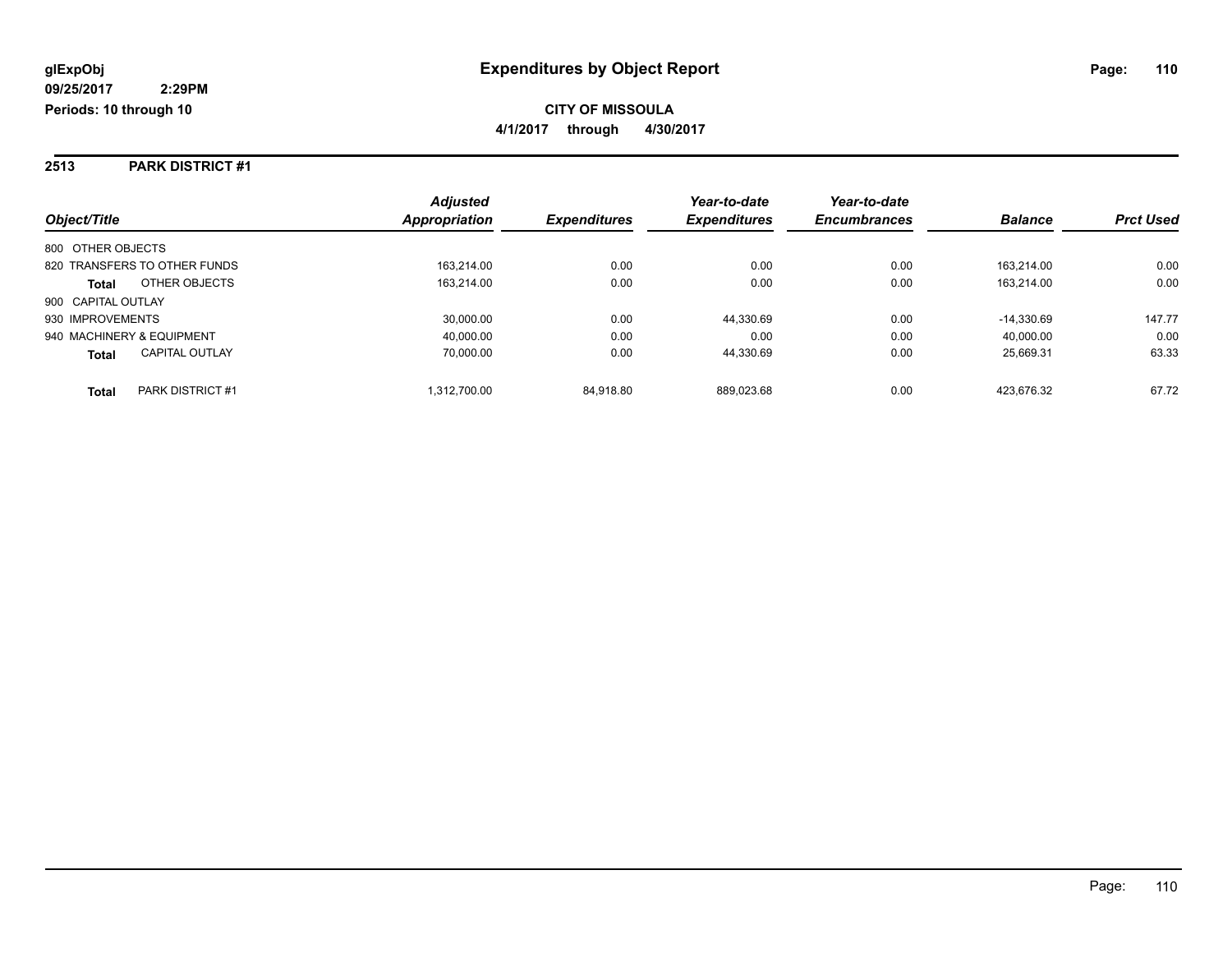**4/1/2017 through 4/30/2017**

# **2820 STATE GAS TAX FUND**

**280 PUBLIC WORKS OPERATIONS**

|                  |                              | <b>Adjusted</b> |                     | Year-to-date        | Year-to-date        |                |                  |
|------------------|------------------------------|-----------------|---------------------|---------------------|---------------------|----------------|------------------|
| Object/Title     |                              | Appropriation   | <b>Expenditures</b> | <b>Expenditures</b> | <b>Encumbrances</b> | <b>Balance</b> | <b>Prct Used</b> |
|                  | 300 PURCHASED SERVICES       |                 |                     |                     |                     |                |                  |
|                  | 350 PROFESSIONAL SERVICES    | 0.00            | 0.00                | 0.00                | 0.00                | 0.00           | 0.00             |
| <b>Total</b>     | PURCHASED SERVICES           | 0.00            | 0.00                | 0.00                | 0.00                | 0.00           | 0.00             |
|                  | 500 FIXED CHARGES            |                 |                     |                     |                     |                |                  |
|                  | 500 FIXED CHARGES            | 0.00            | 0.00                | 0.00                | 0.00                | 0.00           | 0.00             |
|                  | 550 MERCHANT SERVICE FEES    | 0.00            | 0.00                | 0.00                | 0.00                | 0.00           | 0.00             |
| Total            | <b>FIXED CHARGES</b>         | 0.00            | 0.00                | 0.00                | 0.00                | 0.00           | 0.00             |
|                  | 800 OTHER OBJECTS            |                 |                     |                     |                     |                |                  |
|                  | 820 TRANSFERS TO OTHER FUNDS | 564.000.00      | 0.00                | 282,000.00          | 0.00                | 282,000.00     | 50.00            |
| <b>Total</b>     | OTHER OBJECTS                | 564,000.00      | 0.00                | 282,000.00          | 0.00                | 282,000.00     | 50.00            |
|                  | 900 CAPITAL OUTLAY           |                 |                     |                     |                     |                |                  |
| 930 IMPROVEMENTS |                              | 391,200.00      | 0.00                | 133,258.67          | 0.00                | 257,941.33     | 34.06            |
| <b>Total</b>     | CAPITAL OUTLAY               | 391,200.00      | 0.00                | 133,258.67          | 0.00                | 257,941.33     | 34.06            |
| <b>Total</b>     | PUBLIC WORKS OPERATIONS      | 955,200.00      | 0.00                | 415,258.67          | 0.00                | 539,941.33     | 43.47            |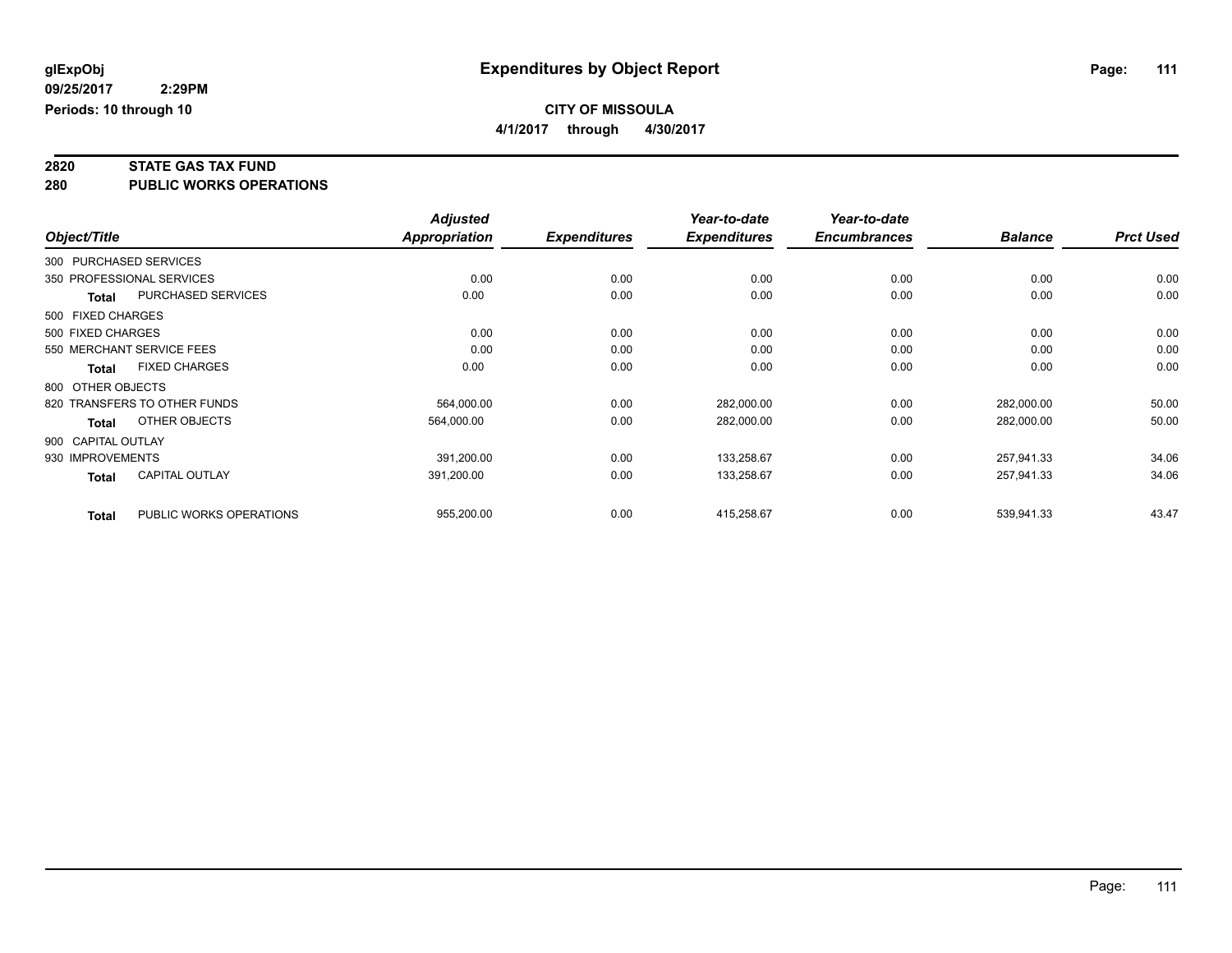### **2820 STATE GAS TAX FUND**

|                    |                              | <b>Adjusted</b> |                     | Year-to-date        | Year-to-date        |                |                  |
|--------------------|------------------------------|-----------------|---------------------|---------------------|---------------------|----------------|------------------|
| Object/Title       |                              | Appropriation   | <b>Expenditures</b> | <b>Expenditures</b> | <b>Encumbrances</b> | <b>Balance</b> | <b>Prct Used</b> |
|                    | 300 PURCHASED SERVICES       |                 |                     |                     |                     |                |                  |
|                    | 350 PROFESSIONAL SERVICES    | 0.00            | 0.00                | 0.00                | 0.00                | 0.00           | 0.00             |
| Total              | PURCHASED SERVICES           | 0.00            | 0.00                | 0.00                | 0.00                | 0.00           | 0.00             |
| 500 FIXED CHARGES  |                              |                 |                     |                     |                     |                |                  |
| 500 FIXED CHARGES  |                              | 0.00            | 0.00                | 0.00                | 0.00                | 0.00           | 0.00             |
|                    | 550 MERCHANT SERVICE FEES    | 0.00            | 0.00                | 0.00                | 0.00                | 0.00           | 0.00             |
| <b>Total</b>       | <b>FIXED CHARGES</b>         | 0.00            | 0.00                | 0.00                | 0.00                | 0.00           | 0.00             |
| 800 OTHER OBJECTS  |                              |                 |                     |                     |                     |                |                  |
|                    | 820 TRANSFERS TO OTHER FUNDS | 564,000.00      | 0.00                | 282,000.00          | 0.00                | 282,000.00     | 50.00            |
| Total              | OTHER OBJECTS                | 564,000.00      | 0.00                | 282,000.00          | 0.00                | 282,000.00     | 50.00            |
| 900 CAPITAL OUTLAY |                              |                 |                     |                     |                     |                |                  |
| 930 IMPROVEMENTS   |                              | 391,200.00      | 0.00                | 133,258.67          | 0.00                | 257,941.33     | 34.06            |
| Total              | <b>CAPITAL OUTLAY</b>        | 391,200.00      | 0.00                | 133,258.67          | 0.00                | 257,941.33     | 34.06            |
| <b>Total</b>       | STATE GAS TAX FUND           | 955,200.00      | 0.00                | 415,258.67          | 0.00                | 539,941.33     | 43.47            |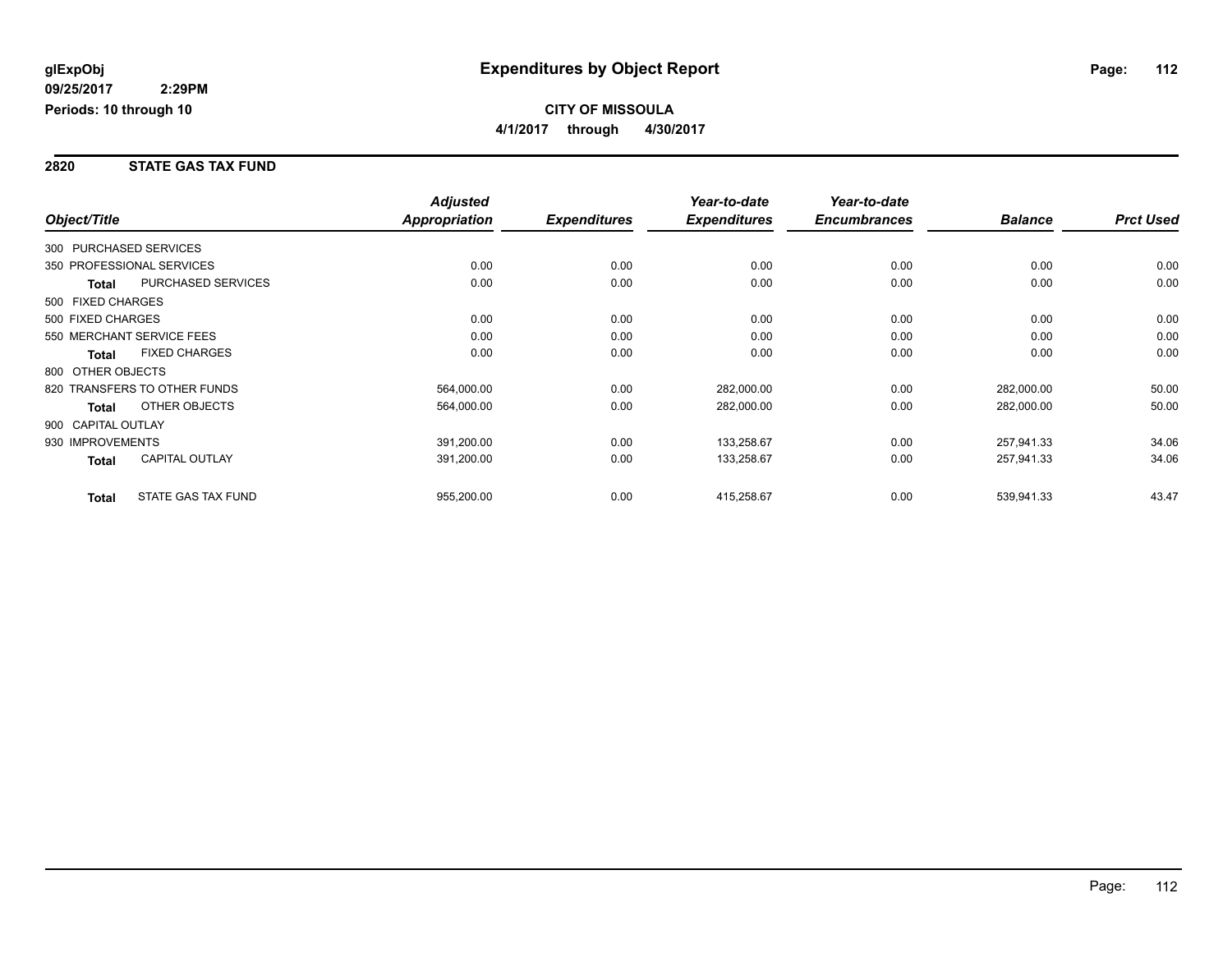**2917 CRIME VICTIM SURCHARGE**

**390 NON-DEPARTMENTAL**

| Object/Title                         | <b>Adjusted</b><br>Appropriation | <b>Expenditures</b> | Year-to-date<br><b>Expenditures</b> | Year-to-date<br><b>Encumbrances</b> | <b>Balance</b> | <b>Prct Used</b> |
|--------------------------------------|----------------------------------|---------------------|-------------------------------------|-------------------------------------|----------------|------------------|
| 500 FIXED CHARGES                    |                                  |                     |                                     |                                     |                |                  |
| 550 MERCHANT SERVICE FEES            | 0.00                             | 0.00                | 0.00                                | 0.00                                | 0.00           | 0.00             |
| <b>FIXED CHARGES</b><br><b>Total</b> | 0.00                             | 0.00                | 0.00                                | 0.00                                | 0.00           | 0.00             |
| NON-DEPARTMENTAL<br>Total            | 0.00                             | 0.00                | 0.00                                | 0.00                                | 0.00           | 0.00             |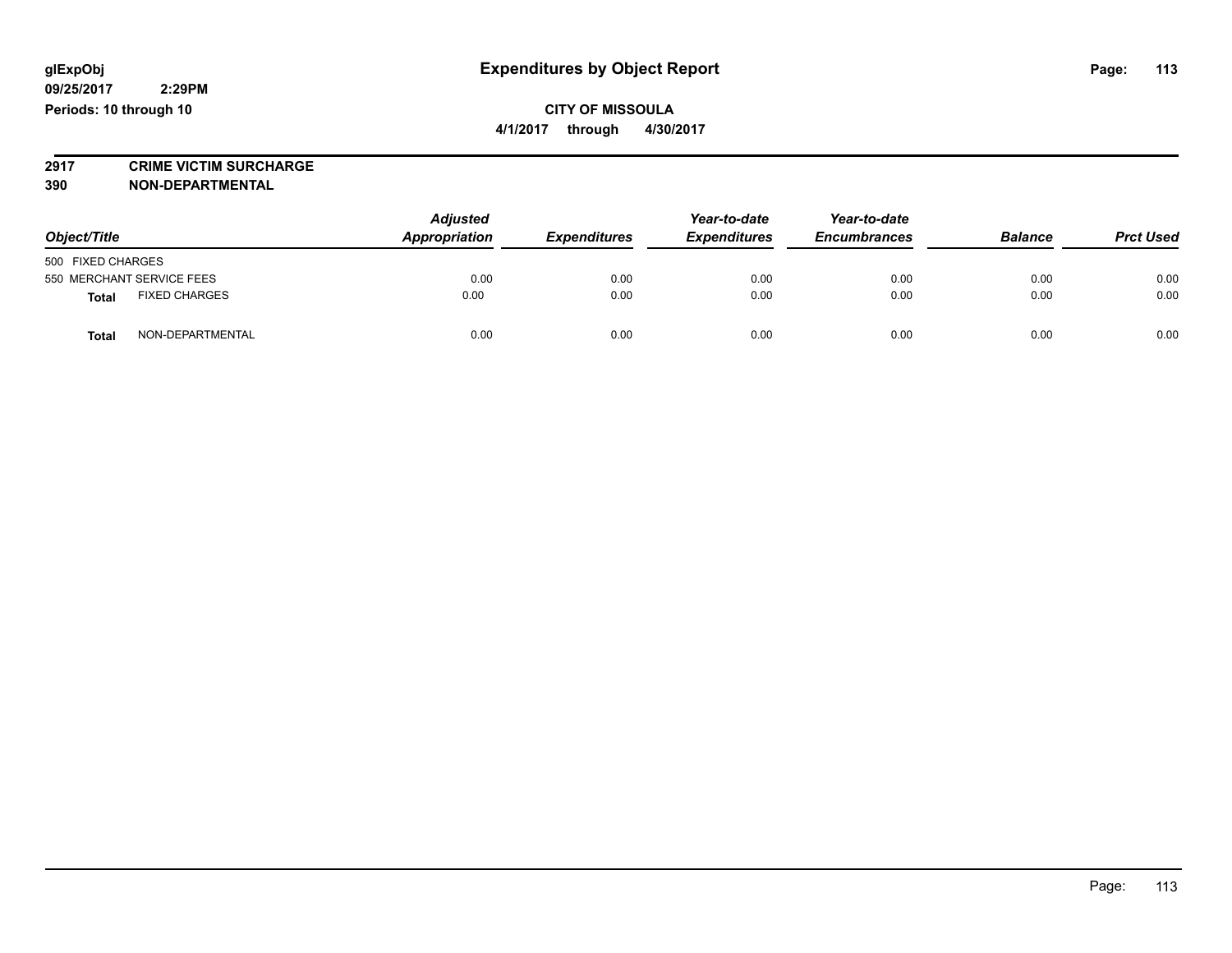## **glExpObj Expenditures by Object Report Page: 114**

**09/25/2017 2:29PM Periods: 10 through 10**

**CITY OF MISSOULA 4/1/2017 through 4/30/2017**

### **2917 CRIME VICTIM SURCHARGE**

| Object/Title                                  | <b>Adjusted</b><br>Appropriation | <b>Expenditures</b> | Year-to-date<br><b>Expenditures</b> | Year-to-date<br><b>Encumbrances</b> | <b>Balance</b> | <b>Prct Used</b> |
|-----------------------------------------------|----------------------------------|---------------------|-------------------------------------|-------------------------------------|----------------|------------------|
|                                               |                                  |                     |                                     |                                     |                |                  |
| 500 FIXED CHARGES                             |                                  |                     |                                     |                                     |                |                  |
| 550 MERCHANT SERVICE FEES                     | 0.00                             | 0.00                | 0.00                                | 0.00                                | 0.00           | 0.00             |
| <b>FIXED CHARGES</b><br><b>Total</b>          | 0.00                             | 0.00                | 0.00                                | 0.00                                | 0.00           | 0.00             |
| <b>CRIME VICTIM SURCHARGE</b><br><b>Total</b> | 0.00                             | 0.00                | 0.00                                | 0.00                                | 0.00           | 0.00             |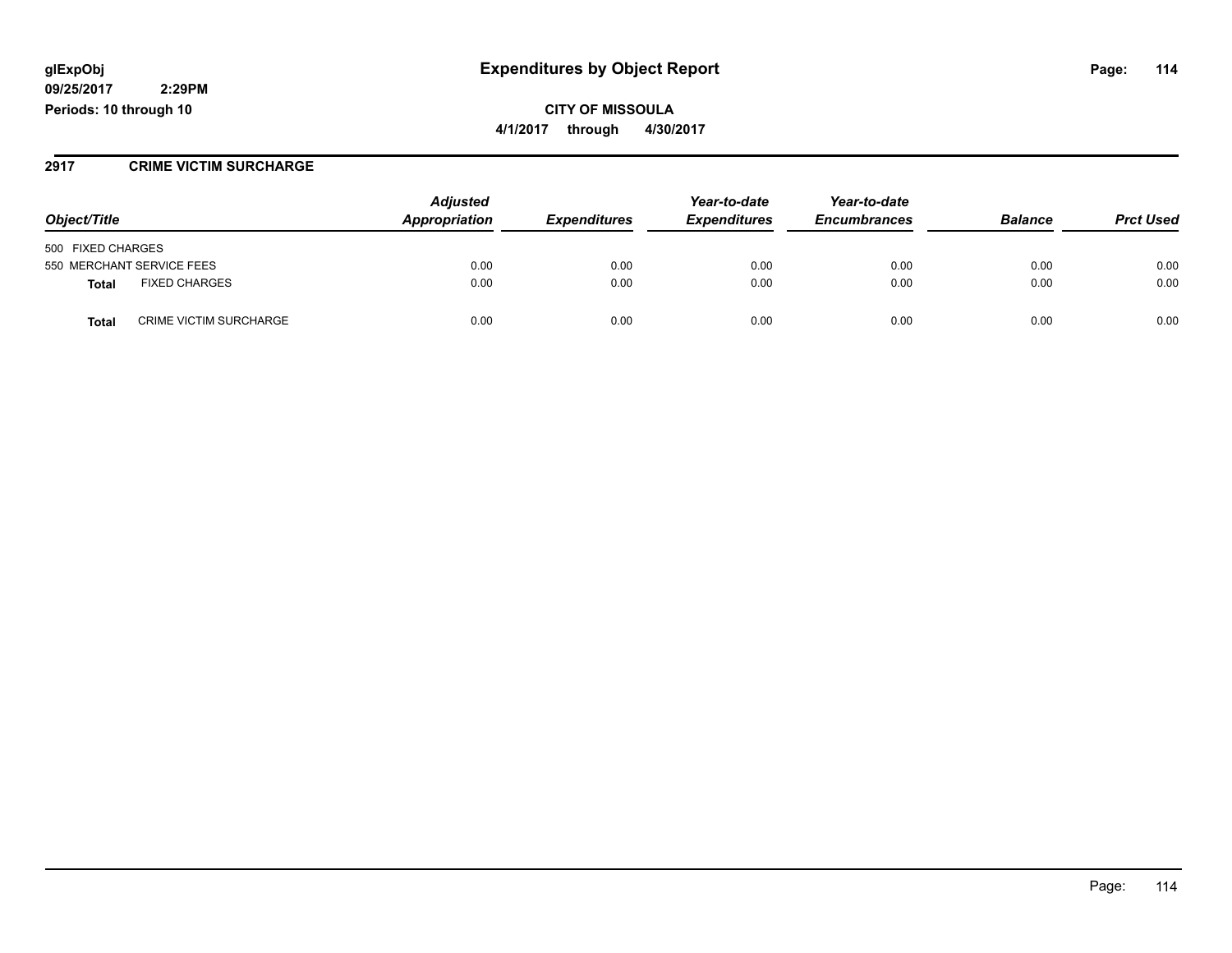**4/1/2017 through 4/30/2017**

# **2918 LAW ENFORCEMENT BLOCK GRANT FUND**

**290 POLICE**

| Object/Title               |                                       | <b>Adjusted</b><br><b>Appropriation</b> | <b>Expenditures</b> | Year-to-date<br><b>Expenditures</b> | Year-to-date<br><b>Encumbrances</b> | <b>Balance</b> | <b>Prct Used</b> |
|----------------------------|---------------------------------------|-----------------------------------------|---------------------|-------------------------------------|-------------------------------------|----------------|------------------|
| 100 PERSONAL SERVICES      |                                       |                                         |                     |                                     |                                     |                |                  |
| 110 SALARIES AND WAGES     |                                       | 29,390.00                               | 0.00                | 0.00                                | 0.00                                | 29,390.00      | 0.00             |
|                            | 115 SALARIES/HEALTH INSURANCE BENEFIT | 0.00                                    | 0.00                | 0.00                                | 0.00                                | 0.00           | 0.00             |
| 120 OVERTIME               |                                       | 0.00                                    | 0.00                | 0.00                                | 0.00                                | 0.00           | 0.00             |
|                            | <b>140 EMPLOYER CONTRIBUTIONS</b>     | 10,610.00                               | 0.00                | 0.00                                | 0.00                                | 10,610.00      | 0.00             |
|                            | 141 STATE RETIREMENT CONTRIBUTIONS    | 0.00                                    | 0.00                | 0.00                                | 0.00                                | 0.00           | 0.00             |
| <b>Total</b>               | PERSONAL SERVICES                     | 40,000.00                               | 0.00                | 0.00                                | 0.00                                | 40,000.00      | 0.00             |
| 200 SUPPLIES               |                                       |                                         |                     |                                     |                                     |                |                  |
| 210 OFFICE SUPPLIES        |                                       | 0.00                                    | 0.00                | 0.00                                | 0.00                                | 0.00           | 0.00             |
| 220 OPERATING SUPPLIES     |                                       | 43,124.00                               | 0.00                | 43,124.00                           | 0.00                                | 0.00           | 100.00           |
| <b>Total</b>               | <b>SUPPLIES</b>                       | 43,124.00                               | 0.00                | 43,124.00                           | 0.00                                | 0.00           | 100.00           |
| 300 PURCHASED SERVICES     |                                       |                                         |                     |                                     |                                     |                |                  |
| 320 PRINTING & DUPLICATING |                                       | 0.00                                    | 0.00                | 0.00                                | 0.00                                | 0.00           | 0.00             |
| 344 TELEPHONE SERVICE      |                                       | 0.00                                    | 0.00                | 0.00                                | 0.00                                | 0.00           | 0.00             |
| 350 PROFESSIONAL SERVICES  |                                       | 0.00                                    | 0.00                | 0.00                                | 0.00                                | 0.00           | 0.00             |
| 370 TRAVEL                 |                                       | 0.00                                    | 0.00                | 0.00                                | 0.00                                | 0.00           | 0.00             |
| 380 TRAINING               |                                       | 0.00                                    | 0.00                | 0.00                                | 0.00                                | 0.00           | 0.00             |
| <b>Total</b>               | PURCHASED SERVICES                    | 0.00                                    | 0.00                | 0.00                                | 0.00                                | 0.00           | 0.00             |
| 500 FIXED CHARGES          |                                       |                                         |                     |                                     |                                     |                |                  |
| 550 MERCHANT SERVICE FEES  |                                       | 0.00                                    | 0.00                | 0.00                                | 0.00                                | 0.00           | 0.00             |
| <b>Total</b>               | <b>FIXED CHARGES</b>                  | 0.00                                    | 0.00                | 0.00                                | 0.00                                | 0.00           | 0.00             |
|                            | 700 GRANTS & CONTRIBUTIONS            |                                         |                     |                                     |                                     |                |                  |
|                            | 700 GRANTS & CONTRIBUTIONS            | 17.249.00                               | 0.00                | 17.249.00                           | 0.00                                | 0.00           | 100.00           |
| <b>Total</b>               | <b>GRANTS &amp; CONTRIBUTIONS</b>     | 17,249.00                               | 0.00                | 17,249.00                           | 0.00                                | 0.00           | 100.00           |
| 900 CAPITAL OUTLAY         |                                       |                                         |                     |                                     |                                     |                |                  |
| 940 MACHINERY & EQUIPMENT  |                                       | 0.00                                    | 0.00                | 0.00                                | 0.00                                | 0.00           | 0.00             |
| <b>Total</b>               | <b>CAPITAL OUTLAY</b>                 | 0.00                                    | 0.00                | 0.00                                | 0.00                                | 0.00           | 0.00             |
| <b>Total</b>               | <b>POLICE</b>                         | 100,373.00                              | 0.00                | 60,373.00                           | 0.00                                | 40,000.00      | 60.15            |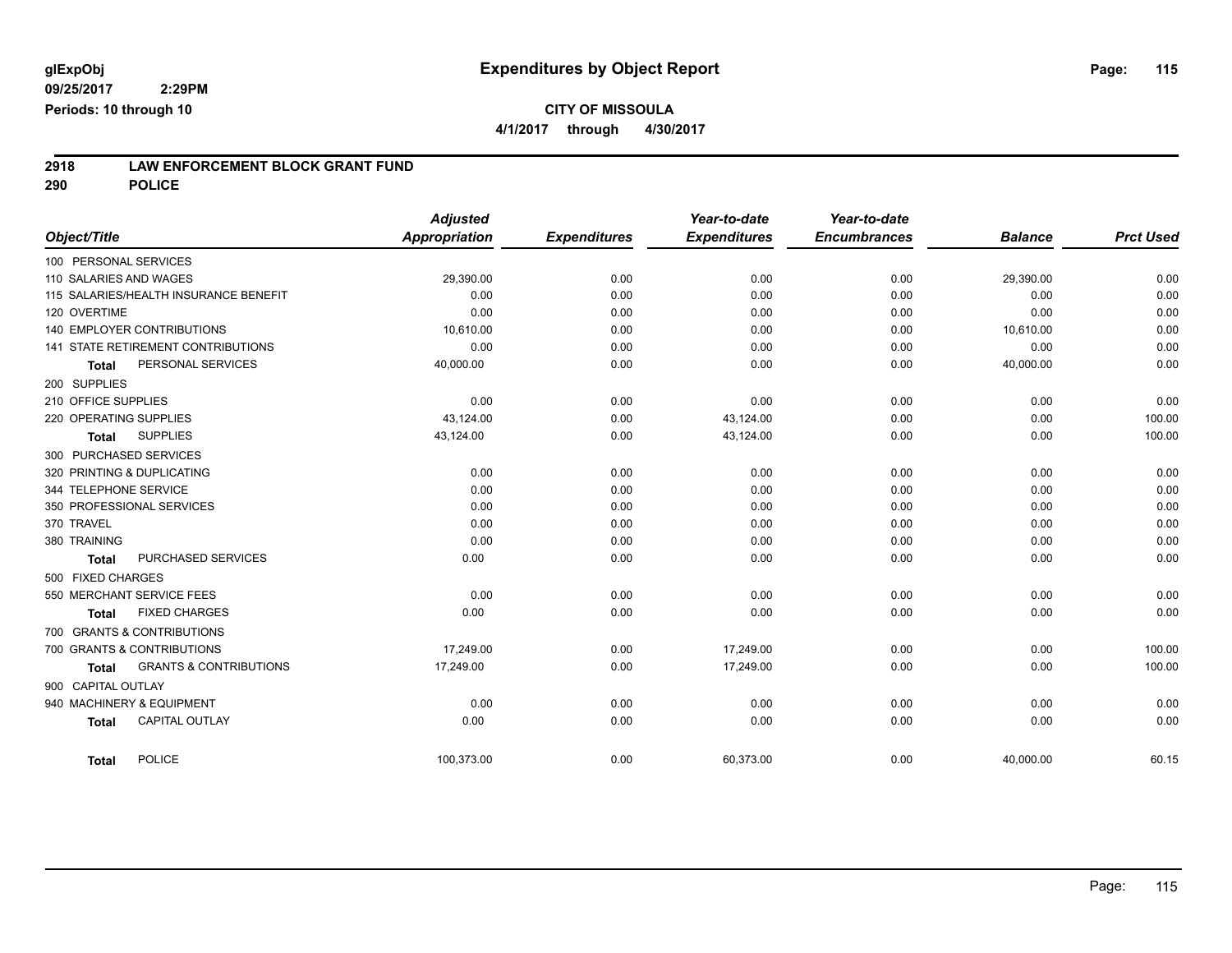**09/25/2017 2:29PM Periods: 10 through 10**

## **CITY OF MISSOULA**

**4/1/2017 through 4/30/2017**

# **2918 LAW ENFORCEMENT BLOCK GRANT FUND**

**390 NON-DEPARTMENTAL**

| Object/Title                         | <b>Adjusted</b><br>Appropriation | <b>Expenditures</b> | Year-to-date<br><b>Expenditures</b> | Year-to-date<br><b>Encumbrances</b> | <b>Balance</b> | <b>Prct Used</b> |
|--------------------------------------|----------------------------------|---------------------|-------------------------------------|-------------------------------------|----------------|------------------|
| 300 PURCHASED SERVICES               |                                  |                     |                                     |                                     |                |                  |
| 350 PROFESSIONAL SERVICES            | 0.00                             | 0.00                | 0.00                                | 0.00                                | 0.00           | 0.00             |
| PURCHASED SERVICES<br><b>Total</b>   | 0.00                             | 0.00                | 0.00                                | 0.00                                | 0.00           | 0.00             |
| 500 FIXED CHARGES                    |                                  |                     |                                     |                                     |                |                  |
| 500 FIXED CHARGES                    | 0.00                             | 0.00                | 0.00                                | 0.00                                | 0.00           | 0.00             |
| 550 MERCHANT SERVICE FEES            | 0.00                             | 0.00                | 0.00                                | 0.00                                | 0.00           | 0.00             |
| <b>FIXED CHARGES</b><br><b>Total</b> | 0.00                             | 0.00                | 0.00                                | 0.00                                | 0.00           | 0.00             |
| NON-DEPARTMENTAL<br><b>Total</b>     | 0.00                             | 0.00                | 0.00                                | 0.00                                | 0.00           | 0.00             |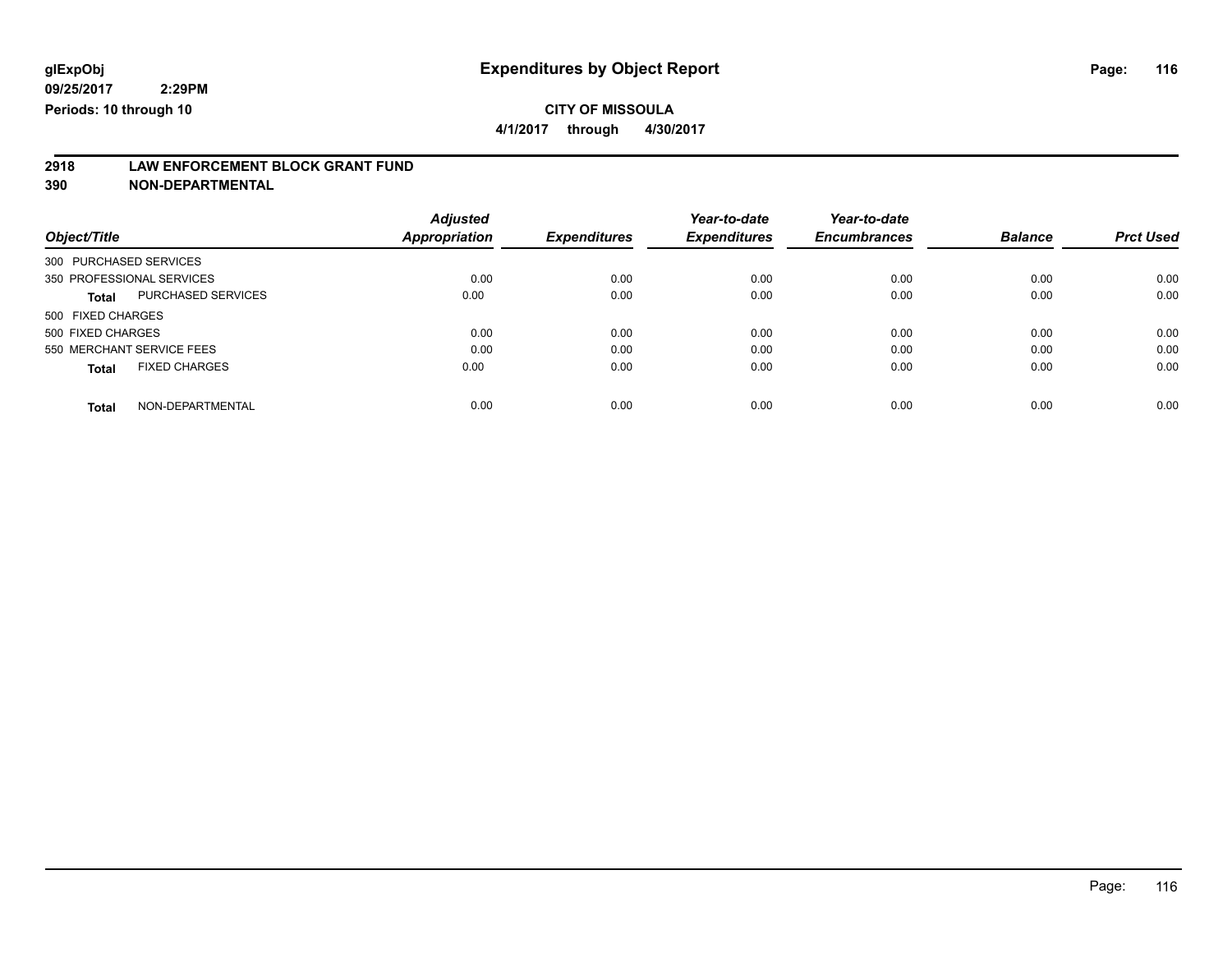**09/25/2017 2:29PM Periods: 10 through 10**

### **2918 LAW ENFORCEMENT BLOCK GRANT FUND**

|                        |                                           | <b>Adjusted</b> |                     | Year-to-date        | Year-to-date        |                |                  |
|------------------------|-------------------------------------------|-----------------|---------------------|---------------------|---------------------|----------------|------------------|
| Object/Title           |                                           | Appropriation   | <b>Expenditures</b> | <b>Expenditures</b> | <b>Encumbrances</b> | <b>Balance</b> | <b>Prct Used</b> |
| 100 PERSONAL SERVICES  |                                           |                 |                     |                     |                     |                |                  |
| 110 SALARIES AND WAGES |                                           | 29.390.00       | 0.00                | 0.00                | 0.00                | 29.390.00      | 0.00             |
|                        | 115 SALARIES/HEALTH INSURANCE BENEFIT     | 0.00            | 0.00                | 0.00                | 0.00                | 0.00           | 0.00             |
| 120 OVERTIME           |                                           | 0.00            | 0.00                | 0.00                | 0.00                | 0.00           | 0.00             |
|                        | <b>140 EMPLOYER CONTRIBUTIONS</b>         | 10,610.00       | 0.00                | 0.00                | 0.00                | 10,610.00      | 0.00             |
|                        | <b>141 STATE RETIREMENT CONTRIBUTIONS</b> | 0.00            | 0.00                | 0.00                | 0.00                | 0.00           | 0.00             |
| <b>Total</b>           | PERSONAL SERVICES                         | 40,000.00       | 0.00                | 0.00                | 0.00                | 40,000.00      | 0.00             |
| 200 SUPPLIES           |                                           |                 |                     |                     |                     |                |                  |
| 210 OFFICE SUPPLIES    |                                           | 0.00            | 0.00                | 0.00                | 0.00                | 0.00           | 0.00             |
| 220 OPERATING SUPPLIES |                                           | 43,124.00       | 0.00                | 43,124.00           | 0.00                | 0.00           | 100.00           |
| <b>Total</b>           | <b>SUPPLIES</b>                           | 43,124.00       | 0.00                | 43,124.00           | 0.00                | 0.00           | 100.00           |
| 300 PURCHASED SERVICES |                                           |                 |                     |                     |                     |                |                  |
|                        | 320 PRINTING & DUPLICATING                | 0.00            | 0.00                | 0.00                | 0.00                | 0.00           | 0.00             |
| 344 TELEPHONE SERVICE  |                                           | 0.00            | 0.00                | 0.00                | 0.00                | 0.00           | 0.00             |
|                        | 350 PROFESSIONAL SERVICES                 | 0.00            | 0.00                | 0.00                | 0.00                | 0.00           | 0.00             |
| 370 TRAVEL             |                                           | 0.00            | 0.00                | 0.00                | 0.00                | 0.00           | 0.00             |
| 380 TRAINING           |                                           | 0.00            | 0.00                | 0.00                | 0.00                | 0.00           | 0.00             |
| <b>Total</b>           | PURCHASED SERVICES                        | 0.00            | 0.00                | 0.00                | 0.00                | 0.00           | 0.00             |
| 500 FIXED CHARGES      |                                           |                 |                     |                     |                     |                |                  |
| 500 FIXED CHARGES      |                                           | 0.00            | 0.00                | 0.00                | 0.00                | 0.00           | 0.00             |
|                        | 550 MERCHANT SERVICE FEES                 | 0.00            | 0.00                | 0.00                | 0.00                | 0.00           | 0.00             |
| <b>Total</b>           | <b>FIXED CHARGES</b>                      | 0.00            | 0.00                | 0.00                | 0.00                | 0.00           | 0.00             |
|                        | 700 GRANTS & CONTRIBUTIONS                |                 |                     |                     |                     |                |                  |
|                        | 700 GRANTS & CONTRIBUTIONS                | 17,249.00       | 0.00                | 17,249.00           | 0.00                | 0.00           | 100.00           |
| <b>Total</b>           | <b>GRANTS &amp; CONTRIBUTIONS</b>         | 17,249.00       | 0.00                | 17,249.00           | 0.00                | 0.00           | 100.00           |
| 900 CAPITAL OUTLAY     |                                           |                 |                     |                     |                     |                |                  |
|                        | 940 MACHINERY & EQUIPMENT                 | 0.00            | 0.00                | 0.00                | 0.00                | 0.00           | 0.00             |
| <b>Total</b>           | <b>CAPITAL OUTLAY</b>                     | 0.00            | 0.00                | 0.00                | 0.00                | 0.00           | 0.00             |
| <b>Total</b>           | LAW ENFORCEMENT BLOCK GRANT FUN           | 100,373.00      | 0.00                | 60,373.00           | 0.00                | 40,000.00      | 60.15            |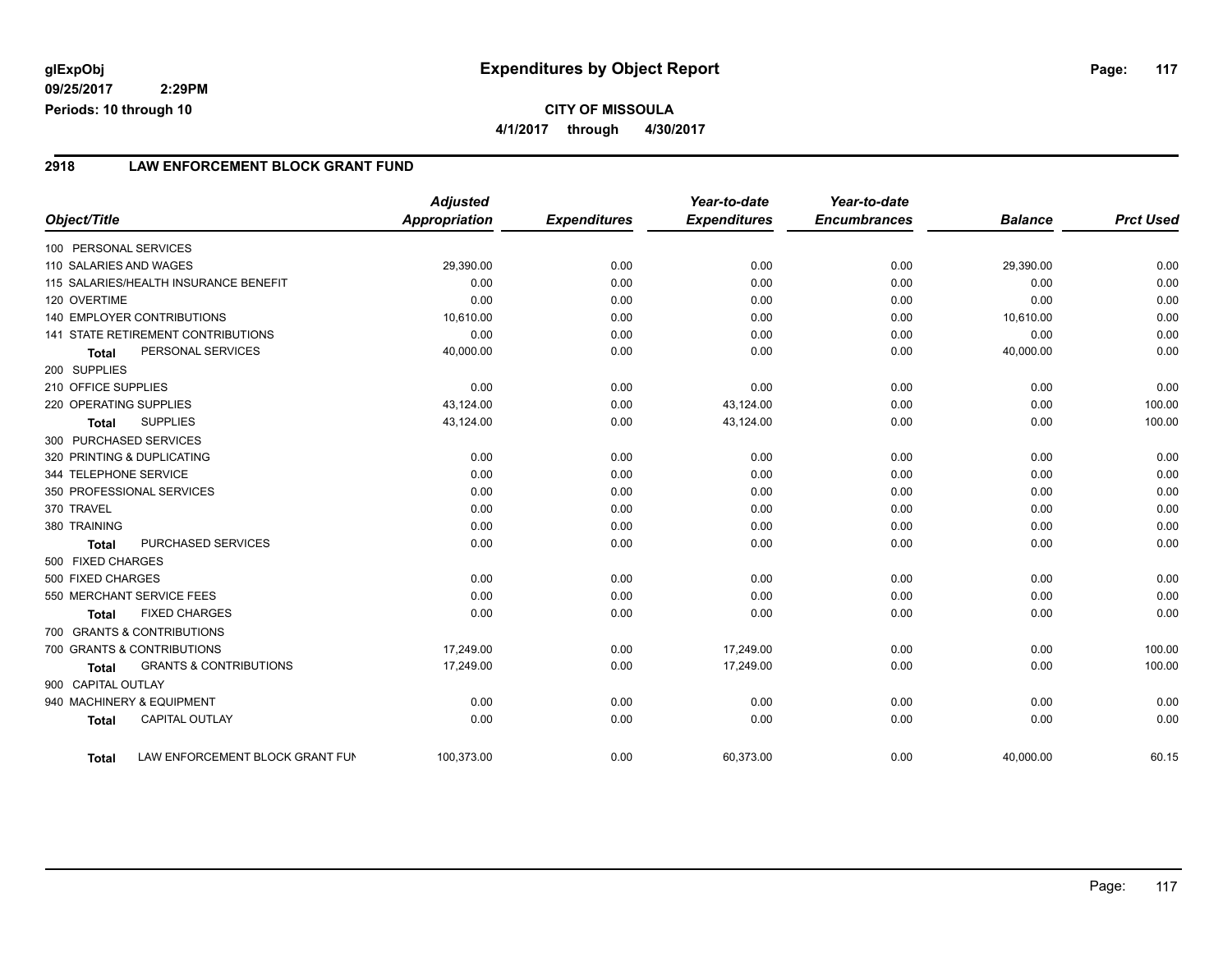# **2919 HIDTA FUND**

**290 POLICE**

|                                            | <b>Adjusted</b> |                     | Year-to-date        | Year-to-date        |                |                  |
|--------------------------------------------|-----------------|---------------------|---------------------|---------------------|----------------|------------------|
| Object/Title                               | Appropriation   | <b>Expenditures</b> | <b>Expenditures</b> | <b>Encumbrances</b> | <b>Balance</b> | <b>Prct Used</b> |
| 100 PERSONAL SERVICES                      |                 |                     |                     |                     |                |                  |
| 120 OVERTIME                               | 15,000.00       | 0.00                | 0.00                | 0.00                | 15,000.00      | 0.00             |
| <b>140 EMPLOYER CONTRIBUTIONS</b>          | 1,350.00        | 0.00                | 0.00                | 0.00                | 1,350.00       | 0.00             |
| 141 STATE RETIREMENT CONTRIBUTIONS         | 0.00            | 0.00                | 0.00                | 0.00                | 0.00           | 0.00             |
| PERSONAL SERVICES<br><b>Total</b>          | 16,350.00       | 0.00                | 0.00                | 0.00                | 16,350.00      | 0.00             |
| 200 SUPPLIES                               |                 |                     |                     |                     |                |                  |
| 210 OFFICE SUPPLIES                        | 500.00          | 0.00                | 0.00                | 0.00                | 500.00         | 0.00             |
| 220 OPERATING SUPPLIES                     | 500.00          | 0.00                | 4,518.75            | 0.00                | $-4,018.75$    | 903.75           |
| <b>SUPPLIES</b><br>Total                   | 1,000.00        | 0.00                | 4,518.75            | 0.00                | $-3,518.75$    | 451.88           |
| 300 PURCHASED SERVICES                     |                 |                     |                     |                     |                |                  |
| 341 ELECTRICITY & NATURAL GAS              | 4,600.00        | 0.00                | 0.00                | 0.00                | 4,600.00       | 0.00             |
| 344 TELEPHONE SERVICE                      | 250.00          | 0.00                | 0.00                | 0.00                | 250.00         | 0.00             |
| 350 PROFESSIONAL SERVICES                  | 4,000.00        | 505.69              | 12,613.68           | 0.00                | $-8,613.68$    | 315.34           |
| 360 REPAIR & MAINTENANCE                   | 1,200.00        | 0.00                | 0.00                | 0.00                | 1,200.00       | 0.00             |
| 370 TRAVEL                                 | 1,500.00        | 0.00                | 1,612.18            | 0.00                | $-112.18$      | 107.48           |
| 380 TRAINING                               | 1,500.00        | 0.00                | 410.00              | 0.00                | 1,090.00       | 27.33            |
| 390 OTHER PURCHASED SERVICES               | 200.00          | 0.00                | 0.00                | 0.00                | 200.00         | 0.00             |
| PURCHASED SERVICES<br>Total                | 13,250.00       | 505.69              | 14,635.86           | 0.00                | $-1,385.86$    | 110.46           |
| 500 FIXED CHARGES                          |                 |                     |                     |                     |                |                  |
| 500 FIXED CHARGES                          | 45,000.00       | 1,719.87            | 18,918.57           | 0.00                | 26,081.43      | 42.04            |
| 550 MERCHANT SERVICE FEES                  | 0.00            | 0.00                | 0.00                | 0.00                | 0.00           | 0.00             |
| <b>FIXED CHARGES</b><br><b>Total</b>       | 45,000.00       | 1,719.87            | 18,918.57           | 0.00                | 26,081.43      | 42.04            |
| 700 GRANTS & CONTRIBUTIONS                 |                 |                     |                     |                     |                |                  |
| 700 GRANTS & CONTRIBUTIONS                 | 65,000.00       | 0.00                | 15,826.74           | 0.00                | 49,173.26      | 24.35            |
| <b>GRANTS &amp; CONTRIBUTIONS</b><br>Total | 65,000.00       | 0.00                | 15,826.74           | 0.00                | 49,173.26      | 24.35            |
| 900 CAPITAL OUTLAY                         |                 |                     |                     |                     |                |                  |
| 920 BUILDINGS                              | 0.00            | 0.00                | 0.00                | 0.00                | 0.00           | 0.00             |
| 940 MACHINERY & EQUIPMENT                  | 0.00            | 0.00                | 14,240.00           | 0.00                | $-14,240.00$   | 0.00             |
| <b>CAPITAL OUTLAY</b><br><b>Total</b>      | 0.00            | 0.00                | 14,240.00           | 0.00                | $-14,240.00$   | 0.00             |
| POLICE<br><b>Total</b>                     | 140,600.00      | 2,225.56            | 68,139.92           | 0.00                | 72,460.08      | 48.46            |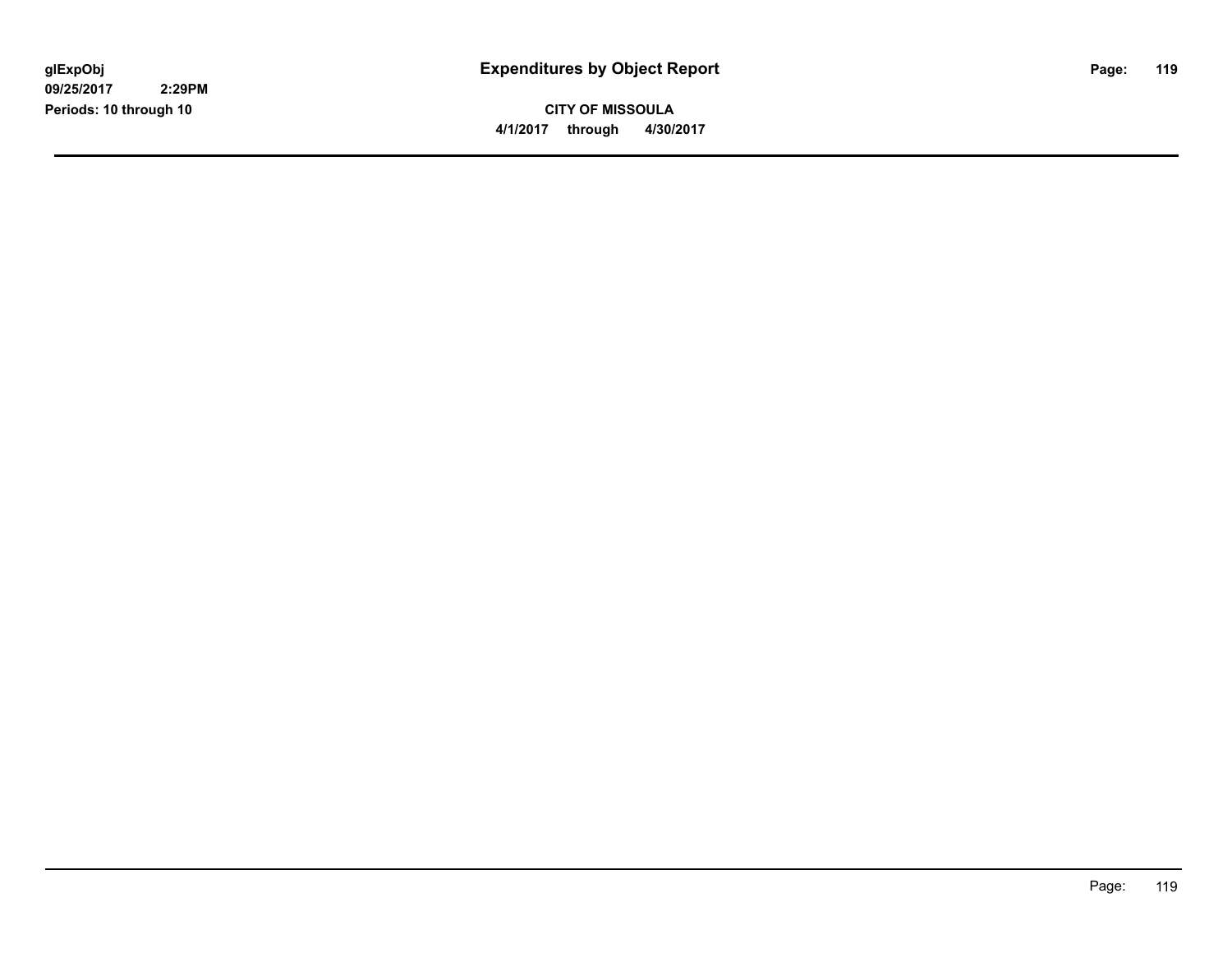**2919 HIDTA FUND**

|                                                   | <b>Adjusted</b>      |                     | Year-to-date        | Year-to-date        |                |                  |
|---------------------------------------------------|----------------------|---------------------|---------------------|---------------------|----------------|------------------|
| Object/Title                                      | <b>Appropriation</b> | <b>Expenditures</b> | <b>Expenditures</b> | <b>Encumbrances</b> | <b>Balance</b> | <b>Prct Used</b> |
| 100 PERSONAL SERVICES                             |                      |                     |                     |                     |                |                  |
| 120 OVERTIME                                      | 15,000.00            | 0.00                | 0.00                | 0.00                | 15,000.00      | 0.00             |
| 140 EMPLOYER CONTRIBUTIONS                        | 1,350.00             | 0.00                | 0.00                | 0.00                | 1,350.00       | 0.00             |
| <b>141 STATE RETIREMENT CONTRIBUTIONS</b>         | 0.00                 | 0.00                | 0.00                | 0.00                | 0.00           | 0.00             |
| PERSONAL SERVICES<br><b>Total</b>                 | 16,350.00            | 0.00                | 0.00                | 0.00                | 16,350.00      | 0.00             |
| 200 SUPPLIES                                      |                      |                     |                     |                     |                |                  |
| 210 OFFICE SUPPLIES                               | 500.00               | 0.00                | 0.00                | 0.00                | 500.00         | 0.00             |
| 220 OPERATING SUPPLIES                            | 500.00               | 0.00                | 4,518.75            | 0.00                | $-4,018.75$    | 903.75           |
| <b>SUPPLIES</b><br><b>Total</b>                   | 1,000.00             | 0.00                | 4,518.75            | 0.00                | $-3,518.75$    | 451.88           |
| 300 PURCHASED SERVICES                            |                      |                     |                     |                     |                |                  |
| 341 ELECTRICITY & NATURAL GAS                     | 4,600.00             | 0.00                | 0.00                | 0.00                | 4,600.00       | 0.00             |
| 344 TELEPHONE SERVICE                             | 250.00               | 0.00                | 0.00                | 0.00                | 250.00         | 0.00             |
| 350 PROFESSIONAL SERVICES                         | 4,000.00             | 505.69              | 12,613.68           | 0.00                | $-8,613.68$    | 315.34           |
| 360 REPAIR & MAINTENANCE                          | 1,200.00             | 0.00                | 0.00                | 0.00                | 1,200.00       | 0.00             |
| 370 TRAVEL                                        | 1,500.00             | 0.00                | 1,612.18            | 0.00                | $-112.18$      | 107.48           |
| 380 TRAINING                                      | 1,500.00             | 0.00                | 410.00              | 0.00                | 1,090.00       | 27.33            |
| 390 OTHER PURCHASED SERVICES                      | 200.00               | 0.00                | 0.00                | 0.00                | 200.00         | 0.00             |
| PURCHASED SERVICES<br><b>Total</b>                | 13,250.00            | 505.69              | 14,635.86           | 0.00                | $-1,385.86$    | 110.46           |
| 500 FIXED CHARGES                                 |                      |                     |                     |                     |                |                  |
| 500 FIXED CHARGES                                 | 45,000.00            | 1,719.87            | 18,918.57           | 0.00                | 26,081.43      | 42.04            |
| 550 MERCHANT SERVICE FEES                         | 0.00                 | 0.00                | 0.00                | 0.00                | 0.00           | 0.00             |
| <b>FIXED CHARGES</b><br><b>Total</b>              | 45,000.00            | 1,719.87            | 18,918.57           | 0.00                | 26,081.43      | 42.04            |
| 700 GRANTS & CONTRIBUTIONS                        |                      |                     |                     |                     |                |                  |
| 700 GRANTS & CONTRIBUTIONS                        | 65,000.00            | 0.00                | 15,826.74           | 0.00                | 49,173.26      | 24.35            |
| <b>GRANTS &amp; CONTRIBUTIONS</b><br><b>Total</b> | 65,000.00            | 0.00                | 15,826.74           | 0.00                | 49,173.26      | 24.35            |
| 900 CAPITAL OUTLAY                                |                      |                     |                     |                     |                |                  |
| 920 BUILDINGS                                     | 0.00                 | 0.00                | 0.00                | 0.00                | 0.00           | 0.00             |
| 940 MACHINERY & EQUIPMENT                         | 0.00                 | 0.00                | 14,240.00           | 0.00                | $-14,240.00$   | 0.00             |
| <b>CAPITAL OUTLAY</b><br><b>Total</b>             | 0.00                 | 0.00                | 14,240.00           | 0.00                | $-14,240.00$   | 0.00             |
| <b>HIDTA FUND</b><br><b>Total</b>                 | 140,600.00           | 2,225.56            | 68,139.92           | 0.00                | 72,460.08      | 48.46            |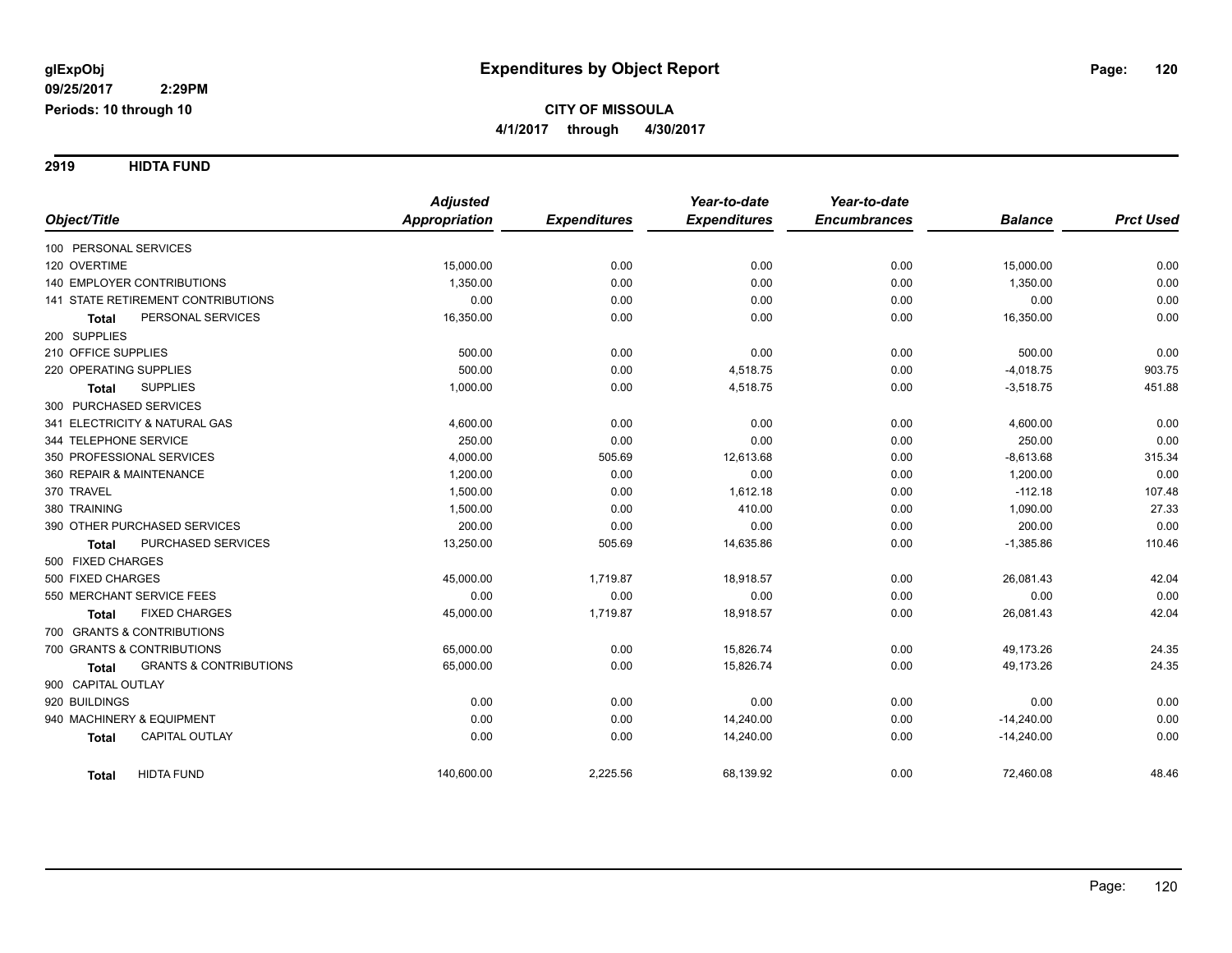**4/1/2017 through 4/30/2017**

# **2939 CDBG PROGRAM INCOME ACCOUNT**

**400 ENTITLEMENT GRANTS**

|                   |                              | <b>Adjusted</b>      |                     | Year-to-date        | Year-to-date        |                |                  |
|-------------------|------------------------------|----------------------|---------------------|---------------------|---------------------|----------------|------------------|
| Object/Title      |                              | <b>Appropriation</b> | <b>Expenditures</b> | <b>Expenditures</b> | <b>Encumbrances</b> | <b>Balance</b> | <b>Prct Used</b> |
|                   | 300 PURCHASED SERVICES       |                      |                     |                     |                     |                |                  |
|                   | 350 PROFESSIONAL SERVICES    | 14,383.00            | 0.00                | 0.00                | 0.00                | 14.383.00      | 0.00             |
| <b>Total</b>      | PURCHASED SERVICES           | 14.383.00            | 0.00                | 0.00                | 0.00                | 14.383.00      | 0.00             |
| 500 FIXED CHARGES |                              |                      |                     |                     |                     |                |                  |
|                   | 550 MERCHANT SERVICE FEES    | 0.00                 | 0.00                | 0.00                | 0.00                | 0.00           | 0.00             |
| Total             | <b>FIXED CHARGES</b>         | 0.00                 | 0.00                | 0.00                | 0.00                | 0.00           | 0.00             |
| 800 OTHER OBJECTS |                              |                      |                     |                     |                     |                |                  |
|                   | 820 TRANSFERS TO OTHER FUNDS | 0.00                 | 0.00                | 0.00                | 0.00                | 0.00           | 0.00             |
| <b>Total</b>      | OTHER OBJECTS                | 0.00                 | 0.00                | 0.00                | 0.00                | 0.00           | 0.00             |
|                   |                              |                      |                     |                     |                     |                |                  |
| <b>Total</b>      | <b>ENTITLEMENT GRANTS</b>    | 14,383.00            | 0.00                | 0.00                | 0.00                | 14.383.00      | 0.00             |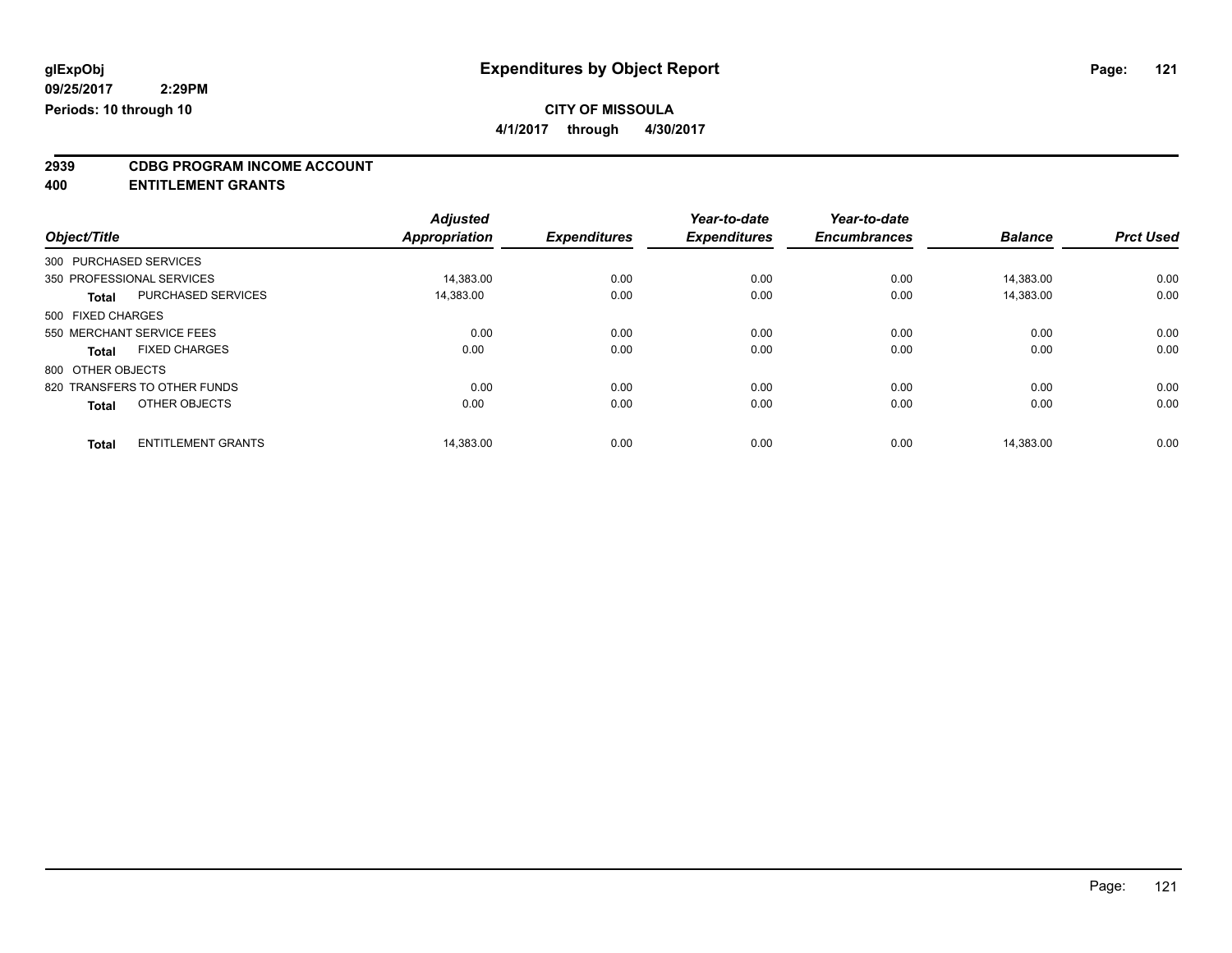**09/25/2017 2:29PM Periods: 10 through 10**

## **CITY OF MISSOULA 4/1/2017 through 4/30/2017**

### **2939 CDBG PROGRAM INCOME ACCOUNT**

| Object/Title                                | <b>Adjusted</b><br>Appropriation | <b>Expenditures</b> | Year-to-date<br><b>Expenditures</b> | Year-to-date<br><b>Encumbrances</b> | <b>Balance</b> | <b>Prct Used</b> |
|---------------------------------------------|----------------------------------|---------------------|-------------------------------------|-------------------------------------|----------------|------------------|
|                                             |                                  |                     |                                     |                                     |                |                  |
| 300 PURCHASED SERVICES                      |                                  |                     |                                     |                                     |                |                  |
| 350 PROFESSIONAL SERVICES                   | 14.383.00                        | 0.00                | 0.00                                | 0.00                                | 14.383.00      | 0.00             |
| <b>PURCHASED SERVICES</b><br><b>Total</b>   | 14,383.00                        | 0.00                | 0.00                                | 0.00                                | 14,383.00      | 0.00             |
| 500 FIXED CHARGES                           |                                  |                     |                                     |                                     |                |                  |
| 550 MERCHANT SERVICE FEES                   | 0.00                             | 0.00                | 0.00                                | 0.00                                | 0.00           | 0.00             |
| <b>FIXED CHARGES</b><br><b>Total</b>        | 0.00                             | 0.00                | 0.00                                | 0.00                                | 0.00           | 0.00             |
| 800 OTHER OBJECTS                           |                                  |                     |                                     |                                     |                |                  |
| 820 TRANSFERS TO OTHER FUNDS                | 0.00                             | 0.00                | 0.00                                | 0.00                                | 0.00           | 0.00             |
| <b>OTHER OBJECTS</b><br><b>Total</b>        | 0.00                             | 0.00                | 0.00                                | 0.00                                | 0.00           | 0.00             |
| CDBG PROGRAM INCOME ACCOUNT<br><b>Total</b> | 14.383.00                        | 0.00                | 0.00                                | 0.00                                | 14.383.00      | 0.00             |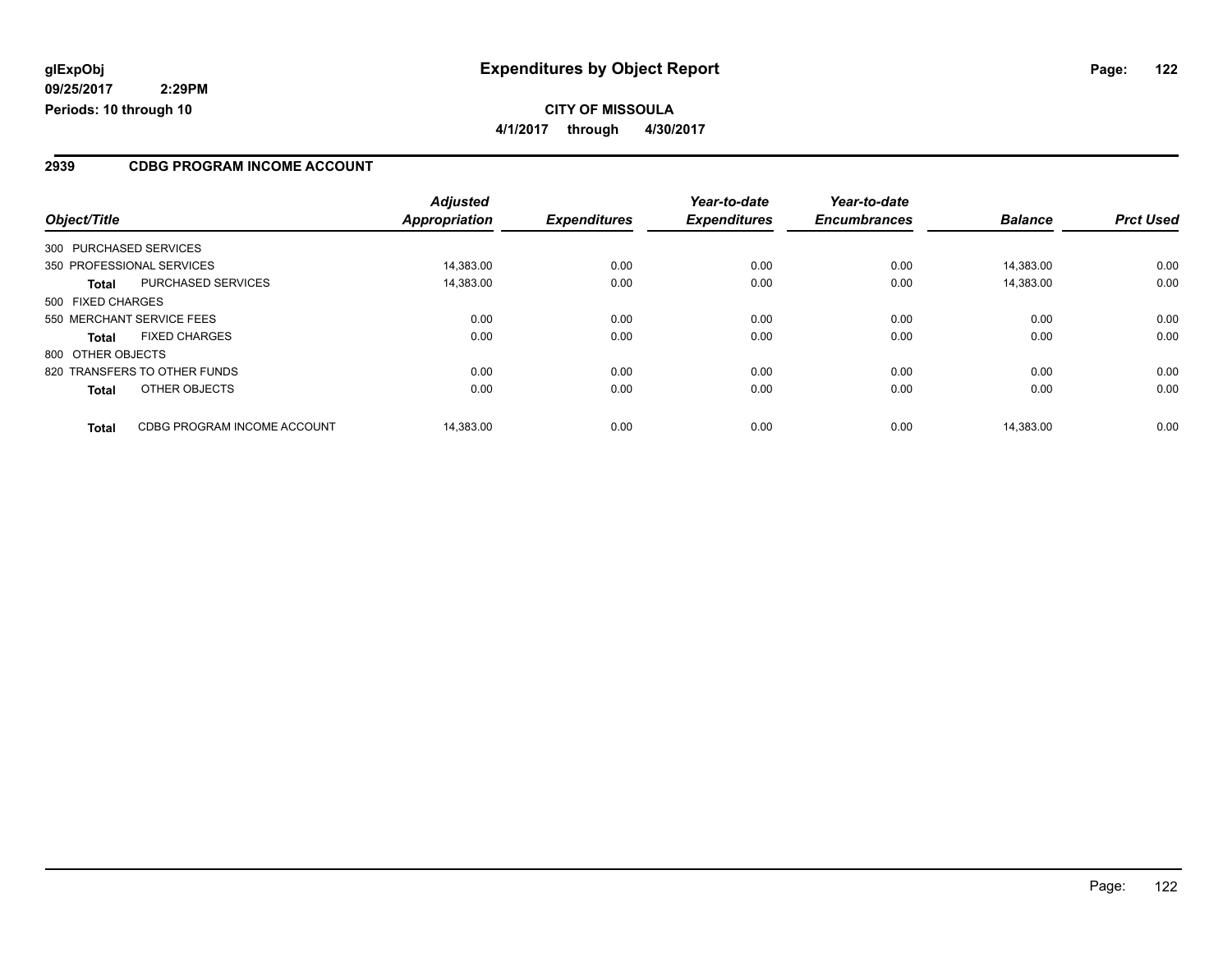## **2940 CDBG FUND**<br> **390 NON-DEPART 390 NON-DEPARTMENTAL**

|                        |                           | <b>Adjusted</b> |                     | Year-to-date        | Year-to-date        |                |                  |
|------------------------|---------------------------|-----------------|---------------------|---------------------|---------------------|----------------|------------------|
| Object/Title           |                           | Appropriation   | <b>Expenditures</b> | <b>Expenditures</b> | <b>Encumbrances</b> | <b>Balance</b> | <b>Prct Used</b> |
| 300 PURCHASED SERVICES |                           |                 |                     |                     |                     |                |                  |
|                        | 350 PROFESSIONAL SERVICES | 0.00            | 0.00                | 0.00                | 0.00                | 0.00           | 0.00             |
| <b>Total</b>           | <b>PURCHASED SERVICES</b> | 0.00            | 0.00                | 0.00                | 0.00                | 0.00           | 0.00             |
| <b>Tota</b>            | NON-DEPARTMENTAL          | 0.00            | 0.00                | 0.00                | 0.00                | 0.00           | 0.00             |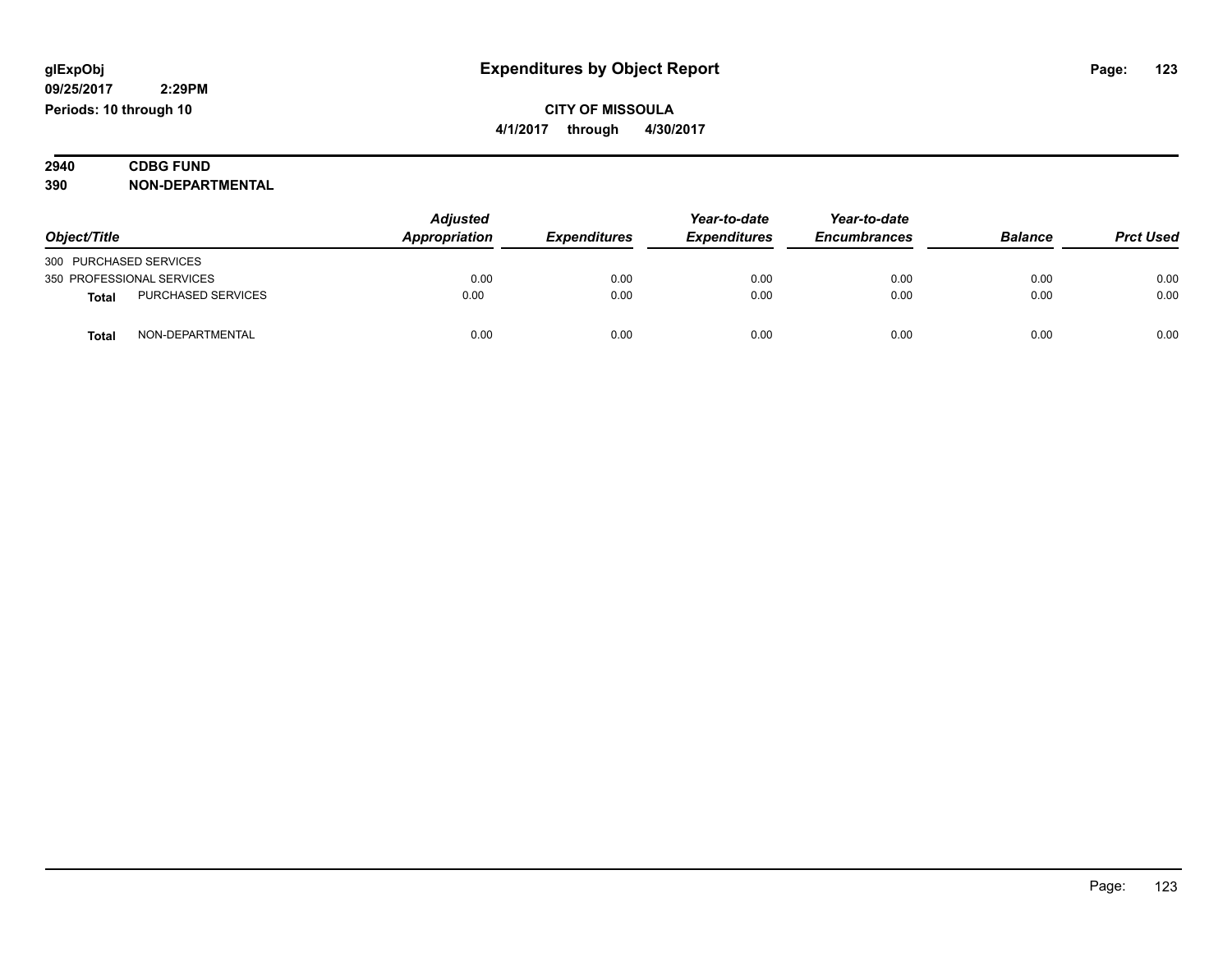### **2940 CDBG FUND 400 ENTITLEMENT GRANTS**

|                   |                                   | <b>Adjusted</b>      |                     | Year-to-date        | Year-to-date        |                |                  |
|-------------------|-----------------------------------|----------------------|---------------------|---------------------|---------------------|----------------|------------------|
| Object/Title      |                                   | <b>Appropriation</b> | <b>Expenditures</b> | <b>Expenditures</b> | <b>Encumbrances</b> | <b>Balance</b> | <b>Prct Used</b> |
|                   | 300 PURCHASED SERVICES            |                      |                     |                     |                     |                |                  |
|                   | 350 PROFESSIONAL SERVICES         | 0.00                 | 57.00               | 757.72              | 0.00                | $-757.72$      | 0.00             |
| <b>Total</b>      | <b>PURCHASED SERVICES</b>         | 0.00                 | 57.00               | 757.72              | 0.00                | $-757.72$      | 0.00             |
| 500 FIXED CHARGES |                                   |                      |                     |                     |                     |                |                  |
|                   | 550 MERCHANT SERVICE FEES         | 0.00                 | 0.00                | 0.00                | 0.00                | 0.00           | 0.00             |
| <b>Total</b>      | <b>FIXED CHARGES</b>              | 0.00                 | 0.00                | 0.00                | 0.00                | 0.00           | 0.00             |
|                   | 700 GRANTS & CONTRIBUTIONS        |                      |                     |                     |                     |                |                  |
|                   | 700 GRANTS & CONTRIBUTIONS        | 690,143.00           | 19,600.25           | 170,474.17          | 0.00                | 519,668.83     | 24.70            |
| <b>Total</b>      | <b>GRANTS &amp; CONTRIBUTIONS</b> | 690,143.00           | 19,600.25           | 170,474.17          | 0.00                | 519,668.83     | 24.70            |
|                   | 800 OTHER OBJECTS                 |                      |                     |                     |                     |                |                  |
|                   | 820 TRANSFERS TO OTHER FUNDS      | 0.00                 | 0.00                | 90,303.40           | 0.00                | $-90.303.40$   | 0.00             |
| <b>Total</b>      | OTHER OBJECTS                     | 0.00                 | 0.00                | 90,303.40           | 0.00                | $-90,303.40$   | 0.00             |
| <b>Total</b>      | <b>ENTITLEMENT GRANTS</b>         | 690,143.00           | 19,657.25           | 261,535.29          | 0.00                | 428,607.71     | 37.90            |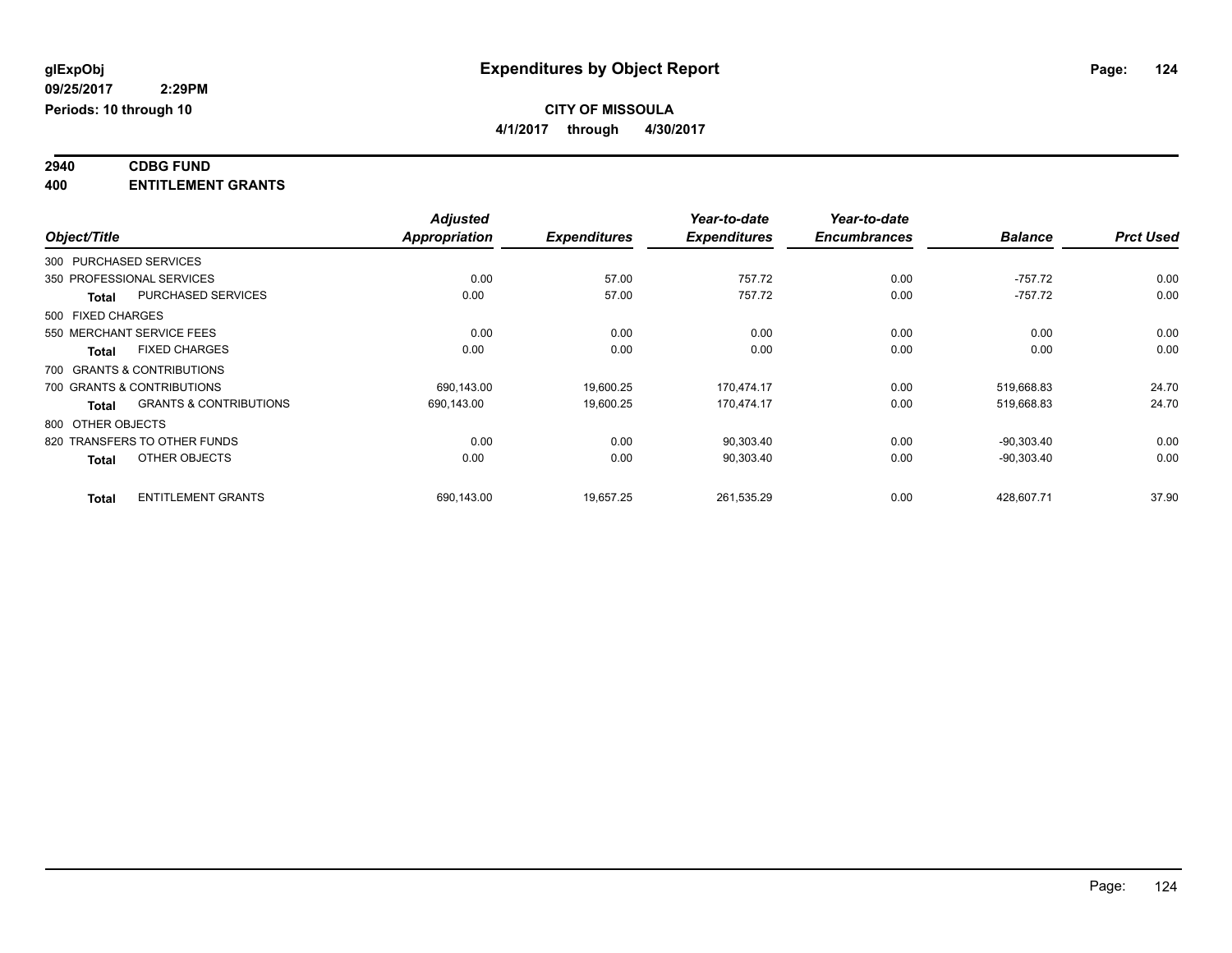**2940 CDBG FUND**

|                   |                                   | <b>Adjusted</b>      |                     | Year-to-date        | Year-to-date        |                |                  |
|-------------------|-----------------------------------|----------------------|---------------------|---------------------|---------------------|----------------|------------------|
| Object/Title      |                                   | <b>Appropriation</b> | <b>Expenditures</b> | <b>Expenditures</b> | <b>Encumbrances</b> | <b>Balance</b> | <b>Prct Used</b> |
|                   | 300 PURCHASED SERVICES            |                      |                     |                     |                     |                |                  |
|                   | 350 PROFESSIONAL SERVICES         | 0.00                 | 57.00               | 757.72              | 0.00                | $-757.72$      | 0.00             |
| <b>Total</b>      | PURCHASED SERVICES                | 0.00                 | 57.00               | 757.72              | 0.00                | $-757.72$      | 0.00             |
| 500 FIXED CHARGES |                                   |                      |                     |                     |                     |                |                  |
|                   | 550 MERCHANT SERVICE FEES         | 0.00                 | 0.00                | 0.00                | 0.00                | 0.00           | 0.00             |
| <b>Total</b>      | <b>FIXED CHARGES</b>              | 0.00                 | 0.00                | 0.00                | 0.00                | 0.00           | 0.00             |
|                   | 700 GRANTS & CONTRIBUTIONS        |                      |                     |                     |                     |                |                  |
|                   | 700 GRANTS & CONTRIBUTIONS        | 690,143.00           | 19,600.25           | 170,474.17          | 0.00                | 519,668.83     | 24.70            |
| <b>Total</b>      | <b>GRANTS &amp; CONTRIBUTIONS</b> | 690,143.00           | 19,600.25           | 170,474.17          | 0.00                | 519,668.83     | 24.70            |
| 800 OTHER OBJECTS |                                   |                      |                     |                     |                     |                |                  |
|                   | 820 TRANSFERS TO OTHER FUNDS      | 0.00                 | 0.00                | 90,303.40           | 0.00                | $-90,303.40$   | 0.00             |
| <b>Total</b>      | OTHER OBJECTS                     | 0.00                 | 0.00                | 90,303.40           | 0.00                | $-90,303.40$   | 0.00             |
| <b>Total</b>      | <b>CDBG FUND</b>                  | 690,143.00           | 19,657.25           | 261,535.29          | 0.00                | 428,607.71     | 37.90            |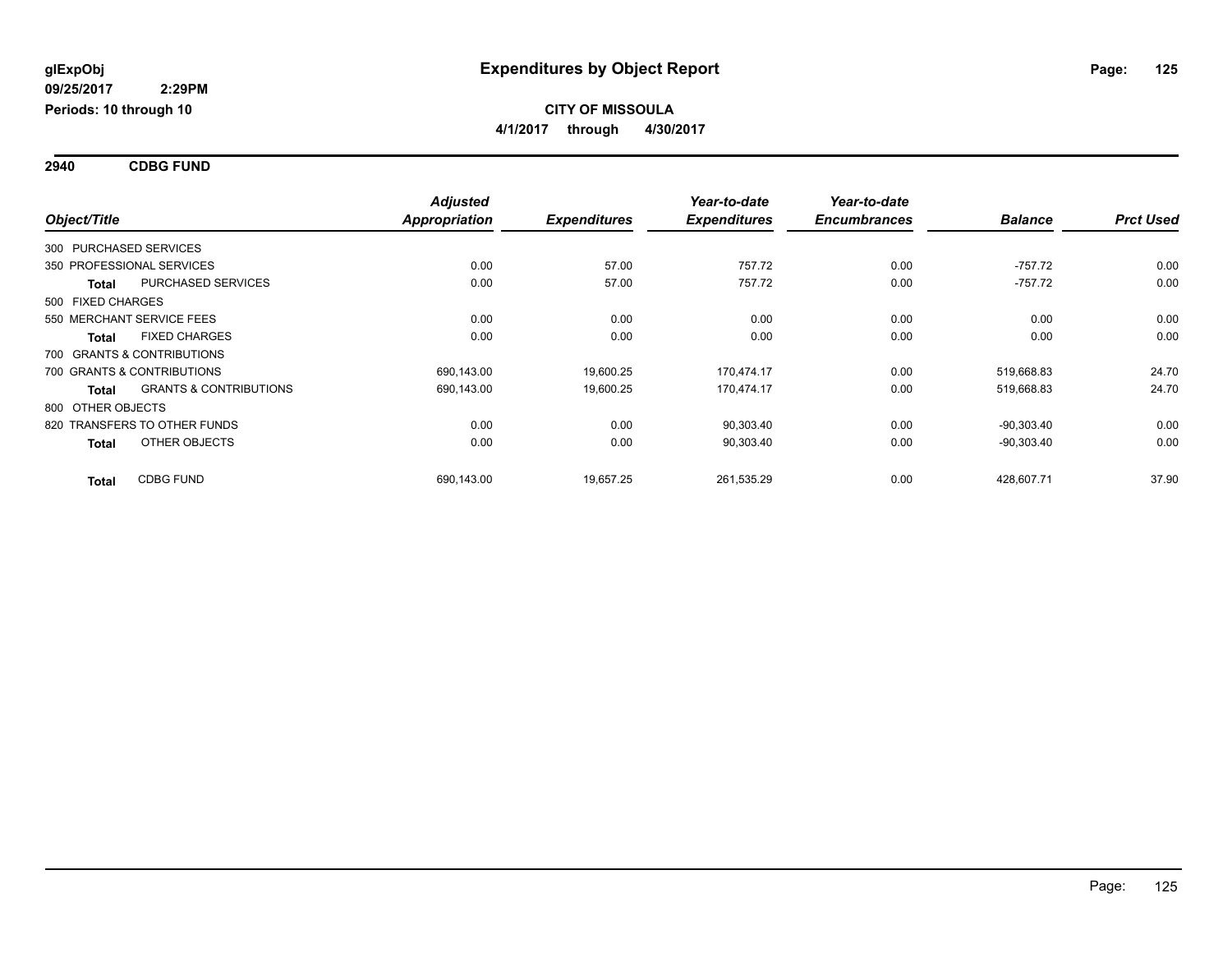# **2941 HOME FUND<br>390 NON-DEPART**

**390 NON-DEPARTMENTAL**

|                                    | Adjusted      |                     | Year-to-date        | Year-to-date        |                |                  |
|------------------------------------|---------------|---------------------|---------------------|---------------------|----------------|------------------|
| Object/Title                       | Appropriation | <b>Expenditures</b> | <b>Expenditures</b> | <b>Encumbrances</b> | <b>Balance</b> | <b>Prct Used</b> |
| 300 PURCHASED SERVICES             |               |                     |                     |                     |                |                  |
| 350 PROFESSIONAL SERVICES          | 0.00          | 0.00                | 0.00                | 0.00                | 0.00           | 0.00             |
| PURCHASED SERVICES<br><b>Total</b> | 0.00          | 0.00                | 0.00                | 0.00                | 0.00           | 0.00             |
| NON-DEPARTMENTAL<br><b>Total</b>   | 0.00          | 0.00                | 0.00                | 0.00                | 0.00           | 0.00             |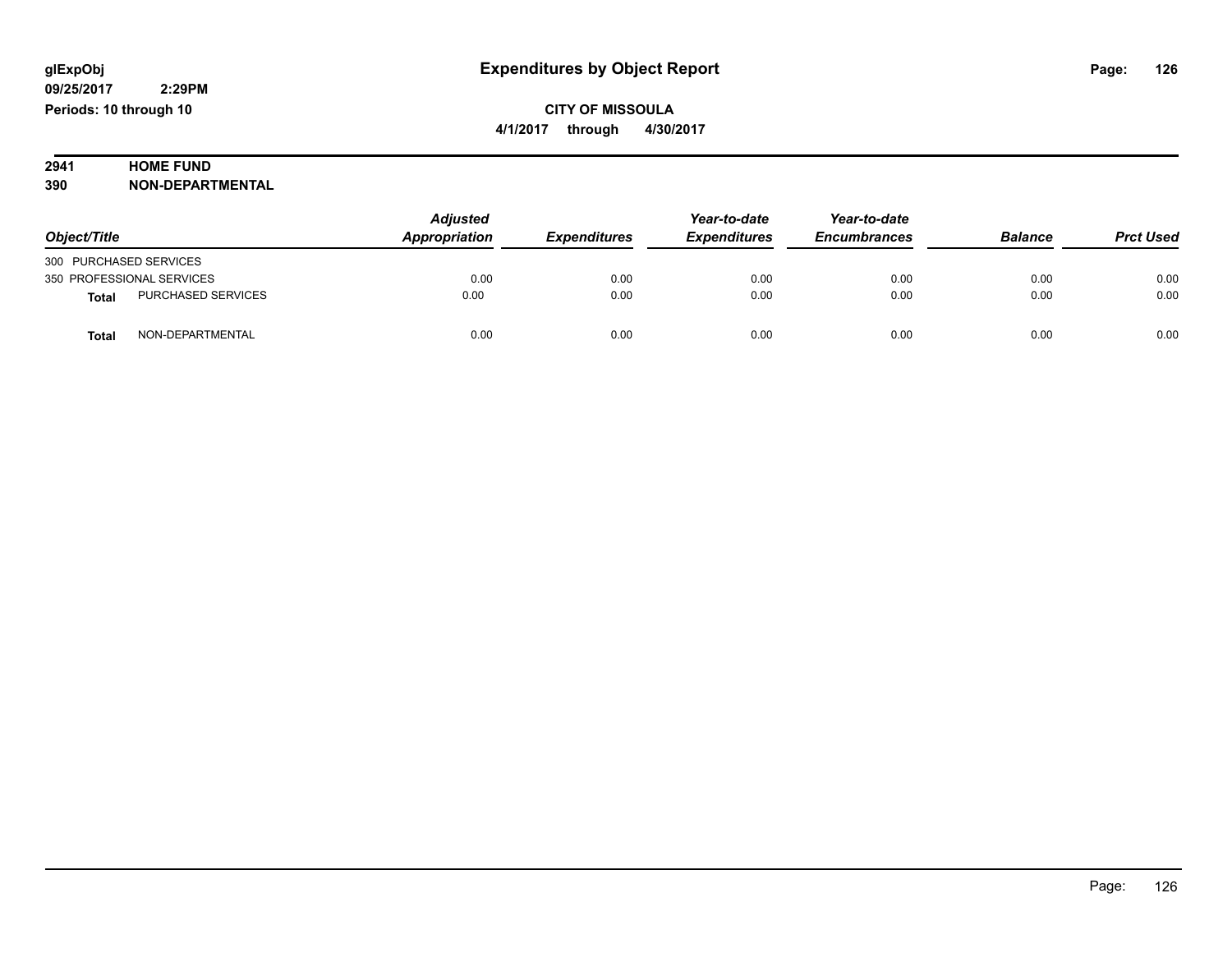# **2941 HOME FUND**

**400 ENTITLEMENT GRANTS**

|              |                                                   | <b>Adjusted</b>      |                     | Year-to-date        | Year-to-date        |                |                  |
|--------------|---------------------------------------------------|----------------------|---------------------|---------------------|---------------------|----------------|------------------|
| Object/Title |                                                   | <b>Appropriation</b> | <b>Expenditures</b> | <b>Expenditures</b> | <b>Encumbrances</b> | <b>Balance</b> | <b>Prct Used</b> |
|              | 300 PURCHASED SERVICES                            |                      |                     |                     |                     |                |                  |
|              | 350 PROFESSIONAL SERVICES                         | 0.00                 | 0.00                | 70.22               | 0.00                | $-70.22$       | 0.00             |
|              | <b>PURCHASED SERVICES</b><br>Total                | 0.00                 | 0.00                | 70.22               | 0.00                | $-70.22$       | 0.00             |
|              | 500 FIXED CHARGES                                 |                      |                     |                     |                     |                |                  |
|              | 550 MERCHANT SERVICE FEES                         | 0.00                 | 0.00                | 0.00                | 0.00                | 0.00           | 0.00             |
|              | <b>FIXED CHARGES</b><br><b>Total</b>              | 0.00                 | 0.00                | 0.00                | 0.00                | 0.00           | 0.00             |
|              | 700 GRANTS & CONTRIBUTIONS                        |                      |                     |                     |                     |                |                  |
|              | 700 GRANTS & CONTRIBUTIONS                        | 495,248.00           | 16,324.88           | 142,638.08          | 0.00                | 352,609.92     | 28.80            |
|              | <b>GRANTS &amp; CONTRIBUTIONS</b><br><b>Total</b> | 495,248.00           | 16,324.88           | 142,638.08          | 0.00                | 352,609.92     | 28.80            |
|              | 800 OTHER OBJECTS                                 |                      |                     |                     |                     |                |                  |
|              | 820 TRANSFERS TO OTHER FUNDS                      | 0.00                 | 0.00                | 0.00                | 0.00                | 0.00           | 0.00             |
|              | 845 CONTINGENCY                                   | 0.00                 | 0.00                | 0.00                | 0.00                | 0.00           | 0.00             |
|              | OTHER OBJECTS<br><b>Total</b>                     | 0.00                 | 0.00                | 0.00                | 0.00                | 0.00           | 0.00             |
|              | <b>ENTITLEMENT GRANTS</b><br><b>Total</b>         | 495,248.00           | 16,324.88           | 142,708.30          | 0.00                | 352,539.70     | 28.82            |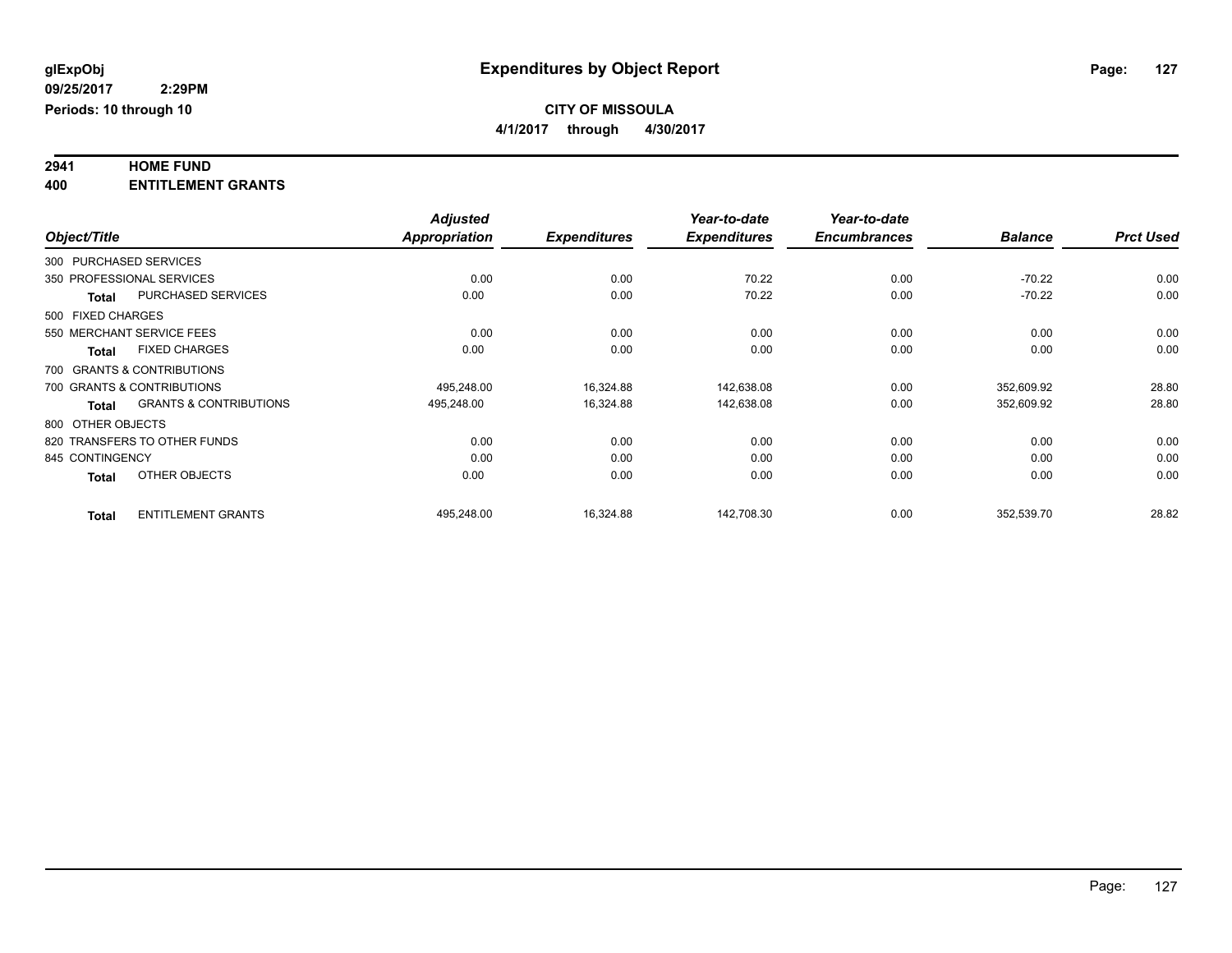**2941 HOME FUND**

|                            |                                   | <b>Adjusted</b> |                     | Year-to-date        | Year-to-date        |                |                  |
|----------------------------|-----------------------------------|-----------------|---------------------|---------------------|---------------------|----------------|------------------|
| Object/Title               |                                   | Appropriation   | <b>Expenditures</b> | <b>Expenditures</b> | <b>Encumbrances</b> | <b>Balance</b> | <b>Prct Used</b> |
| 300 PURCHASED SERVICES     |                                   |                 |                     |                     |                     |                |                  |
| 350 PROFESSIONAL SERVICES  |                                   | 0.00            | 0.00                | 70.22               | 0.00                | $-70.22$       | 0.00             |
| <b>Total</b>               | <b>PURCHASED SERVICES</b>         | 0.00            | 0.00                | 70.22               | 0.00                | $-70.22$       | 0.00             |
| 500 FIXED CHARGES          |                                   |                 |                     |                     |                     |                |                  |
| 550 MERCHANT SERVICE FEES  |                                   | 0.00            | 0.00                | 0.00                | 0.00                | 0.00           | 0.00             |
| <b>Total</b>               | <b>FIXED CHARGES</b>              | 0.00            | 0.00                | 0.00                | 0.00                | 0.00           | 0.00             |
| 700 GRANTS & CONTRIBUTIONS |                                   |                 |                     |                     |                     |                |                  |
| 700 GRANTS & CONTRIBUTIONS |                                   | 495,248.00      | 16,324.88           | 142,638.08          | 0.00                | 352,609.92     | 28.80            |
| <b>Total</b>               | <b>GRANTS &amp; CONTRIBUTIONS</b> | 495,248.00      | 16,324.88           | 142,638.08          | 0.00                | 352,609.92     | 28.80            |
| 800 OTHER OBJECTS          |                                   |                 |                     |                     |                     |                |                  |
|                            | 820 TRANSFERS TO OTHER FUNDS      | 0.00            | 0.00                | 0.00                | 0.00                | 0.00           | 0.00             |
| 845 CONTINGENCY            |                                   | 0.00            | 0.00                | 0.00                | 0.00                | 0.00           | 0.00             |
| <b>Total</b>               | OTHER OBJECTS                     | 0.00            | 0.00                | 0.00                | 0.00                | 0.00           | 0.00             |
| <b>Total</b>               | <b>HOME FUND</b>                  | 495,248.00      | 16,324.88           | 142,708.30          | 0.00                | 352,539.70     | 28.82            |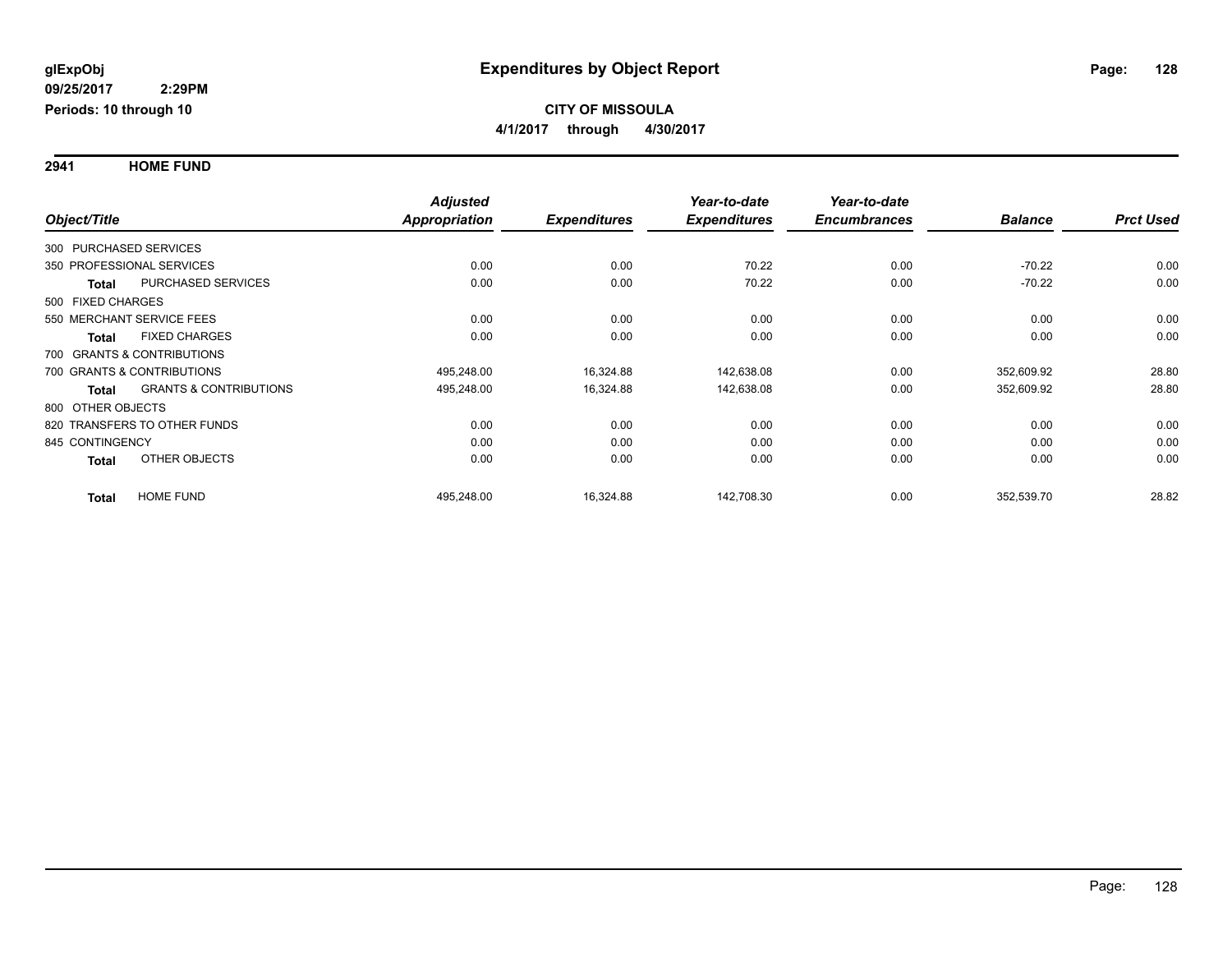**4/1/2017 through 4/30/2017**

**2943 CITY HOME PROGRAM INCOME**

**400 ENTITLEMENT GRANTS**

| Object/Title               |                                   | <b>Adjusted</b><br>Appropriation | <b>Expenditures</b> | Year-to-date<br><b>Expenditures</b> | Year-to-date<br><b>Encumbrances</b> | <b>Balance</b> | <b>Prct Used</b> |
|----------------------------|-----------------------------------|----------------------------------|---------------------|-------------------------------------|-------------------------------------|----------------|------------------|
| 300 PURCHASED SERVICES     |                                   |                                  |                     |                                     |                                     |                |                  |
|                            |                                   |                                  |                     |                                     |                                     |                |                  |
| 350 PROFESSIONAL SERVICES  |                                   | 25,000,00                        | 0.00                | 0.00                                | 0.00                                | 25,000.00      | 0.00             |
| <b>Total</b>               | <b>PURCHASED SERVICES</b>         | 25.000.00                        | 0.00                | 0.00                                | 0.00                                | 25,000.00      | 0.00             |
| 700 GRANTS & CONTRIBUTIONS |                                   |                                  |                     |                                     |                                     |                |                  |
| 700 GRANTS & CONTRIBUTIONS |                                   | 0.00                             | 0.00                | 181.50                              | 0.00                                | $-181.50$      | 0.00             |
| <b>Total</b>               | <b>GRANTS &amp; CONTRIBUTIONS</b> | 0.00                             | 0.00                | 181.50                              | 0.00                                | $-181.50$      | 0.00             |
| <b>Total</b>               | <b>ENTITLEMENT GRANTS</b>         | 25,000.00                        | 0.00                | 181.50                              | 0.00                                | 24.818.50      | 0.73             |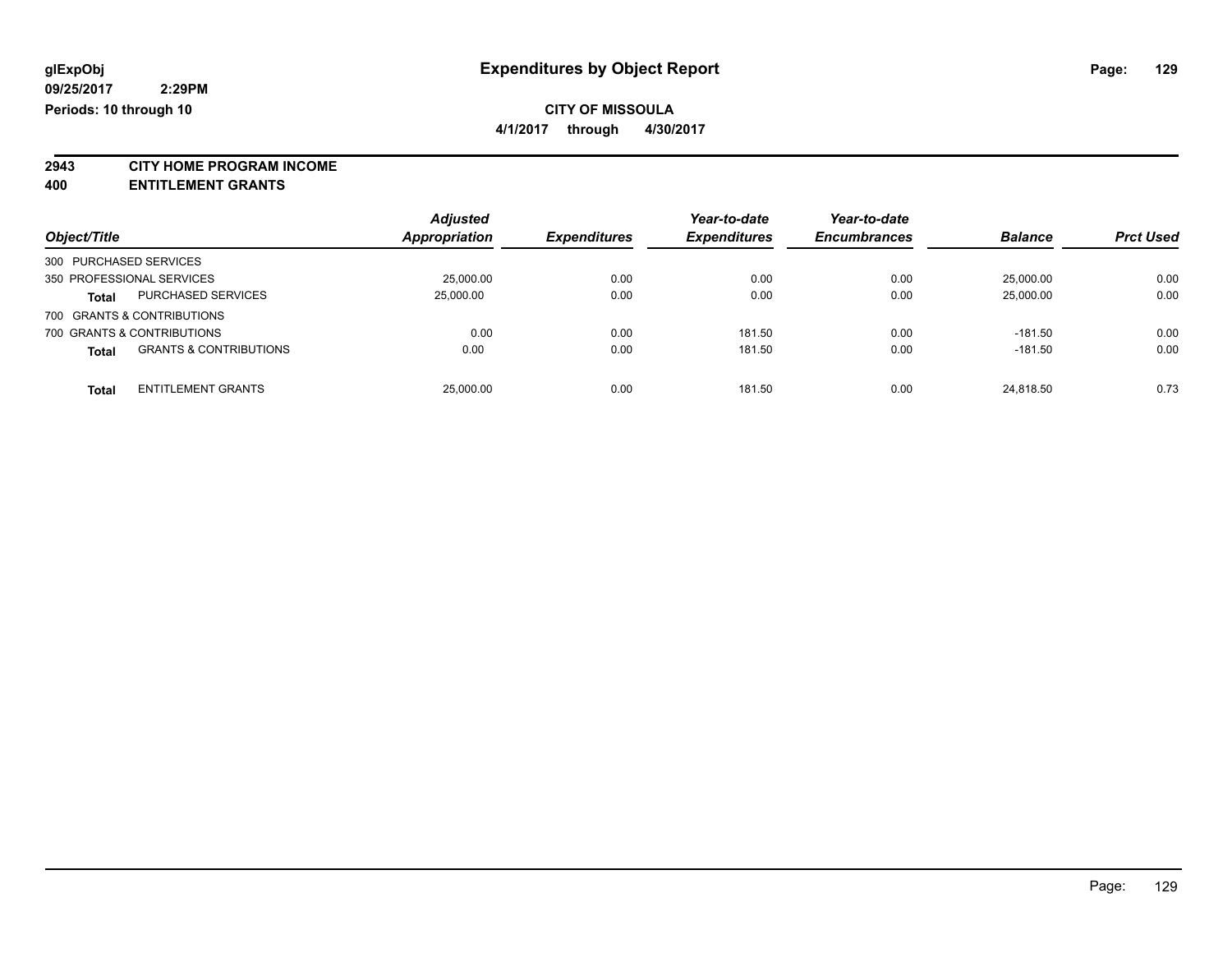**09/25/2017 2:29PM Periods: 10 through 10**

**CITY OF MISSOULA 4/1/2017 through 4/30/2017**

### **2943 CITY HOME PROGRAM INCOME**

| Object/Title                                      | <b>Adjusted</b><br>Appropriation | <b>Expenditures</b> | Year-to-date<br><b>Expenditures</b> | Year-to-date<br><b>Encumbrances</b> | <b>Balance</b> | <b>Prct Used</b> |
|---------------------------------------------------|----------------------------------|---------------------|-------------------------------------|-------------------------------------|----------------|------------------|
|                                                   |                                  |                     |                                     |                                     |                |                  |
| 300 PURCHASED SERVICES                            |                                  |                     |                                     |                                     |                |                  |
| 350 PROFESSIONAL SERVICES                         | 25,000.00                        | 0.00                | 0.00                                | 0.00                                | 25,000.00      | 0.00             |
| <b>PURCHASED SERVICES</b><br><b>Total</b>         | 25,000.00                        | 0.00                | 0.00                                | 0.00                                | 25,000.00      | 0.00             |
| 700 GRANTS & CONTRIBUTIONS                        |                                  |                     |                                     |                                     |                |                  |
| 700 GRANTS & CONTRIBUTIONS                        | 0.00                             | 0.00                | 181.50                              | 0.00                                | $-181.50$      | 0.00             |
| <b>GRANTS &amp; CONTRIBUTIONS</b><br><b>Total</b> | 0.00                             | 0.00                | 181.50                              | 0.00                                | $-181.50$      | 0.00             |
| CITY HOME PROGRAM INCOME<br><b>Total</b>          | 25,000.00                        | 0.00                | 181.50                              | 0.00                                | 24,818.50      | 0.73             |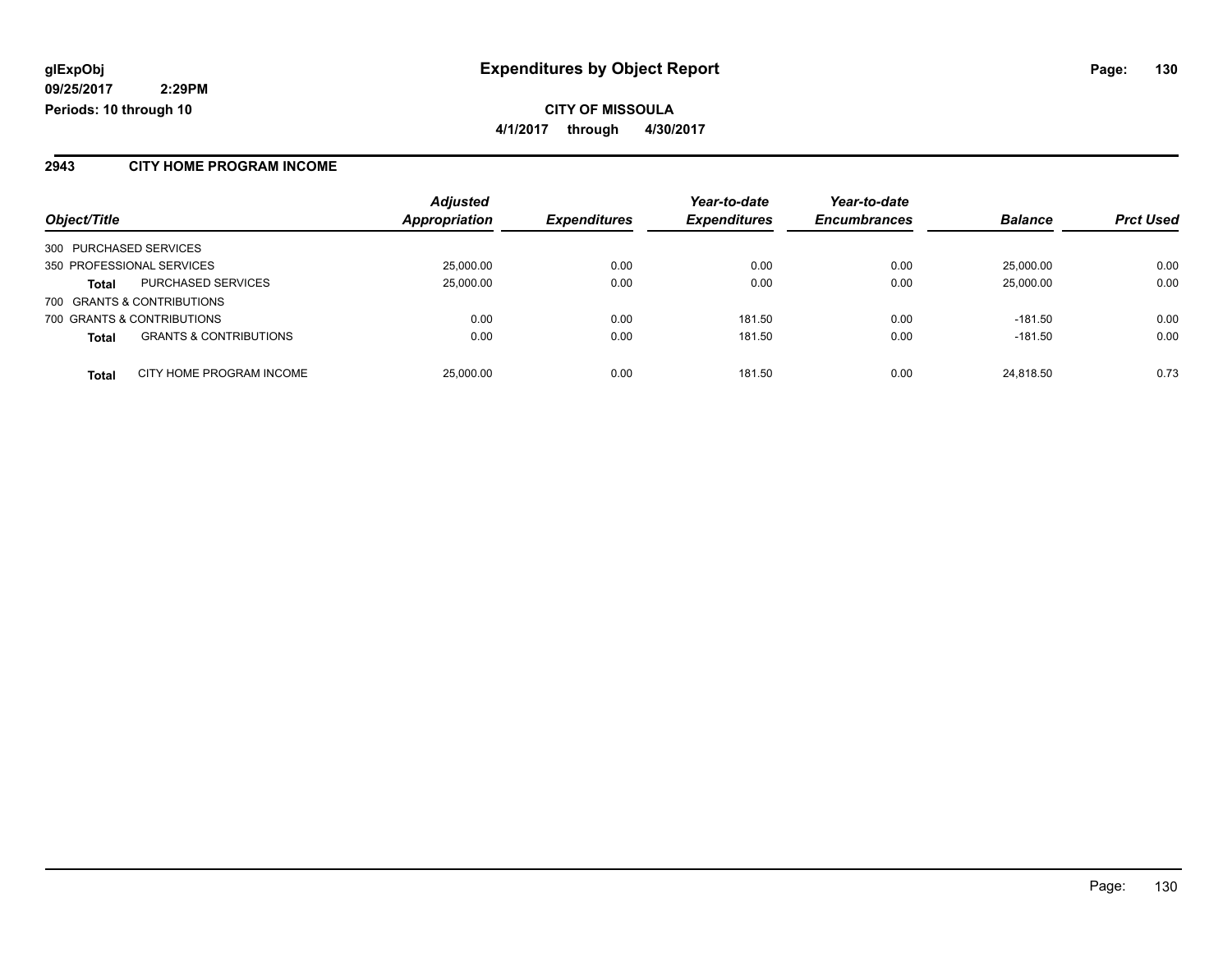**4/1/2017 through 4/30/2017**

# **2955 TRANSPORTATION**

**250 DEVELOPMENT SERVICES**

|                                            | <b>Adjusted</b>      |                     | Year-to-date        | Year-to-date        |                |                  |
|--------------------------------------------|----------------------|---------------------|---------------------|---------------------|----------------|------------------|
| Object/Title                               | <b>Appropriation</b> | <b>Expenditures</b> | <b>Expenditures</b> | <b>Encumbrances</b> | <b>Balance</b> | <b>Prct Used</b> |
| 100 PERSONAL SERVICES                      |                      |                     |                     |                     |                |                  |
| 110 SALARIES AND WAGES                     | 460,993.00           | 32,055.09           | 320,871.25          | 0.00                | 140,121.75     | 69.60            |
| 120 OVERTIME                               | 0.00                 | 0.00                | 969.58              | 0.00                | $-969.58$      | 0.00             |
| 140 EMPLOYER CONTRIBUTIONS                 | 165,390.00           | 11,117.01           | 120,590.10          | 0.00                | 44,799.90      | 72.91            |
| 141 STATE RETIREMENT CONTRIBUTIONS         | 0.00                 | 32.06               | 320.87              | 0.00                | $-320.87$      | 0.00             |
| PERSONAL SERVICES<br><b>Total</b>          | 626,383.00           | 43,204.16           | 442,751.80          | 0.00                | 183,631.20     | 70.68            |
| 200 SUPPLIES                               |                      |                     |                     |                     |                |                  |
| 200 SUPPLIES                               | 0.00                 | 0.00                | 0.00                | 0.00                | 0.00           | 0.00             |
| 210 OFFICE SUPPLIES                        | 8,000.00             | 554.85              | 2,327.56            | 0.00                | 5,672.44       | 29.09            |
| 220 OPERATING SUPPLIES                     | 36,300.00            | 0.00                | 20,817.10           | 0.00                | 15,482.90      | 57.35            |
| 230 REPAIR/MAINTENANCE                     | 0.00                 | 0.00                | 0.00                | 0.00                | 0.00           | 0.00             |
| 231 GASOLINE                               | 0.00                 | 0.00                | 0.00                | 0.00                | 0.00           | 0.00             |
| 240 OTHER SUPPLIES                         | 360.00               | 0.00                | 0.00                | 0.00                | 360.00         | 0.00             |
| <b>SUPPLIES</b><br><b>Total</b>            | 44,660.00            | 554.85              | 23,144.66           | 0.00                | 21,515.34      | 51.82            |
| 300 PURCHASED SERVICES                     |                      |                     |                     |                     |                |                  |
| 310 COMMUNICATIONS                         | 1,700.00             | 131.30              | 1,731.62            | 0.00                | $-31.62$       | 101.86           |
| 320 PRINTING & DUPLICATING                 | 10,125.00            | 139.66              | 4,317.53            | 0.00                | 5,807.47       | 42.64            |
| 330 PUBLICITY, SUBSCRIPTIONS & DUES        | 28,395.00            | 893.25              | 23,301.96           | 0.00                | 5,093.04       | 82.06            |
| 344 TELEPHONE SERVICE                      | 579.00               | 11.77               | 166.11              | 0.00                | 412.89         | 28.69            |
| 350 PROFESSIONAL SERVICES                  | 68,211.00            | 1,100.00            | 28,110.40           | 0.00                | 40,100.60      | 41.21            |
| 360 REPAIR & MAINTENANCE                   | 8,900.00             | 3,146.48            | 5,141.93            | 0.00                | 3,758.07       | 57.77            |
| 370 TRAVEL                                 | 13,200.00            | 1,649.52            | 5,011.45            | 0.00                | 8,188.55       | 37.97            |
| 380 TRAINING                               | 11,300.00            | 0.00                | 3,649.82            | 0.00                | 7,650.18       | 32.30            |
| 390 OTHER PURCHASED SERVICES               | 24,500.00            | 22,215.02           | 47,233.71           | 0.00                | $-22,733.71$   | 192.79           |
| PURCHASED SERVICES<br><b>Total</b>         | 166,910.00           | 29,287.00           | 118,664.53          | 0.00                | 48,245.47      | 71.09            |
| 500 FIXED CHARGES                          |                      |                     |                     |                     |                |                  |
| 500 FIXED CHARGES                          | 38,592.00            | 0.00                | 14,444.95           | 0.00                | 24,147.05      | 37.43            |
| 550 MERCHANT SERVICE FEES                  | 0.00                 | 0.00                | 0.00                | 0.00                | 0.00           | 0.00             |
| <b>FIXED CHARGES</b><br>Total              | 38,592.00            | 0.00                | 14,444.95           | 0.00                | 24,147.05      | 37.43            |
| 700 GRANTS & CONTRIBUTIONS                 |                      |                     |                     |                     |                |                  |
| 700 GRANTS & CONTRIBUTIONS                 | 146,728.00           | 0.00                | 32,495.00           | 0.00                | 114,233.00     | 22.15            |
| <b>GRANTS &amp; CONTRIBUTIONS</b><br>Total | 146,728.00           | 0.00                | 32,495.00           | 0.00                | 114,233.00     | 22.15            |
| 800 OTHER OBJECTS                          |                      |                     |                     |                     |                |                  |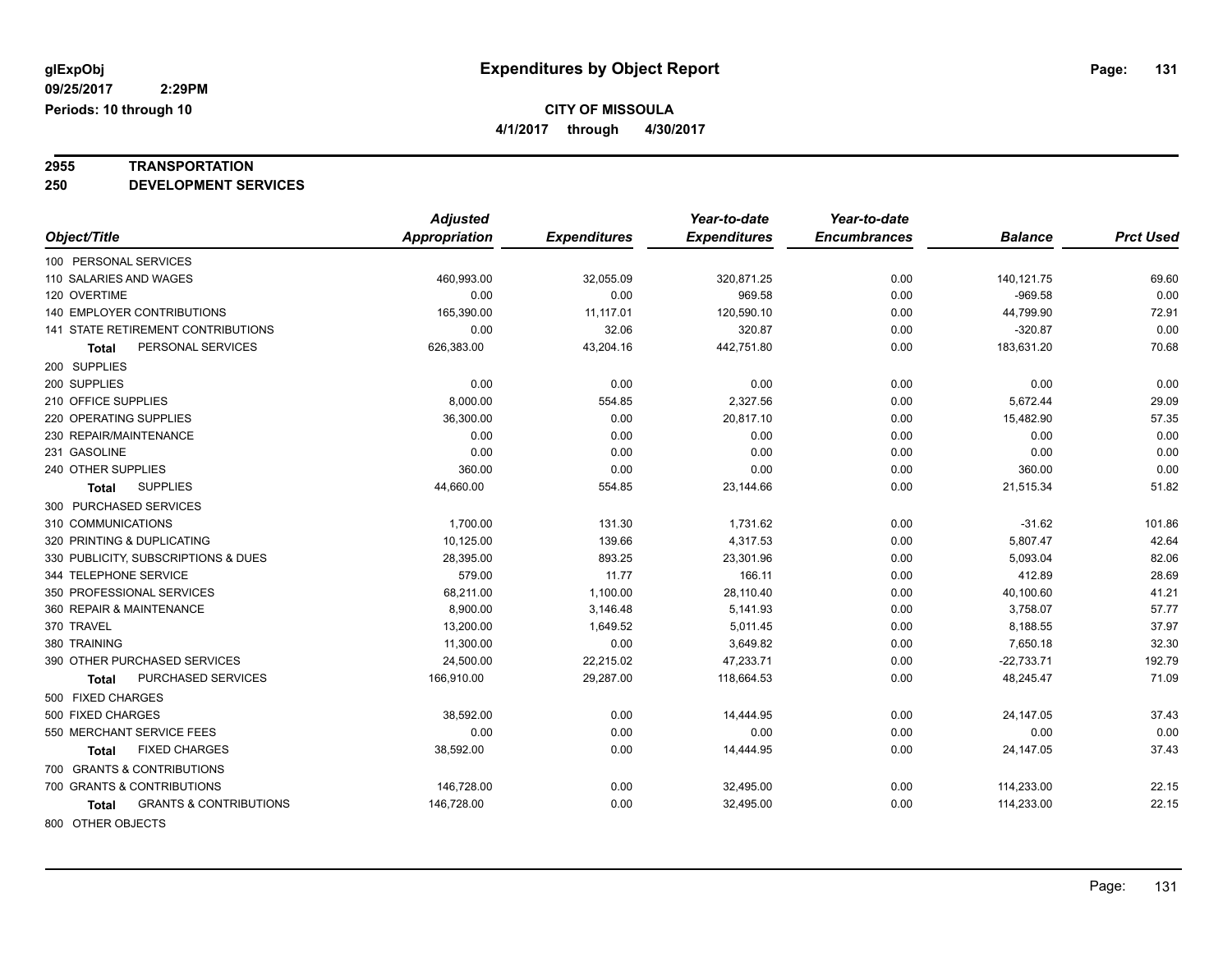**4/1/2017 through 4/30/2017**

# **2955 TRANSPORTATION**

**250 DEVELOPMENT SERVICES**

| Object/Title                          | <b>Adjusted</b><br>Appropriation | <b>Expenditures</b> | Year-to-date<br><b>Expenditures</b> | Year-to-date<br><b>Encumbrances</b> | <b>Balance</b> | <b>Prct Used</b> |
|---------------------------------------|----------------------------------|---------------------|-------------------------------------|-------------------------------------|----------------|------------------|
| 820 TRANSFERS TO OTHER FUNDS          |                                  | 0.00<br>0.00        | 0.00                                | 0.00                                | 0.00           | 0.00             |
| 845 CONTINGENCY                       | 207,937.00                       | 0.00                | 0.00                                | 0.00                                | 207,937.00     | 0.00             |
| OTHER OBJECTS<br><b>Total</b>         | 207,937.00                       | 0.00                | 0.00                                | 0.00                                | 207,937.00     | 0.00             |
| 900 CAPITAL OUTLAY                    |                                  |                     |                                     |                                     |                |                  |
| 940 MACHINERY & EQUIPMENT             |                                  | 0.00<br>0.00        | 0.00                                | 0.00                                | 0.00           | 0.00             |
| <b>CAPITAL OUTLAY</b><br><b>Total</b> | 0.00                             | 0.00                | 0.00                                | 0.00                                | 0.00           | 0.00             |
| DEVELOPMENT SERVICES<br><b>Total</b>  | 1,231,210.00                     | 73.046.01           | 631.500.94                          | 0.00                                | 599.709.06     | 51.29            |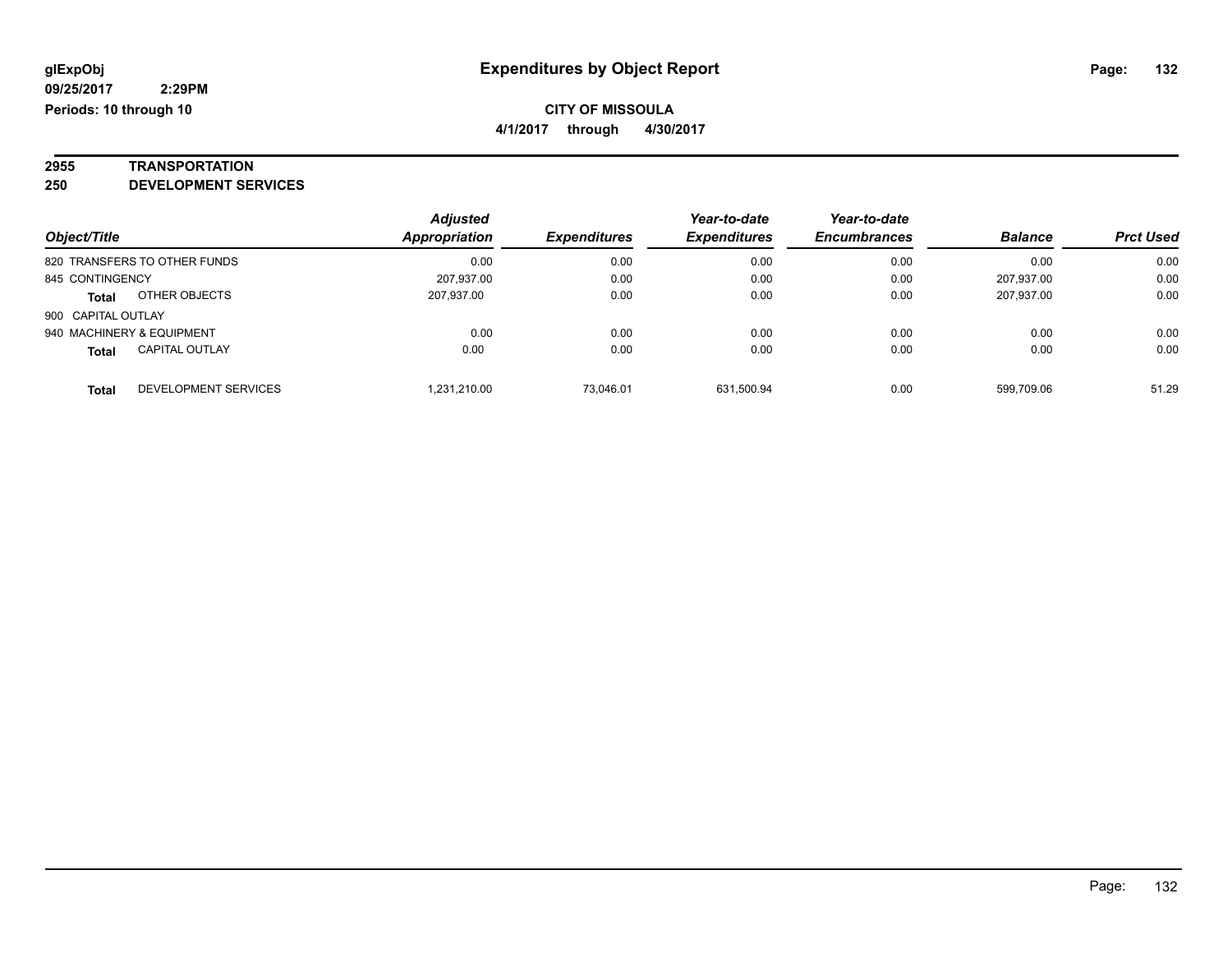#### **2955 TRANSPORTATION**

|                                            | <b>Adjusted</b> |                     | Year-to-date        | Year-to-date        |                |                  |
|--------------------------------------------|-----------------|---------------------|---------------------|---------------------|----------------|------------------|
| Object/Title                               | Appropriation   | <b>Expenditures</b> | <b>Expenditures</b> | <b>Encumbrances</b> | <b>Balance</b> | <b>Prct Used</b> |
| 100 PERSONAL SERVICES                      |                 |                     |                     |                     |                |                  |
| 110 SALARIES AND WAGES                     | 460,993.00      | 32,055.09           | 320,871.25          | 0.00                | 140,121.75     | 69.60            |
| 120 OVERTIME                               | 0.00            | 0.00                | 969.58              | 0.00                | $-969.58$      | 0.00             |
| 140 EMPLOYER CONTRIBUTIONS                 | 165,390.00      | 11,117.01           | 120,590.10          | 0.00                | 44,799.90      | 72.91            |
| <b>141 STATE RETIREMENT CONTRIBUTIONS</b>  | 0.00            | 32.06               | 320.87              | 0.00                | $-320.87$      | 0.00             |
| PERSONAL SERVICES<br>Total                 | 626,383.00      | 43,204.16           | 442,751.80          | 0.00                | 183,631.20     | 70.68            |
| 200 SUPPLIES                               |                 |                     |                     |                     |                |                  |
| 200 SUPPLIES                               | 0.00            | 0.00                | 0.00                | 0.00                | 0.00           | 0.00             |
| 210 OFFICE SUPPLIES                        | 8,000.00        | 554.85              | 2,327.56            | 0.00                | 5,672.44       | 29.09            |
| 220 OPERATING SUPPLIES                     | 36,300.00       | 0.00                | 20,817.10           | 0.00                | 15,482.90      | 57.35            |
| 230 REPAIR/MAINTENANCE                     | 0.00            | 0.00                | 0.00                | 0.00                | 0.00           | 0.00             |
| 231 GASOLINE                               | 0.00            | 0.00                | 0.00                | 0.00                | 0.00           | 0.00             |
| 240 OTHER SUPPLIES                         | 360.00          | 0.00                | 0.00                | 0.00                | 360.00         | 0.00             |
| <b>SUPPLIES</b><br>Total                   | 44,660.00       | 554.85              | 23,144.66           | 0.00                | 21,515.34      | 51.82            |
| 300 PURCHASED SERVICES                     |                 |                     |                     |                     |                |                  |
| 310 COMMUNICATIONS                         | 1,700.00        | 131.30              | 1,731.62            | 0.00                | $-31.62$       | 101.86           |
| 320 PRINTING & DUPLICATING                 | 10,125.00       | 139.66              | 4,317.53            | 0.00                | 5,807.47       | 42.64            |
| 330 PUBLICITY, SUBSCRIPTIONS & DUES        | 28,395.00       | 893.25              | 23,301.96           | 0.00                | 5,093.04       | 82.06            |
| 344 TELEPHONE SERVICE                      | 579.00          | 11.77               | 166.11              | 0.00                | 412.89         | 28.69            |
| 350 PROFESSIONAL SERVICES                  | 68,211.00       | 1,100.00            | 28,110.40           | 0.00                | 40,100.60      | 41.21            |
| 360 REPAIR & MAINTENANCE                   | 8,900.00        | 3,146.48            | 5,141.93            | 0.00                | 3,758.07       | 57.77            |
| 370 TRAVEL                                 | 13,200.00       | 1,649.52            | 5,011.45            | 0.00                | 8,188.55       | 37.97            |
| 380 TRAINING                               | 11,300.00       | 0.00                | 3,649.82            | 0.00                | 7,650.18       | 32.30            |
| 390 OTHER PURCHASED SERVICES               | 24,500.00       | 22,215.02           | 47,233.71           | 0.00                | $-22,733.71$   | 192.79           |
| PURCHASED SERVICES<br><b>Total</b>         | 166,910.00      | 29,287.00           | 118,664.53          | 0.00                | 48,245.47      | 71.09            |
| 500 FIXED CHARGES                          |                 |                     |                     |                     |                |                  |
| 500 FIXED CHARGES                          | 38,592.00       | 0.00                | 14,444.95           | 0.00                | 24,147.05      | 37.43            |
| 550 MERCHANT SERVICE FEES                  | 0.00            | 0.00                | 0.00                | 0.00                | 0.00           | 0.00             |
| <b>FIXED CHARGES</b><br><b>Total</b>       | 38,592.00       | 0.00                | 14,444.95           | 0.00                | 24,147.05      | 37.43            |
| 700 GRANTS & CONTRIBUTIONS                 |                 |                     |                     |                     |                |                  |
| 700 GRANTS & CONTRIBUTIONS                 | 146,728.00      | 0.00                | 32,495.00           | 0.00                | 114,233.00     | 22.15            |
| <b>GRANTS &amp; CONTRIBUTIONS</b><br>Total | 146,728.00      | 0.00                | 32,495.00           | 0.00                | 114,233.00     | 22.15            |
| 800 OTHER OBJECTS                          |                 |                     |                     |                     |                |                  |
| 820 TRANSFERS TO OTHER FUNDS               | 0.00            | 0.00                | 0.00                | 0.00                | 0.00           | 0.00             |
|                                            |                 |                     |                     |                     |                |                  |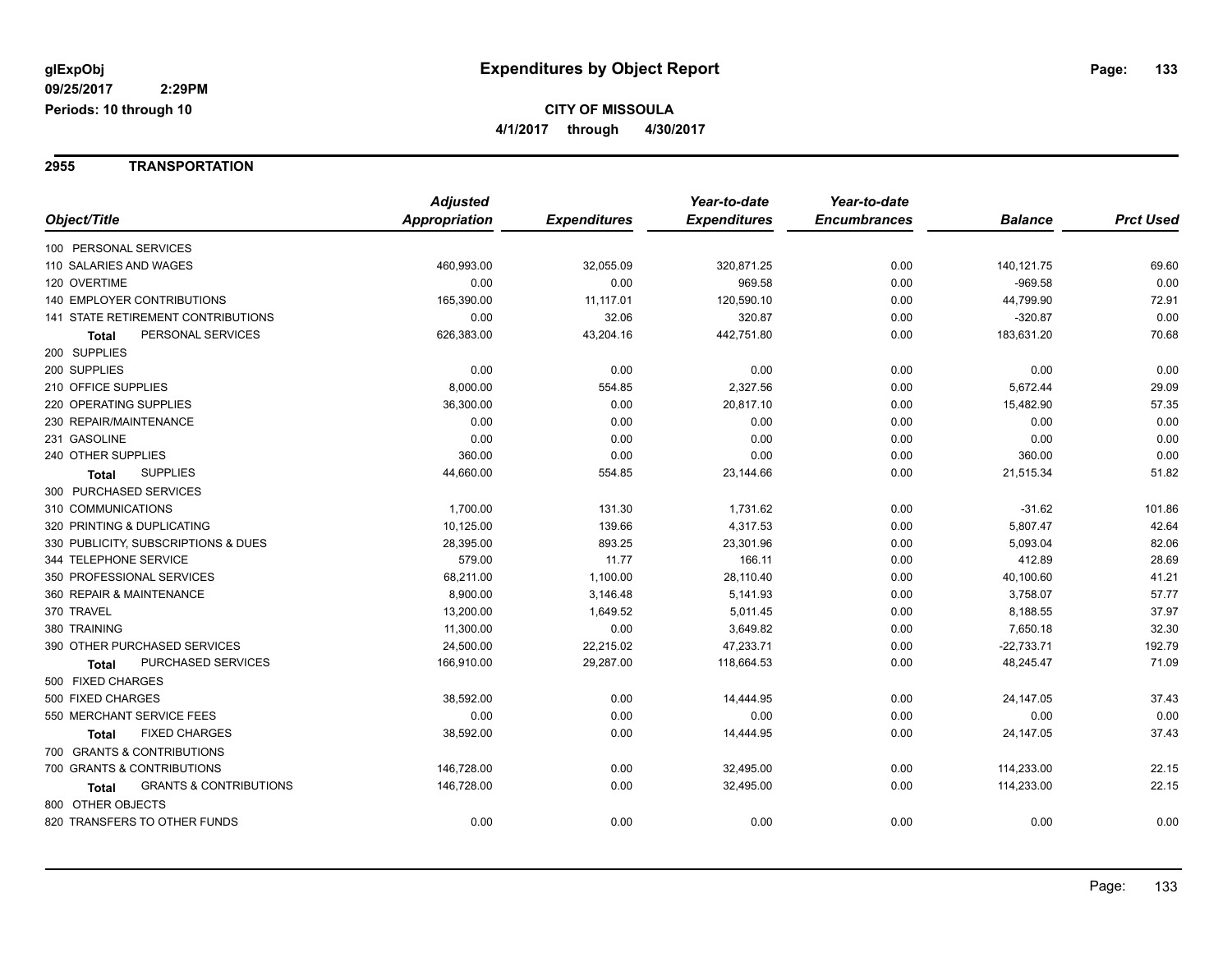### **2955 TRANSPORTATION**

| Object/Title       |                           | <b>Adjusted</b><br>Appropriation | <b>Expenditures</b> | Year-to-date<br><b>Expenditures</b> | Year-to-date<br><b>Encumbrances</b> | <b>Balance</b> | <b>Prct Used</b> |
|--------------------|---------------------------|----------------------------------|---------------------|-------------------------------------|-------------------------------------|----------------|------------------|
| 845 CONTINGENCY    |                           | 207.937.00                       | 0.00                | 0.00                                | 0.00                                | 207.937.00     | 0.00             |
| <b>Total</b>       | OTHER OBJECTS             | 207,937.00                       | 0.00                | 0.00                                | 0.00                                | 207,937.00     | 0.00             |
| 900 CAPITAL OUTLAY |                           |                                  |                     |                                     |                                     |                |                  |
|                    | 940 MACHINERY & EQUIPMENT | 0.00                             | 0.00                | 0.00                                | 0.00                                | 0.00           | 0.00             |
| <b>Total</b>       | <b>CAPITAL OUTLAY</b>     | 0.00                             | 0.00                | 0.00                                | 0.00                                | 0.00           | 0.00             |
| <b>Total</b>       | <b>TRANSPORTATION</b>     | .231.210.00                      | 73.046.01           | 631,500.94                          | 0.00                                | 599,709.06     | 51.29            |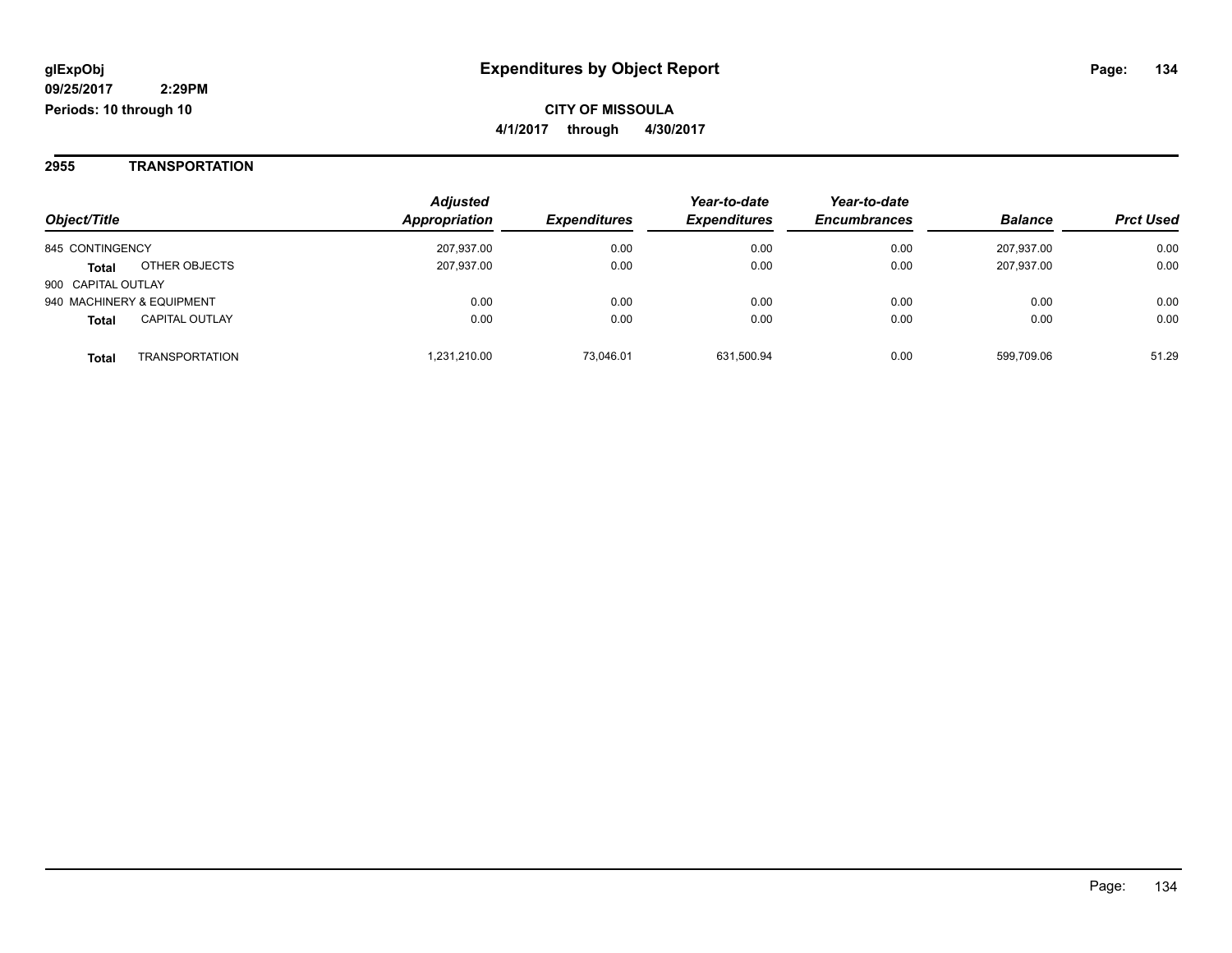**4/1/2017 through 4/30/2017**

# **2987 FEDERAL TRANSPORTATION FUND**

**390 NON-DEPARTMENTAL**

| Object/Title                          | <b>Adjusted</b><br>Appropriation | <b>Expenditures</b> | Year-to-date<br><b>Expenditures</b> | Year-to-date<br><b>Encumbrances</b> | <b>Balance</b> | <b>Prct Used</b> |
|---------------------------------------|----------------------------------|---------------------|-------------------------------------|-------------------------------------|----------------|------------------|
| 800 OTHER OBJECTS                     |                                  |                     |                                     |                                     |                |                  |
| 820 TRANSFERS TO OTHER FUNDS          | 0.00                             | 0.00                | 0.00                                | 0.00                                | 0.00           | 0.00             |
| OTHER OBJECTS<br><b>Total</b>         | 0.00                             | 0.00                | 0.00                                | 0.00                                | 0.00           | 0.00             |
| 900 CAPITAL OUTLAY                    |                                  |                     |                                     |                                     |                |                  |
| 930 IMPROVEMENTS                      | 371,738.00                       | 1.076.77            | 98,437.31                           | 0.00                                | 273.300.69     | 26.48            |
| <b>CAPITAL OUTLAY</b><br><b>Total</b> | 371.738.00                       | 1.076.77            | 98.437.31                           | 0.00                                | 273.300.69     | 26.48            |
| NON-DEPARTMENTAL<br><b>Total</b>      | 371,738.00                       | 1.076.77            | 98.437.31                           | 0.00                                | 273.300.69     | 26.48            |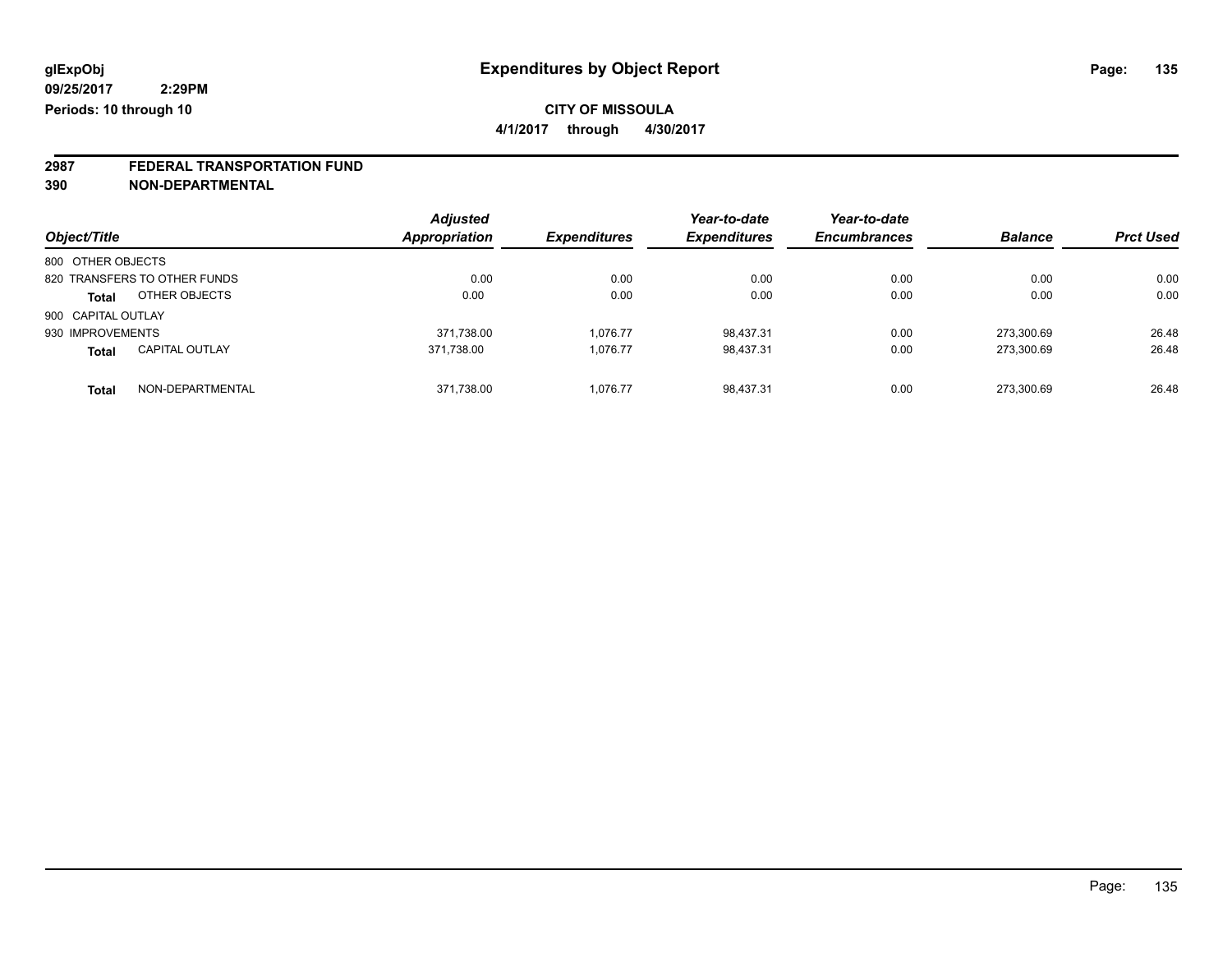**09/25/2017 2:29PM Periods: 10 through 10**

**CITY OF MISSOULA 4/1/2017 through 4/30/2017**

### **2987 FEDERAL TRANSPORTATION FUND**

|                    |                              | <b>Adjusted</b> |                     | Year-to-date        | Year-to-date        |                |                  |
|--------------------|------------------------------|-----------------|---------------------|---------------------|---------------------|----------------|------------------|
| Object/Title       |                              | Appropriation   | <b>Expenditures</b> | <b>Expenditures</b> | <b>Encumbrances</b> | <b>Balance</b> | <b>Prct Used</b> |
| 800 OTHER OBJECTS  |                              |                 |                     |                     |                     |                |                  |
|                    | 820 TRANSFERS TO OTHER FUNDS | 0.00            | 0.00                | 0.00                | 0.00                | 0.00           | 0.00             |
| <b>Total</b>       | OTHER OBJECTS                | 0.00            | 0.00                | 0.00                | 0.00                | 0.00           | 0.00             |
| 900 CAPITAL OUTLAY |                              |                 |                     |                     |                     |                |                  |
| 930 IMPROVEMENTS   |                              | 371,738.00      | 1.076.77            | 98.437.31           | 0.00                | 273.300.69     | 26.48            |
| <b>Total</b>       | <b>CAPITAL OUTLAY</b>        | 371,738.00      | 1.076.77            | 98.437.31           | 0.00                | 273.300.69     | 26.48            |
| <b>Total</b>       | FEDERAL TRANSPORTATION FUND  | 371,738.00      | 1.076.77            | 98.437.31           | 0.00                | 273.300.69     | 26.48            |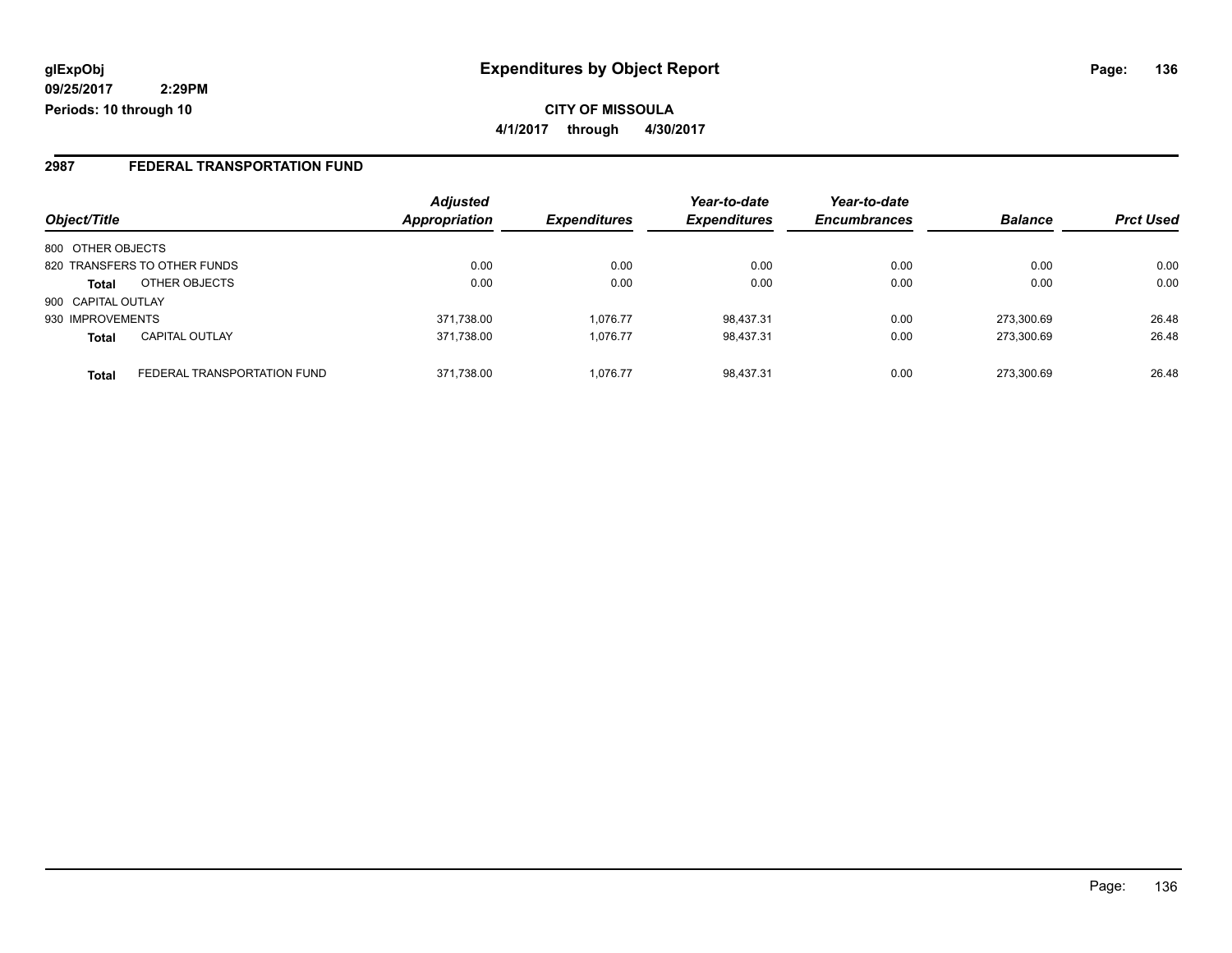#### **09/25/2017 2:29PM Periods: 10 through 10**

## **CITY OF MISSOULA**

**4/1/2017 through 4/30/2017**

# **2988 GRANTS & DONATIONS FUND**

**223 CITY CLERK**

| Object/Title                         | <b>Adjusted</b><br>Appropriation | <b>Expenditures</b> | Year-to-date<br><b>Expenditures</b> | Year-to-date<br><b>Encumbrances</b> | <b>Balance</b> | <b>Prct Used</b> |
|--------------------------------------|----------------------------------|---------------------|-------------------------------------|-------------------------------------|----------------|------------------|
| 200 SUPPLIES                         |                                  |                     |                                     |                                     |                |                  |
| 210 OFFICE SUPPLIES                  | 0.00                             | 0.00                | 0.00                                | 0.00                                | 0.00           | 0.00             |
| <b>SUPPLIES</b><br><b>Total</b>      | 0.00                             | 0.00                | 0.00                                | 0.00                                | 0.00           | 0.00             |
| 500 FIXED CHARGES                    |                                  |                     |                                     |                                     |                |                  |
| 550 MERCHANT SERVICE FEES            | 0.00                             | 0.00                | 0.00                                | 0.00                                | 0.00           | 0.00             |
| <b>FIXED CHARGES</b><br><b>Total</b> | 0.00                             | 0.00                | 0.00                                | 0.00                                | 0.00           | 0.00             |
| <b>CITY CLERK</b><br><b>Total</b>    | 0.00                             | 0.00                | 0.00                                | 0.00                                | 0.00           | 0.00             |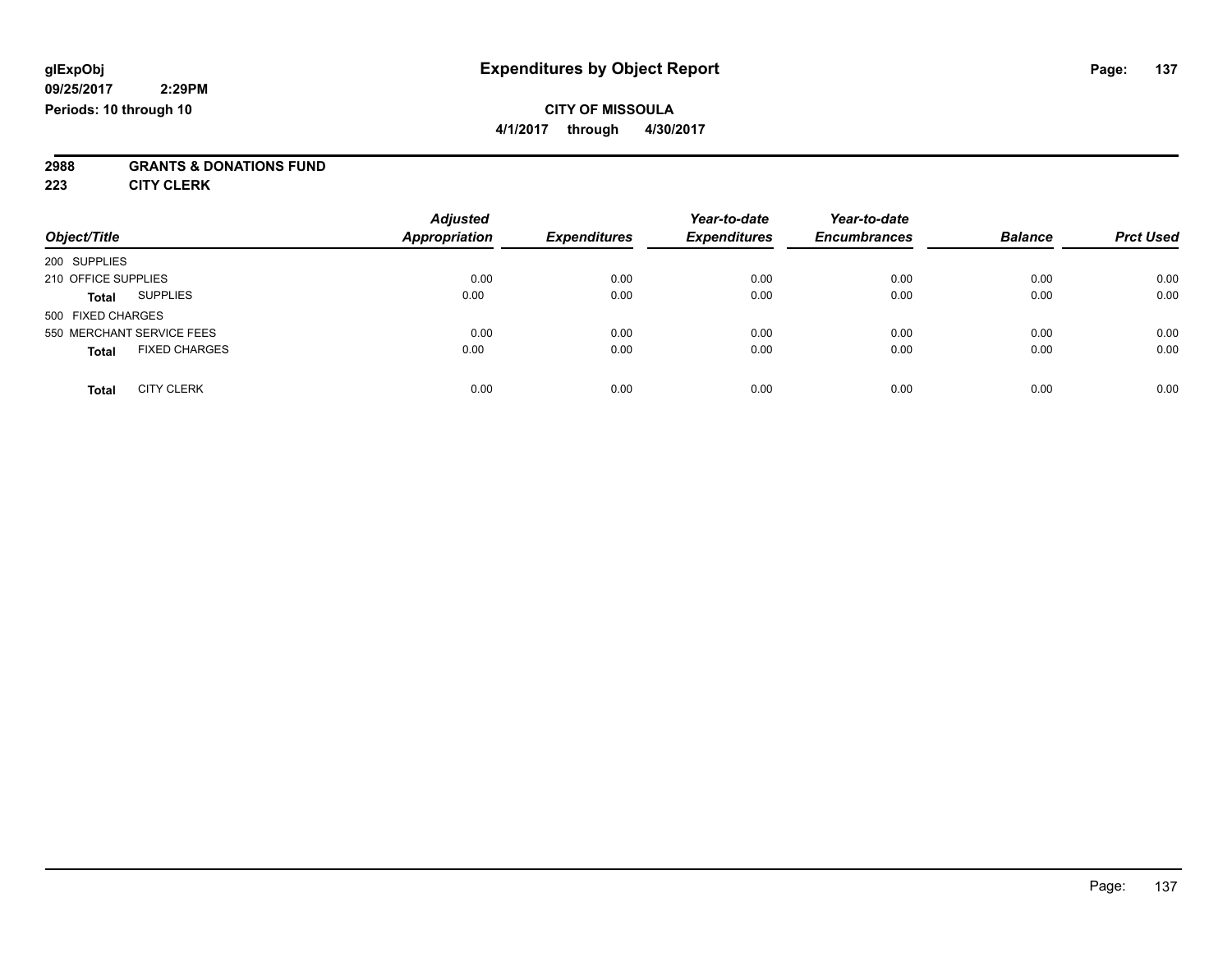**4/1/2017 through 4/30/2017**

**2988 GRANTS & DONATIONS FUND**

**270 CITY ATTORNEY**

| Object/Title                              | <b>Adjusted</b><br>Appropriation | <b>Expenditures</b> | Year-to-date<br><b>Expenditures</b> | Year-to-date<br><b>Encumbrances</b> | <b>Balance</b> | <b>Prct Used</b> |
|-------------------------------------------|----------------------------------|---------------------|-------------------------------------|-------------------------------------|----------------|------------------|
| 100 PERSONAL SERVICES                     |                                  |                     |                                     |                                     |                |                  |
| 110 SALARIES AND WAGES                    | 0.00                             | 0.00                | 0.00                                | 0.00                                | 0.00           | 0.00             |
| 140 EMPLOYER CONTRIBUTIONS                | 0.00                             | 0.00                | 0.00                                | 0.00                                | 0.00           | 0.00             |
| 141 STATE RETIREMENT CONTRIBUTIONS        | 0.00                             | 0.00                | 0.00                                | 0.00                                | 0.00           | 0.00             |
| PERSONAL SERVICES<br><b>Total</b>         | 0.00                             | 0.00                | 0.00                                | 0.00                                | 0.00           | 0.00             |
| 300 PURCHASED SERVICES                    |                                  |                     |                                     |                                     |                |                  |
| 390 OTHER PURCHASED SERVICES              | 0.00                             | 0.00                | 0.00                                | 0.00                                | 0.00           | 0.00             |
| <b>PURCHASED SERVICES</b><br><b>Total</b> | 0.00                             | 0.00                | 0.00                                | 0.00                                | 0.00           | 0.00             |
| <b>CITY ATTORNEY</b><br><b>Total</b>      | 0.00                             | 0.00                | 0.00                                | 0.00                                | 0.00           | 0.00             |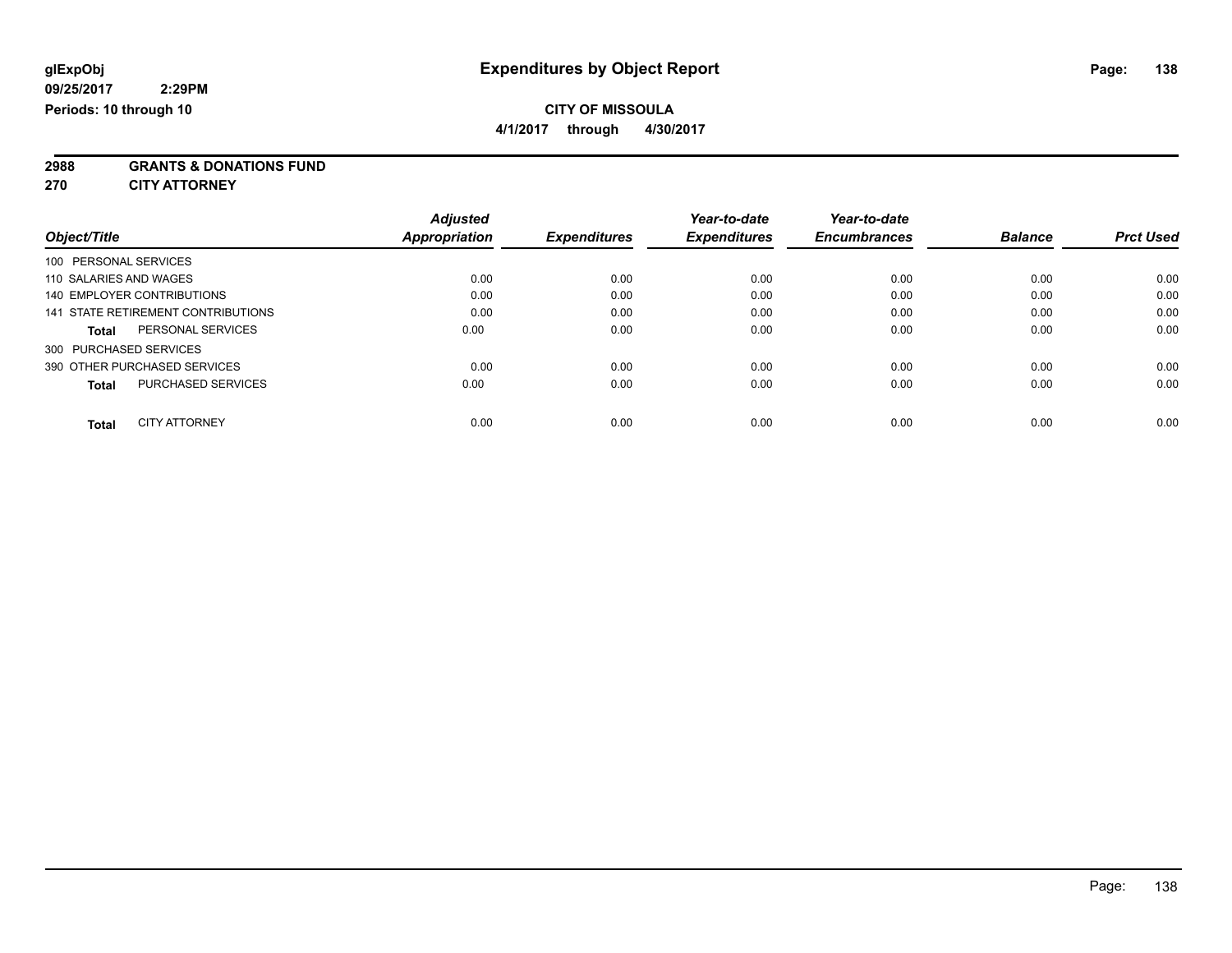**2988 GRANTS & DONATIONS FUND**

**290 POLICE**

|                       |                                   | <b>Adjusted</b>      |                     | Year-to-date        | Year-to-date        |                |                  |
|-----------------------|-----------------------------------|----------------------|---------------------|---------------------|---------------------|----------------|------------------|
| Object/Title          |                                   | <b>Appropriation</b> | <b>Expenditures</b> | <b>Expenditures</b> | <b>Encumbrances</b> | <b>Balance</b> | <b>Prct Used</b> |
| 100 PERSONAL SERVICES |                                   |                      |                     |                     |                     |                |                  |
| 120 OVERTIME          |                                   | 0.00                 | 0.00                | 0.00                | 0.00                | 0.00           | 0.00             |
|                       | <b>140 EMPLOYER CONTRIBUTIONS</b> | 0.00                 | 0.00                | 0.00                | 0.00                | 0.00           | 0.00             |
| <b>Total</b>          | PERSONAL SERVICES                 | 0.00                 | 0.00                | 0.00                | 0.00                | 0.00           | 0.00             |
| 200 SUPPLIES          |                                   |                      |                     |                     |                     |                |                  |
| 210 OFFICE SUPPLIES   |                                   | 0.00                 | 0.00                | 0.00                | 0.00                | 0.00           | 0.00             |
| <b>Total</b>          | <b>SUPPLIES</b>                   | 0.00                 | 0.00                | 0.00                | 0.00                | 0.00           | 0.00             |
|                       | 300 PURCHASED SERVICES            |                      |                     |                     |                     |                |                  |
|                       | 350 PROFESSIONAL SERVICES         | 0.00                 | 0.00                | 0.00                | 0.00                | 0.00           | 0.00             |
| <b>Total</b>          | PURCHASED SERVICES                | 0.00                 | 0.00                | 0.00                | 0.00                | 0.00           | 0.00             |
| 900 CAPITAL OUTLAY    |                                   |                      |                     |                     |                     |                |                  |
|                       | 940 MACHINERY & EQUIPMENT         | 0.00                 | 0.00                | 0.00                | 0.00                | 0.00           | 0.00             |
| <b>Total</b>          | <b>CAPITAL OUTLAY</b>             | 0.00                 | 0.00                | 0.00                | 0.00                | 0.00           | 0.00             |
| <b>Total</b>          | <b>POLICE</b>                     | 0.00                 | 0.00                | 0.00                | 0.00                | 0.00           | 0.00             |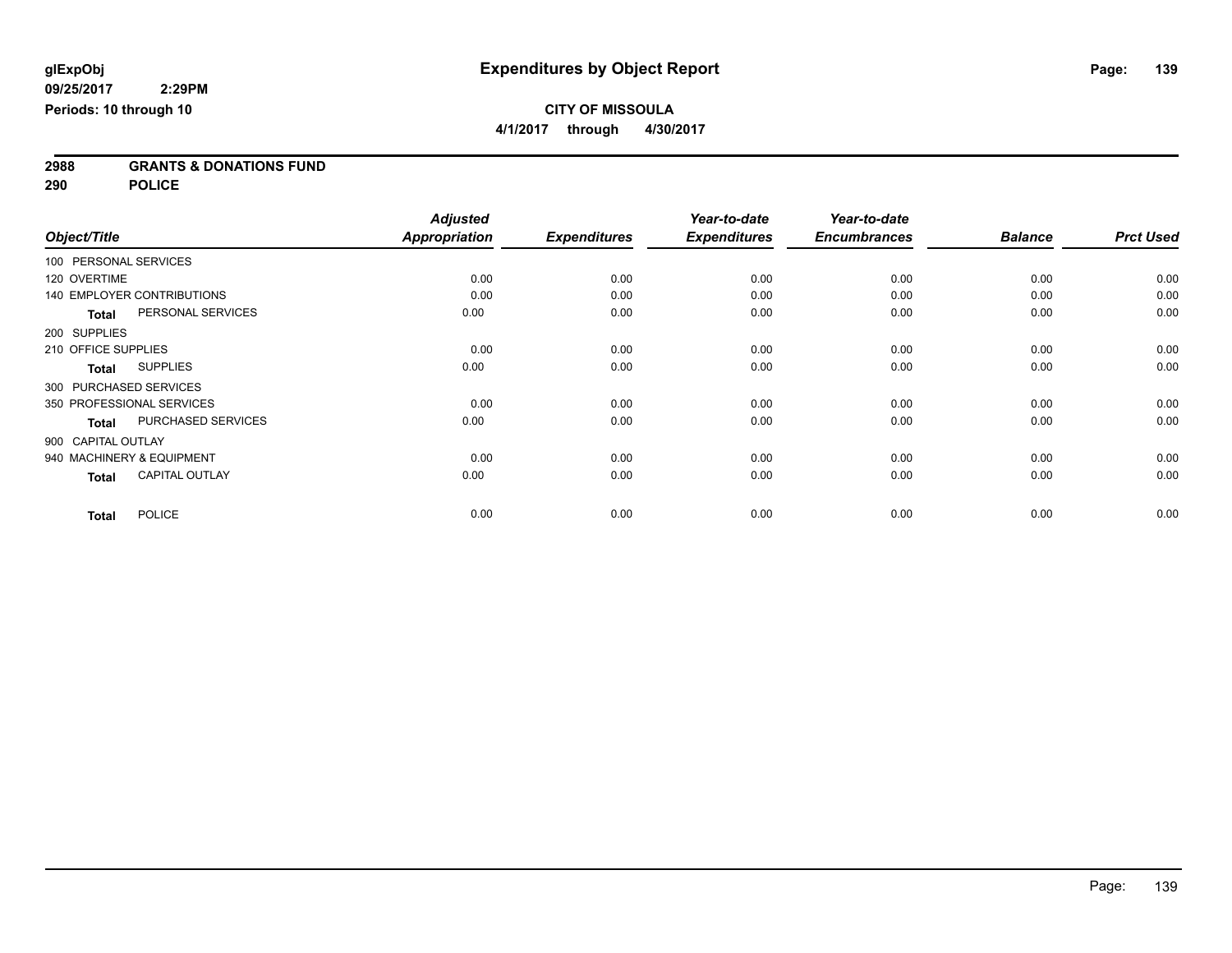# **2988 GRANTS & DONATIONS FUND**

**300 FIRE**

| Object/Title                   | <b>Adjusted</b><br>Appropriation | <b>Expenditures</b> | Year-to-date<br><b>Expenditures</b> | Year-to-date<br><b>Encumbrances</b> | <b>Balance</b> | <b>Prct Used</b> |
|--------------------------------|----------------------------------|---------------------|-------------------------------------|-------------------------------------|----------------|------------------|
| 900 CAPITAL OUTLAY             |                                  |                     |                                     |                                     |                |                  |
| 940 MACHINERY & EQUIPMENT      | 60,000.00                        | 0.00                | 62,306.64                           | 0.00                                | $-2,306.64$    | 103.84           |
| <b>CAPITAL OUTLAY</b><br>Total | 60,000.00                        | 0.00                | 62,306.64                           | 0.00                                | $-2,306.64$    | 103.84           |
| <b>FIRE</b><br>Total           | 60,000.00                        | 0.00                | 62,306.64                           | 0.00                                | $-2,306.64$    | 103.84           |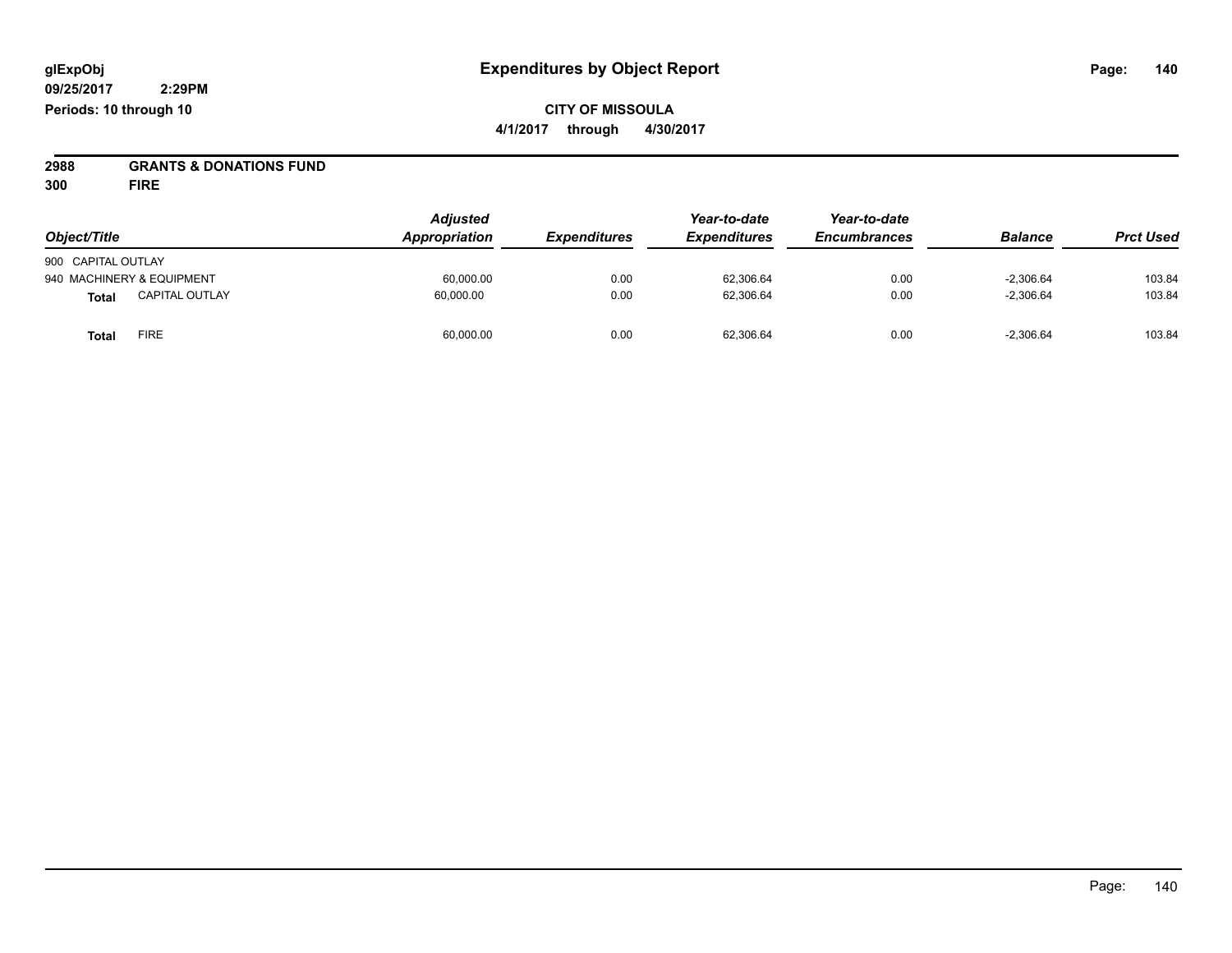**4/1/2017 through 4/30/2017**

**2988 GRANTS & DONATIONS FUND**

**390 NON-DEPARTMENTAL**

|                                       | <b>Adjusted</b>      |                     | Year-to-date        | Year-to-date        |                |                  |
|---------------------------------------|----------------------|---------------------|---------------------|---------------------|----------------|------------------|
| Object/Title                          | <b>Appropriation</b> | <b>Expenditures</b> | <b>Expenditures</b> | <b>Encumbrances</b> | <b>Balance</b> | <b>Prct Used</b> |
| 100 PERSONAL SERVICES                 |                      |                     |                     |                     |                |                  |
| 110 SALARIES AND WAGES                | 0.00                 | 0.00                | 4,260.60            | 0.00                | $-4,260.60$    | 0.00             |
| 115 SALARIES/HEALTH INSURANCE BENEFIT | 0.00                 | 0.00                | 210.60              | 0.00                | $-210.60$      | 0.00             |
| 120 OVERTIME                          | 0.00                 | 0.00                | 675.82              | 0.00                | $-675.82$      | 0.00             |
| 130 OTHER                             | 0.00                 | 0.00                | 0.00                | 0.00                | 0.00           | 0.00             |
| 133 EDUCATION COMPENSATION            | 0.00                 | 0.00                | 0.00                | 0.00                | 0.00           | 0.00             |
| <b>140 EMPLOYER CONTRIBUTIONS</b>     | 0.00                 | 0.00                | 1,200.61            | 0.00                | $-1,200.61$    | 0.00             |
| 141 STATE RETIREMENT CONTRIBUTIONS    | 0.00                 | 0.00                | 4.26                | 0.00                | $-4.26$        | 0.00             |
| PERSONAL SERVICES<br>Total            | 0.00                 | 0.00                | 6,351.89            | 0.00                | $-6,351.89$    | 0.00             |
| 200 SUPPLIES                          |                      |                     |                     |                     |                |                  |
| 210 OFFICE SUPPLIES                   | 0.00                 | 0.00                | 0.00                | 0.00                | 0.00           | 0.00             |
| 220 OPERATING SUPPLIES                | 0.00                 | 0.00                | 0.00                | 0.00                | 0.00           | 0.00             |
| 230 REPAIR/MAINTENANCE                | 0.00                 | 0.00                | 0.00                | 0.00                | 0.00           | 0.00             |
| 231 GASOLINE                          | 0.00                 | 0.00                | 0.00                | 0.00                | 0.00           | 0.00             |
| <b>SUPPLIES</b><br><b>Total</b>       | 0.00                 | 0.00                | 0.00                | 0.00                | 0.00           | 0.00             |
| 300 PURCHASED SERVICES                |                      |                     |                     |                     |                |                  |
| 310 COMMUNICATIONS                    | 0.00                 | 0.00                | 0.00                | 0.00                | 0.00           | 0.00             |
| 341 ELECTRICITY & NATURAL GAS         | 0.00                 | 0.00                | 0.00                | 0.00                | 0.00           | 0.00             |
| 344 TELEPHONE SERVICE                 | 0.00                 | 0.00                | 0.00                | 0.00                | 0.00           | 0.00             |
| 350 PROFESSIONAL SERVICES             | 0.00                 | 0.00                | 27,134.15           | 0.00                | $-27,134.15$   | 0.00             |
| 360 REPAIR & MAINTENANCE              | 0.00                 | 0.00                | 0.00                | 0.00                | 0.00           | 0.00             |
| 370 TRAVEL                            | 0.00                 | 0.00                | 0.00                | 0.00                | 0.00           | 0.00             |
| 380 TRAINING                          | 0.00                 | 0.00                | 0.00                | 0.00                | 0.00           | 0.00             |
| 390 OTHER PURCHASED SERVICES          | 0.00                 | 0.00                | 0.00                | 0.00                | 0.00           | 0.00             |
| PURCHASED SERVICES<br>Total           | 0.00                 | 0.00                | 27,134.15           | 0.00                | $-27,134.15$   | 0.00             |
| 400 BUILDING MATERIALS                |                      |                     |                     |                     |                |                  |
| <b>400 BUILDING MATERIALS</b>         | 0.00                 | 0.00                | 0.00                | 0.00                | 0.00           | 0.00             |
| <b>BUILDING MATERIALS</b><br>Total    | 0.00                 | 0.00                | 0.00                | 0.00                | 0.00           | 0.00             |
| 500 FIXED CHARGES                     |                      |                     |                     |                     |                |                  |
| 500 FIXED CHARGES                     | 0.00                 | 0.00                | 0.00                | 0.00                | 0.00           | 0.00             |
| <b>FIXED CHARGES</b><br>Total         | 0.00                 | 0.00                | 0.00                | 0.00                | 0.00           | 0.00             |
| 700 GRANTS & CONTRIBUTIONS            |                      |                     |                     |                     |                |                  |
| 700 GRANTS & CONTRIBUTIONS            | 909,588.00           | 5,317.42            | 88,500.86           | 0.00                | 821,087.14     | 9.73             |
|                                       |                      |                     |                     |                     |                |                  |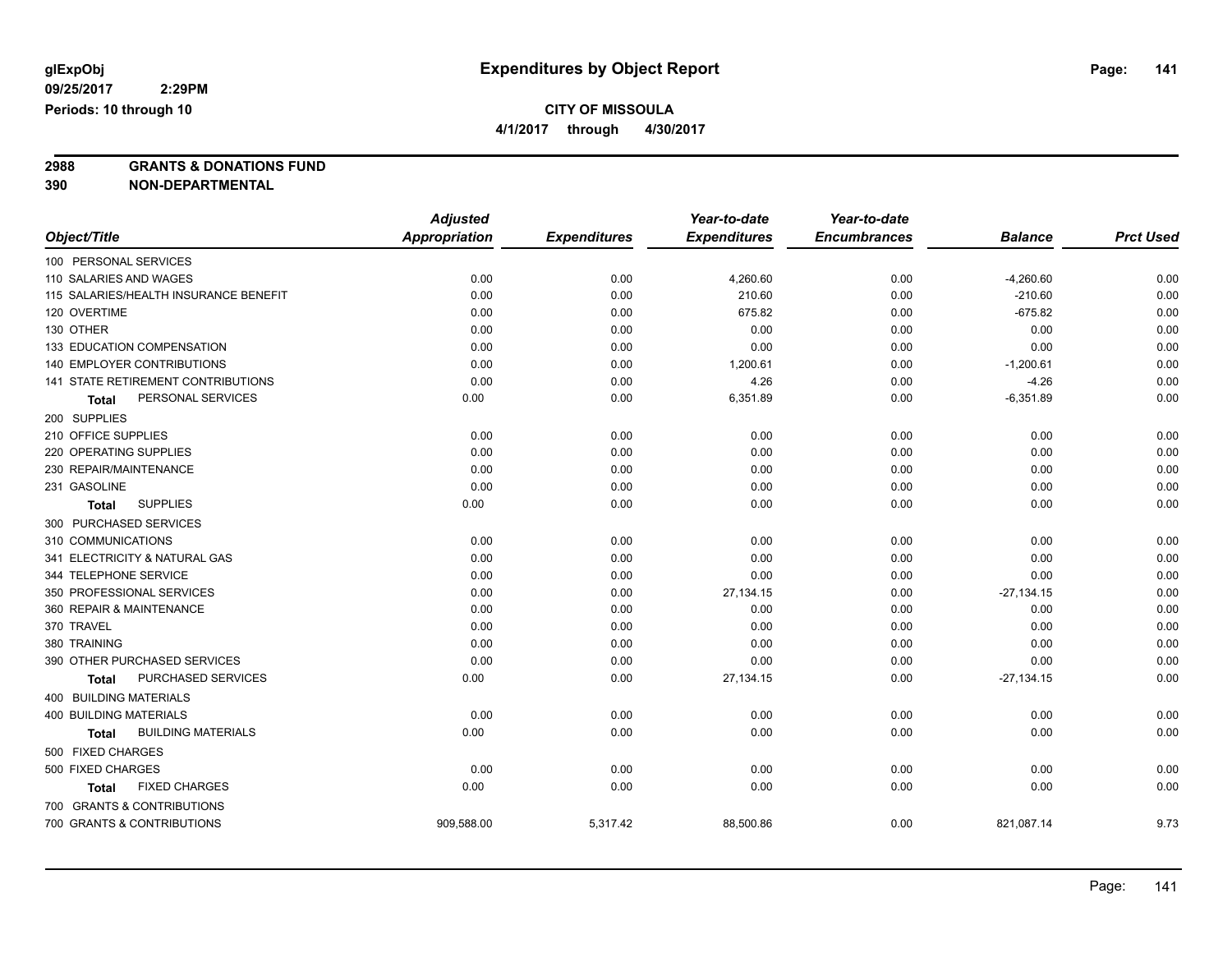**4/1/2017 through 4/30/2017**

**2988 GRANTS & DONATIONS FUND**

**390 NON-DEPARTMENTAL**

|                    |                                   | <b>Adjusted</b> |                     | Year-to-date        | Year-to-date        |                |                  |
|--------------------|-----------------------------------|-----------------|---------------------|---------------------|---------------------|----------------|------------------|
| Object/Title       |                                   | Appropriation   | <b>Expenditures</b> | <b>Expenditures</b> | <b>Encumbrances</b> | <b>Balance</b> | <b>Prct Used</b> |
| Total              | <b>GRANTS &amp; CONTRIBUTIONS</b> | 909,588.00      | 5,317.42            | 88,500.86           | 0.00                | 821.087.14     | 9.73             |
| 800 OTHER OBJECTS  |                                   |                 |                     |                     |                     |                |                  |
|                    | 820 TRANSFERS TO OTHER FUNDS      | 0.00            | 0.00                | 0.00                | 0.00                | 0.00           | 0.00             |
| 845 CONTINGENCY    |                                   | 0.00            | 0.00                | 0.00                | 0.00                | 0.00           | 0.00             |
| Total              | OTHER OBJECTS                     | 0.00            | 0.00                | 0.00                | 0.00                | 0.00           | 0.00             |
| 900 CAPITAL OUTLAY |                                   |                 |                     |                     |                     |                |                  |
| 930 IMPROVEMENTS   |                                   | 24.822.00       | 0.00                | 0.00                | 0.00                | 24.822.00      | 0.00             |
|                    | 940 MACHINERY & EQUIPMENT         | 0.00            | 0.00                | 0.00                | 0.00                | 0.00           | 0.00             |
| <b>Total</b>       | <b>CAPITAL OUTLAY</b>             | 24.822.00       | 0.00                | 0.00                | 0.00                | 24.822.00      | 0.00             |
| <b>Total</b>       | NON-DEPARTMENTAL                  | 934,410.00      | 5,317.42            | 121,986.90          | 0.00                | 812.423.10     | 13.05            |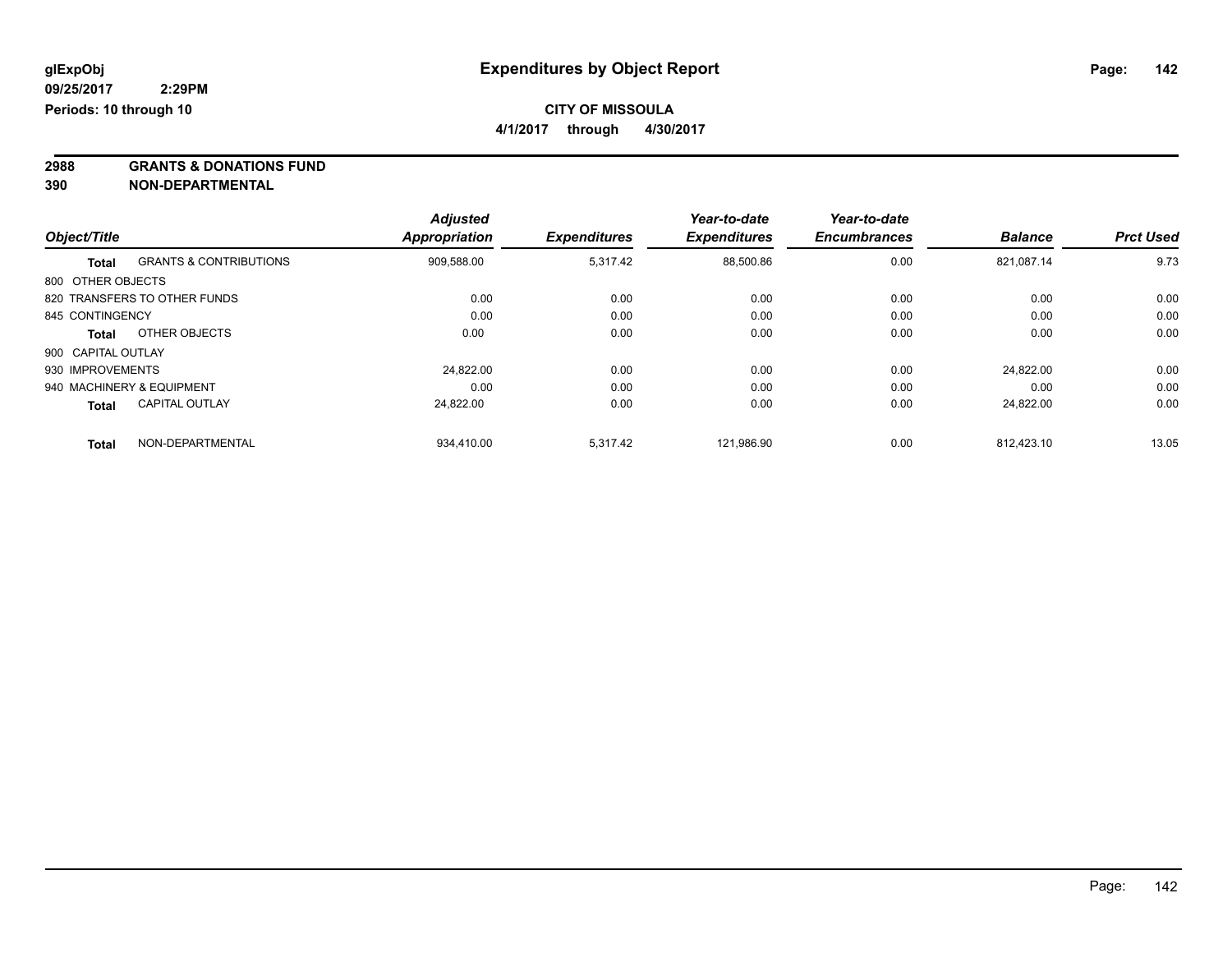**2988 GRANTS & DONATIONS FUND**

**400 ENTITLEMENT GRANTS**

| Object/Title |                                   | <b>Adjusted</b><br>Appropriation | <b>Expenditures</b> | Year-to-date<br><b>Expenditures</b> | Year-to-date<br><b>Encumbrances</b> | <b>Balance</b> | <b>Prct Used</b> |
|--------------|-----------------------------------|----------------------------------|---------------------|-------------------------------------|-------------------------------------|----------------|------------------|
|              | 700 GRANTS & CONTRIBUTIONS        |                                  |                     |                                     |                                     |                |                  |
|              | 700 GRANTS & CONTRIBUTIONS        | 0.00                             | 0.00                | 0.00                                | 0.00                                | 0.00           | 0.00             |
| Total        | <b>GRANTS &amp; CONTRIBUTIONS</b> | 0.00                             | 0.00                | 0.00                                | 0.00                                | 0.00           | 0.00             |
| Total        | <b>ENTITLEMENT GRANTS</b>         | 0.00                             | 0.00                | 0.00                                | 0.00                                | 0.00           | 0.00             |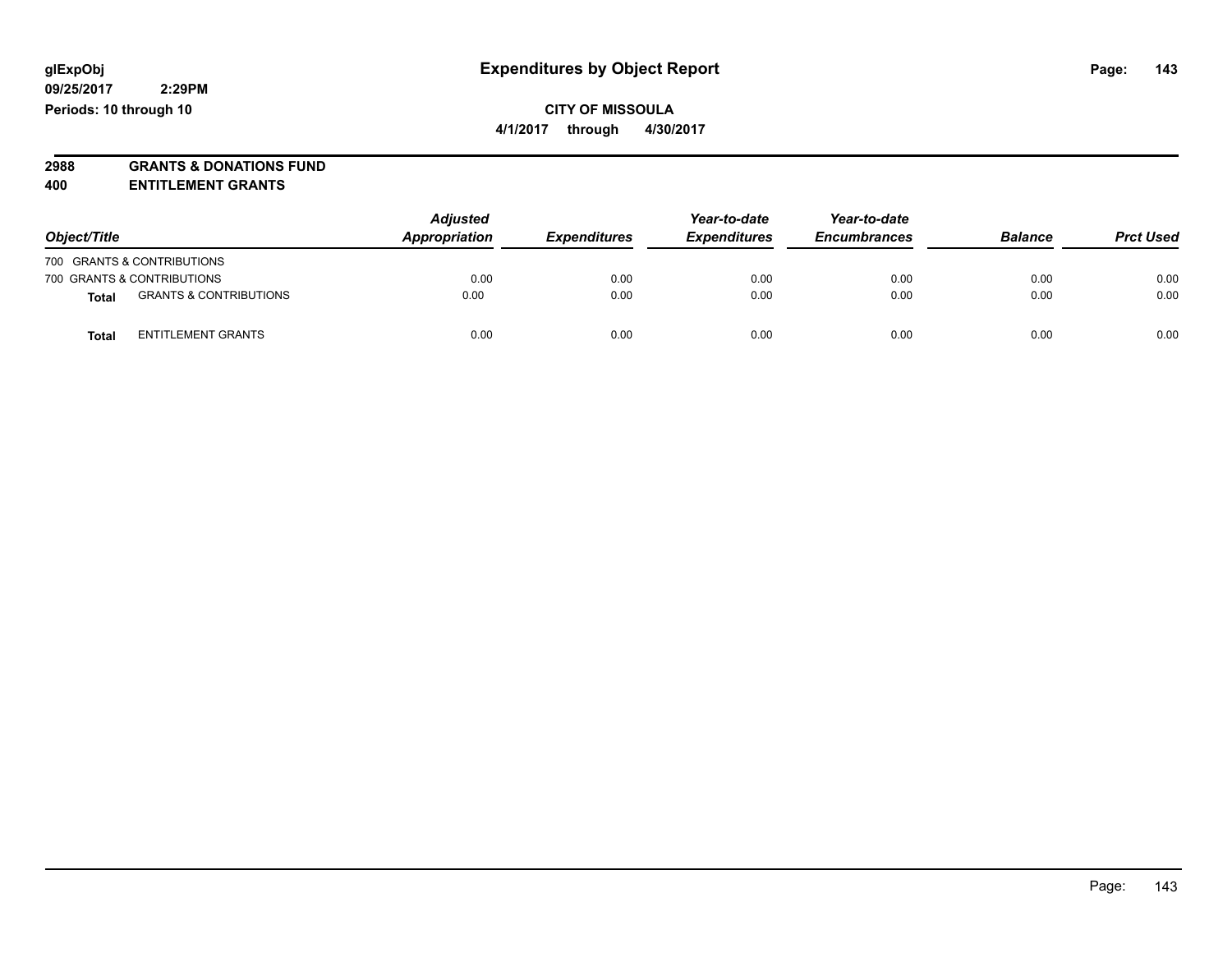**09/25/2017 2:29PM Periods: 10 through 10**

## **CITY OF MISSOULA 4/1/2017 through 4/30/2017**

### **2988 GRANTS & DONATIONS FUND**

|                                           | <b>Adjusted</b>      |                     | Year-to-date        | Year-to-date        |                |                  |
|-------------------------------------------|----------------------|---------------------|---------------------|---------------------|----------------|------------------|
| Object/Title                              | <b>Appropriation</b> | <b>Expenditures</b> | <b>Expenditures</b> | <b>Encumbrances</b> | <b>Balance</b> | <b>Prct Used</b> |
| 100 PERSONAL SERVICES                     |                      |                     |                     |                     |                |                  |
| 110 SALARIES AND WAGES                    | 0.00                 | 0.00                | 4,260.60            | 0.00                | $-4,260.60$    | 0.00             |
| 115 SALARIES/HEALTH INSURANCE BENEFIT     | 0.00                 | 0.00                | 210.60              | 0.00                | $-210.60$      | 0.00             |
| 120 OVERTIME                              | 0.00                 | 0.00                | 675.82              | 0.00                | $-675.82$      | 0.00             |
| 130 OTHER                                 | 0.00                 | 0.00                | 0.00                | 0.00                | 0.00           | 0.00             |
| 133 EDUCATION COMPENSATION                | 0.00                 | 0.00                | 0.00                | 0.00                | 0.00           | 0.00             |
| 140 EMPLOYER CONTRIBUTIONS                | 0.00                 | 0.00                | 1,200.61            | 0.00                | $-1,200.61$    | 0.00             |
| <b>141 STATE RETIREMENT CONTRIBUTIONS</b> | 0.00                 | 0.00                | 4.26                | 0.00                | $-4.26$        | 0.00             |
| PERSONAL SERVICES<br><b>Total</b>         | 0.00                 | 0.00                | 6,351.89            | 0.00                | $-6,351.89$    | 0.00             |
| 200 SUPPLIES                              |                      |                     |                     |                     |                |                  |
| 210 OFFICE SUPPLIES                       | 0.00                 | 0.00                | 0.00                | 0.00                | 0.00           | 0.00             |
| 220 OPERATING SUPPLIES                    | 0.00                 | 0.00                | 0.00                | 0.00                | 0.00           | 0.00             |
| 230 REPAIR/MAINTENANCE                    | 0.00                 | 0.00                | 0.00                | 0.00                | 0.00           | 0.00             |
| 231 GASOLINE                              | 0.00                 | 0.00                | 0.00                | 0.00                | 0.00           | 0.00             |
| <b>SUPPLIES</b><br><b>Total</b>           | 0.00                 | 0.00                | 0.00                | 0.00                | 0.00           | 0.00             |
| 300 PURCHASED SERVICES                    |                      |                     |                     |                     |                |                  |
| 310 COMMUNICATIONS                        | 0.00                 | 0.00                | 0.00                | 0.00                | 0.00           | 0.00             |
| 341 ELECTRICITY & NATURAL GAS             | 0.00                 | 0.00                | 0.00                | 0.00                | 0.00           | 0.00             |
| 344 TELEPHONE SERVICE                     | 0.00                 | 0.00                | 0.00                | 0.00                | 0.00           | 0.00             |
| 350 PROFESSIONAL SERVICES                 | 0.00                 | 0.00                | 27,134.15           | 0.00                | $-27,134.15$   | 0.00             |
| 360 REPAIR & MAINTENANCE                  | 0.00                 | 0.00                | 0.00                | 0.00                | 0.00           | 0.00             |
| 370 TRAVEL                                | 0.00                 | 0.00                | 0.00                | 0.00                | 0.00           | 0.00             |
| 380 TRAINING                              | 0.00                 | 0.00                | 0.00                | 0.00                | 0.00           | 0.00             |
| 390 OTHER PURCHASED SERVICES              | 0.00                 | 0.00                | 0.00                | 0.00                | 0.00           | 0.00             |
| PURCHASED SERVICES<br><b>Total</b>        | 0.00                 | 0.00                | 27,134.15           | 0.00                | $-27,134.15$   | 0.00             |
| 400 BUILDING MATERIALS                    |                      |                     |                     |                     |                |                  |
| <b>400 BUILDING MATERIALS</b>             | 0.00                 | 0.00                | 0.00                | 0.00                | 0.00           | 0.00             |
| <b>BUILDING MATERIALS</b><br><b>Total</b> | 0.00                 | 0.00                | 0.00                | 0.00                | 0.00           | 0.00             |
| 500 FIXED CHARGES                         |                      |                     |                     |                     |                |                  |
| 500 FIXED CHARGES                         | 0.00                 | 0.00                | 0.00                | 0.00                | 0.00           | 0.00             |
| 550 MERCHANT SERVICE FEES                 | 0.00                 | 0.00                | 0.00                | 0.00                | 0.00           | 0.00             |
| <b>FIXED CHARGES</b><br><b>Total</b>      | 0.00                 | 0.00                | 0.00                | 0.00                | 0.00           | 0.00             |
| 700 GRANTS & CONTRIBUTIONS                |                      |                     |                     |                     |                |                  |
| 700 GRANTS & CONTRIBUTIONS                | 909,588.00           | 5,317.42            | 88,500.86           | 0.00                | 821,087.14     | 9.73             |
|                                           |                      |                     |                     |                     |                |                  |

Page: 144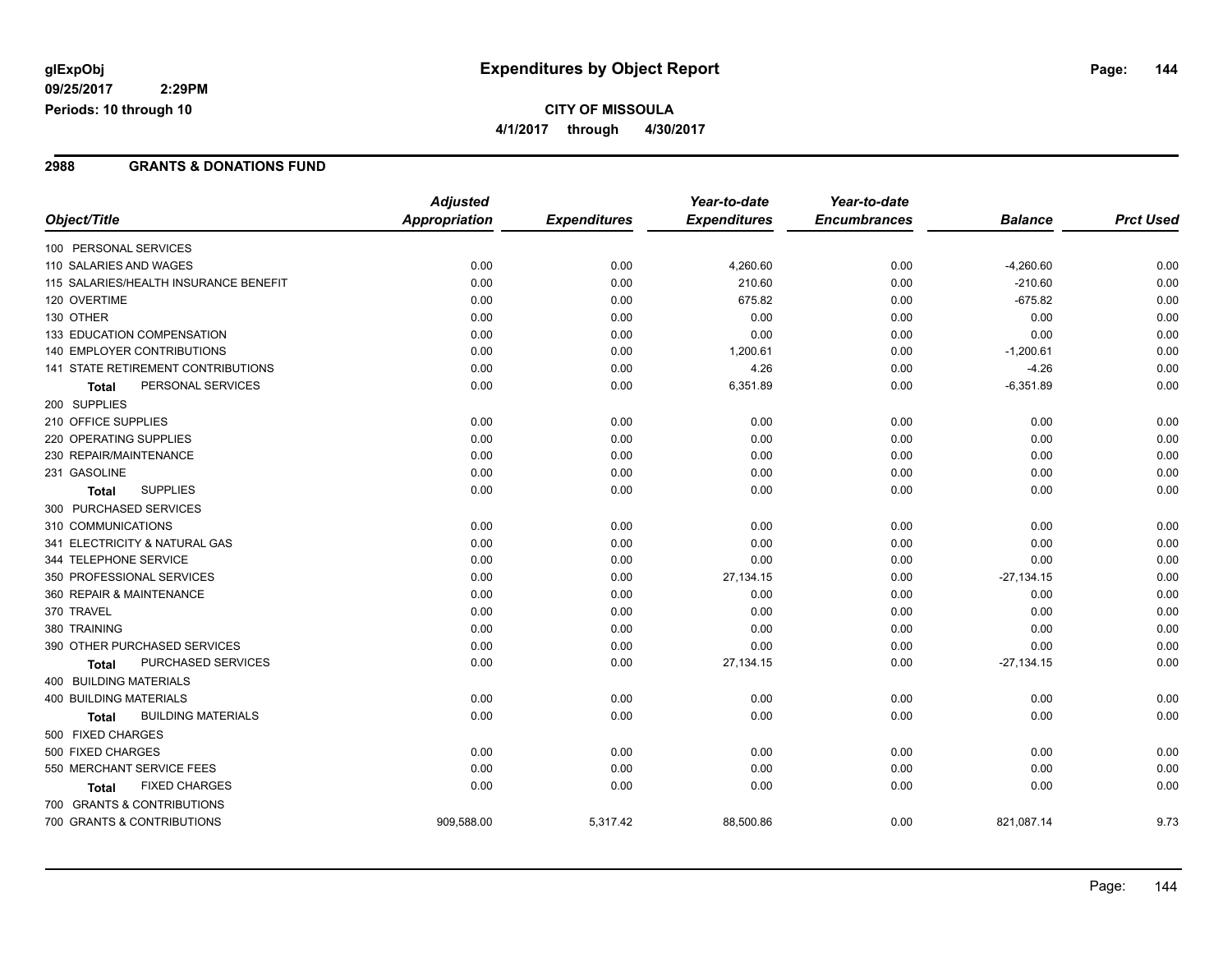### **2988 GRANTS & DONATIONS FUND**

|                    |                                    | <b>Adjusted</b> |                     | Year-to-date        | Year-to-date        |                |                  |
|--------------------|------------------------------------|-----------------|---------------------|---------------------|---------------------|----------------|------------------|
| Object/Title       |                                    | Appropriation   | <b>Expenditures</b> | <b>Expenditures</b> | <b>Encumbrances</b> | <b>Balance</b> | <b>Prct Used</b> |
| <b>Total</b>       | <b>GRANTS &amp; CONTRIBUTIONS</b>  | 909,588.00      | 5,317.42            | 88,500.86           | 0.00                | 821.087.14     | 9.73             |
| 800 OTHER OBJECTS  |                                    |                 |                     |                     |                     |                |                  |
|                    | 820 TRANSFERS TO OTHER FUNDS       | 0.00            | 0.00                | 0.00                | 0.00                | 0.00           | 0.00             |
| 845 CONTINGENCY    |                                    | 0.00            | 0.00                | 0.00                | 0.00                | 0.00           | 0.00             |
| <b>Total</b>       | OTHER OBJECTS                      | 0.00            | 0.00                | 0.00                | 0.00                | 0.00           | 0.00             |
| 900 CAPITAL OUTLAY |                                    |                 |                     |                     |                     |                |                  |
| 930 IMPROVEMENTS   |                                    | 24.822.00       | 0.00                | 0.00                | 0.00                | 24.822.00      | 0.00             |
|                    | 940 MACHINERY & EQUIPMENT          | 60,000.00       | 0.00                | 62,306.64           | 0.00                | $-2,306.64$    | 103.84           |
| <b>Total</b>       | <b>CAPITAL OUTLAY</b>              | 84,822.00       | 0.00                | 62,306.64           | 0.00                | 22.515.36      | 73.46            |
| <b>Total</b>       | <b>GRANTS &amp; DONATIONS FUND</b> | 994.410.00      | 5,317.42            | 184.293.54          | 0.00                | 810.116.46     | 18.53            |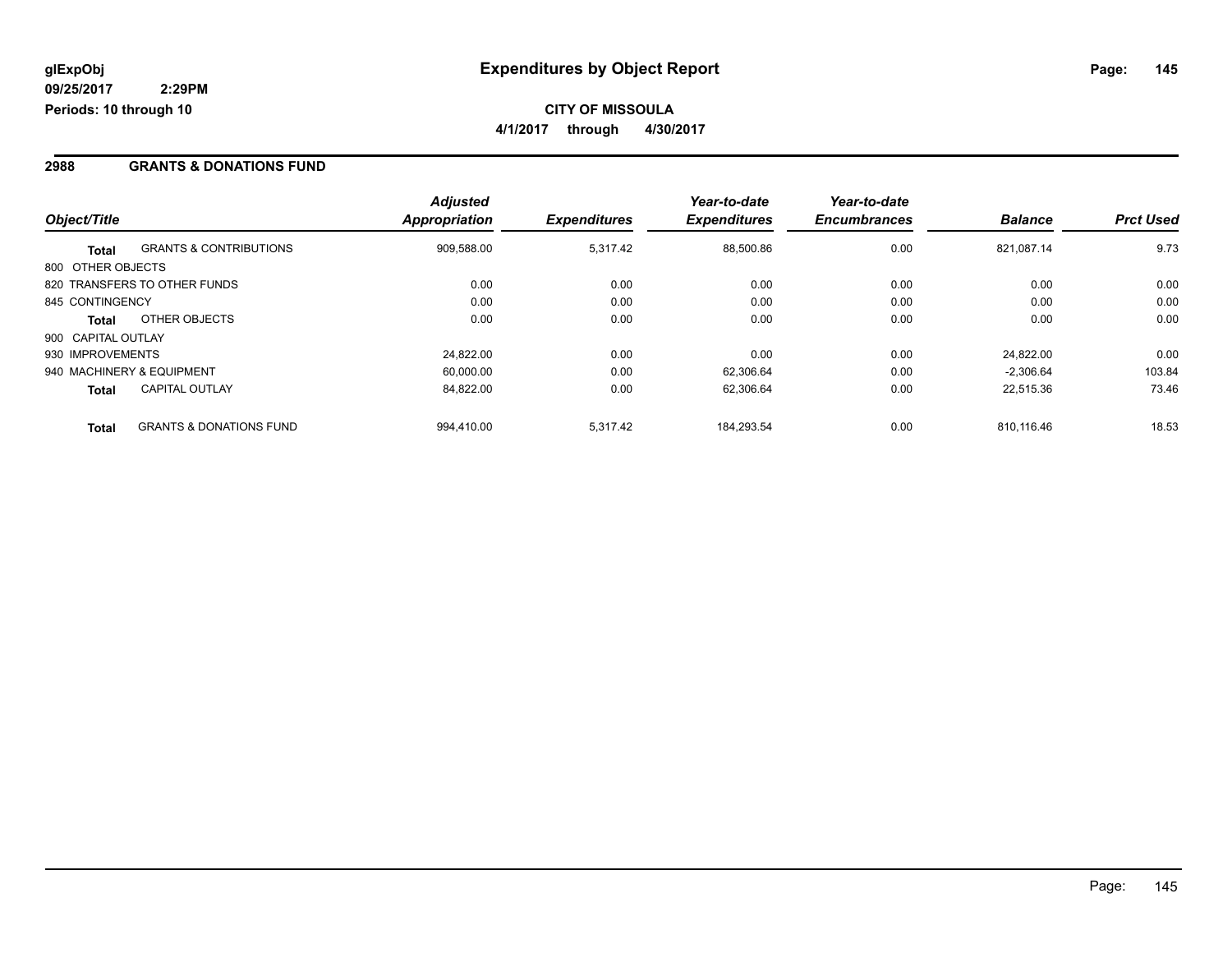**4/1/2017 through 4/30/2017**

**2989 POLICE GRANTS & DONATIONS**

**290 POLICE**

|                        |                                       | <b>Adjusted</b> |                     | Year-to-date        | Year-to-date        |                |                  |
|------------------------|---------------------------------------|-----------------|---------------------|---------------------|---------------------|----------------|------------------|
| Object/Title           |                                       | Appropriation   | <b>Expenditures</b> | <b>Expenditures</b> | <b>Encumbrances</b> | <b>Balance</b> | <b>Prct Used</b> |
| 100 PERSONAL SERVICES  |                                       |                 |                     |                     |                     |                |                  |
| 110 SALARIES AND WAGES |                                       | 87,418.00       | 5,359.92            | 54,810.87           | 0.00                | 32,607.13      | 62.70            |
|                        | 115 SALARIES/HEALTH INSURANCE BENEFIT | 0.00            | 702.00              | 6.318.00            | 0.00                | $-6,318.00$    | 0.00             |
| 120 OVERTIME           |                                       | 107,700.00      | 6,283.98            | 47,239.85           | 0.00                | 60,460.15      | 43.86            |
| 130 OTHER              |                                       | 0.00            | 0.00                | 700.00              | 0.00                | $-700.00$      | 0.00             |
|                        | 133 EDUCATION COMPENSATION            | 0.00            | 20.00               | 190.00              | 0.00                | $-190.00$      | 0.00             |
|                        | 140 EMPLOYER CONTRIBUTIONS            | 17,853.00       | 1,770.76            | 16,063.16           | 0.00                | 1,789.84       | 89.97            |
|                        | 141 STATE RETIREMENT CONTRIBUTIONS    | 0.00            | 0.00                | 0.00                | 0.00                | 0.00           | 0.00             |
| Total                  | PERSONAL SERVICES                     | 212,971.00      | 14,136.66           | 125,321.88          | 0.00                | 87,649.12      | 58.84            |
| 200 SUPPLIES           |                                       |                 |                     |                     |                     |                |                  |
| 210 OFFICE SUPPLIES    |                                       | 6.376.00        | 68.35               | 1,162.33            | 0.00                | 5,213.67       | 18.23            |
| 220 OPERATING SUPPLIES |                                       | 101.650.00      | 10,093.26           | 25.481.06           | 0.00                | 76.168.94      | 25.07            |
| <b>Total</b>           | <b>SUPPLIES</b>                       | 108,026.00      | 10,161.61           | 26,643.39           | 0.00                | 81,382.61      | 24.66            |
| 300 PURCHASED SERVICES |                                       |                 |                     |                     |                     |                |                  |
| 344 TELEPHONE SERVICE  |                                       | 10,012.00       | 271.04              | 3.732.23            | 0.00                | 6,279.77       | 37.28            |
|                        | 350 PROFESSIONAL SERVICES             | 89,643.00       | 1,257.97            | 47,450.38           | 0.00                | 42,192.62      | 52.93            |
|                        | 360 REPAIR & MAINTENANCE              | 3,000.00        | 0.00                | 4,567.09            | 0.00                | $-1,567.09$    | 152.24           |
| 370 TRAVEL             |                                       | 7.286.00        | 54.00               | 7.641.55            | 0.00                | $-355.55$      | 104.88           |
| <b>Total</b>           | PURCHASED SERVICES                    | 109,941.00      | 1,583.01            | 63,391.25           | 0.00                | 46,549.75      | 57.66            |
| 500 FIXED CHARGES      |                                       |                 |                     |                     |                     |                |                  |
| 500 FIXED CHARGES      |                                       | 82.818.00       | 6.171.70            | 64.401.70           | 0.00                | 18.416.30      | 77.76            |
| <b>Total</b>           | <b>FIXED CHARGES</b>                  | 82,818.00       | 6,171.70            | 64,401.70           | 0.00                | 18,416.30      | 77.76            |
|                        | 700 GRANTS & CONTRIBUTIONS            |                 |                     |                     |                     |                |                  |
|                        | 700 GRANTS & CONTRIBUTIONS            | 20.000.00       | 0.00                | 0.00                | 0.00                | 20,000.00      | 0.00             |
| <b>Total</b>           | <b>GRANTS &amp; CONTRIBUTIONS</b>     | 20,000.00       | 0.00                | 0.00                | 0.00                | 20,000.00      | 0.00             |
|                        |                                       |                 |                     |                     |                     |                |                  |
| Total                  | <b>POLICE</b>                         | 533,756.00      | 32,052.98           | 279,758.22          | 0.00                | 253,997.78     | 52.41            |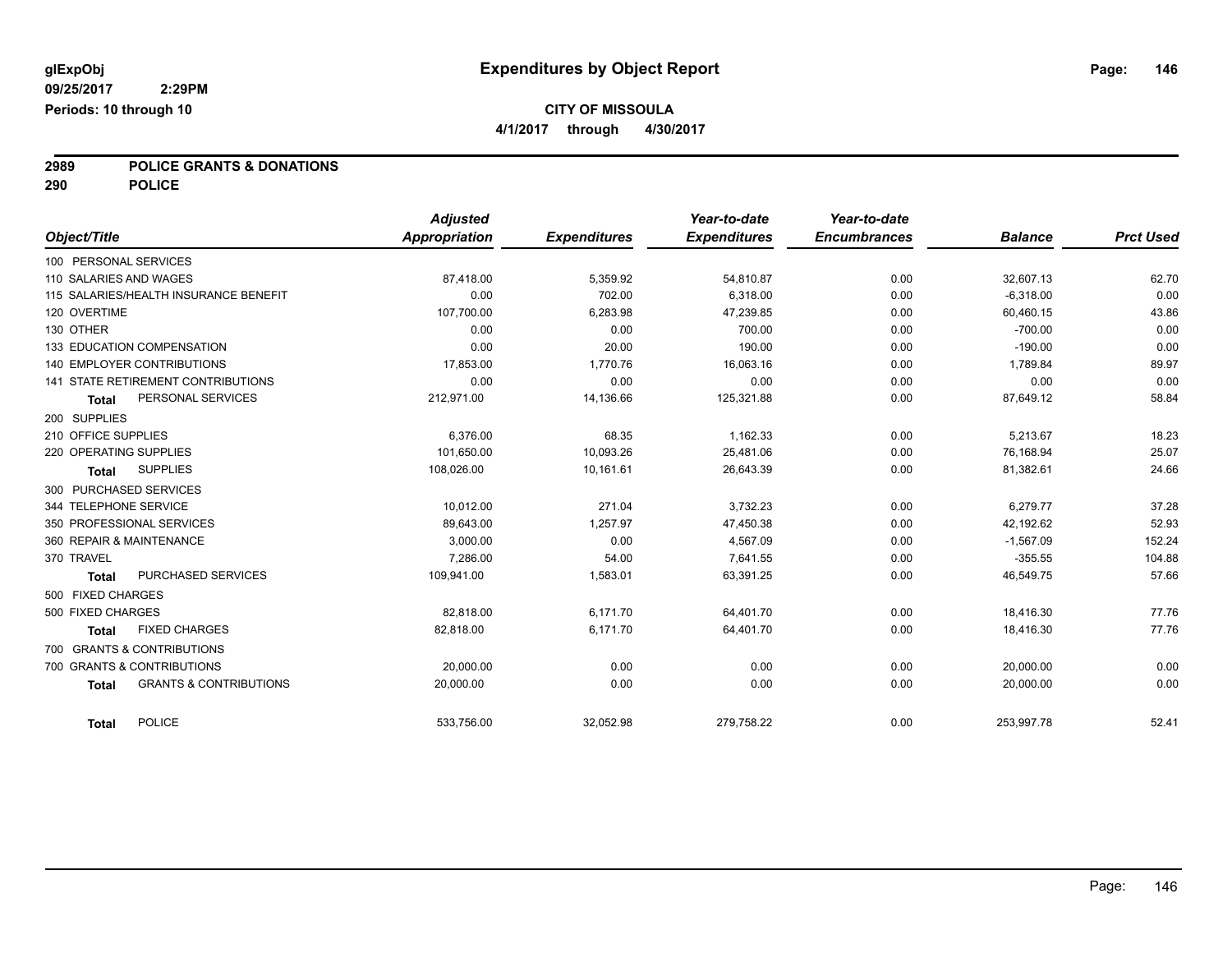### **2989 POLICE GRANTS & DONATIONS**

|                                                   | <b>Adjusted</b>      |                     | Year-to-date        | Year-to-date        |                |                  |
|---------------------------------------------------|----------------------|---------------------|---------------------|---------------------|----------------|------------------|
| Object/Title                                      | <b>Appropriation</b> | <b>Expenditures</b> | <b>Expenditures</b> | <b>Encumbrances</b> | <b>Balance</b> | <b>Prct Used</b> |
| 100 PERSONAL SERVICES                             |                      |                     |                     |                     |                |                  |
| 110 SALARIES AND WAGES                            | 87,418.00            | 5,359.92            | 54,810.87           | 0.00                | 32,607.13      | 62.70            |
| 115 SALARIES/HEALTH INSURANCE BENEFIT             | 0.00                 | 702.00              | 6,318.00            | 0.00                | $-6,318.00$    | 0.00             |
| 120 OVERTIME                                      | 107,700.00           | 6,283.98            | 47,239.85           | 0.00                | 60,460.15      | 43.86            |
| 130 OTHER                                         | 0.00                 | 0.00                | 700.00              | 0.00                | $-700.00$      | 0.00             |
| 133 EDUCATION COMPENSATION                        | 0.00                 | 20.00               | 190.00              | 0.00                | $-190.00$      | 0.00             |
| <b>140 EMPLOYER CONTRIBUTIONS</b>                 | 17,853.00            | 1,770.76            | 16,063.16           | 0.00                | 1,789.84       | 89.97            |
| <b>141 STATE RETIREMENT CONTRIBUTIONS</b>         | 0.00                 | 0.00                | 0.00                | 0.00                | 0.00           | 0.00             |
| PERSONAL SERVICES<br>Total                        | 212,971.00           | 14,136.66           | 125,321.88          | 0.00                | 87,649.12      | 58.84            |
| 200 SUPPLIES                                      |                      |                     |                     |                     |                |                  |
| 210 OFFICE SUPPLIES                               | 6,376.00             | 68.35               | 1,162.33            | 0.00                | 5,213.67       | 18.23            |
| 220 OPERATING SUPPLIES                            | 101,650.00           | 10,093.26           | 25,481.06           | 0.00                | 76,168.94      | 25.07            |
| <b>SUPPLIES</b><br><b>Total</b>                   | 108,026.00           | 10,161.61           | 26,643.39           | 0.00                | 81,382.61      | 24.66            |
| 300 PURCHASED SERVICES                            |                      |                     |                     |                     |                |                  |
| 344 TELEPHONE SERVICE                             | 10,012.00            | 271.04              | 3,732.23            | 0.00                | 6,279.77       | 37.28            |
| 350 PROFESSIONAL SERVICES                         | 89,643.00            | 1,257.97            | 47,450.38           | 0.00                | 42,192.62      | 52.93            |
| 360 REPAIR & MAINTENANCE                          | 3,000.00             | 0.00                | 4,567.09            | 0.00                | $-1,567.09$    | 152.24           |
| 370 TRAVEL                                        | 7,286.00             | 54.00               | 7,641.55            | 0.00                | $-355.55$      | 104.88           |
| PURCHASED SERVICES<br>Total                       | 109,941.00           | 1,583.01            | 63,391.25           | 0.00                | 46,549.75      | 57.66            |
| 500 FIXED CHARGES                                 |                      |                     |                     |                     |                |                  |
| 500 FIXED CHARGES                                 | 82,818.00            | 6,171.70            | 64,401.70           | 0.00                | 18,416.30      | 77.76            |
| <b>FIXED CHARGES</b><br><b>Total</b>              | 82.818.00            | 6.171.70            | 64,401.70           | 0.00                | 18,416.30      | 77.76            |
| 700 GRANTS & CONTRIBUTIONS                        |                      |                     |                     |                     |                |                  |
| 700 GRANTS & CONTRIBUTIONS                        | 20,000.00            | 0.00                | 0.00                | 0.00                | 20.000.00      | 0.00             |
| <b>GRANTS &amp; CONTRIBUTIONS</b><br><b>Total</b> | 20,000.00            | 0.00                | 0.00                | 0.00                | 20,000.00      | 0.00             |
| POLICE GRANTS & DONATIONS<br><b>Total</b>         | 533,756.00           | 32,052.98           | 279,758.22          | 0.00                | 253,997.78     | 52.41            |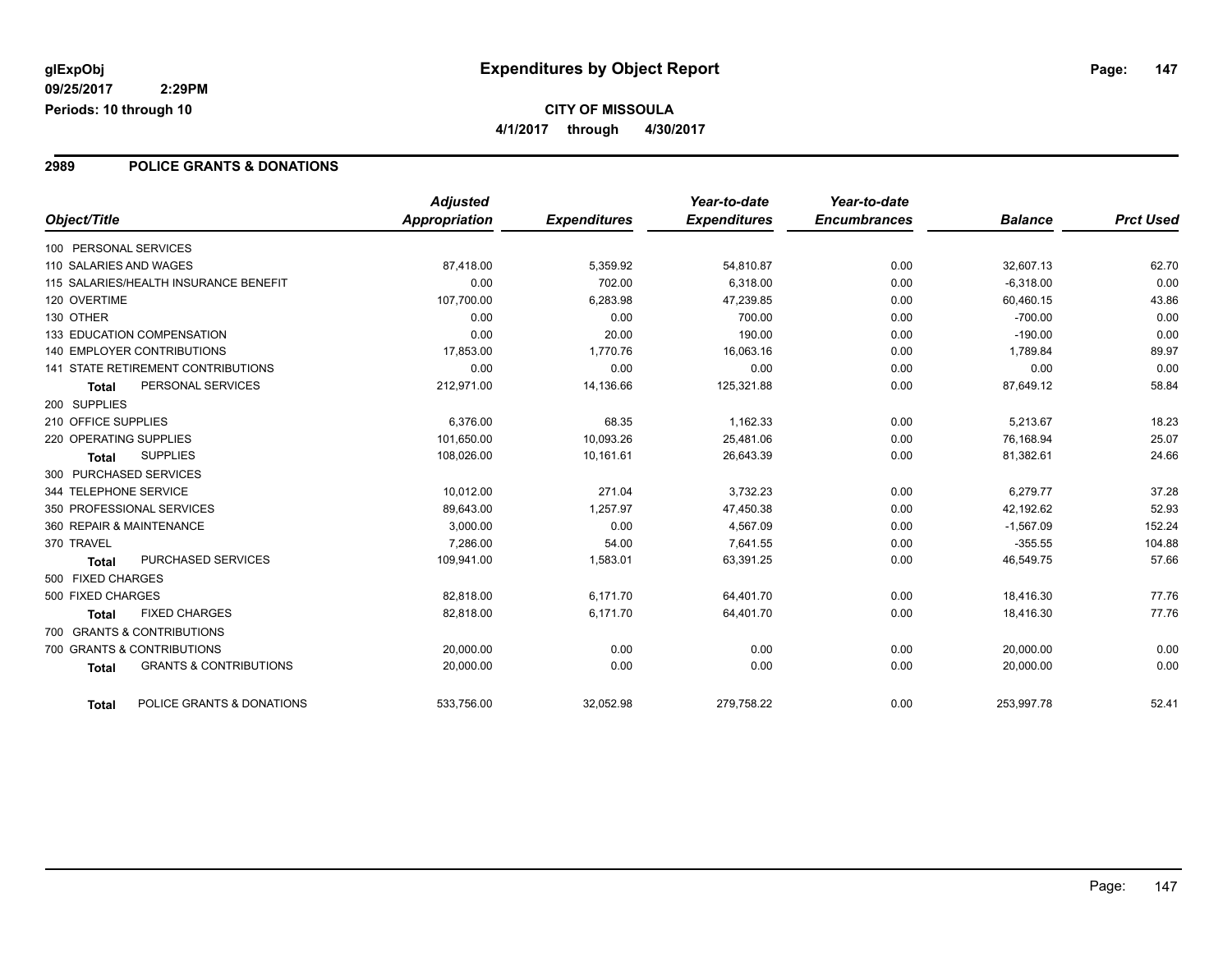# **3000 SID REVOLVING FUND**

|                                      | <b>Adjusted</b>      |                     | Year-to-date        | Year-to-date        |                |                  |
|--------------------------------------|----------------------|---------------------|---------------------|---------------------|----------------|------------------|
| Object/Title                         | <b>Appropriation</b> | <b>Expenditures</b> | <b>Expenditures</b> | <b>Encumbrances</b> | <b>Balance</b> | <b>Prct Used</b> |
| 500 FIXED CHARGES                    |                      |                     |                     |                     |                |                  |
| 550 MERCHANT SERVICE FEES            | 0.00                 | 0.00                | 0.00                | 0.00                | 0.00           | 0.00             |
| <b>FIXED CHARGES</b><br><b>Total</b> | 0.00                 | 0.00                | 0.00                | 0.00                | 0.00           | 0.00             |
| 800 OTHER OBJECTS                    |                      |                     |                     |                     |                |                  |
| 820 TRANSFERS TO OTHER FUNDS         | 100,000.00           | 0.00                | 0.00                | 0.00                | 100.000.00     | 0.00             |
| OTHER OBJECTS<br><b>Total</b>        | 100.000.00           | 0.00                | 0.00                | 0.00                | 100.000.00     | 0.00             |
| NON-DEPARTMENTAL<br>Total            | 100,000.00           | 0.00                | 0.00                | 0.00                | 100.000.00     | 0.00             |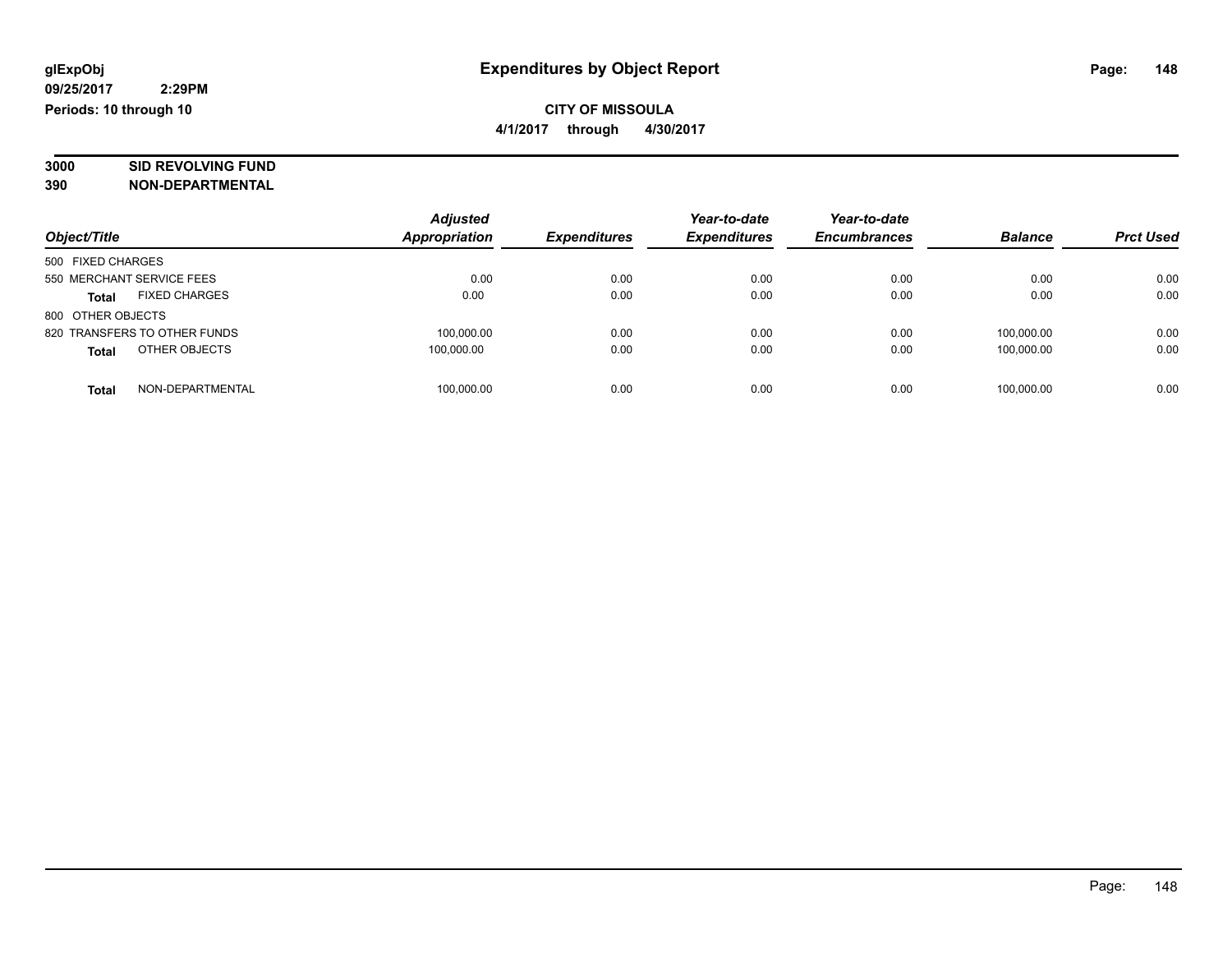#### **3000 SID REVOLVING FUND**

|                                      | <b>Adjusted</b>      |                     | Year-to-date        | Year-to-date        |                |                  |
|--------------------------------------|----------------------|---------------------|---------------------|---------------------|----------------|------------------|
| Object/Title                         | <b>Appropriation</b> | <b>Expenditures</b> | <b>Expenditures</b> | <b>Encumbrances</b> | <b>Balance</b> | <b>Prct Used</b> |
| 500 FIXED CHARGES                    |                      |                     |                     |                     |                |                  |
| 550 MERCHANT SERVICE FEES            | 0.00                 | 0.00                | 0.00                | 0.00                | 0.00           | 0.00             |
| <b>FIXED CHARGES</b><br><b>Total</b> | 0.00                 | 0.00                | 0.00                | 0.00                | 0.00           | 0.00             |
| 800 OTHER OBJECTS                    |                      |                     |                     |                     |                |                  |
| 820 TRANSFERS TO OTHER FUNDS         | 100,000.00           | 0.00                | 0.00                | 0.00                | 100.000.00     | 0.00             |
| OTHER OBJECTS<br><b>Total</b>        | 100.000.00           | 0.00                | 0.00                | 0.00                | 100.000.00     | 0.00             |
| SID REVOLVING FUND<br><b>Total</b>   | 100,000.00           | 0.00                | 0.00                | 0.00                | 100,000.00     | 0.00             |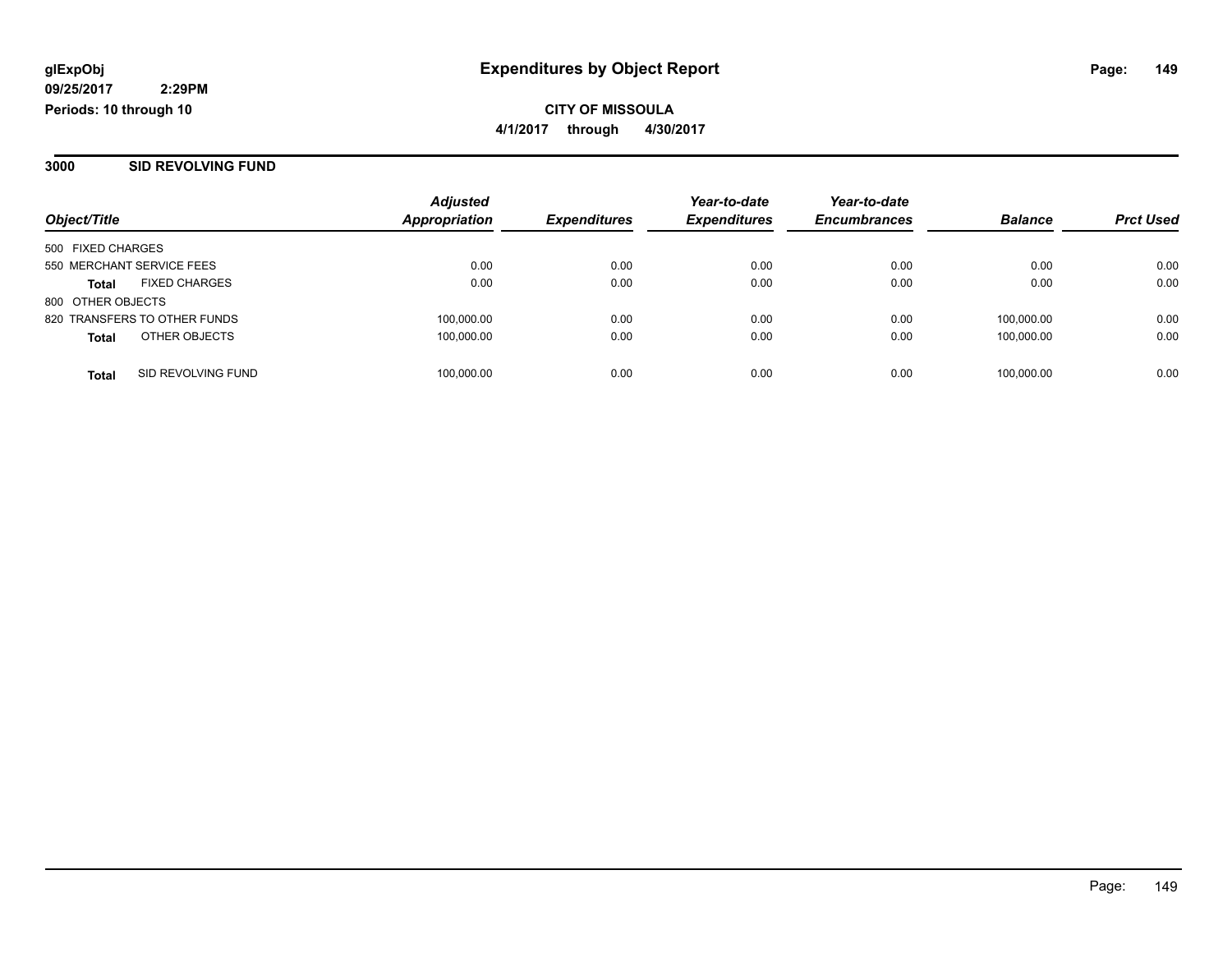### **3005 SID REBATES 390 NON-DEPARTMENTAL**

| Object/Title                         | <b>Adjusted</b><br>Appropriation | <b>Expenditures</b> | Year-to-date<br><b>Expenditures</b> | Year-to-date<br><b>Encumbrances</b> | <b>Balance</b> | <b>Prct Used</b> |
|--------------------------------------|----------------------------------|---------------------|-------------------------------------|-------------------------------------|----------------|------------------|
| 500 FIXED CHARGES                    |                                  |                     |                                     |                                     |                |                  |
| 550 MERCHANT SERVICE FEES            | 0.00                             | 0.00                | 0.00                                | 0.00                                | 0.00           | 0.00             |
| <b>FIXED CHARGES</b><br><b>Total</b> | 0.00                             | 0.00                | 0.00                                | 0.00                                | 0.00           | 0.00             |
| NON-DEPARTMENTAL<br><b>Total</b>     | 0.00                             | 0.00                | 0.00                                | 0.00                                | 0.00           | 0.00             |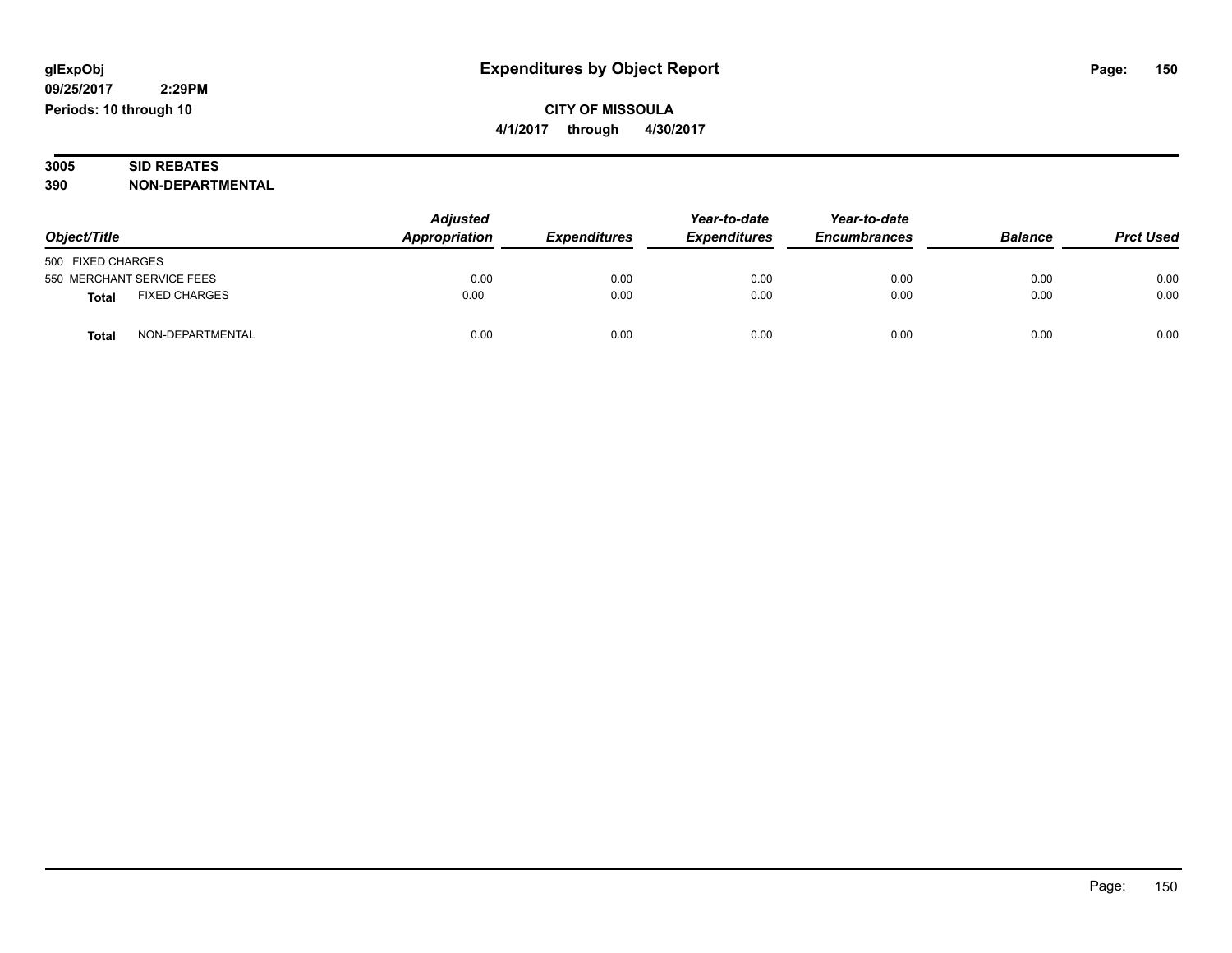**CITY OF MISSOULA 4/1/2017 through 4/30/2017**

**3005 SID REBATES**

| Object/Title                         | <b>Adjusted</b><br>Appropriation | <b>Expenditures</b> | Year-to-date<br><b>Expenditures</b> | Year-to-date<br><b>Encumbrances</b> | <b>Balance</b> | <b>Prct Used</b> |
|--------------------------------------|----------------------------------|---------------------|-------------------------------------|-------------------------------------|----------------|------------------|
|                                      |                                  |                     |                                     |                                     |                |                  |
| 500 FIXED CHARGES                    |                                  |                     |                                     |                                     |                |                  |
| 550 MERCHANT SERVICE FEES            | 0.00                             | 0.00                | 0.00                                | 0.00                                | 0.00           | 0.00             |
| <b>FIXED CHARGES</b><br><b>Total</b> | 0.00                             | 0.00                | 0.00                                | 0.00                                | 0.00           | 0.00             |
| SID REBATES<br>Total                 | 0.00                             | 0.00                | 0.00                                | 0.00                                | 0.00           | 0.00             |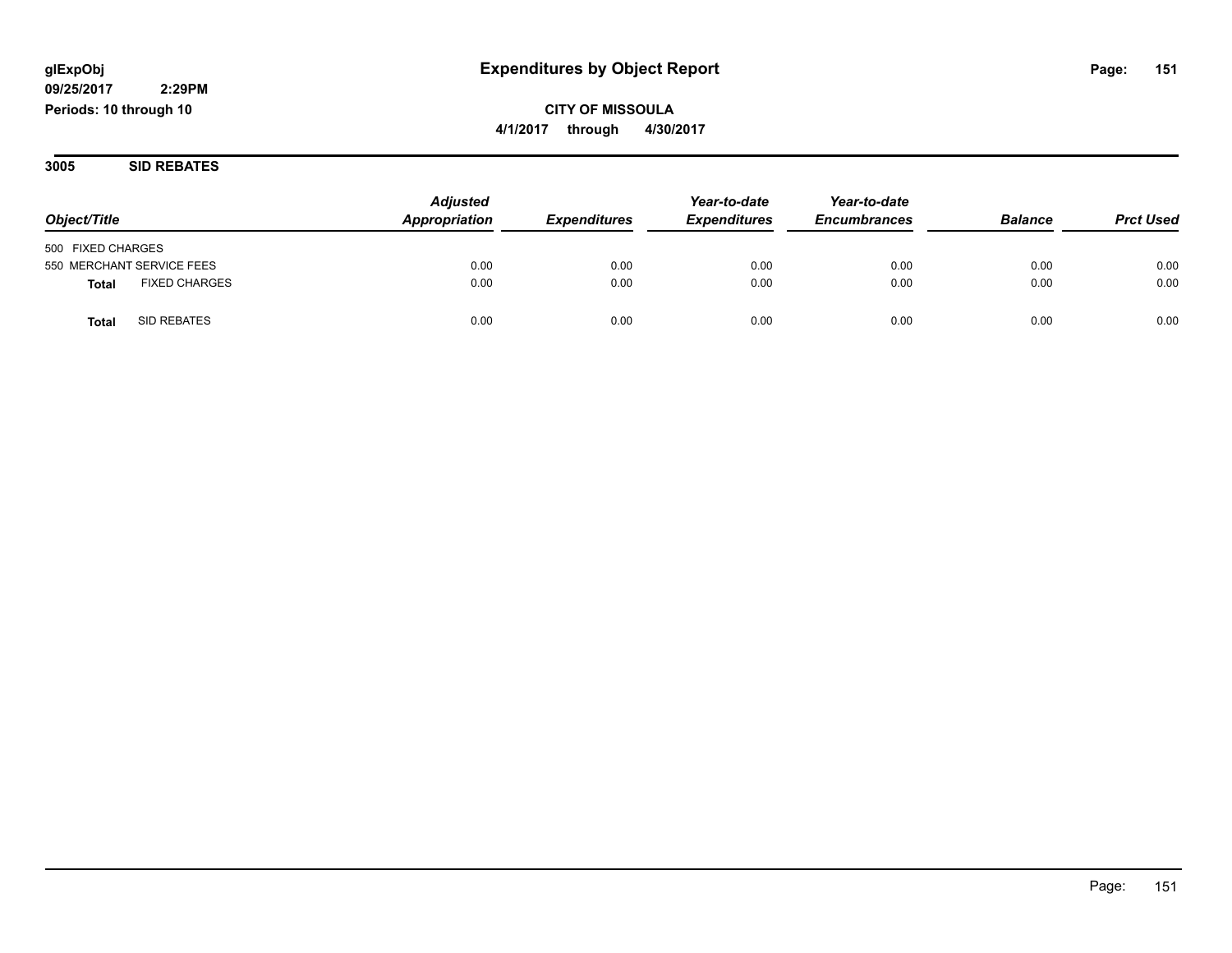### **CITY OF MISSOULA**

**4/1/2017 through 4/30/2017**

#### **3065 1998 PUBLIC SAFETY G O BONDS FUND**

**000 \*\*\* Title Not Found \*\*\***

| Object/Title                            | <b>Adjusted</b><br>Appropriation | <b>Expenditures</b> | Year-to-date<br><b>Expenditures</b> | Year-to-date<br><b>Encumbrances</b> | <b>Balance</b> | <b>Prct Used</b> |
|-----------------------------------------|----------------------------------|---------------------|-------------------------------------|-------------------------------------|----------------|------------------|
| 800 OTHER OBJECTS                       |                                  |                     |                                     |                                     |                |                  |
| 820 TRANSFERS TO OTHER FUNDS            | 0.00                             | 0.00                | 0.00                                | 0.00                                | 0.00           | 0.00             |
| OTHER OBJECTS<br><b>Total</b>           | 0.00                             | 0.00                | 0.00                                | 0.00                                | 0.00           | 0.00             |
| *** Title Not Found ***<br><b>Total</b> | 0.00                             | 0.00                | 0.00                                | 0.00                                | 0.00           | 0.00             |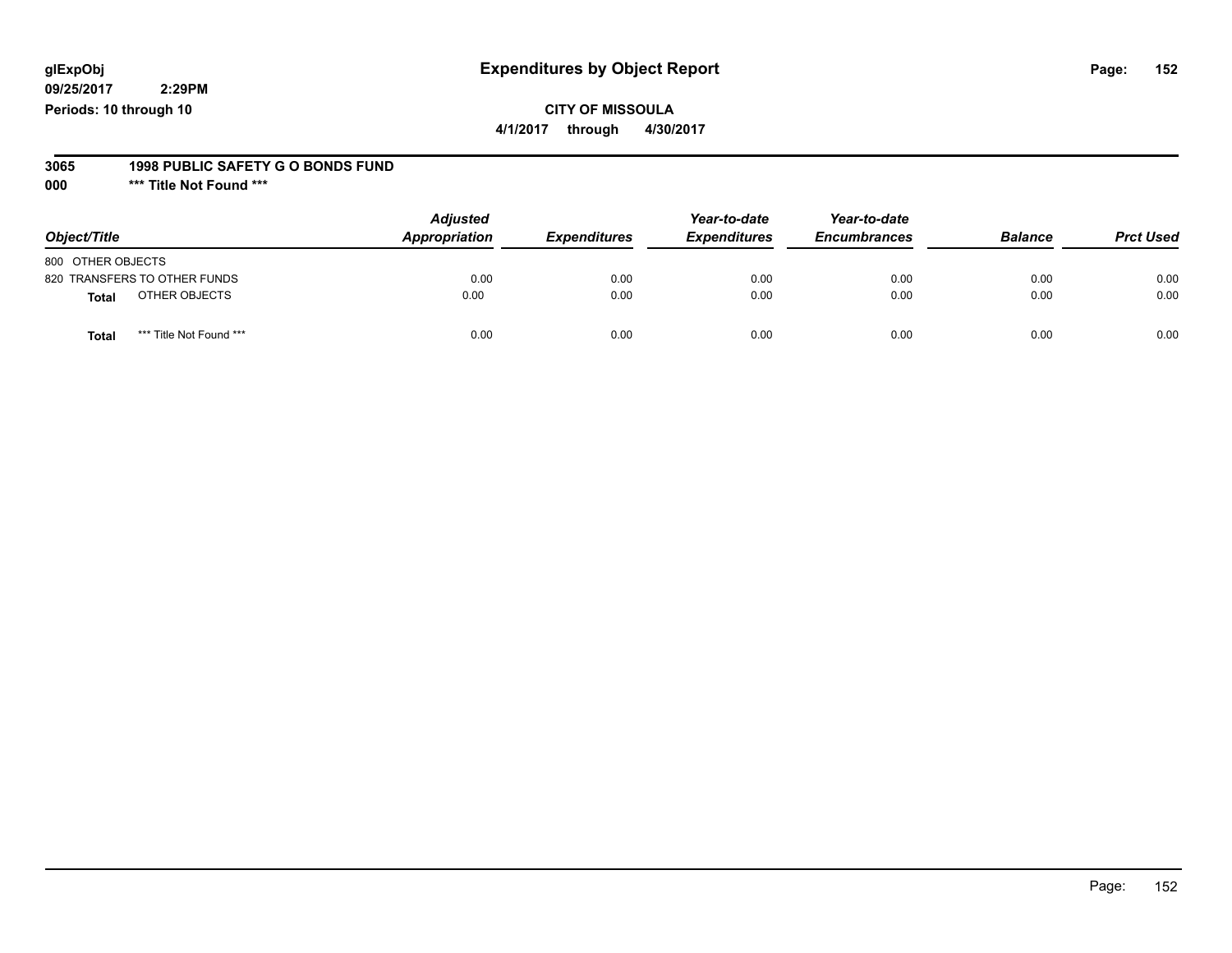### **CITY OF MISSOULA 4/1/2017 through 4/30/2017**

# **3065 1998 PUBLIC SAFETY G O BONDS FUND**

| Object/Title      |                           | <b>Adjusted</b><br>Appropriation | <b>Expenditures</b> | Year-to-date<br><b>Expenditures</b> | Year-to-date<br><b>Encumbrances</b> | <b>Balance</b> | <b>Prct Used</b> |
|-------------------|---------------------------|----------------------------------|---------------------|-------------------------------------|-------------------------------------|----------------|------------------|
| 500 FIXED CHARGES |                           |                                  |                     |                                     |                                     |                |                  |
|                   | 550 MERCHANT SERVICE FEES | 0.00                             | 0.00                | 0.00                                | 0.00                                | 0.00           | 0.00             |
| <b>Total</b>      | <b>FIXED CHARGES</b>      | 0.00                             | 0.00                | 0.00                                | 0.00                                | 0.00           | 0.00             |
| <b>Total</b>      | NON-DEPARTMENTAL          | 0.00                             | 0.00                | 0.00                                | 0.00                                | 0.00           | 0.00             |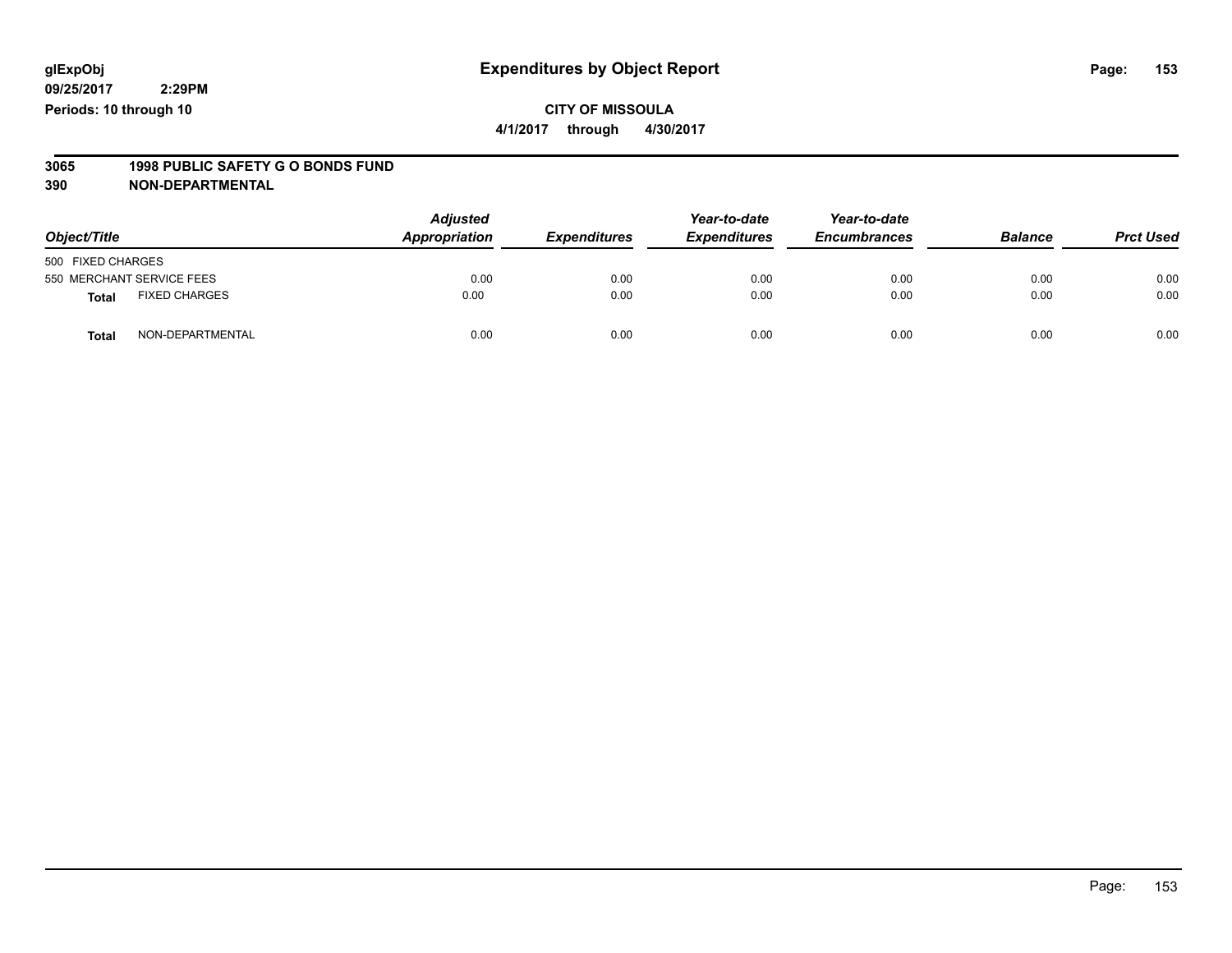**CITY OF MISSOULA 4/1/2017 through 4/30/2017**

### **3065 1998 PUBLIC SAFETY G O BONDS FUND**

| Object/Title              |                                   | <b>Adjusted</b><br><b>Appropriation</b> |                     | Year-to-date        | Year-to-date<br><b>Encumbrances</b> | <b>Balance</b> |                  |
|---------------------------|-----------------------------------|-----------------------------------------|---------------------|---------------------|-------------------------------------|----------------|------------------|
|                           |                                   |                                         | <b>Expenditures</b> | <b>Expenditures</b> |                                     |                | <b>Prct Used</b> |
| 500 FIXED CHARGES         |                                   |                                         |                     |                     |                                     |                |                  |
| 550 MERCHANT SERVICE FEES |                                   | 0.00                                    | 0.00                | 0.00                | 0.00                                | 0.00           | 0.00             |
| <b>Total</b>              | <b>FIXED CHARGES</b>              | 0.00                                    | 0.00                | 0.00                | 0.00                                | 0.00           | 0.00             |
| 800 OTHER OBJECTS         |                                   |                                         |                     |                     |                                     |                |                  |
|                           | 820 TRANSFERS TO OTHER FUNDS      | 0.00                                    | 0.00                | 0.00                | 0.00                                | 0.00           | 0.00             |
| <b>Total</b>              | OTHER OBJECTS                     | 0.00                                    | 0.00                | 0.00                | 0.00                                | 0.00           | 0.00             |
| <b>Total</b>              | 1998 PUBLIC SAFETY G O BONDS FUND | 0.00                                    | 0.00                | 0.00                | 0.00                                | 0.00           | 0.00             |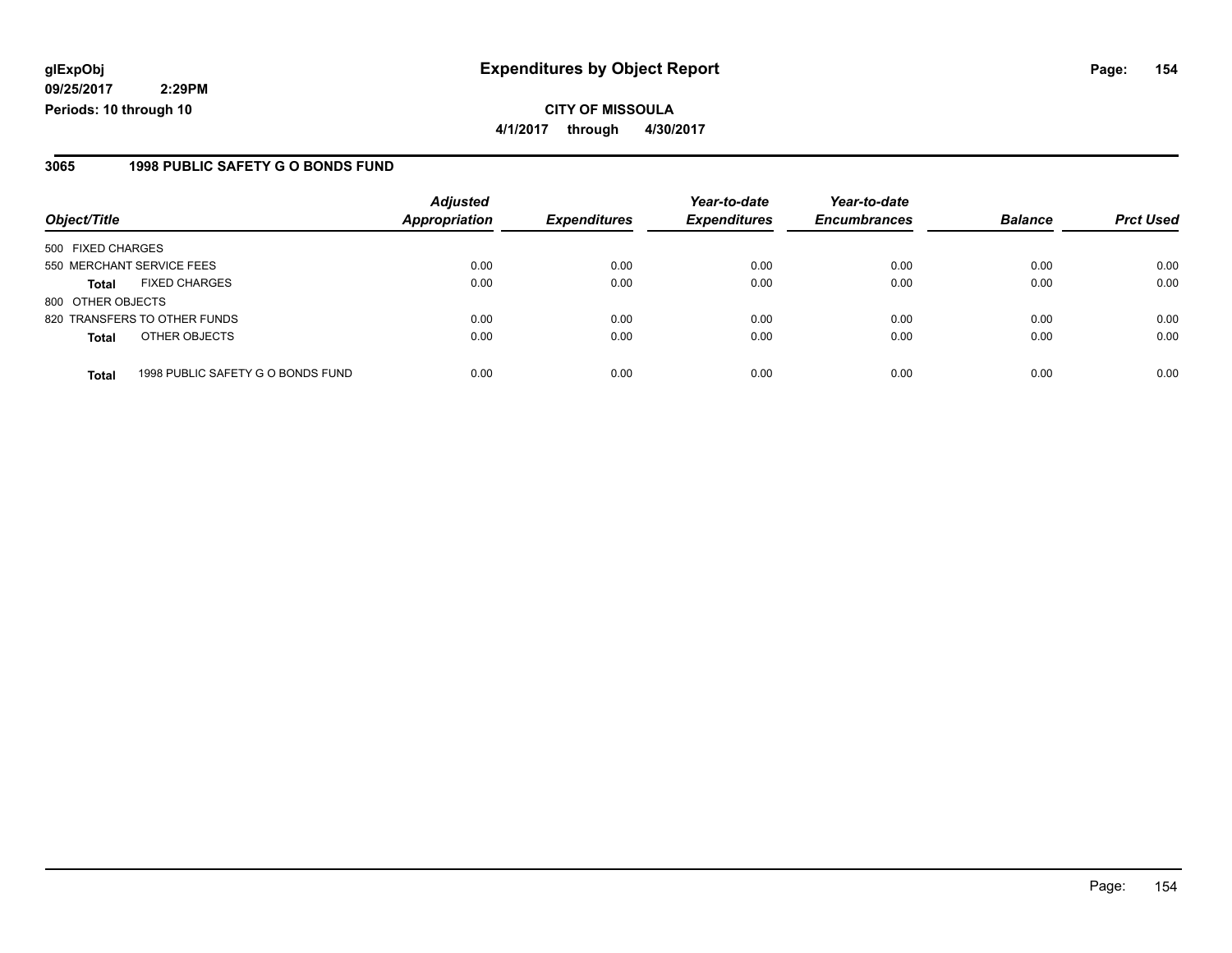**4/1/2017 through 4/30/2017**

# **3070 1996 OPEN SPACE GO BONDS**

| Object/Title                         | <b>Adjusted</b><br>Appropriation | <b>Expenditures</b> | Year-to-date<br><b>Expenditures</b> | Year-to-date<br><b>Encumbrances</b> | <b>Balance</b> | <b>Prct Used</b> |
|--------------------------------------|----------------------------------|---------------------|-------------------------------------|-------------------------------------|----------------|------------------|
| 500 FIXED CHARGES                    |                                  |                     |                                     |                                     |                |                  |
| 550 MERCHANT SERVICE FEES            | 0.00                             | 0.00                | 0.00                                | 0.00                                | 0.00           | 0.00             |
| <b>FIXED CHARGES</b><br><b>Total</b> | 0.00                             | 0.00                | 0.00                                | 0.00                                | 0.00           | 0.00             |
| 800 OTHER OBJECTS                    |                                  |                     |                                     |                                     |                |                  |
| 820 TRANSFERS TO OTHER FUNDS         | 0.00                             | 0.00                | 0.00                                | 0.00                                | 0.00           | 0.00             |
| OTHER OBJECTS<br><b>Total</b>        | 0.00                             | 0.00                | 0.00                                | 0.00                                | 0.00           | 0.00             |
| NON-DEPARTMENTAL<br><b>Total</b>     | 0.00                             | 0.00                | 0.00                                | 0.00                                | 0.00           | 0.00             |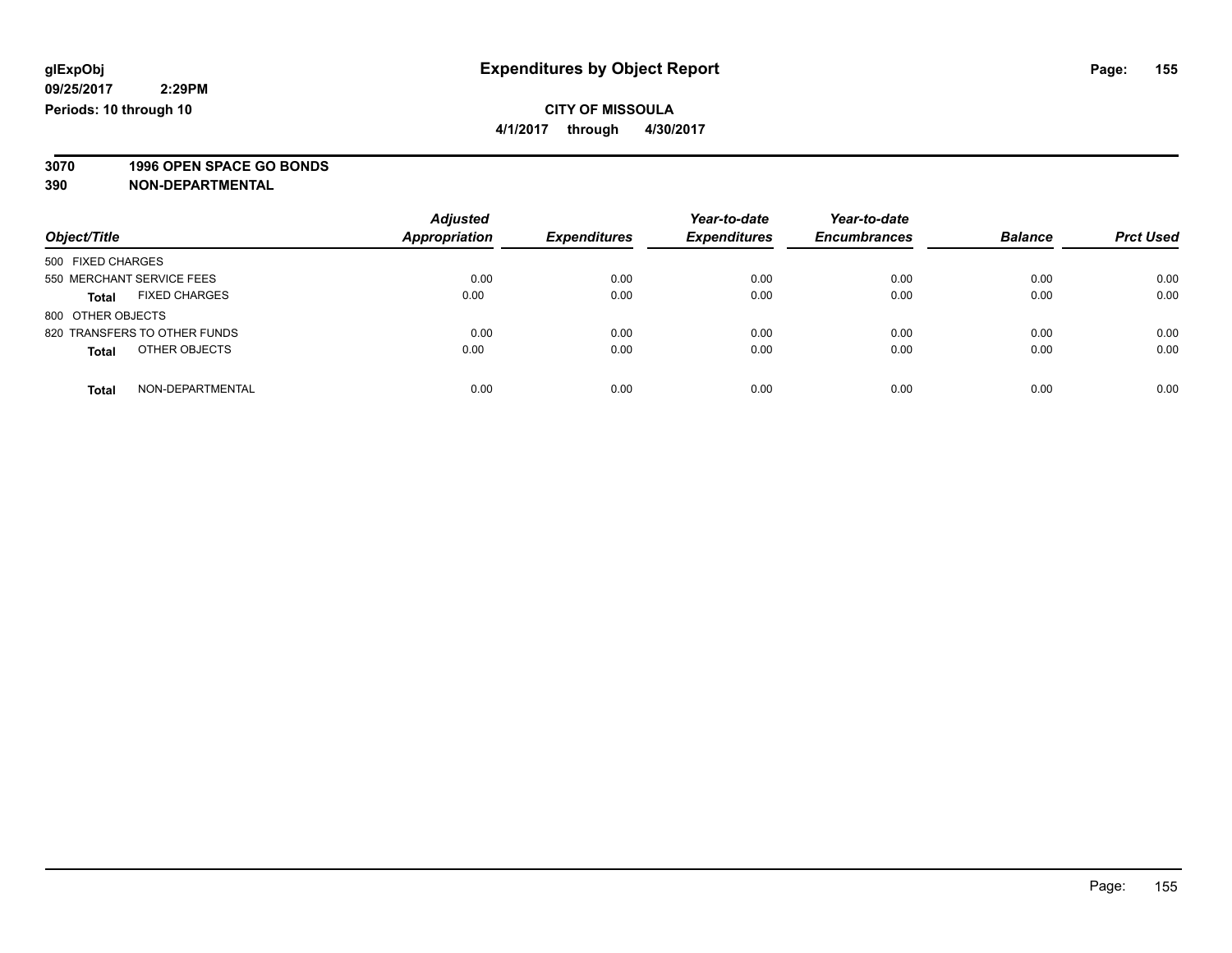**CITY OF MISSOULA 4/1/2017 through 4/30/2017**

### **3070 1996 OPEN SPACE GO BONDS**

| Object/Title              |                              | <b>Adjusted</b><br><b>Appropriation</b> | <b>Expenditures</b> | Year-to-date<br><b>Expenditures</b> | Year-to-date<br><b>Encumbrances</b> | <b>Balance</b> |                  |
|---------------------------|------------------------------|-----------------------------------------|---------------------|-------------------------------------|-------------------------------------|----------------|------------------|
|                           |                              |                                         |                     |                                     |                                     |                | <b>Prct Used</b> |
| 500 FIXED CHARGES         |                              |                                         |                     |                                     |                                     |                |                  |
| 550 MERCHANT SERVICE FEES |                              | 0.00                                    | 0.00                | 0.00                                | 0.00                                | 0.00           | 0.00             |
| <b>Total</b>              | <b>FIXED CHARGES</b>         | 0.00                                    | 0.00                | 0.00                                | 0.00                                | 0.00           | 0.00             |
| 800 OTHER OBJECTS         |                              |                                         |                     |                                     |                                     |                |                  |
|                           | 820 TRANSFERS TO OTHER FUNDS | 0.00                                    | 0.00                | 0.00                                | 0.00                                | 0.00           | 0.00             |
| <b>Total</b>              | OTHER OBJECTS                | 0.00                                    | 0.00                | 0.00                                | 0.00                                | 0.00           | 0.00             |
| <b>Total</b>              | 1996 OPEN SPACE GO BONDS     | 0.00                                    | 0.00                | 0.00                                | 0.00                                | 0.00           | 0.00             |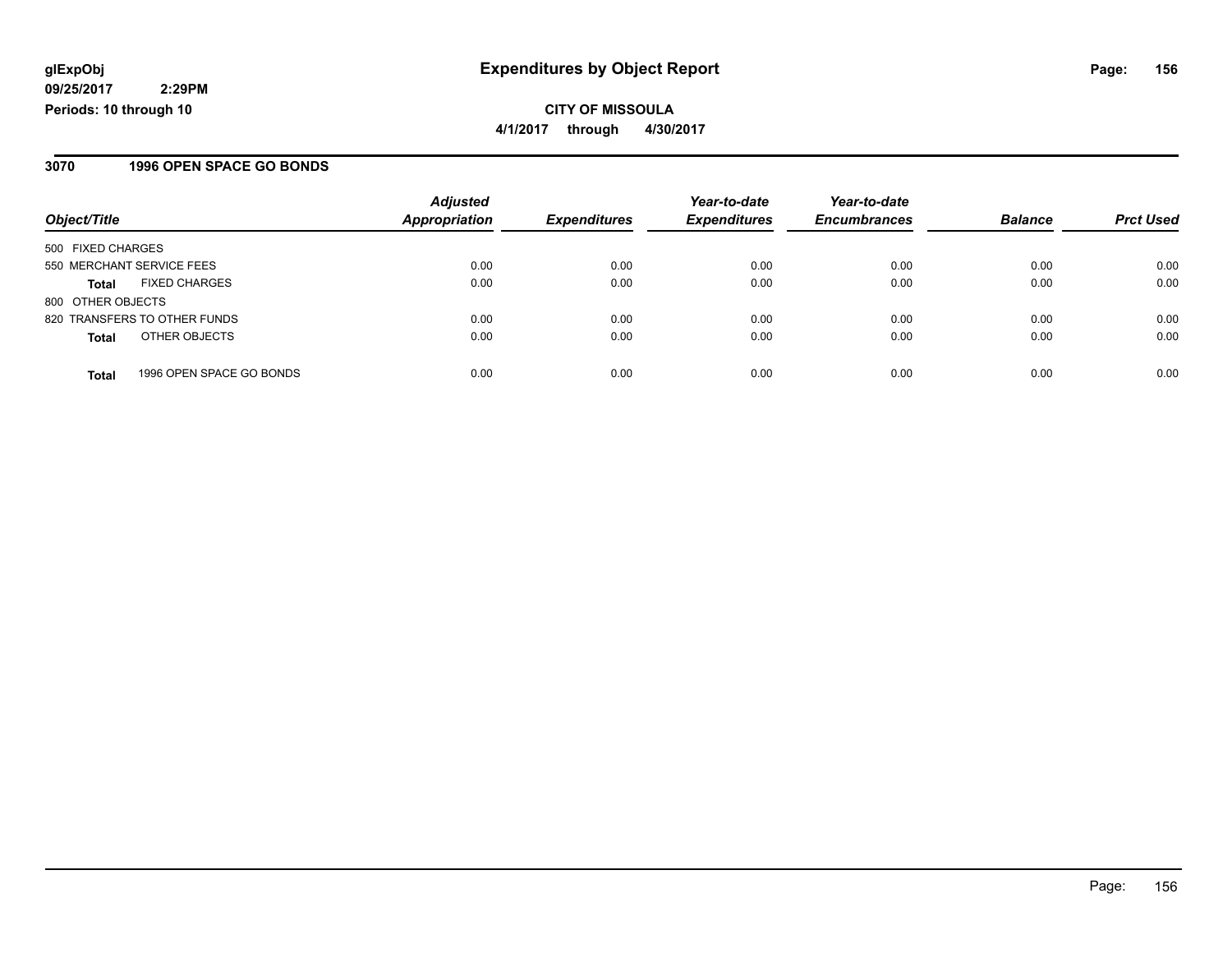**4/1/2017 through 4/30/2017**

# **3075 1997 OPEN SPACE G O BOND FUND**

| Object/Title                         | <b>Adjusted</b><br><b>Appropriation</b> | <b>Expenditures</b> | Year-to-date<br><b>Expenditures</b> | Year-to-date<br><b>Encumbrances</b> | <b>Balance</b> | <b>Prct Used</b> |
|--------------------------------------|-----------------------------------------|---------------------|-------------------------------------|-------------------------------------|----------------|------------------|
| 500 FIXED CHARGES                    |                                         |                     |                                     |                                     |                |                  |
| 550 MERCHANT SERVICE FEES            | 0.00                                    | 0.00                | 0.00                                | 0.00                                | 0.00           | 0.00             |
| <b>FIXED CHARGES</b><br><b>Total</b> | 0.00                                    | 0.00                | 0.00                                | 0.00                                | 0.00           | 0.00             |
| 800 OTHER OBJECTS                    |                                         |                     |                                     |                                     |                |                  |
| 820 TRANSFERS TO OTHER FUNDS         | 0.00                                    | 0.00                | 0.00                                | 0.00                                | 0.00           | 0.00             |
| OTHER OBJECTS<br><b>Total</b>        | 0.00                                    | 0.00                | 0.00                                | 0.00                                | 0.00           | 0.00             |
| NON-DEPARTMENTAL<br><b>Total</b>     | 0.00                                    | 0.00                | 0.00                                | 0.00                                | 0.00           | 0.00             |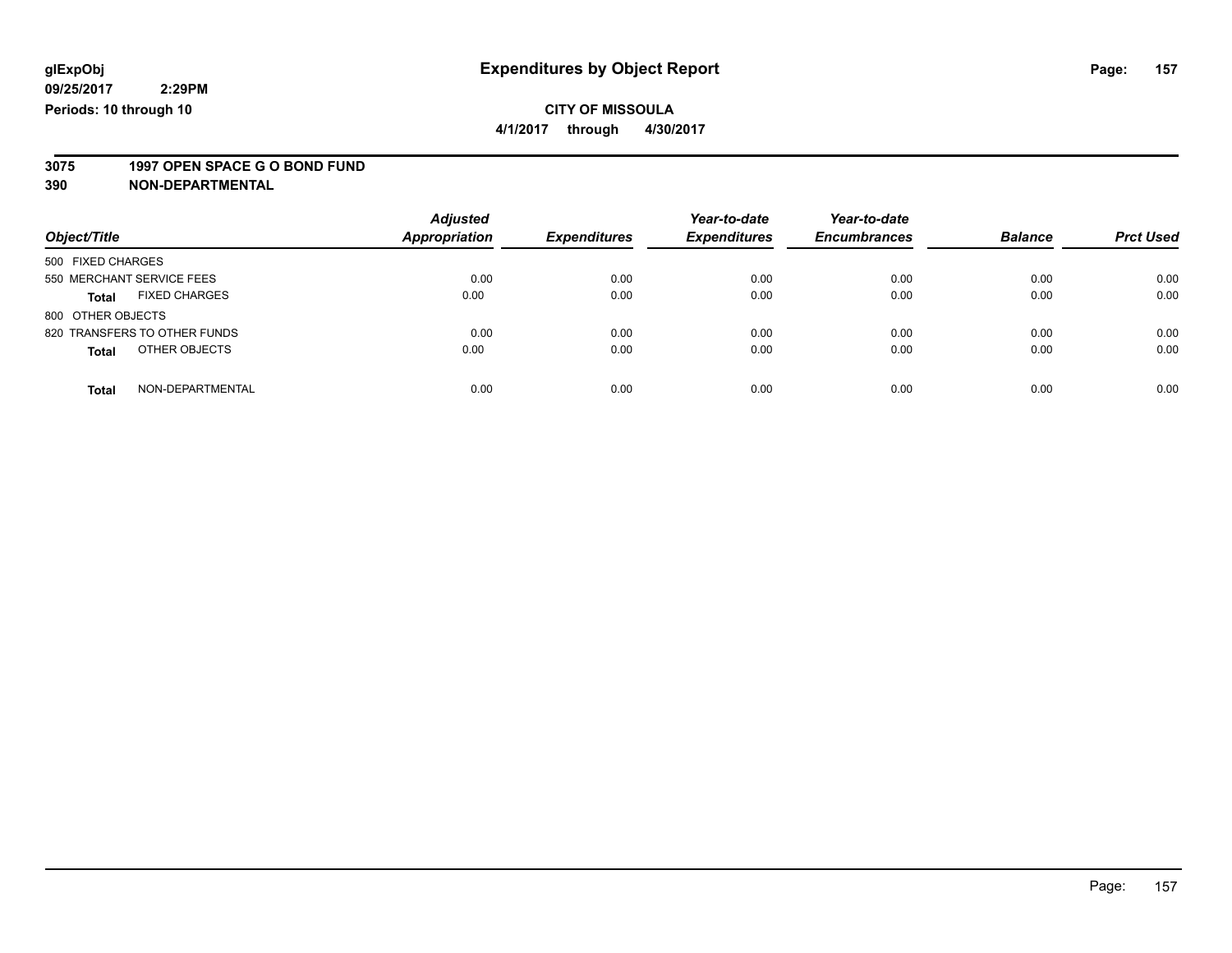**CITY OF MISSOULA 4/1/2017 through 4/30/2017**

### **3075 1997 OPEN SPACE G O BOND FUND**

| Object/Title              |                               | <b>Adjusted</b><br><b>Appropriation</b> | <b>Expenditures</b> | Year-to-date<br><b>Expenditures</b> | Year-to-date<br><b>Encumbrances</b> | <b>Balance</b> | <b>Prct Used</b> |
|---------------------------|-------------------------------|-----------------------------------------|---------------------|-------------------------------------|-------------------------------------|----------------|------------------|
|                           |                               |                                         |                     |                                     |                                     |                |                  |
| 550 MERCHANT SERVICE FEES |                               | 0.00                                    | 0.00                | 0.00                                | 0.00                                | 0.00           | 0.00             |
| <b>Total</b>              | <b>FIXED CHARGES</b>          | 0.00                                    | 0.00                | 0.00                                | 0.00                                | 0.00           | 0.00             |
| 800 OTHER OBJECTS         |                               |                                         |                     |                                     |                                     |                |                  |
|                           | 820 TRANSFERS TO OTHER FUNDS  | 0.00                                    | 0.00                | 0.00                                | 0.00                                | 0.00           | 0.00             |
| <b>Total</b>              | OTHER OBJECTS                 | 0.00                                    | 0.00                | 0.00                                | 0.00                                | 0.00           | 0.00             |
| <b>Total</b>              | 1997 OPEN SPACE G O BOND FUND | 0.00                                    | 0.00                | 0.00                                | 0.00                                | 0.00           | 0.00             |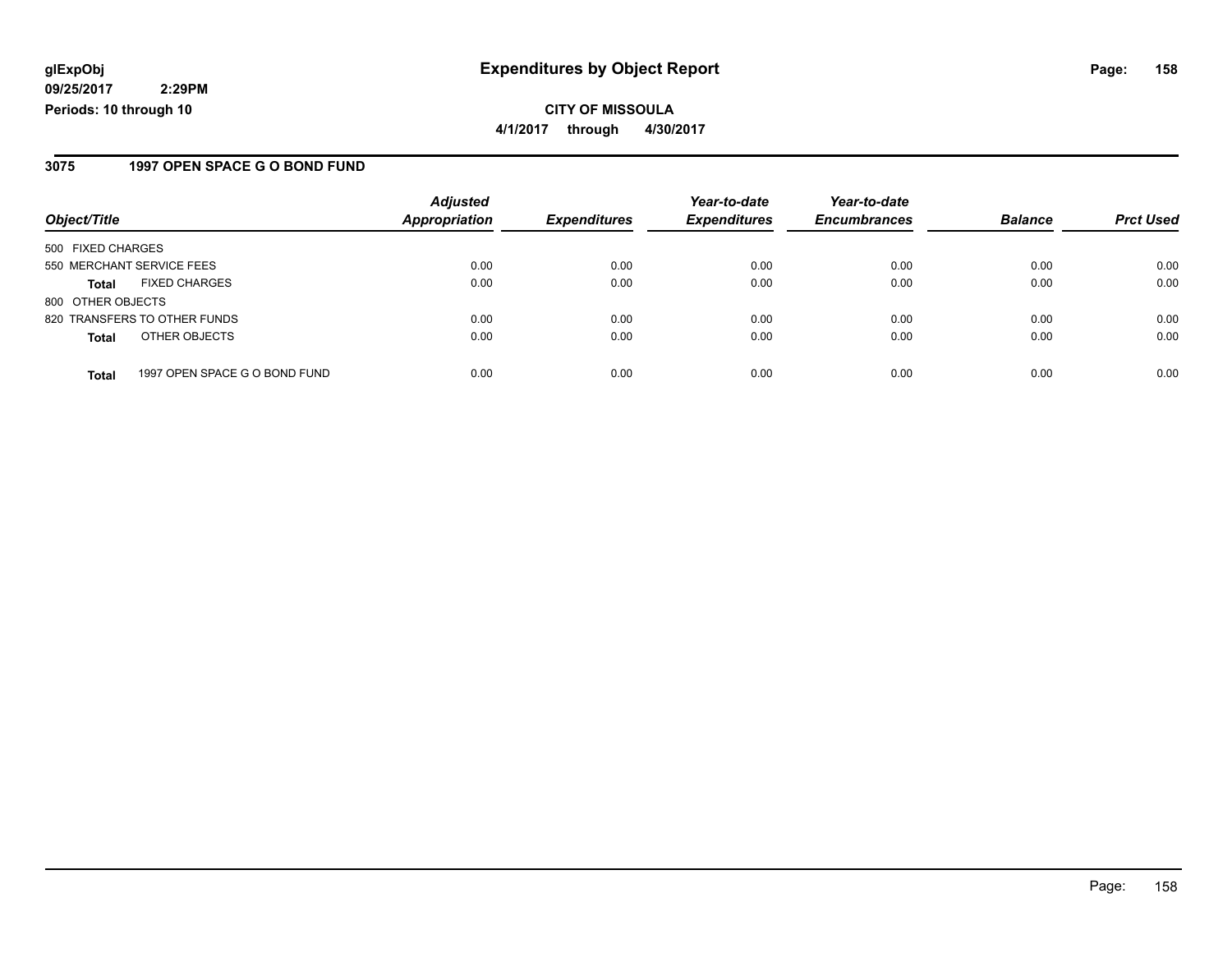**4/1/2017 through 4/30/2017**

# **3080 1994 FIRE EQUIP/CITY HALLS REFUND BOND F**

|                                      | <b>Adjusted</b> |                     | Year-to-date        | Year-to-date        |                |                  |
|--------------------------------------|-----------------|---------------------|---------------------|---------------------|----------------|------------------|
| Object/Title                         | Appropriation   | <b>Expenditures</b> | <b>Expenditures</b> | <b>Encumbrances</b> | <b>Balance</b> | <b>Prct Used</b> |
| 500 FIXED CHARGES                    |                 |                     |                     |                     |                |                  |
| 550 MERCHANT SERVICE FEES            | 0.00            | 0.00                | 0.00                | 0.00                | 0.00           | 0.00             |
| <b>FIXED CHARGES</b><br><b>Total</b> | 0.00            | 0.00                | 0.00                | 0.00                | 0.00           | 0.00             |
| 600 DEBT SERVICE                     |                 |                     |                     |                     |                |                  |
| 620 INTEREST / SERVICE FEES          | 0.00            | 0.00                | 0.00                | 0.00                | 0.00           | 0.00             |
| <b>DEBT SERVICE</b><br>Total         | 0.00            | 0.00                | 0.00                | 0.00                | 0.00           | 0.00             |
| 800 OTHER OBJECTS                    |                 |                     |                     |                     |                |                  |
| 820 TRANSFERS TO OTHER FUNDS         | 0.00            | 0.00                | 0.00                | 0.00                | 0.00           | 0.00             |
| OTHER OBJECTS<br><b>Total</b>        | 0.00            | 0.00                | 0.00                | 0.00                | 0.00           | 0.00             |
|                                      |                 |                     |                     |                     |                |                  |
| NON-DEPARTMENTAL<br><b>Total</b>     | 0.00            | 0.00                | 0.00                | 0.00                | 0.00           | 0.00             |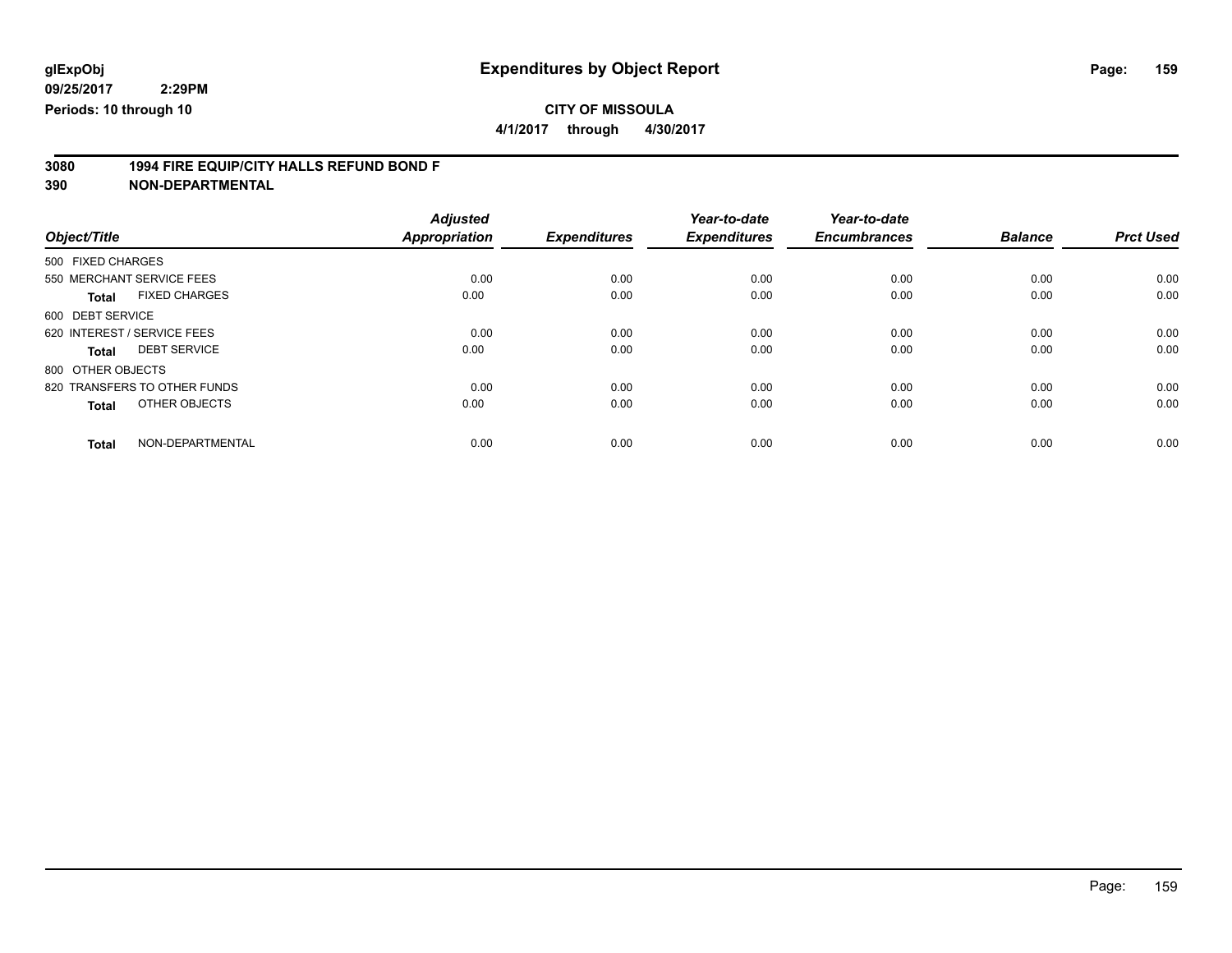### **glExpObj Expenditures by Object Report Page: 160**

**09/25/2017 2:29PM Periods: 10 through 10**

**CITY OF MISSOULA 4/1/2017 through 4/30/2017**

#### **3080 1994 FIRE EQUIP/CITY HALLS REFUND BOND F**

| Object/Title      |                                     | <b>Adjusted</b><br>Appropriation | <b>Expenditures</b> | Year-to-date<br><b>Expenditures</b> | Year-to-date<br><b>Encumbrances</b> | <b>Balance</b> | <b>Prct Used</b> |
|-------------------|-------------------------------------|----------------------------------|---------------------|-------------------------------------|-------------------------------------|----------------|------------------|
|                   |                                     |                                  |                     |                                     |                                     |                |                  |
| 500 FIXED CHARGES |                                     |                                  |                     |                                     |                                     |                |                  |
|                   | 550 MERCHANT SERVICE FEES           | 0.00                             | 0.00                | 0.00                                | 0.00                                | 0.00           | 0.00             |
| Total             | <b>FIXED CHARGES</b>                | 0.00                             | 0.00                | 0.00                                | 0.00                                | 0.00           | 0.00             |
| 600 DEBT SERVICE  |                                     |                                  |                     |                                     |                                     |                |                  |
|                   | 620 INTEREST / SERVICE FEES         | 0.00                             | 0.00                | 0.00                                | 0.00                                | 0.00           | 0.00             |
| Total             | <b>DEBT SERVICE</b>                 | 0.00                             | 0.00                | 0.00                                | 0.00                                | 0.00           | 0.00             |
| 800 OTHER OBJECTS |                                     |                                  |                     |                                     |                                     |                |                  |
|                   | 820 TRANSFERS TO OTHER FUNDS        | 0.00                             | 0.00                | 0.00                                | 0.00                                | 0.00           | 0.00             |
| <b>Total</b>      | OTHER OBJECTS                       | 0.00                             | 0.00                | 0.00                                | 0.00                                | 0.00           | 0.00             |
| <b>Total</b>      | 1994 FIRE EQUIP/CITY HALLS REFUND B | 0.00                             | 0.00                | 0.00                                | 0.00                                | 0.00           | 0.00             |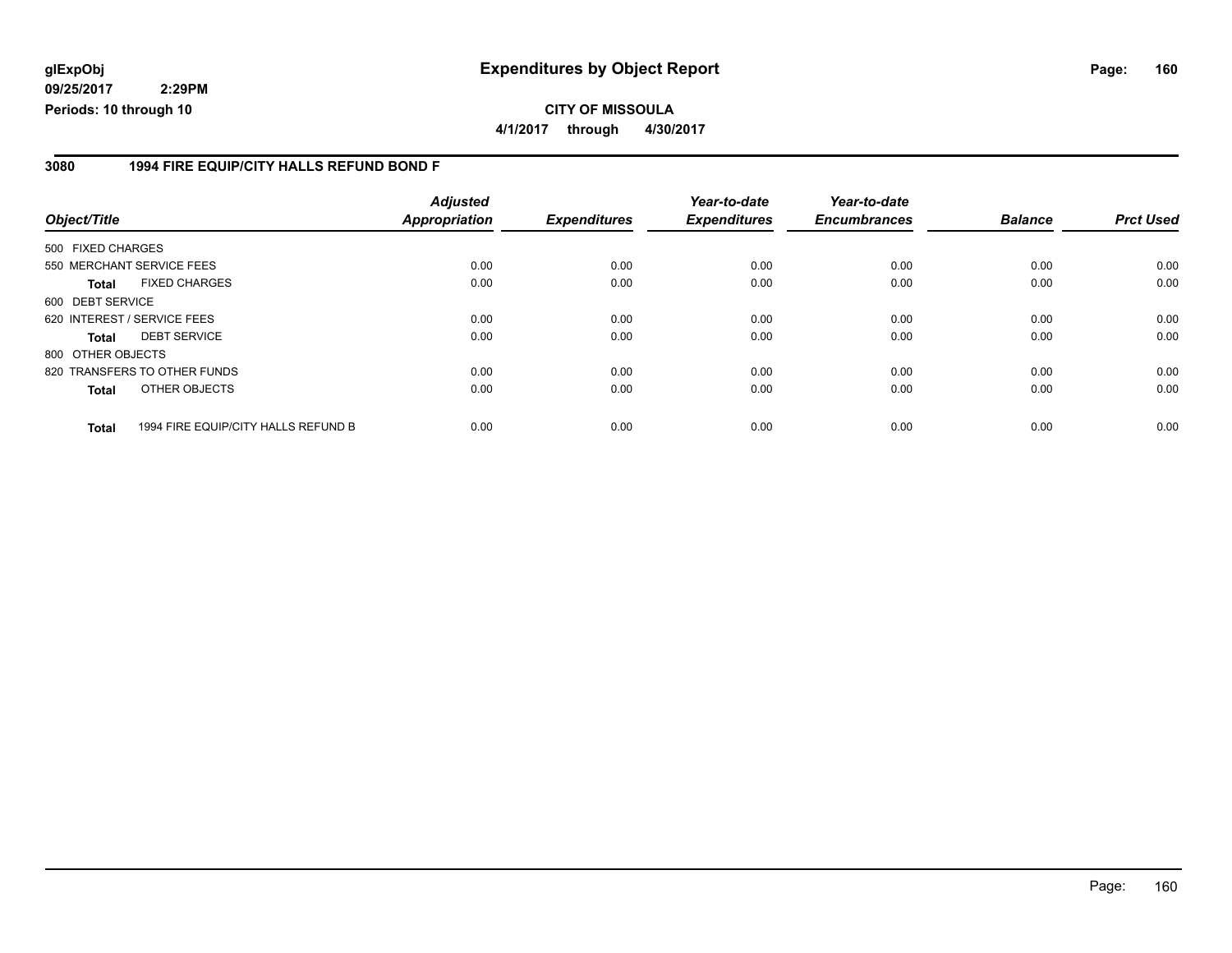**4/1/2017 through 4/30/2017**

# **3085 1993 FIRE STATION G O BOND FUND**

| Object/Title                         | <b>Adjusted</b><br>Appropriation | <b>Expenditures</b> | Year-to-date<br><b>Expenditures</b> | Year-to-date<br><b>Encumbrances</b> | <b>Balance</b> | <b>Prct Used</b> |
|--------------------------------------|----------------------------------|---------------------|-------------------------------------|-------------------------------------|----------------|------------------|
| 500 FIXED CHARGES                    |                                  |                     |                                     |                                     |                |                  |
| 550 MERCHANT SERVICE FEES            | 0.00                             | 0.00                | 0.00                                | 0.00                                | 0.00           | 0.00             |
| <b>FIXED CHARGES</b><br><b>Total</b> | 0.00                             | 0.00                | 0.00                                | 0.00                                | 0.00           | 0.00             |
| 800 OTHER OBJECTS                    |                                  |                     |                                     |                                     |                |                  |
| 820 TRANSFERS TO OTHER FUNDS         | 0.00                             | 0.00                | 0.00                                | 0.00                                | 0.00           | 0.00             |
| OTHER OBJECTS<br><b>Total</b>        | 0.00                             | 0.00                | 0.00                                | 0.00                                | 0.00           | 0.00             |
| NON-DEPARTMENTAL<br><b>Total</b>     | 0.00                             | 0.00                | 0.00                                | 0.00                                | 0.00           | 0.00             |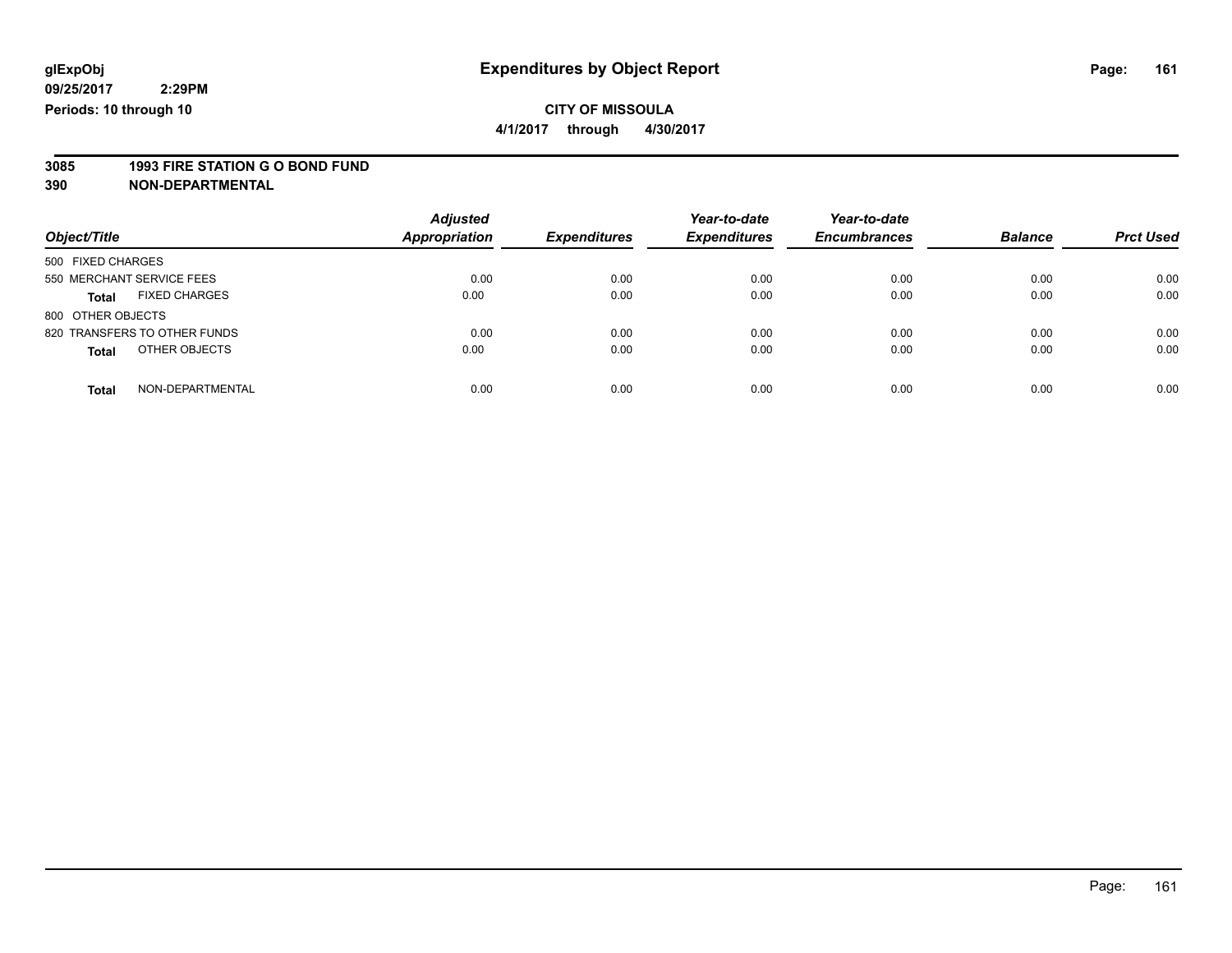**CITY OF MISSOULA 4/1/2017 through 4/30/2017**

### **3085 1993 FIRE STATION G O BOND FUND**

|                   |                                 | <b>Adjusted</b>      |                     | Year-to-date        | Year-to-date        |                |                  |
|-------------------|---------------------------------|----------------------|---------------------|---------------------|---------------------|----------------|------------------|
| Object/Title      |                                 | <b>Appropriation</b> | <b>Expenditures</b> | <b>Expenditures</b> | <b>Encumbrances</b> | <b>Balance</b> | <b>Prct Used</b> |
| 500 FIXED CHARGES |                                 |                      |                     |                     |                     |                |                  |
|                   | 550 MERCHANT SERVICE FEES       | 0.00                 | 0.00                | 0.00                | 0.00                | 0.00           | 0.00             |
| <b>Total</b>      | <b>FIXED CHARGES</b>            | 0.00                 | 0.00                | 0.00                | 0.00                | 0.00           | 0.00             |
| 800 OTHER OBJECTS |                                 |                      |                     |                     |                     |                |                  |
|                   | 820 TRANSFERS TO OTHER FUNDS    | 0.00                 | 0.00                | 0.00                | 0.00                | 0.00           | 0.00             |
| <b>Total</b>      | OTHER OBJECTS                   | 0.00                 | 0.00                | 0.00                | 0.00                | 0.00           | 0.00             |
| <b>Total</b>      | 1993 FIRE STATION G O BOND FUND | 0.00                 | 0.00                | 0.00                | 0.00                | 0.00           | 0.00             |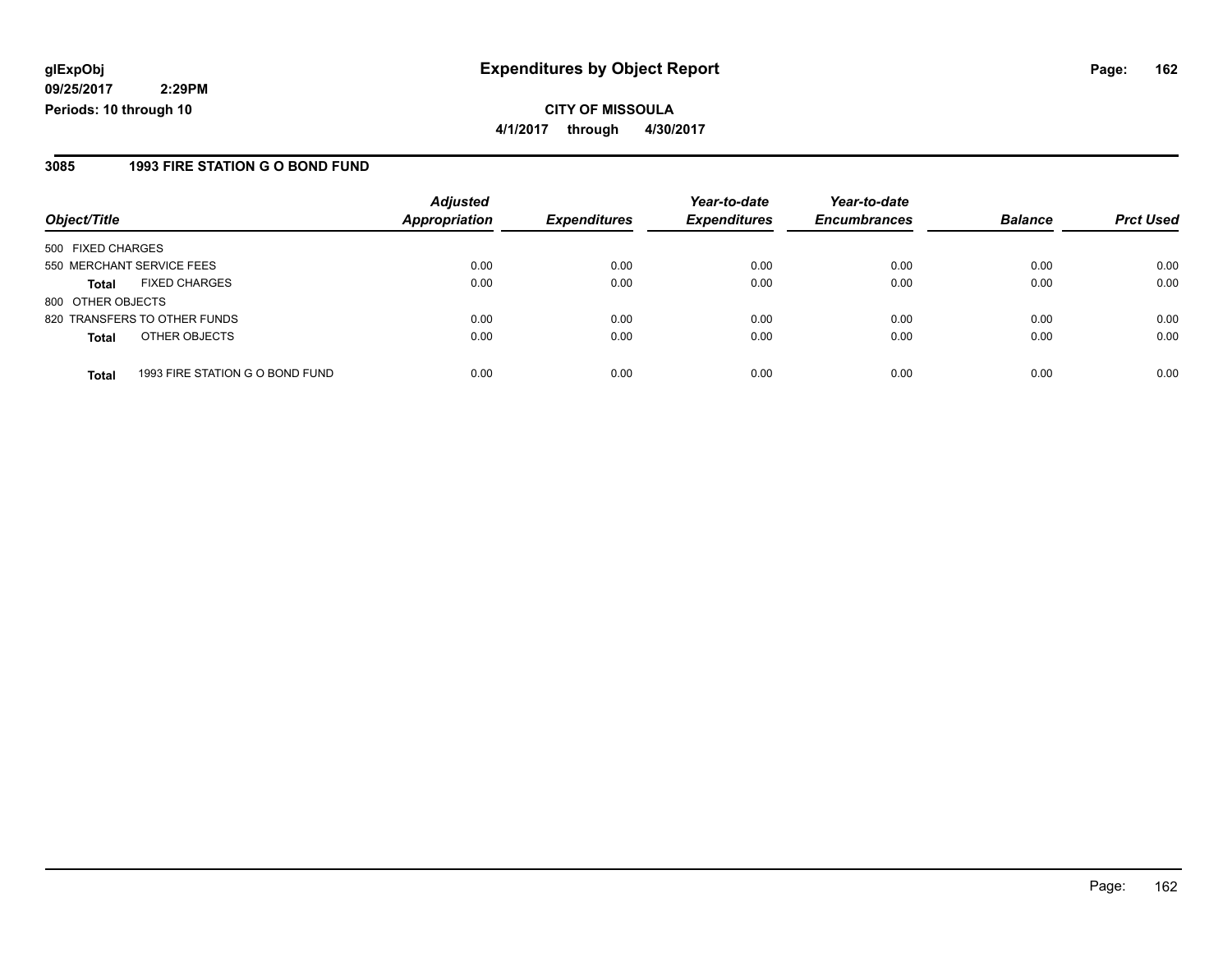# **3090 2004 AQUATICS BOND**

|                              |                      | <b>Adjusted</b> |                     | Year-to-date        | Year-to-date        |                |                  |
|------------------------------|----------------------|-----------------|---------------------|---------------------|---------------------|----------------|------------------|
| Object/Title                 |                      | Appropriation   | <b>Expenditures</b> | <b>Expenditures</b> | <b>Encumbrances</b> | <b>Balance</b> | <b>Prct Used</b> |
| 500 FIXED CHARGES            |                      |                 |                     |                     |                     |                |                  |
| 550 MERCHANT SERVICE FEES    |                      | 0.00            | 0.00                | 0.00                | 0.00                | 0.00           | 0.00             |
| <b>Total</b>                 | <b>FIXED CHARGES</b> | 0.00            | 0.00                | 0.00                | 0.00                | 0.00           | 0.00             |
| 600 DEBT SERVICE             |                      |                 |                     |                     |                     |                |                  |
| 610 PRINCIPAL                |                      | 0.00            | 0.00                | 0.00                | 0.00                | 0.00           | 0.00             |
| 620 INTEREST / SERVICE FEES  |                      | 0.00            | 0.00                | 0.00                | 0.00                | 0.00           | 0.00             |
| <b>Total</b>                 | <b>DEBT SERVICE</b>  | 0.00            | 0.00                | 0.00                | 0.00                | 0.00           | 0.00             |
| 800 OTHER OBJECTS            |                      |                 |                     |                     |                     |                |                  |
| 820 TRANSFERS TO OTHER FUNDS |                      | 0.00            | 0.00                | 0.00                | 0.00                | 0.00           | 0.00             |
| <b>Total</b>                 | OTHER OBJECTS        | 0.00            | 0.00                | 0.00                | 0.00                | 0.00           | 0.00             |
|                              |                      |                 |                     |                     |                     |                |                  |
| <b>Total</b>                 | NON-DEPARTMENTAL     | 0.00            | 0.00                | 0.00                | 0.00                | 0.00           | 0.00             |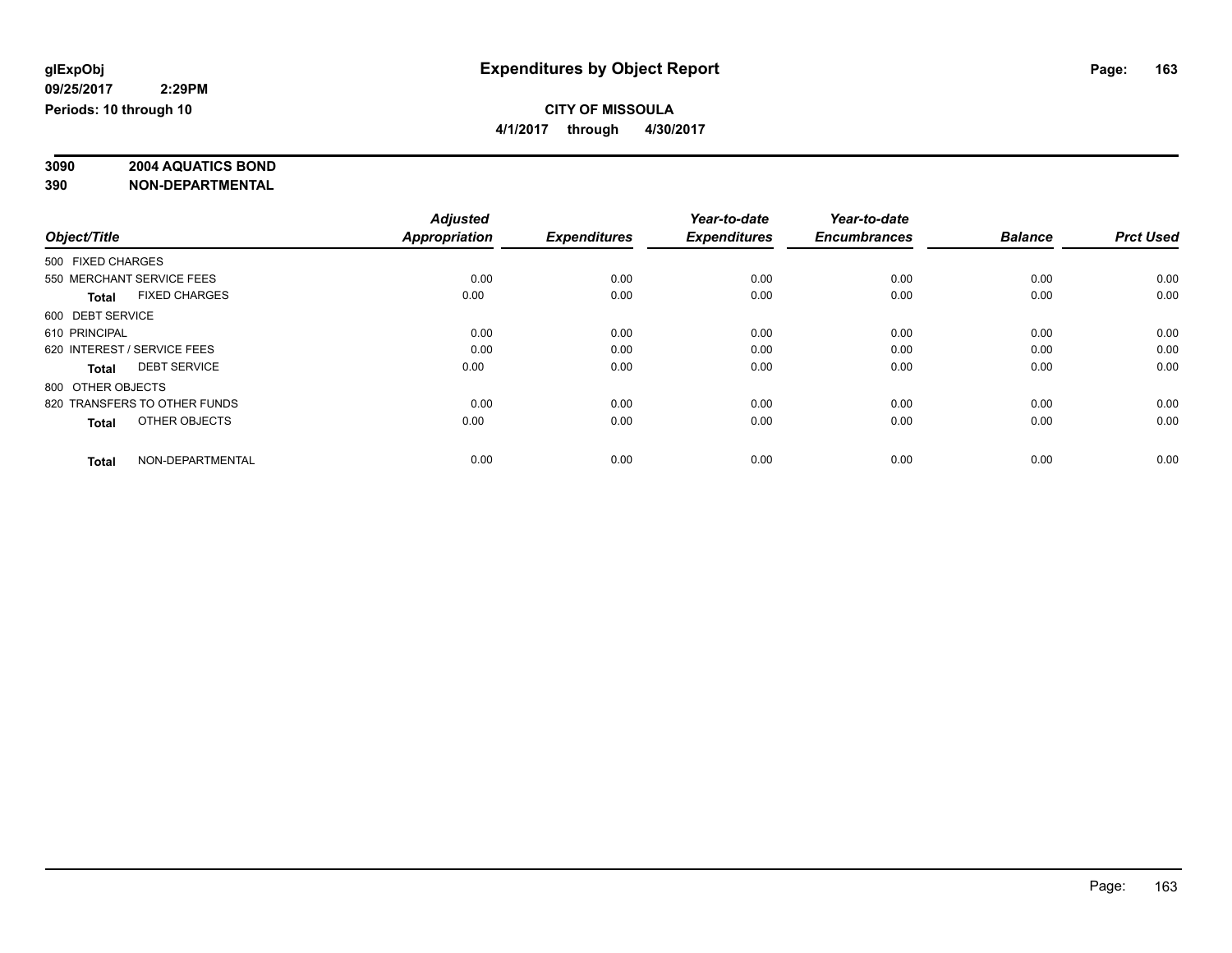### **3090 2004 AQUATICS BOND**

|                                      | <b>Adjusted</b>      |                     | Year-to-date        | Year-to-date        |                |                  |
|--------------------------------------|----------------------|---------------------|---------------------|---------------------|----------------|------------------|
| Object/Title                         | <b>Appropriation</b> | <b>Expenditures</b> | <b>Expenditures</b> | <b>Encumbrances</b> | <b>Balance</b> | <b>Prct Used</b> |
| 500 FIXED CHARGES                    |                      |                     |                     |                     |                |                  |
| 550 MERCHANT SERVICE FEES            | 0.00                 | 0.00                | 0.00                | 0.00                | 0.00           | 0.00             |
| <b>FIXED CHARGES</b><br><b>Total</b> | 0.00                 | 0.00                | 0.00                | 0.00                | 0.00           | 0.00             |
| 600 DEBT SERVICE                     |                      |                     |                     |                     |                |                  |
| 610 PRINCIPAL                        | 0.00                 | 0.00                | 0.00                | 0.00                | 0.00           | 0.00             |
| 620 INTEREST / SERVICE FEES          | 0.00                 | 0.00                | 0.00                | 0.00                | 0.00           | 0.00             |
| <b>DEBT SERVICE</b><br>Total         | 0.00                 | 0.00                | 0.00                | 0.00                | 0.00           | 0.00             |
| 800 OTHER OBJECTS                    |                      |                     |                     |                     |                |                  |
| 820 TRANSFERS TO OTHER FUNDS         | 0.00                 | 0.00                | 0.00                | 0.00                | 0.00           | 0.00             |
| OTHER OBJECTS<br>Total               | 0.00                 | 0.00                | 0.00                | 0.00                | 0.00           | 0.00             |
| 2004 AQUATICS BOND<br><b>Total</b>   | 0.00                 | 0.00                | 0.00                | 0.00                | 0.00           | 0.00             |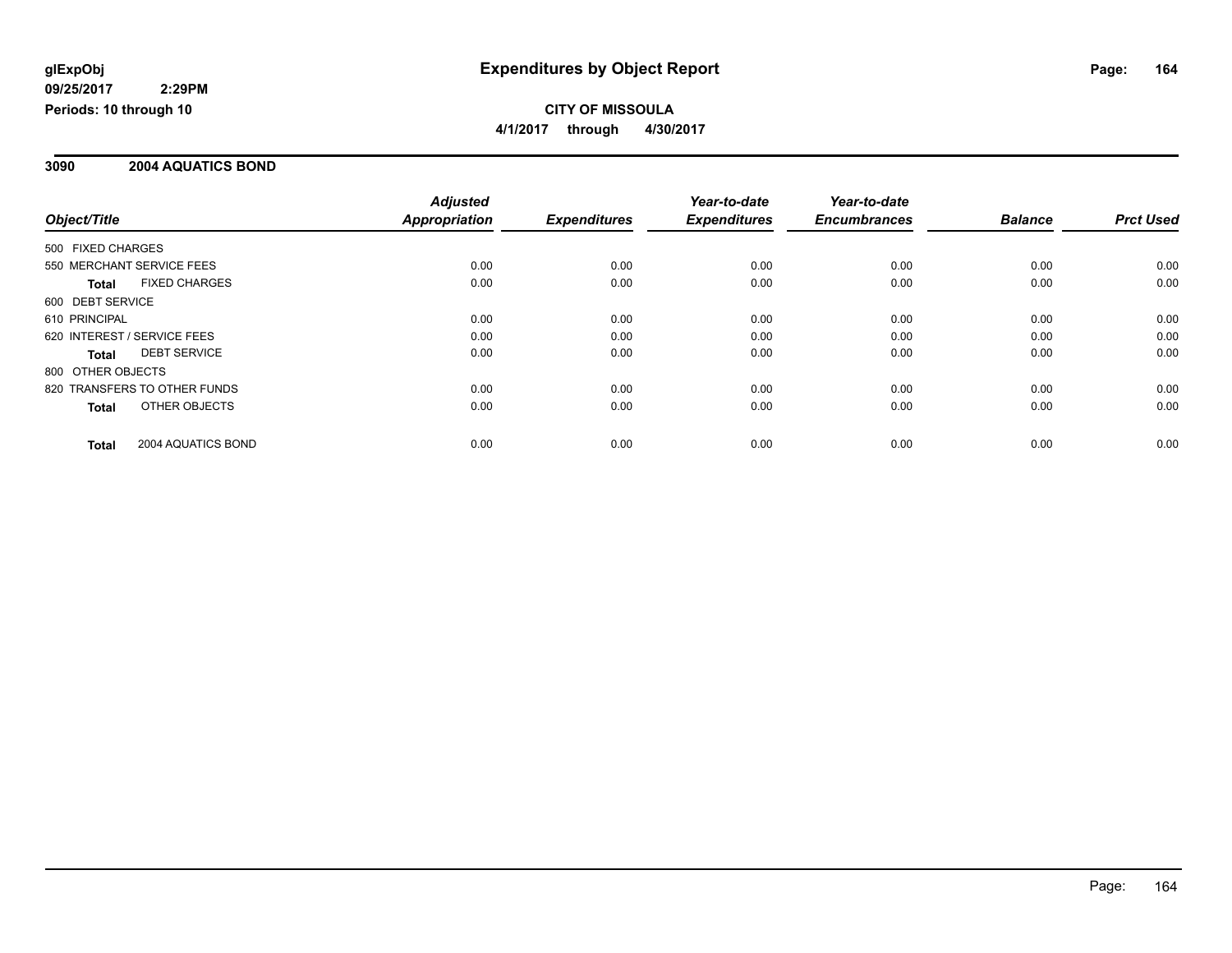**4/1/2017 through 4/30/2017**

# **3091 SERIES 2012A AQUATICS REFUNDING BOND**

|                              |                      | <b>Adjusted</b> |                     | Year-to-date        | Year-to-date        |                |                  |
|------------------------------|----------------------|-----------------|---------------------|---------------------|---------------------|----------------|------------------|
| Object/Title                 |                      | Appropriation   | <b>Expenditures</b> | <b>Expenditures</b> | <b>Encumbrances</b> | <b>Balance</b> | <b>Prct Used</b> |
| 500 FIXED CHARGES            |                      |                 |                     |                     |                     |                |                  |
| 550 MERCHANT SERVICE FEES    |                      | 350.00          | 0.00                | 0.00                | 0.00                | 350.00         | 0.00             |
| <b>Total</b>                 | <b>FIXED CHARGES</b> | 350.00          | 0.00                | 0.00                | 0.00                | 350.00         | 0.00             |
| 600 DEBT SERVICE             |                      |                 |                     |                     |                     |                |                  |
| 610 PRINCIPAL                |                      | 515,000.00      | 0.00                | 0.00                | 0.00                | 515,000.00     | 0.00             |
| 620 INTEREST / SERVICE FEES  |                      | 78.435.00       | 0.00                | 39.567.50           | 0.00                | 38.867.50      | 50.45            |
| Total                        | <b>DEBT SERVICE</b>  | 593,435.00      | 0.00                | 39,567.50           | 0.00                | 553,867.50     | 6.67             |
| 800 OTHER OBJECTS            |                      |                 |                     |                     |                     |                |                  |
| 820 TRANSFERS TO OTHER FUNDS |                      | 0.00            | 0.00                | 0.00                | 0.00                | 0.00           | 0.00             |
| <b>Total</b>                 | OTHER OBJECTS        | 0.00            | 0.00                | 0.00                | 0.00                | 0.00           | 0.00             |
| <b>Total</b>                 | NON-DEPARTMENTAL     | 593,785.00      | 0.00                | 39,567.50           | 0.00                | 554.217.50     | 6.66             |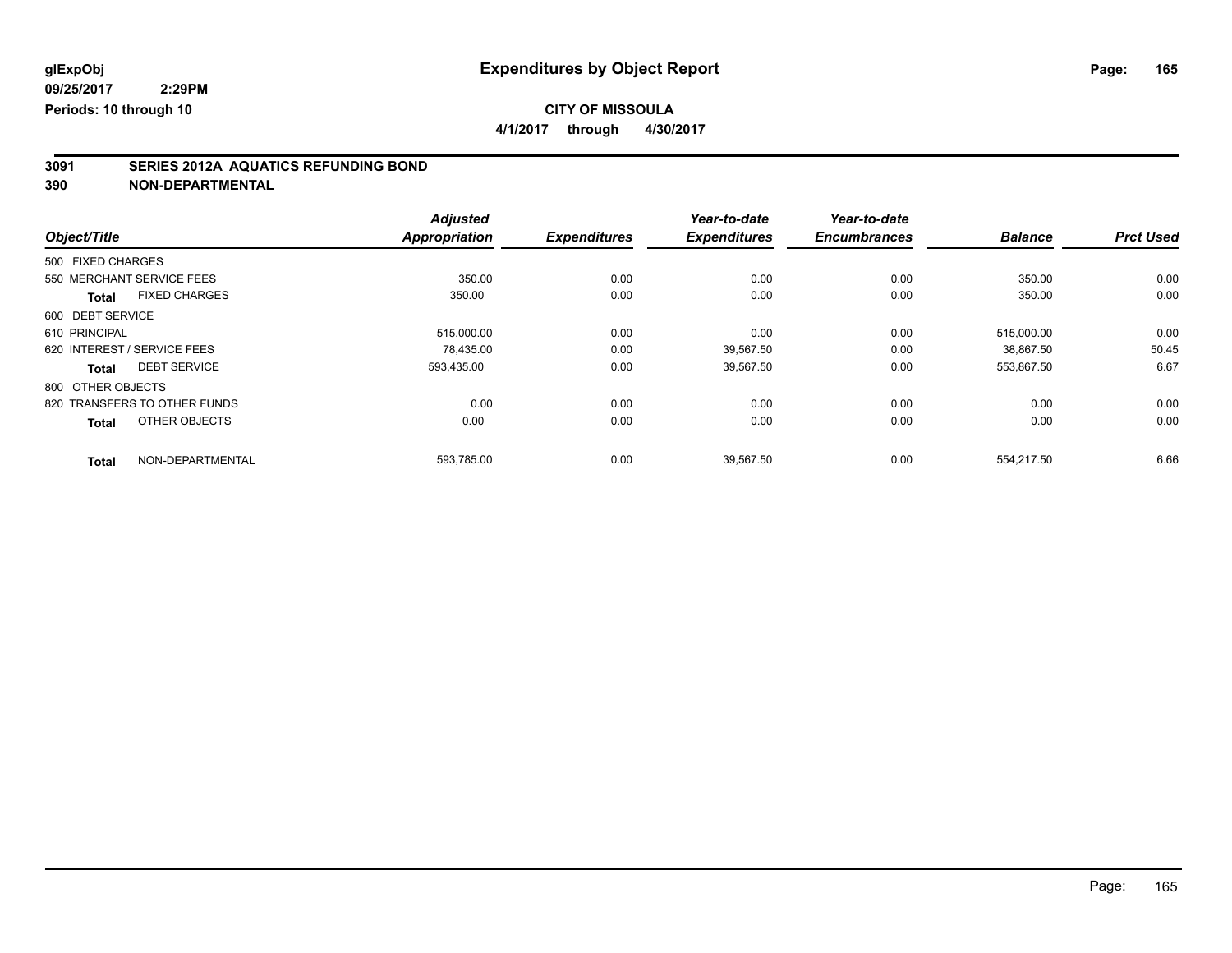### **CITY OF MISSOULA 4/1/2017 through 4/30/2017**

### **3091 SERIES 2012A AQUATICS REFUNDING BOND**

|                   |                                   | <b>Adjusted</b>      |                     | Year-to-date        | Year-to-date        |                |                  |
|-------------------|-----------------------------------|----------------------|---------------------|---------------------|---------------------|----------------|------------------|
| Object/Title      |                                   | <b>Appropriation</b> | <b>Expenditures</b> | <b>Expenditures</b> | <b>Encumbrances</b> | <b>Balance</b> | <b>Prct Used</b> |
| 500 FIXED CHARGES |                                   |                      |                     |                     |                     |                |                  |
|                   | 550 MERCHANT SERVICE FEES         | 350.00               | 0.00                | 0.00                | 0.00                | 350.00         | 0.00             |
| <b>Total</b>      | <b>FIXED CHARGES</b>              | 350.00               | 0.00                | 0.00                | 0.00                | 350.00         | 0.00             |
| 600 DEBT SERVICE  |                                   |                      |                     |                     |                     |                |                  |
| 610 PRINCIPAL     |                                   | 515.000.00           | 0.00                | 0.00                | 0.00                | 515.000.00     | 0.00             |
|                   | 620 INTEREST / SERVICE FEES       | 78.435.00            | 0.00                | 39.567.50           | 0.00                | 38.867.50      | 50.45            |
| Total             | <b>DEBT SERVICE</b>               | 593,435.00           | 0.00                | 39,567.50           | 0.00                | 553,867.50     | 6.67             |
| 800 OTHER OBJECTS |                                   |                      |                     |                     |                     |                |                  |
|                   | 820 TRANSFERS TO OTHER FUNDS      | 0.00                 | 0.00                | 0.00                | 0.00                | 0.00           | 0.00             |
| Total             | OTHER OBJECTS                     | 0.00                 | 0.00                | 0.00                | 0.00                | 0.00           | 0.00             |
| Total             | SERIES 2012A AQUATICS REFUNDING B | 593,785.00           | 0.00                | 39,567.50           | 0.00                | 554.217.50     | 6.66             |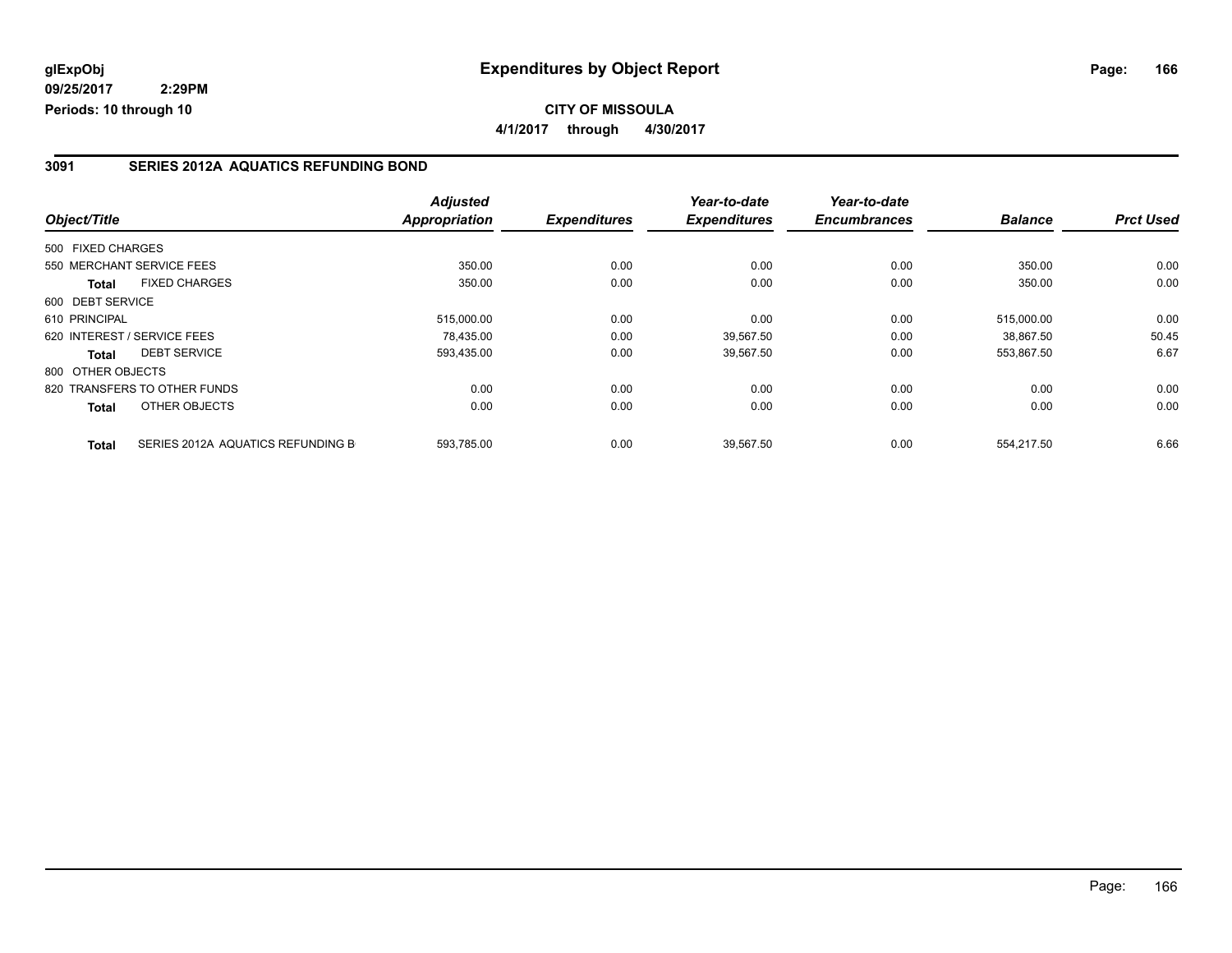**4/1/2017 through 4/30/2017**

# **3092 Series 2013A GO REFUNDING BONDS**

|                                      | <b>Adjusted</b>      |                     | Year-to-date        | Year-to-date        |                |                  |
|--------------------------------------|----------------------|---------------------|---------------------|---------------------|----------------|------------------|
| Object/Title                         | <b>Appropriation</b> | <b>Expenditures</b> | <b>Expenditures</b> | <b>Encumbrances</b> | <b>Balance</b> | <b>Prct Used</b> |
| 500 FIXED CHARGES                    |                      |                     |                     |                     |                |                  |
| 550 MERCHANT SERVICE FEES            | 350.00               | 0.00                | 0.00                | 0.00                | 350.00         | 0.00             |
| <b>FIXED CHARGES</b><br><b>Total</b> | 350.00               | 0.00                | 0.00                | 0.00                | 350.00         | 0.00             |
| 600 DEBT SERVICE                     |                      |                     |                     |                     |                |                  |
| 610 PRINCIPAL                        | 575,000.00           | 0.00                | 0.00                | 0.00                | 575.000.00     | 0.00             |
| 620 INTEREST / SERVICE FEES          | 95,120.00            | 0.00                | 47,910.00           | 0.00                | 47.210.00      | 50.37            |
| <b>DEBT SERVICE</b><br><b>Total</b>  | 670,120.00           | 0.00                | 47,910.00           | 0.00                | 622,210.00     | 7.15             |
| 800 OTHER OBJECTS                    |                      |                     |                     |                     |                |                  |
| 820 TRANSFERS TO OTHER FUNDS         | 0.00                 | 0.00                | 0.00                | 0.00                | 0.00           | 0.00             |
| OTHER OBJECTS<br><b>Total</b>        | 0.00                 | 0.00                | 0.00                | 0.00                | 0.00           | 0.00             |
| NON-DEPARTMENTAL<br><b>Total</b>     | 670,470.00           | 0.00                | 47,910.00           | 0.00                | 622,560.00     | 7.15             |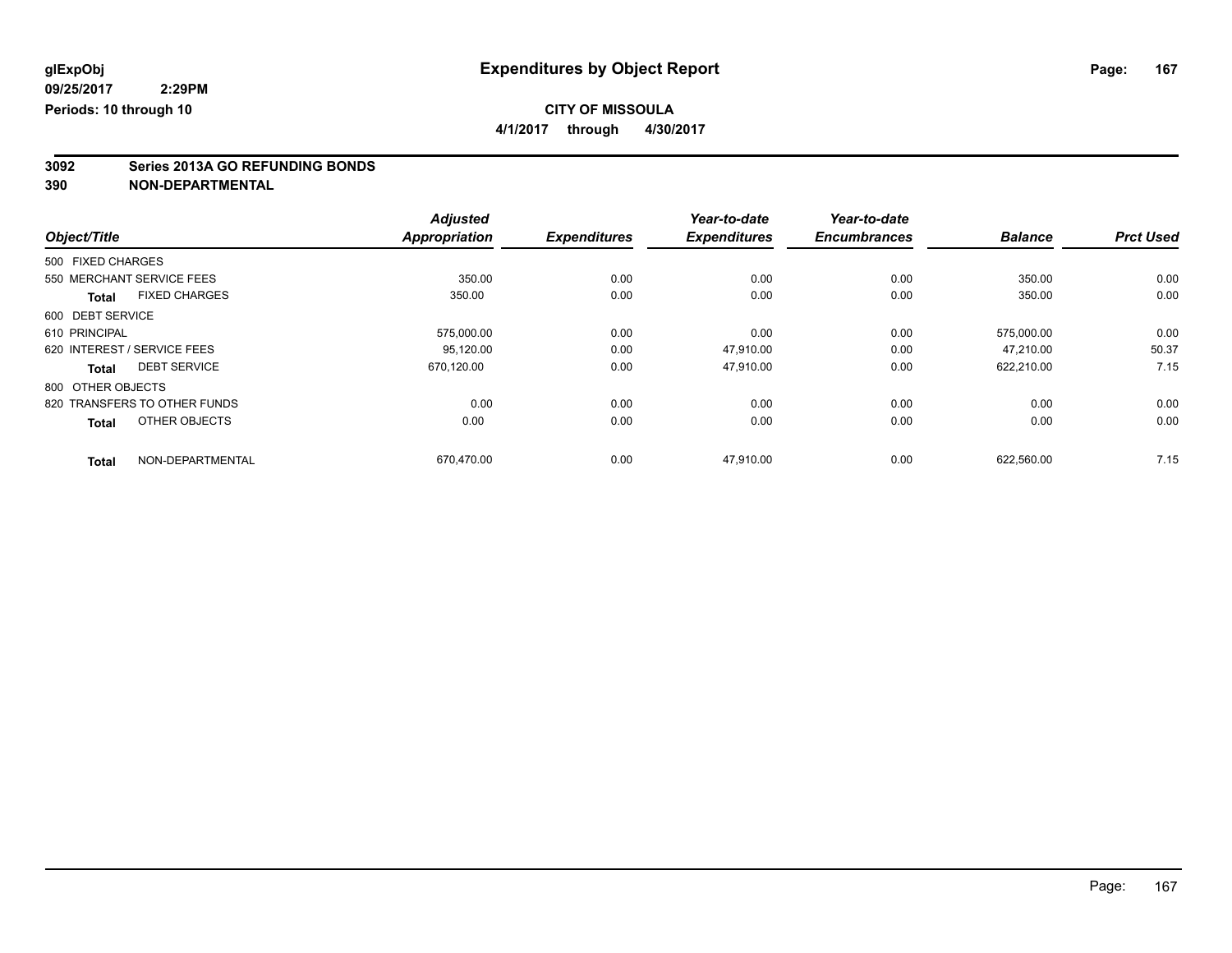### **CITY OF MISSOULA 4/1/2017 through 4/30/2017**

### **3092 Series 2013A GO REFUNDING BONDS**

|                                                 | <b>Adjusted</b>      |                     | Year-to-date        | Year-to-date        |                |                  |
|-------------------------------------------------|----------------------|---------------------|---------------------|---------------------|----------------|------------------|
| Object/Title                                    | <b>Appropriation</b> | <b>Expenditures</b> | <b>Expenditures</b> | <b>Encumbrances</b> | <b>Balance</b> | <b>Prct Used</b> |
| 500 FIXED CHARGES                               |                      |                     |                     |                     |                |                  |
| 550 MERCHANT SERVICE FEES                       | 350.00               | 0.00                | 0.00                | 0.00                | 350.00         | 0.00             |
| <b>FIXED CHARGES</b><br><b>Total</b>            | 350.00               | 0.00                | 0.00                | 0.00                | 350.00         | 0.00             |
| 600 DEBT SERVICE                                |                      |                     |                     |                     |                |                  |
| 610 PRINCIPAL                                   | 575,000.00           | 0.00                | 0.00                | 0.00                | 575.000.00     | 0.00             |
| 620 INTEREST / SERVICE FEES                     | 95,120.00            | 0.00                | 47.910.00           | 0.00                | 47.210.00      | 50.37            |
| <b>DEBT SERVICE</b><br>Total                    | 670,120.00           | 0.00                | 47,910.00           | 0.00                | 622,210.00     | 7.15             |
| 800 OTHER OBJECTS                               |                      |                     |                     |                     |                |                  |
| 820 TRANSFERS TO OTHER FUNDS                    | 0.00                 | 0.00                | 0.00                | 0.00                | 0.00           | 0.00             |
| OTHER OBJECTS<br>Total                          | 0.00                 | 0.00                | 0.00                | 0.00                | 0.00           | 0.00             |
| Series 2013A GO REFUNDING BONDS<br><b>Total</b> | 670,470.00           | 0.00                | 47,910.00           | 0.00                | 622,560.00     | 7.15             |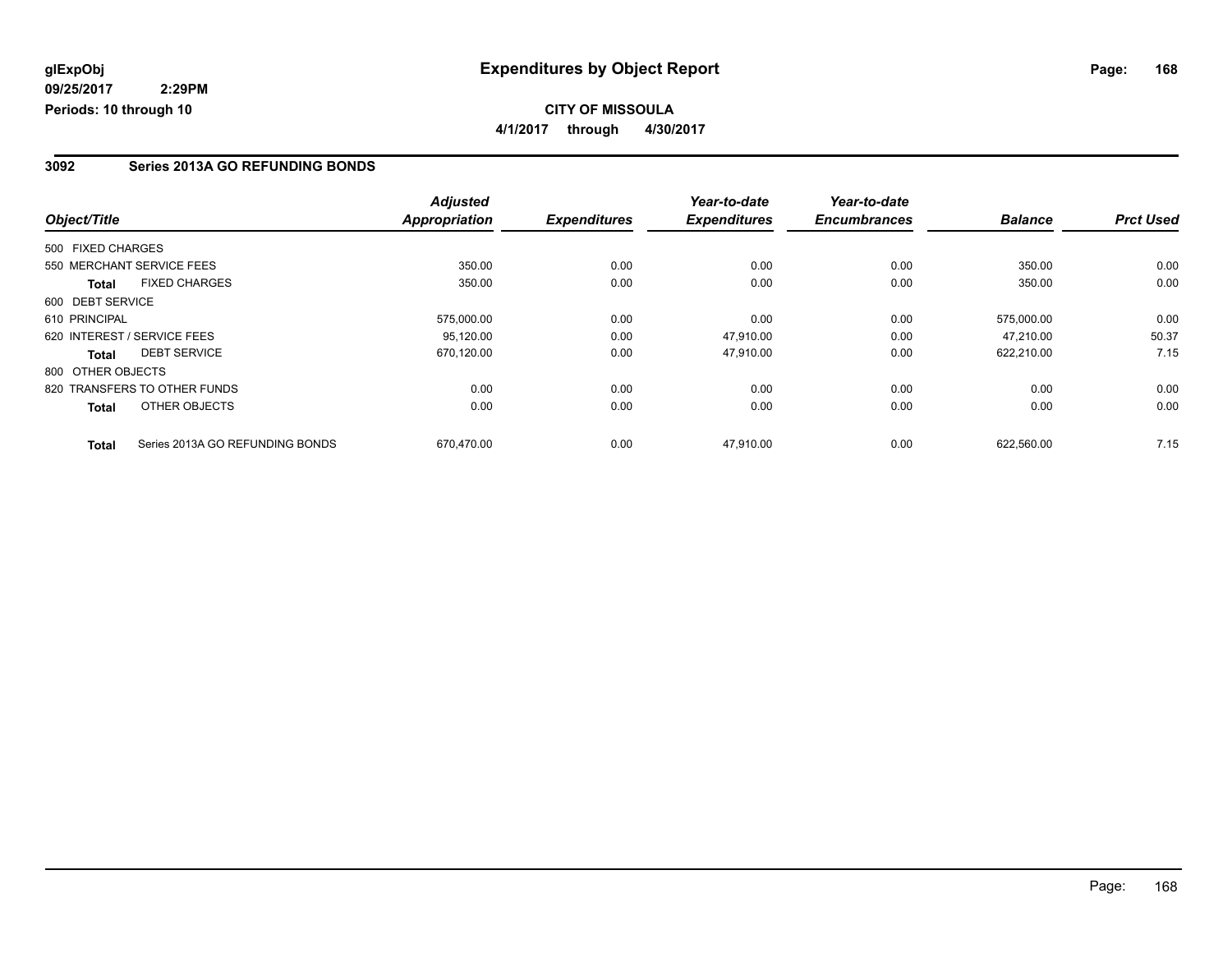**4/1/2017 through 4/30/2017**

# **3095 2004 REFUNDING BONDS DEBT SERVICE**

|                             |                      | <b>Adjusted</b>      |                     | Year-to-date        | Year-to-date        |                |                  |
|-----------------------------|----------------------|----------------------|---------------------|---------------------|---------------------|----------------|------------------|
| Object/Title                |                      | <b>Appropriation</b> | <b>Expenditures</b> | <b>Expenditures</b> | <b>Encumbrances</b> | <b>Balance</b> | <b>Prct Used</b> |
| 500 FIXED CHARGES           |                      |                      |                     |                     |                     |                |                  |
| 550 MERCHANT SERVICE FEES   |                      | 0.00                 | 0.00                | 0.00                | 0.00                | 0.00           | 0.00             |
| <b>Total</b>                | <b>FIXED CHARGES</b> | 0.00                 | 0.00                | 0.00                | 0.00                | 0.00           | 0.00             |
| 600 DEBT SERVICE            |                      |                      |                     |                     |                     |                |                  |
| 610 PRINCIPAL               |                      | 0.00                 | 0.00                | 0.00                | 0.00                | 0.00           | 0.00             |
| 620 INTEREST / SERVICE FEES |                      | 0.00                 | 0.00                | 0.00                | 0.00                | 0.00           | 0.00             |
| <b>Total</b>                | <b>DEBT SERVICE</b>  | 0.00                 | 0.00                | 0.00                | 0.00                | 0.00           | 0.00             |
| <b>Total</b>                | NON-DEPARTMENTAL     | 0.00                 | 0.00                | 0.00                | 0.00                | 0.00           | 0.00             |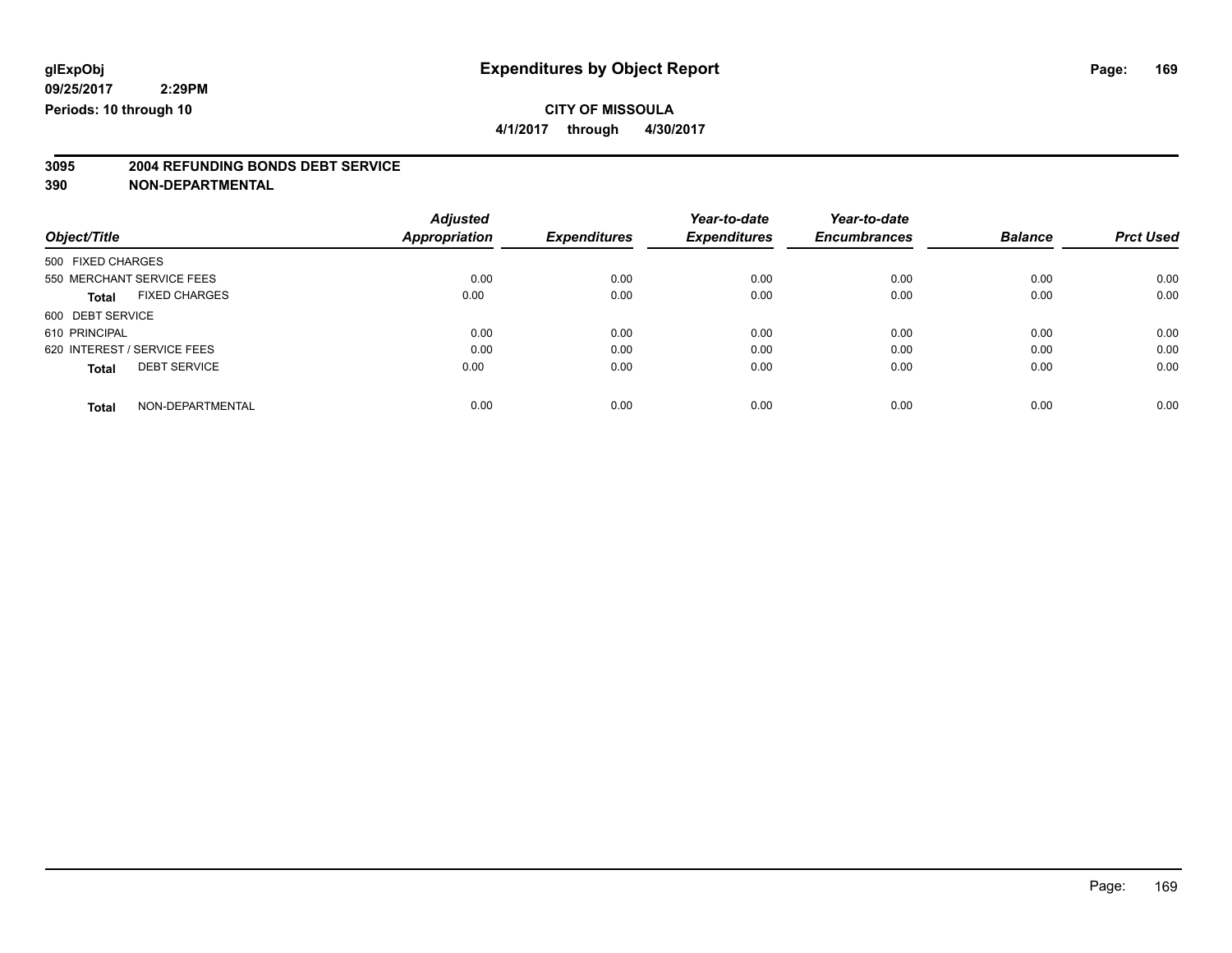### **glExpObj Expenditures by Object Report Page: 170**

**09/25/2017 2:29PM Periods: 10 through 10**

### **3095 2004 REFUNDING BONDS DEBT SERVICE**

| Object/Title      |                                   | <b>Adjusted</b><br><b>Appropriation</b> | <b>Expenditures</b> | Year-to-date<br><b>Expenditures</b> | Year-to-date<br><b>Encumbrances</b> | <b>Balance</b> | <b>Prct Used</b> |
|-------------------|-----------------------------------|-----------------------------------------|---------------------|-------------------------------------|-------------------------------------|----------------|------------------|
|                   |                                   |                                         |                     |                                     |                                     |                |                  |
| 500 FIXED CHARGES |                                   |                                         |                     |                                     |                                     |                |                  |
|                   | 550 MERCHANT SERVICE FEES         | 0.00                                    | 0.00                | 0.00                                | 0.00                                | 0.00           | 0.00             |
| Total             | <b>FIXED CHARGES</b>              | 0.00                                    | 0.00                | 0.00                                | 0.00                                | 0.00           | 0.00             |
| 600 DEBT SERVICE  |                                   |                                         |                     |                                     |                                     |                |                  |
| 610 PRINCIPAL     |                                   | 0.00                                    | 0.00                | 0.00                                | 0.00                                | 0.00           | 0.00             |
|                   | 620 INTEREST / SERVICE FEES       | 0.00                                    | 0.00                | 0.00                                | 0.00                                | 0.00           | 0.00             |
| <b>Total</b>      | <b>DEBT SERVICE</b>               | 0.00                                    | 0.00                | 0.00                                | 0.00                                | 0.00           | 0.00             |
| <b>Total</b>      | 2004 REFUNDING BONDS DEBT SERVICE | 0.00                                    | 0.00                | 0.00                                | 0.00                                | 0.00           | 0.00             |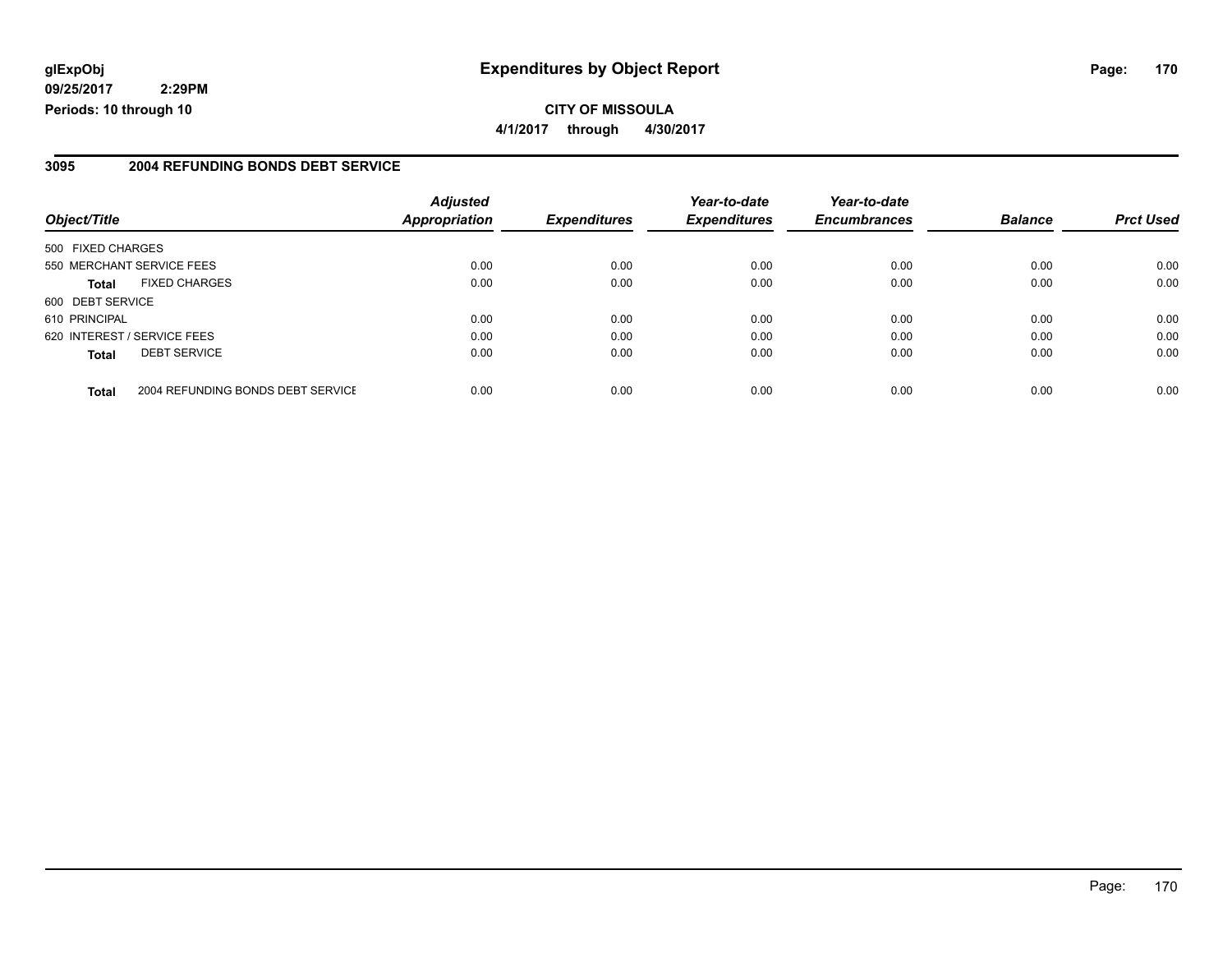**4/1/2017 through 4/30/2017**

**3096 NEW FIRE STATION GO BOND**

|                                      | <b>Adjusted</b>      |                     | Year-to-date        | Year-to-date        |                |                  |
|--------------------------------------|----------------------|---------------------|---------------------|---------------------|----------------|------------------|
| Object/Title                         | <b>Appropriation</b> | <b>Expenditures</b> | <b>Expenditures</b> | <b>Encumbrances</b> | <b>Balance</b> | <b>Prct Used</b> |
| 500 FIXED CHARGES                    |                      |                     |                     |                     |                |                  |
| 550 MERCHANT SERVICE FEES            | 0.00                 | 0.00                | 0.00                | 0.00                | 0.00           | 0.00             |
| <b>FIXED CHARGES</b><br><b>Total</b> | 0.00                 | 0.00                | 0.00                | 0.00                | 0.00           | 0.00             |
| 600 DEBT SERVICE                     |                      |                     |                     |                     |                |                  |
| 610 PRINCIPAL                        | 0.00                 | 0.00                | 0.00                | 0.00                | 0.00           | 0.00             |
| 620 INTEREST / SERVICE FEES          | 0.00                 | 0.00                | 350.00              | 0.00                | $-350.00$      | 0.00             |
| <b>DEBT SERVICE</b><br>Total         | 0.00                 | 0.00                | 350.00              | 0.00                | $-350.00$      | 0.00             |
| 800 OTHER OBJECTS                    |                      |                     |                     |                     |                |                  |
| 820 TRANSFERS TO OTHER FUNDS         | 0.00                 | 0.00                | 0.00                | 0.00                | 0.00           | 0.00             |
| OTHER OBJECTS<br><b>Total</b>        | 0.00                 | 0.00                | 0.00                | 0.00                | 0.00           | 0.00             |
| NON-DEPARTMENTAL<br><b>Total</b>     | 0.00                 | 0.00                | 350.00              | 0.00                | $-350.00$      | 0.00             |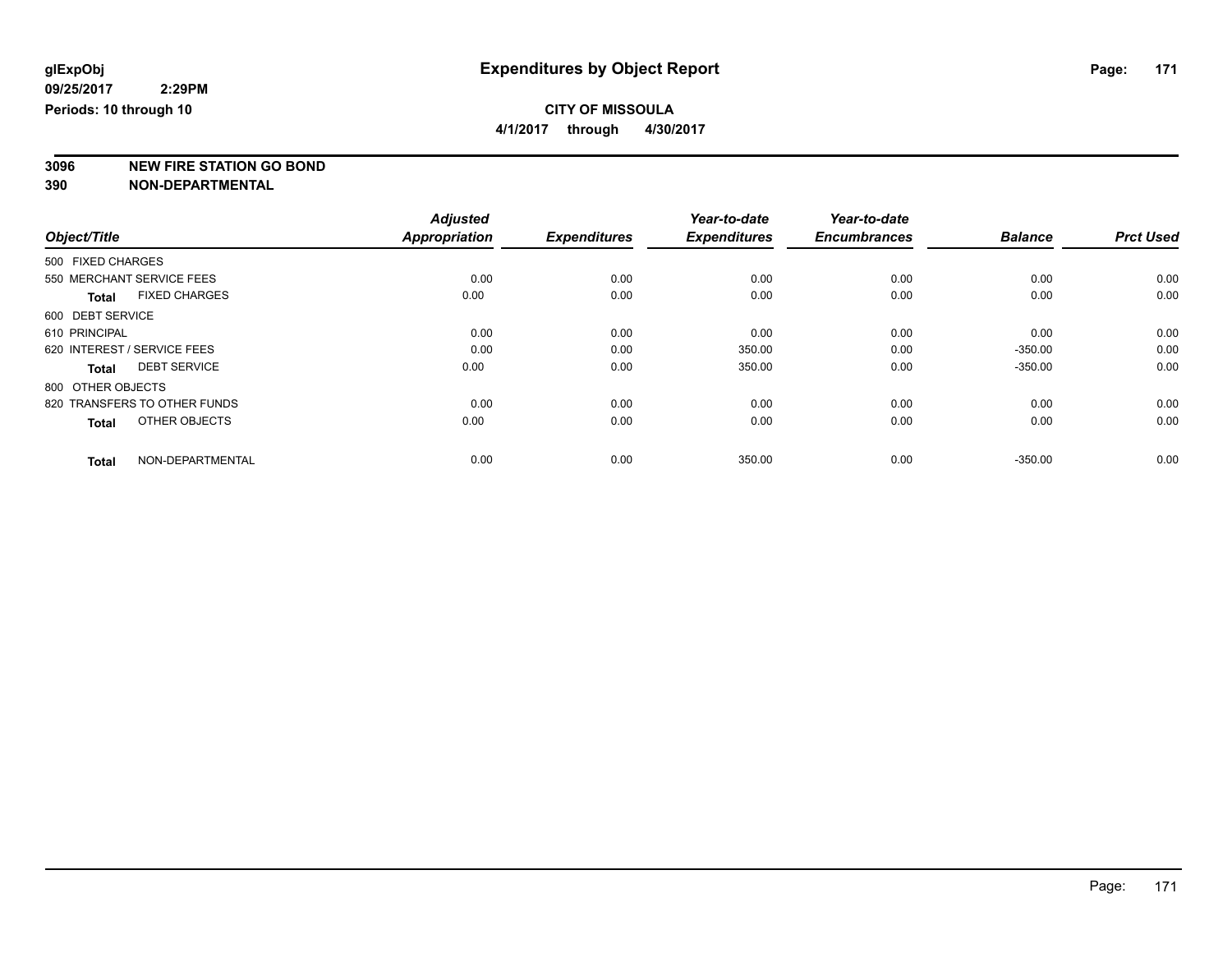### **CITY OF MISSOULA 4/1/2017 through 4/30/2017**

### **3096 NEW FIRE STATION GO BOND**

|                   |                              | <b>Adjusted</b>      |                     | Year-to-date        | Year-to-date        |                |                  |
|-------------------|------------------------------|----------------------|---------------------|---------------------|---------------------|----------------|------------------|
| Object/Title      |                              | <b>Appropriation</b> | <b>Expenditures</b> | <b>Expenditures</b> | <b>Encumbrances</b> | <b>Balance</b> | <b>Prct Used</b> |
| 500 FIXED CHARGES |                              |                      |                     |                     |                     |                |                  |
|                   | 550 MERCHANT SERVICE FEES    | 0.00                 | 0.00                | 0.00                | 0.00                | 0.00           | 0.00             |
| <b>Total</b>      | <b>FIXED CHARGES</b>         | 0.00                 | 0.00                | 0.00                | 0.00                | 0.00           | 0.00             |
| 600 DEBT SERVICE  |                              |                      |                     |                     |                     |                |                  |
| 610 PRINCIPAL     |                              | 0.00                 | 0.00                | 0.00                | 0.00                | 0.00           | 0.00             |
|                   | 620 INTEREST / SERVICE FEES  | 0.00                 | 0.00                | 350.00              | 0.00                | $-350.00$      | 0.00             |
| <b>Total</b>      | <b>DEBT SERVICE</b>          | 0.00                 | 0.00                | 350.00              | 0.00                | $-350.00$      | 0.00             |
| 800 OTHER OBJECTS |                              |                      |                     |                     |                     |                |                  |
|                   | 820 TRANSFERS TO OTHER FUNDS | 0.00                 | 0.00                | 0.00                | 0.00                | 0.00           | 0.00             |
| <b>Total</b>      | OTHER OBJECTS                | 0.00                 | 0.00                | 0.00                | 0.00                | 0.00           | 0.00             |
| <b>Total</b>      | NEW FIRE STATION GO BOND     | 0.00                 | 0.00                | 350.00              | 0.00                | $-350.00$      | 0.00             |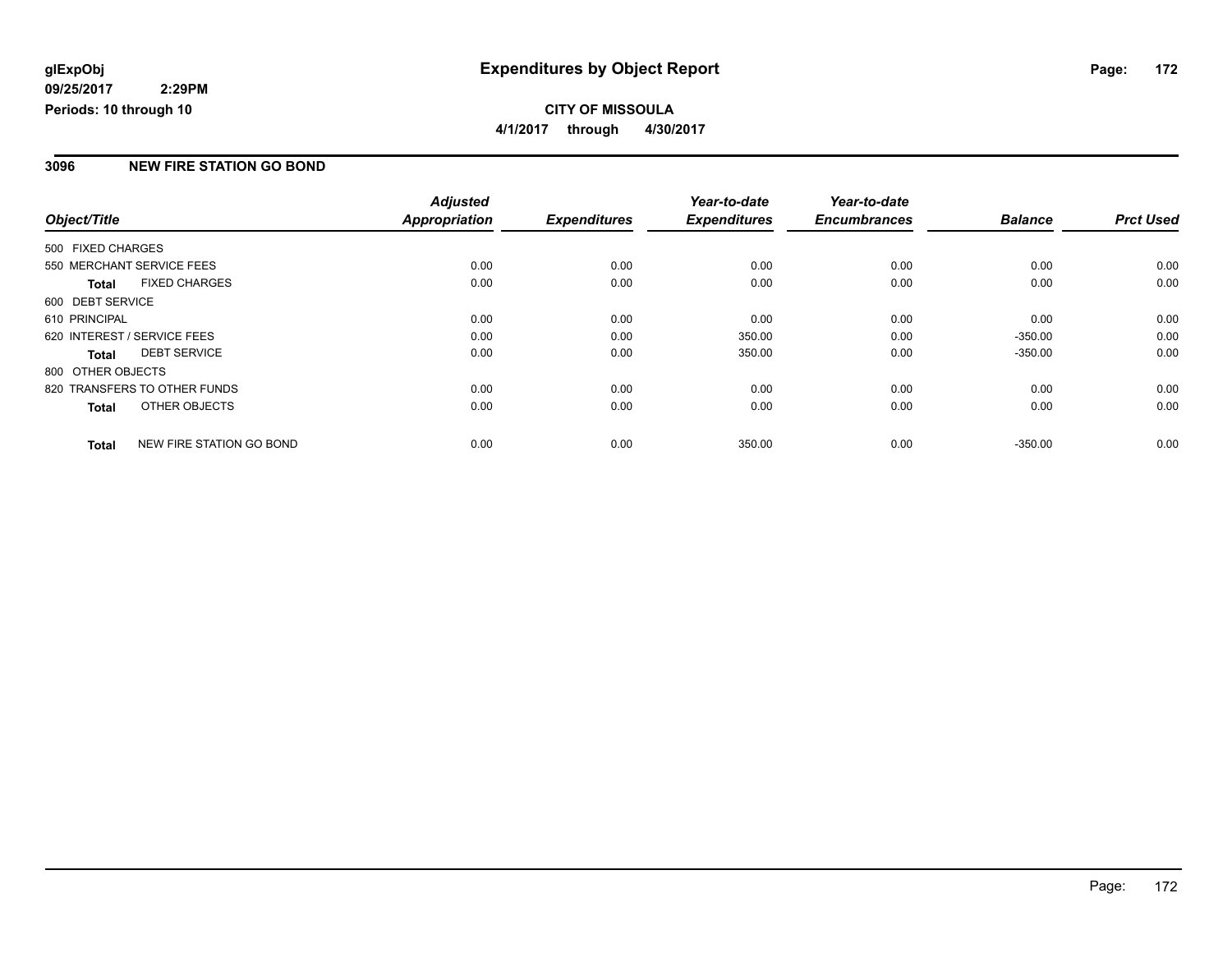**4/1/2017 through 4/30/2017**

**3097 2007 REFUNDING BONDS**

| Object/Title                         | <b>Adjusted</b><br><b>Appropriation</b> | <b>Expenditures</b> | Year-to-date<br><b>Expenditures</b> | Year-to-date<br><b>Encumbrances</b> | <b>Balance</b> | <b>Prct Used</b> |
|--------------------------------------|-----------------------------------------|---------------------|-------------------------------------|-------------------------------------|----------------|------------------|
| 500 FIXED CHARGES                    |                                         |                     |                                     |                                     |                |                  |
| 500 FIXED CHARGES                    | 0.00                                    | 0.00                | 0.00                                | 0.00                                | 0.00           | 0.00             |
| 550 MERCHANT SERVICE FEES            | 0.00                                    | 0.00                | 0.00                                | 0.00                                | 0.00           | 0.00             |
| <b>FIXED CHARGES</b><br><b>Total</b> | 0.00                                    | 0.00                | 0.00                                | 0.00                                | 0.00           | 0.00             |
| 600 DEBT SERVICE                     |                                         |                     |                                     |                                     |                |                  |
| 610 PRINCIPAL                        | 0.00                                    | 0.00                | 0.00                                | 0.00                                | 0.00           | 0.00             |
| 620 INTEREST / SERVICE FEES          | 0.00                                    | 0.00                | 0.00                                | 0.00                                | 0.00           | 0.00             |
| <b>DEBT SERVICE</b><br><b>Total</b>  | 0.00                                    | 0.00                | 0.00                                | 0.00                                | 0.00           | 0.00             |
| NON-DEPARTMENTAL<br><b>Total</b>     | 0.00                                    | 0.00                | 0.00                                | 0.00                                | 0.00           | 0.00             |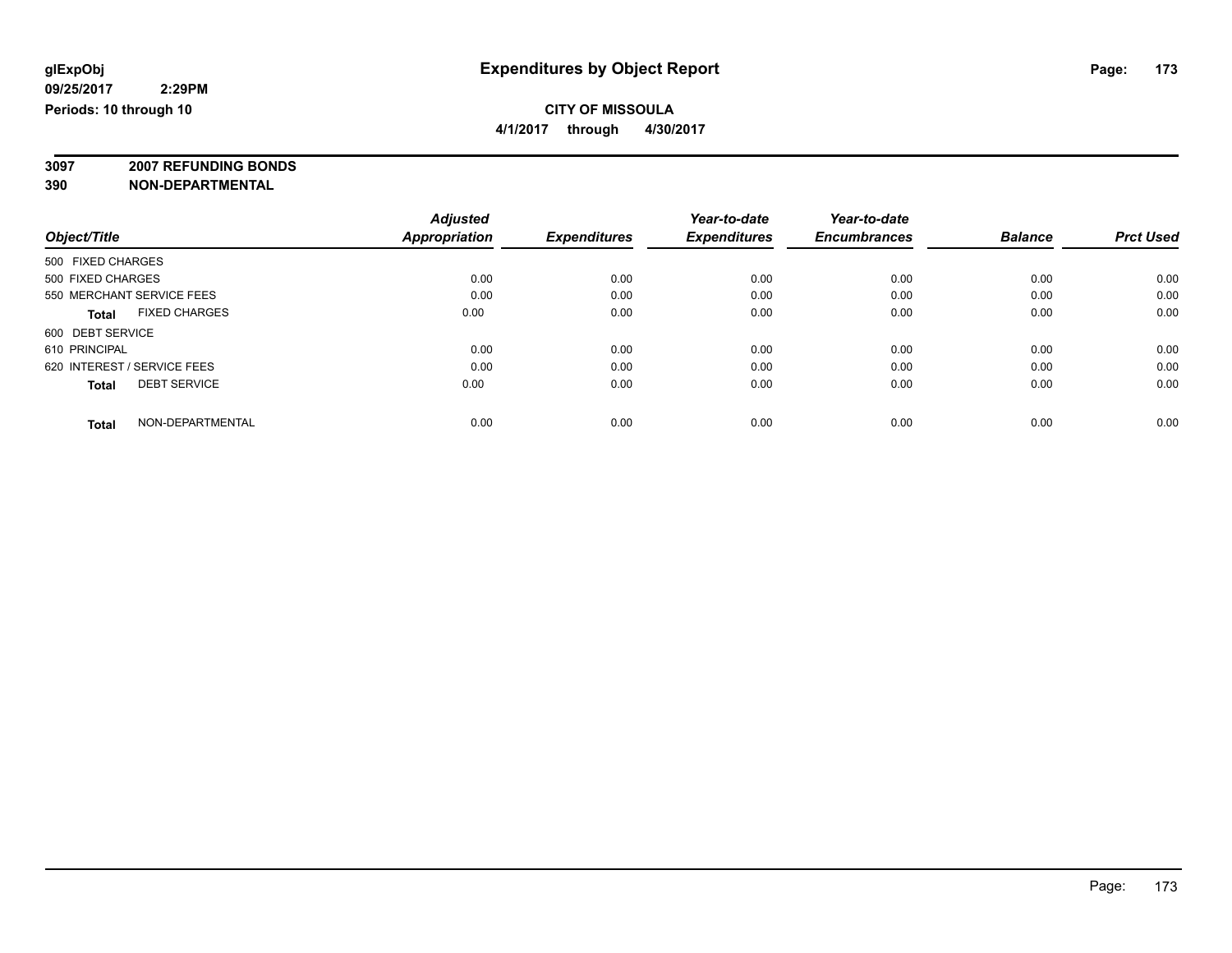**CITY OF MISSOULA 4/1/2017 through 4/30/2017**

### **3097 2007 REFUNDING BONDS**

|                             |                      | <b>Adjusted</b>      |                     | Year-to-date        | Year-to-date        |                |                  |
|-----------------------------|----------------------|----------------------|---------------------|---------------------|---------------------|----------------|------------------|
| Object/Title                |                      | <b>Appropriation</b> | <b>Expenditures</b> | <b>Expenditures</b> | <b>Encumbrances</b> | <b>Balance</b> | <b>Prct Used</b> |
| 500 FIXED CHARGES           |                      |                      |                     |                     |                     |                |                  |
| 500 FIXED CHARGES           |                      | 0.00                 | 0.00                | 0.00                | 0.00                | 0.00           | 0.00             |
| 550 MERCHANT SERVICE FEES   |                      | 0.00                 | 0.00                | 0.00                | 0.00                | 0.00           | 0.00             |
| <b>Total</b>                | <b>FIXED CHARGES</b> | 0.00                 | 0.00                | 0.00                | 0.00                | 0.00           | 0.00             |
| 600 DEBT SERVICE            |                      |                      |                     |                     |                     |                |                  |
| 610 PRINCIPAL               |                      | 0.00                 | 0.00                | 0.00                | 0.00                | 0.00           | 0.00             |
| 620 INTEREST / SERVICE FEES |                      | 0.00                 | 0.00                | 0.00                | 0.00                | 0.00           | 0.00             |
| <b>Total</b>                | <b>DEBT SERVICE</b>  | 0.00                 | 0.00                | 0.00                | 0.00                | 0.00           | 0.00             |
| <b>Total</b>                | 2007 REFUNDING BONDS | 0.00                 | 0.00                | 0.00                | 0.00                | 0.00           | 0.00             |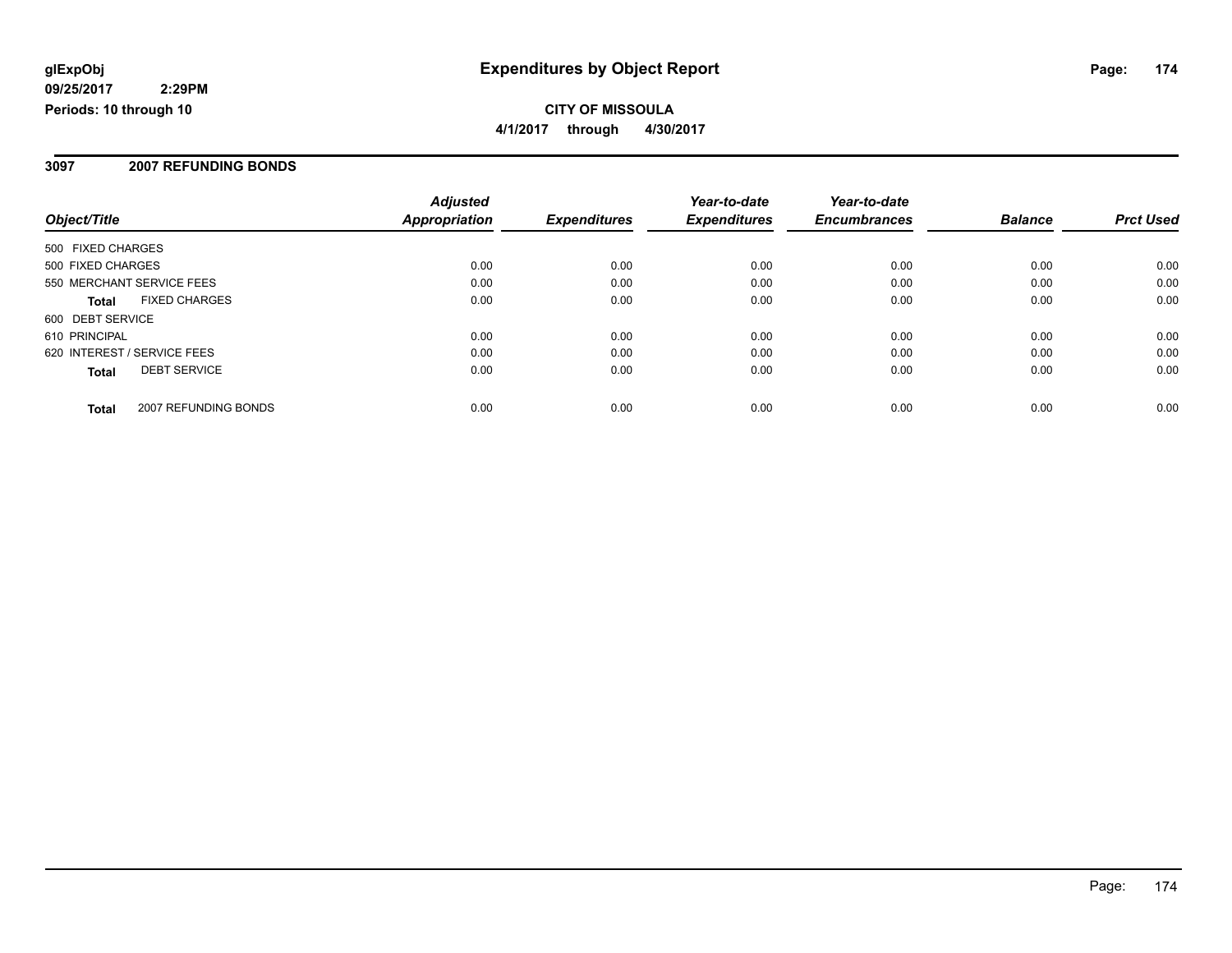**4/1/2017 through 4/30/2017**

# **3100 SIDEWALK & CURB WARRANTS FUND**

|                                      | <b>Adjusted</b>      |                     | Year-to-date        | Year-to-date        |                |                  |
|--------------------------------------|----------------------|---------------------|---------------------|---------------------|----------------|------------------|
| Object/Title                         | <b>Appropriation</b> | <b>Expenditures</b> | <b>Expenditures</b> | <b>Encumbrances</b> | <b>Balance</b> | <b>Prct Used</b> |
| 500 FIXED CHARGES                    |                      |                     |                     |                     |                |                  |
| 550 MERCHANT SERVICE FEES            | 0.00                 | 0.00                | 0.00                | 0.00                | 0.00           | 0.00             |
| <b>FIXED CHARGES</b><br><b>Total</b> | 0.00                 | 0.00                | 0.00                | 0.00                | 0.00           | 0.00             |
| 600 DEBT SERVICE                     |                      |                     |                     |                     |                |                  |
| 610 PRINCIPAL                        | 0.00                 | 0.00                | 0.00                | 0.00                | 0.00           | 0.00             |
| 620 INTEREST / SERVICE FEES          | 0.00                 | 0.00                | 0.00                | 0.00                | 0.00           | 0.00             |
| <b>DEBT SERVICE</b><br><b>Total</b>  | 0.00                 | 0.00                | 0.00                | 0.00                | 0.00           | 0.00             |
| 800 OTHER OBJECTS                    |                      |                     |                     |                     |                |                  |
| 820 TRANSFERS TO OTHER FUNDS         | 0.00                 | 0.00                | 0.00                | 0.00                | 0.00           | 0.00             |
| OTHER OBJECTS<br>Total               | 0.00                 | 0.00                | 0.00                | 0.00                | 0.00           | 0.00             |
|                                      |                      |                     |                     |                     |                |                  |
| NON-DEPARTMENTAL<br><b>Total</b>     | 0.00                 | 0.00                | 0.00                | 0.00                | 0.00           | 0.00             |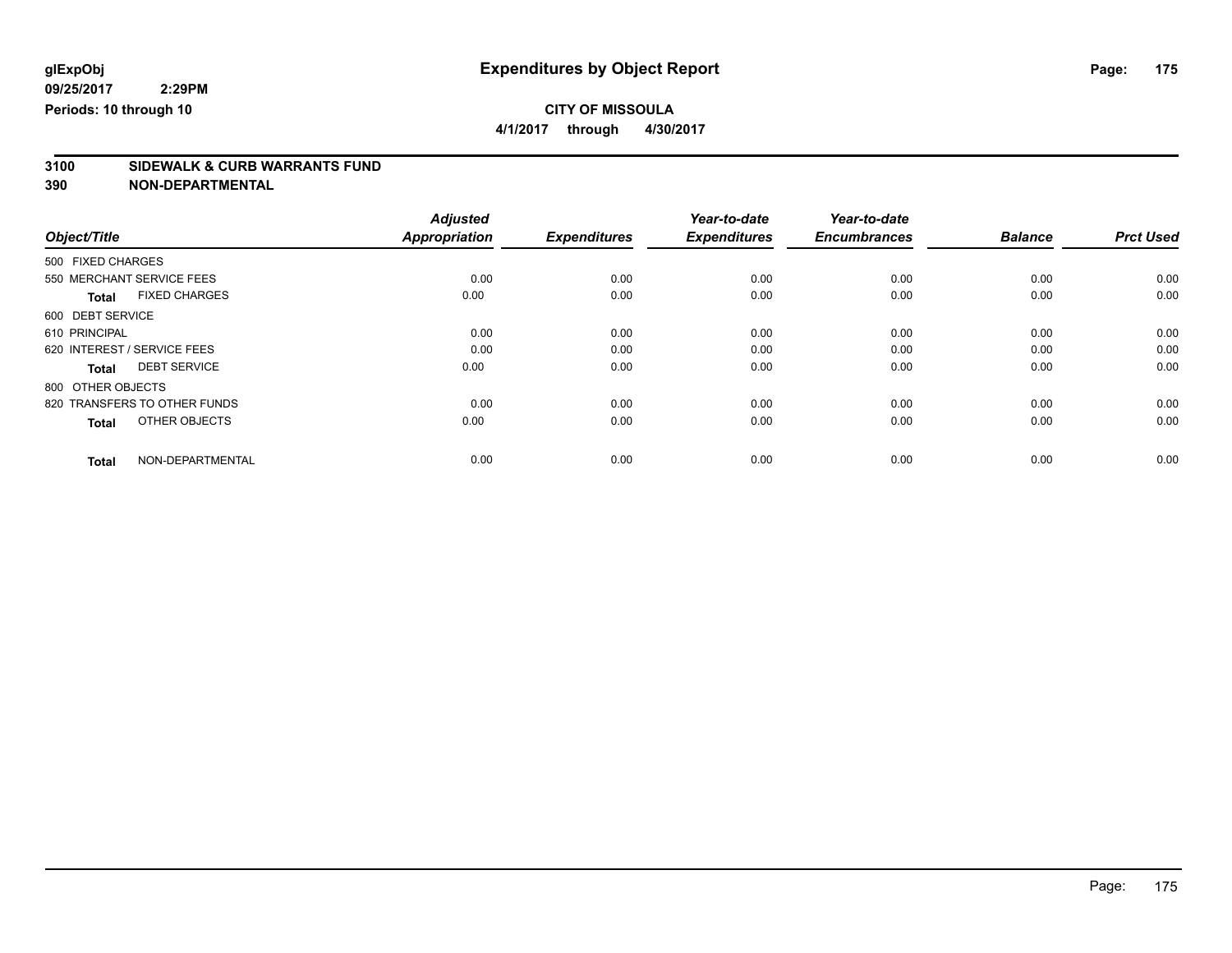### **3100 SIDEWALK & CURB WARRANTS FUND**

|                   |                               | <b>Adjusted</b>      |                     | Year-to-date        | Year-to-date        |                |                  |
|-------------------|-------------------------------|----------------------|---------------------|---------------------|---------------------|----------------|------------------|
| Object/Title      |                               | <b>Appropriation</b> | <b>Expenditures</b> | <b>Expenditures</b> | <b>Encumbrances</b> | <b>Balance</b> | <b>Prct Used</b> |
| 500 FIXED CHARGES |                               |                      |                     |                     |                     |                |                  |
|                   | 550 MERCHANT SERVICE FEES     | 0.00                 | 0.00                | 0.00                | 0.00                | 0.00           | 0.00             |
| <b>Total</b>      | <b>FIXED CHARGES</b>          | 0.00                 | 0.00                | 0.00                | 0.00                | 0.00           | 0.00             |
| 600 DEBT SERVICE  |                               |                      |                     |                     |                     |                |                  |
| 610 PRINCIPAL     |                               | 0.00                 | 0.00                | 0.00                | 0.00                | 0.00           | 0.00             |
|                   | 620 INTEREST / SERVICE FEES   | 0.00                 | 0.00                | 0.00                | 0.00                | 0.00           | 0.00             |
| Total             | <b>DEBT SERVICE</b>           | 0.00                 | 0.00                | 0.00                | 0.00                | 0.00           | 0.00             |
| 800 OTHER OBJECTS |                               |                      |                     |                     |                     |                |                  |
|                   | 820 TRANSFERS TO OTHER FUNDS  | 0.00                 | 0.00                | 0.00                | 0.00                | 0.00           | 0.00             |
| <b>Total</b>      | OTHER OBJECTS                 | 0.00                 | 0.00                | 0.00                | 0.00                | 0.00           | 0.00             |
| <b>Total</b>      | SIDEWALK & CURB WARRANTS FUND | 0.00                 | 0.00                | 0.00                | 0.00                | 0.00           | 0.00             |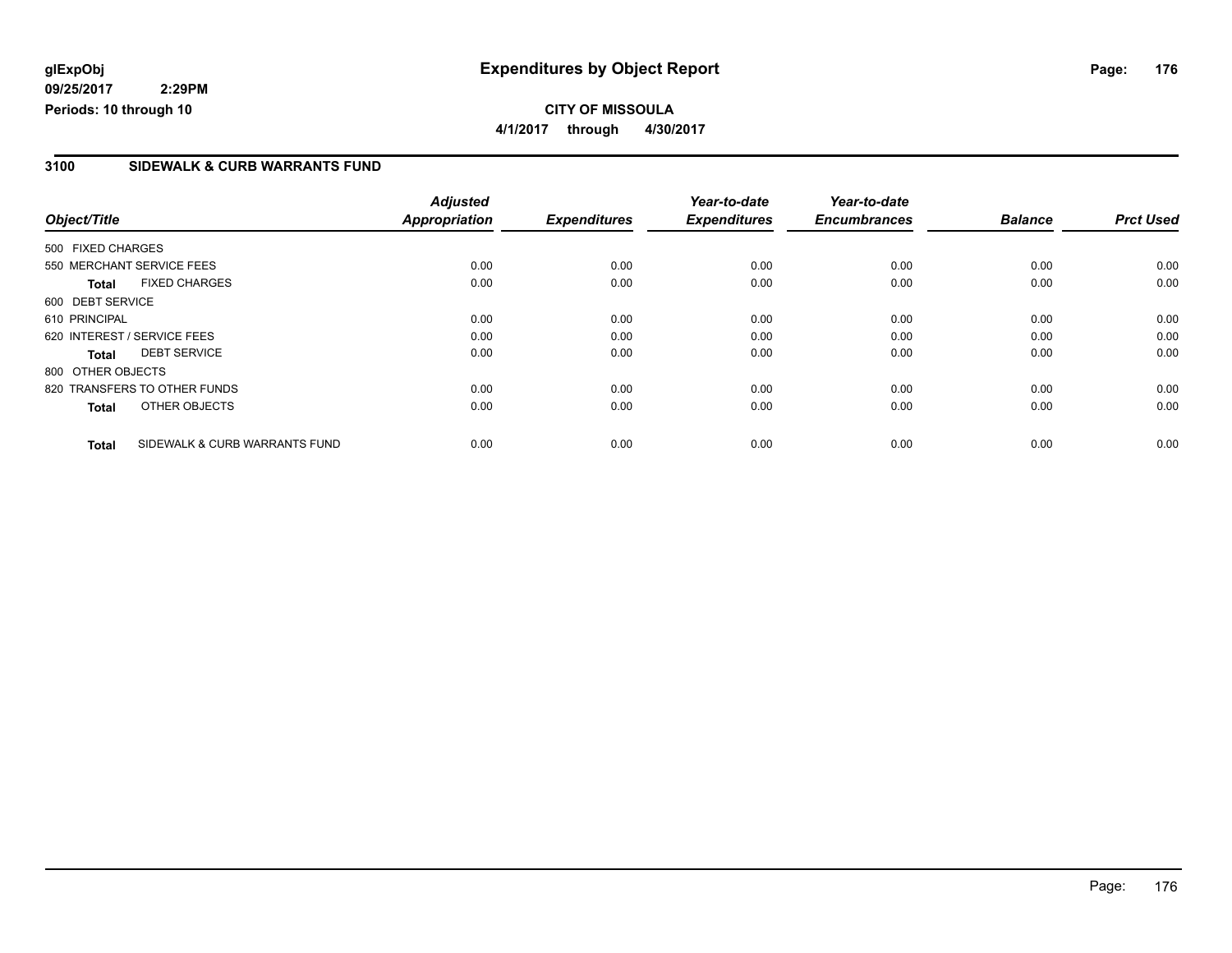**4/1/2017 through 4/30/2017**

# **3200 FY99 SIDEWALK & CURB DEBT SERVICE FUND**

|                                      | <b>Adjusted</b>      |                     | Year-to-date        | Year-to-date        |                |                  |
|--------------------------------------|----------------------|---------------------|---------------------|---------------------|----------------|------------------|
| Object/Title                         | <b>Appropriation</b> | <b>Expenditures</b> | <b>Expenditures</b> | <b>Encumbrances</b> | <b>Balance</b> | <b>Prct Used</b> |
| 500 FIXED CHARGES                    |                      |                     |                     |                     |                |                  |
| 550 MERCHANT SERVICE FEES            | 0.00                 | 0.00                | 0.00                | 0.00                | 0.00           | 0.00             |
| <b>FIXED CHARGES</b><br><b>Total</b> | 0.00                 | 0.00                | 0.00                | 0.00                | 0.00           | 0.00             |
| 600 DEBT SERVICE                     |                      |                     |                     |                     |                |                  |
| 610 PRINCIPAL                        | 0.00                 | 0.00                | 0.00                | 0.00                | 0.00           | 0.00             |
| 620 INTEREST / SERVICE FEES          | 0.00                 | 0.00                | 0.00                | 0.00                | 0.00           | 0.00             |
| <b>DEBT SERVICE</b><br>Total         | 0.00                 | 0.00                | 0.00                | 0.00                | 0.00           | 0.00             |
| 800 OTHER OBJECTS                    |                      |                     |                     |                     |                |                  |
| 820 TRANSFERS TO OTHER FUNDS         | 0.00                 | 0.00                | 0.00                | 0.00                | 0.00           | 0.00             |
| OTHER OBJECTS<br><b>Total</b>        | 0.00                 | 0.00                | 0.00                | 0.00                | 0.00           | 0.00             |
|                                      |                      |                     |                     |                     |                |                  |
| NON-DEPARTMENTAL<br><b>Total</b>     | 0.00                 | 0.00                | 0.00                | 0.00                | 0.00           | 0.00             |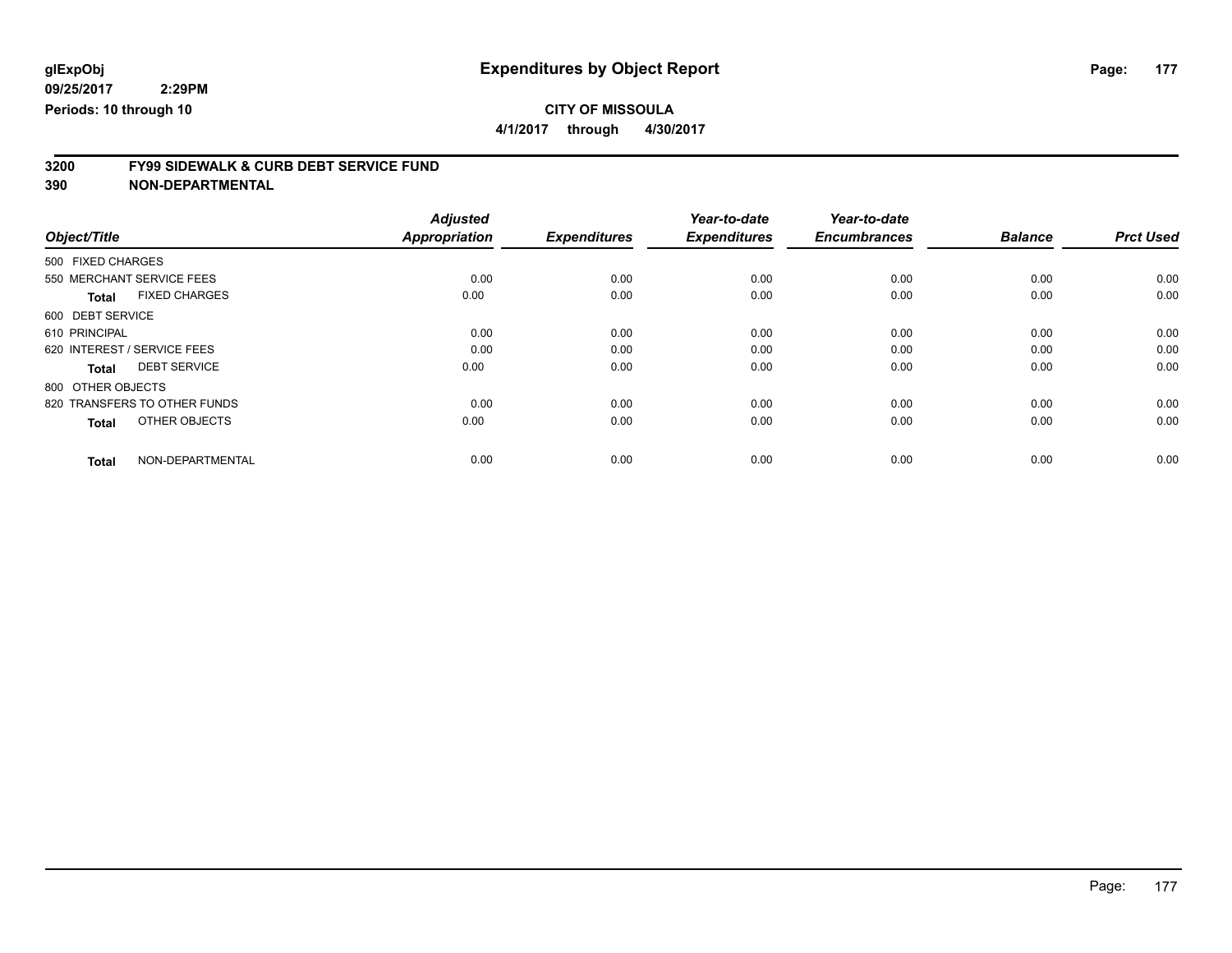### **glExpObj Expenditures by Object Report Page: 178**

**09/25/2017 2:29PM Periods: 10 through 10**

### **3200 FY99 SIDEWALK & CURB DEBT SERVICE FUND**

| Object/Title      |                                              | <b>Adjusted</b><br><b>Appropriation</b> | <b>Expenditures</b> | Year-to-date<br><b>Expenditures</b> | Year-to-date<br><b>Encumbrances</b> | <b>Balance</b> | <b>Prct Used</b> |
|-------------------|----------------------------------------------|-----------------------------------------|---------------------|-------------------------------------|-------------------------------------|----------------|------------------|
| 500 FIXED CHARGES |                                              |                                         |                     |                                     |                                     |                |                  |
|                   | 550 MERCHANT SERVICE FEES                    | 0.00                                    | 0.00                | 0.00                                | 0.00                                | 0.00           | 0.00             |
| <b>Total</b>      | <b>FIXED CHARGES</b>                         | 0.00                                    | 0.00                | 0.00                                | 0.00                                | 0.00           | 0.00             |
| 600 DEBT SERVICE  |                                              |                                         |                     |                                     |                                     |                |                  |
| 610 PRINCIPAL     |                                              | 0.00                                    | 0.00                | 0.00                                | 0.00                                | 0.00           | 0.00             |
|                   | 620 INTEREST / SERVICE FEES                  | 0.00                                    | 0.00                | 0.00                                | 0.00                                | 0.00           | 0.00             |
| <b>Total</b>      | <b>DEBT SERVICE</b>                          | 0.00                                    | 0.00                | 0.00                                | 0.00                                | 0.00           | 0.00             |
| 800 OTHER OBJECTS |                                              |                                         |                     |                                     |                                     |                |                  |
|                   | 820 TRANSFERS TO OTHER FUNDS                 | 0.00                                    | 0.00                | 0.00                                | 0.00                                | 0.00           | 0.00             |
| <b>Total</b>      | OTHER OBJECTS                                | 0.00                                    | 0.00                | 0.00                                | 0.00                                | 0.00           | 0.00             |
| <b>Total</b>      | <b>FY99 SIDEWALK &amp; CURB DEBT SERVICE</b> | 0.00                                    | 0.00                | 0.00                                | 0.00                                | 0.00           | 0.00             |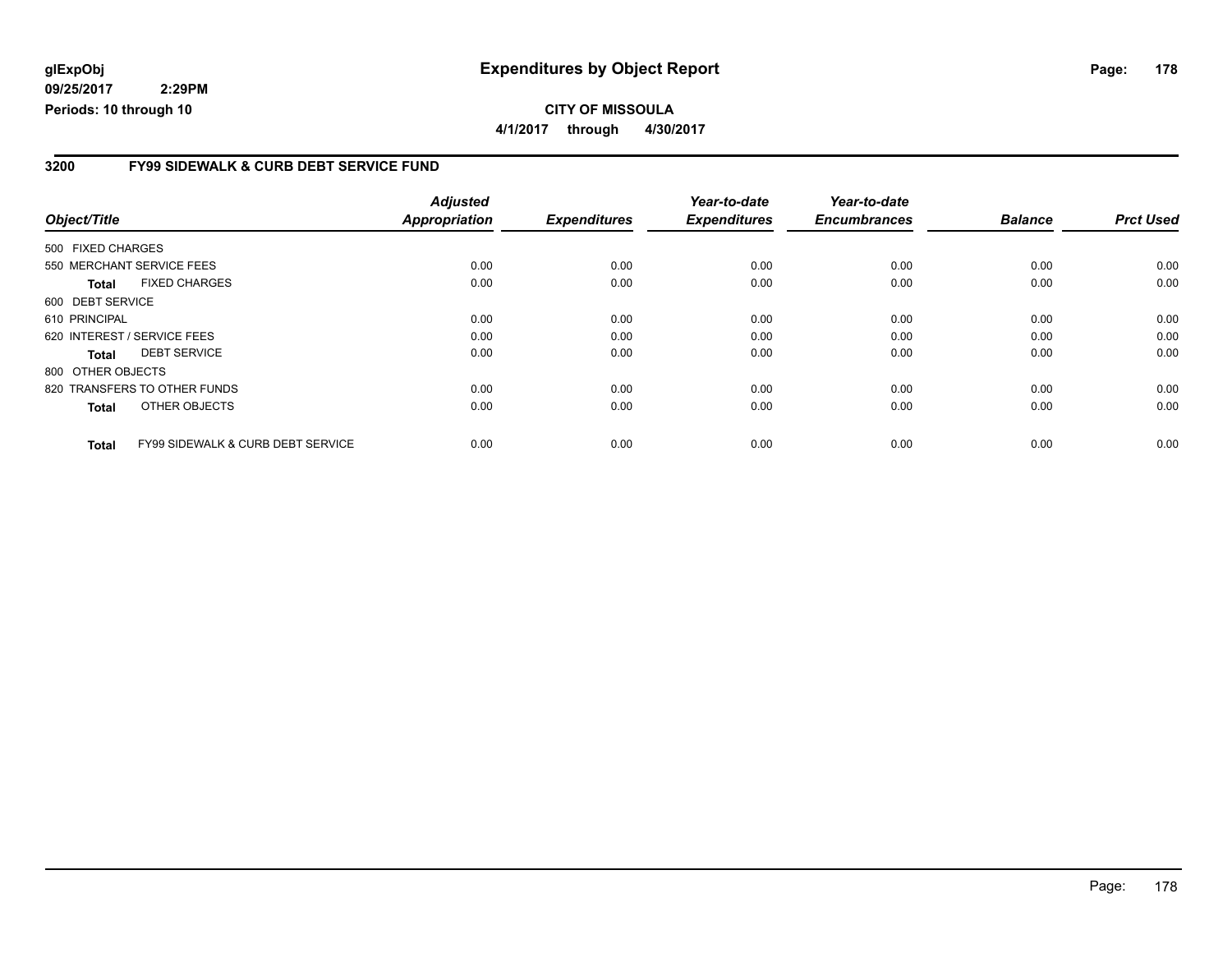**4/1/2017 through 4/30/2017**

# **3300 FY00 SIDEWALK & CURB DEBT SERVICE FUND**

|                             |                      | <b>Adjusted</b>      |                     | Year-to-date        | Year-to-date        |                |                  |
|-----------------------------|----------------------|----------------------|---------------------|---------------------|---------------------|----------------|------------------|
| Object/Title                |                      | <b>Appropriation</b> | <b>Expenditures</b> | <b>Expenditures</b> | <b>Encumbrances</b> | <b>Balance</b> | <b>Prct Used</b> |
| 500 FIXED CHARGES           |                      |                      |                     |                     |                     |                |                  |
| 550 MERCHANT SERVICE FEES   |                      | 0.00                 | 0.00                | 0.00                | 0.00                | 0.00           | 0.00             |
| <b>Total</b>                | <b>FIXED CHARGES</b> | 0.00                 | 0.00                | 0.00                | 0.00                | 0.00           | 0.00             |
| 600 DEBT SERVICE            |                      |                      |                     |                     |                     |                |                  |
| 610 PRINCIPAL               |                      | 0.00                 | 0.00                | 0.00                | 0.00                | 0.00           | 0.00             |
| 620 INTEREST / SERVICE FEES |                      | 0.00                 | 0.00                | 0.00                | 0.00                | 0.00           | 0.00             |
| <b>Total</b>                | <b>DEBT SERVICE</b>  | 0.00                 | 0.00                | 0.00                | 0.00                | 0.00           | 0.00             |
| <b>Total</b>                | NON-DEPARTMENTAL     | 0.00                 | 0.00                | 0.00                | 0.00                | 0.00           | 0.00             |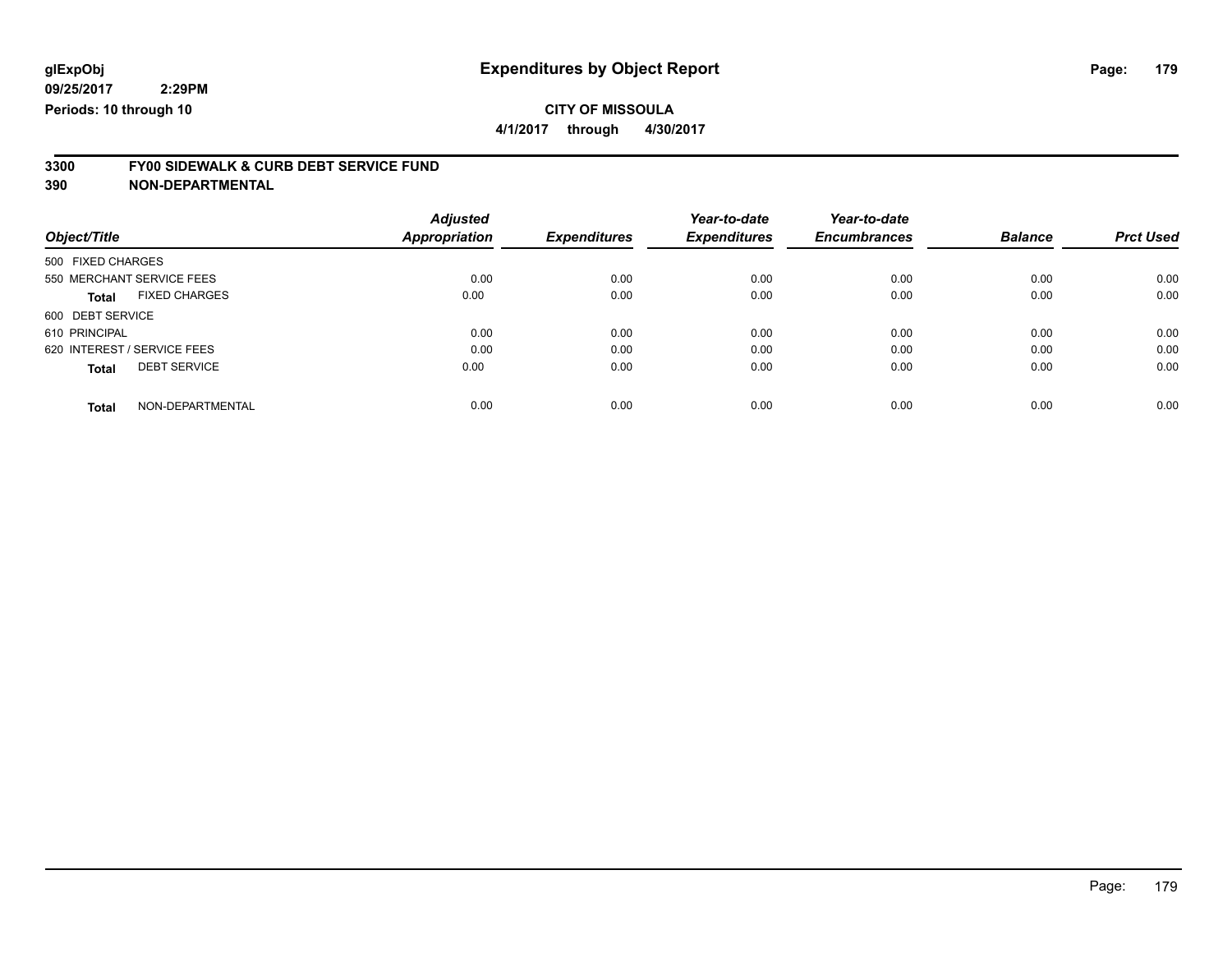### **glExpObj Expenditures by Object Report Page: 180**

**09/25/2017 2:29PM Periods: 10 through 10**

**CITY OF MISSOULA 4/1/2017 through 4/30/2017**

#### **3300 FY00 SIDEWALK & CURB DEBT SERVICE FUND**

| Object/Title                |                                   | <b>Adjusted</b><br>Appropriation | <b>Expenditures</b> | Year-to-date<br><b>Expenditures</b> | Year-to-date<br><b>Encumbrances</b> | <b>Balance</b> | <b>Prct Used</b> |
|-----------------------------|-----------------------------------|----------------------------------|---------------------|-------------------------------------|-------------------------------------|----------------|------------------|
| 500 FIXED CHARGES           |                                   |                                  |                     |                                     |                                     |                |                  |
|                             |                                   |                                  |                     |                                     |                                     |                |                  |
| 550 MERCHANT SERVICE FEES   |                                   | 0.00                             | 0.00                | 0.00                                | 0.00                                | 0.00           | 0.00             |
| <b>Total</b>                | <b>FIXED CHARGES</b>              | 0.00                             | 0.00                | 0.00                                | 0.00                                | 0.00           | 0.00             |
| 600 DEBT SERVICE            |                                   |                                  |                     |                                     |                                     |                |                  |
| 610 PRINCIPAL               |                                   | 0.00                             | 0.00                | 0.00                                | 0.00                                | 0.00           | 0.00             |
| 620 INTEREST / SERVICE FEES |                                   | 0.00                             | 0.00                | 0.00                                | 0.00                                | 0.00           | 0.00             |
| <b>Total</b>                | <b>DEBT SERVICE</b>               | 0.00                             | 0.00                | 0.00                                | 0.00                                | 0.00           | 0.00             |
|                             |                                   |                                  |                     |                                     |                                     |                |                  |
| <b>Total</b>                | FY00 SIDEWALK & CURB DEBT SERVICE | 0.00                             | 0.00                | 0.00                                | 0.00                                | 0.00           | 0.00             |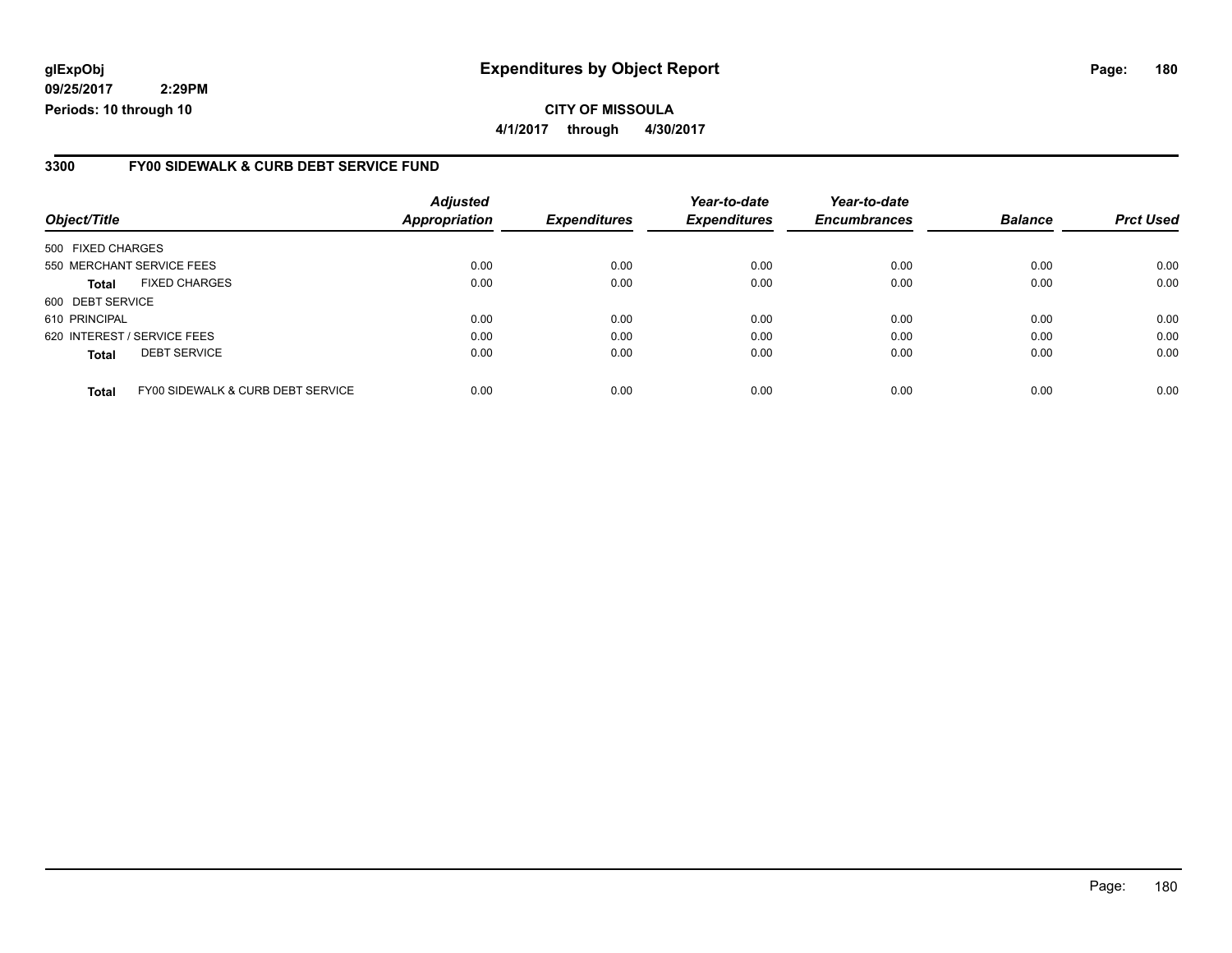### **CITY OF MISSOULA 4/1/2017 through 4/30/2017**

#### **3305 JUDGMENT LEVIES 390 NON-DEPARTMENTAL**

|                                     | <b>Adjusted</b>      |                     | Year-to-date        | Year-to-date        |                |                  |
|-------------------------------------|----------------------|---------------------|---------------------|---------------------|----------------|------------------|
| Object/Title                        | <b>Appropriation</b> | <b>Expenditures</b> | <b>Expenditures</b> | <b>Encumbrances</b> | <b>Balance</b> | <b>Prct Used</b> |
| 600 DEBT SERVICE                    |                      |                     |                     |                     |                |                  |
| 615 JUDGMENT LEVY DEBT PAYMENT      | 0.00                 | 0.00                | 0.00                | 0.00                | 0.00           | 0.00             |
| <b>DEBT SERVICE</b><br><b>Total</b> | 0.00                 | 0.00                | 0.00                | 0.00                | 0.00           | 0.00             |
| 800 OTHER OBJECTS                   |                      |                     |                     |                     |                |                  |
| 820 TRANSFERS TO OTHER FUNDS        | 0.00                 | 0.00                | 0.00                | 0.00                | 0.00           | 0.00             |
| OTHER OBJECTS<br>Total              | 0.00                 | 0.00                | 0.00                | 0.00                | 0.00           | 0.00             |
| NON-DEPARTMENTAL<br><b>Total</b>    | 0.00                 | 0.00                | 0.00                | 0.00                | 0.00           | 0.00             |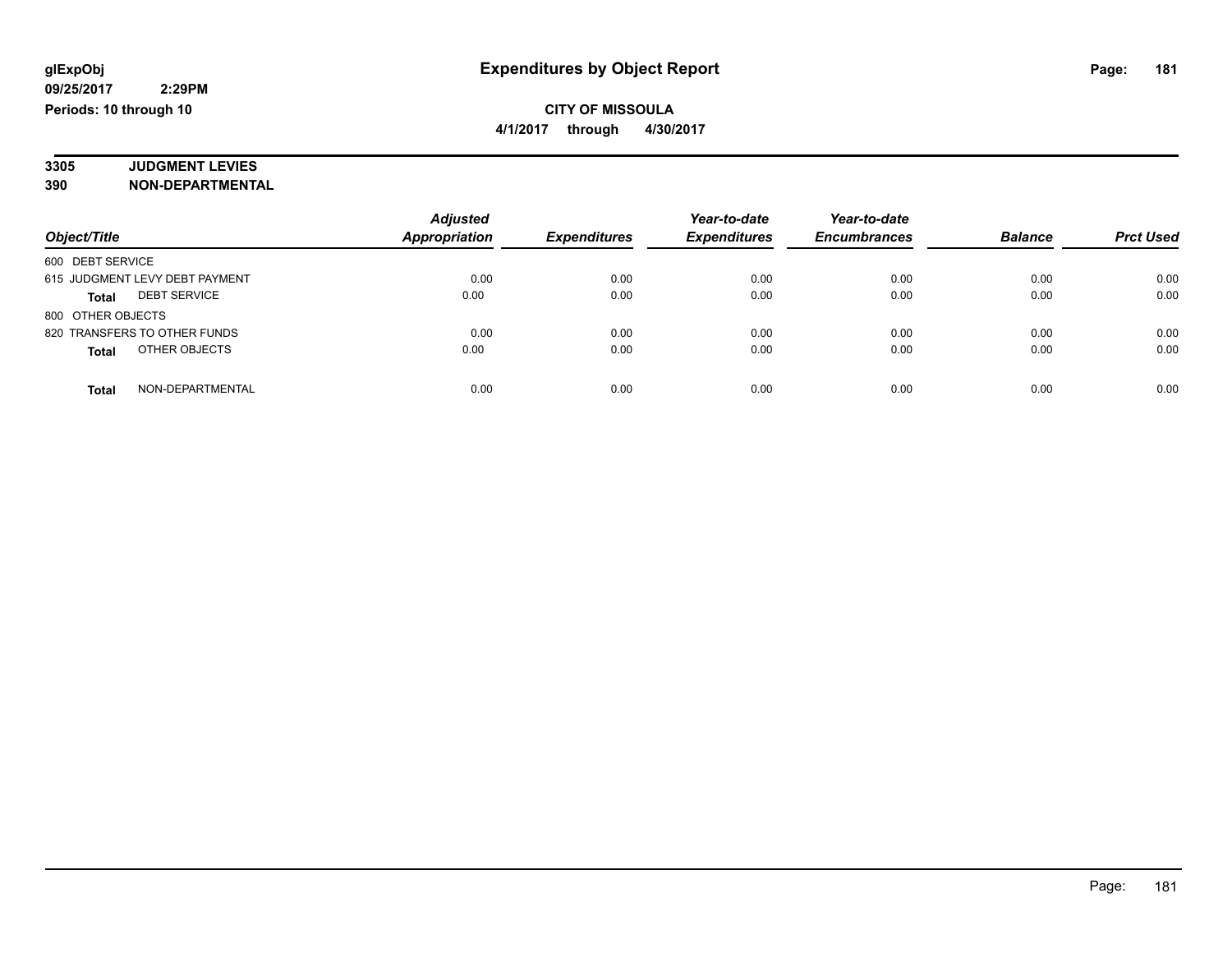**CITY OF MISSOULA 4/1/2017 through 4/30/2017**

**3305 JUDGMENT LEVIES**

|                                        | <b>Adjusted</b> |                     | Year-to-date        | Year-to-date        |                |                  |
|----------------------------------------|-----------------|---------------------|---------------------|---------------------|----------------|------------------|
| Object/Title                           | Appropriation   | <b>Expenditures</b> | <b>Expenditures</b> | <b>Encumbrances</b> | <b>Balance</b> | <b>Prct Used</b> |
| 600 DEBT SERVICE                       |                 |                     |                     |                     |                |                  |
| 615 JUDGMENT LEVY DEBT PAYMENT         | 0.00            | 0.00                | 0.00                | 0.00                | 0.00           | 0.00             |
| <b>DEBT SERVICE</b><br>Total           | 0.00            | 0.00                | 0.00                | 0.00                | 0.00           | 0.00             |
| 800 OTHER OBJECTS                      |                 |                     |                     |                     |                |                  |
| 820 TRANSFERS TO OTHER FUNDS           | 0.00            | 0.00                | 0.00                | 0.00                | 0.00           | 0.00             |
| OTHER OBJECTS<br><b>Total</b>          | 0.00            | 0.00                | 0.00                | 0.00                | 0.00           | 0.00             |
|                                        |                 |                     |                     |                     |                |                  |
| <b>JUDGMENT LEVIES</b><br><b>Total</b> | 0.00            | 0.00                | 0.00                | 0.00                | 0.00           | 0.00             |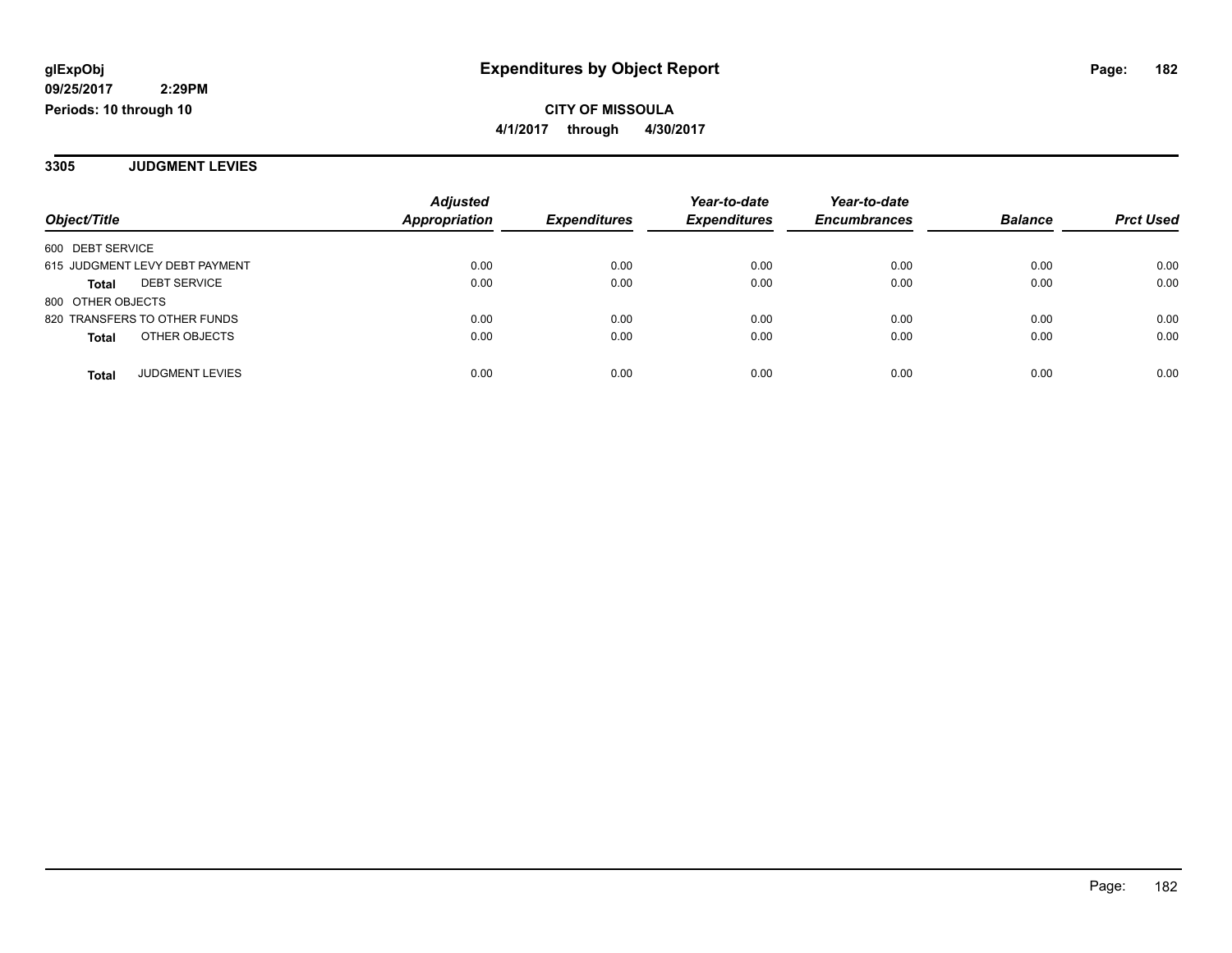## **glExpObj Expenditures by Object Report Page: 183**

**09/25/2017 2:29PM Periods: 10 through 10**

**CITY OF MISSOULA**

**4/1/2017 through 4/30/2017**

#### **3400 FY01 SIDEWALK & CURB DEBT SERVICE FUND**

**000 \*\*\* Title Not Found \*\*\***

| Object/Title                            | <b>Adjusted</b><br>Appropriation | <b>Expenditures</b> | Year-to-date<br><b>Expenditures</b> | Year-to-date<br><b>Encumbrances</b> | <b>Balance</b> | <b>Prct Used</b> |
|-----------------------------------------|----------------------------------|---------------------|-------------------------------------|-------------------------------------|----------------|------------------|
| 800 OTHER OBJECTS                       |                                  |                     |                                     |                                     |                |                  |
| 820 TRANSFERS TO OTHER FUNDS            | 0.00                             | 0.00                | 0.00                                | 0.00                                | 0.00           | 0.00             |
| OTHER OBJECTS<br><b>Total</b>           | 0.00                             | 0.00                | 0.00                                | 0.00                                | 0.00           | 0.00             |
| *** Title Not Found ***<br><b>Total</b> | 0.00                             | 0.00                | 0.00                                | 0.00                                | 0.00           | 0.00             |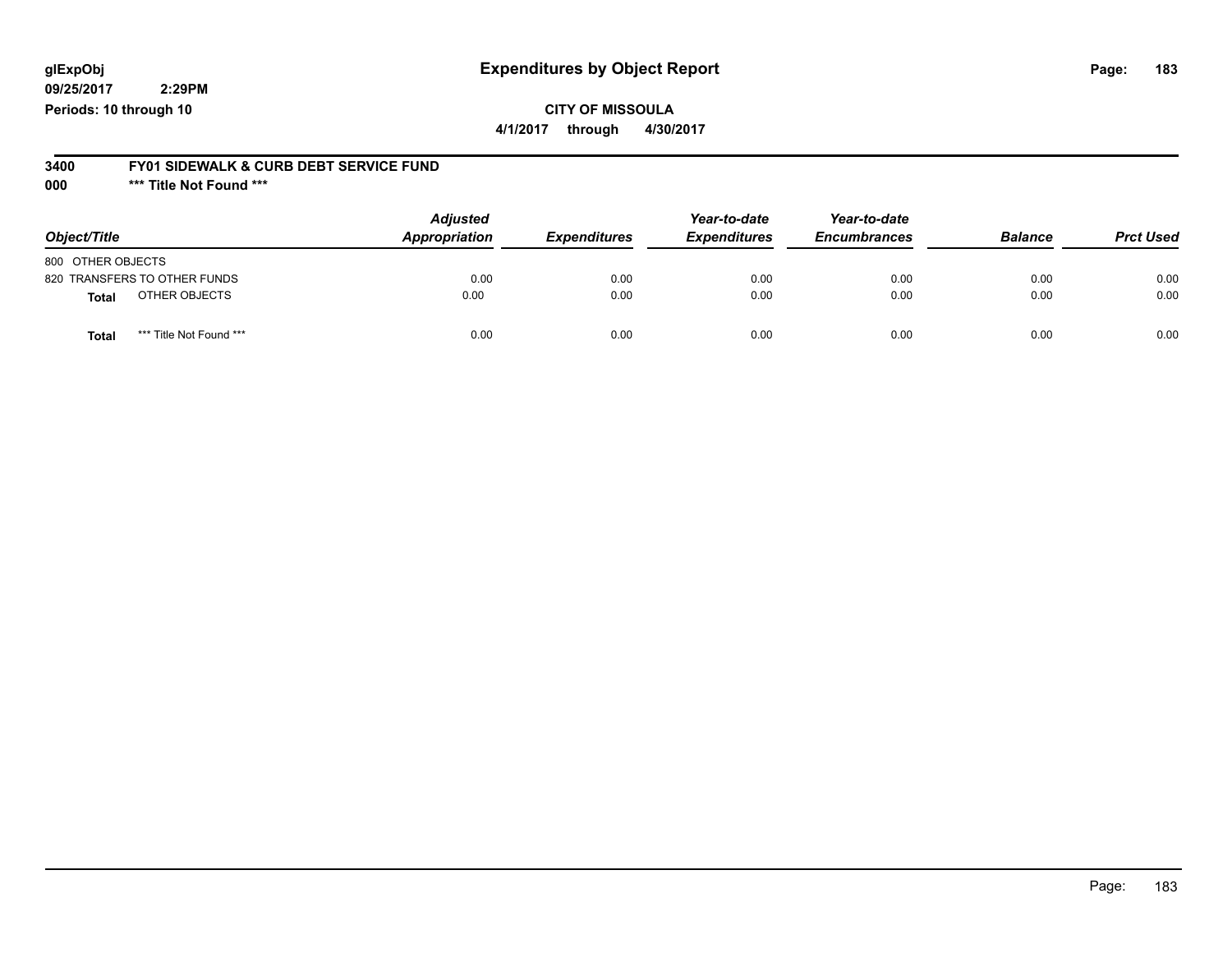**4/1/2017 through 4/30/2017**

# **3400 FY01 SIDEWALK & CURB DEBT SERVICE FUND**

| Object/Title                         | <b>Adjusted</b><br>Appropriation | <b>Expenditures</b> | Year-to-date<br><b>Expenditures</b> | Year-to-date<br><b>Encumbrances</b> | <b>Balance</b> | <b>Prct Used</b> |
|--------------------------------------|----------------------------------|---------------------|-------------------------------------|-------------------------------------|----------------|------------------|
|                                      |                                  |                     |                                     |                                     |                |                  |
| 500 FIXED CHARGES                    |                                  |                     |                                     |                                     |                |                  |
| 550 MERCHANT SERVICE FEES            | 0.00                             | 0.00                | 0.00                                | 0.00                                | 0.00           | 0.00             |
| <b>FIXED CHARGES</b><br><b>Total</b> | 0.00                             | 0.00                | 0.00                                | 0.00                                | 0.00           | 0.00             |
| 600 DEBT SERVICE                     |                                  |                     |                                     |                                     |                |                  |
| 610 PRINCIPAL                        | 0.00                             | 0.00                | 0.00                                | 0.00                                | 0.00           | 0.00             |
| 620 INTEREST / SERVICE FEES          | 0.00                             | 0.00                | 0.00                                | 0.00                                | 0.00           | 0.00             |
| <b>DEBT SERVICE</b><br><b>Total</b>  | 0.00                             | 0.00                | 0.00                                | 0.00                                | 0.00           | 0.00             |
| 800 OTHER OBJECTS                    |                                  |                     |                                     |                                     |                |                  |
| 820 TRANSFERS TO OTHER FUNDS         | 0.00                             | 0.00                | 0.00                                | 0.00                                | 0.00           | 0.00             |
| OTHER OBJECTS<br><b>Total</b>        | 0.00                             | 0.00                | 0.00                                | 0.00                                | 0.00           | 0.00             |
|                                      |                                  |                     |                                     |                                     |                |                  |
| NON-DEPARTMENTAL<br><b>Total</b>     | 0.00                             | 0.00                | 0.00                                | 0.00                                | 0.00           | 0.00             |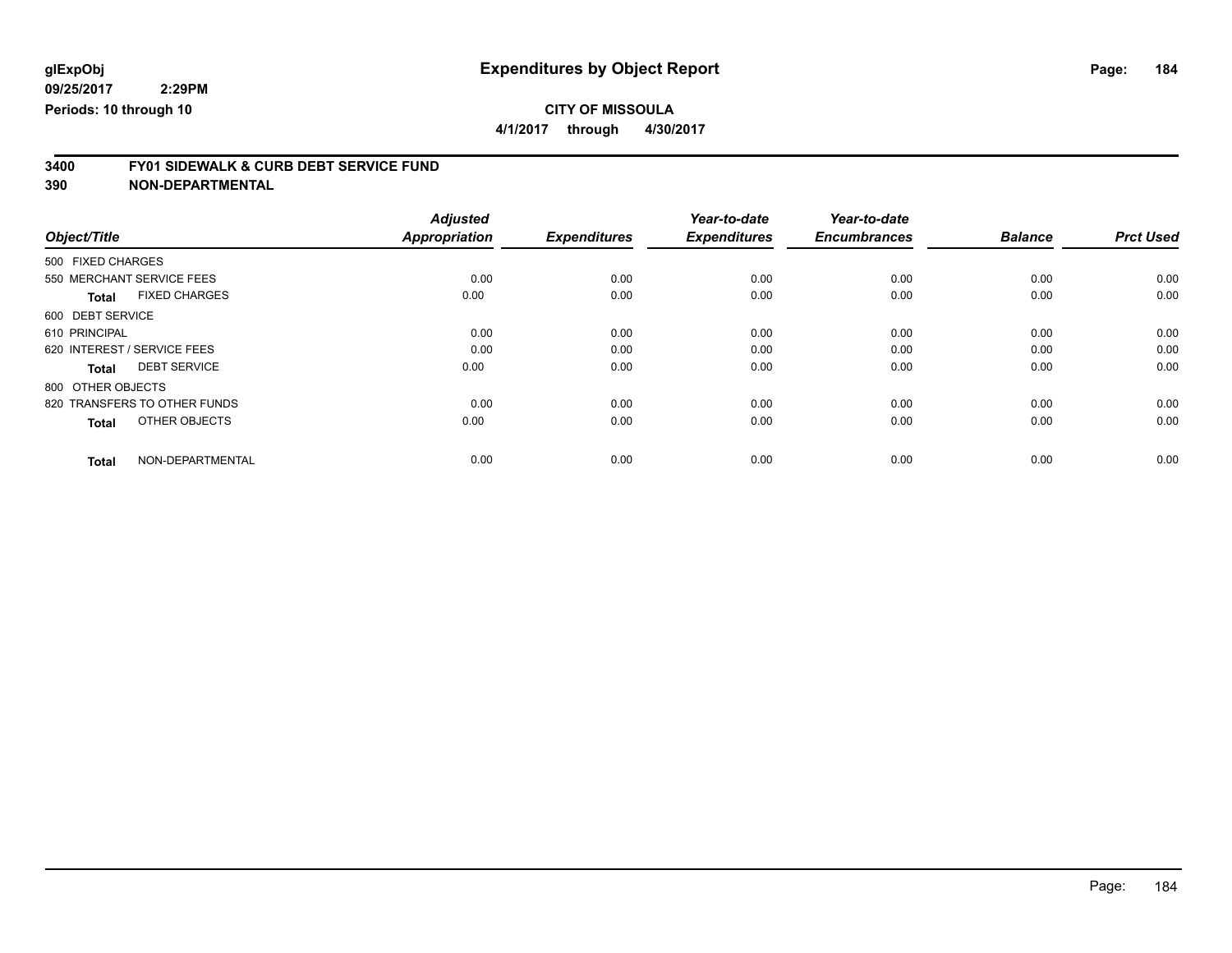### **glExpObj Expenditures by Object Report Page: 185**

**09/25/2017 2:29PM Periods: 10 through 10**

#### **3400 FY01 SIDEWALK & CURB DEBT SERVICE FUND**

| Object/Title      |                                              | <b>Adjusted</b><br><b>Appropriation</b> | <b>Expenditures</b> | Year-to-date<br><b>Expenditures</b> | Year-to-date<br><b>Encumbrances</b> | <b>Balance</b> | <b>Prct Used</b> |
|-------------------|----------------------------------------------|-----------------------------------------|---------------------|-------------------------------------|-------------------------------------|----------------|------------------|
| 500 FIXED CHARGES |                                              |                                         |                     |                                     |                                     |                |                  |
|                   | 550 MERCHANT SERVICE FEES                    | 0.00                                    | 0.00                | 0.00                                | 0.00                                | 0.00           | 0.00             |
| <b>Total</b>      | <b>FIXED CHARGES</b>                         | 0.00                                    | 0.00                | 0.00                                | 0.00                                | 0.00           | 0.00             |
| 600 DEBT SERVICE  |                                              |                                         |                     |                                     |                                     |                |                  |
| 610 PRINCIPAL     |                                              | 0.00                                    | 0.00                | 0.00                                | 0.00                                | 0.00           | 0.00             |
|                   | 620 INTEREST / SERVICE FEES                  | 0.00                                    | 0.00                | 0.00                                | 0.00                                | 0.00           | 0.00             |
| <b>Total</b>      | <b>DEBT SERVICE</b>                          | 0.00                                    | 0.00                | 0.00                                | 0.00                                | 0.00           | 0.00             |
| 800 OTHER OBJECTS |                                              |                                         |                     |                                     |                                     |                |                  |
|                   | 820 TRANSFERS TO OTHER FUNDS                 | 0.00                                    | 0.00                | 0.00                                | 0.00                                | 0.00           | 0.00             |
| <b>Total</b>      | OTHER OBJECTS                                | 0.00                                    | 0.00                | 0.00                                | 0.00                                | 0.00           | 0.00             |
| <b>Total</b>      | <b>FY01 SIDEWALK &amp; CURB DEBT SERVICE</b> | 0.00                                    | 0.00                | 0.00                                | 0.00                                | 0.00           | 0.00             |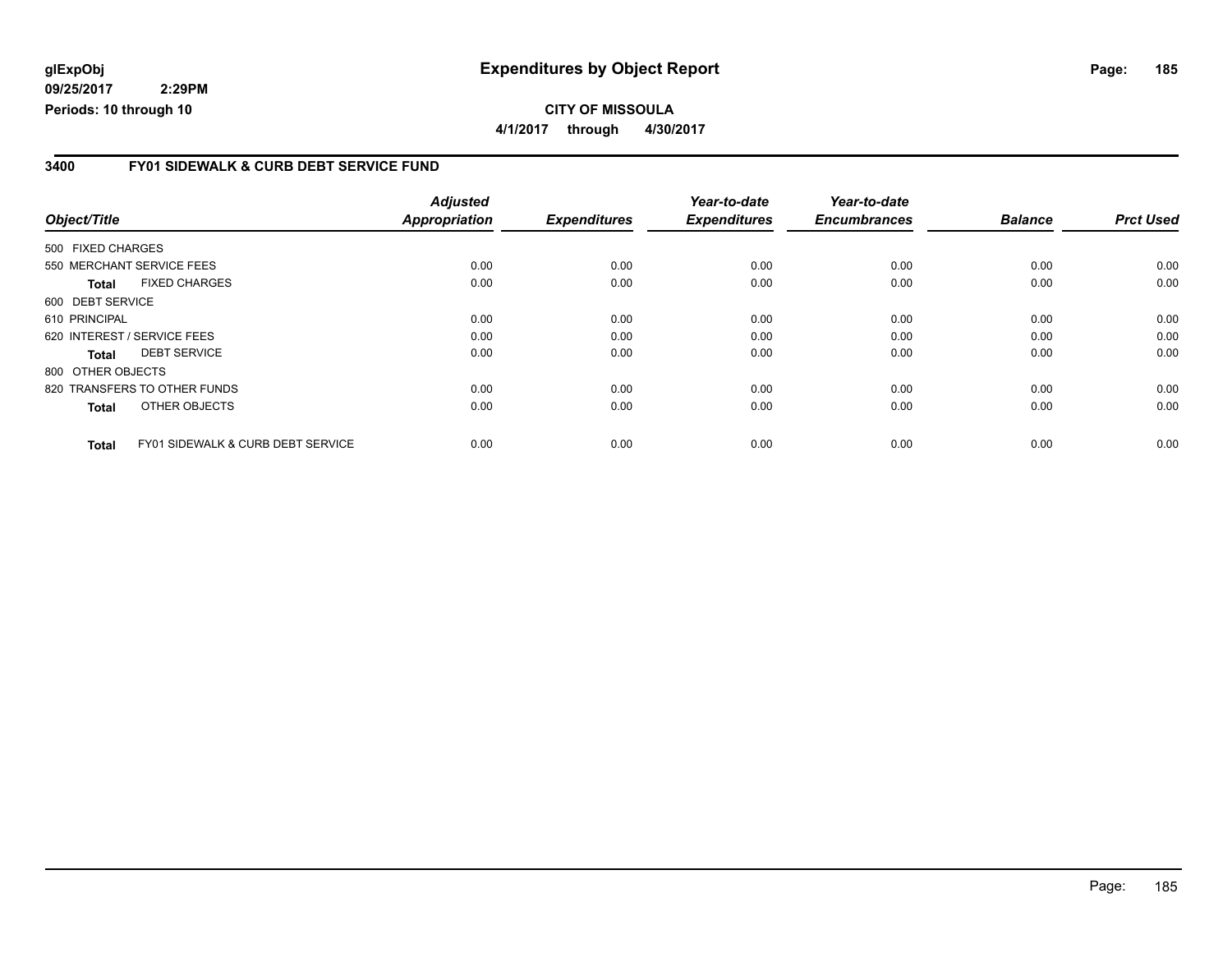## **glExpObj Expenditures by Object Report Page: 186**

**09/25/2017 2:29PM Periods: 10 through 10**

**CITY OF MISSOULA**

**4/1/2017 through 4/30/2017**

#### **3410 FY02 SIDEWALK & CURB DEBT SERVICE FUND**

**000 \*\*\* Title Not Found \*\*\***

| Object/Title                     | <b>Adjusted</b><br>Appropriation | <b>Expenditures</b> | Year-to-date<br><b>Expenditures</b> | Year-to-date<br><b>Encumbrances</b> | <b>Balance</b> | <b>Prct Used</b> |
|----------------------------------|----------------------------------|---------------------|-------------------------------------|-------------------------------------|----------------|------------------|
| 800 OTHER OBJECTS                |                                  |                     |                                     |                                     |                |                  |
| 820 TRANSFERS TO OTHER FUNDS     | 0.00                             | 0.00                | 0.00                                | 0.00                                | 0.00           | 0.00             |
| OTHER OBJECTS<br>Total           | 0.00                             | 0.00                | 0.00                                | 0.00                                | 0.00           | 0.00             |
| *** Title Not Found ***<br>Total | 0.00                             | 0.00                | 0.00                                | 0.00                                | 0.00           | 0.00             |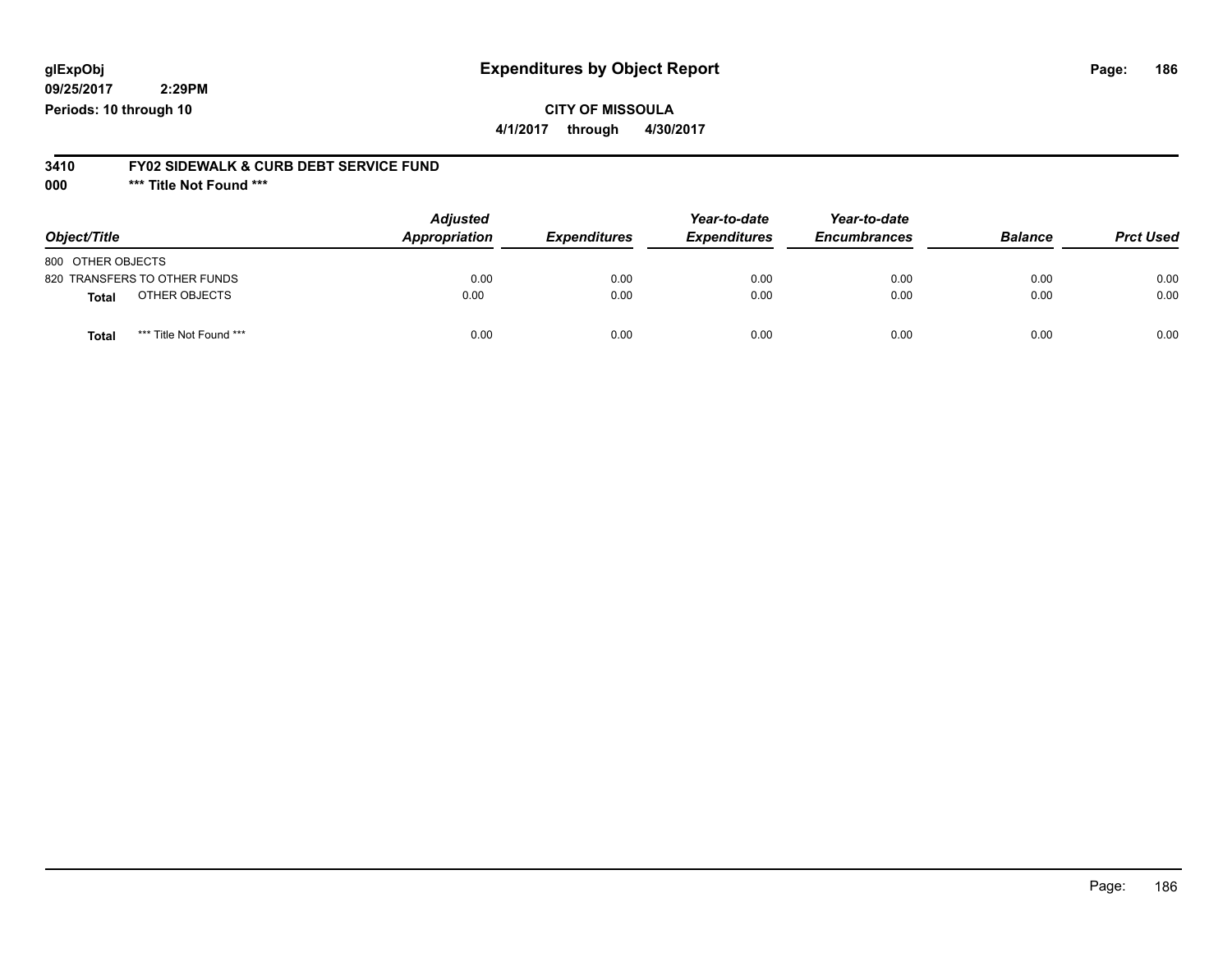**4/1/2017 through 4/30/2017**

# **3410 FY02 SIDEWALK & CURB DEBT SERVICE FUND**

|                                      | <b>Adjusted</b> |                     | Year-to-date        | Year-to-date        |                |                  |
|--------------------------------------|-----------------|---------------------|---------------------|---------------------|----------------|------------------|
| Object/Title                         | Appropriation   | <b>Expenditures</b> | <b>Expenditures</b> | <b>Encumbrances</b> | <b>Balance</b> | <b>Prct Used</b> |
| 500 FIXED CHARGES                    |                 |                     |                     |                     |                |                  |
| 550 MERCHANT SERVICE FEES            | 0.00            | 0.00                | 0.00                | 0.00                | 0.00           | 0.00             |
| <b>FIXED CHARGES</b><br><b>Total</b> | 0.00            | 0.00                | 0.00                | 0.00                | 0.00           | 0.00             |
| 600 DEBT SERVICE                     |                 |                     |                     |                     |                |                  |
| 610 PRINCIPAL                        | 0.00            | 0.00                | 0.00                | 0.00                | 0.00           | 0.00             |
| 620 INTEREST / SERVICE FEES          | 0.00            | 0.00                | 0.00                | 0.00                | 0.00           | 0.00             |
| <b>DEBT SERVICE</b><br><b>Total</b>  | 0.00            | 0.00                | 0.00                | 0.00                | 0.00           | 0.00             |
| NON-DEPARTMENTAL<br><b>Total</b>     | 0.00            | 0.00                | 0.00                | 0.00                | 0.00           | 0.00             |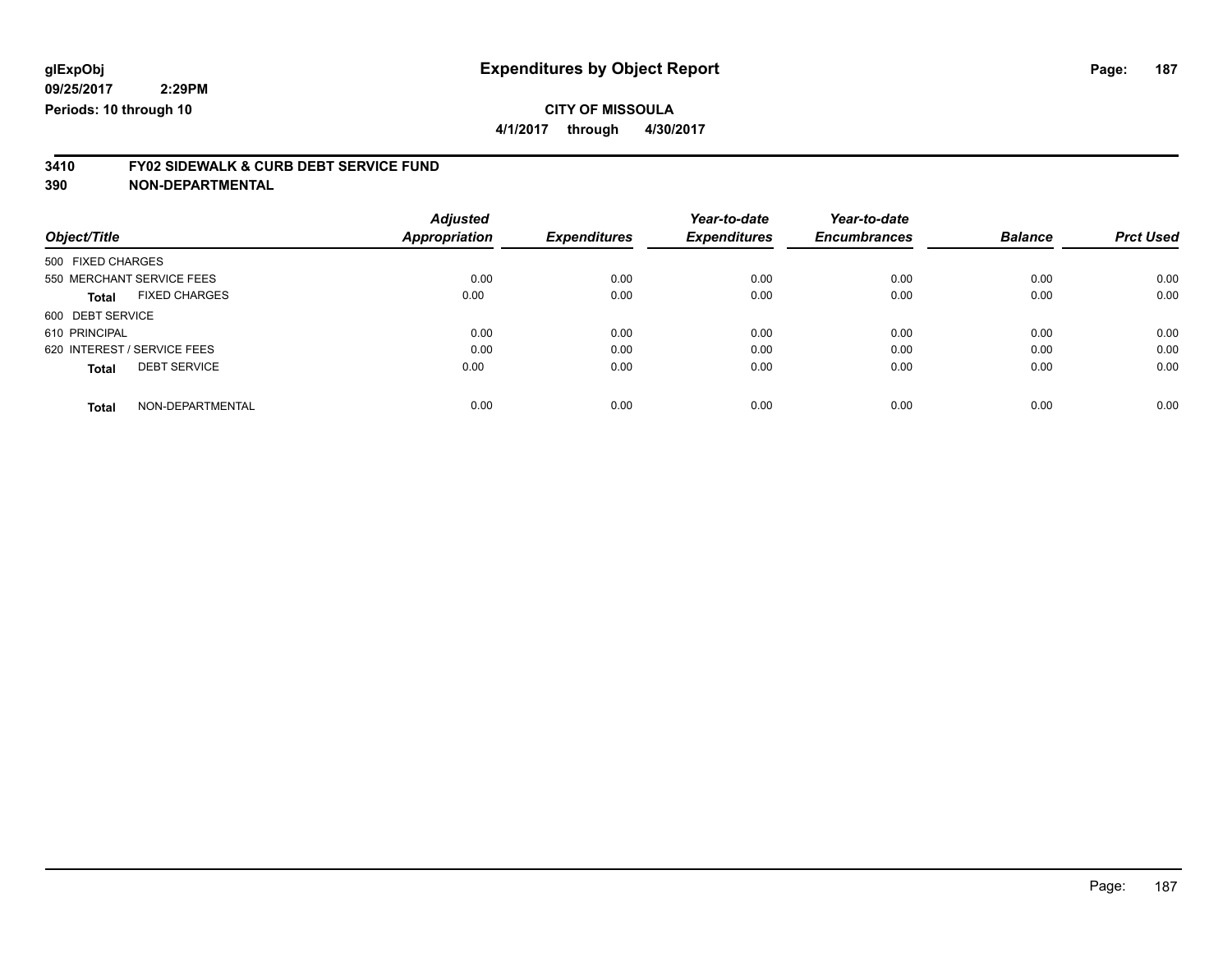## **glExpObj Expenditures by Object Report Page: 188**

**09/25/2017 2:29PM Periods: 10 through 10**

**4/1/2017 through 4/30/2017**

#### **3410 FY02 SIDEWALK & CURB DEBT SERVICE FUND**

|                             |                                              | <b>Adjusted</b>      |                     | Year-to-date        | Year-to-date        |                |                  |
|-----------------------------|----------------------------------------------|----------------------|---------------------|---------------------|---------------------|----------------|------------------|
| Object/Title                |                                              | <b>Appropriation</b> | <b>Expenditures</b> | <b>Expenditures</b> | <b>Encumbrances</b> | <b>Balance</b> | <b>Prct Used</b> |
| 500 FIXED CHARGES           |                                              |                      |                     |                     |                     |                |                  |
| 550 MERCHANT SERVICE FEES   |                                              | 0.00                 | 0.00                | 0.00                | 0.00                | 0.00           | 0.00             |
| Total                       | <b>FIXED CHARGES</b>                         | 0.00                 | 0.00                | 0.00                | 0.00                | 0.00           | 0.00             |
| 600 DEBT SERVICE            |                                              |                      |                     |                     |                     |                |                  |
| 610 PRINCIPAL               |                                              | 0.00                 | 0.00                | 0.00                | 0.00                | 0.00           | 0.00             |
| 620 INTEREST / SERVICE FEES |                                              | 0.00                 | 0.00                | 0.00                | 0.00                | 0.00           | 0.00             |
| <b>Total</b>                | <b>DEBT SERVICE</b>                          | 0.00                 | 0.00                | 0.00                | 0.00                | 0.00           | 0.00             |
| 800 OTHER OBJECTS           |                                              |                      |                     |                     |                     |                |                  |
|                             | 820 TRANSFERS TO OTHER FUNDS                 | 0.00                 | 0.00                | 0.00                | 0.00                | 0.00           | 0.00             |
| <b>Total</b>                | OTHER OBJECTS                                | 0.00                 | 0.00                | 0.00                | 0.00                | 0.00           | 0.00             |
| <b>Total</b>                | <b>FY02 SIDEWALK &amp; CURB DEBT SERVICE</b> | 0.00                 | 0.00                | 0.00                | 0.00                | 0.00           | 0.00             |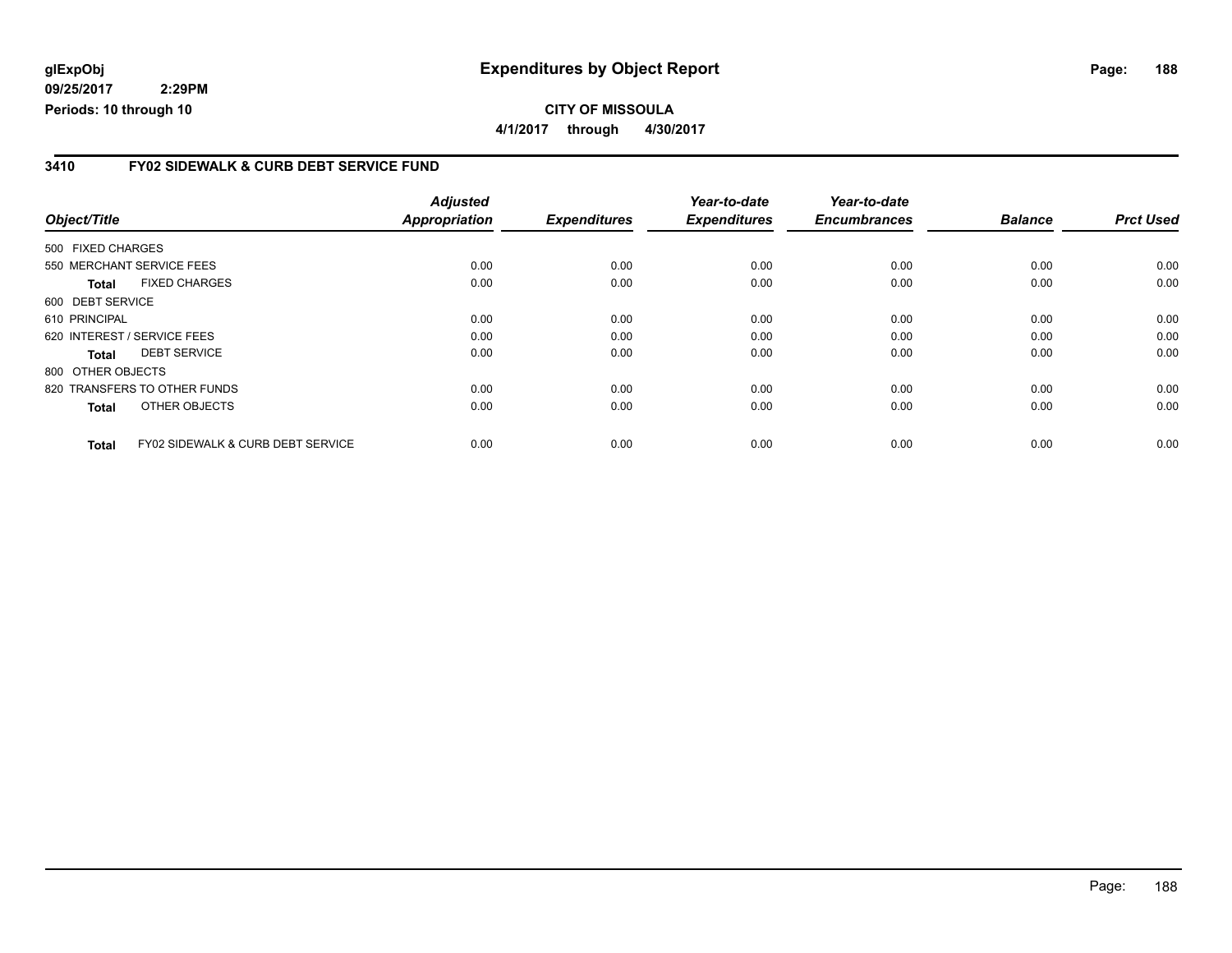**4/1/2017 through 4/30/2017**

# **3420 FY03 SIDEWALK & CURB DEBT SERVICE**

|                             |                      | <b>Adjusted</b>      |                     | Year-to-date        | Year-to-date        |                |                  |
|-----------------------------|----------------------|----------------------|---------------------|---------------------|---------------------|----------------|------------------|
| Object/Title                |                      | <b>Appropriation</b> | <b>Expenditures</b> | <b>Expenditures</b> | <b>Encumbrances</b> | <b>Balance</b> | <b>Prct Used</b> |
| 500 FIXED CHARGES           |                      |                      |                     |                     |                     |                |                  |
| 550 MERCHANT SERVICE FEES   |                      | 0.00                 | 0.00                | 0.00                | 0.00                | 0.00           | 0.00             |
| <b>Total</b>                | <b>FIXED CHARGES</b> | 0.00                 | 0.00                | 0.00                | 0.00                | 0.00           | 0.00             |
| 600 DEBT SERVICE            |                      |                      |                     |                     |                     |                |                  |
| 610 PRINCIPAL               |                      | 0.00                 | 0.00                | 0.00                | 0.00                | 0.00           | 0.00             |
| 620 INTEREST / SERVICE FEES |                      | 0.00                 | 0.00                | 350.00              | 0.00                | $-350.00$      | 0.00             |
| <b>Total</b>                | <b>DEBT SERVICE</b>  | 0.00                 | 0.00                | 350.00              | 0.00                | $-350.00$      | 0.00             |
| <b>Total</b>                | NON-DEPARTMENTAL     | 0.00                 | 0.00                | 350.00              | 0.00                | $-350.00$      | 0.00             |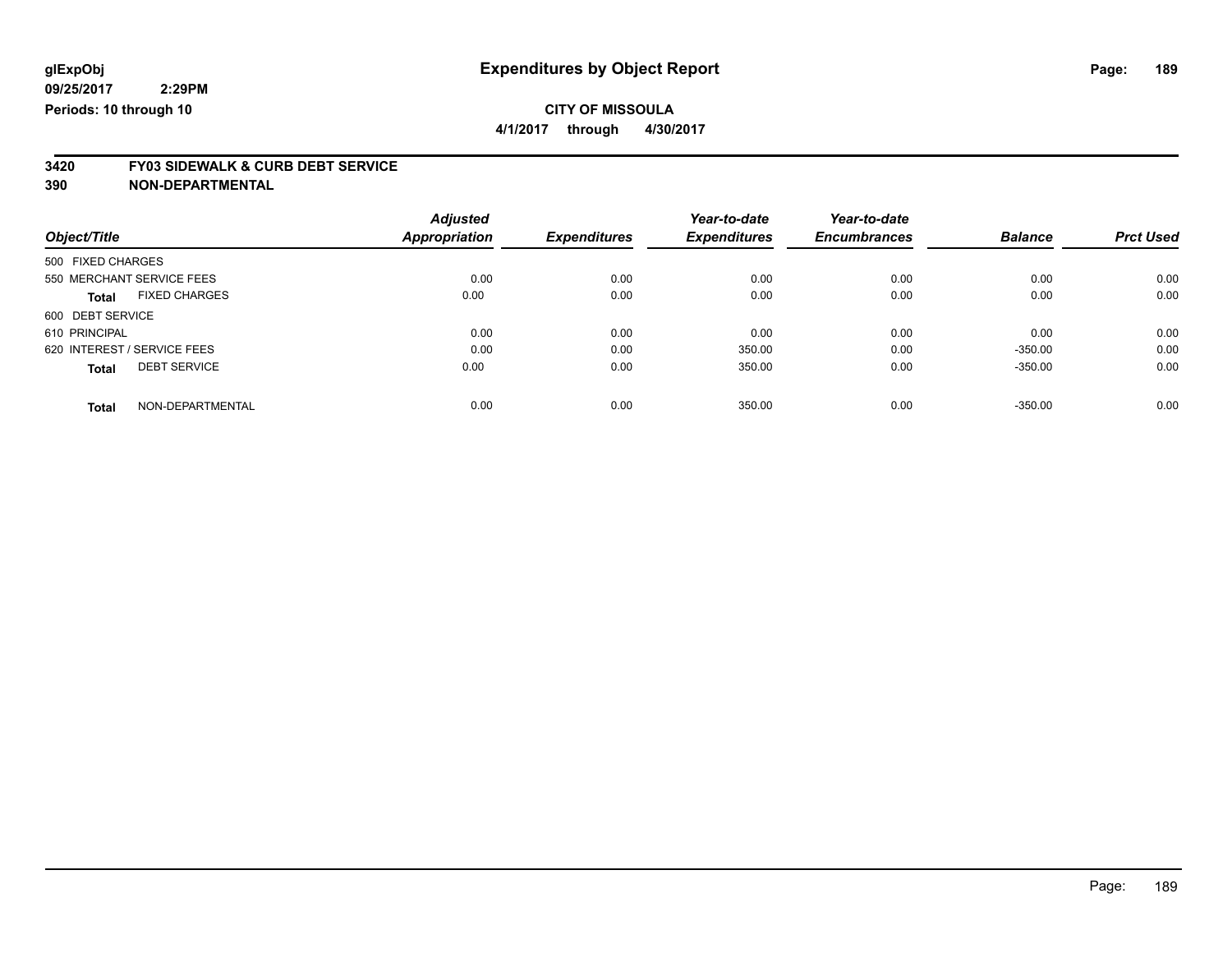## **glExpObj Expenditures by Object Report Page: 190**

**09/25/2017 2:29PM Periods: 10 through 10**

#### **3420 FY03 SIDEWALK & CURB DEBT SERVICE**

| Object/Title                |                                   | <b>Adjusted</b><br><b>Appropriation</b> | <b>Expenditures</b> | Year-to-date<br><b>Expenditures</b> | Year-to-date<br><b>Encumbrances</b> | <b>Balance</b> | <b>Prct Used</b> |
|-----------------------------|-----------------------------------|-----------------------------------------|---------------------|-------------------------------------|-------------------------------------|----------------|------------------|
|                             |                                   |                                         |                     |                                     |                                     |                |                  |
| 500 FIXED CHARGES           |                                   |                                         |                     |                                     |                                     |                |                  |
| 550 MERCHANT SERVICE FEES   |                                   | 0.00                                    | 0.00                | 0.00                                | 0.00                                | 0.00           | 0.00             |
| Total                       | <b>FIXED CHARGES</b>              | 0.00                                    | 0.00                | 0.00                                | 0.00                                | 0.00           | 0.00             |
| 600 DEBT SERVICE            |                                   |                                         |                     |                                     |                                     |                |                  |
| 610 PRINCIPAL               |                                   | 0.00                                    | 0.00                | 0.00                                | 0.00                                | 0.00           | 0.00             |
| 620 INTEREST / SERVICE FEES |                                   | 0.00                                    | 0.00                | 350.00                              | 0.00                                | $-350.00$      | 0.00             |
| <b>Total</b>                | <b>DEBT SERVICE</b>               | 0.00                                    | 0.00                | 350.00                              | 0.00                                | $-350.00$      | 0.00             |
| <b>Total</b>                | FY03 SIDEWALK & CURB DEBT SERVICE | 0.00                                    | 0.00                | 350.00                              | 0.00                                | $-350.00$      | 0.00             |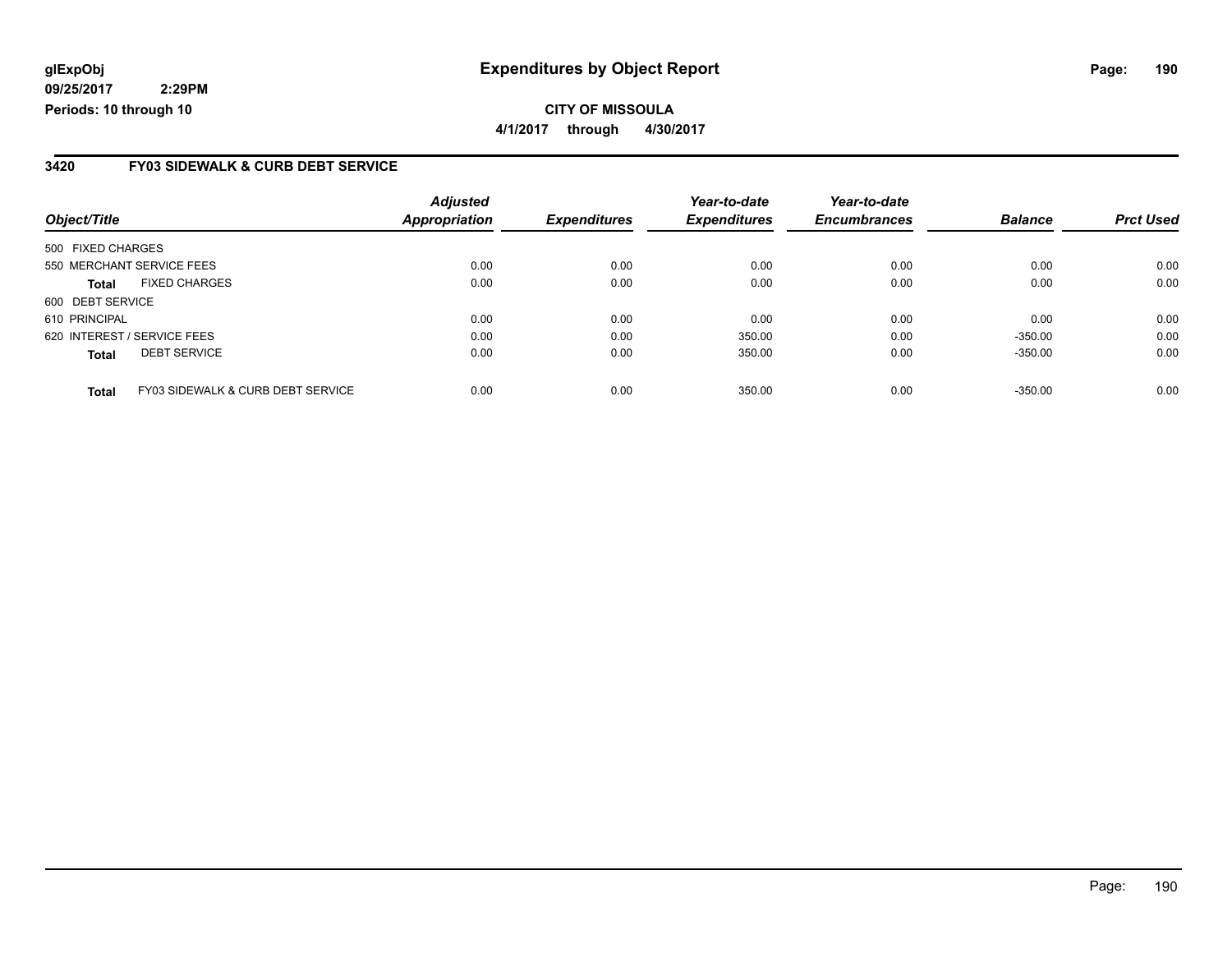**4/1/2017 through 4/30/2017**

# **3430 FY04 SIDEWALK CURB DEBT SERVICE**

|                             |                      | <b>Adjusted</b>      |                     | Year-to-date        | Year-to-date        |                |                  |
|-----------------------------|----------------------|----------------------|---------------------|---------------------|---------------------|----------------|------------------|
| Object/Title                |                      | <b>Appropriation</b> | <b>Expenditures</b> | <b>Expenditures</b> | <b>Encumbrances</b> | <b>Balance</b> | <b>Prct Used</b> |
| 500 FIXED CHARGES           |                      |                      |                     |                     |                     |                |                  |
| 550 MERCHANT SERVICE FEES   |                      | 0.00                 | 0.00                | 0.00                | 0.00                | 0.00           | 0.00             |
| <b>Total</b>                | <b>FIXED CHARGES</b> | 0.00                 | 0.00                | 0.00                | 0.00                | 0.00           | 0.00             |
| 600 DEBT SERVICE            |                      |                      |                     |                     |                     |                |                  |
| 610 PRINCIPAL               |                      | 0.00                 | 0.00                | 0.00                | 0.00                | 0.00           | 0.00             |
| 620 INTEREST / SERVICE FEES |                      | 0.00                 | 0.00                | 350.00              | 0.00                | $-350.00$      | 0.00             |
| <b>Total</b>                | <b>DEBT SERVICE</b>  | 0.00                 | 0.00                | 350.00              | 0.00                | $-350.00$      | 0.00             |
| <b>Total</b>                | NON-DEPARTMENTAL     | 0.00                 | 0.00                | 350.00              | 0.00                | $-350.00$      | 0.00             |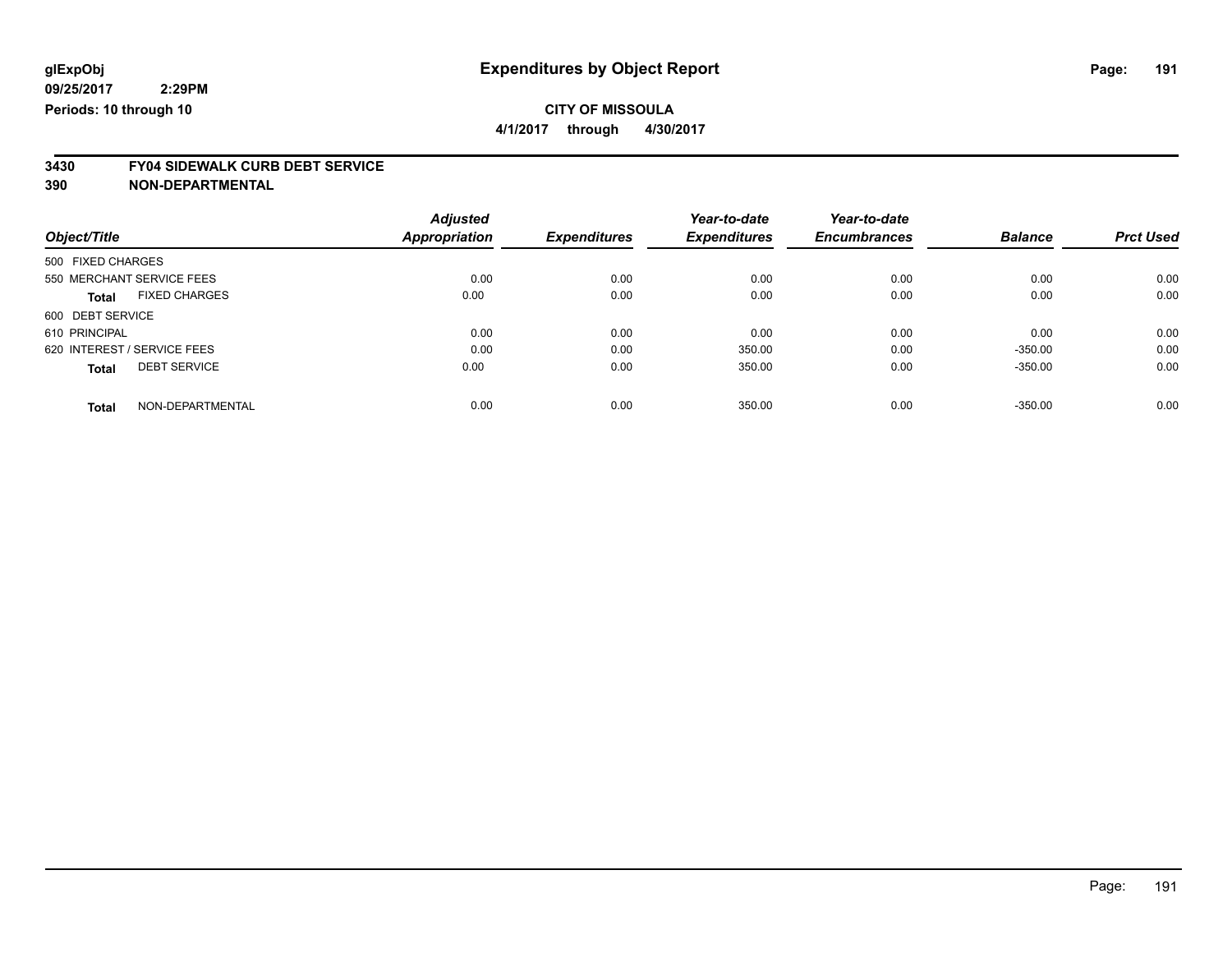**CITY OF MISSOULA 4/1/2017 through 4/30/2017**

### **3430 FY04 SIDEWALK CURB DEBT SERVICE**

| Object/Title                                           | <b>Adjusted</b><br><b>Appropriation</b> | <b>Expenditures</b> | Year-to-date<br><b>Expenditures</b> | Year-to-date<br><b>Encumbrances</b> | <b>Balance</b> | <b>Prct Used</b> |
|--------------------------------------------------------|-----------------------------------------|---------------------|-------------------------------------|-------------------------------------|----------------|------------------|
|                                                        |                                         |                     |                                     |                                     |                |                  |
| 500 FIXED CHARGES                                      |                                         |                     |                                     |                                     |                |                  |
| 550 MERCHANT SERVICE FEES                              | 0.00                                    | 0.00                | 0.00                                | 0.00                                | 0.00           | 0.00             |
| <b>FIXED CHARGES</b><br><b>Total</b>                   | 0.00                                    | 0.00                | 0.00                                | 0.00                                | 0.00           | 0.00             |
| 600 DEBT SERVICE                                       |                                         |                     |                                     |                                     |                |                  |
| 610 PRINCIPAL                                          | 0.00                                    | 0.00                | 0.00                                | 0.00                                | 0.00           | 0.00             |
| 620 INTEREST / SERVICE FEES                            | 0.00                                    | 0.00                | 350.00                              | 0.00                                | $-350.00$      | 0.00             |
| <b>DEBT SERVICE</b><br><b>Total</b>                    | 0.00                                    | 0.00                | 350.00                              | 0.00                                | $-350.00$      | 0.00             |
| <b>FY04 SIDEWALK CURB DEBT SERVICE</b><br><b>Total</b> | 0.00                                    | 0.00                | 350.00                              | 0.00                                | $-350.00$      | 0.00             |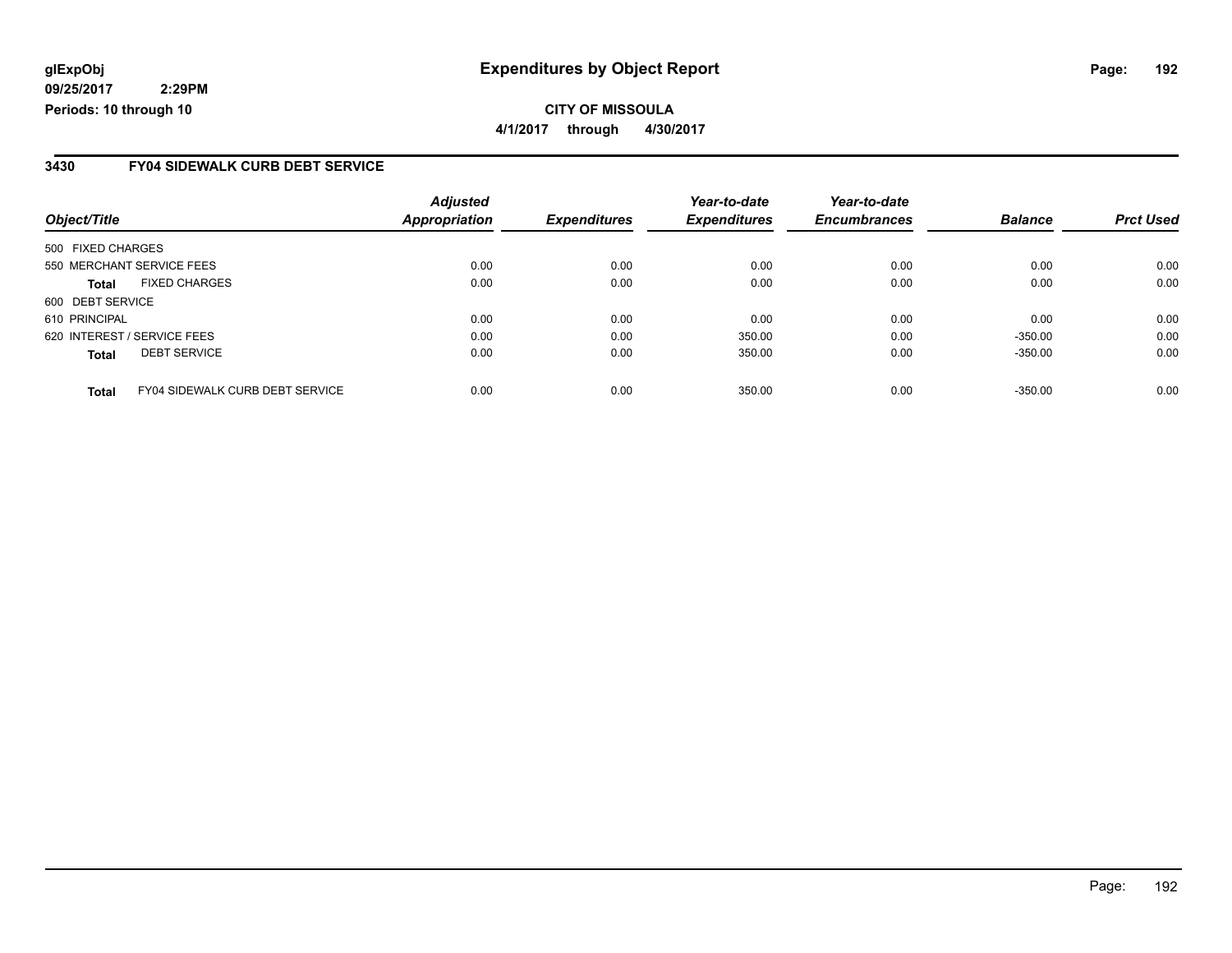**4/1/2017 through 4/30/2017**

**3440 FY05 SIDEWALK AND CURB**

|                                      | <b>Adjusted</b> |                     | Year-to-date        | Year-to-date        |                |                  |
|--------------------------------------|-----------------|---------------------|---------------------|---------------------|----------------|------------------|
| Object/Title                         | Appropriation   | <b>Expenditures</b> | <b>Expenditures</b> | <b>Encumbrances</b> | <b>Balance</b> | <b>Prct Used</b> |
| 500 FIXED CHARGES                    |                 |                     |                     |                     |                |                  |
| 550 MERCHANT SERVICE FEES            | 0.00            | 0.00                | 0.00                | 0.00                | 0.00           | 0.00             |
| <b>FIXED CHARGES</b><br><b>Total</b> | 0.00            | 0.00                | 0.00                | 0.00                | 0.00           | 0.00             |
| 600 DEBT SERVICE                     |                 |                     |                     |                     |                |                  |
| 610 PRINCIPAL                        | 35,000.00       | 0.00                | 0.00                | 0.00                | 35,000.00      | 0.00             |
| 620 INTEREST / SERVICE FEES          | 1.628.00        | 0.00                | 1.163.75            | 0.00                | 464.25         | 71.48            |
| <b>DEBT SERVICE</b><br><b>Total</b>  | 36,628.00       | 0.00                | 1,163.75            | 0.00                | 35.464.25      | 3.18             |
| NON-DEPARTMENTAL<br><b>Total</b>     | 36.628.00       | 0.00                | 1.163.75            | 0.00                | 35.464.25      | 3.18             |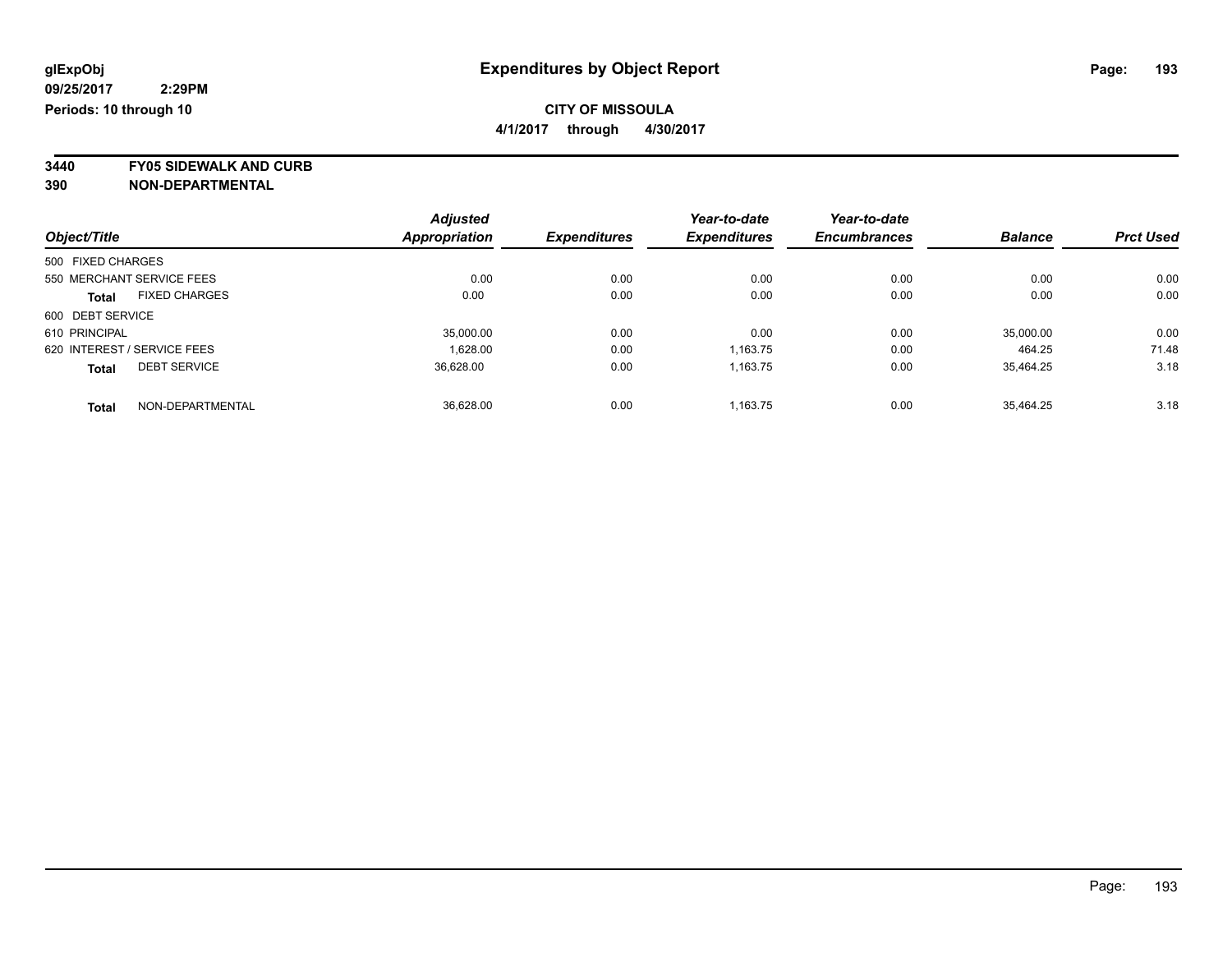**CITY OF MISSOULA 4/1/2017 through 4/30/2017**

#### **3440 FY05 SIDEWALK AND CURB**

| Object/Title                                  | <b>Adjusted</b><br>Appropriation | <b>Expenditures</b> | Year-to-date<br><b>Expenditures</b> | Year-to-date<br><b>Encumbrances</b> | <b>Balance</b> | <b>Prct Used</b> |
|-----------------------------------------------|----------------------------------|---------------------|-------------------------------------|-------------------------------------|----------------|------------------|
|                                               |                                  |                     |                                     |                                     |                |                  |
| 500 FIXED CHARGES                             |                                  |                     |                                     |                                     |                |                  |
| 550 MERCHANT SERVICE FEES                     | 0.00                             | 0.00                | 0.00                                | 0.00                                | 0.00           | 0.00             |
| <b>FIXED CHARGES</b><br><b>Total</b>          | 0.00                             | 0.00                | 0.00                                | 0.00                                | 0.00           | 0.00             |
| 600 DEBT SERVICE                              |                                  |                     |                                     |                                     |                |                  |
| 610 PRINCIPAL                                 | 35,000.00                        | 0.00                | 0.00                                | 0.00                                | 35,000.00      | 0.00             |
| 620 INTEREST / SERVICE FEES                   | 1.628.00                         | 0.00                | 1,163.75                            | 0.00                                | 464.25         | 71.48            |
| <b>DEBT SERVICE</b><br><b>Total</b>           | 36.628.00                        | 0.00                | 1,163.75                            | 0.00                                | 35.464.25      | 3.18             |
| <b>FY05 SIDEWALK AND CURB</b><br><b>Total</b> | 36.628.00                        | 0.00                | 1.163.75                            | 0.00                                | 35.464.25      | 3.18             |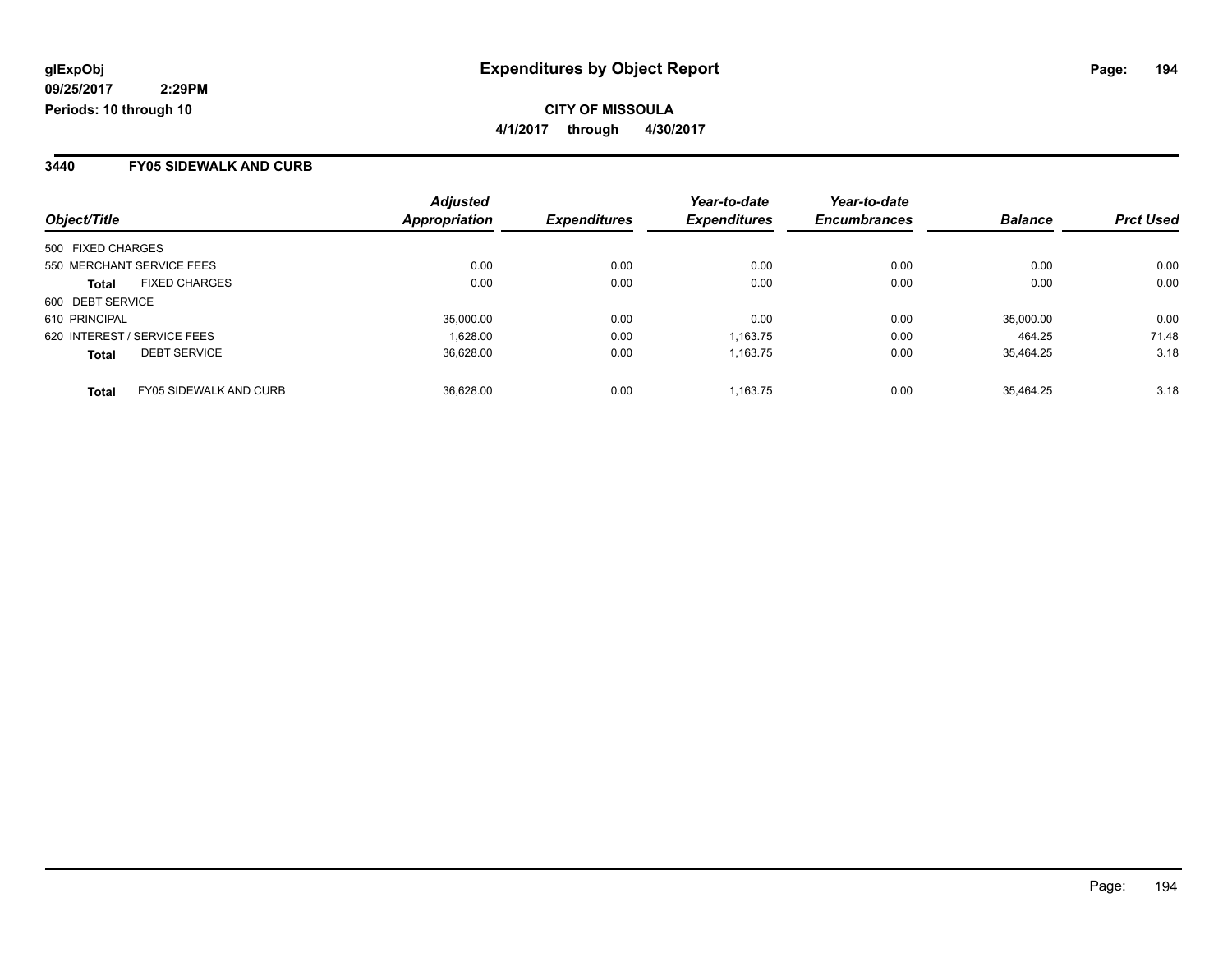**4/1/2017 through 4/30/2017**

**3450 FY06 SIDEWALK AND CURB**

|                   |                             | <b>Adjusted</b> |                     | Year-to-date        | Year-to-date        |                |                  |
|-------------------|-----------------------------|-----------------|---------------------|---------------------|---------------------|----------------|------------------|
| Object/Title      |                             | Appropriation   | <b>Expenditures</b> | <b>Expenditures</b> | <b>Encumbrances</b> | <b>Balance</b> | <b>Prct Used</b> |
| 500 FIXED CHARGES |                             |                 |                     |                     |                     |                |                  |
|                   | 550 MERCHANT SERVICE FEES   | 350.00          | 0.00                | 0.00                | 0.00                | 350.00         | 0.00             |
| <b>Total</b>      | <b>FIXED CHARGES</b>        | 350.00          | 0.00                | 0.00                | 0.00                | 350.00         | 0.00             |
| 600 DEBT SERVICE  |                             |                 |                     |                     |                     |                |                  |
| 610 PRINCIPAL     |                             | 25,000.00       | 0.00                | 0.00                | 0.00                | 25.000.00      | 0.00             |
|                   | 620 INTEREST / SERVICE FEES | 2.125.00        | 0.00                | 1.062.50            | 0.00                | 1.062.50       | 50.00            |
| <b>Total</b>      | <b>DEBT SERVICE</b>         | 27.125.00       | 0.00                | 1.062.50            | 0.00                | 26,062.50      | 3.92             |
| <b>Total</b>      | NON-DEPARTMENTAL            | 27.475.00       | 0.00                | 1.062.50            | 0.00                | 26.412.50      | 3.87             |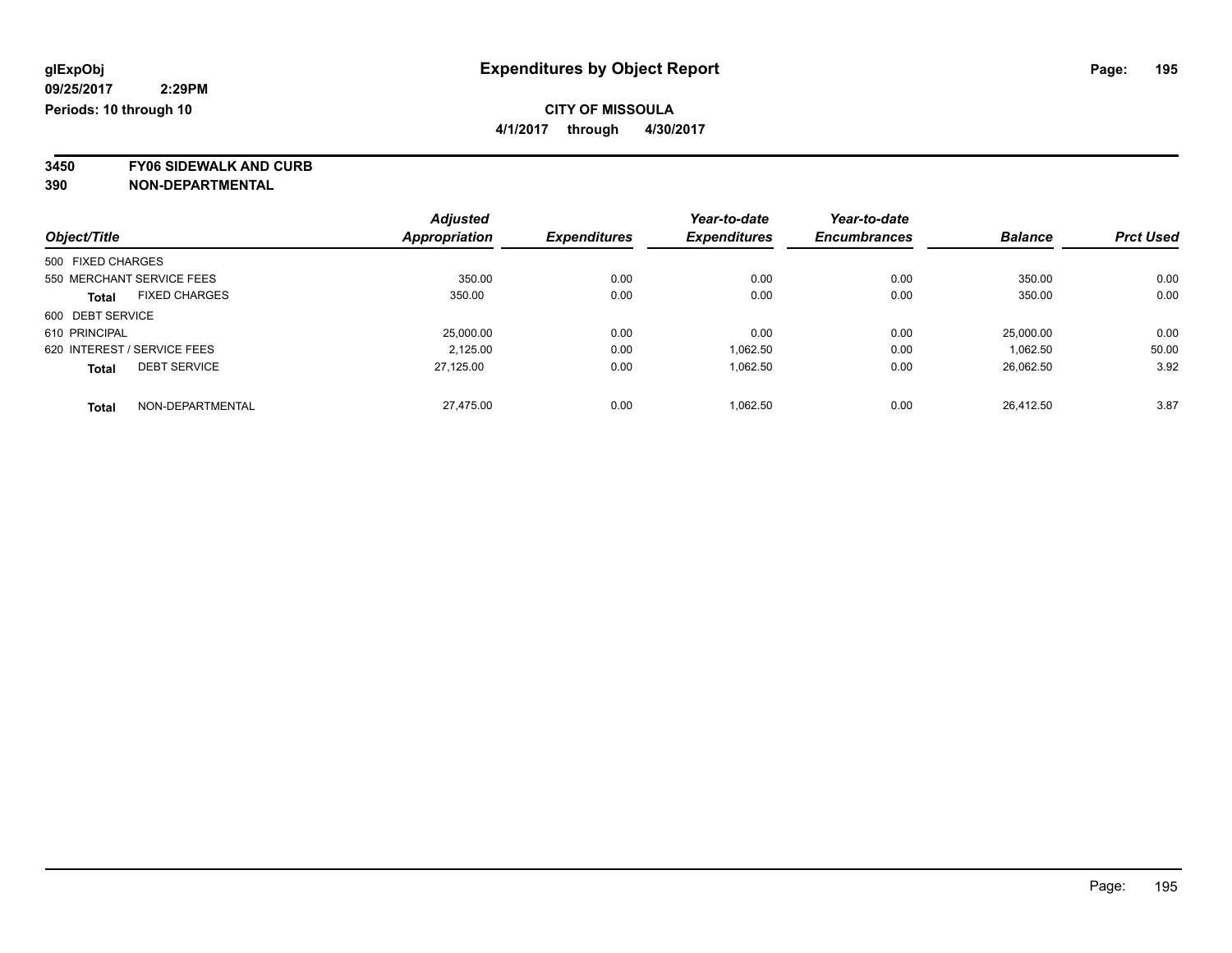**CITY OF MISSOULA 4/1/2017 through 4/30/2017**

#### **3450 FY06 SIDEWALK AND CURB**

| Object/Title      |                               | <b>Adjusted</b><br>Appropriation | <b>Expenditures</b> | Year-to-date<br><b>Expenditures</b> | Year-to-date<br><b>Encumbrances</b> | <b>Balance</b> | <b>Prct Used</b> |
|-------------------|-------------------------------|----------------------------------|---------------------|-------------------------------------|-------------------------------------|----------------|------------------|
| 500 FIXED CHARGES |                               |                                  |                     |                                     |                                     |                |                  |
|                   |                               |                                  |                     |                                     |                                     |                |                  |
|                   | 550 MERCHANT SERVICE FEES     | 350.00                           | 0.00                | 0.00                                | 0.00                                | 350.00         | 0.00             |
| <b>Total</b>      | <b>FIXED CHARGES</b>          | 350.00                           | 0.00                | 0.00                                | 0.00                                | 350.00         | 0.00             |
| 600 DEBT SERVICE  |                               |                                  |                     |                                     |                                     |                |                  |
| 610 PRINCIPAL     |                               | 25,000.00                        | 0.00                | 0.00                                | 0.00                                | 25,000.00      | 0.00             |
|                   | 620 INTEREST / SERVICE FEES   | 2,125.00                         | 0.00                | 1,062.50                            | 0.00                                | 1.062.50       | 50.00            |
| <b>Total</b>      | <b>DEBT SERVICE</b>           | 27,125.00                        | 0.00                | 1,062.50                            | 0.00                                | 26.062.50      | 3.92             |
| <b>Total</b>      | <b>FY06 SIDEWALK AND CURB</b> | 27.475.00                        | 0.00                | 1.062.50                            | 0.00                                | 26.412.50      | 3.87             |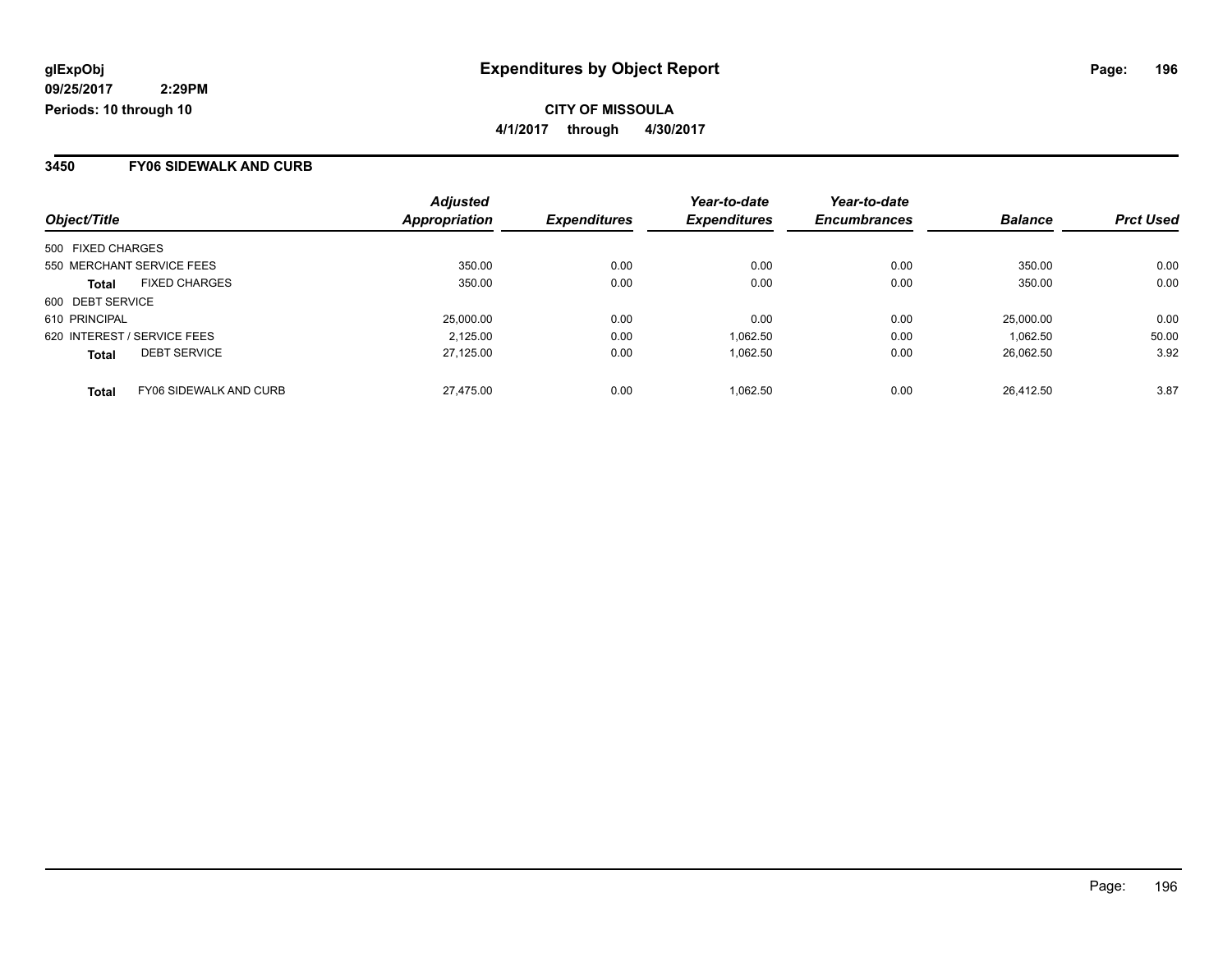**4/1/2017 through 4/30/2017**

**3460 FY07 SIDEWALK AND CURB DEBT**

|                   |                             | <b>Adjusted</b>      |                     | Year-to-date        | Year-to-date        |                |                  |
|-------------------|-----------------------------|----------------------|---------------------|---------------------|---------------------|----------------|------------------|
| Object/Title      |                             | <b>Appropriation</b> | <b>Expenditures</b> | <b>Expenditures</b> | <b>Encumbrances</b> | <b>Balance</b> | <b>Prct Used</b> |
| 500 FIXED CHARGES |                             |                      |                     |                     |                     |                |                  |
|                   | 550 MERCHANT SERVICE FEES   | 350.00               | 0.00                | 0.00                | 0.00                | 350.00         | 0.00             |
| <b>Total</b>      | <b>FIXED CHARGES</b>        | 350.00               | 0.00                | 0.00                | 0.00                | 350.00         | 0.00             |
| 600 DEBT SERVICE  |                             |                      |                     |                     |                     |                |                  |
| 610 PRINCIPAL     |                             | 45,000.00            | 0.00                | 0.00                | 0.00                | 45,000.00      | 0.00             |
|                   | 620 INTEREST / SERVICE FEES | 11.480.00            | 0.00                | 6,090.00            | 0.00                | 5,390.00       | 53.05            |
| <b>Total</b>      | <b>DEBT SERVICE</b>         | 56,480.00            | 0.00                | 6,090.00            | 0.00                | 50,390.00      | 10.78            |
| <b>Total</b>      | NON-DEPARTMENTAL            | 56.830.00            | 0.00                | 6.090.00            | 0.00                | 50.740.00      | 10.72            |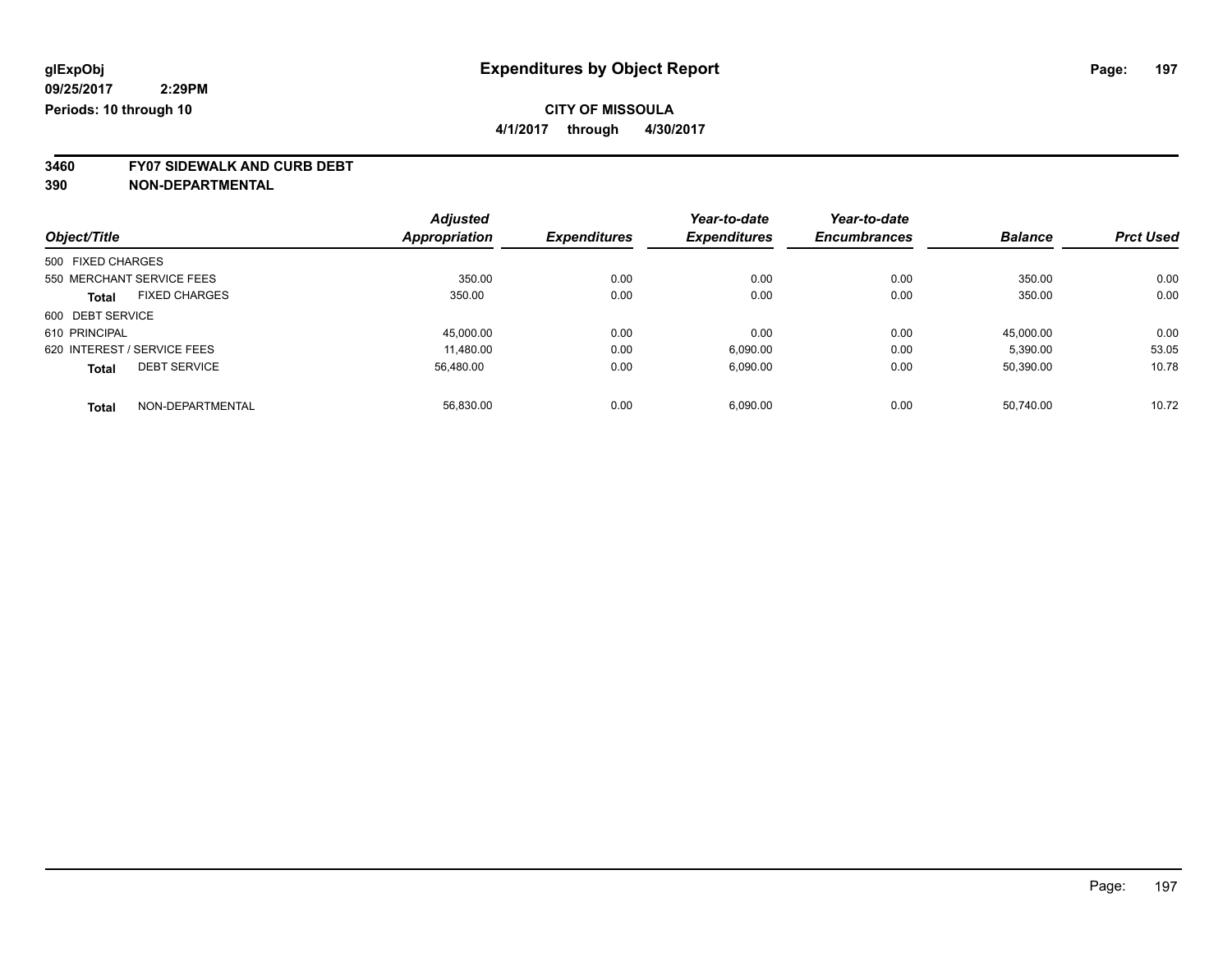### **3460 FY07 SIDEWALK AND CURB DEBT**

|                             |                                    | <b>Adjusted</b>      |                     | Year-to-date        | Year-to-date        |                |                  |
|-----------------------------|------------------------------------|----------------------|---------------------|---------------------|---------------------|----------------|------------------|
| Object/Title                |                                    | <b>Appropriation</b> | <b>Expenditures</b> | <b>Expenditures</b> | <b>Encumbrances</b> | <b>Balance</b> | <b>Prct Used</b> |
| 500 FIXED CHARGES           |                                    |                      |                     |                     |                     |                |                  |
| 550 MERCHANT SERVICE FEES   |                                    | 350.00               | 0.00                | 0.00                | 0.00                | 350.00         | 0.00             |
| <b>Total</b>                | <b>FIXED CHARGES</b>               | 350.00               | 0.00                | 0.00                | 0.00                | 350.00         | 0.00             |
| 600 DEBT SERVICE            |                                    |                      |                     |                     |                     |                |                  |
| 610 PRINCIPAL               |                                    | 45.000.00            | 0.00                | 0.00                | 0.00                | 45.000.00      | 0.00             |
| 620 INTEREST / SERVICE FEES |                                    | 11.480.00            | 0.00                | 6,090.00            | 0.00                | 5.390.00       | 53.05            |
| <b>Total</b>                | <b>DEBT SERVICE</b>                | 56.480.00            | 0.00                | 6,090.00            | 0.00                | 50.390.00      | 10.78            |
| <b>Total</b>                | <b>FY07 SIDEWALK AND CURB DEBT</b> | 56.830.00            | 0.00                | 6.090.00            | 0.00                | 50.740.00      | 10.72            |

Page: 198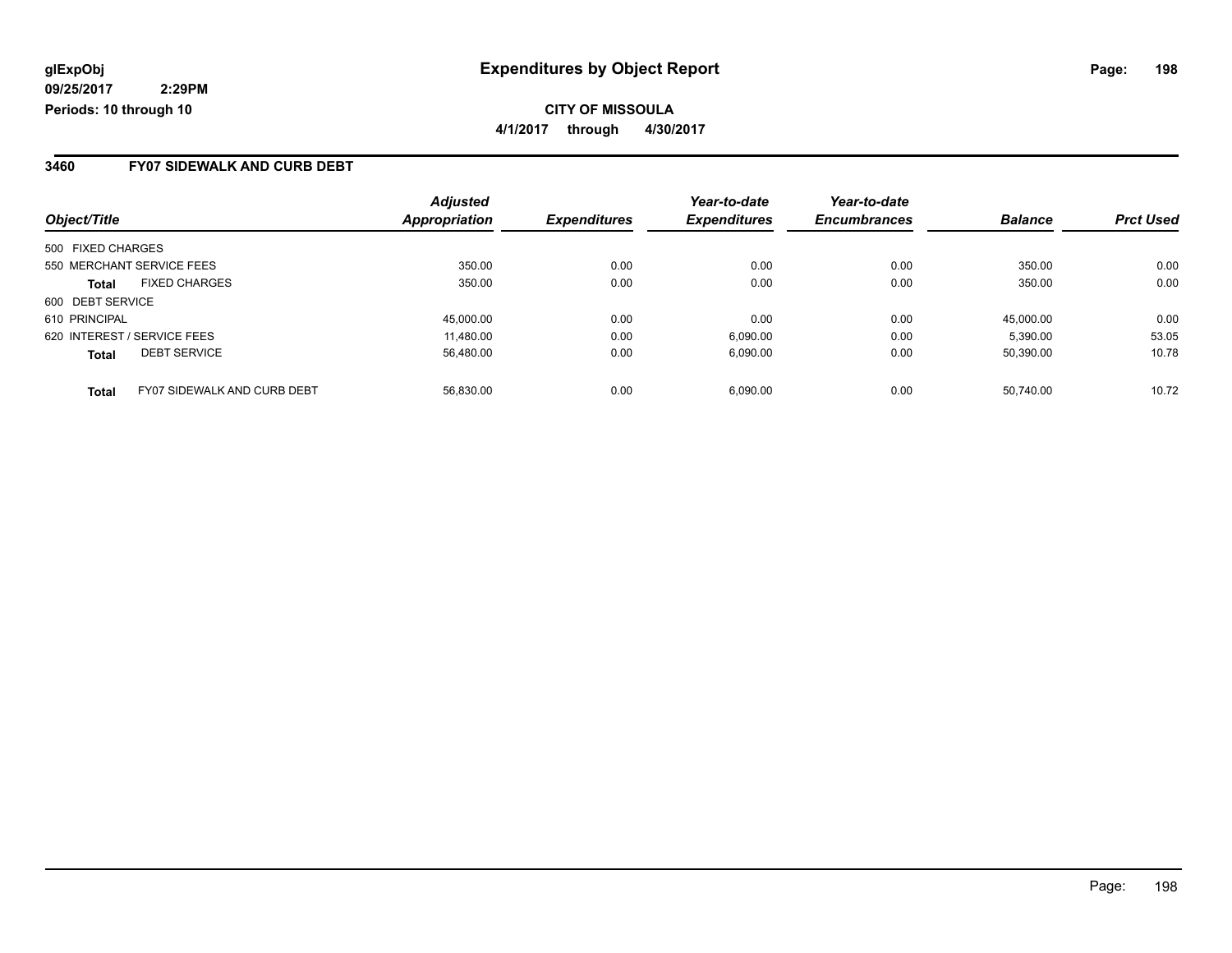# **CITY OF MISSOULA**

**4/1/2017 through 4/30/2017**

# **3461 SERIES 2008A SIDEWALK AND CURB**

#### **280 PUBLIC WORKS OPERATIONS**

| Object/Title                            | <b>Adjusted</b><br><b>Appropriation</b> | <b>Expenditures</b> | Year-to-date<br><b>Expenditures</b> | Year-to-date<br><b>Encumbrances</b> | <b>Balance</b> | <b>Prct Used</b> |
|-----------------------------------------|-----------------------------------------|---------------------|-------------------------------------|-------------------------------------|----------------|------------------|
| 500 FIXED CHARGES                       |                                         |                     |                                     |                                     |                |                  |
| 550 MERCHANT SERVICE FEES               | 0.00                                    | 0.00                | 0.00                                | 0.00                                | 0.00           | 0.00             |
| <b>FIXED CHARGES</b><br><b>Total</b>    | 0.00                                    | 0.00                | 0.00                                | 0.00                                | 0.00           | 0.00             |
| 800 OTHER OBJECTS                       |                                         |                     |                                     |                                     |                |                  |
| 820 TRANSFERS TO OTHER FUNDS            | 0.00                                    | 0.00                | 0.00                                | 0.00                                | 0.00           | 0.00             |
| OTHER OBJECTS<br><b>Total</b>           | 0.00                                    | 0.00                | 0.00                                | 0.00                                | 0.00           | 0.00             |
| PUBLIC WORKS OPERATIONS<br><b>Total</b> | 0.00                                    | 0.00                | 0.00                                | 0.00                                | 0.00           | 0.00             |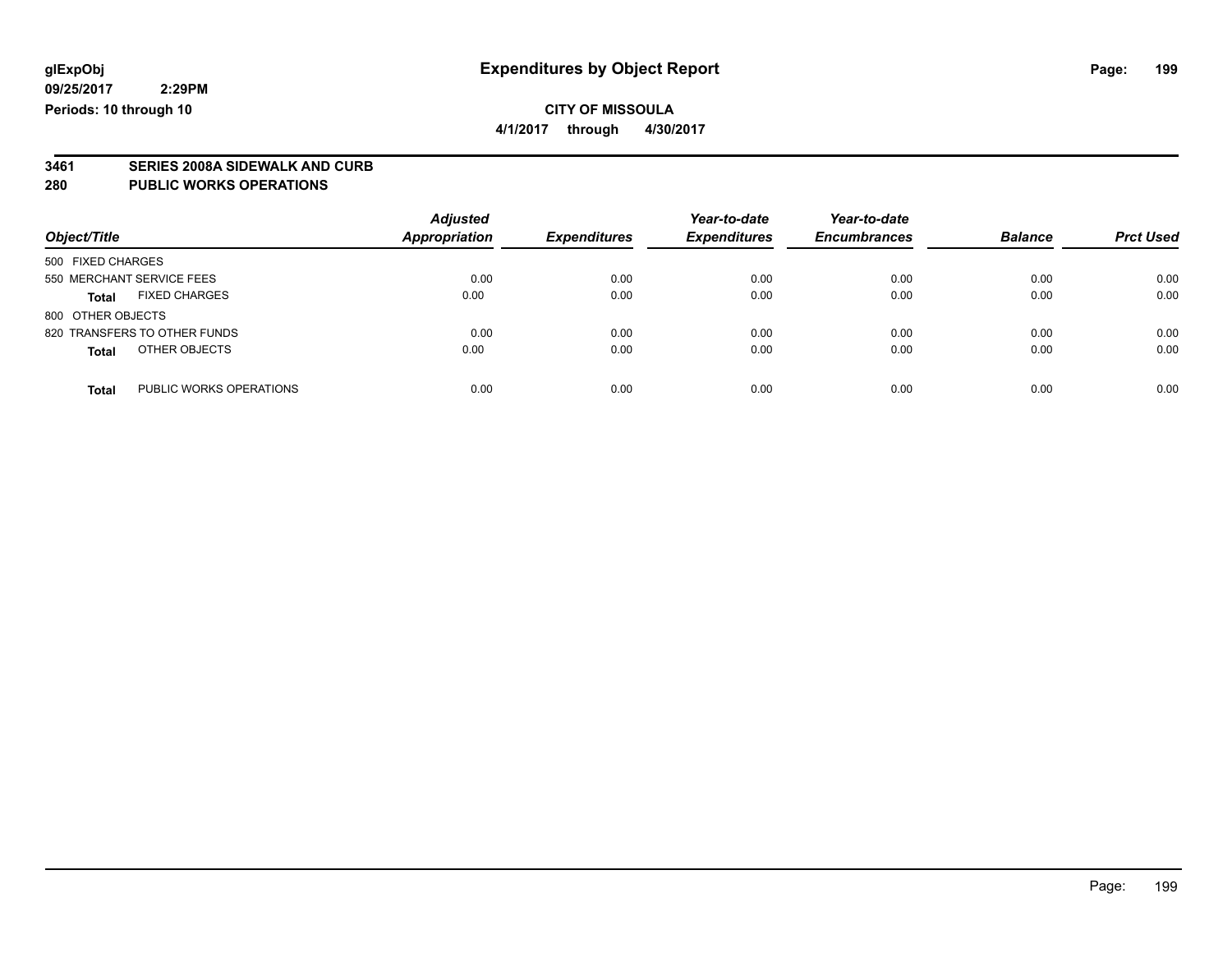**4/1/2017 through 4/30/2017**

# **3461 SERIES 2008A SIDEWALK AND CURB**

|                                      | <b>Adjusted</b>      |                     | Year-to-date        | Year-to-date        |                |                  |
|--------------------------------------|----------------------|---------------------|---------------------|---------------------|----------------|------------------|
| Object/Title                         | <b>Appropriation</b> | <b>Expenditures</b> | <b>Expenditures</b> | <b>Encumbrances</b> | <b>Balance</b> | <b>Prct Used</b> |
| 500 FIXED CHARGES                    |                      |                     |                     |                     |                |                  |
| 550 MERCHANT SERVICE FEES            | 350.00               | 0.00                | 0.00                | 0.00                | 350.00         | 0.00             |
| <b>FIXED CHARGES</b><br><b>Total</b> | 350.00               | 0.00                | 0.00                | 0.00                | 350.00         | 0.00             |
| 600 DEBT SERVICE                     |                      |                     |                     |                     |                |                  |
| 610 PRINCIPAL                        | 20,000.00            | 0.00                | 0.00                | 0.00                | 20,000.00      | 0.00             |
| 620 INTEREST / SERVICE FEES          | 7.488.00             | 0.00                | 3.743.75            | 0.00                | 3.744.25       | 50.00            |
| <b>DEBT SERVICE</b><br><b>Total</b>  | 27,488.00            | 0.00                | 3,743.75            | 0.00                | 23.744.25      | 13.62            |
| 800 OTHER OBJECTS                    |                      |                     |                     |                     |                |                  |
| 820 TRANSFERS TO OTHER FUNDS         | 0.00                 | 0.00                | 0.00                | 0.00                | 0.00           | 0.00             |
| OTHER OBJECTS<br><b>Total</b>        | 0.00                 | 0.00                | 0.00                | 0.00                | 0.00           | 0.00             |
| NON-DEPARTMENTAL<br><b>Total</b>     | 27,838.00            | 0.00                | 3,743.75            | 0.00                | 24.094.25      | 13.45            |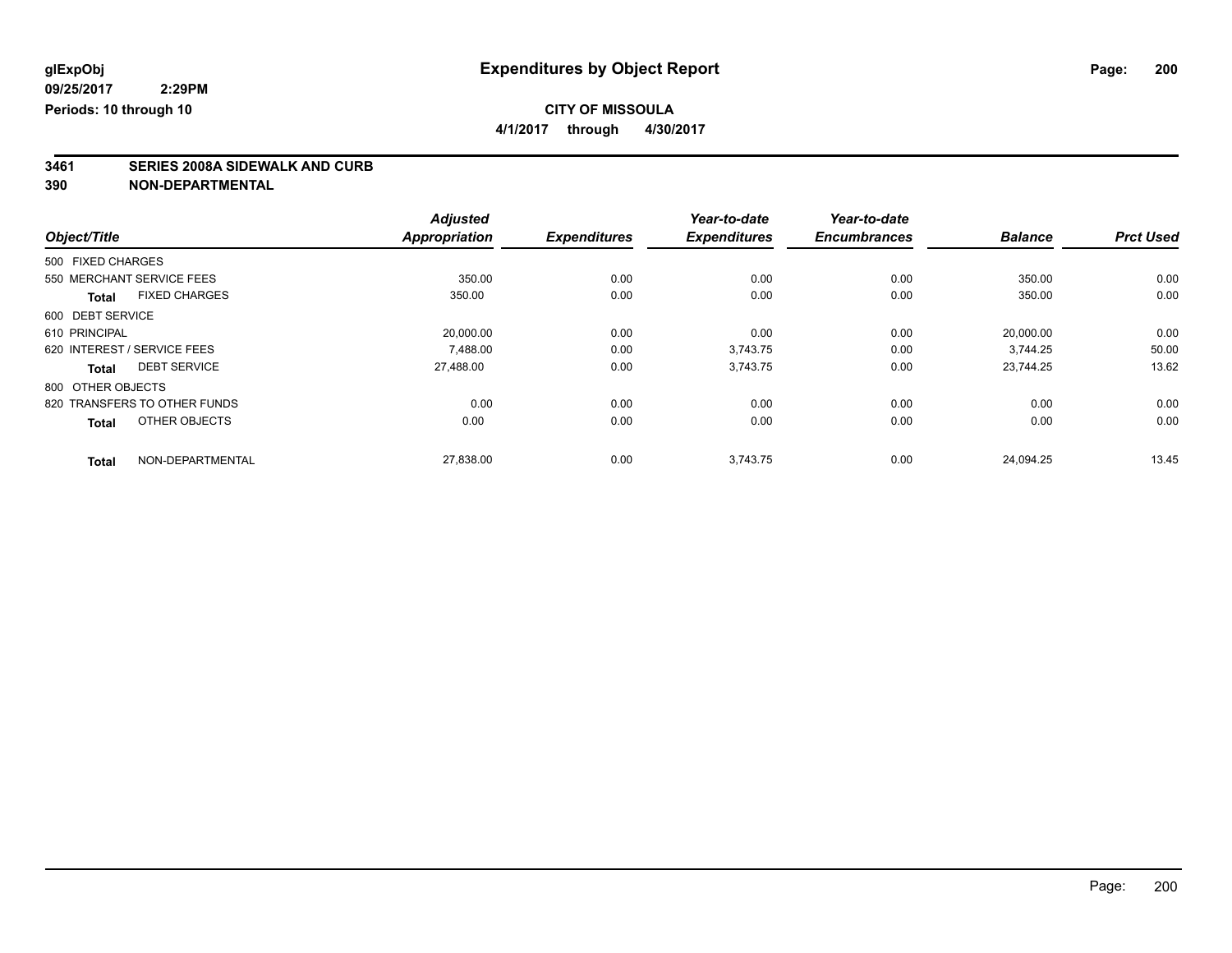### **CITY OF MISSOULA 4/1/2017 through 4/30/2017**

### **3461 SERIES 2008A SIDEWALK AND CURB**

|                                      |                                | <b>Adjusted</b>      |                     | Year-to-date        | Year-to-date        |                |                  |
|--------------------------------------|--------------------------------|----------------------|---------------------|---------------------|---------------------|----------------|------------------|
| Object/Title                         |                                | <b>Appropriation</b> | <b>Expenditures</b> | <b>Expenditures</b> | <b>Encumbrances</b> | <b>Balance</b> | <b>Prct Used</b> |
| 500 FIXED CHARGES                    |                                |                      |                     |                     |                     |                |                  |
| 550 MERCHANT SERVICE FEES            |                                | 350.00               | 0.00                | 0.00                | 0.00                | 350.00         | 0.00             |
| <b>FIXED CHARGES</b><br><b>Total</b> |                                | 350.00               | 0.00                | 0.00                | 0.00                | 350.00         | 0.00             |
| 600 DEBT SERVICE                     |                                |                      |                     |                     |                     |                |                  |
| 610 PRINCIPAL                        |                                | 20,000.00            | 0.00                | 0.00                | 0.00                | 20,000.00      | 0.00             |
| 620 INTEREST / SERVICE FEES          |                                | 7.488.00             | 0.00                | 3,743.75            | 0.00                | 3.744.25       | 50.00            |
| <b>DEBT SERVICE</b><br><b>Total</b>  |                                | 27,488.00            | 0.00                | 3,743.75            | 0.00                | 23.744.25      | 13.62            |
| 800 OTHER OBJECTS                    |                                |                      |                     |                     |                     |                |                  |
| 820 TRANSFERS TO OTHER FUNDS         |                                | 0.00                 | 0.00                | 0.00                | 0.00                | 0.00           | 0.00             |
| OTHER OBJECTS<br><b>Total</b>        |                                | 0.00                 | 0.00                | 0.00                | 0.00                | 0.00           | 0.00             |
| <b>Total</b>                         | SERIES 2008A SIDEWALK AND CURB | 27,838.00            | 0.00                | 3,743.75            | 0.00                | 24.094.25      | 13.45            |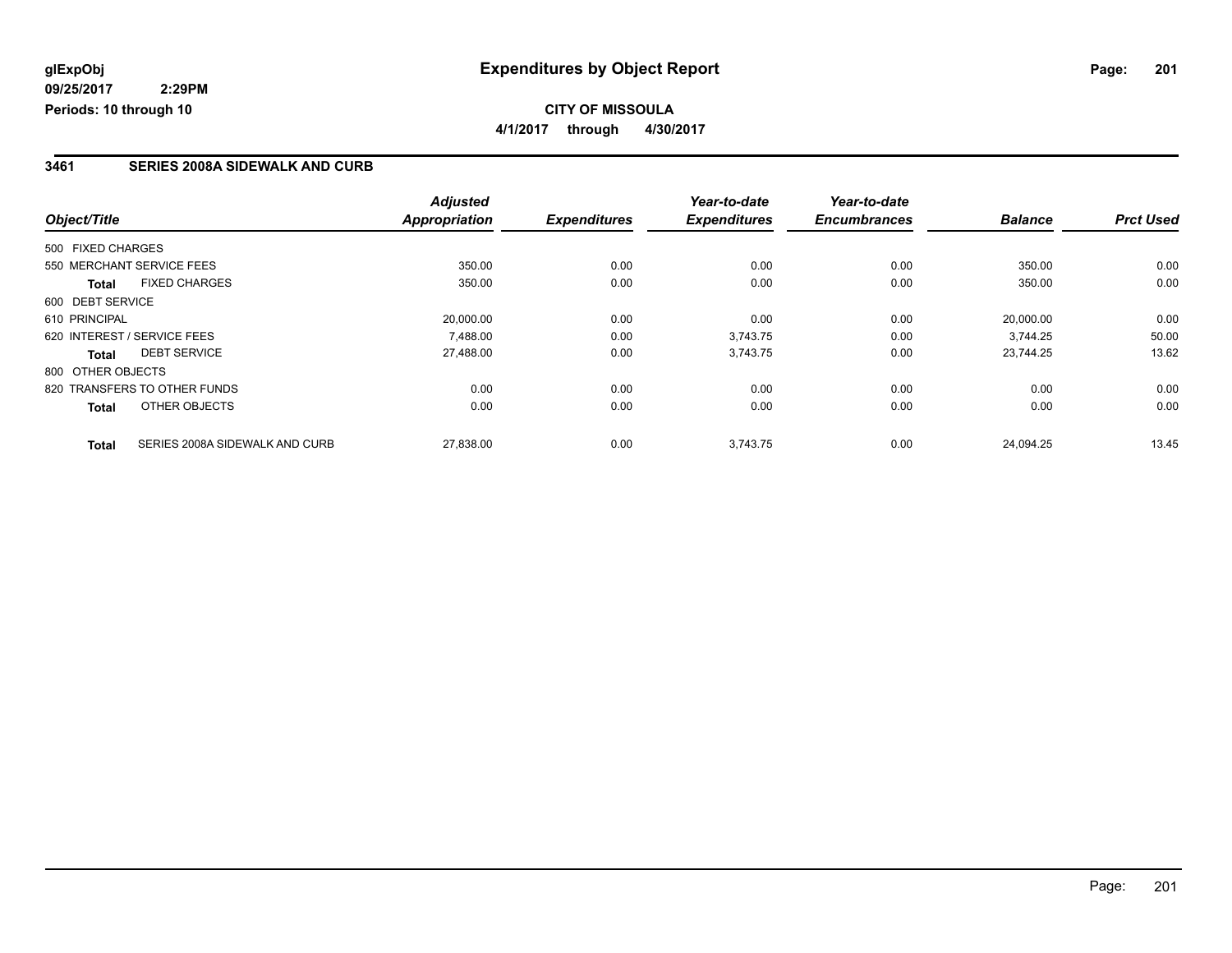**4/1/2017 through 4/30/2017**

# **3462 SERIES 2009 SIDEWALK AND CURB**

|                                      | <b>Adjusted</b>      |                     | Year-to-date        | Year-to-date        |                |                  |
|--------------------------------------|----------------------|---------------------|---------------------|---------------------|----------------|------------------|
| Object/Title                         | <b>Appropriation</b> | <b>Expenditures</b> | <b>Expenditures</b> | <b>Encumbrances</b> | <b>Balance</b> | <b>Prct Used</b> |
| 500 FIXED CHARGES                    |                      |                     |                     |                     |                |                  |
| 550 MERCHANT SERVICE FEES            | 300.00               | 0.00                | 0.00                | 0.00                | 300.00         | 0.00             |
| <b>FIXED CHARGES</b><br><b>Total</b> | 300.00               | 0.00                | 0.00                | 0.00                | 300.00         | 0.00             |
| 600 DEBT SERVICE                     |                      |                     |                     |                     |                |                  |
| 610 PRINCIPAL                        | 50,000.00            | 0.00                | 0.00                | 0.00                | 50,000.00      | 0.00             |
| 620 INTEREST / SERVICE FEES          | 13,068.00            | 0.00                | 6,833.75            | 0.00                | 6.234.25       | 52.29            |
| <b>DEBT SERVICE</b><br><b>Total</b>  | 63,068.00            | 0.00                | 6,833.75            | 0.00                | 56,234.25      | 10.84            |
| 800 OTHER OBJECTS                    |                      |                     |                     |                     |                |                  |
| 820 TRANSFERS TO OTHER FUNDS         | 0.00                 | 0.00                | 0.00                | 0.00                | 0.00           | 0.00             |
| OTHER OBJECTS<br><b>Total</b>        | 0.00                 | 0.00                | 0.00                | 0.00                | 0.00           | 0.00             |
| NON-DEPARTMENTAL<br><b>Total</b>     | 63,368.00            | 0.00                | 6,833.75            | 0.00                | 56,534.25      | 10.78            |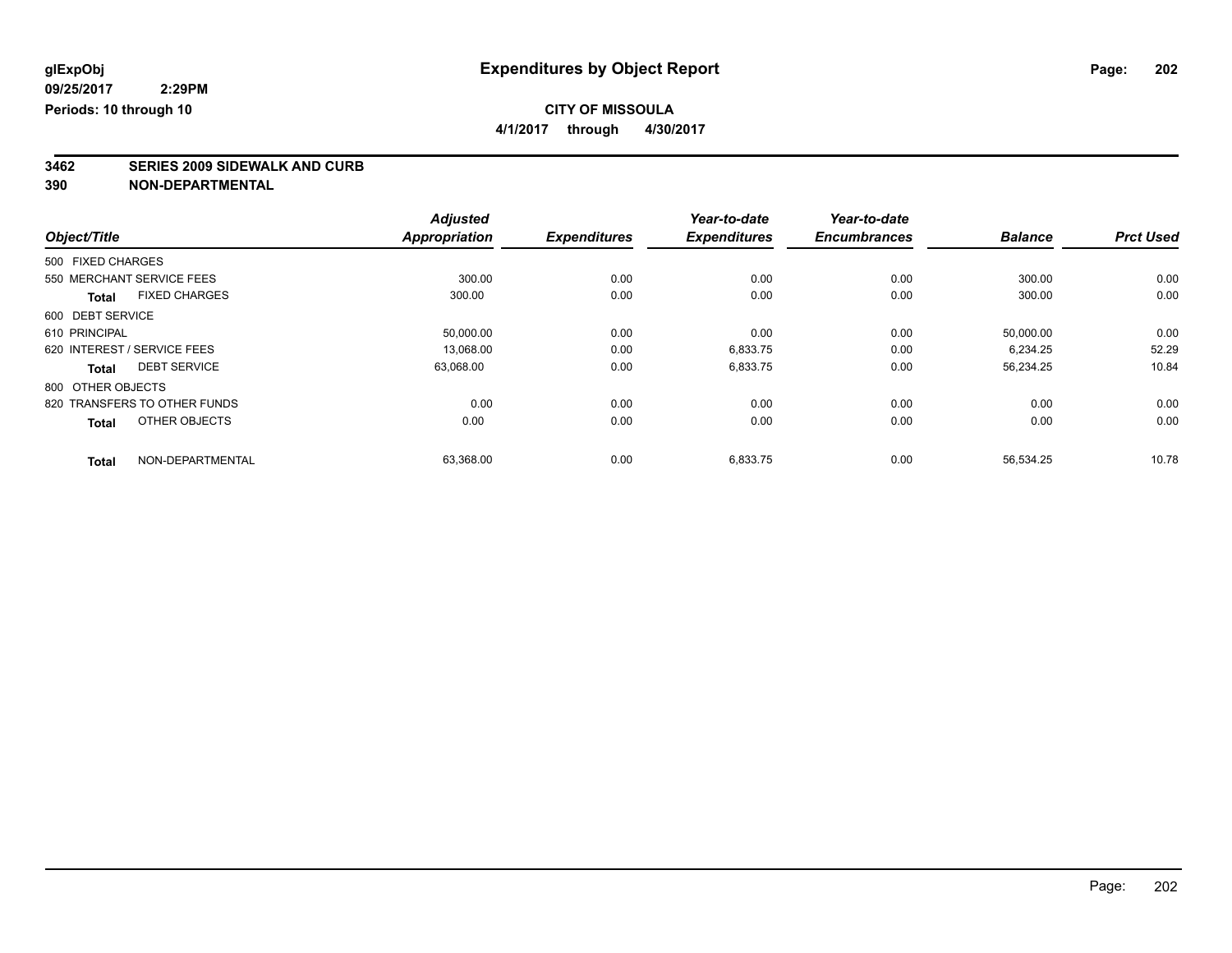### **3462 SERIES 2009 SIDEWALK AND CURB**

|                                               | <b>Adjusted</b>      |                     | Year-to-date        | Year-to-date        |                |                  |
|-----------------------------------------------|----------------------|---------------------|---------------------|---------------------|----------------|------------------|
| Object/Title                                  | <b>Appropriation</b> | <b>Expenditures</b> | <b>Expenditures</b> | <b>Encumbrances</b> | <b>Balance</b> | <b>Prct Used</b> |
| 500 FIXED CHARGES                             |                      |                     |                     |                     |                |                  |
| 550 MERCHANT SERVICE FEES                     | 300.00               | 0.00                | 0.00                | 0.00                | 300.00         | 0.00             |
| <b>FIXED CHARGES</b><br><b>Total</b>          | 300.00               | 0.00                | 0.00                | 0.00                | 300.00         | 0.00             |
| 600 DEBT SERVICE                              |                      |                     |                     |                     |                |                  |
| 610 PRINCIPAL                                 | 50.000.00            | 0.00                | 0.00                | 0.00                | 50.000.00      | 0.00             |
| 620 INTEREST / SERVICE FEES                   | 13,068.00            | 0.00                | 6,833.75            | 0.00                | 6,234.25       | 52.29            |
| <b>DEBT SERVICE</b><br><b>Total</b>           | 63,068.00            | 0.00                | 6,833.75            | 0.00                | 56,234.25      | 10.84            |
| 800 OTHER OBJECTS                             |                      |                     |                     |                     |                |                  |
| 820 TRANSFERS TO OTHER FUNDS                  | 0.00                 | 0.00                | 0.00                | 0.00                | 0.00           | 0.00             |
| OTHER OBJECTS<br><b>Total</b>                 | 0.00                 | 0.00                | 0.00                | 0.00                | 0.00           | 0.00             |
| SERIES 2009 SIDEWALK AND CURB<br><b>Total</b> | 63,368.00            | 0.00                | 6,833.75            | 0.00                | 56,534.25      | 10.78            |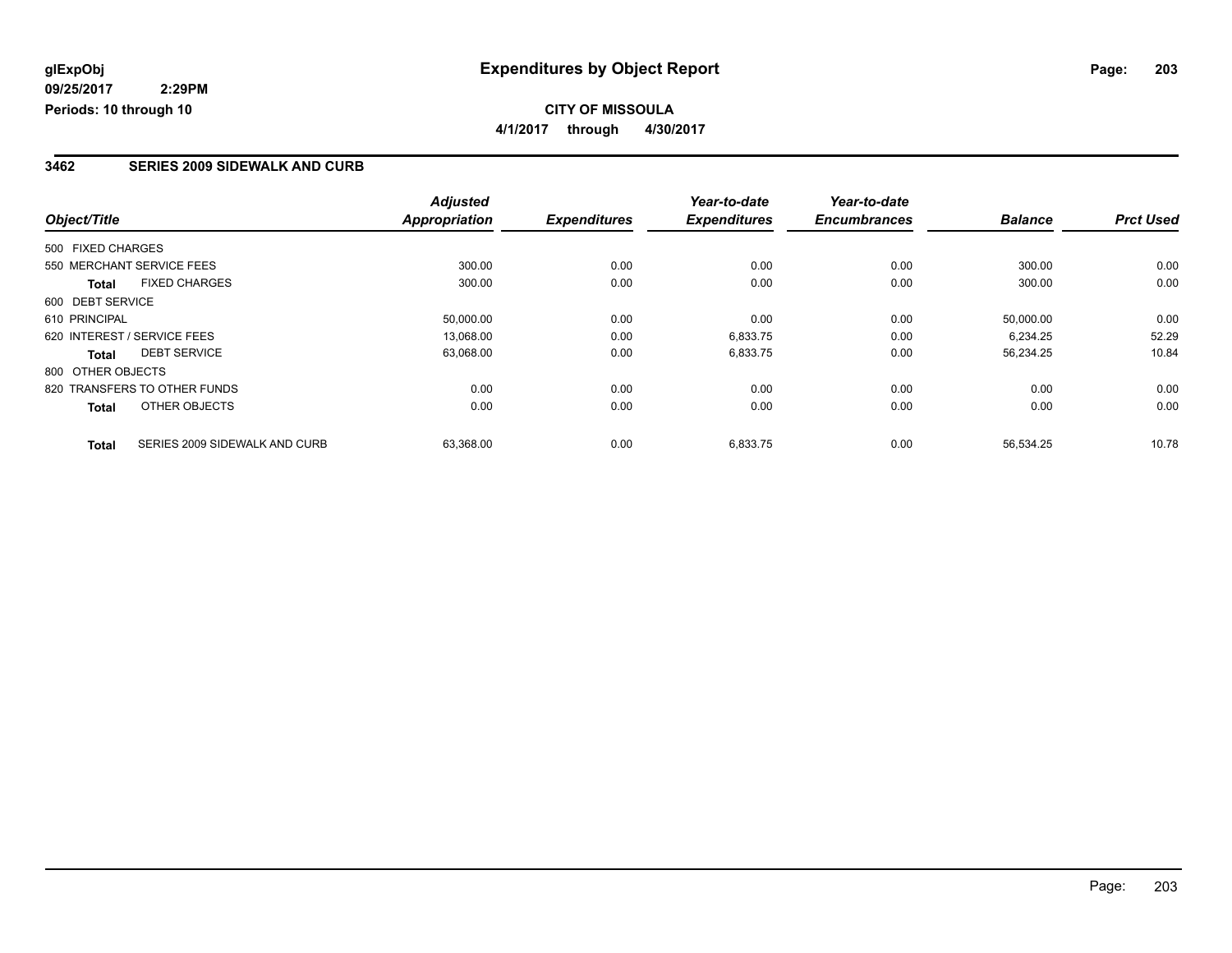**4/1/2017 through 4/30/2017**

# **3463 SERIES 2010 SIDEWALK AND CURB**

|                             |                      | <b>Adjusted</b>      |                     | Year-to-date        | Year-to-date        |                |                  |
|-----------------------------|----------------------|----------------------|---------------------|---------------------|---------------------|----------------|------------------|
| Object/Title                |                      | <b>Appropriation</b> | <b>Expenditures</b> | <b>Expenditures</b> | <b>Encumbrances</b> | <b>Balance</b> | <b>Prct Used</b> |
| 500 FIXED CHARGES           |                      |                      |                     |                     |                     |                |                  |
| 550 MERCHANT SERVICE FEES   |                      | 350.00               | 0.00                | 0.00                | 0.00                | 350.00         | 0.00             |
| <b>Total</b>                | <b>FIXED CHARGES</b> | 350.00               | 0.00                | 0.00                | 0.00                | 350.00         | 0.00             |
| 600 DEBT SERVICE            |                      |                      |                     |                     |                     |                |                  |
| 610 PRINCIPAL               |                      | 75,000.00            | 0.00                | 0.00                | 0.00                | 75.000.00      | 0.00             |
| 620 INTEREST / SERVICE FEES |                      | 21.500.00            | 0.00                | 11.100.00           | 0.00                | 10.400.00      | 51.63            |
| <b>Total</b>                | <b>DEBT SERVICE</b>  | 96.500.00            | 0.00                | 11.100.00           | 0.00                | 85.400.00      | 11.50            |
| <b>Total</b>                | NON-DEPARTMENTAL     | 96.850.00            | 0.00                | 11.100.00           | 0.00                | 85.750.00      | 11.46            |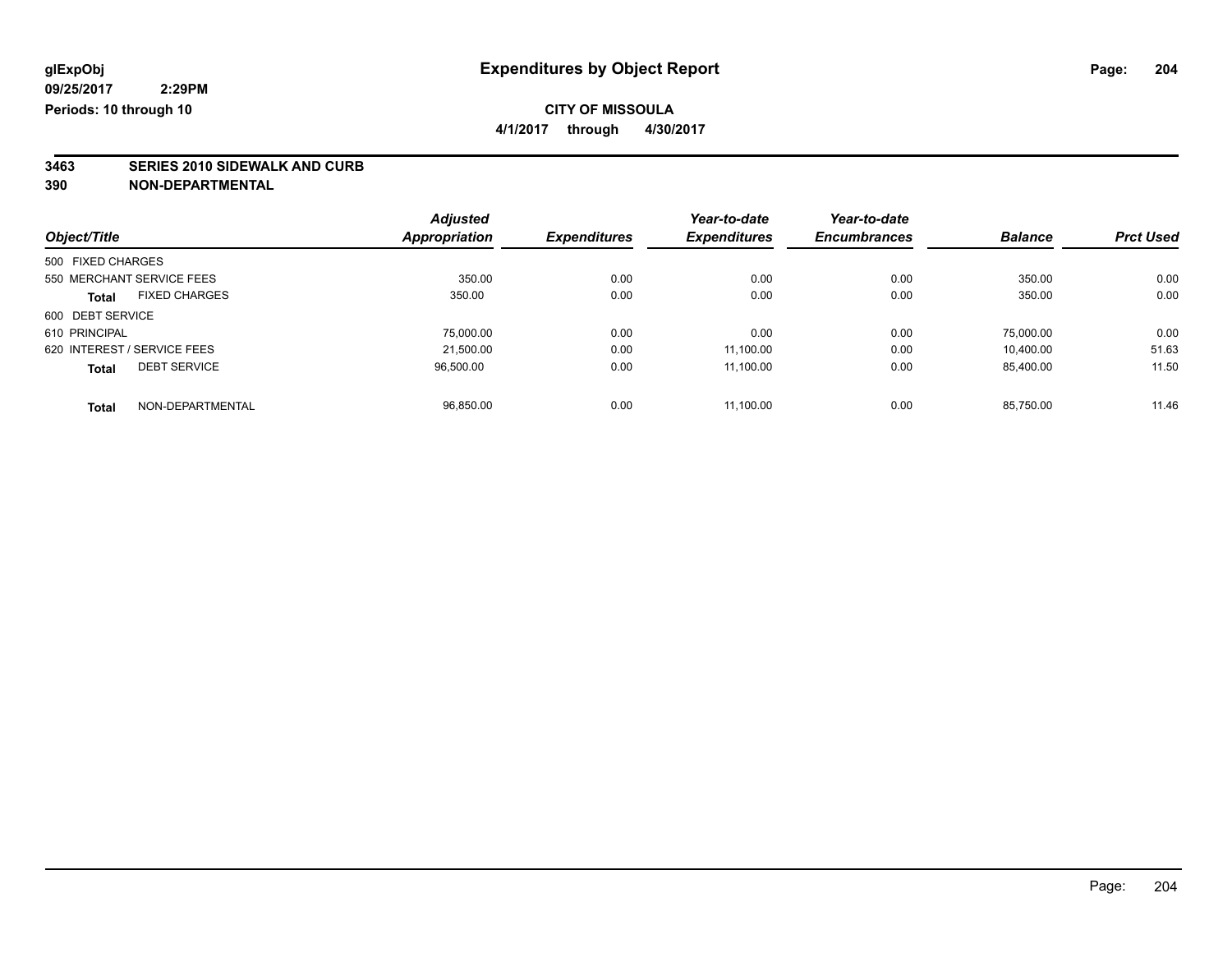### **CITY OF MISSOULA 4/1/2017 through 4/30/2017**

### **3463 SERIES 2010 SIDEWALK AND CURB**

| Object/Title                                  | <b>Adjusted</b><br><b>Appropriation</b> | <b>Expenditures</b> | Year-to-date<br><b>Expenditures</b> | Year-to-date<br><b>Encumbrances</b> | <b>Balance</b> | <b>Prct Used</b> |
|-----------------------------------------------|-----------------------------------------|---------------------|-------------------------------------|-------------------------------------|----------------|------------------|
|                                               |                                         |                     |                                     |                                     |                |                  |
| 500 FIXED CHARGES                             |                                         |                     |                                     |                                     |                |                  |
| 550 MERCHANT SERVICE FEES                     | 350.00                                  | 0.00                | 0.00                                | 0.00                                | 350.00         | 0.00             |
| <b>FIXED CHARGES</b><br><b>Total</b>          | 350.00                                  | 0.00                | 0.00                                | 0.00                                | 350.00         | 0.00             |
| 600 DEBT SERVICE                              |                                         |                     |                                     |                                     |                |                  |
| 610 PRINCIPAL                                 | 75,000.00                               | 0.00                | 0.00                                | 0.00                                | 75.000.00      | 0.00             |
| 620 INTEREST / SERVICE FEES                   | 21.500.00                               | 0.00                | 11.100.00                           | 0.00                                | 10.400.00      | 51.63            |
| <b>DEBT SERVICE</b><br><b>Total</b>           | 96.500.00                               | 0.00                | 11.100.00                           | 0.00                                | 85.400.00      | 11.50            |
| SERIES 2010 SIDEWALK AND CURB<br><b>Total</b> | 96.850.00                               | 0.00                | 11.100.00                           | 0.00                                | 85.750.00      | 11.46            |

Page: 205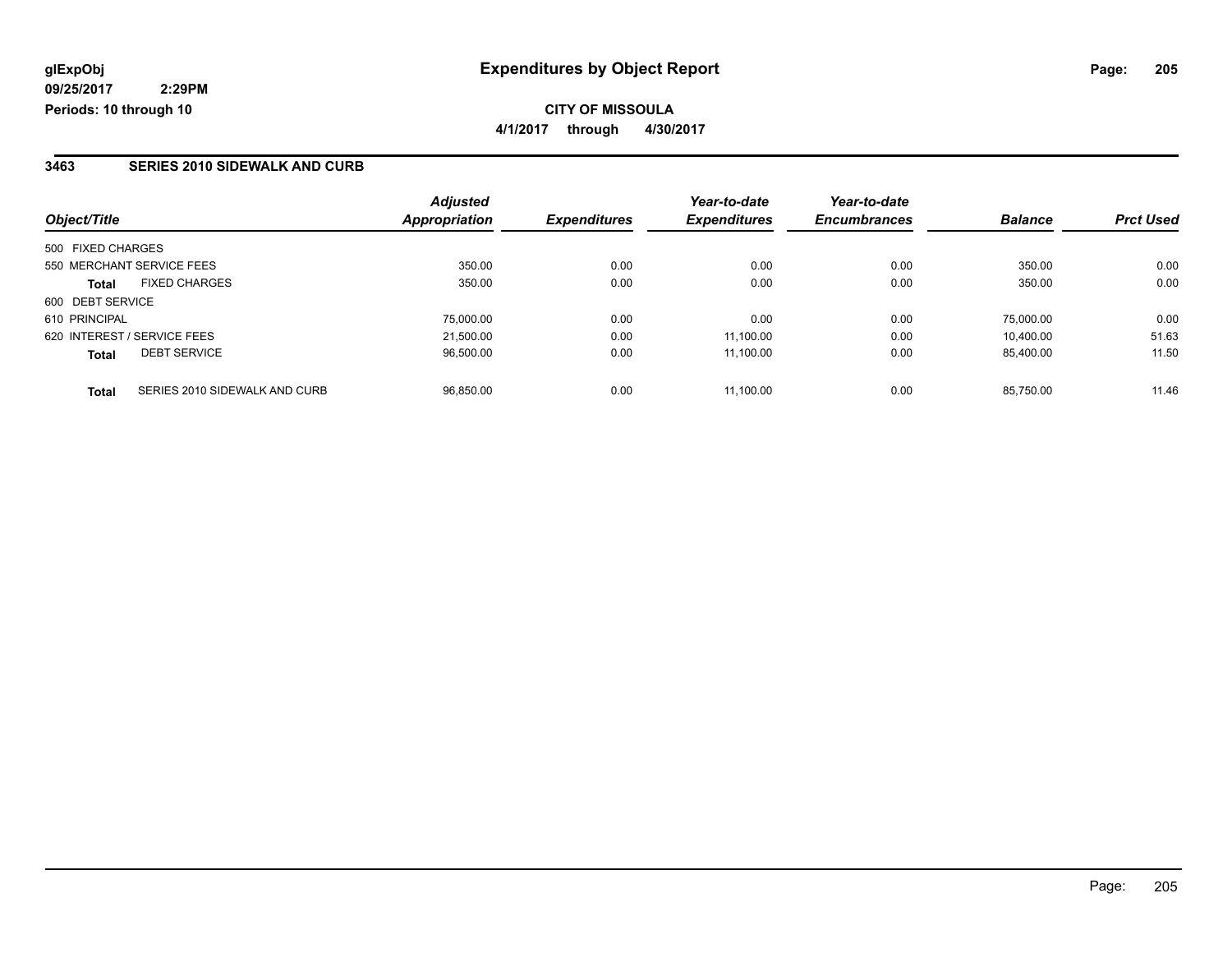**4/1/2017 through 4/30/2017**

**3464 FY12 S/C DEBT SERVICE**

|                                      | <b>Adjusted</b> |                     | Year-to-date        | Year-to-date        |                |                  |
|--------------------------------------|-----------------|---------------------|---------------------|---------------------|----------------|------------------|
| Object/Title                         | Appropriation   | <b>Expenditures</b> | <b>Expenditures</b> | <b>Encumbrances</b> | <b>Balance</b> | <b>Prct Used</b> |
| 500 FIXED CHARGES                    |                 |                     |                     |                     |                |                  |
| 550 MERCHANT SERVICE FEES            | 350.00          | 0.00                | 0.00                | 0.00                | 350.00         | 0.00             |
| <b>FIXED CHARGES</b><br><b>Total</b> | 350.00          | 0.00                | 0.00                | 0.00                | 350.00         | 0.00             |
| 600 DEBT SERVICE                     |                 |                     |                     |                     |                |                  |
| 610 PRINCIPAL                        | 50.000.00       | 0.00                | 0.00                | 0.00                | 50,000.00      | 0.00             |
| 620 INTEREST / SERVICE FEES          | 20,560.00       | 0.00                | 10,630.00           | 0.00                | 9,930.00       | 51.70            |
| <b>DEBT SERVICE</b><br><b>Total</b>  | 70.560.00       | 0.00                | 10,630.00           | 0.00                | 59.930.00      | 15.07            |
| NON-DEPARTMENTAL<br><b>Total</b>     | 70.910.00       | 0.00                | 10.630.00           | 0.00                | 60.280.00      | 14.99            |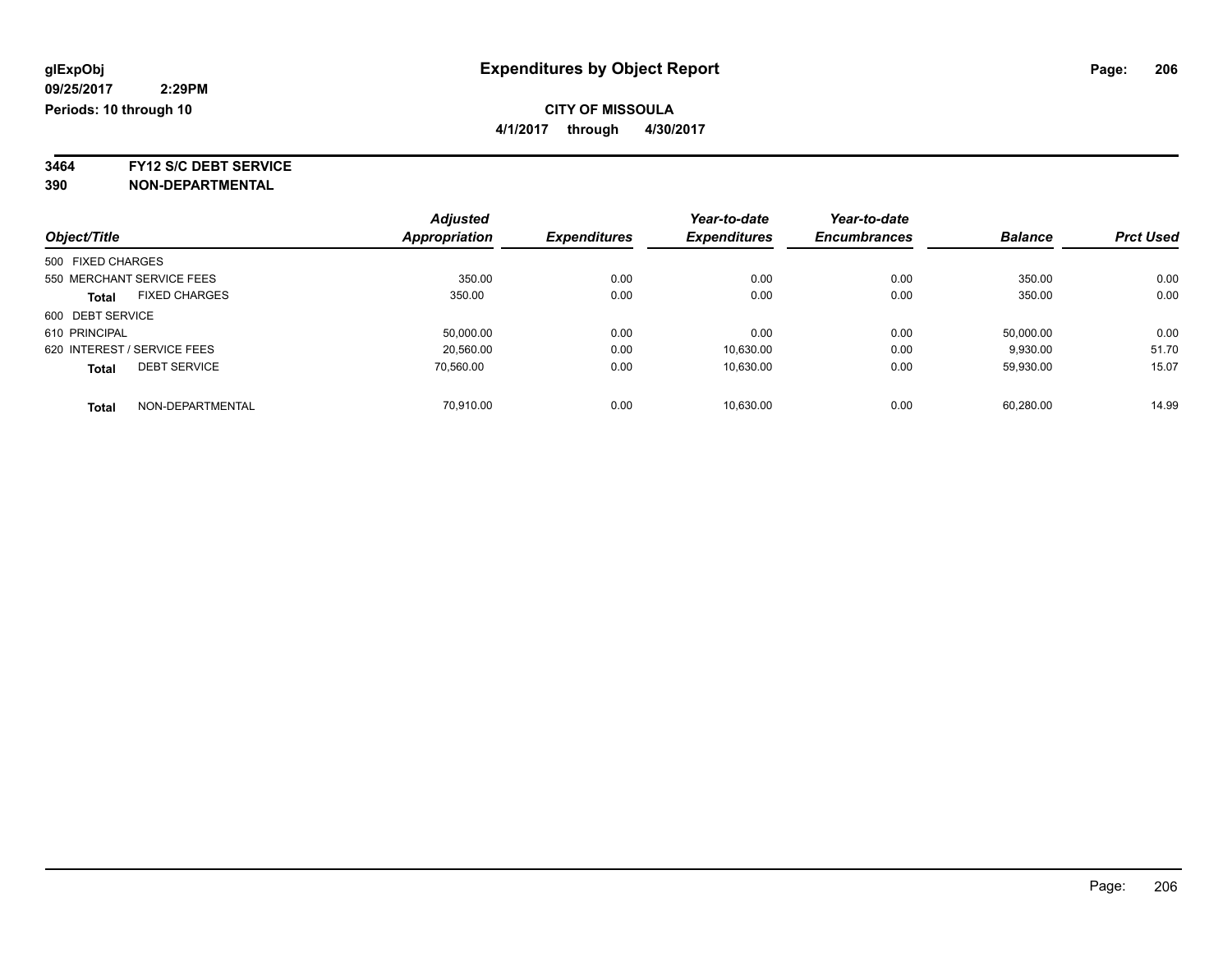**CITY OF MISSOULA 4/1/2017 through 4/30/2017**

#### **3464 FY12 S/C DEBT SERVICE**

| Object/Title                          | <b>Adjusted</b><br>Appropriation | <b>Expenditures</b> | Year-to-date<br><b>Expenditures</b> | Year-to-date<br><b>Encumbrances</b> | <b>Balance</b> | <b>Prct Used</b> |
|---------------------------------------|----------------------------------|---------------------|-------------------------------------|-------------------------------------|----------------|------------------|
|                                       |                                  |                     |                                     |                                     |                |                  |
| 500 FIXED CHARGES                     |                                  |                     |                                     |                                     |                |                  |
| 550 MERCHANT SERVICE FEES             | 350.00                           | 0.00                | 0.00                                | 0.00                                | 350.00         | 0.00             |
| <b>FIXED CHARGES</b><br><b>Total</b>  | 350.00                           | 0.00                | 0.00                                | 0.00                                | 350.00         | 0.00             |
| 600 DEBT SERVICE                      |                                  |                     |                                     |                                     |                |                  |
| 610 PRINCIPAL                         | 50,000.00                        | 0.00                | 0.00                                | 0.00                                | 50.000.00      | 0.00             |
| 620 INTEREST / SERVICE FEES           | 20.560.00                        | 0.00                | 10.630.00                           | 0.00                                | 9.930.00       | 51.70            |
| <b>DEBT SERVICE</b><br><b>Total</b>   | 70.560.00                        | 0.00                | 10.630.00                           | 0.00                                | 59,930.00      | 15.07            |
| FY12 S/C DEBT SERVICE<br><b>Total</b> | 70.910.00                        | 0.00                | 10.630.00                           | 0.00                                | 60.280.00      | 14.99            |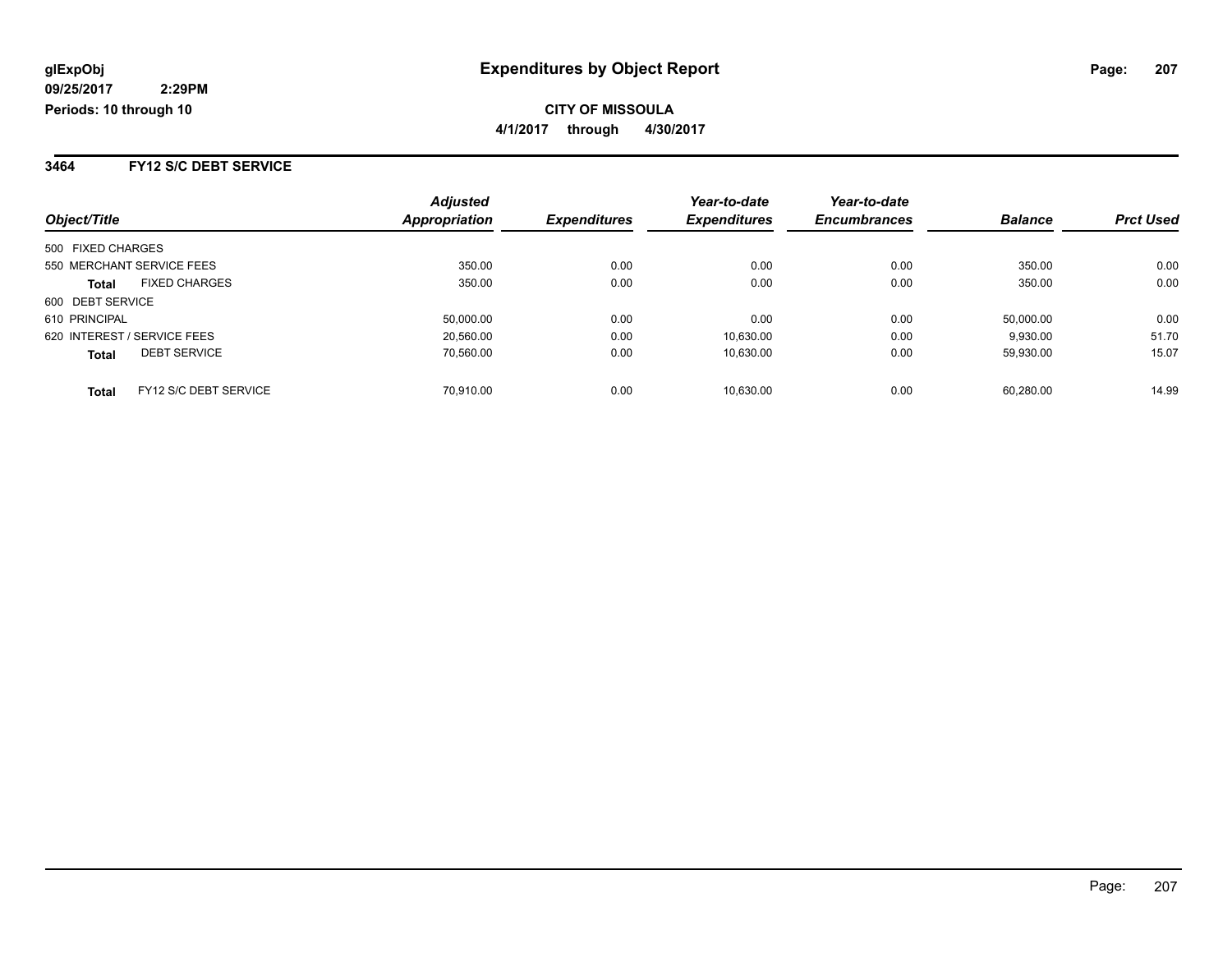**4/1/2017 through 4/30/2017**

# **3465 FY13 SIDEWALK/CURB DEBT SERVICE**

|                   |                             | <b>Adjusted</b>      |                     | Year-to-date        | Year-to-date        |                |                  |
|-------------------|-----------------------------|----------------------|---------------------|---------------------|---------------------|----------------|------------------|
| Object/Title      |                             | <b>Appropriation</b> | <b>Expenditures</b> | <b>Expenditures</b> | <b>Encumbrances</b> | <b>Balance</b> | <b>Prct Used</b> |
| 500 FIXED CHARGES |                             |                      |                     |                     |                     |                |                  |
|                   | 550 MERCHANT SERVICE FEES   | 0.00                 | 0.00                | 0.00                | 0.00                | 0.00           | 0.00             |
| <b>Total</b>      | <b>FIXED CHARGES</b>        | 0.00                 | 0.00                | 0.00                | 0.00                | 0.00           | 0.00             |
| 600 DEBT SERVICE  |                             |                      |                     |                     |                     |                |                  |
| 610 PRINCIPAL     |                             | 29.000.00            | 0.00                | 0.00                | 0.00                | 29.000.00      | 0.00             |
|                   | 620 INTEREST / SERVICE FEES | 10.067.00            | 0.00                | 5,059.83            | 0.00                | 5,007.17       | 50.26            |
| <b>Total</b>      | <b>DEBT SERVICE</b>         | 39,067.00            | 0.00                | 5,059.83            | 0.00                | 34,007.17      | 12.95            |
| <b>Total</b>      | NON-DEPARTMENTAL            | 39.067.00            | 0.00                | 5,059.83            | 0.00                | 34.007.17      | 12.95            |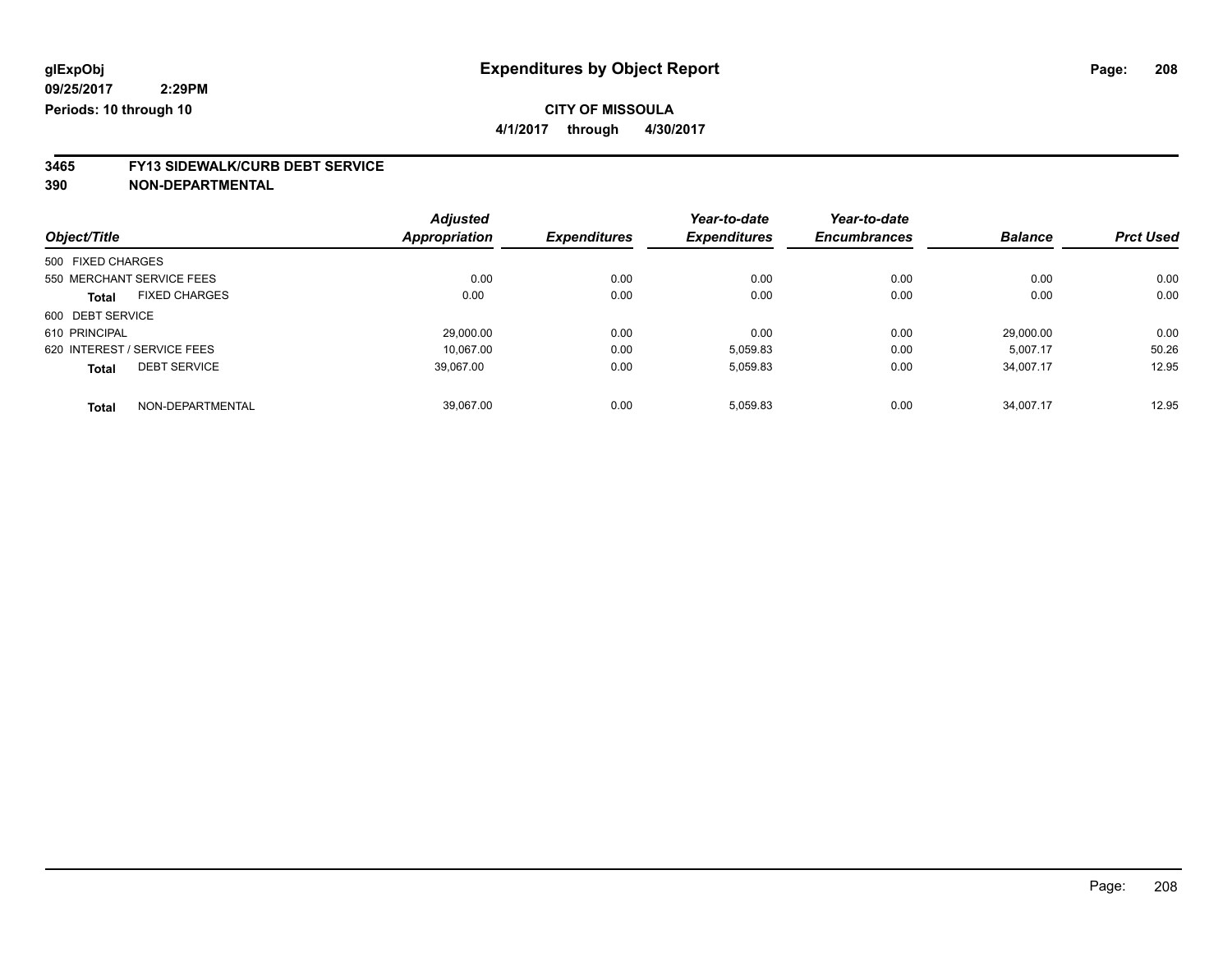### **3465 FY13 SIDEWALK/CURB DEBT SERVICE**

|                   |                                 | <b>Adjusted</b>      |                     | Year-to-date        | Year-to-date        |                |                  |
|-------------------|---------------------------------|----------------------|---------------------|---------------------|---------------------|----------------|------------------|
| Object/Title      |                                 | <b>Appropriation</b> | <b>Expenditures</b> | <b>Expenditures</b> | <b>Encumbrances</b> | <b>Balance</b> | <b>Prct Used</b> |
| 500 FIXED CHARGES |                                 |                      |                     |                     |                     |                |                  |
|                   | 550 MERCHANT SERVICE FEES       | 0.00                 | 0.00                | 0.00                | 0.00                | 0.00           | 0.00             |
| <b>Total</b>      | <b>FIXED CHARGES</b>            | 0.00                 | 0.00                | 0.00                | 0.00                | 0.00           | 0.00             |
| 600 DEBT SERVICE  |                                 |                      |                     |                     |                     |                |                  |
| 610 PRINCIPAL     |                                 | 29.000.00            | 0.00                | 0.00                | 0.00                | 29.000.00      | 0.00             |
|                   | 620 INTEREST / SERVICE FEES     | 10.067.00            | 0.00                | 5,059.83            | 0.00                | 5.007.17       | 50.26            |
| <b>Total</b>      | <b>DEBT SERVICE</b>             | 39.067.00            | 0.00                | 5,059.83            | 0.00                | 34.007.17      | 12.95            |
| <b>Total</b>      | FY13 SIDEWALK/CURB DEBT SERVICE | 39.067.00            | 0.00                | 5.059.83            | 0.00                | 34.007.17      | 12.95            |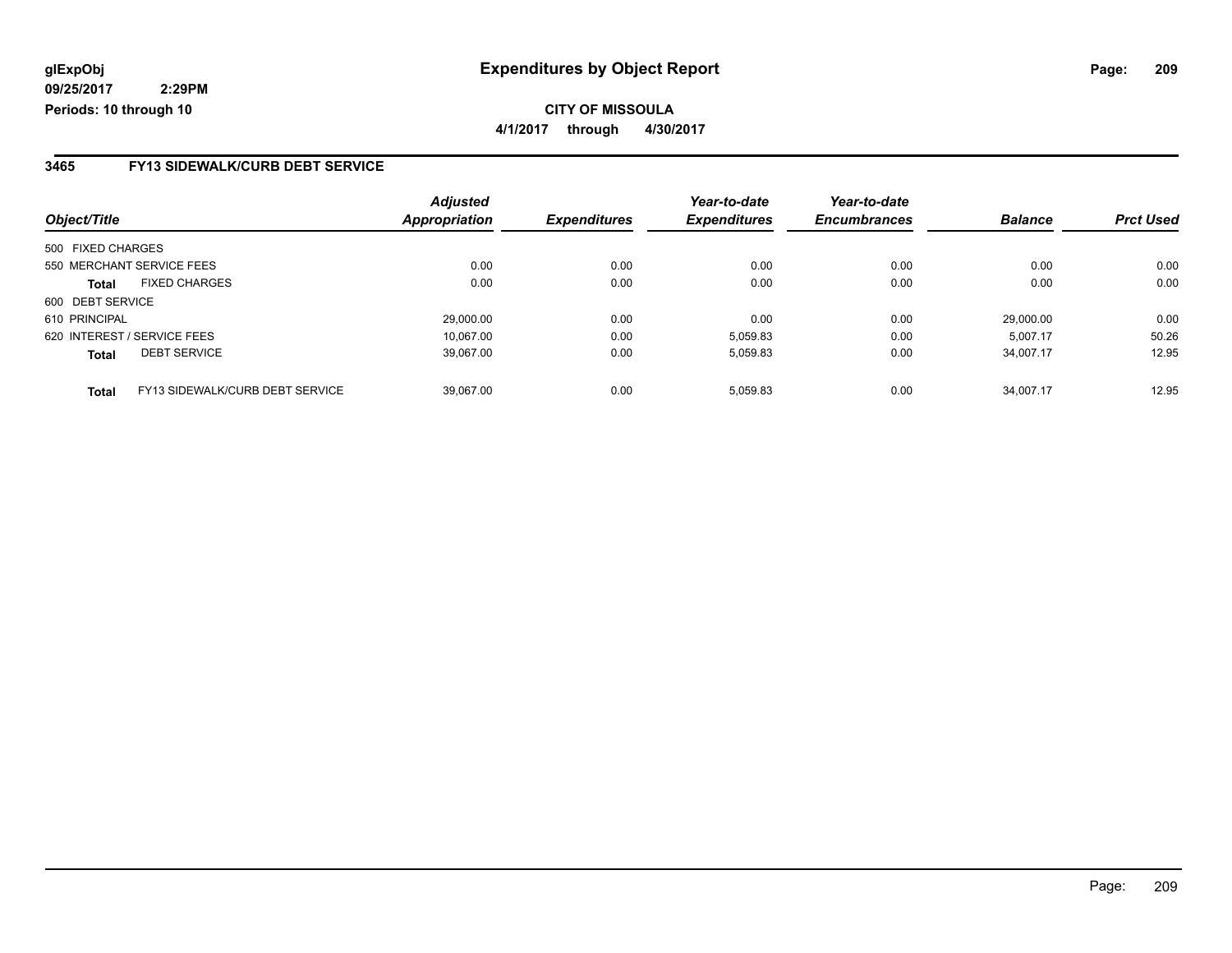**4/1/2017 through 4/30/2017**

# **3466 FY15 SIDEWALK/CURB DEBT SERVICE**

|                   |                             | <b>Adjusted</b>      |                     | Year-to-date        | Year-to-date        |                |                  |
|-------------------|-----------------------------|----------------------|---------------------|---------------------|---------------------|----------------|------------------|
| Object/Title      |                             | <b>Appropriation</b> | <b>Expenditures</b> | <b>Expenditures</b> | <b>Encumbrances</b> | <b>Balance</b> | <b>Prct Used</b> |
|                   | 300 PURCHASED SERVICES      |                      |                     |                     |                     |                |                  |
|                   | 350 PROFESSIONAL SERVICES   | 0.00                 | 0.00                | 0.00                | 0.00                | 0.00           | 0.00             |
| <b>Total</b>      | <b>PURCHASED SERVICES</b>   | 0.00                 | 0.00                | 0.00                | 0.00                | 0.00           | 0.00             |
| 500 FIXED CHARGES |                             |                      |                     |                     |                     |                |                  |
|                   | 550 MERCHANT SERVICE FEES   | 0.00                 | 0.00                | 0.00                | 0.00                | 0.00           | 0.00             |
| <b>Total</b>      | <b>FIXED CHARGES</b>        | 0.00                 | 0.00                | 0.00                | 0.00                | 0.00           | 0.00             |
| 600 DEBT SERVICE  |                             |                      |                     |                     |                     |                |                  |
| 610 PRINCIPAL     |                             | 33,000.00            | 0.00                | 0.00                | 0.00                | 33,000.00      | 0.00             |
|                   | 620 INTEREST / SERVICE FEES | 24,525.00            | 0.00                | 16,859.22           | 0.00                | 7,665.78       | 68.74            |
| <b>Total</b>      | <b>DEBT SERVICE</b>         | 57,525.00            | 0.00                | 16,859.22           | 0.00                | 40,665.78      | 29.31            |
| <b>Total</b>      | NON-DEPARTMENTAL            | 57,525.00            | 0.00                | 16,859.22           | 0.00                | 40,665.78      | 29.31            |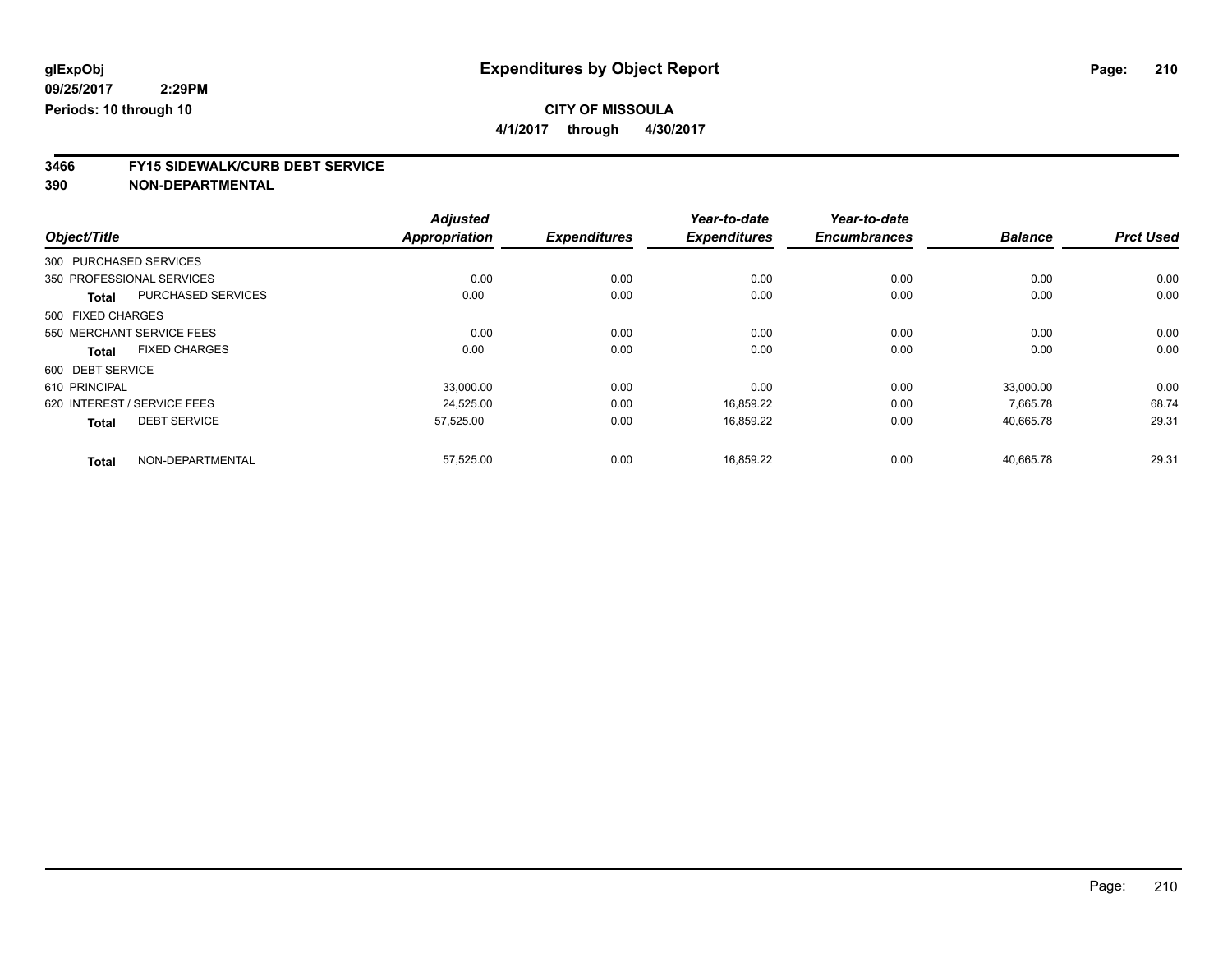### **CITY OF MISSOULA 4/1/2017 through 4/30/2017**

### **3466 FY15 SIDEWALK/CURB DEBT SERVICE**

|                   |                                 | <b>Adjusted</b>      |                     | Year-to-date        | Year-to-date        |                |                  |
|-------------------|---------------------------------|----------------------|---------------------|---------------------|---------------------|----------------|------------------|
| Object/Title      |                                 | <b>Appropriation</b> | <b>Expenditures</b> | <b>Expenditures</b> | <b>Encumbrances</b> | <b>Balance</b> | <b>Prct Used</b> |
|                   | 300 PURCHASED SERVICES          |                      |                     |                     |                     |                |                  |
|                   | 350 PROFESSIONAL SERVICES       | 0.00                 | 0.00                | 0.00                | 0.00                | 0.00           | 0.00             |
| Total             | <b>PURCHASED SERVICES</b>       | 0.00                 | 0.00                | 0.00                | 0.00                | 0.00           | 0.00             |
| 500 FIXED CHARGES |                                 |                      |                     |                     |                     |                |                  |
|                   | 550 MERCHANT SERVICE FEES       | 0.00                 | 0.00                | 0.00                | 0.00                | 0.00           | 0.00             |
| Total             | <b>FIXED CHARGES</b>            | 0.00                 | 0.00                | 0.00                | 0.00                | 0.00           | 0.00             |
| 600 DEBT SERVICE  |                                 |                      |                     |                     |                     |                |                  |
| 610 PRINCIPAL     |                                 | 33,000.00            | 0.00                | 0.00                | 0.00                | 33,000.00      | 0.00             |
|                   | 620 INTEREST / SERVICE FEES     | 24,525.00            | 0.00                | 16.859.22           | 0.00                | 7.665.78       | 68.74            |
| <b>Total</b>      | <b>DEBT SERVICE</b>             | 57,525.00            | 0.00                | 16,859.22           | 0.00                | 40,665.78      | 29.31            |
| <b>Total</b>      | FY15 SIDEWALK/CURB DEBT SERVICE | 57,525.00            | 0.00                | 16.859.22           | 0.00                | 40.665.78      | 29.31            |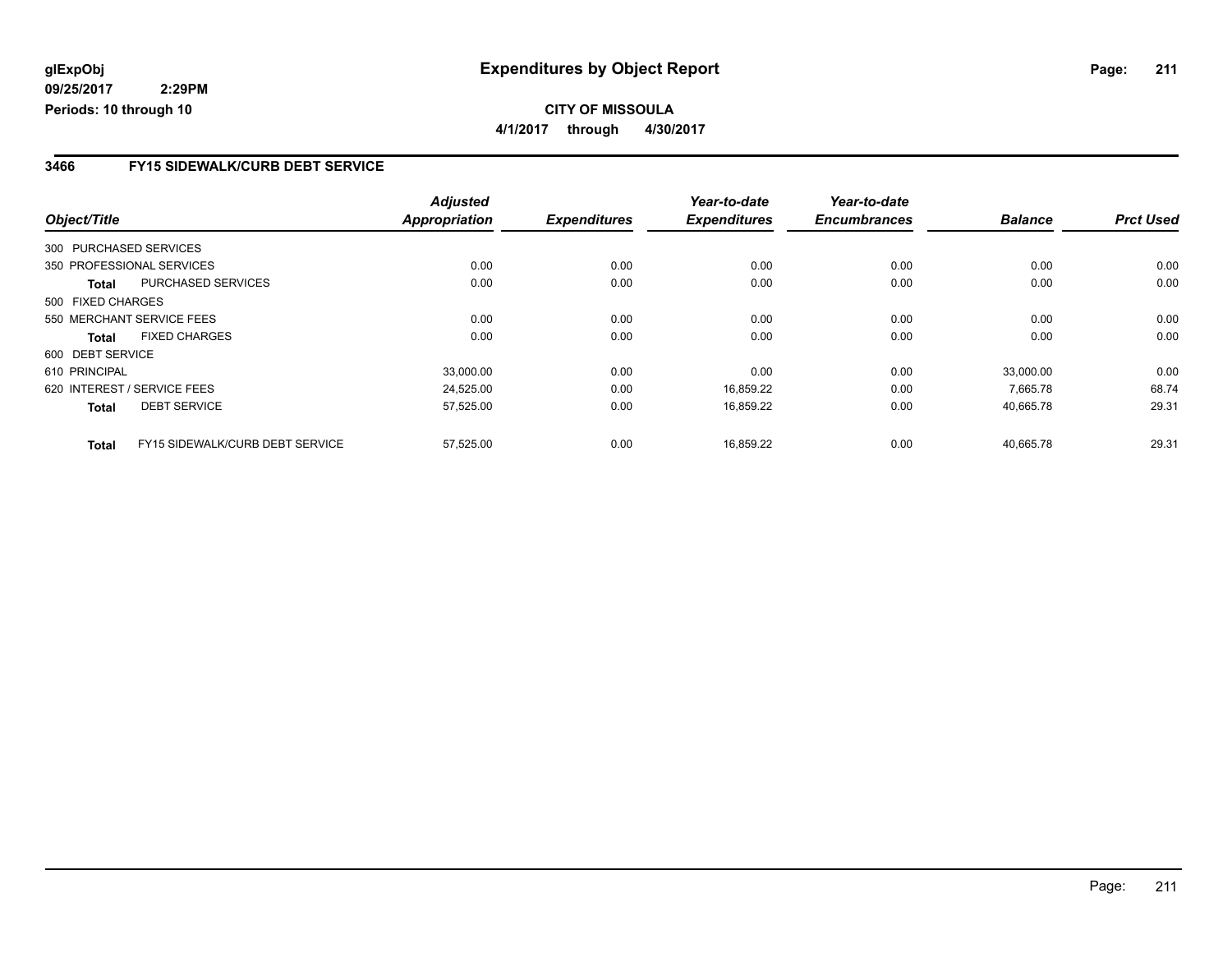**4/1/2017 through 4/30/2017**

# **3467 FY16 SIDEWALK/CURB DEBT SERVICE**

|                   |                             | <b>Adjusted</b>      |                     | Year-to-date        | Year-to-date        |                |                  |
|-------------------|-----------------------------|----------------------|---------------------|---------------------|---------------------|----------------|------------------|
| Object/Title      |                             | <b>Appropriation</b> | <b>Expenditures</b> | <b>Expenditures</b> | <b>Encumbrances</b> | <b>Balance</b> | <b>Prct Used</b> |
|                   | 300 PURCHASED SERVICES      |                      |                     |                     |                     |                |                  |
|                   | 350 PROFESSIONAL SERVICES   | 0.00                 | 0.00                | 0.00                | 0.00                | 0.00           | 0.00             |
| <b>Total</b>      | <b>PURCHASED SERVICES</b>   | 0.00                 | 0.00                | 0.00                | 0.00                | 0.00           | 0.00             |
| 500 FIXED CHARGES |                             |                      |                     |                     |                     |                |                  |
|                   | 550 MERCHANT SERVICE FEES   | 0.00                 | 0.00                | 0.00                | 0.00                | 0.00           | 0.00             |
| <b>Total</b>      | <b>FIXED CHARGES</b>        | 0.00                 | 0.00                | 0.00                | 0.00                | 0.00           | 0.00             |
| 600 DEBT SERVICE  |                             |                      |                     |                     |                     |                |                  |
| 610 PRINCIPAL     |                             | 21,858.00            | 0.00                | 0.00                | 0.00                | 21,858.00      | 0.00             |
|                   | 620 INTEREST / SERVICE FEES | 10,236.28            | 0.00                | 11,450.00           | 0.00                | $-1.213.72$    | 111.86           |
| <b>Total</b>      | <b>DEBT SERVICE</b>         | 32,094.28            | 0.00                | 11,450.00           | 0.00                | 20,644.28      | 35.68            |
| <b>Total</b>      | NON-DEPARTMENTAL            | 32,094.28            | 0.00                | 11,450.00           | 0.00                | 20,644.28      | 35.68            |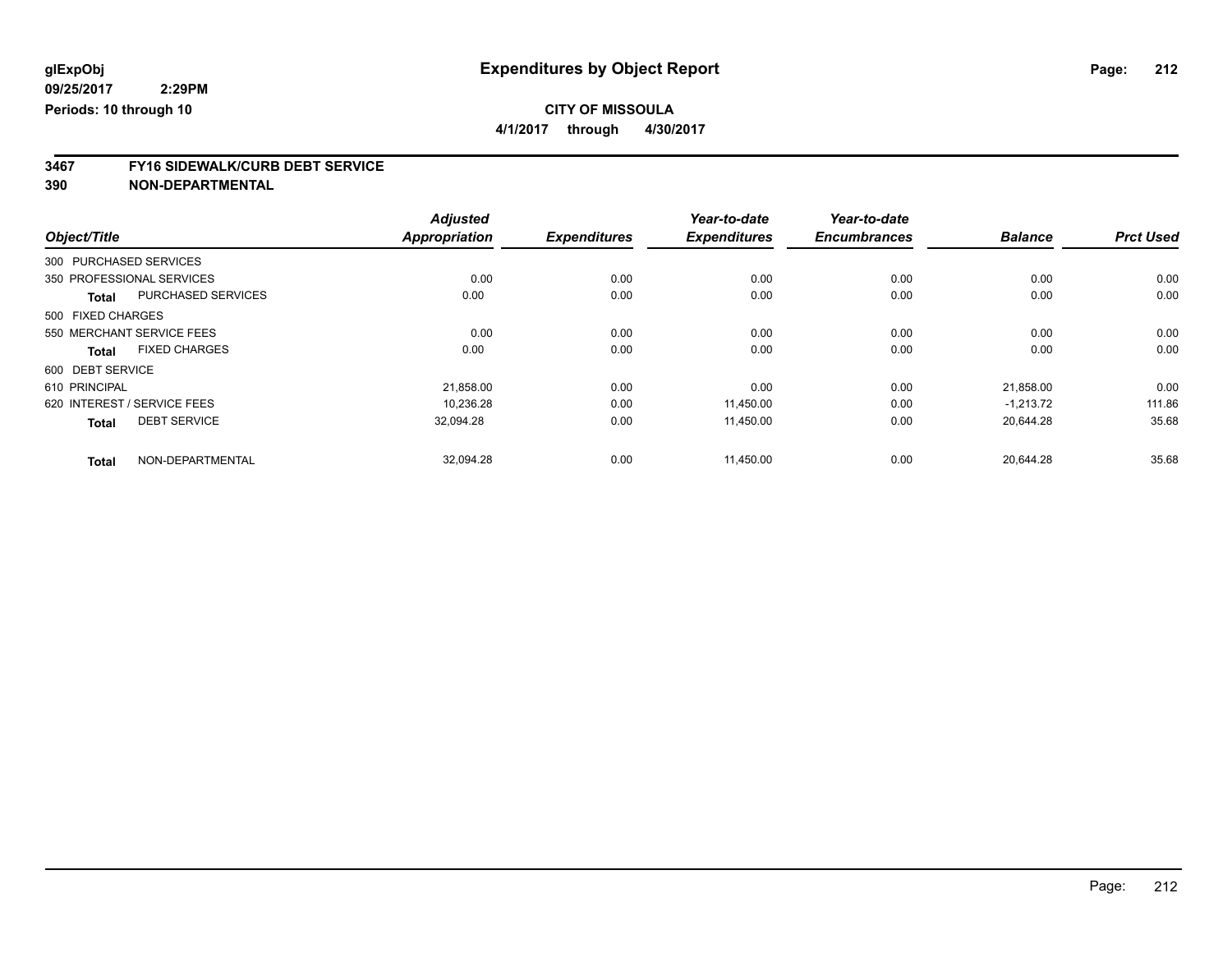### **CITY OF MISSOULA 4/1/2017 through 4/30/2017**

### **3467 FY16 SIDEWALK/CURB DEBT SERVICE**

|                   |                                 | <b>Adjusted</b>      |                     | Year-to-date        | Year-to-date        |                |                  |
|-------------------|---------------------------------|----------------------|---------------------|---------------------|---------------------|----------------|------------------|
| Object/Title      |                                 | <b>Appropriation</b> | <b>Expenditures</b> | <b>Expenditures</b> | <b>Encumbrances</b> | <b>Balance</b> | <b>Prct Used</b> |
|                   | 300 PURCHASED SERVICES          |                      |                     |                     |                     |                |                  |
|                   | 350 PROFESSIONAL SERVICES       | 0.00                 | 0.00                | 0.00                | 0.00                | 0.00           | 0.00             |
| Total             | PURCHASED SERVICES              | 0.00                 | 0.00                | 0.00                | 0.00                | 0.00           | 0.00             |
| 500 FIXED CHARGES |                                 |                      |                     |                     |                     |                |                  |
|                   | 550 MERCHANT SERVICE FEES       | 0.00                 | 0.00                | 0.00                | 0.00                | 0.00           | 0.00             |
| Total             | <b>FIXED CHARGES</b>            | 0.00                 | 0.00                | 0.00                | 0.00                | 0.00           | 0.00             |
| 600 DEBT SERVICE  |                                 |                      |                     |                     |                     |                |                  |
| 610 PRINCIPAL     |                                 | 21,858.00            | 0.00                | 0.00                | 0.00                | 21,858.00      | 0.00             |
|                   | 620 INTEREST / SERVICE FEES     | 10.236.28            | 0.00                | 11,450.00           | 0.00                | $-1.213.72$    | 111.86           |
| <b>Total</b>      | <b>DEBT SERVICE</b>             | 32,094.28            | 0.00                | 11,450.00           | 0.00                | 20.644.28      | 35.68            |
| <b>Total</b>      | FY16 SIDEWALK/CURB DEBT SERVICE | 32.094.28            | 0.00                | 11.450.00           | 0.00                | 20.644.28      | 35.68            |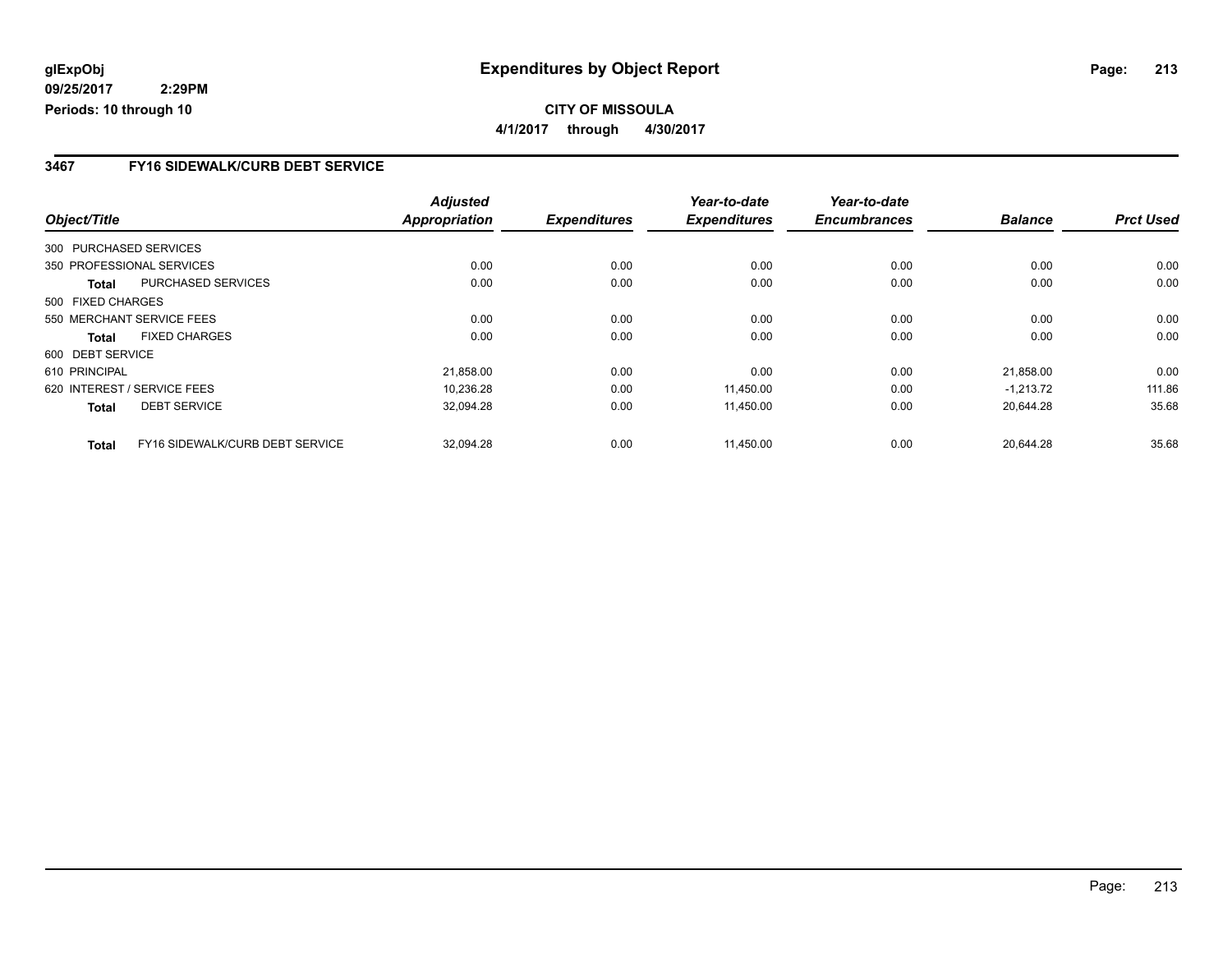### **CITY OF MISSOULA 4/1/2017 through 4/30/2017**

# **3491 SID 491 DEBT SERVICE FUND**

| Object/Title     |                             | <b>Adjusted</b><br>Appropriation | <b>Expenditures</b> | Year-to-date<br><b>Expenditures</b> | Year-to-date<br><b>Encumbrances</b> | <b>Balance</b> | <b>Prct Used</b> |
|------------------|-----------------------------|----------------------------------|---------------------|-------------------------------------|-------------------------------------|----------------|------------------|
| 600 DEBT SERVICE |                             |                                  |                     |                                     |                                     |                |                  |
|                  | 620 INTEREST / SERVICE FEES | 0.00                             | 0.00                | 0.00                                | 0.00                                | 0.00           | 0.00             |
| <b>Total</b>     | <b>DEBT SERVICE</b>         | 0.00                             | 0.00                | 0.00                                | 0.00                                | 0.00           | 0.00             |
| <b>Total</b>     | NON-DEPARTMENTAL            | 0.00                             | 0.00                | 0.00                                | 0.00                                | 0.00           | 0.00             |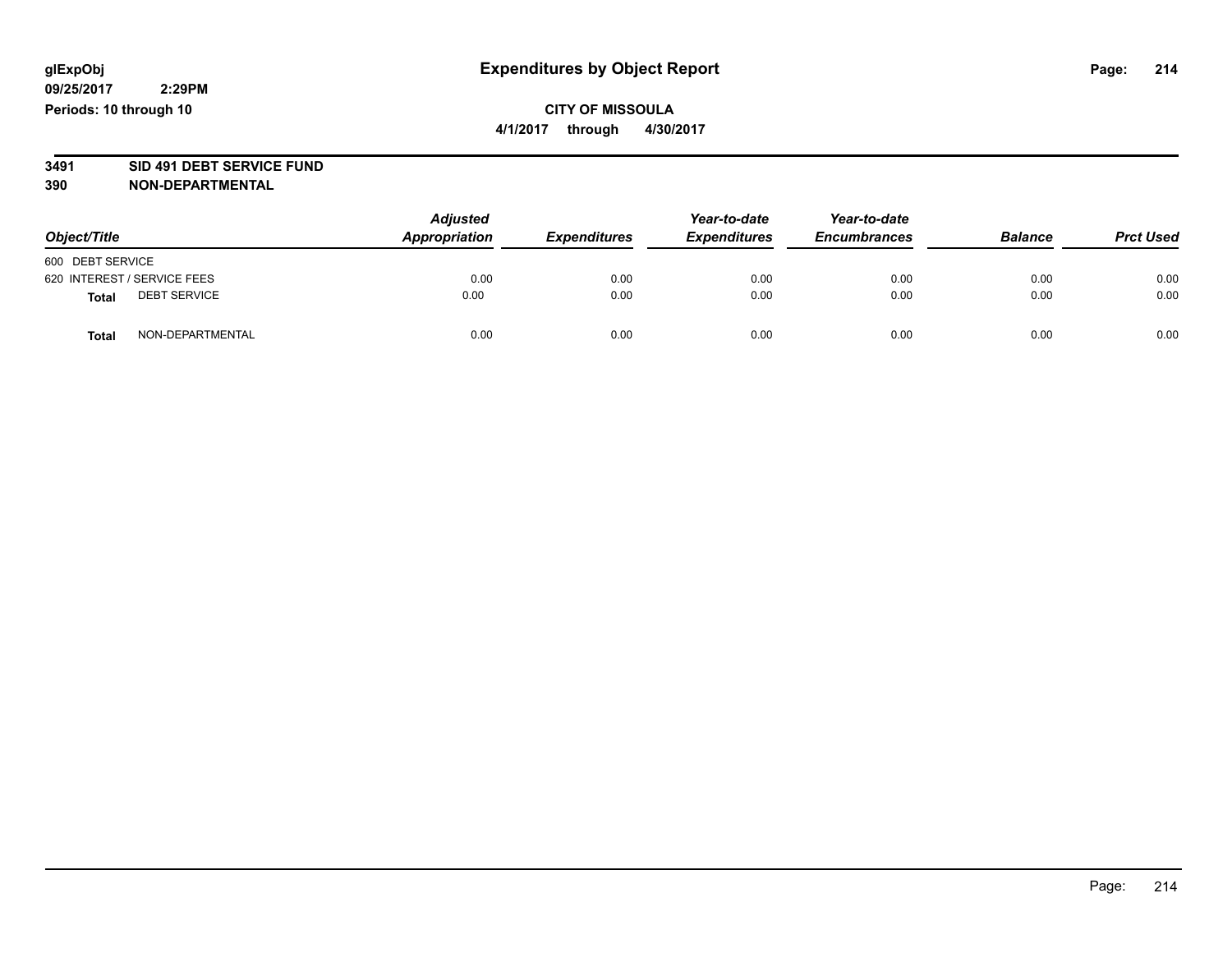**CITY OF MISSOULA 4/1/2017 through 4/30/2017**

#### **3491 SID 491 DEBT SERVICE FUND**

|                                           | <b>Adjusted</b> | Year-to-date        | Year-to-date        |                     |                |                  |
|-------------------------------------------|-----------------|---------------------|---------------------|---------------------|----------------|------------------|
| Object/Title                              | Appropriation   | <b>Expenditures</b> | <b>Expenditures</b> | <b>Encumbrances</b> | <b>Balance</b> | <b>Prct Used</b> |
| 600 DEBT SERVICE                          |                 |                     |                     |                     |                |                  |
| 620 INTEREST / SERVICE FEES               | 0.00            | 0.00                | 0.00                | 0.00                | 0.00           | 0.00             |
| <b>DEBT SERVICE</b><br><b>Total</b>       | 0.00            | 0.00                | 0.00                | 0.00                | 0.00           | 0.00             |
| SID 491 DEBT SERVICE FUND<br><b>Total</b> | 0.00            | 0.00                | 0.00                | 0.00                | 0.00           | 0.00             |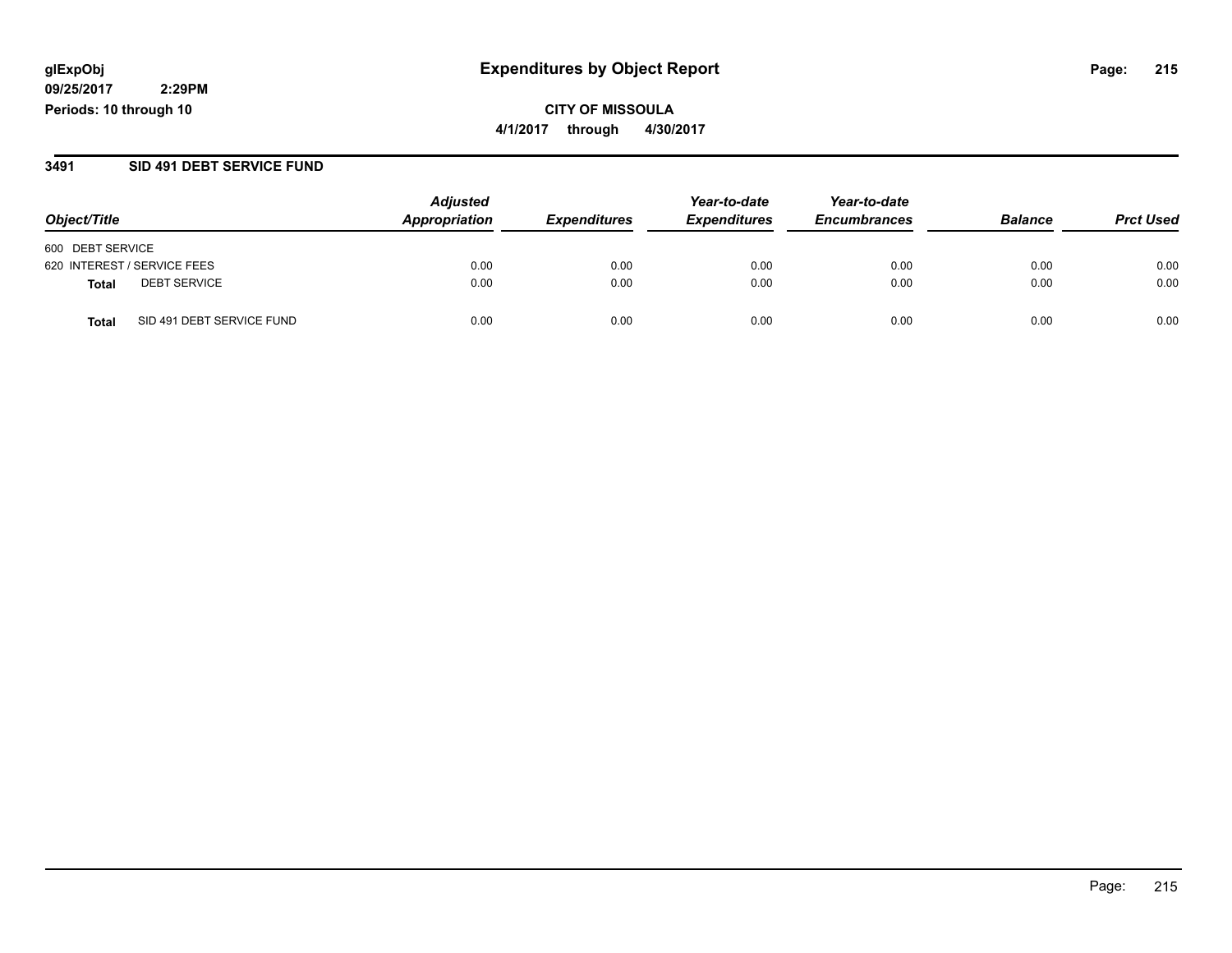# **CITY OF MISSOULA**

**4/1/2017 through 4/30/2017**

# **3495 SID 495 DEBT SERVICE FUND**

**000 \*\*\* Title Not Found \*\*\***

| Object/Title                            | <b>Adjusted</b><br>Appropriation | <b>Expenditures</b> | Year-to-date<br><b>Expenditures</b> | Year-to-date<br><b>Encumbrances</b> | <b>Balance</b> | <b>Prct Used</b> |
|-----------------------------------------|----------------------------------|---------------------|-------------------------------------|-------------------------------------|----------------|------------------|
| 800 OTHER OBJECTS                       |                                  |                     |                                     |                                     |                |                  |
| 820 TRANSFERS TO OTHER FUNDS            | 0.00                             | 0.00                | 0.00                                | 0.00                                | 0.00           | 0.00             |
| OTHER OBJECTS<br>Total                  | 0.00                             | 0.00                | 0.00                                | 0.00                                | 0.00           | 0.00             |
| *** Title Not Found ***<br><b>Total</b> | 0.00                             | 0.00                | 0.00                                | 0.00                                | 0.00           | 0.00             |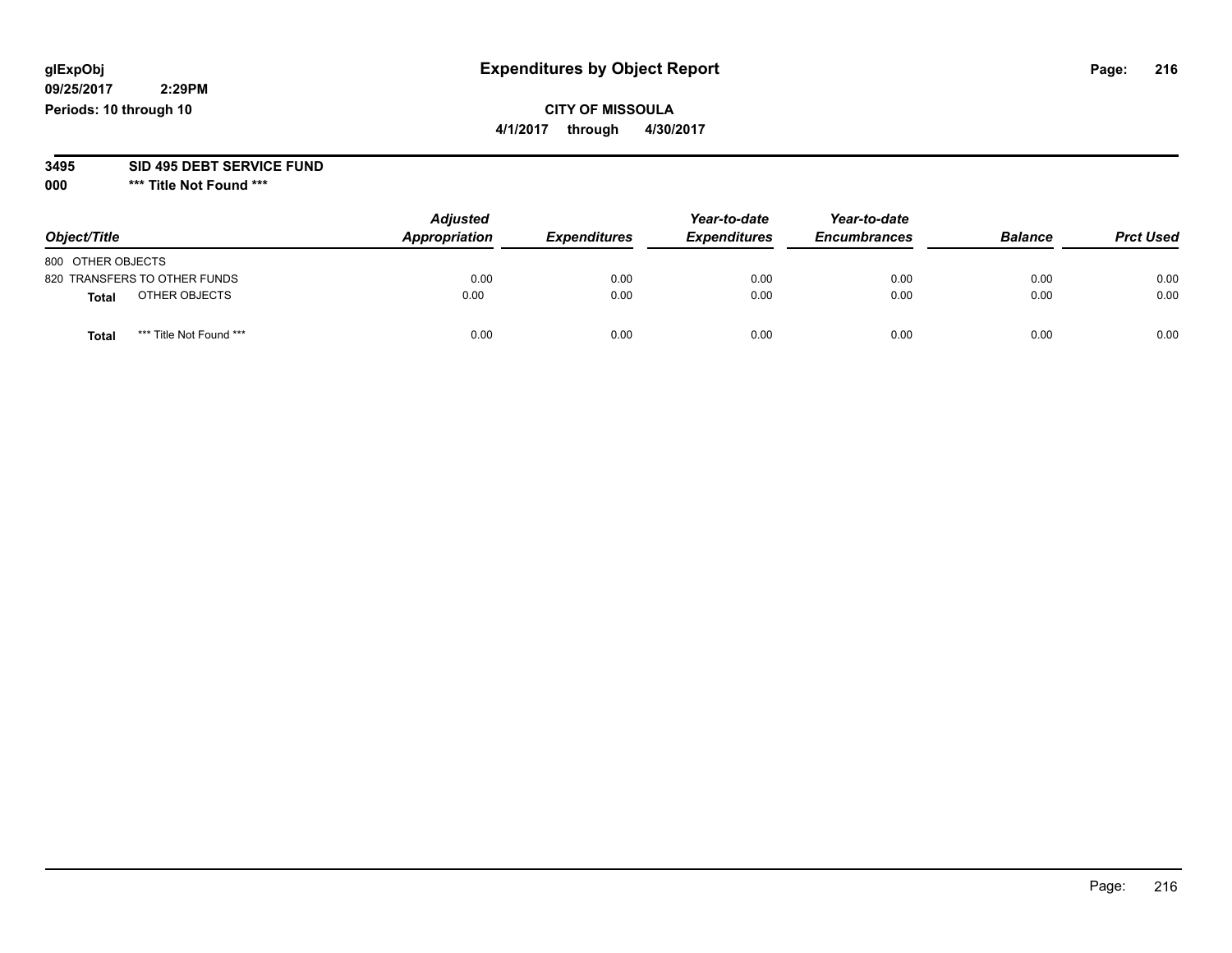**4/1/2017 through 4/30/2017**

# **3495 SID 495 DEBT SERVICE FUND**

| Object/Title                         | <b>Adjusted</b><br><b>Appropriation</b> | <b>Expenditures</b> | Year-to-date<br><b>Expenditures</b> | Year-to-date<br><b>Encumbrances</b> | <b>Balance</b> | <b>Prct Used</b> |
|--------------------------------------|-----------------------------------------|---------------------|-------------------------------------|-------------------------------------|----------------|------------------|
|                                      |                                         |                     |                                     |                                     |                |                  |
| 500 FIXED CHARGES                    |                                         |                     |                                     |                                     |                |                  |
| 550 MERCHANT SERVICE FEES            | 0.00                                    | 0.00                | 0.00                                | 0.00                                | 0.00           | 0.00             |
| <b>FIXED CHARGES</b><br><b>Total</b> | 0.00                                    | 0.00                | 0.00                                | 0.00                                | 0.00           | 0.00             |
| 800 OTHER OBJECTS                    |                                         |                     |                                     |                                     |                |                  |
| 820 TRANSFERS TO OTHER FUNDS         | 0.00                                    | 0.00                | 0.00                                | 0.00                                | 0.00           | 0.00             |
| OTHER OBJECTS<br><b>Total</b>        | 0.00                                    | 0.00                | 0.00                                | 0.00                                | 0.00           | 0.00             |
| NON-DEPARTMENTAL<br><b>Total</b>     | 0.00                                    | 0.00                | 0.00                                | 0.00                                | 0.00           | 0.00             |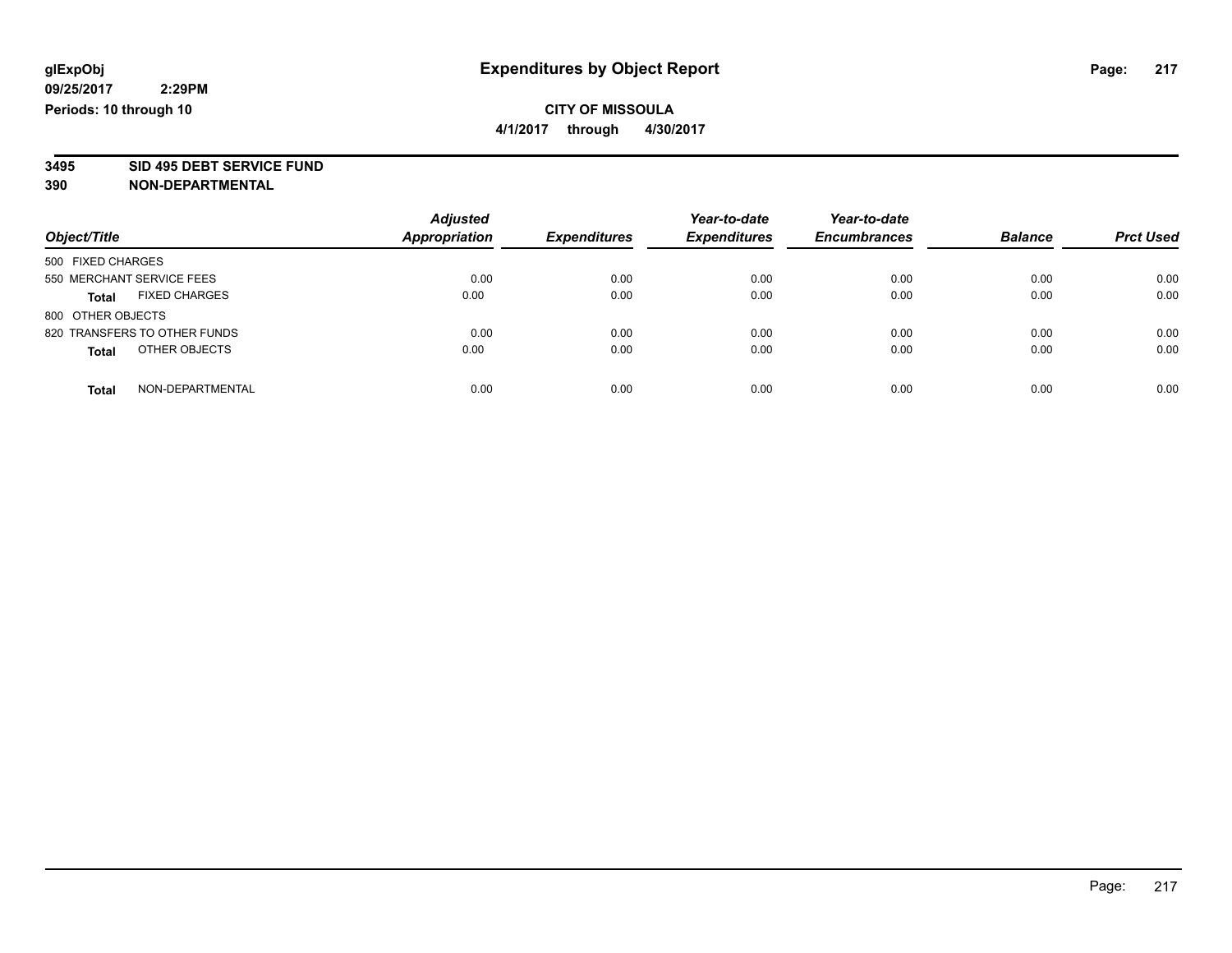**CITY OF MISSOULA 4/1/2017 through 4/30/2017**

#### **3495 SID 495 DEBT SERVICE FUND**

|                              |                           | <b>Adjusted</b><br><b>Appropriation</b> | <b>Expenditures</b> | Year-to-date<br><b>Expenditures</b> | Year-to-date     | <b>Balance</b> |      |
|------------------------------|---------------------------|-----------------------------------------|---------------------|-------------------------------------|------------------|----------------|------|
| Object/Title                 | <b>Encumbrances</b>       |                                         |                     |                                     | <b>Prct Used</b> |                |      |
| 500 FIXED CHARGES            |                           |                                         |                     |                                     |                  |                |      |
| 550 MERCHANT SERVICE FEES    |                           | 0.00                                    | 0.00                | 0.00                                | 0.00             | 0.00           | 0.00 |
| Total                        | <b>FIXED CHARGES</b>      | 0.00                                    | 0.00                | 0.00                                | 0.00             | 0.00           | 0.00 |
| 800 OTHER OBJECTS            |                           |                                         |                     |                                     |                  |                |      |
| 820 TRANSFERS TO OTHER FUNDS |                           | 0.00                                    | 0.00                | 0.00                                | 0.00             | 0.00           | 0.00 |
| <b>Total</b>                 | OTHER OBJECTS             | 0.00                                    | 0.00                | 0.00                                | 0.00             | 0.00           | 0.00 |
| <b>Total</b>                 | SID 495 DEBT SERVICE FUND | 0.00                                    | 0.00                | 0.00                                | 0.00             | 0.00           | 0.00 |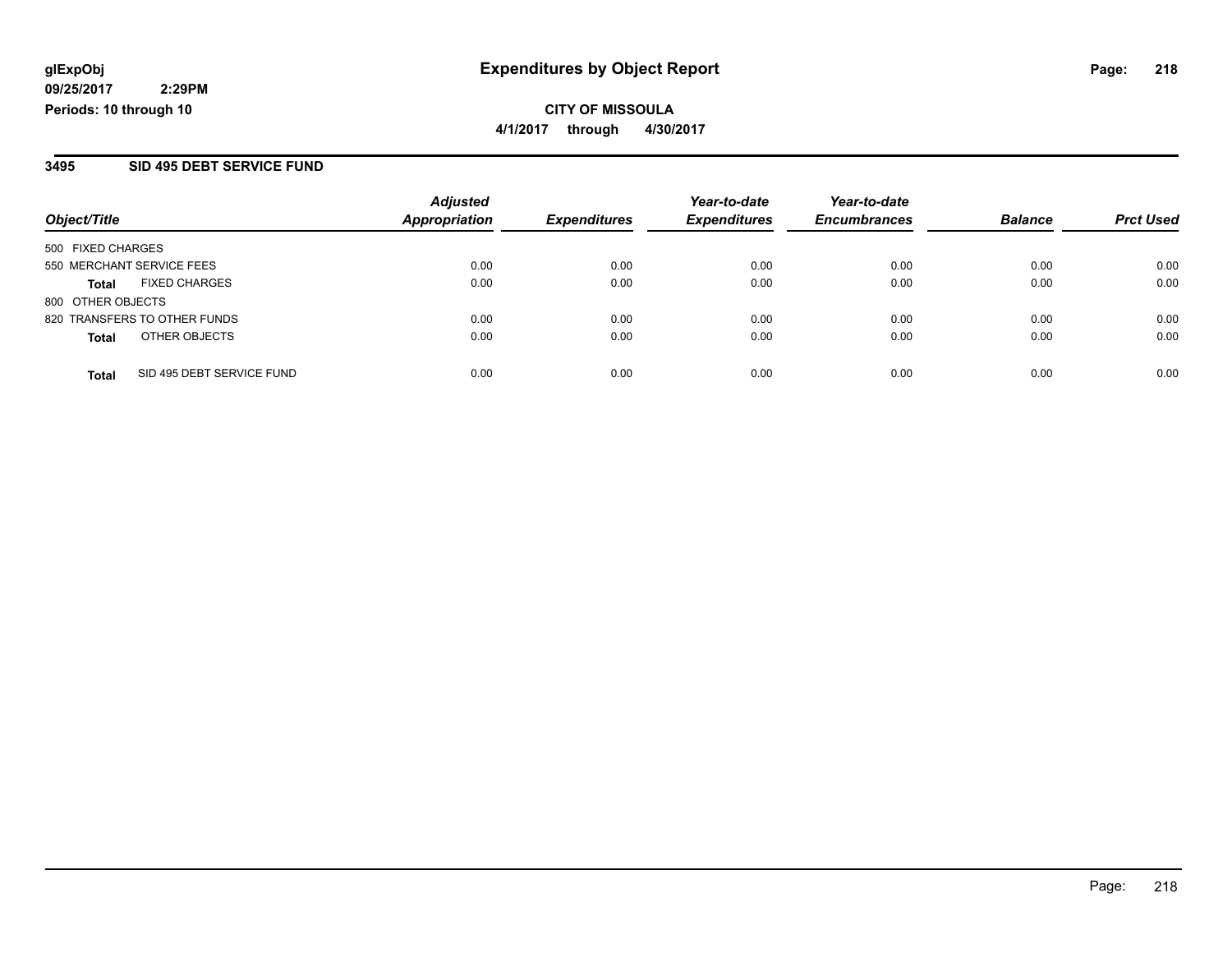#### **CITY OF MISSOULA 4/1/2017 through 4/30/2017**

**3497 SID 497 DEBT SERVICE FUND**

| Object/Title      |                              | <b>Adjusted</b><br>Appropriation | <b>Expenditures</b> | Year-to-date<br><b>Expenditures</b> | Year-to-date<br><b>Encumbrances</b> | <b>Balance</b> | <b>Prct Used</b> |
|-------------------|------------------------------|----------------------------------|---------------------|-------------------------------------|-------------------------------------|----------------|------------------|
| 800 OTHER OBJECTS |                              |                                  |                     |                                     |                                     |                |                  |
|                   | 820 TRANSFERS TO OTHER FUNDS | 0.00                             | 0.00                | 0.00                                | 0.00                                | 0.00           | 0.00             |
| <b>Total</b>      | OTHER OBJECTS                | 0.00                             | 0.00                | 0.00                                | 0.00                                | 0.00           | 0.00             |
| <b>Total</b>      | *** Title Not Found ***      | 0.00                             | 0.00                | 0.00                                | 0.00                                | 0.00           | 0.00             |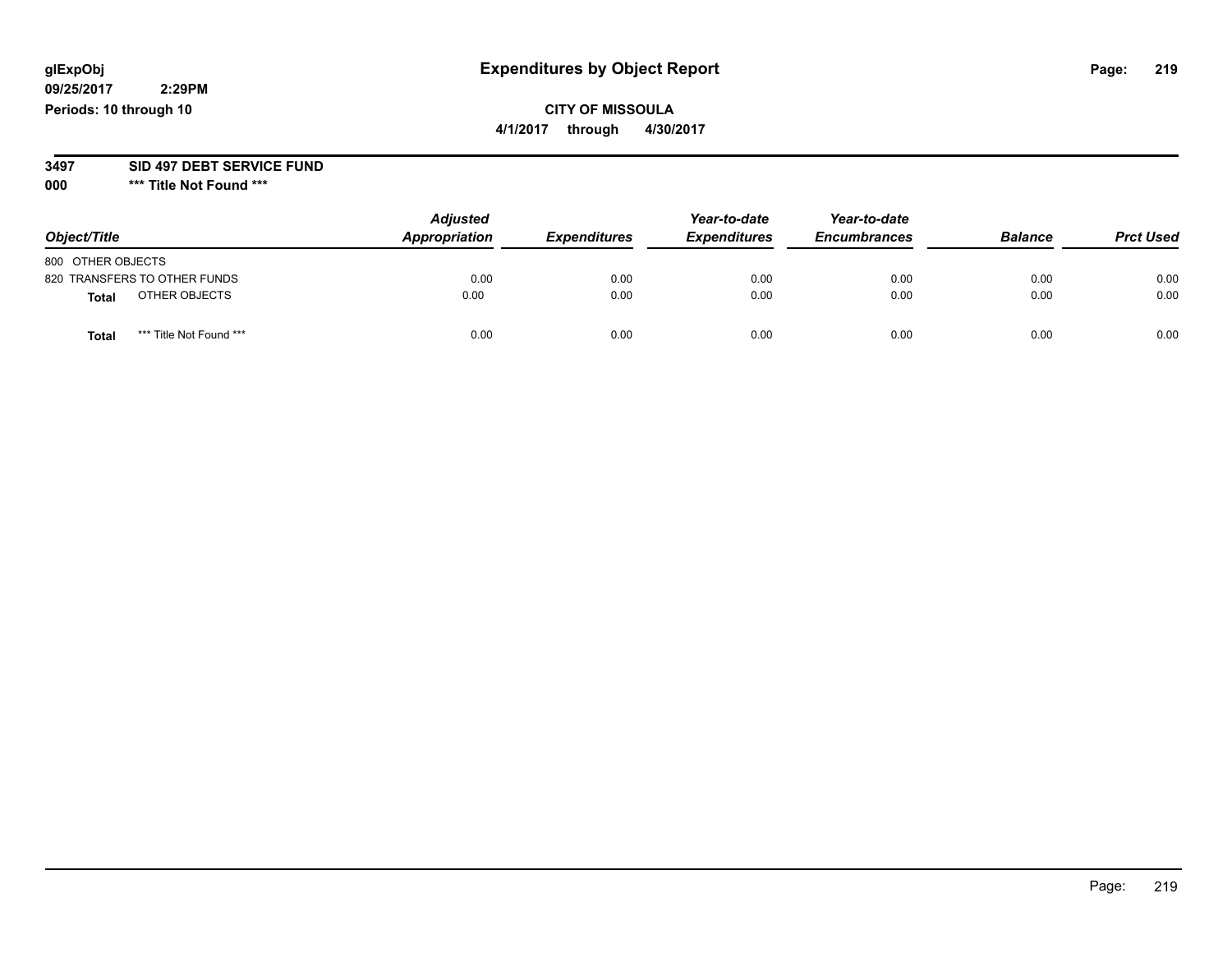**4/1/2017 through 4/30/2017**

**3497 SID 497 DEBT SERVICE FUND**

|                                      | <b>Adjusted</b>      | <b>Expenditures</b> | Year-to-date<br><b>Expenditures</b> | Year-to-date<br><b>Encumbrances</b> | <b>Balance</b> |                  |
|--------------------------------------|----------------------|---------------------|-------------------------------------|-------------------------------------|----------------|------------------|
| Object/Title                         | <b>Appropriation</b> |                     |                                     |                                     |                | <b>Prct Used</b> |
| 500 FIXED CHARGES                    |                      |                     |                                     |                                     |                |                  |
| 550 MERCHANT SERVICE FEES            | 0.00                 | 0.00                | 0.00                                | 0.00                                | 0.00           | 0.00             |
| <b>FIXED CHARGES</b><br><b>Total</b> | 0.00                 | 0.00                | 0.00                                | 0.00                                | 0.00           | 0.00             |
| 600 DEBT SERVICE                     |                      |                     |                                     |                                     |                |                  |
| 620 INTEREST / SERVICE FEES          | 0.00                 | 0.00                | 0.00                                | 0.00                                | 0.00           | 0.00             |
| <b>DEBT SERVICE</b><br>Total         | 0.00                 | 0.00                | 0.00                                | 0.00                                | 0.00           | 0.00             |
| 800 OTHER OBJECTS                    |                      |                     |                                     |                                     |                |                  |
| 800 OTHER OBJECTS                    | 0.00                 | 0.00                | 0.00                                | 0.00                                | 0.00           | 0.00             |
| 820 TRANSFERS TO OTHER FUNDS         | 0.00                 | 0.00                | 0.00                                | 0.00                                | 0.00           | 0.00             |
| OTHER OBJECTS<br><b>Total</b>        | 0.00                 | 0.00                | 0.00                                | 0.00                                | 0.00           | 0.00             |
|                                      |                      |                     |                                     |                                     |                |                  |
| NON-DEPARTMENTAL<br><b>Total</b>     | 0.00                 | 0.00                | 0.00                                | 0.00                                | 0.00           | 0.00             |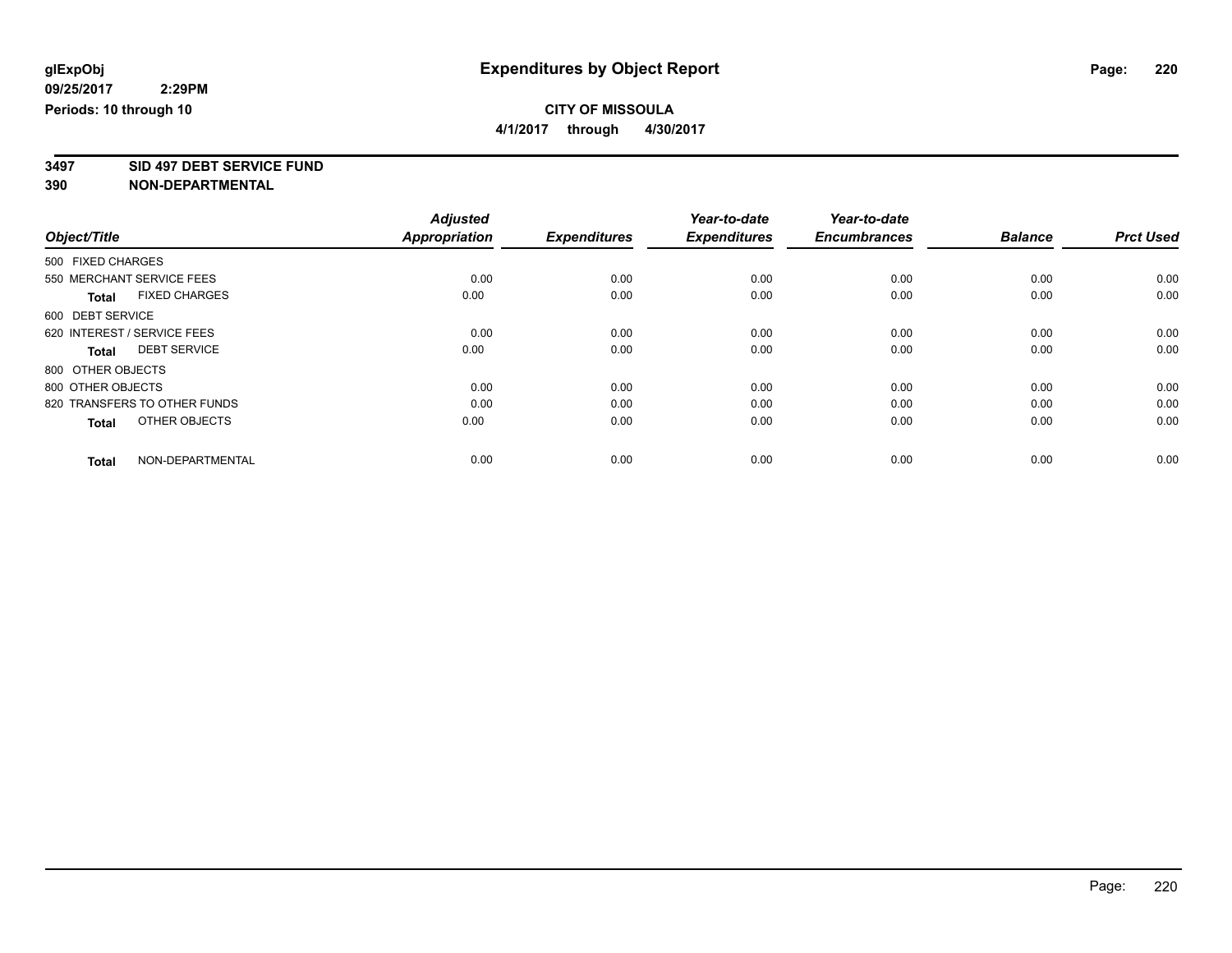**CITY OF MISSOULA 4/1/2017 through 4/30/2017**

#### **3497 SID 497 DEBT SERVICE FUND**

|                                           | <b>Adjusted</b>      |                     | Year-to-date        | Year-to-date        |                |                  |
|-------------------------------------------|----------------------|---------------------|---------------------|---------------------|----------------|------------------|
| Object/Title                              | <b>Appropriation</b> | <b>Expenditures</b> | <b>Expenditures</b> | <b>Encumbrances</b> | <b>Balance</b> | <b>Prct Used</b> |
| 500 FIXED CHARGES                         |                      |                     |                     |                     |                |                  |
| 550 MERCHANT SERVICE FEES                 | 0.00                 | 0.00                | 0.00                | 0.00                | 0.00           | 0.00             |
| <b>FIXED CHARGES</b><br>Total             | 0.00                 | 0.00                | 0.00                | 0.00                | 0.00           | 0.00             |
| 600 DEBT SERVICE                          |                      |                     |                     |                     |                |                  |
| 620 INTEREST / SERVICE FEES               | 0.00                 | 0.00                | 0.00                | 0.00                | 0.00           | 0.00             |
| <b>DEBT SERVICE</b><br><b>Total</b>       | 0.00                 | 0.00                | 0.00                | 0.00                | 0.00           | 0.00             |
| 800 OTHER OBJECTS                         |                      |                     |                     |                     |                |                  |
| 800 OTHER OBJECTS                         | 0.00                 | 0.00                | 0.00                | 0.00                | 0.00           | 0.00             |
| 820 TRANSFERS TO OTHER FUNDS              | 0.00                 | 0.00                | 0.00                | 0.00                | 0.00           | 0.00             |
| OTHER OBJECTS<br><b>Total</b>             | 0.00                 | 0.00                | 0.00                | 0.00                | 0.00           | 0.00             |
| SID 497 DEBT SERVICE FUND<br><b>Total</b> | 0.00                 | 0.00                | 0.00                | 0.00                | 0.00           | 0.00             |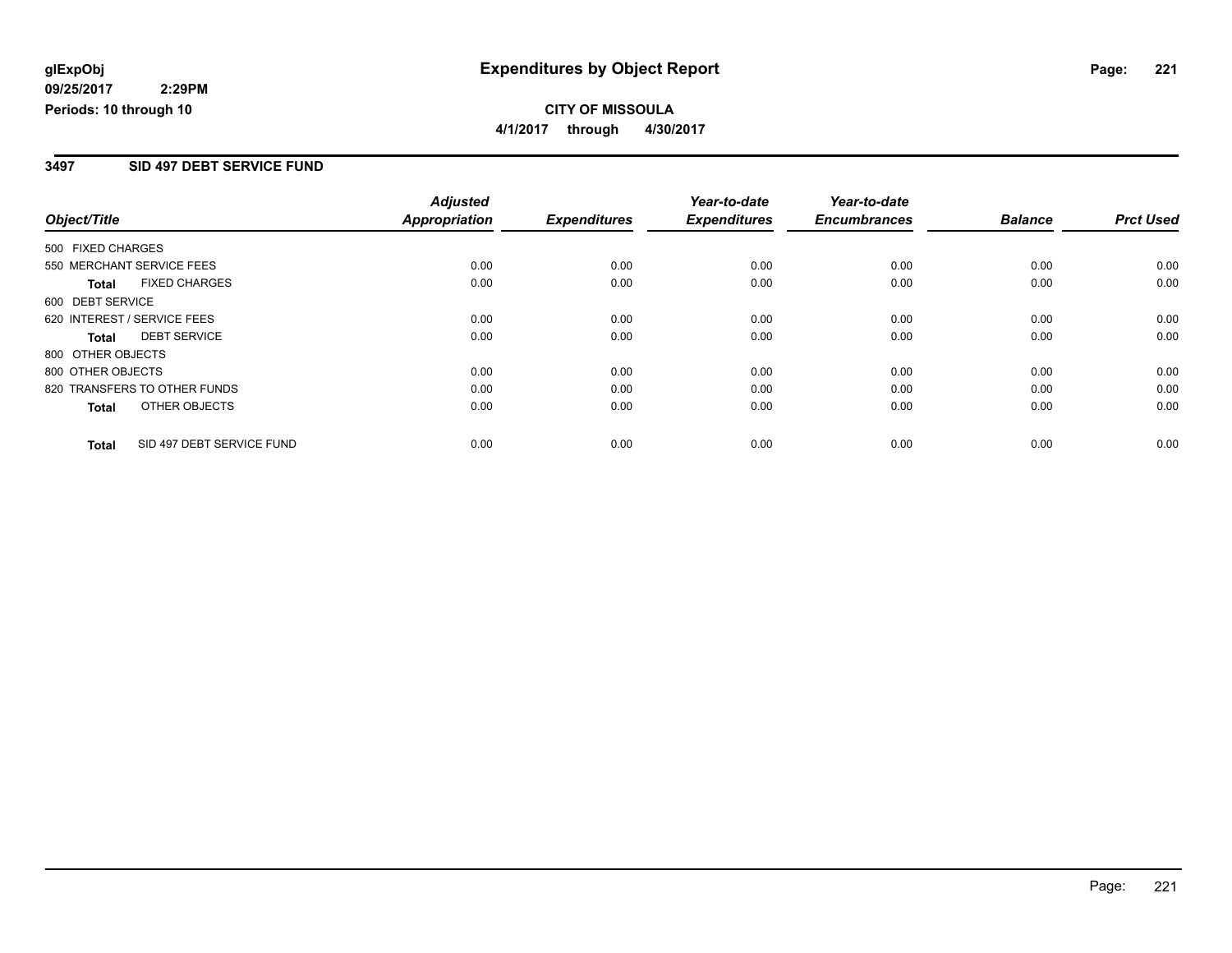## **CITY OF MISSOULA**

**4/1/2017 through 4/30/2017**

# **3498 SID 498 DEBT SERVICE FUND**

| Object/Title                            | <b>Adjusted</b><br>Appropriation | <b>Expenditures</b> | Year-to-date<br><b>Expenditures</b> | Year-to-date<br><b>Encumbrances</b> | <b>Balance</b> | <b>Prct Used</b> |
|-----------------------------------------|----------------------------------|---------------------|-------------------------------------|-------------------------------------|----------------|------------------|
| 800 OTHER OBJECTS                       |                                  |                     |                                     |                                     |                |                  |
| 820 TRANSFERS TO OTHER FUNDS            | 0.00                             | 0.00                | 0.00                                | 0.00                                | 0.00           | 0.00             |
| OTHER OBJECTS<br>Total                  | 0.00                             | 0.00                | 0.00                                | 0.00                                | 0.00           | 0.00             |
| *** Title Not Found ***<br><b>Total</b> | 0.00                             | 0.00                | 0.00                                | 0.00                                | 0.00           | 0.00             |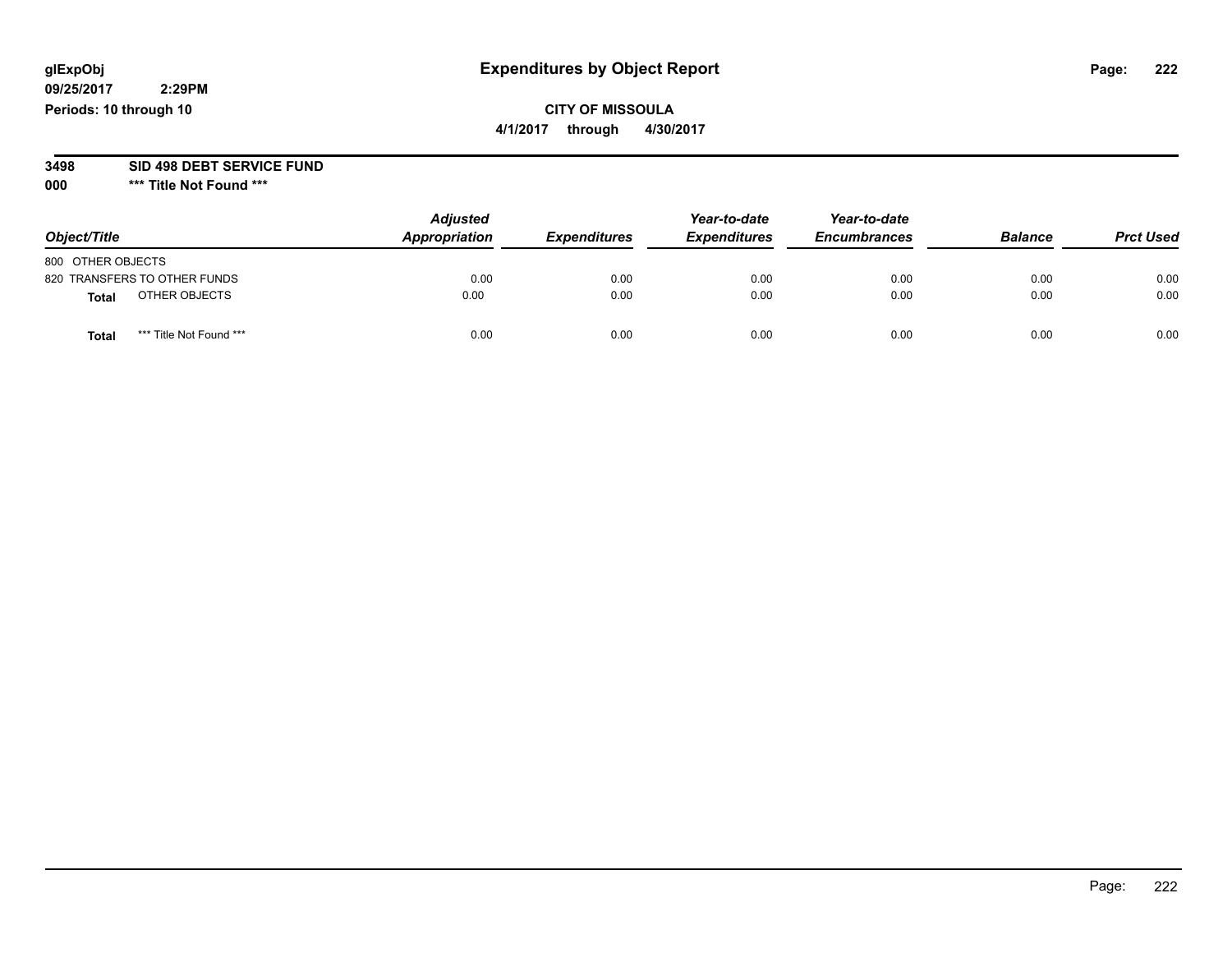**4/1/2017 through 4/30/2017**

**3498 SID 498 DEBT SERVICE FUND**

|                                      | <b>Adjusted</b>      |                     | Year-to-date        | Year-to-date        |                |                  |
|--------------------------------------|----------------------|---------------------|---------------------|---------------------|----------------|------------------|
| Object/Title                         | <b>Appropriation</b> | <b>Expenditures</b> | <b>Expenditures</b> | <b>Encumbrances</b> | <b>Balance</b> | <b>Prct Used</b> |
| 500 FIXED CHARGES                    |                      |                     |                     |                     |                |                  |
| 550 MERCHANT SERVICE FEES            | 0.00                 | 0.00                | 0.00                | 0.00                | 0.00           | 0.00             |
| <b>FIXED CHARGES</b><br><b>Total</b> | 0.00                 | 0.00                | 0.00                | 0.00                | 0.00           | 0.00             |
| 600 DEBT SERVICE                     |                      |                     |                     |                     |                |                  |
| 610 PRINCIPAL                        | 0.00                 | 0.00                | 0.00                | 0.00                | 0.00           | 0.00             |
| 620 INTEREST / SERVICE FEES          | 0.00                 | 0.00                | 0.00                | 0.00                | 0.00           | 0.00             |
| <b>DEBT SERVICE</b><br><b>Total</b>  | 0.00                 | 0.00                | 0.00                | 0.00                | 0.00           | 0.00             |
| NON-DEPARTMENTAL<br><b>Total</b>     | 0.00                 | 0.00                | 0.00                | 0.00                | 0.00           | 0.00             |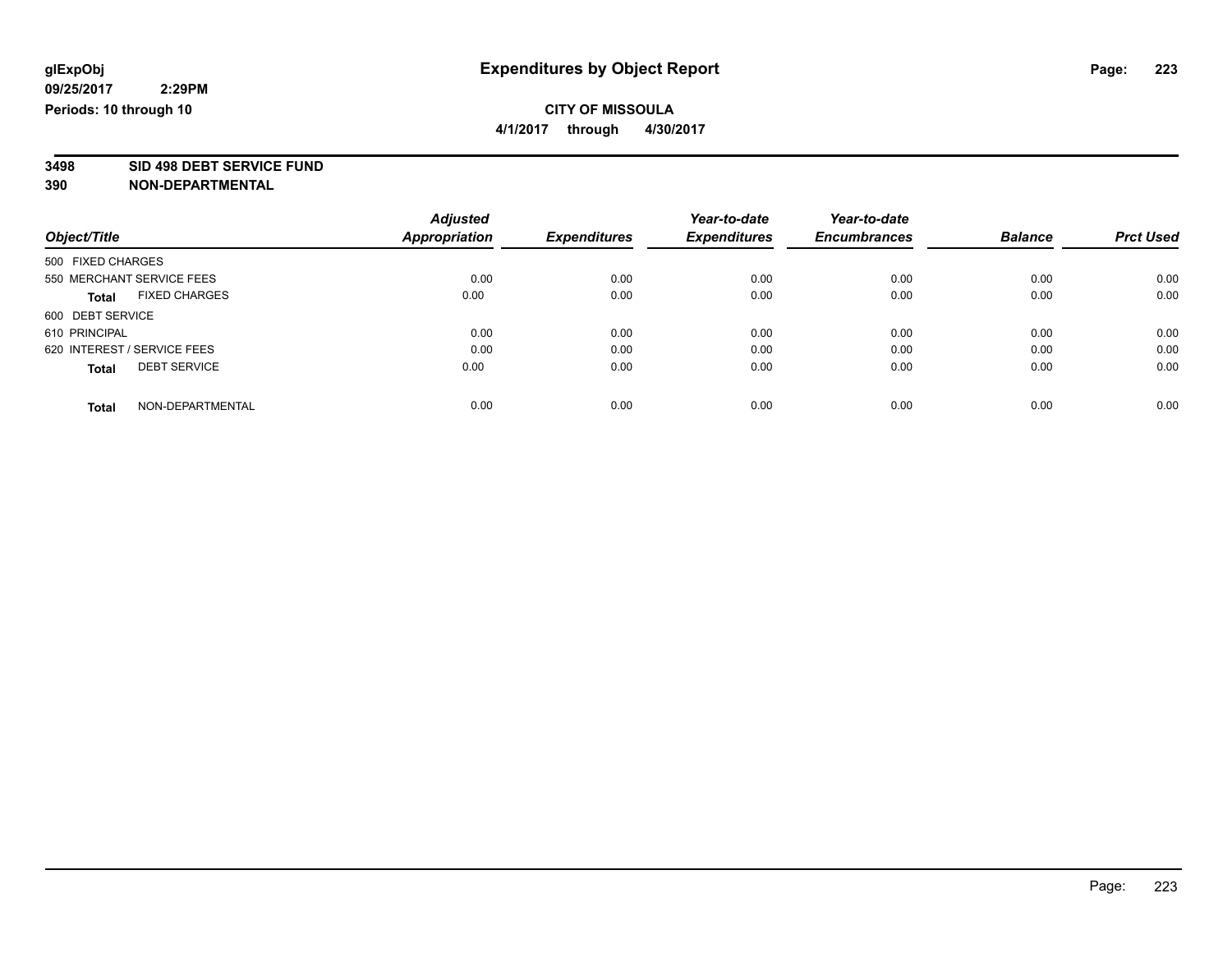#### **CITY OF MISSOULA 4/1/2017 through 4/30/2017**

#### **3498 SID 498 DEBT SERVICE FUND**

|                             |                              | <b>Adjusted</b>      | Year-to-date        | Year-to-date        |                     |                |                  |
|-----------------------------|------------------------------|----------------------|---------------------|---------------------|---------------------|----------------|------------------|
| Object/Title                |                              | <b>Appropriation</b> | <b>Expenditures</b> | <b>Expenditures</b> | <b>Encumbrances</b> | <b>Balance</b> | <b>Prct Used</b> |
| 500 FIXED CHARGES           |                              |                      |                     |                     |                     |                |                  |
| 550 MERCHANT SERVICE FEES   |                              | 0.00                 | 0.00                | 0.00                | 0.00                | 0.00           | 0.00             |
| <b>Total</b>                | <b>FIXED CHARGES</b>         | 0.00                 | 0.00                | 0.00                | 0.00                | 0.00           | 0.00             |
| 600 DEBT SERVICE            |                              |                      |                     |                     |                     |                |                  |
| 610 PRINCIPAL               |                              | 0.00                 | 0.00                | 0.00                | 0.00                | 0.00           | 0.00             |
| 620 INTEREST / SERVICE FEES |                              | 0.00                 | 0.00                | 0.00                | 0.00                | 0.00           | 0.00             |
| Total                       | <b>DEBT SERVICE</b>          | 0.00                 | 0.00                | 0.00                | 0.00                | 0.00           | 0.00             |
| 800 OTHER OBJECTS           |                              |                      |                     |                     |                     |                |                  |
|                             | 820 TRANSFERS TO OTHER FUNDS | 0.00                 | 0.00                | 0.00                | 0.00                | 0.00           | 0.00             |
| Total                       | OTHER OBJECTS                | 0.00                 | 0.00                | 0.00                | 0.00                | 0.00           | 0.00             |
| <b>Total</b>                | SID 498 DEBT SERVICE FUND    | 0.00                 | 0.00                | 0.00                | 0.00                | 0.00           | 0.00             |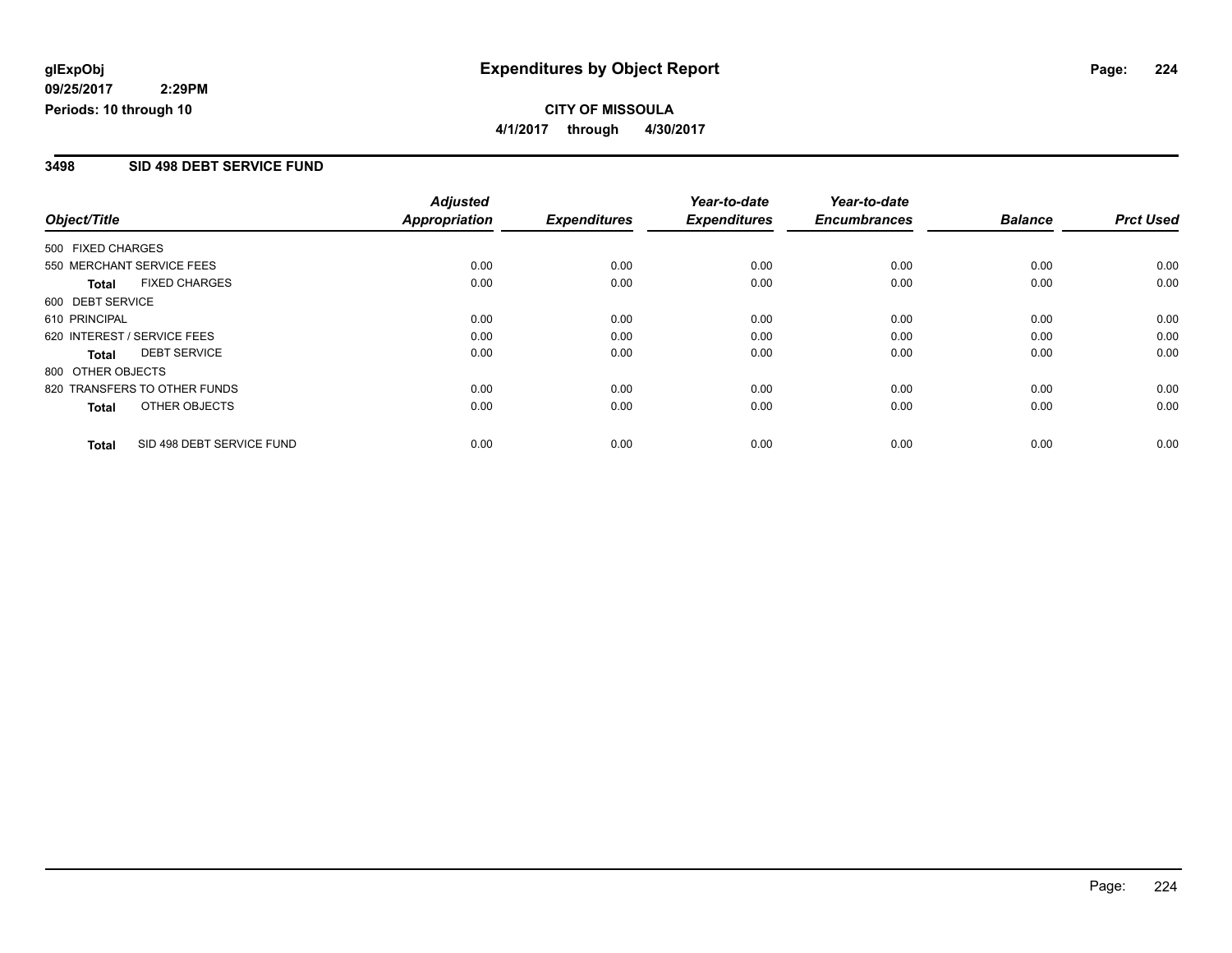**4/1/2017 through 4/30/2017**

**3500 SID 500 DEBT SERVICE FUND**

| Object/Title                        | <b>Adjusted</b><br><b>Appropriation</b> | <b>Expenditures</b> | Year-to-date<br><b>Expenditures</b> | Year-to-date<br><b>Encumbrances</b> | <b>Balance</b> | <b>Prct Used</b> |
|-------------------------------------|-----------------------------------------|---------------------|-------------------------------------|-------------------------------------|----------------|------------------|
| 600 DEBT SERVICE                    |                                         |                     |                                     |                                     |                |                  |
| 620 INTEREST / SERVICE FEES         | 0.00                                    | 0.00                | 0.00                                | 0.00                                | 0.00           | 0.00             |
| <b>DEBT SERVICE</b><br><b>Total</b> | 0.00                                    | 0.00                | 0.00                                | 0.00                                | 0.00           | 0.00             |
| 800 OTHER OBJECTS                   |                                         |                     |                                     |                                     |                |                  |
| 820 TRANSFERS TO OTHER FUNDS        | 0.00                                    | 0.00                | 0.00                                | 0.00                                | 0.00           | 0.00             |
| OTHER OBJECTS<br><b>Total</b>       | 0.00                                    | 0.00                | 0.00                                | 0.00                                | 0.00           | 0.00             |
| NON-DEPARTMENTAL<br><b>Total</b>    | 0.00                                    | 0.00                | 0.00                                | 0.00                                | 0.00           | 0.00             |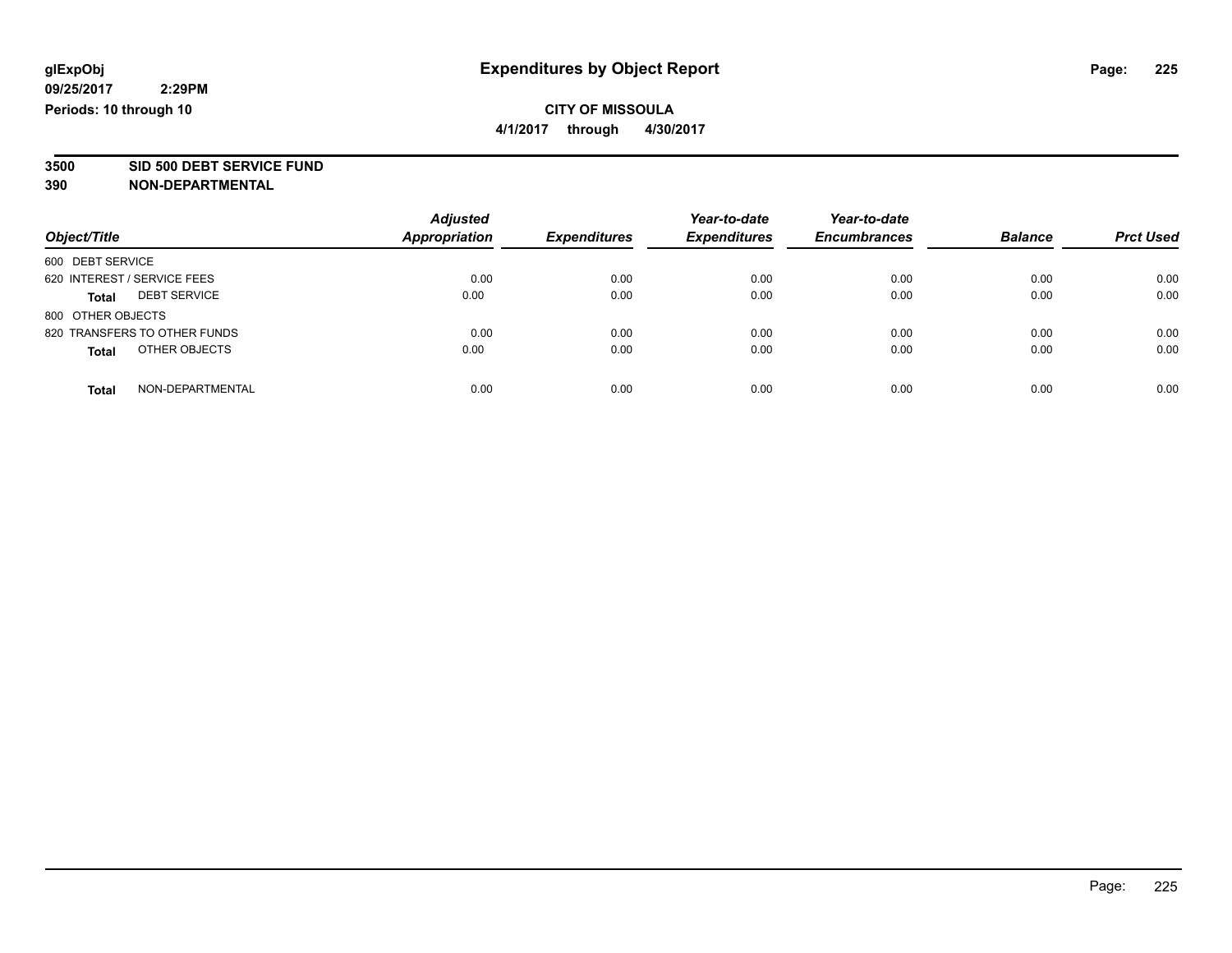#### **CITY OF MISSOULA 4/1/2017 through 4/30/2017**

#### **3500 SID 500 DEBT SERVICE FUND**

| Object/Title                        | <b>Adjusted</b><br><b>Appropriation</b> | <b>Expenditures</b> | Year-to-date<br><b>Expenditures</b> | Year-to-date<br><b>Encumbrances</b> | <b>Balance</b> | <b>Prct Used</b> |
|-------------------------------------|-----------------------------------------|---------------------|-------------------------------------|-------------------------------------|----------------|------------------|
|                                     |                                         |                     |                                     |                                     |                |                  |
| 600 DEBT SERVICE                    |                                         |                     |                                     |                                     |                |                  |
| 620 INTEREST / SERVICE FEES         | 0.00                                    | 0.00                | 0.00                                | 0.00                                | 0.00           | 0.00             |
| <b>DEBT SERVICE</b><br><b>Total</b> | 0.00                                    | 0.00                | 0.00                                | 0.00                                | 0.00           | 0.00             |
| 800 OTHER OBJECTS                   |                                         |                     |                                     |                                     |                |                  |
| 820 TRANSFERS TO OTHER FUNDS        | 0.00                                    | 0.00                | 0.00                                | 0.00                                | 0.00           | 0.00             |
| OTHER OBJECTS<br><b>Total</b>       | 0.00                                    | 0.00                | 0.00                                | 0.00                                | 0.00           | 0.00             |
| SID 500 DEBT SERVICE FUND           | 0.00                                    | 0.00                | 0.00                                | 0.00                                | 0.00           | 0.00             |
| <b>Total</b>                        |                                         |                     |                                     |                                     |                |                  |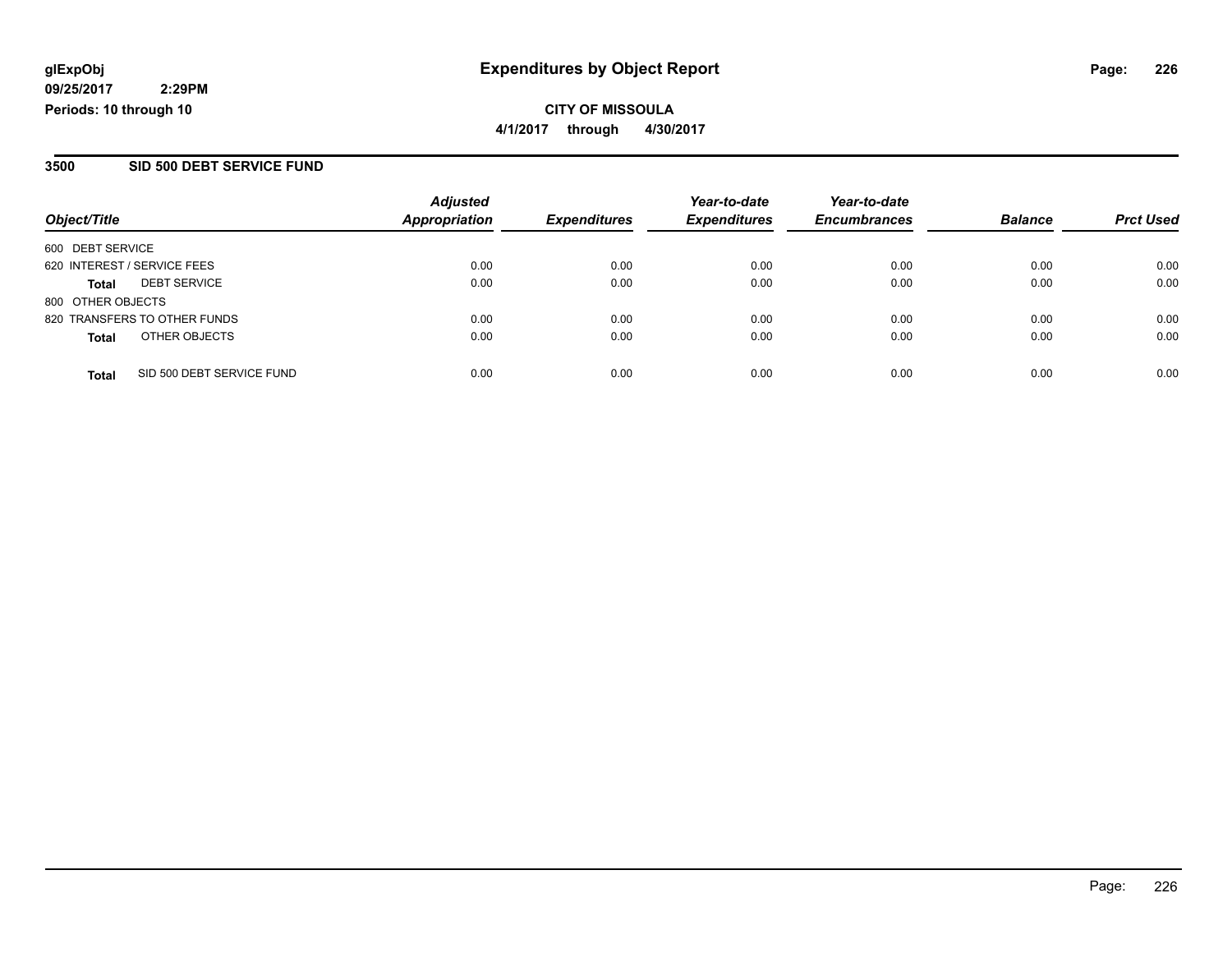## **CITY OF MISSOULA**

**4/1/2017 through 4/30/2017**

#### **3501 SID 501 DEBT SERVICE FUND**

| Object/Title                     | <b>Adjusted</b><br>Appropriation | <b>Expenditures</b> | Year-to-date<br><b>Expenditures</b> | Year-to-date<br><b>Encumbrances</b> | <b>Balance</b> | <b>Prct Used</b> |
|----------------------------------|----------------------------------|---------------------|-------------------------------------|-------------------------------------|----------------|------------------|
| 800 OTHER OBJECTS                |                                  |                     |                                     |                                     |                |                  |
| 820 TRANSFERS TO OTHER FUNDS     | 0.00                             | 0.00                | 0.00                                | 0.00                                | 0.00           | 0.00             |
| OTHER OBJECTS<br>Total           | 0.00                             | 0.00                | 0.00                                | 0.00                                | 0.00           | 0.00             |
| *** Title Not Found ***<br>Total | 0.00                             | 0.00                | 0.00                                | 0.00                                | 0.00           | 0.00             |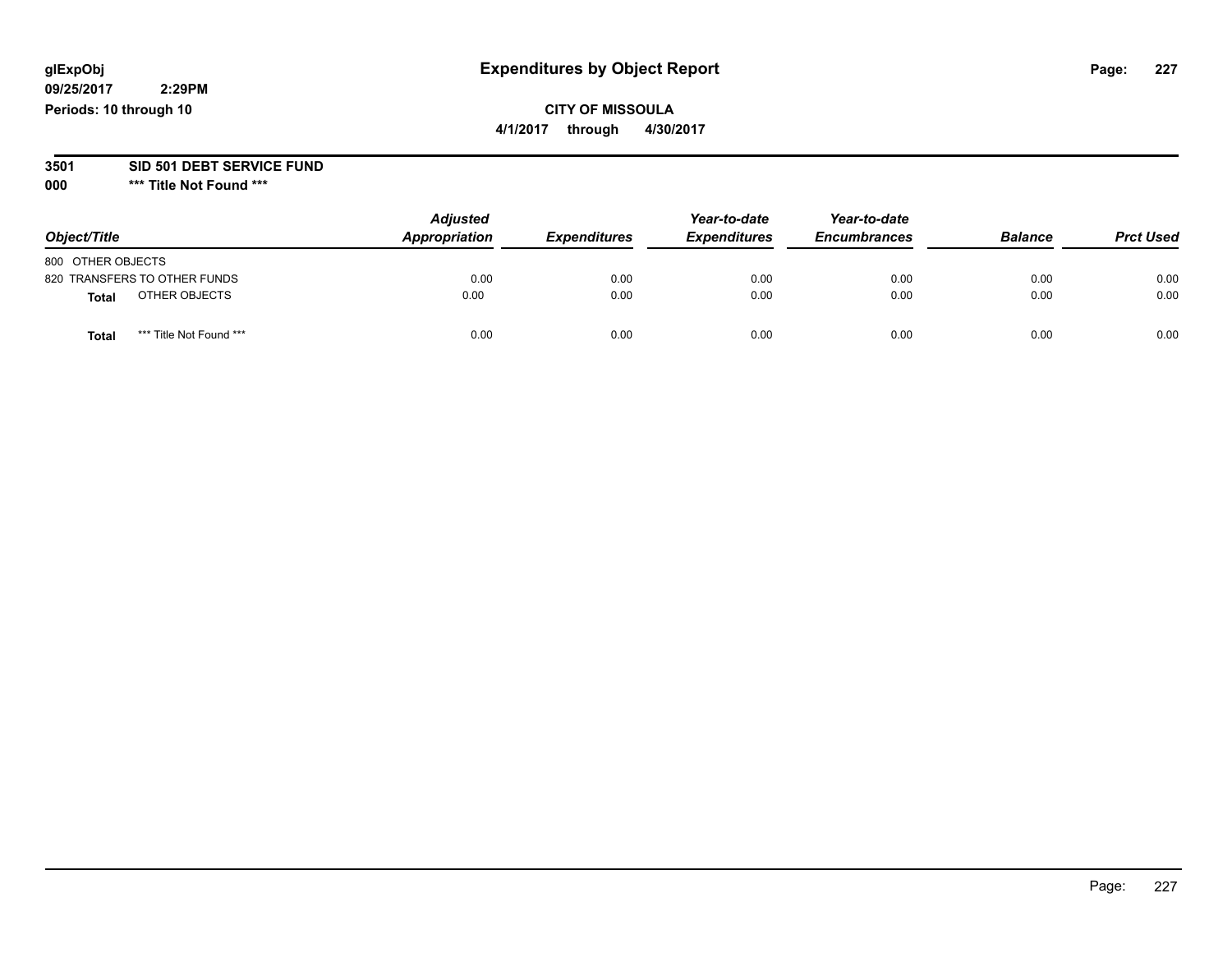**4/1/2017 through 4/30/2017**

# **3501 SID 501 DEBT SERVICE FUND**

|                                      | <b>Adjusted</b>      |                     | Year-to-date        | Year-to-date        |                |                  |
|--------------------------------------|----------------------|---------------------|---------------------|---------------------|----------------|------------------|
| Object/Title                         | <b>Appropriation</b> | <b>Expenditures</b> | <b>Expenditures</b> | <b>Encumbrances</b> | <b>Balance</b> | <b>Prct Used</b> |
| 500 FIXED CHARGES                    |                      |                     |                     |                     |                |                  |
| 550 MERCHANT SERVICE FEES            | 0.00                 | 0.00                | 0.00                | 0.00                | 0.00           | 0.00             |
| <b>FIXED CHARGES</b><br><b>Total</b> | 0.00                 | 0.00                | 0.00                | 0.00                | 0.00           | 0.00             |
| 600 DEBT SERVICE                     |                      |                     |                     |                     |                |                  |
| 610 PRINCIPAL                        | 0.00                 | 0.00                | 0.00                | 0.00                | 0.00           | 0.00             |
| 620 INTEREST / SERVICE FEES          | 0.00                 | 0.00                | 0.00                | 0.00                | 0.00           | 0.00             |
| <b>DEBT SERVICE</b><br><b>Total</b>  | 0.00                 | 0.00                | 0.00                | 0.00                | 0.00           | 0.00             |
| NON-DEPARTMENTAL<br>Total            | 0.00                 | 0.00                | 0.00                | 0.00                | 0.00           | 0.00             |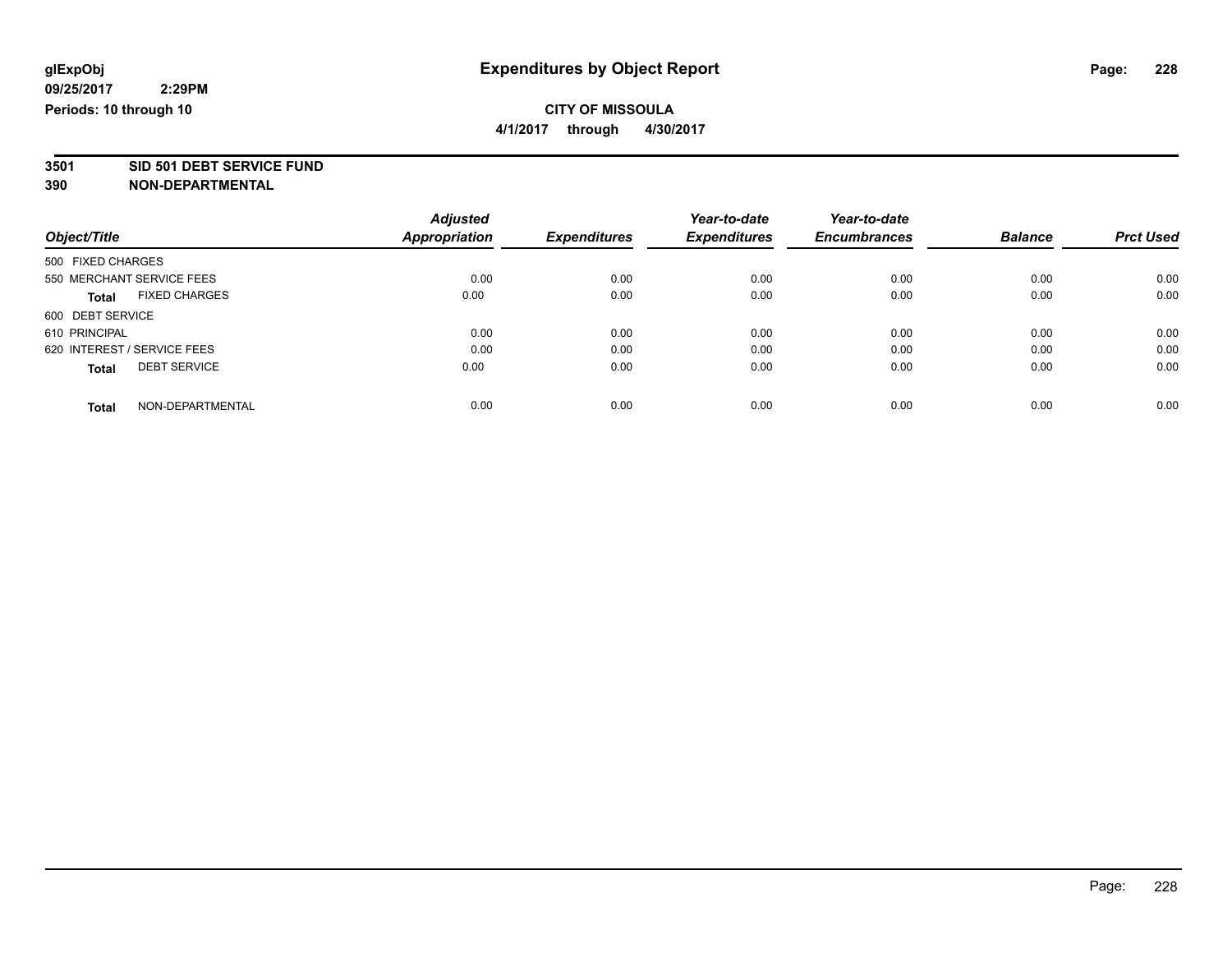#### **CITY OF MISSOULA 4/1/2017 through 4/30/2017**

#### **3501 SID 501 DEBT SERVICE FUND**

|                   |                              | <b>Adjusted</b> |                     | Year-to-date        | Year-to-date        |                |                  |
|-------------------|------------------------------|-----------------|---------------------|---------------------|---------------------|----------------|------------------|
| Object/Title      |                              | Appropriation   | <b>Expenditures</b> | <b>Expenditures</b> | <b>Encumbrances</b> | <b>Balance</b> | <b>Prct Used</b> |
| 500 FIXED CHARGES |                              |                 |                     |                     |                     |                |                  |
|                   | 550 MERCHANT SERVICE FEES    | 0.00            | 0.00                | 0.00                | 0.00                | 0.00           | 0.00             |
| <b>Total</b>      | <b>FIXED CHARGES</b>         | 0.00            | 0.00                | 0.00                | 0.00                | 0.00           | 0.00             |
| 600 DEBT SERVICE  |                              |                 |                     |                     |                     |                |                  |
| 610 PRINCIPAL     |                              | 0.00            | 0.00                | 0.00                | 0.00                | 0.00           | 0.00             |
|                   | 620 INTEREST / SERVICE FEES  | 0.00            | 0.00                | 0.00                | 0.00                | 0.00           | 0.00             |
| <b>Total</b>      | <b>DEBT SERVICE</b>          | 0.00            | 0.00                | 0.00                | 0.00                | 0.00           | 0.00             |
| 800 OTHER OBJECTS |                              |                 |                     |                     |                     |                |                  |
|                   | 820 TRANSFERS TO OTHER FUNDS | 0.00            | 0.00                | 0.00                | 0.00                | 0.00           | 0.00             |
| <b>Total</b>      | OTHER OBJECTS                | 0.00            | 0.00                | 0.00                | 0.00                | 0.00           | 0.00             |
| <b>Total</b>      | SID 501 DEBT SERVICE FUND    | 0.00            | 0.00                | 0.00                | 0.00                | 0.00           | 0.00             |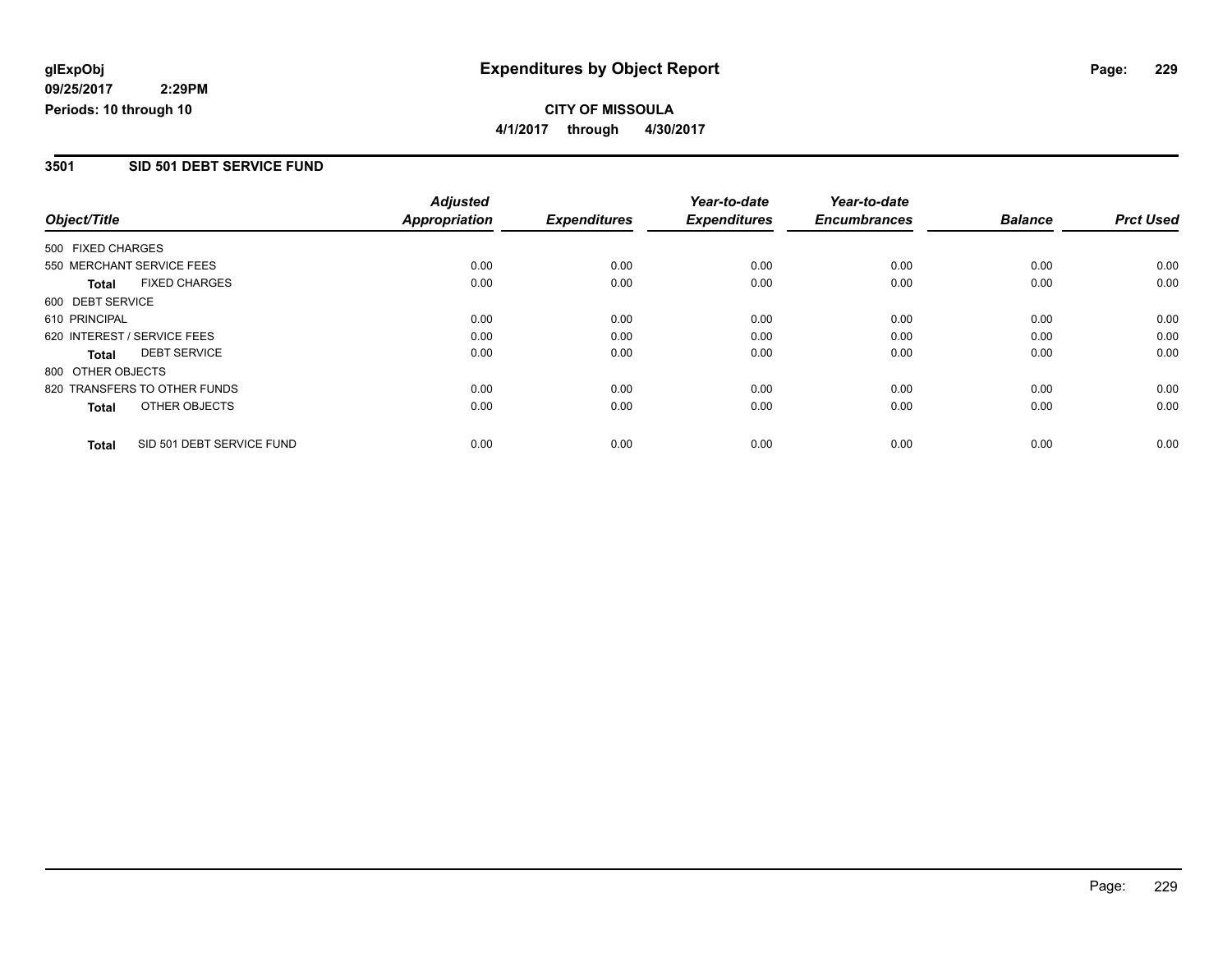## **CITY OF MISSOULA**

**4/1/2017 through 4/30/2017**

#### **3503 SID 503 DEBT SERVICE FUND**

| Object/Title                     | <b>Adjusted</b><br>Appropriation | <b>Expenditures</b> | Year-to-date<br><b>Expenditures</b> | Year-to-date<br><b>Encumbrances</b> | <b>Balance</b> | <b>Prct Used</b> |
|----------------------------------|----------------------------------|---------------------|-------------------------------------|-------------------------------------|----------------|------------------|
| 800 OTHER OBJECTS                |                                  |                     |                                     |                                     |                |                  |
| 820 TRANSFERS TO OTHER FUNDS     | 0.00                             | 0.00                | 0.00                                | 0.00                                | 0.00           | 0.00             |
| OTHER OBJECTS<br><b>Total</b>    | 0.00                             | 0.00                | 0.00                                | 0.00                                | 0.00           | 0.00             |
| *** Title Not Found ***<br>Total | 0.00                             | 0.00                | 0.00                                | 0.00                                | 0.00           | 0.00             |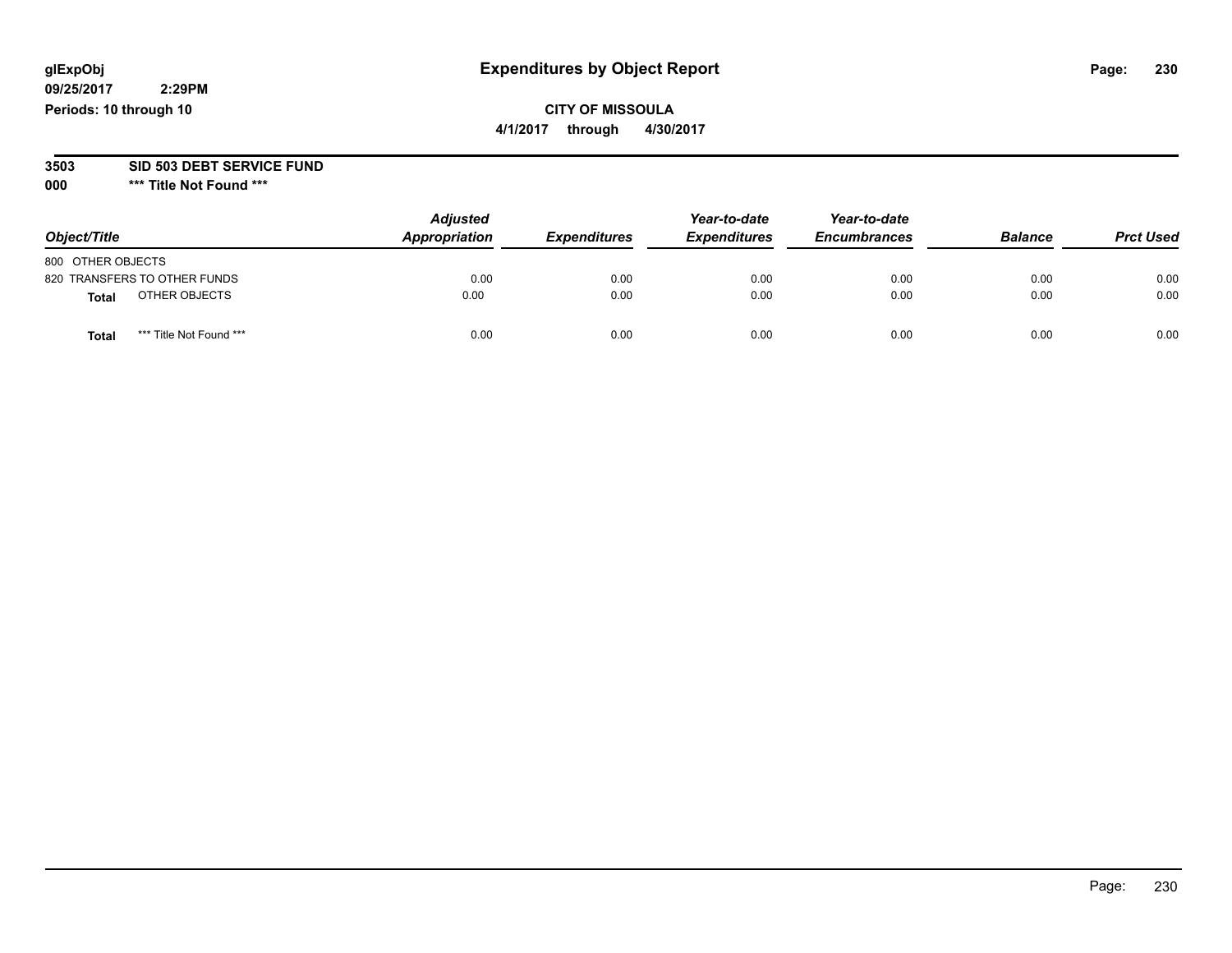**4/1/2017 through 4/30/2017**

# **3503 SID 503 DEBT SERVICE FUND**

|                                      | <b>Adjusted</b>      | <b>Expenditures</b> | Year-to-date<br><b>Expenditures</b> | Year-to-date<br><b>Encumbrances</b> | <b>Balance</b> | <b>Prct Used</b> |
|--------------------------------------|----------------------|---------------------|-------------------------------------|-------------------------------------|----------------|------------------|
| Object/Title                         | <b>Appropriation</b> |                     |                                     |                                     |                |                  |
| 500 FIXED CHARGES                    |                      |                     |                                     |                                     |                |                  |
| 550 MERCHANT SERVICE FEES            | 0.00                 | 0.00                | 0.00                                | 0.00                                | 0.00           | 0.00             |
| <b>FIXED CHARGES</b><br><b>Total</b> | 0.00                 | 0.00                | 0.00                                | 0.00                                | 0.00           | 0.00             |
| 600 DEBT SERVICE                     |                      |                     |                                     |                                     |                |                  |
| 610 PRINCIPAL                        | 0.00                 | 0.00                | 0.00                                | 0.00                                | 0.00           | 0.00             |
| 620 INTEREST / SERVICE FEES          | 0.00                 | 0.00                | 0.00                                | 0.00                                | 0.00           | 0.00             |
| <b>DEBT SERVICE</b><br><b>Total</b>  | 0.00                 | 0.00                | 0.00                                | 0.00                                | 0.00           | 0.00             |
|                                      |                      |                     |                                     |                                     |                |                  |
| NON-DEPARTMENTAL<br><b>Total</b>     | 0.00                 | 0.00                | 0.00                                | 0.00                                | 0.00           | 0.00             |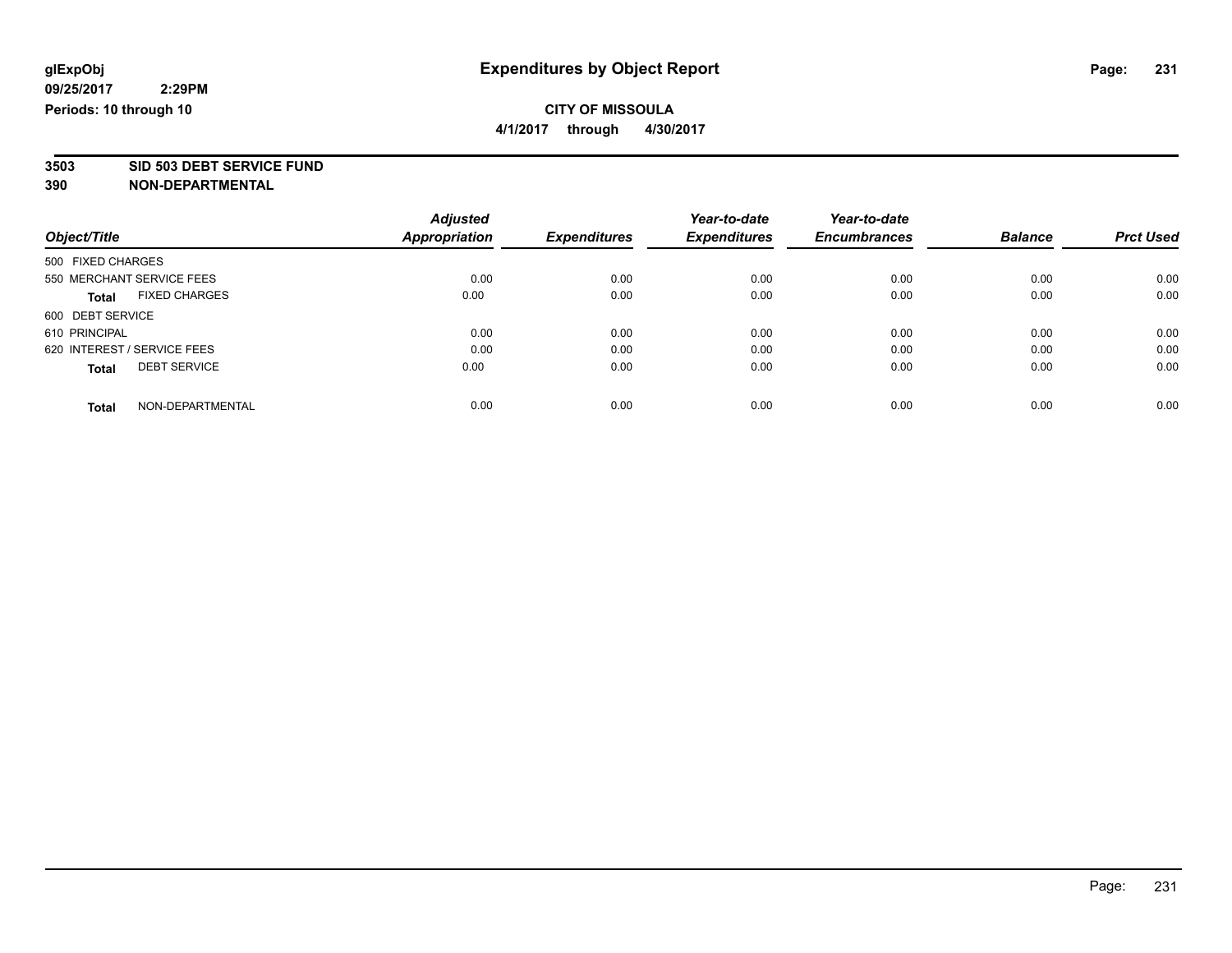#### **CITY OF MISSOULA 4/1/2017 through 4/30/2017**

#### **3503 SID 503 DEBT SERVICE FUND**

|                   |                              | <b>Adjusted</b>      |                     | Year-to-date        | Year-to-date        |                |                  |
|-------------------|------------------------------|----------------------|---------------------|---------------------|---------------------|----------------|------------------|
| Object/Title      |                              | <b>Appropriation</b> | <b>Expenditures</b> | <b>Expenditures</b> | <b>Encumbrances</b> | <b>Balance</b> | <b>Prct Used</b> |
| 500 FIXED CHARGES |                              |                      |                     |                     |                     |                |                  |
|                   | 550 MERCHANT SERVICE FEES    | 0.00                 | 0.00                | 0.00                | 0.00                | 0.00           | 0.00             |
| <b>Total</b>      | <b>FIXED CHARGES</b>         | 0.00                 | 0.00                | 0.00                | 0.00                | 0.00           | 0.00             |
| 600 DEBT SERVICE  |                              |                      |                     |                     |                     |                |                  |
| 610 PRINCIPAL     |                              | 0.00                 | 0.00                | 0.00                | 0.00                | 0.00           | 0.00             |
|                   | 620 INTEREST / SERVICE FEES  | 0.00                 | 0.00                | 0.00                | 0.00                | 0.00           | 0.00             |
| Total             | <b>DEBT SERVICE</b>          | 0.00                 | 0.00                | 0.00                | 0.00                | 0.00           | 0.00             |
| 800 OTHER OBJECTS |                              |                      |                     |                     |                     |                |                  |
|                   | 820 TRANSFERS TO OTHER FUNDS | 0.00                 | 0.00                | 0.00                | 0.00                | 0.00           | 0.00             |
| <b>Total</b>      | OTHER OBJECTS                | 0.00                 | 0.00                | 0.00                | 0.00                | 0.00           | 0.00             |
| <b>Total</b>      | SID 503 DEBT SERVICE FUND    | 0.00                 | 0.00                | 0.00                | 0.00                | 0.00           | 0.00             |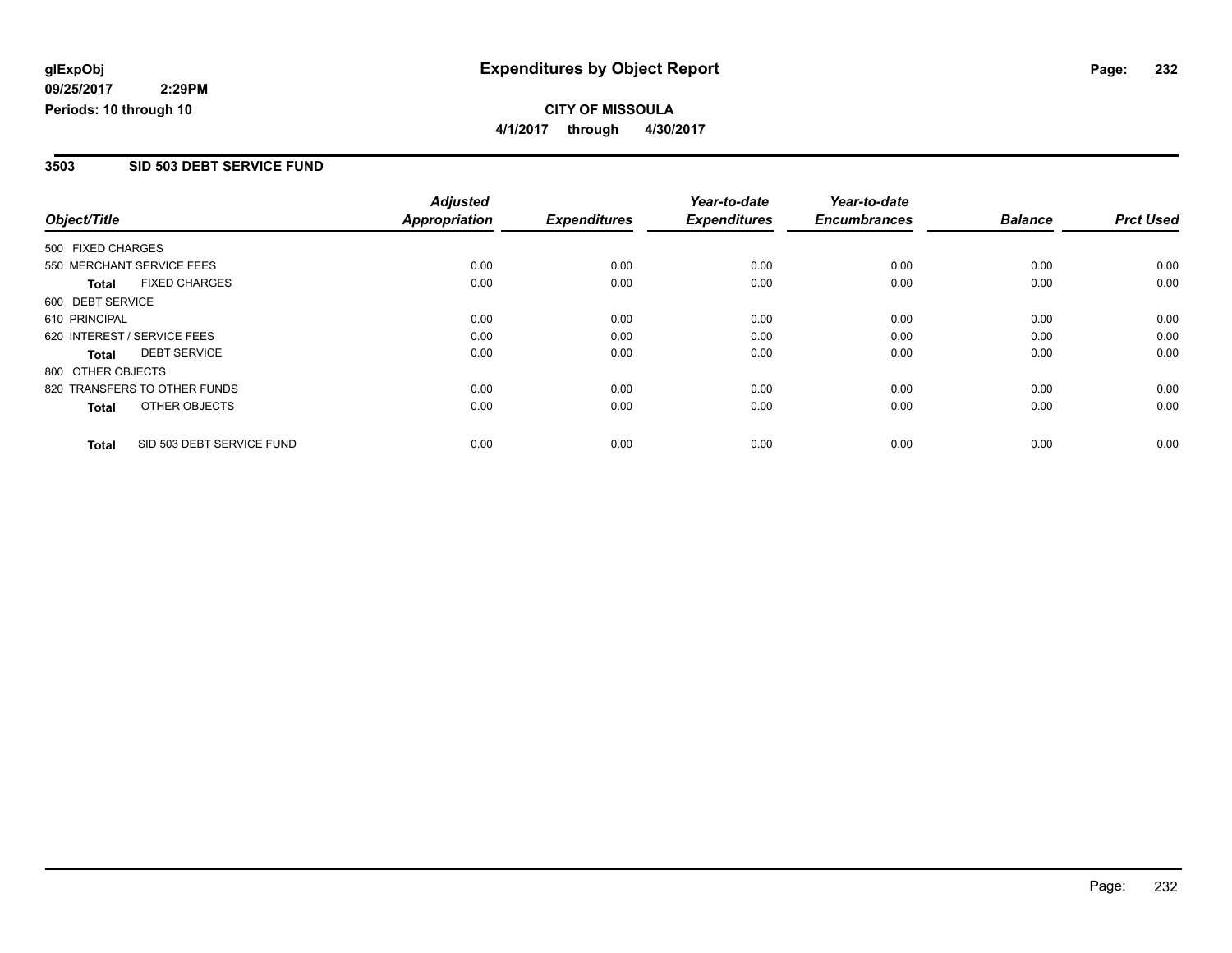## **CITY OF MISSOULA**

**4/1/2017 through 4/30/2017**

#### **3505 SID 505 DEBT SERVICE FUND**

| Object/Title                            | <b>Adjusted</b><br>Appropriation | <b>Expenditures</b> | Year-to-date<br><b>Expenditures</b> | Year-to-date<br><b>Encumbrances</b> | <b>Balance</b> | <b>Prct Used</b> |
|-----------------------------------------|----------------------------------|---------------------|-------------------------------------|-------------------------------------|----------------|------------------|
| 800 OTHER OBJECTS                       |                                  |                     |                                     |                                     |                |                  |
| 820 TRANSFERS TO OTHER FUNDS            | 0.00                             | 0.00                | 0.00                                | 0.00                                | 0.00           | 0.00             |
| OTHER OBJECTS<br>Total                  | 0.00                             | 0.00                | 0.00                                | 0.00                                | 0.00           | 0.00             |
| *** Title Not Found ***<br><b>Total</b> | 0.00                             | 0.00                | 0.00                                | 0.00                                | 0.00           | 0.00             |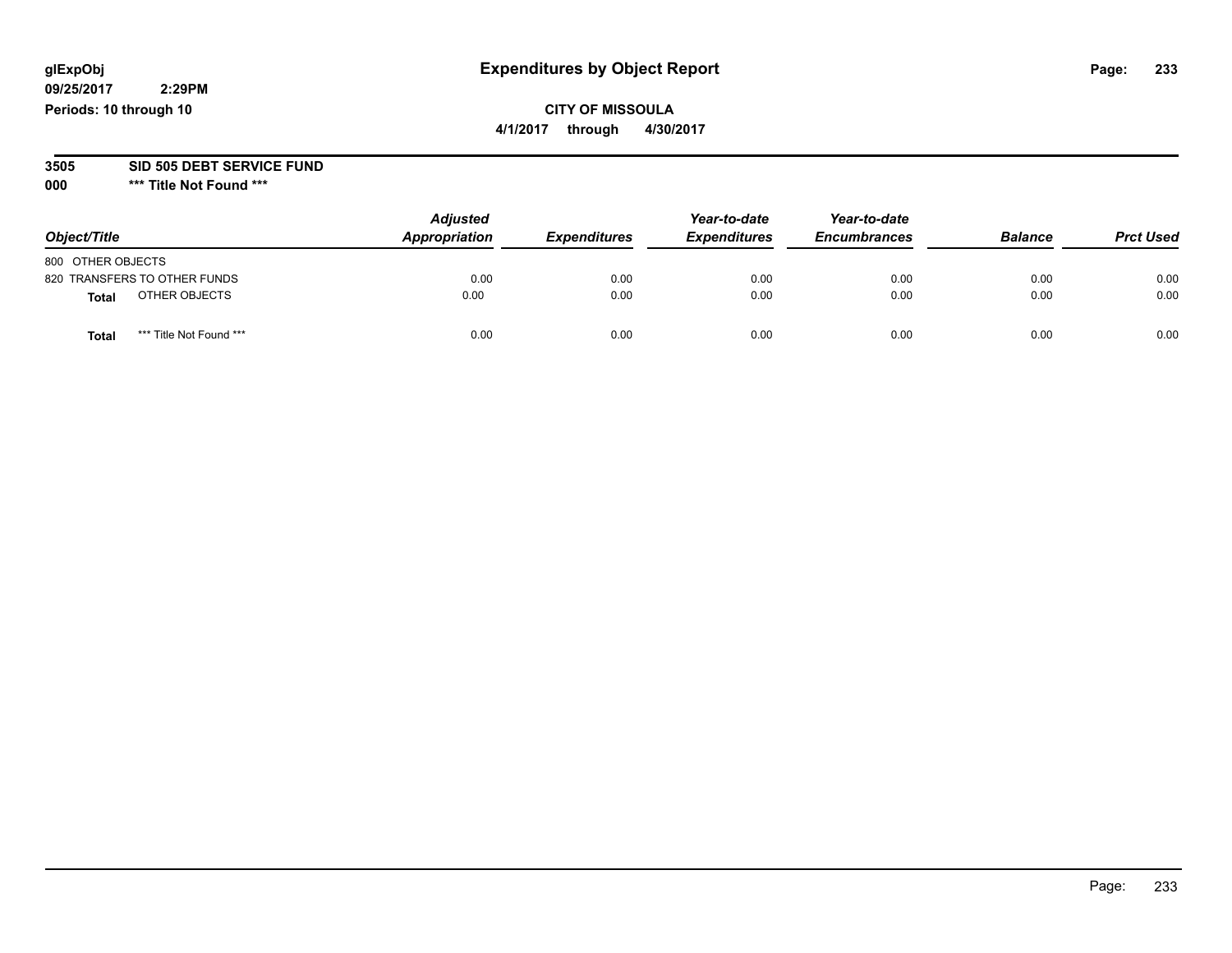**4/1/2017 through 4/30/2017**

# **3505 SID 505 DEBT SERVICE FUND**

|                             |                      | <b>Adjusted</b> |                     | Year-to-date        | Year-to-date        |                |                  |
|-----------------------------|----------------------|-----------------|---------------------|---------------------|---------------------|----------------|------------------|
| Object/Title                |                      | Appropriation   | <b>Expenditures</b> | <b>Expenditures</b> | <b>Encumbrances</b> | <b>Balance</b> | <b>Prct Used</b> |
| 500 FIXED CHARGES           |                      |                 |                     |                     |                     |                |                  |
| 550 MERCHANT SERVICE FEES   |                      | 0.00            | 0.00                | 0.00                | 0.00                | 0.00           | 0.00             |
| <b>Total</b>                | <b>FIXED CHARGES</b> | 0.00            | 0.00                | 0.00                | 0.00                | 0.00           | 0.00             |
| 600 DEBT SERVICE            |                      |                 |                     |                     |                     |                |                  |
| 610 PRINCIPAL               |                      | 0.00            | 0.00                | 0.00                | 0.00                | 0.00           | 0.00             |
| 620 INTEREST / SERVICE FEES |                      | 0.00            | 0.00                | 0.00                | 0.00                | 0.00           | 0.00             |
| <b>Total</b>                | <b>DEBT SERVICE</b>  | 0.00            | 0.00                | 0.00                | 0.00                | 0.00           | 0.00             |
| <b>Total</b>                | NON-DEPARTMENTAL     | 0.00            | 0.00                | 0.00                | 0.00                | 0.00           | 0.00             |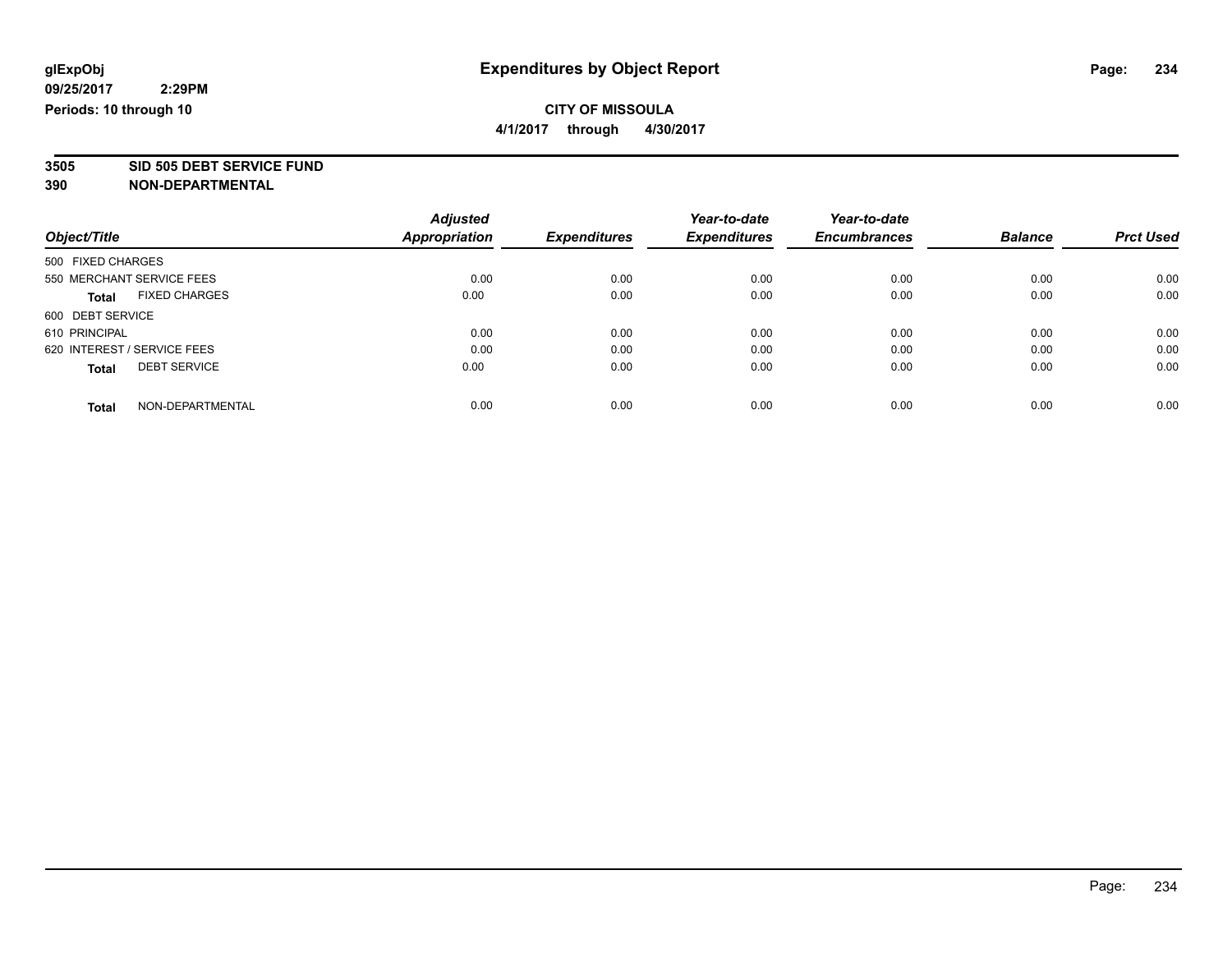#### **CITY OF MISSOULA 4/1/2017 through 4/30/2017**

#### **3505 SID 505 DEBT SERVICE FUND**

|                   |                              | <b>Adjusted</b>      |                     | Year-to-date        | Year-to-date        |                |                  |
|-------------------|------------------------------|----------------------|---------------------|---------------------|---------------------|----------------|------------------|
| Object/Title      |                              | <b>Appropriation</b> | <b>Expenditures</b> | <b>Expenditures</b> | <b>Encumbrances</b> | <b>Balance</b> | <b>Prct Used</b> |
| 500 FIXED CHARGES |                              |                      |                     |                     |                     |                |                  |
|                   | 550 MERCHANT SERVICE FEES    | 0.00                 | 0.00                | 0.00                | 0.00                | 0.00           | 0.00             |
| <b>Total</b>      | <b>FIXED CHARGES</b>         | 0.00                 | 0.00                | 0.00                | 0.00                | 0.00           | 0.00             |
| 600 DEBT SERVICE  |                              |                      |                     |                     |                     |                |                  |
| 610 PRINCIPAL     |                              | 0.00                 | 0.00                | 0.00                | 0.00                | 0.00           | 0.00             |
|                   | 620 INTEREST / SERVICE FEES  | 0.00                 | 0.00                | 0.00                | 0.00                | 0.00           | 0.00             |
| Total             | <b>DEBT SERVICE</b>          | 0.00                 | 0.00                | 0.00                | 0.00                | 0.00           | 0.00             |
| 800 OTHER OBJECTS |                              |                      |                     |                     |                     |                |                  |
|                   | 820 TRANSFERS TO OTHER FUNDS | 0.00                 | 0.00                | 0.00                | 0.00                | 0.00           | 0.00             |
| <b>Total</b>      | OTHER OBJECTS                | 0.00                 | 0.00                | 0.00                | 0.00                | 0.00           | 0.00             |
| <b>Total</b>      | SID 505 DEBT SERVICE FUND    | 0.00                 | 0.00                | 0.00                | 0.00                | 0.00           | 0.00             |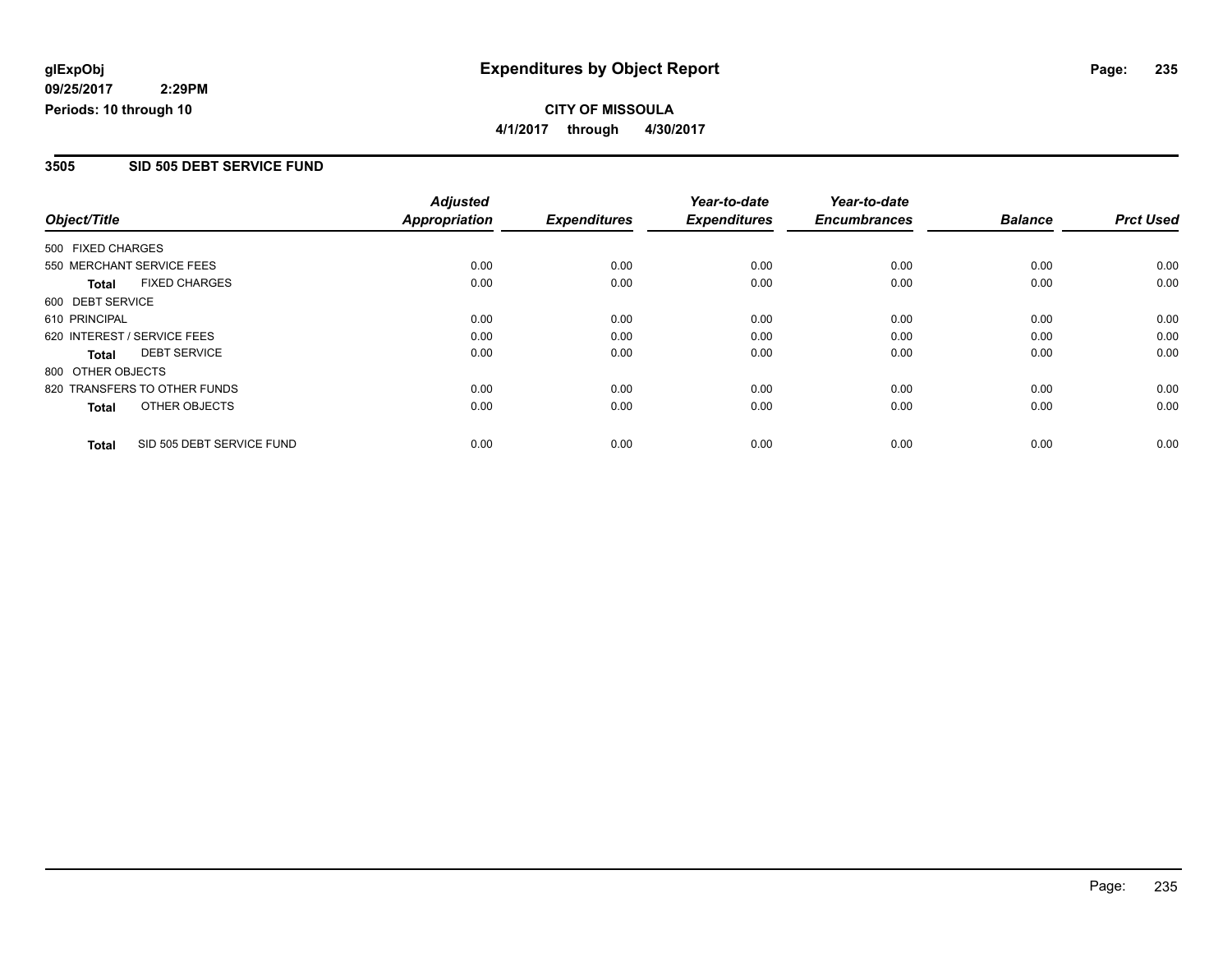## **CITY OF MISSOULA**

**4/1/2017 through 4/30/2017**

#### **3506 SID 506 DEBT SERVICE FUND**

| Object/Title                            | <b>Adjusted</b><br>Appropriation | <b>Expenditures</b> | Year-to-date<br><b>Expenditures</b> | Year-to-date<br><b>Encumbrances</b> | <b>Balance</b> | <b>Prct Used</b> |
|-----------------------------------------|----------------------------------|---------------------|-------------------------------------|-------------------------------------|----------------|------------------|
| 800 OTHER OBJECTS                       |                                  |                     |                                     |                                     |                |                  |
| 820 TRANSFERS TO OTHER FUNDS            | 0.00                             | 0.00                | 0.00                                | 0.00                                | 0.00           | 0.00             |
| OTHER OBJECTS<br>Total                  | 0.00                             | 0.00                | 0.00                                | 0.00                                | 0.00           | 0.00             |
| *** Title Not Found ***<br><b>Total</b> | 0.00                             | 0.00                | 0.00                                | 0.00                                | 0.00           | 0.00             |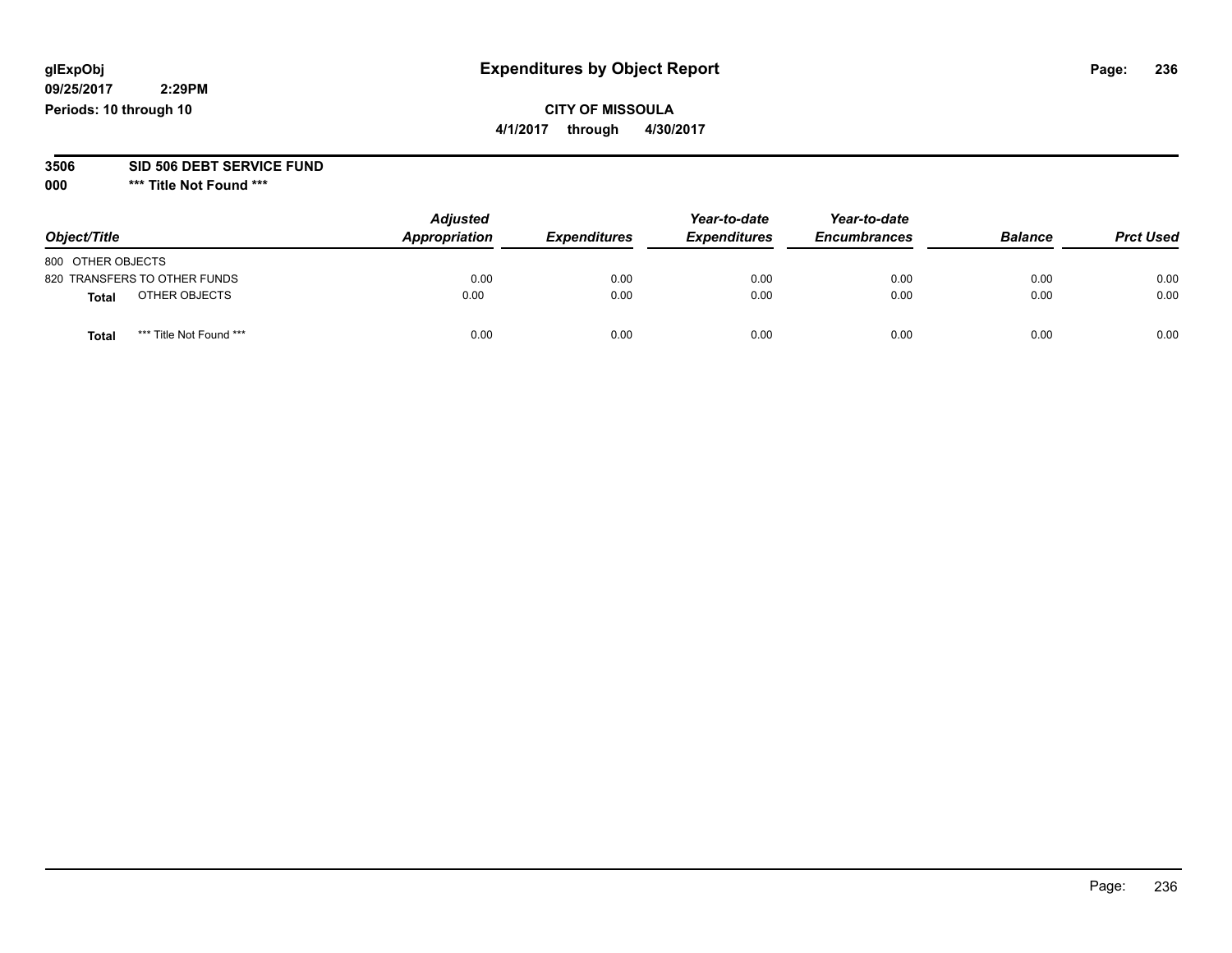**4/1/2017 through 4/30/2017**

# **3506 SID 506 DEBT SERVICE FUND**

|                             |                      | <b>Adjusted</b> |                     | Year-to-date        | Year-to-date        |                |                  |
|-----------------------------|----------------------|-----------------|---------------------|---------------------|---------------------|----------------|------------------|
| Object/Title                |                      | Appropriation   | <b>Expenditures</b> | <b>Expenditures</b> | <b>Encumbrances</b> | <b>Balance</b> | <b>Prct Used</b> |
| 500 FIXED CHARGES           |                      |                 |                     |                     |                     |                |                  |
| 550 MERCHANT SERVICE FEES   |                      | 0.00            | 0.00                | 0.00                | 0.00                | 0.00           | 0.00             |
| <b>Total</b>                | <b>FIXED CHARGES</b> | 0.00            | 0.00                | 0.00                | 0.00                | 0.00           | 0.00             |
| 600 DEBT SERVICE            |                      |                 |                     |                     |                     |                |                  |
| 610 PRINCIPAL               |                      | 0.00            | 0.00                | 0.00                | 0.00                | 0.00           | 0.00             |
| 620 INTEREST / SERVICE FEES |                      | 0.00            | 0.00                | 0.00                | 0.00                | 0.00           | 0.00             |
| <b>Total</b>                | <b>DEBT SERVICE</b>  | 0.00            | 0.00                | 0.00                | 0.00                | 0.00           | 0.00             |
| <b>Total</b>                | NON-DEPARTMENTAL     | 0.00            | 0.00                | 0.00                | 0.00                | 0.00           | 0.00             |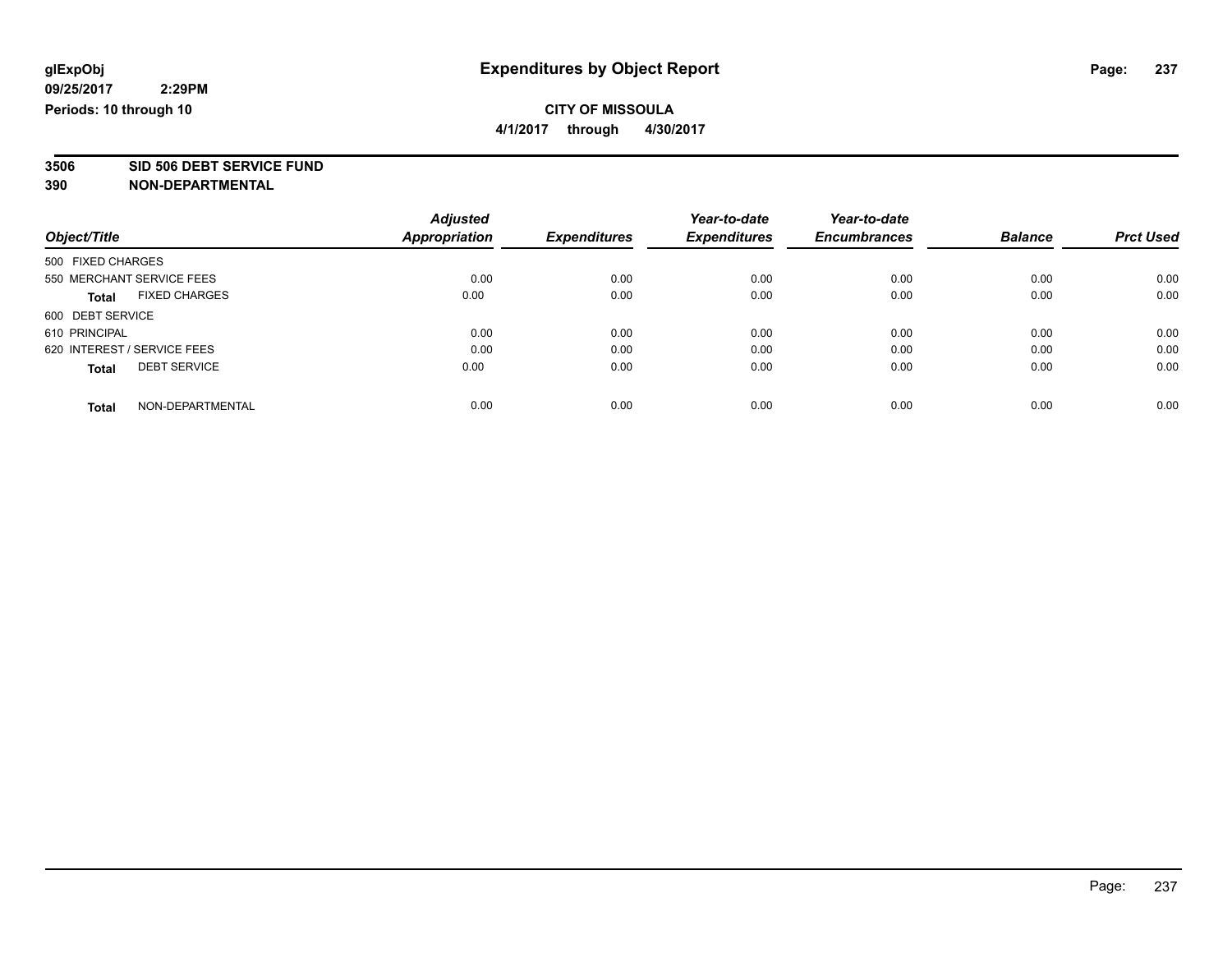**CITY OF MISSOULA 4/1/2017 through 4/30/2017**

#### **3506 SID 506 DEBT SERVICE FUND**

|                   |                              | <b>Adjusted</b>      |                     | Year-to-date        | Year-to-date        |                |                  |
|-------------------|------------------------------|----------------------|---------------------|---------------------|---------------------|----------------|------------------|
| Object/Title      |                              | <b>Appropriation</b> | <b>Expenditures</b> | <b>Expenditures</b> | <b>Encumbrances</b> | <b>Balance</b> | <b>Prct Used</b> |
| 500 FIXED CHARGES |                              |                      |                     |                     |                     |                |                  |
|                   | 550 MERCHANT SERVICE FEES    | 0.00                 | 0.00                | 0.00                | 0.00                | 0.00           | 0.00             |
| <b>Total</b>      | <b>FIXED CHARGES</b>         | 0.00                 | 0.00                | 0.00                | 0.00                | 0.00           | 0.00             |
| 600 DEBT SERVICE  |                              |                      |                     |                     |                     |                |                  |
| 610 PRINCIPAL     |                              | 0.00                 | 0.00                | 0.00                | 0.00                | 0.00           | 0.00             |
|                   | 620 INTEREST / SERVICE FEES  | 0.00                 | 0.00                | 0.00                | 0.00                | 0.00           | 0.00             |
| Total             | <b>DEBT SERVICE</b>          | 0.00                 | 0.00                | 0.00                | 0.00                | 0.00           | 0.00             |
| 800 OTHER OBJECTS |                              |                      |                     |                     |                     |                |                  |
|                   | 820 TRANSFERS TO OTHER FUNDS | 0.00                 | 0.00                | 0.00                | 0.00                | 0.00           | 0.00             |
| Total             | OTHER OBJECTS                | 0.00                 | 0.00                | 0.00                | 0.00                | 0.00           | 0.00             |
| <b>Total</b>      | SID 506 DEBT SERVICE FUND    | 0.00                 | 0.00                | 0.00                | 0.00                | 0.00           | 0.00             |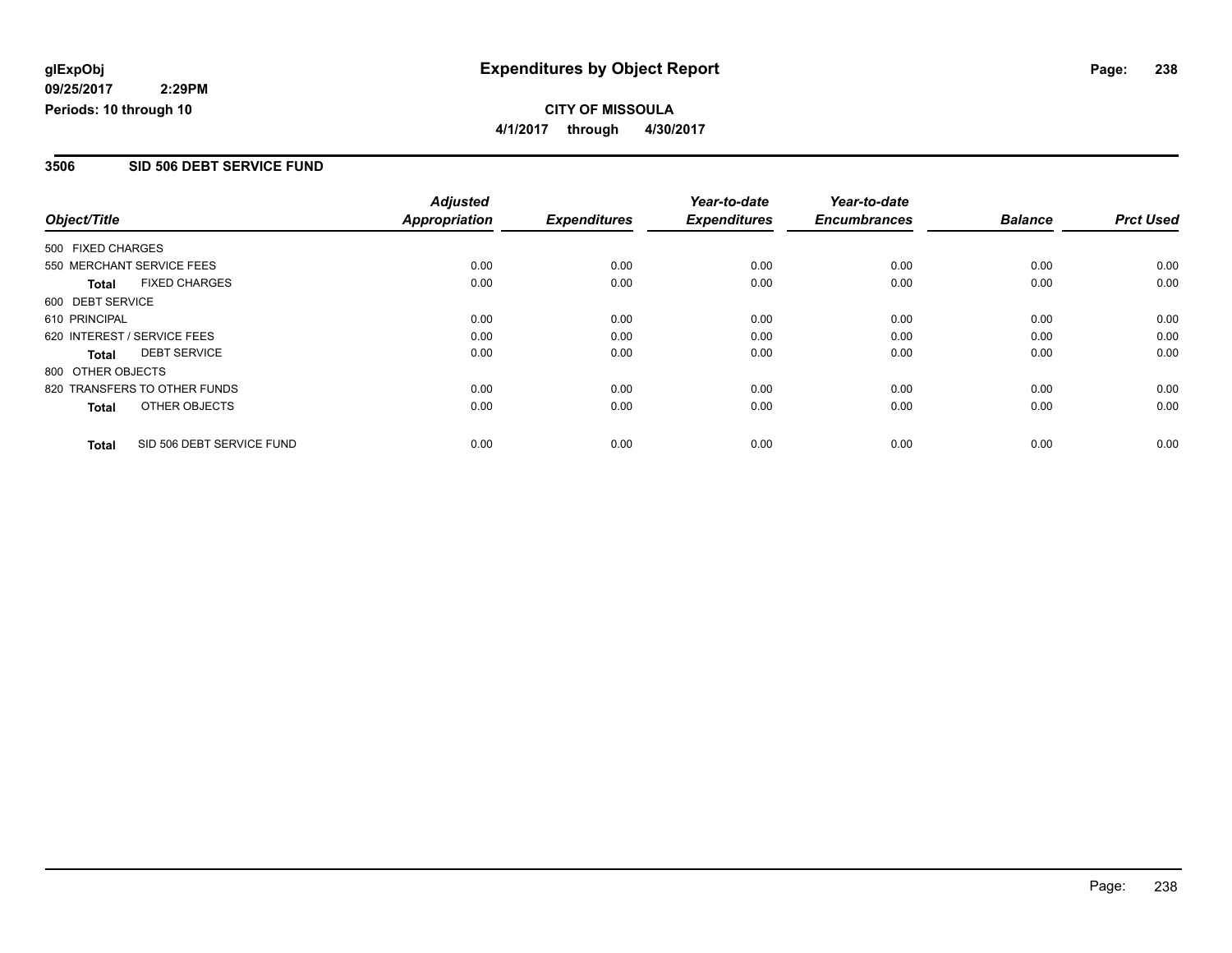## **CITY OF MISSOULA**

**4/1/2017 through 4/30/2017**

#### **3507 SID 507 DEBT SERVICE FUND**

| Object/Title                            | <b>Adjusted</b><br>Appropriation | <b>Expenditures</b> | Year-to-date<br><b>Expenditures</b> | Year-to-date<br><b>Encumbrances</b> | <b>Balance</b> | <b>Prct Used</b> |
|-----------------------------------------|----------------------------------|---------------------|-------------------------------------|-------------------------------------|----------------|------------------|
| 800 OTHER OBJECTS                       |                                  |                     |                                     |                                     |                |                  |
| 820 TRANSFERS TO OTHER FUNDS            | 0.00                             | 0.00                | 0.00                                | 0.00                                | 0.00           | 0.00             |
| OTHER OBJECTS<br>Total                  | 0.00                             | 0.00                | 0.00                                | 0.00                                | 0.00           | 0.00             |
| *** Title Not Found ***<br><b>Total</b> | 0.00                             | 0.00                | 0.00                                | 0.00                                | 0.00           | 0.00             |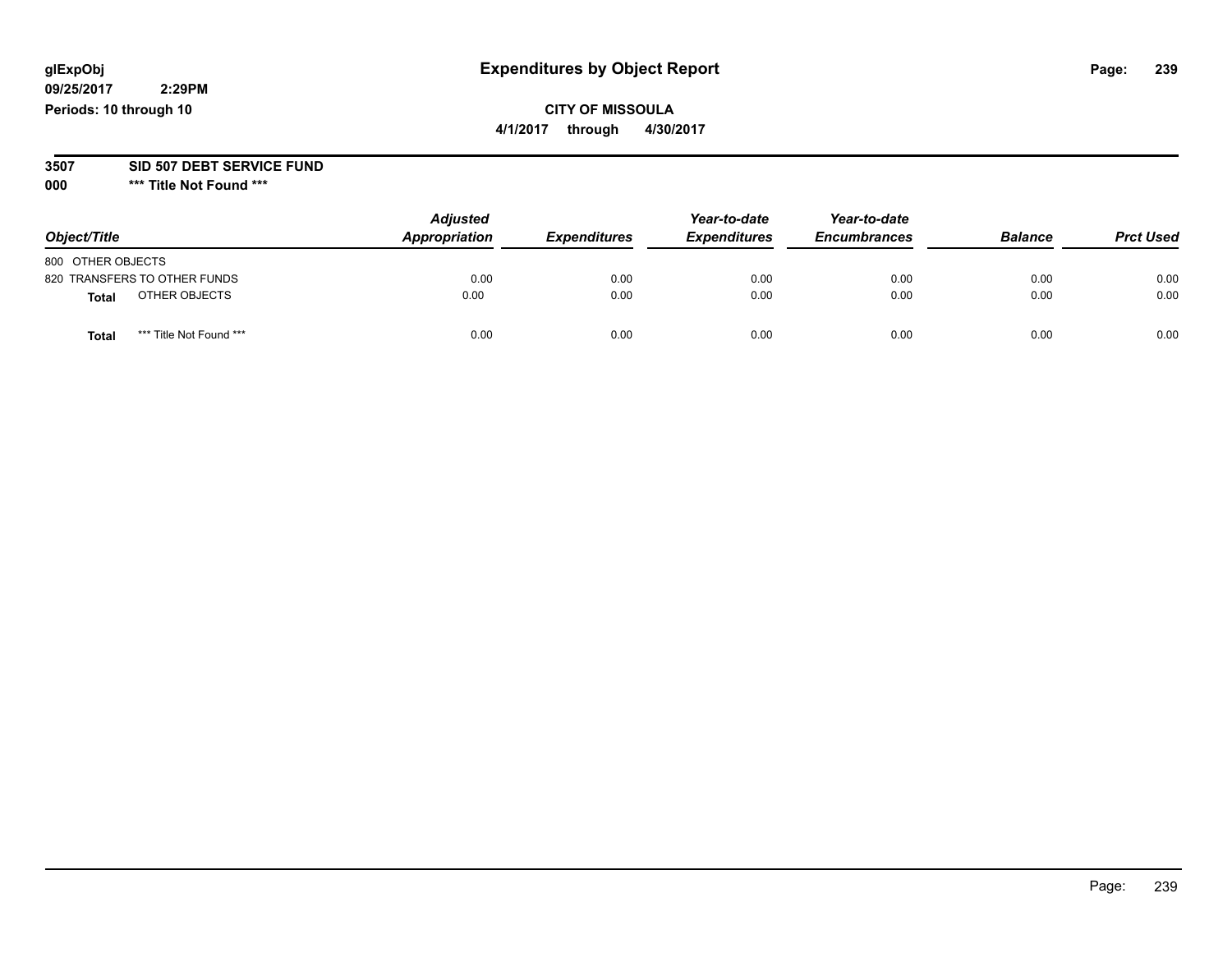#### **CITY OF MISSOULA 4/1/2017 through 4/30/2017**

# **3507 SID 507 DEBT SERVICE FUND**

| Object/Title                         | <b>Adjusted</b><br>Appropriation | <b>Expenditures</b> | Year-to-date<br><b>Expenditures</b> | Year-to-date<br><b>Encumbrances</b> | <b>Balance</b> | <b>Prct Used</b> |
|--------------------------------------|----------------------------------|---------------------|-------------------------------------|-------------------------------------|----------------|------------------|
| 500 FIXED CHARGES                    |                                  |                     |                                     |                                     |                |                  |
| 550 MERCHANT SERVICE FEES            | 0.00                             | 0.00                | 0.00                                | 0.00                                | 0.00           | 0.00             |
| <b>FIXED CHARGES</b><br><b>Total</b> | 0.00                             | 0.00                | 0.00                                | 0.00                                | 0.00           | 0.00             |
| NON-DEPARTMENTAL<br>Total            | 0.00                             | 0.00                | 0.00                                | 0.00                                | 0.00           | 0.00             |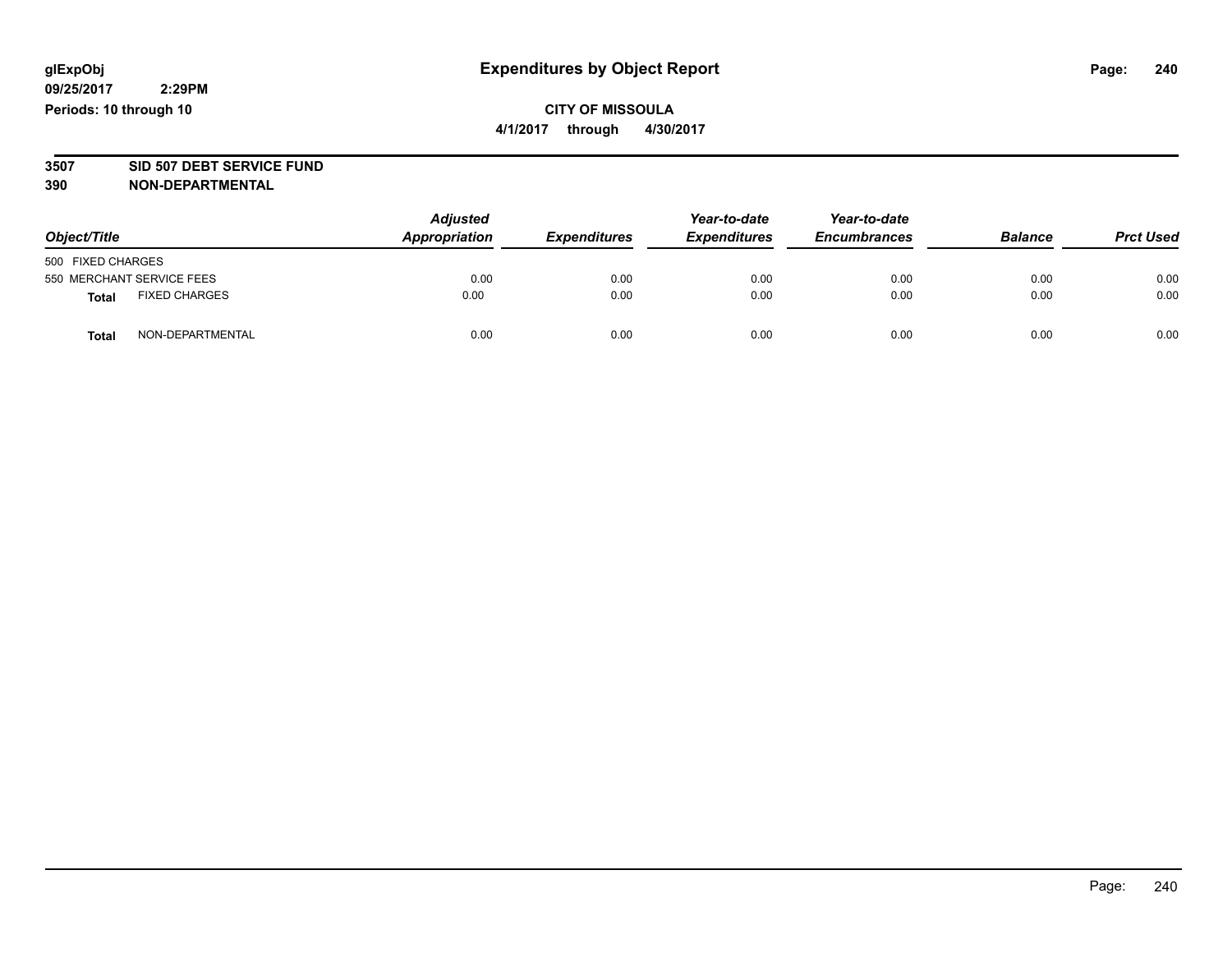**CITY OF MISSOULA 4/1/2017 through 4/30/2017**

#### **3507 SID 507 DEBT SERVICE FUND**

|                                           | <b>Adjusted</b>      |                     | Year-to-date        | Year-to-date        |                |                  |
|-------------------------------------------|----------------------|---------------------|---------------------|---------------------|----------------|------------------|
| Object/Title                              | <b>Appropriation</b> | <b>Expenditures</b> | <b>Expenditures</b> | <b>Encumbrances</b> | <b>Balance</b> | <b>Prct Used</b> |
| 500 FIXED CHARGES                         |                      |                     |                     |                     |                |                  |
| 550 MERCHANT SERVICE FEES                 | 0.00                 | 0.00                | 0.00                | 0.00                | 0.00           | 0.00             |
| <b>FIXED CHARGES</b><br>Total             | 0.00                 | 0.00                | 0.00                | 0.00                | 0.00           | 0.00             |
| 800 OTHER OBJECTS                         |                      |                     |                     |                     |                |                  |
| 820 TRANSFERS TO OTHER FUNDS              | 0.00                 | 0.00                | 0.00                | 0.00                | 0.00           | 0.00             |
| OTHER OBJECTS<br><b>Total</b>             | 0.00                 | 0.00                | 0.00                | 0.00                | 0.00           | 0.00             |
| SID 507 DEBT SERVICE FUND<br><b>Total</b> | 0.00                 | 0.00                | 0.00                | 0.00                | 0.00           | 0.00             |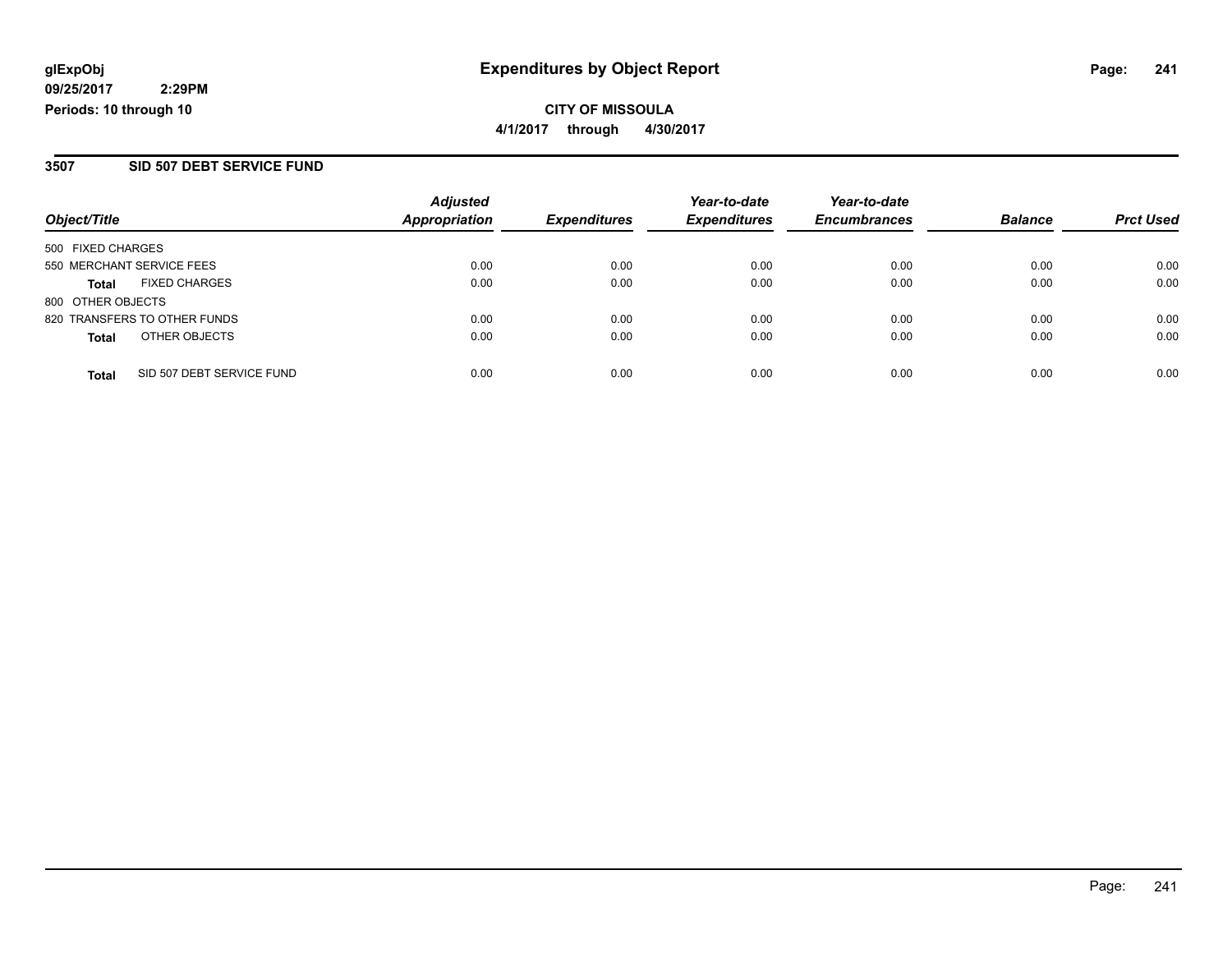## **CITY OF MISSOULA**

**4/1/2017 through 4/30/2017**

#### **3508 SID 508 DEBT SERVICE FUND**

| Object/Title                            | <b>Adjusted</b><br>Appropriation | <b>Expenditures</b> | Year-to-date<br><b>Expenditures</b> | Year-to-date<br><b>Encumbrances</b> | <b>Balance</b> | <b>Prct Used</b> |
|-----------------------------------------|----------------------------------|---------------------|-------------------------------------|-------------------------------------|----------------|------------------|
| 800 OTHER OBJECTS                       |                                  |                     |                                     |                                     |                |                  |
| 820 TRANSFERS TO OTHER FUNDS            | 0.00                             | 0.00                | 0.00                                | 0.00                                | 0.00           | 0.00             |
| OTHER OBJECTS<br>Total                  | 0.00                             | 0.00                | 0.00                                | 0.00                                | 0.00           | 0.00             |
| *** Title Not Found ***<br><b>Total</b> | 0.00                             | 0.00                | 0.00                                | 0.00                                | 0.00           | 0.00             |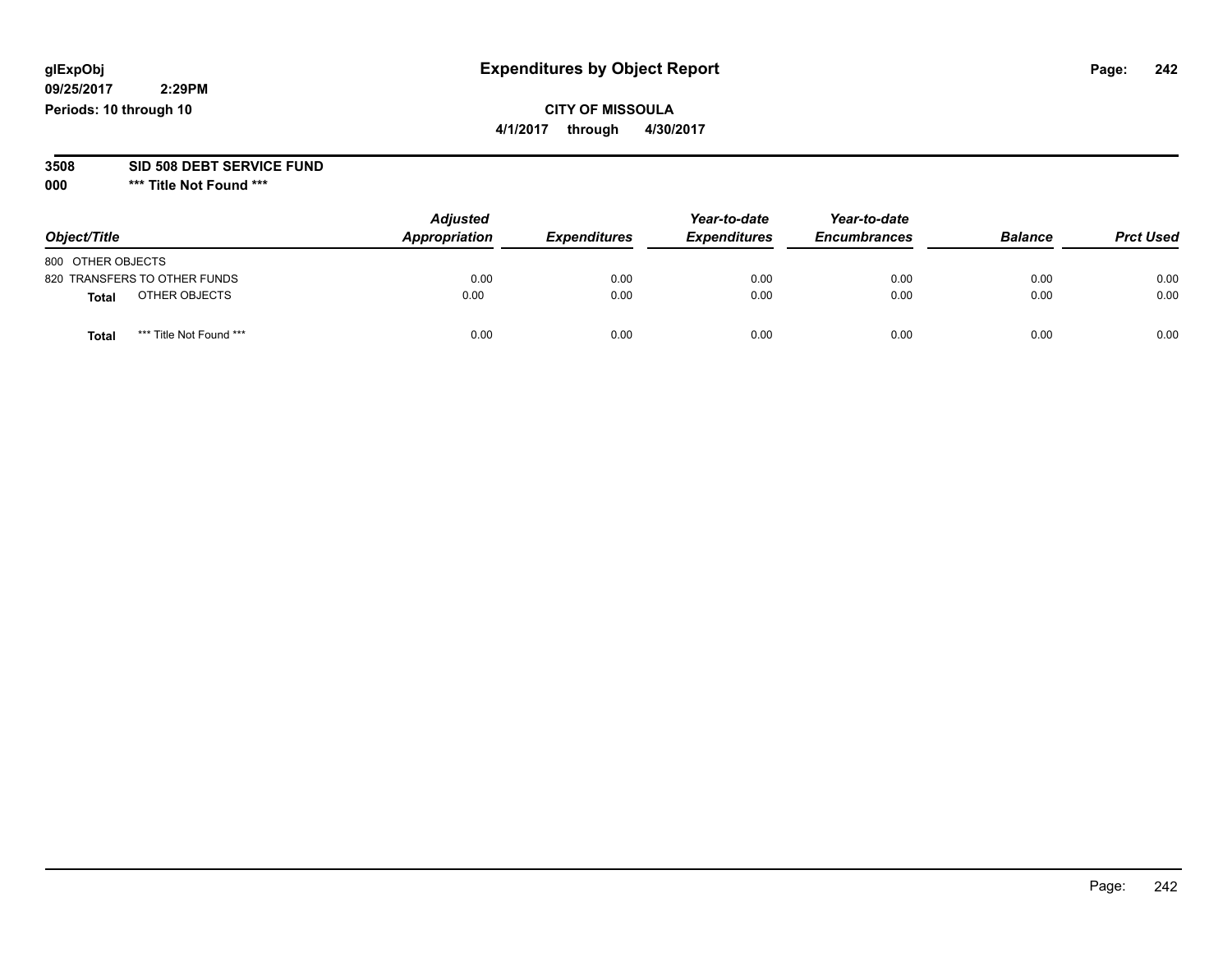#### **CITY OF MISSOULA 4/1/2017 through 4/30/2017**

# **3508 SID 508 DEBT SERVICE FUND**

| Object/Title                         | <b>Adjusted</b><br><b>Appropriation</b> | <b>Expenditures</b> | Year-to-date<br><b>Expenditures</b> | Year-to-date<br><b>Encumbrances</b> | <b>Balance</b> | <b>Prct Used</b> |
|--------------------------------------|-----------------------------------------|---------------------|-------------------------------------|-------------------------------------|----------------|------------------|
| 500 FIXED CHARGES                    |                                         |                     |                                     |                                     |                |                  |
| 550 MERCHANT SERVICE FEES            | 0.00                                    | 0.00                | 0.00                                | 0.00                                | 0.00           | 0.00             |
| <b>FIXED CHARGES</b><br><b>Total</b> | 0.00                                    | 0.00                | 0.00                                | 0.00                                | 0.00           | 0.00             |
| NON-DEPARTMENTAL<br><b>Total</b>     | 0.00                                    | 0.00                | 0.00                                | 0.00                                | 0.00           | 0.00             |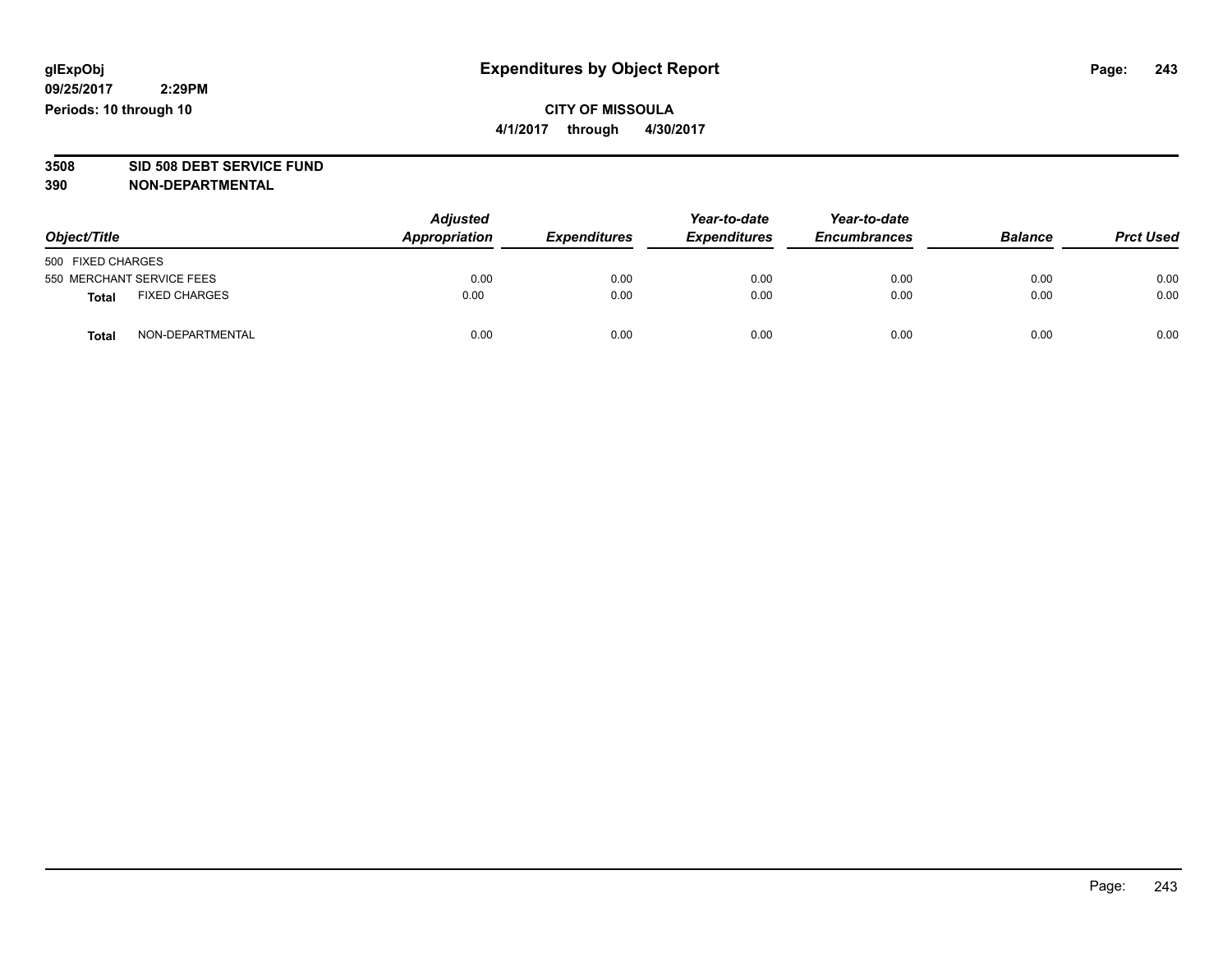#### **CITY OF MISSOULA 4/1/2017 through 4/30/2017**

#### **3508 SID 508 DEBT SERVICE FUND**

| Object/Title              |                              | <b>Adjusted</b>      | <b>Expenditures</b> | Year-to-date<br><b>Expenditures</b> | Year-to-date<br><b>Encumbrances</b> | <b>Balance</b> |                  |
|---------------------------|------------------------------|----------------------|---------------------|-------------------------------------|-------------------------------------|----------------|------------------|
|                           |                              | <b>Appropriation</b> |                     |                                     |                                     |                | <b>Prct Used</b> |
| 500 FIXED CHARGES         |                              |                      |                     |                                     |                                     |                |                  |
| 550 MERCHANT SERVICE FEES |                              | 0.00                 | 0.00                | 0.00                                | 0.00                                | 0.00           | 0.00             |
| <b>Total</b>              | <b>FIXED CHARGES</b>         | 0.00                 | 0.00                | 0.00                                | 0.00                                | 0.00           | 0.00             |
| 800 OTHER OBJECTS         |                              |                      |                     |                                     |                                     |                |                  |
|                           | 820 TRANSFERS TO OTHER FUNDS | 0.00                 | 0.00                | 0.00                                | 0.00                                | 0.00           | 0.00             |
| <b>Total</b>              | OTHER OBJECTS                | 0.00                 | 0.00                | 0.00                                | 0.00                                | 0.00           | 0.00             |
| <b>Total</b>              | SID 508 DEBT SERVICE FUND    | 0.00                 | 0.00                | 0.00                                | 0.00                                | 0.00           | 0.00             |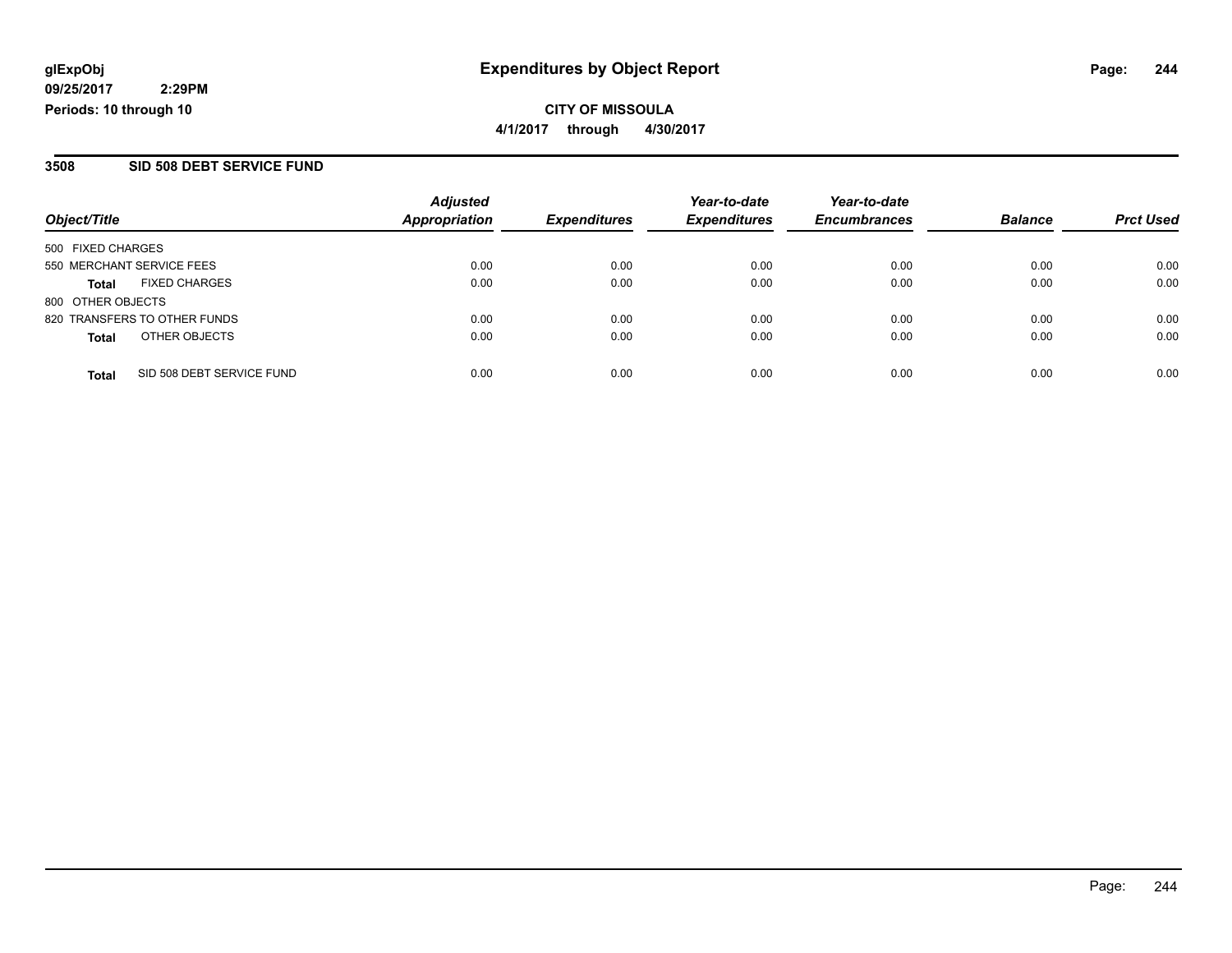## **CITY OF MISSOULA**

**4/1/2017 through 4/30/2017**

# **3510 SID 510 DEBT SERVICE FUND**

| Object/Title                     | <b>Adjusted</b><br>Appropriation | <b>Expenditures</b> | Year-to-date<br><b>Expenditures</b> | Year-to-date<br><b>Encumbrances</b> | <b>Balance</b> | <b>Prct Used</b> |
|----------------------------------|----------------------------------|---------------------|-------------------------------------|-------------------------------------|----------------|------------------|
| 800 OTHER OBJECTS                |                                  |                     |                                     |                                     |                |                  |
| 820 TRANSFERS TO OTHER FUNDS     | 0.00                             | 0.00                | 0.00                                | 0.00                                | 0.00           | 0.00             |
| OTHER OBJECTS<br><b>Total</b>    | 0.00                             | 0.00                | 0.00                                | 0.00                                | 0.00           | 0.00             |
| *** Title Not Found ***<br>Total | 0.00                             | 0.00                | 0.00                                | 0.00                                | 0.00           | 0.00             |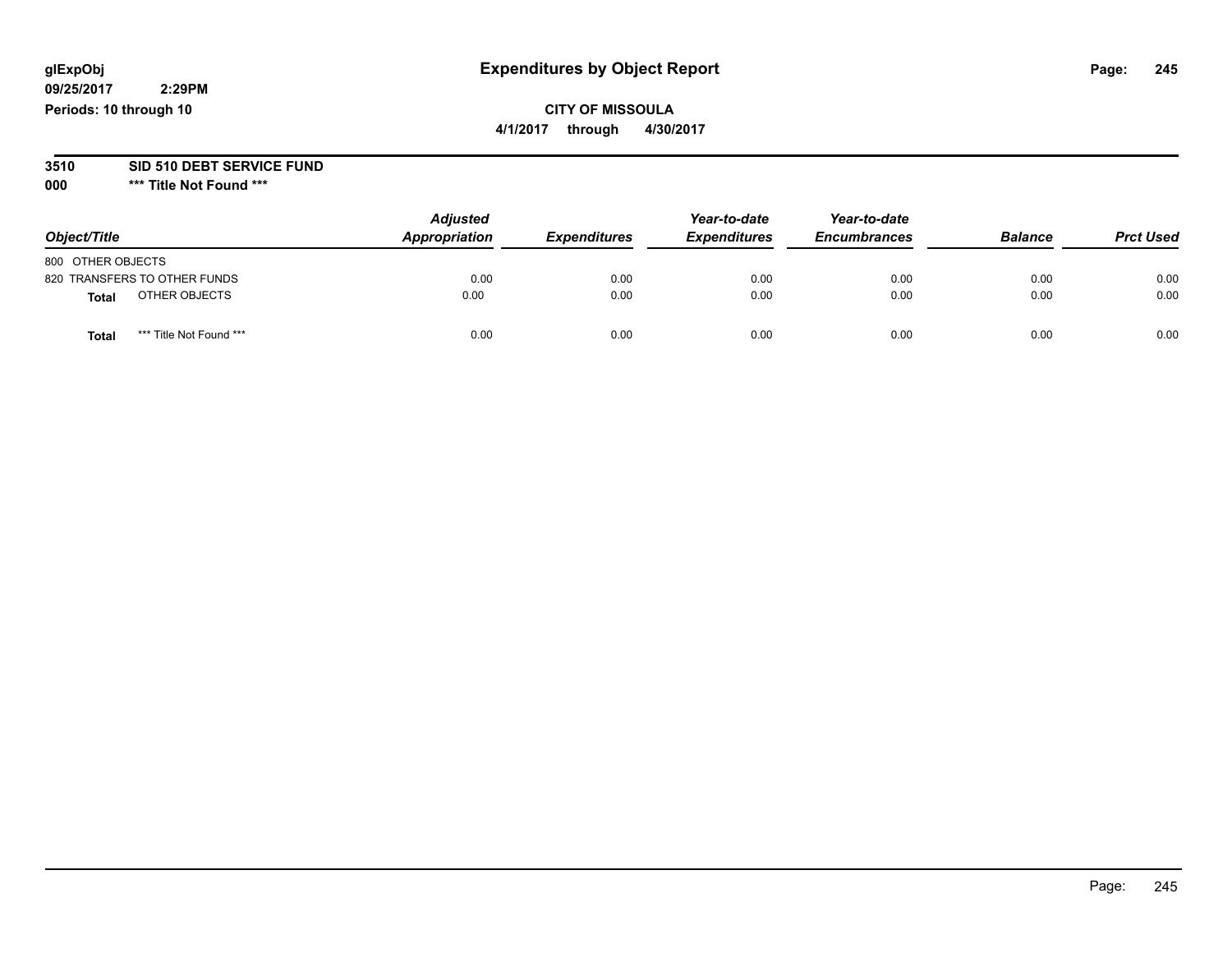**4/1/2017 through 4/30/2017**

# **3510 SID 510 DEBT SERVICE FUND**

|                                      | <b>Adjusted</b>      |                     | Year-to-date        | Year-to-date        |                |                  |
|--------------------------------------|----------------------|---------------------|---------------------|---------------------|----------------|------------------|
| Object/Title                         | <b>Appropriation</b> | <b>Expenditures</b> | <b>Expenditures</b> | <b>Encumbrances</b> | <b>Balance</b> | <b>Prct Used</b> |
| 500 FIXED CHARGES                    |                      |                     |                     |                     |                |                  |
| 550 MERCHANT SERVICE FEES            | 0.00                 | 0.00                | 0.00                | 0.00                | 0.00           | 0.00             |
| <b>FIXED CHARGES</b><br><b>Total</b> | 0.00                 | 0.00                | 0.00                | 0.00                | 0.00           | 0.00             |
| 600 DEBT SERVICE                     |                      |                     |                     |                     |                |                  |
| 610 PRINCIPAL                        | 0.00                 | 0.00                | 0.00                | 0.00                | 0.00           | 0.00             |
| 620 INTEREST / SERVICE FEES          | 0.00                 | 0.00                | 0.00                | 0.00                | 0.00           | 0.00             |
| <b>DEBT SERVICE</b><br><b>Total</b>  | 0.00                 | 0.00                | 0.00                | 0.00                | 0.00           | 0.00             |
| NON-DEPARTMENTAL<br><b>Total</b>     | 0.00                 | 0.00                | 0.00                | 0.00                | 0.00           | 0.00             |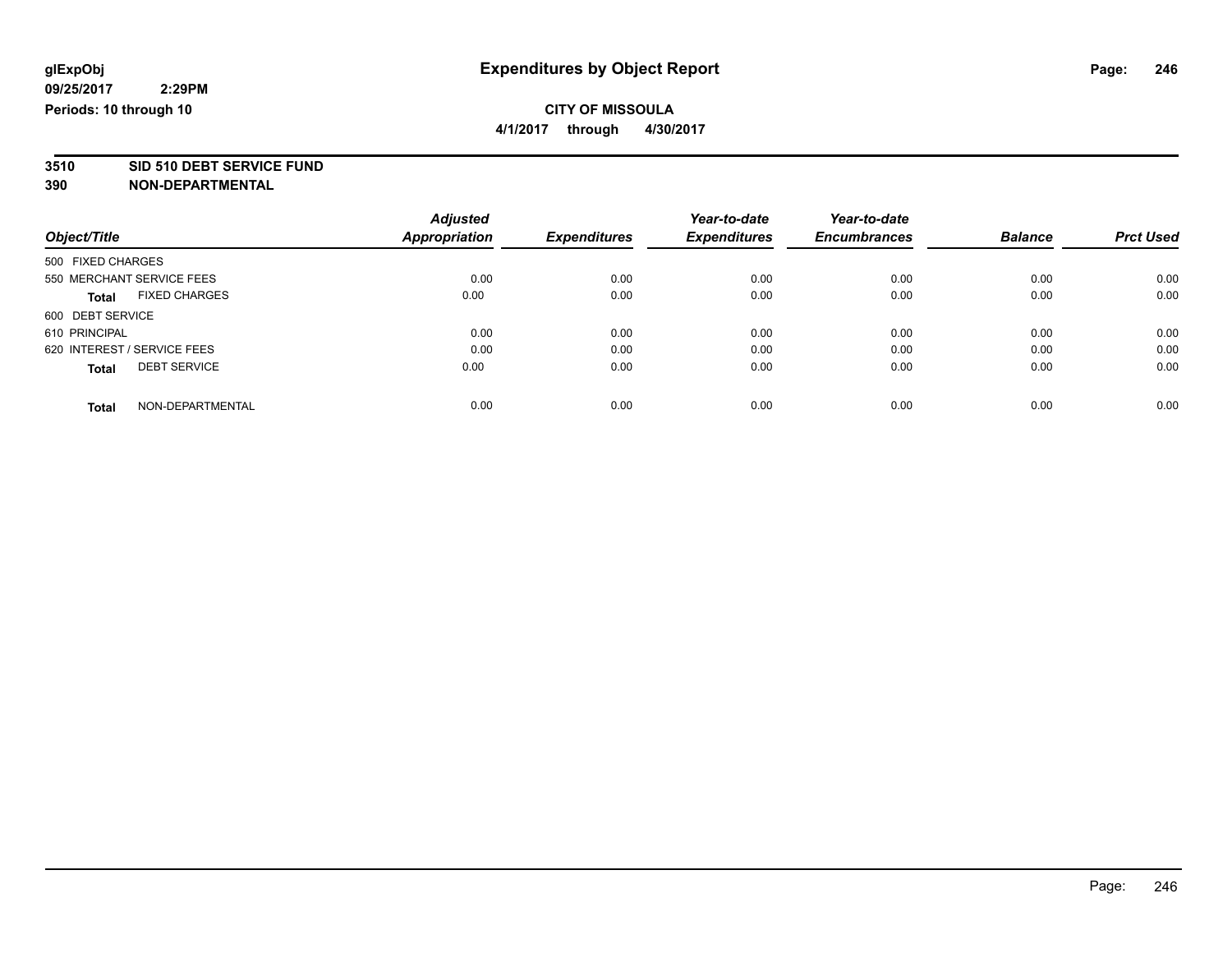#### **CITY OF MISSOULA 4/1/2017 through 4/30/2017**

#### **3510 SID 510 DEBT SERVICE FUND**

|                              |                           | <b>Adjusted</b>      |                     | Year-to-date        | Year-to-date        |                |                  |
|------------------------------|---------------------------|----------------------|---------------------|---------------------|---------------------|----------------|------------------|
| Object/Title                 |                           | <b>Appropriation</b> | <b>Expenditures</b> | <b>Expenditures</b> | <b>Encumbrances</b> | <b>Balance</b> | <b>Prct Used</b> |
| 500 FIXED CHARGES            |                           |                      |                     |                     |                     |                |                  |
| 550 MERCHANT SERVICE FEES    |                           | 0.00                 | 0.00                | 0.00                | 0.00                | 0.00           | 0.00             |
| <b>Total</b>                 | <b>FIXED CHARGES</b>      | 0.00                 | 0.00                | 0.00                | 0.00                | 0.00           | 0.00             |
| 600 DEBT SERVICE             |                           |                      |                     |                     |                     |                |                  |
| 610 PRINCIPAL                |                           | 0.00                 | 0.00                | 0.00                | 0.00                | 0.00           | 0.00             |
| 620 INTEREST / SERVICE FEES  |                           | 0.00                 | 0.00                | 0.00                | 0.00                | 0.00           | 0.00             |
| Total                        | <b>DEBT SERVICE</b>       | 0.00                 | 0.00                | 0.00                | 0.00                | 0.00           | 0.00             |
| 800 OTHER OBJECTS            |                           |                      |                     |                     |                     |                |                  |
| 820 TRANSFERS TO OTHER FUNDS |                           | 0.00                 | 0.00                | 0.00                | 0.00                | 0.00           | 0.00             |
| <b>Total</b>                 | OTHER OBJECTS             | 0.00                 | 0.00                | 0.00                | 0.00                | 0.00           | 0.00             |
| <b>Total</b>                 | SID 510 DEBT SERVICE FUND | 0.00                 | 0.00                | 0.00                | 0.00                | 0.00           | 0.00             |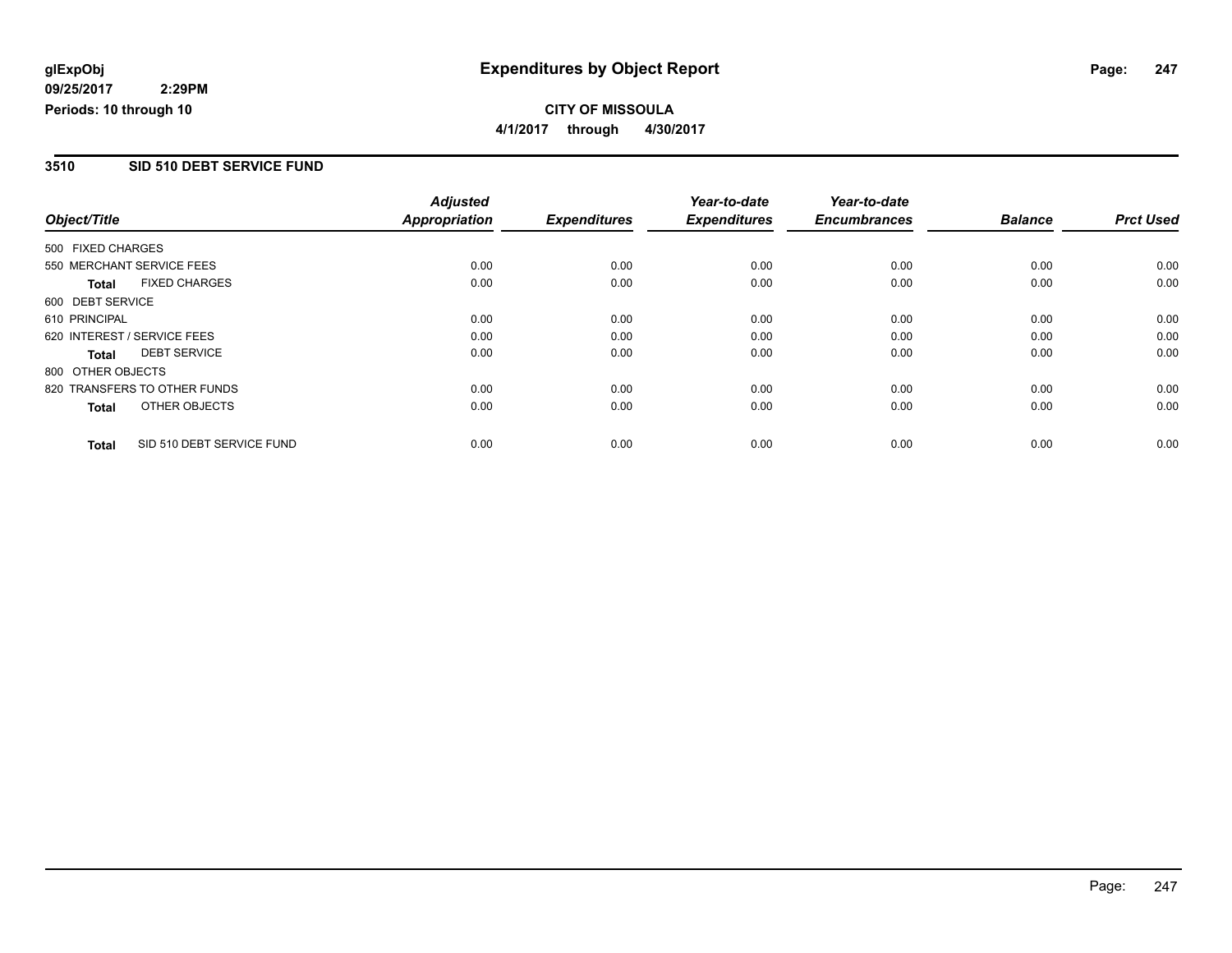## **CITY OF MISSOULA**

**4/1/2017 through 4/30/2017**

# **3511 SID 511 DEBT SERVICE FUND**

| Object/Title                            | <b>Adjusted</b><br>Appropriation | <b>Expenditures</b> | Year-to-date<br><b>Expenditures</b> | Year-to-date<br><b>Encumbrances</b> | <b>Balance</b> | <b>Prct Used</b> |
|-----------------------------------------|----------------------------------|---------------------|-------------------------------------|-------------------------------------|----------------|------------------|
| 800 OTHER OBJECTS                       |                                  |                     |                                     |                                     |                |                  |
| 820 TRANSFERS TO OTHER FUNDS            | 0.00                             | 0.00                | 0.00                                | 0.00                                | 0.00           | 0.00             |
| OTHER OBJECTS<br>Total                  | 0.00                             | 0.00                | 0.00                                | 0.00                                | 0.00           | 0.00             |
| *** Title Not Found ***<br><b>Total</b> | 0.00                             | 0.00                | 0.00                                | 0.00                                | 0.00           | 0.00             |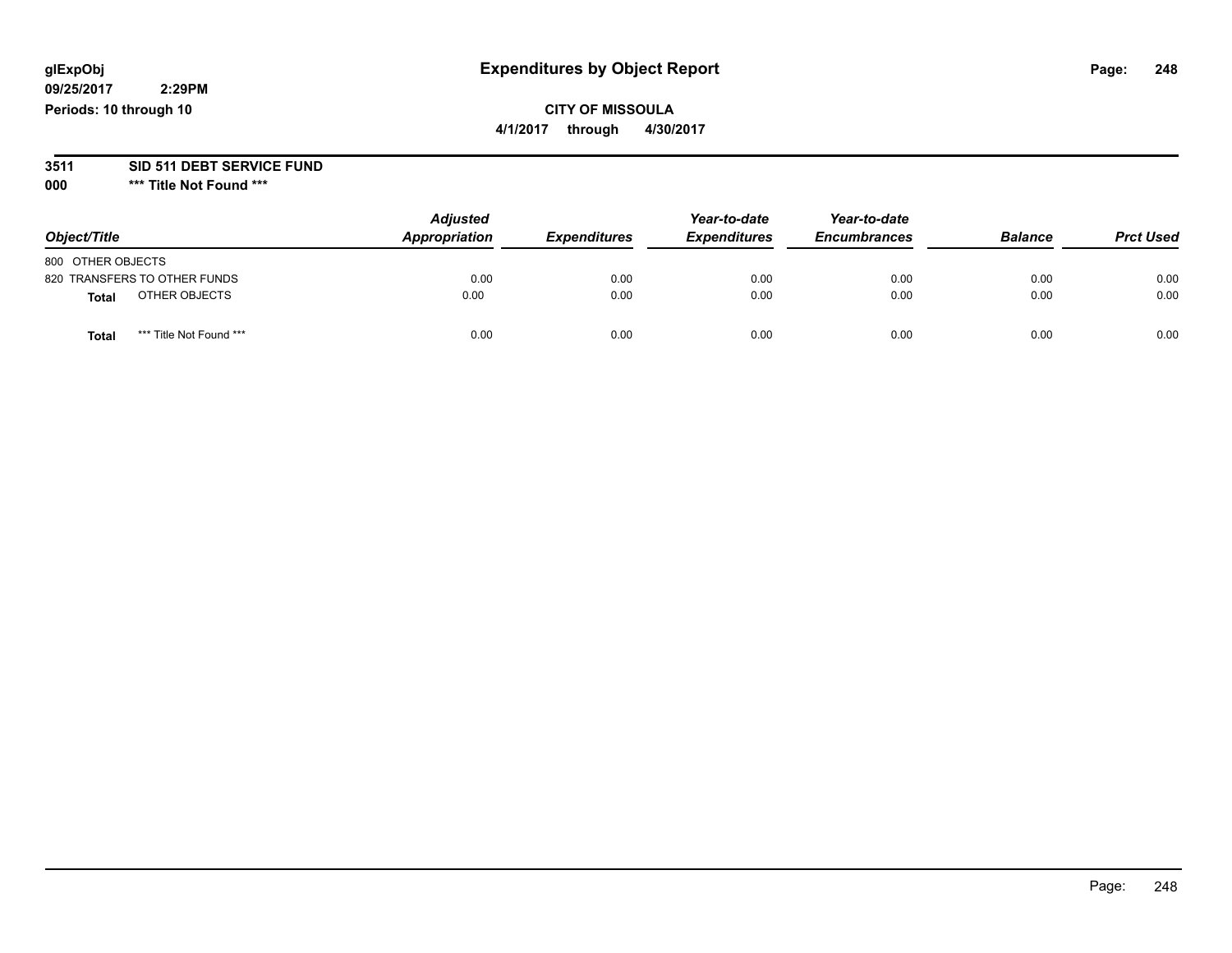**4/1/2017 through 4/30/2017**

# **3511 SID 511 DEBT SERVICE FUND**

| Object/Title                |                      | <b>Adjusted</b> |                     | Year-to-date        | Year-to-date        | <b>Balance</b> | <b>Prct Used</b> |
|-----------------------------|----------------------|-----------------|---------------------|---------------------|---------------------|----------------|------------------|
|                             |                      | Appropriation   | <b>Expenditures</b> | <b>Expenditures</b> | <b>Encumbrances</b> |                |                  |
| 500 FIXED CHARGES           |                      |                 |                     |                     |                     |                |                  |
| 550 MERCHANT SERVICE FEES   |                      | 0.00            | 0.00                | 0.00                | 0.00                | 0.00           | 0.00             |
| <b>Total</b>                | <b>FIXED CHARGES</b> | 0.00            | 0.00                | 0.00                | 0.00                | 0.00           | 0.00             |
| 600 DEBT SERVICE            |                      |                 |                     |                     |                     |                |                  |
| 610 PRINCIPAL               |                      | 0.00            | 0.00                | 0.00                | 0.00                | 0.00           | 0.00             |
| 620 INTEREST / SERVICE FEES |                      | 0.00            | 0.00                | 0.00                | 0.00                | 0.00           | 0.00             |
| <b>Total</b>                | <b>DEBT SERVICE</b>  | 0.00            | 0.00                | 0.00                | 0.00                | 0.00           | 0.00             |
| <b>Total</b>                | NON-DEPARTMENTAL     | 0.00            | 0.00                | 0.00                | 0.00                | 0.00           | 0.00             |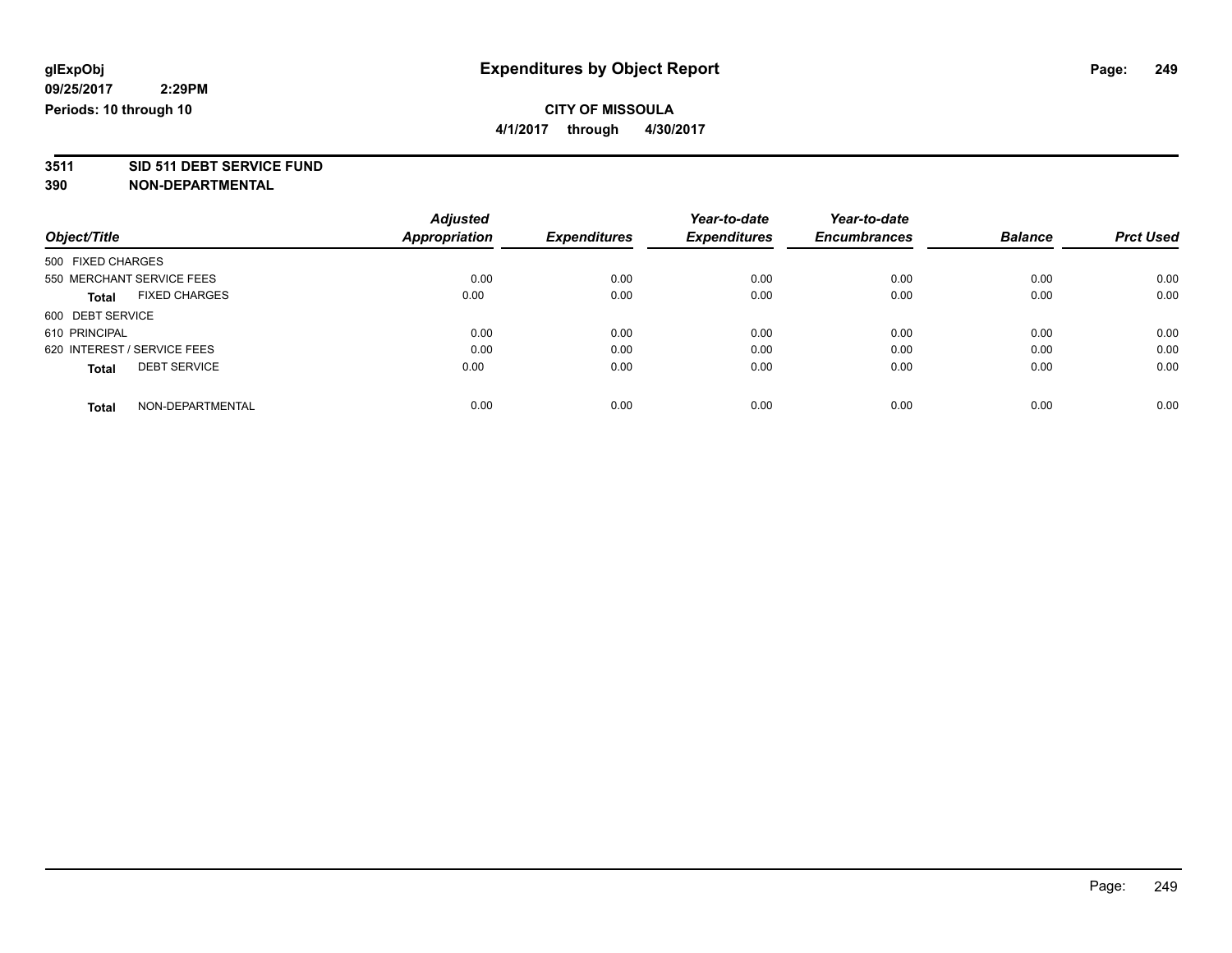**CITY OF MISSOULA 4/1/2017 through 4/30/2017**

#### **3511 SID 511 DEBT SERVICE FUND**

|                   |                              | <b>Adjusted</b> |                     | Year-to-date        | Year-to-date        |                |                  |
|-------------------|------------------------------|-----------------|---------------------|---------------------|---------------------|----------------|------------------|
| Object/Title      |                              | Appropriation   | <b>Expenditures</b> | <b>Expenditures</b> | <b>Encumbrances</b> | <b>Balance</b> | <b>Prct Used</b> |
| 500 FIXED CHARGES |                              |                 |                     |                     |                     |                |                  |
|                   | 550 MERCHANT SERVICE FEES    | 0.00            | 0.00                | 0.00                | 0.00                | 0.00           | 0.00             |
| Total             | <b>FIXED CHARGES</b>         | 0.00            | 0.00                | 0.00                | 0.00                | 0.00           | 0.00             |
| 600 DEBT SERVICE  |                              |                 |                     |                     |                     |                |                  |
| 610 PRINCIPAL     |                              | 0.00            | 0.00                | 0.00                | 0.00                | 0.00           | 0.00             |
|                   | 620 INTEREST / SERVICE FEES  | 0.00            | 0.00                | 0.00                | 0.00                | 0.00           | 0.00             |
| Total             | <b>DEBT SERVICE</b>          | 0.00            | 0.00                | 0.00                | 0.00                | 0.00           | 0.00             |
| 800 OTHER OBJECTS |                              |                 |                     |                     |                     |                |                  |
|                   | 820 TRANSFERS TO OTHER FUNDS | 0.00            | 0.00                | 0.00                | 0.00                | 0.00           | 0.00             |
| Total             | OTHER OBJECTS                | 0.00            | 0.00                | 0.00                | 0.00                | 0.00           | 0.00             |
| <b>Total</b>      | SID 511 DEBT SERVICE FUND    | 0.00            | 0.00                | 0.00                | 0.00                | 0.00           | 0.00             |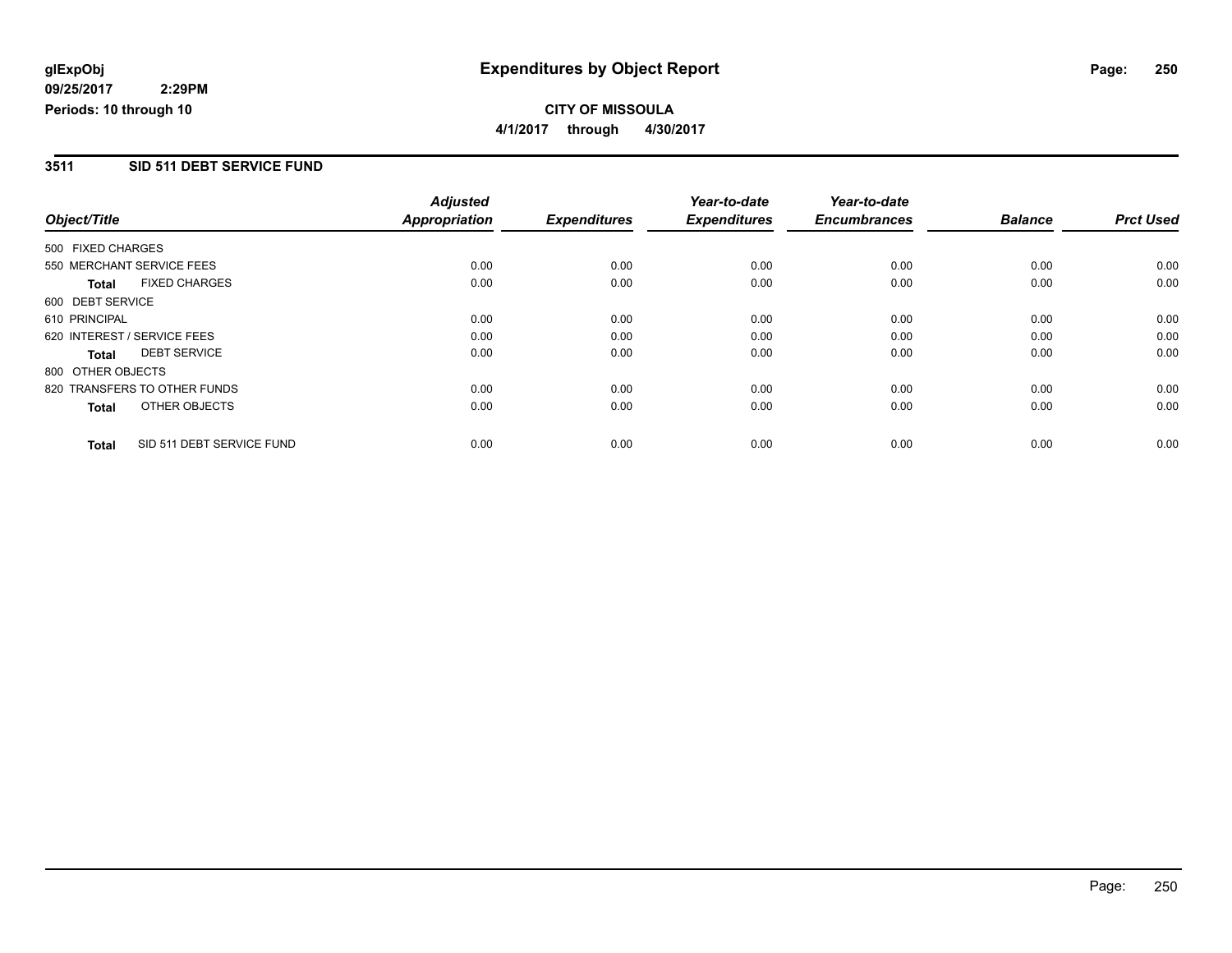**4/1/2017 through 4/30/2017**

**3512 SID 512 DEBT SERVICE FUND**

| Object/Title      |                             | <b>Adjusted</b> | <b>Expenditures</b> | Year-to-date        | Year-to-date        | <b>Balance</b> | <b>Prct Used</b> |
|-------------------|-----------------------------|-----------------|---------------------|---------------------|---------------------|----------------|------------------|
|                   |                             | Appropriation   |                     | <b>Expenditures</b> | <b>Encumbrances</b> |                |                  |
| 500 FIXED CHARGES |                             |                 |                     |                     |                     |                |                  |
|                   | 550 MERCHANT SERVICE FEES   | 350.00          | 0.00                | 0.00                | 0.00                | 350.00         | 0.00             |
| <b>Total</b>      | <b>FIXED CHARGES</b>        | 350.00          | 0.00                | 0.00                | 0.00                | 350.00         | 0.00             |
| 600 DEBT SERVICE  |                             |                 |                     |                     |                     |                |                  |
| 610 PRINCIPAL     |                             | 19,780.00       | 0.00                | 0.00                | 0.00                | 19,780.00      | 0.00             |
|                   | 620 INTEREST / SERVICE FEES | 1.807.00        | 0.00                | 1.253.70            | 0.00                | 553.30         | 69.38            |
| <b>Total</b>      | <b>DEBT SERVICE</b>         | 21,587.00       | 0.00                | 1,253.70            | 0.00                | 20,333.30      | 5.81             |
| <b>Total</b>      | NON-DEPARTMENTAL            | 21.937.00       | 0.00                | 1.253.70            | 0.00                | 20.683.30      | 5.72             |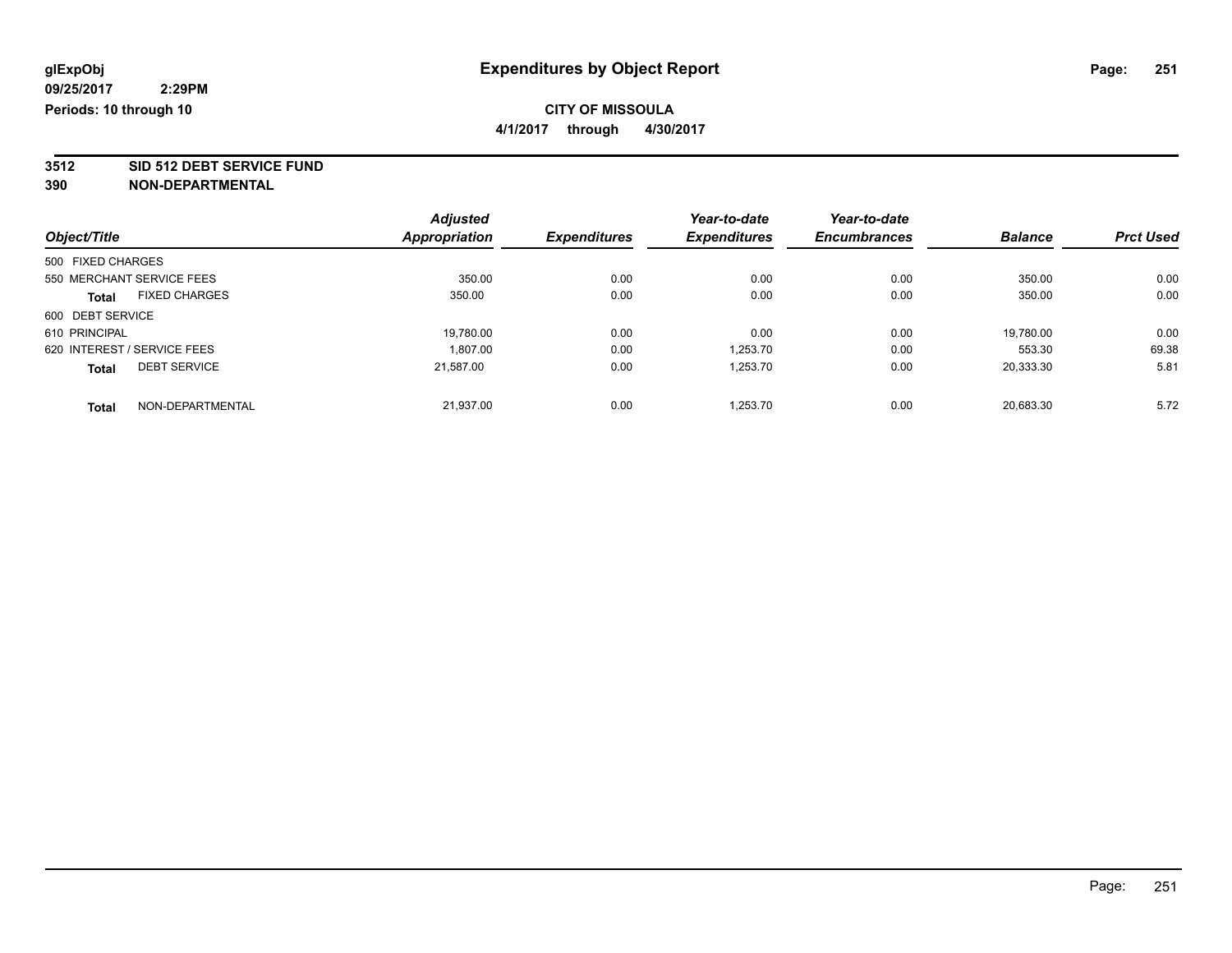#### **CITY OF MISSOULA 4/1/2017 through 4/30/2017**

#### **3512 SID 512 DEBT SERVICE FUND**

| Object/Title                              | <b>Adjusted</b><br>Appropriation | <b>Expenditures</b> | Year-to-date<br><b>Expenditures</b> | Year-to-date<br><b>Encumbrances</b> | <b>Balance</b> | <b>Prct Used</b> |
|-------------------------------------------|----------------------------------|---------------------|-------------------------------------|-------------------------------------|----------------|------------------|
| 500 FIXED CHARGES                         |                                  |                     |                                     |                                     |                |                  |
| 550 MERCHANT SERVICE FEES                 | 350.00                           | 0.00                | 0.00                                | 0.00                                | 350.00         | 0.00             |
| <b>FIXED CHARGES</b><br><b>Total</b>      | 350.00                           | 0.00                | 0.00                                | 0.00                                | 350.00         | 0.00             |
| 600 DEBT SERVICE                          |                                  |                     |                                     |                                     |                |                  |
| 610 PRINCIPAL                             | 19.780.00                        | 0.00                | 0.00                                | 0.00                                | 19,780.00      | 0.00             |
| 620 INTEREST / SERVICE FEES               | 1,807.00                         | 0.00                | 1.253.70                            | 0.00                                | 553.30         | 69.38            |
| <b>DEBT SERVICE</b><br><b>Total</b>       | 21.587.00                        | 0.00                | 1.253.70                            | 0.00                                | 20.333.30      | 5.81             |
| SID 512 DEBT SERVICE FUND<br><b>Total</b> | 21.937.00                        | 0.00                | 1.253.70                            | 0.00                                | 20.683.30      | 5.72             |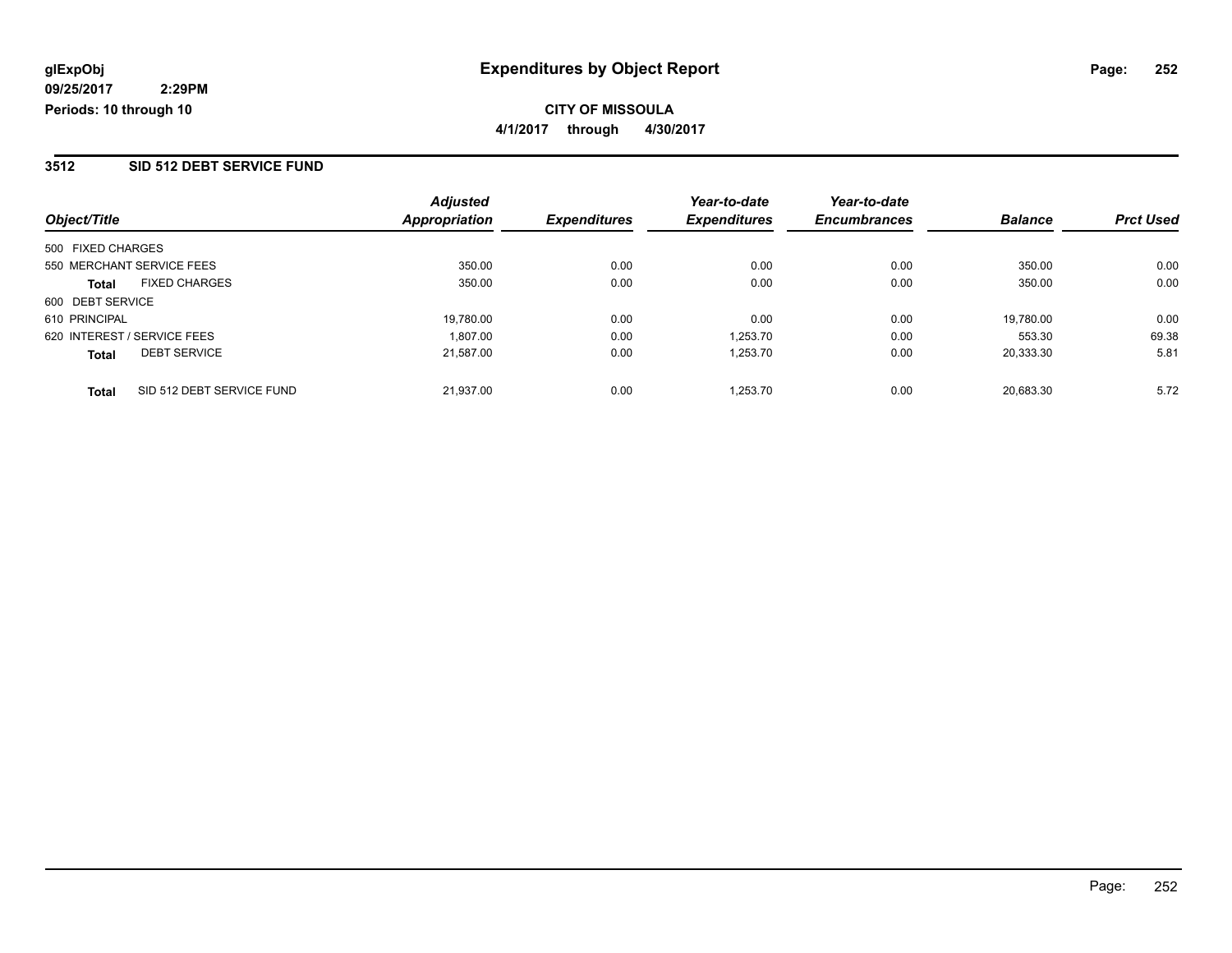### **CITY OF MISSOULA 4/1/2017 through 4/30/2017**

**3513 SID 513 DEBT SERVICE FUND**

**280 PUBLIC WORKS OPERATIONS**

| Object/Title                         | <b>Adjusted</b><br>Appropriation | <b>Expenditures</b> | Year-to-date<br><b>Expenditures</b> | Year-to-date<br><b>Encumbrances</b> | <b>Balance</b> | <b>Prct Used</b> |
|--------------------------------------|----------------------------------|---------------------|-------------------------------------|-------------------------------------|----------------|------------------|
| 500 FIXED CHARGES                    |                                  |                     |                                     |                                     |                |                  |
| 550 MERCHANT SERVICE FEES            | 0.00                             | 0.00                | 0.00                                | 0.00                                | 0.00           | 0.00             |
| <b>FIXED CHARGES</b><br><b>Total</b> | 0.00                             | 0.00                | 0.00                                | 0.00                                | 0.00           | 0.00             |
| 800 OTHER OBJECTS                    |                                  |                     |                                     |                                     |                |                  |
| 820 TRANSFERS TO OTHER FUNDS         | 0.00                             | 0.00                | 0.00                                | 0.00                                | 0.00           | 0.00             |
| OTHER OBJECTS<br><b>Total</b>        | 0.00                             | 0.00                | 0.00                                | 0.00                                | 0.00           | 0.00             |
| PUBLIC WORKS OPERATIONS<br>Total     | 0.00                             | 0.00                | 0.00                                | 0.00                                | 0.00           | 0.00             |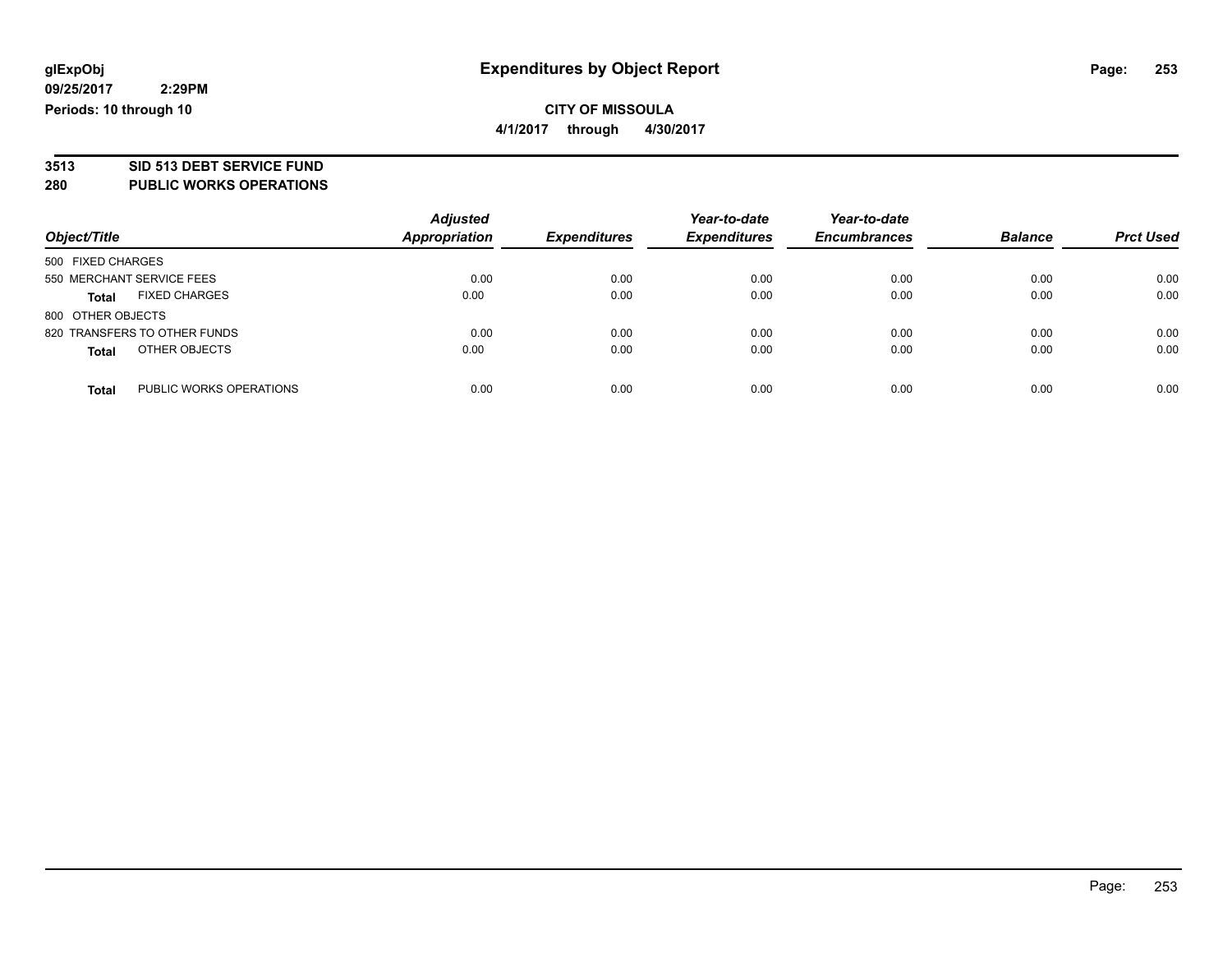**4/1/2017 through 4/30/2017**

**3513 SID 513 DEBT SERVICE FUND**

|                                      | <b>Adjusted</b>      |                     | Year-to-date        | Year-to-date        |                |                  |
|--------------------------------------|----------------------|---------------------|---------------------|---------------------|----------------|------------------|
| Object/Title                         | <b>Appropriation</b> | <b>Expenditures</b> | <b>Expenditures</b> | <b>Encumbrances</b> | <b>Balance</b> | <b>Prct Used</b> |
| 500 FIXED CHARGES                    |                      |                     |                     |                     |                |                  |
| 550 MERCHANT SERVICE FEES            | 0.00                 | 0.00                | 0.00                | 0.00                | 0.00           | 0.00             |
| <b>FIXED CHARGES</b><br><b>Total</b> | 0.00                 | 0.00                | 0.00                | 0.00                | 0.00           | 0.00             |
| 600 DEBT SERVICE                     |                      |                     |                     |                     |                |                  |
| 610 PRINCIPAL                        | 0.00                 | 0.00                | 0.00                | 0.00                | 0.00           | 0.00             |
| 620 INTEREST / SERVICE FEES          | 0.00                 | 0.00                | 0.00                | 0.00                | 0.00           | 0.00             |
| <b>DEBT SERVICE</b><br><b>Total</b>  | 0.00                 | 0.00                | 0.00                | 0.00                | 0.00           | 0.00             |
| 800 OTHER OBJECTS                    |                      |                     |                     |                     |                |                  |
| 820 TRANSFERS TO OTHER FUNDS         | 0.00                 | 0.00                | 0.00                | 0.00                | 0.00           | 0.00             |
| OTHER OBJECTS<br><b>Total</b>        | 0.00                 | 0.00                | 0.00                | 0.00                | 0.00           | 0.00             |
|                                      |                      |                     |                     |                     |                |                  |
| NON-DEPARTMENTAL<br><b>Total</b>     | 0.00                 | 0.00                | 0.00                | 0.00                | 0.00           | 0.00             |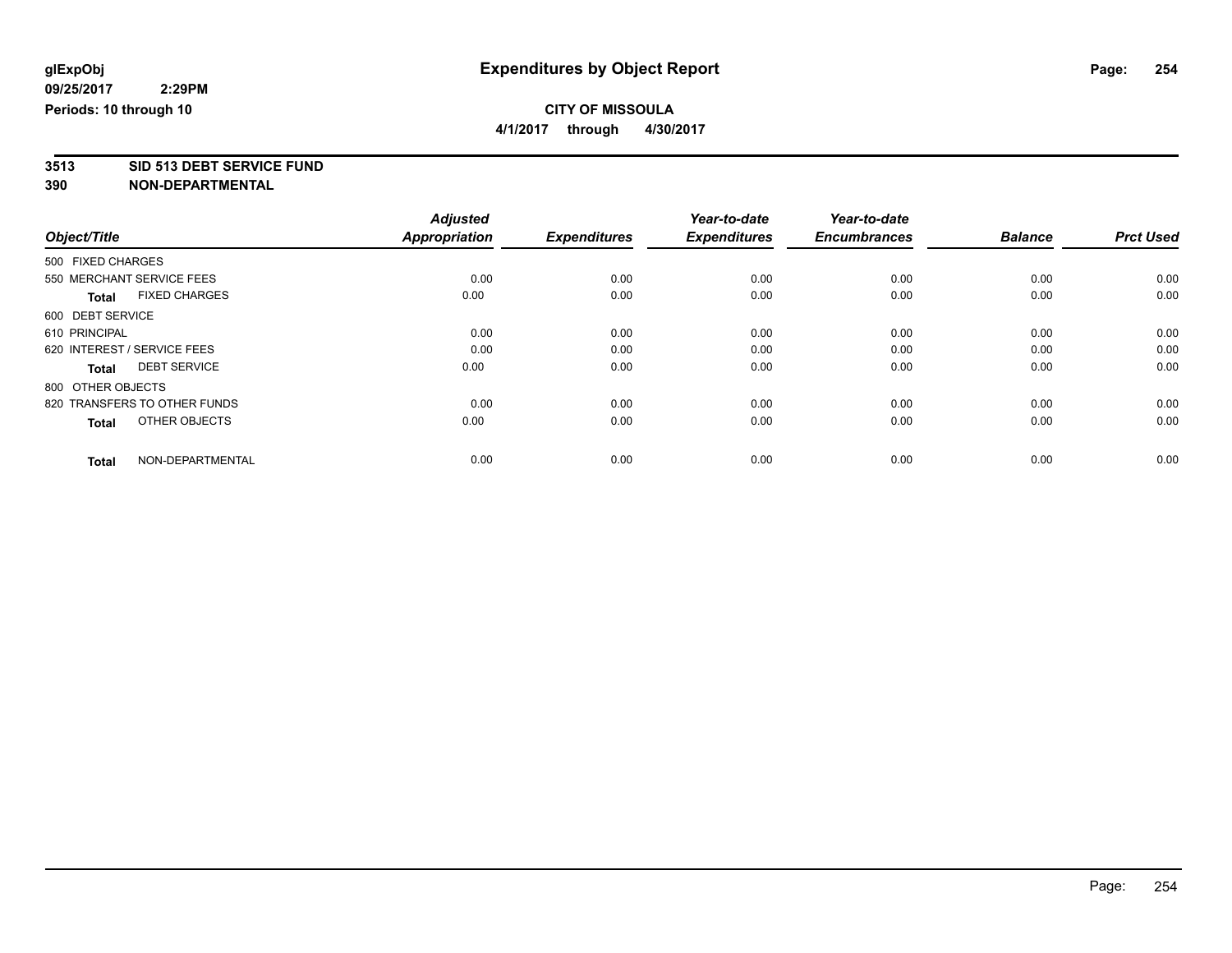**CITY OF MISSOULA 4/1/2017 through 4/30/2017**

### **3513 SID 513 DEBT SERVICE FUND**

|                              |                           | <b>Adjusted</b><br><b>Appropriation</b> |                     | Year-to-date<br><b>Expenditures</b> | Year-to-date | <b>Balance</b> | <b>Prct Used</b> |
|------------------------------|---------------------------|-----------------------------------------|---------------------|-------------------------------------|--------------|----------------|------------------|
| Object/Title                 | <b>Expenditures</b>       |                                         | <b>Encumbrances</b> |                                     |              |                |                  |
| 500 FIXED CHARGES            |                           |                                         |                     |                                     |              |                |                  |
| 550 MERCHANT SERVICE FEES    |                           | 0.00                                    | 0.00                | 0.00                                | 0.00         | 0.00           | 0.00             |
| <b>Total</b>                 | <b>FIXED CHARGES</b>      | 0.00                                    | 0.00                | 0.00                                | 0.00         | 0.00           | 0.00             |
| 600 DEBT SERVICE             |                           |                                         |                     |                                     |              |                |                  |
| 610 PRINCIPAL                |                           | 0.00                                    | 0.00                | 0.00                                | 0.00         | 0.00           | 0.00             |
| 620 INTEREST / SERVICE FEES  |                           | 0.00                                    | 0.00                | 0.00                                | 0.00         | 0.00           | 0.00             |
| Total                        | <b>DEBT SERVICE</b>       | 0.00                                    | 0.00                | 0.00                                | 0.00         | 0.00           | 0.00             |
| 800 OTHER OBJECTS            |                           |                                         |                     |                                     |              |                |                  |
| 820 TRANSFERS TO OTHER FUNDS |                           | 0.00                                    | 0.00                | 0.00                                | 0.00         | 0.00           | 0.00             |
| <b>Total</b>                 | OTHER OBJECTS             | 0.00                                    | 0.00                | 0.00                                | 0.00         | 0.00           | 0.00             |
| <b>Total</b>                 | SID 513 DEBT SERVICE FUND | 0.00                                    | 0.00                | 0.00                                | 0.00         | 0.00           | 0.00             |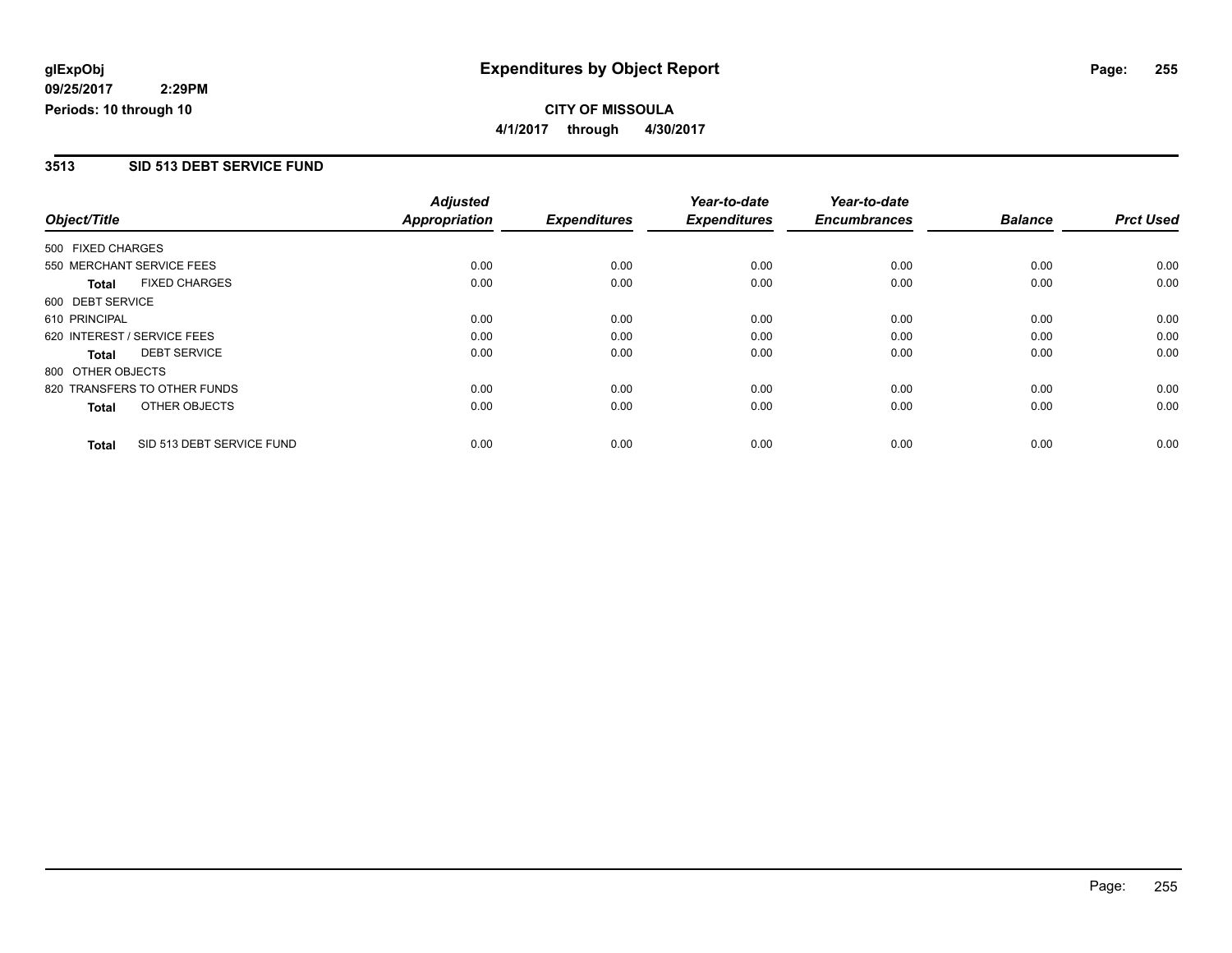## **CITY OF MISSOULA**

**4/1/2017 through 4/30/2017**

#### **3514 SID 514 DEBT SERVICE FUND**

**000 \*\*\* Title Not Found \*\*\***

| Object/Title                     | <b>Adjusted</b><br>Appropriation | <b>Expenditures</b> | Year-to-date<br><b>Expenditures</b> | Year-to-date<br><b>Encumbrances</b> | <b>Balance</b> | <b>Prct Used</b> |
|----------------------------------|----------------------------------|---------------------|-------------------------------------|-------------------------------------|----------------|------------------|
| 800 OTHER OBJECTS                |                                  |                     |                                     |                                     |                |                  |
| 820 TRANSFERS TO OTHER FUNDS     | 0.00                             | 0.00                | 0.00                                | 0.00                                | 0.00           | 0.00             |
| OTHER OBJECTS<br>Total           | 0.00                             | 0.00                | 0.00                                | 0.00                                | 0.00           | 0.00             |
| *** Title Not Found ***<br>Total | 0.00                             | 0.00                | 0.00                                | 0.00                                | 0.00           | 0.00             |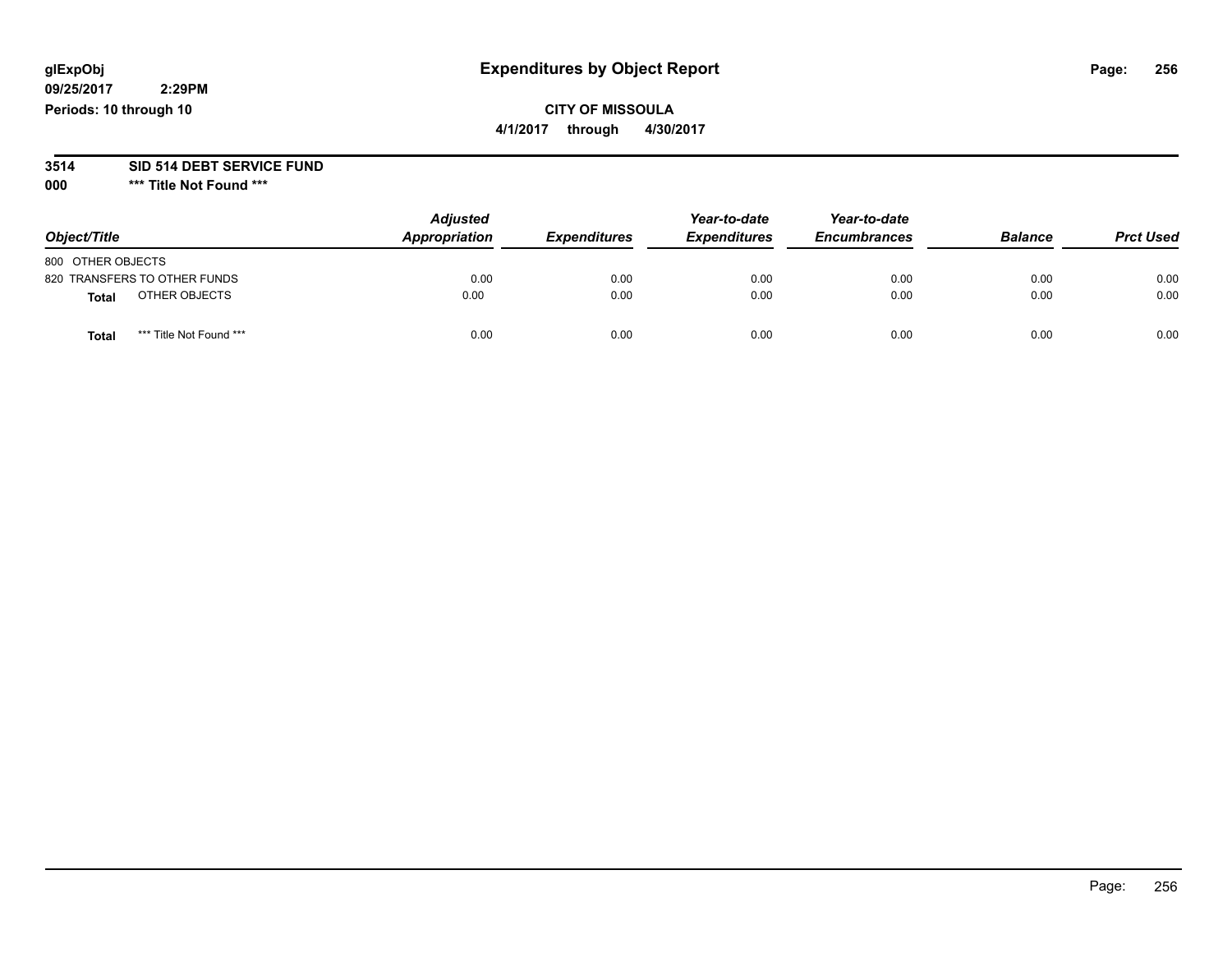**4/1/2017 through 4/30/2017**

# **3514 SID 514 DEBT SERVICE FUND**

|                                      | <b>Adjusted</b>      |                     | Year-to-date        | Year-to-date        |                |                  |
|--------------------------------------|----------------------|---------------------|---------------------|---------------------|----------------|------------------|
| Object/Title                         | <b>Appropriation</b> | <b>Expenditures</b> | <b>Expenditures</b> | <b>Encumbrances</b> | <b>Balance</b> | <b>Prct Used</b> |
| 500 FIXED CHARGES                    |                      |                     |                     |                     |                |                  |
| 550 MERCHANT SERVICE FEES            | 0.00                 | 0.00                | 0.00                | 0.00                | 0.00           | 0.00             |
| <b>FIXED CHARGES</b><br><b>Total</b> | 0.00                 | 0.00                | 0.00                | 0.00                | 0.00           | 0.00             |
| 600 DEBT SERVICE                     |                      |                     |                     |                     |                |                  |
| 610 PRINCIPAL                        | 0.00                 | 0.00                | 0.00                | 0.00                | 0.00           | 0.00             |
| 620 INTEREST / SERVICE FEES          | 0.00                 | 0.00                | 0.00                | 0.00                | 0.00           | 0.00             |
| <b>DEBT SERVICE</b><br><b>Total</b>  | 0.00                 | 0.00                | 0.00                | 0.00                | 0.00           | 0.00             |
| NON-DEPARTMENTAL<br><b>Total</b>     | 0.00                 | 0.00                | 0.00                | 0.00                | 0.00           | 0.00             |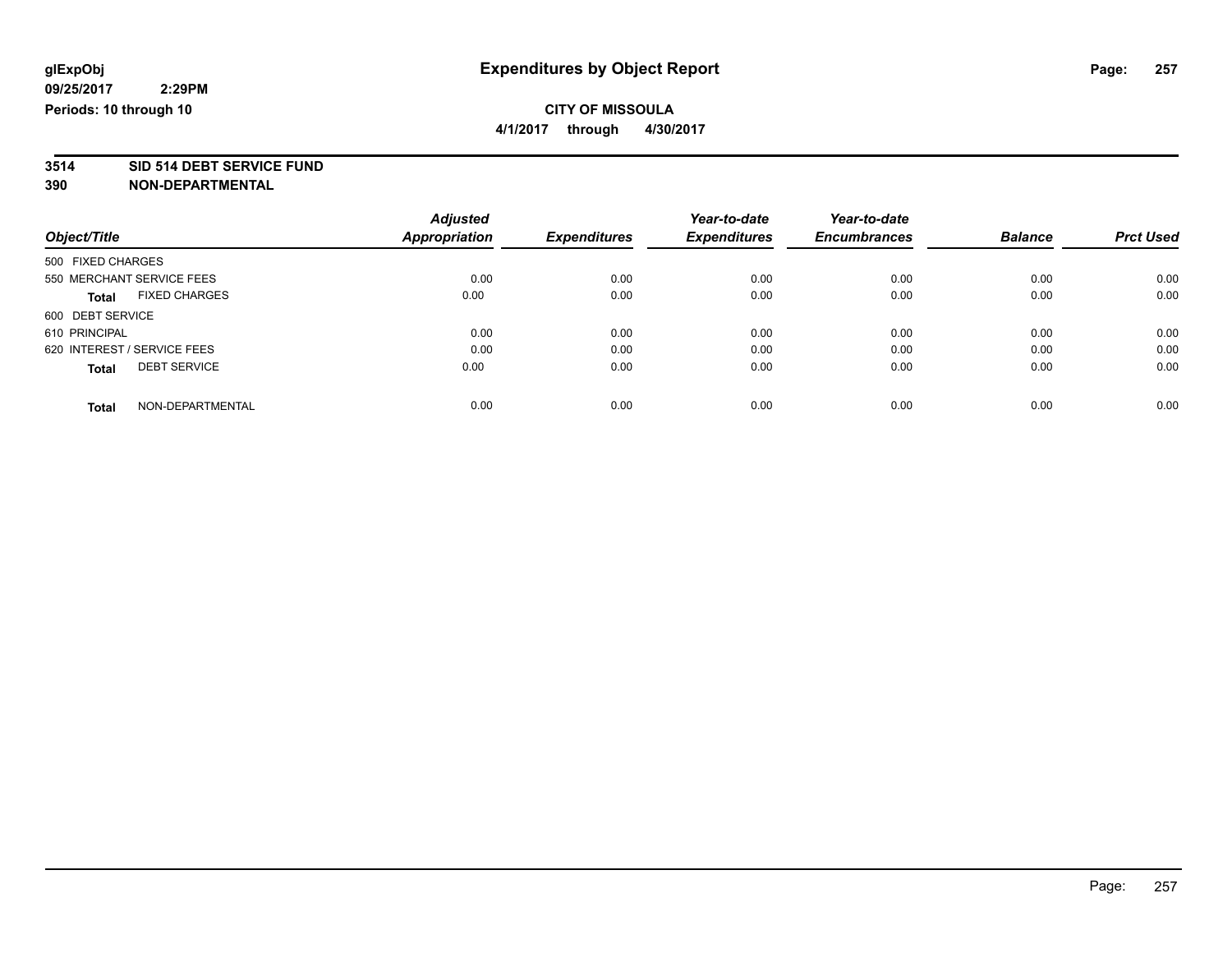**CITY OF MISSOULA 4/1/2017 through 4/30/2017**

### **3514 SID 514 DEBT SERVICE FUND**

|                   |                              | <b>Adjusted</b> |                     | Year-to-date        | Year-to-date        |                |                  |
|-------------------|------------------------------|-----------------|---------------------|---------------------|---------------------|----------------|------------------|
| Object/Title      |                              | Appropriation   | <b>Expenditures</b> | <b>Expenditures</b> | <b>Encumbrances</b> | <b>Balance</b> | <b>Prct Used</b> |
| 500 FIXED CHARGES |                              |                 |                     |                     |                     |                |                  |
|                   | 550 MERCHANT SERVICE FEES    | 0.00            | 0.00                | 0.00                | 0.00                | 0.00           | 0.00             |
| <b>Total</b>      | <b>FIXED CHARGES</b>         | 0.00            | 0.00                | 0.00                | 0.00                | 0.00           | 0.00             |
| 600 DEBT SERVICE  |                              |                 |                     |                     |                     |                |                  |
| 610 PRINCIPAL     |                              | 0.00            | 0.00                | 0.00                | 0.00                | 0.00           | 0.00             |
|                   | 620 INTEREST / SERVICE FEES  | 0.00            | 0.00                | 0.00                | 0.00                | 0.00           | 0.00             |
| Total             | <b>DEBT SERVICE</b>          | 0.00            | 0.00                | 0.00                | 0.00                | 0.00           | 0.00             |
| 800 OTHER OBJECTS |                              |                 |                     |                     |                     |                |                  |
|                   | 820 TRANSFERS TO OTHER FUNDS | 0.00            | 0.00                | 0.00                | 0.00                | 0.00           | 0.00             |
| <b>Total</b>      | OTHER OBJECTS                | 0.00            | 0.00                | 0.00                | 0.00                | 0.00           | 0.00             |
| <b>Total</b>      | SID 514 DEBT SERVICE FUND    | 0.00            | 0.00                | 0.00                | 0.00                | 0.00           | 0.00             |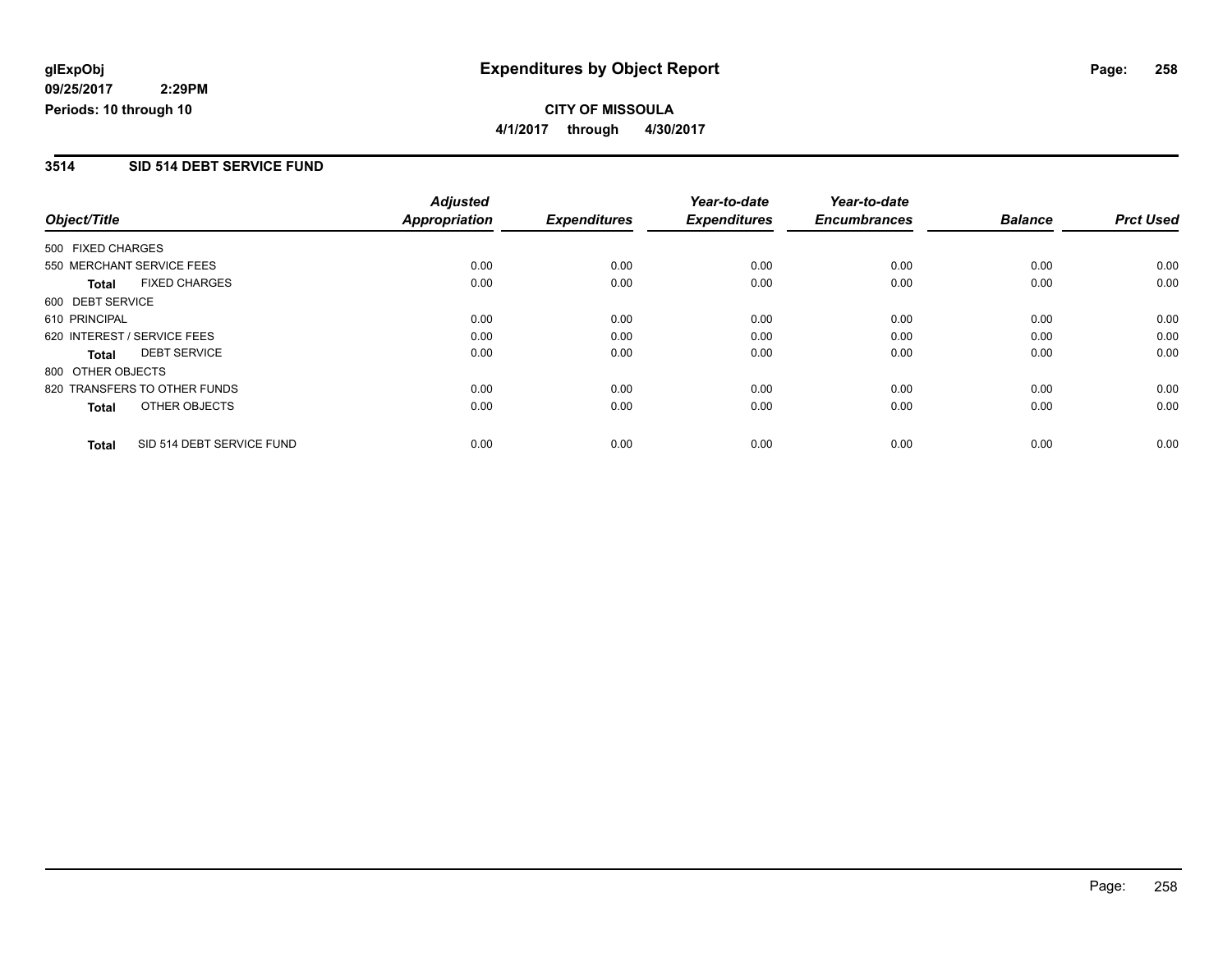**4/1/2017 through 4/30/2017**

# **3515 SID 515 DEBT SERVICE FUND**

|                                      | <b>Adjusted</b>      |                     | Year-to-date        | Year-to-date        |                |                  |
|--------------------------------------|----------------------|---------------------|---------------------|---------------------|----------------|------------------|
| Object/Title                         | <b>Appropriation</b> | <b>Expenditures</b> | <b>Expenditures</b> | <b>Encumbrances</b> | <b>Balance</b> | <b>Prct Used</b> |
| 500 FIXED CHARGES                    |                      |                     |                     |                     |                |                  |
| 550 MERCHANT SERVICE FEES            | 0.00                 | 0.00                | 0.00                | 0.00                | 0.00           | 0.00             |
| <b>FIXED CHARGES</b><br><b>Total</b> | 0.00                 | 0.00                | 0.00                | 0.00                | 0.00           | 0.00             |
| 600 DEBT SERVICE                     |                      |                     |                     |                     |                |                  |
| 610 PRINCIPAL                        | 0.00                 | 0.00                | 0.00                | 0.00                | 0.00           | 0.00             |
| 620 INTEREST / SERVICE FEES          | 0.00                 | 0.00                | 0.00                | 0.00                | 0.00           | 0.00             |
| <b>DEBT SERVICE</b><br><b>Total</b>  | 0.00                 | 0.00                | 0.00                | 0.00                | 0.00           | 0.00             |
| 800 OTHER OBJECTS                    |                      |                     |                     |                     |                |                  |
| 820 TRANSFERS TO OTHER FUNDS         | 0.00                 | 0.00                | 0.00                | 0.00                | 0.00           | 0.00             |
| OTHER OBJECTS<br>Total               | 0.00                 | 0.00                | 0.00                | 0.00                | 0.00           | 0.00             |
|                                      |                      |                     |                     |                     |                |                  |
| NON-DEPARTMENTAL<br><b>Total</b>     | 0.00                 | 0.00                | 0.00                | 0.00                | 0.00           | 0.00             |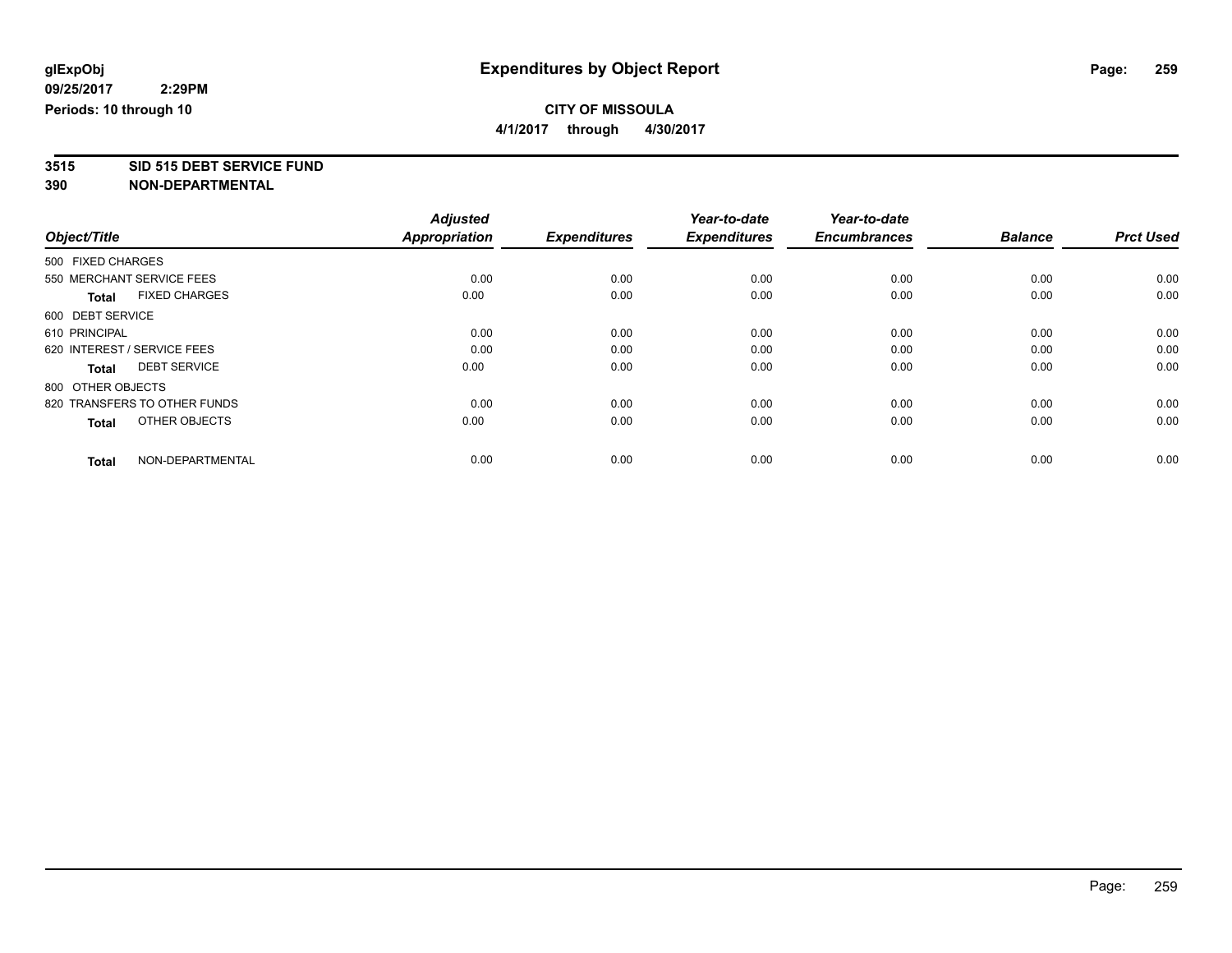### **CITY OF MISSOULA 4/1/2017 through 4/30/2017**

### **3515 SID 515 DEBT SERVICE FUND**

|                             |                              | <b>Adjusted</b> |                     | Year-to-date        | Year-to-date        |                |                  |
|-----------------------------|------------------------------|-----------------|---------------------|---------------------|---------------------|----------------|------------------|
| Object/Title                |                              | Appropriation   | <b>Expenditures</b> | <b>Expenditures</b> | <b>Encumbrances</b> | <b>Balance</b> | <b>Prct Used</b> |
| 500 FIXED CHARGES           |                              |                 |                     |                     |                     |                |                  |
| 550 MERCHANT SERVICE FEES   |                              | 0.00            | 0.00                | 0.00                | 0.00                | 0.00           | 0.00             |
| <b>Total</b>                | <b>FIXED CHARGES</b>         | 0.00            | 0.00                | 0.00                | 0.00                | 0.00           | 0.00             |
| 600 DEBT SERVICE            |                              |                 |                     |                     |                     |                |                  |
| 610 PRINCIPAL               |                              | 0.00            | 0.00                | 0.00                | 0.00                | 0.00           | 0.00             |
| 620 INTEREST / SERVICE FEES |                              | 0.00            | 0.00                | 0.00                | 0.00                | 0.00           | 0.00             |
| <b>Total</b>                | <b>DEBT SERVICE</b>          | 0.00            | 0.00                | 0.00                | 0.00                | 0.00           | 0.00             |
| 800 OTHER OBJECTS           |                              |                 |                     |                     |                     |                |                  |
|                             | 820 TRANSFERS TO OTHER FUNDS | 0.00            | 0.00                | 0.00                | 0.00                | 0.00           | 0.00             |
| <b>Total</b>                | OTHER OBJECTS                | 0.00            | 0.00                | 0.00                | 0.00                | 0.00           | 0.00             |
| <b>Total</b>                | SID 515 DEBT SERVICE FUND    | 0.00            | 0.00                | 0.00                | 0.00                | 0.00           | 0.00             |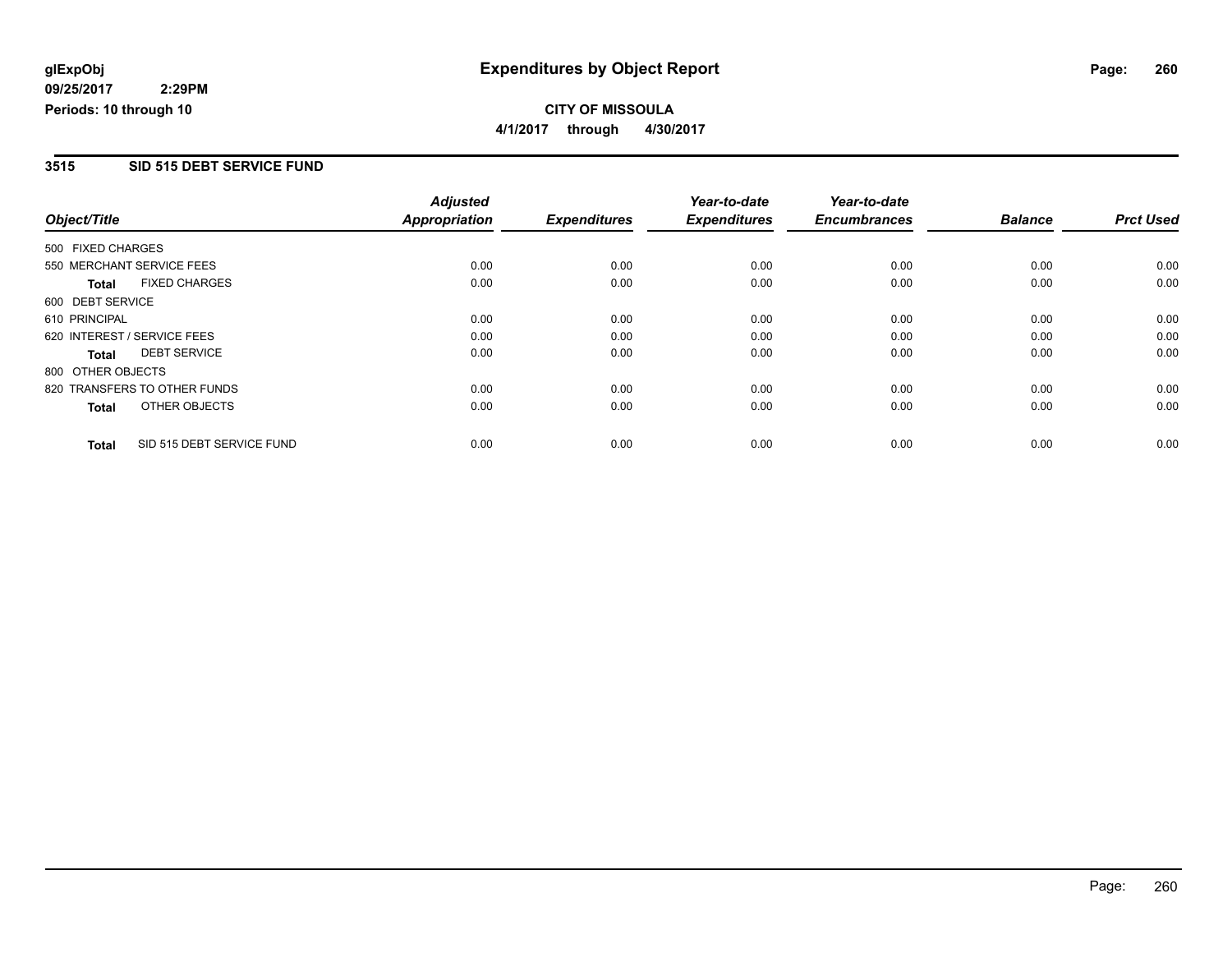## **CITY OF MISSOULA**

**4/1/2017 through 4/30/2017**

### **3517 SID 517 DEBT SERVICE FUND**

**000 \*\*\* Title Not Found \*\*\***

| Object/Title                            | <b>Adjusted</b><br>Appropriation | <b>Expenditures</b> | Year-to-date<br><b>Expenditures</b> | Year-to-date<br><b>Encumbrances</b> | <b>Balance</b> | <b>Prct Used</b> |
|-----------------------------------------|----------------------------------|---------------------|-------------------------------------|-------------------------------------|----------------|------------------|
| 800 OTHER OBJECTS                       |                                  |                     |                                     |                                     |                |                  |
| 820 TRANSFERS TO OTHER FUNDS            | 0.00                             | 0.00                | 0.00                                | 0.00                                | 0.00           | 0.00             |
| OTHER OBJECTS<br>Total                  | 0.00                             | 0.00                | 0.00                                | 0.00                                | 0.00           | 0.00             |
| *** Title Not Found ***<br><b>Total</b> | 0.00                             | 0.00                | 0.00                                | 0.00                                | 0.00           | 0.00             |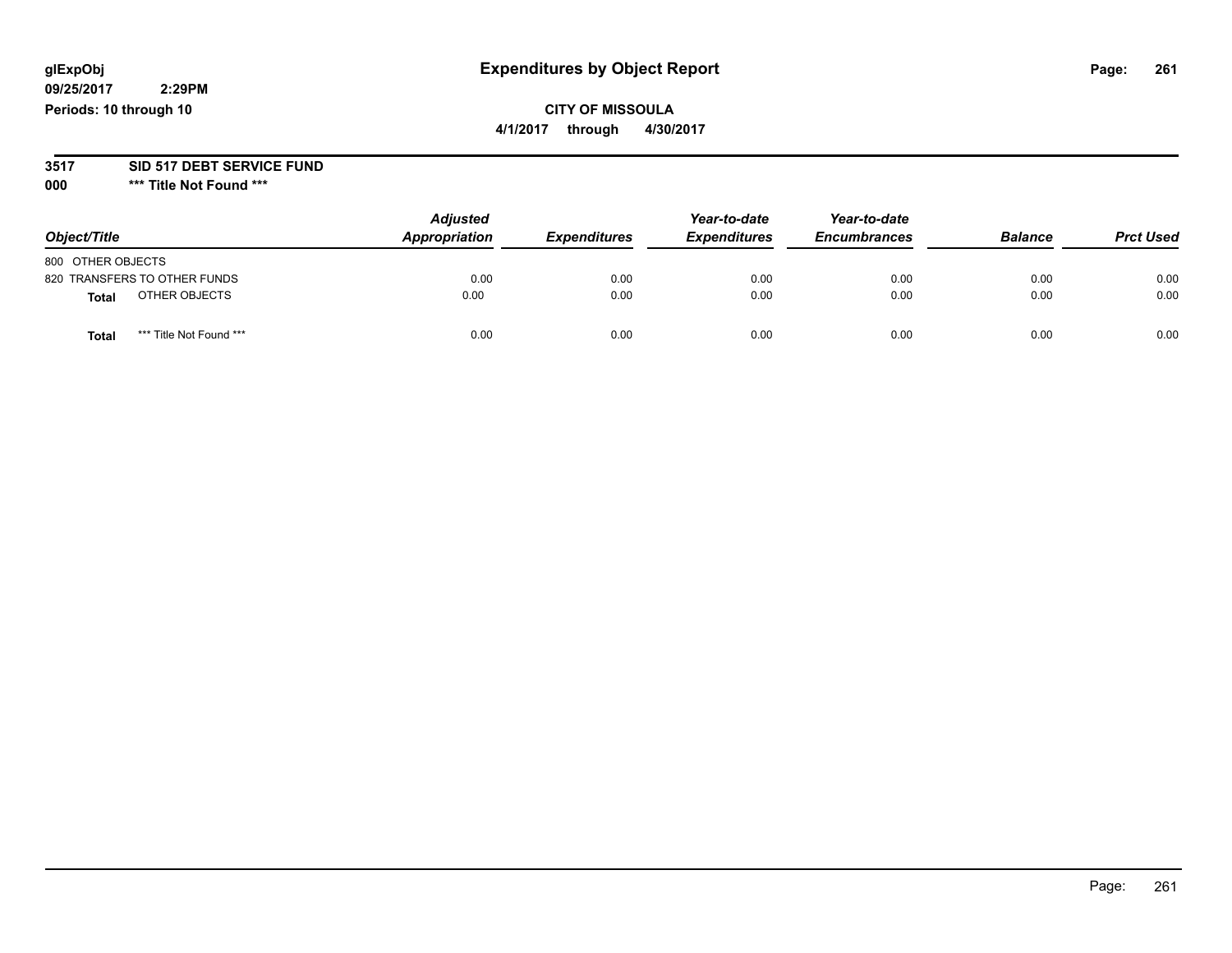**4/1/2017 through 4/30/2017**

# **3517 SID 517 DEBT SERVICE FUND**

|                                      | <b>Adjusted</b>      | <b>Expenditures</b> | Year-to-date        | Year-to-date        |                |                  |
|--------------------------------------|----------------------|---------------------|---------------------|---------------------|----------------|------------------|
| Object/Title                         | <b>Appropriation</b> |                     | <b>Expenditures</b> | <b>Encumbrances</b> | <b>Balance</b> | <b>Prct Used</b> |
| 500 FIXED CHARGES                    |                      |                     |                     |                     |                |                  |
| 550 MERCHANT SERVICE FEES            | 0.00                 | 0.00                | 0.00                | 0.00                | 0.00           | 0.00             |
| <b>FIXED CHARGES</b><br><b>Total</b> | 0.00                 | 0.00                | 0.00                | 0.00                | 0.00           | 0.00             |
| 600 DEBT SERVICE                     |                      |                     |                     |                     |                |                  |
| 610 PRINCIPAL                        | 0.00                 | 0.00                | 0.00                | 0.00                | 0.00           | 0.00             |
| 620 INTEREST / SERVICE FEES          | 0.00                 | 0.00                | 0.00                | 0.00                | 0.00           | 0.00             |
| <b>DEBT SERVICE</b><br><b>Total</b>  | 0.00                 | 0.00                | 0.00                | 0.00                | 0.00           | 0.00             |
| NON-DEPARTMENTAL<br>Total            | 0.00                 | 0.00                | 0.00                | 0.00                | 0.00           | 0.00             |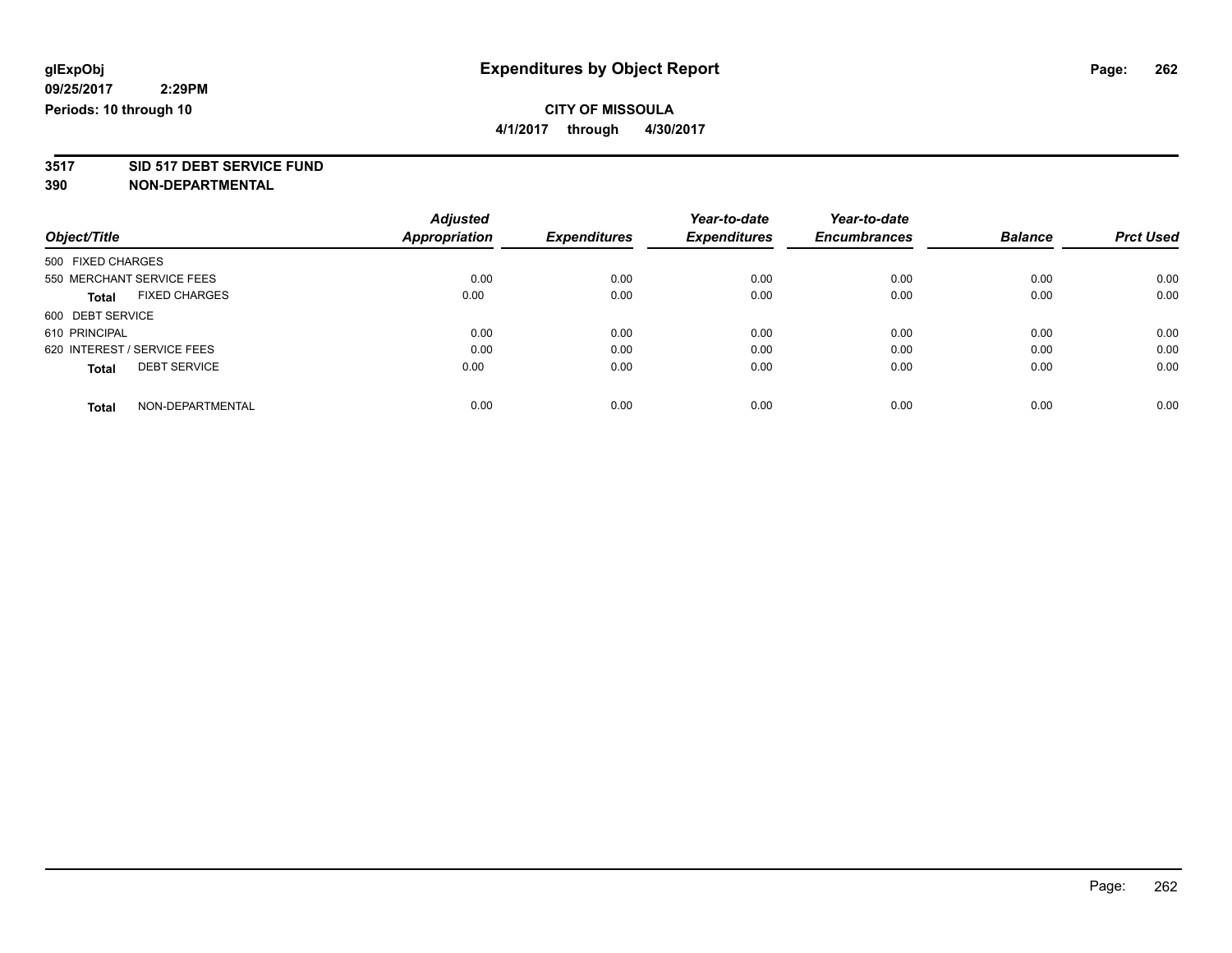**CITY OF MISSOULA 4/1/2017 through 4/30/2017**

### **3517 SID 517 DEBT SERVICE FUND**

|                              |                           | <b>Adjusted</b><br><b>Appropriation</b> |      | Year-to-date<br><b>Expenditures</b> | Year-to-date<br><b>Encumbrances</b> | <b>Balance</b> | <b>Prct Used</b> |
|------------------------------|---------------------------|-----------------------------------------|------|-------------------------------------|-------------------------------------|----------------|------------------|
| Object/Title                 | <b>Expenditures</b>       |                                         |      |                                     |                                     |                |                  |
| 500 FIXED CHARGES            |                           |                                         |      |                                     |                                     |                |                  |
| 550 MERCHANT SERVICE FEES    |                           | 0.00                                    | 0.00 | 0.00                                | 0.00                                | 0.00           | 0.00             |
| <b>Total</b>                 | <b>FIXED CHARGES</b>      | 0.00                                    | 0.00 | 0.00                                | 0.00                                | 0.00           | 0.00             |
| 600 DEBT SERVICE             |                           |                                         |      |                                     |                                     |                |                  |
| 610 PRINCIPAL                |                           | 0.00                                    | 0.00 | 0.00                                | 0.00                                | 0.00           | 0.00             |
| 620 INTEREST / SERVICE FEES  |                           | 0.00                                    | 0.00 | 0.00                                | 0.00                                | 0.00           | 0.00             |
| Total                        | <b>DEBT SERVICE</b>       | 0.00                                    | 0.00 | 0.00                                | 0.00                                | 0.00           | 0.00             |
| 800 OTHER OBJECTS            |                           |                                         |      |                                     |                                     |                |                  |
| 820 TRANSFERS TO OTHER FUNDS |                           | 0.00                                    | 0.00 | 0.00                                | 0.00                                | 0.00           | 0.00             |
| <b>Total</b>                 | OTHER OBJECTS             | 0.00                                    | 0.00 | 0.00                                | 0.00                                | 0.00           | 0.00             |
| <b>Total</b>                 | SID 517 DEBT SERVICE FUND | 0.00                                    | 0.00 | 0.00                                | 0.00                                | 0.00           | 0.00             |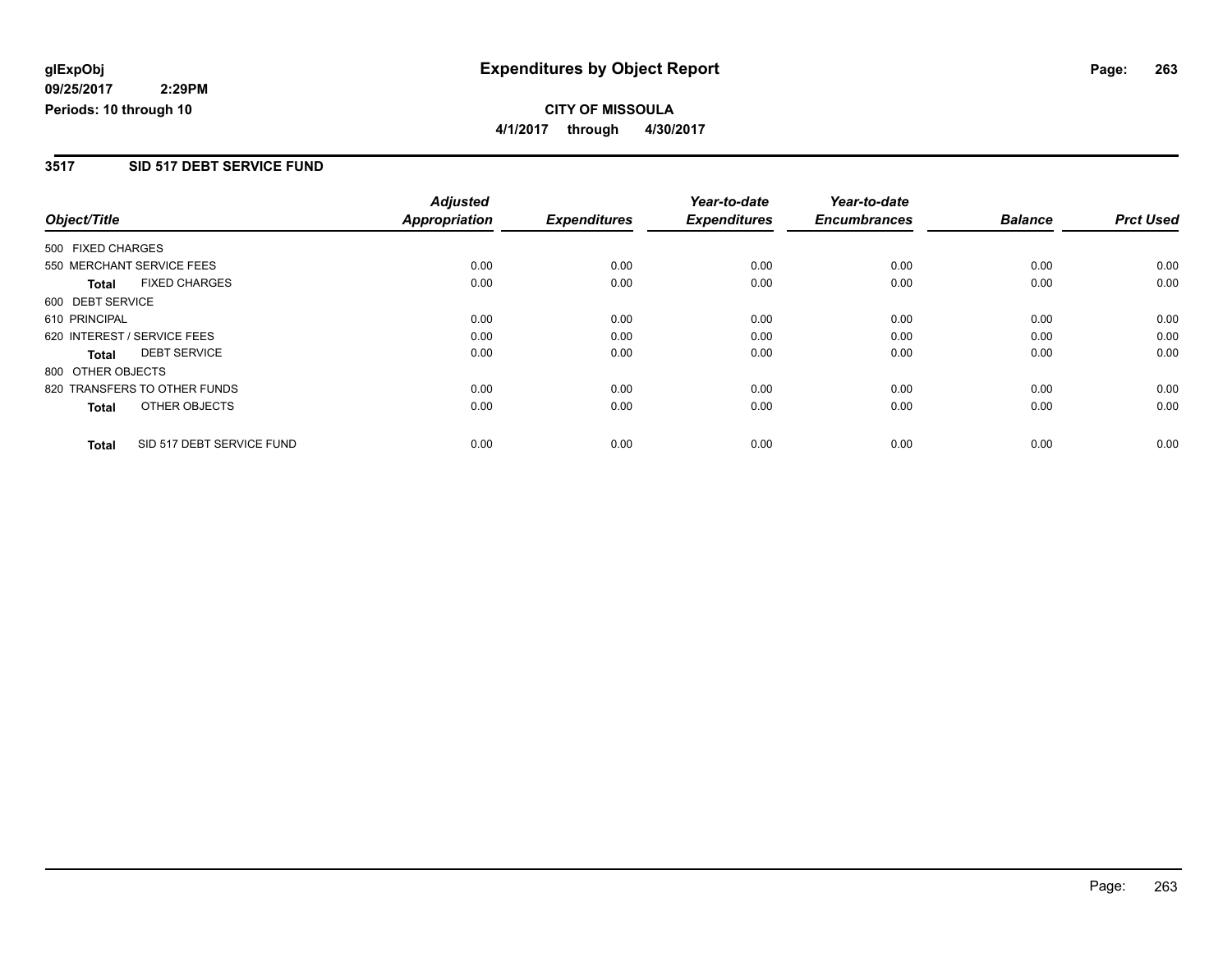## **CITY OF MISSOULA**

**4/1/2017 through 4/30/2017**

# **3518 SID 518 DEBT SERVICE FUND**

**000 \*\*\* Title Not Found \*\*\***

| Object/Title                     | <b>Adjusted</b><br>Appropriation | <b>Expenditures</b> | Year-to-date<br><b>Expenditures</b> | Year-to-date<br><b>Encumbrances</b> | <b>Balance</b> | <b>Prct Used</b> |
|----------------------------------|----------------------------------|---------------------|-------------------------------------|-------------------------------------|----------------|------------------|
| 800 OTHER OBJECTS                |                                  |                     |                                     |                                     |                |                  |
| 820 TRANSFERS TO OTHER FUNDS     | 0.00                             | 0.00                | 0.00                                | 0.00                                | 0.00           | 0.00             |
| OTHER OBJECTS<br><b>Total</b>    | 0.00                             | 0.00                | 0.00                                | 0.00                                | 0.00           | 0.00             |
| *** Title Not Found ***<br>Total | 0.00                             | 0.00                | 0.00                                | 0.00                                | 0.00           | 0.00             |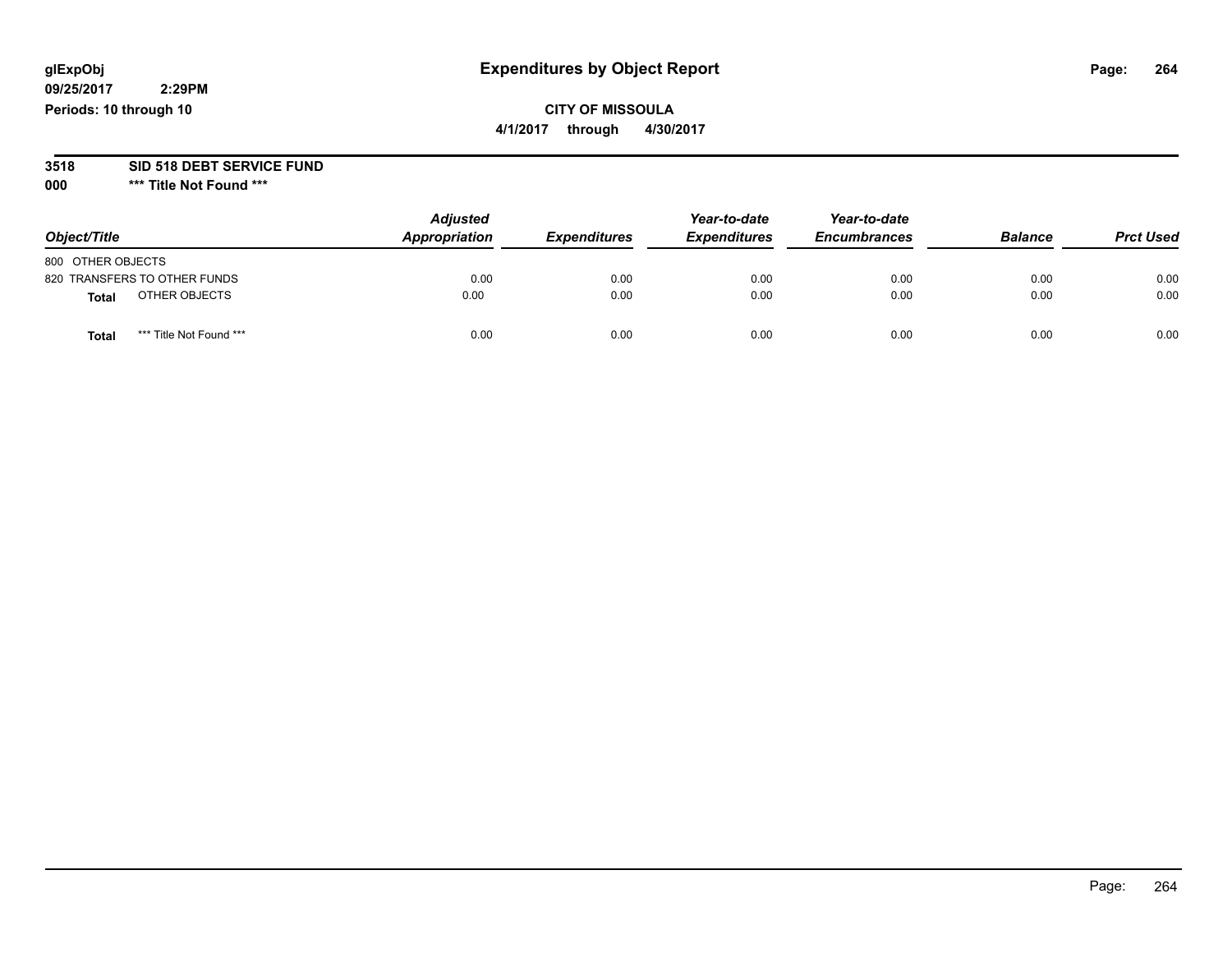**4/1/2017 through 4/30/2017**

**3518 SID 518 DEBT SERVICE FUND**

|                                      | <b>Adjusted</b>      | <b>Expenditures</b> | Year-to-date<br><b>Expenditures</b> | Year-to-date<br><b>Encumbrances</b> | <b>Balance</b> | <b>Prct Used</b> |
|--------------------------------------|----------------------|---------------------|-------------------------------------|-------------------------------------|----------------|------------------|
| Object/Title                         | <b>Appropriation</b> |                     |                                     |                                     |                |                  |
| 500 FIXED CHARGES                    |                      |                     |                                     |                                     |                |                  |
| 550 MERCHANT SERVICE FEES            | 0.00                 | 0.00                | 0.00                                | 0.00                                | 0.00           | 0.00             |
| <b>FIXED CHARGES</b><br><b>Total</b> | 0.00                 | 0.00                | 0.00                                | 0.00                                | 0.00           | 0.00             |
| 600 DEBT SERVICE                     |                      |                     |                                     |                                     |                |                  |
| 610 PRINCIPAL                        | 0.00                 | 0.00                | 0.00                                | 0.00                                | 0.00           | 0.00             |
| 620 INTEREST / SERVICE FEES          | 0.00                 | 0.00                | 0.00                                | 0.00                                | 0.00           | 0.00             |
| <b>DEBT SERVICE</b><br><b>Total</b>  | 0.00                 | 0.00                | 0.00                                | 0.00                                | 0.00           | 0.00             |
| 800 OTHER OBJECTS                    |                      |                     |                                     |                                     |                |                  |
| 820 TRANSFERS TO OTHER FUNDS         | 0.00                 | 0.00                | 0.00                                | 0.00                                | 0.00           | 0.00             |
| OTHER OBJECTS<br>Total               | 0.00                 | 0.00                | 0.00                                | 0.00                                | 0.00           | 0.00             |
|                                      |                      |                     |                                     |                                     |                |                  |
| NON-DEPARTMENTAL<br><b>Total</b>     | 0.00                 | 0.00                | 0.00                                | 0.00                                | 0.00           | 0.00             |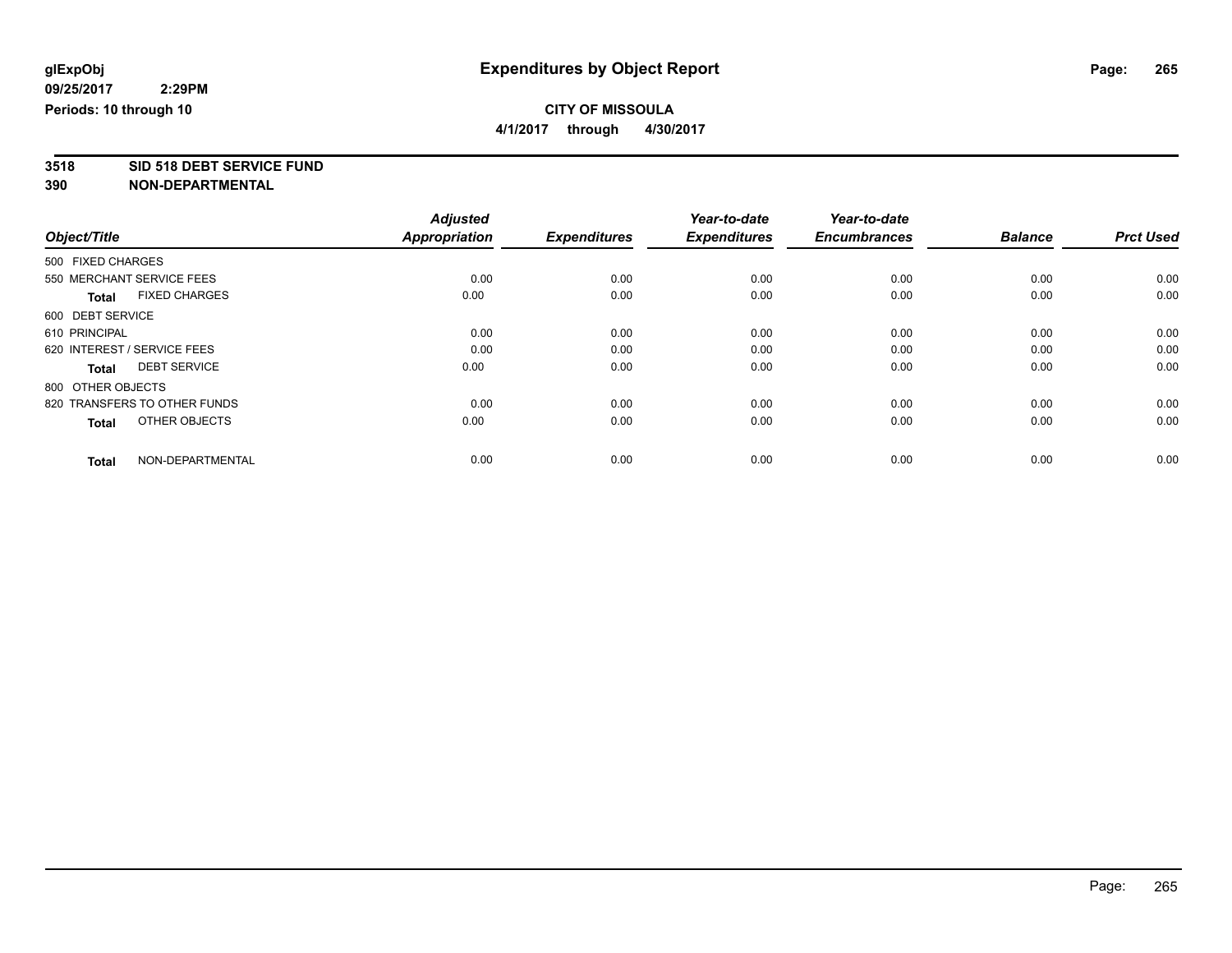### **CITY OF MISSOULA 4/1/2017 through 4/30/2017**

### **3518 SID 518 DEBT SERVICE FUND**

|                              |                           | <b>Adjusted</b>      |                     | Year-to-date        | Year-to-date        |                |                  |
|------------------------------|---------------------------|----------------------|---------------------|---------------------|---------------------|----------------|------------------|
| Object/Title                 |                           | <b>Appropriation</b> | <b>Expenditures</b> | <b>Expenditures</b> | <b>Encumbrances</b> | <b>Balance</b> | <b>Prct Used</b> |
| 500 FIXED CHARGES            |                           |                      |                     |                     |                     |                |                  |
| 550 MERCHANT SERVICE FEES    |                           | 0.00                 | 0.00                | 0.00                | 0.00                | 0.00           | 0.00             |
| <b>Total</b>                 | <b>FIXED CHARGES</b>      | 0.00                 | 0.00                | 0.00                | 0.00                | 0.00           | 0.00             |
| 600 DEBT SERVICE             |                           |                      |                     |                     |                     |                |                  |
| 610 PRINCIPAL                |                           | 0.00                 | 0.00                | 0.00                | 0.00                | 0.00           | 0.00             |
| 620 INTEREST / SERVICE FEES  |                           | 0.00                 | 0.00                | 0.00                | 0.00                | 0.00           | 0.00             |
| Total                        | <b>DEBT SERVICE</b>       | 0.00                 | 0.00                | 0.00                | 0.00                | 0.00           | 0.00             |
| 800 OTHER OBJECTS            |                           |                      |                     |                     |                     |                |                  |
| 820 TRANSFERS TO OTHER FUNDS |                           | 0.00                 | 0.00                | 0.00                | 0.00                | 0.00           | 0.00             |
| <b>Total</b>                 | OTHER OBJECTS             | 0.00                 | 0.00                | 0.00                | 0.00                | 0.00           | 0.00             |
| <b>Total</b>                 | SID 518 DEBT SERVICE FUND | 0.00                 | 0.00                | 0.00                | 0.00                | 0.00           | 0.00             |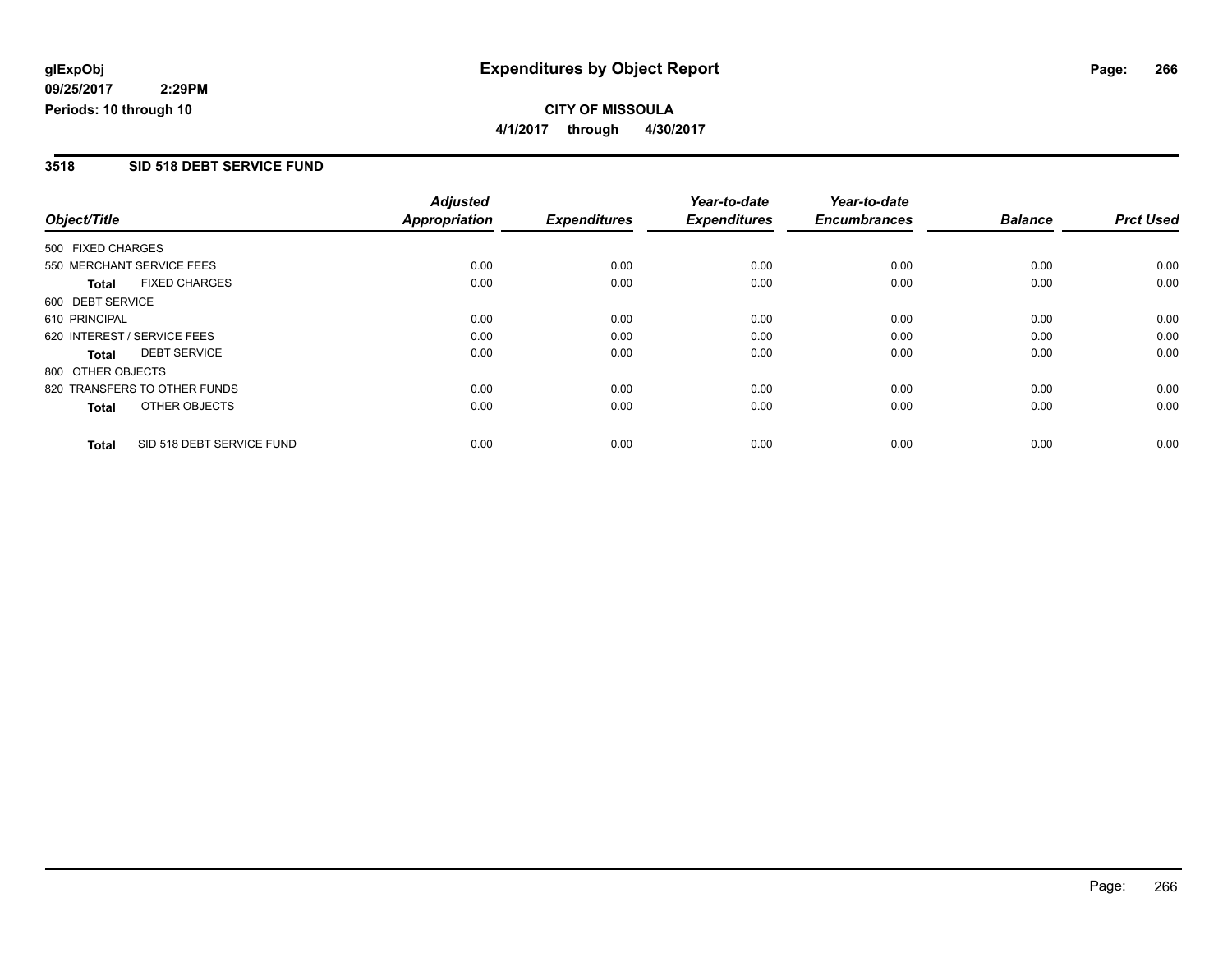**4/1/2017 through 4/30/2017**

# **3519 SID 519 DEBT SERVICE FUND**

|                                      | <b>Adjusted</b>      |                     | Year-to-date        | Year-to-date        |                |                  |
|--------------------------------------|----------------------|---------------------|---------------------|---------------------|----------------|------------------|
| Object/Title                         | <b>Appropriation</b> | <b>Expenditures</b> | <b>Expenditures</b> | <b>Encumbrances</b> | <b>Balance</b> | <b>Prct Used</b> |
| 500 FIXED CHARGES                    |                      |                     |                     |                     |                |                  |
| 550 MERCHANT SERVICE FEES            | 0.00                 | 0.00                | 0.00                | 0.00                | 0.00           | 0.00             |
| <b>FIXED CHARGES</b><br><b>Total</b> | 0.00                 | 0.00                | 0.00                | 0.00                | 0.00           | 0.00             |
| 600 DEBT SERVICE                     |                      |                     |                     |                     |                |                  |
| 610 PRINCIPAL                        | 0.00                 | 0.00                | 0.00                | 0.00                | 0.00           | 0.00             |
| 620 INTEREST / SERVICE FEES          | 0.00                 | 0.00                | 0.00                | 0.00                | 0.00           | 0.00             |
| <b>DEBT SERVICE</b><br><b>Total</b>  | 0.00                 | 0.00                | 0.00                | 0.00                | 0.00           | 0.00             |
| 800 OTHER OBJECTS                    |                      |                     |                     |                     |                |                  |
| 820 TRANSFERS TO OTHER FUNDS         | 0.00                 | 0.00                | 0.00                | 0.00                | 0.00           | 0.00             |
| OTHER OBJECTS<br><b>Total</b>        | 0.00                 | 0.00                | 0.00                | 0.00                | 0.00           | 0.00             |
|                                      |                      |                     |                     |                     |                |                  |
| NON-DEPARTMENTAL<br><b>Total</b>     | 0.00                 | 0.00                | 0.00                | 0.00                | 0.00           | 0.00             |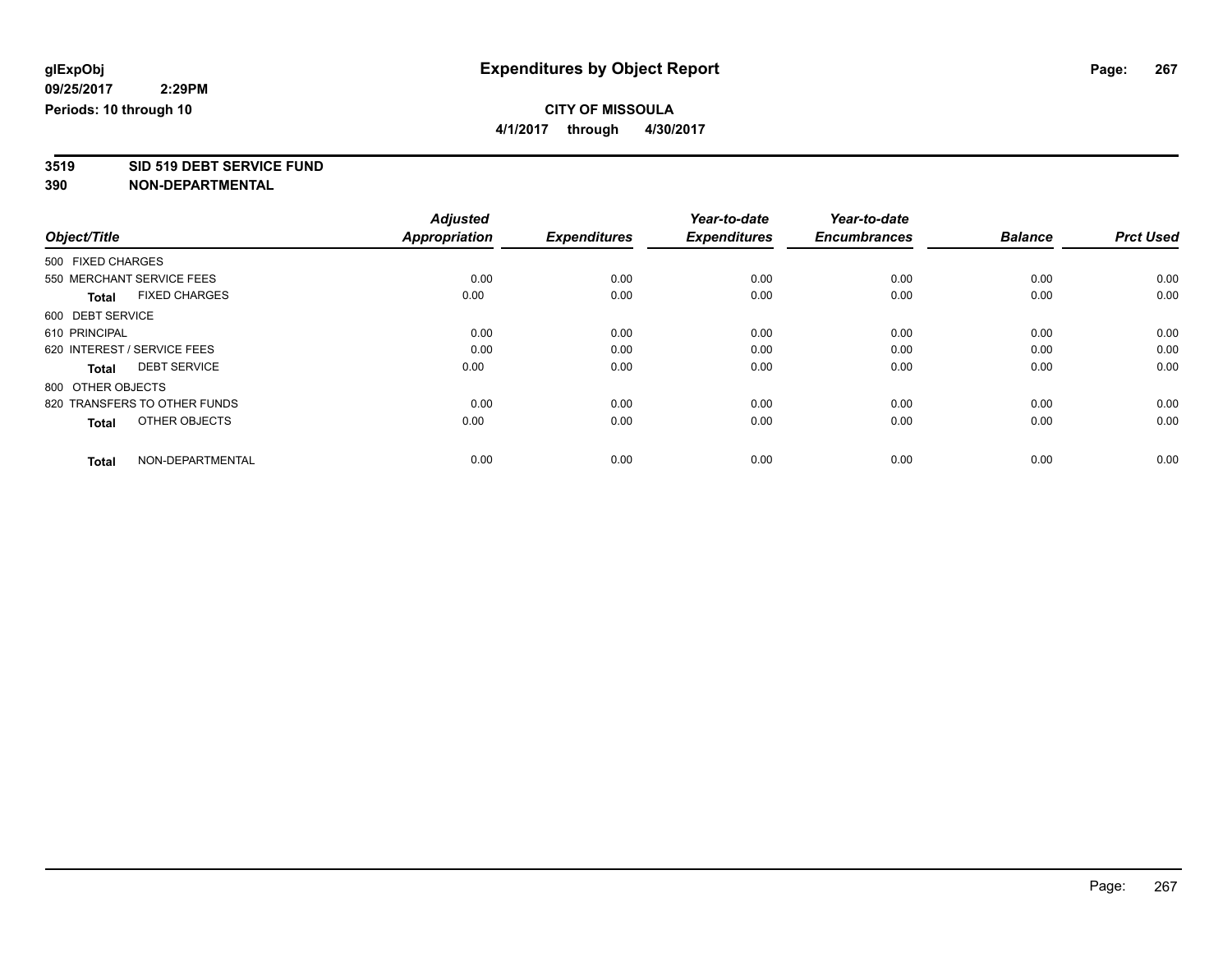**CITY OF MISSOULA 4/1/2017 through 4/30/2017**

### **3519 SID 519 DEBT SERVICE FUND**

|                                      |                           | <b>Adjusted</b>      |                     | Year-to-date        | Year-to-date        |                |                  |
|--------------------------------------|---------------------------|----------------------|---------------------|---------------------|---------------------|----------------|------------------|
| Object/Title                         |                           | <b>Appropriation</b> | <b>Expenditures</b> | <b>Expenditures</b> | <b>Encumbrances</b> | <b>Balance</b> | <b>Prct Used</b> |
| 500 FIXED CHARGES                    |                           |                      |                     |                     |                     |                |                  |
| 550 MERCHANT SERVICE FEES            |                           | 0.00                 | 0.00                | 0.00                | 0.00                | 0.00           | 0.00             |
| <b>FIXED CHARGES</b><br><b>Total</b> |                           | 0.00                 | 0.00                | 0.00                | 0.00                | 0.00           | 0.00             |
| 600 DEBT SERVICE                     |                           |                      |                     |                     |                     |                |                  |
| 610 PRINCIPAL                        |                           | 0.00                 | 0.00                | 0.00                | 0.00                | 0.00           | 0.00             |
| 620 INTEREST / SERVICE FEES          |                           | 0.00                 | 0.00                | 0.00                | 0.00                | 0.00           | 0.00             |
| <b>DEBT SERVICE</b><br>Total         |                           | 0.00                 | 0.00                | 0.00                | 0.00                | 0.00           | 0.00             |
| 800 OTHER OBJECTS                    |                           |                      |                     |                     |                     |                |                  |
| 820 TRANSFERS TO OTHER FUNDS         |                           | 0.00                 | 0.00                | 0.00                | 0.00                | 0.00           | 0.00             |
| OTHER OBJECTS<br><b>Total</b>        |                           | 0.00                 | 0.00                | 0.00                | 0.00                | 0.00           | 0.00             |
| <b>Total</b>                         | SID 519 DEBT SERVICE FUND | 0.00                 | 0.00                | 0.00                | 0.00                | 0.00           | 0.00             |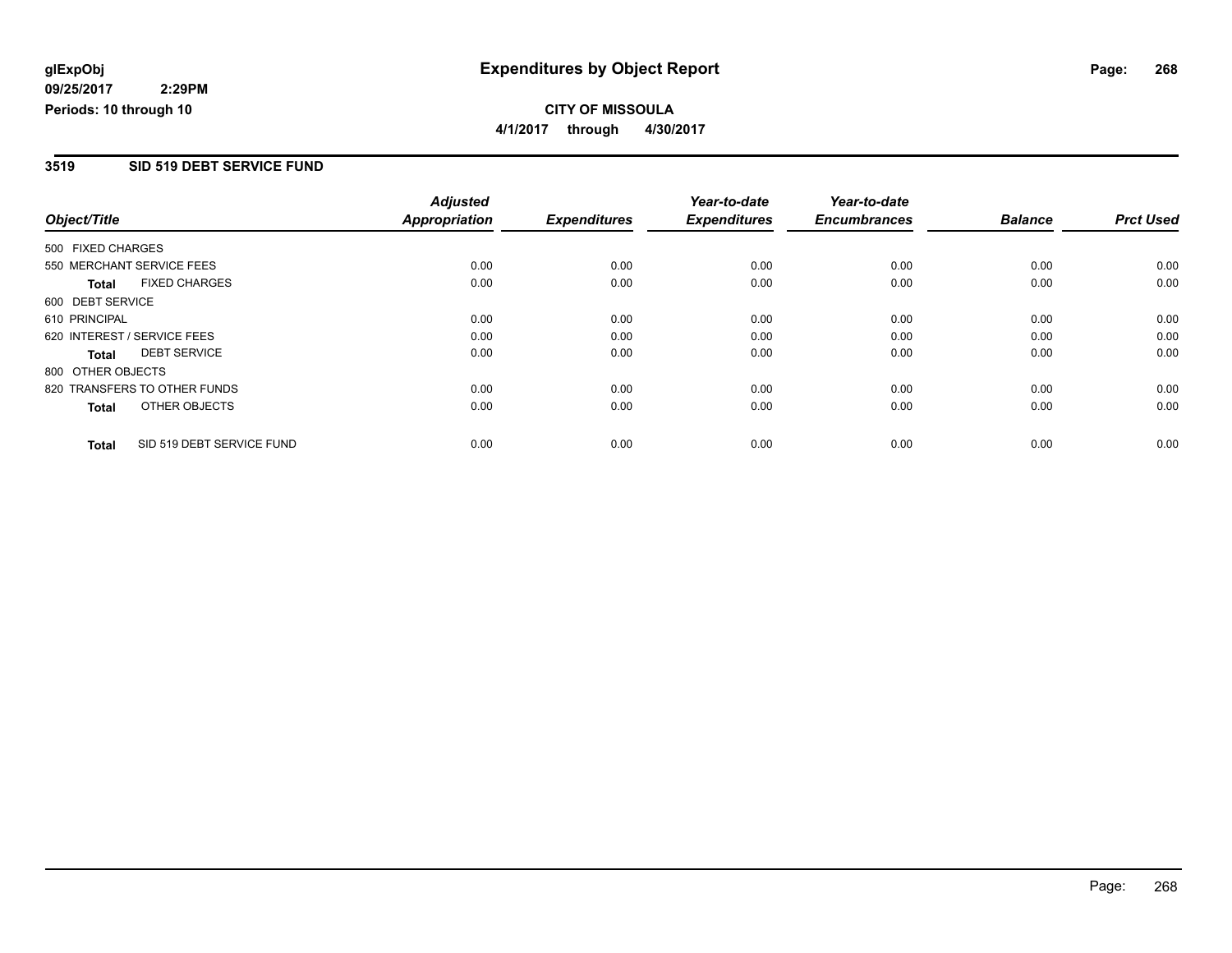**4/1/2017 through 4/30/2017**

**3520 SID 520 DEBT SERVICE FUND**

|                   |                             | <b>Adjusted</b>      |                     | Year-to-date        | Year-to-date        |                |                  |
|-------------------|-----------------------------|----------------------|---------------------|---------------------|---------------------|----------------|------------------|
| Object/Title      |                             | <b>Appropriation</b> | <b>Expenditures</b> | <b>Expenditures</b> | <b>Encumbrances</b> | <b>Balance</b> | <b>Prct Used</b> |
| 500 FIXED CHARGES |                             |                      |                     |                     |                     |                |                  |
|                   | 550 MERCHANT SERVICE FEES   | 0.00                 | 0.00                | 0.00                | 0.00                | 0.00           | 0.00             |
| <b>Total</b>      | <b>FIXED CHARGES</b>        | 0.00                 | 0.00                | 0.00                | 0.00                | 0.00           | 0.00             |
| 600 DEBT SERVICE  |                             |                      |                     |                     |                     |                |                  |
| 610 PRINCIPAL     |                             | 143.000.00           | 0.00                | 71.000.00           | 0.00                | 72.000.00      | 49.65            |
|                   | 620 INTEREST / SERVICE FEES | 16.340.00            | 0.00                | 8,880.00            | 0.00                | 7,460.00       | 54.35            |
| <b>Total</b>      | <b>DEBT SERVICE</b>         | 159.340.00           | 0.00                | 79.880.00           | 0.00                | 79.460.00      | 50.13            |
| <b>Total</b>      | NON-DEPARTMENTAL            | 159,340.00           | 0.00                | 79.880.00           | 0.00                | 79.460.00      | 50.13            |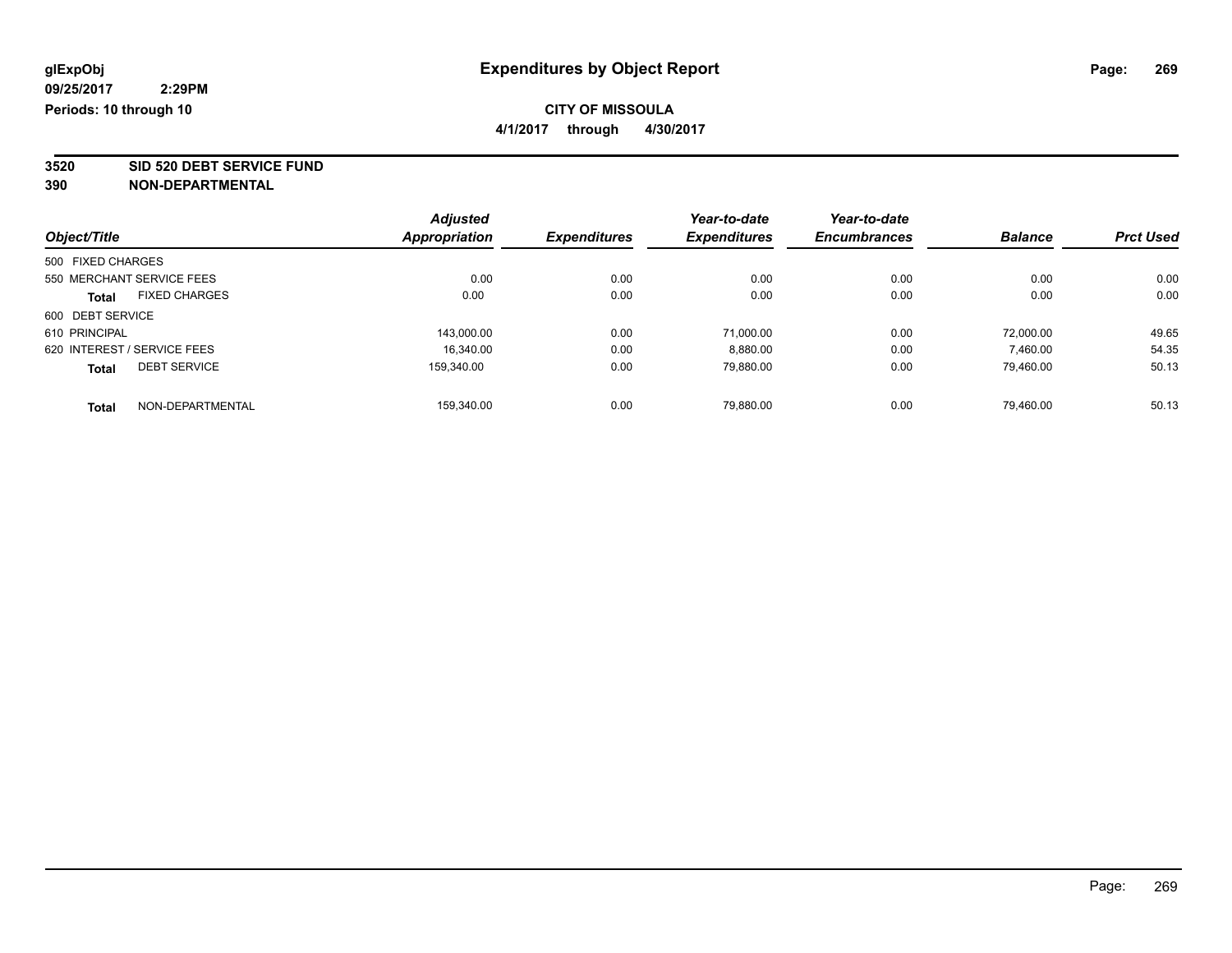### **CITY OF MISSOULA 4/1/2017 through 4/30/2017**

### **3520 SID 520 DEBT SERVICE FUND**

| Object/Title                              | <b>Adjusted</b><br>Appropriation | <b>Expenditures</b> | Year-to-date<br><b>Expenditures</b> | Year-to-date<br><b>Encumbrances</b> | <b>Balance</b> | <b>Prct Used</b> |
|-------------------------------------------|----------------------------------|---------------------|-------------------------------------|-------------------------------------|----------------|------------------|
| 500 FIXED CHARGES                         |                                  |                     |                                     |                                     |                |                  |
| 550 MERCHANT SERVICE FEES                 | 0.00                             | 0.00                | 0.00                                | 0.00                                | 0.00           | 0.00             |
| <b>FIXED CHARGES</b><br><b>Total</b>      | 0.00                             | 0.00                | 0.00                                | 0.00                                | 0.00           | 0.00             |
| 600 DEBT SERVICE                          |                                  |                     |                                     |                                     |                |                  |
| 610 PRINCIPAL                             | 143.000.00                       | 0.00                | 71,000.00                           | 0.00                                | 72.000.00      | 49.65            |
| 620 INTEREST / SERVICE FEES               | 16.340.00                        | 0.00                | 8,880.00                            | 0.00                                | 7,460.00       | 54.35            |
| <b>DEBT SERVICE</b><br><b>Total</b>       | 159.340.00                       | 0.00                | 79,880.00                           | 0.00                                | 79.460.00      | 50.13            |
| SID 520 DEBT SERVICE FUND<br><b>Total</b> | 159.340.00                       | 0.00                | 79,880.00                           | 0.00                                | 79.460.00      | 50.13            |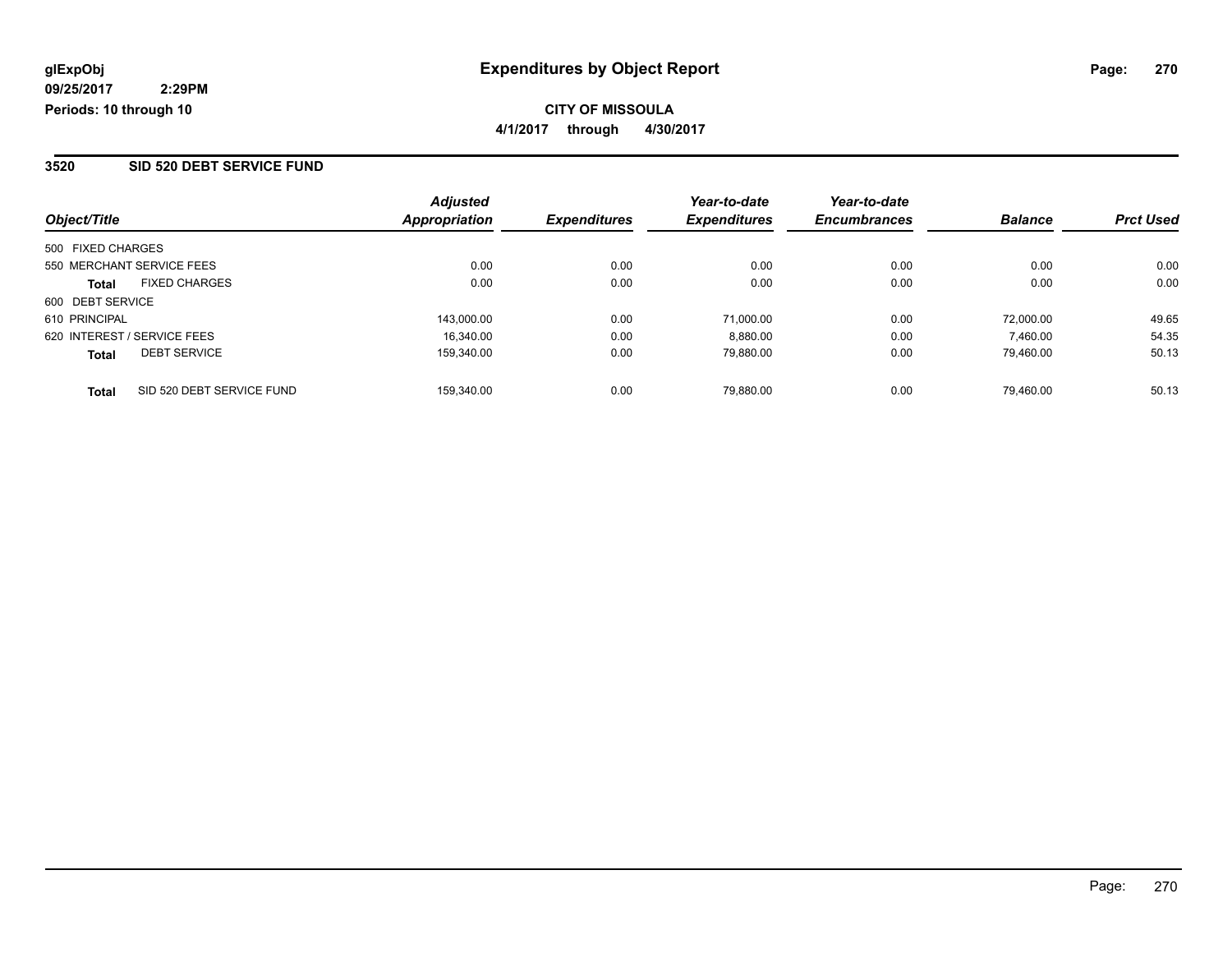**4/1/2017 through 4/30/2017**

# **3521 SID 521 DEBT SERVICE FUND**

|                                      | <b>Adjusted</b>      |                     | Year-to-date        | Year-to-date        |                |                  |
|--------------------------------------|----------------------|---------------------|---------------------|---------------------|----------------|------------------|
| Object/Title                         | <b>Appropriation</b> | <b>Expenditures</b> | <b>Expenditures</b> | <b>Encumbrances</b> | <b>Balance</b> | <b>Prct Used</b> |
| 500 FIXED CHARGES                    |                      |                     |                     |                     |                |                  |
| 550 MERCHANT SERVICE FEES            | 0.00                 | 0.00                | 0.00                | 0.00                | 0.00           | 0.00             |
| <b>FIXED CHARGES</b><br><b>Total</b> | 0.00                 | 0.00                | 0.00                | 0.00                | 0.00           | 0.00             |
| 600 DEBT SERVICE                     |                      |                     |                     |                     |                |                  |
| 610 PRINCIPAL                        | 90.00                | 0.00                | 0.00                | 0.00                | 90.00          | 0.00             |
| 620 INTEREST / SERVICE FEES          | 8.00                 | 0.00                | 4.11                | 0.00                | 3.89           | 51.38            |
| <b>DEBT SERVICE</b><br><b>Total</b>  | 98.00                | 0.00                | 4.11                | 0.00                | 93.89          | 4.19             |
| NON-DEPARTMENTAL<br><b>Total</b>     | 98.00                | 0.00                | 4.11                | 0.00                | 93.89          | 4.19             |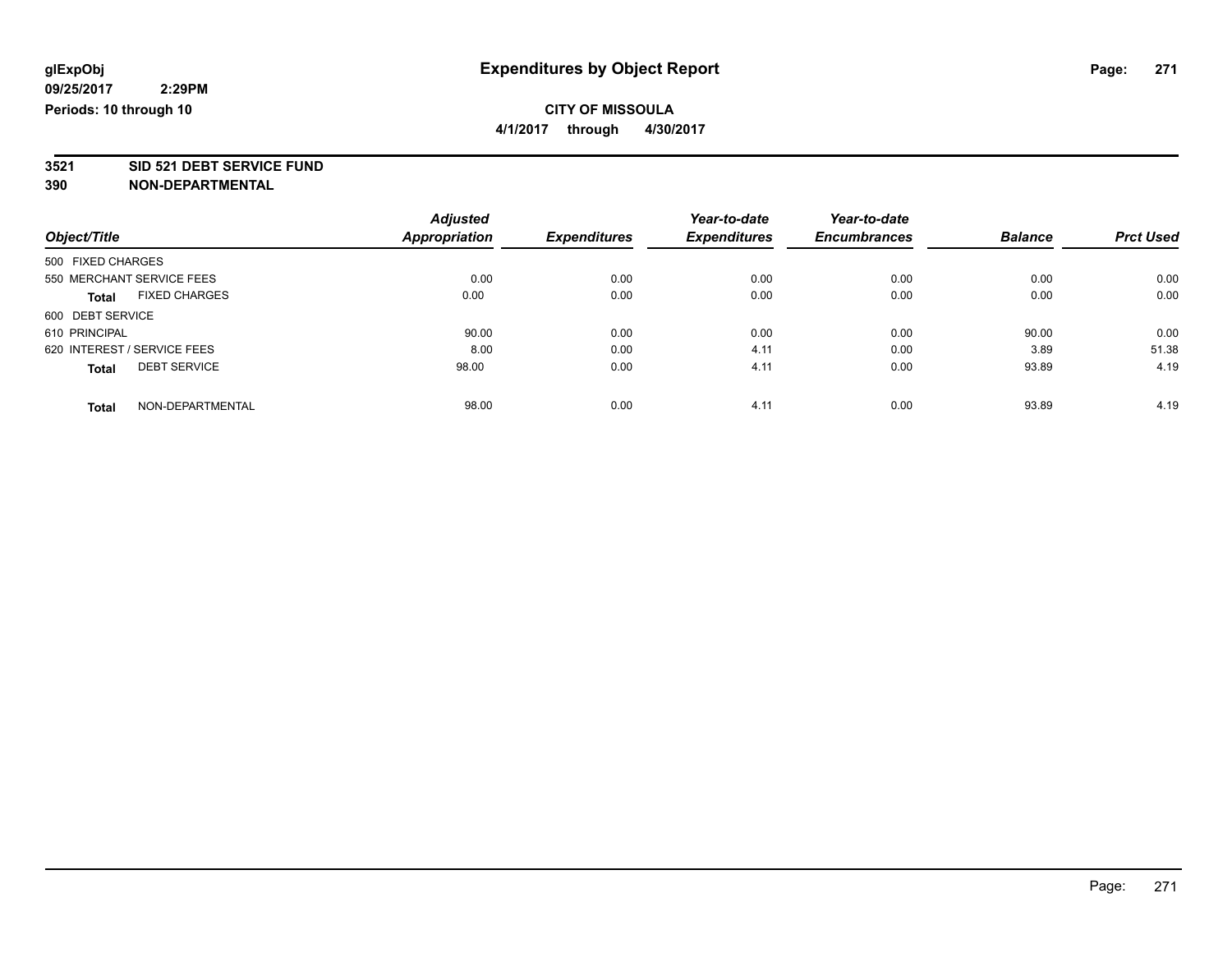**CITY OF MISSOULA 4/1/2017 through 4/30/2017**

### **3521 SID 521 DEBT SERVICE FUND**

| Object/Title                |                           | <b>Adjusted</b><br><b>Appropriation</b> | <b>Expenditures</b> | Year-to-date<br><b>Expenditures</b> | Year-to-date<br><b>Encumbrances</b> | <b>Balance</b> | <b>Prct Used</b> |
|-----------------------------|---------------------------|-----------------------------------------|---------------------|-------------------------------------|-------------------------------------|----------------|------------------|
| 500 FIXED CHARGES           |                           |                                         |                     |                                     |                                     |                |                  |
|                             |                           |                                         |                     |                                     |                                     |                |                  |
| 550 MERCHANT SERVICE FEES   |                           | 0.00                                    | 0.00                | 0.00                                | 0.00                                | 0.00           | 0.00             |
| <b>Total</b>                | <b>FIXED CHARGES</b>      | 0.00                                    | 0.00                | 0.00                                | 0.00                                | 0.00           | 0.00             |
| 600 DEBT SERVICE            |                           |                                         |                     |                                     |                                     |                |                  |
| 610 PRINCIPAL               |                           | 90.00                                   | 0.00                | 0.00                                | 0.00                                | 90.00          | 0.00             |
| 620 INTEREST / SERVICE FEES |                           | 8.00                                    | 0.00                | 4.11                                | 0.00                                | 3.89           | 51.38            |
| <b>Total</b>                | <b>DEBT SERVICE</b>       | 98.00                                   | 0.00                | 4.11                                | 0.00                                | 93.89          | 4.19             |
| <b>Total</b>                | SID 521 DEBT SERVICE FUND | 98.00                                   | 0.00                | 4.11                                | 0.00                                | 93.89          | 4.19             |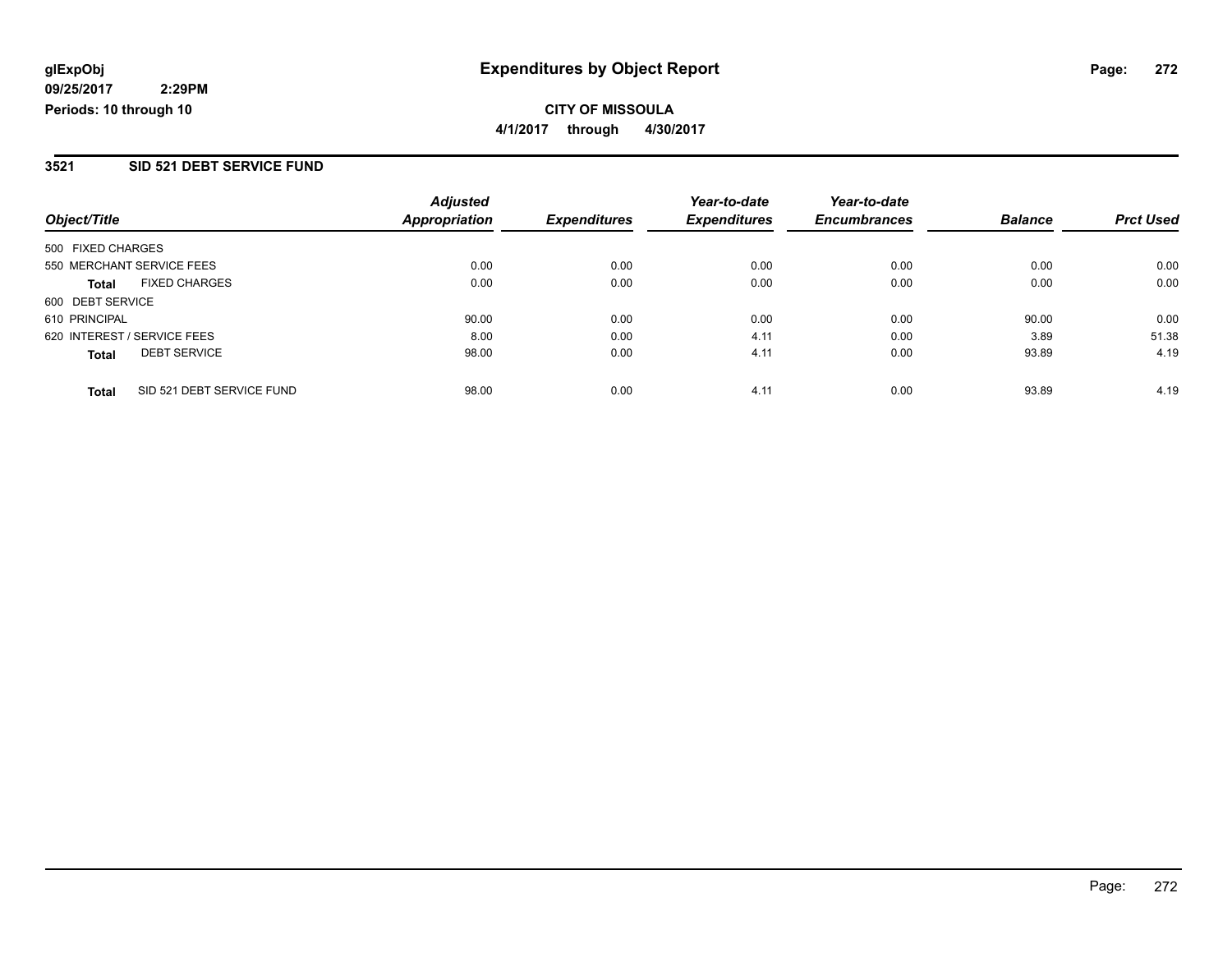**4/1/2017 through 4/30/2017**

# **3522 SID 522 DEBT SERVICE FUND**

|                             |                      | <b>Adjusted</b> |                     | Year-to-date        | Year-to-date        |                |                  |
|-----------------------------|----------------------|-----------------|---------------------|---------------------|---------------------|----------------|------------------|
| Object/Title                |                      | Appropriation   | <b>Expenditures</b> | <b>Expenditures</b> | <b>Encumbrances</b> | <b>Balance</b> | <b>Prct Used</b> |
| 500 FIXED CHARGES           |                      |                 |                     |                     |                     |                |                  |
| 550 MERCHANT SERVICE FEES   |                      | 0.00            | 0.00                | 0.00                | 0.00                | 0.00           | 0.00             |
| <b>Total</b>                | <b>FIXED CHARGES</b> | 0.00            | 0.00                | 0.00                | 0.00                | 0.00           | 0.00             |
| 600 DEBT SERVICE            |                      |                 |                     |                     |                     |                |                  |
| 610 PRINCIPAL               |                      | 130.00          | 0.00                | 0.00                | 0.00                | 130.00         | 0.00             |
| 620 INTEREST / SERVICE FEES |                      | 12.00           | 0.00                | 5.94                | 0.00                | 6.06           | 49.50            |
| <b>Total</b>                | <b>DEBT SERVICE</b>  | 142.00          | 0.00                | 5.94                | 0.00                | 136.06         | 4.18             |
| <b>Total</b>                | NON-DEPARTMENTAL     | 142.00          | 0.00                | 5.94                | 0.00                | 136.06         | 4.18             |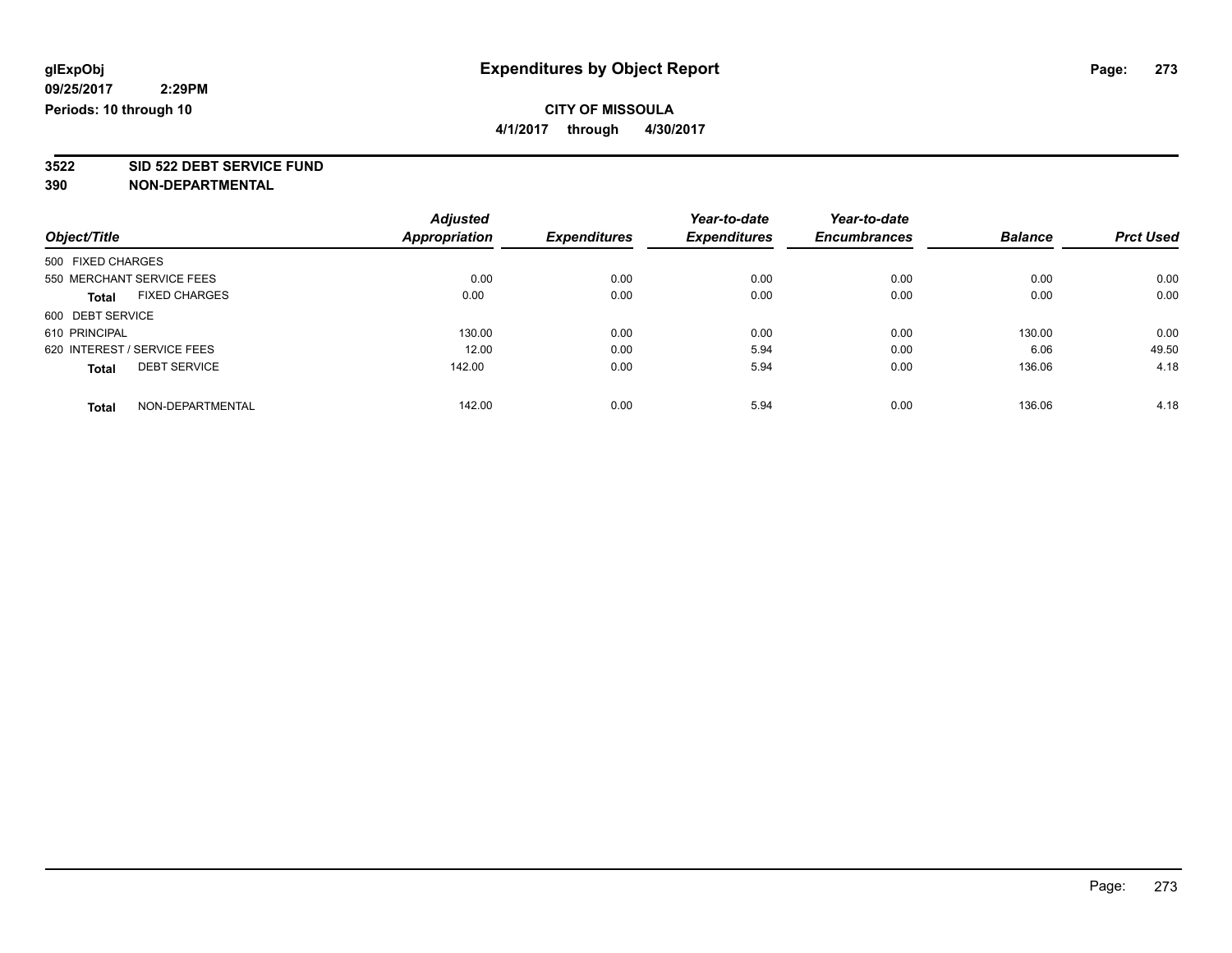### **CITY OF MISSOULA 4/1/2017 through 4/30/2017**

### **3522 SID 522 DEBT SERVICE FUND**

|                                           | <b>Adjusted</b>      |                     | Year-to-date        | Year-to-date        |                |                  |
|-------------------------------------------|----------------------|---------------------|---------------------|---------------------|----------------|------------------|
| Object/Title                              | <b>Appropriation</b> | <b>Expenditures</b> | <b>Expenditures</b> | <b>Encumbrances</b> | <b>Balance</b> | <b>Prct Used</b> |
| 500 FIXED CHARGES                         |                      |                     |                     |                     |                |                  |
| 550 MERCHANT SERVICE FEES                 | 0.00                 | 0.00                | 0.00                | 0.00                | 0.00           | 0.00             |
| <b>FIXED CHARGES</b><br><b>Total</b>      | 0.00                 | 0.00                | 0.00                | 0.00                | 0.00           | 0.00             |
| 600 DEBT SERVICE                          |                      |                     |                     |                     |                |                  |
| 610 PRINCIPAL                             | 130.00               | 0.00                | 0.00                | 0.00                | 130.00         | 0.00             |
| 620 INTEREST / SERVICE FEES               | 12.00                | 0.00                | 5.94                | 0.00                | 6.06           | 49.50            |
| <b>DEBT SERVICE</b><br><b>Total</b>       | 142.00               | 0.00                | 5.94                | 0.00                | 136.06         | 4.18             |
| SID 522 DEBT SERVICE FUND<br><b>Total</b> | 142.00               | 0.00                | 5.94                | 0.00                | 136.06         | 4.18             |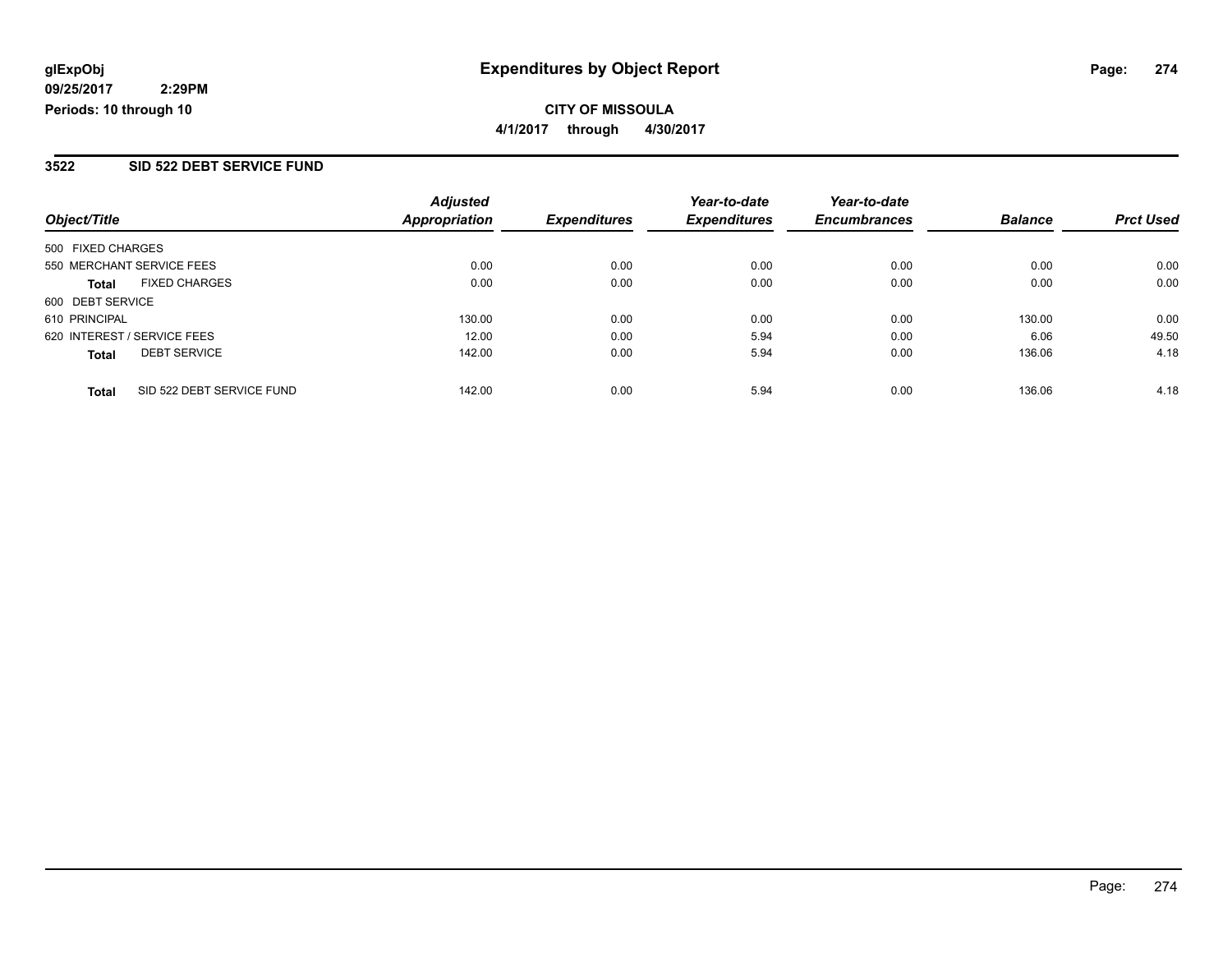**4/1/2017 through 4/30/2017**

**3524 SID 524 DEBT SERVICE FUND**

|                                      | <b>Adjusted</b> |                     | Year-to-date        | Year-to-date        |                |                  |
|--------------------------------------|-----------------|---------------------|---------------------|---------------------|----------------|------------------|
| Object/Title                         | Appropriation   | <b>Expenditures</b> | <b>Expenditures</b> | <b>Encumbrances</b> | <b>Balance</b> | <b>Prct Used</b> |
| 500 FIXED CHARGES                    |                 |                     |                     |                     |                |                  |
| 550 MERCHANT SERVICE FEES            | 0.00            | 0.00                | 0.00                | 0.00                | 0.00           | 0.00             |
| <b>FIXED CHARGES</b><br><b>Total</b> | 0.00            | 0.00                | 0.00                | 0.00                | 0.00           | 0.00             |
| 600 DEBT SERVICE                     |                 |                     |                     |                     |                |                  |
| 610 PRINCIPAL                        | 234,000.00      | 0.00                | 116,000.00          | 0.00                | 118,000.00     | 49.57            |
| 620 INTEREST / SERVICE FEES          | 71.600.00       | 0.00                | 36,960.00           | 0.00                | 34.640.00      | 51.62            |
| <b>DEBT SERVICE</b><br><b>Total</b>  | 305.600.00      | 0.00                | 152,960.00          | 0.00                | 152.640.00     | 50.05            |
| NON-DEPARTMENTAL<br><b>Total</b>     | 305.600.00      | 0.00                | 152.960.00          | 0.00                | 152.640.00     | 50.05            |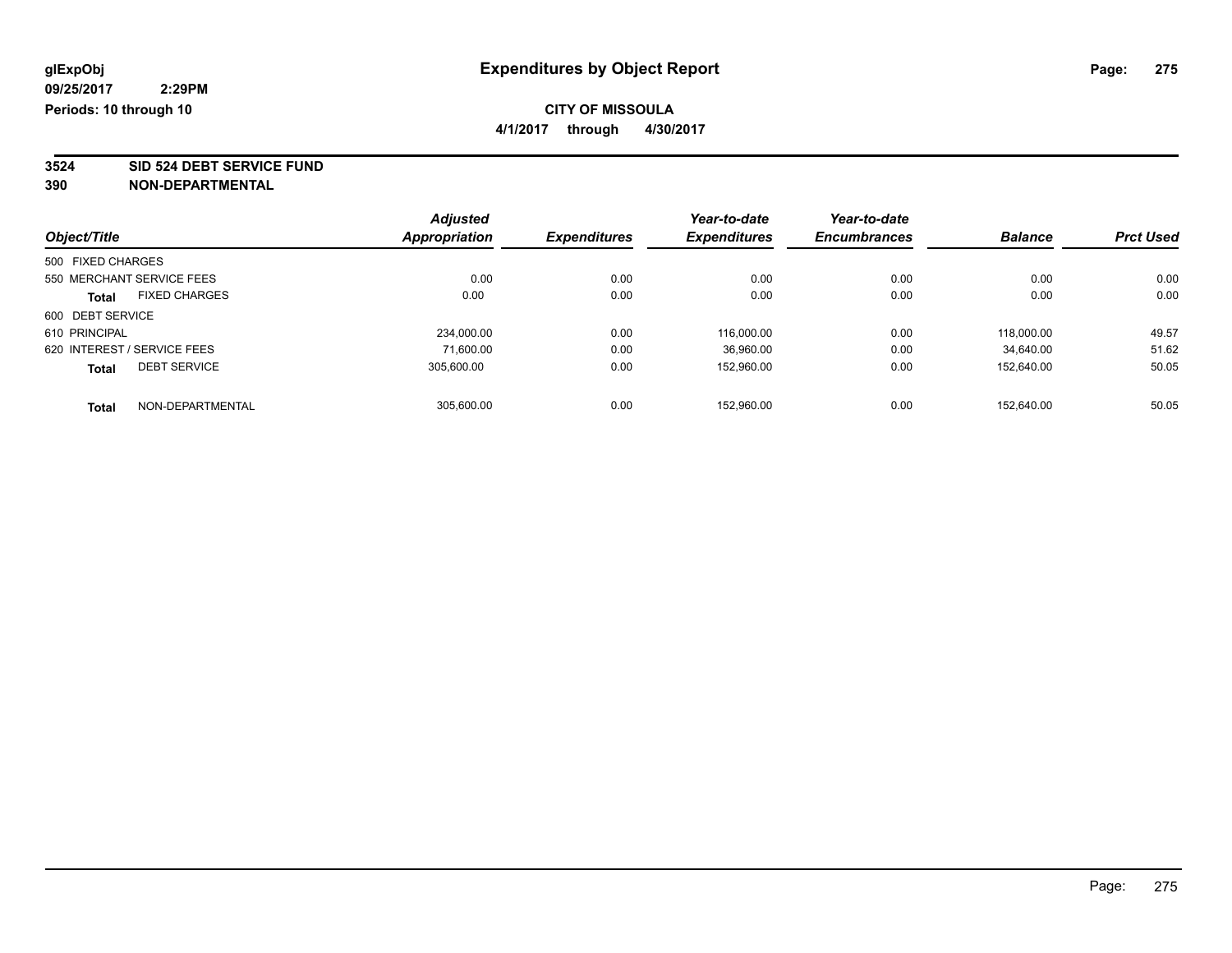### **CITY OF MISSOULA 4/1/2017 through 4/30/2017**

### **3524 SID 524 DEBT SERVICE FUND**

|                             |                           | <b>Adjusted</b>      |                     | Year-to-date        | Year-to-date        | <b>Balance</b> | <b>Prct Used</b> |
|-----------------------------|---------------------------|----------------------|---------------------|---------------------|---------------------|----------------|------------------|
| Object/Title                |                           | <b>Appropriation</b> | <b>Expenditures</b> | <b>Expenditures</b> | <b>Encumbrances</b> |                |                  |
| 500 FIXED CHARGES           |                           |                      |                     |                     |                     |                |                  |
| 550 MERCHANT SERVICE FEES   |                           | 0.00                 | 0.00                | 0.00                | 0.00                | 0.00           | 0.00             |
| <b>Total</b>                | <b>FIXED CHARGES</b>      | 0.00                 | 0.00                | 0.00                | 0.00                | 0.00           | 0.00             |
| 600 DEBT SERVICE            |                           |                      |                     |                     |                     |                |                  |
| 610 PRINCIPAL               |                           | 234.000.00           | 0.00                | 116.000.00          | 0.00                | 118.000.00     | 49.57            |
| 620 INTEREST / SERVICE FEES |                           | 71.600.00            | 0.00                | 36,960.00           | 0.00                | 34.640.00      | 51.62            |
| <b>Total</b>                | <b>DEBT SERVICE</b>       | 305.600.00           | 0.00                | 152.960.00          | 0.00                | 152.640.00     | 50.05            |
| <b>Total</b>                | SID 524 DEBT SERVICE FUND | 305.600.00           | 0.00                | 152.960.00          | 0.00                | 152.640.00     | 50.05            |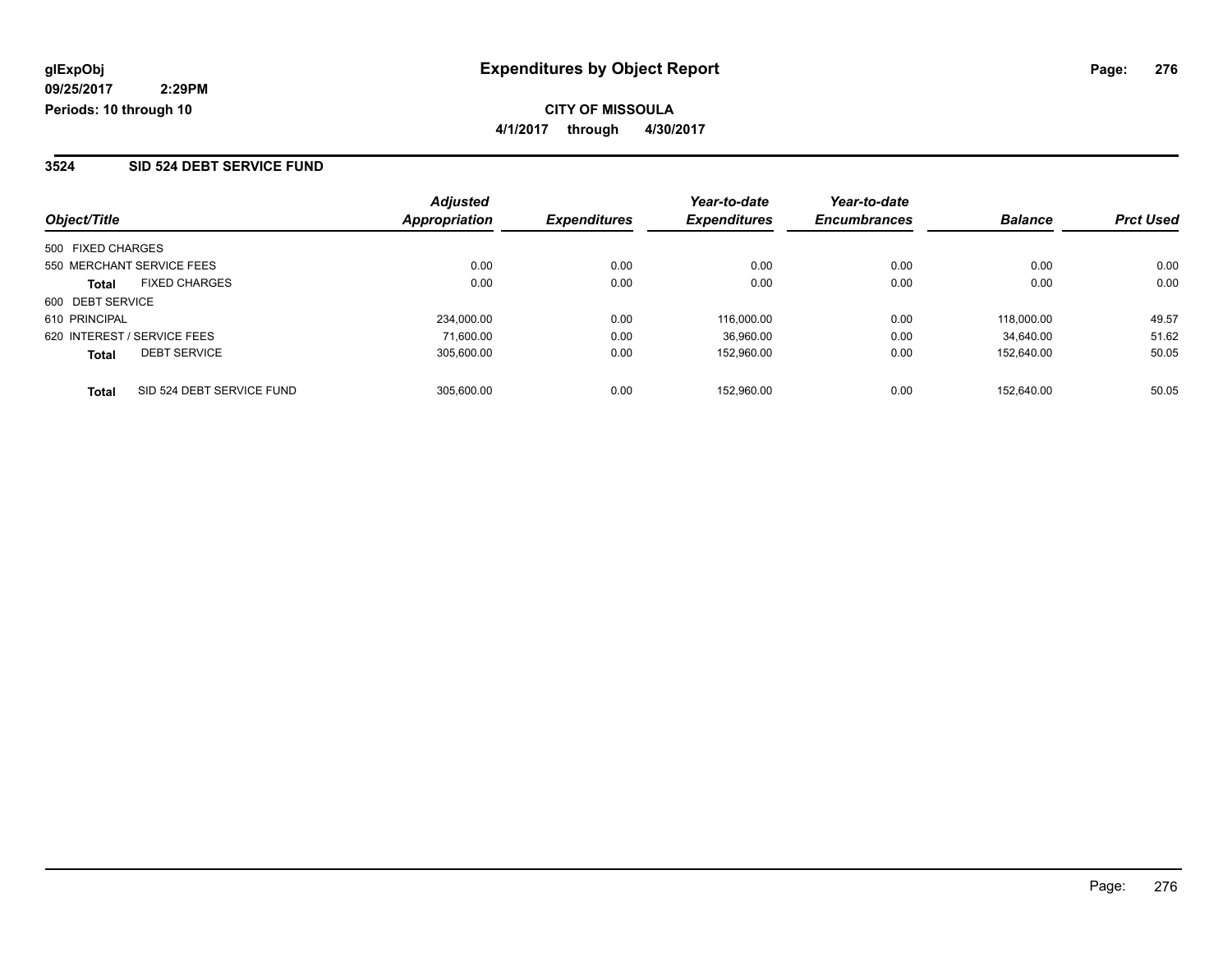**4/1/2017 through 4/30/2017**

**3525 SID 525 DEBT SERVICE FUND**

|                   |                             | <b>Adjusted</b>      |                     | Year-to-date        | Year-to-date        |                |                  |
|-------------------|-----------------------------|----------------------|---------------------|---------------------|---------------------|----------------|------------------|
| Object/Title      |                             | <b>Appropriation</b> | <b>Expenditures</b> | <b>Expenditures</b> | <b>Encumbrances</b> | <b>Balance</b> | <b>Prct Used</b> |
| 500 FIXED CHARGES |                             |                      |                     |                     |                     |                |                  |
|                   | 550 MERCHANT SERVICE FEES   | 0.00                 | 0.00                | 0.00                | 0.00                | 0.00           | 0.00             |
| Total             | <b>FIXED CHARGES</b>        | 0.00                 | 0.00                | 0.00                | 0.00                | 0.00           | 0.00             |
| 600 DEBT SERVICE  |                             |                      |                     |                     |                     |                |                  |
| 610 PRINCIPAL     |                             | 28.000.00            | 0.00                | 14,000.00           | 0.00                | 14.000.00      | 50.00            |
|                   | 620 INTEREST / SERVICE FEES | 4.440.00             | 0.00                | 19.700.00           | 0.00                | $-15.260.00$   | 443.69           |
| <b>Total</b>      | <b>DEBT SERVICE</b>         | 32.440.00            | 0.00                | 33.700.00           | 0.00                | $-1,260.00$    | 103.88           |
| <b>Total</b>      | NON-DEPARTMENTAL            | 32.440.00            | 0.00                | 33.700.00           | 0.00                | $-1.260.00$    | 103.88           |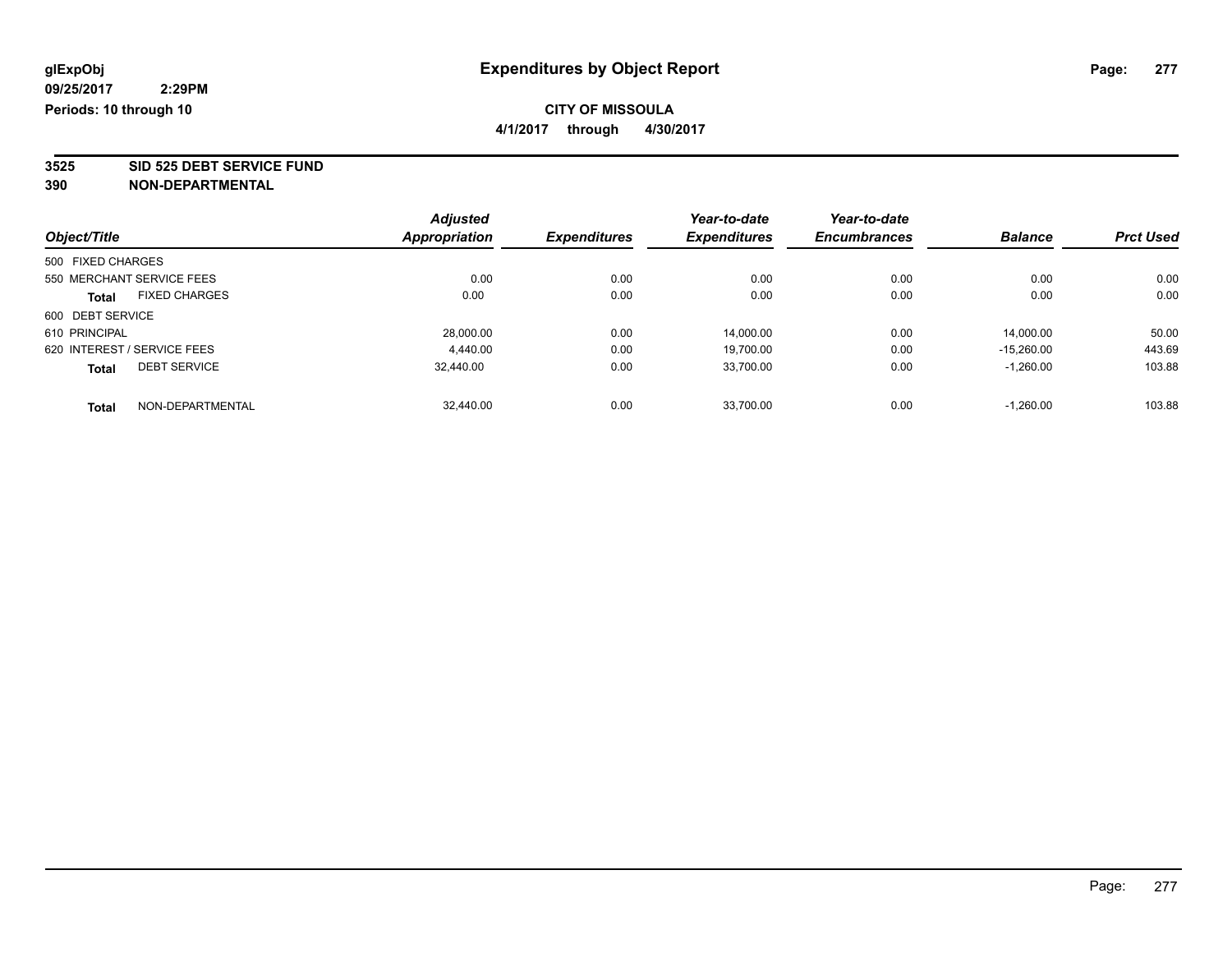**CITY OF MISSOULA 4/1/2017 through 4/30/2017**

### **3525 SID 525 DEBT SERVICE FUND**

| Object/Title                              | <b>Adjusted</b><br>Appropriation | <b>Expenditures</b> | Year-to-date<br><b>Expenditures</b> | Year-to-date<br><b>Encumbrances</b> | <b>Balance</b> | <b>Prct Used</b> |
|-------------------------------------------|----------------------------------|---------------------|-------------------------------------|-------------------------------------|----------------|------------------|
| 500 FIXED CHARGES                         |                                  |                     |                                     |                                     |                |                  |
| 550 MERCHANT SERVICE FEES                 | 0.00                             | 0.00                | 0.00                                | 0.00                                | 0.00           | 0.00             |
| <b>FIXED CHARGES</b><br><b>Total</b>      | 0.00                             | 0.00                | 0.00                                | 0.00                                | 0.00           | 0.00             |
| 600 DEBT SERVICE                          |                                  |                     |                                     |                                     |                |                  |
| 610 PRINCIPAL                             | 28,000.00                        | 0.00                | 14.000.00                           | 0.00                                | 14.000.00      | 50.00            |
| 620 INTEREST / SERVICE FEES               | 4.440.00                         | 0.00                | 19,700.00                           | 0.00                                | $-15.260.00$   | 443.69           |
| <b>DEBT SERVICE</b><br><b>Total</b>       | 32.440.00                        | 0.00                | 33,700.00                           | 0.00                                | $-1.260.00$    | 103.88           |
| SID 525 DEBT SERVICE FUND<br><b>Total</b> | 32,440.00                        | 0.00                | 33.700.00                           | 0.00                                | $-1.260.00$    | 103.88           |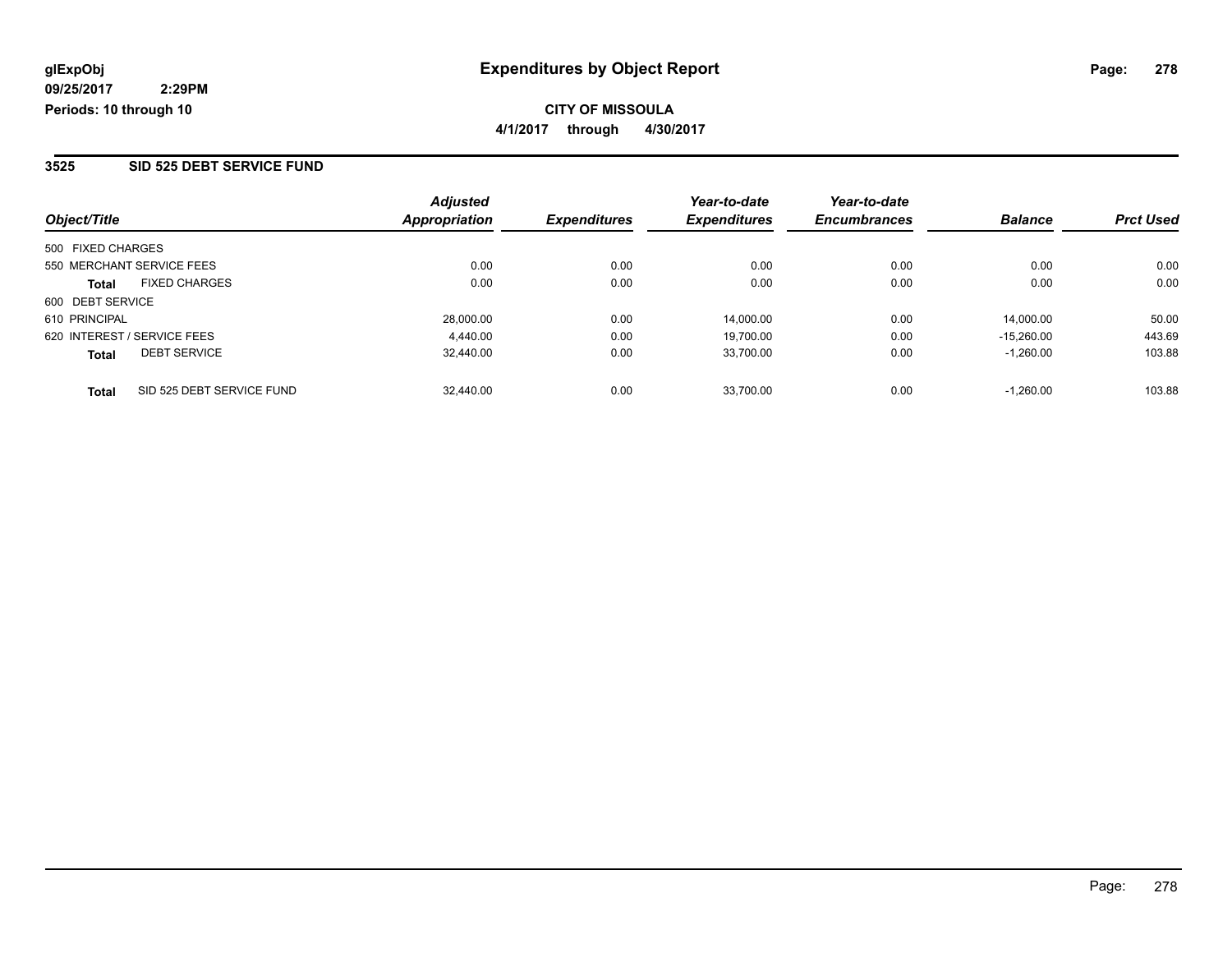**4/1/2017 through 4/30/2017**

**3526 SID 526 DEBT SERVICE FUND**

|                   |                             | <b>Adjusted</b>      |                     | Year-to-date        | Year-to-date        |                |                  |
|-------------------|-----------------------------|----------------------|---------------------|---------------------|---------------------|----------------|------------------|
| Object/Title      |                             | <b>Appropriation</b> | <b>Expenditures</b> | <b>Expenditures</b> | <b>Encumbrances</b> | <b>Balance</b> | <b>Prct Used</b> |
| 500 FIXED CHARGES |                             |                      |                     |                     |                     |                |                  |
|                   | 550 MERCHANT SERVICE FEES   | 0.00                 | 0.00                | 0.00                | 0.00                | 0.00           | 0.00             |
| <b>Total</b>      | <b>FIXED CHARGES</b>        | 0.00                 | 0.00                | 0.00                | 0.00                | 0.00           | 0.00             |
| 600 DEBT SERVICE  |                             |                      |                     |                     |                     |                |                  |
| 610 PRINCIPAL     |                             | 160.000.00           | 0.00                | 79,000.00           | 0.00                | 81,000.00      | 49.38            |
|                   | 620 INTEREST / SERVICE FEES | 33.100.00            | 0.00                | 0.00                | 0.00                | 33.100.00      | 0.00             |
| <b>Total</b>      | <b>DEBT SERVICE</b>         | 193.100.00           | 0.00                | 79.000.00           | 0.00                | 114.100.00     | 40.91            |
| <b>Total</b>      | NON-DEPARTMENTAL            | 193.100.00           | 0.00                | 79.000.00           | 0.00                | 114.100.00     | 40.91            |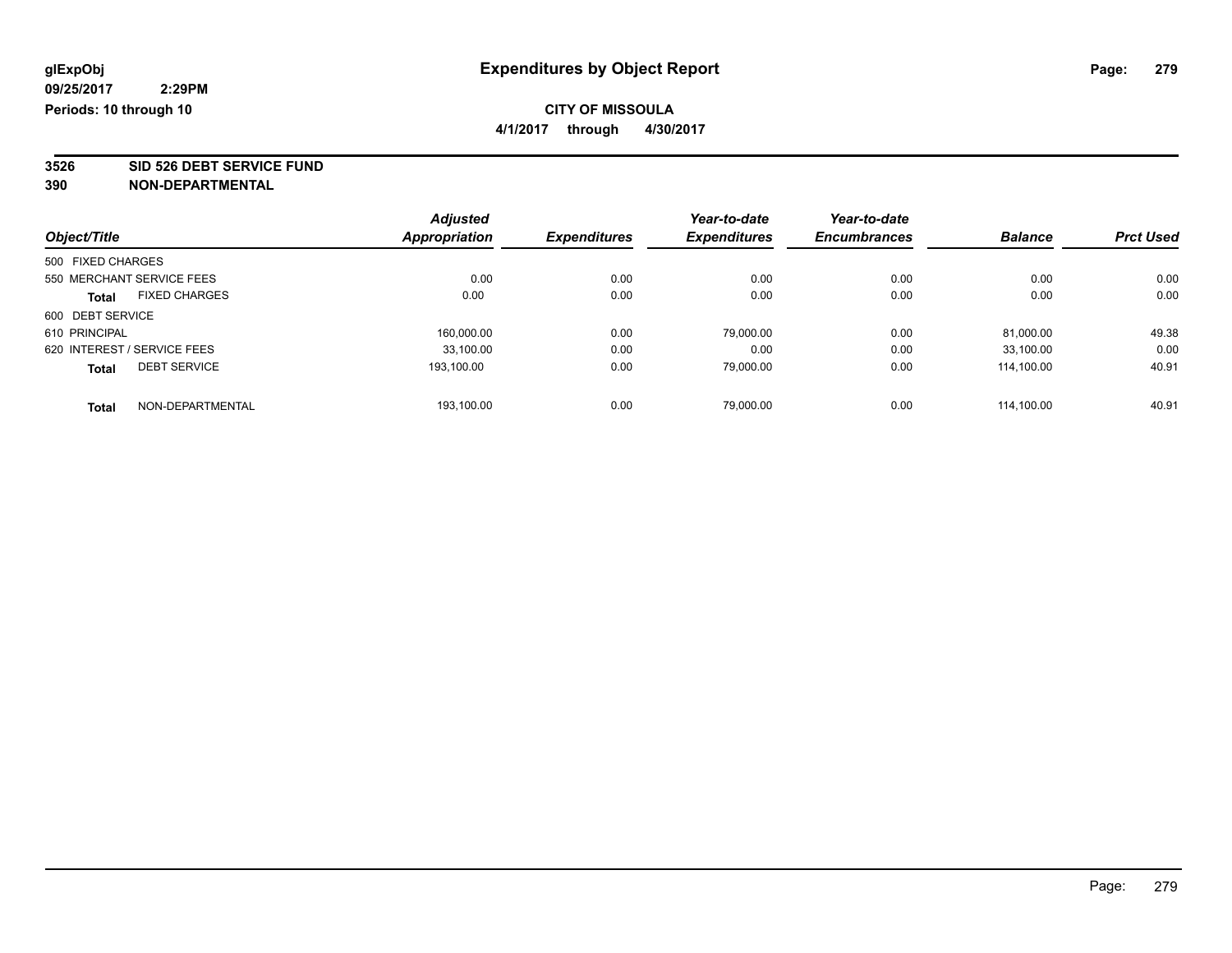**CITY OF MISSOULA 4/1/2017 through 4/30/2017**

#### **3526 SID 526 DEBT SERVICE FUND**

| Object/Title                              | <b>Adjusted</b><br>Appropriation | <b>Expenditures</b> | Year-to-date<br><b>Expenditures</b> | Year-to-date<br><b>Encumbrances</b> | <b>Balance</b> | <b>Prct Used</b> |
|-------------------------------------------|----------------------------------|---------------------|-------------------------------------|-------------------------------------|----------------|------------------|
| 500 FIXED CHARGES                         |                                  |                     |                                     |                                     |                |                  |
| 550 MERCHANT SERVICE FEES                 | 0.00                             | 0.00                | 0.00                                | 0.00                                | 0.00           | 0.00             |
| <b>FIXED CHARGES</b><br><b>Total</b>      | 0.00                             | 0.00                | 0.00                                | 0.00                                | 0.00           | 0.00             |
| 600 DEBT SERVICE                          |                                  |                     |                                     |                                     |                |                  |
| 610 PRINCIPAL                             | 160.000.00                       | 0.00                | 79,000.00                           | 0.00                                | 81.000.00      | 49.38            |
| 620 INTEREST / SERVICE FEES               | 33,100.00                        | 0.00                | 0.00                                | 0.00                                | 33.100.00      | 0.00             |
| <b>DEBT SERVICE</b><br><b>Total</b>       | 193.100.00                       | 0.00                | 79,000.00                           | 0.00                                | 114.100.00     | 40.91            |
| SID 526 DEBT SERVICE FUND<br><b>Total</b> | 193.100.00                       | 0.00                | 79,000.00                           | 0.00                                | 114.100.00     | 40.91            |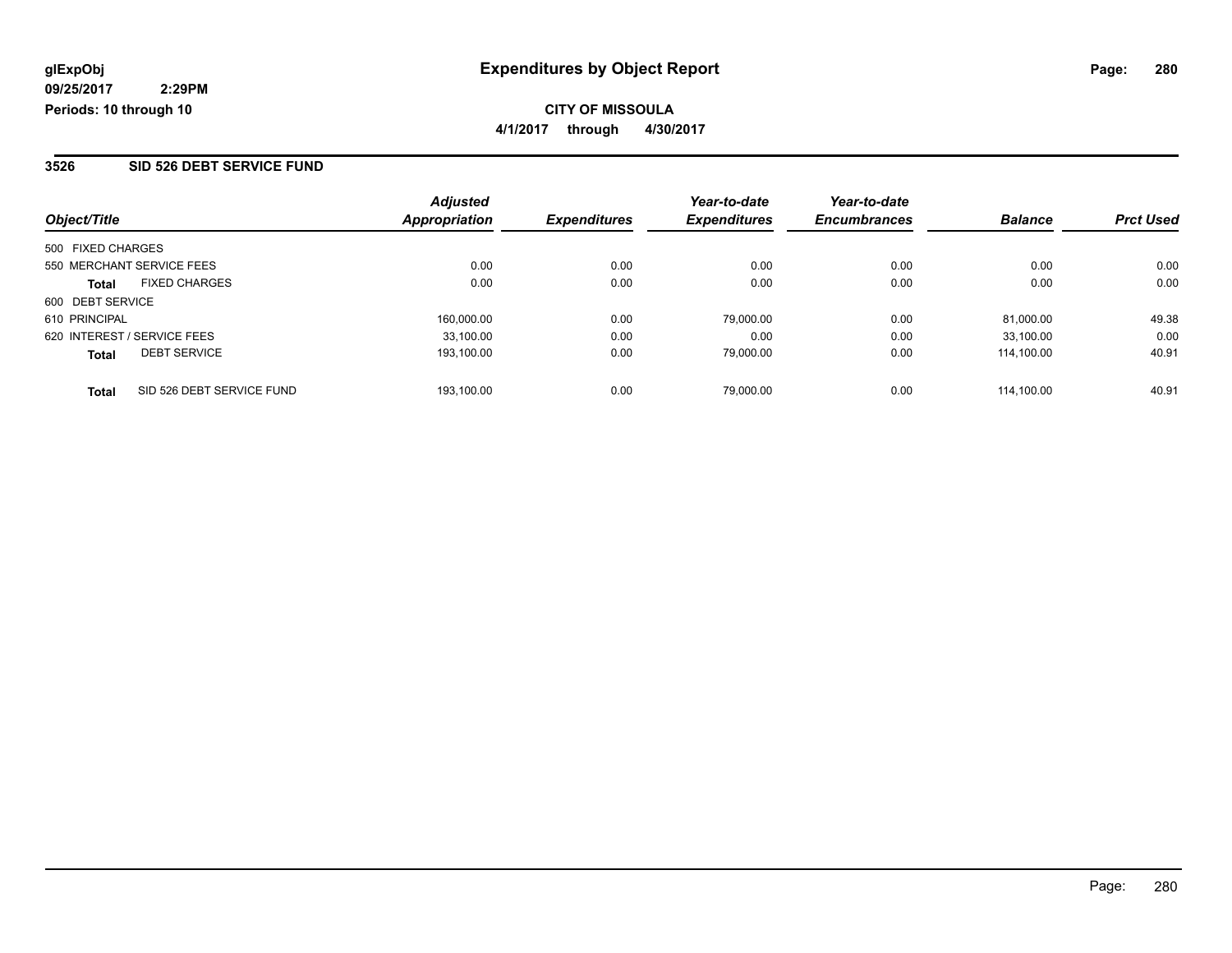## **CITY OF MISSOULA**

**4/1/2017 through 4/30/2017**

#### **3527 SID 527 DEBT SERVICE FUND**

**000 \*\*\* Title Not Found \*\*\***

| Object/Title                            | <b>Adjusted</b><br>Appropriation | <b>Expenditures</b> | Year-to-date<br><b>Expenditures</b> | Year-to-date<br><b>Encumbrances</b> | <b>Balance</b> | <b>Prct Used</b> |
|-----------------------------------------|----------------------------------|---------------------|-------------------------------------|-------------------------------------|----------------|------------------|
| 800 OTHER OBJECTS                       |                                  |                     |                                     |                                     |                |                  |
| 820 TRANSFERS TO OTHER FUNDS            | 0.00                             | 0.00                | 0.00                                | 0.00                                | 0.00           | 0.00             |
| OTHER OBJECTS<br>Total                  | 0.00                             | 0.00                | 0.00                                | 0.00                                | 0.00           | 0.00             |
| *** Title Not Found ***<br><b>Total</b> | 0.00                             | 0.00                | 0.00                                | 0.00                                | 0.00           | 0.00             |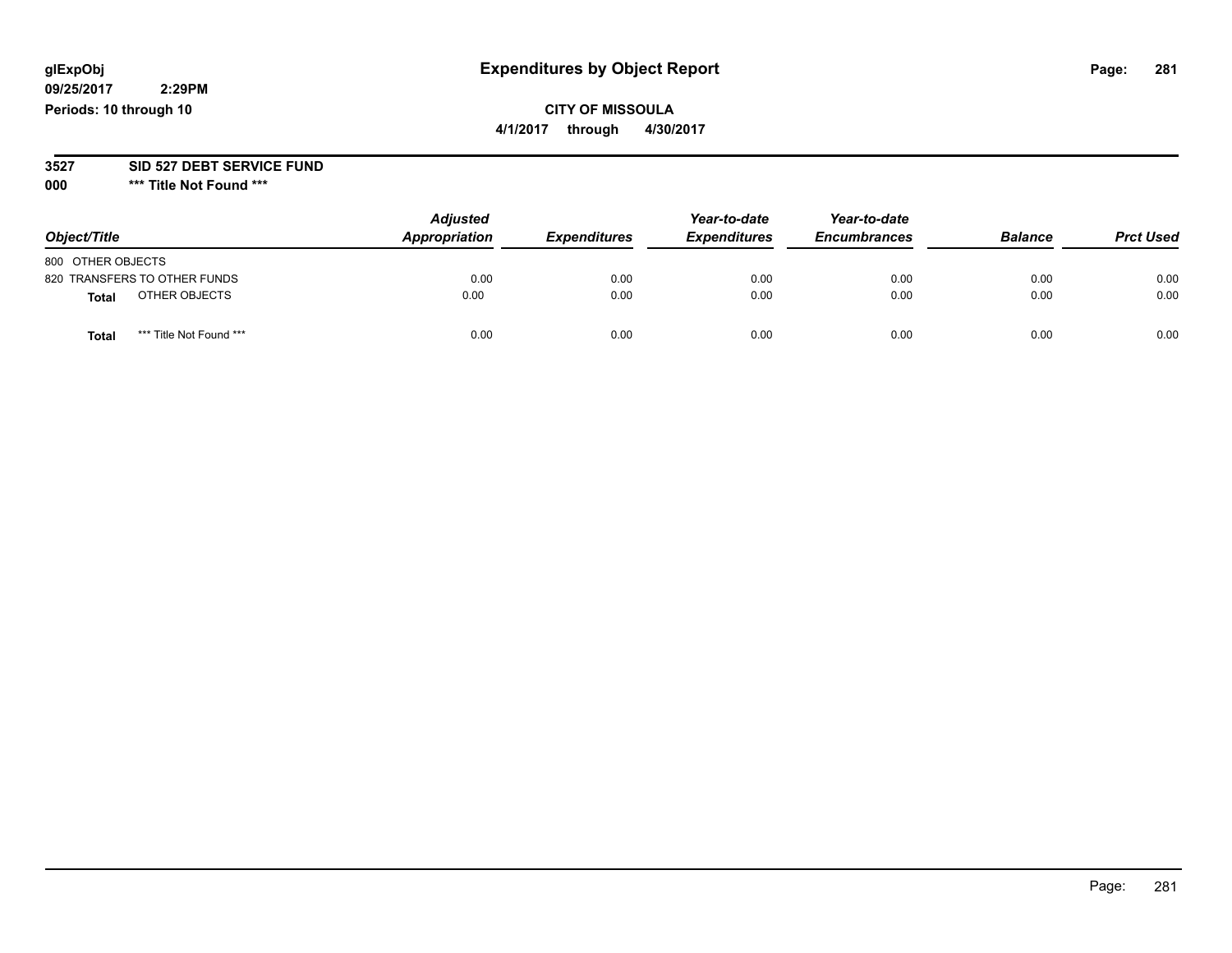**4/1/2017 through 4/30/2017**

**3527 SID 527 DEBT SERVICE FUND**

|                             |                      | <b>Adjusted</b> |                     | Year-to-date        | Year-to-date        |                |                  |
|-----------------------------|----------------------|-----------------|---------------------|---------------------|---------------------|----------------|------------------|
| Object/Title                |                      | Appropriation   | <b>Expenditures</b> | <b>Expenditures</b> | <b>Encumbrances</b> | <b>Balance</b> | <b>Prct Used</b> |
| 500 FIXED CHARGES           |                      |                 |                     |                     |                     |                |                  |
| 550 MERCHANT SERVICE FEES   |                      | 0.00            | 0.00                | 0.00                | 0.00                | 0.00           | 0.00             |
| <b>Total</b>                | <b>FIXED CHARGES</b> | 0.00            | 0.00                | 0.00                | 0.00                | 0.00           | 0.00             |
| 600 DEBT SERVICE            |                      |                 |                     |                     |                     |                |                  |
| 610 PRINCIPAL               |                      | 0.00            | 0.00                | 0.00                | 0.00                | 0.00           | 0.00             |
| 620 INTEREST / SERVICE FEES |                      | 0.00            | 0.00                | 0.00                | 0.00                | 0.00           | 0.00             |
| <b>Total</b>                | <b>DEBT SERVICE</b>  | 0.00            | 0.00                | 0.00                | 0.00                | 0.00           | 0.00             |
| <b>Total</b>                | NON-DEPARTMENTAL     | 0.00            | 0.00                | 0.00                | 0.00                | 0.00           | 0.00             |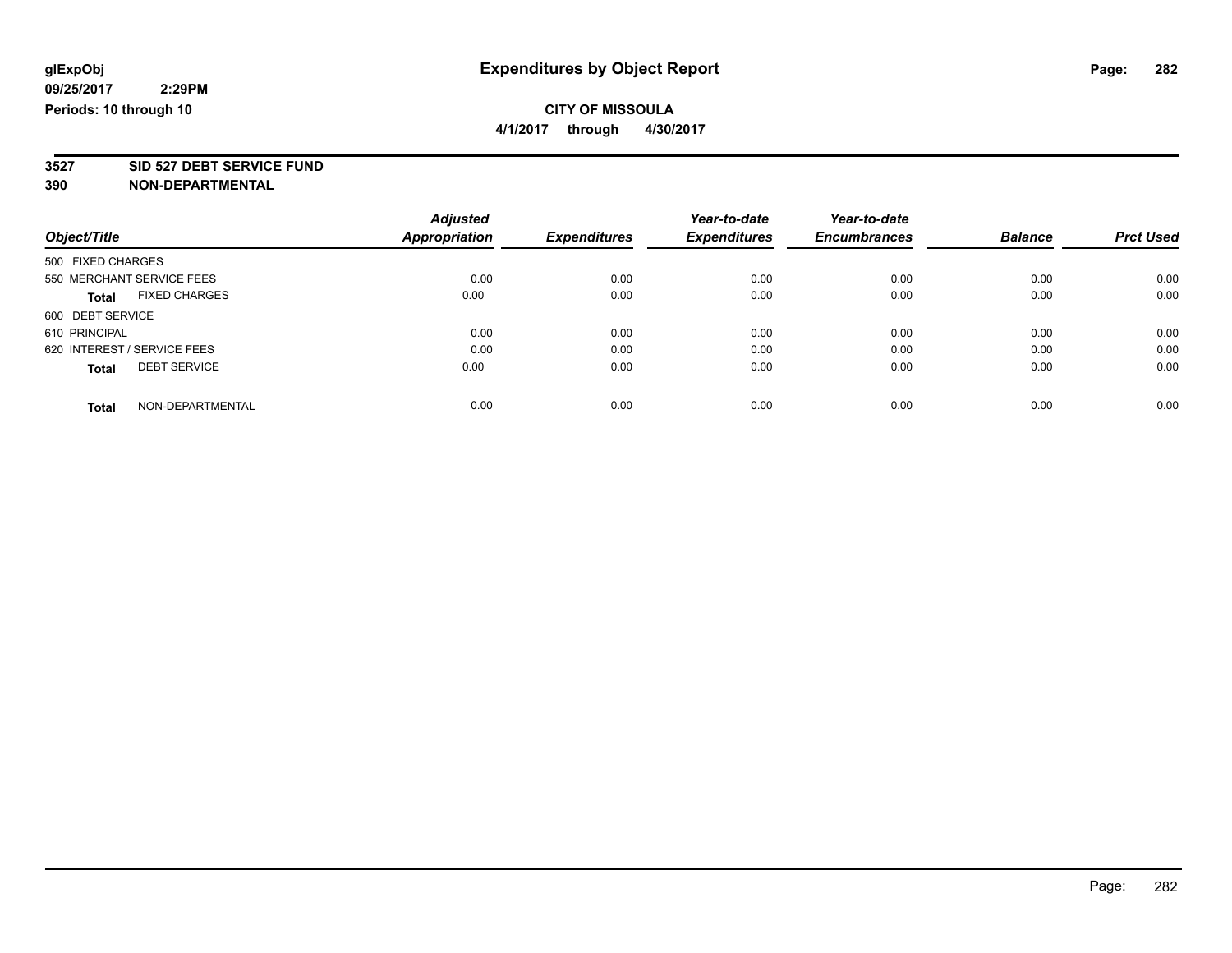### **CITY OF MISSOULA 4/1/2017 through 4/30/2017**

### **3527 SID 527 DEBT SERVICE FUND**

|                             |                              | <b>Adjusted</b>      |                     | Year-to-date        | Year-to-date        |                |                  |
|-----------------------------|------------------------------|----------------------|---------------------|---------------------|---------------------|----------------|------------------|
| Object/Title                |                              | <b>Appropriation</b> | <b>Expenditures</b> | <b>Expenditures</b> | <b>Encumbrances</b> | <b>Balance</b> | <b>Prct Used</b> |
| 500 FIXED CHARGES           |                              |                      |                     |                     |                     |                |                  |
|                             | 550 MERCHANT SERVICE FEES    | 0.00                 | 0.00                | 0.00                | 0.00                | 0.00           | 0.00             |
| <b>Total</b>                | <b>FIXED CHARGES</b>         | 0.00                 | 0.00                | 0.00                | 0.00                | 0.00           | 0.00             |
| 600 DEBT SERVICE            |                              |                      |                     |                     |                     |                |                  |
| 610 PRINCIPAL               |                              | 0.00                 | 0.00                | 0.00                | 0.00                | 0.00           | 0.00             |
| 620 INTEREST / SERVICE FEES |                              | 0.00                 | 0.00                | 0.00                | 0.00                | 0.00           | 0.00             |
| Total                       | <b>DEBT SERVICE</b>          | 0.00                 | 0.00                | 0.00                | 0.00                | 0.00           | 0.00             |
| 800 OTHER OBJECTS           |                              |                      |                     |                     |                     |                |                  |
|                             | 820 TRANSFERS TO OTHER FUNDS | 0.00                 | 0.00                | 0.00                | 0.00                | 0.00           | 0.00             |
| Total                       | OTHER OBJECTS                | 0.00                 | 0.00                | 0.00                | 0.00                | 0.00           | 0.00             |
| <b>Total</b>                | SID 527 DEBT SERVICE FUND    | 0.00                 | 0.00                | 0.00                | 0.00                | 0.00           | 0.00             |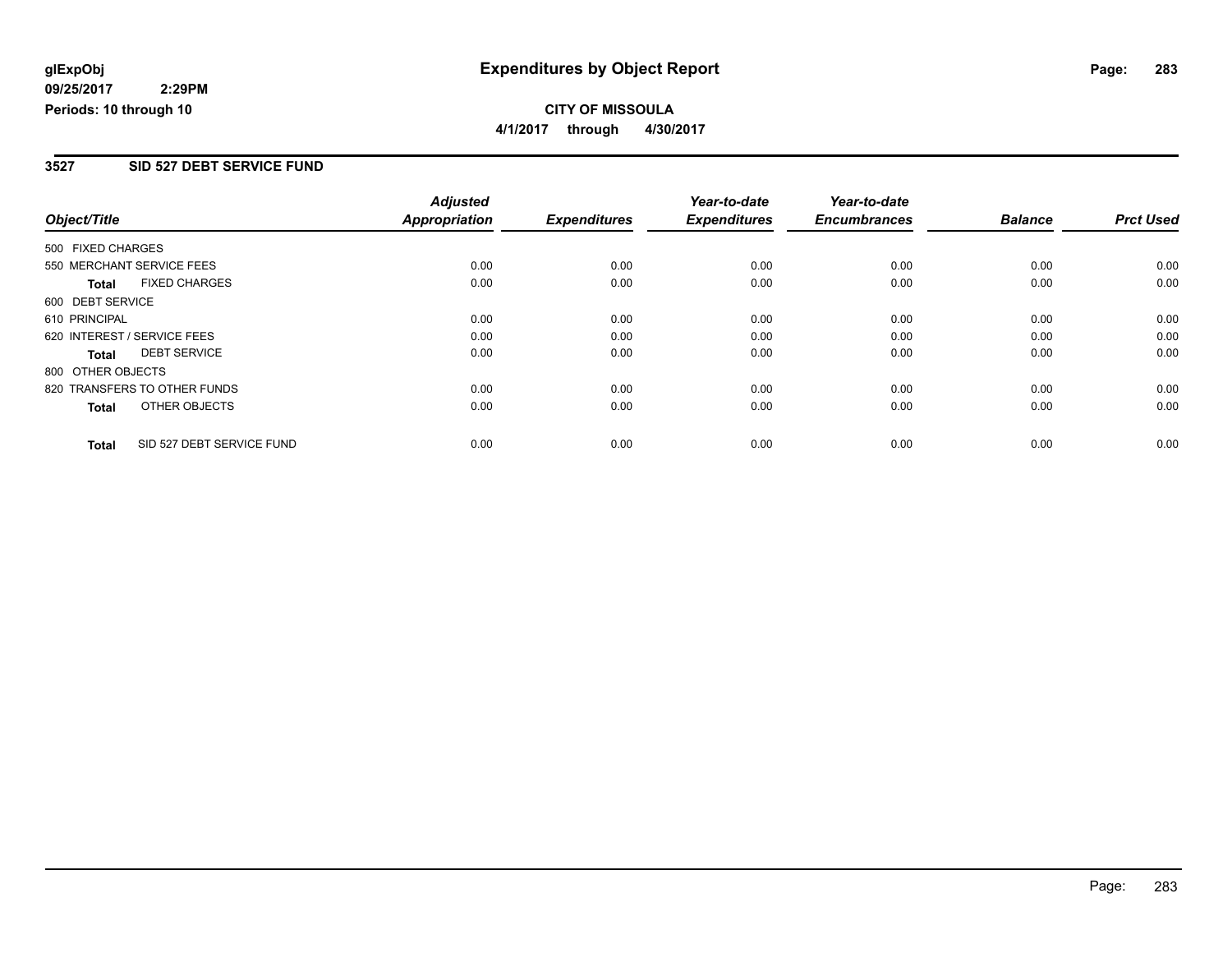**4/1/2017 through 4/30/2017**

**3530 SID 530 DEBT SERVICE FUND**

|                                      | <b>Adjusted</b>      |                     | Year-to-date        | Year-to-date        |                |                  |
|--------------------------------------|----------------------|---------------------|---------------------|---------------------|----------------|------------------|
| Object/Title                         | <b>Appropriation</b> | <b>Expenditures</b> | <b>Expenditures</b> | <b>Encumbrances</b> | <b>Balance</b> | <b>Prct Used</b> |
| 500 FIXED CHARGES                    |                      |                     |                     |                     |                |                  |
| 550 MERCHANT SERVICE FEES            | 0.00                 | 0.00                | 0.00                | 0.00                | 0.00           | 0.00             |
| <b>FIXED CHARGES</b><br><b>Total</b> | 0.00                 | 0.00                | 0.00                | 0.00                | 0.00           | 0.00             |
| 600 DEBT SERVICE                     |                      |                     |                     |                     |                |                  |
| 610 PRINCIPAL                        | 0.00                 | 0.00                | 0.00                | 0.00                | 0.00           | 0.00             |
| 620 INTEREST / SERVICE FEES          | 0.00                 | 0.00                | 0.00                | 0.00                | 0.00           | 0.00             |
| <b>DEBT SERVICE</b><br><b>Total</b>  | 0.00                 | 0.00                | 0.00                | 0.00                | 0.00           | 0.00             |
| 800 OTHER OBJECTS                    |                      |                     |                     |                     |                |                  |
| 820 TRANSFERS TO OTHER FUNDS         | 0.00                 | 0.00                | 0.00                | 0.00                | 0.00           | 0.00             |
| OTHER OBJECTS<br><b>Total</b>        | 0.00                 | 0.00                | 0.00                | 0.00                | 0.00           | 0.00             |
|                                      |                      |                     |                     |                     |                |                  |
| NON-DEPARTMENTAL<br><b>Total</b>     | 0.00                 | 0.00                | 0.00                | 0.00                | 0.00           | 0.00             |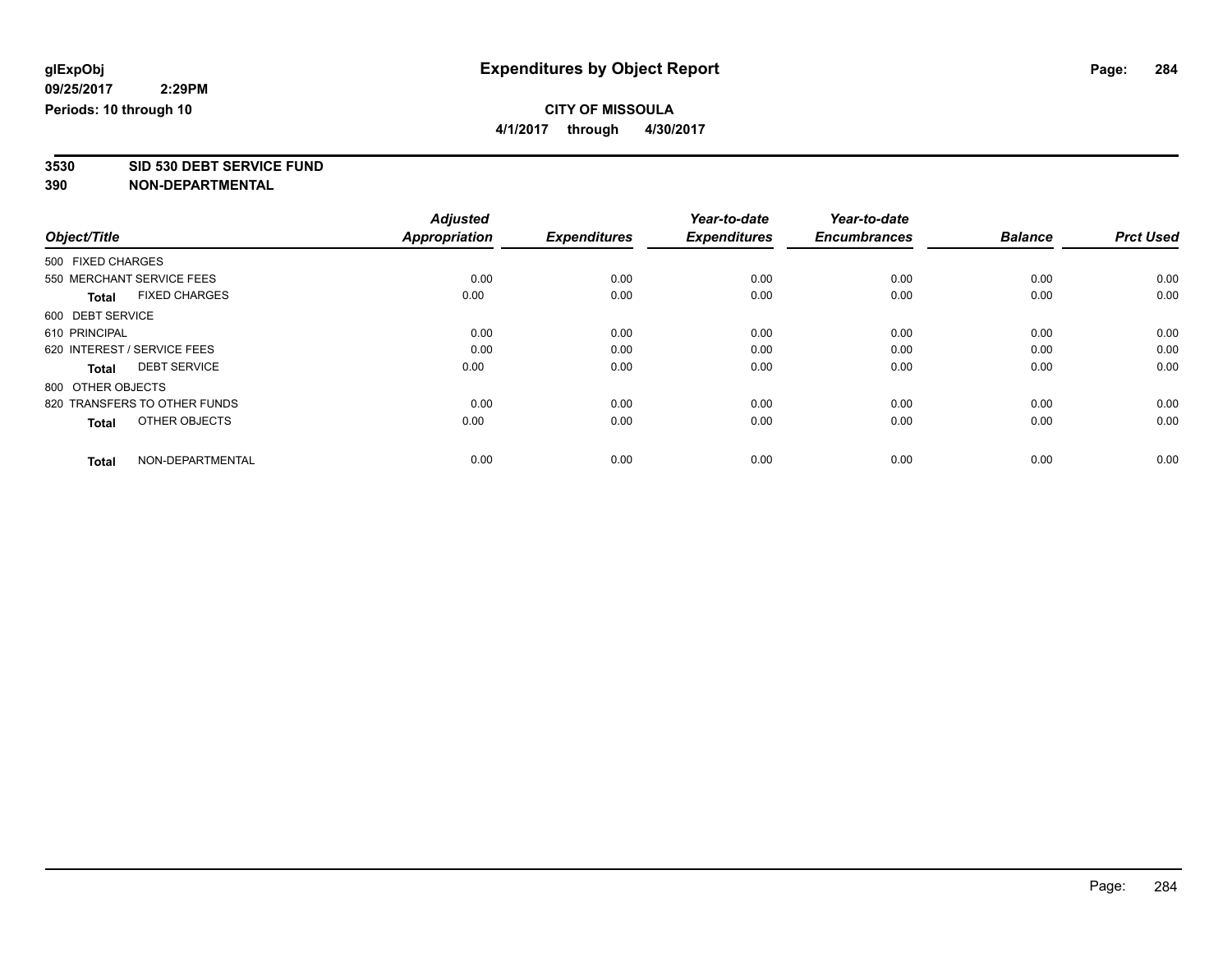### **CITY OF MISSOULA 4/1/2017 through 4/30/2017**

### **3530 SID 530 DEBT SERVICE FUND**

|                   |                              | <b>Adjusted</b>      |                     | Year-to-date        | Year-to-date        |                |                  |
|-------------------|------------------------------|----------------------|---------------------|---------------------|---------------------|----------------|------------------|
| Object/Title      |                              | <b>Appropriation</b> | <b>Expenditures</b> | <b>Expenditures</b> | <b>Encumbrances</b> | <b>Balance</b> | <b>Prct Used</b> |
| 500 FIXED CHARGES |                              |                      |                     |                     |                     |                |                  |
|                   | 550 MERCHANT SERVICE FEES    | 0.00                 | 0.00                | 0.00                | 0.00                | 0.00           | 0.00             |
| <b>Total</b>      | <b>FIXED CHARGES</b>         | 0.00                 | 0.00                | 0.00                | 0.00                | 0.00           | 0.00             |
| 600 DEBT SERVICE  |                              |                      |                     |                     |                     |                |                  |
| 610 PRINCIPAL     |                              | 0.00                 | 0.00                | 0.00                | 0.00                | 0.00           | 0.00             |
|                   | 620 INTEREST / SERVICE FEES  | 0.00                 | 0.00                | 0.00                | 0.00                | 0.00           | 0.00             |
| Total             | <b>DEBT SERVICE</b>          | 0.00                 | 0.00                | 0.00                | 0.00                | 0.00           | 0.00             |
| 800 OTHER OBJECTS |                              |                      |                     |                     |                     |                |                  |
|                   | 820 TRANSFERS TO OTHER FUNDS | 0.00                 | 0.00                | 0.00                | 0.00                | 0.00           | 0.00             |
| <b>Total</b>      | OTHER OBJECTS                | 0.00                 | 0.00                | 0.00                | 0.00                | 0.00           | 0.00             |
| <b>Total</b>      | SID 530 DEBT SERVICE FUND    | 0.00                 | 0.00                | 0.00                | 0.00                | 0.00           | 0.00             |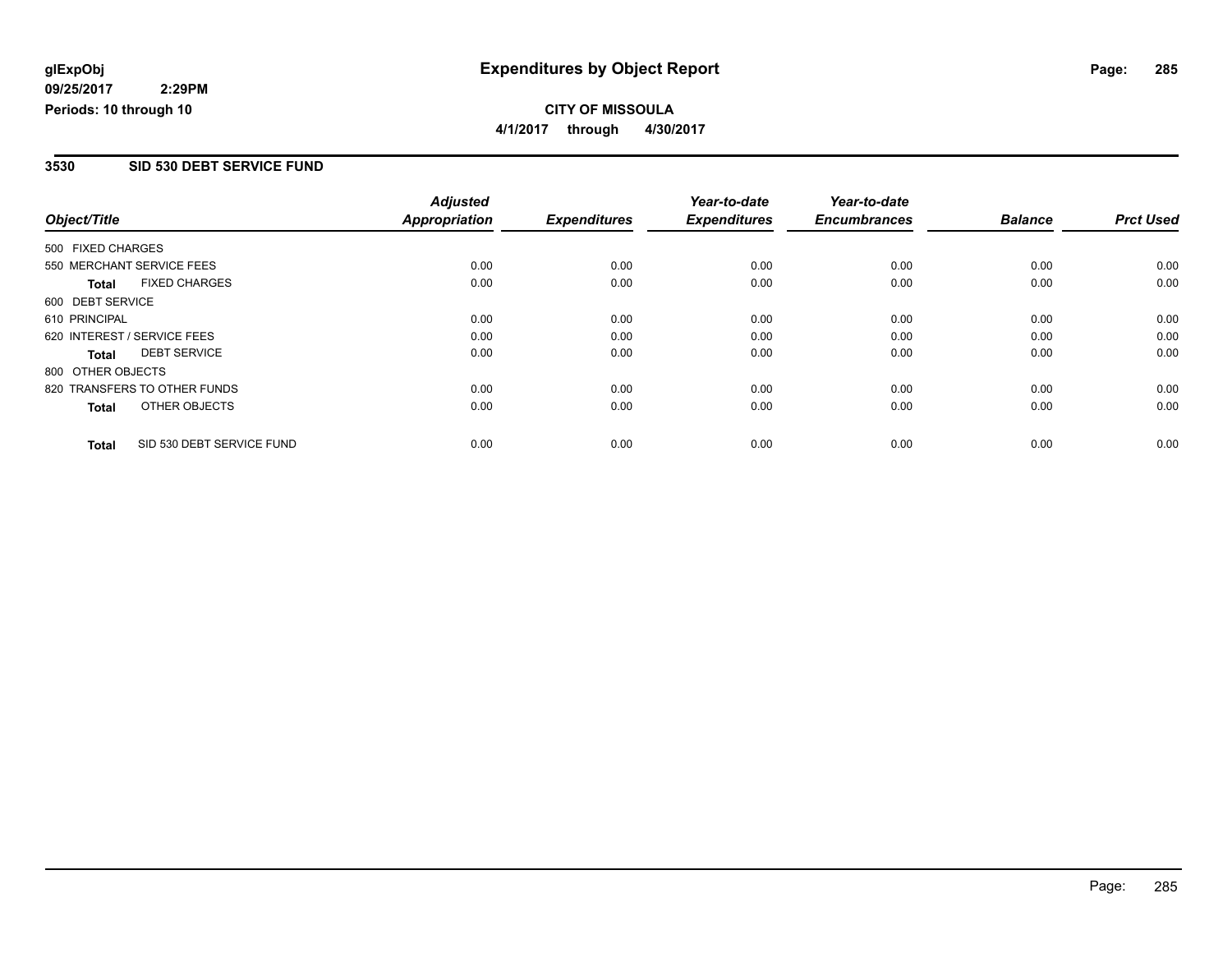**4/1/2017 through 4/30/2017**

# **3531 SID 531 HICKORY ST CALMING**

| Object/Title                         | <b>Adjusted</b><br>Appropriation | <b>Expenditures</b> | Year-to-date<br><b>Expenditures</b> | Year-to-date<br><b>Encumbrances</b> | <b>Balance</b> | <b>Prct Used</b> |
|--------------------------------------|----------------------------------|---------------------|-------------------------------------|-------------------------------------|----------------|------------------|
| 500 FIXED CHARGES                    |                                  |                     |                                     |                                     |                |                  |
| 550 MERCHANT SERVICE FEES            | 0.00                             | 0.00                | 0.00                                | 0.00                                | 0.00           | 0.00             |
| <b>FIXED CHARGES</b><br><b>Total</b> | 0.00                             | 0.00                | 0.00                                | 0.00                                | 0.00           | 0.00             |
| 800 OTHER OBJECTS                    |                                  |                     |                                     |                                     |                |                  |
| 820 TRANSFERS TO OTHER FUNDS         | 0.00                             | 0.00                | 0.00                                | 0.00                                | 0.00           | 0.00             |
| OTHER OBJECTS<br><b>Total</b>        | 0.00                             | 0.00                | 0.00                                | 0.00                                | 0.00           | 0.00             |
| NON-DEPARTMENTAL<br><b>Total</b>     | 0.00                             | 0.00                | 0.00                                | 0.00                                | 0.00           | 0.00             |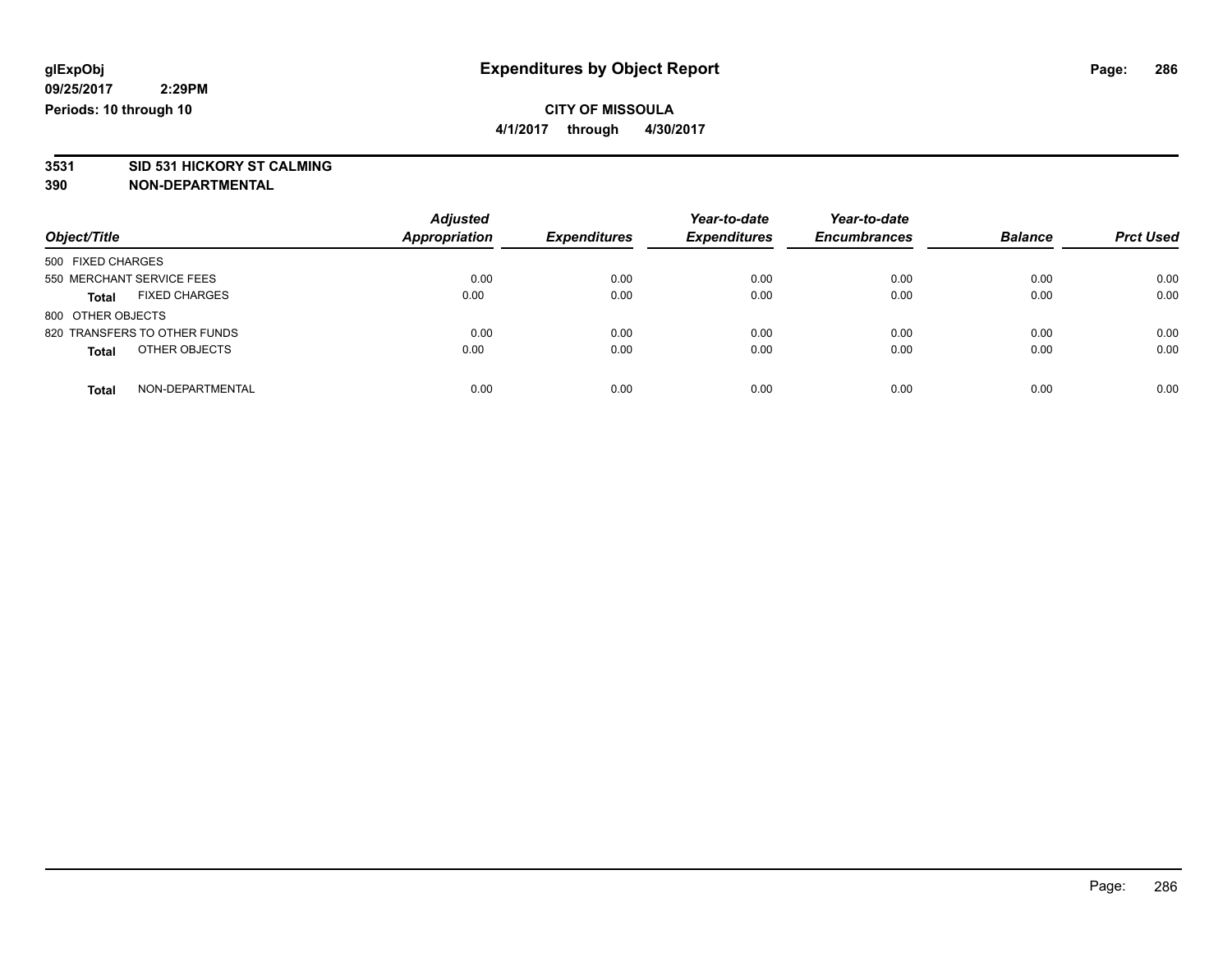**CITY OF MISSOULA 4/1/2017 through 4/30/2017**

### **3531 SID 531 HICKORY ST CALMING**

|                                            | <b>Adjusted</b>      |                     | Year-to-date        | Year-to-date        |                |                  |
|--------------------------------------------|----------------------|---------------------|---------------------|---------------------|----------------|------------------|
| Object/Title                               | <b>Appropriation</b> | <b>Expenditures</b> | <b>Expenditures</b> | <b>Encumbrances</b> | <b>Balance</b> | <b>Prct Used</b> |
| 500 FIXED CHARGES                          |                      |                     |                     |                     |                |                  |
| 550 MERCHANT SERVICE FEES                  | 0.00                 | 0.00                | 0.00                | 0.00                | 0.00           | 0.00             |
| <b>FIXED CHARGES</b><br><b>Total</b>       | 0.00                 | 0.00                | 0.00                | 0.00                | 0.00           | 0.00             |
| 800 OTHER OBJECTS                          |                      |                     |                     |                     |                |                  |
| 820 TRANSFERS TO OTHER FUNDS               | 0.00                 | 0.00                | 0.00                | 0.00                | 0.00           | 0.00             |
| OTHER OBJECTS<br><b>Total</b>              | 0.00                 | 0.00                | 0.00                | 0.00                | 0.00           | 0.00             |
| SID 531 HICKORY ST CALMING<br><b>Total</b> | 0.00                 | 0.00                | 0.00                | 0.00                | 0.00           | 0.00             |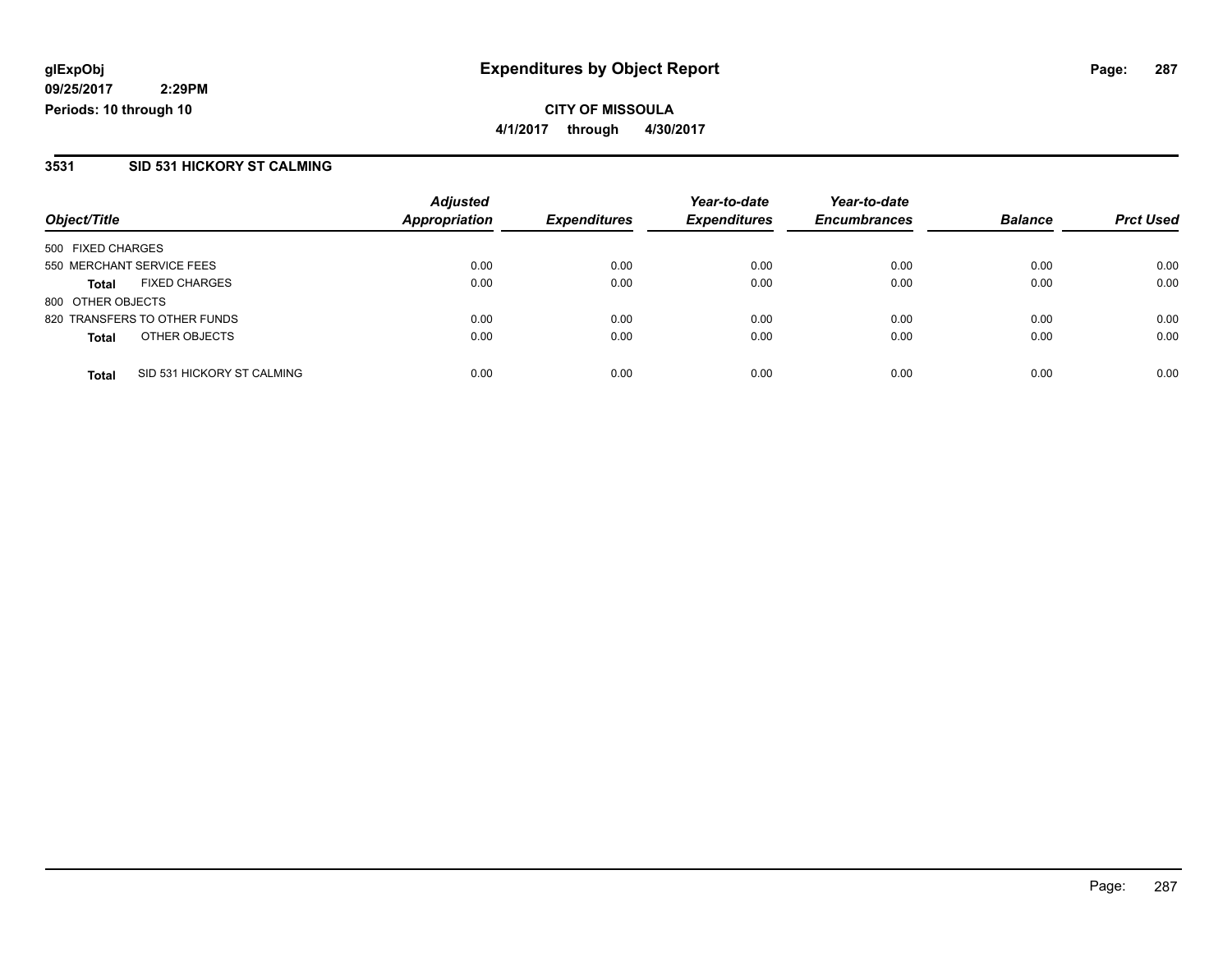**4/1/2017 through 4/30/2017**

**3532 SID 532 DEBT SERVICE FUND**

|                   |                             | <b>Adjusted</b>      |                     | Year-to-date        | Year-to-date        |                |                  |
|-------------------|-----------------------------|----------------------|---------------------|---------------------|---------------------|----------------|------------------|
| Object/Title      |                             | <b>Appropriation</b> | <b>Expenditures</b> | <b>Expenditures</b> | <b>Encumbrances</b> | <b>Balance</b> | <b>Prct Used</b> |
| 500 FIXED CHARGES |                             |                      |                     |                     |                     |                |                  |
|                   | 550 MERCHANT SERVICE FEES   | 0.00                 | 0.00                | 0.00                | 0.00                | 0.00           | 0.00             |
| <b>Total</b>      | <b>FIXED CHARGES</b>        | 0.00                 | 0.00                | 0.00                | 0.00                | 0.00           | 0.00             |
| 600 DEBT SERVICE  |                             |                      |                     |                     |                     |                |                  |
| 610 PRINCIPAL     |                             | 30.000.00            | 0.00                | 0.00                | 0.00                | 30,000.00      | 0.00             |
|                   | 620 INTEREST / SERVICE FEES | 10.633.00            | 0.00                | 5,666.25            | 0.00                | 4,966.75       | 53.29            |
| <b>Total</b>      | <b>DEBT SERVICE</b>         | 40.633.00            | 0.00                | 5,666.25            | 0.00                | 34.966.75      | 13.94            |
| <b>Total</b>      | NON-DEPARTMENTAL            | 40.633.00            | 0.00                | 5.666.25            | 0.00                | 34.966.75      | 13.94            |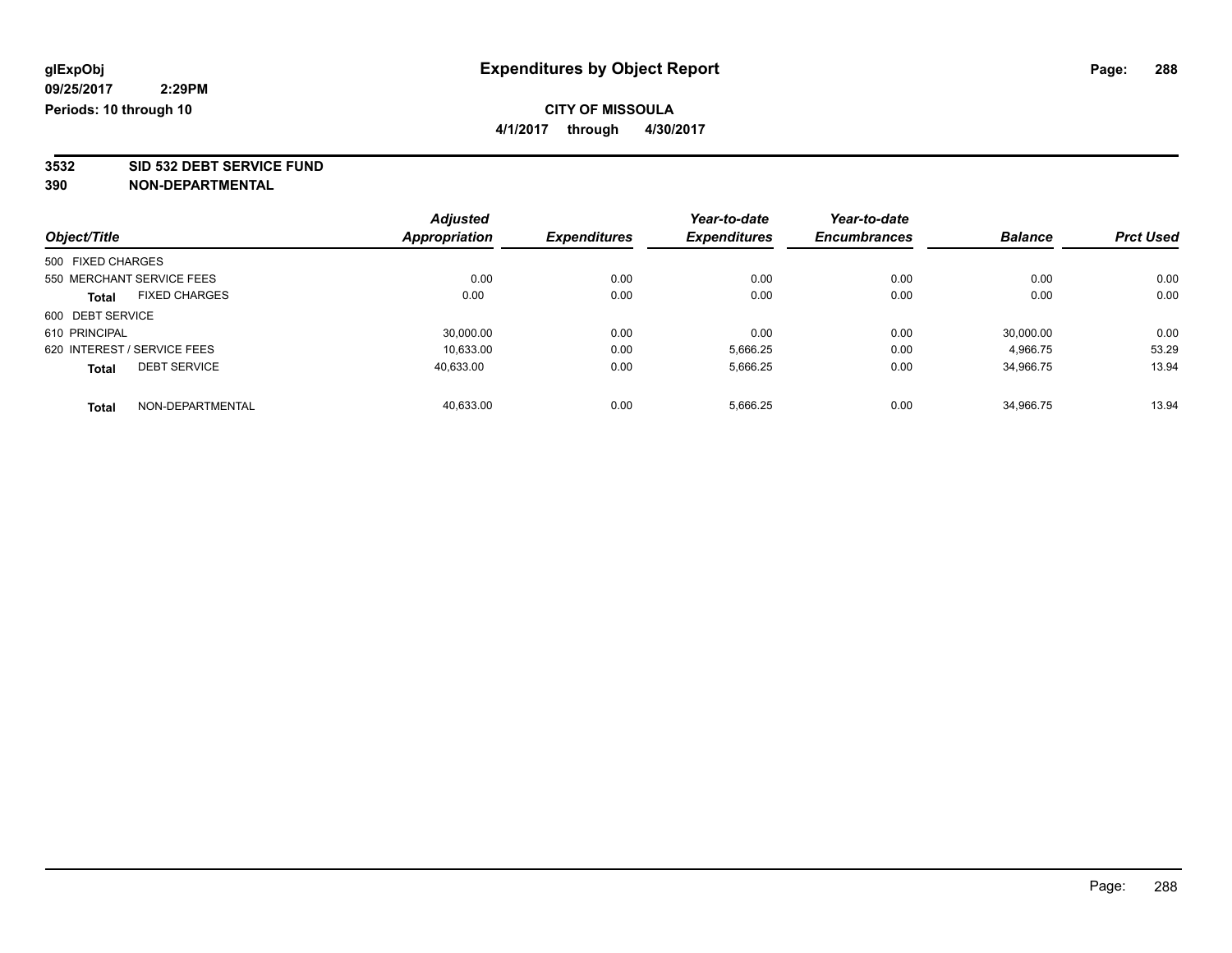### **3532 SID 532 DEBT SERVICE FUND**

| Object/Title                              | <b>Adjusted</b><br>Appropriation | <b>Expenditures</b> | Year-to-date<br><b>Expenditures</b> | Year-to-date<br><b>Encumbrances</b> | <b>Balance</b> | <b>Prct Used</b> |
|-------------------------------------------|----------------------------------|---------------------|-------------------------------------|-------------------------------------|----------------|------------------|
| 500 FIXED CHARGES                         |                                  |                     |                                     |                                     |                |                  |
| 550 MERCHANT SERVICE FEES                 | 0.00                             | 0.00                | 0.00                                | 0.00                                | 0.00           | 0.00             |
| <b>FIXED CHARGES</b><br><b>Total</b>      | 0.00                             | 0.00                | 0.00                                | 0.00                                | 0.00           | 0.00             |
| 600 DEBT SERVICE                          |                                  |                     |                                     |                                     |                |                  |
| 610 PRINCIPAL                             | 30,000.00                        | 0.00                | 0.00                                | 0.00                                | 30,000.00      | 0.00             |
| 620 INTEREST / SERVICE FEES               | 10.633.00                        | 0.00                | 5,666.25                            | 0.00                                | 4,966.75       | 53.29            |
| <b>DEBT SERVICE</b><br><b>Total</b>       | 40,633.00                        | 0.00                | 5,666.25                            | 0.00                                | 34.966.75      | 13.94            |
| SID 532 DEBT SERVICE FUND<br><b>Total</b> | 40.633.00                        | 0.00                | 5.666.25                            | 0.00                                | 34.966.75      | 13.94            |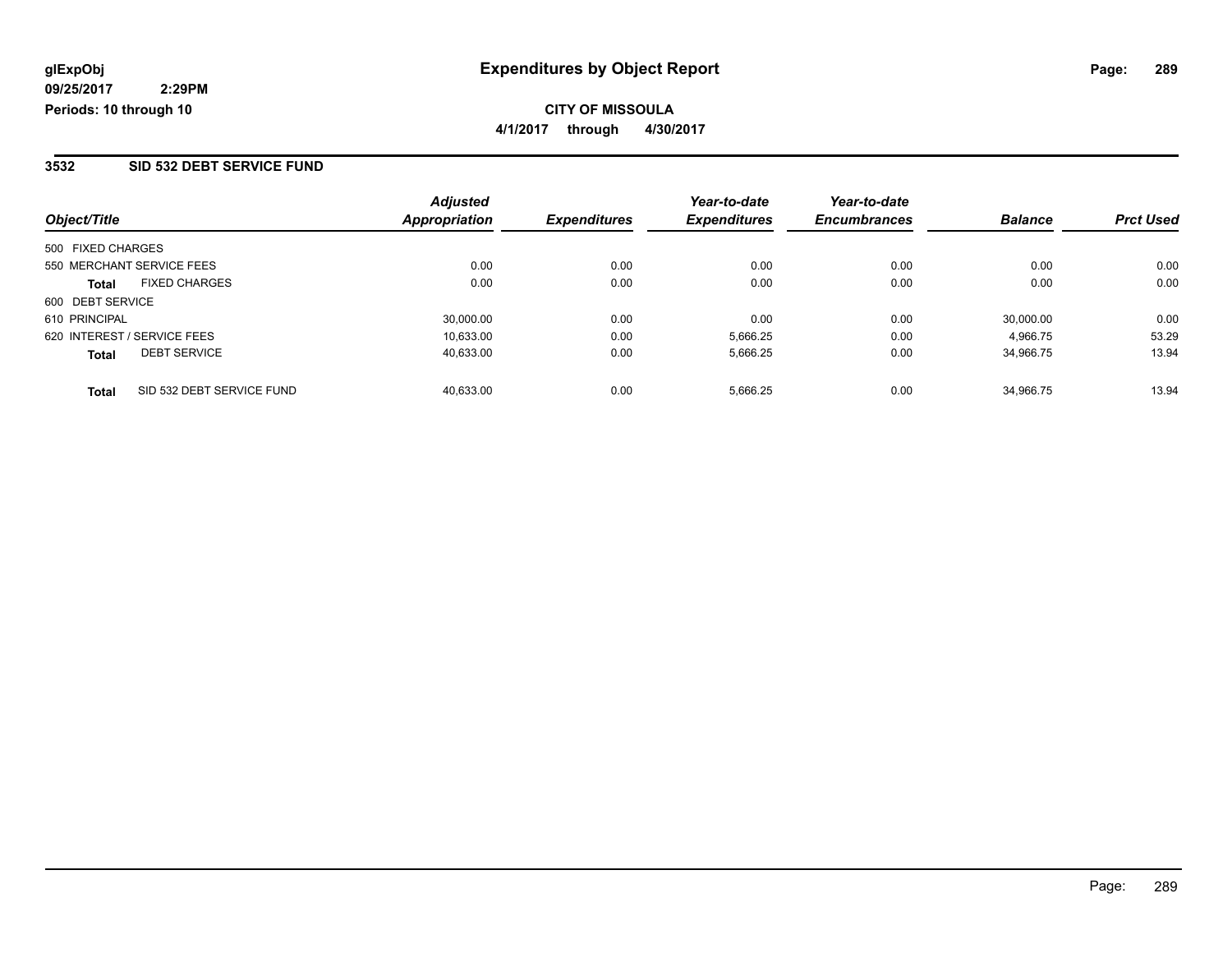## **CITY OF MISSOULA 4/1/2017 through 4/30/2017**

# **3533 GILBERT ST SEWER SID DEBT FUND**

**330 WASTEWATER**

| Object/Title                         | <b>Adjusted</b><br>Appropriation | <b>Expenditures</b> | Year-to-date<br><b>Expenditures</b> | Year-to-date<br><b>Encumbrances</b> | <b>Balance</b> | <b>Prct Used</b> |
|--------------------------------------|----------------------------------|---------------------|-------------------------------------|-------------------------------------|----------------|------------------|
| 500 FIXED CHARGES                    |                                  |                     |                                     |                                     |                |                  |
| 550 MERCHANT SERVICE FEES            | 0.00                             | 0.00                | 0.00                                | 0.00                                | 0.00           | 0.00             |
| <b>FIXED CHARGES</b><br><b>Total</b> | 0.00                             | 0.00                | 0.00                                | 0.00                                | 0.00           | 0.00             |
| <b>WASTEWATER</b><br>Total           | 0.00                             | 0.00                | 0.00                                | 0.00                                | 0.00           | 0.00             |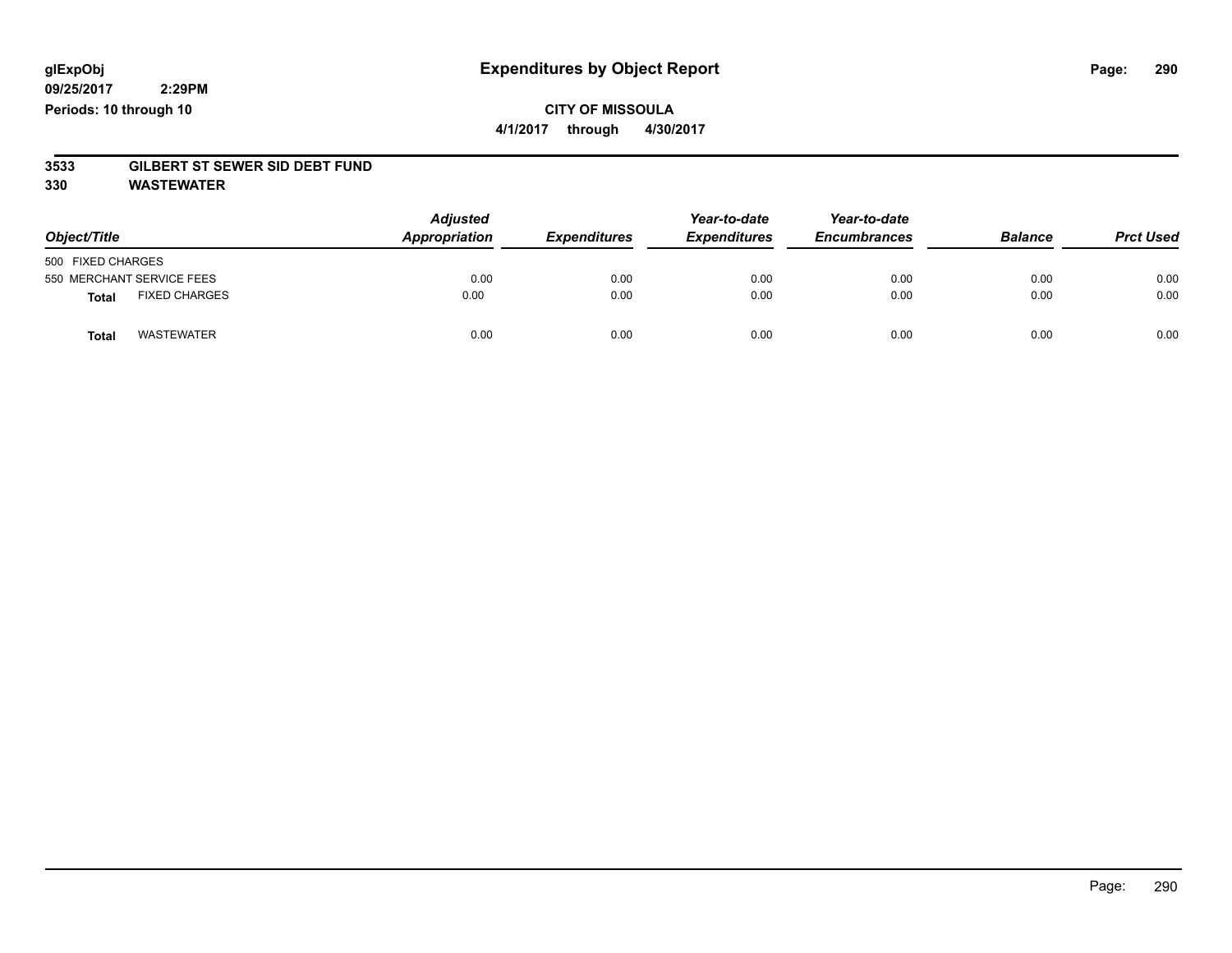**4/1/2017 through 4/30/2017**

# **3533 GILBERT ST SEWER SID DEBT FUND**

|                                      | <b>Adjusted</b>      |                     | Year-to-date        | Year-to-date        |                |                  |
|--------------------------------------|----------------------|---------------------|---------------------|---------------------|----------------|------------------|
| Object/Title                         | <b>Appropriation</b> | <b>Expenditures</b> | <b>Expenditures</b> | <b>Encumbrances</b> | <b>Balance</b> | <b>Prct Used</b> |
| 500 FIXED CHARGES                    |                      |                     |                     |                     |                |                  |
| 500 FIXED CHARGES                    | 0.00                 | 0.00                | 0.00                | 0.00                | 0.00           | 0.00             |
| 550 MERCHANT SERVICE FEES            | 0.00                 | 0.00                | 0.00                | 0.00                | 0.00           | 0.00             |
| <b>FIXED CHARGES</b><br><b>Total</b> | 0.00                 | 0.00                | 0.00                | 0.00                | 0.00           | 0.00             |
| 600 DEBT SERVICE                     |                      |                     |                     |                     |                |                  |
| 610 PRINCIPAL                        | 12,000.00            | 0.00                | 6,000.00            | 0.00                | 6,000.00       | 50.00            |
| 620 INTEREST / SERVICE FEES          | 4,875.00             | 0.00                | 2,493.75            | 0.00                | 2,381.25       | 51.15            |
| <b>DEBT SERVICE</b><br><b>Total</b>  | 16,875.00            | 0.00                | 8,493.75            | 0.00                | 8,381.25       | 50.33            |
| 800 OTHER OBJECTS                    |                      |                     |                     |                     |                |                  |
| 820 TRANSFERS TO OTHER FUNDS         | 0.00                 | 0.00                | 0.00                | 0.00                | 0.00           | 0.00             |
| OTHER OBJECTS<br><b>Total</b>        | 0.00                 | 0.00                | 0.00                | 0.00                | 0.00           | 0.00             |
| NON-DEPARTMENTAL<br><b>Total</b>     | 16,875.00            | 0.00                | 8,493.75            | 0.00                | 8,381.25       | 50.33            |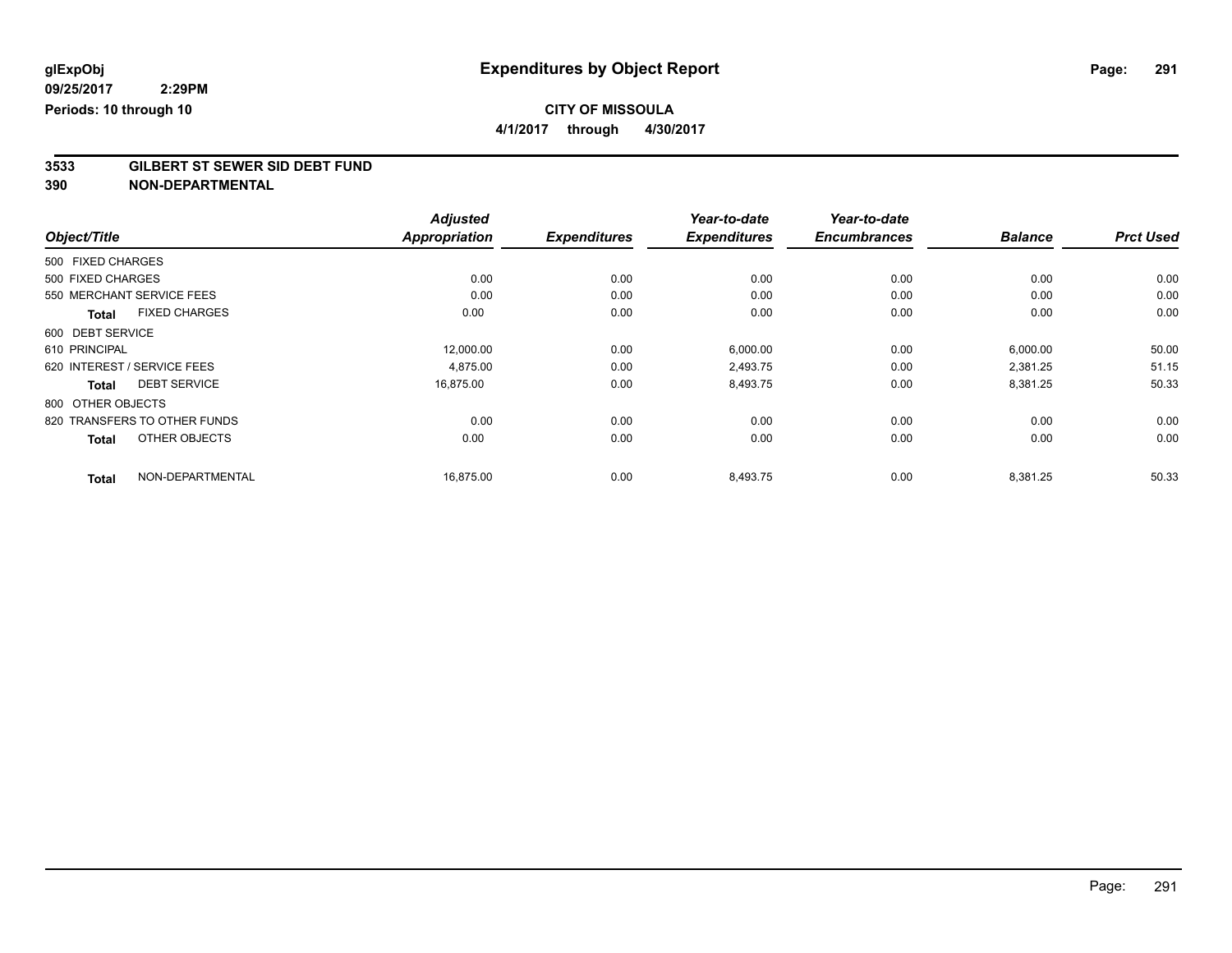## **CITY OF MISSOULA 4/1/2017 through 4/30/2017**

### **3533 GILBERT ST SEWER SID DEBT FUND**

|                   |                                | <b>Adjusted</b>      |                     | Year-to-date        | Year-to-date        |                |                  |
|-------------------|--------------------------------|----------------------|---------------------|---------------------|---------------------|----------------|------------------|
| Object/Title      |                                | <b>Appropriation</b> | <b>Expenditures</b> | <b>Expenditures</b> | <b>Encumbrances</b> | <b>Balance</b> | <b>Prct Used</b> |
| 500 FIXED CHARGES |                                |                      |                     |                     |                     |                |                  |
| 500 FIXED CHARGES |                                | 0.00                 | 0.00                | 0.00                | 0.00                | 0.00           | 0.00             |
|                   | 550 MERCHANT SERVICE FEES      | 0.00                 | 0.00                | 0.00                | 0.00                | 0.00           | 0.00             |
| <b>Total</b>      | <b>FIXED CHARGES</b>           | 0.00                 | 0.00                | 0.00                | 0.00                | 0.00           | 0.00             |
| 600 DEBT SERVICE  |                                |                      |                     |                     |                     |                |                  |
| 610 PRINCIPAL     |                                | 12,000.00            | 0.00                | 6,000.00            | 0.00                | 6,000.00       | 50.00            |
|                   | 620 INTEREST / SERVICE FEES    | 4,875.00             | 0.00                | 2,493.75            | 0.00                | 2,381.25       | 51.15            |
| <b>Total</b>      | <b>DEBT SERVICE</b>            | 16,875.00            | 0.00                | 8,493.75            | 0.00                | 8,381.25       | 50.33            |
| 800 OTHER OBJECTS |                                |                      |                     |                     |                     |                |                  |
|                   | 820 TRANSFERS TO OTHER FUNDS   | 0.00                 | 0.00                | 0.00                | 0.00                | 0.00           | 0.00             |
| <b>Total</b>      | OTHER OBJECTS                  | 0.00                 | 0.00                | 0.00                | 0.00                | 0.00           | 0.00             |
| <b>Total</b>      | GILBERT ST SEWER SID DEBT FUND | 16,875.00            | 0.00                | 8,493.75            | 0.00                | 8,381.25       | 50.33            |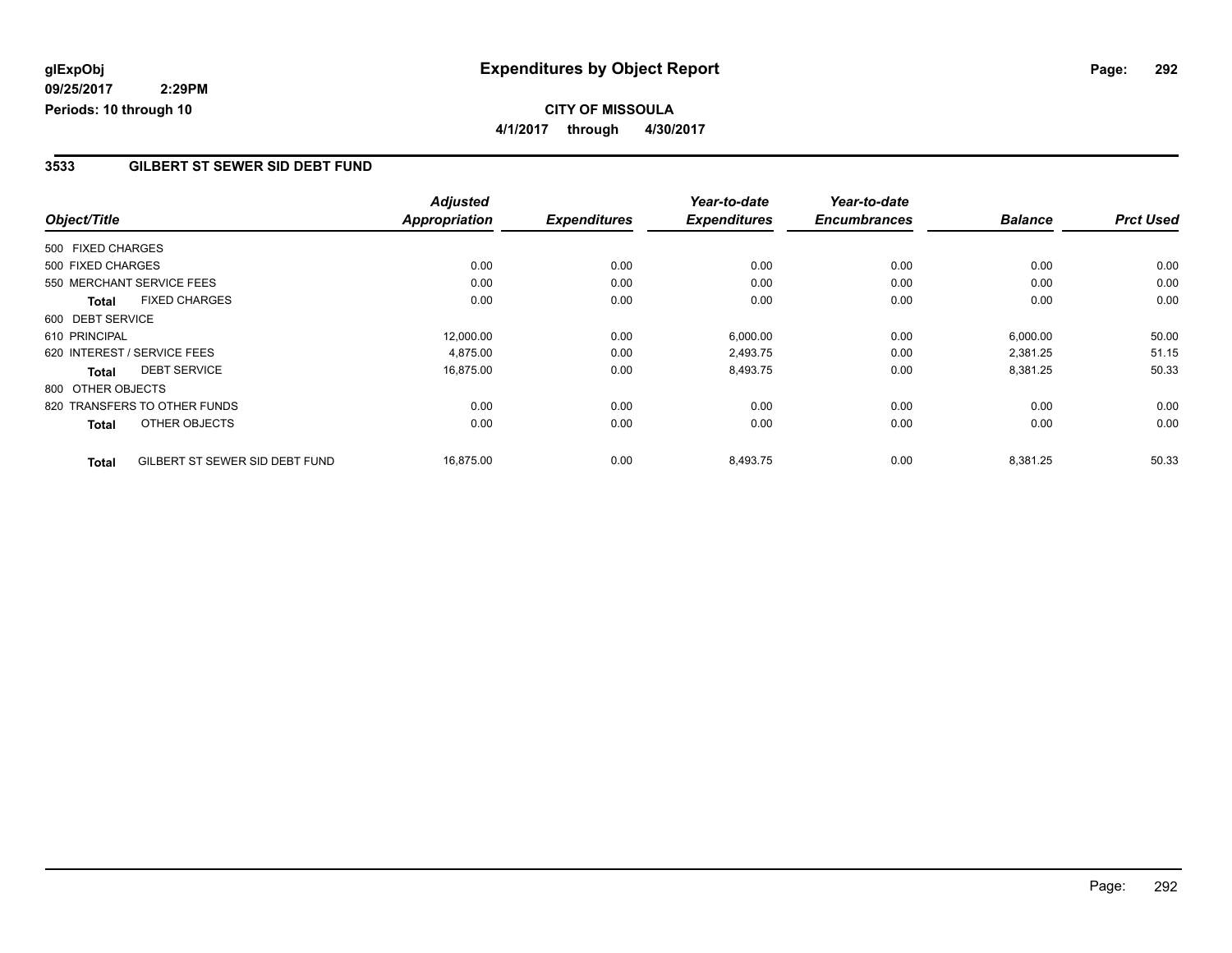**4/1/2017 through 4/30/2017**

**3534 LINCOLNWOOD SEWER PHASE I**

|                             |                      | <b>Adjusted</b> |                     | Year-to-date        | Year-to-date        |                |                  |
|-----------------------------|----------------------|-----------------|---------------------|---------------------|---------------------|----------------|------------------|
| Object/Title                |                      | Appropriation   | <b>Expenditures</b> | <b>Expenditures</b> | <b>Encumbrances</b> | <b>Balance</b> | <b>Prct Used</b> |
| 500 FIXED CHARGES           |                      |                 |                     |                     |                     |                |                  |
| 550 MERCHANT SERVICE FEES   |                      | 0.00            | 0.00                | 0.00                | 0.00                | 0.00           | 0.00             |
| <b>Total</b>                | <b>FIXED CHARGES</b> | 0.00            | 0.00                | 0.00                | 0.00                | 0.00           | 0.00             |
| 600 DEBT SERVICE            |                      |                 |                     |                     |                     |                |                  |
| 610 PRINCIPAL               |                      | 12.000.00       | 0.00                | 6,000.00            | 0.00                | 6,000.00       | 50.00            |
| 620 INTEREST / SERVICE FEES |                      | 5.513.00        | 0.00                | 2,812.50            | 0.00                | 2,700.50       | 51.02            |
| <b>Total</b>                | <b>DEBT SERVICE</b>  | 17.513.00       | 0.00                | 8,812.50            | 0.00                | 8,700.50       | 50.32            |
| <b>Total</b>                | NON-DEPARTMENTAL     | 17.513.00       | 0.00                | 8.812.50            | 0.00                | 8.700.50       | 50.32            |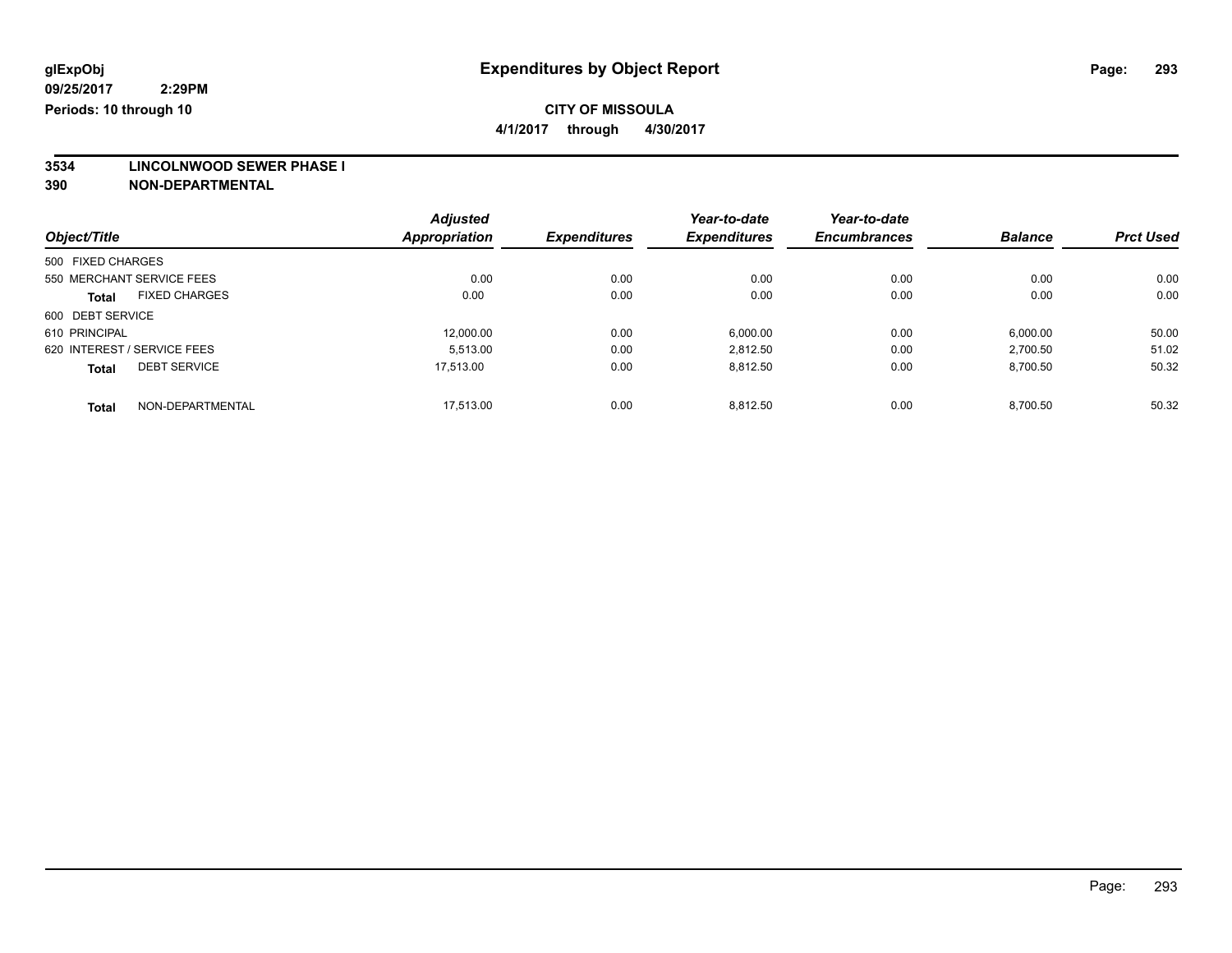### **3534 LINCOLNWOOD SEWER PHASE I**

|                             |                           | <b>Adjusted</b>      |                     | Year-to-date        | Year-to-date        |                |                  |
|-----------------------------|---------------------------|----------------------|---------------------|---------------------|---------------------|----------------|------------------|
| Object/Title                |                           | <b>Appropriation</b> | <b>Expenditures</b> | <b>Expenditures</b> | <b>Encumbrances</b> | <b>Balance</b> | <b>Prct Used</b> |
| 500 FIXED CHARGES           |                           |                      |                     |                     |                     |                |                  |
| 550 MERCHANT SERVICE FEES   |                           | 0.00                 | 0.00                | 0.00                | 0.00                | 0.00           | 0.00             |
| <b>Total</b>                | <b>FIXED CHARGES</b>      | 0.00                 | 0.00                | 0.00                | 0.00                | 0.00           | 0.00             |
| 600 DEBT SERVICE            |                           |                      |                     |                     |                     |                |                  |
| 610 PRINCIPAL               |                           | 12,000.00            | 0.00                | 6,000.00            | 0.00                | 6,000.00       | 50.00            |
| 620 INTEREST / SERVICE FEES |                           | 5.513.00             | 0.00                | 2.812.50            | 0.00                | 2.700.50       | 51.02            |
| <b>Total</b>                | <b>DEBT SERVICE</b>       | 17.513.00            | 0.00                | 8.812.50            | 0.00                | 8.700.50       | 50.32            |
| <b>Total</b>                | LINCOLNWOOD SEWER PHASE I | 17.513.00            | 0.00                | 8.812.50            | 0.00                | 8.700.50       | 50.32            |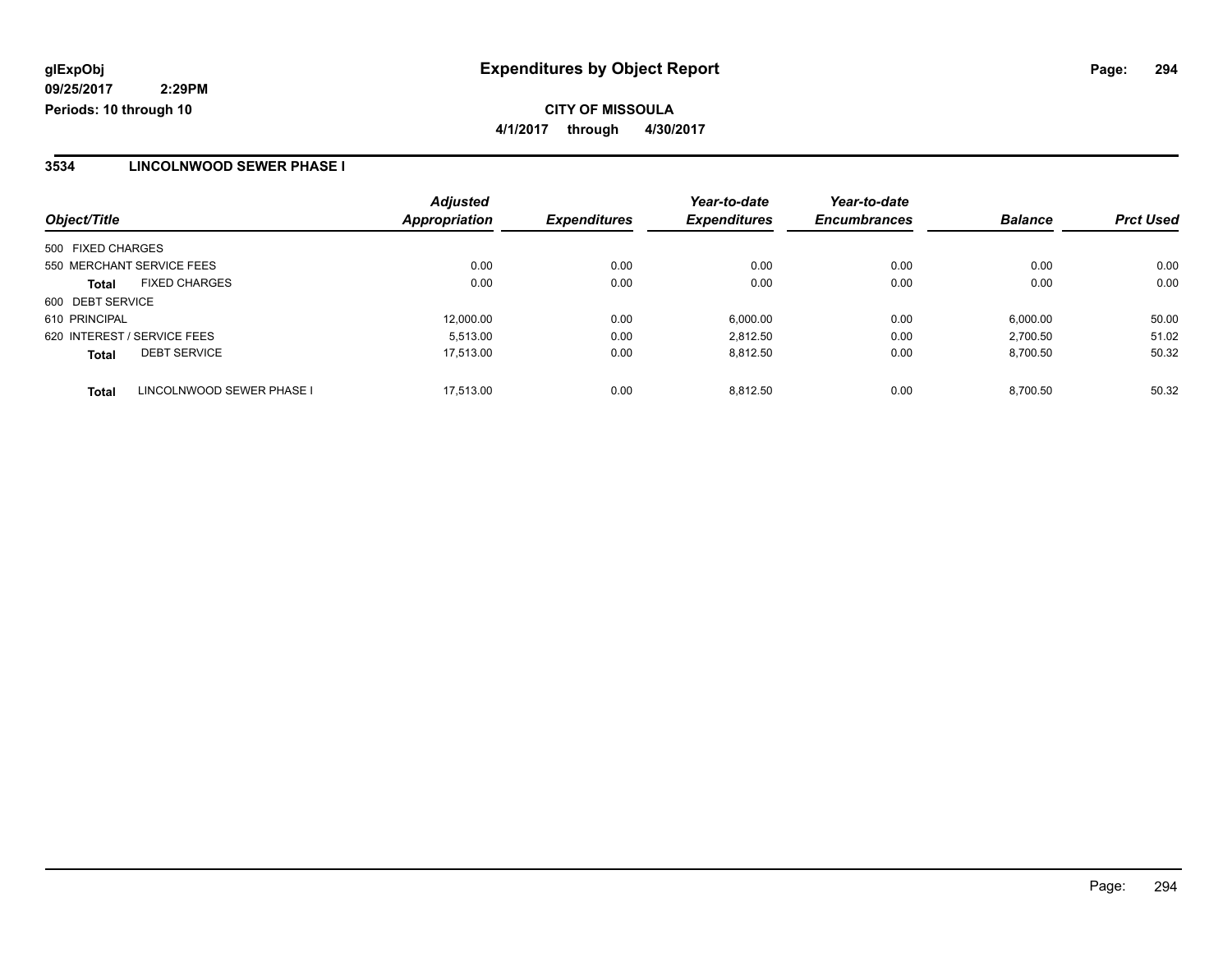**4/1/2017 through 4/30/2017**

# **3535 SLANT STREET TRAFFIC CALMING**

| Object/Title                         | <b>Adjusted</b><br><b>Appropriation</b> | <b>Expenditures</b> | Year-to-date<br><b>Expenditures</b> | Year-to-date<br><b>Encumbrances</b> | <b>Balance</b> | <b>Prct Used</b> |
|--------------------------------------|-----------------------------------------|---------------------|-------------------------------------|-------------------------------------|----------------|------------------|
|                                      |                                         |                     |                                     |                                     |                |                  |
| 500 FIXED CHARGES                    |                                         |                     |                                     |                                     |                |                  |
| 550 MERCHANT SERVICE FEES            | 0.00                                    | 0.00                | 0.00                                | 0.00                                | 0.00           | 0.00             |
| <b>FIXED CHARGES</b><br><b>Total</b> | 0.00                                    | 0.00                | 0.00                                | 0.00                                | 0.00           | 0.00             |
| 800 OTHER OBJECTS                    |                                         |                     |                                     |                                     |                |                  |
| 820 TRANSFERS TO OTHER FUNDS         | 0.00                                    | 0.00                | 0.00                                | 0.00                                | 0.00           | 0.00             |
| OTHER OBJECTS<br><b>Total</b>        | 0.00                                    | 0.00                | 0.00                                | 0.00                                | 0.00           | 0.00             |
| NON-DEPARTMENTAL<br><b>Total</b>     | 0.00                                    | 0.00                | 0.00                                | 0.00                                | 0.00           | 0.00             |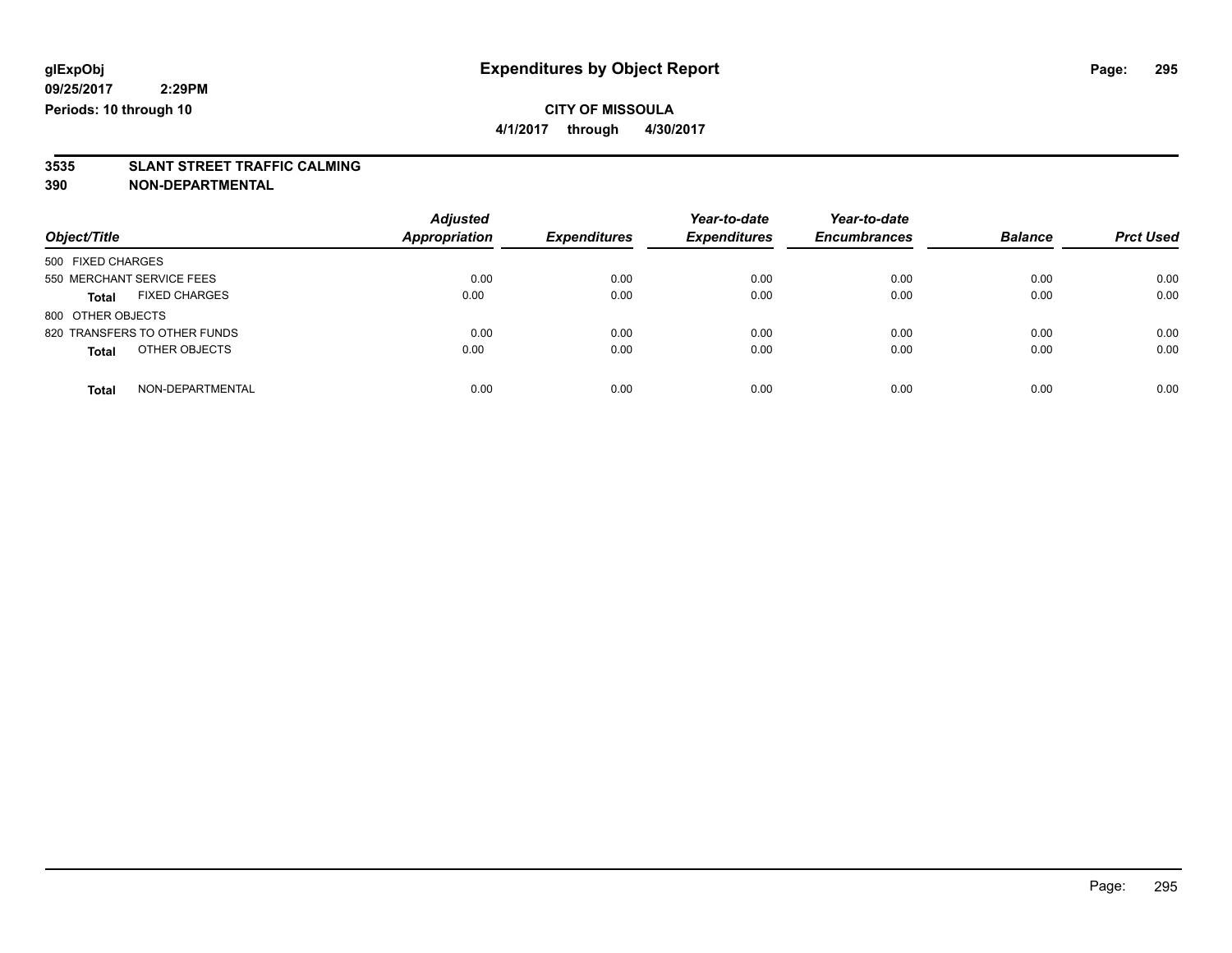**CITY OF MISSOULA 4/1/2017 through 4/30/2017**

### **3535 SLANT STREET TRAFFIC CALMING**

|                              |                                     | <b>Adjusted</b>      |                     | Year-to-date        | Year-to-date        |                |                  |
|------------------------------|-------------------------------------|----------------------|---------------------|---------------------|---------------------|----------------|------------------|
| Object/Title                 |                                     | <b>Appropriation</b> | <b>Expenditures</b> | <b>Expenditures</b> | <b>Encumbrances</b> | <b>Balance</b> | <b>Prct Used</b> |
| 500 FIXED CHARGES            |                                     |                      |                     |                     |                     |                |                  |
| 550 MERCHANT SERVICE FEES    |                                     | 0.00                 | 0.00                | 0.00                | 0.00                | 0.00           | 0.00             |
| <b>Total</b>                 | <b>FIXED CHARGES</b>                | 0.00                 | 0.00                | 0.00                | 0.00                | 0.00           | 0.00             |
| 800 OTHER OBJECTS            |                                     |                      |                     |                     |                     |                |                  |
| 820 TRANSFERS TO OTHER FUNDS |                                     | 0.00                 | 0.00                | 0.00                | 0.00                | 0.00           | 0.00             |
| <b>Total</b>                 | OTHER OBJECTS                       | 0.00                 | 0.00                | 0.00                | 0.00                | 0.00           | 0.00             |
| <b>Total</b>                 | <b>SLANT STREET TRAFFIC CALMING</b> | 0.00                 | 0.00                | 0.00                | 0.00                | 0.00           | 0.00             |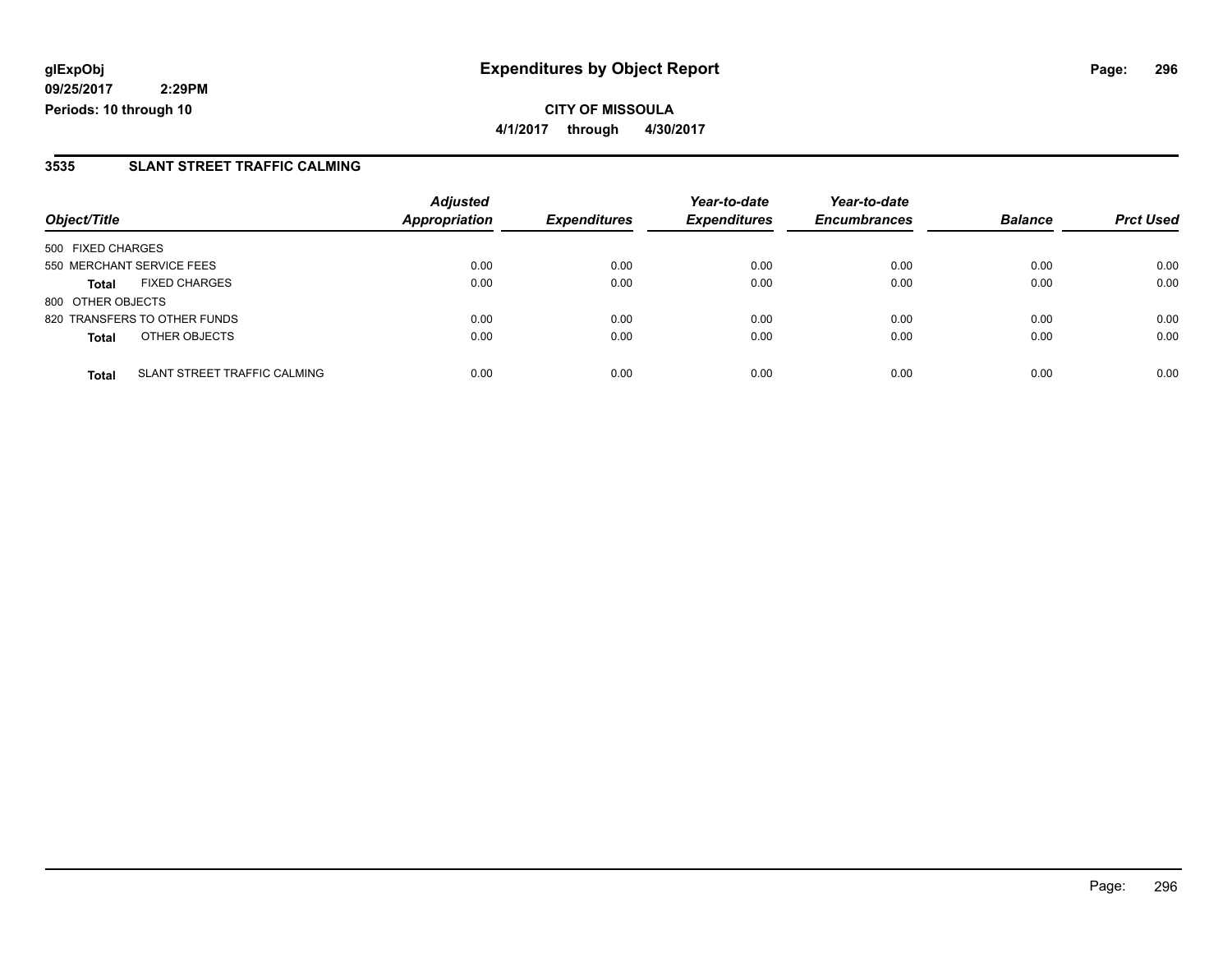**4/1/2017 through 4/30/2017**

**3536 LINCOLNWOOD SEWER PHASE II**

|                             |                      | <b>Adjusted</b>      |                     | Year-to-date        | Year-to-date        |                |                  |
|-----------------------------|----------------------|----------------------|---------------------|---------------------|---------------------|----------------|------------------|
| Object/Title                |                      | <b>Appropriation</b> | <b>Expenditures</b> | <b>Expenditures</b> | <b>Encumbrances</b> | <b>Balance</b> | <b>Prct Used</b> |
| 500 FIXED CHARGES           |                      |                      |                     |                     |                     |                |                  |
| 550 MERCHANT SERVICE FEES   |                      | 0.00                 | 0.00                | 0.00                | 0.00                | 0.00           | 0.00             |
| <b>Total</b>                | <b>FIXED CHARGES</b> | 0.00                 | 0.00                | 0.00                | 0.00                | 0.00           | 0.00             |
| 600 DEBT SERVICE            |                      |                      |                     |                     |                     |                |                  |
| 610 PRINCIPAL               |                      | 22,000.00            | 0.00                | 11.000.00           | 0.00                | 11.000.00      | 50.00            |
| 620 INTEREST / SERVICE FEES |                      | 9.544.00             | 0.00                | 4,875.00            | 0.00                | 4,669.00       | 51.08            |
| <b>Total</b>                | <b>DEBT SERVICE</b>  | 31,544.00            | 0.00                | 15,875.00           | 0.00                | 15,669.00      | 50.33            |
| <b>Total</b>                | NON-DEPARTMENTAL     | 31.544.00            | 0.00                | 15.875.00           | 0.00                | 15.669.00      | 50.33            |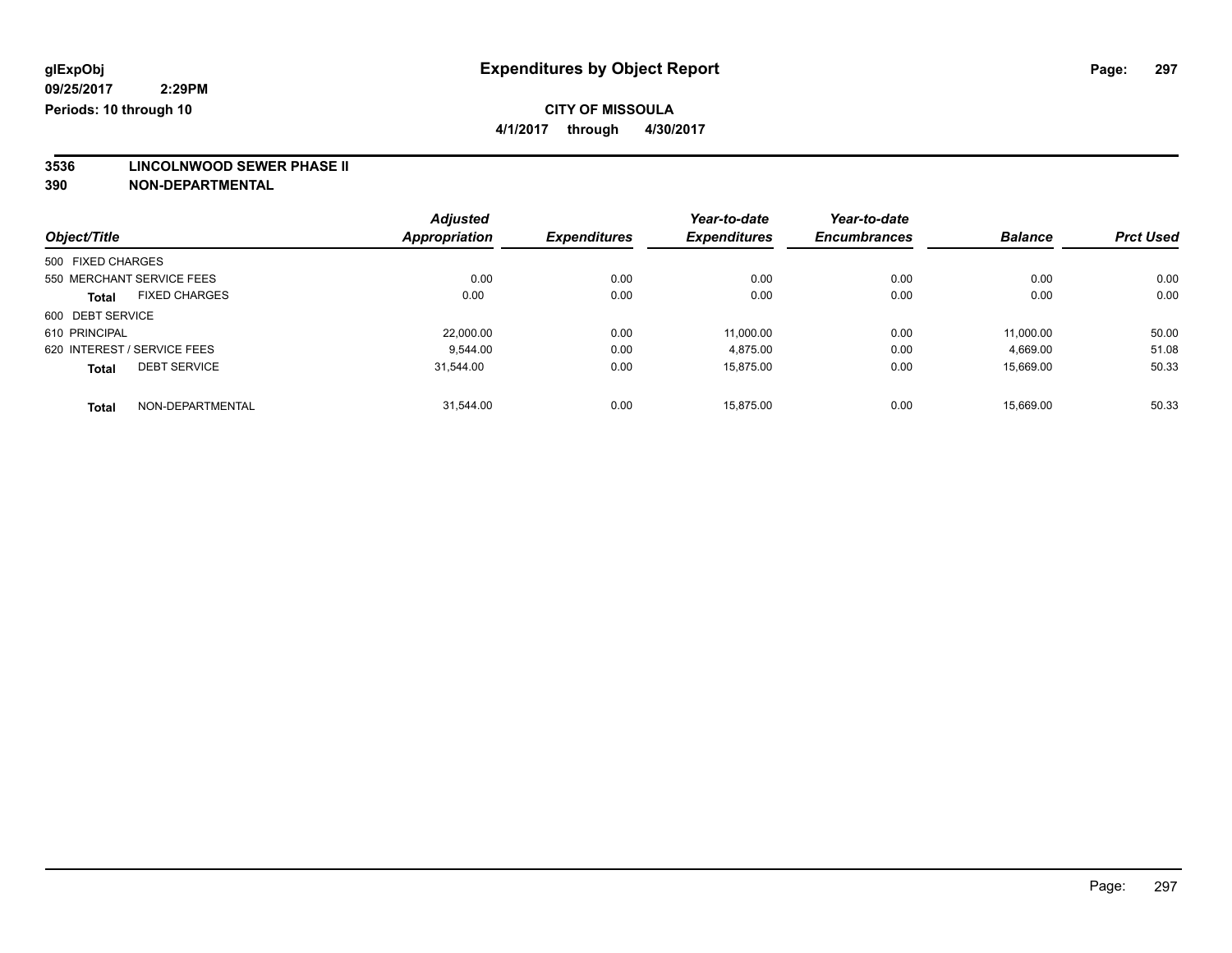### **3536 LINCOLNWOOD SEWER PHASE II**

| Object/Title                               | <b>Adjusted</b><br><b>Appropriation</b> | <b>Expenditures</b> | Year-to-date<br><b>Expenditures</b> | Year-to-date<br><b>Encumbrances</b> | <b>Balance</b> | <b>Prct Used</b> |
|--------------------------------------------|-----------------------------------------|---------------------|-------------------------------------|-------------------------------------|----------------|------------------|
|                                            |                                         |                     |                                     |                                     |                |                  |
| 500 FIXED CHARGES                          |                                         |                     |                                     |                                     |                |                  |
| 550 MERCHANT SERVICE FEES                  | 0.00                                    | 0.00                | 0.00                                | 0.00                                | 0.00           | 0.00             |
| <b>FIXED CHARGES</b><br><b>Total</b>       | 0.00                                    | 0.00                | 0.00                                | 0.00                                | 0.00           | 0.00             |
| 600 DEBT SERVICE                           |                                         |                     |                                     |                                     |                |                  |
| 610 PRINCIPAL                              | 22,000.00                               | 0.00                | 11.000.00                           | 0.00                                | 11.000.00      | 50.00            |
| 620 INTEREST / SERVICE FEES                | 9.544.00                                | 0.00                | 4.875.00                            | 0.00                                | 4,669.00       | 51.08            |
| <b>DEBT SERVICE</b><br><b>Total</b>        | 31.544.00                               | 0.00                | 15.875.00                           | 0.00                                | 15.669.00      | 50.33            |
| LINCOLNWOOD SEWER PHASE II<br><b>Total</b> | 31.544.00                               | 0.00                | 15.875.00                           | 0.00                                | 15.669.00      | 50.33            |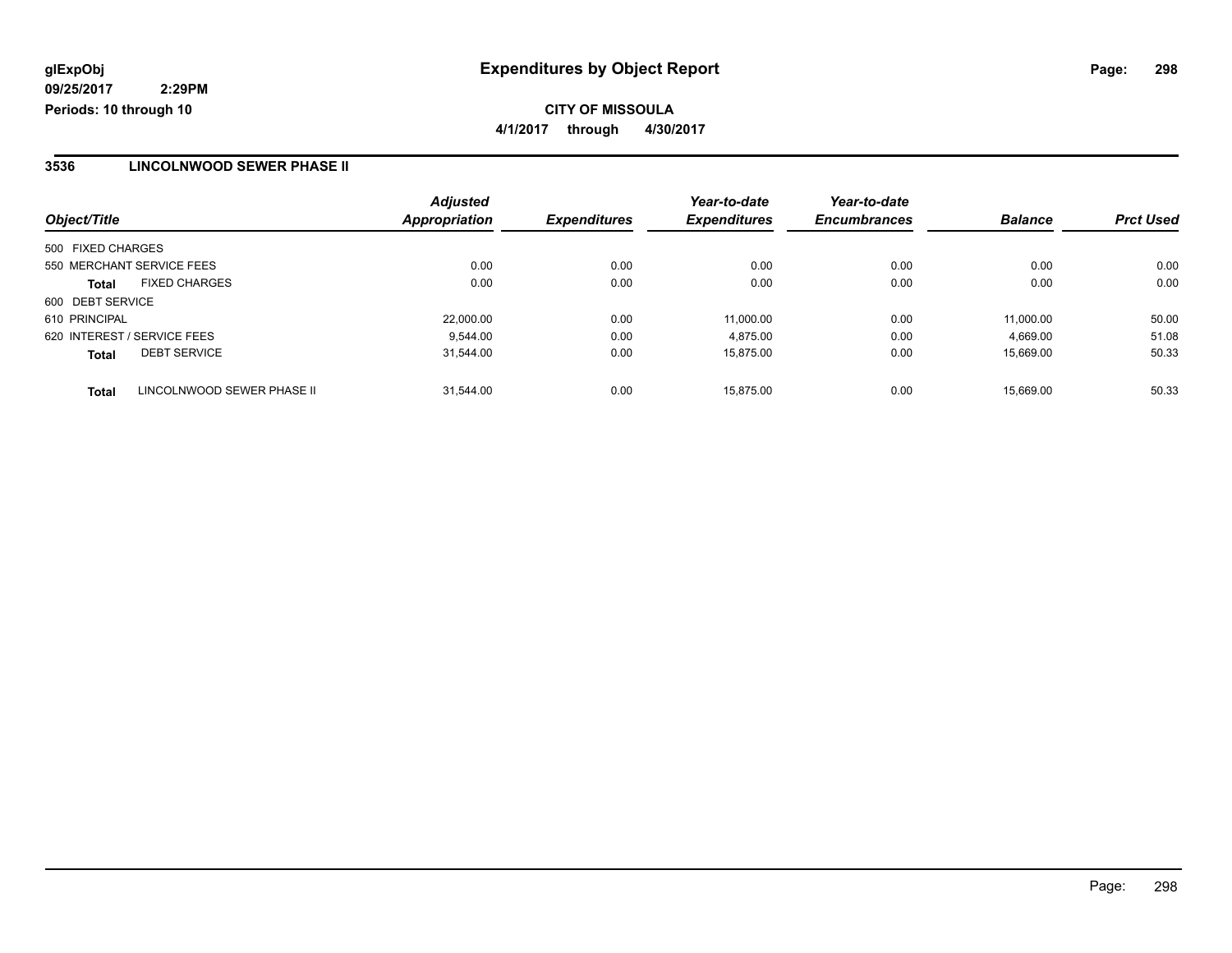**4/1/2017 through 4/30/2017**

# **3539 SOUTH 4TH STREET W TRAFFIC**

| Object/Title                         | <b>Adjusted</b><br><b>Appropriation</b> | <b>Expenditures</b> | Year-to-date<br><b>Expenditures</b> | Year-to-date<br><b>Encumbrances</b> | <b>Balance</b> | <b>Prct Used</b> |
|--------------------------------------|-----------------------------------------|---------------------|-------------------------------------|-------------------------------------|----------------|------------------|
| 500 FIXED CHARGES                    |                                         |                     |                                     |                                     |                |                  |
| 550 MERCHANT SERVICE FEES            | 0.00                                    | 0.00                | 0.00                                | 0.00                                | 0.00           | 0.00             |
| <b>FIXED CHARGES</b><br><b>Total</b> | 0.00                                    | 0.00                | 0.00                                | 0.00                                | 0.00           | 0.00             |
| 800 OTHER OBJECTS                    |                                         |                     |                                     |                                     |                |                  |
| 820 TRANSFERS TO OTHER FUNDS         | 0.00                                    | 0.00                | 0.00                                | 0.00                                | 0.00           | 0.00             |
| OTHER OBJECTS<br><b>Total</b>        | 0.00                                    | 0.00                | 0.00                                | 0.00                                | 0.00           | 0.00             |
| NON-DEPARTMENTAL<br><b>Total</b>     | 0.00                                    | 0.00                | 0.00                                | 0.00                                | 0.00           | 0.00             |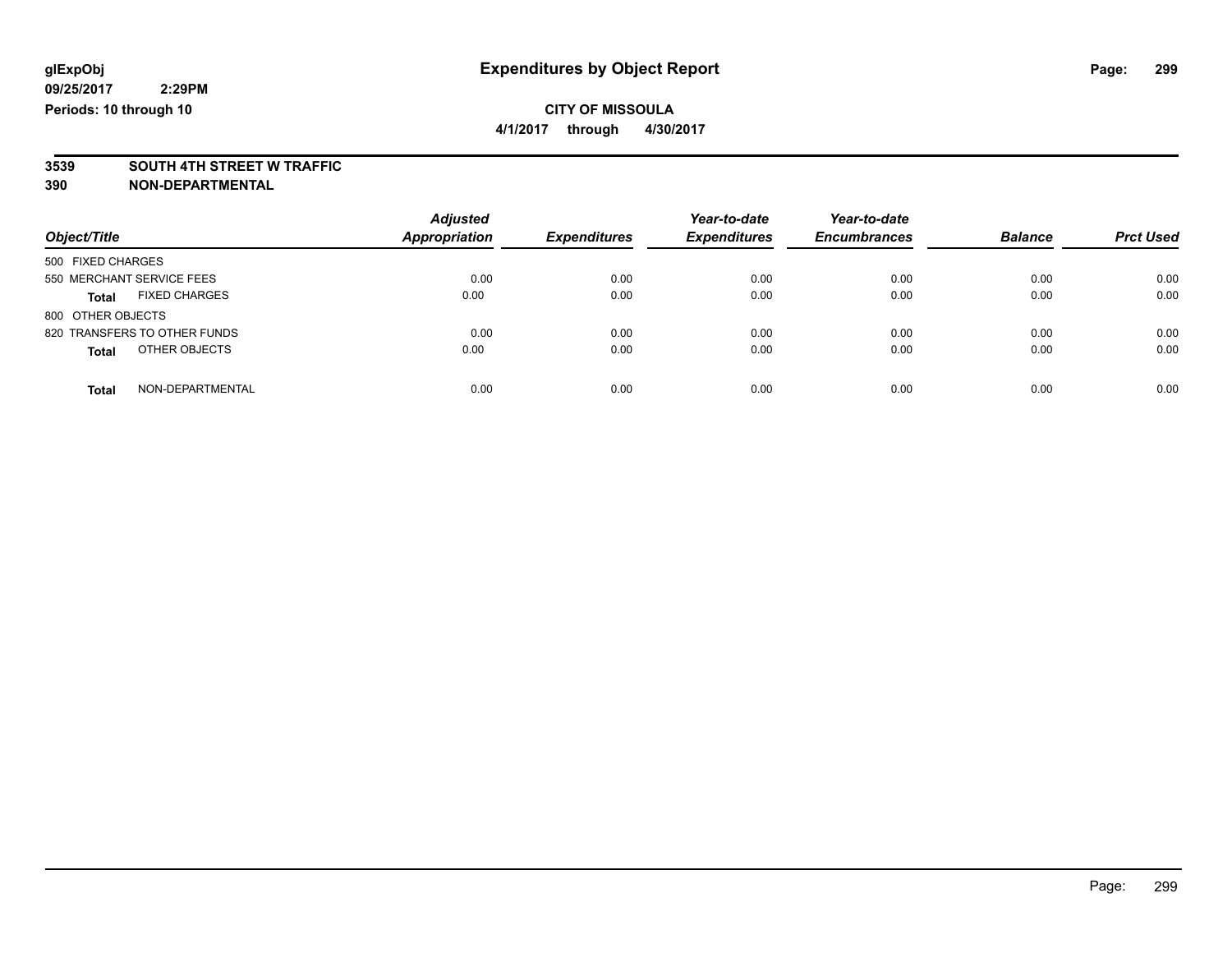**CITY OF MISSOULA 4/1/2017 through 4/30/2017**

### **3539 SOUTH 4TH STREET W TRAFFIC**

| Object/Title                               | <b>Adjusted</b><br>Appropriation | <b>Expenditures</b> | Year-to-date<br><b>Expenditures</b> | Year-to-date<br><b>Encumbrances</b> | <b>Balance</b> | <b>Prct Used</b> |
|--------------------------------------------|----------------------------------|---------------------|-------------------------------------|-------------------------------------|----------------|------------------|
| 500 FIXED CHARGES                          |                                  |                     |                                     |                                     |                |                  |
| 550 MERCHANT SERVICE FEES                  | 0.00                             | 0.00                | 0.00                                | 0.00                                | 0.00           | 0.00             |
| <b>FIXED CHARGES</b><br><b>Total</b>       | 0.00                             | 0.00                | 0.00                                | 0.00                                | 0.00           | 0.00             |
| 800 OTHER OBJECTS                          |                                  |                     |                                     |                                     |                |                  |
| 820 TRANSFERS TO OTHER FUNDS               | 0.00                             | 0.00                | 0.00                                | 0.00                                | 0.00           | 0.00             |
| OTHER OBJECTS<br><b>Total</b>              | 0.00                             | 0.00                | 0.00                                | 0.00                                | 0.00           | 0.00             |
| SOUTH 4TH STREET W TRAFFIC<br><b>Total</b> | 0.00                             | 0.00                | 0.00                                | 0.00                                | 0.00           | 0.00             |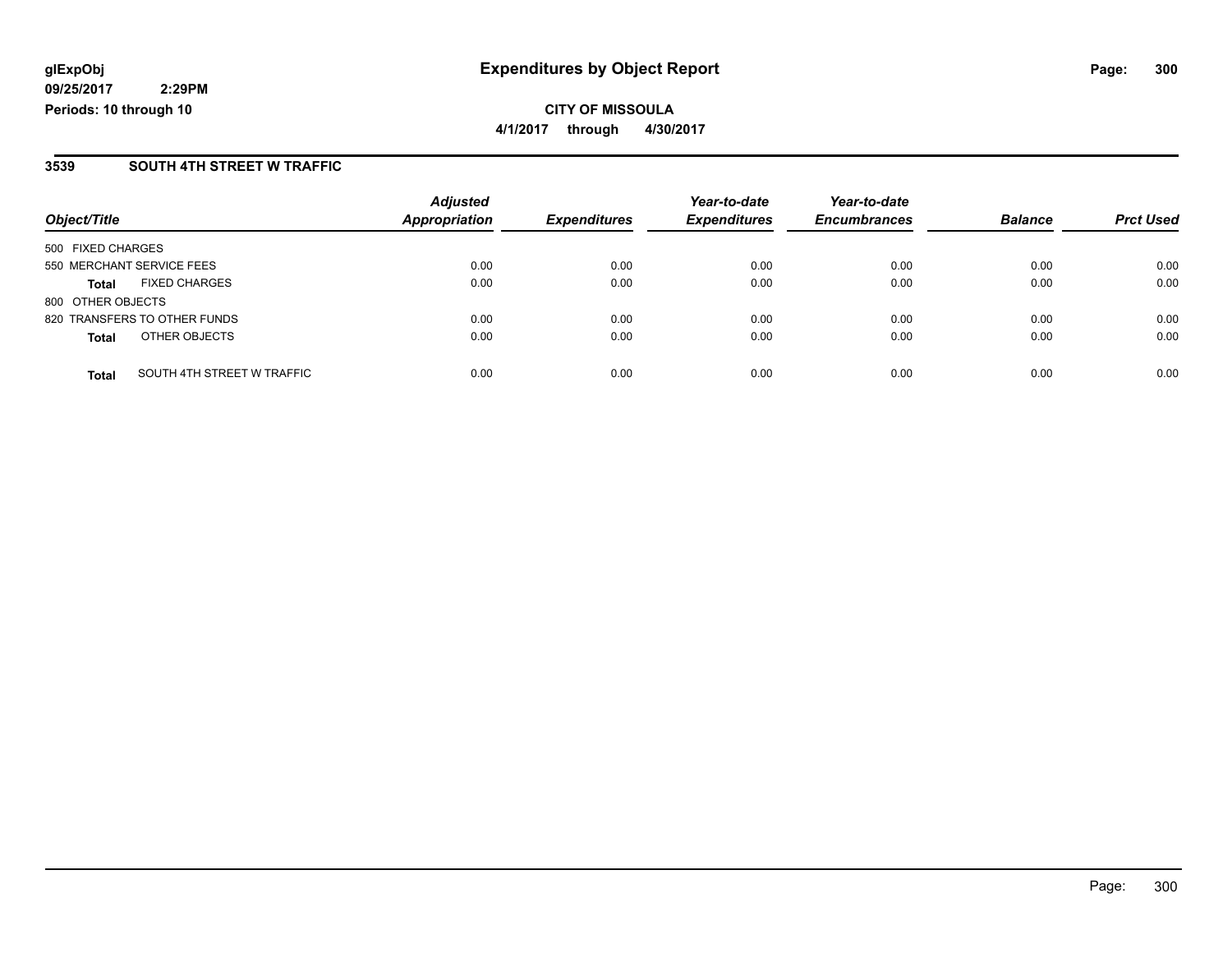**4/1/2017 through 4/30/2017**

**3540 SID 540 DEBT SERVICE FUND**

|                   |                             | <b>Adjusted</b>      |                     | Year-to-date        | Year-to-date        |                |                  |
|-------------------|-----------------------------|----------------------|---------------------|---------------------|---------------------|----------------|------------------|
| Object/Title      |                             | <b>Appropriation</b> | <b>Expenditures</b> | <b>Expenditures</b> | <b>Encumbrances</b> | <b>Balance</b> | <b>Prct Used</b> |
|                   | 300 PURCHASED SERVICES      |                      |                     |                     |                     |                |                  |
|                   | 350 PROFESSIONAL SERVICES   | 0.00                 | 0.00                | 350.00              | 0.00                | $-350.00$      | 0.00             |
| <b>Total</b>      | <b>PURCHASED SERVICES</b>   | 0.00                 | 0.00                | 350.00              | 0.00                | $-350.00$      | 0.00             |
| 500 FIXED CHARGES |                             |                      |                     |                     |                     |                |                  |
|                   | 550 MERCHANT SERVICE FEES   | 350.00               | 0.00                | 0.00                | 0.00                | 350.00         | 0.00             |
| <b>Total</b>      | <b>FIXED CHARGES</b>        | 350.00               | 0.00                | 0.00                | 0.00                | 350.00         | 0.00             |
| 600 DEBT SERVICE  |                             |                      |                     |                     |                     |                |                  |
| 610 PRINCIPAL     |                             | 75.000.00            | 0.00                | 0.00                | 0.00                | 75.000.00      | 0.00             |
|                   | 620 INTEREST / SERVICE FEES | 45,903.00            | 0.00                | 22,951.25           | 0.00                | 22,951.75      | 50.00            |
| <b>Total</b>      | <b>DEBT SERVICE</b>         | 120.903.00           | 0.00                | 22,951.25           | 0.00                | 97,951.75      | 18.98            |
| <b>Total</b>      | NON-DEPARTMENTAL            | 121,253.00           | 0.00                | 23,301.25           | 0.00                | 97,951.75      | 19.22            |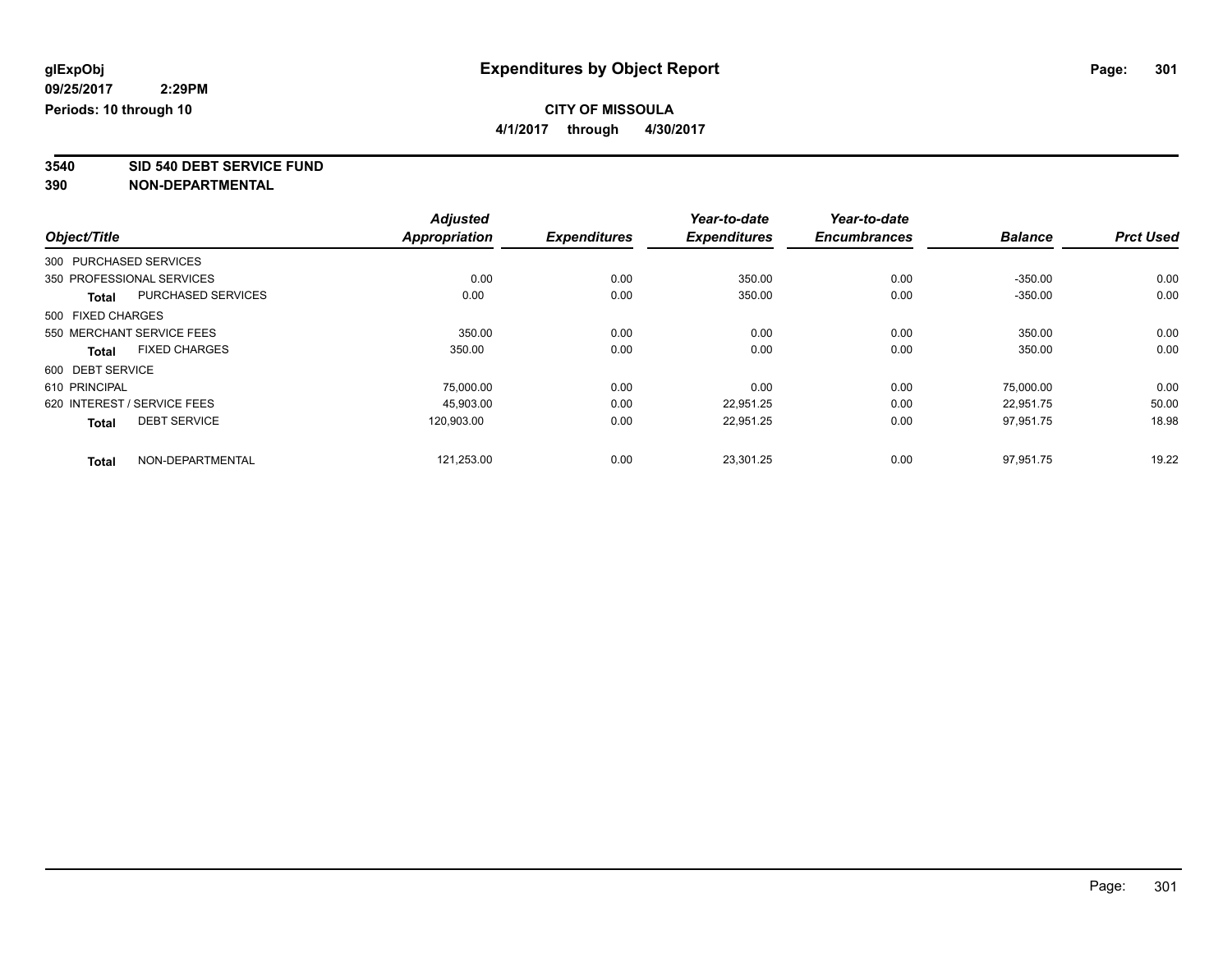### **3540 SID 540 DEBT SERVICE FUND**

|                        |                             | <b>Adjusted</b>      |                     | Year-to-date        | Year-to-date        |                |                  |
|------------------------|-----------------------------|----------------------|---------------------|---------------------|---------------------|----------------|------------------|
| Object/Title           |                             | <b>Appropriation</b> | <b>Expenditures</b> | <b>Expenditures</b> | <b>Encumbrances</b> | <b>Balance</b> | <b>Prct Used</b> |
| 300 PURCHASED SERVICES |                             |                      |                     |                     |                     |                |                  |
|                        | 350 PROFESSIONAL SERVICES   | 0.00                 | 0.00                | 350.00              | 0.00                | $-350.00$      | 0.00             |
| Total                  | PURCHASED SERVICES          | 0.00                 | 0.00                | 350.00              | 0.00                | $-350.00$      | 0.00             |
| 500 FIXED CHARGES      |                             |                      |                     |                     |                     |                |                  |
|                        | 550 MERCHANT SERVICE FEES   | 350.00               | 0.00                | 0.00                | 0.00                | 350.00         | 0.00             |
| Total                  | <b>FIXED CHARGES</b>        | 350.00               | 0.00                | 0.00                | 0.00                | 350.00         | 0.00             |
| 600 DEBT SERVICE       |                             |                      |                     |                     |                     |                |                  |
| 610 PRINCIPAL          |                             | 75,000.00            | 0.00                | 0.00                | 0.00                | 75.000.00      | 0.00             |
|                        | 620 INTEREST / SERVICE FEES | 45.903.00            | 0.00                | 22.951.25           | 0.00                | 22.951.75      | 50.00            |
| <b>Total</b>           | <b>DEBT SERVICE</b>         | 120,903.00           | 0.00                | 22,951.25           | 0.00                | 97,951.75      | 18.98            |
| <b>Total</b>           | SID 540 DEBT SERVICE FUND   | 121,253.00           | 0.00                | 23,301.25           | 0.00                | 97.951.75      | 19.22            |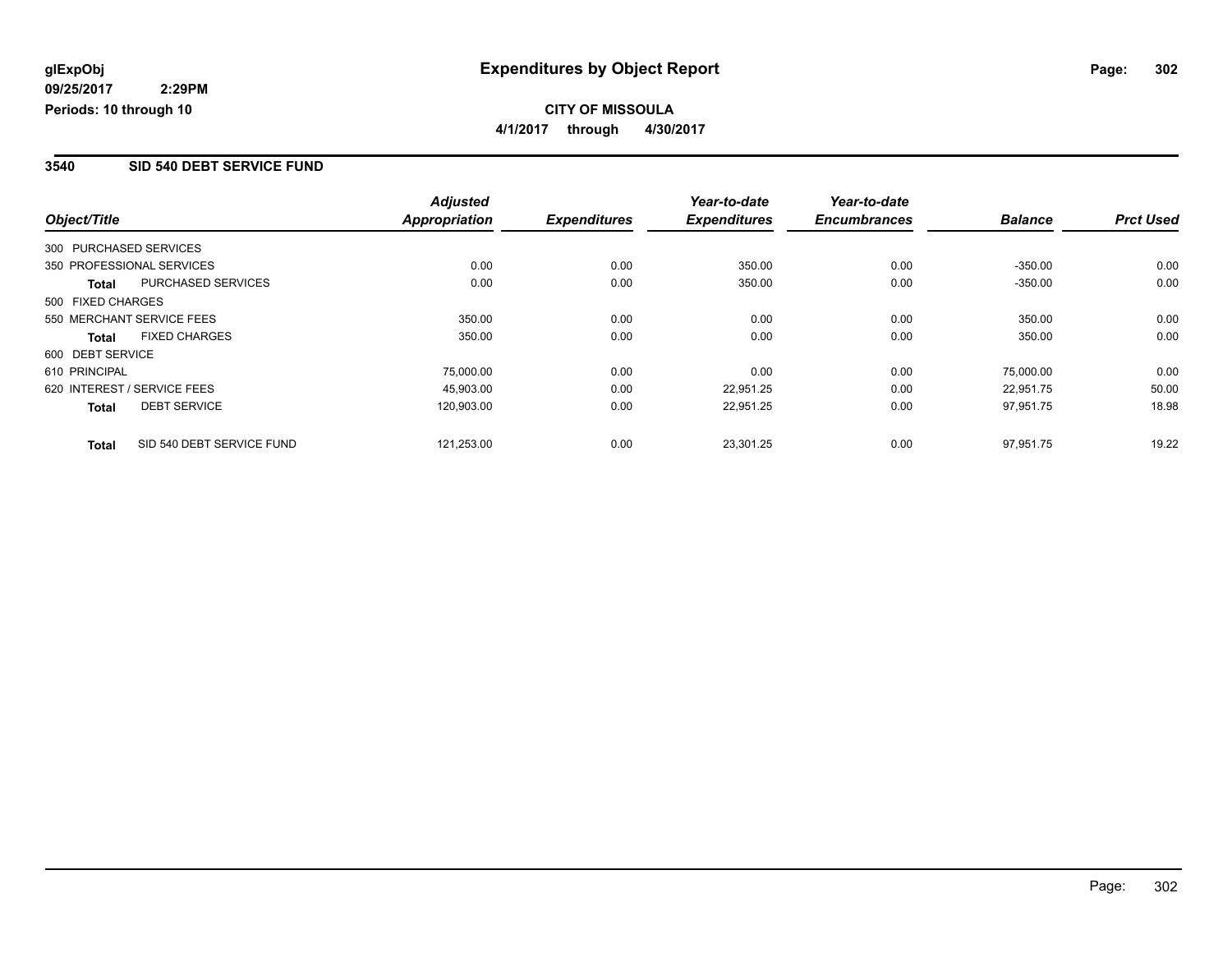# **3541 SID 541 DEBT SERVICE**

|                   |                             | <b>Adjusted</b> |                     | Year-to-date        | Year-to-date        |                |                  |
|-------------------|-----------------------------|-----------------|---------------------|---------------------|---------------------|----------------|------------------|
| Object/Title      |                             | Appropriation   | <b>Expenditures</b> | <b>Expenditures</b> | <b>Encumbrances</b> | <b>Balance</b> | <b>Prct Used</b> |
| 500 FIXED CHARGES |                             |                 |                     |                     |                     |                |                  |
|                   | 550 MERCHANT SERVICE FEES   | 300.00          | 0.00                | 0.00                | 0.00                | 300.00         | 0.00             |
| <b>Total</b>      | <b>FIXED CHARGES</b>        | 300.00          | 0.00                | 0.00                | 0.00                | 300.00         | 0.00             |
| 600 DEBT SERVICE  |                             |                 |                     |                     |                     |                |                  |
| 610 PRINCIPAL     |                             | 30.000.00       | 0.00                | 0.00                | 0.00                | 30,000.00      | 0.00             |
|                   | 620 INTEREST / SERVICE FEES | 27,798.00       | 0.00                | 14,198.75           | 0.00                | 13,599.25      | 51.08            |
| <b>Total</b>      | <b>DEBT SERVICE</b>         | 57.798.00       | 0.00                | 14.198.75           | 0.00                | 43,599.25      | 24.57            |
| <b>Total</b>      | NON-DEPARTMENTAL            | 58.098.00       | 0.00                | 14.198.75           | 0.00                | 43.899.25      | 24.44            |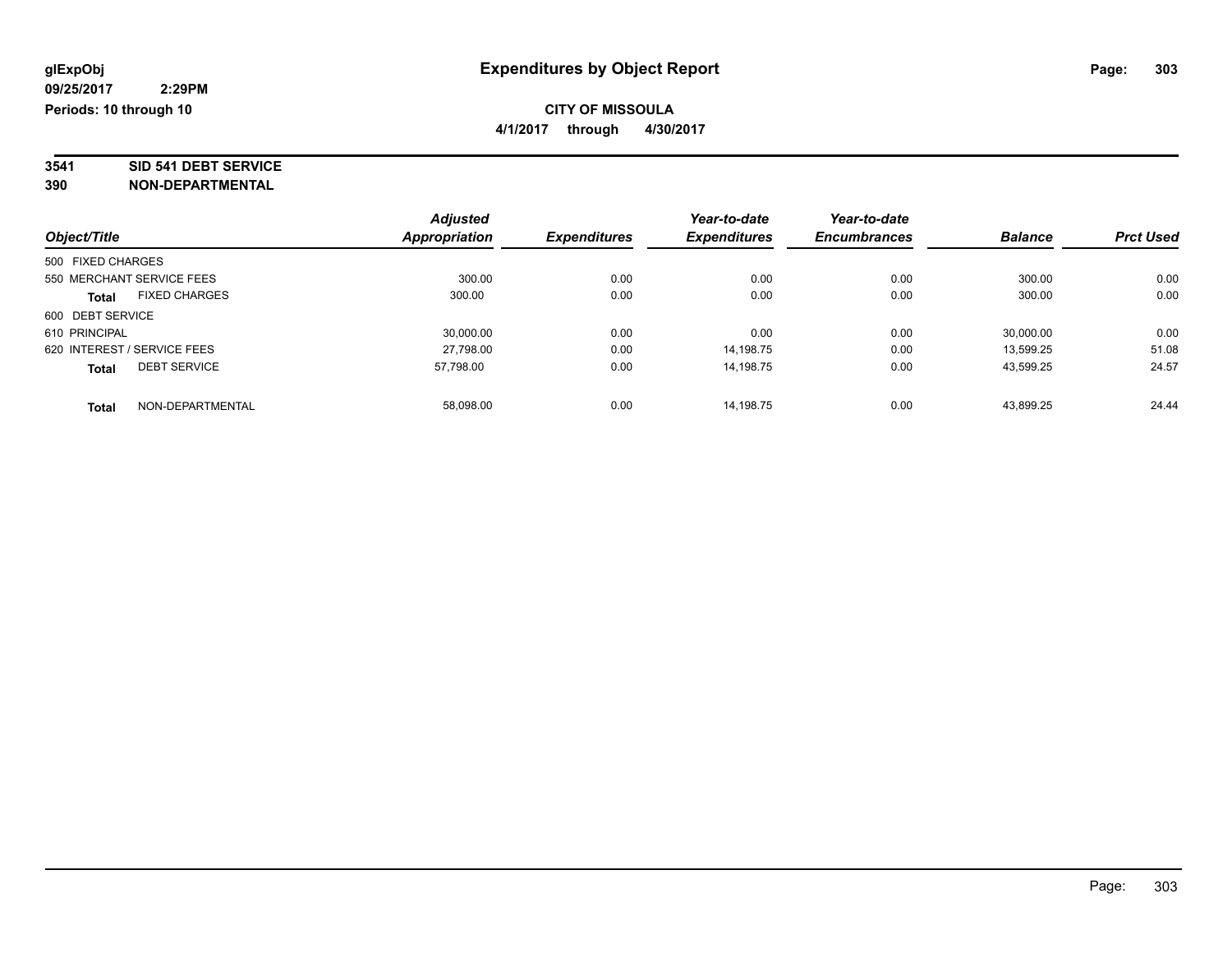#### **3541 SID 541 DEBT SERVICE**

| Object/Title                         | <b>Adjusted</b><br>Appropriation | <b>Expenditures</b> | Year-to-date<br><b>Expenditures</b> | Year-to-date<br><b>Encumbrances</b> | <b>Balance</b> | <b>Prct Used</b> |
|--------------------------------------|----------------------------------|---------------------|-------------------------------------|-------------------------------------|----------------|------------------|
| 500 FIXED CHARGES                    |                                  |                     |                                     |                                     |                |                  |
| 550 MERCHANT SERVICE FEES            | 300.00                           | 0.00                | 0.00                                | 0.00                                | 300.00         | 0.00             |
| <b>FIXED CHARGES</b><br><b>Total</b> | 300.00                           | 0.00                | 0.00                                | 0.00                                | 300.00         | 0.00             |
| 600 DEBT SERVICE                     |                                  |                     |                                     |                                     |                |                  |
| 610 PRINCIPAL                        | 30,000.00                        | 0.00                | 0.00                                | 0.00                                | 30,000.00      | 0.00             |
| 620 INTEREST / SERVICE FEES          | 27,798.00                        | 0.00                | 14.198.75                           | 0.00                                | 13.599.25      | 51.08            |
| <b>DEBT SERVICE</b><br><b>Total</b>  | 57,798.00                        | 0.00                | 14.198.75                           | 0.00                                | 43,599.25      | 24.57            |
| SID 541 DEBT SERVICE<br><b>Total</b> | 58.098.00                        | 0.00                | 14.198.75                           | 0.00                                | 43.899.25      | 24.44            |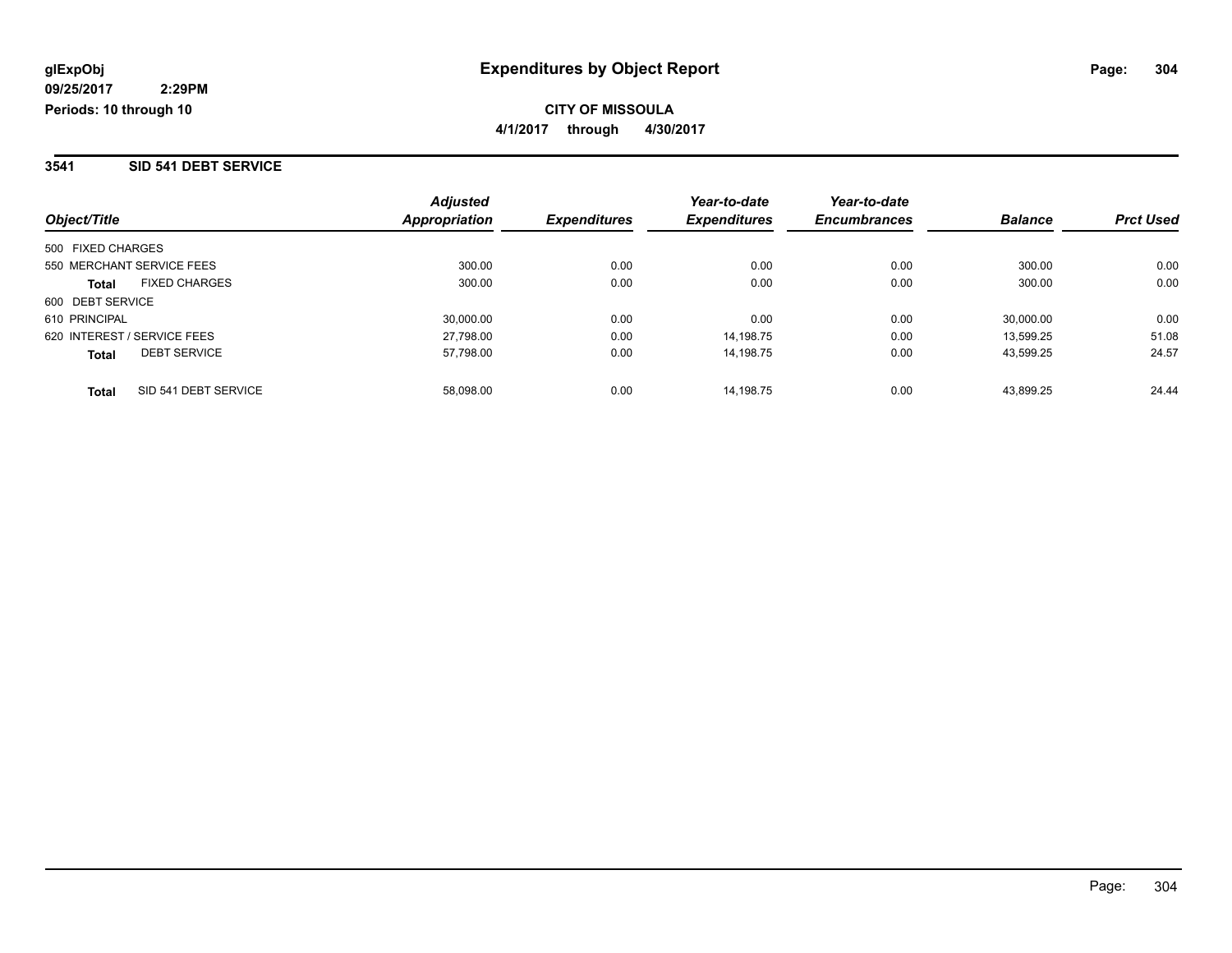**3543 SID 543 DEBT SERVICE**

|                                      | <b>Adjusted</b>      |                     | Year-to-date        | Year-to-date        |                |                  |
|--------------------------------------|----------------------|---------------------|---------------------|---------------------|----------------|------------------|
| Object/Title                         | <b>Appropriation</b> | <b>Expenditures</b> | <b>Expenditures</b> | <b>Encumbrances</b> | <b>Balance</b> | <b>Prct Used</b> |
| 500 FIXED CHARGES                    |                      |                     |                     |                     |                |                  |
| 550 MERCHANT SERVICE FEES            | 0.00                 | 0.00                | 0.00                | 0.00                | 0.00           | 0.00             |
| <b>FIXED CHARGES</b><br><b>Total</b> | 0.00                 | 0.00                | 0.00                | 0.00                | 0.00           | 0.00             |
| 600 DEBT SERVICE                     |                      |                     |                     |                     |                |                  |
| 610 PRINCIPAL                        | 0.00                 | 0.00                | 0.00                | 0.00                | 0.00           | 0.00             |
| 620 INTEREST / SERVICE FEES          | 0.00                 | 0.00                | 0.00                | 0.00                | 0.00           | 0.00             |
| <b>DEBT SERVICE</b><br><b>Total</b>  | 0.00                 | 0.00                | 0.00                | 0.00                | 0.00           | 0.00             |
| 800 OTHER OBJECTS                    |                      |                     |                     |                     |                |                  |
| 820 TRANSFERS TO OTHER FUNDS         | 0.00                 | 0.00                | 0.00                | 0.00                | 0.00           | 0.00             |
| OTHER OBJECTS<br><b>Total</b>        | 0.00                 | 0.00                | 0.00                | 0.00                | 0.00           | 0.00             |
|                                      |                      |                     |                     |                     |                |                  |
| NON-DEPARTMENTAL<br><b>Total</b>     | 0.00                 | 0.00                | 0.00                | 0.00                | 0.00           | 0.00             |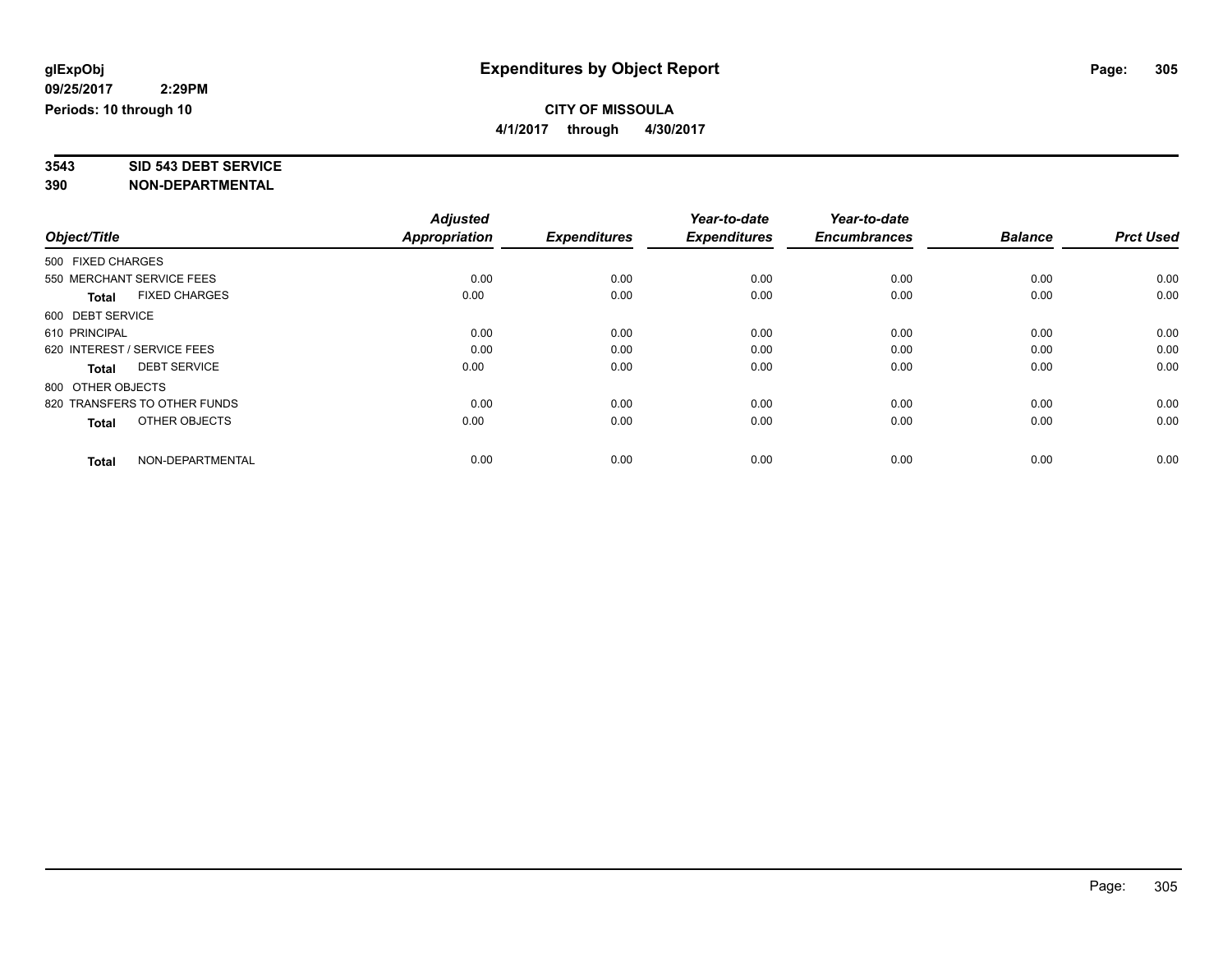### **3543 SID 543 DEBT SERVICE**

|                              |                      | <b>Adjusted</b>      |                     | Year-to-date        | Year-to-date        |                |                  |
|------------------------------|----------------------|----------------------|---------------------|---------------------|---------------------|----------------|------------------|
| Object/Title                 |                      | <b>Appropriation</b> | <b>Expenditures</b> | <b>Expenditures</b> | <b>Encumbrances</b> | <b>Balance</b> | <b>Prct Used</b> |
| 500 FIXED CHARGES            |                      |                      |                     |                     |                     |                |                  |
| 550 MERCHANT SERVICE FEES    |                      | 0.00                 | 0.00                | 0.00                | 0.00                | 0.00           | 0.00             |
| <b>Total</b>                 | <b>FIXED CHARGES</b> | 0.00                 | 0.00                | 0.00                | 0.00                | 0.00           | 0.00             |
| 600 DEBT SERVICE             |                      |                      |                     |                     |                     |                |                  |
| 610 PRINCIPAL                |                      | 0.00                 | 0.00                | 0.00                | 0.00                | 0.00           | 0.00             |
| 620 INTEREST / SERVICE FEES  |                      | 0.00                 | 0.00                | 0.00                | 0.00                | 0.00           | 0.00             |
| Total                        | <b>DEBT SERVICE</b>  | 0.00                 | 0.00                | 0.00                | 0.00                | 0.00           | 0.00             |
| 800 OTHER OBJECTS            |                      |                      |                     |                     |                     |                |                  |
| 820 TRANSFERS TO OTHER FUNDS |                      | 0.00                 | 0.00                | 0.00                | 0.00                | 0.00           | 0.00             |
| Total                        | OTHER OBJECTS        | 0.00                 | 0.00                | 0.00                | 0.00                | 0.00           | 0.00             |
| <b>Total</b>                 | SID 543 DEBT SERVICE | 0.00                 | 0.00                | 0.00                | 0.00                | 0.00           | 0.00             |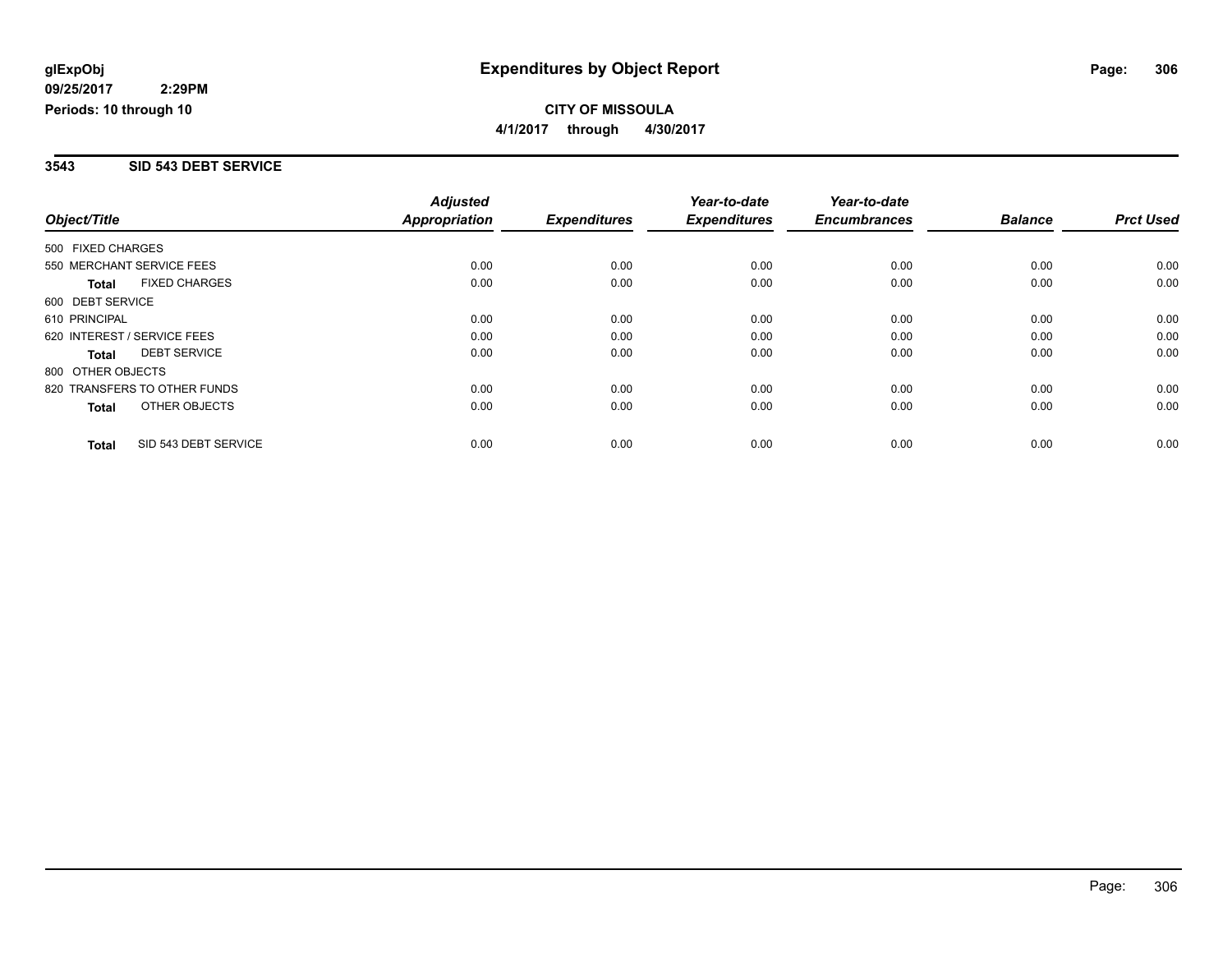**4/1/2017 through 4/30/2017**

# **3544 SID 544 RATTLESNAKE DEBT SERVICE**

| Object/Title                        | <b>Adjusted</b><br>Appropriation | <i><b>Expenditures</b></i> | Year-to-date<br><b>Expenditures</b> | Year-to-date<br><b>Encumbrances</b> | <b>Balance</b> | <b>Prct Used</b> |
|-------------------------------------|----------------------------------|----------------------------|-------------------------------------|-------------------------------------|----------------|------------------|
| 600 DEBT SERVICE                    |                                  |                            |                                     |                                     |                |                  |
| 610 PRINCIPAL                       | 87,500.00                        | 0.00                       | 35,000.00                           | 0.00                                | 52,500.00      | 40.00            |
| 620 INTEREST / SERVICE FEES         | 51,996.00                        | 0.00                       | 26.743.75                           | 0.00                                | 25.252.25      | 51.43            |
| <b>DEBT SERVICE</b><br><b>Total</b> | 139,496.00                       | 0.00                       | 61,743.75                           | 0.00                                | 77,752.25      | 44.26            |
| NON-DEPARTMENTAL<br>Total           | 139,496.00                       | 0.00                       | 61,743.75                           | 0.00                                | 77.752.25      | 44.26            |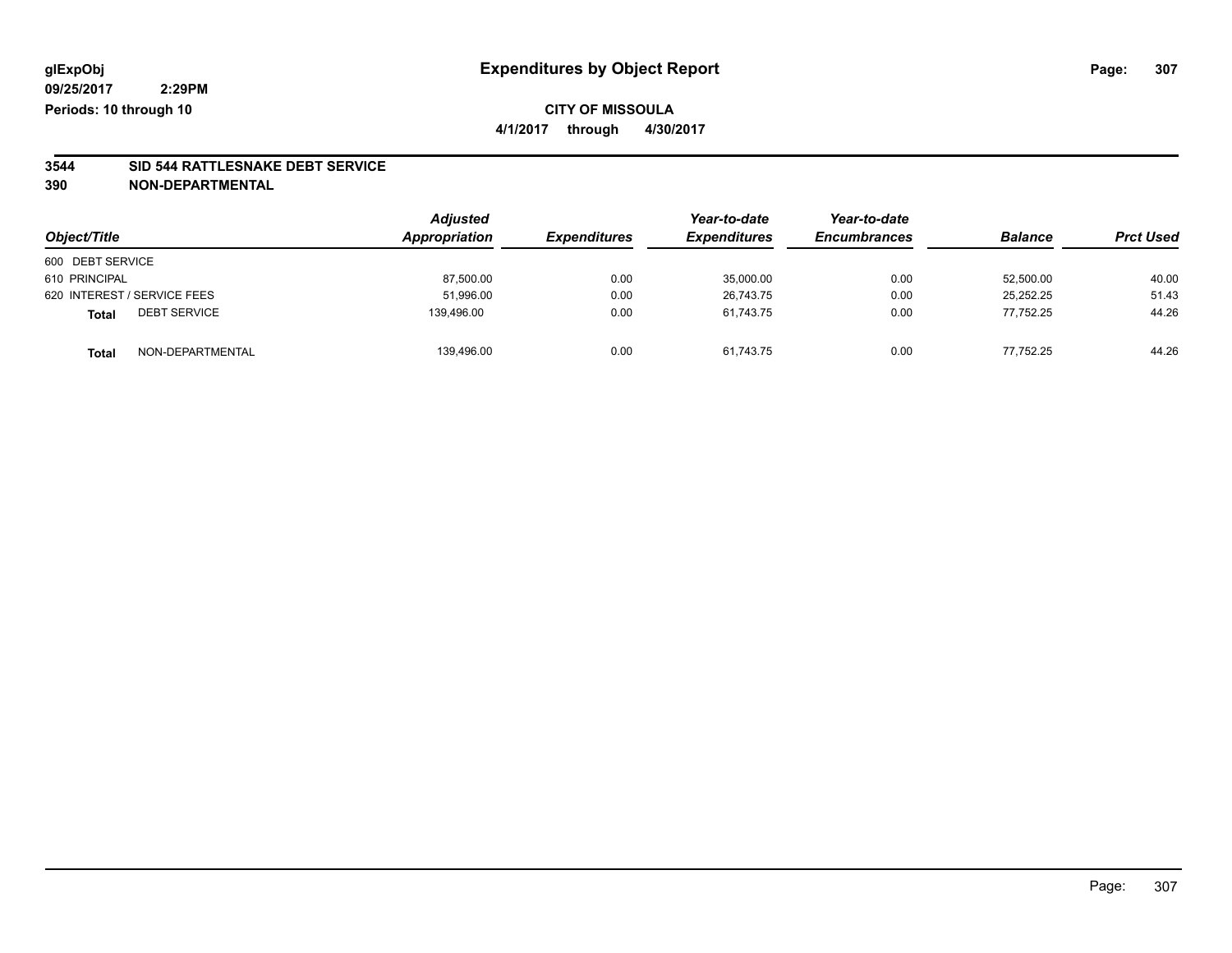## **CITY OF MISSOULA**

**4/1/2017 through 4/30/2017**

### **3544 SID 544 RATTLESNAKE DEBT SERVICE**

**550 SID 544 PROJECT**

| Object/Title                        | <b>Adjusted</b><br>Appropriation | <b>Expenditures</b> | Year-to-date<br><b>Expenditures</b> | Year-to-date<br><b>Encumbrances</b> | <b>Balance</b> | <b>Prct Used</b> |
|-------------------------------------|----------------------------------|---------------------|-------------------------------------|-------------------------------------|----------------|------------------|
| 600 DEBT SERVICE                    |                                  |                     |                                     |                                     |                |                  |
| 610 PRINCIPAL                       | 0.00                             | 0.00                | 8.000.00                            | 0.00                                | $-8,000.00$    | 0.00             |
| 620 INTEREST / SERVICE FEES         | 0.00                             | 0.00                | 2,310.00                            | 0.00                                | $-2,310.00$    | 0.00             |
| <b>DEBT SERVICE</b><br><b>Total</b> | 0.00                             | 0.00                | 10,310.00                           | 0.00                                | $-10,310.00$   | 0.00             |
| SID 544 PROJECT<br><b>Total</b>     | 0.00                             | 0.00                | 10.310.00                           | 0.00                                | $-10,310.00$   | 0.00             |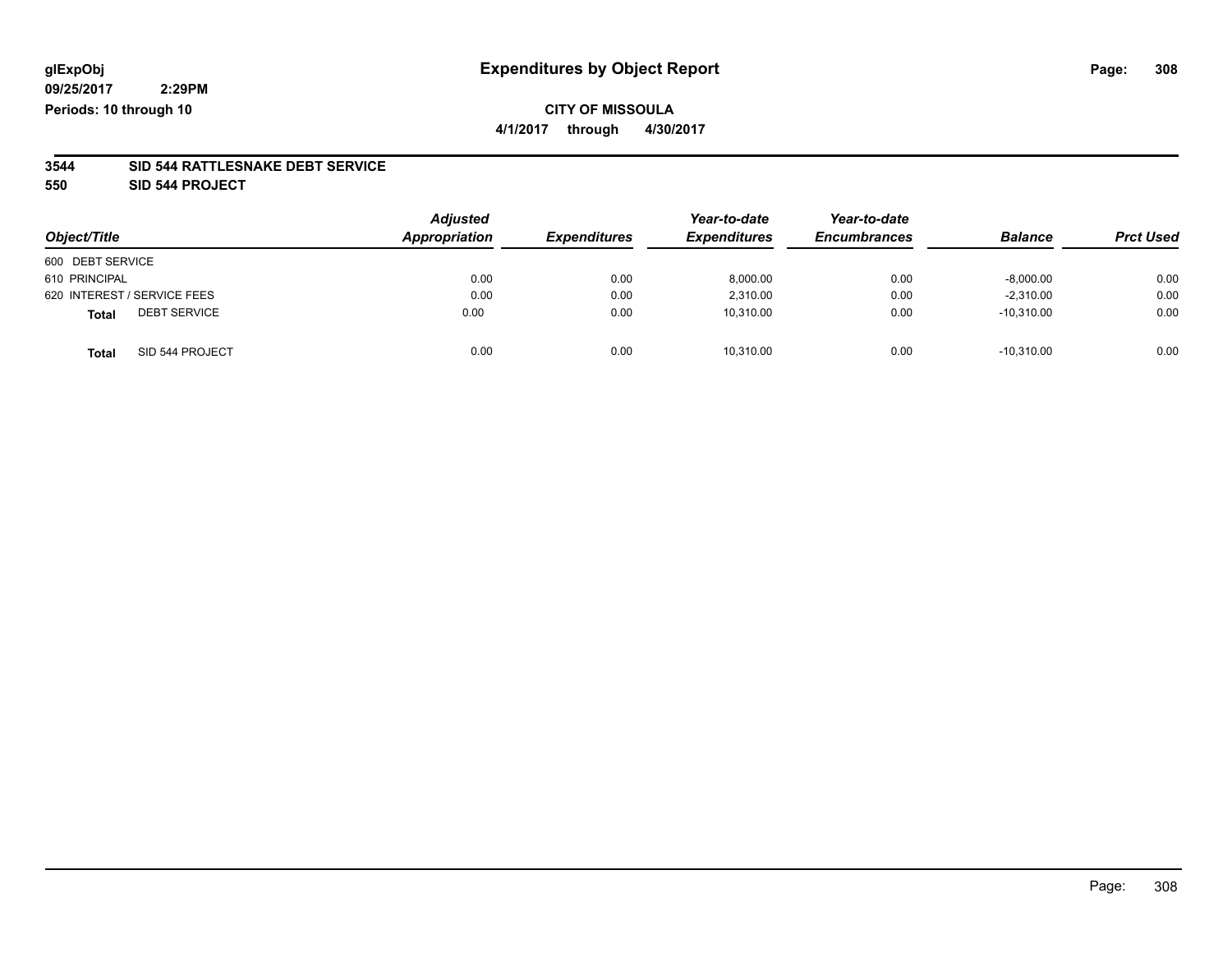**4/1/2017 through 4/30/2017**

# **3544 SID 544 RATTLESNAKE DEBT SERVICE**

**555 LOLO STREET PROJECT**

|                   |                             | <b>Adjusted</b>      |                     | Year-to-date        | Year-to-date        |                |                  |
|-------------------|-----------------------------|----------------------|---------------------|---------------------|---------------------|----------------|------------------|
| Object/Title      |                             | <b>Appropriation</b> | <b>Expenditures</b> | <b>Expenditures</b> | <b>Encumbrances</b> | <b>Balance</b> | <b>Prct Used</b> |
| 500 FIXED CHARGES |                             |                      |                     |                     |                     |                |                  |
|                   | 550 MERCHANT SERVICE FEES   | 0.00                 | 0.00                | 0.00                | 0.00                | 0.00           | 0.00             |
| <b>Total</b>      | <b>FIXED CHARGES</b>        | 0.00                 | 0.00                | 0.00                | 0.00                | 0.00           | 0.00             |
| 600 DEBT SERVICE  |                             |                      |                     |                     |                     |                |                  |
| 610 PRINCIPAL     |                             | 0.00                 | 0.00                | 750.00              | 0.00                | $-750.00$      | 0.00             |
|                   | 620 INTEREST / SERVICE FEES | 0.00                 | 0.00                | 162.50              | 0.00                | $-162.50$      | 0.00             |
| <b>Total</b>      | <b>DEBT SERVICE</b>         | 0.00                 | 0.00                | 912.50              | 0.00                | $-912.50$      | 0.00             |
| <b>Total</b>      | LOLO STREET PROJECT         | 0.00                 | 0.00                | 912.50              | 0.00                | $-912.50$      | 0.00             |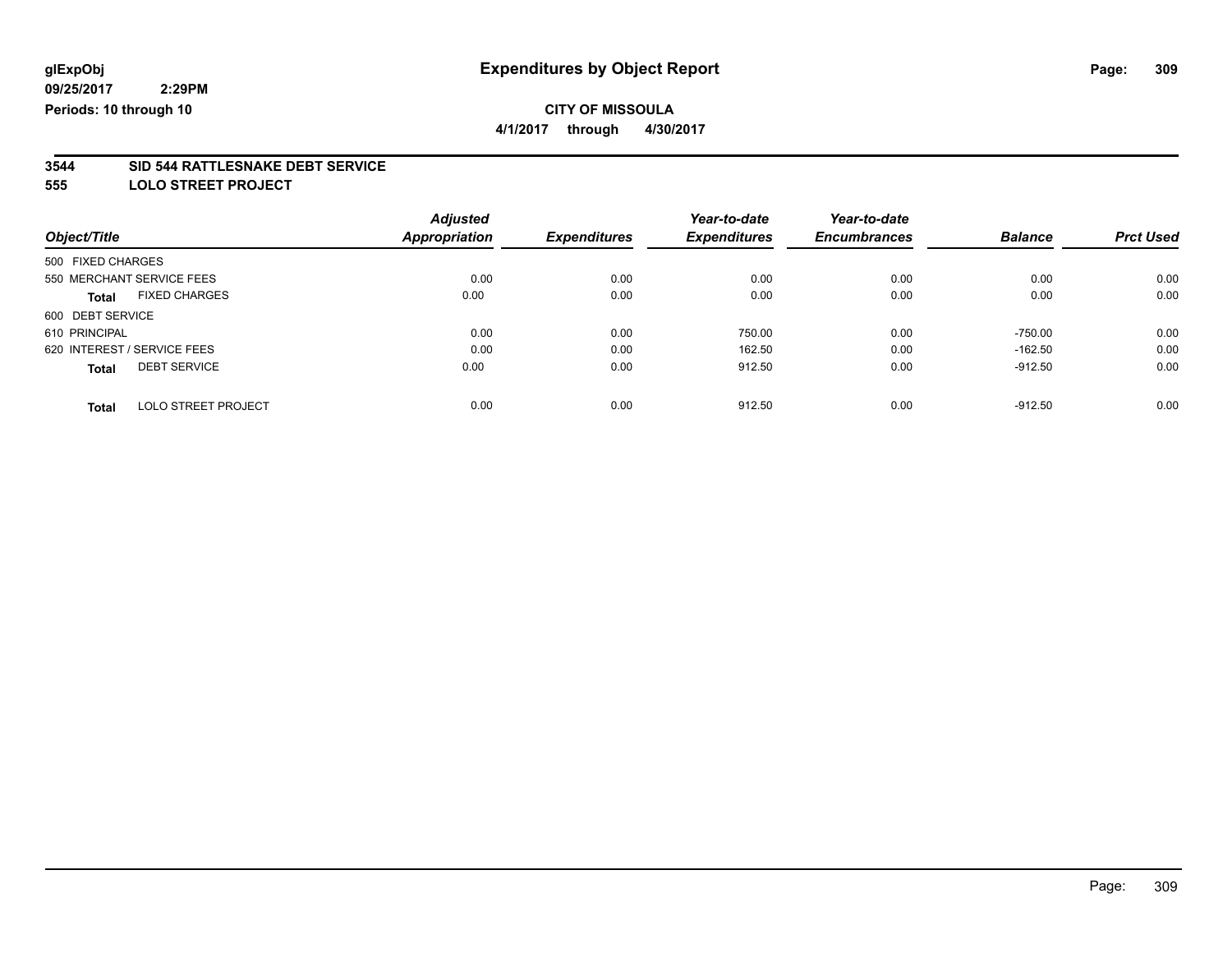### **3544 SID 544 RATTLESNAKE DEBT SERVICE**

|                                                  | <b>Adjusted</b>      |                     | Year-to-date        | Year-to-date        |                |                  |
|--------------------------------------------------|----------------------|---------------------|---------------------|---------------------|----------------|------------------|
| Object/Title                                     | <b>Appropriation</b> | <b>Expenditures</b> | <b>Expenditures</b> | <b>Encumbrances</b> | <b>Balance</b> | <b>Prct Used</b> |
| 500 FIXED CHARGES                                |                      |                     |                     |                     |                |                  |
| 550 MERCHANT SERVICE FEES                        | 0.00                 | 0.00                | 0.00                | 0.00                | 0.00           | 0.00             |
| <b>FIXED CHARGES</b><br><b>Total</b>             | 0.00                 | 0.00                | 0.00                | 0.00                | 0.00           | 0.00             |
| 600 DEBT SERVICE                                 |                      |                     |                     |                     |                |                  |
| 610 PRINCIPAL                                    | 87.500.00            | 0.00                | 43.750.00           | 0.00                | 43.750.00      | 50.00            |
| 620 INTEREST / SERVICE FEES                      | 51.996.00            | 0.00                | 29.216.25           | 0.00                | 22.779.75      | 56.19            |
| <b>DEBT SERVICE</b><br><b>Total</b>              | 139.496.00           | 0.00                | 72,966.25           | 0.00                | 66.529.75      | 52.31            |
| SID 544 RATTLESNAKE DEBT SERVICE<br><b>Total</b> | 139.496.00           | 0.00                | 72.966.25           | 0.00                | 66.529.75      | 52.31            |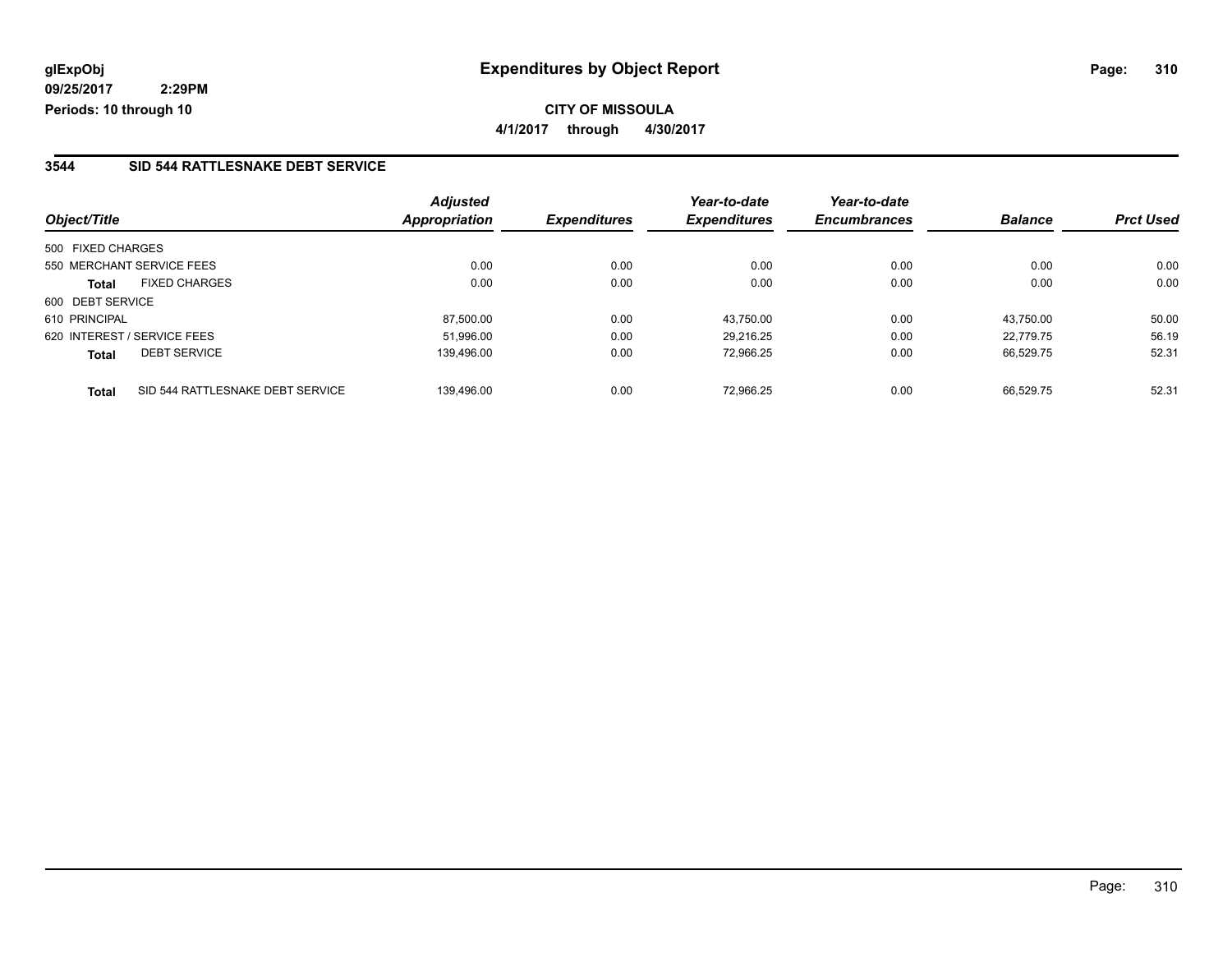# **3545 SID 545 DEBT SERVICE**

|                                      | <b>Adjusted</b> |                     | Year-to-date        | Year-to-date        |                |                  |
|--------------------------------------|-----------------|---------------------|---------------------|---------------------|----------------|------------------|
| Object/Title                         | Appropriation   | <b>Expenditures</b> | <b>Expenditures</b> | <b>Encumbrances</b> | <b>Balance</b> | <b>Prct Used</b> |
| 500 FIXED CHARGES                    |                 |                     |                     |                     |                |                  |
| 550 MERCHANT SERVICE FEES            | 0.00            | 0.00                | 0.00                | 0.00                | 0.00           | 0.00             |
| <b>FIXED CHARGES</b><br><b>Total</b> | 0.00            | 0.00                | 0.00                | 0.00                | 0.00           | 0.00             |
| 600 DEBT SERVICE                     |                 |                     |                     |                     |                |                  |
| 610 PRINCIPAL                        | 0.00            | 0.00                | 0.00                | 0.00                | 0.00           | 0.00             |
| 620 INTEREST / SERVICE FEES          | 0.00            | 0.00                | 0.00                | 0.00                | 0.00           | 0.00             |
| <b>DEBT SERVICE</b><br><b>Total</b>  | 0.00            | 0.00                | 0.00                | 0.00                | 0.00           | 0.00             |
| 800 OTHER OBJECTS                    |                 |                     |                     |                     |                |                  |
| 820 TRANSFERS TO OTHER FUNDS         | 0.00            | 0.00                | 0.00                | 0.00                | 0.00           | 0.00             |
| OTHER OBJECTS<br><b>Total</b>        | 0.00            | 0.00                | 0.00                | 0.00                | 0.00           | 0.00             |
|                                      |                 |                     |                     |                     |                |                  |
| NON-DEPARTMENTAL<br><b>Total</b>     | 0.00            | 0.00                | 0.00                | 0.00                | 0.00           | 0.00             |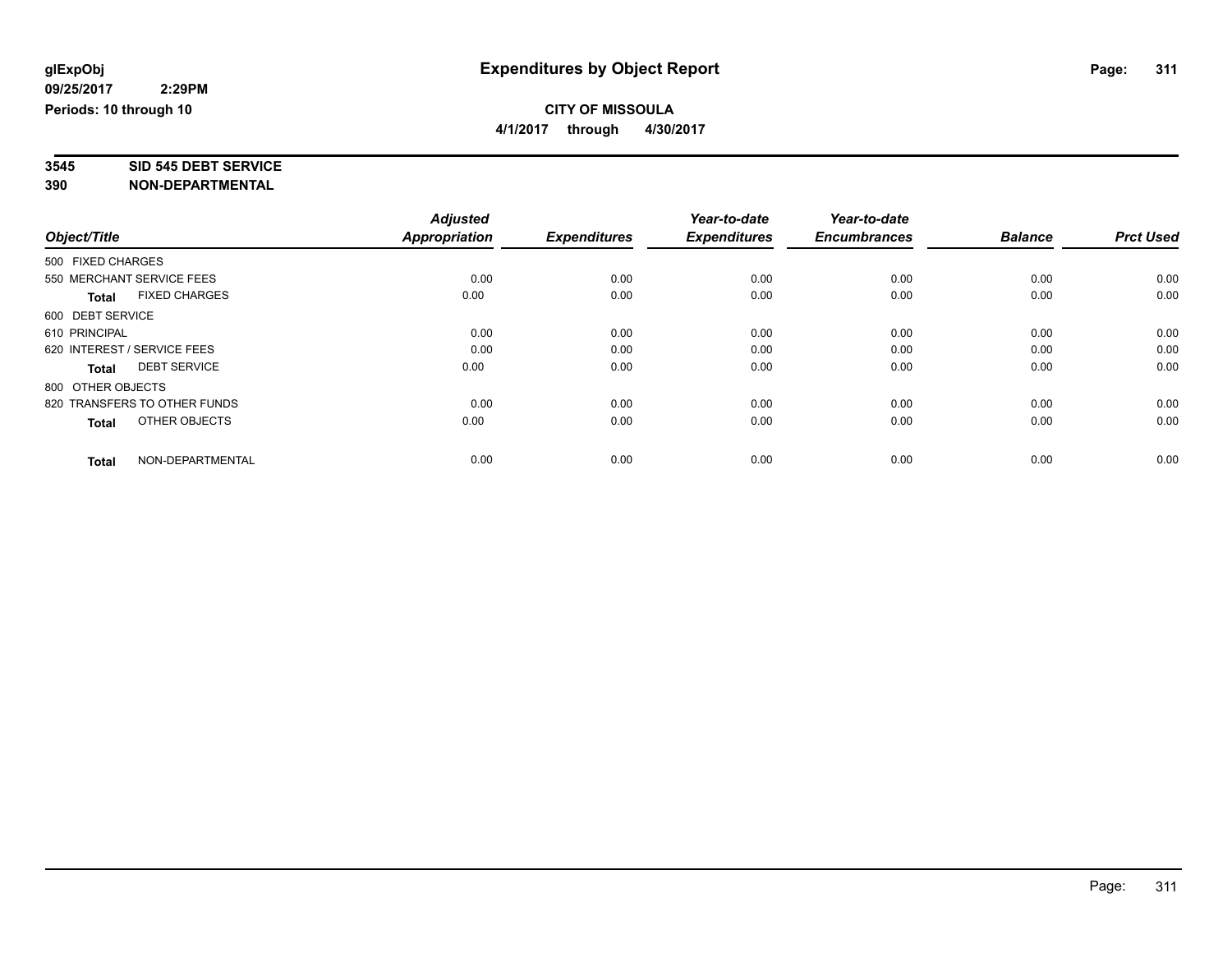### **3545 SID 545 DEBT SERVICE**

|                              |                      | <b>Adjusted</b>      |                     | Year-to-date        | Year-to-date        |                |                  |
|------------------------------|----------------------|----------------------|---------------------|---------------------|---------------------|----------------|------------------|
| Object/Title                 |                      | <b>Appropriation</b> | <b>Expenditures</b> | <b>Expenditures</b> | <b>Encumbrances</b> | <b>Balance</b> | <b>Prct Used</b> |
| 500 FIXED CHARGES            |                      |                      |                     |                     |                     |                |                  |
| 550 MERCHANT SERVICE FEES    |                      | 0.00                 | 0.00                | 0.00                | 0.00                | 0.00           | 0.00             |
| <b>Total</b>                 | <b>FIXED CHARGES</b> | 0.00                 | 0.00                | 0.00                | 0.00                | 0.00           | 0.00             |
| 600 DEBT SERVICE             |                      |                      |                     |                     |                     |                |                  |
| 610 PRINCIPAL                |                      | 0.00                 | 0.00                | 0.00                | 0.00                | 0.00           | 0.00             |
| 620 INTEREST / SERVICE FEES  |                      | 0.00                 | 0.00                | 0.00                | 0.00                | 0.00           | 0.00             |
| Total                        | <b>DEBT SERVICE</b>  | 0.00                 | 0.00                | 0.00                | 0.00                | 0.00           | 0.00             |
| 800 OTHER OBJECTS            |                      |                      |                     |                     |                     |                |                  |
| 820 TRANSFERS TO OTHER FUNDS |                      | 0.00                 | 0.00                | 0.00                | 0.00                | 0.00           | 0.00             |
| Total                        | OTHER OBJECTS        | 0.00                 | 0.00                | 0.00                | 0.00                | 0.00           | 0.00             |
| <b>Total</b>                 | SID 545 DEBT SERVICE | 0.00                 | 0.00                | 0.00                | 0.00                | 0.00           | 0.00             |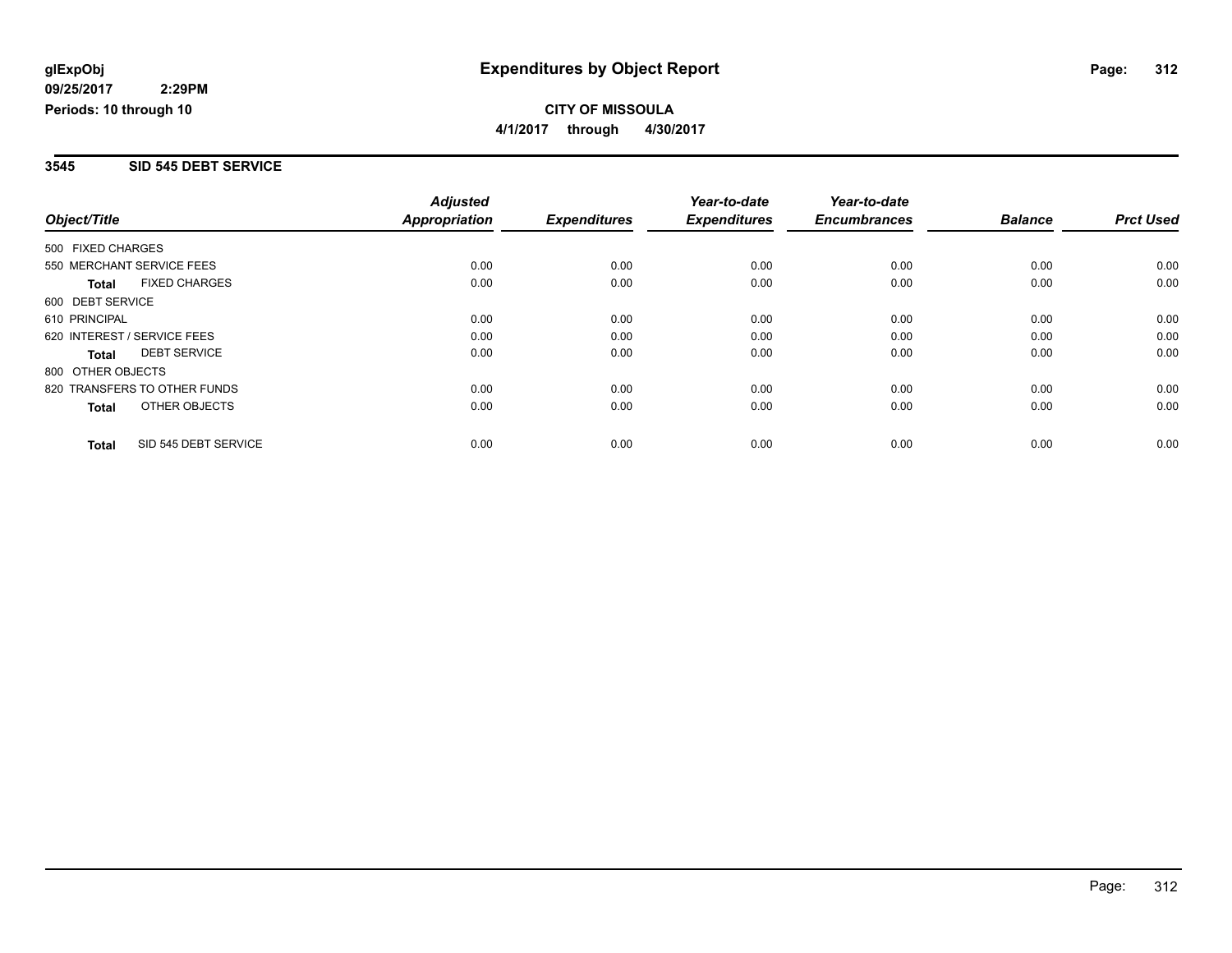# **3546 SID 546 DEBT SERVICE**

|                                      | <b>Adjusted</b>      |                     | Year-to-date        | Year-to-date        |                |                  |
|--------------------------------------|----------------------|---------------------|---------------------|---------------------|----------------|------------------|
| Object/Title                         | <b>Appropriation</b> | <b>Expenditures</b> | <b>Expenditures</b> | <b>Encumbrances</b> | <b>Balance</b> | <b>Prct Used</b> |
| 500 FIXED CHARGES                    |                      |                     |                     |                     |                |                  |
| 550 MERCHANT SERVICE FEES            | 0.00                 | 0.00                | 0.00                | 0.00                | 0.00           | 0.00             |
| <b>FIXED CHARGES</b><br><b>Total</b> | 0.00                 | 0.00                | 0.00                | 0.00                | 0.00           | 0.00             |
| 600 DEBT SERVICE                     |                      |                     |                     |                     |                |                  |
| 610 PRINCIPAL                        | 0.00                 | 0.00                | 0.00                | 0.00                | 0.00           | 0.00             |
| 620 INTEREST / SERVICE FEES          | 0.00                 | 0.00                | 0.00                | 0.00                | 0.00           | 0.00             |
| <b>DEBT SERVICE</b><br><b>Total</b>  | 0.00                 | 0.00                | 0.00                | 0.00                | 0.00           | 0.00             |
| 800 OTHER OBJECTS                    |                      |                     |                     |                     |                |                  |
| 820 TRANSFERS TO OTHER FUNDS         | 0.00                 | 0.00                | 0.00                | 0.00                | 0.00           | 0.00             |
| OTHER OBJECTS<br><b>Total</b>        | 0.00                 | 0.00                | 0.00                | 0.00                | 0.00           | 0.00             |
|                                      |                      |                     |                     |                     |                |                  |
| NON-DEPARTMENTAL<br><b>Total</b>     | 0.00                 | 0.00                | 0.00                | 0.00                | 0.00           | 0.00             |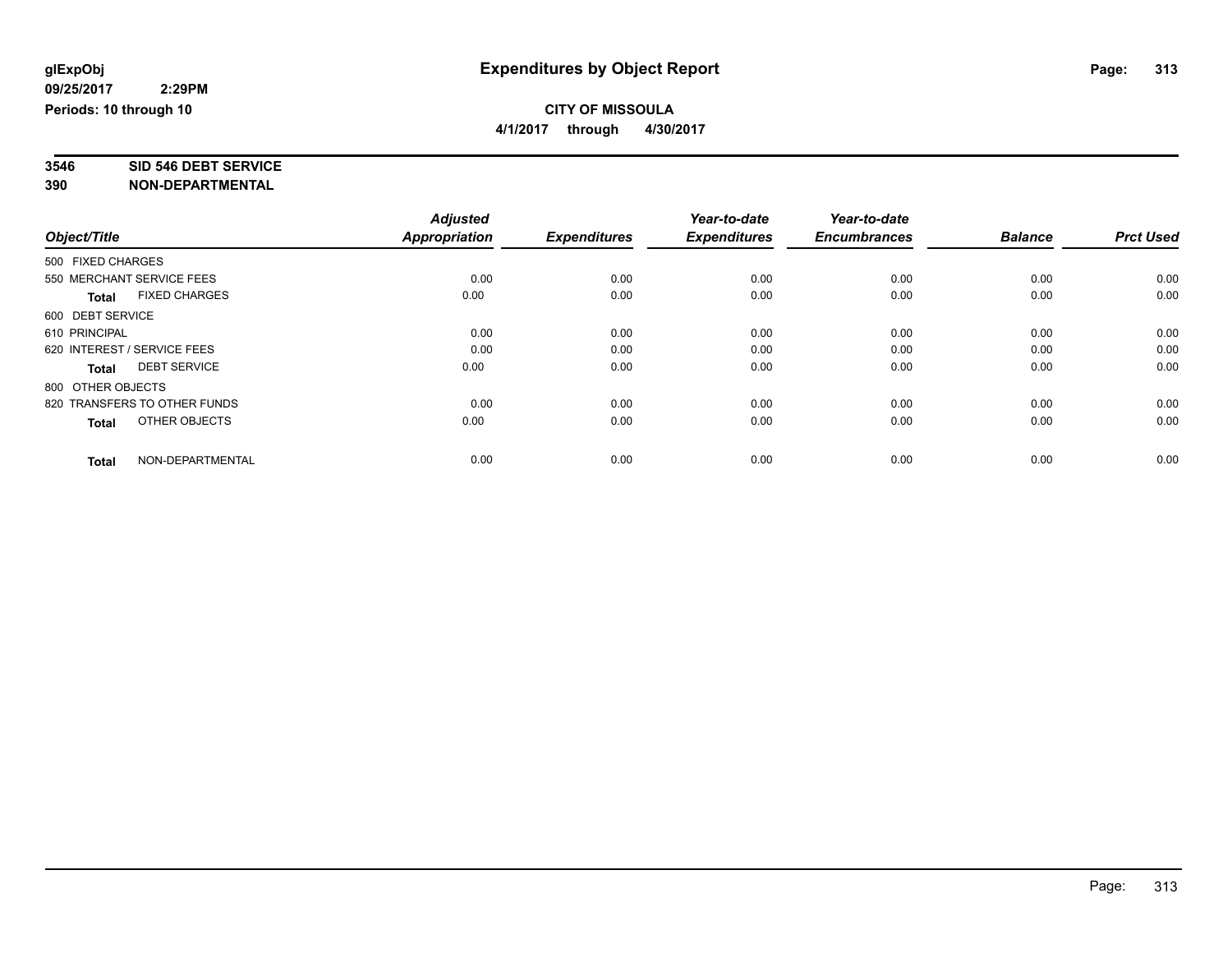### **3546 SID 546 DEBT SERVICE**

|                              |                      | <b>Adjusted</b>      |                     | Year-to-date        | Year-to-date        |                |                  |
|------------------------------|----------------------|----------------------|---------------------|---------------------|---------------------|----------------|------------------|
| Object/Title                 |                      | <b>Appropriation</b> | <b>Expenditures</b> | <b>Expenditures</b> | <b>Encumbrances</b> | <b>Balance</b> | <b>Prct Used</b> |
| 500 FIXED CHARGES            |                      |                      |                     |                     |                     |                |                  |
| 550 MERCHANT SERVICE FEES    |                      | 0.00                 | 0.00                | 0.00                | 0.00                | 0.00           | 0.00             |
| <b>Total</b>                 | <b>FIXED CHARGES</b> | 0.00                 | 0.00                | 0.00                | 0.00                | 0.00           | 0.00             |
| 600 DEBT SERVICE             |                      |                      |                     |                     |                     |                |                  |
| 610 PRINCIPAL                |                      | 0.00                 | 0.00                | 0.00                | 0.00                | 0.00           | 0.00             |
| 620 INTEREST / SERVICE FEES  |                      | 0.00                 | 0.00                | 0.00                | 0.00                | 0.00           | 0.00             |
| Total                        | <b>DEBT SERVICE</b>  | 0.00                 | 0.00                | 0.00                | 0.00                | 0.00           | 0.00             |
| 800 OTHER OBJECTS            |                      |                      |                     |                     |                     |                |                  |
| 820 TRANSFERS TO OTHER FUNDS |                      | 0.00                 | 0.00                | 0.00                | 0.00                | 0.00           | 0.00             |
| Total                        | OTHER OBJECTS        | 0.00                 | 0.00                | 0.00                | 0.00                | 0.00           | 0.00             |
| <b>Total</b>                 | SID 546 DEBT SERVICE | 0.00                 | 0.00                | 0.00                | 0.00                | 0.00           | 0.00             |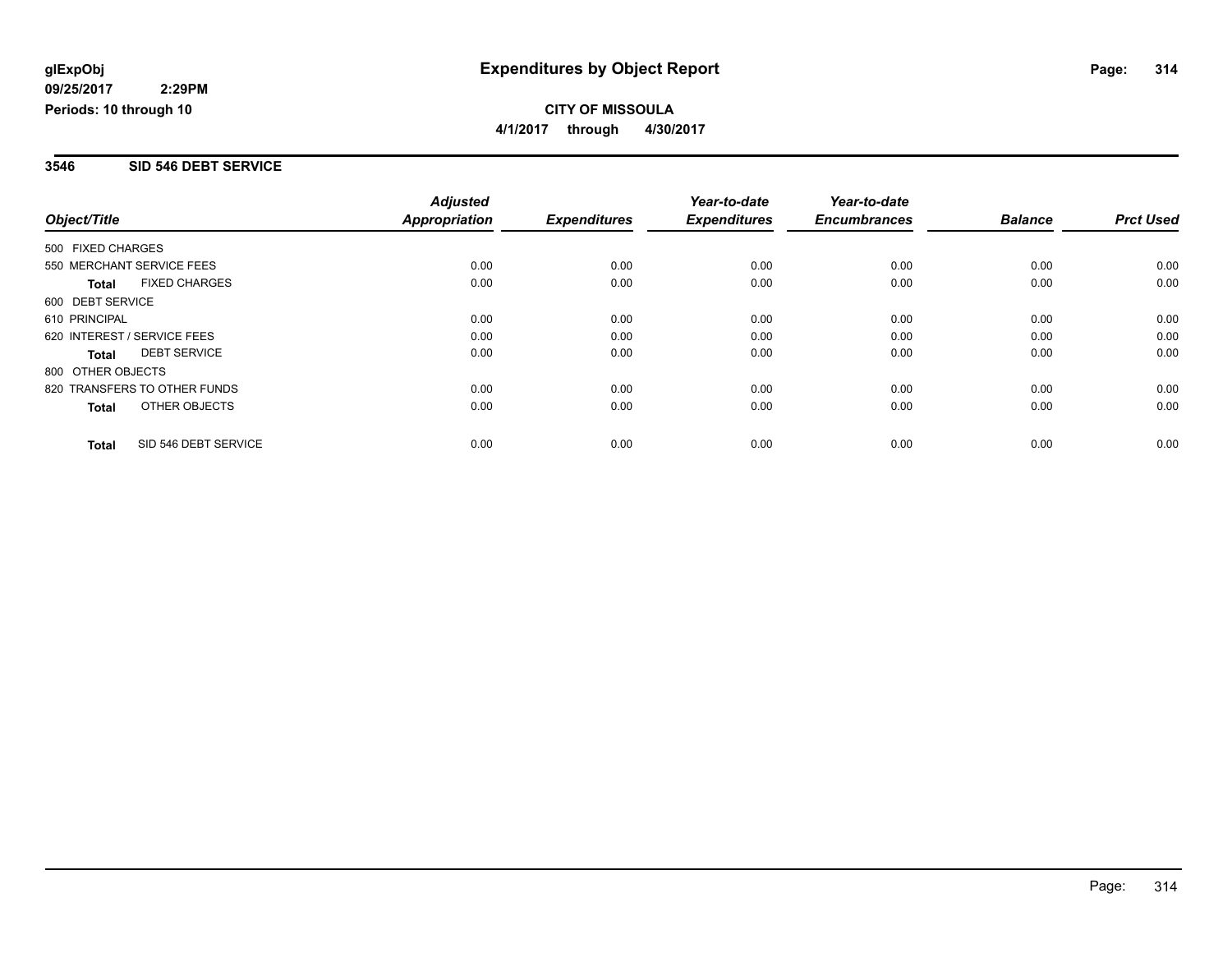**4/1/2017 through 4/30/2017**

**3548 SID 548-5TH, 6TH & ARTHUR**

|                   |                             | <b>Adjusted</b> |                     | Year-to-date        | Year-to-date        |                |                  |
|-------------------|-----------------------------|-----------------|---------------------|---------------------|---------------------|----------------|------------------|
| Object/Title      |                             | Appropriation   | <b>Expenditures</b> | <b>Expenditures</b> | <b>Encumbrances</b> | <b>Balance</b> | <b>Prct Used</b> |
| 500 FIXED CHARGES |                             |                 |                     |                     |                     |                |                  |
|                   | 550 MERCHANT SERVICE FEES   | 350.00          | 0.00                | 0.00                | 0.00                | 350.00         | 0.00             |
| <b>Total</b>      | <b>FIXED CHARGES</b>        | 350.00          | 0.00                | 0.00                | 0.00                | 350.00         | 0.00             |
| 600 DEBT SERVICE  |                             |                 |                     |                     |                     |                |                  |
| 610 PRINCIPAL     |                             | 65.000.00       | 0.00                | 0.00                | 0.00                | 65,000.00      | 0.00             |
|                   | 620 INTEREST / SERVICE FEES | 44.225.00       | 0.00                | 22.462.50           | 0.00                | 21.762.50      | 50.79            |
| <b>Total</b>      | <b>DEBT SERVICE</b>         | 109.225.00      | 0.00                | 22.462.50           | 0.00                | 86.762.50      | 20.57            |
| <b>Total</b>      | NON-DEPARTMENTAL            | 109.575.00      | 0.00                | 22.462.50           | 0.00                | 87.112.50      | 20.50            |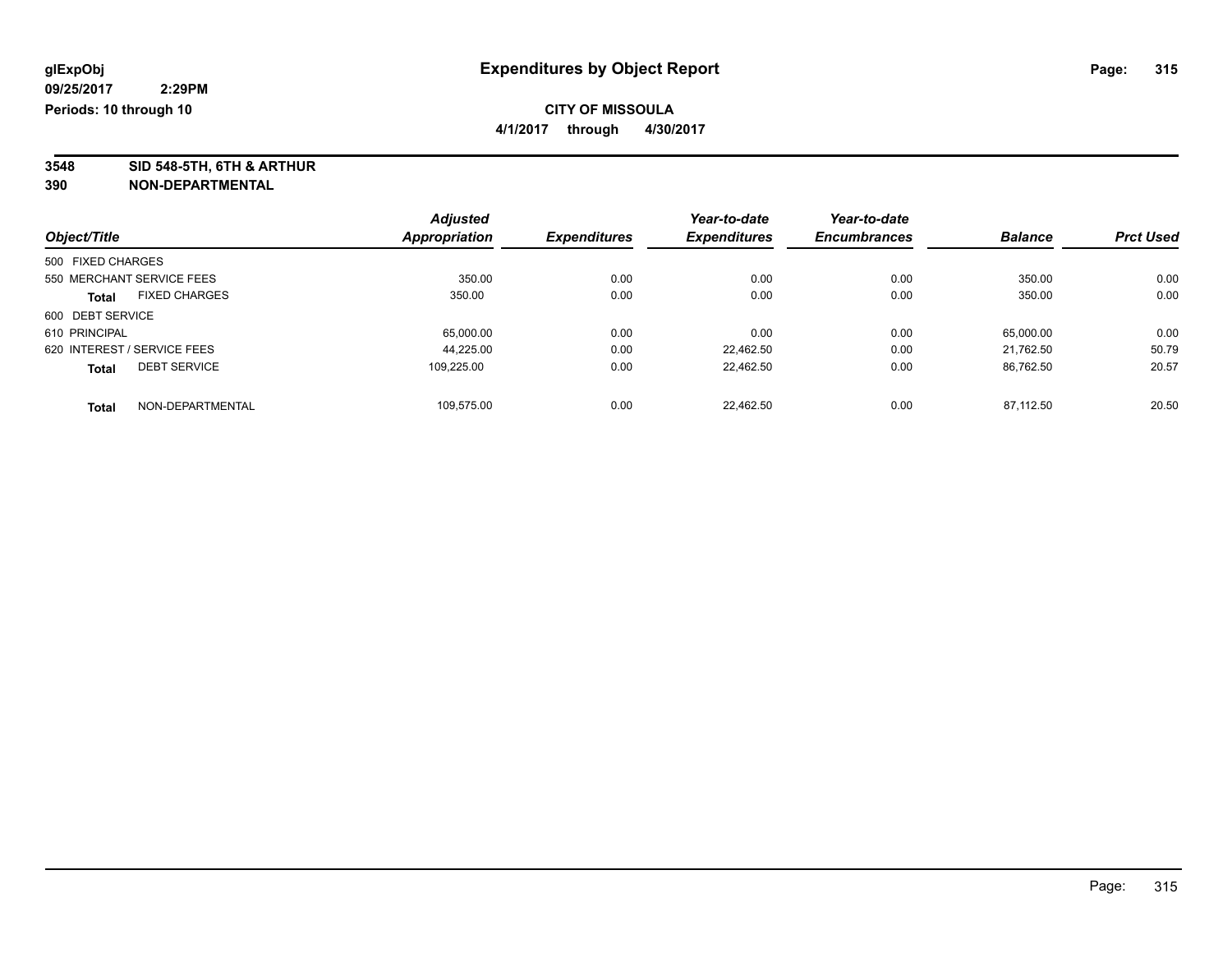### **3548 SID 548-5TH, 6TH & ARTHUR**

| Object/Title                              | <b>Adjusted</b><br><b>Appropriation</b> | <b>Expenditures</b> | Year-to-date<br><b>Expenditures</b> | Year-to-date<br><b>Encumbrances</b> | <b>Balance</b> | <b>Prct Used</b> |
|-------------------------------------------|-----------------------------------------|---------------------|-------------------------------------|-------------------------------------|----------------|------------------|
|                                           |                                         |                     |                                     |                                     |                |                  |
| 500 FIXED CHARGES                         |                                         |                     |                                     |                                     |                |                  |
| 550 MERCHANT SERVICE FEES                 | 350.00                                  | 0.00                | 0.00                                | 0.00                                | 350.00         | 0.00             |
| <b>FIXED CHARGES</b><br>Total             | 350.00                                  | 0.00                | 0.00                                | 0.00                                | 350.00         | 0.00             |
| 600 DEBT SERVICE                          |                                         |                     |                                     |                                     |                |                  |
| 610 PRINCIPAL                             | 65,000.00                               | 0.00                | 0.00                                | 0.00                                | 65.000.00      | 0.00             |
| 620 INTEREST / SERVICE FEES               | 44.225.00                               | 0.00                | 22.462.50                           | 0.00                                | 21.762.50      | 50.79            |
| <b>DEBT SERVICE</b><br><b>Total</b>       | 109.225.00                              | 0.00                | 22.462.50                           | 0.00                                | 86.762.50      | 20.57            |
| SID 548-5TH, 6TH & ARTHUR<br><b>Total</b> | 109.575.00                              | 0.00                | 22.462.50                           | 0.00                                | 87.112.50      | 20.50            |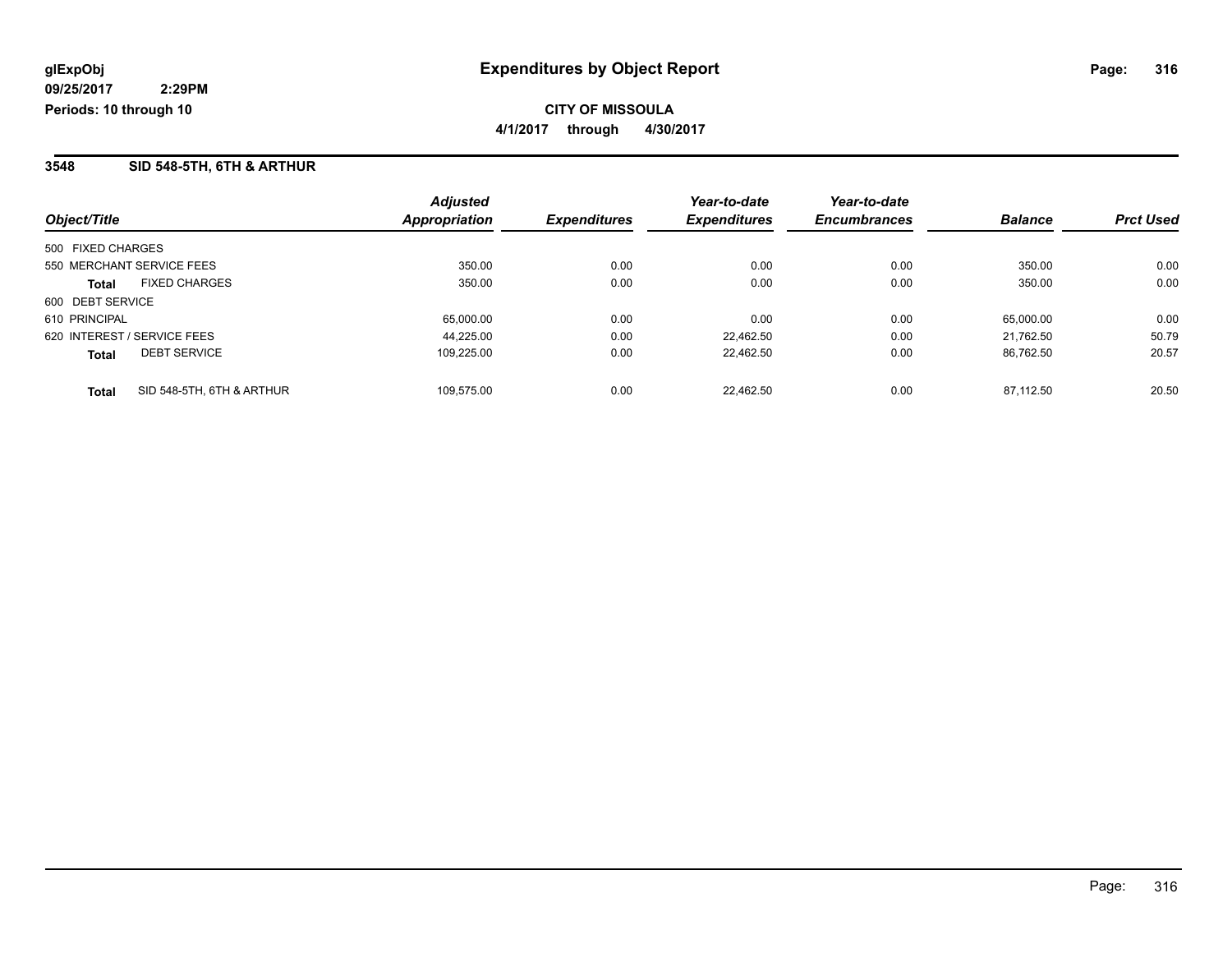# **3549 SID 549 HILLVIEW WAY**

| Object/Title                        | <b>Adjusted</b><br>Appropriation | <b>Expenditures</b> | Year-to-date<br><b>Expenditures</b> | Year-to-date<br><b>Encumbrances</b> | <b>Balance</b> | <b>Prct Used</b> |
|-------------------------------------|----------------------------------|---------------------|-------------------------------------|-------------------------------------|----------------|------------------|
| 600 DEBT SERVICE                    |                                  |                     |                                     |                                     |                |                  |
| 610 PRINCIPAL                       | 0.00                             | 0.00                | 0.00                                | 0.00                                | 0.00           | 0.00             |
| 620 INTEREST / SERVICE FEES         | 0.00                             | 0.00                | 26.014.34                           | 0.00                                | $-26.014.34$   | 0.00             |
| <b>DEBT SERVICE</b><br><b>Total</b> | 0.00                             | 0.00                | 26.014.34                           | 0.00                                | $-26.014.34$   | 0.00             |
| NON-DEPARTMENTAL<br><b>Total</b>    | 0.00                             | 0.00                | 26,014.34                           | 0.00                                | $-26,014.34$   | 0.00             |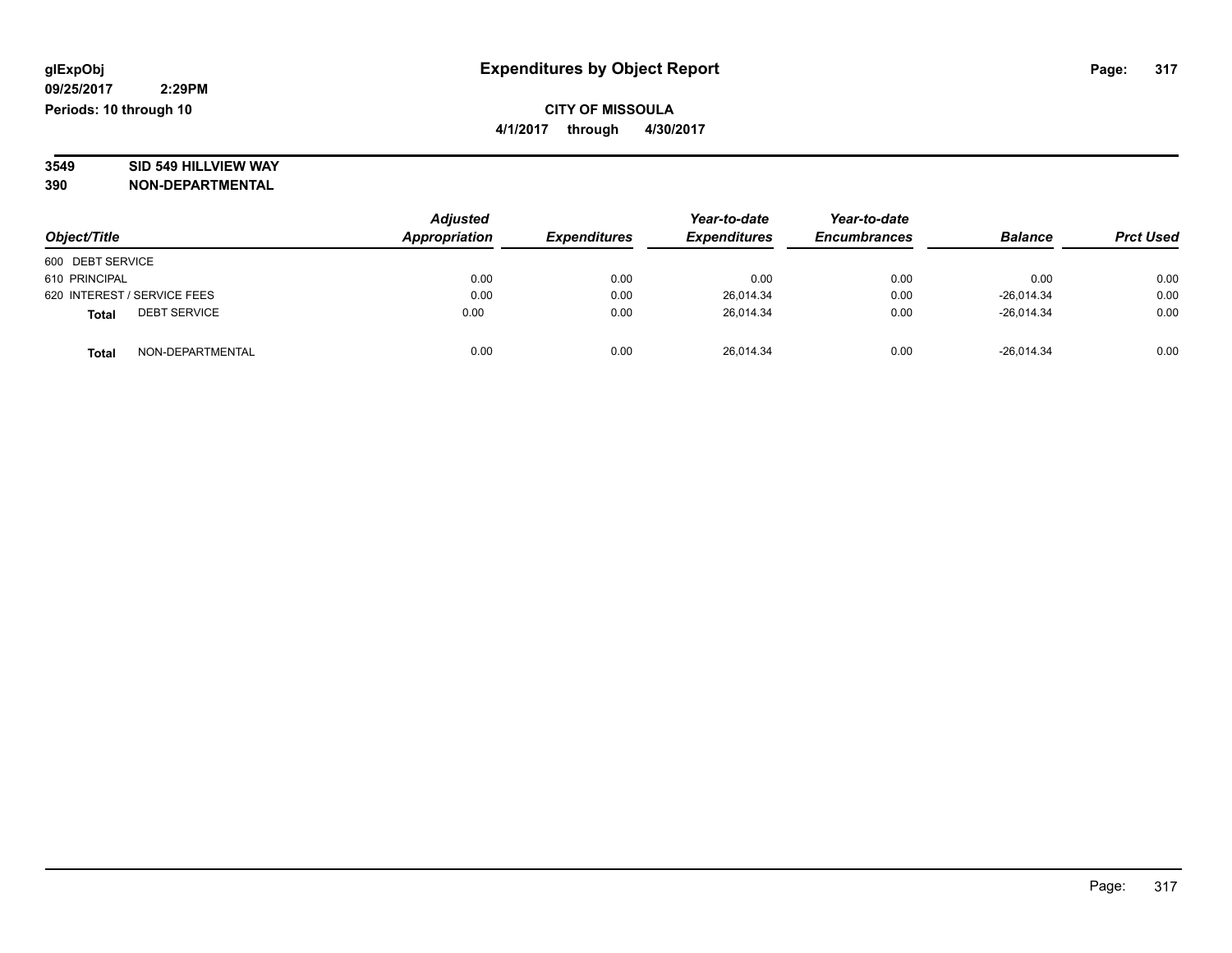**CITY OF MISSOULA 4/1/2017 through 4/30/2017**

#### **3549 SID 549 HILLVIEW WAY**

| Object/Title                         | Adjusted<br><b>Appropriation</b> | <b>Expenditures</b> | Year-to-date<br><b>Expenditures</b> | Year-to-date<br><b>Encumbrances</b> | <b>Balance</b> | <b>Prct Used</b> |
|--------------------------------------|----------------------------------|---------------------|-------------------------------------|-------------------------------------|----------------|------------------|
| 600 DEBT SERVICE                     |                                  |                     |                                     |                                     |                |                  |
| 610 PRINCIPAL                        | 0.00                             | 0.00                | 0.00                                | 0.00                                | 0.00           | 0.00             |
| 620 INTEREST / SERVICE FEES          | 0.00                             | 0.00                | 26,014.34                           | 0.00                                | $-26,014.34$   | 0.00             |
| <b>DEBT SERVICE</b><br><b>Total</b>  | 0.00                             | 0.00                | 26,014.34                           | 0.00                                | $-26.014.34$   | 0.00             |
| SID 549 HILLVIEW WAY<br><b>Total</b> | 0.00                             | 0.00                | 26.014.34                           | 0.00                                | $-26.014.34$   | 0.00             |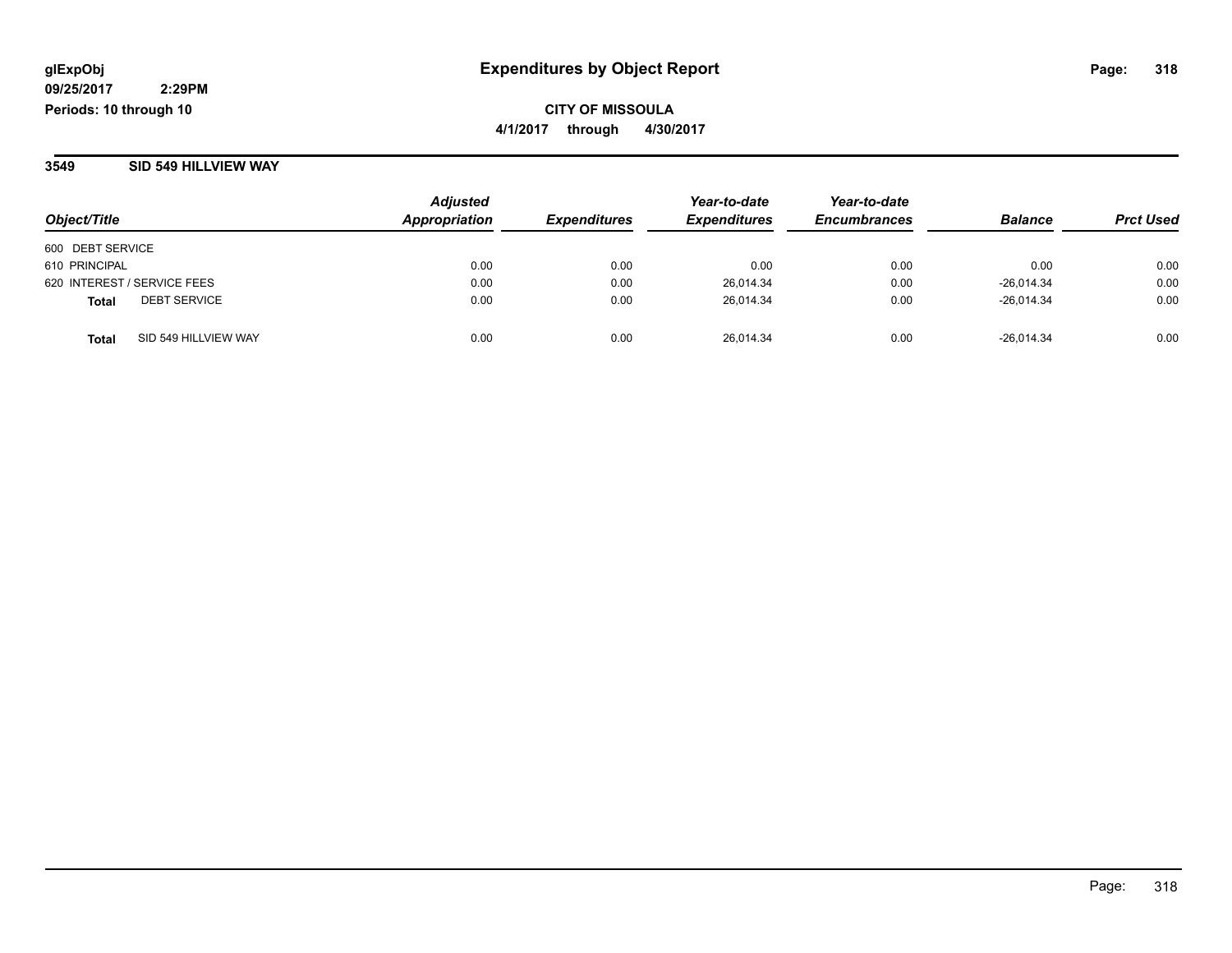**4/1/2017 through 4/30/2017**

## **4060 CAPITAL IMPROVEMENT PROGRAM FUND**

|                        |                                   | <b>Adjusted</b> |                     | Year-to-date        | Year-to-date        |                 |                  |
|------------------------|-----------------------------------|-----------------|---------------------|---------------------|---------------------|-----------------|------------------|
| Object/Title           |                                   | Appropriation   | <b>Expenditures</b> | <b>Expenditures</b> | <b>Encumbrances</b> | <b>Balance</b>  | <b>Prct Used</b> |
| 100 PERSONAL SERVICES  |                                   |                 |                     |                     |                     |                 |                  |
| 110 SALARIES AND WAGES |                                   | 0.00            | 0.00                | 0.00                | 0.00                | 0.00            | 0.00             |
|                        | <b>140 EMPLOYER CONTRIBUTIONS</b> | 0.00            | 0.00                | 0.00                | 0.00                | 0.00            | 0.00             |
| <b>Total</b>           | PERSONAL SERVICES                 | 0.00            | 0.00                | 0.00                | 0.00                | 0.00            | 0.00             |
|                        | 300 PURCHASED SERVICES            |                 |                     |                     |                     |                 |                  |
|                        | 350 PROFESSIONAL SERVICES         | 0.00            | 0.00                | 42,223.83           | 0.00                | $-42.223.83$    | 0.00             |
| 380 TRAINING           |                                   | 0.00            | 0.00                | 0.00                | 0.00                | 0.00            | 0.00             |
| <b>Total</b>           | PURCHASED SERVICES                | 0.00            | 0.00                | 42,223.83           | 0.00                | $-42,223.83$    | 0.00             |
| 500 FIXED CHARGES      |                                   |                 |                     |                     |                     |                 |                  |
|                        | 550 MERCHANT SERVICE FEES         | 0.00            | 0.00                | 0.00                | 0.00                | 0.00            | 0.00             |
| <b>Total</b>           | <b>FIXED CHARGES</b>              | 0.00            | 0.00                | 0.00                | 0.00                | 0.00            | 0.00             |
| 600 DEBT SERVICE       |                                   |                 |                     |                     |                     |                 |                  |
| 610 PRINCIPAL          |                                   | 1,943,270.00    | 97,951.32           | 356,381.87          | 0.00                | 1,586,888.13    | 18.34            |
|                        | 620 INTEREST / SERVICE FEES       | 272,571.00      | 5,958.88            | 152,561.23          | 0.00                | 120,009.77      | 55.97            |
| <b>Total</b>           | <b>DEBT SERVICE</b>               | 2,215,841.00    | 103,910.20          | 508,943.10          | 0.00                | 1,706,897.90    | 22.97            |
| 800 OTHER OBJECTS      |                                   |                 |                     |                     |                     |                 |                  |
|                        | 820 TRANSFERS TO OTHER FUNDS      | 316,129.00      | 0.00                | 0.00                | 0.00                | 316,129.00      | 0.00             |
| Total                  | OTHER OBJECTS                     | 316,129.00      | 0.00                | 0.00                | 0.00                | 316,129.00      | 0.00             |
| 900 CAPITAL OUTLAY     |                                   |                 |                     |                     |                     |                 |                  |
| 910 LAND               |                                   | 0.00            | 0.00                | 10,000.00           | 0.00                | $-10,000.00$    | 0.00             |
| 920 BUILDINGS          |                                   | 0.00            | 0.00                | 1,350,390.83        | 0.00                | $-1,350,390.83$ | 0.00             |
| 930 IMPROVEMENTS       |                                   | 0.00            | 3,016.50            | 1,212,425.93        | 0.00                | $-1,212,425.93$ | 0.00             |
|                        | 940 MACHINERY & EQUIPMENT         | 0.00            | 171,622.63          | 2,259,915.29        | 0.00                | $-2,259,915.29$ | 0.00             |
|                        | 941 DUI DIGITAL EQUIPMENT         | 0.00            | 0.00                | 0.00                | 0.00                | 0.00            | 0.00             |
| <b>Total</b>           | <b>CAPITAL OUTLAY</b>             | 0.00            | 174,639.13          | 4,832,732.05        | 0.00                | $-4,832,732.05$ | 0.00             |
| <b>Total</b>           | NON-DEPARTMENTAL                  | 2,531,970.00    | 278,549.33          | 5,383,898.98        | 0.00                | $-2,851,928.98$ | 212.64           |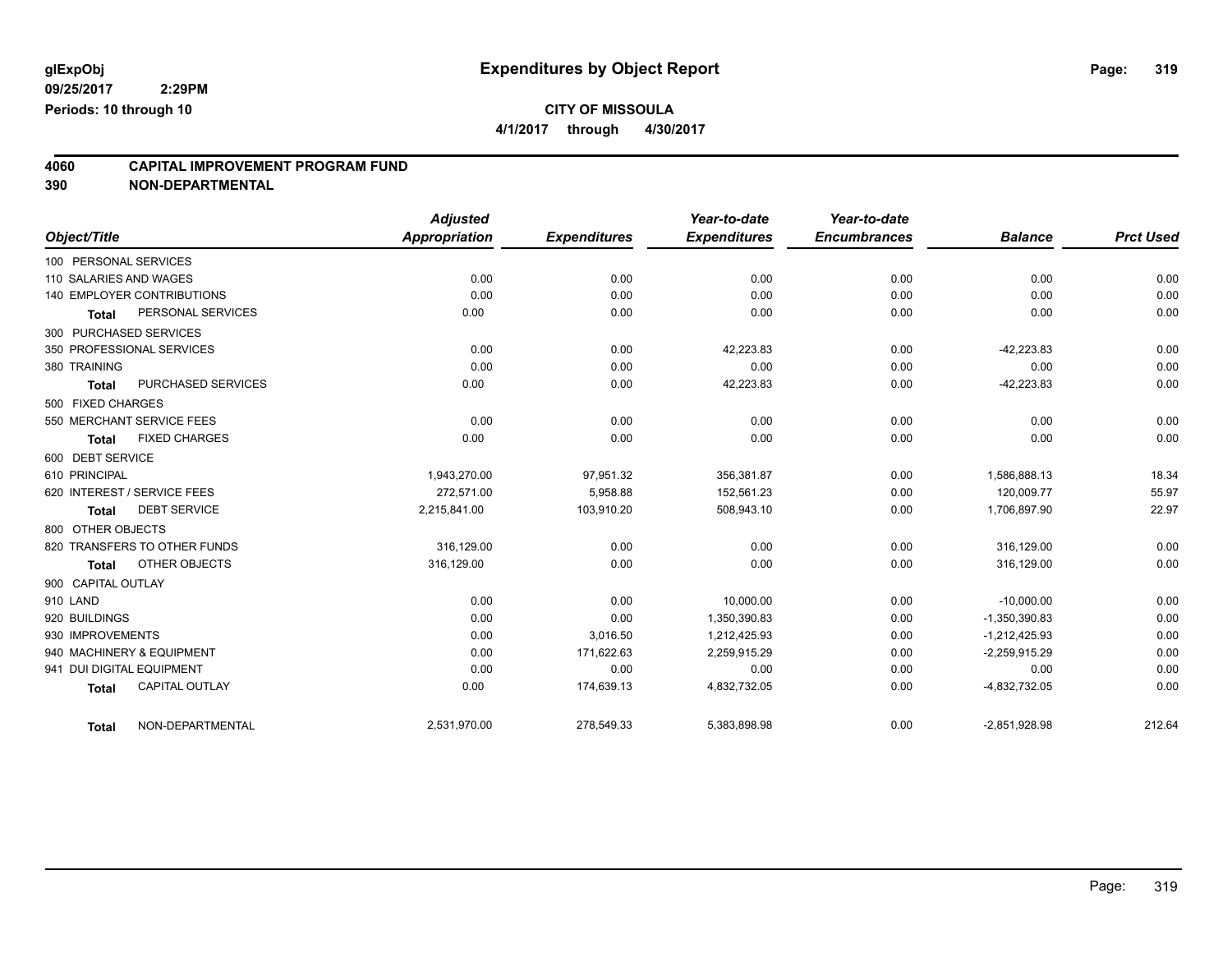#### **4060 CAPITAL IMPROVEMENT PROGRAM FUND**

| Object/Title              |                                 | <b>Adjusted</b><br><b>Appropriation</b> | <b>Expenditures</b> | Year-to-date<br><b>Expenditures</b> | Year-to-date<br><b>Encumbrances</b> | <b>Balance</b>  | <b>Prct Used</b> |
|---------------------------|---------------------------------|-----------------------------------------|---------------------|-------------------------------------|-------------------------------------|-----------------|------------------|
| 100 PERSONAL SERVICES     |                                 |                                         |                     |                                     |                                     |                 |                  |
| 110 SALARIES AND WAGES    |                                 | 0.00                                    | 0.00                | 0.00                                | 0.00                                | 0.00            | 0.00             |
|                           | 140 EMPLOYER CONTRIBUTIONS      | 0.00                                    | 0.00                | 0.00                                | 0.00                                | 0.00            | 0.00             |
| Total                     | PERSONAL SERVICES               | 0.00                                    | 0.00                | 0.00                                | 0.00                                | 0.00            | 0.00             |
| 300 PURCHASED SERVICES    |                                 |                                         |                     |                                     |                                     |                 |                  |
|                           | 350 PROFESSIONAL SERVICES       | 0.00                                    | 0.00                | 42,223.83                           | 0.00                                | $-42,223.83$    | 0.00             |
| 380 TRAINING              |                                 | 0.00                                    | 0.00                | 0.00                                | 0.00                                | 0.00            | 0.00             |
| Total                     | PURCHASED SERVICES              | 0.00                                    | 0.00                | 42,223.83                           | 0.00                                | $-42,223.83$    | 0.00             |
| 500 FIXED CHARGES         |                                 |                                         |                     |                                     |                                     |                 |                  |
|                           | 550 MERCHANT SERVICE FEES       | 0.00                                    | 0.00                | 0.00                                | 0.00                                | 0.00            | 0.00             |
| <b>Total</b>              | <b>FIXED CHARGES</b>            | 0.00                                    | 0.00                | 0.00                                | 0.00                                | 0.00            | 0.00             |
| 600 DEBT SERVICE          |                                 |                                         |                     |                                     |                                     |                 |                  |
| 610 PRINCIPAL             |                                 | 1,943,270.00                            | 97,951.32           | 356,381.87                          | 0.00                                | 1,586,888.13    | 18.34            |
|                           | 620 INTEREST / SERVICE FEES     | 272.571.00                              | 5,958.88            | 152,561.23                          | 0.00                                | 120.009.77      | 55.97            |
| <b>Total</b>              | <b>DEBT SERVICE</b>             | 2,215,841.00                            | 103,910.20          | 508,943.10                          | 0.00                                | 1,706,897.90    | 22.97            |
| 800 OTHER OBJECTS         |                                 |                                         |                     |                                     |                                     |                 |                  |
|                           | 820 TRANSFERS TO OTHER FUNDS    | 316,129.00                              | 0.00                | 0.00                                | 0.00                                | 316,129.00      | 0.00             |
| <b>Total</b>              | OTHER OBJECTS                   | 316,129.00                              | 0.00                | 0.00                                | 0.00                                | 316,129.00      | 0.00             |
| 900 CAPITAL OUTLAY        |                                 |                                         |                     |                                     |                                     |                 |                  |
| 910 LAND                  |                                 | 0.00                                    | 0.00                | 10.000.00                           | 0.00                                | $-10,000.00$    | 0.00             |
| 920 BUILDINGS             |                                 | 0.00                                    | 0.00                | 1,350,390.83                        | 0.00                                | $-1,350,390.83$ | 0.00             |
| 930 IMPROVEMENTS          |                                 | 0.00                                    | 3,016.50            | 1,212,425.93                        | 0.00                                | $-1,212,425.93$ | 0.00             |
|                           | 940 MACHINERY & EQUIPMENT       | 0.00                                    | 171,622.63          | 2,259,915.29                        | 0.00                                | $-2,259,915.29$ | 0.00             |
| 941 DUI DIGITAL EQUIPMENT |                                 | 0.00                                    | 0.00                | 0.00                                | 0.00                                | 0.00            | 0.00             |
| <b>Total</b>              | <b>CAPITAL OUTLAY</b>           | 0.00                                    | 174,639.13          | 4,832,732.05                        | 0.00                                | -4,832,732.05   | 0.00             |
| Total                     | CAPITAL IMPROVEMENT PROGRAM FUN | 2,531,970.00                            | 278,549.33          | 5,383,898.98                        | 0.00                                | $-2,851,928.98$ | 212.64           |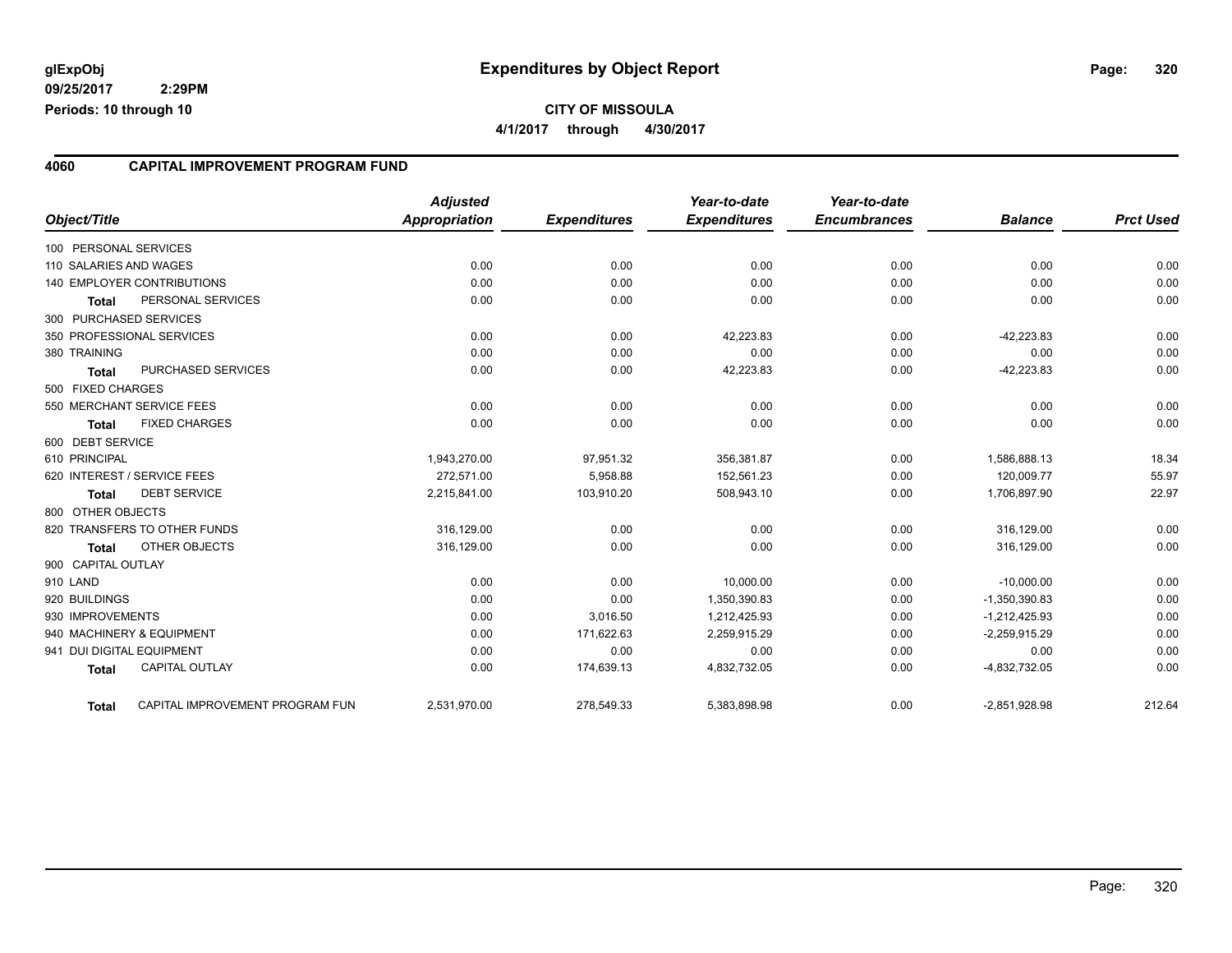**4/1/2017 through 4/30/2017**

# **4130 1997 G O BOND OPEN SPACE PURCHASE FUND**

|                    |                              | <b>Adjusted</b>      |                     | Year-to-date        | Year-to-date        |                |                  |
|--------------------|------------------------------|----------------------|---------------------|---------------------|---------------------|----------------|------------------|
| Object/Title       |                              | <b>Appropriation</b> | <b>Expenditures</b> | <b>Expenditures</b> | <b>Encumbrances</b> | <b>Balance</b> | <b>Prct Used</b> |
| 500 FIXED CHARGES  |                              |                      |                     |                     |                     |                |                  |
|                    | 550 MERCHANT SERVICE FEES    | 0.00                 | 0.00                | 0.00                | 0.00                | 0.00           | 0.00             |
| <b>Total</b>       | <b>FIXED CHARGES</b>         | 0.00                 | 0.00                | 0.00                | 0.00                | 0.00           | 0.00             |
| 800 OTHER OBJECTS  |                              |                      |                     |                     |                     |                |                  |
|                    | 820 TRANSFERS TO OTHER FUNDS | 0.00                 | 0.00                | 0.00                | 0.00                | 0.00           | 0.00             |
| Total              | OTHER OBJECTS                | 0.00                 | 0.00                | 0.00                | 0.00                | 0.00           | 0.00             |
| 900 CAPITAL OUTLAY |                              |                      |                     |                     |                     |                |                  |
| 910 LAND           |                              | 0.00                 | 0.00                | 0.00                | 0.00                | 0.00           | 0.00             |
| 930 IMPROVEMENTS   |                              | 389,534.00           | 0.00                | 0.00                | 0.00                | 389,534.00     | 0.00             |
| <b>Total</b>       | <b>CAPITAL OUTLAY</b>        | 389,534.00           | 0.00                | 0.00                | 0.00                | 389,534.00     | 0.00             |
| <b>Total</b>       | NON-DEPARTMENTAL             | 389,534.00           | 0.00                | 0.00                | 0.00                | 389,534.00     | 0.00             |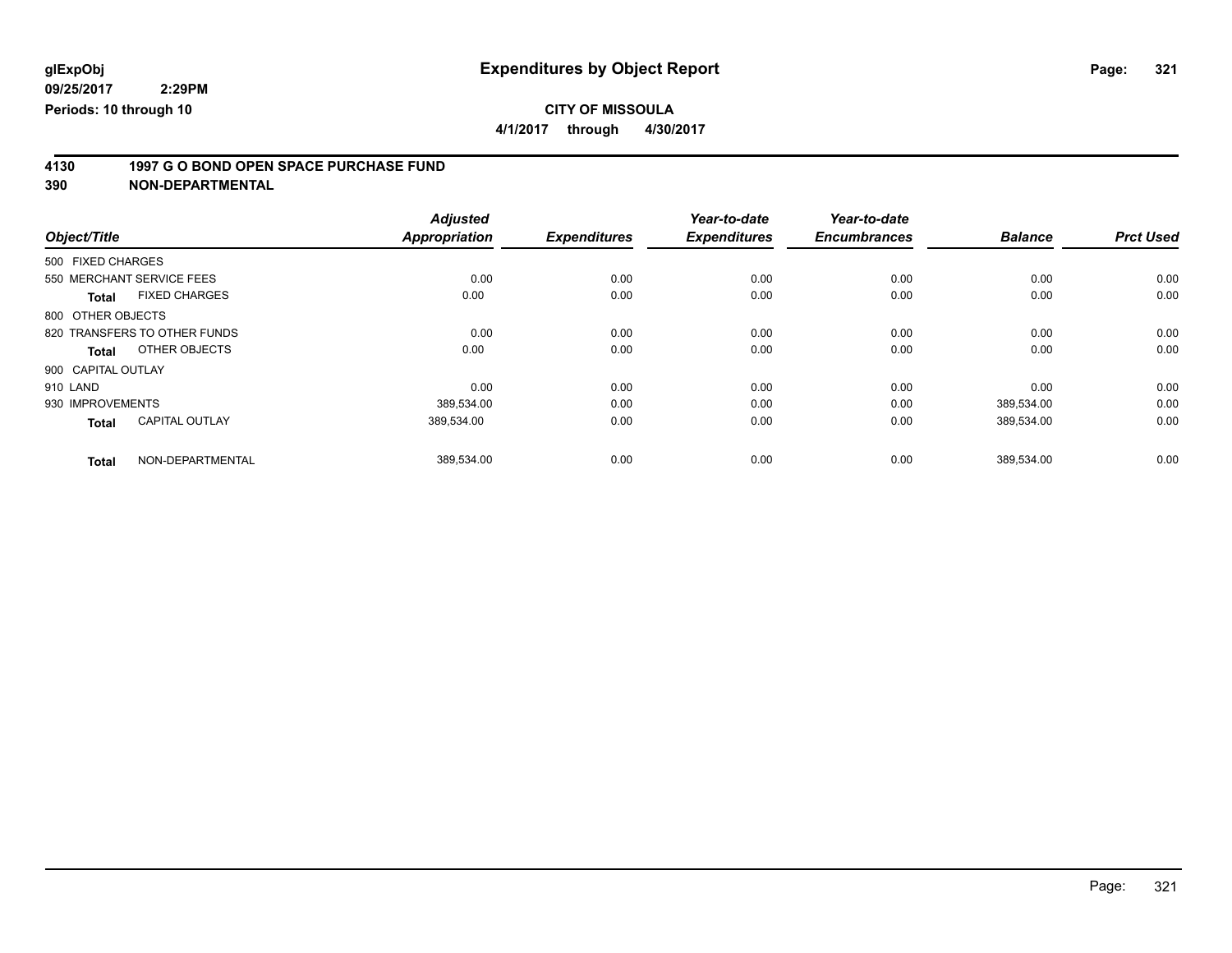**CITY OF MISSOULA 4/1/2017 through 4/30/2017**

#### **4130 1997 G O BOND OPEN SPACE PURCHASE FUND**

|                    |                                   | <b>Adjusted</b>      |                     | Year-to-date        | Year-to-date        |                |                  |
|--------------------|-----------------------------------|----------------------|---------------------|---------------------|---------------------|----------------|------------------|
| Object/Title       |                                   | <b>Appropriation</b> | <b>Expenditures</b> | <b>Expenditures</b> | <b>Encumbrances</b> | <b>Balance</b> | <b>Prct Used</b> |
| 500 FIXED CHARGES  |                                   |                      |                     |                     |                     |                |                  |
|                    | 550 MERCHANT SERVICE FEES         | 0.00                 | 0.00                | 0.00                | 0.00                | 0.00           | 0.00             |
| Total              | <b>FIXED CHARGES</b>              | 0.00                 | 0.00                | 0.00                | 0.00                | 0.00           | 0.00             |
| 800 OTHER OBJECTS  |                                   |                      |                     |                     |                     |                |                  |
|                    | 820 TRANSFERS TO OTHER FUNDS      | 0.00                 | 0.00                | 0.00                | 0.00                | 0.00           | 0.00             |
| Total              | OTHER OBJECTS                     | 0.00                 | 0.00                | 0.00                | 0.00                | 0.00           | 0.00             |
| 900 CAPITAL OUTLAY |                                   |                      |                     |                     |                     |                |                  |
| 910 LAND           |                                   | 0.00                 | 0.00                | 0.00                | 0.00                | 0.00           | 0.00             |
| 930 IMPROVEMENTS   |                                   | 389.534.00           | 0.00                | 0.00                | 0.00                | 389.534.00     | 0.00             |
| Total              | <b>CAPITAL OUTLAY</b>             | 389,534.00           | 0.00                | 0.00                | 0.00                | 389,534.00     | 0.00             |
| <b>Total</b>       | 1997 G O BOND OPEN SPACE PURCHASI | 389.534.00           | 0.00                | 0.00                | 0.00                | 389.534.00     | 0.00             |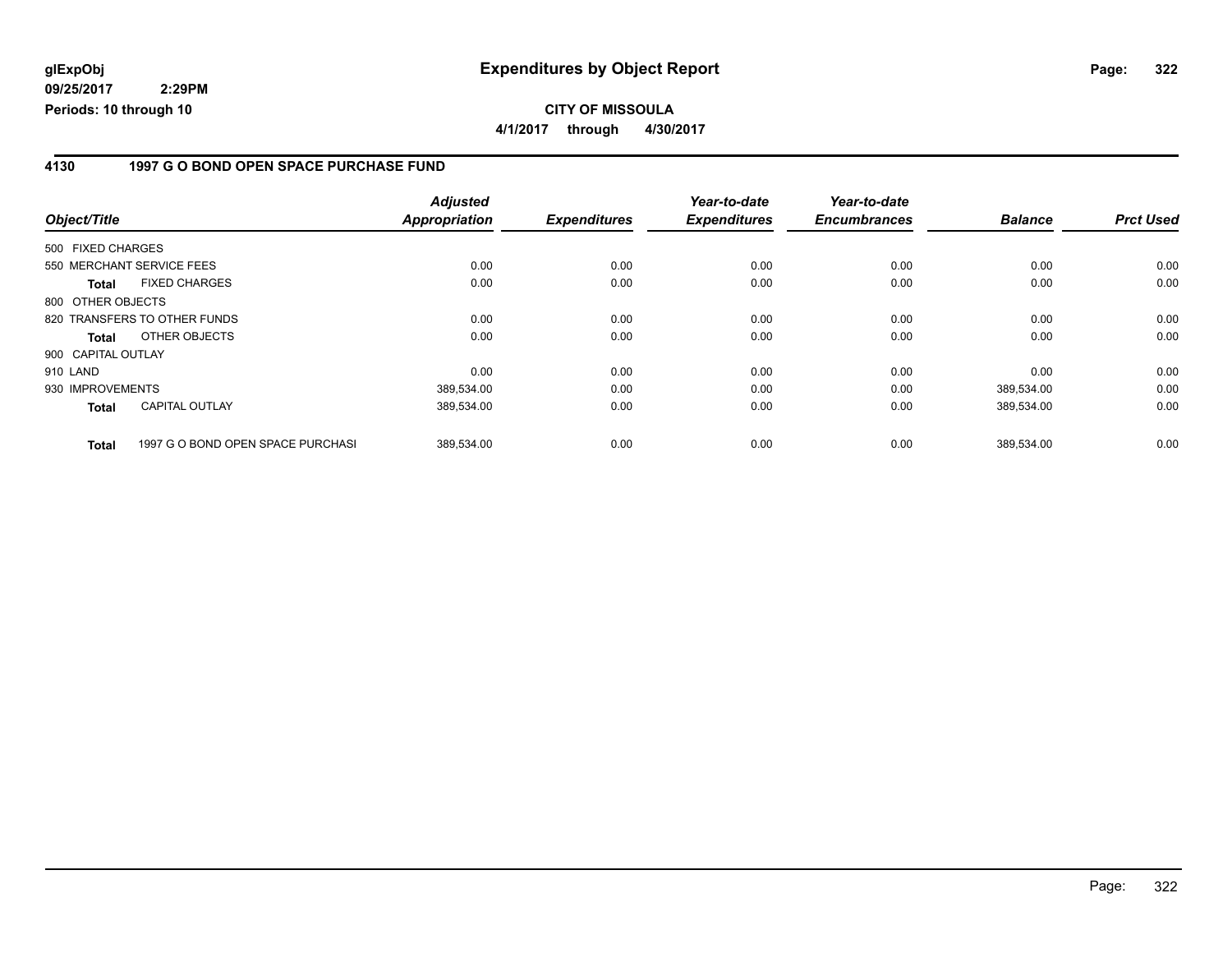**4196 NEW FIRE STATION GO BOND**

**300 FIRE**

|                              |                       | <b>Adjusted</b>      |                     | Year-to-date        | Year-to-date        |                |                  |
|------------------------------|-----------------------|----------------------|---------------------|---------------------|---------------------|----------------|------------------|
| Object/Title                 |                       | <b>Appropriation</b> | <b>Expenditures</b> | <b>Expenditures</b> | <b>Encumbrances</b> | <b>Balance</b> | <b>Prct Used</b> |
| 500 FIXED CHARGES            |                       |                      |                     |                     |                     |                |                  |
| 550 MERCHANT SERVICE FEES    |                       | 0.00                 | 0.00                | 0.00                | 0.00                | 0.00           | 0.00             |
| Total                        | <b>FIXED CHARGES</b>  | 0.00                 | 0.00                | 0.00                | 0.00                | 0.00           | 0.00             |
| 800 OTHER OBJECTS            |                       |                      |                     |                     |                     |                |                  |
| 820 TRANSFERS TO OTHER FUNDS |                       | 0.00                 | 0.00                | 0.00                | 0.00                | 0.00           | 0.00             |
| Total                        | OTHER OBJECTS         | 0.00                 | 0.00                | 0.00                | 0.00                | 0.00           | 0.00             |
| 900 CAPITAL OUTLAY           |                       |                      |                     |                     |                     |                |                  |
| 920 BUILDINGS                |                       | 0.00                 | 0.00                | 0.00                | 0.00                | 0.00           | 0.00             |
| 930 IMPROVEMENTS             |                       | 0.00                 | 0.00                | 0.00                | 0.00                | 0.00           | 0.00             |
| 940 MACHINERY & EQUIPMENT    |                       | 0.00                 | 0.00                | 0.00                | 0.00                | 0.00           | 0.00             |
| Total                        | <b>CAPITAL OUTLAY</b> | 0.00                 | 0.00                | 0.00                | 0.00                | 0.00           | 0.00             |
| <b>FIRE</b><br><b>Total</b>  |                       | 0.00                 | 0.00                | 0.00                | 0.00                | 0.00           | 0.00             |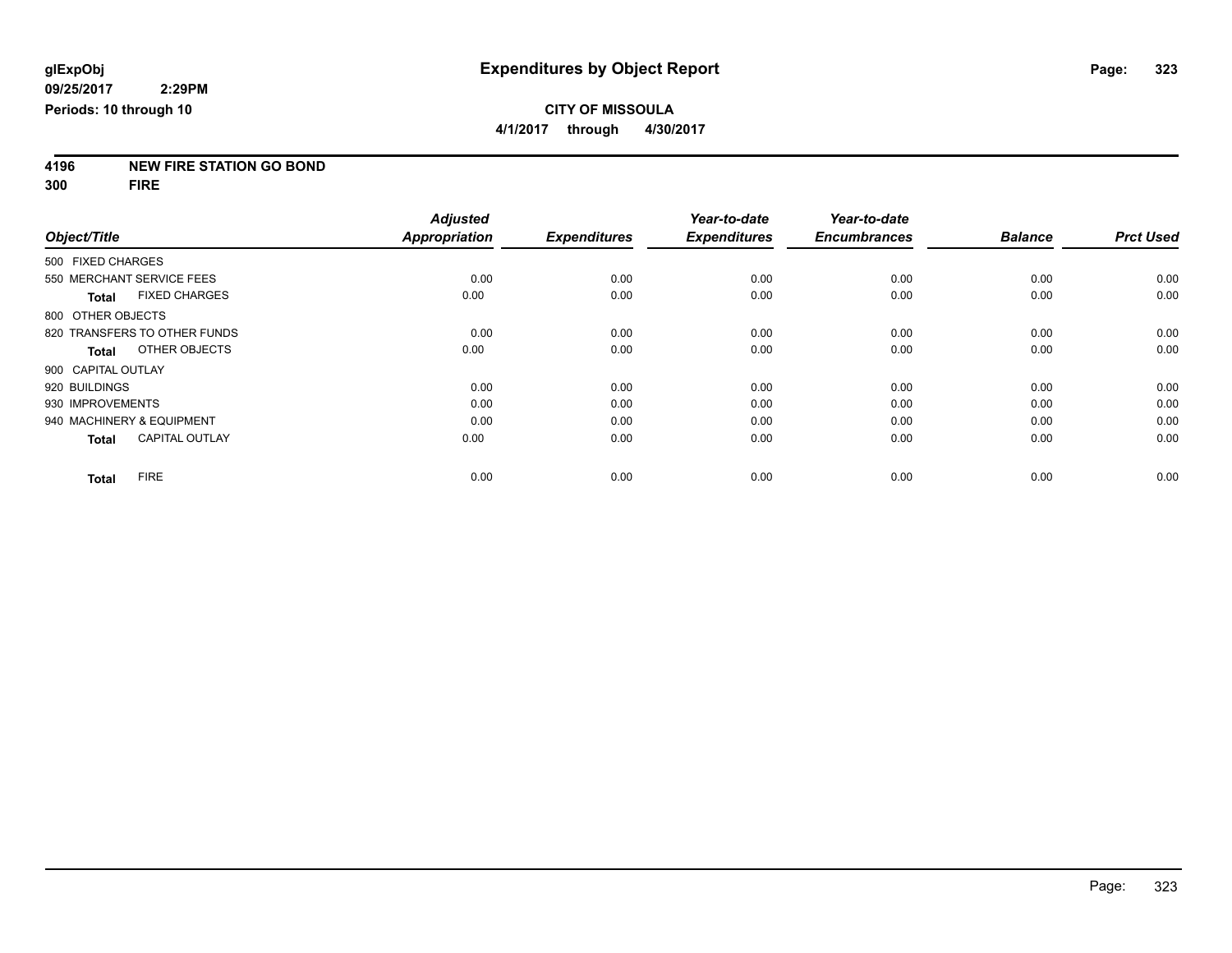## **CITY OF MISSOULA 4/1/2017 through 4/30/2017**

### **4196 NEW FIRE STATION GO BOND**

|                           |                              | <b>Adjusted</b> |                     | Year-to-date        | Year-to-date        |                |                  |
|---------------------------|------------------------------|-----------------|---------------------|---------------------|---------------------|----------------|------------------|
| Object/Title              |                              | Appropriation   | <b>Expenditures</b> | <b>Expenditures</b> | <b>Encumbrances</b> | <b>Balance</b> | <b>Prct Used</b> |
| 500 FIXED CHARGES         |                              |                 |                     |                     |                     |                |                  |
| 550 MERCHANT SERVICE FEES |                              | 0.00            | 0.00                | 0.00                | 0.00                | 0.00           | 0.00             |
| Total                     | <b>FIXED CHARGES</b>         | 0.00            | 0.00                | 0.00                | 0.00                | 0.00           | 0.00             |
| 800 OTHER OBJECTS         |                              |                 |                     |                     |                     |                |                  |
|                           | 820 TRANSFERS TO OTHER FUNDS | 0.00            | 0.00                | 0.00                | 0.00                | 0.00           | 0.00             |
| <b>Total</b>              | OTHER OBJECTS                | 0.00            | 0.00                | 0.00                | 0.00                | 0.00           | 0.00             |
| 900 CAPITAL OUTLAY        |                              |                 |                     |                     |                     |                |                  |
| 920 BUILDINGS             |                              | 0.00            | 0.00                | 0.00                | 0.00                | 0.00           | 0.00             |
| 930 IMPROVEMENTS          |                              | 0.00            | 0.00                | 0.00                | 0.00                | 0.00           | 0.00             |
| 940 MACHINERY & EQUIPMENT |                              | 0.00            | 0.00                | 0.00                | 0.00                | 0.00           | 0.00             |
| <b>Total</b>              | <b>CAPITAL OUTLAY</b>        | 0.00            | 0.00                | 0.00                | 0.00                | 0.00           | 0.00             |
| <b>Total</b>              | NEW FIRE STATION GO BOND     | 0.00            | 0.00                | 0.00                | 0.00                | 0.00           | 0.00             |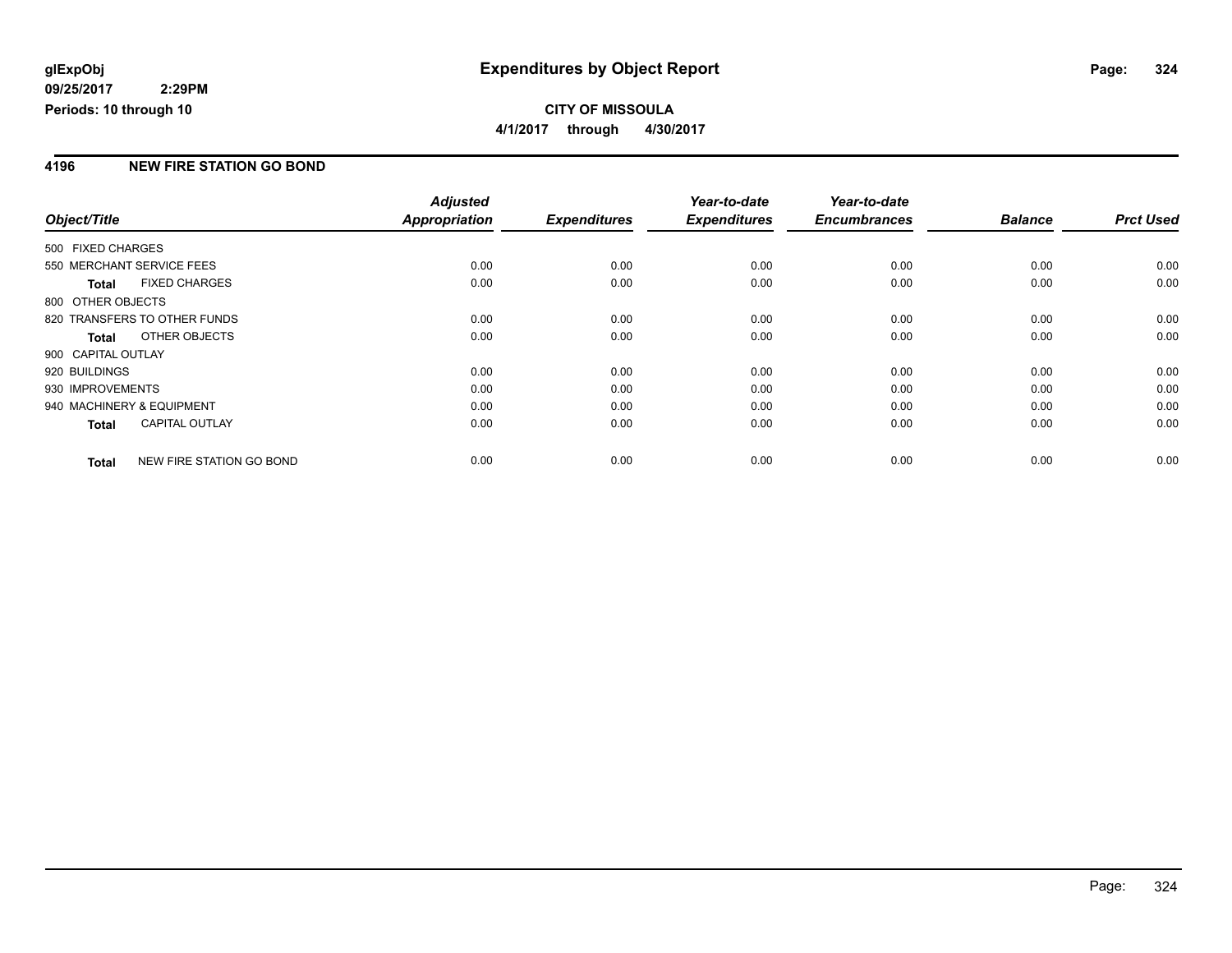## **CITY OF MISSOULA**

**4/1/2017 through 4/30/2017**

# **4450 S/C CONSTRUCTION FUND FOR FY06**

| Object/Title                            | <b>Adjusted</b><br>Appropriation | <b>Expenditures</b> | Year-to-date<br><b>Expenditures</b> | Year-to-date<br><b>Encumbrances</b> | <b>Balance</b> | <b>Prct Used</b> |
|-----------------------------------------|----------------------------------|---------------------|-------------------------------------|-------------------------------------|----------------|------------------|
| 500 FIXED CHARGES                       |                                  |                     |                                     |                                     |                |                  |
| 550 MERCHANT SERVICE FEES               | 0.00                             | 0.00                | 0.00                                | 0.00                                | 0.00           | 0.00             |
| <b>FIXED CHARGES</b><br><b>Total</b>    | 0.00                             | 0.00                | 0.00                                | 0.00                                | 0.00           | 0.00             |
| 800 OTHER OBJECTS                       |                                  |                     |                                     |                                     |                |                  |
| 820 TRANSFERS TO OTHER FUNDS            | 0.00                             | 0.00                | 0.00                                | 0.00                                | 0.00           | 0.00             |
| OTHER OBJECTS<br><b>Total</b>           | 0.00                             | 0.00                | 0.00                                | 0.00                                | 0.00           | 0.00             |
| PUBLIC WORKS OPERATIONS<br><b>Total</b> | 0.00                             | 0.00                | 0.00                                | 0.00                                | 0.00           | 0.00             |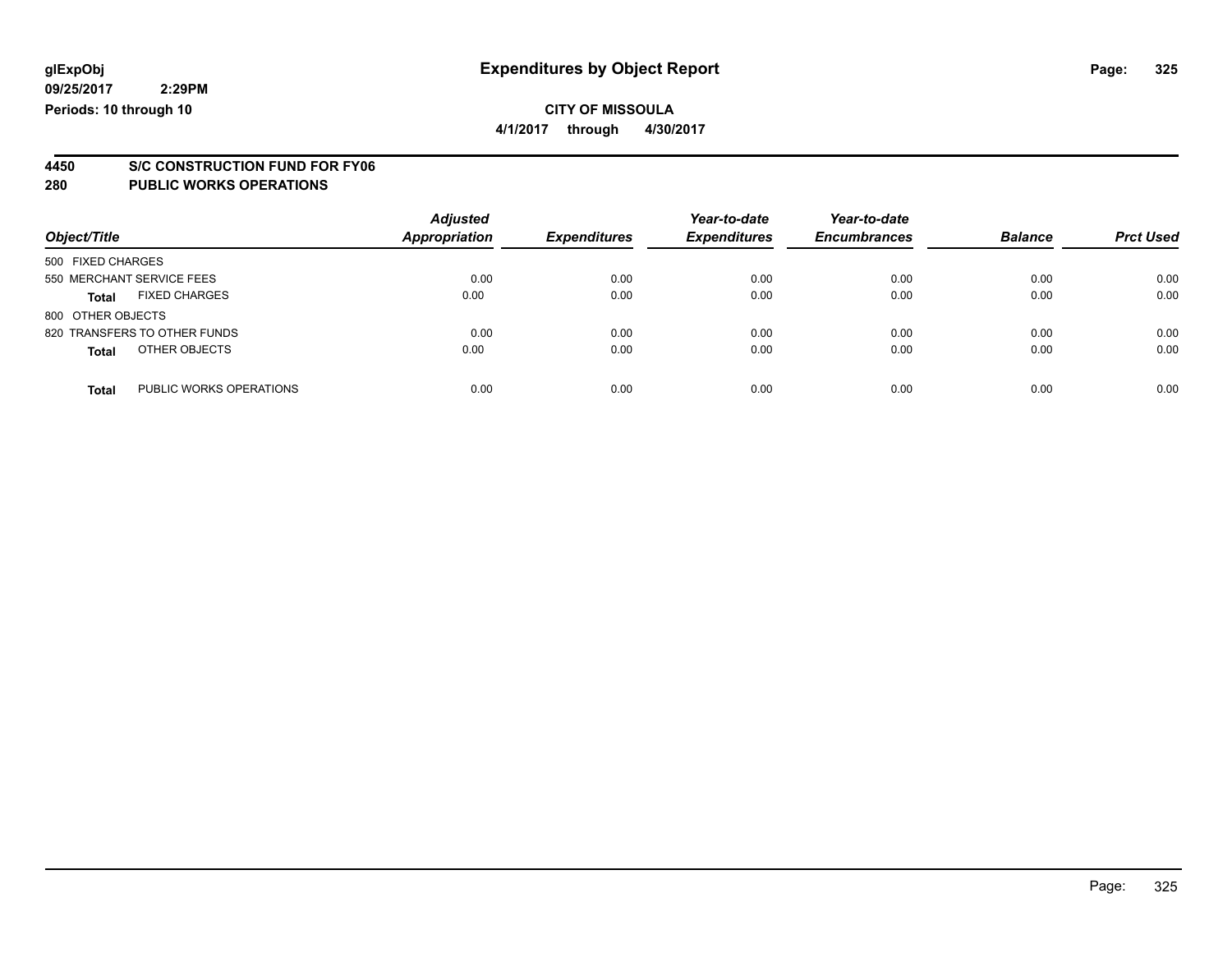**CITY OF MISSOULA 4/1/2017 through 4/30/2017**

#### **4450 S/C CONSTRUCTION FUND FOR FY06**

|                   |                                | <b>Adjusted</b> |                     | Year-to-date        | Year-to-date        |                |                  |
|-------------------|--------------------------------|-----------------|---------------------|---------------------|---------------------|----------------|------------------|
| Object/Title      |                                | Appropriation   | <b>Expenditures</b> | <b>Expenditures</b> | <b>Encumbrances</b> | <b>Balance</b> | <b>Prct Used</b> |
| 500 FIXED CHARGES |                                |                 |                     |                     |                     |                |                  |
|                   | 550 MERCHANT SERVICE FEES      | 0.00            | 0.00                | 0.00                | 0.00                | 0.00           | 0.00             |
| <b>Total</b>      | <b>FIXED CHARGES</b>           | 0.00            | 0.00                | 0.00                | 0.00                | 0.00           | 0.00             |
| 800 OTHER OBJECTS |                                |                 |                     |                     |                     |                |                  |
|                   | 820 TRANSFERS TO OTHER FUNDS   | 0.00            | 0.00                | 0.00                | 0.00                | 0.00           | 0.00             |
| <b>Total</b>      | OTHER OBJECTS                  | 0.00            | 0.00                | 0.00                | 0.00                | 0.00           | 0.00             |
| <b>Total</b>      | S/C CONSTRUCTION FUND FOR FY06 | 0.00            | 0.00                | 0.00                | 0.00                | 0.00           | 0.00             |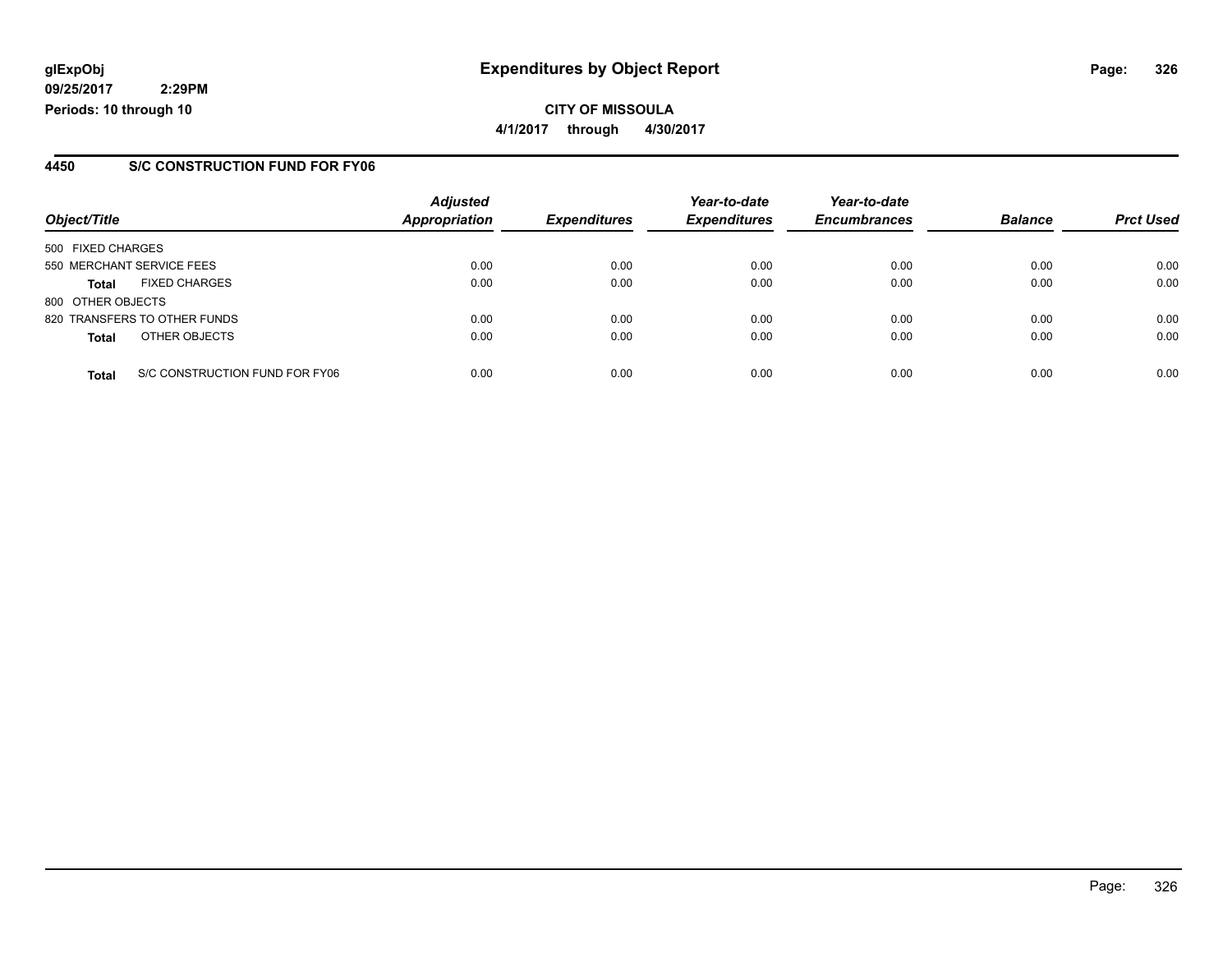# **4451 FY07 S/C BOND FUND**

| Object/Title                            | <b>Adjusted</b><br><b>Appropriation</b> | <b>Expenditures</b> | Year-to-date<br><b>Expenditures</b> | Year-to-date<br><b>Encumbrances</b> | <b>Balance</b> | <b>Prct Used</b> |
|-----------------------------------------|-----------------------------------------|---------------------|-------------------------------------|-------------------------------------|----------------|------------------|
| 500 FIXED CHARGES                       |                                         |                     |                                     |                                     |                |                  |
| 550 MERCHANT SERVICE FEES               | 0.00                                    | 0.00                | 0.00                                | 0.00                                | 0.00           | 0.00             |
| <b>FIXED CHARGES</b><br><b>Total</b>    | 0.00                                    | 0.00                | 0.00                                | 0.00                                | 0.00           | 0.00             |
| 800 OTHER OBJECTS                       |                                         |                     |                                     |                                     |                |                  |
| 820 TRANSFERS TO OTHER FUNDS            | 0.00                                    | 0.00                | 0.00                                | 0.00                                | 0.00           | 0.00             |
| OTHER OBJECTS<br><b>Total</b>           | 0.00                                    | 0.00                | 0.00                                | 0.00                                | 0.00           | 0.00             |
| PUBLIC WORKS OPERATIONS<br><b>Total</b> | 0.00                                    | 0.00                | 0.00                                | 0.00                                | 0.00           | 0.00             |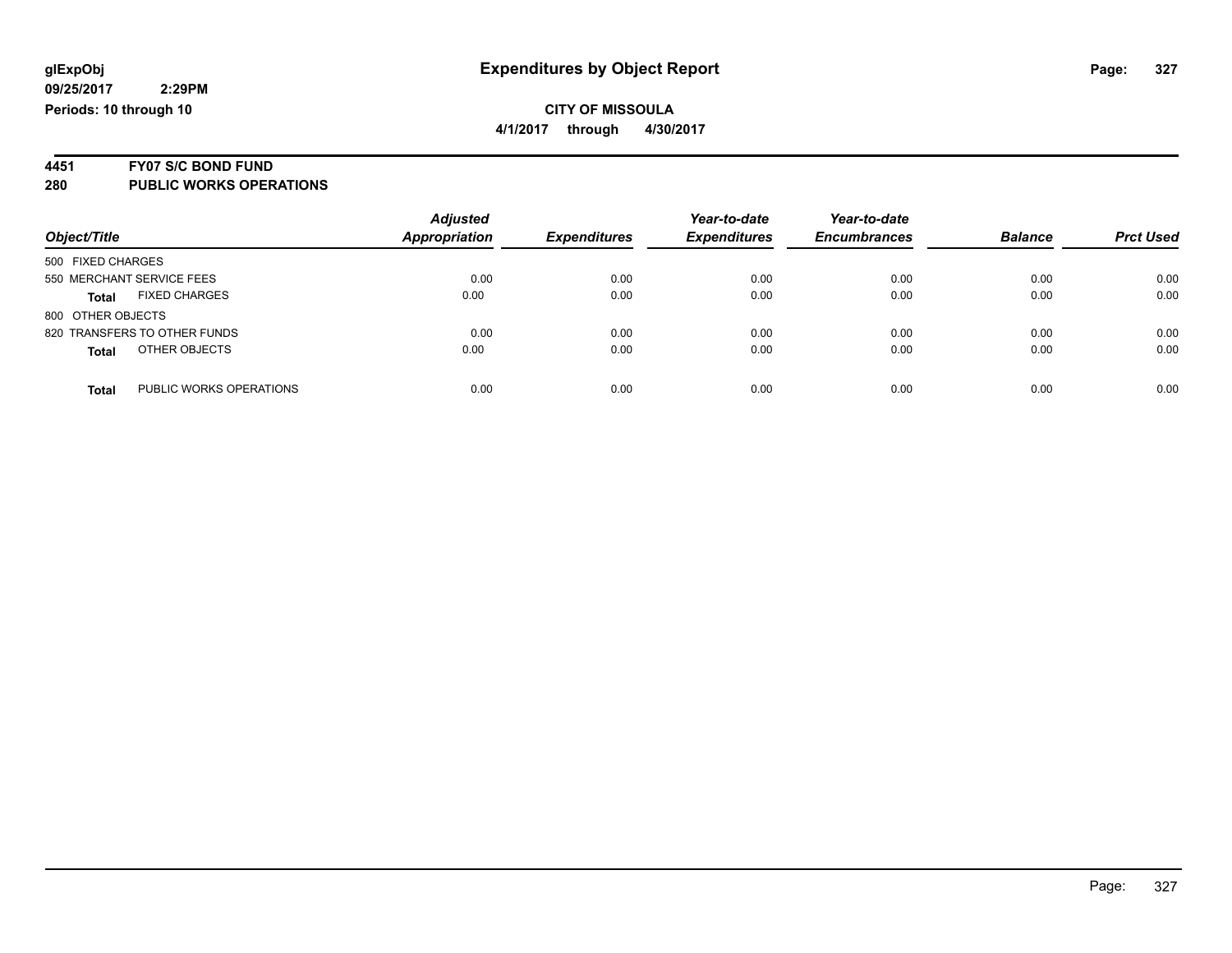#### **4451 FY07 S/C BOND FUND**

|                                      | <b>Adjusted</b>      |                     | Year-to-date        | Year-to-date        |                |                  |
|--------------------------------------|----------------------|---------------------|---------------------|---------------------|----------------|------------------|
| Object/Title                         | <b>Appropriation</b> | <b>Expenditures</b> | <b>Expenditures</b> | <b>Encumbrances</b> | <b>Balance</b> | <b>Prct Used</b> |
| 500 FIXED CHARGES                    |                      |                     |                     |                     |                |                  |
| 550 MERCHANT SERVICE FEES            | 0.00                 | 0.00                | 0.00                | 0.00                | 0.00           | 0.00             |
| <b>FIXED CHARGES</b><br><b>Total</b> | 0.00                 | 0.00                | 0.00                | 0.00                | 0.00           | 0.00             |
| 800 OTHER OBJECTS                    |                      |                     |                     |                     |                |                  |
| 820 TRANSFERS TO OTHER FUNDS         | 0.00                 | 0.00                | 0.00                | 0.00                | 0.00           | 0.00             |
| OTHER OBJECTS<br><b>Total</b>        | 0.00                 | 0.00                | 0.00                | 0.00                | 0.00           | 0.00             |
| FY07 S/C BOND FUND<br><b>Total</b>   | 0.00                 | 0.00                | 0.00                | 0.00                | 0.00           | 0.00             |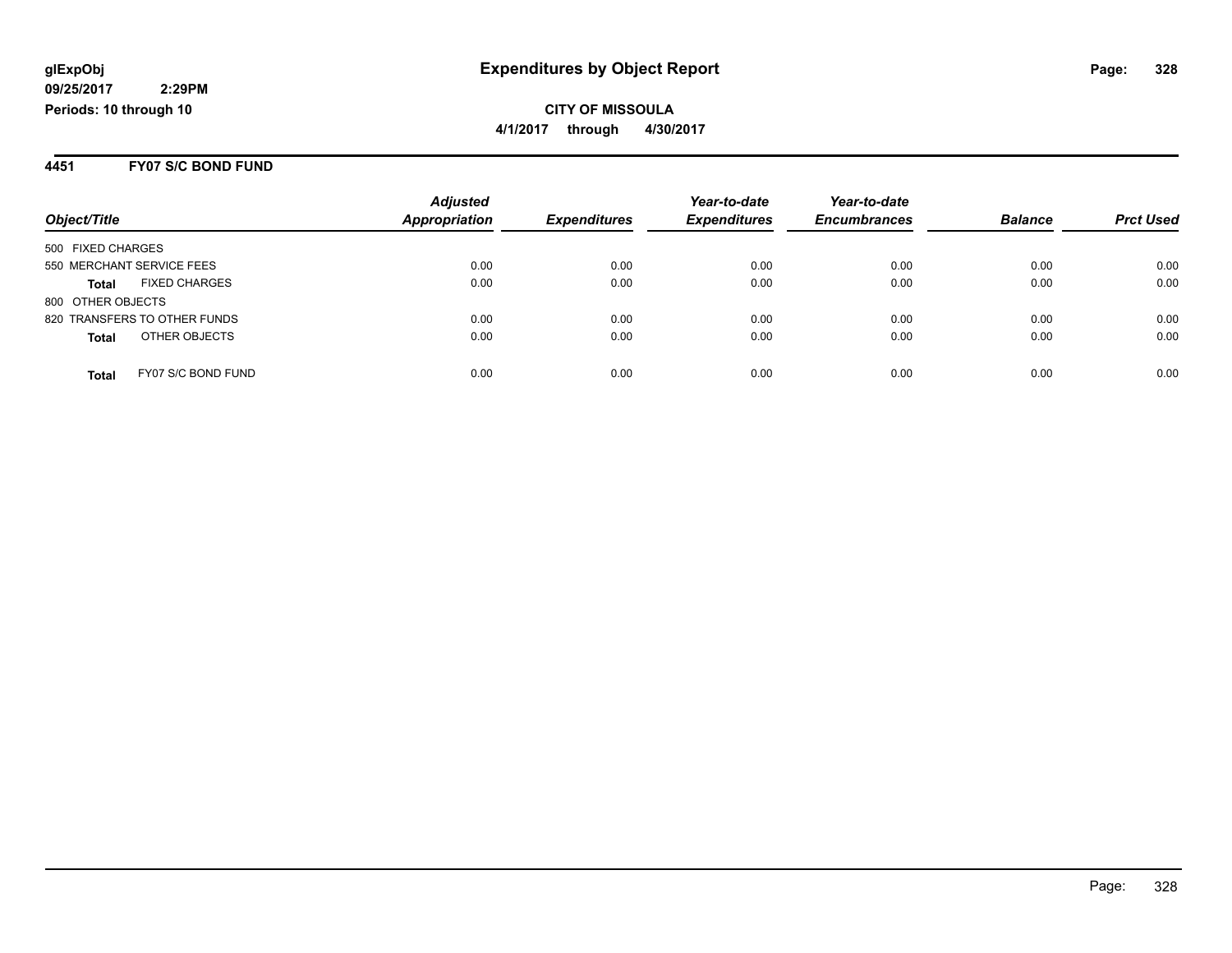## **CITY OF MISSOULA**

**4/1/2017 through 4/30/2017**

# **4452 S/C CONSTRUCTION FUND FOR FY 08 BOND SAL**

| Object/Title                          |                         | <b>Adjusted</b><br>Appropriation | <b>Expenditures</b> | Year-to-date<br><b>Expenditures</b> | Year-to-date<br><b>Encumbrances</b> | <b>Balance</b> | <b>Prct Used</b> |
|---------------------------------------|-------------------------|----------------------------------|---------------------|-------------------------------------|-------------------------------------|----------------|------------------|
| 500 FIXED CHARGES                     |                         |                                  |                     |                                     |                                     |                |                  |
| 550 MERCHANT SERVICE FEES             |                         | 0.00                             | 0.00                | 0.00                                | 0.00                                | 0.00           | 0.00             |
| <b>FIXED CHARGES</b><br><b>Total</b>  |                         | 0.00                             | 0.00                | 0.00                                | 0.00                                | 0.00           | 0.00             |
| 900 CAPITAL OUTLAY                    |                         |                                  |                     |                                     |                                     |                |                  |
| 930 IMPROVEMENTS                      |                         | 0.00                             | 0.00                | 0.00                                | 0.00                                | 0.00           | 0.00             |
| <b>CAPITAL OUTLAY</b><br><b>Total</b> |                         | 0.00                             | 0.00                | 0.00                                | 0.00                                | 0.00           | 0.00             |
| <b>Total</b>                          | PUBLIC WORKS OPERATIONS | 0.00                             | 0.00                | 0.00                                | 0.00                                | 0.00           | 0.00             |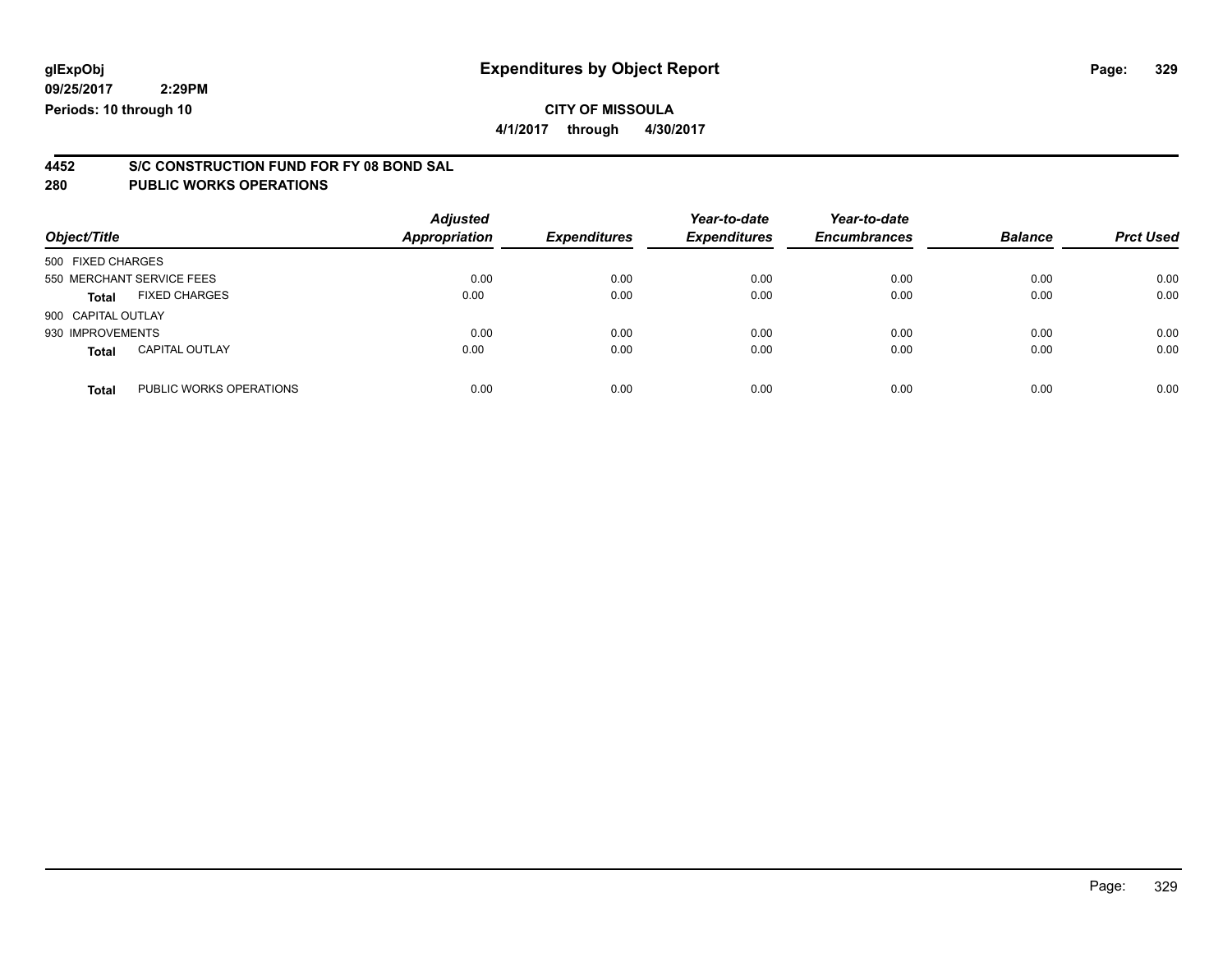### **glExpObj Expenditures by Object Report Page: 330**

**09/25/2017 2:29PM Periods: 10 through 10**

### **4452 S/C CONSTRUCTION FUND FOR FY 08 BOND SAL**

| Object/Title              |                                    | <b>Adjusted</b><br><b>Appropriation</b> | <b>Expenditures</b> | Year-to-date<br><b>Expenditures</b> | Year-to-date<br><b>Encumbrances</b> | <b>Balance</b> | <b>Prct Used</b> |
|---------------------------|------------------------------------|-----------------------------------------|---------------------|-------------------------------------|-------------------------------------|----------------|------------------|
|                           |                                    |                                         |                     |                                     |                                     |                |                  |
| 500 FIXED CHARGES         |                                    |                                         |                     |                                     |                                     |                |                  |
| 550 MERCHANT SERVICE FEES |                                    | 0.00                                    | 0.00                | 0.00                                | 0.00                                | 0.00           | 0.00             |
| <b>Total</b>              | <b>FIXED CHARGES</b>               | 0.00                                    | 0.00                | 0.00                                | 0.00                                | 0.00           | 0.00             |
| 900 CAPITAL OUTLAY        |                                    |                                         |                     |                                     |                                     |                |                  |
| 930 IMPROVEMENTS          |                                    | 0.00                                    | 0.00                | 0.00                                | 0.00                                | 0.00           | 0.00             |
| <b>Total</b>              | <b>CAPITAL OUTLAY</b>              | 0.00                                    | 0.00                | 0.00                                | 0.00                                | 0.00           | 0.00             |
| <b>Total</b>              | S/C CONSTRUCTION FUND FOR FY 08 BO | 0.00                                    | 0.00                | 0.00                                | 0.00                                | 0.00           | 0.00             |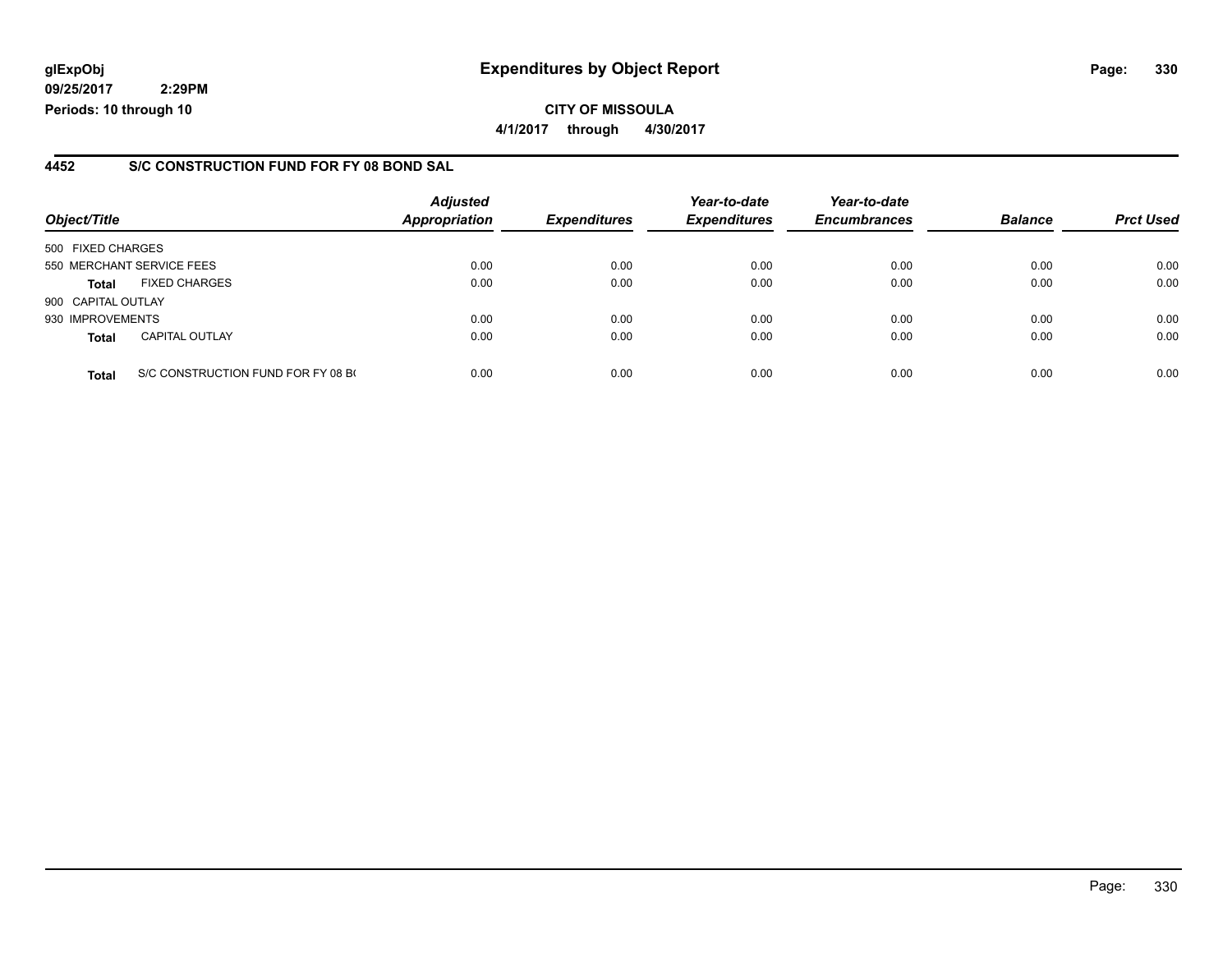**4/1/2017 through 4/30/2017**

# **4453 S/C CONSTRUCTION FUND FY09 BOND**

| Object/Title       |                              | <b>Adjusted</b><br><b>Appropriation</b> | <b>Expenditures</b> | Year-to-date<br><b>Expenditures</b> | Year-to-date<br><b>Encumbrances</b> | <b>Balance</b> | <b>Prct Used</b> |
|--------------------|------------------------------|-----------------------------------------|---------------------|-------------------------------------|-------------------------------------|----------------|------------------|
| 500 FIXED CHARGES  |                              |                                         |                     |                                     |                                     |                |                  |
|                    | 550 MERCHANT SERVICE FEES    | 0.00                                    | 0.00                | 0.00                                | 0.00                                | 0.00           | 0.00             |
| <b>Total</b>       | <b>FIXED CHARGES</b>         | 0.00                                    | 0.00                | 0.00                                | 0.00                                | 0.00           | 0.00             |
| 800 OTHER OBJECTS  |                              |                                         |                     |                                     |                                     |                |                  |
|                    | 820 TRANSFERS TO OTHER FUNDS | 0.00                                    | 0.00                | 0.00                                | 0.00                                | 0.00           | 0.00             |
| <b>Total</b>       | OTHER OBJECTS                | 0.00                                    | 0.00                | 0.00                                | 0.00                                | 0.00           | 0.00             |
| 900 CAPITAL OUTLAY |                              |                                         |                     |                                     |                                     |                |                  |
| 930 IMPROVEMENTS   |                              | 0.00                                    | 0.00                | 0.00                                | 0.00                                | 0.00           | 0.00             |
| <b>Total</b>       | <b>CAPITAL OUTLAY</b>        | 0.00                                    | 0.00                | 0.00                                | 0.00                                | 0.00           | 0.00             |
| <b>Total</b>       | PUBLIC WORKS OPERATIONS      | 0.00                                    | 0.00                | 0.00                                | 0.00                                | 0.00           | 0.00             |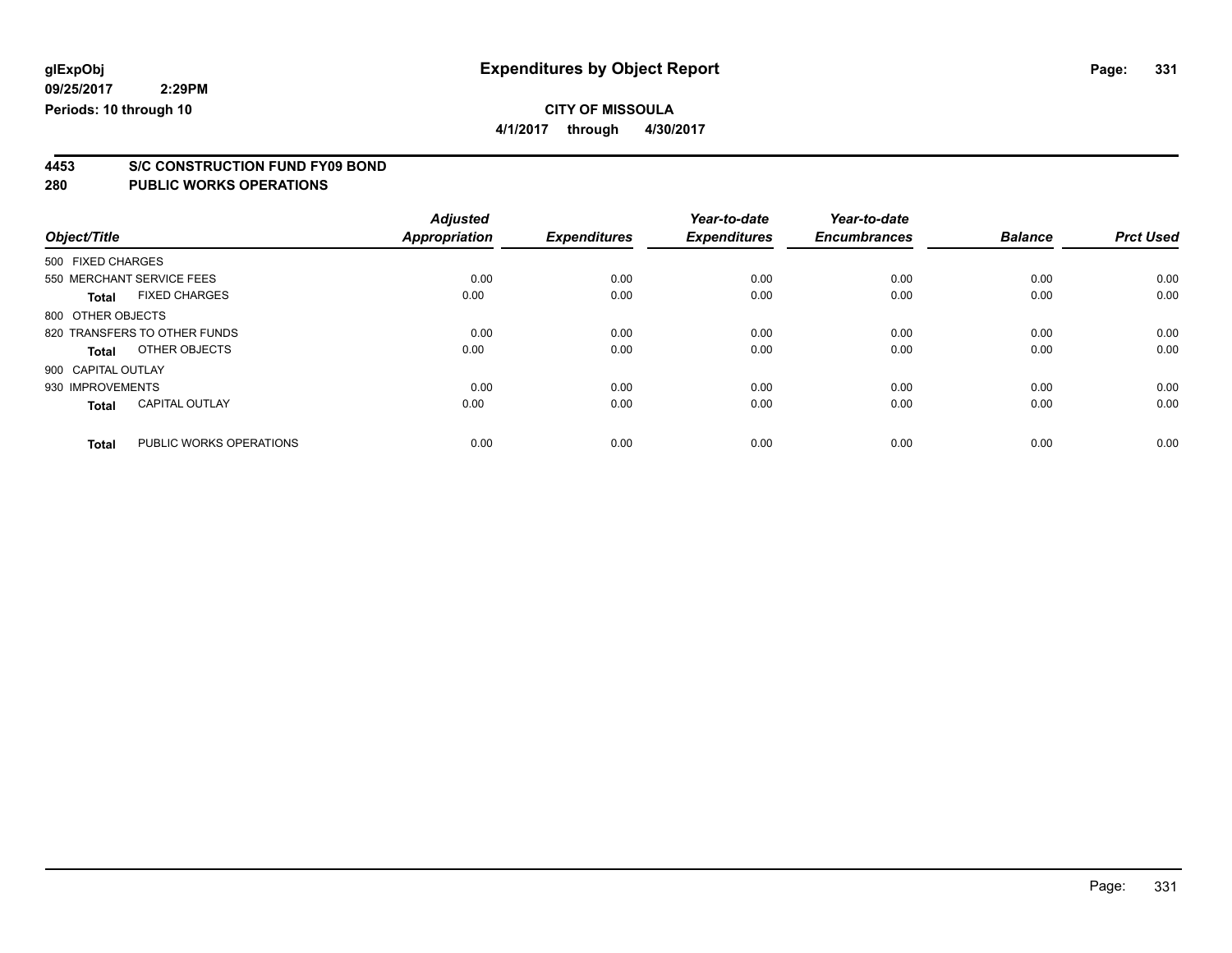### **CITY OF MISSOULA 4/1/2017 through 4/30/2017**

# **4453 S/C CONSTRUCTION FUND FY09 BOND**

**390 NON-DEPARTMENTAL**

| Object/Title                         | <b>Adjusted</b><br>Appropriation | <b>Expenditures</b> | Year-to-date<br><b>Expenditures</b> | Year-to-date<br><b>Encumbrances</b> | <b>Balance</b> | <b>Prct Used</b> |
|--------------------------------------|----------------------------------|---------------------|-------------------------------------|-------------------------------------|----------------|------------------|
| 500 FIXED CHARGES                    |                                  |                     |                                     |                                     |                |                  |
| 500 FIXED CHARGES                    | 0.00                             | 0.00                | 0.00                                | 0.00                                | 0.00           | 0.00             |
| 550 MERCHANT SERVICE FEES            | 0.00                             | 0.00                | 0.00                                | 0.00                                | 0.00           | 0.00             |
| <b>FIXED CHARGES</b><br><b>Total</b> | 0.00                             | 0.00                | 0.00                                | 0.00                                | 0.00           | 0.00             |
| NON-DEPARTMENTAL<br><b>Total</b>     | 0.00                             | 0.00                | 0.00                                | 0.00                                | 0.00           | 0.00             |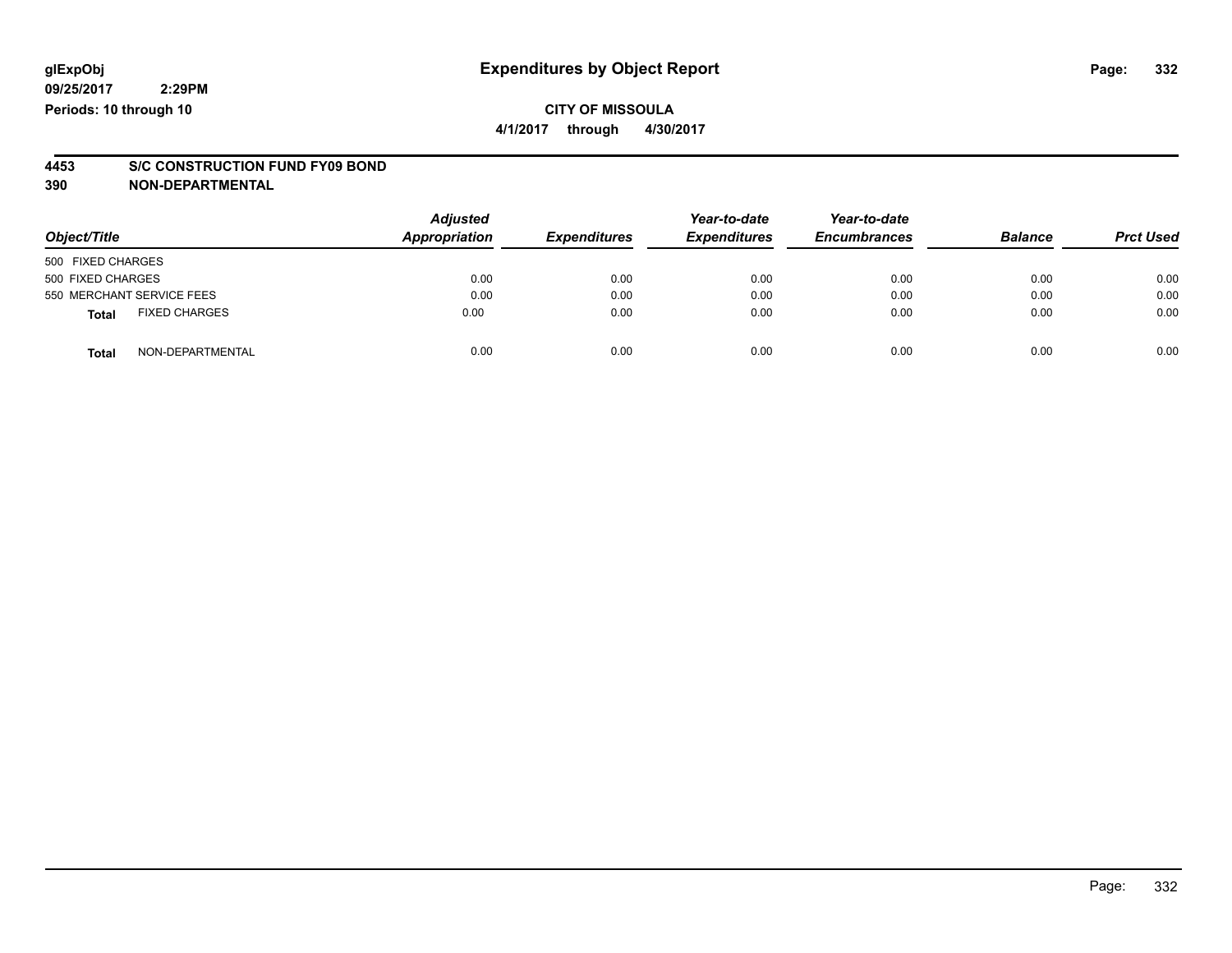## **glExpObj Expenditures by Object Report Page: 333**

**09/25/2017 2:29PM Periods: 10 through 10**

#### **4453 S/C CONSTRUCTION FUND FY09 BOND**

| Object/Title       |                                 | <b>Adjusted</b><br><b>Appropriation</b> | <b>Expenditures</b> | Year-to-date<br><b>Expenditures</b> | Year-to-date<br><b>Encumbrances</b> | <b>Balance</b> | <b>Prct Used</b> |
|--------------------|---------------------------------|-----------------------------------------|---------------------|-------------------------------------|-------------------------------------|----------------|------------------|
|                    |                                 |                                         |                     |                                     |                                     |                |                  |
| 500 FIXED CHARGES  |                                 |                                         |                     |                                     |                                     |                |                  |
| 500 FIXED CHARGES  |                                 | 0.00                                    | 0.00                | 0.00                                | 0.00                                | 0.00           | 0.00             |
|                    | 550 MERCHANT SERVICE FEES       | 0.00                                    | 0.00                | 0.00                                | 0.00                                | 0.00           | 0.00             |
| <b>Total</b>       | <b>FIXED CHARGES</b>            | 0.00                                    | 0.00                | 0.00                                | 0.00                                | 0.00           | 0.00             |
| 800 OTHER OBJECTS  |                                 |                                         |                     |                                     |                                     |                |                  |
|                    | 820 TRANSFERS TO OTHER FUNDS    | 0.00                                    | 0.00                | 0.00                                | 0.00                                | 0.00           | 0.00             |
| Total              | OTHER OBJECTS                   | 0.00                                    | 0.00                | 0.00                                | 0.00                                | 0.00           | 0.00             |
| 900 CAPITAL OUTLAY |                                 |                                         |                     |                                     |                                     |                |                  |
| 930 IMPROVEMENTS   |                                 | 0.00                                    | 0.00                | 0.00                                | 0.00                                | 0.00           | 0.00             |
| Total              | <b>CAPITAL OUTLAY</b>           | 0.00                                    | 0.00                | 0.00                                | 0.00                                | 0.00           | 0.00             |
| <b>Total</b>       | S/C CONSTRUCTION FUND FY09 BOND | 0.00                                    | 0.00                | 0.00                                | 0.00                                | 0.00           | 0.00             |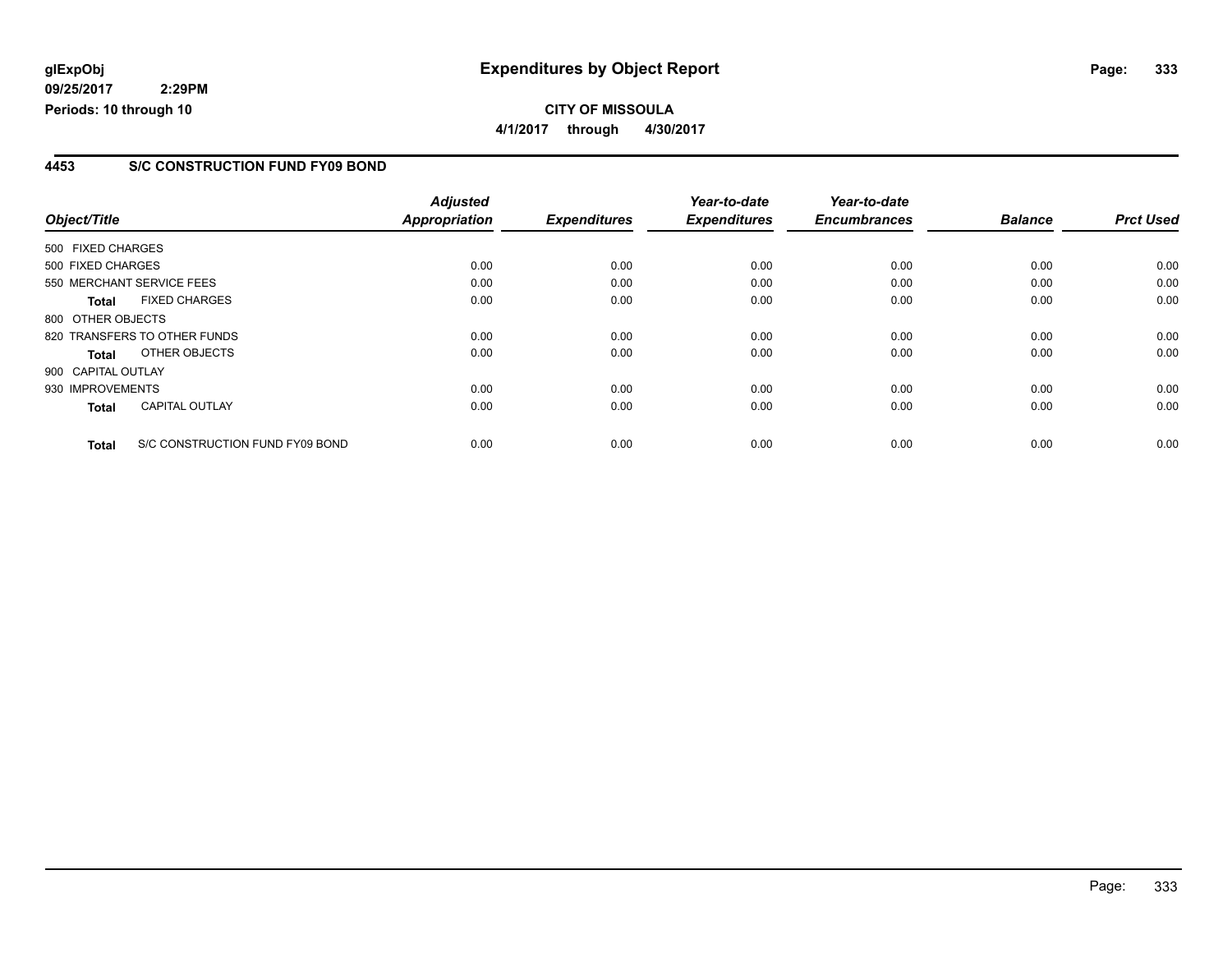## **CITY OF MISSOULA**

**4/1/2017 through 4/30/2017**

# **4454 S/C CONSTRUCTION FUND FOR FY10**

| Object/Title       |                           | <b>Adjusted</b><br><b>Appropriation</b> | <b>Expenditures</b> | Year-to-date<br><b>Expenditures</b> | Year-to-date<br><b>Encumbrances</b> | <b>Balance</b> | <b>Prct Used</b> |
|--------------------|---------------------------|-----------------------------------------|---------------------|-------------------------------------|-------------------------------------|----------------|------------------|
| 500 FIXED CHARGES  |                           |                                         |                     |                                     |                                     |                |                  |
|                    | 550 MERCHANT SERVICE FEES | 0.00                                    | 0.00                | 0.00                                | 0.00                                | 0.00           | 0.00             |
| Total              | <b>FIXED CHARGES</b>      | 0.00                                    | 0.00                | 0.00                                | 0.00                                | 0.00           | 0.00             |
| 900 CAPITAL OUTLAY |                           |                                         |                     |                                     |                                     |                |                  |
| 930 IMPROVEMENTS   |                           | 0.00                                    | 0.00                | 0.00                                | 0.00                                | 0.00           | 0.00             |
| <b>Total</b>       | <b>CAPITAL OUTLAY</b>     | 0.00                                    | 0.00                | 0.00                                | 0.00                                | 0.00           | 0.00             |
| <b>Total</b>       | PUBLIC WORKS OPERATIONS   | 0.00                                    | 0.00                | 0.00                                | 0.00                                | 0.00           | 0.00             |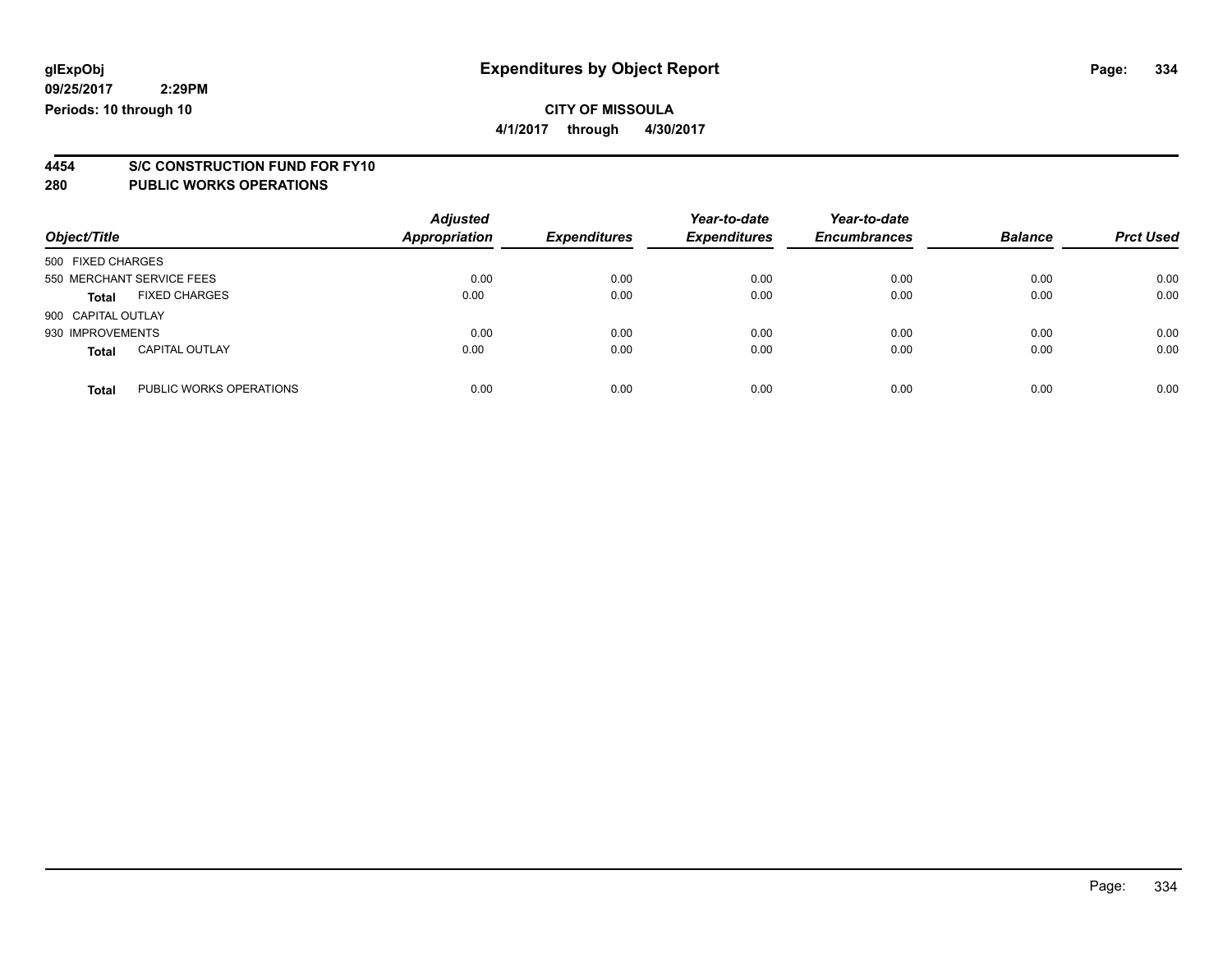### **glExpObj Expenditures by Object Report Page: 335**

**09/25/2017 2:29PM Periods: 10 through 10**

#### **4454 S/C CONSTRUCTION FUND FOR FY10**

| Object/Title       |                                | <b>Adjusted</b><br><b>Appropriation</b> | <b>Expenditures</b> | Year-to-date<br><b>Expenditures</b> | Year-to-date<br><b>Encumbrances</b> | <b>Balance</b> | <b>Prct Used</b> |
|--------------------|--------------------------------|-----------------------------------------|---------------------|-------------------------------------|-------------------------------------|----------------|------------------|
| 500 FIXED CHARGES  |                                |                                         |                     |                                     |                                     |                |                  |
|                    | 550 MERCHANT SERVICE FEES      | 0.00                                    | 0.00                | 0.00                                | 0.00                                | 0.00           | 0.00             |
| <b>Total</b>       | <b>FIXED CHARGES</b>           | 0.00                                    | 0.00                | 0.00                                | 0.00                                | 0.00           | 0.00             |
| 900 CAPITAL OUTLAY |                                |                                         |                     |                                     |                                     |                |                  |
| 930 IMPROVEMENTS   |                                | 0.00                                    | 0.00                | 0.00                                | 0.00                                | 0.00           | 0.00             |
| <b>Total</b>       | <b>CAPITAL OUTLAY</b>          | 0.00                                    | 0.00                | 0.00                                | 0.00                                | 0.00           | 0.00             |
| <b>Total</b>       | S/C CONSTRUCTION FUND FOR FY10 | 0.00                                    | 0.00                | 0.00                                | 0.00                                | 0.00           | 0.00             |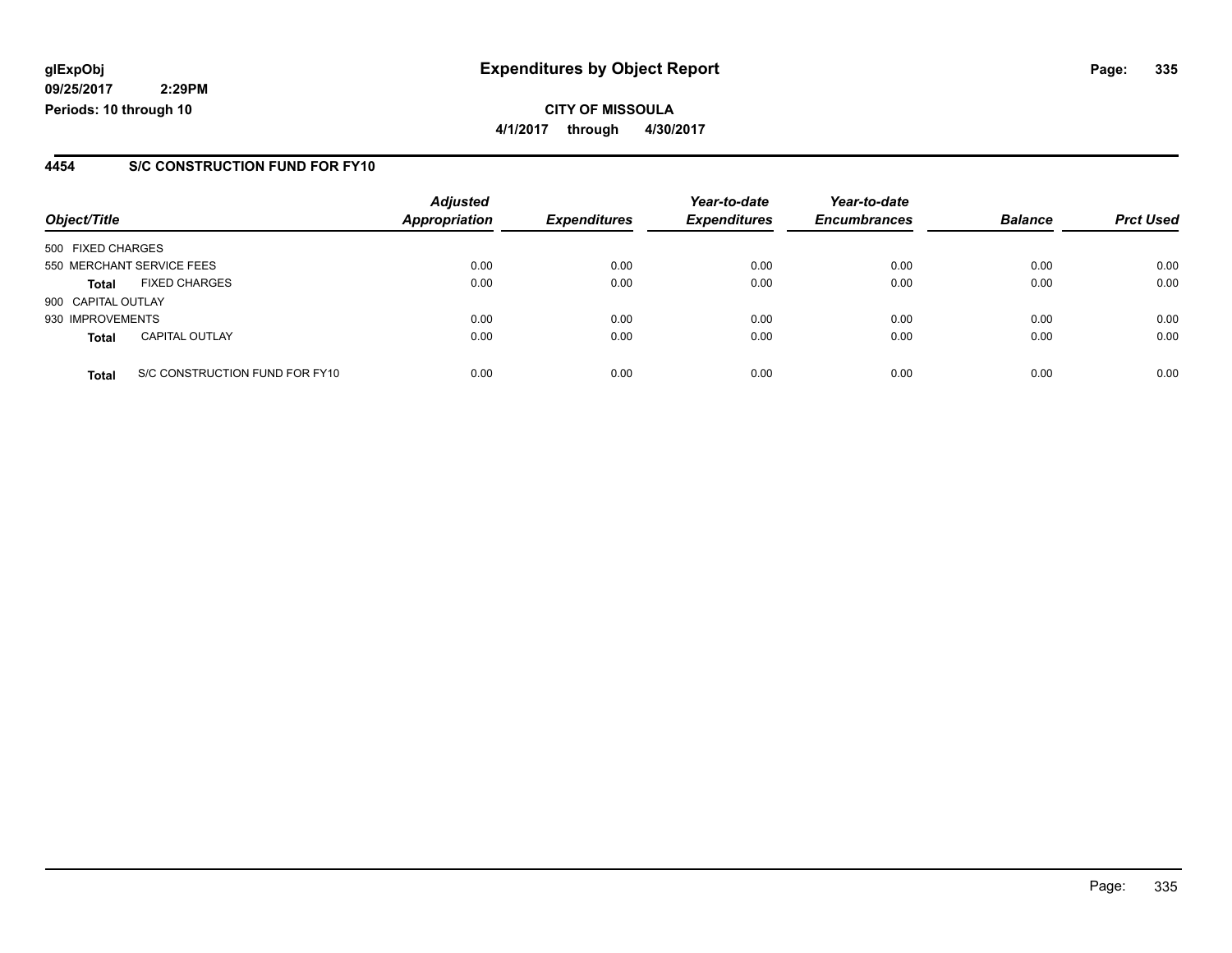### **CITY OF MISSOULA 4/1/2017 through 4/30/2017**

**4455 FY11 S/C CONSTRUCTION FUND**

| Object/Title                            | <b>Adjusted</b><br><b>Appropriation</b> | <b>Expenditures</b> | Year-to-date<br><b>Expenditures</b> | Year-to-date<br><b>Encumbrances</b> | <b>Balance</b> | <b>Prct Used</b> |
|-----------------------------------------|-----------------------------------------|---------------------|-------------------------------------|-------------------------------------|----------------|------------------|
| 500 FIXED CHARGES                       |                                         |                     |                                     |                                     |                |                  |
| 550 MERCHANT SERVICE FEES               | 0.00                                    | 0.00                | 0.00                                | 0.00                                | 0.00           | 0.00             |
| <b>FIXED CHARGES</b><br><b>Total</b>    | 0.00                                    | 0.00                | 0.00                                | 0.00                                | 0.00           | 0.00             |
| 900 CAPITAL OUTLAY                      |                                         |                     |                                     |                                     |                |                  |
| 930 IMPROVEMENTS                        | 0.00                                    | 0.00                | 0.00                                | 0.00                                | 0.00           | 0.00             |
| <b>CAPITAL OUTLAY</b><br><b>Total</b>   | 0.00                                    | 0.00                | 0.00                                | 0.00                                | 0.00           | 0.00             |
| PUBLIC WORKS OPERATIONS<br><b>Total</b> | 0.00                                    | 0.00                | 0.00                                | 0.00                                | 0.00           | 0.00             |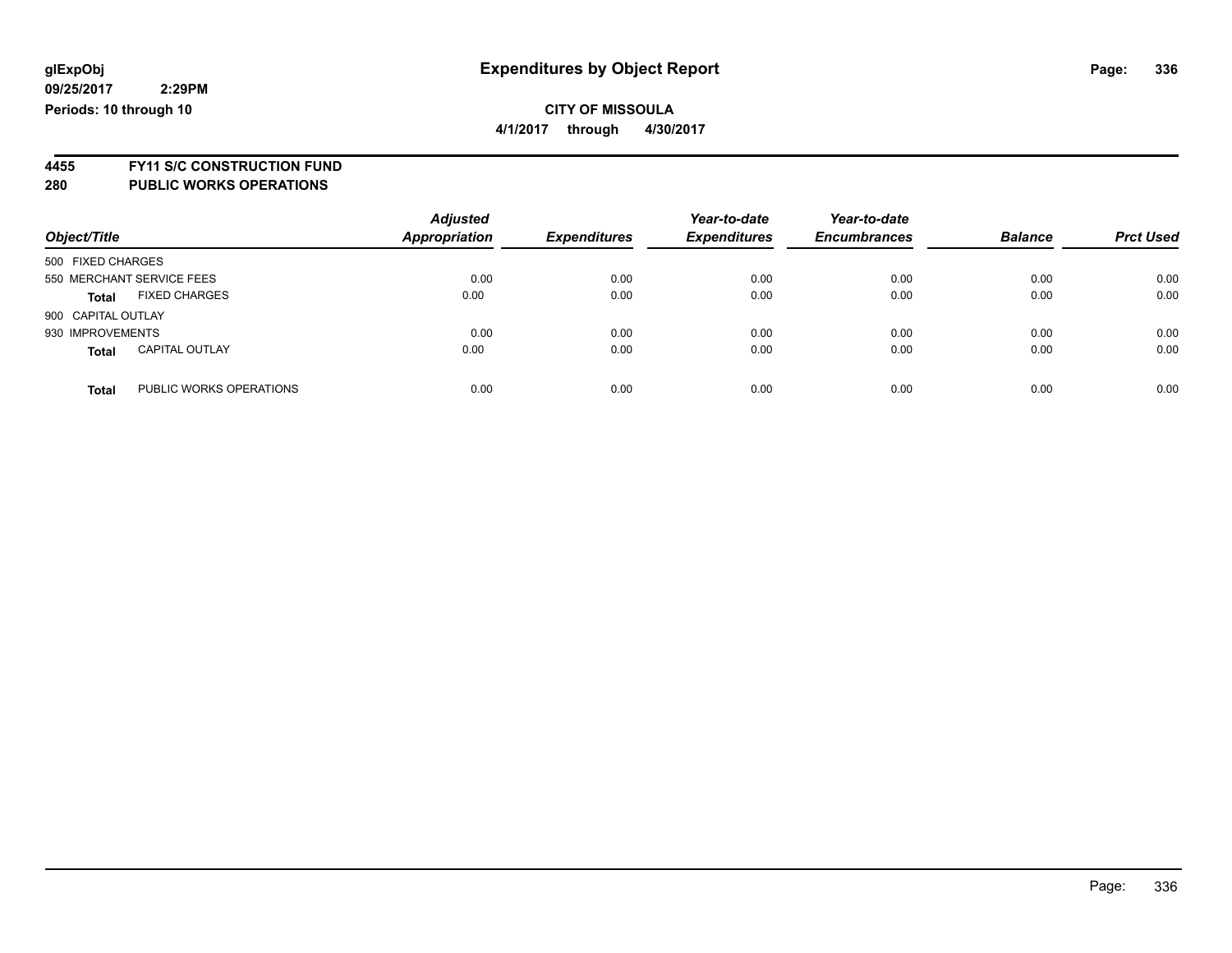**CITY OF MISSOULA 4/1/2017 through 4/30/2017**

#### **4455 FY11 S/C CONSTRUCTION FUND**

| Object/Title       |                                   | <b>Adjusted</b><br><b>Appropriation</b> | <b>Expenditures</b> | Year-to-date<br><b>Expenditures</b> | Year-to-date<br><b>Encumbrances</b> | <b>Balance</b> | <b>Prct Used</b> |
|--------------------|-----------------------------------|-----------------------------------------|---------------------|-------------------------------------|-------------------------------------|----------------|------------------|
| 500 FIXED CHARGES  |                                   |                                         |                     |                                     |                                     |                |                  |
|                    | 550 MERCHANT SERVICE FEES         | 0.00                                    | 0.00                | 0.00                                | 0.00                                | 0.00           | 0.00             |
| <b>Total</b>       | <b>FIXED CHARGES</b>              | 0.00                                    | 0.00                | 0.00                                | 0.00                                | 0.00           | 0.00             |
| 900 CAPITAL OUTLAY |                                   |                                         |                     |                                     |                                     |                |                  |
| 930 IMPROVEMENTS   |                                   | 0.00                                    | 0.00                | 0.00                                | 0.00                                | 0.00           | 0.00             |
| <b>Total</b>       | <b>CAPITAL OUTLAY</b>             | 0.00                                    | 0.00                | 0.00                                | 0.00                                | 0.00           | 0.00             |
| <b>Total</b>       | <b>FY11 S/C CONSTRUCTION FUND</b> | 0.00                                    | 0.00                | 0.00                                | 0.00                                | 0.00           | 0.00             |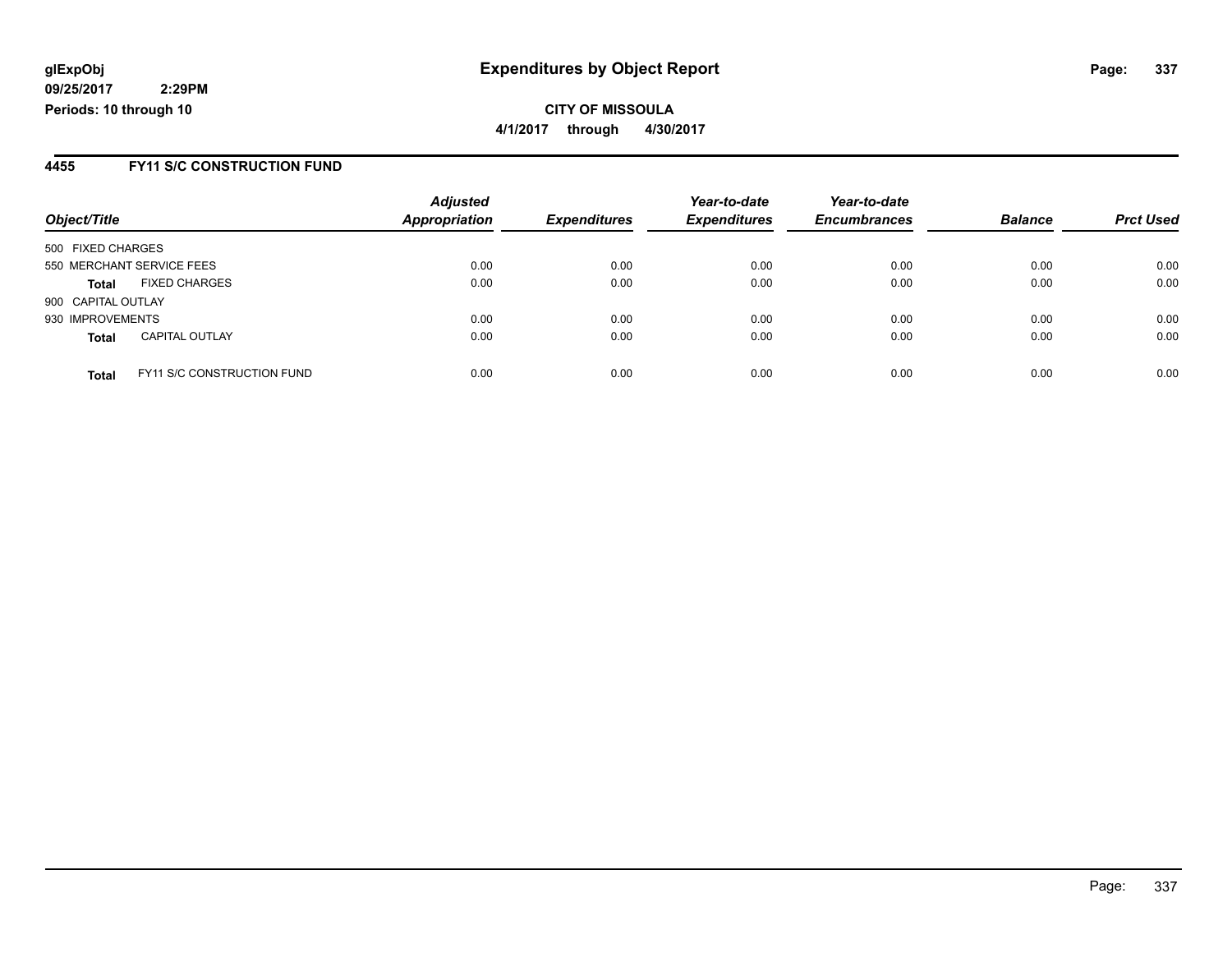**4/1/2017 through 4/30/2017**

**4456 FY12 S/C CONSTRUCTION FUND**

| Object/Title |                                         | <b>Adjusted</b><br>Appropriation | <b>Expenditures</b> | Year-to-date<br><b>Expenditures</b> | Year-to-date<br><b>Encumbrances</b> | <b>Balance</b> | <b>Prct Used</b> |
|--------------|-----------------------------------------|----------------------------------|---------------------|-------------------------------------|-------------------------------------|----------------|------------------|
|              |                                         |                                  |                     |                                     |                                     |                |                  |
|              | 500 FIXED CHARGES                       |                                  |                     |                                     |                                     |                |                  |
|              | 550 MERCHANT SERVICE FEES               | 0.00                             | 0.00                | 0.00                                | 0.00                                | 0.00           | 0.00             |
|              | <b>FIXED CHARGES</b><br><b>Total</b>    | 0.00                             | 0.00                | 0.00                                | 0.00                                | 0.00           | 0.00             |
|              | 800 OTHER OBJECTS                       |                                  |                     |                                     |                                     |                |                  |
|              | 820 TRANSFERS TO OTHER FUNDS            | 0.00                             | 0.00                | 0.00                                | 0.00                                | 0.00           | 0.00             |
|              | OTHER OBJECTS<br><b>Total</b>           | 0.00                             | 0.00                | 0.00                                | 0.00                                | 0.00           | 0.00             |
|              | 900 CAPITAL OUTLAY                      |                                  |                     |                                     |                                     |                |                  |
|              | 930 IMPROVEMENTS                        | 0.00                             | 0.00                | 0.00                                | 0.00                                | 0.00           | 0.00             |
|              | <b>CAPITAL OUTLAY</b><br><b>Total</b>   | 0.00                             | 0.00                | 0.00                                | 0.00                                | 0.00           | 0.00             |
|              | PUBLIC WORKS OPERATIONS<br><b>Total</b> | 0.00                             | 0.00                | 0.00                                | 0.00                                | 0.00           | 0.00             |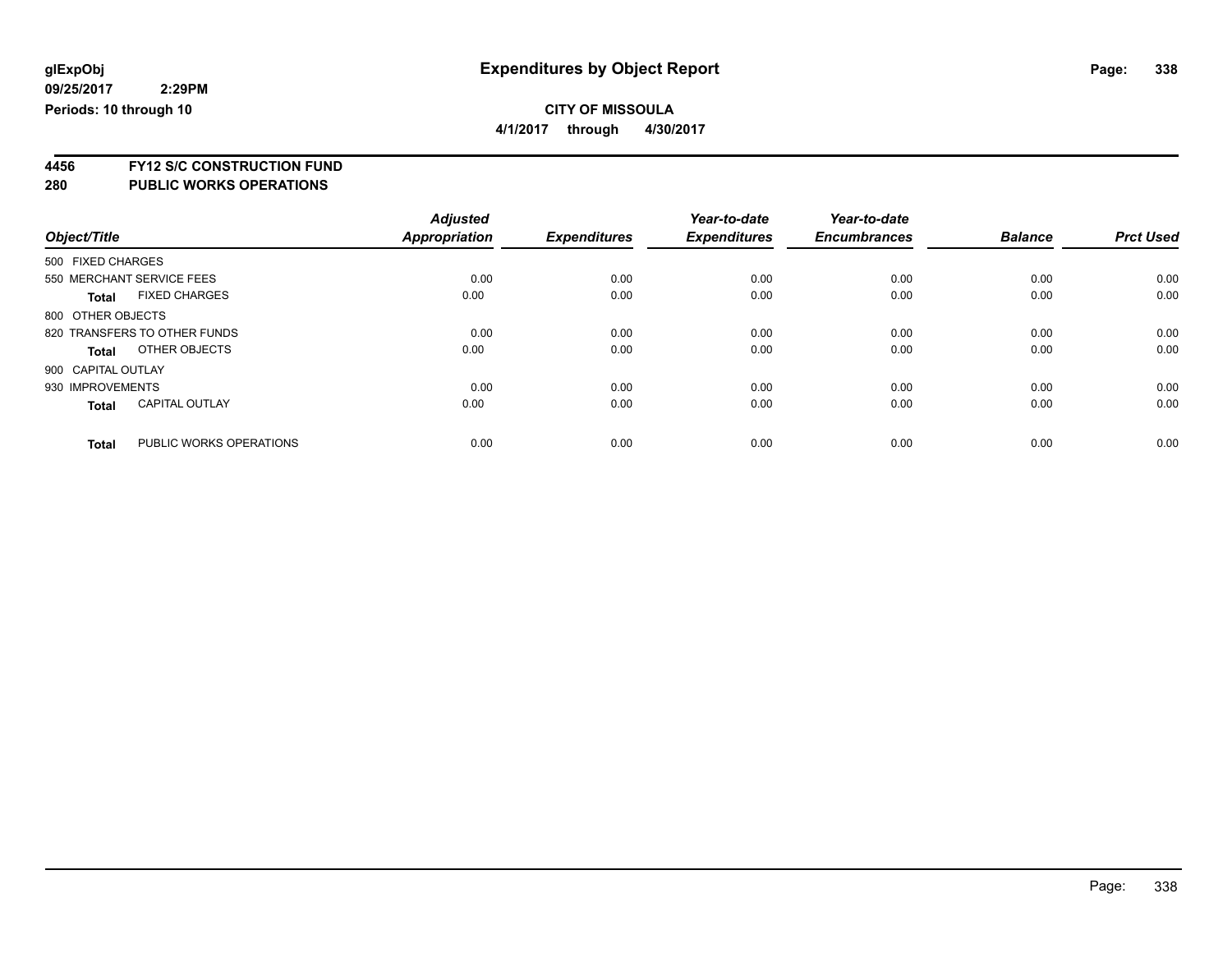### **CITY OF MISSOULA 4/1/2017 through 4/30/2017**

### **4456 FY12 S/C CONSTRUCTION FUND**

|                    |                                   | <b>Adjusted</b> |                     | Year-to-date        | Year-to-date        |                |                  |
|--------------------|-----------------------------------|-----------------|---------------------|---------------------|---------------------|----------------|------------------|
| Object/Title       |                                   | Appropriation   | <b>Expenditures</b> | <b>Expenditures</b> | <b>Encumbrances</b> | <b>Balance</b> | <b>Prct Used</b> |
| 500 FIXED CHARGES  |                                   |                 |                     |                     |                     |                |                  |
|                    | 550 MERCHANT SERVICE FEES         | 0.00            | 0.00                | 0.00                | 0.00                | 0.00           | 0.00             |
| <b>Total</b>       | <b>FIXED CHARGES</b>              | 0.00            | 0.00                | 0.00                | 0.00                | 0.00           | 0.00             |
| 800 OTHER OBJECTS  |                                   |                 |                     |                     |                     |                |                  |
|                    | 820 TRANSFERS TO OTHER FUNDS      | 0.00            | 0.00                | 0.00                | 0.00                | 0.00           | 0.00             |
| <b>Total</b>       | OTHER OBJECTS                     | 0.00            | 0.00                | 0.00                | 0.00                | 0.00           | 0.00             |
| 900 CAPITAL OUTLAY |                                   |                 |                     |                     |                     |                |                  |
| 930 IMPROVEMENTS   |                                   | 0.00            | 0.00                | 0.00                | 0.00                | 0.00           | 0.00             |
| <b>Total</b>       | <b>CAPITAL OUTLAY</b>             | 0.00            | 0.00                | 0.00                | 0.00                | 0.00           | 0.00             |
| <b>Total</b>       | <b>FY12 S/C CONSTRUCTION FUND</b> | 0.00            | 0.00                | 0.00                | 0.00                | 0.00           | 0.00             |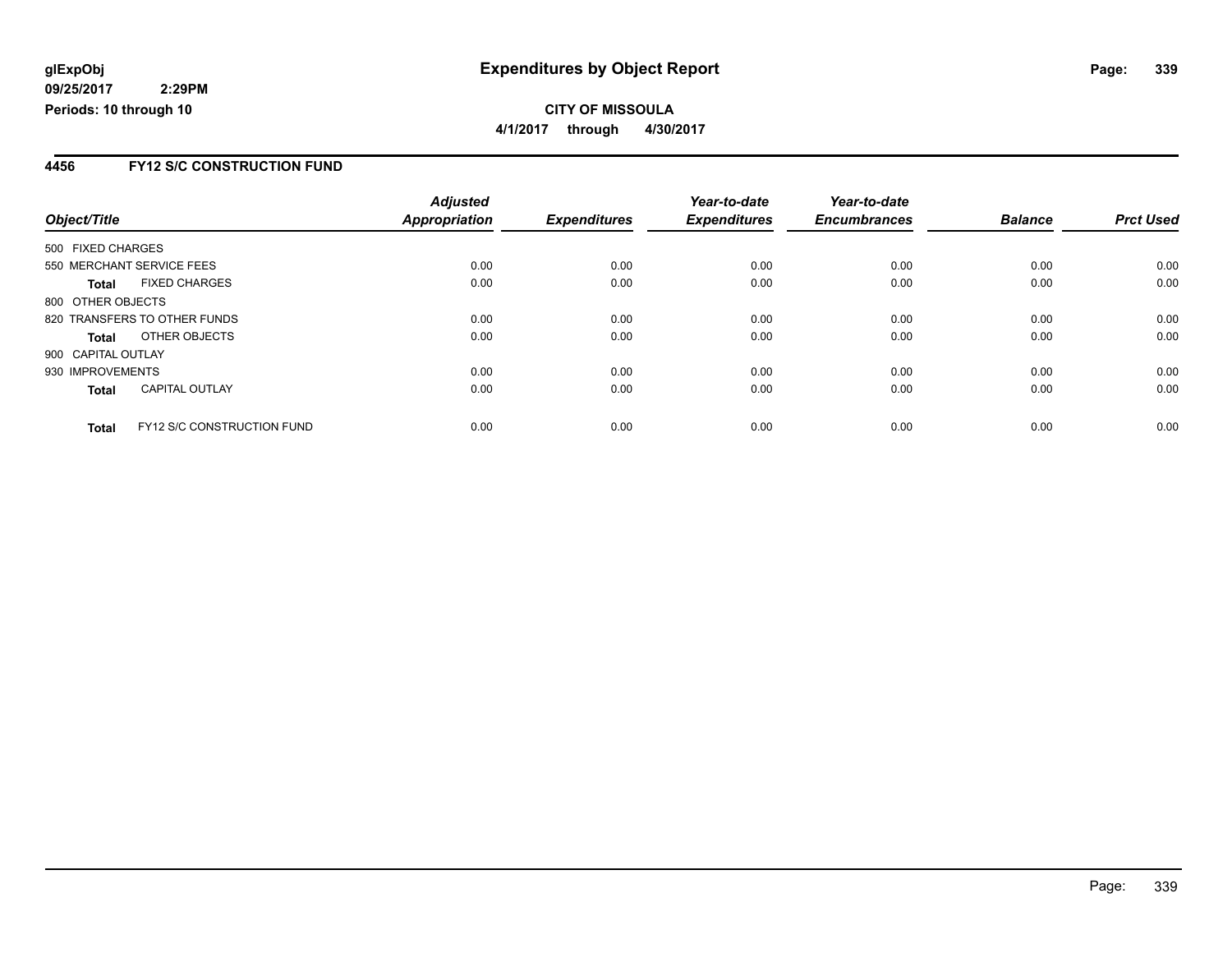**4/1/2017 through 4/30/2017**

# **4457 FY13 SIDEWALK/CURB CONSTRUCTION**

| Object/Title       |                              | <b>Adjusted</b><br><b>Appropriation</b> | <b>Expenditures</b> | Year-to-date<br><b>Expenditures</b> | Year-to-date<br><b>Encumbrances</b> | <b>Balance</b> | <b>Prct Used</b> |
|--------------------|------------------------------|-----------------------------------------|---------------------|-------------------------------------|-------------------------------------|----------------|------------------|
|                    |                              |                                         |                     |                                     |                                     |                |                  |
|                    | 300 PURCHASED SERVICES       |                                         |                     |                                     |                                     |                |                  |
|                    | 350 PROFESSIONAL SERVICES    | 0.00                                    | 0.00                | 0.00                                | 0.00                                | 0.00           | 0.00             |
| <b>Total</b>       | <b>PURCHASED SERVICES</b>    | 0.00                                    | 0.00                | 0.00                                | 0.00                                | 0.00           | 0.00             |
| 500 FIXED CHARGES  |                              |                                         |                     |                                     |                                     |                |                  |
|                    | 550 MERCHANT SERVICE FEES    | 0.00                                    | 0.00                | 0.00                                | 0.00                                | 0.00           | 0.00             |
| <b>Total</b>       | <b>FIXED CHARGES</b>         | 0.00                                    | 0.00                | 0.00                                | 0.00                                | 0.00           | 0.00             |
| 800 OTHER OBJECTS  |                              |                                         |                     |                                     |                                     |                |                  |
|                    | 820 TRANSFERS TO OTHER FUNDS | 0.00                                    | 0.00                | 0.00                                | 0.00                                | 0.00           | 0.00             |
| <b>Total</b>       | OTHER OBJECTS                | 0.00                                    | 0.00                | 0.00                                | 0.00                                | 0.00           | 0.00             |
| 900 CAPITAL OUTLAY |                              |                                         |                     |                                     |                                     |                |                  |
| 930 IMPROVEMENTS   |                              | 0.00                                    | 0.00                | 0.00                                | 0.00                                | 0.00           | 0.00             |
| <b>Total</b>       | <b>CAPITAL OUTLAY</b>        | 0.00                                    | 0.00                | 0.00                                | 0.00                                | 0.00           | 0.00             |
| <b>Total</b>       | PUBLIC WORKS OPERATIONS      | 0.00                                    | 0.00                | 0.00                                | 0.00                                | 0.00           | 0.00             |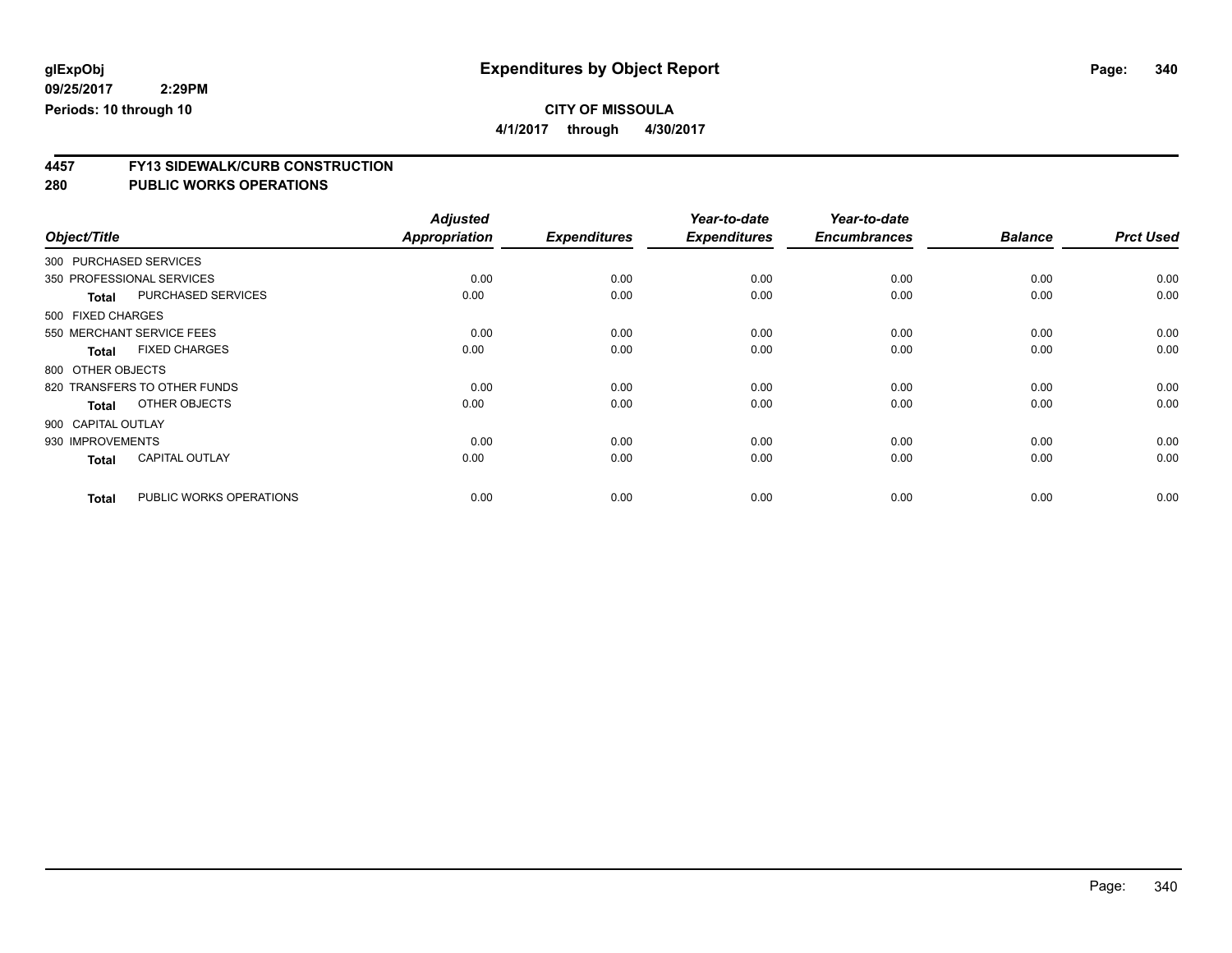### **CITY OF MISSOULA 4/1/2017 through 4/30/2017**

### **4457 FY13 SIDEWALK/CURB CONSTRUCTION**

| Object/Title           |                                 | <b>Adjusted</b><br><b>Appropriation</b> | <b>Expenditures</b> | Year-to-date<br><b>Expenditures</b> | Year-to-date<br><b>Encumbrances</b> | <b>Balance</b> | <b>Prct Used</b> |
|------------------------|---------------------------------|-----------------------------------------|---------------------|-------------------------------------|-------------------------------------|----------------|------------------|
| 300 PURCHASED SERVICES |                                 |                                         |                     |                                     |                                     |                |                  |
|                        | 350 PROFESSIONAL SERVICES       | 0.00                                    | 0.00                | 0.00                                | 0.00                                | 0.00           | 0.00             |
| <b>Total</b>           | PURCHASED SERVICES              | 0.00                                    | 0.00                | 0.00                                | 0.00                                | 0.00           | 0.00             |
| 500 FIXED CHARGES      |                                 |                                         |                     |                                     |                                     |                |                  |
|                        | 550 MERCHANT SERVICE FEES       | 0.00                                    | 0.00                | 0.00                                | 0.00                                | 0.00           | 0.00             |
| <b>Total</b>           | <b>FIXED CHARGES</b>            | 0.00                                    | 0.00                | 0.00                                | 0.00                                | 0.00           | 0.00             |
| 800 OTHER OBJECTS      |                                 |                                         |                     |                                     |                                     |                |                  |
|                        | 820 TRANSFERS TO OTHER FUNDS    | 0.00                                    | 0.00                | 0.00                                | 0.00                                | 0.00           | 0.00             |
| Total                  | OTHER OBJECTS                   | 0.00                                    | 0.00                | 0.00                                | 0.00                                | 0.00           | 0.00             |
| 900 CAPITAL OUTLAY     |                                 |                                         |                     |                                     |                                     |                |                  |
| 930 IMPROVEMENTS       |                                 | 0.00                                    | 0.00                | 0.00                                | 0.00                                | 0.00           | 0.00             |
| <b>Total</b>           | <b>CAPITAL OUTLAY</b>           | 0.00                                    | 0.00                | 0.00                                | 0.00                                | 0.00           | 0.00             |
| <b>Total</b>           | FY13 SIDEWALK/CURB CONSTRUCTION | 0.00                                    | 0.00                | 0.00                                | 0.00                                | 0.00           | 0.00             |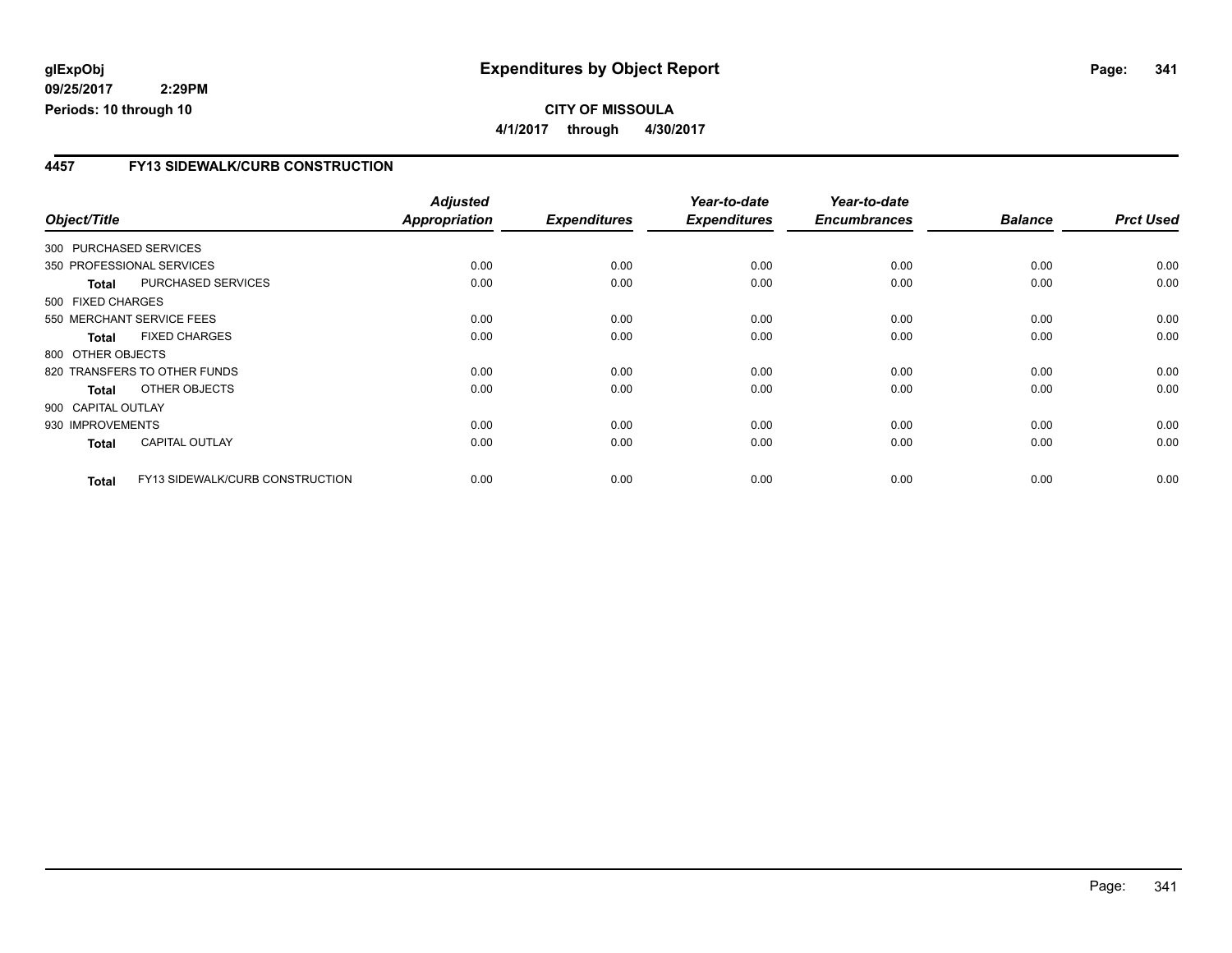**4/1/2017 through 4/30/2017**

# **4458 FY14 SIDEWALK & CURB CONSTRUCTION**

| Object/Title       |                              | <b>Adjusted</b><br><b>Appropriation</b> | <b>Expenditures</b> | Year-to-date<br><b>Expenditures</b> | Year-to-date<br><b>Encumbrances</b> | <b>Balance</b> | <b>Prct Used</b> |
|--------------------|------------------------------|-----------------------------------------|---------------------|-------------------------------------|-------------------------------------|----------------|------------------|
| 500 FIXED CHARGES  |                              |                                         |                     |                                     |                                     |                |                  |
|                    | 550 MERCHANT SERVICE FEES    | 0.00                                    | 0.00                | 0.00                                | 0.00                                | 0.00           | 0.00             |
| <b>Total</b>       | <b>FIXED CHARGES</b>         | 0.00                                    | 0.00                | 0.00                                | 0.00                                | 0.00           | 0.00             |
| 800 OTHER OBJECTS  |                              |                                         |                     |                                     |                                     |                |                  |
|                    | 820 TRANSFERS TO OTHER FUNDS | 0.00                                    | 0.00                | 0.00                                | 0.00                                | 0.00           | 0.00             |
| <b>Total</b>       | OTHER OBJECTS                | 0.00                                    | 0.00                | 0.00                                | 0.00                                | 0.00           | 0.00             |
| 900 CAPITAL OUTLAY |                              |                                         |                     |                                     |                                     |                |                  |
| 930 IMPROVEMENTS   |                              | 0.00                                    | 0.00                | 0.00                                | 0.00                                | 0.00           | 0.00             |
| <b>Total</b>       | <b>CAPITAL OUTLAY</b>        | 0.00                                    | 0.00                | 0.00                                | 0.00                                | 0.00           | 0.00             |
| <b>Total</b>       | PUBLIC WORKS OPERATIONS      | 0.00                                    | 0.00                | 0.00                                | 0.00                                | 0.00           | 0.00             |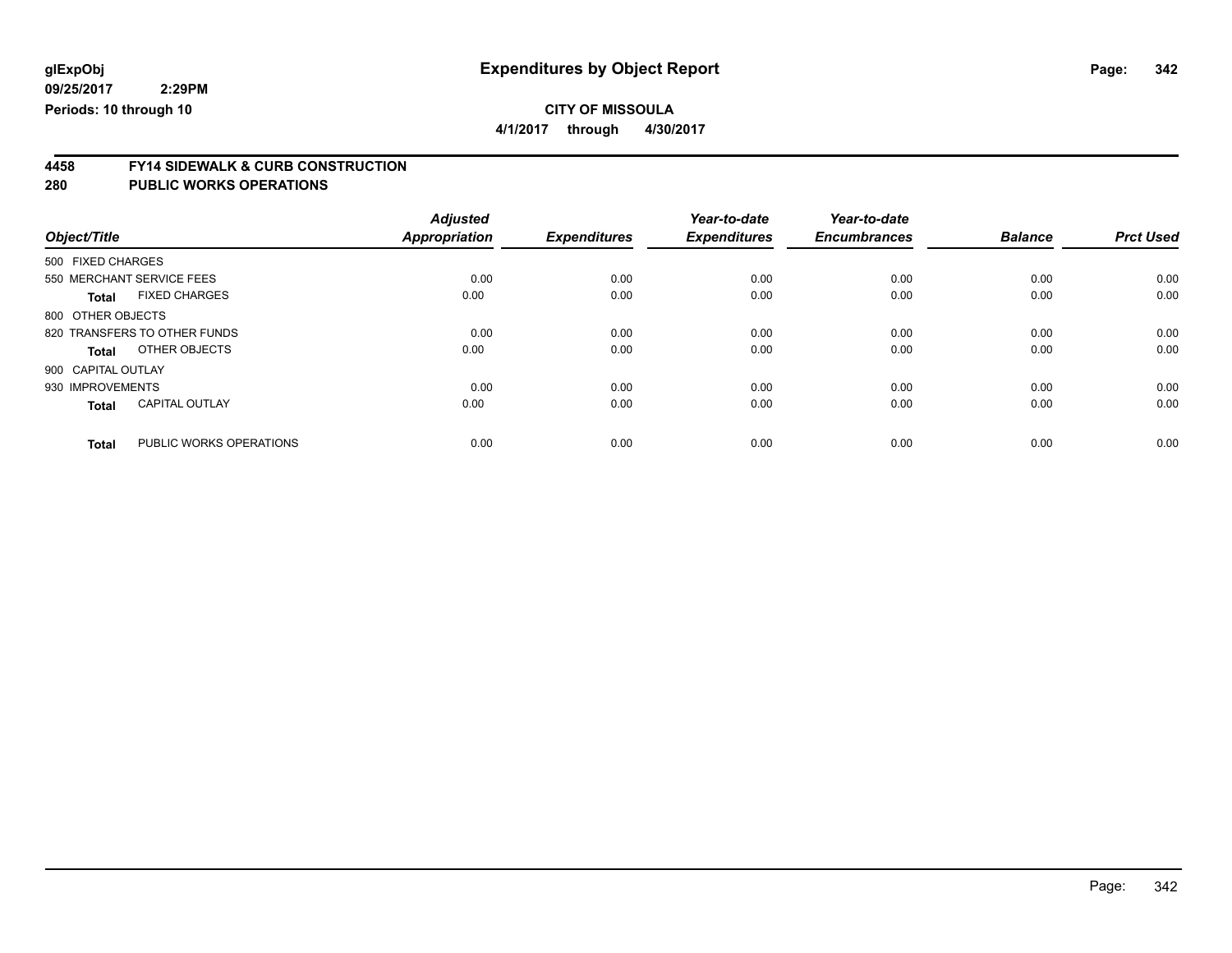#### **4458 FY14 SIDEWALK & CURB CONSTRUCTION**

| Object/Title       |                                              | <b>Adjusted</b><br>Appropriation | <b>Expenditures</b> | Year-to-date<br><b>Expenditures</b> | Year-to-date<br><b>Encumbrances</b> | <b>Balance</b> | <b>Prct Used</b> |
|--------------------|----------------------------------------------|----------------------------------|---------------------|-------------------------------------|-------------------------------------|----------------|------------------|
| 500 FIXED CHARGES  |                                              |                                  |                     |                                     |                                     |                |                  |
|                    | 550 MERCHANT SERVICE FEES                    | 0.00                             | 0.00                | 0.00                                | 0.00                                | 0.00           | 0.00             |
|                    |                                              |                                  |                     |                                     |                                     |                |                  |
| <b>Total</b>       | <b>FIXED CHARGES</b>                         | 0.00                             | 0.00                | 0.00                                | 0.00                                | 0.00           | 0.00             |
| 800 OTHER OBJECTS  |                                              |                                  |                     |                                     |                                     |                |                  |
|                    | 820 TRANSFERS TO OTHER FUNDS                 | 0.00                             | 0.00                | 0.00                                | 0.00                                | 0.00           | 0.00             |
| <b>Total</b>       | OTHER OBJECTS                                | 0.00                             | 0.00                | 0.00                                | 0.00                                | 0.00           | 0.00             |
| 900 CAPITAL OUTLAY |                                              |                                  |                     |                                     |                                     |                |                  |
| 930 IMPROVEMENTS   |                                              | 0.00                             | 0.00                | 0.00                                | 0.00                                | 0.00           | 0.00             |
| <b>Total</b>       | <b>CAPITAL OUTLAY</b>                        | 0.00                             | 0.00                | 0.00                                | 0.00                                | 0.00           | 0.00             |
| <b>Total</b>       | <b>FY14 SIDEWALK &amp; CURB CONSTRUCTIOL</b> | 0.00                             | 0.00                | 0.00                                | 0.00                                | 0.00           | 0.00             |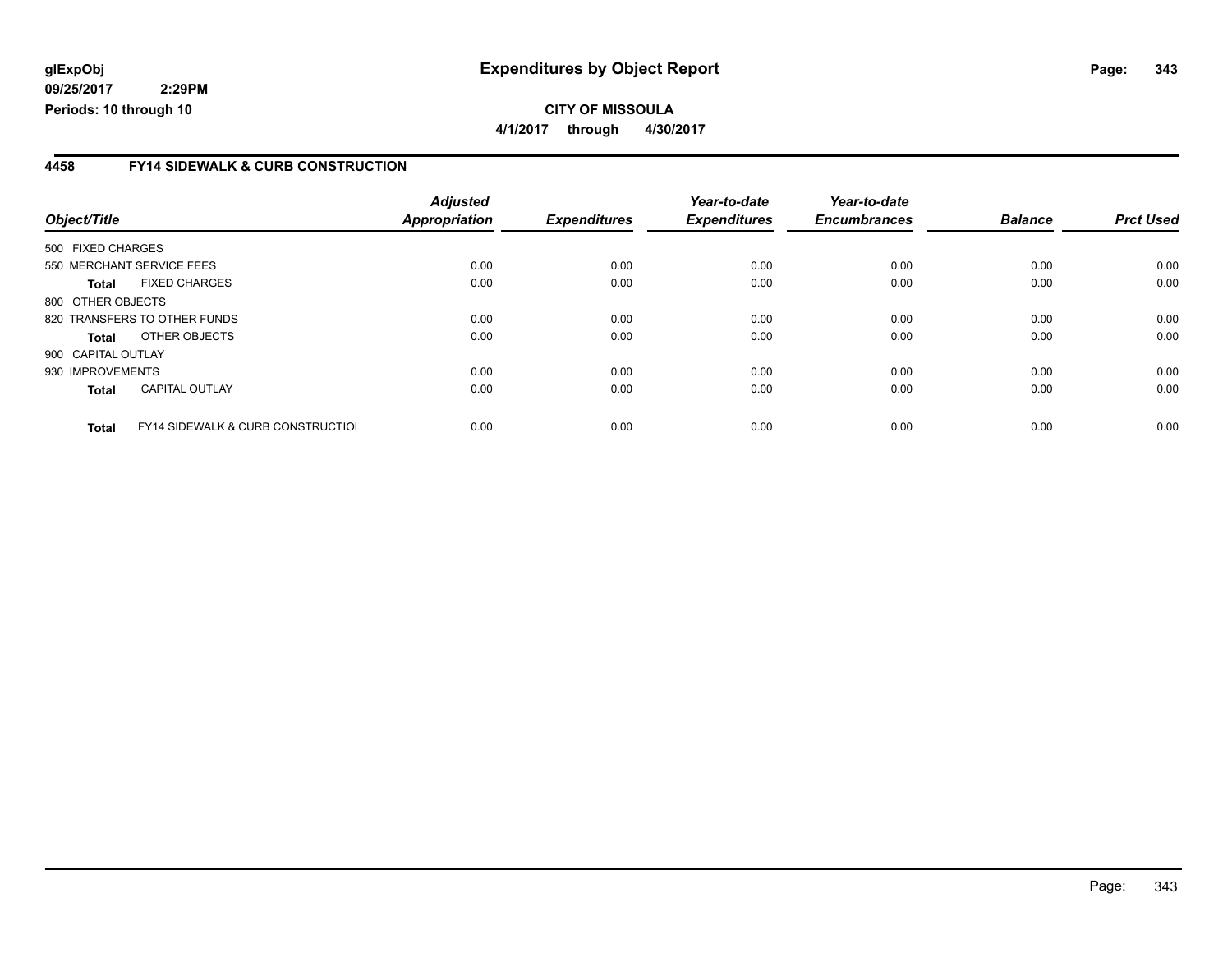**4/1/2017 through 4/30/2017**

# **4459 FY15 SIDEWALK/CURB CONSTRUCTION**

| Object/Title       |                              | <b>Adjusted</b><br><b>Appropriation</b> | <b>Expenditures</b> | Year-to-date<br><b>Expenditures</b> | Year-to-date<br><b>Encumbrances</b> | <b>Balance</b> | <b>Prct Used</b> |
|--------------------|------------------------------|-----------------------------------------|---------------------|-------------------------------------|-------------------------------------|----------------|------------------|
| 500 FIXED CHARGES  |                              |                                         |                     |                                     |                                     |                |                  |
|                    | 550 MERCHANT SERVICE FEES    | 0.00                                    | 0.00                | 0.00                                | 0.00                                | 0.00           | 0.00             |
| <b>Total</b>       | <b>FIXED CHARGES</b>         | 0.00                                    | 0.00                | 0.00                                | 0.00                                | 0.00           | 0.00             |
| 800 OTHER OBJECTS  |                              |                                         |                     |                                     |                                     |                |                  |
|                    | 820 TRANSFERS TO OTHER FUNDS | 0.00                                    | 0.00                | 0.00                                | 0.00                                | 0.00           | 0.00             |
| <b>Total</b>       | OTHER OBJECTS                | 0.00                                    | 0.00                | 0.00                                | 0.00                                | 0.00           | 0.00             |
| 900 CAPITAL OUTLAY |                              |                                         |                     |                                     |                                     |                |                  |
| 930 IMPROVEMENTS   |                              | 0.00                                    | 0.00                | 0.00                                | 0.00                                | 0.00           | 0.00             |
| <b>Total</b>       | <b>CAPITAL OUTLAY</b>        | 0.00                                    | 0.00                | 0.00                                | 0.00                                | 0.00           | 0.00             |
| <b>Total</b>       | PUBLIC WORKS OPERATIONS      | 0.00                                    | 0.00                | 0.00                                | 0.00                                | 0.00           | 0.00             |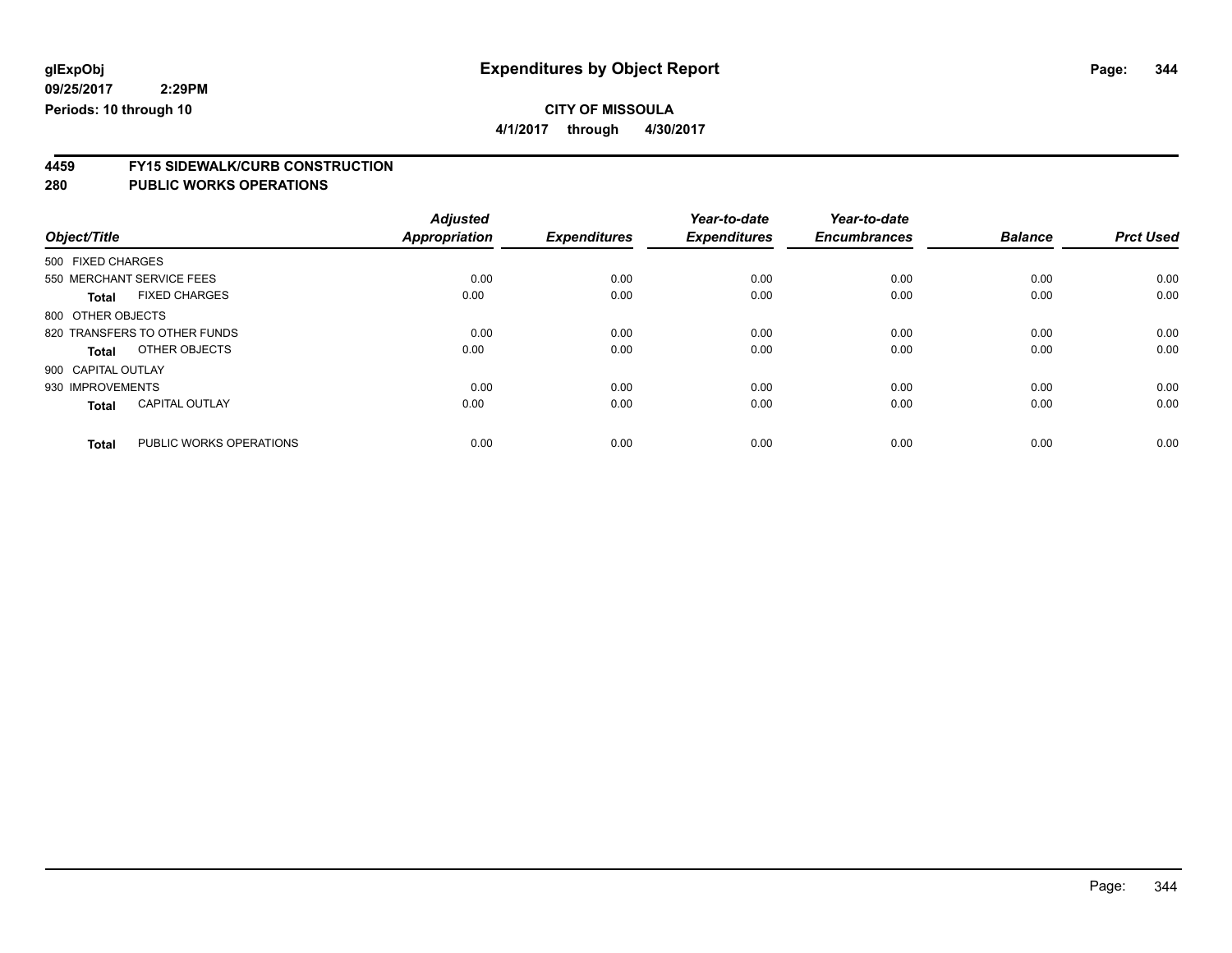### **CITY OF MISSOULA 4/1/2017 through 4/30/2017**

#### **4459 FY15 SIDEWALK/CURB CONSTRUCTION**

| Object/Title       |                                        | <b>Adjusted</b><br>Appropriation | <b>Expenditures</b> | Year-to-date<br><b>Expenditures</b> | Year-to-date<br><b>Encumbrances</b> | <b>Balance</b> | <b>Prct Used</b> |
|--------------------|----------------------------------------|----------------------------------|---------------------|-------------------------------------|-------------------------------------|----------------|------------------|
|                    |                                        |                                  |                     |                                     |                                     |                |                  |
| 500 FIXED CHARGES  |                                        |                                  |                     |                                     |                                     |                |                  |
|                    | 550 MERCHANT SERVICE FEES              | 0.00                             | 0.00                | 0.00                                | 0.00                                | 0.00           | 0.00             |
| <b>Total</b>       | <b>FIXED CHARGES</b>                   | 0.00                             | 0.00                | 0.00                                | 0.00                                | 0.00           | 0.00             |
| 800 OTHER OBJECTS  |                                        |                                  |                     |                                     |                                     |                |                  |
|                    | 820 TRANSFERS TO OTHER FUNDS           | 0.00                             | 0.00                | 0.00                                | 0.00                                | 0.00           | 0.00             |
| <b>Total</b>       | OTHER OBJECTS                          | 0.00                             | 0.00                | 0.00                                | 0.00                                | 0.00           | 0.00             |
| 900 CAPITAL OUTLAY |                                        |                                  |                     |                                     |                                     |                |                  |
| 930 IMPROVEMENTS   |                                        | 0.00                             | 0.00                | 0.00                                | 0.00                                | 0.00           | 0.00             |
| <b>Total</b>       | <b>CAPITAL OUTLAY</b>                  | 0.00                             | 0.00                | 0.00                                | 0.00                                | 0.00           | 0.00             |
| <b>Total</b>       | <b>FY15 SIDEWALK/CURB CONSTRUCTION</b> | 0.00                             | 0.00                | 0.00                                | 0.00                                | 0.00           | 0.00             |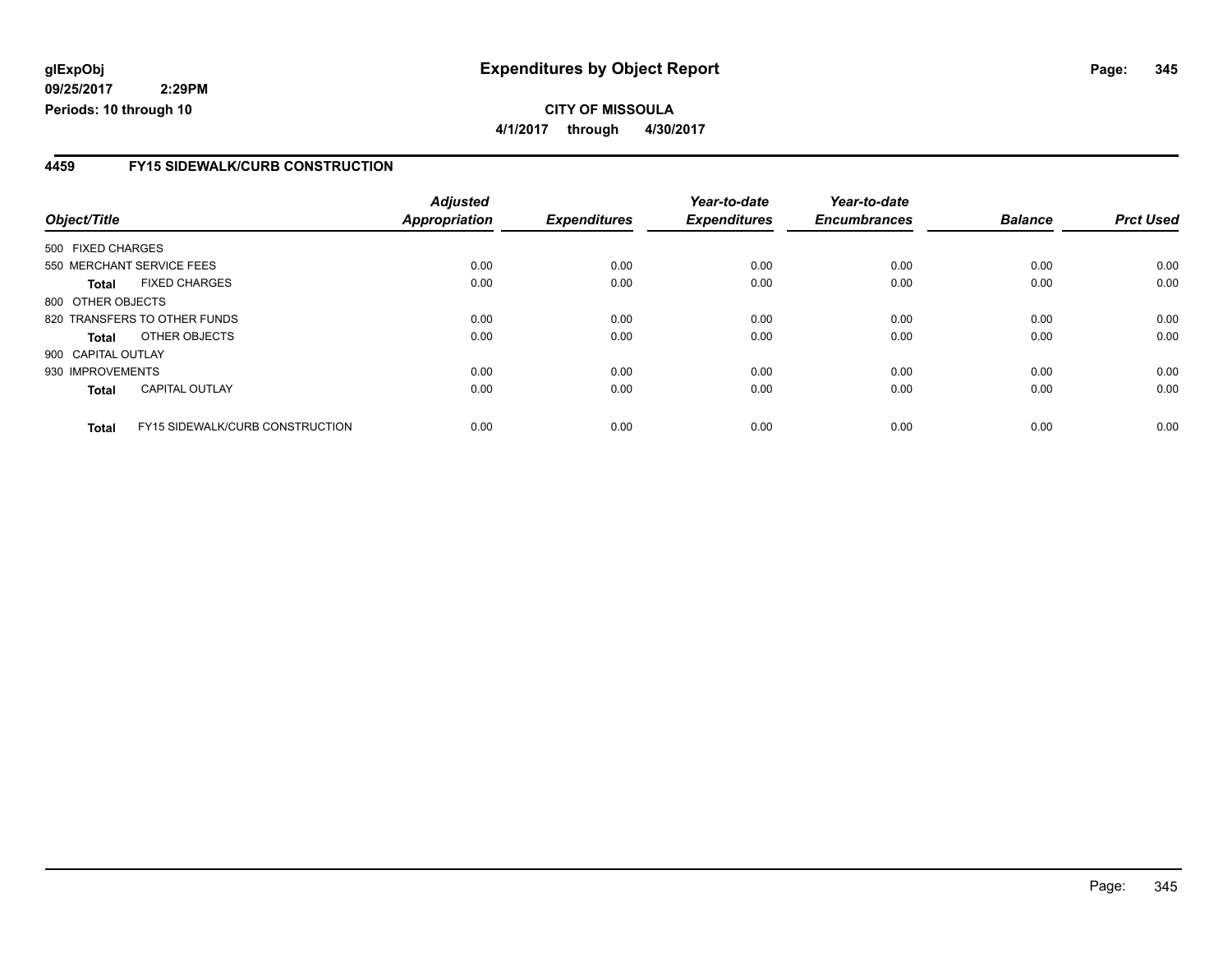## **CITY OF MISSOULA**

**4/1/2017 through 4/30/2017**

# **4460 FY16 SIDEWALK/CURB CONSTRUCTION**

|                    |                              | <b>Adjusted</b> |                     | Year-to-date        | Year-to-date        |                |                  |
|--------------------|------------------------------|-----------------|---------------------|---------------------|---------------------|----------------|------------------|
| Object/Title       |                              | Appropriation   | <b>Expenditures</b> | <b>Expenditures</b> | <b>Encumbrances</b> | <b>Balance</b> | <b>Prct Used</b> |
| 500 FIXED CHARGES  |                              |                 |                     |                     |                     |                |                  |
|                    | 550 MERCHANT SERVICE FEES    | 0.00            | 0.00                | 0.00                | 0.00                | 0.00           | 0.00             |
| <b>Total</b>       | <b>FIXED CHARGES</b>         | 0.00            | 0.00                | 0.00                | 0.00                | 0.00           | 0.00             |
| 800 OTHER OBJECTS  |                              |                 |                     |                     |                     |                |                  |
|                    | 820 TRANSFERS TO OTHER FUNDS | 0.00            | 0.00                | 17.134.25           | 0.00                | $-17.134.25$   | 0.00             |
| Total              | OTHER OBJECTS                | 0.00            | 0.00                | 17,134.25           | 0.00                | $-17,134.25$   | 0.00             |
| 900 CAPITAL OUTLAY |                              |                 |                     |                     |                     |                |                  |
| 930 IMPROVEMENTS   |                              | 342.685.00      | 0.00                | 17.200.00           | 0.00                | 325.485.00     | 5.02             |
| <b>Total</b>       | <b>CAPITAL OUTLAY</b>        | 342,685.00      | 0.00                | 17.200.00           | 0.00                | 325.485.00     | 5.02             |
| <b>Total</b>       | PUBLIC WORKS OPERATIONS      | 342.685.00      | 0.00                | 34.334.25           | 0.00                | 308.350.75     | 10.02            |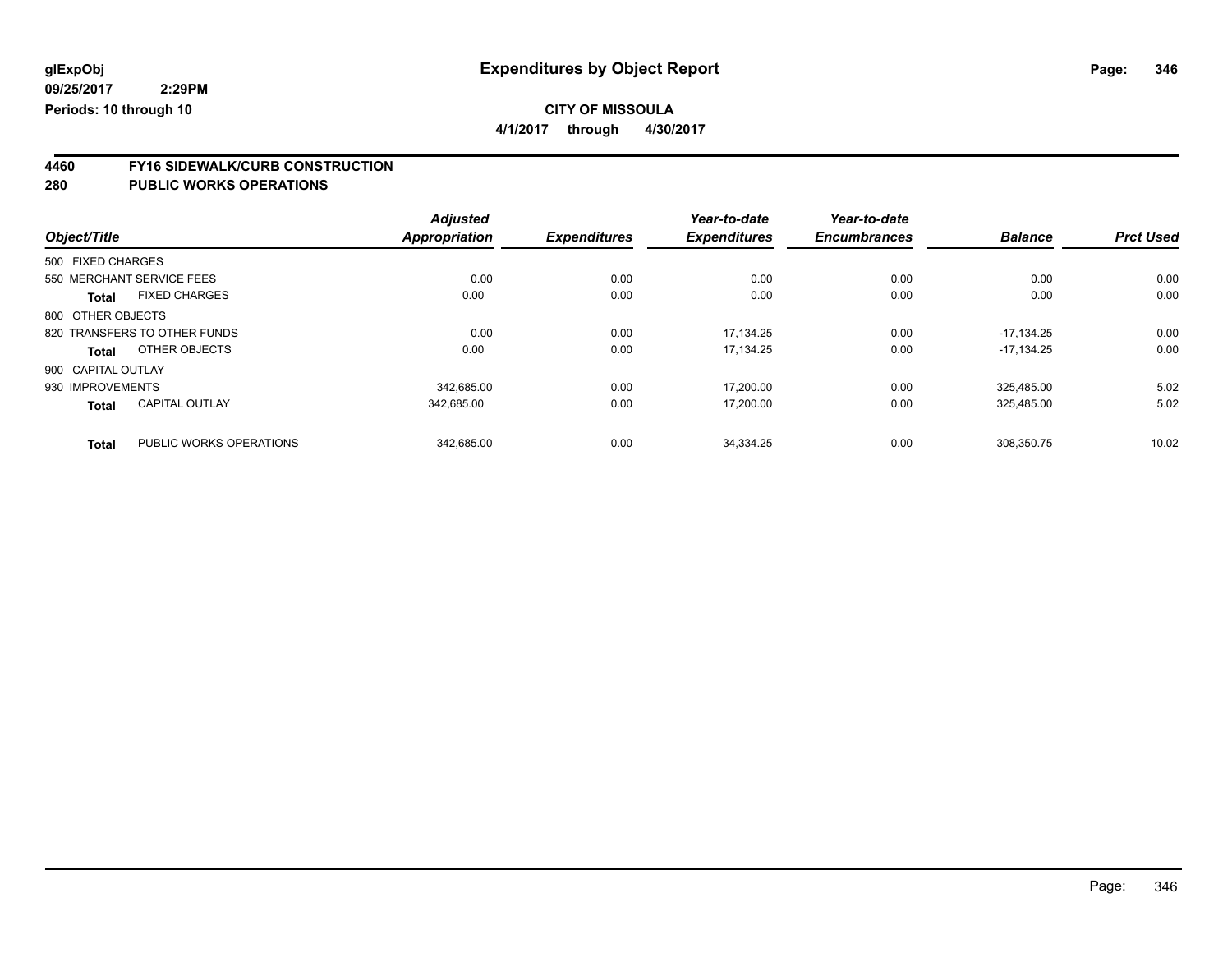#### **4460 FY16 SIDEWALK/CURB CONSTRUCTION**

|                    |                                 | <b>Adjusted</b>      |                     | Year-to-date        | Year-to-date        |                |                  |
|--------------------|---------------------------------|----------------------|---------------------|---------------------|---------------------|----------------|------------------|
| Object/Title       |                                 | <b>Appropriation</b> | <b>Expenditures</b> | <b>Expenditures</b> | <b>Encumbrances</b> | <b>Balance</b> | <b>Prct Used</b> |
| 500 FIXED CHARGES  |                                 |                      |                     |                     |                     |                |                  |
|                    | 550 MERCHANT SERVICE FEES       | 0.00                 | 0.00                | 0.00                | 0.00                | 0.00           | 0.00             |
| Total              | <b>FIXED CHARGES</b>            | 0.00                 | 0.00                | 0.00                | 0.00                | 0.00           | 0.00             |
| 800 OTHER OBJECTS  |                                 |                      |                     |                     |                     |                |                  |
|                    | 820 TRANSFERS TO OTHER FUNDS    | 0.00                 | 0.00                | 17.134.25           | 0.00                | $-17.134.25$   | 0.00             |
| Total              | OTHER OBJECTS                   | 0.00                 | 0.00                | 17,134.25           | 0.00                | $-17.134.25$   | 0.00             |
| 900 CAPITAL OUTLAY |                                 |                      |                     |                     |                     |                |                  |
| 930 IMPROVEMENTS   |                                 | 342.685.00           | 0.00                | 17.200.00           | 0.00                | 325.485.00     | 5.02             |
| <b>Total</b>       | CAPITAL OUTLAY                  | 342,685.00           | 0.00                | 17.200.00           | 0.00                | 325,485.00     | 5.02             |
| <b>Total</b>       | FY16 SIDEWALK/CURB CONSTRUCTION | 342.685.00           | 0.00                | 34.334.25           | 0.00                | 308.350.75     | 10.02            |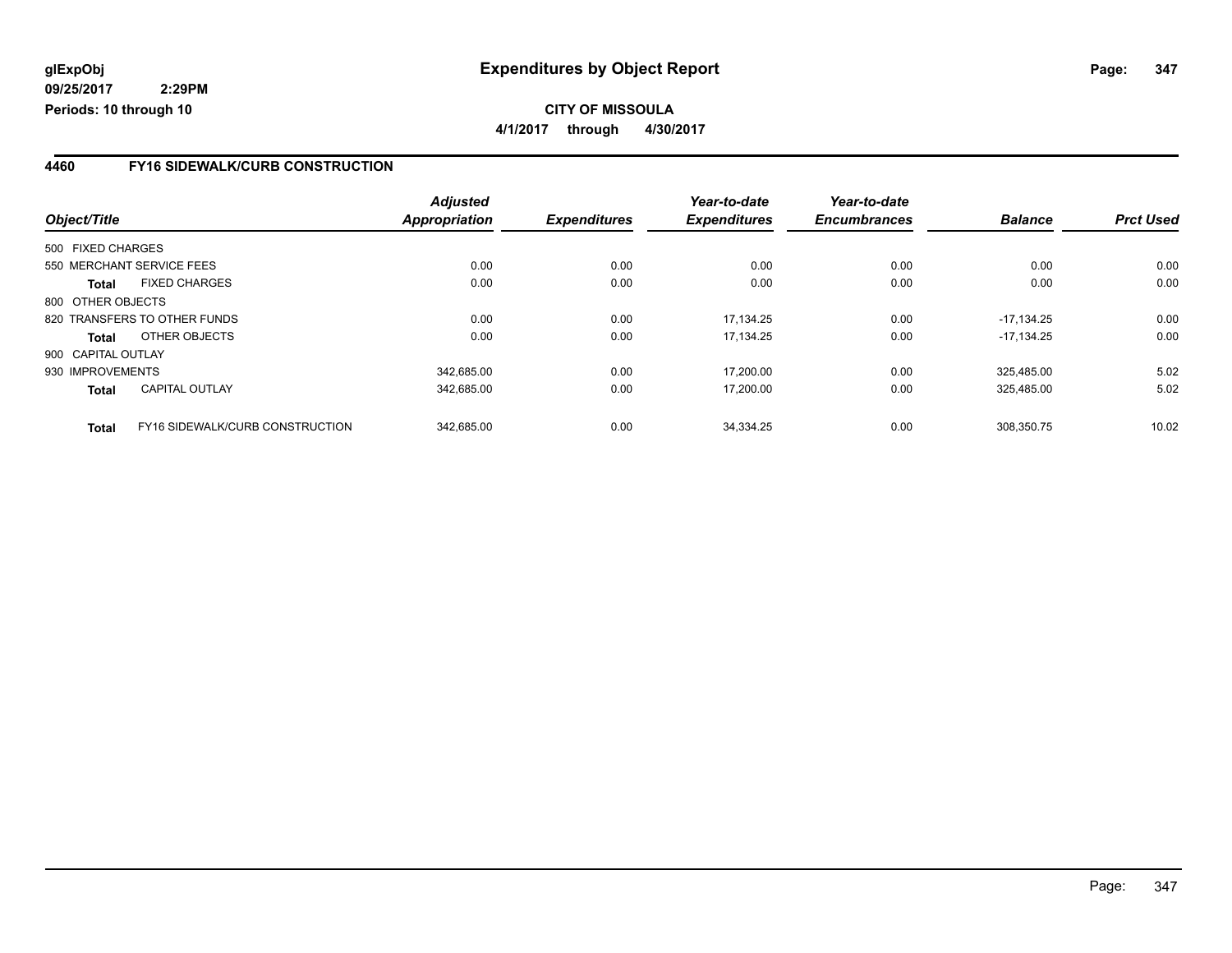## **CITY OF MISSOULA**

**4/1/2017 through 4/30/2017**

# **4461 FY17 SIDEWALK/CURB CONSTRUCTION**

| Object/Title                            | <b>Adjusted</b><br>Appropriation | <b>Expenditures</b> | Year-to-date<br><b>Expenditures</b> | Year-to-date<br><b>Encumbrances</b> | <b>Balance</b> | <b>Prct Used</b> |
|-----------------------------------------|----------------------------------|---------------------|-------------------------------------|-------------------------------------|----------------|------------------|
| 500 FIXED CHARGES                       |                                  |                     |                                     |                                     |                |                  |
| 550 MERCHANT SERVICE FEES               | 0.00                             | 0.00                | 0.00                                | 0.00                                | 0.00           | 0.00             |
| <b>FIXED CHARGES</b><br><b>Total</b>    | 0.00                             | 0.00                | 0.00                                | 0.00                                | 0.00           | 0.00             |
| 900 CAPITAL OUTLAY                      |                                  |                     |                                     |                                     |                |                  |
| 930 IMPROVEMENTS                        | 0.00                             | 0.00                | 863,743.80                          | 0.00                                | $-863.743.80$  | 0.00             |
| <b>CAPITAL OUTLAY</b><br><b>Total</b>   | 0.00                             | 0.00                | 863,743.80                          | 0.00                                | $-863,743.80$  | 0.00             |
| PUBLIC WORKS OPERATIONS<br><b>Total</b> | 0.00                             | 0.00                | 863.743.80                          | 0.00                                | $-863.743.80$  | 0.00             |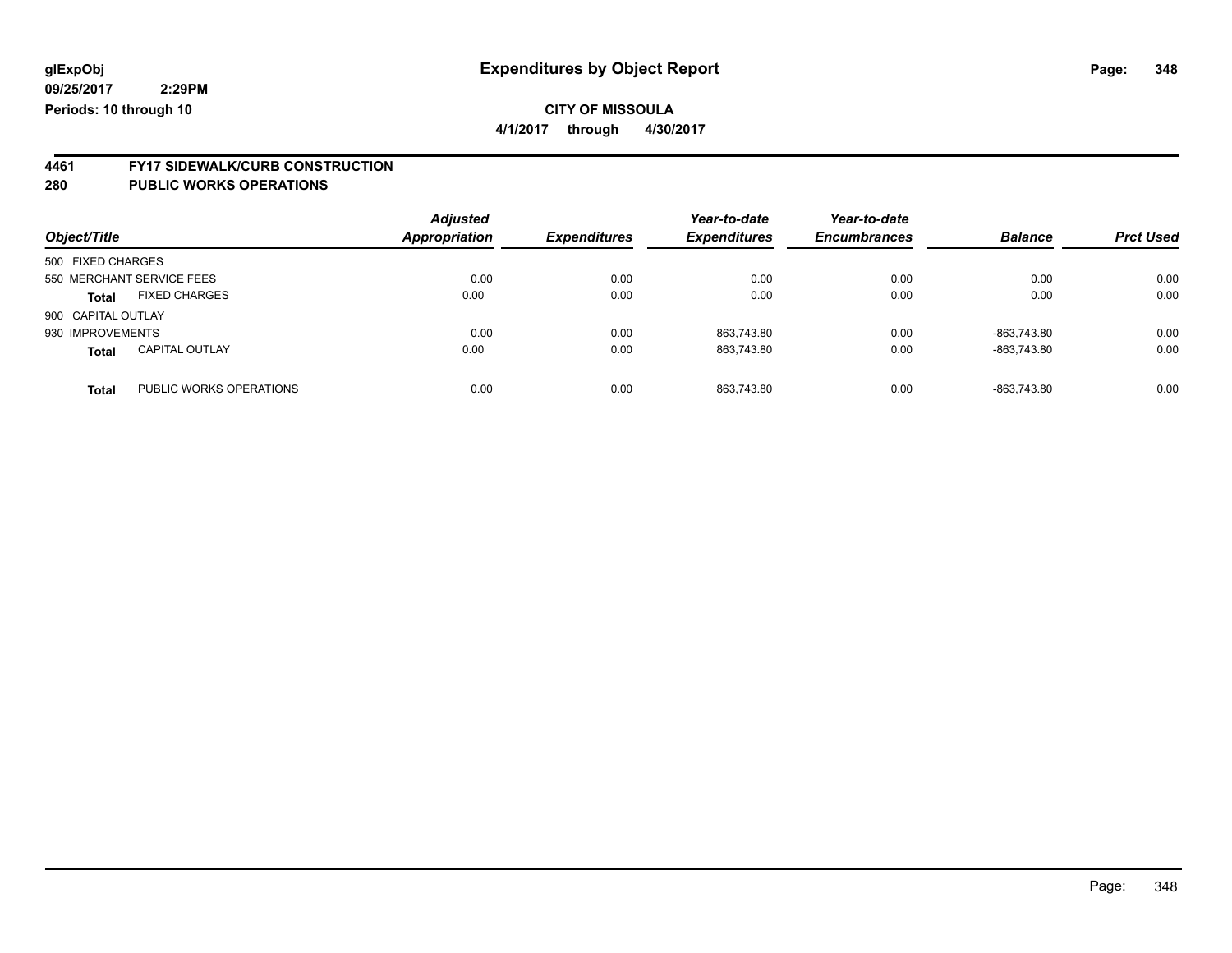## **glExpObj Expenditures by Object Report Page: 349**

**09/25/2017 2:29PM Periods: 10 through 10**

#### **4461 FY17 SIDEWALK/CURB CONSTRUCTION**

|                    |                                        | <b>Adjusted</b>      |                     | Year-to-date        | Year-to-date        | <b>Balance</b> | <b>Prct Used</b> |
|--------------------|----------------------------------------|----------------------|---------------------|---------------------|---------------------|----------------|------------------|
| Object/Title       |                                        | <b>Appropriation</b> | <b>Expenditures</b> | <b>Expenditures</b> | <b>Encumbrances</b> |                |                  |
| 500 FIXED CHARGES  |                                        |                      |                     |                     |                     |                |                  |
|                    | 550 MERCHANT SERVICE FEES              | 0.00                 | 0.00                | 0.00                | 0.00                | 0.00           | 0.00             |
| <b>Total</b>       | <b>FIXED CHARGES</b>                   | 0.00                 | 0.00                | 0.00                | 0.00                | 0.00           | 0.00             |
| 900 CAPITAL OUTLAY |                                        |                      |                     |                     |                     |                |                  |
| 930 IMPROVEMENTS   |                                        | 0.00                 | 0.00                | 863,743.80          | 0.00                | -863,743.80    | 0.00             |
| <b>Total</b>       | <b>CAPITAL OUTLAY</b>                  | 0.00                 | 0.00                | 863.743.80          | 0.00                | -863.743.80    | 0.00             |
| <b>Total</b>       | <b>FY17 SIDEWALK/CURB CONSTRUCTION</b> | 0.00                 | 0.00                | 863.743.80          | 0.00                | -863.743.80    | 0.00             |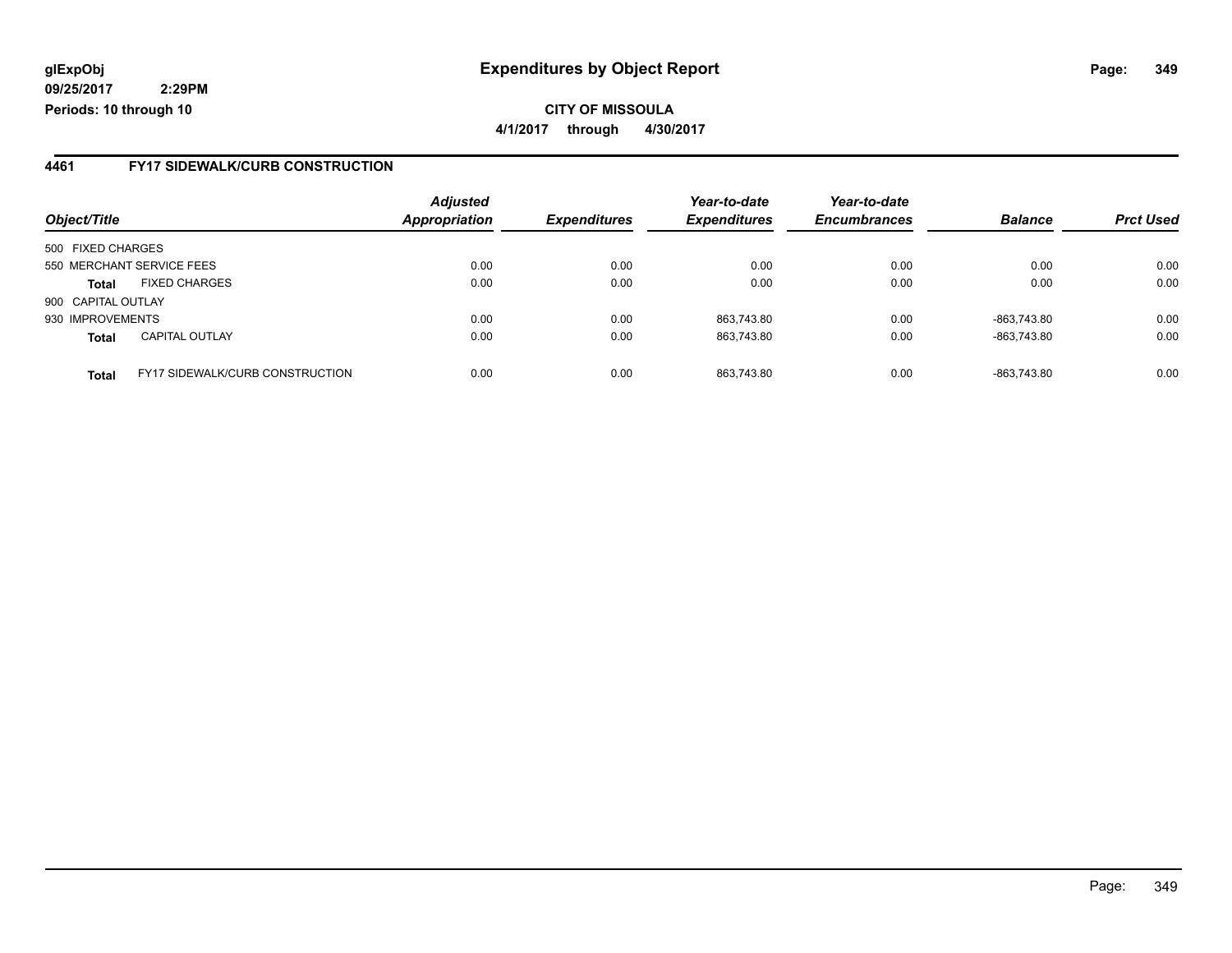**4/1/2017 through 4/30/2017**

# **4462 FY18 SIDEWALK/CURB CONSTRUCTION**

| Object/Title       |                           | <b>Adjusted</b><br><b>Appropriation</b> | <b>Expenditures</b> | Year-to-date<br><b>Expenditures</b> | Year-to-date<br><b>Encumbrances</b> | <b>Balance</b> | <b>Prct Used</b> |
|--------------------|---------------------------|-----------------------------------------|---------------------|-------------------------------------|-------------------------------------|----------------|------------------|
| 500 FIXED CHARGES  |                           |                                         |                     |                                     |                                     |                |                  |
|                    | 550 MERCHANT SERVICE FEES | 0.00                                    | 0.00                | 0.00                                | 0.00                                | 0.00           | 0.00             |
| <b>Total</b>       | <b>FIXED CHARGES</b>      | 0.00                                    | 0.00                | 0.00                                | 0.00                                | 0.00           | 0.00             |
| 900 CAPITAL OUTLAY |                           |                                         |                     |                                     |                                     |                |                  |
| 930 IMPROVEMENTS   |                           | 0.00                                    | 0.00                | 0.00                                | 0.00                                | 0.00           | 0.00             |
| <b>Total</b>       | <b>CAPITAL OUTLAY</b>     | 0.00                                    | 0.00                | 0.00                                | 0.00                                | 0.00           | 0.00             |
| <b>Total</b>       | PUBLIC WORKS OPERATIONS   | 0.00                                    | 0.00                | 0.00                                | 0.00                                | 0.00           | 0.00             |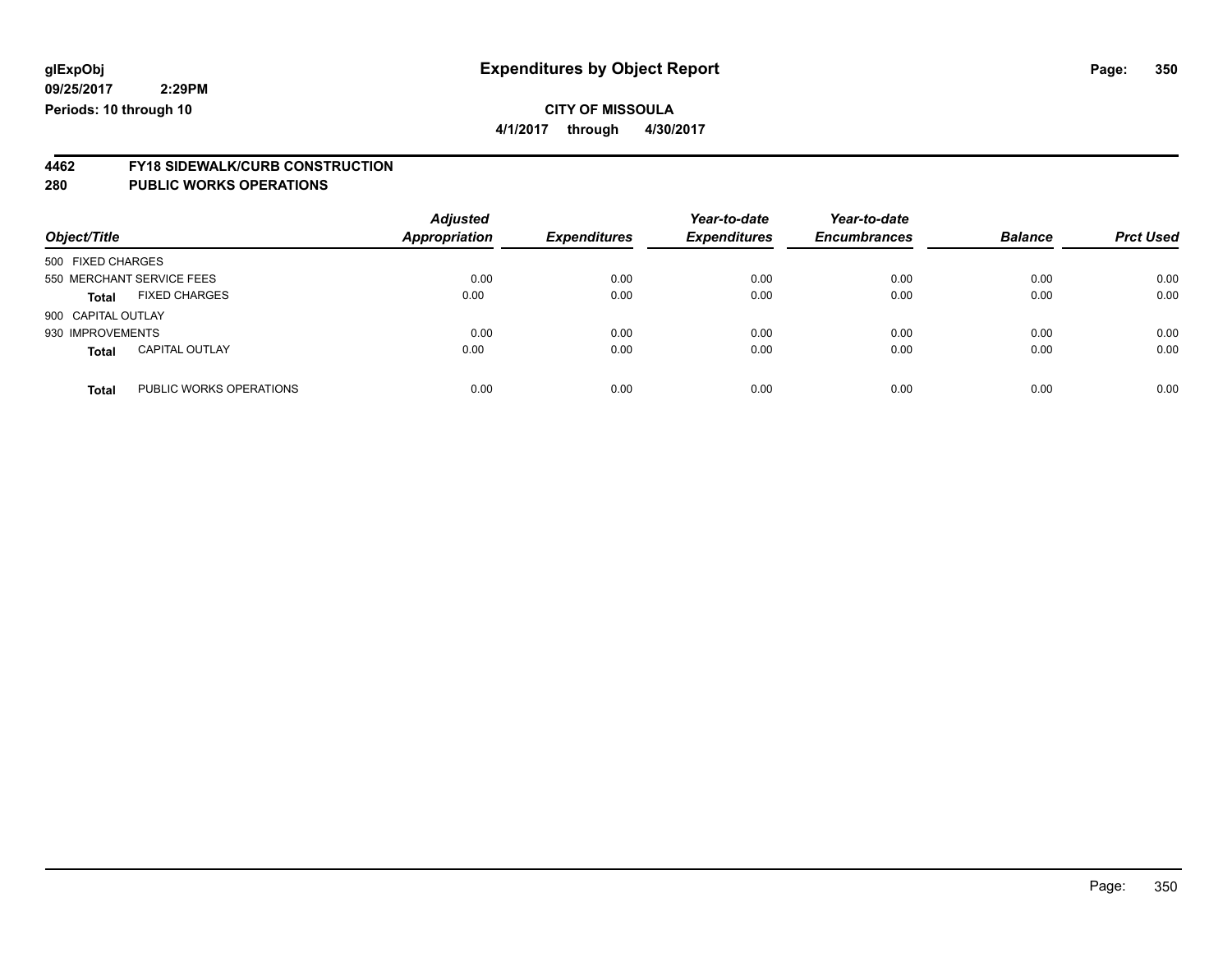## **glExpObj Expenditures by Object Report Page: 351**

**09/25/2017 2:29PM Periods: 10 through 10**

#### **4462 FY18 SIDEWALK/CURB CONSTRUCTION**

| Object/Title              |                                 | <b>Adjusted</b><br><b>Appropriation</b> | <b>Expenditures</b> | Year-to-date<br><b>Expenditures</b> | Year-to-date<br><b>Encumbrances</b> | <b>Balance</b> | <b>Prct Used</b> |
|---------------------------|---------------------------------|-----------------------------------------|---------------------|-------------------------------------|-------------------------------------|----------------|------------------|
| 500 FIXED CHARGES         |                                 |                                         |                     |                                     |                                     |                |                  |
| 550 MERCHANT SERVICE FEES |                                 | 0.00                                    | 0.00                | 0.00                                | 0.00                                | 0.00           | 0.00             |
| <b>Total</b>              | <b>FIXED CHARGES</b>            | 0.00                                    | 0.00                | 0.00                                | 0.00                                | 0.00           | 0.00             |
| 900 CAPITAL OUTLAY        |                                 |                                         |                     |                                     |                                     |                |                  |
| 930 IMPROVEMENTS          |                                 | 0.00                                    | 0.00                | 0.00                                | 0.00                                | 0.00           | 0.00             |
| <b>Total</b>              | <b>CAPITAL OUTLAY</b>           | 0.00                                    | 0.00                | 0.00                                | 0.00                                | 0.00           | 0.00             |
| <b>Total</b>              | FY18 SIDEWALK/CURB CONSTRUCTION | 0.00                                    | 0.00                | 0.00                                | 0.00                                | 0.00           | 0.00             |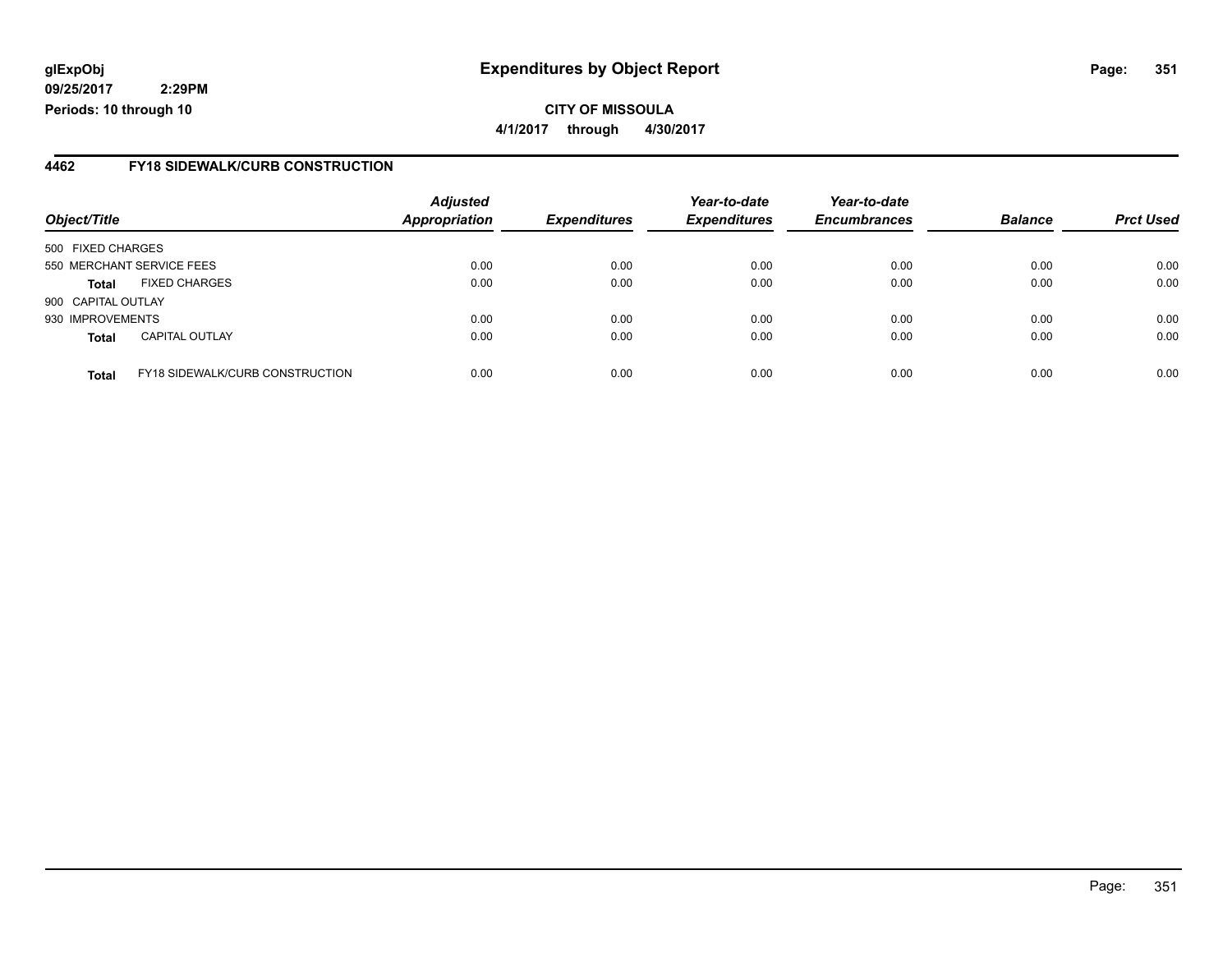## **CITY OF MISSOULA**

**4/1/2017 through 4/30/2017**

# **4531 SID 531 TRAFFIC CALMING**

**000 \*\*\* Title Not Found \*\*\***

| Object/Title                            | <b>Adjusted</b><br><b>Appropriation</b> | <b>Expenditures</b> | Year-to-date<br><b>Expenditures</b> | Year-to-date<br><b>Encumbrances</b> | <b>Balance</b> | <b>Prct Used</b> |
|-----------------------------------------|-----------------------------------------|---------------------|-------------------------------------|-------------------------------------|----------------|------------------|
| 500 FIXED CHARGES                       |                                         |                     |                                     |                                     |                |                  |
| 550 MERCHANT SERVICE FEES               | 0.00                                    | 0.00                | 0.00                                | 0.00                                | 0.00           | 0.00             |
| <b>FIXED CHARGES</b><br><b>Total</b>    | 0.00                                    | 0.00                | 0.00                                | 0.00                                | 0.00           | 0.00             |
| 600 DEBT SERVICE                        |                                         |                     |                                     |                                     |                |                  |
| 620 INTEREST / SERVICE FEES             | 0.00                                    | 0.00                | 0.00                                | 0.00                                | 0.00           | 0.00             |
| <b>DEBT SERVICE</b><br><b>Total</b>     | 0.00                                    | 0.00                | 0.00                                | 0.00                                | 0.00           | 0.00             |
| *** Title Not Found ***<br><b>Total</b> | 0.00                                    | 0.00                | 0.00                                | 0.00                                | 0.00           | 0.00             |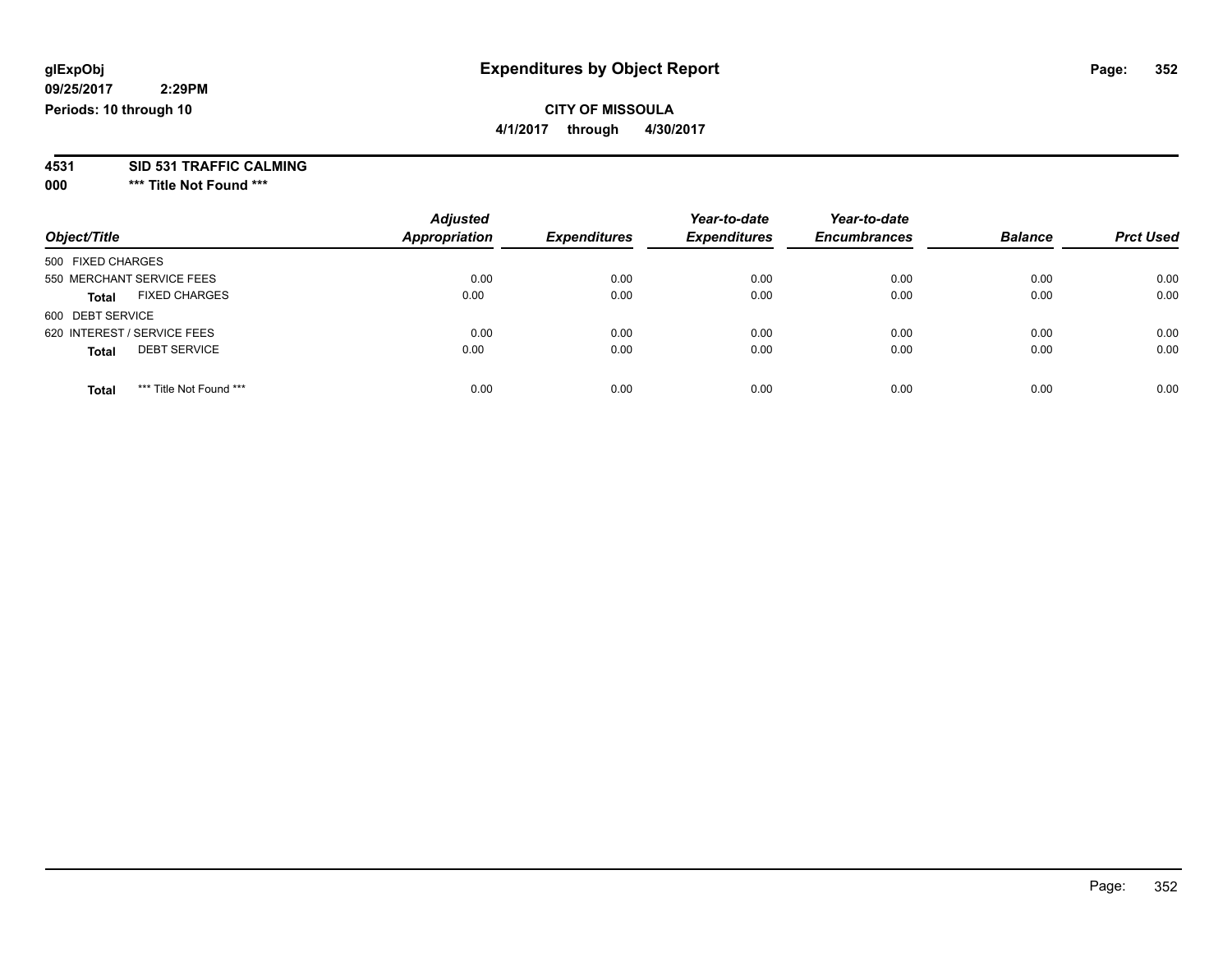## **CITY OF MISSOULA**

**4/1/2017 through 4/30/2017**

#### **4531 SID 531 TRAFFIC CALMING 390 NON-DEPARTMENTAL**

|                    |                           | <b>Adjusted</b>      |                     | Year-to-date        | Year-to-date        |                |                  |
|--------------------|---------------------------|----------------------|---------------------|---------------------|---------------------|----------------|------------------|
| Object/Title       |                           | <b>Appropriation</b> | <b>Expenditures</b> | <b>Expenditures</b> | <b>Encumbrances</b> | <b>Balance</b> | <b>Prct Used</b> |
| 500 FIXED CHARGES  |                           |                      |                     |                     |                     |                |                  |
|                    | 550 MERCHANT SERVICE FEES | 0.00                 | 0.00                | 0.00                | 0.00                | 0.00           | 0.00             |
| <b>Total</b>       | <b>FIXED CHARGES</b>      | 0.00                 | 0.00                | 0.00                | 0.00                | 0.00           | 0.00             |
| 900 CAPITAL OUTLAY |                           |                      |                     |                     |                     |                |                  |
| 930 IMPROVEMENTS   |                           | 0.00                 | 0.00                | 0.00                | 0.00                | 0.00           | 0.00             |
| <b>Total</b>       | <b>CAPITAL OUTLAY</b>     | 0.00                 | 0.00                | 0.00                | 0.00                | 0.00           | 0.00             |
| <b>Total</b>       | NON-DEPARTMENTAL          | 0.00                 | 0.00                | 0.00                | 0.00                | 0.00           | 0.00             |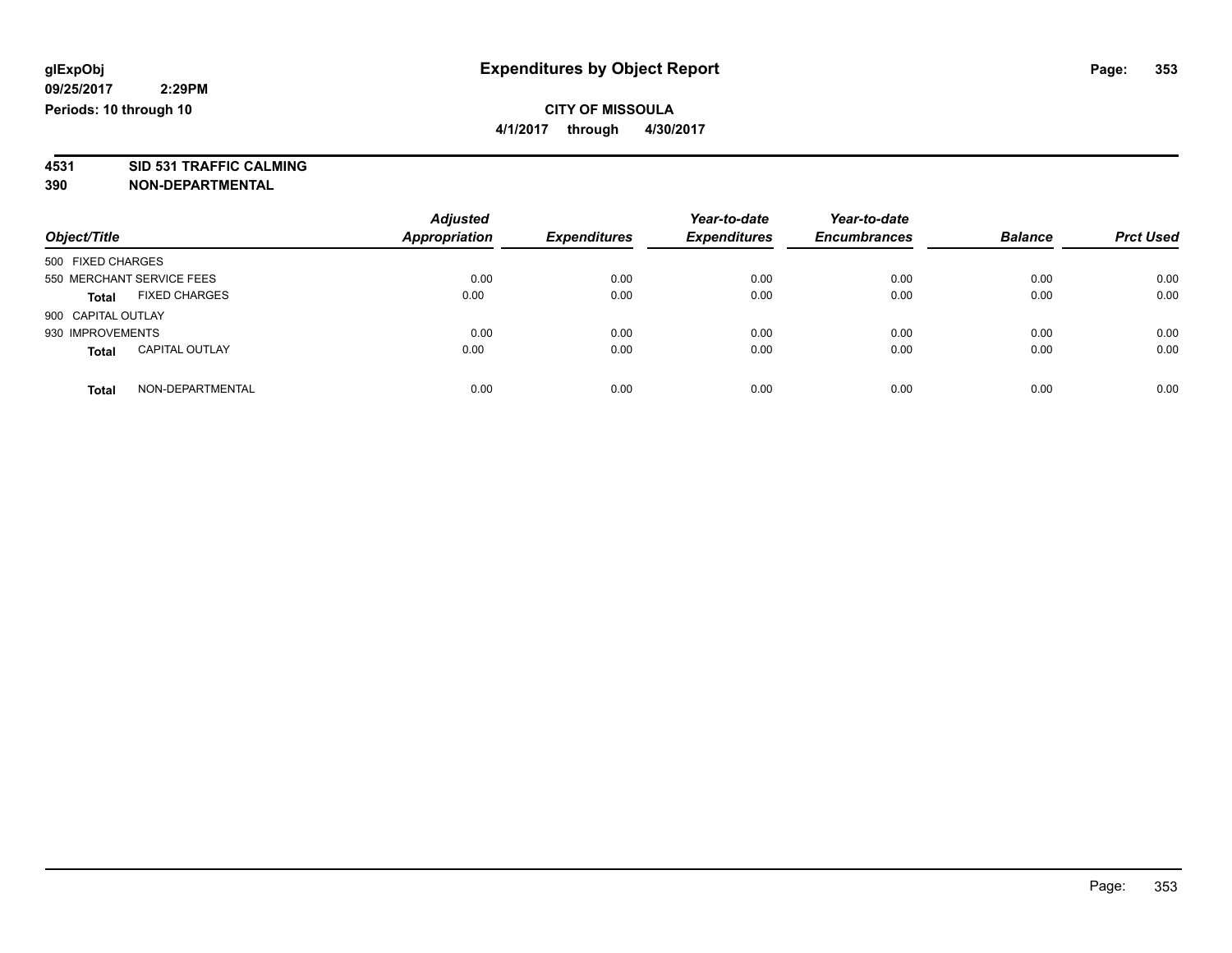#### **4531 SID 531 TRAFFIC CALMING**

|                                         | <b>Adjusted</b> |                     | Year-to-date        | Year-to-date        |                |                  |
|-----------------------------------------|-----------------|---------------------|---------------------|---------------------|----------------|------------------|
| Object/Title                            | Appropriation   | <b>Expenditures</b> | <b>Expenditures</b> | <b>Encumbrances</b> | <b>Balance</b> | <b>Prct Used</b> |
| 500 FIXED CHARGES                       |                 |                     |                     |                     |                |                  |
| 550 MERCHANT SERVICE FEES               | 0.00            | 0.00                | 0.00                | 0.00                | 0.00           | 0.00             |
| <b>FIXED CHARGES</b><br><b>Total</b>    | 0.00            | 0.00                | 0.00                | 0.00                | 0.00           | 0.00             |
| 600 DEBT SERVICE                        |                 |                     |                     |                     |                |                  |
| 620 INTEREST / SERVICE FEES             | 0.00            | 0.00                | 0.00                | 0.00                | 0.00           | 0.00             |
| <b>DEBT SERVICE</b><br><b>Total</b>     | 0.00            | 0.00                | 0.00                | 0.00                | 0.00           | 0.00             |
| 900 CAPITAL OUTLAY                      |                 |                     |                     |                     |                |                  |
| 930 IMPROVEMENTS                        | 0.00            | 0.00                | 0.00                | 0.00                | 0.00           | 0.00             |
| <b>CAPITAL OUTLAY</b><br><b>Total</b>   | 0.00            | 0.00                | 0.00                | 0.00                | 0.00           | 0.00             |
| SID 531 TRAFFIC CALMING<br><b>Total</b> | 0.00            | 0.00                | 0.00                | 0.00                | 0.00           | 0.00             |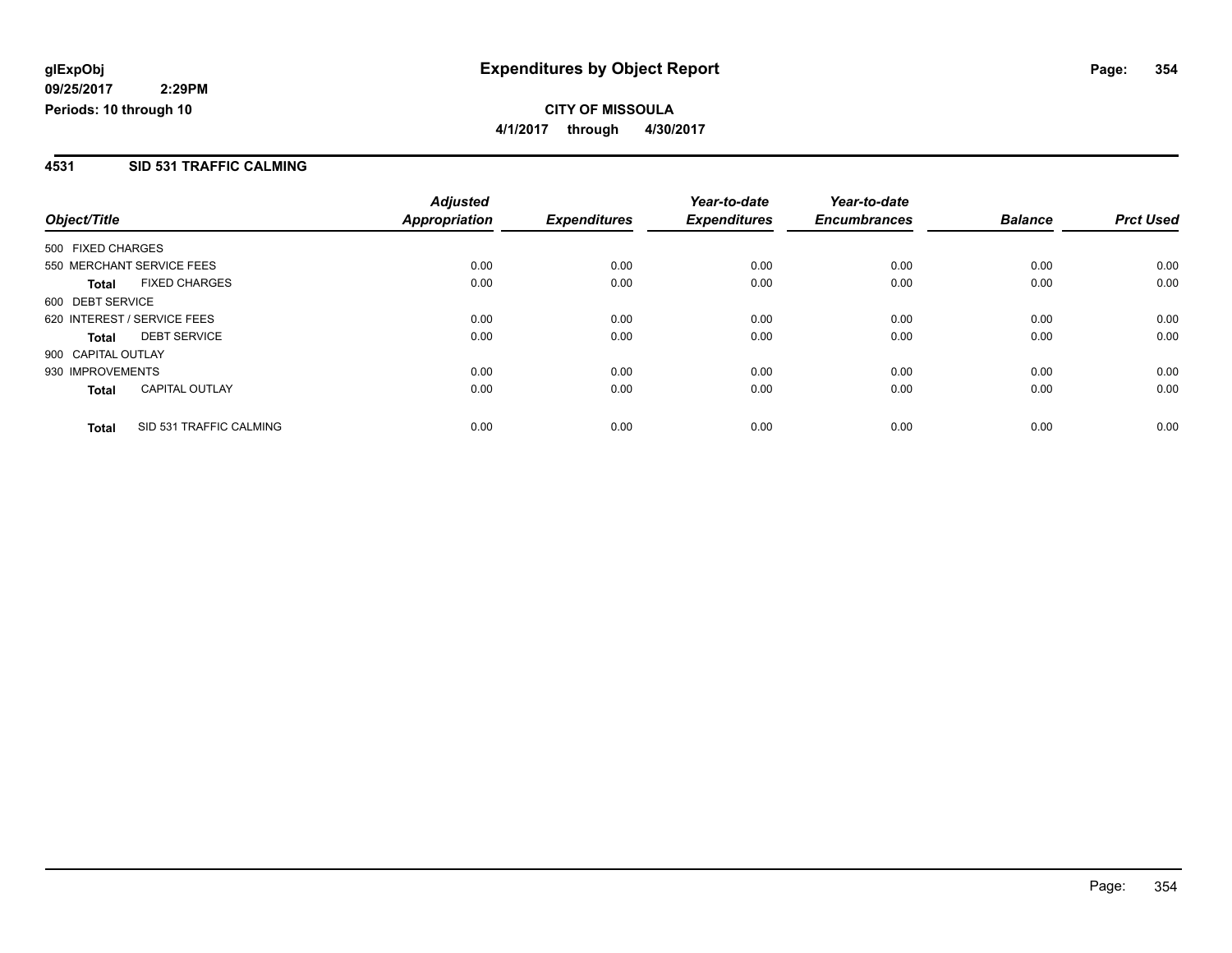# **4532 MALONEY RANCH SID**

**390 NON-DEPARTMENTAL**

| Object/Title                          | <b>Adjusted</b><br>Appropriation | <b>Expenditures</b> | Year-to-date<br><b>Expenditures</b> | Year-to-date<br><b>Encumbrances</b> | <b>Balance</b> | <b>Prct Used</b> |
|---------------------------------------|----------------------------------|---------------------|-------------------------------------|-------------------------------------|----------------|------------------|
| 500 FIXED CHARGES                     |                                  |                     |                                     |                                     |                |                  |
| 550 MERCHANT SERVICE FEES             | 0.00                             | 0.00                | 0.00                                | 0.00                                | 0.00           | 0.00             |
| <b>FIXED CHARGES</b><br><b>Total</b>  | 0.00                             | 0.00                | 0.00                                | 0.00                                | 0.00           | 0.00             |
| 900 CAPITAL OUTLAY                    |                                  |                     |                                     |                                     |                |                  |
| 930 IMPROVEMENTS                      | 0.00                             | 0.00                | 0.00                                | 0.00                                | 0.00           | 0.00             |
| <b>CAPITAL OUTLAY</b><br><b>Total</b> | 0.00                             | 0.00                | 0.00                                | 0.00                                | 0.00           | 0.00             |
| NON-DEPARTMENTAL<br>Total             | 0.00                             | 0.00                | 0.00                                | 0.00                                | 0.00           | 0.00             |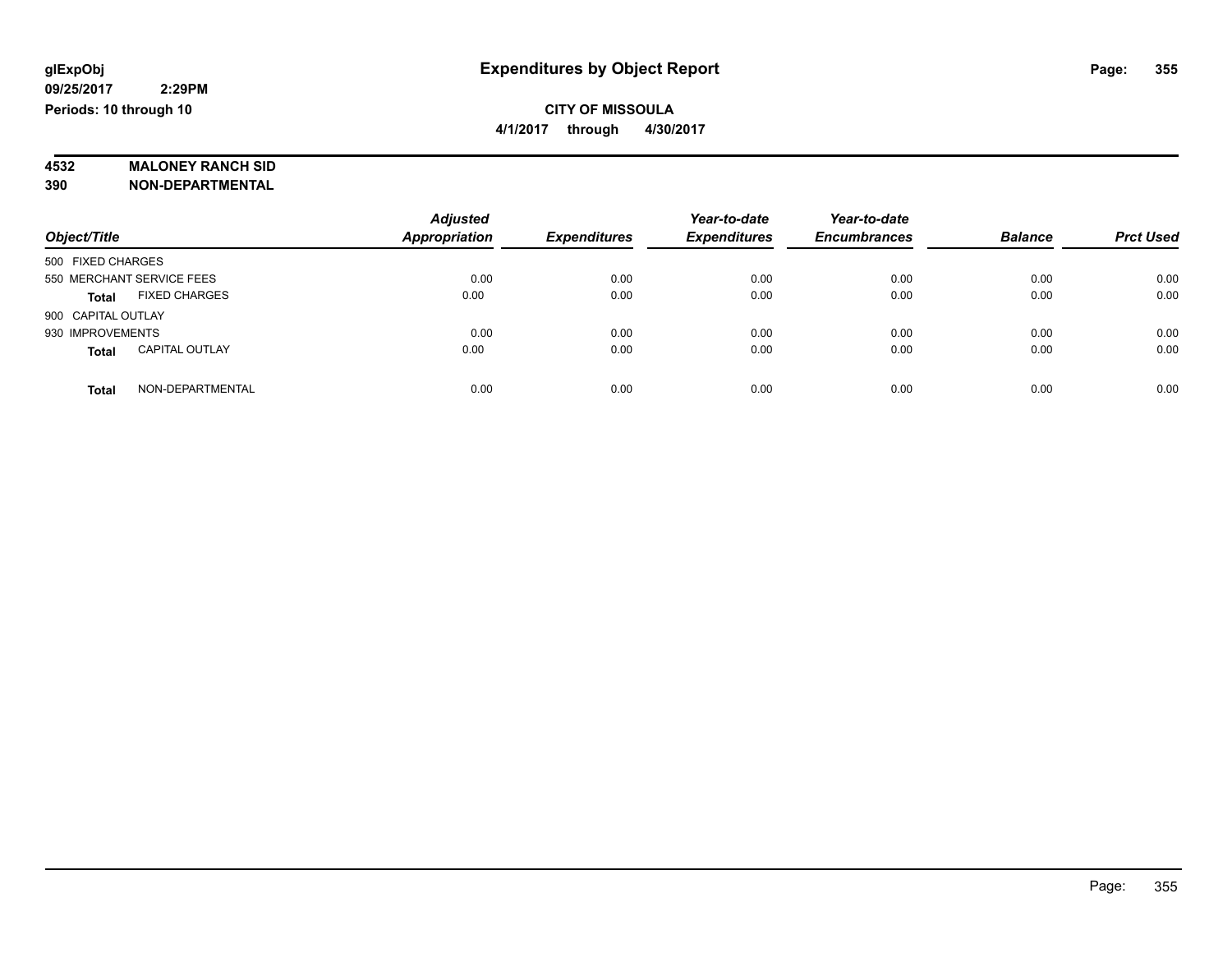#### **4532 MALONEY RANCH SID**

|                           |                          | <b>Adjusted</b>      |                     | Year-to-date        | Year-to-date        |                |                  |
|---------------------------|--------------------------|----------------------|---------------------|---------------------|---------------------|----------------|------------------|
| Object/Title              |                          | <b>Appropriation</b> | <b>Expenditures</b> | <b>Expenditures</b> | <b>Encumbrances</b> | <b>Balance</b> | <b>Prct Used</b> |
| 500 FIXED CHARGES         |                          |                      |                     |                     |                     |                |                  |
| 550 MERCHANT SERVICE FEES |                          | 0.00                 | 0.00                | 0.00                | 0.00                | 0.00           | 0.00             |
| <b>Total</b>              | <b>FIXED CHARGES</b>     | 0.00                 | 0.00                | 0.00                | 0.00                | 0.00           | 0.00             |
| 900 CAPITAL OUTLAY        |                          |                      |                     |                     |                     |                |                  |
| 930 IMPROVEMENTS          |                          | 0.00                 | 0.00                | 0.00                | 0.00                | 0.00           | 0.00             |
| <b>Total</b>              | <b>CAPITAL OUTLAY</b>    | 0.00                 | 0.00                | 0.00                | 0.00                | 0.00           | 0.00             |
| <b>Total</b>              | <b>MALONEY RANCH SID</b> | 0.00                 | 0.00                | 0.00                | 0.00                | 0.00           | 0.00             |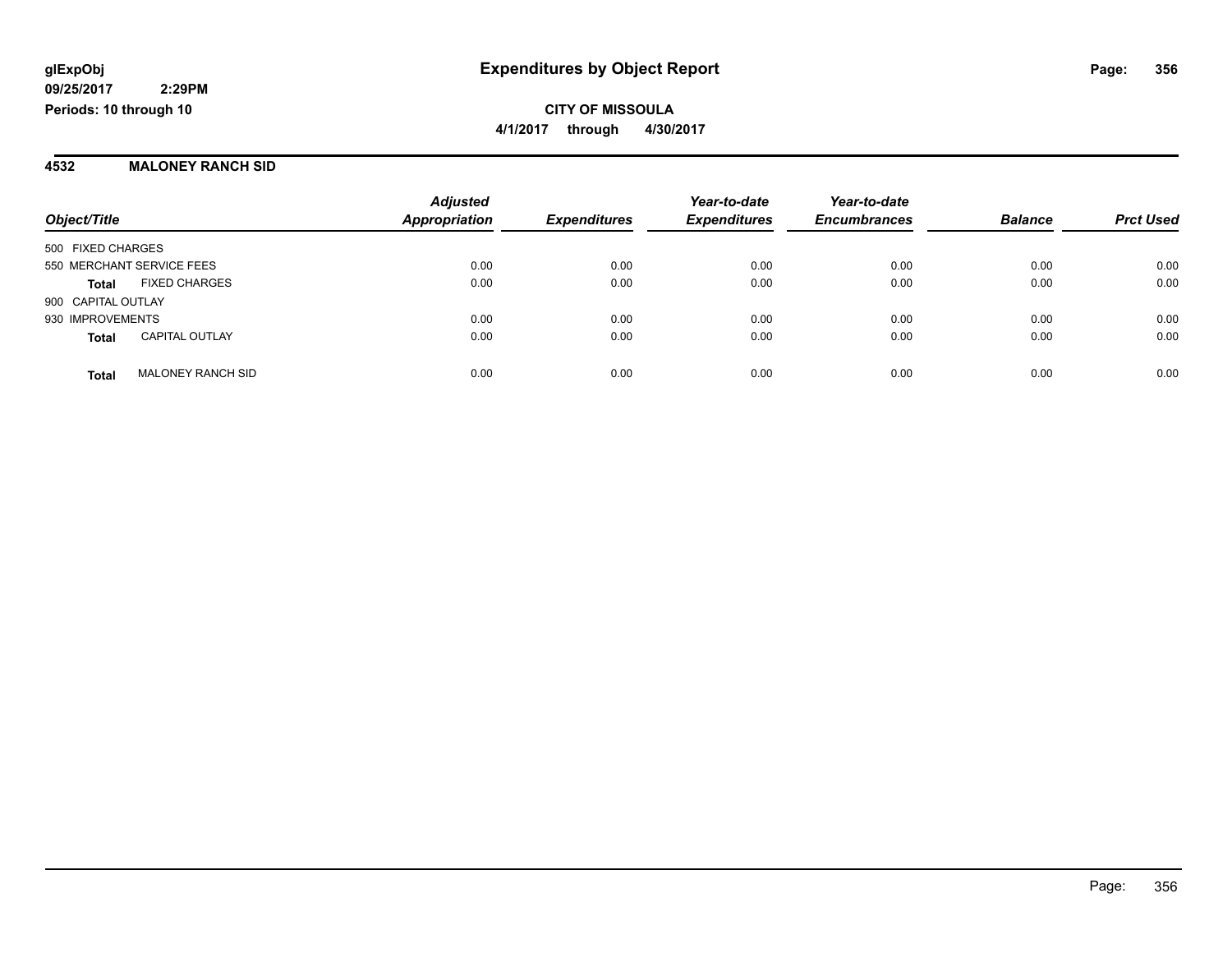**4533 RATTLESNAKE SEWER SID 390 NON-DEPARTMENTAL**

| Object/Title                         | <b>Adjusted</b><br>Appropriation | <b>Expenditures</b> | Year-to-date<br><b>Expenditures</b> | Year-to-date<br><b>Encumbrances</b> | <b>Balance</b> | <b>Prct Used</b> |
|--------------------------------------|----------------------------------|---------------------|-------------------------------------|-------------------------------------|----------------|------------------|
| 500 FIXED CHARGES                    |                                  |                     |                                     |                                     |                |                  |
| 550 MERCHANT SERVICE FEES            | 0.00                             | 0.00                | 0.00                                | 0.00                                | 0.00           | 0.00             |
| <b>FIXED CHARGES</b><br><b>Total</b> | 0.00                             | 0.00                | 0.00                                | 0.00                                | 0.00           | 0.00             |
| NON-DEPARTMENTAL<br><b>Total</b>     | 0.00                             | 0.00                | 0.00                                | 0.00                                | 0.00           | 0.00             |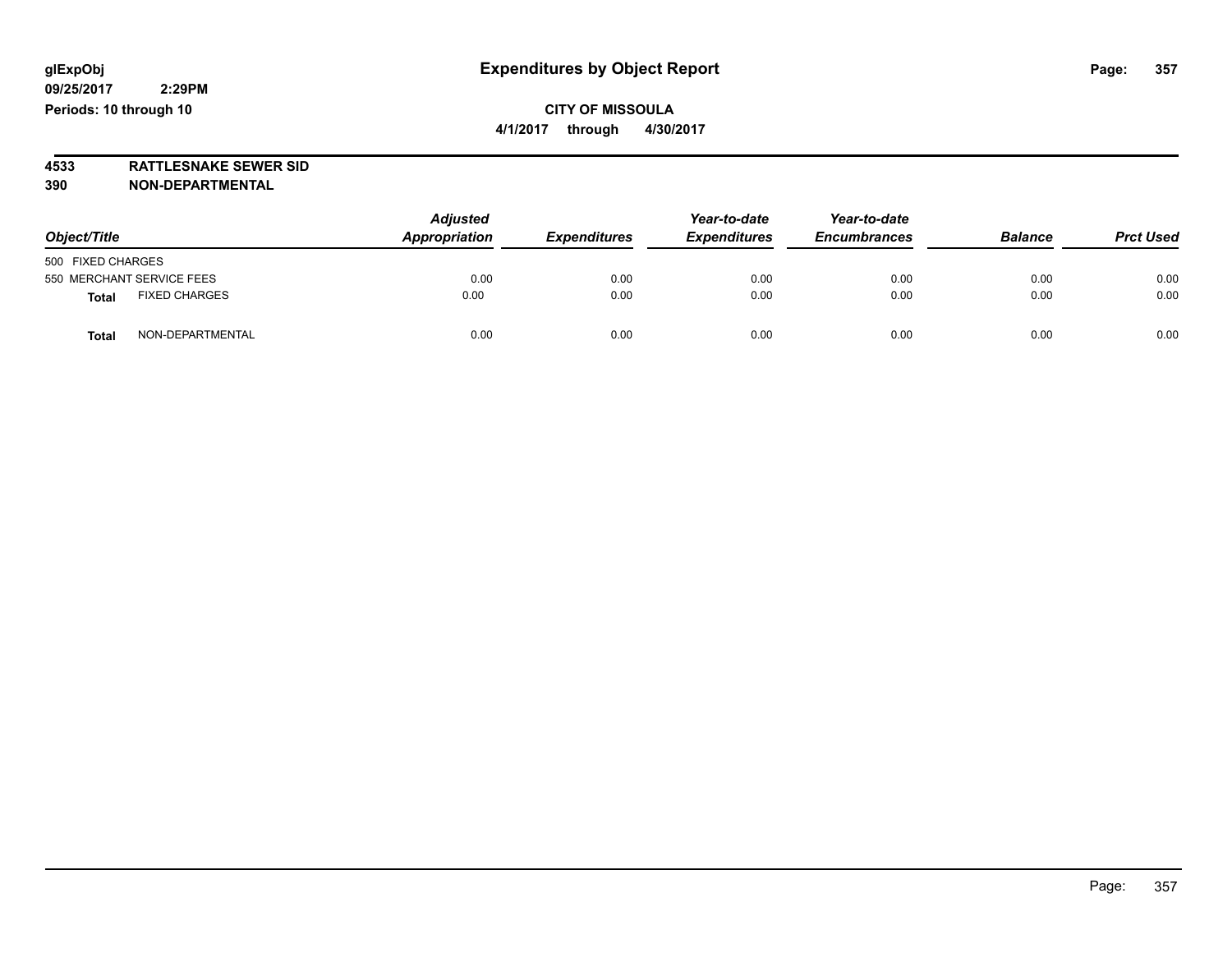## **glExpObj Expenditures by Object Report Page: 358**

**09/25/2017 2:29PM Periods: 10 through 10**

**CITY OF MISSOULA 4/1/2017 through 4/30/2017**

#### **4533 RATTLESNAKE SEWER SID**

| Object/Title                   | <b>Adjusted</b><br>Appropriation | <b>Expenditures</b> | Year-to-date<br><b>Expenditures</b> | Year-to-date<br><b>Encumbrances</b> | <b>Balance</b> | <b>Prct Used</b> |
|--------------------------------|----------------------------------|---------------------|-------------------------------------|-------------------------------------|----------------|------------------|
|                                |                                  |                     |                                     |                                     |                |                  |
| 500 FIXED CHARGES              |                                  |                     |                                     |                                     |                |                  |
| 550 MERCHANT SERVICE FEES      | 0.00                             | 0.00                | 0.00                                | 0.00                                | 0.00           | 0.00             |
| <b>FIXED CHARGES</b><br>Total  | 0.00                             | 0.00                | 0.00                                | 0.00                                | 0.00           | 0.00             |
| RATTLESNAKE SEWER SID<br>Total | 0.00                             | 0.00                | 0.00                                | 0.00                                | 0.00           | 0.00             |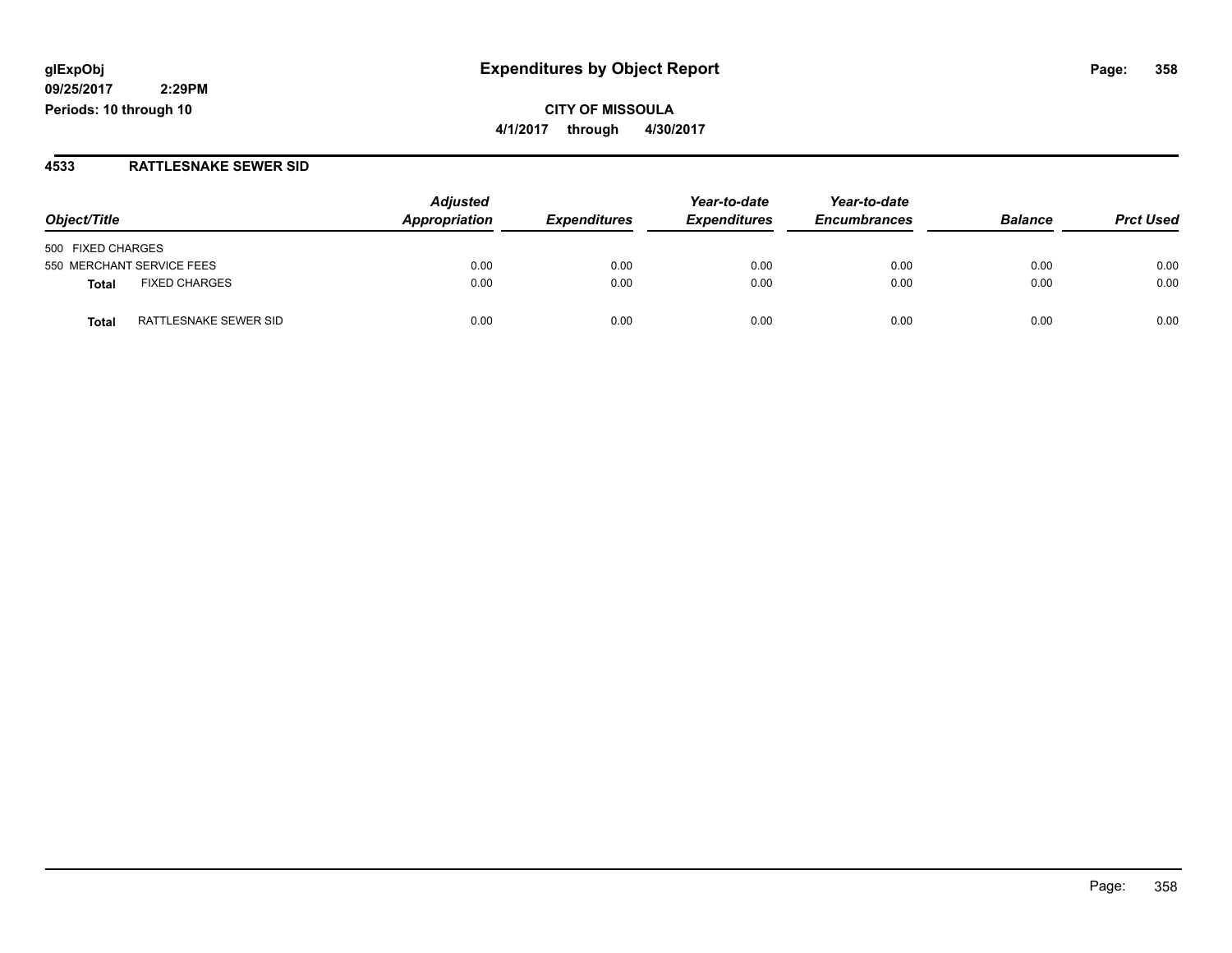## **CITY OF MISSOULA**

**4/1/2017 through 4/30/2017**

# **4534 SID 534 LINCOLNWOOD**

**390 NON-DEPARTMENTAL**

| Object/Title                         | <b>Adjusted</b><br>Appropriation | <b>Expenditures</b> | Year-to-date<br><b>Expenditures</b> | Year-to-date<br><b>Encumbrances</b> | <b>Balance</b> | <b>Prct Used</b> |
|--------------------------------------|----------------------------------|---------------------|-------------------------------------|-------------------------------------|----------------|------------------|
| 500 FIXED CHARGES                    |                                  |                     |                                     |                                     |                |                  |
| 550 MERCHANT SERVICE FEES            | 0.00                             | 0.00                | 0.00                                | 0.00                                | 0.00           | 0.00             |
| <b>FIXED CHARGES</b><br><b>Total</b> | 0.00                             | 0.00                | 0.00                                | 0.00                                | 0.00           | 0.00             |
| 800 OTHER OBJECTS                    |                                  |                     |                                     |                                     |                |                  |
| 820 TRANSFERS TO OTHER FUNDS         | 0.00                             | 0.00                | 0.00                                | 0.00                                | 0.00           | 0.00             |
| OTHER OBJECTS<br><b>Total</b>        | 0.00                             | 0.00                | 0.00                                | 0.00                                | 0.00           | 0.00             |
| NON-DEPARTMENTAL<br><b>Total</b>     | 0.00                             | 0.00                | 0.00                                | 0.00                                | 0.00           | 0.00             |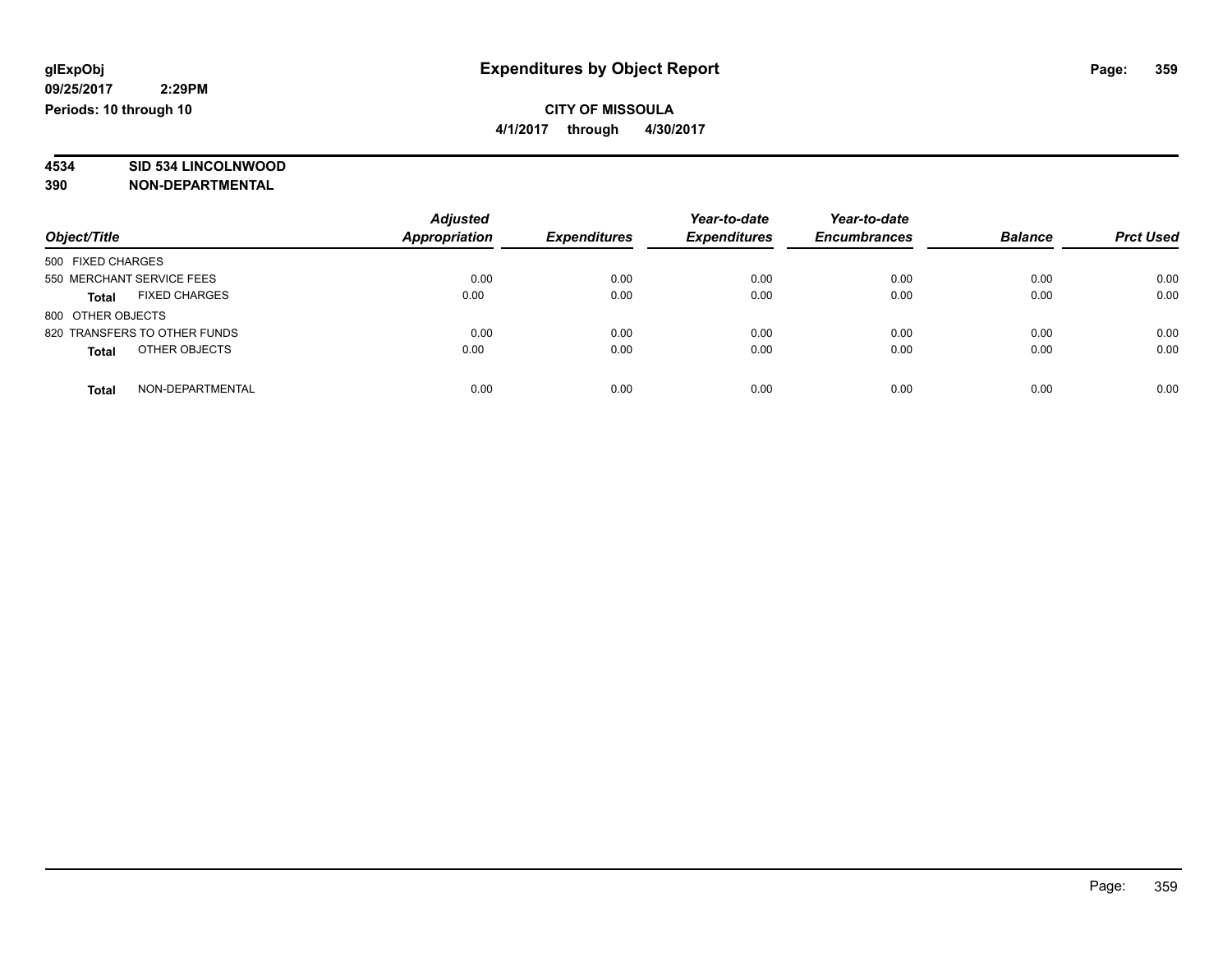#### **4534 SID 534 LINCOLNWOOD**

| Object/Title              |                              | <b>Adjusted</b><br><b>Appropriation</b> |                     | Year-to-date<br><b>Expenditures</b> | Year-to-date<br><b>Encumbrances</b> | <b>Balance</b> | <b>Prct Used</b> |
|---------------------------|------------------------------|-----------------------------------------|---------------------|-------------------------------------|-------------------------------------|----------------|------------------|
|                           |                              |                                         | <b>Expenditures</b> |                                     |                                     |                |                  |
| 500 FIXED CHARGES         |                              |                                         |                     |                                     |                                     |                |                  |
| 550 MERCHANT SERVICE FEES |                              | 0.00                                    | 0.00                | 0.00                                | 0.00                                | 0.00           | 0.00             |
| Total                     | <b>FIXED CHARGES</b>         | 0.00                                    | 0.00                | 0.00                                | 0.00                                | 0.00           | 0.00             |
| 800 OTHER OBJECTS         |                              |                                         |                     |                                     |                                     |                |                  |
|                           | 820 TRANSFERS TO OTHER FUNDS | 0.00                                    | 0.00                | 0.00                                | 0.00                                | 0.00           | 0.00             |
| <b>Total</b>              | OTHER OBJECTS                | 0.00                                    | 0.00                | 0.00                                | 0.00                                | 0.00           | 0.00             |
| <b>Total</b>              | SID 534 LINCOLNWOOD          | 0.00                                    | 0.00                | 0.00                                | 0.00                                | 0.00           | 0.00             |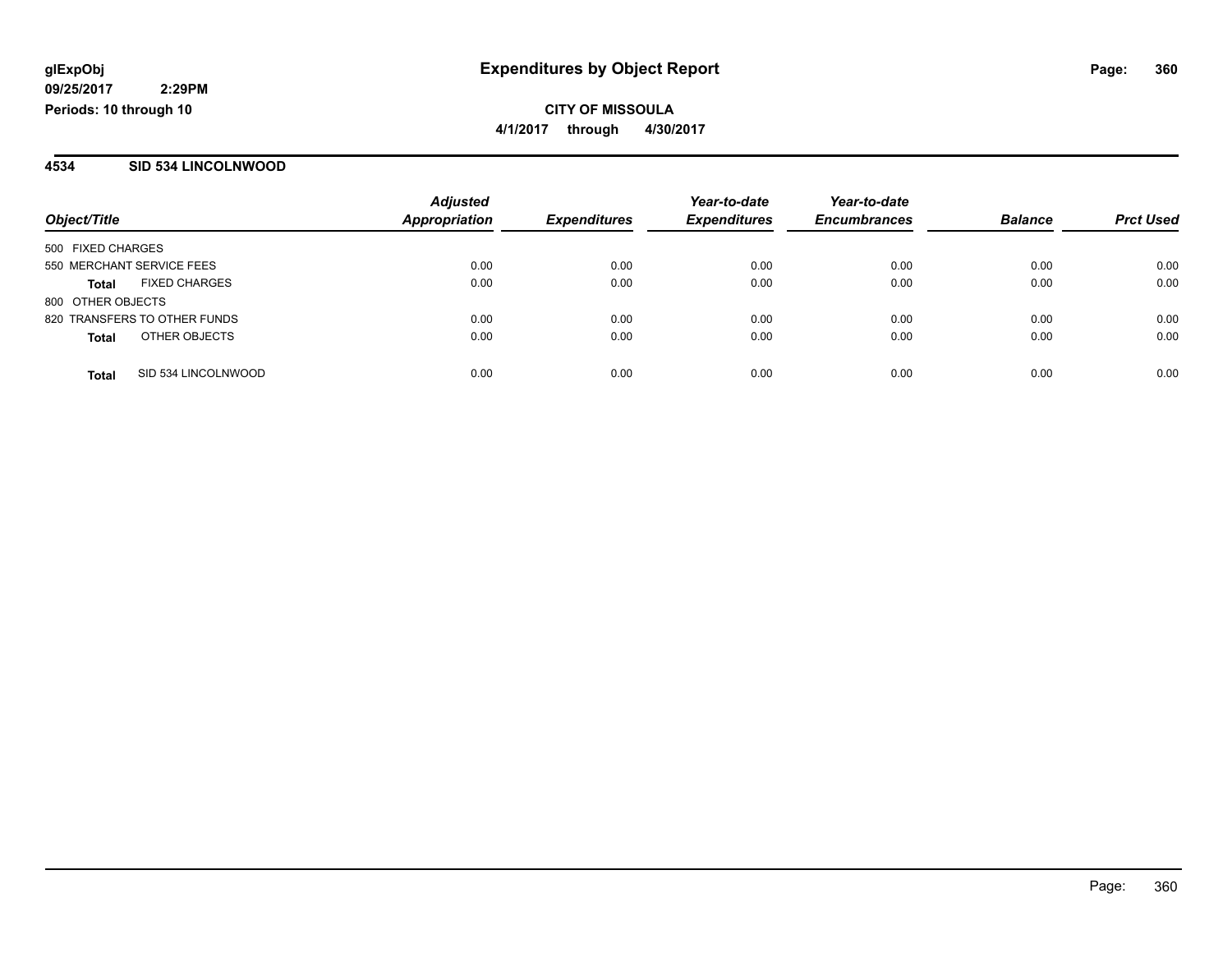### **CITY OF MISSOULA**

**4/1/2017 through 4/30/2017**

# **4535 SLANT STREET TRAFFIC CALMING**

**000 \*\*\* Title Not Found \*\*\***

| Object/Title                            | <b>Adjusted</b><br>Appropriation | <b>Expenditures</b> | Year-to-date<br><b>Expenditures</b> | Year-to-date<br><b>Encumbrances</b> | <b>Balance</b> | <b>Prct Used</b> |
|-----------------------------------------|----------------------------------|---------------------|-------------------------------------|-------------------------------------|----------------|------------------|
| 500 FIXED CHARGES                       |                                  |                     |                                     |                                     |                |                  |
| 550 MERCHANT SERVICE FEES               | 0.00                             | 0.00                | 0.00                                | 0.00                                | 0.00           | 0.00             |
| <b>FIXED CHARGES</b><br>Total           | 0.00                             | 0.00                | 0.00                                | 0.00                                | 0.00           | 0.00             |
| 600 DEBT SERVICE                        |                                  |                     |                                     |                                     |                |                  |
| 620 INTEREST / SERVICE FEES             | 0.00                             | 0.00                | 0.00                                | 0.00                                | 0.00           | 0.00             |
| <b>DEBT SERVICE</b><br><b>Total</b>     | 0.00                             | 0.00                | 0.00                                | 0.00                                | 0.00           | 0.00             |
| *** Title Not Found ***<br><b>Total</b> | 0.00                             | 0.00                | 0.00                                | 0.00                                | 0.00           | 0.00             |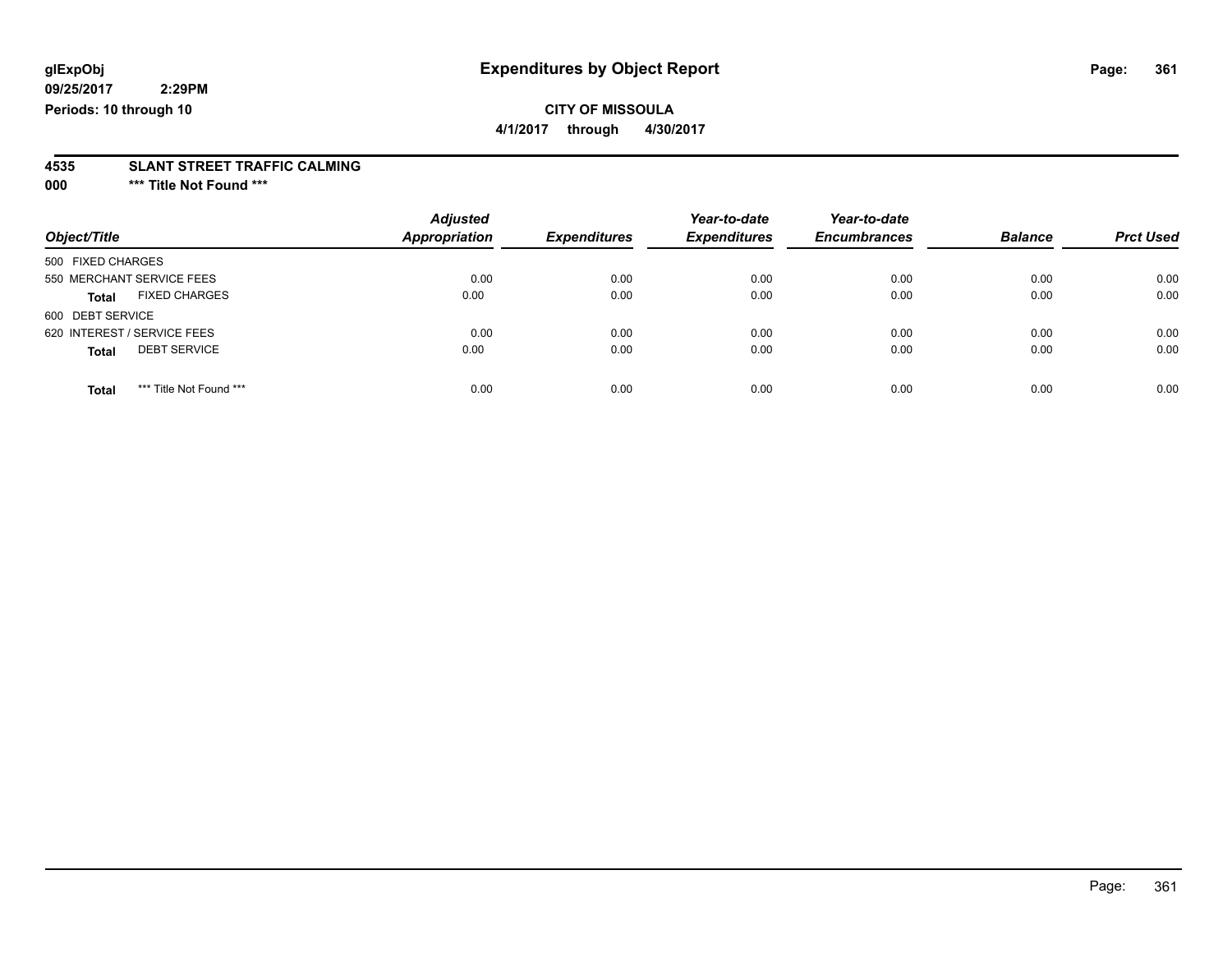**CITY OF MISSOULA 4/1/2017 through 4/30/2017**

#### **4535 SLANT STREET TRAFFIC CALMING**

|                                              | <b>Adjusted</b>      |                     | Year-to-date        | Year-to-date | <b>Balance</b><br><b>Encumbrances</b> |                  |
|----------------------------------------------|----------------------|---------------------|---------------------|--------------|---------------------------------------|------------------|
| Object/Title                                 | <b>Appropriation</b> | <b>Expenditures</b> | <b>Expenditures</b> |              |                                       | <b>Prct Used</b> |
| 500 FIXED CHARGES                            |                      |                     |                     |              |                                       |                  |
| 550 MERCHANT SERVICE FEES                    | 0.00                 | 0.00                | 0.00                | 0.00         | 0.00                                  | 0.00             |
| <b>FIXED CHARGES</b><br><b>Total</b>         | 0.00                 | 0.00                | 0.00                | 0.00         | 0.00                                  | 0.00             |
| 600 DEBT SERVICE                             |                      |                     |                     |              |                                       |                  |
| 620 INTEREST / SERVICE FEES                  | 0.00                 | 0.00                | 0.00                | 0.00         | 0.00                                  | 0.00             |
| <b>DEBT SERVICE</b><br><b>Total</b>          | 0.00                 | 0.00                | 0.00                | 0.00         | 0.00                                  | 0.00             |
| SLANT STREET TRAFFIC CALMING<br><b>Total</b> | 0.00                 | 0.00                | 0.00                | 0.00         | 0.00                                  | 0.00             |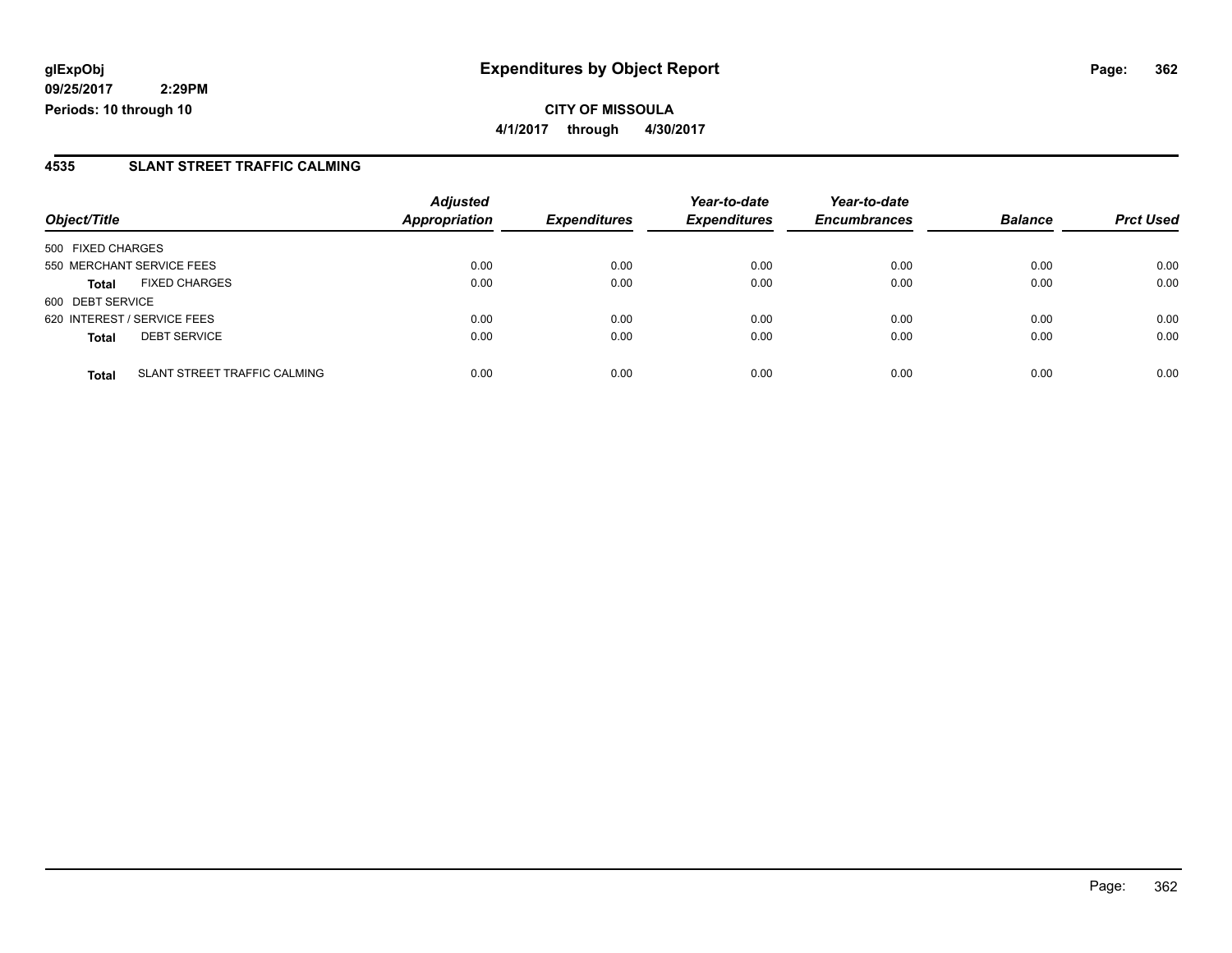#### **CITY OF MISSOULA 4/1/2017 through 4/30/2017**

# **4536 SID536 LINCOLNWOOD SWR PH2**

| Object/Title              |                      | <b>Adjusted</b><br>Appropriation | <b>Expenditures</b> | Year-to-date<br><b>Expenditures</b> | Year-to-date<br><b>Encumbrances</b> | <b>Balance</b> | <b>Prct Used</b> |
|---------------------------|----------------------|----------------------------------|---------------------|-------------------------------------|-------------------------------------|----------------|------------------|
| 500 FIXED CHARGES         |                      |                                  |                     |                                     |                                     |                |                  |
| 550 MERCHANT SERVICE FEES |                      | 0.00                             | 0.00                | 0.00                                | 0.00                                | 0.00           | 0.00             |
| <b>Total</b>              | <b>FIXED CHARGES</b> | 0.00                             | 0.00                | 0.00                                | 0.00                                | 0.00           | 0.00             |
| <b>Total</b>              | NON-DEPARTMENTAL     | 0.00                             | 0.00                | 0.00                                | 0.00                                | 0.00           | 0.00             |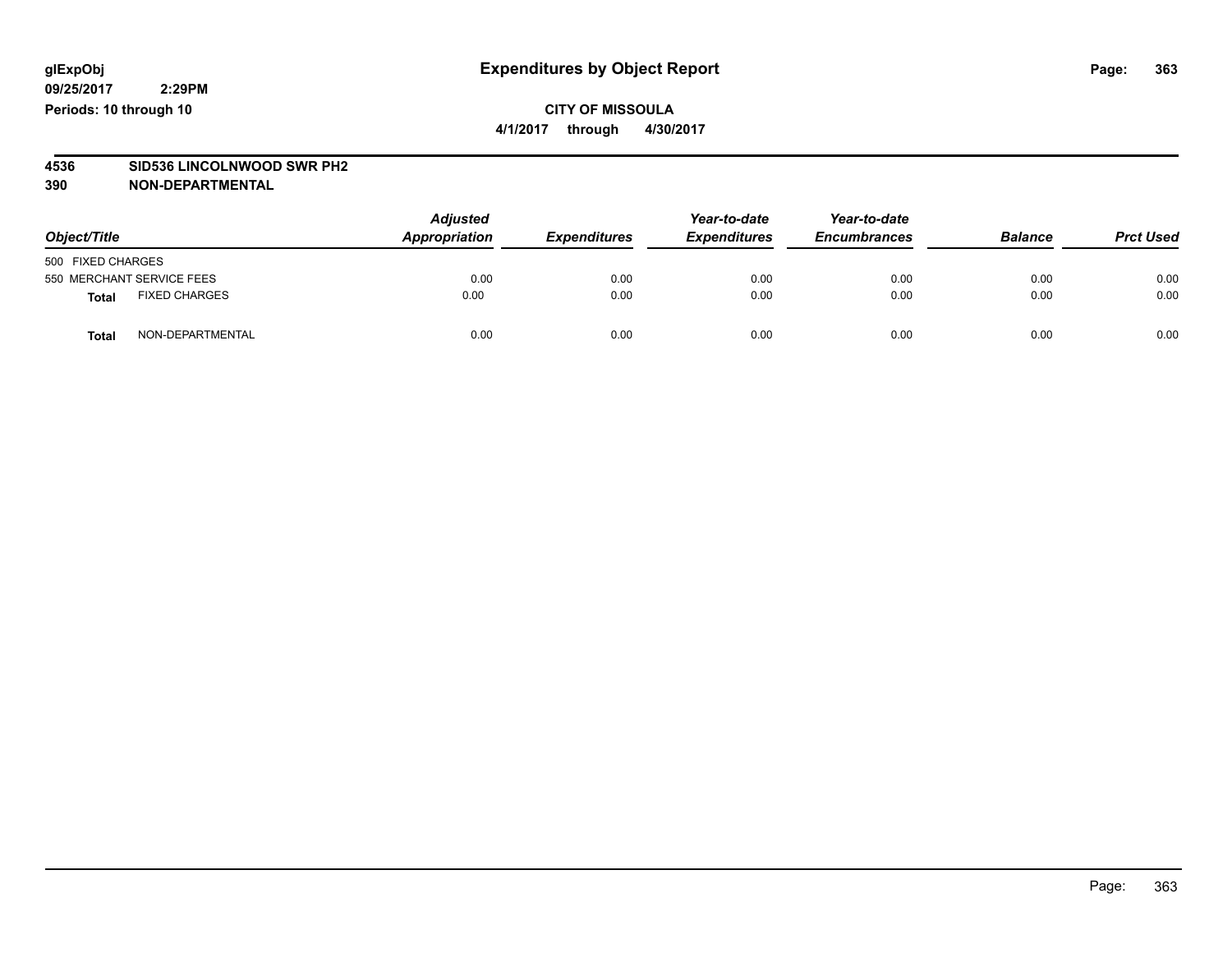#### **glExpObj Expenditures by Object Report Page: 364**

**09/25/2017 2:29PM Periods: 10 through 10**

**4/1/2017 through 4/30/2017**

#### **4536 SID536 LINCOLNWOOD SWR PH2**

|                                            | <b>Adjusted</b> |                     | Year-to-date        | Year-to-date        |                |                  |
|--------------------------------------------|-----------------|---------------------|---------------------|---------------------|----------------|------------------|
| Object/Title                               | Appropriation   | <b>Expenditures</b> | <b>Expenditures</b> | <b>Encumbrances</b> | <b>Balance</b> | <b>Prct Used</b> |
| 500 FIXED CHARGES                          |                 |                     |                     |                     |                |                  |
| 550 MERCHANT SERVICE FEES                  | 0.00            | 0.00                | 0.00                | 0.00                | 0.00           | 0.00             |
| <b>FIXED CHARGES</b><br><b>Total</b>       | 0.00            | 0.00                | 0.00                | 0.00                | 0.00           | 0.00             |
| SID536 LINCOLNWOOD SWR PH2<br><b>Total</b> | 0.00            | 0.00                | 0.00                | 0.00                | 0.00           | 0.00             |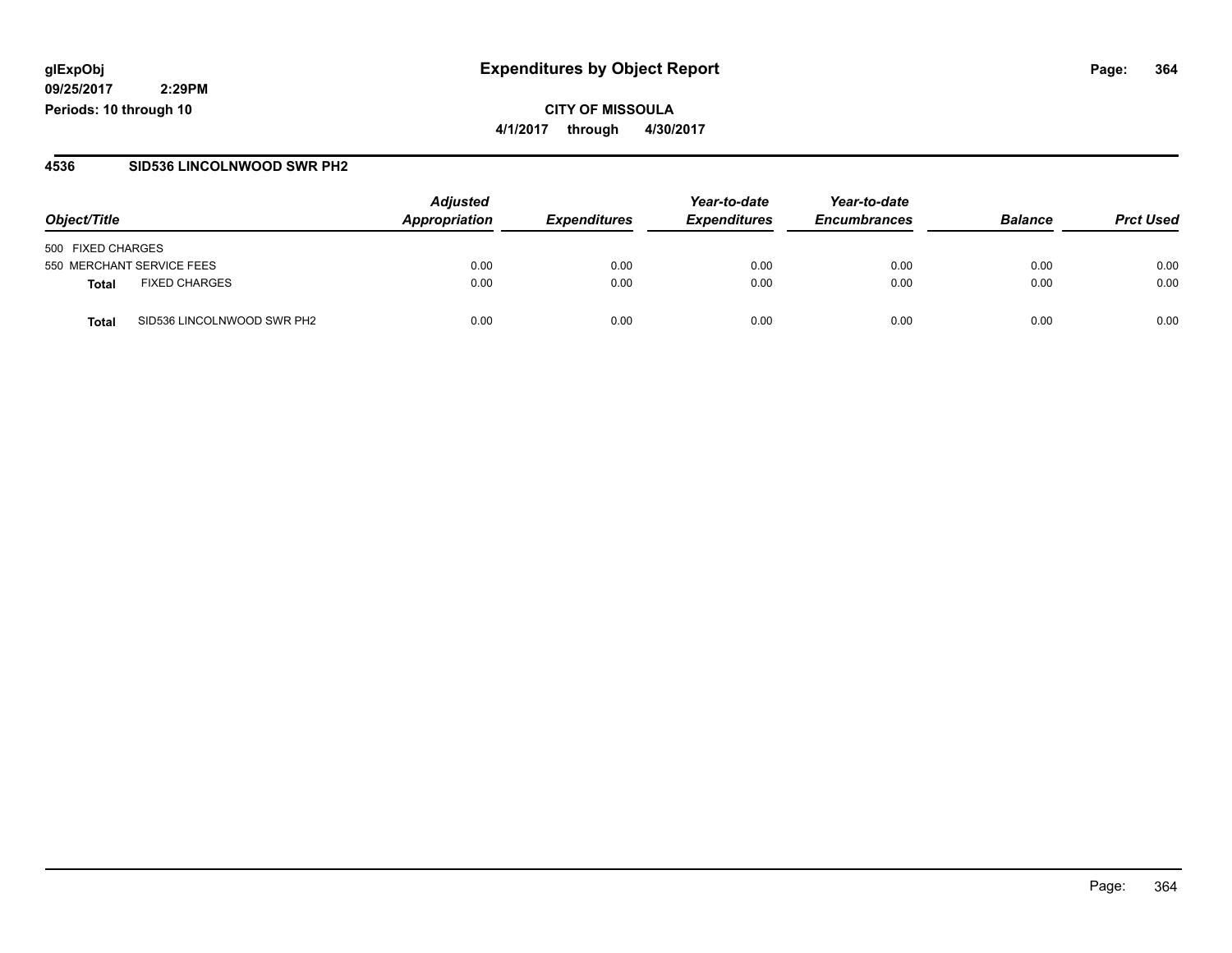## **CITY OF MISSOULA**

**4/1/2017 through 4/30/2017**

| SID 539 4th STREET<br>4539 |
|----------------------------|
|----------------------------|

**000 \*\*\* Title Not Found \*\*\***

| Object/Title                            | <b>Adjusted</b><br>Appropriation | <b>Expenditures</b> | Year-to-date<br><b>Expenditures</b> | Year-to-date<br><b>Encumbrances</b> | <b>Balance</b> | <b>Prct Used</b> |
|-----------------------------------------|----------------------------------|---------------------|-------------------------------------|-------------------------------------|----------------|------------------|
| 500 FIXED CHARGES                       |                                  |                     |                                     |                                     |                |                  |
| 550 MERCHANT SERVICE FEES               | 0.00                             | 0.00                | 0.00                                | 0.00                                | 0.00           | 0.00             |
| <b>FIXED CHARGES</b><br><b>Total</b>    | 0.00                             | 0.00                | 0.00                                | 0.00                                | 0.00           | 0.00             |
| 600 DEBT SERVICE                        |                                  |                     |                                     |                                     |                |                  |
| 620 INTEREST / SERVICE FEES             | 0.00                             | 0.00                | 0.00                                | 0.00                                | 0.00           | 0.00             |
| <b>DEBT SERVICE</b><br><b>Total</b>     | 0.00                             | 0.00                | 0.00                                | 0.00                                | 0.00           | 0.00             |
|                                         |                                  |                     |                                     |                                     |                |                  |
| *** Title Not Found ***<br><b>Total</b> | 0.00                             | 0.00                | 0.00                                | 0.00                                | 0.00           | 0.00             |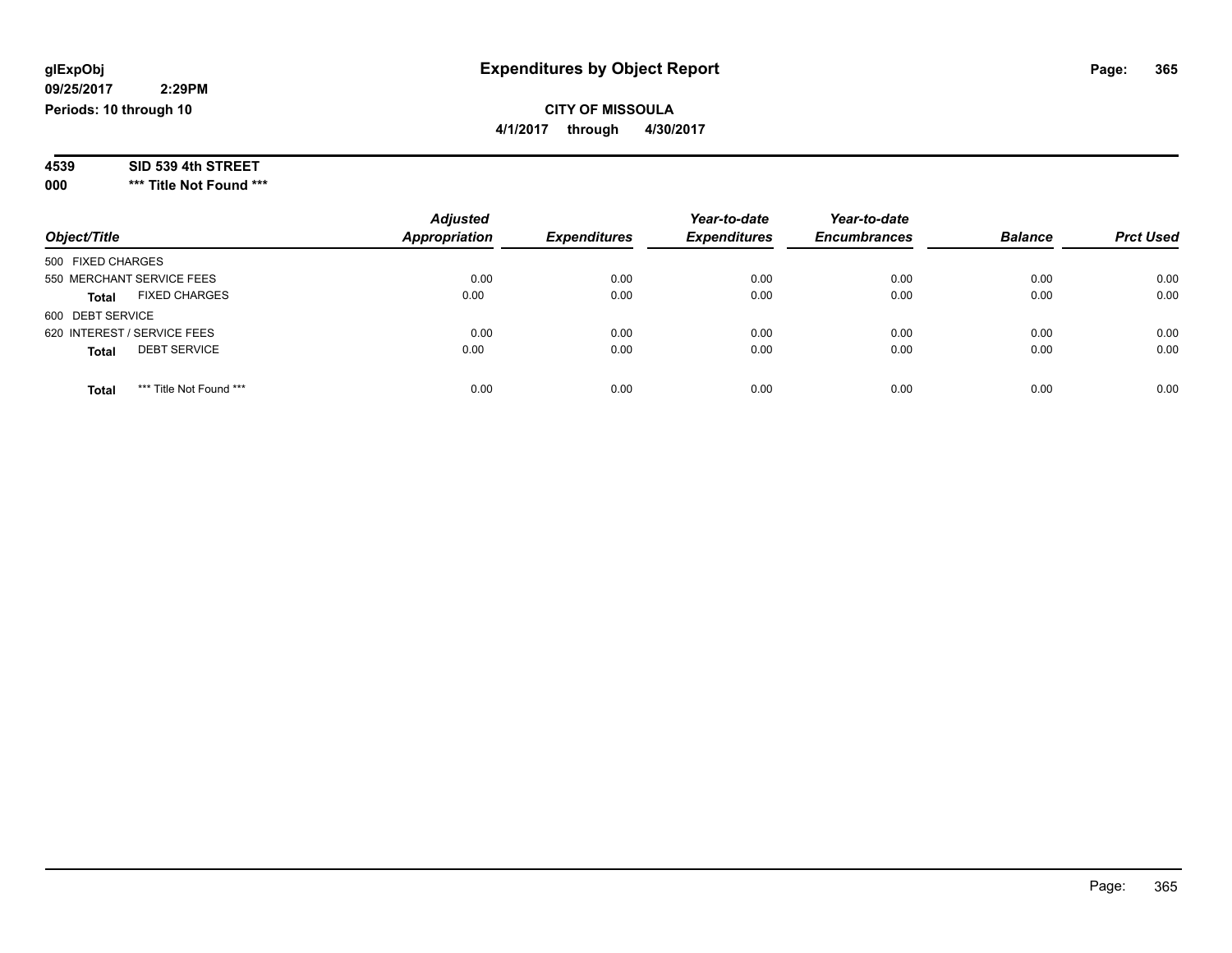**4539 SID 539 4th STREET**

|                                      | <b>Adjusted</b>      |                     | Year-to-date        | Year-to-date        |                |                  |
|--------------------------------------|----------------------|---------------------|---------------------|---------------------|----------------|------------------|
| Object/Title                         | <b>Appropriation</b> | <b>Expenditures</b> | <b>Expenditures</b> | <b>Encumbrances</b> | <b>Balance</b> | <b>Prct Used</b> |
| 500 FIXED CHARGES                    |                      |                     |                     |                     |                |                  |
| 550 MERCHANT SERVICE FEES            | 0.00                 | 0.00                | 0.00                | 0.00                | 0.00           | 0.00             |
| <b>FIXED CHARGES</b><br><b>Total</b> | 0.00                 | 0.00                | 0.00                | 0.00                | 0.00           | 0.00             |
| 600 DEBT SERVICE                     |                      |                     |                     |                     |                |                  |
| 620 INTEREST / SERVICE FEES          | 0.00                 | 0.00                | 0.00                | 0.00                | 0.00           | 0.00             |
| <b>DEBT SERVICE</b><br><b>Total</b>  | 0.00                 | 0.00                | 0.00                | 0.00                | 0.00           | 0.00             |
| SID 539 4th STREET<br><b>Total</b>   | 0.00                 | 0.00                | 0.00                | 0.00                | 0.00           | 0.00             |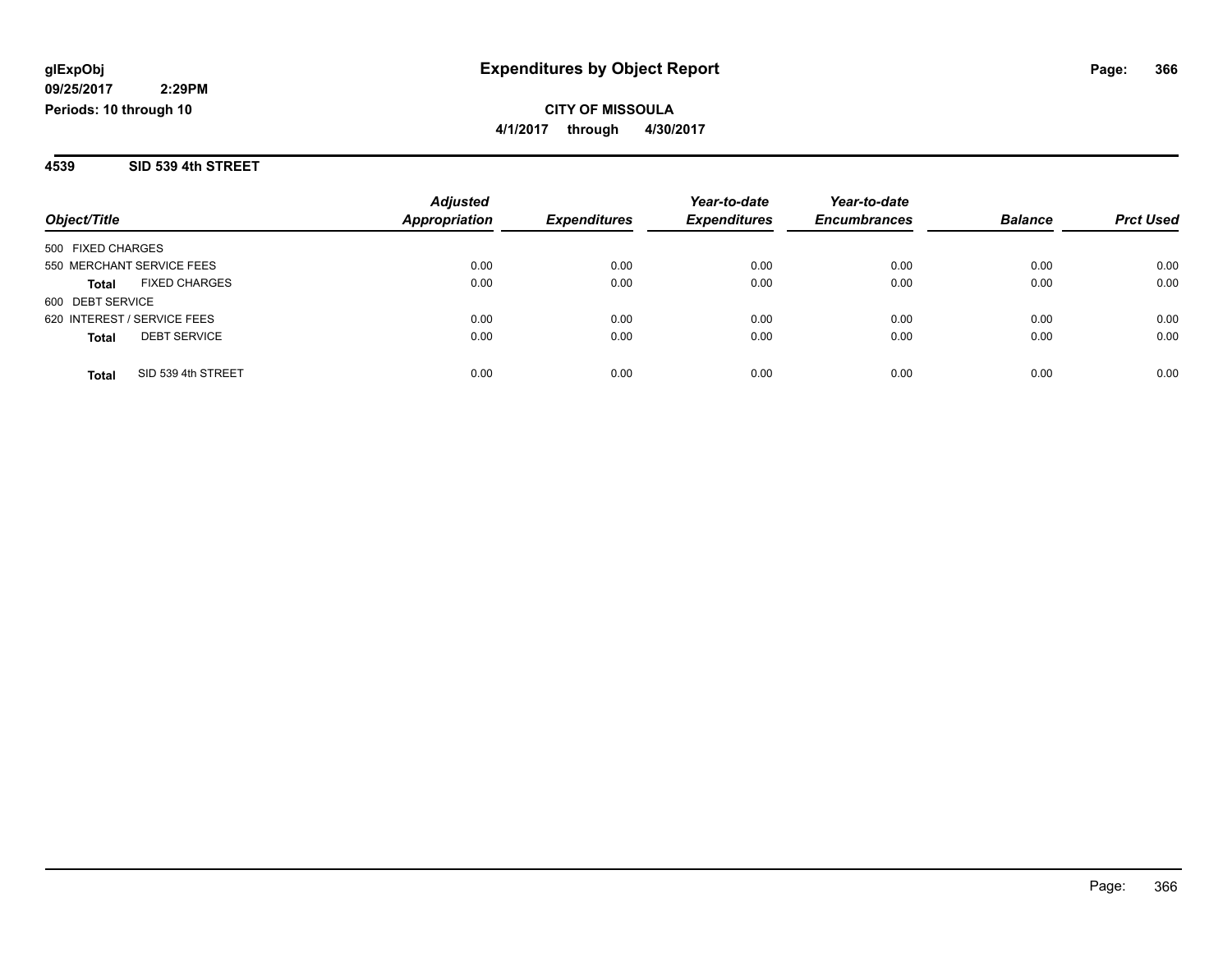**4/1/2017 through 4/30/2017**

# **4540 SID 540 ENGLAND BLVD**

|              |                                       | <b>Adjusted</b> |                     | Year-to-date        | Year-to-date        |                |                  |
|--------------|---------------------------------------|-----------------|---------------------|---------------------|---------------------|----------------|------------------|
| Object/Title |                                       | Appropriation   | <b>Expenditures</b> | <b>Expenditures</b> | <b>Encumbrances</b> | <b>Balance</b> | <b>Prct Used</b> |
|              | 300 PURCHASED SERVICES                |                 |                     |                     |                     |                |                  |
|              | 350 PROFESSIONAL SERVICES             | 0.00            | 0.00                | 7,020.00            | 0.00                | $-7,020.00$    | 0.00             |
|              | PURCHASED SERVICES<br><b>Total</b>    | 0.00            | 0.00                | 7,020.00            | 0.00                | $-7,020.00$    | 0.00             |
|              | 500 FIXED CHARGES                     |                 |                     |                     |                     |                |                  |
|              | 550 MERCHANT SERVICE FEES             | 0.00            | 0.00                | 0.00                | 0.00                | 0.00           | 0.00             |
|              | <b>FIXED CHARGES</b><br><b>Total</b>  | 0.00            | 0.00                | 0.00                | 0.00                | 0.00           | 0.00             |
|              | 800 OTHER OBJECTS                     |                 |                     |                     |                     |                |                  |
|              | 820 TRANSFERS TO OTHER FUNDS          | 0.00            | 0.00                | 0.00                | 0.00                | 0.00           | 0.00             |
|              | OTHER OBJECTS<br><b>Total</b>         | 0.00            | 0.00                | 0.00                | 0.00                | 0.00           | 0.00             |
|              | 900 CAPITAL OUTLAY                    |                 |                     |                     |                     |                |                  |
|              | 930 IMPROVEMENTS                      | 0.00            | 0.00                | 0.00                | 0.00                | 0.00           | 0.00             |
|              | <b>CAPITAL OUTLAY</b><br><b>Total</b> | 0.00            | 0.00                | 0.00                | 0.00                | 0.00           | 0.00             |
|              | NON-DEPARTMENTAL<br><b>Total</b>      | 0.00            | 0.00                | 7,020.00            | 0.00                | $-7,020.00$    | 0.00             |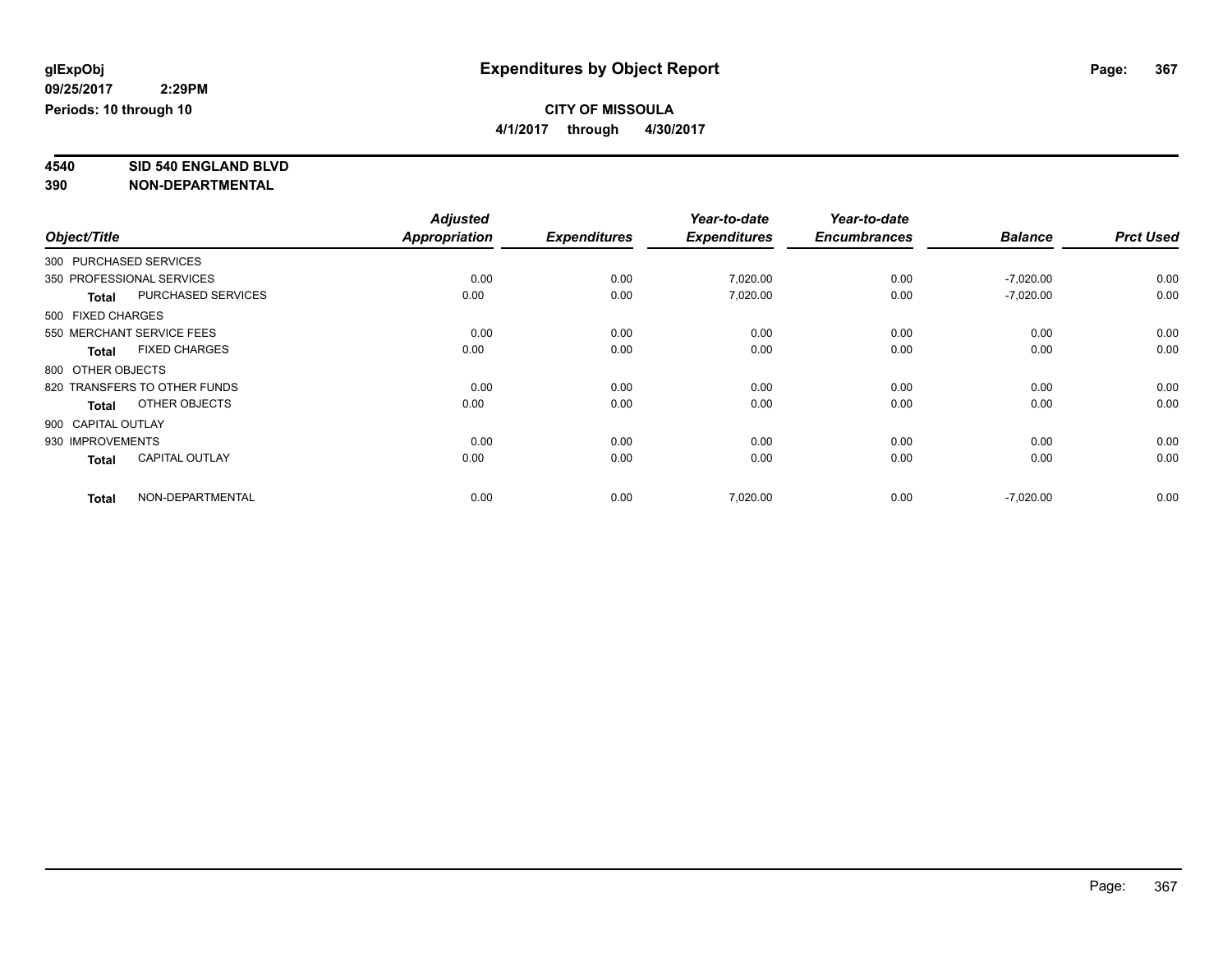#### **4540 SID 540 ENGLAND BLVD**

|                        |                              | <b>Adjusted</b> |                     | Year-to-date        | Year-to-date        |                |                  |
|------------------------|------------------------------|-----------------|---------------------|---------------------|---------------------|----------------|------------------|
| Object/Title           |                              | Appropriation   | <b>Expenditures</b> | <b>Expenditures</b> | <b>Encumbrances</b> | <b>Balance</b> | <b>Prct Used</b> |
| 300 PURCHASED SERVICES |                              |                 |                     |                     |                     |                |                  |
|                        | 350 PROFESSIONAL SERVICES    | 0.00            | 0.00                | 7,020.00            | 0.00                | $-7,020.00$    | 0.00             |
| <b>Total</b>           | <b>PURCHASED SERVICES</b>    | 0.00            | 0.00                | 7,020.00            | 0.00                | $-7,020.00$    | 0.00             |
| 500 FIXED CHARGES      |                              |                 |                     |                     |                     |                |                  |
|                        | 550 MERCHANT SERVICE FEES    | 0.00            | 0.00                | 0.00                | 0.00                | 0.00           | 0.00             |
| <b>Total</b>           | <b>FIXED CHARGES</b>         | 0.00            | 0.00                | 0.00                | 0.00                | 0.00           | 0.00             |
| 800 OTHER OBJECTS      |                              |                 |                     |                     |                     |                |                  |
|                        | 820 TRANSFERS TO OTHER FUNDS | 0.00            | 0.00                | 0.00                | 0.00                | 0.00           | 0.00             |
| <b>Total</b>           | OTHER OBJECTS                | 0.00            | 0.00                | 0.00                | 0.00                | 0.00           | 0.00             |
| 900 CAPITAL OUTLAY     |                              |                 |                     |                     |                     |                |                  |
| 930 IMPROVEMENTS       |                              | 0.00            | 0.00                | 0.00                | 0.00                | 0.00           | 0.00             |
| <b>Total</b>           | <b>CAPITAL OUTLAY</b>        | 0.00            | 0.00                | 0.00                | 0.00                | 0.00           | 0.00             |
| <b>Total</b>           | SID 540 ENGLAND BLVD         | 0.00            | 0.00                | 7,020.00            | 0.00                | $-7,020.00$    | 0.00             |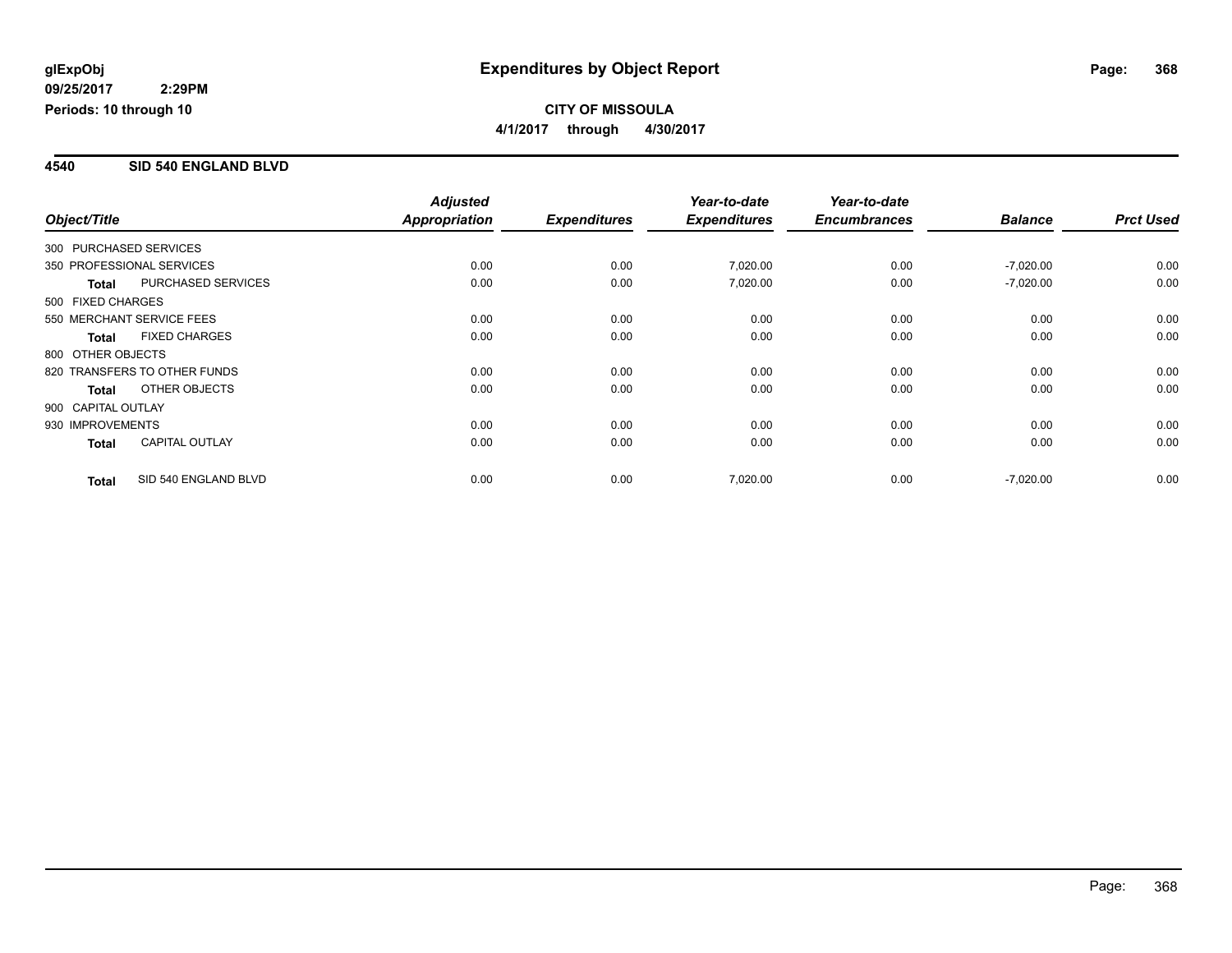# **4541 SID 541 PINEVIEW PARK**

|                                       | <b>Adjusted</b>      |                     | Year-to-date        | Year-to-date        |                |                  |
|---------------------------------------|----------------------|---------------------|---------------------|---------------------|----------------|------------------|
| Object/Title                          | <b>Appropriation</b> | <b>Expenditures</b> | <b>Expenditures</b> | <b>Encumbrances</b> | <b>Balance</b> | <b>Prct Used</b> |
| 500 FIXED CHARGES                     |                      |                     |                     |                     |                |                  |
| 500 FIXED CHARGES                     | 0.00                 | 0.00                | 0.00                | 0.00                | 0.00           | 0.00             |
| 550 MERCHANT SERVICE FEES             | 0.00                 | 0.00                | 0.00                | 0.00                | 0.00           | 0.00             |
| <b>FIXED CHARGES</b><br><b>Total</b>  | 0.00                 | 0.00                | 0.00                | 0.00                | 0.00           | 0.00             |
| 900 CAPITAL OUTLAY                    |                      |                     |                     |                     |                |                  |
| 930 IMPROVEMENTS                      | 0.00                 | 0.00                | 0.00                | 0.00                | 0.00           | 0.00             |
| <b>CAPITAL OUTLAY</b><br><b>Total</b> | 0.00                 | 0.00                | 0.00                | 0.00                | 0.00           | 0.00             |
| NON-DEPARTMENTAL<br><b>Total</b>      | 0.00                 | 0.00                | 0.00                | 0.00                | 0.00           | 0.00             |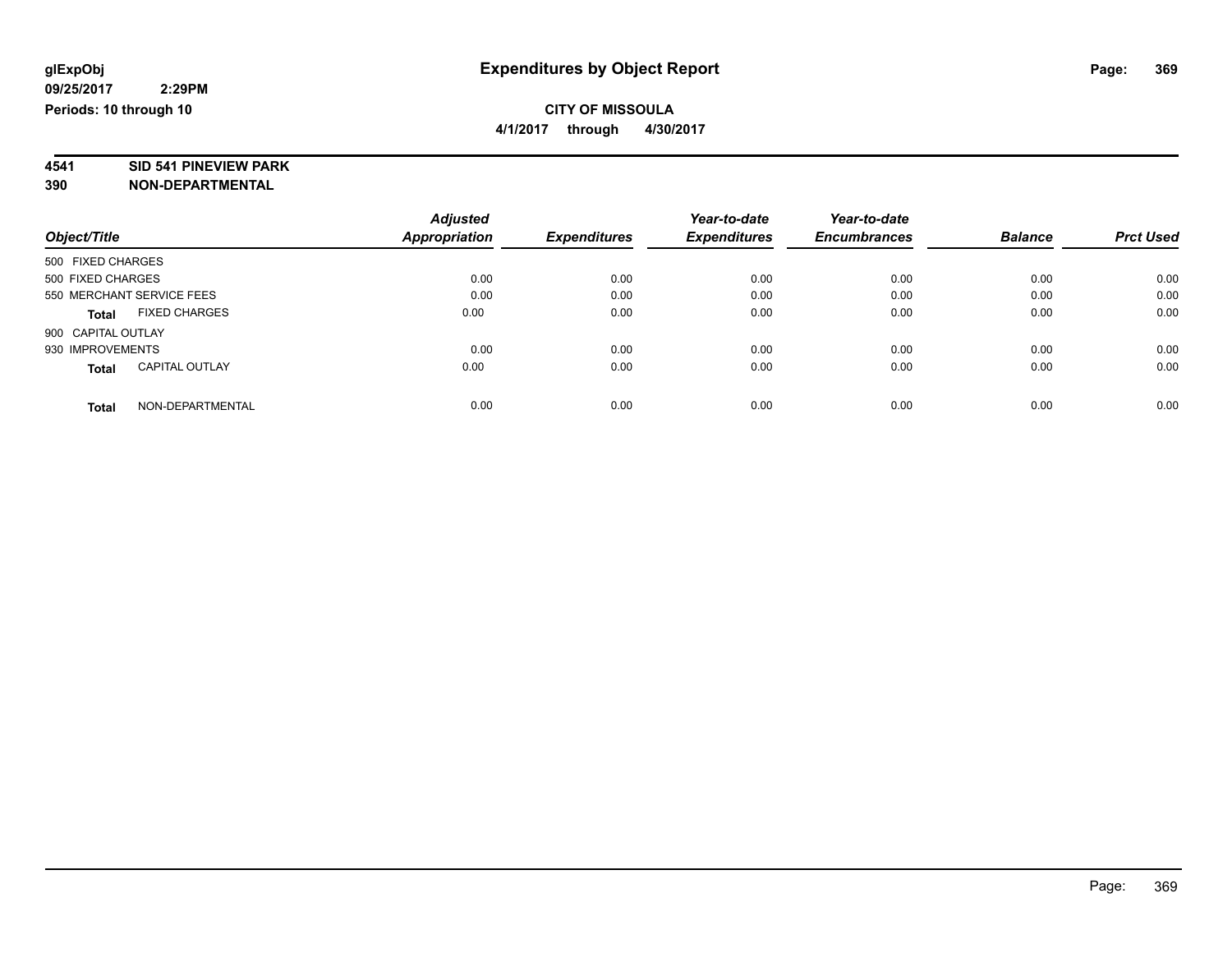#### **4541 SID 541 PINEVIEW PARK**

| Object/Title                          | <b>Adjusted</b><br><b>Appropriation</b> | <b>Expenditures</b> | Year-to-date<br><b>Expenditures</b> | Year-to-date<br><b>Encumbrances</b> | <b>Balance</b> | <b>Prct Used</b> |
|---------------------------------------|-----------------------------------------|---------------------|-------------------------------------|-------------------------------------|----------------|------------------|
| 500 FIXED CHARGES                     |                                         |                     |                                     |                                     |                |                  |
| 500 FIXED CHARGES                     | 0.00                                    | 0.00                | 0.00                                | 0.00                                | 0.00           | 0.00             |
| 550 MERCHANT SERVICE FEES             | 0.00                                    | 0.00                | 0.00                                | 0.00                                | 0.00           | 0.00             |
| <b>FIXED CHARGES</b><br><b>Total</b>  | 0.00                                    | 0.00                | 0.00                                | 0.00                                | 0.00           | 0.00             |
| 900 CAPITAL OUTLAY                    |                                         |                     |                                     |                                     |                |                  |
| 930 IMPROVEMENTS                      | 0.00                                    | 0.00                | 0.00                                | 0.00                                | 0.00           | 0.00             |
| <b>CAPITAL OUTLAY</b><br><b>Total</b> | 0.00                                    | 0.00                | 0.00                                | 0.00                                | 0.00           | 0.00             |
| SID 541 PINEVIEW PARK<br><b>Total</b> | 0.00                                    | 0.00                | 0.00                                | 0.00                                | 0.00           | 0.00             |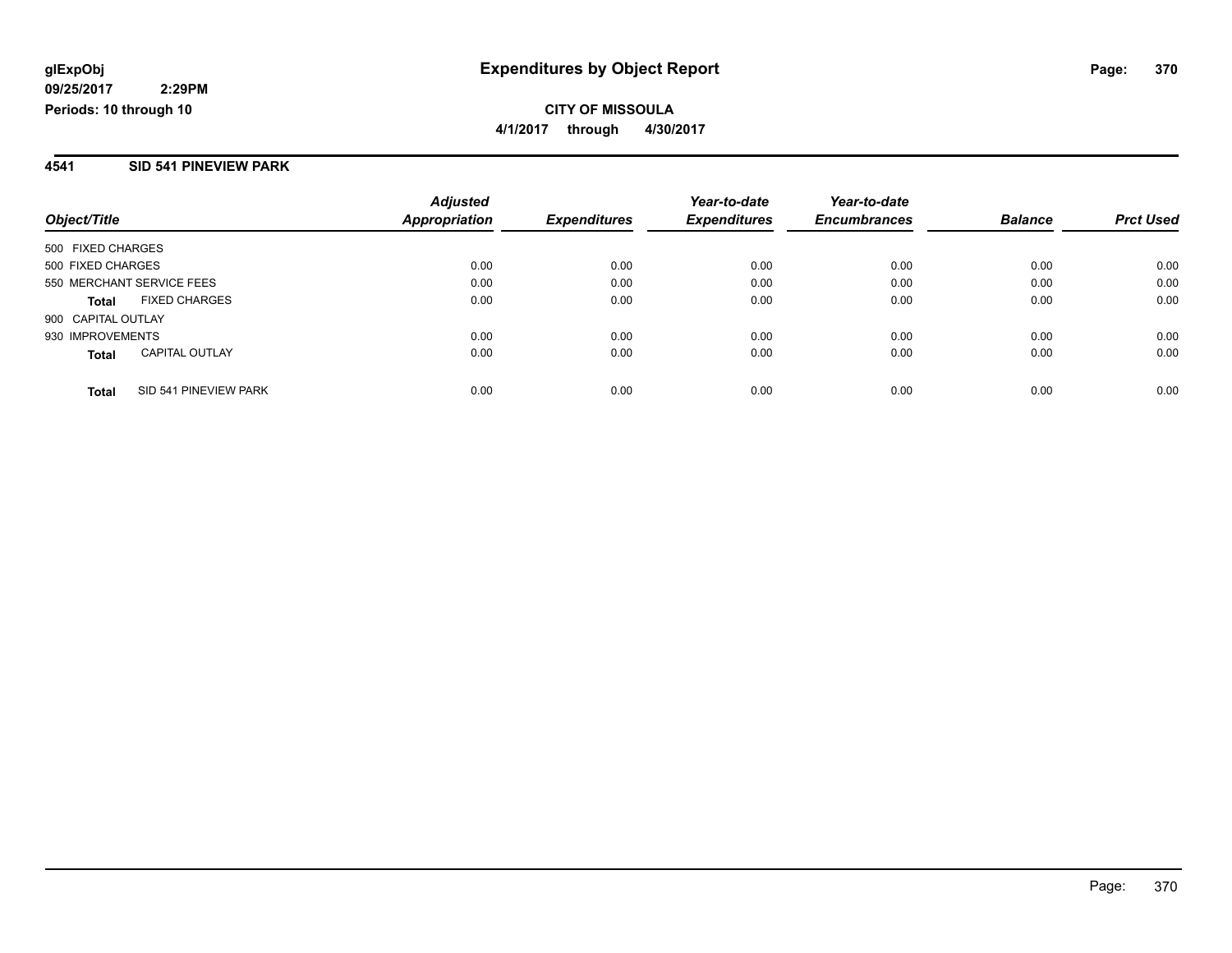**4/1/2017 through 4/30/2017**

# **4542 SID 542 HILLVIEW WAY**

| Object/Title                         | <b>Adjusted</b><br><b>Appropriation</b> | <b>Expenditures</b> | Year-to-date<br><b>Expenditures</b> | Year-to-date<br><b>Encumbrances</b> | <b>Balance</b> | <b>Prct Used</b> |
|--------------------------------------|-----------------------------------------|---------------------|-------------------------------------|-------------------------------------|----------------|------------------|
| 300 PURCHASED SERVICES               |                                         |                     |                                     |                                     |                |                  |
| 350 PROFESSIONAL SERVICES            | 0.00                                    | 0.00                | 0.00                                | 0.00                                | 0.00           | 0.00             |
| <b>PURCHASED SERVICES</b><br>Total   | 0.00                                    | 0.00                | 0.00                                | 0.00                                | 0.00           | 0.00             |
| 500 FIXED CHARGES                    |                                         |                     |                                     |                                     |                |                  |
| 550 MERCHANT SERVICE FEES            | 0.00                                    | 0.00                | 0.00                                | 0.00                                | 0.00           | 0.00             |
| <b>FIXED CHARGES</b><br><b>Total</b> | 0.00                                    | 0.00                | 0.00                                | 0.00                                | 0.00           | 0.00             |
| NON-DEPARTMENTAL<br><b>Total</b>     | 0.00                                    | 0.00                | 0.00                                | 0.00                                | 0.00           | 0.00             |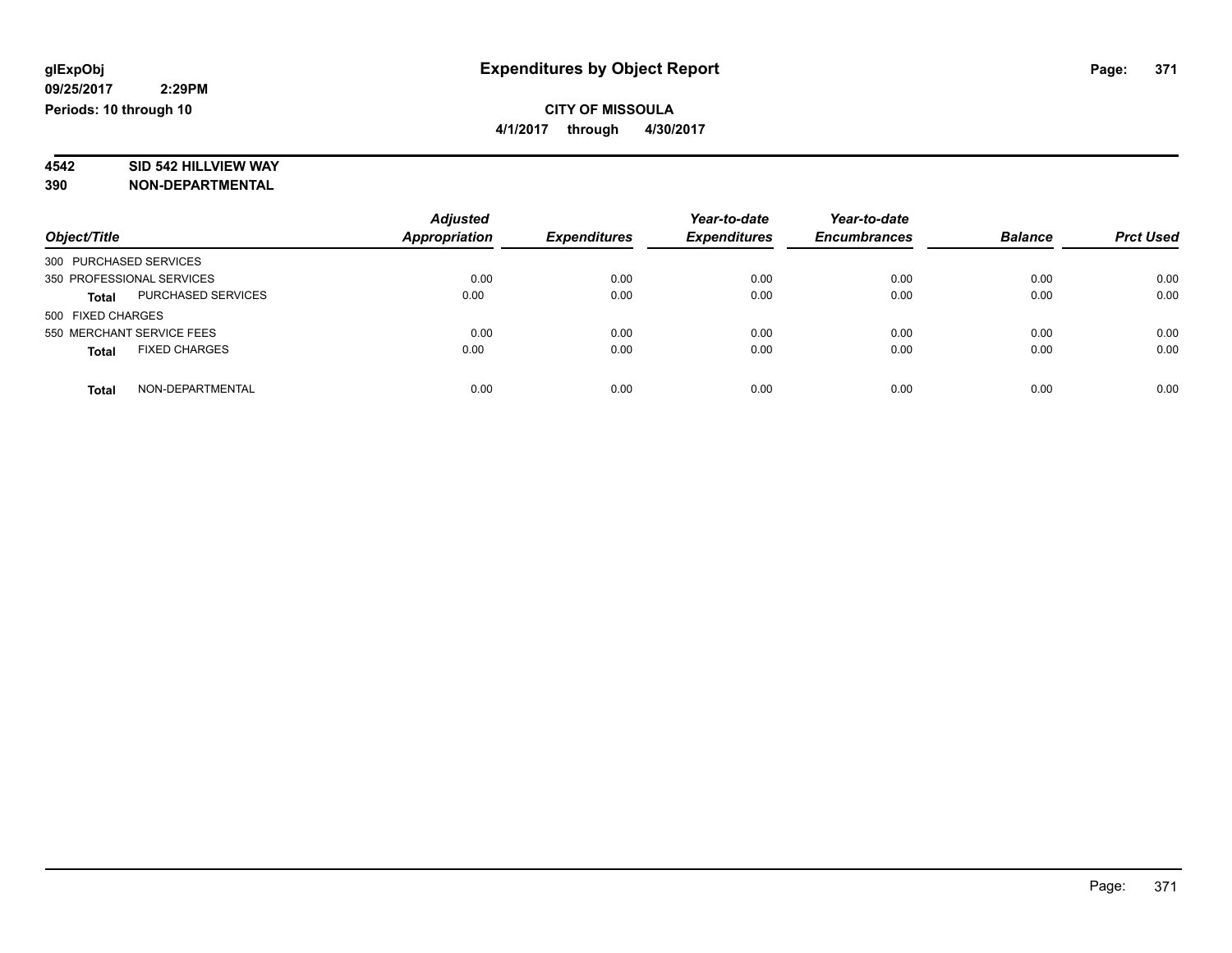#### **4542 SID 542 HILLVIEW WAY**

|                           |                      | <b>Adjusted</b> |                     | Year-to-date        | Year-to-date        |                |                  |
|---------------------------|----------------------|-----------------|---------------------|---------------------|---------------------|----------------|------------------|
| Object/Title              |                      | Appropriation   | <b>Expenditures</b> | <b>Expenditures</b> | <b>Encumbrances</b> | <b>Balance</b> | <b>Prct Used</b> |
| 300 PURCHASED SERVICES    |                      |                 |                     |                     |                     |                |                  |
| 350 PROFESSIONAL SERVICES |                      | 0.00            | 0.00                | 0.00                | 0.00                | 0.00           | 0.00             |
| <b>Total</b>              | PURCHASED SERVICES   | 0.00            | 0.00                | 0.00                | 0.00                | 0.00           | 0.00             |
| 500 FIXED CHARGES         |                      |                 |                     |                     |                     |                |                  |
| 550 MERCHANT SERVICE FEES |                      | 0.00            | 0.00                | 0.00                | 0.00                | 0.00           | 0.00             |
| <b>Total</b>              | <b>FIXED CHARGES</b> | 0.00            | 0.00                | 0.00                | 0.00                | 0.00           | 0.00             |
| <b>Total</b>              | SID 542 HILLVIEW WAY | 0.00            | 0.00                | 0.00                | 0.00                | 0.00           | 0.00             |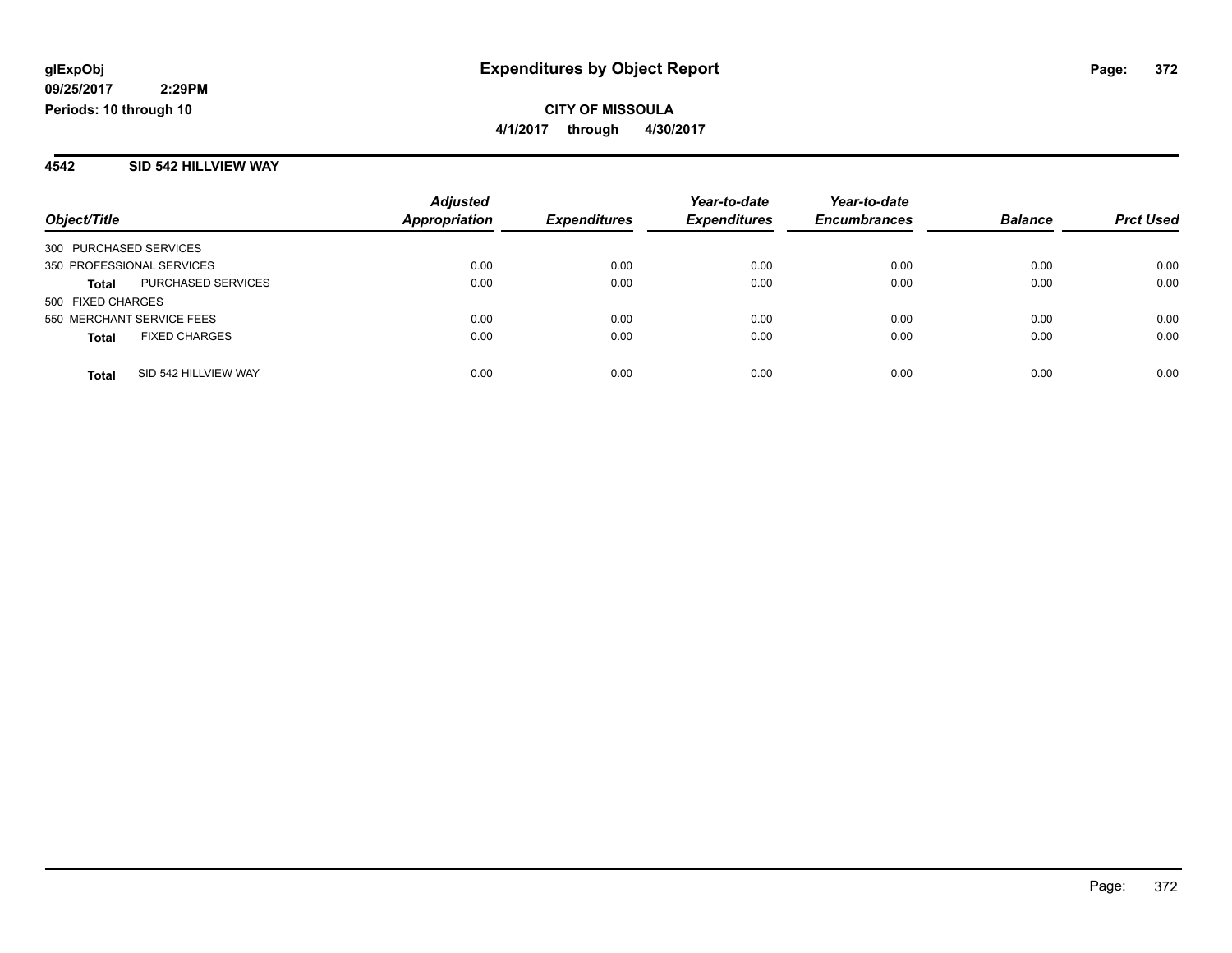### **CITY OF MISSOULA**

**4/1/2017 through 4/30/2017**

# **4543 SID 543 TRAFFIC CALMING**

**000 \*\*\* Title Not Found \*\*\***

| Object/Title                            | <b>Adjusted</b><br><b>Appropriation</b> | <b>Expenditures</b> | Year-to-date<br><b>Expenditures</b> | Year-to-date<br><b>Encumbrances</b> | <b>Balance</b> | <b>Prct Used</b> |
|-----------------------------------------|-----------------------------------------|---------------------|-------------------------------------|-------------------------------------|----------------|------------------|
| 500 FIXED CHARGES                       |                                         |                     |                                     |                                     |                |                  |
| 550 MERCHANT SERVICE FEES               | 0.00                                    | 0.00                | 0.00                                | 0.00                                | 0.00           | 0.00             |
| <b>FIXED CHARGES</b><br>Total           | 0.00                                    | 0.00                | 0.00                                | 0.00                                | 0.00           | 0.00             |
| 600 DEBT SERVICE                        |                                         |                     |                                     |                                     |                |                  |
| 620 INTEREST / SERVICE FEES             | 0.00                                    | 0.00                | 0.00                                | 0.00                                | 0.00           | 0.00             |
| <b>DEBT SERVICE</b><br><b>Total</b>     | 0.00                                    | 0.00                | 0.00                                | 0.00                                | 0.00           | 0.00             |
| *** Title Not Found ***<br><b>Total</b> | 0.00                                    | 0.00                | 0.00                                | 0.00                                | 0.00           | 0.00             |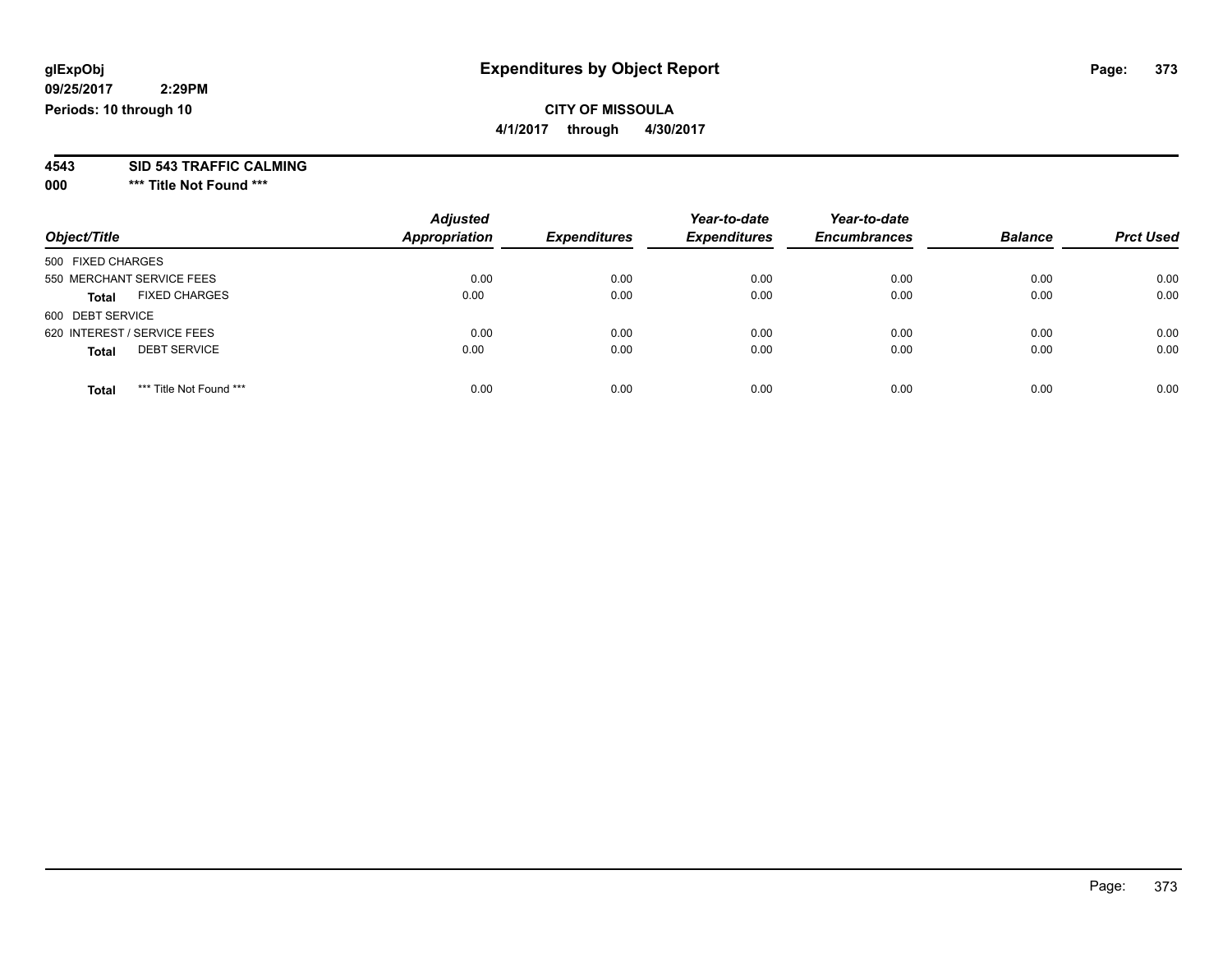**4/1/2017 through 4/30/2017**

**4543 SID 543 TRAFFIC CALMING**

|                        |                           | <b>Adjusted</b>      |                     | Year-to-date        | Year-to-date        |                |                  |
|------------------------|---------------------------|----------------------|---------------------|---------------------|---------------------|----------------|------------------|
| Object/Title           |                           | <b>Appropriation</b> | <b>Expenditures</b> | <b>Expenditures</b> | <b>Encumbrances</b> | <b>Balance</b> | <b>Prct Used</b> |
| 300 PURCHASED SERVICES |                           |                      |                     |                     |                     |                |                  |
|                        | 350 PROFESSIONAL SERVICES | 0.00                 | 0.00                | 0.00                | 0.00                | 0.00           | 0.00             |
| <b>Total</b>           | <b>PURCHASED SERVICES</b> | 0.00                 | 0.00                | 0.00                | 0.00                | 0.00           | 0.00             |
| 500 FIXED CHARGES      |                           |                      |                     |                     |                     |                |                  |
|                        | 550 MERCHANT SERVICE FEES | 0.00                 | 0.00                | 0.00                | 0.00                | 0.00           | 0.00             |
| <b>Total</b>           | <b>FIXED CHARGES</b>      | 0.00                 | 0.00                | 0.00                | 0.00                | 0.00           | 0.00             |
| 900 CAPITAL OUTLAY     |                           |                      |                     |                     |                     |                |                  |
| 930 IMPROVEMENTS       |                           | 0.00                 | 0.00                | 0.00                | 0.00                | 0.00           | 0.00             |
| <b>Total</b>           | <b>CAPITAL OUTLAY</b>     | 0.00                 | 0.00                | 0.00                | 0.00                | 0.00           | 0.00             |
| <b>Total</b>           | NON-DEPARTMENTAL          | 0.00                 | 0.00                | 0.00                | 0.00                | 0.00           | 0.00             |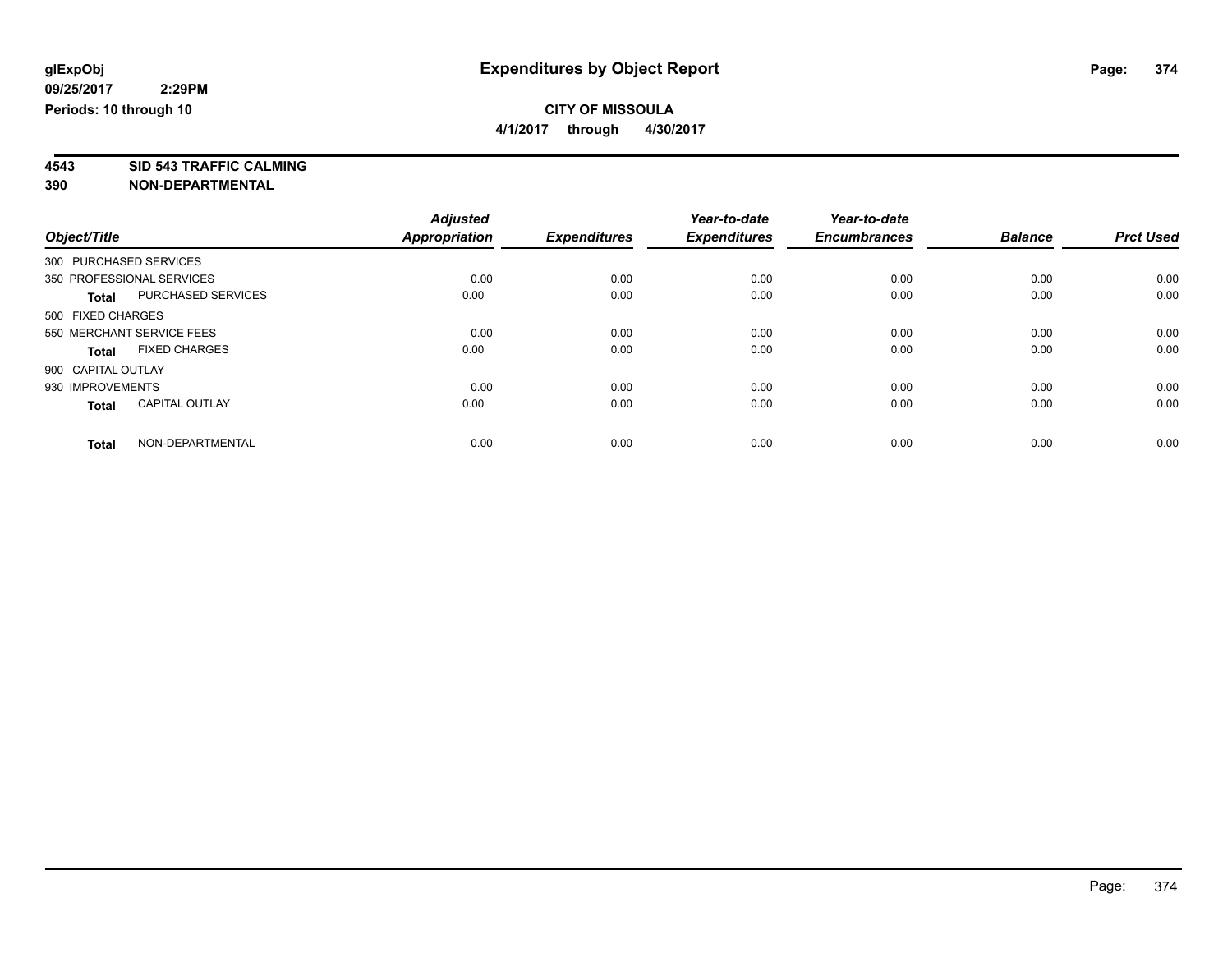#### **4543 SID 543 TRAFFIC CALMING**

|                        |                             | <b>Adjusted</b> |                     | Year-to-date        | Year-to-date        |                |                  |
|------------------------|-----------------------------|-----------------|---------------------|---------------------|---------------------|----------------|------------------|
| Object/Title           |                             | Appropriation   | <b>Expenditures</b> | <b>Expenditures</b> | <b>Encumbrances</b> | <b>Balance</b> | <b>Prct Used</b> |
| 300 PURCHASED SERVICES |                             |                 |                     |                     |                     |                |                  |
|                        | 350 PROFESSIONAL SERVICES   | 0.00            | 0.00                | 0.00                | 0.00                | 0.00           | 0.00             |
| <b>Total</b>           | PURCHASED SERVICES          | 0.00            | 0.00                | 0.00                | 0.00                | 0.00           | 0.00             |
| 500 FIXED CHARGES      |                             |                 |                     |                     |                     |                |                  |
|                        | 550 MERCHANT SERVICE FEES   | 0.00            | 0.00                | 0.00                | 0.00                | 0.00           | 0.00             |
| <b>Total</b>           | <b>FIXED CHARGES</b>        | 0.00            | 0.00                | 0.00                | 0.00                | 0.00           | 0.00             |
| 600 DEBT SERVICE       |                             |                 |                     |                     |                     |                |                  |
|                        | 620 INTEREST / SERVICE FEES | 0.00            | 0.00                | 0.00                | 0.00                | 0.00           | 0.00             |
| <b>Total</b>           | <b>DEBT SERVICE</b>         | 0.00            | 0.00                | 0.00                | 0.00                | 0.00           | 0.00             |
| 900 CAPITAL OUTLAY     |                             |                 |                     |                     |                     |                |                  |
| 930 IMPROVEMENTS       |                             | 0.00            | 0.00                | 0.00                | 0.00                | 0.00           | 0.00             |
| <b>Total</b>           | <b>CAPITAL OUTLAY</b>       | 0.00            | 0.00                | 0.00                | 0.00                | 0.00           | 0.00             |
| <b>Total</b>           | SID 543 TRAFFIC CALMING     | 0.00            | 0.00                | 0.00                | 0.00                | 0.00           | 0.00             |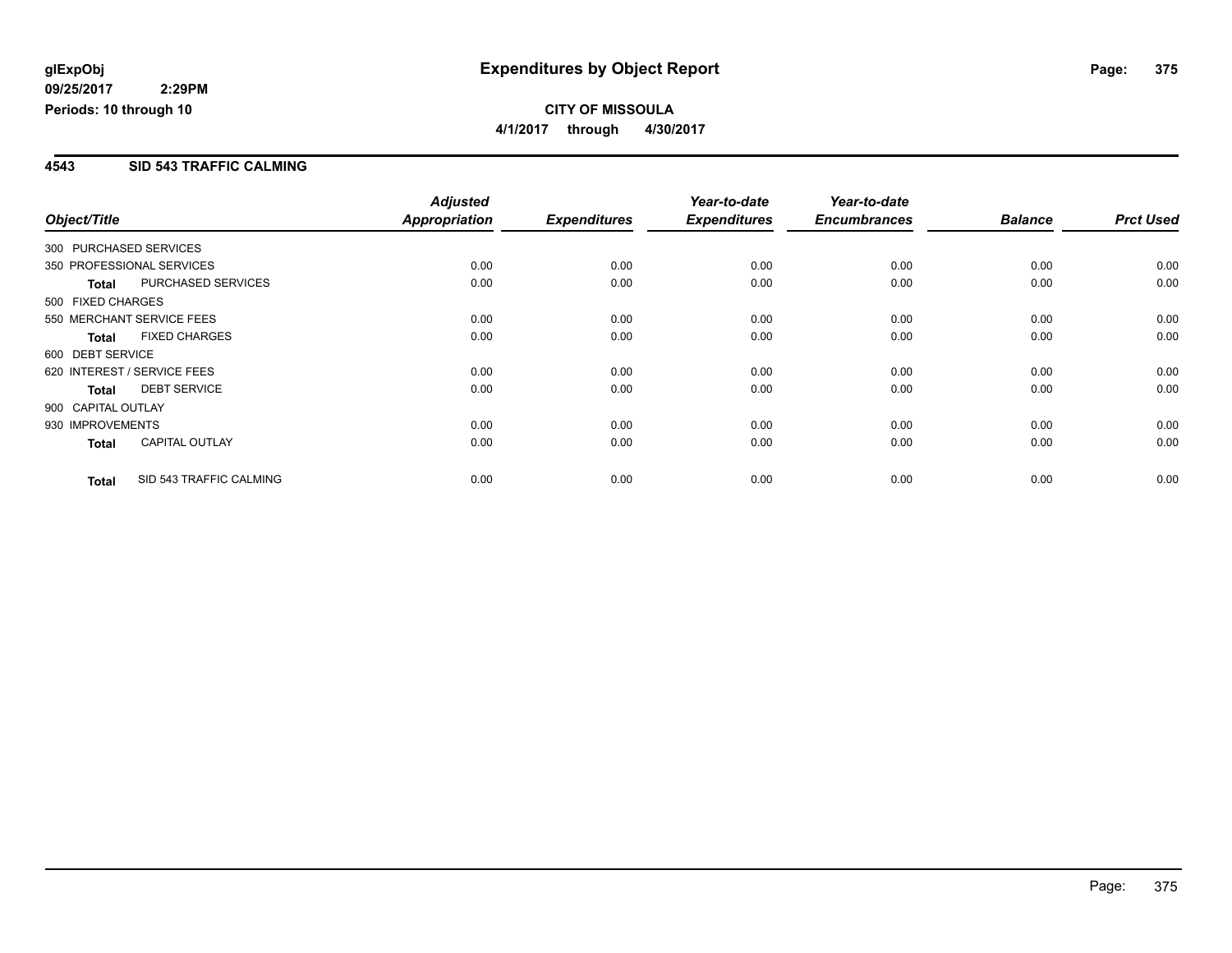## **4544 MILLER CREEK MITIGATION FUND**

| Object/Title                          | <b>Adjusted</b><br><b>Appropriation</b> | <b>Expenditures</b> | Year-to-date<br><b>Expenditures</b> | Year-to-date<br><b>Encumbrances</b> | <b>Balance</b> | <b>Prct Used</b> |
|---------------------------------------|-----------------------------------------|---------------------|-------------------------------------|-------------------------------------|----------------|------------------|
| 500 FIXED CHARGES                     |                                         |                     |                                     |                                     |                |                  |
| 550 MERCHANT SERVICE FEES             | 0.00                                    | 0.00                | 0.00                                | 0.00                                | 0.00           | 0.00             |
| <b>FIXED CHARGES</b><br><b>Total</b>  | 0.00                                    | 0.00                | 0.00                                | 0.00                                | 0.00           | 0.00             |
| 900 CAPITAL OUTLAY                    |                                         |                     |                                     |                                     |                |                  |
| 930 IMPROVEMENTS                      | 0.00                                    | 0.00                | 0.00                                | 0.00                                | 0.00           | 0.00             |
| <b>CAPITAL OUTLAY</b><br><b>Total</b> | 0.00                                    | 0.00                | 0.00                                | 0.00                                | 0.00           | 0.00             |
| NON-DEPARTMENTAL<br><b>Total</b>      | 0.00                                    | 0.00                | 0.00                                | 0.00                                | 0.00           | 0.00             |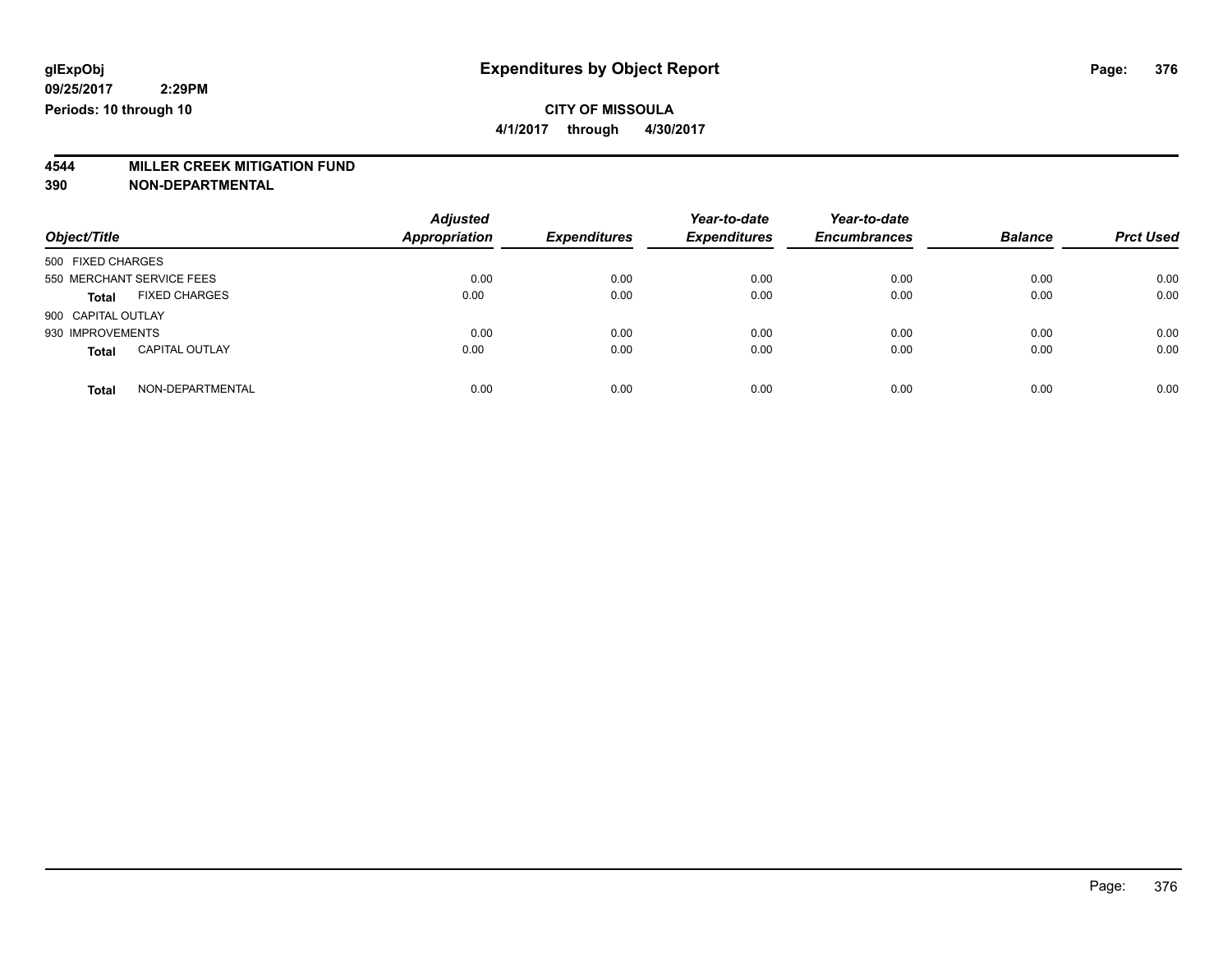**CITY OF MISSOULA 4/1/2017 through 4/30/2017**

#### **4544 MILLER CREEK MITIGATION FUND**

|                                              | <b>Adjusted</b>      |                     | Year-to-date        | Year-to-date        |                |                  |
|----------------------------------------------|----------------------|---------------------|---------------------|---------------------|----------------|------------------|
| Object/Title                                 | <b>Appropriation</b> | <b>Expenditures</b> | <b>Expenditures</b> | <b>Encumbrances</b> | <b>Balance</b> | <b>Prct Used</b> |
| 500 FIXED CHARGES                            |                      |                     |                     |                     |                |                  |
| 550 MERCHANT SERVICE FEES                    | 0.00                 | 0.00                | 0.00                | 0.00                | 0.00           | 0.00             |
| <b>FIXED CHARGES</b><br><b>Total</b>         | 0.00                 | 0.00                | 0.00                | 0.00                | 0.00           | 0.00             |
| 900 CAPITAL OUTLAY                           |                      |                     |                     |                     |                |                  |
| 930 IMPROVEMENTS                             | 0.00                 | 0.00                | 0.00                | 0.00                | 0.00           | 0.00             |
| <b>CAPITAL OUTLAY</b><br><b>Total</b>        | 0.00                 | 0.00                | 0.00                | 0.00                | 0.00           | 0.00             |
| MILLER CREEK MITIGATION FUND<br><b>Total</b> | 0.00                 | 0.00                | 0.00                | 0.00                | 0.00           | 0.00             |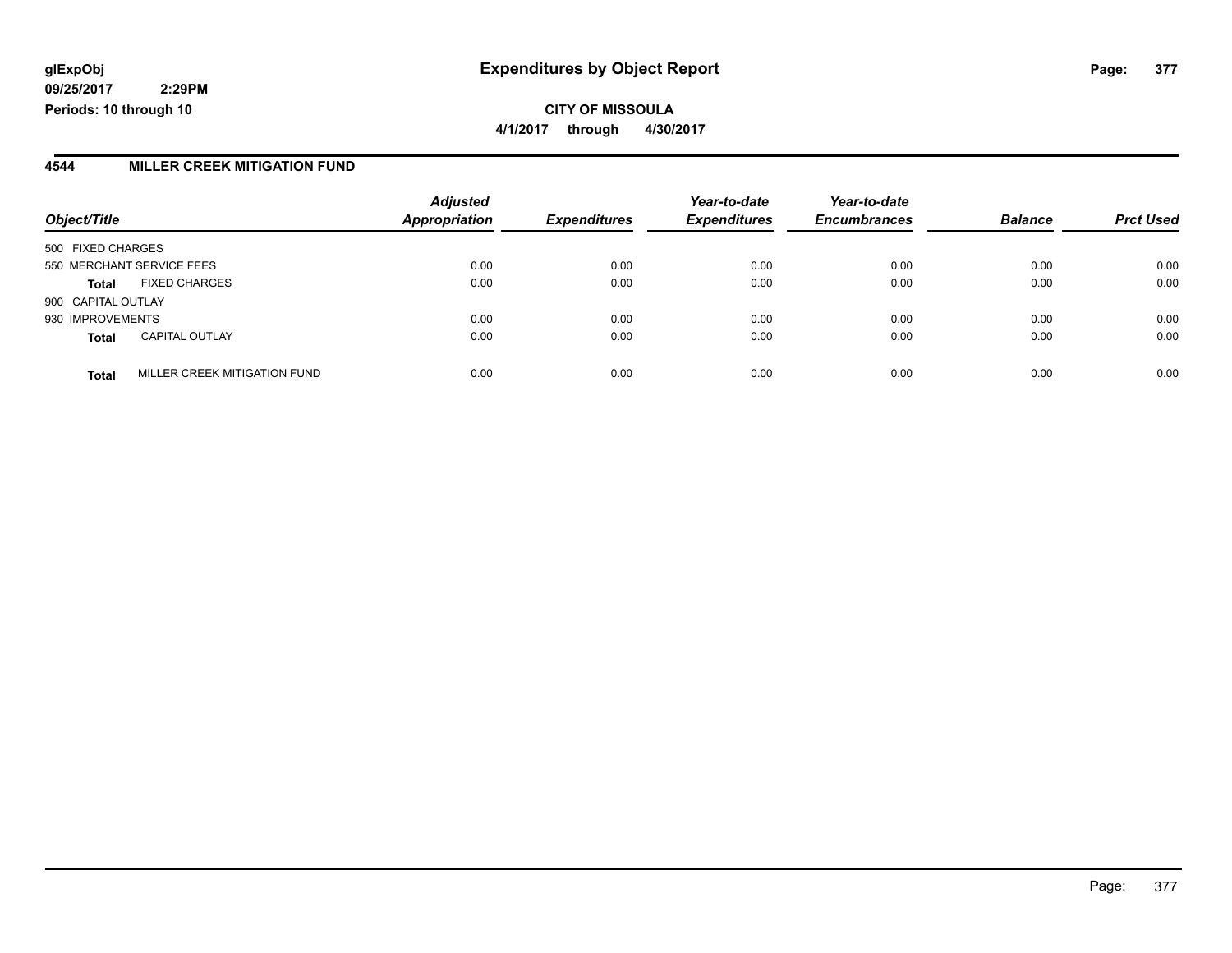**4/1/2017 through 4/30/2017**

# **4545 MILLER CREEK TWITE CONSTRUCTION**

|                        |                           | <b>Adjusted</b> |                     | Year-to-date        | Year-to-date        |                |                  |
|------------------------|---------------------------|-----------------|---------------------|---------------------|---------------------|----------------|------------------|
| Object/Title           |                           | Appropriation   | <b>Expenditures</b> | <b>Expenditures</b> | <b>Encumbrances</b> | <b>Balance</b> | <b>Prct Used</b> |
| 300 PURCHASED SERVICES |                           |                 |                     |                     |                     |                |                  |
|                        | 350 PROFESSIONAL SERVICES | 0.00            | 0.00                | 0.00                | 0.00                | 0.00           | 0.00             |
| <b>Total</b>           | PURCHASED SERVICES        | 0.00            | 0.00                | 0.00                | 0.00                | 0.00           | 0.00             |
| 500 FIXED CHARGES      |                           |                 |                     |                     |                     |                |                  |
|                        | 550 MERCHANT SERVICE FEES | 0.00            | 0.00                | 0.00                | 0.00                | 0.00           | 0.00             |
| <b>Total</b>           | <b>FIXED CHARGES</b>      | 0.00            | 0.00                | 0.00                | 0.00                | 0.00           | 0.00             |
| 900 CAPITAL OUTLAY     |                           |                 |                     |                     |                     |                |                  |
| 930 IMPROVEMENTS       |                           | 0.00            | 0.00                | 0.00                | 0.00                | 0.00           | 0.00             |
| <b>Total</b>           | <b>CAPITAL OUTLAY</b>     | 0.00            | 0.00                | 0.00                | 0.00                | 0.00           | 0.00             |
| <b>Total</b>           | NON-DEPARTMENTAL          | 0.00            | 0.00                | 0.00                | 0.00                | 0.00           | 0.00             |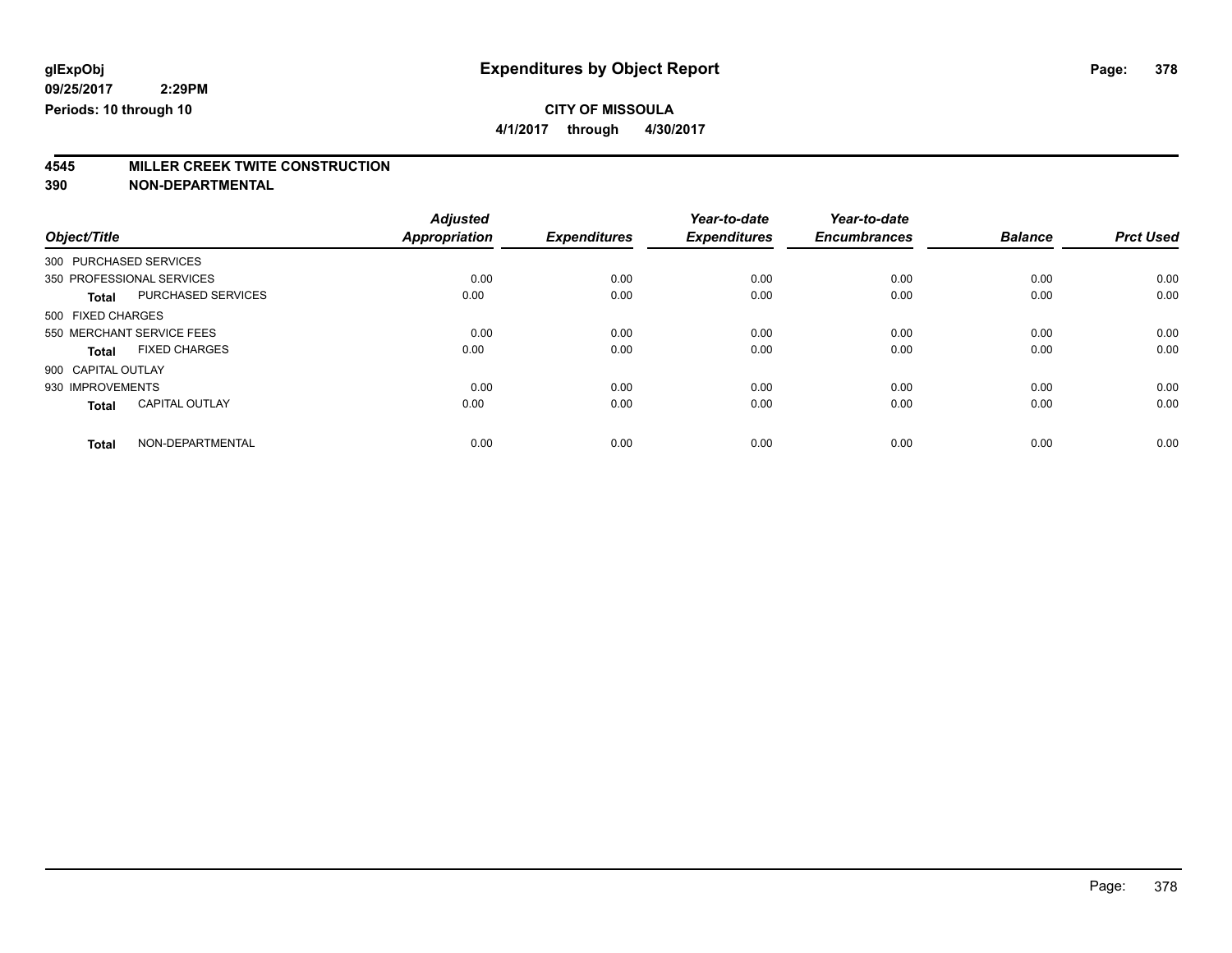**4/1/2017 through 4/30/2017**

#### **4545 MILLER CREEK TWITE CONSTRUCTION**

| Object/Title           |                                 | <b>Adjusted</b><br><b>Appropriation</b> | <b>Expenditures</b> | Year-to-date<br><b>Expenditures</b> | Year-to-date<br><b>Encumbrances</b> | <b>Balance</b> | <b>Prct Used</b> |
|------------------------|---------------------------------|-----------------------------------------|---------------------|-------------------------------------|-------------------------------------|----------------|------------------|
| 300 PURCHASED SERVICES |                                 |                                         |                     |                                     |                                     |                |                  |
|                        | 350 PROFESSIONAL SERVICES       | 0.00                                    | 0.00                | 0.00                                | 0.00                                | 0.00           | 0.00             |
| Total                  | PURCHASED SERVICES              | 0.00                                    | 0.00                | 0.00                                | 0.00                                | 0.00           | 0.00             |
| 500 FIXED CHARGES      |                                 |                                         |                     |                                     |                                     |                |                  |
|                        | 550 MERCHANT SERVICE FEES       | 0.00                                    | 0.00                | 0.00                                | 0.00                                | 0.00           | 0.00             |
| <b>Total</b>           | <b>FIXED CHARGES</b>            | 0.00                                    | 0.00                | 0.00                                | 0.00                                | 0.00           | 0.00             |
| 900 CAPITAL OUTLAY     |                                 |                                         |                     |                                     |                                     |                |                  |
| 930 IMPROVEMENTS       |                                 | 0.00                                    | 0.00                | 0.00                                | 0.00                                | 0.00           | 0.00             |
| <b>Total</b>           | <b>CAPITAL OUTLAY</b>           | 0.00                                    | 0.00                | 0.00                                | 0.00                                | 0.00           | 0.00             |
| <b>Total</b>           | MILLER CREEK TWITE CONSTRUCTION | 0.00                                    | 0.00                | 0.00                                | 0.00                                | 0.00           | 0.00             |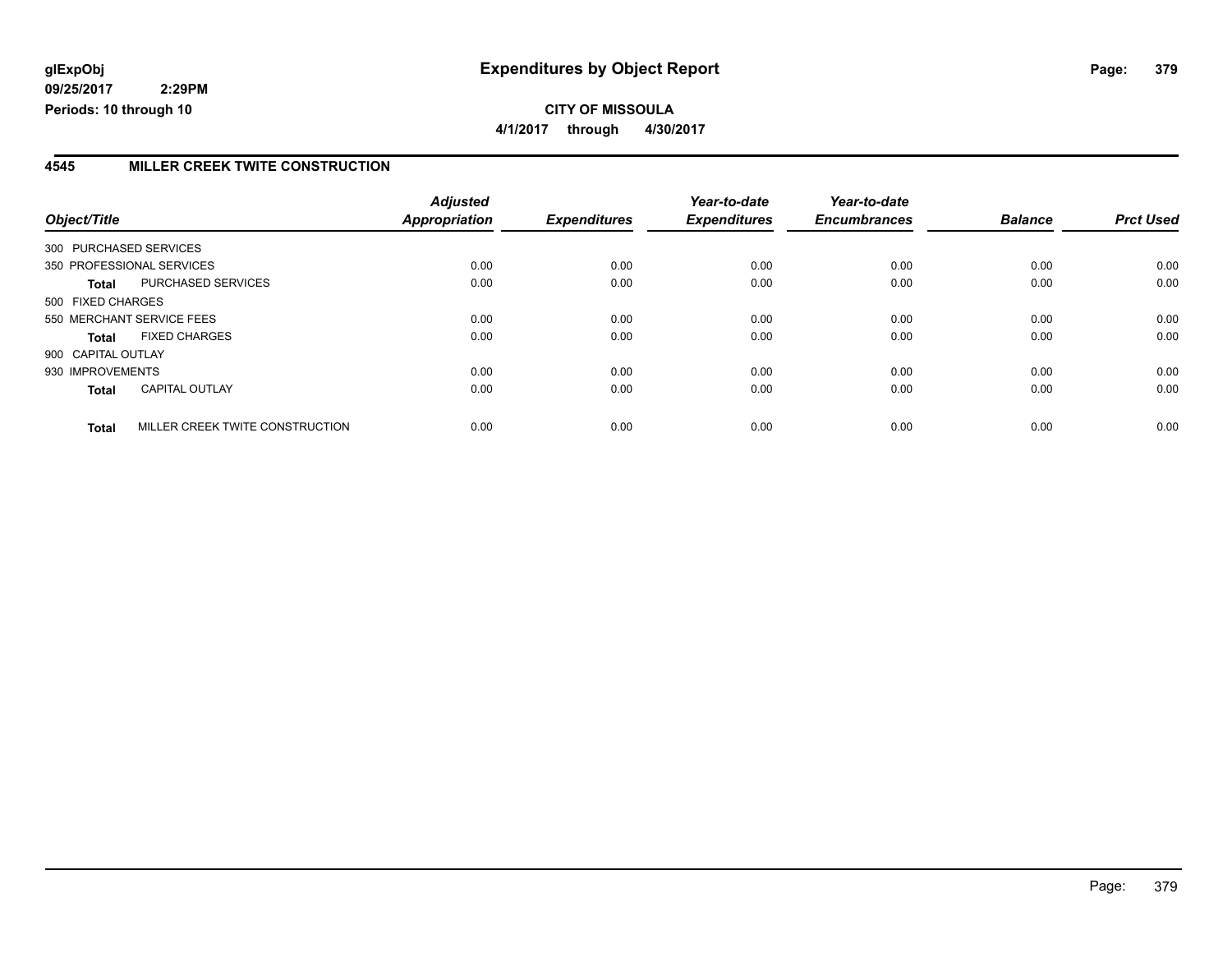**4/1/2017 through 4/30/2017**

# **4546 MILLER CREEK MALOHNEY CONSTRUCTION**

|                        |                           | <b>Adjusted</b>      |                     | Year-to-date        | Year-to-date        |                |                  |
|------------------------|---------------------------|----------------------|---------------------|---------------------|---------------------|----------------|------------------|
| Object/Title           |                           | <b>Appropriation</b> | <b>Expenditures</b> | <b>Expenditures</b> | <b>Encumbrances</b> | <b>Balance</b> | <b>Prct Used</b> |
| 300 PURCHASED SERVICES |                           |                      |                     |                     |                     |                |                  |
|                        | 350 PROFESSIONAL SERVICES | 0.00                 | 0.00                | 0.00                | 0.00                | 0.00           | 0.00             |
| <b>Total</b>           | PURCHASED SERVICES        | 0.00                 | 0.00                | 0.00                | 0.00                | 0.00           | 0.00             |
| 500 FIXED CHARGES      |                           |                      |                     |                     |                     |                |                  |
|                        | 550 MERCHANT SERVICE FEES | 0.00                 | 0.00                | 0.00                | 0.00                | 0.00           | 0.00             |
| Total                  | <b>FIXED CHARGES</b>      | 0.00                 | 0.00                | 0.00                | 0.00                | 0.00           | 0.00             |
| 900 CAPITAL OUTLAY     |                           |                      |                     |                     |                     |                |                  |
| 930 IMPROVEMENTS       |                           | 0.00                 | 0.00                | 0.00                | 0.00                | 0.00           | 0.00             |
| <b>Total</b>           | <b>CAPITAL OUTLAY</b>     | 0.00                 | 0.00                | 0.00                | 0.00                | 0.00           | 0.00             |
| <b>Total</b>           | NON-DEPARTMENTAL          | 0.00                 | 0.00                | 0.00                | 0.00                | 0.00           | 0.00             |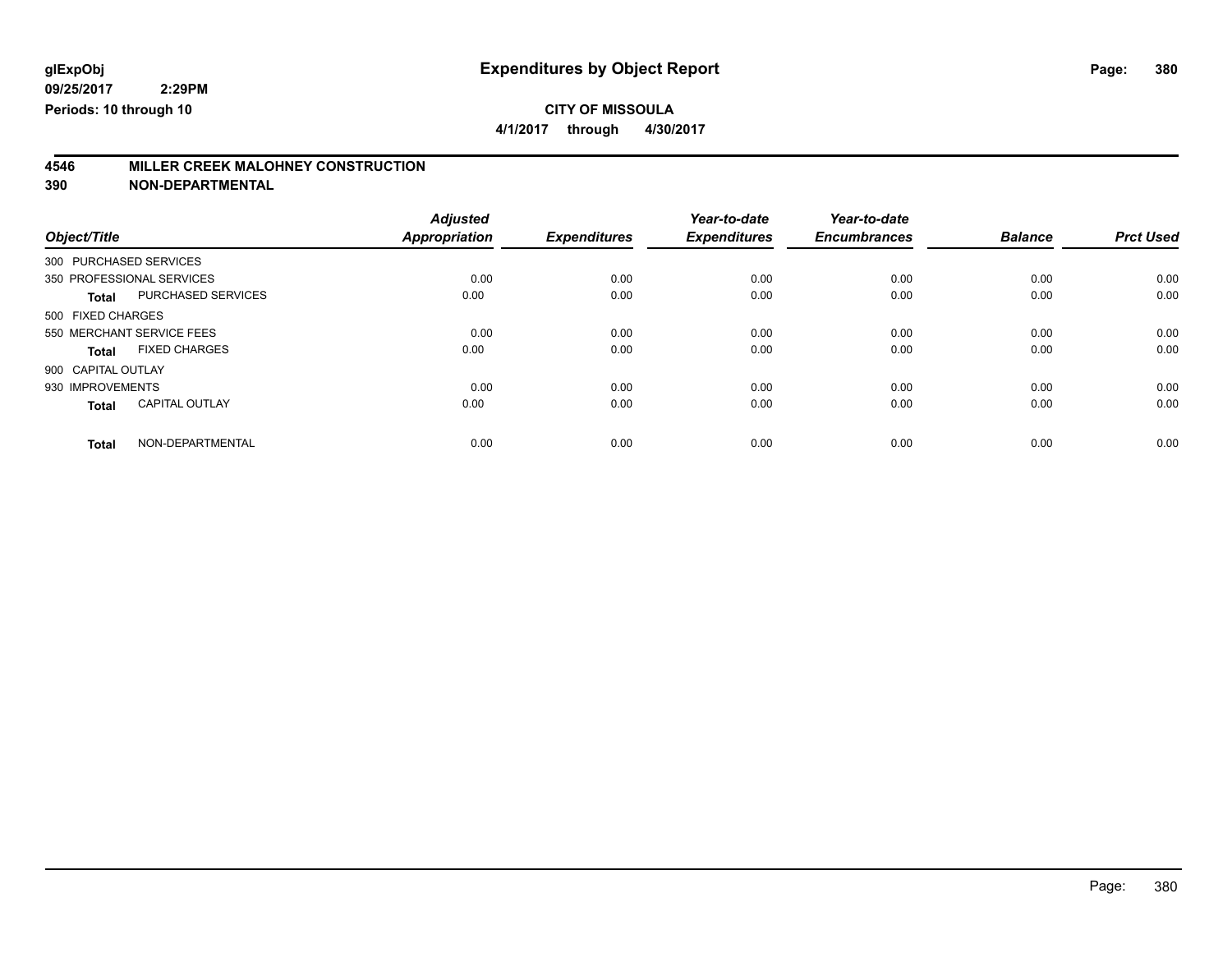**CITY OF MISSOULA 4/1/2017 through 4/30/2017**

#### **4546 MILLER CREEK MALOHNEY CONSTRUCTION**

|                    |                                 | <b>Adjusted</b> |                     | Year-to-date        | Year-to-date        |                |                  |
|--------------------|---------------------------------|-----------------|---------------------|---------------------|---------------------|----------------|------------------|
| Object/Title       |                                 | Appropriation   | <b>Expenditures</b> | <b>Expenditures</b> | <b>Encumbrances</b> | <b>Balance</b> | <b>Prct Used</b> |
|                    | 300 PURCHASED SERVICES          |                 |                     |                     |                     |                |                  |
|                    | 350 PROFESSIONAL SERVICES       | 0.00            | 0.00                | 0.00                | 0.00                | 0.00           | 0.00             |
| <b>Total</b>       | <b>PURCHASED SERVICES</b>       | 0.00            | 0.00                | 0.00                | 0.00                | 0.00           | 0.00             |
| 500 FIXED CHARGES  |                                 |                 |                     |                     |                     |                |                  |
|                    | 550 MERCHANT SERVICE FEES       | 0.00            | 0.00                | 0.00                | 0.00                | 0.00           | 0.00             |
| <b>Total</b>       | <b>FIXED CHARGES</b>            | 0.00            | 0.00                | 0.00                | 0.00                | 0.00           | 0.00             |
| 900 CAPITAL OUTLAY |                                 |                 |                     |                     |                     |                |                  |
| 930 IMPROVEMENTS   |                                 | 0.00            | 0.00                | 0.00                | 0.00                | 0.00           | 0.00             |
| <b>Total</b>       | <b>CAPITAL OUTLAY</b>           | 0.00            | 0.00                | 0.00                | 0.00                | 0.00           | 0.00             |
| <b>Total</b>       | MILLER CREEK MALOHNEY CONSTRUCT | 0.00            | 0.00                | 0.00                | 0.00                | 0.00           | 0.00             |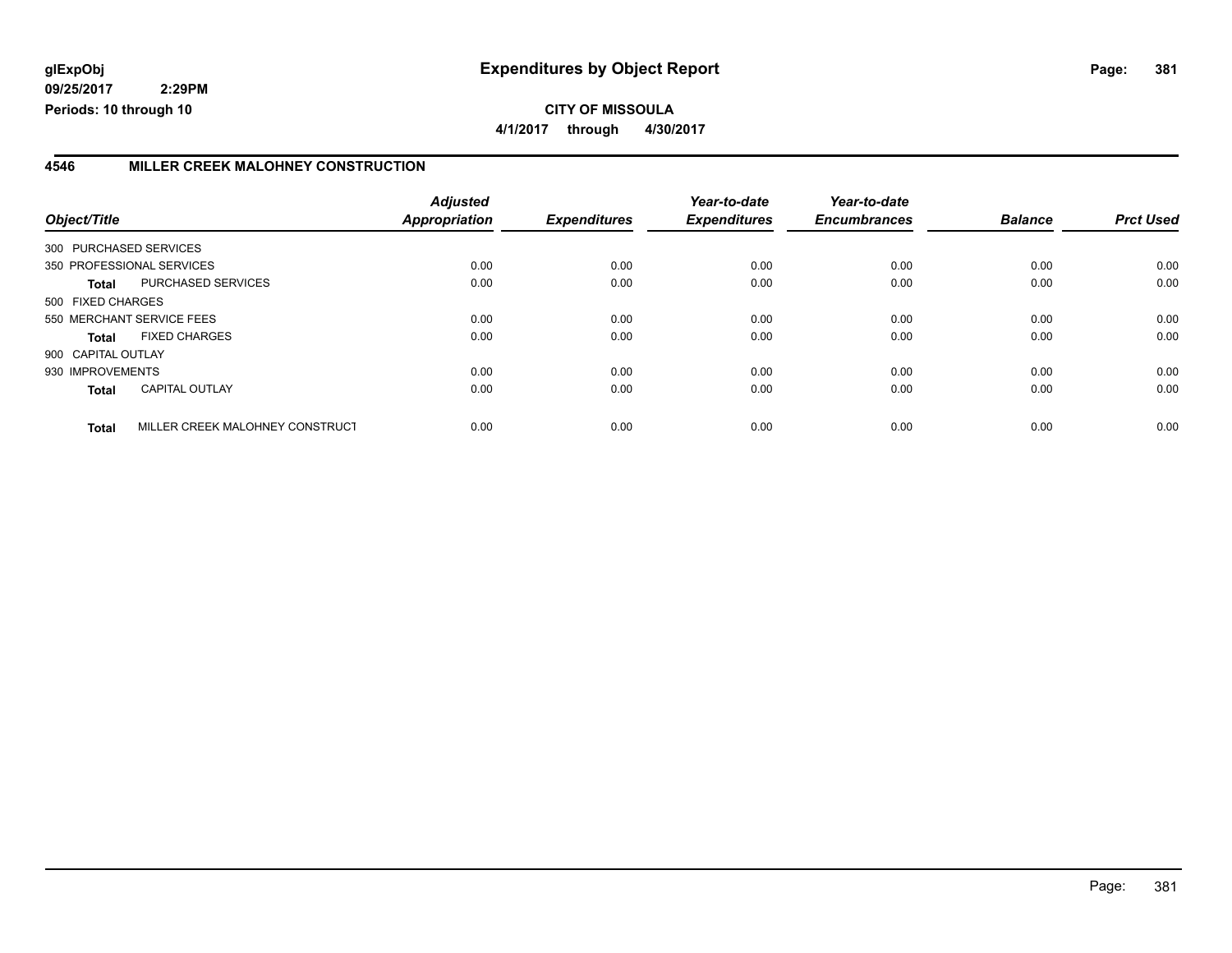**4/1/2017 through 4/30/2017**

# **4547 MILLER CREEK MCCARTHY CONSTRUCTION**

|                           |                       | <b>Adjusted</b>      |                     | Year-to-date        | Year-to-date        |                |                  |
|---------------------------|-----------------------|----------------------|---------------------|---------------------|---------------------|----------------|------------------|
| Object/Title              |                       | <b>Appropriation</b> | <b>Expenditures</b> | <b>Expenditures</b> | <b>Encumbrances</b> | <b>Balance</b> | <b>Prct Used</b> |
| 300 PURCHASED SERVICES    |                       |                      |                     |                     |                     |                |                  |
| 350 PROFESSIONAL SERVICES |                       | 0.00                 | 0.00                | 0.00                | 0.00                | 0.00           | 0.00             |
| <b>Total</b>              | PURCHASED SERVICES    | 0.00                 | 0.00                | 0.00                | 0.00                | 0.00           | 0.00             |
| 500 FIXED CHARGES         |                       |                      |                     |                     |                     |                |                  |
| 550 MERCHANT SERVICE FEES |                       | 0.00                 | 0.00                | 0.00                | 0.00                | 0.00           | 0.00             |
| Total                     | <b>FIXED CHARGES</b>  | 0.00                 | 0.00                | 0.00                | 0.00                | 0.00           | 0.00             |
| 900 CAPITAL OUTLAY        |                       |                      |                     |                     |                     |                |                  |
| 930 IMPROVEMENTS          |                       | 0.00                 | 0.00                | 0.00                | 0.00                | 0.00           | 0.00             |
| <b>Total</b>              | <b>CAPITAL OUTLAY</b> | 0.00                 | 0.00                | 0.00                | 0.00                | 0.00           | 0.00             |
| <b>Total</b>              | NON-DEPARTMENTAL      | 0.00                 | 0.00                | 0.00                | 0.00                | 0.00           | 0.00             |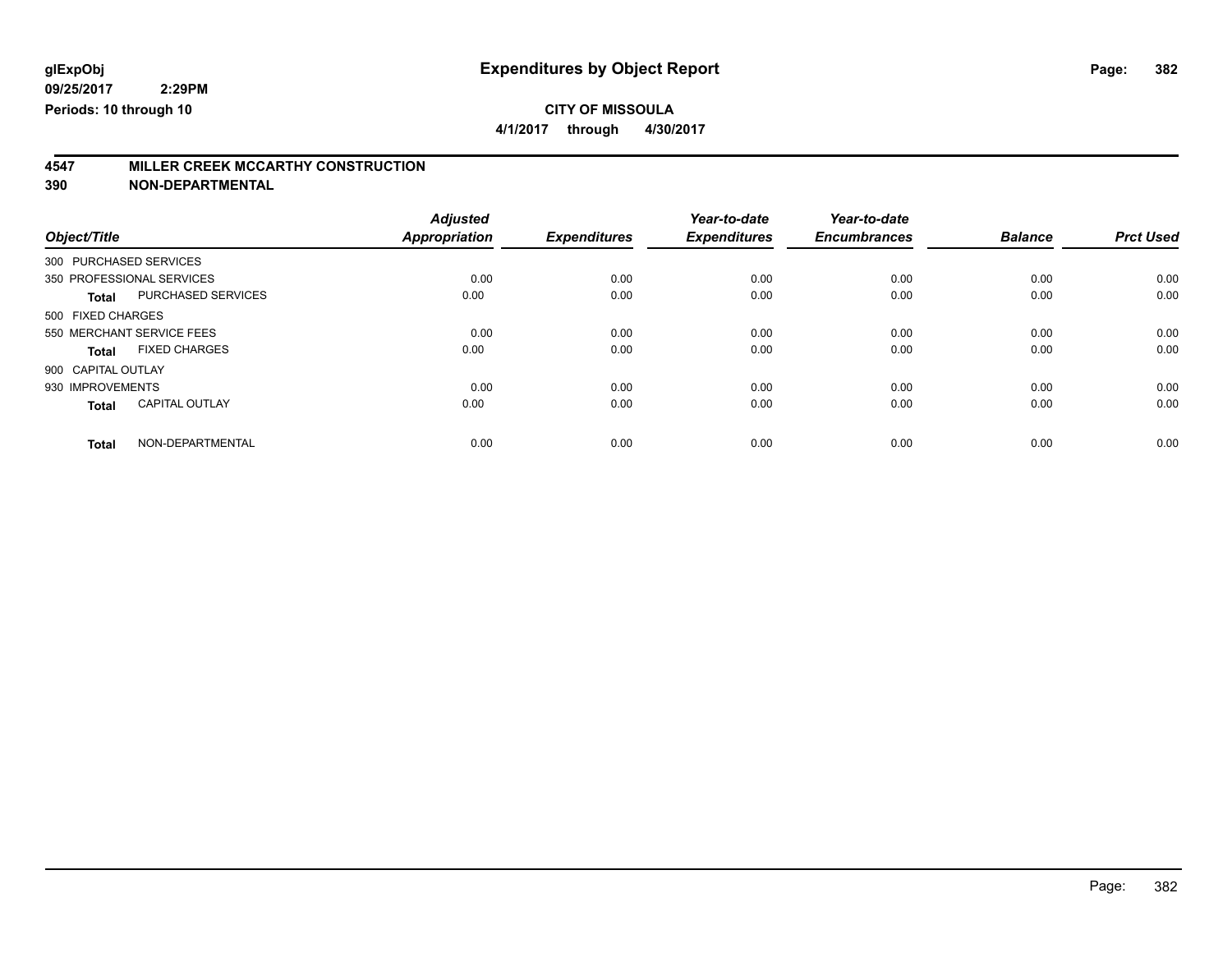#### **4547 MILLER CREEK MCCARTHY CONSTRUCTION**

| Object/Title       |                                 | <b>Adjusted</b><br>Appropriation | <b>Expenditures</b> | Year-to-date<br><b>Expenditures</b> | Year-to-date<br><b>Encumbrances</b> | <b>Balance</b> | <b>Prct Used</b> |
|--------------------|---------------------------------|----------------------------------|---------------------|-------------------------------------|-------------------------------------|----------------|------------------|
|                    |                                 |                                  |                     |                                     |                                     |                |                  |
|                    | 300 PURCHASED SERVICES          |                                  |                     |                                     |                                     |                |                  |
|                    | 350 PROFESSIONAL SERVICES       | 0.00                             | 0.00                | 0.00                                | 0.00                                | 0.00           | 0.00             |
| Total              | PURCHASED SERVICES              | 0.00                             | 0.00                | 0.00                                | 0.00                                | 0.00           | 0.00             |
| 500 FIXED CHARGES  |                                 |                                  |                     |                                     |                                     |                |                  |
|                    | 550 MERCHANT SERVICE FEES       | 0.00                             | 0.00                | 0.00                                | 0.00                                | 0.00           | 0.00             |
| <b>Total</b>       | <b>FIXED CHARGES</b>            | 0.00                             | 0.00                | 0.00                                | 0.00                                | 0.00           | 0.00             |
| 900 CAPITAL OUTLAY |                                 |                                  |                     |                                     |                                     |                |                  |
| 930 IMPROVEMENTS   |                                 | 0.00                             | 0.00                | 0.00                                | 0.00                                | 0.00           | 0.00             |
| <b>Total</b>       | <b>CAPITAL OUTLAY</b>           | 0.00                             | 0.00                | 0.00                                | 0.00                                | 0.00           | 0.00             |
| <b>Total</b>       | MILLER CREEK MCCARTHY CONSTRUCT | 0.00                             | 0.00                | 0.00                                | 0.00                                | 0.00           | 0.00             |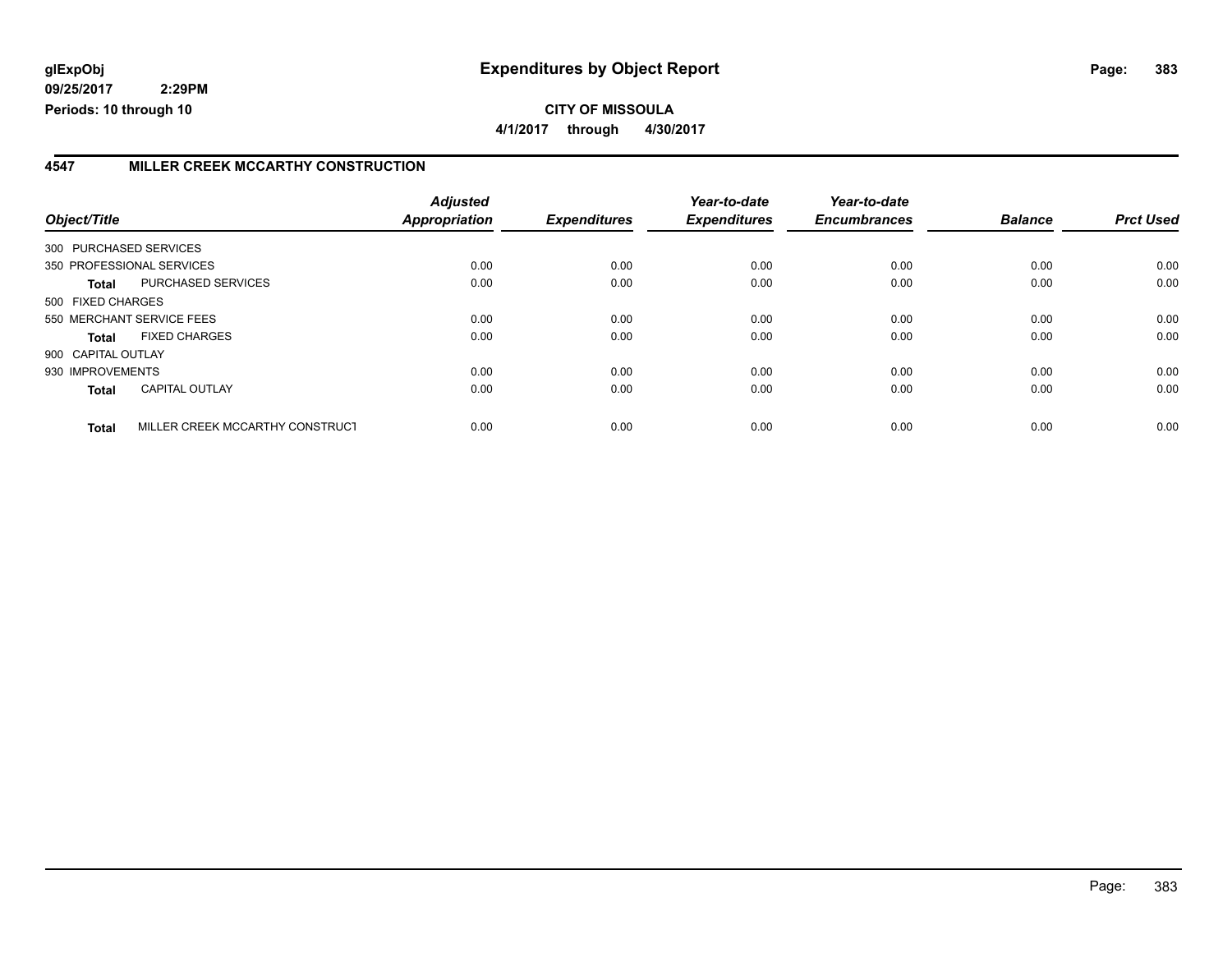**4/1/2017 through 4/30/2017**

# **4548 5TH,6TH & ARTHUR ROAD IMPROVEMENTS**

|                        |                              | <b>Adjusted</b> |                     | Year-to-date        | Year-to-date        |                |                  |
|------------------------|------------------------------|-----------------|---------------------|---------------------|---------------------|----------------|------------------|
| Object/Title           |                              | Appropriation   | <b>Expenditures</b> | <b>Expenditures</b> | <b>Encumbrances</b> | <b>Balance</b> | <b>Prct Used</b> |
| 300 PURCHASED SERVICES |                              |                 |                     |                     |                     |                |                  |
|                        | 350 PROFESSIONAL SERVICES    | 0.00            | 0.00                | 0.00                | 0.00                | 0.00           | 0.00             |
| <b>Total</b>           | <b>PURCHASED SERVICES</b>    | 0.00            | 0.00                | 0.00                | 0.00                | 0.00           | 0.00             |
| 500 FIXED CHARGES      |                              |                 |                     |                     |                     |                |                  |
|                        | 550 MERCHANT SERVICE FEES    | 0.00            | 0.00                | 0.00                | 0.00                | 0.00           | 0.00             |
| <b>Total</b>           | <b>FIXED CHARGES</b>         | 0.00            | 0.00                | 0.00                | 0.00                | 0.00           | 0.00             |
| 800 OTHER OBJECTS      |                              |                 |                     |                     |                     |                |                  |
|                        | 820 TRANSFERS TO OTHER FUNDS | 0.00            | 0.00                | 0.00                | 0.00                | 0.00           | 0.00             |
| <b>Total</b>           | OTHER OBJECTS                | 0.00            | 0.00                | 0.00                | 0.00                | 0.00           | 0.00             |
| 900 CAPITAL OUTLAY     |                              |                 |                     |                     |                     |                |                  |
| 930 IMPROVEMENTS       |                              | 0.00            | 0.00                | 4,400.00            | 0.00                | $-4,400.00$    | 0.00             |
| <b>Total</b>           | <b>CAPITAL OUTLAY</b>        | 0.00            | 0.00                | 4,400.00            | 0.00                | $-4,400.00$    | 0.00             |
| <b>Total</b>           | NON-DEPARTMENTAL             | 0.00            | 0.00                | 4,400.00            | 0.00                | $-4,400.00$    | 0.00             |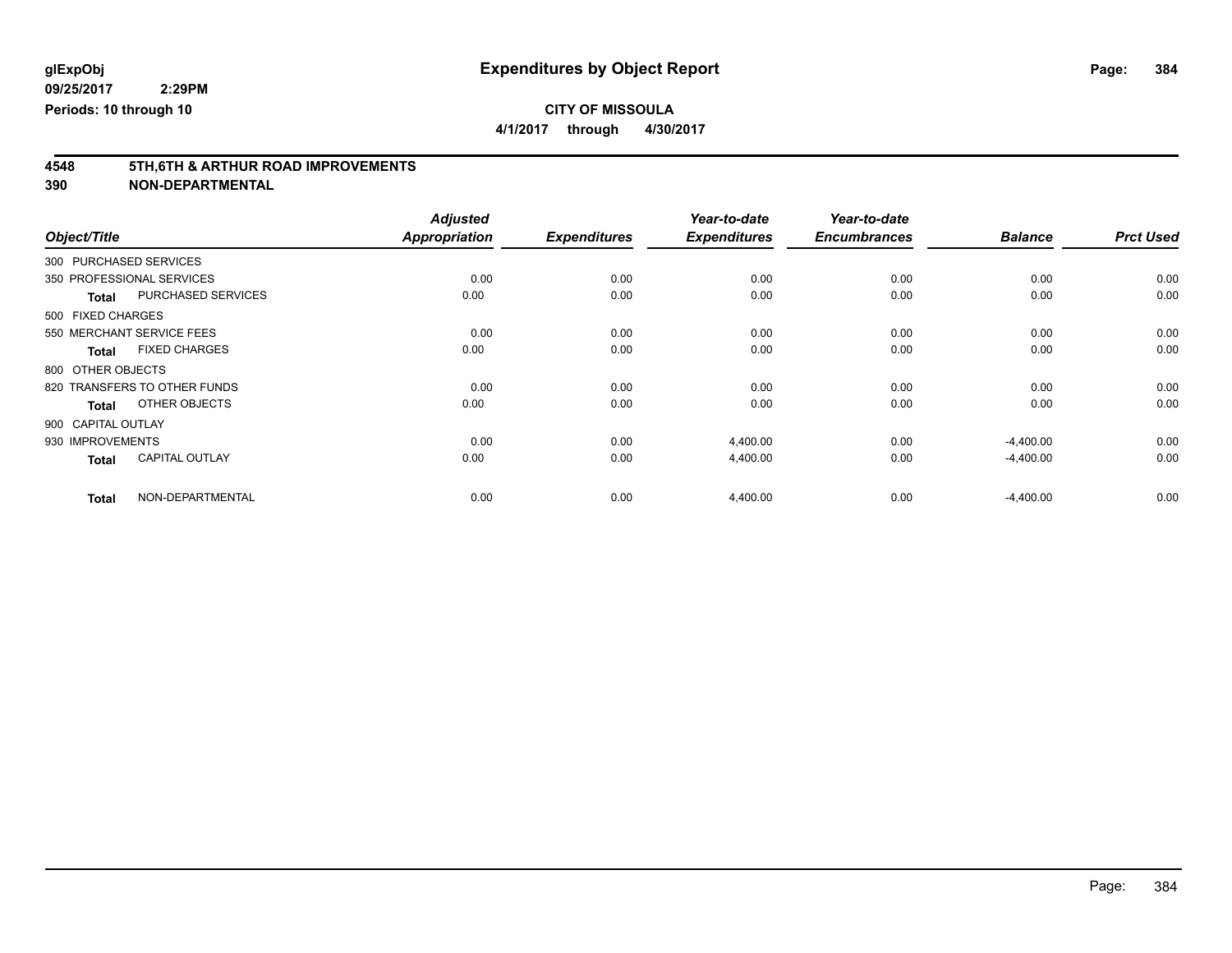**CITY OF MISSOULA 4/1/2017 through 4/30/2017**

#### **4548 5TH,6TH & ARTHUR ROAD IMPROVEMENTS**

|              |                                                   | <b>Adjusted</b> |                     | Year-to-date        | Year-to-date        |                |                  |
|--------------|---------------------------------------------------|-----------------|---------------------|---------------------|---------------------|----------------|------------------|
| Object/Title |                                                   | Appropriation   | <b>Expenditures</b> | <b>Expenditures</b> | <b>Encumbrances</b> | <b>Balance</b> | <b>Prct Used</b> |
|              | 300 PURCHASED SERVICES                            |                 |                     |                     |                     |                |                  |
|              | 350 PROFESSIONAL SERVICES                         | 0.00            | 0.00                | 0.00                | 0.00                | 0.00           | 0.00             |
|              | <b>PURCHASED SERVICES</b><br><b>Total</b>         | 0.00            | 0.00                | 0.00                | 0.00                | 0.00           | 0.00             |
|              | 500 FIXED CHARGES                                 |                 |                     |                     |                     |                |                  |
|              | 550 MERCHANT SERVICE FEES                         | 0.00            | 0.00                | 0.00                | 0.00                | 0.00           | 0.00             |
|              | <b>FIXED CHARGES</b><br><b>Total</b>              | 0.00            | 0.00                | 0.00                | 0.00                | 0.00           | 0.00             |
|              | 800 OTHER OBJECTS                                 |                 |                     |                     |                     |                |                  |
|              | 820 TRANSFERS TO OTHER FUNDS                      | 0.00            | 0.00                | 0.00                | 0.00                | 0.00           | 0.00             |
|              | OTHER OBJECTS<br><b>Total</b>                     | 0.00            | 0.00                | 0.00                | 0.00                | 0.00           | 0.00             |
|              | 900 CAPITAL OUTLAY                                |                 |                     |                     |                     |                |                  |
|              | 930 IMPROVEMENTS                                  | 0.00            | 0.00                | 4,400.00            | 0.00                | $-4,400.00$    | 0.00             |
|              | <b>CAPITAL OUTLAY</b><br><b>Total</b>             | 0.00            | 0.00                | 4,400.00            | 0.00                | $-4,400.00$    | 0.00             |
|              | 5TH, 6TH & ARTHUR ROAD IMPROVEMEN<br><b>Total</b> | 0.00            | 0.00                | 4,400.00            | 0.00                | $-4,400.00$    | 0.00             |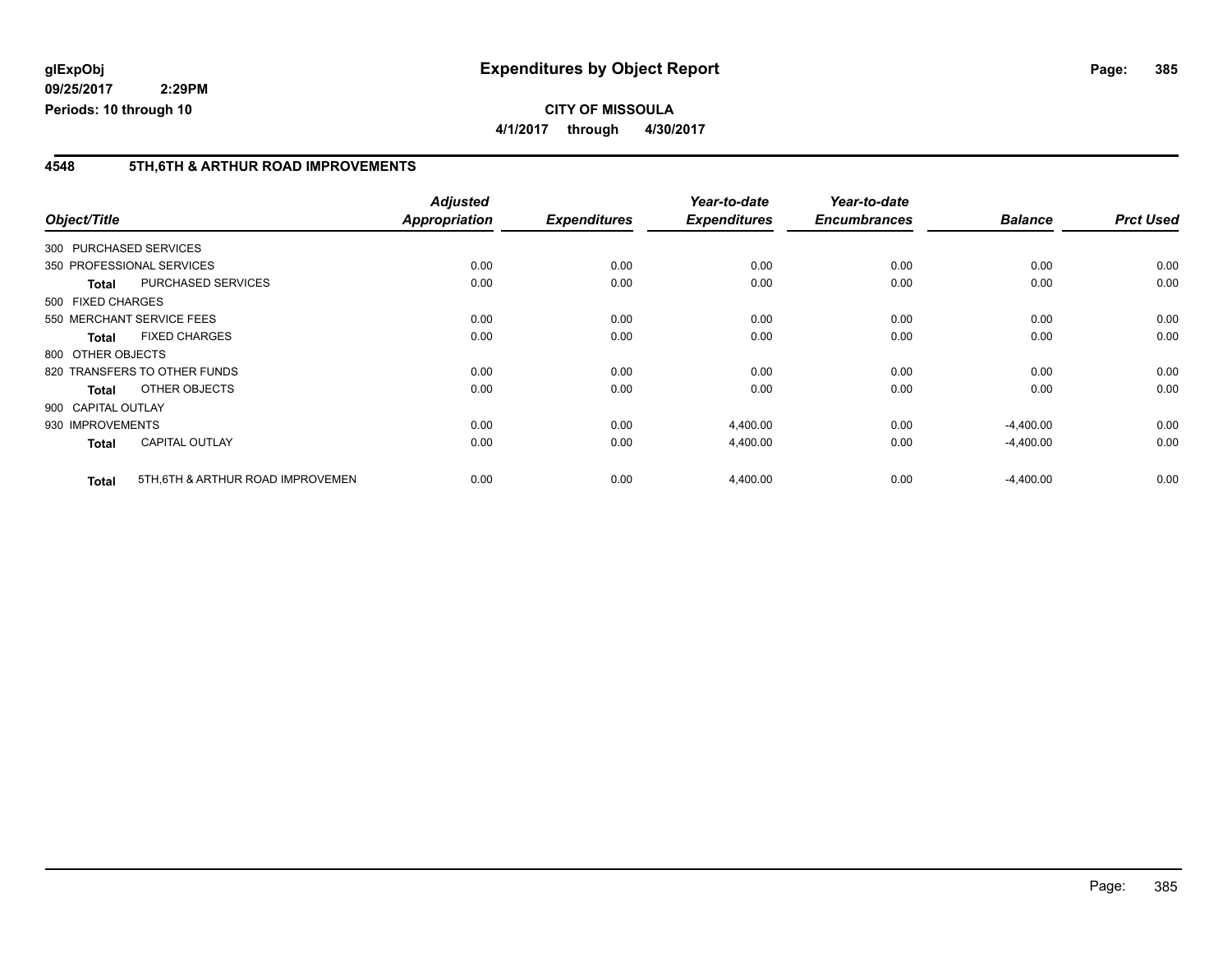**4/1/2017 through 4/30/2017**

# **4549 SID 549 HILLVIEW WAY**

|                    |                              | <b>Adjusted</b>      |                     | Year-to-date        | Year-to-date        |                |                  |
|--------------------|------------------------------|----------------------|---------------------|---------------------|---------------------|----------------|------------------|
| Object/Title       |                              | <b>Appropriation</b> | <b>Expenditures</b> | <b>Expenditures</b> | <b>Encumbrances</b> | <b>Balance</b> | <b>Prct Used</b> |
|                    | 300 PURCHASED SERVICES       |                      |                     |                     |                     |                |                  |
|                    | 350 PROFESSIONAL SERVICES    | 0.00                 | 0.00                | 0.00                | 0.00                | 0.00           | 0.00             |
| <b>Total</b>       | PURCHASED SERVICES           | 0.00                 | 0.00                | 0.00                | 0.00                | 0.00           | 0.00             |
| 500 FIXED CHARGES  |                              |                      |                     |                     |                     |                |                  |
|                    | 550 MERCHANT SERVICE FEES    | 0.00                 | 0.00                | 0.00                | 0.00                | 0.00           | 0.00             |
| <b>Total</b>       | <b>FIXED CHARGES</b>         | 0.00                 | 0.00                | 0.00                | 0.00                | 0.00           | 0.00             |
| 600 DEBT SERVICE   |                              |                      |                     |                     |                     |                |                  |
| 610 PRINCIPAL      |                              | 110,000.00           | 0.00                | 0.00                | 0.00                | 110,000.00     | 0.00             |
|                    | 620 INTEREST / SERVICE FEES  | 59,574.33            | 0.00                | 0.00                | 0.00                | 59,574.33      | 0.00             |
| <b>Total</b>       | <b>DEBT SERVICE</b>          | 169,574.33           | 0.00                | 0.00                | 0.00                | 169,574.33     | 0.00             |
| 800 OTHER OBJECTS  |                              |                      |                     |                     |                     |                |                  |
|                    | 820 TRANSFERS TO OTHER FUNDS | 0.00                 | 0.00                | 0.00                | 0.00                | 0.00           | 0.00             |
| <b>Total</b>       | OTHER OBJECTS                | 0.00                 | 0.00                | 0.00                | 0.00                | 0.00           | 0.00             |
| 900 CAPITAL OUTLAY |                              |                      |                     |                     |                     |                |                  |
| 930 IMPROVEMENTS   |                              | 0.00                 | 0.00                | 0.00                | 0.00                | 0.00           | 0.00             |
| <b>Total</b>       | <b>CAPITAL OUTLAY</b>        | 0.00                 | 0.00                | 0.00                | 0.00                | 0.00           | 0.00             |
| <b>Total</b>       | NON-DEPARTMENTAL             | 169,574.33           | 0.00                | 0.00                | 0.00                | 169,574.33     | 0.00             |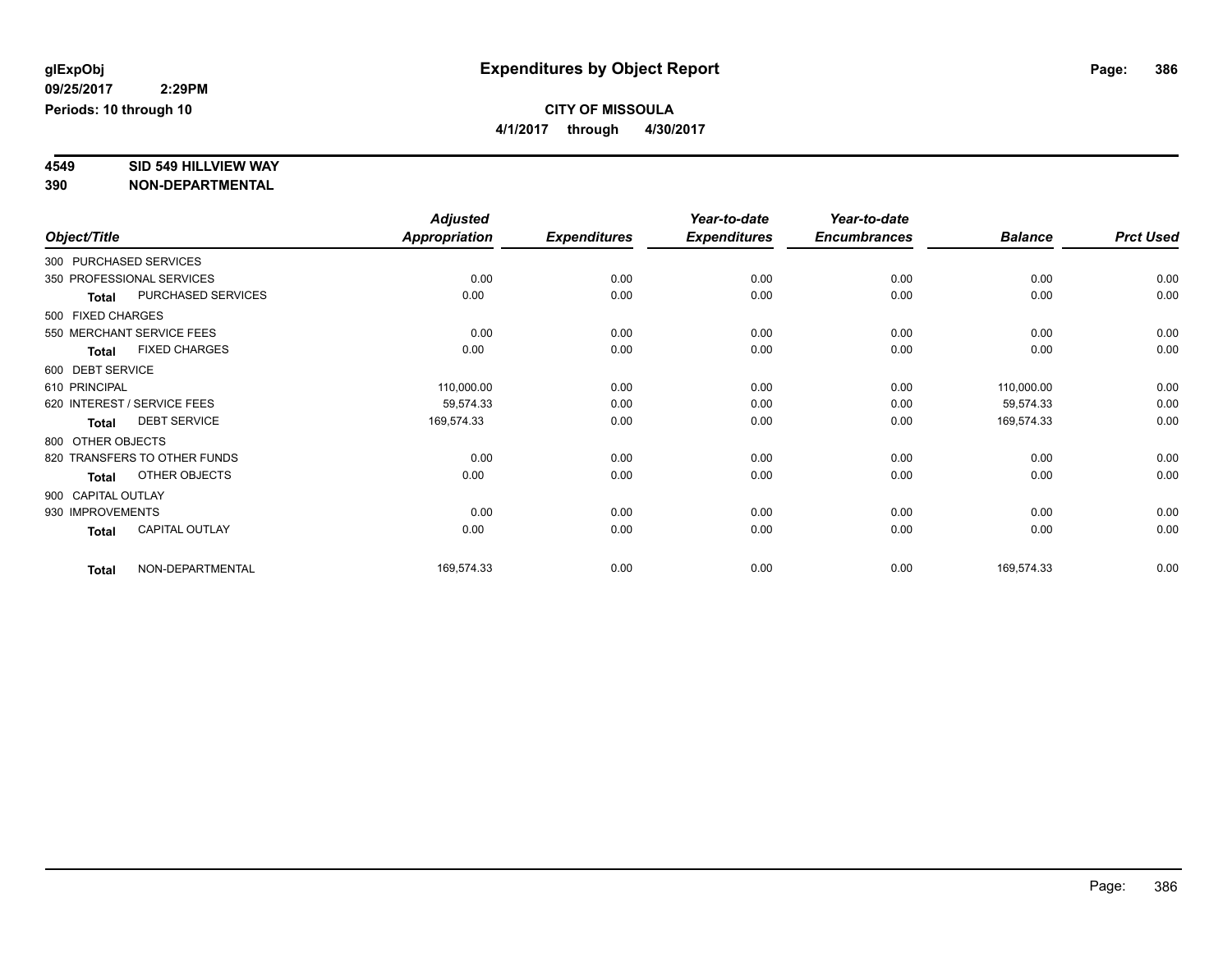#### **4549 SID 549 HILLVIEW WAY**

|                        |                              | <b>Adjusted</b>      |                     | Year-to-date        | Year-to-date        |                |                  |
|------------------------|------------------------------|----------------------|---------------------|---------------------|---------------------|----------------|------------------|
| Object/Title           |                              | <b>Appropriation</b> | <b>Expenditures</b> | <b>Expenditures</b> | <b>Encumbrances</b> | <b>Balance</b> | <b>Prct Used</b> |
| 300 PURCHASED SERVICES |                              |                      |                     |                     |                     |                |                  |
|                        | 350 PROFESSIONAL SERVICES    | 0.00                 | 0.00                | 0.00                | 0.00                | 0.00           | 0.00             |
| <b>Total</b>           | PURCHASED SERVICES           | 0.00                 | 0.00                | 0.00                | 0.00                | 0.00           | 0.00             |
| 500 FIXED CHARGES      |                              |                      |                     |                     |                     |                |                  |
|                        | 550 MERCHANT SERVICE FEES    | 0.00                 | 0.00                | 0.00                | 0.00                | 0.00           | 0.00             |
| <b>Total</b>           | <b>FIXED CHARGES</b>         | 0.00                 | 0.00                | 0.00                | 0.00                | 0.00           | 0.00             |
| 600 DEBT SERVICE       |                              |                      |                     |                     |                     |                |                  |
| 610 PRINCIPAL          |                              | 110,000.00           | 0.00                | 0.00                | 0.00                | 110,000.00     | 0.00             |
|                        | 620 INTEREST / SERVICE FEES  | 59,574.33            | 0.00                | 0.00                | 0.00                | 59,574.33      | 0.00             |
| <b>Total</b>           | <b>DEBT SERVICE</b>          | 169,574.33           | 0.00                | 0.00                | 0.00                | 169,574.33     | 0.00             |
| 800 OTHER OBJECTS      |                              |                      |                     |                     |                     |                |                  |
|                        | 820 TRANSFERS TO OTHER FUNDS | 0.00                 | 0.00                | 0.00                | 0.00                | 0.00           | 0.00             |
| Total                  | OTHER OBJECTS                | 0.00                 | 0.00                | 0.00                | 0.00                | 0.00           | 0.00             |
| 900 CAPITAL OUTLAY     |                              |                      |                     |                     |                     |                |                  |
| 930 IMPROVEMENTS       |                              | 0.00                 | 0.00                | 0.00                | 0.00                | 0.00           | 0.00             |
| Total                  | <b>CAPITAL OUTLAY</b>        | 0.00                 | 0.00                | 0.00                | 0.00                | 0.00           | 0.00             |
| <b>Total</b>           | SID 549 HILLVIEW WAY         | 169,574.33           | 0.00                | 0.00                | 0.00                | 169,574.33     | 0.00             |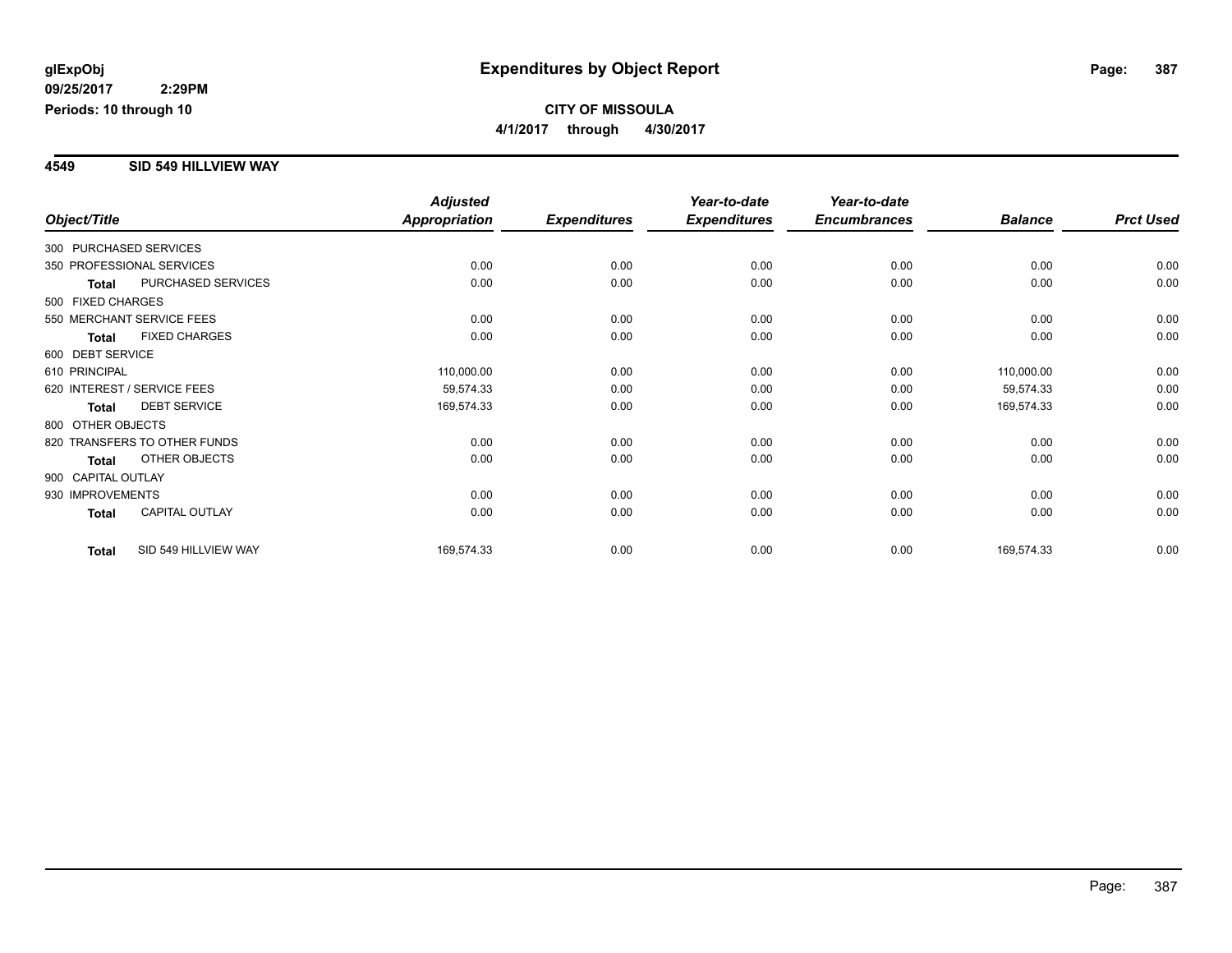**4/1/2017 through 4/30/2017**

# **4745 MALONEY/TWITE MILLER CR \$1.2M CONTRIB**

|                        |                              | <b>Adjusted</b>      |                     | Year-to-date        | Year-to-date        |                |                  |
|------------------------|------------------------------|----------------------|---------------------|---------------------|---------------------|----------------|------------------|
| Object/Title           |                              | <b>Appropriation</b> | <b>Expenditures</b> | <b>Expenditures</b> | <b>Encumbrances</b> | <b>Balance</b> | <b>Prct Used</b> |
| 300 PURCHASED SERVICES |                              |                      |                     |                     |                     |                |                  |
|                        | 350 PROFESSIONAL SERVICES    | 0.00                 | 0.00                | 0.00                | 0.00                | 0.00           | 0.00             |
| <b>Total</b>           | PURCHASED SERVICES           | 0.00                 | 0.00                | 0.00                | 0.00                | 0.00           | 0.00             |
| 500 FIXED CHARGES      |                              |                      |                     |                     |                     |                |                  |
|                        | 550 MERCHANT SERVICE FEES    | 0.00                 | 0.00                | 0.00                | 0.00                | 0.00           | 0.00             |
| <b>Total</b>           | <b>FIXED CHARGES</b>         | 0.00                 | 0.00                | 0.00                | 0.00                | 0.00           | 0.00             |
| 800 OTHER OBJECTS      |                              |                      |                     |                     |                     |                |                  |
|                        | 820 TRANSFERS TO OTHER FUNDS | 0.00                 | 0.00                | 0.00                | 0.00                | 0.00           | 0.00             |
| <b>Total</b>           | OTHER OBJECTS                | 0.00                 | 0.00                | 0.00                | 0.00                | 0.00           | 0.00             |
| 900 CAPITAL OUTLAY     |                              |                      |                     |                     |                     |                |                  |
| 930 IMPROVEMENTS       |                              | 0.00                 | 0.00                | 0.00                | 0.00                | 0.00           | 0.00             |
| <b>Total</b>           | <b>CAPITAL OUTLAY</b>        | 0.00                 | 0.00                | 0.00                | 0.00                | 0.00           | 0.00             |
| <b>Total</b>           | NON-DEPARTMENTAL             | 0.00                 | 0.00                | 0.00                | 0.00                | 0.00           | 0.00             |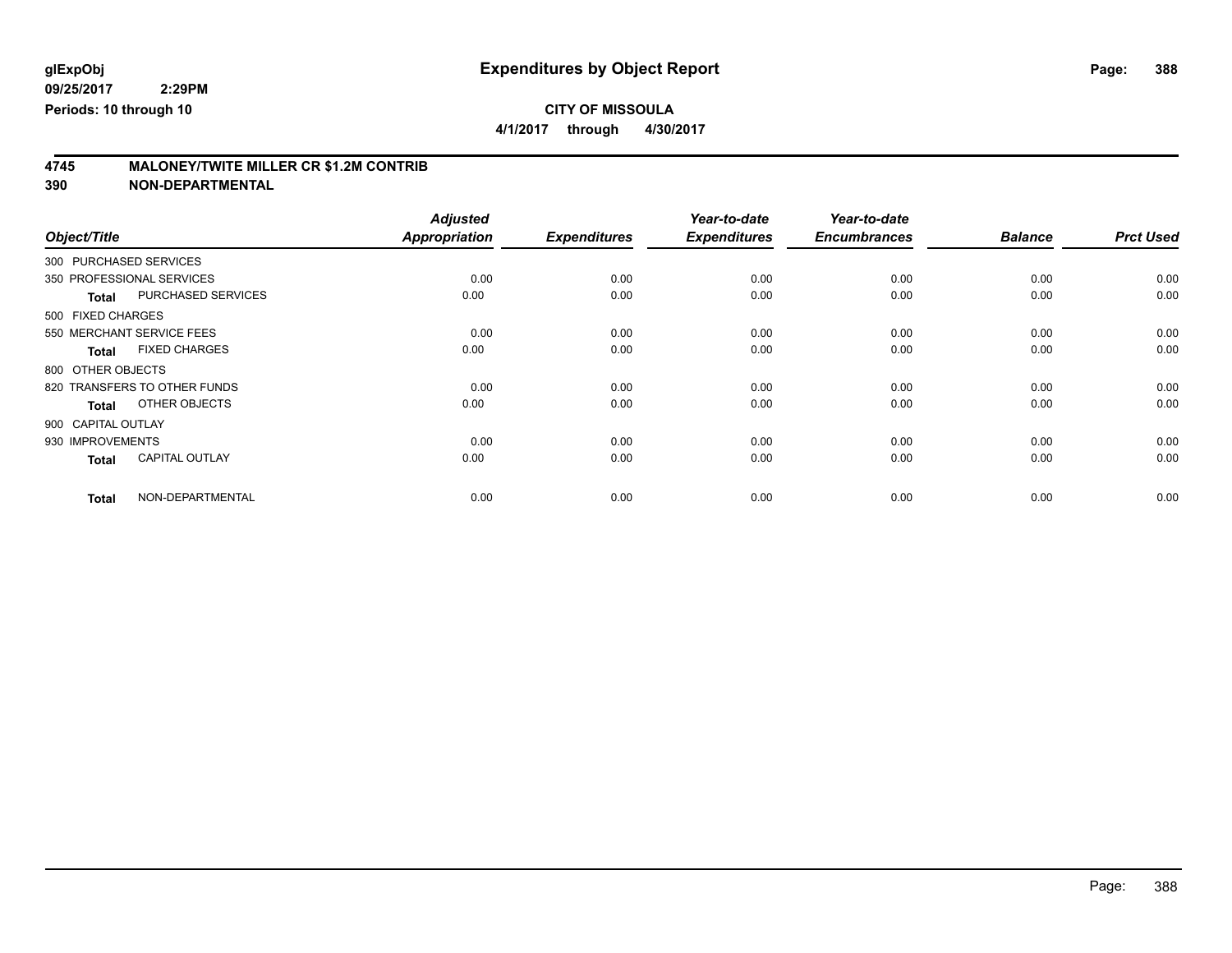#### **CITY OF MISSOULA 4/1/2017 through 4/30/2017**

#### **4745 MALONEY/TWITE MILLER CR \$1.2M CONTRIB**

| Object/Title           |                                     | <b>Adjusted</b><br><b>Appropriation</b> | <b>Expenditures</b> | Year-to-date<br><b>Expenditures</b> | Year-to-date<br><b>Encumbrances</b> | <b>Balance</b> | <b>Prct Used</b> |
|------------------------|-------------------------------------|-----------------------------------------|---------------------|-------------------------------------|-------------------------------------|----------------|------------------|
|                        |                                     |                                         |                     |                                     |                                     |                |                  |
| 300 PURCHASED SERVICES |                                     |                                         |                     |                                     |                                     |                |                  |
|                        | 350 PROFESSIONAL SERVICES           | 0.00                                    | 0.00                | 0.00                                | 0.00                                | 0.00           | 0.00             |
| <b>Total</b>           | <b>PURCHASED SERVICES</b>           | 0.00                                    | 0.00                | 0.00                                | 0.00                                | 0.00           | 0.00             |
| 500 FIXED CHARGES      |                                     |                                         |                     |                                     |                                     |                |                  |
|                        | 550 MERCHANT SERVICE FEES           | 0.00                                    | 0.00                | 0.00                                | 0.00                                | 0.00           | 0.00             |
| <b>Total</b>           | <b>FIXED CHARGES</b>                | 0.00                                    | 0.00                | 0.00                                | 0.00                                | 0.00           | 0.00             |
| 800 OTHER OBJECTS      |                                     |                                         |                     |                                     |                                     |                |                  |
|                        | 820 TRANSFERS TO OTHER FUNDS        | 0.00                                    | 0.00                | 0.00                                | 0.00                                | 0.00           | 0.00             |
| Total                  | OTHER OBJECTS                       | 0.00                                    | 0.00                | 0.00                                | 0.00                                | 0.00           | 0.00             |
| 900 CAPITAL OUTLAY     |                                     |                                         |                     |                                     |                                     |                |                  |
| 930 IMPROVEMENTS       |                                     | 0.00                                    | 0.00                | 0.00                                | 0.00                                | 0.00           | 0.00             |
| <b>Total</b>           | <b>CAPITAL OUTLAY</b>               | 0.00                                    | 0.00                | 0.00                                | 0.00                                | 0.00           | 0.00             |
| <b>Total</b>           | MALONEY/TWITE MILLER CR \$1.2M CON' | 0.00                                    | 0.00                | 0.00                                | 0.00                                | 0.00           | 0.00             |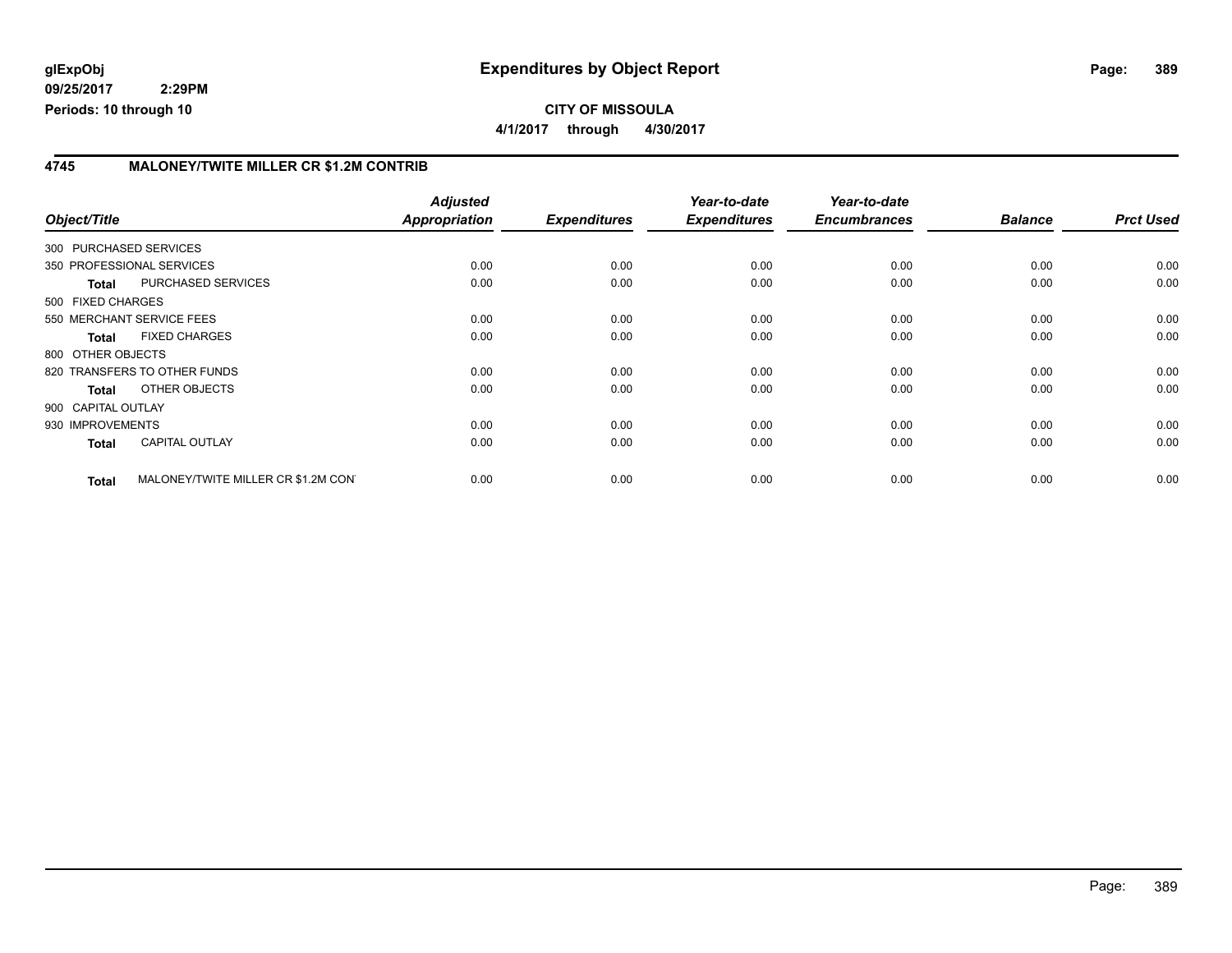**4/1/2017 through 4/30/2017**

# **4941 HILLVIEW WAY CONSTRUCTION**

#### **280 PUBLIC WORKS OPERATIONS**

|                                           | <b>Adjusted</b>      |                     | Year-to-date        | Year-to-date        |                |                  |
|-------------------------------------------|----------------------|---------------------|---------------------|---------------------|----------------|------------------|
| Object/Title                              | <b>Appropriation</b> | <b>Expenditures</b> | <b>Expenditures</b> | <b>Encumbrances</b> | <b>Balance</b> | <b>Prct Used</b> |
| 200 SUPPLIES                              |                      |                     |                     |                     |                |                  |
| 210 OFFICE SUPPLIES                       | 0.00                 | 0.00                | 0.00                | 0.00                | 0.00           | 0.00             |
| <b>SUPPLIES</b><br><b>Total</b>           | 0.00                 | 0.00                | 0.00                | 0.00                | 0.00           | 0.00             |
| 300 PURCHASED SERVICES                    |                      |                     |                     |                     |                |                  |
| 310 COMMUNICATIONS                        | 0.00                 | 0.00                | 0.00                | 0.00                | 0.00           | 0.00             |
| 320 PRINTING & DUPLICATING                | 0.00                 | 0.00                | 0.00                | 0.00                | 0.00           | 0.00             |
| 350 PROFESSIONAL SERVICES                 | 0.00                 | 0.00                | 163,318.34          | 0.00                | $-163,318.34$  | 0.00             |
| <b>PURCHASED SERVICES</b><br><b>Total</b> | 0.00                 | 0.00                | 163,318.34          | 0.00                | $-163,318.34$  | 0.00             |
| 500 FIXED CHARGES                         |                      |                     |                     |                     |                |                  |
| 550 MERCHANT SERVICE FEES                 | 0.00                 | 0.00                | 0.00                | 0.00                | 0.00           | 0.00             |
| <b>FIXED CHARGES</b><br><b>Total</b>      | 0.00                 | 0.00                | 0.00                | 0.00                | 0.00           | 0.00             |
| 800 OTHER OBJECTS                         |                      |                     |                     |                     |                |                  |
| 820 TRANSFERS TO OTHER FUNDS              | 0.00                 | 0.00                | 127,500.00          | 0.00                | $-127,500.00$  | 0.00             |
| OTHER OBJECTS<br><b>Total</b>             | 0.00                 | 0.00                | 127,500.00          | 0.00                | $-127,500.00$  | 0.00             |
| 900 CAPITAL OUTLAY                        |                      |                     |                     |                     |                |                  |
| 930 IMPROVEMENTS                          | 2,550,000.00         | 0.00                | 2,331,873.13        | 0.00                | 218,126.87     | 91.45            |
| <b>CAPITAL OUTLAY</b><br><b>Total</b>     | 2,550,000.00         | 0.00                | 2,331,873.13        | 0.00                | 218,126.87     | 91.45            |
| PUBLIC WORKS OPERATIONS<br><b>Total</b>   | 2,550,000.00         | 0.00                | 2,622,691.47        | 0.00                | $-72,691.47$   | 102.85           |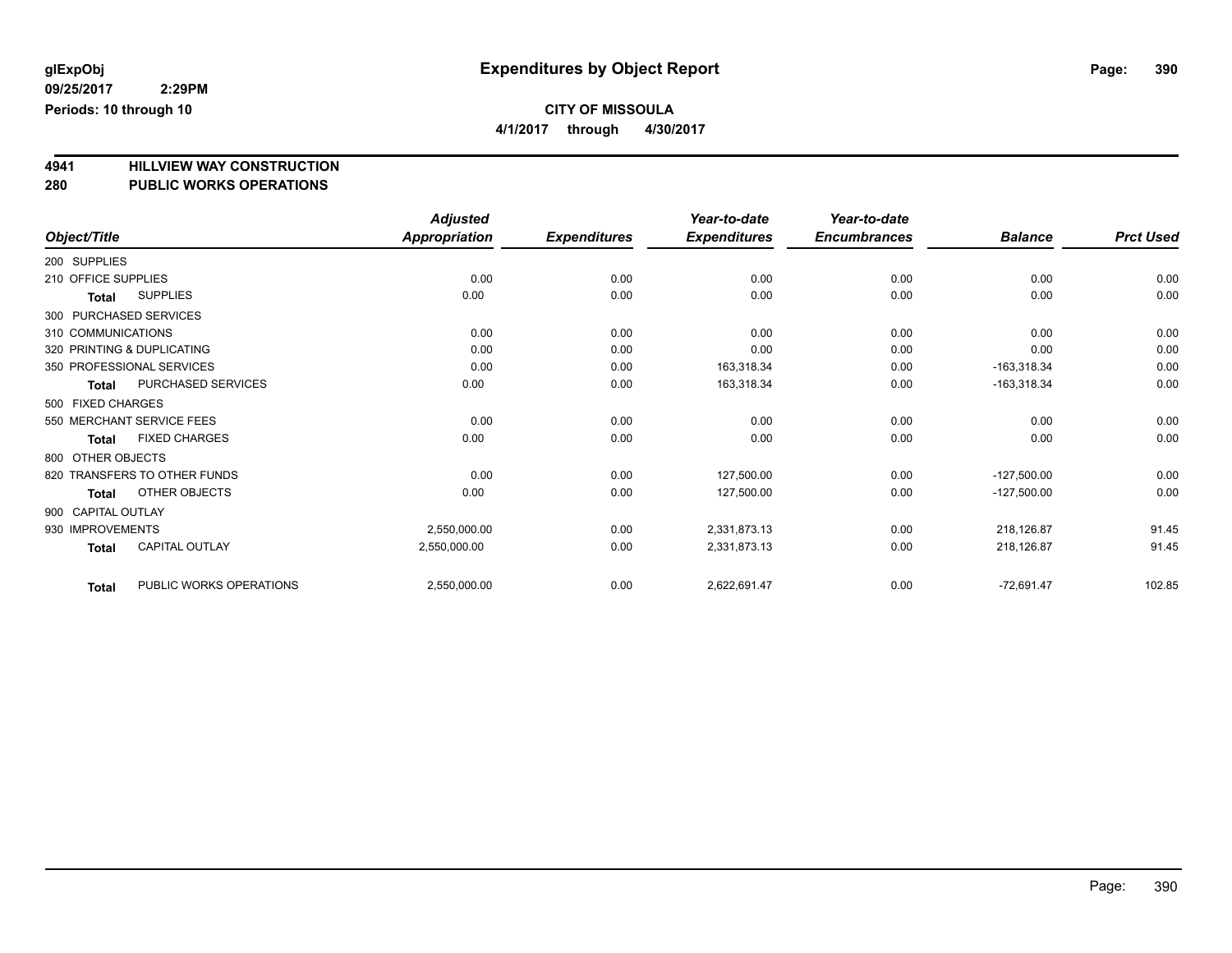#### **4941 HILLVIEW WAY CONSTRUCTION**

|                     |                              | <b>Adjusted</b>      |                     | Year-to-date        | Year-to-date        |                |                  |
|---------------------|------------------------------|----------------------|---------------------|---------------------|---------------------|----------------|------------------|
| Object/Title        |                              | <b>Appropriation</b> | <b>Expenditures</b> | <b>Expenditures</b> | <b>Encumbrances</b> | <b>Balance</b> | <b>Prct Used</b> |
| 200 SUPPLIES        |                              |                      |                     |                     |                     |                |                  |
| 210 OFFICE SUPPLIES |                              | 0.00                 | 0.00                | 0.00                | 0.00                | 0.00           | 0.00             |
| <b>Total</b>        | <b>SUPPLIES</b>              | 0.00                 | 0.00                | 0.00                | 0.00                | 0.00           | 0.00             |
|                     | 300 PURCHASED SERVICES       |                      |                     |                     |                     |                |                  |
| 310 COMMUNICATIONS  |                              | 0.00                 | 0.00                | 0.00                | 0.00                | 0.00           | 0.00             |
|                     | 320 PRINTING & DUPLICATING   | 0.00                 | 0.00                | 0.00                | 0.00                | 0.00           | 0.00             |
|                     | 350 PROFESSIONAL SERVICES    | 0.00                 | 0.00                | 163,318.34          | 0.00                | $-163,318.34$  | 0.00             |
| <b>Total</b>        | PURCHASED SERVICES           | 0.00                 | 0.00                | 163,318.34          | 0.00                | $-163,318.34$  | 0.00             |
| 500 FIXED CHARGES   |                              |                      |                     |                     |                     |                |                  |
|                     | 550 MERCHANT SERVICE FEES    | 0.00                 | 0.00                | 0.00                | 0.00                | 0.00           | 0.00             |
| <b>Total</b>        | <b>FIXED CHARGES</b>         | 0.00                 | 0.00                | 0.00                | 0.00                | 0.00           | 0.00             |
| 800 OTHER OBJECTS   |                              |                      |                     |                     |                     |                |                  |
|                     | 820 TRANSFERS TO OTHER FUNDS | 0.00                 | 0.00                | 127,500.00          | 0.00                | $-127,500.00$  | 0.00             |
| <b>Total</b>        | OTHER OBJECTS                | 0.00                 | 0.00                | 127,500.00          | 0.00                | $-127,500.00$  | 0.00             |
| 900 CAPITAL OUTLAY  |                              |                      |                     |                     |                     |                |                  |
| 930 IMPROVEMENTS    |                              | 2,550,000.00         | 0.00                | 2,331,873.13        | 0.00                | 218,126.87     | 91.45            |
| <b>Total</b>        | CAPITAL OUTLAY               | 2,550,000.00         | 0.00                | 2,331,873.13        | 0.00                | 218,126.87     | 91.45            |
| <b>Total</b>        | HILLVIEW WAY CONSTRUCTION    | 2,550,000.00         | 0.00                | 2,622,691.47        | 0.00                | $-72,691.47$   | 102.85           |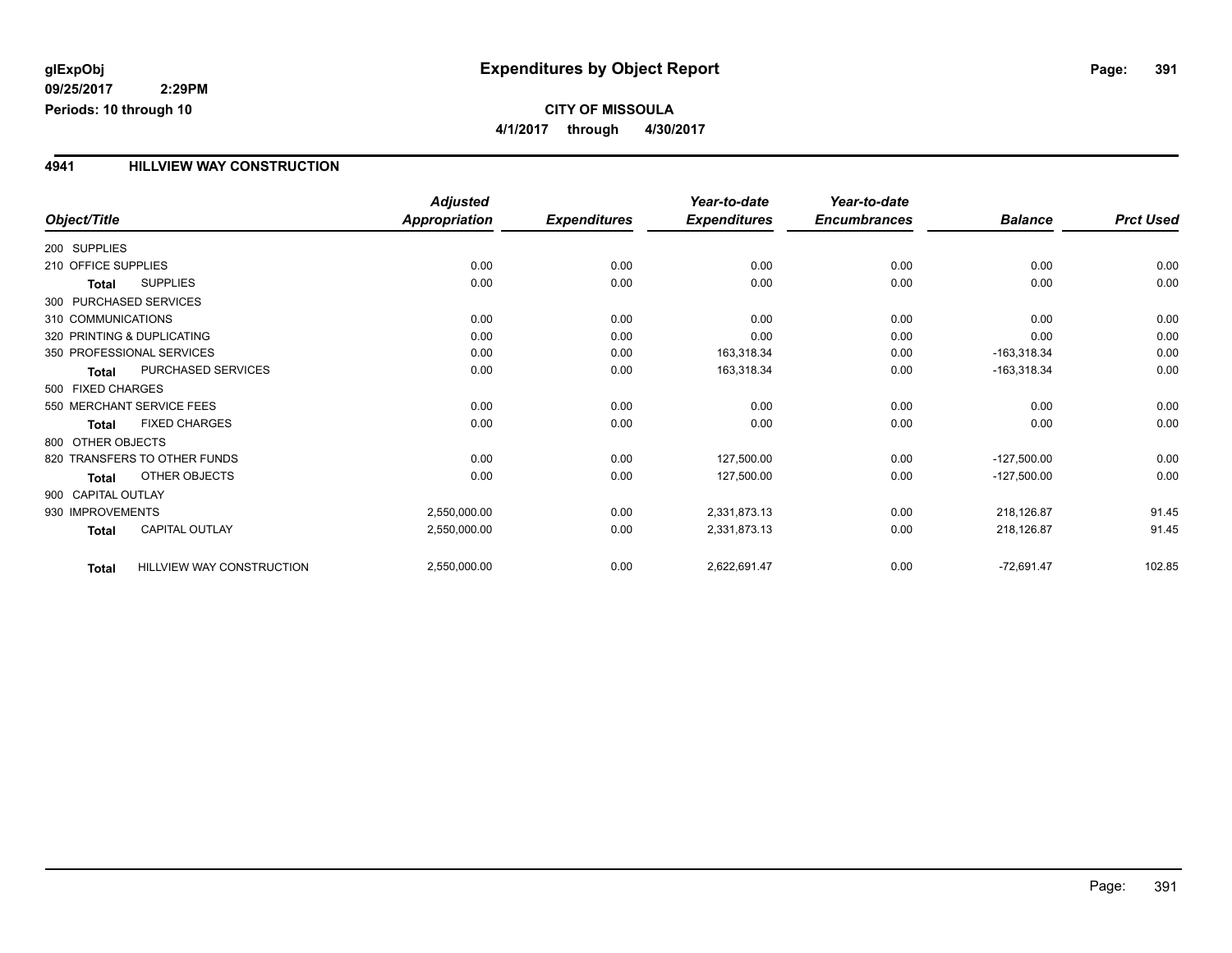### **CITY OF MISSOULA**

**4/1/2017 through 4/30/2017**

#### **4944 RATTLESNAKE SEWER COLLECTION (544)**

**000 \*\*\* Title Not Found \*\*\***

| Object/Title                            | <b>Adjusted</b><br>Appropriation | <b>Expenditures</b> | Year-to-date<br><b>Expenditures</b> | Year-to-date<br><b>Encumbrances</b> | <b>Balance</b> | <b>Prct Used</b> |
|-----------------------------------------|----------------------------------|---------------------|-------------------------------------|-------------------------------------|----------------|------------------|
| 500 FIXED CHARGES                       |                                  |                     |                                     |                                     |                |                  |
| 550 MERCHANT SERVICE FEES               | 0.00                             | 0.00                | 0.00                                | 0.00                                | 0.00           | 0.00             |
| <b>FIXED CHARGES</b><br>Total           | 0.00                             | 0.00                | 0.00                                | 0.00                                | 0.00           | 0.00             |
| *** Title Not Found ***<br><b>Total</b> | 0.00                             | 0.00                | 0.00                                | 0.00                                | 0.00           | 0.00             |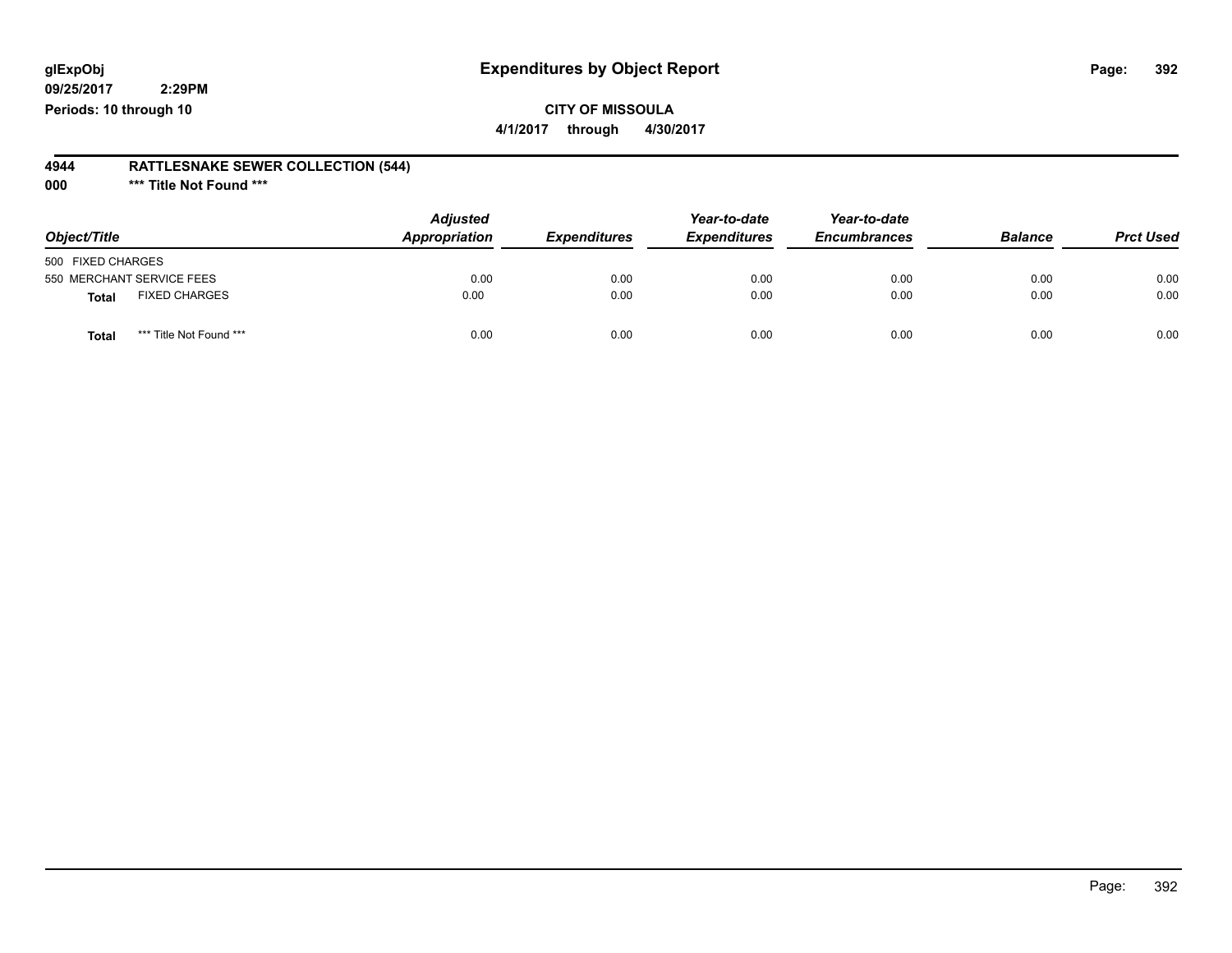**4/1/2017 through 4/30/2017**

## **4944 RATTLESNAKE SEWER COLLECTION (544)**

| Object/Title           |                           | <b>Adjusted</b><br><b>Appropriation</b> | <b>Expenditures</b> | Year-to-date<br><b>Expenditures</b> | Year-to-date<br><b>Encumbrances</b> | <b>Balance</b> | <b>Prct Used</b> |
|------------------------|---------------------------|-----------------------------------------|---------------------|-------------------------------------|-------------------------------------|----------------|------------------|
|                        |                           |                                         |                     |                                     |                                     |                |                  |
| 300 PURCHASED SERVICES |                           |                                         |                     |                                     |                                     |                |                  |
|                        | 350 PROFESSIONAL SERVICES | 0.00                                    | 0.00                | 0.00                                | 0.00                                | 0.00           | 0.00             |
| <b>Total</b>           | <b>PURCHASED SERVICES</b> | 0.00                                    | 0.00                | 0.00                                | 0.00                                | 0.00           | 0.00             |
| 500 FIXED CHARGES      |                           |                                         |                     |                                     |                                     |                |                  |
|                        | 550 MERCHANT SERVICE FEES | 0.00                                    | 0.00                | 0.00                                | 0.00                                | 0.00           | 0.00             |
| <b>Total</b>           | <b>FIXED CHARGES</b>      | 0.00                                    | 0.00                | 0.00                                | 0.00                                | 0.00           | 0.00             |
| 600 DEBT SERVICE       |                           |                                         |                     |                                     |                                     |                |                  |
| 610 PRINCIPAL          |                           | 0.00                                    | 0.00                | 0.00                                | 0.00                                | 0.00           | 0.00             |
| <b>Total</b>           | <b>DEBT SERVICE</b>       | 0.00                                    | 0.00                | 0.00                                | 0.00                                | 0.00           | 0.00             |
| 900 CAPITAL OUTLAY     |                           |                                         |                     |                                     |                                     |                |                  |
| 930 IMPROVEMENTS       |                           | 0.00                                    | 0.00                | 0.00                                | 0.00                                | 0.00           | 0.00             |
| <b>Total</b>           | <b>CAPITAL OUTLAY</b>     | 0.00                                    | 0.00                | 0.00                                | 0.00                                | 0.00           | 0.00             |
| <b>Total</b>           | NON-DEPARTMENTAL          | 0.00                                    | 0.00                | 0.00                                | 0.00                                | 0.00           | 0.00             |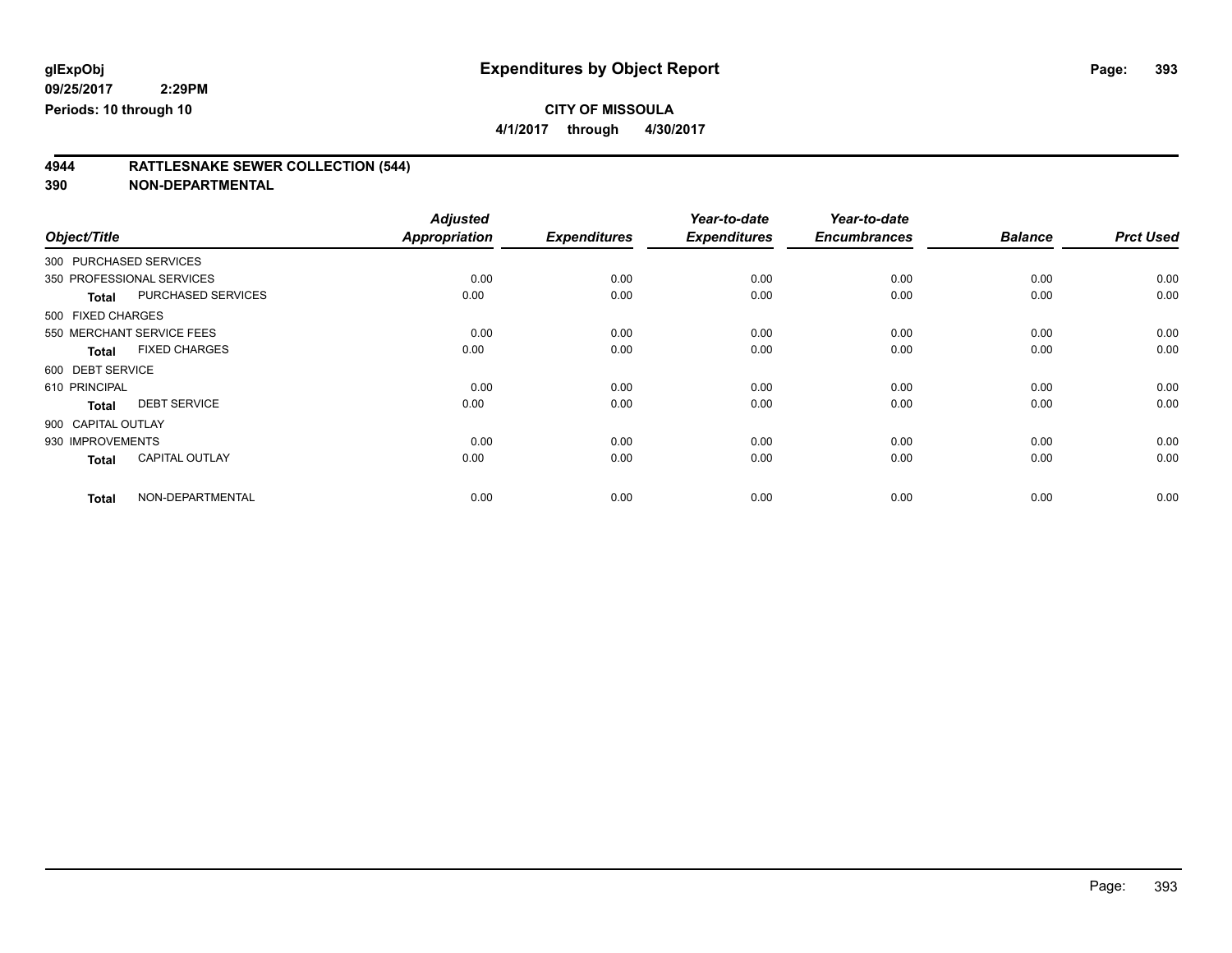**4/1/2017 through 4/30/2017**

#### **4944 RATTLESNAKE SEWER COLLECTION (544)**

**550 SID 544 PROJECT**

|                         |                           | <b>Adjusted</b> |                     | Year-to-date        | Year-to-date        |                |                  |
|-------------------------|---------------------------|-----------------|---------------------|---------------------|---------------------|----------------|------------------|
| Object/Title            |                           | Appropriation   | <b>Expenditures</b> | <b>Expenditures</b> | <b>Encumbrances</b> | <b>Balance</b> | <b>Prct Used</b> |
| 300 PURCHASED SERVICES  |                           |                 |                     |                     |                     |                |                  |
|                         | 350 PROFESSIONAL SERVICES | 0.00            | 0.00                | 0.00                | 0.00                | 0.00           | 0.00             |
| <b>Total</b>            | <b>PURCHASED SERVICES</b> | 0.00            | 0.00                | 0.00                | 0.00                | 0.00           | 0.00             |
| 500 FIXED CHARGES       |                           |                 |                     |                     |                     |                |                  |
|                         | 550 MERCHANT SERVICE FEES | 0.00            | 0.00                | 0.00                | 0.00                | 0.00           | 0.00             |
| <b>Total</b>            | <b>FIXED CHARGES</b>      | 0.00            | 0.00                | 0.00                | 0.00                | 0.00           | 0.00             |
| 900 CAPITAL OUTLAY      |                           |                 |                     |                     |                     |                |                  |
| 915 EASEMENTS           |                           | 0.00            | 0.00                | 0.00                | 0.00                | 0.00           | 0.00             |
| 930 IMPROVEMENTS        |                           | 0.00            | 0.00                | 0.00                | 0.00                | 0.00           | 0.00             |
| 960 CAPITAL CONTINGENCY |                           | 0.00            | 0.00                | 0.00                | 0.00                | 0.00           | 0.00             |
| <b>Total</b>            | <b>CAPITAL OUTLAY</b>     | 0.00            | 0.00                | 0.00                | 0.00                | 0.00           | 0.00             |
| <b>Total</b>            | SID 544 PROJECT           | 0.00            | 0.00                | 0.00                | 0.00                | 0.00           | 0.00             |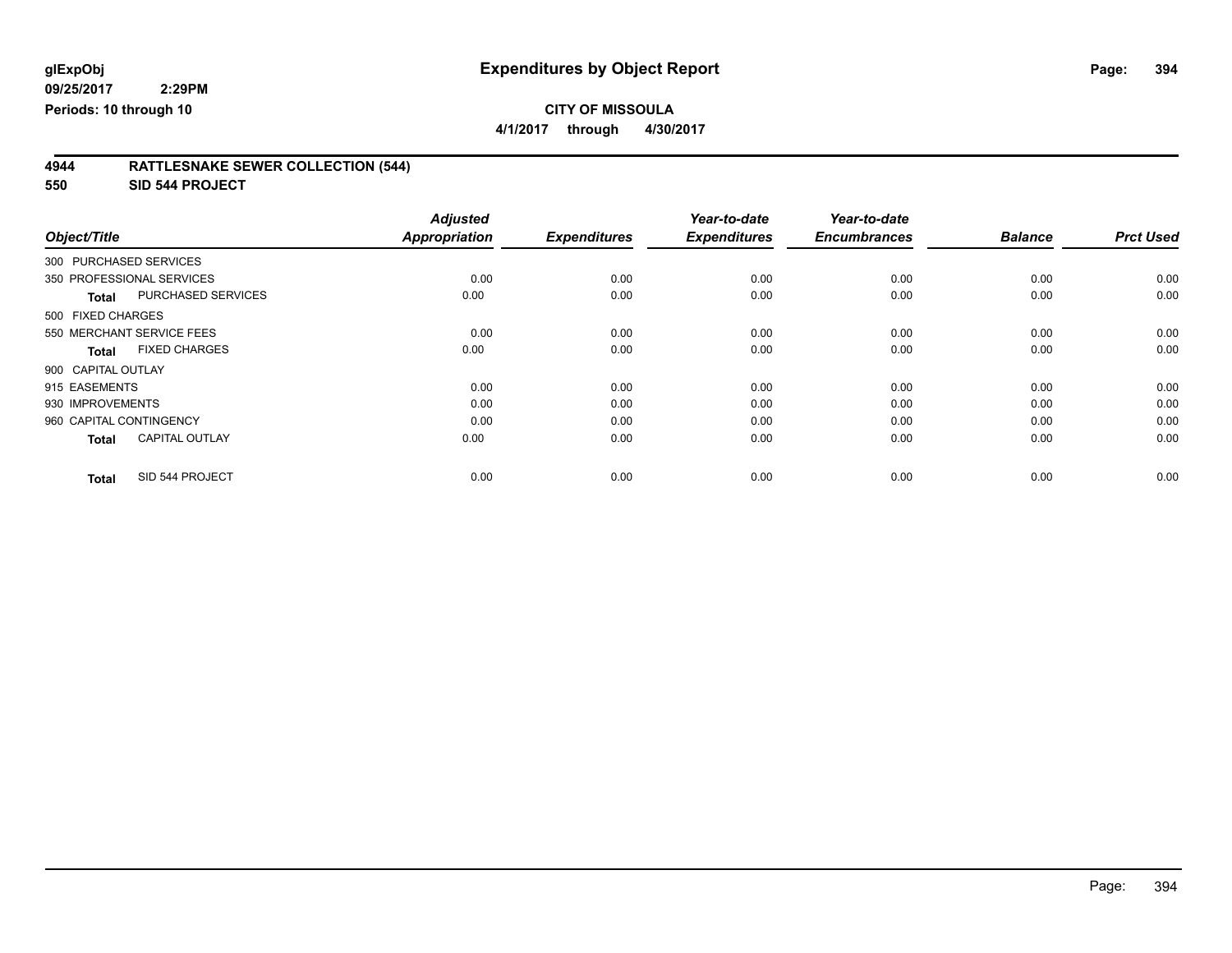**4/1/2017 through 4/30/2017**

#### **4944 RATTLESNAKE SEWER COLLECTION (544)**

**555 LOLO STREET PROJECT**

| Object/Title                               | <b>Adjusted</b><br>Appropriation | <b>Expenditures</b> | Year-to-date<br><b>Expenditures</b> | Year-to-date<br><b>Encumbrances</b> | <b>Balance</b> | <b>Prct Used</b> |
|--------------------------------------------|----------------------------------|---------------------|-------------------------------------|-------------------------------------|----------------|------------------|
| 500 FIXED CHARGES                          |                                  |                     |                                     |                                     |                |                  |
| 550 MERCHANT SERVICE FEES                  | 0.00                             | 0.00                | 0.00                                | 0.00                                | 0.00           | 0.00             |
| <b>FIXED CHARGES</b><br><b>Total</b>       | 0.00                             | 0.00                | 0.00                                | 0.00                                | 0.00           | 0.00             |
| 900 CAPITAL OUTLAY                         |                                  |                     |                                     |                                     |                |                  |
| 930 IMPROVEMENTS                           | 0.00                             | 0.00                | 0.00                                | 0.00                                | 0.00           | 0.00             |
| 960 CAPITAL CONTINGENCY                    | 0.00                             | 0.00                | 0.00                                | 0.00                                | 0.00           | 0.00             |
| <b>CAPITAL OUTLAY</b><br><b>Total</b>      | 0.00                             | 0.00                | 0.00                                | 0.00                                | 0.00           | 0.00             |
| <b>LOLO STREET PROJECT</b><br><b>Total</b> | 0.00                             | 0.00                | 0.00                                | 0.00                                | 0.00           | 0.00             |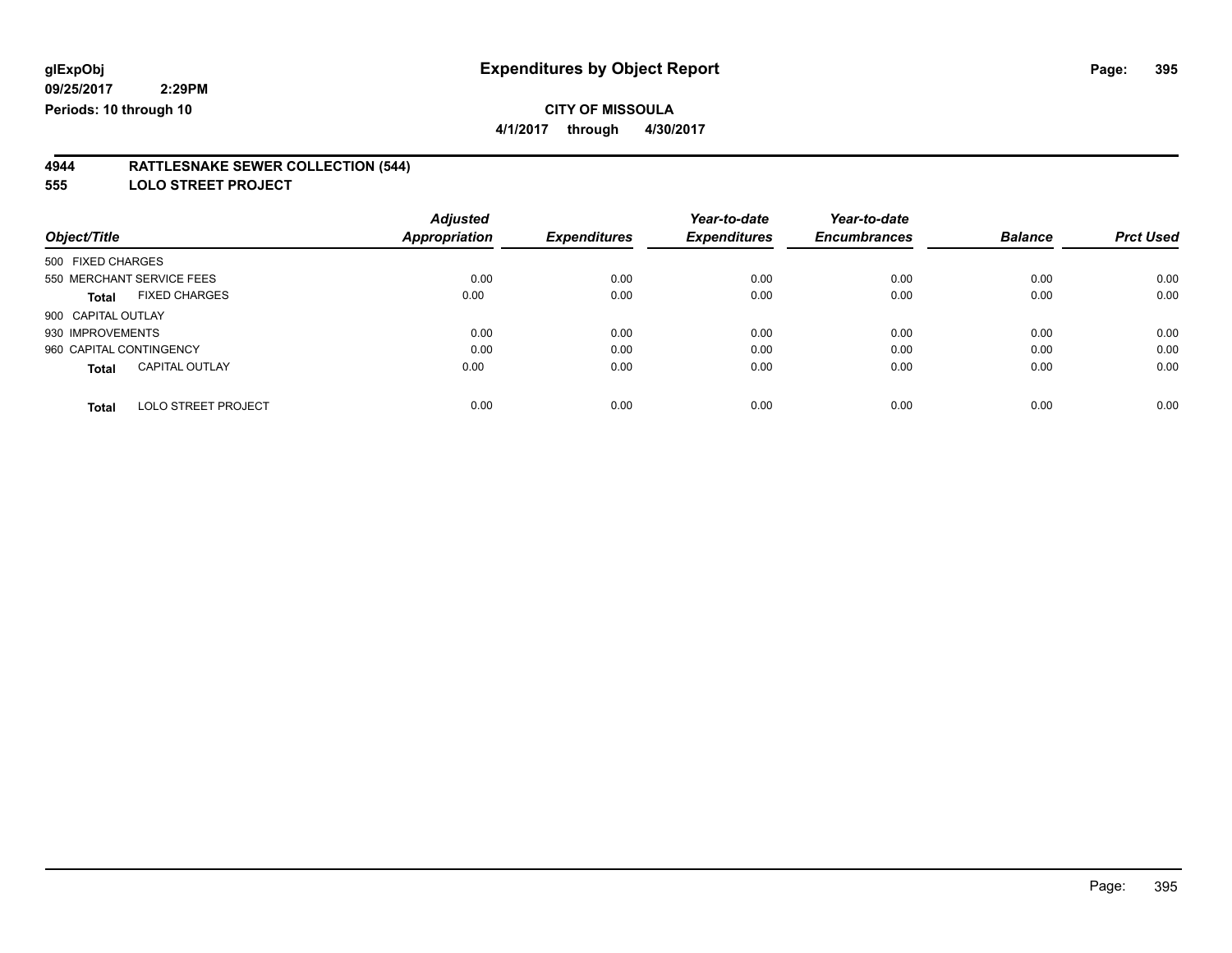#### **4944 RATTLESNAKE SEWER COLLECTION (544)**

| Object/Title              |                                  | <b>Adjusted</b><br><b>Appropriation</b> | <b>Expenditures</b> | Year-to-date<br><b>Expenditures</b> | Year-to-date<br><b>Encumbrances</b> | <b>Balance</b> | <b>Prct Used</b> |
|---------------------------|----------------------------------|-----------------------------------------|---------------------|-------------------------------------|-------------------------------------|----------------|------------------|
| 300 PURCHASED SERVICES    |                                  |                                         |                     |                                     |                                     |                |                  |
| 350 PROFESSIONAL SERVICES |                                  | 0.00                                    | 0.00                | 0.00                                | 0.00                                | 0.00           | 0.00             |
| <b>Total</b>              | <b>PURCHASED SERVICES</b>        | 0.00                                    | 0.00                | 0.00                                | 0.00                                | 0.00           | 0.00             |
| 500 FIXED CHARGES         |                                  |                                         |                     |                                     |                                     |                |                  |
|                           | 550 MERCHANT SERVICE FEES        | 0.00                                    | 0.00                | 0.00                                | 0.00                                | 0.00           | 0.00             |
| <b>Total</b>              | <b>FIXED CHARGES</b>             | 0.00                                    | 0.00                | 0.00                                | 0.00                                | 0.00           | 0.00             |
| 600 DEBT SERVICE          |                                  |                                         |                     |                                     |                                     |                |                  |
| 610 PRINCIPAL             |                                  | 0.00                                    | 0.00                | 0.00                                | 0.00                                | 0.00           | 0.00             |
| <b>Total</b>              | <b>DEBT SERVICE</b>              | 0.00                                    | 0.00                | 0.00                                | 0.00                                | 0.00           | 0.00             |
| 900 CAPITAL OUTLAY        |                                  |                                         |                     |                                     |                                     |                |                  |
| 915 EASEMENTS             |                                  | 0.00                                    | 0.00                | 0.00                                | 0.00                                | 0.00           | 0.00             |
| 930 IMPROVEMENTS          |                                  | 0.00                                    | 0.00                | 0.00                                | 0.00                                | 0.00           | 0.00             |
| 960 CAPITAL CONTINGENCY   |                                  | 0.00                                    | 0.00                | 0.00                                | 0.00                                | 0.00           | 0.00             |
| Total                     | <b>CAPITAL OUTLAY</b>            | 0.00                                    | 0.00                | 0.00                                | 0.00                                | 0.00           | 0.00             |
| <b>Total</b>              | RATTLESNAKE SEWER COLLECTION (54 | 0.00                                    | 0.00                | 0.00                                | 0.00                                | 0.00           | 0.00             |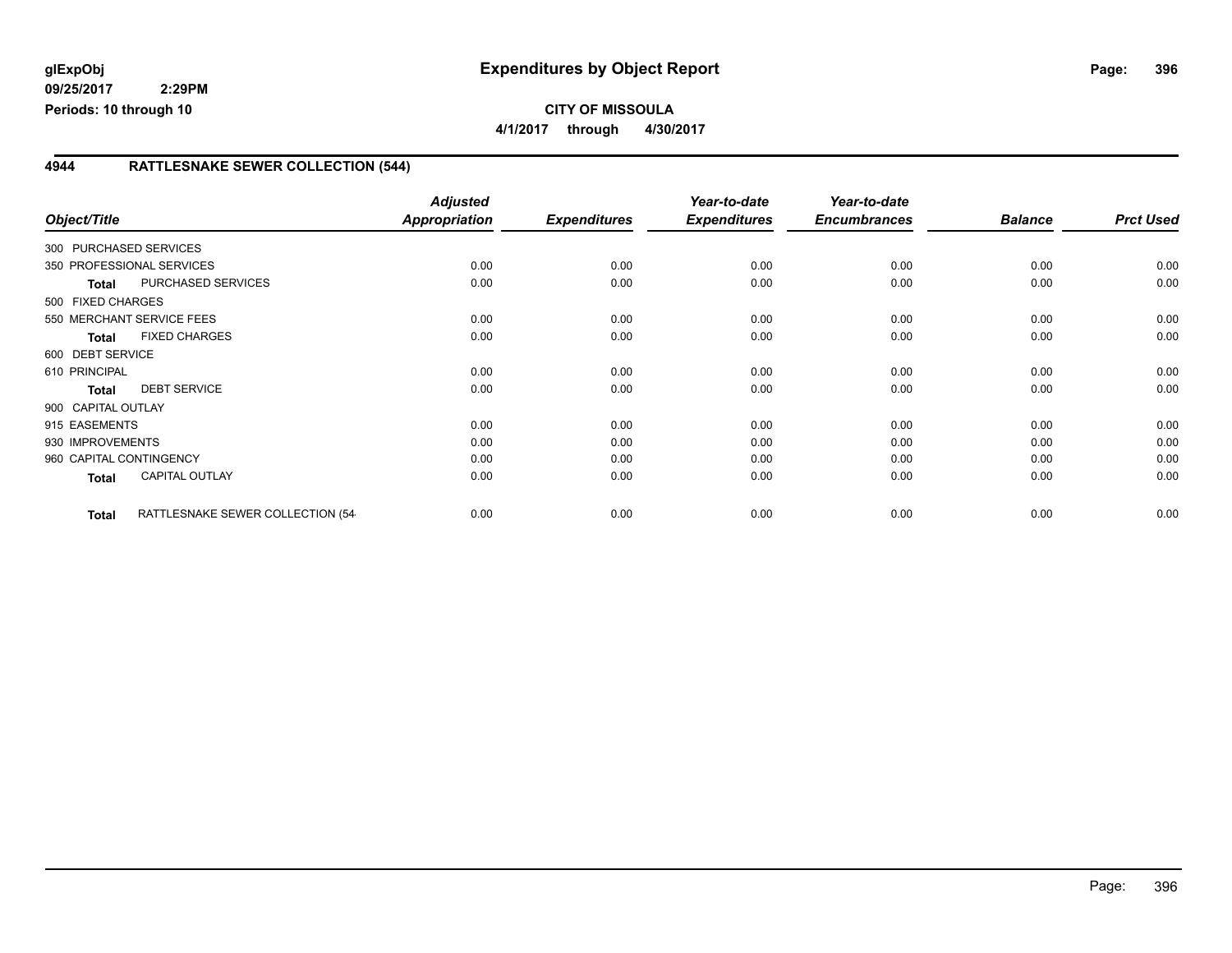### **CITY OF MISSOULA**

**4/1/2017 through 4/30/2017**

#### **4945 PHILLIPS ST TRAFFIC CALMING**

**000 \*\*\* Title Not Found \*\*\***

|                                         | <b>Adjusted</b>      |                     | Year-to-date        | Year-to-date        |                |                  |
|-----------------------------------------|----------------------|---------------------|---------------------|---------------------|----------------|------------------|
| Object/Title                            | <b>Appropriation</b> | <b>Expenditures</b> | <b>Expenditures</b> | <b>Encumbrances</b> | <b>Balance</b> | <b>Prct Used</b> |
| 500 FIXED CHARGES                       |                      |                     |                     |                     |                |                  |
| 550 MERCHANT SERVICE FEES               | 0.00                 | 0.00                | 0.00                | 0.00                | 0.00           | 0.00             |
| <b>FIXED CHARGES</b><br><b>Total</b>    | 0.00                 | 0.00                | 0.00                | 0.00                | 0.00           | 0.00             |
| 600 DEBT SERVICE                        |                      |                     |                     |                     |                |                  |
| 620 INTEREST / SERVICE FEES             | 0.00                 | 0.00                | 0.00                | 0.00                | 0.00           | 0.00             |
| <b>DEBT SERVICE</b><br><b>Total</b>     | 0.00                 | 0.00                | 0.00                | 0.00                | 0.00           | 0.00             |
| *** Title Not Found ***<br><b>Total</b> | 0.00                 | 0.00                | 0.00                | 0.00                | 0.00           | 0.00             |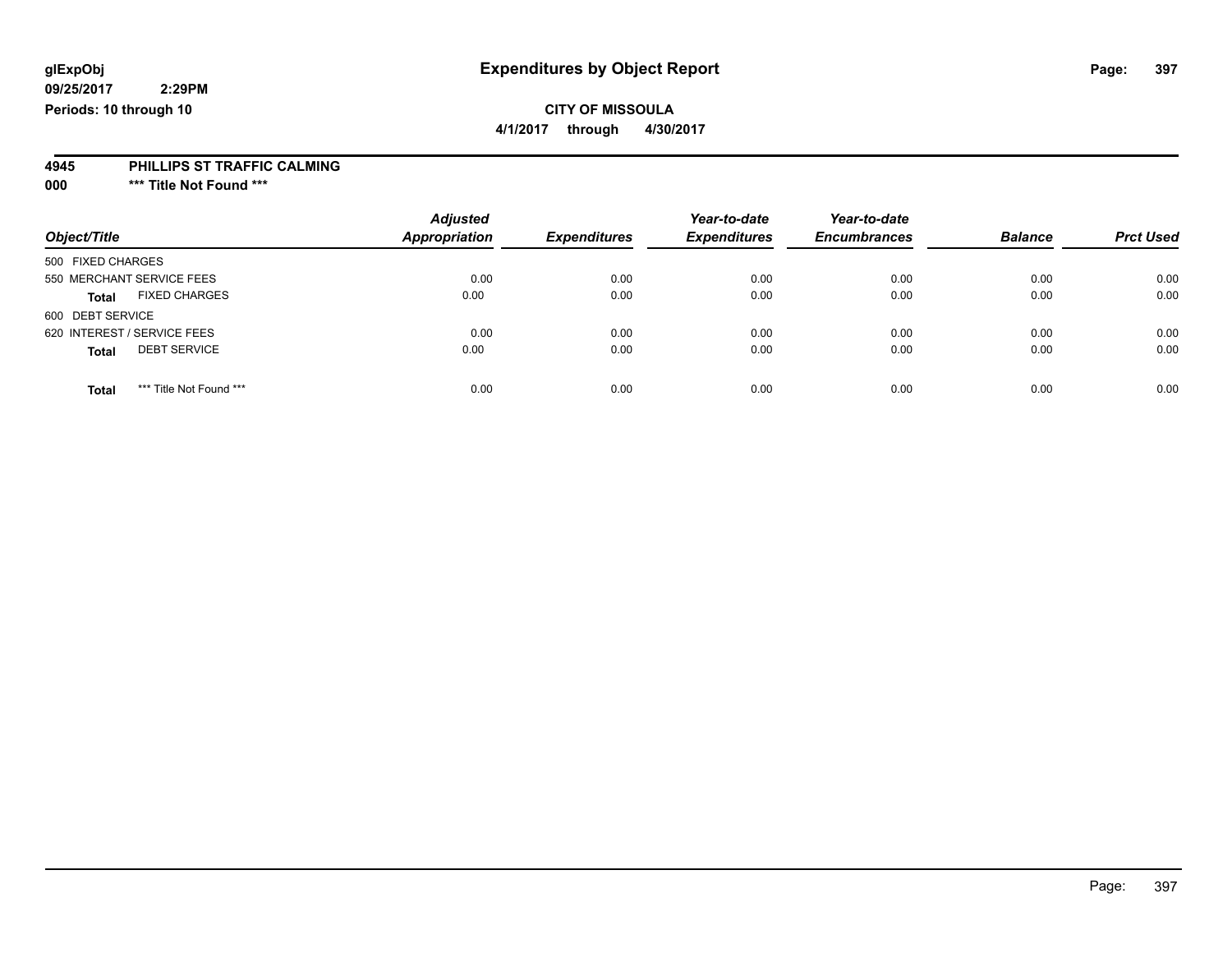**4945 PHILLIPS ST TRAFFIC CALMING**

| Object/Title                                | <b>Adjusted</b><br><b>Appropriation</b> | <b>Expenditures</b> | Year-to-date<br><b>Expenditures</b> | Year-to-date<br><b>Encumbrances</b> | <b>Balance</b> | <b>Prct Used</b> |
|---------------------------------------------|-----------------------------------------|---------------------|-------------------------------------|-------------------------------------|----------------|------------------|
| 500 FIXED CHARGES                           |                                         |                     |                                     |                                     |                |                  |
| 550 MERCHANT SERVICE FEES                   | 0.00                                    | 0.00                | 0.00                                | 0.00                                | 0.00           | 0.00             |
| <b>FIXED CHARGES</b><br><b>Total</b>        | 0.00                                    | 0.00                | 0.00                                | 0.00                                | 0.00           | 0.00             |
| 600 DEBT SERVICE                            |                                         |                     |                                     |                                     |                |                  |
| 620 INTEREST / SERVICE FEES                 | 0.00                                    | 0.00                | 0.00                                | 0.00                                | 0.00           | 0.00             |
| <b>DEBT SERVICE</b><br><b>Total</b>         | 0.00                                    | 0.00                | 0.00                                | 0.00                                | 0.00           | 0.00             |
| PHILLIPS ST TRAFFIC CALMING<br><b>Total</b> | 0.00                                    | 0.00                | 0.00                                | 0.00                                | 0.00           | 0.00             |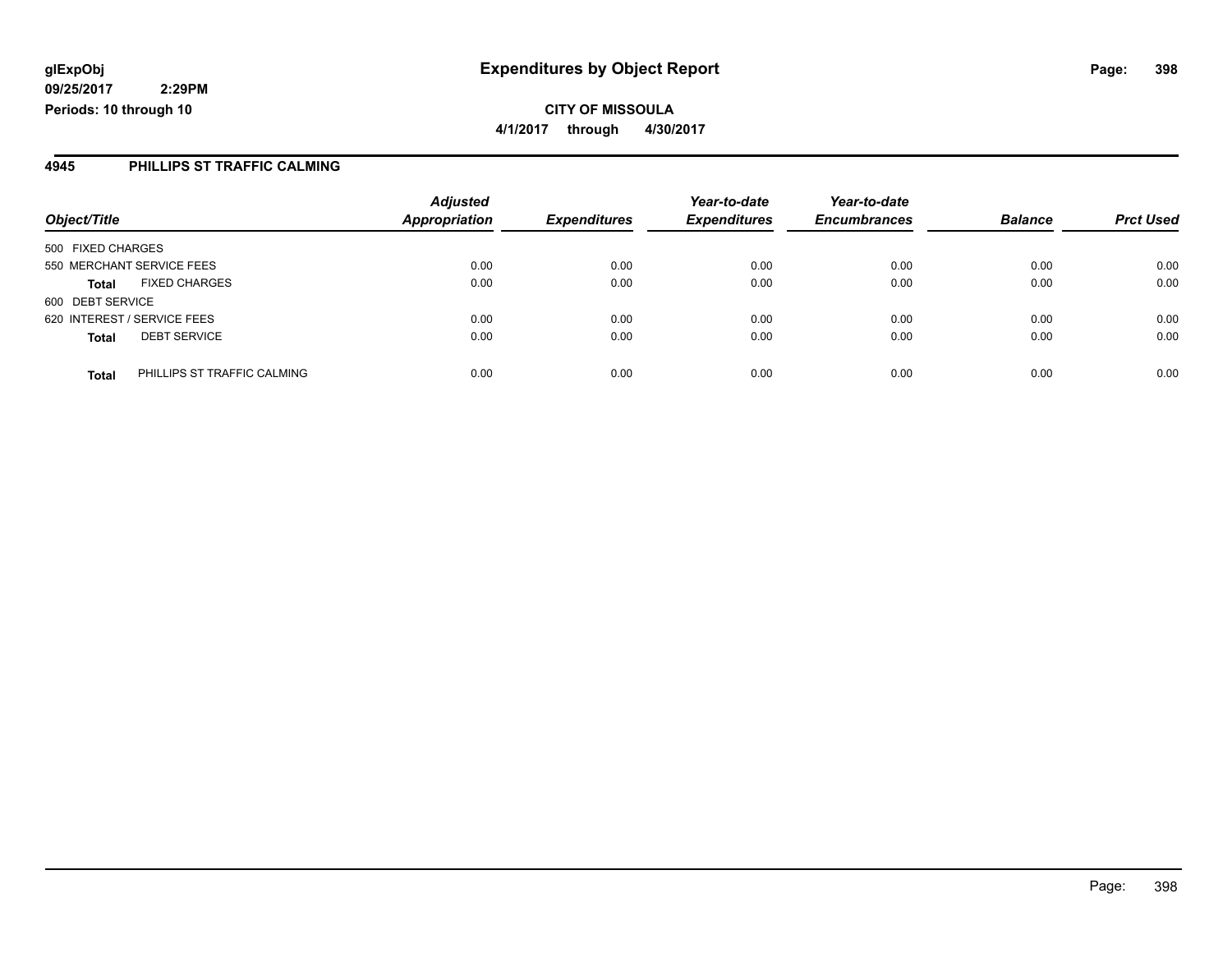### **CITY OF MISSOULA**

**4/1/2017 through 4/30/2017**

#### **4946 PATTEE CREEK DR. TRAFFIC CALMING**

**000 \*\*\* Title Not Found \*\*\***

| Object/Title                            | <b>Adjusted</b><br><b>Appropriation</b> | <b>Expenditures</b> | Year-to-date<br><b>Expenditures</b> | Year-to-date<br><b>Encumbrances</b> | <b>Balance</b> | <b>Prct Used</b> |
|-----------------------------------------|-----------------------------------------|---------------------|-------------------------------------|-------------------------------------|----------------|------------------|
| 500 FIXED CHARGES                       |                                         |                     |                                     |                                     |                |                  |
| 550 MERCHANT SERVICE FEES               | 0.00                                    | 0.00                | 0.00                                | 0.00                                | 0.00           | 0.00             |
| <b>FIXED CHARGES</b><br><b>Total</b>    | 0.00                                    | 0.00                | 0.00                                | 0.00                                | 0.00           | 0.00             |
| 600 DEBT SERVICE                        |                                         |                     |                                     |                                     |                |                  |
| 620 INTEREST / SERVICE FEES             | 0.00                                    | 0.00                | 0.00                                | 0.00                                | 0.00           | 0.00             |
| <b>DEBT SERVICE</b><br><b>Total</b>     | 0.00                                    | 0.00                | 0.00                                | 0.00                                | 0.00           | 0.00             |
| *** Title Not Found ***<br><b>Total</b> | 0.00                                    | 0.00                | 0.00                                | 0.00                                | 0.00           | 0.00             |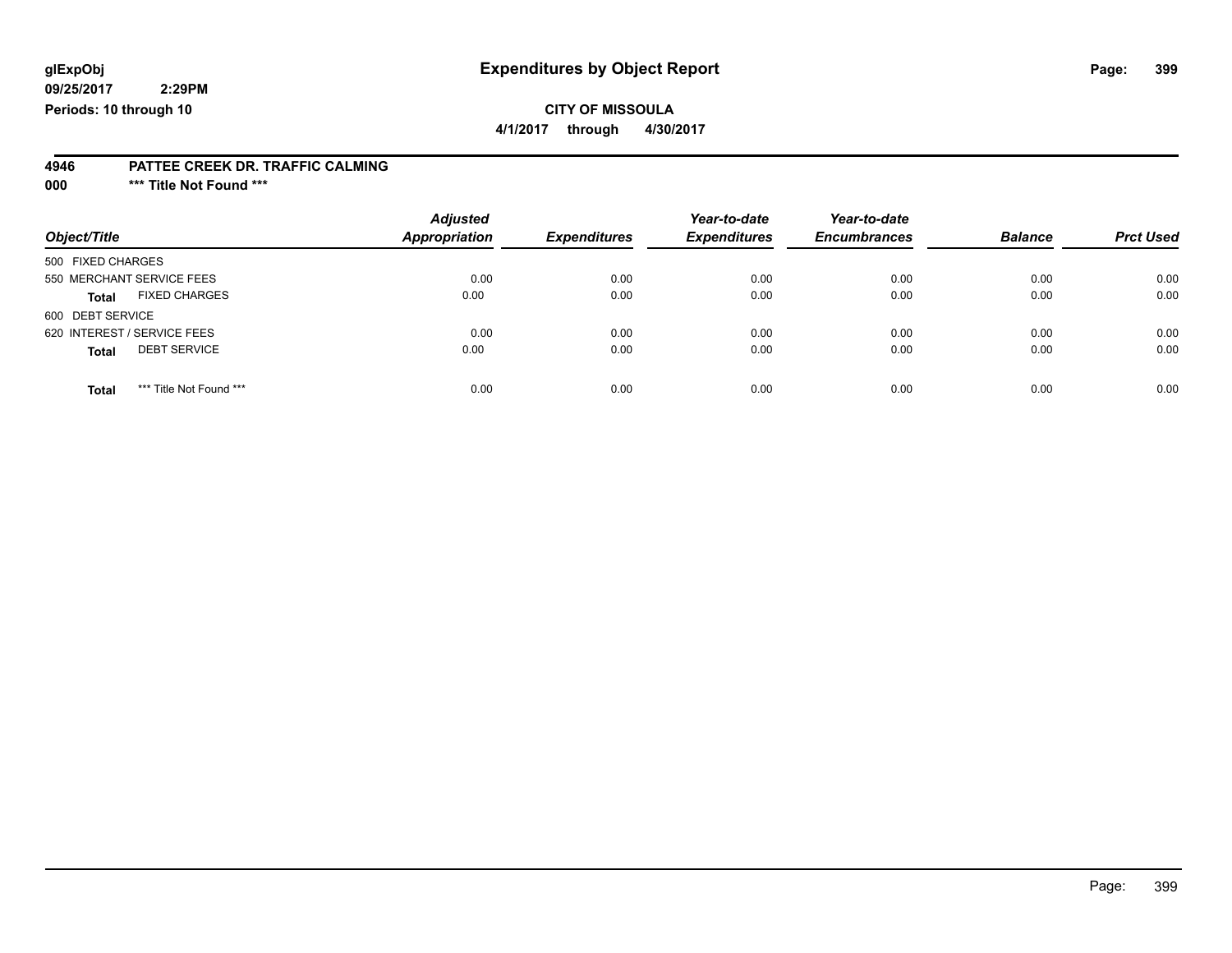**4/1/2017 through 4/30/2017**

# **4946 PATTEE CREEK DR. TRAFFIC CALMING**

**390 NON-DEPARTMENTAL**

|                           |                       | <b>Adjusted</b>      |                     | Year-to-date        | Year-to-date        |                |                  |
|---------------------------|-----------------------|----------------------|---------------------|---------------------|---------------------|----------------|------------------|
| Object/Title              |                       | <b>Appropriation</b> | <b>Expenditures</b> | <b>Expenditures</b> | <b>Encumbrances</b> | <b>Balance</b> | <b>Prct Used</b> |
| 300 PURCHASED SERVICES    |                       |                      |                     |                     |                     |                |                  |
| 350 PROFESSIONAL SERVICES |                       | 0.00                 | 0.00                | 0.00                | 0.00                | 0.00           | 0.00             |
| <b>Total</b>              | PURCHASED SERVICES    | 0.00                 | 0.00                | 0.00                | 0.00                | 0.00           | 0.00             |
| 500 FIXED CHARGES         |                       |                      |                     |                     |                     |                |                  |
| 550 MERCHANT SERVICE FEES |                       | 0.00                 | 0.00                | 0.00                | 0.00                | 0.00           | 0.00             |
| Total                     | <b>FIXED CHARGES</b>  | 0.00                 | 0.00                | 0.00                | 0.00                | 0.00           | 0.00             |
| 900 CAPITAL OUTLAY        |                       |                      |                     |                     |                     |                |                  |
| 930 IMPROVEMENTS          |                       | 0.00                 | 0.00                | 0.00                | 0.00                | 0.00           | 0.00             |
| <b>Total</b>              | <b>CAPITAL OUTLAY</b> | 0.00                 | 0.00                | 0.00                | 0.00                | 0.00           | 0.00             |
| <b>Total</b>              | NON-DEPARTMENTAL      | 0.00                 | 0.00                | 0.00                | 0.00                | 0.00           | 0.00             |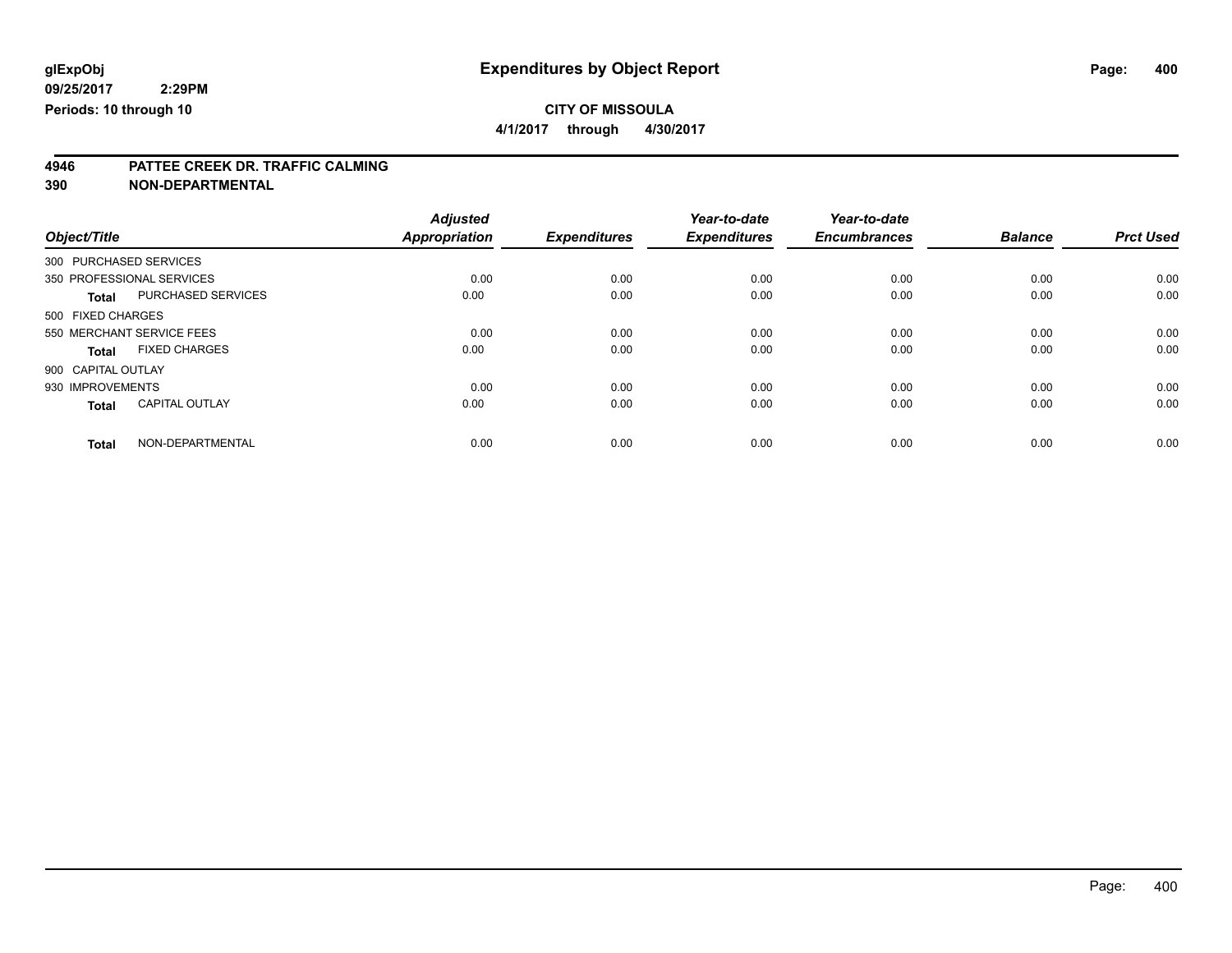### **CITY OF MISSOULA 4/1/2017 through 4/30/2017**

#### **4946 PATTEE CREEK DR. TRAFFIC CALMING**

| Object/Title       |                                  | <b>Adjusted</b><br><b>Appropriation</b> | <b>Expenditures</b> | Year-to-date<br><b>Expenditures</b> | Year-to-date<br><b>Encumbrances</b> | <b>Balance</b> | <b>Prct Used</b> |
|--------------------|----------------------------------|-----------------------------------------|---------------------|-------------------------------------|-------------------------------------|----------------|------------------|
|                    |                                  |                                         |                     |                                     |                                     |                |                  |
|                    | 300 PURCHASED SERVICES           |                                         |                     |                                     |                                     |                |                  |
|                    | 350 PROFESSIONAL SERVICES        | 0.00                                    | 0.00                | 0.00                                | 0.00                                | 0.00           | 0.00             |
| <b>Total</b>       | <b>PURCHASED SERVICES</b>        | 0.00                                    | 0.00                | 0.00                                | 0.00                                | 0.00           | 0.00             |
| 500 FIXED CHARGES  |                                  |                                         |                     |                                     |                                     |                |                  |
|                    | 550 MERCHANT SERVICE FEES        | 0.00                                    | 0.00                | 0.00                                | 0.00                                | 0.00           | 0.00             |
| <b>Total</b>       | <b>FIXED CHARGES</b>             | 0.00                                    | 0.00                | 0.00                                | 0.00                                | 0.00           | 0.00             |
| 600 DEBT SERVICE   |                                  |                                         |                     |                                     |                                     |                |                  |
|                    | 620 INTEREST / SERVICE FEES      | 0.00                                    | 0.00                | 0.00                                | 0.00                                | 0.00           | 0.00             |
| <b>Total</b>       | <b>DEBT SERVICE</b>              | 0.00                                    | 0.00                | 0.00                                | 0.00                                | 0.00           | 0.00             |
| 900 CAPITAL OUTLAY |                                  |                                         |                     |                                     |                                     |                |                  |
| 930 IMPROVEMENTS   |                                  | 0.00                                    | 0.00                | 0.00                                | 0.00                                | 0.00           | 0.00             |
| <b>Total</b>       | <b>CAPITAL OUTLAY</b>            | 0.00                                    | 0.00                | 0.00                                | 0.00                                | 0.00           | 0.00             |
| <b>Total</b>       | PATTEE CREEK DR. TRAFFIC CALMING | 0.00                                    | 0.00                | 0.00                                | 0.00                                | 0.00           | 0.00             |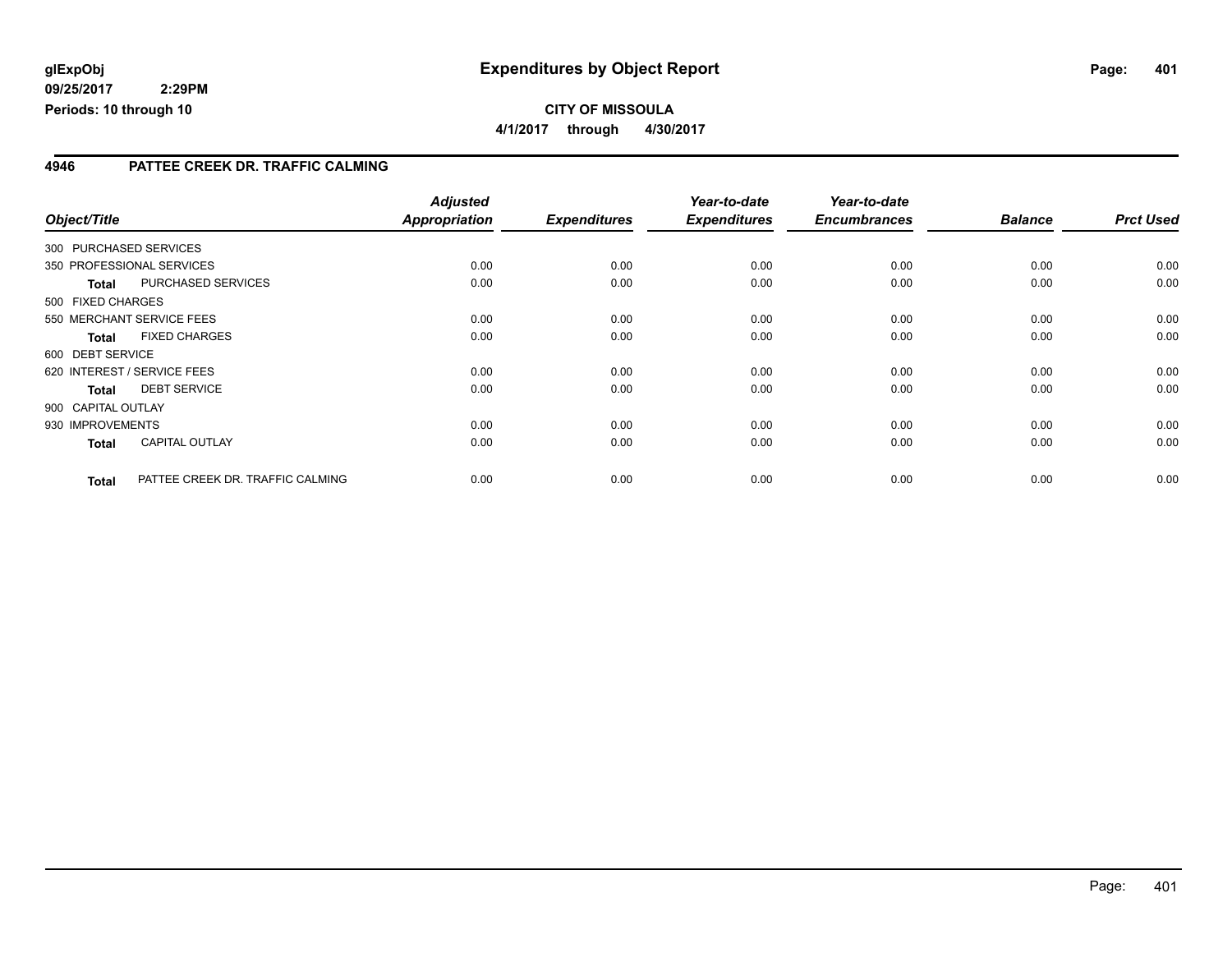**4/1/2017 through 4/30/2017**

# **4948 STORMWATER OUTFALL RETROFITS**

**390 NON-DEPARTMENTAL**

|                        |                           | <b>Adjusted</b>      |                     | Year-to-date        | Year-to-date        |                |                  |
|------------------------|---------------------------|----------------------|---------------------|---------------------|---------------------|----------------|------------------|
| Object/Title           |                           | <b>Appropriation</b> | <b>Expenditures</b> | <b>Expenditures</b> | <b>Encumbrances</b> | <b>Balance</b> | <b>Prct Used</b> |
| 300 PURCHASED SERVICES |                           |                      |                     |                     |                     |                |                  |
|                        | 350 PROFESSIONAL SERVICES | 0.00                 | 0.00                | 25,665.94           | 0.00                | $-25,665.94$   | 0.00             |
| <b>Total</b>           | <b>PURCHASED SERVICES</b> | 0.00                 | 0.00                | 25.665.94           | 0.00                | $-25.665.94$   | 0.00             |
| 500 FIXED CHARGES      |                           |                      |                     |                     |                     |                |                  |
|                        | 550 MERCHANT SERVICE FEES | 0.00                 | 0.00                | 0.00                | 0.00                | 0.00           | 0.00             |
| <b>Total</b>           | <b>FIXED CHARGES</b>      | 0.00                 | 0.00                | 0.00                | 0.00                | 0.00           | 0.00             |
| 900 CAPITAL OUTLAY     |                           |                      |                     |                     |                     |                |                  |
| 930 IMPROVEMENTS       |                           | 0.00                 | 0.00                | 2.532.04            | 0.00                | $-2.532.04$    | 0.00             |
| <b>Total</b>           | <b>CAPITAL OUTLAY</b>     | 0.00                 | 0.00                | 2,532.04            | 0.00                | $-2,532.04$    | 0.00             |
| <b>Total</b>           | NON-DEPARTMENTAL          | 0.00                 | 0.00                | 28.197.98           | 0.00                | $-28.197.98$   | 0.00             |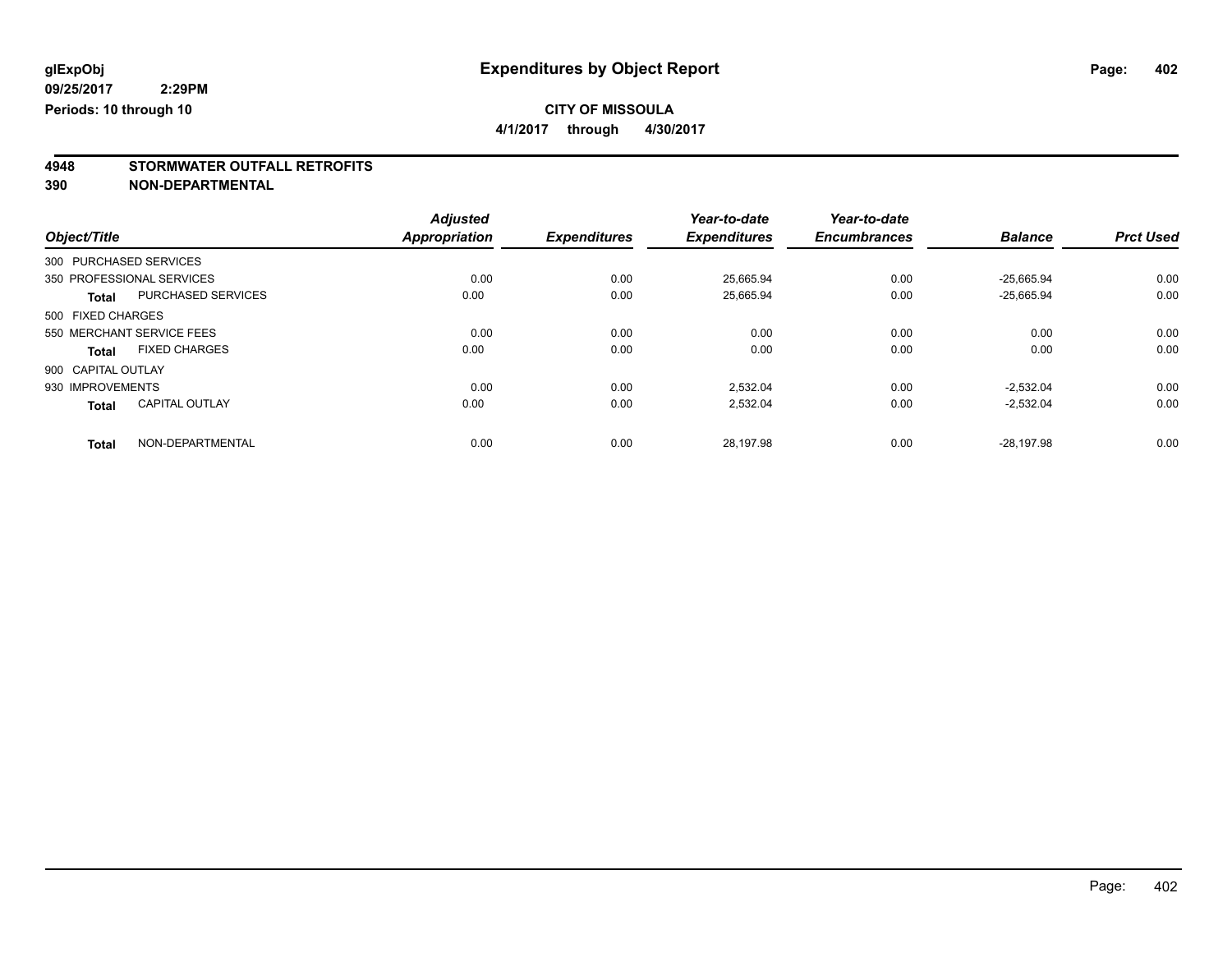### **CITY OF MISSOULA 4/1/2017 through 4/30/2017**

#### **4948 STORMWATER OUTFALL RETROFITS**

| Object/Title       |                              | <b>Adjusted</b><br>Appropriation | <b>Expenditures</b> | Year-to-date<br><b>Expenditures</b> | Year-to-date<br><b>Encumbrances</b> | <b>Balance</b> | <b>Prct Used</b> |
|--------------------|------------------------------|----------------------------------|---------------------|-------------------------------------|-------------------------------------|----------------|------------------|
|                    |                              |                                  |                     |                                     |                                     |                |                  |
|                    | 300 PURCHASED SERVICES       |                                  |                     |                                     |                                     |                |                  |
|                    | 350 PROFESSIONAL SERVICES    | 0.00                             | 0.00                | 25.665.94                           | 0.00                                | $-25.665.94$   | 0.00             |
| <b>Total</b>       | PURCHASED SERVICES           | 0.00                             | 0.00                | 25,665.94                           | 0.00                                | $-25,665.94$   | 0.00             |
| 500 FIXED CHARGES  |                              |                                  |                     |                                     |                                     |                |                  |
|                    | 550 MERCHANT SERVICE FEES    | 0.00                             | 0.00                | 0.00                                | 0.00                                | 0.00           | 0.00             |
| <b>Total</b>       | <b>FIXED CHARGES</b>         | 0.00                             | 0.00                | 0.00                                | 0.00                                | 0.00           | 0.00             |
| 900 CAPITAL OUTLAY |                              |                                  |                     |                                     |                                     |                |                  |
| 930 IMPROVEMENTS   |                              | 0.00                             | 0.00                | 2,532.04                            | 0.00                                | $-2.532.04$    | 0.00             |
| <b>Total</b>       | <b>CAPITAL OUTLAY</b>        | 0.00                             | 0.00                | 2,532.04                            | 0.00                                | $-2,532.04$    | 0.00             |
| <b>Total</b>       | STORMWATER OUTFALL RETROFITS | 0.00                             | 0.00                | 28.197.98                           | 0.00                                | $-28.197.98$   | 0.00             |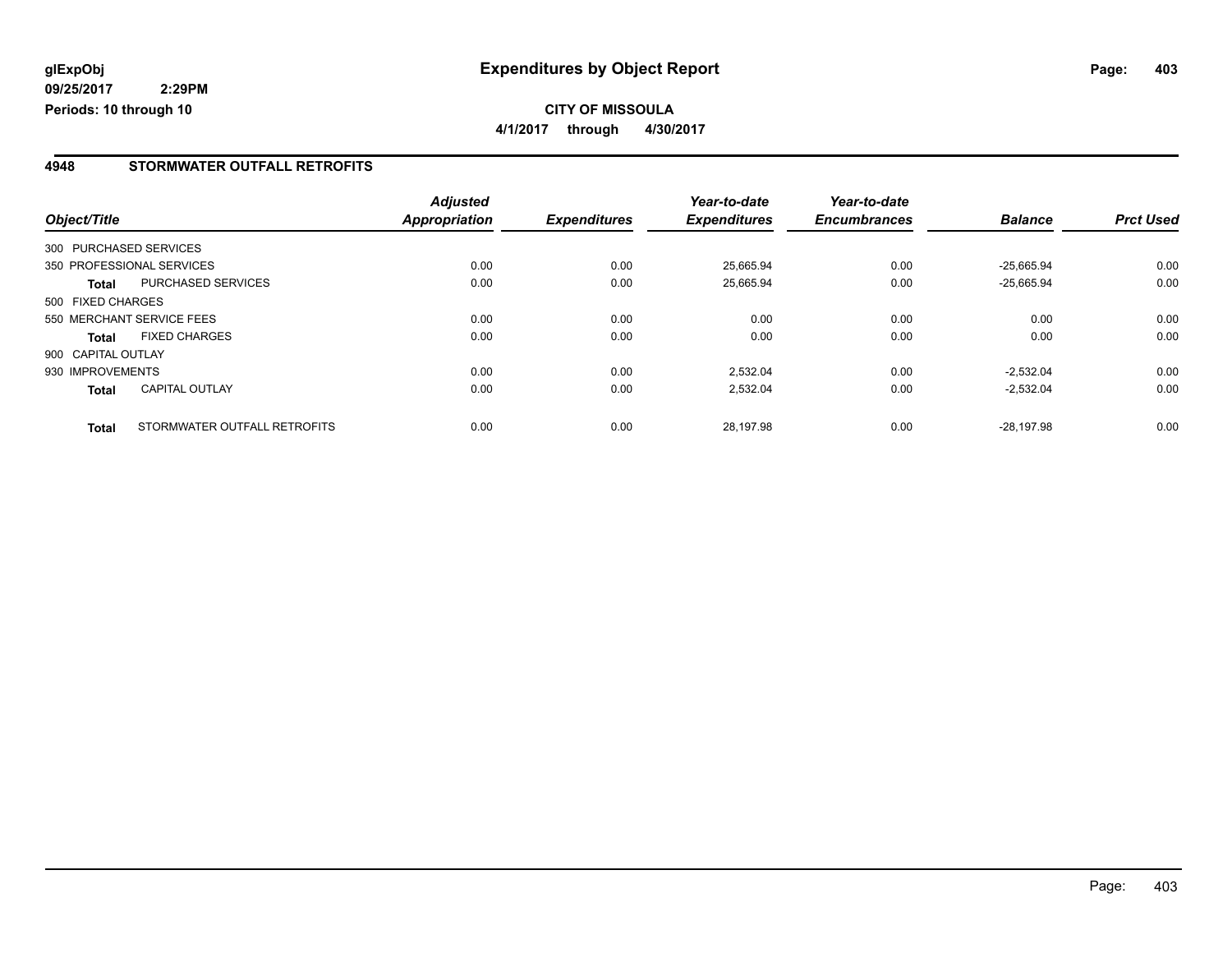**4/1/2017 through 4/30/2017**

# **4949 WAYFINDING PROJECT**

**390 NON-DEPARTMENTAL**

|                     |                            | <b>Adjusted</b>      |                     | Year-to-date        | Year-to-date        |                |                  |
|---------------------|----------------------------|----------------------|---------------------|---------------------|---------------------|----------------|------------------|
| Object/Title        |                            | <b>Appropriation</b> | <b>Expenditures</b> | <b>Expenditures</b> | <b>Encumbrances</b> | <b>Balance</b> | <b>Prct Used</b> |
|                     | 100 PERSONAL SERVICES      |                      |                     |                     |                     |                |                  |
|                     | 110 SALARIES AND WAGES     | 0.00                 | 0.00                | 0.00                | 0.00                | 0.00           | 0.00             |
|                     | 140 EMPLOYER CONTRIBUTIONS | 0.00                 | 0.00                | 0.00                | 0.00                | 0.00           | 0.00             |
| <b>Total</b>        | PERSONAL SERVICES          | 0.00                 | 0.00                | 0.00                | 0.00                | 0.00           | 0.00             |
| 200 SUPPLIES        |                            |                      |                     |                     |                     |                |                  |
| 210 OFFICE SUPPLIES |                            | 0.00                 | 0.00                | 0.00                | 0.00                | 0.00           | 0.00             |
| <b>Total</b>        | <b>SUPPLIES</b>            | 0.00                 | 0.00                | 0.00                | 0.00                | 0.00           | 0.00             |
|                     | 300 PURCHASED SERVICES     |                      |                     |                     |                     |                |                  |
|                     | 350 PROFESSIONAL SERVICES  | 0.00                 | 0.00                | 90,395.50           | 0.00                | $-90,395.50$   | 0.00             |
|                     | 360 REPAIR & MAINTENANCE   | 0.00                 | 0.00                | 0.00                | 0.00                | 0.00           | 0.00             |
| <b>Total</b>        | PURCHASED SERVICES         | 0.00                 | 0.00                | 90,395.50           | 0.00                | $-90,395.50$   | 0.00             |
| 500 FIXED CHARGES   |                            |                      |                     |                     |                     |                |                  |
|                     | 550 MERCHANT SERVICE FEES  | 0.00                 | 0.00                | 0.00                | 0.00                | 0.00           | 0.00             |
| <b>Total</b>        | <b>FIXED CHARGES</b>       | 0.00                 | 0.00                | 0.00                | 0.00                | 0.00           | 0.00             |
| 900 CAPITAL OUTLAY  |                            |                      |                     |                     |                     |                |                  |
| 930 IMPROVEMENTS    |                            | 0.00                 | 0.00                | 0.00                | 0.00                | 0.00           | 0.00             |
|                     | 940 MACHINERY & EQUIPMENT  | 0.00                 | 0.00                | 0.00                | 0.00                | 0.00           | 0.00             |
| <b>Total</b>        | <b>CAPITAL OUTLAY</b>      | 0.00                 | 0.00                | 0.00                | 0.00                | 0.00           | 0.00             |
| <b>Total</b>        | NON-DEPARTMENTAL           | 0.00                 | 0.00                | 90,395.50           | 0.00                | $-90,395.50$   | 0.00             |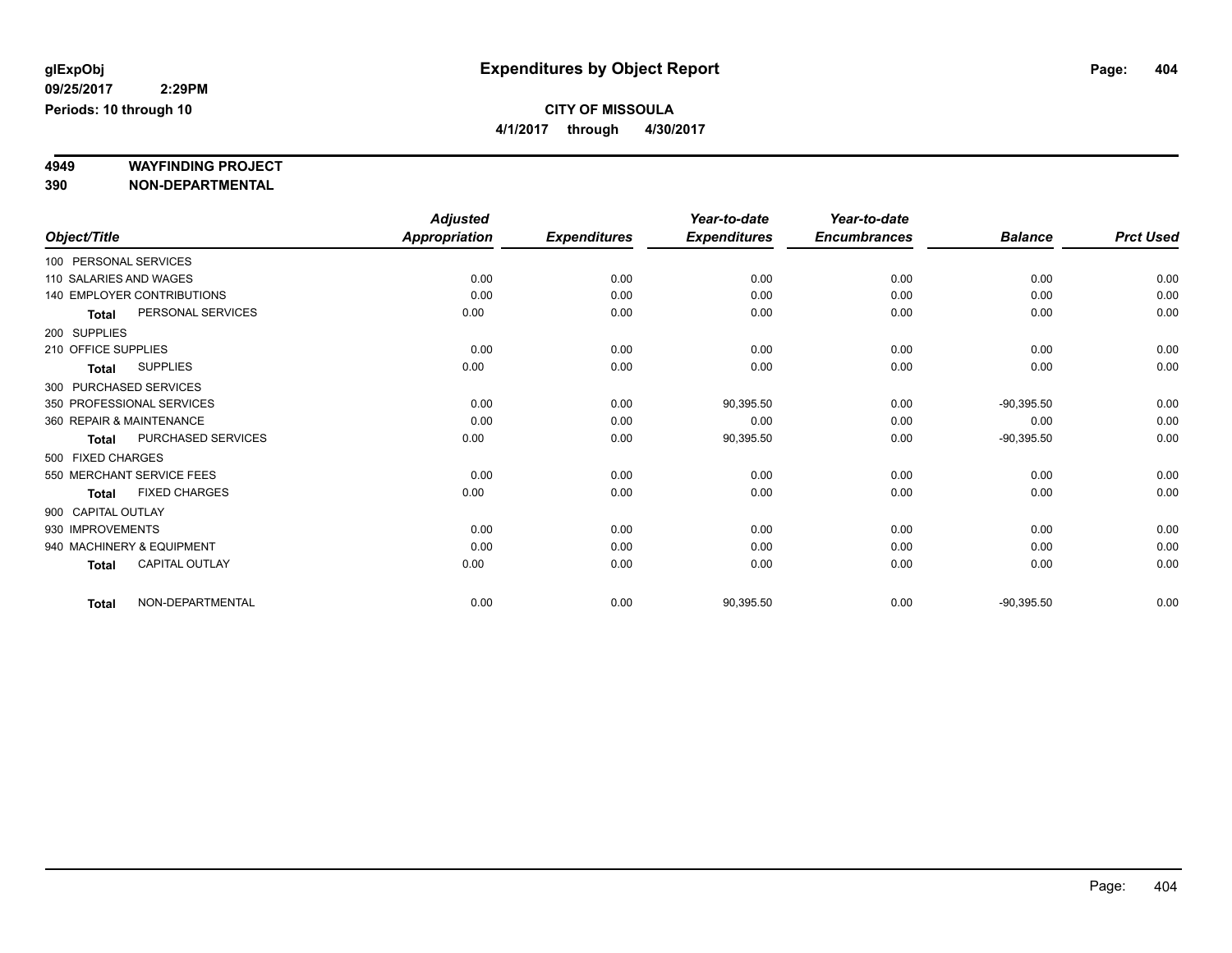#### **4949 WAYFINDING PROJECT**

|                           |                                   | <b>Adjusted</b> |                     | Year-to-date        | Year-to-date        |                |                  |
|---------------------------|-----------------------------------|-----------------|---------------------|---------------------|---------------------|----------------|------------------|
| Object/Title              |                                   | Appropriation   | <b>Expenditures</b> | <b>Expenditures</b> | <b>Encumbrances</b> | <b>Balance</b> | <b>Prct Used</b> |
| 100 PERSONAL SERVICES     |                                   |                 |                     |                     |                     |                |                  |
| 110 SALARIES AND WAGES    |                                   | 0.00            | 0.00                | 0.00                | 0.00                | 0.00           | 0.00             |
|                           | <b>140 EMPLOYER CONTRIBUTIONS</b> | 0.00            | 0.00                | 0.00                | 0.00                | 0.00           | 0.00             |
| <b>Total</b>              | PERSONAL SERVICES                 | 0.00            | 0.00                | 0.00                | 0.00                | 0.00           | 0.00             |
| 200 SUPPLIES              |                                   |                 |                     |                     |                     |                |                  |
| 210 OFFICE SUPPLIES       |                                   | 0.00            | 0.00                | 0.00                | 0.00                | 0.00           | 0.00             |
| Total                     | <b>SUPPLIES</b>                   | 0.00            | 0.00                | 0.00                | 0.00                | 0.00           | 0.00             |
| 300 PURCHASED SERVICES    |                                   |                 |                     |                     |                     |                |                  |
| 350 PROFESSIONAL SERVICES |                                   | 0.00            | 0.00                | 90,395.50           | 0.00                | $-90,395.50$   | 0.00             |
| 360 REPAIR & MAINTENANCE  |                                   | 0.00            | 0.00                | 0.00                | 0.00                | 0.00           | 0.00             |
| <b>Total</b>              | PURCHASED SERVICES                | 0.00            | 0.00                | 90,395.50           | 0.00                | $-90,395.50$   | 0.00             |
| 500 FIXED CHARGES         |                                   |                 |                     |                     |                     |                |                  |
| 550 MERCHANT SERVICE FEES |                                   | 0.00            | 0.00                | 0.00                | 0.00                | 0.00           | 0.00             |
| <b>Total</b>              | <b>FIXED CHARGES</b>              | 0.00            | 0.00                | 0.00                | 0.00                | 0.00           | 0.00             |
| 900 CAPITAL OUTLAY        |                                   |                 |                     |                     |                     |                |                  |
| 930 IMPROVEMENTS          |                                   | 0.00            | 0.00                | 0.00                | 0.00                | 0.00           | 0.00             |
| 940 MACHINERY & EQUIPMENT |                                   | 0.00            | 0.00                | 0.00                | 0.00                | 0.00           | 0.00             |
| <b>Total</b>              | <b>CAPITAL OUTLAY</b>             | 0.00            | 0.00                | 0.00                | 0.00                | 0.00           | 0.00             |
| <b>Total</b>              | <b>WAYFINDING PROJECT</b>         | 0.00            | 0.00                | 90,395.50           | 0.00                | $-90,395.50$   | 0.00             |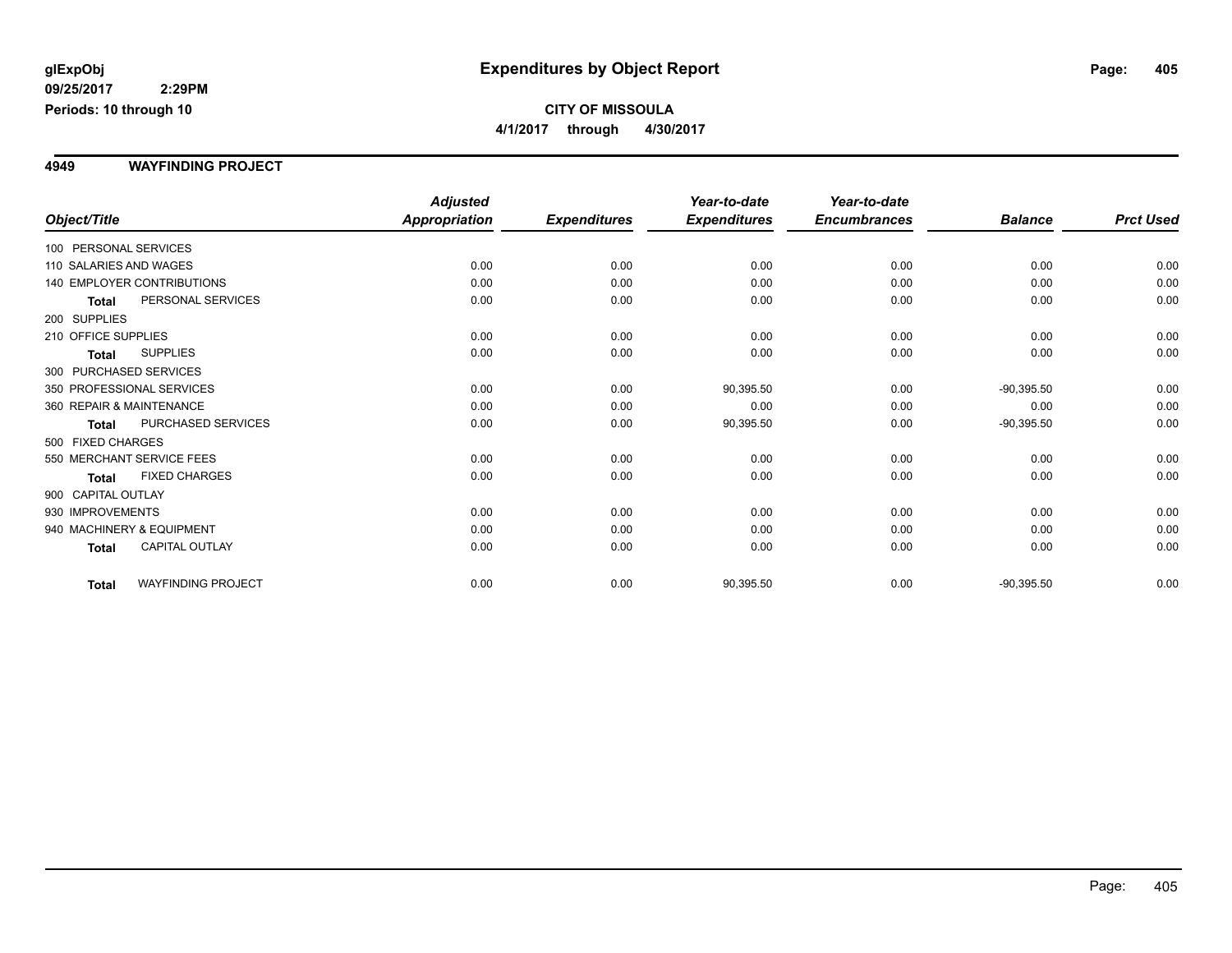### **4990 ARRA ENHANCEMENTS**

**500 N HIGGINS STREETSCAPE**

|                           |                       | <b>Adjusted</b>      |                     | Year-to-date        | Year-to-date        |                |                  |
|---------------------------|-----------------------|----------------------|---------------------|---------------------|---------------------|----------------|------------------|
| Object/Title              |                       | <b>Appropriation</b> | <b>Expenditures</b> | <b>Expenditures</b> | <b>Encumbrances</b> | <b>Balance</b> | <b>Prct Used</b> |
| 500 FIXED CHARGES         |                       |                      |                     |                     |                     |                |                  |
| 550 MERCHANT SERVICE FEES |                       | 0.00                 | 0.00                | 0.00                | 0.00                | 0.00           | 0.00             |
| <b>Total</b>              | <b>FIXED CHARGES</b>  | 0.00                 | 0.00                | 0.00                | 0.00                | 0.00           | 0.00             |
| 900 CAPITAL OUTLAY        |                       |                      |                     |                     |                     |                |                  |
| 930 IMPROVEMENTS          |                       | 0.00                 | 0.00                | 0.00                | 0.00                | 0.00           | 0.00             |
| <b>Total</b>              | <b>CAPITAL OUTLAY</b> | 0.00                 | 0.00                | 0.00                | 0.00                | 0.00           | 0.00             |
| <b>Total</b>              | N HIGGINS STREETSCAPE | 0.00                 | 0.00                | 0.00                | 0.00                | 0.00           | 0.00             |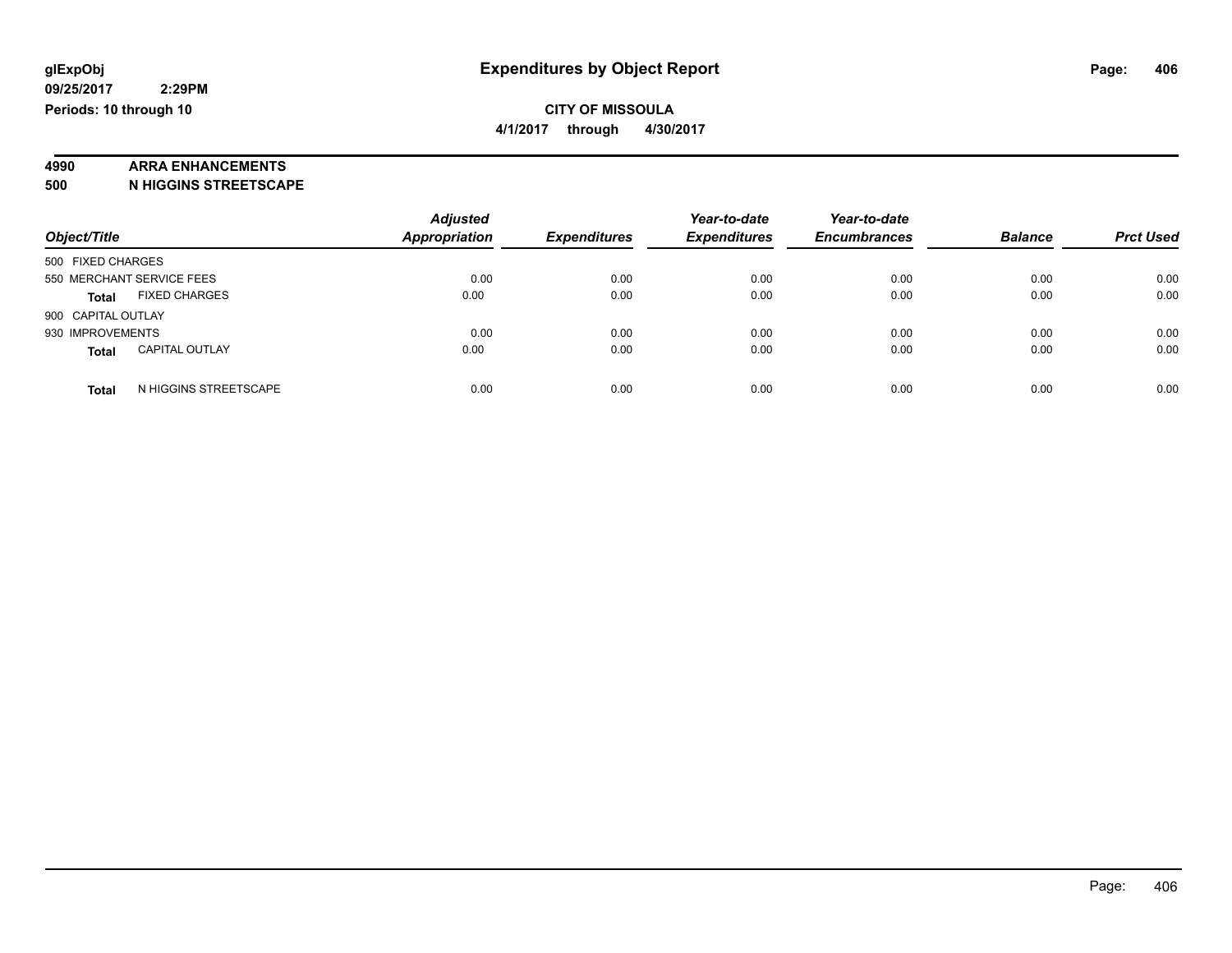**4/1/2017 through 4/30/2017**

**4990 ARRA ENHANCEMENTS 510 CURB RAMPS**

| Object/Title       |                           | <b>Adjusted</b><br><b>Appropriation</b> | <b>Expenditures</b> | Year-to-date<br><b>Expenditures</b> | Year-to-date<br><b>Encumbrances</b> | <b>Balance</b> | <b>Prct Used</b> |
|--------------------|---------------------------|-----------------------------------------|---------------------|-------------------------------------|-------------------------------------|----------------|------------------|
| 500 FIXED CHARGES  |                           |                                         |                     |                                     |                                     |                |                  |
|                    | 550 MERCHANT SERVICE FEES | 0.00                                    | 0.00                | 0.00                                | 0.00                                | 0.00           | 0.00             |
| <b>Total</b>       | <b>FIXED CHARGES</b>      | 0.00                                    | 0.00                | 0.00                                | 0.00                                | 0.00           | 0.00             |
| 900 CAPITAL OUTLAY |                           |                                         |                     |                                     |                                     |                |                  |
| 930 IMPROVEMENTS   |                           | 0.00                                    | 0.00                | 0.00                                | 0.00                                | 0.00           | 0.00             |
| <b>Total</b>       | <b>CAPITAL OUTLAY</b>     | 0.00                                    | 0.00                | 0.00                                | 0.00                                | 0.00           | 0.00             |
| <b>Total</b>       | <b>CURB RAMPS</b>         | 0.00                                    | 0.00                | 0.00                                | 0.00                                | 0.00           | 0.00             |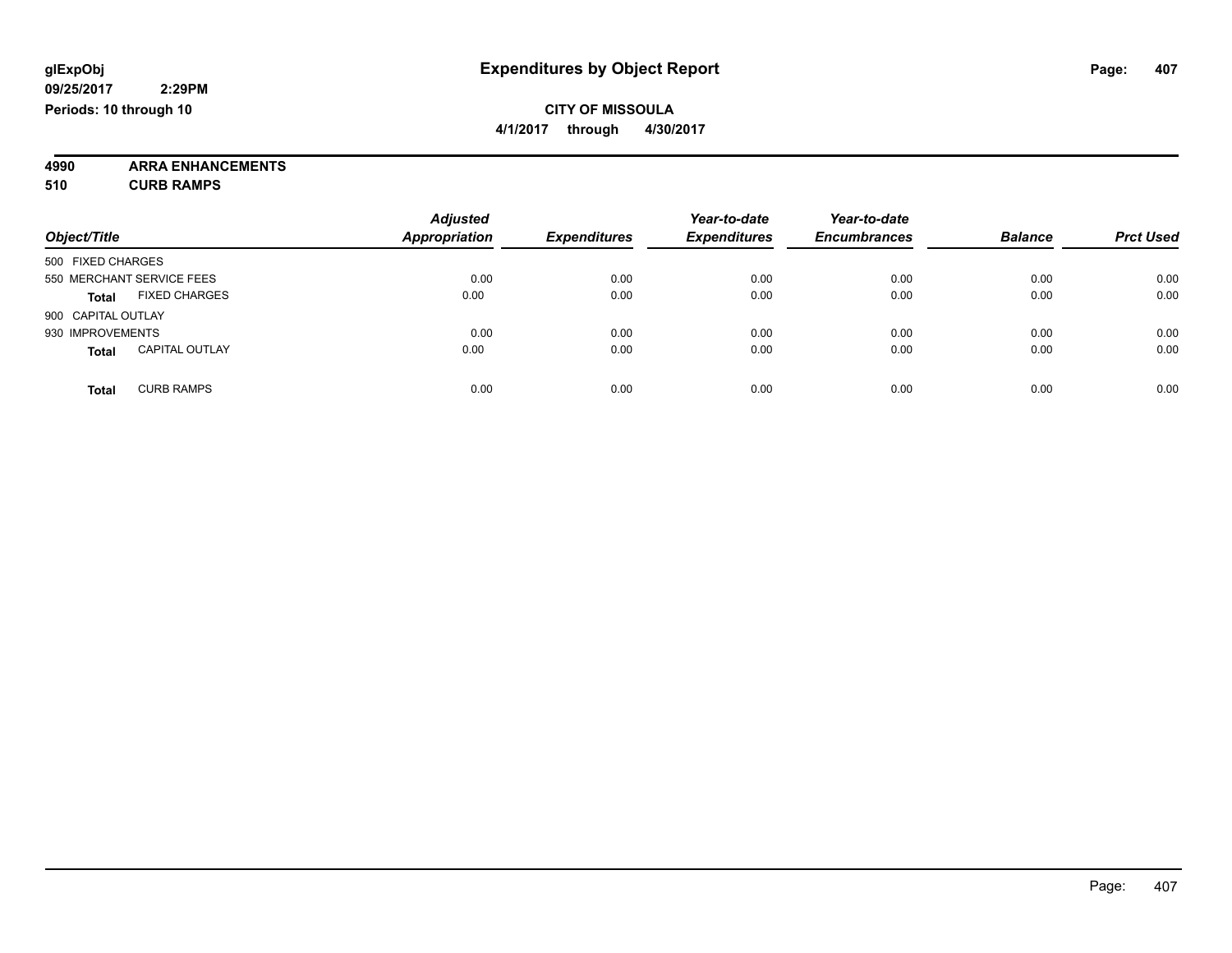#### **CITY OF MISSOULA 4/1/2017 through 4/30/2017**

# **4990 ARRA ENHANCEMENTS**

**515 RSNAKE GATEWAY GREENOUGH DRIVE**

| Object/Title                                   | <b>Adjusted</b><br><b>Appropriation</b> | <b>Expenditures</b> | Year-to-date<br><b>Expenditures</b> | Year-to-date<br><b>Encumbrances</b> | <b>Balance</b> | <b>Prct Used</b> |
|------------------------------------------------|-----------------------------------------|---------------------|-------------------------------------|-------------------------------------|----------------|------------------|
| 500 FIXED CHARGES                              |                                         |                     |                                     |                                     |                |                  |
| 550 MERCHANT SERVICE FEES                      | 0.00                                    | 0.00                | 0.00                                | 0.00                                | 0.00           | 0.00             |
| <b>FIXED CHARGES</b><br><b>Total</b>           | 0.00                                    | 0.00                | 0.00                                | 0.00                                | 0.00           | 0.00             |
| 900 CAPITAL OUTLAY                             |                                         |                     |                                     |                                     |                |                  |
| 930 IMPROVEMENTS                               | 0.00                                    | 0.00                | 0.00                                | 0.00                                | 0.00           | 0.00             |
| <b>CAPITAL OUTLAY</b><br><b>Total</b>          | 0.00                                    | 0.00                | 0.00                                | 0.00                                | 0.00           | 0.00             |
| RSNAKE GATEWAY GREENOUGH DRIVE<br><b>Total</b> | 0.00                                    | 0.00                | 0.00                                | 0.00                                | 0.00           | 0.00             |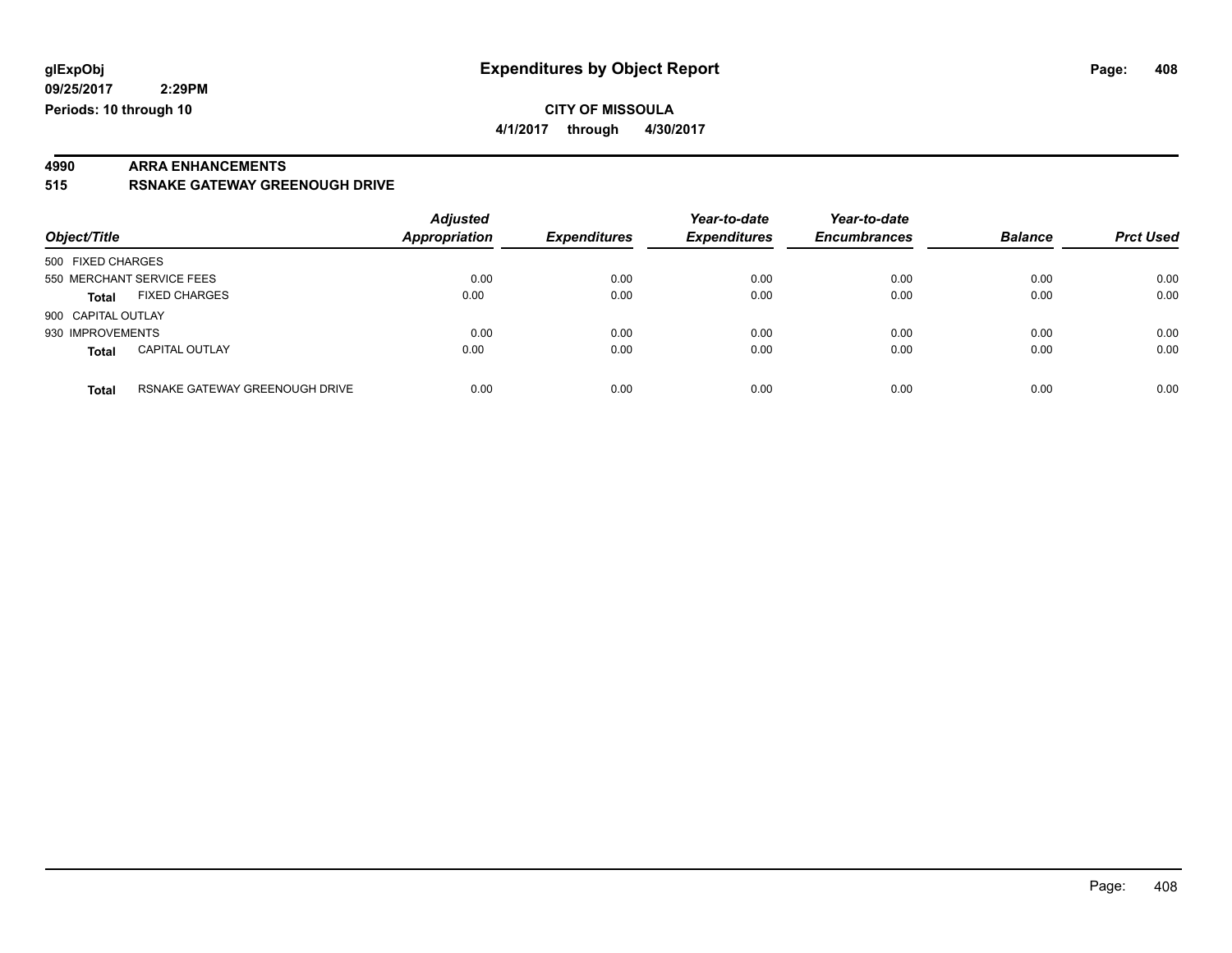#### **4990 ARRA ENHANCEMENTS**

|                                       | <b>Adjusted</b>      |                     | Year-to-date        | Year-to-date        |                |                  |
|---------------------------------------|----------------------|---------------------|---------------------|---------------------|----------------|------------------|
| Object/Title                          | <b>Appropriation</b> | <b>Expenditures</b> | <b>Expenditures</b> | <b>Encumbrances</b> | <b>Balance</b> | <b>Prct Used</b> |
| 500 FIXED CHARGES                     |                      |                     |                     |                     |                |                  |
| 550 MERCHANT SERVICE FEES             | 0.00                 | 0.00                | 0.00                | 0.00                | 0.00           | 0.00             |
| <b>FIXED CHARGES</b><br><b>Total</b>  | 0.00                 | 0.00                | 0.00                | 0.00                | 0.00           | 0.00             |
| 900 CAPITAL OUTLAY                    |                      |                     |                     |                     |                |                  |
| 930 IMPROVEMENTS                      | 0.00                 | 0.00                | 0.00                | 0.00                | 0.00           | 0.00             |
| <b>CAPITAL OUTLAY</b><br><b>Total</b> | 0.00                 | 0.00                | 0.00                | 0.00                | 0.00           | 0.00             |
| ARRA ENHANCEMENTS<br><b>Total</b>     | 0.00                 | 0.00                | 0.00                | 0.00                | 0.00           | 0.00             |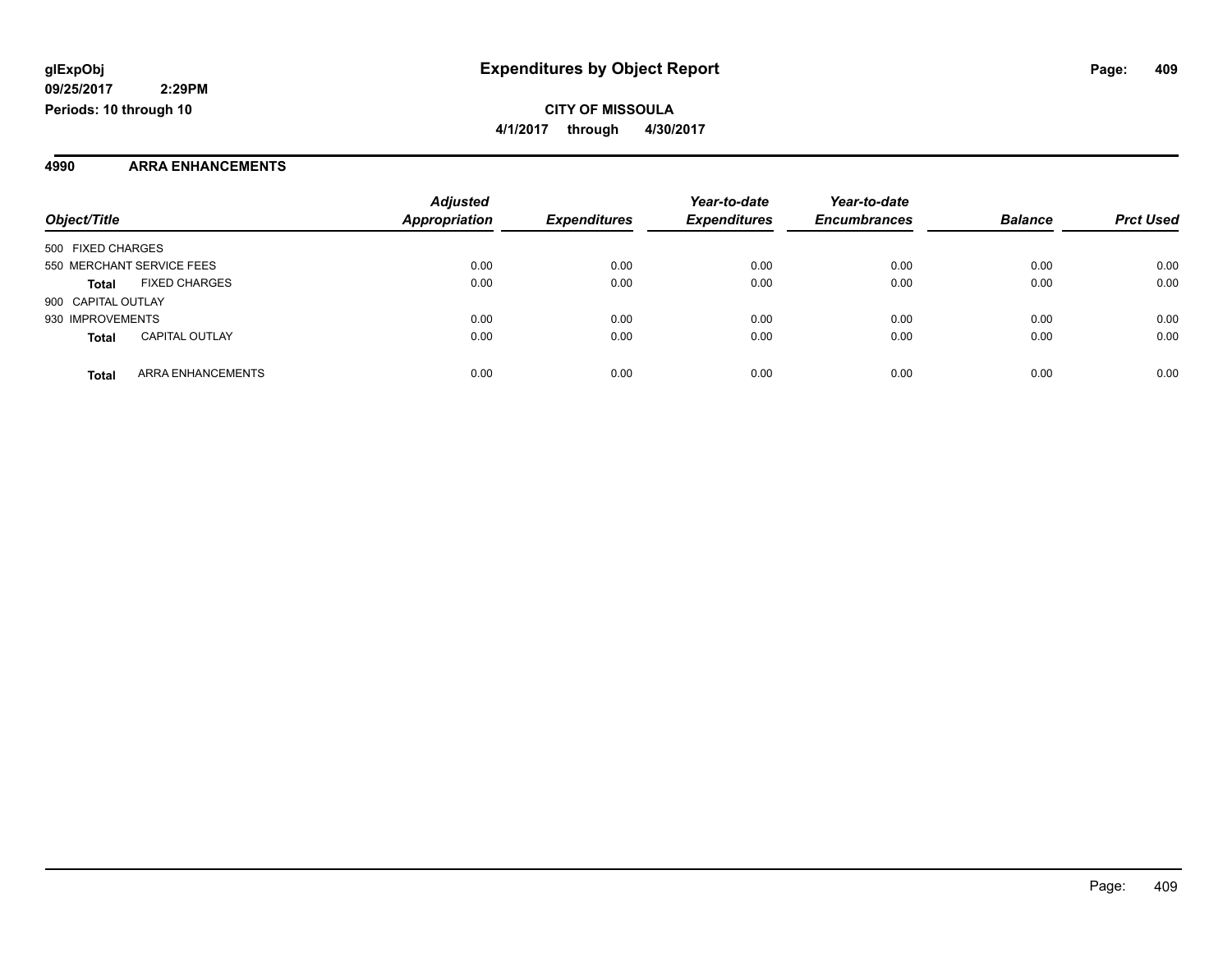#### **4991 ARRA HB645**

**500 N HIGGINS STREETSCAPE**

| Object/Title                          | <b>Adjusted</b><br><b>Appropriation</b> | <b>Expenditures</b> | Year-to-date<br><b>Expenditures</b> | Year-to-date<br><b>Encumbrances</b> | <b>Balance</b> | <b>Prct Used</b> |
|---------------------------------------|-----------------------------------------|---------------------|-------------------------------------|-------------------------------------|----------------|------------------|
|                                       |                                         |                     |                                     |                                     |                |                  |
| 500 FIXED CHARGES                     |                                         |                     |                                     |                                     |                |                  |
| 550 MERCHANT SERVICE FEES             | 0.00                                    | 0.00                | 0.00                                | 0.00                                | 0.00           | 0.00             |
| <b>FIXED CHARGES</b><br><b>Total</b>  | 0.00                                    | 0.00                | 0.00                                | 0.00                                | 0.00           | 0.00             |
| 900 CAPITAL OUTLAY                    |                                         |                     |                                     |                                     |                |                  |
| 930 IMPROVEMENTS                      | 0.00                                    | 0.00                | 0.00                                | 0.00                                | 0.00           | 0.00             |
| <b>CAPITAL OUTLAY</b><br><b>Total</b> | 0.00                                    | 0.00                | 0.00                                | 0.00                                | 0.00           | 0.00             |
| N HIGGINS STREETSCAPE<br><b>Total</b> | 0.00                                    | 0.00                | 0.00                                | 0.00                                | 0.00           | 0.00             |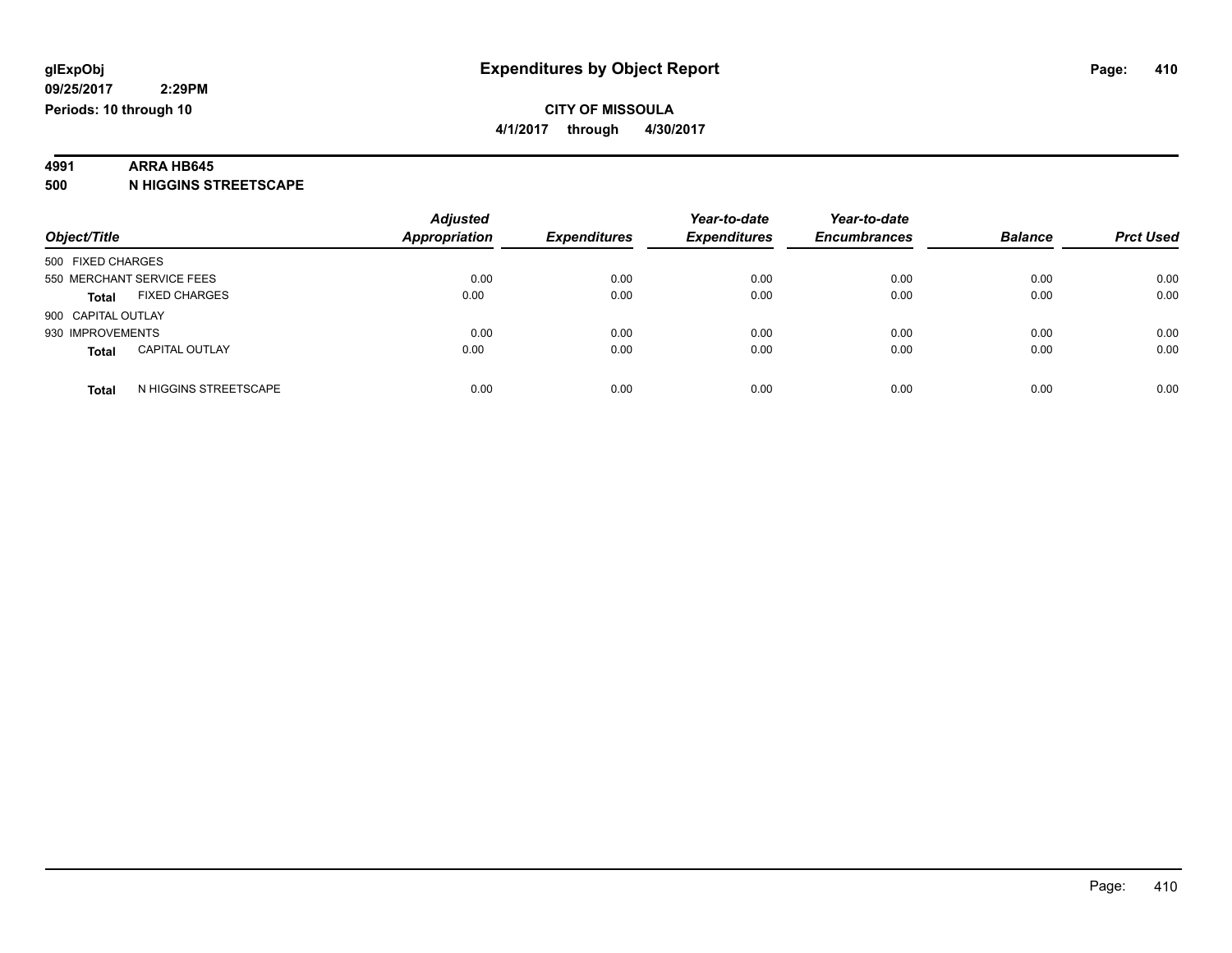# **4991 ARRA HB645**

**520 N HIGGINS PAVING**

|                                       | <b>Adjusted</b>      |                     | Year-to-date        | Year-to-date        |                |                  |
|---------------------------------------|----------------------|---------------------|---------------------|---------------------|----------------|------------------|
| Object/Title                          | <b>Appropriation</b> | <b>Expenditures</b> | <b>Expenditures</b> | <b>Encumbrances</b> | <b>Balance</b> | <b>Prct Used</b> |
| 500 FIXED CHARGES                     |                      |                     |                     |                     |                |                  |
| 550 MERCHANT SERVICE FEES             | 0.00                 | 0.00                | 0.00                | 0.00                | 0.00           | 0.00             |
| <b>FIXED CHARGES</b><br><b>Total</b>  | 0.00                 | 0.00                | 0.00                | 0.00                | 0.00           | 0.00             |
| 900 CAPITAL OUTLAY                    |                      |                     |                     |                     |                |                  |
| 930 IMPROVEMENTS                      | 0.00                 | 0.00                | 0.00                | 0.00                | 0.00           | 0.00             |
| <b>CAPITAL OUTLAY</b><br><b>Total</b> | 0.00                 | 0.00                | 0.00                | 0.00                | 0.00           | 0.00             |
| N HIGGINS PAVING<br><b>Total</b>      | 0.00                 | 0.00                | 0.00                | 0.00                | 0.00           | 0.00             |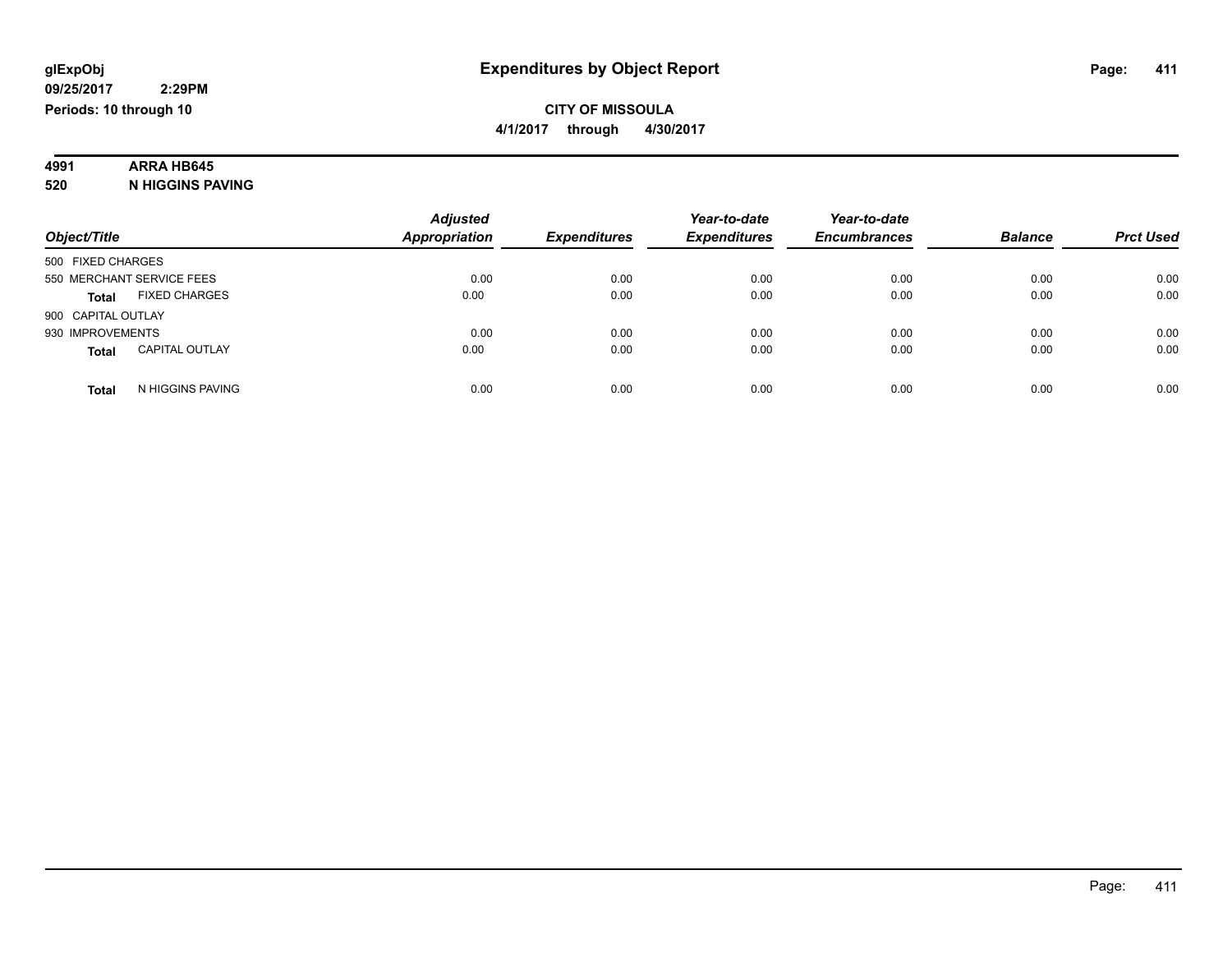#### **CITY OF MISSOULA 4/1/2017 through 4/30/2017**

**4991 ARRA HB645 525 BROOKS ST CURB & SW IMPROVEMENTS**

| Object/Title                             | <b>Adjusted</b><br>Appropriation | <b>Expenditures</b> | Year-to-date<br><b>Expenditures</b> | Year-to-date<br><b>Encumbrances</b> | <b>Balance</b> | <b>Prct Used</b> |
|------------------------------------------|----------------------------------|---------------------|-------------------------------------|-------------------------------------|----------------|------------------|
| 500 FIXED CHARGES                        |                                  |                     |                                     |                                     |                |                  |
| 550 MERCHANT SERVICE FEES                | 0.00                             | 0.00                | 0.00                                | 0.00                                | 0.00           | 0.00             |
| <b>FIXED CHARGES</b><br><b>Total</b>     | 0.00                             | 0.00                | 0.00                                | 0.00                                | 0.00           | 0.00             |
| 900 CAPITAL OUTLAY                       |                                  |                     |                                     |                                     |                |                  |
| 930 IMPROVEMENTS                         | 0.00                             | 0.00                | 0.00                                | 0.00                                | 0.00           | 0.00             |
| <b>CAPITAL OUTLAY</b><br><b>Total</b>    | 0.00                             | 0.00                | 0.00                                | 0.00                                | 0.00           | 0.00             |
| BROOKS ST CURB & SW IMPROVEMENT<br>Total | 0.00                             | 0.00                | 0.00                                | 0.00                                | 0.00           | 0.00             |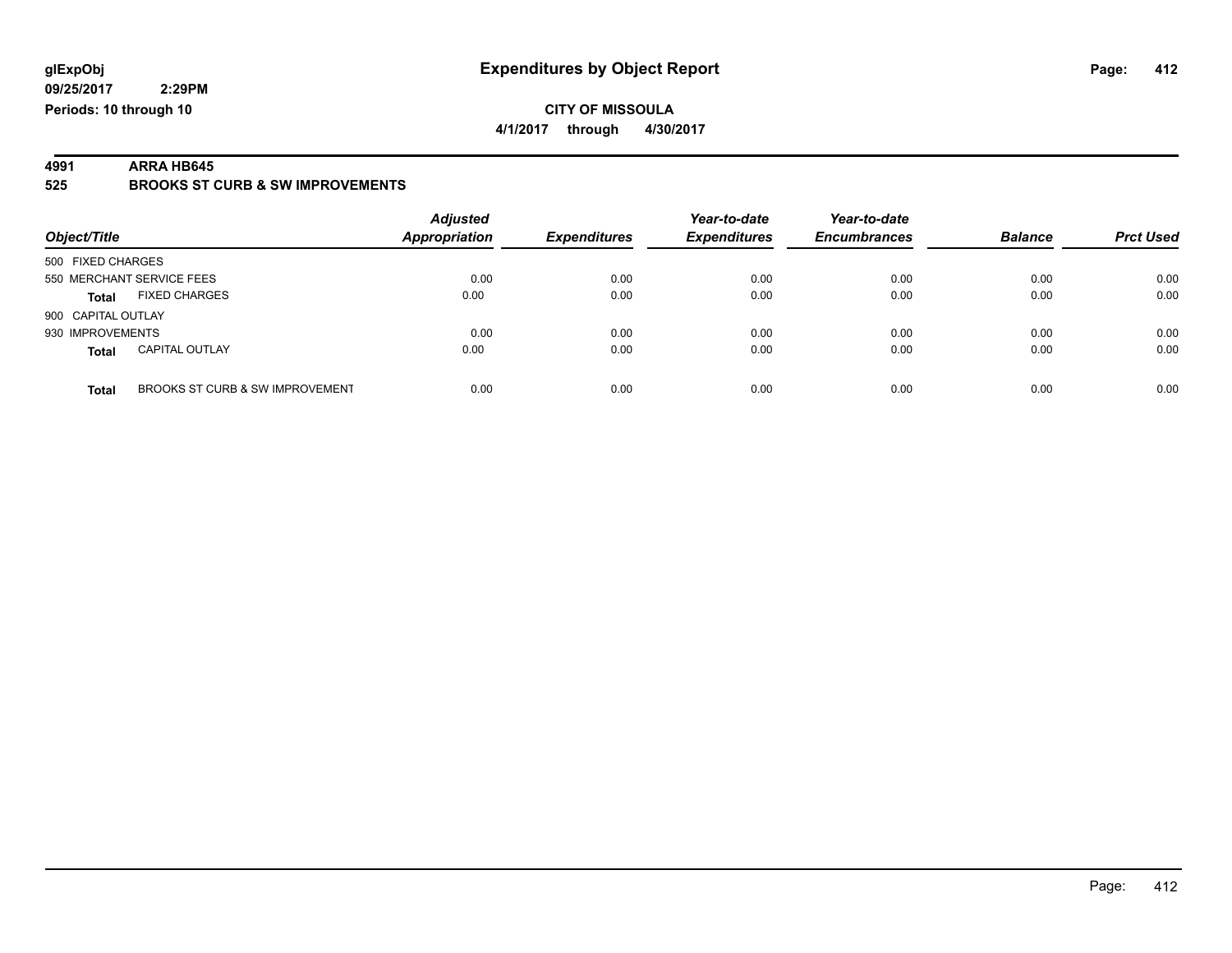| 4991 | <b>ARRA HB645</b> |  |
|------|-------------------|--|
| 530  | <b>CURB RAMPS</b> |  |

|                       |                            | <b>Adjusted</b> |                     | Year-to-date        | Year-to-date        |                |                  |
|-----------------------|----------------------------|-----------------|---------------------|---------------------|---------------------|----------------|------------------|
| Object/Title          |                            | Appropriation   | <b>Expenditures</b> | <b>Expenditures</b> | <b>Encumbrances</b> | <b>Balance</b> | <b>Prct Used</b> |
| 100 PERSONAL SERVICES |                            |                 |                     |                     |                     |                |                  |
|                       | 140 EMPLOYER CONTRIBUTIONS | 0.00            | 0.00                | 0.00                | 0.00                | 0.00           | 0.00             |
| Total                 | PERSONAL SERVICES          | 0.00            | 0.00                | 0.00                | 0.00                | 0.00           | 0.00             |
| 500 FIXED CHARGES     |                            |                 |                     |                     |                     |                |                  |
|                       | 550 MERCHANT SERVICE FEES  | 0.00            | 0.00                | 0.00                | 0.00                | 0.00           | 0.00             |
| <b>Total</b>          | <b>FIXED CHARGES</b>       | 0.00            | 0.00                | 0.00                | 0.00                | 0.00           | 0.00             |
| 900 CAPITAL OUTLAY    |                            |                 |                     |                     |                     |                |                  |
| 930 IMPROVEMENTS      |                            | 0.00            | 0.00                | 0.00                | 0.00                | 0.00           | 0.00             |
| <b>Total</b>          | <b>CAPITAL OUTLAY</b>      | 0.00            | 0.00                | 0.00                | 0.00                | 0.00           | 0.00             |
| <b>Total</b>          | <b>CURB RAMPS</b>          | 0.00            | 0.00                | 0.00                | 0.00                | 0.00           | 0.00             |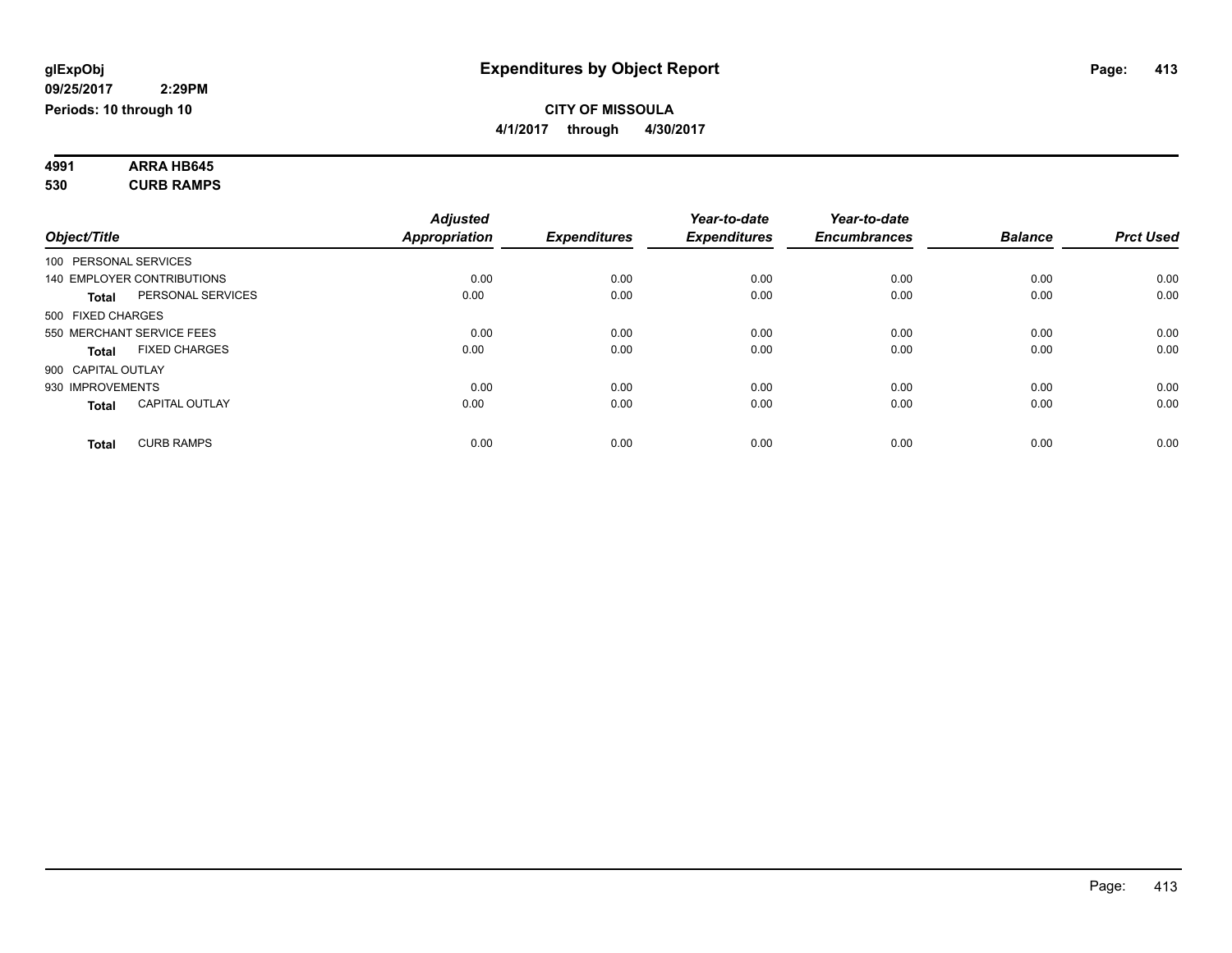**4/1/2017 through 4/30/2017**

**4991 ARRA HB645 535 PARKS PLAYGROUND INSTALLS**

|                        |                            | <b>Adjusted</b>      |                     | Year-to-date        | Year-to-date        |                |                  |
|------------------------|----------------------------|----------------------|---------------------|---------------------|---------------------|----------------|------------------|
| Object/Title           |                            | <b>Appropriation</b> | <b>Expenditures</b> | <b>Expenditures</b> | <b>Encumbrances</b> | <b>Balance</b> | <b>Prct Used</b> |
| 100 PERSONAL SERVICES  |                            |                      |                     |                     |                     |                |                  |
| 110 SALARIES AND WAGES |                            | 0.00                 | 0.00                | 0.00                | 0.00                | 0.00           | 0.00             |
| 120 OVERTIME           |                            | 0.00                 | 0.00                | 0.00                | 0.00                | 0.00           | 0.00             |
|                        | 140 EMPLOYER CONTRIBUTIONS | 0.00                 | 0.00                | 0.00                | 0.00                | 0.00           | 0.00             |
| <b>Total</b>           | PERSONAL SERVICES          | 0.00                 | 0.00                | 0.00                | 0.00                | 0.00           | 0.00             |
| 500 FIXED CHARGES      |                            |                      |                     |                     |                     |                |                  |
|                        | 550 MERCHANT SERVICE FEES  | 0.00                 | 0.00                | 0.00                | 0.00                | 0.00           | 0.00             |
| <b>Total</b>           | <b>FIXED CHARGES</b>       | 0.00                 | 0.00                | 0.00                | 0.00                | 0.00           | 0.00             |
| 900 CAPITAL OUTLAY     |                            |                      |                     |                     |                     |                |                  |
| 930 IMPROVEMENTS       |                            | 0.00                 | 0.00                | 0.00                | 0.00                | 0.00           | 0.00             |
| Total                  | <b>CAPITAL OUTLAY</b>      | 0.00                 | 0.00                | 0.00                | 0.00                | 0.00           | 0.00             |
| <b>Total</b>           | PARKS PLAYGROUND INSTALLS  | 0.00                 | 0.00                | 0.00                | 0.00                | 0.00           | 0.00             |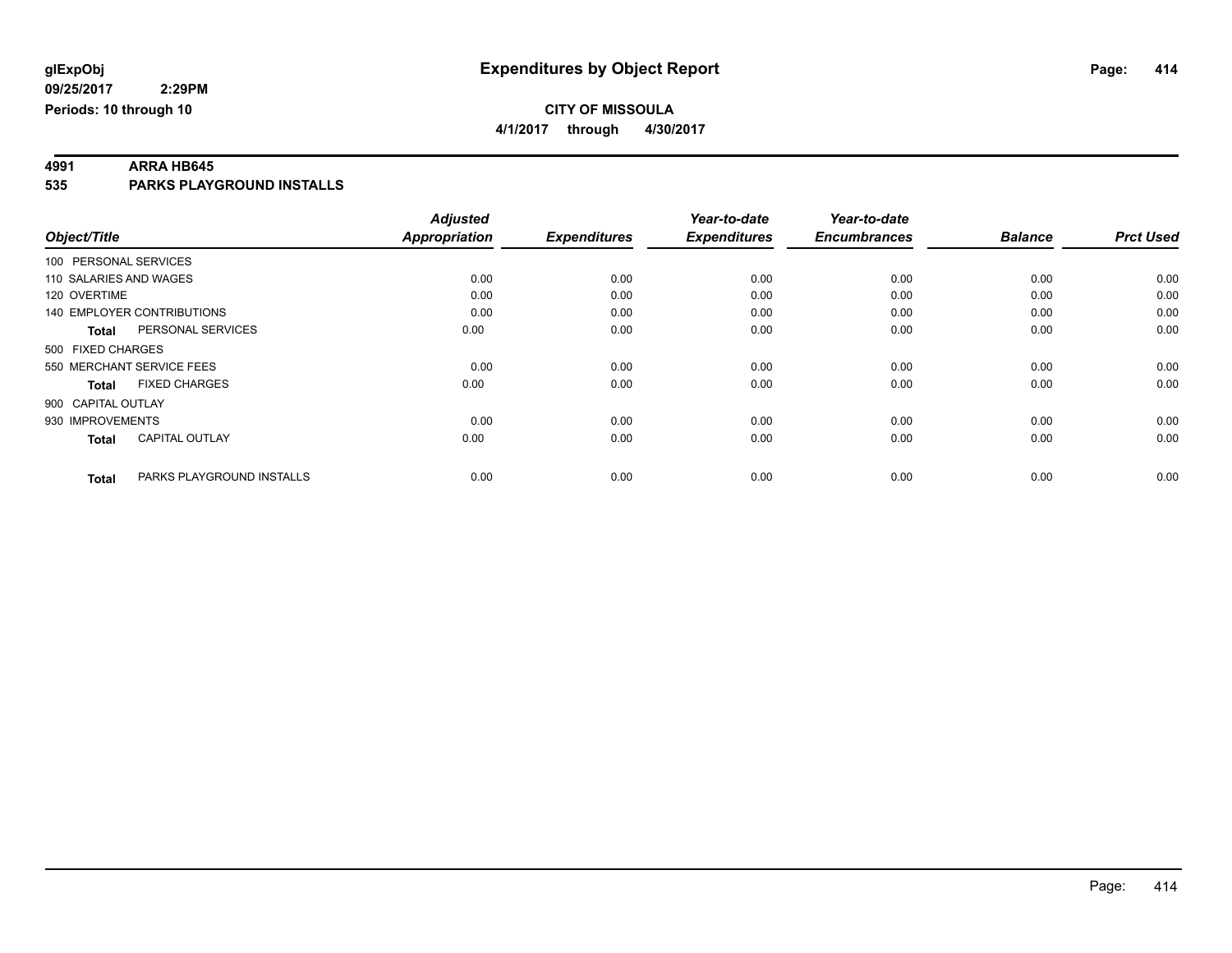**4991 ARRA HB645 540 GREENOUGH PARK BRIDGE**

|                    |                              | <b>Adjusted</b>      |                     | Year-to-date        | Year-to-date        |                |                  |
|--------------------|------------------------------|----------------------|---------------------|---------------------|---------------------|----------------|------------------|
| Object/Title       |                              | <b>Appropriation</b> | <b>Expenditures</b> | <b>Expenditures</b> | <b>Encumbrances</b> | <b>Balance</b> | <b>Prct Used</b> |
|                    | 100 PERSONAL SERVICES        |                      |                     |                     |                     |                |                  |
| 120 OVERTIME       |                              | 0.00                 | 0.00                | 0.00                | 0.00                | 0.00           | 0.00             |
|                    | 140 EMPLOYER CONTRIBUTIONS   | 0.00                 | 0.00                | 0.00                | 0.00                | 0.00           | 0.00             |
| <b>Total</b>       | PERSONAL SERVICES            | 0.00                 | 0.00                | 0.00                | 0.00                | 0.00           | 0.00             |
| 500 FIXED CHARGES  |                              |                      |                     |                     |                     |                |                  |
|                    | 550 MERCHANT SERVICE FEES    | 0.00                 | 0.00                | 0.00                | 0.00                | 0.00           | 0.00             |
| <b>Total</b>       | <b>FIXED CHARGES</b>         | 0.00                 | 0.00                | 0.00                | 0.00                | 0.00           | 0.00             |
| 900 CAPITAL OUTLAY |                              |                      |                     |                     |                     |                |                  |
| 930 IMPROVEMENTS   |                              | 0.00                 | 0.00                | 0.00                | 0.00                | 0.00           | 0.00             |
| <b>Total</b>       | <b>CAPITAL OUTLAY</b>        | 0.00                 | 0.00                | 0.00                | 0.00                | 0.00           | 0.00             |
|                    |                              |                      |                     |                     |                     |                |                  |
| <b>Total</b>       | <b>GREENOUGH PARK BRIDGE</b> | 0.00                 | 0.00                | 0.00                | 0.00                | 0.00           | 0.00             |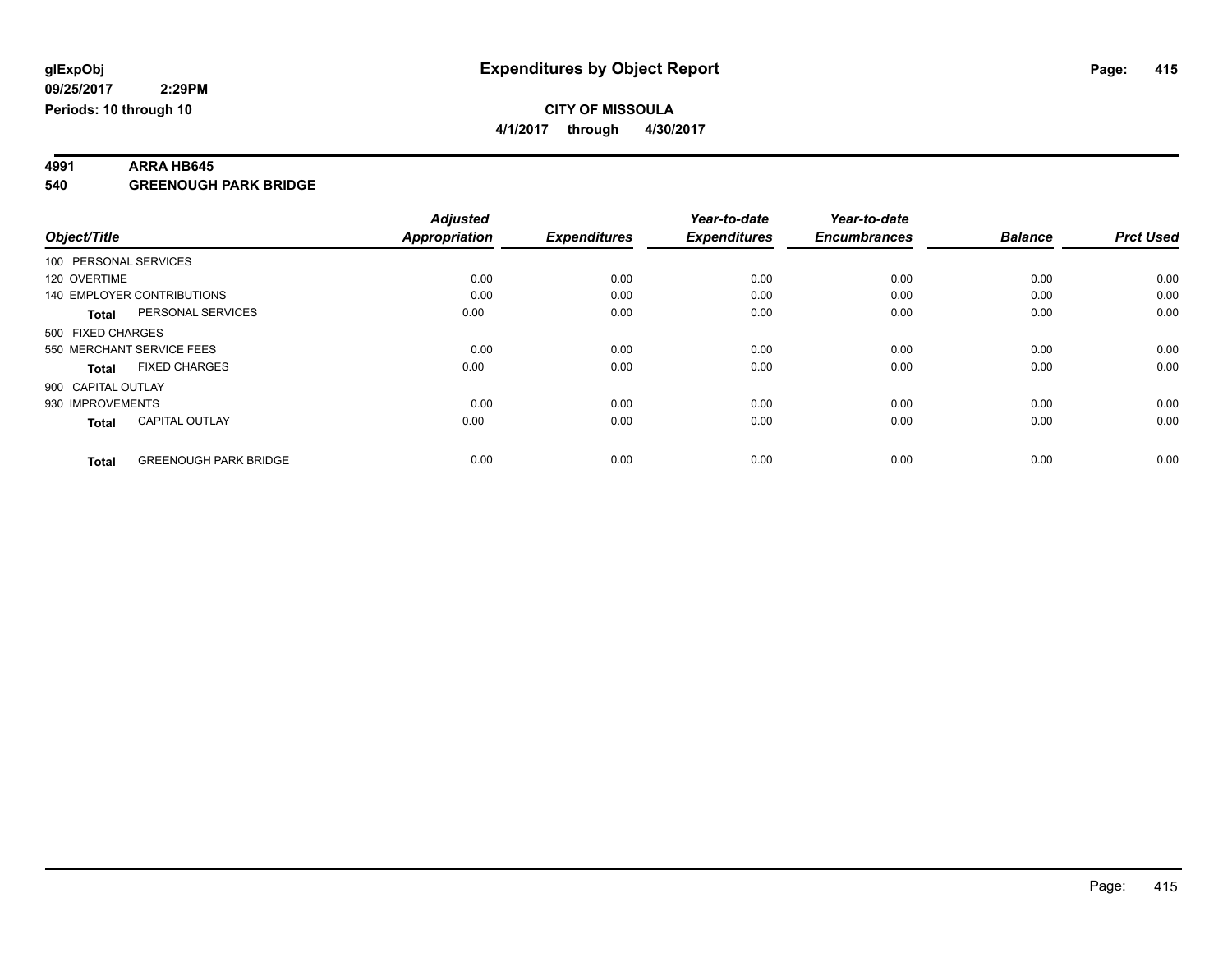**4991 ARRA HB645**

|                                       | <b>Adjusted</b>      |                     | Year-to-date        | Year-to-date        |                |                  |
|---------------------------------------|----------------------|---------------------|---------------------|---------------------|----------------|------------------|
| Object/Title                          | <b>Appropriation</b> | <b>Expenditures</b> | <b>Expenditures</b> | <b>Encumbrances</b> | <b>Balance</b> | <b>Prct Used</b> |
| 100 PERSONAL SERVICES                 |                      |                     |                     |                     |                |                  |
| 110 SALARIES AND WAGES                | 0.00                 | 0.00                | 0.00                | 0.00                | 0.00           | 0.00             |
| 120 OVERTIME                          | 0.00                 | 0.00                | 0.00                | 0.00                | 0.00           | 0.00             |
| 140 EMPLOYER CONTRIBUTIONS            | 0.00                 | 0.00                | 0.00                | 0.00                | 0.00           | 0.00             |
| PERSONAL SERVICES<br><b>Total</b>     | 0.00                 | 0.00                | 0.00                | 0.00                | 0.00           | 0.00             |
| 500 FIXED CHARGES                     |                      |                     |                     |                     |                |                  |
| 550 MERCHANT SERVICE FEES             | 0.00                 | 0.00                | 0.00                | 0.00                | 0.00           | 0.00             |
| <b>FIXED CHARGES</b><br><b>Total</b>  | 0.00                 | 0.00                | 0.00                | 0.00                | 0.00           | 0.00             |
| 900 CAPITAL OUTLAY                    |                      |                     |                     |                     |                |                  |
| 930 IMPROVEMENTS                      | 0.00                 | 0.00                | 0.00                | 0.00                | 0.00           | 0.00             |
| <b>CAPITAL OUTLAY</b><br><b>Total</b> | 0.00                 | 0.00                | 0.00                | 0.00                | 0.00           | 0.00             |
| ARRA HB645<br><b>Total</b>            | 0.00                 | 0.00                | 0.00                | 0.00                | 0.00           | 0.00             |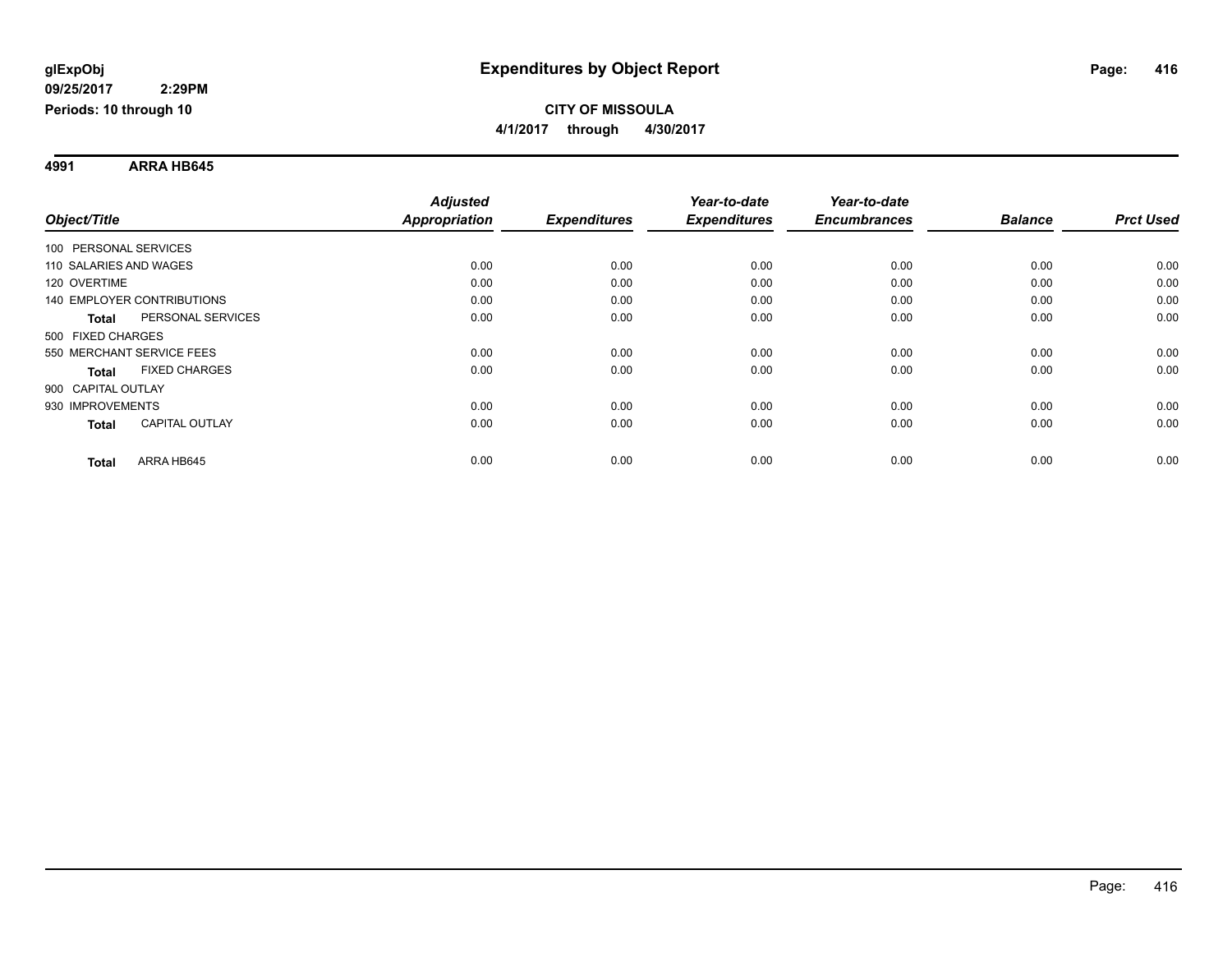**4/1/2017 through 4/30/2017**

**4992 WFL MILLER CREEK ROAD 390 NON-DEPARTMENTAL**

| Object/Title                          | <b>Adjusted</b><br><b>Appropriation</b> | <b>Expenditures</b> | Year-to-date<br><b>Expenditures</b> | Year-to-date<br><b>Encumbrances</b> | <b>Balance</b> | <b>Prct Used</b> |
|---------------------------------------|-----------------------------------------|---------------------|-------------------------------------|-------------------------------------|----------------|------------------|
| 500 FIXED CHARGES                     |                                         |                     |                                     |                                     |                |                  |
| 550 MERCHANT SERVICE FEES             | 0.00                                    | 0.00                | 0.00                                | 0.00                                | 0.00           | 0.00             |
| <b>FIXED CHARGES</b><br><b>Total</b>  | 0.00                                    | 0.00                | 0.00                                | 0.00                                | 0.00           | 0.00             |
| 900 CAPITAL OUTLAY                    |                                         |                     |                                     |                                     |                |                  |
| 930 IMPROVEMENTS                      | 0.00                                    | 0.00                | 0.00                                | 0.00                                | 0.00           | 0.00             |
| <b>CAPITAL OUTLAY</b><br><b>Total</b> | 0.00                                    | 0.00                | 0.00                                | 0.00                                | 0.00           | 0.00             |
| NON-DEPARTMENTAL<br>Total             | 0.00                                    | 0.00                | 0.00                                | 0.00                                | 0.00           | 0.00             |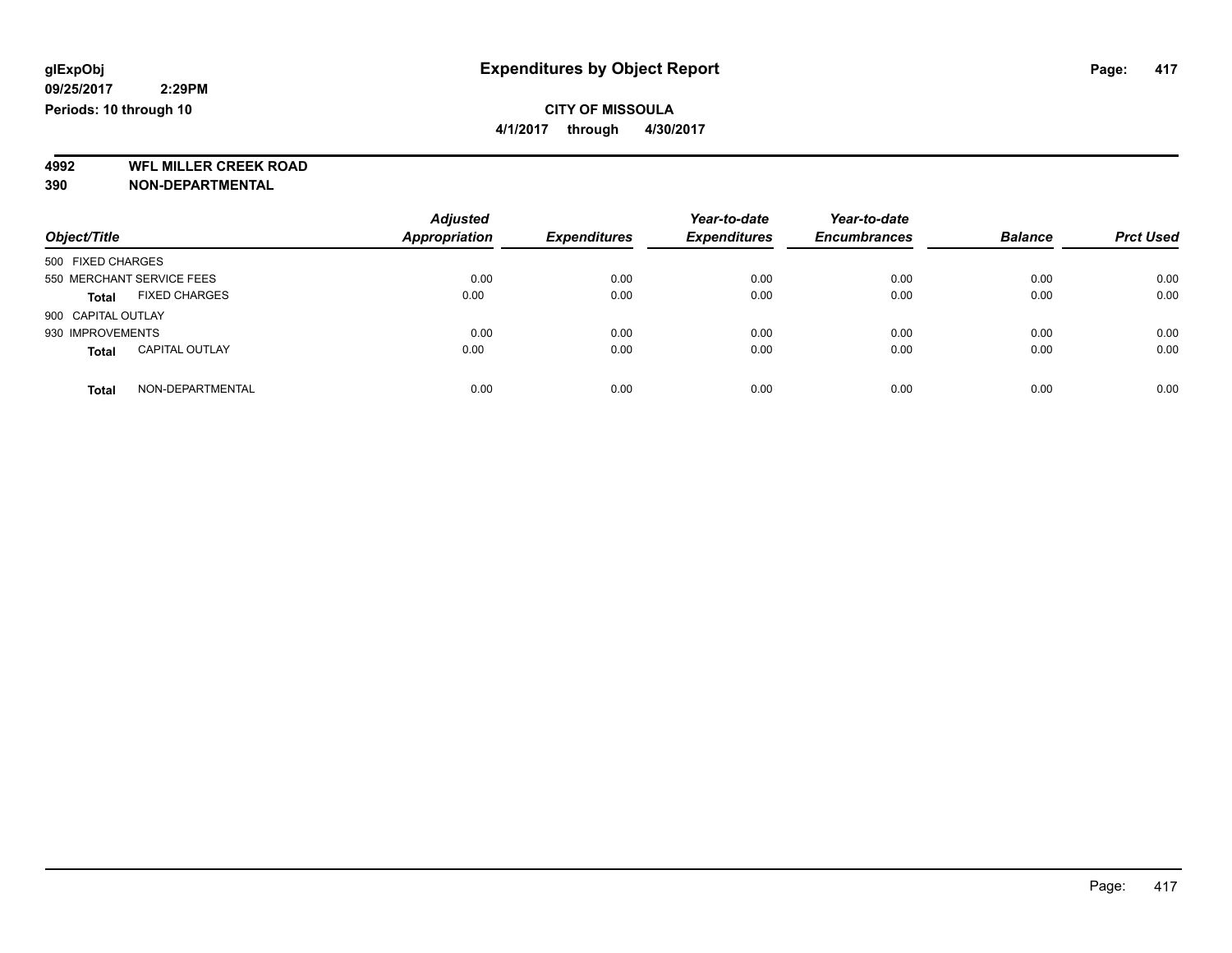#### **4992 WFL MILLER CREEK ROAD**

|                           |                       | <b>Adjusted</b>      |                     | Year-to-date        | Year-to-date        |                |                  |
|---------------------------|-----------------------|----------------------|---------------------|---------------------|---------------------|----------------|------------------|
| Object/Title              |                       | <b>Appropriation</b> | <b>Expenditures</b> | <b>Expenditures</b> | <b>Encumbrances</b> | <b>Balance</b> | <b>Prct Used</b> |
| 500 FIXED CHARGES         |                       |                      |                     |                     |                     |                |                  |
| 550 MERCHANT SERVICE FEES |                       | 0.00                 | 0.00                | 0.00                | 0.00                | 0.00           | 0.00             |
| <b>Total</b>              | <b>FIXED CHARGES</b>  | 0.00                 | 0.00                | 0.00                | 0.00                | 0.00           | 0.00             |
| 900 CAPITAL OUTLAY        |                       |                      |                     |                     |                     |                |                  |
| 930 IMPROVEMENTS          |                       | 0.00                 | 0.00                | 0.00                | 0.00                | 0.00           | 0.00             |
| <b>Total</b>              | <b>CAPITAL OUTLAY</b> | 0.00                 | 0.00                | 0.00                | 0.00                | 0.00           | 0.00             |
| <b>Total</b>              | WFL MILLER CREEK ROAD | 0.00                 | 0.00                | 0.00                | 0.00                | 0.00           | 0.00             |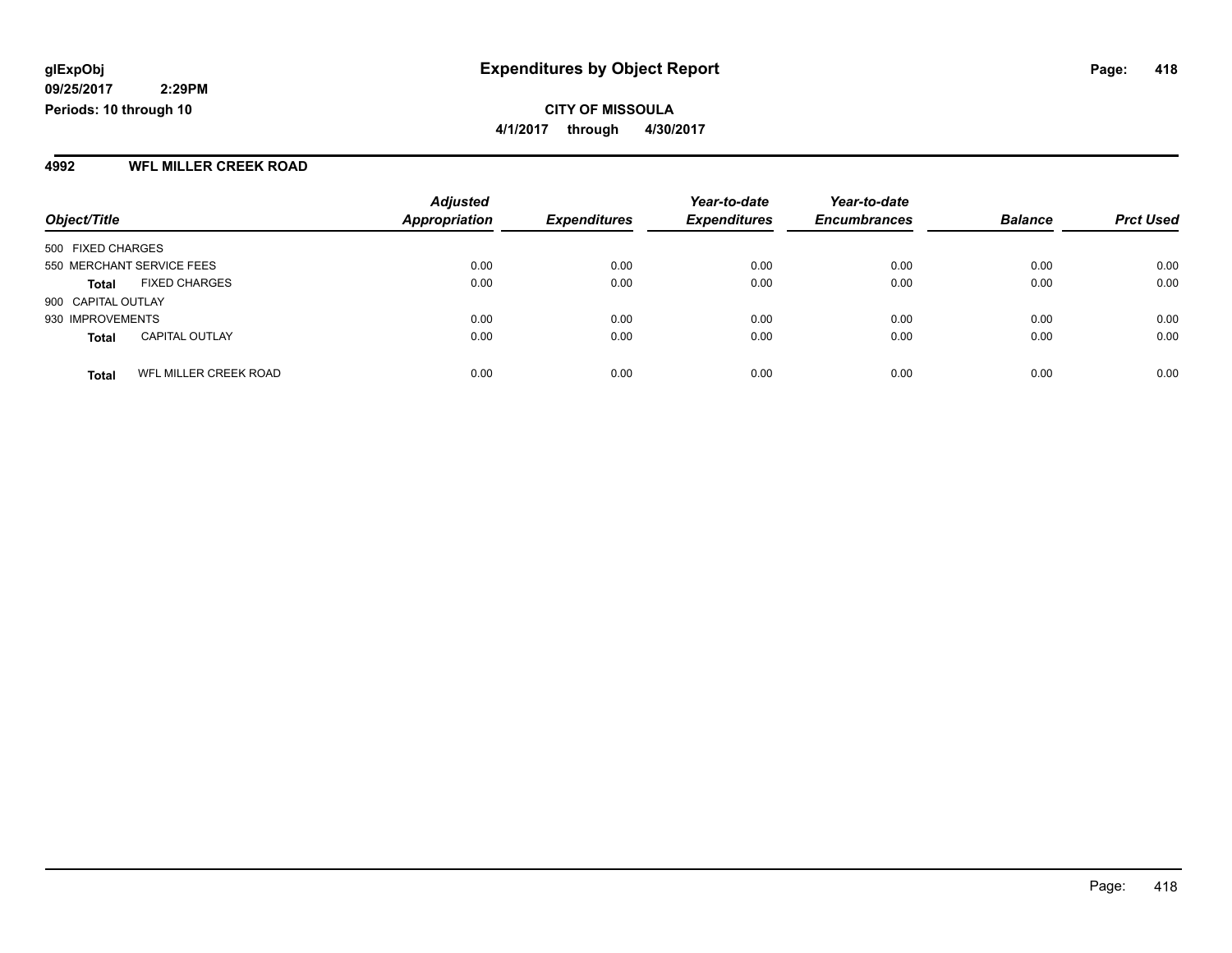**4/1/2017 through 4/30/2017**

# **4993 WESTERN FEDERAL LANDS**

**280 PUBLIC WORKS OPERATIONS**

|                        |                                   | <b>Adjusted</b>      |                     | Year-to-date        | Year-to-date        |                |                  |
|------------------------|-----------------------------------|----------------------|---------------------|---------------------|---------------------|----------------|------------------|
| Object/Title           |                                   | <b>Appropriation</b> | <b>Expenditures</b> | <b>Expenditures</b> | <b>Encumbrances</b> | <b>Balance</b> | <b>Prct Used</b> |
| 100 PERSONAL SERVICES  |                                   |                      |                     |                     |                     |                |                  |
| 110 SALARIES AND WAGES |                                   | 0.00                 | 0.00                | 0.00                | 0.00                | 0.00           | 0.00             |
|                        | <b>140 EMPLOYER CONTRIBUTIONS</b> | 0.00                 | 0.00                | 0.00                | 0.00                | 0.00           | 0.00             |
| <b>Total</b>           | PERSONAL SERVICES                 | 0.00                 | 0.00                | 0.00                | 0.00                | 0.00           | 0.00             |
| 300 PURCHASED SERVICES |                                   |                      |                     |                     |                     |                |                  |
|                        | 350 PROFESSIONAL SERVICES         | 0.00                 | 0.00                | 0.00                | 0.00                | 0.00           | 0.00             |
| Total                  | PURCHASED SERVICES                | 0.00                 | 0.00                | 0.00                | 0.00                | 0.00           | 0.00             |
| 500 FIXED CHARGES      |                                   |                      |                     |                     |                     |                |                  |
|                        | 550 MERCHANT SERVICE FEES         | 0.00                 | 0.00                | 0.00                | 0.00                | 0.00           | 0.00             |
| <b>Total</b>           | <b>FIXED CHARGES</b>              | 0.00                 | 0.00                | 0.00                | 0.00                | 0.00           | 0.00             |
| 900 CAPITAL OUTLAY     |                                   |                      |                     |                     |                     |                |                  |
| 930 IMPROVEMENTS       |                                   | 0.00                 | 0.00                | 0.00                | 0.00                | 0.00           | 0.00             |
| <b>Total</b>           | <b>CAPITAL OUTLAY</b>             | 0.00                 | 0.00                | 0.00                | 0.00                | 0.00           | 0.00             |
| <b>Total</b>           | PUBLIC WORKS OPERATIONS           | 0.00                 | 0.00                | 0.00                | 0.00                | 0.00           | 0.00             |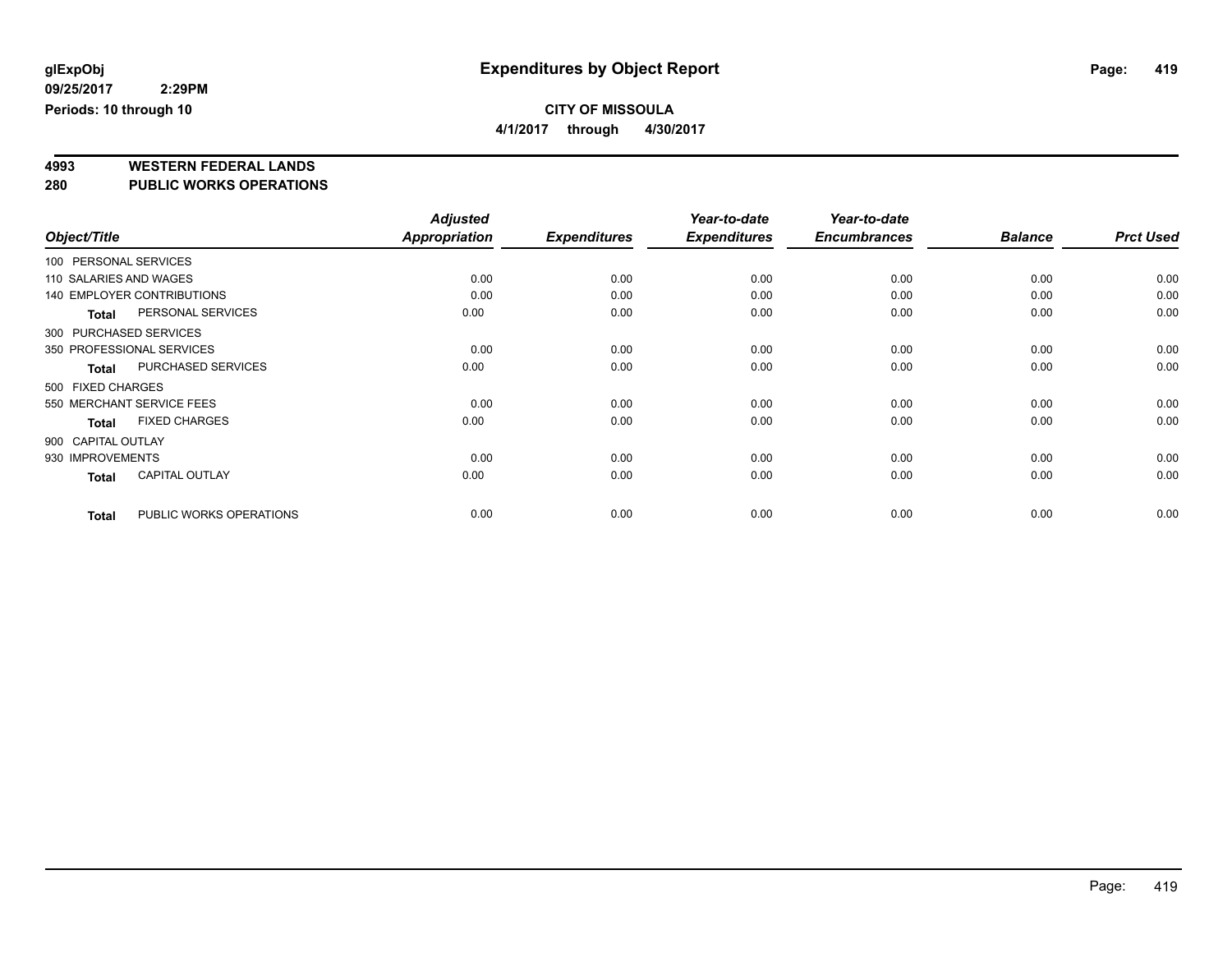#### **CITY OF MISSOULA 4/1/2017 through 4/30/2017**

#### **4993 WESTERN FEDERAL LANDS**

|                        |                              | <b>Adjusted</b>      |                     | Year-to-date        | Year-to-date        |                |                  |
|------------------------|------------------------------|----------------------|---------------------|---------------------|---------------------|----------------|------------------|
| Object/Title           |                              | <b>Appropriation</b> | <b>Expenditures</b> | <b>Expenditures</b> | <b>Encumbrances</b> | <b>Balance</b> | <b>Prct Used</b> |
| 100 PERSONAL SERVICES  |                              |                      |                     |                     |                     |                |                  |
| 110 SALARIES AND WAGES |                              | 0.00                 | 0.00                | 0.00                | 0.00                | 0.00           | 0.00             |
|                        | 140 EMPLOYER CONTRIBUTIONS   | 0.00                 | 0.00                | 0.00                | 0.00                | 0.00           | 0.00             |
| <b>Total</b>           | PERSONAL SERVICES            | 0.00                 | 0.00                | 0.00                | 0.00                | 0.00           | 0.00             |
|                        | 300 PURCHASED SERVICES       |                      |                     |                     |                     |                |                  |
|                        | 350 PROFESSIONAL SERVICES    | 0.00                 | 0.00                | 0.00                | 0.00                | 0.00           | 0.00             |
| <b>Total</b>           | PURCHASED SERVICES           | 0.00                 | 0.00                | 0.00                | 0.00                | 0.00           | 0.00             |
| 500 FIXED CHARGES      |                              |                      |                     |                     |                     |                |                  |
|                        | 550 MERCHANT SERVICE FEES    | 0.00                 | 0.00                | 0.00                | 0.00                | 0.00           | 0.00             |
| <b>Total</b>           | <b>FIXED CHARGES</b>         | 0.00                 | 0.00                | 0.00                | 0.00                | 0.00           | 0.00             |
| 900 CAPITAL OUTLAY     |                              |                      |                     |                     |                     |                |                  |
| 930 IMPROVEMENTS       |                              | 0.00                 | 0.00                | 0.00                | 0.00                | 0.00           | 0.00             |
| Total                  | <b>CAPITAL OUTLAY</b>        | 0.00                 | 0.00                | 0.00                | 0.00                | 0.00           | 0.00             |
| <b>Total</b>           | <b>WESTERN FEDERAL LANDS</b> | 0.00                 | 0.00                | 0.00                | 0.00                | 0.00           | 0.00             |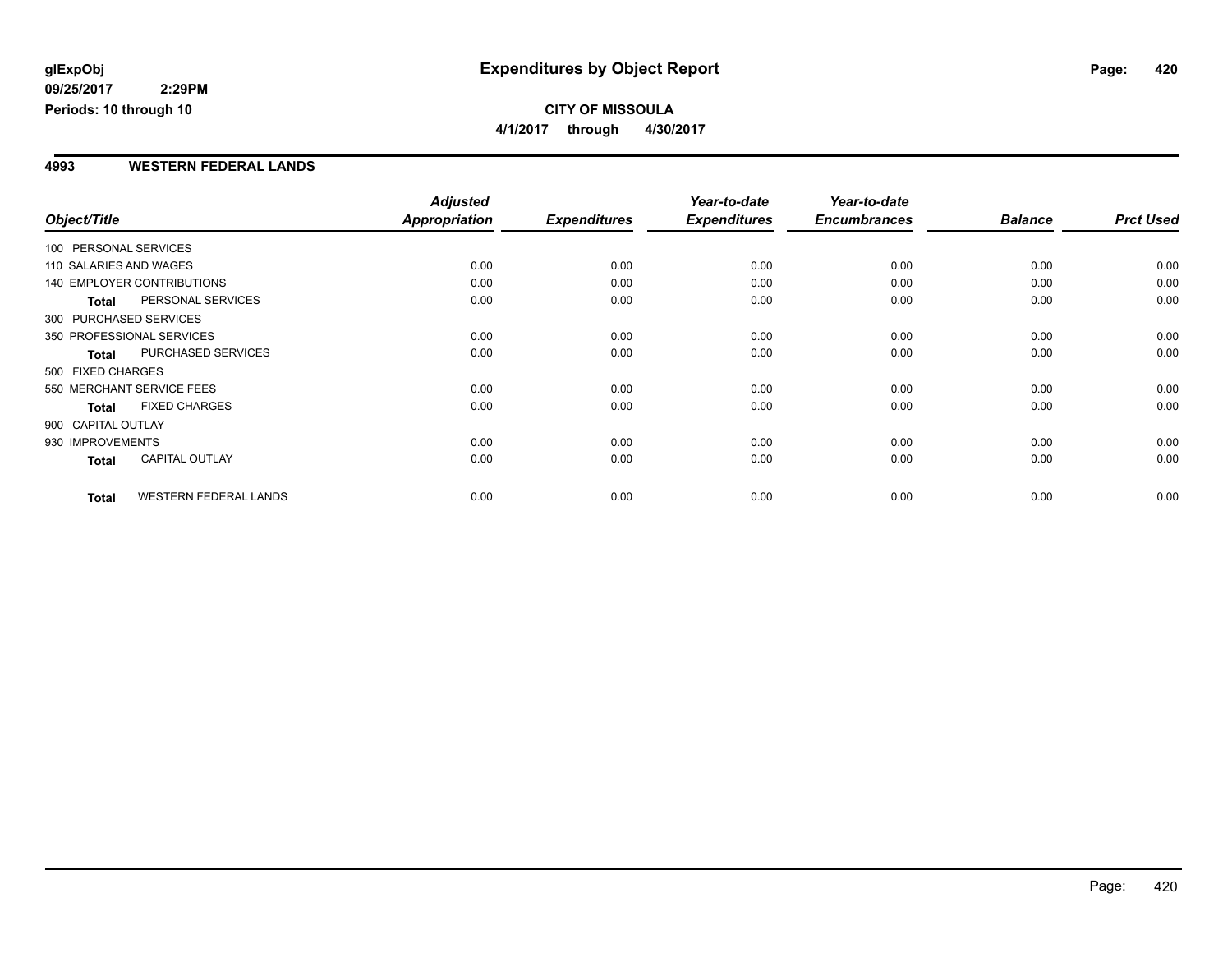# **5020 CIVIC STADIUM**

**395 PARKING COMMISSION**

|                   |                             | <b>Adjusted</b> |                     | Year-to-date        | Year-to-date        |                |                  |
|-------------------|-----------------------------|-----------------|---------------------|---------------------|---------------------|----------------|------------------|
| Object/Title      |                             | Appropriation   | <b>Expenditures</b> | <b>Expenditures</b> | <b>Encumbrances</b> | <b>Balance</b> | <b>Prct Used</b> |
| 500 FIXED CHARGES |                             |                 |                     |                     |                     |                |                  |
| 500 FIXED CHARGES |                             | 3,000.00        | 0.00                | 0.00                | 0.00                | 3,000.00       | 0.00             |
|                   | 550 MERCHANT SERVICE FEES   | 0.00            | 0.00                | 0.00                | 0.00                | 0.00           | 0.00             |
| <b>Total</b>      | <b>FIXED CHARGES</b>        | 3,000.00        | 0.00                | 0.00                | 0.00                | 3,000.00       | 0.00             |
| 600 DEBT SERVICE  |                             |                 |                     |                     |                     |                |                  |
| 610 PRINCIPAL     |                             | 39,116.00       | 0.00                | 0.00                | 0.00                | 39,116.00      | 0.00             |
|                   | 620 INTEREST / SERVICE FEES | 76,607.00       | 0.00                | 550.00              | 0.00                | 76,057.00      | 0.72             |
| <b>Total</b>      | <b>DEBT SERVICE</b>         | 115,723.00      | 0.00                | 550.00              | 0.00                | 115.173.00     | 0.48             |
| 800 OTHER OBJECTS |                             |                 |                     |                     |                     |                |                  |
| 830 DEPRECIATION  |                             | 0.00            | 0.00                | 0.00                | 0.00                | 0.00           | 0.00             |
| <b>Total</b>      | OTHER OBJECTS               | 0.00            | 0.00                | 0.00                | 0.00                | 0.00           | 0.00             |
| <b>Total</b>      | PARKING COMMISSION          | 118,723.00      | 0.00                | 550.00              | 0.00                | 118,173.00     | 0.46             |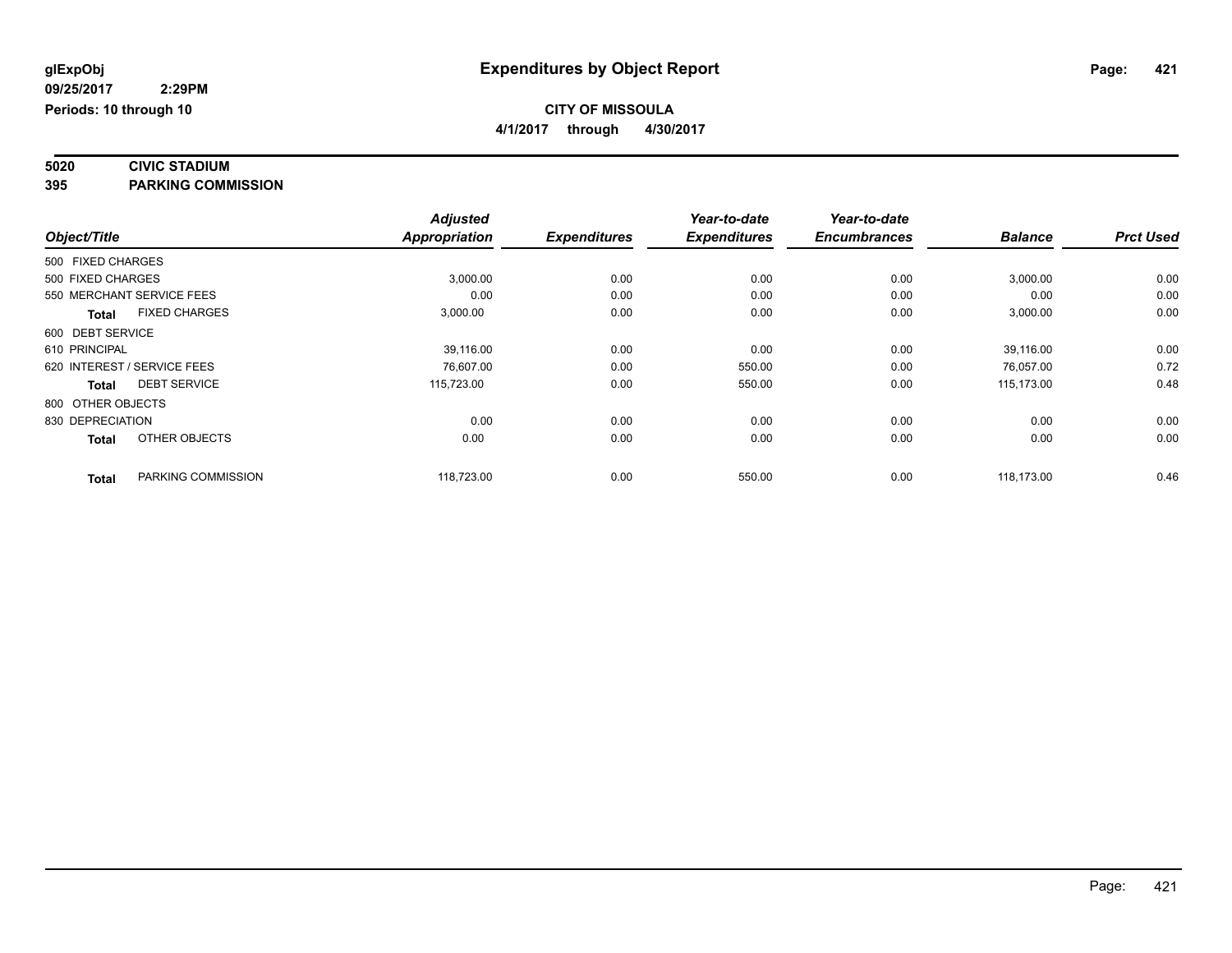#### **5020 CIVIC STADIUM**

|                                      | <b>Adjusted</b>      |                     | Year-to-date        | Year-to-date        |                |                  |
|--------------------------------------|----------------------|---------------------|---------------------|---------------------|----------------|------------------|
| Object/Title                         | <b>Appropriation</b> | <b>Expenditures</b> | <b>Expenditures</b> | <b>Encumbrances</b> | <b>Balance</b> | <b>Prct Used</b> |
| 500 FIXED CHARGES                    |                      |                     |                     |                     |                |                  |
| 500 FIXED CHARGES                    | 3,000.00             | 0.00                | 0.00                | 0.00                | 3,000.00       | 0.00             |
| 550 MERCHANT SERVICE FEES            | 0.00                 | 0.00                | 0.00                | 0.00                | 0.00           | 0.00             |
| <b>FIXED CHARGES</b><br><b>Total</b> | 3,000.00             | 0.00                | 0.00                | 0.00                | 3,000.00       | 0.00             |
| 600 DEBT SERVICE                     |                      |                     |                     |                     |                |                  |
| 610 PRINCIPAL                        | 39,116.00            | 0.00                | 0.00                | 0.00                | 39,116.00      | 0.00             |
| 620 INTEREST / SERVICE FEES          | 76,607.00            | 0.00                | 550.00              | 0.00                | 76,057.00      | 0.72             |
| <b>DEBT SERVICE</b><br><b>Total</b>  | 115,723.00           | 0.00                | 550.00              | 0.00                | 115,173.00     | 0.48             |
| 800 OTHER OBJECTS                    |                      |                     |                     |                     |                |                  |
| 830 DEPRECIATION                     | 0.00                 | 0.00                | 0.00                | 0.00                | 0.00           | 0.00             |
| OTHER OBJECTS<br><b>Total</b>        | 0.00                 | 0.00                | 0.00                | 0.00                | 0.00           | 0.00             |
| CIVIC STADIUM<br><b>Total</b>        | 118,723.00           | 0.00                | 550.00              | 0.00                | 118.173.00     | 0.46             |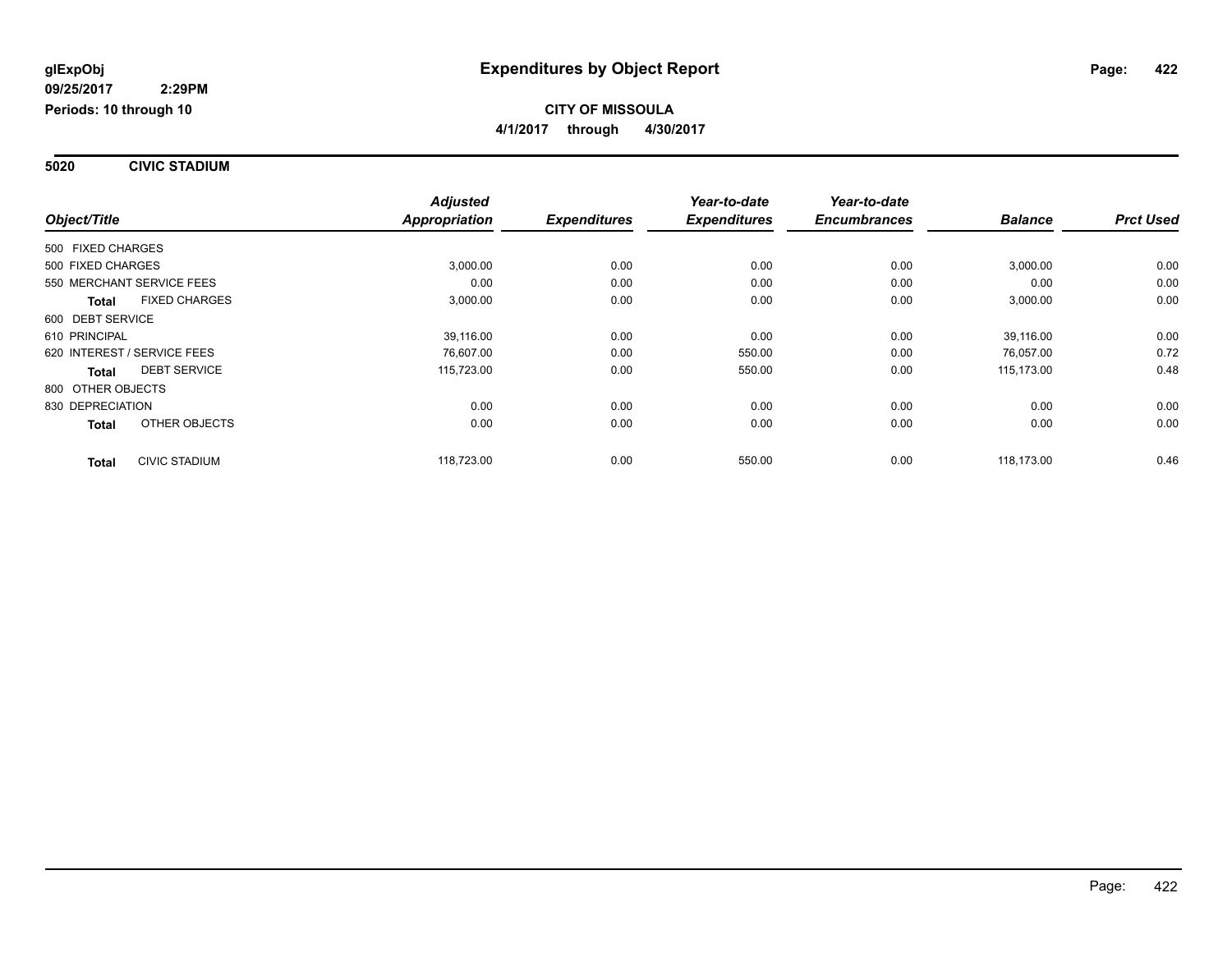#### **5210 WATER 335 WATER**

|                                      | <b>Adjusted</b>      |                     | Year-to-date        | Year-to-date        |                |                  |
|--------------------------------------|----------------------|---------------------|---------------------|---------------------|----------------|------------------|
| Object/Title                         | <b>Appropriation</b> | <b>Expenditures</b> | <b>Expenditures</b> | <b>Encumbrances</b> | <b>Balance</b> | <b>Prct Used</b> |
| 100 PERSONAL SERVICES                |                      |                     |                     |                     |                |                  |
| 110 SALARIES AND WAGES               | 0.00                 | 12,116.36           | 30,014.54           | 0.00                | $-30,014.54$   | 0.00             |
| 120 OVERTIME                         | 0.00                 | 0.00                | 0.00                | 0.00                | 0.00           | 0.00             |
| 140 EMPLOYER CONTRIBUTIONS           | 0.00                 | 6,995.90            | 12,484.06           | 0.00                | $-12,484.06$   | 0.00             |
| 141 STATE RETIREMENT CONTRIBUTIONS   | 0.00                 | 12.12               | 30.63               | 0.00                | $-30.63$       | 0.00             |
| PERSONAL SERVICES<br>Total           | 0.00                 | 19,124.38           | 42,529.23           | 0.00                | $-42,529.23$   | 0.00             |
| 200 SUPPLIES                         |                      |                     |                     |                     |                |                  |
| 210 OFFICE SUPPLIES                  | 0.00                 | 64.65               | 64.65               | 0.00                | $-64.65$       | 0.00             |
| 220 OPERATING SUPPLIES               | 0.00                 | 0.00                | 224.99              | 0.00                | $-224.99$      | 0.00             |
| 230 REPAIR/MAINTENANCE               | 0.00                 | 0.00                | 0.00                | 0.00                | 0.00           | 0.00             |
| 231 GASOLINE                         | 0.00                 | 0.00                | 0.00                | 0.00                | 0.00           | 0.00             |
| <b>SUPPLIES</b><br><b>Total</b>      | 0.00                 | 64.65               | 289.64              | 0.00                | $-289.64$      | 0.00             |
| 300 PURCHASED SERVICES               |                      |                     |                     |                     |                |                  |
| 310 COMMUNICATIONS                   | 0.00                 | 0.00                | 0.00                | 0.00                | 0.00           | 0.00             |
| 320 PRINTING & DUPLICATING           | 0.00                 | 0.00                | 0.00                | 0.00                | 0.00           | 0.00             |
| 330 PUBLICITY, SUBSCRIPTIONS & DUES  | 0.00                 | 0.00                | 0.00                | 0.00                | 0.00           | 0.00             |
| 340 SEWER                            | 0.00                 | 0.00                | 0.00                | 0.00                | 0.00           | 0.00             |
| 341 ELECTRICITY & NATURAL GAS        | 0.00                 | 0.00                | 0.00                | 0.00                | 0.00           | 0.00             |
| 342 STORM WATER                      | 0.00                 | 0.00                | 0.00                | 0.00                | 0.00           | 0.00             |
| 343 WATER CHARGES                    | 0.00                 | 0.00                | 0.00                | 0.00                | 0.00           | 0.00             |
| 344 TELEPHONE SERVICE                | 0.00                 | 870.68              | 870.68              | 0.00                | $-870.68$      | 0.00             |
| 345 GARBAGE                          | 0.00                 | 0.00                | 0.00                | 0.00                | 0.00           | 0.00             |
| 350 PROFESSIONAL SERVICES            | 0.00                 | 68,994.42           | 650,236.80          | 0.00                | $-650,236.80$  | 0.00             |
| 360 REPAIR & MAINTENANCE             | 0.00                 | 0.00                | 0.00                | 0.00                | 0.00           | 0.00             |
| 370 TRAVEL                           | 0.00                 | 0.00                | 0.00                | 0.00                | 0.00           | 0.00             |
| 380 TRAINING                         | 0.00                 | 0.00                | 0.00                | 0.00                | 0.00           | 0.00             |
| 390 OTHER PURCHASED SERVICES         | 0.00                 | 0.00                | 23.76               | 0.00                | $-23.76$       | 0.00             |
| PURCHASED SERVICES<br>Total          | 0.00                 | 69,865.10           | 651,131.24          | 0.00                | $-651, 131.24$ | 0.00             |
| 500 FIXED CHARGES                    |                      |                     |                     |                     |                |                  |
| 500 FIXED CHARGES                    | 0.00                 | 0.00                | 0.00                | 0.00                | 0.00           | 0.00             |
| 550 MERCHANT SERVICE FEES            | 0.00                 | 0.00                | 0.00                | 0.00                | 0.00           | 0.00             |
| <b>FIXED CHARGES</b><br><b>Total</b> | 0.00                 | 0.00                | 0.00                | 0.00                | 0.00           | 0.00             |
| 600 DEBT SERVICE                     |                      |                     |                     |                     |                |                  |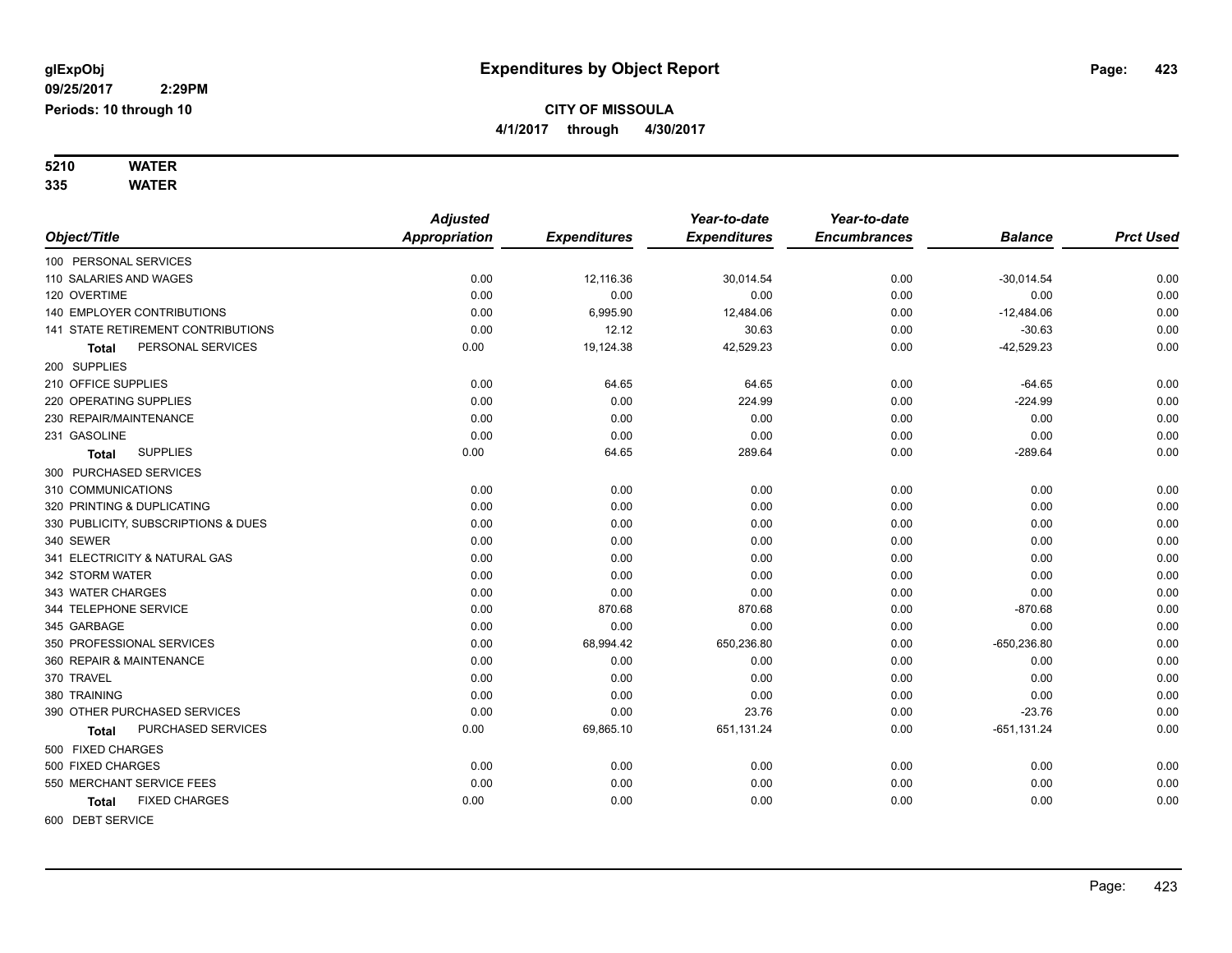#### **5210 WATER 335 WATER**

|                    |                             | <b>Adjusted</b> |                     | Year-to-date        | Year-to-date        |                |                  |
|--------------------|-----------------------------|-----------------|---------------------|---------------------|---------------------|----------------|------------------|
| Object/Title       |                             | Appropriation   | <b>Expenditures</b> | <b>Expenditures</b> | <b>Encumbrances</b> | <b>Balance</b> | <b>Prct Used</b> |
| 610 PRINCIPAL      |                             | 0.00            | 0.00                | 0.00                | 0.00                | 0.00           | 0.00             |
|                    | 620 INTEREST / SERVICE FEES | 0.00            | 0.00                | 0.00                | 0.00                | 0.00           | 0.00             |
| Total              | <b>DEBT SERVICE</b>         | 0.00            | 0.00                | 0.00                | 0.00                | 0.00           | 0.00             |
| 800 OTHER OBJECTS  |                             |                 |                     |                     |                     |                |                  |
| 845 CONTINGENCY    |                             | 0.00            | 0.00                | 0.00                | 0.00                | 0.00           | 0.00             |
| Total              | OTHER OBJECTS               | 0.00            | 0.00                | 0.00                | 0.00                | 0.00           | 0.00             |
| 900 CAPITAL OUTLAY |                             |                 |                     |                     |                     |                |                  |
| 910 LAND           |                             | 0.00            | 0.00                | 0.00                | 0.00                | 0.00           | 0.00             |
| 920 BUILDINGS      |                             | 0.00            | 0.00                | 0.00                | 0.00                | 0.00           | 0.00             |
| 930 IMPROVEMENTS   |                             | 0.00            | 0.00                | 0.00                | 0.00                | 0.00           | 0.00             |
|                    | 940 MACHINERY & EQUIPMENT   | 0.00            | 227,691.61          | 264,174.14          | 0.00                | $-264, 174.14$ | 0.00             |
| <b>Total</b>       | <b>CAPITAL OUTLAY</b>       | 0.00            | 227,691.61          | 264,174.14          | 0.00                | $-264, 174.14$ | 0.00             |
| <b>Total</b>       | <b>WATER</b>                | 0.00            | 316,745.74          | 958,124.25          | 0.00                | $-958, 124.25$ | 0.00             |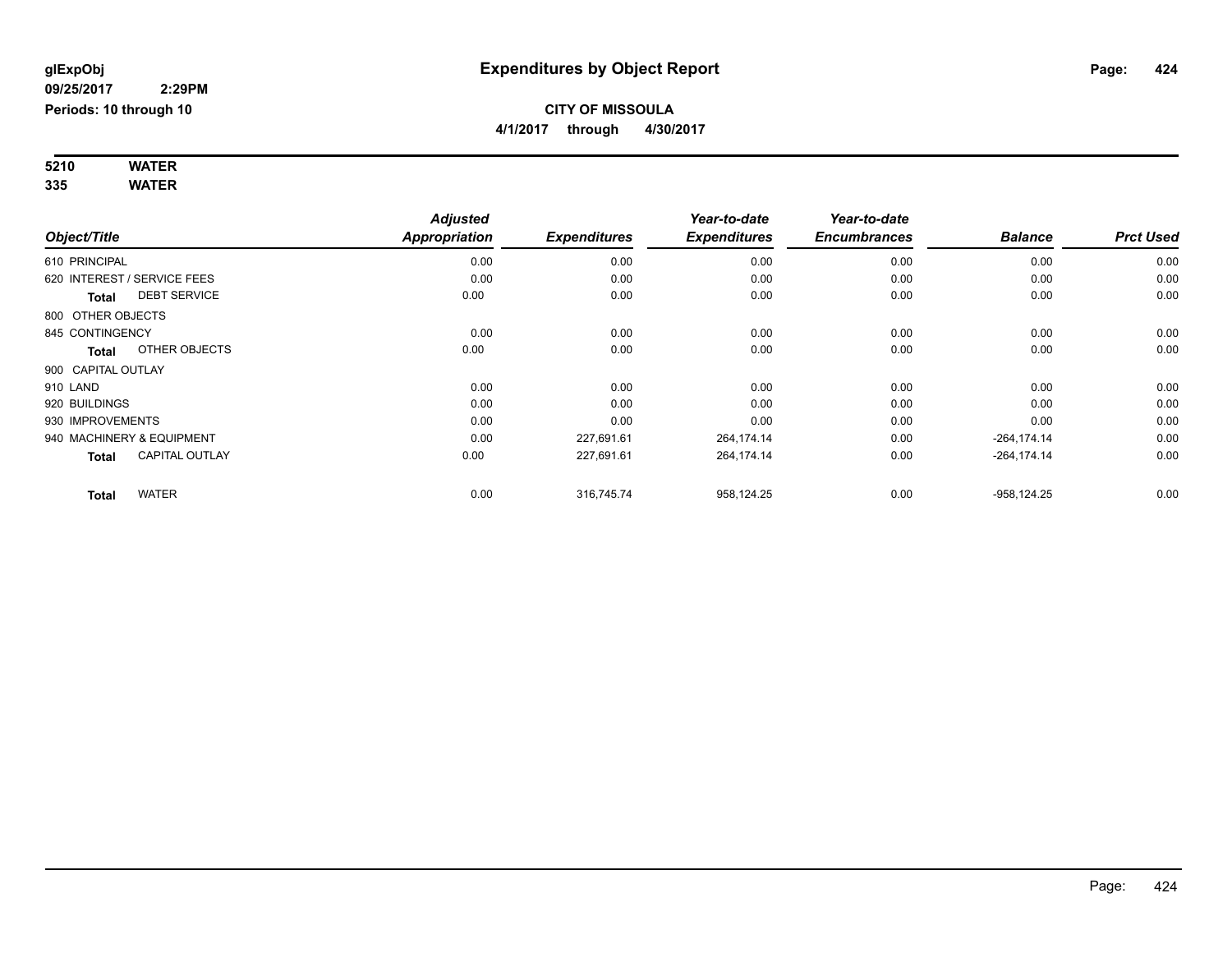**5210 WATER**

|                                     | <b>Adjusted</b> |                     | Year-to-date        | Year-to-date        |                |                  |
|-------------------------------------|-----------------|---------------------|---------------------|---------------------|----------------|------------------|
| Object/Title                        | Appropriation   | <b>Expenditures</b> | <b>Expenditures</b> | <b>Encumbrances</b> | <b>Balance</b> | <b>Prct Used</b> |
| 100 PERSONAL SERVICES               |                 |                     |                     |                     |                |                  |
| 110 SALARIES AND WAGES              | 0.00            | 12,116.36           | 30,014.54           | 0.00                | $-30,014.54$   | 0.00             |
| 120 OVERTIME                        | 0.00            | 0.00                | 0.00                | 0.00                | 0.00           | 0.00             |
| 140 EMPLOYER CONTRIBUTIONS          | 0.00            | 6,995.90            | 12,484.06           | 0.00                | $-12,484.06$   | 0.00             |
| 141 STATE RETIREMENT CONTRIBUTIONS  | 0.00            | 12.12               | 30.63               | 0.00                | $-30.63$       | 0.00             |
| PERSONAL SERVICES<br><b>Total</b>   | 0.00            | 19,124.38           | 42,529.23           | 0.00                | $-42,529.23$   | 0.00             |
| 200 SUPPLIES                        |                 |                     |                     |                     |                |                  |
| 210 OFFICE SUPPLIES                 | 0.00            | 64.65               | 64.65               | 0.00                | $-64.65$       | 0.00             |
| 220 OPERATING SUPPLIES              | 0.00            | 0.00                | 224.99              | 0.00                | $-224.99$      | 0.00             |
| 230 REPAIR/MAINTENANCE              | 0.00            | 0.00                | 0.00                | 0.00                | 0.00           | 0.00             |
| 231 GASOLINE                        | 0.00            | 0.00                | 0.00                | 0.00                | 0.00           | 0.00             |
| <b>SUPPLIES</b><br><b>Total</b>     | 0.00            | 64.65               | 289.64              | 0.00                | $-289.64$      | 0.00             |
| 300 PURCHASED SERVICES              |                 |                     |                     |                     |                |                  |
| 310 COMMUNICATIONS                  | 0.00            | 0.00                | 0.00                | 0.00                | 0.00           | 0.00             |
| 320 PRINTING & DUPLICATING          | 0.00            | 0.00                | 0.00                | 0.00                | 0.00           | 0.00             |
| 330 PUBLICITY, SUBSCRIPTIONS & DUES | 0.00            | 0.00                | 0.00                | 0.00                | 0.00           | 0.00             |
| 340 SEWER                           | 0.00            | 0.00                | 0.00                | 0.00                | 0.00           | 0.00             |
| 341 ELECTRICITY & NATURAL GAS       | 0.00            | 0.00                | 0.00                | 0.00                | 0.00           | 0.00             |
| 342 STORM WATER                     | 0.00            | 0.00                | 0.00                | 0.00                | 0.00           | 0.00             |
| 343 WATER CHARGES                   | 0.00            | 0.00                | 0.00                | 0.00                | 0.00           | 0.00             |
| 344 TELEPHONE SERVICE               | 0.00            | 870.68              | 870.68              | 0.00                | $-870.68$      | 0.00             |
| 345 GARBAGE                         | 0.00            | 0.00                | 0.00                | 0.00                | 0.00           | 0.00             |
| 350 PROFESSIONAL SERVICES           | 0.00            | 68,994.42           | 650,236.80          | 0.00                | $-650,236.80$  | 0.00             |
| 360 REPAIR & MAINTENANCE            | 0.00            | 0.00                | 0.00                | 0.00                | 0.00           | 0.00             |
| 370 TRAVEL                          | 0.00            | 0.00                | 0.00                | 0.00                | 0.00           | 0.00             |
| 380 TRAINING                        | 0.00            | 0.00                | 0.00                | 0.00                | 0.00           | 0.00             |
| 390 OTHER PURCHASED SERVICES        | 0.00            | 0.00                | 23.76               | 0.00                | $-23.76$       | 0.00             |
| PURCHASED SERVICES<br><b>Total</b>  | 0.00            | 69,865.10           | 651,131.24          | 0.00                | $-651, 131.24$ | 0.00             |
| 500 FIXED CHARGES                   |                 |                     |                     |                     |                |                  |
| 500 FIXED CHARGES                   | 0.00            | 0.00                | 0.00                | 0.00                | 0.00           | 0.00             |
| 550 MERCHANT SERVICE FEES           | 0.00            | 0.00                | 0.00                | 0.00                | 0.00           | 0.00             |
| <b>FIXED CHARGES</b><br>Total       | 0.00            | 0.00                | 0.00                | 0.00                | 0.00           | 0.00             |
| 600 DEBT SERVICE                    |                 |                     |                     |                     |                |                  |
| 610 PRINCIPAL                       | 0.00            | 0.00                | 0.00                | 0.00                | 0.00           | 0.00             |
|                                     |                 |                     |                     |                     |                |                  |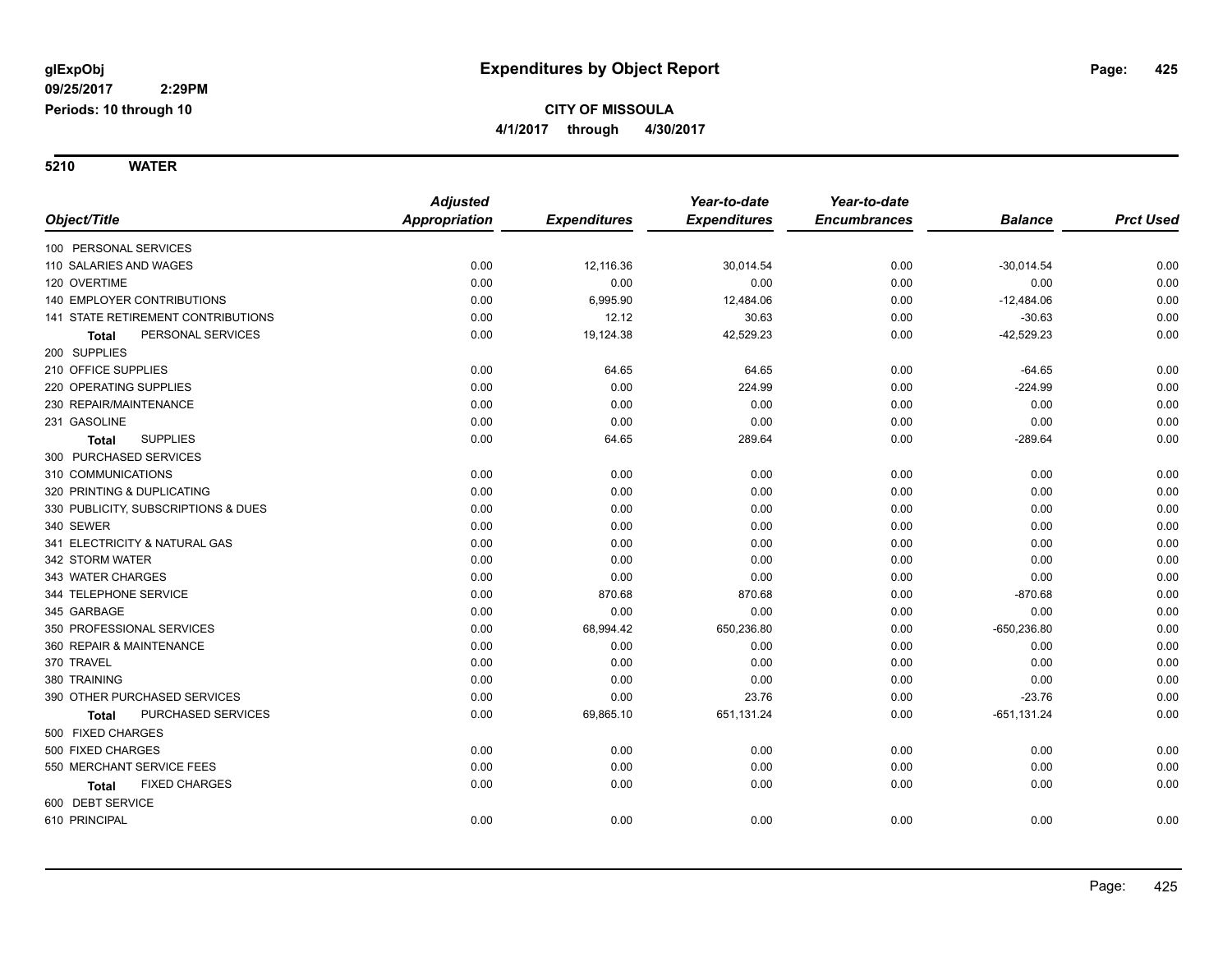#### **5210 WATER**

|                              |                       | <b>Adjusted</b>      |                     | Year-to-date        | Year-to-date        |                |                  |
|------------------------------|-----------------------|----------------------|---------------------|---------------------|---------------------|----------------|------------------|
| Object/Title                 |                       | <b>Appropriation</b> | <b>Expenditures</b> | <b>Expenditures</b> | <b>Encumbrances</b> | <b>Balance</b> | <b>Prct Used</b> |
| 620 INTEREST / SERVICE FEES  |                       | 0.00                 | 0.00                | 0.00                | 0.00                | 0.00           | 0.00             |
| <b>Total</b>                 | <b>DEBT SERVICE</b>   | 0.00                 | 0.00                | 0.00                | 0.00                | 0.00           | 0.00             |
| 800 OTHER OBJECTS            |                       |                      |                     |                     |                     |                |                  |
| 845 CONTINGENCY              |                       | 0.00                 | 0.00                | 0.00                | 0.00                | 0.00           | 0.00             |
| <b>Total</b>                 | OTHER OBJECTS         | 0.00                 | 0.00                | 0.00                | 0.00                | 0.00           | 0.00             |
| 900 CAPITAL OUTLAY           |                       |                      |                     |                     |                     |                |                  |
| 910 LAND                     |                       | 0.00                 | 0.00                | 0.00                | 0.00                | 0.00           | 0.00             |
| 920 BUILDINGS                |                       | 0.00                 | 0.00                | 0.00                | 0.00                | 0.00           | 0.00             |
| 930 IMPROVEMENTS             |                       | 0.00                 | 0.00                | 0.00                | 0.00                | 0.00           | 0.00             |
| 940 MACHINERY & EQUIPMENT    |                       | 0.00                 | 227,691.61          | 264,174.14          | 0.00                | $-264, 174.14$ | 0.00             |
| <b>Total</b>                 | <b>CAPITAL OUTLAY</b> | 0.00                 | 227,691.61          | 264,174.14          | 0.00                | $-264, 174.14$ | 0.00             |
| <b>WATER</b><br><b>Total</b> |                       | 0.00                 | 316,745.74          | 958,124.25          | 0.00                | $-958, 124.25$ | 0.00             |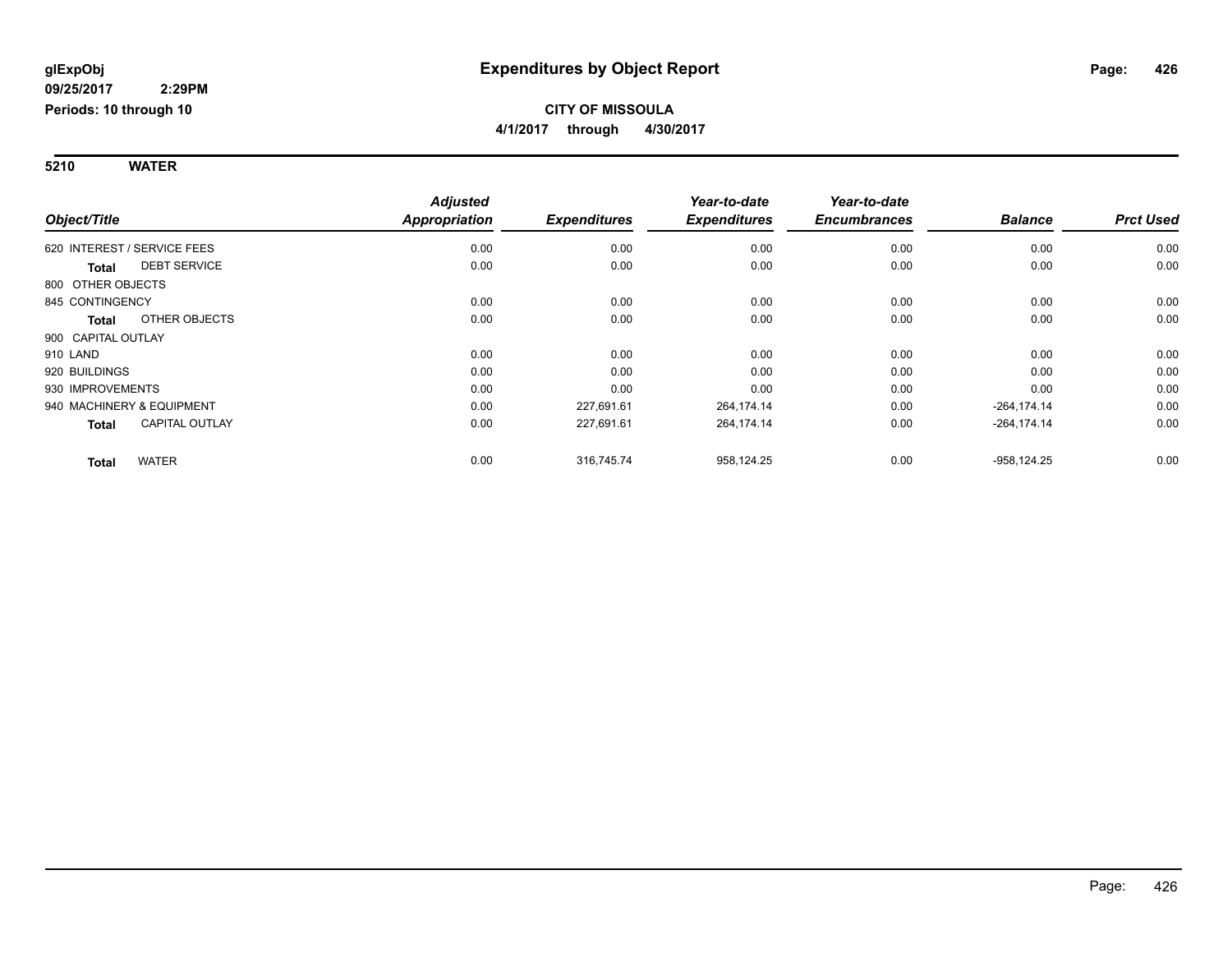#### **5215 WATER LOAN FUND 335 WATER**

|                                      | <b>Adjusted</b>      |                     | Year-to-date        | Year-to-date        |                |                  |
|--------------------------------------|----------------------|---------------------|---------------------|---------------------|----------------|------------------|
| Object/Title                         | <b>Appropriation</b> | <b>Expenditures</b> | <b>Expenditures</b> | <b>Encumbrances</b> | <b>Balance</b> | <b>Prct Used</b> |
| 500 FIXED CHARGES                    |                      |                     |                     |                     |                |                  |
| 550 MERCHANT SERVICE FEES            | 0.00                 | 0.00                | 0.00                | 0.00                | 0.00           | 0.00             |
| <b>FIXED CHARGES</b><br><b>Total</b> | 0.00                 | 0.00                | 0.00                | 0.00                | 0.00           | 0.00             |
| 800 OTHER OBJECTS                    |                      |                     |                     |                     |                |                  |
| 820 TRANSFERS TO OTHER FUNDS         | 0.00                 | 0.00                | 0.00                | 0.00                | 0.00           | 0.00             |
| OTHER OBJECTS<br><b>Total</b>        | 0.00                 | 0.00                | 0.00                | 0.00                | 0.00           | 0.00             |
| <b>WATER</b><br>Total                | 0.00                 | 0.00                | 0.00                | 0.00                | 0.00           | 0.00             |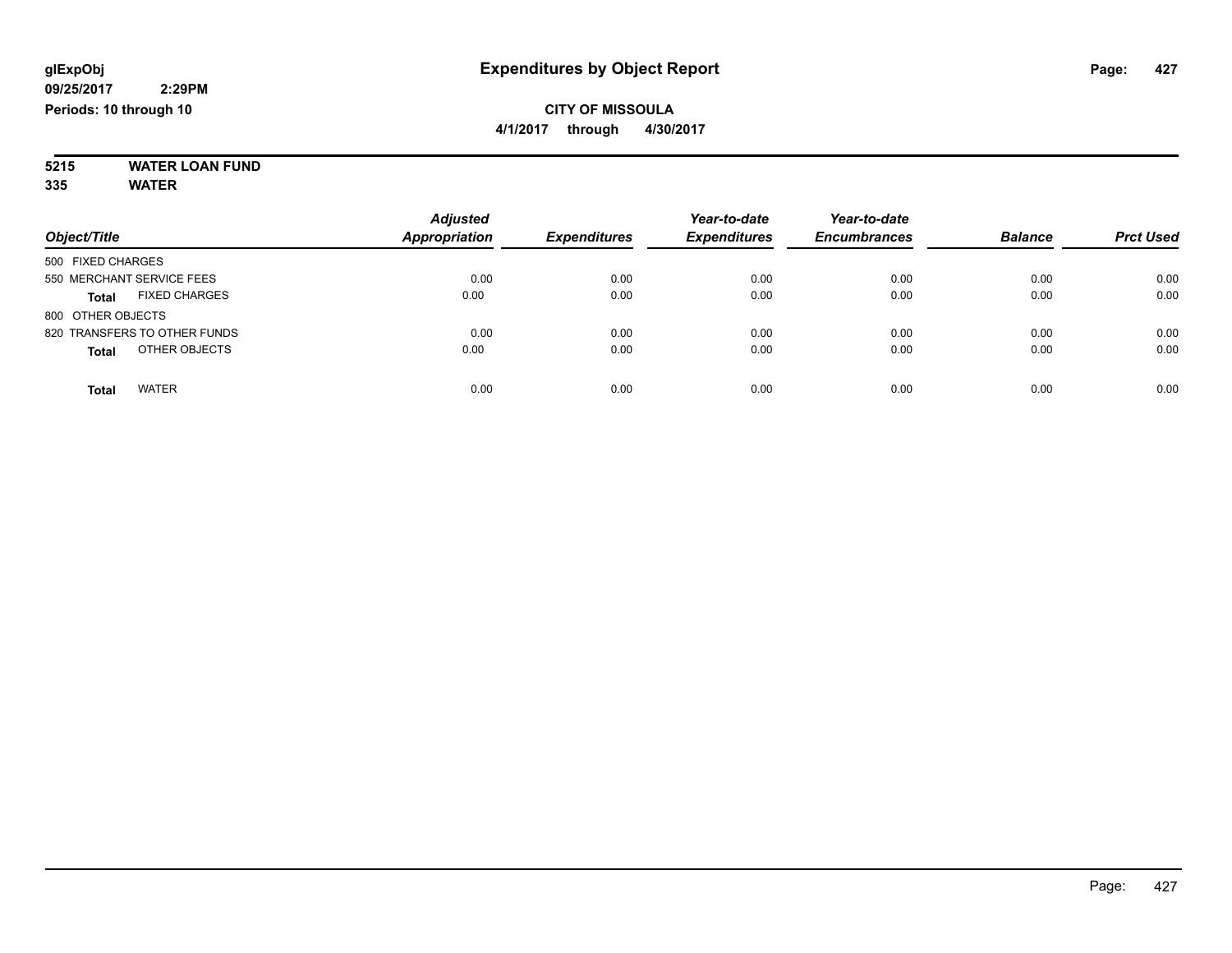#### **5215 WATER LOAN FUND**

|                              |                      | <b>Adjusted</b>      |                     | Year-to-date        | Year-to-date        |                |                  |
|------------------------------|----------------------|----------------------|---------------------|---------------------|---------------------|----------------|------------------|
| Object/Title                 |                      | <b>Appropriation</b> | <b>Expenditures</b> | <b>Expenditures</b> | <b>Encumbrances</b> | <b>Balance</b> | <b>Prct Used</b> |
| 500 FIXED CHARGES            |                      |                      |                     |                     |                     |                |                  |
| 550 MERCHANT SERVICE FEES    |                      | 0.00                 | 0.00                | 0.00                | 0.00                | 0.00           | 0.00             |
| <b>Total</b>                 | <b>FIXED CHARGES</b> | 0.00                 | 0.00                | 0.00                | 0.00                | 0.00           | 0.00             |
| 800 OTHER OBJECTS            |                      |                      |                     |                     |                     |                |                  |
| 820 TRANSFERS TO OTHER FUNDS |                      | 0.00                 | 0.00                | 0.00                | 0.00                | 0.00           | 0.00             |
| <b>Total</b>                 | OTHER OBJECTS        | 0.00                 | 0.00                | 0.00                | 0.00                | 0.00           | 0.00             |
| Total                        | WATER LOAN FUND      | 0.00                 | 0.00                | 0.00                | 0.00                | 0.00           | 0.00             |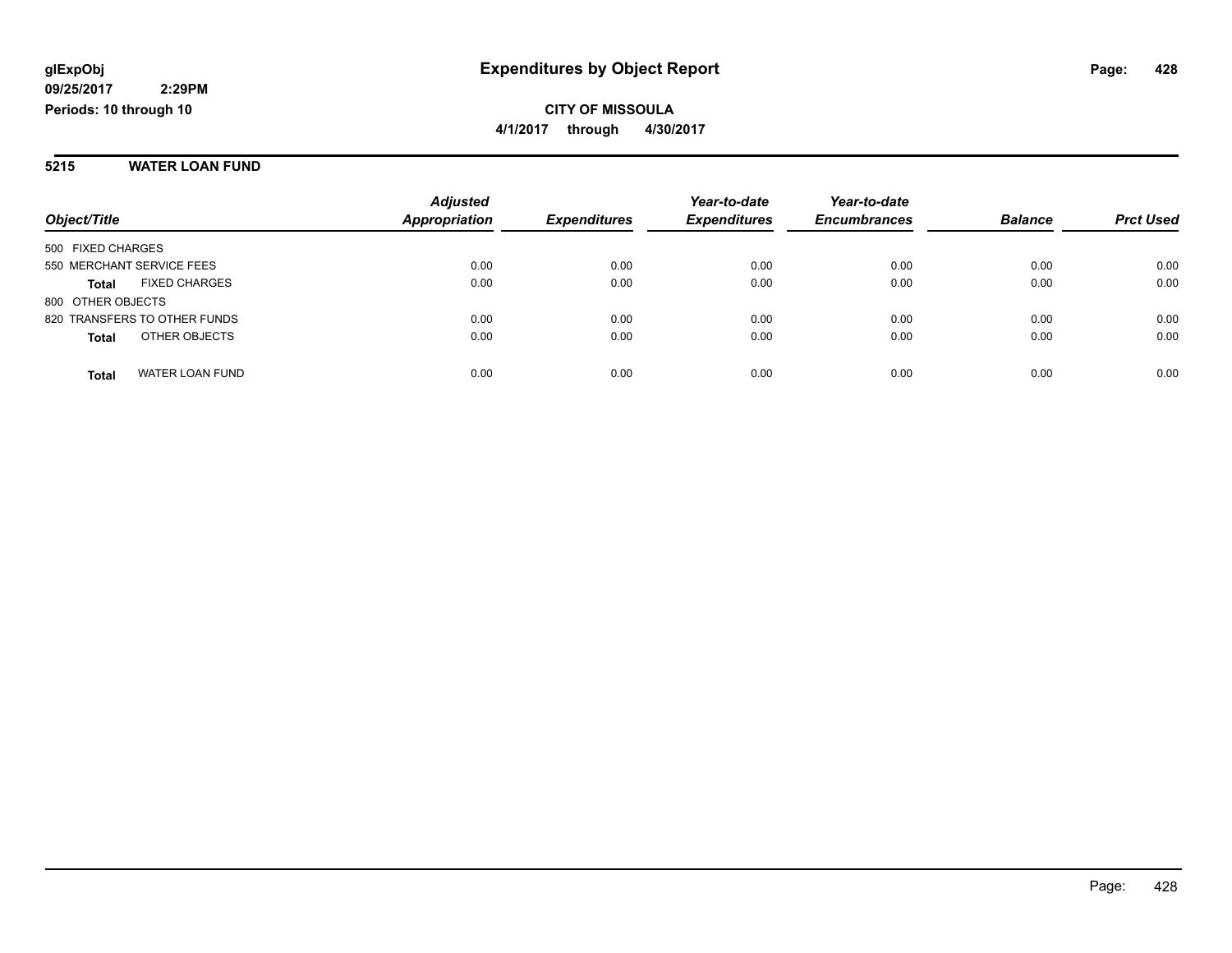**4/1/2017 through 4/30/2017**

# **5310 SEWER OPERATING BUDGET FUND**

**330 WASTEWATER**

|                                           | <b>Adjusted</b>      |                     | Year-to-date        | Year-to-date        |                |                  |
|-------------------------------------------|----------------------|---------------------|---------------------|---------------------|----------------|------------------|
| Object/Title                              | <b>Appropriation</b> | <b>Expenditures</b> | <b>Expenditures</b> | <b>Encumbrances</b> | <b>Balance</b> | <b>Prct Used</b> |
| 100 PERSONAL SERVICES                     |                      |                     |                     |                     |                |                  |
| 110 SALARIES AND WAGES                    | 1,254,449.00         | 112,820.40          | 1,094,282.12        | 0.00                | 160,166.88     | 87.23            |
| 115 SALARIES/HEALTH INSURANCE BENEFIT     | 0.00                 | 0.00                | 0.00                | 0.00                | 0.00           | 0.00             |
| 120 OVERTIME                              | 19,000.00            | 6,733.03            | 30,849.92           | 0.00                | $-11,849.92$   | 162.37           |
| 130 OTHER                                 | 51,957.00            | 0.00                | 0.00                | 0.00                | 51,957.00      | 0.00             |
| 135 OPEB EXPENSE                          | 0.00                 | 0.00                | 0.00                | 0.00                | 0.00           | 0.00             |
| <b>140 EMPLOYER CONTRIBUTIONS</b>         | 561,995.00           | 49,110.15           | 463,584.21          | 0.00                | 98,410.79      | 82.49            |
| <b>141 STATE RETIREMENT CONTRIBUTIONS</b> | 501.00               | 112.82              | 1,094.30            | 0.00                | $-593.30$      | 218.42           |
| 145 OPEB CONTRIBUTION                     | 175.00               | 0.00                | 0.00                | 0.00                | 175.00         | 0.00             |
| <b>150 STATE RETIREMENT</b>               | 0.00                 | 0.00                | 0.00                | 0.00                | 0.00           | 0.00             |
| 190 PENSION EXPENSE                       | 635.00               | 0.00                | 0.00                | 0.00                | 635.00         | 0.00             |
| PERSONAL SERVICES<br>Total                | 1,888,712.00         | 168,776.40          | 1,589,810.55        | 0.00                | 298,901.45     | 84.17            |
| 200 SUPPLIES                              |                      |                     |                     |                     |                |                  |
| 210 OFFICE SUPPLIES                       | 270,170.00           | 129.74              | 1,852.71            | 0.00                | 268,317.29     | 0.69             |
| 220 OPERATING SUPPLIES                    | 146,400.00           | 69,439.44           | 269,026.25          | 0.00                | $-122,626.25$  | 183.76           |
| 230 REPAIR/MAINTENANCE                    | 154,000.00           | 42,273.82           | 219,269.22          | 0.00                | $-65,269.22$   | 142.38           |
| 231 GASOLINE                              | 60,000.00            | 0.00                | 24,792.93           | 0.00                | 35,207.07      | 41.32            |
| 240 OTHER SUPPLIES                        | 4,000.00             | 0.00                | 4,200.43            | 0.00                | $-200.43$      | 105.01           |
| 250 SUPPLIES FOR RESALE                   | 0.00                 | 0.00                | 0.00                | 0.00                | 0.00           | 0.00             |
| <b>SUPPLIES</b><br>Total                  | 634,570.00           | 111,843.00          | 519,141.54          | 0.00                | 115,428.46     | 81.81            |
| 300 PURCHASED SERVICES                    |                      |                     |                     |                     |                |                  |
| 310 COMMUNICATIONS                        | 3,570.00             | 161.88              | 5,110.57            | 0.00                | $-1,540.57$    | 143.15           |
| 320 PRINTING & DUPLICATING                | 8,000.00             | 106.69              | 4,861.25            | 0.00                | 3,138.75       | 60.77            |
| 330 PUBLICITY, SUBSCRIPTIONS & DUES       | 3,000.00             | 0.00                | 6,409.54            | 0.00                | $-3,409.54$    | 213.65           |
| 341 ELECTRICITY & NATURAL GAS             | 617,779.00           | 5,897.78            | 439,387.98          | 0.00                | 178,391.02     | 71.12            |
| 343 WATER CHARGES                         | 10,248.00            | 728.82              | 5,790.98            | 0.00                | 4,457.02       | 56.51            |
| 344 TELEPHONE SERVICE                     | 19,604.00            | 1,406.58            | 16,368.43           | 0.00                | 3,235.57       | 83.50            |
| 345 GARBAGE                               | 21,636.00            | 2,395.83            | 20,852.14           | 0.00                | 783.86         | 96.38            |
| 350 PROFESSIONAL SERVICES                 | 78,700.00            | 5,479.01            | 77,526.82           | 0.00                | 1,173.18       | 98.51            |
| 360 REPAIR & MAINTENANCE                  | 340,312.00           | 74,185.87           | 338,106.77          | 0.00                | 2,205.23       | 99.35            |
| 370 TRAVEL                                | 12,500.00            | 153.00              | 3,562.29            | 0.00                | 8,937.71       | 28.50            |
| 380 TRAINING                              | 10,600.00            | 1,025.30            | 5,823.66            | 0.00                | 4,776.34       | 54.94            |
| 390 OTHER PURCHASED SERVICES              | 445,887.00           | 0.00                | 131,197.90          | 0.00                | 314,689.10     | 29.42            |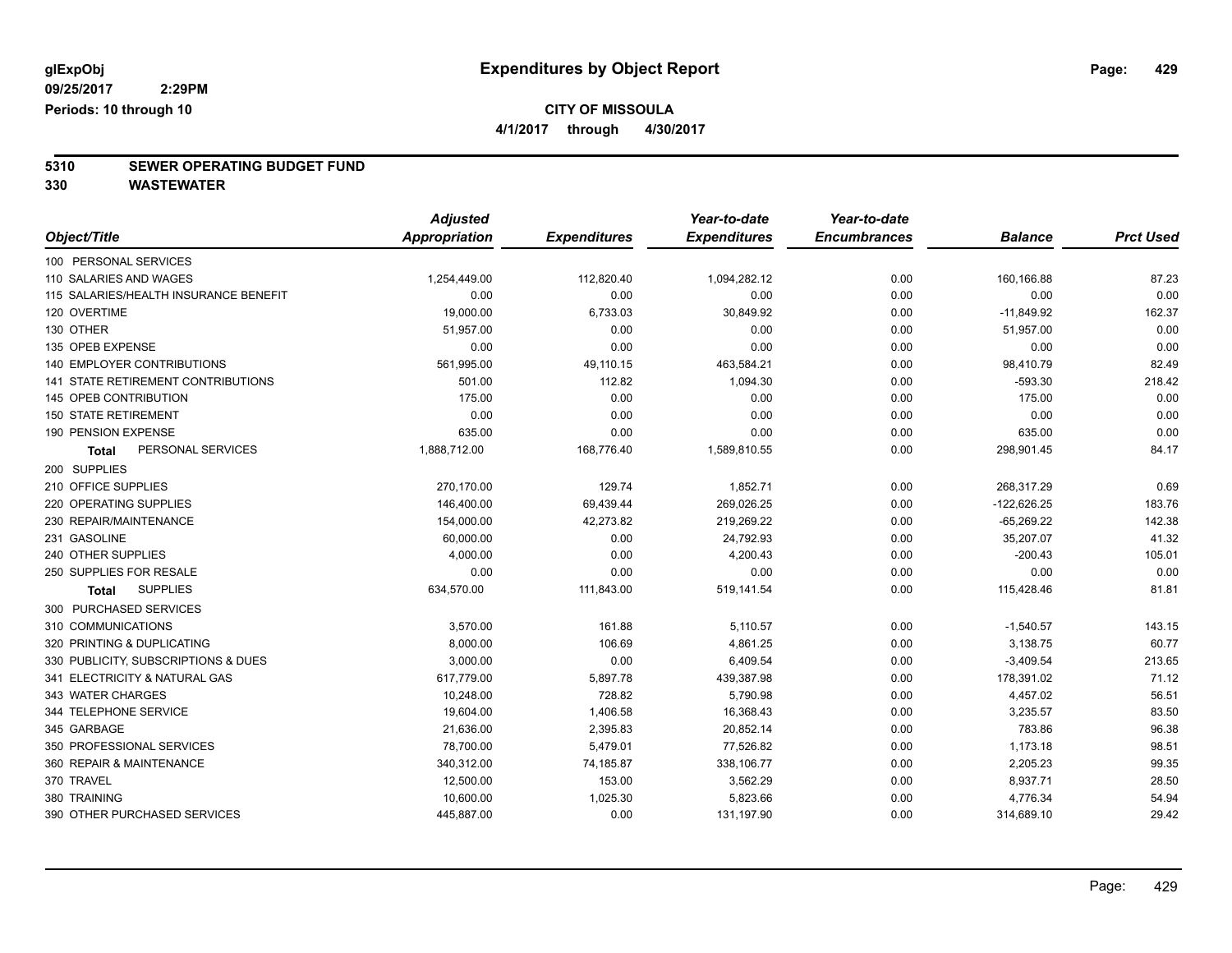**4/1/2017 through 4/30/2017**

# **5310 SEWER OPERATING BUDGET FUND**

**330 WASTEWATER**

|                    |                                   | <b>Adjusted</b> |                     | Year-to-date        | Year-to-date        |                |                  |
|--------------------|-----------------------------------|-----------------|---------------------|---------------------|---------------------|----------------|------------------|
| Object/Title       |                                   | Appropriation   | <b>Expenditures</b> | <b>Expenditures</b> | <b>Encumbrances</b> | <b>Balance</b> | <b>Prct Used</b> |
| <b>Total</b>       | <b>PURCHASED SERVICES</b>         | 1,571,836.00    | 91,540.76           | 1,054,998.33        | 0.00                | 516,837.67     | 67.12            |
| 500 FIXED CHARGES  |                                   |                 |                     |                     |                     |                |                  |
| 500 FIXED CHARGES  |                                   | 1.455.838.00    | 200.00              | 694,666.05          | 0.00                | 761.171.95     | 47.72            |
| <b>Total</b>       | <b>FIXED CHARGES</b>              | 1,455,838.00    | 200.00              | 694,666.05          | 0.00                | 761,171.95     | 47.72            |
| 600 DEBT SERVICE   |                                   |                 |                     |                     |                     |                |                  |
| 610 PRINCIPAL      |                                   | 0.00            | 0.00                | 0.00                | 0.00                | 0.00           | 0.00             |
|                    | 620 INTEREST / SERVICE FEES       | 0.00            | 0.00                | 0.00                | 0.00                | 0.00           | 0.00             |
| <b>Total</b>       | <b>DEBT SERVICE</b>               | 0.00            | 0.00                | 0.00                | 0.00                | 0.00           | 0.00             |
|                    | 700 GRANTS & CONTRIBUTIONS        |                 |                     |                     |                     |                |                  |
|                    | 700 GRANTS & CONTRIBUTIONS        | 1,500.00        | 0.00                | 0.00                | 0.00                | 1,500.00       | 0.00             |
| <b>Total</b>       | <b>GRANTS &amp; CONTRIBUTIONS</b> | 1,500.00        | 0.00                | 0.00                | 0.00                | 1,500.00       | 0.00             |
| 800 OTHER OBJECTS  |                                   |                 |                     |                     |                     |                |                  |
| 800 OTHER OBJECTS  |                                   | 0.00            | 0.00                | 0.00                | 0.00                | 0.00           | 0.00             |
|                    | 820 TRANSFERS TO OTHER FUNDS      | 0.00            | 0.00                | 0.00                | 0.00                | 0.00           | 0.00             |
| 830 DEPRECIATION   |                                   | 0.00            | 0.00                | 0.00                | 0.00                | 0.00           | 0.00             |
| <b>Total</b>       | OTHER OBJECTS                     | 0.00            | 0.00                | 0.00                | 0.00                | 0.00           | 0.00             |
| 900 CAPITAL OUTLAY |                                   |                 |                     |                     |                     |                |                  |
| 910 LAND           |                                   | 0.00            | 0.00                | 445,900.91          | 0.00                | $-445.900.91$  | 0.00             |
| 920 BUILDINGS      |                                   | 0.00            | 0.00                | 114,493.98          | 0.00                | $-114,493.98$  | 0.00             |
|                    | 940 MACHINERY & EQUIPMENT         | 0.00            | 32,298.75           | 45,741.75           | 0.00                | $-45,741.75$   | 0.00             |
| <b>Total</b>       | <b>CAPITAL OUTLAY</b>             | 0.00            | 32,298.75           | 606,136.64          | 0.00                | $-606, 136.64$ | 0.00             |
| <b>Total</b>       | <b>WASTEWATER</b>                 | 5,552,456.00    | 404,658.91          | 4,464,753.11        | 0.00                | 1,087,702.89   | 80.41            |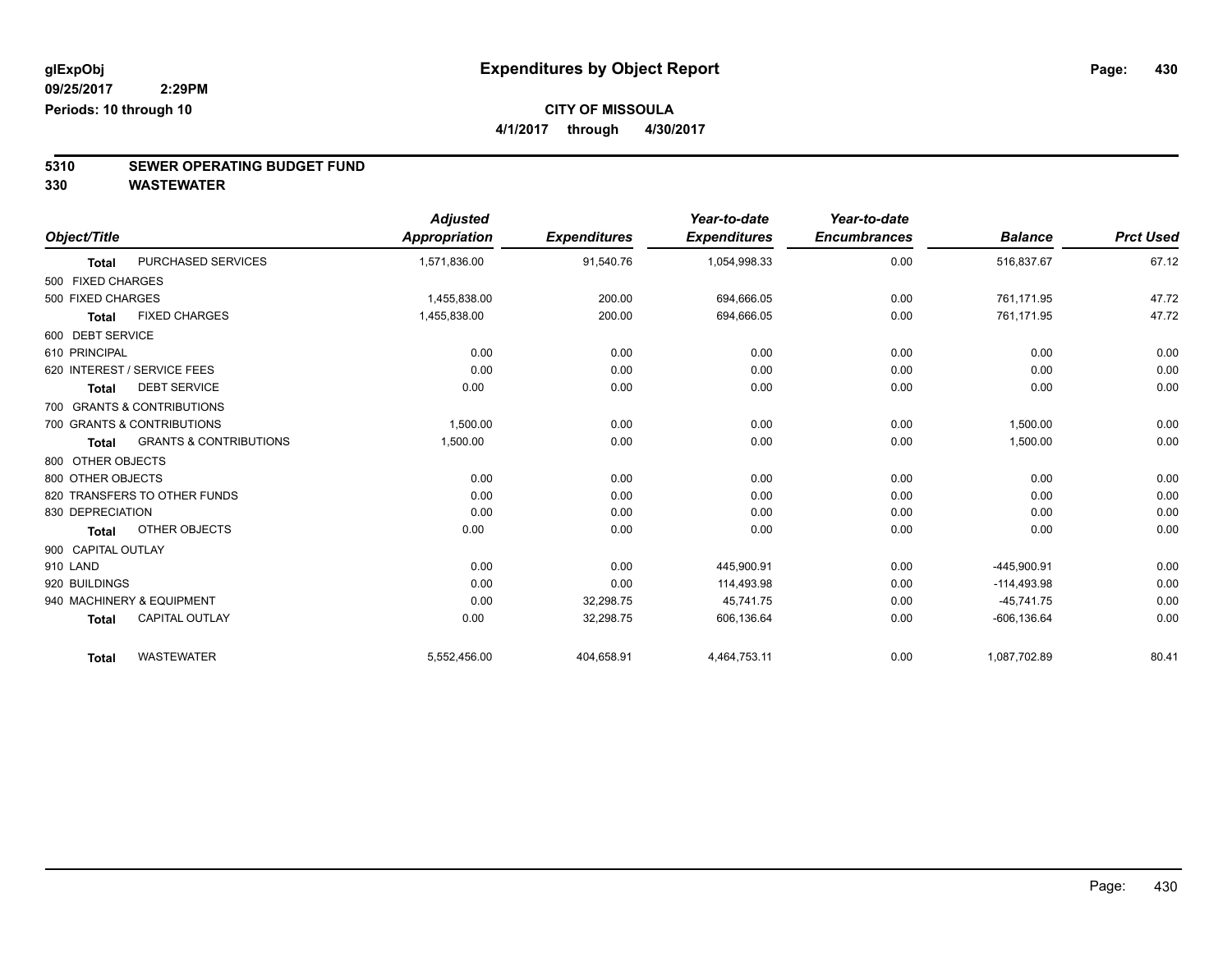#### **CITY OF MISSOULA 4/1/2017 through 4/30/2017**

# **5310 SEWER OPERATING BUDGET FUND**

**335 WATER**

|                                           | <b>Adjusted</b><br>Appropriation |                     | Year-to-date        | Year-to-date        | <b>Balance</b> |                  |
|-------------------------------------------|----------------------------------|---------------------|---------------------|---------------------|----------------|------------------|
| Object/Title                              |                                  | <b>Expenditures</b> | <b>Expenditures</b> | <b>Encumbrances</b> |                | <b>Prct Used</b> |
| 300 PURCHASED SERVICES                    |                                  |                     |                     |                     |                |                  |
| 310 COMMUNICATIONS                        | 0.00                             | 0.00                | 0.00                | 0.00                | 0.00           | 0.00             |
| 330 PUBLICITY, SUBSCRIPTIONS & DUES       | 0.00                             | 0.00                | 0.00                | 0.00                | 0.00           | 0.00             |
| <b>PURCHASED SERVICES</b><br><b>Total</b> | 0.00                             | 0.00                | 0.00                | 0.00                | 0.00           | 0.00             |
| <b>WATER</b><br>Total                     | 0.00                             | 0.00                | 0.00                | 0.00                | 0.00           | 0.00             |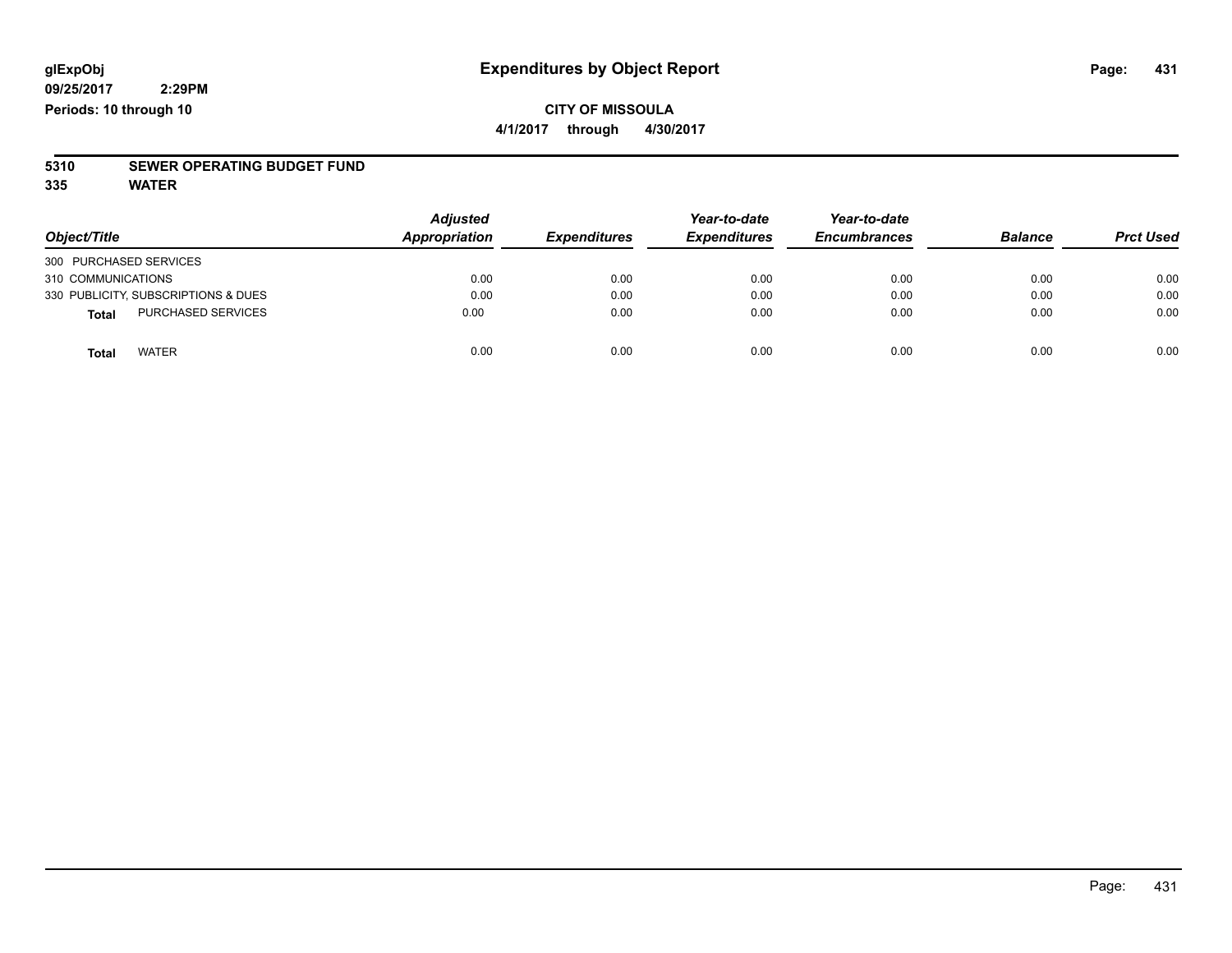#### **CITY OF MISSOULA 4/1/2017 through 4/30/2017**

#### **5310 SEWER OPERATING BUDGET FUND**

| Object/Title                          | <b>Adjusted</b>      | <b>Expenditures</b> | Year-to-date<br><b>Expenditures</b> | Year-to-date<br><b>Encumbrances</b> | <b>Balance</b> | <b>Prct Used</b> |
|---------------------------------------|----------------------|---------------------|-------------------------------------|-------------------------------------|----------------|------------------|
|                                       | <b>Appropriation</b> |                     |                                     |                                     |                |                  |
| 100 PERSONAL SERVICES                 |                      |                     |                                     |                                     |                |                  |
| 110 SALARIES AND WAGES                | 1,254,449.00         | 112,820.40          | 1,094,282.12                        | 0.00                                | 160,166.88     | 87.23            |
| 115 SALARIES/HEALTH INSURANCE BENEFIT | 0.00                 | 0.00                | 0.00                                | 0.00                                | 0.00           | 0.00             |
| 120 OVERTIME                          | 19,000.00            | 6,733.03            | 30,849.92                           | 0.00                                | $-11,849.92$   | 162.37           |
| 130 OTHER                             | 51,957.00            | 0.00                | 0.00                                | 0.00                                | 51,957.00      | 0.00             |
| 135 OPEB EXPENSE                      | 0.00                 | 0.00                | 0.00                                | 0.00                                | 0.00           | 0.00             |
| 140 EMPLOYER CONTRIBUTIONS            | 561,995.00           | 49,110.15           | 463,584.21                          | 0.00                                | 98,410.79      | 82.49            |
| 141 STATE RETIREMENT CONTRIBUTIONS    | 501.00               | 112.82              | 1,094.30                            | 0.00                                | $-593.30$      | 218.42           |
| <b>145 OPEB CONTRIBUTION</b>          | 175.00               | 0.00                | 0.00                                | 0.00                                | 175.00         | 0.00             |
| <b>150 STATE RETIREMENT</b>           | 0.00                 | 0.00                | 0.00                                | 0.00                                | 0.00           | 0.00             |
| 190 PENSION EXPENSE                   | 635.00               | 0.00                | 0.00                                | 0.00                                | 635.00         | 0.00             |
| PERSONAL SERVICES<br>Total            | 1,888,712.00         | 168,776.40          | 1,589,810.55                        | 0.00                                | 298,901.45     | 84.17            |
| 200 SUPPLIES                          |                      |                     |                                     |                                     |                |                  |
| 210 OFFICE SUPPLIES                   | 270,170.00           | 129.74              | 1,852.71                            | 0.00                                | 268,317.29     | 0.69             |
| 220 OPERATING SUPPLIES                | 146,400.00           | 69,439.44           | 269,026.25                          | 0.00                                | $-122,626.25$  | 183.76           |
| 230 REPAIR/MAINTENANCE                | 154,000.00           | 42,273.82           | 219,269.22                          | 0.00                                | $-65,269.22$   | 142.38           |
| 231 GASOLINE                          | 60,000.00            | 0.00                | 24,792.93                           | 0.00                                | 35,207.07      | 41.32            |
| 240 OTHER SUPPLIES                    | 4,000.00             | 0.00                | 4,200.43                            | 0.00                                | $-200.43$      | 105.01           |
| 250 SUPPLIES FOR RESALE               | 0.00                 | 0.00                | 0.00                                | 0.00                                | 0.00           | 0.00             |
| <b>SUPPLIES</b><br><b>Total</b>       | 634,570.00           | 111,843.00          | 519,141.54                          | 0.00                                | 115,428.46     | 81.81            |
| 300 PURCHASED SERVICES                |                      |                     |                                     |                                     |                |                  |
| 310 COMMUNICATIONS                    | 3,570.00             | 161.88              | 5,110.57                            | 0.00                                | $-1,540.57$    | 143.15           |
| 320 PRINTING & DUPLICATING            | 8,000.00             | 106.69              | 4,861.25                            | 0.00                                | 3,138.75       | 60.77            |
| 330 PUBLICITY, SUBSCRIPTIONS & DUES   | 3,000.00             | 0.00                | 6,409.54                            | 0.00                                | $-3,409.54$    | 213.65           |
| 341 ELECTRICITY & NATURAL GAS         | 617,779.00           | 5,897.78            | 439,387.98                          | 0.00                                | 178,391.02     | 71.12            |
| 343 WATER CHARGES                     | 10,248.00            | 728.82              | 5,790.98                            | 0.00                                | 4,457.02       | 56.51            |
| 344 TELEPHONE SERVICE                 | 19,604.00            | 1,406.58            | 16,368.43                           | 0.00                                | 3,235.57       | 83.50            |
| 345 GARBAGE                           | 21,636.00            | 2,395.83            | 20,852.14                           | 0.00                                | 783.86         | 96.38            |
| 350 PROFESSIONAL SERVICES             | 78,700.00            | 5,479.01            | 77,526.82                           | 0.00                                | 1,173.18       | 98.51            |
| 360 REPAIR & MAINTENANCE              | 340,312.00           | 74,185.87           | 338,106.77                          | 0.00                                | 2,205.23       | 99.35            |
| 370 TRAVEL                            | 12,500.00            | 153.00              | 3,562.29                            | 0.00                                | 8,937.71       | 28.50            |
| 380 TRAINING                          | 10,600.00            | 1,025.30            | 5,823.66                            | 0.00                                | 4,776.34       | 54.94            |
| 390 OTHER PURCHASED SERVICES          | 445,887.00           | 0.00                | 131,197.90                          | 0.00                                | 314,689.10     | 29.42            |
| PURCHASED SERVICES<br>Total           | 1,571,836.00         | 91,540.76           | 1,054,998.33                        | 0.00                                | 516,837.67     | 67.12            |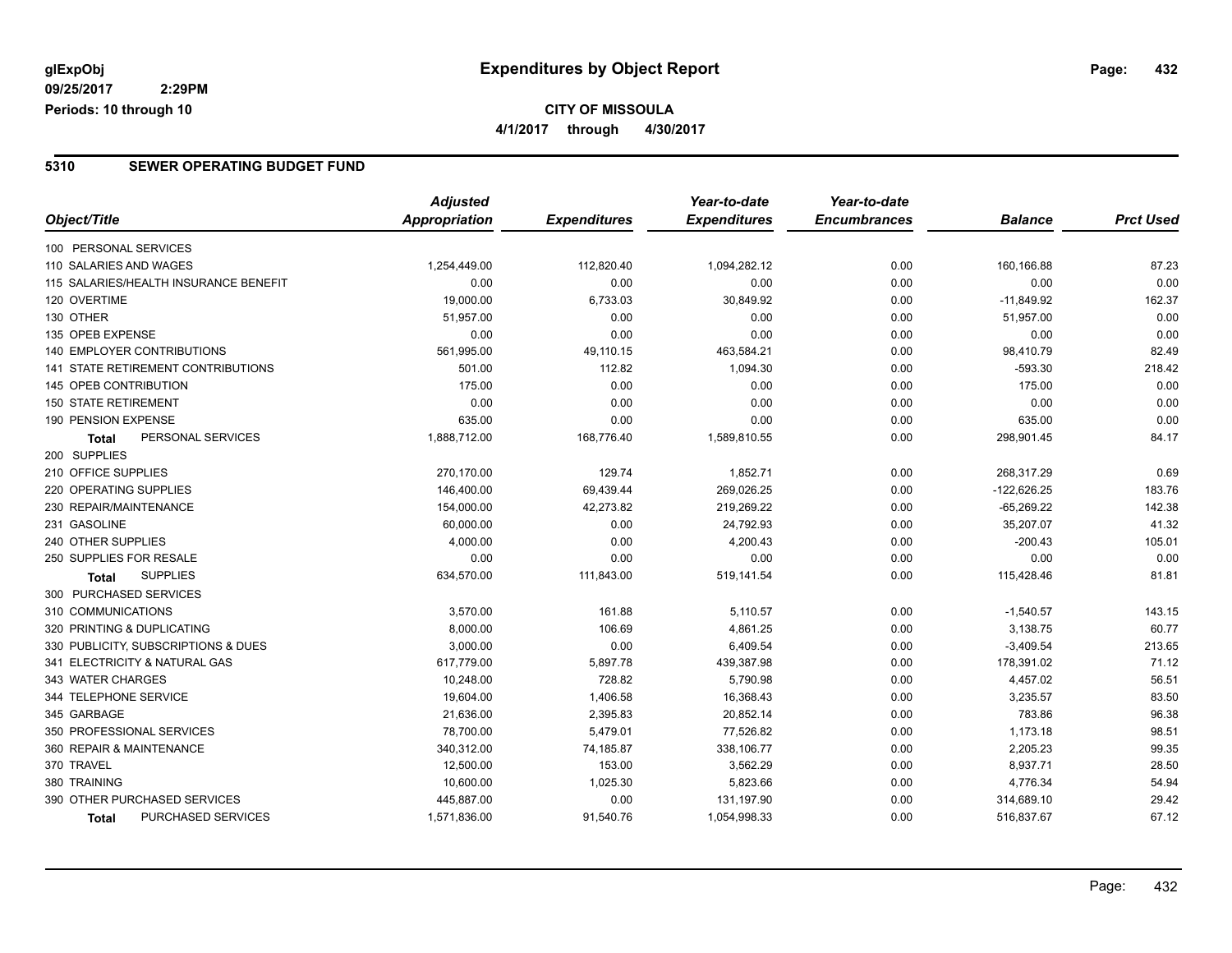**CITY OF MISSOULA 4/1/2017 through 4/30/2017**

#### **5310 SEWER OPERATING BUDGET FUND**

|                    |                                   | <b>Adjusted</b>      |                     | Year-to-date        | Year-to-date        |                |                  |
|--------------------|-----------------------------------|----------------------|---------------------|---------------------|---------------------|----------------|------------------|
| Object/Title       |                                   | <b>Appropriation</b> | <b>Expenditures</b> | <b>Expenditures</b> | <b>Encumbrances</b> | <b>Balance</b> | <b>Prct Used</b> |
| 500 FIXED CHARGES  |                                   |                      |                     |                     |                     |                |                  |
| 500 FIXED CHARGES  |                                   | 1,455,838.00         | 200.00              | 694,666.05          | 0.00                | 761,171.95     | 47.72            |
| <b>Total</b>       | <b>FIXED CHARGES</b>              | 1,455,838.00         | 200.00              | 694,666.05          | 0.00                | 761,171.95     | 47.72            |
| 600 DEBT SERVICE   |                                   |                      |                     |                     |                     |                |                  |
| 610 PRINCIPAL      |                                   | 0.00                 | 0.00                | 0.00                | 0.00                | 0.00           | 0.00             |
|                    | 620 INTEREST / SERVICE FEES       | 0.00                 | 0.00                | 0.00                | 0.00                | 0.00           | 0.00             |
| Total              | <b>DEBT SERVICE</b>               | 0.00                 | 0.00                | 0.00                | 0.00                | 0.00           | 0.00             |
|                    | 700 GRANTS & CONTRIBUTIONS        |                      |                     |                     |                     |                |                  |
|                    | 700 GRANTS & CONTRIBUTIONS        | 1,500.00             | 0.00                | 0.00                | 0.00                | 1,500.00       | 0.00             |
| Total              | <b>GRANTS &amp; CONTRIBUTIONS</b> | 1,500.00             | 0.00                | 0.00                | 0.00                | 1,500.00       | 0.00             |
| 800 OTHER OBJECTS  |                                   |                      |                     |                     |                     |                |                  |
| 800 OTHER OBJECTS  |                                   | 0.00                 | 0.00                | 0.00                | 0.00                | 0.00           | 0.00             |
|                    | 820 TRANSFERS TO OTHER FUNDS      | 0.00                 | 0.00                | 0.00                | 0.00                | 0.00           | 0.00             |
| 830 DEPRECIATION   |                                   | 0.00                 | 0.00                | 0.00                | 0.00                | 0.00           | 0.00             |
| <b>Total</b>       | OTHER OBJECTS                     | 0.00                 | 0.00                | 0.00                | 0.00                | 0.00           | 0.00             |
| 900 CAPITAL OUTLAY |                                   |                      |                     |                     |                     |                |                  |
| 910 LAND           |                                   | 0.00                 | 0.00                | 445,900.91          | 0.00                | -445,900.91    | 0.00             |
| 920 BUILDINGS      |                                   | 0.00                 | 0.00                | 114,493.98          | 0.00                | $-114,493.98$  | 0.00             |
|                    | 940 MACHINERY & EQUIPMENT         | 0.00                 | 32,298.75           | 45.741.75           | 0.00                | $-45,741.75$   | 0.00             |
| <b>Total</b>       | <b>CAPITAL OUTLAY</b>             | 0.00                 | 32,298.75           | 606,136.64          | 0.00                | $-606, 136.64$ | 0.00             |
| <b>Total</b>       | SEWER OPERATING BUDGET FUND       | 5,552,456.00         | 404,658.91          | 4,464,753.11        | 0.00                | 1,087,702.89   | 80.41            |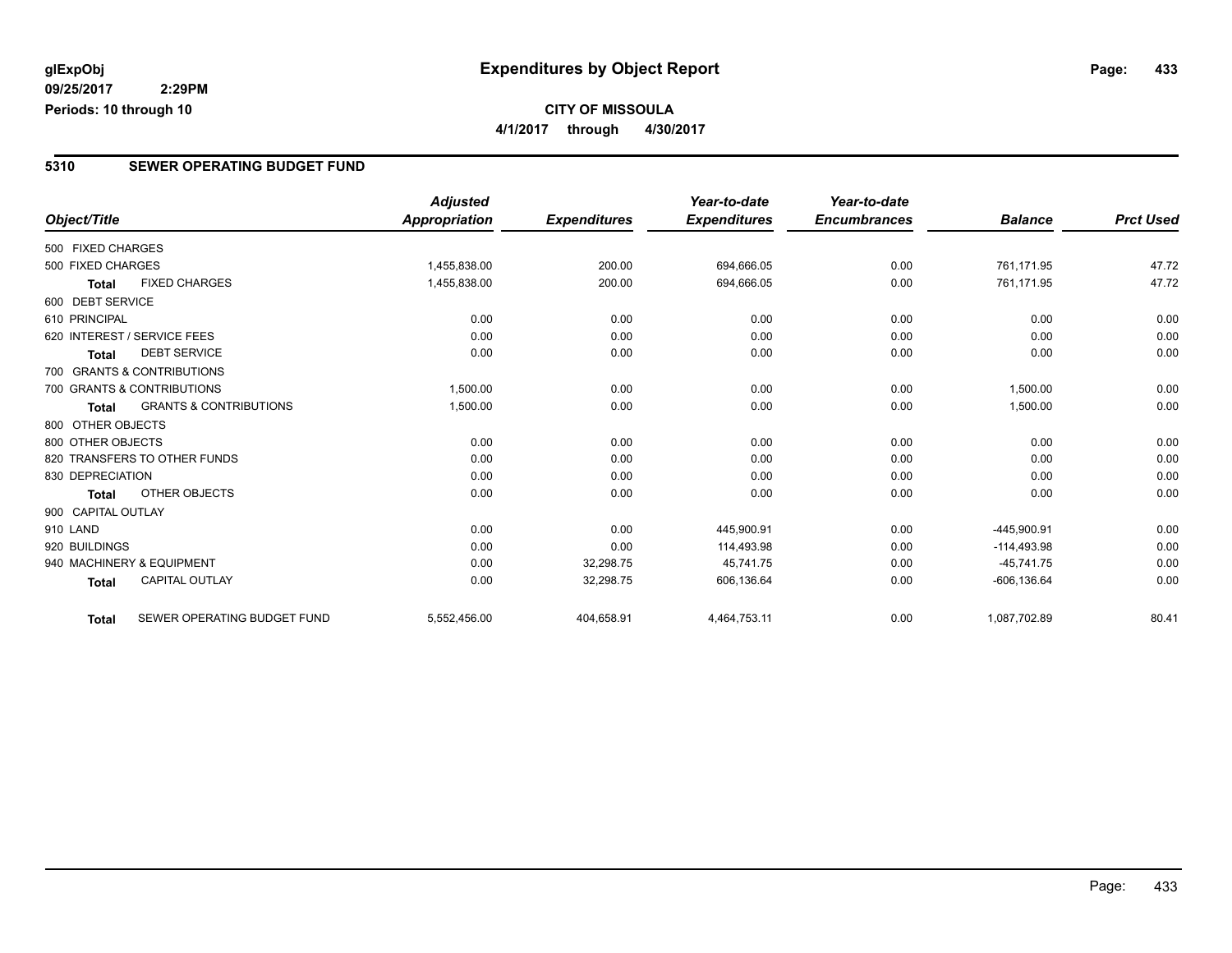**4/1/2017 through 4/30/2017**

# **5311 SEWER REVENUE COLLECTION & CLEARING FUND**

|                                       | <b>Adjusted</b>                   |                     | Year-to-date        | Year-to-date        |                |                  |
|---------------------------------------|-----------------------------------|---------------------|---------------------|---------------------|----------------|------------------|
| Object/Title                          | <b>Appropriation</b>              | <b>Expenditures</b> | <b>Expenditures</b> | <b>Encumbrances</b> | <b>Balance</b> | <b>Prct Used</b> |
| 100 PERSONAL SERVICES                 |                                   |                     |                     |                     |                |                  |
| 110 SALARIES AND WAGES                | 0.00                              | 0.00                | 0.00                | 0.00                | 0.00           | 0.00             |
| 120 OVERTIME                          | 0.00                              | 0.00                | 0.00                | 0.00                | 0.00           | 0.00             |
| <b>140 EMPLOYER CONTRIBUTIONS</b>     | 0.00                              | 0.00                | 0.00                | 0.00                | 0.00           | 0.00             |
| PERSONAL SERVICES<br><b>Total</b>     | 0.00                              | 0.00                | 0.00                | 0.00                | 0.00           | 0.00             |
| 500 FIXED CHARGES                     |                                   |                     |                     |                     |                |                  |
| 500 FIXED CHARGES                     | 0.00                              | 0.00                | 0.00                | 0.00                | 0.00           | 0.00             |
| 550 MERCHANT SERVICE FEES             | 0.00                              | 0.00                | 0.00                | 0.00                | 0.00           | 0.00             |
| <b>FIXED CHARGES</b><br><b>Total</b>  | 0.00                              | 0.00                | 0.00                | 0.00                | 0.00           | 0.00             |
| 600 DEBT SERVICE                      |                                   |                     |                     |                     |                |                  |
| 620 INTEREST / SERVICE FEES           | 0.00                              | 0.00                | 0.00                | 0.00                | 0.00           | 0.00             |
| <b>DEBT SERVICE</b><br><b>Total</b>   | 0.00                              | 0.00                | 0.00                | 0.00                | 0.00           | 0.00             |
| 800 OTHER OBJECTS                     |                                   |                     |                     |                     |                |                  |
| 800 OTHER OBJECTS                     | 0.00                              | 0.00                | 0.00                | 0.00                | 0.00           | 0.00             |
| 820 TRANSFERS TO OTHER FUNDS          | 7,963,568.00                      | 0.00                | 0.00                | 0.00                | 7,963,568.00   | 0.00             |
| OTHER OBJECTS<br>Total                | 7,963,568.00                      | 0.00                | 0.00                | 0.00                | 7,963,568.00   | 0.00             |
| 900 CAPITAL OUTLAY                    |                                   |                     |                     |                     |                |                  |
| 940 MACHINERY & EQUIPMENT             | 0.00                              | 0.00                | 0.00                | 0.00                | 0.00           | 0.00             |
| <b>CAPITAL OUTLAY</b><br><b>Total</b> | 0.00                              | 0.00                | 0.00                | 0.00                | 0.00           | 0.00             |
|                                       |                                   |                     |                     |                     |                | 0.00             |
|                                       | <b>WASTEWATER</b><br><b>Total</b> | 7,963,568.00        | 0.00                | 0.00                | 0.00           | 7,963,568.00     |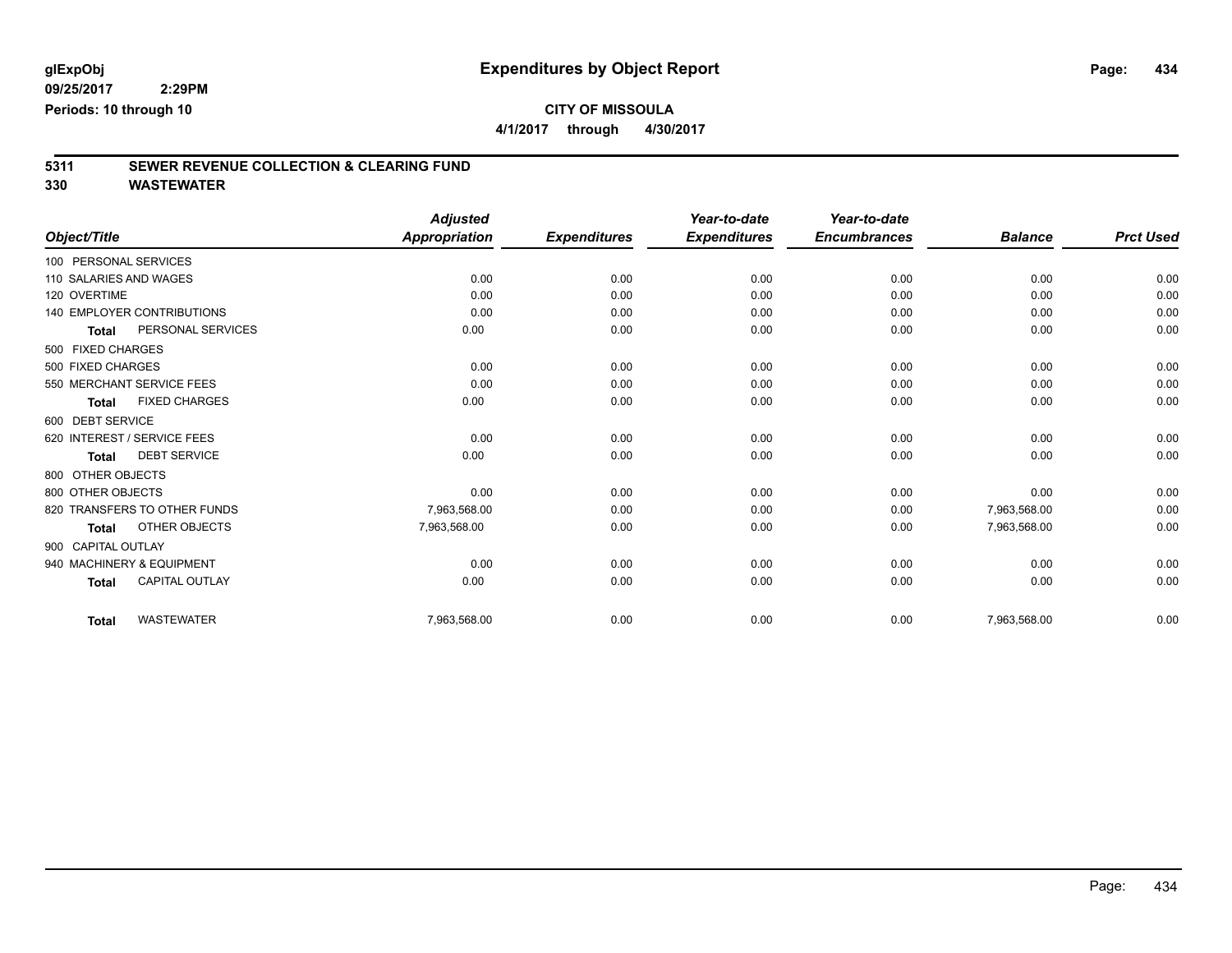**09/25/2017 2:29PM Periods: 10 through 10**

#### **5311 SEWER REVENUE COLLECTION & CLEARING FUND**

|                                                  | <b>Adjusted</b>      |                     | Year-to-date        | Year-to-date        |                |                  |
|--------------------------------------------------|----------------------|---------------------|---------------------|---------------------|----------------|------------------|
| Object/Title                                     | <b>Appropriation</b> | <b>Expenditures</b> | <b>Expenditures</b> | <b>Encumbrances</b> | <b>Balance</b> | <b>Prct Used</b> |
| 100 PERSONAL SERVICES                            |                      |                     |                     |                     |                |                  |
| 110 SALARIES AND WAGES                           | 0.00                 | 0.00                | 0.00                | 0.00                | 0.00           | 0.00             |
| 120 OVERTIME                                     | 0.00                 | 0.00                | 0.00                | 0.00                | 0.00           | 0.00             |
| <b>140 EMPLOYER CONTRIBUTIONS</b>                | 0.00                 | 0.00                | 0.00                | 0.00                | 0.00           | 0.00             |
| PERSONAL SERVICES<br><b>Total</b>                | 0.00                 | 0.00                | 0.00                | 0.00                | 0.00           | 0.00             |
| 500 FIXED CHARGES                                |                      |                     |                     |                     |                |                  |
| 500 FIXED CHARGES                                | 0.00                 | 0.00                | 0.00                | 0.00                | 0.00           | 0.00             |
| 550 MERCHANT SERVICE FEES                        | 0.00                 | 0.00                | 0.00                | 0.00                | 0.00           | 0.00             |
| <b>FIXED CHARGES</b><br><b>Total</b>             | 0.00                 | 0.00                | 0.00                | 0.00                | 0.00           | 0.00             |
| 600 DEBT SERVICE                                 |                      |                     |                     |                     |                |                  |
| 620 INTEREST / SERVICE FEES                      | 0.00                 | 0.00                | 0.00                | 0.00                | 0.00           | 0.00             |
| <b>DEBT SERVICE</b><br><b>Total</b>              | 0.00                 | 0.00                | 0.00                | 0.00                | 0.00           | 0.00             |
| 800 OTHER OBJECTS                                |                      |                     |                     |                     |                |                  |
| 800 OTHER OBJECTS                                | 0.00                 | 0.00                | 0.00                | 0.00                | 0.00           | 0.00             |
| 820 TRANSFERS TO OTHER FUNDS                     | 7,963,568.00         | 0.00                | 0.00                | 0.00                | 7,963,568.00   | 0.00             |
| <b>OTHER OBJECTS</b><br><b>Total</b>             | 7,963,568.00         | 0.00                | 0.00                | 0.00                | 7,963,568.00   | 0.00             |
| 900 CAPITAL OUTLAY                               |                      |                     |                     |                     |                |                  |
| 940 MACHINERY & EQUIPMENT                        | 0.00                 | 0.00                | 0.00                | 0.00                | 0.00           | 0.00             |
| <b>CAPITAL OUTLAY</b><br><b>Total</b>            | 0.00                 | 0.00                | 0.00                | 0.00                | 0.00           | 0.00             |
|                                                  |                      |                     |                     |                     |                |                  |
| SEWER REVENUE COLLECTION & CLEAF<br><b>Total</b> | 7,963,568.00         | 0.00                | 0.00                | 0.00                | 7,963,568.00   | 0.00             |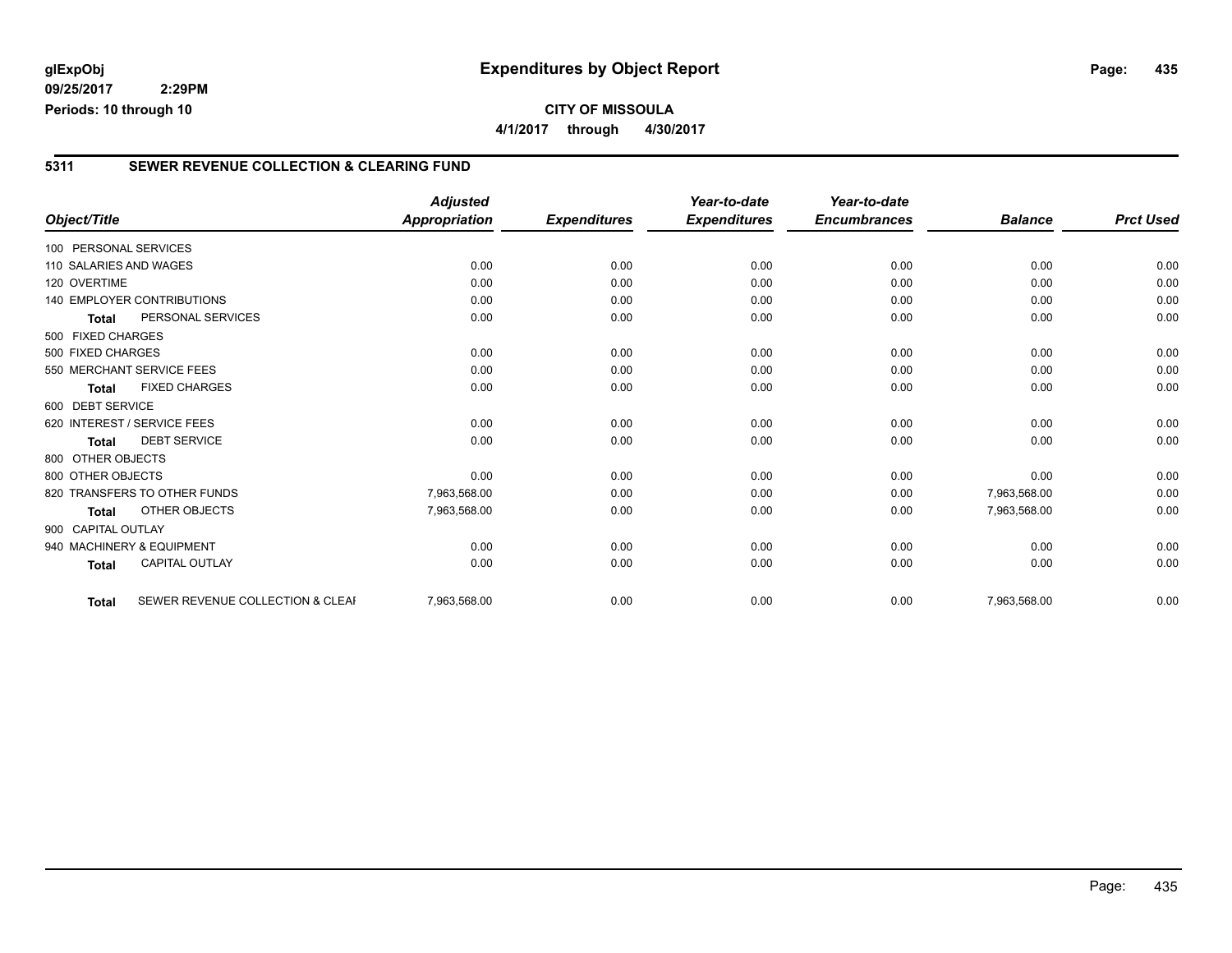### **CITY OF MISSOULA 4/1/2017 through 4/30/2017**

**5315 SEWER LOAN FUND**

|                        |                              | <b>Adjusted</b> |                     | Year-to-date        | Year-to-date        |                |                  |
|------------------------|------------------------------|-----------------|---------------------|---------------------|---------------------|----------------|------------------|
| Object/Title           |                              | Appropriation   | <b>Expenditures</b> | <b>Expenditures</b> | <b>Encumbrances</b> | <b>Balance</b> | <b>Prct Used</b> |
| 300 PURCHASED SERVICES |                              |                 |                     |                     |                     |                |                  |
|                        | 390 OTHER PURCHASED SERVICES | 0.00            | 0.00                | 0.00                | 0.00                | 0.00           | 0.00             |
| <b>Total</b>           | <b>PURCHASED SERVICES</b>    | 0.00            | 0.00                | 0.00                | 0.00                | 0.00           | 0.00             |
| 800 OTHER OBJECTS      |                              |                 |                     |                     |                     |                |                  |
|                        | 820 TRANSFERS TO OTHER FUNDS | 20.000.00       | 0.00                | 0.00                | 0.00                | 20.000.00      | 0.00             |
| 845 CONTINGENCY        |                              | 0.00            | 0.00                | 0.00                | 0.00                | 0.00           | 0.00             |
| <b>Total</b>           | OTHER OBJECTS                | 20.000.00       | 0.00                | 0.00                | 0.00                | 20,000.00      | 0.00             |
| <b>Total</b>           | <b>WASTEWATER</b>            | 20.000.00       | 0.00                | 0.00                | 0.00                | 20.000.00      | 0.00             |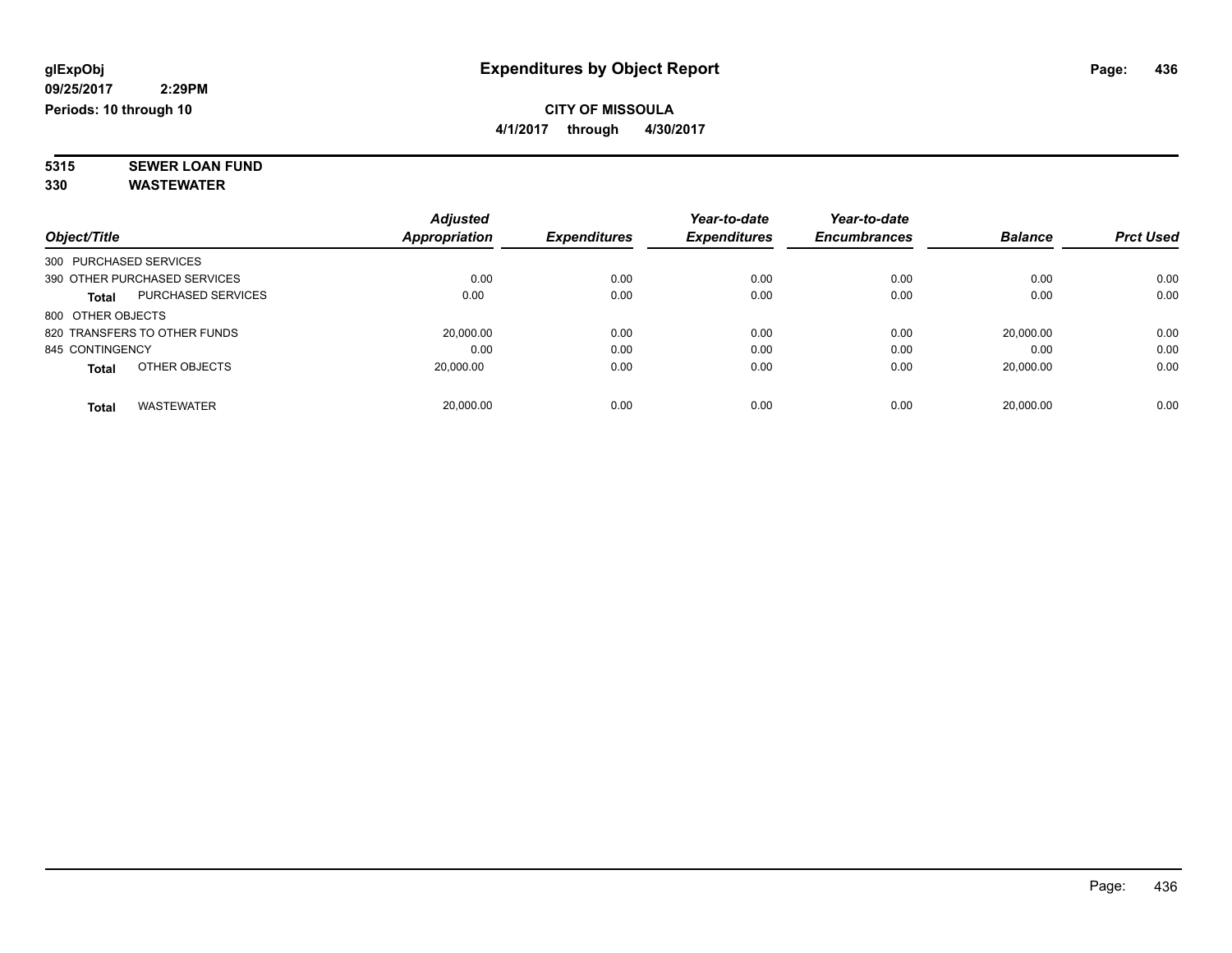**CITY OF MISSOULA 4/1/2017 through 4/30/2017**

#### **5315 SEWER LOAN FUND**

| Object/Title                              | <b>Adjusted</b><br>Appropriation | <b>Expenditures</b> | Year-to-date<br><b>Expenditures</b> | Year-to-date<br><b>Encumbrances</b> | <b>Balance</b> | <b>Prct Used</b> |
|-------------------------------------------|----------------------------------|---------------------|-------------------------------------|-------------------------------------|----------------|------------------|
| 300 PURCHASED SERVICES                    |                                  |                     |                                     |                                     |                |                  |
| 390 OTHER PURCHASED SERVICES              | 0.00                             | 0.00                | 0.00                                | 0.00                                | 0.00           | 0.00             |
| <b>PURCHASED SERVICES</b><br><b>Total</b> | 0.00                             | 0.00                | 0.00                                | 0.00                                | 0.00           | 0.00             |
| 800 OTHER OBJECTS                         |                                  |                     |                                     |                                     |                |                  |
| 820 TRANSFERS TO OTHER FUNDS              | 20,000.00                        | 0.00                | 0.00                                | 0.00                                | 20.000.00      | 0.00             |
| 845 CONTINGENCY                           | 0.00                             | 0.00                | 0.00                                | 0.00                                | 0.00           | 0.00             |
| OTHER OBJECTS<br><b>Total</b>             | 20.000.00                        | 0.00                | 0.00                                | 0.00                                | 20.000.00      | 0.00             |
| SEWER LOAN FUND<br><b>Total</b>           | 20.000.00                        | 0.00                | 0.00                                | 0.00                                | 20.000.00      | 0.00             |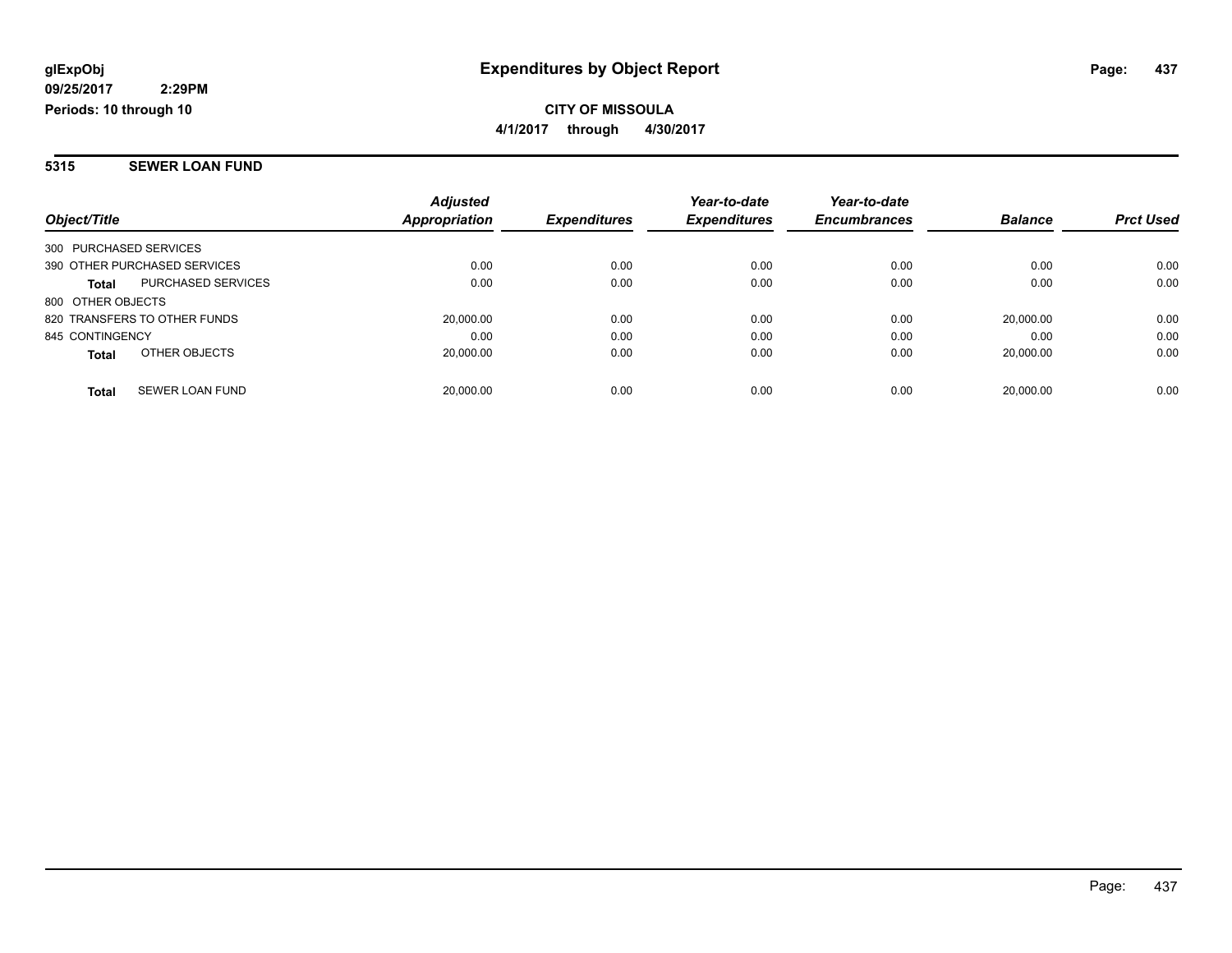**4/1/2017 through 4/30/2017**

# **5320 SEWER REPLACEMENT & DEPRECIATION FUND**

|                                       | <b>Adjusted</b>      |                     | Year-to-date        | Year-to-date        |                |                  |
|---------------------------------------|----------------------|---------------------|---------------------|---------------------|----------------|------------------|
| Object/Title                          | <b>Appropriation</b> | <b>Expenditures</b> | <b>Expenditures</b> | <b>Encumbrances</b> | <b>Balance</b> | <b>Prct Used</b> |
| 300 PURCHASED SERVICES                |                      |                     |                     |                     |                |                  |
| 350 PROFESSIONAL SERVICES             | 0.00                 | 0.00                | 9,486.50            | 0.00                | $-9,486.50$    | 0.00             |
| 360 REPAIR & MAINTENANCE              | 441,500.00           | 22,565.32           | 228,671.43          | 0.00                | 212,828.57     | 51.79            |
| PURCHASED SERVICES<br><b>Total</b>    | 441,500.00           | 22,565.32           | 238,157.93          | 0.00                | 203,342.07     | 53.94            |
| 600 DEBT SERVICE                      |                      |                     |                     |                     |                |                  |
| 610 PRINCIPAL                         | 92,749.00            | 79,259.45           | 134, 191. 74        | 0.00                | $-41,442.74$   | 144.68           |
| 620 INTEREST / SERVICE FEES           | 2,459.00             | 4,202.75            | 6,874.33            | 0.00                | $-4,415.33$    | 279.56           |
| <b>DEBT SERVICE</b><br><b>Total</b>   | 95,208.00            | 83,462.20           | 141,066.07          | 0.00                | $-45,858.07$   | 148.17           |
| 800 OTHER OBJECTS                     |                      |                     |                     |                     |                |                  |
| 800 OTHER OBJECTS                     | 0.00                 | 0.00                | 0.00                | 0.00                | 0.00           | 0.00             |
| 820 TRANSFERS TO OTHER FUNDS          | 0.00                 | 0.00                | 0.00                | 0.00                | 0.00           | 0.00             |
| 830 DEPRECIATION                      | 0.00                 | 0.00                | 0.00                | 0.00                | 0.00           | 0.00             |
| OTHER OBJECTS<br><b>Total</b>         | 0.00                 | 0.00                | 0.00                | 0.00                | 0.00           | 0.00             |
| 900 CAPITAL OUTLAY                    |                      |                     |                     |                     |                |                  |
| 910 LAND                              | 0.00                 | 0.00                | 0.00                | 0.00                | 0.00           | 0.00             |
| 920 BUILDINGS                         | 1,300,000.00         | 0.00                | 0.00                | 0.00                | 1,300,000.00   | 0.00             |
| 930 IMPROVEMENTS                      | 0.00                 | 0.00                | 0.00                | 0.00                | 0.00           | 0.00             |
| 940 MACHINERY & EQUIPMENT             | 0.00                 | 0.00                | 0.00                | 0.00                | 0.00           | 0.00             |
| <b>CAPITAL OUTLAY</b><br><b>Total</b> | 1,300,000.00         | 0.00                | 0.00                | 0.00                | 1,300,000.00   | 0.00             |
| <b>WASTEWATER</b><br><b>Total</b>     | 1,836,708.00         | 106,027.52          | 379,224.00          | 0.00                | 1,457,484.00   | 20.65            |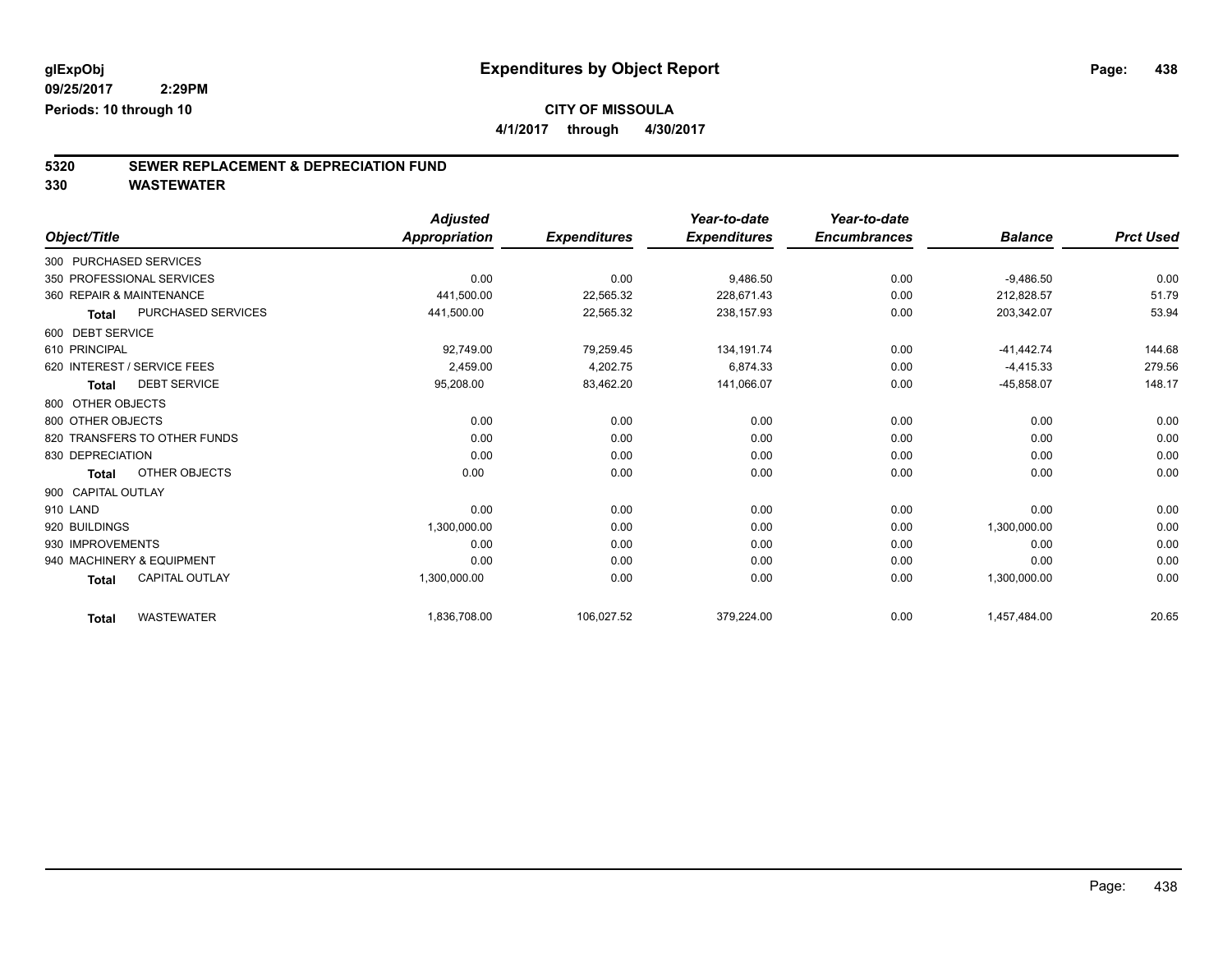## **5320 SEWER REPLACEMENT & DEPRECIATION FUND**

|                          |                                  | <b>Adjusted</b> |                     | Year-to-date        | Year-to-date        |                |                  |
|--------------------------|----------------------------------|-----------------|---------------------|---------------------|---------------------|----------------|------------------|
| Object/Title             |                                  | Appropriation   | <b>Expenditures</b> | <b>Expenditures</b> | <b>Encumbrances</b> | <b>Balance</b> | <b>Prct Used</b> |
| 300 PURCHASED SERVICES   |                                  |                 |                     |                     |                     |                |                  |
|                          | 350 PROFESSIONAL SERVICES        | 0.00            | 0.00                | 9,486.50            | 0.00                | $-9,486.50$    | 0.00             |
| 360 REPAIR & MAINTENANCE |                                  | 441,500.00      | 22,565.32           | 228,671.43          | 0.00                | 212,828.57     | 51.79            |
| <b>Total</b>             | <b>PURCHASED SERVICES</b>        | 441,500.00      | 22,565.32           | 238,157.93          | 0.00                | 203,342.07     | 53.94            |
| 600 DEBT SERVICE         |                                  |                 |                     |                     |                     |                |                  |
| 610 PRINCIPAL            |                                  | 92,749.00       | 79,259.45           | 134.191.74          | 0.00                | $-41.442.74$   | 144.68           |
|                          | 620 INTEREST / SERVICE FEES      | 2,459.00        | 4,202.75            | 6,874.33            | 0.00                | $-4,415.33$    | 279.56           |
| <b>Total</b>             | <b>DEBT SERVICE</b>              | 95,208.00       | 83,462.20           | 141,066.07          | 0.00                | $-45,858.07$   | 148.17           |
| 800 OTHER OBJECTS        |                                  |                 |                     |                     |                     |                |                  |
| 800 OTHER OBJECTS        |                                  | 0.00            | 0.00                | 0.00                | 0.00                | 0.00           | 0.00             |
|                          | 820 TRANSFERS TO OTHER FUNDS     | 0.00            | 0.00                | 0.00                | 0.00                | 0.00           | 0.00             |
| 830 DEPRECIATION         |                                  | 0.00            | 0.00                | 0.00                | 0.00                | 0.00           | 0.00             |
| <b>Total</b>             | <b>OTHER OBJECTS</b>             | 0.00            | 0.00                | 0.00                | 0.00                | 0.00           | 0.00             |
| 900 CAPITAL OUTLAY       |                                  |                 |                     |                     |                     |                |                  |
| 910 LAND                 |                                  | 0.00            | 0.00                | 0.00                | 0.00                | 0.00           | 0.00             |
| 920 BUILDINGS            |                                  | 1,300,000.00    | 0.00                | 0.00                | 0.00                | 1,300,000.00   | 0.00             |
| 930 IMPROVEMENTS         |                                  | 0.00            | 0.00                | 0.00                | 0.00                | 0.00           | 0.00             |
|                          | 940 MACHINERY & EQUIPMENT        | 0.00            | 0.00                | 0.00                | 0.00                | 0.00           | 0.00             |
| <b>Total</b>             | <b>CAPITAL OUTLAY</b>            | 1,300,000.00    | 0.00                | 0.00                | 0.00                | 1,300,000.00   | 0.00             |
| <b>Total</b>             | SEWER REPLACEMENT & DEPRECIATION | 1,836,708.00    | 106,027.52          | 379,224.00          | 0.00                | 1,457,484.00   | 20.65            |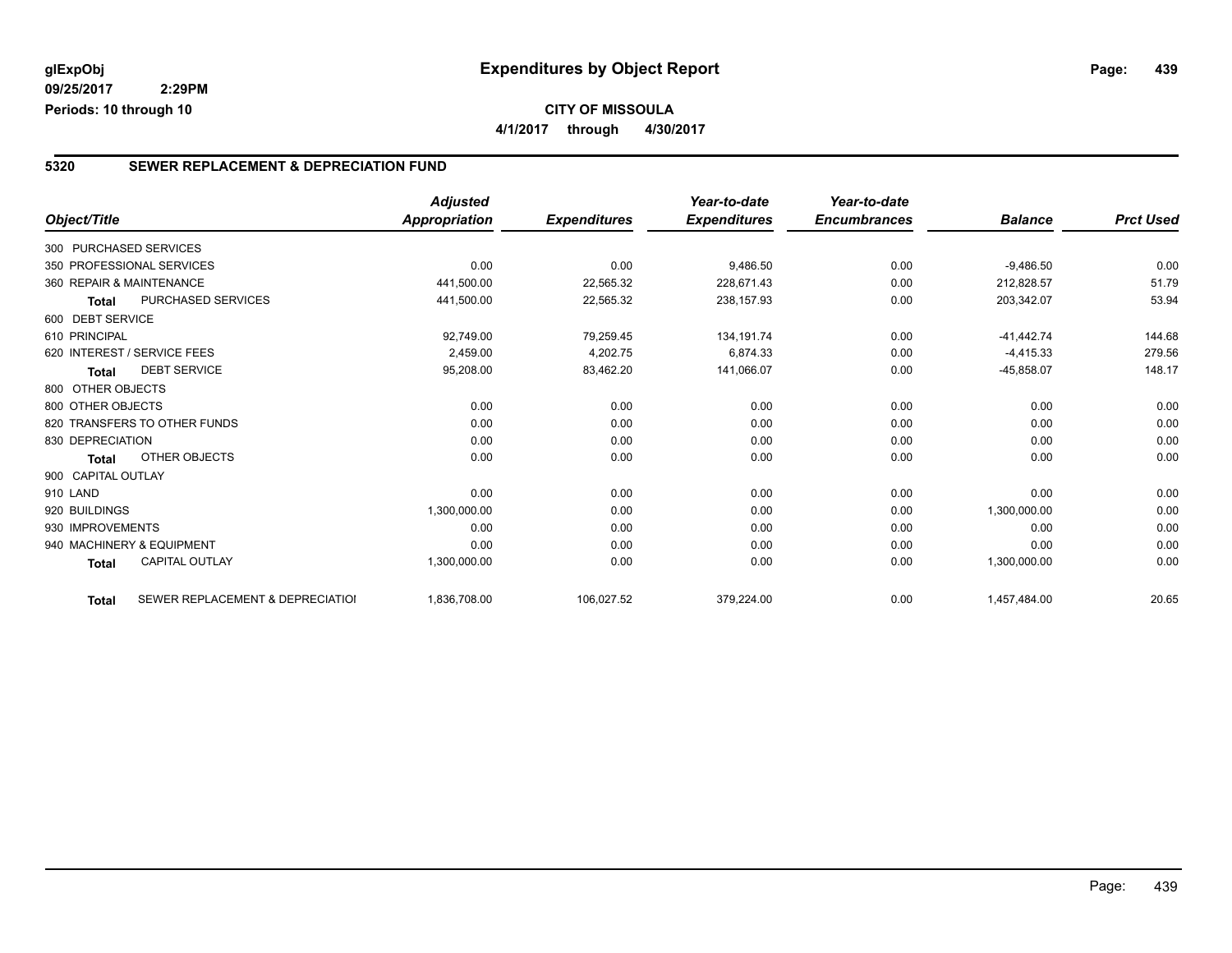**4/1/2017 through 4/30/2017**

# **5325 SEWER DEVELOPMENT FEE FUND**

|                        |                              | <b>Adjusted</b>      |                     | Year-to-date        | Year-to-date        |                |                  |
|------------------------|------------------------------|----------------------|---------------------|---------------------|---------------------|----------------|------------------|
| Object/Title           |                              | <b>Appropriation</b> | <b>Expenditures</b> | <b>Expenditures</b> | <b>Encumbrances</b> | <b>Balance</b> | <b>Prct Used</b> |
| 300 PURCHASED SERVICES |                              |                      |                     |                     |                     |                |                  |
|                        | 350 PROFESSIONAL SERVICES    | 0.00                 | 0.00                | 35,064.88           | 0.00                | $-35,064.88$   | 0.00             |
|                        | 360 REPAIR & MAINTENANCE     | 0.00                 | 0.00                | 0.00                | 0.00                | 0.00           | 0.00             |
| <b>Total</b>           | PURCHASED SERVICES           | 0.00                 | 0.00                | 35,064.88           | 0.00                | $-35,064.88$   | 0.00             |
| 500 FIXED CHARGES      |                              |                      |                     |                     |                     |                |                  |
|                        | 550 MERCHANT SERVICE FEES    | 0.00                 | 0.00                | 0.00                | 0.00                | 0.00           | 0.00             |
| <b>Total</b>           | <b>FIXED CHARGES</b>         | 0.00                 | 0.00                | 0.00                | 0.00                | 0.00           | 0.00             |
| 600 DEBT SERVICE       |                              |                      |                     |                     |                     |                |                  |
| 610 PRINCIPAL          |                              | 0.00                 | 0.00                | 0.00                | 0.00                | 0.00           | 0.00             |
|                        | 620 INTEREST / SERVICE FEES  | 0.00                 | 0.00                | 0.00                | 0.00                | 0.00           | 0.00             |
| <b>Total</b>           | <b>DEBT SERVICE</b>          | 0.00                 | 0.00                | 0.00                | 0.00                | 0.00           | 0.00             |
| 800 OTHER OBJECTS      |                              |                      |                     |                     |                     |                |                  |
|                        | 820 TRANSFERS TO OTHER FUNDS | 0.00                 | 0.00                | 0.00                | 0.00                | 0.00           | 0.00             |
| <b>Total</b>           | OTHER OBJECTS                | 0.00                 | 0.00                | 0.00                | 0.00                | 0.00           | 0.00             |
| 900 CAPITAL OUTLAY     |                              |                      |                     |                     |                     |                |                  |
| 900 CAPITAL OUTLAY     |                              | 0.00                 | 0.00                | 14,082.50           | 0.00                | $-14,082.50$   | 0.00             |
| 910 LAND               |                              | 0.00                 | 0.00                | 0.00                | 0.00                | 0.00           | 0.00             |
| 920 BUILDINGS          |                              | 0.00                 | 0.00                | 0.00                | 0.00                | 0.00           | 0.00             |
| 930 IMPROVEMENTS       |                              | 1,118,994.00         | 0.00                | 853,380.80          | 0.00                | 265,613.20     | 76.26            |
| <b>Total</b>           | CAPITAL OUTLAY               | 1,118,994.00         | 0.00                | 867,463.30          | 0.00                | 251,530.70     | 77.52            |
| <b>Total</b>           | <b>WASTEWATER</b>            | 1,118,994.00         | 0.00                | 902,528.18          | 0.00                | 216,465.82     | 80.66            |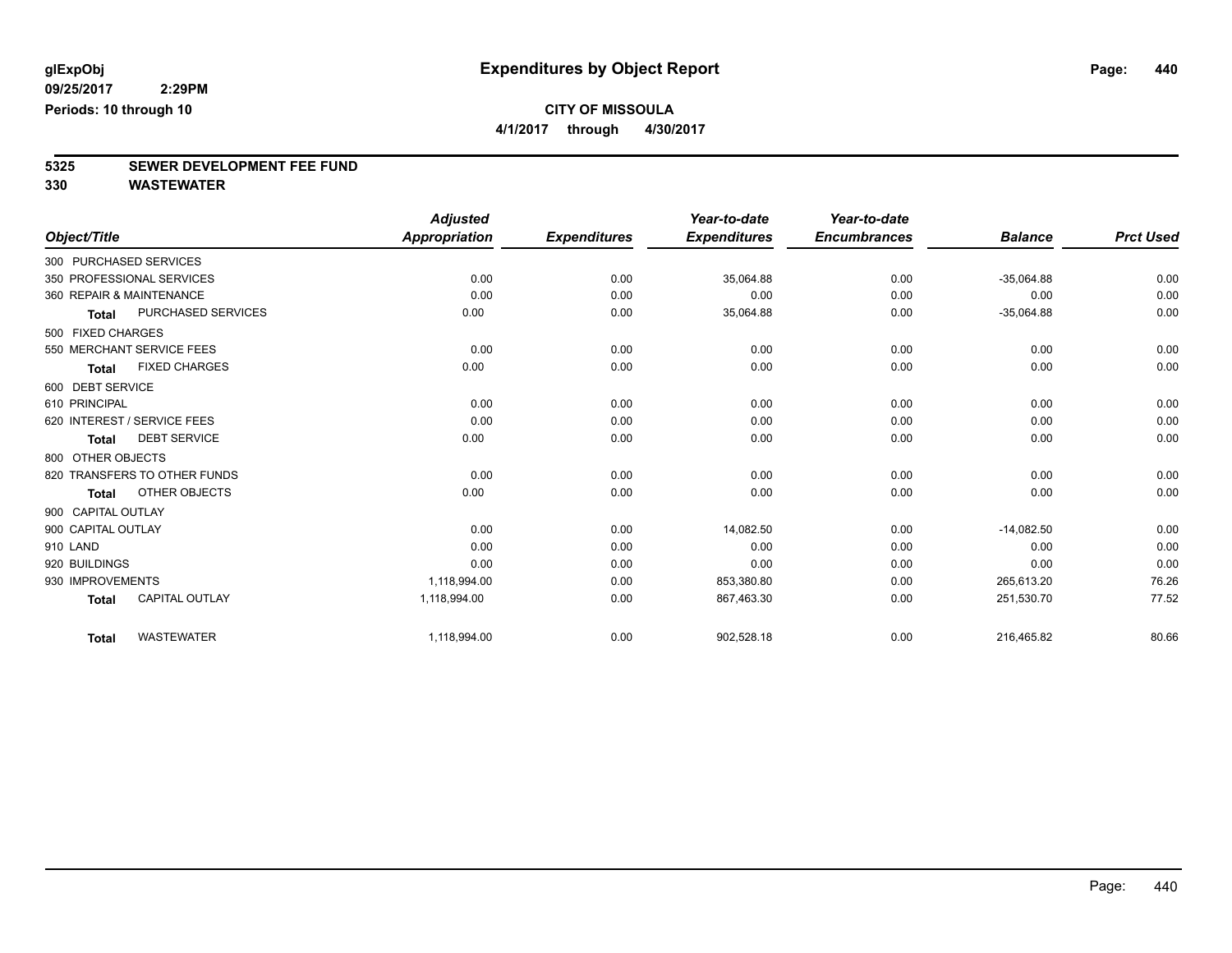### **CITY OF MISSOULA 4/1/2017 through 4/30/2017**

#### **5325 SEWER DEVELOPMENT FEE FUND**

|                        |                              | <b>Adjusted</b>      |                     | Year-to-date        | Year-to-date        |                |                  |
|------------------------|------------------------------|----------------------|---------------------|---------------------|---------------------|----------------|------------------|
| Object/Title           |                              | <b>Appropriation</b> | <b>Expenditures</b> | <b>Expenditures</b> | <b>Encumbrances</b> | <b>Balance</b> | <b>Prct Used</b> |
| 300 PURCHASED SERVICES |                              |                      |                     |                     |                     |                |                  |
|                        | 350 PROFESSIONAL SERVICES    | 0.00                 | 0.00                | 35,064.88           | 0.00                | $-35,064.88$   | 0.00             |
|                        | 360 REPAIR & MAINTENANCE     | 0.00                 | 0.00                | 0.00                | 0.00                | 0.00           | 0.00             |
| Total                  | PURCHASED SERVICES           | 0.00                 | 0.00                | 35,064.88           | 0.00                | $-35,064.88$   | 0.00             |
| 500 FIXED CHARGES      |                              |                      |                     |                     |                     |                |                  |
|                        | 550 MERCHANT SERVICE FEES    | 0.00                 | 0.00                | 0.00                | 0.00                | 0.00           | 0.00             |
| <b>Total</b>           | <b>FIXED CHARGES</b>         | 0.00                 | 0.00                | 0.00                | 0.00                | 0.00           | 0.00             |
| 600 DEBT SERVICE       |                              |                      |                     |                     |                     |                |                  |
| 610 PRINCIPAL          |                              | 0.00                 | 0.00                | 0.00                | 0.00                | 0.00           | 0.00             |
|                        | 620 INTEREST / SERVICE FEES  | 0.00                 | 0.00                | 0.00                | 0.00                | 0.00           | 0.00             |
| <b>Total</b>           | <b>DEBT SERVICE</b>          | 0.00                 | 0.00                | 0.00                | 0.00                | 0.00           | 0.00             |
| 800 OTHER OBJECTS      |                              |                      |                     |                     |                     |                |                  |
|                        | 820 TRANSFERS TO OTHER FUNDS | 0.00                 | 0.00                | 0.00                | 0.00                | 0.00           | 0.00             |
| Total                  | <b>OTHER OBJECTS</b>         | 0.00                 | 0.00                | 0.00                | 0.00                | 0.00           | 0.00             |
| 900 CAPITAL OUTLAY     |                              |                      |                     |                     |                     |                |                  |
| 900 CAPITAL OUTLAY     |                              | 0.00                 | 0.00                | 14,082.50           | 0.00                | $-14,082.50$   | 0.00             |
| 910 LAND               |                              | 0.00                 | 0.00                | 0.00                | 0.00                | 0.00           | 0.00             |
| 920 BUILDINGS          |                              | 0.00                 | 0.00                | 0.00                | 0.00                | 0.00           | 0.00             |
| 930 IMPROVEMENTS       |                              | 1,118,994.00         | 0.00                | 853,380.80          | 0.00                | 265,613.20     | 76.26            |
| <b>Total</b>           | <b>CAPITAL OUTLAY</b>        | 1,118,994.00         | 0.00                | 867,463.30          | 0.00                | 251,530.70     | 77.52            |
| <b>Total</b>           | SEWER DEVELOPMENT FEE FUND   | 1,118,994.00         | 0.00                | 902,528.18          | 0.00                | 216,465.82     | 80.66            |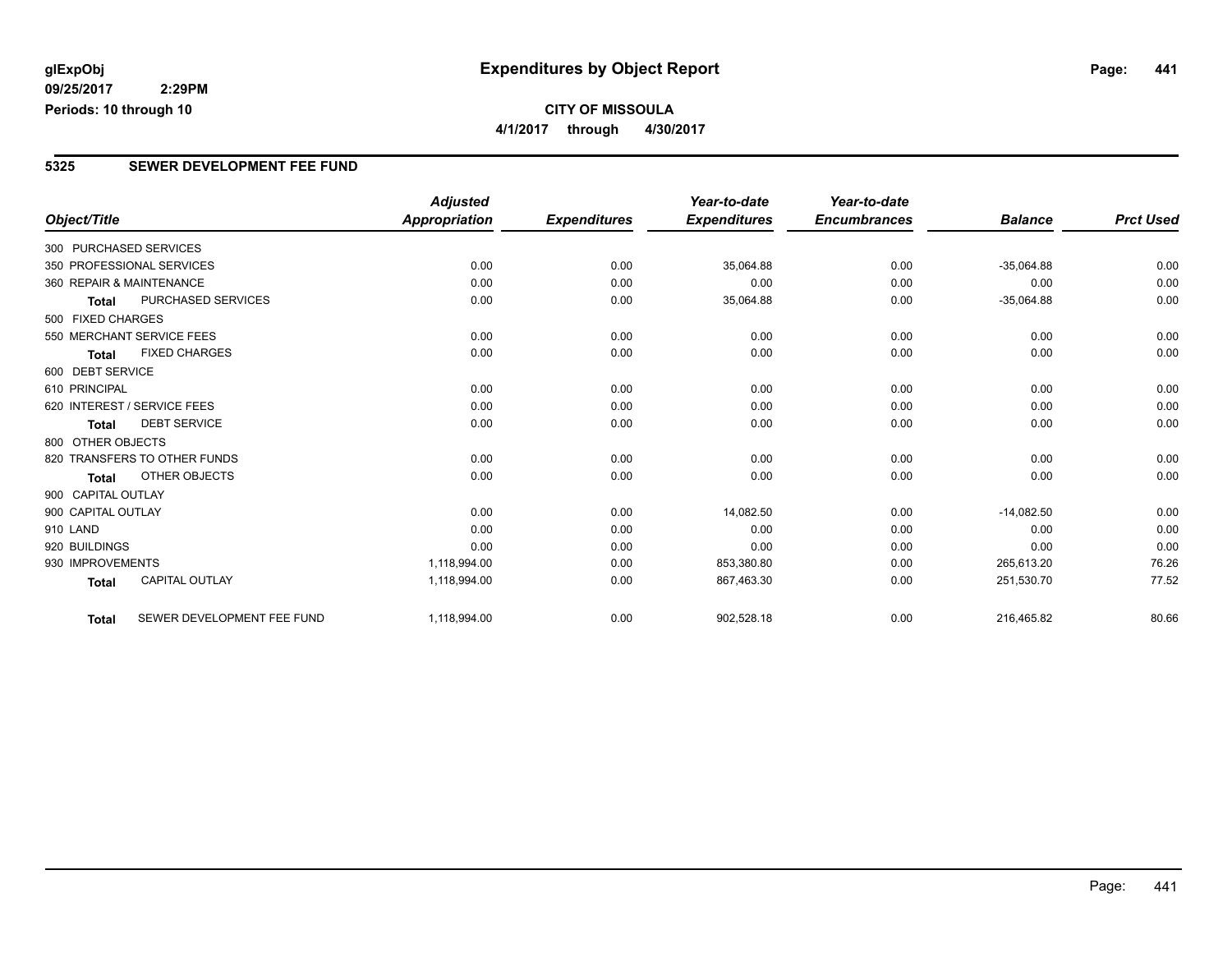**4/1/2017 through 4/30/2017**

**5340 SEWER CONSTRUCTION FUND**

|                    |                              | <b>Adjusted</b>      |                     | Year-to-date        | Year-to-date        |                |                  |
|--------------------|------------------------------|----------------------|---------------------|---------------------|---------------------|----------------|------------------|
| Object/Title       |                              | <b>Appropriation</b> | <b>Expenditures</b> | <b>Expenditures</b> | <b>Encumbrances</b> | <b>Balance</b> | <b>Prct Used</b> |
|                    | 300 PURCHASED SERVICES       |                      |                     |                     |                     |                |                  |
|                    | 350 PROFESSIONAL SERVICES    | 0.00                 | 0.00                | 0.00                | 0.00                | 0.00           | 0.00             |
|                    | 360 REPAIR & MAINTENANCE     | 0.00                 | 0.00                | 0.00                | 0.00                | 0.00           | 0.00             |
| Total              | PURCHASED SERVICES           | 0.00                 | 0.00                | 0.00                | 0.00                | 0.00           | 0.00             |
| 500 FIXED CHARGES  |                              |                      |                     |                     |                     |                |                  |
|                    | 550 MERCHANT SERVICE FEES    | 0.00                 | 0.00                | 0.00                | 0.00                | 0.00           | 0.00             |
| <b>Total</b>       | <b>FIXED CHARGES</b>         | 0.00                 | 0.00                | 0.00                | 0.00                | 0.00           | 0.00             |
| 800 OTHER OBJECTS  |                              |                      |                     |                     |                     |                |                  |
| 800 OTHER OBJECTS  |                              | 0.00                 | 0.00                | 0.00                | 0.00                | 0.00           | 0.00             |
|                    | 820 TRANSFERS TO OTHER FUNDS | 0.00                 | 0.00                | 0.00                | 0.00                | 0.00           | 0.00             |
| <b>Total</b>       | OTHER OBJECTS                | 0.00                 | 0.00                | 0.00                | 0.00                | 0.00           | 0.00             |
| 900 CAPITAL OUTLAY |                              |                      |                     |                     |                     |                |                  |
| 930 IMPROVEMENTS   |                              | 2,517,966.00         | 1,333.84            | 573,547.84          | 0.00                | 1,944,418.16   | 22.78            |
|                    | 940 MACHINERY & EQUIPMENT    | 0.00                 | 0.00                | 0.00                | 0.00                | 0.00           | 0.00             |
| <b>Total</b>       | <b>CAPITAL OUTLAY</b>        | 2,517,966.00         | 1,333.84            | 573,547.84          | 0.00                | 1,944,418.16   | 22.78            |
| <b>Total</b>       | <b>WASTEWATER</b>            | 2,517,966.00         | 1,333.84            | 573,547.84          | 0.00                | 1,944,418.16   | 22.78            |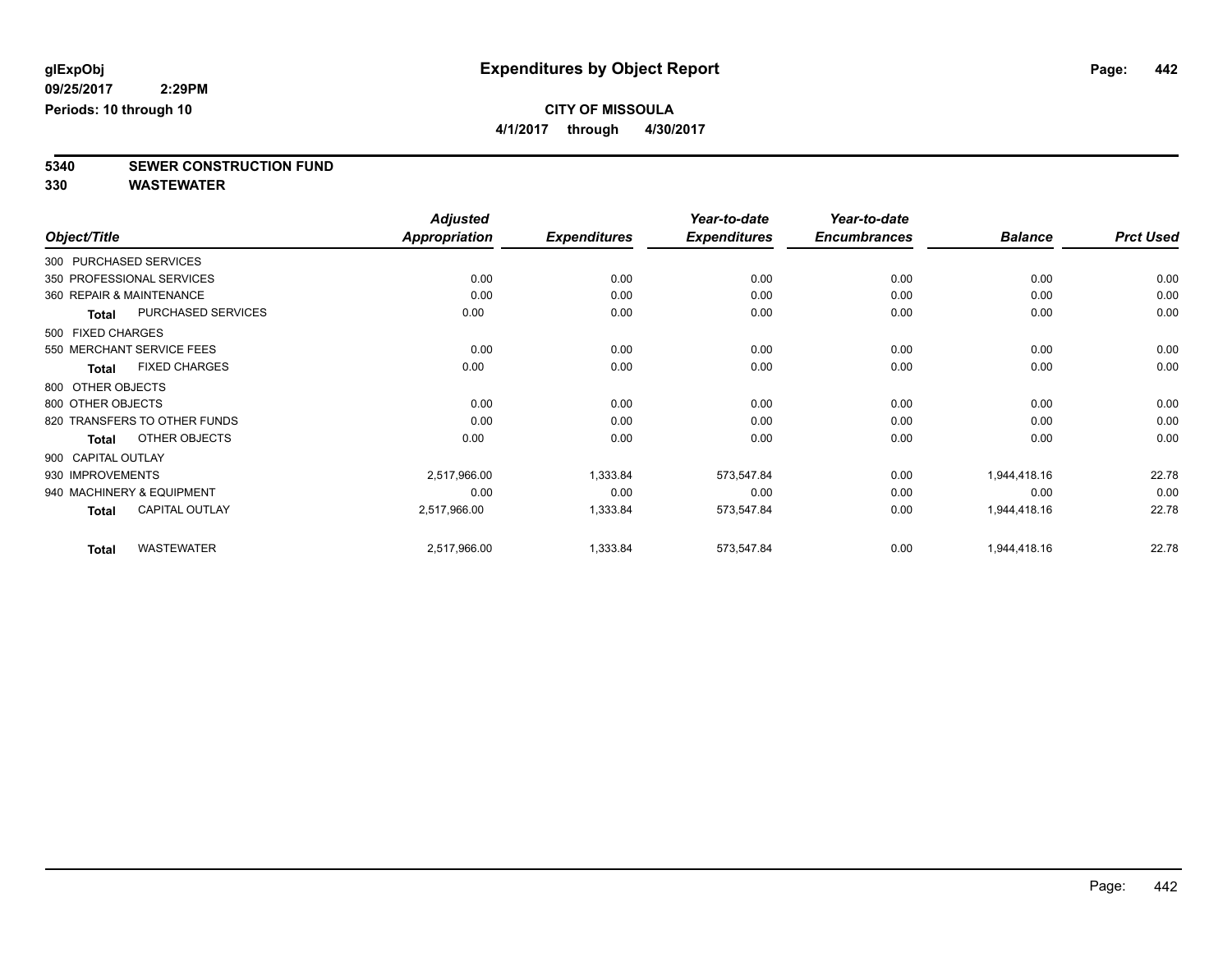**CITY OF MISSOULA 4/1/2017 through 4/30/2017**

**5340 SEWER CONSTRUCTION FUND**

**390 NON-DEPARTMENTAL**

| Object/Title       |                       | <b>Adjusted</b><br>Appropriation | <b>Expenditures</b> | Year-to-date<br><b>Expenditures</b> | Year-to-date<br><b>Encumbrances</b> | <b>Balance</b> | <b>Prct Used</b> |
|--------------------|-----------------------|----------------------------------|---------------------|-------------------------------------|-------------------------------------|----------------|------------------|
| 900 CAPITAL OUTLAY |                       |                                  |                     |                                     |                                     |                |                  |
| 930 IMPROVEMENTS   |                       | 0.00                             | 0.00                | 46.475.27                           | 0.00                                | $-46.475.27$   | 0.00             |
| Total              | <b>CAPITAL OUTLAY</b> | 0.00                             | 0.00                | 46.475.27                           | 0.00                                | $-46.475.27$   | 0.00             |
| <b>Total</b>       | NON-DEPARTMENTAL      | 0.00                             | 0.00                | 46.475.27                           | 0.00                                | $-46.475.27$   | 0.00             |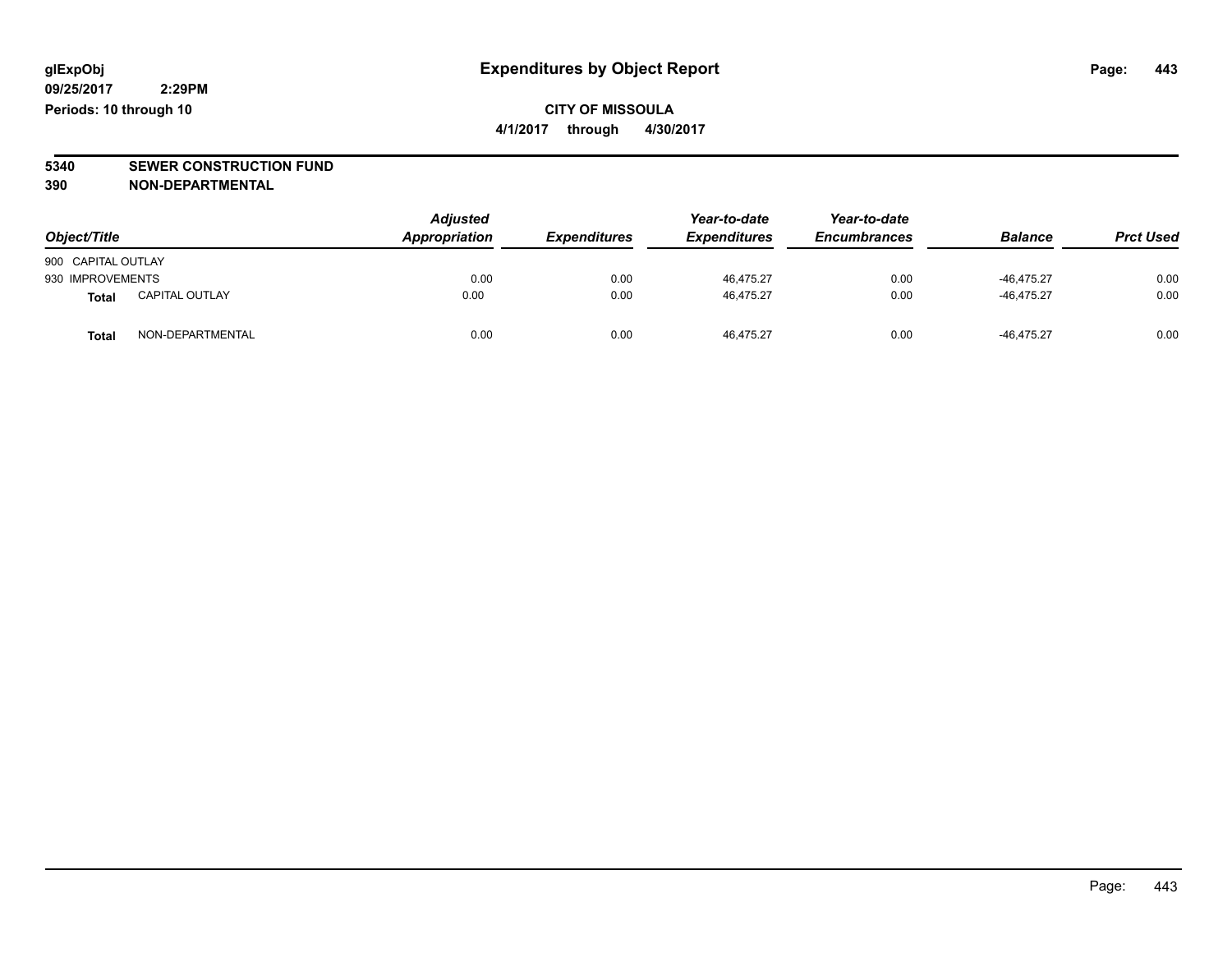### **CITY OF MISSOULA 4/1/2017 through 4/30/2017**

#### **5340 SEWER CONSTRUCTION FUND**

|                          |                              | <b>Adjusted</b>      |                     | Year-to-date        | Year-to-date        |                |                  |
|--------------------------|------------------------------|----------------------|---------------------|---------------------|---------------------|----------------|------------------|
| Object/Title             |                              | <b>Appropriation</b> | <b>Expenditures</b> | <b>Expenditures</b> | <b>Encumbrances</b> | <b>Balance</b> | <b>Prct Used</b> |
| 300 PURCHASED SERVICES   |                              |                      |                     |                     |                     |                |                  |
|                          | 350 PROFESSIONAL SERVICES    | 0.00                 | 0.00                | 0.00                | 0.00                | 0.00           | 0.00             |
| 360 REPAIR & MAINTENANCE |                              | 0.00                 | 0.00                | 0.00                | 0.00                | 0.00           | 0.00             |
| Total                    | PURCHASED SERVICES           | 0.00                 | 0.00                | 0.00                | 0.00                | 0.00           | 0.00             |
| 500 FIXED CHARGES        |                              |                      |                     |                     |                     |                |                  |
|                          | 550 MERCHANT SERVICE FEES    | 0.00                 | 0.00                | 0.00                | 0.00                | 0.00           | 0.00             |
| <b>Total</b>             | <b>FIXED CHARGES</b>         | 0.00                 | 0.00                | 0.00                | 0.00                | 0.00           | 0.00             |
| 800 OTHER OBJECTS        |                              |                      |                     |                     |                     |                |                  |
| 800 OTHER OBJECTS        |                              | 0.00                 | 0.00                | 0.00                | 0.00                | 0.00           | 0.00             |
|                          | 820 TRANSFERS TO OTHER FUNDS | 0.00                 | 0.00                | 0.00                | 0.00                | 0.00           | 0.00             |
| Total                    | OTHER OBJECTS                | 0.00                 | 0.00                | 0.00                | 0.00                | 0.00           | 0.00             |
| 900 CAPITAL OUTLAY       |                              |                      |                     |                     |                     |                |                  |
| 930 IMPROVEMENTS         |                              | 2,517,966.00         | 1,333.84            | 620,023.11          | 0.00                | 1,897,942.89   | 24.62            |
|                          | 940 MACHINERY & EQUIPMENT    | 0.00                 | 0.00                | 0.00                | 0.00                | 0.00           | 0.00             |
| Total                    | <b>CAPITAL OUTLAY</b>        | 2,517,966.00         | 1,333.84            | 620,023.11          | 0.00                | 1,897,942.89   | 24.62            |
| <b>Total</b>             | SEWER CONSTRUCTION FUND      | 2,517,966.00         | 1,333.84            | 620,023.11          | 0.00                | 1,897,942.89   | 24.62            |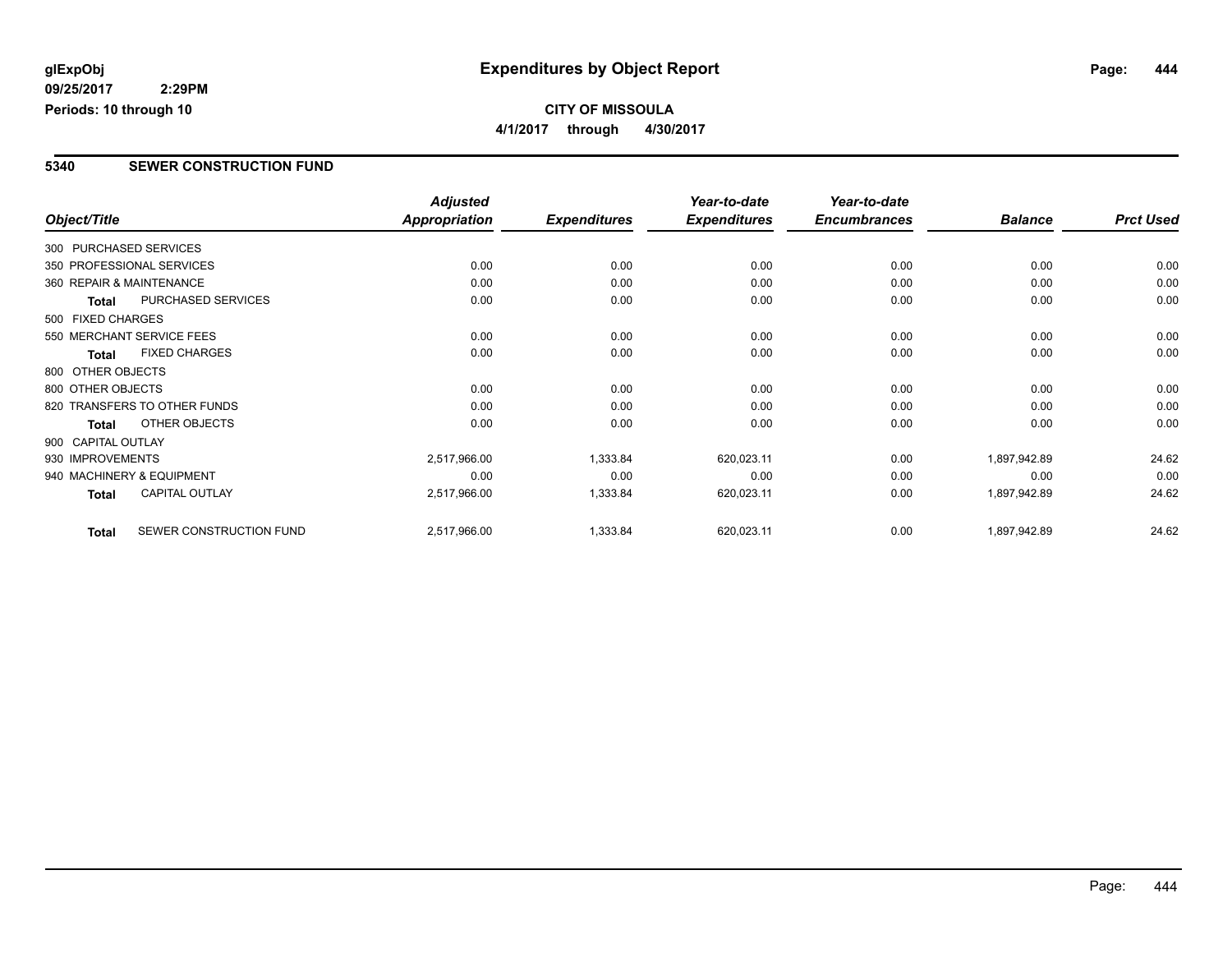**4/1/2017 through 4/30/2017**

# **5360 UNASSIGNED WASTEWATER DEBT SERVICE**

| Object/Title                 | <b>Adjusted</b><br>Appropriation | <b>Expenditures</b> | Year-to-date<br><b>Expenditures</b> | Year-to-date<br><b>Encumbrances</b> | <b>Balance</b> | <b>Prct Used</b> |
|------------------------------|----------------------------------|---------------------|-------------------------------------|-------------------------------------|----------------|------------------|
| 600 DEBT SERVICE             |                                  |                     |                                     |                                     |                |                  |
| 610 PRINCIPAL                | 133,325.00                       | 0.00                | 0.00                                | 0.00                                | 133.325.00     | 0.00             |
| 620 INTEREST / SERVICE FEES  | 36,913.00                        | 0.00                | 0.00                                | 0.00                                | 36.913.00      | 0.00             |
| <b>DEBT SERVICE</b><br>Total | 170,238.00                       | 0.00                | 0.00                                | 0.00                                | 170.238.00     | 0.00             |
| <b>WASTEWATER</b><br>Total   | 170,238.00                       | 0.00                | 0.00                                | 0.00                                | 170.238.00     | 0.00             |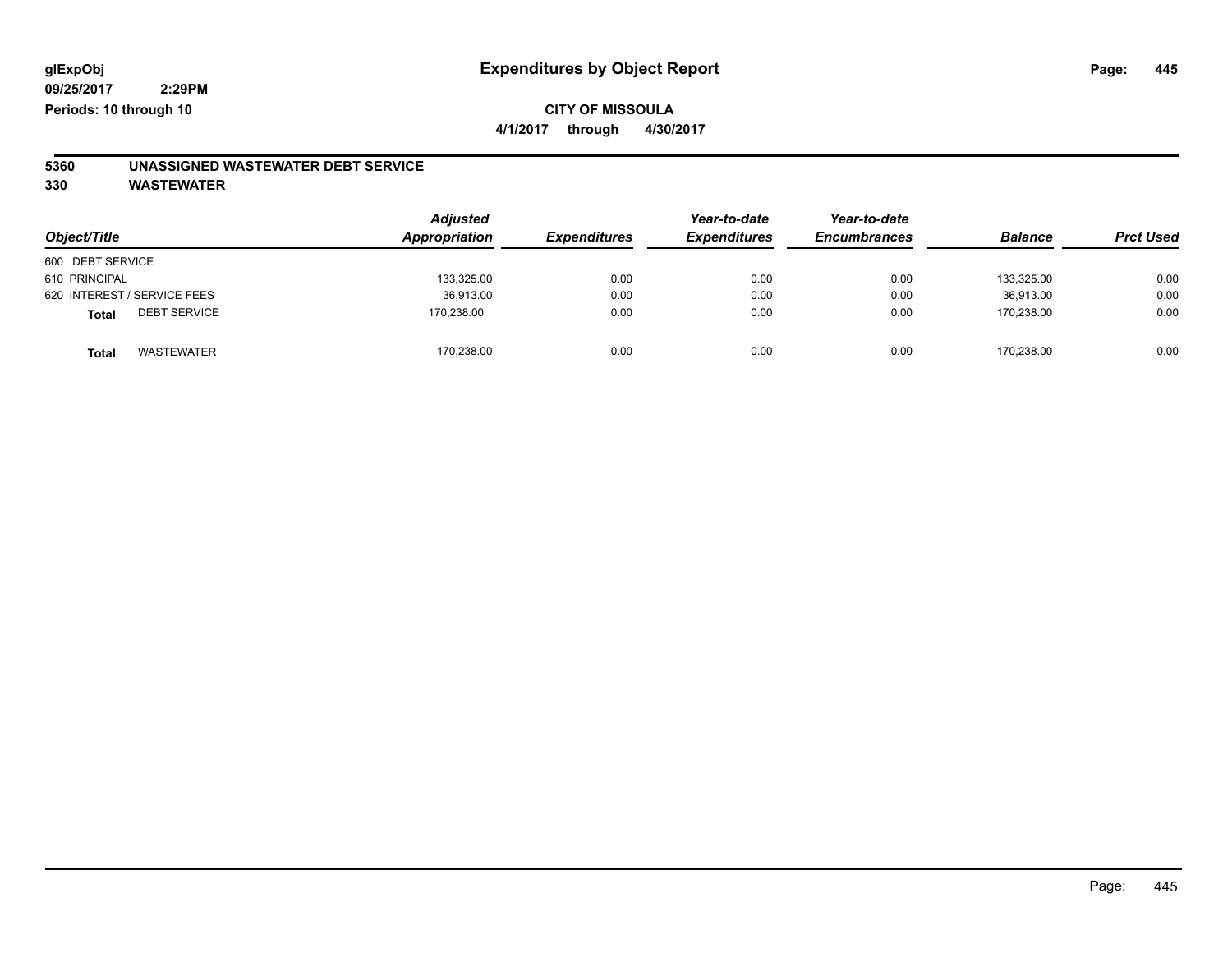**09/25/2017 2:29PM Periods: 10 through 10**

#### **5360 UNASSIGNED WASTEWATER DEBT SERVICE**

| Object/Title                                    | <b>Adjusted</b><br>Appropriation | <b>Expenditures</b> | Year-to-date<br><b>Expenditures</b> | Year-to-date<br><b>Encumbrances</b> | <b>Balance</b> | <b>Prct Used</b> |
|-------------------------------------------------|----------------------------------|---------------------|-------------------------------------|-------------------------------------|----------------|------------------|
| 600 DEBT SERVICE                                |                                  |                     |                                     |                                     |                |                  |
| 610 PRINCIPAL                                   | 133,325.00                       | 0.00                | 0.00                                | 0.00                                | 133.325.00     | 0.00             |
| 620 INTEREST / SERVICE FEES                     | 36,913.00                        | 0.00                | 0.00                                | 0.00                                | 36.913.00      | 0.00             |
| <b>DEBT SERVICE</b><br><b>Total</b>             | 170.238.00                       | 0.00                | 0.00                                | 0.00                                | 170.238.00     | 0.00             |
| UNASSIGNED WASTEWATER DEBT SERV<br><b>Total</b> | 170.238.00                       | 0.00                | 0.00                                | 0.00                                | 170.238.00     | 0.00             |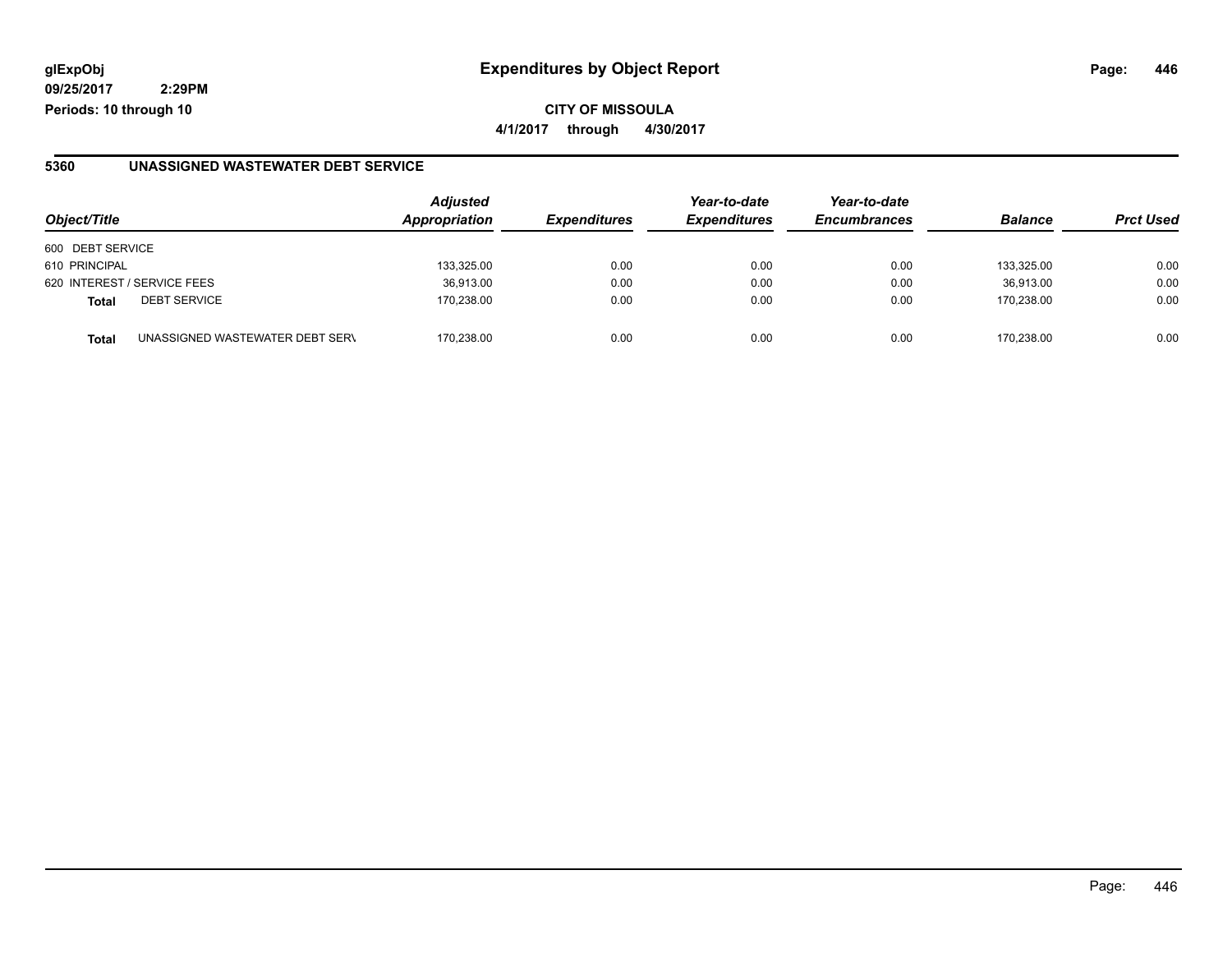**4/1/2017 through 4/30/2017**

# **5361 2001 SEWER REVENUE BONDS-DEBT SERVICE**

|                   |                             | <b>Adjusted</b>      |                     | Year-to-date        | Year-to-date        |                |                  |
|-------------------|-----------------------------|----------------------|---------------------|---------------------|---------------------|----------------|------------------|
| Object/Title      |                             | <b>Appropriation</b> | <b>Expenditures</b> | <b>Expenditures</b> | <b>Encumbrances</b> | <b>Balance</b> | <b>Prct Used</b> |
| 500 FIXED CHARGES |                             |                      |                     |                     |                     |                |                  |
|                   | 550 MERCHANT SERVICE FEES   | 0.00                 | 0.00                | 0.00                | 0.00                | 0.00           | 0.00             |
| Total             | <b>FIXED CHARGES</b>        | 0.00                 | 0.00                | 0.00                | 0.00                | 0.00           | 0.00             |
| 600 DEBT SERVICE  |                             |                      |                     |                     |                     |                |                  |
| 610 PRINCIPAL     |                             | 28.000.00            | 0.00                | 14.000.00           | 0.00                | 14.000.00      | 50.00            |
|                   | 620 INTEREST / SERVICE FEES | 2,480.00             | 0.00                | 1,310.00            | 0.00                | 1.170.00       | 52.82            |
| Total             | <b>DEBT SERVICE</b>         | 30.480.00            | 0.00                | 15.310.00           | 0.00                | 15.170.00      | 50.23            |
| <b>Total</b>      | <b>WASTEWATER</b>           | 30.480.00            | 0.00                | 15.310.00           | 0.00                | 15.170.00      | 50.23            |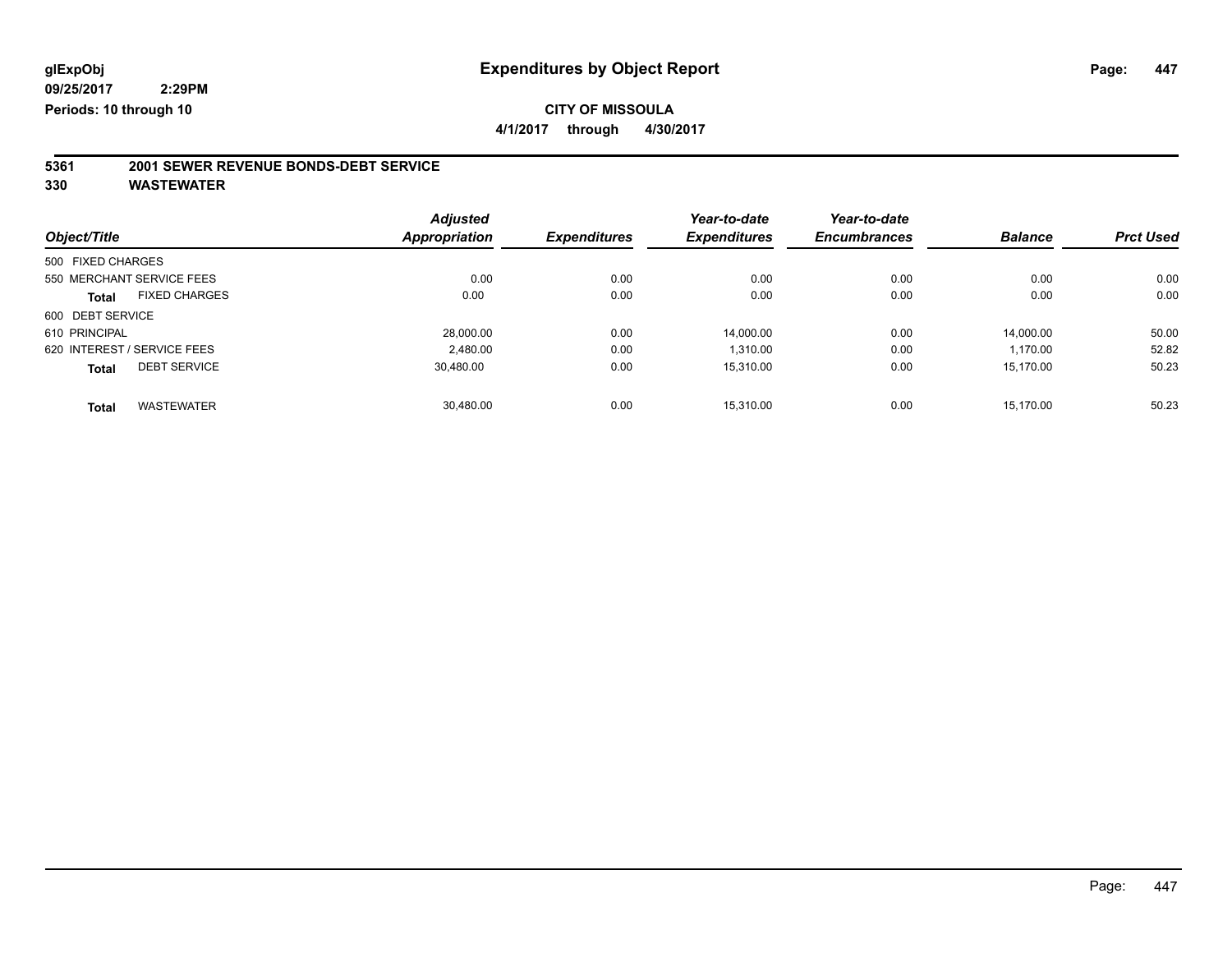**CITY OF MISSOULA 4/1/2017 through 4/30/2017**

#### **5361 2001 SEWER REVENUE BONDS-DEBT SERVICE**

| Object/Title                |                                  | <b>Adjusted</b><br>Appropriation | <b>Expenditures</b> | Year-to-date<br><b>Expenditures</b> | Year-to-date<br><b>Encumbrances</b> | <b>Balance</b> | <b>Prct Used</b> |
|-----------------------------|----------------------------------|----------------------------------|---------------------|-------------------------------------|-------------------------------------|----------------|------------------|
|                             |                                  |                                  |                     |                                     |                                     |                |                  |
| 500 FIXED CHARGES           |                                  |                                  |                     |                                     |                                     |                |                  |
| 550 MERCHANT SERVICE FEES   |                                  | 0.00                             | 0.00                | 0.00                                | 0.00                                | 0.00           | 0.00             |
| <b>Total</b>                | <b>FIXED CHARGES</b>             | 0.00                             | 0.00                | 0.00                                | 0.00                                | 0.00           | 0.00             |
| 600 DEBT SERVICE            |                                  |                                  |                     |                                     |                                     |                |                  |
| 610 PRINCIPAL               |                                  | 28,000.00                        | 0.00                | 14,000.00                           | 0.00                                | 14.000.00      | 50.00            |
| 620 INTEREST / SERVICE FEES |                                  | 2,480.00                         | 0.00                | 1,310.00                            | 0.00                                | 1.170.00       | 52.82            |
| <b>Total</b>                | <b>DEBT SERVICE</b>              | 30,480.00                        | 0.00                | 15,310.00                           | 0.00                                | 15.170.00      | 50.23            |
| <b>Total</b>                | 2001 SEWER REVENUE BONDS-DEBT SE | 30.480.00                        | 0.00                | 15.310.00                           | 0.00                                | 15.170.00      | 50.23            |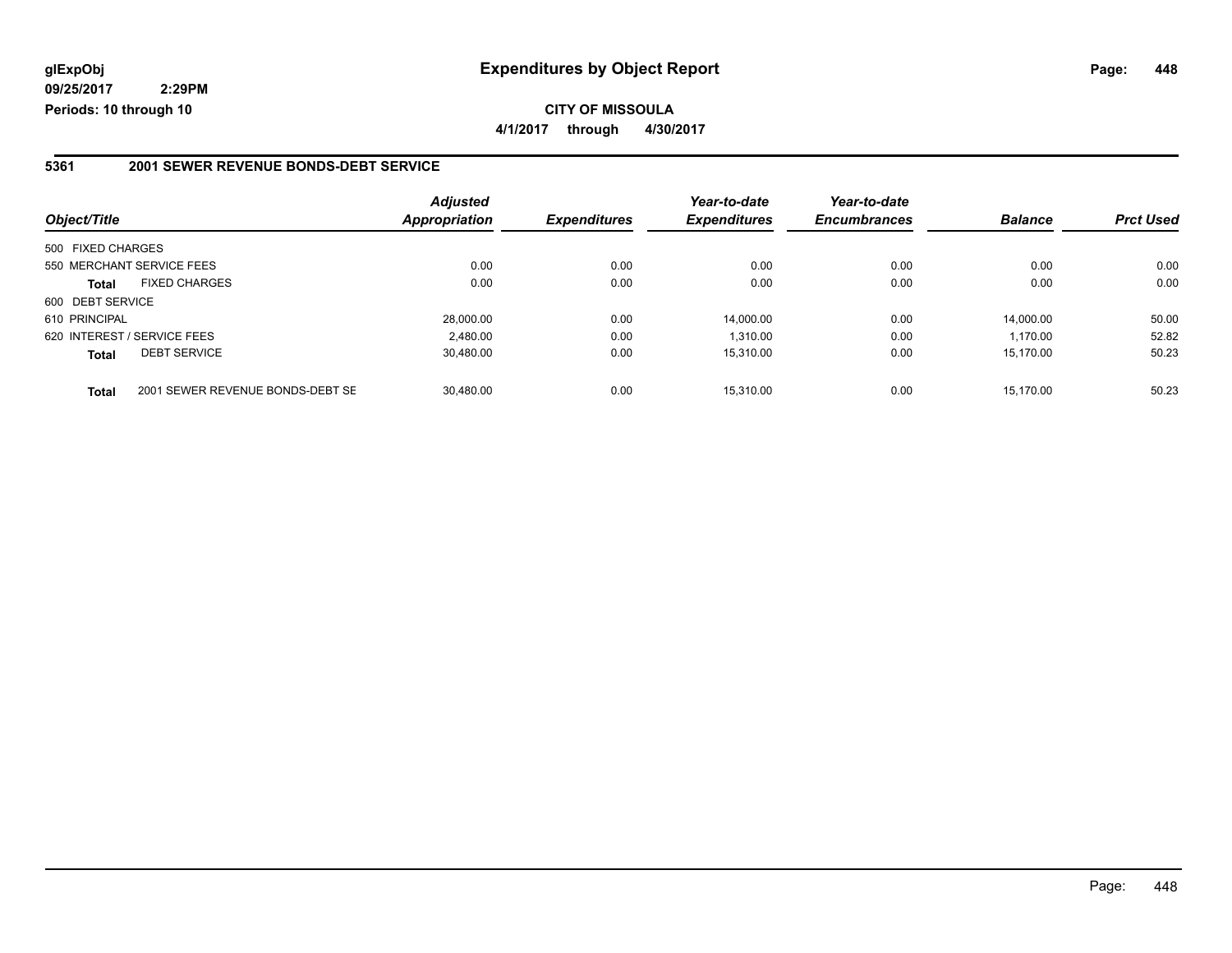**Periods: 10 through 10**

## **CITY OF MISSOULA**

**4/1/2017 through 4/30/2017**

# **5362 00 SEWER REVENUE BOND - SERIES B DEBT SE**

|                   |                              | <b>Adjusted</b>      |                     | Year-to-date        | Year-to-date        |                |                  |
|-------------------|------------------------------|----------------------|---------------------|---------------------|---------------------|----------------|------------------|
| Object/Title      |                              | <b>Appropriation</b> | <b>Expenditures</b> | <b>Expenditures</b> | <b>Encumbrances</b> | <b>Balance</b> | <b>Prct Used</b> |
| 500 FIXED CHARGES |                              |                      |                     |                     |                     |                |                  |
|                   | 550 MERCHANT SERVICE FEES    | 0.00                 | 0.00                | 0.00                | 0.00                | 0.00           | 0.00             |
| <b>Total</b>      | <b>FIXED CHARGES</b>         | 0.00                 | 0.00                | 0.00                | 0.00                | 0.00           | 0.00             |
| 600 DEBT SERVICE  |                              |                      |                     |                     |                     |                |                  |
| 610 PRINCIPAL     |                              | 45,000.00            | 0.00                | 22,000.00           | 0.00                | 23,000.00      | 48.89            |
|                   | 620 INTEREST / SERVICE FEES  | 3,480.00             | 0.00                | 1,850.00            | 0.00                | 1,630.00       | 53.16            |
| Total             | <b>DEBT SERVICE</b>          | 48,480.00            | 0.00                | 23,850.00           | 0.00                | 24,630.00      | 49.20            |
| 800 OTHER OBJECTS |                              |                      |                     |                     |                     |                |                  |
|                   | 820 TRANSFERS TO OTHER FUNDS | 0.00                 | 0.00                | 0.00                | 0.00                | 0.00           | 0.00             |
| <b>Total</b>      | OTHER OBJECTS                | 0.00                 | 0.00                | 0.00                | 0.00                | 0.00           | 0.00             |
| <b>Total</b>      | <b>WASTEWATER</b>            | 48,480.00            | 0.00                | 23,850.00           | 0.00                | 24,630.00      | 49.20            |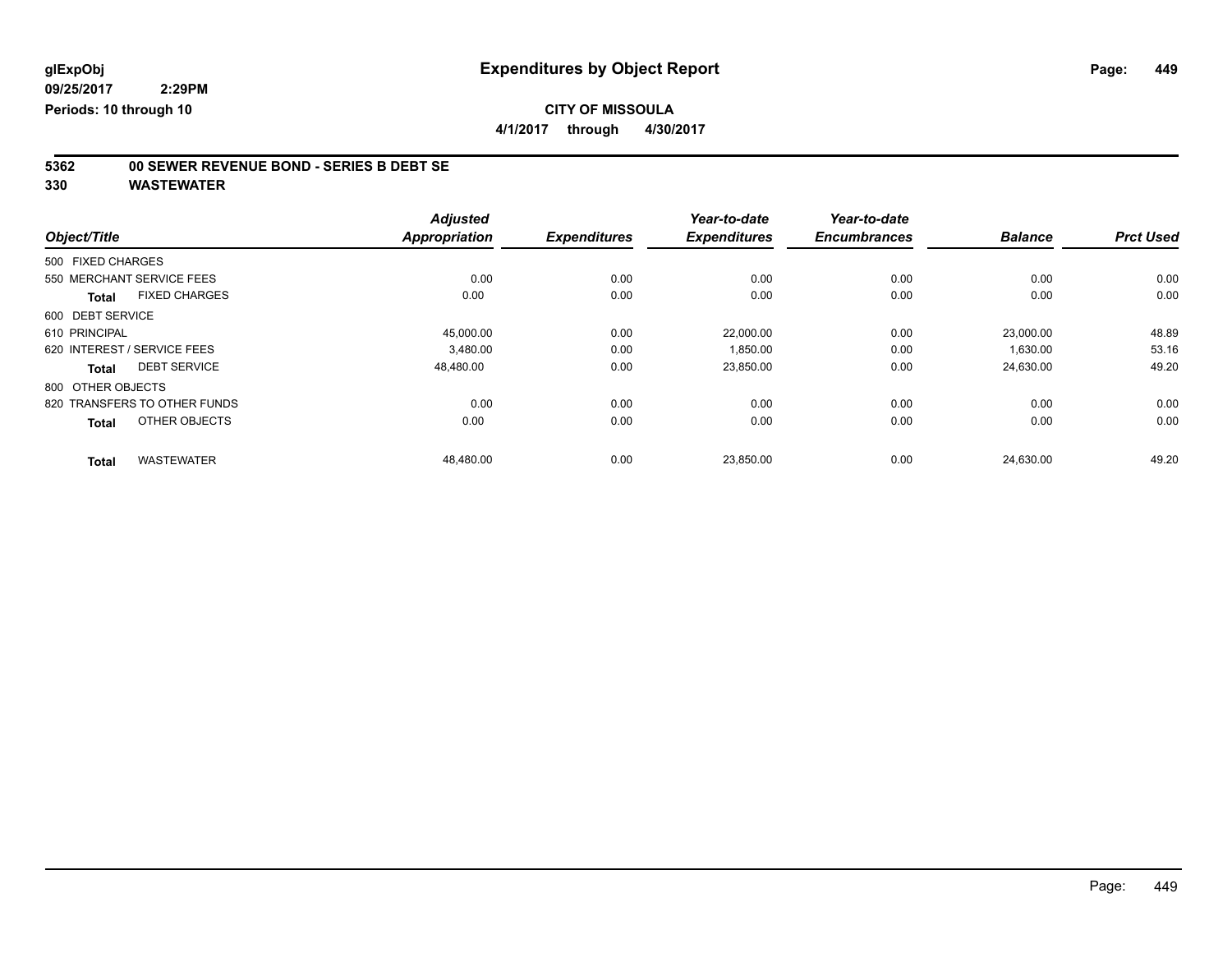### **CITY OF MISSOULA 4/1/2017 through 4/30/2017**

#### **5362 00 SEWER REVENUE BOND - SERIES B DEBT SE**

|                   |                                    | <b>Adjusted</b>      |                     | Year-to-date        | Year-to-date        |                |                  |
|-------------------|------------------------------------|----------------------|---------------------|---------------------|---------------------|----------------|------------------|
| Object/Title      |                                    | <b>Appropriation</b> | <b>Expenditures</b> | <b>Expenditures</b> | <b>Encumbrances</b> | <b>Balance</b> | <b>Prct Used</b> |
| 500 FIXED CHARGES |                                    |                      |                     |                     |                     |                |                  |
|                   | 550 MERCHANT SERVICE FEES          | 0.00                 | 0.00                | 0.00                | 0.00                | 0.00           | 0.00             |
| <b>Total</b>      | <b>FIXED CHARGES</b>               | 0.00                 | 0.00                | 0.00                | 0.00                | 0.00           | 0.00             |
| 600 DEBT SERVICE  |                                    |                      |                     |                     |                     |                |                  |
| 610 PRINCIPAL     |                                    | 45,000.00            | 0.00                | 22,000.00           | 0.00                | 23,000.00      | 48.89            |
|                   | 620 INTEREST / SERVICE FEES        | 3,480.00             | 0.00                | 1,850.00            | 0.00                | 1,630.00       | 53.16            |
| <b>Total</b>      | <b>DEBT SERVICE</b>                | 48,480.00            | 0.00                | 23,850.00           | 0.00                | 24,630.00      | 49.20            |
| 800 OTHER OBJECTS |                                    |                      |                     |                     |                     |                |                  |
|                   | 820 TRANSFERS TO OTHER FUNDS       | 0.00                 | 0.00                | 0.00                | 0.00                | 0.00           | 0.00             |
| Total             | OTHER OBJECTS                      | 0.00                 | 0.00                | 0.00                | 0.00                | 0.00           | 0.00             |
| <b>Total</b>      | 00 SEWER REVENUE BOND - SERIES B L | 48.480.00            | 0.00                | 23.850.00           | 0.00                | 24.630.00      | 49.20            |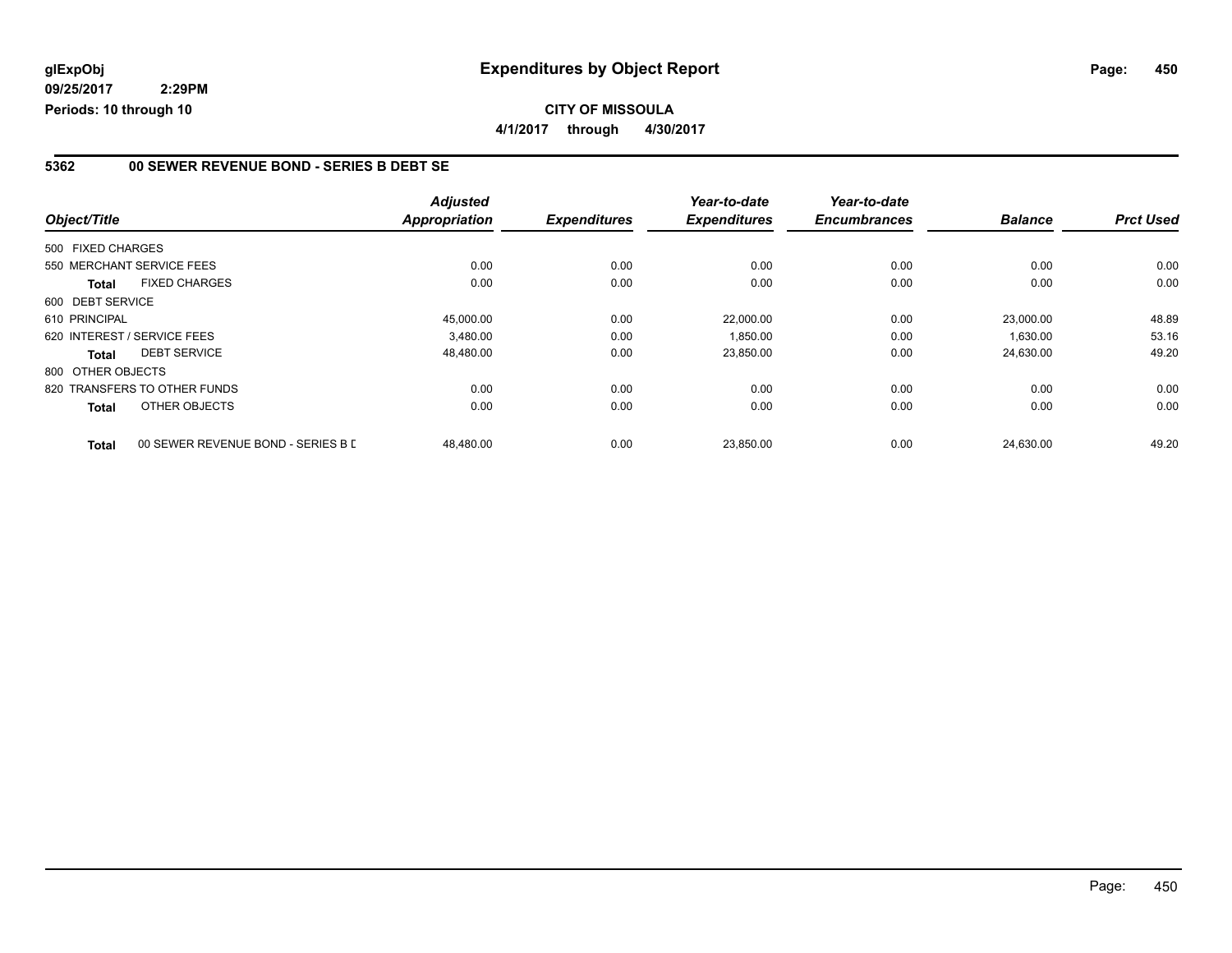#### **09/25/2017 2:29PM**

**Periods: 10 through 10**

## **CITY OF MISSOULA**

**4/1/2017 through 4/30/2017**

## **5363 92 SEWER REVENUE BOND SERIES A DEBT SERV**

| Object/Title                         | <b>Adjusted</b><br><b>Appropriation</b> | <b>Expenditures</b> | Year-to-date<br><b>Expenditures</b> | Year-to-date<br><b>Encumbrances</b> | <b>Balance</b> | <b>Prct Used</b> |
|--------------------------------------|-----------------------------------------|---------------------|-------------------------------------|-------------------------------------|----------------|------------------|
|                                      |                                         |                     |                                     |                                     |                |                  |
| 500 FIXED CHARGES                    |                                         |                     |                                     |                                     |                |                  |
| 550 MERCHANT SERVICE FEES            | 0.00                                    | 0.00                | 0.00                                | 0.00                                | 0.00           | 0.00             |
| <b>FIXED CHARGES</b><br><b>Total</b> | 0.00                                    | 0.00                | 0.00                                | 0.00                                | 0.00           | 0.00             |
| 600 DEBT SERVICE                     |                                         |                     |                                     |                                     |                |                  |
| 610 PRINCIPAL                        | 0.00                                    | 0.00                | 0.00                                | 0.00                                | 0.00           | 0.00             |
| 620 INTEREST / SERVICE FEES          | 0.00                                    | 0.00                | 0.00                                | 0.00                                | 0.00           | 0.00             |
| <b>DEBT SERVICE</b><br><b>Total</b>  | 0.00                                    | 0.00                | 0.00                                | 0.00                                | 0.00           | 0.00             |
| <b>WASTEWATER</b><br><b>Total</b>    | 0.00                                    | 0.00                | 0.00                                | 0.00                                | 0.00           | 0.00             |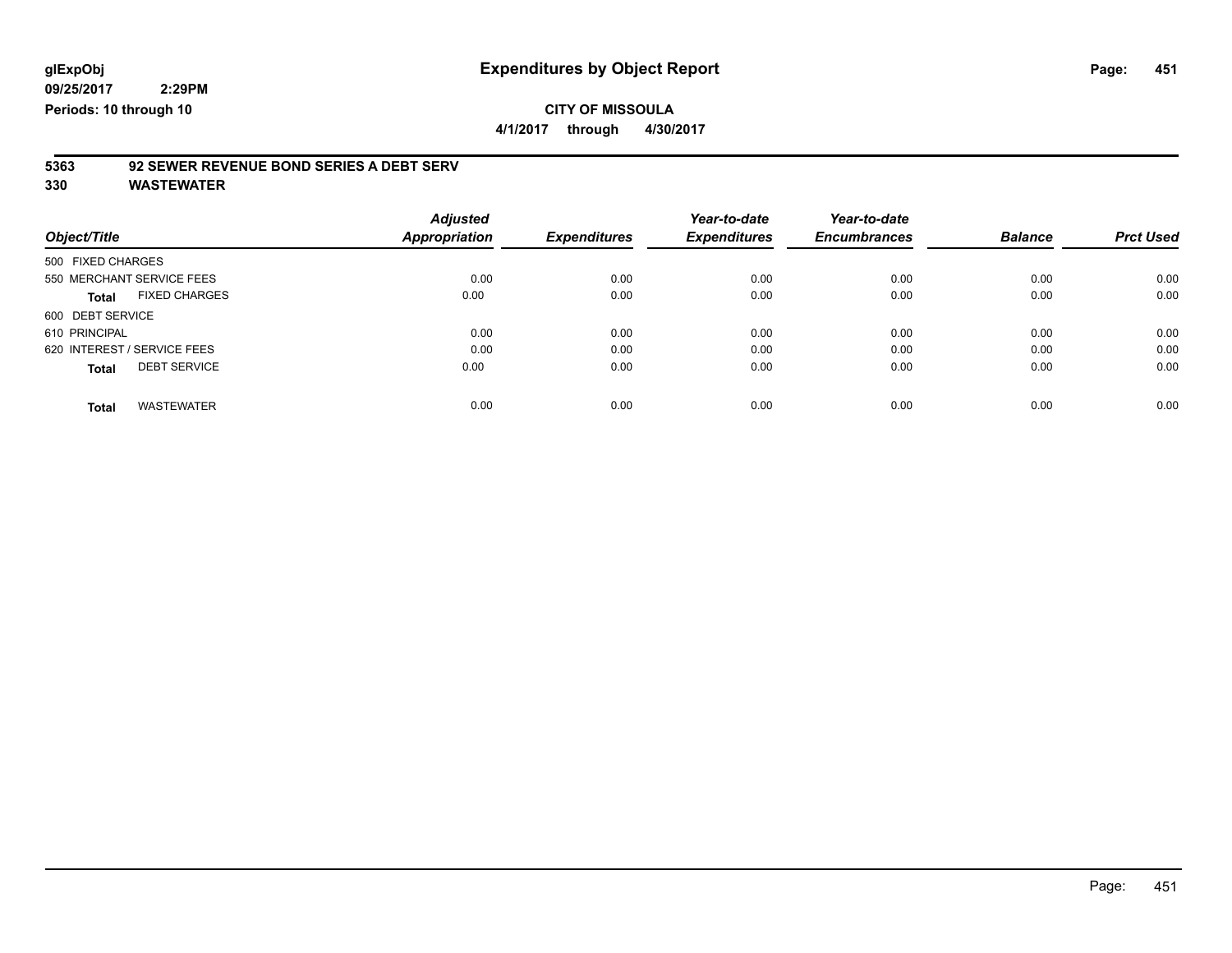**09/25/2017 2:29PM Periods: 10 through 10**

#### **5363 92 SEWER REVENUE BOND SERIES A DEBT SERV**

| Object/Title                |                                   | <b>Adjusted</b><br>Appropriation | <b>Expenditures</b> | Year-to-date<br><b>Expenditures</b> | Year-to-date<br><b>Encumbrances</b> | <b>Balance</b> | <b>Prct Used</b> |
|-----------------------------|-----------------------------------|----------------------------------|---------------------|-------------------------------------|-------------------------------------|----------------|------------------|
| 500 FIXED CHARGES           |                                   |                                  |                     |                                     |                                     |                |                  |
| 550 MERCHANT SERVICE FEES   |                                   | 0.00                             | 0.00                | 0.00                                | 0.00                                | 0.00           | 0.00             |
| <b>Total</b>                | <b>FIXED CHARGES</b>              | 0.00                             | 0.00                | 0.00                                | 0.00                                | 0.00           | 0.00             |
| 600 DEBT SERVICE            |                                   |                                  |                     |                                     |                                     |                |                  |
| 610 PRINCIPAL               |                                   | 0.00                             | 0.00                | 0.00                                | 0.00                                | 0.00           | 0.00             |
| 620 INTEREST / SERVICE FEES |                                   | 0.00                             | 0.00                | 0.00                                | 0.00                                | 0.00           | 0.00             |
| <b>Total</b>                | <b>DEBT SERVICE</b>               | 0.00                             | 0.00                | 0.00                                | 0.00                                | 0.00           | 0.00             |
| <b>Total</b>                | 92 SEWER REVENUE BOND SERIES A DE | 0.00                             | 0.00                | 0.00                                | 0.00                                | 0.00           | 0.00             |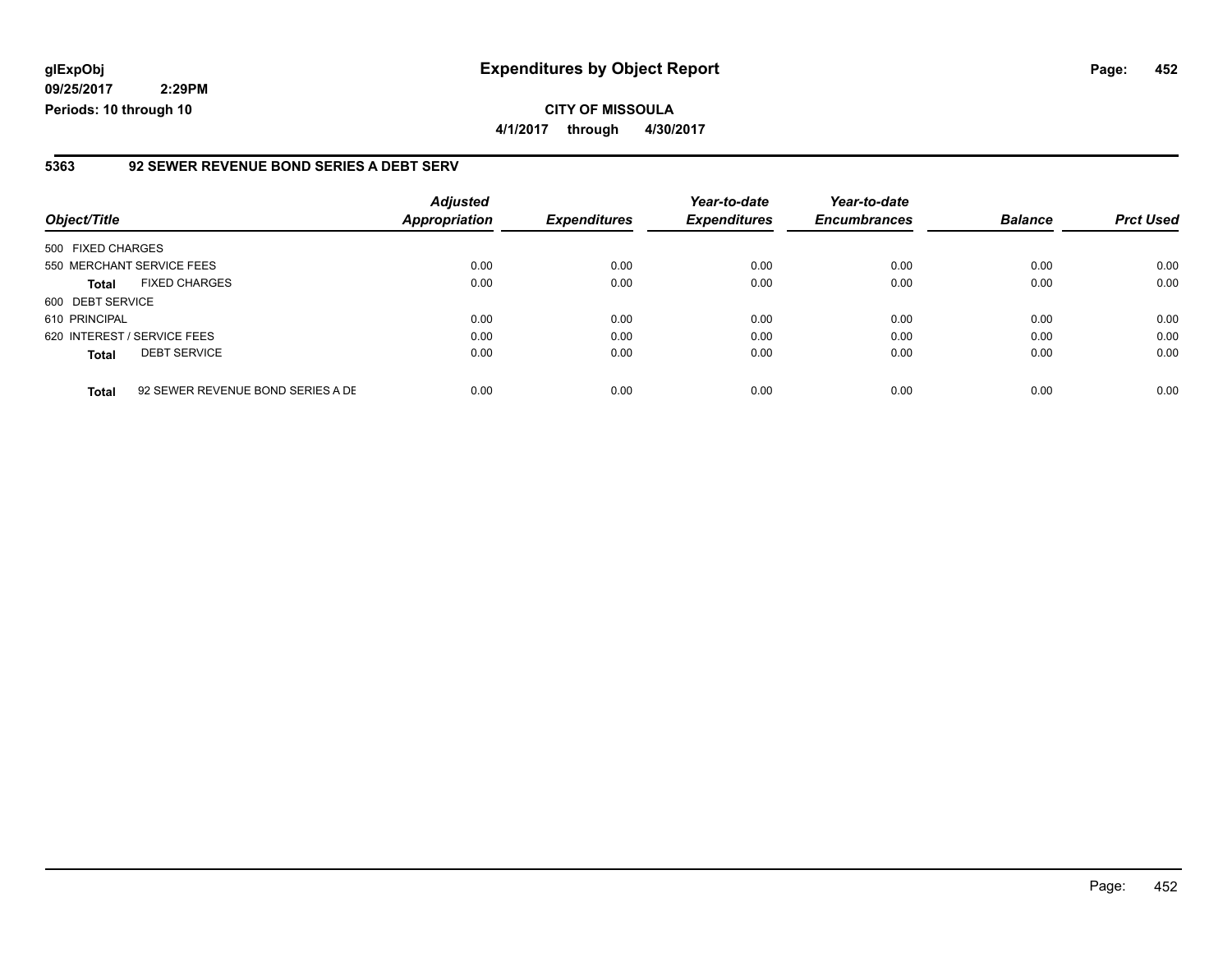**2:29PM Periods: 10 through 10**

**CITY OF MISSOULA 4/1/2017 through 4/30/2017**

## **5364 92 SEWER REVENUE BOND - SERIES B DEBT S**

| Object/Title                         | <b>Adjusted</b><br>Appropriation | <b>Expenditures</b> | Year-to-date<br><b>Expenditures</b> | Year-to-date<br><b>Encumbrances</b> | <b>Balance</b> | <b>Prct Used</b> |
|--------------------------------------|----------------------------------|---------------------|-------------------------------------|-------------------------------------|----------------|------------------|
| 500 FIXED CHARGES                    |                                  |                     |                                     |                                     |                |                  |
| 550 MERCHANT SERVICE FEES            | 0.00                             | 0.00                | 0.00                                | 0.00                                | 0.00           | 0.00             |
| <b>FIXED CHARGES</b><br><b>Total</b> | 0.00                             | 0.00                | 0.00                                | 0.00                                | 0.00           | 0.00             |
| 600 DEBT SERVICE                     |                                  |                     |                                     |                                     |                |                  |
| 610 PRINCIPAL                        | 0.00                             | 0.00                | 0.00                                | 0.00                                | 0.00           | 0.00             |
| 620 INTEREST / SERVICE FEES          | 0.00                             | 0.00                | 0.00                                | 0.00                                | 0.00           | 0.00             |
| <b>DEBT SERVICE</b><br><b>Total</b>  | 0.00                             | 0.00                | 0.00                                | 0.00                                | 0.00           | 0.00             |
| <b>WASTEWATER</b><br><b>Total</b>    | 0.00                             | 0.00                | 0.00                                | 0.00                                | 0.00           | 0.00             |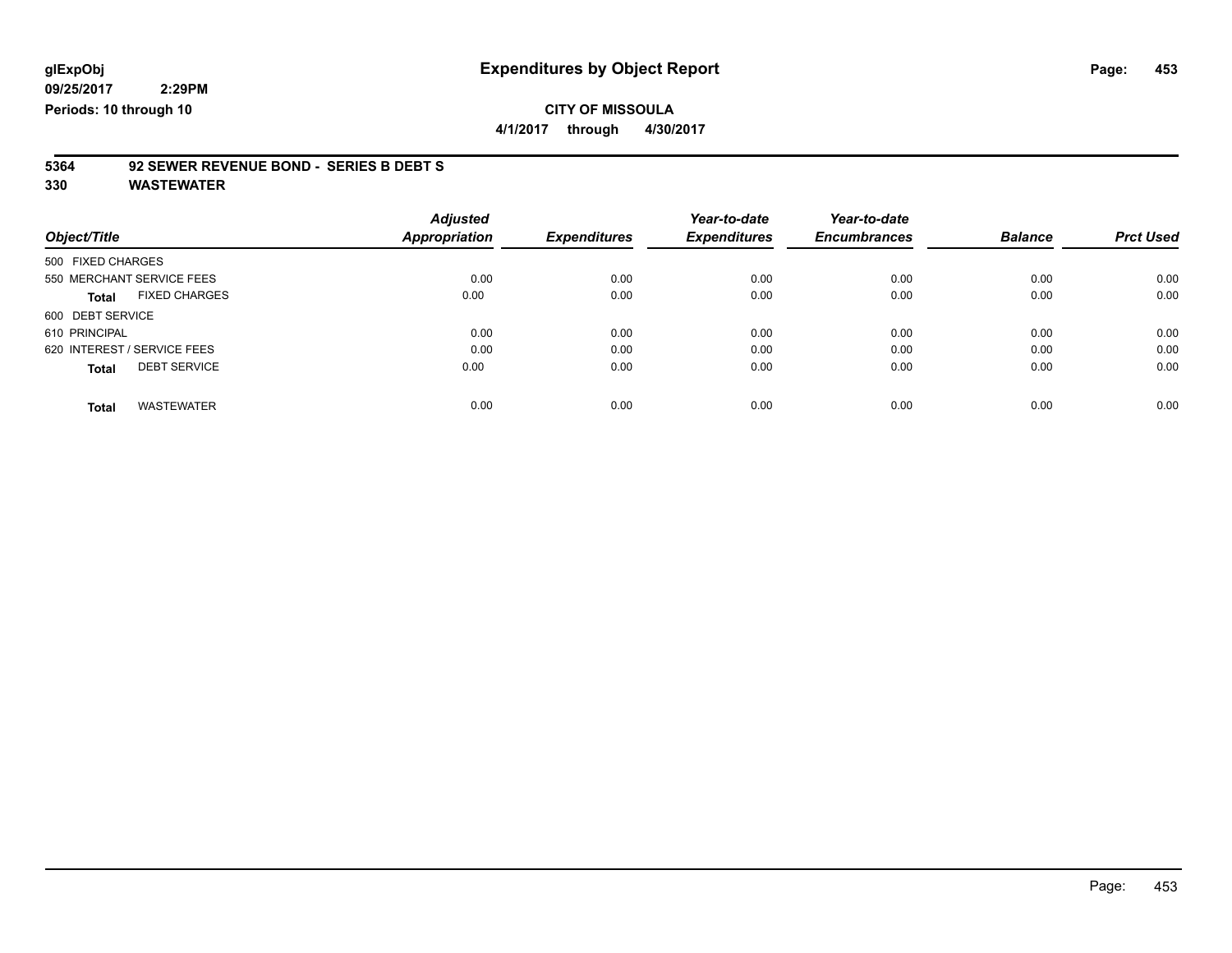**09/25/2017 2:29PM Periods: 10 through 10**

#### **5364 92 SEWER REVENUE BOND - SERIES B DEBT S**

| Object/Title                                       | <b>Adjusted</b><br>Appropriation | <b>Expenditures</b> | Year-to-date<br><b>Expenditures</b> | Year-to-date<br><b>Encumbrances</b> | <b>Balance</b> | <b>Prct Used</b> |
|----------------------------------------------------|----------------------------------|---------------------|-------------------------------------|-------------------------------------|----------------|------------------|
| 500 FIXED CHARGES                                  |                                  |                     |                                     |                                     |                |                  |
| 550 MERCHANT SERVICE FEES                          | 0.00                             | 0.00                | 0.00                                | 0.00                                | 0.00           | 0.00             |
| <b>FIXED CHARGES</b><br><b>Total</b>               | 0.00                             | 0.00                | 0.00                                | 0.00                                | 0.00           | 0.00             |
| 600 DEBT SERVICE                                   |                                  |                     |                                     |                                     |                |                  |
| 610 PRINCIPAL                                      | 0.00                             | 0.00                | 0.00                                | 0.00                                | 0.00           | 0.00             |
| 620 INTEREST / SERVICE FEES                        | 0.00                             | 0.00                | 0.00                                | 0.00                                | 0.00           | 0.00             |
| <b>DEBT SERVICE</b><br><b>Total</b>                | 0.00                             | 0.00                | 0.00                                | 0.00                                | 0.00           | 0.00             |
| 92 SEWER REVENUE BOND - SERIES B I<br><b>Total</b> | 0.00                             | 0.00                | 0.00                                | 0.00                                | 0.00           | 0.00             |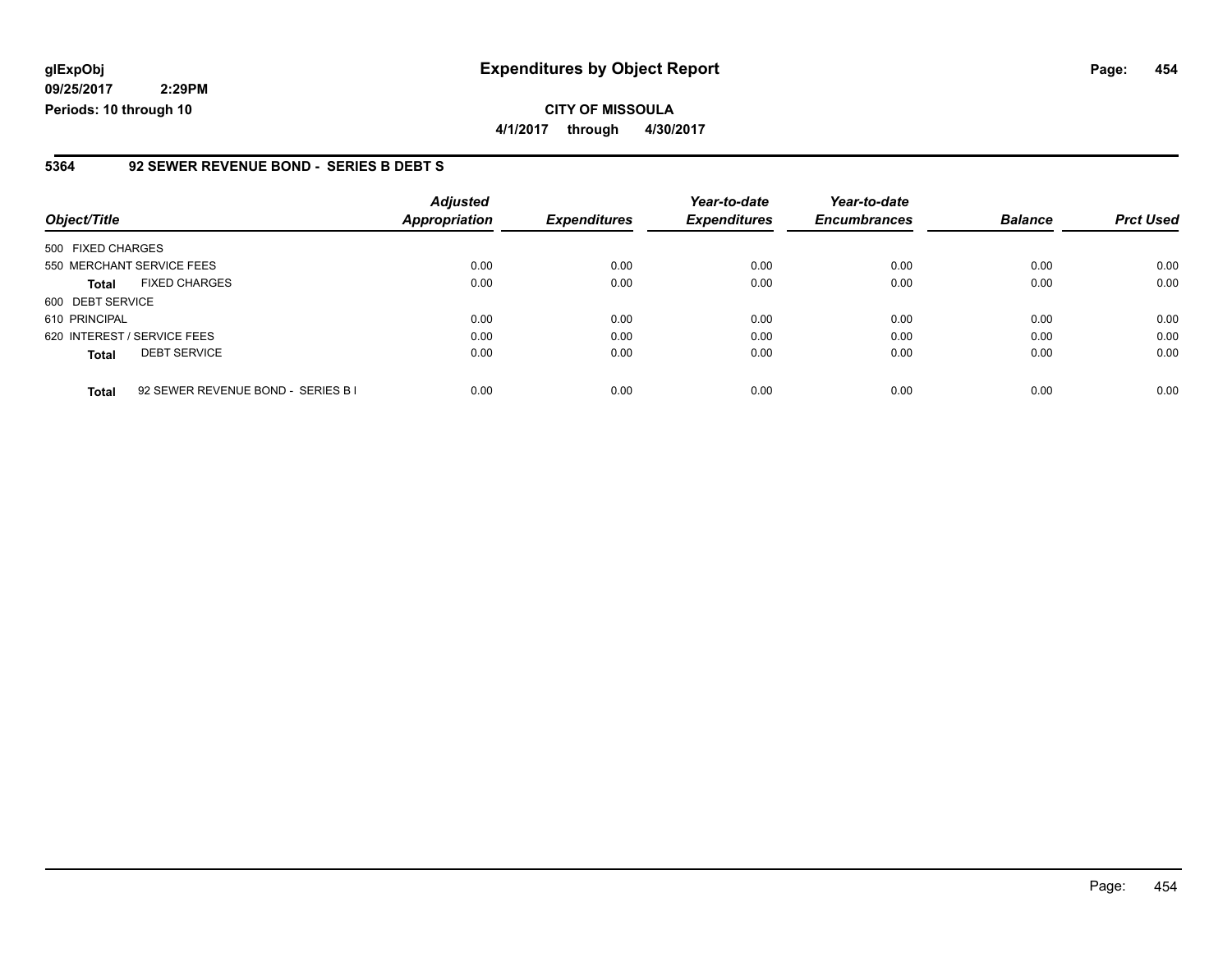**09/25/2017 2:29PM**

**Periods: 10 through 10**

**CITY OF MISSOULA 4/1/2017 through 4/30/2017**

**5365 99 SEWER REVENUE BONDS DEBT SERVICE FUND**

|                             |                      | <b>Adjusted</b> |                     | Year-to-date        | Year-to-date        |                |                  |
|-----------------------------|----------------------|-----------------|---------------------|---------------------|---------------------|----------------|------------------|
| Object/Title                |                      | Appropriation   | <b>Expenditures</b> | <b>Expenditures</b> | <b>Encumbrances</b> | <b>Balance</b> | <b>Prct Used</b> |
| 500 FIXED CHARGES           |                      |                 |                     |                     |                     |                |                  |
| 550 MERCHANT SERVICE FEES   |                      | 0.00            | 0.00                | 0.00                | 0.00                | 0.00           | 0.00             |
| <b>Total</b>                | <b>FIXED CHARGES</b> | 0.00            | 0.00                | 0.00                | 0.00                | 0.00           | 0.00             |
| 600 DEBT SERVICE            |                      |                 |                     |                     |                     |                |                  |
| 610 PRINCIPAL               |                      | 117.000.00      | 0.00                | 58.000.00           | 0.00                | 59.000.00      | 49.57            |
| 620 INTEREST / SERVICE FEES |                      | 6.600.00        | 0.00                | 3.590.00            | 0.00                | 3.010.00       | 54.39            |
| <b>Total</b>                | <b>DEBT SERVICE</b>  | 123.600.00      | 0.00                | 61,590.00           | 0.00                | 62.010.00      | 49.83            |
| <b>Total</b>                | <b>WASTEWATER</b>    | 123.600.00      | 0.00                | 61.590.00           | 0.00                | 62.010.00      | 49.83            |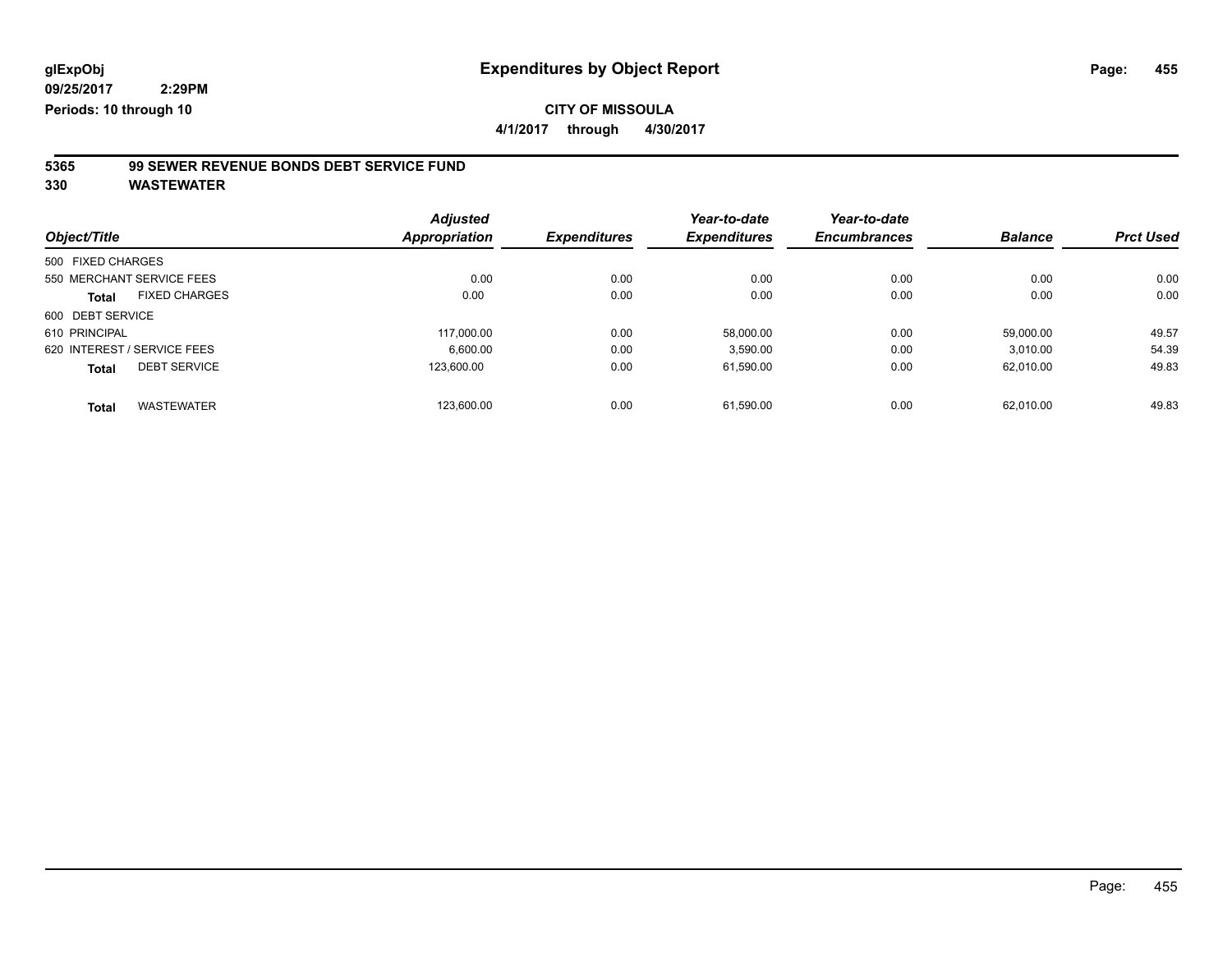**09/25/2017 2:29PM Periods: 10 through 10**

**4/1/2017 through 4/30/2017**

#### **5365 99 SEWER REVENUE BONDS DEBT SERVICE FUND**

| Object/Title      |                                  | <b>Adjusted</b><br><b>Appropriation</b> | <b>Expenditures</b> | Year-to-date<br><b>Expenditures</b> | Year-to-date<br><b>Encumbrances</b> | <b>Balance</b> | <b>Prct Used</b> |
|-------------------|----------------------------------|-----------------------------------------|---------------------|-------------------------------------|-------------------------------------|----------------|------------------|
| 500 FIXED CHARGES |                                  |                                         |                     |                                     |                                     |                |                  |
|                   | 550 MERCHANT SERVICE FEES        | 0.00                                    | 0.00                | 0.00                                | 0.00                                | 0.00           | 0.00             |
| <b>Total</b>      | <b>FIXED CHARGES</b>             | 0.00                                    | 0.00                | 0.00                                | 0.00                                | 0.00           | 0.00             |
| 600 DEBT SERVICE  |                                  |                                         |                     |                                     |                                     |                |                  |
| 610 PRINCIPAL     |                                  | 117.000.00                              | 0.00                | 58.000.00                           | 0.00                                | 59.000.00      | 49.57            |
|                   | 620 INTEREST / SERVICE FEES      | 6.600.00                                | 0.00                | 3,590.00                            | 0.00                                | 3.010.00       | 54.39            |
| <b>Total</b>      | <b>DEBT SERVICE</b>              | 123.600.00                              | 0.00                | 61,590.00                           | 0.00                                | 62.010.00      | 49.83            |
| <b>Total</b>      | 99 SEWER REVENUE BONDS DEBT SERV | 123.600.00                              | 0.00                | 61.590.00                           | 0.00                                | 62.010.00      | 49.83            |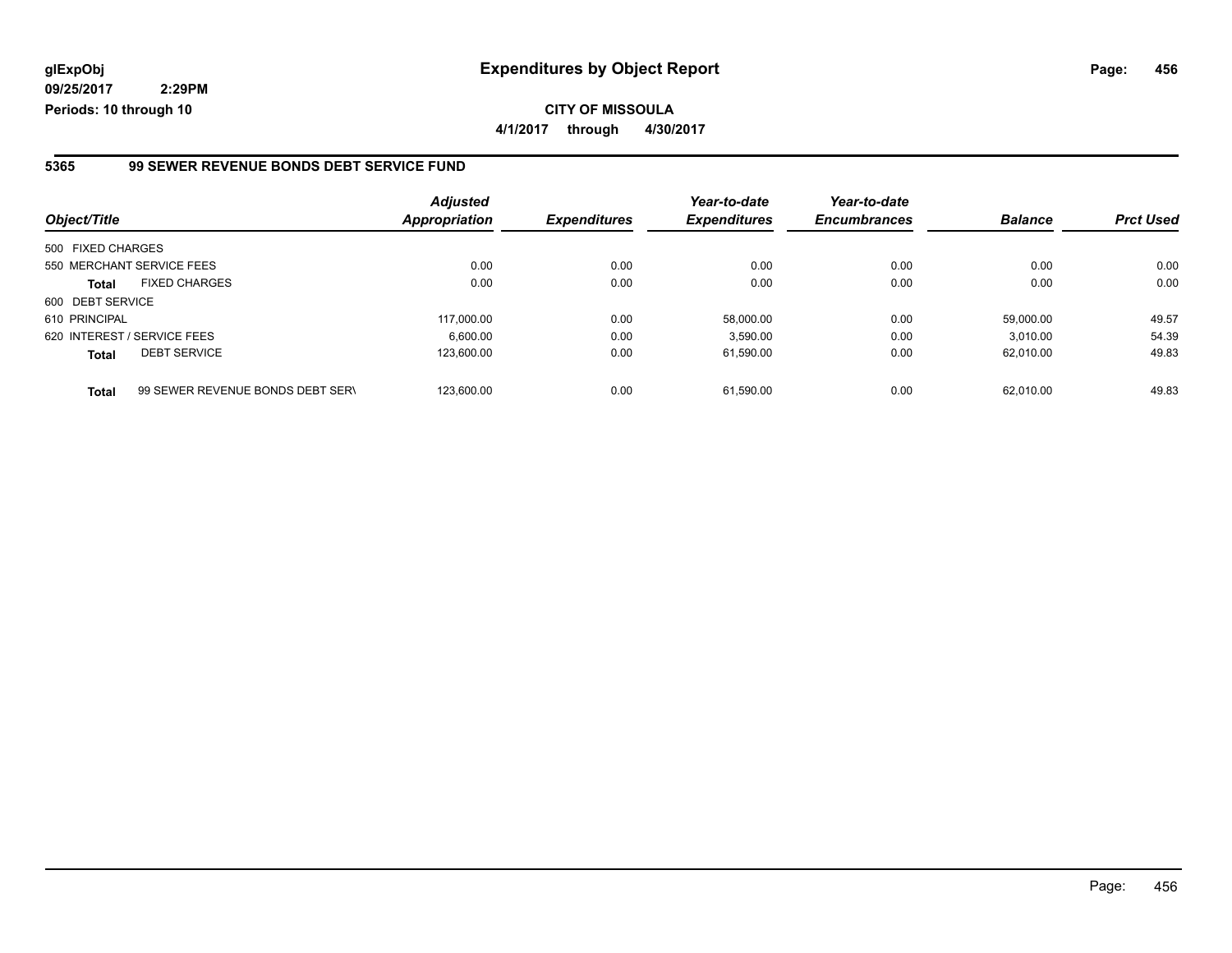## **CITY OF MISSOULA**

**4/1/2017 through 4/30/2017**

# **5366 92 SEWER REVENUE BOND - SERIES A BOND RE**

| Object/Title                      | <b>Adjusted</b><br><b>Appropriation</b> | <b>Expenditures</b> | Year-to-date<br><b>Expenditures</b> | Year-to-date<br><b>Encumbrances</b> | <b>Balance</b> | <b>Prct Used</b> |
|-----------------------------------|-----------------------------------------|---------------------|-------------------------------------|-------------------------------------|----------------|------------------|
| 500 FIXED CHARGES                 |                                         |                     |                                     |                                     |                |                  |
| 550 MERCHANT SERVICE FEES         | 0.00                                    | 0.00                | 0.00                                | 0.00                                | 0.00           | 0.00             |
| <b>FIXED CHARGES</b><br>Total     | 0.00                                    | 0.00                | 0.00                                | 0.00                                | 0.00           | 0.00             |
| 800 OTHER OBJECTS                 |                                         |                     |                                     |                                     |                |                  |
| 820 TRANSFERS TO OTHER FUNDS      | 0.00                                    | 0.00                | 0.00                                | 0.00                                | 0.00           | 0.00             |
| OTHER OBJECTS<br><b>Total</b>     | 0.00                                    | 0.00                | 0.00                                | 0.00                                | 0.00           | 0.00             |
| <b>WASTEWATER</b><br><b>Total</b> | 0.00                                    | 0.00                | 0.00                                | 0.00                                | 0.00           | 0.00             |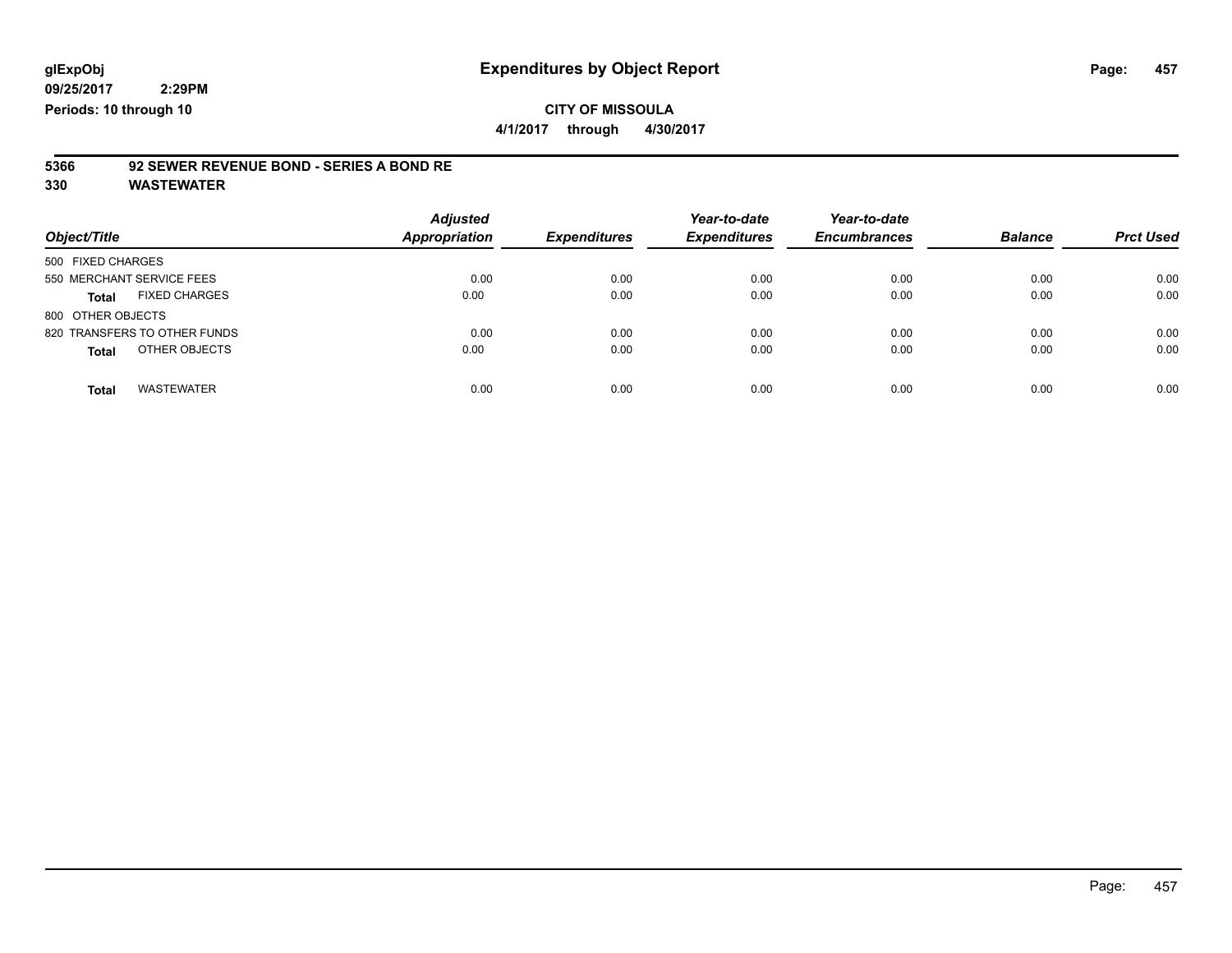**09/25/2017 2:29PM Periods: 10 through 10**

#### **5366 92 SEWER REVENUE BOND - SERIES A BOND RE**

| Object/Title              |                                    | <b>Adjusted</b><br><b>Appropriation</b> | <b>Expenditures</b> | Year-to-date<br><b>Expenditures</b> | Year-to-date<br><b>Encumbrances</b> | <b>Balance</b> | <b>Prct Used</b> |
|---------------------------|------------------------------------|-----------------------------------------|---------------------|-------------------------------------|-------------------------------------|----------------|------------------|
| 500 FIXED CHARGES         |                                    |                                         |                     |                                     |                                     |                |                  |
| 550 MERCHANT SERVICE FEES |                                    | 0.00                                    | 0.00                | 0.00                                | 0.00                                | 0.00           | 0.00             |
| <b>Total</b>              | <b>FIXED CHARGES</b>               | 0.00                                    | 0.00                | 0.00                                | 0.00                                | 0.00           | 0.00             |
| 800 OTHER OBJECTS         |                                    |                                         |                     |                                     |                                     |                |                  |
|                           | 820 TRANSFERS TO OTHER FUNDS       | 0.00                                    | 0.00                | 0.00                                | 0.00                                | 0.00           | 0.00             |
| <b>Total</b>              | OTHER OBJECTS                      | 0.00                                    | 0.00                | 0.00                                | 0.00                                | 0.00           | 0.00             |
| <b>Total</b>              | 92 SEWER REVENUE BOND - SERIES A B | 0.00                                    | 0.00                | 0.00                                | 0.00                                | 0.00           | 0.00             |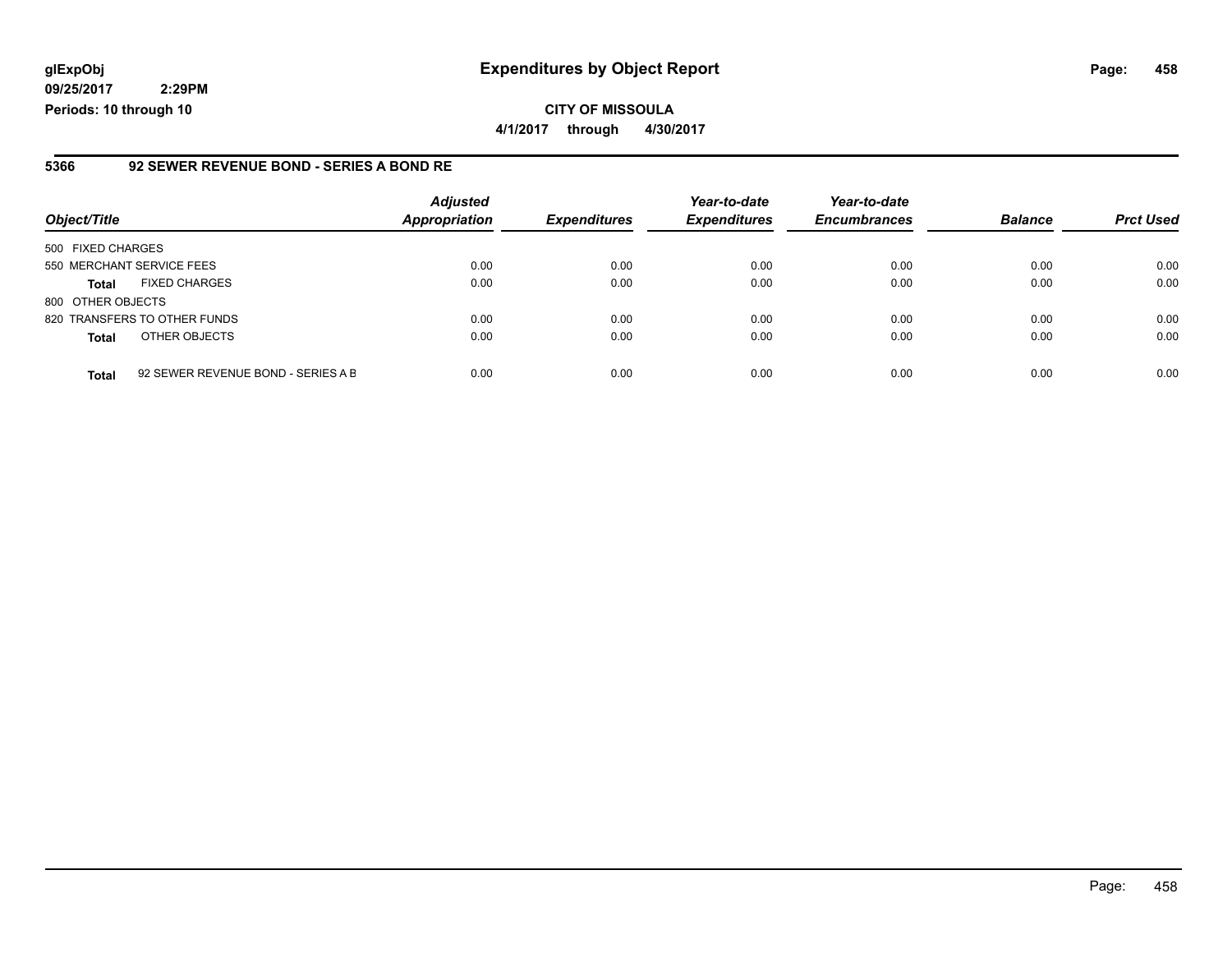**4/1/2017 through 4/30/2017**

## **5367 92 SEWER REVENUE BOND - SERIES B BOND RE**

| Object/Title                      | <b>Adjusted</b><br>Appropriation | <b>Expenditures</b> | Year-to-date<br><b>Expenditures</b> | Year-to-date<br><b>Encumbrances</b> | <b>Balance</b> | <b>Prct Used</b> |
|-----------------------------------|----------------------------------|---------------------|-------------------------------------|-------------------------------------|----------------|------------------|
| 500 FIXED CHARGES                 |                                  |                     |                                     |                                     |                |                  |
| 550 MERCHANT SERVICE FEES         | 0.00                             | 0.00                | 0.00                                | 0.00                                | 0.00           | 0.00             |
| <b>FIXED CHARGES</b><br>Total     | 0.00                             | 0.00                | 0.00                                | 0.00                                | 0.00           | 0.00             |
| 800 OTHER OBJECTS                 |                                  |                     |                                     |                                     |                |                  |
| 820 TRANSFERS TO OTHER FUNDS      | 0.00                             | 0.00                | 0.00                                | 0.00                                | 0.00           | 0.00             |
| OTHER OBJECTS<br><b>Total</b>     | 0.00                             | 0.00                | 0.00                                | 0.00                                | 0.00           | 0.00             |
| <b>WASTEWATER</b><br><b>Total</b> | 0.00                             | 0.00                | 0.00                                | 0.00                                | 0.00           | 0.00             |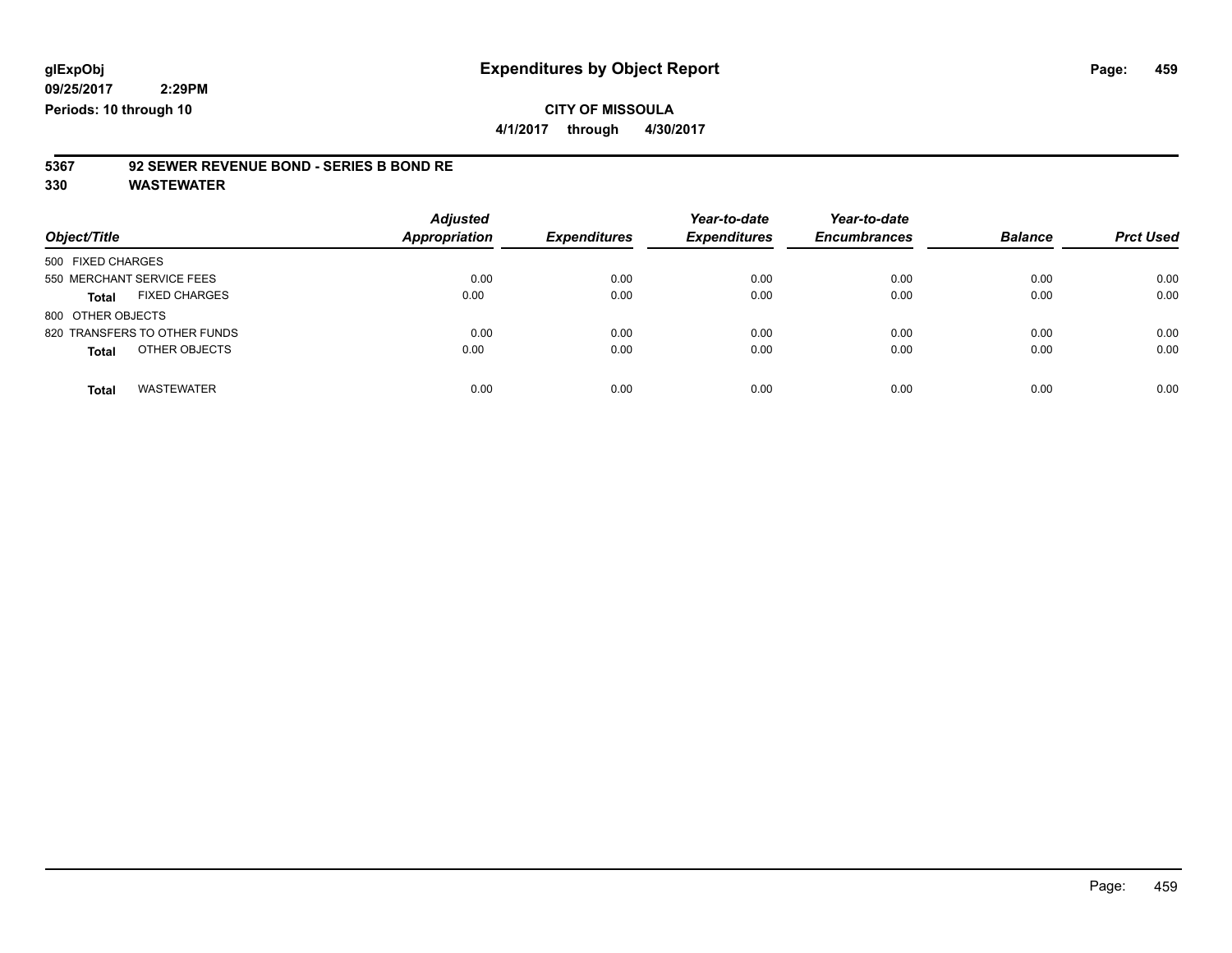**09/25/2017 2:29PM Periods: 10 through 10**

#### **5367 92 SEWER REVENUE BOND - SERIES B BOND RE**

| Object/Title              |                                    | <b>Adjusted</b><br><b>Appropriation</b> | <b>Expenditures</b> | Year-to-date<br><b>Expenditures</b> | Year-to-date<br><b>Encumbrances</b> | <b>Balance</b> | <b>Prct Used</b> |
|---------------------------|------------------------------------|-----------------------------------------|---------------------|-------------------------------------|-------------------------------------|----------------|------------------|
| 500 FIXED CHARGES         |                                    |                                         |                     |                                     |                                     |                |                  |
| 550 MERCHANT SERVICE FEES |                                    | 0.00                                    | 0.00                | 0.00                                | 0.00                                | 0.00           | 0.00             |
| <b>Total</b>              | <b>FIXED CHARGES</b>               | 0.00                                    | 0.00                | 0.00                                | 0.00                                | 0.00           | 0.00             |
| 800 OTHER OBJECTS         |                                    |                                         |                     |                                     |                                     |                |                  |
|                           | 820 TRANSFERS TO OTHER FUNDS       | 0.00                                    | 0.00                | 0.00                                | 0.00                                | 0.00           | 0.00             |
| <b>Total</b>              | OTHER OBJECTS                      | 0.00                                    | 0.00                | 0.00                                | 0.00                                | 0.00           | 0.00             |
| <b>Total</b>              | 92 SEWER REVENUE BOND - SERIES B E | 0.00                                    | 0.00                | 0.00                                | 0.00                                | 0.00           | 0.00             |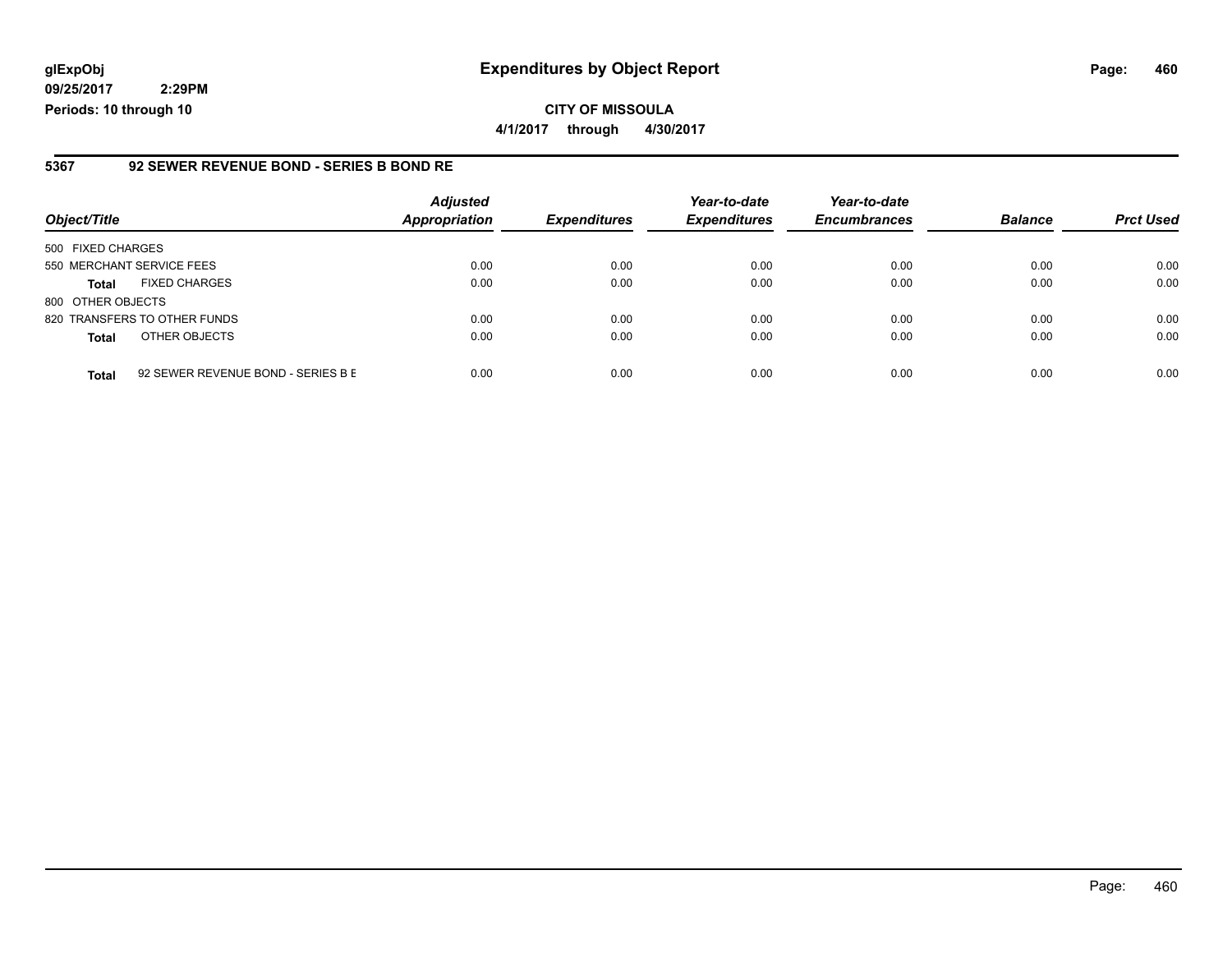**4/1/2017 through 4/30/2017**

## **5368 00 SEWER REVENUE BOND RESERVE FUND**

| Object/Title                         | <b>Adjusted</b><br>Appropriation | <b>Expenditures</b> | Year-to-date<br><b>Expenditures</b> | Year-to-date<br><b>Encumbrances</b> | <b>Balance</b> | <b>Prct Used</b> |
|--------------------------------------|----------------------------------|---------------------|-------------------------------------|-------------------------------------|----------------|------------------|
| 500 FIXED CHARGES                    |                                  |                     |                                     |                                     |                |                  |
| 550 MERCHANT SERVICE FEES            | 0.00                             | 0.00                | 0.00                                | 0.00                                | 0.00           | 0.00             |
| <b>FIXED CHARGES</b><br><b>Total</b> | 0.00                             | 0.00                | 0.00                                | 0.00                                | 0.00           | 0.00             |
| 800 OTHER OBJECTS                    |                                  |                     |                                     |                                     |                |                  |
| 820 TRANSFERS TO OTHER FUNDS         | 0.00                             | 0.00                | 0.00                                | 0.00                                | 0.00           | 0.00             |
| OTHER OBJECTS<br><b>Total</b>        | 0.00                             | 0.00                | 0.00                                | 0.00                                | 0.00           | 0.00             |
| <b>WASTEWATER</b><br><b>Total</b>    | 0.00                             | 0.00                | 0.00                                | 0.00                                | 0.00           | 0.00             |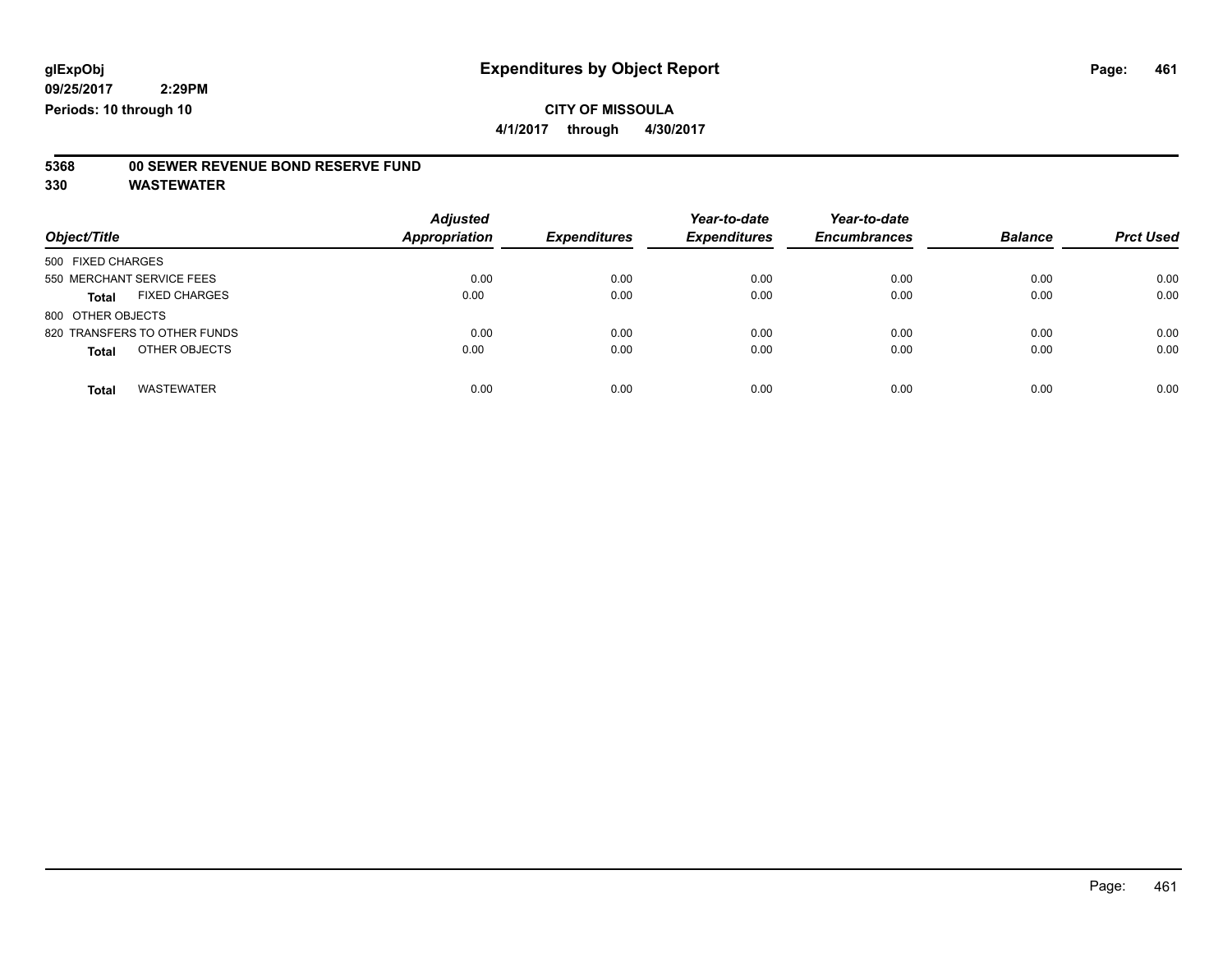**09/25/2017 2:29PM Periods: 10 through 10**

#### **5368 00 SEWER REVENUE BOND RESERVE FUND**

| Object/Title              |                                  | <b>Adjusted</b><br><b>Appropriation</b> | <b>Expenditures</b> | Year-to-date<br><b>Expenditures</b> | Year-to-date<br><b>Encumbrances</b> | <b>Balance</b> | <b>Prct Used</b> |
|---------------------------|----------------------------------|-----------------------------------------|---------------------|-------------------------------------|-------------------------------------|----------------|------------------|
|                           |                                  |                                         |                     |                                     |                                     |                |                  |
| 500 FIXED CHARGES         |                                  |                                         |                     |                                     |                                     |                |                  |
| 550 MERCHANT SERVICE FEES |                                  | 0.00                                    | 0.00                | 0.00                                | 0.00                                | 0.00           | 0.00             |
| <b>Total</b>              | <b>FIXED CHARGES</b>             | 0.00                                    | 0.00                | 0.00                                | 0.00                                | 0.00           | 0.00             |
| 800 OTHER OBJECTS         |                                  |                                         |                     |                                     |                                     |                |                  |
|                           | 820 TRANSFERS TO OTHER FUNDS     | 0.00                                    | 0.00                | 0.00                                | 0.00                                | 0.00           | 0.00             |
| <b>Total</b>              | OTHER OBJECTS                    | 0.00                                    | 0.00                | 0.00                                | 0.00                                | 0.00           | 0.00             |
| <b>Total</b>              | 00 SEWER REVENUE BOND RESERVE FL | 0.00                                    | 0.00                | 0.00                                | 0.00                                | 0.00           | 0.00             |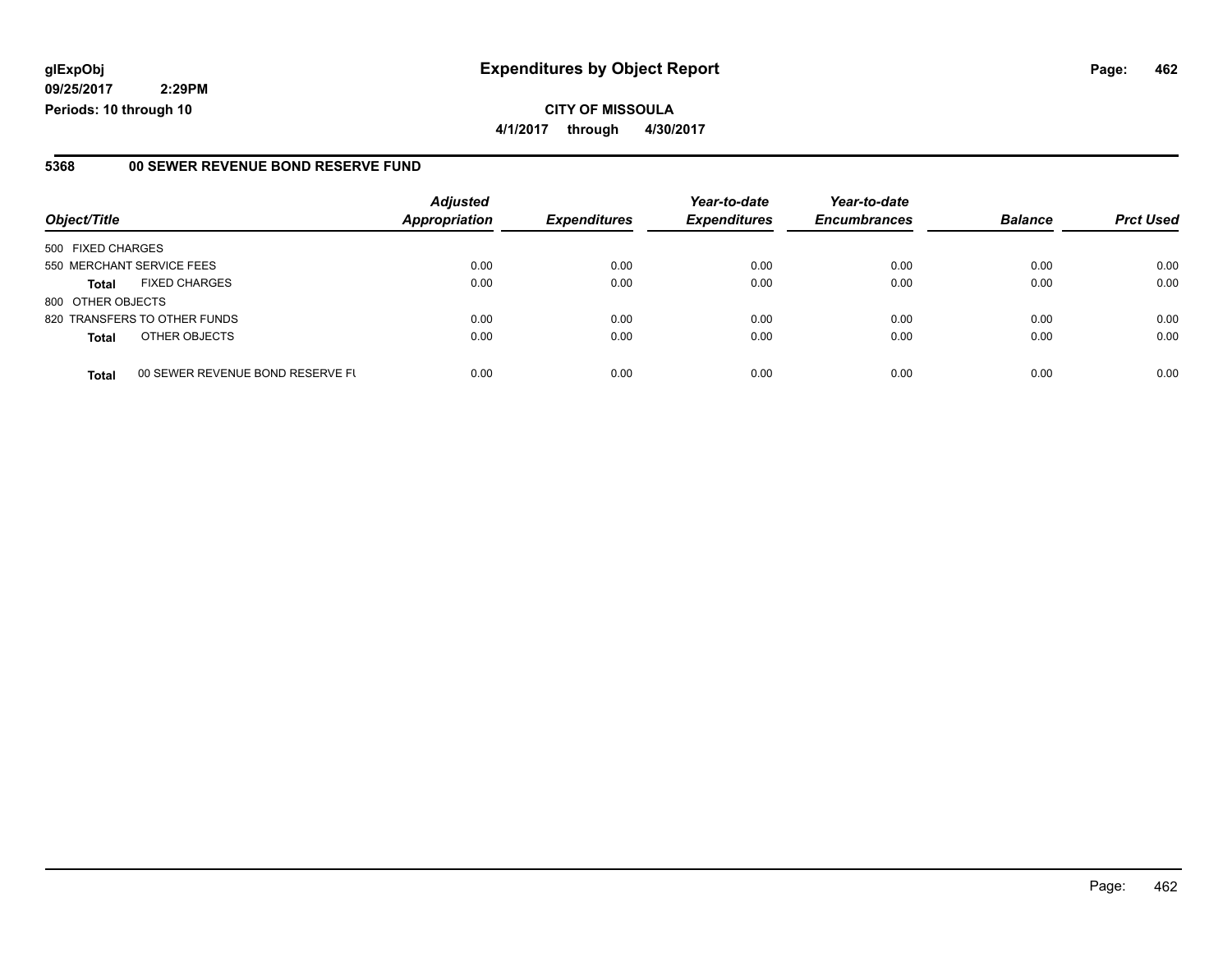**4/1/2017 through 4/30/2017**

**5369 2001 SEWER REVENUE BOND**

| Object/Title                         | <b>Adjusted</b><br>Appropriation | <b>Expenditures</b> | Year-to-date<br><b>Expenditures</b> | Year-to-date<br><b>Encumbrances</b> | <b>Balance</b> | <b>Prct Used</b> |
|--------------------------------------|----------------------------------|---------------------|-------------------------------------|-------------------------------------|----------------|------------------|
| 500 FIXED CHARGES                    |                                  |                     |                                     |                                     |                |                  |
| 550 MERCHANT SERVICE FEES            | 0.00                             | 0.00                | 0.00                                | 0.00                                | 0.00           | 0.00             |
| <b>FIXED CHARGES</b><br><b>Total</b> | 0.00                             | 0.00                | 0.00                                | 0.00                                | 0.00           | 0.00             |
| 800 OTHER OBJECTS                    |                                  |                     |                                     |                                     |                |                  |
| 820 TRANSFERS TO OTHER FUNDS         | 270.00                           | 0.00                | 0.00                                | 0.00                                | 270.00         | 0.00             |
| OTHER OBJECTS<br><b>Total</b>        | 270.00                           | 0.00                | 0.00                                | 0.00                                | 270.00         | 0.00             |
| <b>WASTEWATER</b><br><b>Total</b>    | 270.00                           | 0.00                | 0.00                                | 0.00                                | 270.00         | 0.00             |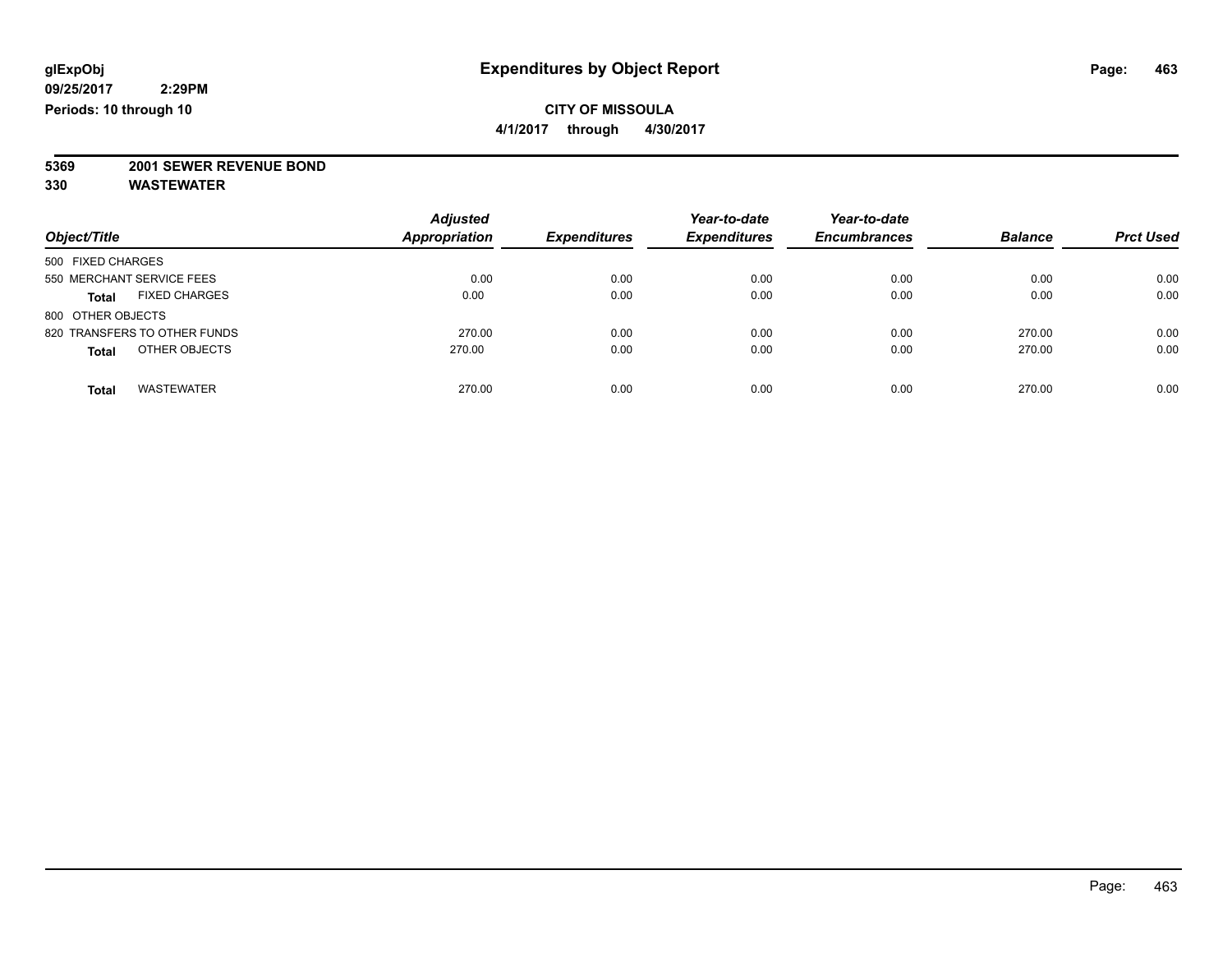## **CITY OF MISSOULA 4/1/2017 through 4/30/2017**

#### **5369 2001 SEWER REVENUE BOND**

| Object/Title              |                              | <b>Adjusted</b>      | <b>Expenditures</b> | Year-to-date        | Year-to-date        | <b>Balance</b> | <b>Prct Used</b> |
|---------------------------|------------------------------|----------------------|---------------------|---------------------|---------------------|----------------|------------------|
|                           |                              | <b>Appropriation</b> |                     | <b>Expenditures</b> | <b>Encumbrances</b> |                |                  |
| 500 FIXED CHARGES         |                              |                      |                     |                     |                     |                |                  |
| 550 MERCHANT SERVICE FEES |                              | 0.00                 | 0.00                | 0.00                | 0.00                | 0.00           | 0.00             |
| <b>Total</b>              | <b>FIXED CHARGES</b>         | 0.00                 | 0.00                | 0.00                | 0.00                | 0.00           | 0.00             |
| 800 OTHER OBJECTS         |                              |                      |                     |                     |                     |                |                  |
|                           | 820 TRANSFERS TO OTHER FUNDS | 270.00               | 0.00                | 0.00                | 0.00                | 270.00         | 0.00             |
| <b>Total</b>              | OTHER OBJECTS                | 270.00               | 0.00                | 0.00                | 0.00                | 270.00         | 0.00             |
| <b>Total</b>              | 2001 SEWER REVENUE BOND      | 270.00               | 0.00                | 0.00                | 0.00                | 270.00         | 0.00             |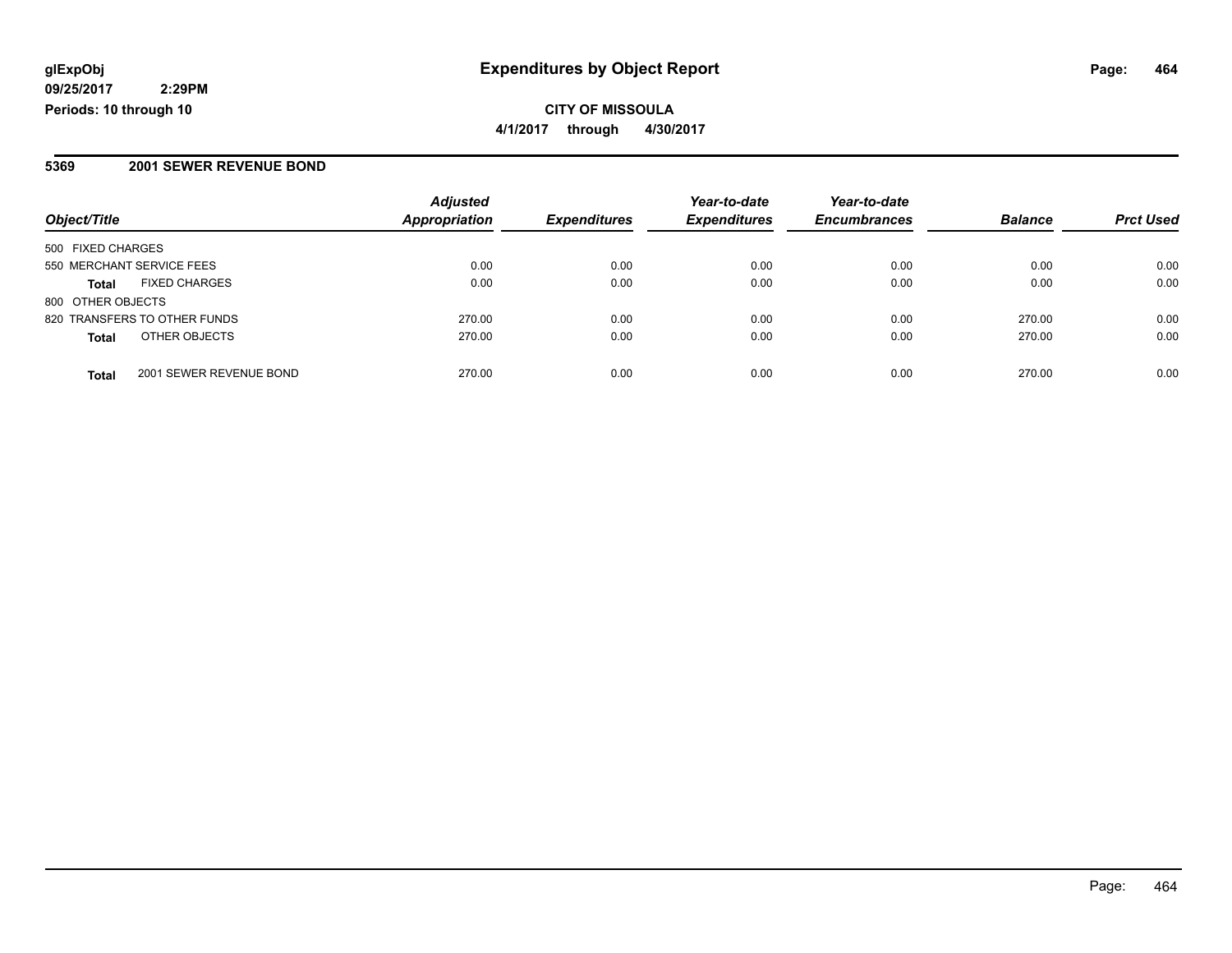**4/1/2017 through 4/30/2017**

# **5370 99 SEWER REVENUE BOND RESERVE FUND**

| Object/Title                         | <b>Adjusted</b><br>Appropriation | <b>Expenditures</b> | Year-to-date<br><b>Expenditures</b> | Year-to-date<br><b>Encumbrances</b> | <b>Balance</b> | <b>Prct Used</b> |
|--------------------------------------|----------------------------------|---------------------|-------------------------------------|-------------------------------------|----------------|------------------|
| 500 FIXED CHARGES                    |                                  |                     |                                     |                                     |                |                  |
| 550 MERCHANT SERVICE FEES            | 0.00                             | 0.00                | 0.00                                | 0.00                                | 0.00           | 0.00             |
| <b>FIXED CHARGES</b><br><b>Total</b> | 0.00                             | 0.00                | 0.00                                | 0.00                                | 0.00           | 0.00             |
| 800 OTHER OBJECTS                    |                                  |                     |                                     |                                     |                |                  |
| 820 TRANSFERS TO OTHER FUNDS         | 0.00                             | 0.00                | 0.00                                | 0.00                                | 0.00           | 0.00             |
| OTHER OBJECTS<br><b>Total</b>        | 0.00                             | 0.00                | 0.00                                | 0.00                                | 0.00           | 0.00             |
| <b>WASTEWATER</b><br><b>Total</b>    | 0.00                             | 0.00                | 0.00                                | 0.00                                | 0.00           | 0.00             |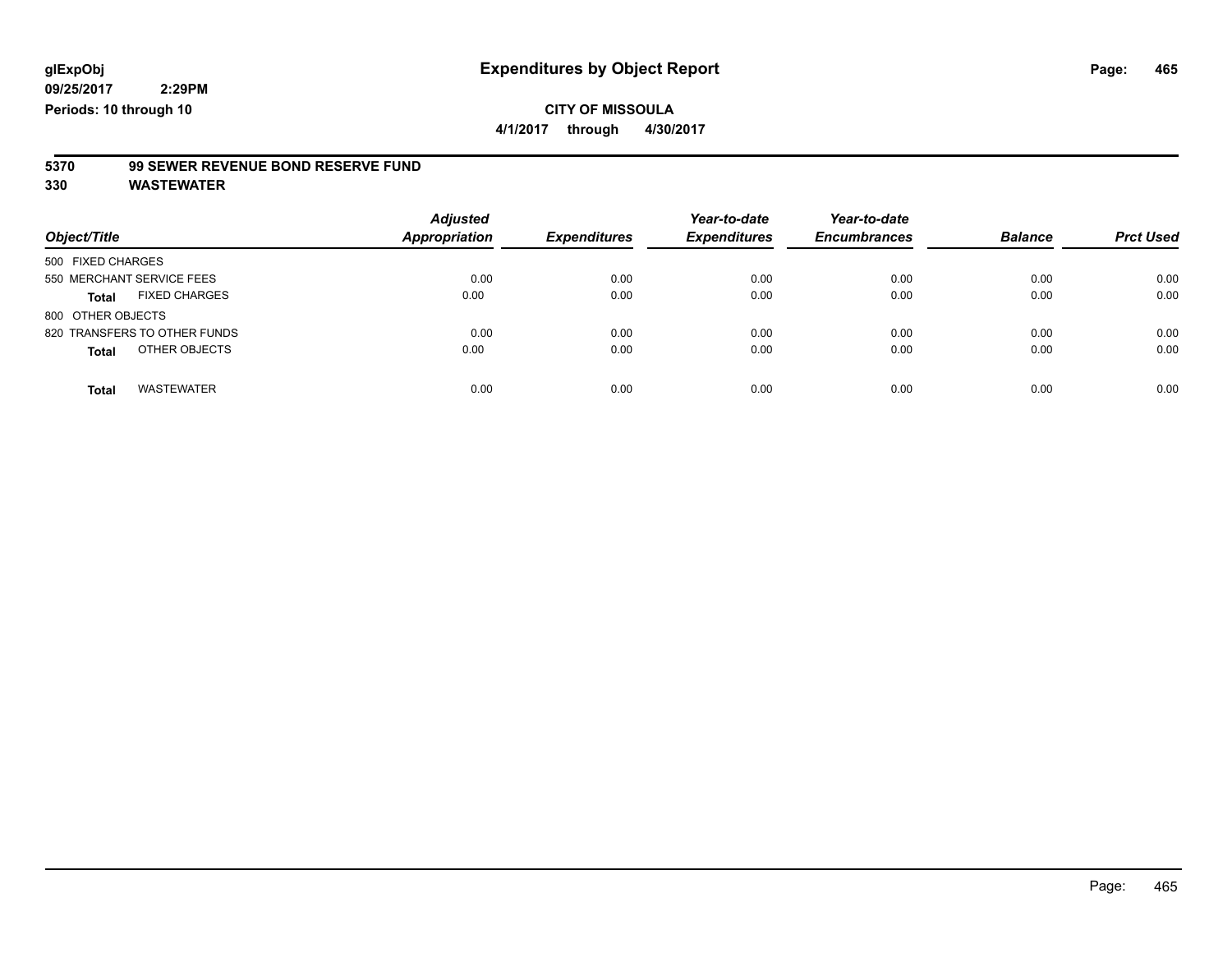**09/25/2017 2:29PM Periods: 10 through 10**

#### **5370 99 SEWER REVENUE BOND RESERVE FUND**

|                           |                                  | <b>Adjusted</b>      |                     | Year-to-date        | Year-to-date        |                |                  |
|---------------------------|----------------------------------|----------------------|---------------------|---------------------|---------------------|----------------|------------------|
| Object/Title              |                                  | <b>Appropriation</b> | <b>Expenditures</b> | <b>Expenditures</b> | <b>Encumbrances</b> | <b>Balance</b> | <b>Prct Used</b> |
| 500 FIXED CHARGES         |                                  |                      |                     |                     |                     |                |                  |
| 550 MERCHANT SERVICE FEES |                                  | 0.00                 | 0.00                | 0.00                | 0.00                | 0.00           | 0.00             |
| <b>Total</b>              | <b>FIXED CHARGES</b>             | 0.00                 | 0.00                | 0.00                | 0.00                | 0.00           | 0.00             |
| 800 OTHER OBJECTS         |                                  |                      |                     |                     |                     |                |                  |
|                           | 820 TRANSFERS TO OTHER FUNDS     | 0.00                 | 0.00                | 0.00                | 0.00                | 0.00           | 0.00             |
| <b>Total</b>              | OTHER OBJECTS                    | 0.00                 | 0.00                | 0.00                | 0.00                | 0.00           | 0.00             |
| <b>Total</b>              | 99 SEWER REVENUE BOND RESERVE FU | 0.00                 | 0.00                | 0.00                | 0.00                | 0.00           | 0.00             |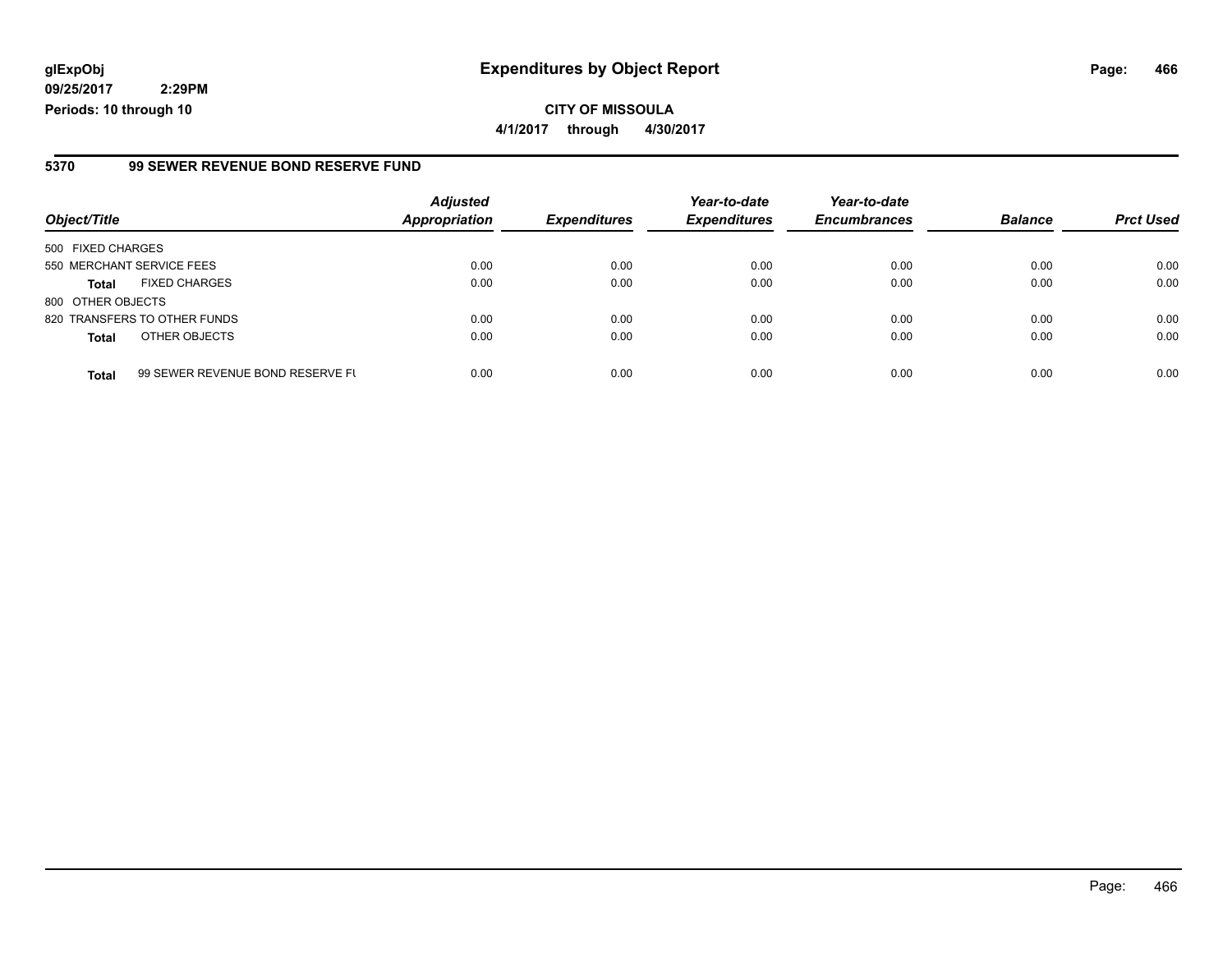**4/1/2017 through 4/30/2017**

**5371 2002 SEWER BONDS 330 WASTEWATER**

|                                      | <b>Adjusted</b> |                     | Year-to-date        | Year-to-date        |                |                  |
|--------------------------------------|-----------------|---------------------|---------------------|---------------------|----------------|------------------|
| Object/Title                         | Appropriation   | <b>Expenditures</b> | <b>Expenditures</b> | <b>Encumbrances</b> | <b>Balance</b> | <b>Prct Used</b> |
| 500 FIXED CHARGES                    |                 |                     |                     |                     |                |                  |
| 550 MERCHANT SERVICE FEES            | 0.00            | 0.00                | 0.00                | 0.00                | 0.00           | 0.00             |
| <b>FIXED CHARGES</b><br><b>Total</b> | 0.00            | 0.00                | 0.00                | 0.00                | 0.00           | 0.00             |
| 600 DEBT SERVICE                     |                 |                     |                     |                     |                |                  |
| 610 PRINCIPAL                        | 76.000.00       | 0.00                | 38.000.00           | 0.00                | 38.000.00      | 50.00            |
| 620 INTEREST / SERVICE FEES          | 8.420.00        | 0.00                | 4.400.00            | 0.00                | 4,020.00       | 52.26            |
| <b>DEBT SERVICE</b><br><b>Total</b>  | 84,420.00       | 0.00                | 42,400.00           | 0.00                | 42,020.00      | 50.23            |
| <b>WASTEWATER</b><br><b>Total</b>    | 84.420.00       | 0.00                | 42.400.00           | 0.00                | 42.020.00      | 50.23            |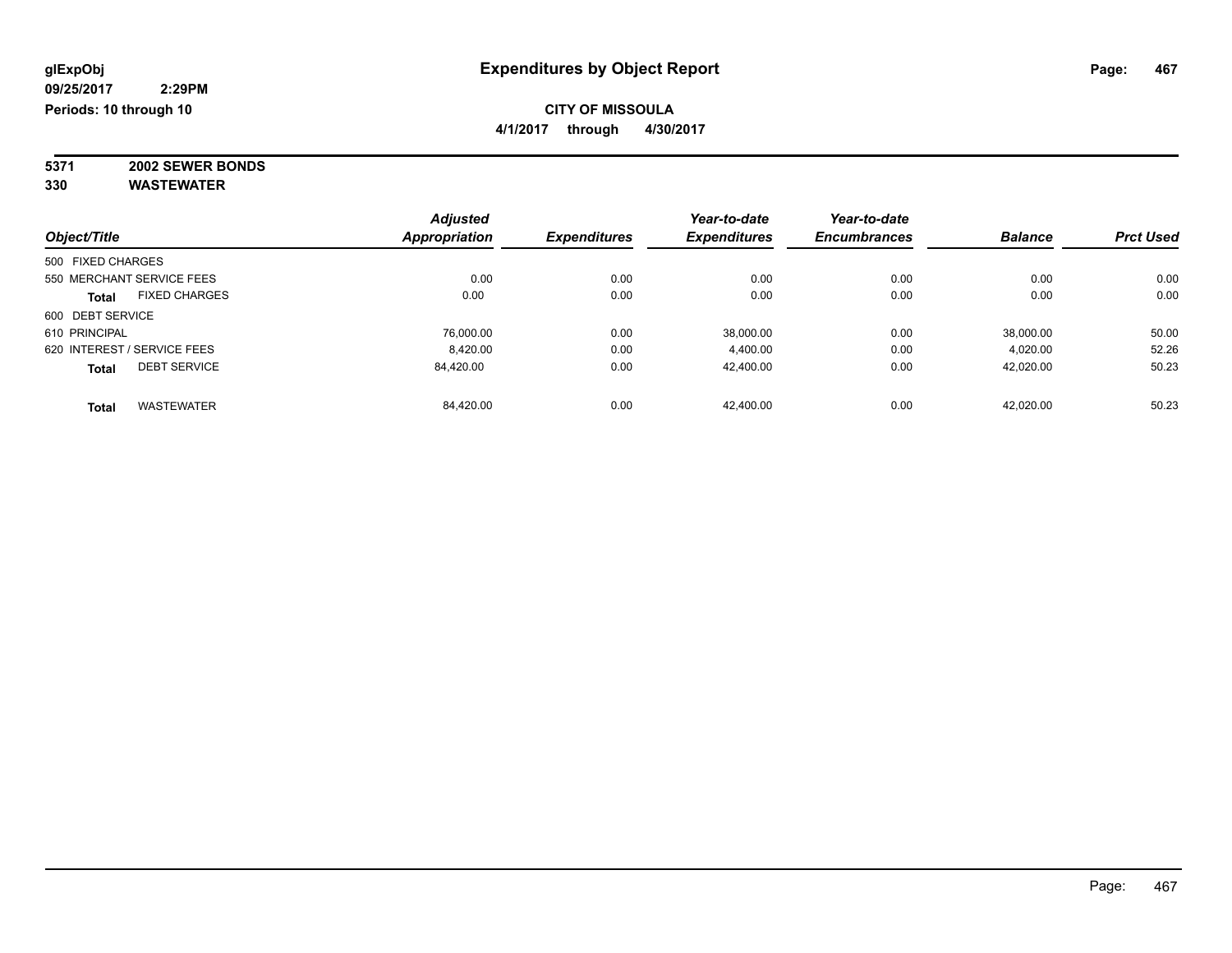**2:29PM Periods: 10 through 10**

### **CITY OF MISSOULA 4/1/2017 through 4/30/2017**

### **5371 2002 SEWER BONDS**

| Object/Title                         | <b>Adjusted</b><br><b>Appropriation</b> | <b>Expenditures</b> | Year-to-date<br><b>Expenditures</b> | Year-to-date<br><b>Encumbrances</b> | <b>Balance</b> | <b>Prct Used</b> |
|--------------------------------------|-----------------------------------------|---------------------|-------------------------------------|-------------------------------------|----------------|------------------|
|                                      |                                         |                     |                                     |                                     |                |                  |
| 500 FIXED CHARGES                    |                                         |                     |                                     |                                     |                |                  |
| 550 MERCHANT SERVICE FEES            | 0.00                                    | 0.00                | 0.00                                | 0.00                                | 0.00           | 0.00             |
| <b>FIXED CHARGES</b><br><b>Total</b> | 0.00                                    | 0.00                | 0.00                                | 0.00                                | 0.00           | 0.00             |
| 600 DEBT SERVICE                     |                                         |                     |                                     |                                     |                |                  |
| 610 PRINCIPAL                        | 76,000.00                               | 0.00                | 38.000.00                           | 0.00                                | 38.000.00      | 50.00            |
| 620 INTEREST / SERVICE FEES          | 8.420.00                                | 0.00                | 4,400.00                            | 0.00                                | 4.020.00       | 52.26            |
| <b>DEBT SERVICE</b><br><b>Total</b>  | 84.420.00                               | 0.00                | 42.400.00                           | 0.00                                | 42.020.00      | 50.23            |
| 2002 SEWER BONDS<br><b>Total</b>     | 84.420.00                               | 0.00                | 42.400.00                           | 0.00                                | 42.020.00      | 50.23            |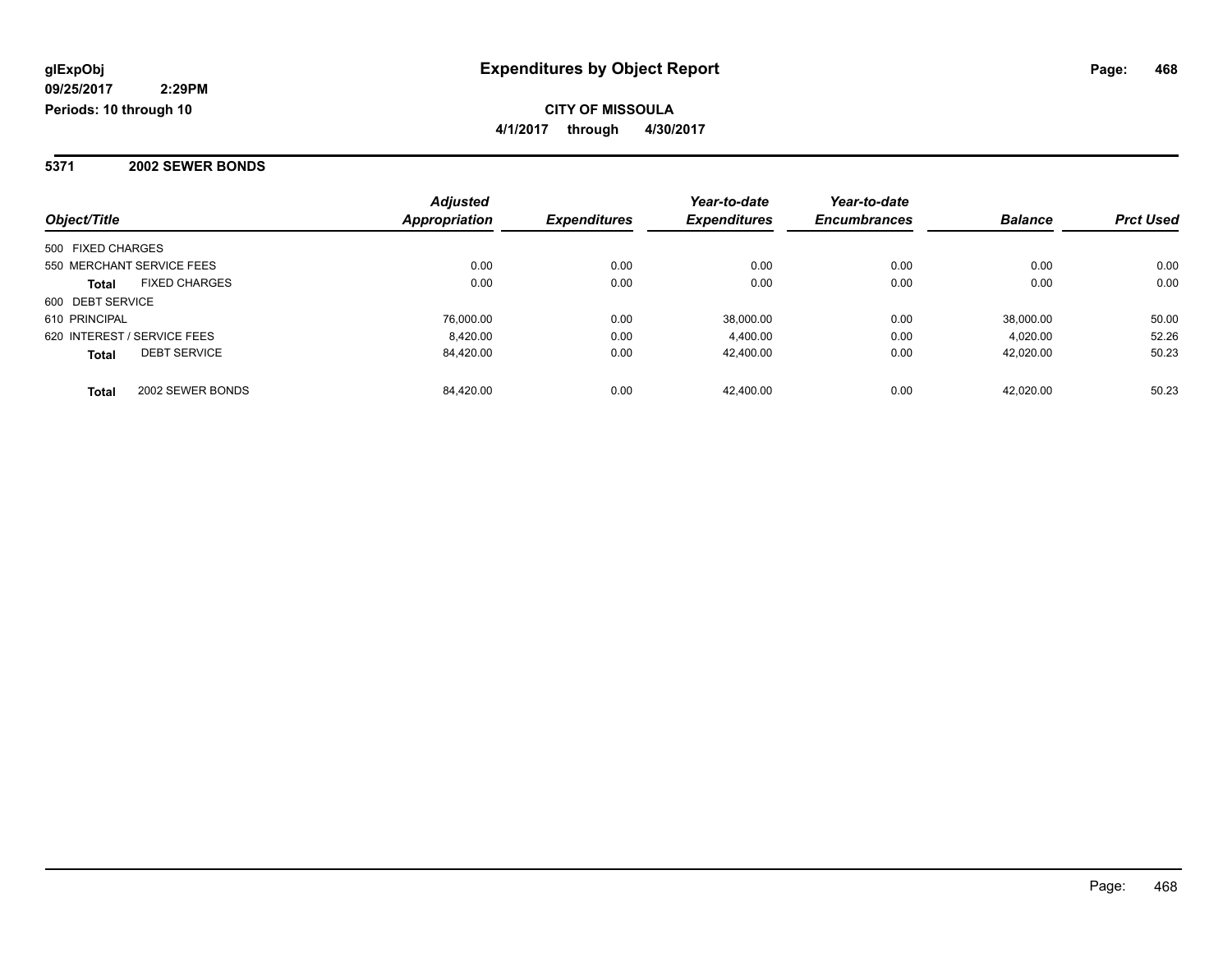**4/1/2017 through 4/30/2017**

# **5372 2002 SEWER REVENUE BOND**

| Object/Title                         | <b>Adjusted</b><br><b>Appropriation</b> | <b>Expenditures</b> | Year-to-date<br><b>Expenditures</b> | Year-to-date<br><b>Encumbrances</b> | <b>Balance</b> | <b>Prct Used</b> |
|--------------------------------------|-----------------------------------------|---------------------|-------------------------------------|-------------------------------------|----------------|------------------|
| 500 FIXED CHARGES                    |                                         |                     |                                     |                                     |                |                  |
| 550 MERCHANT SERVICE FEES            | 0.00                                    | 0.00                | 0.00                                | 0.00                                | 0.00           | 0.00             |
| <b>FIXED CHARGES</b><br><b>Total</b> | 0.00                                    | 0.00                | 0.00                                | 0.00                                | 0.00           | 0.00             |
| 800 OTHER OBJECTS                    |                                         |                     |                                     |                                     |                |                  |
| 820 TRANSFERS TO OTHER FUNDS         | 0.00                                    | 0.00                | 0.00                                | 0.00                                | 0.00           | 0.00             |
| OTHER OBJECTS<br><b>Total</b>        | 0.00                                    | 0.00                | 0.00                                | 0.00                                | 0.00           | 0.00             |
| <b>WASTEWATER</b><br><b>Total</b>    | 0.00                                    | 0.00                | 0.00                                | 0.00                                | 0.00           | 0.00             |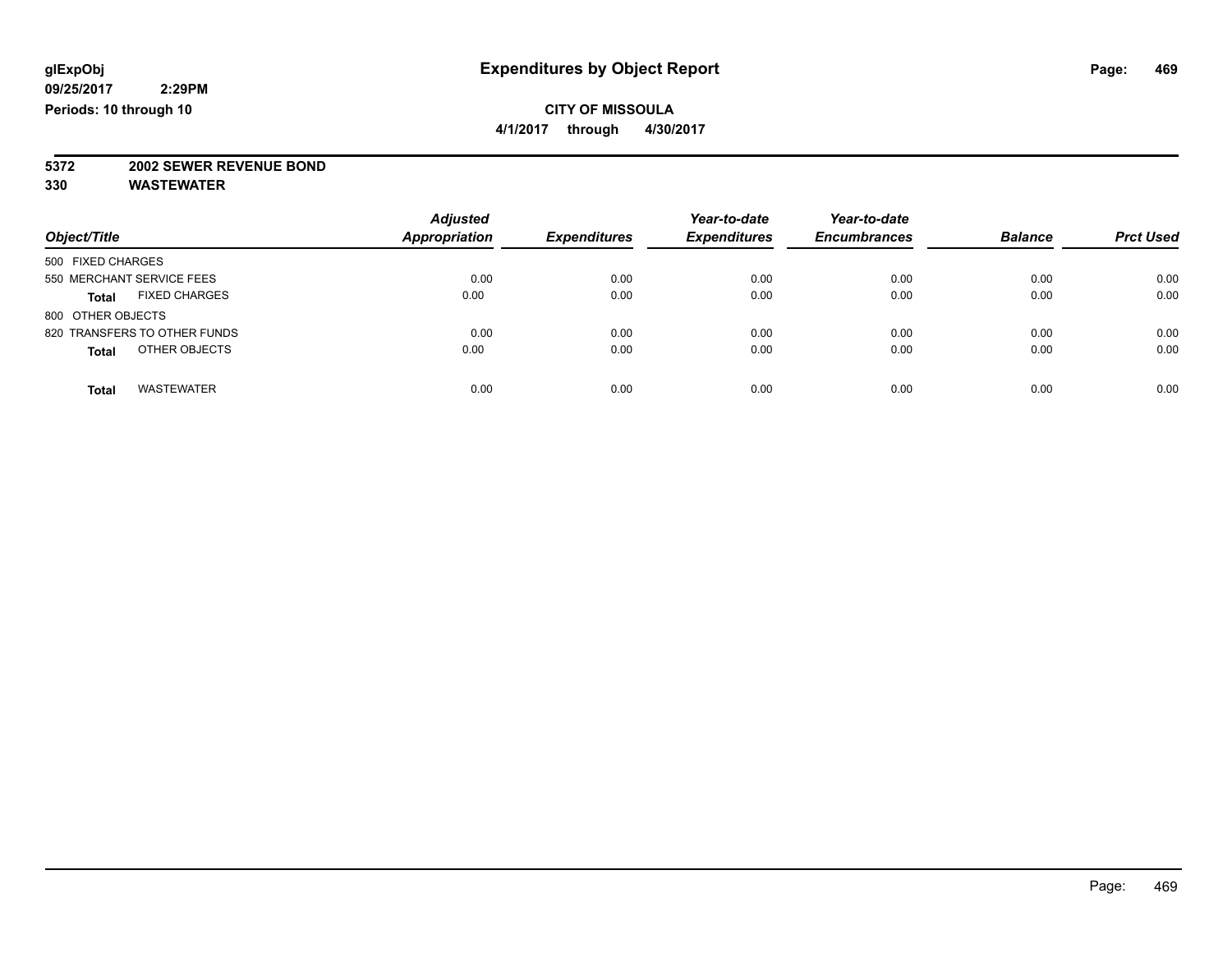### **CITY OF MISSOULA 4/1/2017 through 4/30/2017**

### **5372 2002 SEWER REVENUE BOND**

|                                         | <b>Adjusted</b>      |                     | Year-to-date        | Year-to-date        |                |                  |
|-----------------------------------------|----------------------|---------------------|---------------------|---------------------|----------------|------------------|
| Object/Title                            | <b>Appropriation</b> | <b>Expenditures</b> | <b>Expenditures</b> | <b>Encumbrances</b> | <b>Balance</b> | <b>Prct Used</b> |
| 500 FIXED CHARGES                       |                      |                     |                     |                     |                |                  |
| 550 MERCHANT SERVICE FEES               | 0.00                 | 0.00                | 0.00                | 0.00                | 0.00           | 0.00             |
| <b>FIXED CHARGES</b><br><b>Total</b>    | 0.00                 | 0.00                | 0.00                | 0.00                | 0.00           | 0.00             |
| 800 OTHER OBJECTS                       |                      |                     |                     |                     |                |                  |
| 820 TRANSFERS TO OTHER FUNDS            | 0.00                 | 0.00                | 0.00                | 0.00                | 0.00           | 0.00             |
| OTHER OBJECTS<br><b>Total</b>           | 0.00                 | 0.00                | 0.00                | 0.00                | 0.00           | 0.00             |
| 2002 SEWER REVENUE BOND<br><b>Total</b> | 0.00                 | 0.00                | 0.00                | 0.00                | 0.00           | 0.00             |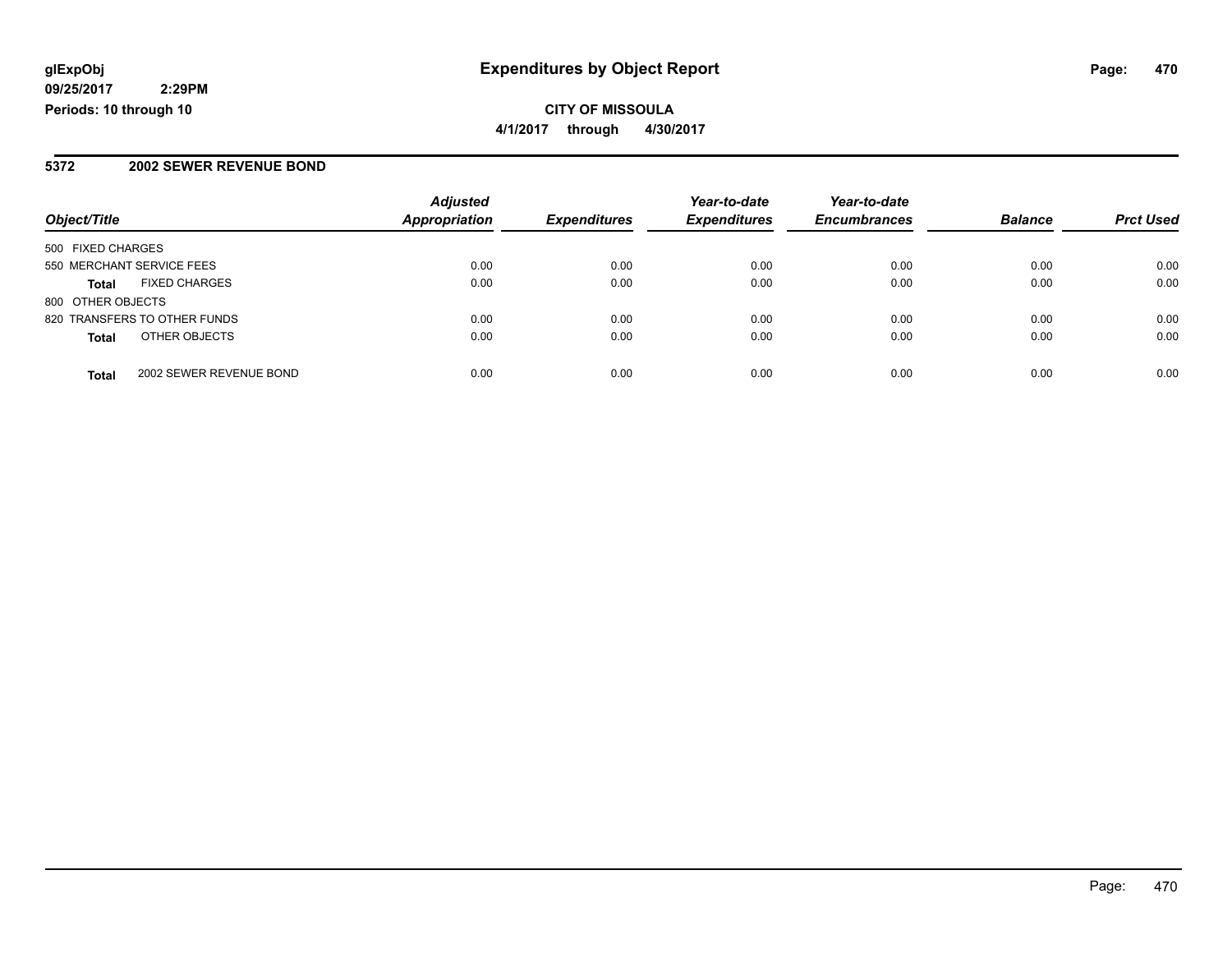**4/1/2017 through 4/30/2017**

# **5373 2002 WWTP UPGRADE REVENUE BOND**

|                   |                             | <b>Adjusted</b> |                     | Year-to-date        | Year-to-date        |                |                  |
|-------------------|-----------------------------|-----------------|---------------------|---------------------|---------------------|----------------|------------------|
| Object/Title      |                             | Appropriation   | <b>Expenditures</b> | <b>Expenditures</b> | <b>Encumbrances</b> | <b>Balance</b> | <b>Prct Used</b> |
| 500 FIXED CHARGES |                             |                 |                     |                     |                     |                |                  |
|                   | 550 MERCHANT SERVICE FEES   | 0.00            | 0.00                | 0.00                | 0.00                | 0.00           | 0.00             |
| Total             | <b>FIXED CHARGES</b>        | 0.00            | 0.00                | 0.00                | 0.00                | 0.00           | 0.00             |
| 600 DEBT SERVICE  |                             |                 |                     |                     |                     |                |                  |
| 610 PRINCIPAL     |                             | 295.000.00      | 0.00                | 147,000.00          | 0.00                | 148.000.00     | 49.83            |
|                   | 620 INTEREST / SERVICE FEES | 35.810.00       | 0.00                | 18.640.00           | 0.00                | 17.170.00      | 52.05            |
| <b>Total</b>      | <b>DEBT SERVICE</b>         | 330.810.00      | 0.00                | 165.640.00          | 0.00                | 165.170.00     | 50.07            |
| <b>Total</b>      | <b>WASTEWATER</b>           | 330.810.00      | 0.00                | 165.640.00          | 0.00                | 165.170.00     | 50.07            |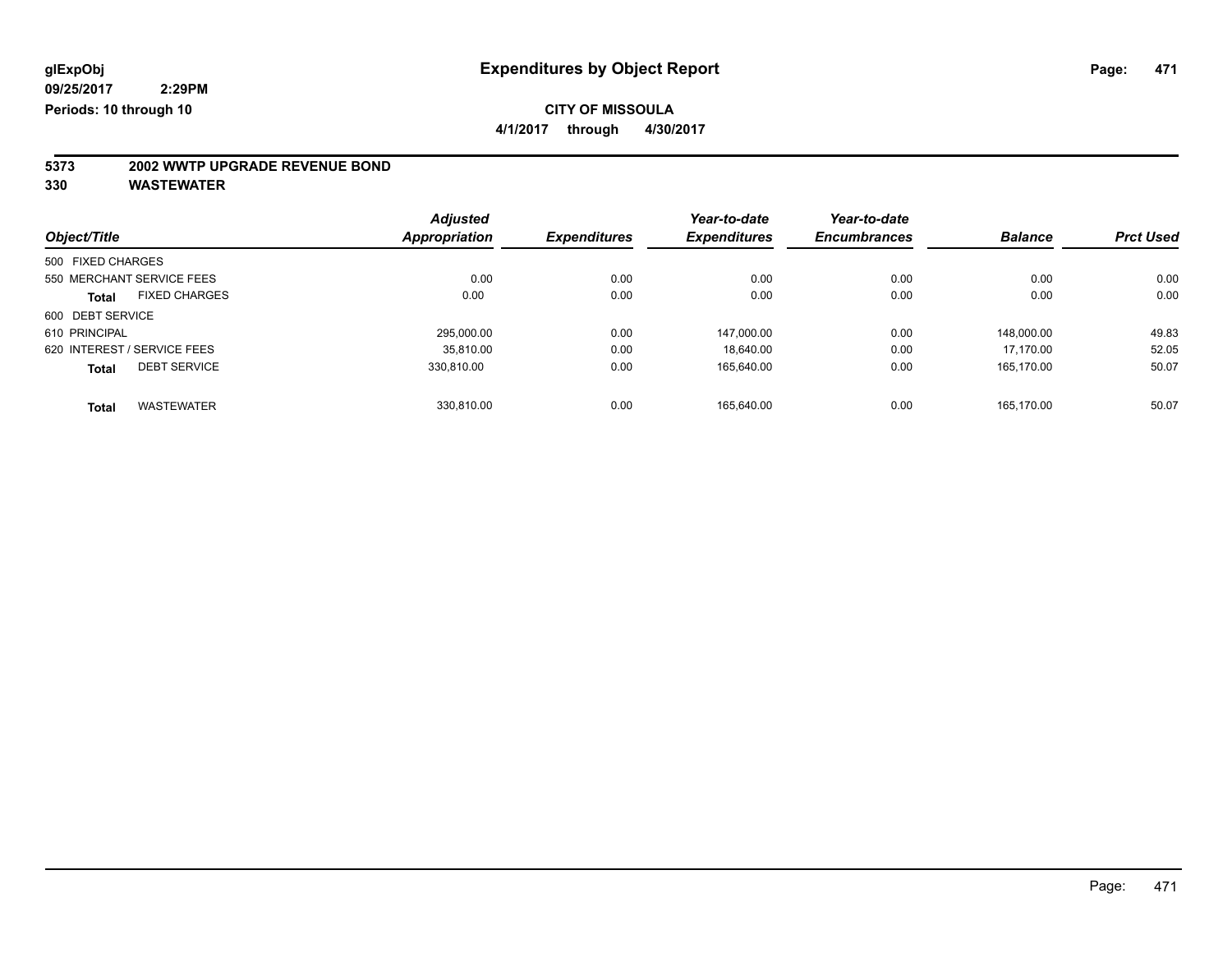### **5373 2002 WWTP UPGRADE REVENUE BOND**

| Object/Title      |                                | <b>Adjusted</b>      | <b>Expenditures</b> | Year-to-date<br><b>Expenditures</b> | Year-to-date<br><b>Encumbrances</b> | <b>Balance</b> | <b>Prct Used</b> |
|-------------------|--------------------------------|----------------------|---------------------|-------------------------------------|-------------------------------------|----------------|------------------|
|                   |                                | <b>Appropriation</b> |                     |                                     |                                     |                |                  |
| 500 FIXED CHARGES |                                |                      |                     |                                     |                                     |                |                  |
|                   | 550 MERCHANT SERVICE FEES      | 0.00                 | 0.00                | 0.00                                | 0.00                                | 0.00           | 0.00             |
| <b>Total</b>      | <b>FIXED CHARGES</b>           | 0.00                 | 0.00                | 0.00                                | 0.00                                | 0.00           | 0.00             |
| 600 DEBT SERVICE  |                                |                      |                     |                                     |                                     |                |                  |
| 610 PRINCIPAL     |                                | 295.000.00           | 0.00                | 147.000.00                          | 0.00                                | 148.000.00     | 49.83            |
|                   | 620 INTEREST / SERVICE FEES    | 35.810.00            | 0.00                | 18.640.00                           | 0.00                                | 17.170.00      | 52.05            |
| <b>Total</b>      | <b>DEBT SERVICE</b>            | 330.810.00           | 0.00                | 165,640.00                          | 0.00                                | 165.170.00     | 50.07            |
| <b>Total</b>      | 2002 WWTP UPGRADE REVENUE BOND | 330.810.00           | 0.00                | 165.640.00                          | 0.00                                | 165.170.00     | 50.07            |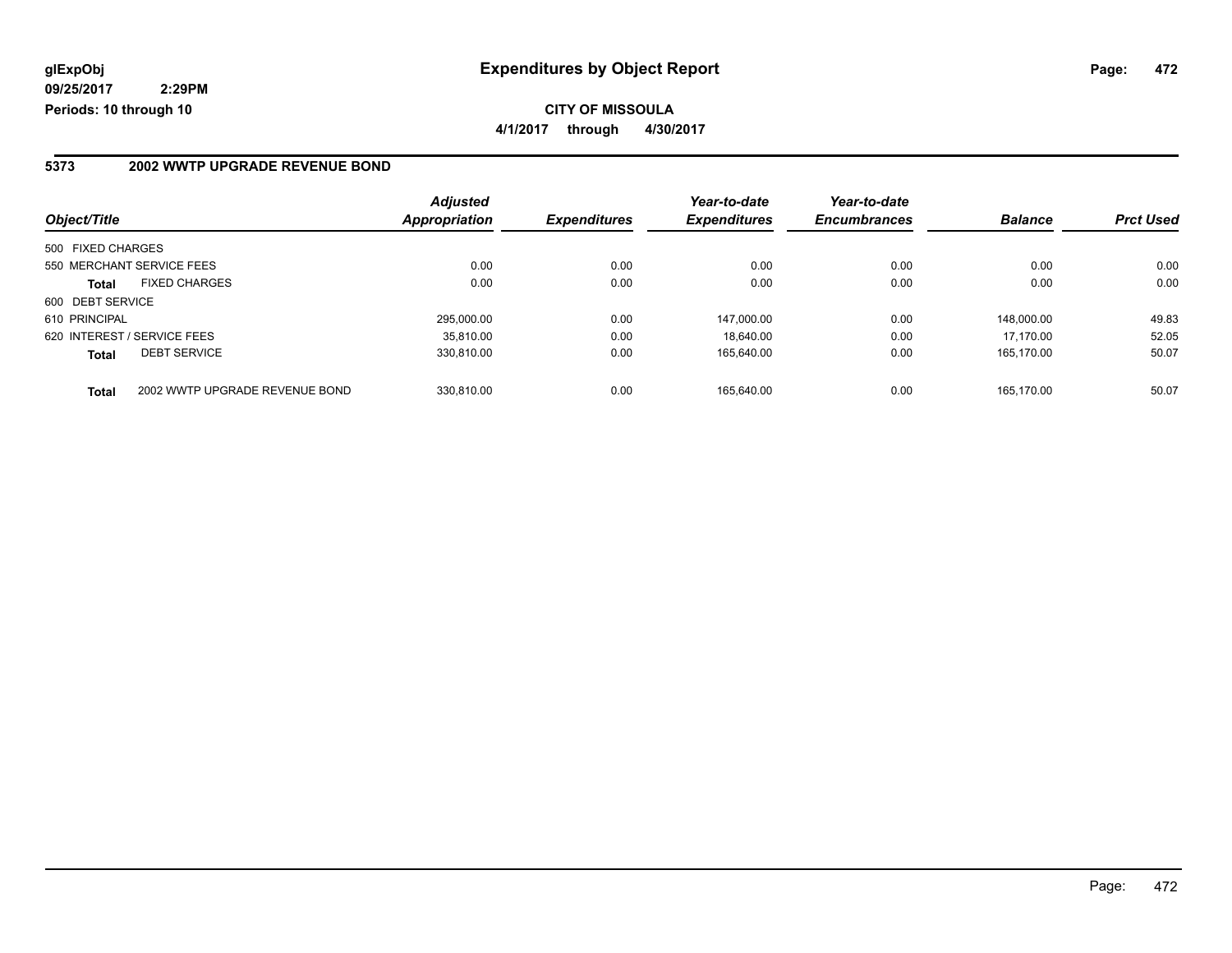**4/1/2017 through 4/30/2017**

# **5374 2002 WWTP UPGRADE RESERVE**

|                   |                              | <b>Adjusted</b> |                     | Year-to-date        | Year-to-date        |                |                  |
|-------------------|------------------------------|-----------------|---------------------|---------------------|---------------------|----------------|------------------|
| Object/Title      |                              | Appropriation   | <b>Expenditures</b> | <b>Expenditures</b> | <b>Encumbrances</b> | <b>Balance</b> | <b>Prct Used</b> |
| 500 FIXED CHARGES |                              |                 |                     |                     |                     |                |                  |
|                   | 550 MERCHANT SERVICE FEES    | 0.00            | 0.00                | 0.00                | 0.00                | 0.00           | 0.00             |
| <b>Total</b>      | <b>FIXED CHARGES</b>         | 0.00            | 0.00                | 0.00                | 0.00                | 0.00           | 0.00             |
| 600 DEBT SERVICE  |                              |                 |                     |                     |                     |                |                  |
| 610 PRINCIPAL     |                              | 0.00            | 0.00                | 0.00                | 0.00                | 0.00           | 0.00             |
|                   | 620 INTEREST / SERVICE FEES  | 0.00            | 0.00                | 0.00                | 0.00                | 0.00           | 0.00             |
| <b>Total</b>      | <b>DEBT SERVICE</b>          | 0.00            | 0.00                | 0.00                | 0.00                | 0.00           | 0.00             |
| 800 OTHER OBJECTS |                              |                 |                     |                     |                     |                |                  |
|                   | 820 TRANSFERS TO OTHER FUNDS | 0.00            | 0.00                | 0.00                | 0.00                | 0.00           | 0.00             |
| <b>Total</b>      | OTHER OBJECTS                | 0.00            | 0.00                | 0.00                | 0.00                | 0.00           | 0.00             |
|                   |                              |                 |                     |                     |                     |                |                  |
| <b>Total</b>      | <b>WASTEWATER</b>            | 0.00            | 0.00                | 0.00                | 0.00                | 0.00           | 0.00             |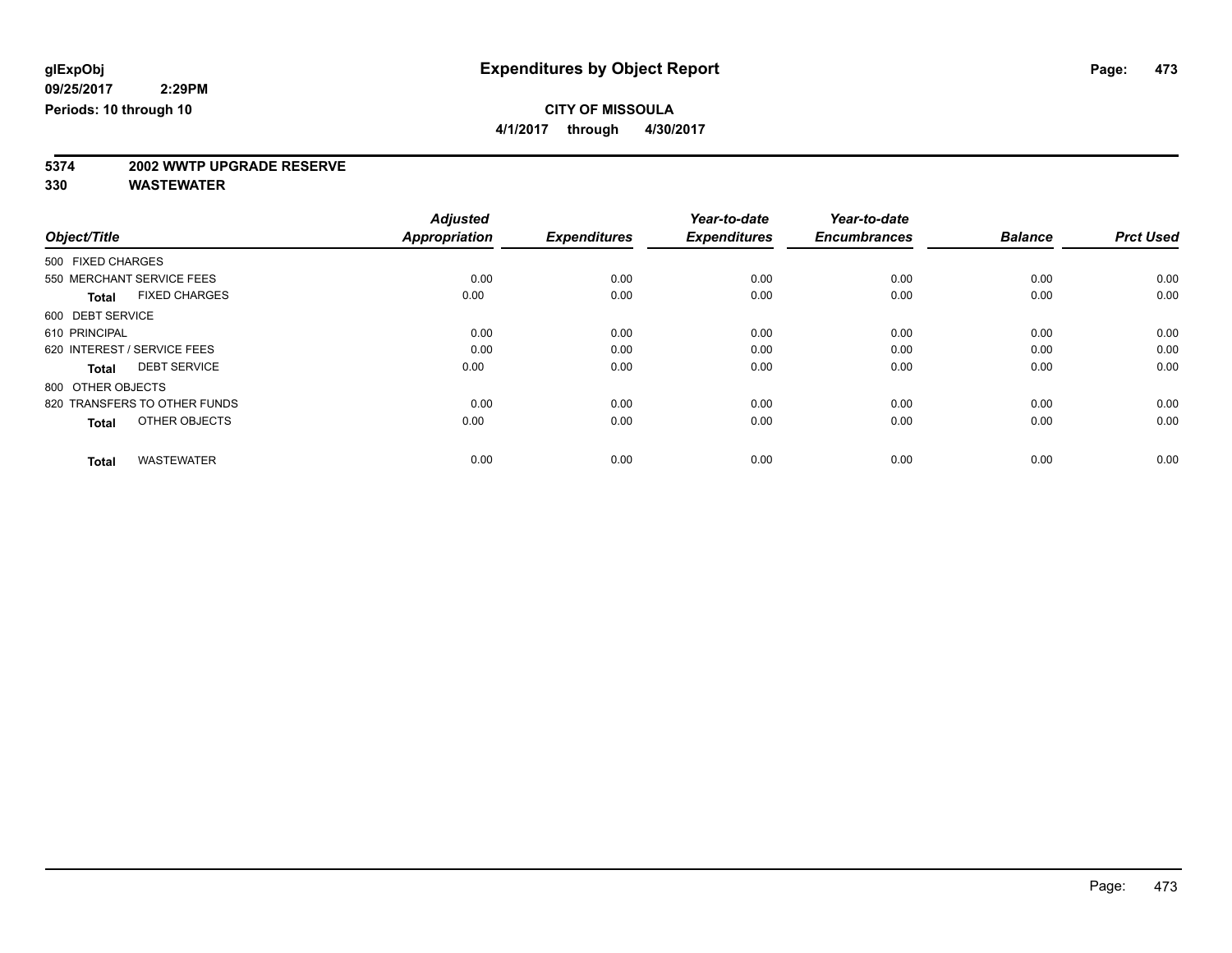#### **5374 2002 WWTP UPGRADE RESERVE**

|                                      |                           | <b>Adjusted</b>      |                     | Year-to-date        | Year-to-date        |                |                  |
|--------------------------------------|---------------------------|----------------------|---------------------|---------------------|---------------------|----------------|------------------|
| Object/Title                         |                           | <b>Appropriation</b> | <b>Expenditures</b> | <b>Expenditures</b> | <b>Encumbrances</b> | <b>Balance</b> | <b>Prct Used</b> |
| 500 FIXED CHARGES                    |                           |                      |                     |                     |                     |                |                  |
| 550 MERCHANT SERVICE FEES            |                           | 0.00                 | 0.00                | 0.00                | 0.00                | 0.00           | 0.00             |
| <b>FIXED CHARGES</b><br><b>Total</b> |                           | 0.00                 | 0.00                | 0.00                | 0.00                | 0.00           | 0.00             |
| 600 DEBT SERVICE                     |                           |                      |                     |                     |                     |                |                  |
| 610 PRINCIPAL                        |                           | 0.00                 | 0.00                | 0.00                | 0.00                | 0.00           | 0.00             |
| 620 INTEREST / SERVICE FEES          |                           | 0.00                 | 0.00                | 0.00                | 0.00                | 0.00           | 0.00             |
| <b>DEBT SERVICE</b><br>Total         |                           | 0.00                 | 0.00                | 0.00                | 0.00                | 0.00           | 0.00             |
| 800 OTHER OBJECTS                    |                           |                      |                     |                     |                     |                |                  |
| 820 TRANSFERS TO OTHER FUNDS         |                           | 0.00                 | 0.00                | 0.00                | 0.00                | 0.00           | 0.00             |
| OTHER OBJECTS<br>Total               |                           | 0.00                 | 0.00                | 0.00                | 0.00                | 0.00           | 0.00             |
| <b>Total</b>                         | 2002 WWTP UPGRADE RESERVE | 0.00                 | 0.00                | 0.00                | 0.00                | 0.00           | 0.00             |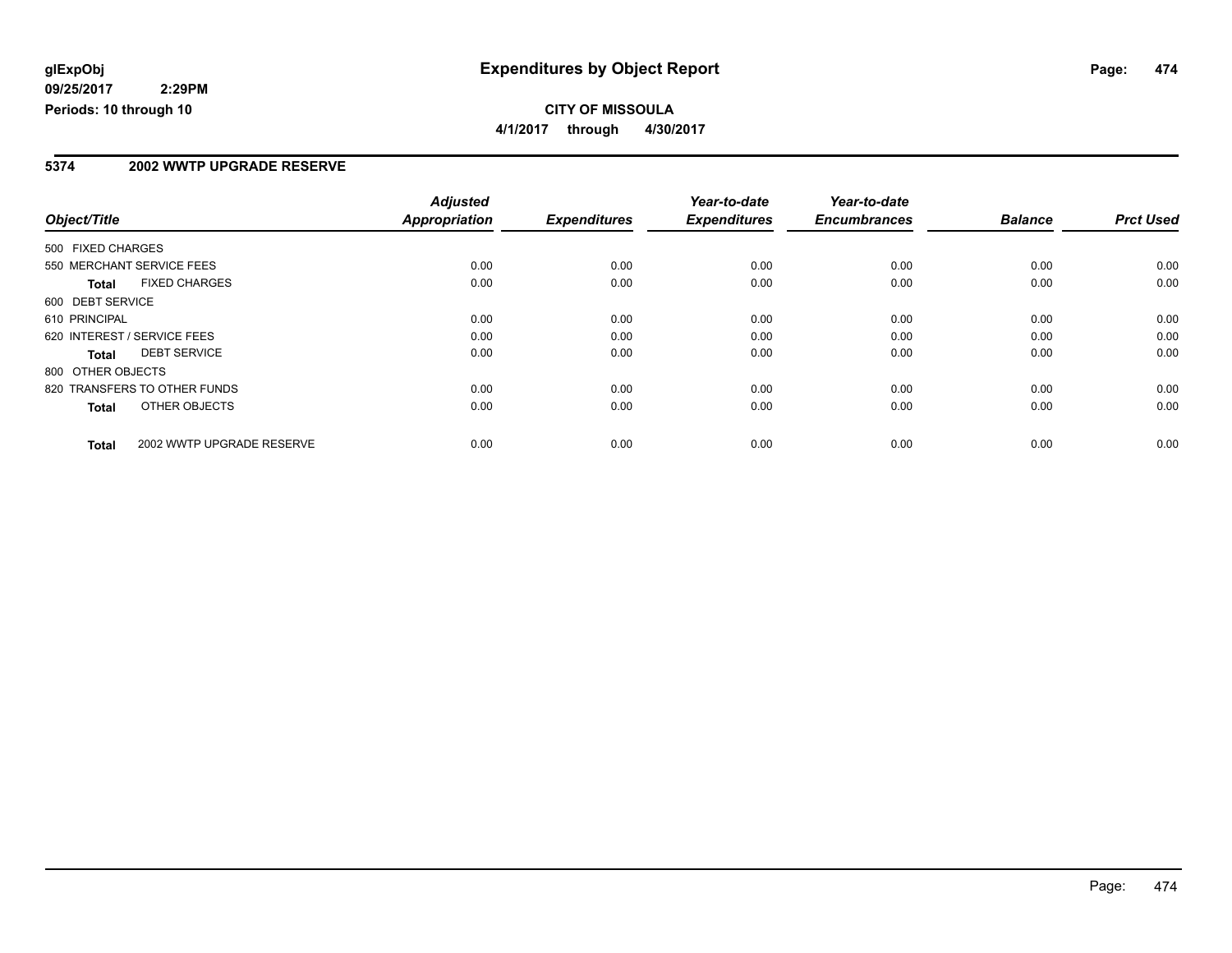**4/1/2017 through 4/30/2017**

**5375 2003 WWTP SRF \$3.8M EPA DEBT**

|                   |                             | <b>Adjusted</b>      |                     | Year-to-date        | Year-to-date        |                |                  |
|-------------------|-----------------------------|----------------------|---------------------|---------------------|---------------------|----------------|------------------|
| Object/Title      |                             | <b>Appropriation</b> | <b>Expenditures</b> | <b>Expenditures</b> | <b>Encumbrances</b> | <b>Balance</b> | <b>Prct Used</b> |
| 500 FIXED CHARGES |                             |                      |                     |                     |                     |                |                  |
|                   | 550 MERCHANT SERVICE FEES   | 0.00                 | 0.00                | 0.00                | 0.00                | 0.00           | 0.00             |
| <b>Total</b>      | <b>FIXED CHARGES</b>        | 0.00                 | 0.00                | 0.00                | 0.00                | 0.00           | 0.00             |
| 600 DEBT SERVICE  |                             |                      |                     |                     |                     |                |                  |
| 610 PRINCIPAL     |                             | 215.000.00           | 0.00                | 107.000.00          | 0.00                | 108.000.00     | 49.77            |
|                   | 620 INTEREST / SERVICE FEES | 35,156.00            | 0.00                | 18,180.00           | 0.00                | 16.976.00      | 51.71            |
| <b>Total</b>      | <b>DEBT SERVICE</b>         | 250.156.00           | 0.00                | 125,180.00          | 0.00                | 124.976.00     | 50.04            |
| <b>Total</b>      | <b>WASTEWATER</b>           | 250,156.00           | 0.00                | 125.180.00          | 0.00                | 124.976.00     | 50.04            |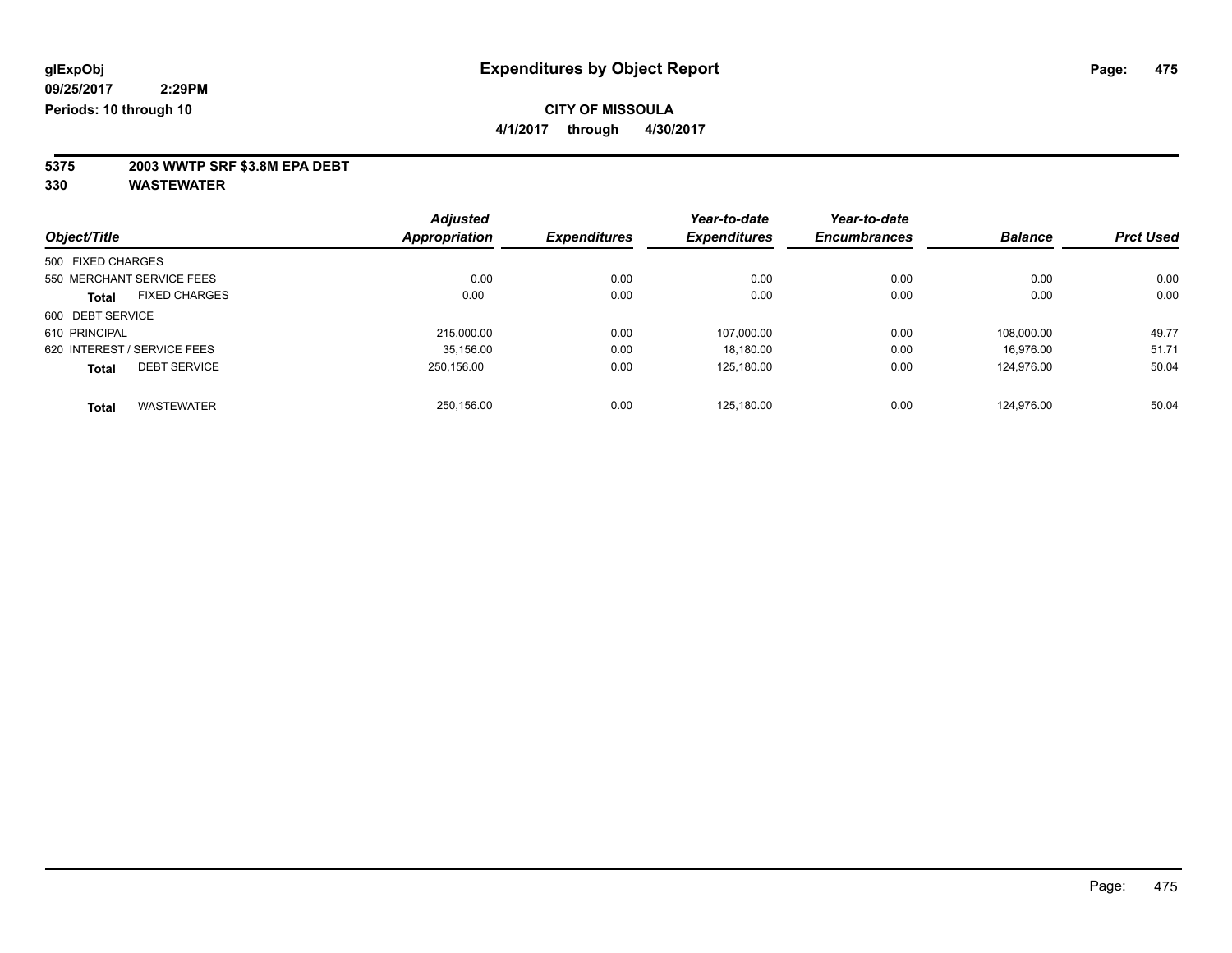#### **5375 2003 WWTP SRF \$3.8M EPA DEBT**

|                                               | <b>Adjusted</b>      |                     | Year-to-date        | Year-to-date        |                |                  |
|-----------------------------------------------|----------------------|---------------------|---------------------|---------------------|----------------|------------------|
| Object/Title                                  | <b>Appropriation</b> | <b>Expenditures</b> | <b>Expenditures</b> | <b>Encumbrances</b> | <b>Balance</b> | <b>Prct Used</b> |
| 500 FIXED CHARGES                             |                      |                     |                     |                     |                |                  |
| 550 MERCHANT SERVICE FEES                     | 0.00                 | 0.00                | 0.00                | 0.00                | 0.00           | 0.00             |
| <b>FIXED CHARGES</b><br><b>Total</b>          | 0.00                 | 0.00                | 0.00                | 0.00                | 0.00           | 0.00             |
| 600 DEBT SERVICE                              |                      |                     |                     |                     |                |                  |
| 610 PRINCIPAL                                 | 215,000.00           | 0.00                | 107.000.00          | 0.00                | 108.000.00     | 49.77            |
| 620 INTEREST / SERVICE FEES                   | 35.156.00            | 0.00                | 18.180.00           | 0.00                | 16.976.00      | 51.71            |
| <b>DEBT SERVICE</b><br><b>Total</b>           | 250.156.00           | 0.00                | 125.180.00          | 0.00                | 124.976.00     | 50.04            |
| 2003 WWTP SRF \$3.8M EPA DEBT<br><b>Total</b> | 250.156.00           | 0.00                | 125.180.00          | 0.00                | 124.976.00     | 50.04            |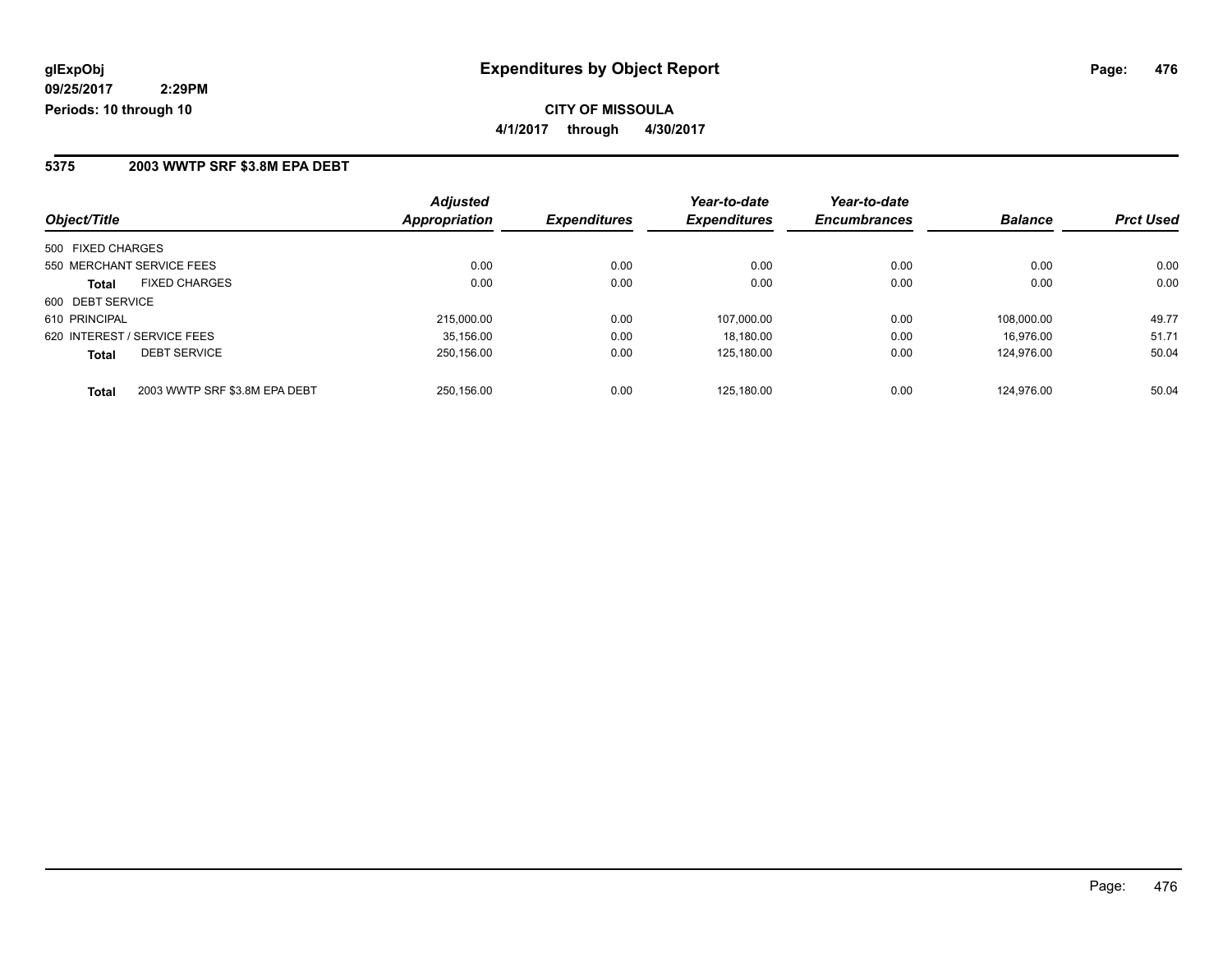**4/1/2017 through 4/30/2017**

# **5376 2003 WWTP SRF \$3.8M EPA RESERVE**

| Object/Title                         | <b>Adjusted</b><br><b>Appropriation</b> | <b>Expenditures</b> | Year-to-date<br><b>Expenditures</b> | Year-to-date<br><b>Encumbrances</b> | <b>Balance</b> | <b>Prct Used</b> |
|--------------------------------------|-----------------------------------------|---------------------|-------------------------------------|-------------------------------------|----------------|------------------|
| 500 FIXED CHARGES                    |                                         |                     |                                     |                                     |                |                  |
| 550 MERCHANT SERVICE FEES            | 0.00                                    | 0.00                | 0.00                                | 0.00                                | 0.00           | 0.00             |
| <b>FIXED CHARGES</b><br><b>Total</b> | 0.00                                    | 0.00                | 0.00                                | 0.00                                | 0.00           | 0.00             |
| 800 OTHER OBJECTS                    |                                         |                     |                                     |                                     |                |                  |
| 820 TRANSFERS TO OTHER FUNDS         | 0.00                                    | 0.00                | 0.00                                | 0.00                                | 0.00           | 0.00             |
| OTHER OBJECTS<br><b>Total</b>        | 0.00                                    | 0.00                | 0.00                                | 0.00                                | 0.00           | 0.00             |
| <b>WASTEWATER</b><br><b>Total</b>    | 0.00                                    | 0.00                | 0.00                                | 0.00                                | 0.00           | 0.00             |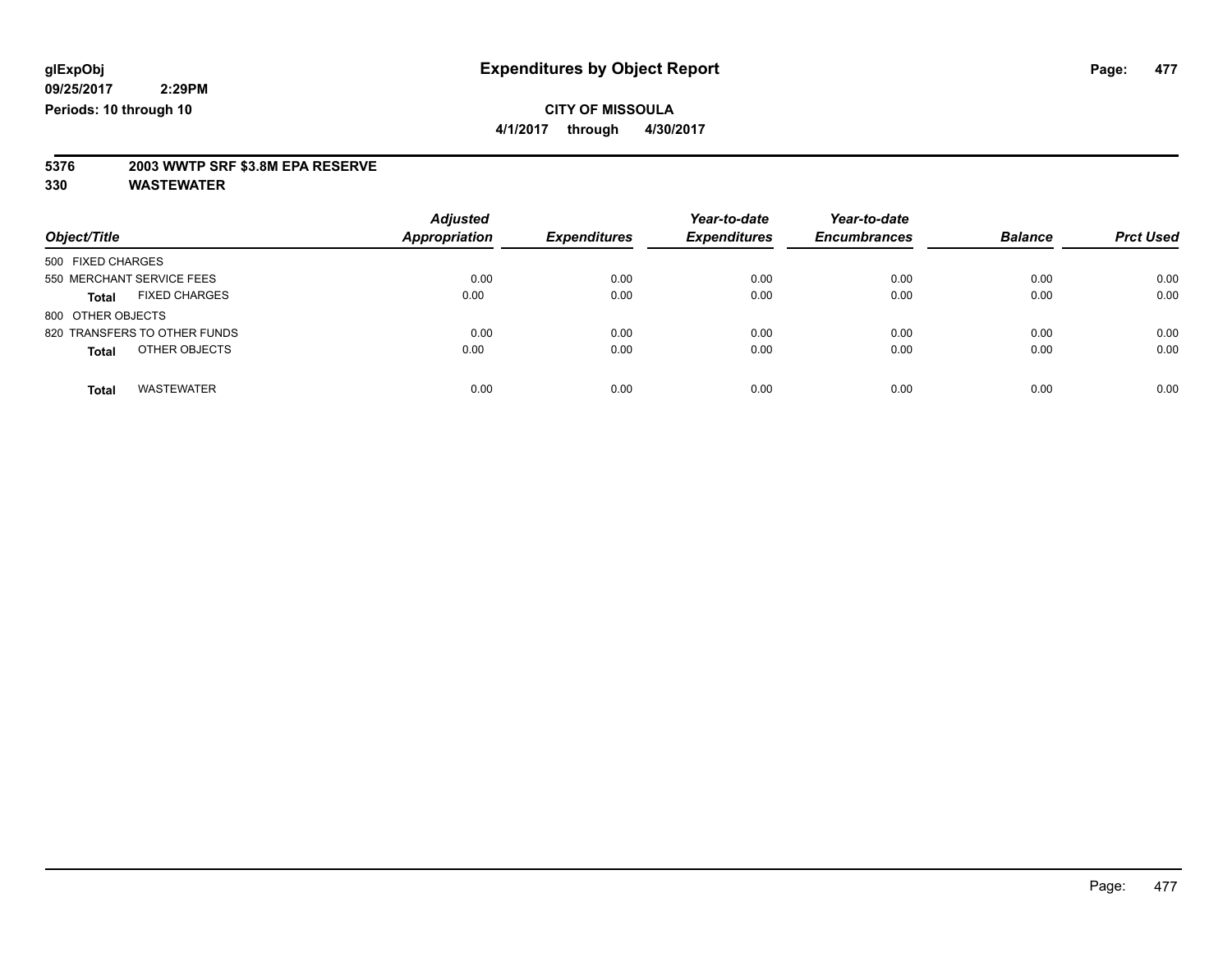**CITY OF MISSOULA 4/1/2017 through 4/30/2017**

#### **5376 2003 WWTP SRF \$3.8M EPA RESERVE**

|                                                  | <b>Adjusted</b>      |                     | Year-to-date        | Year-to-date        |                |                  |
|--------------------------------------------------|----------------------|---------------------|---------------------|---------------------|----------------|------------------|
| Object/Title                                     | <b>Appropriation</b> | <b>Expenditures</b> | <b>Expenditures</b> | <b>Encumbrances</b> | <b>Balance</b> | <b>Prct Used</b> |
| 500 FIXED CHARGES                                |                      |                     |                     |                     |                |                  |
| 550 MERCHANT SERVICE FEES                        | 0.00                 | 0.00                | 0.00                | 0.00                | 0.00           | 0.00             |
| <b>FIXED CHARGES</b><br><b>Total</b>             | 0.00                 | 0.00                | 0.00                | 0.00                | 0.00           | 0.00             |
| 800 OTHER OBJECTS                                |                      |                     |                     |                     |                |                  |
| 820 TRANSFERS TO OTHER FUNDS                     | 0.00                 | 0.00                | 0.00                | 0.00                | 0.00           | 0.00             |
| OTHER OBJECTS<br><b>Total</b>                    | 0.00                 | 0.00                | 0.00                | 0.00                | 0.00           | 0.00             |
| 2003 WWTP SRF \$3.8M EPA RESERVE<br><b>Total</b> | 0.00                 | 0.00                | 0.00                | 0.00                | 0.00           | 0.00             |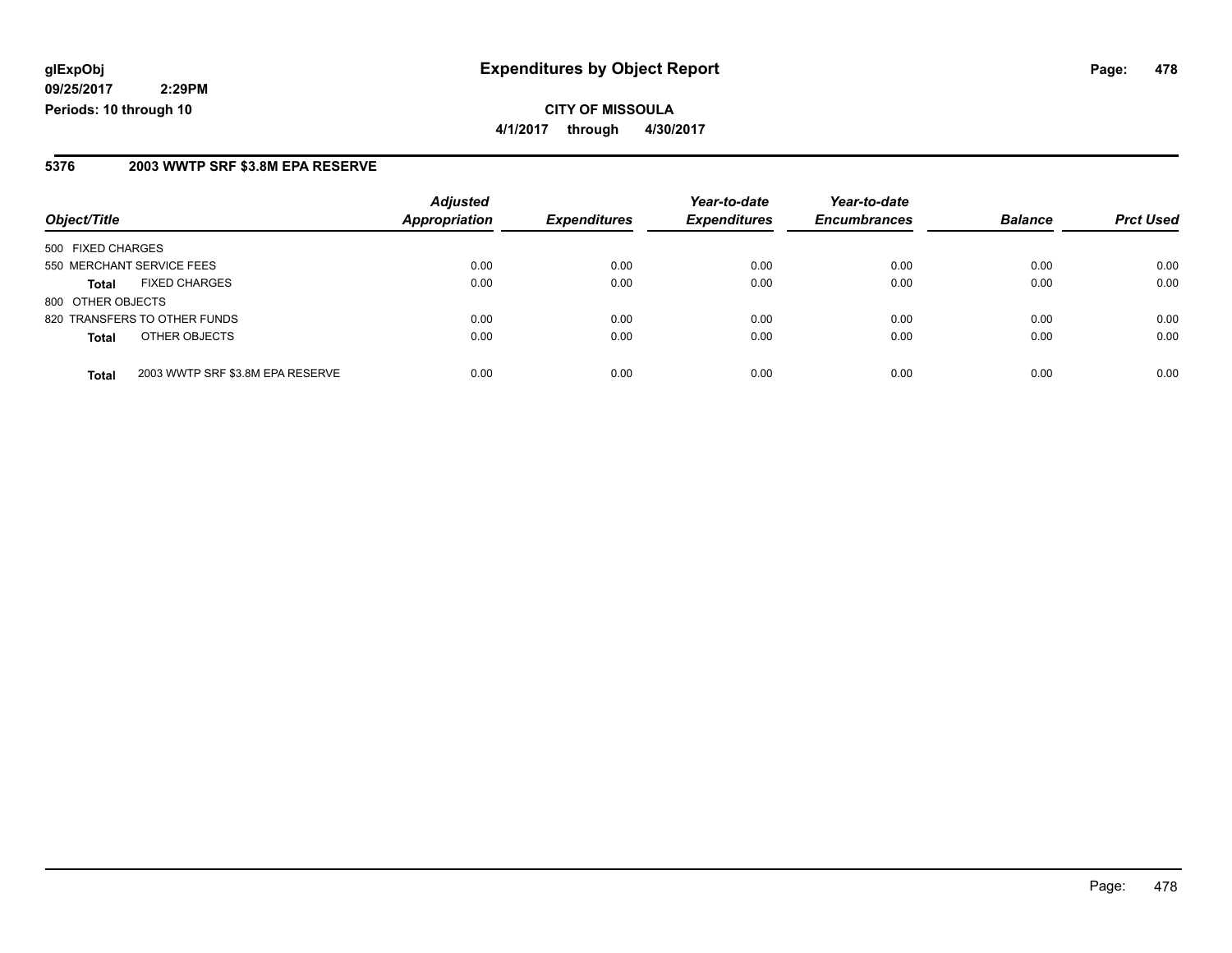**4/1/2017 through 4/30/2017**

# **5377 2004 WWTP \$3.023 LOAN DEBT SERVICE**

| Object/Title      |                             | <b>Adjusted</b><br>Appropriation | <b>Expenditures</b> | Year-to-date<br><b>Expenditures</b> | Year-to-date<br><b>Encumbrances</b> | <b>Balance</b> | <b>Prct Used</b> |
|-------------------|-----------------------------|----------------------------------|---------------------|-------------------------------------|-------------------------------------|----------------|------------------|
|                   |                             |                                  |                     |                                     |                                     |                |                  |
| 500 FIXED CHARGES |                             |                                  |                     |                                     |                                     |                |                  |
|                   | 550 MERCHANT SERVICE FEES   | 0.00                             | 0.00                | 0.00                                | 0.00                                | 0.00           | 0.00             |
| <b>Total</b>      | <b>FIXED CHARGES</b>        | 0.00                             | 0.00                | 0.00                                | 0.00                                | 0.00           | 0.00             |
| 600 DEBT SERVICE  |                             |                                  |                     |                                     |                                     |                |                  |
| 610 PRINCIPAL     |                             | 207.000.00                       | 0.00                | 103.000.00                          | 0.00                                | 104.000.00     | 49.76            |
|                   | 620 INTEREST / SERVICE FEES | 36.416.00                        | 0.00                | 18.787.50                           | 0.00                                | 17.628.50      | 51.59            |
| <b>Total</b>      | <b>DEBT SERVICE</b>         | 243.416.00                       | 0.00                | 121,787.50                          | 0.00                                | 121.628.50     | 50.03            |
| <b>Total</b>      | <b>WASTEWATER</b>           | 243.416.00                       | 0.00                | 121.787.50                          | 0.00                                | 121.628.50     | 50.03            |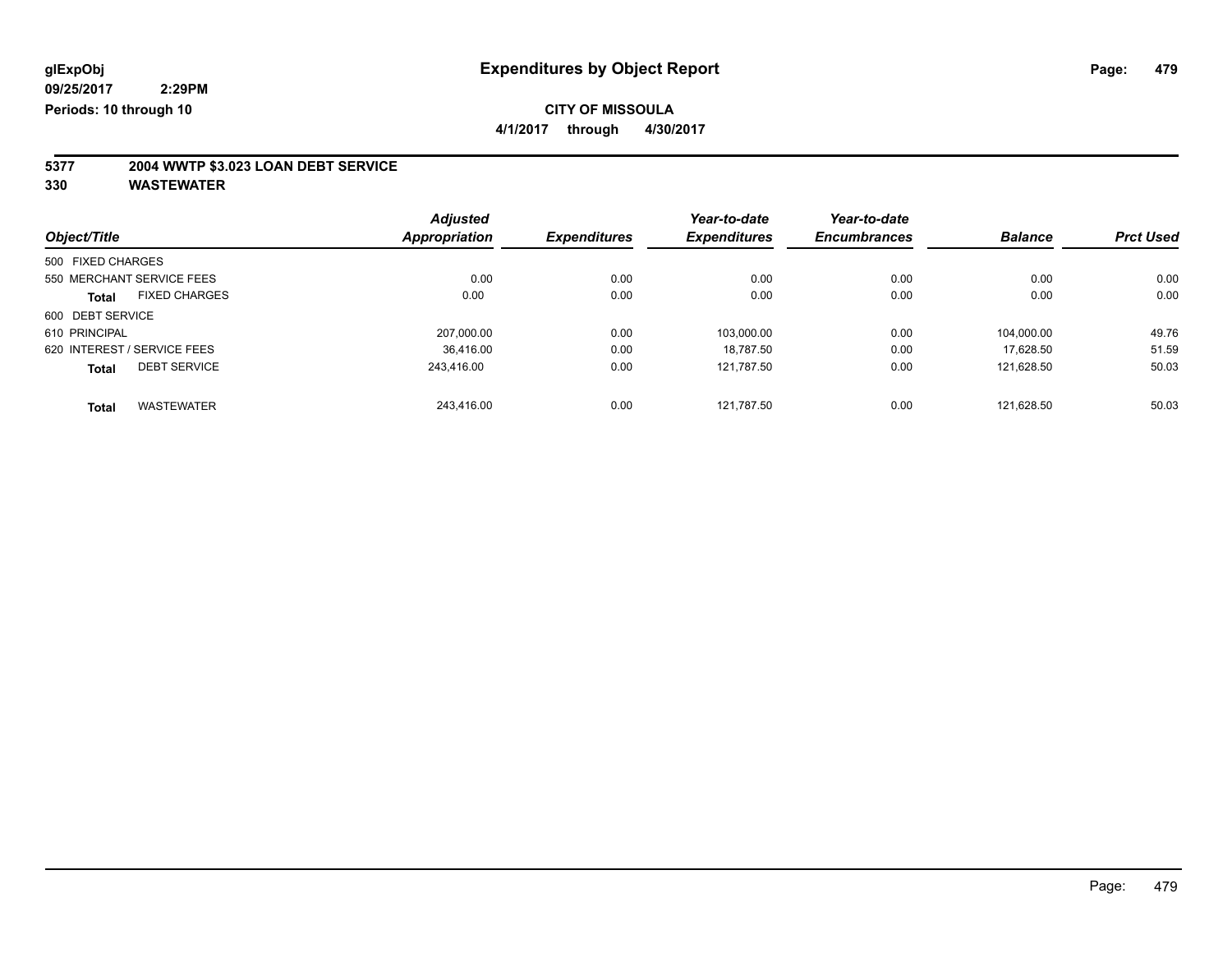### **5377 2004 WWTP \$3.023 LOAN DEBT SERVICE**

|                   |                                     | <b>Adjusted</b>      |                     | Year-to-date        | Year-to-date        |                |                  |
|-------------------|-------------------------------------|----------------------|---------------------|---------------------|---------------------|----------------|------------------|
| Object/Title      |                                     | <b>Appropriation</b> | <b>Expenditures</b> | <b>Expenditures</b> | <b>Encumbrances</b> | <b>Balance</b> | <b>Prct Used</b> |
| 500 FIXED CHARGES |                                     |                      |                     |                     |                     |                |                  |
|                   | 550 MERCHANT SERVICE FEES           | 0.00                 | 0.00                | 0.00                | 0.00                | 0.00           | 0.00             |
| <b>Total</b>      | <b>FIXED CHARGES</b>                | 0.00                 | 0.00                | 0.00                | 0.00                | 0.00           | 0.00             |
| 600 DEBT SERVICE  |                                     |                      |                     |                     |                     |                |                  |
| 610 PRINCIPAL     |                                     | 207.000.00           | 0.00                | 103.000.00          | 0.00                | 104.000.00     | 49.76            |
|                   | 620 INTEREST / SERVICE FEES         | 36.416.00            | 0.00                | 18.787.50           | 0.00                | 17.628.50      | 51.59            |
| <b>Total</b>      | <b>DEBT SERVICE</b>                 | 243.416.00           | 0.00                | 121.787.50          | 0.00                | 121.628.50     | 50.03            |
| <b>Total</b>      | 2004 WWTP \$3.023 LOAN DEBT SERVICE | 243.416.00           | 0.00                | 121.787.50          | 0.00                | 121.628.50     | 50.03            |

Page: 480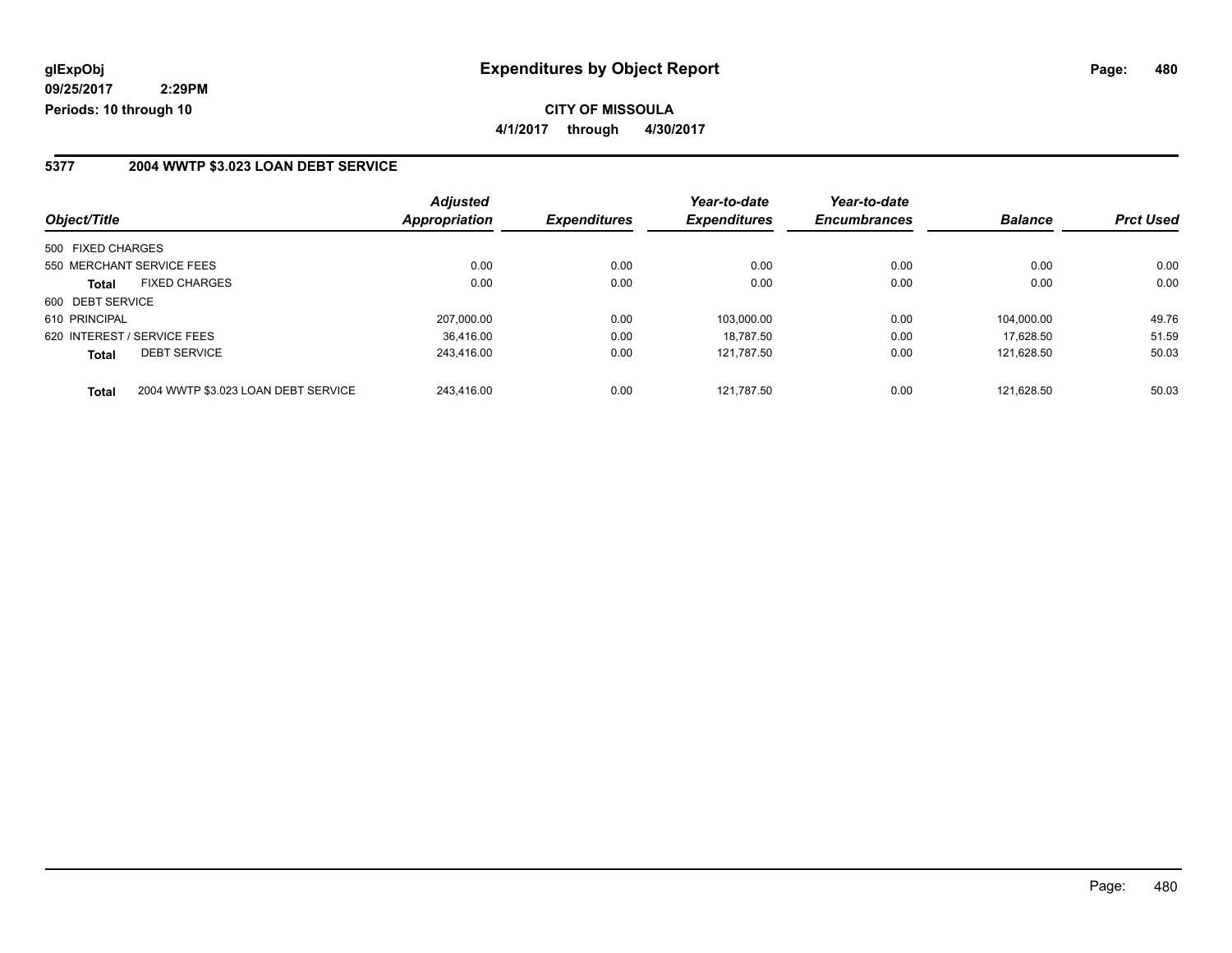**4/1/2017 through 4/30/2017**

# **5378 2004 WWTP \$3.023 LOAN RESERVE**

|                                      | <b>Adjusted</b><br><b>Appropriation</b> | <b>Expenditures</b> | Year-to-date<br><b>Expenditures</b> | Year-to-date<br><b>Encumbrances</b> | <b>Balance</b> | <b>Prct Used</b> |
|--------------------------------------|-----------------------------------------|---------------------|-------------------------------------|-------------------------------------|----------------|------------------|
| Object/Title                         |                                         |                     |                                     |                                     |                |                  |
| 500 FIXED CHARGES                    |                                         |                     |                                     |                                     |                |                  |
| 550 MERCHANT SERVICE FEES            | 0.00                                    | 0.00                | 0.00                                | 0.00                                | 0.00           | 0.00             |
| <b>FIXED CHARGES</b><br><b>Total</b> | 0.00                                    | 0.00                | 0.00                                | 0.00                                | 0.00           | 0.00             |
| 800 OTHER OBJECTS                    |                                         |                     |                                     |                                     |                |                  |
| 820 TRANSFERS TO OTHER FUNDS         | 0.00                                    | 0.00                | 0.00                                | 0.00                                | 0.00           | 0.00             |
| OTHER OBJECTS<br><b>Total</b>        | 0.00                                    | 0.00                | 0.00                                | 0.00                                | 0.00           | 0.00             |
| <b>WASTEWATER</b><br><b>Total</b>    | 0.00                                    | 0.00                | 0.00                                | 0.00                                | 0.00           | 0.00             |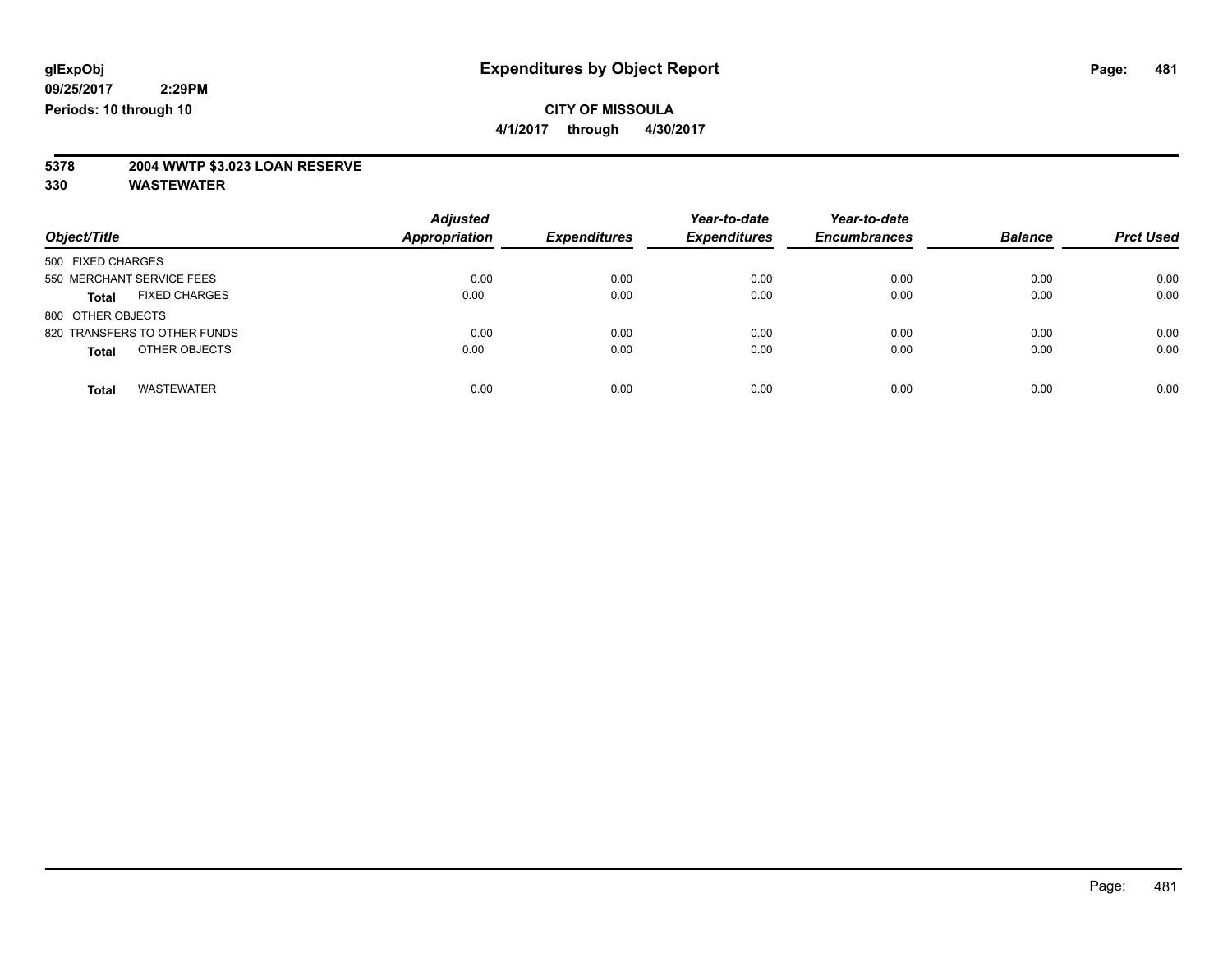**CITY OF MISSOULA 4/1/2017 through 4/30/2017**

#### **5378 2004 WWTP \$3.023 LOAN RESERVE**

| Object/Title                                   | <b>Adjusted</b><br><b>Appropriation</b> | <b>Expenditures</b> | Year-to-date<br><b>Expenditures</b> | Year-to-date<br><b>Encumbrances</b> | <b>Balance</b> | <b>Prct Used</b> |
|------------------------------------------------|-----------------------------------------|---------------------|-------------------------------------|-------------------------------------|----------------|------------------|
| 500 FIXED CHARGES                              |                                         |                     |                                     |                                     |                |                  |
| 550 MERCHANT SERVICE FEES                      | 0.00                                    | 0.00                | 0.00                                | 0.00                                | 0.00           | 0.00             |
| <b>FIXED CHARGES</b><br>Total                  | 0.00                                    | 0.00                | 0.00                                | 0.00                                | 0.00           | 0.00             |
| 800 OTHER OBJECTS                              |                                         |                     |                                     |                                     |                |                  |
| 820 TRANSFERS TO OTHER FUNDS                   | 0.00                                    | 0.00                | 0.00                                | 0.00                                | 0.00           | 0.00             |
| OTHER OBJECTS<br>Total                         | 0.00                                    | 0.00                | 0.00                                | 0.00                                | 0.00           | 0.00             |
| 2004 WWTP \$3.023 LOAN RESERVE<br><b>Total</b> | 0.00                                    | 0.00                | 0.00                                | 0.00                                | 0.00           | 0.00             |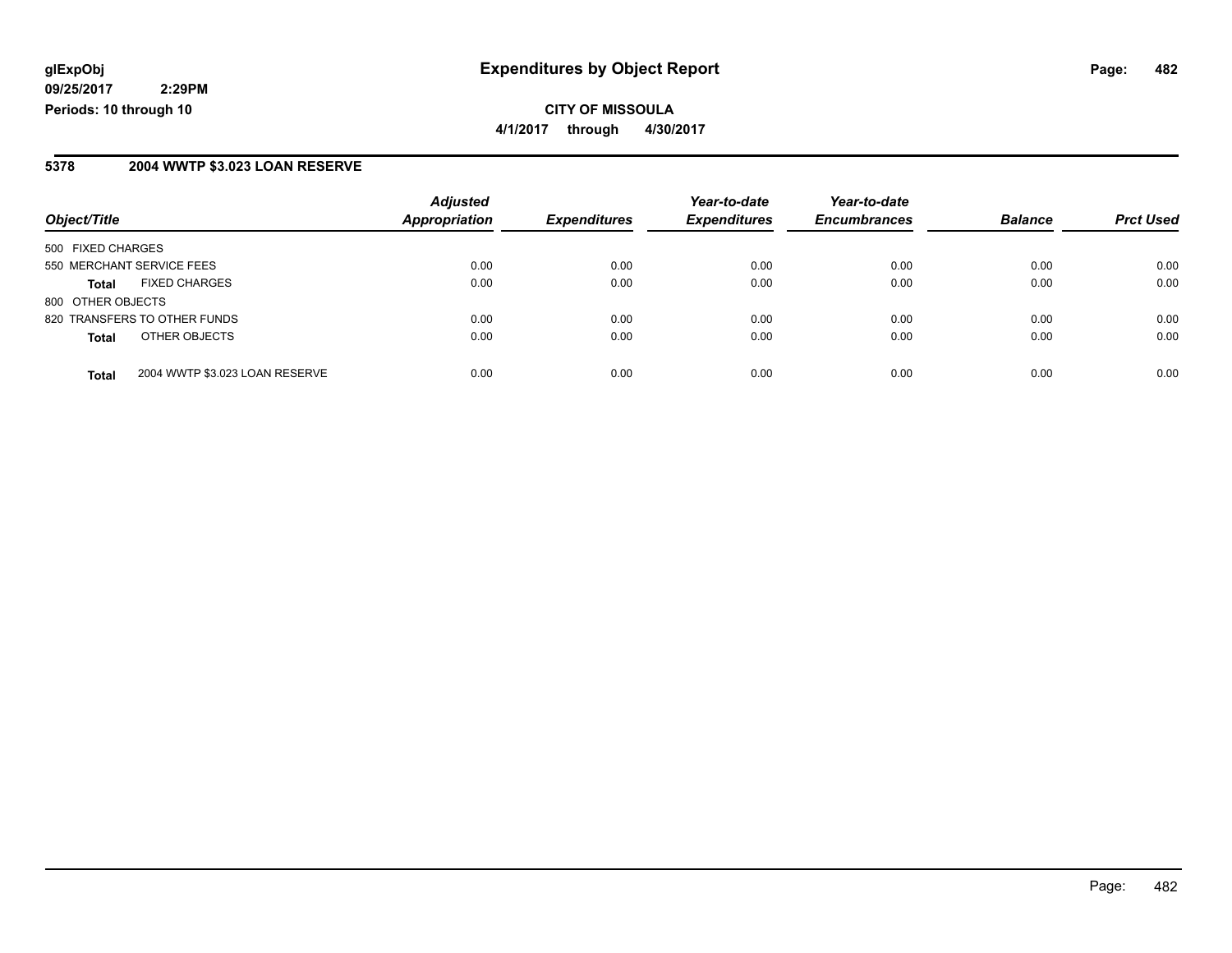**4/1/2017 through 4/30/2017**

# **5379 2005 BRICH/BRDY/LIN/GIL SRF DEBT**

|                                      | <b>Adjusted</b>      |                     | Year-to-date        | Year-to-date        |                |                  |
|--------------------------------------|----------------------|---------------------|---------------------|---------------------|----------------|------------------|
| Object/Title                         | <b>Appropriation</b> | <b>Expenditures</b> | <b>Expenditures</b> | <b>Encumbrances</b> | <b>Balance</b> | <b>Prct Used</b> |
| 500 FIXED CHARGES                    |                      |                     |                     |                     |                |                  |
| 550 MERCHANT SERVICE FEES            | 0.00                 | 0.00                | 0.00                | 0.00                | 0.00           | 0.00             |
| <b>FIXED CHARGES</b><br><b>Total</b> | 0.00                 | 0.00                | 0.00                | 0.00                | 0.00           | 0.00             |
| 600 DEBT SERVICE                     |                      |                     |                     |                     |                |                  |
| 610 PRINCIPAL                        | 90,000.00            | 0.00                | 45,000.00           | 0.00                | 45,000.00      | 50.00            |
| 620 INTEREST / SERVICE FEES          | 19,451.00            | 0.00                | 9,978.75            | 0.00                | 9,472.25       | 51.30            |
| <b>DEBT SERVICE</b><br><b>Total</b>  | 109.451.00           | 0.00                | 54,978.75           | 0.00                | 54,472.25      | 50.23            |
| 800 OTHER OBJECTS                    |                      |                     |                     |                     |                |                  |
| 820 TRANSFERS TO OTHER FUNDS         | 0.00                 | 0.00                | 0.00                | 0.00                | 0.00           | 0.00             |
| OTHER OBJECTS<br><b>Total</b>        | 0.00                 | 0.00                | 0.00                | 0.00                | 0.00           | 0.00             |
| <b>WASTEWATER</b>                    | 109,451.00           | 0.00                | 54,978.75           | 0.00                | 54,472.25      | 50.23            |
| <b>Total</b>                         |                      |                     |                     |                     |                |                  |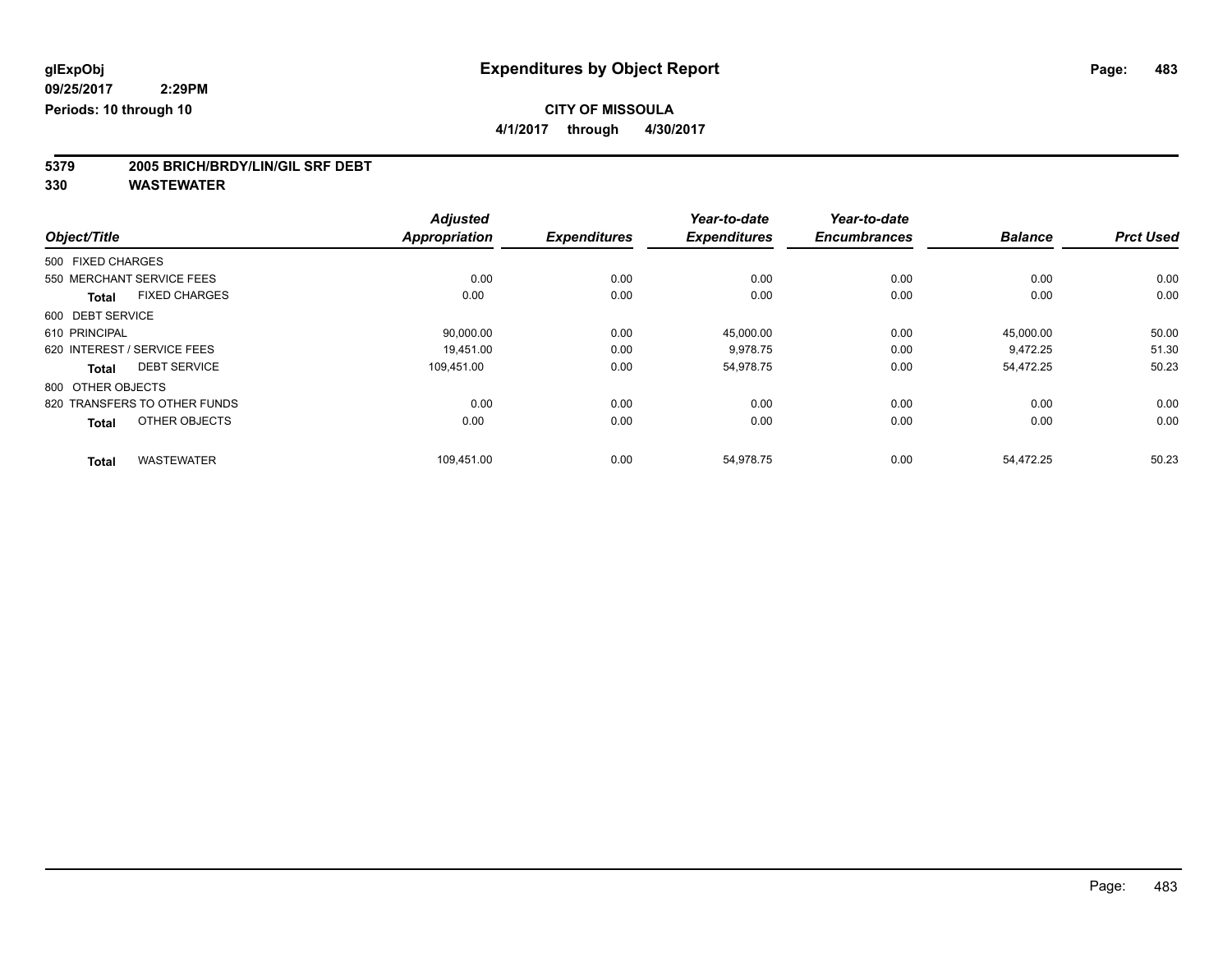### **5379 2005 BRICH/BRDY/LIN/GIL SRF DEBT**

|                              |                                  | <b>Adjusted</b>      |                     | Year-to-date        | Year-to-date        |                |                  |
|------------------------------|----------------------------------|----------------------|---------------------|---------------------|---------------------|----------------|------------------|
| Object/Title                 |                                  | <b>Appropriation</b> | <b>Expenditures</b> | <b>Expenditures</b> | <b>Encumbrances</b> | <b>Balance</b> | <b>Prct Used</b> |
| 500 FIXED CHARGES            |                                  |                      |                     |                     |                     |                |                  |
| 550 MERCHANT SERVICE FEES    |                                  | 0.00                 | 0.00                | 0.00                | 0.00                | 0.00           | 0.00             |
| <b>Total</b>                 | <b>FIXED CHARGES</b>             | 0.00                 | 0.00                | 0.00                | 0.00                | 0.00           | 0.00             |
| 600 DEBT SERVICE             |                                  |                      |                     |                     |                     |                |                  |
| 610 PRINCIPAL                |                                  | 90,000.00            | 0.00                | 45.000.00           | 0.00                | 45.000.00      | 50.00            |
| 620 INTEREST / SERVICE FEES  |                                  | 19.451.00            | 0.00                | 9,978.75            | 0.00                | 9.472.25       | 51.30            |
| <b>DEBT SERVICE</b><br>Total |                                  | 109,451.00           | 0.00                | 54,978.75           | 0.00                | 54,472.25      | 50.23            |
| 800 OTHER OBJECTS            |                                  |                      |                     |                     |                     |                |                  |
| 820 TRANSFERS TO OTHER FUNDS |                                  | 0.00                 | 0.00                | 0.00                | 0.00                | 0.00           | 0.00             |
| <b>Total</b>                 | OTHER OBJECTS                    | 0.00                 | 0.00                | 0.00                | 0.00                | 0.00           | 0.00             |
| <b>Total</b>                 | 2005 BRICH/BRDY/LIN/GIL SRF DEBT | 109,451.00           | 0.00                | 54,978.75           | 0.00                | 54.472.25      | 50.23            |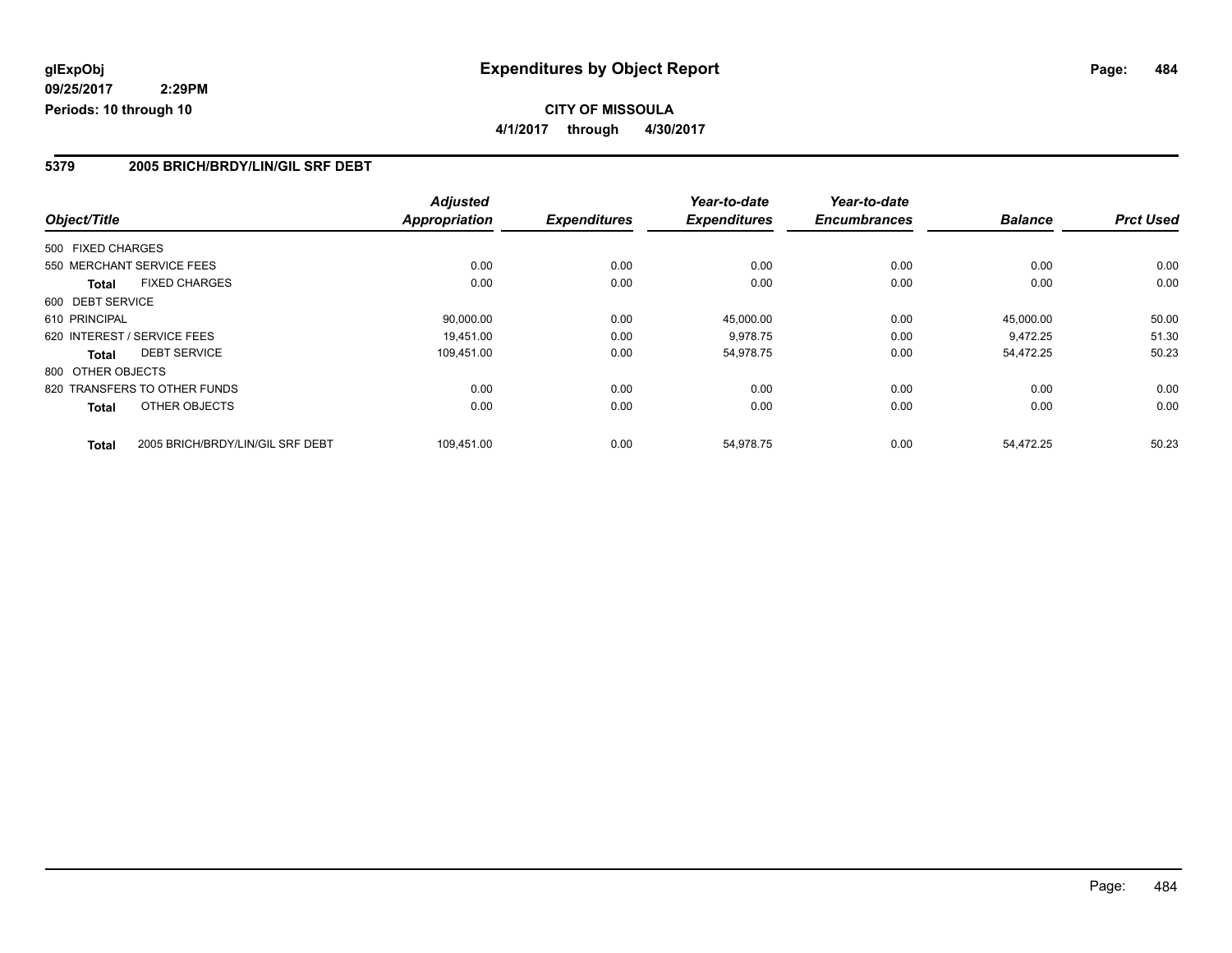**4/1/2017 through 4/30/2017**

| 5380 | BRDWY/BIRCH/GILBERT/LINCOLNWOOD |
|------|---------------------------------|
|      |                                 |

| Object/Title                         | <b>Adjusted</b><br><b>Appropriation</b> | <b>Expenditures</b> | Year-to-date<br><b>Expenditures</b> | Year-to-date<br><b>Encumbrances</b> | <b>Balance</b> | <b>Prct Used</b> |
|--------------------------------------|-----------------------------------------|---------------------|-------------------------------------|-------------------------------------|----------------|------------------|
| 500 FIXED CHARGES                    |                                         |                     |                                     |                                     |                |                  |
| 550 MERCHANT SERVICE FEES            | 0.00                                    | 0.00                | 0.00                                | 0.00                                | 0.00           | 0.00             |
| <b>FIXED CHARGES</b><br><b>Total</b> | 0.00                                    | 0.00                | 0.00                                | 0.00                                | 0.00           | 0.00             |
| 600 DEBT SERVICE                     |                                         |                     |                                     |                                     |                |                  |
| 610 PRINCIPAL                        | 0.00                                    | 0.00                | 0.00                                | 0.00                                | 0.00           | 0.00             |
| 620 INTEREST / SERVICE FEES          | 0.00                                    | 0.00                | 0.00                                | 0.00                                | 0.00           | 0.00             |
| <b>DEBT SERVICE</b><br><b>Total</b>  | 0.00                                    | 0.00                | 0.00                                | 0.00                                | 0.00           | 0.00             |
| 800 OTHER OBJECTS                    |                                         |                     |                                     |                                     |                |                  |
| 820 TRANSFERS TO OTHER FUNDS         | 0.00                                    | 0.00                | 0.00                                | 0.00                                | 0.00           | 0.00             |
| OTHER OBJECTS<br><b>Total</b>        | 0.00                                    | 0.00                | 0.00                                | 0.00                                | 0.00           | 0.00             |
|                                      |                                         |                     |                                     |                                     |                |                  |
| <b>WASTEWATER</b><br><b>Total</b>    | 0.00                                    | 0.00                | 0.00                                | 0.00                                | 0.00           | 0.00             |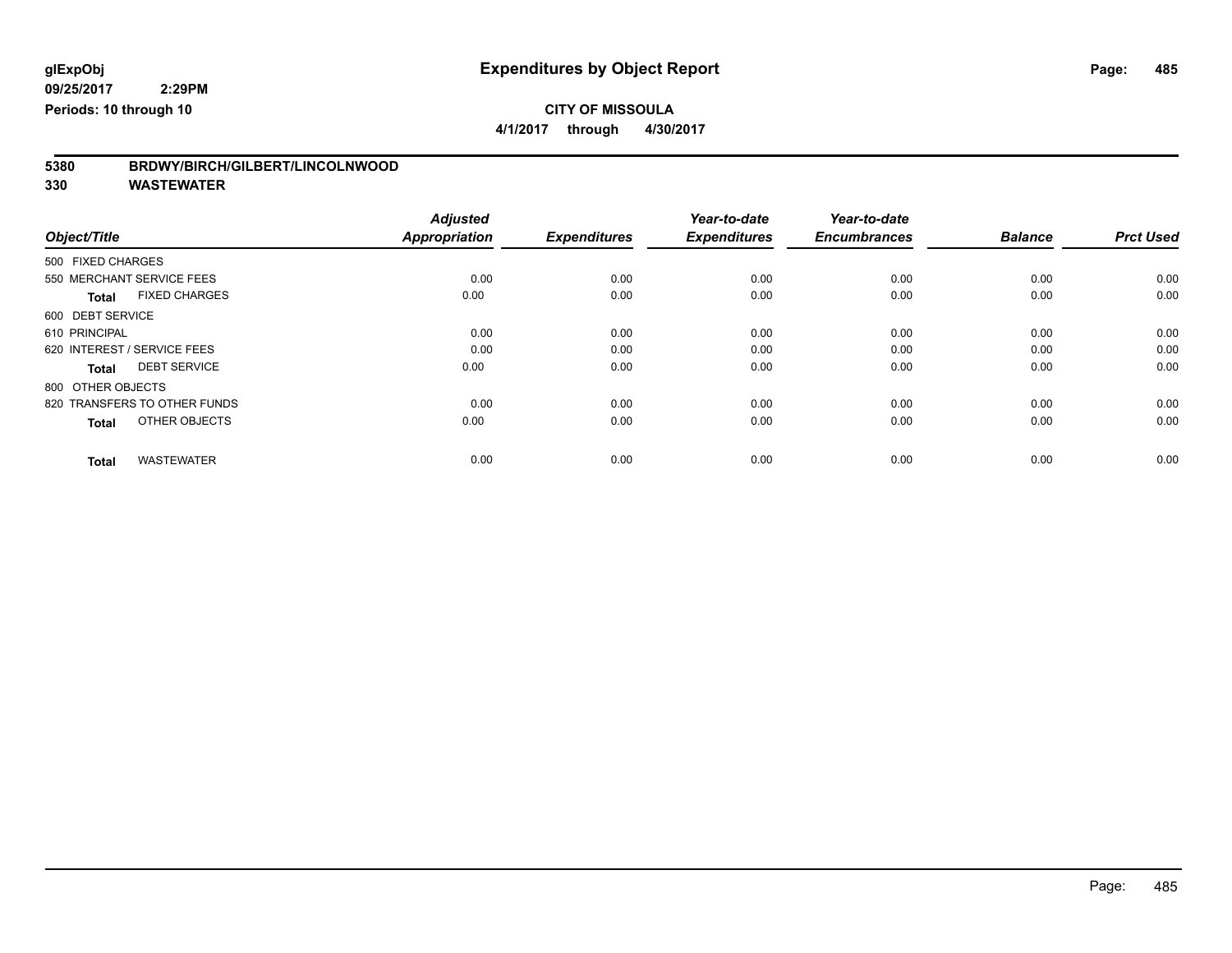### **glExpObj Expenditures by Object Report Page: 486**

**09/25/2017 2:29PM Periods: 10 through 10**

#### **5380 BRDWY/BIRCH/GILBERT/LINCOLNWOOD**

|                   |                                 | <b>Adjusted</b>      |                     | Year-to-date        | Year-to-date        |                |                  |
|-------------------|---------------------------------|----------------------|---------------------|---------------------|---------------------|----------------|------------------|
| Object/Title      |                                 | <b>Appropriation</b> | <b>Expenditures</b> | <b>Expenditures</b> | <b>Encumbrances</b> | <b>Balance</b> | <b>Prct Used</b> |
| 500 FIXED CHARGES |                                 |                      |                     |                     |                     |                |                  |
|                   | 550 MERCHANT SERVICE FEES       | 0.00                 | 0.00                | 0.00                | 0.00                | 0.00           | 0.00             |
| <b>Total</b>      | <b>FIXED CHARGES</b>            | 0.00                 | 0.00                | 0.00                | 0.00                | 0.00           | 0.00             |
| 600 DEBT SERVICE  |                                 |                      |                     |                     |                     |                |                  |
| 610 PRINCIPAL     |                                 | 0.00                 | 0.00                | 0.00                | 0.00                | 0.00           | 0.00             |
|                   | 620 INTEREST / SERVICE FEES     | 0.00                 | 0.00                | 0.00                | 0.00                | 0.00           | 0.00             |
| <b>Total</b>      | <b>DEBT SERVICE</b>             | 0.00                 | 0.00                | 0.00                | 0.00                | 0.00           | 0.00             |
| 800 OTHER OBJECTS |                                 |                      |                     |                     |                     |                |                  |
|                   | 820 TRANSFERS TO OTHER FUNDS    | 0.00                 | 0.00                | 0.00                | 0.00                | 0.00           | 0.00             |
| <b>Total</b>      | OTHER OBJECTS                   | 0.00                 | 0.00                | 0.00                | 0.00                | 0.00           | 0.00             |
| <b>Total</b>      | BRDWY/BIRCH/GILBERT/LINCOLNWOOD | 0.00                 | 0.00                | 0.00                | 0.00                | 0.00           | 0.00             |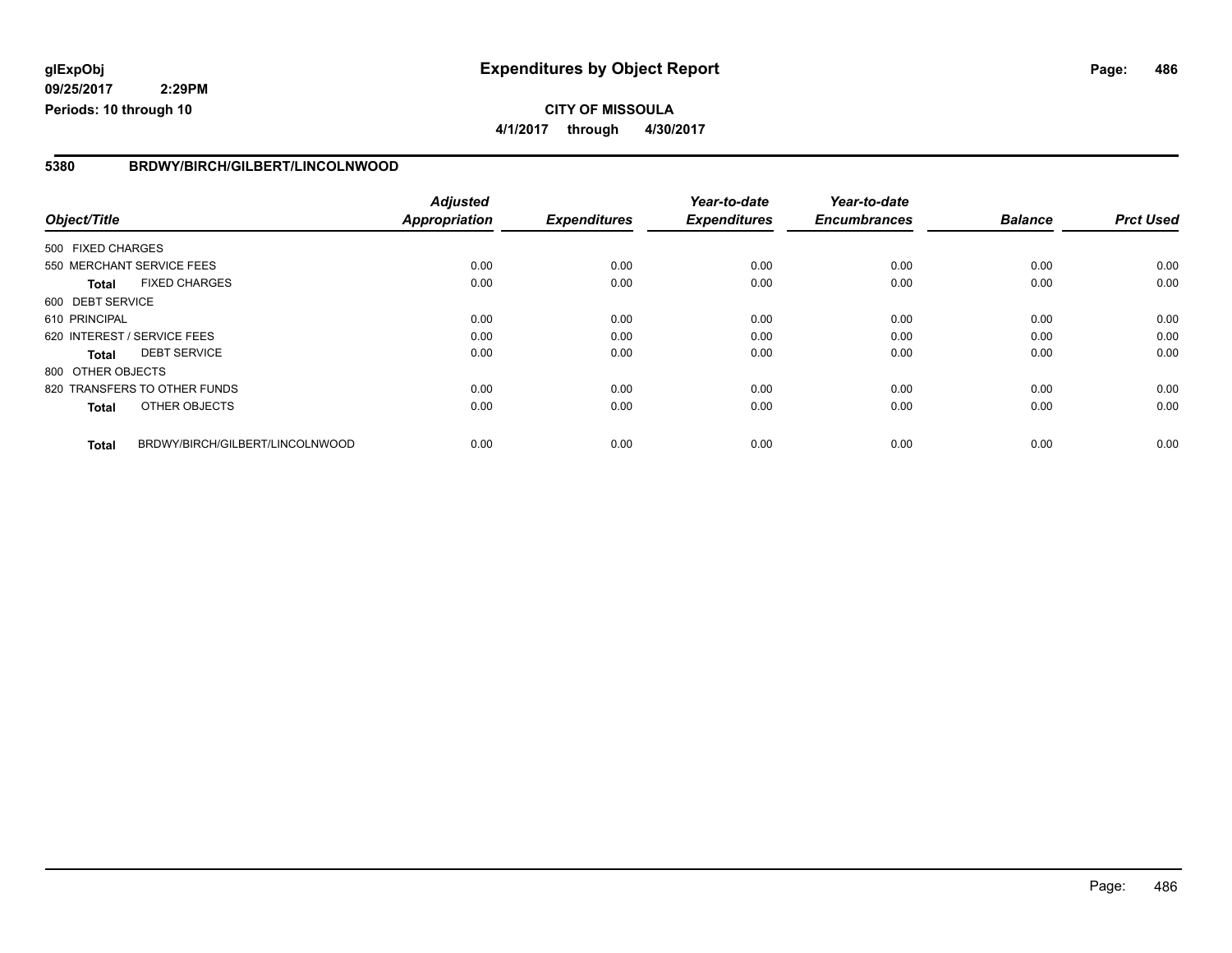**4/1/2017 through 4/30/2017**

# **5381 LINCOLNWOOD PH2 DEBT SERVICE**

|                                      | <b>Adjusted</b>      |                     | Year-to-date        | Year-to-date        |                |                  |
|--------------------------------------|----------------------|---------------------|---------------------|---------------------|----------------|------------------|
| Object/Title                         | <b>Appropriation</b> | <b>Expenditures</b> | <b>Expenditures</b> | <b>Encumbrances</b> | <b>Balance</b> | <b>Prct Used</b> |
| 500 FIXED CHARGES                    |                      |                     |                     |                     |                |                  |
| 550 MERCHANT SERVICE FEES            | 0.00                 | 0.00                | 0.00                | 0.00                | 0.00           | 0.00             |
| <b>FIXED CHARGES</b><br><b>Total</b> | 0.00                 | 0.00                | 0.00                | 0.00                | 0.00           | 0.00             |
| 600 DEBT SERVICE                     |                      |                     |                     |                     |                |                  |
| 610 PRINCIPAL                        | 0.00                 | 0.00                | 0.00                | 0.00                | 0.00           | 0.00             |
| 620 INTEREST / SERVICE FEES          | 0.00                 | 0.00                | 0.00                | 0.00                | 0.00           | 0.00             |
| <b>DEBT SERVICE</b><br><b>Total</b>  | 0.00                 | 0.00                | 0.00                | 0.00                | 0.00           | 0.00             |
| 800 OTHER OBJECTS                    |                      |                     |                     |                     |                |                  |
| 820 TRANSFERS TO OTHER FUNDS         | 0.00                 | 0.00                | 0.00                | 0.00                | 0.00           | 0.00             |
| OTHER OBJECTS<br><b>Total</b>        | 0.00                 | 0.00                | 0.00                | 0.00                | 0.00           | 0.00             |
|                                      |                      |                     |                     |                     |                |                  |
| <b>WASTEWATER</b><br><b>Total</b>    | 0.00                 | 0.00                | 0.00                | 0.00                | 0.00           | 0.00             |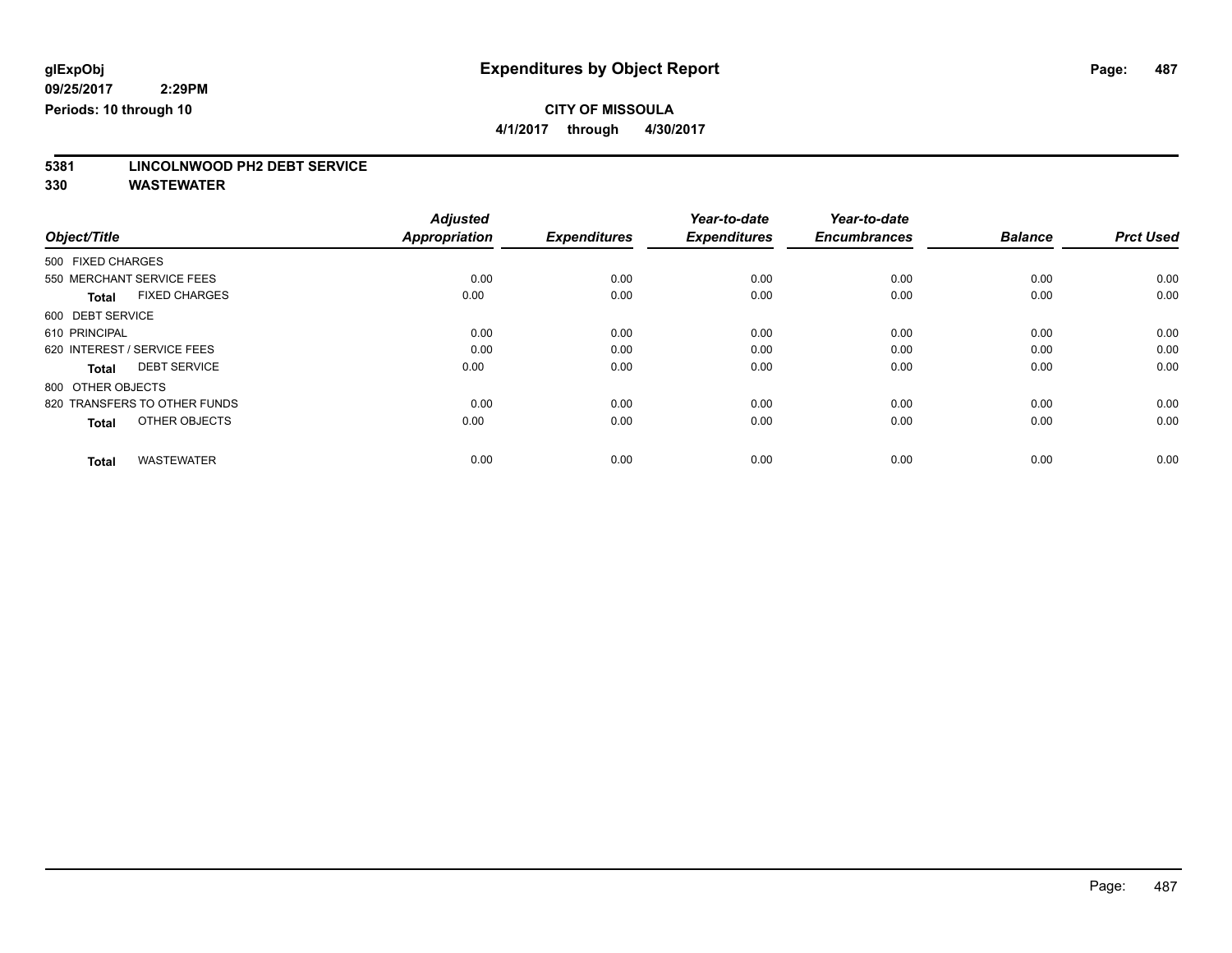### **CITY OF MISSOULA 4/1/2017 through 4/30/2017**

### **5381 LINCOLNWOOD PH2 DEBT SERVICE**

|                             |                              | <b>Adjusted</b>      |                     | Year-to-date        | Year-to-date        |                |                  |
|-----------------------------|------------------------------|----------------------|---------------------|---------------------|---------------------|----------------|------------------|
| Object/Title                |                              | <b>Appropriation</b> | <b>Expenditures</b> | <b>Expenditures</b> | <b>Encumbrances</b> | <b>Balance</b> | <b>Prct Used</b> |
| 500 FIXED CHARGES           |                              |                      |                     |                     |                     |                |                  |
| 550 MERCHANT SERVICE FEES   |                              | 0.00                 | 0.00                | 0.00                | 0.00                | 0.00           | 0.00             |
| <b>Total</b>                | <b>FIXED CHARGES</b>         | 0.00                 | 0.00                | 0.00                | 0.00                | 0.00           | 0.00             |
| 600 DEBT SERVICE            |                              |                      |                     |                     |                     |                |                  |
| 610 PRINCIPAL               |                              | 0.00                 | 0.00                | 0.00                | 0.00                | 0.00           | 0.00             |
| 620 INTEREST / SERVICE FEES |                              | 0.00                 | 0.00                | 0.00                | 0.00                | 0.00           | 0.00             |
| Total                       | <b>DEBT SERVICE</b>          | 0.00                 | 0.00                | 0.00                | 0.00                | 0.00           | 0.00             |
| 800 OTHER OBJECTS           |                              |                      |                     |                     |                     |                |                  |
|                             | 820 TRANSFERS TO OTHER FUNDS | 0.00                 | 0.00                | 0.00                | 0.00                | 0.00           | 0.00             |
| <b>Total</b>                | OTHER OBJECTS                | 0.00                 | 0.00                | 0.00                | 0.00                | 0.00           | 0.00             |
| <b>Total</b>                | LINCOLNWOOD PH2 DEBT SERVICE | 0.00                 | 0.00                | 0.00                | 0.00                | 0.00           | 0.00             |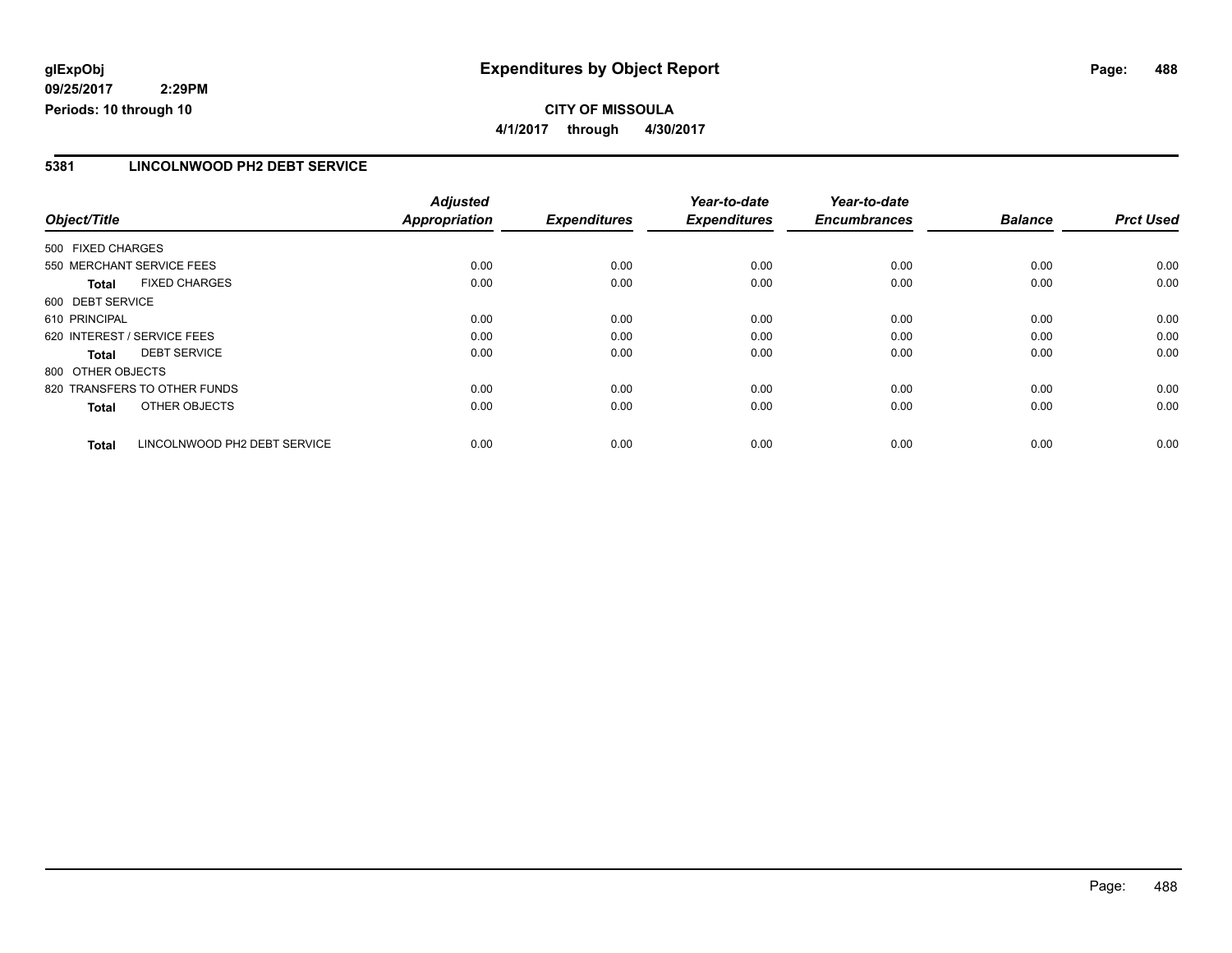**4/1/2017 through 4/30/2017**

# **5382 LINCOLNWOOD PH2 RESERVE FUND**

|                                      | <b>Adjusted</b>      |                     | Year-to-date        | Year-to-date        |                |                  |
|--------------------------------------|----------------------|---------------------|---------------------|---------------------|----------------|------------------|
| Object/Title                         | <b>Appropriation</b> | <b>Expenditures</b> | <b>Expenditures</b> | <b>Encumbrances</b> | <b>Balance</b> | <b>Prct Used</b> |
| 500 FIXED CHARGES                    |                      |                     |                     |                     |                |                  |
| 550 MERCHANT SERVICE FEES            | 0.00                 | 0.00                | 0.00                | 0.00                | 0.00           | 0.00             |
| <b>FIXED CHARGES</b><br><b>Total</b> | 0.00                 | 0.00                | 0.00                | 0.00                | 0.00           | 0.00             |
| 600 DEBT SERVICE                     |                      |                     |                     |                     |                |                  |
| 610 PRINCIPAL                        | 0.00                 | 0.00                | 0.00                | 0.00                | 0.00           | 0.00             |
| 620 INTEREST / SERVICE FEES          | 0.00                 | 0.00                | 0.00                | 0.00                | 0.00           | 0.00             |
| <b>DEBT SERVICE</b><br><b>Total</b>  | 0.00                 | 0.00                | 0.00                | 0.00                | 0.00           | 0.00             |
| 800 OTHER OBJECTS                    |                      |                     |                     |                     |                |                  |
| 820 TRANSFERS TO OTHER FUNDS         | 0.00                 | 0.00                | 0.00                | 0.00                | 0.00           | 0.00             |
| OTHER OBJECTS<br><b>Total</b>        | 0.00                 | 0.00                | 0.00                | 0.00                | 0.00           | 0.00             |
|                                      |                      |                     |                     |                     |                |                  |
| <b>WASTEWATER</b><br><b>Total</b>    | 0.00                 | 0.00                | 0.00                | 0.00                | 0.00           | 0.00             |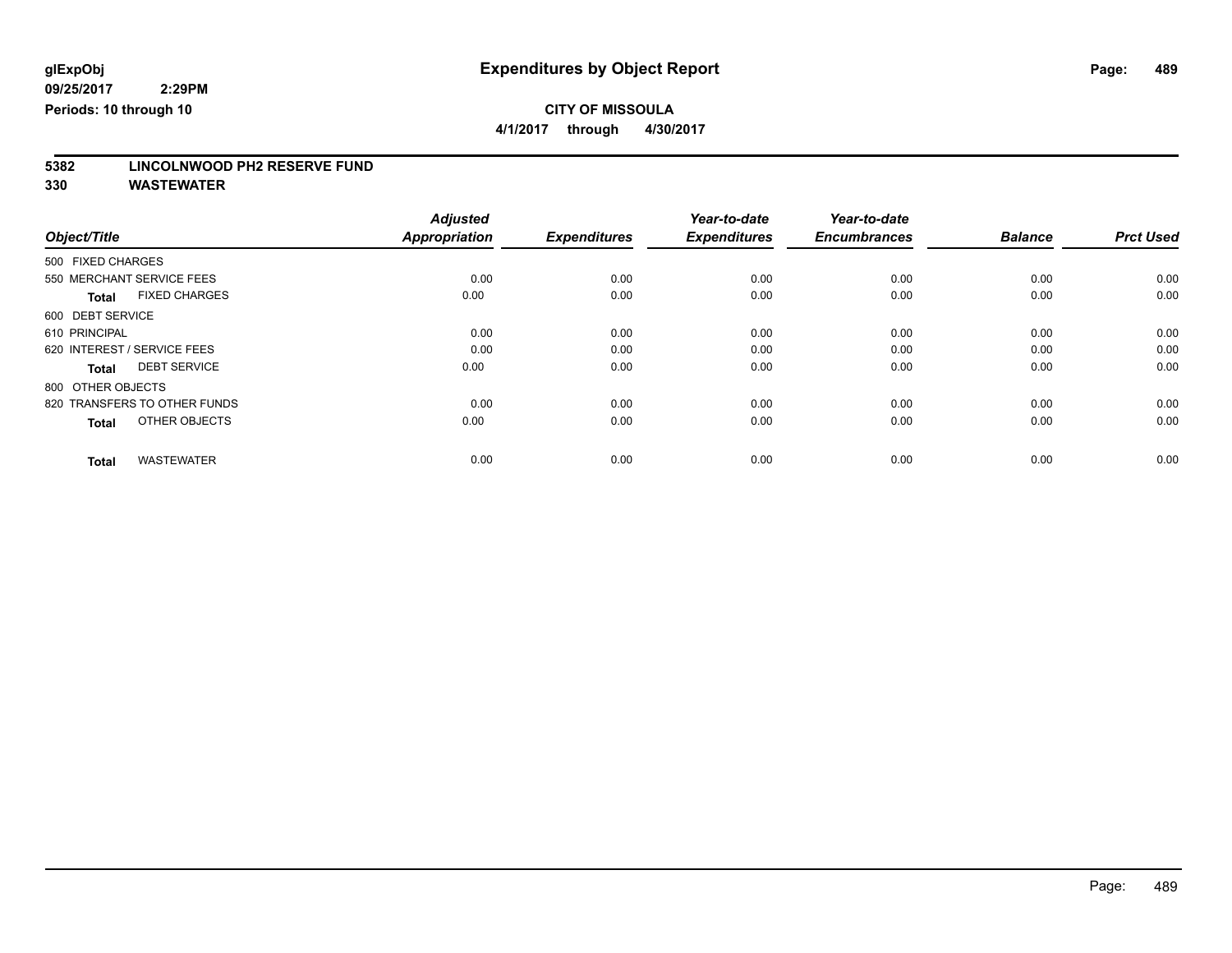### **CITY OF MISSOULA 4/1/2017 through 4/30/2017**

### **5382 LINCOLNWOOD PH2 RESERVE FUND**

|                                              | <b>Adjusted</b>      |                     | Year-to-date        | Year-to-date        |                |                  |
|----------------------------------------------|----------------------|---------------------|---------------------|---------------------|----------------|------------------|
| Object/Title                                 | <b>Appropriation</b> | <b>Expenditures</b> | <b>Expenditures</b> | <b>Encumbrances</b> | <b>Balance</b> | <b>Prct Used</b> |
| 500 FIXED CHARGES                            |                      |                     |                     |                     |                |                  |
| 550 MERCHANT SERVICE FEES                    | 0.00                 | 0.00                | 0.00                | 0.00                | 0.00           | 0.00             |
| <b>FIXED CHARGES</b><br><b>Total</b>         | 0.00                 | 0.00                | 0.00                | 0.00                | 0.00           | 0.00             |
| 600 DEBT SERVICE                             |                      |                     |                     |                     |                |                  |
| 610 PRINCIPAL                                | 0.00                 | 0.00                | 0.00                | 0.00                | 0.00           | 0.00             |
| 620 INTEREST / SERVICE FEES                  | 0.00                 | 0.00                | 0.00                | 0.00                | 0.00           | 0.00             |
| <b>DEBT SERVICE</b><br><b>Total</b>          | 0.00                 | 0.00                | 0.00                | 0.00                | 0.00           | 0.00             |
| 800 OTHER OBJECTS                            |                      |                     |                     |                     |                |                  |
| 820 TRANSFERS TO OTHER FUNDS                 | 0.00                 | 0.00                | 0.00                | 0.00                | 0.00           | 0.00             |
| OTHER OBJECTS<br><b>Total</b>                | 0.00                 | 0.00                | 0.00                | 0.00                | 0.00           | 0.00             |
| LINCOLNWOOD PH2 RESERVE FUND<br><b>Total</b> | 0.00                 | 0.00                | 0.00                | 0.00                | 0.00           | 0.00             |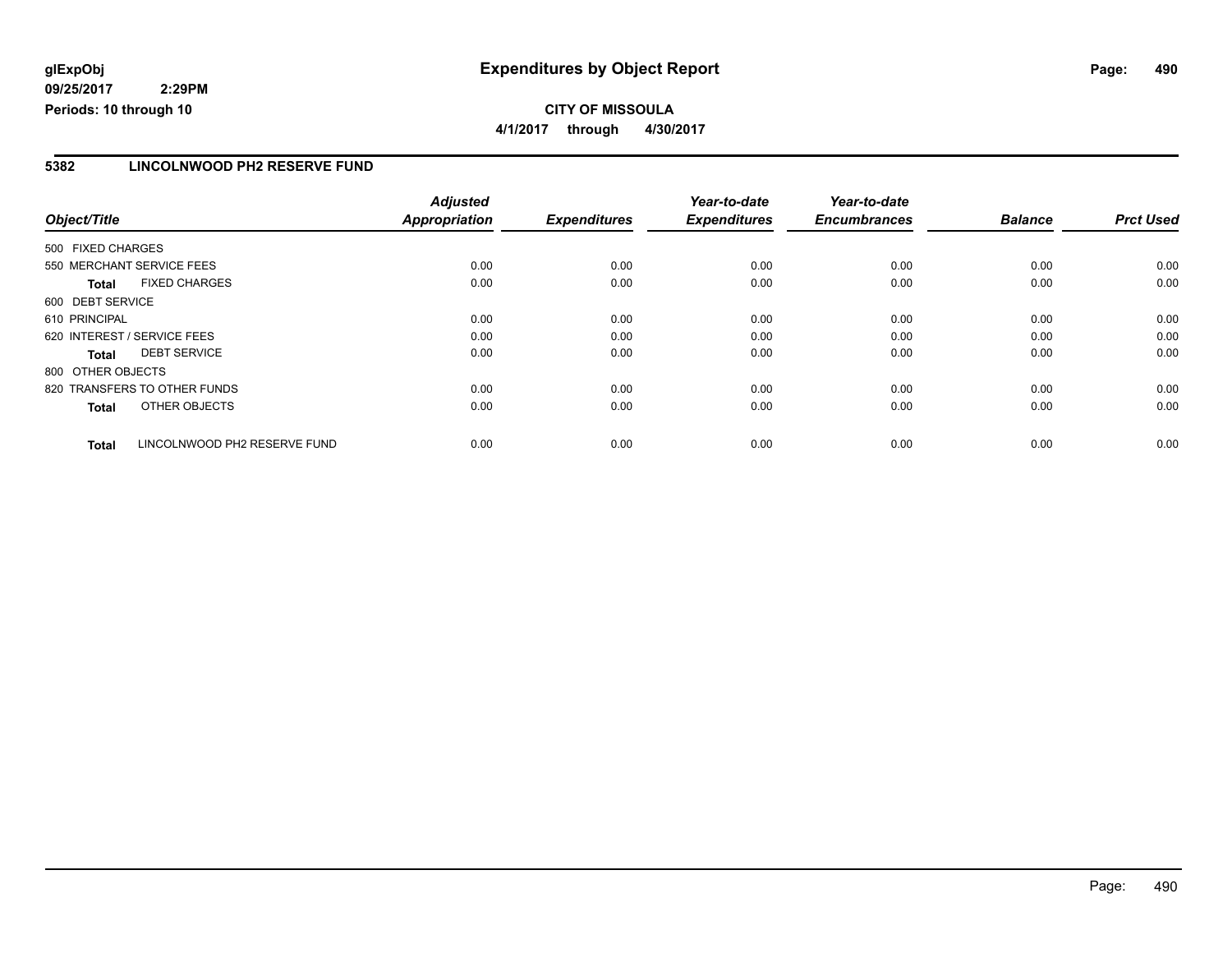**4/1/2017 through 4/30/2017**

# **5383 FY09 RATTLESNAKE SEWER DEBT SVS**

**550 SID 544 PROJECT**

|                                     | <b>Adjusted</b> |                     | Year-to-date        | Year-to-date        |                |                  |
|-------------------------------------|-----------------|---------------------|---------------------|---------------------|----------------|------------------|
| Object/Title                        | Appropriation   | <b>Expenditures</b> | <b>Expenditures</b> | <b>Encumbrances</b> | <b>Balance</b> | <b>Prct Used</b> |
| 500 FIXED CHARGES                   |                 |                     |                     |                     |                |                  |
| 550 MERCHANT SERVICE FEES           | 0.00            | 0.00                | 0.00                | 0.00                | 0.00           | 0.00             |
| <b>FIXED CHARGES</b><br>Total       | 0.00            | 0.00                | 0.00                | 0.00                | 0.00           | 0.00             |
| 600 DEBT SERVICE                    |                 |                     |                     |                     |                |                  |
| 610 PRINCIPAL                       | 20.000.00       | 0.00                | 10.000.00           | 0.00                | 10.000.00      | 50.00            |
| 620 INTEREST / SERVICE FEES         | 10.350.00       | 0.00                | 5,250.00            | 0.00                | 5,100.00       | 50.72            |
| <b>DEBT SERVICE</b><br><b>Total</b> | 30.350.00       | 0.00                | 15,250.00           | 0.00                | 15,100.00      | 50.25            |
| SID 544 PROJECT<br><b>Total</b>     | 30.350.00       | 0.00                | 15.250.00           | 0.00                | 15.100.00      | 50.25            |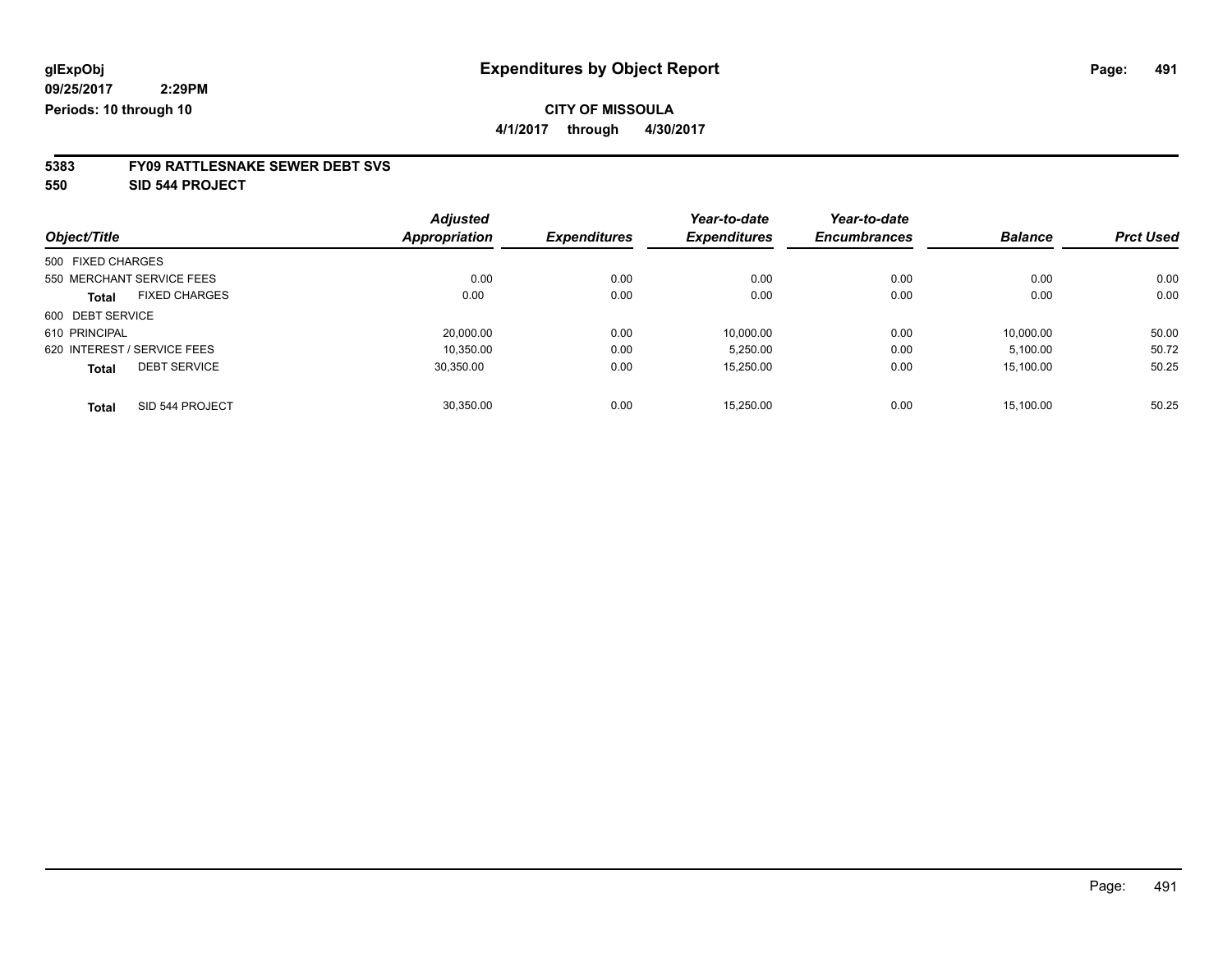### **5383 FY09 RATTLESNAKE SEWER DEBT SVS**

|                                                 | <b>Adjusted</b>      |                     | Year-to-date        | Year-to-date        |                |                  |
|-------------------------------------------------|----------------------|---------------------|---------------------|---------------------|----------------|------------------|
| Object/Title                                    | <b>Appropriation</b> | <b>Expenditures</b> | <b>Expenditures</b> | <b>Encumbrances</b> | <b>Balance</b> | <b>Prct Used</b> |
| 500 FIXED CHARGES                               |                      |                     |                     |                     |                |                  |
| 550 MERCHANT SERVICE FEES                       | 0.00                 | 0.00                | 0.00                | 0.00                | 0.00           | 0.00             |
| <b>FIXED CHARGES</b><br>Total                   | 0.00                 | 0.00                | 0.00                | 0.00                | 0.00           | 0.00             |
| 600 DEBT SERVICE                                |                      |                     |                     |                     |                |                  |
| 610 PRINCIPAL                                   | 20.000.00            | 0.00                | 10.000.00           | 0.00                | 10.000.00      | 50.00            |
| 620 INTEREST / SERVICE FEES                     | 10.350.00            | 0.00                | 5.250.00            | 0.00                | 5,100.00       | 50.72            |
| <b>DEBT SERVICE</b><br><b>Total</b>             | 30,350.00            | 0.00                | 15,250.00           | 0.00                | 15.100.00      | 50.25            |
| FY09 RATTLESNAKE SEWER DEBT SVS<br><b>Total</b> | 30.350.00            | 0.00                | 15.250.00           | 0.00                | 15.100.00      | 50.25            |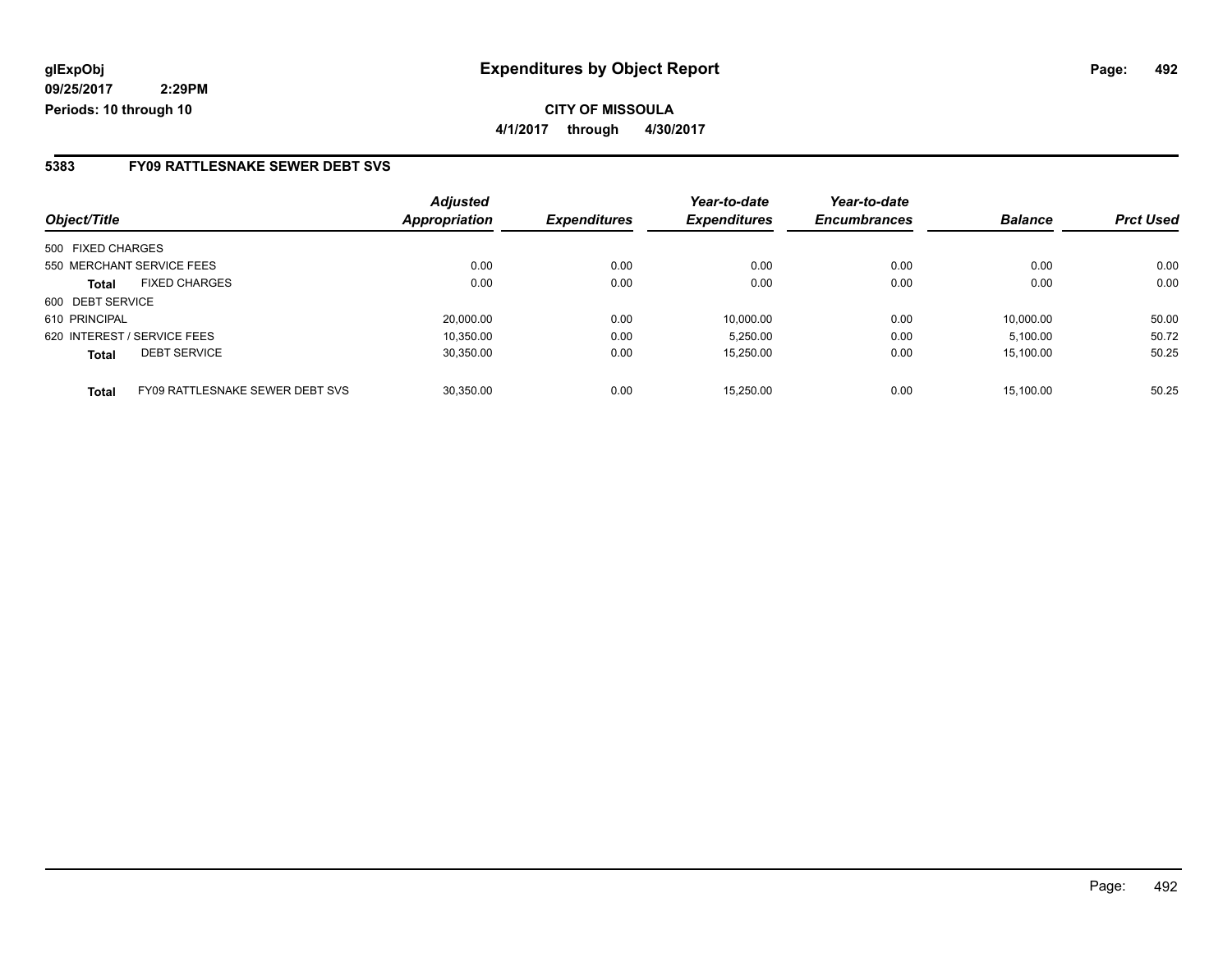**4/1/2017 through 4/30/2017**

**5384 09 LOLO BOND RESERVE**

| Object/Title                         | <b>Adjusted</b><br><b>Appropriation</b> | <b>Expenditures</b> | Year-to-date<br><b>Expenditures</b> | Year-to-date<br><b>Encumbrances</b> | <b>Balance</b> | <b>Prct Used</b> |
|--------------------------------------|-----------------------------------------|---------------------|-------------------------------------|-------------------------------------|----------------|------------------|
| 500 FIXED CHARGES                    |                                         |                     |                                     |                                     |                |                  |
| 550 MERCHANT SERVICE FEES            | 0.00                                    | 0.00                | 0.00                                | 0.00                                | 0.00           | 0.00             |
| <b>FIXED CHARGES</b><br><b>Total</b> | 0.00                                    | 0.00                | 0.00                                | 0.00                                | 0.00           | 0.00             |
| 800 OTHER OBJECTS                    |                                         |                     |                                     |                                     |                |                  |
| 820 TRANSFERS TO OTHER FUNDS         | 0.00                                    | 0.00                | 0.00                                | 0.00                                | 0.00           | 0.00             |
| OTHER OBJECTS<br><b>Total</b>        | 0.00                                    | 0.00                | 0.00                                | 0.00                                | 0.00           | 0.00             |
| <b>WASTEWATER</b><br><b>Total</b>    | 0.00                                    | 0.00                | 0.00                                | 0.00                                | 0.00           | 0.00             |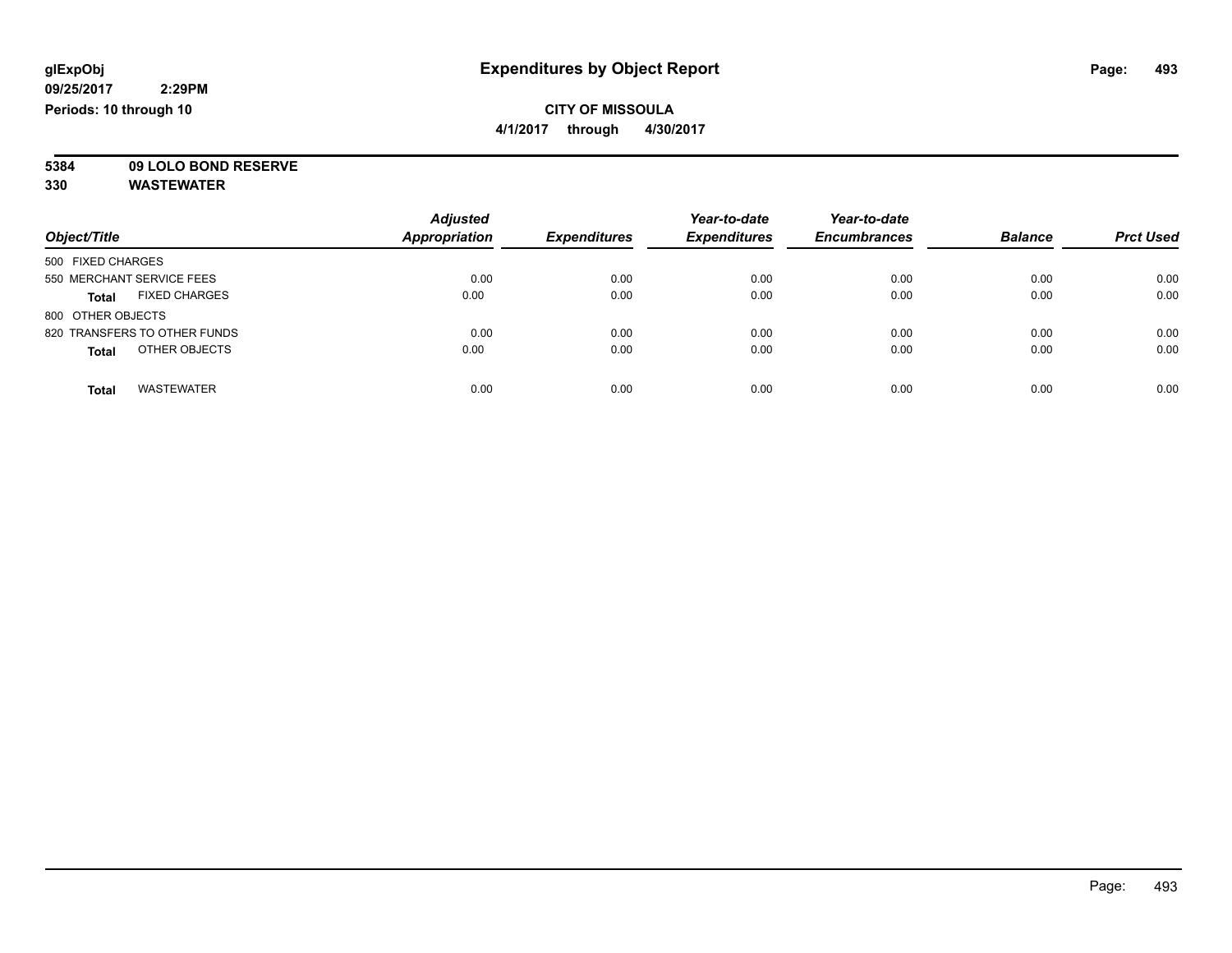**CITY OF MISSOULA 4/1/2017 through 4/30/2017**

### **5384 09 LOLO BOND RESERVE**

|                           |                              | <b>Adjusted</b>      |                     | Year-to-date        | Year-to-date        |                |                  |
|---------------------------|------------------------------|----------------------|---------------------|---------------------|---------------------|----------------|------------------|
| Object/Title              |                              | <b>Appropriation</b> | <b>Expenditures</b> | <b>Expenditures</b> | <b>Encumbrances</b> | <b>Balance</b> | <b>Prct Used</b> |
| 500 FIXED CHARGES         |                              |                      |                     |                     |                     |                |                  |
| 550 MERCHANT SERVICE FEES |                              | 0.00                 | 0.00                | 0.00                | 0.00                | 0.00           | 0.00             |
| <b>Total</b>              | <b>FIXED CHARGES</b>         | 0.00                 | 0.00                | 0.00                | 0.00                | 0.00           | 0.00             |
| 800 OTHER OBJECTS         |                              |                      |                     |                     |                     |                |                  |
|                           | 820 TRANSFERS TO OTHER FUNDS | 0.00                 | 0.00                | 0.00                | 0.00                | 0.00           | 0.00             |
| <b>Total</b>              | OTHER OBJECTS                | 0.00                 | 0.00                | 0.00                | 0.00                | 0.00           | 0.00             |
| <b>Total</b>              | 09 LOLO BOND RESERVE         | 0.00                 | 0.00                | 0.00                | 0.00                | 0.00           | 0.00             |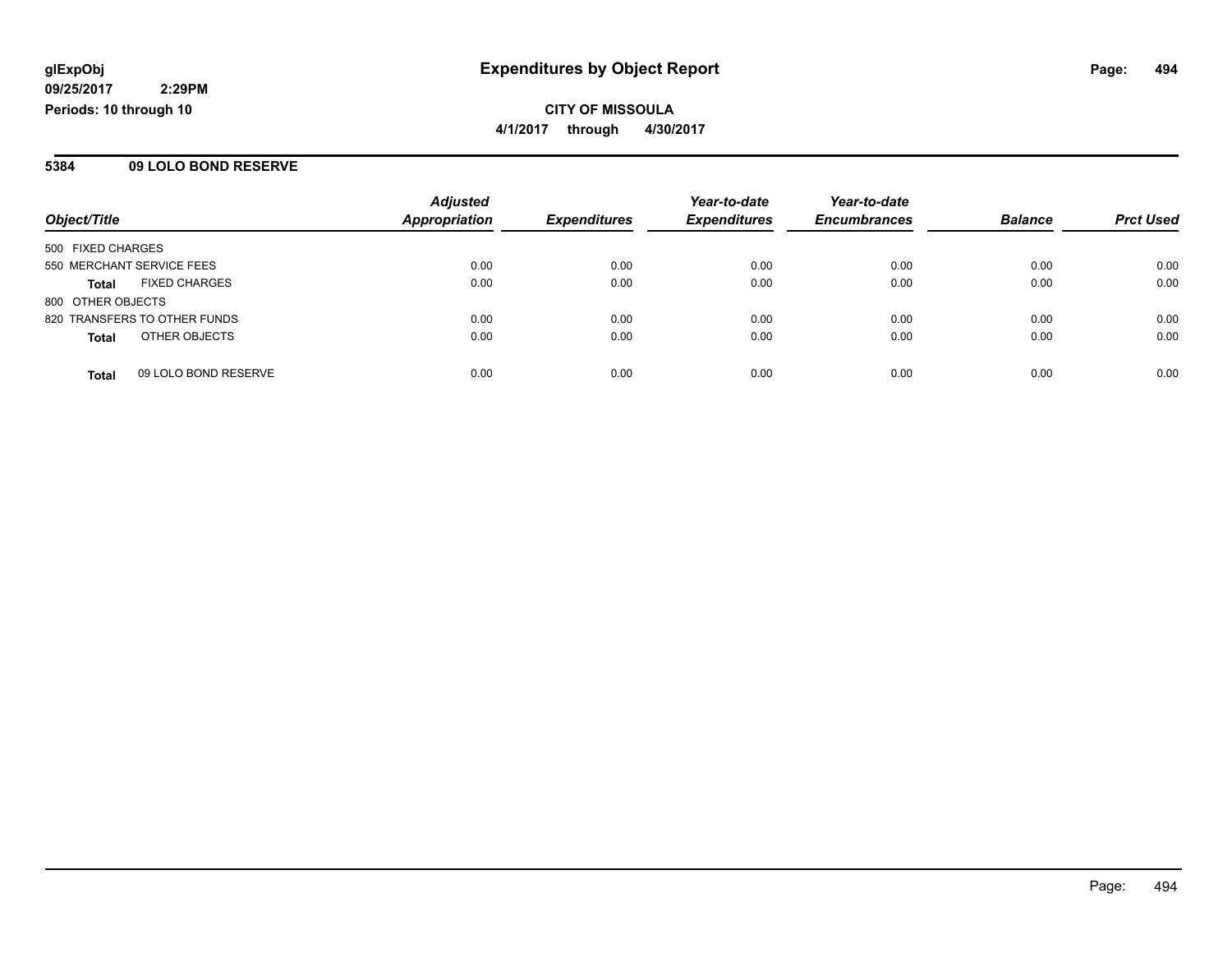### **CITY OF MISSOULA 4/1/2017 through 4/30/2017**

## **5385 HEADWORKS 2010 BOND RESERVE**

| Object/Title                  | <b>Adjusted</b><br>Appropriation | <b>Expenditures</b> | Year-to-date<br><b>Expenditures</b> | Year-to-date<br><b>Encumbrances</b> | <b>Balance</b> | <b>Prct Used</b> |
|-------------------------------|----------------------------------|---------------------|-------------------------------------|-------------------------------------|----------------|------------------|
| 800 OTHER OBJECTS             |                                  |                     |                                     |                                     |                |                  |
| 820 TRANSFERS TO OTHER FUNDS  | 0.00                             | 0.00                | 0.00                                | 0.00                                | 0.00           | 0.00             |
| OTHER OBJECTS<br><b>Total</b> | 0.00                             | 0.00                | 0.00                                | 0.00                                | 0.00           | 0.00             |
| WASTEWATER<br><b>Total</b>    | 0.00                             | 0.00                | 0.00                                | 0.00                                | 0.00           | 0.00             |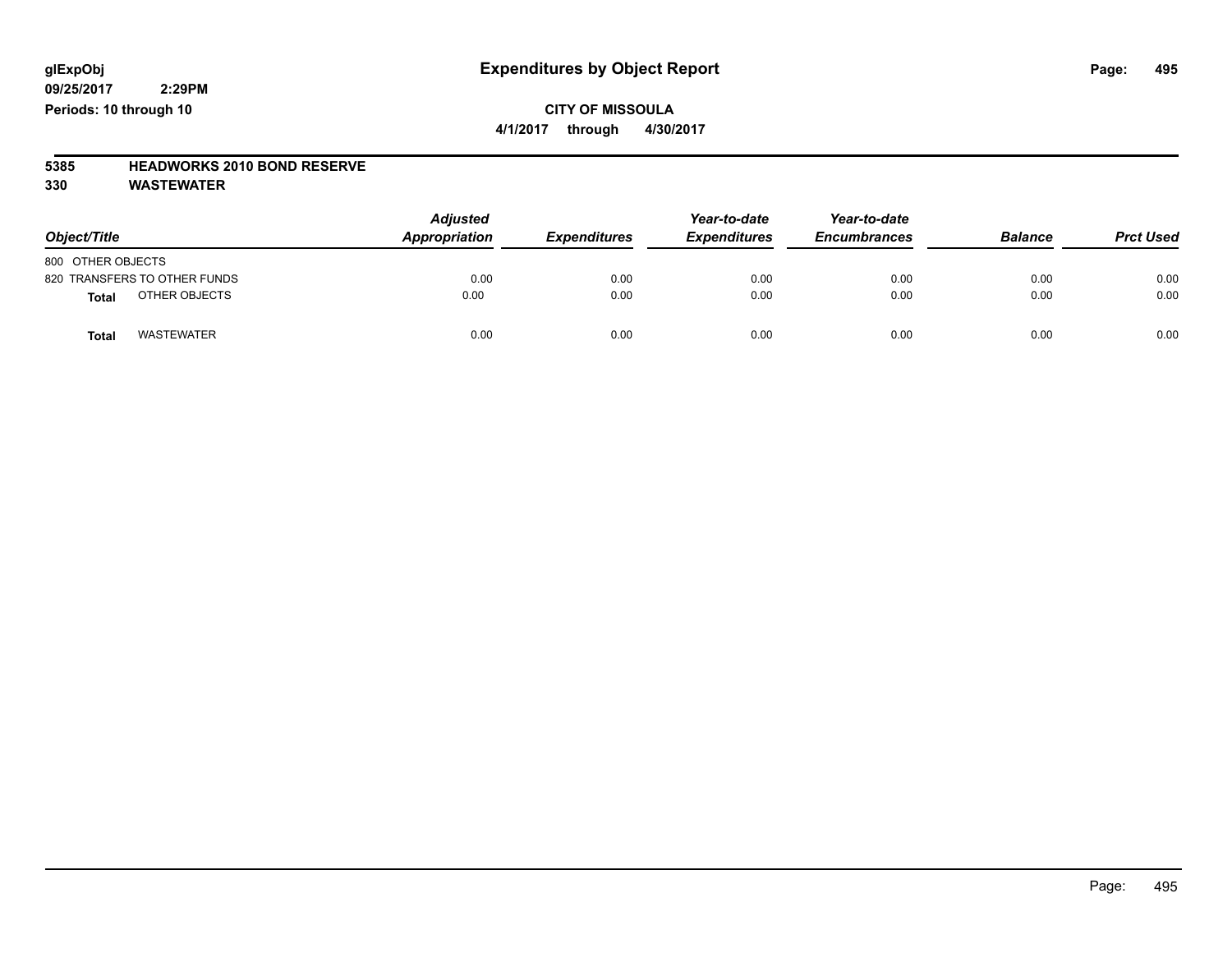### **glExpObj Expenditures by Object Report Page: 496**

**09/25/2017 2:29PM Periods: 10 through 10**

#### **5385 HEADWORKS 2010 BOND RESERVE**

| Object/Title                                       | <b>Adjusted</b><br>Appropriation | <i><b>Expenditures</b></i> | Year-to-date<br><b>Expenditures</b> | Year-to-date<br><b>Encumbrances</b> | <b>Balance</b> | <b>Prct Used</b> |
|----------------------------------------------------|----------------------------------|----------------------------|-------------------------------------|-------------------------------------|----------------|------------------|
| 800 OTHER OBJECTS                                  |                                  |                            |                                     |                                     |                |                  |
| 820 TRANSFERS TO OTHER FUNDS                       | 0.00                             | 0.00                       | 0.00                                | 0.00                                | 0.00           | 0.00             |
| OTHER OBJECTS<br>Total                             | 0.00                             | 0.00                       | 0.00                                | 0.00                                | 0.00           | 0.00             |
| <b>HEADWORKS 2010 BOND RESERVE</b><br><b>Total</b> | 0.00                             | 0.00                       | 0.00                                | 0.00                                | 0.00           | 0.00             |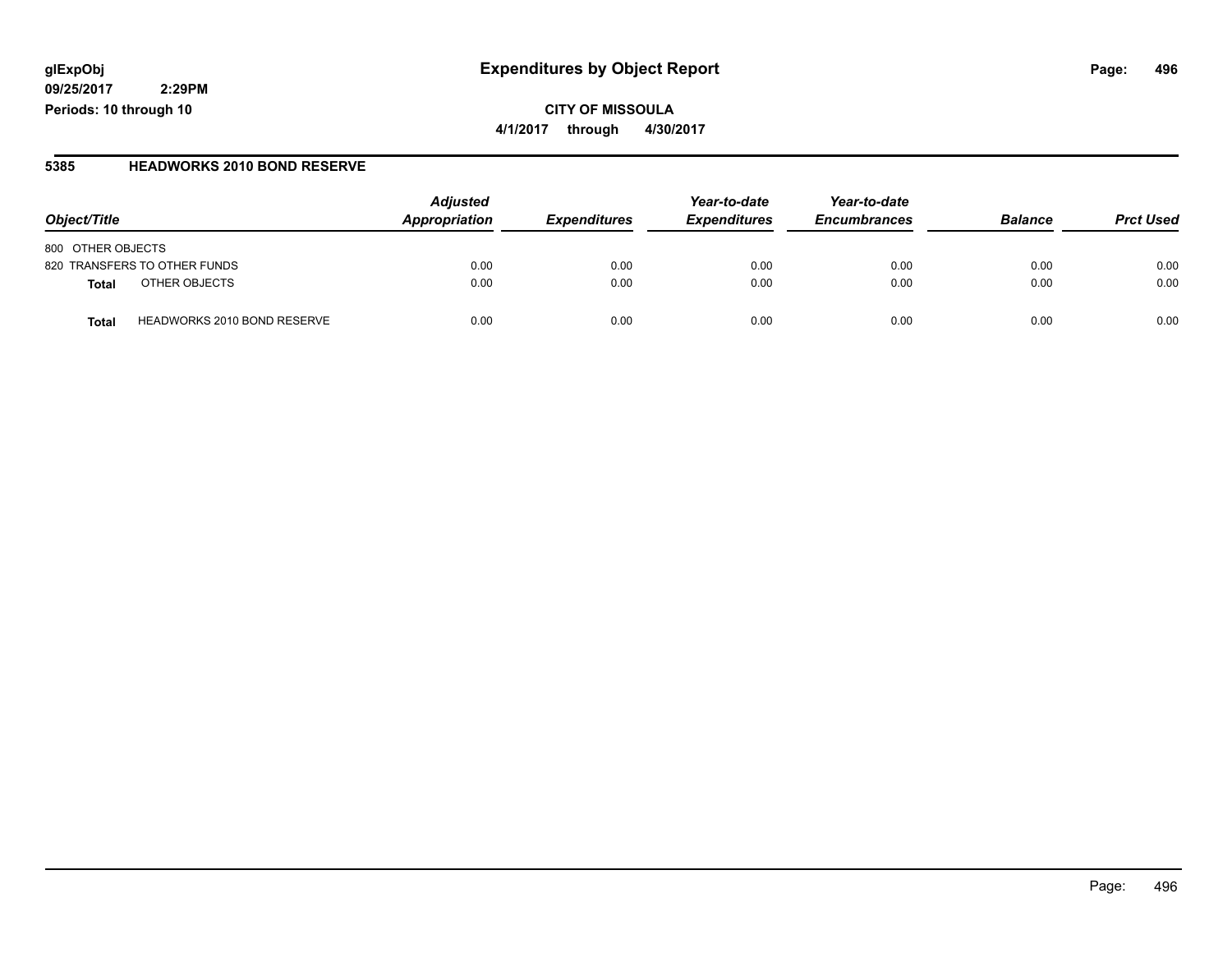**4/1/2017 through 4/30/2017**

# **5386 FY10 HEADWORKS DEBT SERVICE**

|                   |                             | <b>Adjusted</b> |                     | Year-to-date        | Year-to-date        |                |                  |
|-------------------|-----------------------------|-----------------|---------------------|---------------------|---------------------|----------------|------------------|
| Object/Title      |                             | Appropriation   | <b>Expenditures</b> | <b>Expenditures</b> | <b>Encumbrances</b> | <b>Balance</b> | <b>Prct Used</b> |
| 500 FIXED CHARGES |                             |                 |                     |                     |                     |                |                  |
|                   | 550 MERCHANT SERVICE FEES   | 0.00            | 0.00                | 700.00              | 0.00                | $-700.00$      | 0.00             |
| <b>Total</b>      | <b>FIXED CHARGES</b>        | 0.00            | 0.00                | 700.00              | 0.00                | $-700.00$      | 0.00             |
| 600 DEBT SERVICE  |                             |                 |                     |                     |                     |                |                  |
| 610 PRINCIPAL     |                             | 140.000.00      | 0.00                | 0.00                | 0.00                | 140.000.00     | 0.00             |
|                   | 620 INTEREST / SERVICE FEES | 558.099.00      | 0.00                | 279.049.64          | 0.00                | 279.049.36     | 50.00            |
| <b>Total</b>      | <b>DEBT SERVICE</b>         | 698.099.00      | 0.00                | 279,049.64          | 0.00                | 419.049.36     | 39.97            |
| <b>Total</b>      | <b>WASTEWATER</b>           | 698.099.00      | 0.00                | 279.749.64          | 0.00                | 418.349.36     | 40.07            |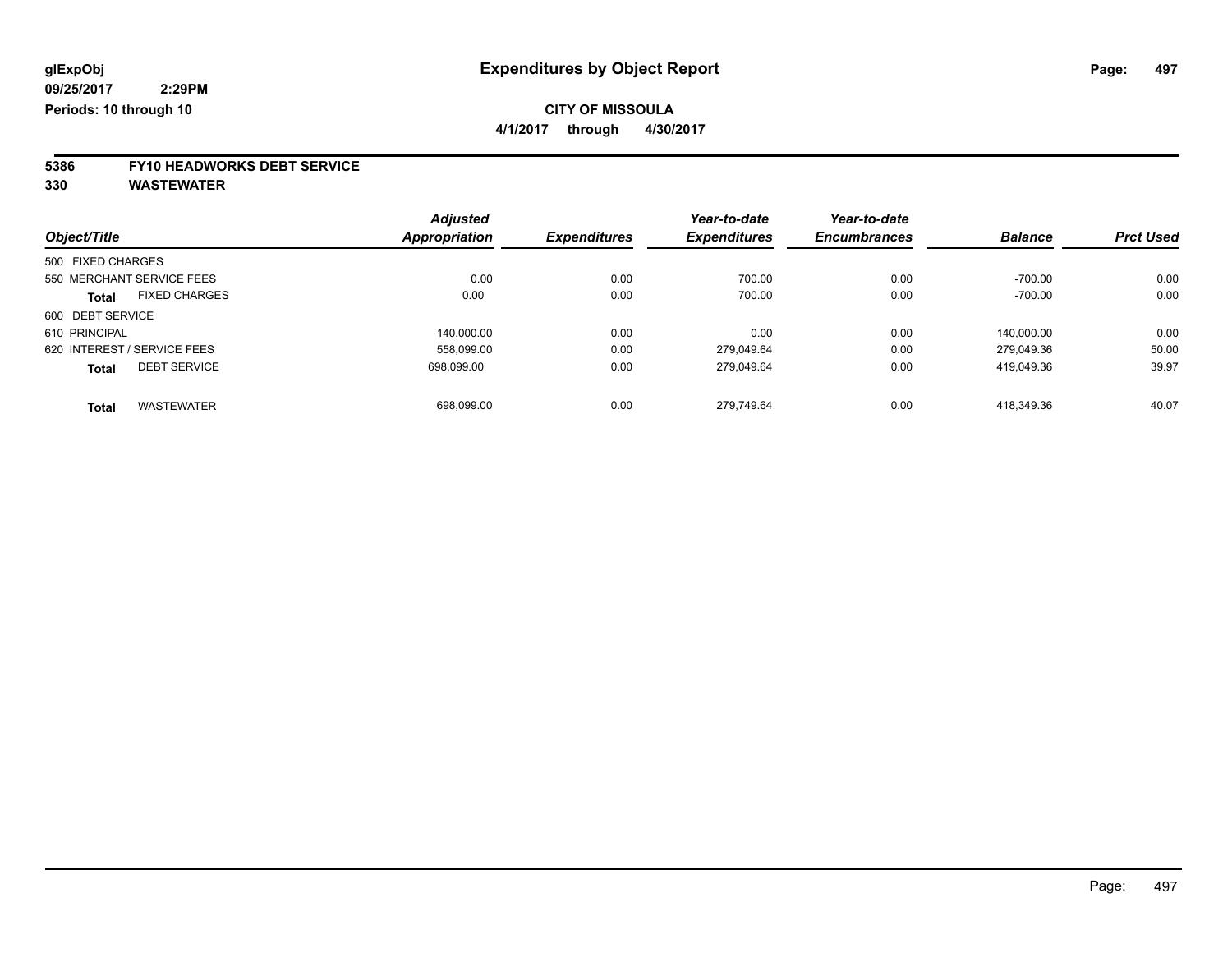### **5386 FY10 HEADWORKS DEBT SERVICE**

|                                             | <b>Adjusted</b> |                     | Year-to-date        | Year-to-date        |                |                  |
|---------------------------------------------|-----------------|---------------------|---------------------|---------------------|----------------|------------------|
| Object/Title                                | Appropriation   | <b>Expenditures</b> | <b>Expenditures</b> | <b>Encumbrances</b> | <b>Balance</b> | <b>Prct Used</b> |
| 500 FIXED CHARGES                           |                 |                     |                     |                     |                |                  |
| 550 MERCHANT SERVICE FEES                   | 0.00            | 0.00                | 700.00              | 0.00                | $-700.00$      | 0.00             |
| <b>FIXED CHARGES</b><br>Total               | 0.00            | 0.00                | 700.00              | 0.00                | $-700.00$      | 0.00             |
| 600 DEBT SERVICE                            |                 |                     |                     |                     |                |                  |
| 610 PRINCIPAL                               | 140,000.00      | 0.00                | 0.00                | 0.00                | 140.000.00     | 0.00             |
| 620 INTEREST / SERVICE FEES                 | 558.099.00      | 0.00                | 279.049.64          | 0.00                | 279.049.36     | 50.00            |
| <b>DEBT SERVICE</b><br><b>Total</b>         | 698.099.00      | 0.00                | 279.049.64          | 0.00                | 419.049.36     | 39.97            |
| FY10 HEADWORKS DEBT SERVICE<br><b>Total</b> | 698.099.00      | 0.00                | 279.749.64          | 0.00                | 418.349.36     | 40.07            |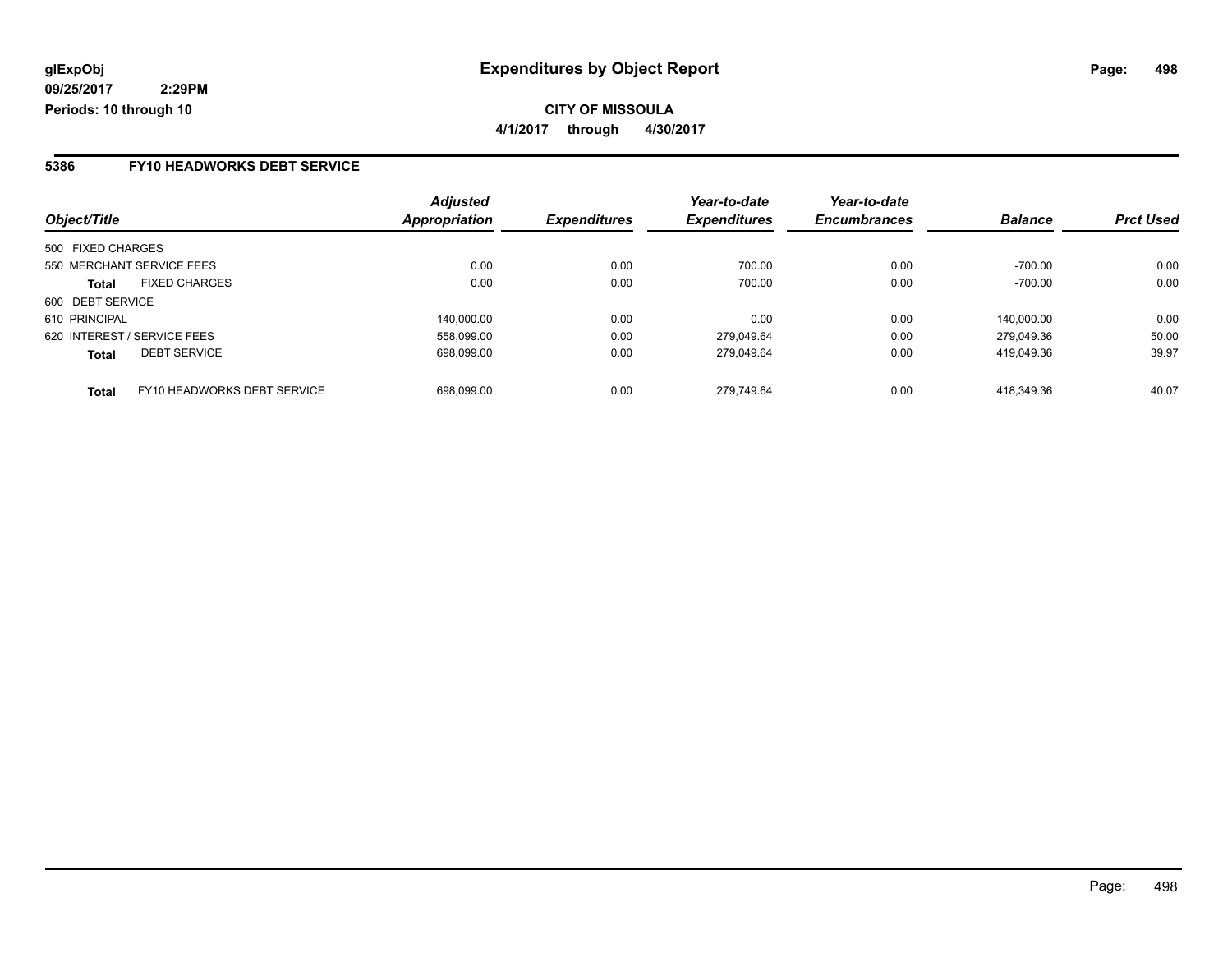**4/1/2017 through 4/30/2017**

# **5387 FY11 SEWER \$1.29M BOND DEBT SERVICE**

|                   |                             | <b>Adjusted</b>      |                     | Year-to-date        | Year-to-date        |                |                  |
|-------------------|-----------------------------|----------------------|---------------------|---------------------|---------------------|----------------|------------------|
| Object/Title      |                             | <b>Appropriation</b> | <b>Expenditures</b> | <b>Expenditures</b> | <b>Encumbrances</b> | <b>Balance</b> | <b>Prct Used</b> |
| 500 FIXED CHARGES |                             |                      |                     |                     |                     |                |                  |
|                   | 550 MERCHANT SERVICE FEES   | 0.00                 | 0.00                | 0.00                | 0.00                | 0.00           | 0.00             |
| <b>Total</b>      | <b>FIXED CHARGES</b>        | 0.00                 | 0.00                | 0.00                | 0.00                | 0.00           | 0.00             |
| 600 DEBT SERVICE  |                             |                      |                     |                     |                     |                |                  |
| 610 PRINCIPAL     |                             | 45.000.00            | 0.00                | 0.00                | 0.00                | 45.000.00      | 0.00             |
|                   | 620 INTEREST / SERVICE FEES | 55.380.00            | 0.00                | 27.690.00           | 0.00                | 27.690.00      | 50.00            |
| <b>Total</b>      | <b>DEBT SERVICE</b>         | 100.380.00           | 0.00                | 27.690.00           | 0.00                | 72.690.00      | 27.59            |
| <b>Total</b>      | <b>WASTEWATER</b>           | 100.380.00           | 0.00                | 27.690.00           | 0.00                | 72.690.00      | 27.59            |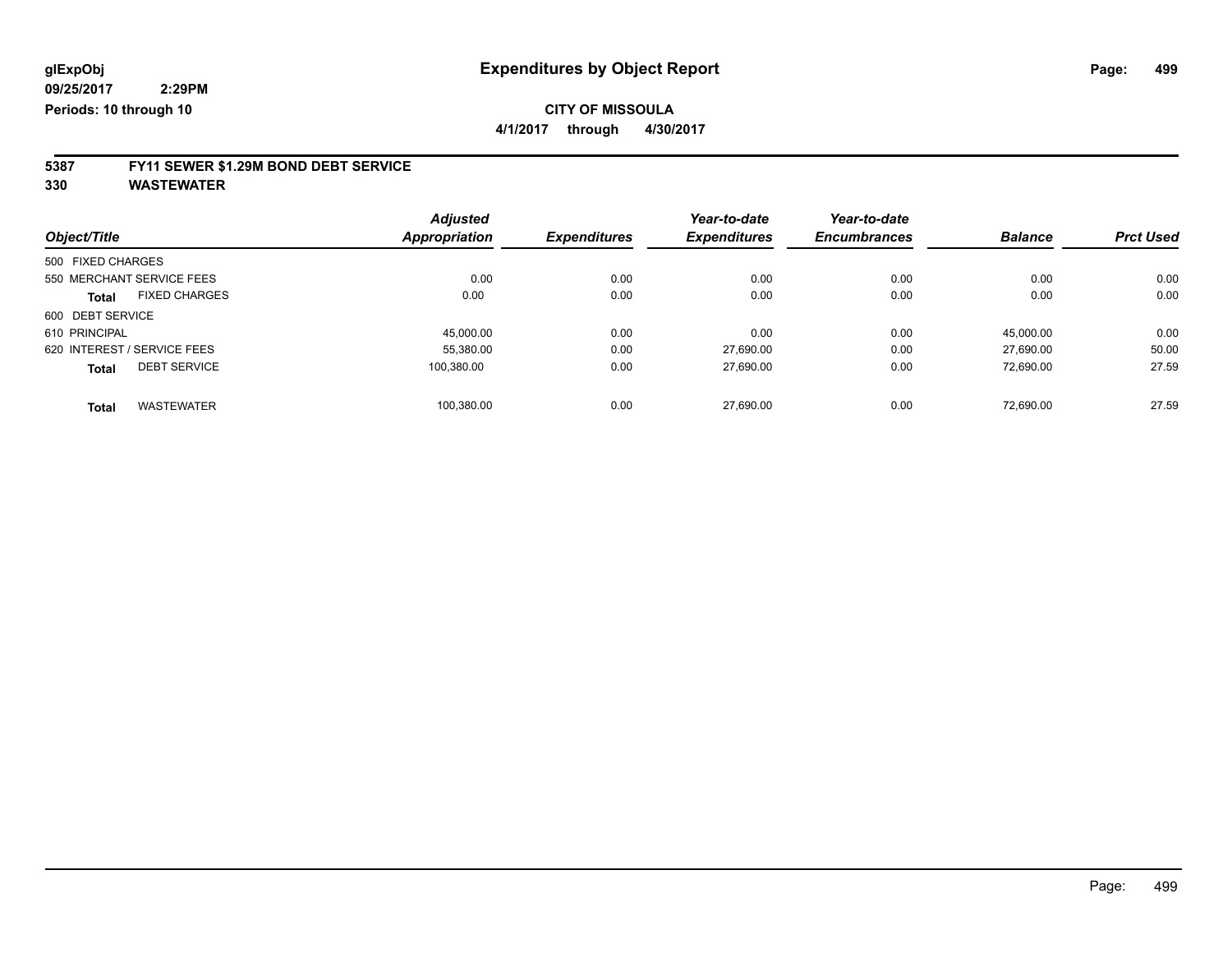**CITY OF MISSOULA 4/1/2017 through 4/30/2017**

### **5387 FY11 SEWER \$1.29M BOND DEBT SERVICE**

| Object/Title                                        | <b>Adjusted</b><br><b>Appropriation</b> | <b>Expenditures</b> | Year-to-date<br><b>Expenditures</b> | Year-to-date<br><b>Encumbrances</b> | <b>Balance</b> | <b>Prct Used</b> |
|-----------------------------------------------------|-----------------------------------------|---------------------|-------------------------------------|-------------------------------------|----------------|------------------|
|                                                     |                                         |                     |                                     |                                     |                |                  |
| 500 FIXED CHARGES                                   |                                         |                     |                                     |                                     |                |                  |
| 550 MERCHANT SERVICE FEES                           | 0.00                                    | 0.00                | 0.00                                | 0.00                                | 0.00           | 0.00             |
| <b>FIXED CHARGES</b><br><b>Total</b>                | 0.00                                    | 0.00                | 0.00                                | 0.00                                | 0.00           | 0.00             |
| 600 DEBT SERVICE                                    |                                         |                     |                                     |                                     |                |                  |
| 610 PRINCIPAL                                       | 45.000.00                               | 0.00                | 0.00                                | 0.00                                | 45.000.00      | 0.00             |
| 620 INTEREST / SERVICE FEES                         | 55.380.00                               | 0.00                | 27.690.00                           | 0.00                                | 27.690.00      | 50.00            |
| <b>DEBT SERVICE</b><br><b>Total</b>                 | 100,380.00                              | 0.00                | 27,690.00                           | 0.00                                | 72.690.00      | 27.59            |
| FY11 SEWER \$1.29M BOND DEBT SERVIC<br><b>Total</b> | 100.380.00                              | 0.00                | 27.690.00                           | 0.00                                | 72.690.00      | 27.59            |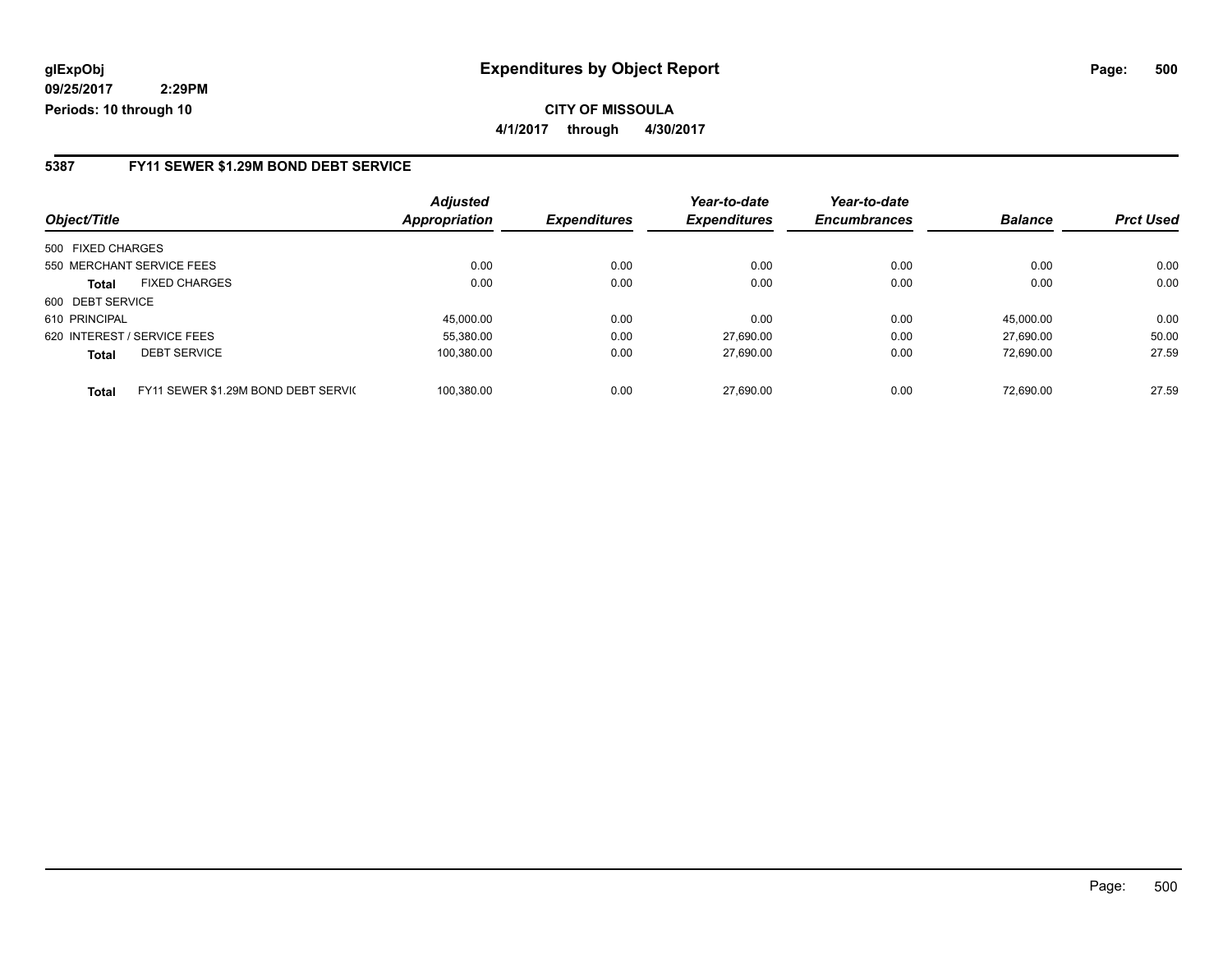**4/1/2017 through 4/30/2017**

## **5388 FY11 \$1.29M SEWER BOND RESERVE**

| Object/Title                      | <b>Adjusted</b><br><b>Appropriation</b> | <b>Expenditures</b> | Year-to-date<br><b>Expenditures</b> | Year-to-date<br><b>Encumbrances</b> | <b>Balance</b> | <b>Prct Used</b> |
|-----------------------------------|-----------------------------------------|---------------------|-------------------------------------|-------------------------------------|----------------|------------------|
| 500 FIXED CHARGES                 |                                         |                     |                                     |                                     |                |                  |
| 550 MERCHANT SERVICE FEES         | 0.00                                    | 0.00                | 0.00                                | 0.00                                | 0.00           | 0.00             |
| <b>FIXED CHARGES</b><br>Total     | 0.00                                    | 0.00                | 0.00                                | 0.00                                | 0.00           | 0.00             |
| 800 OTHER OBJECTS                 |                                         |                     |                                     |                                     |                |                  |
| 820 TRANSFERS TO OTHER FUNDS      | 0.00                                    | 0.00                | 0.00                                | 0.00                                | 0.00           | 0.00             |
| OTHER OBJECTS<br>Total            | 0.00                                    | 0.00                | 0.00                                | 0.00                                | 0.00           | 0.00             |
| <b>WASTEWATER</b><br><b>Total</b> | 0.00                                    | 0.00                | 0.00                                | 0.00                                | 0.00           | 0.00             |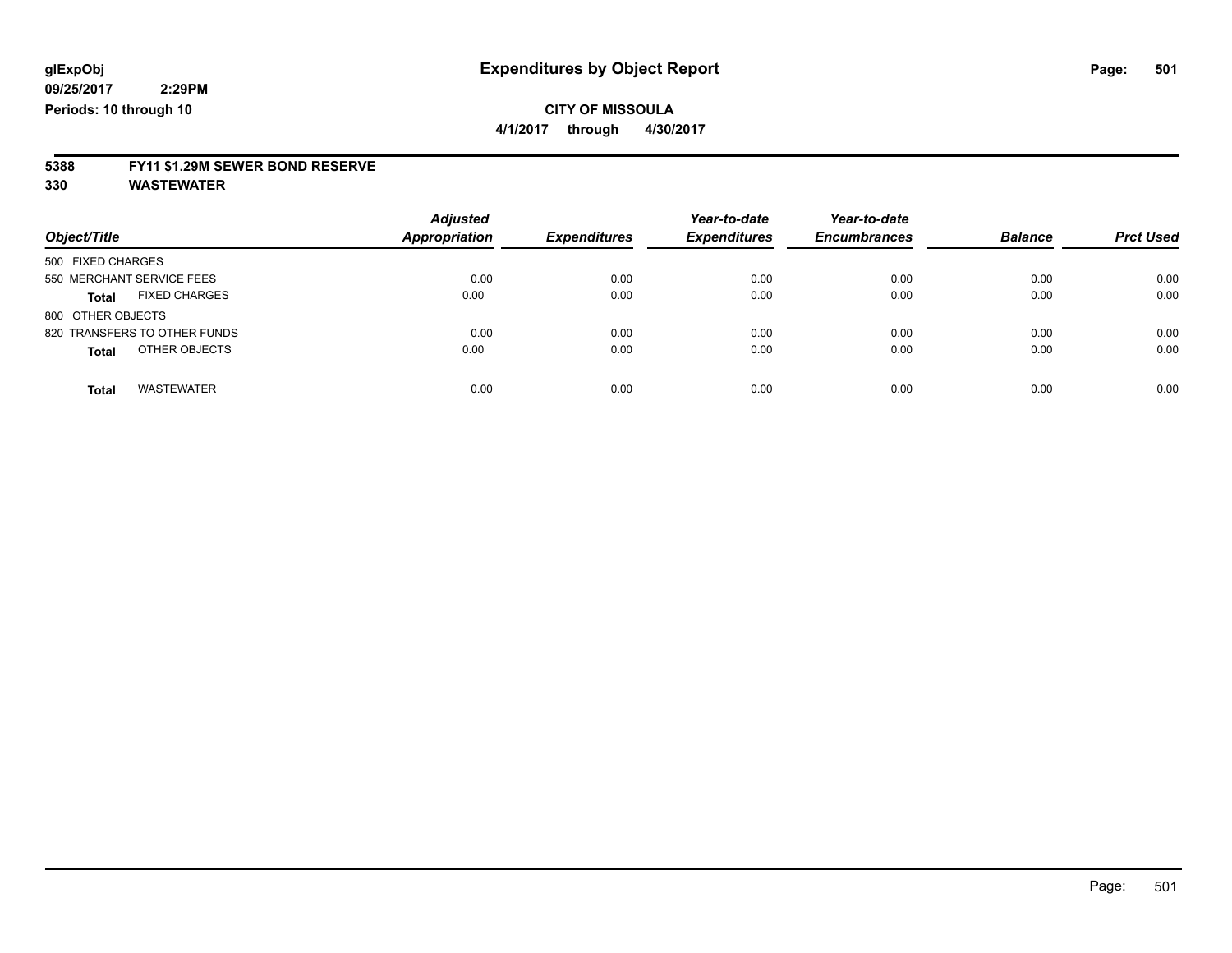**CITY OF MISSOULA 4/1/2017 through 4/30/2017**

#### **5388 FY11 \$1.29M SEWER BOND RESERVE**

|                           |                                 | <b>Adjusted</b>      |                     | Year-to-date        | Year-to-date        |                |                  |
|---------------------------|---------------------------------|----------------------|---------------------|---------------------|---------------------|----------------|------------------|
| Object/Title              |                                 | <b>Appropriation</b> | <b>Expenditures</b> | <b>Expenditures</b> | <b>Encumbrances</b> | <b>Balance</b> | <b>Prct Used</b> |
| 500 FIXED CHARGES         |                                 |                      |                     |                     |                     |                |                  |
| 550 MERCHANT SERVICE FEES |                                 | 0.00                 | 0.00                | 0.00                | 0.00                | 0.00           | 0.00             |
| Total                     | <b>FIXED CHARGES</b>            | 0.00                 | 0.00                | 0.00                | 0.00                | 0.00           | 0.00             |
| 800 OTHER OBJECTS         |                                 |                      |                     |                     |                     |                |                  |
|                           | 820 TRANSFERS TO OTHER FUNDS    | 0.00                 | 0.00                | 0.00                | 0.00                | 0.00           | 0.00             |
| <b>Total</b>              | OTHER OBJECTS                   | 0.00                 | 0.00                | 0.00                | 0.00                | 0.00           | 0.00             |
| <b>Total</b>              | FY11 \$1.29M SEWER BOND RESERVE | 0.00                 | 0.00                | 0.00                | 0.00                | 0.00           | 0.00             |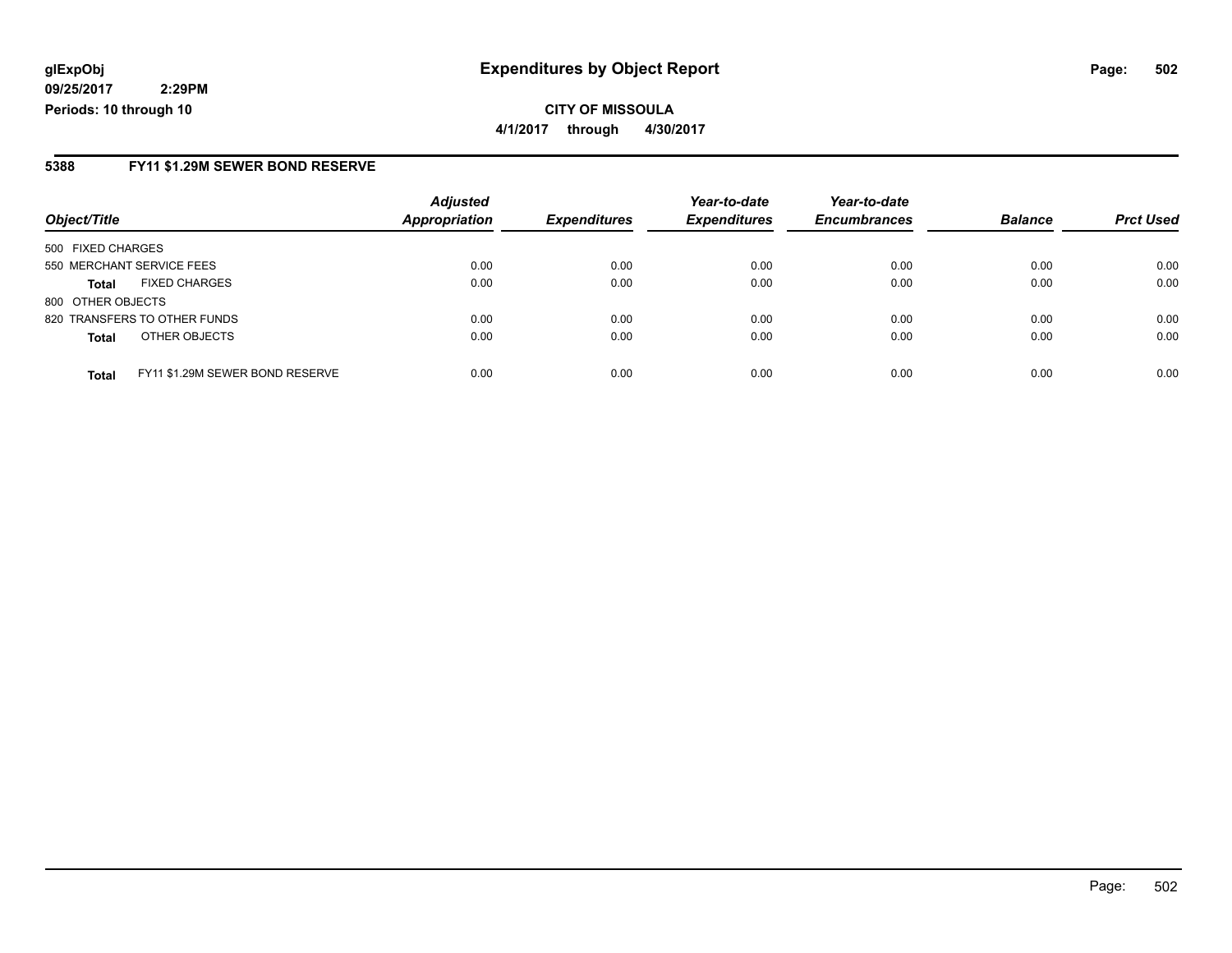**4/1/2017 through 4/30/2017**

## **5389 FY15 SEWER REVENUE BOND DEBT SERVICE**

|                   |                             | <b>Adjusted</b>      |                     | Year-to-date        | Year-to-date        |                |                  |
|-------------------|-----------------------------|----------------------|---------------------|---------------------|---------------------|----------------|------------------|
| Object/Title      |                             | <b>Appropriation</b> | <b>Expenditures</b> | <b>Expenditures</b> | <b>Encumbrances</b> | <b>Balance</b> | <b>Prct Used</b> |
| 500 FIXED CHARGES |                             |                      |                     |                     |                     |                |                  |
|                   | 550 MERCHANT SERVICE FEES   | 0.00                 | 0.00                | 0.00                | 0.00                | 0.00           | 0.00             |
| Total             | <b>FIXED CHARGES</b>        | 0.00                 | 0.00                | 0.00                | 0.00                | 0.00           | 0.00             |
| 600 DEBT SERVICE  |                             |                      |                     |                     |                     |                |                  |
| 610 PRINCIPAL     |                             | 39.000.00            | 0.00                | 19.000.00           | 0.00                | 20.000.00      | 48.72            |
|                   | 620 INTEREST / SERVICE FEES | 23.063.00            | 0.00                | 5.975.03            | 0.00                | 17.087.97      | 25.91            |
| <b>Total</b>      | <b>DEBT SERVICE</b>         | 62,063.00            | 0.00                | 24.975.03           | 0.00                | 37.087.97      | 40.24            |
| <b>Total</b>      | <b>WASTEWATER</b>           | 62.063.00            | 0.00                | 24.975.03           | 0.00                | 37.087.97      | 40.24            |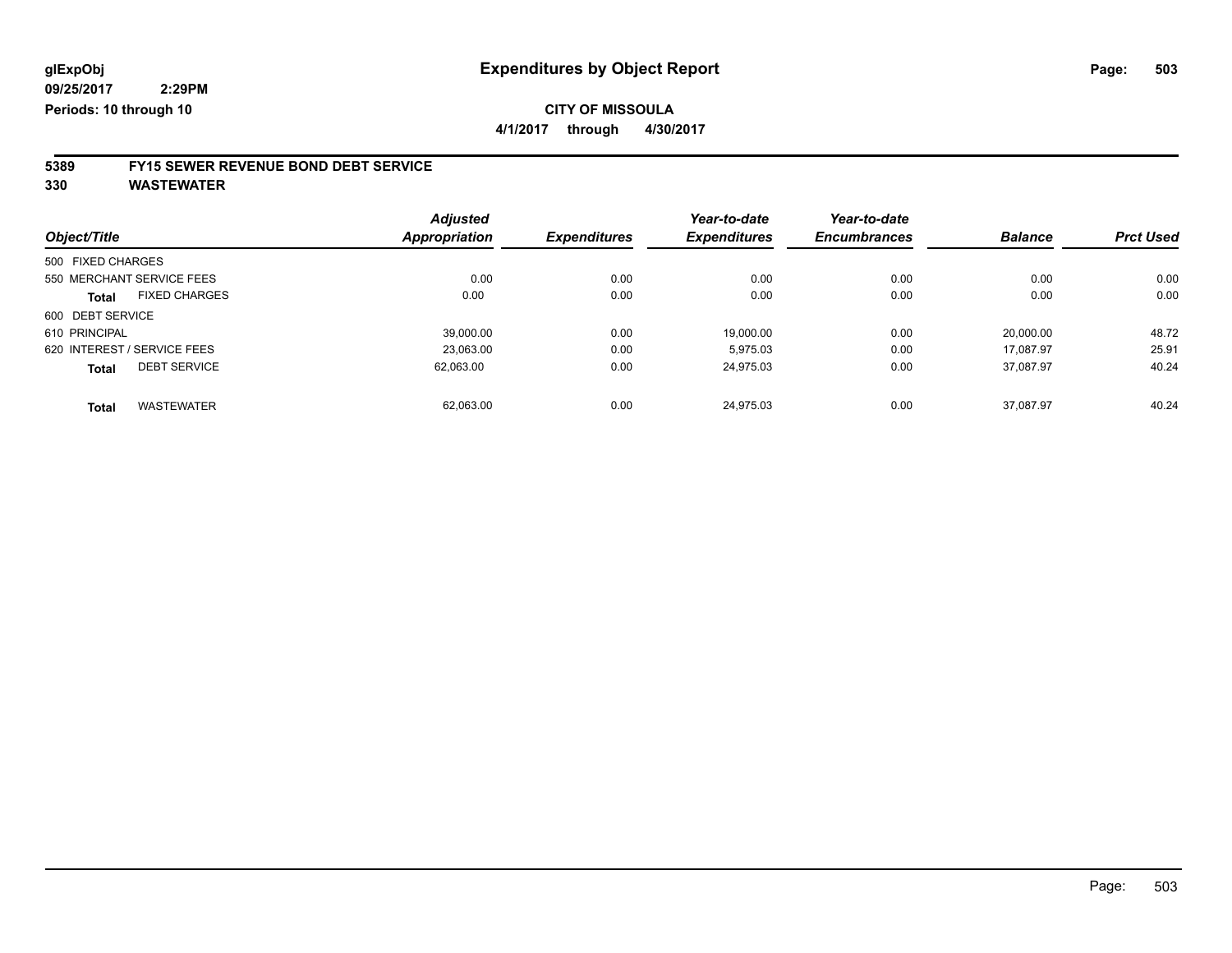**CITY OF MISSOULA 4/1/2017 through 4/30/2017**

#### **5389 FY15 SEWER REVENUE BOND DEBT SERVICE**

| Object/Title                         |                                  | <b>Adjusted</b><br><b>Appropriation</b> | <b>Expenditures</b> | Year-to-date<br><b>Expenditures</b> | Year-to-date<br><b>Encumbrances</b> | <b>Balance</b> | <b>Prct Used</b> |
|--------------------------------------|----------------------------------|-----------------------------------------|---------------------|-------------------------------------|-------------------------------------|----------------|------------------|
| 500 FIXED CHARGES                    |                                  |                                         |                     |                                     |                                     |                |                  |
| 550 MERCHANT SERVICE FEES            |                                  | 0.00                                    | 0.00                | 0.00                                | 0.00                                | 0.00           | 0.00             |
| <b>FIXED CHARGES</b><br><b>Total</b> |                                  | 0.00                                    | 0.00                | 0.00                                | 0.00                                | 0.00           | 0.00             |
| 600 DEBT SERVICE                     |                                  |                                         |                     |                                     |                                     |                |                  |
| 610 PRINCIPAL                        |                                  | 39.000.00                               | 0.00                | 19.000.00                           | 0.00                                | 20.000.00      | 48.72            |
| 620 INTEREST / SERVICE FEES          |                                  | 23,063.00                               | 0.00                | 5.975.03                            | 0.00                                | 17.087.97      | 25.91            |
| <b>DEBT SERVICE</b><br><b>Total</b>  |                                  | 62,063.00                               | 0.00                | 24.975.03                           | 0.00                                | 37.087.97      | 40.24            |
| <b>Total</b>                         | FY15 SEWER REVENUE BOND DEBT SEF | 62.063.00                               | 0.00                | 24.975.03                           | 0.00                                | 37.087.97      | 40.24            |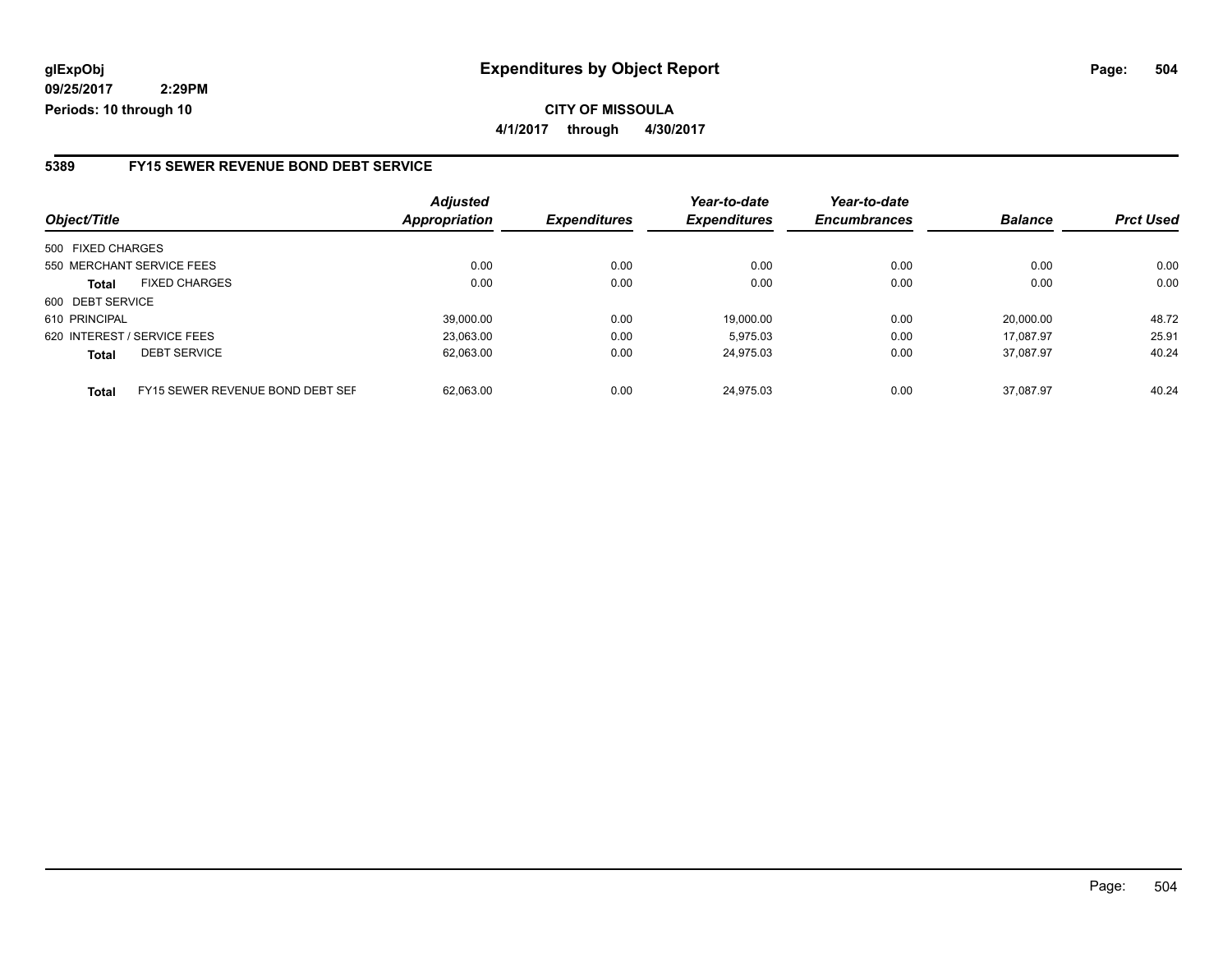**4/1/2017 through 4/30/2017**

# **5390 FY15 SEWER BOND DEBT RESERVE**

**330 WASTEWATER**

| Object/Title                         | <b>Adjusted</b><br>Appropriation | <b>Expenditures</b> | Year-to-date<br><b>Expenditures</b> | Year-to-date<br><b>Encumbrances</b> | <b>Balance</b> | <b>Prct Used</b> |
|--------------------------------------|----------------------------------|---------------------|-------------------------------------|-------------------------------------|----------------|------------------|
| 500 FIXED CHARGES                    |                                  |                     |                                     |                                     |                |                  |
| 550 MERCHANT SERVICE FEES            | 0.00                             | 0.00                | 0.00                                | 0.00                                | 0.00           | 0.00             |
| <b>FIXED CHARGES</b><br><b>Total</b> | 0.00                             | 0.00                | 0.00                                | 0.00                                | 0.00           | 0.00             |
| 800 OTHER OBJECTS                    |                                  |                     |                                     |                                     |                |                  |
| 820 TRANSFERS TO OTHER FUNDS         | 0.00                             | 0.00                | 0.00                                | 0.00                                | 0.00           | 0.00             |
| OTHER OBJECTS<br><b>Total</b>        | 0.00                             | 0.00                | 0.00                                | 0.00                                | 0.00           | 0.00             |
| <b>WASTEWATER</b><br><b>Total</b>    | 0.00                             | 0.00                | 0.00                                | 0.00                                | 0.00           | 0.00             |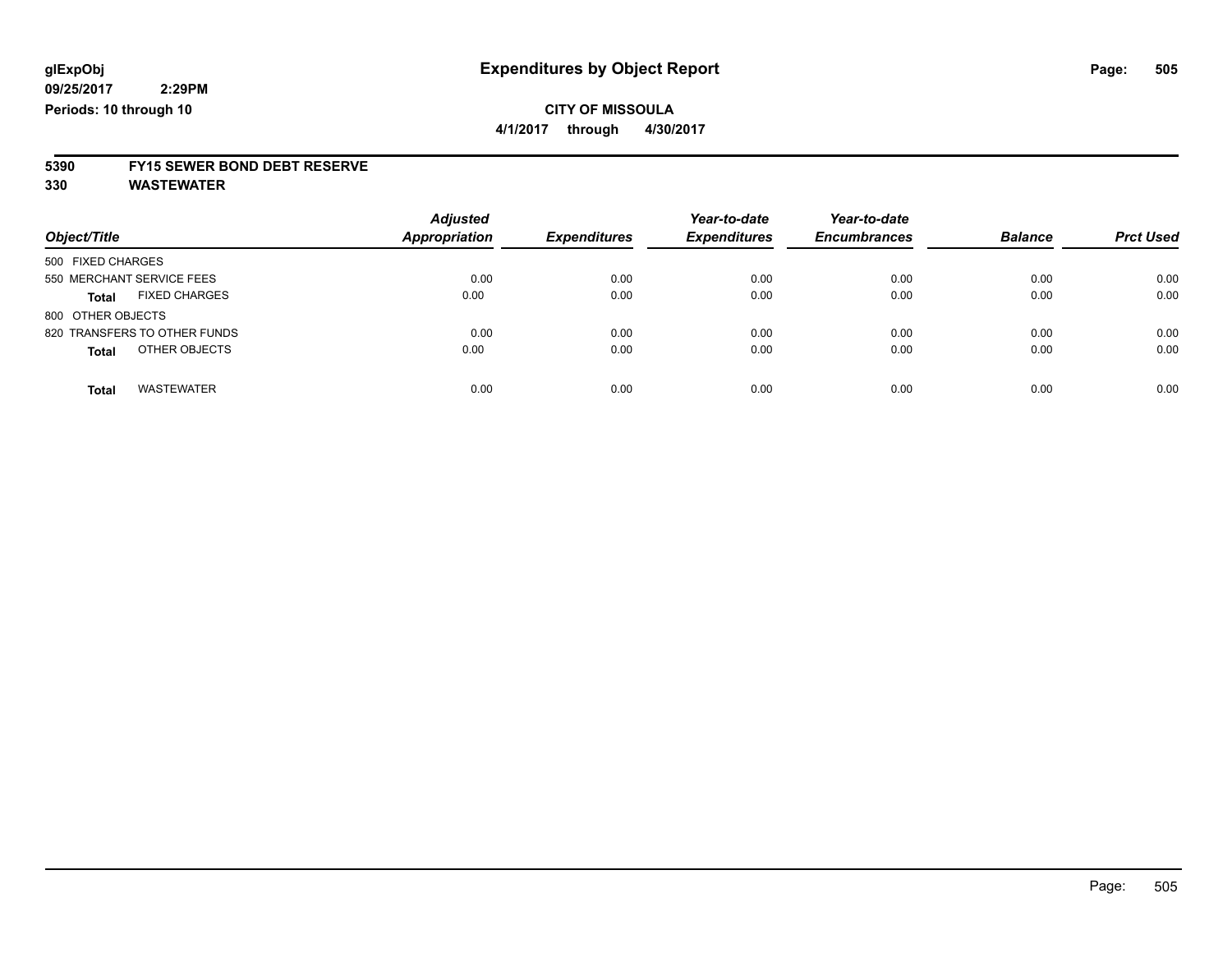**4/1/2017 through 4/30/2017**

### **5390 FY15 SEWER BOND DEBT RESERVE**

|                              |                              | <b>Adjusted</b>      |                     | Year-to-date        | Year-to-date        |                |                  |
|------------------------------|------------------------------|----------------------|---------------------|---------------------|---------------------|----------------|------------------|
| Object/Title                 |                              | <b>Appropriation</b> | <b>Expenditures</b> | <b>Expenditures</b> | <b>Encumbrances</b> | <b>Balance</b> | <b>Prct Used</b> |
| 500 FIXED CHARGES            |                              |                      |                     |                     |                     |                |                  |
| 550 MERCHANT SERVICE FEES    |                              | 0.00                 | 0.00                | 0.00                | 0.00                | 0.00           | 0.00             |
| <b>Total</b>                 | <b>FIXED CHARGES</b>         | 0.00                 | 0.00                | 0.00                | 0.00                | 0.00           | 0.00             |
| 800 OTHER OBJECTS            |                              |                      |                     |                     |                     |                |                  |
| 820 TRANSFERS TO OTHER FUNDS |                              | 0.00                 | 0.00                | 0.00                | 0.00                | 0.00           | 0.00             |
| <b>Total</b>                 | OTHER OBJECTS                | 0.00                 | 0.00                | 0.00                | 0.00                | 0.00           | 0.00             |
| <b>Total</b>                 | FY15 SEWER BOND DEBT RESERVE | 0.00                 | 0.00                | 0.00                | 0.00                | 0.00           | 0.00             |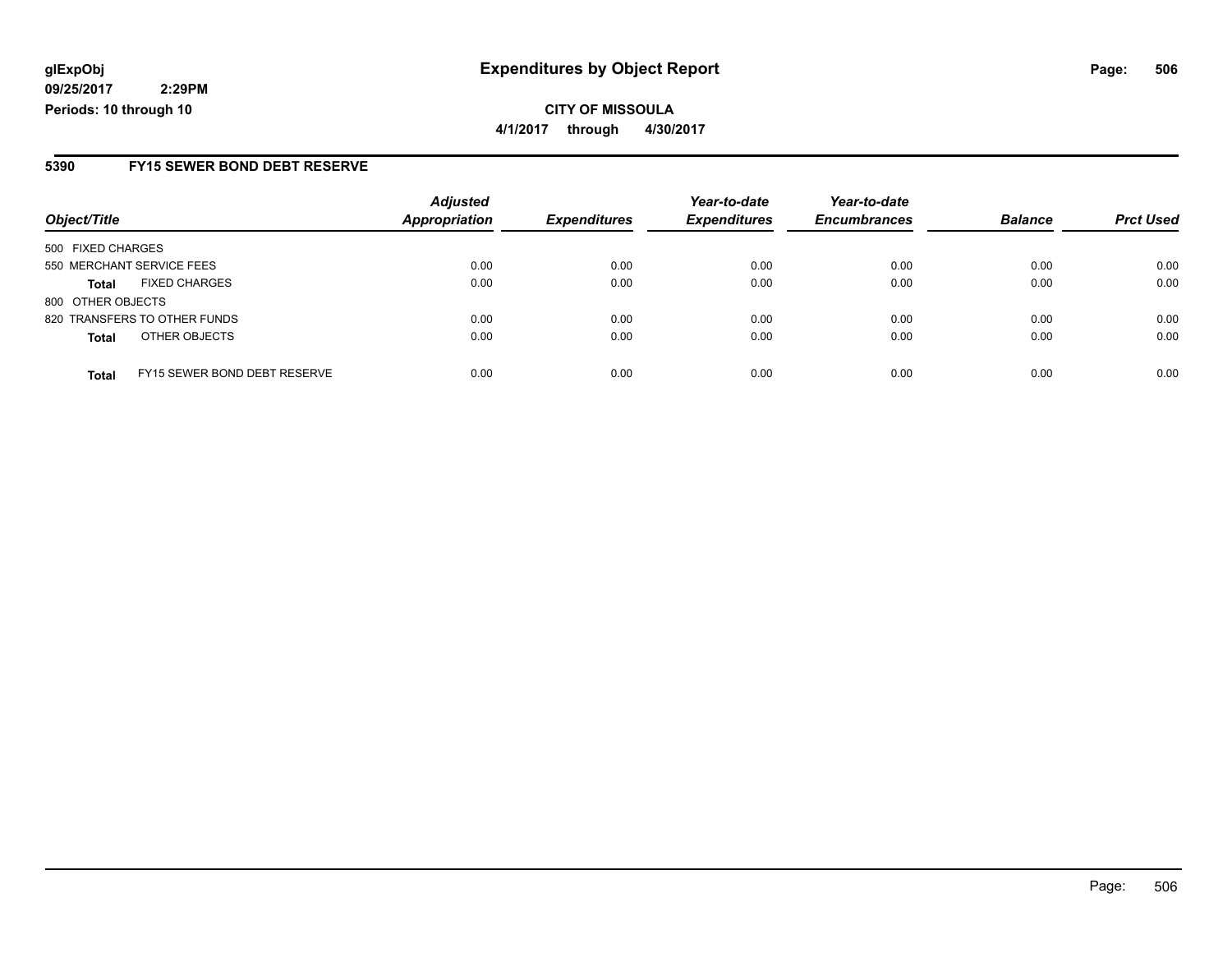**4/1/2017 through 4/30/2017**

**5450 STORMWATER UTILITIY**

**334 STORM WATER**

|                                           | <b>Adjusted</b>      |                     | Year-to-date        | Year-to-date        |                |                  |
|-------------------------------------------|----------------------|---------------------|---------------------|---------------------|----------------|------------------|
| Object/Title                              | <b>Appropriation</b> | <b>Expenditures</b> | <b>Expenditures</b> | <b>Encumbrances</b> | <b>Balance</b> | <b>Prct Used</b> |
| 100 PERSONAL SERVICES                     |                      |                     |                     |                     |                |                  |
| 110 SALARIES AND WAGES                    | 107,612.00           | 7,251.04            | 39,067.23           | 0.00                | 68,544.77      | 36.30            |
| 130 OTHER                                 | 2,206.00             | 0.00                | 0.00                | 0.00                | 2,206.00       | 0.00             |
| 140 EMPLOYER CONTRIBUTIONS                | 26,904.00            | 2,799.92            | 12,877.70           | 0.00                | 14,026.30      | 47.87            |
| <b>141 STATE RETIREMENT CONTRIBUTIONS</b> | 0.00                 | 7.25                | 31.81               | 0.00                | $-31.81$       | 0.00             |
| <b>150 STATE RETIREMENT</b>               | 68.00                | 0.00                | 0.00                | 0.00                | 68.00          | 0.00             |
| PERSONAL SERVICES<br><b>Total</b>         | 136,790.00           | 10,058.21           | 51,976.74           | 0.00                | 84,813.26      | 38.00            |
| 200 SUPPLIES                              |                      |                     |                     |                     |                |                  |
| 210 OFFICE SUPPLIES                       | 12,071.00            | 148.13              | 3,472.42            | 0.00                | 8,598.58       | 28.77            |
| 220 OPERATING SUPPLIES                    | 0.00                 | 0.00                | 0.00                | 0.00                | 0.00           | 0.00             |
| 230 REPAIR/MAINTENANCE                    | 0.00                 | 0.00                | 0.00                | 0.00                | 0.00           | 0.00             |
| 231 GASOLINE                              | 3,600.00             | 0.00                | 0.00                | 0.00                | 3,600.00       | 0.00             |
| 240 OTHER SUPPLIES                        | 0.00                 | 0.00                | 0.00                | 0.00                | 0.00           | 0.00             |
| <b>SUPPLIES</b><br>Total                  | 15,671.00            | 148.13              | 3,472.42            | 0.00                | 12,198.58      | 22.16            |
| 300 PURCHASED SERVICES                    |                      |                     |                     |                     |                |                  |
| 310 COMMUNICATIONS                        | 0.00                 | 27.85               | 654.35              | 0.00                | $-654.35$      | 0.00             |
| 320 PRINTING & DUPLICATING                | 0.00                 | 13.66               | 3,765.45            | 0.00                | $-3,765.45$    | 0.00             |
| 330 PUBLICITY, SUBSCRIPTIONS & DUES       | 0.00                 | 0.00                | 19,291.21           | 0.00                | $-19,291.21$   | 0.00             |
| 344 TELEPHONE SERVICE                     | 1,710.00             | 34.23               | 768.65              | 0.00                | 941.35         | 44.95            |
| 350 PROFESSIONAL SERVICES                 | 0.00                 | 0.00                | 0.00                | 0.00                | 0.00           | 0.00             |
| 370 TRAVEL                                | 2,700.00             | 102.65              | 787.84              | 0.00                | 1,912.16       | 29.18            |
| 380 TRAINING                              | 15,180.00            | 0.00                | 250.00              | 0.00                | 14,930.00      | 1.65             |
| PURCHASED SERVICES<br><b>Total</b>        | 19,590.00            | 178.39              | 25,517.50           | 0.00                | $-5,927.50$    | 130.26           |
| 500 FIXED CHARGES                         |                      |                     |                     |                     |                |                  |
| 500 FIXED CHARGES                         | 0.00                 | 0.00                | 13,190.00           | 0.00                | $-13,190.00$   | 0.00             |
| <b>FIXED CHARGES</b><br><b>Total</b>      | 0.00                 | 0.00                | 13,190.00           | 0.00                | $-13,190.00$   | 0.00             |
| 600 DEBT SERVICE                          |                      |                     |                     |                     |                |                  |
| 620 INTEREST / SERVICE FEES               | 51,569.00            | 0.00                | 0.00                | 0.00                | 51,569.00      | 0.00             |
| <b>DEBT SERVICE</b><br><b>Total</b>       | 51,569.00            | 0.00                | 0.00                | 0.00                | 51,569.00      | 0.00             |
| 800 OTHER OBJECTS                         |                      |                     |                     |                     |                |                  |
| 820 TRANSFERS TO OTHER FUNDS              | 26,380.00            | 0.00                | 0.00                | 0.00                | 26,380.00      | 0.00             |
| 845 CONTINGENCY                           | 0.00                 | 0.00                | 0.00                | 0.00                | 0.00           | 0.00             |
| OTHER OBJECTS<br><b>Total</b>             | 26,380.00            | 0.00                | 0.00                | 0.00                | 26,380.00      | 0.00             |
|                                           |                      |                     |                     |                     |                |                  |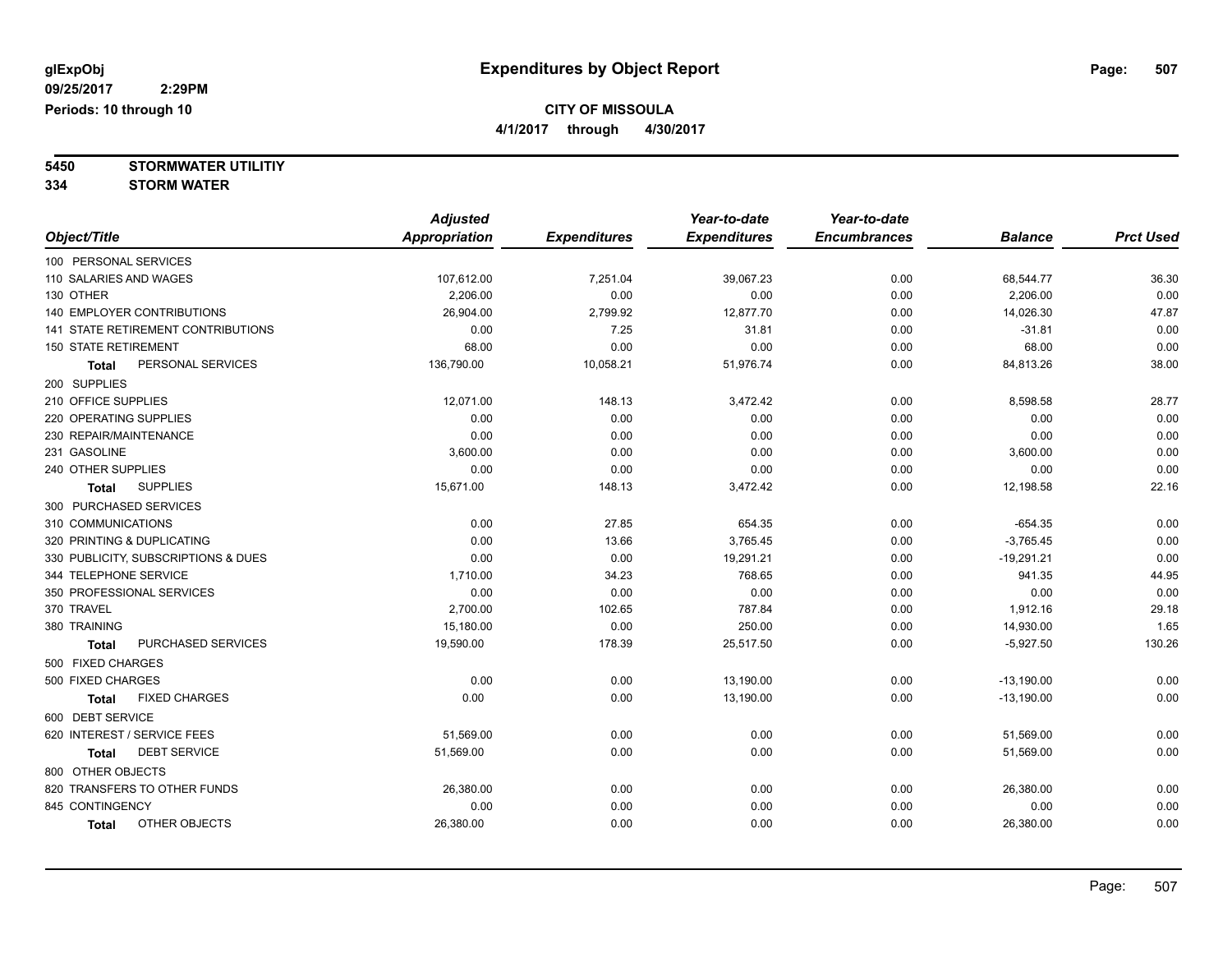**5450 STORMWATER UTILITIY 334 STORM WATER**

| Object/Title                          | <b>Adjusted</b><br>Appropriation | <b>Expenditures</b> | Year-to-date<br><b>Expenditures</b> | Year-to-date<br><b>Encumbrances</b> | <b>Balance</b> | <b>Prct Used</b> |
|---------------------------------------|----------------------------------|---------------------|-------------------------------------|-------------------------------------|----------------|------------------|
| 900 CAPITAL OUTLAY                    |                                  |                     |                                     |                                     |                |                  |
| 930 IMPROVEMENTS                      | 0.00                             | 0.00                | 0.00                                | 0.00                                | 0.00           | 0.00             |
| 940 MACHINERY & EQUIPMENT             | 35,000.00                        | 0.00                | 0.00                                | 0.00                                | 35,000.00      | 0.00             |
| <b>CAPITAL OUTLAY</b><br><b>Total</b> | 35.000.00                        | 0.00                | 0.00                                | 0.00                                | 35,000.00      | 0.00             |
| STORM WATER<br><b>Total</b>           | 285,000.00                       | 10,384.73           | 94,156.66                           | 0.00                                | 190.843.34     | 33.04            |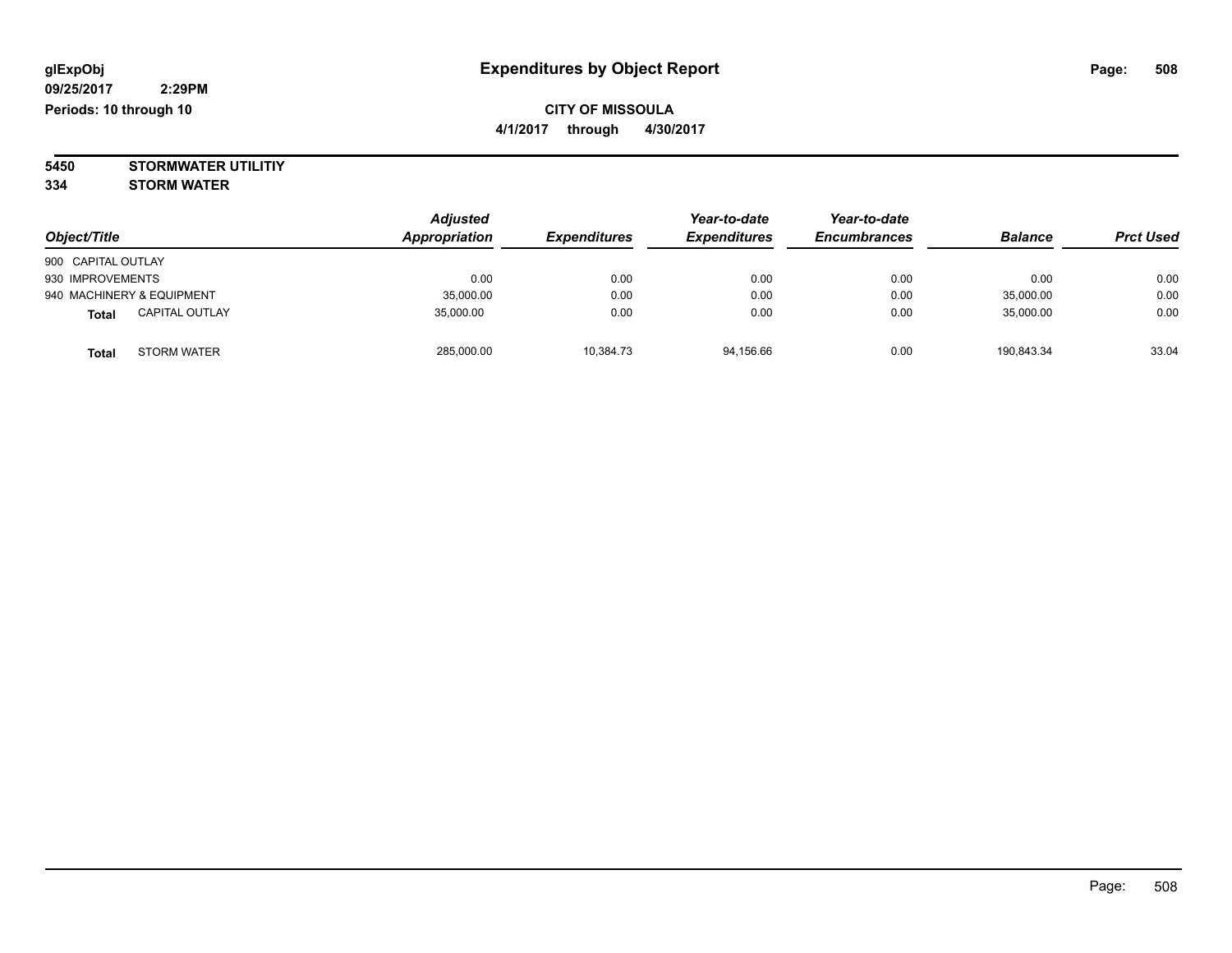#### **5450 STORMWATER UTILITIY**

|                                           | <b>Adjusted</b> |                     | Year-to-date        | Year-to-date        |                |                  |
|-------------------------------------------|-----------------|---------------------|---------------------|---------------------|----------------|------------------|
| Object/Title                              | Appropriation   | <b>Expenditures</b> | <b>Expenditures</b> | <b>Encumbrances</b> | <b>Balance</b> | <b>Prct Used</b> |
| 100 PERSONAL SERVICES                     |                 |                     |                     |                     |                |                  |
| 110 SALARIES AND WAGES                    | 107,612.00      | 7,251.04            | 39,067.23           | 0.00                | 68,544.77      | 36.30            |
| 130 OTHER                                 | 2,206.00        | 0.00                | 0.00                | 0.00                | 2,206.00       | 0.00             |
| <b>140 EMPLOYER CONTRIBUTIONS</b>         | 26,904.00       | 2,799.92            | 12,877.70           | 0.00                | 14,026.30      | 47.87            |
| <b>141 STATE RETIREMENT CONTRIBUTIONS</b> | 0.00            | 7.25                | 31.81               | 0.00                | $-31.81$       | 0.00             |
| <b>150 STATE RETIREMENT</b>               | 68.00           | 0.00                | 0.00                | 0.00                | 68.00          | 0.00             |
| PERSONAL SERVICES<br>Total                | 136,790.00      | 10,058.21           | 51,976.74           | 0.00                | 84,813.26      | 38.00            |
| 200 SUPPLIES                              |                 |                     |                     |                     |                |                  |
| 210 OFFICE SUPPLIES                       | 12,071.00       | 148.13              | 3,472.42            | 0.00                | 8,598.58       | 28.77            |
| 220 OPERATING SUPPLIES                    | 0.00            | 0.00                | 0.00                | 0.00                | 0.00           | 0.00             |
| 230 REPAIR/MAINTENANCE                    | 0.00            | 0.00                | 0.00                | 0.00                | 0.00           | 0.00             |
| 231 GASOLINE                              | 3,600.00        | 0.00                | 0.00                | 0.00                | 3,600.00       | 0.00             |
| 240 OTHER SUPPLIES                        | 0.00            | 0.00                | 0.00                | 0.00                | 0.00           | 0.00             |
| <b>SUPPLIES</b><br>Total                  | 15,671.00       | 148.13              | 3,472.42            | 0.00                | 12,198.58      | 22.16            |
| 300 PURCHASED SERVICES                    |                 |                     |                     |                     |                |                  |
| 310 COMMUNICATIONS                        | 0.00            | 27.85               | 654.35              | 0.00                | $-654.35$      | 0.00             |
| 320 PRINTING & DUPLICATING                | 0.00            | 13.66               | 3,765.45            | 0.00                | $-3,765.45$    | 0.00             |
| 330 PUBLICITY, SUBSCRIPTIONS & DUES       | 0.00            | 0.00                | 19,291.21           | 0.00                | $-19,291.21$   | 0.00             |
| 344 TELEPHONE SERVICE                     | 1,710.00        | 34.23               | 768.65              | 0.00                | 941.35         | 44.95            |
| 350 PROFESSIONAL SERVICES                 | 0.00            | 0.00                | 0.00                | 0.00                | 0.00           | 0.00             |
| 370 TRAVEL                                | 2,700.00        | 102.65              | 787.84              | 0.00                | 1,912.16       | 29.18            |
| 380 TRAINING                              | 15,180.00       | 0.00                | 250.00              | 0.00                | 14,930.00      | 1.65             |
| PURCHASED SERVICES<br>Total               | 19,590.00       | 178.39              | 25,517.50           | 0.00                | $-5,927.50$    | 130.26           |
| 500 FIXED CHARGES                         |                 |                     |                     |                     |                |                  |
| 500 FIXED CHARGES                         | 0.00            | 0.00                | 13,190.00           | 0.00                | $-13,190.00$   | 0.00             |
| <b>FIXED CHARGES</b><br>Total             | 0.00            | 0.00                | 13,190.00           | 0.00                | $-13,190.00$   | 0.00             |
| 600 DEBT SERVICE                          |                 |                     |                     |                     |                |                  |
| 620 INTEREST / SERVICE FEES               | 51,569.00       | 0.00                | 0.00                | 0.00                | 51,569.00      | 0.00             |
| <b>DEBT SERVICE</b><br><b>Total</b>       | 51,569.00       | 0.00                | 0.00                | 0.00                | 51,569.00      | 0.00             |
| 800 OTHER OBJECTS                         |                 |                     |                     |                     |                |                  |
| 820 TRANSFERS TO OTHER FUNDS              | 26,380.00       | 0.00                | 0.00                | 0.00                | 26,380.00      | 0.00             |
| 845 CONTINGENCY                           | 0.00            | 0.00                | 0.00                | 0.00                | 0.00           | 0.00             |
| OTHER OBJECTS<br><b>Total</b>             | 26,380.00       | 0.00                | 0.00                | 0.00                | 26,380.00      | 0.00             |
| 900 CAPITAL OUTLAY                        |                 |                     |                     |                     |                |                  |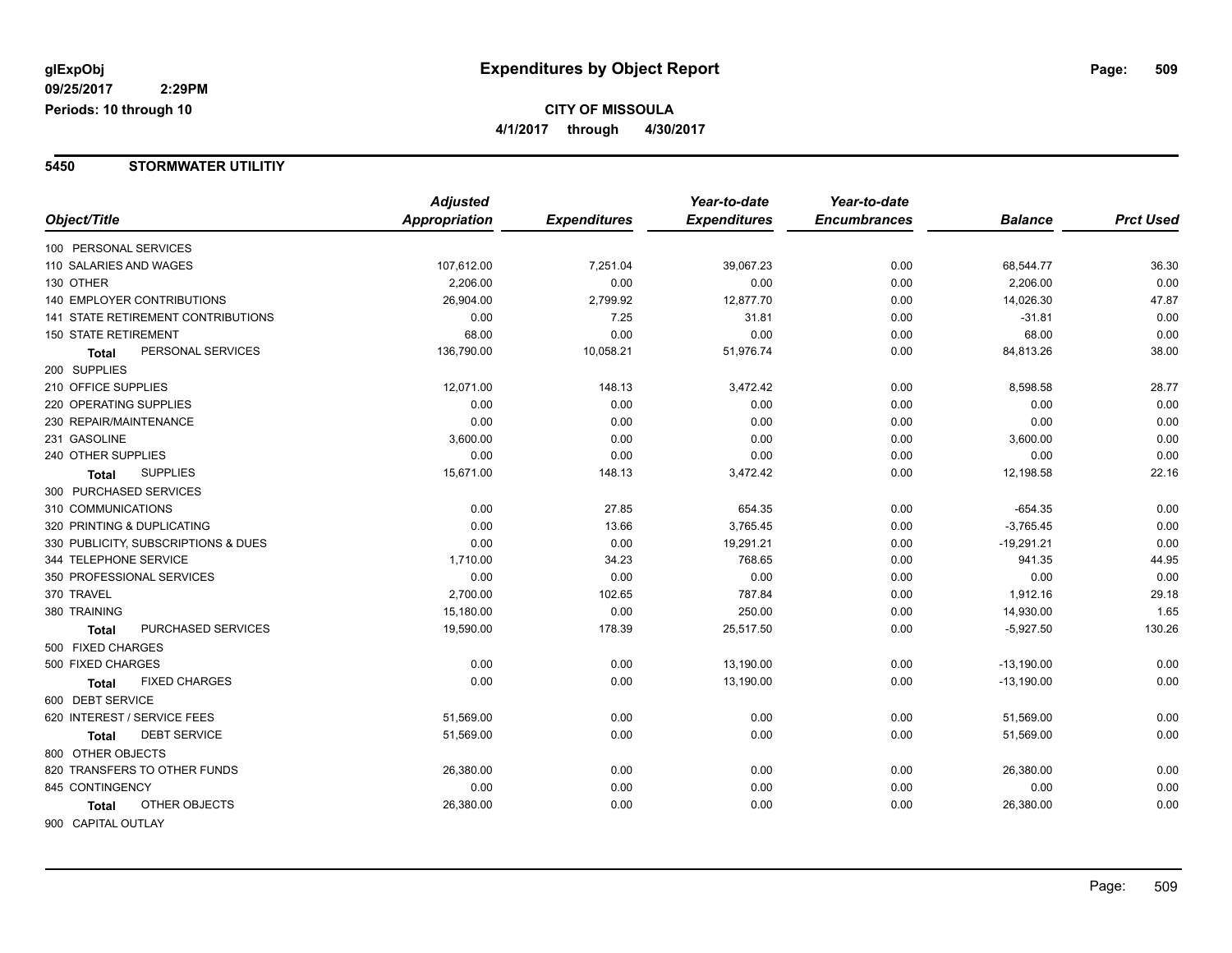#### **5450 STORMWATER UTILITIY**

|                                | <b>Adjusted</b> | <b>Expenditures</b> | Year-to-date        | Year-to-date<br><b>Encumbrances</b> | <b>Balance</b> | <b>Prct Used</b> |
|--------------------------------|-----------------|---------------------|---------------------|-------------------------------------|----------------|------------------|
| Object/Title                   | Appropriation   |                     | <b>Expenditures</b> |                                     |                |                  |
| 930 IMPROVEMENTS               | 0.00            | 0.00                | 0.00                | 0.00                                | 0.00           | 0.00             |
| 940 MACHINERY & EQUIPMENT      | 35.000.00       | 0.00                | 0.00                | 0.00                                | 35,000.00      | 0.00             |
| <b>CAPITAL OUTLAY</b><br>Total | 35.000.00       | 0.00                | 0.00                | 0.00                                | 35,000.00      | 0.00             |
| STORMWATER UTILITIY<br>Total   | 285,000.00      | 10,384.73           | 94,156.66           | 0.00                                | 190.843.34     | 33.04            |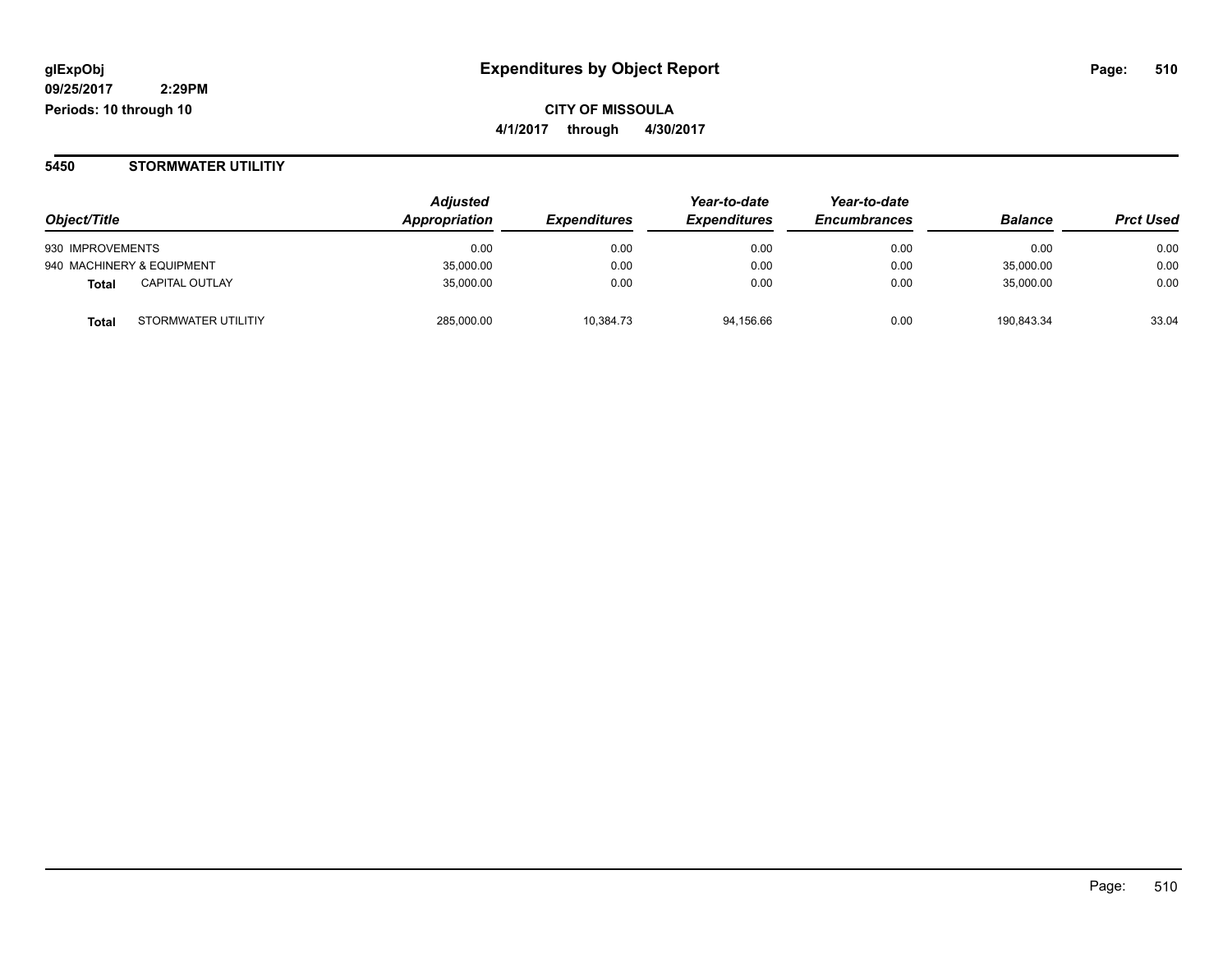**5711 AQUATICS 370 PARKS & RECREATION**

|                                       | <b>Adjusted</b>      |                     | Year-to-date        | Year-to-date        |                |                  |
|---------------------------------------|----------------------|---------------------|---------------------|---------------------|----------------|------------------|
| Object/Title                          | <b>Appropriation</b> | <b>Expenditures</b> | <b>Expenditures</b> | <b>Encumbrances</b> | <b>Balance</b> | <b>Prct Used</b> |
| 100 PERSONAL SERVICES                 |                      |                     |                     |                     |                |                  |
| 110 SALARIES AND WAGES                | 546,287.00           | 39,336.21           | 458,403.01          | 0.00                | 87,883.99      | 83.91            |
| 115 SALARIES/HEALTH INSURANCE BENEFIT | 0.00                 | 0.00                | 0.00                | 0.00                | 0.00           | 0.00             |
| 120 OVERTIME                          | 1,000.00             | 5.17                | 269.74              | 0.00                | 730.26         | 26.97            |
| 135 OPEB EXPENSE                      | 0.00                 | 0.00                | 0.00                | 0.00                | 0.00           | 0.00             |
| <b>140 EMPLOYER CONTRIBUTIONS</b>     | 133,741.00           | 10,448.78           | 115,094.17          | 0.00                | 18,646.83      | 86.06            |
| 141 STATE RETIREMENT CONTRIBUTIONS    | 0.00                 | 39.34               | 378.93              | 0.00                | $-378.93$      | 0.00             |
| <b>145 OPEB CONTRIBUTION</b>          | 0.00                 | 0.00                | 0.00                | 0.00                | 0.00           | 0.00             |
| <b>150 STATE RETIREMENT</b>           | 185.00               | 0.00                | 0.00                | 0.00                | 185.00         | 0.00             |
| 190 PENSION EXPENSE                   | 0.00                 | 0.00                | 0.00                | 0.00                | 0.00           | 0.00             |
| PERSONAL SERVICES<br><b>Total</b>     | 681,213.00           | 49,829.50           | 574,145.85          | 0.00                | 107,067.15     | 84.28            |
| 200 SUPPLIES                          |                      |                     |                     |                     |                |                  |
| 210 OFFICE SUPPLIES                   | 2,000.00             | 108.52              | 415.09              | 0.00                | 1,584.91       | 20.75            |
| 220 OPERATING SUPPLIES                | 23,000.00            | 965.20              | 4,997.35            | 0.00                | 18,002.65      | 21.73            |
| 230 REPAIR/MAINTENANCE                | 67,500.00            | 6,393.30            | 54,378.72           | 0.00                | 13,121.28      | 80.56            |
| 231 GASOLINE                          | 0.00                 | 0.00                | 0.00                | 0.00                | 0.00           | 0.00             |
| 240 OTHER SUPPLIES                    | 121,000.00           | 291.28              | 55,601.43           | 0.00                | 65,398.57      | 45.95            |
| 250 SUPPLIES FOR RESALE               | 0.00                 | 0.00                | 0.00                | 0.00                | 0.00           | 0.00             |
| <b>SUPPLIES</b><br><b>Total</b>       | 213,500.00           | 7,758.30            | 115,392.59          | 0.00                | 98,107.41      | 54.05            |
| 300 PURCHASED SERVICES                |                      |                     |                     |                     |                |                  |
| 310 COMMUNICATIONS                    | 500.00               | 0.00                | 0.00                | 0.00                | 500.00         | 0.00             |
| 320 PRINTING & DUPLICATING            | 10,500.00            | 0.00                | 452.00              | 0.00                | 10,048.00      | 4.30             |
| 330 PUBLICITY, SUBSCRIPTIONS & DUES   | 17,200.00            | 370.50              | 6,672.76            | 0.00                | 10,527.24      | 38.80            |
| 340 SEWER                             | 13,095.00            | 0.00                | 12,086.19           | 0.00                | 1,008.81       | 92.30            |
| 341 ELECTRICITY & NATURAL GAS         | 185,000.00           | 8,038.29            | 103,570.35          | 0.00                | 81,429.65      | 55.98            |
| 343 WATER CHARGES                     | 19,644.00            | 0.00                | 11,643.87           | 0.00                | 8,000.13       | 59.27            |
| 344 TELEPHONE SERVICE                 | 8,160.00             | 505.08              | 6,531.73            | 0.00                | 1,628.27       | 80.05            |
| 345 GARBAGE                           | 4,031.00             | 289.48              | 2,840.50            | 0.00                | 1,190.50       | 70.47            |
| 350 PROFESSIONAL SERVICES             | 32,776.00            | 4,178.48            | 23,089.20           | 0.00                | 9,686.80       | 70.45            |
| 360 REPAIR & MAINTENANCE              | 10,500.00            | 4,160.07            | 20,821.49           | 0.00                | $-10,321.49$   | 198.30           |
| 370 TRAVEL                            | 2,000.00             | 0.00                | 0.00                | 0.00                | 2,000.00       | 0.00             |
| 380 TRAINING                          | 5,000.00             | 175.00              | 1,170.00            | 0.00                | 3,830.00       | 23.40            |
| 390 OTHER PURCHASED SERVICES          | 14,300.00            | 96.25               | 1,293.35            | 0.00                | 13,006.65      | 9.04             |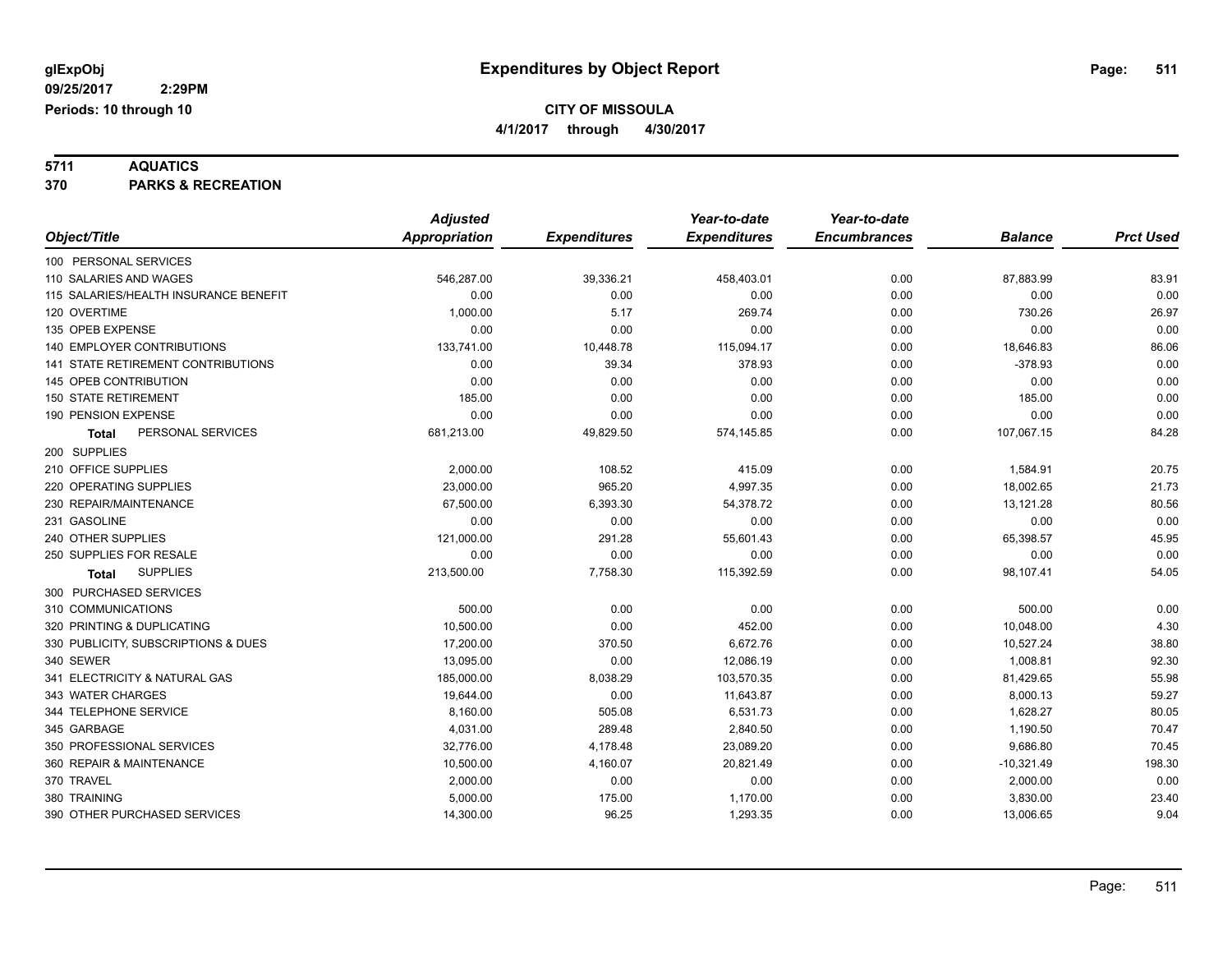**5711 AQUATICS 370 PARKS & RECREATION**

|                    |                              | <b>Adjusted</b>      |                     | Year-to-date        | Year-to-date        |                |                  |
|--------------------|------------------------------|----------------------|---------------------|---------------------|---------------------|----------------|------------------|
| Object/Title       |                              | <b>Appropriation</b> | <b>Expenditures</b> | <b>Expenditures</b> | <b>Encumbrances</b> | <b>Balance</b> | <b>Prct Used</b> |
| <b>Total</b>       | PURCHASED SERVICES           | 322,706.00           | 17,813.15           | 190,171.44          | 0.00                | 132,534.56     | 58.93            |
| 500 FIXED CHARGES  |                              |                      |                     |                     |                     |                |                  |
| 500 FIXED CHARGES  |                              | 0.00                 | 0.00                | 2,324.00            | 0.00                | $-2,324.00$    | 0.00             |
|                    | 550 MERCHANT SERVICE FEES    | 12,000.00            | 0.00                | 0.00                | 0.00                | 12,000.00      | 0.00             |
| <b>Total</b>       | <b>FIXED CHARGES</b>         | 12,000.00            | 0.00                | 2,324.00            | 0.00                | 9,676.00       | 19.37            |
| 600 DEBT SERVICE   |                              |                      |                     |                     |                     |                |                  |
| 610 PRINCIPAL      |                              | 0.00                 | 0.00                | 0.00                | 0.00                | 0.00           | 0.00             |
| <b>Total</b>       | <b>DEBT SERVICE</b>          | 0.00                 | 0.00                | 0.00                | 0.00                | 0.00           | 0.00             |
| 800 OTHER OBJECTS  |                              |                      |                     |                     |                     |                |                  |
|                    | 820 TRANSFERS TO OTHER FUNDS | 0.00                 | 0.00                | 0.00                | 0.00                | 0.00           | 0.00             |
| <b>Total</b>       | OTHER OBJECTS                | 0.00                 | 0.00                | 0.00                | 0.00                | 0.00           | 0.00             |
| 900 CAPITAL OUTLAY |                              |                      |                     |                     |                     |                |                  |
| 920 BUILDINGS      |                              | 35,000.00            | 0.00                | 0.00                | 0.00                | 35,000.00      | 0.00             |
| 930 IMPROVEMENTS   |                              | 0.00                 | 0.00                | 0.00                | 0.00                | 0.00           | 0.00             |
|                    | 940 MACHINERY & EQUIPMENT    | 0.00                 | 0.00                | 0.00                | 0.00                | 0.00           | 0.00             |
| <b>Total</b>       | CAPITAL OUTLAY               | 35,000.00            | 0.00                | 0.00                | 0.00                | 35,000.00      | 0.00             |
| <b>Total</b>       | PARKS & RECREATION           | 1,264,419.00         | 75,400.95           | 882,033.88          | 0.00                | 382,385.12     | 69.76            |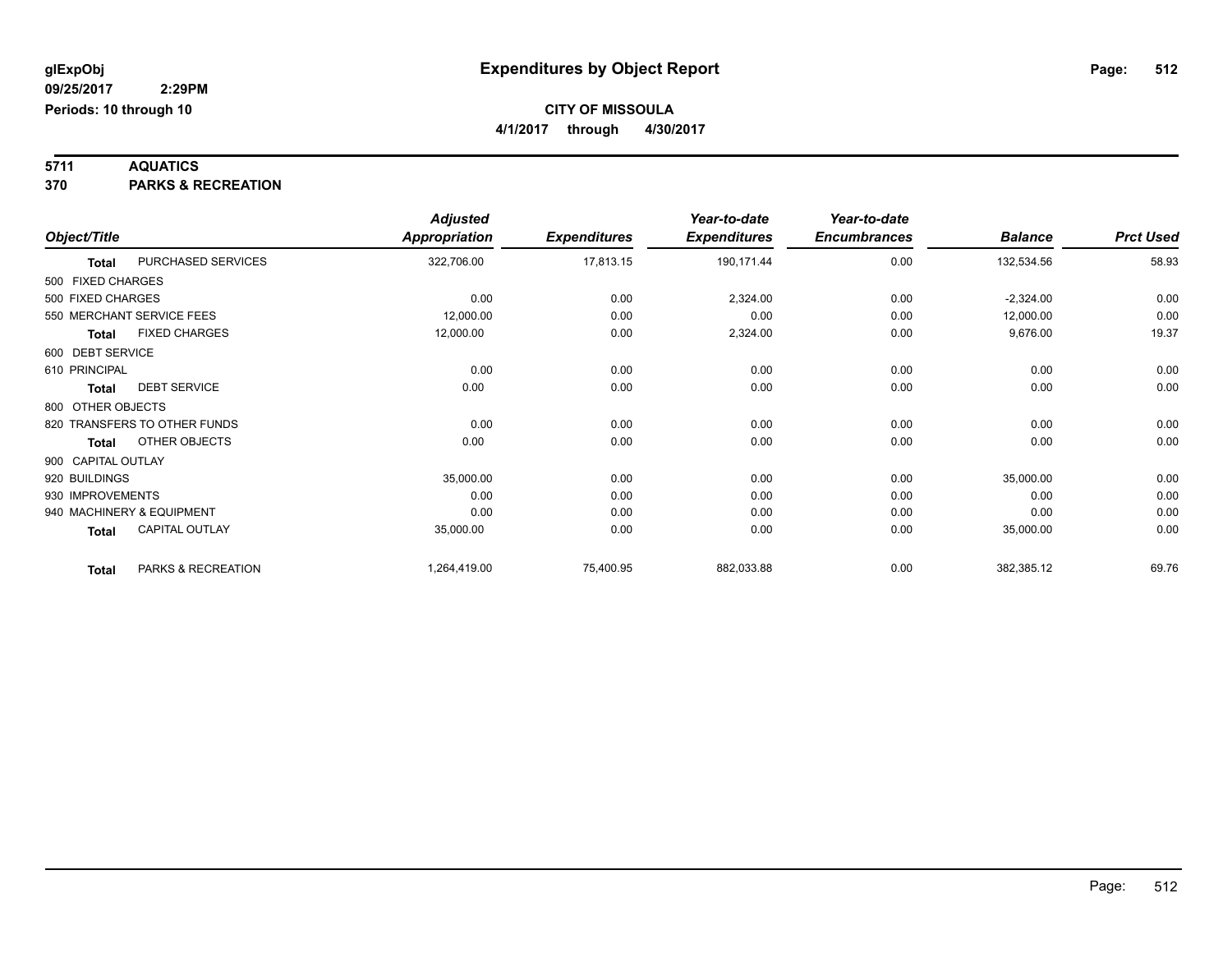# **5711 AQUATICS**

### **390 NON-DEPARTMENTAL**

| Object/Title                          | <b>Adjusted</b><br><b>Appropriation</b> | <b>Expenditures</b> | Year-to-date<br><b>Expenditures</b> | Year-to-date<br><b>Encumbrances</b> | <b>Balance</b> | <b>Prct Used</b> |
|---------------------------------------|-----------------------------------------|---------------------|-------------------------------------|-------------------------------------|----------------|------------------|
| 800 OTHER OBJECTS                     |                                         |                     |                                     |                                     |                |                  |
| 830 DEPRECIATION                      | 0.00                                    | 0.00                | 0.00                                | 0.00                                | 0.00           | 0.00             |
| OTHER OBJECTS<br><b>Total</b>         | 0.00                                    | 0.00                | 0.00                                | 0.00                                | 0.00           | 0.00             |
| 900 CAPITAL OUTLAY                    |                                         |                     |                                     |                                     |                |                  |
| 900 CAPITAL OUTLAY                    | 0.00                                    | 0.00                | 0.00                                | 0.00                                | 0.00           | 0.00             |
| <b>CAPITAL OUTLAY</b><br><b>Total</b> | 0.00                                    | 0.00                | 0.00                                | 0.00                                | 0.00           | 0.00             |
| NON-DEPARTMENTAL<br>Total             | 0.00                                    | 0.00                | 0.00                                | 0.00                                | 0.00           | 0.00             |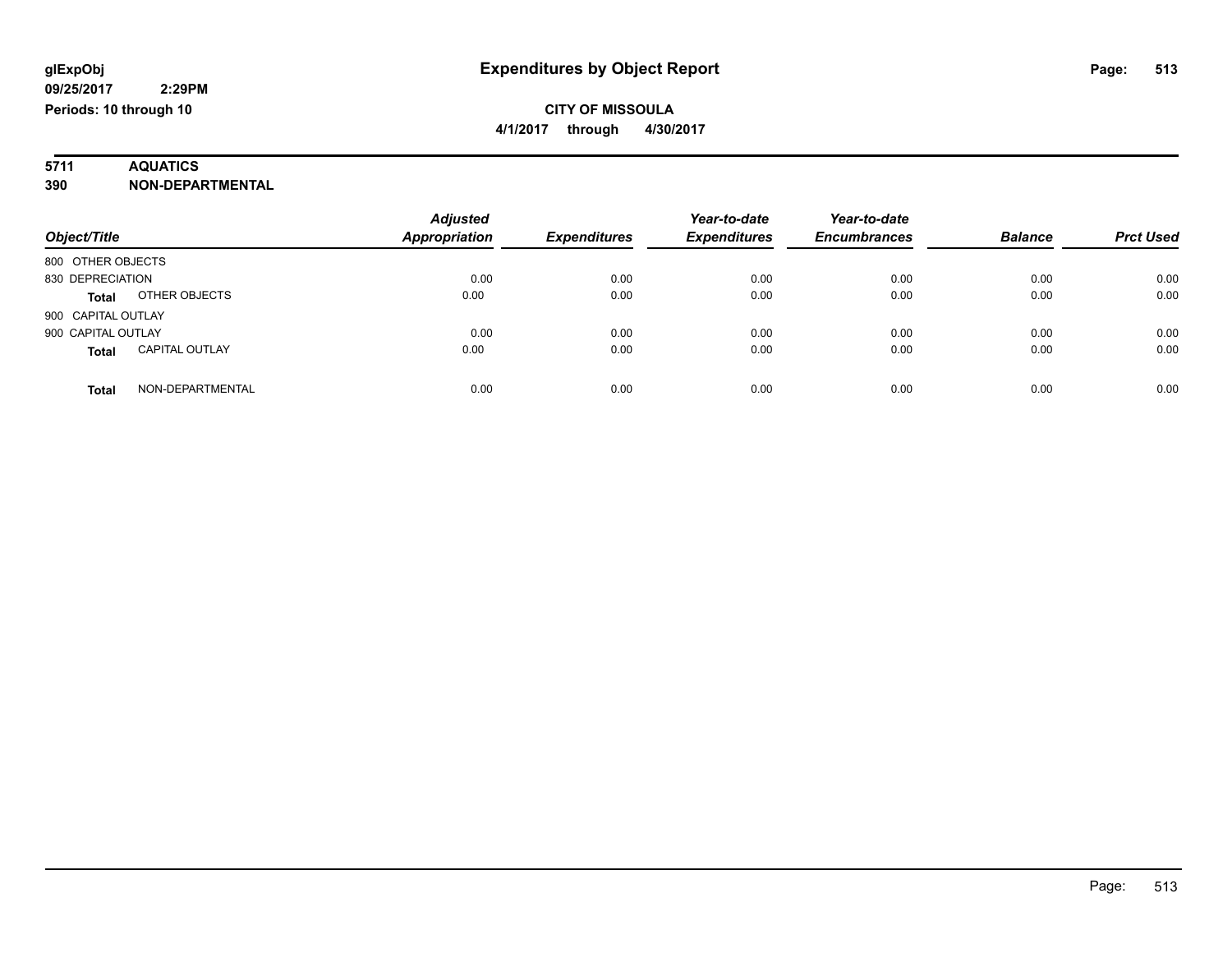**Periods: 10 through 10**

 **2:29PM**

### **CITY OF MISSOULA 4/1/2017 through 4/30/2017**

**5711 AQUATICS**

|                                           | <b>Adjusted</b> |                     | Year-to-date        | Year-to-date        |                |                  |
|-------------------------------------------|-----------------|---------------------|---------------------|---------------------|----------------|------------------|
| Object/Title                              | Appropriation   | <b>Expenditures</b> | <b>Expenditures</b> | <b>Encumbrances</b> | <b>Balance</b> | <b>Prct Used</b> |
| 100 PERSONAL SERVICES                     |                 |                     |                     |                     |                |                  |
| 110 SALARIES AND WAGES                    | 546,287.00      | 39,336.21           | 458,403.01          | 0.00                | 87,883.99      | 83.91            |
| 115 SALARIES/HEALTH INSURANCE BENEFIT     | 0.00            | 0.00                | 0.00                | 0.00                | 0.00           | 0.00             |
| 120 OVERTIME                              | 1,000.00        | 5.17                | 269.74              | 0.00                | 730.26         | 26.97            |
| 135 OPEB EXPENSE                          | 0.00            | 0.00                | 0.00                | 0.00                | 0.00           | 0.00             |
| <b>140 EMPLOYER CONTRIBUTIONS</b>         | 133,741.00      | 10,448.78           | 115,094.17          | 0.00                | 18,646.83      | 86.06            |
| <b>141 STATE RETIREMENT CONTRIBUTIONS</b> | 0.00            | 39.34               | 378.93              | 0.00                | $-378.93$      | 0.00             |
| 145 OPEB CONTRIBUTION                     | 0.00            | 0.00                | 0.00                | 0.00                | 0.00           | 0.00             |
| <b>150 STATE RETIREMENT</b>               | 185.00          | 0.00                | 0.00                | 0.00                | 185.00         | 0.00             |
| 190 PENSION EXPENSE                       | 0.00            | 0.00                | 0.00                | 0.00                | 0.00           | 0.00             |
| PERSONAL SERVICES<br><b>Total</b>         | 681,213.00      | 49,829.50           | 574,145.85          | 0.00                | 107,067.15     | 84.28            |
| 200 SUPPLIES                              |                 |                     |                     |                     |                |                  |
| 210 OFFICE SUPPLIES                       | 2,000.00        | 108.52              | 415.09              | 0.00                | 1,584.91       | 20.75            |
| 220 OPERATING SUPPLIES                    | 23,000.00       | 965.20              | 4,997.35            | 0.00                | 18,002.65      | 21.73            |
| 230 REPAIR/MAINTENANCE                    | 67,500.00       | 6,393.30            | 54,378.72           | 0.00                | 13,121.28      | 80.56            |
| 231 GASOLINE                              | 0.00            | 0.00                | 0.00                | 0.00                | 0.00           | 0.00             |
| 240 OTHER SUPPLIES                        | 121,000.00      | 291.28              | 55,601.43           | 0.00                | 65,398.57      | 45.95            |
| 250 SUPPLIES FOR RESALE                   | 0.00            | 0.00                | 0.00                | 0.00                | 0.00           | 0.00             |
| <b>SUPPLIES</b><br><b>Total</b>           | 213,500.00      | 7,758.30            | 115,392.59          | 0.00                | 98,107.41      | 54.05            |
| 300 PURCHASED SERVICES                    |                 |                     |                     |                     |                |                  |
| 310 COMMUNICATIONS                        | 500.00          | 0.00                | 0.00                | 0.00                | 500.00         | 0.00             |
| 320 PRINTING & DUPLICATING                | 10,500.00       | 0.00                | 452.00              | 0.00                | 10,048.00      | 4.30             |
| 330 PUBLICITY, SUBSCRIPTIONS & DUES       | 17,200.00       | 370.50              | 6,672.76            | 0.00                | 10,527.24      | 38.80            |
| 340 SEWER                                 | 13,095.00       | 0.00                | 12,086.19           | 0.00                | 1,008.81       | 92.30            |
| 341 ELECTRICITY & NATURAL GAS             | 185,000.00      | 8,038.29            | 103,570.35          | 0.00                | 81,429.65      | 55.98            |
| 343 WATER CHARGES                         | 19,644.00       | 0.00                | 11,643.87           | 0.00                | 8,000.13       | 59.27            |
| 344 TELEPHONE SERVICE                     | 8,160.00        | 505.08              | 6,531.73            | 0.00                | 1,628.27       | 80.05            |
| 345 GARBAGE                               | 4,031.00        | 289.48              | 2,840.50            | 0.00                | 1,190.50       | 70.47            |
| 350 PROFESSIONAL SERVICES                 | 32,776.00       | 4,178.48            | 23,089.20           | 0.00                | 9,686.80       | 70.45            |
| 360 REPAIR & MAINTENANCE                  | 10,500.00       | 4,160.07            | 20,821.49           | 0.00                | $-10,321.49$   | 198.30           |
| 370 TRAVEL                                | 2,000.00        | 0.00                | 0.00                | 0.00                | 2,000.00       | 0.00             |
| 380 TRAINING                              | 5,000.00        | 175.00              | 1,170.00            | 0.00                | 3,830.00       | 23.40            |
| 390 OTHER PURCHASED SERVICES              | 14,300.00       | 96.25               | 1,293.35            | 0.00                | 13,006.65      | 9.04             |
| PURCHASED SERVICES<br><b>Total</b>        | 322,706.00      | 17,813.15           | 190,171.44          | 0.00                | 132,534.56     | 58.93            |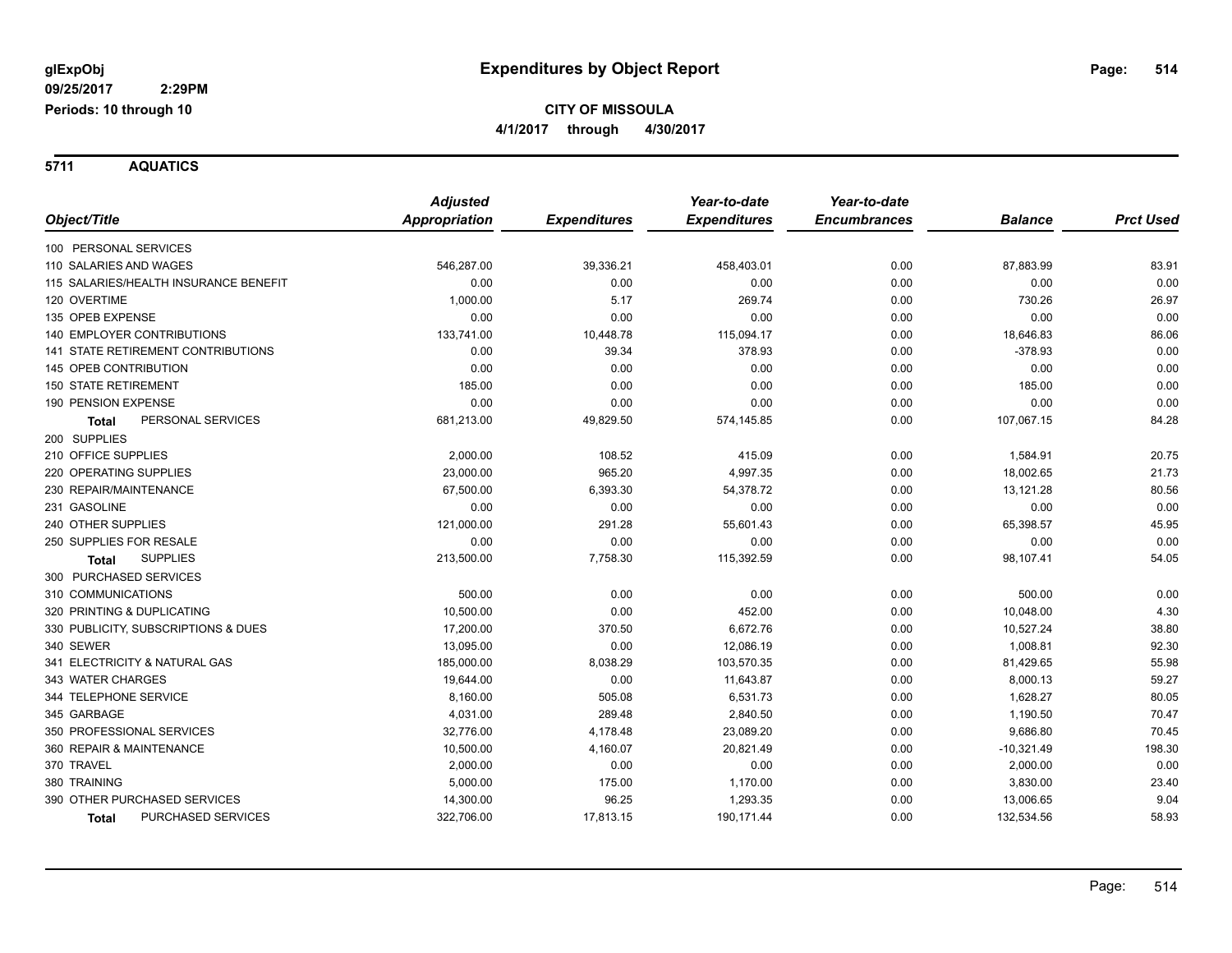**Periods: 10 through 10**

 **2:29PM**

### **CITY OF MISSOULA 4/1/2017 through 4/30/2017**

**5711 AQUATICS**

|                    |                              | <b>Adjusted</b> |                     | Year-to-date        | Year-to-date        |                |                  |
|--------------------|------------------------------|-----------------|---------------------|---------------------|---------------------|----------------|------------------|
| Object/Title       |                              | Appropriation   | <b>Expenditures</b> | <b>Expenditures</b> | <b>Encumbrances</b> | <b>Balance</b> | <b>Prct Used</b> |
| 500 FIXED CHARGES  |                              |                 |                     |                     |                     |                |                  |
| 500 FIXED CHARGES  |                              | 0.00            | 0.00                | 2,324.00            | 0.00                | $-2,324.00$    | 0.00             |
|                    | 550 MERCHANT SERVICE FEES    | 12,000.00       | 0.00                | 0.00                | 0.00                | 12,000.00      | 0.00             |
| <b>Total</b>       | <b>FIXED CHARGES</b>         | 12,000.00       | 0.00                | 2,324.00            | 0.00                | 9,676.00       | 19.37            |
| 600 DEBT SERVICE   |                              |                 |                     |                     |                     |                |                  |
| 610 PRINCIPAL      |                              | 0.00            | 0.00                | 0.00                | 0.00                | 0.00           | 0.00             |
| <b>Total</b>       | <b>DEBT SERVICE</b>          | 0.00            | 0.00                | 0.00                | 0.00                | 0.00           | 0.00             |
| 800 OTHER OBJECTS  |                              |                 |                     |                     |                     |                |                  |
|                    | 820 TRANSFERS TO OTHER FUNDS | 0.00            | 0.00                | 0.00                | 0.00                | 0.00           | 0.00             |
| 830 DEPRECIATION   |                              | 0.00            | 0.00                | 0.00                | 0.00                | 0.00           | 0.00             |
| <b>Total</b>       | OTHER OBJECTS                | 0.00            | 0.00                | 0.00                | 0.00                | 0.00           | 0.00             |
| 900 CAPITAL OUTLAY |                              |                 |                     |                     |                     |                |                  |
| 900 CAPITAL OUTLAY |                              | 0.00            | 0.00                | 0.00                | 0.00                | 0.00           | 0.00             |
| 920 BUILDINGS      |                              | 35,000.00       | 0.00                | 0.00                | 0.00                | 35,000.00      | 0.00             |
| 930 IMPROVEMENTS   |                              | 0.00            | 0.00                | 0.00                | 0.00                | 0.00           | 0.00             |
|                    | 940 MACHINERY & EQUIPMENT    | 0.00            | 0.00                | 0.00                | 0.00                | 0.00           | 0.00             |
| Total              | <b>CAPITAL OUTLAY</b>        | 35,000.00       | 0.00                | 0.00                | 0.00                | 35,000.00      | 0.00             |
| Total              | <b>AQUATICS</b>              | 1,264,419.00    | 75,400.95           | 882,033.88          | 0.00                | 382,385.12     | 69.76            |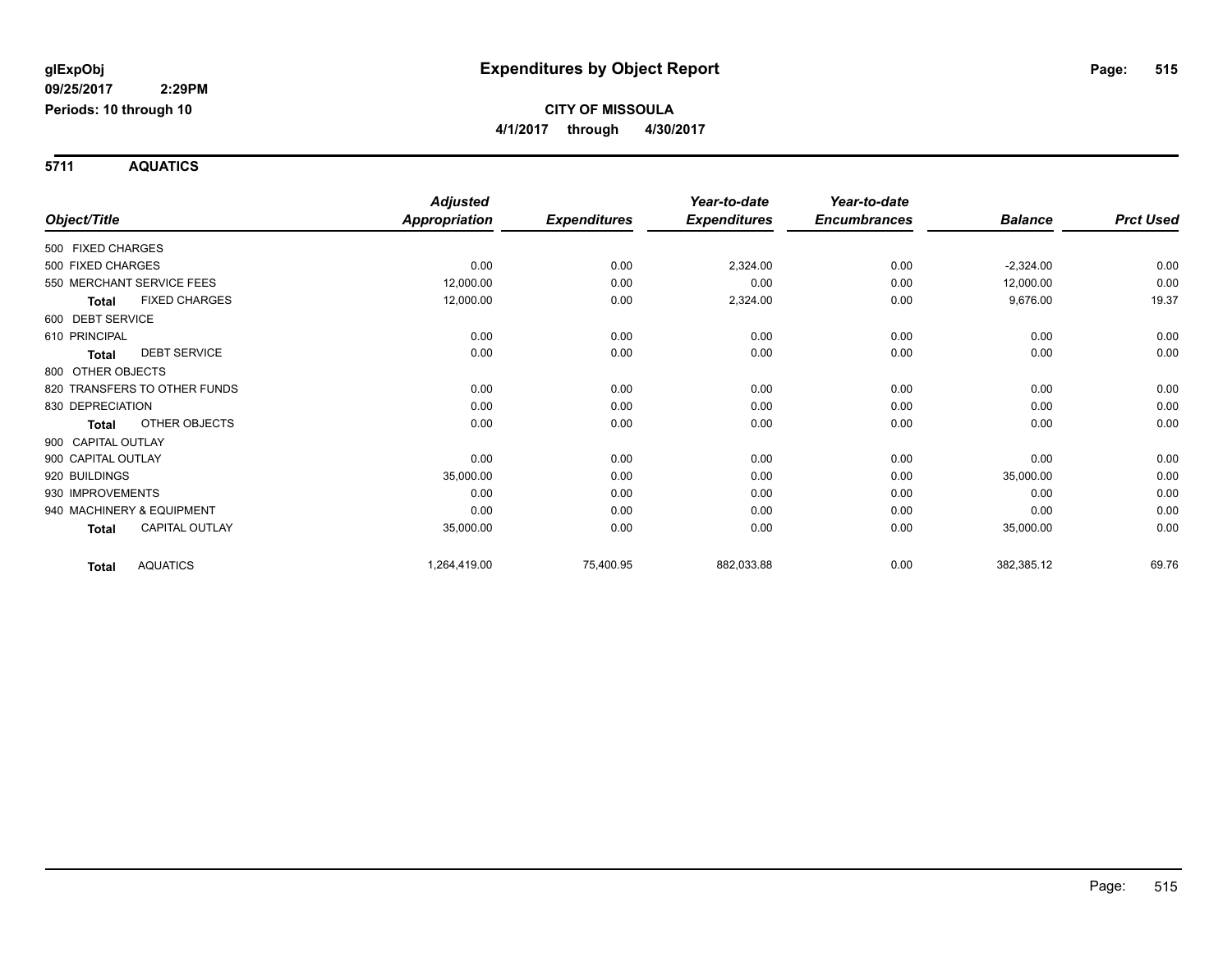**4/1/2017 through 4/30/2017**

**6050 EMPLOYEE BENEFIT PLAN FUND**<br>390 NON-DEPARTMENTAL

**390 NON-DEPARTMENTAL**

|                        |                                      | <b>Adjusted</b>      |                     | Year-to-date        | Year-to-date        |                |                  |
|------------------------|--------------------------------------|----------------------|---------------------|---------------------|---------------------|----------------|------------------|
| Object/Title           |                                      | <b>Appropriation</b> | <b>Expenditures</b> | <b>Expenditures</b> | <b>Encumbrances</b> | <b>Balance</b> | <b>Prct Used</b> |
| 300 PURCHASED SERVICES |                                      |                      |                     |                     |                     |                |                  |
|                        | 350 PROFESSIONAL SERVICES            | 50,325.00            | 0.00                | 14,719.73           | 0.00                | 35,605.27      | 29.25            |
| 351 INSURANCE CLAIMS   |                                      | 5,520,000.00         | 450,676.80          | 4,320,191.17        | 0.00                | 1,199,808.83   | 78.26            |
| 352 HEALTH PROGRAMS    |                                      | 78,532.00            | 338.01              | 37,647.70           | 0.00                | 40,884.30      | 47.94            |
|                        | 353 ADMINISTRATION EXPENDITURES      | 715,223.00           | 982.00              | 581,221.62          | 0.00                | 134,001.38     | 81.26            |
|                        | 354 TRANSITIONAL REINSURANCE PROGRAM | 76,704.00            | 0.00                | 42,162.00           | 0.00                | 34,542.00      | 54.97            |
| <b>Total</b>           | PURCHASED SERVICES                   | 6,440,784.00         | 451,996.81          | 4,995,942.22        | 0.00                | 1,444,841.78   | 77.57            |
| 500 FIXED CHARGES      |                                      |                      |                     |                     |                     |                |                  |
|                        | 550 MERCHANT SERVICE FEES            | 0.00                 | 0.00                | 0.00                | 0.00                | 0.00           | 0.00             |
| <b>Total</b>           | <b>FIXED CHARGES</b>                 | 0.00                 | 0.00                | 0.00                | 0.00                | 0.00           | 0.00             |
|                        | 700 GRANTS & CONTRIBUTIONS           |                      |                     |                     |                     |                |                  |
|                        | 700 GRANTS & CONTRIBUTIONS           | 0.00                 | 0.00                | 0.00                | 0.00                | 0.00           | 0.00             |
| <b>Total</b>           | <b>GRANTS &amp; CONTRIBUTIONS</b>    | 0.00                 | 0.00                | 0.00                | 0.00                | 0.00           | 0.00             |
| 800 OTHER OBJECTS      |                                      |                      |                     |                     |                     |                |                  |
|                        | 820 TRANSFERS TO OTHER FUNDS         | 0.00                 | 0.00                | 0.00                | 0.00                | 0.00           | 0.00             |
| <b>Total</b>           | OTHER OBJECTS                        | 0.00                 | 0.00                | 0.00                | 0.00                | 0.00           | 0.00             |
| <b>Total</b>           | NON-DEPARTMENTAL                     | 6,440,784.00         | 451,996.81          | 4,995,942.22        | 0.00                | 1,444,841.78   | 77.57            |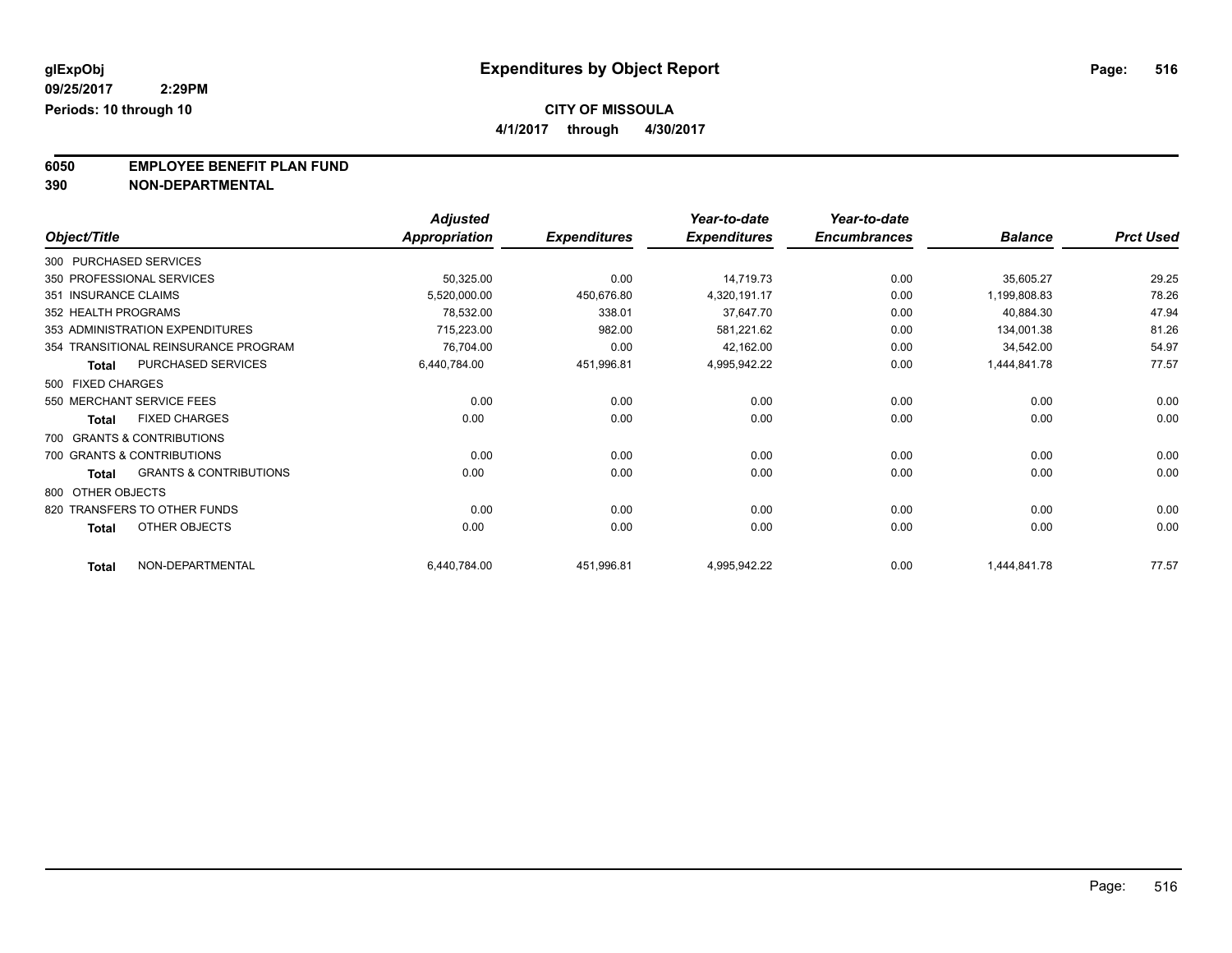### **6050 EMPLOYEE BENEFIT PLAN FUND**

|                      |                                      | <b>Adjusted</b> |                     | Year-to-date        | Year-to-date        |                |                  |
|----------------------|--------------------------------------|-----------------|---------------------|---------------------|---------------------|----------------|------------------|
| Object/Title         |                                      | Appropriation   | <b>Expenditures</b> | <b>Expenditures</b> | <b>Encumbrances</b> | <b>Balance</b> | <b>Prct Used</b> |
|                      | 300 PURCHASED SERVICES               |                 |                     |                     |                     |                |                  |
|                      | 350 PROFESSIONAL SERVICES            | 50,325.00       | 0.00                | 14,719.73           | 0.00                | 35,605.27      | 29.25            |
| 351 INSURANCE CLAIMS |                                      | 5,520,000.00    | 450,676.80          | 4,320,191.17        | 0.00                | 1,199,808.83   | 78.26            |
| 352 HEALTH PROGRAMS  |                                      | 78,532.00       | 338.01              | 37,647.70           | 0.00                | 40,884.30      | 47.94            |
|                      | 353 ADMINISTRATION EXPENDITURES      | 715,223.00      | 982.00              | 581,221.62          | 0.00                | 134,001.38     | 81.26            |
|                      | 354 TRANSITIONAL REINSURANCE PROGRAM | 76,704.00       | 0.00                | 42,162.00           | 0.00                | 34,542.00      | 54.97            |
| <b>Total</b>         | PURCHASED SERVICES                   | 6,440,784.00    | 451,996.81          | 4,995,942.22        | 0.00                | 1,444,841.78   | 77.57            |
| 500 FIXED CHARGES    |                                      |                 |                     |                     |                     |                |                  |
|                      | 550 MERCHANT SERVICE FEES            | 0.00            | 0.00                | 0.00                | 0.00                | 0.00           | 0.00             |
| <b>Total</b>         | <b>FIXED CHARGES</b>                 | 0.00            | 0.00                | 0.00                | 0.00                | 0.00           | 0.00             |
|                      | 700 GRANTS & CONTRIBUTIONS           |                 |                     |                     |                     |                |                  |
|                      | 700 GRANTS & CONTRIBUTIONS           | 0.00            | 0.00                | 0.00                | 0.00                | 0.00           | 0.00             |
| Total                | <b>GRANTS &amp; CONTRIBUTIONS</b>    | 0.00            | 0.00                | 0.00                | 0.00                | 0.00           | 0.00             |
| 800 OTHER OBJECTS    |                                      |                 |                     |                     |                     |                |                  |
|                      | 820 TRANSFERS TO OTHER FUNDS         | 0.00            | 0.00                | 0.00                | 0.00                | 0.00           | 0.00             |
| <b>Total</b>         | OTHER OBJECTS                        | 0.00            | 0.00                | 0.00                | 0.00                | 0.00           | 0.00             |
| <b>Total</b>         | EMPLOYEE BENEFIT PLAN FUND           | 6,440,784.00    | 451,996.81          | 4,995,942.22        | 0.00                | 1,444,841.78   | 77.57            |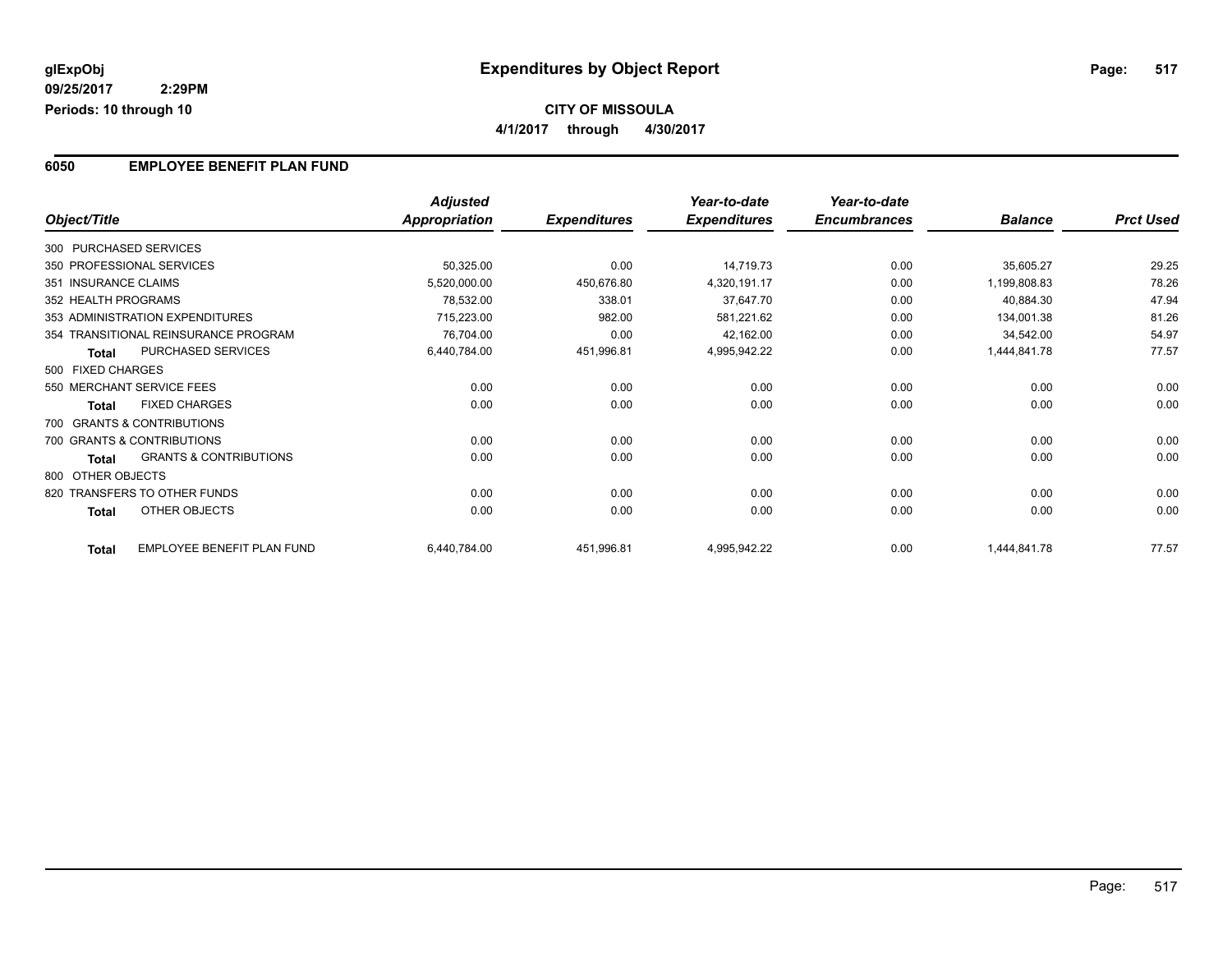**4/1/2017 through 4/30/2017**

**7370 PARKING COMMISSION FUND**

**395 PARKING COMMISSION**

|                                       | <b>Adjusted</b>      |                     | Year-to-date        | Year-to-date        |                |                  |
|---------------------------------------|----------------------|---------------------|---------------------|---------------------|----------------|------------------|
| Object/Title                          | <b>Appropriation</b> | <b>Expenditures</b> | <b>Expenditures</b> | <b>Encumbrances</b> | <b>Balance</b> | <b>Prct Used</b> |
| 100 PERSONAL SERVICES                 |                      |                     |                     |                     |                |                  |
| 110 SALARIES AND WAGES                | 455,965.00           | 34,811.67           | 357,627.76          | 0.00                | 98,337.24      | 78.43            |
| 115 SALARIES/HEALTH INSURANCE BENEFIT | 0.00                 | 0.00                | 0.00                | 0.00                | 0.00           | 0.00             |
| 120 OVERTIME                          | 7,234.00             | 87.99               | 388.35              | 0.00                | 6,845.65       | 5.37             |
| 130 OTHER                             | 0.00                 | 0.00                | 0.00                | 0.00                | 0.00           | 0.00             |
| 135 OPEB EXPENSE                      | 0.00                 | 0.00                | 0.00                | 0.00                | 0.00           | 0.00             |
| 140 EMPLOYER CONTRIBUTIONS            | 202,678.00           | 16,656.71           | 170,716.40          | 0.00                | 31,961.60      | 84.23            |
| 141 STATE RETIREMENT CONTRIBUTIONS    | 0.00                 | 34.81               | 286.73              | 0.00                | $-286.73$      | 0.00             |
| 145 OPEB CONTRIBUTION                 | 0.00                 | 0.00                | 0.00                | 0.00                | 0.00           | 0.00             |
| PERSONAL SERVICES<br><b>Total</b>     | 665,877.00           | 51,591.18           | 529,019.24          | 0.00                | 136,857.76     | 79.45            |
| 200 SUPPLIES                          |                      |                     |                     |                     |                |                  |
| 210 OFFICE SUPPLIES                   | 5,700.00             | 455.01              | 6,407.28            | 0.00                | $-707.28$      | 112.41           |
| 220 OPERATING SUPPLIES                | 14,700.00            | 3,517.01            | 9,043.37            | 0.00                | 5,656.63       | 61.52            |
| 230 REPAIR/MAINTENANCE                | 18,000.00            | 2,368.04            | 7,687.31            | 0.00                | 10,312.69      | 42.71            |
| 231 GASOLINE                          | 7,200.00             | 0.00                | 3,917.66            | 0.00                | 3,282.34       | 54.41            |
| 240 OTHER SUPPLIES                    | 0.00                 | 0.00                | 210.81              | 0.00                | $-210.81$      | 0.00             |
| <b>SUPPLIES</b><br><b>Total</b>       | 45,600.00            | 6,340.06            | 27,266.43           | 0.00                | 18,333.57      | 59.79            |
| 300 PURCHASED SERVICES                |                      |                     |                     |                     |                |                  |
| 310 COMMUNICATIONS                    | 17,338.00            | 478.34              | 9,430.39            | 0.00                | 7,907.61       | 54.39            |
| 320 PRINTING & DUPLICATING            | 10,000.00            | 0.00                | 7,593.18            | 0.00                | 2,406.82       | 75.93            |
| 330 PUBLICITY, SUBSCRIPTIONS & DUES   | 5,000.00             | 0.00                | 560.00              | 0.00                | 4,440.00       | 11.20            |
| 340 SEWER                             | 141.00               | 0.00                | 157.34              | 0.00                | $-16.34$       | 111.59           |
| 341 ELECTRICITY & NATURAL GAS         | 37,898.00            | 4,074.03            | 32,435.95           | 0.00                | 5,462.05       | 85.59            |
| 343 WATER CHARGES                     | 4,000.00             | 364.54              | 4,128.49            | 0.00                | $-128.49$      | 103.21           |
| 344 TELEPHONE SERVICE                 | 6,300.00             | 519.75              | 4,679.58            | 0.00                | 1,620.42       | 74.28            |
| 345 GARBAGE                           | 3,744.00             | 433.72              | 4,305.08            | 0.00                | $-561.08$      | 114.99           |
| 350 PROFESSIONAL SERVICES             | 61,250.00            | 19,721.00           | 143,037.35          | 0.00                | $-81,787.35$   | 233.53           |
| 360 REPAIR & MAINTENANCE              | 64,800.00            | 2,112.26            | 52,836.43           | 0.00                | 11,963.57      | 81.54            |
| 370 TRAVEL                            | 6,000.00             | 812.40              | 3,719.33            | 0.00                | 2,280.67       | 61.99            |
| 380 TRAINING                          | 3,500.00             | 2,468.00            | 4,525.00            | 0.00                | $-1,025.00$    | 129.29           |
| 390 OTHER PURCHASED SERVICES          | 198,357.00           | 811.16              | 115,612.60          | 0.00                | 82,744.40      | 58.29            |
| PURCHASED SERVICES<br>Total           | 418,328.00           | 31,795.20           | 383,020.72          | 0.00                | 35,307.28      | 91.56            |
| $100 - 51111 - 51110 - 1117 - 51110$  |                      |                     |                     |                     |                |                  |

400 BUILDING MATERIALS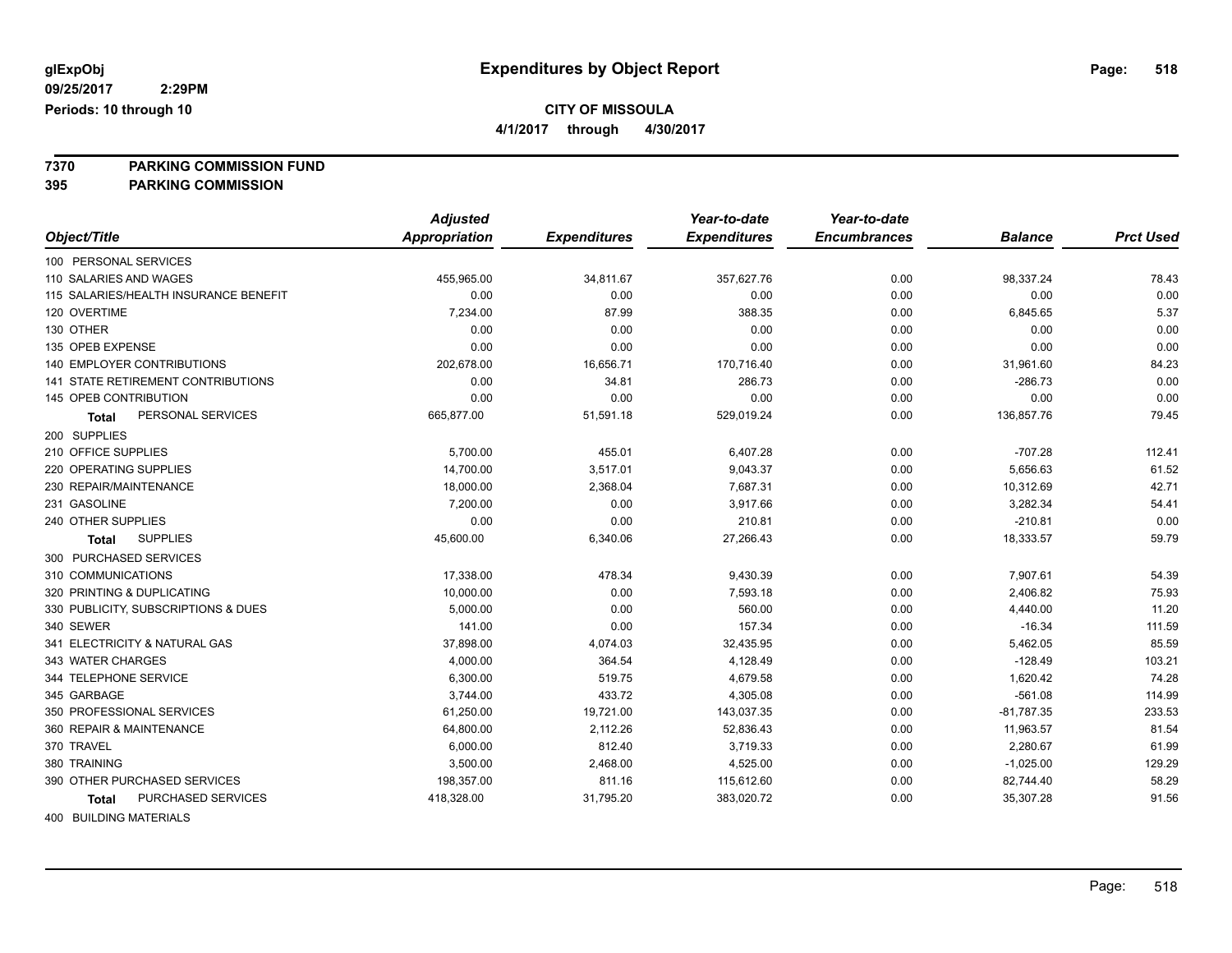**4/1/2017 through 4/30/2017**

**7370 PARKING COMMISSION FUND**

|                                                   | <b>Adjusted</b>      |                     | Year-to-date        | Year-to-date        |                |                  |
|---------------------------------------------------|----------------------|---------------------|---------------------|---------------------|----------------|------------------|
| Object/Title                                      | <b>Appropriation</b> | <b>Expenditures</b> | <b>Expenditures</b> | <b>Encumbrances</b> | <b>Balance</b> | <b>Prct Used</b> |
| <b>400 BUILDING MATERIALS</b>                     | 0.00                 | 0.00                | 0.00                | 0.00                | 0.00           | 0.00             |
| <b>BUILDING MATERIALS</b><br><b>Total</b>         | 0.00                 | 0.00                | 0.00                | 0.00                | 0.00           | 0.00             |
| 500 FIXED CHARGES                                 |                      |                     |                     |                     |                |                  |
| 500 FIXED CHARGES                                 | 168,621.00           | 4,200.00            | 27,782.15           | 0.00                | 140,838.85     | 16.48            |
| 510 *** Title Not Found ***                       | 0.00                 | 0.00                | 11,428.20           | 0.00                | $-11,428.20$   | 0.00             |
| 550 MERCHANT SERVICE FEES                         | 21,500.00            | 0.00                | 0.00                | 0.00                | 21,500.00      | 0.00             |
| <b>FIXED CHARGES</b><br>Total                     | 190,121.00           | 4,200.00            | 39,210.35           | 0.00                | 150,910.65     | 20.62            |
| 600 DEBT SERVICE                                  |                      |                     |                     |                     |                |                  |
| 610 PRINCIPAL                                     | 181,400.00           | 0.00                | 181,400.00          | 0.00                | 0.00           | 100.00           |
| 620 INTEREST / SERVICE FEES                       | 29.583.00            | 0.00                | 29,583.01           | 0.00                | $-0.01$        | 100.00           |
| <b>DEBT SERVICE</b><br><b>Total</b>               | 210,983.00           | 0.00                | 210,983.01          | 0.00                | $-0.01$        | 100.00           |
| 700 GRANTS & CONTRIBUTIONS                        |                      |                     |                     |                     |                |                  |
| 700 GRANTS & CONTRIBUTIONS                        | 74,000.00            | 2,500.00            | 111,278.75          | 0.00                | $-37.278.75$   | 150.38           |
| <b>GRANTS &amp; CONTRIBUTIONS</b><br><b>Total</b> | 74,000.00            | 2,500.00            | 111,278.75          | 0.00                | $-37,278.75$   | 150.38           |
| 800 OTHER OBJECTS                                 |                      |                     |                     |                     |                |                  |
| 820 TRANSFERS TO OTHER FUNDS                      | 309,510.00           | 25,798.75           | 259,317.50          | 0.00                | 50,192.50      | 83.78            |
| 845 CONTINGENCY                                   | 48,965.00            | 0.00                | 0.00                | 0.00                | 48,965.00      | 0.00             |
| OTHER OBJECTS<br><b>Total</b>                     | 358,475.00           | 25,798.75           | 259,317.50          | 0.00                | 99,157.50      | 72.34            |
| 900 CAPITAL OUTLAY                                |                      |                     |                     |                     |                |                  |
| 920 BUILDINGS                                     | 0.00                 | 0.00                | 0.00                | 0.00                | 0.00           | 0.00             |
| 930 IMPROVEMENTS                                  | 0.00                 | 0.00                | 0.00                | 0.00                | 0.00           | 0.00             |
| 940 MACHINERY & EQUIPMENT                         | 0.00                 | 0.00                | 89,214.69           | 0.00                | $-89,214.69$   | 0.00             |
| <b>CAPITAL OUTLAY</b><br><b>Total</b>             | 0.00                 | 0.00                | 89,214.69           | 0.00                | $-89,214.69$   | 0.00             |
| PARKING COMMISSION<br><b>Total</b>                | 1,963,384.00         | 122,225.19          | 1,649,310.69        | 0.00                | 314,073.31     | 84.00            |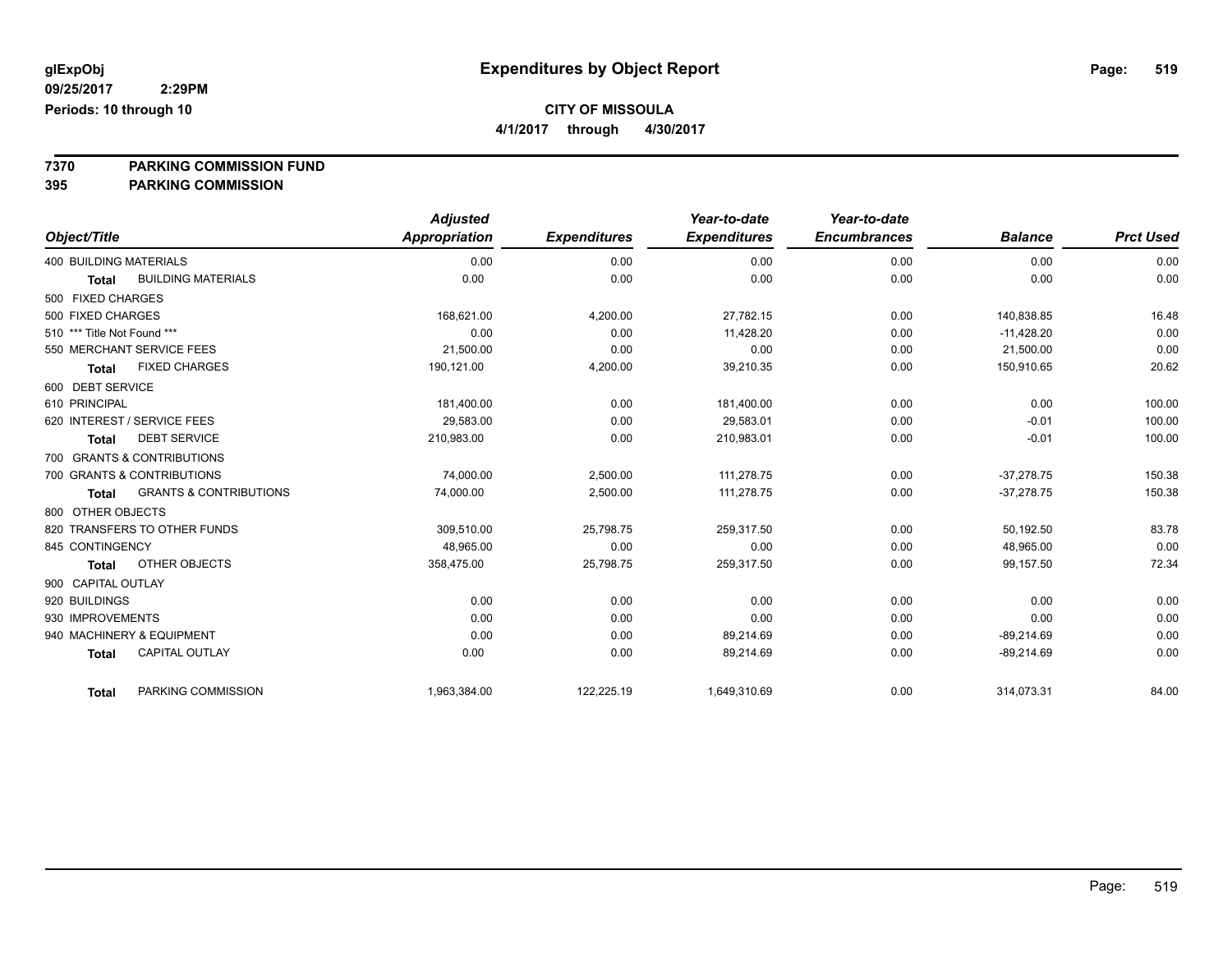**4/1/2017 through 4/30/2017**

# **7370 PARKING COMMISSION FUND**

**900 DEPRECIATION**

| Object/Title                          | <b>Adjusted</b><br><b>Appropriation</b> | <b>Expenditures</b> | Year-to-date<br><b>Expenditures</b> | Year-to-date<br><b>Encumbrances</b> | <b>Balance</b> | <b>Prct Used</b> |
|---------------------------------------|-----------------------------------------|---------------------|-------------------------------------|-------------------------------------|----------------|------------------|
|                                       |                                         |                     |                                     |                                     |                |                  |
| 800 OTHER OBJECTS                     |                                         |                     |                                     |                                     |                |                  |
| 830 DEPRECIATION                      | 0.00                                    | 0.00                | 0.00                                | 0.00                                | 0.00           | 0.00             |
| OTHER OBJECTS<br><b>Total</b>         | 0.00                                    | 0.00                | 0.00                                | 0.00                                | 0.00           | 0.00             |
| 900 CAPITAL OUTLAY                    |                                         |                     |                                     |                                     |                |                  |
| 940 MACHINERY & EQUIPMENT             | 0.00                                    | 0.00                | 0.00                                | 0.00                                | 0.00           | 0.00             |
| <b>CAPITAL OUTLAY</b><br><b>Total</b> | 0.00                                    | 0.00                | 0.00                                | 0.00                                | 0.00           | 0.00             |
| <b>DEPRECIATION</b><br><b>Total</b>   | 0.00                                    | 0.00                | 0.00                                | 0.00                                | 0.00           | 0.00             |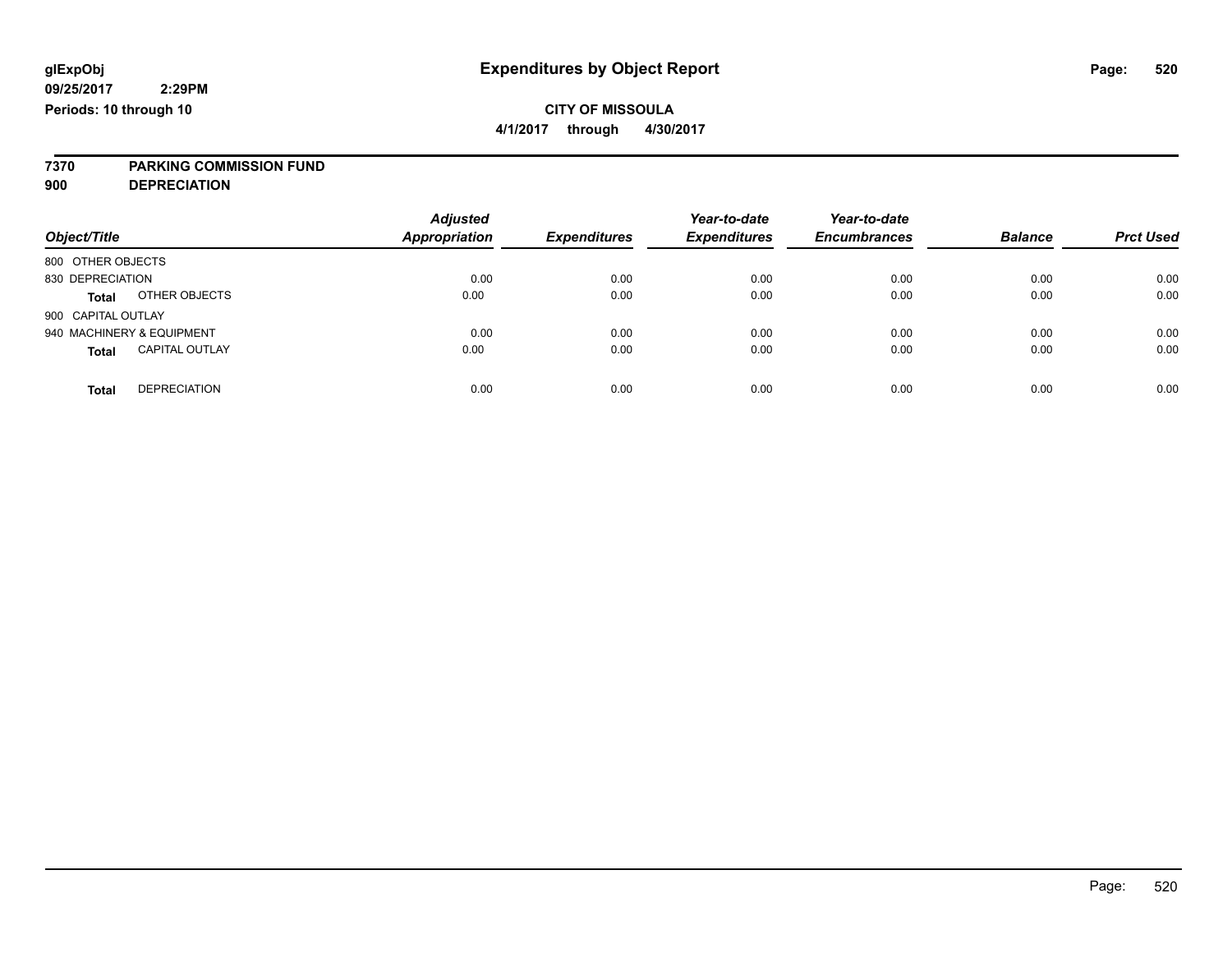#### **7370 PARKING COMMISSION FUND**

|                                       | <b>Adjusted</b> |                     | Year-to-date        | Year-to-date        |                |                  |
|---------------------------------------|-----------------|---------------------|---------------------|---------------------|----------------|------------------|
| Object/Title                          | Appropriation   | <b>Expenditures</b> | <b>Expenditures</b> | <b>Encumbrances</b> | <b>Balance</b> | <b>Prct Used</b> |
| 100 PERSONAL SERVICES                 |                 |                     |                     |                     |                |                  |
| 110 SALARIES AND WAGES                | 455,965.00      | 34,811.67           | 357,627.76          | 0.00                | 98,337.24      | 78.43            |
| 115 SALARIES/HEALTH INSURANCE BENEFIT | 0.00            | 0.00                | 0.00                | 0.00                | 0.00           | 0.00             |
| 120 OVERTIME                          | 7,234.00        | 87.99               | 388.35              | 0.00                | 6,845.65       | 5.37             |
| 130 OTHER                             | 0.00            | 0.00                | 0.00                | 0.00                | 0.00           | 0.00             |
| 135 OPEB EXPENSE                      | 0.00            | 0.00                | 0.00                | 0.00                | 0.00           | 0.00             |
| <b>140 EMPLOYER CONTRIBUTIONS</b>     | 202,678.00      | 16,656.71           | 170,716.40          | 0.00                | 31,961.60      | 84.23            |
| 141 STATE RETIREMENT CONTRIBUTIONS    | 0.00            | 34.81               | 286.73              | 0.00                | $-286.73$      | 0.00             |
| 145 OPEB CONTRIBUTION                 | 0.00            | 0.00                | 0.00                | 0.00                | 0.00           | 0.00             |
| PERSONAL SERVICES<br><b>Total</b>     | 665,877.00      | 51,591.18           | 529,019.24          | 0.00                | 136,857.76     | 79.45            |
| 200 SUPPLIES                          |                 |                     |                     |                     |                |                  |
| 210 OFFICE SUPPLIES                   | 5,700.00        | 455.01              | 6,407.28            | 0.00                | $-707.28$      | 112.41           |
| 220 OPERATING SUPPLIES                | 14,700.00       | 3,517.01            | 9,043.37            | 0.00                | 5,656.63       | 61.52            |
| 230 REPAIR/MAINTENANCE                | 18,000.00       | 2,368.04            | 7,687.31            | 0.00                | 10,312.69      | 42.71            |
| 231 GASOLINE                          | 7,200.00        | 0.00                | 3,917.66            | 0.00                | 3,282.34       | 54.41            |
| 240 OTHER SUPPLIES                    | 0.00            | 0.00                | 210.81              | 0.00                | $-210.81$      | 0.00             |
| <b>SUPPLIES</b><br>Total              | 45,600.00       | 6,340.06            | 27,266.43           | 0.00                | 18,333.57      | 59.79            |
| 300 PURCHASED SERVICES                |                 |                     |                     |                     |                |                  |
| 310 COMMUNICATIONS                    | 17,338.00       | 478.34              | 9,430.39            | 0.00                | 7,907.61       | 54.39            |
| 320 PRINTING & DUPLICATING            | 10,000.00       | 0.00                | 7,593.18            | 0.00                | 2,406.82       | 75.93            |
| 330 PUBLICITY, SUBSCRIPTIONS & DUES   | 5,000.00        | 0.00                | 560.00              | 0.00                | 4,440.00       | 11.20            |
| 340 SEWER                             | 141.00          | 0.00                | 157.34              | 0.00                | $-16.34$       | 111.59           |
| 341 ELECTRICITY & NATURAL GAS         | 37,898.00       | 4,074.03            | 32,435.95           | 0.00                | 5,462.05       | 85.59            |
| 343 WATER CHARGES                     | 4,000.00        | 364.54              | 4,128.49            | 0.00                | $-128.49$      | 103.21           |
| 344 TELEPHONE SERVICE                 | 6,300.00        | 519.75              | 4,679.58            | 0.00                | 1,620.42       | 74.28            |
| 345 GARBAGE                           | 3,744.00        | 433.72              | 4,305.08            | 0.00                | $-561.08$      | 114.99           |
| 350 PROFESSIONAL SERVICES             | 61,250.00       | 19,721.00           | 143,037.35          | 0.00                | $-81,787.35$   | 233.53           |
| 360 REPAIR & MAINTENANCE              | 64,800.00       | 2,112.26            | 52,836.43           | 0.00                | 11,963.57      | 81.54            |
| 370 TRAVEL                            | 6,000.00        | 812.40              | 3,719.33            | 0.00                | 2,280.67       | 61.99            |
| 380 TRAINING                          | 3,500.00        | 2,468.00            | 4,525.00            | 0.00                | $-1,025.00$    | 129.29           |
| 390 OTHER PURCHASED SERVICES          | 198,357.00      | 811.16              | 115,612.60          | 0.00                | 82,744.40      | 58.29            |
| PURCHASED SERVICES<br>Total           | 418,328.00      | 31,795.20           | 383,020.72          | 0.00                | 35,307.28      | 91.56            |
| 400 BUILDING MATERIALS                |                 |                     |                     |                     |                |                  |
| <b>400 BUILDING MATERIALS</b>         | 0.00            | 0.00                | 0.00                | 0.00                | 0.00           | 0.00             |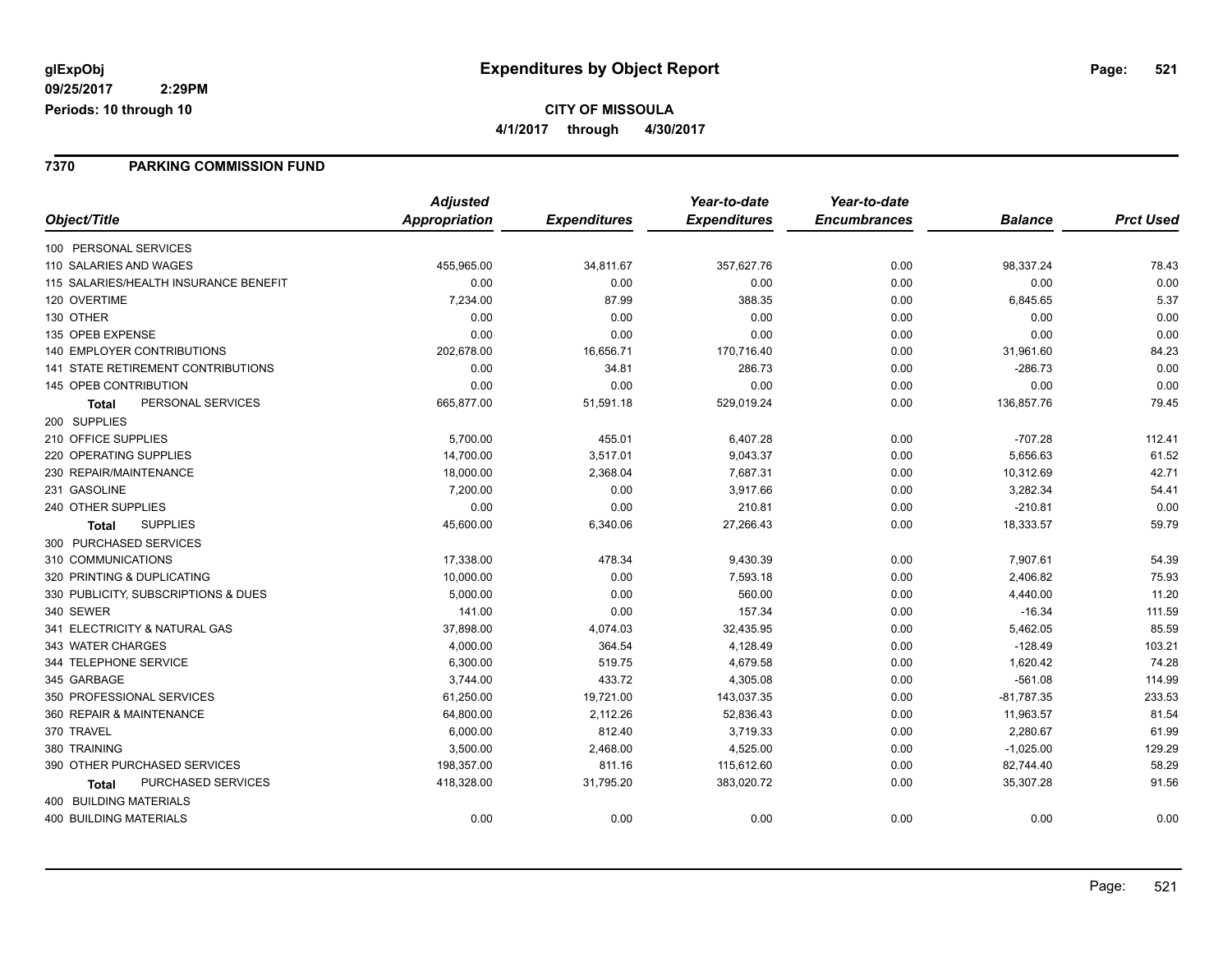#### **7370 PARKING COMMISSION FUND**

|                              |                                   | <b>Adjusted</b> |                     | Year-to-date        | Year-to-date        |                |                  |
|------------------------------|-----------------------------------|-----------------|---------------------|---------------------|---------------------|----------------|------------------|
| Object/Title                 |                                   | Appropriation   | <b>Expenditures</b> | <b>Expenditures</b> | <b>Encumbrances</b> | <b>Balance</b> | <b>Prct Used</b> |
| <b>Total</b>                 | <b>BUILDING MATERIALS</b>         | 0.00            | 0.00                | 0.00                | 0.00                | 0.00           | 0.00             |
| 500 FIXED CHARGES            |                                   |                 |                     |                     |                     |                |                  |
| 500 FIXED CHARGES            |                                   | 168,621.00      | 4,200.00            | 27,782.15           | 0.00                | 140,838.85     | 16.48            |
| 510 *** Title Not Found ***  |                                   | 0.00            | 0.00                | 11,428.20           | 0.00                | $-11,428.20$   | 0.00             |
| 550 MERCHANT SERVICE FEES    |                                   | 21,500.00       | 0.00                | 0.00                | 0.00                | 21,500.00      | 0.00             |
| <b>Total</b>                 | <b>FIXED CHARGES</b>              | 190,121.00      | 4,200.00            | 39,210.35           | 0.00                | 150,910.65     | 20.62            |
| 600 DEBT SERVICE             |                                   |                 |                     |                     |                     |                |                  |
| 610 PRINCIPAL                |                                   | 181,400.00      | 0.00                | 181,400.00          | 0.00                | 0.00           | 100.00           |
| 620 INTEREST / SERVICE FEES  |                                   | 29,583.00       | 0.00                | 29,583.01           | 0.00                | $-0.01$        | 100.00           |
| Total                        | <b>DEBT SERVICE</b>               | 210,983.00      | 0.00                | 210,983.01          | 0.00                | $-0.01$        | 100.00           |
| 700 GRANTS & CONTRIBUTIONS   |                                   |                 |                     |                     |                     |                |                  |
| 700 GRANTS & CONTRIBUTIONS   |                                   | 74,000.00       | 2,500.00            | 111,278.75          | 0.00                | $-37,278.75$   | 150.38           |
| <b>Total</b>                 | <b>GRANTS &amp; CONTRIBUTIONS</b> | 74,000.00       | 2,500.00            | 111,278.75          | 0.00                | $-37,278.75$   | 150.38           |
| 800 OTHER OBJECTS            |                                   |                 |                     |                     |                     |                |                  |
| 820 TRANSFERS TO OTHER FUNDS |                                   | 309,510.00      | 25,798.75           | 259,317.50          | 0.00                | 50,192.50      | 83.78            |
| 830 DEPRECIATION             |                                   | 0.00            | 0.00                | 0.00                | 0.00                | 0.00           | 0.00             |
| 845 CONTINGENCY              |                                   | 48,965.00       | 0.00                | 0.00                | 0.00                | 48,965.00      | 0.00             |
| Total                        | OTHER OBJECTS                     | 358,475.00      | 25,798.75           | 259,317.50          | 0.00                | 99,157.50      | 72.34            |
| 900 CAPITAL OUTLAY           |                                   |                 |                     |                     |                     |                |                  |
| 920 BUILDINGS                |                                   | 0.00            | 0.00                | 0.00                | 0.00                | 0.00           | 0.00             |
| 930 IMPROVEMENTS             |                                   | 0.00            | 0.00                | 0.00                | 0.00                | 0.00           | 0.00             |
| 940 MACHINERY & EQUIPMENT    |                                   | 0.00            | 0.00                | 89,214.69           | 0.00                | $-89,214.69$   | 0.00             |
| <b>Total</b>                 | <b>CAPITAL OUTLAY</b>             | 0.00            | 0.00                | 89,214.69           | 0.00                | $-89,214.69$   | 0.00             |
| <b>Total</b>                 | PARKING COMMISSION FUND           | 1,963,384.00    | 122,225.19          | 1,649,310.69        | 0.00                | 314,073.31     | 84.00            |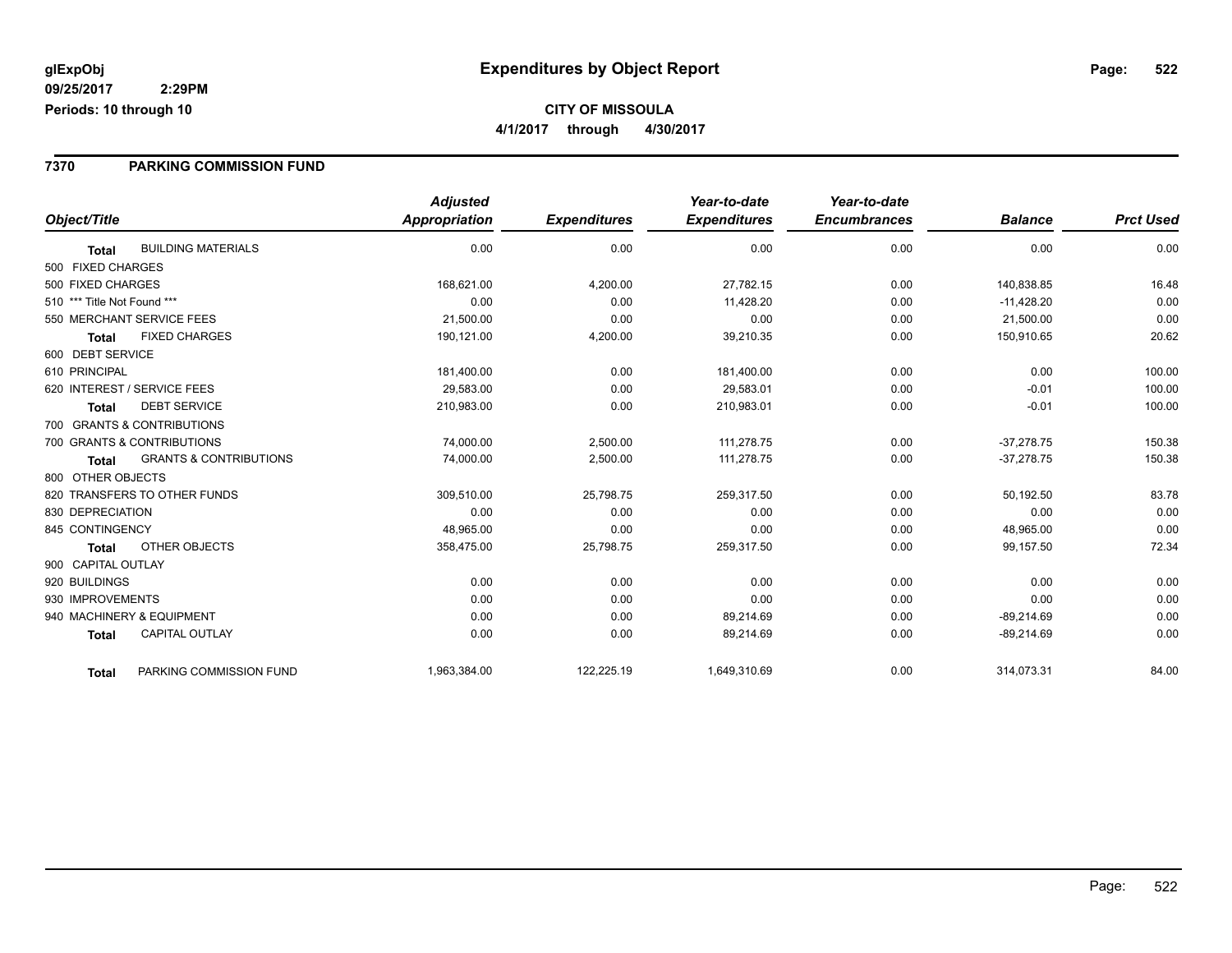**4/1/2017 through 4/30/2017**

**7371 FRONT STREET PARKING BONDS**

|                             |                              | <b>Adjusted</b> |                     | Year-to-date        | Year-to-date        |                |                  |
|-----------------------------|------------------------------|-----------------|---------------------|---------------------|---------------------|----------------|------------------|
| Object/Title                |                              | Appropriation   | <b>Expenditures</b> | <b>Expenditures</b> | <b>Encumbrances</b> | <b>Balance</b> | <b>Prct Used</b> |
| 500 FIXED CHARGES           |                              |                 |                     |                     |                     |                |                  |
| 550 MERCHANT SERVICE FEES   |                              | 0.00            | 0.00                | 0.00                | 0.00                | 0.00           | 0.00             |
| <b>Total</b>                | <b>FIXED CHARGES</b>         | 0.00            | 0.00                | 0.00                | 0.00                | 0.00           | 0.00             |
| 600 DEBT SERVICE            |                              |                 |                     |                     |                     |                |                  |
| 620 INTEREST / SERVICE FEES |                              | 266.220.00      | 0.00                | 265.850.02          | 0.00                | 369.98         | 99.86            |
| <b>Total</b>                | <b>DEBT SERVICE</b>          | 266.220.00      | 0.00                | 265,850.02          | 0.00                | 369.98         | 99.86            |
| 800 OTHER OBJECTS           |                              |                 |                     |                     |                     |                |                  |
|                             | 820 TRANSFERS TO OTHER FUNDS | 0.00            | 0.00                | 0.00                | 0.00                | 0.00           | 0.00             |
| <b>Total</b>                | OTHER OBJECTS                | 0.00            | 0.00                | 0.00                | 0.00                | 0.00           | 0.00             |
| <b>Total</b>                | PARKING COMMISSION           | 266.220.00      | 0.00                | 265.850.02          | 0.00                | 369.98         | 99.86            |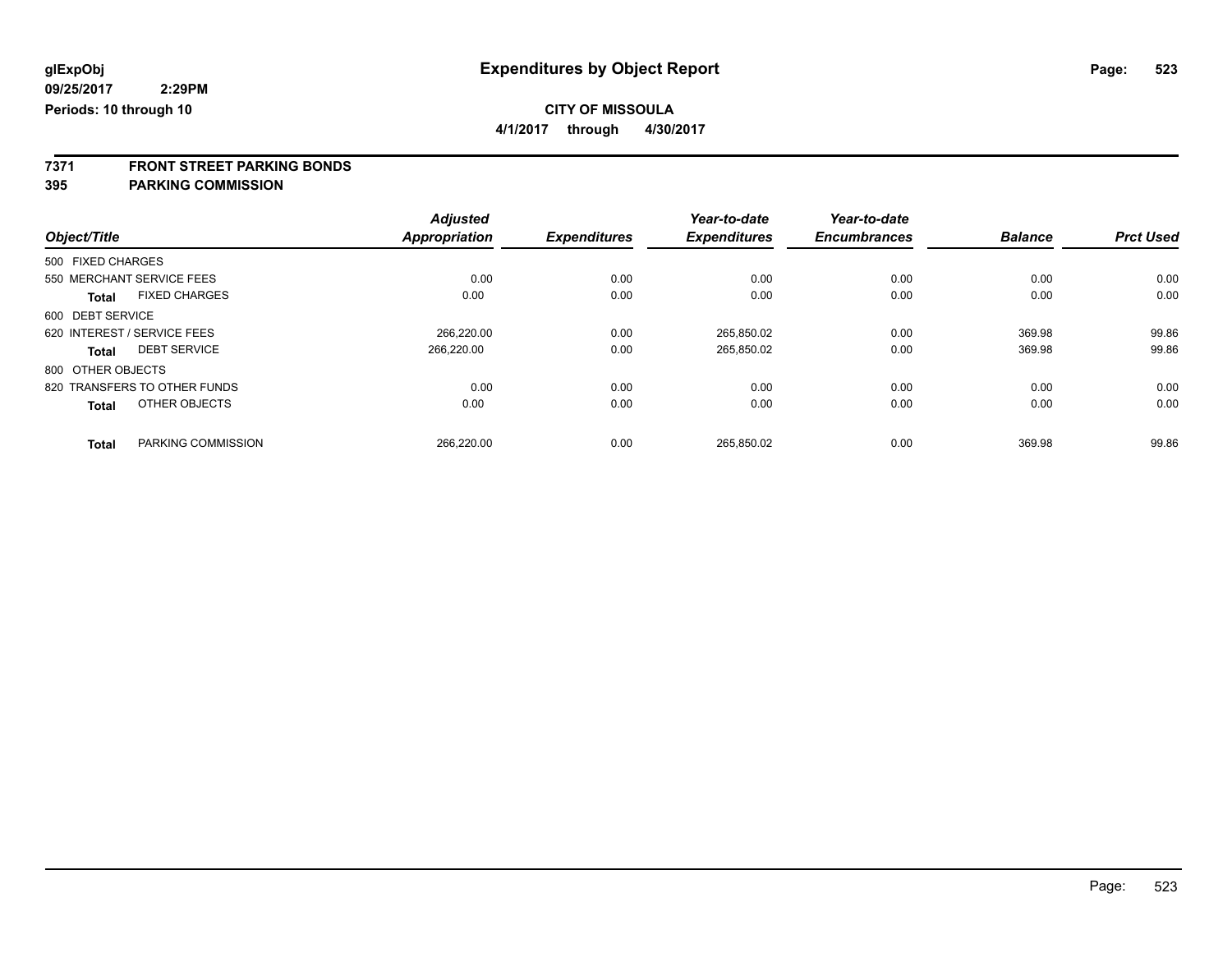### **7371 FRONT STREET PARKING BONDS**

|                   |                              | <b>Adjusted</b> |                     | Year-to-date        | Year-to-date        |                |                  |
|-------------------|------------------------------|-----------------|---------------------|---------------------|---------------------|----------------|------------------|
| Object/Title      |                              | Appropriation   | <b>Expenditures</b> | <b>Expenditures</b> | <b>Encumbrances</b> | <b>Balance</b> | <b>Prct Used</b> |
| 500 FIXED CHARGES |                              |                 |                     |                     |                     |                |                  |
|                   | 550 MERCHANT SERVICE FEES    | 0.00            | 0.00                | 0.00                | 0.00                | 0.00           | 0.00             |
| Total             | <b>FIXED CHARGES</b>         | 0.00            | 0.00                | 0.00                | 0.00                | 0.00           | 0.00             |
| 600 DEBT SERVICE  |                              |                 |                     |                     |                     |                |                  |
|                   | 620 INTEREST / SERVICE FEES  | 266,220.00      | 0.00                | 265,850.02          | 0.00                | 369.98         | 99.86            |
| <b>Total</b>      | <b>DEBT SERVICE</b>          | 266,220.00      | 0.00                | 265,850.02          | 0.00                | 369.98         | 99.86            |
| 800 OTHER OBJECTS |                              |                 |                     |                     |                     |                |                  |
|                   | 820 TRANSFERS TO OTHER FUNDS | 0.00            | 0.00                | 0.00                | 0.00                | 0.00           | 0.00             |
| <b>Total</b>      | OTHER OBJECTS                | 0.00            | 0.00                | 0.00                | 0.00                | 0.00           | 0.00             |
| <b>Total</b>      | FRONT STREET PARKING BONDS   | 266,220.00      | 0.00                | 265.850.02          | 0.00                | 369.98         | 99.86            |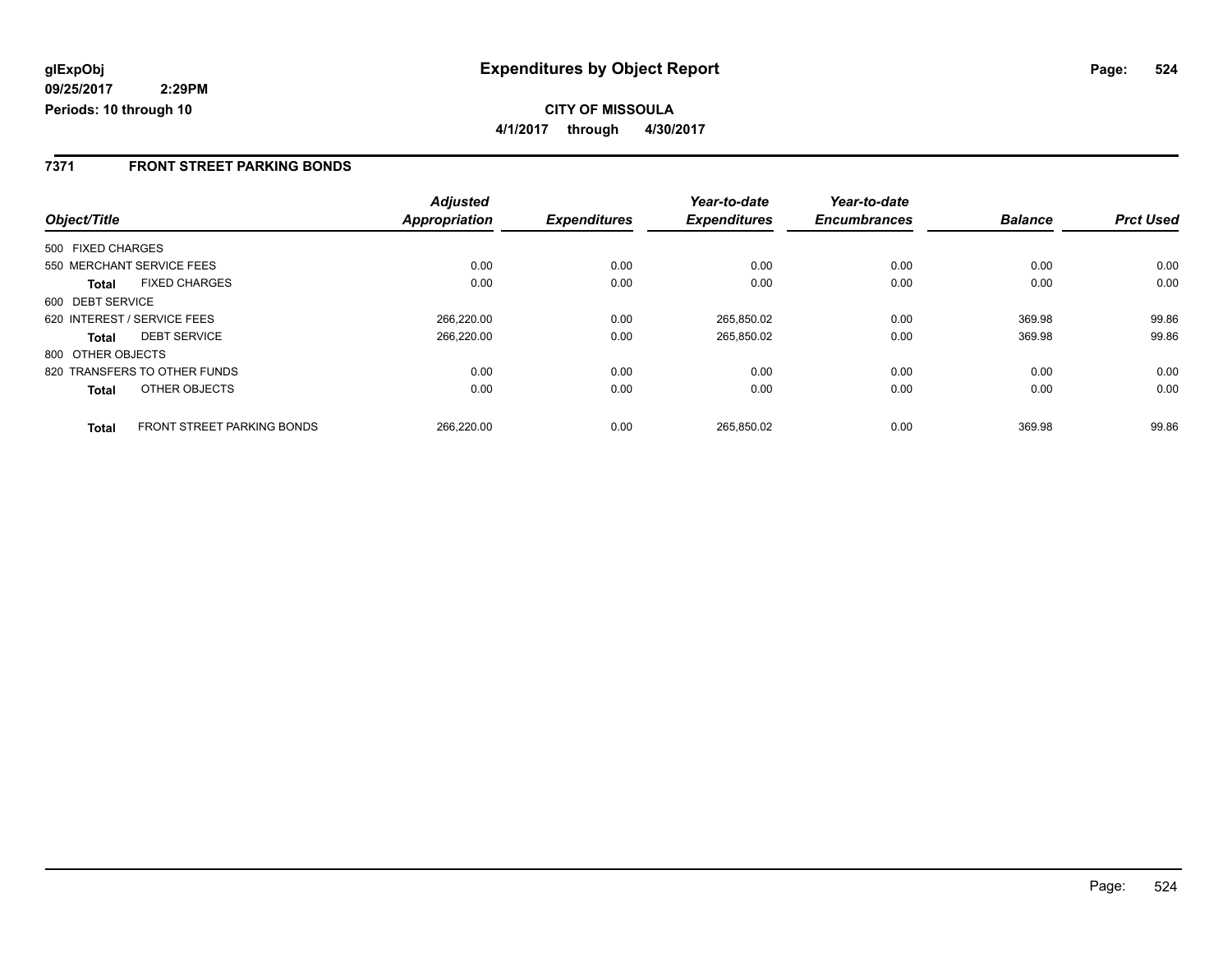**4/1/2017 through 4/30/2017**

# **7372 SINKING FUND/FRONT ST PARKING BONDS**

|                                      | <b>Adjusted</b>      |                     | Year-to-date        | Year-to-date        |                |                  |
|--------------------------------------|----------------------|---------------------|---------------------|---------------------|----------------|------------------|
| Object/Title                         | <b>Appropriation</b> | <b>Expenditures</b> | <b>Expenditures</b> | <b>Encumbrances</b> | <b>Balance</b> | <b>Prct Used</b> |
| 500 FIXED CHARGES                    |                      |                     |                     |                     |                |                  |
| 550 MERCHANT SERVICE FEES            | 0.00                 | 0.00                | 0.00                | 0.00                | 0.00           | 0.00             |
| <b>FIXED CHARGES</b><br><b>Total</b> | 0.00                 | 0.00                | 0.00                | 0.00                | 0.00           | 0.00             |
| 600 DEBT SERVICE                     |                      |                     |                     |                     |                |                  |
| 610 PRINCIPAL                        | 250,000.00           | 0.00                | 250,000.00          | 0.00                | 0.00           | 100.00           |
| 620 INTEREST / SERVICE FEES          | 0.00                 | 0.00                | 0.00                | 0.00                | 0.00           | 0.00             |
| <b>DEBT SERVICE</b><br><b>Total</b>  | 250,000.00           | 0.00                | 250,000.00          | 0.00                | 0.00           | 100.00           |
| 800 OTHER OBJECTS                    |                      |                     |                     |                     |                |                  |
| 820 TRANSFERS TO OTHER FUNDS         | 0.00                 | 0.00                | 0.00                | 0.00                | 0.00           | 0.00             |
| OTHER OBJECTS<br><b>Total</b>        | 0.00                 | 0.00                | 0.00                | 0.00                | 0.00           | 0.00             |
| PARKING COMMISSION<br><b>Total</b>   | 250,000.00           | 0.00                | 250,000.00          | 0.00                | 0.00           | 100.00           |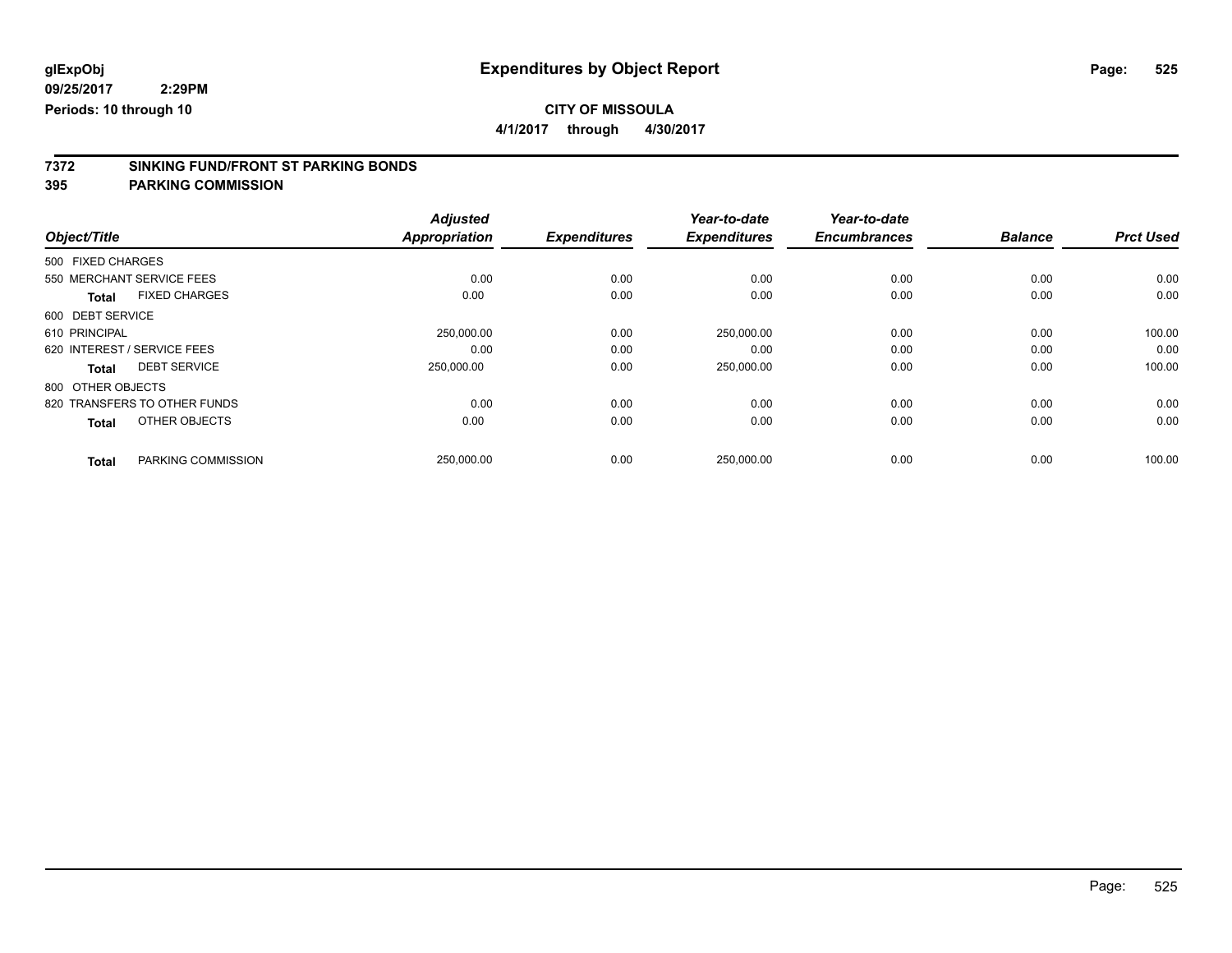### **7372 SINKING FUND/FRONT ST PARKING BONDS**

|                   |                                   | <b>Adjusted</b>      | <b>Expenditures</b> | Year-to-date<br><b>Expenditures</b> | Year-to-date<br><b>Encumbrances</b> | <b>Balance</b> | <b>Prct Used</b> |
|-------------------|-----------------------------------|----------------------|---------------------|-------------------------------------|-------------------------------------|----------------|------------------|
| Object/Title      |                                   | <b>Appropriation</b> |                     |                                     |                                     |                |                  |
| 500 FIXED CHARGES |                                   |                      |                     |                                     |                                     |                |                  |
|                   | 550 MERCHANT SERVICE FEES         | 0.00                 | 0.00                | 0.00                                | 0.00                                | 0.00           | 0.00             |
| Total             | <b>FIXED CHARGES</b>              | 0.00                 | 0.00                | 0.00                                | 0.00                                | 0.00           | 0.00             |
| 600 DEBT SERVICE  |                                   |                      |                     |                                     |                                     |                |                  |
| 610 PRINCIPAL     |                                   | 250,000.00           | 0.00                | 250,000.00                          | 0.00                                | 0.00           | 100.00           |
|                   | 620 INTEREST / SERVICE FEES       | 0.00                 | 0.00                | 0.00                                | 0.00                                | 0.00           | 0.00             |
| Total             | <b>DEBT SERVICE</b>               | 250,000.00           | 0.00                | 250,000.00                          | 0.00                                | 0.00           | 100.00           |
| 800 OTHER OBJECTS |                                   |                      |                     |                                     |                                     |                |                  |
|                   | 820 TRANSFERS TO OTHER FUNDS      | 0.00                 | 0.00                | 0.00                                | 0.00                                | 0.00           | 0.00             |
| <b>Total</b>      | OTHER OBJECTS                     | 0.00                 | 0.00                | 0.00                                | 0.00                                | 0.00           | 0.00             |
| <b>Total</b>      | SINKING FUND/FRONT ST PARKING BON | 250.000.00           | 0.00                | 250.000.00                          | 0.00                                | 0.00           | 100.00           |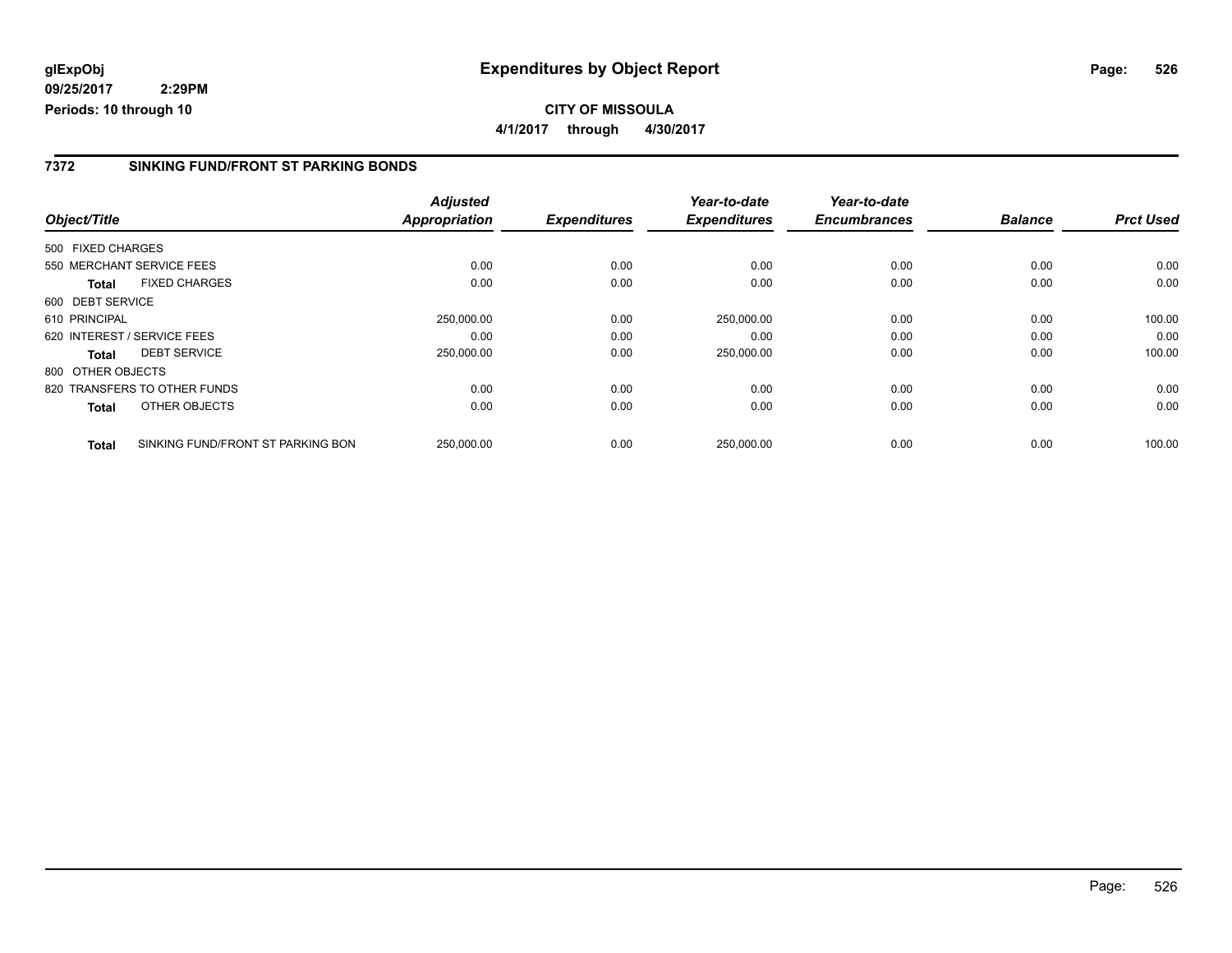**4/1/2017 through 4/30/2017**

# **7373 MPC SERIES 2010B CONSTRUCTION**

|                             |                              | <b>Adjusted</b>      |                     | Year-to-date        | Year-to-date        |                |                  |
|-----------------------------|------------------------------|----------------------|---------------------|---------------------|---------------------|----------------|------------------|
| Object/Title                |                              | <b>Appropriation</b> | <b>Expenditures</b> | <b>Expenditures</b> | <b>Encumbrances</b> | <b>Balance</b> | <b>Prct Used</b> |
| 300 PURCHASED SERVICES      |                              |                      |                     |                     |                     |                |                  |
| 350 PROFESSIONAL SERVICES   |                              | 0.00                 | 0.00                | 0.00                | 0.00                | 0.00           | 0.00             |
|                             | 390 OTHER PURCHASED SERVICES | 0.00                 | 0.00                | 0.00                | 0.00                | 0.00           | 0.00             |
| <b>Total</b>                | PURCHASED SERVICES           | 0.00                 | 0.00                | 0.00                | 0.00                | 0.00           | 0.00             |
| 500 FIXED CHARGES           |                              |                      |                     |                     |                     |                |                  |
| 550 MERCHANT SERVICE FEES   |                              | 0.00                 | 0.00                | 0.00                | 0.00                | 0.00           | 0.00             |
| <b>Total</b>                | <b>FIXED CHARGES</b>         | 0.00                 | 0.00                | 0.00                | 0.00                | 0.00           | 0.00             |
| 600 DEBT SERVICE            |                              |                      |                     |                     |                     |                |                  |
| 600 DEBT SERVICE            |                              | 0.00                 | 0.00                | 0.00                | 0.00                | 0.00           | 0.00             |
| 610 PRINCIPAL               |                              | 0.00                 | 0.00                | 0.00                | 0.00                | 0.00           | 0.00             |
| 620 INTEREST / SERVICE FEES |                              | 0.00                 | 0.00                | 0.00                | 0.00                | 0.00           | 0.00             |
| <b>Total</b>                | <b>DEBT SERVICE</b>          | 0.00                 | 0.00                | 0.00                | 0.00                | 0.00           | 0.00             |
| 800 OTHER OBJECTS           |                              |                      |                     |                     |                     |                |                  |
|                             | 820 TRANSFERS TO OTHER FUNDS | 0.00                 | 0.00                | 0.00                | 0.00                | 0.00           | 0.00             |
| <b>Total</b>                | OTHER OBJECTS                | 0.00                 | 0.00                | 0.00                | 0.00                | 0.00           | 0.00             |
| 900 CAPITAL OUTLAY          |                              |                      |                     |                     |                     |                |                  |
| 900 CAPITAL OUTLAY          |                              | 0.00                 | 0.00                | 0.00                | 0.00                | 0.00           | 0.00             |
| 920 BUILDINGS               |                              | 0.00                 | 0.00                | 0.00                | 0.00                | 0.00           | 0.00             |
| 930 IMPROVEMENTS            |                              | 0.00                 | 0.00                | 0.00                | 0.00                | 0.00           | 0.00             |
| <b>Total</b>                | <b>CAPITAL OUTLAY</b>        | 0.00                 | 0.00                | 0.00                | 0.00                | 0.00           | 0.00             |
| <b>Total</b>                | PARKING COMMISSION           | 0.00                 | 0.00                | 0.00                | 0.00                | 0.00           | 0.00             |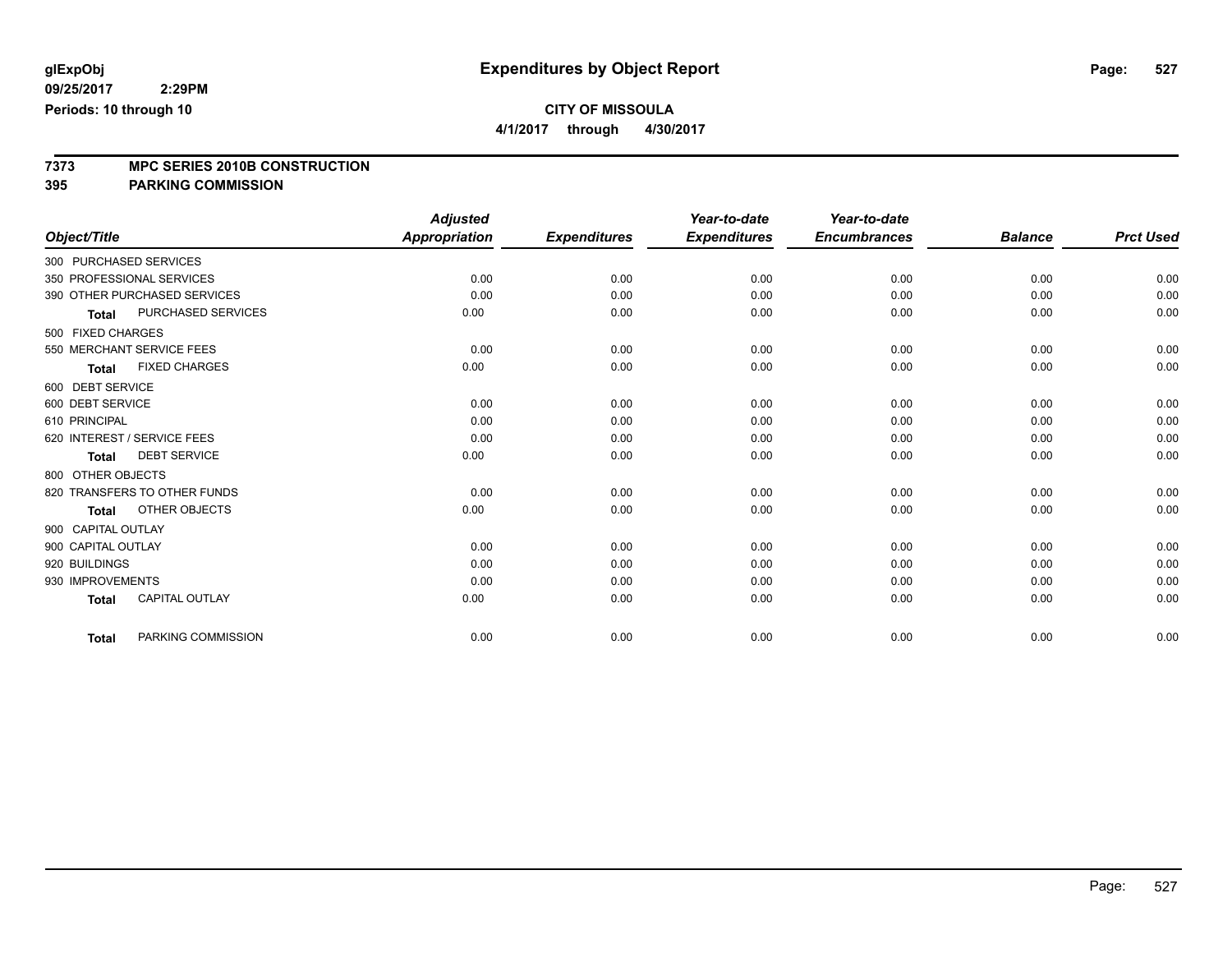**4/1/2017 through 4/30/2017**

# **7373 MPC SERIES 2010B CONSTRUCTION**

**900 DEPRECIATION**

| Object/Title                         | <b>Adjusted</b><br><b>Appropriation</b> | <b>Expenditures</b> | Year-to-date<br><b>Expenditures</b> | Year-to-date<br><b>Encumbrances</b> | <b>Balance</b> | <b>Prct Used</b> |
|--------------------------------------|-----------------------------------------|---------------------|-------------------------------------|-------------------------------------|----------------|------------------|
| 500 FIXED CHARGES                    |                                         |                     |                                     |                                     |                |                  |
| 550 MERCHANT SERVICE FEES            | 0.00                                    | 0.00                | 0.00                                | 0.00                                | 0.00           | 0.00             |
| <b>FIXED CHARGES</b><br><b>Total</b> | 0.00                                    | 0.00                | 0.00                                | 0.00                                | 0.00           | 0.00             |
| 800 OTHER OBJECTS                    |                                         |                     |                                     |                                     |                |                  |
| 830 DEPRECIATION                     | 0.00                                    | 0.00                | 0.00                                | 0.00                                | 0.00           | 0.00             |
| OTHER OBJECTS<br><b>Total</b>        | 0.00                                    | 0.00                | 0.00                                | 0.00                                | 0.00           | 0.00             |
| <b>DEPRECIATION</b><br><b>Total</b>  | 0.00                                    | 0.00                | 0.00                                | 0.00                                | 0.00           | 0.00             |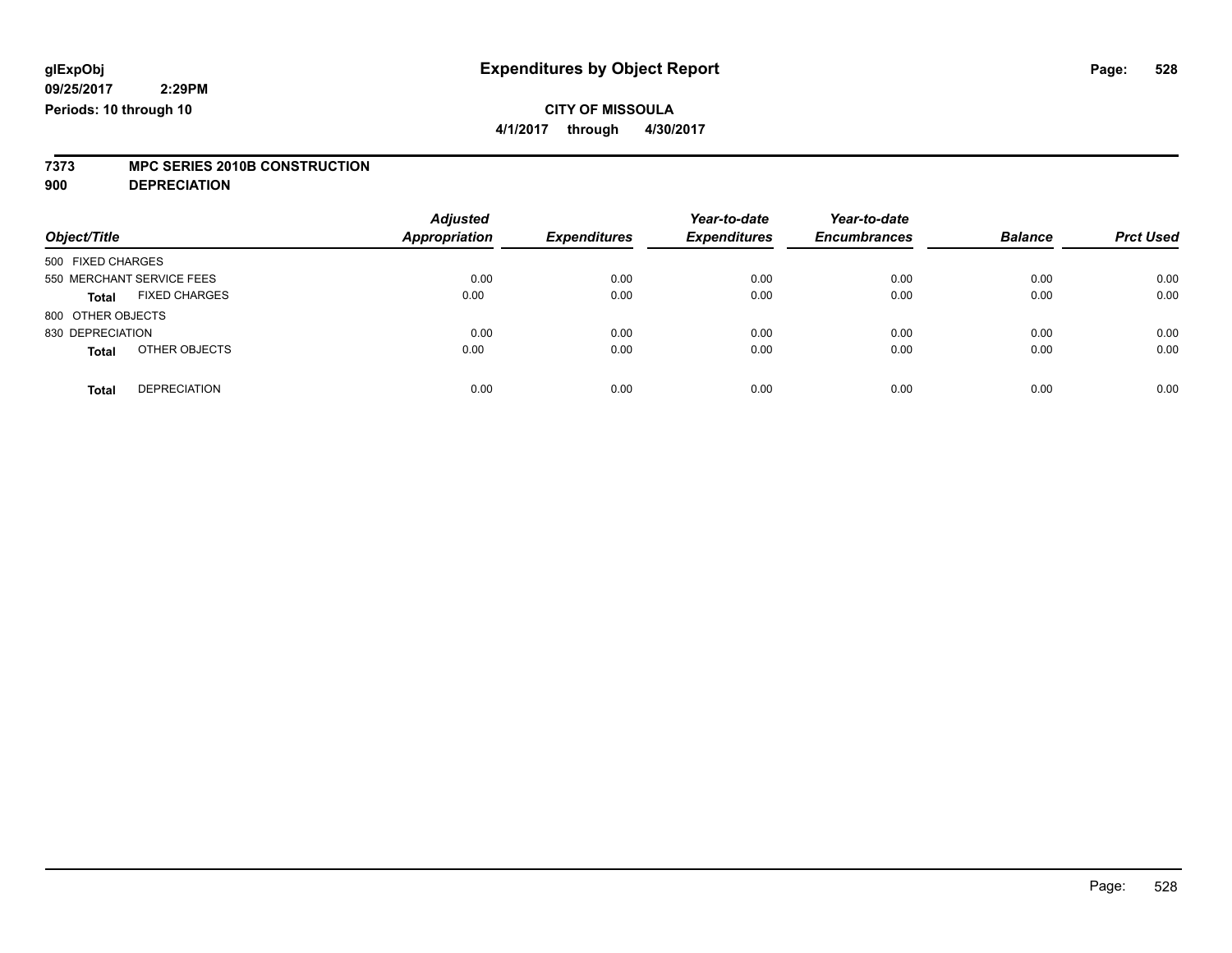### **7373 MPC SERIES 2010B CONSTRUCTION**

|                                               | <b>Adjusted</b> |                     | Year-to-date        | Year-to-date        |                |                  |
|-----------------------------------------------|-----------------|---------------------|---------------------|---------------------|----------------|------------------|
| Object/Title                                  | Appropriation   | <b>Expenditures</b> | <b>Expenditures</b> | <b>Encumbrances</b> | <b>Balance</b> | <b>Prct Used</b> |
| 300 PURCHASED SERVICES                        |                 |                     |                     |                     |                |                  |
| 350 PROFESSIONAL SERVICES                     | 0.00            | 0.00                | 0.00                | 0.00                | 0.00           | 0.00             |
| 390 OTHER PURCHASED SERVICES                  | 0.00            | 0.00                | 0.00                | 0.00                | 0.00           | 0.00             |
| <b>PURCHASED SERVICES</b><br><b>Total</b>     | 0.00            | 0.00                | 0.00                | 0.00                | 0.00           | 0.00             |
| 500 FIXED CHARGES                             |                 |                     |                     |                     |                |                  |
| 550 MERCHANT SERVICE FEES                     | 0.00            | 0.00                | 0.00                | 0.00                | 0.00           | 0.00             |
| <b>FIXED CHARGES</b><br><b>Total</b>          | 0.00            | 0.00                | 0.00                | 0.00                | 0.00           | 0.00             |
| 600 DEBT SERVICE                              |                 |                     |                     |                     |                |                  |
| 600 DEBT SERVICE                              | 0.00            | 0.00                | 0.00                | 0.00                | 0.00           | 0.00             |
| 610 PRINCIPAL                                 | 0.00            | 0.00                | 0.00                | 0.00                | 0.00           | 0.00             |
| 620 INTEREST / SERVICE FEES                   | 0.00            | 0.00                | 0.00                | 0.00                | 0.00           | 0.00             |
| <b>DEBT SERVICE</b><br><b>Total</b>           | 0.00            | 0.00                | 0.00                | 0.00                | 0.00           | 0.00             |
| 800 OTHER OBJECTS                             |                 |                     |                     |                     |                |                  |
| 820 TRANSFERS TO OTHER FUNDS                  | 0.00            | 0.00                | 0.00                | 0.00                | 0.00           | 0.00             |
| 830 DEPRECIATION                              | 0.00            | 0.00                | 0.00                | 0.00                | 0.00           | 0.00             |
| <b>OTHER OBJECTS</b><br><b>Total</b>          | 0.00            | 0.00                | 0.00                | 0.00                | 0.00           | 0.00             |
| 900 CAPITAL OUTLAY                            |                 |                     |                     |                     |                |                  |
| 900 CAPITAL OUTLAY                            | 0.00            | 0.00                | 0.00                | 0.00                | 0.00           | 0.00             |
| 920 BUILDINGS                                 | 0.00            | 0.00                | 0.00                | 0.00                | 0.00           | 0.00             |
| 930 IMPROVEMENTS                              | 0.00            | 0.00                | 0.00                | 0.00                | 0.00           | 0.00             |
| <b>CAPITAL OUTLAY</b><br><b>Total</b>         | 0.00            | 0.00                | 0.00                | 0.00                | 0.00           | 0.00             |
|                                               |                 |                     |                     |                     |                |                  |
| MPC SERIES 2010B CONSTRUCTION<br><b>Total</b> | 0.00            | 0.00                | 0.00                | 0.00                | 0.00           | 0.00             |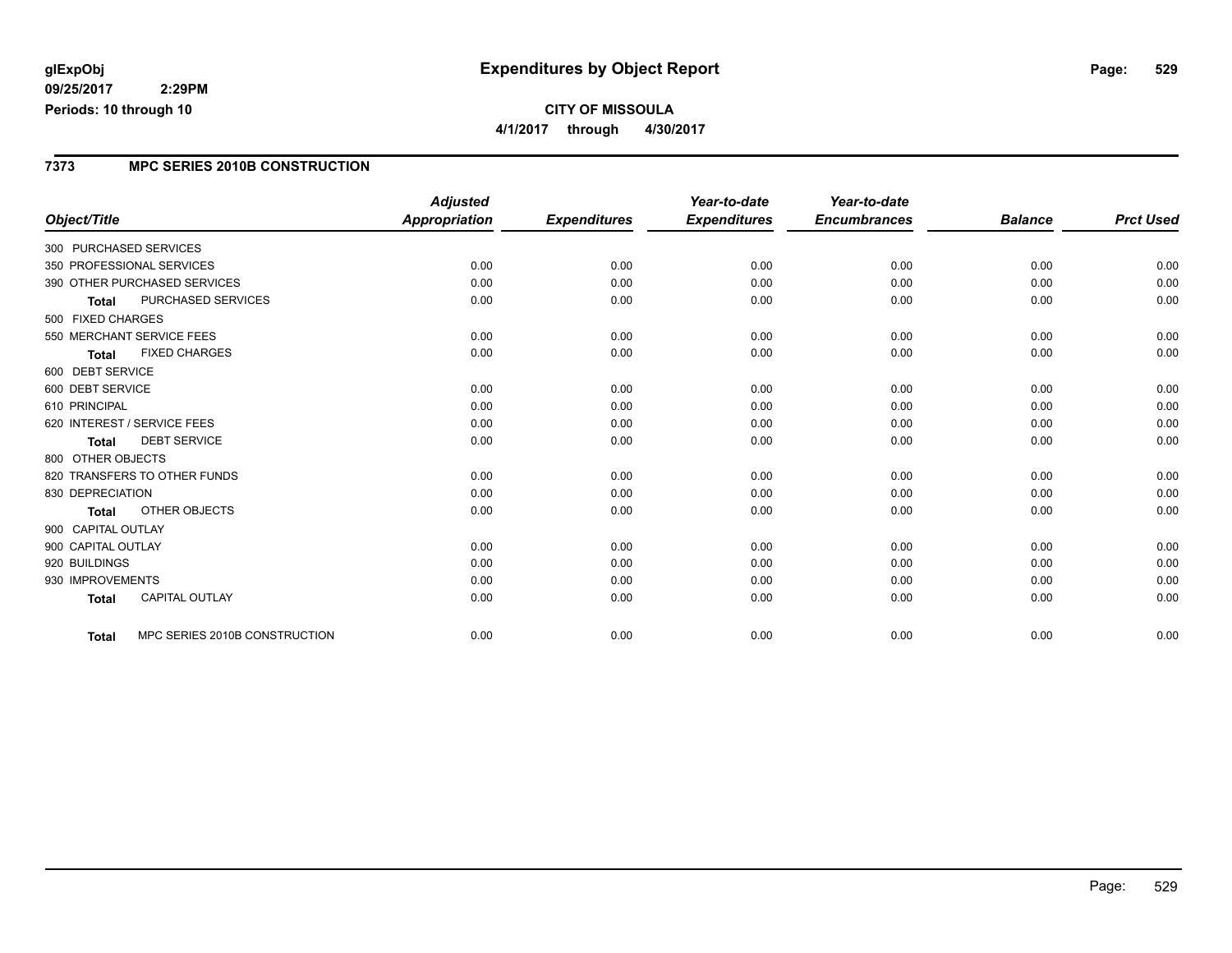**4/1/2017 through 4/30/2017**

# **7374 RESERVE FUND-PARKING BONDS**

|                    |                           | <b>Adjusted</b>      |                     | Year-to-date        | Year-to-date        |                |                  |
|--------------------|---------------------------|----------------------|---------------------|---------------------|---------------------|----------------|------------------|
| Object/Title       |                           | <b>Appropriation</b> | <b>Expenditures</b> | <b>Expenditures</b> | <b>Encumbrances</b> | <b>Balance</b> | <b>Prct Used</b> |
| 500 FIXED CHARGES  |                           |                      |                     |                     |                     |                |                  |
|                    | 550 MERCHANT SERVICE FEES | 0.00                 | 0.00                | 0.00                | 0.00                | 0.00           | 0.00             |
| Total              | <b>FIXED CHARGES</b>      | 0.00                 | 0.00                | 0.00                | 0.00                | 0.00           | 0.00             |
| 900 CAPITAL OUTLAY |                           |                      |                     |                     |                     |                |                  |
| 920 BUILDINGS      |                           | 0.00                 | 0.00                | 0.00                | 0.00                | 0.00           | 0.00             |
| 930 IMPROVEMENTS   |                           | 0.00                 | 0.00                | 0.00                | 0.00                | 0.00           | 0.00             |
| <b>Total</b>       | <b>CAPITAL OUTLAY</b>     | 0.00                 | 0.00                | 0.00                | 0.00                | 0.00           | 0.00             |
| <b>Total</b>       | PARKING COMMISSION        | 0.00                 | 0.00                | 0.00                | 0.00                | 0.00           | 0.00             |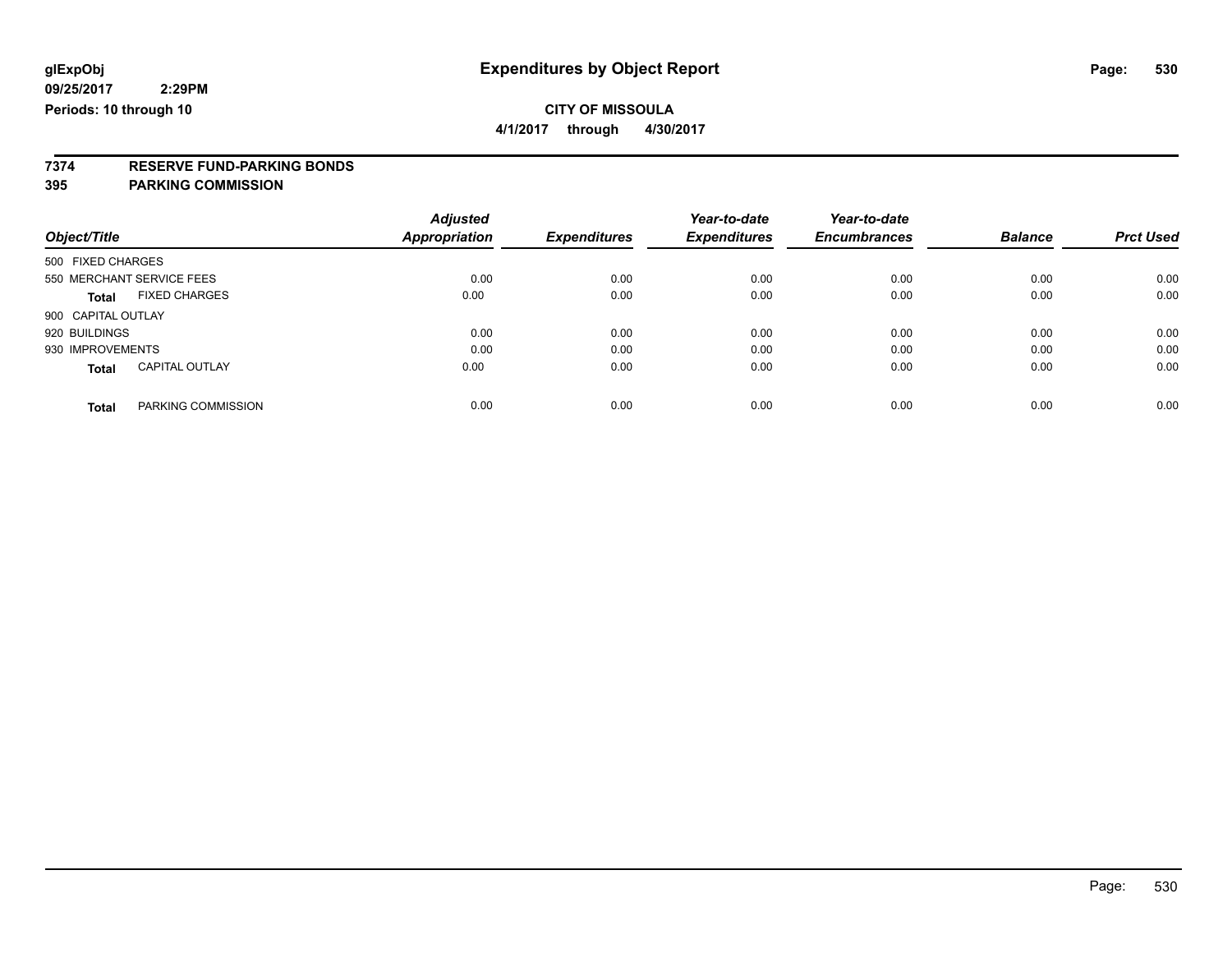### **7374 RESERVE FUND-PARKING BONDS**

| Object/Title                                      | <b>Adjusted</b><br><b>Appropriation</b> | <b>Expenditures</b> | Year-to-date<br><b>Expenditures</b> | Year-to-date<br><b>Encumbrances</b> | <b>Balance</b> | <b>Prct Used</b> |
|---------------------------------------------------|-----------------------------------------|---------------------|-------------------------------------|-------------------------------------|----------------|------------------|
| 500 FIXED CHARGES                                 |                                         |                     |                                     |                                     |                |                  |
| 550 MERCHANT SERVICE FEES                         | 0.00                                    | 0.00                | 0.00                                | 0.00                                | 0.00           | 0.00             |
| <b>FIXED CHARGES</b><br><b>Total</b>              | 0.00                                    | 0.00                | 0.00                                | 0.00                                | 0.00           | 0.00             |
| 900 CAPITAL OUTLAY                                |                                         |                     |                                     |                                     |                |                  |
| 920 BUILDINGS                                     | 0.00                                    | 0.00                | 0.00                                | 0.00                                | 0.00           | 0.00             |
| 930 IMPROVEMENTS                                  | 0.00                                    | 0.00                | 0.00                                | 0.00                                | 0.00           | 0.00             |
| <b>CAPITAL OUTLAY</b><br><b>Total</b>             | 0.00                                    | 0.00                | 0.00                                | 0.00                                | 0.00           | 0.00             |
| <b>RESERVE FUND-PARKING BONDS</b><br><b>Total</b> | 0.00                                    | 0.00                | 0.00                                | 0.00                                | 0.00           | 0.00             |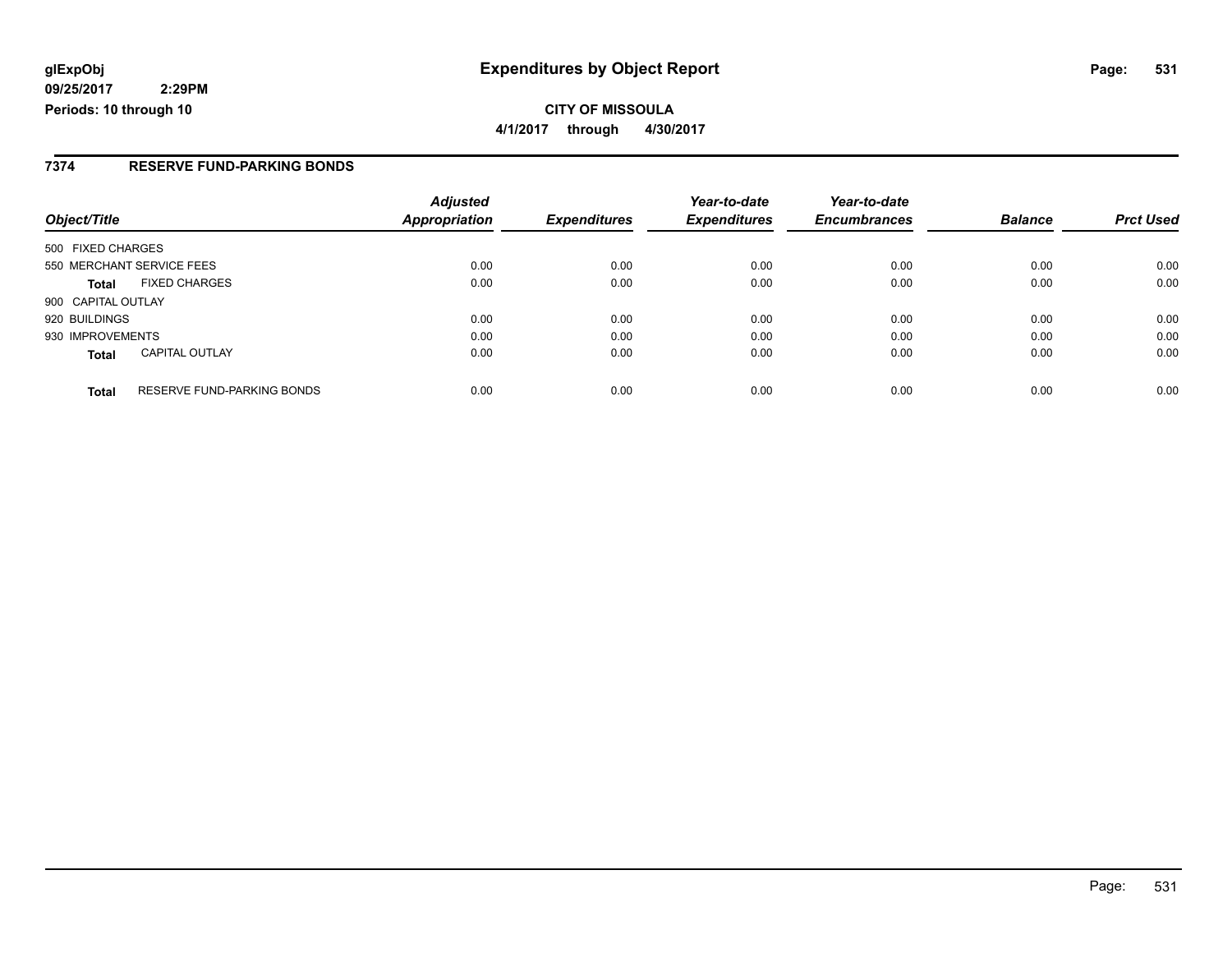**4/1/2017 through 4/30/2017**

# **7375 PLEDGED TAX INCREMENT-2010B BOND**

|                                           | <b>Adjusted</b> |                     | Year-to-date        | Year-to-date        |                |                  |
|-------------------------------------------|-----------------|---------------------|---------------------|---------------------|----------------|------------------|
| Object/Title                              | Appropriation   | <b>Expenditures</b> | <b>Expenditures</b> | <b>Encumbrances</b> | <b>Balance</b> | <b>Prct Used</b> |
| 300 PURCHASED SERVICES                    |                 |                     |                     |                     |                |                  |
| 390 OTHER PURCHASED SERVICES              | 1,950.00        | 0.00                | 0.00                | 0.00                | 1,950.00       | 0.00             |
| <b>PURCHASED SERVICES</b><br><b>Total</b> | 1,950.00        | 0.00                | 0.00                | 0.00                | 1,950.00       | 0.00             |
| 500 FIXED CHARGES                         |                 |                     |                     |                     |                |                  |
| 550 MERCHANT SERVICE FEES                 | 0.00            | 0.00                | 0.00                | 0.00                | 0.00           | 0.00             |
| <b>FIXED CHARGES</b><br><b>Total</b>      | 0.00            | 0.00                | 0.00                | 0.00                | 0.00           | 0.00             |
| 800 OTHER OBJECTS                         |                 |                     |                     |                     |                |                  |
| 820 TRANSFERS TO OTHER FUNDS              | 264.901.00      | 0.00                | 0.00                | 0.00                | 264.901.00     | 0.00             |
| OTHER OBJECTS<br><b>Total</b>             | 264,901.00      | 0.00                | 0.00                | 0.00                | 264,901.00     | 0.00             |
|                                           |                 |                     |                     |                     |                |                  |
| PARKING COMMISSION<br><b>Total</b>        | 266.851.00      | 0.00                | 0.00                | 0.00                | 266,851.00     | 0.00             |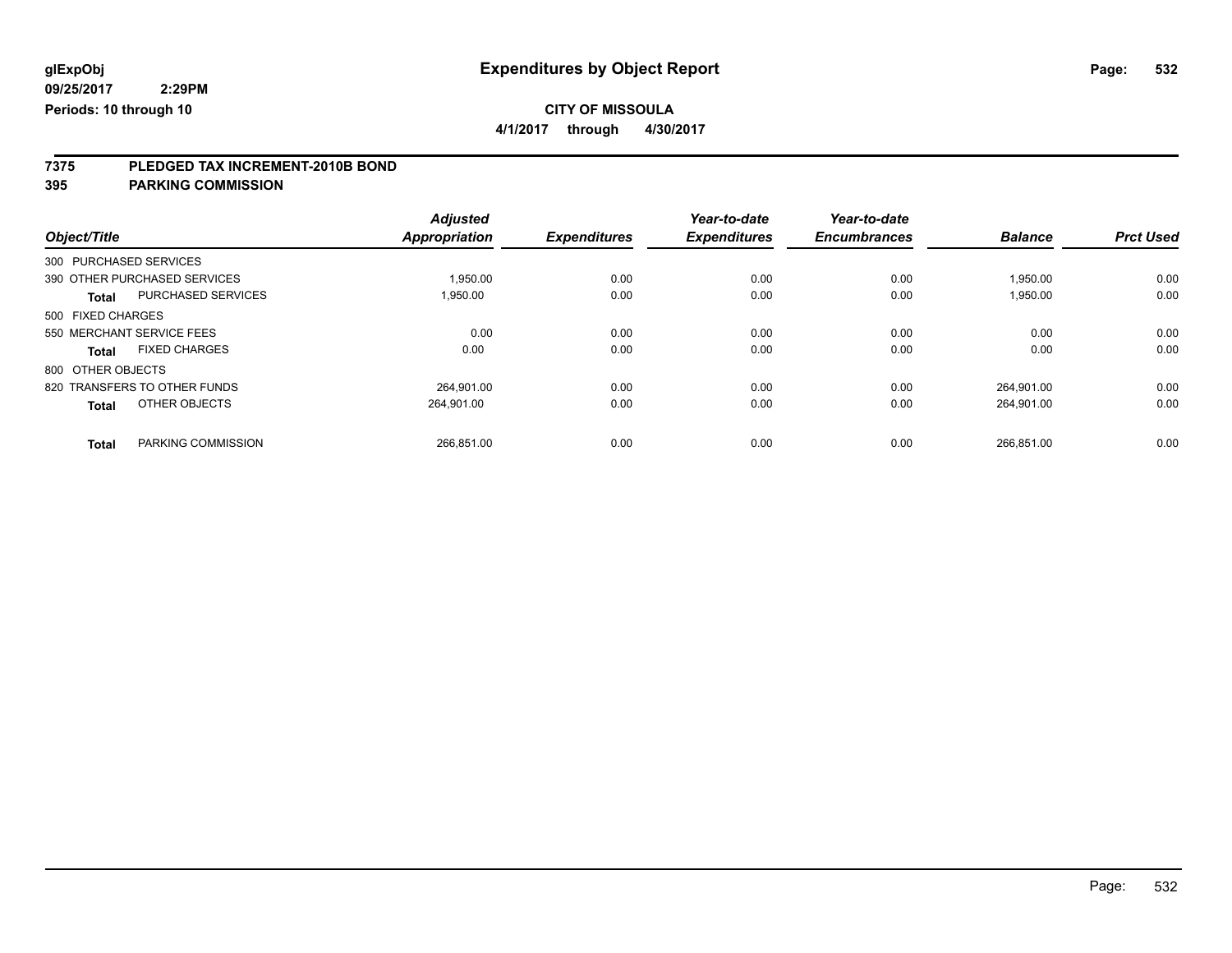**4/1/2017 through 4/30/2017**

### **7375 PLEDGED TAX INCREMENT-2010B BOND**

| Object/Title      |                                  | <b>Adjusted</b><br>Appropriation | <b>Expenditures</b> | Year-to-date<br><b>Expenditures</b> | Year-to-date<br><b>Encumbrances</b> | <b>Balance</b> | <b>Prct Used</b> |
|-------------------|----------------------------------|----------------------------------|---------------------|-------------------------------------|-------------------------------------|----------------|------------------|
|                   |                                  |                                  |                     |                                     |                                     |                |                  |
|                   | 300 PURCHASED SERVICES           |                                  |                     |                                     |                                     |                |                  |
|                   | 390 OTHER PURCHASED SERVICES     | 1,950.00                         | 0.00                | 0.00                                | 0.00                                | 1.950.00       | 0.00             |
| <b>Total</b>      | PURCHASED SERVICES               | 1,950.00                         | 0.00                | 0.00                                | 0.00                                | 1,950.00       | 0.00             |
| 500 FIXED CHARGES |                                  |                                  |                     |                                     |                                     |                |                  |
|                   | 550 MERCHANT SERVICE FEES        | 0.00                             | 0.00                | 0.00                                | 0.00                                | 0.00           | 0.00             |
| <b>Total</b>      | <b>FIXED CHARGES</b>             | 0.00                             | 0.00                | 0.00                                | 0.00                                | 0.00           | 0.00             |
| 800 OTHER OBJECTS |                                  |                                  |                     |                                     |                                     |                |                  |
|                   | 820 TRANSFERS TO OTHER FUNDS     | 264.901.00                       | 0.00                | 0.00                                | 0.00                                | 264.901.00     | 0.00             |
| <b>Total</b>      | OTHER OBJECTS                    | 264.901.00                       | 0.00                | 0.00                                | 0.00                                | 264.901.00     | 0.00             |
| <b>Total</b>      | PLEDGED TAX INCREMENT-2010B BOND | 266.851.00                       | 0.00                | 0.00                                | 0.00                                | 266.851.00     | 0.00             |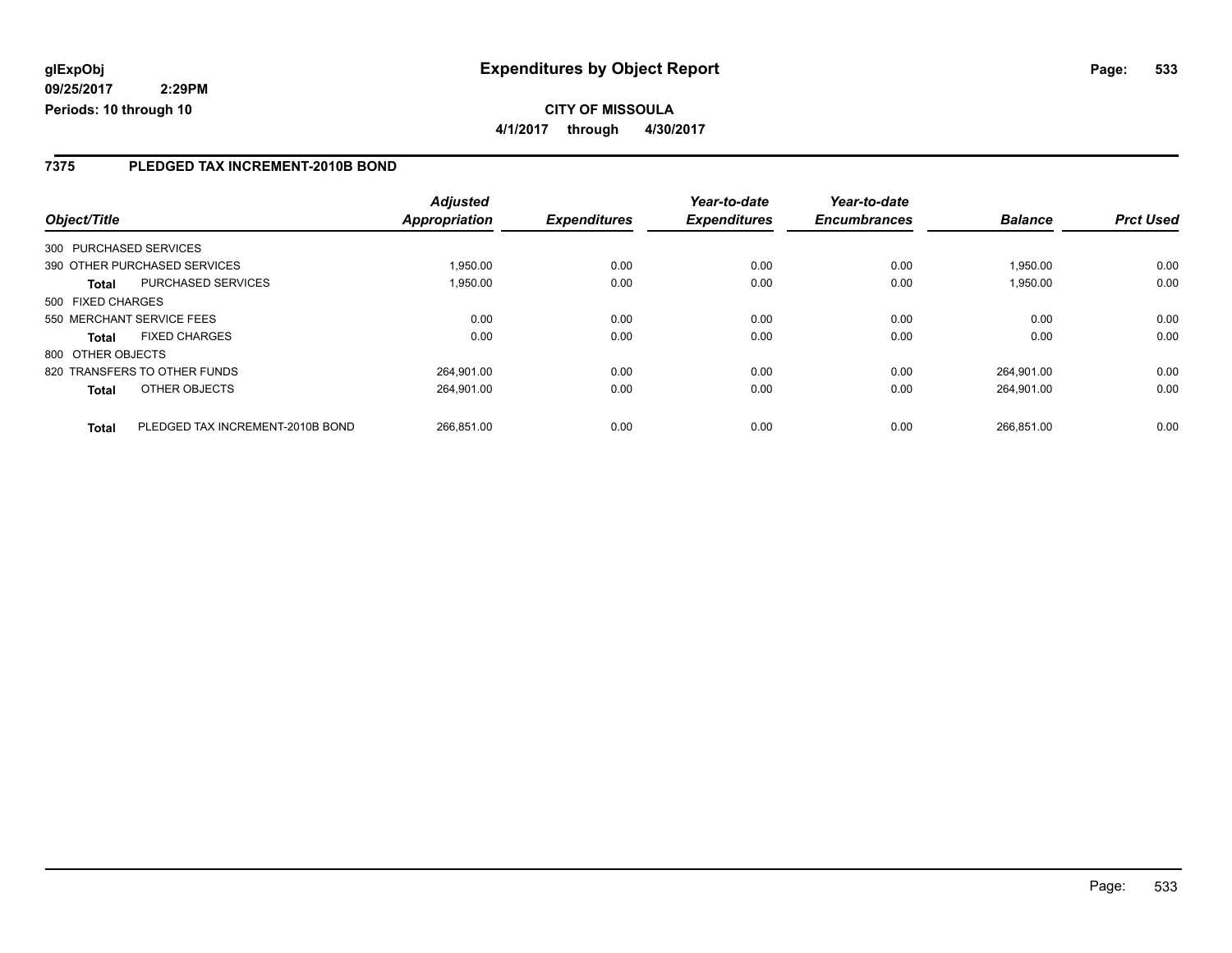**4/1/2017 through 4/30/2017**

# **7376 MPC 2010A BONDS DEBT INTEREST**

|                                      | <b>Adjusted</b>      |                     | Year-to-date        | Year-to-date        |                |                  |
|--------------------------------------|----------------------|---------------------|---------------------|---------------------|----------------|------------------|
| Object/Title                         | <b>Appropriation</b> | <b>Expenditures</b> | <b>Expenditures</b> | <b>Encumbrances</b> | <b>Balance</b> | <b>Prct Used</b> |
| 500 FIXED CHARGES                    |                      |                     |                     |                     |                |                  |
| 550 MERCHANT SERVICE FEES            | 0.00                 | 0.00                | 0.00                | 0.00                | 0.00           | 0.00             |
| <b>FIXED CHARGES</b><br><b>Total</b> | 0.00                 | 0.00                | 0.00                | 0.00                | 0.00           | 0.00             |
| 600 DEBT SERVICE                     |                      |                     |                     |                     |                |                  |
| 620 INTEREST / SERVICE FEES          | 0.00                 | 0.00                | 0.00                | 0.00                | 0.00           | 0.00             |
| <b>DEBT SERVICE</b><br><b>Total</b>  | 0.00                 | 0.00                | 0.00                | 0.00                | 0.00           | 0.00             |
| 800 OTHER OBJECTS                    |                      |                     |                     |                     |                |                  |
| 820 TRANSFERS TO OTHER FUNDS         | 0.00                 | 0.00                | 0.00                | 0.00                | 0.00           | 0.00             |
| OTHER OBJECTS<br><b>Total</b>        | 0.00                 | 0.00                | 0.00                | 0.00                | 0.00           | 0.00             |
|                                      |                      |                     |                     |                     |                |                  |
| PARKING COMMISSION<br><b>Total</b>   | 0.00                 | 0.00                | 0.00                | 0.00                | 0.00           | 0.00             |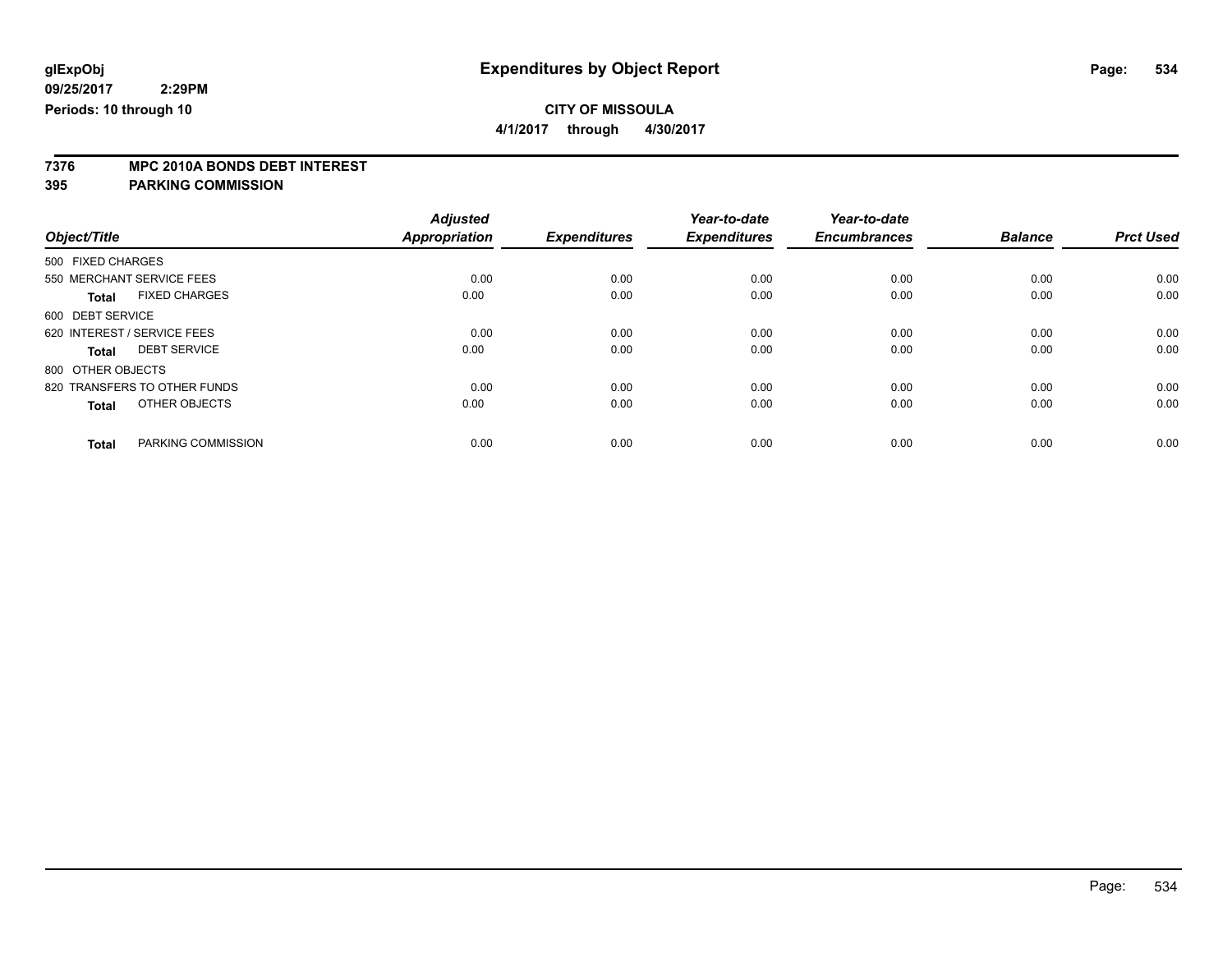### **7376 MPC 2010A BONDS DEBT INTEREST**

|                                               | <b>Adjusted</b> |                     | Year-to-date        | Year-to-date        |                |                  |
|-----------------------------------------------|-----------------|---------------------|---------------------|---------------------|----------------|------------------|
| Object/Title                                  | Appropriation   | <b>Expenditures</b> | <b>Expenditures</b> | <b>Encumbrances</b> | <b>Balance</b> | <b>Prct Used</b> |
| 500 FIXED CHARGES                             |                 |                     |                     |                     |                |                  |
| 550 MERCHANT SERVICE FEES                     | 0.00            | 0.00                | 0.00                | 0.00                | 0.00           | 0.00             |
| <b>FIXED CHARGES</b><br><b>Total</b>          | 0.00            | 0.00                | 0.00                | 0.00                | 0.00           | 0.00             |
| 600 DEBT SERVICE                              |                 |                     |                     |                     |                |                  |
| 620 INTEREST / SERVICE FEES                   | 0.00            | 0.00                | 0.00                | 0.00                | 0.00           | 0.00             |
| <b>DEBT SERVICE</b><br><b>Total</b>           | 0.00            | 0.00                | 0.00                | 0.00                | 0.00           | 0.00             |
| 800 OTHER OBJECTS                             |                 |                     |                     |                     |                |                  |
| 820 TRANSFERS TO OTHER FUNDS                  | 0.00            | 0.00                | 0.00                | 0.00                | 0.00           | 0.00             |
| OTHER OBJECTS<br><b>Total</b>                 | 0.00            | 0.00                | 0.00                | 0.00                | 0.00           | 0.00             |
| MPC 2010A BONDS DEBT INTEREST<br><b>Total</b> | 0.00            | 0.00                | 0.00                | 0.00                | 0.00           | 0.00             |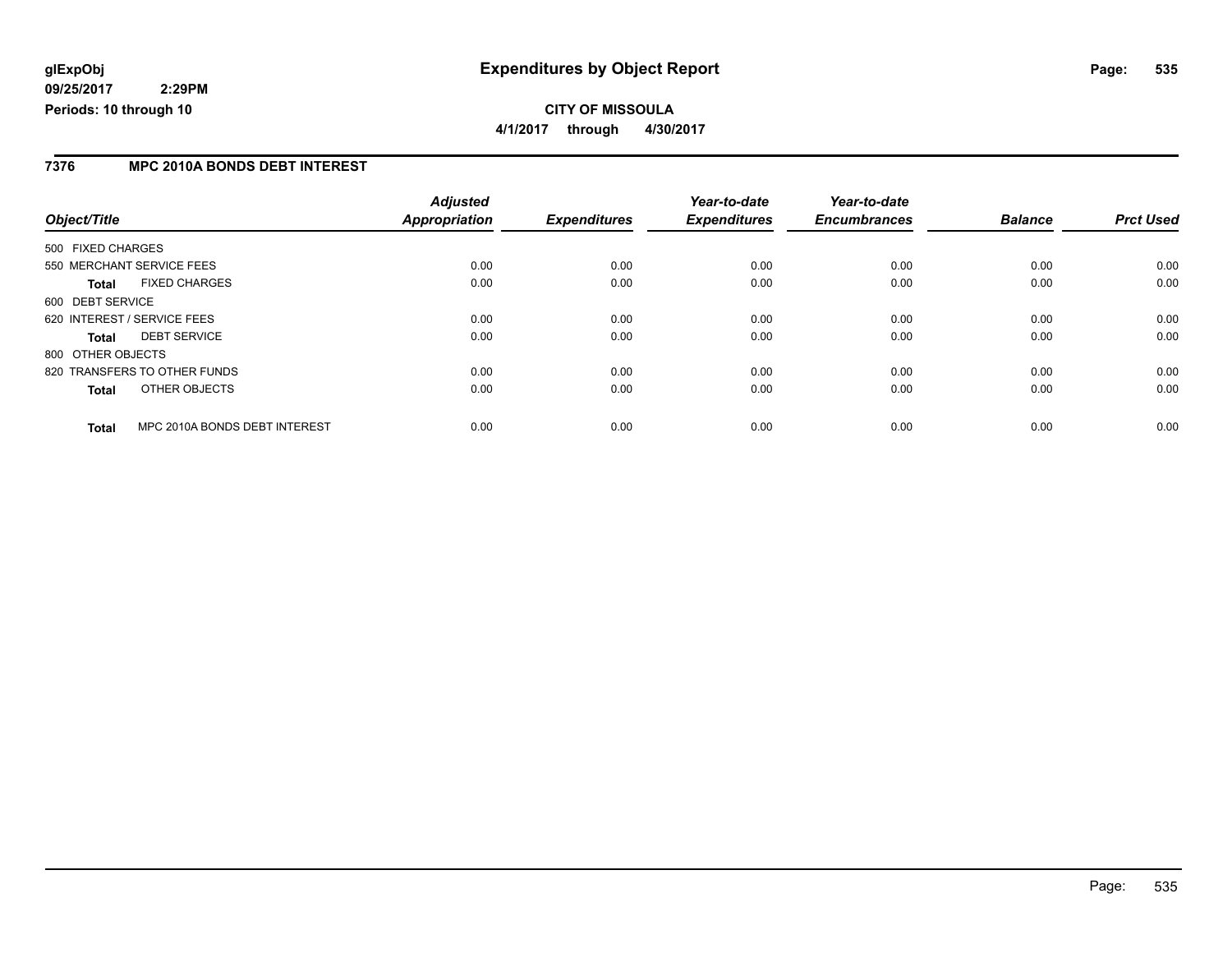**4/1/2017 through 4/30/2017**

# **7377 MPC 2010A BONDS SINKING FUND**

| Object/Title                         | <b>Adjusted</b><br><b>Appropriation</b> | <b>Expenditures</b> | Year-to-date<br><b>Expenditures</b> | Year-to-date<br><b>Encumbrances</b> | <b>Balance</b> | <b>Prct Used</b> |
|--------------------------------------|-----------------------------------------|---------------------|-------------------------------------|-------------------------------------|----------------|------------------|
|                                      |                                         |                     |                                     |                                     |                |                  |
| 500 FIXED CHARGES                    |                                         |                     |                                     |                                     |                |                  |
| 550 MERCHANT SERVICE FEES            | 0.00                                    | 0.00                | 0.00                                | 0.00                                | 0.00           | 0.00             |
| <b>FIXED CHARGES</b><br><b>Total</b> | 0.00                                    | 0.00                | 0.00                                | 0.00                                | 0.00           | 0.00             |
| 600 DEBT SERVICE                     |                                         |                     |                                     |                                     |                |                  |
| 610 PRINCIPAL                        | 0.00                                    | 0.00                | 0.00                                | 0.00                                | 0.00           | 0.00             |
| 620 INTEREST / SERVICE FEES          | 0.00                                    | 0.00                | 0.00                                | 0.00                                | 0.00           | 0.00             |
| <b>DEBT SERVICE</b><br><b>Total</b>  | 0.00                                    | 0.00                | 0.00                                | 0.00                                | 0.00           | 0.00             |
| 800 OTHER OBJECTS                    |                                         |                     |                                     |                                     |                |                  |
| 820 TRANSFERS TO OTHER FUNDS         | 0.00                                    | 0.00                | 0.00                                | 0.00                                | 0.00           | 0.00             |
| OTHER OBJECTS<br><b>Total</b>        | 0.00                                    | 0.00                | 0.00                                | 0.00                                | 0.00           | 0.00             |
|                                      |                                         |                     |                                     |                                     |                |                  |
| PARKING COMMISSION<br><b>Total</b>   | 0.00                                    | 0.00                | 0.00                                | 0.00                                | 0.00           | 0.00             |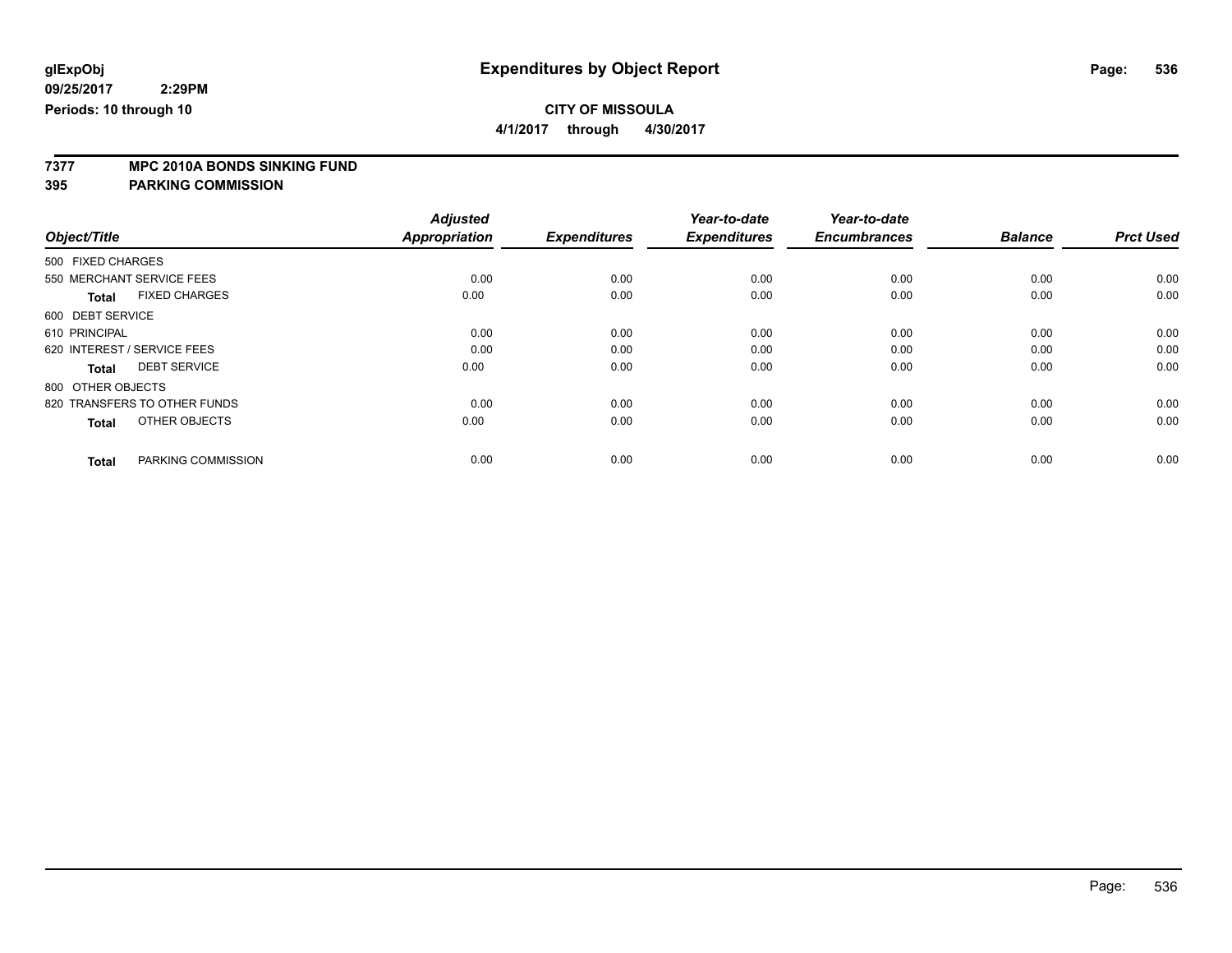### **7377 MPC 2010A BONDS SINKING FUND**

|                                              | <b>Adjusted</b>      |                     | Year-to-date        | Year-to-date        |                |                  |
|----------------------------------------------|----------------------|---------------------|---------------------|---------------------|----------------|------------------|
| Object/Title                                 | <b>Appropriation</b> | <b>Expenditures</b> | <b>Expenditures</b> | <b>Encumbrances</b> | <b>Balance</b> | <b>Prct Used</b> |
| 500 FIXED CHARGES                            |                      |                     |                     |                     |                |                  |
| 550 MERCHANT SERVICE FEES                    | 0.00                 | 0.00                | 0.00                | 0.00                | 0.00           | 0.00             |
| <b>FIXED CHARGES</b><br><b>Total</b>         | 0.00                 | 0.00                | 0.00                | 0.00                | 0.00           | 0.00             |
| 600 DEBT SERVICE                             |                      |                     |                     |                     |                |                  |
| 610 PRINCIPAL                                | 0.00                 | 0.00                | 0.00                | 0.00                | 0.00           | 0.00             |
| 620 INTEREST / SERVICE FEES                  | 0.00                 | 0.00                | 0.00                | 0.00                | 0.00           | 0.00             |
| <b>DEBT SERVICE</b><br><b>Total</b>          | 0.00                 | 0.00                | 0.00                | 0.00                | 0.00           | 0.00             |
| 800 OTHER OBJECTS                            |                      |                     |                     |                     |                |                  |
| 820 TRANSFERS TO OTHER FUNDS                 | 0.00                 | 0.00                | 0.00                | 0.00                | 0.00           | 0.00             |
| OTHER OBJECTS<br><b>Total</b>                | 0.00                 | 0.00                | 0.00                | 0.00                | 0.00           | 0.00             |
| MPC 2010A BONDS SINKING FUND<br><b>Total</b> | 0.00                 | 0.00                | 0.00                | 0.00                | 0.00           | 0.00             |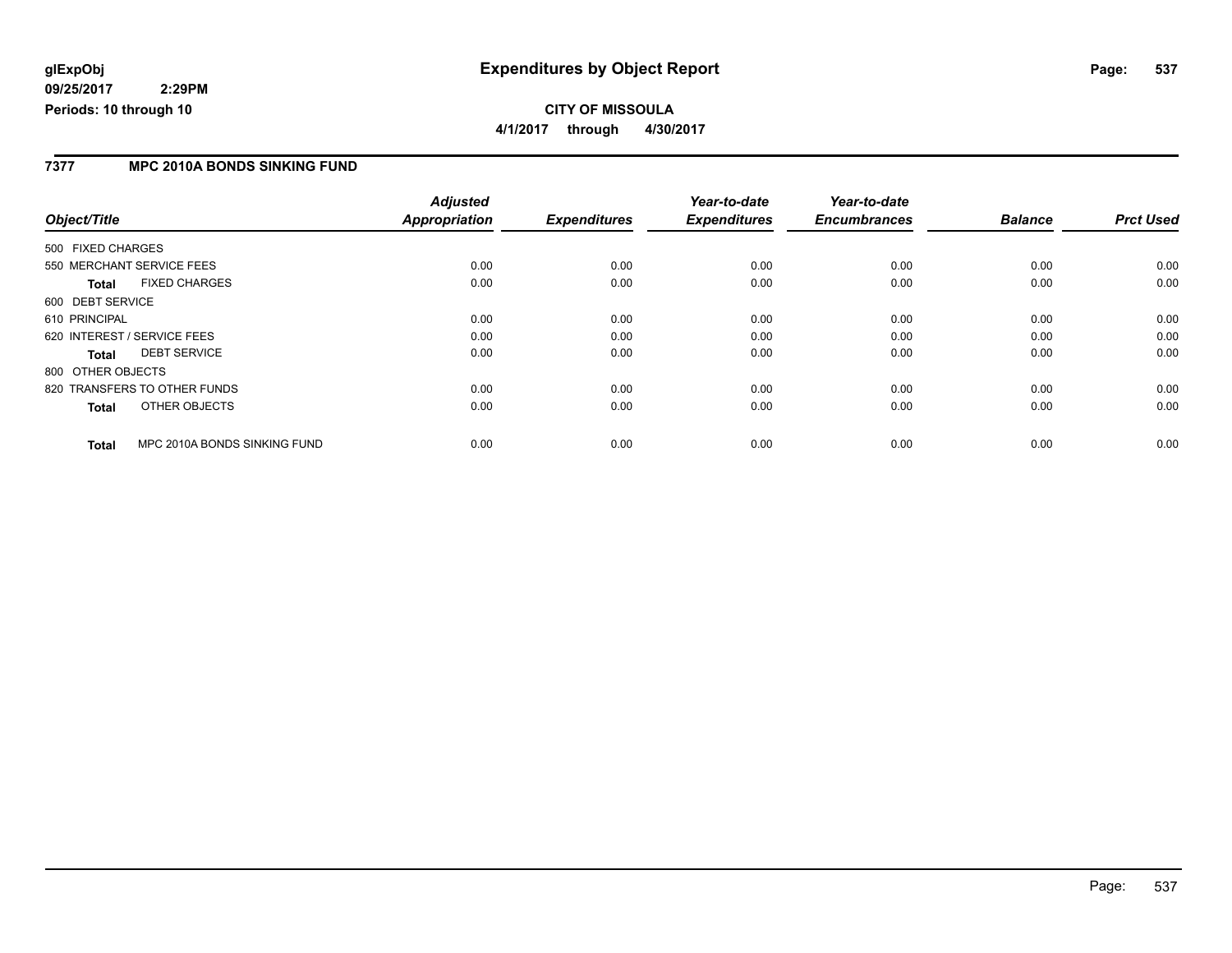**4/1/2017 through 4/30/2017**

**7378 MPC 2010A BOND RESERVE**

|                                       | <b>Adjusted</b> |                     | Year-to-date        | Year-to-date        |                |                  |
|---------------------------------------|-----------------|---------------------|---------------------|---------------------|----------------|------------------|
| Object/Title                          | Appropriation   | <b>Expenditures</b> | <b>Expenditures</b> | <b>Encumbrances</b> | <b>Balance</b> | <b>Prct Used</b> |
| 500 FIXED CHARGES                     |                 |                     |                     |                     |                |                  |
| 550 MERCHANT SERVICE FEES             | 0.00            | 0.00                | 0.00                | 0.00                | 0.00           | 0.00             |
| <b>FIXED CHARGES</b><br><b>Total</b>  | 0.00            | 0.00                | 0.00                | 0.00                | 0.00           | 0.00             |
| 800 OTHER OBJECTS                     |                 |                     |                     |                     |                |                  |
| 820 TRANSFERS TO OTHER FUNDS          | 0.00            | 0.00                | 0.00                | 0.00                | 0.00           | 0.00             |
| OTHER OBJECTS<br><b>Total</b>         | 0.00            | 0.00                | 0.00                | 0.00                | 0.00           | 0.00             |
| 900 CAPITAL OUTLAY                    |                 |                     |                     |                     |                |                  |
| 930 IMPROVEMENTS                      | 0.00            | 0.00                | 0.00                | 0.00                | 0.00           | 0.00             |
| <b>CAPITAL OUTLAY</b><br><b>Total</b> | 0.00            | 0.00                | 0.00                | 0.00                | 0.00           | 0.00             |
|                                       |                 |                     |                     |                     |                |                  |
| PARKING COMMISSION<br><b>Total</b>    | 0.00            | 0.00                | 0.00                | 0.00                | 0.00           | 0.00             |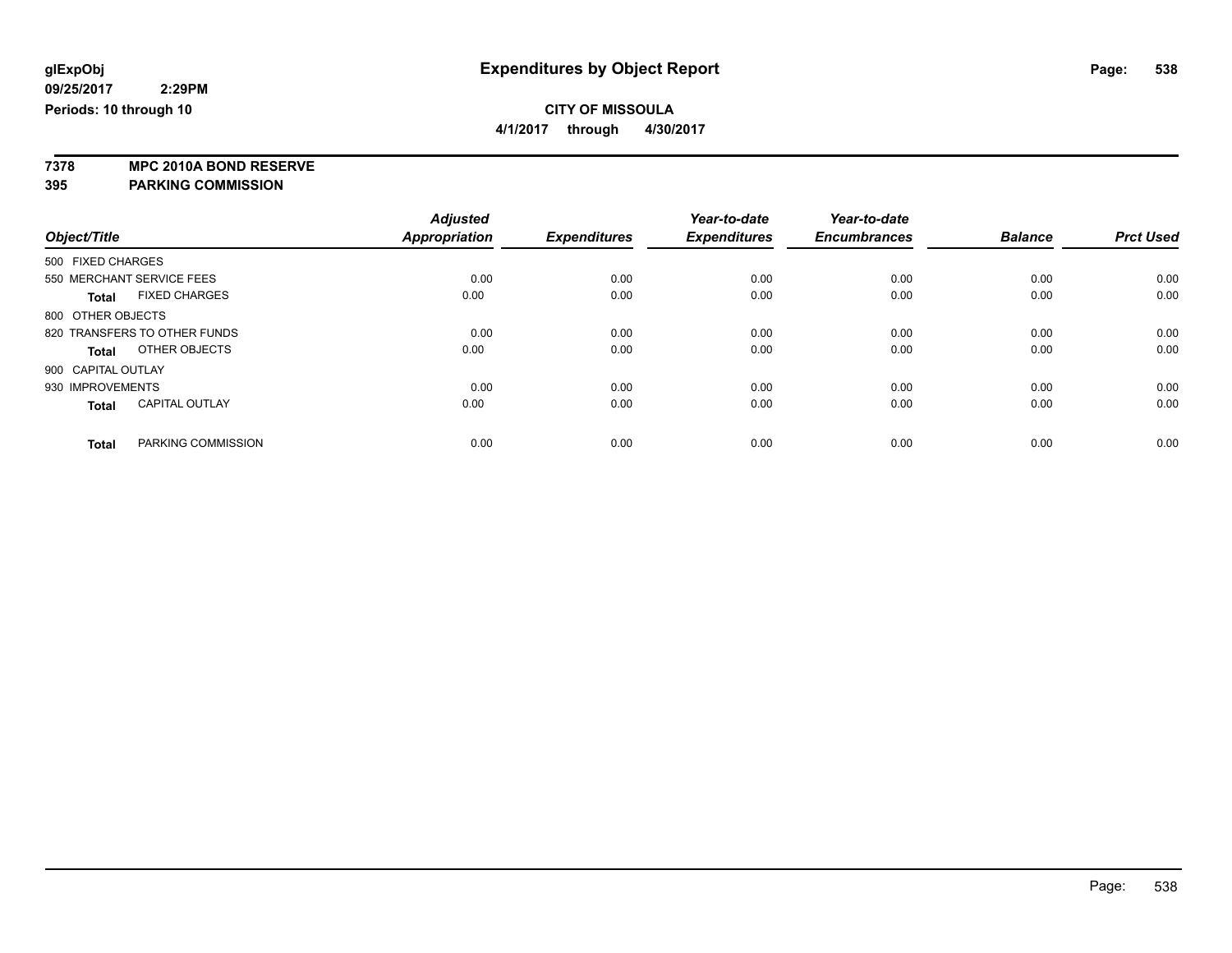### **7378 MPC 2010A BOND RESERVE**

|                                        | <b>Adjusted</b> |                     | Year-to-date        | Year-to-date        |                |                  |
|----------------------------------------|-----------------|---------------------|---------------------|---------------------|----------------|------------------|
| Object/Title                           | Appropriation   | <b>Expenditures</b> | <b>Expenditures</b> | <b>Encumbrances</b> | <b>Balance</b> | <b>Prct Used</b> |
| 500 FIXED CHARGES                      |                 |                     |                     |                     |                |                  |
| 550 MERCHANT SERVICE FEES              | 0.00            | 0.00                | 0.00                | 0.00                | 0.00           | 0.00             |
| <b>FIXED CHARGES</b><br><b>Total</b>   | 0.00            | 0.00                | 0.00                | 0.00                | 0.00           | 0.00             |
| 800 OTHER OBJECTS                      |                 |                     |                     |                     |                |                  |
| 820 TRANSFERS TO OTHER FUNDS           | 0.00            | 0.00                | 0.00                | 0.00                | 0.00           | 0.00             |
| OTHER OBJECTS<br>Total                 | 0.00            | 0.00                | 0.00                | 0.00                | 0.00           | 0.00             |
| 900 CAPITAL OUTLAY                     |                 |                     |                     |                     |                |                  |
| 930 IMPROVEMENTS                       | 0.00            | 0.00                | 0.00                | 0.00                | 0.00           | 0.00             |
| <b>CAPITAL OUTLAY</b><br><b>Total</b>  | 0.00            | 0.00                | 0.00                | 0.00                | 0.00           | 0.00             |
| MPC 2010A BOND RESERVE<br><b>Total</b> | 0.00            | 0.00                | 0.00                | 0.00                | 0.00           | 0.00             |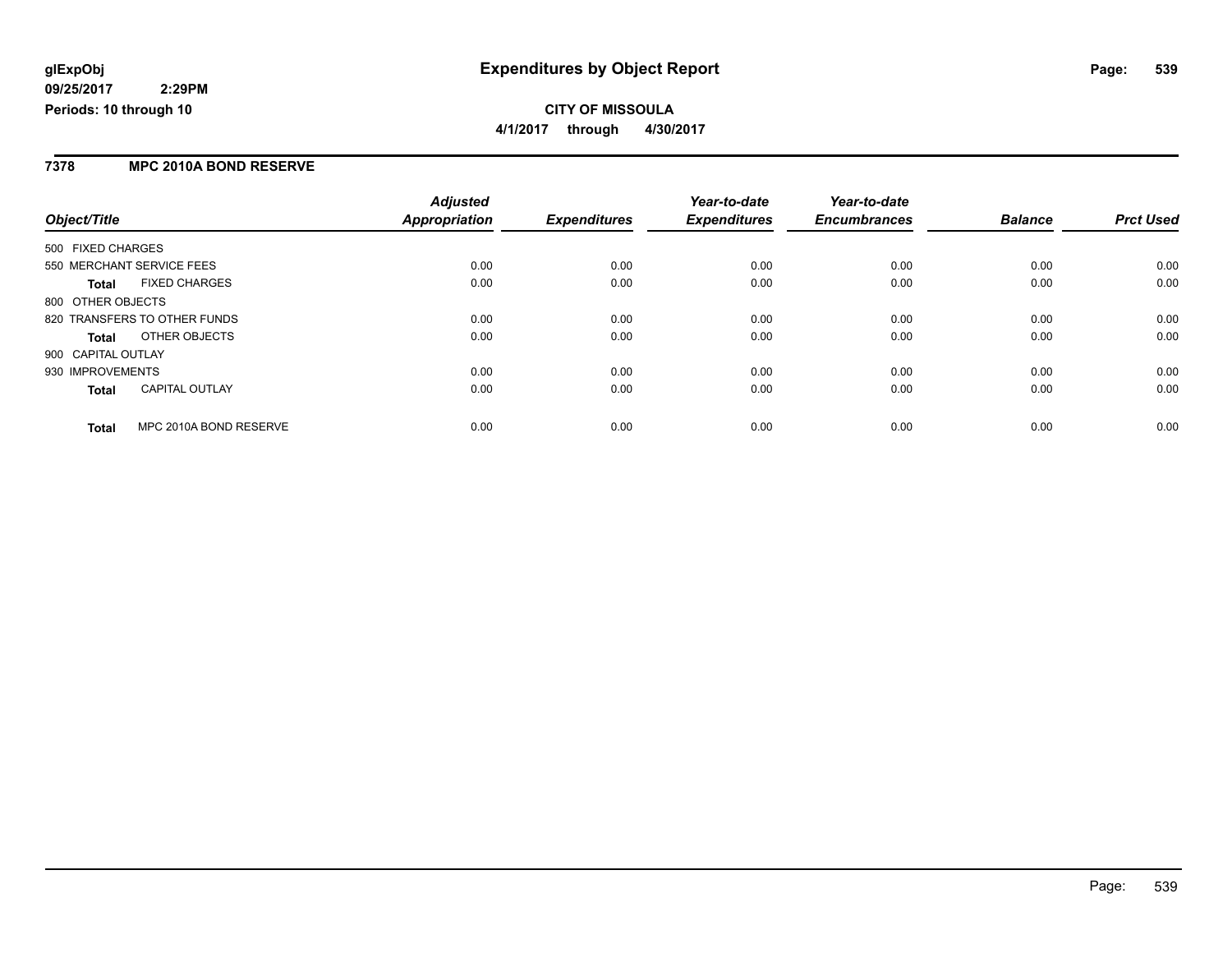**4/1/2017 through 4/30/2017**

# **7380 BUSINESS IMPROVEMENT DISTRICT**

#### **375 BUSINESS IMPROVEMENT DISTRICT**

|                        |                                      | <b>Adjusted</b> |                     | Year-to-date        | Year-to-date        |                |                  |
|------------------------|--------------------------------------|-----------------|---------------------|---------------------|---------------------|----------------|------------------|
| Object/Title           |                                      | Appropriation   | <b>Expenditures</b> | <b>Expenditures</b> | <b>Encumbrances</b> | <b>Balance</b> | <b>Prct Used</b> |
| 300 PURCHASED SERVICES |                                      |                 |                     |                     |                     |                |                  |
| 345 GARBAGE            |                                      | 5,000.00        | 0.00                | 0.00                | 0.00                | 5,000.00       | 0.00             |
|                        | 350 PROFESSIONAL SERVICES            | 426.315.00      | 40,000.00           | 300,000.00          | 0.00                | 126,315.00     | 70.37            |
| Total                  | <b>PURCHASED SERVICES</b>            | 431,315.00      | 40,000.00           | 300,000.00          | 0.00                | 131,315.00     | 69.55            |
| 500 FIXED CHARGES      |                                      |                 |                     |                     |                     |                |                  |
|                        | 550 MERCHANT SERVICE FEES            | 0.00            | 0.00                | 0.00                | 0.00                | 0.00           | 0.00             |
| Total                  | <b>FIXED CHARGES</b>                 | 0.00            | 0.00                | 0.00                | 0.00                | 0.00           | 0.00             |
| 800 OTHER OBJECTS      |                                      |                 |                     |                     |                     |                |                  |
| 845 CONTINGENCY        |                                      | 0.00            | 0.00                | 0.00                | 0.00                | 0.00           | 0.00             |
| <b>Total</b>           | OTHER OBJECTS                        | 0.00            | 0.00                | 0.00                | 0.00                | 0.00           | 0.00             |
| <b>Total</b>           | <b>BUSINESS IMPROVEMENT DISTRICT</b> | 431.315.00      | 40.000.00           | 300.000.00          | 0.00                | 131.315.00     | 69.55            |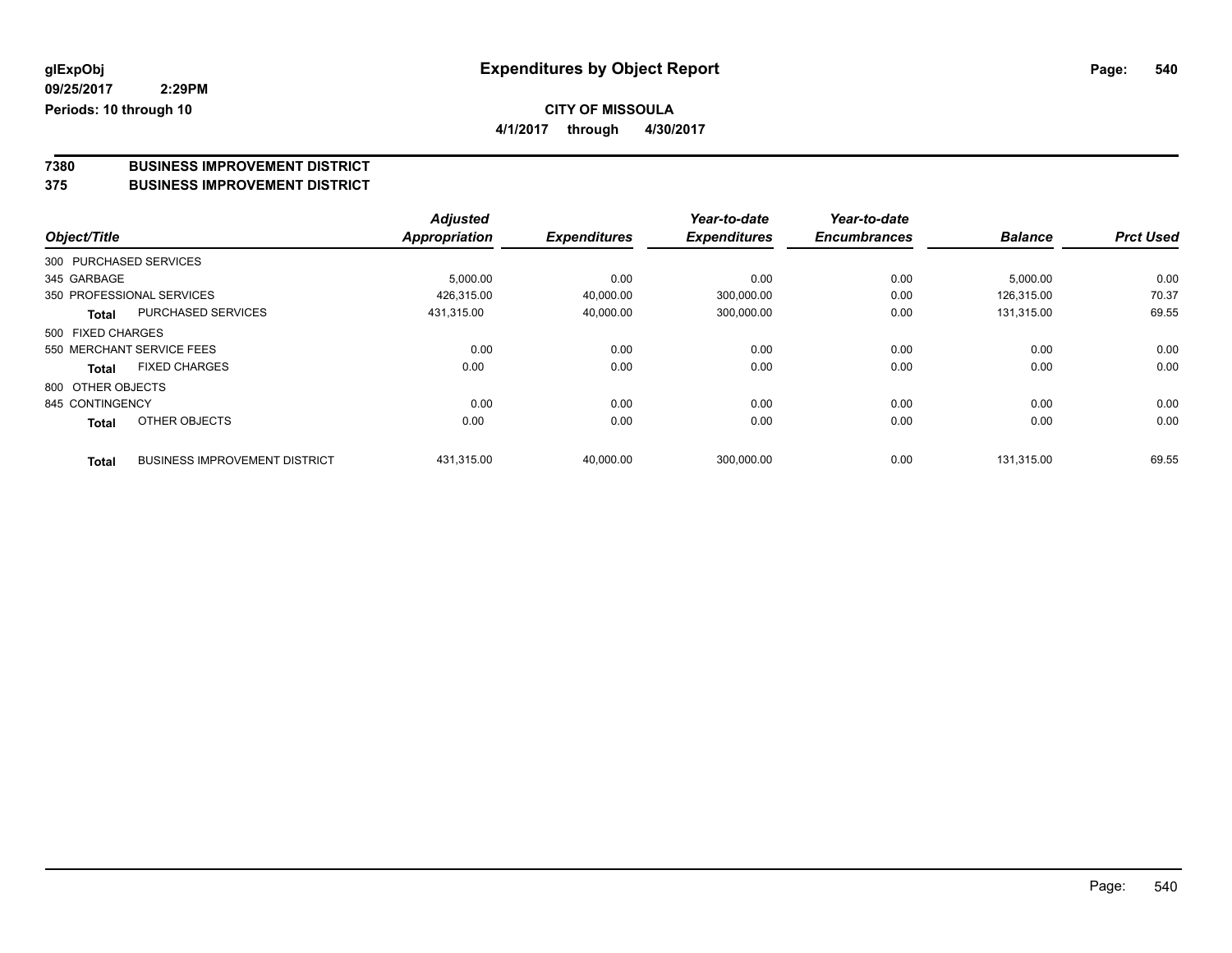**4/1/2017 through 4/30/2017**

#### **7380 BUSINESS IMPROVEMENT DISTRICT**

|                   |                                      | <b>Adjusted</b>      |                     | Year-to-date        | Year-to-date        |                |                  |
|-------------------|--------------------------------------|----------------------|---------------------|---------------------|---------------------|----------------|------------------|
| Object/Title      |                                      | <b>Appropriation</b> | <b>Expenditures</b> | <b>Expenditures</b> | <b>Encumbrances</b> | <b>Balance</b> | <b>Prct Used</b> |
|                   | 300 PURCHASED SERVICES               |                      |                     |                     |                     |                |                  |
| 345 GARBAGE       |                                      | 5,000.00             | 0.00                | 0.00                | 0.00                | 5,000.00       | 0.00             |
|                   | 350 PROFESSIONAL SERVICES            | 426,315.00           | 40,000.00           | 300,000.00          | 0.00                | 126,315.00     | 70.37            |
| <b>Total</b>      | <b>PURCHASED SERVICES</b>            | 431,315.00           | 40,000.00           | 300,000.00          | 0.00                | 131,315.00     | 69.55            |
| 500 FIXED CHARGES |                                      |                      |                     |                     |                     |                |                  |
|                   | 550 MERCHANT SERVICE FEES            | 0.00                 | 0.00                | 0.00                | 0.00                | 0.00           | 0.00             |
| <b>Total</b>      | <b>FIXED CHARGES</b>                 | 0.00                 | 0.00                | 0.00                | 0.00                | 0.00           | 0.00             |
| 800 OTHER OBJECTS |                                      |                      |                     |                     |                     |                |                  |
| 845 CONTINGENCY   |                                      | 0.00                 | 0.00                | 0.00                | 0.00                | 0.00           | 0.00             |
| <b>Total</b>      | OTHER OBJECTS                        | 0.00                 | 0.00                | 0.00                | 0.00                | 0.00           | 0.00             |
| <b>Total</b>      | <b>BUSINESS IMPROVEMENT DISTRICT</b> | 431,315.00           | 40.000.00           | 300,000.00          | 0.00                | 131.315.00     | 69.55            |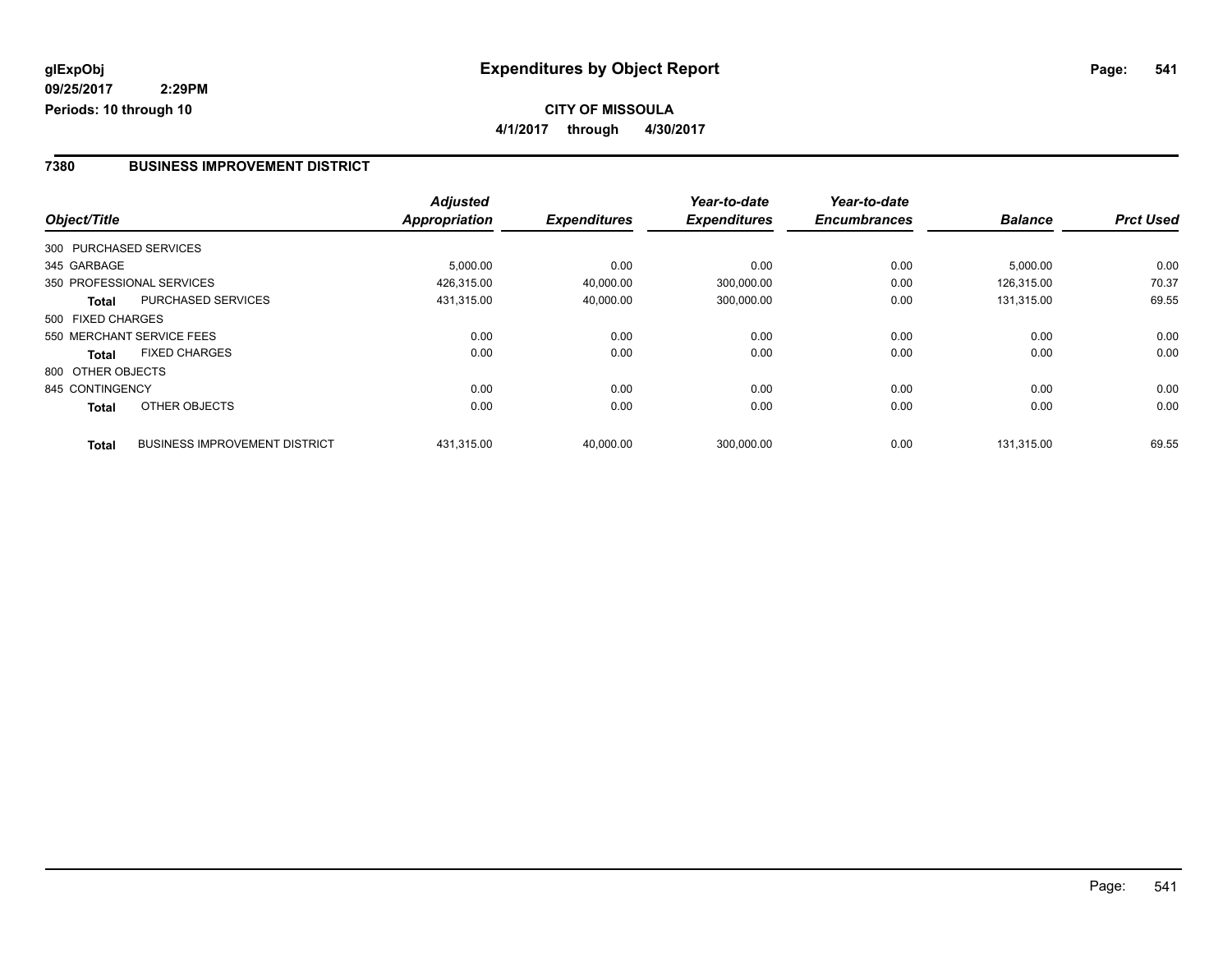**4/1/2017 through 4/30/2017**

# **7381 TOURISM BUSINESS IMPROVEMENT DISTRICT**

#### **375 BUSINESS IMPROVEMENT DISTRICT**

| Object/Title                         |                                      | <b>Adjusted</b><br><b>Appropriation</b> | <b>Expenditures</b> | Year-to-date<br><b>Expenditures</b> | Year-to-date<br><b>Encumbrances</b> | <b>Balance</b> | <b>Prct Used</b> |
|--------------------------------------|--------------------------------------|-----------------------------------------|---------------------|-------------------------------------|-------------------------------------|----------------|------------------|
| 300 PURCHASED SERVICES               |                                      |                                         |                     |                                     |                                     |                |                  |
| 390 OTHER PURCHASED SERVICES         |                                      | 296.713.00                              | 0.00                | 0.00                                | 0.00                                | 296.713.00     | 0.00             |
| <b>Total</b>                         | PURCHASED SERVICES                   | 296,713.00                              | 0.00                | 0.00                                | 0.00                                | 296,713.00     | 0.00             |
| 500 FIXED CHARGES                    |                                      |                                         |                     |                                     |                                     |                |                  |
| 550 MERCHANT SERVICE FEES            |                                      | 0.00                                    | 0.00                | 0.00                                | 0.00                                | 0.00           | 0.00             |
| <b>FIXED CHARGES</b><br><b>Total</b> |                                      | 0.00                                    | 0.00                | 0.00                                | 0.00                                | 0.00           | 0.00             |
| <b>Total</b>                         | <b>BUSINESS IMPROVEMENT DISTRICT</b> | 296.713.00                              | 0.00                | 0.00                                | 0.00                                | 296.713.00     | 0.00             |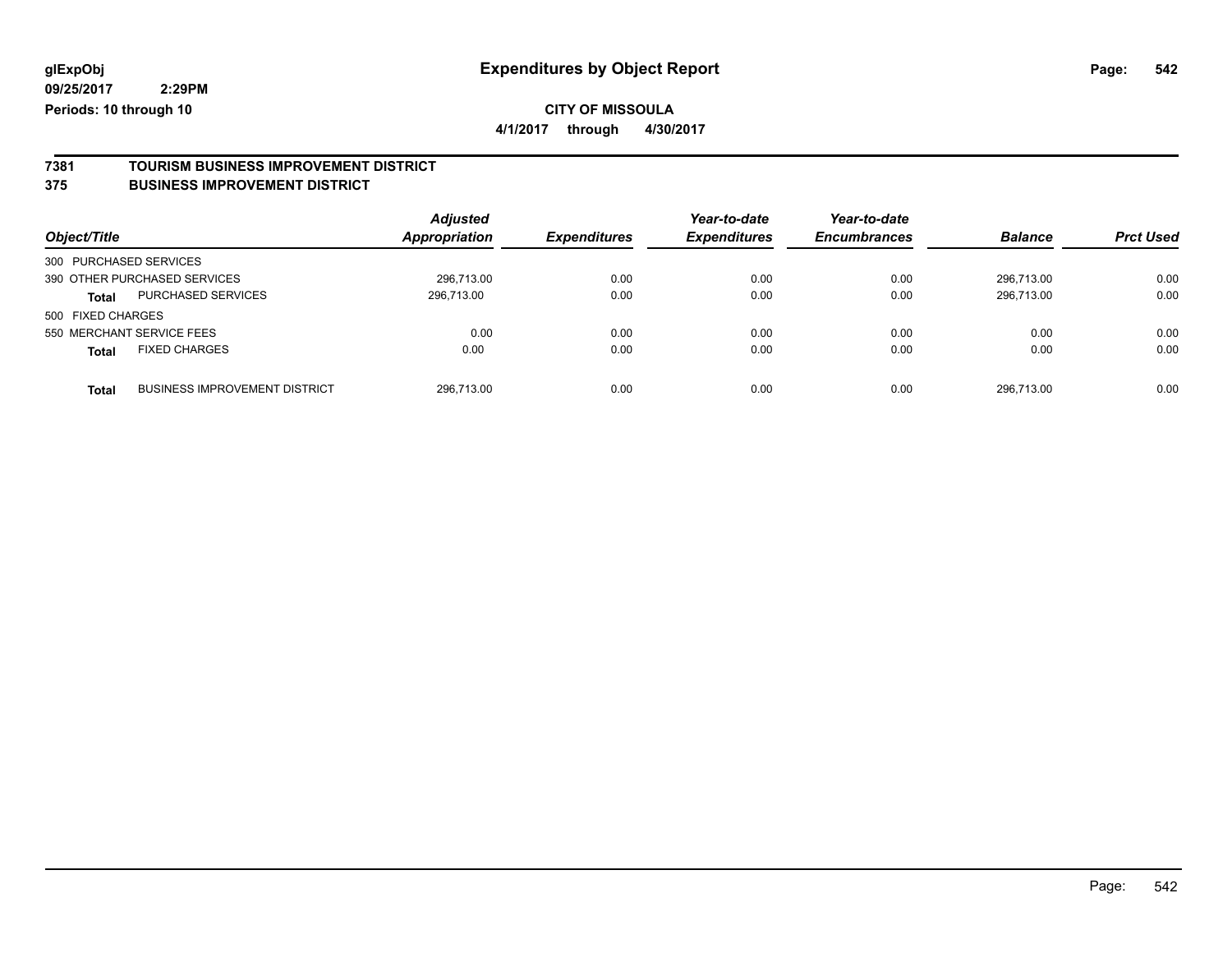| Object/Title                                     | <b>Adjusted</b><br><b>Appropriation</b> | <b>Expenditures</b> | Year-to-date<br><b>Expenditures</b> | Year-to-date<br><b>Encumbrances</b> | <b>Balance</b> | <b>Prct Used</b> |
|--------------------------------------------------|-----------------------------------------|---------------------|-------------------------------------|-------------------------------------|----------------|------------------|
| 300 PURCHASED SERVICES                           |                                         |                     |                                     |                                     |                |                  |
| 390 OTHER PURCHASED SERVICES                     | 296.713.00                              | 0.00                | 0.00                                | 0.00                                | 296.713.00     | 0.00             |
| <b>PURCHASED SERVICES</b><br><b>Total</b>        | 296,713.00                              | 0.00                | 0.00                                | 0.00                                | 296.713.00     | 0.00             |
| 500 FIXED CHARGES                                |                                         |                     |                                     |                                     |                |                  |
| 550 MERCHANT SERVICE FEES                        | 0.00                                    | 0.00                | 0.00                                | 0.00                                | 0.00           | 0.00             |
| <b>FIXED CHARGES</b><br><b>Total</b>             | 0.00                                    | 0.00                | 0.00                                | 0.00                                | 0.00           | 0.00             |
| TOURISM BUSINESS IMPROVEMENT DIS<br><b>Total</b> | 296,713.00                              | 0.00                | 0.00                                | 0.00                                | 296.713.00     | 0.00             |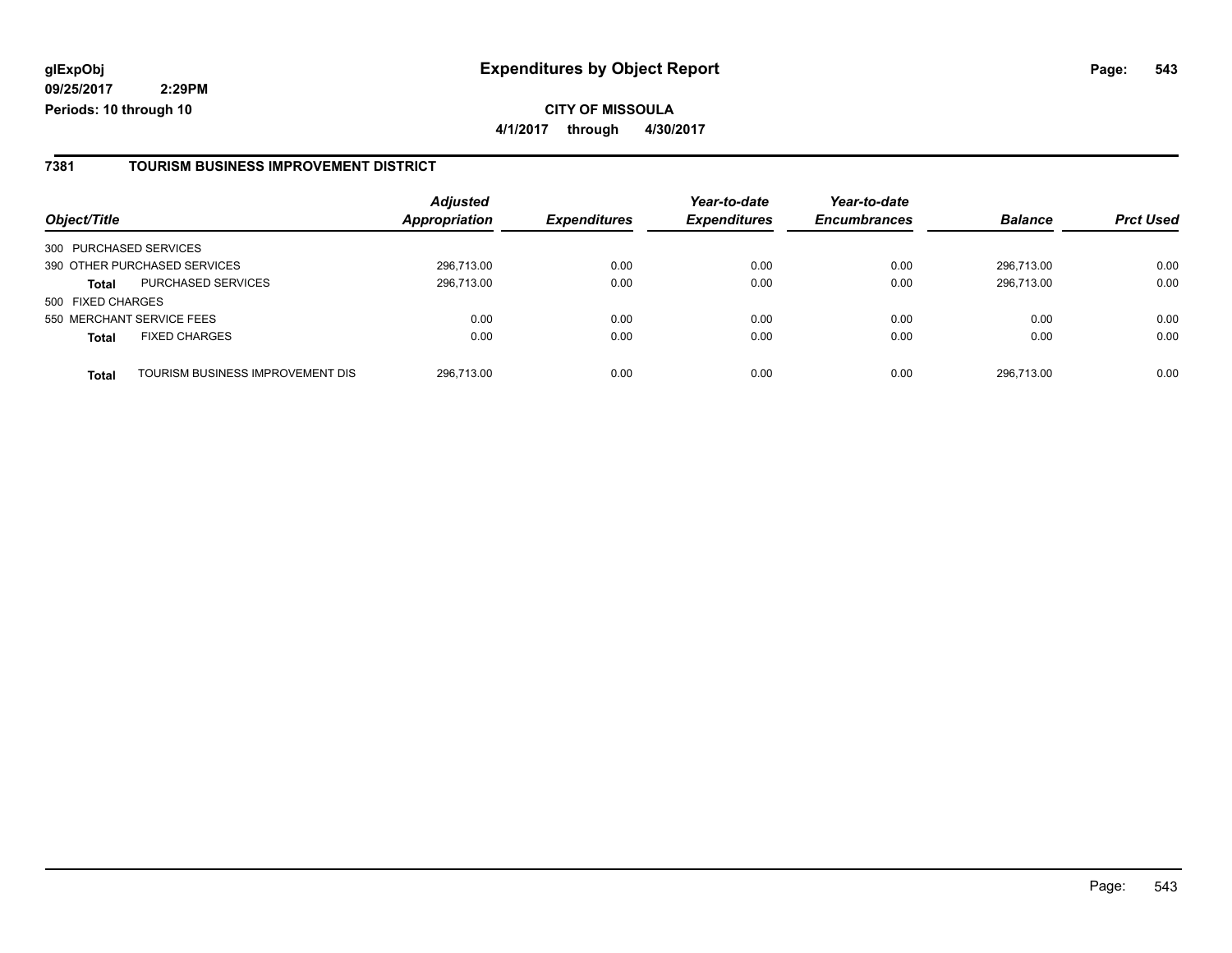# **7382 5.75M TIF RESERVE**

**390 NON-DEPARTMENTAL**

|                               | <b>Adjusted</b> |                     | Year-to-date        | Year-to-date        |                |                  |
|-------------------------------|-----------------|---------------------|---------------------|---------------------|----------------|------------------|
| Object/Title                  | Appropriation   | <b>Expenditures</b> | <b>Expenditures</b> | <b>Encumbrances</b> | <b>Balance</b> | <b>Prct Used</b> |
| 800 OTHER OBJECTS             |                 |                     |                     |                     |                |                  |
| 820 TRANSFERS TO OTHER FUNDS  | 0.00            | 0.00                | 0.00                | 0.00                | 0.00           | 0.00             |
| OTHER OBJECTS<br><b>Total</b> | 0.00            | 0.00                | 0.00                | 0.00                | 0.00           | 0.00             |
| NON-DEPARTMENTAL<br>Total     | 0.00            | 0.00                | 0.00                | 0.00                | 0.00           | 0.00             |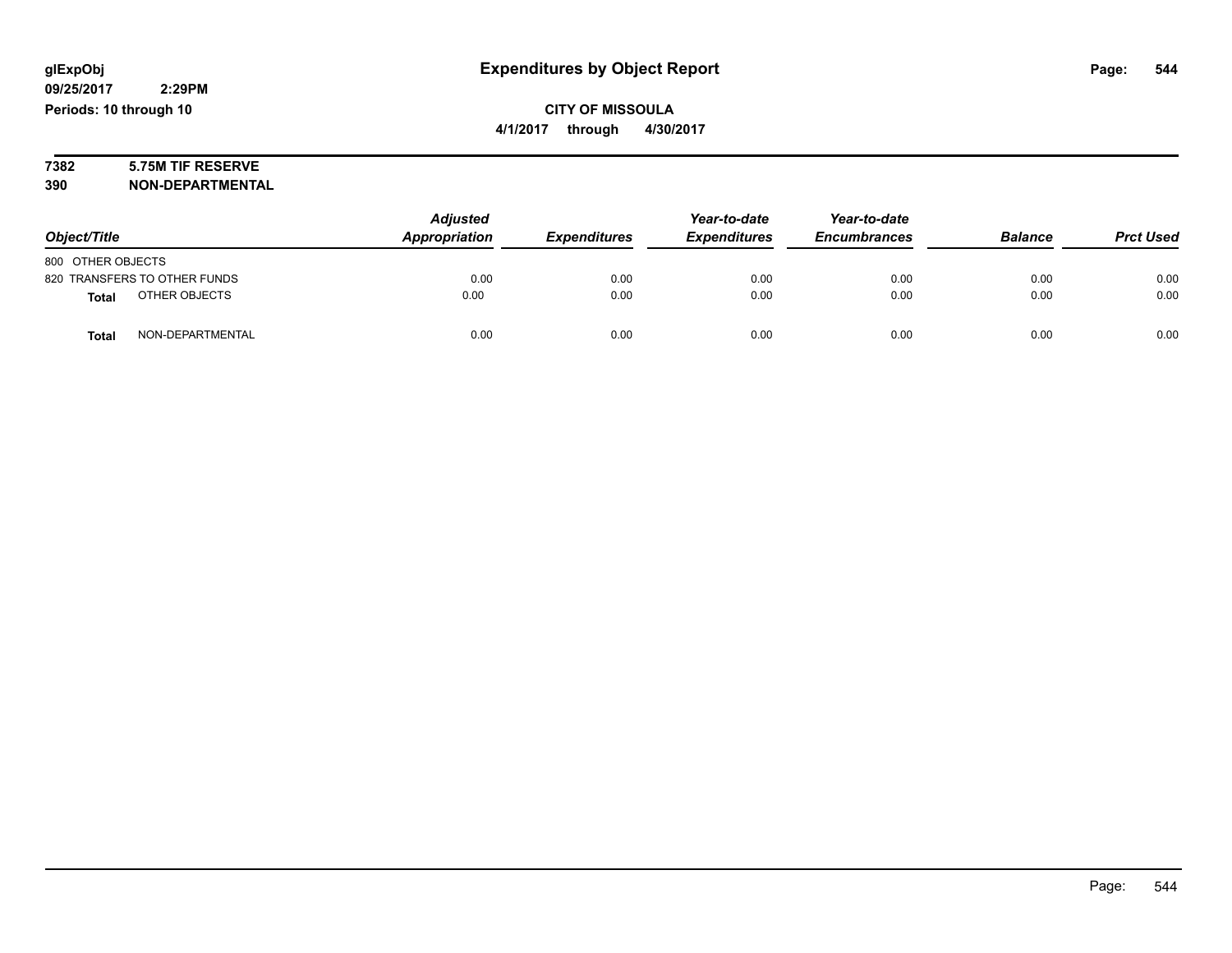# **09/25/2017**

 **2:29PM Periods: 10 through 10**

# **CITY OF MISSOULA 4/1/2017 through 4/30/2017**

#### **7382 5.75M TIF RESERVE**

| Object/Title                      | <b>Adjusted</b><br>Appropriation | <b>Expenditures</b> | Year-to-date<br><b>Expenditures</b> | Year-to-date<br><b>Encumbrances</b> | <b>Balance</b> | <b>Prct Used</b> |
|-----------------------------------|----------------------------------|---------------------|-------------------------------------|-------------------------------------|----------------|------------------|
| 800 OTHER OBJECTS                 |                                  |                     |                                     |                                     |                |                  |
| 820 TRANSFERS TO OTHER FUNDS      | 0.00                             | 0.00                | 0.00                                | 0.00                                | 0.00           | 0.00             |
| OTHER OBJECTS<br><b>Total</b>     | 0.00                             | 0.00                | 0.00                                | 0.00                                | 0.00           | 0.00             |
| 5.75M TIF RESERVE<br><b>Total</b> | 0.00                             | 0.00                | 0.00                                | 0.00                                | 0.00           | 0.00             |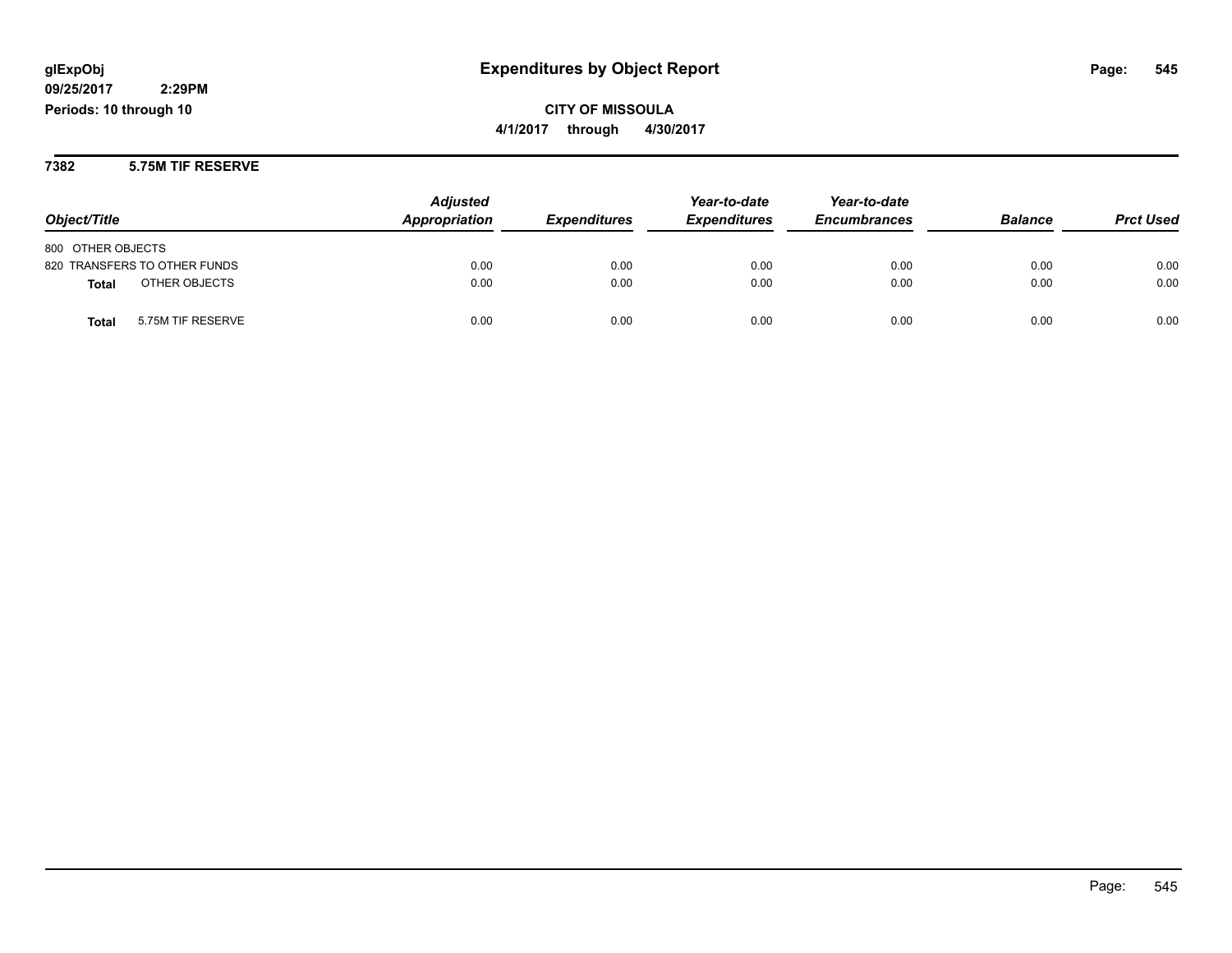**7383 RIVERFRONT TRIANGLE URD**

**385 MRA**

|                   |                                   | <b>Adjusted</b>      |                     | Year-to-date        | Year-to-date        |                |                  |
|-------------------|-----------------------------------|----------------------|---------------------|---------------------|---------------------|----------------|------------------|
| Object/Title      |                                   | <b>Appropriation</b> | <b>Expenditures</b> | <b>Expenditures</b> | <b>Encumbrances</b> | <b>Balance</b> | <b>Prct Used</b> |
|                   | 300 PURCHASED SERVICES            |                      |                     |                     |                     |                |                  |
|                   | 350 PROFESSIONAL SERVICES         | 0.00                 | 0.00                | 0.00                | 0.00                | 0.00           | 0.00             |
| <b>Total</b>      | <b>PURCHASED SERVICES</b>         | 0.00                 | 0.00                | 0.00                | 0.00                | 0.00           | 0.00             |
| 500 FIXED CHARGES |                                   |                      |                     |                     |                     |                |                  |
|                   | 550 MERCHANT SERVICE FEES         | 0.00                 | 0.00                | 0.00                | 0.00                | 0.00           | 0.00             |
| <b>Total</b>      | <b>FIXED CHARGES</b>              | 0.00                 | 0.00                | 0.00                | 0.00                | 0.00           | 0.00             |
|                   | 700 GRANTS & CONTRIBUTIONS        |                      |                     |                     |                     |                |                  |
|                   | 700 GRANTS & CONTRIBUTIONS        | 0.00                 | 0.00                | 0.00                | 0.00                | 0.00           | 0.00             |
| <b>Total</b>      | <b>GRANTS &amp; CONTRIBUTIONS</b> | 0.00                 | 0.00                | 0.00                | 0.00                | 0.00           | 0.00             |
| 800 OTHER OBJECTS |                                   |                      |                     |                     |                     |                |                  |
|                   | 820 TRANSFERS TO OTHER FUNDS      | 0.00                 | 0.00                | 0.00                | 0.00                | 0.00           | 0.00             |
| 845 CONTINGENCY   |                                   | 36,962.00            | 0.00                | 0.00                | 0.00                | 36,962.00      | 0.00             |
| <b>Total</b>      | OTHER OBJECTS                     | 36,962.00            | 0.00                | 0.00                | 0.00                | 36,962.00      | 0.00             |
| <b>Total</b>      | <b>MRA</b>                        | 36,962.00            | 0.00                | 0.00                | 0.00                | 36,962.00      | 0.00             |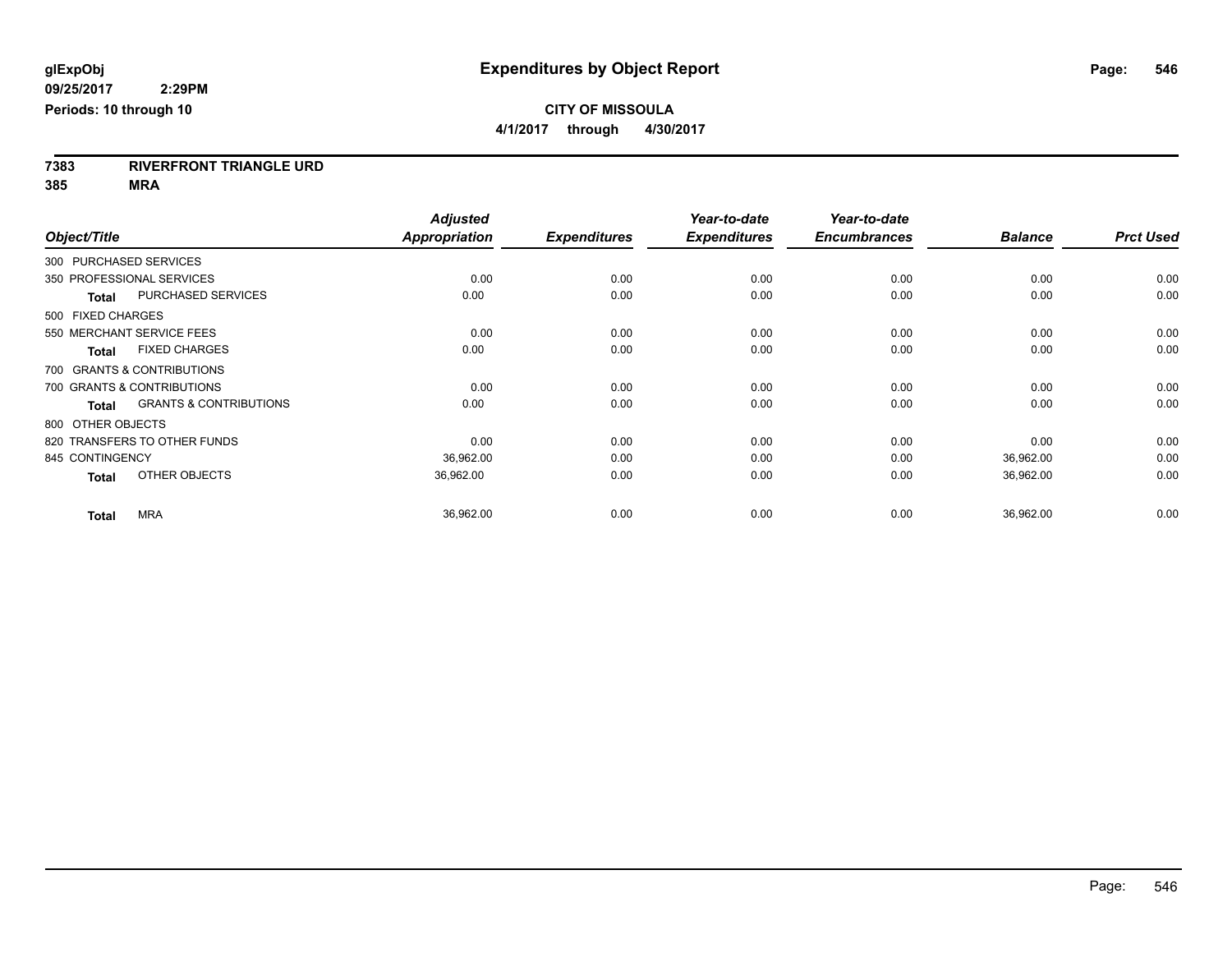### **CITY OF MISSOULA 4/1/2017 through 4/30/2017**

#### **7383 RIVERFRONT TRIANGLE URD**

| Object/Title                 |                                   | <b>Adjusted</b><br><b>Appropriation</b> | <b>Expenditures</b> | Year-to-date<br><b>Expenditures</b> | Year-to-date<br><b>Encumbrances</b> | <b>Balance</b> | <b>Prct Used</b> |
|------------------------------|-----------------------------------|-----------------------------------------|---------------------|-------------------------------------|-------------------------------------|----------------|------------------|
|                              |                                   |                                         |                     |                                     |                                     |                |                  |
| 300 PURCHASED SERVICES       |                                   |                                         |                     |                                     |                                     |                |                  |
| 350 PROFESSIONAL SERVICES    |                                   | 0.00                                    | 0.00                | 0.00                                | 0.00                                | 0.00           | 0.00             |
| <b>Total</b>                 | <b>PURCHASED SERVICES</b>         | 0.00                                    | 0.00                | 0.00                                | 0.00                                | 0.00           | 0.00             |
| 500 FIXED CHARGES            |                                   |                                         |                     |                                     |                                     |                |                  |
| 550 MERCHANT SERVICE FEES    |                                   | 0.00                                    | 0.00                | 0.00                                | 0.00                                | 0.00           | 0.00             |
| <b>Total</b>                 | <b>FIXED CHARGES</b>              | 0.00                                    | 0.00                | 0.00                                | 0.00                                | 0.00           | 0.00             |
| 700 GRANTS & CONTRIBUTIONS   |                                   |                                         |                     |                                     |                                     |                |                  |
| 700 GRANTS & CONTRIBUTIONS   |                                   | 0.00                                    | 0.00                | 0.00                                | 0.00                                | 0.00           | 0.00             |
| <b>Total</b>                 | <b>GRANTS &amp; CONTRIBUTIONS</b> | 0.00                                    | 0.00                | 0.00                                | 0.00                                | 0.00           | 0.00             |
| 800 OTHER OBJECTS            |                                   |                                         |                     |                                     |                                     |                |                  |
| 820 TRANSFERS TO OTHER FUNDS |                                   | 0.00                                    | 0.00                | 0.00                                | 0.00                                | 0.00           | 0.00             |
| 845 CONTINGENCY              |                                   | 36,962.00                               | 0.00                | 0.00                                | 0.00                                | 36,962.00      | 0.00             |
| <b>Total</b>                 | OTHER OBJECTS                     | 36,962.00                               | 0.00                | 0.00                                | 0.00                                | 36,962.00      | 0.00             |
|                              |                                   |                                         |                     |                                     |                                     |                |                  |
| <b>Total</b>                 | <b>RIVERFRONT TRIANGLE URD</b>    | 36,962.00                               | 0.00                | 0.00                                | 0.00                                | 36,962.00      | 0.00             |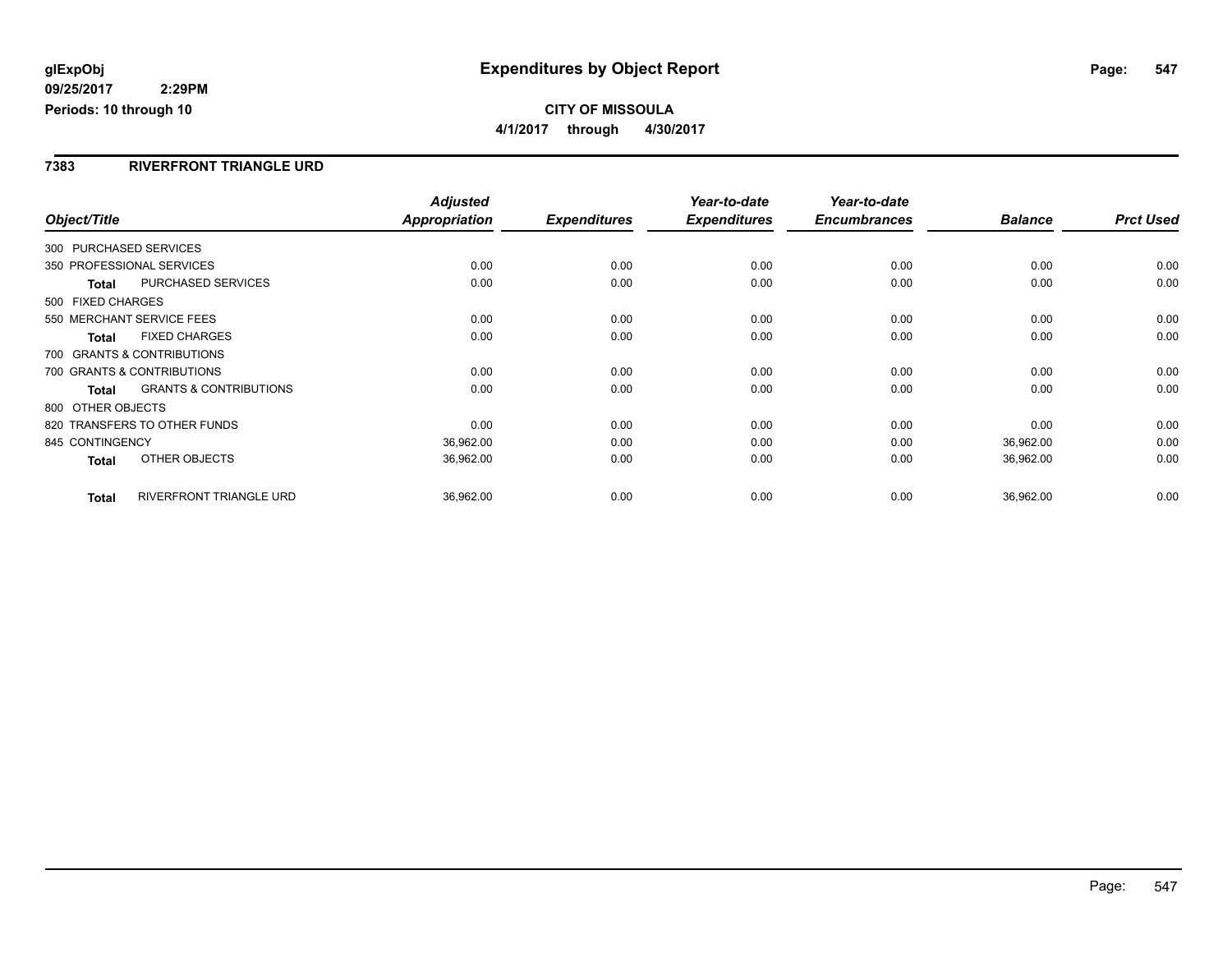# **7384 NRSS DEBT SERVICE CLEARING**

**385 MRA**

| Object/Title                 | <b>Adjusted</b><br>Appropriation<br><b>Expenditures</b> | Year-to-date<br><b>Expenditures</b> | Year-to-date<br><b>Encumbrances</b> | <b>Balance</b> | <b>Prct Used</b> |       |
|------------------------------|---------------------------------------------------------|-------------------------------------|-------------------------------------|----------------|------------------|-------|
| 800 OTHER OBJECTS            |                                                         |                                     |                                     |                |                  |       |
| 820 TRANSFERS TO OTHER FUNDS | 59,452.00                                               | 6,093.41                            | 54,735.28                           | 0.00           | 4,716.72         | 92.07 |
| OTHER OBJECTS<br>Total       | 59.452.00                                               | 6,093.41                            | 54,735.28                           | 0.00           | 4,716.72         | 92.07 |
| <b>MRA</b><br>Total          | 59,452.00                                               | 6,093.41                            | 54,735.28                           | 0.00           | 4,716.72         | 92.07 |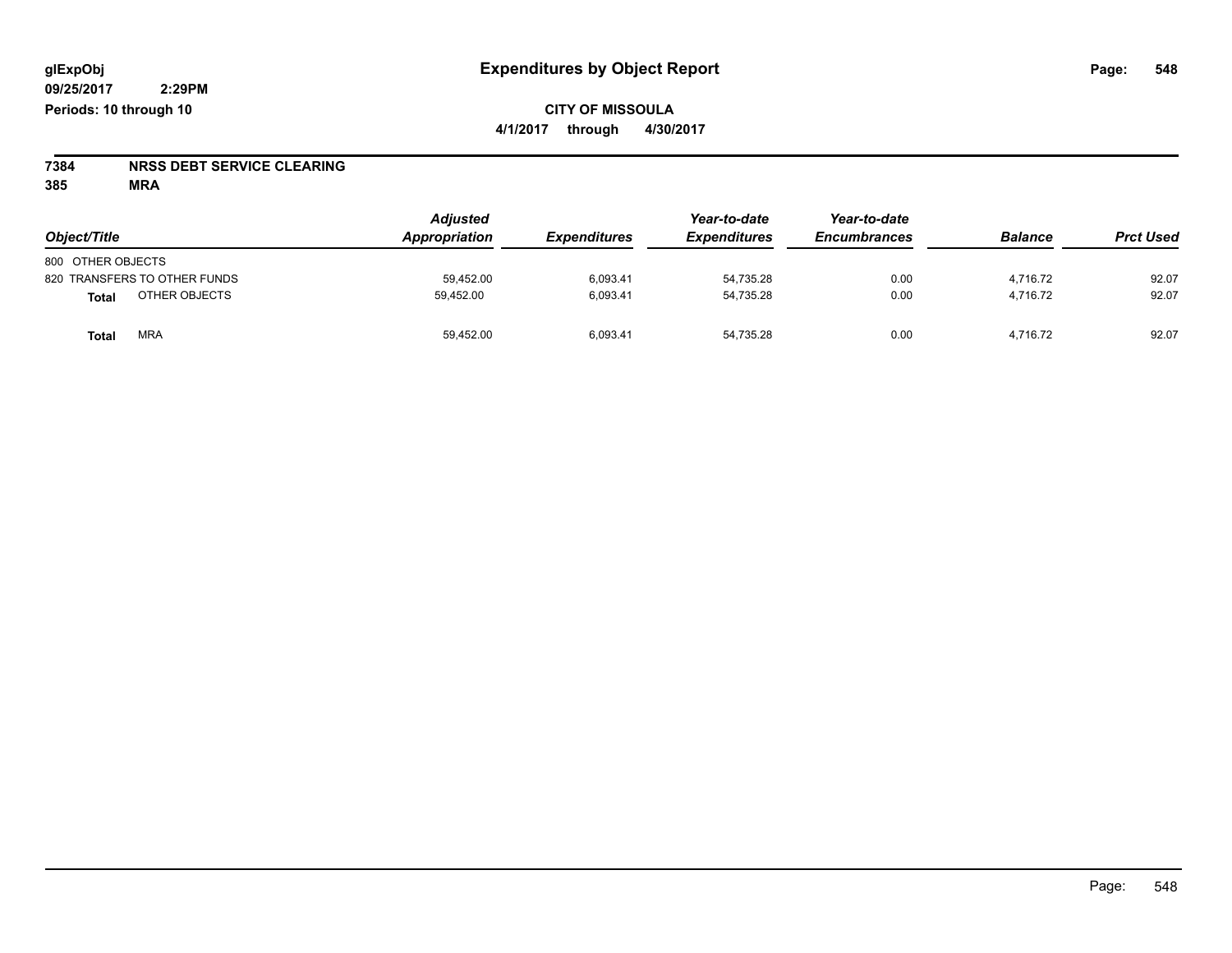#### **7384 NRSS DEBT SERVICE CLEARING**

|                                     | <b>Adjusted</b> |                     | Year-to-date        | Year-to-date        |                |                  |
|-------------------------------------|-----------------|---------------------|---------------------|---------------------|----------------|------------------|
| Object/Title                        | Appropriation   | <b>Expenditures</b> | <b>Expenditures</b> | <b>Encumbrances</b> | <b>Balance</b> | <b>Prct Used</b> |
| 800 OTHER OBJECTS                   |                 |                     |                     |                     |                |                  |
| 820 TRANSFERS TO OTHER FUNDS        | 59.452.00       | 6.093.41            | 54.735.28           | 0.00                | 4.716.72       | 92.07            |
| OTHER OBJECTS<br>Total              | 59.452.00       | 6.093.41            | 54.735.28           | 0.00                | 4.716.72       | 92.07            |
| NRSS DEBT SERVICE CLEARING<br>Total | 59.452.00       | 6.093.41            | 54.735.28           | 0.00                | 4.716.72       | 92.07            |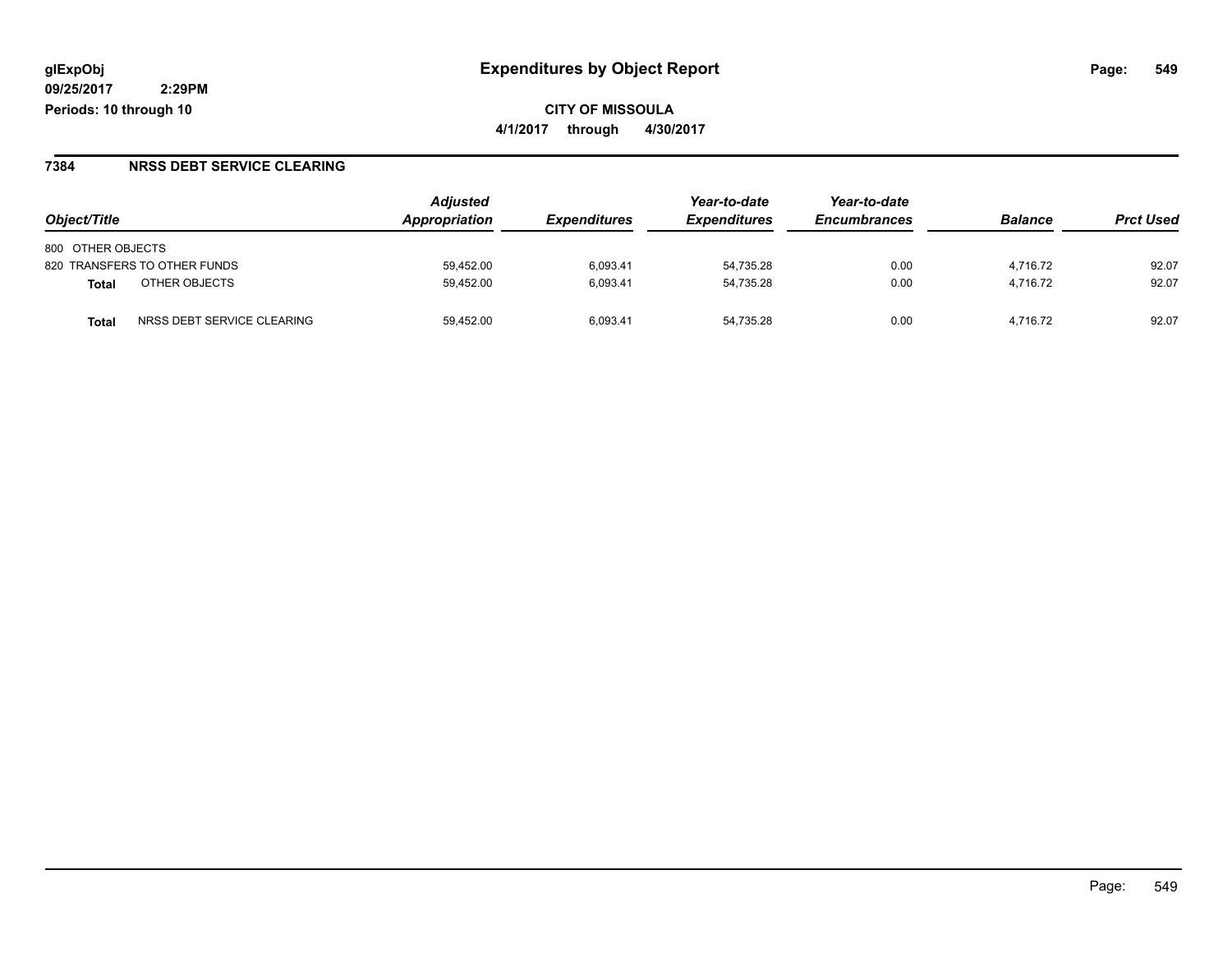**7385 FRONT STREET URD 385 MRA**

|                    |                                   | <b>Adjusted</b>      |                     | Year-to-date        | Year-to-date        |                |                  |
|--------------------|-----------------------------------|----------------------|---------------------|---------------------|---------------------|----------------|------------------|
| Object/Title       |                                   | <b>Appropriation</b> | <b>Expenditures</b> | <b>Expenditures</b> | <b>Encumbrances</b> | <b>Balance</b> | <b>Prct Used</b> |
|                    | 300 PURCHASED SERVICES            |                      |                     |                     |                     |                |                  |
|                    | 350 PROFESSIONAL SERVICES         | 0.00                 | 0.00                | 68,406.55           | 0.00                | $-68,406.55$   | 0.00             |
| <b>Total</b>       | PURCHASED SERVICES                | 0.00                 | 0.00                | 68,406.55           | 0.00                | $-68,406.55$   | 0.00             |
| 500 FIXED CHARGES  |                                   |                      |                     |                     |                     |                |                  |
|                    | 550 MERCHANT SERVICE FEES         | 0.00                 | 0.00                | 0.00                | 0.00                | 0.00           | 0.00             |
| <b>Total</b>       | <b>FIXED CHARGES</b>              | 0.00                 | 0.00                | 0.00                | 0.00                | 0.00           | 0.00             |
|                    | 700 GRANTS & CONTRIBUTIONS        |                      |                     |                     |                     |                |                  |
|                    | 700 GRANTS & CONTRIBUTIONS        | 35,000.00            | 0.00                | 44,525.00           | 0.00                | $-9,525.00$    | 127.21           |
| <b>Total</b>       | <b>GRANTS &amp; CONTRIBUTIONS</b> | 35,000.00            | 0.00                | 44,525.00           | 0.00                | $-9,525.00$    | 127.21           |
| 800 OTHER OBJECTS  |                                   |                      |                     |                     |                     |                |                  |
| 845 CONTINGENCY    |                                   | 569,034.00           | 0.00                | 0.00                | 0.00                | 569,034.00     | 0.00             |
| <b>Total</b>       | OTHER OBJECTS                     | 569,034.00           | 0.00                | 0.00                | 0.00                | 569,034.00     | 0.00             |
| 900 CAPITAL OUTLAY |                                   |                      |                     |                     |                     |                |                  |
| 930 IMPROVEMENTS   |                                   | 25,000.00            | 0.00                | 0.00                | 0.00                | 25,000.00      | 0.00             |
| <b>Total</b>       | <b>CAPITAL OUTLAY</b>             | 25,000.00            | 0.00                | 0.00                | 0.00                | 25,000.00      | 0.00             |
| <b>Total</b>       | <b>MRA</b>                        | 629,034.00           | 0.00                | 112,931.55          | 0.00                | 516,102.45     | 17.95            |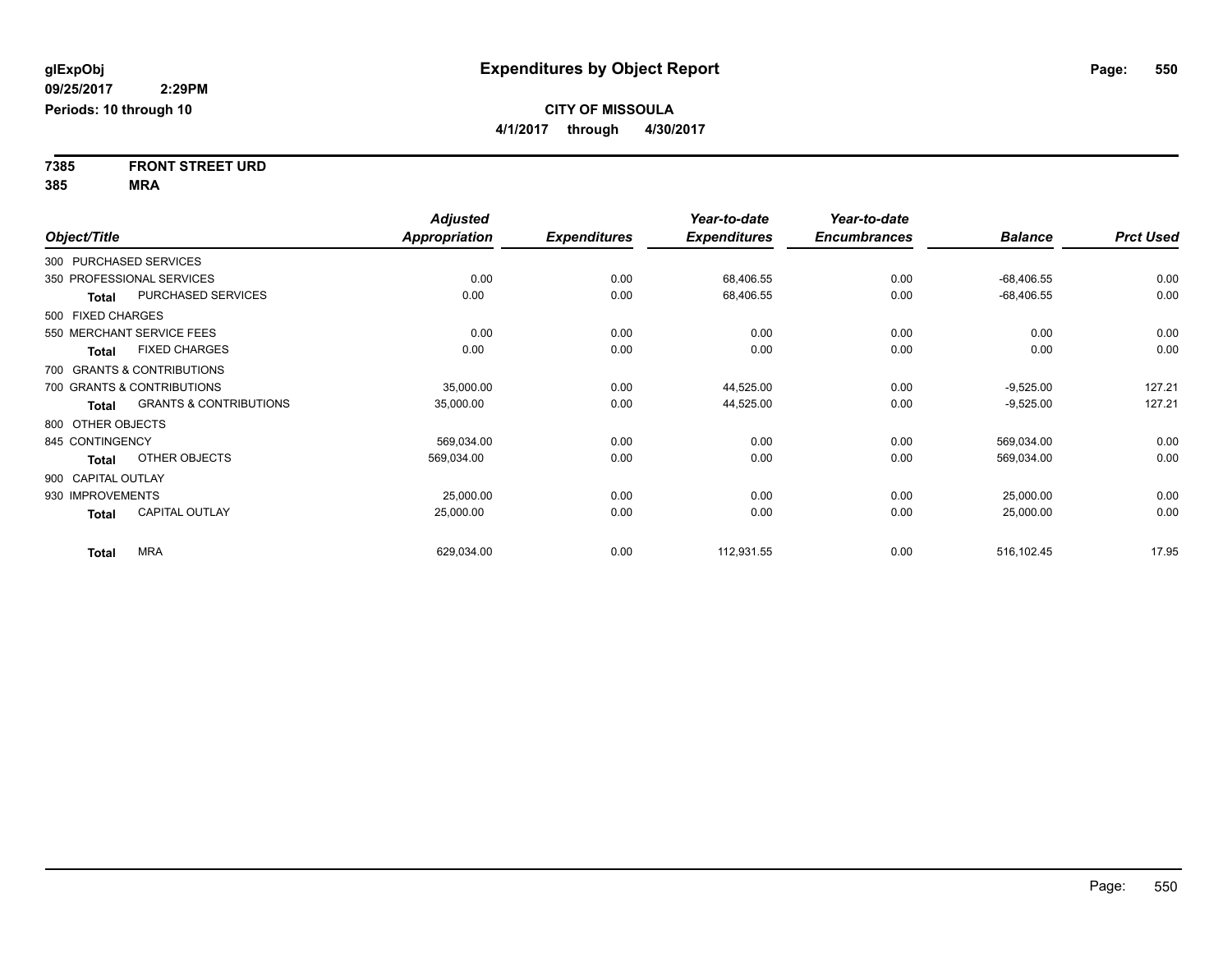#### **7385 FRONT STREET URD**

|              |                    |                                   | <b>Adjusted</b> |                     | Year-to-date        | Year-to-date        |                |                  |
|--------------|--------------------|-----------------------------------|-----------------|---------------------|---------------------|---------------------|----------------|------------------|
| Object/Title |                    |                                   | Appropriation   | <b>Expenditures</b> | <b>Expenditures</b> | <b>Encumbrances</b> | <b>Balance</b> | <b>Prct Used</b> |
|              |                    | 300 PURCHASED SERVICES            |                 |                     |                     |                     |                |                  |
|              |                    | 350 PROFESSIONAL SERVICES         | 0.00            | 0.00                | 68,406.55           | 0.00                | $-68,406.55$   | 0.00             |
|              | Total              | PURCHASED SERVICES                | 0.00            | 0.00                | 68,406.55           | 0.00                | $-68,406.55$   | 0.00             |
|              | 500 FIXED CHARGES  |                                   |                 |                     |                     |                     |                |                  |
|              |                    | 550 MERCHANT SERVICE FEES         | 0.00            | 0.00                | 0.00                | 0.00                | 0.00           | 0.00             |
|              | Total              | <b>FIXED CHARGES</b>              | 0.00            | 0.00                | 0.00                | 0.00                | 0.00           | 0.00             |
|              |                    | 700 GRANTS & CONTRIBUTIONS        |                 |                     |                     |                     |                |                  |
|              |                    | 700 GRANTS & CONTRIBUTIONS        | 35,000.00       | 0.00                | 44,525.00           | 0.00                | $-9,525.00$    | 127.21           |
|              | Total              | <b>GRANTS &amp; CONTRIBUTIONS</b> | 35,000.00       | 0.00                | 44,525.00           | 0.00                | $-9,525.00$    | 127.21           |
|              | 800 OTHER OBJECTS  |                                   |                 |                     |                     |                     |                |                  |
|              | 845 CONTINGENCY    |                                   | 569,034.00      | 0.00                | 0.00                | 0.00                | 569,034.00     | 0.00             |
|              | <b>Total</b>       | <b>OTHER OBJECTS</b>              | 569,034.00      | 0.00                | 0.00                | 0.00                | 569,034.00     | 0.00             |
|              | 900 CAPITAL OUTLAY |                                   |                 |                     |                     |                     |                |                  |
|              | 930 IMPROVEMENTS   |                                   | 25,000.00       | 0.00                | 0.00                | 0.00                | 25,000.00      | 0.00             |
|              | <b>Total</b>       | CAPITAL OUTLAY                    | 25,000.00       | 0.00                | 0.00                | 0.00                | 25,000.00      | 0.00             |
|              | <b>Total</b>       | FRONT STREET URD                  | 629,034.00      | 0.00                | 112,931.55          | 0.00                | 516,102.45     | 17.95            |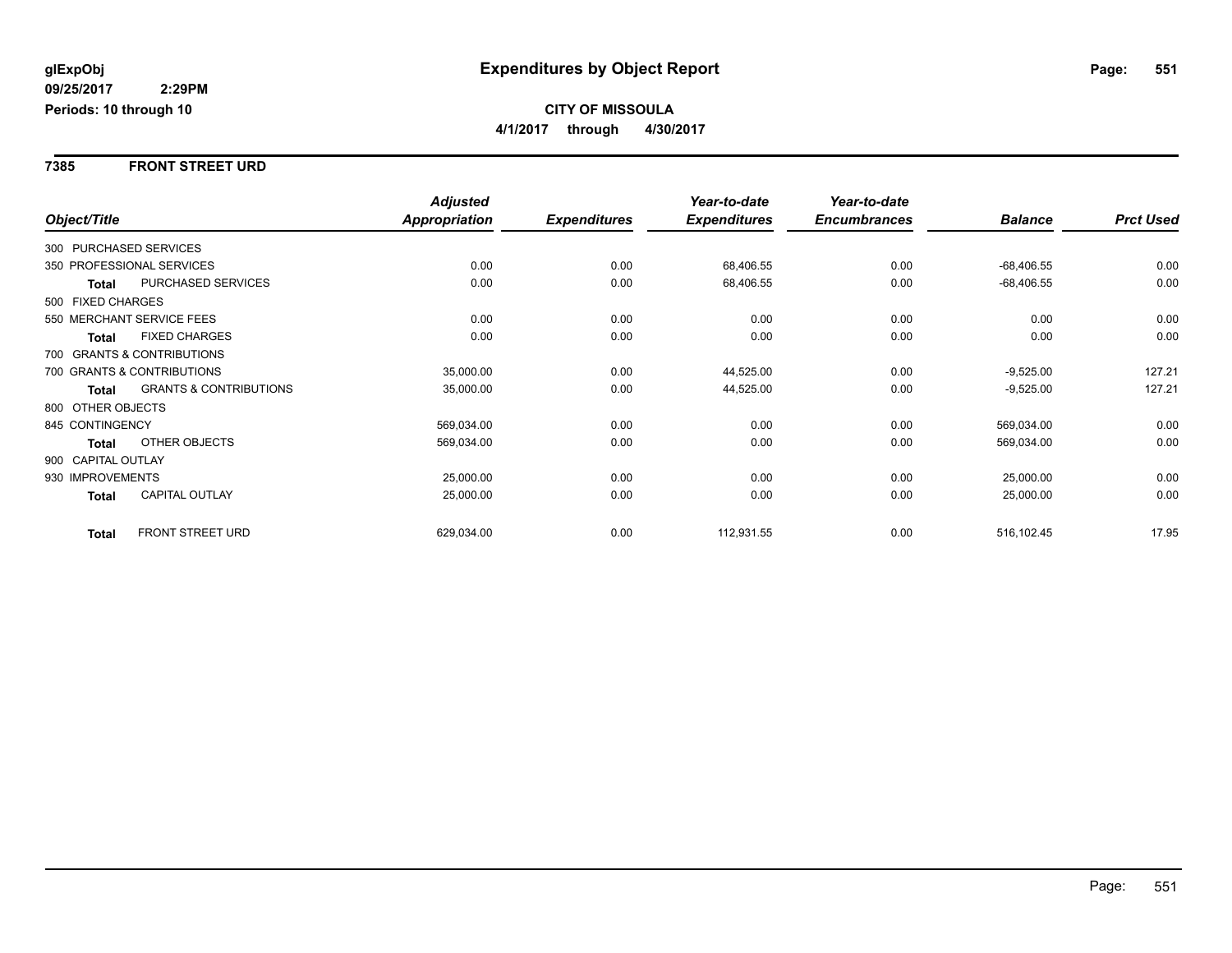### **CITY OF MISSOULA 4/1/2017 through 4/30/2017**

# **7386 DEBT SERVICE-SAFEWAY/ST PAT 1.5M**

**385 MRA**

| Object/Title       |                           | <b>Adjusted</b><br>Appropriation | <b>Expenditures</b> | Year-to-date<br><b>Expenditures</b> | Year-to-date<br><b>Encumbrances</b> | <b>Balance</b> | <b>Prct Used</b> |
|--------------------|---------------------------|----------------------------------|---------------------|-------------------------------------|-------------------------------------|----------------|------------------|
| 500 FIXED CHARGES  |                           |                                  |                     |                                     |                                     |                |                  |
|                    | 550 MERCHANT SERVICE FEES | 0.00                             | 0.00                | 0.00                                | 0.00                                | 0.00           | 0.00             |
| <b>Total</b>       | <b>FIXED CHARGES</b>      | 0.00                             | 0.00                | 0.00                                | 0.00                                | 0.00           | 0.00             |
| 900 CAPITAL OUTLAY |                           |                                  |                     |                                     |                                     |                |                  |
| 930 IMPROVEMENTS   |                           | 0.00                             | 0.00                | 0.00                                | 0.00                                | 0.00           | 0.00             |
| <b>Total</b>       | <b>CAPITAL OUTLAY</b>     | 0.00                             | 0.00                | 0.00                                | 0.00                                | 0.00           | 0.00             |
| <b>Total</b>       | <b>MRA</b>                | 0.00                             | 0.00                | 0.00                                | 0.00                                | 0.00           | 0.00             |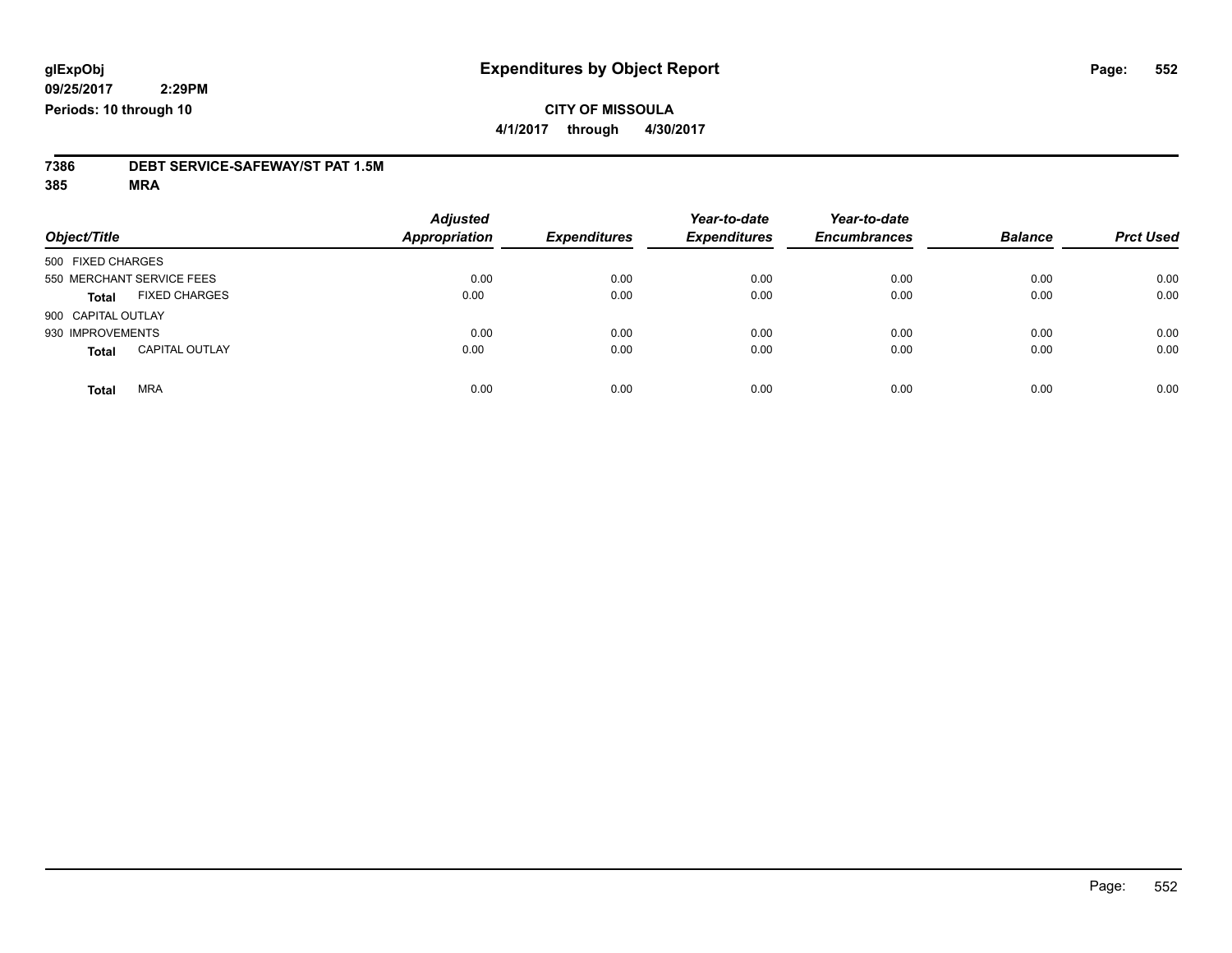# **CITY OF MISSOULA**

**4/1/2017 through 4/30/2017**

# **7386 DEBT SERVICE-SAFEWAY/ST PAT 1.5M**

**390 NON-DEPARTMENTAL**

|                   |                             | <b>Adjusted</b>      |                     | Year-to-date        | Year-to-date        |                |                  |
|-------------------|-----------------------------|----------------------|---------------------|---------------------|---------------------|----------------|------------------|
| Object/Title      |                             | <b>Appropriation</b> | <b>Expenditures</b> | <b>Expenditures</b> | <b>Encumbrances</b> | <b>Balance</b> | <b>Prct Used</b> |
| 500 FIXED CHARGES |                             |                      |                     |                     |                     |                |                  |
|                   | 550 MERCHANT SERVICE FEES   | 0.00                 | 0.00                | 0.00                | 0.00                | 0.00           | 0.00             |
| <b>Total</b>      | <b>FIXED CHARGES</b>        | 0.00                 | 0.00                | 0.00                | 0.00                | 0.00           | 0.00             |
| 600 DEBT SERVICE  |                             |                      |                     |                     |                     |                |                  |
| 610 PRINCIPAL     |                             | 38.539.00            | 0.00                | 32.759.25           | 0.00                | 5.779.75       | 85.00            |
|                   | 620 INTEREST / SERVICE FEES | 88.473.00            | 0.00                | 88,298.75           | 0.00                | 174.25         | 99.80            |
| <b>Total</b>      | <b>DEBT SERVICE</b>         | 127.012.00           | 0.00                | 121.058.00          | 0.00                | 5,954.00       | 95.31            |
| <b>Total</b>      | NON-DEPARTMENTAL            | 127.012.00           | 0.00                | 121.058.00          | 0.00                | 5,954.00       | 95.31            |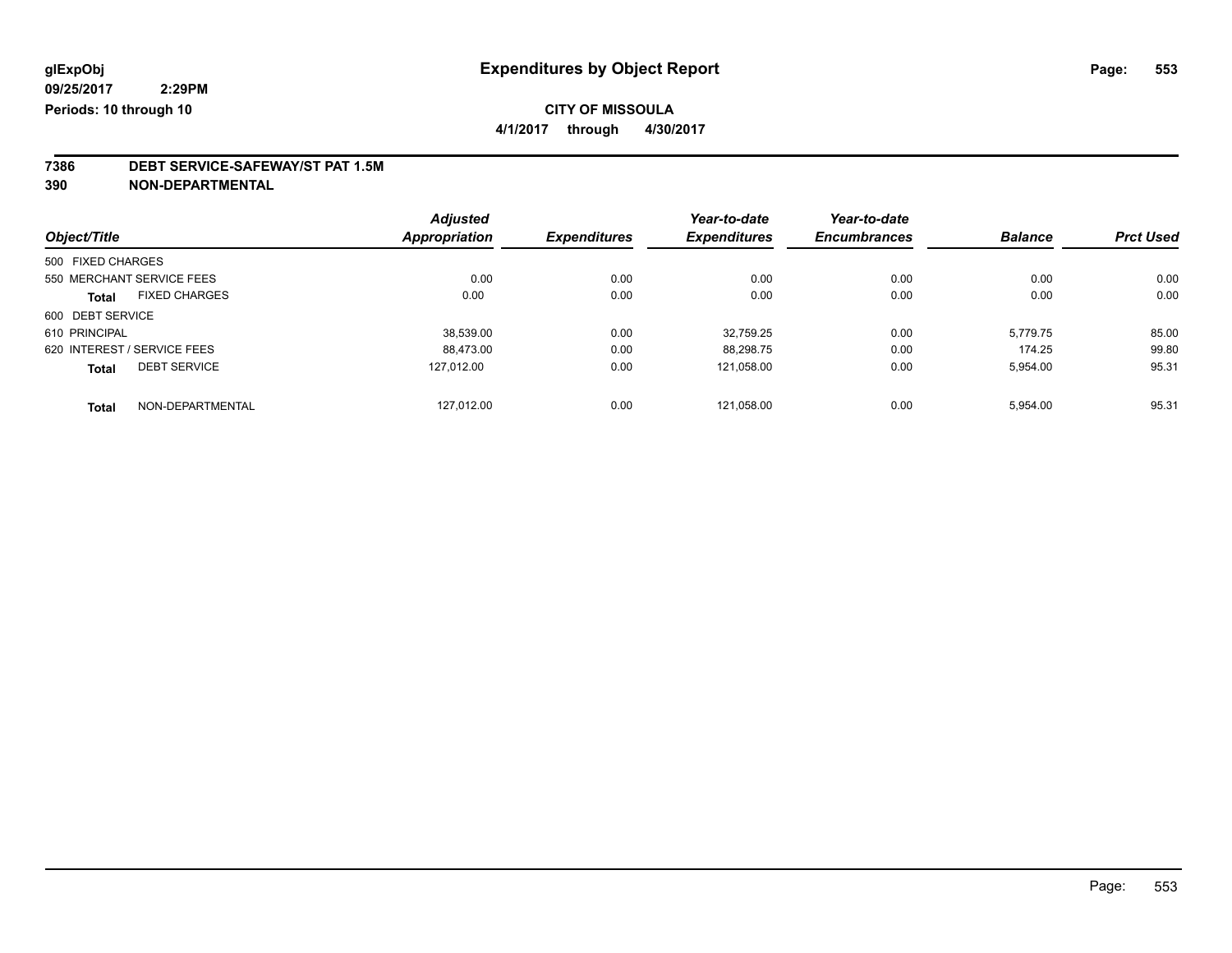# **CITY OF MISSOULA 4/1/2017 through 4/30/2017**

#### **7386 DEBT SERVICE-SAFEWAY/ST PAT 1.5M**

|                    |                                  | <b>Adjusted</b>      |                     | Year-to-date        | Year-to-date        |                |                  |
|--------------------|----------------------------------|----------------------|---------------------|---------------------|---------------------|----------------|------------------|
| Object/Title       |                                  | <b>Appropriation</b> | <b>Expenditures</b> | <b>Expenditures</b> | <b>Encumbrances</b> | <b>Balance</b> | <b>Prct Used</b> |
| 500 FIXED CHARGES  |                                  |                      |                     |                     |                     |                |                  |
|                    | 550 MERCHANT SERVICE FEES        | 0.00                 | 0.00                | 0.00                | 0.00                | 0.00           | 0.00             |
| <b>Total</b>       | <b>FIXED CHARGES</b>             | 0.00                 | 0.00                | 0.00                | 0.00                | 0.00           | 0.00             |
| 600 DEBT SERVICE   |                                  |                      |                     |                     |                     |                |                  |
| 610 PRINCIPAL      |                                  | 38.539.00            | 0.00                | 32,759.25           | 0.00                | 5,779.75       | 85.00            |
|                    | 620 INTEREST / SERVICE FEES      | 88,473.00            | 0.00                | 88,298.75           | 0.00                | 174.25         | 99.80            |
| <b>Total</b>       | <b>DEBT SERVICE</b>              | 127,012.00           | 0.00                | 121,058.00          | 0.00                | 5,954.00       | 95.31            |
| 900 CAPITAL OUTLAY |                                  |                      |                     |                     |                     |                |                  |
| 930 IMPROVEMENTS   |                                  | 0.00                 | 0.00                | 0.00                | 0.00                | 0.00           | 0.00             |
| <b>Total</b>       | <b>CAPITAL OUTLAY</b>            | 0.00                 | 0.00                | 0.00                | 0.00                | 0.00           | 0.00             |
| <b>Total</b>       | DEBT SERVICE-SAFEWAY/ST PAT 1.5M | 127.012.00           | 0.00                | 121,058.00          | 0.00                | 5,954.00       | 95.31            |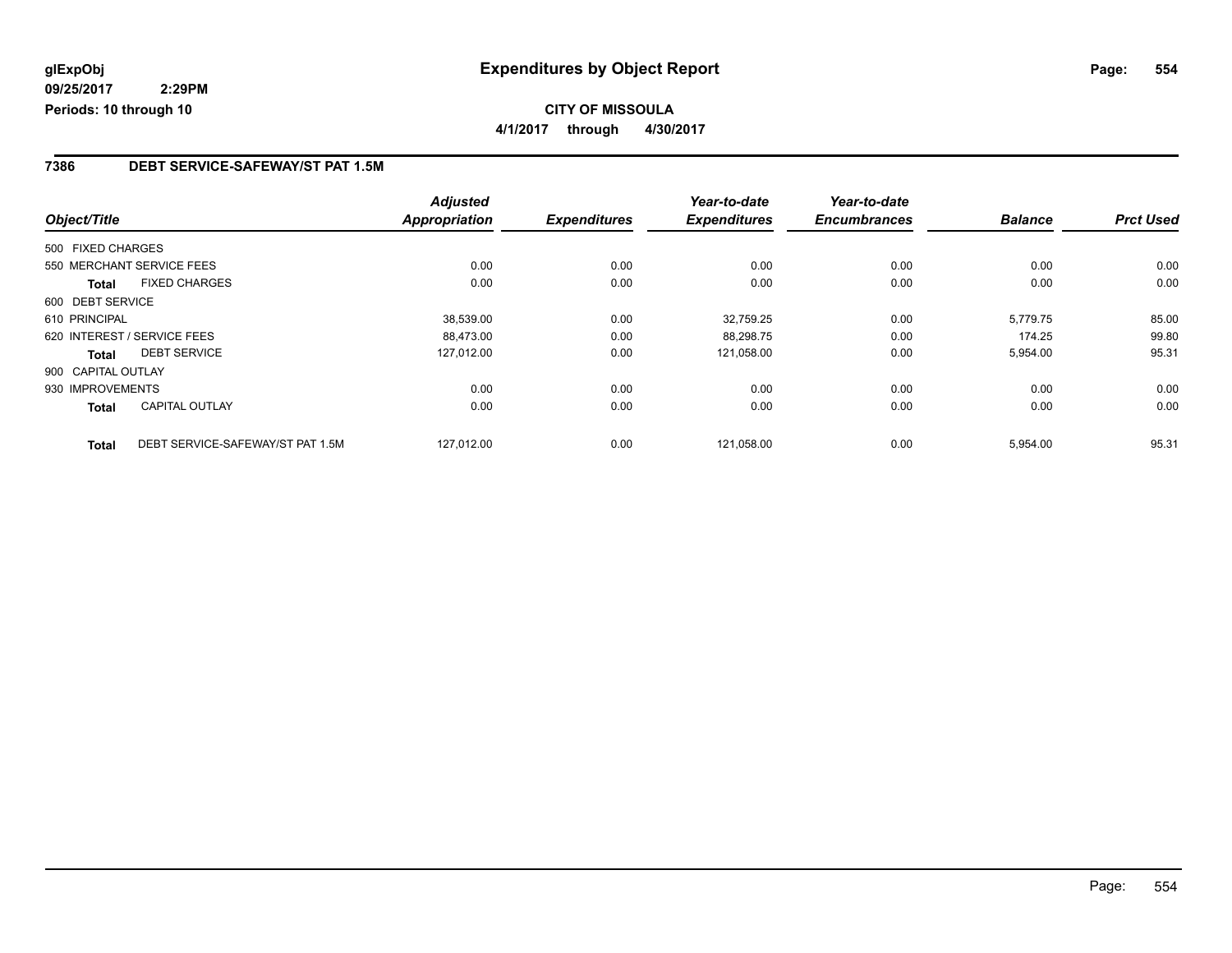# **CITY OF MISSOULA**

**4/1/2017 through 4/30/2017**

# **7387 DEBT SERVICE-BROWNFIELD RLF 1.125M**

**390 NON-DEPARTMENTAL**

|                             |                      | <b>Adjusted</b> |                     | Year-to-date        | Year-to-date        |                |                  |
|-----------------------------|----------------------|-----------------|---------------------|---------------------|---------------------|----------------|------------------|
| Object/Title                |                      | Appropriation   | <b>Expenditures</b> | <b>Expenditures</b> | <b>Encumbrances</b> | <b>Balance</b> | <b>Prct Used</b> |
| 500 FIXED CHARGES           |                      |                 |                     |                     |                     |                |                  |
| 550 MERCHANT SERVICE FEES   |                      | 0.00            | 0.00                | 0.00                | 0.00                | 0.00           | 0.00             |
| <b>Total</b>                | <b>FIXED CHARGES</b> | 0.00            | 0.00                | 0.00                | 0.00                | 0.00           | 0.00             |
| 600 DEBT SERVICE            |                      |                 |                     |                     |                     |                |                  |
| 610 PRINCIPAL               |                      | 29,830.00       | 0.00                | 0.00                | 0.00                | 29.830.00      | 0.00             |
| 620 INTEREST / SERVICE FEES |                      | 24,886.00       | 0.00                | 12,265.54           | 0.00                | 12.620.46      | 49.29            |
| <b>Total</b>                | <b>DEBT SERVICE</b>  | 54.716.00       | 0.00                | 12.265.54           | 0.00                | 42.450.46      | 22.42            |
| <b>Total</b>                | NON-DEPARTMENTAL     | 54.716.00       | 0.00                | 12.265.54           | 0.00                | 42.450.46      | 22.42            |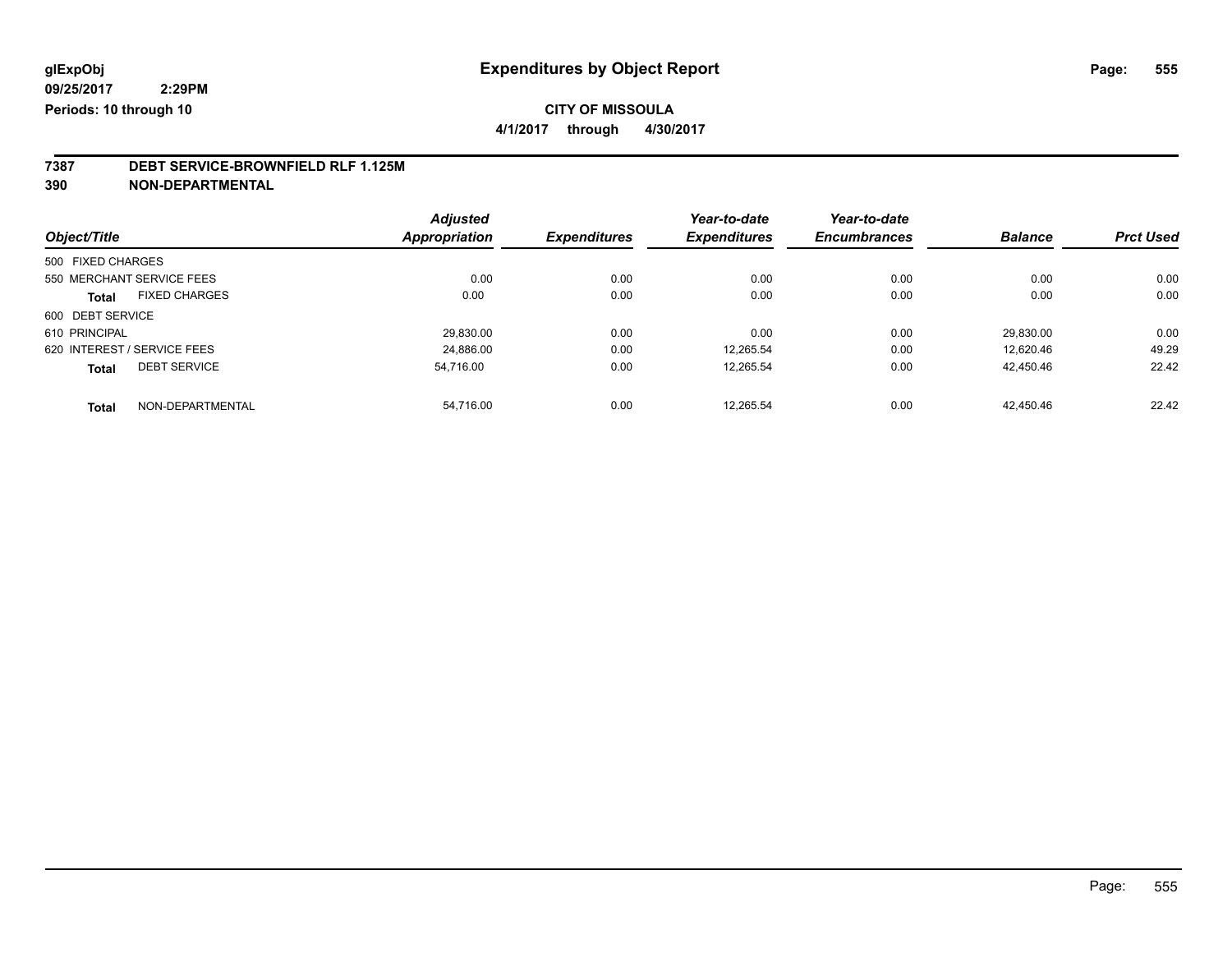#### **7387 DEBT SERVICE-BROWNFIELD RLF 1.125M**

|                   |                                    | <b>Adjusted</b>      |                     | Year-to-date        | Year-to-date        |                |                  |
|-------------------|------------------------------------|----------------------|---------------------|---------------------|---------------------|----------------|------------------|
| Object/Title      |                                    | <b>Appropriation</b> | <b>Expenditures</b> | <b>Expenditures</b> | <b>Encumbrances</b> | <b>Balance</b> | <b>Prct Used</b> |
| 500 FIXED CHARGES |                                    |                      |                     |                     |                     |                |                  |
|                   | 550 MERCHANT SERVICE FEES          | 0.00                 | 0.00                | 0.00                | 0.00                | 0.00           | 0.00             |
| Total             | <b>FIXED CHARGES</b>               | 0.00                 | 0.00                | 0.00                | 0.00                | 0.00           | 0.00             |
| 600 DEBT SERVICE  |                                    |                      |                     |                     |                     |                |                  |
| 610 PRINCIPAL     |                                    | 29.830.00            | 0.00                | 0.00                | 0.00                | 29.830.00      | 0.00             |
|                   | 620 INTEREST / SERVICE FEES        | 24.886.00            | 0.00                | 12.265.54           | 0.00                | 12.620.46      | 49.29            |
| <b>Total</b>      | <b>DEBT SERVICE</b>                | 54,716.00            | 0.00                | 12,265.54           | 0.00                | 42.450.46      | 22.42            |
| <b>Total</b>      | DEBT SERVICE-BROWNFIELD RLF 1.125M | 54.716.00            | 0.00                | 12.265.54           | 0.00                | 42.450.46      | 22.42            |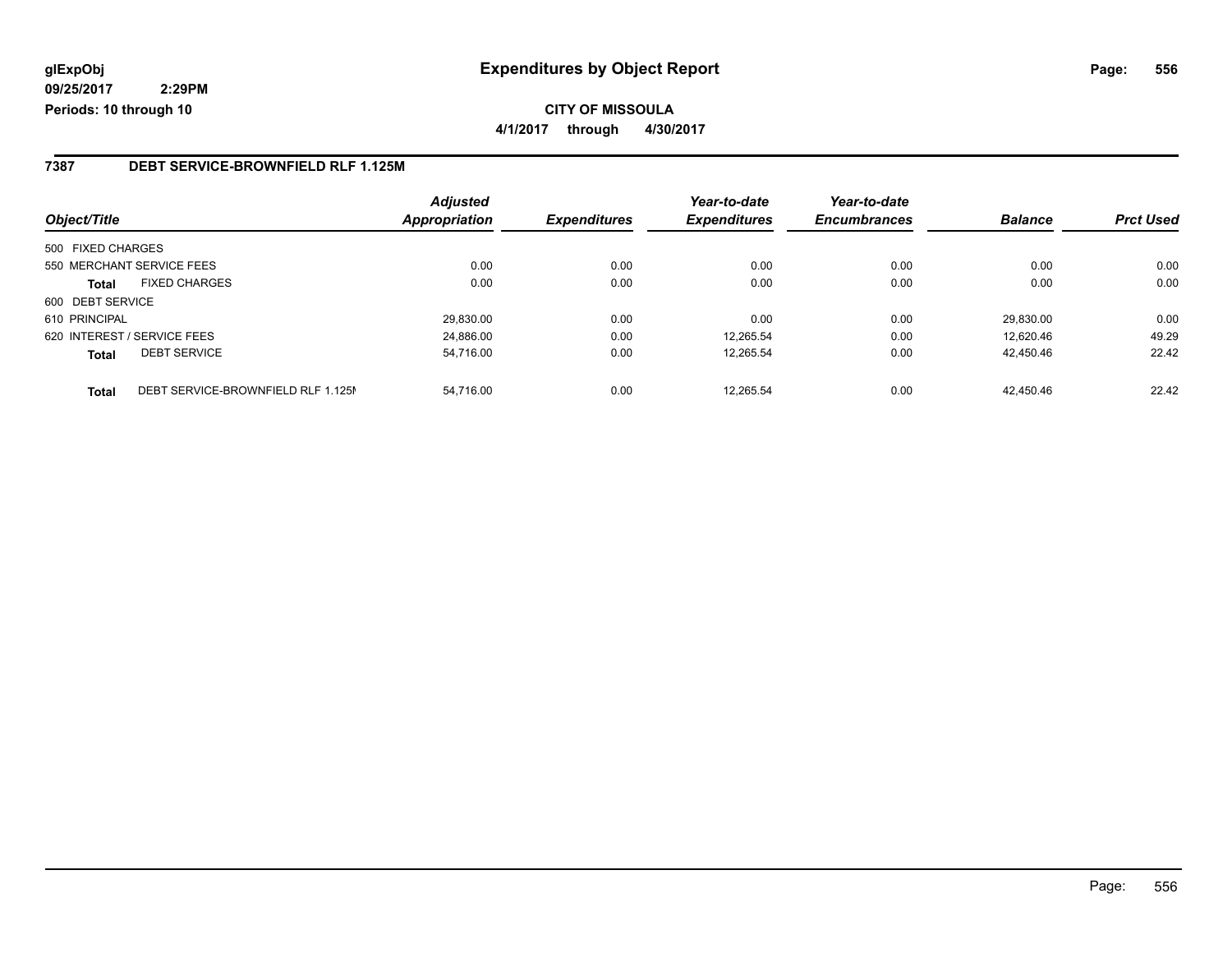# **7388 RESERVE-3.6m TIF**

**390 NON-DEPARTMENTAL**

|                                      | <b>Adjusted</b>      |                     | Year-to-date        | Year-to-date        |                |                  |
|--------------------------------------|----------------------|---------------------|---------------------|---------------------|----------------|------------------|
| Object/Title                         | <b>Appropriation</b> | <b>Expenditures</b> | <b>Expenditures</b> | <b>Encumbrances</b> | <b>Balance</b> | <b>Prct Used</b> |
| 500 FIXED CHARGES                    |                      |                     |                     |                     |                |                  |
| 550 MERCHANT SERVICE FEES            | 0.00                 | 0.00                | 0.00                | 0.00                | 0.00           | 0.00             |
| <b>FIXED CHARGES</b><br><b>Total</b> | 0.00                 | 0.00                | 0.00                | 0.00                | 0.00           | 0.00             |
| 800 OTHER OBJECTS                    |                      |                     |                     |                     |                |                  |
| 820 TRANSFERS TO OTHER FUNDS         | 0.00                 | 0.00                | 0.00                | 0.00                | 0.00           | 0.00             |
| OTHER OBJECTS<br><b>Total</b>        | 0.00                 | 0.00                | 0.00                | 0.00                | 0.00           | 0.00             |
| NON-DEPARTMENTAL<br>Total            | 0.00                 | 0.00                | 0.00                | 0.00                | 0.00           | 0.00             |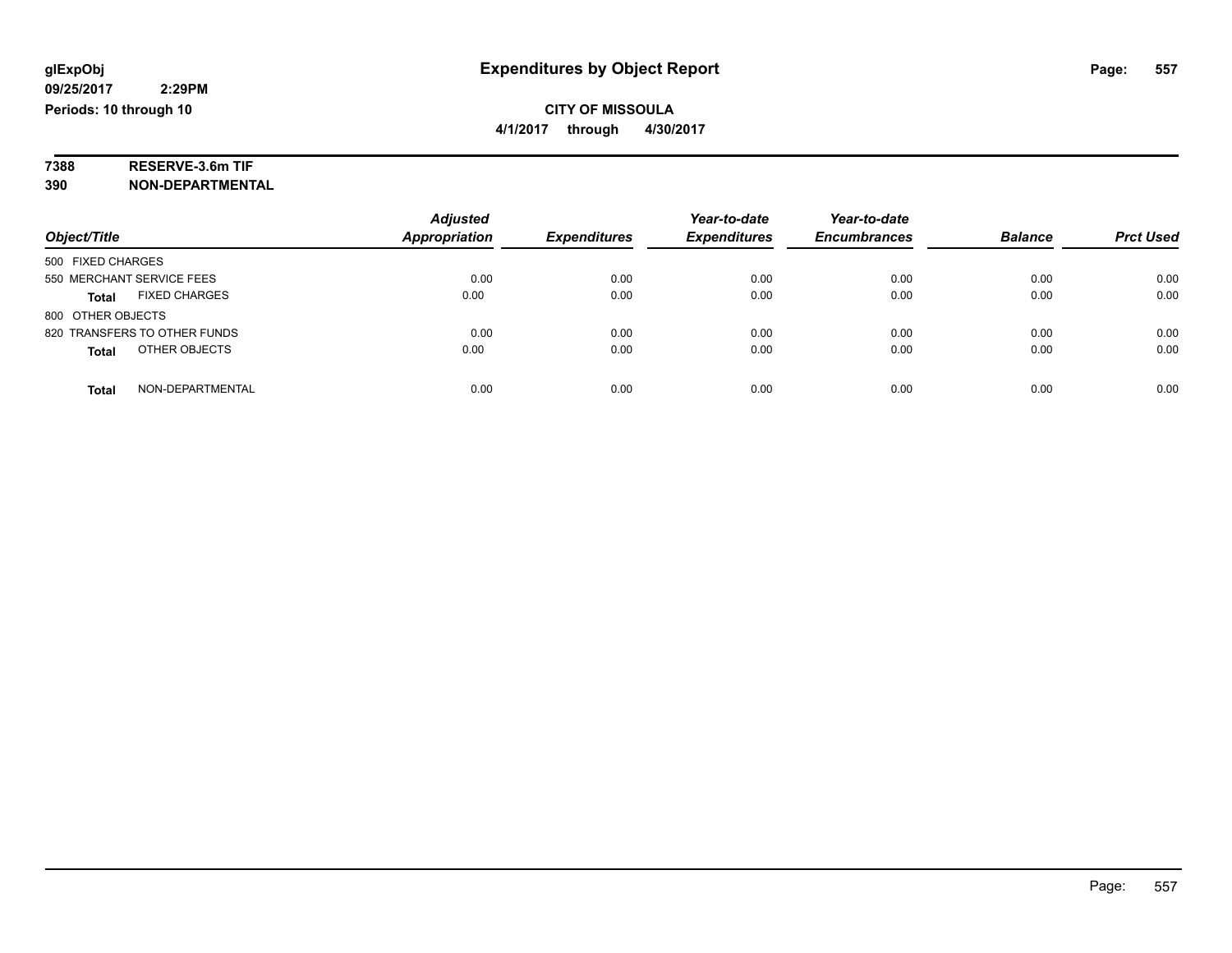**7388 RESERVE-3.6m TIF**

|                                      | <b>Adjusted</b> |                     | Year-to-date        | Year-to-date        |                |                  |
|--------------------------------------|-----------------|---------------------|---------------------|---------------------|----------------|------------------|
| Object/Title                         | Appropriation   | <b>Expenditures</b> | <b>Expenditures</b> | <b>Encumbrances</b> | <b>Balance</b> | <b>Prct Used</b> |
| 500 FIXED CHARGES                    |                 |                     |                     |                     |                |                  |
| 550 MERCHANT SERVICE FEES            | 0.00            | 0.00                | 0.00                | 0.00                | 0.00           | 0.00             |
| <b>FIXED CHARGES</b><br><b>Total</b> | 0.00            | 0.00                | 0.00                | 0.00                | 0.00           | 0.00             |
| 800 OTHER OBJECTS                    |                 |                     |                     |                     |                |                  |
| 820 TRANSFERS TO OTHER FUNDS         | 0.00            | 0.00                | 0.00                | 0.00                | 0.00           | 0.00             |
| OTHER OBJECTS<br><b>Total</b>        | 0.00            | 0.00                | 0.00                | 0.00                | 0.00           | 0.00             |
| RESERVE-3.6m TIF<br><b>Total</b>     | 0.00            | 0.00                | 0.00                | 0.00                | 0.00           | 0.00             |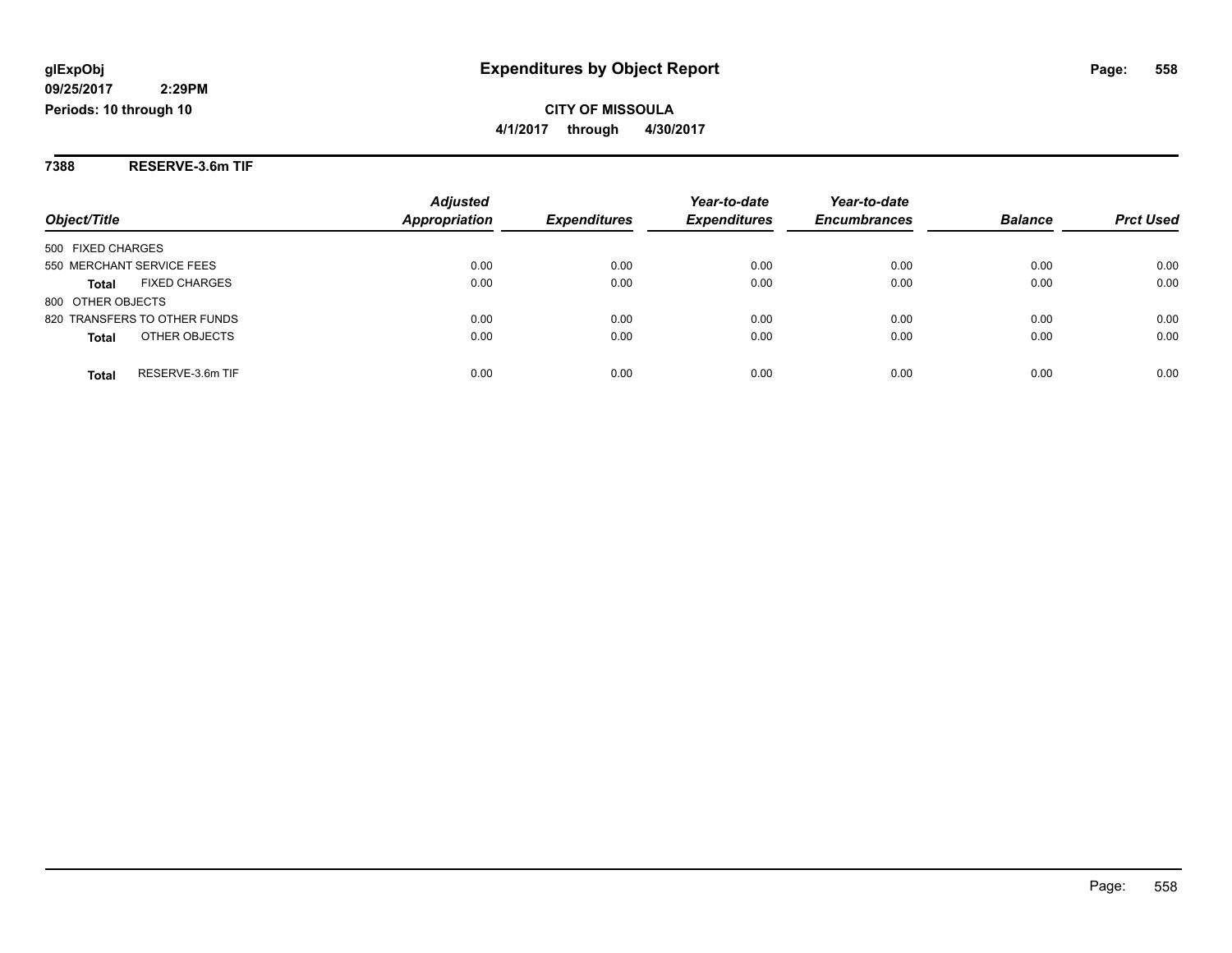**7389 DEBT SERVICE - 3.6M/5.75M**

**385 MRA**

|                                                   | <b>Adjusted</b>      |                     | Year-to-date        | Year-to-date        |                |                  |
|---------------------------------------------------|----------------------|---------------------|---------------------|---------------------|----------------|------------------|
| Object/Title                                      | <b>Appropriation</b> | <b>Expenditures</b> | <b>Expenditures</b> | <b>Encumbrances</b> | <b>Balance</b> | <b>Prct Used</b> |
| 500 FIXED CHARGES                                 |                      |                     |                     |                     |                |                  |
| 550 MERCHANT SERVICE FEES                         | 0.00                 | 0.00                | 0.00                | 0.00                | 0.00           | 0.00             |
| <b>FIXED CHARGES</b><br><b>Total</b>              | 0.00                 | 0.00                | 0.00                | 0.00                | 0.00           | 0.00             |
| 600 DEBT SERVICE                                  |                      |                     |                     |                     |                |                  |
| 610 PRINCIPAL                                     | 0.00                 | 0.00                | 0.00                | 0.00                | 0.00           | 0.00             |
| 620 INTEREST / SERVICE FEES                       | 0.00                 | 0.00                | 0.00                | 0.00                | 0.00           | 0.00             |
| <b>DEBT SERVICE</b><br><b>Total</b>               | 0.00                 | 0.00                | 0.00                | 0.00                | 0.00           | 0.00             |
| 700 GRANTS & CONTRIBUTIONS                        |                      |                     |                     |                     |                |                  |
| 700 GRANTS & CONTRIBUTIONS                        | 0.00                 | 0.00                | 0.00                | 0.00                | 0.00           | 0.00             |
| <b>GRANTS &amp; CONTRIBUTIONS</b><br><b>Total</b> | 0.00                 | 0.00                | 0.00                | 0.00                | 0.00           | 0.00             |
|                                                   |                      |                     |                     |                     |                |                  |
| <b>MRA</b><br><b>Total</b>                        | 0.00                 | 0.00                | 0.00                | 0.00                | 0.00           | 0.00             |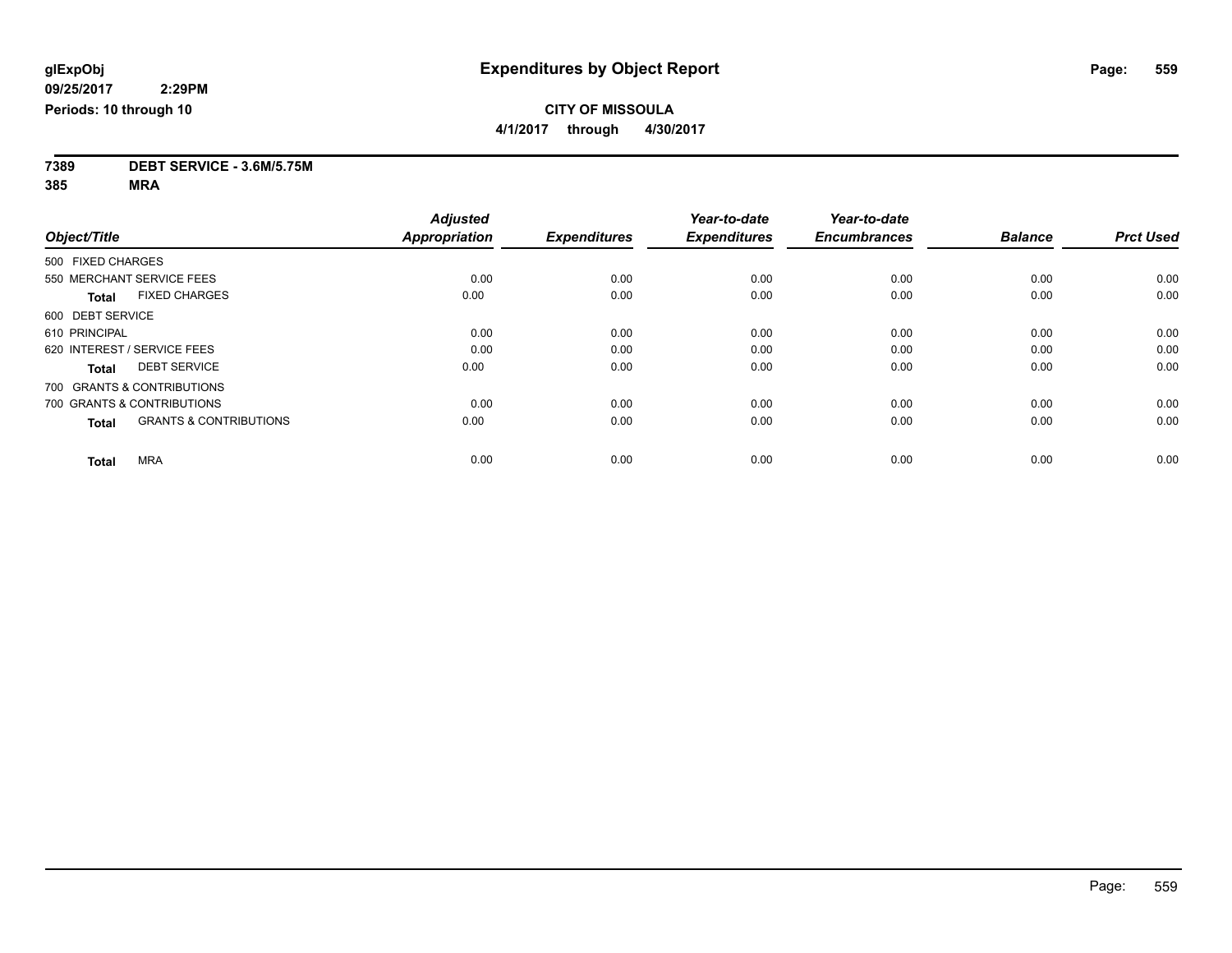# **CITY OF MISSOULA**

**4/1/2017 through 4/30/2017**

**7389 DEBT SERVICE - 3.6M/5.75M**

**390 NON-DEPARTMENTAL**

|                   |                             | <b>Adjusted</b> |                     | Year-to-date        | Year-to-date        |                |                  |
|-------------------|-----------------------------|-----------------|---------------------|---------------------|---------------------|----------------|------------------|
| Object/Title      |                             | Appropriation   | <b>Expenditures</b> | <b>Expenditures</b> | <b>Encumbrances</b> | <b>Balance</b> | <b>Prct Used</b> |
| 500 FIXED CHARGES |                             |                 |                     |                     |                     |                |                  |
|                   | 550 MERCHANT SERVICE FEES   | 0.00            | 0.00                | 0.00                | 0.00                | 0.00           | 0.00             |
| <b>Total</b>      | <b>FIXED CHARGES</b>        | 0.00            | 0.00                | 0.00                | 0.00                | 0.00           | 0.00             |
| 600 DEBT SERVICE  |                             |                 |                     |                     |                     |                |                  |
| 610 PRINCIPAL     |                             | 393,000.00      | 0.00                | 133.000.00          | 0.00                | 260,000.00     | 33.84            |
|                   | 620 INTEREST / SERVICE FEES | 283.312.00      | 0.00                | 145.503.25          | 0.00                | 137.808.75     | 51.36            |
| <b>Total</b>      | <b>DEBT SERVICE</b>         | 676.312.00      | 0.00                | 278,503.25          | 0.00                | 397,808.75     | 41.18            |
| <b>Total</b>      | NON-DEPARTMENTAL            | 676.312.00      | 0.00                | 278.503.25          | 0.00                | 397.808.75     | 41.18            |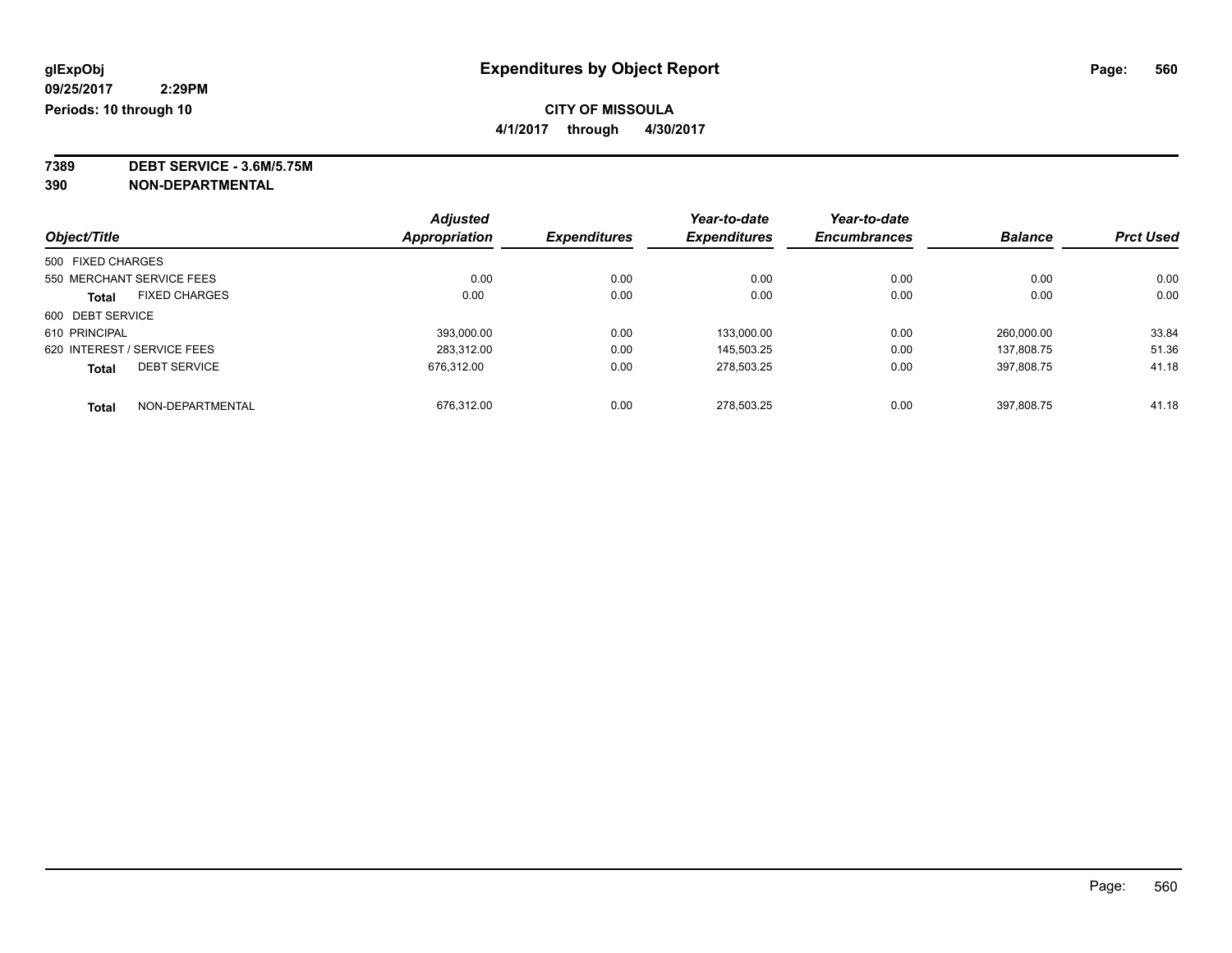#### **7389 DEBT SERVICE - 3.6M/5.75M**

|                                                   | <b>Adjusted</b> |                     | Year-to-date        | Year-to-date        |                |                  |
|---------------------------------------------------|-----------------|---------------------|---------------------|---------------------|----------------|------------------|
| Object/Title                                      | Appropriation   | <b>Expenditures</b> | <b>Expenditures</b> | <b>Encumbrances</b> | <b>Balance</b> | <b>Prct Used</b> |
| 500 FIXED CHARGES                                 |                 |                     |                     |                     |                |                  |
| 550 MERCHANT SERVICE FEES                         | 0.00            | 0.00                | 0.00                | 0.00                | 0.00           | 0.00             |
| <b>FIXED CHARGES</b><br><b>Total</b>              | 0.00            | 0.00                | 0.00                | 0.00                | 0.00           | 0.00             |
| 600 DEBT SERVICE                                  |                 |                     |                     |                     |                |                  |
| 610 PRINCIPAL                                     | 393,000.00      | 0.00                | 133,000.00          | 0.00                | 260.000.00     | 33.84            |
| 620 INTEREST / SERVICE FEES                       | 283,312.00      | 0.00                | 145,503.25          | 0.00                | 137,808.75     | 51.36            |
| <b>DEBT SERVICE</b><br><b>Total</b>               | 676,312.00      | 0.00                | 278,503.25          | 0.00                | 397.808.75     | 41.18            |
| 700 GRANTS & CONTRIBUTIONS                        |                 |                     |                     |                     |                |                  |
| 700 GRANTS & CONTRIBUTIONS                        | 0.00            | 0.00                | 0.00                | 0.00                | 0.00           | 0.00             |
| <b>GRANTS &amp; CONTRIBUTIONS</b><br><b>Total</b> | 0.00            | 0.00                | 0.00                | 0.00                | 0.00           | 0.00             |
| DEBT SERVICE - 3.6M/5.75M<br><b>Total</b>         | 676.312.00      | 0.00                | 278.503.25          | 0.00                | 397.808.75     | 41.18            |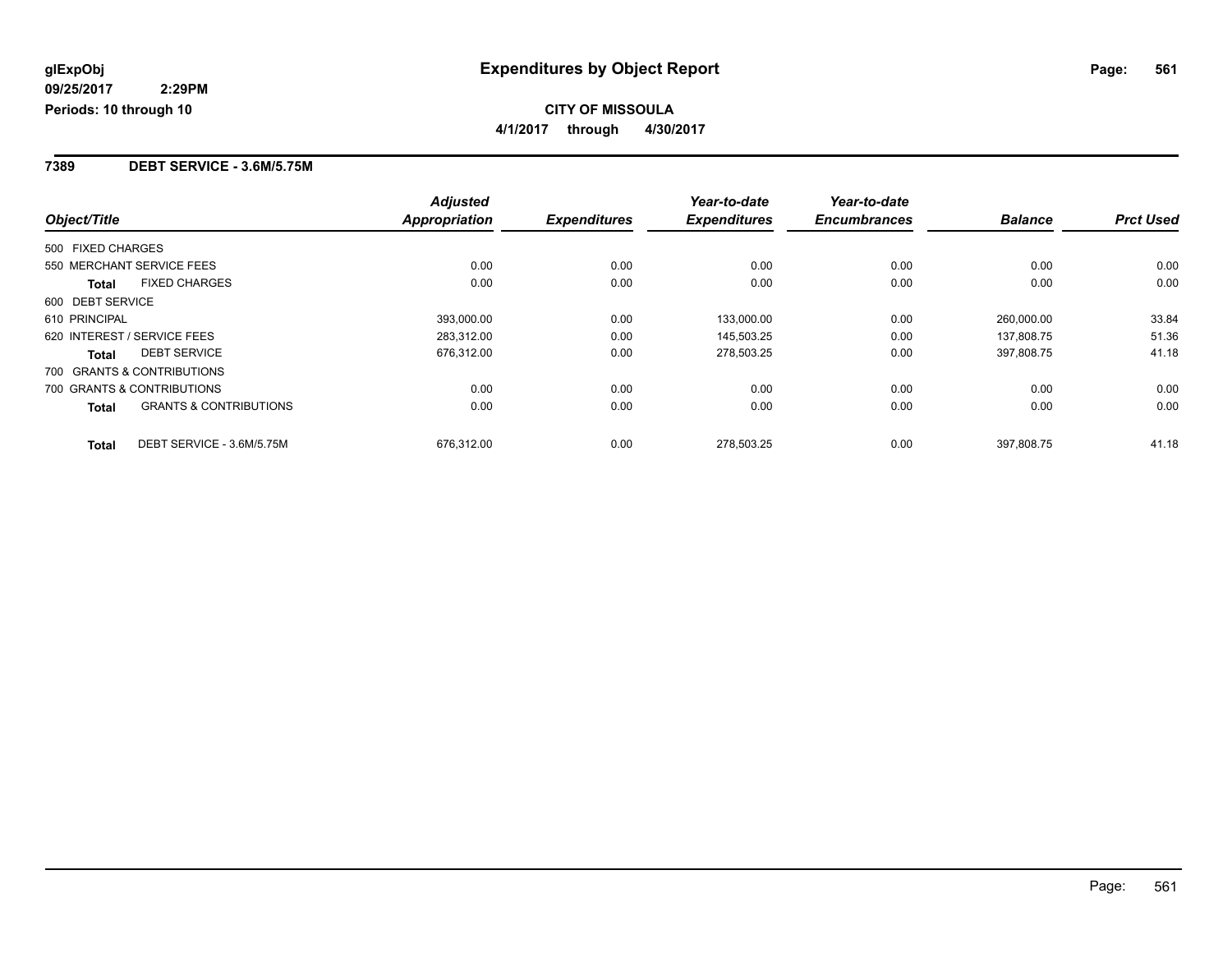### **CITY OF MISSOULA 4/1/2017 through 4/30/2017**

**7390 URDII CLEARING - 3.6M TIF**

**385 MRA**

| Object/Title                         | <b>Adjusted</b><br><b>Appropriation</b> | <b>Expenditures</b> | Year-to-date<br><b>Expenditures</b> | Year-to-date<br><b>Encumbrances</b> | <b>Balance</b> | <b>Prct Used</b> |
|--------------------------------------|-----------------------------------------|---------------------|-------------------------------------|-------------------------------------|----------------|------------------|
| 500 FIXED CHARGES                    |                                         |                     |                                     |                                     |                |                  |
| 550 MERCHANT SERVICE FEES            | 0.00                                    | 0.00                | 0.00                                | 0.00                                | 0.00           | 0.00             |
| <b>FIXED CHARGES</b><br><b>Total</b> | 0.00                                    | 0.00                | 0.00                                | 0.00                                | 0.00           | 0.00             |
| 800 OTHER OBJECTS                    |                                         |                     |                                     |                                     |                |                  |
| 820 TRANSFERS TO OTHER FUNDS         | 0.00                                    | 0.00                | $-126.825.85$                       | 0.00                                | 126.825.85     | 0.00             |
| OTHER OBJECTS<br><b>Total</b>        | 0.00                                    | 0.00                | $-126,825.85$                       | 0.00                                | 126,825.85     | 0.00             |
| <b>MRA</b><br>Total                  | 0.00                                    | 0.00                | $-126.825.85$                       | 0.00                                | 126.825.85     | 0.00             |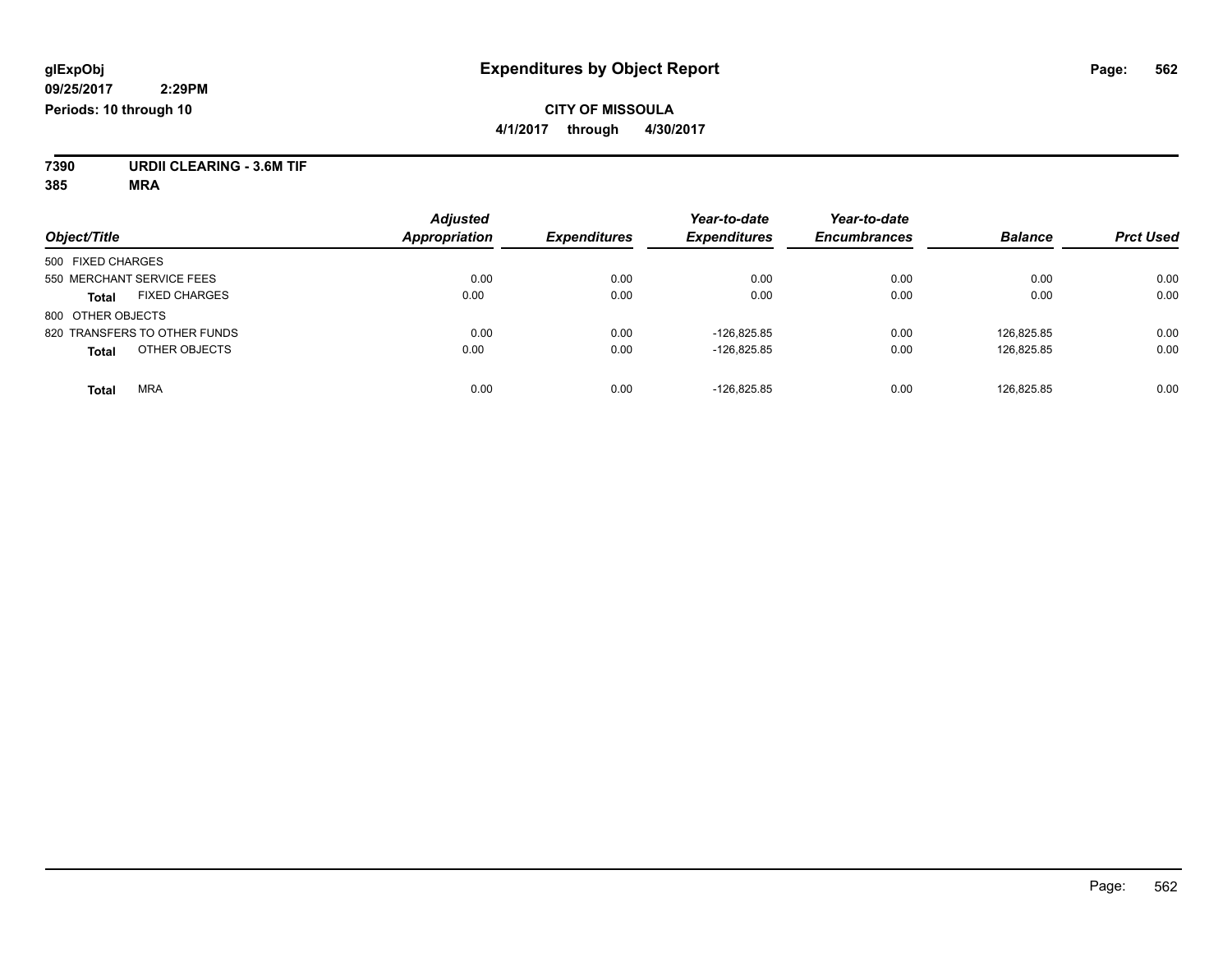# **CITY OF MISSOULA**

**4/1/2017 through 4/30/2017**

**7390 URDII CLEARING - 3.6M TIF 390 NON-DEPARTMENTAL**

|                                      | <b>Adjusted</b> |                     | Year-to-date        | Year-to-date        |                |                  |
|--------------------------------------|-----------------|---------------------|---------------------|---------------------|----------------|------------------|
| Object/Title                         | Appropriation   | <b>Expenditures</b> | <b>Expenditures</b> | <b>Encumbrances</b> | <b>Balance</b> | <b>Prct Used</b> |
| 500 FIXED CHARGES                    |                 |                     |                     |                     |                |                  |
| 550 MERCHANT SERVICE FEES            | 0.00            | 0.00                | 0.00                | 0.00                | 0.00           | 0.00             |
| <b>FIXED CHARGES</b><br><b>Total</b> | 0.00            | 0.00                | 0.00                | 0.00                | 0.00           | 0.00             |
| 800 OTHER OBJECTS                    |                 |                     |                     |                     |                |                  |
| 820 TRANSFERS TO OTHER FUNDS         | 2,125,154.00    | 0.00                | 1,251,772.75        | 0.00                | 873.381.25     | 58.90            |
| OTHER OBJECTS<br><b>Total</b>        | 2,125,154.00    | 0.00                | 1,251,772.75        | 0.00                | 873,381.25     | 58.90            |
| NON-DEPARTMENTAL<br><b>Total</b>     | 2,125,154.00    | 0.00                | 1,251,772.75        | 0.00                | 873.381.25     | 58.90            |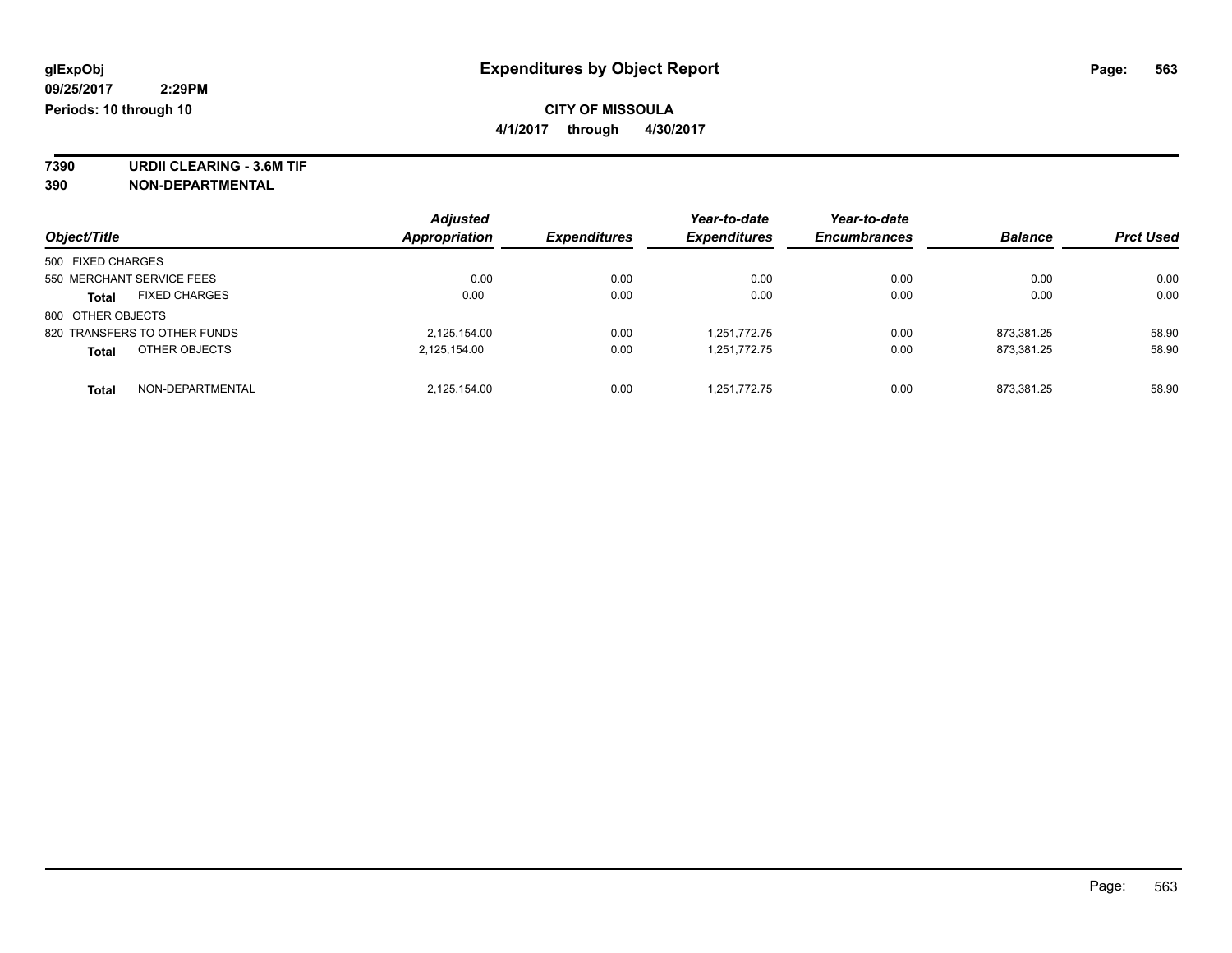**7390 URDII CLEARING - 3.6M TIF**

|                                           | <b>Adjusted</b> |                     | Year-to-date        | Year-to-date        |                |                  |
|-------------------------------------------|-----------------|---------------------|---------------------|---------------------|----------------|------------------|
| Object/Title                              | Appropriation   | <b>Expenditures</b> | <b>Expenditures</b> | <b>Encumbrances</b> | <b>Balance</b> | <b>Prct Used</b> |
| 500 FIXED CHARGES                         |                 |                     |                     |                     |                |                  |
| 550 MERCHANT SERVICE FEES                 | 0.00            | 0.00                | 0.00                | 0.00                | 0.00           | 0.00             |
| <b>FIXED CHARGES</b><br><b>Total</b>      | 0.00            | 0.00                | 0.00                | 0.00                | 0.00           | 0.00             |
| 800 OTHER OBJECTS                         |                 |                     |                     |                     |                |                  |
| 820 TRANSFERS TO OTHER FUNDS              | 2,125,154.00    | 0.00                | 1,124,946.90        | 0.00                | 1.000.207.10   | 52.93            |
| OTHER OBJECTS<br><b>Total</b>             | 2,125,154.00    | 0.00                | 1.124.946.90        | 0.00                | 1.000.207.10   | 52.93            |
| URDII CLEARING - 3.6M TIF<br><b>Total</b> | 2,125,154.00    | 0.00                | 1.124.946.90        | 0.00                | 1.000.207.10   | 52.93            |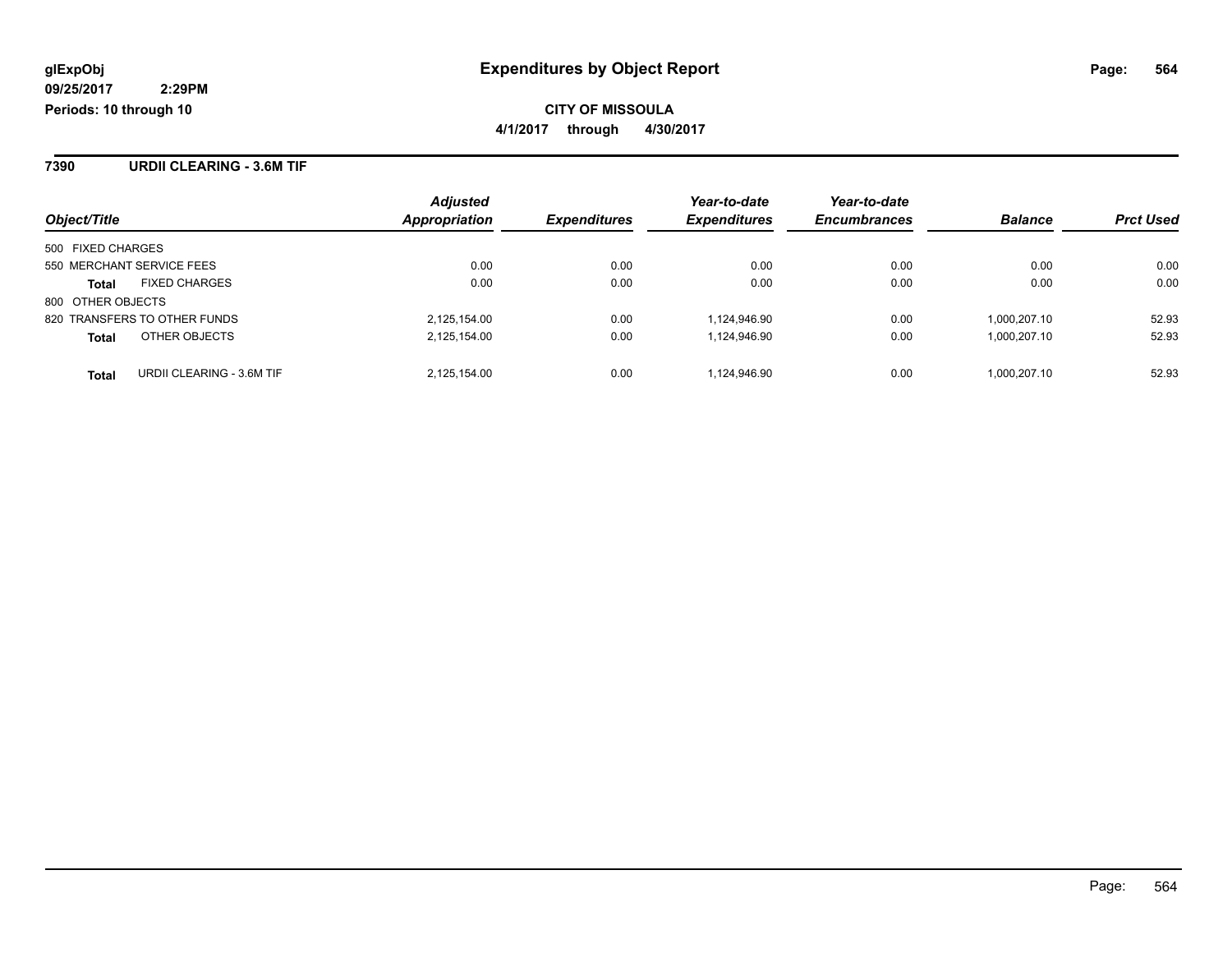**CITY OF MISSOULA 4/1/2017 through 4/30/2017**

**7391 MRA - URD I FUND 385 MRA**

| Object/Title                         | <b>Adjusted</b><br>Appropriation | <b>Expenditures</b> | Year-to-date<br><b>Expenditures</b> | Year-to-date<br><b>Encumbrances</b> | <b>Balance</b> | <b>Prct Used</b> |
|--------------------------------------|----------------------------------|---------------------|-------------------------------------|-------------------------------------|----------------|------------------|
| 500 FIXED CHARGES                    |                                  |                     |                                     |                                     |                |                  |
| 550 MERCHANT SERVICE FEES            | 0.00                             | 0.00                | 0.00                                | 0.00                                | 0.00           | 0.00             |
| <b>FIXED CHARGES</b><br><b>Total</b> | 0.00                             | 0.00                | 0.00                                | 0.00                                | 0.00           | 0.00             |
| <b>MRA</b><br>Tota                   | 0.00                             | 0.00                | 0.00                                | 0.00                                | 0.00           | 0.00             |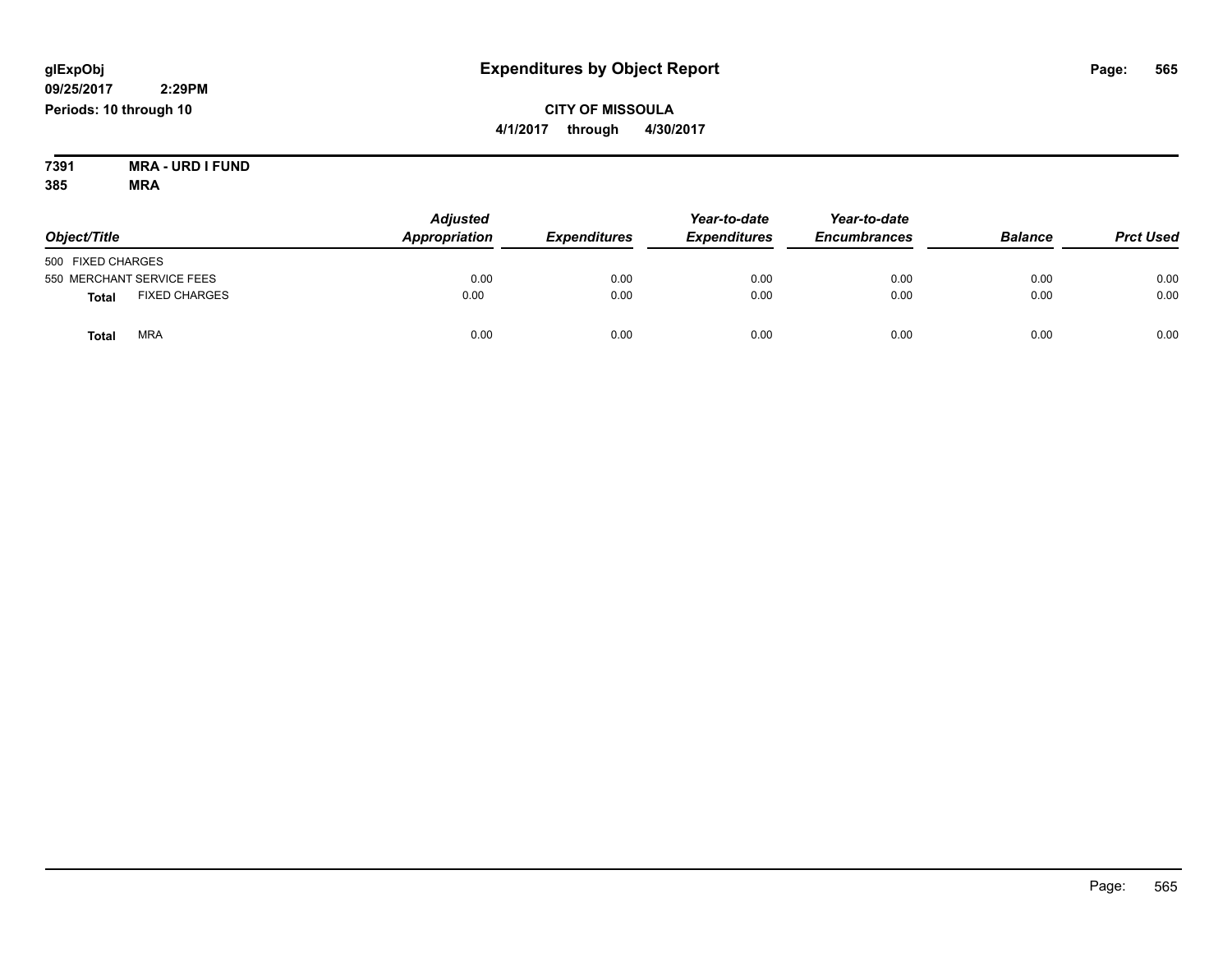## **CITY OF MISSOULA 4/1/2017 through 4/30/2017**

#### **7391 MRA - URD I FUND 900 DEPRECIATION**

|                                      | <b>Adjusted</b> |                     |                     | Year-to-date        |                |                  |
|--------------------------------------|-----------------|---------------------|---------------------|---------------------|----------------|------------------|
| Object/Title                         | Appropriation   | <b>Expenditures</b> | <b>Expenditures</b> | <b>Encumbrances</b> | <b>Balance</b> | <b>Prct Used</b> |
| 500 FIXED CHARGES                    |                 |                     |                     |                     |                |                  |
| 550 MERCHANT SERVICE FEES            | 0.00            | 0.00                | 0.00                | 0.00                | 0.00           | 0.00             |
| <b>FIXED CHARGES</b><br><b>Total</b> | 0.00            | 0.00                | 0.00                | 0.00                | 0.00           | 0.00             |
| <b>DEPRECIATION</b><br><b>Total</b>  | 0.00            | 0.00                | 0.00                | 0.00                | 0.00           | 0.00             |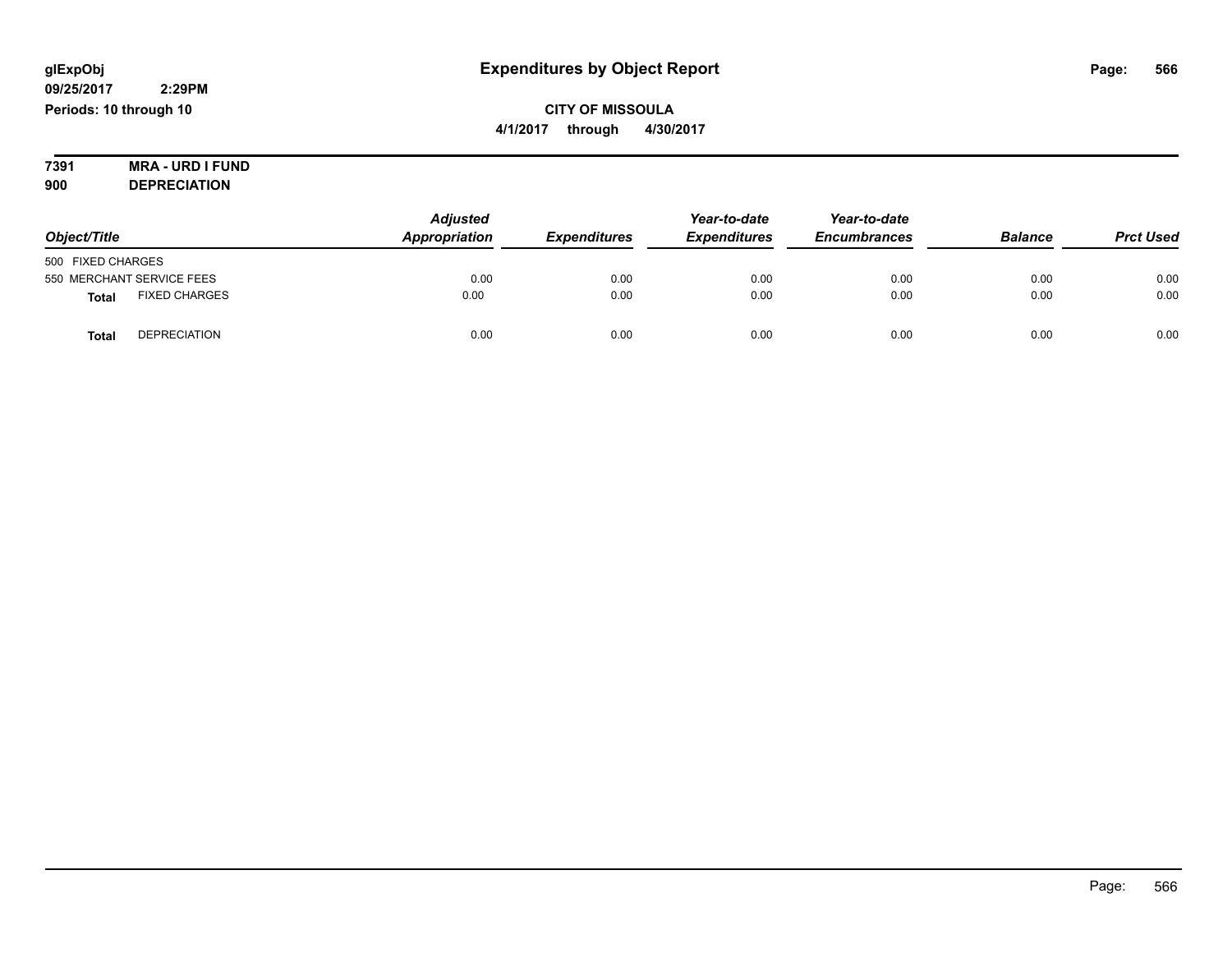# **CITY OF MISSOULA 4/1/2017 through 4/30/2017**

**7391 MRA - URD I FUND**

|                                      | <b>Adjusted</b> | Year-to-date               | Year-to-date        |                     |                |                  |
|--------------------------------------|-----------------|----------------------------|---------------------|---------------------|----------------|------------------|
| Object/Title                         | Appropriation   | <i><b>Expenditures</b></i> | <b>Expenditures</b> | <b>Encumbrances</b> | <b>Balance</b> | <b>Prct Used</b> |
| 500 FIXED CHARGES                    |                 |                            |                     |                     |                |                  |
| 550 MERCHANT SERVICE FEES            | 0.00            | 0.00                       | 0.00                | 0.00                | 0.00           | 0.00             |
| <b>FIXED CHARGES</b><br><b>Total</b> | 0.00            | 0.00                       | 0.00                | 0.00                | 0.00           | 0.00             |
| MRA - URD I FUND<br>Total            | 0.00            | 0.00                       | 0.00                | 0.00                | 0.00           | 0.00             |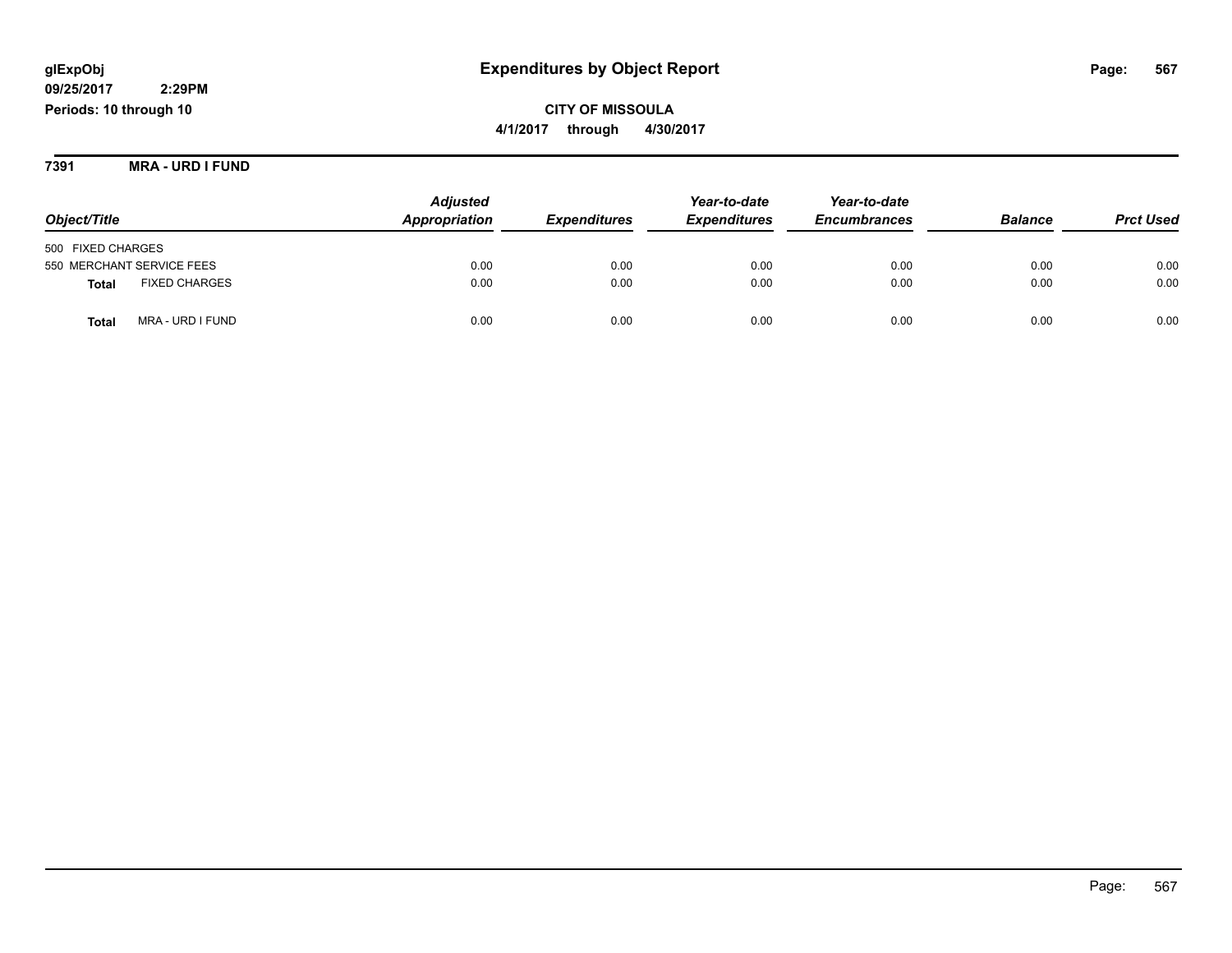**7392 MRA - URD II FUND 385 MRA**

|                                                   | <b>Adjusted</b>      |                     | Year-to-date        | Year-to-date        |                |                  |
|---------------------------------------------------|----------------------|---------------------|---------------------|---------------------|----------------|------------------|
| Object/Title                                      | <b>Appropriation</b> | <b>Expenditures</b> | <b>Expenditures</b> | <b>Encumbrances</b> | <b>Balance</b> | <b>Prct Used</b> |
| 300 PURCHASED SERVICES                            |                      |                     |                     |                     |                |                  |
| 344 TELEPHONE SERVICE                             | 0.00                 | 0.00                | 0.00                | 0.00                | 0.00           | 0.00             |
| 350 PROFESSIONAL SERVICES                         | 32,551.00            | 0.00                | 0.00                | 0.00                | 32.551.00      | 0.00             |
| PURCHASED SERVICES<br><b>Total</b>                | 32,551.00            | 0.00                | 0.00                | 0.00                | 32,551.00      | 0.00             |
| 500 FIXED CHARGES                                 |                      |                     |                     |                     |                |                  |
| 550 MERCHANT SERVICE FEES                         | 0.00                 | 0.00                | 0.00                | 0.00                | 0.00           | 0.00             |
| <b>FIXED CHARGES</b><br><b>Total</b>              | 0.00                 | 0.00                | 0.00                | 0.00                | 0.00           | 0.00             |
| 700 GRANTS & CONTRIBUTIONS                        |                      |                     |                     |                     |                |                  |
| 700 GRANTS & CONTRIBUTIONS                        | 582.715.00           | 0.00                | 188,705.00          | 0.00                | 394,010.00     | 32.38            |
| <b>GRANTS &amp; CONTRIBUTIONS</b><br><b>Total</b> | 582,715.00           | 0.00                | 188,705.00          | 0.00                | 394,010.00     | 32.38            |
| 800 OTHER OBJECTS                                 |                      |                     |                     |                     |                |                  |
| 820 TRANSFERS TO OTHER FUNDS                      | 250.000.00           | 0.00                | 0.00                | 0.00                | 250,000.00     | 0.00             |
| 845 CONTINGENCY                                   | 1.486.500.00         | 0.00                | 0.00                | 0.00                | 1,486,500.00   | 0.00             |
| OTHER OBJECTS<br><b>Total</b>                     | 1,736,500.00         | 0.00                | 0.00                | 0.00                | 1,736,500.00   | 0.00             |
| 900 CAPITAL OUTLAY                                |                      |                     |                     |                     |                |                  |
| 910 LAND                                          | 0.00                 | 0.00                | 0.00                | 0.00                | 0.00           | 0.00             |
| 920 BUILDINGS                                     | 0.00                 | 0.00                | 0.00                | 0.00                | 0.00           | 0.00             |
| 930 IMPROVEMENTS                                  | 110.000.00           | 0.00                | 9.981.25            | 0.00                | 100.018.75     | 9.07             |
| <b>CAPITAL OUTLAY</b><br><b>Total</b>             | 110.000.00           | 0.00                | 9,981.25            | 0.00                | 100,018.75     | 9.07             |
| <b>MRA</b><br><b>Total</b>                        | 2,461,766.00         | 0.00                | 198,686.25          | 0.00                | 2,263,079.75   | 8.07             |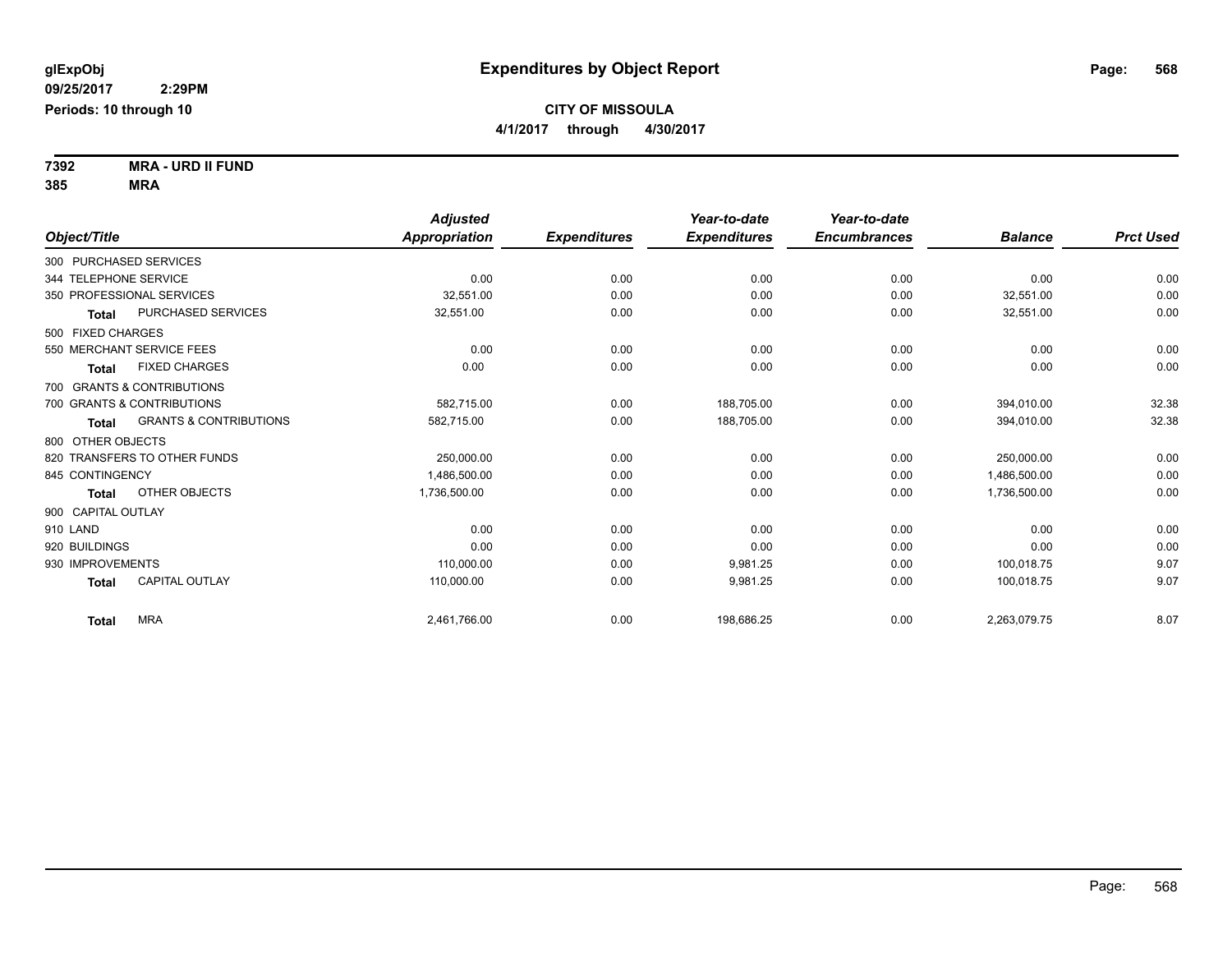**7392 MRA - URD II FUND**

|                                            | <b>Adjusted</b> |                     | Year-to-date        | Year-to-date        |                |                  |
|--------------------------------------------|-----------------|---------------------|---------------------|---------------------|----------------|------------------|
| Object/Title                               | Appropriation   | <b>Expenditures</b> | <b>Expenditures</b> | <b>Encumbrances</b> | <b>Balance</b> | <b>Prct Used</b> |
| 300 PURCHASED SERVICES                     |                 |                     |                     |                     |                |                  |
| 344 TELEPHONE SERVICE                      | 0.00            | 0.00                | 0.00                | 0.00                | 0.00           | 0.00             |
| 350 PROFESSIONAL SERVICES                  | 32,551.00       | 0.00                | 0.00                | 0.00                | 32,551.00      | 0.00             |
| <b>PURCHASED SERVICES</b><br><b>Total</b>  | 32,551.00       | 0.00                | 0.00                | 0.00                | 32,551.00      | 0.00             |
| 500 FIXED CHARGES                          |                 |                     |                     |                     |                |                  |
| 550 MERCHANT SERVICE FEES                  | 0.00            | 0.00                | 0.00                | 0.00                | 0.00           | 0.00             |
| <b>FIXED CHARGES</b><br><b>Total</b>       | 0.00            | 0.00                | 0.00                | 0.00                | 0.00           | 0.00             |
| 700 GRANTS & CONTRIBUTIONS                 |                 |                     |                     |                     |                |                  |
| 700 GRANTS & CONTRIBUTIONS                 | 582.715.00      | 0.00                | 188.705.00          | 0.00                | 394.010.00     | 32.38            |
| <b>GRANTS &amp; CONTRIBUTIONS</b><br>Total | 582,715.00      | 0.00                | 188,705.00          | 0.00                | 394,010.00     | 32.38            |
| 800 OTHER OBJECTS                          |                 |                     |                     |                     |                |                  |
| 820 TRANSFERS TO OTHER FUNDS               | 250.000.00      | 0.00                | 0.00                | 0.00                | 250.000.00     | 0.00             |
| 845 CONTINGENCY                            | 1,486,500.00    | 0.00                | 0.00                | 0.00                | 1,486,500.00   | 0.00             |
| <b>OTHER OBJECTS</b><br><b>Total</b>       | 1,736,500.00    | 0.00                | 0.00                | 0.00                | 1,736,500.00   | 0.00             |
| 900 CAPITAL OUTLAY                         |                 |                     |                     |                     |                |                  |
| 910 LAND                                   | 0.00            | 0.00                | 0.00                | 0.00                | 0.00           | 0.00             |
| 920 BUILDINGS                              | 0.00            | 0.00                | 0.00                | 0.00                | 0.00           | 0.00             |
| 930 IMPROVEMENTS                           | 110,000.00      | 0.00                | 9,981.25            | 0.00                | 100.018.75     | 9.07             |
| <b>CAPITAL OUTLAY</b><br><b>Total</b>      | 110,000.00      | 0.00                | 9,981.25            | 0.00                | 100.018.75     | 9.07             |
| MRA - URD II FUND<br><b>Total</b>          | 2,461,766.00    | 0.00                | 198,686.25          | 0.00                | 2,263,079.75   | 8.07             |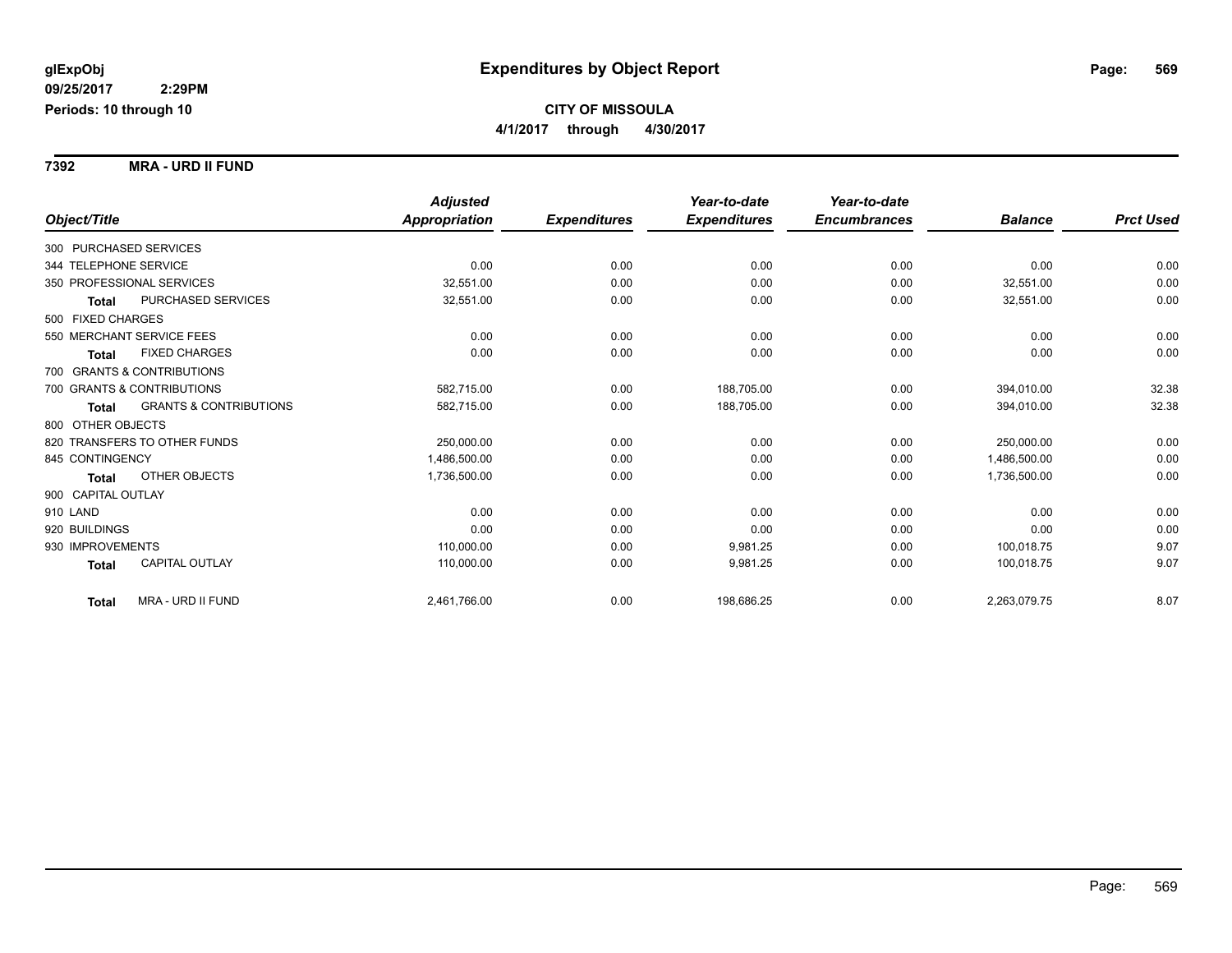**7393 MRA - URD III FUND 385 MRA**

|                                            | <b>Adjusted</b>      |                     | Year-to-date        | Year-to-date        |                |                  |
|--------------------------------------------|----------------------|---------------------|---------------------|---------------------|----------------|------------------|
| Object/Title                               | <b>Appropriation</b> | <b>Expenditures</b> | <b>Expenditures</b> | <b>Encumbrances</b> | <b>Balance</b> | <b>Prct Used</b> |
| 100 PERSONAL SERVICES                      |                      |                     |                     |                     |                |                  |
| 110 SALARIES AND WAGES                     | 405,647.00           | 32,320.18           | 330,039.38          | 0.00                | 75,607.62      | 81.36            |
| 115 SALARIES/HEALTH INSURANCE BENEFIT      | 0.00                 | 0.00                | 0.00                | 0.00                | 0.00           | 0.00             |
| 120 OVERTIME                               | 5,000.00             | 0.00                | 0.00                | 0.00                | 5,000.00       | 0.00             |
| <b>140 EMPLOYER CONTRIBUTIONS</b>          | 129,626.00           | 10,422.88           | 108,029.39          | 0.00                | 21,596.61      | 83.34            |
| 141 STATE RETIREMENT CONTRIBUTIONS         | 0.00                 | 32.32               | 265.56              | 0.00                | $-265.56$      | 0.00             |
| 190 PENSION EXPENSE                        | 0.00                 | 0.00                | 0.00                | 0.00                | 0.00           | 0.00             |
| PERSONAL SERVICES<br>Total                 | 540,273.00           | 42,775.38           | 438,334.33          | 0.00                | 101,938.67     | 81.13            |
| 200 SUPPLIES                               |                      |                     |                     |                     |                |                  |
| 210 OFFICE SUPPLIES                        | 4,000.00             | 5.93                | 2,098.12            | 0.00                | 1,901.88       | 52.45            |
| 220 OPERATING SUPPLIES                     | 500.00               | 0.00                | 0.00                | 0.00                | 500.00         | 0.00             |
| 230 REPAIR/MAINTENANCE                     | 828.00               | 0.00                | 0.00                | 0.00                | 828.00         | 0.00             |
| 231 GASOLINE                               | 400.00               | 0.00                | 123.40              | 0.00                | 276.60         | 30.85            |
| 240 OTHER SUPPLIES                         | 3,398.00             | 0.00                | 0.00                | 0.00                | 3,398.00       | 0.00             |
| <b>SUPPLIES</b><br><b>Total</b>            | 9,126.00             | 5.93                | 2,221.52            | 0.00                | 6,904.48       | 24.34            |
| 300 PURCHASED SERVICES                     |                      |                     |                     |                     |                |                  |
| 310 COMMUNICATIONS                         | 800.00               | 3.32                | 93.82               | 0.00                | 706.18         | 11.73            |
| 320 PRINTING & DUPLICATING                 | 3,000.00             | 542.36              | 1,665.71            | 0.00                | 1,334.29       | 55.52            |
| 330 PUBLICITY, SUBSCRIPTIONS & DUES        | 3,000.00             | 109.00              | 4,749.78            | 0.00                | $-1,749.78$    | 158.33           |
| 344 TELEPHONE SERVICE                      | 1,300.00             | 14.47               | 108.41              | 0.00                | 1,191.59       | 8.34             |
| 345 GARBAGE                                | 565.00               | 0.00                | 0.00                | 0.00                | 565.00         | 0.00             |
| 350 PROFESSIONAL SERVICES                  | 931,188.00           | 11,949.94           | 583,061.45          | 0.00                | 348,126.55     | 62.61            |
| 360 REPAIR & MAINTENANCE                   | 6,990.00             | 337.14              | 3,034.26            | 0.00                | 3,955.74       | 43.41            |
| 370 TRAVEL                                 | 3,500.00             | 0.00                | 1,104.46            | 0.00                | 2,395.54       | 31.56            |
| 380 TRAINING                               | 4,500.00             | 735.00              | 820.00              | 0.00                | 3,680.00       | 18.22            |
| 390 OTHER PURCHASED SERVICES               | 500.00               | 0.00                | 0.00                | 0.00                | 500.00         | 0.00             |
| PURCHASED SERVICES<br><b>Total</b>         | 955,343.00           | 13,691.23           | 594,637.89          | 0.00                | 360,705.11     | 62.24            |
| 500 FIXED CHARGES                          |                      |                     |                     |                     |                |                  |
| 550 MERCHANT SERVICE FEES                  | 0.00                 | 0.00                | 0.00                | 0.00                | 0.00           | 0.00             |
| <b>FIXED CHARGES</b><br>Total              | 0.00                 | 0.00                | 0.00                | 0.00                | 0.00           | 0.00             |
| 700 GRANTS & CONTRIBUTIONS                 |                      |                     |                     |                     |                |                  |
| 700 GRANTS & CONTRIBUTIONS                 | 7,944,937.00         | 0.00                | 2,273,833.00        | 0.00                | 5,671,104.00   | 28.62            |
| <b>GRANTS &amp; CONTRIBUTIONS</b><br>Total | 7,944,937.00         | 0.00                | 2,273,833.00        | 0.00                | 5,671,104.00   | 28.62            |
|                                            |                      |                     |                     |                     |                |                  |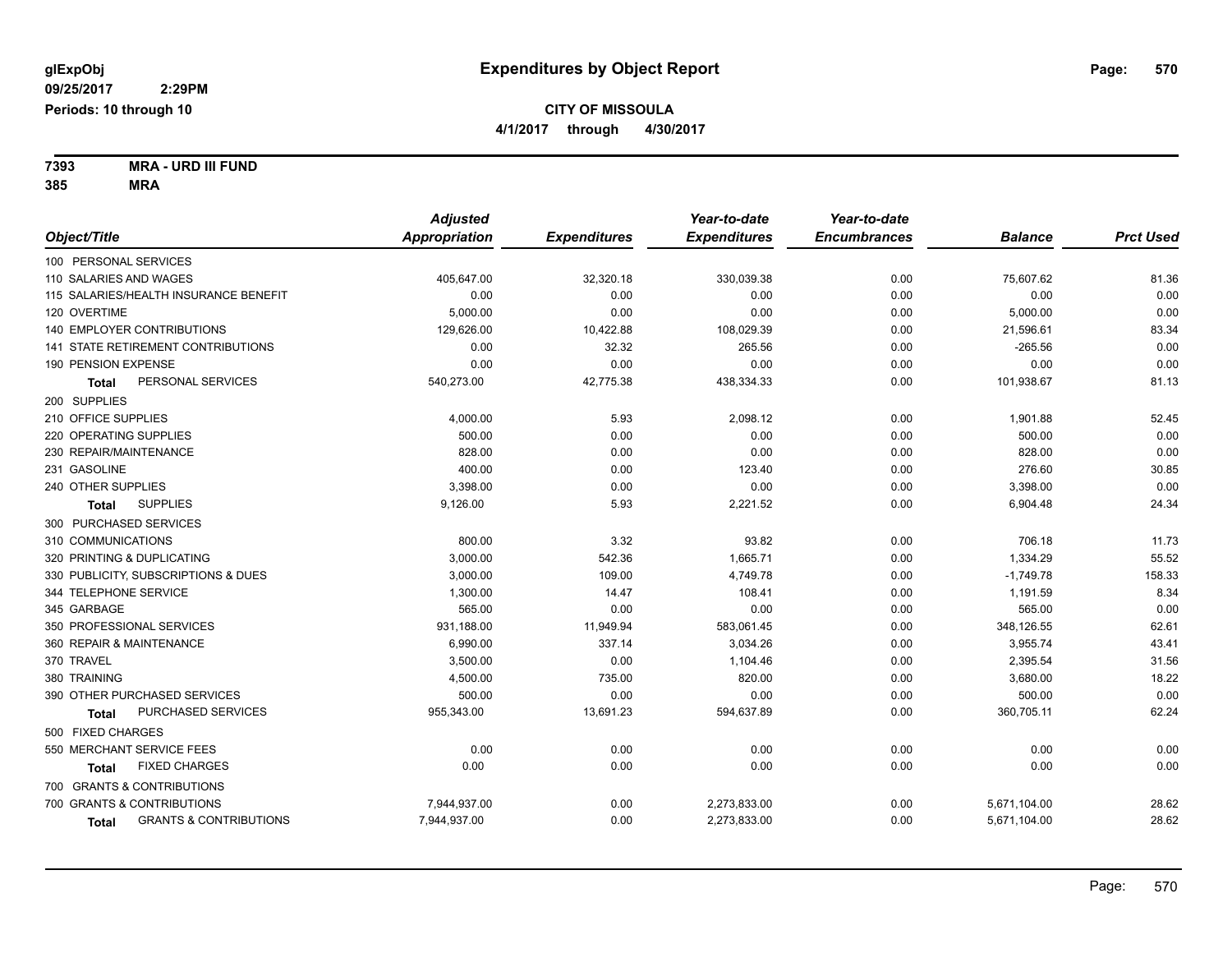**7393 MRA - URD III FUND 385 MRA**

|                                       | <b>Adjusted</b> |                     | Year-to-date        | Year-to-date        |                |                  |
|---------------------------------------|-----------------|---------------------|---------------------|---------------------|----------------|------------------|
| Object/Title                          | Appropriation   | <b>Expenditures</b> | <b>Expenditures</b> | <b>Encumbrances</b> | <b>Balance</b> | <b>Prct Used</b> |
| 800 OTHER OBJECTS                     |                 |                     |                     |                     |                |                  |
| 820 TRANSFERS TO OTHER FUNDS          | 0.00            | 0.00                | 0.00                | 0.00                | 0.00           | 0.00             |
| 845 CONTINGENCY                       | 1.067.682.00    | 0.00                | 0.00                | 0.00                | 1,067,682.00   | 0.00             |
| OTHER OBJECTS<br><b>Total</b>         | 1.067.682.00    | 0.00                | 0.00                | 0.00                | 1,067,682.00   | 0.00             |
| 900 CAPITAL OUTLAY                    |                 |                     |                     |                     |                |                  |
| 910 LAND                              | 0.00            | 0.00                | 200.000.00          | 0.00                | $-200.000.00$  | 0.00             |
| 930 IMPROVEMENTS                      | 5,268,094.00    | 0.00                | 2,433,385.04        | 0.00                | 2,834,708.96   | 46.19            |
| 940 MACHINERY & EQUIPMENT             | 5,000.00        | 0.00                | 0.00                | 0.00                | 5,000.00       | 0.00             |
| <b>CAPITAL OUTLAY</b><br><b>Total</b> | 5,273,094.00    | 0.00                | 2,633,385.04        | 0.00                | 2,639,708.96   | 49.94            |
| <b>MRA</b><br><b>Total</b>            | 15,790,455.00   | 56,472.54           | 5.942.411.78        | 0.00                | 9,848,043.22   | 37.63            |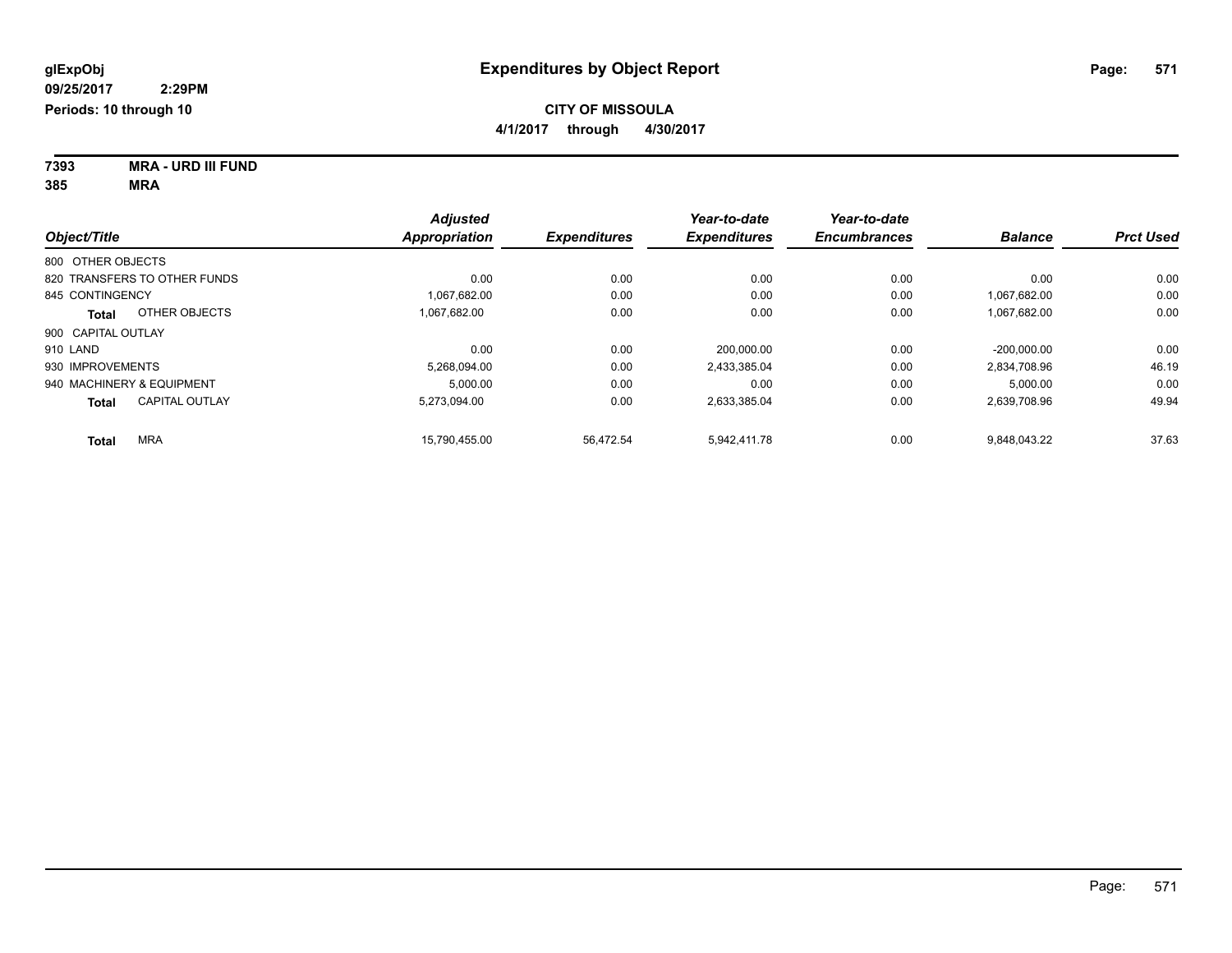# **7393 MRA - URD III FUND**

**900 DEPRECIATION**

|                                      | <b>Adjusted</b>      |                     | Year-to-date        | Year-to-date        |                |                  |
|--------------------------------------|----------------------|---------------------|---------------------|---------------------|----------------|------------------|
| Object/Title                         | <b>Appropriation</b> | <b>Expenditures</b> | <b>Expenditures</b> | <b>Encumbrances</b> | <b>Balance</b> | <b>Prct Used</b> |
| 500 FIXED CHARGES                    |                      |                     |                     |                     |                |                  |
| 550 MERCHANT SERVICE FEES            | 0.00                 | 0.00                | 0.00                | 0.00                | 0.00           | 0.00             |
| <b>FIXED CHARGES</b><br><b>Total</b> | 0.00                 | 0.00                | 0.00                | 0.00                | 0.00           | 0.00             |
| 800 OTHER OBJECTS                    |                      |                     |                     |                     |                |                  |
| 830 DEPRECIATION                     | 0.00                 | 0.00                | 0.00                | 0.00                | 0.00           | 0.00             |
| OTHER OBJECTS<br><b>Total</b>        | 0.00                 | 0.00                | 0.00                | 0.00                | 0.00           | 0.00             |
| <b>DEPRECIATION</b><br><b>Total</b>  | 0.00                 | 0.00                | 0.00                | 0.00                | 0.00           | 0.00             |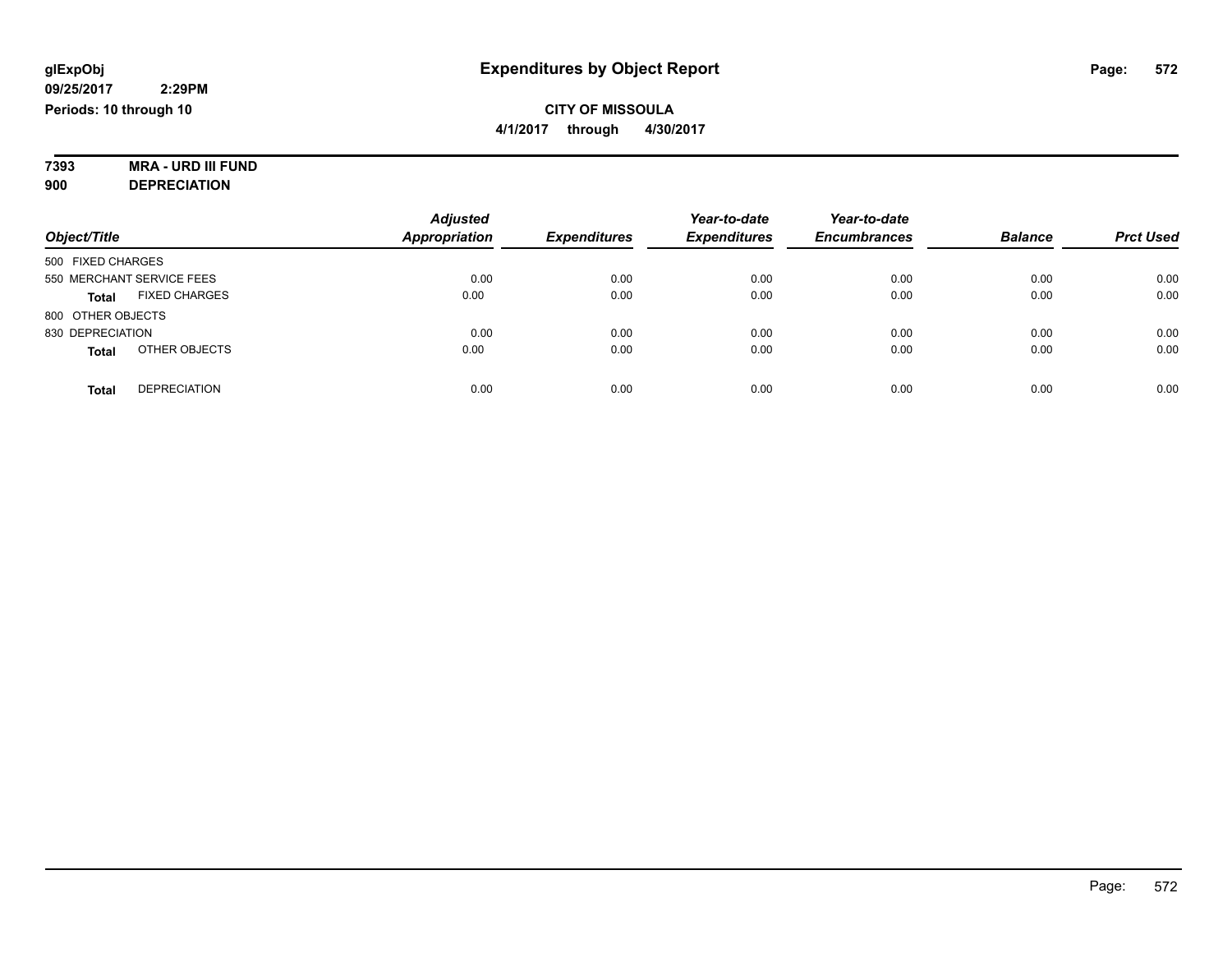**7393 MRA - URD III FUND**

|                                            | <b>Adjusted</b> |                     | Year-to-date        | Year-to-date        |                |                  |
|--------------------------------------------|-----------------|---------------------|---------------------|---------------------|----------------|------------------|
| Object/Title                               | Appropriation   | <b>Expenditures</b> | <b>Expenditures</b> | <b>Encumbrances</b> | <b>Balance</b> | <b>Prct Used</b> |
| 100 PERSONAL SERVICES                      |                 |                     |                     |                     |                |                  |
| 110 SALARIES AND WAGES                     | 405,647.00      | 32,320.18           | 330,039.38          | 0.00                | 75,607.62      | 81.36            |
| 115 SALARIES/HEALTH INSURANCE BENEFIT      | 0.00            | 0.00                | 0.00                | 0.00                | 0.00           | 0.00             |
| 120 OVERTIME                               | 5,000.00        | 0.00                | 0.00                | 0.00                | 5,000.00       | 0.00             |
| <b>140 EMPLOYER CONTRIBUTIONS</b>          | 129,626.00      | 10,422.88           | 108,029.39          | 0.00                | 21,596.61      | 83.34            |
| <b>141 STATE RETIREMENT CONTRIBUTIONS</b>  | 0.00            | 32.32               | 265.56              | 0.00                | $-265.56$      | 0.00             |
| 190 PENSION EXPENSE                        | 0.00            | 0.00                | 0.00                | 0.00                | 0.00           | 0.00             |
| PERSONAL SERVICES<br><b>Total</b>          | 540,273.00      | 42,775.38           | 438,334.33          | 0.00                | 101,938.67     | 81.13            |
| 200 SUPPLIES                               |                 |                     |                     |                     |                |                  |
| 210 OFFICE SUPPLIES                        | 4,000.00        | 5.93                | 2,098.12            | 0.00                | 1,901.88       | 52.45            |
| 220 OPERATING SUPPLIES                     | 500.00          | 0.00                | 0.00                | 0.00                | 500.00         | 0.00             |
| 230 REPAIR/MAINTENANCE                     | 828.00          | 0.00                | 0.00                | 0.00                | 828.00         | 0.00             |
| 231 GASOLINE                               | 400.00          | 0.00                | 123.40              | 0.00                | 276.60         | 30.85            |
| 240 OTHER SUPPLIES                         | 3,398.00        | 0.00                | 0.00                | 0.00                | 3,398.00       | 0.00             |
| <b>SUPPLIES</b><br><b>Total</b>            | 9,126.00        | 5.93                | 2,221.52            | 0.00                | 6,904.48       | 24.34            |
| 300 PURCHASED SERVICES                     |                 |                     |                     |                     |                |                  |
| 310 COMMUNICATIONS                         | 800.00          | 3.32                | 93.82               | 0.00                | 706.18         | 11.73            |
| 320 PRINTING & DUPLICATING                 | 3,000.00        | 542.36              | 1,665.71            | 0.00                | 1,334.29       | 55.52            |
| 330 PUBLICITY, SUBSCRIPTIONS & DUES        | 3,000.00        | 109.00              | 4,749.78            | 0.00                | $-1,749.78$    | 158.33           |
| 344 TELEPHONE SERVICE                      | 1,300.00        | 14.47               | 108.41              | 0.00                | 1,191.59       | 8.34             |
| 345 GARBAGE                                | 565.00          | 0.00                | 0.00                | 0.00                | 565.00         | 0.00             |
| 350 PROFESSIONAL SERVICES                  | 931,188.00      | 11,949.94           | 583,061.45          | 0.00                | 348,126.55     | 62.61            |
| 360 REPAIR & MAINTENANCE                   | 6,990.00        | 337.14              | 3,034.26            | 0.00                | 3,955.74       | 43.41            |
| 370 TRAVEL                                 | 3,500.00        | 0.00                | 1,104.46            | 0.00                | 2,395.54       | 31.56            |
| 380 TRAINING                               | 4,500.00        | 735.00              | 820.00              | 0.00                | 3,680.00       | 18.22            |
| 390 OTHER PURCHASED SERVICES               | 500.00          | 0.00                | 0.00                | 0.00                | 500.00         | 0.00             |
| PURCHASED SERVICES<br>Total                | 955,343.00      | 13,691.23           | 594,637.89          | 0.00                | 360,705.11     | 62.24            |
| 500 FIXED CHARGES                          |                 |                     |                     |                     |                |                  |
| 550 MERCHANT SERVICE FEES                  | 0.00            | 0.00                | 0.00                | 0.00                | 0.00           | 0.00             |
| <b>FIXED CHARGES</b><br><b>Total</b>       | 0.00            | 0.00                | 0.00                | 0.00                | 0.00           | 0.00             |
| 700 GRANTS & CONTRIBUTIONS                 |                 |                     |                     |                     |                |                  |
| 700 GRANTS & CONTRIBUTIONS                 | 7,944,937.00    | 0.00                | 2,273,833.00        | 0.00                | 5,671,104.00   | 28.62            |
| <b>GRANTS &amp; CONTRIBUTIONS</b><br>Total | 7,944,937.00    | 0.00                | 2,273,833.00        | 0.00                | 5,671,104.00   | 28.62            |
| 800 OTHER OBJECTS                          |                 |                     |                     |                     |                |                  |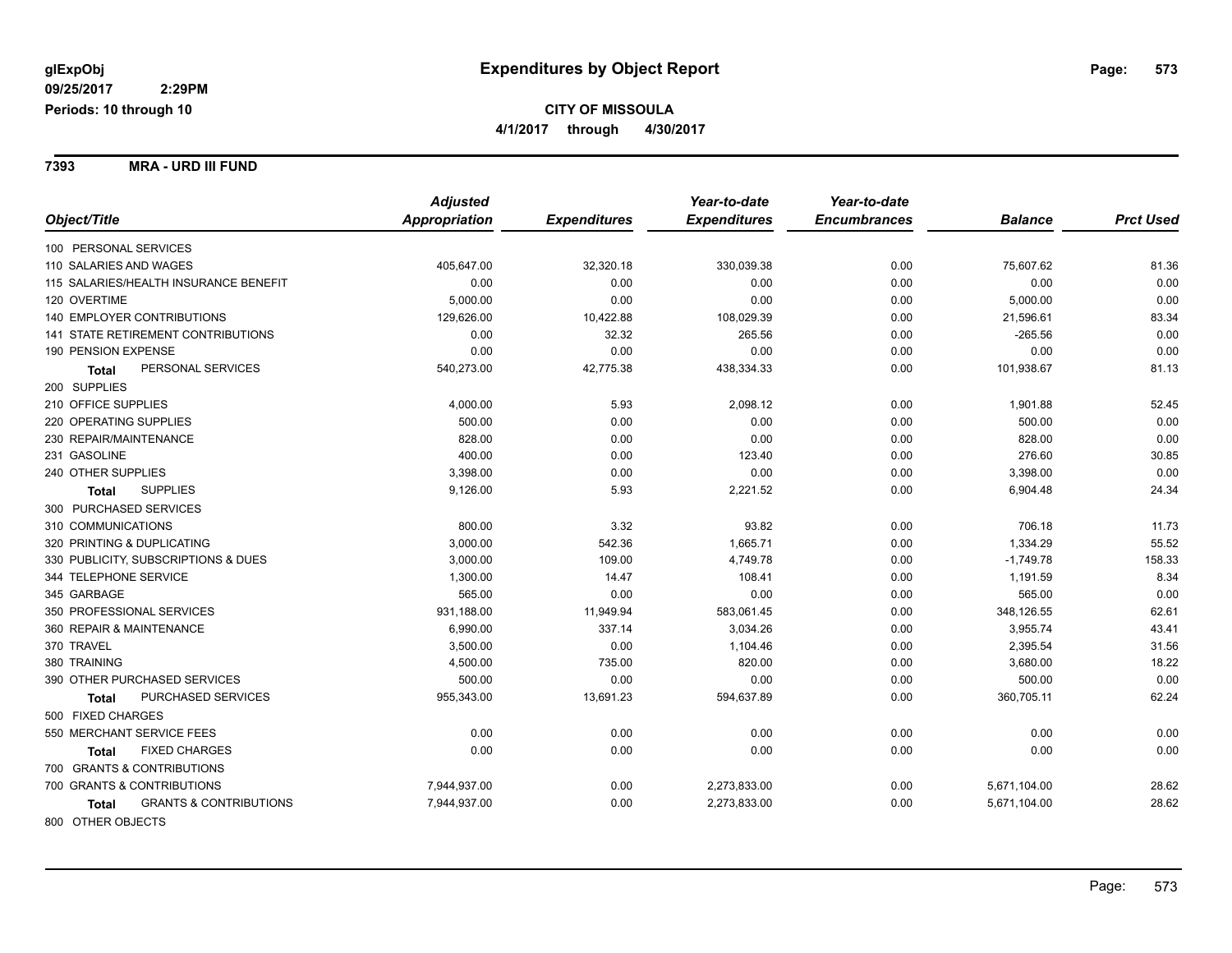**7393 MRA - URD III FUND**

|                              |                       | <b>Adjusted</b>      |                     | Year-to-date        | Year-to-date        |                |                  |
|------------------------------|-----------------------|----------------------|---------------------|---------------------|---------------------|----------------|------------------|
| Object/Title                 |                       | <b>Appropriation</b> | <b>Expenditures</b> | <b>Expenditures</b> | <b>Encumbrances</b> | <b>Balance</b> | <b>Prct Used</b> |
| 820 TRANSFERS TO OTHER FUNDS |                       | 0.00                 | 0.00                | 0.00                | 0.00                | 0.00           | 0.00             |
| 830 DEPRECIATION             |                       | 0.00                 | 0.00                | 0.00                | 0.00                | 0.00           | 0.00             |
| 845 CONTINGENCY              |                       | 1,067,682.00         | 0.00                | 0.00                | 0.00                | 1.067.682.00   | 0.00             |
| <b>Total</b>                 | OTHER OBJECTS         | 1,067,682.00         | 0.00                | 0.00                | 0.00                | 1,067,682.00   | 0.00             |
| 900 CAPITAL OUTLAY           |                       |                      |                     |                     |                     |                |                  |
| 910 LAND                     |                       | 0.00                 | 0.00                | 200.000.00          | 0.00                | $-200.000.00$  | 0.00             |
| 930 IMPROVEMENTS             |                       | 5,268,094.00         | 0.00                | 2,433,385.04        | 0.00                | 2.834.708.96   | 46.19            |
| 940 MACHINERY & EQUIPMENT    |                       | 5.000.00             | 0.00                | 0.00                | 0.00                | 5,000.00       | 0.00             |
| <b>Total</b>                 | <b>CAPITAL OUTLAY</b> | 5,273,094.00         | 0.00                | 2,633,385.04        | 0.00                | 2,639,708.96   | 49.94            |
| <b>Total</b>                 | MRA - URD III FUND    | 15.790.455.00        | 56,472.54           | 5.942.411.78        | 0.00                | 9.848.043.22   | 37.63            |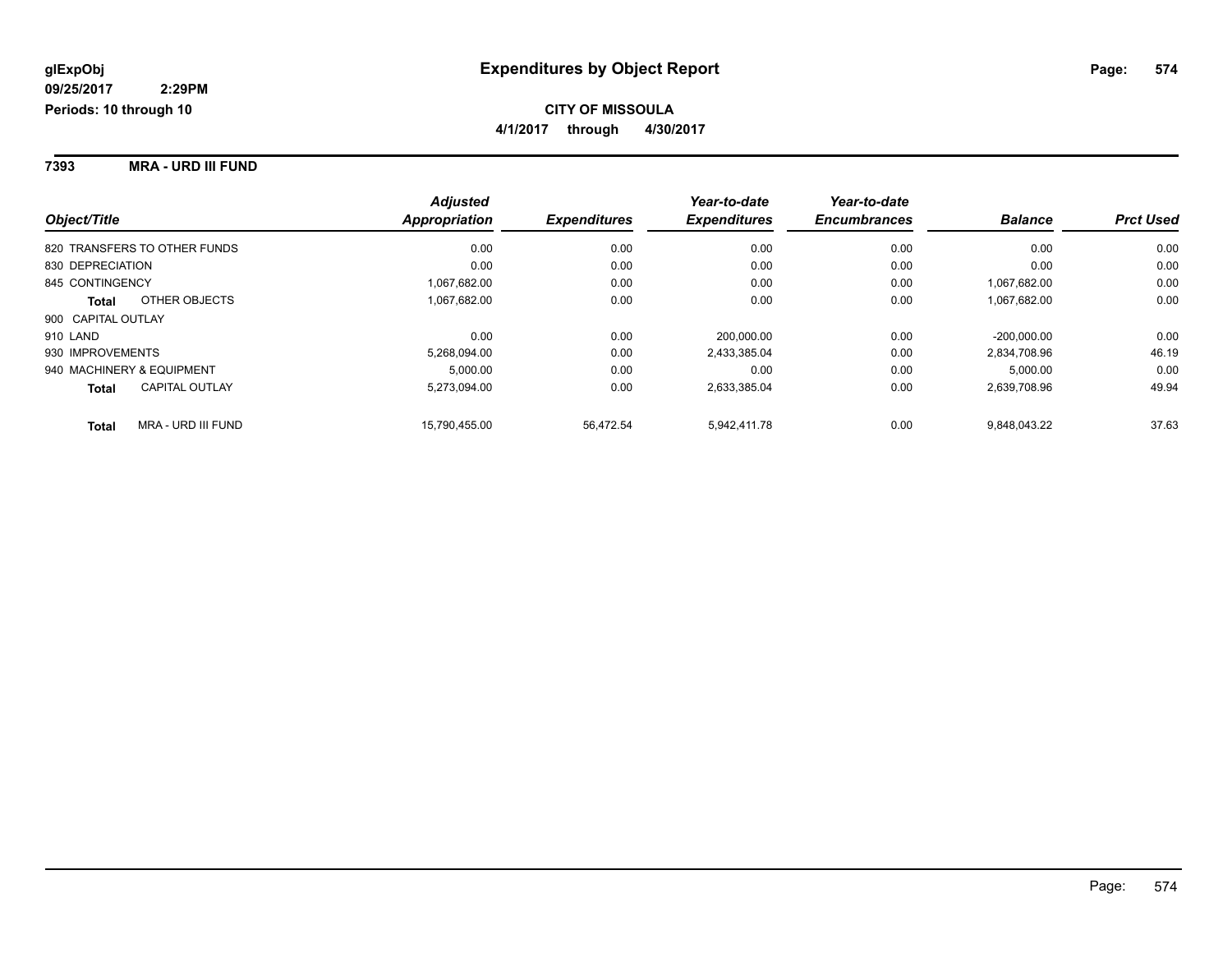# **7394 MRA URD III TI DEBT CLEARING FUND**

**385 MRA**

| Object/Title                 | <b>Adjusted</b><br><b>Appropriation</b> | <b>Expenditures</b> | Year-to-date<br><b>Expenditures</b> | Year-to-date<br><b>Encumbrances</b> | <b>Balance</b> | <b>Prct Used</b> |
|------------------------------|-----------------------------------------|---------------------|-------------------------------------|-------------------------------------|----------------|------------------|
|                              |                                         |                     |                                     |                                     |                |                  |
| 800 OTHER OBJECTS            |                                         |                     |                                     |                                     |                |                  |
| 820 TRANSFERS TO OTHER FUNDS | 1,744,938.00                            | 35,737.27           | 1.016.637.76                        | 0.00                                | 728.300.24     | 58.26            |
| OTHER OBJECTS<br>Total       | 1.744.938.00                            | 35,737.27           | 1.016.637.76                        | 0.00                                | 728.300.24     | 58.26            |
| <b>MRA</b><br>Total          | 1,744,938.00                            | 35.737.27           | 1.016.637.76                        | 0.00                                | 728,300.24     | 58.26            |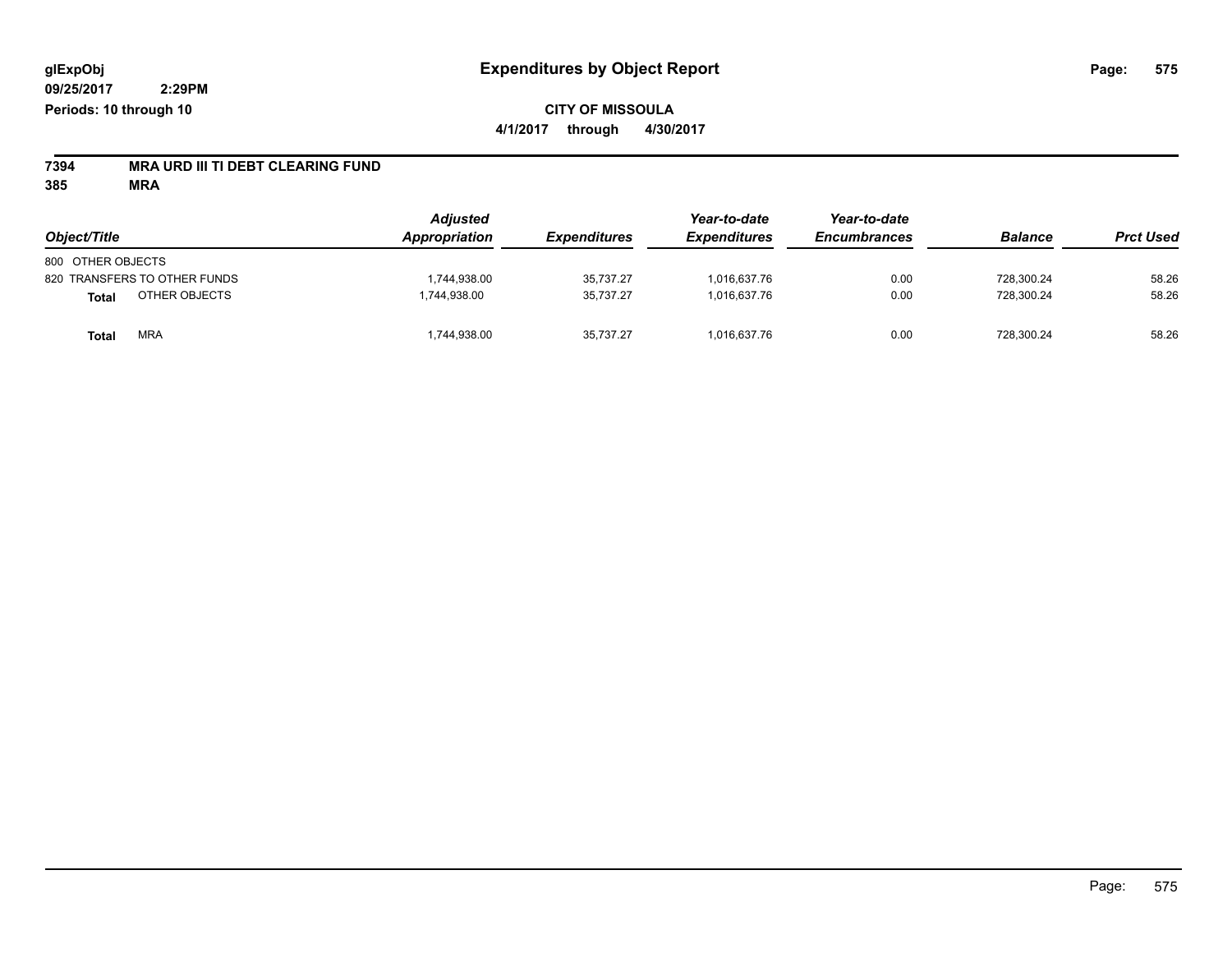#### **7394 MRA URD III TI DEBT CLEARING FUND**

| Object/Title                                      | <b>Adjusted</b><br>Appropriation | <b>Expenditures</b> | Year-to-date<br><b>Expenditures</b> | Year-to-date<br><b>Encumbrances</b> | <b>Balance</b> | <b>Prct Used</b> |
|---------------------------------------------------|----------------------------------|---------------------|-------------------------------------|-------------------------------------|----------------|------------------|
| 800 OTHER OBJECTS                                 |                                  |                     |                                     |                                     |                |                  |
| 820 TRANSFERS TO OTHER FUNDS                      | 1.744.938.00                     | 35.737.27           | 1.016.637.76                        | 0.00                                | 728.300.24     | 58.26            |
| OTHER OBJECTS<br><b>Total</b>                     | 1.744.938.00                     | 35.737.27           | 1.016.637.76                        | 0.00                                | 728.300.24     | 58.26            |
| MRA URD III TI DEBT CLEARING FUND<br><b>Total</b> | 1,744,938.00                     | 35.737.27           | 1.016.637.76                        | 0.00                                | 728.300.24     | 58.26            |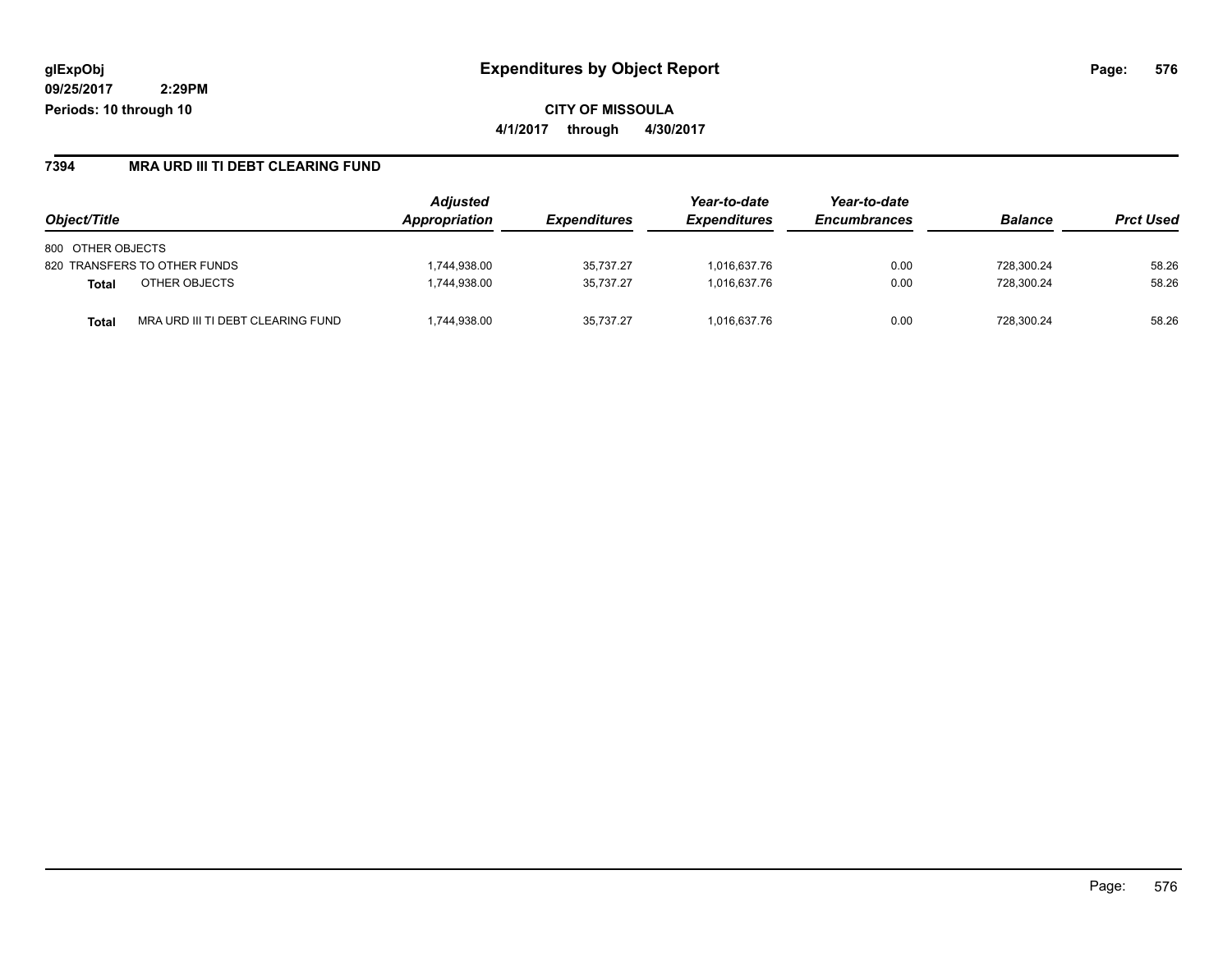### **CITY OF MISSOULA 4/1/2017 through 4/30/2017**

# **7395 MRA TAX INCREMENT DEBT SERVICE**

**385 MRA**

| Object/Title                 | <b>Adjusted</b><br>Appropriation | <b>Expenditures</b> | Year-to-date<br><b>Expenditures</b> | Year-to-date<br><b>Encumbrances</b> | <b>Balance</b> | <b>Prct Used</b> |
|------------------------------|----------------------------------|---------------------|-------------------------------------|-------------------------------------|----------------|------------------|
| 600 DEBT SERVICE             |                                  |                     |                                     |                                     |                |                  |
| 610 PRINCIPAL                | 125,000.00                       | 0.00                | 0.00                                | 0.00                                | 125.000.00     | 0.00             |
| 620 INTEREST / SERVICE FEES  | 218,200.00                       | 0.00                | 109,800.00                          | 0.00                                | 108.400.00     | 50.32            |
| <b>DEBT SERVICE</b><br>Total | 343,200.00                       | 0.00                | 109,800.00                          | 0.00                                | 233.400.00     | 31.99            |
| <b>MRA</b><br><b>Total</b>   | 343,200.00                       | 0.00                | 109,800.00                          | 0.00                                | 233,400.00     | 31.99            |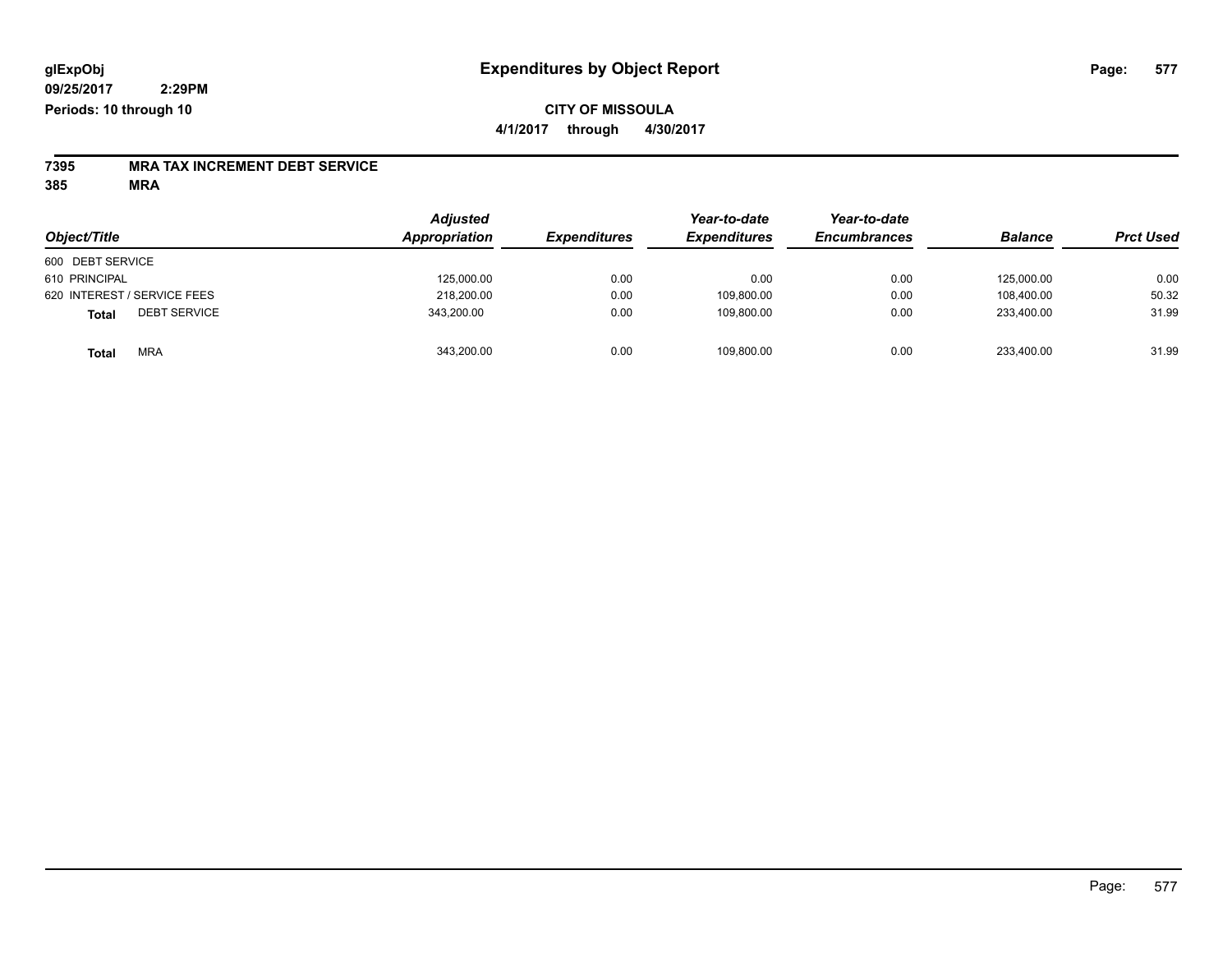**CITY OF MISSOULA 4/1/2017 through 4/30/2017**

#### **7395 MRA TAX INCREMENT DEBT SERVICE**

| Object/Title                            | <b>Adjusted</b><br>Appropriation | <b>Expenditures</b> | Year-to-date<br><b>Expenditures</b> | Year-to-date<br><b>Encumbrances</b> | <b>Balance</b> | <b>Prct Used</b> |
|-----------------------------------------|----------------------------------|---------------------|-------------------------------------|-------------------------------------|----------------|------------------|
| 600 DEBT SERVICE                        |                                  |                     |                                     |                                     |                |                  |
| 610 PRINCIPAL                           | 125.000.00                       | 0.00                | 0.00                                | 0.00                                | 125.000.00     | 0.00             |
| 620 INTEREST / SERVICE FEES             | 218,200.00                       | 0.00                | 109,800.00                          | 0.00                                | 108.400.00     | 50.32            |
| <b>DEBT SERVICE</b><br>Total            | 343,200.00                       | 0.00                | 109.800.00                          | 0.00                                | 233.400.00     | 31.99            |
| MRA TAX INCREMENT DEBT SERVICE<br>Total | 343.200.00                       | 0.00                | 109.800.00                          | 0.00                                | 233.400.00     | 31.99            |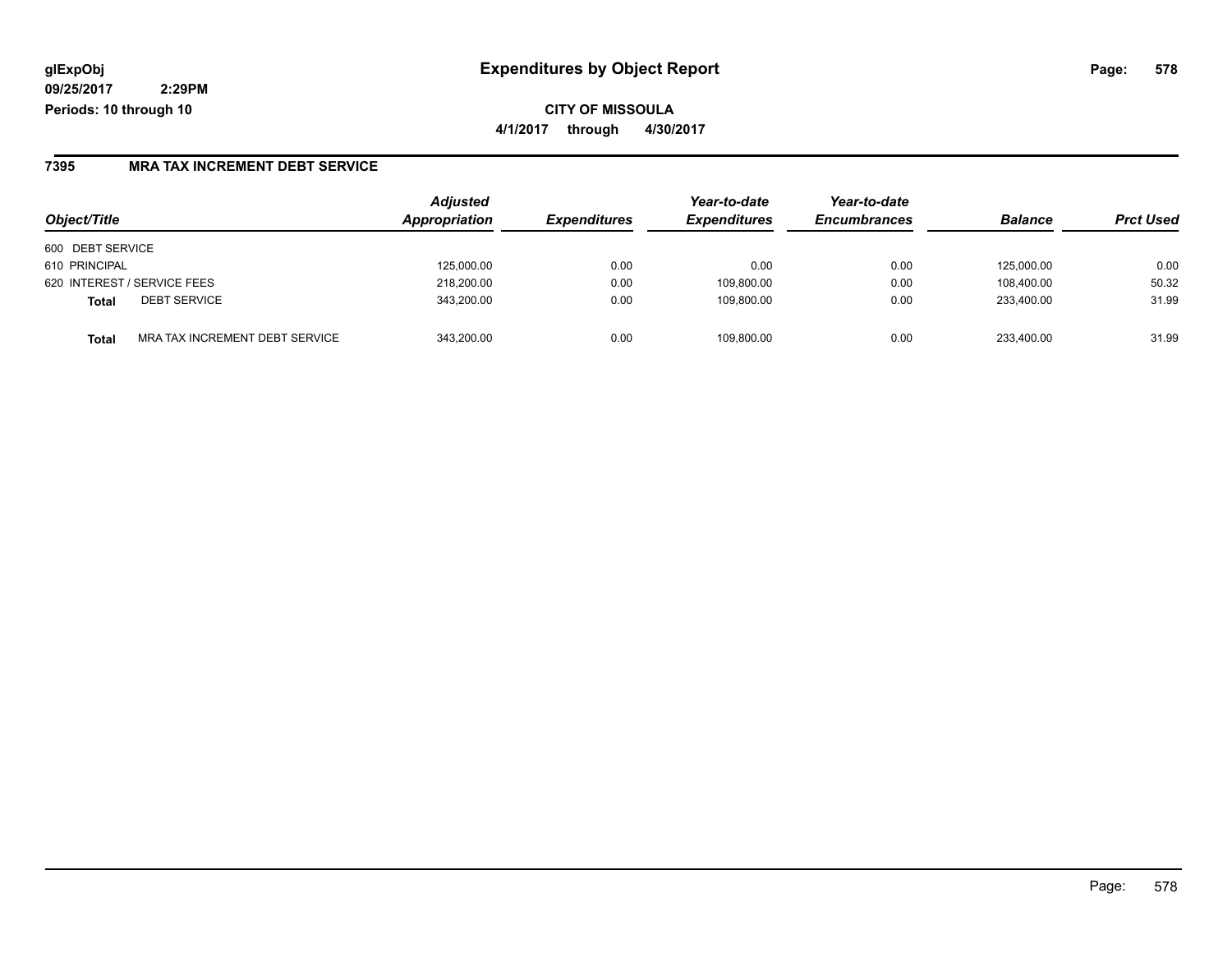# **7396 NRSS DEBT SERVICE SINKING FUND**

**385 MRA**

| Object/Title                |                              | <b>Adjusted</b><br>Appropriation | <b>Expenditures</b> | Year-to-date<br><b>Expenditures</b> | Year-to-date<br><b>Encumbrances</b> | <b>Balance</b> | <b>Prct Used</b> |
|-----------------------------|------------------------------|----------------------------------|---------------------|-------------------------------------|-------------------------------------|----------------|------------------|
|                             |                              |                                  |                     |                                     |                                     |                |                  |
| 600 DEBT SERVICE            |                              |                                  |                     |                                     |                                     |                |                  |
| 620 INTEREST / SERVICE FEES |                              | 31,690.00                        | 0.00                | 10,626.86                           | 0.00                                | 21,063.14      | 33.53            |
| <b>Total</b>                | <b>DEBT SERVICE</b>          | 31.690.00                        | 0.00                | 10.626.86                           | 0.00                                | 21.063.14      | 33.53            |
| 800 OTHER OBJECTS           |                              |                                  |                     |                                     |                                     |                |                  |
|                             | 820 TRANSFERS TO OTHER FUNDS | 0.00                             | 0.00                | 0.00                                | 0.00                                | 0.00           | 0.00             |
| <b>Total</b>                | OTHER OBJECTS                | 0.00                             | 0.00                | 0.00                                | 0.00                                | 0.00           | 0.00             |
| <b>Total</b>                | <b>MRA</b>                   | 31,690.00                        | 0.00                | 10,626.86                           | 0.00                                | 21,063.14      | 33.53            |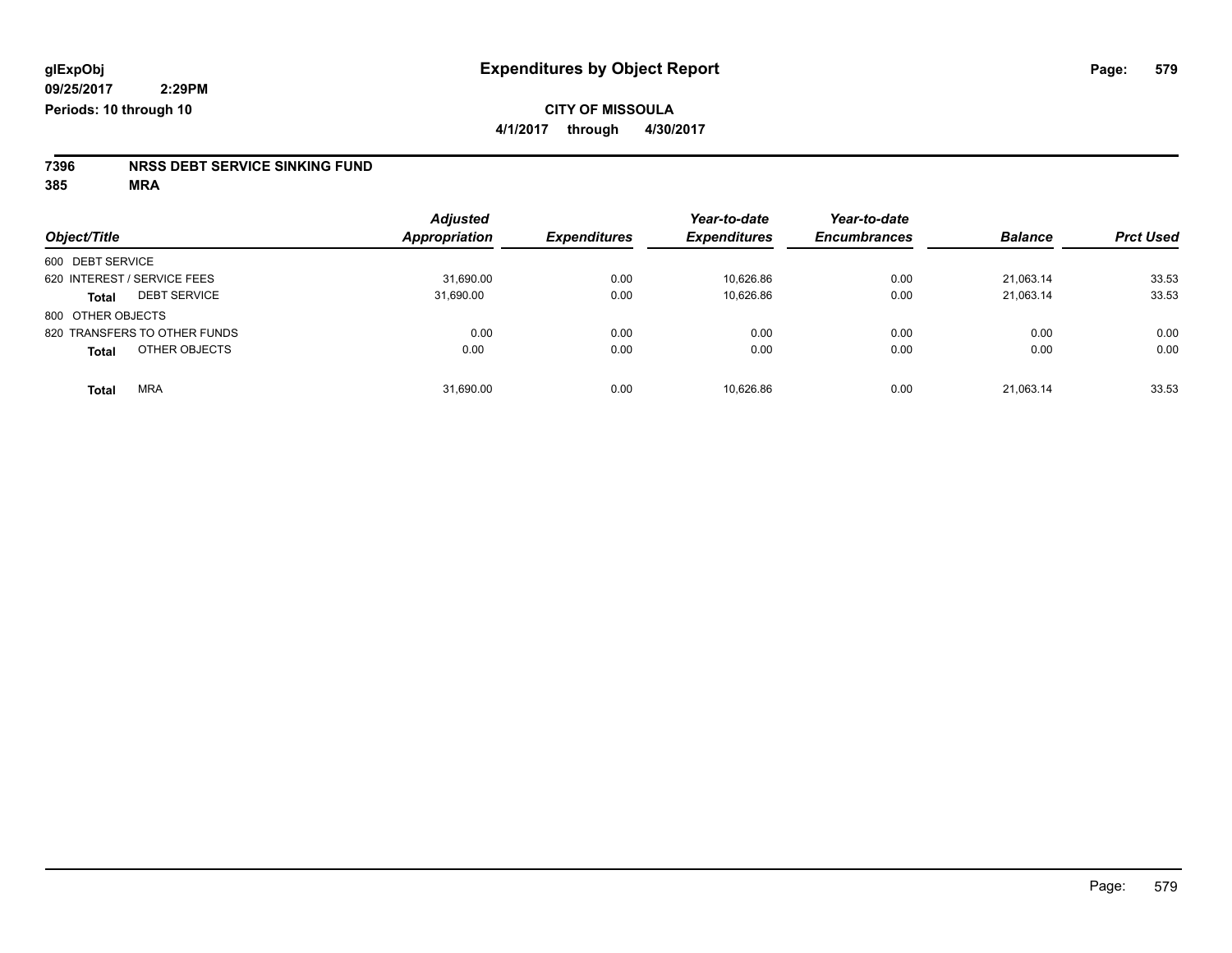**09/25/2017 Periods: 10 through 10**

**CITY OF MISSOULA 4/1/2017 through 4/30/2017**

# **7396 NRSS DEBT SERVICE SINKING FUND**

**390 NON-DEPARTMENTAL**

| Object/Title     |                     | <b>Adjusted</b><br>Appropriation | <b>Expenditures</b> | Year-to-date<br><b>Expenditures</b> | Year-to-date<br><b>Encumbrances</b> | <b>Balance</b> | <b>Prct Used</b> |
|------------------|---------------------|----------------------------------|---------------------|-------------------------------------|-------------------------------------|----------------|------------------|
| 600 DEBT SERVICE |                     |                                  |                     |                                     |                                     |                |                  |
| 610 PRINCIPAL    |                     | 0.00                             | 0.00                | 0.00                                | 0.00                                | 0.00           | 0.00             |
| <b>Total</b>     | <b>DEBT SERVICE</b> | 0.00                             | 0.00                | 0.00                                | 0.00                                | 0.00           | 0.00             |
| <b>Total</b>     | NON-DEPARTMENTAL    | 0.00                             | 0.00                | 0.00                                | 0.00                                | 0.00           | 0.00             |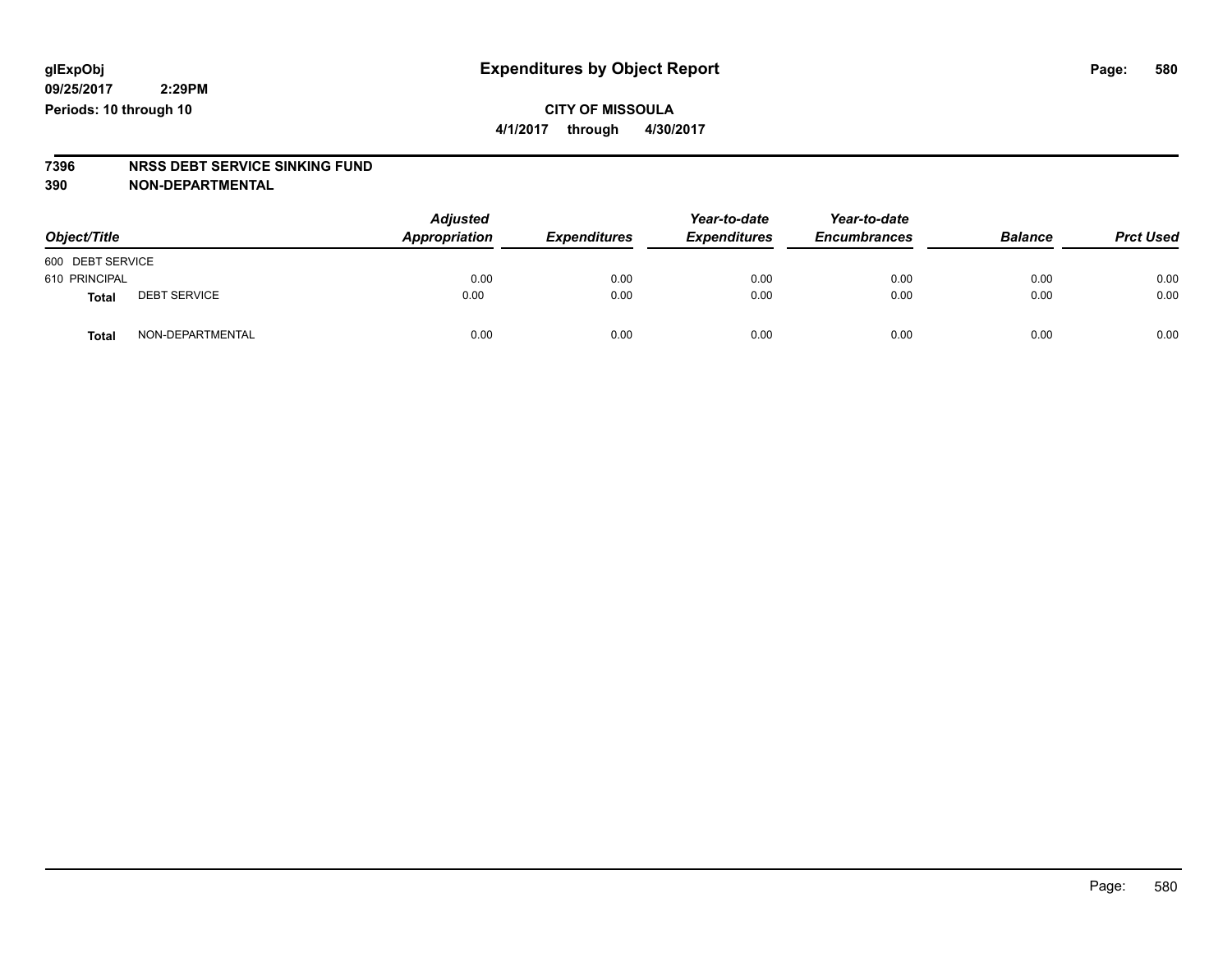#### **7396 NRSS DEBT SERVICE SINKING FUND**

|                                                | <b>Adjusted</b>      | <b>Expenditures</b> | Year-to-date<br><b>Expenditures</b> | Year-to-date<br><b>Encumbrances</b> | <b>Balance</b> | <b>Prct Used</b> |
|------------------------------------------------|----------------------|---------------------|-------------------------------------|-------------------------------------|----------------|------------------|
| Object/Title                                   | <b>Appropriation</b> |                     |                                     |                                     |                |                  |
| 600 DEBT SERVICE                               |                      |                     |                                     |                                     |                |                  |
| 610 PRINCIPAL                                  | 0.00                 | 0.00                | 0.00                                | 0.00                                | 0.00           | 0.00             |
| 620 INTEREST / SERVICE FEES                    | 31,690.00            | 0.00                | 10.626.86                           | 0.00                                | 21.063.14      | 33.53            |
| <b>DEBT SERVICE</b><br><b>Total</b>            | 31,690.00            | 0.00                | 10,626.86                           | 0.00                                | 21,063.14      | 33.53            |
| 800 OTHER OBJECTS                              |                      |                     |                                     |                                     |                |                  |
| 820 TRANSFERS TO OTHER FUNDS                   | 0.00                 | 0.00                | 0.00                                | 0.00                                | 0.00           | 0.00             |
| OTHER OBJECTS<br><b>Total</b>                  | 0.00                 | 0.00                | 0.00                                | 0.00                                | 0.00           | 0.00             |
| NRSS DEBT SERVICE SINKING FUND<br><b>Total</b> | 31.690.00            | 0.00                | 10.626.86                           | 0.00                                | 21.063.14      | 33.53            |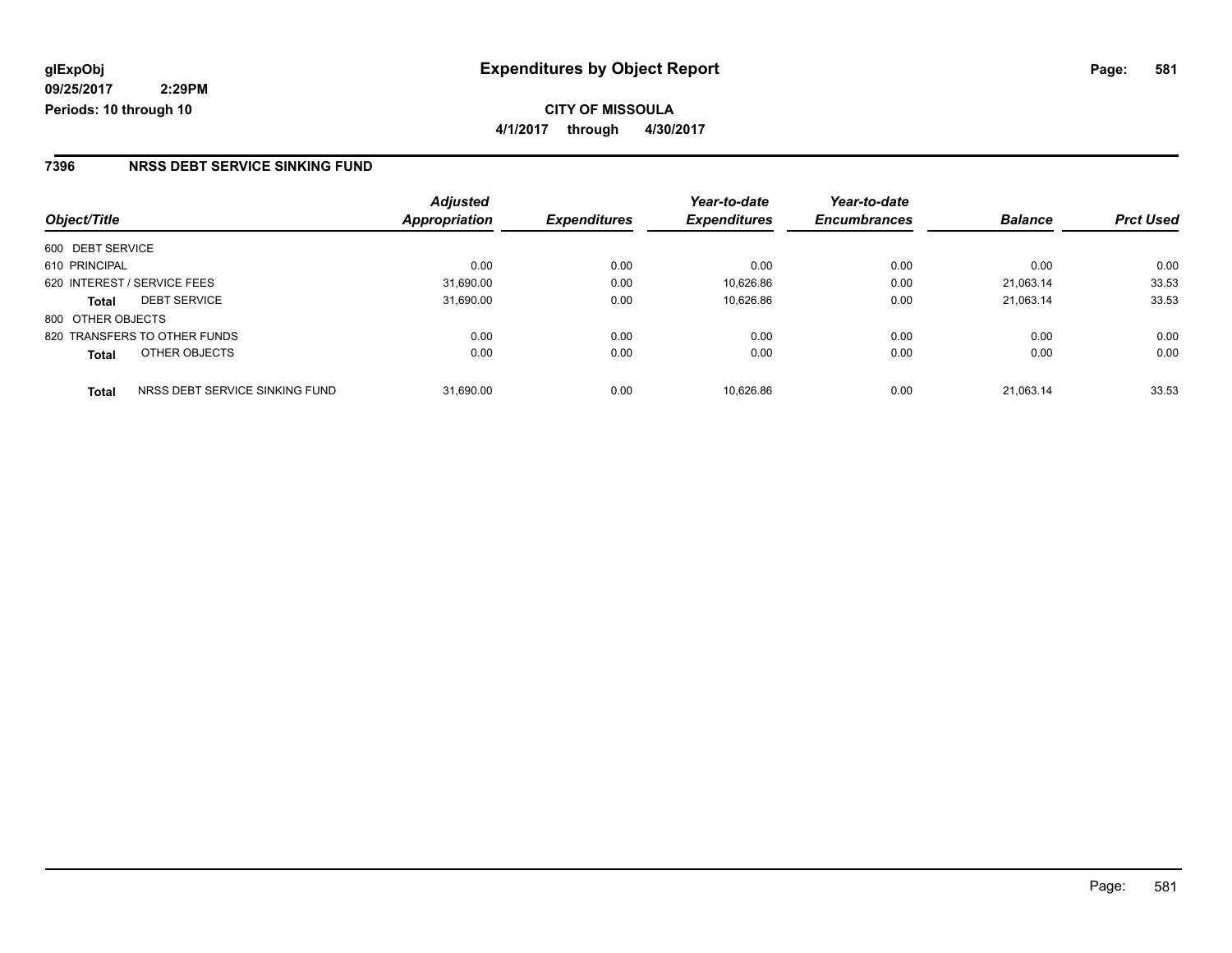# **CITY OF MISSOULA**

**4/1/2017 through 4/30/2017**

# **7397 NORTH RESERVE/SCOTT ST URD**

**385 MRA**

|                                                   | <b>Adjusted</b>      |                     | Year-to-date        | Year-to-date        |                |                  |
|---------------------------------------------------|----------------------|---------------------|---------------------|---------------------|----------------|------------------|
| Object/Title                                      | <b>Appropriation</b> | <b>Expenditures</b> | <b>Expenditures</b> | <b>Encumbrances</b> | <b>Balance</b> | <b>Prct Used</b> |
| 100 PERSONAL SERVICES                             |                      |                     |                     |                     |                |                  |
| 110 SALARIES AND WAGES                            | 0.00                 | 0.00                | 0.00                | 0.00                | 0.00           | 0.00             |
| 120 OVERTIME                                      | 0.00                 | 0.00                | 0.00                | 0.00                | 0.00           | 0.00             |
| 140 EMPLOYER CONTRIBUTIONS                        | 0.00                 | 0.00                | 0.00                | 0.00                | 0.00           | 0.00             |
| PERSONAL SERVICES<br>Total                        | 0.00                 | 0.00                | 0.00                | 0.00                | 0.00           | 0.00             |
| 200 SUPPLIES                                      |                      |                     |                     |                     |                |                  |
| 210 OFFICE SUPPLIES                               | 0.00                 | 0.00                | 0.00                | 0.00                | 0.00           | 0.00             |
| 220 OPERATING SUPPLIES                            | 0.00                 | 0.00                | 0.00                | 0.00                | 0.00           | 0.00             |
| 230 REPAIR/MAINTENANCE                            | 0.00                 | 0.00                | 0.00                | 0.00                | 0.00           | 0.00             |
| 231 GASOLINE                                      | 0.00                 | 0.00                | 0.00                | 0.00                | 0.00           | 0.00             |
| 240 OTHER SUPPLIES                                | 0.00                 | 0.00                | 0.00                | 0.00                | 0.00           | 0.00             |
| <b>SUPPLIES</b><br>Total                          | 0.00                 | 0.00                | 0.00                | 0.00                | 0.00           | 0.00             |
| 300 PURCHASED SERVICES                            |                      |                     |                     |                     |                |                  |
| 310 COMMUNICATIONS                                | 0.00                 | 0.00                | 0.00                | 0.00                | 0.00           | 0.00             |
| 320 PRINTING & DUPLICATING                        | 0.00                 | 0.00                | 0.00                | 0.00                | 0.00           | 0.00             |
| 330 PUBLICITY, SUBSCRIPTIONS & DUES               | 0.00                 | 0.00                | 0.00                | 0.00                | 0.00           | 0.00             |
| 344 TELEPHONE SERVICE                             | 0.00                 | 0.00                | 0.00                | 0.00                | 0.00           | 0.00             |
| 345 GARBAGE                                       | 0.00                 | 0.00                | 0.00                | 0.00                | 0.00           | 0.00             |
| 350 PROFESSIONAL SERVICES                         | 7,550.00             | 0.00                | 1,343.15            | 0.00                | 6,206.85       | 17.79            |
| 360 REPAIR & MAINTENANCE                          | 0.00                 | 0.00                | 0.00                | 0.00                | 0.00           | 0.00             |
| PURCHASED SERVICES<br>Total                       | 7,550.00             | 0.00                | 1,343.15            | 0.00                | 6,206.85       | 17.79            |
| 500 FIXED CHARGES                                 |                      |                     |                     |                     |                |                  |
| 550 MERCHANT SERVICE FEES                         | 0.00                 | 0.00                | 0.00                | 0.00                | 0.00           | 0.00             |
| <b>FIXED CHARGES</b><br><b>Total</b>              | 0.00                 | 0.00                | 0.00                | 0.00                | 0.00           | 0.00             |
| 700 GRANTS & CONTRIBUTIONS                        |                      |                     |                     |                     |                |                  |
| 700 GRANTS & CONTRIBUTIONS                        | 0.00                 | 0.00                | 315,000.00          | 0.00                | $-315,000.00$  | 0.00             |
| <b>GRANTS &amp; CONTRIBUTIONS</b><br><b>Total</b> | 0.00                 | 0.00                | 315,000.00          | 0.00                | $-315,000.00$  | 0.00             |
| 800 OTHER OBJECTS                                 |                      |                     |                     |                     |                |                  |
| 820 TRANSFERS TO OTHER FUNDS                      | 0.00                 | 0.00                | 12,897.31           | 0.00                | $-12,897.31$   | 0.00             |
| 845 CONTINGENCY                                   | 20,212.00            | 0.00                | 0.00                | 0.00                | 20,212.00      | 0.00             |
| OTHER OBJECTS<br><b>Total</b>                     | 20,212.00            | 0.00                | 12,897.31           | 0.00                | 7,314.69       | 63.81            |
| <b>MRA</b><br>Total                               | 27,762.00            | 0.00                | 329,240.46          | 0.00                | $-301,478.46$  | 1,185.94         |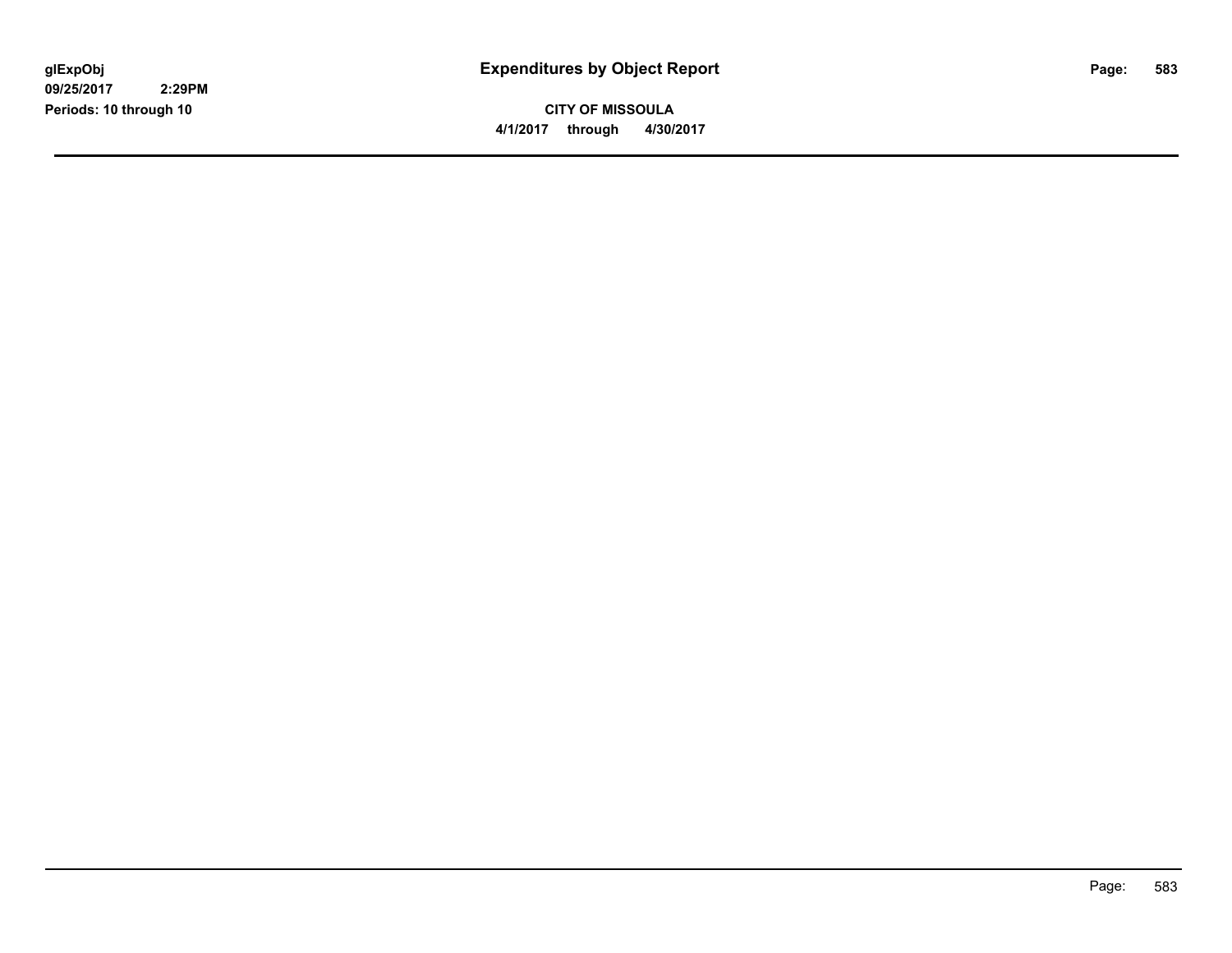## **glExpObj Expenditures by Object Report Page: 584**

**09/25/2017 2:29PM Periods: 10 through 10**

## **CITY OF MISSOULA 4/1/2017 through 4/30/2017**

#### **7397 NORTH RESERVE/SCOTT ST URD**

|                                            | <b>Adjusted</b>      |                     | Year-to-date        | Year-to-date        |                |                  |
|--------------------------------------------|----------------------|---------------------|---------------------|---------------------|----------------|------------------|
| Object/Title                               | <b>Appropriation</b> | <b>Expenditures</b> | <b>Expenditures</b> | <b>Encumbrances</b> | <b>Balance</b> | <b>Prct Used</b> |
| 100 PERSONAL SERVICES                      |                      |                     |                     |                     |                |                  |
| 110 SALARIES AND WAGES                     | 0.00                 | 0.00                | 0.00                | 0.00                | 0.00           | 0.00             |
| 120 OVERTIME                               | 0.00                 | 0.00                | 0.00                | 0.00                | 0.00           | 0.00             |
| 140 EMPLOYER CONTRIBUTIONS                 | 0.00                 | 0.00                | 0.00                | 0.00                | 0.00           | 0.00             |
| PERSONAL SERVICES<br><b>Total</b>          | 0.00                 | 0.00                | 0.00                | 0.00                | 0.00           | 0.00             |
| 200 SUPPLIES                               |                      |                     |                     |                     |                |                  |
| 210 OFFICE SUPPLIES                        | 0.00                 | 0.00                | 0.00                | 0.00                | 0.00           | 0.00             |
| 220 OPERATING SUPPLIES                     | 0.00                 | 0.00                | 0.00                | 0.00                | 0.00           | 0.00             |
| 230 REPAIR/MAINTENANCE                     | 0.00                 | 0.00                | 0.00                | 0.00                | 0.00           | 0.00             |
| 231 GASOLINE                               | 0.00                 | 0.00                | 0.00                | 0.00                | 0.00           | 0.00             |
| 240 OTHER SUPPLIES                         | 0.00                 | 0.00                | 0.00                | 0.00                | 0.00           | 0.00             |
| <b>SUPPLIES</b><br><b>Total</b>            | 0.00                 | 0.00                | 0.00                | 0.00                | 0.00           | 0.00             |
| 300 PURCHASED SERVICES                     |                      |                     |                     |                     |                |                  |
| 310 COMMUNICATIONS                         | 0.00                 | 0.00                | 0.00                | 0.00                | 0.00           | 0.00             |
| 320 PRINTING & DUPLICATING                 | 0.00                 | 0.00                | 0.00                | 0.00                | 0.00           | 0.00             |
| 330 PUBLICITY, SUBSCRIPTIONS & DUES        | 0.00                 | 0.00                | 0.00                | 0.00                | 0.00           | 0.00             |
| 344 TELEPHONE SERVICE                      | 0.00                 | 0.00                | 0.00                | 0.00                | 0.00           | 0.00             |
| 345 GARBAGE                                | 0.00                 | 0.00                | 0.00                | 0.00                | 0.00           | 0.00             |
| 350 PROFESSIONAL SERVICES                  | 7,550.00             | 0.00                | 1,343.15            | 0.00                | 6,206.85       | 17.79            |
| 360 REPAIR & MAINTENANCE                   | 0.00                 | 0.00                | 0.00                | 0.00                | 0.00           | 0.00             |
| PURCHASED SERVICES<br>Total                | 7,550.00             | 0.00                | 1,343.15            | 0.00                | 6,206.85       | 17.79            |
| 500 FIXED CHARGES                          |                      |                     |                     |                     |                |                  |
| 550 MERCHANT SERVICE FEES                  | 0.00                 | 0.00                | 0.00                | 0.00                | 0.00           | 0.00             |
| <b>FIXED CHARGES</b><br>Total              | 0.00                 | 0.00                | 0.00                | 0.00                | 0.00           | 0.00             |
| 700 GRANTS & CONTRIBUTIONS                 |                      |                     |                     |                     |                |                  |
| 700 GRANTS & CONTRIBUTIONS                 | 0.00                 | 0.00                | 315,000.00          | 0.00                | $-315,000.00$  | 0.00             |
| <b>GRANTS &amp; CONTRIBUTIONS</b><br>Total | 0.00                 | 0.00                | 315,000.00          | 0.00                | $-315,000.00$  | 0.00             |
| 800 OTHER OBJECTS                          |                      |                     |                     |                     |                |                  |
| 820 TRANSFERS TO OTHER FUNDS               | 0.00                 | 0.00                | 12,897.31           | 0.00                | $-12,897.31$   | 0.00             |
| 845 CONTINGENCY                            | 20,212.00            | 0.00                | 0.00                | 0.00                | 20,212.00      | 0.00             |
| OTHER OBJECTS<br>Total                     | 20,212.00            | 0.00                | 12,897.31           | 0.00                | 7,314.69       | 63.81            |
| NORTH RESERVE/SCOTT ST URD<br>Total        | 27,762.00            | 0.00                | 329,240.46          | 0.00                | $-301,478.46$  | 1,185.94         |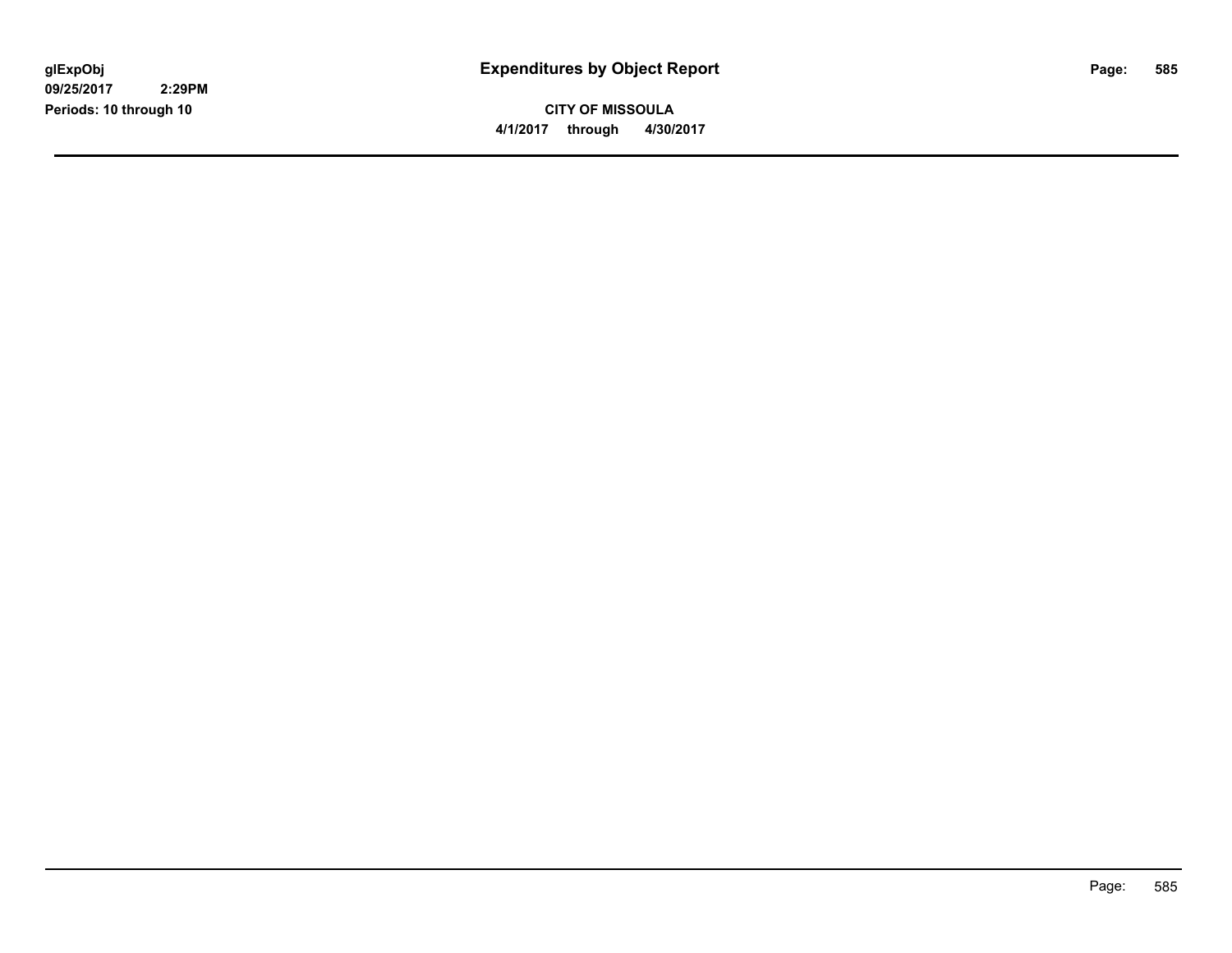**7398 HELLGATE URD 385 MRA**

| Object/Title           |                                   | <b>Adjusted</b><br>Appropriation | <b>Expenditures</b> | Year-to-date<br><b>Expenditures</b> | Year-to-date<br><b>Encumbrances</b> | <b>Balance</b> | <b>Prct Used</b> |
|------------------------|-----------------------------------|----------------------------------|---------------------|-------------------------------------|-------------------------------------|----------------|------------------|
| 300 PURCHASED SERVICES |                                   |                                  |                     |                                     |                                     |                |                  |
|                        | 350 PROFESSIONAL SERVICES         | 0.00                             | 0.00                | 0.00                                | 0.00                                | 0.00           | 0.00             |
| <b>Total</b>           | <b>PURCHASED SERVICES</b>         | 0.00                             | 0.00                | 0.00                                | 0.00                                | 0.00           | 0.00             |
|                        | 700 GRANTS & CONTRIBUTIONS        |                                  |                     |                                     |                                     |                |                  |
|                        | 700 GRANTS & CONTRIBUTIONS        | 0.00                             | 0.00                | 0.00                                | 0.00                                | 0.00           | 0.00             |
| <b>Total</b>           | <b>GRANTS &amp; CONTRIBUTIONS</b> | 0.00                             | 0.00                | 0.00                                | 0.00                                | 0.00           | 0.00             |
| 800 OTHER OBJECTS      |                                   |                                  |                     |                                     |                                     |                |                  |
| 845 CONTINGENCY        |                                   | 0.00                             | 0.00                | 0.00                                | 0.00                                | 0.00           | 0.00             |
| <b>Total</b>           | OTHER OBJECTS                     | 0.00                             | 0.00                | 0.00                                | 0.00                                | 0.00           | 0.00             |
| 900 CAPITAL OUTLAY     |                                   |                                  |                     |                                     |                                     |                |                  |
| 920 BUILDINGS          |                                   | 0.00                             | 0.00                | 0.00                                | 0.00                                | 0.00           | 0.00             |
| 930 IMPROVEMENTS       |                                   | 0.00                             | 0.00                | 0.00                                | 0.00                                | 0.00           | 0.00             |
| <b>Total</b>           | <b>CAPITAL OUTLAY</b>             | 0.00                             | 0.00                | 0.00                                | 0.00                                | 0.00           | 0.00             |
| <b>Total</b>           | <b>MRA</b>                        | 0.00                             | 0.00                | 0.00                                | 0.00                                | 0.00           | 0.00             |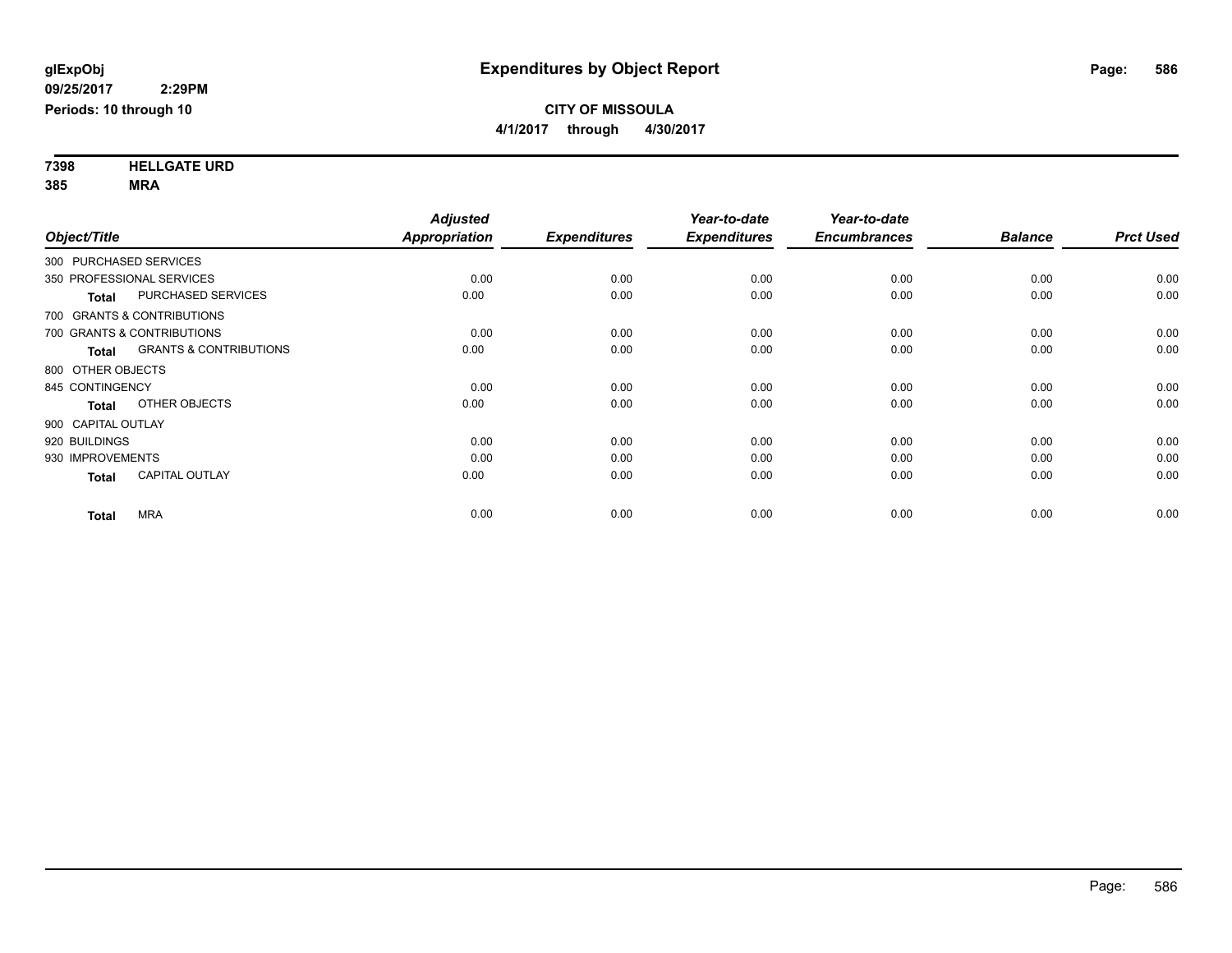#### **7398 HELLGATE URD**

|                           |                                   | <b>Adjusted</b> |                     | Year-to-date        | Year-to-date        |                |                  |
|---------------------------|-----------------------------------|-----------------|---------------------|---------------------|---------------------|----------------|------------------|
| Object/Title              |                                   | Appropriation   | <b>Expenditures</b> | <b>Expenditures</b> | <b>Encumbrances</b> | <b>Balance</b> | <b>Prct Used</b> |
| 300 PURCHASED SERVICES    |                                   |                 |                     |                     |                     |                |                  |
| 350 PROFESSIONAL SERVICES |                                   | 0.00            | 0.00                | 0.00                | 0.00                | 0.00           | 0.00             |
| <b>Total</b>              | PURCHASED SERVICES                | 0.00            | 0.00                | 0.00                | 0.00                | 0.00           | 0.00             |
|                           | 700 GRANTS & CONTRIBUTIONS        |                 |                     |                     |                     |                |                  |
|                           | 700 GRANTS & CONTRIBUTIONS        | 0.00            | 0.00                | 0.00                | 0.00                | 0.00           | 0.00             |
| <b>Total</b>              | <b>GRANTS &amp; CONTRIBUTIONS</b> | 0.00            | 0.00                | 0.00                | 0.00                | 0.00           | 0.00             |
| 800 OTHER OBJECTS         |                                   |                 |                     |                     |                     |                |                  |
| 845 CONTINGENCY           |                                   | 0.00            | 0.00                | 0.00                | 0.00                | 0.00           | 0.00             |
| <b>Total</b>              | OTHER OBJECTS                     | 0.00            | 0.00                | 0.00                | 0.00                | 0.00           | 0.00             |
| 900 CAPITAL OUTLAY        |                                   |                 |                     |                     |                     |                |                  |
| 920 BUILDINGS             |                                   | 0.00            | 0.00                | 0.00                | 0.00                | 0.00           | 0.00             |
| 930 IMPROVEMENTS          |                                   | 0.00            | 0.00                | 0.00                | 0.00                | 0.00           | 0.00             |
| Total                     | <b>CAPITAL OUTLAY</b>             | 0.00            | 0.00                | 0.00                | 0.00                | 0.00           | 0.00             |
| <b>Total</b>              | <b>HELLGATE URD</b>               | 0.00            | 0.00                | 0.00                | 0.00                | 0.00           | 0.00             |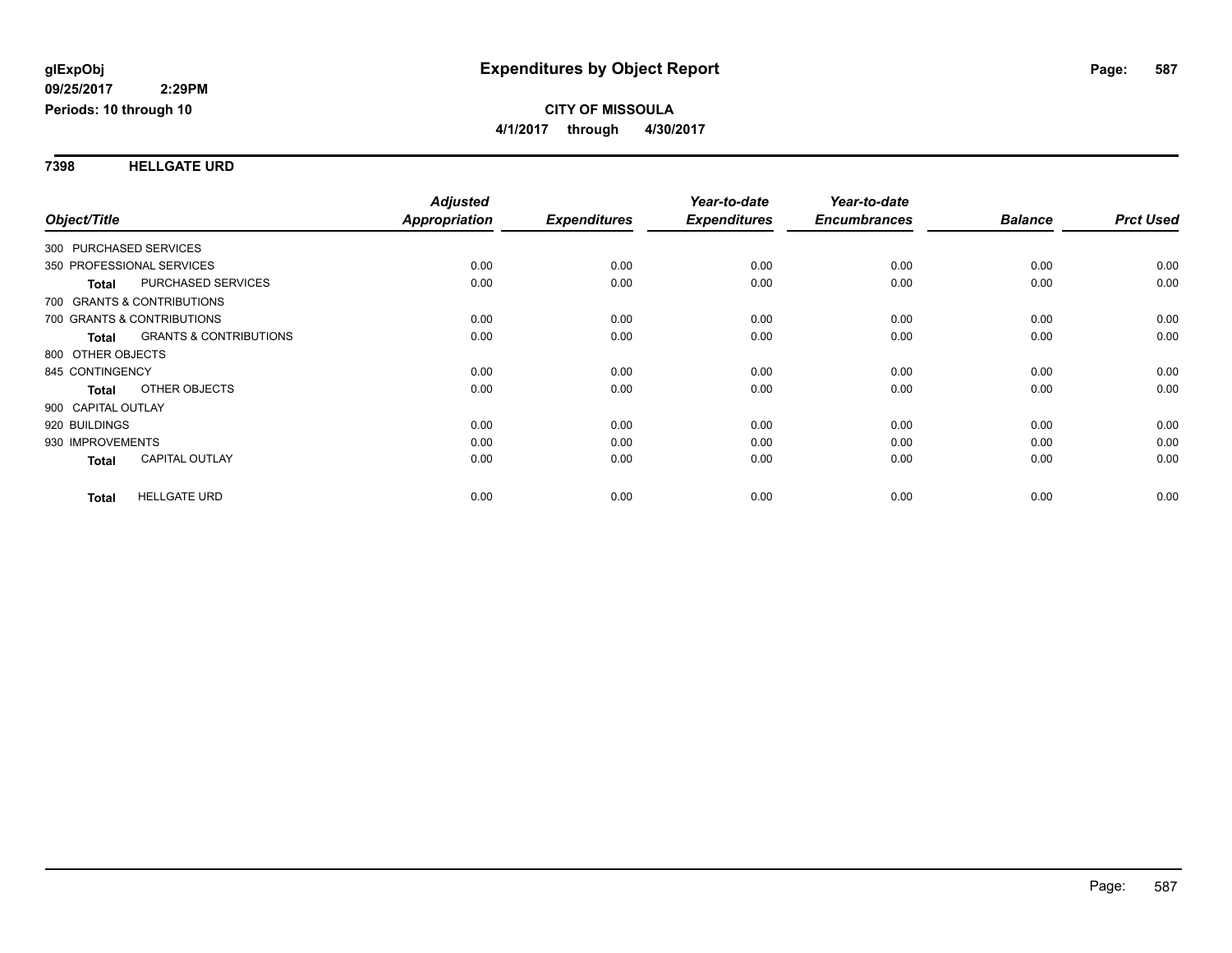# **7399 INTERMOUNTAIN BOND DEBT SERVICE**

**385 MRA**

|                                      |  | <b>Adjusted</b><br>Appropriation |                     | Year-to-date        | Year-to-date        |                |                  |
|--------------------------------------|--|----------------------------------|---------------------|---------------------|---------------------|----------------|------------------|
| Object/Title                         |  |                                  | <b>Expenditures</b> | <b>Expenditures</b> | <b>Encumbrances</b> | <b>Balance</b> | <b>Prct Used</b> |
| 500 FIXED CHARGES                    |  |                                  |                     |                     |                     |                |                  |
| 550 MERCHANT SERVICE FEES            |  | 0.00                             | 0.00                | 0.00                | 0.00                | 0.00           | 0.00             |
| <b>FIXED CHARGES</b><br><b>Total</b> |  | 0.00                             | 0.00                | 0.00                | 0.00                | 0.00           | 0.00             |
| 600 DEBT SERVICE                     |  |                                  |                     |                     |                     |                |                  |
| 610 PRINCIPAL                        |  | 78.500.00                        | 0.00                | 38,500.00           | 0.00                | 40.000.00      | 49.04            |
| 620 INTEREST / SERVICE FEES          |  | 67.437.00                        | 0.00                | 34.727.50           | 0.00                | 32.709.50      | 51.50            |
| <b>DEBT SERVICE</b><br><b>Total</b>  |  | 145.937.00                       | 0.00                | 73.227.50           | 0.00                | 72.709.50      | 50.18            |
| <b>MRA</b><br><b>Total</b>           |  | 145.937.00                       | 0.00                | 73.227.50           | 0.00                | 72.709.50      | 50.18            |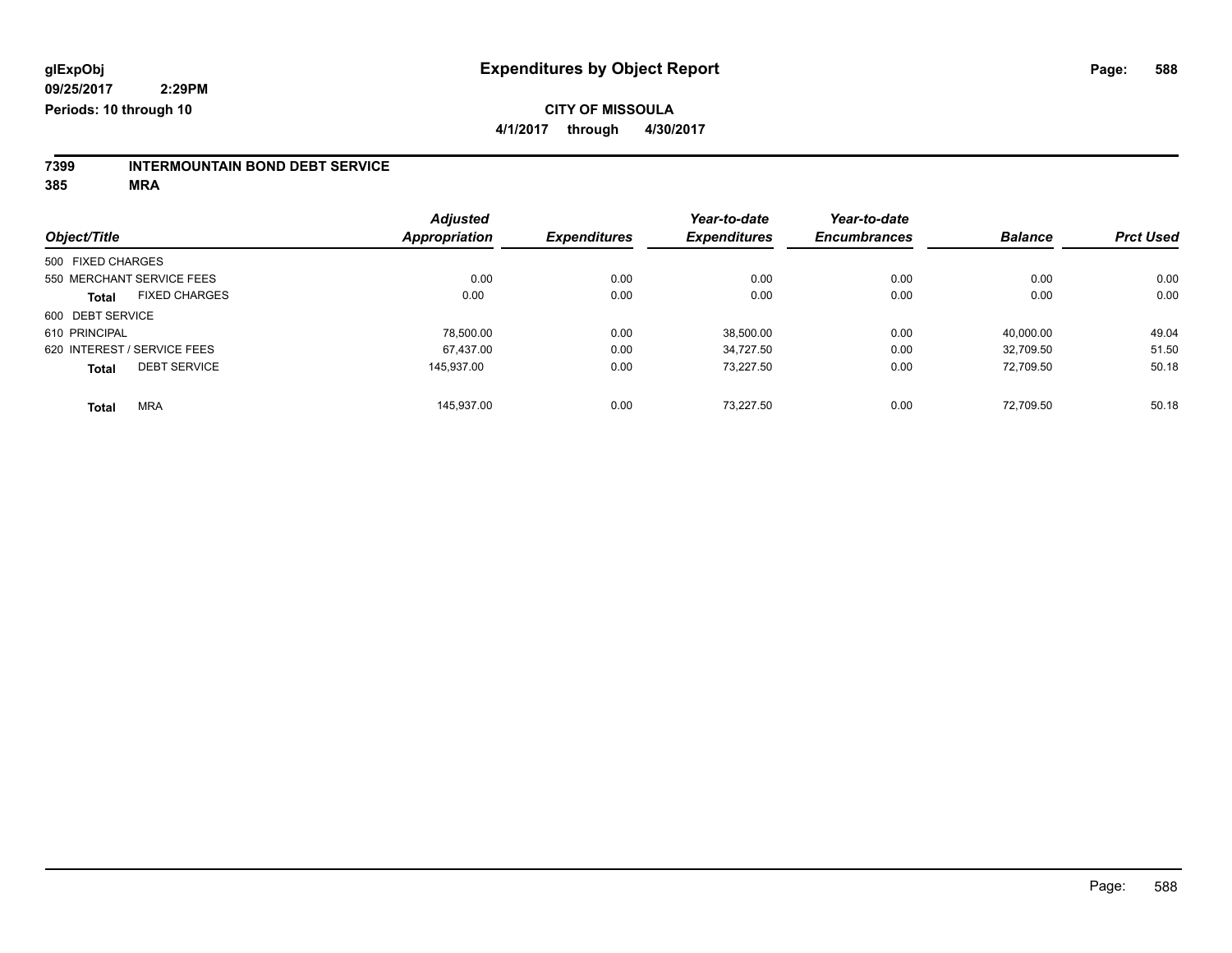### **CITY OF MISSOULA 4/1/2017 through 4/30/2017**

# **7399 INTERMOUNTAIN BOND DEBT SERVICE**

#### **390 NON-DEPARTMENTAL**

| Object/Title                     | <b>Adjusted</b><br>Appropriation | <b>Expenditures</b> | Year-to-date<br><b>Expenditures</b> | Year-to-date<br><b>Encumbrances</b> | <b>Balance</b> | <b>Prct Used</b> |
|----------------------------------|----------------------------------|---------------------|-------------------------------------|-------------------------------------|----------------|------------------|
| 800 OTHER OBJECTS                |                                  |                     |                                     |                                     |                |                  |
| 820 TRANSFERS TO OTHER FUNDS     | 0.00                             | 0.00                | 0.00                                | 0.00                                | 0.00           | 0.00             |
| OTHER OBJECTS<br>Total           | 0.00                             | 0.00                | 0.00                                | 0.00                                | 0.00           | 0.00             |
| NON-DEPARTMENTAL<br><b>Total</b> | 0.00                             | 0.00                | 0.00                                | 0.00                                | 0.00           | 0.00             |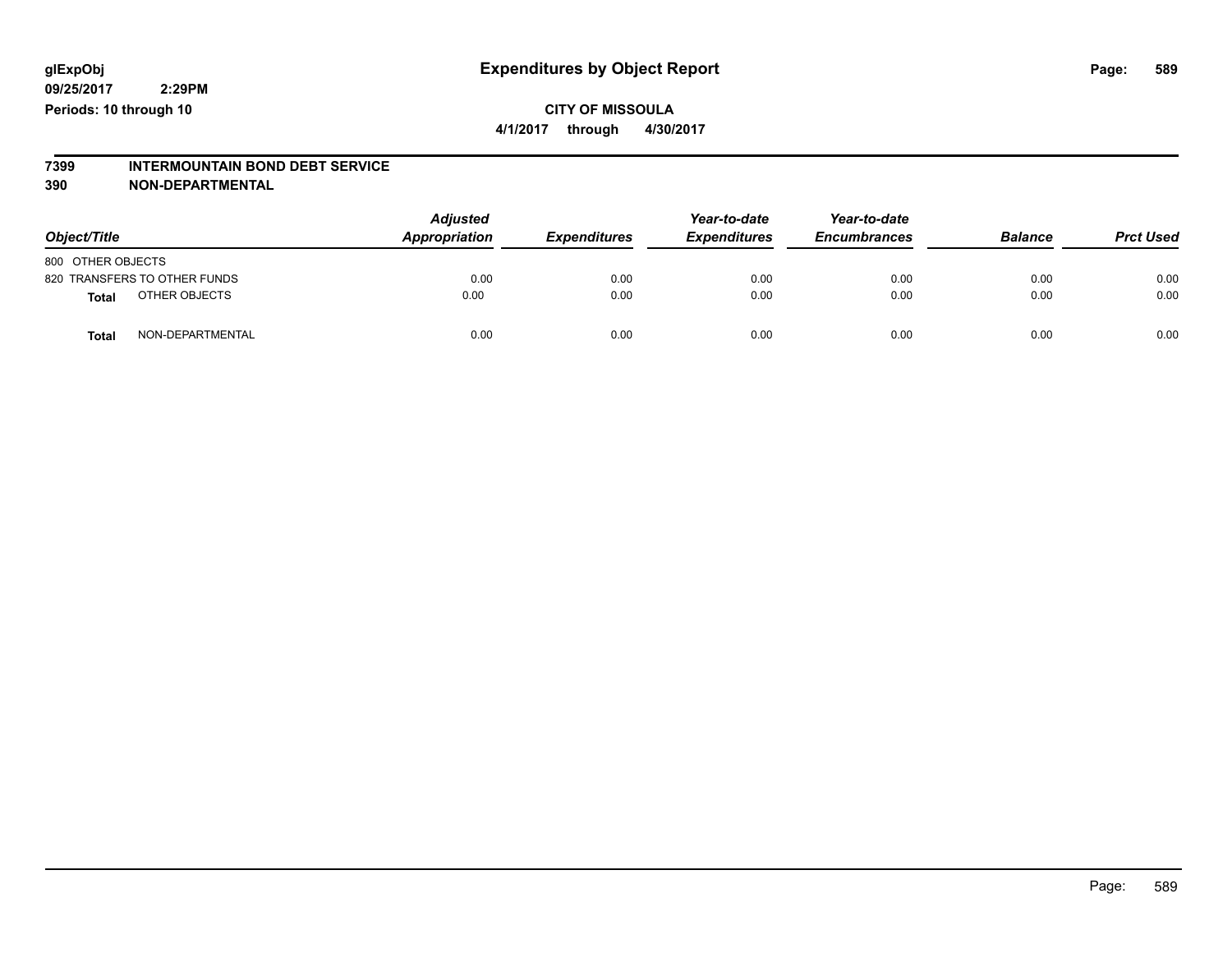#### **7399 INTERMOUNTAIN BOND DEBT SERVICE**

|                                                 | <b>Adjusted</b>      |                     | Year-to-date        | Year-to-date        |                |                  |
|-------------------------------------------------|----------------------|---------------------|---------------------|---------------------|----------------|------------------|
| Object/Title                                    | <b>Appropriation</b> | <b>Expenditures</b> | <b>Expenditures</b> | <b>Encumbrances</b> | <b>Balance</b> | <b>Prct Used</b> |
| 500 FIXED CHARGES                               |                      |                     |                     |                     |                |                  |
| 550 MERCHANT SERVICE FEES                       | 0.00                 | 0.00                | 0.00                | 0.00                | 0.00           | 0.00             |
| <b>FIXED CHARGES</b><br><b>Total</b>            | 0.00                 | 0.00                | 0.00                | 0.00                | 0.00           | 0.00             |
| 600 DEBT SERVICE                                |                      |                     |                     |                     |                |                  |
| 610 PRINCIPAL                                   | 78,500.00            | 0.00                | 38,500.00           | 0.00                | 40,000.00      | 49.04            |
| 620 INTEREST / SERVICE FEES                     | 67.437.00            | 0.00                | 34.727.50           | 0.00                | 32.709.50      | 51.50            |
| <b>DEBT SERVICE</b><br>Total                    | 145,937.00           | 0.00                | 73,227.50           | 0.00                | 72.709.50      | 50.18            |
| 800 OTHER OBJECTS                               |                      |                     |                     |                     |                |                  |
| 820 TRANSFERS TO OTHER FUNDS                    | 0.00                 | 0.00                | 0.00                | 0.00                | 0.00           | 0.00             |
| OTHER OBJECTS<br><b>Total</b>                   | 0.00                 | 0.00                | 0.00                | 0.00                | 0.00           | 0.00             |
| INTERMOUNTAIN BOND DEBT SERVICE<br><b>Total</b> | 145,937.00           | 0.00                | 73.227.50           | 0.00                | 72.709.50      | 50.18            |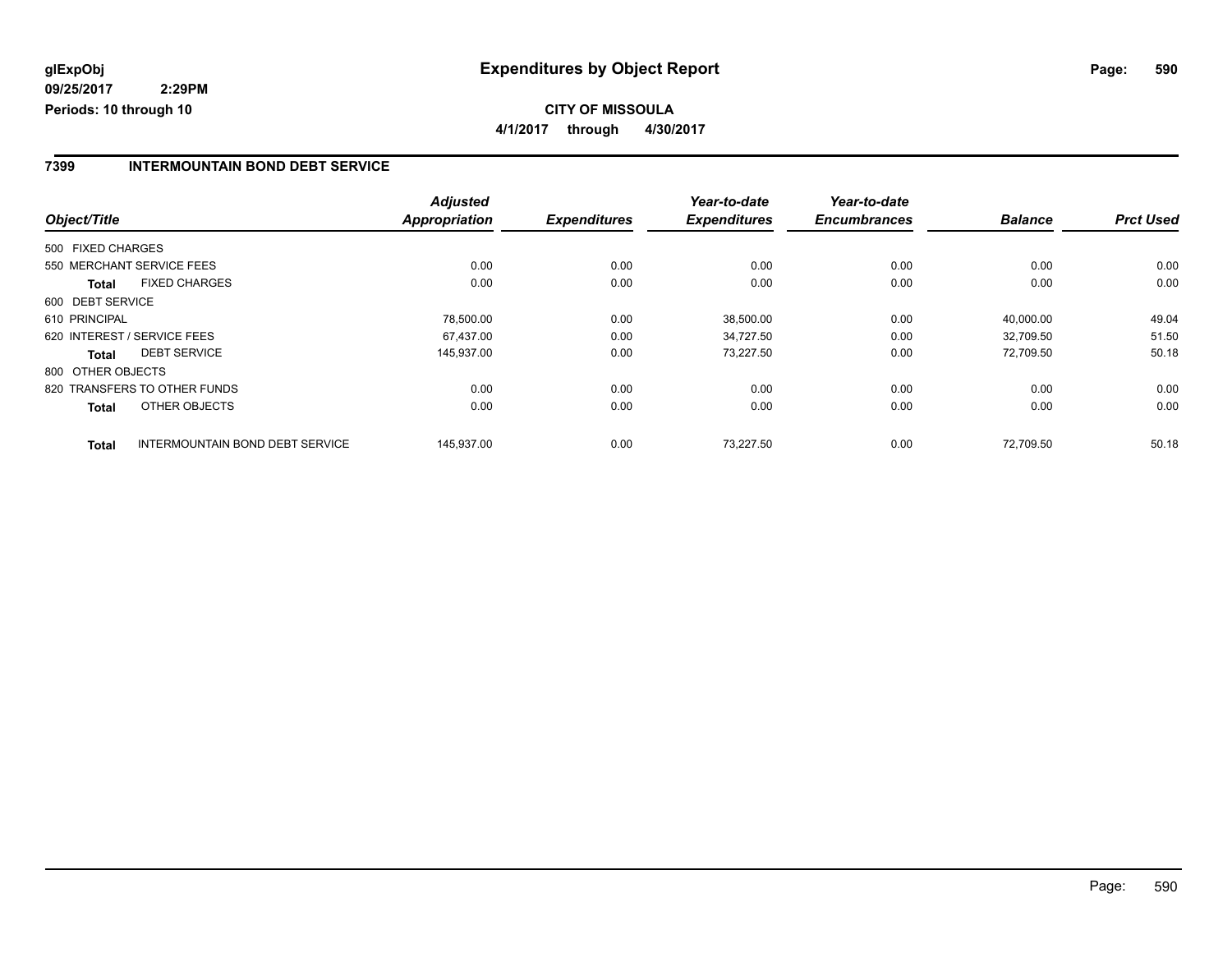**7400 FRONT ST BOND CLEARING**

**385 MRA**

|                                                   | <b>Adjusted</b>      |                     | Year-to-date<br><b>Expenditures</b> | Year-to-date<br><b>Encumbrances</b> | <b>Balance</b> | <b>Prct Used</b> |
|---------------------------------------------------|----------------------|---------------------|-------------------------------------|-------------------------------------|----------------|------------------|
| Object/Title                                      | <b>Appropriation</b> | <b>Expenditures</b> |                                     |                                     |                |                  |
| 500 FIXED CHARGES                                 |                      |                     |                                     |                                     |                |                  |
| 550 MERCHANT SERVICE FEES                         | 0.00                 | 0.00                | 0.00                                | 0.00                                | 0.00           | 0.00             |
| <b>FIXED CHARGES</b><br><b>Total</b>              | 0.00                 | 0.00                | 0.00                                | 0.00                                | 0.00           | 0.00             |
| 700 GRANTS & CONTRIBUTIONS                        |                      |                     |                                     |                                     |                |                  |
| 700 GRANTS & CONTRIBUTIONS                        | 0.00                 | 0.00                | 0.00                                | 0.00                                | 0.00           | 0.00             |
| <b>GRANTS &amp; CONTRIBUTIONS</b><br><b>Total</b> | 0.00                 | 0.00                | 0.00                                | 0.00                                | 0.00           | 0.00             |
| 800 OTHER OBJECTS                                 |                      |                     |                                     |                                     |                |                  |
| 820 TRANSFERS TO OTHER FUNDS                      | 616.443.00           | 9.346.81            | 253.027.55                          | 0.00                                | 363.415.45     | 41.05            |
| OTHER OBJECTS<br><b>Total</b>                     | 616,443.00           | 9,346.81            | 253,027.55                          | 0.00                                | 363.415.45     | 41.05            |
| <b>MRA</b><br><b>Total</b>                        | 616.443.00           | 9.346.81            | 253.027.55                          | 0.00                                | 363.415.45     | 41.05            |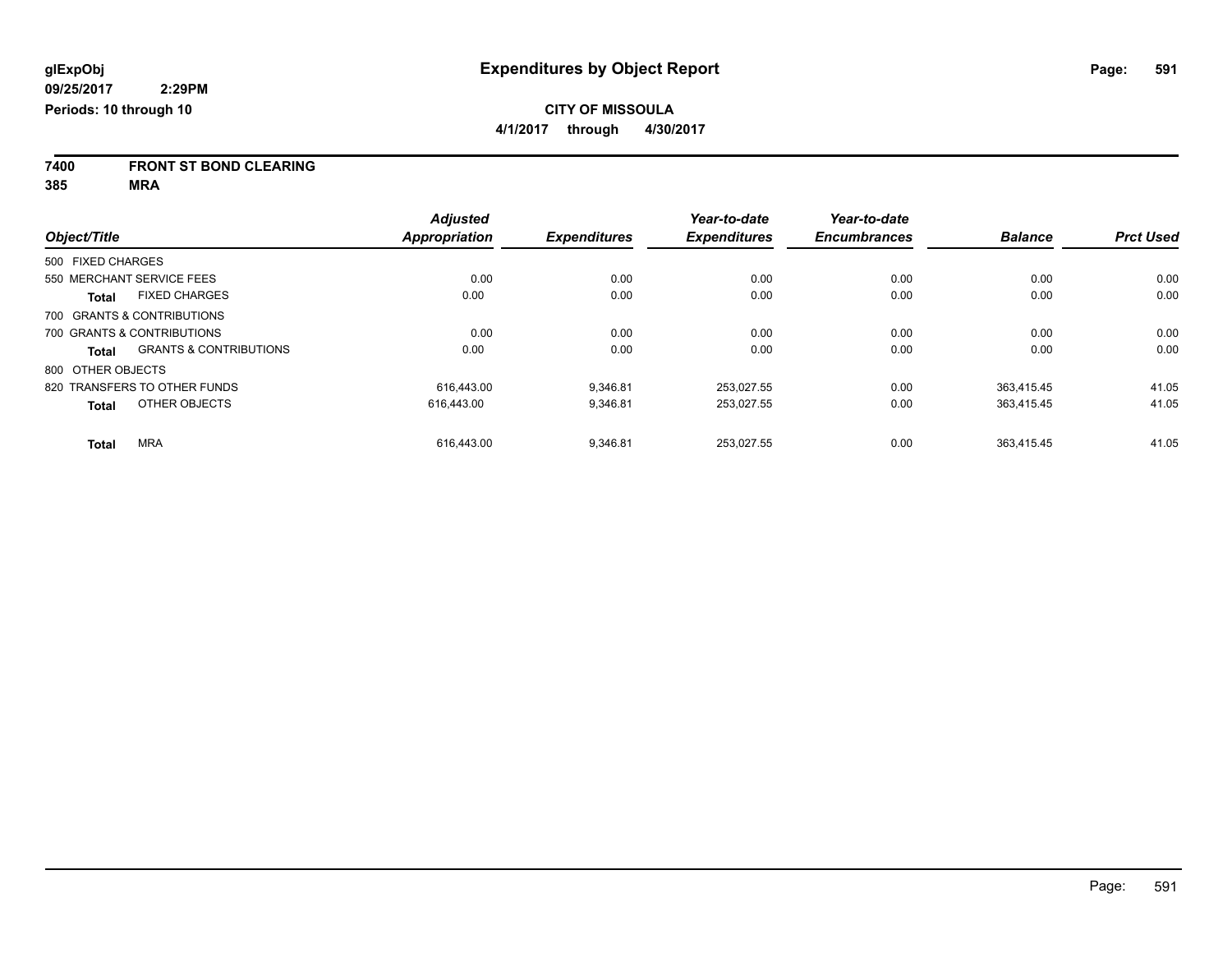#### **7400 FRONT ST BOND CLEARING**

|                                                   | <b>Adjusted</b> |                     | Year-to-date        | Year-to-date        |                |                  |
|---------------------------------------------------|-----------------|---------------------|---------------------|---------------------|----------------|------------------|
| Object/Title                                      | Appropriation   | <b>Expenditures</b> | <b>Expenditures</b> | <b>Encumbrances</b> | <b>Balance</b> | <b>Prct Used</b> |
| 500 FIXED CHARGES                                 |                 |                     |                     |                     |                |                  |
| 550 MERCHANT SERVICE FEES                         | 0.00            | 0.00                | 0.00                | 0.00                | 0.00           | 0.00             |
| <b>FIXED CHARGES</b><br><b>Total</b>              | 0.00            | 0.00                | 0.00                | 0.00                | 0.00           | 0.00             |
| 700 GRANTS & CONTRIBUTIONS                        |                 |                     |                     |                     |                |                  |
| 700 GRANTS & CONTRIBUTIONS                        | 0.00            | 0.00                | 0.00                | 0.00                | 0.00           | 0.00             |
| <b>GRANTS &amp; CONTRIBUTIONS</b><br><b>Total</b> | 0.00            | 0.00                | 0.00                | 0.00                | 0.00           | 0.00             |
| 800 OTHER OBJECTS                                 |                 |                     |                     |                     |                |                  |
| 820 TRANSFERS TO OTHER FUNDS                      | 616.443.00      | 9.346.81            | 253.027.55          | 0.00                | 363.415.45     | 41.05            |
| OTHER OBJECTS<br><b>Total</b>                     | 616.443.00      | 9.346.81            | 253.027.55          | 0.00                | 363.415.45     | 41.05            |
| <b>FRONT ST BOND CLEARING</b><br><b>Total</b>     | 616.443.00      | 9,346.81            | 253.027.55          | 0.00                | 363.415.45     | 41.05            |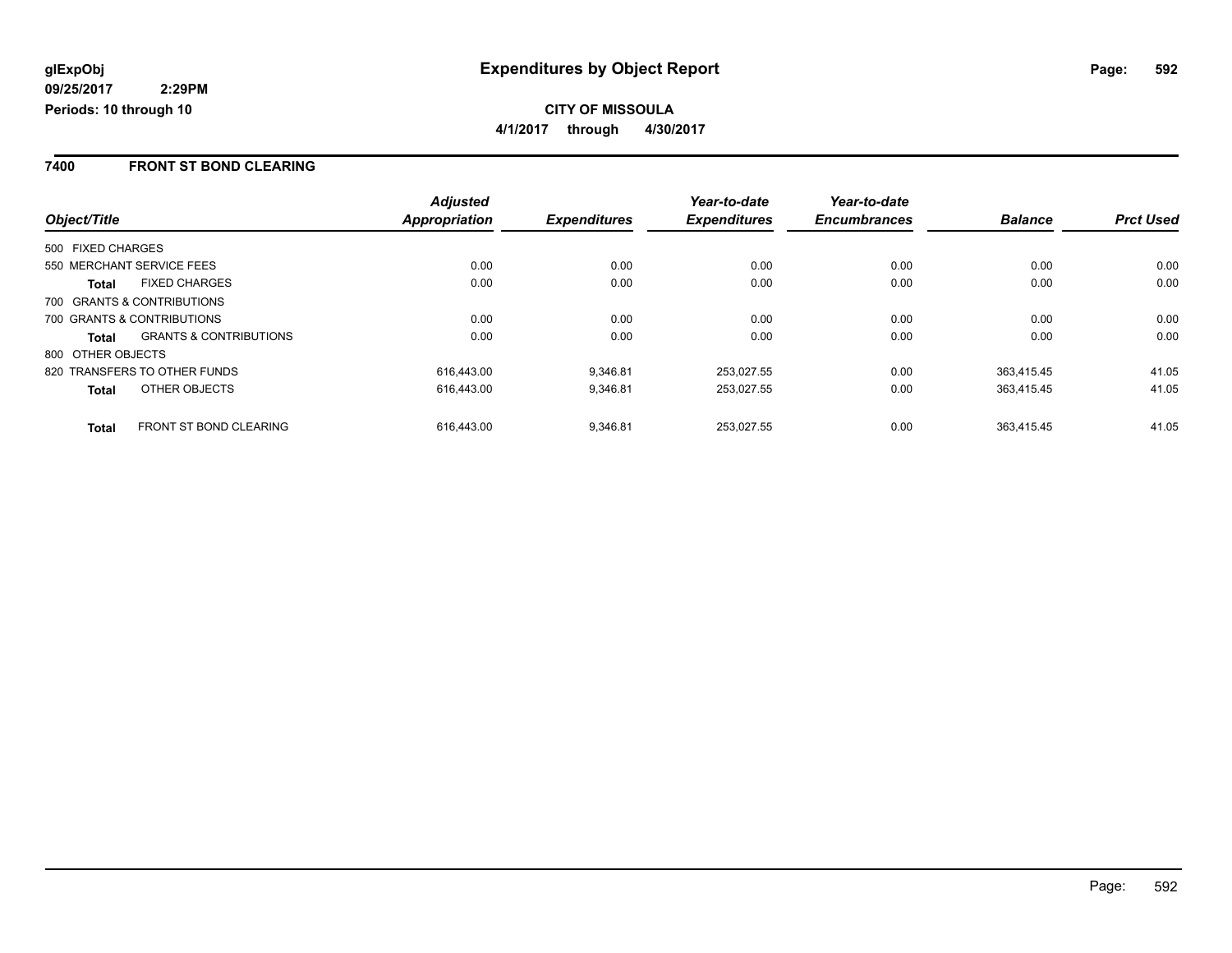# **7401 FRONT ST PARKING STRUCTURE**

**385 MRA**

|                   |                              | <b>Adjusted</b>      |                     | Year-to-date        | Year-to-date        |                |                  |
|-------------------|------------------------------|----------------------|---------------------|---------------------|---------------------|----------------|------------------|
| Object/Title      |                              | <b>Appropriation</b> | <b>Expenditures</b> | <b>Expenditures</b> | <b>Encumbrances</b> | <b>Balance</b> | <b>Prct Used</b> |
|                   | 300 PURCHASED SERVICES       |                      |                     |                     |                     |                |                  |
|                   | 390 OTHER PURCHASED SERVICES | 0.00                 | 0.00                | 0.00                | 0.00                | 0.00           | 0.00             |
| <b>Total</b>      | PURCHASED SERVICES           | 0.00                 | 0.00                | 0.00                | 0.00                | 0.00           | 0.00             |
| 500 FIXED CHARGES |                              |                      |                     |                     |                     |                |                  |
|                   | 550 MERCHANT SERVICE FEES    | 0.00                 | 0.00                | 0.00                | 0.00                | 0.00           | 0.00             |
| Total             | <b>FIXED CHARGES</b>         | 0.00                 | 0.00                | 0.00                | 0.00                | 0.00           | 0.00             |
| 600 DEBT SERVICE  |                              |                      |                     |                     |                     |                |                  |
| 610 PRINCIPAL     |                              | 74,000.00            | 0.00                | 100,000.00          | 0.00                | $-26,000.00$   | 135.14           |
|                   | 620 INTEREST / SERVICE FEES  | 132,340.00           | 0.00                | 106,340.00          | 0.00                | 26,000.00      | 80.35            |
| <b>Total</b>      | <b>DEBT SERVICE</b>          | 206,340.00           | 0.00                | 206,340.00          | 0.00                | 0.00           | 100.00           |
| 800 OTHER OBJECTS |                              |                      |                     |                     |                     |                |                  |
|                   | 820 TRANSFERS TO OTHER FUNDS | 0.00                 | 0.00                | 0.00                | 0.00                | 0.00           | 0.00             |
| <b>Total</b>      | OTHER OBJECTS                | 0.00                 | 0.00                | 0.00                | 0.00                | 0.00           | 0.00             |
| <b>Total</b>      | <b>MRA</b>                   | 206,340.00           | 0.00                | 206,340.00          | 0.00                | 0.00           | 100.00           |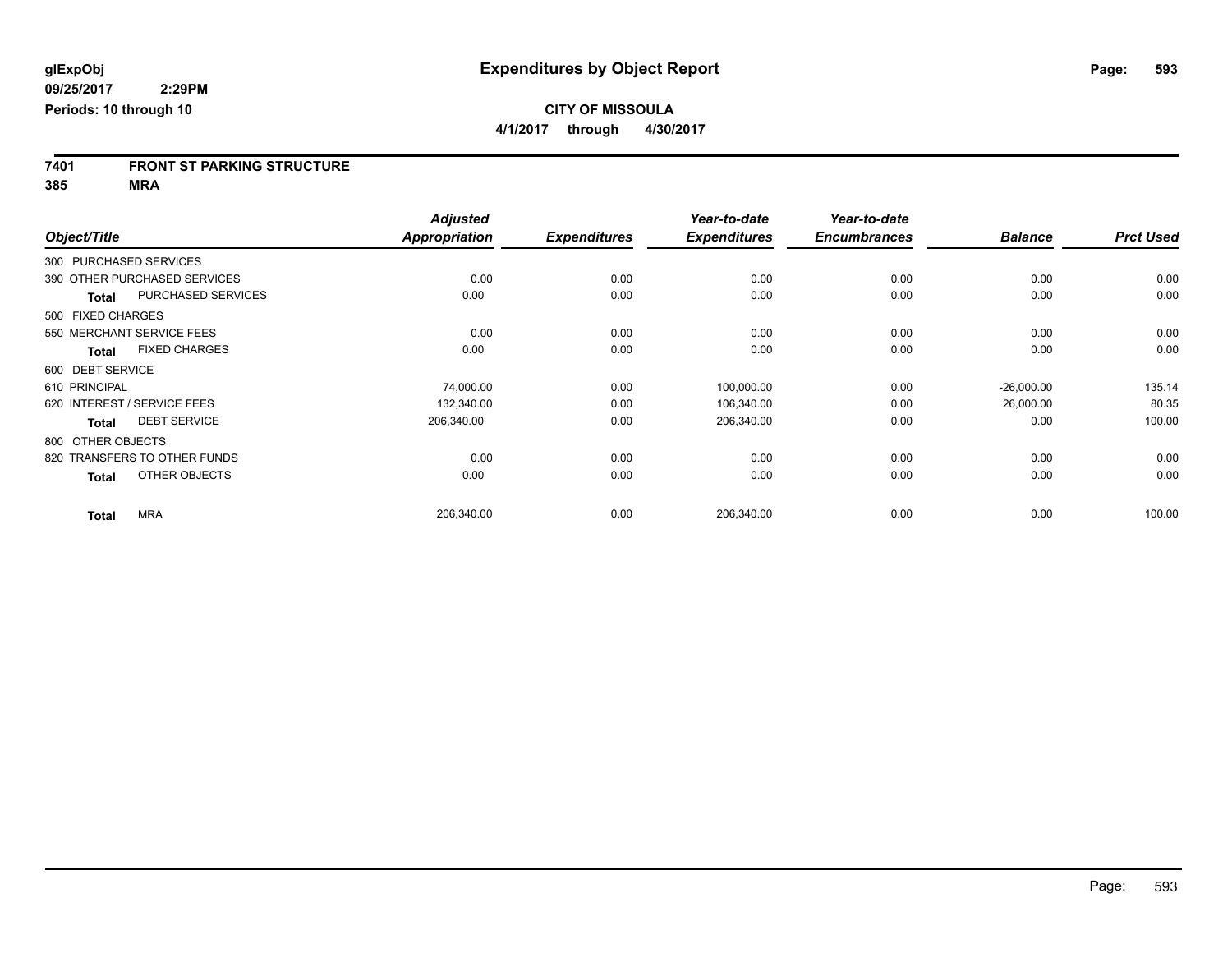## **CITY OF MISSOULA 4/1/2017 through 4/30/2017**

### **7401 FRONT ST PARKING STRUCTURE**

|                        |                                   | <b>Adjusted</b>      |                     | Year-to-date        | Year-to-date        |                |                  |
|------------------------|-----------------------------------|----------------------|---------------------|---------------------|---------------------|----------------|------------------|
| Object/Title           |                                   | <b>Appropriation</b> | <b>Expenditures</b> | <b>Expenditures</b> | <b>Encumbrances</b> | <b>Balance</b> | <b>Prct Used</b> |
| 300 PURCHASED SERVICES |                                   |                      |                     |                     |                     |                |                  |
|                        | 390 OTHER PURCHASED SERVICES      | 0.00                 | 0.00                | 0.00                | 0.00                | 0.00           | 0.00             |
| Total                  | PURCHASED SERVICES                | 0.00                 | 0.00                | 0.00                | 0.00                | 0.00           | 0.00             |
| 500 FIXED CHARGES      |                                   |                      |                     |                     |                     |                |                  |
|                        | 550 MERCHANT SERVICE FEES         | 0.00                 | 0.00                | 0.00                | 0.00                | 0.00           | 0.00             |
| <b>Total</b>           | <b>FIXED CHARGES</b>              | 0.00                 | 0.00                | 0.00                | 0.00                | 0.00           | 0.00             |
| 600 DEBT SERVICE       |                                   |                      |                     |                     |                     |                |                  |
| 610 PRINCIPAL          |                                   | 74,000.00            | 0.00                | 100,000.00          | 0.00                | $-26,000.00$   | 135.14           |
|                        | 620 INTEREST / SERVICE FEES       | 132,340.00           | 0.00                | 106,340.00          | 0.00                | 26,000.00      | 80.35            |
| <b>Total</b>           | <b>DEBT SERVICE</b>               | 206,340.00           | 0.00                | 206,340.00          | 0.00                | 0.00           | 100.00           |
| 800 OTHER OBJECTS      |                                   |                      |                     |                     |                     |                |                  |
|                        | 820 TRANSFERS TO OTHER FUNDS      | 0.00                 | 0.00                | 0.00                | 0.00                | 0.00           | 0.00             |
| Total                  | OTHER OBJECTS                     | 0.00                 | 0.00                | 0.00                | 0.00                | 0.00           | 0.00             |
| <b>Total</b>           | <b>FRONT ST PARKING STRUCTURE</b> | 206,340.00           | 0.00                | 206,340.00          | 0.00                | 0.00           | 100.00           |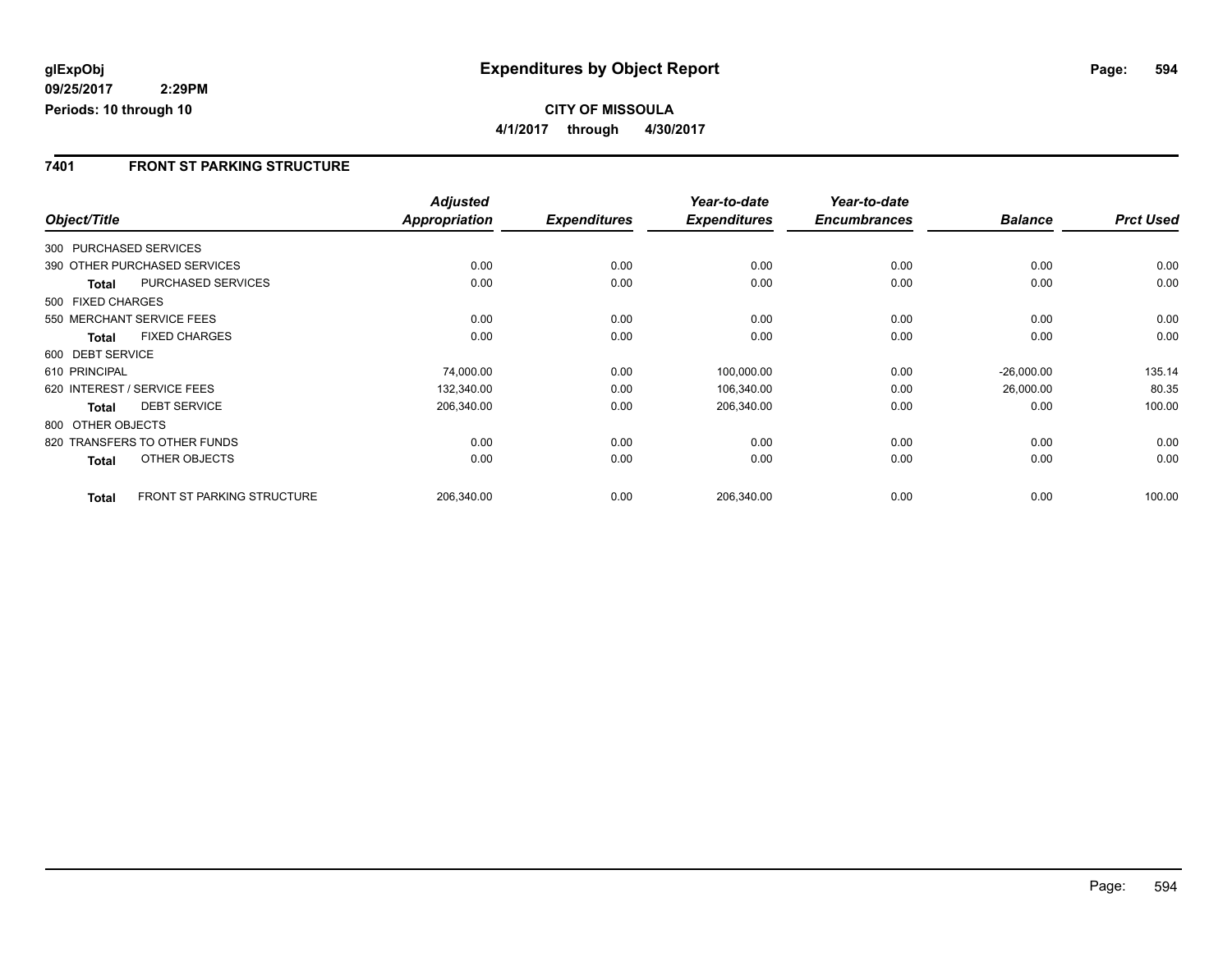# **7402 FRONT ST SUBORDINATE LIEN NOTE**

**385 MRA**

|                   |                                   | <b>Adjusted</b>      |                     | Year-to-date        | Year-to-date        |                |                  |
|-------------------|-----------------------------------|----------------------|---------------------|---------------------|---------------------|----------------|------------------|
| Object/Title      |                                   | <b>Appropriation</b> | <b>Expenditures</b> | <b>Expenditures</b> | <b>Encumbrances</b> | <b>Balance</b> | <b>Prct Used</b> |
| 500 FIXED CHARGES |                                   |                      |                     |                     |                     |                |                  |
|                   | 550 MERCHANT SERVICE FEES         | 0.00                 | 0.00                | 0.00                | 0.00                | 0.00           | 0.00             |
| <b>Total</b>      | <b>FIXED CHARGES</b>              | 0.00                 | 0.00                | 0.00                | 0.00                | 0.00           | 0.00             |
| 600 DEBT SERVICE  |                                   |                      |                     |                     |                     |                |                  |
| 610 PRINCIPAL     |                                   | 34,930.00            | 0.00                | 37,217.80           | 0.00                | $-2,287.80$    | 106.55           |
|                   | 620 INTEREST / SERVICE FEES       | 96,231.00            | 0.00                | 48,780.68           | 0.00                | 47,450.32      | 50.69            |
| <b>Total</b>      | <b>DEBT SERVICE</b>               | 131,161.00           | 0.00                | 85,998.48           | 0.00                | 45,162.52      | 65.57            |
|                   | 700 GRANTS & CONTRIBUTIONS        |                      |                     |                     |                     |                |                  |
|                   | 700 GRANTS & CONTRIBUTIONS        | 0.00                 | 0.00                | 0.00                | 0.00                | 0.00           | 0.00             |
| <b>Total</b>      | <b>GRANTS &amp; CONTRIBUTIONS</b> | 0.00                 | 0.00                | 0.00                | 0.00                | 0.00           | 0.00             |
| 800 OTHER OBJECTS |                                   |                      |                     |                     |                     |                |                  |
|                   | 820 TRANSFERS TO OTHER FUNDS      | 0.00                 | 0.00                | 0.00                | 0.00                | 0.00           | 0.00             |
| <b>Total</b>      | OTHER OBJECTS                     | 0.00                 | 0.00                | 0.00                | 0.00                | 0.00           | 0.00             |
| <b>Total</b>      | <b>MRA</b>                        | 131,161.00           | 0.00                | 85,998.48           | 0.00                | 45,162.52      | 65.57            |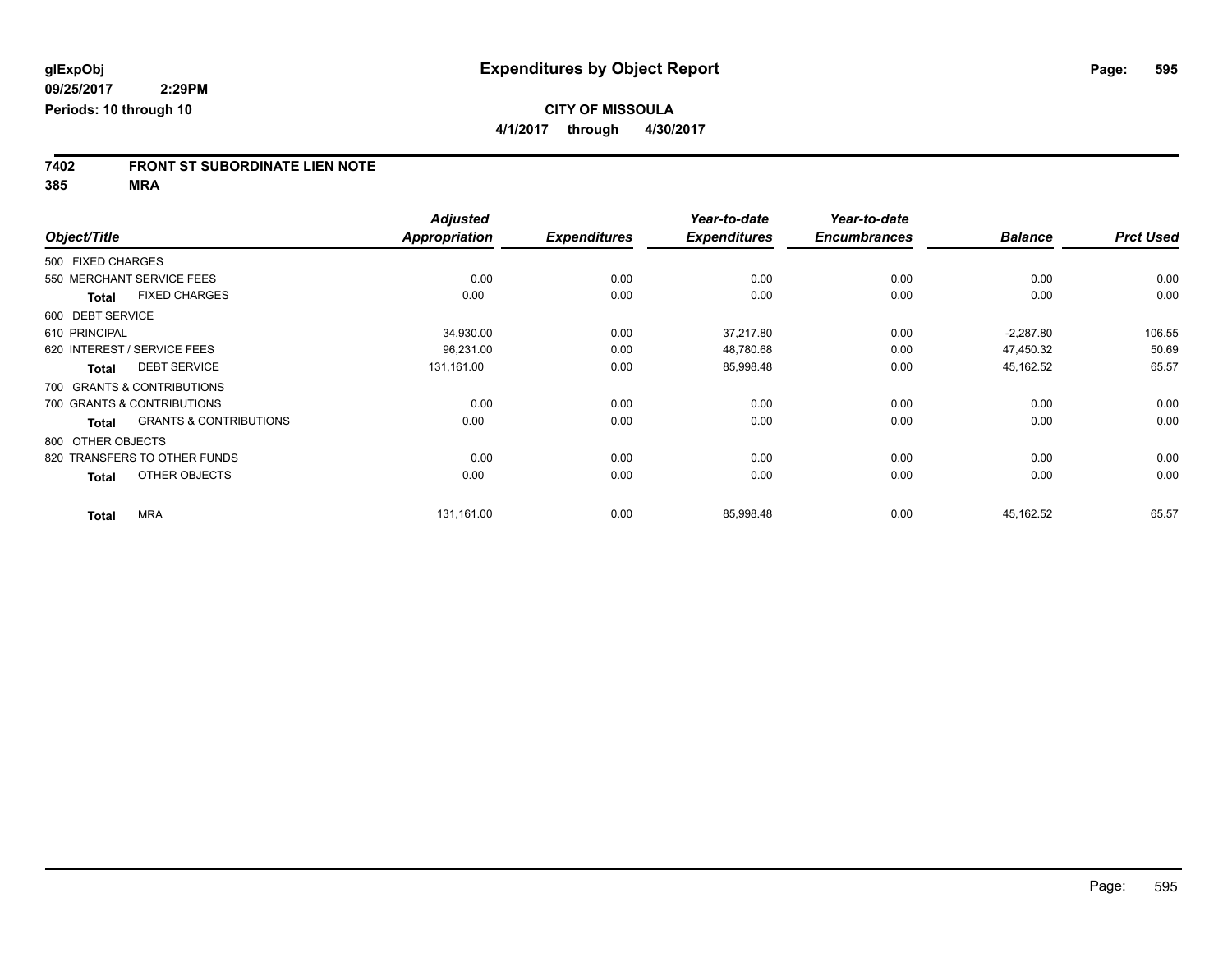### **7402 FRONT ST SUBORDINATE LIEN NOTE**

|                   |                                   | <b>Adjusted</b>      |                     | Year-to-date        | Year-to-date        |                |                  |
|-------------------|-----------------------------------|----------------------|---------------------|---------------------|---------------------|----------------|------------------|
| Object/Title      |                                   | <b>Appropriation</b> | <b>Expenditures</b> | <b>Expenditures</b> | <b>Encumbrances</b> | <b>Balance</b> | <b>Prct Used</b> |
| 500 FIXED CHARGES |                                   |                      |                     |                     |                     |                |                  |
|                   | 550 MERCHANT SERVICE FEES         | 0.00                 | 0.00                | 0.00                | 0.00                | 0.00           | 0.00             |
| Total             | <b>FIXED CHARGES</b>              | 0.00                 | 0.00                | 0.00                | 0.00                | 0.00           | 0.00             |
| 600 DEBT SERVICE  |                                   |                      |                     |                     |                     |                |                  |
| 610 PRINCIPAL     |                                   | 34,930.00            | 0.00                | 37,217.80           | 0.00                | $-2,287.80$    | 106.55           |
|                   | 620 INTEREST / SERVICE FEES       | 96,231.00            | 0.00                | 48,780.68           | 0.00                | 47,450.32      | 50.69            |
| <b>Total</b>      | <b>DEBT SERVICE</b>               | 131,161.00           | 0.00                | 85,998.48           | 0.00                | 45,162.52      | 65.57            |
|                   | 700 GRANTS & CONTRIBUTIONS        |                      |                     |                     |                     |                |                  |
|                   | 700 GRANTS & CONTRIBUTIONS        | 0.00                 | 0.00                | 0.00                | 0.00                | 0.00           | 0.00             |
| <b>Total</b>      | <b>GRANTS &amp; CONTRIBUTIONS</b> | 0.00                 | 0.00                | 0.00                | 0.00                | 0.00           | 0.00             |
| 800 OTHER OBJECTS |                                   |                      |                     |                     |                     |                |                  |
|                   | 820 TRANSFERS TO OTHER FUNDS      | 0.00                 | 0.00                | 0.00                | 0.00                | 0.00           | 0.00             |
| Total             | OTHER OBJECTS                     | 0.00                 | 0.00                | 0.00                | 0.00                | 0.00           | 0.00             |
| <b>Total</b>      | FRONT ST SUBORDINATE LIEN NOTE    | 131,161.00           | 0.00                | 85,998.48           | 0.00                | 45,162.52      | 65.57            |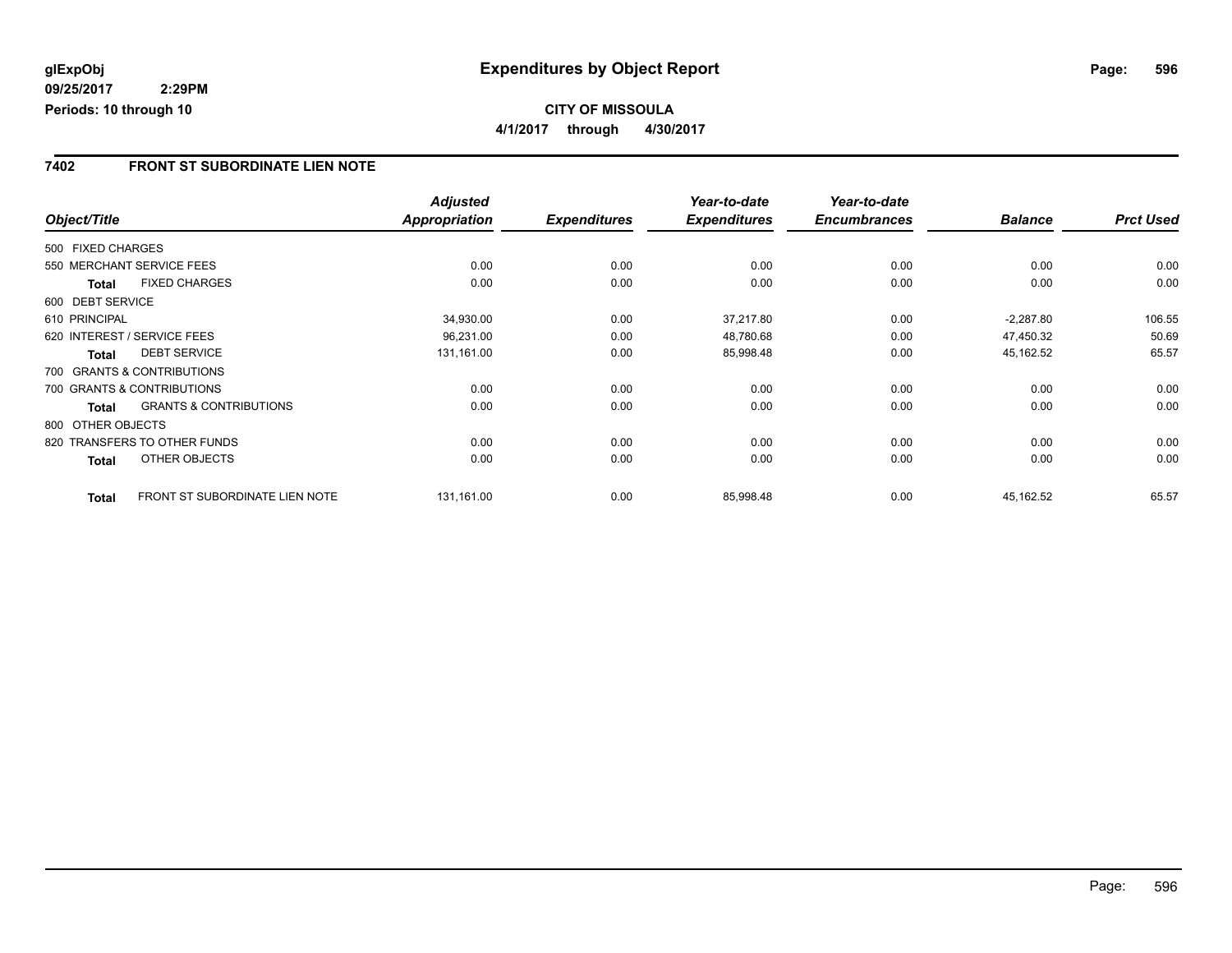# **CITY OF MISSOULA**

**4/1/2017 through 4/30/2017**

# **7447 COURT COLLECTED PARKING FINES**

**230 MUNICIPAL COURT**

| Object/Title                         | <b>Adjusted</b><br>Appropriation | <b>Expenditures</b> | Year-to-date<br><b>Expenditures</b> | Year-to-date<br><b>Encumbrances</b> | <b>Balance</b> | <b>Prct Used</b> |
|--------------------------------------|----------------------------------|---------------------|-------------------------------------|-------------------------------------|----------------|------------------|
| 500 FIXED CHARGES                    |                                  |                     |                                     |                                     |                |                  |
| 500 FIXED CHARGES                    | 0.00                             | 0.00                | 0.00                                | 0.00                                | 0.00           | 0.00             |
| 550 MERCHANT SERVICE FEES            | 0.00                             | 0.00                | 0.00                                | 0.00                                | 0.00           | 0.00             |
| <b>FIXED CHARGES</b><br><b>Total</b> | 0.00                             | 0.00                | 0.00                                | 0.00                                | 0.00           | 0.00             |
| MUNICIPAL COURT<br><b>Total</b>      | 0.00                             | 0.00                | 0.00                                | 0.00                                | 0.00           | 0.00             |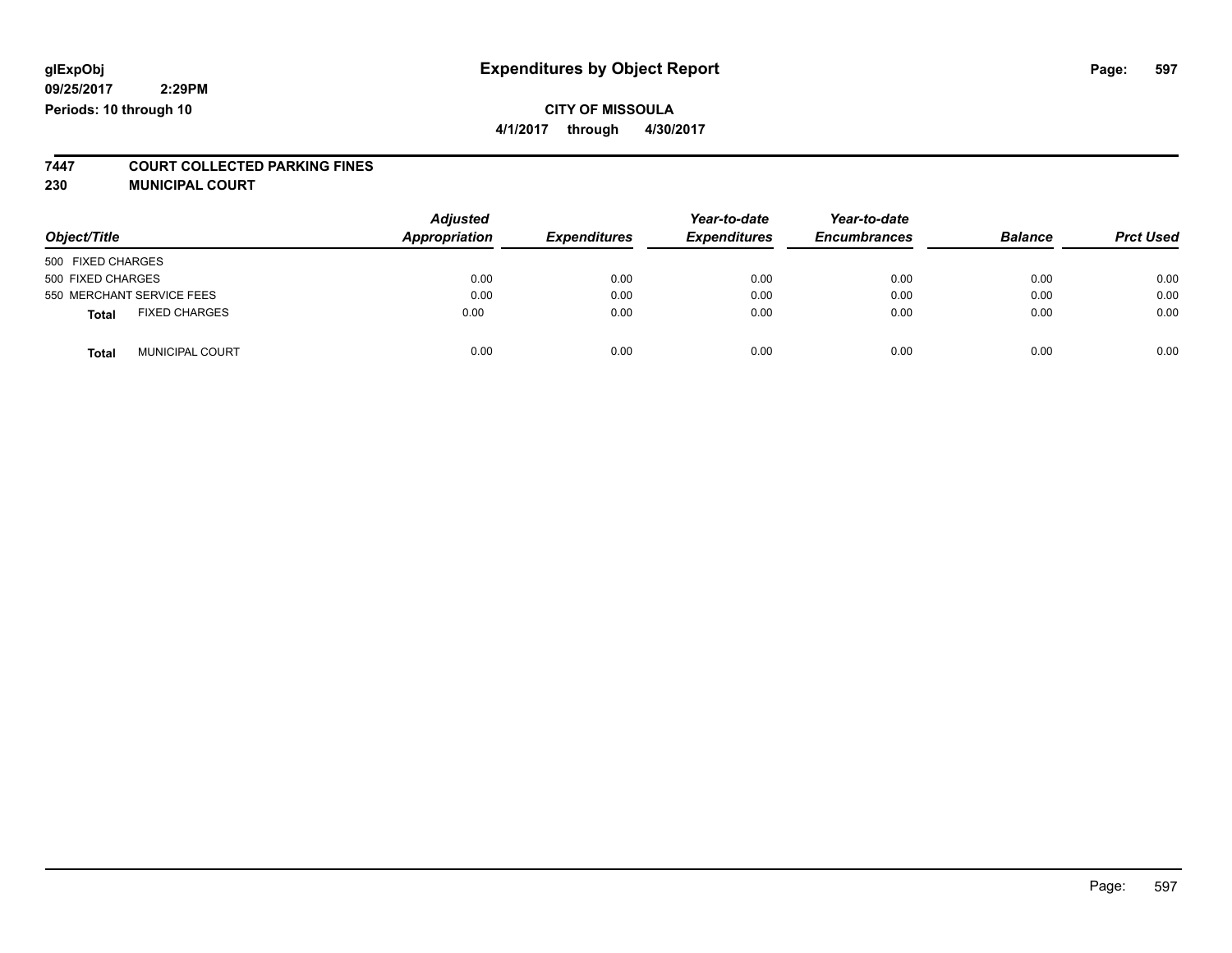### **glExpObj Expenditures by Object Report Page: 598**

**09/25/2017 2:29PM Periods: 10 through 10**

**CITY OF MISSOULA 4/1/2017 through 4/30/2017**

#### **7447 COURT COLLECTED PARKING FINES**

| Object/Title                                  | <b>Adjusted</b><br>Appropriation | <b>Expenditures</b> | Year-to-date<br><b>Expenditures</b> | Year-to-date<br><b>Encumbrances</b> | <b>Balance</b> | <b>Prct Used</b> |
|-----------------------------------------------|----------------------------------|---------------------|-------------------------------------|-------------------------------------|----------------|------------------|
| 500 FIXED CHARGES                             |                                  |                     |                                     |                                     |                |                  |
| 500 FIXED CHARGES                             | 0.00                             | 0.00                | 0.00                                | 0.00                                | 0.00           | 0.00             |
| 550 MERCHANT SERVICE FEES                     | 0.00                             | 0.00                | 0.00                                | 0.00                                | 0.00           | 0.00             |
| <b>FIXED CHARGES</b><br><b>Total</b>          | 0.00                             | 0.00                | 0.00                                | 0.00                                | 0.00           | 0.00             |
| <b>COURT COLLECTED PARKING FINES</b><br>Total | 0.00                             | 0.00                | 0.00                                | 0.00                                | 0.00           | 0.00             |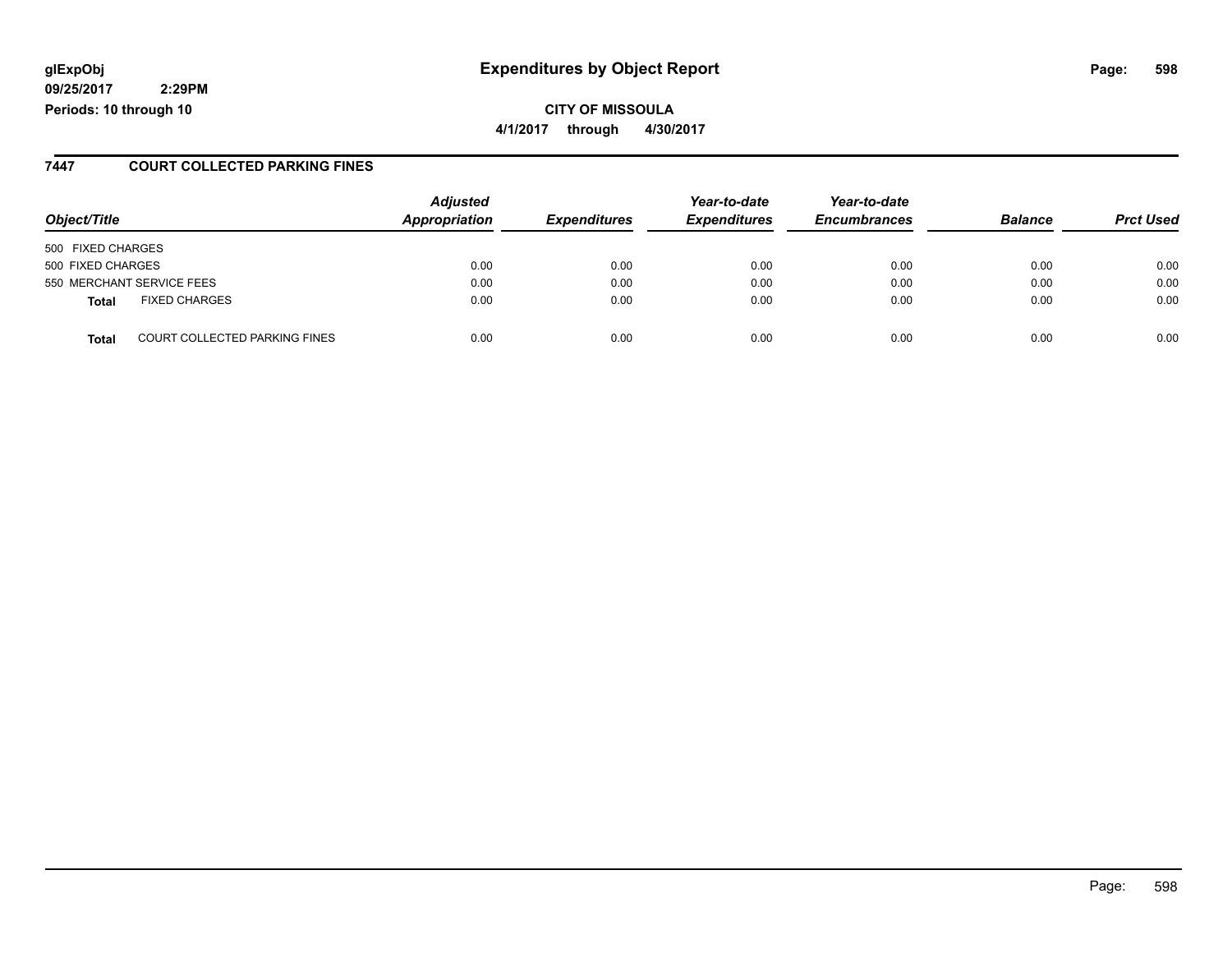**7458 COURT SURCHARGE**

**230 MUNICIPAL COURT**

|                                        | <b>Adjusted</b><br>Appropriation |                     | Year-to-date        | Year-to-date        |                |                  |
|----------------------------------------|----------------------------------|---------------------|---------------------|---------------------|----------------|------------------|
| Object/Title                           |                                  | <b>Expenditures</b> | <b>Expenditures</b> | <b>Encumbrances</b> | <b>Balance</b> | <b>Prct Used</b> |
| 500 FIXED CHARGES                      |                                  |                     |                     |                     |                |                  |
| 500 FIXED CHARGES                      | 0.00                             | 0.00                | 0.00                | 0.00                | 0.00           | 0.00             |
| 550 MERCHANT SERVICE FEES              | 0.00                             | 0.00                | 0.00                | 0.00                | 0.00           | 0.00             |
| <b>FIXED CHARGES</b><br><b>Total</b>   | 0.00                             | 0.00                | 0.00                | 0.00                | 0.00           | 0.00             |
| <b>MUNICIPAL COURT</b><br><b>Total</b> | 0.00                             | 0.00                | 0.00                | 0.00                | 0.00           | 0.00             |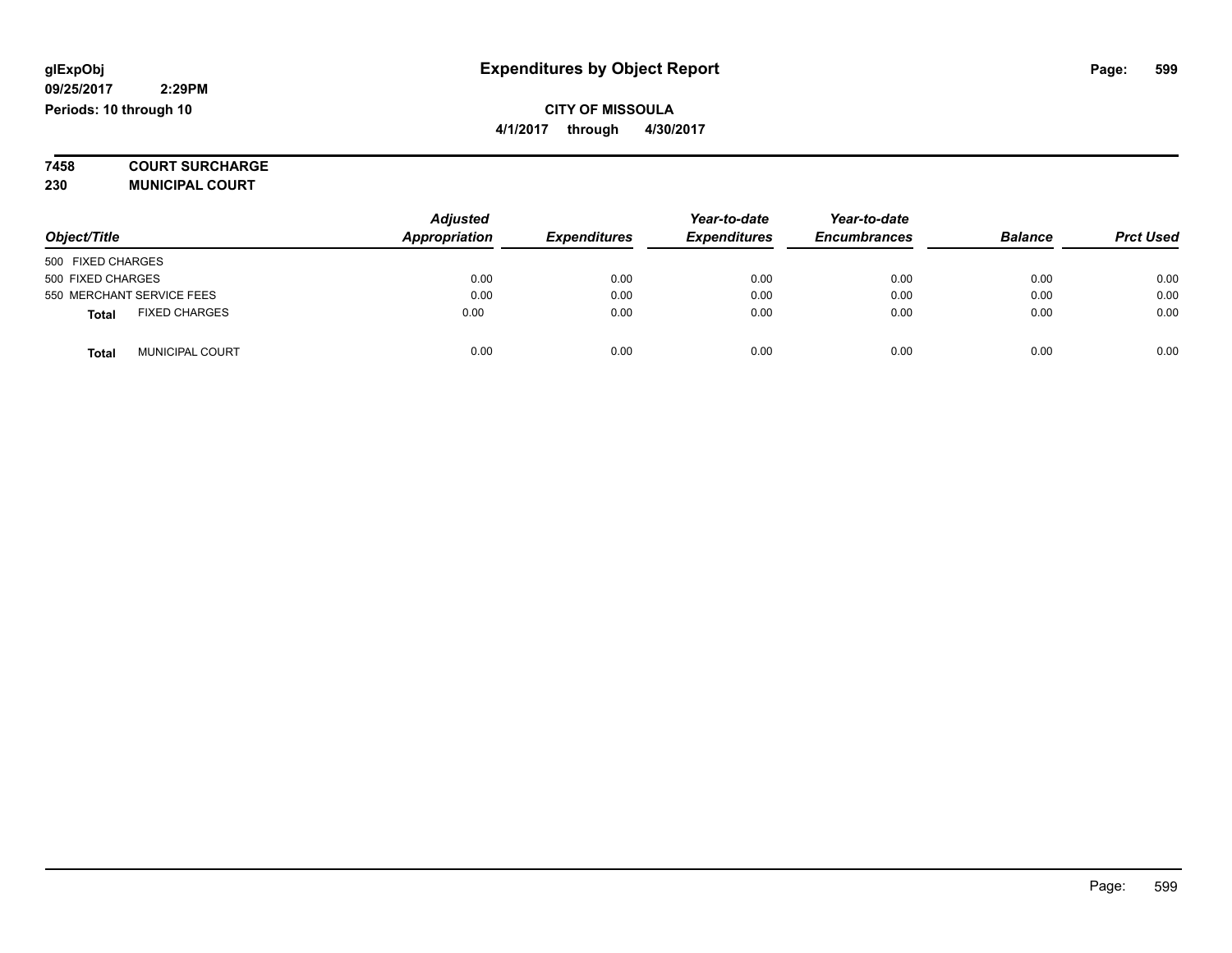**glExpObj Expenditures by Object Report Page: 600** 

**09/25/2017 2:29PM Periods: 10 through 10**

**CITY OF MISSOULA 4/1/2017 through 4/30/2017**

#### **7458 COURT SURCHARGE**

| Object/Title                           | <b>Adjusted</b><br>Appropriation | <b>Expenditures</b> | Year-to-date<br><b>Expenditures</b> | Year-to-date<br><b>Encumbrances</b> | <b>Balance</b> | <b>Prct Used</b> |
|----------------------------------------|----------------------------------|---------------------|-------------------------------------|-------------------------------------|----------------|------------------|
| 500 FIXED CHARGES                      |                                  |                     |                                     |                                     |                |                  |
| 500 FIXED CHARGES                      | 0.00                             | 0.00                | 0.00                                | 0.00                                | 0.00           | 0.00             |
| 550 MERCHANT SERVICE FEES              | 0.00                             | 0.00                | 0.00                                | 0.00                                | 0.00           | 0.00             |
| <b>FIXED CHARGES</b><br><b>Total</b>   | 0.00                             | 0.00                | 0.00                                | 0.00                                | 0.00           | 0.00             |
| <b>COURT SURCHARGE</b><br><b>Total</b> | 0.00                             | 0.00                | 0.00                                | 0.00                                | 0.00           | 0.00             |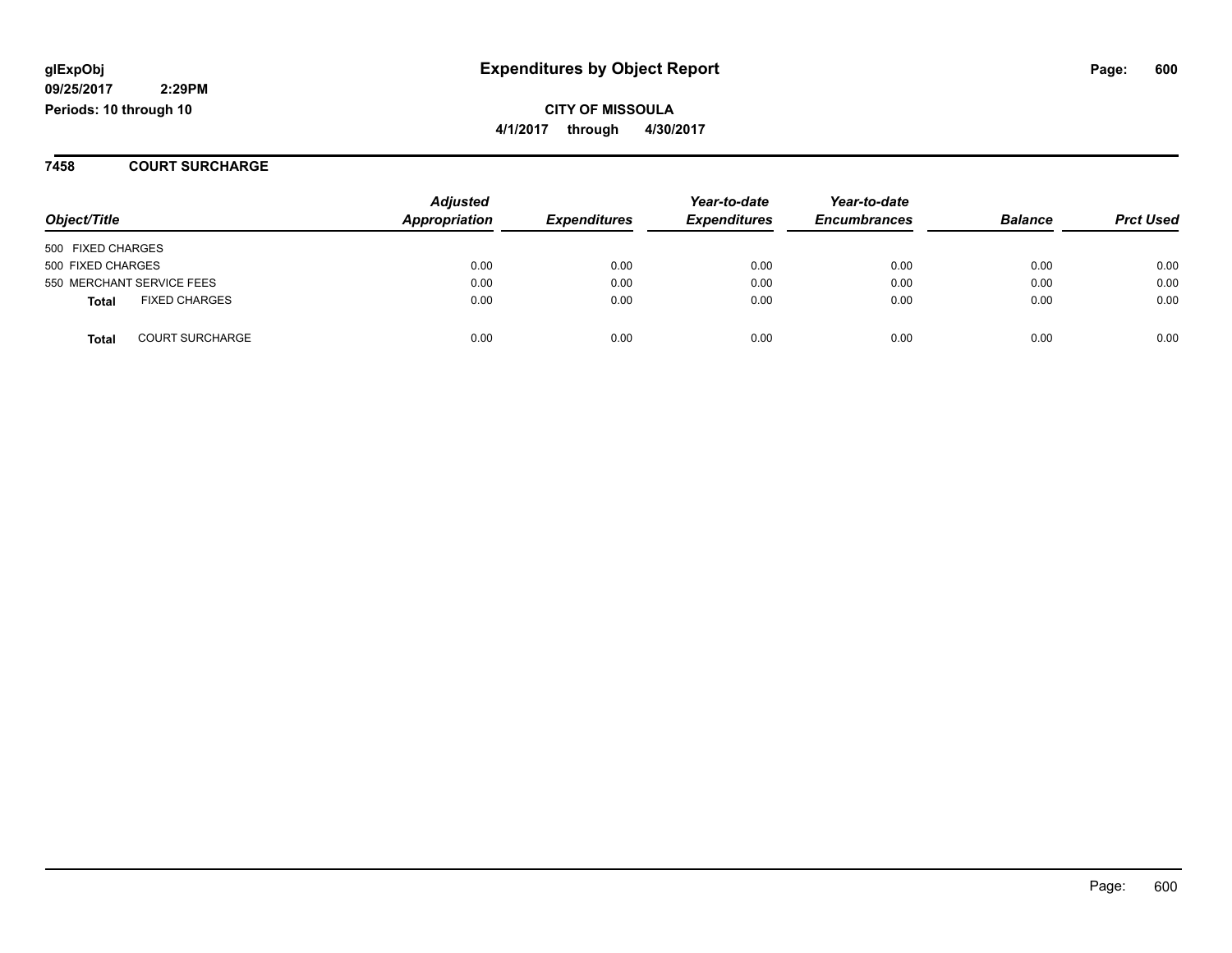### **CITY OF MISSOULA 4/1/2017 through 4/30/2017**

**7469 PUBLIC DEFENDER FEES 230 MUNICIPAL COURT**

| Object/Title                           | <b>Adjusted</b><br><b>Appropriation</b> | <b>Expenditures</b> | Year-to-date<br><b>Expenditures</b> | Year-to-date<br><b>Encumbrances</b> | <b>Balance</b> | <b>Prct Used</b> |
|----------------------------------------|-----------------------------------------|---------------------|-------------------------------------|-------------------------------------|----------------|------------------|
| 500 FIXED CHARGES                      |                                         |                     |                                     |                                     |                |                  |
| 500 FIXED CHARGES                      | 0.00                                    | 0.00                | 0.00                                | 0.00                                | 0.00           | 0.00             |
| 550 MERCHANT SERVICE FEES              | 0.00                                    | 0.00                | 0.00                                | 0.00                                | 0.00           | 0.00             |
| <b>FIXED CHARGES</b><br><b>Total</b>   | 0.00                                    | 0.00                | 0.00                                | 0.00                                | 0.00           | 0.00             |
| <b>MUNICIPAL COURT</b><br><b>Total</b> | 0.00                                    | 0.00                | 0.00                                | 0.00                                | 0.00           | 0.00             |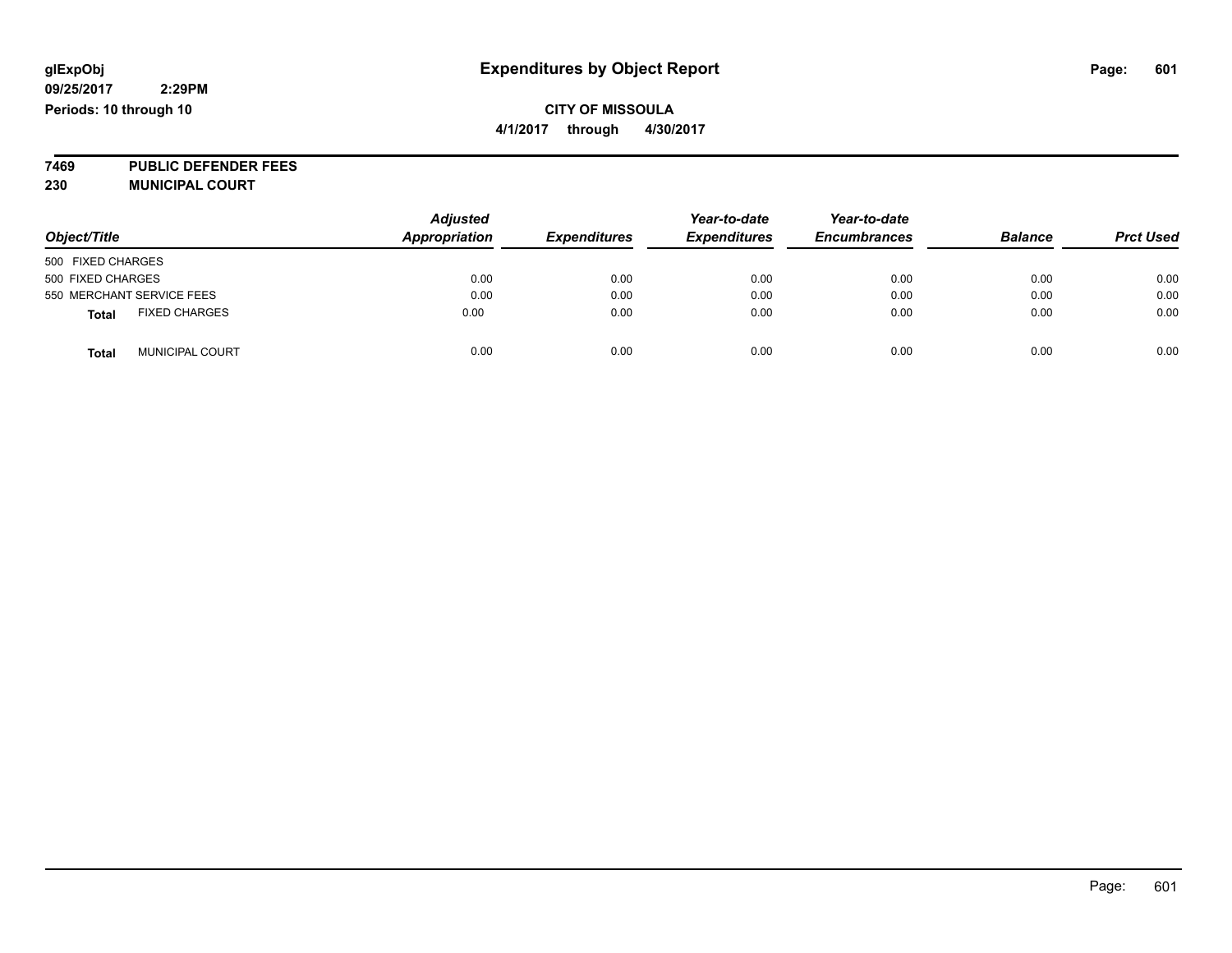**4/1/2017 through 4/30/2017**

#### **7469 PUBLIC DEFENDER FEES**

| Object/Title                         | <b>Adjusted</b><br>Appropriation | <b>Expenditures</b> | Year-to-date<br><b>Expenditures</b> | Year-to-date<br><b>Encumbrances</b> | <b>Balance</b> | <b>Prct Used</b> |
|--------------------------------------|----------------------------------|---------------------|-------------------------------------|-------------------------------------|----------------|------------------|
| 500 FIXED CHARGES                    |                                  |                     |                                     |                                     |                |                  |
| 500 FIXED CHARGES                    | 0.00                             | 0.00                | 0.00                                | 0.00                                | 0.00           | 0.00             |
| 550 MERCHANT SERVICE FEES            | 0.00                             | 0.00                | 0.00                                | 0.00                                | 0.00           | 0.00             |
| <b>FIXED CHARGES</b><br>Total        | 0.00                             | 0.00                | 0.00                                | 0.00                                | 0.00           | 0.00             |
| PUBLIC DEFENDER FEES<br><b>Total</b> | 0.00                             | 0.00                | 0.00                                | 0.00                                | 0.00           | 0.00             |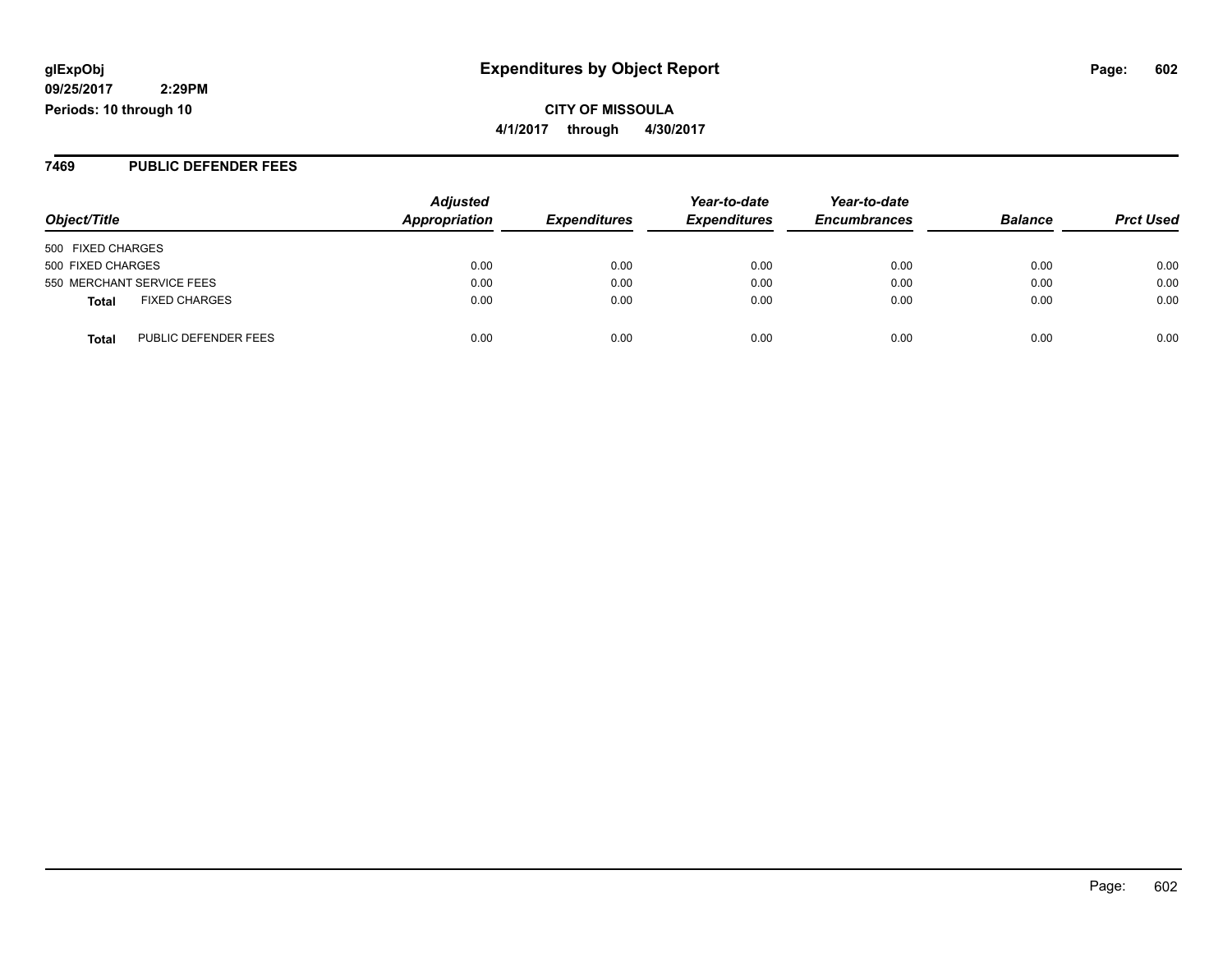# **7903 COUNTY CLEARING**

**390 NON-DEPARTMENTAL**

|                                      | <b>Adjusted</b>      |                     | Year-to-date        | Year-to-date        |                |                  |
|--------------------------------------|----------------------|---------------------|---------------------|---------------------|----------------|------------------|
| Object/Title                         | <b>Appropriation</b> | <b>Expenditures</b> | <b>Expenditures</b> | <b>Encumbrances</b> | <b>Balance</b> | <b>Prct Used</b> |
| 500 FIXED CHARGES                    |                      |                     |                     |                     |                |                  |
| 550 MERCHANT SERVICE FEES            | 0.00                 | 0.00                | 0.00                | 0.00                | 0.00           | 0.00             |
| <b>FIXED CHARGES</b><br><b>Total</b> | 0.00                 | 0.00                | 0.00                | 0.00                | 0.00           | 0.00             |
| 800 OTHER OBJECTS                    |                      |                     |                     |                     |                |                  |
| 845 CONTINGENCY                      | 0.00                 | 895.00              | 5,756.53            | 0.00                | $-5,756.53$    | 0.00             |
| OTHER OBJECTS<br><b>Total</b>        | 0.00                 | 895.00              | 5.756.53            | 0.00                | $-5,756.53$    | 0.00             |
| NON-DEPARTMENTAL<br><b>Total</b>     | 0.00                 | 895.00              | 5.756.53            | 0.00                | $-5,756.53$    | 0.00             |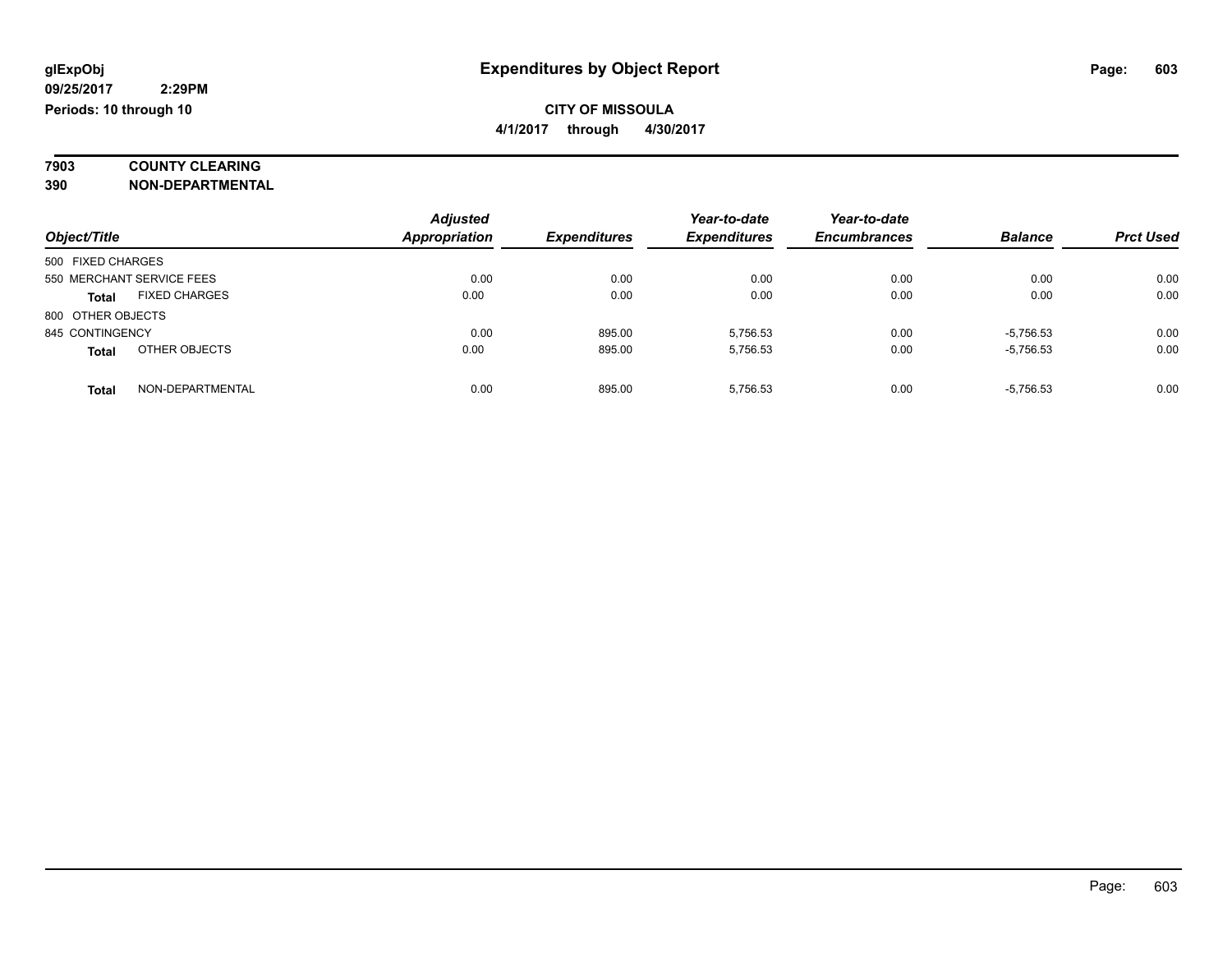#### **7903 COUNTY CLEARING**

|                   |                           | <b>Adjusted</b>      |                     | Year-to-date        | Year-to-date        |                |                  |
|-------------------|---------------------------|----------------------|---------------------|---------------------|---------------------|----------------|------------------|
| Object/Title      |                           | <b>Appropriation</b> | <b>Expenditures</b> | <b>Expenditures</b> | <b>Encumbrances</b> | <b>Balance</b> | <b>Prct Used</b> |
| 500 FIXED CHARGES |                           |                      |                     |                     |                     |                |                  |
|                   | 550 MERCHANT SERVICE FEES | 0.00                 | 0.00                | 0.00                | 0.00                | 0.00           | 0.00             |
| <b>Total</b>      | <b>FIXED CHARGES</b>      | 0.00                 | 0.00                | 0.00                | 0.00                | 0.00           | 0.00             |
| 800 OTHER OBJECTS |                           |                      |                     |                     |                     |                |                  |
| 845 CONTINGENCY   |                           | 0.00                 | 895.00              | 5.756.53            | 0.00                | $-5,756.53$    | 0.00             |
| <b>Total</b>      | OTHER OBJECTS             | 0.00                 | 895.00              | 5.756.53            | 0.00                | $-5,756.53$    | 0.00             |
| <b>Total</b>      | <b>COUNTY CLEARING</b>    | 0.00                 | 895.00              | 5,756.53            | 0.00                | $-5,756.53$    | 0.00             |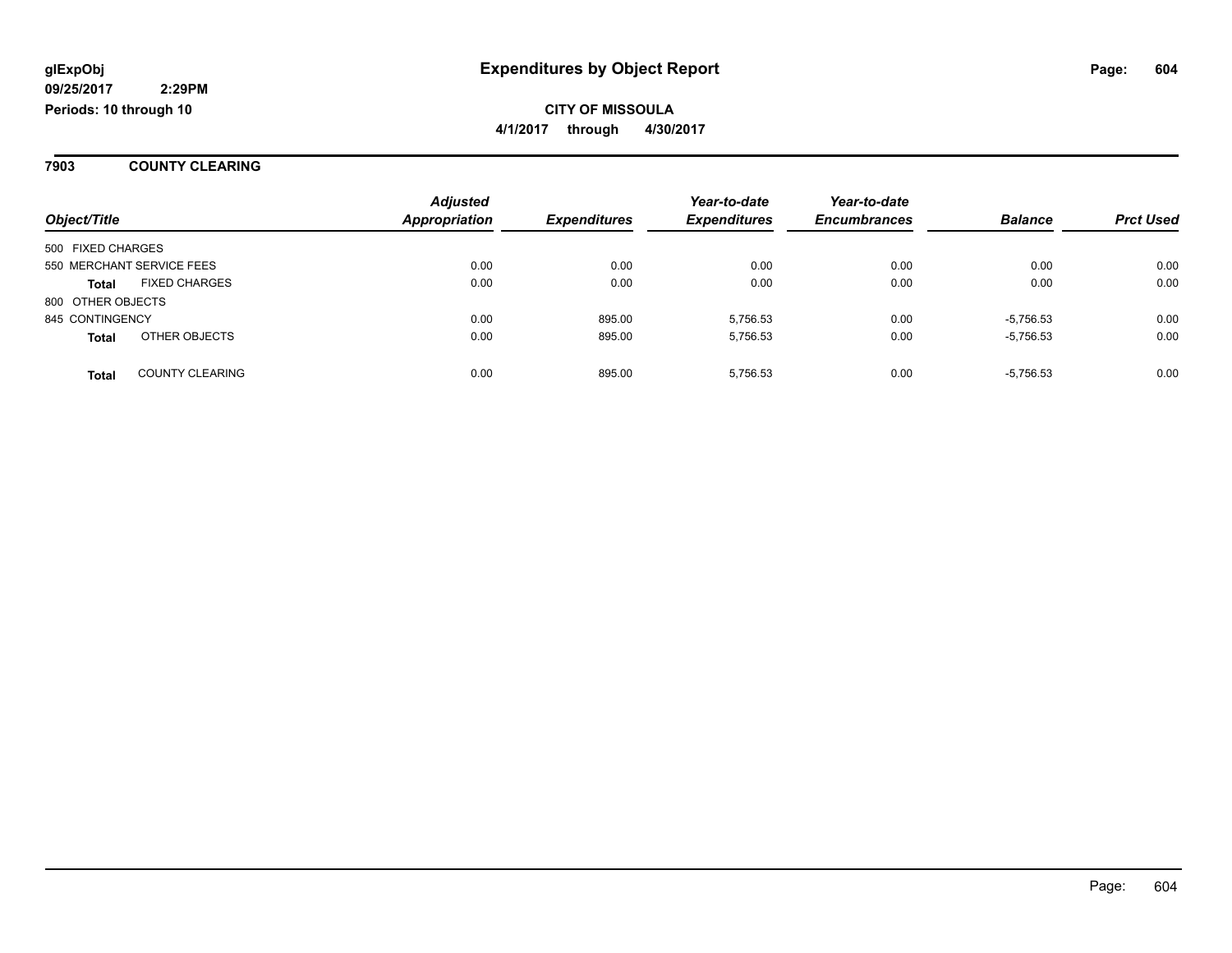# **7904 SEWER REBATE**

**280 PUBLIC WORKS OPERATIONS**

|                                         | <b>Adjusted</b> |                            | Year-to-date        | Year-to-date        |                |                  |
|-----------------------------------------|-----------------|----------------------------|---------------------|---------------------|----------------|------------------|
| Object/Title                            | Appropriation   | <i><b>Expenditures</b></i> | <b>Expenditures</b> | <b>Encumbrances</b> | <b>Balance</b> | <b>Prct Used</b> |
| 500 FIXED CHARGES                       |                 |                            |                     |                     |                |                  |
| 500 FIXED CHARGES                       | 0.00            | 0.00                       | 9,870.60            | 0.00                | $-9.870.60$    | 0.00             |
| 550 MERCHANT SERVICE FEES               | 0.00            | 0.00                       | 0.00                | 0.00                | 0.00           | 0.00             |
| <b>FIXED CHARGES</b><br><b>Total</b>    | 0.00            | 0.00                       | 9,870.60            | 0.00                | $-9,870.60$    | 0.00             |
| 800 OTHER OBJECTS                       |                 |                            |                     |                     |                |                  |
| 820 TRANSFERS TO OTHER FUNDS            | 0.00            | 0.00                       | 0.00                | 0.00                | 0.00           | 0.00             |
| OTHER OBJECTS<br><b>Total</b>           | 0.00            | 0.00                       | 0.00                | 0.00                | 0.00           | 0.00             |
| PUBLIC WORKS OPERATIONS<br><b>Total</b> | 0.00            | 0.00                       | 9.870.60            | 0.00                | $-9.870.60$    | 0.00             |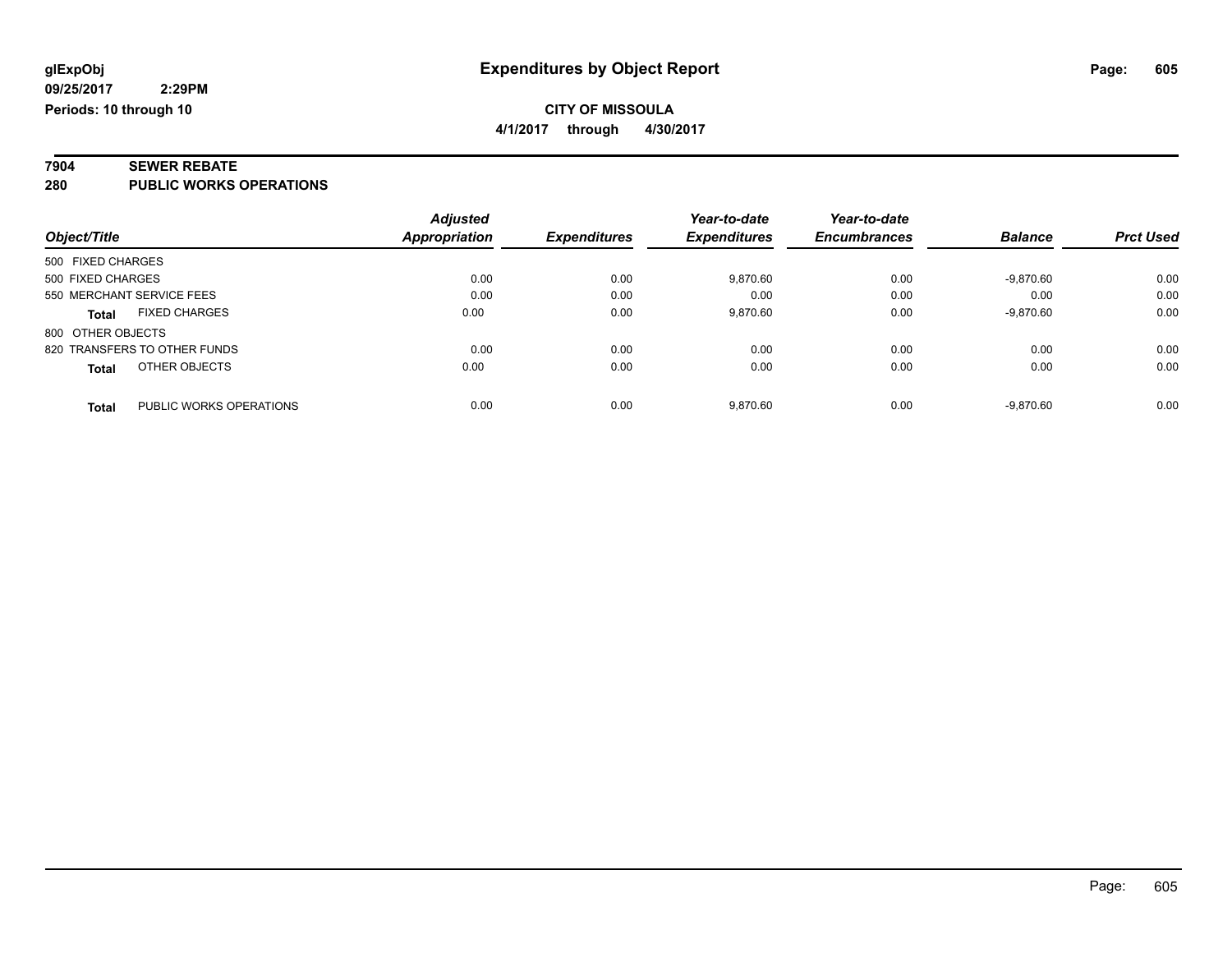**7904 SEWER REBATE**

|                                      | <b>Adjusted</b>      |                     | Year-to-date        | Year-to-date        |                |                  |
|--------------------------------------|----------------------|---------------------|---------------------|---------------------|----------------|------------------|
| Object/Title                         | <b>Appropriation</b> | <b>Expenditures</b> | <b>Expenditures</b> | <b>Encumbrances</b> | <b>Balance</b> | <b>Prct Used</b> |
| 500 FIXED CHARGES                    |                      |                     |                     |                     |                |                  |
| 500 FIXED CHARGES                    | 0.00                 | 0.00                | 9,870.60            | 0.00                | $-9,870.60$    | 0.00             |
| 550 MERCHANT SERVICE FEES            | 0.00                 | 0.00                | 0.00                | 0.00                | 0.00           | 0.00             |
| <b>FIXED CHARGES</b><br><b>Total</b> | 0.00                 | 0.00                | 9,870.60            | 0.00                | $-9,870.60$    | 0.00             |
| 800 OTHER OBJECTS                    |                      |                     |                     |                     |                |                  |
| 820 TRANSFERS TO OTHER FUNDS         | 0.00                 | 0.00                | 0.00                | 0.00                | 0.00           | 0.00             |
| OTHER OBJECTS<br><b>Total</b>        | 0.00                 | 0.00                | 0.00                | 0.00                | 0.00           | 0.00             |
| <b>SEWER REBATE</b><br><b>Total</b>  | 0.00                 | 0.00                | 9.870.60            | 0.00                | $-9.870.60$    | 0.00             |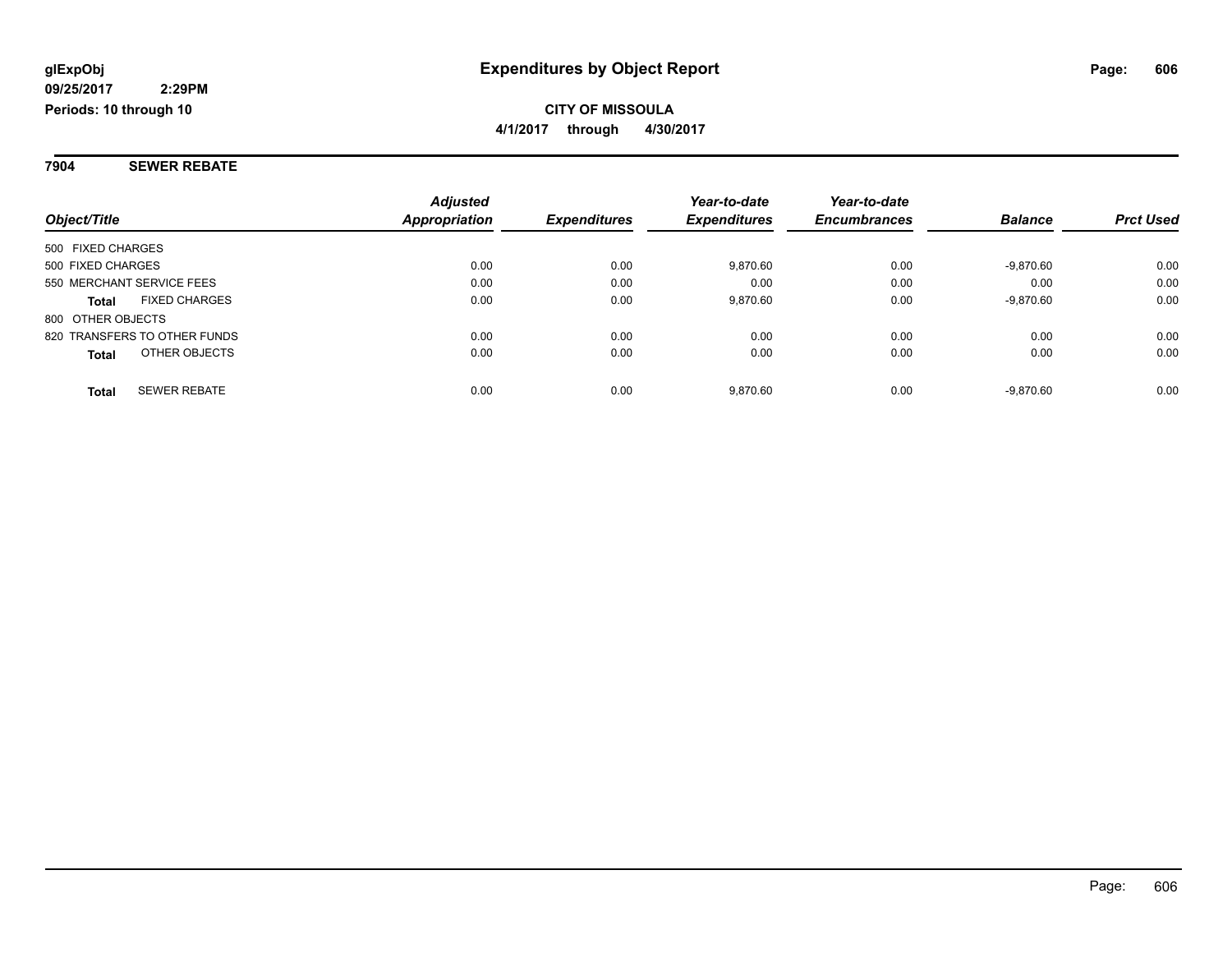### **CITY OF MISSOULA 4/1/2017 through 4/30/2017**

# **7905 WYE SEWER RSID 8489**

**280 PUBLIC WORKS OPERATIONS**

|                                         | <b>Adjusted</b> |                     | Year-to-date        | Year-to-date        |                |                  |
|-----------------------------------------|-----------------|---------------------|---------------------|---------------------|----------------|------------------|
| Object/Title                            | Appropriation   | <b>Expenditures</b> | <b>Expenditures</b> | <b>Encumbrances</b> | <b>Balance</b> | <b>Prct Used</b> |
| 500 FIXED CHARGES                       |                 |                     |                     |                     |                |                  |
| 500 FIXED CHARGES                       | 0.00            | 0.00                | 0.00                | 0.00                | 0.00           | 0.00             |
| 550 MERCHANT SERVICE FEES               | 0.00            | 0.00                | 0.00                | 0.00                | 0.00           | 0.00             |
| <b>FIXED CHARGES</b><br><b>Total</b>    | 0.00            | 0.00                | 0.00                | 0.00                | 0.00           | 0.00             |
| PUBLIC WORKS OPERATIONS<br><b>Total</b> | 0.00            | 0.00                | 0.00                | 0.00                | 0.00           | 0.00             |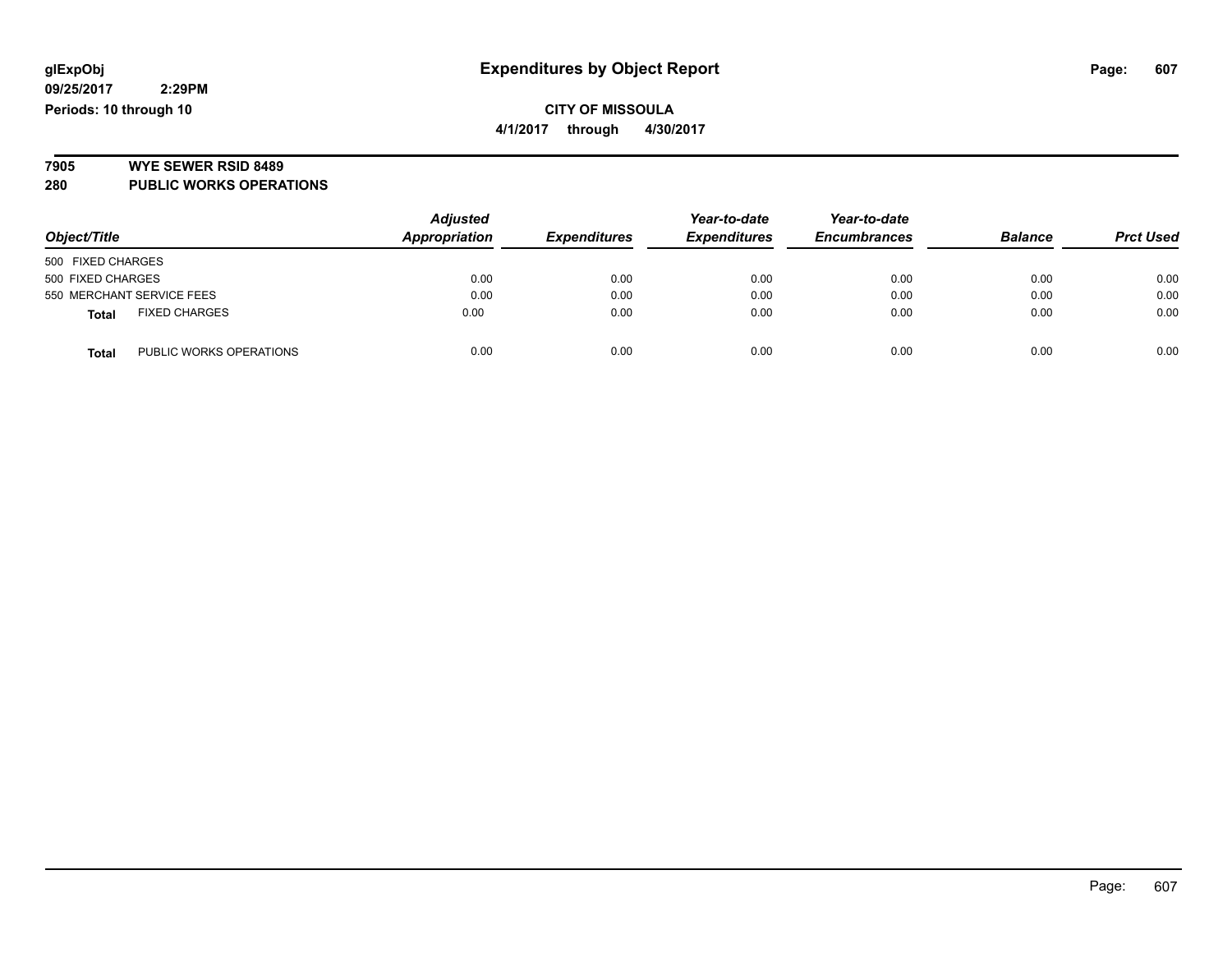# **2:29PM**

**09/25/2017 Periods: 10 through 10**

# **CITY OF MISSOULA 4/1/2017 through 4/30/2017**

#### **7905 WYE SEWER RSID 8489**

| Object/Title                  | <b>Adjusted</b><br>Appropriation | <b>Expenditures</b> | Year-to-date<br><b>Expenditures</b> | Year-to-date<br><b>Encumbrances</b> | <b>Balance</b> | <b>Prct Used</b> |
|-------------------------------|----------------------------------|---------------------|-------------------------------------|-------------------------------------|----------------|------------------|
| 500 FIXED CHARGES             |                                  |                     |                                     |                                     |                |                  |
| 500 FIXED CHARGES             | 0.00                             | 0.00                | 0.00                                | 0.00                                | 0.00           | 0.00             |
| 550 MERCHANT SERVICE FEES     | 0.00                             | 0.00                | 0.00                                | 0.00                                | 0.00           | 0.00             |
| <b>FIXED CHARGES</b><br>Total | 0.00                             | 0.00                | 0.00                                | 0.00                                | 0.00           | 0.00             |
| WYE SEWER RSID 8489<br>Total  | 0.00                             | 0.00                | 0.00                                | 0.00                                | 0.00           | 0.00             |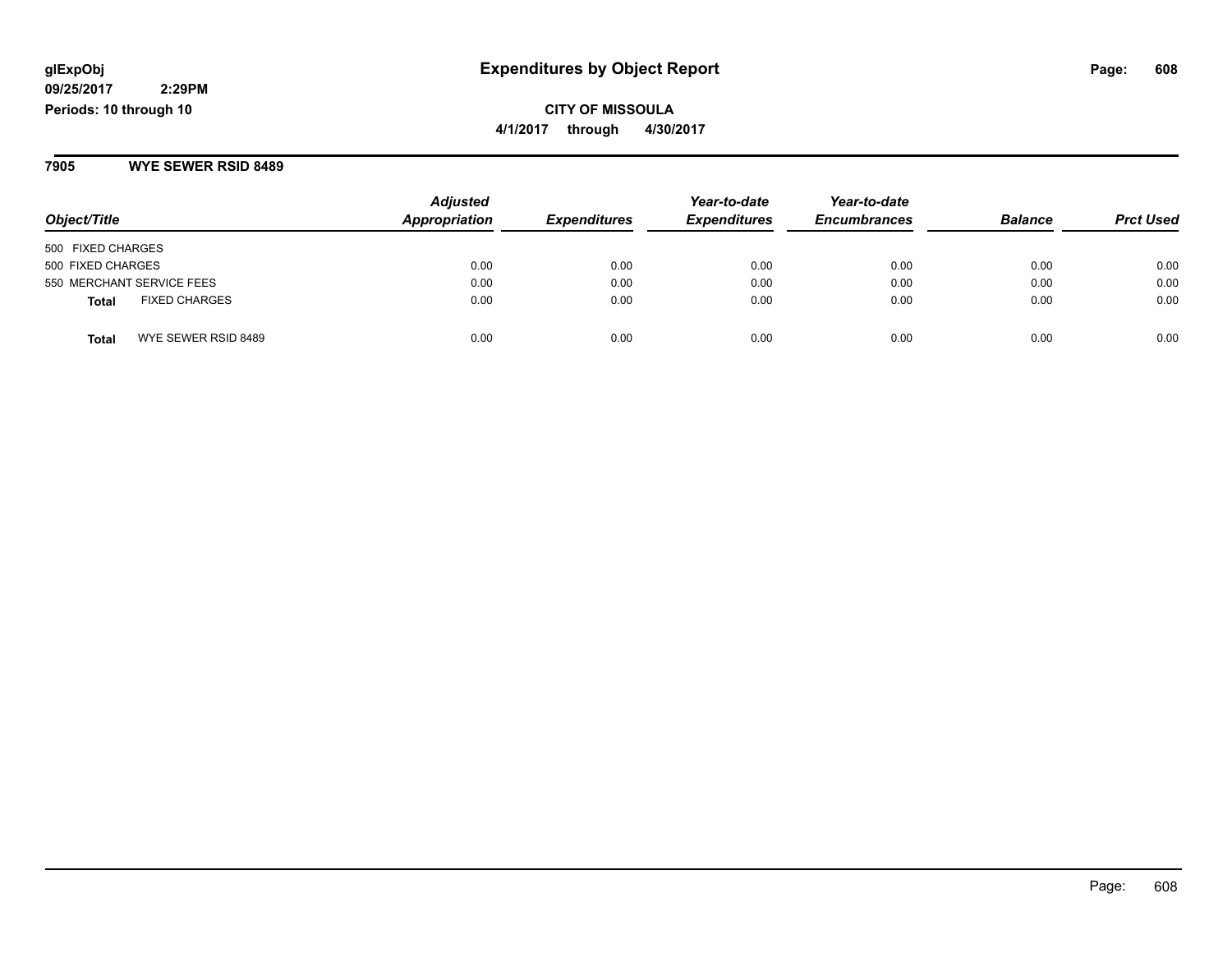# **CITY OF MISSOULA**

**4/1/2017 through 4/30/2017**

# **7911 RESIDENTIAL INSPECTION FUND**

**310 BUILDING INSPECTION**

|                                            | <b>Adjusted</b>      |                     | Year-to-date        | Year-to-date        |                |                  |
|--------------------------------------------|----------------------|---------------------|---------------------|---------------------|----------------|------------------|
| Object/Title                               | <b>Appropriation</b> | <b>Expenditures</b> | <b>Expenditures</b> | <b>Encumbrances</b> | <b>Balance</b> | <b>Prct Used</b> |
| 200 SUPPLIES                               |                      |                     |                     |                     |                |                  |
| 220 OPERATING SUPPLIES                     | 0.00                 | 0.00                | 0.00                | 0.00                | 0.00           | 0.00             |
| 240 OTHER SUPPLIES                         | 0.00                 | 0.00                | 0.00                | 0.00                | 0.00           | 0.00             |
| <b>SUPPLIES</b><br><b>Total</b>            | 0.00                 | 0.00                | 0.00                | 0.00                | 0.00           | 0.00             |
| 300 PURCHASED SERVICES                     |                      |                     |                     |                     |                |                  |
| 310 COMMUNICATIONS                         | 0.00                 | 0.00                | 0.00                | 0.00                | 0.00           | 0.00             |
| 320 PRINTING & DUPLICATING                 | 0.00                 | 0.00                | 0.00                | 0.00                | 0.00           | 0.00             |
| 330 PUBLICITY, SUBSCRIPTIONS & DUES        | 0.00                 | 0.00                | 0.00                | 0.00                | 0.00           | 0.00             |
| <b>PURCHASED SERVICES</b><br><b>Total</b>  | 0.00                 | 0.00                | 0.00                | 0.00                | 0.00           | 0.00             |
| 500 FIXED CHARGES                          |                      |                     |                     |                     |                |                  |
| 550 MERCHANT SERVICE FEES                  | 0.00                 | 0.00                | 0.00                | 0.00                | 0.00           | 0.00             |
| <b>FIXED CHARGES</b><br><b>Total</b>       | 0.00                 | 0.00                | 0.00                | 0.00                | 0.00           | 0.00             |
| <b>BUILDING INSPECTION</b><br><b>Total</b> | 0.00                 | 0.00                | 0.00                | 0.00                | 0.00           | 0.00             |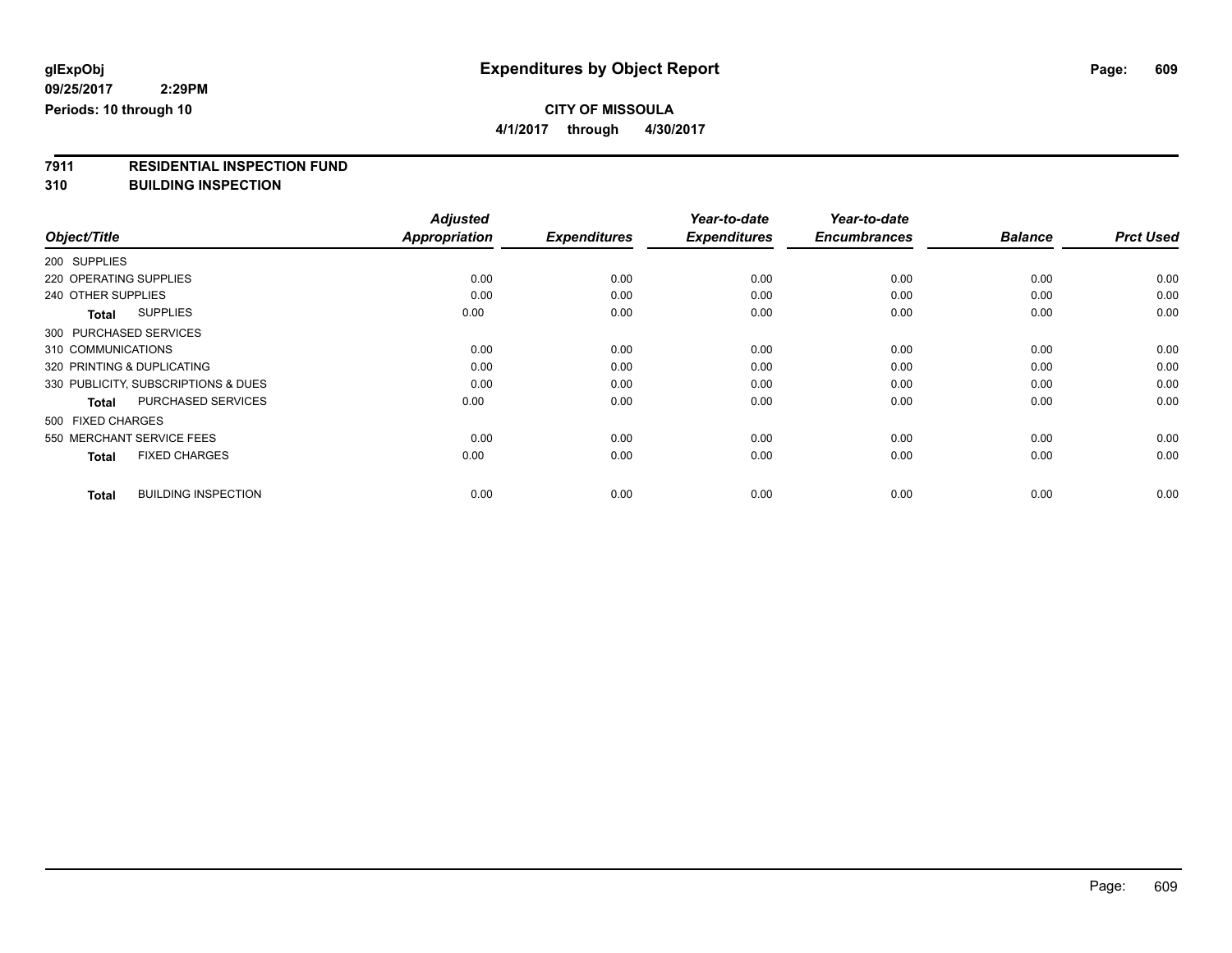#### **7911 RESIDENTIAL INSPECTION FUND**

|                                             | <b>Adjusted</b> |                     | Year-to-date        | Year-to-date        |                |                  |
|---------------------------------------------|-----------------|---------------------|---------------------|---------------------|----------------|------------------|
| Object/Title                                | Appropriation   | <b>Expenditures</b> | <b>Expenditures</b> | <b>Encumbrances</b> | <b>Balance</b> | <b>Prct Used</b> |
| 200 SUPPLIES                                |                 |                     |                     |                     |                |                  |
| 220 OPERATING SUPPLIES                      | 0.00            | 0.00                | 0.00                | 0.00                | 0.00           | 0.00             |
| 240 OTHER SUPPLIES                          | 0.00            | 0.00                | 0.00                | 0.00                | 0.00           | 0.00             |
| <b>SUPPLIES</b><br>Total                    | 0.00            | 0.00                | 0.00                | 0.00                | 0.00           | 0.00             |
| 300 PURCHASED SERVICES                      |                 |                     |                     |                     |                |                  |
| 310 COMMUNICATIONS                          | 0.00            | 0.00                | 0.00                | 0.00                | 0.00           | 0.00             |
| 320 PRINTING & DUPLICATING                  | 0.00            | 0.00                | 0.00                | 0.00                | 0.00           | 0.00             |
| 330 PUBLICITY, SUBSCRIPTIONS & DUES         | 0.00            | 0.00                | 0.00                | 0.00                | 0.00           | 0.00             |
| <b>PURCHASED SERVICES</b><br><b>Total</b>   | 0.00            | 0.00                | 0.00                | 0.00                | 0.00           | 0.00             |
| 500 FIXED CHARGES                           |                 |                     |                     |                     |                |                  |
| 550 MERCHANT SERVICE FEES                   | 0.00            | 0.00                | 0.00                | 0.00                | 0.00           | 0.00             |
| <b>FIXED CHARGES</b><br><b>Total</b>        | 0.00            | 0.00                | 0.00                | 0.00                | 0.00           | 0.00             |
| <b>RESIDENTIAL INSPECTION FUND</b><br>Total | 0.00            | 0.00                | 0.00                | 0.00                | 0.00           | 0.00             |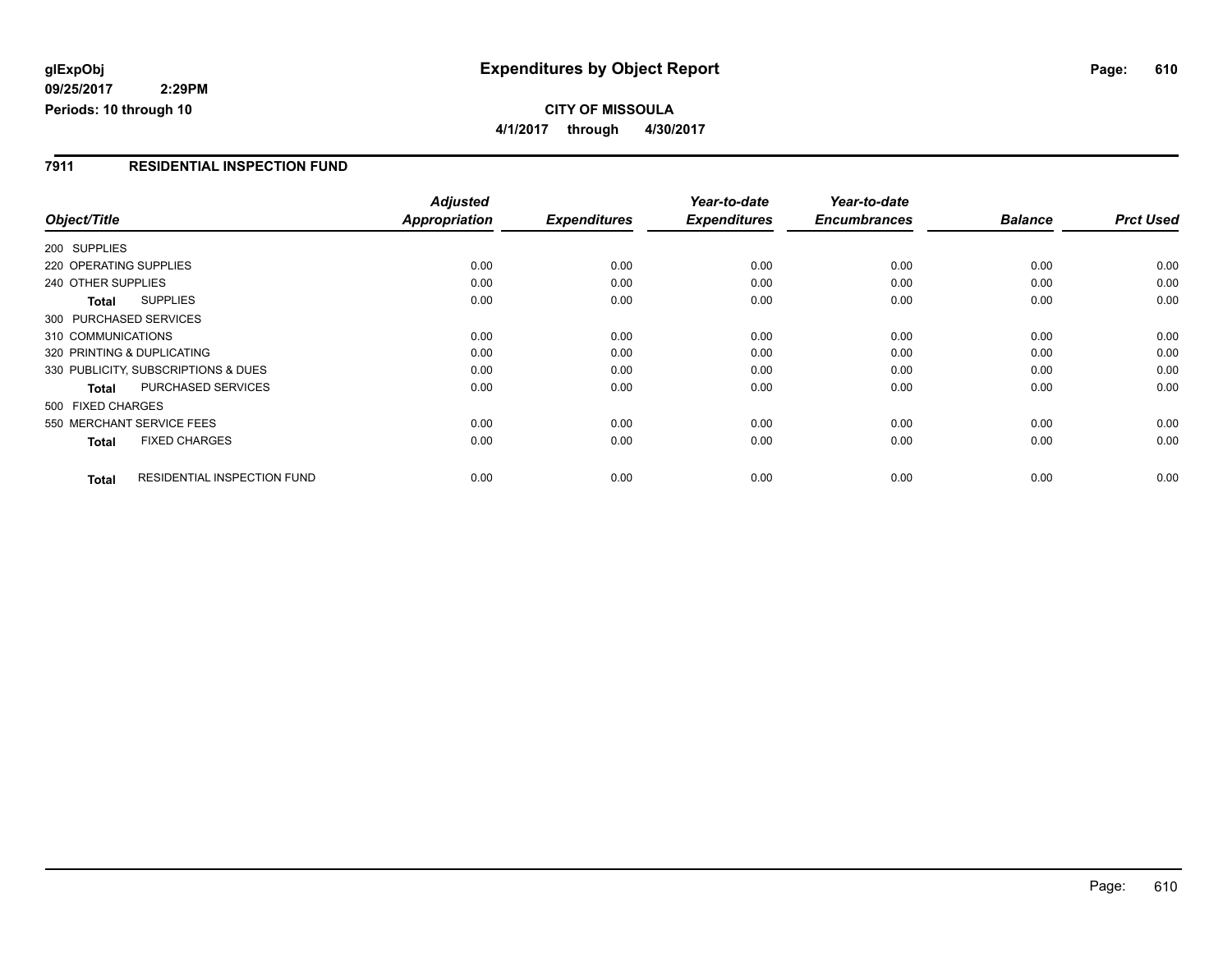# **CITY OF MISSOULA**

**4/1/2017 through 4/30/2017**

# **9000 GENERAL FIXED ASSETS ACCOUNT GROUP**

**900 DEPRECIATION**

| Object/Title                          | <b>Adjusted</b><br>Appropriation | <b>Expenditures</b> | Year-to-date<br><b>Expenditures</b> | Year-to-date<br><b>Encumbrances</b> | <b>Balance</b> | <b>Prct Used</b> |
|---------------------------------------|----------------------------------|---------------------|-------------------------------------|-------------------------------------|----------------|------------------|
| 800 OTHER OBJECTS                     |                                  |                     |                                     |                                     |                |                  |
| 830 DEPRECIATION                      | 0.00                             | 0.00                | 0.00                                | 0.00                                | 0.00           | 0.00             |
| OTHER OBJECTS<br><b>Total</b>         | 0.00                             | 0.00                | 0.00                                | 0.00                                | 0.00           | 0.00             |
| 900 CAPITAL OUTLAY                    |                                  |                     |                                     |                                     |                |                  |
| 900 CAPITAL OUTLAY                    | 0.00                             | 0.00                | 0.00                                | 0.00                                | 0.00           | 0.00             |
| <b>CAPITAL OUTLAY</b><br><b>Total</b> | 0.00                             | 0.00                | 0.00                                | 0.00                                | 0.00           | 0.00             |
| <b>DEPRECIATION</b><br><b>Total</b>   | 0.00                             | 0.00                | 0.00                                | 0.00                                | 0.00           | 0.00             |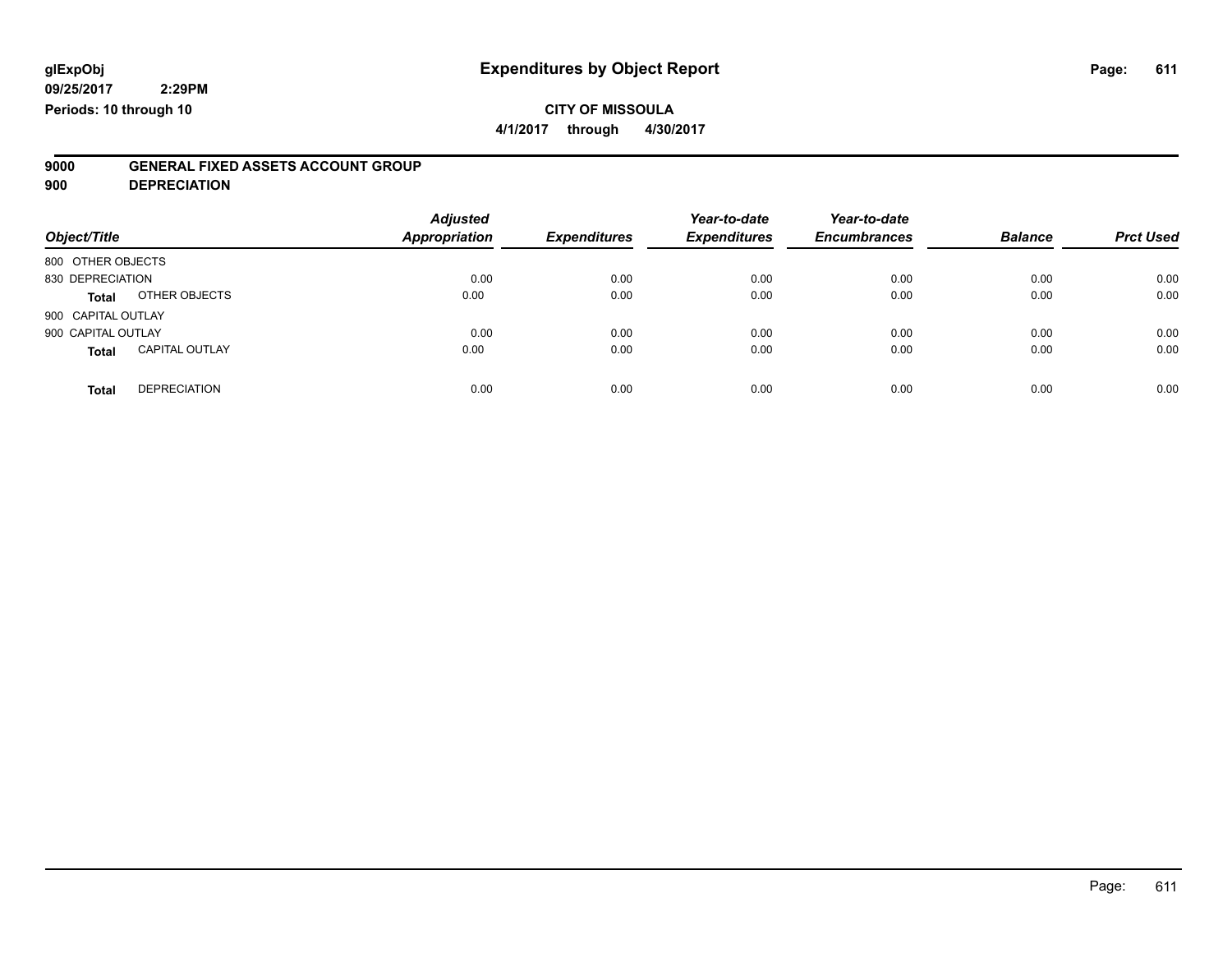# **glExpObj Expenditures by Object Report Page: 612**

**09/25/2017 2:29PM Periods: 10 through 10**

#### **9000 GENERAL FIXED ASSETS ACCOUNT GROUP**

| Object/Title       |                                         | <b>Adjusted</b><br>Appropriation | <b>Expenditures</b> | Year-to-date<br><b>Expenditures</b> | Year-to-date<br><b>Encumbrances</b> | <b>Balance</b> | <b>Prct Used</b> |
|--------------------|-----------------------------------------|----------------------------------|---------------------|-------------------------------------|-------------------------------------|----------------|------------------|
| 800 OTHER OBJECTS  |                                         |                                  |                     |                                     |                                     |                |                  |
| 830 DEPRECIATION   |                                         | 0.00                             | 0.00                | 0.00                                | 0.00                                | 0.00           | 0.00             |
| <b>Total</b>       | OTHER OBJECTS                           | 0.00                             | 0.00                | 0.00                                | 0.00                                | 0.00           | 0.00             |
| 900 CAPITAL OUTLAY |                                         |                                  |                     |                                     |                                     |                |                  |
| 900 CAPITAL OUTLAY |                                         | 0.00                             | 0.00                | 0.00                                | 0.00                                | 0.00           | 0.00             |
| <b>Total</b>       | <b>CAPITAL OUTLAY</b>                   | 0.00                             | 0.00                | 0.00                                | 0.00                                | 0.00           | 0.00             |
| <b>Total</b>       | <b>GENERAL FIXED ASSETS ACCOUNT GRC</b> | 0.00                             | 0.00                | 0.00                                | 0.00                                | 0.00           | 0.00             |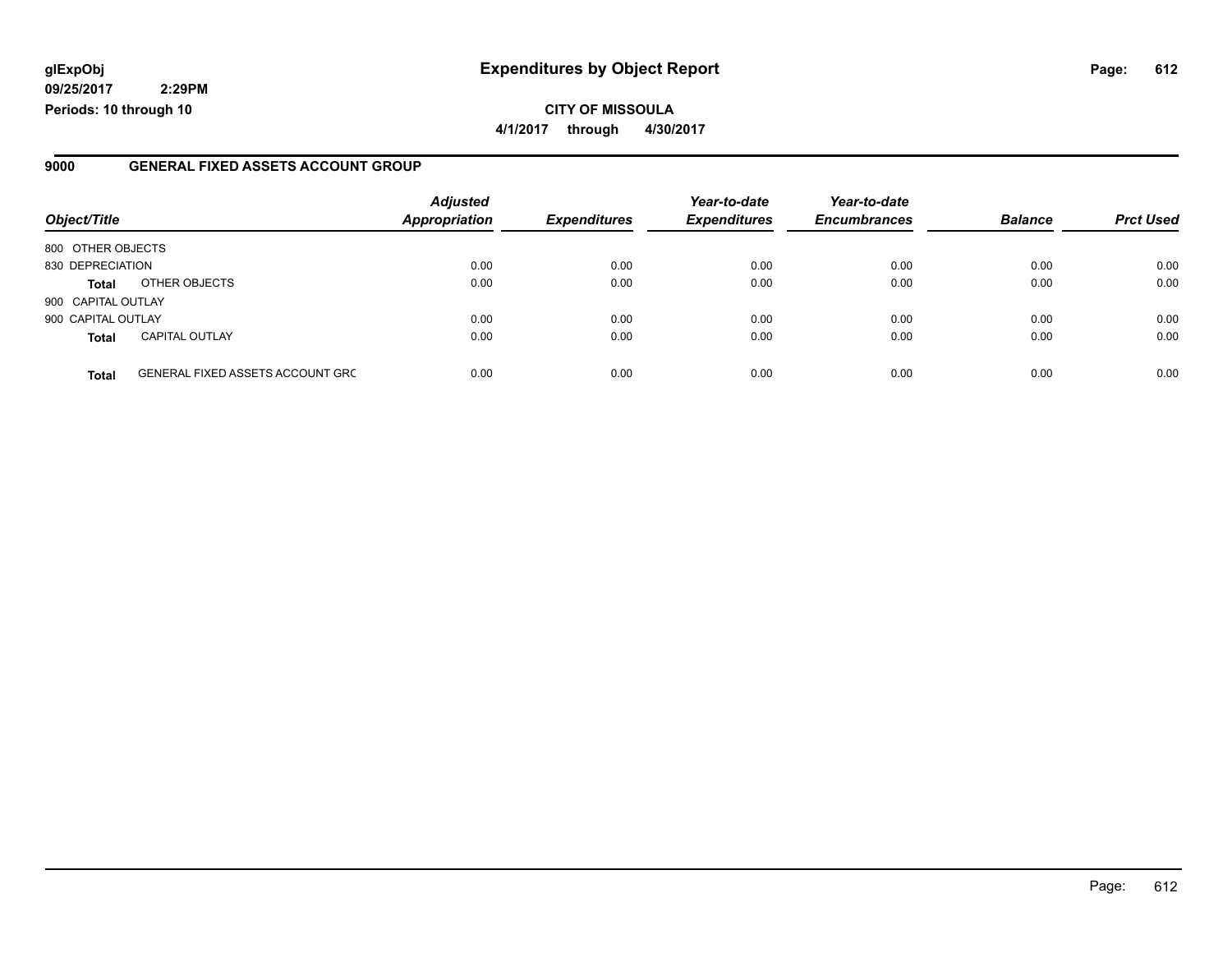**CITY OF MISSOULA 4/1/2017 through 4/30/2017**

## *Grand Totals*

| Object/Title                          | <b>Adjusted</b> |                     | Year-to-date        | Year-to-date        |                 |                 |
|---------------------------------------|-----------------|---------------------|---------------------|---------------------|-----------------|-----------------|
|                                       | Appropriation   | <b>Expenditures</b> | <b>Expenditures</b> | <b>Encumbrances</b> | <b>Balance</b>  | <b>Prct Use</b> |
| 100 PERSONAL SERVICES                 |                 |                     |                     |                     |                 |                 |
| 110 SALARIES AND WAGES                | 31,436,473.00   | 2,325,298.31        | 23,979,259.32       | 0.00                | 7,457,213.68    | 76.2            |
| 115 SALARIES/HEALTH INSURANCE BENEFIT | 775.431.00      | 134,784.00          | 1.269.637.20        | 0.00                | $-494,206.20$   | 163.7           |
| 120 OVERTIME                          | 1,331,803.00    | 71,221.67           | 1,062,096.04        | 0.00                | 269,706.96      | 79.7            |
| 121 OUTSIDE HIRE OVERTIME             | 75,000.00       | 3,275.14            | 78,904.10           | 0.00                | $-3,904.10$     | 105.2           |
| 122 COURT OVERTIME                    | 23,342.00       | 1,676.81            | 27,367.42           | 0.00                | $-4,025.42$     | 117.2           |
| 123 CELL PHONE OVERTIME               | 60,690.00       | 1,567.58            | 10,407.41           | 0.00                | 50,282.59       | 17.1            |
| 130 OTHER                             | 278,460.00      | 542.50              | 131,721.99          | 0.00                | 146,738.01      | 47.3            |
| 133 EDUCATION COMPENSATION            | 0.00            | 1,390.00            | 14,137.00           | 0.00                | $-14,137.00$    | 0.0             |
| 135 OPEB EXPENSE                      | 0.00            | 0.00                | 0.00                | 0.00                | 0.00            | 0.0             |
| <b>140 EMPLOYER CONTRIBUTIONS</b>     | 13,468,255.00   | 779,401.63          | 8,025,809.12        | 0.00                | 5,442,445.88    | 59.5            |
| 141 STATE RETIREMENT CONTRIBUTIONS    | 2,440,086.00    | 370,876.75          | 3,689,018.40        | 0.00                | $-1,248,932.40$ | 151.1           |
| 145 OPEB CONTRIBUTION                 | 175.00          | 0.00                | 0.00                | 0.00                | 175.00          | 0.0             |
| <b>150 STATE RETIREMENT</b>           | 253.00          | 0.00                | 0.00                | 0.00                | 253.00          | 0.0             |
| 190 PENSION EXPENSE                   | 635.00          | 0.00                | 0.00                | 0.00                | 635.00          | 0.0             |
| PERSONAL SERVICES<br><b>Total</b>     | 49,890,603.00   | 3,690,034.39        | 38,288,358.00       | 0.00                | 11,602,245.00   | 76.7            |
| 200 SUPPLIES                          |                 |                     |                     |                     |                 |                 |
| 200 SUPPLIES                          | 0.00            | 0.00                | 0.00                | 0.00                | 0.00            | 0.0             |
| 210 OFFICE SUPPLIES                   | 423,271.00      | 9,639.95            | 97,920.61           | 0.00                | 325,350.39      | 23.1            |
| 220 OPERATING SUPPLIES                | 1,414,622.00    | 142,112.52          | 1,321,241.40        | 0.00                | 93,380.60       | 93.4            |
| 230 REPAIR/MAINTENANCE                | 945,282.00      | 104,448.43          | 673,962.97          | 0.00                | 271,319.03      | 71.3            |
| 231 GASOLINE                          | 676,142.00      | 3,993.35            | 337,991.87          | 0.00                | 338,150.13      | 49.9            |
| 240 OTHER SUPPLIES                    | 251,426.00      | 10,207.48           | 109,493.69          | 0.00                | 141,932.31      | 43.5            |
| 250 SUPPLIES FOR RESALE               | 500.00          | 0.00                | 0.00                | 0.00                | 500.00          | 0.0             |
| <b>SUPPLIES</b><br><b>Total</b>       | 3,711,243.00    | 270,401.73          | 2,540,610.54        | 0.00                | 1,170,632.46    | 68.4            |
| 300 PURCHASED SERVICES                |                 |                     |                     |                     |                 |                 |
| 310 COMMUNICATIONS                    | 150,304.00      | 12,876.96           | 124,324.53          | 0.00                | 25,979.47       | 82.7            |
| 320 PRINTING & DUPLICATING            | 116,616.00      | 4,794.77            | 44,074.05           | 0.00                | 72,541.95       | 37.7            |
| 330 PUBLICITY, SUBSCRIPTIONS & DUES   | 187,534.00      | 13,658.10           | 200,254.28          | 0.00                | $-12,720.28$    | 106.7           |
| 340 SEWER                             | 20,176.00       | 0.00                | 17,087.26           | 0.00                | 3,088.74        | 84.6            |
|                                       |                 |                     |                     |                     |                 |                 |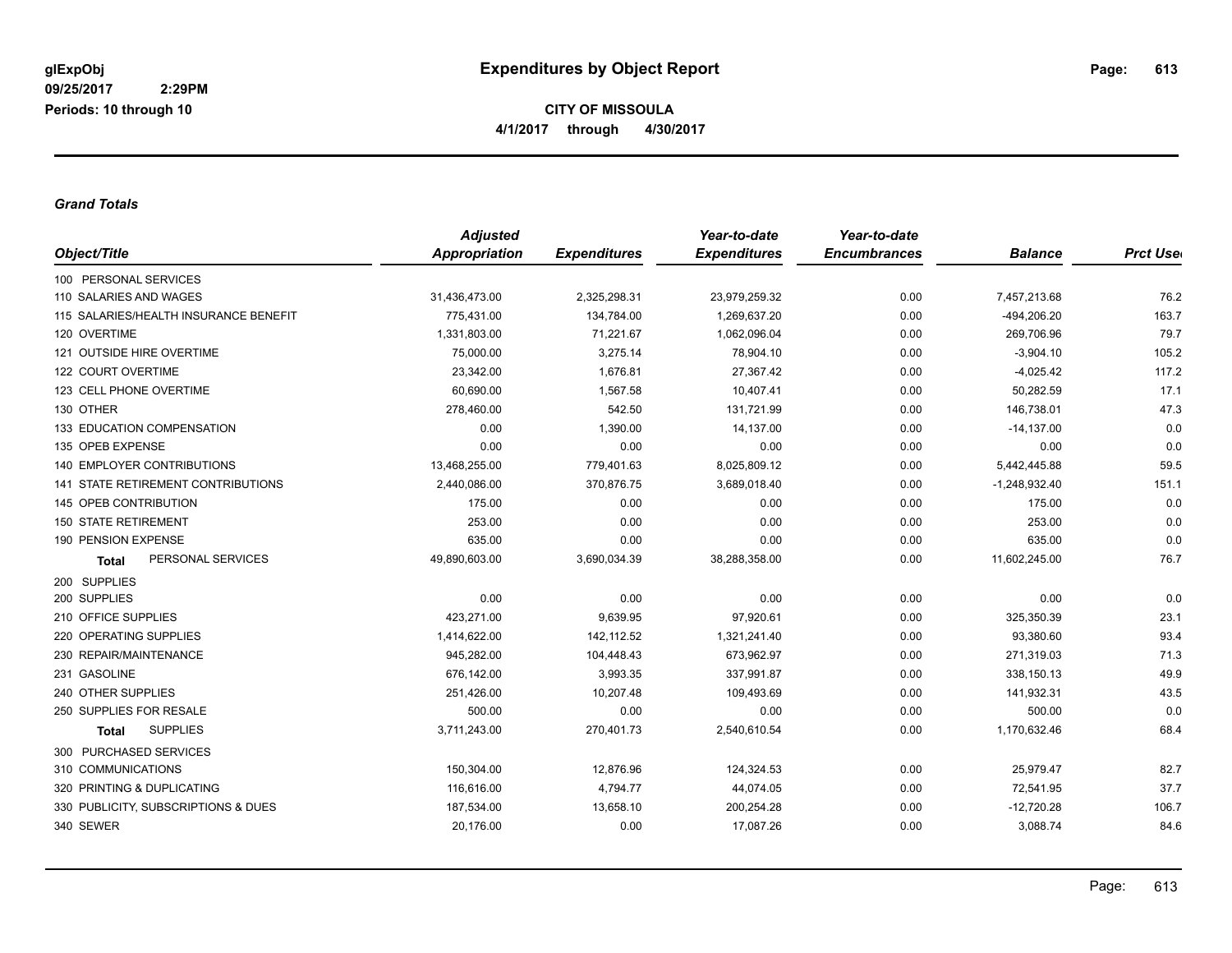## **CITY OF MISSOULA 4/1/2017 through 4/30/2017**

*Grand Totals [Continued]*

| Object/Title                         | <b>Adjusted</b> |                     | Year-to-date        | Year-to-date        |                |                  |
|--------------------------------------|-----------------|---------------------|---------------------|---------------------|----------------|------------------|
|                                      | Appropriation   | <b>Expenditures</b> | <b>Expenditures</b> | <b>Encumbrances</b> | <b>Balance</b> | <b>Prct Uset</b> |
| 341 ELECTRICITY & NATURAL GAS        | 1,770,979.00    | 127, 121.48         | 1,268,692.75        | 0.00                | 502,286.25     | 71.6             |
| 342 STORM WATER                      | 22,023.00       | 0.00                | 0.00                | 0.00                | 22,023.00      | 0.0              |
| 343 WATER CHARGES                    | 227,842.00      | 3,529.62            | 182,117.84          | 0.00                | 45,724.16      | 79.9             |
| 344 TELEPHONE SERVICE                | 320,368.00      | 14,227.91           | 234,803.25          | 0.00                | 85,564.75      | 73.2             |
| 345 GARBAGE                          | 119,269.00      | 8,534.67            | 81,588.73           | 0.00                | 37,680.27      | 68.4             |
| 350 PROFESSIONAL SERVICES            | 3,979,547.00    | 286,517.12          | 3,041,157.70        | 0.00                | 938,389.30     | 76.4             |
| 351 INSURANCE CLAIMS                 | 5,520,000.00    | 450,676.80          | 4,320,191.17        | 0.00                | 1,199,808.83   | 78.2             |
| 352 HEALTH PROGRAMS                  | 78,532.00       | 338.01              | 37,647.70           | 0.00                | 40,884.30      | 47.9             |
| 353 ADMINISTRATION EXPENDITURES      | 715,223.00      | 982.00              | 581,221.62          | 0.00                | 134,001.38     | 81.2             |
| 354 TRANSITIONAL REINSURANCE PROGRAM | 76,704.00       | 0.00                | 42,162.00           | 0.00                | 34,542.00      | 54.9             |
| 360 REPAIR & MAINTENANCE             | 2,057,895.00    | 153,336.52          | 1,510,666.36        | 0.00                | 547,228.64     | 73.4             |
| 370 TRAVEL                           | 198.891.00      | 16,877.50           | 91,475.71           | 0.00                | 107,415.29     | 45.9             |
| 380 TRAINING                         | 203,456.00      | 9,228.30            | 100,078.94          | 0.00                | 103,377.06     | 49.1             |
| 390 OTHER PURCHASED SERVICES         | 1,506,196.00    | 68,420.37           | 518,438.38          | 0.00                | 987,757.62     | 34.4             |
| 392 DONATIONS AND SALES              | 0.00            | 0.00                | 3,037.47            | 0.00                | $-3,037.47$    | 0.0              |
| <b>PURCHASED SERVICES</b><br>Total   | 17,271,555.00   | 1,171,120.13        | 12,399,019.74       | 0.00                | 4,872,535.26   | 71.7             |
| 400 BUILDING MATERIALS               |                 |                     |                     |                     |                |                  |
| <b>400 BUILDING MATERIALS</b>        | 337,464.00      | 804.00              | 273,640.60          | 0.00                | 63,823.40      | 81.0             |
| <b>BUILDING MATERIALS</b><br>Total   | 337,464.00      | 804.00              | 273,640.60          | 0.00                | 63,823.40      | 81.0             |
| 500 FIXED CHARGES                    |                 |                     |                     |                     |                |                  |
| 500 FIXED CHARGES                    | 3,560,330.00    | 23,851.67           | 1,688,953.64        | 0.00                | 1,871,376.36   | 47.4             |
| 510 *** Title Not Found ***          | 0.00            | 0.00                | 11,428.20           | 0.00                | $-11,428.20$   | 0.0              |
| 530 EQUIPMENT RENTAL                 | 500.00          | 241.50              | 637.50              | 0.00                | $-137.50$      | 127.5            |
| 550 MERCHANT SERVICE FEES            | 82,700.00       | 0.00                | 700.00              | 0.00                | 82,000.00      | 0.8              |
| <b>FIXED CHARGES</b><br>Total        | 3,643,530.00    | 24,093.17           | 1,701,719.34        | 0.00                | 1,941,810.66   | 46.7             |
| 600 DEBT SERVICE                     |                 |                     |                     |                     |                |                  |
| 600 DEBT SERVICE                     | 0.00            | 0.00                | 0.00                | 0.00                | 0.00           | 0.0              |
| 610 PRINCIPAL                        | 8,671,948.00    | 270,321.87          | 3,365,925.41        | 0.00                | 5,306,022.59   | 38.8             |
| 615 JUDGMENT LEVY DEBT PAYMENT       | 0.00            | 0.00                | 0.00                | 0.00                | 0.00           | 0.0              |
| 620 INTEREST / SERVICE FEES          | 3,228,942.61    | 17,959.44           | 1,837,445.20        | 0.00                | 1,391,497.41   | 56.9             |
| <b>DEBT SERVICE</b><br><b>Total</b>  | 11,900,890.61   | 288,281.31          | 5,203,370.61        | 0.00                | 6,697,520.00   | 43.7             |